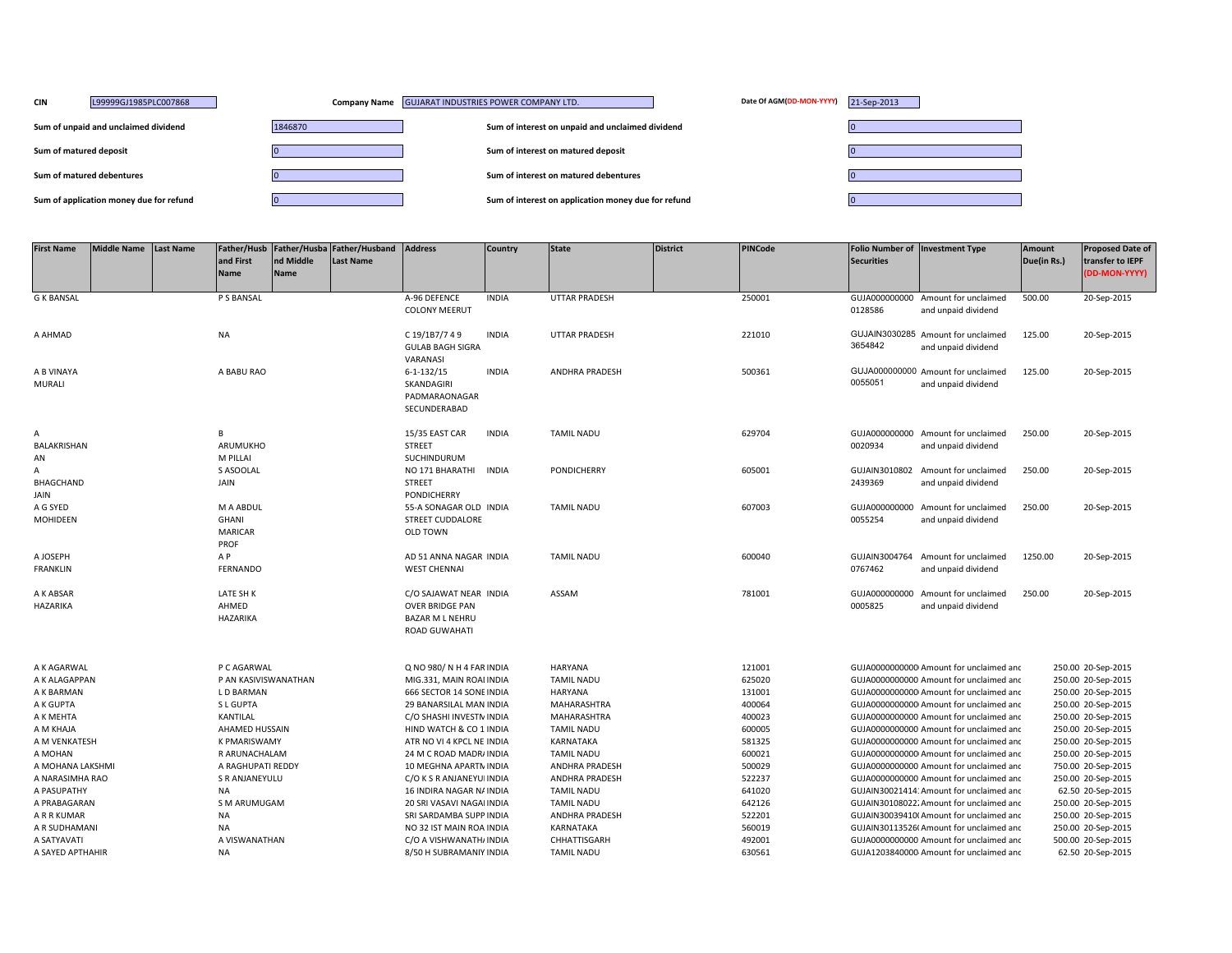ABHISHEK ANAND NA NA EMP NO 63652 SURV INDIA AJIT KUMAR KUMAWAT NA NA VILL DAMODARPURA INDIA

A SHANTHI NALAGAPPAN NALAGAPPAN 28 SADANANDA VINAINDIA PONDICHERRY GUJAIN GOSOTA GUJAIN300484120Amount for unclaimed and 385.00 20-Sep-2015 A VIJAYALAKSHMI VADHI KESAVALU 897, STATE BANK COLINDIA TAMIL NADU 626117 626117 GUJAIN30163740! Amount for unclaimed and 5.00 20-Sep-2015 A YOGANAND A RAJESWARACHARI CHITTOOR D NO 43 786 OPP N (INDIA ANDHRA PRADESH 517507 GUJA000000000000000000000000000000 Amount for unclaimed and 250.00 20-Sep-2015 AAKANKSHA SANJAY JAIN SANJAYJAIN C/O DR K C JAIN ROY INDIA RAJASTHAN 344001 GUJA00000000000Amount for unclaimed and 250.00 20-Sep-2015 AAKOLA GOVINDLAL RAMJIBHAI NA NA 250.00 20-Sep-2015 3, UMIYA SOCIETY, BI INDIA GUJARAT 362001 362001 GUJAIN30097410! Amount for unclaimed and 250.00 20-Sep-2015 AARTI SHAH ASHWIN SHAH 34 GEETA NAGAR SOCINDIA GUJARAT 390004 GUJA00000000000Amount for unclaimed and 250.00 20-Sep-2015 AASHISH DEOGADE TULSIRAM JI 19 OLD SNEHANAGARINDIA MAHARASHTRA 440015 GUJA00000000000Amount for unclaimed and 250.00 20-Sep-2015 ABADH BIHARI BANSAL NA 200.00 20-Sep-2015 220, DURGA CHAMBI INDIA DELHI DELHI 110005 GUJAIN30020610;Amount for unclaimed and 1000.00 20-Sep-2015 ABANI BHAUMIK PULIN BEHARI BHAUMIK 4/19 G CPT PO HALDIINDIA WEST BENGAL 721607 GUJAIN300214104Amount for unclaimed and 250.00 20-Sep-2015 ABANI DHAR PRASAD NA NA RANG NA FLAT NO. 1643, SECTUNDIA UTTAR PRADESH 201303 GUJA0000000000 Amount for unclaimed and 500.00 20-Sep-2015 ABDUL MANAD M MEERASAHIB MANAD M MEERASAHIB FATHIMA COTTAGE PINDIA KERALA 695101 695101 GUJAIN30163710<sup>,</sup> Amount for unclaimed and 250.00 20-Sep-2015 ABDUL SALAM **MD NAJIR MERCHANT NEAINDIA** EGG MERCHANT NEAINDIA BIHAR BIHAR 800001 6UJAIN30133019<sup>2</sup>Amount for unclaimed and 257.50 20-Sep-2015 ABDUL SALAM V A NA NA NA VALIYA VEETIL HOUSI INDIA KERALA 680673 630673 GUJAIN301637400Amount for unclaimed and 25.00 20-Sep-2015 ABDUL SALIM 13, JAI AMBE COLON INDIA RAJASTHAN 342001 GUJA1201370000 Amount for unclaimed and 250.00 20-Sep-2015 ABDULAZEEZ K P NA NA KPA/208 KATTIL PEEI INDIA KERALA 679324 GUJA1201090002:Amount for unclaimed and 125.00 20-Sep-2015 ABDURRHMAN NA MOH SYEDWARA QA INDIA UTTAR PRADESH 233001 GUJA1202760000 Amount for unclaimed and 500.00 20-Sep-2015 ABHA AGARWAL BABULAL AGARWAL B3 2ND FLOOR UTTAINDIA WEST BENGAL 713303 GUJAIN30267933: Amount for unclaimed and 500.00 20-Sep-2015 ABHA AGARWAL R L AGARWAL C/O P C AGRAWAL & INDIA RAJASTHAN 302015 GUJA00000000000Amount for unclaimed and 250.00 20-Sep-2015 ABHA JAIN NA C/O MCS LIMITED 1STINDIA GUJARAT 390007 GUJA00000000000Amount for unclaimed and 250.00 20-Sep-2015 ABHA MISHRA RAJESH L 5 BLOCK 16 ROOM 4INDIA GUJARAT 380013 GUJA00000000000Amount for unclaimed and 250.00 20-Sep-2015 ABHAI KUMAR SIN SARMA SARAMA CO VIJAY BAHADUR INDIA UTTAR PRADESH 273009 GUJA0000000000 Amount for unclaimed and 250.00 20-Sep-2015 ABHAY DUBEY GOVIND RAM DUBEY 73 CHANAKYA PURI I INDIA MADHYA PRADESH 452001 GUJA00000000000000000000 Amount for unclaimed and 250.00 20-Sep-2015 ABHAY KUMAR SAH NA NA RA FLAT NO.31,JAGAT KI INDIA BIHAR BIHAR 800001 SUJAIN30112715! Amount for unclaimed and 250.00 20-Sep-2015 ABHIJIT SINHA N P SINGH BLOCK A/2 KUNAL SOINDIA GUJARAT 383002 GUJA0000000000 Amount for unclaimed and 250.00 20-Sep-2015 ABHIJIT SINHA N K P SINGH BLOCK A/2 KUNAL SOINDIA GUJARAT 383001 GUJA0000000000 Amount for unclaimed and 250.00 20-Sep-2015 ABHINAV AGARWAL NA 101 MA 101 MANDAKANI ENINDIA DELHI DELHI 110019 110019 GUJA000000000000000000000 Amount for unclaimed and 125.00 20-Sep-2015 INDIA ANDHRA PRADESH 500019 GUJAIN300513156Amount for unclaimed and 2.50 20-Sep-2015 ABHISHEK ARORA LATE SHIV NARAYAN ARORA B. 8/ 22 IMLAK COLO INDIA UTTAR PRADESH 221002 GUJA1202890000 Amount for unclaimed and 125.00 20-Sep-2015 ABIDA M DAALKHAMIA MOHAMMEDALI 1992 VALENTINE APT!INDIA MAHARASHTRA 400052 400052 GUJA0000000000 Amount for unclaimed and 250.00 20-Sep-2015 ABRAHAM BHASME SUMANTH BHASME SUMANTH BHASME NO 11 LAKSHMI PATTINDIA KARNATAKA SARATAKA 560027 GUJA00000000000Amount for unclaimed and 250.00 20-Sep-2015 ACHARYA SANATKUMAR H HARANARAYAN MOHANLAL ACHARYA 34 SHAKTI NAGAR OFINDIA GUJARAT 384151 384151 GUJAIN301151224 Amount for unclaimed and 250.00 20-Sep-2015 ADII BHAI HIRAJI KERAWALA HIRAJI KERAWALA JUNA BAZIAR AT PO EINDIA GUJARAT GUJARAT 391125 GUJA000000000Amount for unclaimed and 375.00 20-Sep-2015 ADISHWAR KUMAR JAIN SH B SANDHULTD CO AND AGES AND AND AGES AND AGUSTAN DELHI DELHI SH B SANDHULTD CO AND AGES AND AGES AND AGES AND A CHANDIGARH CHANDIGARH AND A CHANDIGARH AND AGES AND A CHANDIGARH AND A CHANDIGARH AND A ADIT CAPITAL SERVICES P LTD B S SANDHU LTD CO 1697 SECTOR 33D CHINDIA CHANDIGARH 160047 GUJA0000000000 Amount for unclaimed and 500.00 20-Sep-2015 ADITYA PARAMESWARA KARRA NA 42 NA 42 NAGARJUNA HILLSINDIA ANDHRA PRADESH 500082 500082 GUJAIN302902409 Amount for unclaimed and 250.00 20-Sep-2015 ADITYA PRASAD TRIPATHI S PRASAD TRIPATHI H NO 93 GURUKUNJ IINDIA GOA 403507 403507 GUJAIN302679323Amount for unclaimed and 257.50 20-Sep-2015 AFTAB HUSSAIN RUPANI NA NA HOUSE NO 1.18.196 AINDIA MAHARASHTRA 431605 GUJA1201090000 Amount for unclaimed and 750.00 20-Sep-2015 AFZAL HUSAIN M SAIYED M H SAIYED PHYSCION A/1232 ASHRAFI MANINDIA GUJARAT 380001 GUJA0000000000 Amount for unclaimed and 500.00 20-Sep-2015 AFZAL MAKSUD SAIYED PHUSAIOV 1858 BAWAJI POLE JAINDIA GUJARAT 380005 GUJA00000000000Amount for unclaimed and 250.00 20-Sep-2015 AGNEL D SILVA AUGUSTIN D SILVA COMES ASHA MENI INDIA KARNATAKA 575002 SUJA0000000000Amount for unclaimed and 250.00 20-Sep-2015 AGRAVAT SURFSHKUMAR K NA NA AT VADAVIYALA, TAL INDIA GUJARAT SULARAT 362560 GUJAIN300974108Amount for unclaimed and 250.00 20-Sep-2015 AGRAWAL AMIT CONNONADUTT CONFESHAM AGINDIA GUJARAT 380001 GUJA0000000000 Amount for unclaimed and 250.00 20-Sep-2015 AHMAD JAVED ABDUL MAJEED C-3-10, ONGC COLON INDIA UTTARAKHAND 248195 GUJAIN302902424 Amount for unclaimed and 375.00 20-Sep-2015 AJAY BHAILALBHAI SHAH B B SHAH 39 KASHIVISHVANATHINDIA GUJARAT 390001 GUJA0000000000 Amount for unclaimed and 250.00 20-Sep-2015 AJAY GUPTA A N GUPTA A NGUPTA SESAR TRI NAGAR NINDIA DELHI DELHI 110001 CUJA0000000000Amount for unclaimed and 250.00 20-Sep-2015 AJAY J MEHTA J P MEHTA FLAT 105 CHANAKYA INDIA MAHARASHTRA 400097 GUJA0000000000 Amount for unclaimed and 500.00 20-Sep-2015 AJAY JAIN VIJAY KUMAR JAIN 1/16 SARVA PRIYA VI INDIA DELHI DELHI 110016 110016 GUJA000000000Amount for unclaimed and 250.00 20-Sep-2015 AJAY KASHINATH DEORE NA NA CHO S.S.AHER,FLAT N INDIA MAHARASHTRA 422008 GUJA12017502001Amount for unclaimed and 375.00 20-Sep-2015 AJAY KUMAR BANSAL NA NA WELLI NA WELLI NA WALLI HAST FLOOR (INDIA DELHI 110048 GUJAIN303028511Amount for unclaimed and 225.00 20-Sep-2015 AJAY KUMAR GUPTA KRISHNA PRASAD GUPTA C/O KRISHNA PRASADINDIA BIHAR 845438 GUJAIN300513155Amount for unclaimed and 250.00 20-Sep-2015 AJAY KUMAR JAIN NA JAI SHEEL NH 8 BHUWINDIA MAHARASHTRA 999999 GUJAIN300183132Amount for unclaimed and 250.00 20-Sep-2015 AJAY KUMAR KEDIA LATE SH GAJANAND KEDIA C/O SHREE RAMDEO INDIA WEST BENGAL 700007 GUJA00000000000Amount for unclaimed and 250.00 20-Sep-2015 AJAY KUMAR NIRALA NA NA NA C-6 BANKERS COLON INDIA MADHYA PRADESH 474011 GUJA1601010000 Amount for unclaimed and 125.00 20-Sep-2015 AJAY KUMAR YADAV NA P.NO.179, ISAEYON KINDIA RAJASTHAN 342001 GUJA12013702000Amount for unclaimed and 250.00 20-Sep-2015 AJAY MOHGAONKAR SW MOHGAONKAR M/A 115 SR MIG KOTINDIA MADHYA PRADESH 462001 GUJA000000000Amount for unclaimed and 250.00 20-Sep-2015 AJAY PATEL HUF **NA DIALAGE ADIT ACCESS AND A DIARAM SOCI INDIA** GUJARAT 390011 390011 GUJA1204440000 Amount for unclaimed and 2.50 20-Sep-2015 AJAY RASIKLAL SHAH NA NA NA SEPERDIA NA 'MIHIR', TRIVENI PAR INDIA GUJARAT SALAH SALAH SALAH SALAH SALAH SALAH SALAH SALAH SALAH SALAH SALAH SALAH SALAH SALAH SALAH SALAH SALAH SALAH SALAH SALAH SALAH SALAH SALAH SALAH SAL AJAY SOHANLAL PURI SOHANLAL PURI C-5/41-42 SECTOR 6 IINDIA DELHI DELHI 110085 GUJA000000000Amount for unclaimed and 250.00 20-Sep-2015 AJAYA C CORIKA CHERAYA POINDIA KERALA 678635 GUJIAIN301637403-2011 ANA GUJAIN301637403-2011 ANA GUJAIN GUJAIN GUJAIN GUJAIN GUJAIN GUJAIN GUJAIN GUJAIN GUJAIN GUJAIN GUJAIN GUJAIN GUJAIN GUJAIN GUJAIN GUJAIN GUJAIN GUJAIN 125.00 20-Sep-2015 AJAYAKUMAR CHERIYIL KUTTAPPAN NA CHERIYIL HOUSE KUMINDIA KERALA KERALA 683562 GUJA1203280000 Amount for unclaimed and 250.00 20-Sep-2015 AJIT KUMAR COLOVELY CUT PIECINDIA PUNJAB PUNJAB 151203 GUJA0000000000Amount for unclaimed and 250.00 20-Sep-2015 AJIT KUMAR GODAWAT BHERULAL GODAWAT M/S MANAKLAL JORAINDIA RAJASTHAN 312605 GUJA000000000Amount for unclaimed and 250.00 20-Sep-2015 MADHYA PRADESH 458441 458441 458441 GUJAIN300513148Amount for unclaimed and 100.00 20-Sep-2015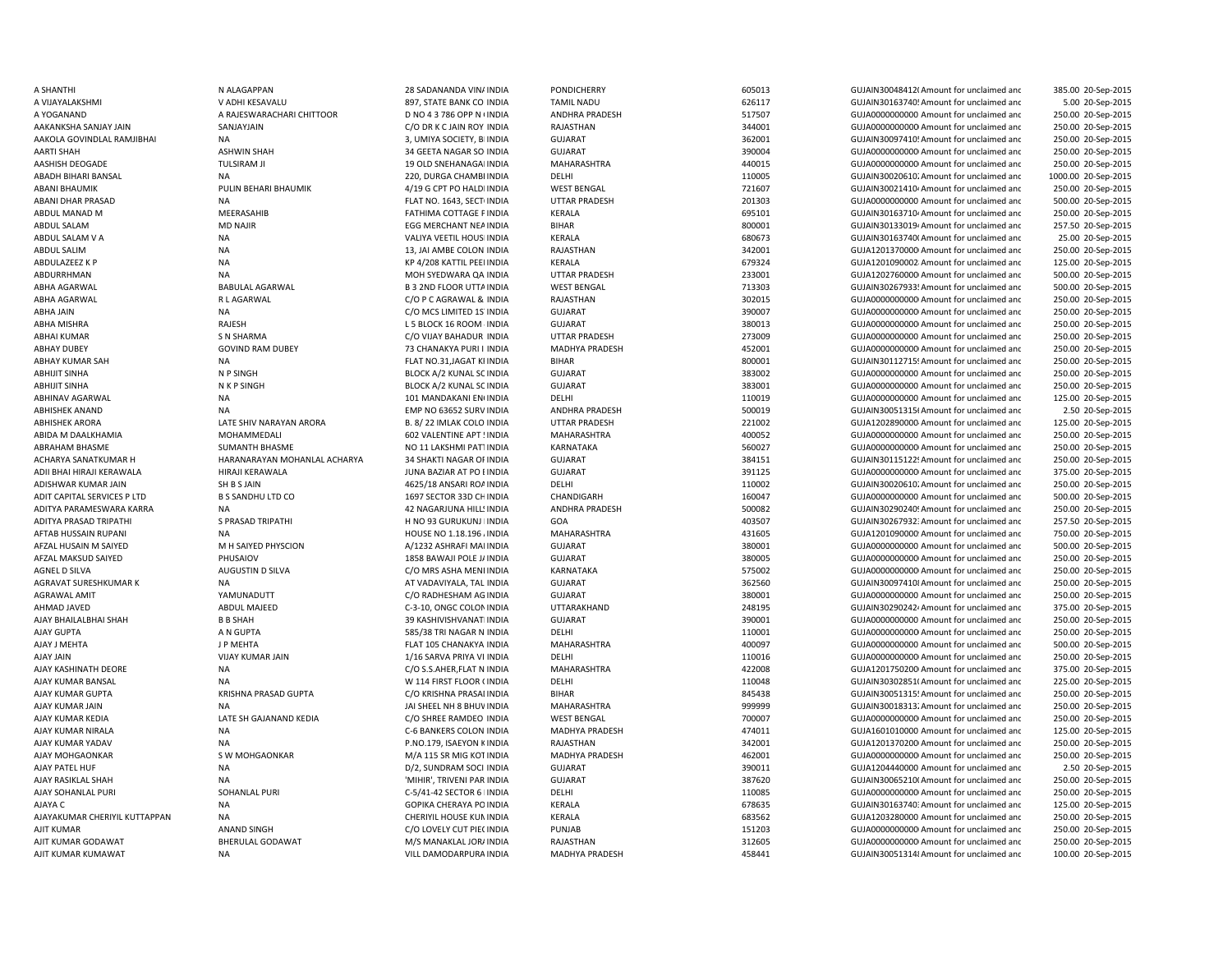ALEX BABU NA NA NA CHINGAM PARAMBIL INDIA ALKA RASTOGI NA 1274 KIDWAI NAGAR INDIA NA 1274 KIDWAI NAGAR INDIA ALPANA ARVIND AGGARWAL ARVIND KUMAR AGGARWAL 11 UDAY APT PROF A INDIA AMAR CHAND LAL CHAD SURANA NO. 25 SUNDARAM LINDIA

AJIT KUMAR MISHRA BHAGABANJI MISHRA DYANAMATIK FORGILINDIA GUJARAT 360003 360003 GUJA000000000000000000AMount for unclaimed and 250.00 20-Sep-2015 AJIT KUMAR SAHOO NA C/O KAUSHI MEDICALINDIA ORISSA 768004 GUJAIN300214136Amount for unclaimed and 25.00 20-Sep-2015 AJIT RAMA SHETTY NA D 63 VNG COL CHAVAINDIA GUJARAT 392002 GUJAIN301151236Amount for unclaimed and 125.00 20-Sep-2015 AJIT SHANKERDAN SHANKERDAN SHANKERDAN CHOLERA 440 JETHAI INDIA GUJARAT SHANKERDAN 380001 GUJA00000000000000000000000000000000000 Amount for unclaimed and 250.00 20-Sep-2015 AJIT SURANA RAM MANOHAR SURANA C/O SANTI KUMAR K/INDIA WEST BENGAL 700007 6UJA000000000 Amount for unclaimed and 250.00 20-Sep-2015 AJITH K NA REJI NIVAS PEROLE N INDIA KERALA 671314 671314 GUJAIN300239123: Amount for unclaimed and 125.00 20-Sep-2015 AJITH KUMAR LUNAWAT SOHANLAL JAIN 58 ERULAPPAN STREILINDIA TAMIL NADU 600079 600079 GUJAIN30108022(Amount for unclaimed and 1795.00 20-Sep-2015 AJOY KUMAR SINGH NA NA CHO ASSAM VALLY TEINDIA BIHAR BIHAR 800003 GUJA0000000000 Amount for unclaimed and 250.00 20-Sep-2015 AJOY KUMAR SINGHAL BISWANATH AGRAWAL SHIVLAL MANGILAL HINDIA JHARKHAND 826001 GUJA00000000000Amount for unclaimed and 250.00 20-Sep-2015 AKASH BALIRAM GAWAI BALIRAM GAWAI FLAT NO. 401. AMBEI INDIA GUJARAT SALIRAM SHOOL 396001 GUJA1202890000 Amount for unclaimed and 1250.00 20-Sep-2015 AKASH DATTAK **AKASH DATTAK MANISH MANISH P O BOX NO 16457 D INDIA** MAHARASHTRA 400016 400016 GUJA00000000000000000000000000000 Amount for unclaimed and 250.00 20-Sep-2015 AKELLA SRINIVAS NA NA PLOT NO 18-A, FLAT IINDIA ANDHRA PRADESH 500035 GUJAIN30154917: Amount for unclaimed anc 250.00 20-Sep-2015 AKHIL AGARWALA KAMAL AGARWALA 109 NEW CLOTH MAI INDIA GUJARAT 395002 GUJA0000000000 Amount for unclaimed and 250.00 20-Sep-2015 AKHILESH KUMAR SRI SURENDRA SINGH FAND SANGH FRO 303A SRI OM CINDIA BIHAR BIHAR 800014 800014 GUJAIN30133018! Amount for unclaimed and 257.50 20-Sep-2015 AKHILESH KUMAR SINGH NA NA NA DR RAMAKNATH PRAINDIA BIHAR BIHAR 811105 811105 GUJAIN30302853:Amount for unclaimed and 125.00 20-Sep-2015 AKHILESH KUMAR SRIVASTAVA KAILASH CHAND SRIVASTAVA 115A, LAJPAT NAGARINDIA UTTAR PRADESH 273015 GUJAIN301557200Amount for unclaimed and 500.00 20-Sep-2015 AKSHAYA KUMAR GUPTA GANESH PRASAD GUPTA C/O GULAB CHAND DINDIA RAJASTHAN 302002 GUJA00000000000Amount for unclaimed and 250.00 20-Sep-2015 ALAKA CHATTERJEE SALF SUKAMAL CHATTERJEE SELF EMP 2/24 RAJLAXMAN SO INDIA MAHARASHTRA 400601 400601 GUJA0000000000 Amount for unclaimed and 500.00 20-Sep-2015 ALAP CHINOO MODI CHINOO 7 DAJI COLONY NR HAINDIA GUJARAT 380013 GUJA0000000000 Amount for unclaimed and 375.00 20-Sep-2015 INDIA KERALA **INDIA KERALA** 686101 686101 GUJAIN301151227Amount for unclaimed and 587.50 20-Sep-2015 ALI AKBAR KHAN KURSHIDALI KHAN RADIO LAB TRANSMI: INDIA KARNATAKA SARATAKA 560016 GUJA0000000000 Amount for unclaimed and 250.00 20-Sep-2015 ALKA AGGARWAL KISHORE KUMAR AGGARWAL 2B/41 KALPATRU EST INDIA MAHARASHTRA 400060 GUJA0000000000 Amount for unclaimed and 2500.00 20-Sep-2015 ALKA BHARDWAJ SANJEEV BHARDWAJ 66 BABAR ROAD BEN INDIA DELHI 210001 110001 GUJA000000000000000 Amount for unclaimed and 500.00 20-Sep-2015 ALKA KUMAR NA NA NA COLO LT COL VIVEK KU INDIA UTTAR PRADESH 282008 GUJAIN30267932:Amount for unclaimed and 250.00 20-Sep-2015 ALKA MAYUR SHAH MAYUR SHAH KOTHI POLE CHAMPAINDIA GUJARAT 390001 GUJA00000000000Amount for unclaimed and 250.00 20-Sep-2015 ALKA RANI PODDAR VISHNU PRAKASH PODDAR B-102 CHETAK APARTINDIA DELHI 110085 GUJA00000000000Amount for unclaimed and 250.00 20-Sep-2015 INDIA UTTAR PRADESH 211006 GUJAIN300888142Amount for unclaimed and 62.50 20-Sep-2015 ALKA SHROFF LAXMI PATI JAIN 2/15 NEHRU ENCLAV INDIA DELHI 110019 GUJA0000000000 Amount for unclaimed and 250.00 20-Sep-2015 ALKABEN MUKESHKUMAR PATWA MUKESHKUMAR J PATWA NEAR JAINWADI SHH INDIA GUJARAT GUARAT 384151 GUJA0000000000000000000000000000000 Amount for unclaimed and 250.00 20-Sep-2015 ALLAM SURYA KANTHAM NA 18-118 PRAHLADA PUNDIA ANDHRA PRADESH 530029 GUJA1204470003 Amount for unclaimed and 100.00 20-Sep-2015 ALLANKI MOHAN NA NA CHINTA CHETTU ROAINDIA ANDHRA PRADESH 534002 GUJAIN300394111Amount for unclaimed and 500.00 20-Sep-2015 ALLURI VENKATESWARA RAO RAMA SASTRULLU 41-20/8-65 LALBAHA INDIA ANDHRA PRADESH 520013 GUJAIN300394102Amount for unclaimed and 250.00 20-Sep-2015 ALOCK SARKAR ADHIR CHANDRA SARKAR 1997 1/B JANNAGAR ROAL INDIA WEST BENGAL 712202 6UJA0000000000 Amount for unclaimed and 250.00 20-Sep-2015 ALOK BAJPAI NA NA REPORT OF A BAJANJI DAN BAJASTHAN RAJASTHAN SA SANAFINA SA SANAFINA SA SANAFINA SA SANAFINA DA SANAFINA SA SANAFINA SA SANAFINA SA SANAFINA SA SANAFINA SA SANAFINA SA SANAFINA SA SANAFINA SA SANAFINA SA S 7.50 20-Sep-2015 ALOK JOSHI NARAIN LATE PRATAP NARAIN A-3 M S FLATS PANDAINDIA DELHI DELHI 110003 110003 GUJA000000000000000000000 Amount for unclaimed and 250.00 20-Sep-2015 ALOK KUMAR BHADANI SADANAND PRASAD BHADANI ASNABAD SERVICE STINDIA JHARKHAND SERVICE STINDIA SADANIN SADANIN SOMAT GUJAIN30302853! Amount for unclaimed and 250.00 20-Sep-2015 ALOK KUMAR SHAHA S SAHA VILL JHINGA PO AMIRINDIA WEST BENGAL 743368 GUJA0000000000 Amount for unclaimed and 250.00 20-Sep-2015 ALOK MOHAN KAR LATE D M KAR CRESPAN COINDIA UTTAR PRADESH 226001 GUJA0000000000 Amount for unclaimed and 250.00 20-Sep-2015 ALOK SHARMA 19 RAKESH MARG GHINDIA 19 RAKESH MARG GHINDIA UTTAR PRADESH 201001 GUJA000000000000000000000000000000 Amount for unclaimed and 250.00 20-Sep-2015 ALOK SHARMA **BASHISTH NARAYAN SHARMA** C/O B N SHARMA 12<sub>/</sub> INDIA BIHAR 800001 800001 GUJA000000000Amount for unclaimed and 500.00 20-Sep-2015 ALOKE KUMAR DALAL NA HARI NOHAN DALAL INDIA WEST BENGAL THE TRENGAL 743411 GUJAIN301250138Amount for unclaimed and 500.00 20-Sep-2015 ALOKE MAITI RAM PADA MAITI SAM PADA MAITI VILL KANAKPUR PO FINDIA WEST BENGAL THE SAME TRADES ON THE SAME ON THE SAME OF UNCLAIMED AND SAME OF UNCLAIMED AND SAME OF UNCLAIMED AND SAME OF UNCLAIMED AND SAME OF UNCLAIMED AND 125.00 20-Sep-2015 ALPABEN SHAH NITIN BHAI SHAH 1999 ALPABEN SOCINDIA GUJARAT SHAH 390004 390004 GUJA000000000000000Amount for unclaimed and 250.00 20-Sep-2015 INDIA MAHARASHTRA 400028 GUJA0000000000 Amount for unclaimed and 250.00 20-Sep-2015 ALPESH CHHOTALAL PATEL C S PATEL 3/A VIJAY COLONY AHINDIA GUJARAT 380013 GUJA0000000000 Amount for unclaimed and 250.00 20-Sep-2015 ALPESH CHHOTALAL PATEL C S PATEL 3-A VIJAY COLONY AHINDIA GUJARAT 380013 GUJA0000000000 Amount for unclaimed and 250.00 20-Sep-2015 ALPESH M GOGRI **ALPESH M GOGRI** 3 RAMA NIWAS 90 SHINDIA MAHARASHTRA 400019 400019 GUJA00000000000 Amount for unclaimed and 250.00 20-Sep-2015 ALPESH R CHRISTIAN R CHRISTIAN 6 DEEPAK SOCIETY NEINDIA GUJARAT 380001 GUJA0000000000 Amount for unclaimed and 250.00 20-Sep-2015 ALPESH T PATEL TAPANRAY D PATEL TAPANRAY DIRECT CONNOCTED AND A POST BOX NO 24 DAEINDIA GUJARAT CHANG AND SULAND SULAND SULANDO AMOUNT OF unclaimed and 250.00 20-Sep-2015 ALPHY DAVY **EXALCU CHERUMU CHERUMU TC A/1471 B SQUARE INDIA** KERALA 695003 695003 GUJA0000000000 Amount for unclaimed and 250.00 20-Sep-2015 ALTAF ABDULGAFAR WOTIWALA ABDULGAFAR YUSUF MOTIWALA NEAR RAMJIMANDIR INDIA GUJARAT SUMARAT SAGGO1 SAGGO1 GUJA000000000000000000 Amount for unclaimed and 250.00 20-Sep-2015 AMAL BANIK TRIPATI BANIK SAKAR 105 OPP GANI INDIA GUJARAT 380009 380009 GUJA000000000 Amount for unclaimed and 250.00 20-Sep-2015 AMALAL PATEL **ATTEL MOTILAL PATEL 46 R K PURAM SOCIETINDIA** GUJARAT GUARAT 390007 GUJA0000000000 Amount for unclaimed and 250.00 20-Sep-2015 AMALENDU MUKHOPADHYAY S K MUKHOPADHYAY 14/15 KASHIRAM DASINDIA WEST BENGAL 713205 GUJA0000000000 Amount for unclaimed and 250.00 20-Sep-2015 TAMIL NADU **EXAMIL NADU** 600007 600007 GUJA00000000000000Amount for unclaimed and 250.00 20-Sep-2015 AMAR KANT VERMA BRIJ BIHARI LAL VERMA WARD NO. 3, BANIYA INDIA CHHATTISGARH 496331 GUJA1203410000 Amount for unclaimed and 500.00 20-Sep-2015 AMAR KUMAR BHAKTA LATE SH C C BHAKTA 16 H K SETT LANE CA INDIA WEST BENGAL 700050 700050 GUJA00000000000 Amount for unclaimed and 750.00 20-Sep-2015 AMAR NATH MEHTA LATE SHMOOL RAJ JI MEHTA 60/4 IST FLOOR RAM INDIA DELHI DELHI 110005 GUJA0000000000Amount for unclaimed and 250.00 20-Sep-2015 AMAR SINGH NARUKA NA STATION ROAD JHUNINDIA RAJASTHAN 233001 GUJA12012104000Amount for unclaimed and 250.00 20-Sep-2015 AMAR SINGH VERMA DEVI PAKAS C/O P C VERMA D 106INDIA RAJASTHAN 302015 GUJA00000000000Amount for unclaimed and 250.00 20-Sep-2015 AMAR VAGHELA KESHAV CHANDRA VAHELA D-8 KRISHNANAGAR INDIA MAHARASHTRA 400092 GUJA0000000000000000 Amount for unclaimed and 250.00 20-Sep-2015 AMARA NAGESWARA RAO JAMMIGUMPULA NA h.D.3 https://www.marchived.com/india/marchived/and/india/marchived/and/india/marchived/and/india/marchived/and/india/marchived/and/india/marchived/and/india/marchived/and/india/marchive 2.50 20-Sep-2015 AMARDEEP NA NA C/O S B GULIA H N 12INDIA HARYANA 122001 122001 GUJAIN30047642: Amount for unclaimed and 125.00 20-Sep-2015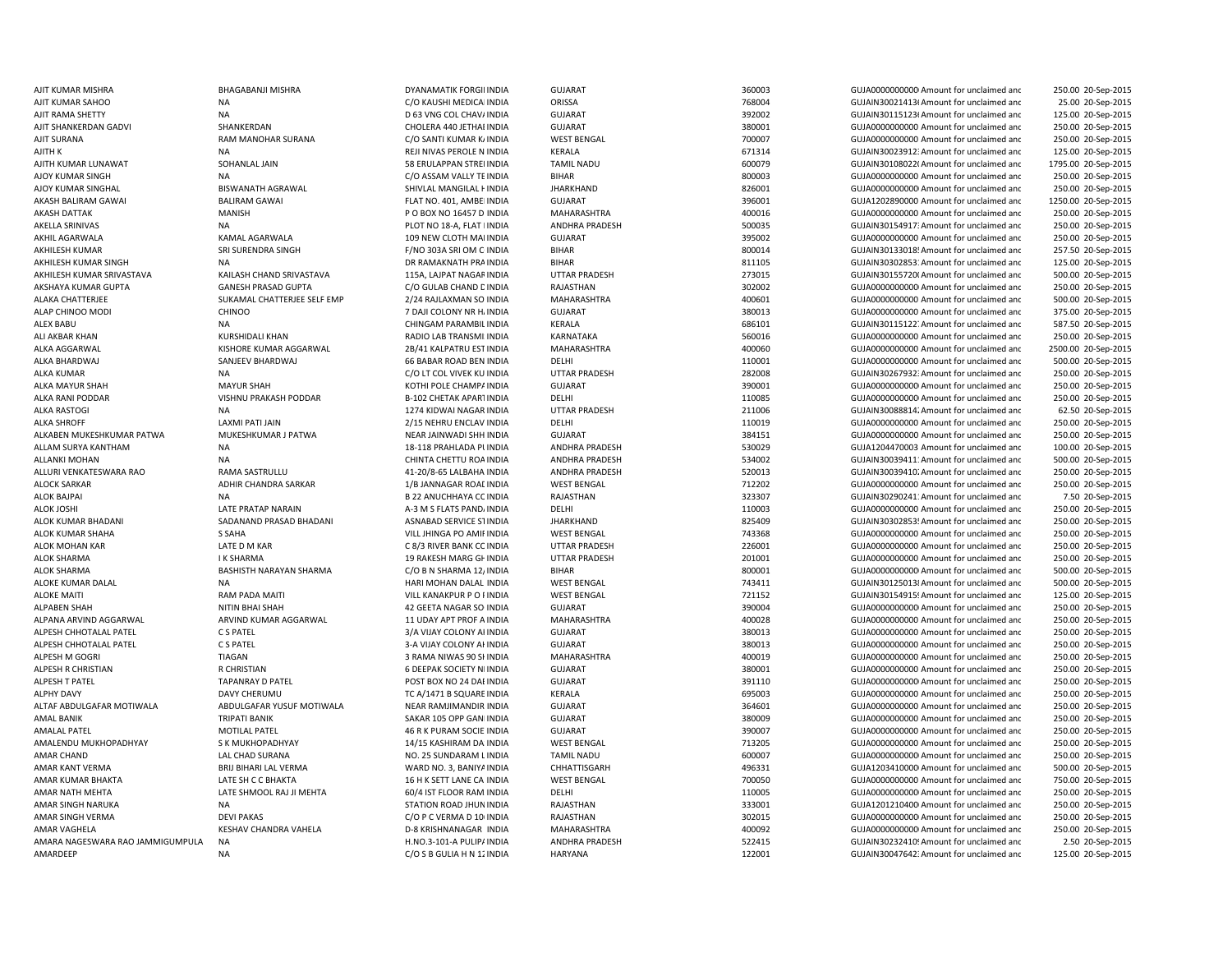AMBALAL M PATEL AT THE MAFATLAL PATEL AT A GOOD OF THE MATALOID IN THE MATHEMATIC OID IN THE MATEL AMBALAL PRABHUDASH PARMAR PRABHUDASH PARMAR PARMAR JALARAM NAGAR 2 A INDIA AMEET KANTILAL PAREKH LATE SH KANTILAL VITHALDAS PA 122 BANG BHAVAN SINDIA AMIT K PARIKH K PARIKH K PARIKH B 47 OM NAGAR SOC INDIA AMJIBHAI RARSANI MANJIBHAI 10 ASTRONE SOC NILANAGANI VIJAYA INDIRA CHINA KONDALARAO PAMARTHI DNO 45 40 36 3 FLAT

AMARDEEP KUMAR NA NA CHO SATYENDRA PRA INDIA MAHARASHTRA 999999 GUJA1203000000 Amount for unclaimed and 250.00 20-Sep-2015 AMARENDER GANDE NA NA NA SENICON FININDIA MAHARASHTRA 400039 GUJA00000000 Amount for unclaimed and 250.00 20-Sep-2015 AMARJEET KAUR CHAUR KULDEEP SINGH CONCLIDEEP SINGH CONCLIDEEP SINGH INDIA UTTAR PRADESH 243001 GUJA0000000000 Amount for unclaimed and 250.00 20-Sep-2015 AMARJEET SINGH R SINGH J-45 RESERVE BANK EINDIA DELHI 110063 GUJA0000000000 Amount for unclaimed and 250.00 20-Sep-2015 AMARJIT KAUR MANJIT SINGH SETHI SALAH SE Q 255 PACCA BAGHINDIA PUNJAB 144001 144001 GUJA000000000 Amount for unclaimed and 750.00 20-Sep-2015 AMARUT PATEL CHELA BHAI PATEL 2/601 VISHAL COMPLINDIA MAHARASHTRA 400064 GUJA00000000000Amount for unclaimed and 250.00 20-Sep-2015 AMBA MEHTA MANOJ MANOJ PINKESH CAMP UTTAINDIA GUJARAT SULARAT 387370 GUJA00000000Amount for unclaimed and 250.00 20-Sep-2015 AMBALAL C GOHIL CHHATRASINGH CHHATRASINGH KRISHNA NAGAR P O INDIA GUJARAT SHARAT 391330 GUJA00000000Amount for unclaimed and 375.00 20-Sep-2015 INDIA GUJARAT 396521 GUJA00000000000Amount for unclaimed and 250.00 20-Sep-2015 INDIA GUJARAT 391310 GUJA0000000000 Amount for unclaimed and 250.00 20-Sep-2015 AMBALAL SANKRCHAND BAROT SANKARCHAND M BAROT SANKARCHAND M BAROT WADA P O BHINDIA ANDHRA PRADESH SOO003 500003 GUJA0000000000000000000000000 Amount for unclaimed and 250.00 20-Sep-2015 AMBALAL SOLANKEY PITAMBER SOLANKEY SAVLI FALIA MARWA INDIA GUJARAT SAVLI FALIA MARWA INDIA SAVLI FALIA MARWA INDIA GUJARAT SAVLI FALIA MARWA INDIA SAVLI FALIA MARWA INDIA GUJANAT SAVLI FALIA MARWA INDIA SAVLI FALIA MARWA I 250.00 20-Sep-2015 AMBARISH J MEHTA JAYANTILAL S METHA 6 VARJ APT 2ND FLO(INDIA GUJARAT SUARAT 380006 GUJA0000000000000000000000 Amount for unclaimed and 250.00 20-Sep-2015 AMBER R DALAL CHANDRA DALAL PROFFES 8/84 NAVRANG PEDLINDIA MAHARASHTRA 400026 400026 GUJA0000000000 Amount for unclaimed and 250.00 20-Sep-2015 AMBRISH KUMAR AGARWAL NA 17B 1 STAR PAPER M INDIA UTTAR PRADESH 247001 GUJAIN300183112Amount for unclaimed and 125.00 20-Sep-2015 AMEENA ABOOBACKER NA NA SHELTER MOORIPAD, INDIA KERALA KERALA 676521 GUJAIN30189510'Amount for unclaimed and 75.00 20-Sep-2015 MAHARASHTRA 100014 400014 GUJA00000000000Amount for unclaimed and 250.00 20-Sep-2015 AMI MUKESH RAGHU MUKESH 50 SYDENHAM ROADINDIA TAMIL NADU 600003 GUJA00000000000Amount for unclaimed and 250.00 20-Sep-2015 AMIN SULTANALI RAJWANI NA 12 GLOBE CHEMBER INDIA GUJARAT GUJARAT 396195 GUJAIN303028511Amount for unclaimed and 2.50 20-Sep-2015 AMINA BEGUM SHAIKH GULAM AKBAR SHAIKH A BLOCK 14/2 VINOB INDIA MAHARASHTRA 400070 400070 GUJA000000000Amount for unclaimed and 250.00 20-Sep-2015 AMINA CHHAPRA CHAPRA NOOR MOHAMED G/225 GITANJALI PLC INDIA MAHARASHTRA 400061 400061 GUJA0000000000Amount for unclaimed and 250.00 20-Sep-2015 AMINABEN KASAM MOMIN KASAM MOMIN A/13 ALIBAD HOU SOINDIA MAHARASHTRA 400001 GUJA00000000000Amount for unclaimed and 250.00 20-Sep-2015 AMIT BANSILAL GUJAIN30109810! Amount for unclaimed and and the state of the state of the state of the state of the state of the state of the state of the state of the state of the state of the state of the state of the sta 12.50 20-Sep-2015 AMIT BHARGAVA **ASHOK KUMAR SALA SA ASHOK KUMAR** 545 SCHEME NO 2 LAINDIA RAJASTHAN 301001 301001 GUJA0000000000000000000000000 Amount for unclaimed and 250.00 20-Sep-2015 AMIT D SHAH DEEPAK C SHAH OLD 24 NEW 53 RITH INDIA TAMIL NADU SANG DANG GOOD GUJAOOOOOOOO Amount for unclaimed and 250.00 20-Sep-2015 AMIT DAVE RAMESH DAVE RAMESH DAVE 22 HAREKRISHNA CO INDIA GUJARAT SANG 380006 SANG GUJA00000000Amount for unclaimed and 250.00 20-Sep-2015 AMIT DFV SANTOSH SANTOSH PO BAG 9175 18/4 JF INDIA MAHARASHTRA 400016 400016 GUJA000000000 Amount for unclaimed and 250.00 20-Sep-2015 AMIT DUTTA LATE SH AMULYA DUTTA 35/1 JOGENDRA BASAINDIA WEST BENGAL 700036 GUJA00000000000Amount for unclaimed and 250.00 20-Sep-2015 AMIT GUHA ARUN KUMAR GUHA CHEAN E-923 CHITTARANJAN INDIA DELHI DELHI 110019 GUJA000000000000000000000000000000 AMOUNT Grunclaimed and 250.00 20-Sep-2015 AMIT GUPTA 173 SECTOR 7 URBANINDIA HARYANA 122001 122001 GUJA0000000000000000000000000000 Amount for unclaimed and 500.00 20-Sep-2015 AMIT GUPTA Sh RAMAVTAR GUPTA 7, BANK COLONY ALWINDIA RAJASTHAN 301001 GUJA12020600000Amount for unclaimed and 250.00 20-Sep-2015 AMIT JAYANTILAL SHAH JAYANTILAL SHAH M 4 70 537 SHASTRI NINDIA GUJARAT 380013 GUJA00000000000Amount for unclaimed and 250.00 20-Sep-2015 INDIA ANDHRA PRADESH 500003 GUJA0000000000 Amount for unclaimed and 250.00 20-Sep-2015 AMIT KUMAR NA 9/1 KAUSHLYA NIWA INDIA UTTARAKHAND 248001 GUJAIN30302850! Amount for unclaimed and 250.00 20-Sep-2015 AMIT KUMAR AGRAWAL MOTI LAL AGRAWAL C/O MOTI LAL AGRAWINDIA JHARKHAND 822101 GUJA00000000000Amount for unclaimed and 250.00 20-Sep-2015 AMIT KUMAR JAIN PARAS MAL JAIN 2412 3 PARITOSH SBI INDIA GUJARAT 364001 364001 GUJA00000000Amount for unclaimed and 250.00 20-Sep-2015 AMIT KUMAR MITRA NA NA NA NA NO 16 SQN, AF RDO/ INDIA UTTAR PRADESH 273002 CUJAIN30302852! Amount for unclaimed and 62.50 20-Sep-2015 AMIT MAHESWARI NA 48 GOUSALA ROAD L INDIA WEST BENGAL 711204 GUJA0000000000 Amount for unclaimed and 250.00 20-Sep-2015 AMIT PATNI ANILKUMAR PATNI DHAVANI MOHALLA AINDIA MAHARASHTRA 431001 431001 GUJAIN3002141118Amount for unclaimed and 250.00 20-Sep-2015 AMIT PRAVINBHAI PATEL NA NA SANIDHYA BUNGLOINDIA GUJARAT SANIDHYA BUNGLOINDIA GUJARAT SANIDHYA DHOGLOINDIA GUJAN SANIDHYA DHOGLOINDIA GUJANGLOINDIA GUJANGLOINDIA GUJANGLOINDIA GUJANGLOINDIA GUJANGLOINDIA GUJANGLOINDIA GUJA 500.00 20-Sep-2015 AMIT RAMESHCHANDRA TOLIA RAMESHCHANDRA C/O SHAH KESHAVLA INDIA GUJARAT 362001 GUJAIN301039242Amount for unclaimed and 1250.00 20-Sep-2015 AMIT ROHATGI NA 125 FIRST FLOOR UNIINDIA HARYANA 122001 123001 GUJAIN300183122Amount for unclaimed and 125.00 20-Sep-2015 AMIT SHRIVA STAVA S K SHRIVASTAVA C-25 FLAT NO 1 L I C CINDIA MAHARASHTRA 400103 GUJA0000000000 Amount for unclaimed and 250.00 20-Sep-2015 AMIT V MISRA V N MISRA V N MISRA M-188 SECTOR 25 NOINDIA UTTAR PRADESH 201301 201301 GUJA000000000 Amount for unclaimed and 250.00 20-Sep-2015 AMIT Y AGRAWAL THE MARING WARRAWAL THE VAMUNADUTT CHEMAT ARE SUNG A SULOTH MAIINDIA GUJARAT CHEMAT CHEMAT AND SULON AMOUND A GUJA000000000 Amount for unclaimed and 250.00 20-Sep-2015 AMITA BEN SURESH BHAI PATEL NA C/O R T PATEL 50 NAVINDIA GUJARAT 384001 GUJA00000000000Amount for unclaimed and 125.00 20-Sep-2015 AMITA BHUSAN DAVE **EXAM DAVE** LATE B B DAVE **BIJOY PLOT NO 1975 INDIA** GUJARAT GUJARAT 388120 GUJA0000000000 Amount for unclaimed and 250.00 20-Sep-2015 AMITA GHANSHYAM MANTRI NA NA AASHISH RISOD ROAI INDIA MAHARASHTRA 444505 GUJA1201090001 Amount for unclaimed and 250.00 20-Sep-2015 AMITA PATEL PARASHOTTAMDAS 4135 GOVT F COLONYINDIA GUJARAT 380025 GUJA00000000000Amount for unclaimed and 250.00 20-Sep-2015 AMITAVA MAJUMDAR NA RAKASHIT HOUSE, APINDIA WEST BENGAL 713304 GUJAIN30226910! Amount for unclaimed and 50.00 20-Sep-2015 AMITAVA MUKHERJEE SUNIL RANJAN MUKHERJEE BRS IX PLOT NO 14 CI INDIA WEST BENGAL 700027 GUJA0000000000000000000000000000000 Amount for unclaimed and 250.00 20-Sep-2015 AMITBIKRAM MAJUMDAR BRAJENDRA NARAYAN MAJUMDAR BLOCK G 183/2 NEW INDIA WEST BENGAL 700053 GUJA0000000000 Amount for unclaimed and 250.00 20-Sep-2015 AMIYA MUKESH MEHTA MUKESH MEHTA ARVIND KUNJ B 477 INDIA MAHARASHTRA 400034 GUJA0000000000000000000000000000000 Amount for unclaimed and 250.00 20-Sep-2015 INDIA GUJARAT 360004 GUJA0000000000 Amount for unclaimed and 125.00 20-Sep-2015 AMRAT CHHAGANLAL VAISHANAV CLAL AURVEDIC CONTRACT AT DESAI FALIA VILLA INDIA GUJARAT GUJARAT 396030 GUJA0000000000 Amount for unclaimed and 250.00 20-Sep-2015 AMRENDRA KUMAR NA NA NA REAL ROB 1/501 KRI: INDIA UTTAR PRADESH 201012 301012 GUJAIN30290240(Amount for unclaimed and 142.50 20-Sep-2015 AMRITPAL SINGH NA NA NA SALLA SERVERSION OF O SIHAR TEH PAY INDIA PUNJAB 141001 141001 GUJAIN302236107.Amount for unclaimed and 500.00 20-Sep-2015 AMRTILAL TRIBHOVAN DAS PATEL TRIBHOVANDAS R DALAL III/27 GEB B COLONY INDIA GUJARAT 394680 GUJA000000000 Amount for unclaimed and 250.00 20-Sep-2015 AMRUT JAIN CHUNILAL R 9 SUJATA FLAT SHAINDIA GUJARAT 380004 GUJA00000000000Amount for unclaimed and 250.00 20-Sep-2015 AMRUTBHAI PATEL SOMBHAI PATEL 22 GOKUL TENAMEN INDIA GUJARAT 380001 GUJA00000000000Amount for unclaimed and 250.00 20-Sep-2015 AMRUTHLAL PATEL **Example 2008 DEATEL 250.00 20-Sep-2015** 6-3-185/D JAINAGAR INDIA ANDHRA PRADESH 500380 500380 GUJA0000000000 Amount for unclaimed and 250.00 20-Sep-2015 ANDHRA PRADESH 530016 530016 GUJAIN30051315<sup>2</sup> Amount for unclaimed and 62.50 20-Sep-2015 ANAND BIPINKUMAR SHAH B K JASUBHA 30 B MADHUKUNJ SCINDIA GUJARAT GUJARAT 380008 GUJA0000000000000000000000000000000000 Amount for unclaimed and 400.00 20-Sep-2015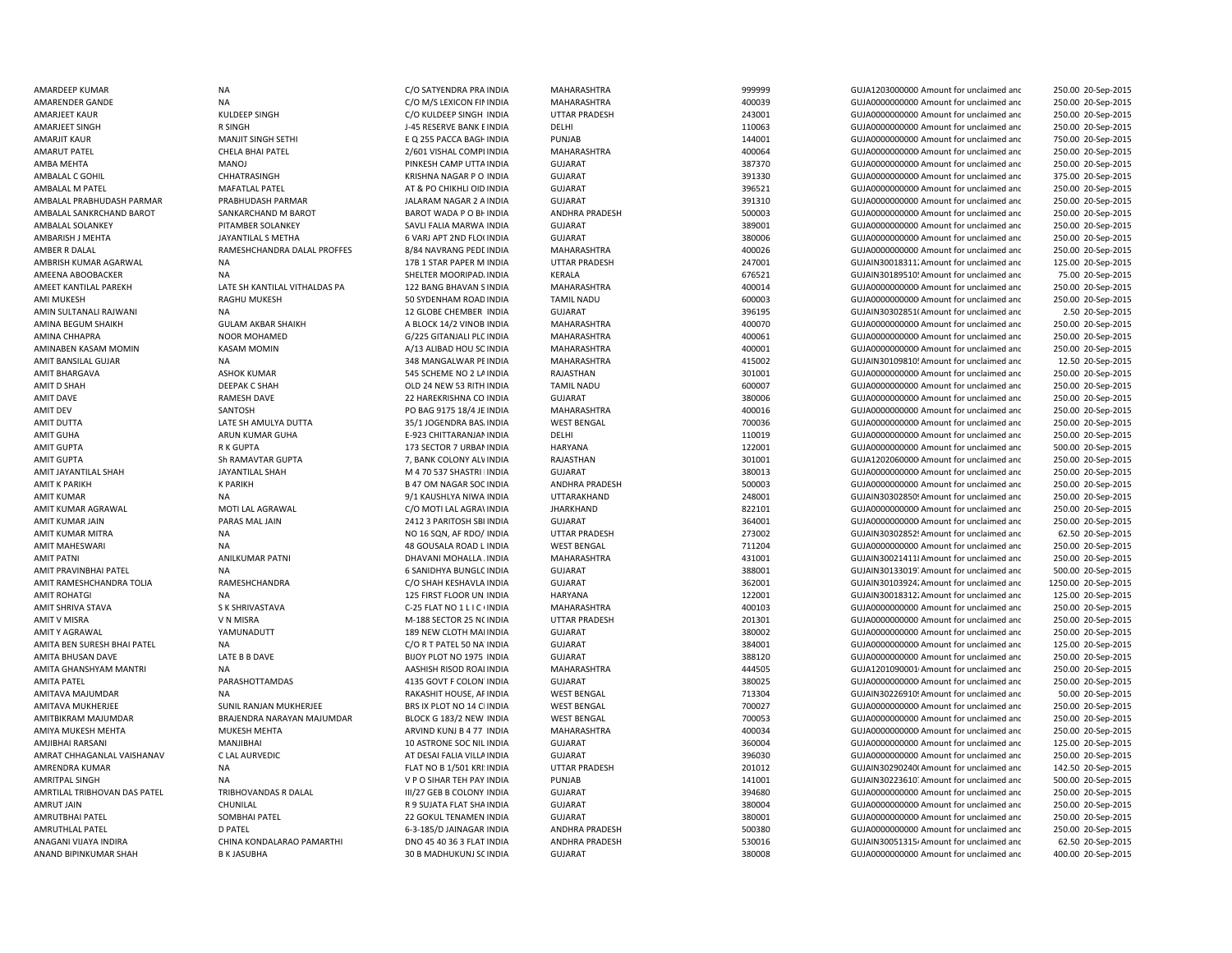ANAND P BHARDWAI M C BHARDWAI M C BHARDWAI J-55 PANDAV NAGAR INDIA ANIL KUMAR PAINULY LATE SH J K PAINULY ANIL KUMAR PAINULY BOAT GEN VA INDIA ANIL PRAHAKAR GUPTE PRABHAKAR GOPTE SAMRUTESHWAR SINDIA ANITA AGARWAL SHRI RAM RATAN 403 KAMLA NEHRU NINDIA RAJASTHAN 342001 GUJA0000000000000000000000 Amount for unclaimed and

ANAND CHAND BANSAL GANESH CHAND BANSAL BANSAL EYE HOSPITAINDIA MADHYA PRADESH 474001 GUJAIN302902423Amount for unclaimed and 225.00 20-Sep-2015 ANAND JAIN 13/289 OPPOSIT POL INDIA UTTAR PRADESH 282002 GUJA0000000000 Amount for unclaimed and 500.00 20-Sep-2015 ANAND JOSHI F CHANDRAKANT 24, DRIVE IN TENAMEINDIA GUJARAT 380054 GUJA0000000000 Amount for unclaimed and 250.00 20-Sep-2015 ANAND K PANDEY A PANDEY D1-54 SECTOR E NR GINDIA UTTAR PRADESH 226012 GUJA00000000000Amount for unclaimed and 250.00 20-Sep-2015 ANAND KOTHARI MANOAR LAL B 8 SUJATA FLAT SHAINDIA GUJARAT 380004 GUJA00000000000Amount for unclaimed and 250.00 20-Sep-2015 ANAND KUMAR BABULAL C/O DURGA ENTERPRINDIA BIHAR 845305 GUJA00000000000Amount for unclaimed and 250.00 20-Sep-2015 ANAND KUMAR NA NA MAHARAJA HOTEL NIINDIA RAJASTHAN 331001 331001 GUJA12012119000 Amount for unclaimed and 250.00 20-Sep-2015 ANAND KUMAR JAISWAL JAWAHAR LAL JAISWAL NR RAM JANKI MANDINDIA MADHYA PRADESH 484110 GUJA00000000000Amount for unclaimed and 250.00 20-Sep-2015 ANAND KUMAR MANTRI DANMAL MANTRI 2/7 KARKARI ROAD V INDIA DELHI 110032 GUJA00000000000Amount for unclaimed and 250.00 20-Sep-2015 INDIA DELHI 110092 GUJA0000000000 Amount for unclaimed and 1250.00 20-Sep-2015 ANAND PRAKASH SHARAN SATYADEVA SHARAN ANAND PRAKASH SHAINDIA JHARKHAND SATYADEVA SHARAN SHAINDIA SATYADEVA SHARAN ANAND PRAKASH SHAINDIA JHARKHAND SATYADEVA SHARAN SHAININ SHARAN SHAININ SHARAN SHAININ SHARAN SHAININ SHARA 250.00 20-Sep-2015 ANAND THAKORBHAI DESAI T DESAI HURI NIWAS HALAS RINDIA GUJARAT 396001 GUJA0000000000 Amount for unclaimed and 375.00 20-Sep-2015 ANANDI DEVI AGARWAL NA C/O HARYANA VASTRINDIA RAJASTHAN 331304 GUJA12012119000Amount for unclaimed and 250.00 20-Sep-2015 ANANT KUMAR NA RAILWAY QTR 466/B INDIA WEST BENGAL 732101 GUJAIN303028550Amount for unclaimed and 250.00 20-Sep-2015 ANANT RAGHUNATH SHETYE RAGHUNATH SHETYE C/O KUSHE MEDICAL INDIA MAHARASHTRA 416702 GUJA00000000000Amount for unclaimed and 250.00 20-Sep-2015 ANANT SHANTARAM PATIL NA 'ANANTSMRUTI' GHAINDIA GOA 403705 GUJAIN300450102Amount for unclaimed and 250.00 20-Sep-2015 ANANTA KUMAR DEY NA NA COLLEGE ROAD, NEA INDIA JHARKHAND 832303 GUJAIN30154919: Amount for unclaimed and 250.00 20-Sep-2015 ANANTHA SRINIVAS POTURA PSOPALARAO S/O P GOPALA RAO AINDIA ANDHRA PRADESH 522101 GUJA0000000000 Amount for unclaimed and 250.00 20-Sep-2015 ANANTHANENI SRIKANTH VISWANADHA NAIDU A S/O A V NAIDU C/O K INDIA ANDHRA PRADESH 517501 GUJAIN300441110Amount for unclaimed and 75.00 20-Sep-2015 ANASUYA VENULAPATI VENULAPATI SAMBASIVA RAO CO V SANBASIVA RA INDIA ANDHRA PRADESH 520010 520010 GUJA000000000 Amount for unclaimed and 250.00 20-Sep-2015 ANATACHARULLU GOMATHAM LATE SH NAMMAYACHARYULU RETD 5 96 9 6/12 BRODIEP INDIA ANDHRA PRADESH 522002 GUJA0000000000 Amount for unclaimed and 250.00 20-Sep-2015 ANBU M MUTHUSAMY MANIVEL 314/6 PLOT NO 5 NEVINDIA TAMIL NADU 636016 636016 GUJAIN300644102Amount for unclaimed and 112.50 20-Sep-2015 ANDALAM UPENDRA RAO ANDALAM HANUMANTHA RAO C 8 NTPC TOWNSHIP INDIA UTTAR PRADESH 201301 GUJAIN30290241:Amount for unclaimed and 500.00 20-Sep-2015 ANICE T D D THOTTAPALI THECKANATH HOUSEINDIA KERALA 683577 GUJA0000000000 Amount for unclaimed and 250.00 20-Sep-2015 ANIL AGARWAL LAXMI NARAIN AGARWAL C/O SUMAN SUPARI BINDIA UTTAR PRADESH 282003 GUJA0000000000 Amount for unclaimed and 125.00 20-Sep-2015 ANIL C KHANDHAR CHIMANLAL CHIMANLAL DISHA 9 SATYADIP AFINDIA GUJARAT GUARAT 380013 GUJA0000000000Amount for unclaimed and 250.00 20-Sep-2015 ANIL CHANDRAKANT SHAH NA NA PLOT NO 122 VIJAYNAINDIA GUJARAT SHAH 370110 GUJAIN301151231Amount for unclaimed and 62.50 20-Sep-2015 ANIL K KALGHATKAR NA MANTERO, NATH PAIINDIA MAHARASHTRA 999999 GUJA12013206000Amount for unclaimed and 225.00 20-Sep-2015 ANIL KHARWA CHANDULAL M KHARWA MADANZAPA ROAD BINDIA GUJARAT 390001 GUJA0000000000 Amount for unclaimed and 250.00 20-Sep-2015 ANIL KUMAR K NATH D 54/155 64 SHRI NA INDIA UTTAR PRADESH 221010 GUJA0000000000 Amount for unclaimed and 250.00 20-Sep-2015 ANIL KUMAR ANIL KUMAR ANIL KUMAR QTR NO 88 TYPE IV SIINDIA UTTARAKHAND 249403 GUJA000000000Amount for unclaimed and 250.00 20-Sep-2015 ANIL KUMAR COLINDIA NA NA TYPE-II -180 E.S.L COLINDIA RAJASTHAN 323307 CUJAIN301055100Amount for unclaimed and 375.00 20-Sep-2015 ANIL KUMAR CONDITIONED ANNI NARAYAN AGARWAL 2/47 A/1 RAM NAGA INDIA UTTAR PRADESH 282001 282001 GUJA000000000 Amount for unclaimed and 250.00 20-Sep-2015 ANIL KUMAR CHAM RAM LAL 1 16 SHIV PURI PATELINDIA UTTAR PRADESH 247001 GUJAIN300183114Amount for unclaimed and 877.50 20-Sep-2015 ANIL KUMAR CHATE SHI PARKASH GUPTA TENI HOUSE 4 INDIA HARYANA 124501 124501 GUJA0000000000000000000000 Amount for unclaimed and 250.00 20-Sep-2015 ANIL KUMAR AGRAWAL SIN AGRAWAL SA AGRAWAL CO ANIL METALS MAINDIA ORISSA CO ASSA 766001 GUJA0000000000 Amount for unclaimed and 250.00 20-Sep-2015 ANIL KUMAR BAIRAGI **KAILASH DAS BAIRAGI 11 USHA NAGAR EX SINDIA** MADHYA PRADESH 452001 GUJA1203450000 Amount for unclaimed and 10.00 20-Sep-2015 ANIL KUMAR GOEL ONKAR NATH GOEL 64/4 SITE NO I KIDWAINDIA UTTAR PRADESH 208011 GUJA00000000000Amount for unclaimed and 250.00 20-Sep-2015 ANIL KUMAR GUPTA PN GUPTA PROGUPTA C/O P N FINANCE CO INDIA UTTAR PRADESH 242220 GUJA0000000000 Amount for unclaimed and 250.00 20-Sep-2015 ANIL KUMAR KHANNA HANS RAJ H NO 116 STREET NOINDIA HARYANA 125001 GUJA00000000000Amount for unclaimed and 250.00 20-Sep-2015 ANIL KUMAR KUSHWAHA NA N6/9E INDRA NAGAR INDIA UTTAR PRADESH 221002 GUJA1202990002 Amount for unclaimed and 50.00 20-Sep-2015 ANIL KUMAR MAKKAR NA 22 MORAR ENCLAVE INDIA MADHYA PRADESH 474005 GUJAIN302902411Amount for unclaimed and 257.50 20-Sep-2015 INDIA MAHARASHTRA 400065 GUJA0000000000 Amount for unclaimed and 500.00 20-Sep-2015 ANIL KUMAR PODDAR NA 9/12, LAL BAZAR ST. 3INDIA WEST BENGAL 700001 GUJAIN300327100Amount for unclaimed and 12.50 20-Sep-2015 ANIL LOHIYA BULKRISHNAN 161 M G ROAD KHAJUINDIA MADHYA PRADESH 452002 GUJA00000000000Amount for unclaimed and 250.00 20-Sep-2015 ANIL MEHRISHI CHANGHAN MEHRISHI LAKSHMI BHOOSHAN MEHRISHI C/O FINE INVESTMENINDIA MAHARASHTRA 400023 GUJA000000000 Amount for unclaimed and 250.00 20-Sep-2015 MAHARASHTRA 411009 GUJA00000000000Amount for unclaimed and 250.00 20-Sep-2015 ANIL PRASAD NA B-2, SUNDARAM FLATINDIA GUJARAT 380015 GUJA0000000000 Amount for unclaimed and 750.00 20-Sep-2015 ANIL RANMAL GUDHKA NA NA SEPERTMINDIA E/5 SURSHA APARTMINDIA MAHARASHTRA 400080 400080 AMOUNT MOOD Amount for unclaimed and 250.00 20-Sep-2015 ANIL VASUDEVA LADHA RAM PROF MISSION ROAD PATHINDIA PUNJAB 145001 GUJA00000000000Amount for unclaimed and 250.00 20-Sep-2015 ANIL ZOLBAJI CHITADE NA NA NA NA SEPERTE, NR. M. INDIA MAHARASHTRA 442908 GUJA1201130000 Amount for unclaimed and 250.00 20-Sep-2015 ANILA BEN R SHAH RITESH M SHAH H 32 JAIN COLONY NAINDIA GUJARAT 370110 GUJA00000000000Amount for unclaimed and 250.00 20-Sep-2015 ANILABEN DINESH KUMAR MEHTA DINESHKUMAR MEHTA 4TH B SMIT KINNARI INDIA GUJARAT GUJARAT 395002 GUJA0000000000Amount for unclaimed and 250.00 20-Sep-2015 ANILKUMAR K PATYANE **Samua and ANILA KASHIRAM** 3/15 PMGP COLONY INDIA MAHARASHTRA 400093 400093 GUJA0000000000 Amount for unclaimed and 250.00 20-Sep-2015 ANILKUMAR RANCHHODBHAI PATEL RANCHHODBHAI PATEL AT ALDESAN TALKAD INDIA GUJARAT GUJARAT 382715 GUJAIN30021410! Amount for unclaimed and 125.00 20-Sep-2015 ANILKUMAR SHRIRAM KARHALE SHRIRAM SAMPAT KARHALE GANESH NAGAR BUL INDIA MAHARASHTRA 443001 443001 GUJA1304140001 Amount for unclaimed and 5.00 20-Sep-2015 ANIMESH PUROHIT NA NA C-577, II ND FLOOR INDIA DELHI 110065 110065 GUJAIN30216410: Amount for unclaimed and 250.00 20-Sep-2015 ANIMICA JAIN RAJENDER JAIN RAJENDER JAIN SAKAR 105 OPP GANI INDIA GUJARAT SAKAR 105 OPP GANI INDIA SAKAR 105 OPP GANI INDIA GUJARAT SAKAR 105 OPP GANI INDIA SAKAR 105 OPP GANI INDIA GUJAAT SAKAR 105 OPP GANI INDIA SAKAR 10 250.00 20-Sep-2015 ANINDITA MITRA NA 3B DEVLOK RESI APPTINDIA WEST BENGAL 700048 GUJAIN302902423Amount for unclaimed and 897.50 20-Sep-2015 ANINDYA BASU ASITRANJAN BASU C/O ASIT RANJAN BA'INDIA WEST BENGAL 700051 GUJA0000000000 Amount for unclaimed and 250.00 20-Sep-2015 ANIRUDH BHETALA **NA RIGH-70, BHARAT NA INDIA ANDHRA PRADESH 500018** 500018 GUJAIN301151218Amount for unclaimed anc 125.00 20-Sep-2015 ANISHA AGARWAL VINOD KUMAR AGARWAL PLOT NO B 133 17 C UNDIA RAJASTHAN 302004 GUJA0000000000000Amount for unclaimed and 250.00 20-Sep-2015 250.00 20-Sep-2015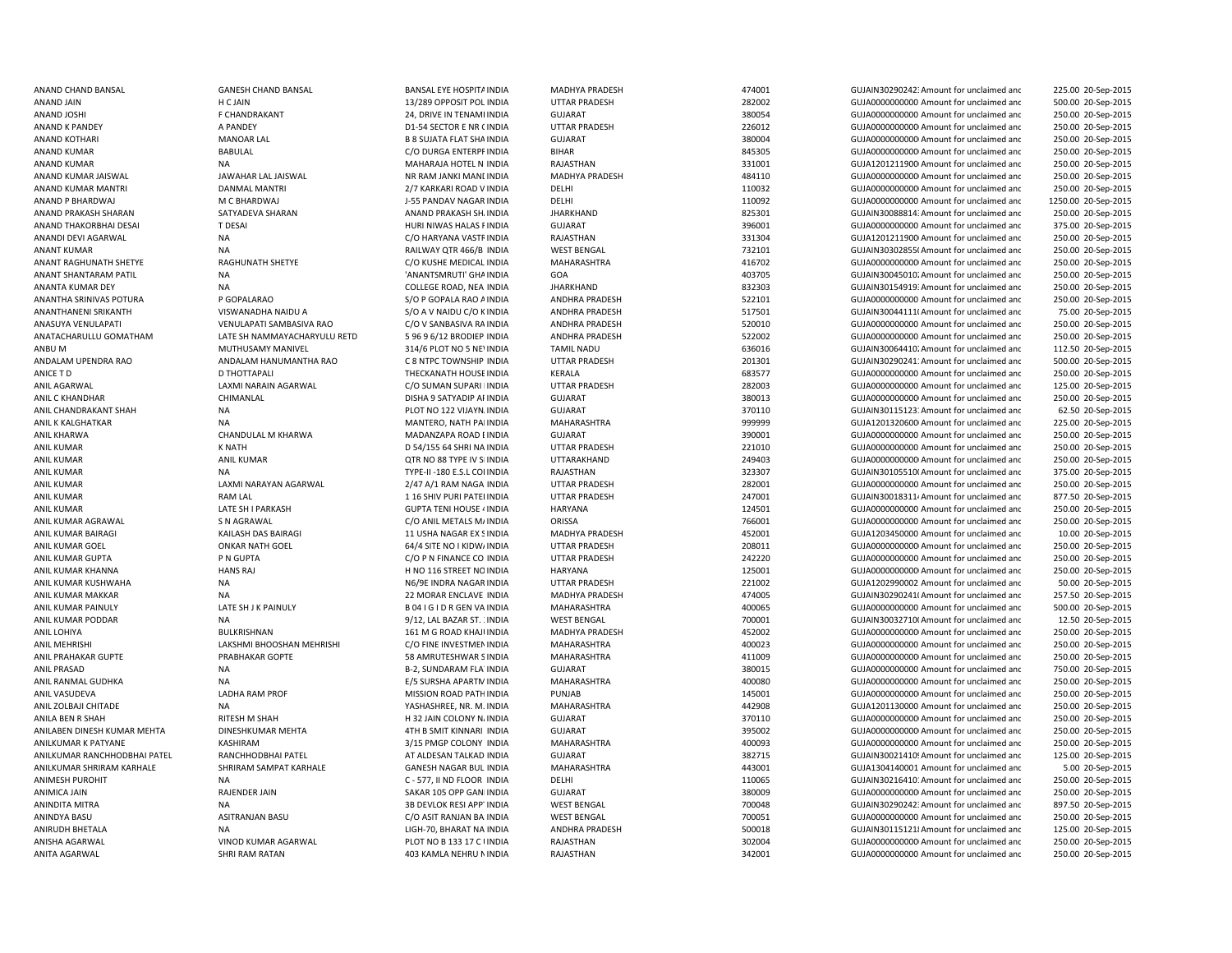ANJALI BHAMBHANI BHAGWAN BHAMBHANI TULSI BHAWAN LIG 7ANJU AGARWAL NA GARWAL NA GARAGA NA GARAGA NA GARAGA NA GARAGA NA GARAGA NA GARAGA A GOMATI APPT SINDIA ANTONIO ADRIAO FURTADO ANSELMO ADRIAO FURTADO ALTO MONT SOCIETY

ANITA AHLUWALIA V K AHLUWALIA 14-A POCKET B GROUINDIA DELHI 110095 GUJA0000000000 Amount for unclaimed and 250.00 20-Sep-2015 ANITA BANSAL NARESH KUMAR BANSAL 30 NAI ANAJ MANDI INDIA HARYANA 127021 127021 GUJAIN30310810(Amount for unclaimed and 500.00 20-Sep-2015 ANITA GANGULI PARTHO GANGULI 10 SAKET SOCIETY AEINDIA GUJARAT 390008 390008 GUJA0000000000000000 Amount for unclaimed and 125.00 20-Sep-2015 ANITA JAISWAL ANUP KUMAR JAISWAL 8/C D L ROY STREET (INDIA WEST BENGAL 700006 700006 GUJA0000000000Amount for unclaimed and 2.50 20-Sep-2015 ANITA KOTHARI NA 80, NAKODA COMPLEINDIA RAJASTHAN 313002 GUJAIN30018311!Amount for unclaimed and 500.00 20-Sep-2015 ANITA RANA D S RANA D D S RANA D D SANA H NO 7/2 VILLAGE AN INDIA DELHI DELHI DANA DANA DANA DANA DANA DANA DA<br>ANITA RANJENDRASINH CHAUHAN RAJENDRASINH SHORASING SHIV 69 SARSWATIN/INDIA GUJARAT SHORASING 390002 GUJA0000000 RAIFNDRASINH SHIV 69 SARSWATINAINDIA GUJARAT GUJARAT 390002 GUJA0000000000 Amount for unclaimed and 250.00 20-Sep-2015 ANITA VASWANI DEEPAK VASWANI 21 BLUE HEAVEN CARINDIA MAHARASHTRA 400052 GUJA0000000000000000AMount for unclaimed and 250.00 20-Sep-2015 ANITHA KOMMAREDDI RAJA SEKHAR W/O K RAJA SEKHAR INDIA ANDHRA PRADESH 534002 GUJA12029900000Amount for unclaimed and 250.00 20-Sep-2015 ANITHA KUMARI P CAN CHAGAPPA C/O V A BROS AUTO XINDIA KARNATAKA 574201 GUJA0000000000 Amount for unclaimed and 250.00 20-Sep-2015 ANJALI AGARWAL R L AGARWAL C/O P C AGRAWAL & INDIA RAJASTHAN 302015 GUJA00000000000Amount for unclaimed and 250.00 20-Sep-2015 GUJARAT GUJARAT 364003 364003 GUJA0000000000000Amount for unclaimed and 250.00 20-Sep-2015 ANJAN BASAK RANJAN BASAK SAKAR 105 OPP GANINDIA GUJARAT SAKAR 105 OPP GANINDIA SAKAR 105 OPP GANINDIA SAKAR 105 OPP GANINDIA SAKAR 105 OPP GANINDIA 250.00 20-Sep-2015 ANJAN BHOWMIK AMBIKACHARAN FLAT G/1/M UTKARSHINDIA MAHARASHTRA 440001 GUJAIN300757111Amount for unclaimed and 625.00 20-Sep-2015 ANJAN ROY RAMENDRA LAL ROY 42/116 DUM DUM ROINDIA WEST BENGAL 700074 GUJA00000000000Amount for unclaimed and 250.00 20-Sep-2015 ANJANA BHANDARI JR BHANDARI 141 SHIVANJALI CHS INDIA MAHARASHTRA 400058 400058 GUJA0000000000 Amount for unclaimed and 250.00 20-Sep-2015 ANJANA DAS AMIYA KUMAR DAS 9 S N BHATTACHARJEINDIA WEST BENGAL 742101 GUJA0000000000 Amount for unclaimed and 500.00 20-Sep-2015 ANJANA KUMARI MADHOGARIA DURGA PRASAD MADHOGARIA MOTI SOAP FACTORYINDIA WEST BENGAL 713324 GUJA000000000Amount for unclaimed and 250.00 20-Sep-2015 ANJANA MATHUR TRIPURARI MATHUR CONSERVERSION FLAT NO 1F/43 SECTOINDIA RAJASTHAN 302017 302017 GUJA0000000000Amount for unclaimed and 125.00 20-Sep-2015 ANJANA MISRA PARIJAT MISRA PARIJAT MISRA 127/370 W BLOCK KEINDIA UTTAR PRADESH 208014 208014 GUJA00000000000000000000000 Amount for unclaimed and 250.00 20-Sep-2015 ANJANA SINGH NA HOUSE NO 143, SHAHINDIA UTTARAKHAND 249196 GUJA1203000000 Amount for unclaimed and 250.00 20-Sep-2015 ANJANA SINGH SENGAR NA 126 MA 126 H, TULARAM BAGINDIA UTTAR PRADESH 211006 211006 GUJAIN30155720! Amount for unclaimed and 500.00 20-Sep-2015<br>ANJANA SOMANI BL SOMANI BL SOMANI NEW BANK OF INDIA INDIA RAIASTHAN RAIASTHAN 2 ANJANA SOMANI B L SOMANI NEW BANK OF INDIA INDIA RAJASTHAN 342001 GUJA00000000000Amount for unclaimed and 250.00 20-Sep-2015 ANJANI KUMAR SHARMA LATE RAM PRAVESH SHARMA DB 18 /70, G M COM INDIA CHHATTISGARH 497773 GUJAIN30226911: Amount for unclaimed and 20.00 20-Sep-2015 ANJANI KUMAR SRIVASTAVA NA NA NA SA SASOCIATEINDIA BIHAR BIHAR 800001 SOO001 GUJA000000000000000000000 Amount for unclaimed and 250.00 20-Sep-2015 ANJANI LAKSHMI VADLAMUDI RAMA KRISHNA W/O V RAMA KRISHNINDIA ANDHRA PRADESH 521225 GUJA0000000000 Amount for unclaimed and 250.00 20-Sep-2015 ANJI REDDY TADURI SANDURI NA NA SANDA ANDHRA ANDHRA PRADESH 505211 GUJAIN301022200 Amount for unclaimed and 62.50 20-Sep-2015 ANJNA DEVI ASHOKKUMAR HASWANI 564/9 GURU NANAK INDIA UTTAR PRADESH 226005 GUJA0000000000 Amount for unclaimed and 250.00 20-Sep-2015 ANJU AGARWAL PAWAN KUMAR AGARWAL C/O RAMSAROOP PA INDIA ARUNACHAL PRADESH 786125 GUJA00000000000Amount for unclaimed and 250.00 20-Sep-2015 JHARKHAND **826001** 826001 GUJAIN302902422Amount for unclaimed and 500.00 20-Sep-2015 ANJU AWASTHI ARUN KUMAR AWASTHI C/O VINAYAK & COMINDIA UTTAR PRADESH 208001 GUJA00000000000Amount for unclaimed and 250.00 20-Sep-2015 ANJU BABBAR O P BABBAR COREATER KAILAINDIA DELHI DELHI 110048 110048 GUJA000000000000000000000 Amount for unclaimed and 250.00 20-Sep-2015 ANJU BATRA VIJAY BATRA VIJAY BATRA 22 PRAGATI COMPLE INDIA DELHI 110026 110026 GUJA0000000000 Amount for unclaimed and 250.00 20-Sep-2015 ANJU BHAGAT NA NA CHAGAT TEA STUNDIA BIHAR BIHAR 800003 GUJA1202890000-Amount for unclaimed and 625.00 20-Sep-2015 ANJU RANI HASIJA DAVINDER KUMAR HASIJA H NO 358 URBAN ESTINDIA HARYANA 122001 122001 GUJA00000000000 Amount for unclaimed and 250.00 20-Sep-2015 ANJU SINGH MAHABIR SINGH B 4079 INDIAN OIL RIINDIA HARYANA HARYANA 132140 GUJAIN303028542Amount for unclaimed and 150.00 20-Sep-2015 ANJULA JAIN NA NA D 34/203 GANESH M.INDIA UTTAR PRADESH 221001 GUJAIN30285510(Amount for unclaimed and 1250.00 20-Sep-2015 ANKAM SATYANARAYANA MURTHY VEERABHADRA RAO D NO 2-3-12 DEVANGINDIA ANDHRA PRADESH 533201 GUJAIN30066910! Amount for unclaimed and 125.00 20-Sep-2015 ANKIT JAIN KISHOR JAIN B-1002 ARIHANT TOWINDIA GUJARAT 380004 GUJA0000000000 Amount for unclaimed and 250.00 20-Sep-2015 ANKIT K DESAI CHANG DESAI KISHORE DESAI 27 GROUND FLOOR AINDIA GUJARAT GUJARAT 380002 GUJA00000000000000000000000000000000 Amount for unclaimed and 250.00 20-Sep-2015 ANKOOR KUMAR N SHAH NARENDRA KUMAR 202, SHRI PUSHTI FLAINDIA GUJARAT 390020 390020 GUJA0000000000000000000000000000000 250.00 20-Sep-2015 ANKUR AGRAWAL 45-A, SHUBHAM VIHAINDIA UTTAR PRADESH 282005 GUJA0000000000Amount for unclaimed and 250.00 20-Sep-2015 ANKUR CHIMANBHAI PANCHAL NA NA SANA GHANSHYAM VIHAR INDIA GUJARAT GUJARAT 396445 GUJAIN302582100Amount for unclaimed and 25.00 20-Sep-2015 ANKUR KAPIL NA H NO 8 SECTOR NO 9 INDIA RAJASTHAN 2010 1213001 STANDALL SUJAIN303028548Amount for unclaimed and 125.00 20-Sep-2015 ANKUR PALIWAL VIJAY PALIWAL C/O B D PALIWAL BH INDIA RAJASTHAN 301001 GUJA00000000000Amount for unclaimed and 250.00 20-Sep-2015 ANNA HARIBHAU KATHOKE NA NA SOCIETY JAITALA ROAINDIA MAHARASHTRA 999999 GUJA1202840000 Amount for unclaimed and 125.00 20-Sep-2015 ANNA MANI CHANNA MANI W V THOMAS RETD THE ARK KUNNUMPL INDIA KERALA KERALA 683101 GUJA00000000000000000000000000000000000 Amount for unclaimed and 250.00 20-Sep-2015 ANNA POORANI P PERIYANNAN PERIYANNAN SANDER SANG PANGANG SANG PANGHANAN SINDIA TAMIL NADU 637001 6UJAIN302269106Amount for unclaimed and 125.00 20-Sep-2015 ANNA SNEHA MATHEW NA NA CHOWALLUR HOUSE INDIA KERALA 680104 680104 GUJAIN301637400Amount for unclaimed and 2500.00 20-Sep-2015 ANNAM AIPPU P P AIPPU PEARL PUTHUSSERY HINDIA KERALA 683553 GUJA0000000000 Amount for unclaimed and 250.00 20-Sep-2015 ANNANJI RAO KUSP **ADINARAYANA PATNAIK** F 33/5 APPM TOWNSINDIA ANDHRA PRADESH 533105 GUJA000000000Amount for unclaimed anc 250.00 20-Sep-2015 ANOJ KUMAR NA 125.00 20-Sep-2015 43, GAYATRI NAGAR INDIA UTTAR PRADESH 208007 208007 GUJAIN300556102Amount for unclaimed and 125.00 20-Sep-2015 ANOP JAIN B C JAIN KANKRIYA KI POLE DHINDIA RAJASTHAN 342010 GUJA00000000000Amount for unclaimed and 250.00 20-Sep-2015 ANSHU BALA 1372 SECTOR 33 C CHINDIA CHANDIGARH 160047 160047 GUJAIN300513153Amount for unclaimed and 3397.50 20-Sep-2015 ANSHUMAN AGNIHOTRI CHATE SH ISHWARI PRASAD 11/8 DEFENCE COLOI INDIA UTTAR PRADESH 208004 GUJA0000000000Amount for unclaimed and 250.00 20-Sep-2015 ANTIM KUMAR JAIN HUKAM CHAND KOTA TRADING COM INDIA RAJASTHAN 324007 GUJA00000000000Amount for unclaimed and 250.00 20-Sep-2015 INDIA GOA 403601 GUJA0000000000 Amount for unclaimed and 250.00 20-Sep-2015 ANU CHOUDHRI N K CHOUDHRI N K CHOUDHRI E-140 GR KAILASH 3 I INDIA DELHI CHI NA LOLLANDO AMOUNICHO GUJA00000000000 Amount for unclaimed and 250.00 20-Sep-2015 ANU THOMAS CHARLCY THOMAS 3/2 HOSPITAL STREETINDIA WEST BENGAL 700072 GUJA00000000000Amount for unclaimed and 500.00 20-Sep-2015 ANIL KUMAR JAIN ANIL KUMAR JAIN 109 DOUBLE STOREY INDIA DELHI DELHI 110060 SULA0000000000 Amount for unclaimed and 250.00 20-Sep-2015 ANUJ UBEROI MERROI JAGDISH CHANDER UBEROI M SKIRTI NAGAR NE'INDIA DELHI 110015 110015 GUJA00000000000000000000 Amount for unclaimed and 250.00 20-Sep-2015 ANUMOLU NARASIMHA RAO A S R ANJANEYULU JOB C/O A S R ANJANEYU INDIA ANDHRA PRADESH 522237 GUJA0000000000 Amount for unclaimed and 250.00 20-Sep-2015 ANUP KUMAR AGRAWAL NA A16/11 ADAMPUR VAINDIA UTTAR PRADESH 221001 GUJAIN302855100Amount for unclaimed and 250.00 20-Sep-2015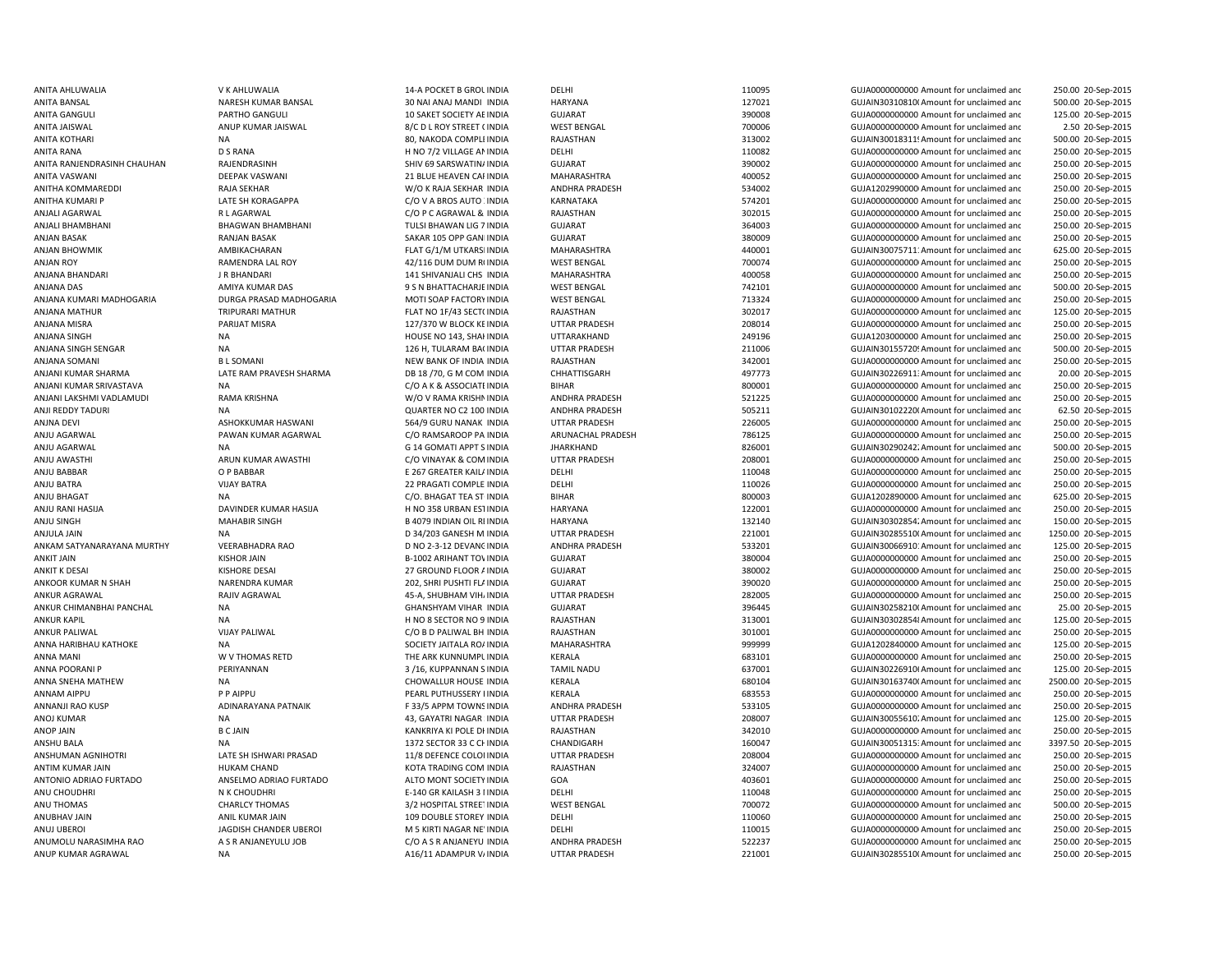APSANI UMASANKAR NA APSANI UMASANKER INDIA APSANI UMASANKER INDIA ARINDAM SINHA NA PERSENYA TANGGERAN DI SAMA NA PERSENYA PENGERANA PERSENYA INDIA ARUN KUMAR SINGH NAMBER OLI SHARI NG MAHARA SINGH 163 ALWAL AZAMGA INDIA ARUN KUMAR SINGH VIRENDRA PRATAP SINGH 163 ALWAL AZAMGAARUN PATHAI BHANUSHALI PATHAI BHANSUHALI 205 SHREE NIWAS 38 INDIA MAHARASHTRA 400009 GUJA00000000000000 Amount for unclaimed and

ANUP KUMAR SRIDHAR NA NA NA COMARIOM NURSININDIA HARYANA HARYANA 124501 GUJAIN302679318Amount for unclaimed anc 770.00 20-Sep-2015 ANUPAM CHOWDHURY BIJOY CHOWDHURY P 90 SARAT CHANDRAINDIA WEST BENGAL 713216 GUJAIN300476414Amount for unclaimed and 7.50 20-Sep-2015 ANUPAM KUMAR SAXENA LATE SH OM BEHARILAL SAXENA 19/133 GOPAL PURI AINDIA UTTAR PRADESH 202001 202001 GUJA000000000 Amount for unclaimed and 250.00 20-Sep-2015 ANUPAM MITTAL **ANUPAM MITTAL CHAR AND ANUPAM MEAN AND ANUPAM AND ANUPAM AND ANUPAM ANUPAM ANUPAM ANUPAM ANUPAM ANUPAM ANUPAM ANUPAM GUJAIN30112715! Amount for unclaimed and**  325.00 20-Sep-2015 ANUPAM NATWARLAL DESAI NEW NOALPATBHAI 23 SAMPATRAO COLOINDIA GUJARAT SUARAT 390007 GUJA000000000000000000000000000000000 Amount for unclaimed and 125.00 20-Sep-2015 ANUPAM SINGH PARIHAR NA RA NA FLAT NO 201 E 7/91 LINDIA MADHYA PRADESH 462016 462016 GUJAIN303028533Amount for unclaimed and 250.00 20-Sep-2015 ANUPKUMAR REVANKAR SAKHARAM VISHRAM REVANKAR SAKHARAM GANESH INDIA KARNATAKA SARATAKA SADA SACHARAM GANESH INDIA KARNATAKA SARATAKA SADA SACHARAM GANESH INDIA KARNATAKA SARATAKA SADA SACHARAM GANESH INDIA KARNATAKA SARATAK 250.00 20-Sep-2015 ANURADHA DORA D A DORA C/O D A DORA THANAINDIA ORISSA 767017 GUJA0000000000 Amount for unclaimed and 1000.00 20-Sep-2015 ANURADHA PULIPATI P SURYAPRAKASH C/O P SURYA PRAKASINDIA ANDHRA PRADESH 500762 GUJA00000000000Amount for unclaimed and 250.00 20-Sep-2015 ANURAG ASHOK LAD NA RAIKAR PARK MEENAINDIA MAHARASHTRA 402109 402109 GUJA1201320000 Amount for unclaimed and 25.00 20-Sep-2015 ANURAG CHANDRA AGARWAL NA MA MAHARA MINDIA MAHARASHTRA 999999 GUJAIN301127165Amount for unclaimed and 250.00 20-Sep-2015 ANURAG MISHRA RAM PRAKASH MISHRA 284-C, TRIVENI NAGAINDIA UTTAR PRADESH 226020 GUJAIN30018312f Amount for unclaimed and 385.00 20-Sep-2015 ANURAG MITTAL NA 1992 NA 4-RH-1 NEAR MONILI INDIA RAJASTHAN 302004 SUAIN30133017! Amount for unclaimed and 1087.50 20-Sep-2015 ANURAG SINGHAI R K SINGHAI S/O R K SINGHAI E/2 INDIA MADHYA PRADESH 482050 GUJA0000000000 Amount for unclaimed and 250.00 20-Sep-2015 ANURAG TRIVEDI NA NA REACTEMENT INDIA UTTAR PRADESH 250001 CUJAIN30290242:Amount for unclaimed and 25.00 20-Sep-2015 APARNA PANDEY **NA HOUSE NO D-I/91 RA INDIA** DELHI DELHI 110003 GUJA0000000000 Amount for unclaimed and 250.00 20-Sep-2015 APOORV GOYAL **D** GOYUAL DESTREN DELHI U 11 GREEN PARK MAINDIA DELHI 110016 110016 GUJA00000000000 Amount for unclaimed and 250.00 20-Sep-2015 INDIA KARNATAKA 583101 GUJAIN301135261Amount for unclaimed and 250.00 20-Sep-2015 ARABINDA KUMAR SAHA LATE SH RADHIKA NATH SAHA 7/1 KHETRA CHATTERINDIA WEST BENGAL 711106 GUJA00000000000Amount for unclaimed and 250.00 20-Sep-2015 ARATI MITRA DILIP KUMAR MITRA SECTOR D8 FLAT NO : INDIA DELHI 110070 SULA000000000000000000000000000000 Amount for unclaimed and 250.00 20-Sep-2015 ARATI ROY **EXAMATHA NATH BASU GENEXX VALLEY, FLA' INDIA** WEST BENGAL 700104 700104 GUJAIN30047640. Amount for unclaimed and 250.00 20-Sep-2015 ARBIND KUMAR **ARBIND ARBIND ARBIND AT-BAGHI PO & DIST-INDIA** BIHAR BIHAR 851218 GUJA1203840000 Amount for unclaimed and 275.00 20-Sep-2015 ARBIND KUMAR SINGH COLORGING THE LAXMI PRASAD SANGHAR SANG BIHAR SHAR SHAR SOOD SOLORGING SHAR SOOD SANGHAR SINGH SANGHAR SANGHAR SANGHAR SANGHAR SANGHAR SANGHAR SANGHAR SANGHAR SANGHAR SANGHAR SANGHAR SANGHAR SANGHAR SANG ARCHANA BANKA SHIV KUMAR BANKA COSARICO PANKAJ INDIA BIHAR SHALAR SAZOO1 GUJA000000000Amount for unclaimed and 250.00 20-Sep-2015 ARCHANA DEVI BAJORIA MAHESH KUMAR BAJORIA C/O MAHESH K BAJO INDIA WEST BENGAL 700101 GUJA00000000000Amount for unclaimed and 250.00 20-Sep-2015 ARCHANA DIXIT NA 44 JHAHSI ROAD BHININDIA MADHYA PRADESH 477001 GUJA0000000000 Amount for unclaimed and 250.00 20-Sep-2015 ARCHANA GUPTA JAI NARAIN GUPTA D-I/402 MS FLATS SA INDIA DELHI 110021 GUJA00000000000Amount for unclaimed and 250.00 20-Sep-2015 ARCHANA KESERWANI DILIP KESERWANI 19 11/278 SOOTER GAN INDIA UTTAR PRADESH 208001 GUJAIN30055610(Amount for unclaimed and 250.00 20-Sep-2015 ARCHANA KOLEY GOPAL MOHAN KOLEY GREEN PARK KANAININDIA WEST BENGAL 713103 GUJAIN302902423: Amount for unclaimed and 250.00 20-Sep-2015 ARCHANA MAZUMDER NA NA DER NA D.V.C.CANNEL (S.E. P INDIA WEST BENGAL 713102 GUJAIN30026310: Amount for unclaimed and 250.00 20-Sep-2015 ARCHANA SOGANI RISHABH SOGANI C/O UMRAO SINGH RINDIA MADHYA PRADESH 473331 GUJA00000000000Amount for unclaimed and 250.00 20-Sep-2015 ARCHANA SUNIL GUPTA SUNIL GUPTA SUNIL GUPTA 505 JEEWANDEEP PLI INDIA MAHARASHTRA 440008 GUJA000000000000000000 Amount for unclaimed and 250.00 20-Sep-2015 ARCHNA AGARWAL CHAJENDRA AGARWAL 1802 BENHUR APARTINDIA MAHARASHTRA 400006 400006 GUJA000000000Amount for unclaimed and 250.00 20-Sep-2015 ARCHNA KATIYAR HARI OM KATIYAR C/O PATHAK AGENCYINDIA RAJASTHAN 303313 GUJA00000000000Amount for unclaimed and 250.00 20-Sep-2015 ARIHANT KUMAR BOTHRA JHANWARLAL BOTHRA PURANI BASTI MANE INDIA CHHATTISGARH 497442 GUJA1202650000 Amount for unclaimed and 500.00 20-Sep-2015 ARIJIT DAS GUJAIN302902414Amount for unclaimed and server that the CHATLET NO 26 OFFIC INDIA HARKHAND STATES AND STATES AND STATES STATES STATES OF THE STATES OF THE STATES OF THE STATES OF THE STATES OF THE STATES OF THE 425.00 20-Sep-2015 INDIA WEST BENGAL 700029 GUJA0000000000 Amount for unclaimed and 250.00 20-Sep-2015 ARJUN BHAI PATEL NA NEAR SARASWATI TIMINDIA CHHATTISGARH 492001 GUJA1201750000 Amount for unclaimed and 250.00 20-Sep-2015 ARJUN KUMAR SAMDANI KANHYALAL SAMDANI M/S MAGJIRAM SHRIINDIA MADHYA PRADESH 458110 GUJA00000000000Amount for unclaimed and 250.00 20-Sep-2015 ARJUNBHAI SHANABHAI PATEL SHANABHAI SHANABHAI RAJLI PO THUWAVI TINDIA GUJARAT SHANABHAI RAJLI PO THUWAVI TINDIA 250.00 20-Sep-2015 ARMAAN MUKARJI SALEEP S MUKARJI SCHOOLBOY 67 GENE COURT CLININDIA MAHARASHTRA 999999 GUJA00000000000000000000000000000000 Amount for unclaimed and 500.00 20-Sep-2015 AROTI GHOSH GANESH GHOSH GANESH GHOSH 5/7 JAWAHAR JYOTI SINDIA MAHARASHTRA 400604 GUJA00000000000000000000000000000000 Amount for unclaimed and 250.00 20-Sep-2015 ARPITA MOHANTY **SHUBHRA MOHANTY** D-3 BHEL TOWNSHIP INDIA GUJARAT 390021 390021 GUJA000000000 Amount for unclaimed and 250.00 20-Sep-2015 ARPITA MONE **ASHIRVAD MAHANT INDIA MAHANT INDIA** MAHARASHTRA 400057 GUJA000000000000000000000000Amount for unclaimed and 250.00 20-Sep-2015 ARSHAD ABDUL RASHEED NA NA DEPT OF MEDICINE S INDIA MAHARASHTRA 999999 GUJA1203280000 Amount for unclaimed and 1250.00 20-Sep-2015 ARSHAD PARVEZ HANFI NA NA 250.00 20-Sep-2015 14/4 KORELA BAGH CINDIA UTTAR PRADESH 211003 GUJA1201090000-Amount for unclaimed and 250.00 20-Sep-2015 ARTI BAGCHI NA D-I/219, CHANAKYAP INDIA DELHI 110021 110021 GUJA0000000000 Amount for unclaimed and 500.00 20-Sep-2015 ARTI MALLIK NA 11 NA 11 NEW AKASHWANTINDIA RAJASTHAN RAJASTHAN 324001 GUJAIN30290243(Amount for unclaimed and 2.50 20-Sep-2015 ARUN CHITRA GUJA0000000000 MADHU MADHU SAI BABA INVESTMENINDIA MAHARASHTRA 400016 400016 GUJA000000000000 Amount for unclaimed and 250.00 20-Sep-2015 ARUN GUPTA NA P NO.40, JWALA VIH/INDIA RAJASTHAN 342001 GUJAIN30045011:Amount for unclaimed and 250.00 20-Sep-2015 ARUN KUMAR AGARWAL SRI HUKUM CHANDRA AGARWAL BHULI MORE NAYA B INDIA HARKHAND SANG BANDA SANG ANG SANG GUJAIN300394120Amount for unclaimed and 375.00 20-Sep-2015 ARUN KUMAR AGARWAL SANWAR MAL SANWAR MAL GHAN SHYAM DAS SAINDIA RAJASTHAN 331507 331507 GUJA000000000Amount for unclaimed and 250.00 20-Sep-2015 ARUN KUMAR BANKA SRI BAIJNATH PRASAD BANKA C/O AUTO SYNDICAT INDIA BIHAR SHAAR 842001 GUJA000000000 Amount for unclaimed and 2.50 20-Sep-2015 ARUN KUMAR CHAKRABORTY GOBINDALAL CHAKRABORTY SRI A K CHAKRABORT INDIA JHARKHAND 828207 GUJA00000000000 Amount for unclaimed and 250.00 20-Sep-2015 ARUN KUMAR GUPTA VIDYA SAGAR VIDYA SAGAR CHOUDHARANA ROAINDIA BIHAR BIHAR 801503 GUJA000000000Amount for unclaimed and 250.00 20-Sep-2015 ARUN KUMAR JAJOO SHRIKRISHAN JAJOO B 20-SEP-2015 B 2/166 RANJITNAGA INDIA GUJARAT 361005 361005 GUJA0000000000Amount for unclaimed and 500.00 20-Sep-2015 ARUN KUMAR SHARMA LATE SH J C SHARMA H NO 20 A EXTN GAN INDIA JAMMU AND KASHMIR 180004 GUJA00000000000000000 Amount for unclaimed and 250.00 20-Sep-2015 INDIA UTTAR PRADESH 276001 GUJA0000000000 Amount for unclaimed and 250.00 20-Sep-2015 INDIA UTTAR PRADESH 276001 GUJA0000000000 Amount for unclaimed and 1000.00 20-Sep-2015 ARUN KUMAR SINHA NA NA NA UDARHAMAPUR MEHINDIA BIHAR SINHA SOO SANOOS GUJAIN301330190Amount for unclaimed and 250.00 20-Sep-2015 ARUN LATA B M GUPTA B GUPTA C/O M/S SUBHLAKSH INDIA DELHI CHE 2000 ALLAH 2000 AMOUNT GUJA0000000000 Amount for unclaimed and 250.00 20-Sep-2015 ARUN M RAJANI MANSUKHLAL B RAJANI SARPAN DUPLEX GU INDIA GUJARAT GUJARAT SARPAN DUPLEX GU INDIA GUJARAT SARPAN DUPLEX GU INDIA GUJARAT SARPAN DUPLEX GU INDIA GUJARAT SARPAN DUPLEX GU INDIA GUJARAT SARPAN DUPLEX GU INDIA GU 250.00 20-Sep-2015 250.00 20-Sep-2015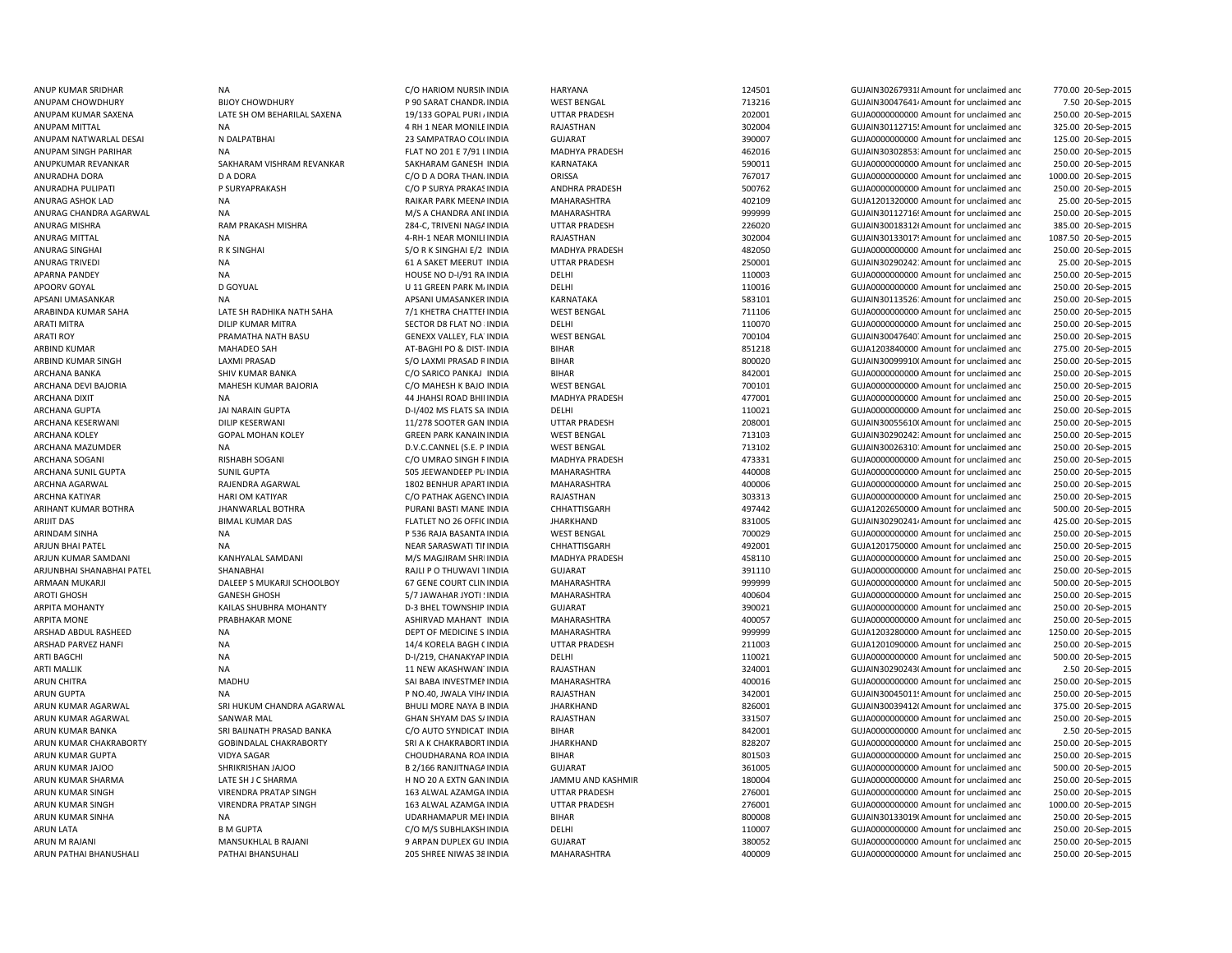ARVIND JAIN LATE SH HANS RAJ JAIN LATE SH HANG RAJ JAIN 4768 DEPUTY HANJ SINDIA ASHA BIPINCHANDRA SHAH BIPIN CHANDRA BIPIN CHANDRA KANBIWAD NEAR GA INDIA ASHA TANEJA K C TANEJA B-83 KASTURBA NIKE INDIA

ARUN PRABHA M L GARG 3 GF PREMIUM APARINDIA PUNJAB 141001 GUJA00000000000Amount for unclaimed and 250.00 20-Sep-2015 ARUN R CHOKHANI RAMAKANT RAMAKANT 11 3RD FLOOR PANKAINDIA MAHARASHTRA 400020 400020 GUJA00000000Amount for unclaimed and 250.00 20-Sep-2015 ARUN TALEKAR ARJUN SAKHARAM TALEKAR ULO BANK HODARSA INDIA MAHARASHTRA 411028 GUJA00000000000Amount for unclaimed and 500.00 20-Sep-2015 ARUNA AJAY PURI AJAY PURI AJAY PURI COMPURI COMPUTA CONFINITIVAL COMPUTATION DELHI DELHI COMPUTATION DELHI 20085 GUJA0000000000 Amount for unclaimed and 250.00 20-Sep-2015 ARUNA BISWAS **NA CHANA CHANA CHANA CHANA CHANA CHANA CHANA** MAHARASHTRA 999999 999999 GUJAIN30125028(Amount for unclaimed and 250.00 20-Sep-2015 ARUNA D MODI DILIP J MODI HOLD CO D J MODI PAO CUINDIA GUJARAT CHE CO DANG ANO AMODI PAO CUINDO A GUJA0000000000 Amount for unclaimed and 250.00 20-Sep-2015 ARUNA JAGDISH PANDYA NA NA NA ANANDNAGAR QUARINDIA GUJARAT 360002 360002 GUJA1301990000Amount for unclaimed and 225.00 20-Sep-2015 ARUNA JAIN H JAIN 85 AHILYAPURA M/S INDIA MADHYA PRADESH 452002 GUJA0000000000 Amount for unclaimed and 250.00 20-Sep-2015 ARUNA MANCHOKONDA PURUSHOTHAM NALGONDA C/O D BADRAIAH OPI INDIA ANDHRA PRADESH 508248 GUJA0000000000M mount for unclaimed and 250.00 20-Sep-2015 ARUNA SATISH PATEL S N PATEL 19 SHIVSHAKTI SOCIEINDIA GUJARAT 388001 GUJA0000000000 Amount for unclaimed and 250.00 20-Sep-2015 ARUNA SINGH RINGH R P SINGH SA 6 186 4B 3 SHREE INDIA UTTAR PRADESH 221002 GUJAIN300214122Amount for unclaimed and 125.00 20-Sep-2015 ARUNABEN SHAH NA NA PLOT NO. 71 SHIVAJI INDIA GUJARAT SALAH SALAH SALAH SALAH SALAH SALAH SALAH SALAH SALAH SALAH SALAH SALAH SALAH SALAH SALAH SALAH SALAH SALAH SALAH SALAH SALAH SALAH SALAH SALAH SALAH SALAH SALAH SALAH 62.50 20-Sep-2015 ARUNENDRA SHEKHAR DUBEY BRIJNANDAN PRASAD DUBEY QTR NO 16 TYPE 3 TE INDIA MADHYA PRADESH 486001 GUJAIN30021412! Amount for unclaimed and 250.00 20-Sep-2015 Arunima Rath NA NA B-IV-103,Mangalam PINDIA WEST BENGAL 700034 GUJAIN30297810(Amount for unclaimed and 642.50 20-Sep-2015 ARVIND BRIJNANDAN KUMAR NA RAILWAY COLONY Q. INDIA MAHARASHTRA 431203 GUJAIN302902408Amount for unclaimed and 750.00 20-Sep-2015 INDIA DELHI 110006 GUJA00000000000Amount for unclaimed and 250.00 20-Sep-2015 ARVIND KANTILAL VARIYA KANTIAL VARIYA M MEMBERAL MARIYA PARA BOINDIA GUJARAT SUMARAT SALIYAL SALIYAL SALIYAL DA GUJA0000000000000Amount for unclaimed and 250.00 20-Sep-2015 ARVIND KUMAR AGARWAL JP AGARWAL 11/4 ANAJ MANDI ROINDIA UTTAR PRADESH 247667 GUJA0000000000 Amount for unclaimed and 250.00 20-Sep-2015 ARVIND MALLYA **PANDURANG DAS MALLYA PROF 8 9 RADHAMANAS BLINDIA** MAHARASHTRA 400055 GUJA00000000000000000000000000000000000 Amount for unclaimed and 250.00 20-Sep-2015 ARVIND NATUBHAI PATEL NATUBHAI PATEL SANATUBHAI PATEL 38 JAWAHAR SOCIET INDIA GUJARAT SULANG 390001 SULA0000000000000000000000000000000 Amount for unclaimed and 250.00 20-Sep-2015 ARVIND PRATAP MAHI PAL SINGH 89 JATPURA ETAWAHINDIA UTTAR PRADESH 206001 GUJA00000000000Amount for unclaimed and 250.00 20-Sep-2015 ARVIND SONI CONI MORARJI MORARJI 20/592 HAMSIKA DAIINDIA MAHARASHTRA 400075 400075 GUJA000000000 Amount for unclaimed and 250.00 20-Sep-2015 ARVIND VINAYAK RAHALKAR VINAYAKHARI RAHALKAR PARSHURAM POTTEFINDIA GUJARAT SULARAT 363642 GUJA0000000000 Amount for unclaimed and 500.00 20-Sep-2015 ARVINDBHAI AMRUTLAL KALARIA AMRUTLAL AMRUTLAL SHIVAM PARK ARADHINDIA GUJARAT SHIVAM PARK ARADHINDIA AMADHINDIA 125.00 20-Sep-2015 ARVINDBHAI LEARTH ARVIND AND THE LAND OF THE CONTRACT CHARAPAT PO UNDE INDIA GUIARAT CHARAPAT CHARAPAT SARGAN GUIARAT CHARAPAT CHARAPAT CHARAPAT CHARAPAT CHARAPAT CHARAPAT CHARAPAT CHARAPAT CHARAPAT CHARAPAT CHARAPAT CHARA 250.00 20-Sep-2015 ARVINDBHAI R MEHTA RANCHODBHAI BUNGLOW NO 28 REUNGLOW NO 28 REVINDIA GUJARAT 380026 380026 GUJA00000000Amount for unclaimed and 250.00 20-Sep-2015 ARVINDKUMAR TRIVEDI NATVARLAL TRIVEDI 256/3062 SUNDERVAINDIA GUJARAT 380013 GUJA0000000000 Amount for unclaimed and 250.00 20-Sep-2015 ARYAN SHARE STOCK BROKERS LIMITED NA S-10 PRINCE TOWERS INDIA TAMIL NADU 600010 600010 GUJA11000011000Amount for unclaimed and 1250.00 20-Sep-2015 ASAMA SHABBIR TAMBAWALA SAABBIR SAABBIR AND SAABBIR A SAMA ARANGIL 3 FINDIA MAHARASHTRA 400001 400001 GUJA0000000000000000000000 Amount for unclaimed and 250.00 20-Sep-2015 ASEEM CHOUDHARY CHAND MEHAR CHAND C 3/42 ASHOK VIHAR INDIA DELHI DELHI 110052 GUJA000000000Amount for unclaimed and 250.00 20-Sep-2015 ASHA B ADVANI BHAWANDAS ADVANI MILAN 876 JAPANI BAINDIA MAHARASHTRA 421002 GUJA000000000000000000Amount for unclaimed and 250.00 20-Sep-2015 INDIA GUJARAT 364005 GUJA0000000000 Amount for unclaimed and 250.00 20-Sep-2015 ASHA DEVI AGNIHOTRI N K AGNIHOTRI P G SR SEC SCHOOL PINDIA RAJASTHAN 333023 GUJA00000000000Amount for unclaimed and 250.00 20-Sep-2015 ASHA JAYESH SHAH JAYESH VINAYCHAND SHAH DHARAMVIR CO-OP HINDIA MAHARASHTRA 400101 GUJA00000000000Amount for unclaimed and 250.00 20-Sep-2015 ASHA LALWANI NIKHIL NIKHIL SIDDHIVINAYAK ENTEINDIA MAHARASHTRA 400016 400016 GUJA0000000000 Amount for unclaimed and 250.00 20-Sep-2015 ASHA MALIK A K MALIK A K MALIK A K ALIK HOUSE NO D 72 CHA INDIA DELHI 110051 110051 GUJA00000000000000000000000000000000 Amount for unclaimed and 750.00 20-Sep-2015 ASHA RAMJI DAS PATEL RAMJIDAS J PATEL COLLINAM BECHAR INDIA GUJARAT GUJADA COLLINAT 384170 GUJA000000000Amount for unclaimed and 250.00 20-Sep-2015 ASHA RANI NEW RAMJI DAS 20-Sep-2015 9/367 PRABHAT GALI INDIA UTTAR PRADESH 282003 GUJA1202290000 Amount for unclaimed and 62.50 20-Sep-2015 ASHA SINGH YOGENDRA SINGH MIG-12, SWARNJAYA INDIA UTTAR PRADESH 202001 GUJA1201910100 Amount for unclaimed and 375.00 20-Sep-2015 INDIA DELHI 110024 GUJA0000000000 Amount for unclaimed and 250.00 20-Sep-2015 ASHA TEKRIWAL SHEO KUMAR TULSIANI ENCLAVE FLINDIA UTTAR PRADESH 211002 GUJA00000000000Amount for unclaimed and 250.00 20-Sep-2015 ASHA U JAVERI NURSHCHANDRA UMESHCHANDRA JHAVERI NURSERY BAINDIA MAHARASHTRA 444605 GUJAIN30133018:Amount for unclaimed and 125.00 20-Sep-2015 ASHAP KUMAR SHANTIEL BARA NA NA NA JABA SHANTIGA INDIA CHHATTISGARH CHHATTISGARH 496001 GUJAIN30302850:Amount for unclaimed and 125.00 20-Sep-2015 ASHIK D GANDHI 2012 DHANSUKHLAL T GANDHI 21/729 RANI TALAV EINDIA GUJARAT 395003 GUJA000000000Amount for unclaimed and 250.00 20-Sep-2015 ASHIM KUMAR NATH NA NA DIA BALIVARA, P.O.-NABAINDIA WEST BENGAL 743136 GUJAIN30210510(Amount for unclaimed and 375.00 20-Sep-2015 ASHIM KUMAR SARKAR ATINDRA KUMAR SARKAR A-23/1 RAMGARH P OINDIA WEST BENGAL 700047 GUJA00000000000Amount for unclaimed and 250.00 20-Sep-2015 ASHIS BAJAJ RAM KARAN BAJAJ 157 MUKTARAM BABINDIA WEST BENGAL 700007 700007 GUJA00000000000000000 Amount for unclaimed and 250.00 20-Sep-2015 ASHIS KUMAR MANDAL LATE RANJIT KUMAR MANDAL VILL+ PO- LAKSHMIS/INDIA WEST BENGAL 722160 722160 GUJAIN30026310: Amount for unclaimed and 125.00 20-Sep-2015 ASHIS KUMAR SARKAR B K MONDAL C/O B K MONDAL AD INDIA WEST BENGAL 731224 GUJA0000000000 Amount for unclaimed and 250.00 20-Sep-2015 ASHISH DIKSHIT AN DIKSHIT A NOTHA THE SANG A NASHIT A NASHIGA SA SHIGA A NASHIGA A NASHIGA A NASHIGA SA SHIGA SHIGA SHIGA SHIGA SHIGA SHIGA SHIGA SHIGA SHIGA SHIGA SHIGA SHIGA SHIGA SHIGA SHIGA SHIGA SHIGA SHIGA SHIGA SHIG ASHISH GOYAL NAVIN GOYAL NAVIN GOYAL 6/321 BELANGANJ A(INDIA UTTAR PRADESH 282004 282004 GUJAIN30047641! Amount for unclaimed and 225.00 20-Sep-2015 ASHISH H PATEL HASMUKH RAI 930-A B/H PATEL PARINDIA GUJARAT 364001 GUJA0000000000 Amount for unclaimed and 500.00 20-Sep-2015 ASHISH HAZARILAL AIN 1, NILAMBAR DUPLEXINDIA GUJARAT 390010 GUJA1201130000 Amount for unclaimed and 62.50 20-Sep-2015 ASHISH KUMAR GANGWAL CHARMCHANDAJI GANGWAT CORNINDIA CORNINDIA MAHARASHTRA 441601 GUJA0000000000 Amount for unclaimed and 250.00 20-Sep-2015 ASHISH KUMAR JAIN NA 250.00 20-Sep-2015 245/1 VIJAY PARK DE INDIA UTTARAKHAND 248001 248001 GUJAIN30092310(Amount for unclaimed and 250.00 20-Sep-2015 ASHISH P PANCHOLI NA NA REAL AT AND POST KANPUINDIA GUIARAT 394650 394650 GUILA12044700021Amount for unclaimed and 250.00 20-Sep-2015 ASHISH SHUKLA R N SHUKLA R N SHUKLA 2 USHA COMPLEX OA INDIA MAHARASHTRA 421301 421301 GUJAIN300394144 Amount for unclaimed and 250.00 20-Sep-2015 ASHISH SINGH ASHOK KUMAR SINGH SARIARSHI NINDIA UTTAR PRADESH 221002 GUJAIN30290243(Amount for unclaimed and 312.50 20-Sep-2015 ASHISH SRIVASTAVA HRIDAI GOPAL VERMA HOUSE NO-496-166, INDIA UTTAR PRADESH 226020 GUJA1201910100 Amount for unclaimed and 192.50 20-Sep-2015 ASHOK DHONDU SURGUDE DHONDU BABAN SURGUDE ABHIRUCHI KIRTINAG INDIA MAHARASHTRA 411027 411027 GUJA00000000000000000000000 Amount for unclaimed and 250.00 20-Sep-2015 ASHOK HANDA R CHAND R CHAND S/O SH RAM CHANDHINDIA PUNJAB PUNJAB 152002 GUJA0000000000 Amount for unclaimed and 250.00 20-Sep-2015 ASHOK JAGGI NAGI HARI RAM CONTERPINDIA PUNJAB PUNJAB 151204 GUJA0000000000Amount for unclaimed and 250.00 20-Sep-2015 ASHOK JAIN D C JAIN D CAIN CO GOPIRAM HARPHINDIA RAJASTHAN RAJASTHAN 301001 GUJA0000000000 Amount for unclaimed and 250.00 20-Sep-2015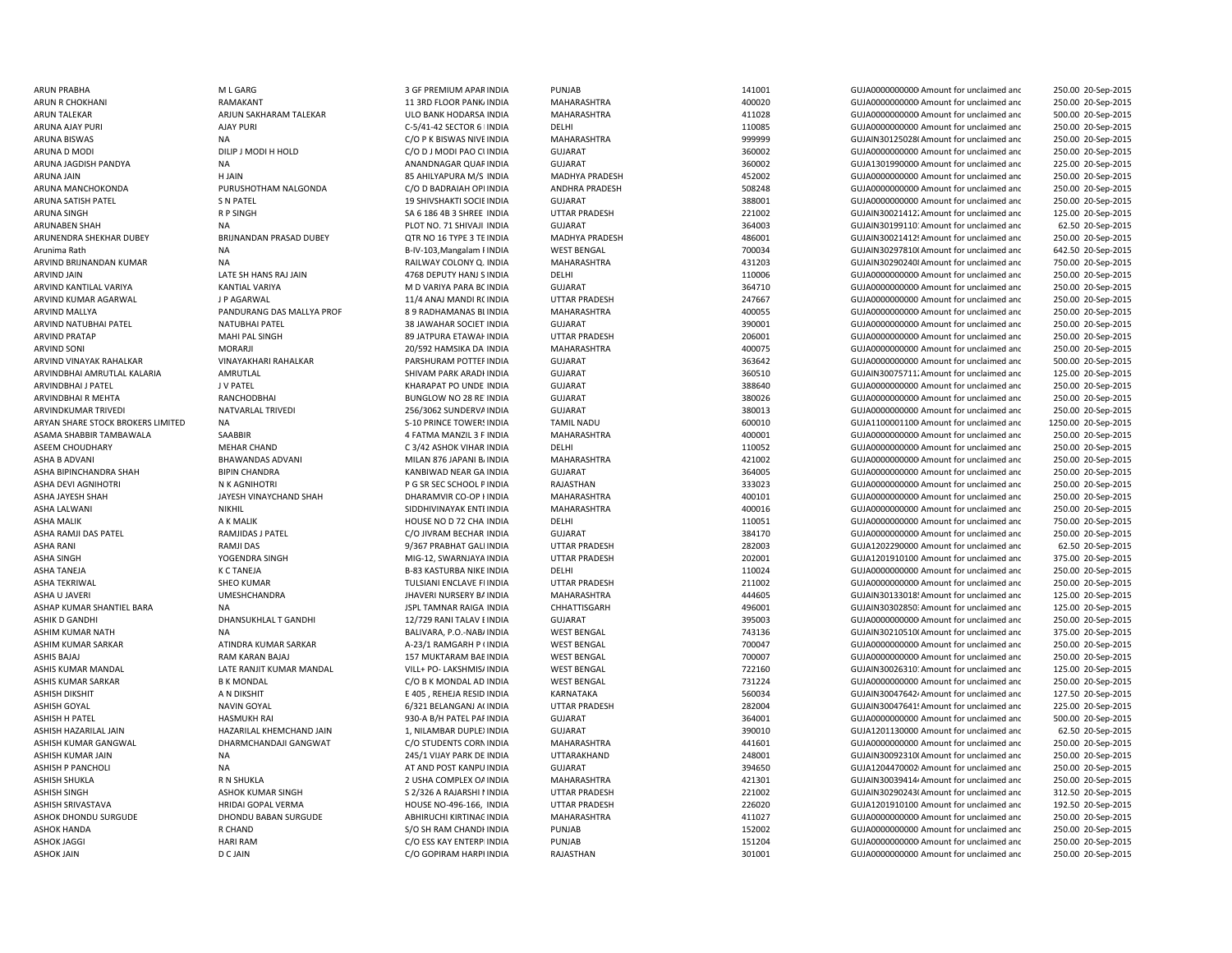ASHOK MAHESHWARI CHUNI LAI CHUNI LAI SHREE BHAGWATI TE INDIA ASHOK SHAH CHUNILAL DEVCHAND RETD 6 DILKHUUSH 353-34ASHOKBHAI PUNJABHAI CHAUDHARI NA NA AT POST INDRAPURA INDIA ASHWIN M DOSHI M G DOSHI G-11 MEHUL JAIN SO

ASHOK JAIN 1938/G-11, RAM BAZ INDIA DELHI 110006 GUJAIN30020610: Amount for unclaimed and 250.00 20-Sep-2015 ASHOK JAIN MANIKCHAND JAIN CHO B LIAIN MIG 23 INDIA CHHATTISGARH 492001 GUJA0000000000 Amount for unclaimed and 250.00 20-Sep-2015 ASHOK K GUPTA DOULAT RAM DOULAT RAM QTR NO 4 TYPE IV INCINDIA PUNJAB PUNJAB 141001 GUJA000000000Amount for unclaimed and 250.00 20-Sep-2015 ASHOK K LENKA NA 250.00 20-Sep-2015 37 SQN AF C/O 56 APINDIA GUJARAT 370001 370001 GUJAIN30302854? Amount for unclaimed and 250.00 20-Sep-2015 ASHOK KAPUR NA NA A-12, GREATER KAILA INDIA DELHI 110048 110048 GUJA0000000000 Amount for unclaimed and 250.00 20-Sep-2015 ASHOK KHURANA L C KHURANA C A A-127 DEFENCE COLOINDIA DELHI 110024 GUJA0000000000 Amount for unclaimed and 750.00 20-Sep-2015 ASHOK KOSHY NA DIA DI/45, RABINDRA NA INDIA DELHI 110003 GUJA000000000 Amount for unclaimed and 500.00 20-Sep-2015 ASHOK KR JAIN GUJA0000000000 Amount for unclaimed and and the CHIVE ASS CLIVE ROW CALC INDIA WEST BENGAL THE MANUSCRIP COLLECT THE COMPOST OF UNCLAIMED AND THE GUJA0000000000 Amount for unclaimed and 250.00 20-Sep-2015 ASHOK KUMAR S N RASTOGI IMPERIAL RESTAURA INDIA UTTAR PRADESH 209625 GUJA0000000000 Amount for unclaimed and 250.00 20-Sep-2015 ASHOK KUMAR VED PRAKASH C 163 DELHI ADMINS INDIA DELHI 110054 GUJA00000000000Amount for unclaimed and 250.00 20-Sep-2015 ASHOK KUMAR NA 250.00 20-Sep-2015 3/78 DURGA BAADI AINDIA UTTAR PRADESH 202001 202001 GUJAIN30231610: Amount for unclaimed and 1250.00 20-Sep-2015 ASHOK KUMAR AGARWALLA BHAGAWAN PRASAD AGARWALLA JANKI PATTY GANESHINDIA ASSAM 781006 781006 GUJAIN30125028! Amount for unclaimed and 250.00 20-Sep-2015 ASHOK KUMAR ARORA JD ARORA JUDARORA ISGEC 6 COMMUNITY INDIA DELHI 110065 110065 GUJA000000000000000 Amount for unclaimed and 500.00 20-Sep-2015 ASHOK KUMAR DAGA RAMESHWARLAL DAGA C/O RAMESWAR LAL INDIA RAJASTHAN 331803 GUJA00000000000Amount for unclaimed and 250.00 20-Sep-2015 ASHOK KUMAR DESAI 201,2ND FLOOR, GONINDIA GUJARAT 390001 GUJA0000000000 Amount for unclaimed and 375.00 20-Sep-2015 ASHOK KUMAR GOYAL RAGHUNATH PRASAD C/O HARATI RAM RAGINDIA RAJASTHAN 322230 GUJA00000000000Amount for unclaimed and 2.50 20-Sep-2015 ASHOK KUMAR GUPTA **ARGMAL SWARUP CELL STAR AT A CHANGAR AIN**DIA UTTAR PRADESH 211016 211016 GUJA000000000000000000000000000000 Amount for unclaimed and 500.00 20-Sep-2015 ASHOK KUMAR GUPTA P D GUPTA HOUSE NO 190 KHANINDIA HIMACHAL PRADESH 176215 GUJA0000000000 Amount for unclaimed and 250.00 20-Sep-2015 ASHOK KUMAR ISHVERLAL PATEL I V PATEL DHAINAT CHAKLO NAINDIA GUJARAT 384170 GUJA0000000000 Amount for unclaimed and 250.00 20-Sep-2015 ASHOK KUMAR JHAJHARIA CHATE SH MAHABIR PRASAD JHAJHA 59/1 KHETRA MITRA INDIA WEST BENGAL 711106 711106 GUJA000000000Amount for unclaimed and 250.00 20-Sep-2015 ASHOK KUMAR KHAITAN CHAITAN LATE SH JWALA PRASAD KHAITAN P SHITAL SADAN BLOCI INDIA WEST BENGAL THE SHITAL SADAN BLOCH INDIA DESTRENGAL THE SHITAL SADAN BLOCH INDIA WEST BENGAL THE SHITAL SADAN BLOCH INDIA WEST BENGAL THE 125.00 20-Sep-2015 ASHOK KUMAR PANDE G D PANDE G DE ANDE CO GAYADUTT PANLINDIA MAHARASHTRA 410403 GUJA0000000000 Amount for unclaimed and 500.00 20-Sep-2015 ASHOK KUMAR PUNAMCHAND SINGHI PUNAMCHAND REKHCHAND 6 ASHISH APTT ONKAINDIA MAHARASHTRA 425001 4425001 GUJA000000000000000 Amount for unclaimed and 250.00 20-Sep-2015 ASHOK KUMAR SACHAN SHIV SWAROOP SACHAN 277 HARINAGAR ASHINDIA DELHI 110014 110014 GUJA0000000000 Amount for unclaimed and 250.00 20-Sep-2015 ASHOK KUMAR SANTANI NA H NA H NO 1-1-148 GANDHINDIA ANDHRA PRADESH 504296 SOLO SANG GUJA1201090002 Amount for unclaimed and 12.50 20-Sep-2015 ASHOK KUMAR SEN RAM GULAM D 100 JANTA HOTEL LINDIA DELHI 110092 GUJA00000000000Amount for unclaimed and 250.00 20-Sep-2015 ASHOK KUMAR SHARMA L D SHARMA L D SHARMA C 355 SECTOR 6 INDILINDIA UTTAR PRADESH 226016 226016 GUJA00000000Amount for unclaimed and 250.00 20-Sep-2015 ASHOK KUMAR SHARMA GHISALAL SHARMA 17/1 USHAGANJ INDOINDIA MADHYA PRADESH 452001 GUJA0000000000Amount for unclaimed and 250.00 20-Sep-2015 ASHOK KUMAR SHARMA BHAGWAN SAHAI SHARMA JAIPUR WALO KE YAHINDIA RAJASTHAN 302026 SUJA1203660000 Amount for unclaimed and 250.00 20-Sep-2015 ASHOK KUMAR SINGH NA PRADESH PERMAN VIHARINDIA UTTAR PRADESH 211001 GUJAIN302679334Amount for unclaimed and 250.00 20-Sep-2015 ASHOK KUMAR T MANTRI TEKCHANDJI MANTRI MANTRI TRADERS MOINDIA MAHARASHTRA 431503 GUJA00000000000Amount for unclaimed and 250.00 20-Sep-2015 ASHOK KUMAR WIGH BOOTA RAM 636 SECTOR 7 URBANINDIA HARYANA 122001 122001 GUJA000000000000000Amount for unclaimed and 250.00 20-Sep-2015 ASHOK L MENGHRAJANI LT MENGHARAJANI CHA CHOW HOUSE NO 23 (INDIA GUJARAT CHA SHOOSE NO 230054 GUJA0000000000 Amount for unclaimed and 250.00 20-Sep-2015 ASHOK M SHAH MOHANLAL J SHAH 23/2 RAILWAY PARALINDIA KARNATAKA 560020 GUJA00000000000Amount for unclaimed and 250.00 20-Sep-2015 INDIA MADHYA PRADESH 452002 GUJA00000000000Amount for unclaimed and 250.00 20-Sep-2015 ASHOK MALHOTRA LATE O P MALHOTRA 11-D DAYANAND NAGINDIA UTTAR PRADESH 201001 201001 GUJA000000000 Amount for unclaimed and 250.00 20-Sep-2015 ASHOK MANILAL PATEL MANILAL PATEL 2, SMRUTI PARK FLATINDIA GUJARAT 388001 GUJAIN30063610: Amount for unclaimed and 375.00 20-Sep-2015 ASHOK MEHROTRA SM MEHROTRA C/O DR HIRAA GHAI LINDIA UTTAR PRADESH 226001 GUJA0000000000 Amount for unclaimed and 500.00 20-Sep-2015 ASHOK N TARWANI NAMDEO TARWANI SHELL COLONY BUILL INDIA MAHARASHTRA 400071 400071 GUJA00000000000000000000 Amount for unclaimed and 250.00 20-Sep-2015 ASHOK NARANBHAI PATEL NARANBHAI I PATEL VILLAGE SARBHAN PAINDIA GUJARAT SARANG SARBHAN PATEL SARBHAN PATEL SARBHAN PATEL SARANG SARBHAN PATEL SARANG SARANG SARBHAN PATEL SARANG SARANG SARANG SARANG SARANG SARANG SARANG SAR 250.00 20-Sep-2015 ASHOK S SIVASUBRAMANIAN 26 C/18, P C ROAD WINDIA TAMIL NADU 628008 GUJAIN30017510/Amount for unclaimed and 500.00 20-Sep-2015 INDIA MAHARASHTRA 400077 GUJA00000000000Amount for unclaimed and 250.00 20-Sep-2015 ASHOK SHAH DAYARAM SHAH 16 TARACHAND DUT INDIA WEST BENGAL 700073 GUJA0000000000 Amount for unclaimed and 250.00 20-Sep-2015 ASHOK TOTLANI NA 601/602 MANGAL-AAINDIA MAHARASHTRA 400050 GUJA0000000000 Amount for unclaimed and 500.00 20-Sep-2015 ASHOK VADERA KEWAL CHAND VADERA KEWAL CHAND BHAGINDIA RAJASTHAN RAJASTHAN 344001 GUJA000000000000000000 Amount for unclaimed and 250.00 20-Sep-2015 ASHOK VINODRAI MEHTA NA NA REGIONAL DELOCK NO -10, PRABI INDIA GUJARAT 364001 364001 GUJA1203350200 Amount for unclaimed and 125.00 20-Sep-2015 ASHOKBHAI D RAJODIYA D N RAJODIYA CHODIYA KHODIYAR KRUPA ST INDIA GUJARAT SASA SASA SASA SASA GUJA1304140001 Amount for unclaimed and 200.00 20-Sep-2015 ASHOKBHAI ISHWARLAL PATEL NA 8, GOKULDHAM BUN INDIA GUJARAT 384170 GUJAIN301233101Amount for unclaimed and 1000.00 20-Sep-2015 GUJARAT 382845 GUJA1202890000-Amount for unclaimed and 2.50 20-Sep-2015 ASHOKE KUMAR RAY ANANTA KUMAR RAY DHALESWAR ROAD NINDIA TRIPURA 799007 799007 GUJA00000000000 Amount for unclaimed and 375.00 20-Sep-2015 ASHOKE KUMAR SAHA LATE RADHASHYAM SAHA CO RASHBEHARI MCINDIA WEST BENGAL 721301 GUJAIN30201710(Amount for unclaimed and 250.00 20-Sep-2015 ASHOKKUMAR ATMARAMDAS PATEL NA CHANGHAN AT MULSAN LANGHNINDIA GUJARAT GUZARAT 382730 GUJA1201690000 Amount for unclaimed and 250.00 20-Sep-2015 ASHOKKUMAR B BHARADIYA BADRINARAYAN BHARADIYA C/O RAJU BOKAARIY/INDIA MAHARASHTRA 431122 GUJA0000000000 Amount for unclaimed and 250.00 20-Sep-2015 ASHOO KAKAR KASTURI LAL KAKAR M/S PATEL DYES & CIINDIA PUNJAB 143001 143001 GUJA000000000Amount for unclaimed and 250.00 20-Sep-2015 ASHU ARUN JAIN ARUN JAIN ARUN JAIN D 403 GANGOTRI AP/INDIA GUJARAT GUJARAT 380015 GUJA000000000Amount for unclaimed and 250.00 20-Sep-2015 ASHVIN KUMAR VYAS NARMADASHANKARBHAI MADHUR 9 KARANPAINDIA GUJARAT 360001 360001 GUJA00000000000 Amount for unclaimed and 250.00 20-Sep-2015 ASHVINBHAI LALJIBHAI PATEL NA 212 RAMWADI COMPINDIA GUJARAT GUARAT 364001 GUAN 302679361Amount for unclaimed and 2.50 20-Sep-2015 ASHVINKUMAR VALLABHBHAI PATEL NA 203\ BHAKTI COMPLEINDIA GUJARAT 396424 GUJAIN301330197Amount for unclaimed and 52.50 20-Sep-2015 ASHWANI KUMAR SHSAT PALL C/O ASHOK SHARMA INDIA PUNJAB 146001 GUJA00000000000Amount for unclaimed and 250.00 20-Sep-2015 INDIA GUJARAT 390007 GUJA0000000000 Amount for unclaimed and 250.00 20-Sep-2015 ASHWIN MADHAVJI BHESHDADIA MADHAVJIBHAI MADHAVJIBHAI COM CODIPAK PROVISIOI INDIA GUJARAT 361170 361170 GUJA0000000000 Amount for unclaimed and 250.00 20-Sep-2015 ASHWIN PATEL ISHWARBHAI PATEL C/O R K PATEL GANG INDIA GUJARAT 390006 GUJA0000000000 Amount for unclaimed and 250.00 20-Sep-2015 ASHWINC KHANDHAR CHIMANLAL DISHA 9 SATYADIP APINDIA GUJARAT 380013 GUJA00000000000Amount for unclaimed and250.00 20-Sep-2015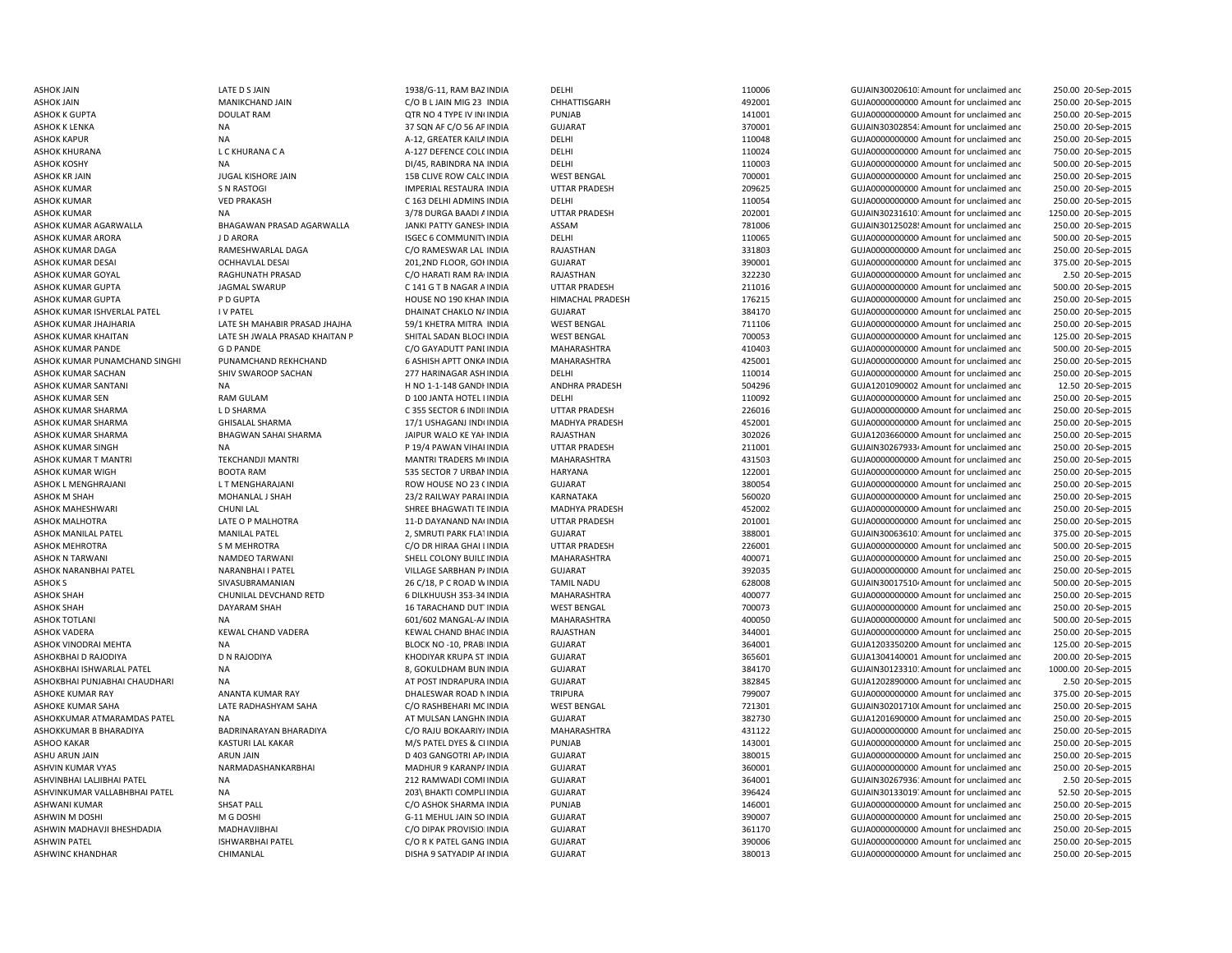| ASHWINI KAMALKANT RANADE           | <b>KAMALKANT RANADE</b>        | ASHIRWAD 15-C DIVI INDIA         | <b>GUJARAT</b>        | 390002 | GUJA0000000000 Amount for unclaimed and  | 250.00 20-Sep-2015  |
|------------------------------------|--------------------------------|----------------------------------|-----------------------|--------|------------------------------------------|---------------------|
| ASIF PADELA                        | <b>NA</b>                      | NISHAT COLONY, FLA INDIA         | <b>GUJARAT</b>        | 395005 | GUJA0000000000 Amount for unclaimed and  | 375.00 20-Sep-2015  |
| ASIMA ZAINAB                       | <b>NA</b>                      | H NO 16-10-1/2/1/A INDIA         | <b>ANDHRA PRADESH</b> | 500036 | GUJAIN30039415(Amount for unclaimed and  | 20.00 20-Sep-2015   |
| ASIT CHANDRAKANT APPA              | C KANT                         | 16 DHARNICHAR SOC INDIA          | <b>GUJARAT</b>        | 380007 | GUJA0000000000 Amount for unclaimed and  | 250.00 20-Sep-2015  |
| <b>ASIT GOVIL</b>                  | SATISH K GOVIL                 | <b>B 11 OFFICERS FLATS INDIA</b> | <b>UTTAR PRADESH</b>  | 208001 | GUJA0000000000 Amount for unclaimed and  | 250.00 20-Sep-2015  |
| ASK RAYMOND JAMES SECURITIES INDIA | NA                             | <b>BAND BOX HOUSE (R INDIA</b>   | MAHARASHTRA           | 400025 | GUJAIN30010010(Amount for unclaimed and  | 2.50 20-Sep-2015    |
| ASLAM ALI HAJI ASAGAR ALI          | <b>ASAGAR ALI</b>              | NIRBHEY NAGAR SOC INDIA          | <b>GUJARAT</b>        | 380001 | GUJAIN30127630(Amount for unclaimed and  | 250.00 20-Sep-2015  |
| <b>ASMITA N PATEL</b>              | N N PATEL H HOLD               | C/O PATEL PRINTING INDIA         | <b>GUJARAT</b>        | 384002 | GUJA0000000000 Amount for unclaimed and  | 250.00 20-Sep-2015  |
| ASMITA R CHAMPANERIA               | RAMANLAL C CHAMPANERIA         | 5 DHARMKAMAL APTINDIA            | <b>GUJARAT</b>        | 380008 | GUJA0000000000 Amount for unclaimed and  | 250.00 20-Sep-2015  |
| ASOKE KUMAR SAHA                   | <b>NA</b>                      | C 61 NH II NTPC VINE INDIA       | MAHARASHTRA           | 999999 | GUJAIN30290241: Amount for unclaimed and | 2.50 20-Sep-2015    |
| ASWINBHAI RAOSIBHAI PATAEL         | NA                             | 1, NIRMAN SOCIETY / INDIA        | <b>GUJARAT</b>        | 390005 | GUJA0000000000 Amount for unclaimed and  | 500.00 20-Sep-2015  |
| ATASHI MONDAL                      | <b>KSHNDIRAM MONDAL</b>        | QRS NO-BN 2 COKE-CINDIA          | <b>WEST BENGAL</b>    | 713202 | GUJA0000000000 Amount for unclaimed and  | 250.00 20-Sep-2015  |
| ATUL A JAYSWAL                     | <b>NA</b>                      |                                  | <b>GUJARAT</b>        | 383215 |                                          |                     |
|                                    |                                | ATUL EL. STORES, AN INDIA        |                       |        | GUJAIN30146910(Amount for unclaimed and  | 2.50 20-Sep-2015    |
| ATUL ARVIND DESHPANDE              | NA                             | C 70 PETROCHEMICA INDIA          | MAHARASHTRA           | 402125 | GUJAIN30051312: Amount for unclaimed and | 62.50 20-Sep-2015   |
| ATUL BODKE                         | PRIMBAK                        | 10 ANURAG PLOT NC INDIA          | MAHARASHTRA           | 400058 | GUJA00000000000 Amount for unclaimed and | 250.00 20-Sep-2015  |
| ATUL DAHYALAL SHAH                 | DAHYALAL N SHAH                | C 19 BONAZA IND ES' INDIA        | MAHARASHTRA           | 400101 | GUJA0000000000 Amount for unclaimed and  | 250.00 20-Sep-2015  |
| <b>ATUL HAIT</b>                   | <b>ASHIS HAIT</b>              | SAKAR 105 OPP GAN INDIA          | <b>GUJARAT</b>        | 380009 | GUJA0000000000 Amount for unclaimed and  | 250.00 20-Sep-2015  |
| ATUL KUMAR                         | <b>NA</b>                      | C 27 ALIGANJ SECTOF INDIA        | <b>UTTAR PRADESH</b>  | 226024 | GUJA1304140001 Amount for unclaimed and  | 250.00 20-Sep-2015  |
| <b>ATUL KUMAR</b>                  | <b>NA</b>                      | HOUSE NO 271 URBA INDIA          | PUNJAB                | 143505 | GUJA1202290000 Amount for unclaimed and  | 500.00 20-Sep-2015  |
| ATUL KUMAR AGARWAL                 | <b>NA</b>                      | C/O MCS LIMITED 1S INDIA         | <b>GUJARAT</b>        | 390007 | GUJA0000000000 Amount for unclaimed and  | 250.00 20-Sep-2015  |
| <b>ATUL PENGWAL</b>                | MUNNA RAM PENGWAL              | 5/D I.L. COLONY, KOT INDIA       | RAJASTHAN             | 324005 | GUJAIN30226911. Amount for unclaimed and | 300.00 20-Sep-2015  |
| ATUL SUBODHCHANDRA GAMI            | SUBODHCHANDRA GAMI             | 724 FERTILIZER NAG/ INDIA        | <b>GUJARAT</b>        | 391750 | GUJA0000000000 Amount for unclaimed and  | 375.00 20-Sep-2015  |
| ATUL UMAKANT REGE                  | <b>UMAKANT YESHVANT REGE</b>   | 1301 A WING PRATH INDIA          | MAHARASHTRA           | 400058 | GUJA0000000000 Amount for unclaimed and  | 250.00 20-Sep-2015  |
| ATUL UMAKANT REGE                  | U Y REGE                       | 1301 A WING PRATH INDIA          | <b>MAHARASHTRA</b>    | 400058 | GUJA0000000000 Amount for unclaimed and  | 750.00 20-Sep-2015  |
| <b>ATUL V PATEL</b>                | VALLABHBHAI V PATEL            | 27 NEW VANADNA SUNDIA            | <b>GUJARAT</b>        | 380013 | GUJA0000000000 Amount for unclaimed and  | 250.00 20-Sep-2015  |
| ATULKUMAR N PATEL                  | <b>NA</b>                      | 12, BHARATNAGAR S INDIA          | <b>GUJARAT</b>        | 391760 | GUJA0000000000 Amount for unclaimed and  | 1000.00 20-Sep-2015 |
| <b>AVANTHI TANGUTUR</b>            | LATE SH S R TANGUTUR           | M 51 SAKET NEW DEHNDIA           | DELHI                 | 110017 | GUJA0000000000 Amount for unclaimed and  | 250.00 20-Sep-2015  |
| <b>AVDHESH TRIKHA</b>              | <b>DHARAM BIR TRIKHA</b>       | 105 STAR APARTMEN INDIA          | DELHI                 | 110085 | GUJA0000000000 Amount for unclaimed and  | 250.00 20-Sep-2015  |
| AVESH MAHAMADBHAI MUKATI           | <b>MAHMADBHAI</b>              | JANTA LIMES COMPAINDIA           | <b>GUJARAT</b>        | 396321 | GUJA0000000000 Amount for unclaimed and  | 250.00 20-Sep-2015  |
| AVINASH SAMAN THORAT               | VAMAN VISHANU THORAT           | C/O R M SONI 19 SHF INDIA        | MAHARASHTRA           | 422003 | GUJA00000000000 Amount for unclaimed and | 250.00 20-Sep-2015  |
| AVINASIYAPPAN KARTHIKEYAN          | NA                             | 29 THIRUMALAI NAG INDIA          | <b>TAMIL NADU</b>     | 638452 | GUJA1202470000 Amount for unclaimed and  | 50.00 20-Sep-2015   |
| AVNIBEN SNEHALBHAI DESAI           | SNEHALBHAI DESAI               | PLOT NO 193/1 SECT INDIA         | MAHARASHTRA           | 999999 | GUJAIN30047641. Amount for unclaimed and | 250.00 20-Sep-2015  |
| <b>AVTAR SINGH</b>                 | S D SINGH                      | C/O GE HALWARA PC INDIA          | PUNJAB                | 141106 | GUJA0000000000 Amount for unclaimed and  | 250.00 20-Sep-2015  |
| AWADH BIHARI TIWARI                | <b>BALESHWAR TIWARI</b>        | 230 SHIBPUR ROAD FINDIA          | <b>WEST BENGAL</b>    | 711102 | GUJA0000000000 Amount for unclaimed and  | 250.00 20-Sep-2015  |
| AWADHESH KUMAR SINHA               | NA                             | <b>B-31 VASHUNDHARA INDIA</b>    | MAHARASHTRA           | 999999 | GUJAIN30302855(Amount for unclaimed and  | 500.00 20-Sep-2015  |
| AWADHESH SINGH                     | SIDHESHWAR SINGH               | UPSTCLTD SPINNII INDIA           | <b>UTTAR PRADESH</b>  | 284003 | GUJA0000000000 Amount for unclaimed and  | 250.00 20-Sep-2015  |
| AWDHESH PRASAD SINGH               | <b>JANGBAHADUR SINGH</b>       | AG-1/29 B VIKASPUR INDIA         | DELHI                 | 110018 | GUJA0000000000 Amount for unclaimed and  |                     |
|                                    |                                |                                  |                       |        |                                          | 250.00 20-Sep-2015  |
| <b>AYSHA BHATI</b>                 | HAJIMOHMED BHATI PROF          | 3770 ASTODIA CHKLI INDIA         | <b>GUJARAT</b>        | 380001 | GUJA0000000000 Amount for unclaimed and  | 250.00 20-Sep-2015  |
| <b>B A KHURANA</b>                 | A M KHURANA                    | G 2 NEELAM APARTN INDIA          | <b>GUJARAT</b>        | 390005 | GUJA0000000000 Amount for unclaimed and  | 250.00 20-Sep-2015  |
| <b>B B KIRITICA</b>                | <b>NA</b>                      | DOOR NO:47, KANTH INDIA          | <b>TAMIL NADU</b>     | 637001 | GUJA1201090002 Amount for unclaimed and  | 250.00 20-Sep-2015  |
| <b>B BANDYOPADHYAY</b>             | NA                             | PO NARMADA NAGA INDIA            | <b>GUJARAT</b>        | 392001 | GUJA0000000000 Amount for unclaimed and  | 2.50 20-Sep-2015    |
| <b>B JAGANNATHA RAO</b>            | <b>NA</b>                      | C/O BONGALE SESHA INDIA          | <b>KARNATAKA</b>      | 577601 | GUJAIN30001110. Amount for unclaimed and | 250.00 20-Sep-2015  |
| <b>B JYOTHI NARAYANA</b>           | <b>VENKATA NARAYANA</b>        | C/O M B GHARPURA\ INDIA          | MAHARASHTRA           | 441104 | GUJA0000000000 Amount for unclaimed and  | 250.00 20-Sep-2015  |
| <b>B K AGGARWAL</b>                | DULICHAND AGGARWAL             | C-33 SETELLITE CENT INDIA        | <b>GUJARAT</b>        | 380001 | GUJA0000000000 Amount for unclaimed and  | 250.00 20-Sep-2015  |
| <b>B K AGGARWAL</b>                | DULICHAND AGGARWAL             | C 33 SETELITE CENTR INDIA        | <b>GUJARAT</b>        | 380001 | GUJA0000000000 Amount for unclaimed and  | 750.00 20-Sep-2015  |
| <b>B K DUBEY</b>                   | LATE SH H P DUBEY              | NO.7/N6/A-SECTOR EINDIA          | <b>MADHYA PRADESH</b> | 462021 | GUJA0000000000 Amount for unclaimed and  | 250.00 20-Sep-2015  |
| <b>B K HISARIYA SARIT</b>          | R N HISARIYA                   | KISHOR INVESTMENT INDIA          | <b>BIHAR</b>          | 843302 | GUJA0000000000 Amount for unclaimed and  | 250.00 20-Sep-2015  |
| <b>B M SHAH</b>                    | M B SHAH PROF                  | 26 GANESH SOCIETY . INDIA        | <b>GUJARAT</b>        | 365601 | GUJA00000000000 Amount for unclaimed and | 250.00 20-Sep-2015  |
| <b>B MALLI KARJUNA RAO</b>         | K MURTHY                       | FLAT # 4 4TH FLOOR INDIA         | ANDHRA PRADESH        | 520002 | GUJA0000000000 Amount for unclaimed and  | 250.00 20-Sep-2015  |
| <b>B MURALI</b>                    | <b>NA</b>                      | 2 4 27 SURYAPET<br><b>INDIA</b>  | ANDHRA PRADESH        | 508213 | GUJAIN30021410(Amount for unclaimed and  | 500.00 20-Sep-2015  |
| <b>B N BAKSHI</b>                  | <b>S S BAKSHI</b>              | 537 JOSHI ROAD KAR INDIA         | DELHI                 | 110005 | GUJA0000000000 Amount for unclaimed and  | 250.00 20-Sep-2015  |
| <b>B NIRMALA DEVI</b>              | <b>B SIVA REDDY</b>            | W/O B SIVA REDDY N INDIA         | ANDHRA PRADESH        | 522413 | GUJA0000000000 Amount for unclaimed and  | 1000.00 20-Sep-2015 |
| <b>B Pradeep Nair</b>              | K Balakrishnan Nair            | D1/102, Bright Lands INDIA       | MAHARASHTRA           | 400608 | GUJAIN300095104 Amount for unclaimed and | 250.00 20-Sep-2015  |
| <b>B PRASAD</b>                    | J N PRASAD                     | NO 30 ED AF COTTON INDIA         | MAHARASHTRA           | 400033 | GUJA0000000000 Amount for unclaimed and  | 250.00 20-Sep-2015  |
| <b>B R CHOUHAN</b>                 | LATE SHRI NR CHOUAN            | 2 CHA 20 HOUSING B INDIA         | RAJASTHAN             | 302016 | GUJA0000000000 Amount for unclaimed and  | 250.00 20-Sep-2015  |
| <b>BR SOOD</b>                     | J RAM                          | L R D A V COLLEGE JA INDIA       | PUNJAB                | 142026 | GUJA0000000000 Amount for unclaimed and  | 250.00 20-Sep-2015  |
| <b>B S GUPTA</b>                   | <b>KLGUPTA</b>                 | G 9/4 1ST FLOOR MA INDIA         | DELHI                 | 110017 | GUJA00000000000 Amount for unclaimed and | 250.00 20-Sep-2015  |
| <b>B S SOWBHAGYA LAKSHMI</b>       | <b>BL SRINIVASA</b>            | 57/B 2ND CROSS KAL INDIA         | KARNATAKA             | 570012 | GUJA0000000000 Amount for unclaimed and  | 250.00 20-Sep-2015  |
| <b>B SANKAR</b>                    | A BALAKRISHNAN                 | PLOT NO 27 DOOR N INDIA          | <b>TAMIL NADU</b>     | 600073 | GUJA0000000000 Amount for unclaimed and  | 500.00 20-Sep-2015  |
| <b>B SRINIVASA RAO</b>             | <b>B S R BHAGAVAN DAS</b>      | C/O B PADMAVATHI INDIA           | <b>ANDHRA PRADESH</b> | 530032 | GUJAIN302679331Amount for unclaimed and  | 75.00 20-Sep-2015   |
| B V N MURALI MOHAN REDDY           | <b>B P SUBBA REDDY</b>         | PHYSIOLOGY DEPT M INDIA          | ANDHRA PRADESH        | 518002 | GUJAIN30051310(Amount for unclaimed and  | 50.00 20-Sep-2015   |
| <b>BVR SUBRAMANYAM</b>             | <b>B SURYA NARAYANA CHETTY</b> | 3/330 L Y M R COLON INDIA        | <b>ANDHRA PRADESH</b> | 516361 | GUJA00000000000 Amount for unclaimed and | 250.00 20-Sep-2015  |
| B V S R VARAHALA RAJU              | <b>B V NARASIMHA RAJU</b>      | S/O B V NARASINHA I INDIA        | <b>ANDHRA PRADESH</b> | 533201 | GUJA0000000000 Amount for unclaimed and  | 250.00 20-Sep-2015  |
|                                    |                                |                                  |                       |        |                                          |                     |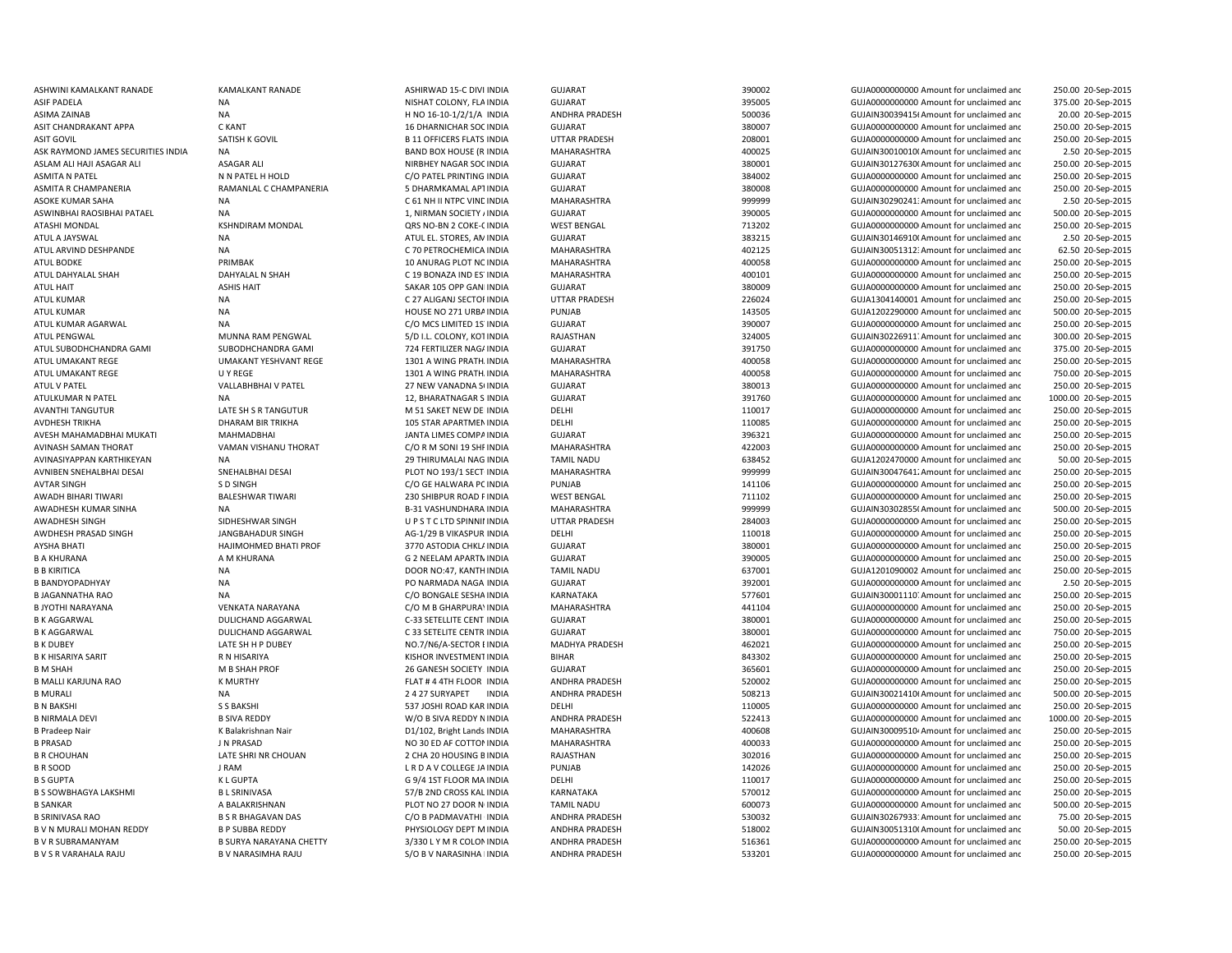BABU LAL MALI HANDO HANUMANJI MALI MALI MALI MALIYO KA BASS WA INDIA BABY DUSAD DINESH DUSAD DINESH DUSAD PLOT NO 5 KHANDEL INDIA BAIJ NATH **LATE SH KIRORI LAL CHEAD ANUPAM TRADING CINDIA** BAJRANG LAL SATYANARAYAN SATYANARAYAN C/O BAJRANG HARD\ INDIA BAJRANG LAL PUROHIT LATE G M PUROHIT LATE G M PUROHIT 12 G C APPARTMENT INDIA BAKUL MEHTA RELATION RELATIONS RELATIONS RELATIONS RELATIONS AND RELATIONS RELATIONS OF A RELATIONS OF A RELATIONS OF A RELATIONS OF A RELATIONS OF A RELATIONS OF A RELATIONS OF A RELATIONS OF A RELATIONS OF A RELATIONS OF BALAJI S NA 226 JANAKIAMMAL LBALAMANI POTHULA 
P V PRASADA RAO 
P PRASADA RAO DOOR NO 49 35 7 AK INDIA BANKEY BIHARI TIWARI LATE SH ACHHEBER TIWARI LATE SH ACHHEBER TIWARI C/O GHANSHYAM TIVINDIA BANSHI LAL INANI MOHAN LAL INANI VILL & PO SALERA KA

B VIJAY BHASKAR NA NA HYDERABAD INDIA ANDHRA PRADESH 500060 SOONG GUJAIN301305100Amount for unclaimed and 512.50 20-Sep-2015 BABBAN SINGH RAM PRASAD SINGH B-23 HYDERABAD ESTINDIA MAHARASHTRA 400036 400036 GUJA000000000 Amount for unclaimed and 250.00 20-Sep-2015 BABITA AGARWALA GARWALA CO DAGARWALA CO G DAGARWALA INDIA WEST BENGAL 700006 700006 GUJA0000000000 Amount for unclaimed and 5.00 20-Sep-2015 BABITA AGARWALA GARWALA GO DAGARWALA CO G DAGARWALA INDIA WEST BENGAL 700006 700006 GUJA0000000000 Amount for unclaimed and 25.00 20-Sep-2015 BABITA APTE SUSHANT SUSHANT P O BOX 16457 DEV LINDIA MAHARASHTRA 400016 400016 GUJA00000000000 Amount for unclaimed and 250.00 20-Sep-2015 BABITA GUPTA JAI PARKASH JAI PARKASH 2966 SARAJ GANJ B GINDIA DELHI DELHI 110006 110006 GUJA00000000000Amount for unclaimed and 250.00 20-Sep-2015 BABITA JAIN RAMESH KUMAR 17 SOLANKIYA BAS PAINDIA RAJASTHAN 306401 GUJA00000000000Amount for unclaimed and 250.00 20-Sep-2015 BABITA KANODIA NA NA NA C 201 R NO 12 CHARMINDIA BIHAR BIHAR 800016 SOO016 GUJAIN300513123:Amount for unclaimed and 1750.00 20-Sep-2015 BABITA NAGPAL SUSHANT C/O VIDYA MAYEKAR INDIA MAHARASHTRA 400028 GUJA0000000000 Amount for unclaimed and 250.00 20-Sep-2015 BABLY COTAPESHWAR PRASAD COTAPESHWAR PRAINDIA BIHAR BIHAR 800020 SOO020 GUJA0000000000 Amount for unclaimed and 250.00 20-Sep-2015 BABU K M NA NA KAMBILIKKAL HOUSE INDIA KERALA KERALA 680681 GUJAIN30163740. Amount for unclaimed and 25.00 20-Sep-2015 BABU LAL JAIN MANTURAM JAIN RETD LAXMI VILLA 5TH FLC INDIA MAHARASHTRA 400054 400054 GUJA000000000000000000000 Amount for unclaimed and 250.00 20-Sep-2015 RAJASTHAN 344022 344022 344022 GUJA1201210100 Amount for unclaimed and 500.00 20-Sep-2015 BABU SINGH DHANOA SHADI SINGH DHANDA CO LAKHVIR SINGH I INDIA PUNJAB 143001 143001 GUJA000000000Amount for unclaimed and 250.00 20-Sep-2015 BABUBHAI ANDHARIYA **MULIBHAI ANDHARIA** OLD MANEKWADI OFINDIA GUJARAT 364270 SUJA0000000000 Amount for unclaimed and 250.00 20-Sep-2015 BABUBHAI DANABHAI PATEL PATEL DANABHAI SHANKARDAS GSFC FERTILIZERS DE INDIA GUJARAT 391440 GUJA0000000000 Amount for unclaimed and 375.00 20-Sep-2015 BABUBHAI J PATEL JADAVJI BHAI H 4 LAXMI PARA AT & PINDIA GUJARAT 361250 GUJA00000000000Amount for unclaimed and 250.00 20-Sep-2015 BABUBHAI TERVADIYA **BHIKHABHAI TERVADIYA** GEB OFFICE BILKHA INDIA GUJARAT 362110 362110 GUJA0000000000 Amount for unclaimed and 250.00 20-Sep-2015 BABULAL CHAUHAN RAGHAVJIBHAI CO INCOME TAX OFIINDIA GUJARAT 361008 GUJA0000000000000000000000000000 Amount for unclaimed and 250.00 20-Sep-2015 BABULAL JETHMAL BAGRECHA JETHMAL POLAJI BAGRECHA 83 RESHAMWALA MAINDIA GUJARAT 395002 GUJA00000000000Amount for unclaimed and 250.00 20-Sep-2015 WINDIA RAJASTHAN 302002 GUJA00000000000Amount for unclaimed and 250.00 20-Sep-2015 BABY KUMARI SARAJU C M HONNARAJU C M NO.479, 3RD MAIN 1 INDIA KARNATAKA 570017 570017 GUJAIN30169610: Amount for unclaimed and 125.00 20-Sep-2015 BACHU BHAI DARJI DHULJI BHAI DARJI SHROFF BAZAR GODI INDIA GUJARAT GUTARAT 389001 GUJA0000000000 Amount for unclaimed and 250.00 20-Sep-2015 BACHU VASANJI VORA VASANJI VORA VASANJI VORA VASANJI 169-B/5 NEW SUNITAINDIA MAHARASHTRA 400100 400100 GUJA000000000Amount for unclaimed and 250.00 20-Sep-2015 BAD SHAH SALUJA TRILOCHAN SINGH SALUJA NIWAS GOKUINDIA RAJASTHAN SALUJA NI SALUJA SATOT SALUJANOODOODOODO Amount for unclaimed and 250.00 20-Sep-2015 BADAL CHANDRA PAUL SATYA RANJAN PAUL SATYA RANJAN PAUL SATYA RANJAN PAUL TOWN PRATAP GHARINDIA TRIPURA TRIPURA 250.00 20-Sep-2015 BADARUDDIN KHAN SAYEED QAMARUDDIN KHAN ENGINEER H NO 11 5 464 RED H INDIA ANDHRA PRADESH 500028 GUJA000000000 Amount for unclaimed and 250.00 20-Sep-2015 BADRI PRASAD KHANDELWAL NA NA CHO H SUPADHYA O- INDIA RAJASTHAN 2013001 313001 GUJA0000000000Amount for unclaimed and 250.00 20-Sep-2015 INDIA RAJASTHAN 302001 GUJA00000000000Amount for unclaimed and 250.00 20-Sep-2015 BAJARANG SINGH SHEKHAWAT J S SHEKHAWAT V P O BALO DCHHOTIINDIA RAJASTHAN 332305 GUJA00000000000Amount for unclaimed and 250.00 20-Sep-2015 WINDIA MADHYA PRADESH 480555 GUJA00000000000Amount for unclaimed and 250.00 20-Sep-2015 INDIA WEST BENGAL 700013 GUJA0000000000 Amount for unclaimed and 250.00 20-Sep-2015 BAJRANGI PANDEY **NA SANG AWADH BIHARI CROSINDIA** JHARKHAND 331001 831001 GUJA1204470003 Amount for unclaimed and 125.00 20-Sep-2015 BAKHTIYAR HUSAM SAIYAD ALIMIYA SAIYAD POST HADGUD TA ANINDIA GUJARAT 388110 GUJA00000000000Amount for unclaimed and 250.00 20-Sep-2015 INDIA GUJARAT 394120 GUJA0000000000 Amount for unclaimed and 250.00 20-Sep-2015 BAKULA RASHMIKANTJHAVERI NA 1602 A 2002 A VICEROY PAR INDIA MAHARASHTRA 400705 400705 GUJAIN30010010(Amount for unclaimed and 1500.00 20-Sep-2015 BALACHANDRA TALGERI MANGESH RAO RETD 206 'SEVASHRAM' CAINDIA KARNATAKA 575003 GUJA000000000000000000000 Amount for unclaimed and 125.00 20-Sep-2015 TAMIL NADU **12 COVID-20 COVID-20 COVID-20 COVID-20 COVID-20 COVID-20 COVID-20 COVID-20 COVID-20 COVID-20 COVID-20 COVID-20 COVID-20 COVID-20 COVID-20 COVID-20 COVID-20 COVID-20 COVID-20 COVID-20 COVID-20 COVID-20 COVID-20**  2.50 20-Sep-2015 BALAKRISHMAIAH KANDE NARAYANA 8 377 B VIJAYALAKSHINDIA ANDHRA PRADESH 523316 GUJA00000000000Amount for unclaimed and 250.00 20-Sep-2015 BALAKRISHNA NARAYAN SHNABHAG NA OLD NA OLD POST OFFICE RO INDIA KARNATAKA 581342 GUJA1203500000 Amount for unclaimed and 2.50 20-Sep-2015 INDIA ANDHRA PRADESH 530016 GUJA0000000000 Amount for unclaimed and 250.00 20-Sep-2015 BALANARSAIAH BHYRI RAJAIAH RAJAIAH RAJAIAH RAJAIAH, 13-5 HYDE INDIA ANDHRA PRADESH 502103 GUJAIN300476428Amount for unclaimed and 200.00 20-Sep-2015 BALASUBRAMANIAM KOLAMASANAPALLE K UCHUGAPAL STATE SANK OF INDIA STATE BANK OF INDIA RAJASTHAN SANASTHAN SANASTHAN SANASTHAN SANASTHAN SANASTHAN SANASTHAN SANASTHAN SANASTHAN SANASTHAN SANASTHAN SANASTHAN SANASTHAN SANASTHA 250.00 20-Sep-2015 BALBIR KAUR HARJINDER SINGH E 221 GREATER KAILAINDIA DELHI 110048 GUJA00000000000Amount for unclaimed and 250.00 20-Sep-2015 BALBIR SINGH SIROHI CHATE SH SHISH RAM SINGH SIROH C/O SHRI MAHIPAL SIINDIA UTTAR PRADESH 202001 20-SUJA000000000Amount for unclaimed and 250.00 20-Sep-2015 BALBIR VASISHT MUNILAL VASISHT B-15 AKANKSHA APA INDIA GUJARAT 380052 GUJA00000000000Amount for unclaimed and 125.00 20-Sep-2015 BALDEO ASSAWA RASSAWA RESAWA BOMBAY PLASTICO II INDIA MAHARASHTRA 400063 GUJA00000000000000 Amount for unclaimed and 500.00 20-Sep-2015 BALDEVBHAI CHAUDHRI GANDABHAI 9 RANAKPUR SOCIETYINDIA GUJARAT 380004 GUJA00000000000Amount for unclaimed and 250.00 20-Sep-2015 BALDEVSINH ZALA MANGALSINH ZALA TAL LIMBDI AT & PO INDIA GUJARAT 363421 GUJA0000000000 Amount for unclaimed and 250.00 20-Sep-2015 BALIRAM SOMAJI KHARCHE NA NA CHO-3 , N-11 A PLOTINDIA MAHARASHTRA 431001 431001 GUJAIN30036010. Amount for unclaimed and 250.00 20-Sep-2015 BALJEET SINGH NA NA NA SALJEET SINGH NA NA VILLAGE MIRPUR PO INDIA PUNJAB PUNJAB 144012 144012 GUJAIN301151225Amount for unclaimed and 75.00 20-Sep-2015 BALKISHAN PITUMAL PUNJABI PITUMAL PUNJABI 11 GOKULDHAM BHAINDIA GUJARAT 395007 SUJA0000000000 Amount for unclaimed and 250.00 20-Sep-2015 BALKRASHANA RATILAL DAVE RATILAL K DAVE 6 KIAILASH APT KADAINDIA GUJARAT GUZARAT 390002 GUJA0000000000 Amount for unclaimed and 250.00 20-Sep-2015 BALKRISHNA GIRDHARLAL DHOLAKIYA GIRDHARLAL K DHOLAKIYA 7/18 MILLPARA SHIV، INDIA GUJARAT 360002 360002 GUJA1601010000 Amount for unclaimed and 250.00 20-Sep-2015 BALKRISHNA JOSHI DEVNAND DEVNAND T P S COLONY QUARTINDIA GUJARAT 361141 GUJA0000000000 Amount for unclaimed and 250.00 20-Sep-2015 BALKRISHNA SHIVAJI UGALE SHIVAJI MAHADE UGALE COMPORTE CON UGALE TRADERS INDIA MAHARASHTRA 425201 425201 GUJA000000000 Amount for unclaimed and 750.00 20-Sep-2015 BALVATSINH DOLAT SINH GOHIL DOLATSINH PRABHATSINH GOHIL 132 KV SUBSTATION INDIA GUJARAT 391240 GUJA0000000000 Amount for unclaimed and 500.00 20-Sep-2015 BALVINDER KAUR SARHALA PO GAINDIA PUNJAB PUNJAB 144207 GUJA0000000000000000000000000000000 Amount for unclaimed and 250.00 20-Sep-2015 BALWANT GANGADHAR TALEGAONKAR NA C/O BALAJI LUBRICANINDIA MAHARASHTRA 431136 GUJA1201060000 Amount for unclaimed and 25.00 20-Sep-2015 BANK OF INDIA SANG OF THE STOCK EXCHANGINDIA MAHARASHTRA AND ANO AMOUNT AND CULLANDONONON Amount for unclaimed and 250.00 20-Sep-2015 WEST BENGAL **1.1 COLLUMER 200071** 700071 GUJA00000000000000Amount for unclaimed and 250.00 20-Sep-2015 BANSARI DAVE HITESHBHAI 2 MANHAR PLOT MA INDIA GUJARAT 360002 GUJA00000000000Amount for unclaimed and 250.00 20-Sep-2015 INDIA RAJASTHAN 313201 GUJA00000000000Amount for unclaimed and 250.00 20-Sep-2015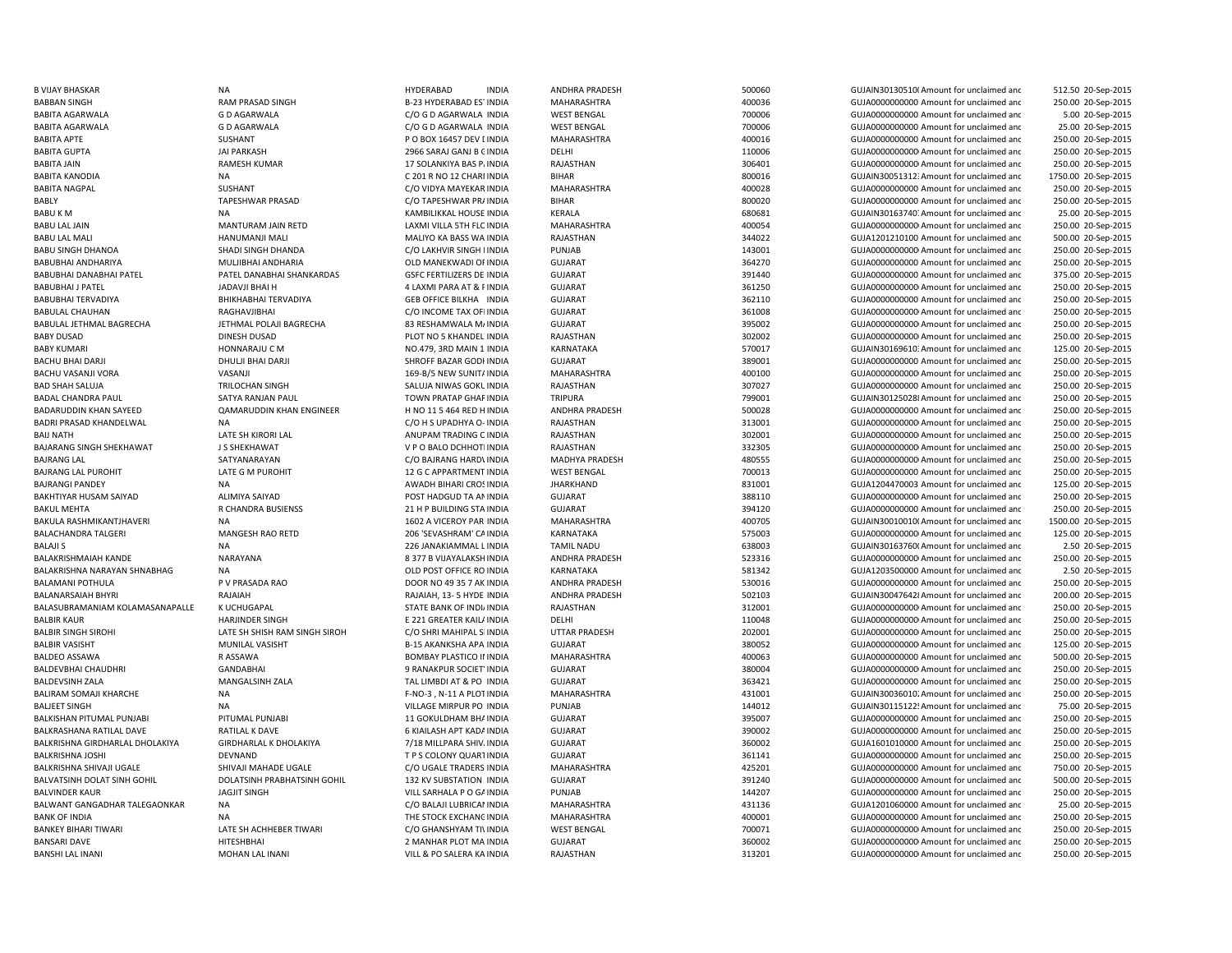BANWARI LAL NA H.NO.296 WARD NO. INDIA BASANT KUMAR OSWAL M P OSWAL M P OSWAL 403 HANUMAN TOW INDIA

BANSI DHAR SHARMA KALU RAM C 44 HASTADIA BHAWINDIA RAJASTHAN 302017 GUJAIN301330172Amount for unclaimed and 250.00 20-Sep-2015 BANSIDHAR A MISTRY AMRALAL G MISTRY 2/204 SHRADDHA JERINDIA MAHARASHTRA 400012 GUJA00000000000Amount for unclaimed and 375.00 20-Sep-2015 BANSILAL GULARCHAND KACHOLIA GULABCHAND R KACHOLIA 1/4 L I G VIDARBHA F INDIA MAHARASHTRA 444001 GUJA000000000 Amount for unclaimed and 250.00 20-Sep-2015 BANSILAL LAKHICHAND SANCHETI L R SANCHETI 1365 SADASHIV PETHINDIA MAHARASHTRA 411030 GUJA00000000000Amount for unclaimed and 250.00 20-Sep-2015 BANWARI LAL 160/42 RHB PRATAP INDIA RAJASTHAN 303906 GUJA1203660000 Amount for unclaimed and 500.00 20-Sep-2015 HARYANA **125104** GUJAIN30133018(Amount for unclaimed and 257.50 20-Sep-2015 BAPUSAHEB JAGANNATH SHELAKE NA NR DATTA MANDIR AINDIA MAHARASHTRA 415521 GUJAIN300505105Amount for unclaimed and 750.00 20-Sep-2015 BARCHHA MALABEN KISHANBHAI NA NA SANGHA STREET KH INDIA GUJARAT SANGHA SANGHA SANGHA SANGHA SANGHA SANGHA SANGHA SANGHA SANGHA SANGHA SANGHA SANGHA SANGHA SANGHA SANGHA SANGHA SANGHA SANGHA SANGHA SANGHA SANGHA SANGHA SANG 2500.00 20-Sep-2015 BAROCHIA JIVANLAL KESHAVJIBHAI KESHAVJIBHAI KESHAVJIBHAI SALAINDIA JAY VIJAY CHHATRALINDIA GUJARAT SALAINDIA SADOOS SALAIN SALAINDIA SADOOS SALAIN SADOOS SALAIN SADOO SALAIN SADOO SALAIN SADA SADA SADA SADA SADA SADA SADA 257.50 20-Sep-2015 INDIA ASSAM 781001 GUJA00000000000Amount for unclaimed and 250.00 20-Sep-2015 BASANT KUMAR SAHU NA NA VILL GOBARDHAN PCINDIA ORISSA CHESSA 765020 765020 GUJAIN302902400 Amount for unclaimed and 7.50 20-Sep-2015 BASANT LAL SANT RAM SANT RAM HOUSE NO A 138 SHAINDIA DELHI DELHI 110092 GUJA0000000000000000000000000000 Amount for unclaimed and 250.00 20-Sep-2015 BASANTA KUMAR DAS NA 10/12 SUANATH BOS INDIA WEST BENGAL 711202 GUJAIN30039411:Amount for unclaimed and 750.00 20-Sep-2015 BASHARAT SHAFI NA NA DIGHWARA DALGAT INDIA JAMMU AND KASHMIR 190001 GUJA1304140003 Amount for unclaimed and 50.00 20-Sep-2015 BASUDEB GHORAI **NA SUBASIDE SA NA VILL- DASERCHAWK KINDIA** WEST BENGAL 743347 GUJAIN300263101Amount for unclaimed and 25.00 20-Sep-2015 BASWARAJ PADSETTY SIDRAMAPPA PADSETTY SHA SAKAL CHAND N INDIA KARNATAKA 585201 GUJA00000000000Amount for unclaimed and 250.00 20-Sep-2015 BATAN KISHOR SHUKLA NAVAL KISHOR SHUKLA RAJGIR BENGALI PAR INDIA BIHAR BIHAR 803116 GUJA00000000000000 Amount for unclaimed and 250.00 20-Sep-2015 BATHULA MANJARI VIDYASAGAR VIDYASAGAR CHIEF TYPIST SENIOR INDIA ANDHRA PRADESH 521001 GUJA00000000000000000000000000000000000 Amount for unclaimed and 250.00 20-Sep-2015 BATUKBHAI SIDHPURA LALGIBHAI SIDHPURA 36 NARAYAN NAGAR INDIA GUJARAT 395004 GUJA00000000000Amount for unclaimed and 250.00 20-Sep-2015 BAVCHAND BHAI PATEL SHAMBHUBHAI PATEL 23 GAUTTAM SARABI INDIA GUJARAT GUARAT 390020 GUJA0000000000 Amount for unclaimed and 250.00 20-Sep-2015 BAVSANG JIVABHAI TANK JIVBHAI TANK SANG DERINI TANG SEBAGI TANG DERINI SEBAGI SEBAGI SEBAGI DELENGANG DERINI DE<br>BAVSANG JIVABHAI TANK SANG DERINI DERINI DERINI DERINI DERINI DERINI DERINI DERINI DERINI DELENGAN DERINI DERI 250.00 20-Sep-2015 BECHANPRASAD GUPTA SUKHRAM SUKHRAM SWAPNAVAN CO OP INDIA MAHARASHTRA 400606 400606 GUJAIN30133018/Amount for unclaimed and 250.00 20-Sep-2015 BEENA GOYAL 1610/1 MADHAVPURINDIA UTTAR PRADESH 250001 GUJAIN30240410: Amount for unclaimed and 250.00 20-Sep-2015 BEENA KAILASHNATHAN **NA MUNICIPAL COMMIS INDIA GUJARAT** GUJARAT 380006 GUJA000000000000000000000 Amount for unclaimed and 500.00 20-Sep-2015 BEENA KHANDELWAL RAMAVTAR 27/4 MANU MARG A INDIA RAJASTHAN 301001 GUJA00000000000Amount for unclaimed and 250.00 20-Sep-2015 BEENA PATHAK NA NA DIA SAHIL APTS 19 H INDIA MAHARASHTRA 400060 400060 GUJAIN30112715! Amount for unclaimed and 500.00 20-Sep-2015 BEHARI LAL NA NA 2002 DEL NA 93 MANI RAM VAS KUNDIA UTTAR PRADESH 281403 281403 GUJAIN302822101'Amount for unclaimed and 500.00 20-Sep-2015 BEHARILAL GULABANI **DHANASINGH GULABANI RETD** B 15 BHAGAT KANW/INDIA MAHARASHTRA 421003 GUJA000000000000000000000000 Amount for unclaimed and 250.00 20-Sep-2015 BEJGAM RAGHAVENDER SEETHA RAMULU H.NO.1-1-60/5A NR.UINDIA MAHARASHTRA 999999 GUJA1202940100 Amount for unclaimed and 500.00 20-Sep-2015 BELA AGRAWAL **SADAR BAZAR PRATAINDIA SADAR BAZAR PRATAINDIA** RAJASTHAN 312605 GUJAIN301276302Amount for unclaimed and 625.00 20-Sep-2015 BELA OZA NA RITUPATI PAT B ANKUINDIA GUJARAT 390007 GUJA0000000000 Amount for unclaimed and 500.00 20-Sep-2015 BENOY THARAKAN K O NINAN EXECUTIVE 1/2770 KANJIRATHIN INDIA KERALA 673005 GUJA0000000000 Amount for unclaimed and 250.00 20-Sep-2015 BHADRABEN SEVANTI LAL SHAH SEVANTILAL K SHAH NANIVNIYAVAD AT C INDIA GUJARAT SHADRAT SANIVALLED AN SANIVALLED SEVANTILAL K SHAH SANIVALLED ANG NANIVNIYAVAD AT C INDIA GUJARAT SANIVALLED SANIVALLED ANG SANIVALLED ANG SANIVA 250.00 20-Sep-2015 BHADRESH CHAMPAKLAL BHATT C C C SHAH 2594 DHUNAS POLE INDIA GUJARAT GUJARAT 380001 380001 GUJA000000000 Amount for unclaimed and 250.00 20-Sep-2015 BHADRESH KANTILAL SHAH NA NA SA SHUBHAM SOC., INDIA GUJARAT SHADRESH NA 380009 GUJAIN30034310(Amount for unclaimed and 125.00 20-Sep-2015 BHADRESH SHAH SHANTILAL SHAH SHAH SHAH SHAH P C VASANWALINDIA GUJARAT 364001 364001 GUJA000000000Amount for unclaimed and 250.00 20-Sep-2015 BHADRESHKUMAR JAYANTIBHAI PATEL NA 5, DWARAKAPURI SO INDIA GUJARAT 384002 GUJAIN301991106Amount for unclaimed and 100.00 20-Sep-2015 BHAGABHAI DEVABHAI PATEL NA NA SA DEVA SA SARSHUNATH SOCI INDIA GUJARAT GUARAT SA SARSHUNATH SOCI INDIA GUJARAT 250.00 20-Sep-2015 BHAGAVATI BEN PATEL JAYANTI BHAI M PATEL SA YESH VIJAY SOCIETINDIA GUJARAT SA SA YESH GUJADO GUJAOOOOOOOOOOOOOOOOOOOOOOOOOOOOOOOO Amount for unclaimed and 250.00 20-Sep-2015 BHAGERATHI TRIVEDI **REVASHANKER RETD** PLOT NO 1064 BEHININDIA GUJARAT 364001 364001 GUJA000000000000000000 BEHININDIA 250.00 20-Sep-2015 BHAGWAN DAS MENGHRAJMAL MENGHRAJMAL CO MOHANLAL LACHINDIA GUJARAT 380001 380001 GUJA000000000000000000000000000000 250.00 20-Sep-2015 BHAGWAN SINGH NA NA NA C/O SGT B SINGH EN(INDIA MAHARASHTRA 999999 GUJAIN30302850;Amount for unclaimed and 62.50 20-Sep-2015 BHAGWAN TAHILRAMANI SUNDER DAS RETD A-22 JUPITER APPARTINDIA GUJARAT 380054 GUJA000000000 Amount for unclaimed and 125.00 20-Sep-2015 BHAGWANDAS CHHAGANLAL SINGAPURI CHHAGANLAL SINGAPURI 3/2149 PIPERDI STRE INDIA GUJARAT 395003 395003 GUJAIN30154915491540mount for unclaimed and 750.00 20-Sep-2015 BHAGWANRAO GUNDURAM GHATAGE NA 10 RA 10 RADHBAI ROAD TAINDIA MAHARASHTRA 416101 416101 GUJAIN30051312. Amount for unclaimed and 1000.00 20-Sep-2015 BHAGWANSINH SAMANTSINH GOHIL SAMANTSINH ZAVERBHAI GOHIL UDESINH PARI VAKHAINDIA GUJARAT SULAT SENGHALI SAMANTSINH GOHIL SAMANTSINH ZAVERBHAI GOHIL UDESINH PARI VAKHAINDIA GUJARAT SULAT SAMANTSINH GOHIL SAMANTSINH GOHIL SAM 250.00 20-Sep-2015 BHAGWATI DEVI JALAN CHIRANJILAL JALAN HAJO ROAD MALBAR INDIA ASSAM 781335 GUJA00000000000Amount for unclaimed and 250.00 20-Sep-2015 BHAGWATIBEN ISHWARBHAI PRAJAPATI ISHWARBHAI PRABHUDAS PRAJAPATI C/O BANK OF BAROD INDIA GUJARAT 363610 363610 GUJA000000000 Amount for unclaimed and 250.00 20-Sep-2015 BHAGWINDER SINGH TULI NETULI NETULI NETULI 281-H BHAI RANDHIFINDIA PUNJAB PUNJAB 141001 GUJA0000000000000000000000000000000 amount for unclaimed and 250.00 20-Sep-2015 BHAIRU SHIDALING KABADE NA NA CHI INDIA A/P EXAMBA TAL CHI INDIA KARNATAKA 591244 591244 GUJA1203500000 Amount for unclaimed and 50.00 20-Sep-2015 BHAKTIBEN CHAHWALA NA 5/83 DHOBI SHERI HAINDIA GUJARAT 395003 GUJA00000000000Amount for unclaimed and 250.00 20-Sep-2015 BHAKTIBHAI PRAHLADBHAI PRAJAPATI NA SANGA SANG BANGAR SOCINDIA GUJARAT SANG SANG SOLINDIA SANG SOLINDIA SANG SOLINDIA SANG SOLINDIA SANG SOLINDIA SANG SOLINDIA SANG SOLINDIA SANG SOLINDIA SANG SOLINDIA SANG SOLINDIA SANG S BHANJI BHAI HAMA BHAI GOHEL H L GOHEL THU GOHEL ANADH RESI BL 26, BI INDIA GUJARAT GUJARAT 360004 360004 GUJAIN30154917! Amount for unclaimed and 250.00 20-Sep-2015 BHANU AGRAWALA NA NA NA REACH ORISSA ORISSA ORISSA ORISSA 755019 GUJAIN30290242: Amount for unclaimed and 125.00 20-Sep-2015 BHANUBEN BANSIBHAI PATEL BANSIBHAI JETHABHAI PATEL 6/1994 "SHRIJI KRUP.INDIA GUJARAT 395003 GUJA000000000Amount for unclaimed and 250.00 20-Sep-2015 BHANUBEN BARAVALIA VALLABHBHAI BARAVALIA 28/2 SHYAM APT CHI/INDIA GUJARAT 380013 GUJA000000000Amount for unclaimed and 250.00 20-Sep-2015 BHANUBEN RANA RASIKLAL 101 NAVNIDHI APPARINDIA GUJARAT 361008 GUJA00000000000Amount for unclaimed and 250.00 20-Sep-2015 BHANUBEN VAJUBHAI PITHADIYA NA YOGIVANDNA PLOT,BINDIA GUJARAT 360007 GUJA1301990000 Amount for unclaimed and 897.50 20-Sep-2015 BHANUBHAI ISHWARBHAI PARMAR ISHWARBHAI P PARMAR AT ANDHRA PRADESH ANDHRA PRADESH SANDHRA PRADESH SANDHRA PRADESH SANDHRA PRADESH SANDHRA PRADESH SANDHRA PRADESH SANDHRA PRADESH SANDHRA PRADESH SANDHRA PRADESH SANDHRA PRADE 125.00 20-Sep-2015 BHANULAXMI K CHOKSHI KISHOR KUMAR SHAGWATI KRUPA O INDIA GUJARAT SHAGWATI KRUPA O INDIA GUJANA GUJADA GUJADA GUJADA GUJADA GUJADA GUJADA GUJADA GUJADA GUJADA GUJADA GUJADA GUJADA GUJADA GUJADA GUJADA GUJADA GUJADA GUJADA G 250.00 20-Sep-2015 BHANUMATI BHASKERRAI PANDYA BHASKERRAI PANDYA 43/B JALARAM SOC (INDIA GUJARAT 364002 GUJA0000000000 Amount for unclaimed and 250.00 20-Sep-2015 BHANUMATI C DESAI C DESAI COMPOSITION B-3/10 MADHU VRUI INDIA GUJARAT 380061 380061 GUJA0000000000 Amount for unclaimed and 250.00 20-Sep-2015 BHANUMATI C DESAI C DESAI COMPOSITION DESAI B-3/10 MADHUVRUN INDIA GUJARAT SAN SEPERANG AMONO AMONO AMOUNT OF UNCLOSED 2015 EP-2015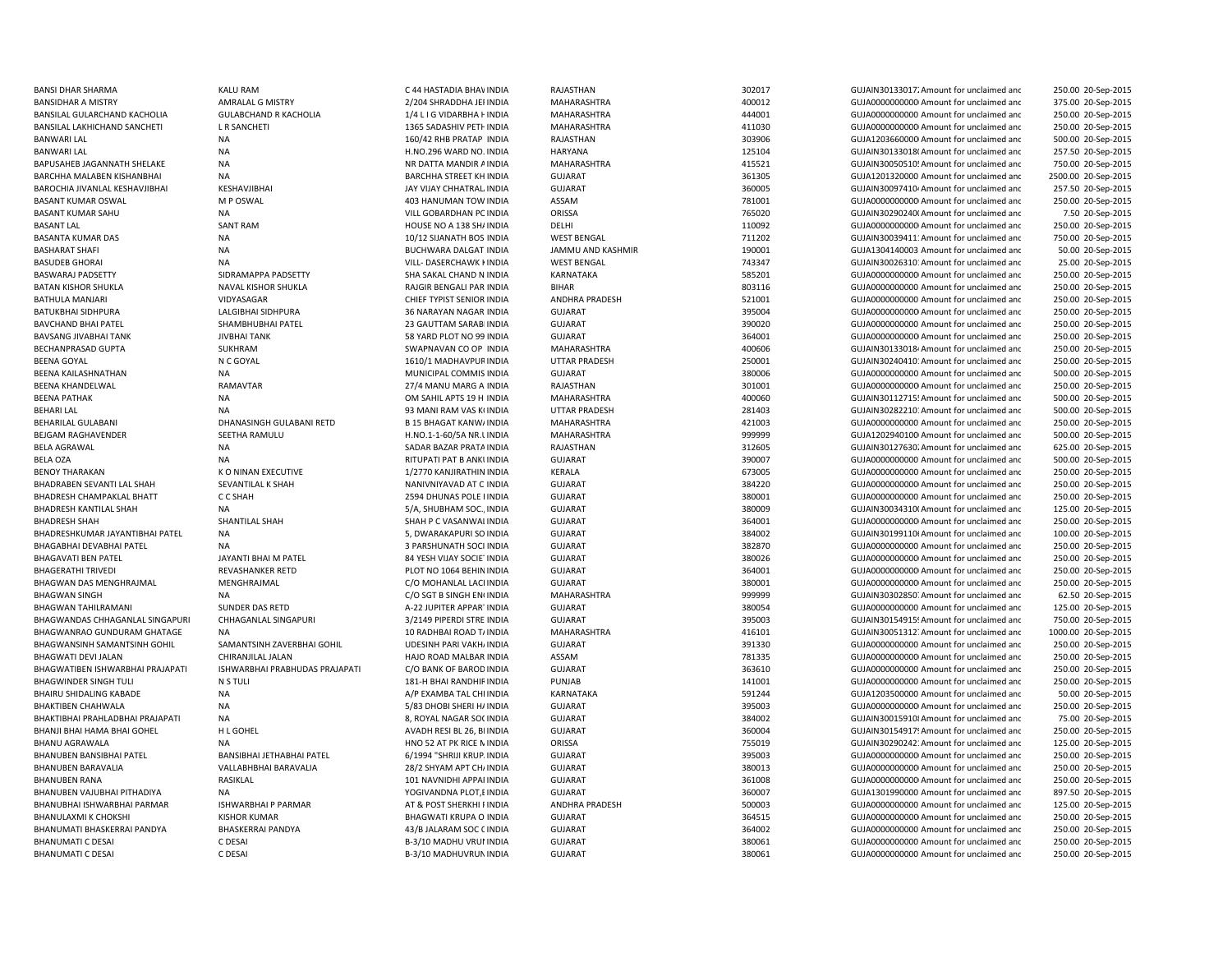| BHANUMATI C DESAI                | C DESAI                        | B 3/10 MADHUVRUN INDIA           | <b>GUJARAT</b>       | 380061 | GUJA0000000000 Amount for unclaimed and              | 750.00 20-Sep-2015 |
|----------------------------------|--------------------------------|----------------------------------|----------------------|--------|------------------------------------------------------|--------------------|
| BHANUMATI C DESAI                | C DESAI                        | B-3/10 MADHAUVRU INDIA           | <b>GUJARAT</b>       | 380061 | GUJA0000000000 Amount for unclaimed and              | 250.00 20-Sep-2019 |
| BHANWAR LAL BOTHRA               | <b>B R BOTHRA</b>              | BOTHRA BAS PO SAR INDIA          | RAJASTHAN            | 331403 | GUJA0000000000 Amount for unclaimed and              | 250.00 20-Sep-2015 |
| BHANWER LAL GEHLOT               | NA                             | <b>GANDHIPURA WARD INDIA</b>     | RAJASTHAN            | 344022 | GUJA1201210100 Amount for unclaimed and              | 125.00 20-Sep-2015 |
| BHARAT                           | <b>HARI SHANKAR GOEL</b>       | 22 STAFF COLONY GN INDIA         | PUNJAB               | 141006 | GUJAIN30114310(Amount for unclaimed and              | 257.50 20-Sep-2015 |
| BHARAT ASHOK DAGA                | ASHOK RANGLAL DAGA             | <b>6 SWETA PARU SOCIE INDIA</b>  | <b>GUJARAT</b>       | 380006 | GUJA0000000000 Amount for unclaimed and              | 125.00 20-Sep-2015 |
| BHARAT BHAI ISHVERLAL PATEL      | I PATEL                        | DHAINAT CHAKCO N/ INDIA          | <b>GUJARAT</b>       | 384170 | GUJA0000000000 Amount for unclaimed and              | 250.00 20-Sep-2015 |
| BHARAT BHUSHAN BAWEJA            | <b>NA</b>                      | A381/C GANESH NGF INDIA          | DELHI                | 110092 | GUJA1202990005 Amount for unclaimed and              | 327.50 20-Sep-2015 |
| BHARAT DESAI                     | <b>HIMATLAL</b>                | ORBIT MOTI TANKI C INDIA         | <b>GUJARAT</b>       | 360001 | GUJA0000000000 Amount for unclaimed and              | 250.00 20-Sep-2015 |
|                                  |                                |                                  |                      |        |                                                      |                    |
| BHARAT JHAWAR                    | AMRITLAL JHAWAR PROF           | 8 RAMGANJ KHANDV INDIA           | MADHYA PRADESH       | 450001 | GUJA0000000000 Amount for unclaimed and              | 250.00 20-Sep-2015 |
| BHARAT KUMAR                     | J SHARMA ARMY                  | DIRECTORATE GENER INDIA          | DELHI                | 110011 | GUJA0000000000 Amount for unclaimed and              | 250.00 20-Sep-2015 |
| BHARAT KUMAR HEMSHANKER JOSHI    | HEM SHANKER AMBA SHANKER JOSHI | <b>BAHU CHARAJI STREE INDIA</b>  | <b>GUJARAT</b>       | 363621 | GUJA0000000000 Amount for unclaimed and              | 250.00 20-Sep-2015 |
| BHARAT KUMAR JAISWAL             | NA                             | 8/44 B NEW ASHOK NINDIA          | <b>UTTAR PRADESH</b> | 202001 | GUJAIN30290240 <sup>,</sup> Amount for unclaimed and | 525.00 20-Sep-2015 |
| BHARAT KUMAR JANAKARAY AUPADHYAY | JANAKARAY D UPADHYAY           | C/O MOHAMMADI PI INDIA           | <b>GUJARAT</b>       | 363421 | GUJA0000000000 Amount for unclaimed and              | 250.00 20-Sep-2015 |
| BHARAT KUMAR PATEL               | <b>MAGAN BHAI PATEL</b>        | C/O M C PATEL AND (INDIA         | ORISSA               | 768004 | GUJA0000000000 Amount for unclaimed and              | 250.00 20-Sep-2015 |
| BHARAT KUMAR RAVJIBHAI PATEL     | RAVJIBHAI P                    | C/O SURESHBHAI KHI INDIA         | <b>GUJARAT</b>       | 387810 | GUJA0000000000 Amount for unclaimed and              | 250.00 20-Sep-2015 |
| BHARAT KUMAR S MODI              | SUNDERLAL N MODY               | 48/B KESHAV PARK P INDIA         | <b>GUJARAT</b>       | 393001 | GUJA0000000000 Amount for unclaimed and              | 250.00 20-Sep-2015 |
| BHARAT LAXMICHAND MARU           | LAXMICHAND D MARU              | 1/7 PATIL & BHOIR A INDIA        | MAHARASHTRA          | 421201 | GUJA0000000000 Amount for unclaimed and              | 250.00 20-Sep-2015 |
| BHARAT M SHAH                    | <b>MANILAL SHAH</b>            | 508 B MADHUPURI A INDIA          | MAHARASHTRA          | 400067 | GUJA0000000000 Amount for unclaimed and              | 250.00 20-Sep-2015 |
| BHARAT PARAKH                    | L PARAKH STUDNT                | ADAM N EVE 18 K PA INDIA         | <b>WEST BENGAL</b>   | 700016 | GUJA0000000000 Amount for unclaimed and              | 250.00 20-Sep-2015 |
| BHARAT PATEL                     | <b>ISHWARBHAI G PATEL</b>      | AT CHIKHODRA PO K(INDIA          | <b>GUJARAT</b>       | 391140 | GUJA0000000000 Amount for unclaimed and              | 250.00 20-Sep-2015 |
| BHARAT PATEL                     | <b>ISHWARLAL PATEL</b>         | 31 MATRU MILAN SO INDIA          | <b>GUJARAT</b>       | 380013 | GUJA0000000000 Amount for unclaimed and              | 250.00 20-Sep-2015 |
| <b>BHARAT PATEL</b>              | <b>HARILAL</b>                 | TYPE II 1/8 GEB COLC INDIA       | <b>GUJARAT</b>       | 382041 | GUJA0000000000 Amount for unclaimed and              | 125.00 20-Sep-2015 |
|                                  |                                |                                  |                      | 390017 |                                                      |                    |
| BHARAT PATEL                     | SHAMALBHAI                     | WADI RANGMAHAL I INDIA           | <b>GUJARAT</b>       |        | GUJA0000000000 Amount for unclaimed and              | 250.00 20-Sep-2015 |
| BHARAT R JAIN                    | <b>NA</b>                      | <b>PUNE</b><br><b>INDIA</b>      | MAHARASHTRA          | 411003 | GUJAIN30018310/Amount for unclaimed and              | 770.00 20-Sep-2015 |
| BHARAT R NANANI                  | RAMCHOD BHAI                   | KADIA WAD KAMBI F INDIA          | <b>GUJARAT</b>       | 361001 | GUJA0000000000 Amount for unclaimed and              | 250.00 20-Sep-2015 |
| BHARAT RAMJIBHAI GOLAVIYA        | RAMJIBHAI BUSIENSS             | C/9 SHYANI APT., ASI INDIA       | <b>GUJARAT</b>       | 395008 | GUJA0000000000 Amount for unclaimed and              | 250.00 20-Sep-2015 |
| BHARAT SARAWGEE                  | DEVENDRA KR SARAWGEE           | C/O JAINSARAWGEE INDIA           | <b>WEST BENGAL</b>   | 700012 | GUJA0000000000 Amount for unclaimed and              | 2.50 20-Sep-201    |
| BHARAT SHAH                      | <b>GIRDHARLAL SHAH</b>         | 41 MARKET YARD OP INDIA          | <b>GUJARAT</b>       | 360311 | GUJA00000000000 Amount for unclaimed and             | 250.00 20-Sep-2015 |
| BHARAT SINGH RAWAT               | <b>NA</b>                      | <b>INDIAN AIR FORCE 17 INDIA</b> | <b>UTTAR PRADESH</b> | 273002 | GUJAIN30267934. Amount for unclaimed and             | 62.50 20-Sep-2015  |
| BHARAT V JOSHI                   | <b>NA</b>                      | 23 RUKSHMANI NAG. INDIA          | <b>GUJARAT</b>       | 390008 | GUJA0000000000 Amount for unclaimed and              | 250.00 20-Sep-2015 |
| BHARAT YADAV                     | <b>NA</b>                      | QTR NO E 11/2 MTPS INDIA         | <b>BIHAR</b>         | 843130 | GUJAIN300513124 Amount for unclaimed and             | 250.00 20-Sep-2015 |
| BHARATBHAI DASHRATHBHAI PATEL    | <b>NA</b>                      | AT BALOL DIST MEHS INDIA         | <b>GUJARAT</b>       | 384003 | GUJA1201090001 Amount for unclaimed and              | 125.00 20-Sep-2015 |
| BHARATBHAI KANJIBHAI PATEL       | <b>NA</b>                      | 2, HARIHAR NAGAR FINDIA          | <b>GUJARAT</b>       | 363641 | GUJAIN30015910. Amount for unclaimed and             | 250.00 20-Sep-2015 |
| BHARATBHAI PRAJAPATI             | SANABHAI PRAJAATI              | AT & PO BITHALI TA SINDIA        | <b>GUJARAT</b>       | 391111 | GUJA0000000000 Amount for unclaimed and              | 250.00 20-Sep-2015 |
| BHARATBHAI R THAKKAR             | <b>NA</b>                      | C/41 ANANYA TENAN INDIA          | <b>GUJARAT</b>       | 380050 | GUJA0000000000 Amount for unclaimed and              | 250.00 20-Sep-2015 |
| BHARATBHAI S PATEL               | SUBHASHBHAI K PATEL OTEHRS     | AT PO CHALAMALI T/ INDIA         | GUJARAT              | 391140 | GUJA00000000000 Amount for unclaimed and             | 250.00 20-Sep-2015 |
| BHARATHY BASAVARAJ               | <b>NA</b>                      | 931/3 CH28/3 ANAGHNDIA           | KARNATAKA            | 570004 | GUJAIN30302853: Amount for unclaimed and             | 50.00 20-Sep-2015  |
| BHARATI B BHANSALI               | <b>BHARAT K BHANSALI</b>       | 7 VIPUL 2ND FLOOR : INDIA        | MAHARASHTRA          | 400006 | GUJA00000000000 Amount for unclaimed and             | 250.00 20-Sep-2015 |
| BHARATIBEN RAMESH KUMAR MEHTA    | RAMESH KUMAR MOHANLAL MEHTA    | 25 SUNDER CHAMBE INDIA           | <b>GUJARAT</b>       | 395005 | GUJA00000000000 Amount for unclaimed and             | 250.00 20-Sep-2015 |
|                                  |                                |                                  |                      |        |                                                      |                    |
| BHARATKUMAR FULJIBHAI PATEL      | <b>FULJIBHAI H PATEL</b>       | CD-93 GEB COLONY FINDIA          | <b>GUJARAT</b>       | 394680 | GUJA0000000000 Amount for unclaimed and              | 250.00 20-Sep-2015 |
| BHARATKUMAR GOPALJI PATEL        | <b>GOPALJI M PATEL</b>         | AT & PO DHARASHAMINDIA           | <b>GUJARAT</b>       | 396375 | GUJA0000000000 Amount for unclaimed and              | 250.00 20-Sep-2015 |
| BHARATKUMAR JIVRAJKUMAR VANDARA  | JIVRAJKUMAR KANJIBHAI VANDARA  | 69, GANDHINAGAR S INDIA          | <b>GUJARAT</b>       | 363002 | GUJAIN30097410! Amount for unclaimed and             | 250.00 20-Sep-2015 |
| BHARATKUMAR RANCHHODJI TAILOR    | RACHHODJI V TAILOR             | 101 JALARAM APART INDIA          | <b>GUJARAT</b>       | 396321 | GUJA00000000000 Amount for unclaimed and             | 250.00 20-Sep-2015 |
| BHARATKUMAR RAVJIBHAI VAGHASIA   | RAVJIBHAI POPATBHAI VAGHASIA   | <b>BHAGWATI EMPORIL INDIA</b>    | <b>GUJARAT</b>       | 395006 | GUJA0000000000 Amount for unclaimed and              | 250.00 20-Sep-2015 |
| BHARATKUMAR T THANKI             | <b>TRIKAMJI THANKI</b>         | TPS SIKKA G E B COLC INDIA       | <b>GUJARAT</b>       | 361141 | GUJA0000000000 Amount for unclaimed and              | 250.00 20-Sep-2015 |
| BHARTI ANIL PAREKH               | ANIL K PAREKH                  | 402 SWASTIK APARTI INDIA         | MAHARASHTRA          | 400086 | GUJA00000000000 Amount for unclaimed and             | 250.00 20-Sep-2015 |
| BHARTI M JASHNANI                | MAHESH P JASHNANI              | 7 CHAKLA STREET JAI INDIA        | MAHARASHTRA          | 400003 | GUJA0000000000 Amount for unclaimed and              | 250.00 20-Sep-2015 |
| BHARTI PATEL                     | <b>BHARAT BHAI PATEL</b>       | 4 A ALKA SOCIETY DA INDIA        | <b>GUJARAT</b>       | 384002 | GUJA0000000000 Amount for unclaimed and              | 250.00 20-Sep-2015 |
| BHARTI SANGHVI                   | MAHESH SANGHAVI                | 10 HARESH NIVAS SH INDIA         | MAHARASHTRA          | 421201 | GUJA0000000000 Amount for unclaimed and              | 250.00 20-Sep-2015 |
| BHARTIBEN ANILBHAI VASHI         | <b>NA</b>                      | RAMANA FALIA DHAI INDIA          | <b>GUJARAT</b>       | 396310 | GUJA1202890000 Amount for unclaimed and              | 250.00 20-Sep-2015 |
| <b>BHARTIBEN B SURTI</b>         | <b>BIPIN CHANDRA S SURTI</b>   | C/O K S SURTI B/60 B INDIA       | <b>GUJARAT</b>       | 393001 | GUJA0000000000 Amount for unclaimed and              | 250.00 20-Sep-2015 |
| BHARTIBEN DINESHKUMAR SOLANKI    | <b>NA</b>                      | 304-3RD FLOOR KALF INDIA         | <b>GUJARAT</b>       | 396001 | GUJAIN30036010: Amount for unclaimed and             | 50.00 20-Sep-2015  |
| BHARTIBEN KIRTIKUMAR PATEL       | <b>NA</b>                      | GOVT. QUATERS, NE/ INDIA         | <b>GUJARAT</b>       | 394650 | GUJA1201130000 Amount for unclaimed and              | 250.00 20-Sep-2015 |
| BHASKAR                          | RAJENDRA PRASAD                | ROOM NO A 501 A VIINDIA          | GUJARAT              | 361008 | GUJAIN30302854(Amount for unclaimed and              | 2.50 20-Sep-2015   |
|                                  |                                |                                  |                      | 362248 |                                                      |                    |
| BHASKAR BHAGWAN PATEL            | <b>BHAGWAN S PATIL</b>         | AJMERA CEMENT PV INDIA           | <b>GUJARAT</b>       |        | GUJA00000000000 Amount for unclaimed and             | 250.00 20-Sep-2015 |
| BHASKAR G MAIYA                  | JANARDANA MAIYA PROF           | UNIT 11 UNIVERSITY INDIA         | ANDHRA PRADESH       | 500134 | GUJA0000000000 Amount for unclaimed and              | 500.00 20-Sep-2015 |
| BHASKAR NARAYAN JAVKHEDKAR       | NARAYAN JAVKHEDKAR             | C - 5, FLAT NO. 5, 1 S' INDIA    | MAHARASHTRA          | 411021 | GUJA1202890100 Amount for unclaimed and              | 250.00 20-Sep-2015 |
| BHASKER TRIVEDI                  | AMRITBHAI TRIVEDI              | C/O M D YAGNIK A 3 INDIA         | <b>GUJARAT</b>       | 380015 | GUJA0000000000 Amount for unclaimed and              | 250.00 20-Sep-2015 |
| BHAVANA ARVINDBHAI PATEL         | ARVINDBHAI T PATEL             | NARANDAS VENI KHA INDIA          | <b>GUJARAT</b>       | 391220 | GUJA0000000000 Amount for unclaimed and              | 250.00 20-Sep-2015 |
| BHAVANA SHAH                     | <b>CHAMPAKLAL SHAH</b>         | 19 JYOT NAGAR HARI INDIA         | <b>GUJARAT</b>       | 390023 | GUJA0000000000 Amount for unclaimed and              | 500.00 20-Sep-2015 |
| BHAVANI ADARI                    | A MNRAU MOHAN                  | 8-2-268/1/3 SRIMIKE INDIA        | ANDHRA PRADESH       | 500034 | GUJA0000000000 Amount for unclaimed and              | 250.00 20-Sep-2015 |
| BHAVESH B SACHULA                | <b>BHARATBHAI</b>              | RAJASAHEB TEILOR S INDIA         | <b>GUJARAT</b>       | 380005 | GUJA0000000000 Amount for unclaimed and              | 250.00 20-Sep-2015 |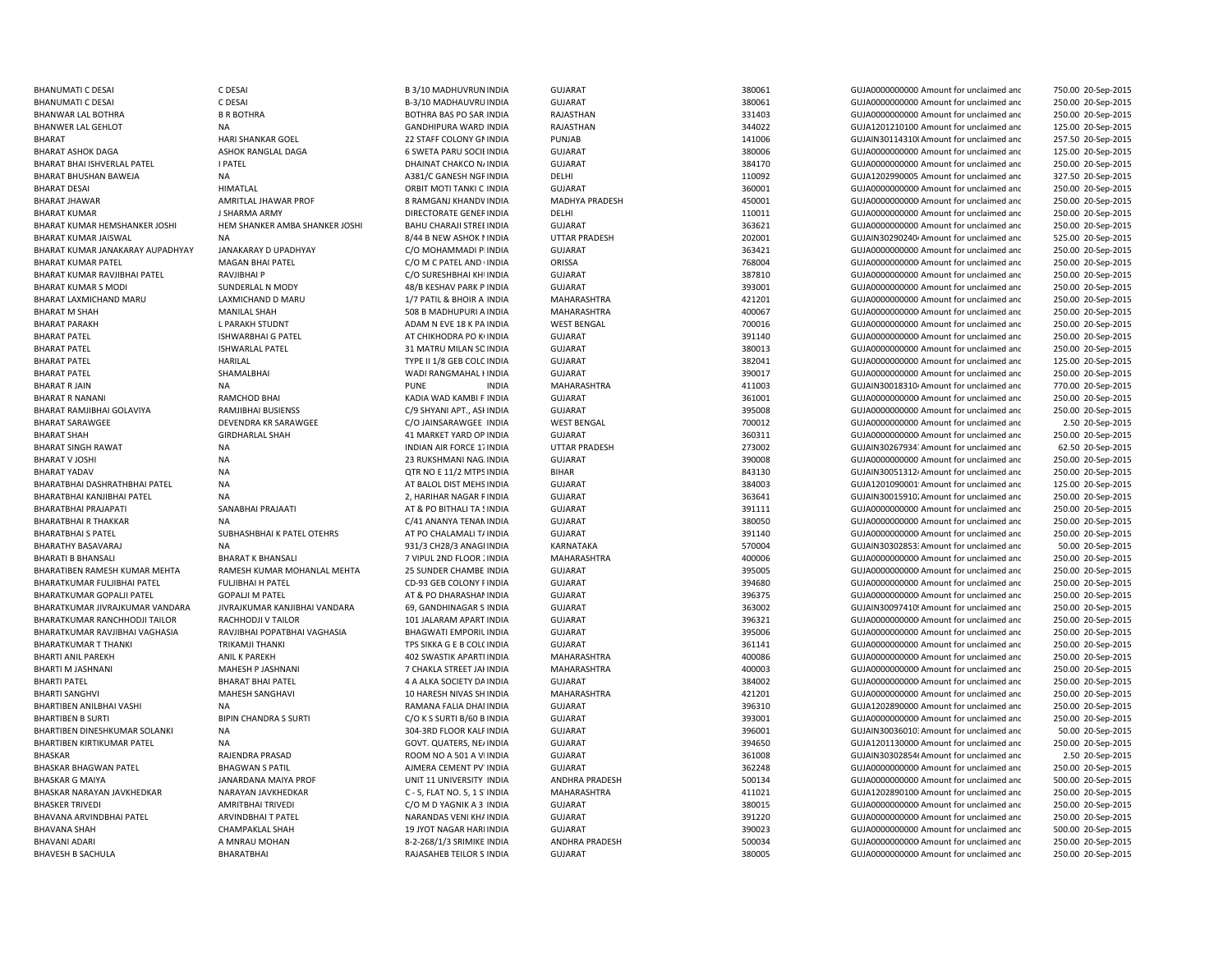BHAVNA BABUBHAI PATEL AND BABUBHAI PATEL DESCRIPTION OF THE BABUBHAI PATEL ASSESSED AND A SOCI INDIA BHAVNA THAKKAR NARESH THAKKAR 15 M R TAGORE SOCI INDIA BIMALBHAI D PATEL DILIP BHAI A PATEL DILIP BHAI A PATEL AYON STREET POST SINDIA

BHAVESH JASANI NANI BAZAR OPP LAXINDIA GUJARAT SANT SANG SANG SANG GUJADANI GUJADANI GUJADANI GUJADANI GUJADA GUJADANI GUJADA DA GUJADA GUJADA DA GUJADA DA GUJADA DA GUJADA DA GUJADA DA GUJADA DA GUJADA DA GUJADA DA GUJADA 250.00 20-Sep-2015 BHAVESH KARAMASHIBHAI SAKARIA KARAMSHIBHAI SAKARIA 2 KEVDAVADI NEAR MINDIA GUJARAT 360002 360002 GUJA000000000 Amount for unclaimed and 250.00 20-Sep-2015 BHAVIKKUMAR HARIBHAI PATEL NA I-5,SIMANDHAR HATSINDIA GUJARAT 384002 GUJA1201090001 Amount for unclaimed and 250.00 20-Sep-2015 BHAVIN R BHATT **EXAMPLE A 14 I O COLONY ATINDIA** GUJARAT GUJARAT 382150 GUJA1201090002 Amount for unclaimed and 100.00 20-Sep-2015 BHAVINENI KARUNAKARA RAO BR KOTAIAH SRI RAO SAN ASANG SA ANDHRA PRADESH ANDHRA PRADESH SANDHRA PRADESH SANDHRA PRADESH SANDHRA PRADESH SANDHRA PRADESH SANDHRA PRADESH SANDHRA PRADESH SANDHRA PRADESH SANDHRA PRADESH SANDHRA 250.00 20-Sep-2015 BHAVINKUMAR SJANI NA 17 ARJUN NAGAR SO INDIA GUJARAT SUMARAT 382732 GUJAIN302679341Amount for unclaimed and 175.00 20-Sep-2015 BHAVITA MEHTA PRABHAT PINKESH CAMP UTTAINDIA GUJARAT 387370 GUJA00000000000Amount for unclaimed and 250.00 20-Sep-2015 INDIA GUJARAT 384151 GUJA0000000000 Amount for unclaimed and 250.00 20-Sep-2015 BHAVNA BEN ARVIND KUMAR BHATT ARVIND KUMAR C BHATT 10 HETAL NAGAR NEAINDIA GUJARAT 395001 GUJA00000000000Amount for unclaimed and 250.00 20-Sep-2015 BHAVNA CHUDHASAMA NATHALAL NATHALAL 196//A RATA HOUSE INDIA MAHARASHTRA 400062 400062 GUJA000000000Amount for unclaimed and 250.00 20-Sep-2015 BHAVNA KAPADIA APURVA KAPADIA ROOM 66 NEW PG HOINDIA GUJARAT 361008 GUJA00000000000Amount for unclaimed and 250.00 20-Sep-2015 BHAVNA S SHAH SURESH J SHAH SURESH J SHAH CO JAYANTILAL BAP INDIA GUJARAT SUNARAT 384272 GUJA000000000Amount for unclaimed and 250.00 20-Sep-2015 BHAVNA SINGHAL PP PUSHKAR PROSHKAR COD P PUSHKAR & SINDIA UTTAR PRADESH 244235 GUJA0000000000 Amount for unclaimed and 250.00 20-Sep-2015 INDIA GUJARAT 380007 GUJA0000000000 Amount for unclaimed and 125.00 20-Sep-2015 BHAVNA VED DILIP VED SELF EMPLOYED A-1 NEELKANTH NAR INDIA MAHARASHTRA 421202 GUJA0000000000 Amount for unclaimed and 250.00 20-Sep-2015 BHAVNABEN MANOJKUMAR LADHAWALA MANOJKUMAR MANOJKUMAR MANBHAVAN 86 JEV. INDIA GUJARAT SUMARAT 388001 SUJAIN300476434Amount for unclaimed and 250.00 20-Sep-2015 BHAWANA MEHTA NA NA NA COSHRI SS SACHHA INDIA RAJASTHAN 313001 GUJA12017003001Amount for unclaimed and 250.00 20-Sep-2015 BHAWANJI RAO GHATGE CRAO RETD 39 VISHRAMBAG HOUINDIA MAHARASHTRA 411016 411016 GUJA0000000000 Amount for unclaimed and 250.00 20-Sep-2015 BHAWARLAL JAIN PRATAP CHANDJI PRATAP CHANDJI NO 76 LAXMAN RAO INDIA KARNATAKA 560053 SOOS3 GUJA0000000000 Amount for unclaimed and 250.00 20-Sep-2015 BHIKHA RANCHOD BHUT RANCHOD S BHUT **CHORIT CHORIGA ART CHORIGA CHORIGA CHORIGA** COUARAT CHORIGAN CONTROLLED AND RESERVE TO A SCHOOL SERVER AND RESERVE TO A SCHOOL SERVER AND RESERVE TO A SCHOOL SERVER AND RESERVED AND RESE 250.00 20-Sep-2015 BHIKHALAL MADIA VAHARASHI MADIA VAHARASHI MADIA 8 JAIN COLONY NAGAINDIA GUJARAT GU SHOODOODOOD SANOUNDOODOOD Amount for unclaimed and 250.00 20-Sep-2015 BHIKHUBHAI VALLABHBHAI POKAL V D POKAL G S F C FERTILISER DEINDIA GUJARAT 383315 GUJA0000000000 Amount for unclaimed and 1000.00 20-Sep-2015 BHIMASHANKAR PRASAD DHULIPALA NA COLOGO 20-Sep-2015 RGSS (P) LTD D NO 2(INDIA ANDHRA PRADESH 533001 533001 GUJAIN303028512Amount for unclaimed and 500.00 20-Sep-2015 BHIMJIBHAI MIYATRA DANABHAI MIYATRA BHIDBHANJAN SOCY INDIA GUJARAT 360005 360005 GUJA0000000000000000 Amount for unclaimed and 250.00 20-Sep-2015 BHINEET KUMAR SINGH VIKRAM SINGH VASHIST 2ND FLOOR MAGNUMINDIA UTTAR PRADESH 226010 GUJAIN302902410Amount for unclaimed and 87.50 20-Sep-2015 BHISMA PRAVIN PATEL PRAVIN ATEL CHANG HERI PRAVIN ATEL SUNG SERI AND SUNG SUNG SUNG AND SUNG AND SUNG AND SUNG AND SUNG AND A SUNG AND A SUNG AND A SUNG AND A SUNG A 250.00 20-Sep-2015 BHOGILAL K DOSHI KHIMJI D DOSHI MEMON JAMAT KHA INDIA GUJARAT SHI SHOGO AMOUNT ANG GUJA000000000 Amount for unclaimed and 250.00 20-Sep-2015 BHOGILAL M PATEL MANILAL K PATEL DEPUTY ENGINEER G INDIA GUJARAT 385002 GUJA0000000000 Amount for unclaimed and 250.00 20-Sep-2015 BHOLA NATH SHARMA BADRI NATH VILL ARJAN CHAR PO INDIA JAMMU AND KASHMIR 184142 GUJA00000000000Amount for unclaimed and 250.00 20-Sep-2015 BHUBNESHWAR PRASAD LATE SH BAIJNATH SAHAY RETD C/O ASHOK KUMAR SINDIA DELHI DELHI 110002 GUJA0000000000 Amount for unclaimed and 250.00 20-Sep-2015 BHUPAT F SHAH FULCHLAL FULCHLAL THE SHAH MEGHJYOT EXT 81 ASINDIA MAHARASHTRA 400001 400001 GUJA0000000000000000000000 Amount for unclaimed and 250.00 20-Sep-2015 BHUPATRAI G PAREKH GR PAREKH CROSS GOKUL HARIDAS INDIA MAHARASHTRA 400092 GUJA0000000000 Amount for unclaimed and 125.00 20-Sep-2015 BHUPATRAI H VASA HIMATLAL VASA CONTRAS MEDICAL IINDIA WEST BENGAL 700020 700020 GUJA0000000000 Amount for unclaimed and 250.00 20-Sep-2015 BHUPENDAR MANI TRIPATHI S C M TRIPATHI SARORI MALKA HATAINDIA UTTAR PRADESH 273001 CUJA0000000000 Amount for unclaimed and 250.00 20-Sep-2015 BHUPENDER KAUR SRI RAJENDRA SINGH RAM NAGAR BAGH B INDIA UTTAR PRADESH 225001 GUJA1203980000Amount for unclaimed and 1000.00 20-Sep-2015 BHUPENDRA G PATEL GANDABHAI I PATEL COLONY TR INDIA GUJARAT GUJARAT 396191 GUJA000000000 Amount for unclaimed and 250.00 20-Sep-2015 BHUPENDRA KANTILAL PATEL NA NA SEPERTEMBRA SA SAHISH SOCIEINDIA GUJARAT SAHISH SOCIEINDIA SAHISH SOCIEINDIA SAHISH SOCIEINDIA SAHISH SOCIEINDIA SAHISH SOCIEINDIA SAHISH SOCIEINDIA SAHISH SOCIEINDIA SAHISH SOCIEINDIA SAHISH BHUPENDRA KHURANA DESHRAJ KHURANA KHURANA KHURANA AGENCY J INDIA MADHYA PRADESH 460001 460001 GUJA00000000000 Amount for unclaimed and 250.00 20-Sep-2015 BHUPENDRA PATEL ASHISH PATEL 60 SWAMI NARAYAN INDIA GUJARAT 380004 GUJA00000000000Amount for unclaimed and 125.00 20-Sep-2015 BHURSINGH CHAUHAN PARABAT SINGH 60 ADARSH NAGAR DINDIA GUJARAT 380019 GUJA00000000000Amount for unclaimed and 250.00 20-Sep-2015 BHUWAN CHANDRA NIYOLIA ANAND VALLABH NIYOLIA C 312 SECTOR 56 NO INDIA UTTAR PRADESH 201303 GUJA000000000 Amount for unclaimed and 250.00 20-Sep-2015 BIJAL PARIKH BIPIN PARIKH BIPIN PARIKH AND BIPIN PARIKH AND BIPIN PARIKH MAHARASHITRA MAHARASHTRA MAHARASHTRA MAHARASHTRA 400059 GUJA0000000000 Amount for unclaimed and 250.00 20-Sep-2015 BIJAY KUMAR SARAWGI LATE SH NISHRILAL SARAWGI CO SOHAN SERVICE INDIA RAJASTHAN 302006 SUJA00000000000000000000000000Amount for unclaimed and 250.00 20-Sep-2015 BIJAY RAGHAW RUNGTA NA NA SECHAKULIA PURAN INDIA HARKHAND HARKHAND SA SA SANG GUJAIN GUJAIN GUJAIN GUJAIN GUJAIN GUJAIN GUJAIN GUJAIN GUJAIN GUJAIN GUJAIN GUJAIN GUJAIN GUJAIN GUJAIN GUJAIN GUJAIN GUJAIN GUJAIN GUJAIN GUJA 250.00 20-Sep-2015 BIJAY SHANKER TEWARY LATE GURU DAS TEWARY 304 BIJAY SHANKER TINDIA BIHAR BIHAR 800013 GUJAIN300888134Amount for unclaimed and 375.00 20-Sep-2015 BIJOLY PRODHAN JAMINI PRODHAN 16 H K SETT LANE CA INDIA WEST BENGAL 700050 700050 GUJA000000000000000000 Amount for unclaimed and 1750.00 20-Sep-2015 BIJOY KUMAR JAIN SAGAR MAL JAIN JAISHEEL N H 8 BHUWINDIA RAJASTHAN 313001 GUJA0000000000 Amount for unclaimed and 250.00 20-Sep-2015 BIKKINA SRILAKSHMI SRINIVAS SANIS AND SRISRINIVAS B H W WA WARD MAGA SANINAS TAINDIA ANDHRA PRADESH SANIS AND SANIS AND SANIS AND SANIS AND SANIS AND SANIS AND SANIS AND SANIS AND SANIS AND SANIS AND SANIS AND SANIS AND SA BIMAL J SANGHAVI JAYPRASAD SANGHAVI 9/A UMA COLONY W INDIA GUJARAT 390016 GUJA0000000000 Amount for unclaimed and 500.00 20-Sep-2015 BIMAL KUMAR KOTHARI CHOUTH MAL KOTHARI C/O AMARDEEP ELECINDIA WEST BENGAL 713213 GUJA00000000000Amount for unclaimed and 250.00 20-Sep-2015 BIMAL KUMAR LUNIA KUSHAL KUMAR LUNIA C/O D K JAIN 59A SOUINDIA WEST BENGAL 700001 GUJA00000000000Amount for unclaimed and 250.00 20-Sep-2015 BIMAL RAMANI NA NA RAMA A-3, CHANAKYAPURI INDIA GUJARAT 390008 GUJA0000000000 Amount for unclaimed and 500.00 20-Sep-2015 BIMAL SAHA LATE SH HARIHAR PRASAD SAHA NEAR POLICE FARI POINDIA WEST BENGAL 742225 GUJA0000000000 Amount for unclaimed and 250.00 20-Sep-2015 BIMAL SANGHAVI NA 9-A UMA COLONY VAINDIA GUJARAT 390019 GUJA00000000000Amount for unclaimed and 250.00 20-Sep-2015 BIMALA DEVI **REGALA DEVI REGALA DEVIT A PLOT NO 80 KESHAV INDIA** RAJASTHAN **301001** 301001 GUJA000000000000000000000000000000 Amount for unclaimed and 250.00 20-Sep-2015 BIMALA DEVI AGARWALA SUBASH AGARWAL EASTERN HARDWAARINDIA ASSAM 785001 GUJA0000000000 Amount for unclaimed and 250.00 20-Sep-2015 INDIA GUJARAT 387240 GUJA0000000000 Amount for unclaimed and 250.00 20-Sep-2015 BIMLA ROY **RAM NARESH ROY CONTABRATESH AND ARRAM NARESH ROY CONTABRATESH AND ARRAM BIHAR BIHAR** BIHAR BOOT BOOT BOOT AND A GUJA0000000000000000000000000 Amount for unclaimed and 250.00 20-Sep-2015 BINA SHETH ASHWANI BHAI SHETH 1217 ANSAL TOWER 3INDIA DELHI 110019 GUJA00000000000Amount for unclaimed and 250.00 20-Sep-2015 BINABEN N VIRWADIYA NIMESHKUMAR NEW SA GIRICHHAYA APPINDIA GUJARAT 395001 GUJA0000000000 Amount for unclaimed and 250.00 20-Sep-2015 BINAL SHAH SHAH KETAN SHAH HOLD M/S JAYPAL TRADERSINDIA GUJARAT 391240 GUJA0000000000 Amount for unclaimed and 250.00 20-Sep-2015 BINAY KUMAR SAU PRAHLAD CH SAHU VILL NANGI CHAKRABINDIA WEST BENGAL 700140 GUJA0000000000 Amount for unclaimed and 250.00 20-Sep-2015 BINDAYACHAL PRASAD LATE SH KAPUR CHAND RAM RETD S/O SRI KAPUR CHAN INDIA BIHAR SHATAR 854318 GUJA000000000Amount for unclaimed and 880.00 20-Sep-2015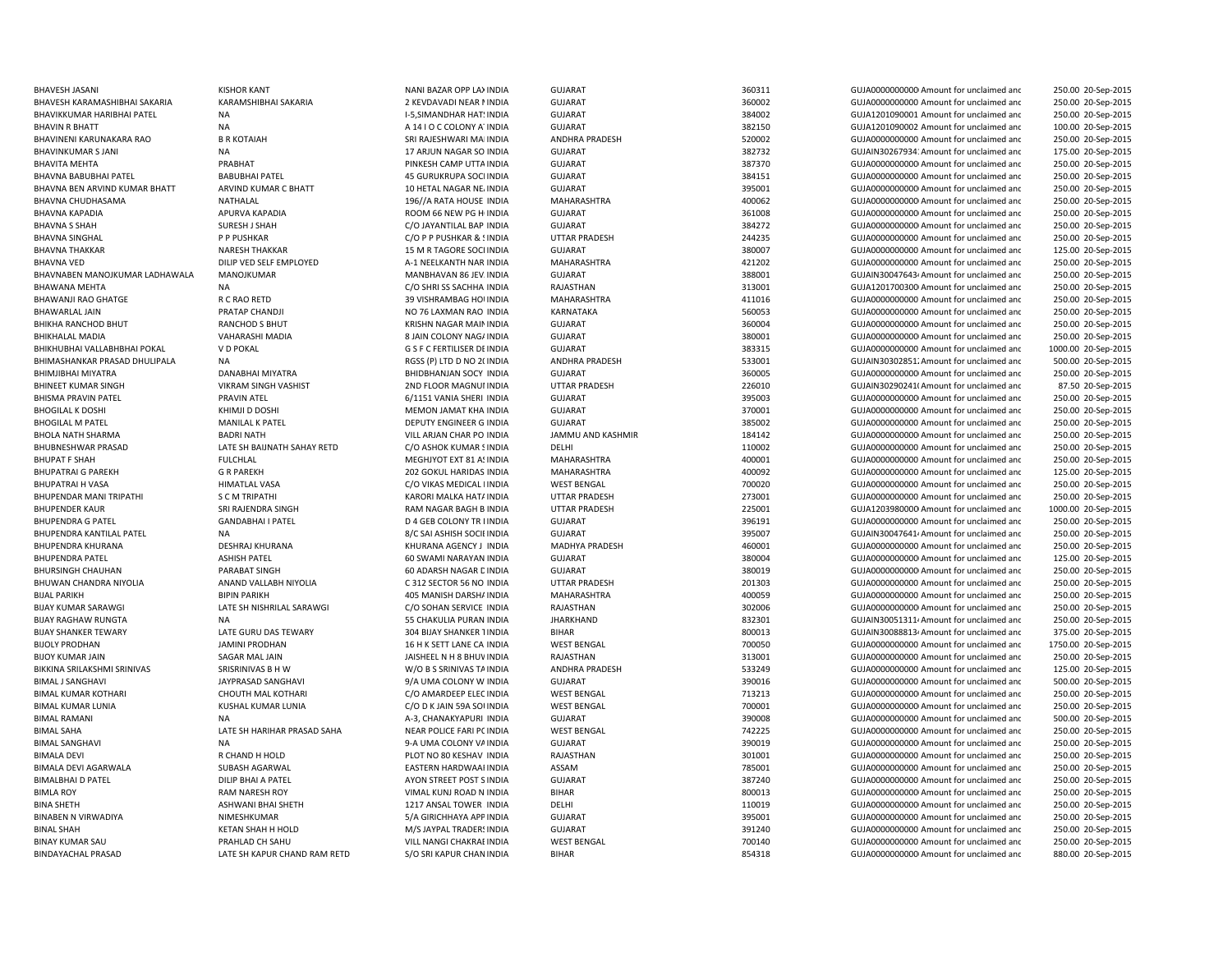| BINDESHWARI PRASAD SINGH           | <b>NA</b>                     | RAJPUT BHAWAN ST/INDIA            | <b>BIHAR</b>          | 821305 | GUJA1201092400 Amount for unclaimed and              | 125.00 20-Sep-2015  |
|------------------------------------|-------------------------------|-----------------------------------|-----------------------|--------|------------------------------------------------------|---------------------|
| <b>BINDU ARVIND SAVLA</b>          | A M SAVLA                     | PREM VARSHA 2ND FINDIA            | MAHARASHTRA           | 400099 | GUJA0000000000 Amount for unclaimed and              | 375.00 20-Sep-2015  |
| <b>BINDYAWASINI DEVI</b>           | CHANDRA MOHAN PRASAD SINGH    | C/O BHAWESH KUM/ INDIA            | BIHAR                 | 823001 | GUJAIN30133020(Amount for unclaimed and              | 250.00 20-Sep-2015  |
| <b>BINISH P G</b>                  | <b>NA</b>                     | PARAMBIKUDY HOUS INDIA            | <b>KERALA</b>         | 683543 | GUJA1201090002 Amount for unclaimed and              | 25.00 20-Sep-2015   |
| <b>BINOD KR DALMIA</b>             | <b>G S DALMIA</b>             | G-2/301, KAMAL APP INDIA          | RAJASTHAN             | 302006 | GUJA0000000000 Amount for unclaimed and              | 250.00 20-Sep-2015  |
| <b>BINOD KUMAR</b>                 | LATE SHRIJ B JAIPURIA         | C/O PATLIPUTRA MEI INDIA          | BIHAR                 | 800014 | GUJA0000000000 Amount for unclaimed and              | 250.00 20-Sep-2015  |
| <b>BINOD KUMAR JALAN</b>           | RADHEY SHYAM JALAN            | RAJGANJ ROAD P O KINDIA           | <b>JHARKHAND</b>      | 828113 | GUJA00000000000 Amount for unclaimed and             | 250.00 20-Sep-2015  |
| <b>BINTABEN KIRITBHAI PATEL</b>    | KIRITBHAI MANUBHAI PATEL      | C/O KIRITBHAI MANLINDIA           | <b>GUJARAT</b>        | 388120 | GUJA0000000000 Amount for unclaimed and              | 375.00 20-Sep-2015  |
| <b>BIPIN CHANDRA TRIVEDI</b>       | RATILAL                       | <b>B-11 SHAILEJA APPT I INDIA</b> | <b>GUJARAT</b>        | 380007 | GUJA0000000000 Amount for unclaimed and              | 250.00 20-Sep-2015  |
| <b>BIPIN GUPTA</b>                 | <b>D P GUPTA</b>              | C/O R K JAIN 37 CANI INDIA        | <b>WEST BENGAL</b>    | 700001 | GUJA0000000000 Amount for unclaimed and              | 250.00 20-Sep-2015  |
| <b>BIPIN KUMAR</b>                 | <b>B KUMAR</b>                | OFFICER IN CHARGE I INDIA         | <b>BIHAR</b>          | 801110 | GUJA0000000000 Amount for unclaimed and              | 500.00 20-Sep-2015  |
| <b>BIPIN V PATEL</b>               | <b>NA</b>                     | 541 RANGREJGALLI T INDIA          | <b>GUJARAT</b>        | 393001 | GUJAIN30115123t Amount for unclaimed and             | 250.00 20-Sep-2015  |
|                                    |                               |                                   |                       | 388239 |                                                      |                     |
| BIPINCHANDRA DAHYABHAI TANDEL      | <b>NA</b>                     | TYPE-II-9/6 GEB COL( INDIA        | GUJARAT               |        | GUJAIN30063610. Amount for unclaimed and             | 250.00 20-Sep-2015  |
| <b>BIPLAB KUMAR DUTTA</b>          | <b>BILWA RANJAN DUTTA</b>     | D-12 SHRIRAM NAGA INDIA           | CHHATTISGARH          | 492007 | GUJA00000000000 Amount for unclaimed and             | 250.00 20-Sep-2015  |
| <b>BIPUL CHAKRABORTY</b>           | P C CHAKRABORTY               | 101/1 NO PALLI SRI CINDIA         | <b>WEST BENGAL</b>    | 700048 | GUJA0000000000 Amount for unclaimed and              | 250.00 20-Sep-2015  |
| <b>BIRENDER KUMAR JAIN</b>         | LATE SH BANWARLAL JAIN        | C/O K B AGENCY HOL INDIA          | MEGHALAYA             | 793002 | GUJA00000000000 Amount for unclaimed and             | 250.00 20-Sep-2015  |
| BISHWAMBHER DHIRASARIA             | LATE MAHBIR PR DHIRASARIA     | C/O M/S ASSAM MO INDIA            | ASSAM                 | 781001 | GUJA0000000000 Amount for unclaimed and              | 500.00 20-Sep-2015  |
| <b>BISHWANATH MEHARIA</b>          | <b>NA</b>                     | DHARMSHALA ROAD INDIA             | <b>JHARKHAND</b>      | 814101 | GUJA1201320000 Amount for unclaimed and              | 250.00 20-Sep-2015  |
| <b>BISWADIP DEY</b>                | <b>BINATA NANDAN DEY</b>      | M II-17 SERAMPORE INDIA           | <b>WEST BENGAL</b>    | 712248 | GUJA00000000000 Amount for unclaimed and             | 375.00 20-Sep-2015  |
| <b>BISWAJEET</b>                   | <b>NA</b>                     | D/97 P.C. COLONY KA INDIA         | <b>BIHAR</b>          | 800020 | GUJAIN30133019. Amount for unclaimed and             | 257.50 20-Sep-2015  |
| BITIHOTRA BHARADWAJ                | <b>NA</b>                     | GANESH FLAT 58/17 INDIA           | <b>TAMIL NADU</b>     | 600061 | GUJAIN30021411: Amount for unclaimed and             | 500.00 20-Sep-2015  |
| <b>BITTHAL DAS AGRAWAL</b>         | LATE L K AGRAWAL              | CHAMPA LAL CHOWI INDIA            | <b>UTTAR PRADESH</b>  | 221001 | GUJAIN30155721: Amount for unclaimed and             | 500.00 20-Sep-2015  |
| <b>BOJJA NEELIMA</b>               | <b>NA</b>                     | <b>B2F6 ROHINI GARDEI INDIA</b>   | <b>TAMIL NADU</b>     | 620017 | GUJAIN30302854. Amount for unclaimed and             | 175.00 20-Sep-2015  |
| BOKKA NARAYANA MURTY               | <b>NA</b>                     | H NO 5-162 PASARLA INDIA          | ANDHRA PRADESH        | 533247 | GUJAIN30267934(Amount for unclaimed and              | 25.00 20-Sep-2015   |
| <b>BOLLA ANNA PURNA</b>            | <b>BULLI BRAMBADU</b>         | C/O B V SATYANARA\ INDIA          | ANDHRA PRADESH        | 533249 | GUJA0000000000 Amount for unclaimed and              | 250.00 20-Sep-2015  |
| BOLLA KOTI SURYA PRAKASHA RAO      | LATE SH B KOTAIAH LECTURER    | EWS 49 SATRAM PAC INDIA           | <b>ANDHRA PRADESH</b> | 534006 | GUJA0000000000 Amount for unclaimed and              | 250.00 20-Sep-2015  |
| <b>BONANZA INVESTMENTS LTD</b>     | <b>NA</b>                     | 44/1 KODIGEHALLY GINDIA           | KARNATAKA             | 560024 | GUJA0000000000 Amount for unclaimed and              | 250.00 20-Sep-2015  |
| <b>BOOTWALA TASNEEM H</b>          | <b>NA</b>                     | A 302 3RD FLOOR MUNDIA            | MAHARASHTRA           | 400612 | GUJAIN30051312! Amount for unclaimed and             | 12.50 20-Sep-2015   |
| <b>BRAHMANAND GUPTA</b>            | <b>DWARKA LAL</b>             | JANTA GARMENTS IN INDIA           | RAJASTHAN             | 322201 | GUJA0000000000 Amount for unclaimed and              | 250.00 20-Sep-2015  |
| BRAHMBHATT CHINTANKUMAR DINESHKUM  | NA                            | B/7, KISHANDHAM FI INDIA          | <b>GUJARAT</b>        | 384002 | GUJAIN30034311: Amount for unclaimed and             | 1250.00 20-Sep-2015 |
| <b>BRAHMVADINI SISODIYA</b>        | <b>NA</b>                     | 3, DUPLEX PREMCHA INDIA           | <b>GUJARAT</b>        | 380015 | GUJA0000000000 Amount for unclaimed and              | 500.00 20-Sep-2015  |
| <b>BRAJESH KUMAR BHATIA</b>        | SHRI DEENDAYAL BHATIA         | HNO-143, MANAS N/ INDIA           | <b>UTTAR PRADESH</b>  | 281001 | GUJAIN30155721(Amount for unclaimed and              | 250.00 20-Sep-2015  |
| <b>BRIJ BALA SRIVASTAVA</b>        | <b>NA</b>                     | 128/120 D KIDWAI N. INDIA         | <b>UTTAR PRADESH</b>  | 208001 | GUJA0000000000 Amount for unclaimed and              | 500.00 20-Sep-2015  |
| <b>BRIJ BHUSHAN</b>                | RAM ASHRAM                    | 23/3 SHAKTI NAGAR INDIA           | DELHI                 | 110007 | GUJA00000000000 Amount for unclaimed and             | 250.00 20-Sep-2015  |
| <b>BRIJ BIHARI SINGH</b>           | <b>NA</b>                     | 67, BAL MUKUND KH INDIA           | DELHI                 | 110019 | GUJAIN30007910: Amount for unclaimed and             | 250.00 20-Sep-2015  |
| <b>BRIJ MOHAN</b>                  | LATE SH RAM RATTAN            | H NO 2665 A SECTOR INDIA          | CHANDIGARH            | 160020 | GUJA00000000000 Amount for unclaimed and             | 250.00 20-Sep-2015  |
|                                    | LATE SHRI BHOLA NATH BHARGAVA | J 17 CITY CENTRE SITHNDIA         | MADHYA PRADESH        | 474011 |                                                      | 385.00 20-Sep-2015  |
| BRIJ MOHAN BHARGAVA                |                               |                                   |                       |        | GUJAIN30112716! Amount for unclaimed and             |                     |
| <b>BRIJ MOHAN GUPTA</b>            | LATE SH V S GUPTA             | C/O M/S SUBHLAKSH INDIA           | DELHI                 | 110007 | GUJA0000000000 Amount for unclaimed and              | 250.00 20-Sep-2015  |
| BRIJBHUSHAN                        | <b>NA</b>                     | 321 FLT (ALH) INS HA INDIA        | GOA                   | 403801 | GUJAIN30036010 <sup>4</sup> Amount for unclaimed and | 375.00 20-Sep-2015  |
| BRIJESH KUMAR SHRIVASTAVA          | <b>NA</b>                     | S-24/6A-19 M, PRAT/ INDIA         | <b>UTTAR PRADESH</b>  | 221002 | GUJA1303190200 Amount for unclaimed and              | 500.00 20-Sep-2015  |
| <b>BRIJESH KUMAR SINGH</b>         | <b>NA</b>                     | RSF 371/6 RAJ NGR 1 INDIA         | DELHI                 | 110045 | GUJAIN30051312: Amount for unclaimed and             | 125.00 20-Sep-2015  |
| <b>BRIJMOHAN L SARAF</b>           | LILADHAR                      | 45 NEW CLOTH MARI INDIA           | <b>GUJARAT</b>        | 380002 | GUJA0000000000 Amount for unclaimed and              | 250.00 20-Sep-2015  |
| <b>BUDRANIN</b>                    | JAGUMAL                       | JAGUMAL KOUROMA INDIA             | <b>GUJARAT</b>        | 382340 | GUJA0000000000 Amount for unclaimed and              | 250.00 20-Sep-2015  |
| <b>BULCHAND HAZARI</b>             | <b>GEHI SINGH HAZARI</b>      | 904 PRABHU KUTIR A INDIA          | MAHARASHTRA           | 400026 | GUJA00000000000 Amount for unclaimed and             | 250.00 20-Sep-2015  |
| <b>BUNTY ROHATGI</b>               | AJAY KISHORE ROHATGI          | <b>6 PRABHAT KUNJ PRAINDIA</b>    | <b>MAHARASHTRA</b>    | 400055 | GUJA00000000000 Amount for unclaimed and             | 375.00 20-Sep-2015  |
| BUTCHANNA SETTY KAPUGANTI          | CHINA SWAMY SETTY             | C/O SRI BABU FINAN INDIA          | ANDHRA PRADESH        | 530003 | GUJA00000000000 Amount for unclaimed and             | 250.00 20-Sep-2015  |
| <b>BYAS KUSHAWAHA</b>              | <b>NA</b>                     | 665 COY ASC TT TYPE INDIA         | MAHARASHTRA           | 999999 | GUJAIN301151228 Amount for unclaimed and             | 125.00 20-Sep-2015  |
| C ANKA BABU                        | C LAKSHMAIAH                  | NO 2 TTOU MFC IL 76 INDIA         | <b>UTTAR PRADESH</b>  | 282008 | GUJA00000000000 Amount for unclaimed and             | 250.00 20-Sep-2015  |
| C BINOY BHASAKARAN                 | BHASAKARAN CHETTIYATTIL       | CHETTIYATTIL HOUSE INDIA          | KERALA                | 680663 | GUJAIN30115123(Amount for unclaimed and              | 50.00 20-Sep-2015   |
| C CHINNAKALIAPPAN                  | CHELLAIYA DEVAR               | 105-B SPIC NAGAR SF INDIA         | <b>TAMIL NADU</b>     | 628005 | GUJAIN30108022. Amount for unclaimed and             | 500.00 20-Sep-2015  |
| C H NAGARAJA RAO                   | C S HANUMATHA RAO RETD        | 11 COATS ROAD TNA INDIA           | <b>TAMIL NADU</b>     | 600017 | GUJA00000000000 Amount for unclaimed and             | 250.00 20-Sep-2015  |
| C H V SATYANARAYANA                | NAGESWARARAO CHIKKA           | NAGARIJUNA CONSTI INDIA           | <b>UTTAR PRADESH</b>  | 211001 | GUJAIN303028508 Amount for unclaimed and             | 50.00 20-Sep-2015   |
| C JOHN                             | <b>NA</b>                     | K. V. 46, TC 13/604-2 INDIA       | <b>KERALA</b>         | 695035 | GUJAIN30036010: Amount for unclaimed and             | 125.00 20-Sep-2015  |
| C RAMAKRISHNAN                     | S CHINNIAHRAJ                 | 29 MEENAKSHI NAG/ INDIA           | <b>TAMIL NADU</b>     | 625018 | GUJA1202990001 Amount for unclaimed and              | 75.00 20-Sep-2015   |
| C SMITHA                           | C S REDDY                     | 37-1-418 5-B RAMNA INDIA          | ANDHRA PRADESH        | 523002 | GUJA0000000000 Amount for unclaimed and              | 250.00 20-Sep-2015  |
| CANARA BANK TRUSTEE CANBANK MUTUAL | <b>NA</b>                     | HDFC BANK LTD KAM INDIA           | MAHARASHTRA           | 400013 | GUJA0000000000 Amount for unclaimed and              | 500.00 20-Sep-2015  |
| CANNUTE D SOUZA                    | <b>NA</b>                     | BANNADAKA A DSOU INDIA            | KARNATAKA             | 574213 | GUJAIN30113526. Amount for unclaimed and             | 125.00 20-Sep-2015  |
| CDR KRISHNA K MEHTA                | <b>NA</b>                     | MARITIME WARFARE INDIA            | MAHARASHTRA           | 400001 | GUJAIN30302854. Amount for unclaimed and             | 62.50 20-Sep-2015   |
| CEEJO THARAKAN JOHNY               | <b>T C JOHNY</b>              | 26 GANGA SREE NAR INDIA           | MAHARASHTRA           | 400089 | GUJA00000000000 Amount for unclaimed and             | 250.00 20-Sep-2015  |
| CEEMA DEVI PUNJABI                 | JAGDISH PUNJABI               | 48 B RADHA NAGAR (INDIA           | MADHYA PRADESH        | 452001 | GUJA00000000000 Amount for unclaimed and             | 250.00 20-Sep-2015  |
| CENTURY CONSULTANTS LTD            | <b>NA</b>                     | 21, ASHOK MARG LU INDIA           | MAHARASHTRA           | 999999 | GUJAIN30133017! Amount for unclaimed and             | 1500.00 20-Sep-2015 |
| CH SAILAJA RANI                    | R RAO                         | H NO 57-10-2 TULASI INDIA         | ANDHRA PRADESH        | 520006 | GUJA0000000000 Amount for unclaimed and              | 250.00 20-Sep-2015  |
| CH V BRINDA REDDY                  | SRC REDDY CH                  | 16/A LANDON TOWE INDIA            | <b>TAMIL NADU</b>     | 600010 | GUJA0000000000 Amount for unclaimed and              | 500.00 20-Sep-2015  |
|                                    |                               |                                   |                       |        |                                                      |                     |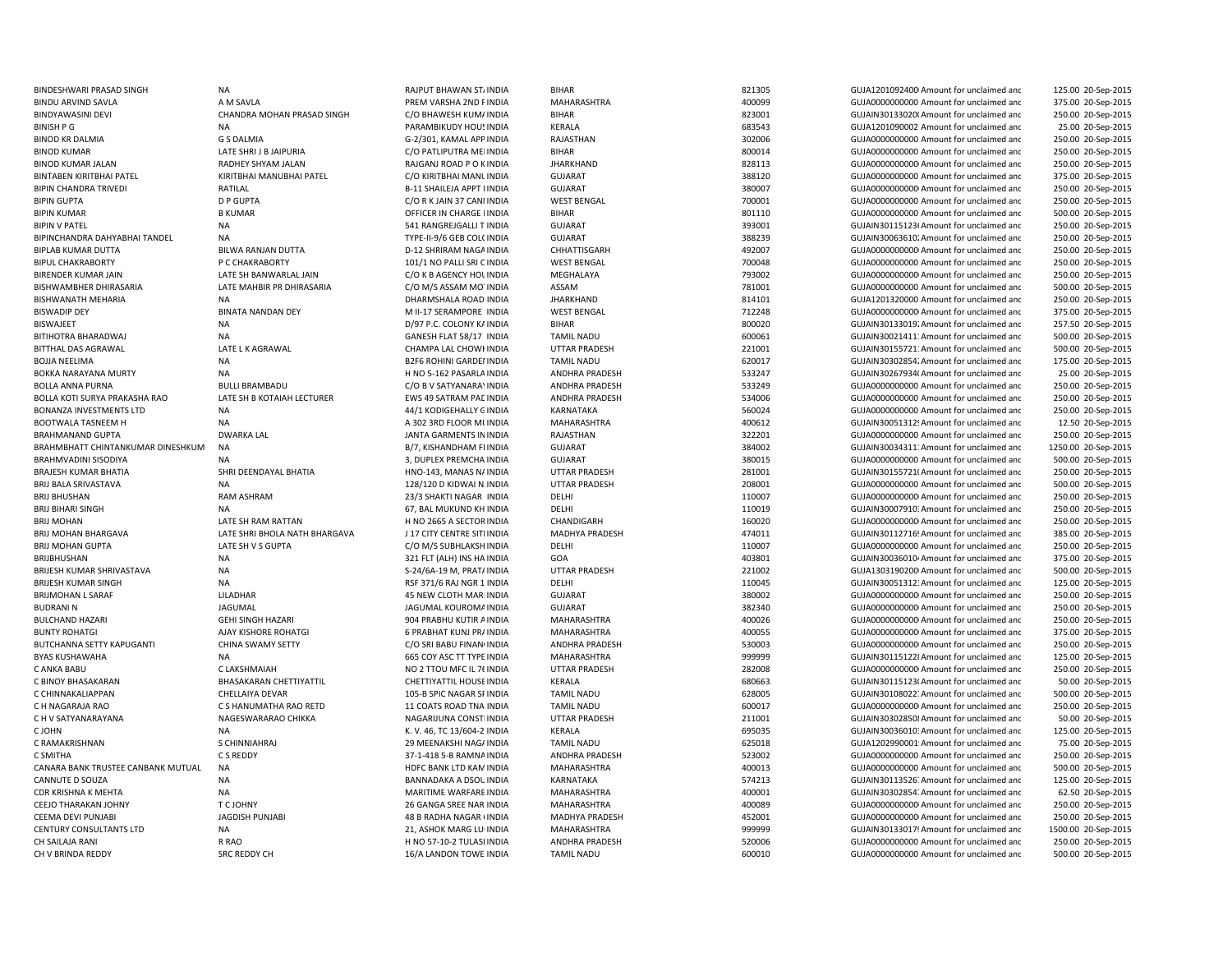CHADHA DEVINDER SINGH KHEM SINGH CHADHA PROF BLOCK NO 22 HOUSE INDIA DELHI 110008 GUJA0000000000 Amount for unclaimed andCHAGAMREDDY VEERAREDDY CH LINGAREDDY CENTRAL WARE HOU INDIA ANDHRA PRADESH 522509 GUJA0000000000 Amount for unclaimed andCHAINSUKH PUROHIT LAXMINARAYAN 681 B 10TH D ROAD SINDIA RAJASTHAN 342001 GUJA00000000000Amount for unclaimed andCHAITANYA KUMAR S CHAITANYA KUMAR S NA ASST PROF OF MEDICINDIA KARNATAKA SANATAKA SANATAKA SANATAKA SANATAKA SANATAKA SANATAKA SANATAKA SANATAKA SANATAKA SANATAKA SANATAKA SANATAKA SANATAKA SANATAKA SANATAKA SANATAKA SANAT CHAITANYA PRAVINCHANDRA KELAIYA PRAVINCHANDRA J KELAIYA 18 AMARDEEP TENAMINDIA GUJARAT 362001 362001 GUJAIN30302854/Amount for unclaimed and CHAKOR A MEHTA AMBARISH J MEHTA A 301 HIGHLAND BREINDIA MAHARASHTRA 400067 GUJA0000000000 Amount for unclaimed and CHAMAN LAL NANAK CHAND NEEL AUTO MOBILES INDIA HARYANA 135001 GUJA0000000000 Amount for unclaimed andCHAMPABEN CHANDULAL CHANDULAL CHANDULAL TRIMURTI RAM NAGAINDIA GUJARAT 380005 SUJA000000000Amount for unclaimed and CHAMPABEN PATEL POPATBHAI ZAVERBHAI C-1 JALARAM SO BEHINDIA GUJARAT 395006 GUJA00000000000Amount for unclaimed andCHAMPAK BHAI UMEDBHAI VASAVA UMEDBHAI C VASAVA AT & PO JAMBOI TAL INDIA GUJARAT SUJARAT 393115 GUJA0000000000 Amount for unclaimed and CHANCHAL CHADHA S L CHADHA 1ST-C-188 G F LAJPATINDIA DELHI 110024 GUJA0000000000 Amount for unclaimed andCHANCHAL SEHGAL VINOD KUMAR SEHGAL 135001 38 ADARSH NAGAR NINDIA HARYANA 135001 135001 GUJAIN301774105Amount for unclaimed and CHAND DEVI DUSAD SADAN NAHAINDIA RAJASTHAN 322201 GUJA00000000000 Amount for unclaimed and CHANDA GUPTA SUSHIL KUMAR GUPTA C 40 OIL MILL GATE CINDIA UTTAR PRADESH 201204 GUJA0000000000000000000 Amount for unclaimed and CHANDA JAGWANI PRAKASH E 4 PREM NAGAR SAHINDIA GUJARAT 382345 GUJA00000000000Amount for unclaimed andCHANDAN KUMAR DUTTA NA NA DUTTA NA DESTRENGIAL ON DESTRENGAL WEST BENGAL THE SALANPUR DUST AND THE SALAND DESTRENGAL THE SALAND DESTRENGAL THE SALAND DESTRENGIAL ON THE SALAND DESTRENGIAL OF UNCLOSED AND DESTRENGIAL OF UNC CHANDAN MAL PATNI T C PATNI T C PATNI CHANDAN MANIPUR ANIMESH AGENCIES (INDIA MANIPUR 795001 795001 GUJA00000000000000000000000000000000000 Amount for unclaimed and CHANDAN PRATIMA RAMNIK NA NA 200 SHREEJI SADAN' INDIA GUJARAT GUJARAT 370001 GUJAIN300360102Amount for unclaimed and CHANDANA CHAUDHURI SANTANU CHAUDHURI P 58 BLOCK B LAKE TUNDIA WEST BENGAL 700089 GUJA00000000000000000AMount for unclaimed and CHANDER SHEKHAR BEHL BL BEHL BLEEHL THIND 196 OPP PETRC INDIA HARYANA HARYANA 135001 GUJA000000000 Amount for unclaimed and CHANDERJIT KAUR NANAK SINGH 15 3 534 GOWLIGUDAINDIA ANDHRA PRADESH 500012 GUJA00000000000Amount for unclaimed andCHANDRA BHANU SINGH NA NA VILL - REMAN POST - INDIA UTTAR PRADESH 232101 CHANDRA GUJA1201860000 Amount for unclaimed and CHANDRA GUPTA JHALA VIKRAMSINH JHALA P & A DEPTT G S F C LINDIA GUJARAT 361140 GUJA0000000000 Amount for unclaimed andCHANDRA J JAIN JAIN THAN A LOT AND A LOT AND A LOT AND A LOT AND A LOT AND SANDOLO SAND HOLD ON SANDOLO CHARTEINDIA KARNATAKA SANDOLO SAND SANDOLO SANDOLO SANDOLO AMOUNT FOR UNCLEARANT AND SANDOLO SAND HOLD AND A LOT AND A CHANDRA KISHORE SHARMA **RAM BILAS SHARMA** G S E C REGIONAL OF INDIA CHANDRA KUMAR JAIN BABULAL JAIN NEHRU CHOWK WARINDIA MADHYA PRADESH 481331 GUJA00000000000Amount for unclaimed andCHANDRA LATA DUGAR NARENDRA RAJ DUGAR 1838 CHOBIYAO KA CINDIA RAJASTHAN 302003 GUJA000000000Amount for unclaimed and CHANDRA MOHAN GUPTA MOHAN LAL GUPTA RETD B 18 SECTOR 27 NOIL INDIA UTTAR PRADESH 201002 GUJA000000000Amount for unclaimed and CHANDRA PRABHA DEVI CHANDRA LATE SH MATHURA LAL CHANDRA PROPIES COOP INDIA CHANDRA SAH L C SAH L C SAH 2 GANGA VIHAR OPP INDIA GUJARAT 382424 382424 GUJAIN30115113'Amount for unclaimed and CHANDRABEN R SHAH RAMANLAL RAMANLAL RAMANLAL A 4 KUNDAN APT VIB INDIA CHANDRAKALA DEVI BANKA PURUSHOTTAM LAL BANKA KITPLY INDUSTRIES L'INDIA ARUNACHAL PRADESH 786125 GUJA000000000Amount for unclaimed and CHANDRAKANT BHAGWANJI MEHTA BHAGWANJI SAMJI MEHTA KADIAWAAD STREET INDIA GUJARAT 361001 GUJA00000000000Amount for unclaimed andCHANDRAKANT G AMRUTIA GORDHAN DAS AMRUTIA RETD 1 YOGKRIYPA APPT NINDIA GUJARAT 380054 380054 GUJA00000000000 Amount for unclaimed and CHANDRAKANT RATNAKAR NA NA B-15 KOHINOOR GARINDIA MAHARASHTRA 431005 GUJAIN300394154Amount for unclaimed and CHANDRAKANT SANGHVI MANILAL SANGHVI RETD ROLL MAC BEARING 5INDIA MAHARASHTRA 400003 GUJA00000000000Amount for unclaimed andCHANDRAKANT SHIVRAM UPADHYAYA SHIVRAM UPADHYAYA GUJARATI SAMAJ DH INDIA MAHARASHTRA 412805 GUJA0000000000 Amount for unclaimed andCHANDRAKANTA M BAXI MAHENDRALAL BAXI 10 KRISHNA PARK OPINDIA GUJARAT 380001 380001 GUJA0000000000 Amount for unclaimed and

 125.00 20-Sep-2015 CHADRAIKA KAPASI PRAKESH KAPASI C/O VIMAL TEA STORINDIA GUJARAT 364001 GUJA00000000000Amount for unclaimed and 250.00 20-Sep-2015 250.00 20-Sep-2015 250.00 20-Sep-2015 250.00 20-Sep-2015 1250.00 20-Sep-2015 CHAKARDHAR CHOUDHRY PARMANAND CHOUDHRY C/O RAJ KUMAR JAININDIA JHARKHAND 826001 GUJA00000000000Amount for unclaimed and 250.00 20-Sep-2015 500.00 20-Sep-2015 500.00 20-Sep-2015 CHAMANLAL KOTECHA M L KOTECHA 1640/A NAPIER TOW INDIA MADHYA PRADESH 482001 GUJA00000000000Amount for unclaimed and 250.00 20-Sep-2015 250.00 20-Sep-2015 250.00 20-Sep-2015 250.00 20-Sep-2015 CHAMPAK PAWANI VISHANJI C/O JAYANT ENTERPRINDIA GUJARAT 370001 GUJA00000000000Amount for unclaimed and 250.00 20-Sep-2015 CHAMPAKLAL PAREKH CHAREKH LALLUBHAI 1992015 4/4154 A BHULAMOLINDIA GUJARAT 395003 GUJA00000000000Amount for unclaimed and 250.00 20-Sep-2015 250.00 20-Sep-2015 CHANCHAL S NA 10/1/128/3 MASAB TINDIA ANDHRA PRADESH 500028 GUJAIN30154914/Amount for unclaimed and 250.00 20-Sep-2015 500.00 20-Sep-2015 250.00 20-Sep-2015 CHAND DEVI CHAND MAL SONI CO CHAND MAL MA INDIA RAJASTHAN 303503 GUJA0000000000 Amount for unclaimed and 250.00 20-Sep-2015 CHANDA DEVI SHARMA VIDYA DHAR SHARMA C/O SHIV SADAN PO MOLA RAJASTHAN 331506 GUJA000000000Amount for unclaimed and 250.00 20-Sep-2015 250.00 20-Sep-2015 250.00 20-Sep-2015 CHANDAN BEN RAJ YOGENDRA KUMAR RAJ SMQ T 129/6 JAL WE INDIA KARNATAKA 560015 GUJA000000000Amount for unclaimed and 250.00 20-Sep-2015 CHANDAN DULHANI SHRI GHAN SHYAM DAS 10, JHULE LAL COLONINDIA UTTAR PRADESH 206001 GUJA12016400000Amount for unclaimed and 125.00 20-Sep-2015 250.00 20-Sep-2015 CHANDAN MAL JAIN JAWANMAL MAL AN POONAM PARK A/3 2 INDIA MAHARASHTRA 400012 GUJA00000000000Amount for unclaimed and 250.00 20-Sep-2015 250.00 20-Sep-2015 125.00 20-Sep-2015 375.00 20-Sep-2015 CHANDANA MISHRA BIRAJ MOHAN MISHRA C/O LT COL B M MISH INDIA ANDHRA PRADESH 500015 GUJA0000000000Amount for unclaimed and 250.00 20-Sep-2015 CHANDER KANTA PANKAJ JAIN 5A/254 RLY FLATS PAINDIA DELHI 110001 GUJA0000000000 Amount for unclaimed and 250.00 20-Sep-2015 750.00 20-Sep-2015 250.00 20-Sep-2015 CHANDIDAS BANERJEE BACHARAM BANERJEE 528/1 CIRCULAR ROAINDIA WEST BENGAL 711102 6UJA000000000Amount for unclaimed and 250.00 20-Sep-2015 250.00 20-Sep-2015 CHANDRA GUPT GARG BAL KISHAN GARG FLAT NO.304, SHIVAL INDIA UTTAR PRADESH 202001 GUJA000000000Amount for unclaimed and 375.00 20-Sep-2015 250.00 20-Sep-2015 500.00 20-Sep-2015 UTTAR PRADESH 226020 GUJA000000000000000 Amount for unclaimed and 250.00 20-Sep-2015 250.00 20-Sep-2015 250.00 20-Sep-2015 250.00 20-Sep-2015 INDIA BIHAR 800020 GUJA00000000000Amount for unclaimed and 500.00 20-Sep-2015 500.00 20-Sep-2015 CHANDRA SEKHAR LENKA GOLAK PRASAD LENKA AT NARIPUR (NEAR B INDIA ORISSA 756100 756100 GUJA0000000000 Amount for unclaimed and 250.00 20-Sep-2015 CHANDRA SEKHAR NARISETTI BALA SHORAIAH N 48 11/75 CURRENY NINDIA ANDHRA PRADESH 521108 GUJA000000000Amount for unclaimed and 250.00 20-Sep-2015 CHANDRA SEKHARA RAO DEVABHAKTUNI VENKATESWARA RAO C/O C BALASWAMY VINDIA ANDHRA PRADESH 522124 GUJA0000000000 Amount for unclaimed and 250.00 20-Sep-2015 CHANDRA SHAH B SHAH H HOLD M/S JAYPAL TRADERSINDIA GUJARAT 390001 GUJA0000000000 Amount for unclaimed and 250.00 20-Sep-2015 CHANDRA SHEKAR HEERAKAARI NA NA NA H NO 16-152/1 VINO INDIA ANDHRA PRADESH 509209 509209 GUJA1203810000 Amount for unclaimed and 25.00 20-Sep-2015 GUJARAT 380007 380007 380007 GUJA00000000000000000000 Amount for unclaimed and 250.00 20-Sep-2015 CHANDRAHASJ BANGERA JARAPPA B BANGERA 1/23 TAGORE NAGARINDIA MAHARASHTRA 400083 GUJA0000000000 Amount for unclaimed and 125.00 20-Sep-2015 CHANDRAHAS VASANTRAO SHEJWAL NA CHANDRA NA AMA AMA AY UMBRAJ TAL KAFINDIA MAHARASHTRA 415109 GUJAIN300513152Amount for unclaimed and 25.00 20-Sep-2015 CHANDRAKALA DATTATRAY THOSAR NA CHANDRAKA NA DISA DISA DISA DISA DISA DISANG DINA MAHARASHTRA 400016 400016 GUJA0000000000 Amount for unclaimed and 500.00 20-Sep-2015 250.00 20-Sep-2015 250.00 20-Sep-2015 CHANDRAKANT BHASKAR NEMADE BHASKAR SOMA NEMADE QR S 3 RELIANCE COL INDIA MAHARASHTRA 401608 GUJAIN300183113Amount for unclaimed and 257.50 20-Sep-2015 CHANDRAKANT CHIMANLAL SHAH NA A/204, YESH APPART INDIA GUJARAT 387001 GUJA12035400000Amount for unclaimed and 250.00 20-Sep-2015 250.00 20-Sep-2015 125.00 20-Sep-2015 250.00 20-Sep-2015 125.00 20-Sep-2015 250.00 20-Sep-2015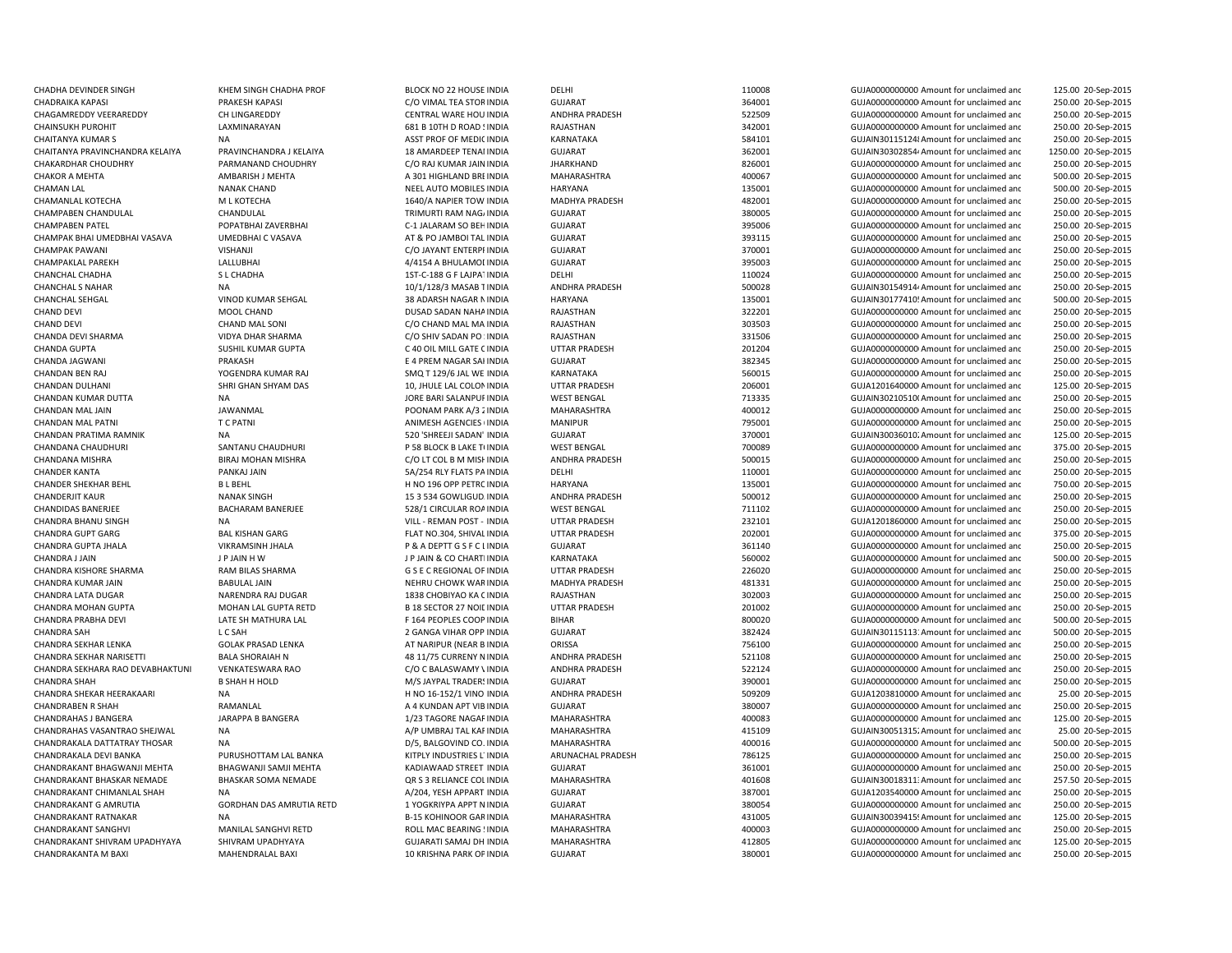| CHANDRAKANTA PANDEY                 | <b>ANIL PANDEY</b>            | S-1/203 NANDANVAI INDIA         | <b>GUJARAT</b>        | 390009 | GUJA0000000000 Amount for unclaimed and              | 250.00 20-Sep-2015 |
|-------------------------------------|-------------------------------|---------------------------------|-----------------------|--------|------------------------------------------------------|--------------------|
| CHANDRAKANTH ANNASAHEB RAJMANE      | <b>NA</b>                     | C/O GANESH ELECTRI INDIA        | KARNATAKA             | 590001 | GUJAIN30267933 <sup>,</sup> Amount for unclaimed and | 375.00 20-Sep-2015 |
| CHANDRESH CHIMANLAL DOMADIA         | <b>NA</b>                     | ARIHANT 11, SAURAS INDIA        | <b>GUJARAT</b>        | 360007 | GUJA1201090000 Amount for unclaimed and              | 250.00 20-Sep-2015 |
| CHANDRESH P CHHEDA                  | PRANJIVAN                     | C/2 24 TEXTILLA SOCHNDIA        | MAHARASHTRA           | 400025 | GUJA0000000000 Amount for unclaimed and              | 250.00 20-Sep-2015 |
| <b>CHANDRESH RANA</b>               | <b>HARIBHAI RANA</b>          | C/O DR T C PATEL 14 INDIA       | <b>GUJARAT</b>        | 390009 | GUJA0000000000 Amount for unclaimed and              | 250.00 20-Sep-2015 |
| CHANDRIKA J PATEL                   | J PATEL H HOLD                | 1186 NANI RANGILA INDIA         | <b>GUJARAT</b>        | 380001 | GUJA0000000000 Amount for unclaimed and              | 500.00 20-Sep-2015 |
| <b>CHANDRIKA PATEL</b>              | <b>SURESH PATEL</b>           | 20 NIRMAL SOCIETY \ INDIA       | <b>GUJARAT</b>        | 380008 | GUJA00000000000 Amount for unclaimed and             | 250.00 20-Sep-2015 |
| CHANDRIKA VORA                      | JITENDRA VORA                 | PLOT 2274/A HILL DR INDIA       | <b>GUJARAT</b>        | 364002 | GUJA00000000000 Amount for unclaimed and             | 250.00 20-Sep-2015 |
|                                     |                               |                                 |                       |        |                                                      |                    |
| Chandrikaben Shambhubhai Patel      | <b>NA</b>                     | Ambika Park Deesa INDIA         | GUJARAT               | 385535 | GUJAIN30281410: Amount for unclaimed and             | 250.00 20-Sep-2015 |
| CHANDRIMA SAHA                      | NA                            | Q.D.-8A, 3rd UNIT, D. INDIA     | <b>WEST BENGAL</b>    | 713207 | GUJAIN30210510: Amount for unclaimed and             | 125.00 20-Sep-2015 |
| CHANDUBHAI MANJIBHAI PATEL          | <b>MANJI BHAI PATEL</b>       | AT & POST KHNPUR 1INDIA         | <b>GUJARAT</b>        | 382130 | GUJA00000000000 Amount for unclaimed and             | 250.00 20-Sep-2015 |
| CHANDUBHAI ZINABHAI PARMAR          | ZINABHAI PARMAR               | 46 JAYNARAYAN SOC INDIA         | <b>GUJARAT</b>        | 391350 | GUJA0000000000 Amount for unclaimed and              | 250.00 20-Sep-2015 |
| CHANDULAL J SHAH                    | JAMBADAS RETD                 | B-II/231 PT SECTOR-2 INDIA      | <b>GUJARAT</b>        | 391345 | GUJA0000000000 Amount for unclaimed and              | 250.00 20-Sep-2015 |
| CHANDULAL U SHAH                    | <b>UMED CHAND</b>             | C/O RAMNIKLAL & BI INDIA        | <b>GUJARAT</b>        | 363520 | GUJA00000000000 Amount for unclaimed and             | 250.00 20-Sep-2015 |
| CHANDURBHAN VIRUMAL KATARIYA        | VIRUMAL KATARIYA              | 14/B ANAND ROAD S INDIA         | MAHARASHTRA           | 422401 | GUJA0000000000 Amount for unclaimed and              | 250.00 20-Sep-2015 |
| CHANNABASAVANNA V ARADHUAMATH       | VAMADEVAUUA                   | AT POST SHIRAGUPPI INDIA        | KARNATAKA             | 581158 | GUJA0000000000 Amount for unclaimed and              | 250.00 20-Sep-2015 |
| CHARAN JEET KAUR                    | HARINDER PAL SINGH            | E 221 GREATER KAIL/ INDIA       | DELHI                 | 110048 | GUJA00000000000 Amount for unclaimed and             | 250.00 20-Sep-2015 |
| <b>CHARANJIT SINGH</b>              | I SINGH PROFFECTION           | 608/R MODEL TOWN INDIA          | PUNJAB                | 141001 | GUJA0000000000 Amount for unclaimed and              | 250.00 20-Sep-2015 |
| CHAROO GAINDA                       | RATTAN CHAND GAINDA           | 11A/14 OLD RAJINDE INDIA        | DELHI                 | 110060 | GUJA00000000000 Amount for unclaimed and             | 250.00 20-Sep-2015 |
| CHARU GUPTA                         | AJAY KUMAR GUPTA              | 2 WEST GURU ANGAI INDIA         | DELHI                 | 110092 | GUJA00000000000 Amount for unclaimed and             | 250.00 20-Sep-2015 |
| <b>CHARU MEHRA</b>                  | <b>RAVINDER KUMAR</b>         | 651/3 GURDEV NAG/ INDIA         | PUNJAB                | 141008 | GUJA00000000000 Amount for unclaimed and             | 250.00 20-Sep-2015 |
|                                     |                               |                                 |                       |        |                                                      |                    |
| <b>CHARU SMITA</b>                  | R GUPTA                       | C-118 INDERPURI NE' INDIA       | DELHI                 | 110012 | GUJA0000000000 Amount for unclaimed and              | 250.00 20-Sep-2015 |
| <b>CHARUL A SHAH</b>                | A SHAH                        | 301 CHETNA JUHA R(INDIA         | MAHARASHTRA           | 400054 | GUJA0000000000 Amount for unclaimed and              | 250.00 20-Sep-2015 |
| <b>CHARULATA TOKAS</b>              | KHAJAN                        | <b>B4 3082 VASANT KUI INDIA</b> | DELHI                 | 110070 | GUJA0000000000 Amount for unclaimed and              | 250.00 20-Sep-2015 |
| CHARUSHEELA PATWARDHAN              | MANOHAR PATWARDHAN            | L 17 HIMALI SOCIETY INDIA       | MAHARASHTRA           | 411004 | GUJA00000000000 Amount for unclaimed and             | 250.00 20-Sep-2015 |
| CHAUDHARI ANILKUMAR LALJIBHAI       | LALJIBHAI NATHUBHAI CHAUDHARI | 2/139/2 BASANA VISHNDIA         | <b>GUJARAT</b>        | 384002 | GUJA1204470002! Amount for unclaimed and             | 47.50 20-Sep-2015  |
| CHAUHAN KIRITKUMAR ISHWARLAL        | <b>NA</b>                     | NO. 41 JAYANT NAGA INDIA        | <b>GUJARAT</b>        | 385535 | GUJAIN30023911(Amount for unclaimed and              | 687.50 20-Sep-2015 |
| <b>CHAXY SHAH</b>                   | <b>MAYUR</b>                  | C/O K B PATEL 462/3 INDIA       | <b>GUJARAT</b>        | 380002 | GUJA00000000000 Amount for unclaimed and             | 250.00 20-Sep-2015 |
| <b>CHAYA PASULA</b>                 | <b>RAMESH PASUHA</b>          | PLOT NO 54 CHITTAR INDIA        | <b>ANDHRA PRADESH</b> | 500015 | GUJA0000000000 Amount for unclaimed and              | 250.00 20-Sep-2015 |
| <b>CHAYA SUTHAR</b>                 | <b>BHAGVAT</b>                | 1145 U LUHARSHERI INDIA         | <b>GUJARAT</b>        | 380018 | GUJA00000000000 Amount for unclaimed and             | 250.00 20-Sep-2015 |
| CHENCHU REDDY CHEJARLA              | <b>NA</b>                     | 16 1 979 FLAT NO 16 INDIA       | <b>ANDHRA PRADESH</b> | 524003 | GUJAIN30102221/Amount for unclaimed and              | 500.00 20-Sep-2015 |
| CHERYL MURTLE LURDES D MELLO KAMATH | VIVEK L D MELLO KAMATH        | 404 RAJKUTIR LINKIN INDIA       | MAHARASHTRA           | 400052 | GUJA00000000000 Amount for unclaimed and             | 250.00 20-Sep-2015 |
| CHETAN H PATEL                      | <b>HARGOVIND J PATEL</b>      | 6 ASMITA PARK BESILINDIA        | GUJARAT               | 390002 | GUJA00000000000 Amount for unclaimed and             | 250.00 20-Sep-2015 |
|                                     |                               |                                 |                       |        |                                                      |                    |
| <b>CHETAN SHARMA</b>                | SURINDER MOHAN SHARMA         | A 126A BLOCK SECTO INDIA        | DELHI                 | 110085 | GUJAIN30051316! Amount for unclaimed and             | 75.00 20-Sep-2015  |
| CHETANKUMAR VALA                    | <b>VIJAY SINH</b>             | 7 KOTECHA NAGAR K INDIA         | <b>GUJARAT</b>        | 360001 | GUJA0000000000 Amount for unclaimed and              | 250.00 20-Sep-2015 |
| CHETANSINH J SARVAIYA               | NA                            | B/2, ROOM NO.24. N INDIA        | <b>GUJARAT</b>        | 364002 | GUJAIN30199110: Amount for unclaimed and             | 125.00 20-Sep-2015 |
| <b>CHETLUR SREEKANTH</b>            | C KRISHNAMURTHY JAO TELECOM   | AAO TELECOM PLOT INDIA          | <b>ANDHRA PRADESH</b> | 517501 | GUJA0000000000 Amount for unclaimed and              | 250.00 20-Sep-2015 |
| <b>CHETNA ATRI</b>                  | <b>BHUPENDRA SINGH ATRI</b>   | C/O B S ATRI UNION I INDIA      | MADHYA PRADESH        | 474002 | GUJAIN30155720 &Amount for unclaimed and             | 250.00 20-Sep-2015 |
| CHETNA KAMLESH DOSHI                | KAMLESH                       | "E" WING 504 VARDI INDIA        | MAHARASHTRA           | 400080 | GUJA0000000000 Amount for unclaimed and              | 250.00 20-Sep-2015 |
| <b>CHHAGAN KARANKAR</b>             | KASHIRAM KARANKAR             | 749 FERTILIZER NAG/ INDIA       | <b>GUJARAT</b>        | 391750 | GUJA0000000000 Amount for unclaimed and              | 250.00 20-Sep-2015 |
| CHHAJU RAM GOYAL                    | <b>NA</b>                     | CHHAJU RAM GOYAL INDIA          | RAJASTHAN             | 335512 | GUJA1201211400 Amount for unclaimed and              | 250.00 20-Sep-2015 |
| CHHAYA KISHOR WAGH                  | KISHOR SAPADUWAGH             | SNEH SAWALI, PLOT INDIA         | MAHARASHTRA           | 422004 | GUJA0000000000 Amount for unclaimed and              | 250.00 20-Sep-2015 |
| CHHEDA CHANDRESH P                  | PRANJIVAN                     | C/2 24 TEXTILLA SOCHNDIA        | MAHARASHTRA           | 400025 | GUJA0000000000 Amount for unclaimed and              | 250.00 20-Sep-2015 |
| CHHOTALAL H BORISAKAR               | HARISANKAR BORISAKAR          | PIPLA VALI SERY DEVI INDIA      | GUJARAT               | 364515 | GUJA00000000000 Amount for unclaimed and             | 250.00 20-Sep-2015 |
| CHHOTALAL MANIAR                    | <b>NAGJI MANIAR</b>           | 12 MAHESH SADAM ! INDIA         | MAHARASHTRA           | 400056 | GUJA00000000000 Amount for unclaimed and             | 375.00 20-Sep-2015 |
| CHHOTALAL T PATEL                   | I L PATEL RETD                | 11-B VADANAGARA FINDIA          | <b>GUJARAT</b>        | 380008 | GUJA0000000000 Amount for unclaimed and              | 250.00 20-Sep-2015 |
|                                     |                               |                                 |                       |        |                                                      |                    |
| CHHOTUBHAI B DESAI                  | <b>BHIKHABHAI DESAI</b>       | 134/5 JAWAHAR NACINDIA          | MAHARASHTRA           | 400062 | GUJA00000000000 Amount for unclaimed and             | 250.00 20-Sep-2015 |
| CHIDIRA VASANTHA                    | CHIDIRA SAIBABA               | H NO 20/T/1 MARKE INDIA         | <b>ANDHRA PRADESH</b> | 508207 | GUJA0000000000 Amount for unclaimed and              | 250.00 20-Sep-2015 |
| CHIMANBHAI PATEL                    | <b>GULAB BHAI PATEL</b>       | 740 B PO FERTILIZER INDIA       | <b>GUJARAT</b>        | 391750 | GUJA00000000000 Amount for unclaimed and             | 250.00 20-Sep-2015 |
| <b>CHIRAG KUMAR SHAH</b>            | <b>GIRISH BHAI</b>            | A 15 USHA BHAVAN I INDIA        | GUJARAT               | 380004 | GUJA00000000000 Amount for unclaimed and             | 250.00 20-Sep-2015 |
| CHIRAYU M CHOKSHI                   | <b>NA</b>                     | RATNA DEEP SHETH SINDIA         | <b>GUJARAT</b>        | 390001 | GUJA0000000000 Amount for unclaimed and              | 500.00 20-Sep-2015 |
| <b>CHIRAYU THAKKAR</b>              | <b>CHANDRAKANT THAKKAR</b>    | 10 ADARSH COLONY INDIA          | <b>GUJARAT</b>        | 390001 | GUJA0000000000 Amount for unclaimed and              | 250.00 20-Sep-2015 |
| CHITKALA POLEPEDDY                  | KAMASASTRY POLEPEDDY          | FLAT 101 FOYER APA INDIA        | KARNATAKA             | 560016 | GUJAIN303028528 Amount for unclaimed and             | 50.00 20-Sep-2015  |
| CHITRA ARUNCHAND KHAWADE            | ARUNCHAND KALYANCHAND KHAWADE | YASHKIRTI A-7, S B H INDIA      | MAHARASHTRA           | 431001 | GUJAIN30267931(Amount for unclaimed and              | 257.50 20-Sep-2015 |
| <b>CHITRA BAG</b>                   | SHISIR BAG                    | SAKAR 105 OPP GANHNDIA          | <b>GUJARAT</b>        | 380009 | GUJA0000000000 Amount for unclaimed and              | 250.00 20-Sep-2015 |
| <b>CHITRA LAL</b>                   | <b>HIRA LAL</b>               | C/O SHRI LAL HEADQ INDIA        | CHANDIGARH            | 160003 | GUJA0000000000 Amount for unclaimed and              | 250.00 20-Sep-2015 |
| CHITRA RAJAMOHAN                    | RAJAMOHAN                     | 4C/17 INDIAN AIRLIN INDIA       | MAHARASHTRA           | 400029 | GUJA00000000000 Amount for unclaimed and             | 375.00 20-Sep-2015 |
|                                     |                               |                                 |                       |        |                                                      |                    |
| CHITTURI VENKATA LAKSHMI            | <b>NA</b>                     | H NO 3/65 CHANAKY INDIA         | ANDHRA PRADESH        | 534002 | GUJAIN30286310(Amount for unclaimed and              | 37.50 20-Sep-2015  |
| CHITTURI VENKATA RAMA DEVI          | C V B KANYARAO                | C/O CH V B KANYA R/ INDIA       | <b>ANDHRA PRADESH</b> | 523002 | GUJA0000000000 Amount for unclaimed and              | 250.00 20-Sep-2015 |
| CHOITHRAM MULCHANDANI               | J MAL RETD                    | CRP 34/7 BAIRAGARI INDIA        | MADHYA PRADESH        | 462030 | GUJA0000000000 Amount for unclaimed and              | 250.00 20-Sep-2015 |
| CHOKSI GIRISH CHANDRA CHAGAN LAL    | <b>CHAGANLAL PATEL</b>        | KUBHARWADA CHOK INDIA           | <b>GUJARAT</b>        | 391440 | GUJA0000000000 Amount for unclaimed and              | 250.00 20-Sep-2015 |
| CHOLAVETI KRISHNA KISHORE           | <b>NA</b>                     | 3/632-6, GAYATRI NA INDIA       | ANDHRA PRADESH        | 516360 | GUJA1202330300 Amount for unclaimed and              | 500.00 20-Sep-2015 |
| <b>CHOTU KHETAN</b>                 | <b>SOM KHETAN</b>             | M/S JYOTI HARD WALINDIA         | RAJASTHAN             | 324009 | GUJA00000000000 Amount for unclaimed and             | 250.00 20-Sep-2015 |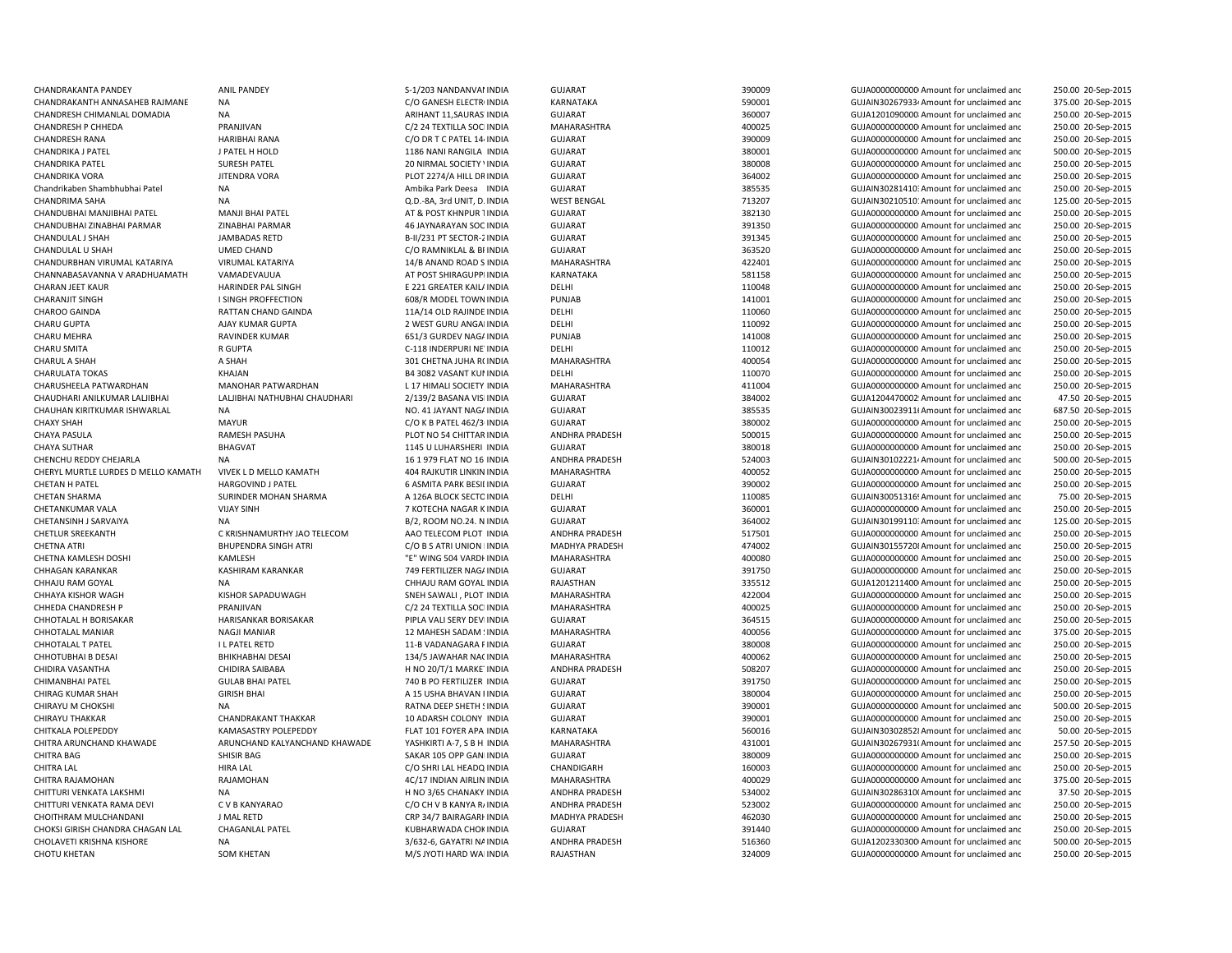D VARADARAJU DE SETTY ENGINEER ASSETS A 483 13TH CROSS VYA INDIA D VASUDEVAN G DURAISAMY 36-B I FLOOR 42ND CDALPAT RAMJIBHAI KALOLA NA NALANDA APT . BINADARJI CHANDRAKANT K NA NA 1999 DARJI CHAKA INDIA

CHRISTI IMANUIL D CHRISTI DAVID RETD 13 SHREENATHJI DUPINDIA GUJARAT 390002 GUJA0000000000 Amount for unclaimed and 250.00 20-Sep-2015 COL PRATAP SINGH SHRI RIZAK RAM H NO-954, SECTOR-17INDIA HARYANA 122001 122001 GUJAIN301557208Amount for unclaimed and 50.00 20-Sep-2015 CYNTHIA ANDRADE JANDRADE JANDRADE SERINITY STREET 4/INDIA MAHARASHTRA 400002 400000 AGUJA0000000000 Amount for unclaimed and 1000.00 20-Sep-2015 CYPRIAN KERKETTA NA NA CYPRIAN KERKETTA CINDIA CHHATTISGARH 497447 GUJA1202650000 Amount for unclaimed and 12.50 20-Sep-2015 D A PATEL ARJUN R PATEL 139 N M ROAD SEKSRINDIA MAHARASHTRA 400023 GUJA00000000000Amount for unclaimed and 250.00 20-Sep-2015 D ASHOK KUMAR DEVRAJ 36/2 ANNA MAIN RO INDIA TAMIL NADU 600078 GUJA00000000000Amount for unclaimed and 250.00 20-Sep-2015 D D PARASHAR B DO PARASHAR B SHARMA GUJAOOOOOOOO Amount for unclaimed and GUJAOOOOOOOOOO Amount for unclaimed and 250.00 20-Sep-2015 D JOSEPH COMPOSITION DAVID DAVID 201 MARBLE ARCH 94INDIA MAHARASHTRA 400050 400050 GUJA00000000000 Amount for unclaimed and 1000.00 20-Sep-2015 D KUMAR SHRRI RADHEY KRISHNA SAENA 113 KOTHIWAL NAGAINDIA UTTAR PRADESH 244001 GUJA00000000000Amount for unclaimed and 250.00 20-Sep-2015 D M BHOSLE NA 6/GR JAMILA BLDG G INDIA MAHARASHTRA 400013 GUJA0000000000Amount for unclaimed and 500.00 20-Sep-2015 D MAHESH KUMAR **EMMAR PERSON BERGENCIES AND A SECULA CONTRANTAKA** SARNATAKA THESS AND SECULA SECULA SECULA DO SUJA0000000000000000000 Amount for unclaimed and 250.00 20-Sep-2015 D MANJULA KUMARI NA NA 2002 TRUNK ROAD POINDIA TAMIL NADU 600056 600056 GUJA000000000000000000 Amount for unclaimed and 250.00 20-Sep-2015 D MOHAN RAO NA NA PLOT NO 302 FLAT NUNDIA ANDHRA PRADESH 500073 GUJAIN301022201Amount for unclaimed and 1250.00 20-Sep-2015 D N SHARMA CR SHARMA C R SHARMA CHANDIGARH CHANDIGARH CHANDIGARH 160047 CHANDIGARH SHARMA CHANDIGARH SHARMA CHANDIGARH 250.00 20-Sep-2015 D P CHOWDARY D GOPAL NAIDU CORPORATION D NO 1/1838 GANDH INDIA ANDHRA PRADESH 516004 516004 GUJA0000000000 Amount for unclaimed and 250.00 20-Sep-2015 D PADMA NA NA NA H NO 511 6 F SHANTINDIA ANDHRA PRADESH S02001 S02001 GUJAIN30115122: Amount for unclaimed and 100.00 20-Sep-2015 D PATTAMMAL M NOHANDAPANI PARKVIEW III FLOOR INDIA TAMIL NADU 600017 600017 GUJA00000000000000000000000 Amount for unclaimed and 250.00 20-Sep-2015 D PRABHAKARA CHOWDARY D GOPAL NAIDU D ON D NO 2-141 IIND ROAINDIA ANDHRA PRADESH 515001 GUJA00000000000000000000000000000 Amount for unclaimed and 250.00 20-Sep-2015 D R K L V PRASAD D SATYANARAYANA D 904-A BHEL TOWNSHINDIA ANDHRA PRADESH 500032 GUJA000000000000000000 Amount for unclaimed and 125.00 20-Sep-2015 D R THAKUR POPIRAM THAKUR U 174 SHAKAR PUR DINDIA DELHI 110092 GUJAIN300394157Amount for unclaimed and 225.00 20-Sep-2015 D SAILAJA D MURALI D MURALI S-8-24 FLAT NO 302 SINDIA ANDHRA PRADESH 500001 SOMETHO GUJA0000000000 Amount for unclaimed and 250.00 20-Sep-2015 D SHIVARAM MURTHY M DLAVAYAPPA M WE A 5/52 KAROL BAINDIA DELHI DELHI 110005 GUJA000000000 Amount for unclaimed anc 250.00 20-Sep-2015 D THENDRALMANI COEVARAJAN G DEVARAJAN 10 L/1 GANDHI ROAC INDIA TAMIL NADU 632401 6UJA0000000000 Amount for unclaimed and 250.00 20-Sep-2015 INDIA KARNATAKA 560003 GUJA0000000000 Amount for unclaimed and 250.00 20-Sep-2015 INDIA KARNATAKA 560010 GUJA00000000000Amount for unclaimed and 250.00 20-Sep-2015 DAHIBEN KHODIDAS DARJI KHODIDAS KHODIDAS 51 JAY SATYANARAY/INDIA GUJARAT SUMARAT 390015 GUJA0000000000 Amount for unclaimed and 250.00 20-Sep-2015 DAHIYA I D DAHIYA S B HARDAYAN SINGH HOINDIA UTTAR PRADESH 250611 GUJA00000000000Amount for unclaimed and 250.00 20-Sep-2015 DAHYABHAI A MODY AMRUTLAL V MODY B 26 VALLABH NAGARINDIA GUJARAT 390018 GUJA00000000000Amount for unclaimed and 250.00 20-Sep-2015 DAHYABHAI LALSHANKER PANDYA NA 250.00 20-Sep-2015 2/11, MUNICIPAL STAINDIA GUJARAT 380006 380006 GUJA0000000000 Amount for unclaimed and 250.00 20-Sep-2015 DAIBEN CHANDULAL MODI CHANDULAL 8 AYODHYANAGAR T INDIA GUJARAT 384002 GUJA00000000000Amount for unclaimed and 250.00 20-Sep-2015 DAKSH KUMAR ANIL KUMAR QTR NO 1 TYOPE 4 SEINDIA UTTARAKHAND 249403 GUJA00000000000Amount for unclaimed and 250.00 20-Sep-2015 DAKSHAN BEN H BHATT HARILAL BHATT ASHIRWAD 46 NEEL KINDIA GUJARAT 361006 GUJA00000000000Amount for unclaimed and 250.00 20-Sep-2015 DAL CHAND KAILASH CHAND CONTROLLED BELOT NO 30 A VIJAY I INDIA RAJASTHAN 301001 301001 GUJA000000000Amount for unclaimed and 250.00 20-Sep-2015 DALBIR SINGH MALIK BR MALIK BR MALIK H NO 172/22 VIKAS NINDIA HARYANA HARYANA 124001 GUJA0000000000 Amount for unclaimed and 375.00 20-Sep-2015 DALJIT SINGH S MULTAN SINGH S MULTAN SINGH H NO 529 E BHAI RANINDIA PUNJAB PUNJAB 141001 GUJAIN30290243: Amount for unclaimed and 125.00 20-Sep-2015 GUJARAT 396445 396445 GUJAIN301330189Amount for unclaimed and 250.00 20-Sep-2015 DALPAT SINGH MEHTA NA NA SIDHARTH HOUSE 2 MINDIA RAJASTHAN 313001 SUHARTH GUJA0000000000000000000000 Amount for unclaimed and 250.00 20-Sep-2015 DAMAYANTI RAMNIK SANGOI RAMNIK DEVJI SANGOI FLAT NO 9 SHANTI N/INDIA MAHARASHTRA 401105 401105 GUJA00000000000 Amount for unclaimed and 250.00 20-Sep-2015 DAMODAR DASS AGRAWAL RAMSARAN DASS RETD K 100/AB KALKAJI NE INDIA DELHI 110019 GUJA0000000000 Amount for unclaimed and 250.00 20-Sep-2015 DAMODAR PRASAD KABRA GAJADHARJI KABRA C/O GAJADHAR JI KAIINDIA RAJASTHAN 331507 GUJA0000000000Amount for unclaimed and 250.00 20-Sep-2015 DAMODARDAS G KOTAK GOPALJI BUSINES 209/20 CAPITAL MARINDIA GUJARAT 360001 360001 GUJA00000000000000000000000000 Amount for unclaimed and 250.00 20-Sep-2015 DANGODARA DIVSHIBHAI BHIMABHAI BHIMA BHAI DANGODARA AT & POST AMBADA INDIA GUJARAT SUJARAT 362565 GUJA0000000000 Amount for unclaimed and 250.00 20-Sep-2015 Darja Ram Velaji Velaji No 9, Rajanna Lane GINDIA KARNATAKA 560002 560002 GUJAIN30009510! Amount for unclaimed anc 250.00 20-Sep-2015 GUJARAT GUJARAT 384170 384170 GUJAIN30115123! Amount for unclaimed and 250.00 20-Sep-2015 DARSHAN B RAMI BABULAL J RAMI C/O R N PATEL 707/AINDIA GUJARAT 391750 GUJA0000000000 Amount for unclaimed and 250.00 20-Sep-2015 DARSHAN PANKAJ CHOKSHI PANKAJ CHOKSHI 10 GAJANAN PARK BIINDIA GUJARAT SUJARAT 390019 GUJA0000000000 Amount for unclaimed and 250.00 20-Sep-2015 DARSHAN SINGH SARDAR SINGH RETD 107 A SARABHA NAG INDIA PUNJAB 141001 141001 GUJA0000000000 Amount for unclaimed and 250.00 20-Sep-2015 DARSI SREENIVASA RAO NA NA MUNDLAPADU POST INDIA ANDHRA PRADESH 523367 GUJAIN30102221: Amount for unclaimed and 125.00 20-Sep-2015 DASHARATHBHAI SHANKARDAS PATEL S D PATEL 4 VITTHAL VOLONY L INDIA GUJARAT 382350 GUJA0000000000 Amount for unclaimed and 500.00 20-Sep-2015 DASHRATH B PATEL BHIKHALAL PATEL HIRA ENTERPRISE B-2INDIA GUJARAT 382480 GUJA0000000000 Amount for unclaimed and 250.00 20-Sep-2015 DASHRATH D THAKKAR DAYABHAI THAKKAR NIWAS RAMINDIA GUJARAT 382305 GUJA00000000000Amount for unclaimed and 250.00 20-Sep-2015 DASHRATH PATEL ISHWAR BHAI 3 STREET NO 18 NAR INDIA GUJARAT 392015 GUJA0000000000 Amount for unclaimed and 250.00 20-Sep-2015 DASHRATHBHAI KANTILAL PATEL CHO KANTILAL B PATEL CHO AND ANNIVER AND ANNIVERAL CHOWNINDIA GUJARAT CHO SANTO ANNO 385001 GUJAIN30123310: Amount for unclaimed and 250.00 20-Sep-2015 DASRATHLAL CHARRATHLAL K VISANDAS K VISANDAS FLATS NO C/7 RAJDEI INDIA GUJARAT GUJAON SEPANDA 380028 GUJA0000000000Amount for unclaimed and 250.00 20-Sep-2015 DATTATRAY BAPURAO THOSAR NA NA 2002-Sep-2015 D/5 BALGOVIND CO.(INDIA MAHARASHTRA 400016 400016 GUJA0000000000 Amount for unclaimed and 500.00 20-Sep-2015 DATTATRAYA PNYANOBA KACHARE DNYANOBA KRISHNA KACHARE SAI BAI SOCIETY, AT/IINDIA MAHARASHTRA 415521 415521 GUJA1204470002 Amount for unclaimed anc 307.50 20-Sep-2015 DATTATRYA PAWAR EKNATH PAWAR C/O BSES LTD 101 LA INDIA DELHI 110019 GUJA00000000000Amount for unclaimed and 375.00 20-Sep-2015 DATTUKUMAR JIVANLAL VYAS JIVANLAL SHANKARLAL VYAS LAMBI SHERI KHEDA INDIA GUJARAT SHANKARLAL VYAS LAMBI SHERI MEDA INDIA GUJARAT SHANKARLAL VYAS 7.50 20-Sep-2015 DAUDBHAI ISHABHAI PATEL ISHABHAI PATEL MENSON NR PINDIA GUJARAT 388001 GUJA0000000000 Amount for unclaimed and 250.00 20-Sep-2015 DAULATMAL JAIN NATHMAL JAIN NA 25 NA 25 ADINATH HOUSIN INDIA MAHARASHTRA 425001 ALAMATH GUJAIN301330186Amount for unclaimed and 125.00 20-Sep-2015 DAULATRAI NAIK LALBHAI NAIK RETD B 43 ANJALI KIRAN SOINDIA MAHARASHTRA 400055 GUJA0000000000 Amount for unclaimed and 125.00 20-Sep-2015 DAV DAYAL SANDAR SAND AND THE SAND-3 ON DAVE AND A SAND AND A SAND AND A SAND AND A SAND AND AND A SAND AND AN<br>DAVID A SAND AND AND A SAND AND AND A SAND AND AND A SAND AND A SAND A SAND AND A SAND AND AND A SAND AND A SA DAVE AVANIBEN NA NA REACK NO 5 RITURAJ INDIA GUJARAT GUJARAT 364002 GUJAIN30051313/Amount for unclaimed and 125.00 20-Sep-2015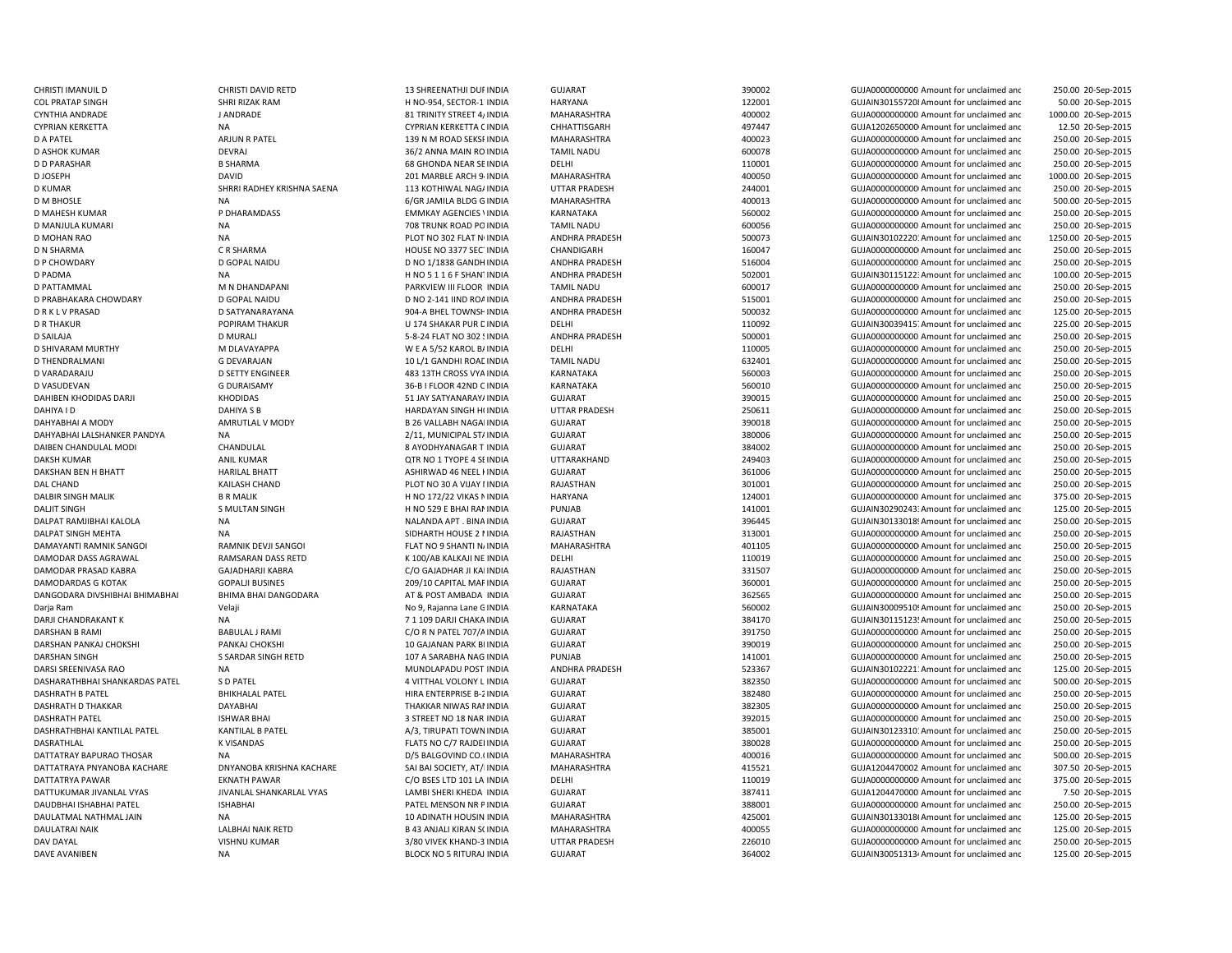DEBASISH DAS NA MANA MUKTI DHAM CHOW INDIA NA MUKTI DHAM CHOW INDIA DEEPAK MALHOTRA NA H NO 228 BAKSHI NA INDIA NA H NO 228 BAKSHI NA INDIA

DAVE MANOJBHAI G COMPOUND THE GAJENDRAPRASAD B 32 KALIKUND NAGAINDIA GUJARAT 388120 SASSEN SANOJBHAI GUJAIN303028537Amount for unclaimed and 250.00 20-Sep-2015 DAVID ANTHONY NA NA REALLY AND SERVER AND SERVER AND SERVER AND SERVER AND SERVER AND SERVER AND SERVER AND SERVER AND SERVER AND SERVER AND SERVER AND SERVER AND SERVER AND SERVER AND SERVER AND SERVER AND SERVER AND SERV 500.00 20-Sep-2015 DAVINDER KUMAR GARG NA NA NA SEPERT SAN FLAT NO 4, BLOCK NOINDIA JAMMU AND KASHMIR 180015 GUJAIN30048412: Amount for unclaimed and 647.50 20-Sep-2015 DAVINDER KUMAR HASIJA TEKCHAND HASIJA H NO 358 URBAN ESTINDIA HARYANA 122001 122001 GUJA000000000000 Amount for unclaimed and 250.00 20-Sep-2015 DAVINDERJIT KAUR NA H. NO. 431, NEW AM INDIA PUNJAB 143001 143001 GUJA1203000000 Amount for unclaimed and 125.00 20-Sep-2015 DAXA JAIN RAJENDRA 20 25HRIPALNAGAR S(INDIA GUJARAT GUJARAT 380009 GUJA00000000000000000000000000Amount for unclaimed and 250.00 20-Sep-2015 DAXA PRAFULBHAI TRIPATHI B B C TRIPATHI HOLD M/4/21 ASHA APATS INDIA GUJARAT 380013 380013 GUJA000000000 Amount for unclaimed and 250.00 20-Sep-2015 DAXABEN SHANTILAL PATEL SHANTILAL P PATEL GURUKRUPA TEKRA FINDIA GUJARAT 387001 GUJA00000000000Amount for unclaimed and 250.00 20-Sep-2015 DAYA BEN MEHTA BHOGILAL S J MEHTA & CO RAJEINDIA GUJARAT 361001 GUJA00000000000Amount for unclaimed and 250.00 20-Sep-2015 DAYALAL HARICHAND KOTAK HARCHAND BHAI KOTAK KOTAK KOTAK KUNG JALARAINDIA GUJARAT GUJAOR SANG SANG SANG SANG GUJA0000000000Amount for unclaimed and 250.00 20-Sep-2015 DAYASHANKER SONI NA 255 NEW CHANDRA IINDIA RAJASTHAN 255 NEW CHANDRA IINDIA RAJASTHAN 305001 GUJAIN30051314:Amount for unclaimed and 25.00 20-Sep-2015 DAYAWATI NA NA REPORT DEL 197, SHIVALIK NAGAINDIA UTTARAKHAND 249403 GUJAIN30226910: Amount for unclaimed and 250.00 20-Sep-2015 DEB KUMAR HAZRA **NA 56 B. B. GHOSH ROADINDIA** WEST BENGAL 713101 GUJAIN300360102Amount for unclaimed and 250.00 20-Sep-2015 DEBA PRASAD NANDA DINABANDHO NANDA C/O GEETA SEHGAL VINDIA HARYANA 121009 GUJAIN303028514Amount for unclaimed and 160.00 20-Sep-2015 DEBABRATA MUKHERJEE CHAMALA KANTA MUKHERJE KUMARDHUBI STATI(INDIA JHARKHAND 828202 GUJA000000000000000000000000000000000 Amount for unclaimed and 250.00 20-Sep-2015 DEBABRATA SAHA LATE SH CHAKRA DHAR SAHA 39/1 JOY NARAYAN BINDIA WEST BENGAL 700036 GUJA00000000000Amount for unclaimed and 500.00 20-Sep-2015 CHHATTISGARH 495001 495001 495001 GUJAIN301330188Amount for unclaimed and 275.00 20-Sep-2015 DEBASISH SEN GUPTA NA 28/1 AJANTA ROAD KINDIA WEST BENGAL 700075 GUJAIN302902431Amount for unclaimed and 250.00 20-Sep-2015 DEBNATH SENGUPTA JANAKINATH SEN GUPTA RETD 66B RUSSA ROAD EASINDIA WEST BENGAL 700033 GUJA00000000000Amount for unclaimed and 250.00 20-Sep-2015 DEEP CHAND CHAND MAL GANGWAL C/O RAJESH TEXTILE 1INDIA RAJASTHAN 302003 GUJA00000000000Amount for unclaimed and 250.00 20-Sep-2015 DEEP MALHOTRA CHARAGSH 17 OMPRAKASH 59/77 WEST PUNJABIINDIA DELHI DELHI 110026 SUJA0000000000 Amount for unclaimed and 250.00 20-Sep-2015 DEEPA LAZARUS DLAZARUS DUAZARUS C/O SAMUEL CHERIA INDIA MAHARASHTRA 400001 4000001 GUJA0000000000 Amount for unclaimed and 250.00 20-Sep-2015 DEEPA RAJENDRA SINGH NA 1132, SECTOR-A, POCINDIA DELHI 110030 GUJA0000000000 Amount for unclaimed and 250.00 20-Sep-2015 DEEPA RANI JINDAL **DEEPA RANI DINDAL HANUMAN PRASAD JINDAL** D/O HP JINDAL ASHAINDIA RAJASTHAN 313002 313002 GUJA000000000Amount for unclaimed and 250.00 20-Sep-2015 DEEPA ROONGTA ANAND LAL ROONGTA NEW TH-139 H M CO INDIA WEST BENGAL 712233 GUJA0000000000 Amount for unclaimed and 375.00 20-Sep-2015 DEEPA SADHWANI NANKARAM A/10 GANGARAM FLAINDIA GUJARAT 380005 GUJA00000000000Amount for unclaimed and 250.00 20-Sep-2015 DEEPAK AGRAWAL V N AGRAWAL V NAGRAWAL 109 E MITTAL PARK RINDIA MAHARASHTRA 4000049 400049 GUJA000000000 Amount for unclaimed and 250.00 20-Sep-2015 DEEPAK BABULAL SHAH BABULAL K SHAH 143 AHUJA TEA MARTINDIA MAHARASHTRA 400092 GUJA00000000000Amount for unclaimed and 250.00 20-Sep-2015 DEEPAK CHAND GUPTA SHRI MOOL CHAND GUPTA C/O BANK OF BAROD INDIA MADHYA PRADESH 483501 GUJA000000000Amount for unclaimed and 437.50 20-Sep-2015 DEEPAK CHOUDHRY **FAQIR CHAND** FAQIR CHAND F 370 JATTAN MOHA INDIA HARYANA 132001 GUJAIN302679314 Amount for unclaimed and 50.00 20-Sep-2015 DEEPAK DAXINI SHARADCHANDRA C/O HARILAL PRESS LINDIA GUJARAT 360001 GUJA0000000000 Amount for unclaimed and 250.00 20-Sep-2015 DEEPAK J RATHOD JAGJIVANDAS RATHOD CHOICE NOVELTY ST(INDIA GUJARAT SUMAND 364001 3656001 GUJA00000000000000000000000000000000000 Amount for unclaimed and 250.00 20-Sep-2015 DEEPAK JESHNANI MOHANLAL JESHNANI MOHAN MOHAN VILLA C BLO INDIA MAHARASHTRA 421004 421004 GUJA000000000Amount for unclaimed and 250.00 20-Sep-2015 DEEPAK KUMAR CHARANJIT KUMAR 50C GURU NANAK UNINDIA PUNJAB 143001 143001 GUJAIN30169611(Amount for unclaimed and 12.50 20-Sep-2015 DEEPAK KUMAR TEK CHAND AGGARWAL 367 URBAN ESTATE J INDIA HARYANA 126102 126102 GUJAIN300940100 Amount for unclaimed and 250.00 20-Sep-2015 DEEPAK KUMAR VISHNU DASS 19-B NDMC FLATS PAINDIA DELHI 110001 GUJA0000000000 Amount for unclaimed and 375.00 20-Sep-2015 DEEPAK KUMAR BHAVSAR SHARAD CHANDRA AT & PO RAJPARADI TINDIA GUJARAT 393115 GUJA00000000000Amount for unclaimed and 250.00 20-Sep-2015 DEEPAK KUMAR PANDEY NA NA REASH DEEPAK KUMAR PANDESH 273008 GUJAIN30051315(Amount for unclaimed and 100.00 20-Sep-2015 DEEPAK KUMAR PRASAD NAWAL KISHORE PRASAD C/O VASTRA SANGAMINDIA BIHAR BHAR 847211 BIHAR GUJA0000000000Amount for unclaimed and 250.00 20-Sep-2015 JAMMU AND KASHMIR 180001 180001 GUJAIN300476431Amount for unclaimed and 125.00 20-Sep-2015 DEEPAK N PANDIT B S NARASIMHA MURTHY CONSULTING SURGE(INDIA MAHARASHTRA 401602 401602 GUJA00000000000 Amount for unclaimed and 250.00 20-Sep-2015 DEEPAK R PATNI RAMESHCHANDRA PATNI BLDG 3/A/402 R.N.PAINDIA MAHARASHTRA 400074 GUJA1201090001 Amount for unclaimed and 250.00 20-Sep-2015 DEEPAK RAJ SHAH NA NA NA H NO 22-6-746 PUNJI INDIA ANDHRA PRADESH 500002 500002 GUJAIN30177410! Amount for unclaimed and 1750.00 20-Sep-2015 DEEPAK RAJ TYAGI DAYANAND TYAGI CO SUDHIR KR TYAGINDIA UTTAR PRADESH 250001 GUJA0000000000 Amount for unclaimed and 250.00 20-Sep-2015 DEEPAK RATAN CHARRATAN RATANLAL CHARRAT DEL SENGERAT COLLARAT GUJARAT SENGERAT SENGERAT SENGERAT SENGERAT SENGERAT SENGERAT SENGERAT SENGERAT SENGERAT SENGERAT SENGERAT SENGERAT SENGERAT SENGERAT SENGERAT SENGERAT SENGERAT 250.00 20-Sep-2015 DEEPAK S PONKSHE SHRIKANT SHRIKANT SANAH SANAHAN SANAHAN MAHARASHTRA SANAHARASHTRA SANAHARASHTRA SANAHARASHTRA SANAHARASHTRA SANAHARASHTRA SANAHARASHTRA SANAHARASHTRA SANAHARASHTRA SANAHARASHTRA SANAHARASHTRA SANAHARASHTRA DEEPAK SACHDEV SADHURAM SACHDEV C/O HARCHANDRAI BINDIA CHHATTISGARH 492001 GUJA00000000000Amount for unclaimed and 250.00 20-Sep-2015 DEEPAK SUD HEMRAJ SUD HEMRAJ SUD DEPUTY DIRECTOR G INDIA MADHYA PRADESH 462016 462016 GUJAIN30226910! Amount for unclaimed and 2302.50 20-Sep-2015 DEEPAKBHAI V CHAUHAN VITHALABHAI N CHAUHAN DEEPAK BHAI V CHAL INDIA GUJARAT SUMAT 390002 GUJA0000000000 Amount for unclaimed and 250.00 20-Sep-2015 DEEPAL G TRIVEDI GIRISHBHAI INDIAN EXPRESS EDITINDIA GUJARAT 380001 GUJA0000000000 Amount for unclaimed and 250.00 20-Sep-2015 DEEPALI A JOSHI ABHIJIT 301 DHARAMJEEVANINDIA GUJARAT 395007 GUJA0000000000 Amount for unclaimed and 250.00 20-Sep-2015 DEEPAN RAJNIKANT DALAL AND ALAL BUSIENSS AND A YASHODA SADAN 3 INDIA MAHARASHTRA 400016 400016 GUJA000000000 Amount for unclaimed and 375.00 20-Sep-2015 DEEPIKA ANEJA PANKAJ ANEJA C/O SHRI K K ANEJA BINDIA PUNJAB 143001 GUJAIN300476401Amount for unclaimed and 257.50 20-Sep-2015 DEEPIKA GUPTA NARESH GUPTA A 16 SUNDER APARTMINDIA DELHI 110085 GUJA00000000000Amount for unclaimed and 250.00 20-Sep-2015 DEMBL HANISH D DANISH D DWARKA D DAYAL BAG SO HAINDIA GUJARAT GUJARAT 382475 GUJA000000000Amount for unclaimed and 250.00 20-Sep-2015 Deobrat Bhadani **Anand Mohan Bhadani** Opp. Golden Ice Fact: INDIA BIHAR 800001 800001 GUJAIN30058910(Amount for unclaimed and 375.00 20-Sep-2015 DERAJMAL RAMSINGANI SAT RAM DAS SATRAM DAS FLAT NO 12 A KALAN INDIA MAHARASHTRA 421004 421004 GUJA0000000000000000000000000000000 Amount for unclaimed and 250.00 20-Sep-2015 DERRICK F D SOUZA **NA 8 8 RUBY TARRCE 27 G INDIA MAHARASHTRA** 400005 4000005 GUJA0000000000000000 Amount for unclaimed and 250.00 20-Sep-2015 DESAI K DESAI K DESAI SENGERAL DESAI K DESAI K DESAI K DESAI DESAI DESAI DESAI DESAI DESAI DESAI DESAI DESAI D<br>DESAI SENGERAL DESAI K DESAI DESAI DESAI DESAI DESAI DESAI DESAI DESAI DESAI DESAI DESAI DESAI DESAI DESAI DES 250.00 20-Sep-2015 DEV HITESHBHAI PATEL HITESHBHAI 47 SARDAR PATEL NAINDIA GUJARAT 380006 380006 GUJA000000000 Amount for unclaimed and 250.00 20-Sep-2015 DEV KISHAN MUNDHRA M L MUNDHRA M L MUNDHRA OUT SIDE JASSWAR CINDIA RAJASTHAN 334004 334004 GUJA00000000000 Amount for unclaimed and 250.00 20-Sep-2015 DEVA NARAIN NATH SINGH YADAVA SATYA DEVA SINGH YADAVA C/O SAROJ KUMAR YAINDIA UTTAR PRADESH 226020 GUJA00000000000Amount for unclaimed and 250.00 20-Sep-2015 DEVANG MANHARLAL SHAH MANHARLAL B SHAH 87/E NAVNIT PR SO NINDIA GUJARAT 390006 390006 GUJA000000000 Amount for unclaimed and 250.00 20-Sep-2015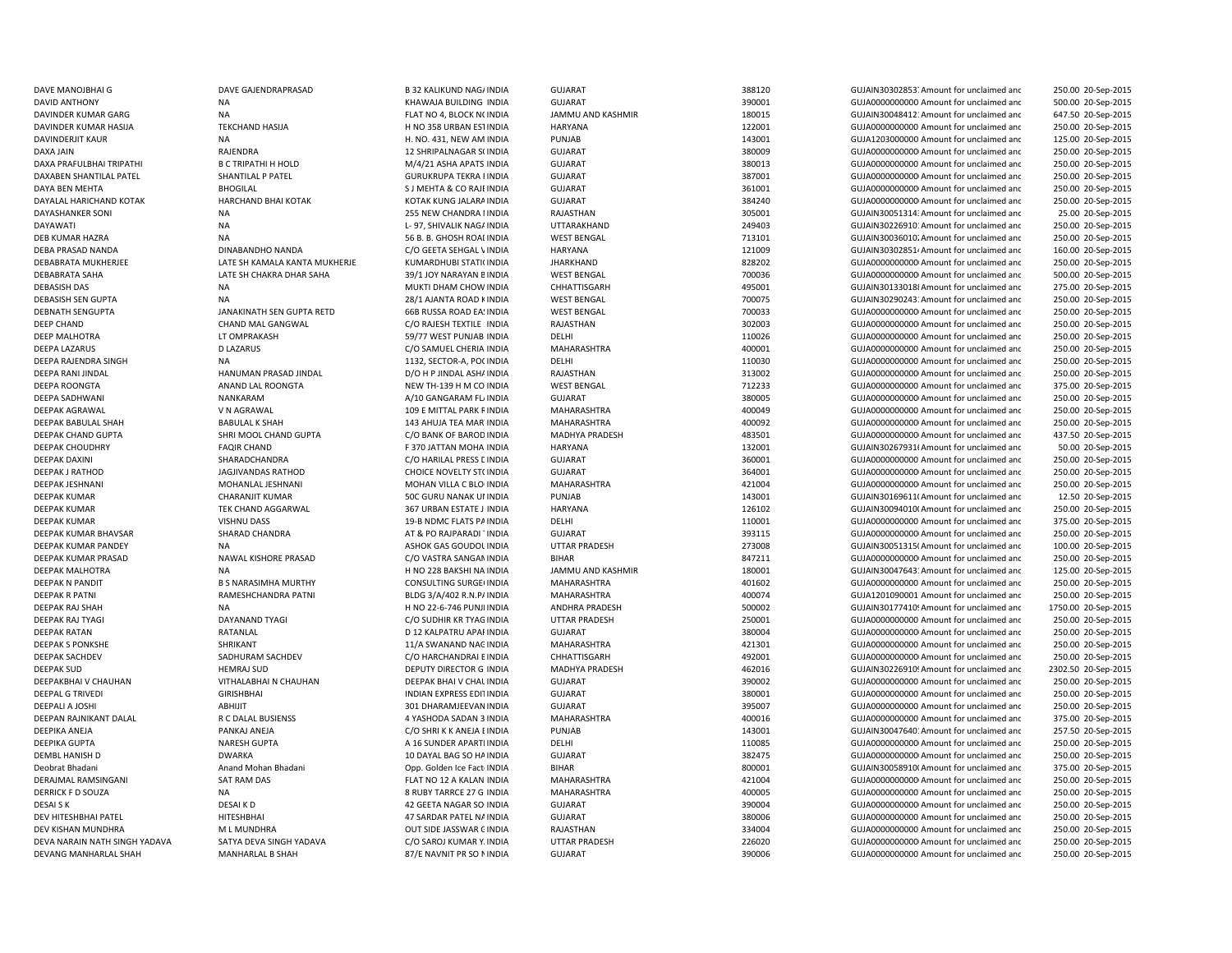DEVENDRA P SINGH NA 4 2ND FLOOR SWAST INDIA DEVENDRA PAL SINGH VIRENDRA PAL SINGH VIRENDRA PAL SINGH 139 MIG FLAT POCKE INDIA DEVINDER KUMAR GOYAL MANGA RAM GOYAL MANGA RAM GOYAL RZ-32 VIJAY PARK NA INDIA DEVINENI SIVA KESAVA SATYANARAYANA NA 402 PRASANTA APPA INDIA DHANABHAI CHAUDHARI BECHARBHAI CHAUDHARI 6 MATRIVIHAR SOC EDHIRAJI AL KANTILAL SHAH KANTILAL KANTILAL CHIMANLAL SHAH NA SHANTI SAGAR IVINDIA

DEVENDER KUMAR RADHEY SHIAM S/O RADHEY SHYAM INDIA UTTARAKHAND 249403 GUJAIN303028510Amount for unclaimed and 125.00 20-Sep-2015 DEVENDRA KUMAR AGNIHOTRI R G AGNOHOTRI CONTRINISHNU JW INDIA UTTAR PRADESH 242001 COUJA000000000 Amount for unclaimed and 250.00 20-Sep-2015 INDIA WEST BENGAL 713303 GUJAIN302902433Amount for unclaimed and 3500.00 20-Sep-2015 INDIA DELHI 110083 GUJA00000000000Amount for unclaimed and 250.00 20-Sep-2015 DEVENDRA SARMA ROHINI NATH SARMA SAHID PRAFULLA BOI INDIA WEST BENGAL 700032 700032 GUJA00000000000000000000 Amount for unclaimed and 250.00 20-Sep-2015 DEVENDRA SINGH NA NA REACTES AND LOOR INDIA HARYANA HARYANA 121009 GUJAIN30302851:Amount for unclaimed and 375.00 20-Sep-2015 DEVENE D NEBHNANI DAULATRAM G 4 MOHAN HOUSINGINDIA GUJARAT 380028 GUJA00000000000Amount for unclaimed and 250.00 20-Sep-2015 DEVHARSH JOHRI NA 10/276 INDIRA NAGAINDIA UTTAR PRADESH 226016 GUJAIN302902401Amount for unclaimed and 250.00 20-Sep-2015 DEVIKA PATEL SHUPENDRA PATEL SHUPENDRA PATEL THE SUITRU CHHAYA SOCINDIA GUJARAT SHUADHA SOCINDIA GUJARAT SHUADHOODOOD AMOUNT OF UNClaimed and 250.00 20-Sep-2015 DEVINDER GULATI OP GULATI O POLATI DEVISION DEVISION DEVISION DEVISION DEVISION DEVISION DEVISION DEVISION DEVISION DEVISION DEVISION DEVISION DEVISION DEVISION DEVISION DEVISION DEVISION DEVISION DEVISION DEVISION DEVISIO 125.00 20-Sep-2015 DEVINDER KUMAR RAJ KUMAR RAJ KUMAR B IV 903 WAIT GANJ LINDIA PUNJAB 141008 141008 GUJAIN30039411:Amount for unclaimed and 250.00 20-Sep-2015 INDIA DELHI 110043 GUJA0000000000 Amount for unclaimed and 250.00 20-Sep-2015 DEVINDER SINGH KHEM SINGH CHADHA 22/43 WEST PATEL N INDIA DELHI 110008 GUJA0000000000 Amount for unclaimed and 125.00 20-Sep-2015 INDIA ANDHRA PRADESH 534003 GUJAIN302679349Amount for unclaimed and 125.00 20-Sep-2015 DEVKANYA T MATHUR TEJBAHADUR MATHUR CO T B MATHUR INDIA GUJARAT 362265 GUJA0000000000 Amount for unclaimed and 250.00 20-Sep-2015 DEVRAJ ATRESHA MERUBHAI ATRESHA BLOCK NO M 15 FLATINDIA GUJARAT SUNG SELOCK NO M 15 FLATINDIA GUJARAT SELOCK NO M 15 FLATINDIA GUJARAT SELOCK NO M 15 FLATINDIA GUJARAT SELOCK NO M 15 FLATINDIA GUJARAT SELOCK NO M 15 FLATIN 375.00 20-Sep-2015 DEWDROPS CONFIN P LTD NA NA SALL BAZAR STREEINDIA WEST BENGAL 700001 700001 GUJA0000000000 Amount for unclaimed and 250.00 20-Sep-2015 DHAKE NILKANTH N DHAKE NATTHUBHAI K D/6 G E B COLONY OI INDIA GUJARAT 390021 GUJA0000000000 Amount for unclaimed and 250.00 20-Sep-2015 INDIA GUJARAT 390007 GUJA0000000000 Amount for unclaimed and 625.00 20-Sep-2015 DHANALAKSHMI T NA NA SHASKARA NILAYAM INDIA ANDHRA PRADESH 500038 GUJAIN30048410(Amount for unclaimed and 250.00 20-Sep-2015 DHANESH KUMAR VERMA NA NA NA NG-15 CSEB COLONY INDIA CHHATTISGARH 495677 495677 GUJAIN302679342Amount for unclaimed and 125.00 20-Sep-2015 DHANRAJ CHANRAJ TEJUMAL TEMBEL SESHWANI SHOE STOINDIA ANDHRA PRADESH 500003 500003 GUJA000000000000000 Amount for unclaimed and 250.00 20-Sep-2015 DHANRAJ CHANRAJ TEJUMAL TEJUMAL STEJ STONDA KESHWANI SHOE STOINDIA ANDHRA PRADESH 500003 GUJA0000000000000000000000000000 Amount for unclaimed and 250.00 20-Sep-2015 DHANRAJ V BANGERA NA NA SAINATH HEIGHTS FL INDIA MAHARASHTRA 400081 400081 GUJAIN302902443Amount for unclaimed and 125.00 20-Sep-2015 DHANSUKHLAL C BHAKTA CHHOTUBHAI BHAKTA 2 NO C 7 GEB COLON INDIA GUJARAT 394670 GUJA0000000000 Amount for unclaimed and 250.00 20-Sep-2015 DHANVANTRI KUMAR MAURYA NA NA PLOT NO 11, RANCHHINDIA GUJARAT 395004 GUJAIN30042510: Amount for unclaimed and 125.00 20-Sep-2015 DHARA SINGH SAINI **HEERA LAL** 10 KAILASH COLONY INDIA RAJASTHAN 301001 301001 GUJA0000000000000000000000 Amount for unclaimed and 250.00 20-Sep-2015 DHARAMVIR SIKKA C L SIKKA C L SIKKA WZ-M-59 NEW MAHJINDIA DELHI 110018 110018 GUJA0000000000 Amount for unclaimed and 250.00 20-Sep-2015 DHARMAREDDY MANDA VENKATA REDDY VENTATA REDDY 28 10 7 LAKSMI TEXT INDIA ANDHRA PRADESH 530020 GUJA00000000000000000000000000000 Amount for unclaimed and 250.00 20-Sep-2015 DHARMAVRATA SHASTRI DIMALLAIAH DIMALLAIAH H NO 2 3 19/18/A TU INDIA ANDHRA PRADESH 500013 GUJA0000000000Amount for unclaimed and 250.00 20-Sep-2015 DHARMENDRA AMRUT CHAVDA NA NA RAJSITAPUR TAL DHRINDIA GUJARAT GUJARAT 363320 GUJA1304140002 Amount for unclaimed and 125.00 20-Sep-2015 DHARMENDRA KUMAR JAIN PRAKASH CHAND JAIN CO SPAREKH 5 CAMINDIA WEST BENGAL 700017 700017 GUJA0000000000 Amount for unclaimed and 250.00 20-Sep-2015 DHARMENDRA PRATAP SINGH RAJENDRA PRASAD SINGH VILL POST TYORASI P. INDIA UTTAR PRADESH 271001 GUJAIN300214138Amount for unclaimed and 100.00 20-Sep-2015 DHARMENDRASINH RATHOD VIKRAMSINH RANA 36/D 30 GNFC TOWNINDIA GUJARAT 392015 GUJA0000000000 Amount for unclaimed and 250.00 20-Sep-2015 DHARMESH M KHAGRAM NA NA NA COMPUTER CLASS NAINDIA GUJARAT SULARAT 361305 GUJA1201320000 Amount for unclaimed and 125.00 20-Sep-2015 DHARMESH N PARIKH NAVIN CHANDRA PARIKH 6 GUHARAT GUJARAT GUJARAT 380005 GUJA000000000 Amount for unclaimed and 375.00 20-Sep-2015 DHARMISHTA SONPURA JASHWANT SOMPURA D 5 GANESH A MENT INDIA GUJARAT 382325 GUJA00000000000Amount for unclaimed and 250.00 20-Sep-2015 DHARSANDIA BHAVESH JAYSHUKH BHAI VATAN FOUDARY OP INDIA GUJARAT 360004 GUJA00000000000Amount for unclaimed and 125.00 20-Sep-2015 DHAVAL J NAYI JAGDISHBHAI VITTHALDAS NAYI BHANDU MEHSANA VINDIA GUJARAT SALAMAT SALAMA 284120 GUJA1304140002 Amount for unclaimed and 187.50 20-Sep-2015 DHAVAL SHAH JASVANTLAL SHAH PACKWELL STEEL INDINDIA GUJARAT 380023 GUJA00000000000Amount for unclaimed and 250.00 20-Sep-2015 DHAYABHAI SAVJIBHAI PATEL SAVJIBHAI PATEL C/O SITABEN MAHENINDIA GUJARAT 384170 GUJA00000000000Amount for unclaimed and 250.00 20-Sep-2015 DHIMANT S PATEL SOMABHAI PATEL SOMABHAI PATEL 2 AND SASHIBA SOCIETY INDIA GUJARAT GUJARAT 382480 GUJA00000000000 Amount for unclaimed and 250.00 20-Sep-2015 DHIRAJ BEN DOSHI NAGINDAS DOSHI NAGINDAS DOSHI A 10 A V COMPLEX N INDIA GUJARAT GUANT 380007 GUJA000000000000Amount for unclaimed and 250.00 20-Sep-2015 GUJARAT GUIARAT 380009 380009 GUJA0000000000000000000000 Amount for unclaimed and 250.00 20-Sep-2015 DHIRAJLAL P GUMASANA PARSHOTTAM GUMASANA DEPUTY ENGINEER O INDIA GUJARAT SENGINEER O INDIA SENGINE O UNCLOSED A SENGINEER O INDIA SENGINEER O INDIA SENGINEER O INDIA SENGINEER O INDIA SENGINEER O INDIA SENGINEER O INDIA SE 250.00 20-Sep-2015 DHIRAJLAL RAVAJI PATEL R PATEL C/O ROYAL SALES AG INDIA GUJARAT 360001 GUJA0000000000 Amount for unclaimed and 250.00 20-Sep-2015 DHIREN NARANBHAI MARADIYA NA BEHIND COURT, DIST INDIA GUJARAT 362630 GUJAIN300974107Amount for unclaimed and 25.00 20-Sep-2015 DHIREN PANCHOLI PM PANCHOLI PUM PANCHOLI S/3 501 SUNDER NACINDIA MAHARASHTRA 400064 400064 GUJA0000000000000 Amount for unclaimed and 250.00 20-Sep-2015 DHIREN SHRISURIMA SHANTILAL SHRISHRIMAL SHRISHRIMAL HOUSEINDIA CHHATTISGARH 492001 GUJA00000000000Amount for unclaimed and 250.00 20-Sep-2015 DHIRENDRA JAIN 11/13 CALICUT STREEINDIA MAHARASHTRA 400001 GUJA0000000000000000000000000000 Amount for unclaimed and 750.00 20-Sep-2015 DHIRENDRA KUMAR JOSHI LATE SH PITAMBER JOSHI PROF DII 201 KAKA NAGAR INDIA DELHI DELHI 110003 GUJA0000000000000000000000000000000 Amount for unclaimed and 250.00 20-Sep-2015 DHIRENDRA NATH KALITA RATI KANTA KALITA OFFICE OF THE DIRECINDIA ASSAM 781003 781003 GUJA00000000000000000000 Amount for unclaimed and 250.00 20-Sep-2015 DHIRENDRA PRAKASH GOVIL NA NA 2 SA 16 JAWAHAR NAINDIA RAJASTHAN 302004 502004 GUJAIN301330194Amount for unclaimed and 500.00 20-Sep-2015 DHIRU BHAI B BHUT B B BHUT C/O AMRUT ELECTRICINDIA GUJARAT 360005 GUJA0000000000 Amount for unclaimed and 250.00 20-Sep-2015 DHONE BALASAHEB DAGDU NA NA LAXMI NARAYAN NAGINDIA MAHARASHTRA 413709 GUJAIN302164102Amount for unclaimed and 125.00 20-Sep-2015 DHRMISHTHABEN HIRABHAI PARMAR NA MADHAV PARK B/H HINDIA GUJARAT 360490 GUJA1301990000 Amount for unclaimed and 62.50 20-Sep-2015 DHRUMA SHAH DARSHAK SATYA NARAYAN ROAINDIA GUJARAT 364002 GUJA00000000000Amount for unclaimed and 375.00 20-Sep-2015 DHRUMIL BADRIK PARIKH BADRIK PARIKH 3 M P FLATS GUJARATINDIA GUJARAT 380007 GUJA0000000000 Amount for unclaimed and 250.00 20-Sep-2015 DIAMUDDIN AHMED LATE SH FAZAL HUSSAIN EXECTIVE ENG TOWNINDIA ASSAM 781006 GUJA00000000000Amount for unclaimed and 250.00 20-Sep-2015 DILAARA GUSTAD MEHTA GUSTAD GUSTAD COMPONED A2/11 CENTURY RAYIINDIA MAHARASHTRA 421103 421103 GUJA0000000000 Amount for unclaimed and 500.00 20-Sep-2015 DILEEP KUMAR DASWANI NA NA 225.00 20-Sep-2015 72, SINDHI COLONY J INDIA RAJASTHAN 304021 GUJA1202470000 Amount for unclaimed and 125.00 20-Sep-2015 DILIP A PATEL ARJAN R PATEL COMPATEL 2000 ARJAN R PATEL 139 N M ROAD SEKSAINDIA MAHARASHTRA 400023 GUJA0000000000000000000000000000000 Amount for unclaimed and 250.00 20-Sep-2015 DILIP BAVSANG TANK BAVSANG TANK SAVSANG TANK SALAH SAVSANG PARK PLOT NO 99, INDIA GUJARAT SALAH SAVSANG SALAH SAVSANG TANK SALAH SAVSANG TANK SALAH SAVSANG TANK SALAH SAVSANG TANK SALAH SAVSANG TANK SALAH SALAH SALAH SALAH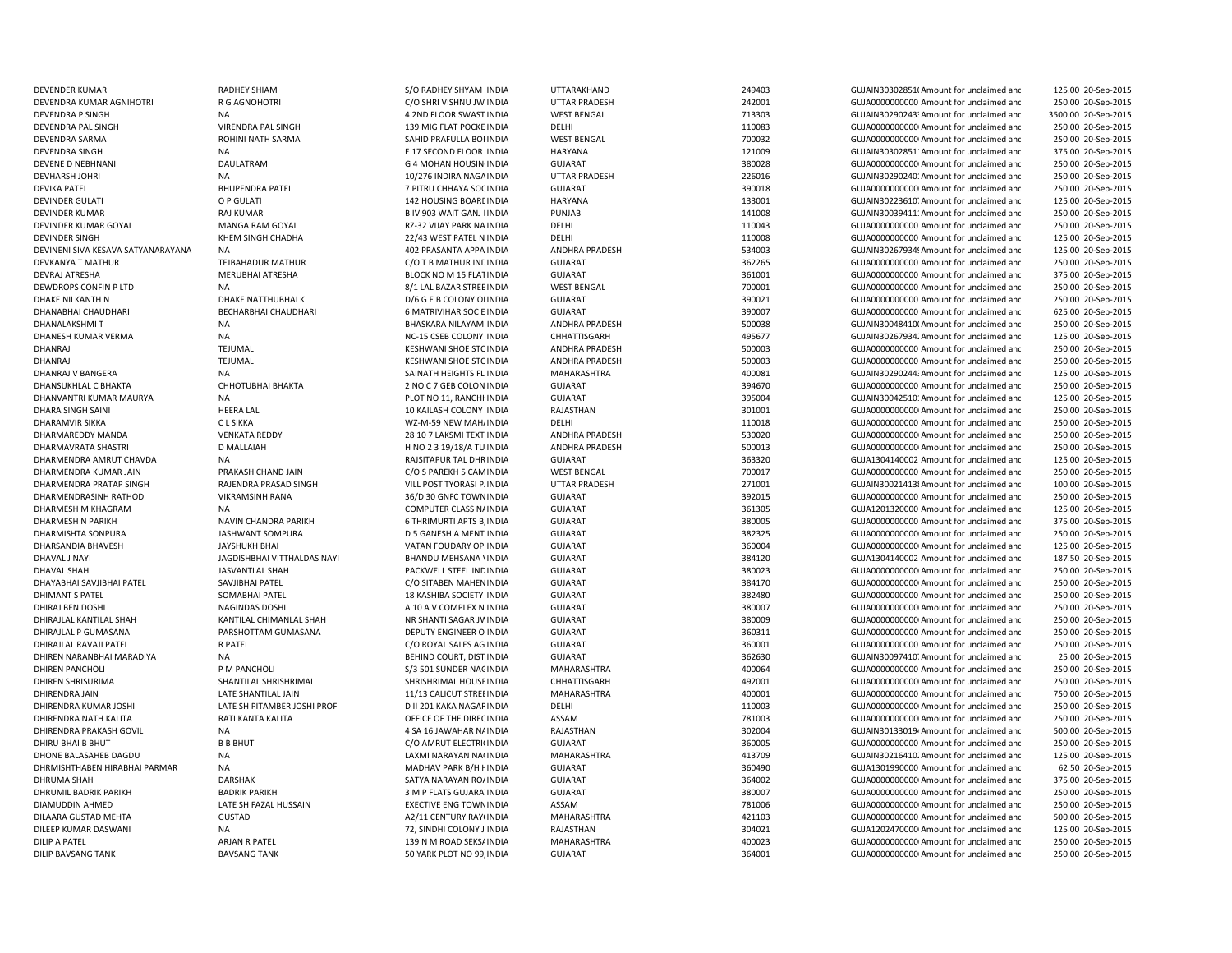DILIP KUMAR SINGH NA VILL+PO-DON DIST- SDINDAYAL OSWAL GAM AND RAM LAL OSWAL GAM AND HANUMAN TOW INDIA DIPALI ANJARWALA RAMISH ARMISH 47-V V CHANDANI ST INDIA

DILIP BHAI RAVAJI BHAI PATEL RAVAJI BHAI A PATEL NEAR BHOJVAKUVANINDIA GUJARAT 387001 GUJA00000000000Amount for unclaimed and 250.00 20-Sep-2015 DILIP BHAI S PATEL SANTILAL PATEL SANTILAL PATEL 1187 NANI RANGILA INDIA GUJARAT 380001 380001 GUJA00000000Amount for unclaimed and 250.00 20-Sep-2015 DILIP DUTTA NA NA H. NO.- B-12, SECTORINDIA JHARKHAND 826005 GUJAIN302164102Amount for unclaimed and 250.00 20-Sep-2015 DILIP HIRALAL PATEL CONTROLL HIRALAL SHARALAINDIA SUJARAT SHANALAINDIA SUJARAT SHANALAINDIA SUJARAT SHANALAINDIA SUJARAT SHANALAIN SHARAT SHANALAINDIA SUJARAT SHANALAINDIA SHARAT SHANALAINDIA SHARAT SHANALAINDIA SHARAT SHA 250.00 20-Sep-2015 DILIP K KHANSHI CHANSHANDAS KARSHANDAS COSUDIWALA ENTE INDIA GUJARAT 361001 GUJA000000000Amount for unclaimed and 250.00 20-Sep-2015 DILIP KUMAR BANERJEE MANORANJAN BANERJEE 26 BAROWARITALA RINDIA WEST BENGAL 700010 700010 GUJAIN303028511Amount for unclaimed and 875.00 20-Sep-2015 DILIP KUMAR CHAKRABARTI DEB KUMAR CHAKRABARTI CO RANI SREE BANI INDIA ASSAM 781008 781008 GUJA0000000000000000000000 Amount for unclaimed and 250.00 20-Sep-2015 DILIP KUMAR J VORA DILIP KUMAR JIVRAJ BHAI JIROAD NO 1 CHAN INDIA GUJARAT SUMARAT SAN SANG 1999 SANG SANG GUJA0000000000000000000AMount for unclaimed and 250.00 20-Sep-2015 DILIP KUMAR MEHTA NA 2002 NA 2003 STAND SALIJAINDIA RAJASTHAN 2003 2003 327001 GUJA1201320000 Amount for unclaimed and 250.00 20-Sep-2015 BIHAR **INDIA BIHAR** 841235 BIHAR 841235 **GUJA12010924000** Amount for unclaimed and 625.00 20-Sep-2015 DILIP M BHAVSAR MANUBHAI M/S RAMANLAL RAJMINDIA GUJARAT 380001 GUJA00000000000Amount for unclaimed and 250.00 20-Sep-2015 DILIP PREMJIBHAI CHAUHAN PREMJIBHAI G CHAUHAN CD/95 GEB COLONY UNDIA GUJARAT 394680 GUJA000000000 Amount for unclaimed and 250.00 20-Sep-2015 DILIP R JADHAV NA NA KIRWATTI TQ YELLPU INDIA KARNATAKA 581359 GUJAIN30023911. Amount for unclaimed and 450.00 20-Sep-2015 DILIP SINH PARMAR CHHTRASINH PARMAR A/42 PATEL SUPER MINDIA GUJARAT 392001 GUJA00000000000Amount for unclaimed and 250.00 20-Sep-2015 DILIPBHAI JECHANDBHAI SHAH NA KAMAL 9/11 JAYRAJ PINDIA GUJARAT 360001 GUJAIN301039243Amount for unclaimed and 125.00 20-Sep-2015 DIMPLE CHANDRAKANT PATEL CHANDRAKANT B PATEL 12 NAVI WADI SHIV SINDIA MAHARASHTRA 400002 400002 GUJA0000000Amount for unclaimed and 250.00 20-Sep-2015 DIMPLE GARG COMPUTER MINDER KUMAR M/S RAM SARUP ANIINDIA DELHI DELHI 110032 GUJA0000000000 Amount for unclaimed and 250.00 20-Sep-2015 DINA MUKESHCHANDRA DOSHI M C B DOSHI H HOLD 12 KAHANNAGAR SO INDIA GUJARAT 363001 363001 GUJA0000000000 Amount for unclaimed and 125.00 20-Sep-2015 DINAKAR G RAJU C/O KRL RAJU NO 270INDIA KARNATAKA 560070 GUJA0000000000 Amount for unclaimed and 250.00 20-Sep-2015 INDIA ASSAM 781001 GUJA00000000000Amount for unclaimed and 250.00 20-Sep-2015 DINESH BATRA JAGMOHAN BATRA C 8 KARBLA BK DUTT INDIA DELHI 110003 GUJA00000000000Amount for unclaimed and 250.00 20-Sep-2015 DINESH BHAI DAHYA BHAI PATEL DAHYABHAI K PATEL OPP 4/A MAITRY NA(INDIA GUJARAT SALLANDA 392002 GUJA000000000 Amount for unclaimed and 250.00 20-Sep-2015 DINESH BHAI R RATHVA RANGLABHAI H RATHVA A-55 PETROFILS NAG INDIA GUJARAT GUARAT 391345 GUJA0000000000 Amount for unclaimed and 250.00 20-Sep-2015 DINESH BHALUBHAI MIYATRA NA C/O. JAY GANESH GA INDIA GUJARAT 363641 GUJA1201090001 Amount for unclaimed and 250.00 20-Sep-2015 DINESH CHAND SURANA RATAN CHAND SURANA 46/1 POLICE ROAD RAINDIA KARNATAKA 560053 GUJA00000000000Amount for unclaimed and 250.00 20-Sep-2015 DINESH CHANDRA B PATEL BABUBHAI DESI BHAI PATEL RANGREJNI AAMLI GAINDIA GUJARAT 388620 GUJA0000000000 Amount for unclaimed and 250.00 20-Sep-2015 DINESH CHANDRA PANDE MATHURA DATT PANDE RETD G 42 SAKET SAKET NI INDIA DELHI 110017 GUJA00000000AMOUNT for unclaimed and 625.00 20-Sep-2015 DINESH CHANDRA TRIPATHI NA 19/5 SHALIMAR ENCLINDIA MAHARASHTRA 999999 GUJA12031600000Amount for unclaimed and 250.00 20-Sep-2015 DINESH DHAMJIBHAI CHUDASAMA DHAMJIBHAI DHAMJIBHAI PLOT NO 19 SHARAM INDIA GUJARAT SUMATHAN 364001 GUJA13041400021Amount for unclaimed and 75.00 20-Sep-2015 DINESH GHOSH MADAN MOHAN GHOSH VILL +P.O.-KAMALPU INDIA WEST BENGAL 713204 GUJAIN302105102Amount for unclaimed and 25.00 20-Sep-2015 DINESH GOWSWAMI BHAGWAN GIRI 17 A SHIV NAGAR SO INDIA GUJARAT 362001 3632001 GUJA000000000000000Amount for unclaimed and 250.00 20-Sep-2015 DINESH GUPTA **STARBER SEE A COLONING A COLONINDIA** CHEATTISGARH 495001 495001 GUJAIN303028506Amount for unclaimed and 12.50 20-Sep-2015 DINESH H RATHOD HARILAL RATHOD GHANSHYAM NAGAR INDIA GUJARAT SULARAT 360002 GUJA000000000Amount for unclaimed and 250.00 20-Sep-2015 DINESH KAUSHAL G P SHARMA B 1/8 MAYUR APARTMINDIA DELHI 110085 GUJA00000000000Amount for unclaimed and 250.00 20-Sep-2015 DINESH KHANNA LATE SH D C KHANNA D6/13 14 DR B C ROY INDIA WEST BENGAL 700069 GUJA0000000000 Amount for unclaimed and 250.00 20-Sep-2015 DINESH KUMAR CHITKARA RAM SWAROOP HOUSE NO 1 K 68 N I INDIA HARYANA 121001 GUJA00000000000Amount for unclaimed and 250.00 20-Sep-2015 DINESH KUMAR CHOPRA DHINGAR MALJI CHOPRA 28 K T PLAZA FUVARAINDIA GUJARAT SAN SANGONI 380001 GUJA000000000000000000000000 Amount for unclaimed and 250.00 20-Sep-2015 DINESH KUMAR G PANDYA GHANSHYAM LAL PANDYA NR SALEEM TALKIES IINDIA GUJARAT GUTARAT 394120 GUJA0000000000 Amount for unclaimed and 250.00 20-Sep-2015 DINESH KUMAR GUPTA MANOHAR RAM DOCTORS LANE MAKINDIA JHARKHAND 815301 GUJAIN301127168Amount for unclaimed and 500.00 20-Sep-2015 DINESH KUMAR JAIN BABULAL JAIN BABULAL JAIN 33 RESHAM WALA M INDIA GUJARAT SUSARAT SERIMA 295002 GUJA00000000000000000000000000000000 Amount for unclaimed and 250.00 20-Sep-2015 DINESH PITHWA PREMJIBHAI DIAMOND ROLLING SINDIA GUJARAT 360002 GUJA00000000000Amount for unclaimed and 250.00 20-Sep-2015 DINESH PODDAR NA PODDAR BATTERY COINDIA WEST BENGAL 713303 GUJAIN301549174Amount for unclaimed and 625.00 20-Sep-2015 DINESH POLARAMJI PARIHAR NA NA RCL 150 G I D C CL 15 160 G I D C CC INDIA GUJARAT 396171 GUJAIN300183108Amount for unclaimed and 502.50 20-Sep-2015 DINESH R PATEL RUGHANATH BHAI J PATEL 9 ADAVANI MARKET INDIA GUJARAT 380004 GUJA0000000000 Amount for unclaimed and 250.00 20-Sep-2015 DINESH RAYMOND RANBHISE RAND WALTER RANBHISE MAYUR OPPOSITE PC INDIA GUJARAT GUJARAT 390001 GUJA000000000 Amount for unclaimed and 500.00 20-Sep-2015 DINESH V KHOT NA B/4, SHAKUNTAL BLDINDIA GUJARAT 390001 GUJA0000000000 Amount for unclaimed and 125.00 20-Sep-2015 DINESH V PATEL VASTABHAI LAVJIBHAI BHARAT BHUVAN SHAINDIA GUJARAT 363641 GUJA0000000000 Amount for unclaimed and 250.00 20-Sep-2015 DINESH WADHWANI NA H.NO-215, ONE TREE INDIA MADHYA PRADESH 462030 GUJA1203160000 Amount for unclaimed and 167.50 20-Sep-2015 DINESHBHAI BACHUBHAI TOGADIYA NA NA SHREE KHODIYAFINDIA GUJARAT SUJARAT 360002 GUJA1201800000 Amount for unclaimed and 500.00 20-Sep-2015 DINESHWAR PRASAD CHAUDHARY RAMGARHAN CHAUDHARY RETD C/O MR SUNIL KUMAINDIA GUJARAT 380005 380005 GUJA000000000Amount for unclaimed and 750.00 20-Sep-2015 DINKAR CHOTALIA DHANJI CHOTALIA B/1 NEELKANTH NAV INDIA GUJARAT 380013 GUJA0000000000 Amount for unclaimed and 250.00 20-Sep-2015 DINKAR HARIA AVINASH HARIA SAKAR 105 OPP GANINDIA GUJARAT 380009 380009 GUJA000000000000000000000000 DINGLAImed and 250.00 20-Sep-2015 DINKAR KUMAR SINGH MAKSUDAN SINGH ROOM NO. 429 AIR HINDIA DELHI 110011 110011 GUJAIN30302851.Amount for unclaimed and 77.50 20-Sep-2015 DINKAR SANKPAL SHRIPATRAO G SANKPAL UPLA FALLA MADAIA INDIA GUJARAT GUARAT 390001 GUJA0000000000 Amount for unclaimed and 250.00 20-Sep-2015 DIPAK C BHATT CHINTU PRASAD BHATT 11 SHALIN APPARTM INDIA GUJARAT GUJARAT 380008 GUJA000000000Amount for unclaimed and 250.00 20-Sep-2015 DIPAK JAMNADAS NANJI BARAI PLAT NO 18, 3rd FLOOINDIA MAHARASHTRA 400020 GUJA1204830000 Amount for unclaimed and 750.00 20-Sep-2015 DIPAK PRABHAKAR DIGHE NA NA NEAR KALA MANDIR INDIA MAHARASHTRA 425412 425412 GUJA1203320000. Amount for unclaimed and 115.00 20-Sep-2015 DIPAK SHAH SAKERAUL SHANKER LAL 6 SHIVAM FLAT 18 SAINDIA GUJARAT 380013 GUJA00000000000Amount for unclaimed and 250.00 20-Sep-2015 DIPAKKUMAR KANCHANLAL BODIWALA NA KRISHNAGAR CO OP HINDIA GUJARAT 395007 GUJA12043100000Amount for unclaimed and 625.00 20-Sep-2015 DIPAKKUMAR R SHAH NA JORNANG SOCIETY AMINDIA GUJARAT 382732 GUJAIN302679344Amount for unclaimed and 1375.00 20-Sep-2015 INDIA MAHARASHTRA 400003 GUJA0000000000 Amount for unclaimed and 250.00 20-Sep-2015 DIPALI SONI CONINGH B 14 VAIBHAV TILAK IINDIA MAHARASHTRA 400077 400077 GUJA000000000000000 Amount for unclaimed and 250.00 20-Sep-2015 DIPANKER KUMAR SRI SUBHASH CHANDRA PATEL COLATE SUBHASH CINDIA JHARKHAND 834002 GUJAIN30133017.Amount for unclaimed and 312.50 20-Sep-2015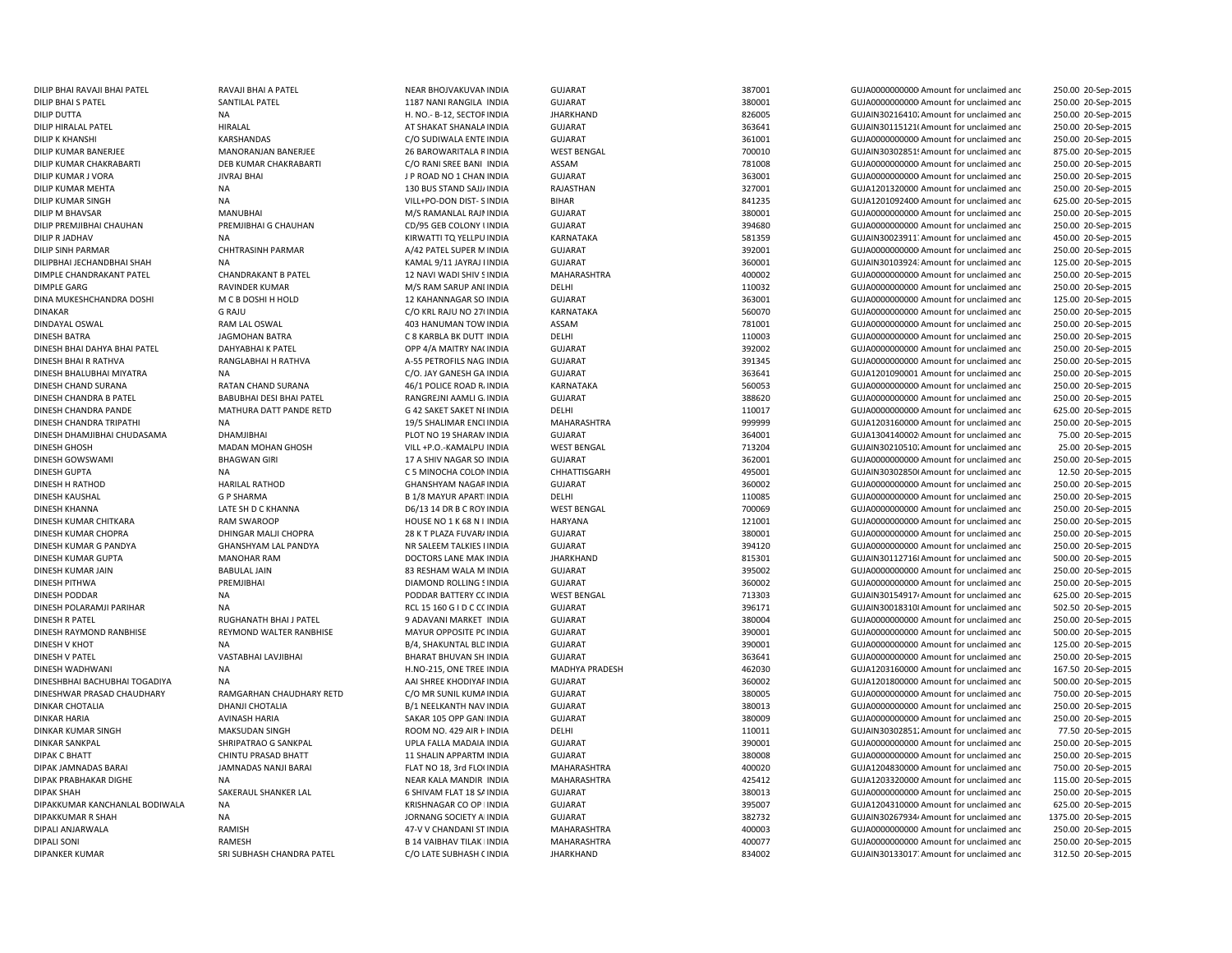DIXIT RAMESH MANIKLAL NA PLOT NO 63 DEVANA INDIA DURLABHAJIBHAI J JAVIA THOBHANBHAI JAVIA MODIA STREET NEAR

DIPEN KUMAR MINOR SHIRISHBHAI C/O JAGDISH ENG INDINDIA GUJARAT 360003 GUJA0000000000 Amount for unclaimed and 125.00 20-Sep-2015 DIPEN VITHALBHAI MEGHPARA NA NA 201 SHREE UMA COMINDIA GUJARAT GUJARAT 361006 361006 GUJAIN301039245Amount for unclaimed and 250.00 20-Sep-2015 DIPESH THAKKAR M THAKKAR J D BHAVAN 169 N MINDIA MAHARASHTRA 400031 GUJA00000000000Amount for unclaimed and 250.00 20-Sep-2015 DIPIKA ANUBHAI SHAH ANUBHAI MANILAL DR K G MEHTA S DISPINDIA GUJARAT 380001 GUJA00000000000Amount for unclaimed and 250.00 20-Sep-2015 DIPIKA GANDHI SHASHI KANT GANDHI 313 RABINDRA SARANINDIA WEST BENGAL 700006 700006 GUJA00000000000000000 Amount for unclaimed and 250.00 20-Sep-2015 DIPIKA MAHESH SHAH MAHESH CHIMAN SHAH B 57 ANGITA HSG SO INDIA GUJARAT SANGITA SHAH B 380013 GUJA0000000000Amount for unclaimed and 250.00 20-Sep-2015 DIPIKABEN PATEL PUNJABHAI PATEL B/17KHODIYAR NAGAINDIA GUJARAT 382445 GUJA00000000000Amount for unclaimed and 250.00 20-Sep-2015 DIPIKABEN RAKESH PATEL NA NA ZAVERI PARU STATIO INDIA GUJARAT GUJARAT 384170 384170 GUJA1204470001 Amount for unclaimed and 250.00 20-Sep-2015 DIPIKABEN SHAH VINOD CHANDRA SHAH VINOD CHANDRA SHAINDIA GUJARAT 391165 GUJA00000000000Amount for unclaimed and 250.00 20-Sep-2015 DIPTI PRAVIN SHAH PRAVIN SHAH SHAH SHARI NIVAS, PLSTALINDIA MAHARASHTRA 400071 400071 GUJA000000000Amount for unclaimed and 250.00 20-Sep-2015 DIPTI SRIVASTAVA PP SRIVASTAVA 2-A ZERLIKA APARTMINDIA MAHARASHTRA 400006 400006 GUJA00000000000 Amount for unclaimed and 250.00 20-Sep-2015 DIPU MOTICHAND SHAH MOTICHAND D SHAH 2 OSWAL COLONY RUINDIA GUJARAT 361005 GUJA0000000000 Amount for unclaimed and 250.00 20-Sep-2015 DIVESH TULSYAN NA NA SRI RANISATI HANDLOINDIA ORISSA THIS TO THE 769001 THE GUJAIN300214108Amount for unclaimed and 250.00 20-Sep-2015 DIVYA KHANNA N K KHANNA M/S PINKESH K ANANINDIA PUNJAB 143006 GUJA00000000000Amount for unclaimed and 250.00 20-Sep-2015 DIVYAKANT ZAVERI NA 9 TARANG SOCIETY OINDIA GUJARAT 390020 GUJA0000000000 Amount for unclaimed and 500.00 20-Sep-2015 DIXIT C DARJI NA BAMOSANA NAGAR SINDIA GUJARAT GUJARAT 384002 384002 GUJA1201090002: Amount for unclaimed and 12.50 20-Sep-2015 INDIA MAHARASHTRA 431001 GUJAIN301774103Amount for unclaimed and 250.00 20-Sep-2015 DIXITLAL MARFATIA TRIBHOVAN DAS 2/E SMITA APAT NO 1INDIA GUJARAT 395001 GUJA00000000000Amount for unclaimed and 250.00 20-Sep-2015 DODDALINGACHAARI K M NA NA BELLARY ROAD 3RD CINDIA KARNATAKA 577522 GUJAIN301696101Amount for unclaimed and 5.00 20-Sep-2015 DOLARKANTD ZINZUVADIYA DEVJIBHAI ZINZUVADIYA SETAVAD PATEL CHEI INDIA GUJARAT SUMARAT 361001 GUJA00000000000000000000000000000000000 Amount for unclaimed and 250.00 20-Sep-2015 DOMINIC FERNANDES BONAVENTURE V FENANDES A/56 LAXMI GOVIND INDIA MAHARASHTRA 400058 GUJA0000000000Amount for unclaimed and 375.00 20-Sep-2015 DONDA NITIN THAKARSHIBHAI NA PLOT NO 419 B SHER INDIA GUJARAT 364003 GUJAIN300513129Amount for unclaimed and 250.00 20-Sep-2015 DONGA RENUKA D S N V PRASAD C/O D S N V PRASAD CO D S N V PRASAD INDIA ANDHRA PRADESH 533001 SUJA0000000000 Amount for unclaimed and 500.00 20-Sep-2015 DR BANDANA **NA DEPT OF EYE CENTRAINDIA JHARKHAND** BEAN BANDA SEGOO3 GUJAIN301330198Amount for unclaimed and 750.00 20-Sep-2015 DR BIJOY KUMAR CHAKRABARTI NA NA CHA DA SANG TANG E 6, NIFFT C INDIA JHARKHAND 834003 GUJAIN300888144Amount for unclaimed and 750.00 20-Sep-2015 DR KRISHNA RAO PINNAMANENI ANJANEYULU PROF 40-6-26 GI SAGARI C(INDIA ANDHRA PRADESH 520010 520010 GUJA000000000000 Amount for unclaimed and 250.00 20-Sep-2015 DR M K AHMED M A RAZZAK MEDIA M A RAZZAK VILLA NO 93 NR SAKEINDIA ANDHRA PRADESH 500062 GUJAIN301151120Amount for unclaimed and 125.00 20-Sep-2015 DROPATI DEVI RAJPALTAN SINHA C/O PAPOOJI ADVOCINDIA BIHAR BIHAR 848101 GUJA0000000000 Amount for unclaimed and 250.00 20-Sep-2015 DUDHRAJ MEHTA SUMERMAL MEHTA A/14, TAPIA BLDG. "CINDIA MAHARASHTRA 400004 GUJA0000000000 Amount for unclaimed and 250.00 20-Sep-2015 DURGA DEVI SHARMA SANWARMAL SHARMA SHARMA RAMESH KUMAR SUFINDIA ORISSA ORISSA 752050 GUJA00000000000000000000 Amount for unclaimed and 250.00 20-Sep-2015 DURGA PRASAD GUPTA T R GUPTA T ROUTH TRIM SURAJGARH MANINDIA RAJASTHAN 333029 GUJA00000000000 Amount for unclaimed and 250.00 20-Sep-2015 DURGABEN R THAKKAR CULLARAR RAMNIKLAL SAMMIKLAL SUNAHAR ROAD STR INDIA GUJARAT SEGU SAMMIKLAL SAGOOD SAMMIKLAL SAGOOD AMOUNT FOR UNCLAIMED AND 250.00 20-Sep-2015 DURKESH C BHATT C BHATT 25 ADINATH ESTATE INDIA GUJARAT 380025 GUJA0000000000 Amount for unclaimed and 250.00 20-Sep-2015 INDIA GUJARAT 360450 GUJA00000000000Amount for unclaimed and 250.00 20-Sep-2015 DUSHYANT DESAI NANUBHAI DESAI PROF CO D N DESAI & OTHINDIA MAHARASHTRA 400020 400020 GUJA0000000000Amount for unclaimed and 250.00 20-Sep-2015 DUSHYANTKUMAR HPATEL NA NA SHUKAL FALI OPP. NA SHUKAL FALI OPP. NAINDIA GUJARAT SHUKAL TALI OPP. NA SHUKAL FALI OPP. NA 250.00 20-Sep-2015 DWARKA DAS GARG SARG BABULAL JI GARG SARG SARG ANALASH MARG M INDIA MADHYA PRADESH 452002 452002 GUJA00000000000000000000 Amount for unclaimed and 250.00 20-Sep-2015 DWARKA PRASAD GUPTA M AND MONTA RETD C 39 LAJPAT NAGAR (INDIA RAJASTHAN 302003 GUJA00000000000000000000000000000000000 Amount for unclaimed and 250.00 20-Sep-2015 DWIVEDI VAIKUNTH BHAI LAXMIKANT LAXMIKANT K DWIVEDI CON 20-Sep-2015 Q NO 725/A FERTILIZ INDIA GUJARAT 391750 GUJA0000000000 Amount for unclaimed and 250.00 20-Sep-2015 E K JOSE NA ELAVATHINKAL HOUSINDIA KERALA 680507 630507 GUJA1201580000 Amount for unclaimed and 250.00 20-Sep-2015 E KANNAN NA NA NA NA NA NA NA NA NA NAGARINDIA TAMIL NADU 607002 607002 GUJA000000000000000000000000 Amount for unclaimed and 500.00 20-Sep-2015 E V KRISHNAN NA REALA LEKA 5TH CROSS ROAINDIA KERALA KERALA 682026 682026 GUJA0000000000000000000000 Amount for unclaimed and 500.00 20-Sep-2015 EDWIN DIAS CONSTANCIO M DIAS 33 IST FLOOR 2ND M.INDIA MAHARASHTRA 400002 GUJA0000000000000000000000000000000 Amount for unclaimed and 250.00 20-Sep-2015 EFFIE PEREIRA PHILIP PERPEIRA 270 CENTRE STREET INDIA MAHARASHTRA 411001 411001 GUJA00000000Amount for unclaimed and 250.00 20-Sep-2015 ELIAS P P CONTROL BUJAIN SUIT A POTTACKAL HOUSE KINDIA KERALA GERALA 682311 GUJAIN30169611: Amount for unclaimed and 500.00 20-Sep-2015 EMANUEL PARMAR YOHANBHAI 753/B FERTILIZER NA INDIA GUJARAT 391750 GUJA0000000000 Amount for unclaimed and 375.00 20-Sep-2015 EVA RAI NA NA NA W/O SHRI PRAKASH I INDIA BIHAR 800001 800001 GUJAIN30133018! Amount for unclaimed and 500.00 20-Sep-2015 FAIZAL P B GUJAIN30023912: Amount for unclaimed and the PALLIMUKKIL HOUSE INDIA KERALA 685582 665582 GUJAIN30023912: Amount for unclaimed and 50.00 20-Sep-2015 FAKEERGOUDA I BHARAMGOUDAR IV NO 1326 SAIJYOTH V INDIA KARNATAKA 560067 SENGO BUJAIN300513154Amount for unclaimed and 2.50 20-Sep-2015 FALGUNI B BHADIYADRA BHARAT M SONI SHURAK APARTMENTINDIA GUJARAT GUJARAT SHURAK APARTMENTINDIA GUJAOO SHURAK APARTMENTINDIA 250.00 20-Sep-2015 FANI BARIK TANI BARIK SAKAR 105 OPP GANI INDIA GUJARAT SAKAR 105 OPP GANDINDIA GUJARAT SAKAR 105 OPP GANDINDIA GUJARAT SAKAR 105 OPP GANDINDIA GUJARAT SAKAR 105 OPP GANDINDIA GUJARAT SAKAR 105 OPP GANDINDIA GUJARAT SAKAR 1 250.00 20-Sep-2015 FARDOON MAZDA SHERIAR MAZDA 6 CROSS ROAD GOLIE INDIA MAHARASHTRA 411040 411040 GUJA000000000000000000 Amount for unclaimed and 250.00 20-Sep-2015 FARIDA QUAIDJOHER GODHRAWALA NA 15, VOHRA SOCIETY SINDIA GUJARAT 363001 GUJAIN301991100Amount for unclaimed and 625.00 20-Sep-2015 FAROOQ IQBALBHAI SURTI SURTI SURTI SURTI SURTI SURTI SURTI SURTI SURTI SURTI SURTI SURTI SURTI SURTI SURTI SURTI SURTI SURTI SURTI SURTI SURTI SURTI SURTI SURTI SURTI SURTI SURTI SURTI SURTI SURTI SURTI SURTI SURTI SURTI S FARUQ W GILANI WALI MOHMAD N GELANI A/53 SHAHID COLON INDIA MAHARASHTRA 445001 GUJA00000000000Amount for unclaimed and 250.00 20-Sep-2015 FATEH BAHADUR SINGH NA NA NA HOUSE OF LATE KAILINDIA BIHAR BIHAR 800001 SOLO BUJAIN301330203Amount for unclaimed and 50.00 20-Sep-2015 FATHIMA SIDDIQ 13 NARAYANA APARTINDIA TAMIL NADU 600004 GUJA0000000000 Amount for unclaimed and 250.00 20-Sep-2015 FATIMA SHABBIR BHAITIMBAWALA SHABBIRBHAI TIMBAWALA FLAT NO 207 ELEGAN INDIA MAHARASHTRA 411048 411048 GUJA0000000000000 Amount for unclaimed and 250.00 20-Sep-2015 FESTUS MARTIN NA KDHP TRANSPORT DEINDIA KERALA 685605 GUJAIN300239113Amount for unclaimed and 250.00 20-Sep-2015 Francis Felix **NA CALA CRALA CRALA CRALA CRALA 673004** GUJAIN30287120: Amount for unclaimed and 225.00 20-Sep-2015 FRANCIS JOSEPH JOSEPH MEHTA L 46 SARITA VIHAR N INDIA DELHI 110044 GUJA0000000000 Amount for unclaimed and 250.00 20-Sep-2015 FRANCIS SORENG PATRAS SORENG C/O CANARA BANK, CINDIA UTTAR PRADESH 221010 GUJAIN301557205Amount for unclaimed and 225.00 20-Sep-2015 FRANCISCO A FERRAO **NA 101 SHANKAR DARSHINDIA MAHARASHTRA** MAHARASHTRA 400064 GUJAIN300476418Amount for unclaimed and 257.50 20-Sep-2015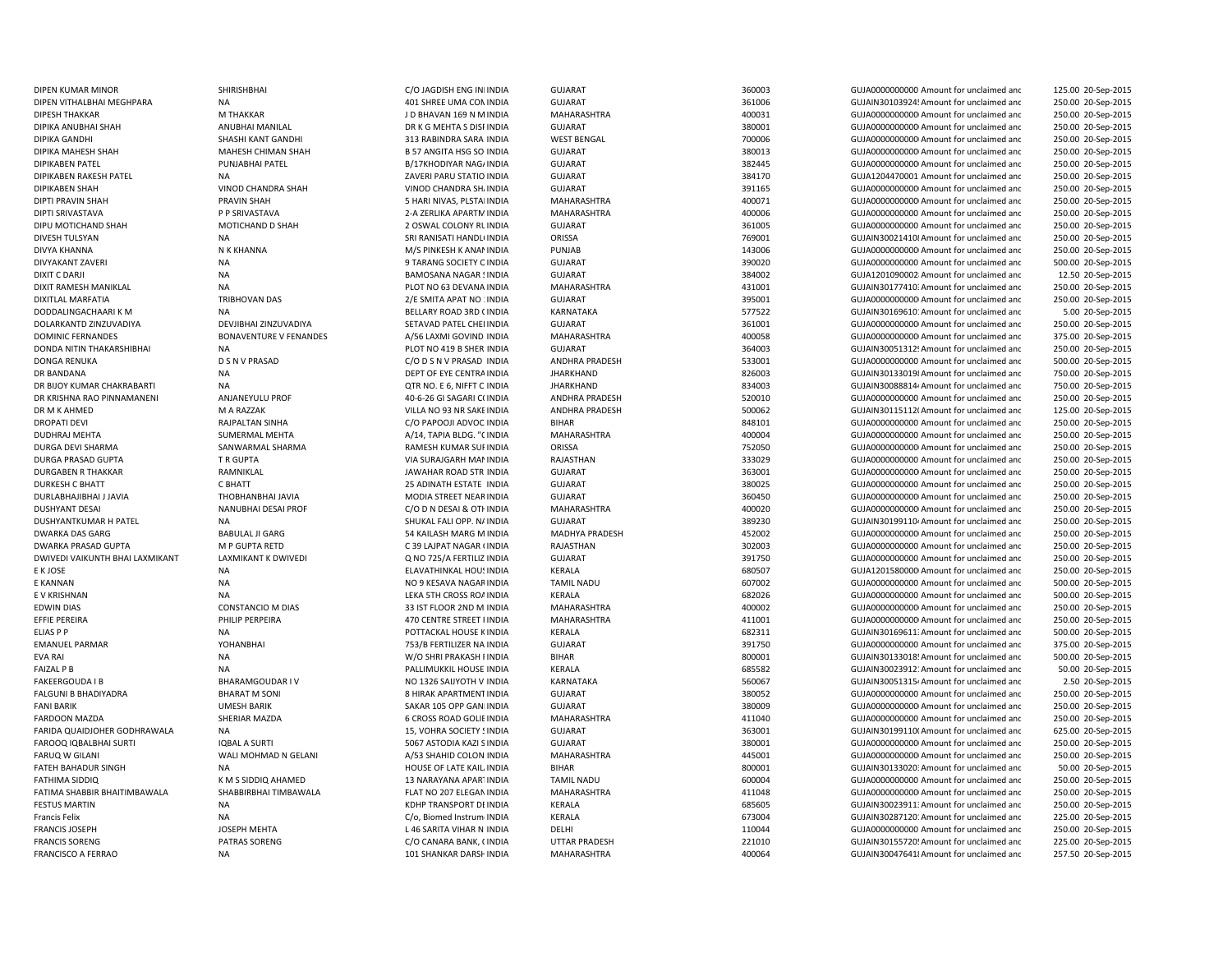GAURI SHANKER SINGH GANGA PRASAD SINGH

G KALPANA **AR GOENKA** A ROOM A RAGOENE A LAXMI TEX PARADISE INDIA G RAGHAVAN GOVINDAN GOVINDAN A II B R A COMPLEX P INDIA GANGADAS PANCHMATIA KHERAJ JESANG 101 RAM DARSHAN LGANPAT LAL VYAS GANDAT LAL VYAS G 7 R K COLONY BHIL INDIA GAURANG SHAH BALKRISHNA SHAH BALKRISHNA SHAH B-903 TIRUPATI APT INDIA GEETA DILIP DHRUV DILIP NANDLAL 21 SUBODH SADAN 3

**B 31 PETROFILS TOW INDIA** 

FRANKY DHAVAL SHAH NA 26/151 VIJAY NAGAR INDIA GUJARAT 380013 GUJAIN301549184Amount for unclaimed and 250.00 20-Sep-2015 G A NAGAMANI GUASWATHIAH GUASWATHIAH PEACOCK HOUSE KEMINDIA KARNATAKA 560019 560019 GUJA000000000Amount for unclaimed and 250.00 20-Sep-2015 G A RAMESH G JASWATHAIAH G JASWATHAIAH TSA 47 IST FLOOR PEAINDIA KARNATAKA SANATAKA SANATAGA SEGOO19 GUJA0000000000000000000000000000 Amount for unclaimed and 250.00 20-Sep-2015 G AJAYAN NA NA SALAYUDHA MANDIFINDIA KERALA KERALA 695142 695142 GUJA0000000000000000000000000000000 Amount for unclaimed and 250.00 20-Sep-2015 G D RAO NA NA NA MIG 27 M P H B COL(INDIA CHHATTISGARH 492001 492001 GUJAIN30045013:Amount for unclaimed and 500.00 20-Sep-2015 G DHANDAPANI **A K GOVINDARAJAN 106 LLOYDS ROAD R(INDIA** TAMIL NADU 600014 600014 GUJA0000000000 Amount for unclaimed and 250.00 20-Sep-2015 G H N CHAKRAVARTHY NA NA 2015-2015 2016/2 2020 20:5892-2015 ANDHRA PRADESH 533005 GUJAIN303028536Amount for unclaimed and 1000.00 20-Sep-2015 G K TIBREWAL CHE SHRI STIBREWAL 17-A STREET NO 1 RAINDIA UTTARAKHAND 248001 248001 GUJA00000000000000000000000 Amount for unclaimed and 250.00 20-Sep-2015 INDIA MAHARASHTRA 400058 GUJA00000000000Amount for unclaimed and 250.00 20-Sep-2015 G LAXMI PRASAD NA NA COLONINDIA ANDHRA PRADESH 507115 GUJAIN302902422Amount for unclaimed and 125.00 20-Sep-2015 G N SESHADRI G S NARAYANA IYER RETD 332 66TH CROSS 17 NINDIA KARNATAKA 560010 560010 GUJA0000000000000000 Amount for unclaimed and 250.00 20-Sep-2015 G PADMAMMA G SURYANARAYANAPPA RETD NO 640 KHABQTRS 6: INDIA KARNATAKA 560010 560010 GUJA000000000Amount for unclaimed and 250.00 20-Sep-2015 TAMIL NADU 600087 600087 GUJA00000000000000 Amount for unclaimed and 250.00 20-Sep-2015 G RAJA SEKHAR G LAKSHMINASWAMY HSE MEMBE VI-HSE-253 INB 0607 INDIA ANDHRA PRADESH 500380 500380 GUJA0000000000 Amount for unclaimed and 250.00 20-Sep-2015 G SARAVANAN 1992 CONTRACT SARAVANAN NA 114 BALAJI NAGAR MINDIA TAMIL NADU 622004 622004 GUJAIN30302853(Amount for unclaimed and 277.50 20-Sep-2015 G SHIVKANT PASUPULETI PRRAO PRAO CHHATTISGARH CHHATTISGARH 490006 400006 GUJA0000000000000000000000 Amount for unclaimed and 250.00 20-Sep-2015 G U NANDAPURMATH CHUNAKONDAIAH SWAMI NO 18 SHREE GURU KUNDIA KARNATAKA 560072 GUJAIN301356200Amount for unclaimed and 125.00 20-Sep-2015 GADDAM ASHOK NA NA NEAR NEAR NEHRU STATUEINDIA ANDHRA PRADESH 524003 GUJAIN301313208Amount for unclaimed and 250.00 20-Sep-2015 GAGAN DEEP WATTS HAKAM CHAND 2612 MEHTAB GANJ INDIA PUNJAB 152123 GUJA00000000000Amount for unclaimed and 250.00 20-Sep-2015 GAJANAN CHATARBHUJ AGRAWAL CHATARBHUJ AGRAWAL L 67 VIDHARBHA HOUINDIA MAHARASHTRA 444004 444004 GUJA0000000000 Amount for unclaimed and 250.00 20-Sep-2015 GAJARABEN K MEHTA KANTILAL MEHTA KANTILAL MEHTA VIJAYRAJ NAGAR PLOINDIA GUJARAT SUMATA 364003 GUJA000000000Amount for unclaimed and 250.00 20-Sep-2015 GAJENDRA R SOLANKI RAMSINH B SOLANKI COLORIZERS INDIA GUJARAT GUJAO GUJAO GUJAO GOJAO GOJAO GOJAO GOJAO GOJAO AMO GUJAO GOJAO GOJAO GOJAO GOJAO GOJAO GOJAO GOJAO GOJAO GOJAO GOJAO GOJAO GOJAO GOJAO GOJAO GOJAO GOJAO GOJAO GAJINDER PALSINGH KHURANA HARBHAJAN SINGH PLOT NO 1325 ASHI INDIA MAHARASHTRA 440017 GUJA000000000000 Amount for unclaimed and 250.00 20-Sep-2015 GAJRAJ LJAIN LUMBCHAND JAIN 1999 16 DURGADEVI ROADINDIA MAHARASHTRA 400004 400004 GUJA0000000000000000000000 Amount for unclaimed and 250.00 20-Sep-2015 GALA HEMLATA M MANJI C/2 24 TEXTILLA SOCIINDIA MAHARASHTRA 400025 GUJA00000000000Amount for unclaimed and 250.00 20-Sep-2015 GALABSANG RAISANG GOHEL RAISANG D GOHEL TO POST FAJALPUR S INDIA GUJARAT GUGARAT SALABSANG RAISANG GOHEL RAISANG D GOHEL RAISANG D GOHEL TO POST FAJALPUR S INDIA GUJARAT SALABSANG RAISANG GOHEL RAISANG D GUJAROOOOOOOO Amou 250.00 20-Sep-2015 GALAIAH YENUMALA KISTAIAH YENUMALA H NO 86 250 PADMAINDIA ANDHRA PRADESH 509002 GUJAIN30102220! Amount for unclaimed and 250.00 20-Sep-2015 GANDALAL F SHAH FAKIR CHAND RETD C/O NITIN KUMAR C : INDIA GUJARAT 380002 GUJA000000000Amount for unclaimed and 250.00 20-Sep-2015 GANDHI RAJESHKUMAR GOVINDJI GANDHI GOVINDJI RANCHHODBHAI 104 SWA DARSHAN A'INDIA GUJARAT 396521 396521 GUJAIN301330184Amount for unclaimed and 250.00 20-Sep-2015 GANESA MOORTHY S SENGOTTUVEL S 4/627, SOBANAPURAINDIA TAMIL NADU 621018 GUJAIN300175102Amount for unclaimed and 250.00 20-Sep-2015 GANESH CHAMPA S GANESH 25 SOUTH BEACH AV INDIA TAMIL NADU 600028 GUJA0000000000 Amount for unclaimed and 250.00 20-Sep-2015 GANESH CHAMPA S GANESH 25 SOUTH BEACH AV INDIA TAMIL NADU 600028 GUJA0000000000 Amount for unclaimed and 250.00 20-Sep-2015 GANESH CHAMPA GANESH S GANESH S GANESH S FLAT 3C PADMALAYA INDIA TAMIL NADU 600028 GUJA000000000 Amount for unclaimed and 250.00 20-Sep-2015 GANESH RAM K NA NA NA NA NO.40,SECOND STREINDIA TAMIL NADU 627751 GUJA1202980000 Amount for unclaimed and 62.50 20-Sep-2015 GANESH RAMPRAKASH BHATIYA NA A/P LONAND TAL KHAINDIA MAHARASHTRA 415521 GUJAIN300505104Amount for unclaimed and 125.00 20-Sep-2015 GANGABISHAN SHRIKISHAN KANKAR NA UNDERGROUND, KHAINDIA MAHARASHTRA 431601 GUJA12035300000Amount for unclaimed and 125.00 20-Sep-2015 INDIA MAHARASHTRA 400068 GUJA00000000000Amount for unclaimed and 250.00 20-Sep-2015 GANGADHAR ASAI SAMBA ASAI 401 FOURTH FLOOR KINDIA MAHARASHTRA 400605 GUJA00000000000Amount for unclaimed and 500.00 20-Sep-2015 RAJASTHAN **EXAMPLE 2008** 311001 GUJA00000000000Amount for unclaimed and 250.00 20-Sep-2015 GANPAT SINGH CHANDUBHAI GOHIL CHANDUBHAI GOHIL C/O ROHIT JAYANTILAINDIA GUJARAT 390015 GUJA0000000000 Amount for unclaimed and 250.00 20-Sep-2015 GANPATBHAI PANCHAL P CHAND P CHAND 910/1 GIDC IND ESTAINDIA GUJARAT 390010 390010 GUJA0000000000000000000000000000 Amount for unclaimed and 250.00 20-Sep-2015 GANSHYAM LAD RAJINDRA A/16 HARIKUNJ 2ND INDIA MAHARASHTRA 400066 GUJA00000000000Amount for unclaimed and 250.00 20-Sep-2015 GARGI SINGH NA NA C.O CIVIL LINES,H.NO INDIA UTTAR PRADESH 244001 GUJAIN30276730(Amount for unclaimed and 897.50 20-Sep-2015 WINDIA MAHARASHTRA 400026 GUJA0000000000 Amount for unclaimed and 250.00 20-Sep-2015 GAURANG VINODRAI ADHVARYOO VINODRAI ADHVARYOO 'DIVYA JYOT', 06, STA INDIA GUJARAT SULLARAT 360311 GUJAIN300974104 Amount for unclaimed ant 500.00 20-Sep-2015 GAURI DEVI JAISWAL **EXAMENT DE SENA DE SENA DE SANGA DE SANGA DHAINDIA** MEST BENGAL TERSAL TIME TO TITIO2 GUJA00000000000000000000 Amount for unclaimed and 250.00 20-Sep-2015 GAURI SHANKAR LAOTI SHREE RAM LAHOTI 425 AJANTA SHOPPININDIA GUJARAT 395002 GUJA00000000000Amount for unclaimed and 250.00 20-Sep-2015 INDIA GUJARAT 393002 GUJA0000000000 Amount for unclaimed and 250.00 20-Sep-2015 GAURI WALAVALKAR CHAURI GIRISH PROF CHAURI PROF F-1/1/1 SECTOR 5 OP INDIA MAHARASHTRA 400703 GUJA0000000000000Amount for unclaimed and 500.00 20-Sep-2015 GAURIBEN A CHOTALIA **ARUN KUMAR CHOTALIA** BEHIND PUNIT SOCIE INDIA GUJARAT SALIARAT SALIAROOD 360002 GUJA000000000000000000000000000000 Amount for unclaimed and 250.00 20-Sep-2015 GAURIBEN KANTILAL PATEL KANTILAL PATEL COMEHSANA MARKINDIA GUJARAT 384002 GUJA0000000000Amount for unclaimed and 250.00 20-Sep-2015 GAUTAM CHANDRA BHANJDEO BHARAT CHANDRA BHANJDEO FLAT 1/A/1 BLOCK II IINDIA WEST BENGAL 700040 700040 GUJAIN30115122f Amount for unclaimed and 50.00 20-Sep-2015 GAUTAM GUGALE AMOLAKCHAND GUGALE 10/11 UDAY HOUSINGINDIA MAHARASHTRA 411004 GUJA00000000000Amount for unclaimed and 250.00 20-Sep-2015 GAUTAM MAHENDRA MUTHA NA NA REPOST GHOLWAD EINDIA MAHARASHTRA MAHARASHTRA 999999 GUJA1201320000 Amount for unclaimed and 125.00 20-Sep-2015 GAUTAM PANCHAL NAVIN M PANCHAL 1999 COLLAVI 3RD FLR I INDIA MAHARASHTRA 400086 400086 GUJA000000000000Amount for unclaimed and 250.00 20-Sep-2015 GAUTAM PRAKASH SHAH NA NA NA TRIPTI BANGLOW VA INDIA MAHARASHTRA 423203 GUJAIN30051311. Amount for unclaimed and 25.00 20-Sep-2015 GAUTAMKUMAR A OZA AMTHALAL M OZA B/145 AYODHYANAG INDIA GUJARAT 390018 GUJA0000000000 Amount for unclaimed and 250.00 20-Sep-2015 GAUTHAM S VARAD SRINIVAS V RAJU 46/D FAIR FEILD LAY(INDIA KARNATAKA 560001 560001 GUJAIN30115112. Amount for unclaimed and 1000.00 20-Sep-2015 GAYATRI MISRA RAJ KUMAR MISRA W/O SRI RAJ KUMAR INDIA UTTAR PRADESH 226003 GUJA00000000000Amount for unclaimed and 250.00 20-Sep-2015 GAYATRIBEN RAMANI MAGANLAL MAGANLAL "MADHULI", 4-SHAN'INDIA GUJARAT 361006 GUJA0000000000Amount for unclaimed and 250.00 20-Sep-2015 GEETA CHIBBER GL CHIBBER GL CHIBBER C/O SH G L CHIBBER AINDIA DELHI DELHI 110052 GUJA0000000000 Amount for unclaimed and 250.00 20-Sep-2015 GEETA DEVI SHIV KUMAR CALL RATINDIA BIHAR BIHAR 823001 GUJA0000000000 Amount for unclaimed and 250.00 20-Sep-2015 INDIA MAHARASHTRA 400057 GUJA00000000000Amount for unclaimed and250.00 20-Sep-2015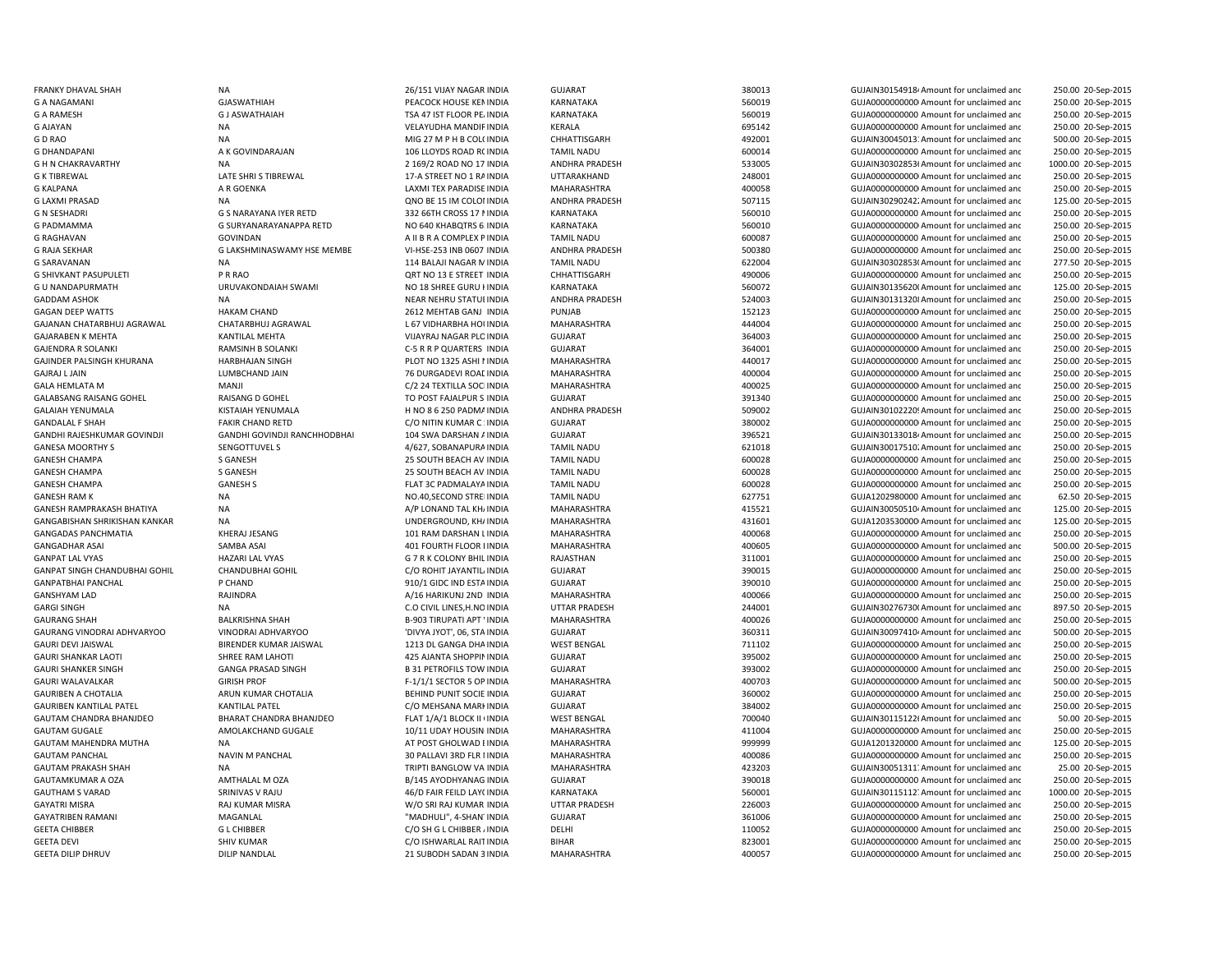| <b>GEETA J SHAH</b>             | JITENDRA KUMAR R SHAH     | PUNJAB NATIONAL B INDIA          | GUJARAT              | 391110 |               | GUJA0000000000 Amount for unclaimed and  |         | 250.00 20-Sep-2015 |
|---------------------------------|---------------------------|----------------------------------|----------------------|--------|---------------|------------------------------------------|---------|--------------------|
| <b>GEETA JAYANTI PATEL</b>      | <b>JAYANTI</b>            | UMATILES NO 2 INDUNDIA           | MAHARASHTRA          | 423603 |               | GUJA0000000000 Amount for unclaimed and  |         | 250.00 20-Sep-2015 |
| <b>GEETA M MULCHANDANI</b>      | M MULCHANDANI             | C 82 GOKULDHAM S( INDIA          | <b>GUJARAT</b>       | 390011 |               | GUJA0000000000 Amount for unclaimed and  |         | 425.00 20-Sep-2015 |
| <b>GEETA MALHOTRA</b>           | RANJEEV MALHOTRA          | <b>B F 26 TAGORE GARD INDIA</b>  | DELHI                | 110027 |               | GUJA0000000000 Amount for unclaimed and  |         | 250.00 20-Sep-2015 |
| <b>GEETA MEHROTRA</b>           | M M MEHROTRA              | 22 F KAMLA NAGAR I INDIA         | DELHI                | 110007 |               | GUJA00000000000 Amount for unclaimed and |         | 250.00 20-Sep-2015 |
| <b>GEETA MITTAL</b>             | <b>NA</b>                 | <b>B 5 GSFC TOWNSHIP INDIA</b>   | <b>GUJARAT</b>       | 394120 |               | GUJAIN30048412(Amount for unclaimed and  |         | 625.00 20-Sep-2015 |
| <b>GEETA PATEL</b>              | <b>JAYANTI</b>            | <b>INDUSTRIAL SHOPPIN INDIA</b>  | MAHARASHTRA          | 423603 |               | GUJA00000000000 Amount for unclaimed and |         | 250.00 20-Sep-2015 |
| <b>GEETA PRAVIN DAWDA</b>       | P DAWDA                   | 704/A RUNWAL TOW INDIA           | <b>MAHARASHTRA</b>   | 400080 |               | GUJA0000000000 Amount for unclaimed and  |         | 375.00 20-Sep-2015 |
| <b>GEETA RAMNIWAS GUPTA</b>     | <b>RAMNIWAS GUPTA</b>     | E168 (N.G) RLY COLO INDIA        | <b>GUJARAT</b>       | 392001 |               | GUJAIN30063610: Amount for unclaimed and |         | 500.00 20-Sep-2015 |
| <b>GEETA RANI D</b>             | <b>D DURGA PRASAD</b>     | 13 SECTOR 8 R K PUR INDIA        | DELHI                | 110022 |               | GUJA00000000000 Amount for unclaimed and |         | 250.00 20-Sep-2015 |
| <b>GEETA RANJIT THAKKAR</b>     | RANJIT KARABHAI THAKKAR   | U P RESIDENTIAL CONINDIA         | MAHARASHTRA          | 400078 |               | GUJA0000000000 Amount for unclaimed and  |         | 375.00 20-Sep-2015 |
| <b>GEETA TIWARI</b>             | RAMESH                    | <b>DOUBLE STORY QTRS INDIA</b>   | MADHYA PRADESH       | 442507 |               | GUJA00000000000 Amount for unclaimed and |         | 250.00 20-Sep-2015 |
| <b>GEETA V TAWDE</b>            | <b>VASANT TAWDE</b>       | A/7 ROOM NO 10 RA INDIA          | MAHARASHTRA          | 400075 |               | GUJA0000000000 Amount for unclaimed and  |         | 250.00 20-Sep-2015 |
| <b>GEETABEN B PATEL</b>         | <b>BHANUBHAI N PATEL</b>  | AT & POST VARWAD/ INDIA          | GUJARAT              | 384215 |               | GUJA00000000000 Amount for unclaimed and |         | 250.00 20-Sep-2015 |
| <b>GEETABEN PATEL</b>           | <b>G A PATEL</b>          | C/O G A PATEL 44 SA INDIA        | <b>GUJARAT</b>       | 390018 |               | GUJA0000000000 Amount for unclaimed and  |         | 375.00 20-Sep-2015 |
| <b>GEETIKA</b>                  | <b>SANJAY KUMAR</b>       | K 24 BHEL K KALSTAR INDIA        | UTTARAKHAND          | 249403 |               | GUJAIN30290241/Amount for unclaimed and  |         | 250.00 20-Sep-2015 |
| <b>GEORGE CHACKO P</b>          | NA                        | STANLY BHAVAN KAL INDIA          | KERALA               | 691552 |               | GUJAIN30023911! Amount for unclaimed and |         | 250.00 20-Sep-2015 |
|                                 | <b>KJ KURIAN</b>          |                                  | <b>GUJARAT</b>       | 380009 |               |                                          |         | 250.00 20-Sep-2015 |
| <b>GEORGE KURIAN</b>            | M T MICHAEL               | C/O INTAS LABORAT( INDIA         | DELHI                |        |               | GUJA0000000000 Amount for unclaimed and  |         |                    |
| <b>GEORGE MICHAEL</b>           |                           | 194-D POCKET F G T I INDIA       |                      | 110093 |               | GUJA0000000000 Amount for unclaimed and  |         | 250.00 20-Sep-2015 |
| <b>GEORGE STEPHENSON</b>        | <b>GEORGE JOSEPH</b>      | ROOM NO A/7 KHAR' INDIA          | MAHARASHTRA          | 400072 |               | GUJA0000000000 Amount for unclaimed and  |         | 250.00 20-Sep-2015 |
| <b>GHANSHAYM DHOLIYA</b>        | <b>VALJI BHAI</b>         | C/O G S F C FERTILIZE INDIA      | <b>GUJARAT</b>       | 362245 |               | GUJA0000000000 Amount for unclaimed and  |         | 250.00 20-Sep-2015 |
| GHANSHYAM BHAI BHIKHABHAI PATEL | <b>BHIKHA BHAI PATEL</b>  | <b>B/H POST OFFICE SAFINDIA</b>  | <b>GUJARAT</b>       | 387630 |               | GUJA0000000000 Amount for unclaimed and  |         | 250.00 20-Sep-2015 |
| GHANSHYAM DAHYABHAI BEDIA       | DAHYABHAI DEVJIBHAI BEDIA | 30 JANKALYAN SOCIE INDIA         | <b>GUJARAT</b>       | 396445 |               | GUJAIN30302853(Amount for unclaimed and  |         | 375.00 20-Sep-2015 |
| <b>GHANSHYAM M PATEL</b>        | <b>MADHUBHAI G PATEL</b>  | P C I PLOT NO 3304 CINDIA        | <b>GUJARAT</b>       | 393002 |               | GUJA0000000000 Amount for unclaimed and  |         | 375.00 20-Sep-2015 |
| <b>GHANSHYAM PATWARI</b>        | <b>D D PATWARI</b>        | COMFORT DEVELOPE INDIA           | <b>BIHAR</b>         | 800001 |               | GUJA0000000000 Amount for unclaimed and  |         | 250.00 20-Sep-2015 |
| <b>GHANSHYAM SOMANI</b>         | MANISHANKAR SOMANI        | C/O SHREE CHAND JI INDIA         | <b>WEST BENGAL</b>   | 700007 |               | GUJA00000000000 Amount for unclaimed and |         | 2.50 20-Sep-2015   |
| <b>GHANSHYAMBHAI PATEL</b>      | <b>BHAILAL BHAI PATEL</b> | QUTR NO. 'C' - 3 - 2 V INDIA     | <b>GUJARAT</b>       | 388239 |               | GUJA0000000000 Amount for unclaimed and  |         | 250.00 20-Sep-2015 |
| <b>GHEVANCHAND RANKA</b>        | <b>GUMAN MAL JI RANKA</b> | C/O ASHA STEELS CO INDIA         | MAHARASHTRA          | 400003 |               | GUJA0000000000 Amount for unclaimed and  |         | 250.00 20-Sep-2015 |
| <b>GHISULAL GOLLECHA</b>        | NA                        | WARD NO.16 SANJAY INDIA          | RAJASTHAN            | 344022 |               | GUJAIN30148510. Amount for unclaimed and |         | 250.00 20-Sep-2015 |
| <b>GIAN DEVI</b>                | O P MEHTA                 | 1241 SECTOR 37 FAR INDIA         | <b>HARYANA</b>       | 121003 |               | GUJA0000000000 Amount for unclaimed and  |         | 250.00 20-Sep-2015 |
| <b>GIRDHARI LAL MODI</b>        | <b>NA</b>                 | A 19/15 M G COMPLI INDIA         | MAHARASHTRA          | 400703 |               | GUJAIN30047640: Amount for unclaimed and |         | 500.00 20-Sep-2015 |
| <b>GIRDHARLAL M CHANDEL</b>     | MANRUPJI CHANDEL          | 11 C RAGSAGAR FLATINDIA          | <b>GUJARAT</b>       | 380007 |               | GUJA00000000000 Amount for unclaimed and |         | 500.00 20-Sep-2015 |
| <b>GIREN N SHAH</b>             | NAGINDAR K SHAH           | G N ENTERPRISE 5A E INDIA        | MAHARASHTRA          | 400003 |               | GUJA0000000000 Amount for unclaimed and  |         | 250.00 20-Sep-2015 |
| GIRIDHARI J CHHABRIA            | <b>JAMNADAS</b>           | 13 GANIGERPET BAN INDIA          | <b>KARNATAKA</b>     | 560002 |               | GUJA0000000000 Amount for unclaimed and  |         | 250.00 20-Sep-2015 |
| <b>GIRIHARI LAL</b>             | <b>HARI CHAND</b>         | A 26 VIJAY NAGAR DI INDIA        | DELHI                | 110009 |               | GUJA0000000000 Amount for unclaimed and  |         | 250.00 20-Sep-2015 |
| GIRINATHA PRAKASH VELURU        | V CHENGALRAYA CHETTY      | MUNICIPAL U P SCHC INDIA         | ANDHRA PRADESH       | 517247 |               | GUJA0000000000 Amount for unclaimed and  |         | 250.00 20-Sep-2015 |
| <b>GIRISH ACHKAR PHORE</b>      | SADASHIV ACHAKARPOHRE     | 324 SHADKAR NAGAI INDIA          | MAHARASHTRA          | 440010 |               | GUJA0000000000 Amount for unclaimed and  |         | 250.00 20-Sep-2015 |
| <b>GIRISH CA</b>                | <b>NA</b>                 | 23, BELLARY ROAD INDIA           | KARNATAKA            | 577522 |               | GUJAIN3016961 Amount for unclaimed       | 127.50  | 20-Sep-2015        |
|                                 |                           | <b>3RD CROSS</b><br>CHALLAKERE   |                      |        | 0121272       | and unpaid dividend                      |         |                    |
| <b>GIRISH</b>                   | <b>NA</b>                 | <b>INDIA</b><br><b>AHAN GRAM</b> | <b>UTTAR PRADESH</b> | 202394 |               | GUJA120460000 Amount for unclaimed       | 1250.00 | 20-Sep-2015        |
| CHAND                           |                           | JAHNAGIRABAD                     |                      |        | 0010854       | and unpaid dividend                      |         |                    |
|                                 |                           | <b>BULANDSHAR</b>                |                      |        |               |                                          |         |                    |
|                                 |                           | BULANDSHAHAR                     |                      |        |               |                                          |         |                    |
| <b>GIRISH</b>                   | <b>NA</b>                 | H NO 779 SECTOR 5 INDIA          | <b>HARYANA</b>       | 136118 |               | GUJAIN3011512 Amount for unclaimed       | 250.00  | 20-Sep-2015        |
| CHANDER                         |                           | <b>URBAN ESTATE</b>              |                      |        | 1827960       | and unpaid dividend                      |         |                    |
|                                 |                           |                                  |                      |        |               |                                          |         |                    |
| LALL                            |                           | KURUKSHETRA                      |                      |        |               |                                          |         |                    |
| <b>GIRISH</b>                   | LATE SH J                 | <b>INDIA</b><br>14/282 SHAHAD    | <b>UTTAR PRADESH</b> | 226016 |               | GUJA000000000 Amount for unclaimed       | 250.00  | 20-Sep-2015        |
| CHANDRA                         | <b>BALI</b>               | <b>CAFF MUKESH</b>               |                      |        | 0036370       | and unpaid dividend                      |         |                    |
|                                 |                           | SRIVASTAVA ROAD                  |                      |        |               |                                          |         |                    |
|                                 |                           | <b>INDIRA</b>                    |                      |        |               |                                          |         |                    |
|                                 |                           | NAGARLUCKNOW                     |                      |        |               |                                          |         |                    |
| <b>GIRISH</b>                   | <b>CHATURBHAI</b>         | OLD SOCIETY GREEN INDIA          | <b>GUJARAT</b>       | 363421 |               | GUJA000000000 Amount for unclaimed       | 250.00  | 20-Sep-2015        |
| <b>CHATURBHAI</b>               | POPATBHAI                 | CHOWK LIMBDI GUJ                 |                      |        | 0081529       | and unpaid dividend                      |         |                    |
| CHHATROLA                       | PATEL                     | <b>DIST</b>                      |                      |        |               |                                          |         |                    |
|                                 |                           | SURENDRANAGAR                    |                      |        |               |                                          |         |                    |
| <b>GIRISH GOPI</b>              | <b>NA</b>                 | OLD BARRACK NO<br><b>INDIA</b>   | MAHARASHTRA          | 400082 | GUJAIN3022691 | Amount for unclaimed                     | 85.00   | 20-Sep-2015        |
| <b>ACHARYA</b>                  |                           | 29, B AND Q, 1ST                 |                      |        | 1598644       | and unpaid dividend                      |         |                    |
|                                 |                           | FLOOR, MULUND                    |                      |        |               |                                          |         |                    |
|                                 |                           | COLONY, MUMBAI,                  |                      |        |               |                                          |         |                    |
|                                 |                           | MAHARASHTRA                      |                      |        |               |                                          |         |                    |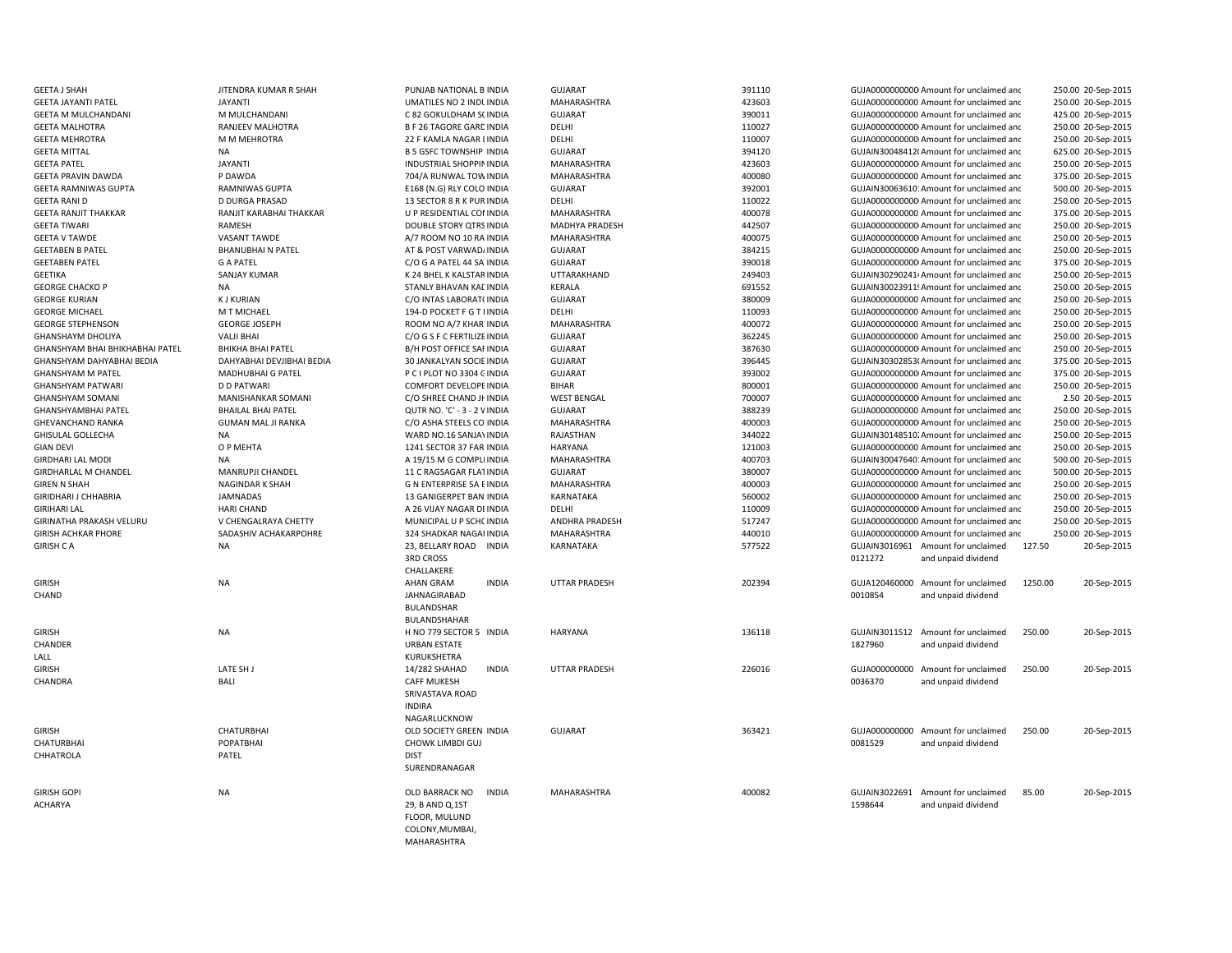| GIRISH<br>JAYANTILAL<br>MEHTA                   | <b>JAYANTILAL J</b>                  | C/O JANTILAL<br><b>INDIA</b><br><b>JAMNADAS TALAJA</b><br>OPP HAVELI CLOTH<br>MERCHANT TALAJA                                                                                | <b>GUJARAT</b> | 364140 | 0060837 | GUJA000000000 Amount for unclaimed<br>and unpaid dividend | 250.00 | 20-Sep-2015 |
|-------------------------------------------------|--------------------------------------|------------------------------------------------------------------------------------------------------------------------------------------------------------------------------|----------------|--------|---------|-----------------------------------------------------------|--------|-------------|
| <b>GIRISH K</b><br>PANCHAL                      | <b>KESHAVLAL S</b><br>PANCHAL        | A 103 ANANT PARK INDIA<br>SAIYAD VASNA<br>ROAD POST VIDYUT<br>NAGAR VADODARA                                                                                                 | <b>GUJARAT</b> | 390015 | 0122809 | GUJA000000000 Amount for unclaimed<br>and unpaid dividend | 250.00 | 20-Sep-2015 |
| GIRISH<br>KUMAR<br>AMBALAL<br>PATEL             | AMBALAL<br>PATEL                     | 37 PATEL NAGAR SO INDIA<br>NR GOVIND CHAKLA<br>SO AT & PO<br><b>VISNAGAR DIST</b><br>MAHESNA                                                                                 | <b>GUJARAT</b> | 384315 | 0088488 | GUJA000000000 Amount for unclaimed<br>and unpaid dividend | 250.00 | 20-Sep-2015 |
| <b>GIRISH</b><br><b>KUMARB</b><br>PATEL         | <b>BHOGILAL K</b><br>PATEL           | <b>INDIA</b><br>C/O GIRISH TYRES<br>NEAR LATI FUVARA<br>SUTARVAD<br>BHAVNAGAR                                                                                                | <b>GUJARAT</b> | 364001 | 0074850 | GUJA000000000 Amount for unclaimed<br>and unpaid dividend | 250.00 | 20-Sep-2015 |
| GIRISH<br><b>KUMAR M</b><br><b>BHATT</b>        | M K BHATT                            | E 11 G E B QTRS<br><b>INDIA</b><br>DIWADA COLONY<br><b>DIST PANCHMAHALS</b>                                                                                                  | GUJARAT        | 389250 | 0121655 | GUJA000000000 Amount for unclaimed<br>and unpaid dividend | 250.00 | 20-Sep-2015 |
| <b>GIRISH</b><br><b>MANOHAR</b><br><b>KERUR</b> | MANOHAR<br>LAXMANRAO<br><b>KERUR</b> | SUPRABHAT BEHIND INDIA<br>LIC OFFICERS<br>QUARTERS<br>SARASWAT PUR<br>DHARWAD                                                                                                | KARNATAKA      | 580002 | 0105074 | GUJA000000000 Amount for unclaimed<br>and unpaid dividend | 250.00 | 20-Sep-2015 |
| <b>GIRISH</b><br>MEGHPARA                       | GORDHANDA<br>S                       | C/O KANTILAL G<br><b>INDIA</b><br><b>MEGHPARA RATNA</b><br>SAGAR APT BLOCK<br>NO A/2/3 RAVI<br>RATNA PARK 150-<br>FIT RINGUNIVERSITY<br><b>ROAD RAJKOT</b><br><b>GUJARAT</b> | <b>GUJARAT</b> | 360005 | 0081795 | GUJA000000000 Amount for unclaimed<br>and unpaid dividend | 250.00 | 20-Sep-2015 |
| <b>GIRISHBHAI</b><br>VITHALBHAI<br>PATEL        | <b>VITHAL BHAI</b>                   | 16 OLD GANJ<br><b>INDIA</b><br><b>NAZAR PATEL</b><br>MANSA N G                                                                                                               | <b>GUJARAT</b> | 382845 | 0076656 | GUJA000000000 Amount for unclaimed<br>and unpaid dividend | 125.00 | 20-Sep-2015 |
| GIRISHCHAND<br><b>RA NANALAL</b><br>MODY        | <b>NANALAL C</b><br>MODY             | 102 GARDEN<br><b>INDIA</b><br>PALACE<br>APARTMENT<br><b>BEHIND CITY LIGHT</b><br><b>SOCIETY PARLE</b><br>POINT<br>ATHWALINESSURAT                                            | <b>GUJARAT</b> | 395007 | 0056737 | GUJA000000000 Amount for unclaimed<br>and unpaid dividend | 250.00 | 20-Sep-2015 |
| GIRISHKUMAR<br>KARSHANBHA<br>I PATEL            | <b>NA</b>                            | AT-SURAJPURA<br><b>INDIA</b><br>POST-SANGRA TA-<br>PALANPUR<br>DIST.BANASKANTHA                                                                                              | <b>GUJARAT</b> | 385001 | 0104918 | GUJAIN3022011 Amount for unclaimed<br>and unpaid dividend | 250.00 | 20-Sep-2015 |
| GIRJA<br>SHANKER<br>PANT                        | URBA DUTT<br>PANT                    | A/9<br><b>INDIA</b><br>DEVBHOOMINAGAR<br>- II 'D' CABIN<br>SABARMATI                                                                                                         | <b>GUJARAT</b> | 380019 | 0101520 | GUJA000000000 Amount for unclaimed<br>and unpaid dividend | 250.00 | 20-Sep-2015 |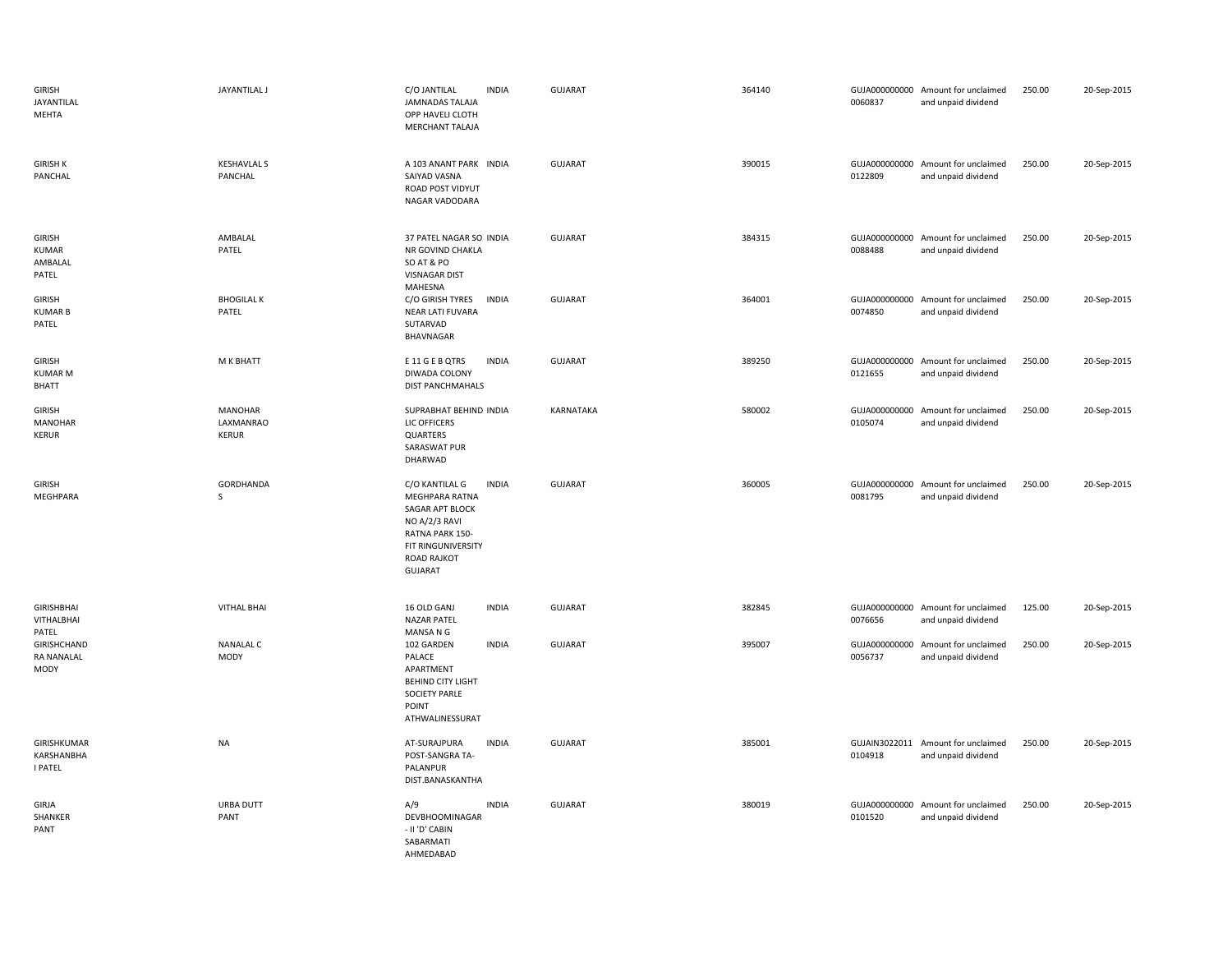| <b>GIRRAJ</b><br>PRASAD<br>KHANDELWAL         | <b>BADRI LAL</b>                            | POST KHATWA TEH INDIA<br><b>LALSOT DISTT</b><br>DAUSA RAJ                               |              | RAJASTHAN          | 303503 | 0105768                  | GUJA000000000 Amount for unclaimed<br>and unpaid dividend | 250.00 | 20-Sep-2015 |
|-----------------------------------------------|---------------------------------------------|-----------------------------------------------------------------------------------------|--------------|--------------------|--------|--------------------------|-----------------------------------------------------------|--------|-------------|
| <b>GIRRAJ</b><br>RAWAT                        | SITARAM<br>RAWAT                            | C/O SHAKTI<br><b>ENTERPRISES V K I A</b><br><b>JAIPUR</b>                               | <b>INDIA</b> | RAJASTHAN          | 302013 | 0071759                  | GUJA000000000 Amount for unclaimed<br>and unpaid dividend | 250.00 | 20-Sep-2015 |
| <b>GITA M KALA</b>                            | M J KALA H H                                | 100/822 NIRMAL<br>APT OPP<br><b>JAYMANGAL SO</b><br>NARMPURA<br>AHMEDABAD               | <b>INDIA</b> | <b>GUJARAT</b>     | 380006 | GUJA000000000<br>0153206 | Amount for unclaimed<br>and unpaid dividend               | 250.00 | 20-Sep-2015 |
| <b>GITA RAM</b>                               | <b>GAJO RAM</b>                             | COLLECTARIAT<br>DHANBAD<br><b>JHARKHAND</b>                                             | <b>INDIA</b> | <b>JHARKHAND</b>   | 826001 | 0178612                  | GUJAIN3005891 Amount for unclaimed<br>and unpaid dividend | 500.00 | 20-Sep-2015 |
| GITA<br>SUDHIRBHAI<br><b>DESAI</b>            | <b>SUDHIR</b><br><b>CHHOTUBHAI</b><br>DESAI | 21 GOPALAK APT<br>JAGABHAI PARK B/H<br>RAVJI PETRUL PUMP<br>MANINAGAR<br>AHMEDABAD      | <b>INDIA</b> | <b>GUJARAT</b>     | 380008 | 0025627                  | GUJA000000000 Amount for unclaimed<br>and unpaid dividend | 375.00 | 20-Sep-2015 |
| <b>GITABEN</b><br><b>GIRISHBHAI</b><br>PUJARA | <b>G MULJI BHAI</b><br>PUJARA               | <b>45 JAIN SOCIETY</b><br><b>ELLIS BRIDGE</b><br>AHMEDABAD                              | <b>INDIA</b> | <b>GUJARAT</b>     | 380006 | 0100767                  | GUJA000000000 Amount for unclaimed<br>and unpaid dividend | 250.00 | 20-Sep-2015 |
| <b>GITABEN J</b><br>MODI                      | JAYESHKUMA<br>R AMRITLAL<br><b>MODI</b>     | FLAT NO-108<br>ASHTAVINAYAK<br>COM.<br>PANWADIBHAVNAG<br>AR                             | <b>INDIA</b> | <b>GUJARAT</b>     | 364001 | GUJA130414000<br>0295060 | Amount for unclaimed<br>and unpaid dividend               | 500.00 | 20-Sep-2015 |
| <b>GITABEN</b><br>PRAVINBHAI<br>KALTHIYA      | <b>NA</b>                                   | <b>GADHADA ROAD</b><br><b>MANGAL PARA</b><br><b>BOTAD</b>                               | <b>INDIA</b> | <b>GUJARAT</b>     | 364710 | 0015455                  | GUJA120338000 Amount for unclaimed<br>and unpaid dividend | 2.50   | 20-Sep-2015 |
| <b>GITI BANIKYA</b>                           | <b>MANORANJA</b><br>N BANIKYA               | 77 BYE LANE 2<br><b>BELTOLA A JANTA</b><br>PATH GUWAHATI                                | <b>INDIA</b> | ASSAM              | 781028 | 0070845                  | GUJA000000000 Amount for unclaimed<br>and unpaid dividend | 125.00 | 20-Sep-2015 |
| <b>GOBIND RAI</b>                             | LATE SH D<br>RAM                            | C/O D K MALIK 23-<br><b>B/6 NEW ROHTAK</b><br>ROAD PLOT NO 3<br><b>NEW DELHI</b>        | <b>INDIA</b> | DELHI              | 110005 | GUJA000000000<br>0132636 | Amount for unclaimed<br>and unpaid dividend               | 250.00 | 20-Sep-2015 |
| <b>GONTINA</b><br>SRINIVAS RAO                | <b>NA</b>                                   | 9 11 8 34<br>PRASANTHI NAGAR<br>SHIVASIPALIM<br>VISAKHAPATNAM                           | <b>INDIA</b> | ANDHRA PRADESH     | 530017 | 2355584                  | GUJAIN3001831 Amount for unclaimed<br>and unpaid dividend | 125.00 | 20-Sep-2015 |
| GOPAL                                         | <b>NA</b>                                   | BLOCK NO 2 B 4<br>UNIT 4, OLD<br>SETTLEMENT<br>KHARAGPUR<br>PASCHIM<br><b>MEDINIPUR</b> | <b>INDIA</b> | <b>WEST BENGAL</b> | 721301 | 2741984                  | GUJAIN3004841 Amount for unclaimed<br>and unpaid dividend | 117.50 | 20-Sep-2015 |
| <b>GOPAL BHAI</b><br>NANALAL<br>SONI          | NANALAL<br>SONI                             | <b>G S F C DEPOT</b><br><b>BHATPUR TAL</b><br>SANKHEDA                                  | <b>INDIA</b> | <b>GUJARAT</b>     | 391130 | 0120434                  | GUJA000000000 Amount for unclaimed<br>and unpaid dividend | 250.00 | 20-Sep-2015 |
| GOPAL<br>CHANDRA<br>ROY                       | SURJYA<br><b>KANTA ROY</b>                  | C/O LT ISWAR CH<br>PODDAR 243-A<br>ACHARYA P C ROAD<br>HALSIBAGAN<br>CALCUTTA           | <b>INDIA</b> | <b>WEST BENGAL</b> | 700006 | 0061293                  | GUJA000000000 Amount for unclaimed<br>and unpaid dividend | 250.00 | 20-Sep-2015 |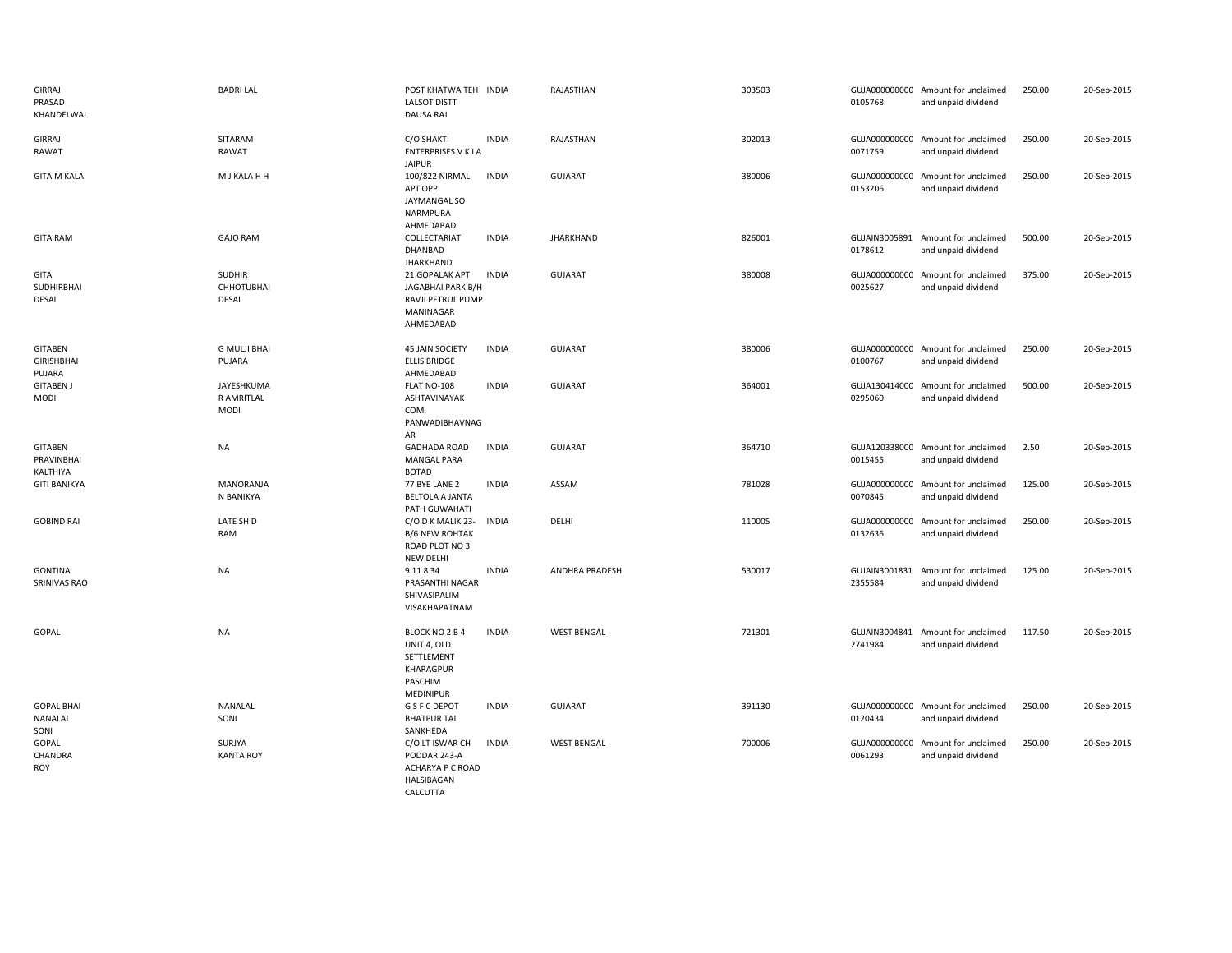| <b>GOPAL DAS</b><br>PANDEY          | <b>NA</b>                             | 195<br>VISHWNATHPURI<br><b>COLONY BEHIND</b><br>HYDRABAD GATE B<br>H U VARANASI UP          | <b>INDIA</b> | UTTAR PRADESH         | 221005 | 1762277                  | GUJAIN3004501 Amount for unclaimed<br>and unpaid dividend | 375.00 | 20-Sep-2015 |
|-------------------------------------|---------------------------------------|---------------------------------------------------------------------------------------------|--------------|-----------------------|--------|--------------------------|-----------------------------------------------------------|--------|-------------|
| GOPAL<br>JAISWAL                    | KEDAR<br>JAISWAL                      | SAKAR 105 OPP<br><b>GANDHI GRAM RLY</b><br><b>STN IST FLOOR</b><br>ASHRAM ROAD<br>AHMEDABAD | <b>INDIA</b> | <b>GUJARAT</b>        | 380009 | GUJA000000000<br>0096988 | Amount for unclaimed<br>and unpaid dividend               | 250.00 | 20-Sep-2015 |
| GOPAL<br>KRISHAN<br>CHANDAK         | MANMAL<br>CHANDAK                     | C/O RUPNAAYAN<br>PUR METAL & WIRE<br><b>INDUST 16 B</b><br>SHAKESPEARE<br>SARANI CALCUTTA   | <b>INDIA</b> | <b>WEST BENGAL</b>    | 700071 | 0053256                  | GUJA000000000 Amount for unclaimed<br>and unpaid dividend | 250.00 | 20-Sep-2015 |
| GOPAL<br>KRISHNA JHA                | <b>NA</b>                             | C-186 SARVODAYA INDIA<br><b>ENCLAVE</b><br>AUROBINDO MARG<br>NEW DELHI                      |              | DELHI                 | 110017 | 0123881                  | GUJA000000000 Amount for unclaimed<br>and unpaid dividend | 500.00 | 20-Sep-2015 |
| GOPAL<br><b>KRISHNA</b><br>KATTA    | <b>NARAYAN</b><br><b>KATTA</b>        | <b>BOMB BARTAN</b><br><b>BHANDAR 87</b><br><b>TRIPOLIYA BAZAR</b><br>JAIPUR                 | <b>INDIA</b> | RAJASTHAN             | 302002 | 0071043                  | GUJA000000000 Amount for unclaimed<br>and unpaid dividend | 250.00 | 20-Sep-2015 |
| GOPAL<br>KRISHNA<br>PANDIT          | <b>NA</b>                             | AT CHANDIASTHAN INDIA<br>P O BASDEOPUR<br><b>DIST MUNGER</b>                                |              | <b>BIHAR</b>          | 811202 | 0197465                  | GUJA000000000 Amount for unclaimed<br>and unpaid dividend | 250.00 | 20-Sep-2015 |
| GOPAL<br>KRISHNA<br>SHARMA          | LATE SH<br><b>SAWAR MAL</b><br>SHARMA | 26/2 ARMENIAN<br>STREET CALCUTTA                                                            | <b>INDIA</b> | <b>WEST BENGAL</b>    | 700001 | GUJA000000000<br>0061983 | Amount for unclaimed<br>and unpaid dividend               | 250.00 | 20-Sep-2015 |
| GOPAL<br>KUMAR<br>SONTHALIA         | <b>NA</b>                             | MAIN ROAD NEAR<br>KALI BARI GIRIDIH                                                         | <b>INDIA</b> | <b>JHARKHAND</b>      | 815301 | GUJA120109260<br>0089118 | Amount for unclaimed<br>and unpaid dividend               | 625.00 | 20-Sep-2015 |
| <b>GOPAL LAL</b><br>AHIR            | <b>NA</b>                             | H.NO. 22, MALIYA<br>KHERI TEH-<br>NIMBAHERA<br>CHITTORGARH                                  | <b>INDIA</b> | RAJASTHAN             | 312001 | 0128040                  | GUJA120191010 Amount for unclaimed<br>and unpaid dividend | 225.00 | 20-Sep-2015 |
| <b>GOPAL LAL</b><br>SHARMA          | N L SHARMA                            | D6/328 NANDAN<br><b>KANAN CHITRAKOT</b><br>JAIPUR RAJ                                       | <b>INDIA</b> | RAJASTHAN             | 302021 | 0009413                  | GUJA000000000 Amount for unclaimed<br>and unpaid dividend | 187.50 | 20-Sep-2015 |
| GOPAL<br>MEGHJI                     | MEGHJI                                | 3 RAMA NIWAS 90<br>SHRADHANAND<br><b>CROSS ROAD</b><br>MATUNGA BOMBAY                       | <b>INDIA</b> | MAHARASHTRA           | 400019 | GUJA000000000<br>0146987 | Amount for unclaimed<br>and unpaid dividend               | 250.00 | 20-Sep-2015 |
| GOPAL<br><b>MOHAN</b><br>SRIVASTAVA | R R<br>SRIVASTAVA                     | LABOUR OFFICER<br>KANORIA<br>CHEMCIALS IND LTD<br>PO RENUKOOT<br>SONEBHADRA                 | <b>INDIA</b> | <b>UTTAR PRADESH</b>  | 231217 | 0146161                  | GUJA000000000 Amount for unclaimed<br>and unpaid dividend | 250.00 | 20-Sep-2015 |
| GOPAL<br>VANKADARA                  | <b>NA</b>                             | D NO 3/886-1 YMR INDIA<br>COLONY<br>PRODDATUR<br>PRODDATUR                                  |              | <b>ANDHRA PRADESH</b> | 516360 | 0207320                  | GUJAIN3028631 Amount for unclaimed<br>and unpaid dividend | 250.00 | 20-Sep-2015 |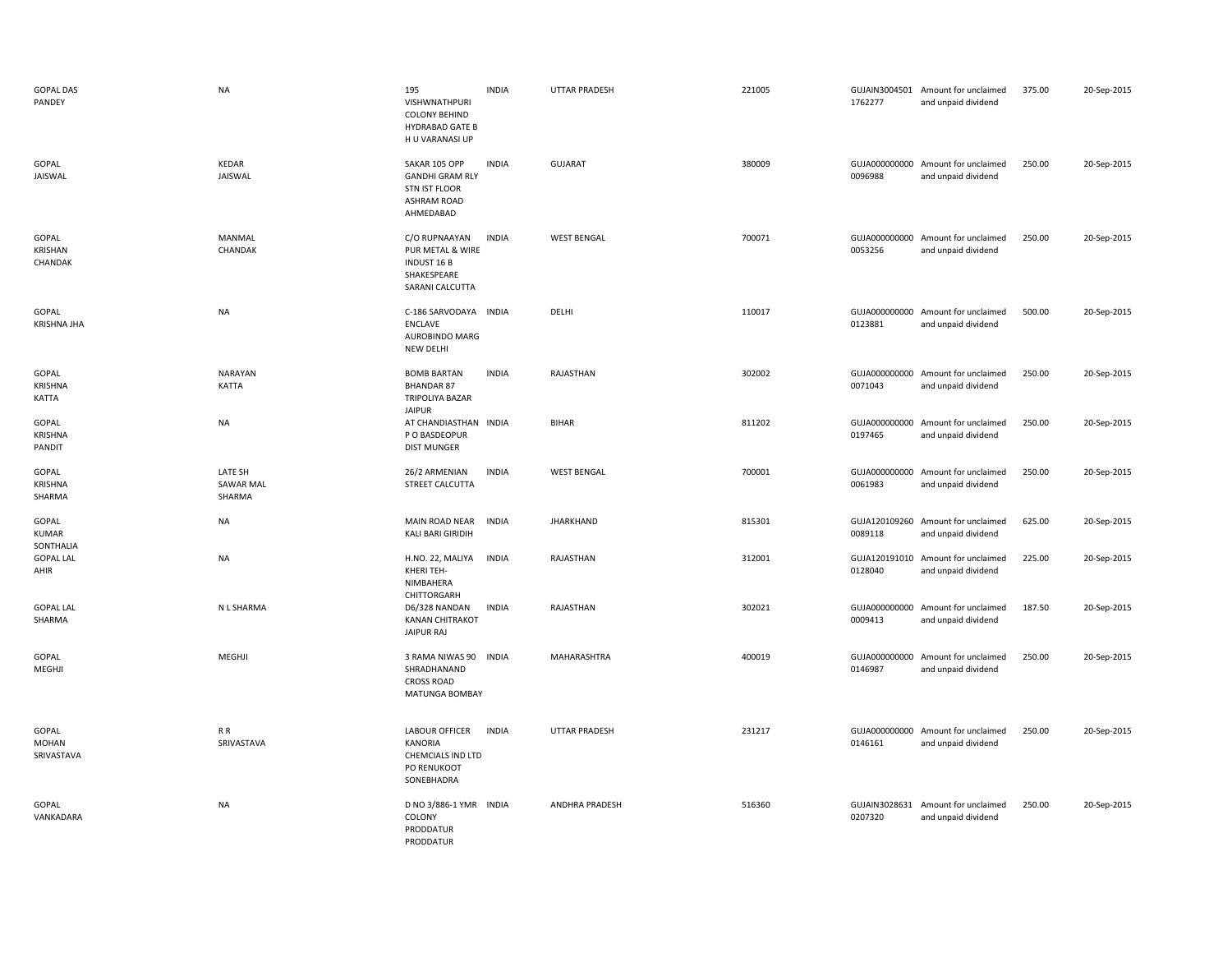| <b>GOPALAKRISH</b><br>NAN T K              | <b>NA</b>                                 | SHIVA JYOTHI<br><b>INDIA</b><br><b>BHAVAN NH BYE</b><br>PASS ROAD<br>KALPATHY<br>PALAKKAD                              | <b>KERALA</b>  | 678003 | 0839779                  | GUJAIN3016374 Amount for unclaimed<br>and unpaid dividend | 62.50  | 20-Sep-2015 |
|--------------------------------------------|-------------------------------------------|------------------------------------------------------------------------------------------------------------------------|----------------|--------|--------------------------|-----------------------------------------------------------|--------|-------------|
| <b>GOPALBHAI</b><br>PANARA                 | <b>MULJIBHAI</b><br>PANARA                | 11 RAVI KIRAN APP INDIA<br><b>JALARAM SOCIETY</b><br><b>JUNAGADH</b>                                                   | <b>GUJARAT</b> | 362001 | 0122393                  | GUJA000000000 Amount for unclaimed<br>and unpaid dividend | 250.00 | 20-Sep-2015 |
| <b>GOPALBHAI</b><br>SOLANKI                | KARSANBHAI                                | I3/3 GEBTPS<br><b>INDIA</b><br><b>GANDHI NAGAR</b>                                                                     | <b>GUJARAT</b> | 382041 | GUJA000000000<br>0121355 | Amount for unclaimed<br>and unpaid dividend               | 250.00 | 20-Sep-2015 |
| <b>GOPALDAS</b><br>REVACHAND<br>HARDASVANI | <b>NA</b>                                 | OPP. BUS STAND<br><b>INDIA</b><br><b>STATION SHERI</b><br>DEVGADH BARIA<br>PANCHMAHAL                                  | <b>GUJARAT</b> | 389380 | 0225522                  | GUJAIN3019911 Amount for unclaimed<br>and unpaid dividend | 257.50 | 20-Sep-2015 |
| <b>GOPI DEVI</b><br>NAGDEO                 | LATE SH<br>RAMCHAND                       | 718 MARHATAL OPP INDIA<br><b>INDIAN BANK</b><br>JABALPUR MP-                                                           | MADHYA PRADESH | 482002 | 0040512                  | GUJA000000000 Amount for unclaimed<br>and unpaid dividend | 250.00 | 20-Sep-2015 |
| <b>GOPI HASSANI</b>                        | DHANRAJ                                   | APSARA<br><b>INDIA</b><br>APARTMENT 33RD<br>FLOOR FLAT NO 1<br>10 PALLI HILL<br><b>BADRA W BOMBAY</b>                  | MAHARASHTRA    | 400050 | GUJA000000000<br>0103971 | Amount for unclaimed<br>and unpaid dividend               | 500.00 | 20-Sep-2015 |
| GOPIBEN<br>TALREJA                         | SHYAMLAL<br>TALREJA                       | D-5 SALI COLONY<br><b>INDIA</b><br>HILL DRIVE<br>BHAVNAGAR                                                             | <b>GUJARAT</b> | 364002 | 0075481                  | GUJA000000000 Amount for unclaimed<br>and unpaid dividend | 250.00 | 20-Sep-2015 |
| <b>GOPINATH B</b>                          | <b>NA</b>                                 | CHENNAMPALLIL<br><b>INDIA</b><br>HOUSE<br>MOOLAVATTOM P<br>O KOTTAYAM                                                  | KERALA         | 686026 | GUJA120239000<br>0209981 | Amount for unclaimed<br>and unpaid dividend               | 25.00  | 20-Sep-2015 |
| <b>GOPINATH</b><br><b>GULATI</b>           | <b>KAPIL GULATI</b>                       | <b>INDIA</b><br>SAKAR 105 OPP<br><b>GANDHI GRAM RLY</b><br><b>STATION IST FLOOR</b><br><b>ASHRAM ROAD</b><br>AHMEDABAD | <b>GUJARAT</b> | 380009 | GUJA000000000<br>0046011 | Amount for unclaimed<br>and unpaid dividend               | 250.00 | 20-Sep-2015 |
| <b>GORANTI</b><br>PRABHAKAR<br>AMBAJI      | AMBAJI<br><b>KALPPA</b><br><b>GORANTI</b> | 43 A KUCHAN<br><b>INDIA</b><br>NAGAR ZOPADPATI<br>SOLAPUR                                                              | MAHARASHTRA    | 413005 | 3026867                  | GUJAIN3004841 Amount for unclaimed<br>and unpaid dividend | 250.00 | 20-Sep-2015 |
| <b>GORDHAN P</b><br>RAKHOLIYA              | NA                                        | BLOCK 1C SECTOR 6 INDIA<br><b>RELIANCE GREENS</b><br>MOTIKHAVDI<br>JAMNAGAR                                            | <b>GUJARAT</b> | 361140 | GUJAIN3030285<br>0227866 | Amount for unclaimed<br>and unpaid dividend               | 250.00 | 20-Sep-2015 |
| GORDHANDA<br>S J<br>BHANUSHALI             | JAMNADAS<br>RETD                          | RNO 7 B NALRAJ<br><b>INDIA</b><br><b>BLDG L N LANE</b><br>MATUIVEIA<br><b>BOMBAY</b>                                   | MAHARASHTRA    | 400019 | 0059812                  | GUJA000000000 Amount for unclaimed<br>and unpaid dividend | 250.00 | 20-Sep-2015 |
| GOTAM<br>LODHA                             | PUKH RAJ<br>LODHA                         | PUKH RAJ DHAN RAJ INDIA<br><b>JAIN CLOTH</b><br><b>MERCHANT SADAR</b><br><b>BAZAR KEKRI RAJ</b>                        | RAJASTHAN      | 305404 | 0072224                  | GUJA000000000 Amount for unclaimed<br>and unpaid dividend | 250.00 | 20-Sep-2015 |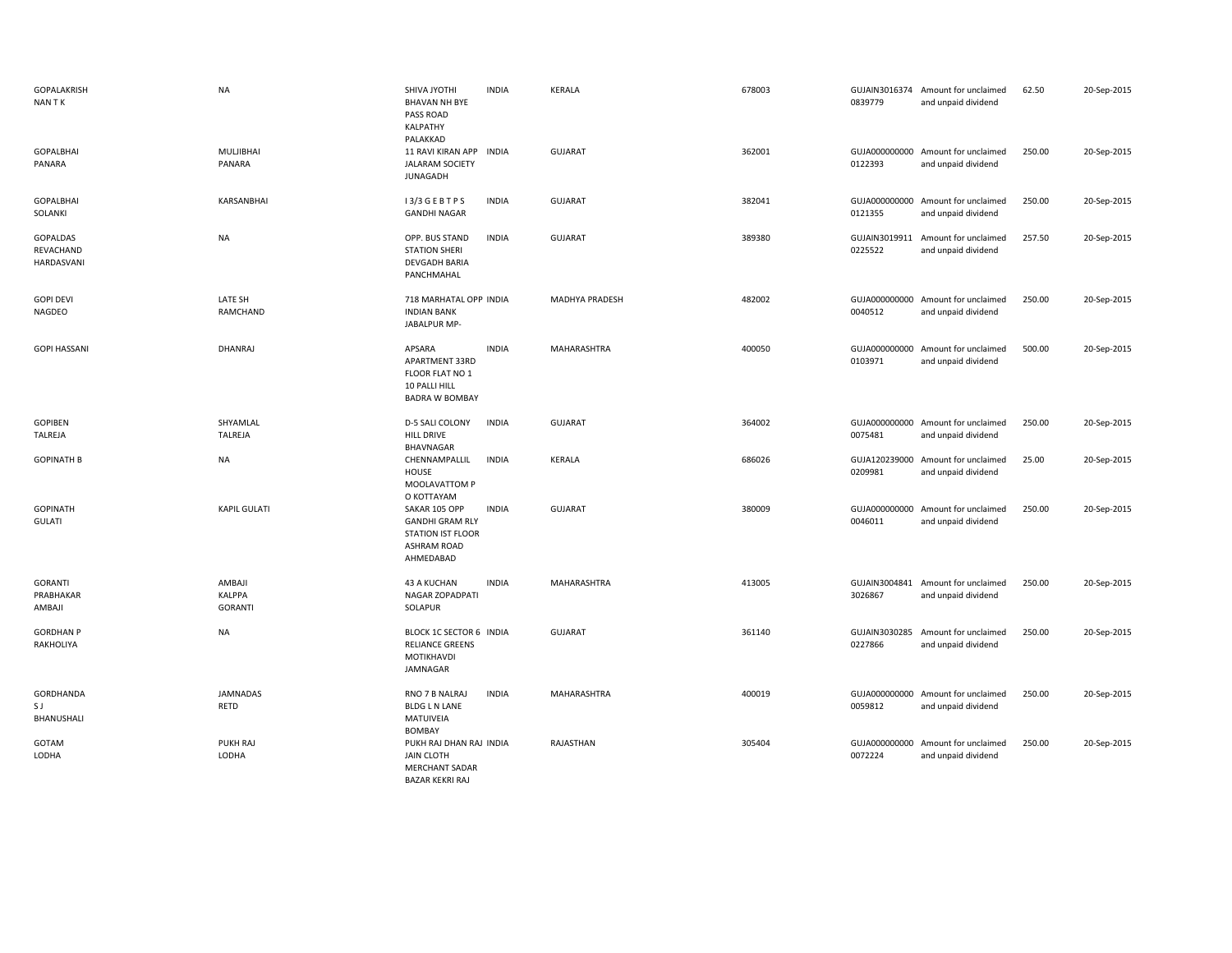| GOTECHA<br>PARESH<br>CHHOTALAL           | <b>NA</b>                   | JALEV NIDDHI,<br><b>INDIA</b><br>SAURASHTRA KALA<br>KENDRA, NIRMALA<br>CONVENT ROAD,<br>RAJKOT.                | <b>GUJARAT</b>     |                       | 360001 | 0707838 | GUJAIN3009741 Amount for unclaimed<br>and unpaid dividend | 250.00  | 20-Sep-2015 |
|------------------------------------------|-----------------------------|----------------------------------------------------------------------------------------------------------------|--------------------|-----------------------|--------|---------|-----------------------------------------------------------|---------|-------------|
| <b>GOURAIAH</b><br>PENTA                 | VENKATAIAH<br>PENTA         | <b>NEW HOUSE</b><br><b>INDIA</b><br><b>VINAYAK NAGAR</b><br>POST & DIST<br>NIZAMABAD AP                        |                    | <b>ANDHRA PRADESH</b> | 503003 | 0006331 | GUJA000000000 Amount for unclaimed<br>and unpaid dividend | 250.00  | 20-Sep-2015 |
| <b>GOURI RANI</b><br>GHOSAL              | <b>ANIL KUMAR</b><br>GHOSAL | BK 15 FLAT 179<br><b>INDIA</b><br>TURF VIEW PO<br><b>HASTINGS</b><br>CALCUTTA                                  | <b>WEST BENGAL</b> |                       | 700022 | 0004499 | GUJA000000000 Amount for unclaimed<br>and unpaid dividend | 250.00  | 20-Sep-2015 |
| GOURI<br>SHANKER<br>AGARWAL              | RAMDIN<br>AGARWAL           | <b>INDIA</b><br>FLAT-2D,2ND<br>FLOOR, SUBHAM<br>APPARTMENT, 4TH,<br>RASHMONI BAZAR<br>ROAD, KOLKATA.           | <b>WEST BENGAL</b> |                       | 700010 | 0052235 | GUJA000000000 Amount for unclaimed<br>and unpaid dividend | 250.00  | 20-Sep-2015 |
| GOUTAM<br><b>CHAND JAIN</b>              | MADANLAL<br>JAIN            | <b>INDIA</b><br>A K DARAK P O<br>SHORAPUR DIST<br>GULBARGA<br>KARNATAKA                                        | KARNATAKA          |                       | 585224 | 0002053 | GUJA000000000 Amount for unclaimed<br>and unpaid dividend | 250.00  | 20-Sep-2015 |
| GOUTAM<br><b>DOLAI</b>                   | <b>NA</b>                   | KHAJRA S.C.M. HIGH INDIA<br>SCHOOL VILL.-<br>KHAJRA P.O.-<br>KUSHGERIA DIST.-<br>PASCHIM<br>MEDINIPUR          | <b>WEST BENGAL</b> |                       | 721133 | 0199092 | GUJAIN3007731 Amount for unclaimed<br>and unpaid dividend | 250.00  | 20-Sep-2015 |
| <b>GOUTAM JAIN</b>                       | VEPARIMAL                   | 71 GIRDHARNAGAR INDIA<br>SOCIETY<br>GIRDHARNAGAR<br>AHMEDABAD                                                  | <b>GUJARAT</b>     |                       | 380004 | 0032164 | GUJA000000000 Amount for unclaimed<br>and unpaid dividend | 250.00  | 20-Sep-2015 |
| GOUTAM<br>SHARMA                         | SANTOSH<br>SHARMA           | <b>INDIA</b><br>C/O. SANTOSH<br>SHARMA BORA<br>PATTI LAL BAZAR<br><b>GANESH CHOWK</b><br><b>JHARIA DHANBAD</b> | <b>JHARKHAND</b>   |                       | 828111 | 9064776 | GUJAIN3013301 Amount for unclaimed<br>and unpaid dividend | 1500.00 | 20-Sep-2015 |
| GOUTHAM<br>CHAND<br><b>BOTHRA</b>        | <b>BOTHRA</b>               | 47 KALATIPILLAI<br><b>INDIA</b><br><b>STREET SOWCARPET</b><br>CHENNAI                                          | <b>TAMIL NADU</b>  |                       | 600079 | 2944294 | GUJAIN3011511 Amount for unclaimed<br>and unpaid dividend | 250.00  | 20-Sep-2015 |
| GOVERNER<br>OF GUJARAT                   | <b>NA</b>                   | RAJ BHAVAN<br><b>INDIA</b><br><b>GANDHI NAGAR</b>                                                              | <b>GUJARAT</b>     |                       | 382010 | 0000014 | GUJA000000000 Amount for unclaimed<br>and unpaid dividend | 2.50    | 20-Sep-2015 |
| GOVIND                                   | <b>NA</b>                   | CHUDI GALI NEAR<br><b>INDIA</b><br>SITLA MANDIR<br>OBRA,<br>SONEBHADRA<br>UTTAR PRADESH                        |                    | <b>UTTAR PRADESH</b>  | 231219 | 0900096 | GUJAIN3002061 Amount for unclaimed<br>and unpaid dividend | 50.00   | 20-Sep-2015 |
| <b>GOVIND BHAI</b><br>SHANABHAI<br>PATEL | SHANABHAI<br>V PATEL        | TRIMURTI SOCIETY<br><b>INDIA</b><br>KAPADWANJ                                                                  | <b>GUJARAT</b>     |                       | 387620 | 0023367 | GUJA000000000 Amount for unclaimed<br>and unpaid dividend | 250.00  | 20-Sep-2015 |
| GOVIND<br><b>KISHOR</b><br><b>BAJPAI</b> | <b>NA</b>                   | M/S, JOLLY CHEMIST INDIA<br>1- STATION ROAD<br>ETAWAH                                                          |                    | <b>UTTAR PRADESH</b>  | 206001 | 0026565 | GUJA120164000 Amount for unclaimed<br>and unpaid dividend | 250.00  | 20-Sep-2015 |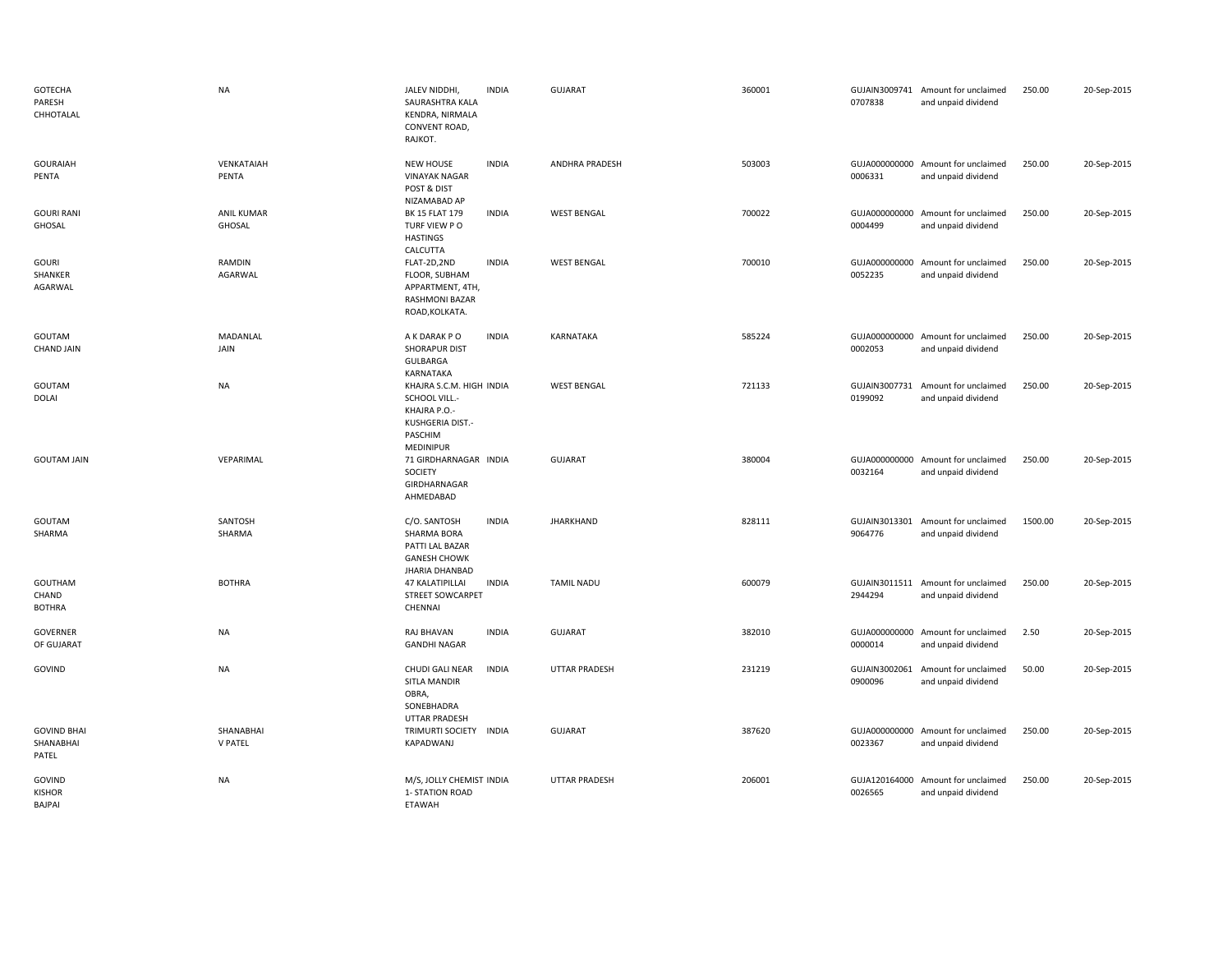| GOVIND<br>PRASAD                               | R <sub>P</sub><br>AGGARWAL                    | 160 BHANU<br><b>ENCLAVE NEAR</b><br>SHARDA NIKETAN<br><b>CHOWK PITAMPURA</b><br>DELHI                           | <b>INDIA</b> | DELHI                 | 110034 | 0181891                  | GUJA000000000 Amount for unclaimed<br>and unpaid dividend | 2.50   | 20-Sep-2015 |
|------------------------------------------------|-----------------------------------------------|-----------------------------------------------------------------------------------------------------------------|--------------|-----------------------|--------|--------------------------|-----------------------------------------------------------|--------|-------------|
| GOVIND<br>PRASAD<br>AGARWAL                    | HUKAMCHAN<br>D AGARWAL                        | 22 BHASKAR LANE<br>1ST FLOOR ROOM<br><b>NO 20</b><br>BHULESHWAR<br>BOMBAY                                       | <b>INDIA</b> | MAHARASHTRA           | 400002 | 0064760                  | GUJA000000000 Amount for unclaimed<br>and unpaid dividend | 250.00 | 20-Sep-2015 |
| GOVIND<br>PRASAD<br>DALMIA                     | <b>LATE SHRI</b><br>GAURI<br>SHANKER<br>DALMI | <b>DALMIA HOUSE</b><br><b>DEVGHAR BIHAR</b>                                                                     | <b>INDIA</b> | <b>JHARKHAND</b>      | 814142 | 0018333                  | GUJA000000000 Amount for unclaimed<br>and unpaid dividend | 250.00 | 20-Sep-2015 |
| <b>GOVINDA RAJ</b><br>M                        | <b>NA</b>                                     | 85 N M M STREET<br>PICHANOOR<br><b>GUDIYATTAM</b>                                                               | <b>INDIA</b> | <b>TAMIL NADU</b>     | 632601 | 0101838                  | GUJA000000000 Amount for unclaimed<br>and unpaid dividend | 250.00 | 20-Sep-2015 |
| GOVINDARED<br>DY KASIREDDY                     | <b>NA</b>                                     | H NO 5 11 50<br>NAIMNAGAR<br>HANAMKANDA<br>WARANGAI                                                             | <b>INDIA</b> | <b>ANDHRA PRADESH</b> | 506001 | 0164489                  | GUJA000000000 Amount for unclaimed<br>and unpaid dividend | 125.00 | 20-Sep-2015 |
| <b>GOVINDBHAI</b><br><b>DUDHATRA</b>           | VASARAMBH<br>Al                               | GAYATRI NAGAR NO INDIA<br><b>6 RATNADIP</b><br>GONDAL                                                           |              | <b>GUJARAT</b>        | 360311 | GUJA000000000<br>0080639 | Amount for unclaimed<br>and unpaid dividend               | 250.00 | 20-Sep-2015 |
| <b>GOVINDBHAI</b><br>SAVJIBHAI<br>PARMAR       | <b>NA</b>                                     | SHITARAM MANDIR, INDIA<br>DUDHREJ ROAD,<br>B/H. RAMKUTIR, NR.<br><b>BHUVA SAHEB</b><br>HOUSE,<br>SURENDRANAGAR. |              | GUJARAT               | 363001 | GUJAIN3009741<br>0498104 | Amount for unclaimed<br>and unpaid dividend               | 250.00 | 20-Sep-2015 |
| <b>GOVINDLAL</b><br>HIRALAL<br>MANDURA         | <b>NA</b>                                     | ANAND                                                                                                           | <b>INDIA</b> | <b>GUJARAT</b>        | 388001 | 0180254                  | GUJAIN3880011 Amount for unclaimed<br>and unpaid dividend | 257.50 | 20-Sep-2015 |
| GOWRI<br>MAHADEVAN                             | N P<br>MAHADEVAN                              | 84 GOPALAN<br>STREET VASUDEVAN<br>NAGAR<br>JAFFERKHANPET<br>CHENNAI                                             | <b>INDIA</b> | <b>TAMIL NADU</b>     | 600083 | 0055193                  | GUJA000000000 Amount for unclaimed<br>and unpaid dividend | 250.00 | 20-Sep-2015 |
| GUDIMETLA<br>RATNAVATHI                        | G V R<br><b>MOHAN</b>                         | BONDADAVARI ST D INDIA<br>NO 18-5-11<br>PALAKOL W G DT AP                                                       |              | <b>ANDHRA PRADESH</b> | 534260 | 0139207                  | GUJA000000000 Amount for unclaimed<br>and unpaid dividend | 250.00 | 20-Sep-2015 |
| GUDLA<br>VIMALA<br>KUMARI                      | <b>NA</b>                                     | PLOT NO 134<br><b>BANKERS COLONY</b><br>SRIKAKULAM                                                              | <b>INDIA</b> | ANDHRA PRADESH        | 532001 | 0980098                  | GUJAIN3023241 Amount for unclaimed<br>and unpaid dividend | 5.00   | 20-Sep-2015 |
| <b>GUJARAT</b><br>AMBUJA<br><b>CEMENTS LTD</b> | COMPANY                                       | 122 MAKER<br><b>CHAMBERS III</b><br><b>NARIMAN POINT</b><br>MUMBAI                                              | <b>INDIA</b> | MAHARASHTRA           | 400021 | 0171965                  | GUJA000000000 Amount for unclaimed<br>and unpaid dividend | 750.00 | 20-Sep-2015 |
| <b>GUL RAJ</b><br><b>NAINANI</b>               | <b>HARI RAM</b><br><b>NAINANI</b>             | C 96 DOUBLE<br><b>STOREY RAMESH</b><br>NAGAR NEW DELHI                                                          | <b>INDIA</b> | DELHI                 | 110015 | 0015549                  | GUJA000000000 Amount for unclaimed<br>and unpaid dividend | 250.00 | 20-Sep-2015 |
| <b>GULAB</b><br>CHANDRA<br>AGRAWAL             | LATE SH R C<br>AGRAWAL                        | 16/8 SHIVNAGAR<br><b>COLONY ALLAHPUR</b><br>ALLAHABAD                                                           | <b>INDIA</b> | <b>UTTAR PRADESH</b>  | 211006 | GUJA000000000<br>0036508 | Amount for unclaimed<br>and unpaid dividend               | 250.00 | 20-Sep-2015 |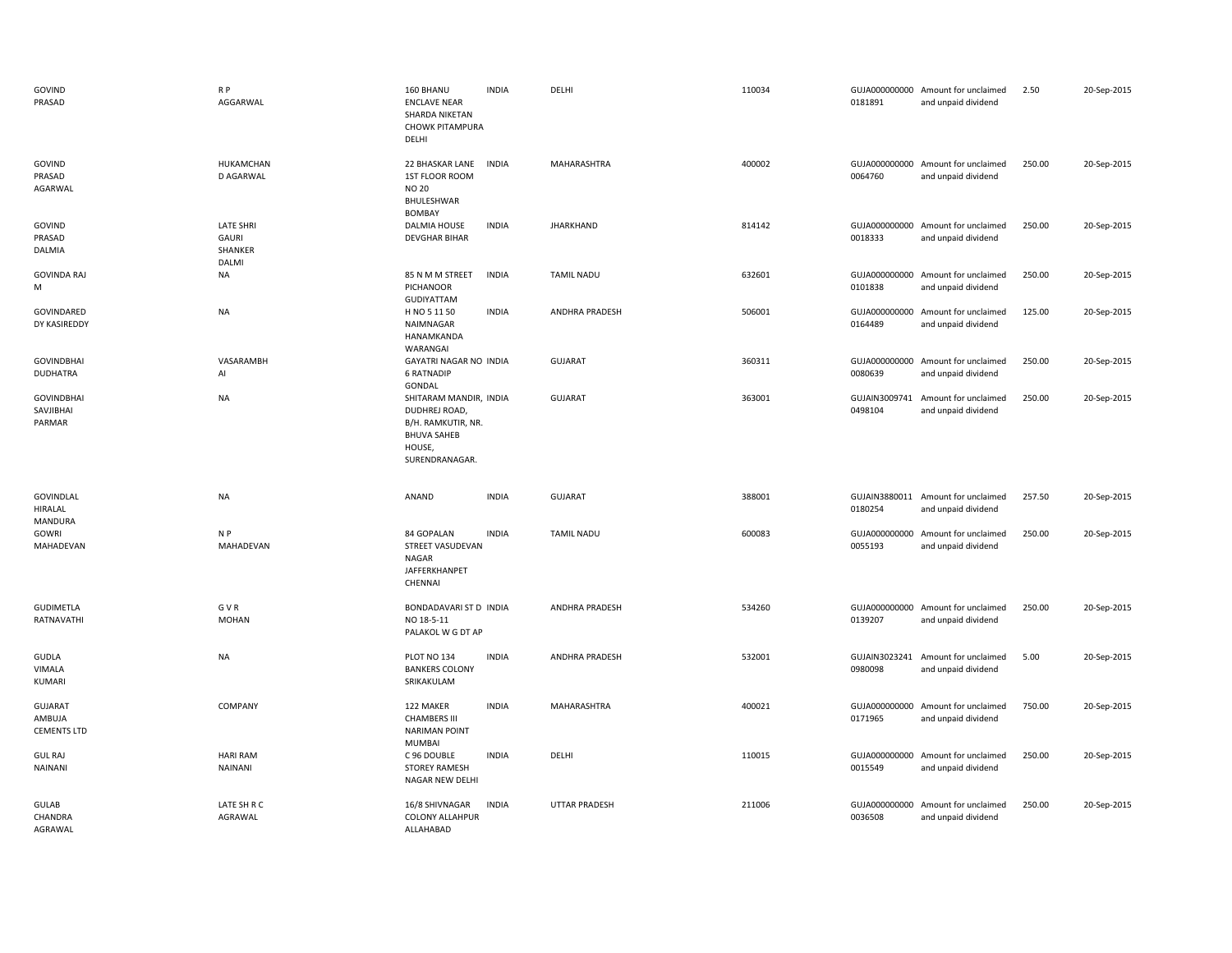| <b>GULBAI B</b><br>CONTRACTOR                          | <b>NA</b>                    | KOTWAL HOUSE<br><b>SLEATER ROAD</b><br>GRANT<br>ROADBOMBAY                                        | <b>INDIA</b> | MAHARASHTRA    | 400007 | 0123893                  | GUJA000000000 Amount for unclaimed<br>and unpaid dividend | 250.00  | 20-Sep-2015 |
|--------------------------------------------------------|------------------------------|---------------------------------------------------------------------------------------------------|--------------|----------------|--------|--------------------------|-----------------------------------------------------------|---------|-------------|
| GULBANU<br><b>TAJDIN</b><br><b>MERCHANT</b>            | <b>NA</b>                    | SAMADHAN FLAT<br>NO 15 LINKING<br>ROAD EXTENSION<br>SANTACRUZ WEST<br><b>MUMBAI</b>               | <b>INDIA</b> | MAHARASHTRA    | 400054 | GUJAIN3004761<br>0373217 | Amount for unclaimed<br>and unpaid dividend               | 1250.00 | 20-Sep-2015 |
| GULNAV<br><b>SINGH HORA</b>                            | H S HORA                     | 1-A T-5139 PUSA<br>ROAD KAROL BAGH<br>NEW DELHI                                                   | <b>INDIA</b> | DELHI          | 110001 | GUJA000000000<br>0127483 | Amount for unclaimed<br>and unpaid dividend               | 250.00  | 20-Sep-2015 |
| <b>GULSHN</b><br>GARG                                  | OM PRAKASH<br>GARG           | C/O MAA<br>KAMAKHYA<br><b>TRADING COMPANY</b><br>2734 NAYA BAZAR<br>3RD FLOOR DELHI               | <b>INDIA</b> | DELHI          | 110006 | 0017359                  | GUJA000000000 Amount for unclaimed<br>and unpaid dividend | 250.00  | 20-Sep-2015 |
| <b>GUNAKAR</b><br>SHETTY                               | <b>NA</b>                    | SRTERLING HOLIDAY INDIA<br><b>RESORT LTD</b><br>VAGATOR BEACH<br><b>BARDEZ GOA</b>                |              | GOA            | 403509 | 0679163                  | GUJAIN3005131 Amount for unclaimed<br>and unpaid dividend | 625.00  | 20-Sep-2015 |
| <b>GUNAVANTLA</b><br>L THAKKAR                         | RAMANLAL A<br><b>THAKKAR</b> | 45 GANDHI GUNJ<br><b>BORSAD</b>                                                                   | <b>INDIA</b> | GUJARAT        | 388540 | 0047175                  | GUJA000000000 Amount for unclaimed<br>and unpaid dividend | 250.00  | 20-Sep-2015 |
| <b>GUNMALA</b><br>JAIN                                 | <b>BUDHCHAND</b><br>JAIN     | H NO 45 C/O JAIN<br><b>MEDICALS NEAR</b><br>SOUDAGAR SANTAR<br><b>MALL ROAD</b><br><b>GWALIOR</b> | <b>INDIA</b> | MADHYA PRADESH | 474004 | 3216127                  | GUJAIN3029024 Amount for unclaimed<br>and unpaid dividend | 22.50   | 20-Sep-2015 |
| <b>GUNVANT P</b><br>KANKARIA                           | <b>NA</b>                    | ZAVERI BUILDING<br><b>MAHURAT POLE</b><br>MANEK<br>CHOWKAHMEDABA<br>D                             | <b>INDIA</b> | <b>GUJARAT</b> | 380001 | 0123896                  | GUJA000000000 Amount for unclaimed<br>and unpaid dividend | 500.00  | 20-Sep-2015 |
| <b>GUNVANT R</b><br>SHAH                               | RANCHHODL<br>AL              | 9/97 GUJARAT<br><b>HOUSING BAORD</b><br>NAVJIVAN AJWA<br>ROAD BARODA                              | <b>INDIA</b> | GUJARAT        | 390019 | 0039661                  | GUJA000000000 Amount for unclaimed<br>and unpaid dividend | 250.00  | 20-Sep-2015 |
| <b>GUNVANTI S</b><br>TULSANI                           | SHAMBHURA<br>M               | TULSANI NIWAS B/H INDIA<br><b>GANUBHAI</b><br><b>HOSPITAL KAZI</b><br>WADA JUNAGADH               |              | GUJARAT        | 362001 | 0079984                  | GUJA000000000 Amount for unclaimed<br>and unpaid dividend | 250.00  | 20-Sep-2015 |
| GUNVANTLAL<br>SHAH                                     | <b>FULCHAND</b>              | E/3 BHASKAR APT<br><b>OPP BHAVIN</b><br>SCHOOL<br>MIRAMBIKA ROAD<br>NARANPURA<br>AHMEDABAD        | <b>INDIA</b> | <b>GUJARAT</b> | 380012 | 0028131                  | GUJA000000000 Amount for unclaimed<br>and unpaid dividend | 500.00  | 20-Sep-2015 |
| <b>GUNVANTRAI</b><br><b>TAPUBHAI</b><br><b>MARTHAK</b> | <b>TAPUBHAI</b>              | C/O SUBHASH<br>P.MARTHAK<br><b>STATION ROAD</b><br>DIS:AMRELIBAGASA<br>RA                         | <b>INDIA</b> | <b>GUJARAT</b> | 365440 | 0190141                  | GUJA120180000 Amount for unclaimed<br>and unpaid dividend | 250.00  | 20-Sep-2015 |
| <b>GURAPPASE T</b><br>TYB                              | B P<br>VENKANNA<br>SETTY     | C/O<br>BHASKARMEDICAL<br><b>STORES</b><br>MULAKALACHERYU<br>R S CHITTOOR DT AP                    | <b>INDIA</b> | ANDHRA PRADESH | 517390 | GUJA000000000<br>0101928 | Amount for unclaimed<br>and unpaid dividend               | 250.00  | 20-Sep-2015 |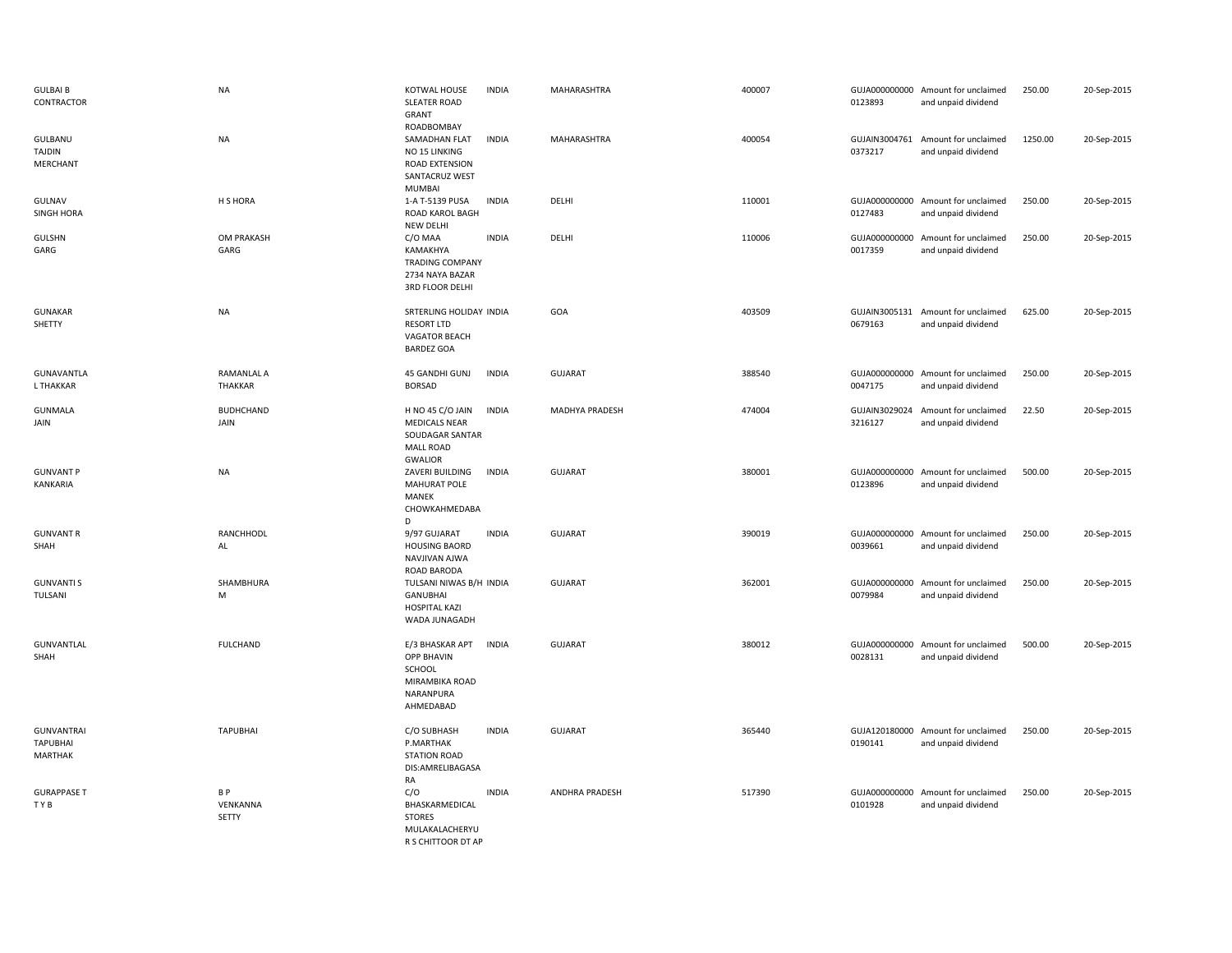| <b>GURCHARAN</b><br>SINGH                          | <b>NA</b>                                             | NO 744/17, GURU<br>INDIA<br>NANAK NAGAR GALI<br>NO 7 PATIALA                                                                 | PUNJAB               | 147003 | 0631369                  | GUJAIN3016961 Amount for unclaimed<br>and unpaid dividend | 250.00 | 20-Sep-2015 |
|----------------------------------------------------|-------------------------------------------------------|------------------------------------------------------------------------------------------------------------------------------|----------------------|--------|--------------------------|-----------------------------------------------------------|--------|-------------|
| <b>GURDAS</b><br>RAJANI HU F                       | N RAJANI<br><b>BUSIENSS</b>                           | 11TH FLOOR<br><b>INDIA</b><br><b>ASHISHWANG 72</b><br>POCHKHAMWALA<br>RD WORLI BOMBAY                                        | MAHARASHTRA          | 400025 | 0157935                  | GUJA000000000 Amount for unclaimed<br>and unpaid dividend | 500.00 | 20-Sep-2015 |
| <b>GURJEET</b><br>KAUR                             | <b>S DEVENDER</b><br>SINGH                            | C 29 SARVODAYA<br><b>INDIA</b><br>NAGAR KANPUR                                                                               | <b>UTTAR PRADESH</b> | 208012 | GUJAIN3013301<br>7143354 | Amount for unclaimed<br>and unpaid dividend               | 250.00 | 20-Sep-2015 |
| <b>GURJIBHAI</b><br><b>JANIYABHAI</b><br>CHAUDHARI | <b>NA</b>                                             | <b>INDIA</b><br>13,14, SAI JYOTI<br>SHANTIVAN SOCIETY<br>OPP. OFF JELI<br>TOWER, TADWADI<br><b>NEW RANDER</b><br>ROAD, SURAT | <b>GUJARAT</b>       | 395003 | GUJAIN3004251<br>0029623 | Amount for unclaimed<br>and unpaid dividend               | 250.00 | 20-Sep-2015 |
| <b>GURLINGAPP</b><br>A MALLAPPA<br>ANTIN           | <b>NA</b>                                             | NEAR RURAL POLICE INDIA<br><b>STATION LAXMI</b><br>NAGAR BAGALKOT                                                            | KARNATAKA            | 587101 | 0724260                  | GUJA120132000 Amount for unclaimed<br>and unpaid dividend | 375.00 | 20-Sep-2015 |
| <b>GURMEET</b><br>SINGH<br>KAPOOR                  | <b>NA</b>                                             | 103 DOSHI<br><b>INDIA</b><br><b>CHAMBERS POONA</b><br>ST MASJID BUNDER<br><b>BOMBAY</b>                                      | MAHARASHTRA          | 400009 | 0110377                  | GUJA000000000 Amount for unclaimed<br>and unpaid dividend | 250.00 | 20-Sep-2015 |
| <b>GURPREET</b><br>KAUR<br>SANDHU                  | <b>KIRAN BIR</b><br>SINGH                             | 1241 SECTOR 43 B<br><b>INDIA</b><br>CHANDIGARH                                                                               | CHANDIGARH           | 160022 | 0004818                  | GUJA000000000 Amount for unclaimed<br>and unpaid dividend | 250.00 | 20-Sep-2015 |
| <b>GURPREET</b><br>SINGH                           | <b>S PRITPAL</b><br>SINGH                             | 704 SUBHASH<br><b>INDIA</b><br>NAGAR NEAR POST<br>OFFICE BAREILLY U                                                          | <b>UTTAR PRADESH</b> | 243001 | 0063162                  | GUJA000000000 Amount for unclaimed<br>and unpaid dividend | 250.00 | 20-Sep-2015 |
| <b>GURU CHARN</b><br>SINGH                         | PERLAHAD<br>SING JE                                   | H NO 652 SINDHI<br><b>INDIA</b><br><b>COLONY ADARSH</b><br><b>NAGAR JAIPUR</b>                                               | RAJASTHAN            | 302004 | 0009523                  | GUJA000000000 Amount for unclaimed<br>and unpaid dividend | 250.00 | 20-Sep-2015 |
| GURU<br>PRASHAD<br><b>DINAKAR RAI</b><br>DESHAI    | <b>DIVAKAR RAI</b><br><b>DULERAI</b><br><b>DESHAI</b> | C/O M G DESAI A-3 INDIA<br><b>AVANI APARTMENT</b><br><b>BEHIND S T MOHAN</b><br>NAGARJUNAGADH                                | <b>GUJARAT</b>       | 362001 | 0122394                  | GUJA000000000 Amount for unclaimed<br>and unpaid dividend | 250.00 | 20-Sep-2015 |
| <b>GURU RAKHA</b><br><b>INVESTMENTS</b><br>PVT LTD | <b>NA</b>                                             | D 7 RANJEET NAGAR INDIA<br>COMMERCIAL<br><b>COMPLEX NEW</b><br>DELHI                                                         | DELHI                | 110008 | 0157103                  | GUJA000000000 Amount for unclaimed<br>and unpaid dividend | 250.00 | 20-Sep-2015 |
| <b>GURUBACHA</b><br>N SALUJA                       | PREM SINGH<br>SALUJA                                  | <b>18 PARK ROAD</b><br><b>INDIA</b><br><b>NEAR RAJ KUMAR</b><br>MILL CHOURAHA                                                | MADHYA PRADESH       | 452003 | 0054249                  | GUJA000000000 Amount for unclaimed<br>and unpaid dividend | 250.00 | 20-Sep-2015 |
| GURUPRASAD<br>N SHETTY                             | NANDYAPPA                                             | <b>INDORE</b><br><b>INDIA</b><br>AMBESH HOTEL<br>VIDYA NAGAR HUBLI<br><b>DIST DHARWAD</b><br>KARNATAKA                       | KARNATAKA            | 580021 | GUJA000000000<br>0147033 | Amount for unclaimed<br>and unpaid dividend               | 250.00 | 20-Sep-2015 |
| <b>GURVINDER</b><br><b>KAUR GULATI</b>             | <b>AVTAR SINGH</b><br><b>GULATI</b>                   | G 16/10 A GROUND INDIA<br><b>FLOOR RAJOURI</b><br><b>GARDEN NEW DELHI</b>                                                    | DELHI                | 110027 | 0764771                  | GUJAIN3004411 Amount for unclaimed<br>and unpaid dividend | 122.50 | 20-Sep-2015 |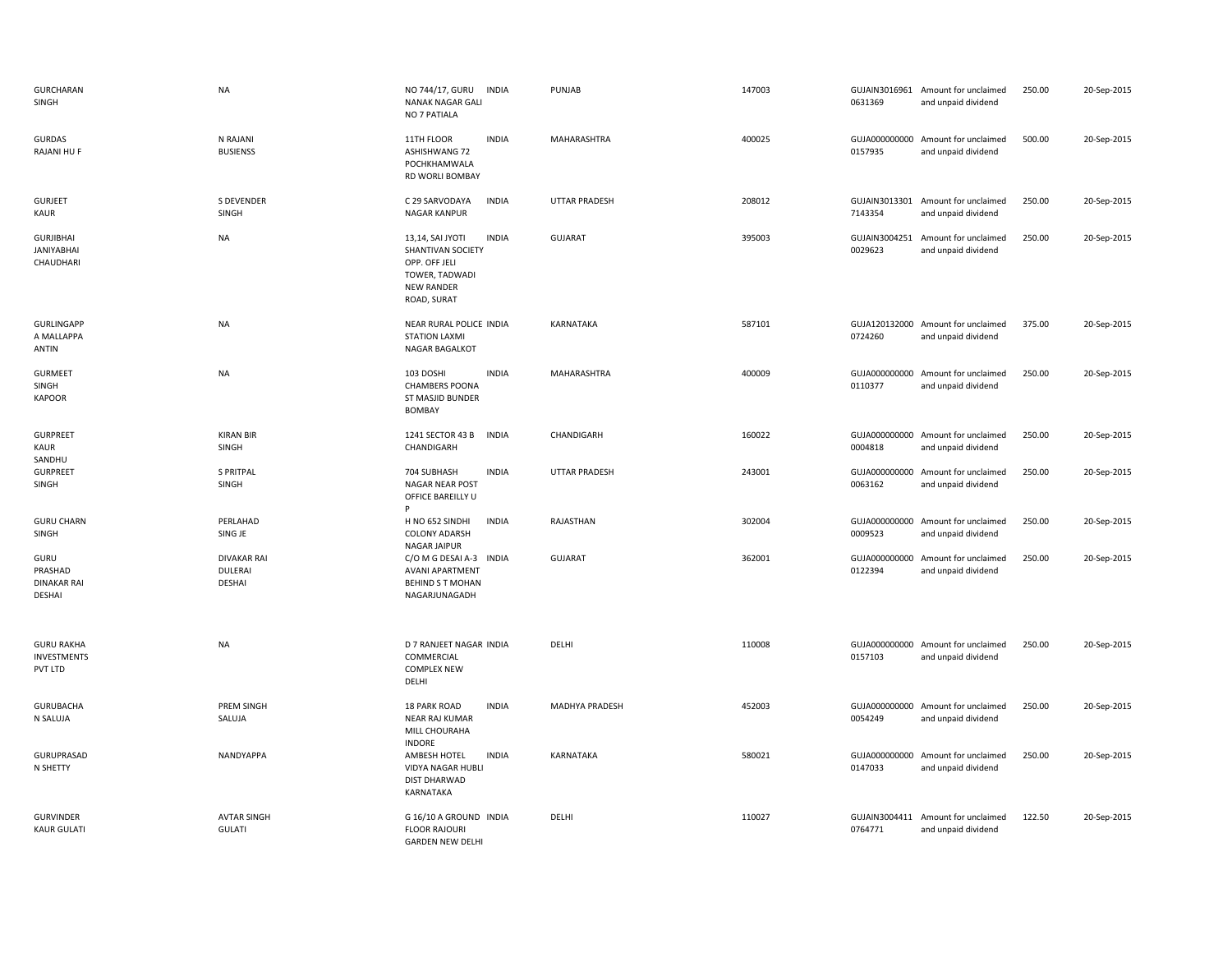| <b>GURVINDER</b><br>SINGH   | <b>JASWANT</b><br>SINGH           | EP 278 SAIDAN<br><b>GATE JALANDHAR</b><br><b>CITY PB</b>                                                                       | <b>INDIA</b> | PUNJAB         | 144001 | 0013684                  | GUJA000000000 Amount for unclaimed<br>and unpaid dividend | 250.00 | 20-Sep-2015 |
|-----------------------------|-----------------------------------|--------------------------------------------------------------------------------------------------------------------------------|--------------|----------------|--------|--------------------------|-----------------------------------------------------------|--------|-------------|
| <b>GYAN GYOTI</b><br>SHARMA | RAM<br>NIRANJAN<br>SHARMA         | MAHAMANDIR<br>ROAD W NO 13<br>SIKAR RAJ                                                                                        | <b>INDIA</b> | RAJASTHAN      | 332001 | 0204437                  | GUJA000000000 Amount for unclaimed<br>and unpaid dividend | 250.00 | 20-Sep-2015 |
| GYAN<br>PARKASH<br>AGGARWAL | DEVKI<br><b>NANDAN</b><br>RETD    | H NO 79 SECTOR 9<br>PANCHKULA<br>HARYANA                                                                                       | <b>INDIA</b> | <b>HARYANA</b> | 134109 | 0005297                  | GUJA000000000 Amount for unclaimed<br>and unpaid dividend | 250.00 | 20-Sep-2015 |
| GYAN<br>SHANKAR             | LATE SH DR<br>MAHESH<br>PRASAD    | <b>BEHIND CIVIL</b><br><b>COURT MOH-</b><br>KRISHNAPATTI PO -<br>JAMUIDIST - JAMUI<br><b>BIHAR</b>                             | <b>INDIA</b> | <b>BIHAR</b>   | 811307 | GUJA000000000<br>0054642 | Amount for unclaimed<br>and unpaid dividend               | 250.00 | 20-Sep-2015 |
| GYANCHAND<br>BAID           | FAKIRCHAND                        | C/O MCS LIMITED<br><b>1ST FLOOR NEELAM</b><br>APT 88 SAMPATRAO<br><b>COLONY ABOVE</b><br><b>CHHAPPAN BHOG</b><br>SWEETVADODARA | <b>INDIA</b> | <b>GUJARAT</b> | 390007 | 0117383                  | GUJA000000000 Amount for unclaimed<br>and unpaid dividend | 250.00 | 20-Sep-2015 |
| H<br>BHATTACHARJ<br>EE      | D<br>BHATTACHAR<br>JEE            | 19 ROHINI SECTOR INDIA<br>9A VASHI NEW<br><b>BOMBAY</b>                                                                        |              | MAHARASHTRA    | 400703 | 0083229                  | GUJA000000000 Amount for unclaimed<br>and unpaid dividend | 250.00 | 20-Sep-2015 |
| H G PATHAK                  | LATE G K<br>PATHAK                | C/O THE TATA IRON INDIA<br>& STEEL CO IND<br><b>SURYA TOWERS 6TH</b><br><b>FLOOR 104 S P</b><br><b>ROAD</b><br>SECUNDERABAD    |              | ANDHRA PRADESH | 500003 | 0160590                  | GUJA000000000 Amount for unclaimed<br>and unpaid dividend | 250.00 | 20-Sep-2015 |
| <b>HJ SRINIVASA</b>         | HV<br>JANARDHAN<br>AIAH           | NO 570 5TH MAIN<br>ROAD<br>SADASIVANAGAR U<br>P O BANGALORE                                                                    | <b>INDIA</b> | KARNATAKA      | 560080 | 0126893                  | GUJA000000000 Amount for unclaimed<br>and unpaid dividend | 250.00 | 20-Sep-2015 |
| H KASTURLAL<br><b>DOSHI</b> | KASTURLAL                         | STANDARD METAL<br>WORK PVT LTD<br>MOGRA VILLAGE<br>ROAD ANDHERI<br><b>EAST BOMBAY</b>                                          | <b>INDIA</b> | MAHARASHTRA    | 400060 | 0056868                  | GUJA000000000 Amount for unclaimed<br>and unpaid dividend | 250.00 | 20-Sep-2015 |
| HN.<br>NANAVATI             | NA                                | C/O. SBI CAPITAL<br><b>MARKETS MAKER</b><br><b>TOWER CUFFE</b><br>PARADEBOMBAY                                                 | <b>INDIA</b> | MAHARASHTRA    | 400001 | 0123902                  | GUJA000000000 Amount for unclaimed<br>and unpaid dividend | 500.00 | 20-Sep-2015 |
| H S GREWAL                  | <b>NA</b>                         | D-1/25 BHARTI<br>NAGAR NEAR KHAN<br>MARKET NEW DELHI                                                                           | <b>INDIA</b> | DELHI          | 110003 | 0016137                  | GUJA000000000 Amount for unclaimed<br>and unpaid dividend | 250.00 | 20-Sep-2015 |
| H S PUJARY                  | S PUJARY                          | MYTHRI SHIVABAGH INDIA<br><b>KADRI MANGALORE</b>                                                                               |              | KARNATAKA      | 575002 | 0139001                  | GUJA000000000 Amount for unclaimed<br>and unpaid dividend | 500.00 | 20-Sep-2015 |
| H S<br>SEETHARAMU           | H <sub>N</sub><br>SHANKARAPP<br>A | NO 3110 ASHRAYA INDIA<br>18 TH CROSS 3 RD<br>MAIN<br><b>BANASHANKARI 2</b><br><b>ND</b><br>STAGEBANGALORE                      |              | KARNATAKA      | 560070 | 0110104                  | GUJA000000000 Amount for unclaimed<br>and unpaid dividend | 250.00 | 20-Sep-2015 |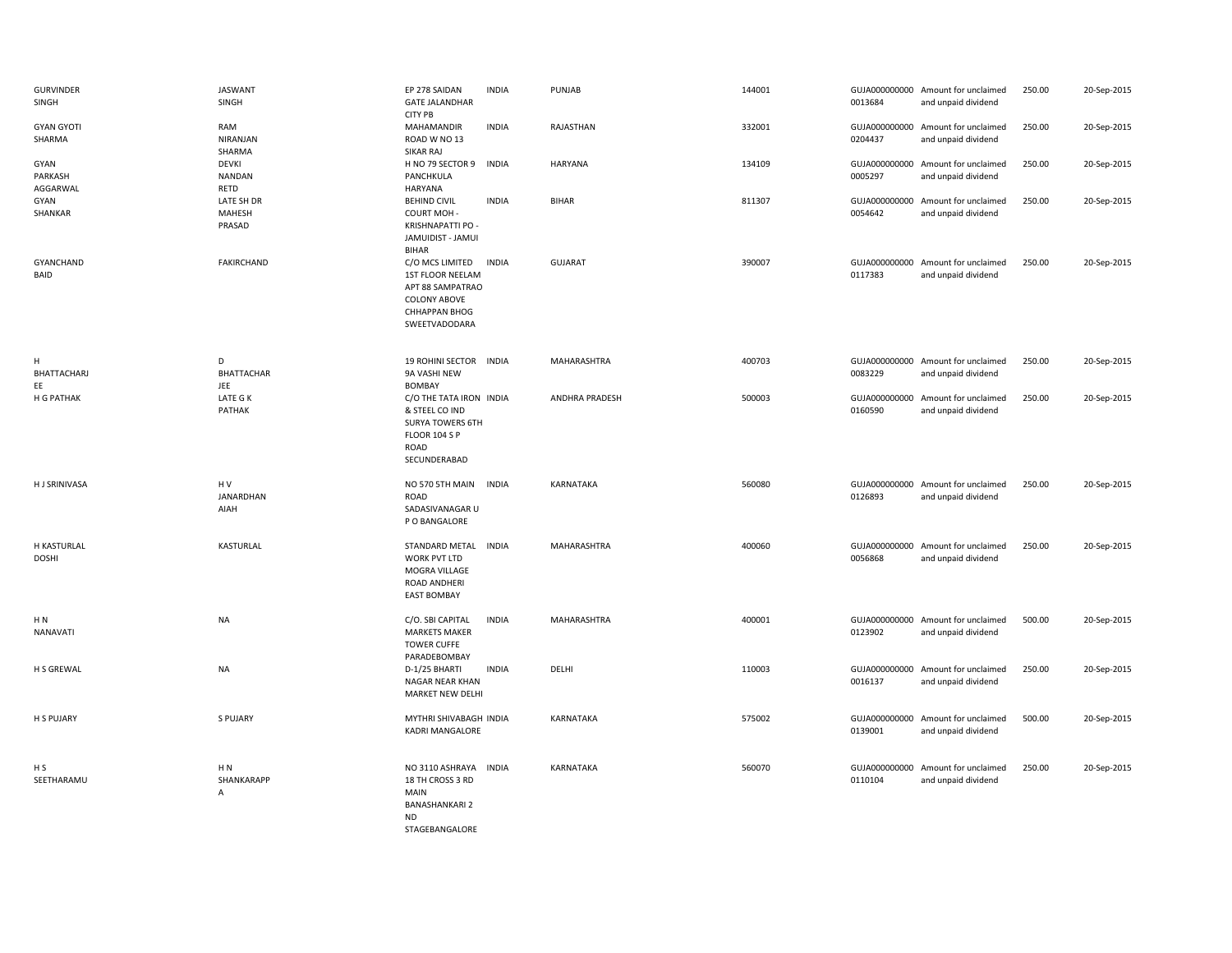| H S SETHI                                  | <b>DIWAN</b><br>SINGH              | BLOCK NO 22 H NO INDIA<br>40 WEST PATEL<br>NAGAR NEW DELHI                                               | DELHI                | 110008 | 0111548 | GUJA000000000 Amount for unclaimed<br>and unpaid dividend | 125.00 | 20-Sep-2015 |
|--------------------------------------------|------------------------------------|----------------------------------------------------------------------------------------------------------|----------------------|--------|---------|-----------------------------------------------------------|--------|-------------|
| HABIBMIYA<br>MALIK                         | AHEDAMIYA                          | <b>INDIA</b><br><b>QTR NO 769/A</b><br><b>FERTILIZER NAGAR P</b><br>O F NAGAR DIST<br><b>BARODA</b>      | <b>GUJARAT</b>       | 391750 | 0119577 | GUJA000000000 Amount for unclaimed<br>and unpaid dividend | 250.00 | 20-Sep-2015 |
| <b>HAJI ABDUL</b><br><b>MAJID KASAN</b>    | <b>KASAM AYUB</b>                  | <b>INDIA</b><br>AKASH<br>APARTMENTS FLAT<br>1201/2 SANE<br><b>GURUJI MARG</b><br>AGRIPADA BOMBAY         | MAHARASHTRA          | 400011 | 0021166 | GUJA000000000 Amount for unclaimed<br>and unpaid dividend | 250.00 | 20-Sep-2015 |
| <b>HAJRA ASIF</b>                          | <b>NA</b>                          | 100/341 BECON<br><b>INDIA</b><br><b>GANJ KANPUR</b>                                                      | <b>UTTAR PRADESH</b> | 208001 | 3297666 | GUJAIN3029024 Amount for unclaimed<br>and unpaid dividend | 375.00 | 20-Sep-2015 |
| <b>HAKAMA RAM</b><br><b>G OPUROHIT</b>     | GODAJI<br>PUROHIT                  | 150 DADAISETH<br><b>INDIA</b><br>AGAYARI LANE 1ST<br><b>FLOOR KABADEVI</b><br>ROAD BOMBAY                | MAHARASHTRA          | 400002 | 0044087 | GUJA000000000 Amount for unclaimed<br>and unpaid dividend | 250.00 | 20-Sep-2015 |
| <b>HAKKABHAIN</b><br>THAKKER               | <b>NATUBHAI</b><br><b>THAKKER</b>  | <b>6 VIRBHADRA</b><br><b>INDIA</b><br>NAGAR NILAMBAG<br><b>CHAWK</b><br>BHAVNAGAR                        | <b>GUJARAT</b>       | 364001 | 0075167 | GUJA000000000 Amount for unclaimed<br>and unpaid dividend | 250.00 | 20-Sep-2015 |
| <b>HAMENT</b><br><b>KUMAR RASIK</b><br>LAL | R P SHAH                           | <b>INDIA</b><br>672/40 BOMBAY<br><b>MARKET CROSS</b><br>LANE AHMEDABAD                                   | <b>GUJARAT</b>       | 380002 | 0148547 | GUJA000000000 Amount for unclaimed<br>and unpaid dividend | 500.00 | 20-Sep-2015 |
| <b>HAMOOD</b><br>AHMED<br>SIDDIQUI         | <b>HAMMAD</b><br>AHMED<br>SIDDIQUI | 152 SANGHI STREET INDIA<br>P O MHOW                                                                      | MADHYA PRADESH       | 453441 | 0172447 | GUJA000000000 Amount for unclaimed<br>and unpaid dividend | 250.00 | 20-Sep-2015 |
| HANNUMAN<br>MAL<br>BHANSALI                | <b>NA</b>                          | RAM DEO<br><b>INDIA</b><br><b>ENTERPESES JAIL</b><br><b>ROAD GUWAHATI</b>                                | ASSAM                | 781001 | 0006010 | GUJA000000000 Amount for unclaimed<br>and unpaid dividend | 250.00 | 20-Sep-2015 |
| <b>HANS RAJ</b>                            | RAMU                               | V & P SANWALPURA INDIA<br><b>TANWRAN DISTT</b><br>SIKAR RAJ                                              | RAJASTHAN            | 332707 | 0114826 | GUJA000000000 Amount for unclaimed<br>and unpaid dividend | 250.00 | 20-Sep-2015 |
| <b>HANSA A</b><br>SHAH                     | A A SHAH H<br><b>HOLD</b>          | 30 GANDHIGRAM<br><b>INDIA</b><br><b>SOCIETY KARELI</b><br><b>BAUG BARODA</b>                             | GUJARAT              | 390018 | 0157636 | GUJA000000000 Amount for unclaimed<br>and unpaid dividend | 250.00 | 20-Sep-2015 |
| HANSA<br>GANDHI                            | <b>VINUBHAI</b>                    | BHALJA STUDIO ODE INDIA<br><b>BAZAR UMRETH</b><br>GUJ                                                    | <b>GUJARAT</b>       | 388220 | 0032020 | GUJA000000000 Amount for unclaimed<br>and unpaid dividend | 250.00 | 20-Sep-2015 |
| <b>HANSA HIRA</b><br>KHUNT                 | <b>HIRA RAVJI</b><br>KHUNT         | <b>INDIA</b><br><b>KRISHN NAGAR</b><br>MAIN ROAD MAVDI<br>PLOT SAMARATH<br>RAJKOT                        | <b>GUJARAT</b>       | 360004 | 0019826 | GUJA000000000 Amount for unclaimed<br>and unpaid dividend | 250.00 | 20-Sep-2015 |
| <b>HANSA</b><br>NAVINCHAND<br>RA VAIDYA    | N VAIDYA                           | NARSHINJIS POLE<br><b>INDIA</b><br>SARNESWAR<br>MAHADEV LANE<br>NEAR DR S C VAIDYA<br><b>DIST BARODA</b> | <b>GUJARAT</b>       | 390001 | 0144612 | GUJA000000000 Amount for unclaimed<br>and unpaid dividend | 250.00 | 20-Sep-2015 |
| <b>HANSA</b><br><b>OSWAL</b>               | <b>DEEPAK</b><br><b>OSWAL</b>      | 122 BHAWANI PETH INDIA<br>SANAS BLDG PUNE                                                                | <b>MAHARASHTRA</b>   | 411002 | 0018848 | GUJA000000000 Amount for unclaimed<br>and unpaid dividend | 250.00 | 20-Sep-2015 |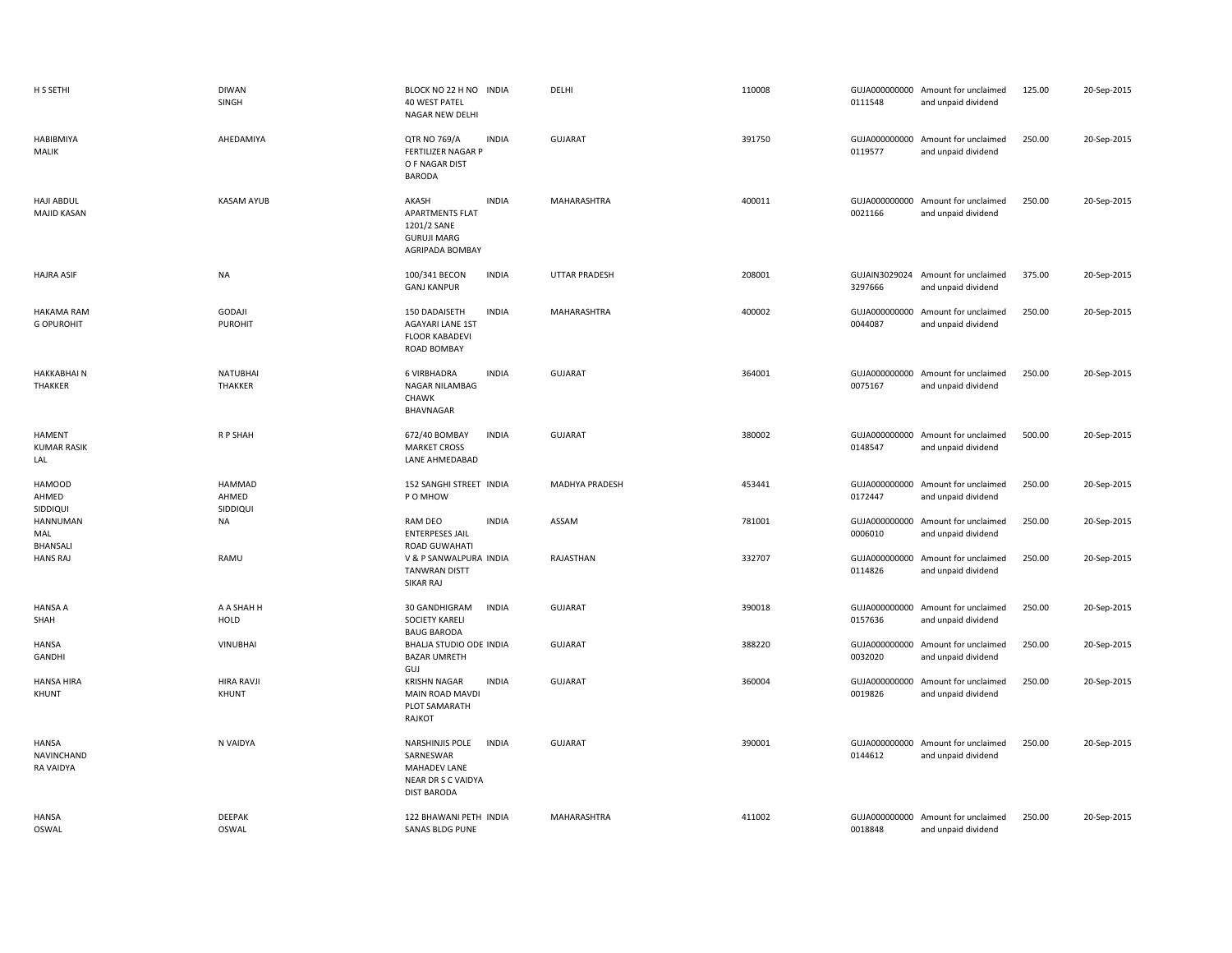| <b>HANSA R</b><br>SHETHIA                     | <b>NA</b>                                   | 2/22 KRISHNA<br><b>BHUVAN DADI</b><br>SHETH ROAD<br><b>MALAD WEST</b><br>BOMBAY                              | <b>INDIA</b> | MAHARASHTRA        | 400064 | 0094675                  | GUJA000000000 Amount for unclaimed<br>and unpaid dividend | 250.00 | 20-Sep-2015 |
|-----------------------------------------------|---------------------------------------------|--------------------------------------------------------------------------------------------------------------|--------------|--------------------|--------|--------------------------|-----------------------------------------------------------|--------|-------------|
| <b>HANSA VINDA</b>                            | <b>VINOD RAY</b>                            | LADHIBAI MANSION INDIA<br>CANAL ROAD<br>RAJKOT                                                               |              | <b>GUJARAT</b>     | 360002 | 0082109                  | GUJA000000000 Amount for unclaimed<br>and unpaid dividend | 250.00 | 20-Sep-2015 |
| <b>HANSA</b><br>VINESH<br>THACKER             | VINESH<br>THACKER H<br><b>HOLD</b>          | RAVI STUDIO MOCHI INDIA<br><b>BAZAR ANJAR</b><br>KUTCH                                                       |              | <b>GUJARAT</b>     | 370110 | 0143697                  | GUJA000000000 Amount for unclaimed<br>and unpaid dividend | 250.00 | 20-Sep-2015 |
| <b>HANSHABEN J</b><br>SHANKER                 | <b>JERAMBHAI</b><br><b>SHANKER</b>          | 3 PRABHUDARSAN INDIA<br>SOCIETY 1ST FLOOR<br><b>OPP GITANJARI</b><br><b>CINEMA VARACHHA</b><br>ROAD GUJSURAT |              | GUJARAT            | 395006 | 0056534                  | GUJA000000000 Amount for unclaimed<br>and unpaid dividend | 250.00 | 20-Sep-2015 |
| <b>HANSRAJ</b><br>SONI                        | PUKHRAJ<br>SONI                             | C/O MR PUKHRAJ<br>SONI HALE PATTY P<br>O LADNUN DIST<br>NAGPUR (RAJ)                                         | <b>INDIA</b> | RAJASTHAN          | 341306 | 0168458                  | GUJA000000000 Amount for unclaimed<br>and unpaid dividend | 250.00 | 20-Sep-2015 |
| <b>HANUMAN</b><br><b>MAL BHATI</b>            | PUKH RAJ<br>BHATI                           | <b>BALAJI MEDICAL</b><br><b>STORE DIST.-</b><br><b>BIKANER NOKHA</b>                                         | <b>INDIA</b> | RAJASTHAN          | 334803 | 0284121                  | GUJA120177010 Amount for unclaimed<br>and unpaid dividend | 250.00 | 20-Sep-2015 |
| <b>HANUMAN</b><br>PRASAD<br>AGRAWAL           | <b>HUKAMCHAN</b><br>D AGRAWAL               | 22 BHASKAR LANE<br>1ST FLOOR ROOM<br><b>NO 20</b><br>BHULESHWAR<br><b>BOMBAY</b>                             | <b>INDIA</b> | MAHARASHTRA        | 400002 | 0064759                  | GUJA000000000 Amount for unclaimed<br>and unpaid dividend | 250.00 | 20-Sep-2015 |
| <b>HANUMANTH</b><br>A RAO<br>KANDIMALLA       | <b>NA</b>                                   | S/O BUTCHI BABU K INDIA<br>MURIKI PUDI PO<br>CHILAKALURI PET<br>MD CHILAKALURI<br>PET GUNTUR                 |              | ANDHRA PRADESH     | 522626 | 0689589                  | GUJAIN3030285 Amount for unclaimed<br>and unpaid dividend | 80.00  | 20-Sep-2015 |
| <b>HANUMANTH</b><br>A RAO<br>YALAVARTHI       | SURYANARAY<br>ANA                           | 44109<br>CHANDRAMOULI<br>NAGAR 4TH LINE<br><b>GUNTUR</b>                                                     | <b>INDIA</b> | ANDHRA PRADESH     | 522007 | 0115397                  | GUJA000000000 Amount for unclaimed<br>and unpaid dividend | 125.00 | 20-Sep-2015 |
| <b>HAR PARBHA</b>                             | <b>CHAMAN LAL</b>                           | KANHIYA SAHIB<br><b>CHOWK BY-PASS</b><br>ROAD YAMUNA<br>NAGARHARYANA                                         | <b>INDIA</b> | <b>HARYANA</b>     | 135001 | 0174394                  | GUJA000000000 Amount for unclaimed<br>and unpaid dividend | 250.00 | 20-Sep-2015 |
| <b>HARA PRASAD</b><br><b>BHATTACHAR</b><br>YA | <b>BISWANATH</b><br><b>BHATTACHAR</b><br>YA | 14/1 KASHIRAM DAS INDIA<br>ROAD PO-><br><b>DURGAPUR DIST-&gt;</b><br>BURDWAN                                 |              | <b>WEST BENGAL</b> | 713205 | GUJA000000000<br>0175645 | Amount for unclaimed<br>and unpaid dividend               | 250.00 | 20-Sep-2015 |
| HARADHAN<br><b>DUTTA</b>                      | <b>NA</b>                                   | $VILL + PO$<br><b>GOPALPUR</b><br><b>DURGAPUR</b><br><b>DURGAPUR</b>                                         | <b>INDIA</b> | <b>WEST BENGAL</b> | 713212 | 0020023                  | GUJA120535000 Amount for unclaimed<br>and unpaid dividend | 250.00 | 20-Sep-2015 |
| <b>HARBANS</b><br>SINGH                       | <b>RAM SINGH</b>                            | <b>B-4 SHIVA JI NAGAR INDIA</b><br><b>BHOPAL MP</b>                                                          |              | MADHYA PRADESH     | 462016 | GUJA000000000<br>0106606 | Amount for unclaimed<br>and unpaid dividend               | 250.00 | 20-Sep-2015 |
| HARBANS<br>SINGH<br>CHAWLA                    | <b>BUDH SINGH</b><br>CHAWLA                 | CHAWLA<br><b>STATIONERY MART</b><br>OPP S P HOSPITAL<br><b>SADAR BAZAR</b><br><b>BILASPURMP</b>              | <b>INDIA</b> | CHHATTISGARH       | 495001 | GUJA000000000<br>0014780 | Amount for unclaimed<br>and unpaid dividend               | 250.00 | 20-Sep-2015 |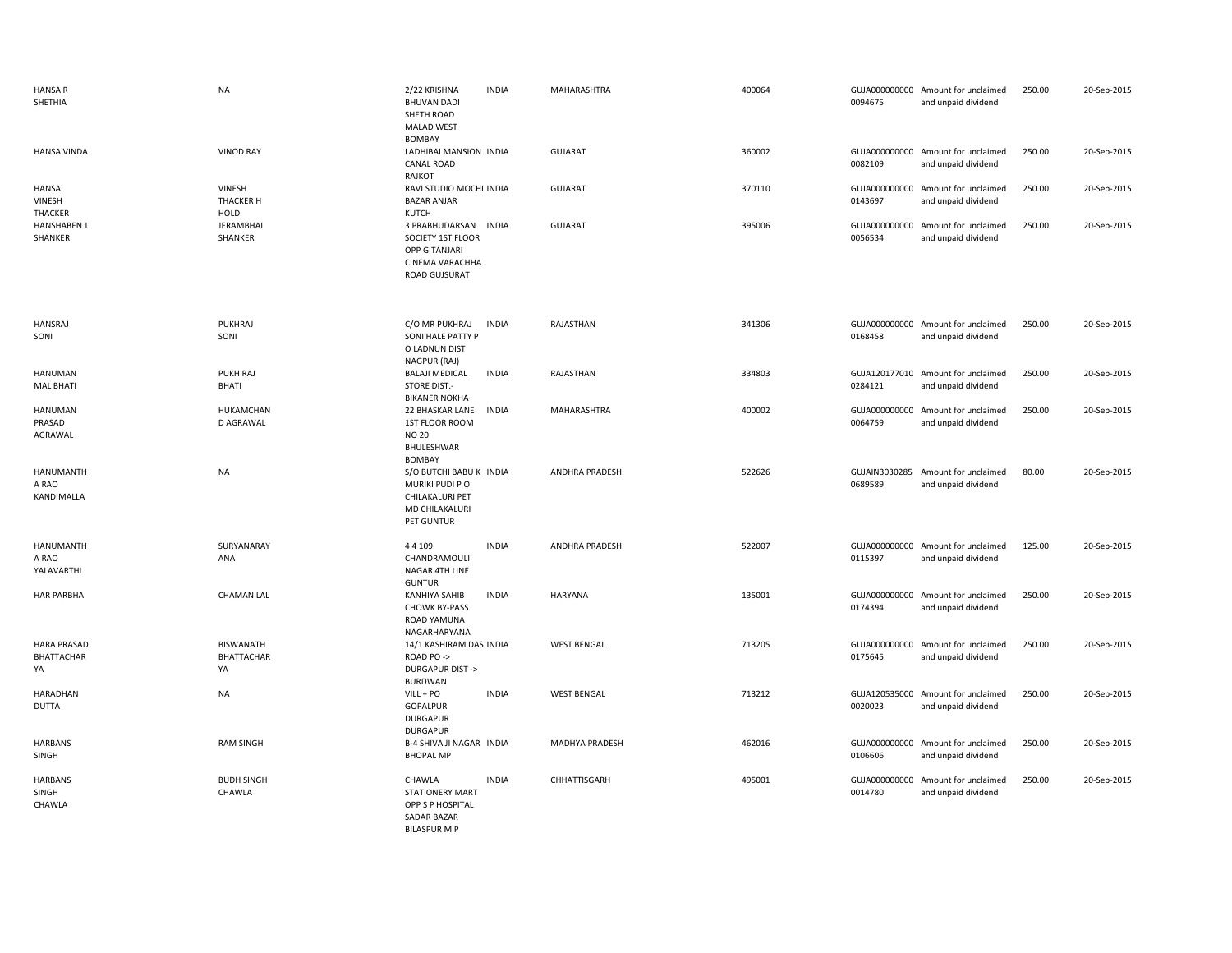| <b>HARBANS</b><br>SINGH<br><b>UBBOVEJA</b>     | <b>RAM SINGH</b>                     | B-4 SHIVAJI NAGAR INDIA<br><b>BHOPAL</b>                                                                                                |              | MADHYA PRADESH       | 462016 | 0106605                  | GUJA000000000 Amount for unclaimed<br>and unpaid dividend | 250.00  | 20-Sep-2015 |
|------------------------------------------------|--------------------------------------|-----------------------------------------------------------------------------------------------------------------------------------------|--------------|----------------------|--------|--------------------------|-----------------------------------------------------------|---------|-------------|
| <b>HARBANSING</b><br>H HANSPAL                 | A HANSPAL                            | PALM LANDS<br>COMPOUND OLD<br>COTTAGE GROUND<br><b>FLOOR PALI NAKA</b><br><b>BANDRA WBOMBAY</b>                                         | <b>INDIA</b> | MAHARASHTRA          | 400050 | 0149771                  | GUJA000000000 Amount for unclaimed<br>and unpaid dividend | 750.00  | 20-Sep-2015 |
| <b>HARBIPONJOT</b><br><b>SINGH BRAR</b>        | <b>MAJOR</b><br><b>SINGH BRAR</b>    | B XXIX 1723 GILL<br>ROAD SIMLAPURI<br>LUDHIANA                                                                                          | <b>INDIA</b> | PUNJAB               | 141003 | 2642577                  | GUJAIN3029024 Amount for unclaimed<br>and unpaid dividend | 22.50   | 20-Sep-2015 |
| <b>HARENDRA</b><br>NATH<br>TRIPATHI            | <b>LATE SHRI</b><br><b>GANGA RAM</b> | TRIPATHI<br>CONSULTANTS<br>OPP.DISTRICT<br><b>HOSPITAL BASTI</b><br>POST, PURANIBASTI<br>. DIS.BASTI                                    | <b>INDIA</b> | <b>UTTAR PRADESH</b> | 272002 | 0020992                  | GUJAIN3005561 Amount for unclaimed<br>and unpaid dividend | 1000.00 | 20-Sep-2015 |
| HARENDRA<br>SINGH<br>RATHORE                   | MAHENDRA<br>SINGH<br>RATHORE         | 110 TEXTILE CLERK INDIA<br><b>COLONY INDORE M</b><br>P                                                                                  |              | MADHYA PRADESH       | 452008 | 0054144                  | GUJA000000000 Amount for unclaimed<br>and unpaid dividend | 250.00  | 20-Sep-2015 |
| <b>HARESH C</b><br>VASANIYA                    | CHATRABHUJ<br><b>BHAI</b>            | NR SATTA BAZAR NR INDIA<br>R B SUKHADIYA<br><b>STATION PLOT</b><br>DHORAJI GUJ                                                          |              | <b>GUJARAT</b>       | 360410 | 0166571                  | GUJA000000000 Amount for unclaimed<br>and unpaid dividend | 125.00  | 20-Sep-2015 |
| HARESH<br>DHANJIBHAI<br>SHAH                   | <b>DHANIBAI P</b><br>SHAH            | 21 VISHWA SHANTI INDIA<br><b>BLDG RANI SATI</b><br>ROAD NALAD E<br><b>BOMBAY</b>                                                        |              | MAHARASHTRA          | 400097 | 0102819                  | GUJA000000000 Amount for unclaimed<br>and unpaid dividend | 250.00  | 20-Sep-2015 |
| HARESH<br>KAPURLAL<br>MEHTA                    | <b>NA</b>                            | 401, PARSHWA<br>DARSHAN 10,<br>LAJPAT ROAD VILE<br>PARLE (W)BOMBAY                                                                      | <b>INDIA</b> | MAHARASHTRA          | 400056 | 0205959                  | GUJA000000000 Amount for unclaimed<br>and unpaid dividend | 250.00  | 20-Sep-2015 |
| <b>HARESH M</b><br>DALAL                       | MANUBHAI                             | ADD NOT FOUND                                                                                                                           | <b>INDIA</b> | ANDHRA PRADESH       | 500003 | 0140178                  | GUJA000000000 Amount for unclaimed<br>and unpaid dividend | 1750.00 | 20-Sep-2015 |
| <b>HARESH M</b><br>DALAL                       | <b>MAHUBHAI</b>                      | <b>NA</b>                                                                                                                               | <b>INDIA</b> | ANDHRA PRADESH       | 500003 | GUJA000000000<br>0137804 | Amount for unclaimed<br>and unpaid dividend               | 500.00  | 20-Sep-2015 |
| <b>HARESH</b><br>MENGHANI                      | SALIGRAM<br>MENGHANI                 | C/O HEERA<br>PORTFOLIO<br>SERVICES 46/2ND<br><b>FLOOR BARIA</b><br><b>MANSION OPP</b><br>CRAWFORD<br>MARKET 136<br>CARNAC<br>ROADBOMBAY | <b>INDIA</b> | MAHARASHTRA          | 400003 | 0175402                  | GUJA000000000 Amount for unclaimed<br>and unpaid dividend | 250.00  | 20-Sep-2015 |
| <b>HARESH S</b><br>RAVAL                       | <b>NA</b>                            | C/O V M DOSHI<br>SANTI SADAN 4<br>VITHAL PRESS S<br>NAGAR                                                                               | <b>INDIA</b> | <b>GUJARAT</b>       | 363001 | 0090379                  | GUJA000000000 Amount for unclaimed<br>and unpaid dividend | 250.00  | 20-Sep-2015 |
| <b>HARESH U</b><br><b>TRIVEDI</b>              | <b>NA</b>                            | E/65 GEB COLONY<br>UKAI DAM DIS<br>SURAT                                                                                                | <b>INDIA</b> | <b>GUJARAT</b>       | 394680 | 0121436                  | GUJA000000000 Amount for unclaimed<br>and unpaid dividend | 250.00  | 20-Sep-2015 |
| <b>HARI BHAI</b><br><b>JETHA BHAI</b><br>PATEL | <b>JETHABHAI</b><br>PATEL            | <b>RIKHAY STREET</b><br><b>BARODA</b>                                                                                                   | <b>INDIA</b> | <b>GUJARAT</b>       | 388540 | GUJA000000000<br>0076228 | Amount for unclaimed<br>and unpaid dividend               | 250.00  | 20-Sep-2015 |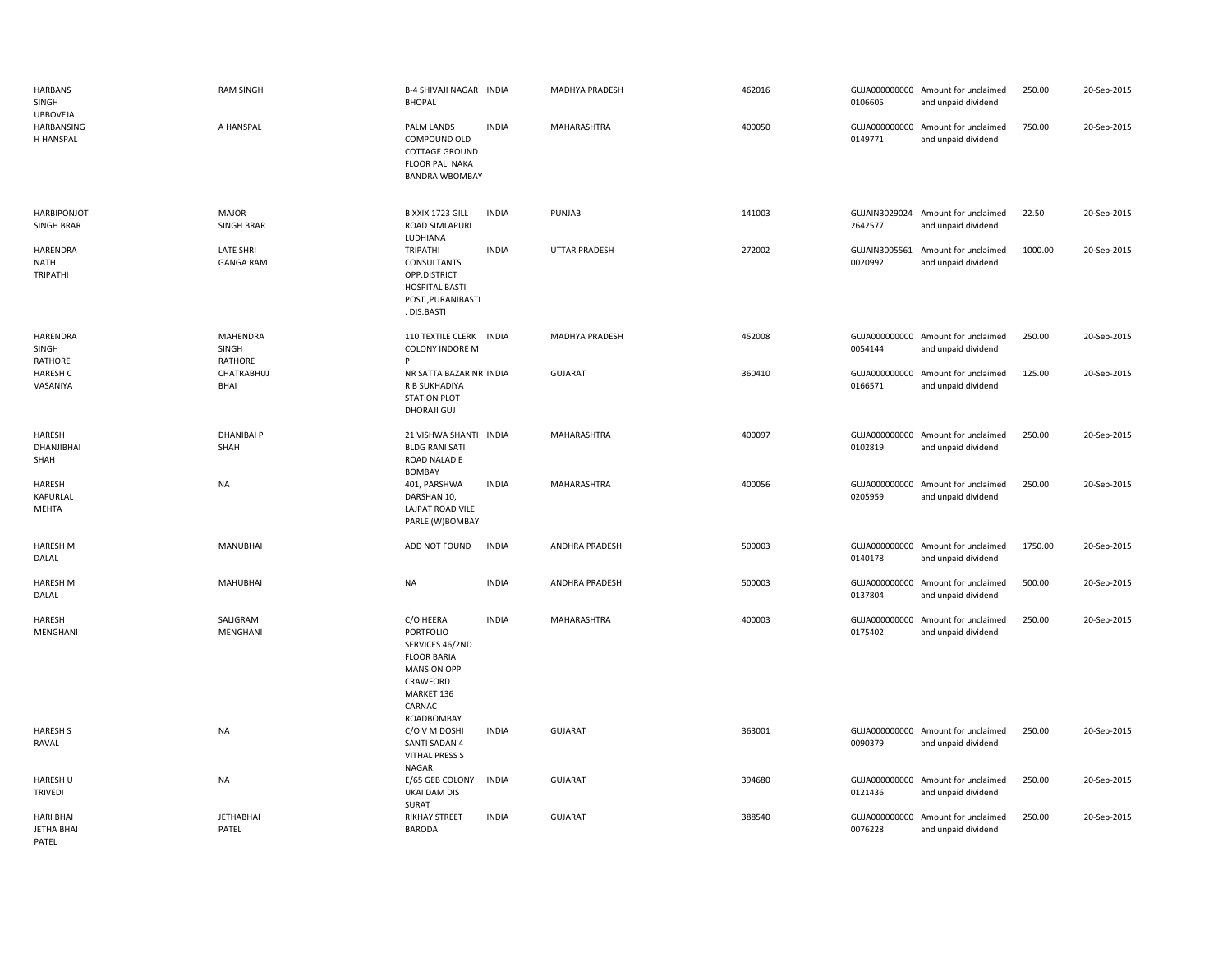| HARI<br><b>GOBINDA</b><br>SINGH                            | <b>NA</b>                                | NO 127 JASWANT<br><b>INDIA</b><br>NAGAR 1ST CROSS<br>SELAIYUR CHENNAI                                               | <b>TAMIL NADU</b>     | 600073 | 2253162                  | GUJAIN3030285 Amount for unclaimed<br>and unpaid dividend | 100.00 | 20-Sep-2015 |
|------------------------------------------------------------|------------------------------------------|---------------------------------------------------------------------------------------------------------------------|-----------------------|--------|--------------------------|-----------------------------------------------------------|--------|-------------|
| <b>HARI HAR</b><br><b>GUPTA</b>                            | LATE SH<br>PRABHUDAY<br>AL GUPTA         | <b>INDIA</b><br>AT GODAVARISH<br>NAGAR 3RD LANE<br>PO BERHAMPUR<br><b>DIST</b>                                      | ORISSA                | 760001 | 0004241                  | GUJA000000000 Amount for unclaimed<br>and unpaid dividend | 250.00 | 20-Sep-2015 |
| <b>HARI KISHAN</b><br><b>GUPTA</b>                         | <b>MOHAN LAL</b><br><b>GUPTA RETD</b>    | GANJAM(ORISSA)<br>53305/1 GODHA<br><b>INDIA</b><br>MAHAL HYDERABAD                                                  | <b>ANDHRA PRADESH</b> | 500012 | 0006318                  | GUJA000000000 Amount for unclaimed<br>and unpaid dividend | 250.00 | 20-Sep-2015 |
| HARI OM<br><b>GUPTA</b>                                    | <b>BABU LAL</b><br><b>GUPTA</b>          | SHRI JAIN GOTAM<br><b>INDIA</b><br><b>GURUKUL SOJAT</b><br><b>CITY</b>                                              | RAJASTHAN             | 306104 | 0011222                  | GUJA000000000 Amount for unclaimed<br>and unpaid dividend | 250.00 | 20-Sep-2015 |
| HARI OM<br>SHARMA                                          | <b>BABOO LAL</b>                         | 47 BANK COLOONY INDIA<br>RAJPUR AGRA                                                                                | <b>UTTAR PRADESH</b>  | 282001 | 0022534                  | GUJA000000000 Amount for unclaimed<br>and unpaid dividend | 250.00 | 20-Sep-2015 |
| <b>HARI PRASAD</b><br>NARAYANA<br><b>GUPTA</b><br>POLISETT | KODANDARA<br>M POLISETTY                 | NALLAMANDU<br><b>INDIA</b><br>SANDU W G DT A P<br><b>STATE ELURU</b>                                                | <b>ANDHRA PRADESH</b> | 534001 | GUJA000000000<br>0116100 | Amount for unclaimed<br>and unpaid dividend               | 250.00 | 20-Sep-2015 |
| <b>HARI PRASAD</b><br>RATHI                                | <b>TARA CHAND</b><br>RATHI               | C/O SURYA ROSHNI INDIA<br>LTD PADMA TOWER<br>RAJENDRA PLACE<br>NEW DELHI                                            | DELHI                 | 110008 | 0190135                  | GUJA000000000 Amount for unclaimed<br>and unpaid dividend | 250.00 | 20-Sep-2015 |
| <b>HARIR</b><br>PURSNANI                                   | RAMCHAND                                 | C/O ROHIT SHARMA INDIA<br>D-103 KANCHAN<br>APTS LAXMI NAGAR<br>O T SECTION RDSTN<br>ROAD ULHASNAGAR                 | MAHARASHTRA           | 421003 | 0169868                  | GUJA000000000 Amount for unclaimed<br>and unpaid dividend | 250.00 | 20-Sep-2015 |
| <b>HARI RAM</b><br>AGARWALLA                               | LATE SH<br><b>MADAN LAL</b><br>AGARWALLA | <b>BISHWROOP</b><br><b>INDIA</b><br><b>BASTRALAY PO</b><br><b>BARAKAR DIST</b><br><b>BURDWAN W B</b>                | <b>WEST BENGAL</b>    | 713324 | GUJA000000000<br>0062349 | Amount for unclaimed<br>and unpaid dividend               | 250.00 | 20-Sep-2015 |
| HARI<br>SHANKAR<br>KHANDELWAL                              | RAMDHAN<br>KHANDELWA<br>$\mathbf{I}$     | H NO 664 JAI LAL<br><b>INDIA</b><br>MUNSI KA RASTA<br><b>CHAND POLE BAZAR</b><br><b>JAIPUR RAJ</b>                  | RAJASTHAN             | 302001 | 0071138                  | GUJA000000000 Amount for unclaimed<br>and unpaid dividend | 27.50  | 20-Sep-2015 |
| <b>HARI SINGH</b><br>RANA                                  | <b>HAMIA RAM</b>                         | PROJECT OFFICERS INDIA<br><b>RESIDENCE POST</b><br>OFFICE<br>HARDASPURA<br>CHAMBA HIMACHAL<br>PRADESH               | HIMACHAL PRADESH      | 176318 | GUJAIN3029024<br>2709332 | Amount for unclaimed<br>and unpaid dividend               | 257.50 | 20-Sep-2015 |
| <b>HARIBHAI H</b><br>PATEL                                 | <b>HEMATABHAI</b><br>PATEL               | 5/1135<br><b>INDIA</b><br>CONTRACTOR<br><b>KHANCHA IST</b><br><b>FLOOR GAJJAR</b><br><b>FALIA HARIPURA</b><br>SURAT | <b>GUJARAT</b>        | 395003 | GUJA000000000<br>0099254 | Amount for unclaimed<br>and unpaid dividend               | 250.00 | 20-Sep-2015 |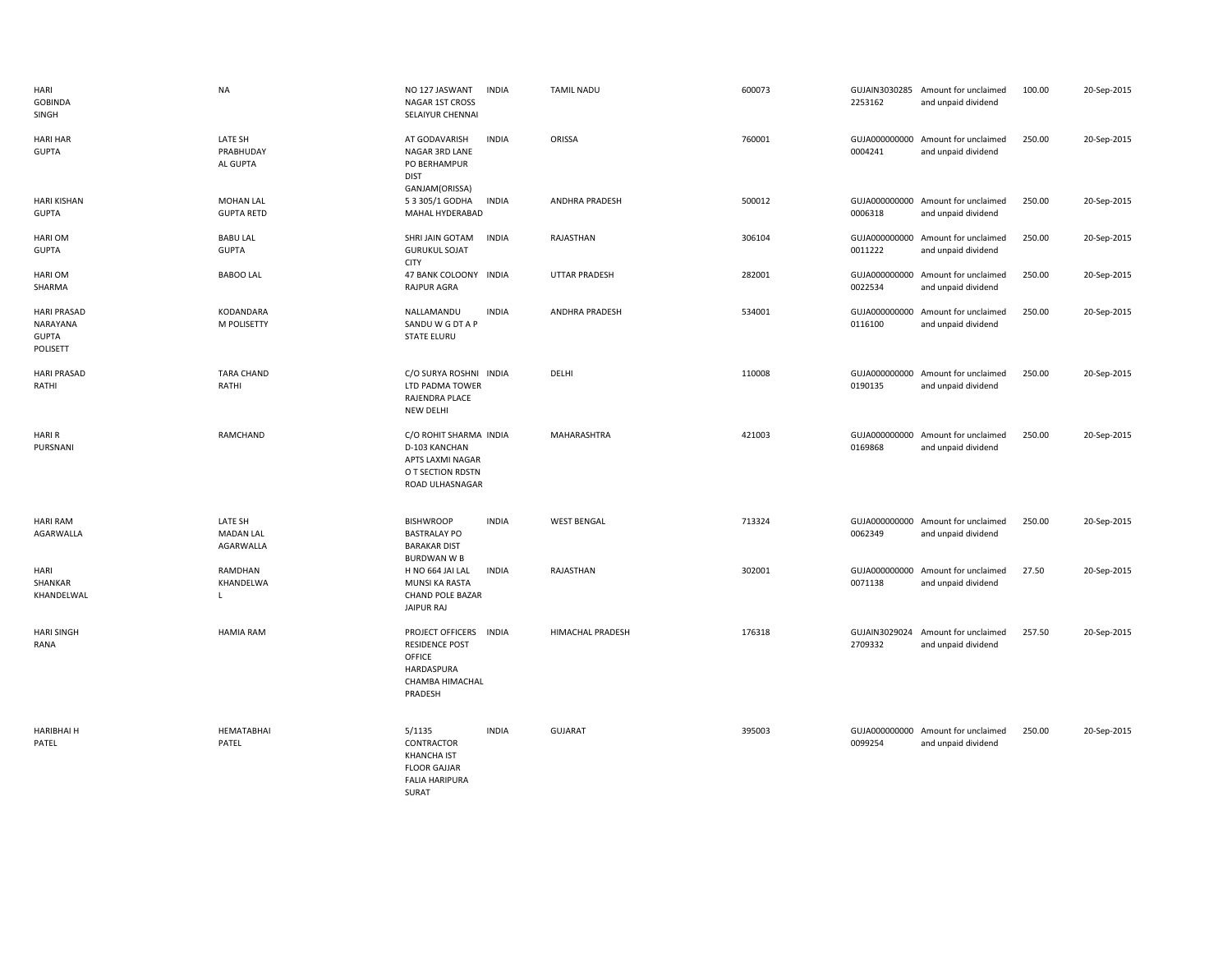| <b>HARIDAS</b><br><b>MANTRI</b>  | GOVARDHAN<br><b>DAS MANTRI</b> | 1/35 BHAGYALAXMI INDIA<br>SOCIETY NR. IT I<br><b>COLLEGE REFINERY</b><br>ROAD GORWA<br>VADODARA                                        | <b>GUJARAT</b>       | 390016 | 0122109                  | GUJA000000000 Amount for unclaimed<br>and unpaid dividend | 250.00 | 20-Sep-2015 |
|----------------------------------|--------------------------------|----------------------------------------------------------------------------------------------------------------------------------------|----------------------|--------|--------------------------|-----------------------------------------------------------|--------|-------------|
| <b>HARIDAST</b><br><b>NAIR</b>   | K<br>MOHANDAS                  | ROOM NO 3 T C T<br><b>INDIA</b><br>SOCIETY BEHIND<br><b>GOKUL MATHURA</b><br><b>BLDG GAVANPADA</b><br>ROAD MULUNDEAST<br><b>BOMBAY</b> | MAHARASHTRA          | 400081 | 0147129                  | GUJA000000000 Amount for unclaimed<br>and unpaid dividend | 250.00 | 20-Sep-2015 |
| <b>HARIHAR</b><br>MEHTA          | <b>RAMDAS</b><br>RETD          | MAHESH<br><b>INDIA</b><br><b>BHATVADO ODE TA</b><br>ANAND DI KHEDA                                                                     | <b>GUJARAT</b>       | 388210 | 0039910                  | GUJA000000000 Amount for unclaimed<br>and unpaid dividend | 250.00 | 20-Sep-2015 |
| HARIKRISHNA<br>SANGHVI           | <b>MAHENDRA</b><br>M SANGHVI   | <b>INDIA</b><br>44 EZRA STREET<br><b>GANDHI BLDG</b><br>CALCUTTA                                                                       | <b>WEST BENGAL</b>   | 700001 | 0053503                  | GUJA000000000 Amount for unclaimed<br>and unpaid dividend | 375.00 | 20-Sep-2015 |
| HARIKRISHNA<br>N S               | <b>NA</b>                      | NO 27 EAST CAR<br><b>INDIA</b><br>STREET PALANI,<br>TAMILNADU                                                                          | <b>TAMIL NADU</b>    | 624601 | GUJAIN3018951<br>0521925 | Amount for unclaimed<br>and unpaid dividend               | 2.50   | 20-Sep-2015 |
| HARISH<br>AGRAWAL                | S K<br>AGRAWAL                 | <b>INDIA</b><br>A-1 512<br>PREMJINAGAR<br>DAULAT NAGAR<br>10TH RD BORIVLI<br><b>EAST BOMBAY</b>                                        | MAHARASHTRA          | 400066 | GUJA000000000<br>0144235 | Amount for unclaimed<br>and unpaid dividend               | 250.00 | 20-Sep-2015 |
| HARISH<br>ARORA                  | NA                             | 43 MIG NEW<br><b>INDIA</b><br>SHAHGANJ AGRA<br><b>UTTAR PRADESH</b>                                                                    | <b>UTTAR PRADESH</b> | 282010 | 3567070                  | GUJAIN3005131 Amount for unclaimed<br>and unpaid dividend | 37.50  | 20-Sep-2015 |
| HARISH<br>CHANDER<br>BAJAJ       | <b>GMBAJAJ</b>                 | W E 203 TELWALI<br><b>INDIA</b><br><b>GALI JALANDHAR</b><br><b>CITY PUNJAB</b>                                                         | PUNJAB               | 144001 | GUJA000000000<br>0144262 | Amount for unclaimed<br>and unpaid dividend               | 750.00 | 20-Sep-2015 |
| HARISH<br>CHANDRA<br>BIYANI      | BAUSHIDHAR<br>BIYAMI           | Y N S ROAD<br><b>INDIA</b><br>CALCUTTA                                                                                                 | <b>WEST BENGAL</b>   | 700001 | GUJA000000000<br>0192977 | Amount for unclaimed<br>and unpaid dividend               | 250.00 | 20-Sep-2015 |
| HARISH<br>CHANDRA<br>VERMA       | NA                             | INDIA<br>BALWANT NAGAR,<br>BEHIND K.K. NAGAR,<br>SIKANDRA AGRA                                                                         | UTTAR PRADESH        | 282007 | GUJA120109000<br>0881865 | Amount for unclaimed<br>and unpaid dividend               | 250.00 | 20-Sep-2015 |
| HARISH<br>CHANDRAN               | P<br>RAMACHAND<br>RAN          | C/OP<br><b>INDIA</b><br>RAMACHANDRAN<br>NAIR 12<br>KOLAMAMANI<br>AMMAN ST NORTH<br>T NAGAR MADRAS                                      | <b>TAMIL NADU</b>    | 600017 | GUJA000000000<br>0013980 | Amount for unclaimed<br>and unpaid dividend               | 250.00 | 20-Sep-2015 |
| <b>HARISH J</b><br><b>MOMAYA</b> | J MOMAYA                       | ROMAL TRANSPORT INDIA<br><b>BUNDER ROAD</b><br>MANDVI (KUTCH)                                                                          | <b>GUJARAT</b>       | 370465 | 0155219                  | GUJA000000000 Amount for unclaimed<br>and unpaid dividend | 250.00 | 20-Sep-2015 |
| <b>HARISH J</b><br><b>MOMAYA</b> | J MOMAYA                       | ROMAL TRANSPORT INDIA<br><b>BUNDER ROAD</b><br>MANDVI (KUTCH)                                                                          | <b>GUJARAT</b>       | 370465 | 0152980                  | GUJA000000000 Amount for unclaimed<br>and unpaid dividend | 250.00 | 20-Sep-2015 |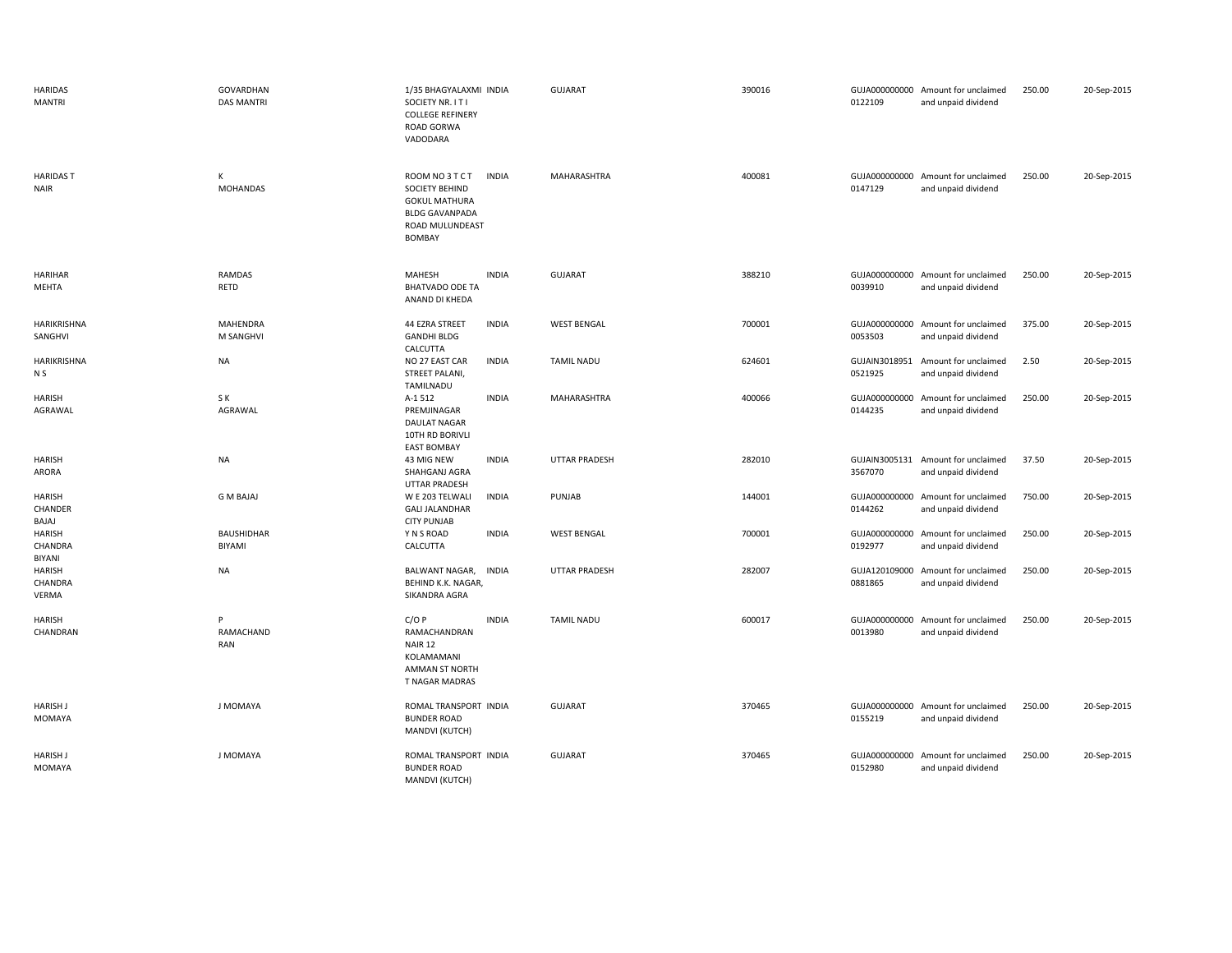| <b>HARISH</b><br><b>KUMAR</b><br>DATTANI      | AMRUTLAL<br>DATTANI                 | <b>GUJARAT</b><br><b>INDIA</b><br><b>ELECTRICITY BOARD</b><br>SECTIONAL OFFICE<br>MADHAVPUR GHED                 |        | <b>GUJARAT</b>   | 362230 | 0121955                  | GUJA000000000 Amount for unclaimed<br>and unpaid dividend | 250.00  | 20-Sep-2015 |
|-----------------------------------------------|-------------------------------------|------------------------------------------------------------------------------------------------------------------|--------|------------------|--------|--------------------------|-----------------------------------------------------------|---------|-------------|
| <b>HARISH</b><br><b>KUMAR</b><br><b>DOSHI</b> | LAT AMRITE<br>LAL DOSHI             | <b>INDIA</b><br><b>KARGIL BAZAAR</b><br>POST BERMO DIST<br><b>BOKARO ST BIHAR</b>                                |        | <b>JHARKHAND</b> | 829104 | 0004339                  | GUJA000000000 Amount for unclaimed<br>and unpaid dividend | 250.00  | 20-Sep-2015 |
| <b>HARISH</b><br>SAPRU                        | <b>NARAINDAS</b>                    | 29 POONAM<br><b>INDIA</b><br><b>BEHIND MCPL</b><br>HOSPITAL R P RD<br><b>MULUND W</b><br><b>BOMBAY</b>           |        | MAHARASHTRA      | 400080 | GUJA000000000<br>0110350 | Amount for unclaimed<br>and unpaid dividend               | 250.00  | 20-Sep-2015 |
| <b>HARISH</b><br>SHANTILAL<br>MEHTA           | SHANTILAL                           | <b>INDIA</b><br>3A/29 SHYAMAL<br>ROW HOUSE<br>SATELITE RD<br>AHMEDABAD                                           |        | <b>GUJARAT</b>   | 380015 | 0138584                  | GUJA000000000 Amount for unclaimed<br>and unpaid dividend | 250.00  | 20-Sep-2015 |
| <b>HARISH</b><br>THACKER                      | <b>VRAJLAL V</b><br>THACKER<br>RETD | <b>INDIA</b><br><b>GANDHI FALIYA</b><br>MADU PTTH WORD<br>NO 4 ANJAR KUTCH                                       |        | <b>GUJARAT</b>   | 370110 | 0081579                  | GUJA000000000 Amount for unclaimed<br>and unpaid dividend | 250.00  | 20-Sep-2015 |
| HARISHBHAI<br>RAMESHBHAI<br>PATIL             | <b>NA</b>                           | <b>INDIA</b><br>C/OVISHAL<br>PRINTINGPRESS<br>DHANVANTARI<br><b>CLINIC NR RAILWAY</b><br><b>CROSSING VYARA</b>   |        | GUJARAT          | 394650 | GUJA120447000<br>0749376 | Amount for unclaimed<br>and unpaid dividend               | 25.00   | 20-Sep-2015 |
| HARISHPAL<br>SINGH                            | <b>BALDEV</b><br>SINGH              | <b>INDIA</b><br>S 397 GREATER<br>KAILASH II NEW<br>DELHI                                                         | DELHI  |                  | 110048 | 0067079                  | GUJA000000000 Amount for unclaimed<br>and unpaid dividend | 250.00  | 20-Sep-2015 |
| <b>HARIVADAN D</b><br>PATEL                   | <b>DINUBHAI</b><br>PATEL            | 124 D SECTOR 8<br><b>INDIA</b><br><b>RELIANCE GREENS</b><br>MOTIKHAVDI<br>JAMNAGAR<br>GUJARAT                    |        | MAHARASHTRA      | 999999 | GUJAIN3030285<br>1436329 | Amount for unclaimed<br>and unpaid dividend               | 625.00  | 20-Sep-2015 |
| <b>HARJIBHAIR</b><br>DHOLIYA                  | RAVAJIBHAI<br>DHOLIYA               | 9/1154 3RD FLOOR INDIA<br>NEAR BHAGAWATI<br>DAIRY AMBAJI ROAD<br>SURAT                                           |        | <b>GUJARAT</b>   | 395003 | 0180718                  | GUJA000000000 Amount for unclaimed<br>and unpaid dividend | 125.00  | 20-Sep-2015 |
| HARJINDER<br>SINGH                            | S RANJIT<br>SINGH                   | S/O S RANJIT SINGH INDIA<br><b>LEAD BANK OFFICER</b><br><b>FARIDKOT</b>                                          | PUNJAB |                  | 151203 | 0013206                  | GUJA000000000 Amount for unclaimed<br>and unpaid dividend | 250.00  | 20-Sep-2015 |
| HARJINDER<br>SINGH                            | <b>NA</b>                           | N S 12/1 MUSABONI INDIA<br>JAMSHEDPUR<br><b>JHARKHAND</b>                                                        |        | <b>JHARKHAND</b> | 831001 | 2972208                  | GUJAIN3004501 Amount for unclaimed<br>and unpaid dividend | 250.00  | 20-Sep-2015 |
| <b>HARJIT SINGH</b><br>BAJWA                  | D S BAJWA G                         | C/O S S SIDHU 67<br><b>INDIA</b><br>KHALSA COLLEGE<br><b>COLONY NEAR</b><br>KHALSA<br>COLLEGEPATIALA<br>(PUNJAB) | PUNJAB |                  | 147001 | GUJA000000000<br>0148775 | Amount for unclaimed<br>and unpaid dividend               | 250.00  | 20-Sep-2015 |
| HARMEET<br>CHHABRA                            | PRITPAUL<br>SINGH                   | <b>INDIA</b><br>301, EMERALD<br>ENCLAVE, 57,<br>PALSIKAR COLONY,<br><b>INDORE</b>                                |        | MADHYA PRADESH   | 452001 | 0434213                  | GUJA130176000 Amount for unclaimed<br>and unpaid dividend | 1250.00 | 20-Sep-2015 |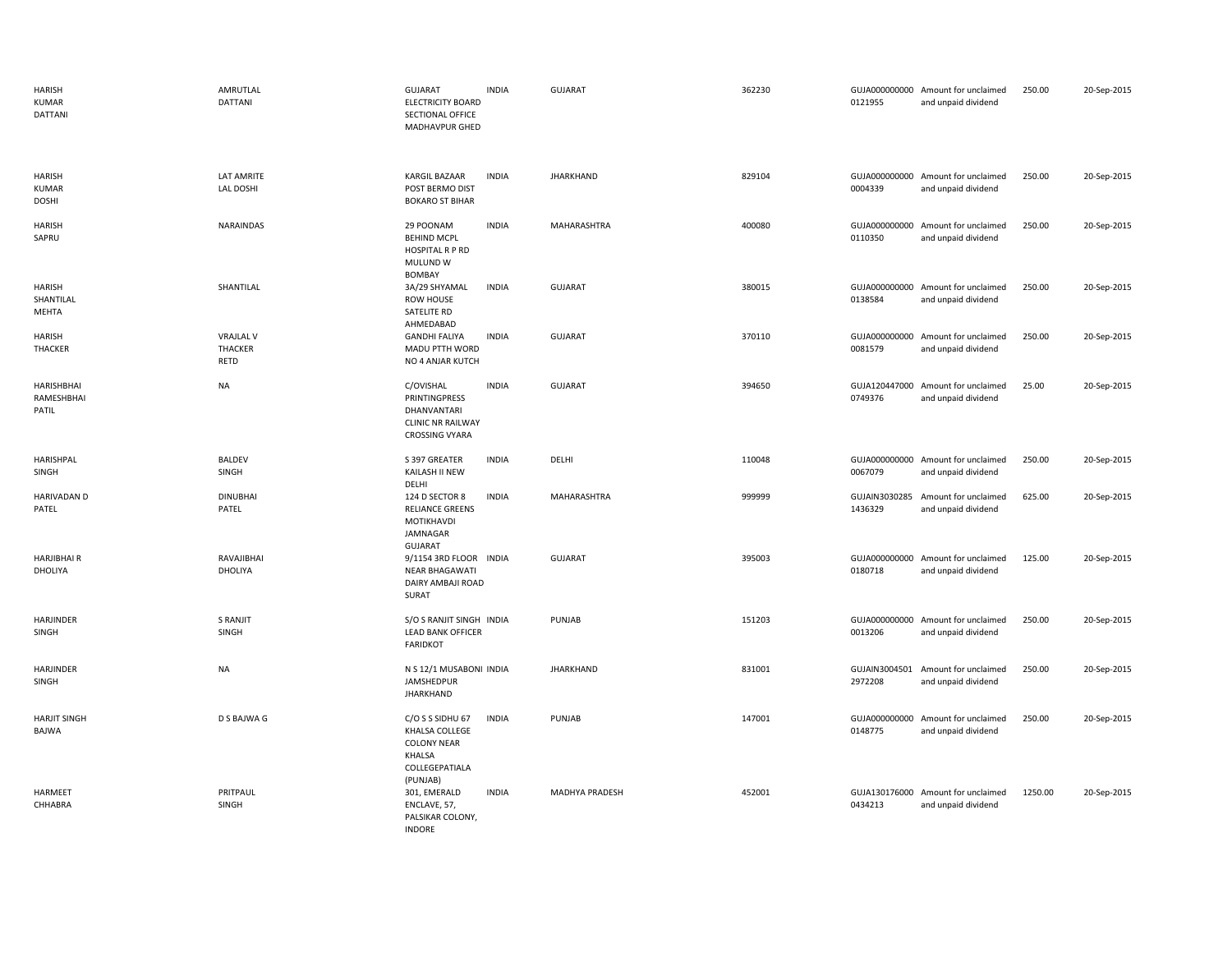| HARPREET<br>SINGH                         | <b>NA</b>                     | STREET NO 4/2<br><b>INDIA</b><br><b>BABA FARID NAGAR</b><br><b>BATHINDA</b>                                            | PUNJAB               | 151001 | 8954612                  | GUJAIN3013301 Amount for unclaimed<br>and unpaid dividend | 125.00 | 20-Sep-2015 |
|-------------------------------------------|-------------------------------|------------------------------------------------------------------------------------------------------------------------|----------------------|--------|--------------------------|-----------------------------------------------------------|--------|-------------|
| <b>HARPYARI</b><br>DEVI                   | SKD<br>MAHESHWAR              | C/O ALOK KUMAR<br><b>INDIA</b><br>MAHESHWARI 8/18<br>SARAI-BALA OPP G<br><b>GINTER</b><br>COLLEGEALIGARH               | <b>UTTAR PRADESH</b> | 202001 | GUJA000000000<br>0159696 | Amount for unclaimed<br>and unpaid dividend               | 500.00 | 20-Sep-2015 |
| <b>HARSHA</b><br>AUDDY                    | <b>DIJESH</b><br>AUDDY        | SAKAR 105 OPP<br><b>INDIA</b><br><b>GANDHI GRAM RLY</b><br><b>STATION IST FLOOR</b><br><b>ASHRAM ROAD</b><br>AHMEDABAD | <b>GUJARAT</b>       | 380009 | 0046032                  | GUJA000000000 Amount for unclaimed<br>and unpaid dividend | 250.00 | 20-Sep-2015 |
| <b>HARSHA M</b><br>GOR                    | <b>MUKESH</b><br>GOR          | $C/O$ L S GOR<br><b>INDIA</b><br>MANGLA BAG<br><b>TIMBER YARD</b><br><b>CUTTACK</b>                                    | ORISSA               | 753001 | GUJA000000000<br>0004229 | Amount for unclaimed<br>and unpaid dividend               | 250.00 | 20-Sep-2015 |
| <b>HARSHAR</b><br>SHAH                    | R G SHAH                      | S VINOD KUMAR 27 INDIA<br>ANAND SHOPPING<br><b>CENTRE PANKORE</b><br>NAKA AHMEDABAD                                    | <b>GUJARAT</b>       | 380001 | GUJA000000000<br>0091359 | Amount for unclaimed<br>and unpaid dividend               | 250.00 | 20-Sep-2015 |
| <b>HARSHA</b><br>VIRMGAMA                 | <b>BABULAL</b>                | C/O N K KHANT<br><b>INDIA</b><br>MANDALIYA BLDG<br>LIMBDA LINE B/H<br>PARSI AGIYARI<br>JAMNAGAR                        | <b>GUJARAT</b>       | 361001 | 0079152                  | GUJA000000000 Amount for unclaimed<br>and unpaid dividend | 250.00 | 20-Sep-2015 |
| <b>HARSHABEN R</b><br>SHAH                | RAJESH<br><b>JASARAJ</b>      | C/O R G BROTHERS INDIA<br><b>BHID BAZAR BHUJ</b><br><b>KUTCH</b>                                                       | <b>GUJARAT</b>       | 370001 | 0076129                  | GUJA000000000 Amount for unclaimed<br>and unpaid dividend | 250.00 | 20-Sep-2015 |
| HARSHABRAI<br><b>K DALAL</b>              | KANAIYALAL<br>M DALAL<br>RETD | 1355 KISHOR<br><b>INDIA</b><br><b>BHULAS KHADKI</b><br>RAJA MEHTAS POLE<br>KALUPUR<br>AHMEDABAD                        | <b>GUJARAT</b>       | 380001 | GUJA000000000<br>0027231 | Amount for unclaimed<br>and unpaid dividend               | 250.00 | 20-Sep-2015 |
| <b>HARSHAD</b><br><b>KUMAR</b><br>KOTECHA | RAMJI BHAI<br><b>RETD</b>     | <b>GOPAL KUNJ 8</b><br><b>INDIA</b><br><b>MILAN SOC</b><br>KALAWAD RD B/H<br>MAHILA COLLEGE<br>RAJKOT GUJARAT          | <b>GUJARAT</b>       | 360001 | 0003154                  | GUJA000000000 Amount for unclaimed<br>and unpaid dividend | 375.00 | 20-Sep-2015 |
| HARSHAD M<br>RATHOD                       | NAGANLAL                      | HOLICHAKLA<br><b>INDIA</b><br>GANDHIVAS<br>RADDHANPUR<br><b>BANASKANTHA N</b><br><b>GUJ</b>                            | <b>GUJARAT</b>       | 385340 | 0033286                  | GUJA000000000 Amount for unclaimed<br>and unpaid dividend | 250.00 | 20-Sep-2015 |
| HARSHAD<br>VASHRAMBH<br>AI PATEL          | VASHRAMBH<br>AI PATEL         | B-IIND-224 SECTOR INDIA<br>2 PETROCHEMICAL<br><b>TOWNSHIP</b><br>REFINARY ROAD<br><b>BARODA</b>                        | <b>GUJARAT</b>       | 391345 | GUJA000000000<br>0190739 | Amount for unclaimed<br>and unpaid dividend               | 250.00 | 20-Sep-2015 |
| HARSHADBHA<br><b>I DAVE</b>               | SATILAL DAVE                  | 64 MUKTINAGAR<br><b>INDIA</b><br>NEAR BASIL SCHOOL<br>OLD PADRA ROAD<br><b>BARODA</b>                                  | <b>GUJARAT</b>       | 390020 | 0121743                  | GUJA000000000 Amount for unclaimed<br>and unpaid dividend | 250.00 | 20-Sep-2015 |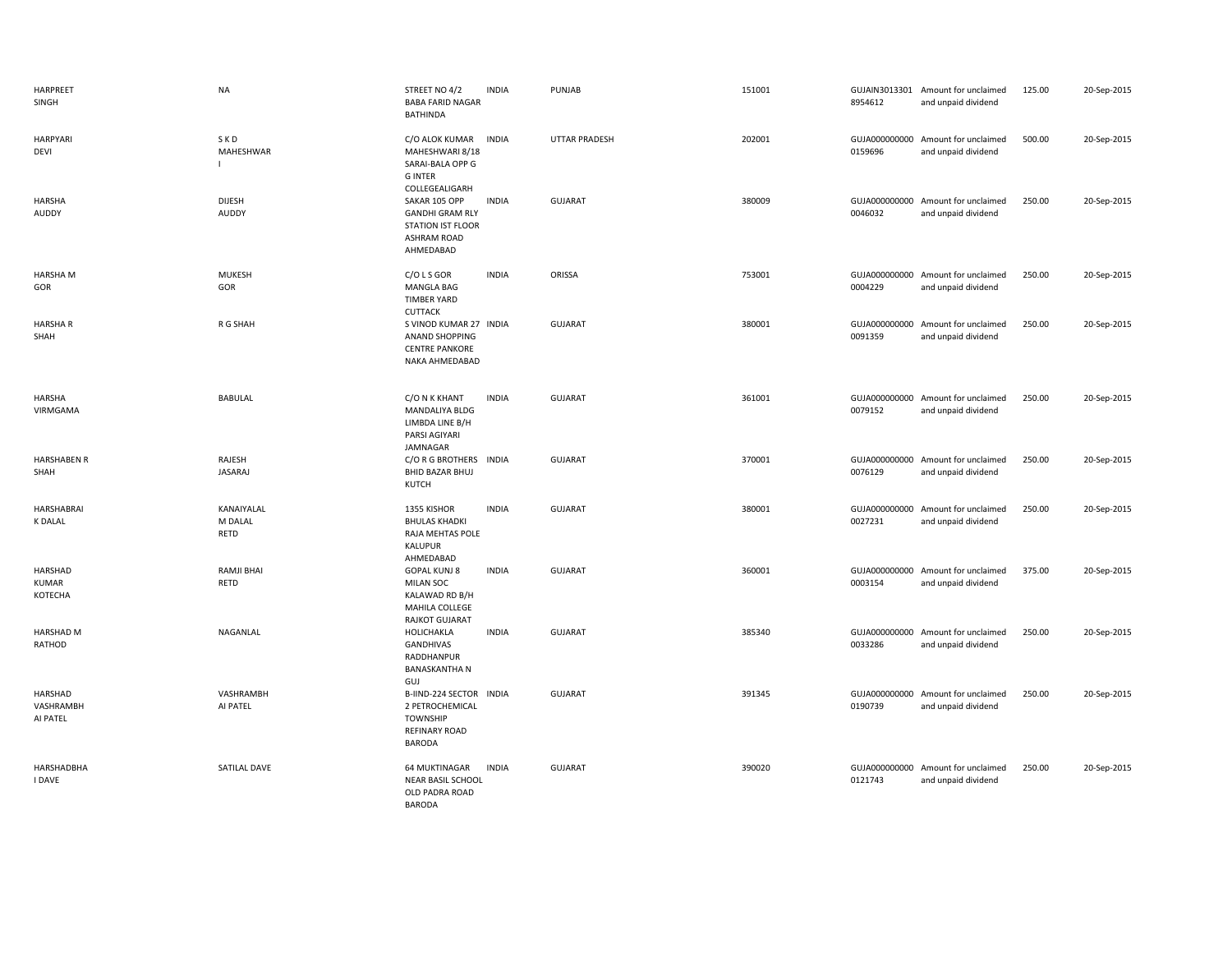| <b>HARSHIT</b><br><b>KUMAR</b>                 | <b>SUDHIR</b><br><b>KUMAR SETH</b> | DR LANE<br><b>INDIA</b><br>JHUMRITELAIYA<br>KODERMA                                                                                           | <b>JHARKHAND</b>   | 825409 | 0203457                  | GUJAIN3005891 Amount for unclaimed<br>and unpaid dividend | 500.00  | 20-Sep-2015 |
|------------------------------------------------|------------------------------------|-----------------------------------------------------------------------------------------------------------------------------------------------|--------------------|--------|--------------------------|-----------------------------------------------------------|---------|-------------|
| HARSUKHLAL<br>C PAREKH                         | CHHOTALAL                          | <b>JHARKHAND</b><br>A-202 NEW MOHAN INDIA<br><b>TERRACE B NEAR</b><br>SUVARNA HOSPITAL<br><b>KASTUR PARTK</b><br>SHIMPOLI<br>ROADBORIVALI (W) | <b>MAHARASHTRA</b> | 400092 | GUJA000000000<br>0083190 | Amount for unclaimed<br>and unpaid dividend               | 375.00  | 20-Sep-2015 |
| HARVINDER<br>KAUR                              | SHAMSHER<br>SINGH                  | WZ 256 G BLOCK<br><b>INDIA</b><br>HARI NAGAR NEW<br>DELHI                                                                                     | DELHI              | 110058 | 0017113                  | GUJA000000000 Amount for unclaimed<br>and unpaid dividend | 250.00  | 20-Sep-2015 |
| <b>HASHMAT</b><br><b>ULLAH</b>                 | S ULLHA                            | 8147 CHUMNI MILL INDIA<br><b>BARA HINDU RAO</b><br>DELHI                                                                                      | DELHI              | 110006 | 0142601                  | GUJA000000000 Amount for unclaimed<br>and unpaid dividend | 250.00  | 20-Sep-2015 |
| HASHMATULL<br>AH                               | SALAMATULL<br>LHA                  | 8147 CHUMNIMILL INDIA<br><b>BARAHINDU RAO</b><br>DELHI                                                                                        | DELHI              | 110006 | 0141666                  | GUJA000000000 Amount for unclaimed<br>and unpaid dividend | 250.00  | 20-Sep-2015 |
| HASHMUKHB<br><b>HAI PATEL</b>                  | KANTILAL<br>PATEL                  | OPP. BEST SAW<br><b>INDIA</b><br><b>MILL PRATAPNAGAR</b><br>ROAD BARODA                                                                       | <b>GUJARAT</b>     | 390004 | GUJAIN3019911<br>0256473 | Amount for unclaimed<br>and unpaid dividend               | 250.00  | 20-Sep-2015 |
| HASHMUKHB<br>HAI V JOSHI                       | VISHWANAT<br>HBHAI                 | C/O DASHRATHLAL INDIA<br>L BHATT B/7<br>BHAKTINAGAAR<br>APPARTMENT RAMJI<br><b>MANDIR ROAD</b><br>RANIPAHMEDABAD                              | <b>GUJARAT</b>     | 382480 | 0146728                  | GUJA000000000 Amount for unclaimed<br>and unpaid dividend | 250.00  | 20-Sep-2015 |
| HASIY<br>UPADHYAY                              | VINODCANDR<br>A UPADHYAY           | 207 MANGAL PARK INDIA<br>APPT OPP SEMI<br>SOCIETY<br>SUBHANPURA<br><b>BARODA</b>                                                              | <b>GUJARAT</b>     | 390007 | 0037771                  | GUJA000000000 Amount for unclaimed<br>and unpaid dividend | 250.00  | 20-Sep-2015 |
| <b>HASMITA</b><br>GOPAL<br>BRAHMAKSHA<br>TRIYA | <b>NA</b>                          | A - 3, BHAILAL PARK INDIA<br>SOCIETY, BEHIND<br>SUSSEN TEXTILES,<br>TARSALI ROAD,<br>VADODARA                                                 | <b>GUJARAT</b>     | 390010 | 0412806                  | GUJA130167000 Amount for unclaimed<br>and unpaid dividend | 1000.00 | 20-Sep-2015 |
| HASMUKH<br>BHAI<br>MAGANBHAI<br>PATEL          | M N PATEL                          | B/24 SHANTIKUNJ<br><b>INDIA</b><br>SOCIETY OPP SAMTA<br><b>FLAT RACE COURSE</b><br>SHUBHANPURA<br>BARODA                                      | GUJARAT            | 390007 | 0130258                  | GUJA000000000 Amount for unclaimed<br>and unpaid dividend | 250.00  | 20-Sep-2015 |
| <b>HASMUKH</b><br><b>BHAI PATEL</b>            | <b>GORDHANBH</b><br>AI PATEL       | C6 HARIKRUPA SOC INDIA<br>NR KAILASHPATI<br>TEMPLE CHHANI JKT<br><b>NAKA BARODA</b>                                                           | <b>GUJARAT</b>     | 390002 | 0119651                  | GUJA000000000 Amount for unclaimed<br>and unpaid dividend | 250.00  | 20-Sep-2015 |
| <b>HASMUKH</b><br>KANJIBHAI<br>GOHEL           | KANJIBHAI                          | <b>MANEK VILLA</b><br><b>INDIA</b><br>13, JUNCTION PLOT<br>RAJKOT                                                                             | MAHARASHTRA        | 999999 | 0024921                  | GUJA120180000 Amount for unclaimed<br>and unpaid dividend | 275.00  | 20-Sep-2015 |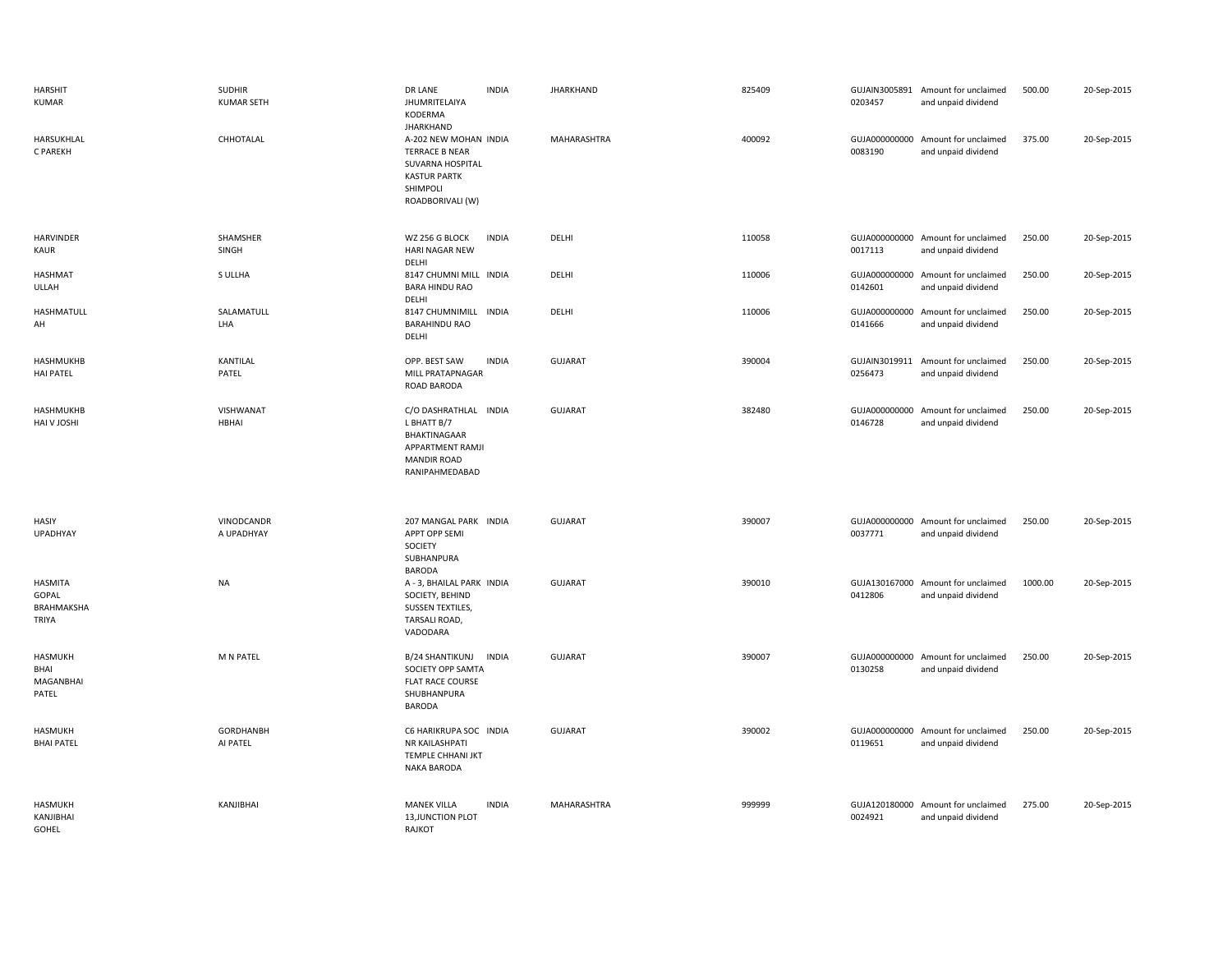| <b>HASMUKH L</b><br>DOSHI                    | LALCHANDBH<br>AI DOSHI                 | 27/317 RAGHUKUL INDIA<br>APTS SOLA<br><b>HOUSING</b><br>AHMEDABAD                                       | GUJARAT              | 380063 | 0953877 | GUJAIN3007571 Amount for unclaimed<br>and unpaid dividend | 250.00 | 20-Sep-2015 |
|----------------------------------------------|----------------------------------------|---------------------------------------------------------------------------------------------------------|----------------------|--------|---------|-----------------------------------------------------------|--------|-------------|
| <b>HASMUKHBH</b><br>AI G PATEL               | <b>GOPALBHAI</b>                       | <b>INDIA</b><br>C 65 VIMALNATH<br><b>SOCIETY NR</b><br><b>DERASAR BAPU</b><br><b>NAGAR</b><br>AHMEDABAD | <b>GUJARAT</b>       | 380024 | 0023616 | GUJA000000000 Amount for unclaimed<br>and unpaid dividend | 250.00 | 20-Sep-2015 |
| <b>HASNAIN</b><br>RIZVI                      | S A RIZVI                              | <b>B-84 SAI KRIPA</b><br><b>INDIA</b><br><b>SOCIETY HARNI</b><br>ROAD VADODARA                          | GUJARAT              | 390022 | 0036990 | GUJA000000000 Amount for unclaimed<br>and unpaid dividend | 375.00 | 20-Sep-2015 |
| HASSAN<br>RANGANATHA<br>PRASAD<br>LAKSHMANPR | RANGANATH<br>A PRASAD                  | C/O SRI<br><b>INDIA</b><br>RANGANATH<br>PRASAD GANDHI<br><b>BAZAR HASSAN</b>                            | <b>KARNATAKA</b>     | 573201 | 4301920 | GUJAIN3030285 Amount for unclaimed<br>and unpaid dividend | 150.00 | 20-Sep-2015 |
| <b>HASWIN</b><br>MODI                        | BAPALAL<br><b>MODI</b>                 | H/12/123 NIDHI<br><b>INDIA</b><br><b>APPART SASTRI</b><br>NAGAR<br>NARANPURA<br>AHMEDABAD               | GUJARAT              | 380013 | 0087041 | GUJA000000000 Amount for unclaimed<br>and unpaid dividend | 250.00 | 20-Sep-2015 |
| <b>HAUSHILA</b><br>PRASAD                    | <b>LATE RUDRA</b><br><b>MANI SINGH</b> | H.NO. 127 MOHALL- INDIA<br>KHAJAGEEPUR VILL-<br>KAJAGEEPUR, DIST-<br>MIRZAPURMIRZAPU<br>$\mathsf{R}$    | <b>UTTAR PRADESH</b> | 231301 | 0300160 | GUJA120186000 Amount for unclaimed<br>and unpaid dividend | 250.00 | 20-Sep-2015 |
| <b>HAUSHILA</b><br>SINGH J<br><b>THAKOR</b>  | <b>JAGANNATH</b><br>SINGH              | D/1 ASHOK<br><b>INDIA</b><br><b>TENAMENT CADILA</b><br>ROAD GHODASAR<br>AHMEDABAD                       | GUJARAT              | 380050 | 0051184 | GUJA000000000 Amount for unclaimed<br>and unpaid dividend | 250.00 | 20-Sep-2015 |
| HEENA<br>CHANDRESH                           | CHANDRKESH                             | C/2 24 TEXTILLA<br><b>INDIA</b><br>SOCIETY DYEING<br>COMP PRABHADEVI<br><b>BOMBAY</b>                   | MAHARASHTRA          | 400025 | 0094045 | GUJA000000000 Amount for unclaimed<br>and unpaid dividend | 250.00 | 20-Sep-2015 |
| HEENA<br>CHANDRESH<br>CHHEDA                 | CHANDRESH                              | C/2 24 TEXTILLA<br><b>INDIA</b><br>SOCIETY DYEING<br>COMP PRABHADEVI<br>BOMBAY                          | MAHARASHTRA          | 400025 | 0094044 | GUJA000000000 Amount for unclaimed<br>and unpaid dividend | 250.00 | 20-Sep-2015 |
| HEENA<br>CHHEDA                              | CHADRESH                               | C/2 24 TEXTILLA<br><b>INDIA</b><br>SOCIETY DYEING<br><b>COMP PRABHADEVI</b><br>BOMBAY                   | MAHARASHTRA          | 400025 | 0094043 | GUJA000000000 Amount for unclaimed<br>and unpaid dividend | 250.00 | 20-Sep-2015 |
| <b>HEENA DAGLI</b>                           | <b>ATUL</b>                            | 5 MEHUL PARK OLD INDIA<br>VADAJ BUS STAND<br><b>ASHRAM ROAD</b><br>AHMEDABAD                            | <b>GUJARAT</b>       | 380013 | 0103838 | GUJA000000000 Amount for unclaimed<br>and unpaid dividend | 250.00 | 20-Sep-2015 |
| HEENA<br>MEHTA                               | SUKETU<br><b>MEHTA</b>                 | 41 KESAR KUNJ 4TH INDIA<br><b>FLOOR</b><br>KHANDUBHAI DESAI<br><b>MARG VILE PARLE</b><br>W BOMBAY       | MAHARASHTRA          | 400056 | 0021839 | GUJA000000000 Amount for unclaimed<br>and unpaid dividend | 250.00 | 20-Sep-2015 |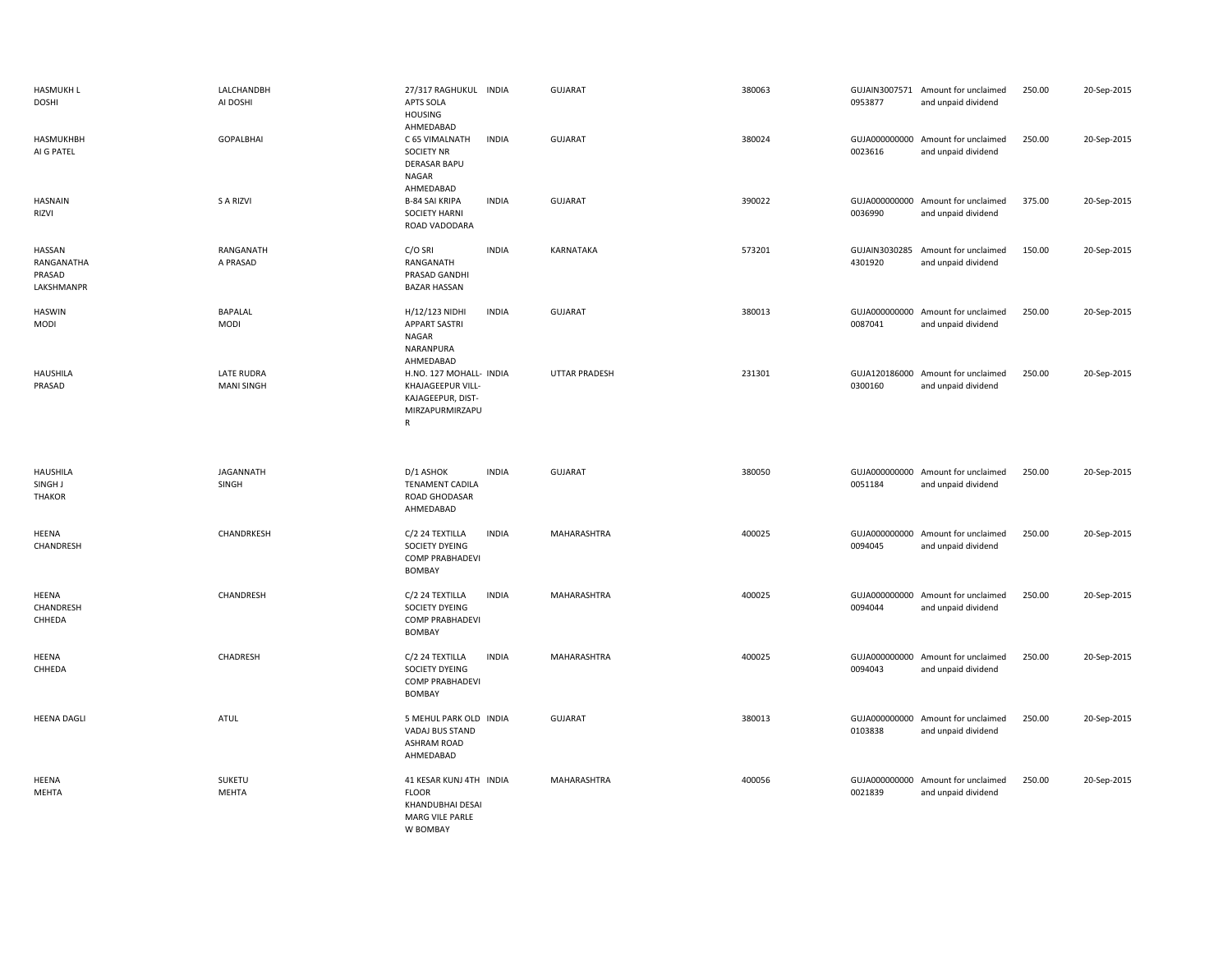| <b>HEM LATA</b><br>JAIN                     | <b>LATE MITTAN</b><br><b>LAL JAIN</b>          | RDC-108 RAJ<br>NAGAR GHAZIABAD                                                                  | <b>INDIA</b> | <b>UTTAR PRADESH</b> | 201002 | 0216274                  | GUJAIN3001181 Amount for unclaimed<br>and unpaid dividend | 250.00 | 20-Sep-2015 |
|---------------------------------------------|------------------------------------------------|-------------------------------------------------------------------------------------------------|--------------|----------------------|--------|--------------------------|-----------------------------------------------------------|--------|-------------|
| <b>HEMAG</b><br>PATEL                       | <b>GOVINDBHAI</b><br><b>BECHARDAS</b><br>PATEL | 46-NIKUNJ SOCIETY. INDIA<br>RADHANPUR ROAD<br>MEHSANAMEHSANA                                    |              | <b>GUJARAT</b>       | 384002 | 2409069                  | GUJA120109000 Amount for unclaimed<br>and unpaid dividend | 250.00 | 20-Sep-2015 |
| HEMA<br><b>GOVIND RAO</b>                   | LAT SH T S<br><b>GOVINDA</b><br>RAO            | D S BHAGIRATH RD INDIA<br><b>SJP NAGAR</b><br>GOREGAON<br><b>BOMBAY</b>                         |              | <b>MAHARASHTRA</b>   | 400063 | 0064138                  | GUJA000000000 Amount for unclaimed<br>and unpaid dividend | 250.00 | 20-Sep-2015 |
| <b>HEMAP</b><br>METHA                       | PRAKASH                                        | 4 AMARJYOT<br>SOCIETY<br><b>MANINAGAR EAST</b><br>AHMEDABAD                                     | <b>INDIA</b> | <b>GUJARAT</b>       | 380008 | 0034365                  | GUJA000000000 Amount for unclaimed<br>and unpaid dividend | 250.00 | 20-Sep-2015 |
| HEMABEN<br>PATEL                            | <b>RAJASH BHAI</b><br>PATEL                    | AT PO VRSADA TA<br><b>SAVALI DIST</b><br><b>BARODA</b>                                          | <b>INDIA</b> | GUJARAT              | 390004 | 0037475                  | GUJA000000000 Amount for unclaimed<br>and unpaid dividend | 250.00 | 20-Sep-2015 |
| <b>HEMALI</b><br><b>HARIA</b>               | AJIT HARIA                                     | SAKAR 105 OPP<br><b>GANDHI GRAM RLY</b><br>STATION IST FLOOR<br><b>ASHRAM ROAD</b><br>AHMEDABAD | <b>INDIA</b> | <b>GUJARAT</b>       | 380009 | 0046102                  | GUJA000000000 Amount for unclaimed<br>and unpaid dividend | 250.00 | 20-Sep-2015 |
| HEMALSINH<br>NATVARSINH<br>RATHOD           | RATHOD<br>NATVARSINH<br>PRABHUSINH             | KAIVALYA A 13<br><b>TIRUPATI SOCIETY</b><br><b>CIVIL ROAD</b><br>NANAKWADA<br>VALSAD            | <b>INDIA</b> | <b>GUJARAT</b>       | 396001 | GUJAIN3026793<br>2267022 | Amount for unclaimed<br>and unpaid dividend               | 270.00 | 20-Sep-2015 |
| HEMALSINH<br>NATVARSINH<br>RATHOD           | <b>NA</b>                                      | <b>TIRUPATI SOCITY</b><br>NANAKWADA A-13<br><b>KEVALYA SURAT</b>                                | <b>INDIA</b> | GUJARAT              | 396001 | 1457660                  | GUJA120447000 Amount for unclaimed<br>and unpaid dividend | 30.00  | 20-Sep-2015 |
| HEMANSU<br>MANGALPRAS<br><b>AD VAISHNAV</b> | <b>NA</b>                                      | SHALIN<br>APPARTMENT - 602<br>OPP S T ANN'S<br>SCHOOL JAMNAGAR                                  | <b>INDIA</b> | <b>GUJARAT</b>       | 361008 | 2008718                  | GUJAIN3004764 Amount for unclaimed<br>and unpaid dividend | 250.00 | 20-Sep-2015 |
| <b>HEMANT</b><br><b>BABURAO</b><br>KARANDE  | <b>BABURAO</b><br>BAPUJI<br>KHARANDE           | 8/1295 G S COLONY INDIA<br><b>BANDRA E BOMBAY</b>                                               |              | MAHARASHTRA          | 400051 | 0021774                  | GUJA000000000 Amount for unclaimed<br>and unpaid dividend | 375.00 | 20-Sep-2015 |
| <b>HEMANT</b><br>KANTILAL<br>RATHOD         | KANTILAL                                       | A/P.PETH-VADGAON INDIA<br>TAL.HATKANAGALE<br>DIST.KOLHAPURPET<br>H-VADGAON                      |              | MAHARASHTRA          | 416112 | 0318801                  | GUJA120289000 Amount for unclaimed<br>and unpaid dividend | 25.00  | 20-Sep-2015 |
| <b>HEMANT</b><br><b>KUMAR</b>               | <b>NA</b>                                      | B-3/437, TARA<br>NAGAR DUGGAL<br><b>FARM KAKROLA</b><br>NEW DELHI                               | <b>INDIA</b> | DELHI                | 110059 | 0127321                  | GUJA120191010 Amount for unclaimed<br>and unpaid dividend | 250.00 | 20-Sep-2015 |
| HEMANT<br><b>MANUBHAI</b><br><b>BHATT</b>   | <b>MANUBHAI H</b><br><b>BHATT</b>              | 186, SIKSHAK<br>SOCIETY<br>BHARATNAGAR<br>ROAD BHAVNAGAR                                        | <b>INDIA</b> | <b>GUJARAT</b>       | 364002 | 0381069                  | GUJAIN3019911 Amount for unclaimed<br>and unpaid dividend | 125.00 | 20-Sep-2015 |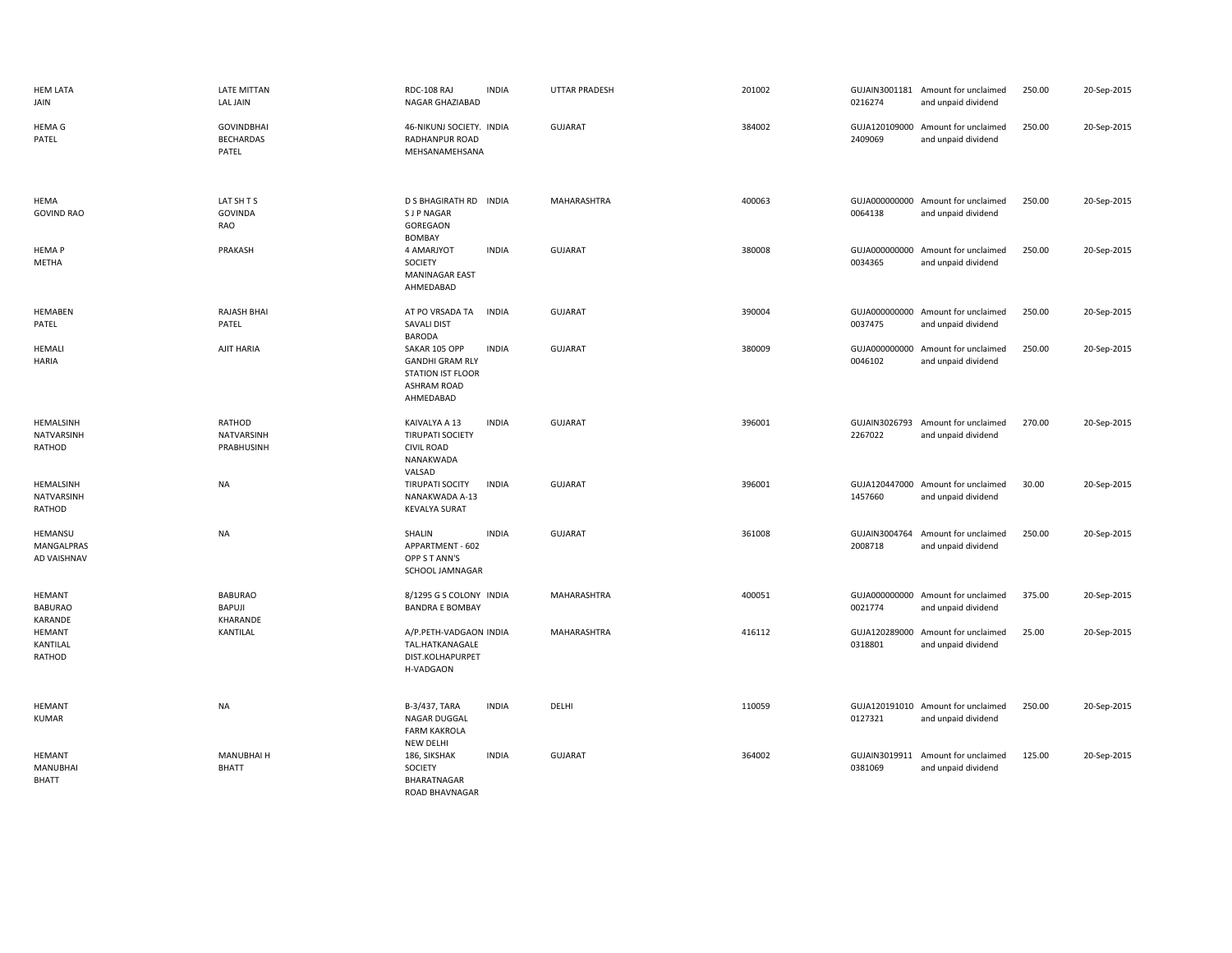| <b>HEMANT S</b><br>LAKHANI                   | <b>ST LAKHANI</b>                      | MAHALAXMI<br><b>INDIA</b><br>MOTORS PLOT NO 4<br><b>SECTOR 23 TURBHE</b><br><b>NEW BOMBAY</b>                  | MAHARASHTRA           | 400705 | 0107876                  | GUJA000000000 Amount for unclaimed<br>and unpaid dividend | 250.00 | 20-Sep-2015 |
|----------------------------------------------|----------------------------------------|----------------------------------------------------------------------------------------------------------------|-----------------------|--------|--------------------------|-----------------------------------------------------------|--------|-------------|
| <b>HEMANT</b><br>SARAOGI                     | OM PRAKASH                             | JUHARMAL JALIRAM INDIA<br>SADULPUR                                                                             | RAJASTHAN             | 331023 | 0058585                  | GUJA000000000 Amount for unclaimed<br>and unpaid dividend | 250.00 | 20-Sep-2015 |
| HEMANTKUM<br>AR<br>CHHOTALAL<br><b>JOSHI</b> | <b>NA</b>                              | JOSHI HOSPITAL<br><b>INDIA</b><br>THALA OPP HP<br>PETROL PUMP<br>CHIKHLI NAVSARI                               | <b>GUJARAT</b>        | 396521 | 4532535                  | GUJAIN3030285 Amount for unclaimed<br>and unpaid dividend | 125.00 | 20-Sep-2015 |
| HEMANTKUM<br>AR DOSHI                        | V DOSHI                                | D 1 ARPAN APT<br><b>INDIA</b><br><b>BABU NIVAS NI GALI</b><br>JEEVAN BHARAT<br>ROAD TIMLIAWAD<br>SURAT         | GUJARAT               | 395001 | GUJA000000000<br>0045666 | Amount for unclaimed<br>and unpaid dividend               | 250.00 | 20-Sep-2015 |
| HEMAXIBEN<br>JARIWALA                        | H N BHAGAT                             | 58, DRUV TARAK<br><b>INDIA</b><br>SOC., VED ROAD<br>SURATSURAT                                                 | GUJARAT               | 395004 | 0138750                  | GUJA120344000 Amount for unclaimed<br>and unpaid dividend | 2.50   | 20-Sep-2015 |
| HEMENDRA<br>KUMAR M<br>SALOT                 | MANSUKHLA<br>L SALOT                   | H NO.65-73B FORT INDIA<br>ROAD NR JOGARAO<br><b>TYPE INSTITUE</b><br>KURNOOL                                   | <b>ANDHRA PRADESH</b> | 518001 | 0163120                  | GUJA000000000 Amount for unclaimed<br>and unpaid dividend | 250.00 | 20-Sep-2015 |
| <b>HEMLATA</b><br>PALIWAL                    | <b>RAM SARAN</b><br>AGRAWAL            | <b>MANE ROAD</b><br><b>INDIA</b><br><b>GHURDEWA BANKI</b><br>MONGRA KORBA                                      | CHHATTISGARH          | 495447 | 2703638                  | GUJAIN3030285 Amount for unclaimed<br>and unpaid dividend | 250.00 | 20-Sep-2015 |
| <b>HEMLATA</b><br>PARIKH                     | NAVNITLAL<br>PARIKH                    | DR MARKAND S<br><b>INDIA</b><br><b>CLINIC BLOCK 2 MIG</b><br><b>FLATS KARELI BAG</b><br><b>BARODA</b>          | <b>GUJARAT</b>        | 390018 | GUJA000000000<br>0076198 | Amount for unclaimed<br>and unpaid dividend               | 250.00 | 20-Sep-2015 |
| HEMLATABEN<br><b>G PATEL</b>                 | <b>NA</b>                              | 21/B, MIRA SOCIETY INDIA<br>OPP. GANDHI PARK<br><b>SOCIETY HARNI</b><br>ROADVADODARA                           | <b>GUJARAT</b>        | 390018 | 0123968                  | GUJA000000000 Amount for unclaimed<br>and unpaid dividend | 250.00 | 20-Sep-2015 |
| <b>HENNA M</b><br>NASIBDAR                   | <b>MAJID S</b><br>NASIBDAR             | <b>INDIA</b><br>C/O AHMED M<br>AMDANI 67<br><b>MEMON WADA</b><br>ROAD 2ND FLOOR<br>ROOM NO 53<br><b>BOMBAY</b> | MAHARASHTRA           | 400003 | 0045714                  | GUJA000000000 Amount for unclaimed<br>and unpaid dividend | 250.00 | 20-Sep-2015 |
| <b>HENRY</b><br><b>DSOUZA</b>                | <b>FELIX D</b><br>SOUZA                | 7/133/2400<br><b>INDIA</b><br><b>TAGORE NAGAR</b><br><b>VIKHROLIE</b><br><b>BOMBAY</b>                         | MAHARASHTRA           | 400083 | GUJA000000000<br>0095233 | Amount for unclaimed<br>and unpaid dividend               | 500.00 | 20-Sep-2015 |
| <b>HERGOBID</b><br>HIRANANDANI               | LATE SH<br>RADHOMAL                    | FLAT NO C 7 MURLI INDIA<br>MILAN SOCIETY<br>MATCH FACTORY<br><b>LANE KURLA</b><br><b>BOMBAY</b>                | MAHARASHTRA           | 400070 | GUJA000000000<br>0045445 | Amount for unclaimed<br>and unpaid dividend               | 250.00 | 20-Sep-2015 |
| HERMEET<br><b>KOUR SALUJA</b>                | <b>BALWNT</b><br>SINGH<br><b>TUTOR</b> | 7/6 NORTH<br><b>INDIA</b><br>MOHALLA INDORE                                                                    | MADHYA PRADESH        | 452002 | 0007275                  | GUJA000000000 Amount for unclaimed<br>and unpaid dividend | 375.00 | 20-Sep-2015 |
| <b>HERMESH</b><br>CHAND<br><b>JINDAL</b>     | <b>SHAM LAL</b>                        | C/O M/S JAGDISH<br><b>INDIA</b><br><b>GIFT HOUSE</b><br><b>GURDWARA STREET</b><br><b>BARNALA PB</b>            | PUNJAB                | 148101 | GUJA000000000<br>0012707 | Amount for unclaimed<br>and unpaid dividend               | 250.00 | 20-Sep-2015 |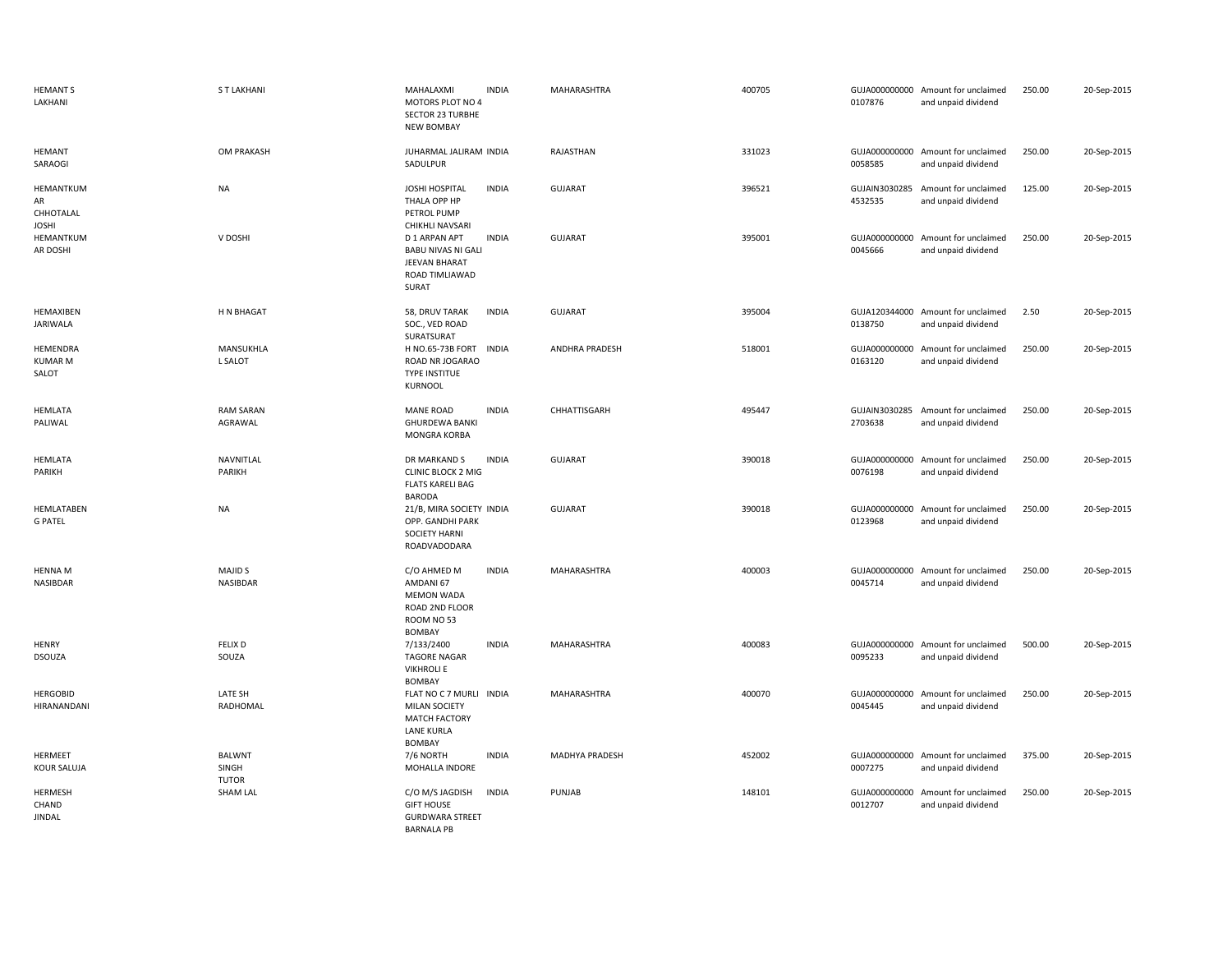| HIMA                                     | RAJESH                               | 604 SHAYM-VRUND INDIA<br><b>APARTMENTS OPP</b><br>DHANANJAY<br><b>TOWERS B/H</b><br>SHAYAMAL ROW<br>HOUSE 3-B132 RING<br>ROAD SATELITE<br>AHMEDABAD                   | <b>GUJARAT</b>       | 380015 | 0135225 | GUJA000000000 Amount for unclaimed<br>and unpaid dividend | 500.00 | 20-Sep-2015 |
|------------------------------------------|--------------------------------------|-----------------------------------------------------------------------------------------------------------------------------------------------------------------------|----------------------|--------|---------|-----------------------------------------------------------|--------|-------------|
| <b>HIMANI</b><br><b>BATRA</b>            | <b>HARI KARAN</b><br><b>BATRA</b>    | 6206/1 DEV NAGAR INDIA<br>NEW DELHI                                                                                                                                   | DELHI                | 110005 | 0082939 | GUJA000000000 Amount for unclaimed<br>and unpaid dividend | 250.00 | 20-Sep-2015 |
| HIMANSHU<br><b>DINESHBHAI</b><br>THAKKAR | <b>DINESH BHAI</b><br><b>THAKKAR</b> | 1 ADDINATH<br><b>INDIA</b><br><b>COMPLEX SUBHASH</b><br>NAGAR<br>BHAVNAGAR                                                                                            | <b>GUJARAT</b>       | 364001 | 0038926 | GUJA000000000 Amount for unclaimed<br>and unpaid dividend | 250.00 | 20-Sep-2015 |
| HIMANSHU<br>MEHTA                        | RASIKLAL<br><b>MEHTA PROF</b>        | <b>INDIA</b><br>A 117 KARACHI<br>SOCIETY NEW LINK<br>ROAD ANDHERI (W)<br><b>BOMBAY</b>                                                                                | MAHARASHTRA          | 400058 | 0094686 | GUJA000000000 Amount for unclaimed<br>and unpaid dividend | 250.00 | 20-Sep-2015 |
| <b>HIMANSHUR</b><br>SHAH                 | RATILAL<br>SHAH                      | D 2 PARIMAL APP<br><b>INDIA</b><br><b>NEAR RAJNAGAR</b><br>CLUB AMBAWADI<br>AHMEDABAD                                                                                 | GUJARAT              | 380006 | 0161666 | GUJA000000000 Amount for unclaimed<br>and unpaid dividend | 250.00 | 20-Sep-2015 |
| <b>HIMANSU G</b><br>PATEL                | <b>GORDHAN</b><br><b>DAS PATEL</b>   | A-116 VIKRAM<br><b>INDIA</b><br><b>BUNGLOWS NEAR</b><br><b>VIKRAM PARK</b><br>SOCIETY BEHIND<br><b>NEW AMBICA</b><br>PETROL PUMP N H -<br>8THAKARBANAGAR<br>AHMEDABAD | GUJARAT              | 382350 | 0027720 | GUJA000000000 Amount for unclaimed<br>and unpaid dividend | 250.00 | 20-Sep-2015 |
| <b>HIMANSUK</b><br>RAVAL                 | KANUBHAI                             | 9 SHUBHDA SOCIETY INDIA<br>JODHPUR GAM<br>ROAD AHMEDABAD                                                                                                              | <b>GUJARAT</b>       | 380015 | 0026034 | GUJA000000000 Amount for unclaimed<br>and unpaid dividend | 250.00 | 20-Sep-2015 |
| HIMATLAL<br>RANGANI                      | BALUBHAI<br>RANGANI                  | GAYATRI NAGAR -2 INDIA<br>OPP SARDAR PATEL<br>SAMAJ NI VADI BH;-<br>VRANAVAN VADI<br>1/10 CORNER<br>"MANEK"                                                           | <b>BIHAR</b>         | 823001 | 0122180 | GUJA000000000 Amount for unclaimed<br>and unpaid dividend | 250.00 | 20-Sep-2015 |
| <b>HIMMAT</b><br><b>KUMAR</b><br>RAWAL   | <b>NA</b>                            | 575 BUS STAND<br><b>INDIA</b><br>GALI 4A-2 SIROHI                                                                                                                     | MAHARASHTRA          | 999999 | 0829276 | GUJA120447000 Amount for unclaimed<br>and unpaid dividend | 115.00 | 20-Sep-2015 |
| <b>HINA YOUNUS</b>                       | <b>NA</b>                            | SHADAB MANZIL<br><b>INDIA</b><br><b>NEAR SHAUKAT</b><br>MANZIL DODHPUR<br>ALIGARH                                                                                     | <b>UTTAR PRADESH</b> | 202002 | 2994972 | GUJAIN3029024 Amount for unclaimed<br>and unpaid dividend | 257.50 | 20-Sep-2015 |
| HINABEN<br>GHANSHYAM<br>DAS MEHTA        | GHANSHYAM<br>DAS MEHTA               | OPP DENA BANK<br><b>INDIA</b><br>POST RAJULA CITY                                                                                                                     | <b>GUJARAT</b>       | 365560 | 0080809 | GUJA000000000 Amount for unclaimed<br>and unpaid dividend | 250.00 | 20-Sep-2015 |
| <b>HINALBEN B</b><br>DALAL               | NA                                   | E 34 GEB COLONY<br><b>INDIA</b><br>FORT SONGADH<br><b>UKAIDAM DIST</b><br>SURAT                                                                                       | <b>GUJARAT</b>       | 394680 | 0481247 | GUJAIN3013302 Amount for unclaimed<br>and unpaid dividend | 125.00 | 20-Sep-2015 |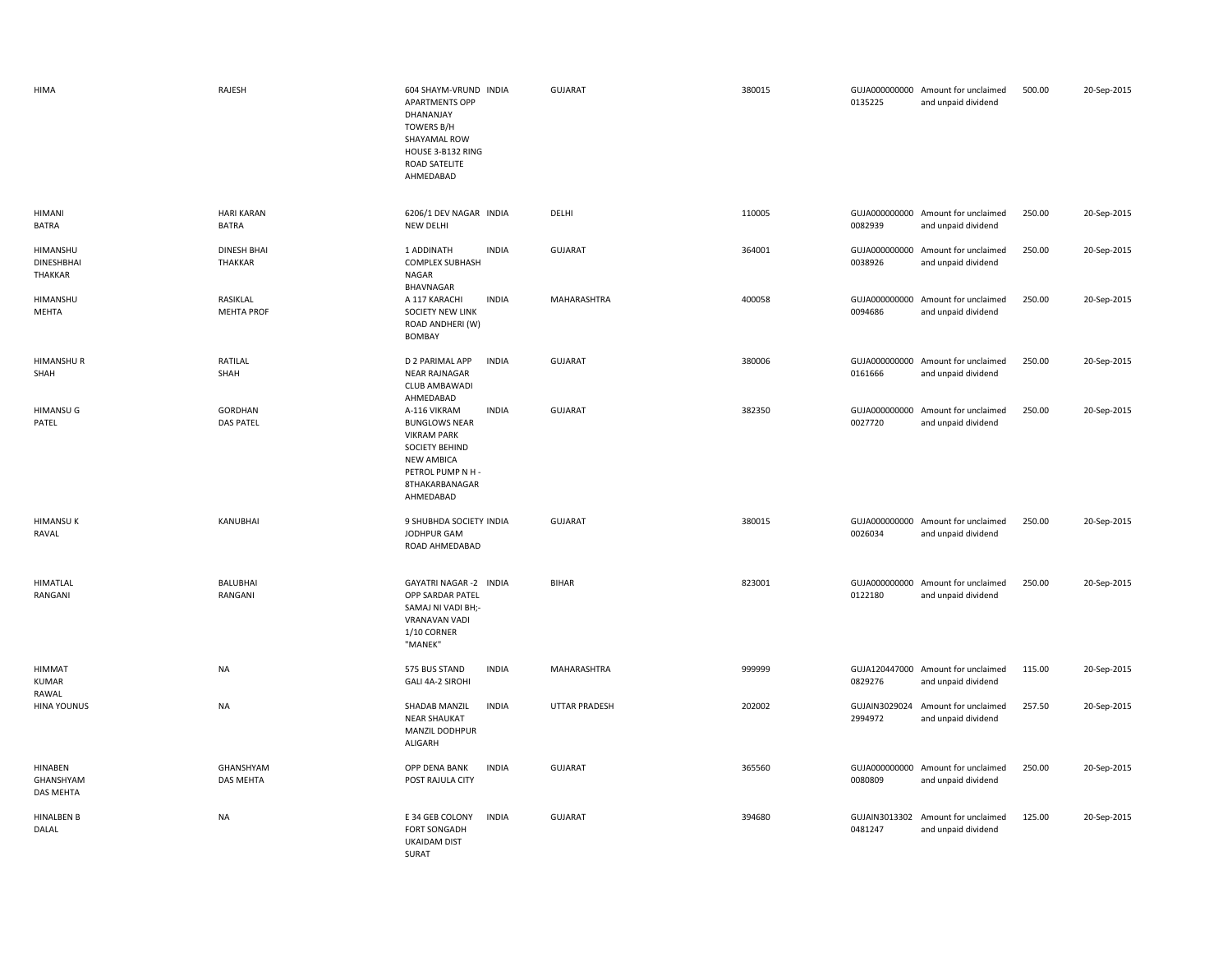| HINAXI<br><b>JITENDRA</b><br>PANCHAL  | <b>NA</b>               | A-171, PITRU<br>SMRUTI, ASHUTOSH-<br>3,LINK ROAD, OPP.<br>HDFC BANK,<br><b>BHARUCH</b> | <b>INDIA</b> | <b>GUJARAT</b>     | 392001 | 2531256                  | GUJA120109000 Amount for unclaimed<br>and unpaid dividend | 500.00 | 20-Sep-2015 |
|---------------------------------------|-------------------------|----------------------------------------------------------------------------------------|--------------|--------------------|--------|--------------------------|-----------------------------------------------------------|--------|-------------|
| <b>HIRA CHAND</b>                     | <b>BHARMAL</b><br>PROF  | C/O NAVJIVAN<br>METAL INDUSTRIES<br>40 2ND CARPENTER<br><b>STREET BOMBAY</b>           | <b>INDIA</b> | MAHARASHTRA        | 400004 | 0089536                  | GUJA000000000 Amount for unclaimed<br>and unpaid dividend | 250.00 | 20-Sep-2015 |
| <b>HIRA LAL</b><br>SETH               | M C SETH                | 98/N BLOCK E NEW INDIA<br>ALIPORE CALCUTTA                                             |              | <b>WEST BENGAL</b> | 700053 | 0152450                  | GUJA000000000 Amount for unclaimed<br>and unpaid dividend | 250.00 | 20-Sep-2015 |
| <b>HIRA SINGH</b><br>BHAKUNI          | M S BHAKUNI             | 121/3528<br>KANNAMWAR<br>NAGAR NO 2<br><b>VIKHROLI (EAST)</b><br>BOMBAY                | <b>INDIA</b> | MAHARASHTRA        | 400083 | 0159348                  | GUJA000000000 Amount for unclaimed<br>and unpaid dividend | 250.00 | 20-Sep-2015 |
| <b>HIRALAL</b><br>MANEKLAL<br>BHADANI | <b>NA</b>               | 21, LAXMI PARK<br>SOCIETY, PETROL<br>PUMPNEAR VYARA                                    | <b>INDIA</b> | <b>GUJARAT</b>     | 394650 | 0022353                  | GUJA120107050 Amount for unclaimed<br>and unpaid dividend | 25.00  | 20-Sep-2015 |
| HIRALAL<br>SHAH                       | PANACHAND<br>SHAH RETD  | B 11 GOVT<br><b>QUARTER NEAR</b><br><b>DHARAM TALKIES</b><br>RAJKOT                    | <b>INDIA</b> | <b>GUJARAT</b>     | 360001 | 0019831                  | GUJA000000000 Amount for unclaimed<br>and unpaid dividend | 250.00 | 20-Sep-2015 |
| <b>HIRALAL</b><br>VACHHANI            | KHIMJIBHAI<br>VACHHANI  | C/O AROON OIL<br>MILL BHATIA<br>DHARMASHALA RD<br><b>JUNAGADH</b>                      | <b>INDIA</b> | <b>GUJARAT</b>     | 362001 | 0079402                  | GUJA000000000 Amount for unclaimed<br>and unpaid dividend | 250.00 | 20-Sep-2015 |
| <b>HIRALBEN D</b><br>PATEL            | DHIRAJLAL<br>PATEL      | 34 MOTIBAG B/H<br><b>CHOKSI PARK</b><br><b>BHADUAT NAGAR</b><br>AHMEDABAD              | <b>INDIA</b> | <b>GUJARAT</b>     | 380050 | 0088935                  | GUJA000000000 Amount for unclaimed<br>and unpaid dividend | 250.00 | 20-Sep-2015 |
| <b>HIRAMANI M</b><br>TIRTHWANI        | <b>MANSHARA</b><br>M    | AJIT EMPORIOM<br>DHARMENDRA<br><b>ROAD RAJKOT</b>                                      | <b>INDIA</b> | <b>GUJARAT</b>     | 360001 | GUJA000000000<br>0099930 | Amount for unclaimed<br>and unpaid dividend               | 250.00 | 20-Sep-2015 |
| <b>HIRANAND D</b><br>PAMNANI          | DULAHINOM<br>AL         | LATA SILK MILLS C<br>31 BOMBAY<br><b>MARKET SURAT</b>                                  | <b>INDIA</b> | <b>GUJARAT</b>     | 395010 | GUJA000000000<br>0049169 | Amount for unclaimed<br>and unpaid dividend               | 250.00 | 20-Sep-2015 |
| HIRANI<br><b>INDUBEN K</b>            | KESHAVLAL               | H/10 MADHUPURA INDIA<br>MARKET<br>SHAHIBAGH ROAD<br>AHMEDABAD                          |              | <b>GUJARAT</b>     | 380004 | GUJA000000000<br>0024907 | Amount for unclaimed<br>and unpaid dividend               | 250.00 | 20-Sep-2015 |
| <b>HIRAVANTI P</b><br>CHHEDA          | PRANJIRAN               | C/2 24 TEXTILLA<br>SOCIETY DYEING<br><b>COMP PRABHADEVI</b><br>BOMBAY                  | <b>INDIA</b> | MAHARASHTRA        | 400025 | 0094046                  | GUJA000000000 Amount for unclaimed<br>and unpaid dividend | 250.00 | 20-Sep-2015 |
| <b>HIREN J NAIK</b>                   | <b>JITENDRA</b><br>RETD | 5/51 SURAMYA<br>APTS SOLA ROAD<br>NARANPUR<br>AHMMEDABAD                               | <b>INDIA</b> | <b>GUJARAT</b>     | 380013 | 0086456                  | GUJA000000000 Amount for unclaimed<br>and unpaid dividend | 250.00 | 20-Sep-2015 |
| HIRENDRA<br>SINGH                     | <b>NA</b>               | 190 BALLABH BARI<br><b>GUMANPURA KOTA</b>                                              | <b>INDIA</b> | RAJASTHAN          | 324007 | 4046012                  | GUJA130414000 Amount for unclaimed<br>and unpaid dividend | 50.00  | 20-Sep-2015 |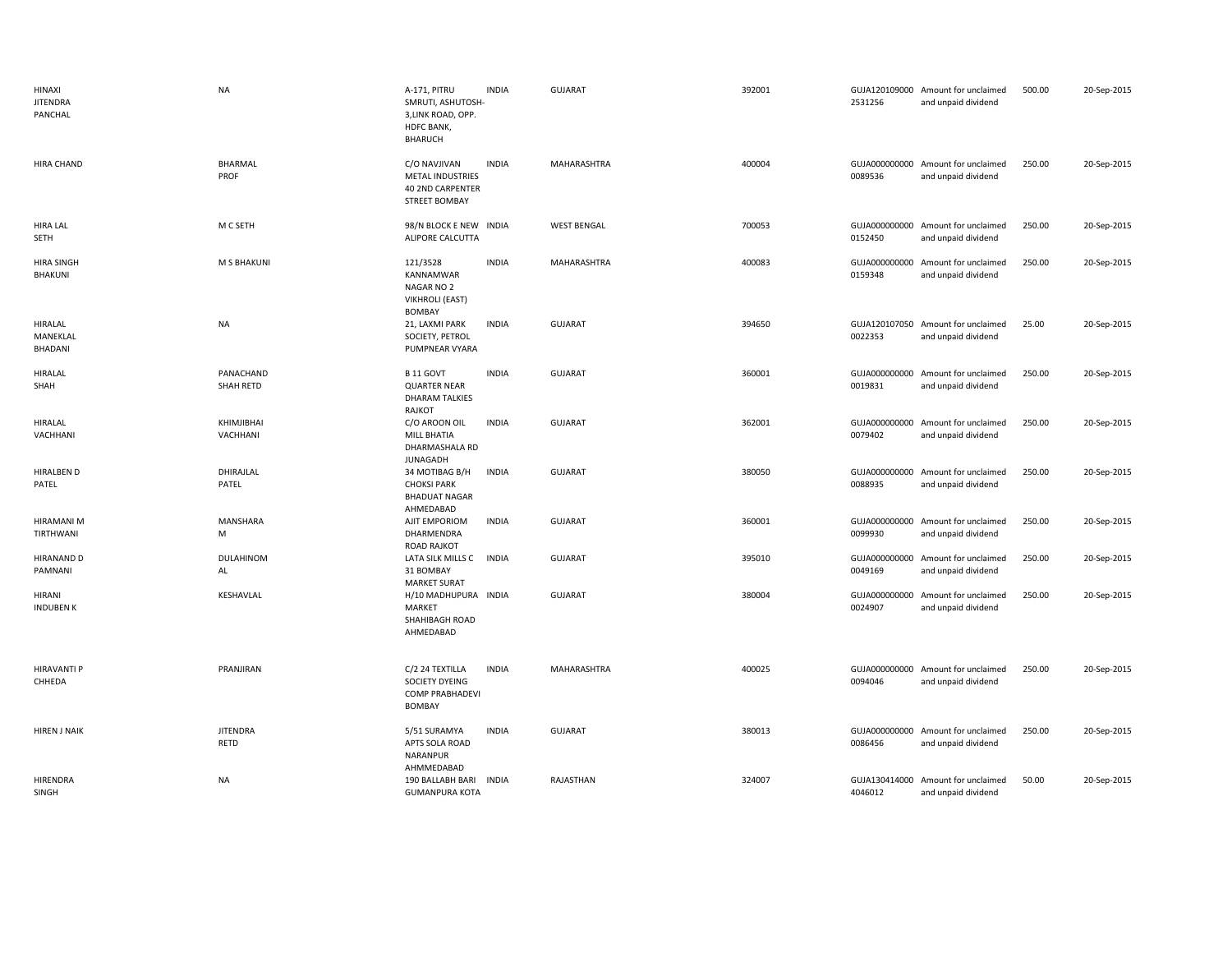| HIRENKUMAR<br>RAMESHCHAN<br><b>DRA SONI</b> | <b>NA</b>                           | MAF SAHEB NO<br>NORO, NAVABAZAR<br><b>HIMATNAGAR</b>                                                | <b>INDIA</b> | GUJARAT        | 383001 | 1406248                  | GUJA120109000 Amount for unclaimed<br>and unpaid dividend | 150.00 | 20-Sep-2015 |
|---------------------------------------------|-------------------------------------|-----------------------------------------------------------------------------------------------------|--------------|----------------|--------|--------------------------|-----------------------------------------------------------|--------|-------------|
| HITENDRA RAI<br><b>K PATHAK</b>             | <b>KANTILAL V</b><br>PATHAK         | C/O JEET SINH<br><b>RATAN SINH</b><br>CHAGHAN AT & PO<br><b>RAYAKA TAL DIST</b><br>VADODARA         | <b>INDIA</b> | <b>GUJARAT</b> | 391340 | 0123073                  | GUJA000000000 Amount for unclaimed<br>and unpaid dividend | 250.00 | 20-Sep-2015 |
| <b>HITENDRAS</b><br>PATEL                   | <b>NA</b>                           | ZAVERI BUILDING<br><b>MAHURAT POLE</b><br>MANEK<br>CHOWKAHMEDABA<br>D                               | <b>INDIA</b> | <b>GUJARAT</b> | 380001 | GUJA000000000<br>0123984 | Amount for unclaimed<br>and unpaid dividend               | 250.00 | 20-Sep-2015 |
| HITENDRAKU<br>MAR<br>MOHANLAL<br>SHAH       | <b>MOHANLAL</b><br>CHUNILAL<br>SHAH | 2-MILAP ANCLAVE<br>NR.JOGANI NAGAR<br>RANDER<br>ROADSURAT                                           | <b>INDIA</b> | MAHARASHTRA    | 999999 | 0054999                  | GUJA120235000 Amount for unclaimed<br>and unpaid dividend | 250.00 | 20-Sep-2015 |
| HITESH<br>AMRITLAL<br>SHAH                  | AMRITLAL<br>LALJI SHAH              | SAGAR 8 KAMDAR<br><b>COLONY PETHRAJ</b><br>RAICI MARG 1<br>JAMNAGAR                                 | <b>INDIA</b> | <b>GUJARAT</b> | 361006 | 4479863                  | GUJAIN3010392 Amount for unclaimed<br>and unpaid dividend | 250.00 | 20-Sep-2015 |
| HITESH<br>ARUNBHAI<br>MEHTA                 | <b>NA</b>                           | A/4, GARDEN VIEW INDIA<br>APPARTMENT, NR.<br>UTTAM NAGAR,<br>WATER TANK,<br>MANINAGAR,<br>AHMEDABAD |              | <b>GUJARAT</b> | 380008 | GUJA120484000<br>0022897 | Amount for unclaimed<br>and unpaid dividend               | 125.00 | 20-Sep-2015 |
| HITESH<br>BHIKHALAL<br>SHAH                 | BHIKHALAL<br>VIRACHAND<br>SHAH      | <b>B 57 ANGITA HSG</b><br>SOCIETY<br>NARANPURA<br>PRAGATI NAGAR<br>ROAD AHMEDABAD                   | <b>INDIA</b> | GUJARAT        | 380013 | GUJA000000000<br>0088578 | Amount for unclaimed<br>and unpaid dividend               | 250.00 | 20-Sep-2015 |
| HITESH<br>BHINDE                            | <b>KARSHANDAS</b>                   | C/O K S AMLANI<br>FINE HOUSE 3 11<br>JAIRAJ PLOT RAJKOT                                             | <b>INDIA</b> | <b>GUJARAT</b> | 360001 | GUJA000000000<br>0078769 | Amount for unclaimed<br>and unpaid dividend               | 250.00 | 20-Sep-2015 |
| <b>HITESH G</b><br>PATEL                    | <b>G V PATEL</b>                    | VRUJ VIHAR PATEL INDIA<br><b>COLONY STREET NO</b><br>4 ROAD NO 2<br>JAMNAGAR                        |              | <b>GUJARAT</b> | 361008 | GUJA000000000<br>0180365 | Amount for unclaimed<br>and unpaid dividend               | 10.00  | 20-Sep-2015 |
| HITESH<br>LAXMIDAS<br><b>JOTANGIA</b>       | LAXMANDAS                           | DAYAL ROLLERS &<br><b>FLOUR MILLS</b><br><b>DANAPITH</b><br>SWAMINARAYAN<br><b>STREET RAJKOT</b>    | <b>INDIA</b> | GUJARAT        | 360001 | GUJA000000000<br>0099593 | Amount for unclaimed<br>and unpaid dividend               | 250.00 | 20-Sep-2015 |
| HITESH V<br>DHANANI                         | VANMALIBHA<br>I D DHANANI           | 687 B FERTILIZER<br>NAGAR BARODA                                                                    | <b>INDIA</b> | <b>GUJARAT</b> | 391750 | GUJA000000000<br>0119309 | Amount for unclaimed<br>and unpaid dividend               | 250.00 | 20-Sep-2015 |
| HITESHKUMA<br>R AMRUTLAL<br>PATEL           | <b>NA</b>                           | AT - KARSANPURA,<br>PO - MITHA, DIST -<br>MEHSANA.                                                  | <b>INDIA</b> | <b>GUJARAT</b> | 384001 | GUJAIN3001591<br>0801949 | Amount for unclaimed<br>and unpaid dividend               | 375.00 | 20-Sep-2015 |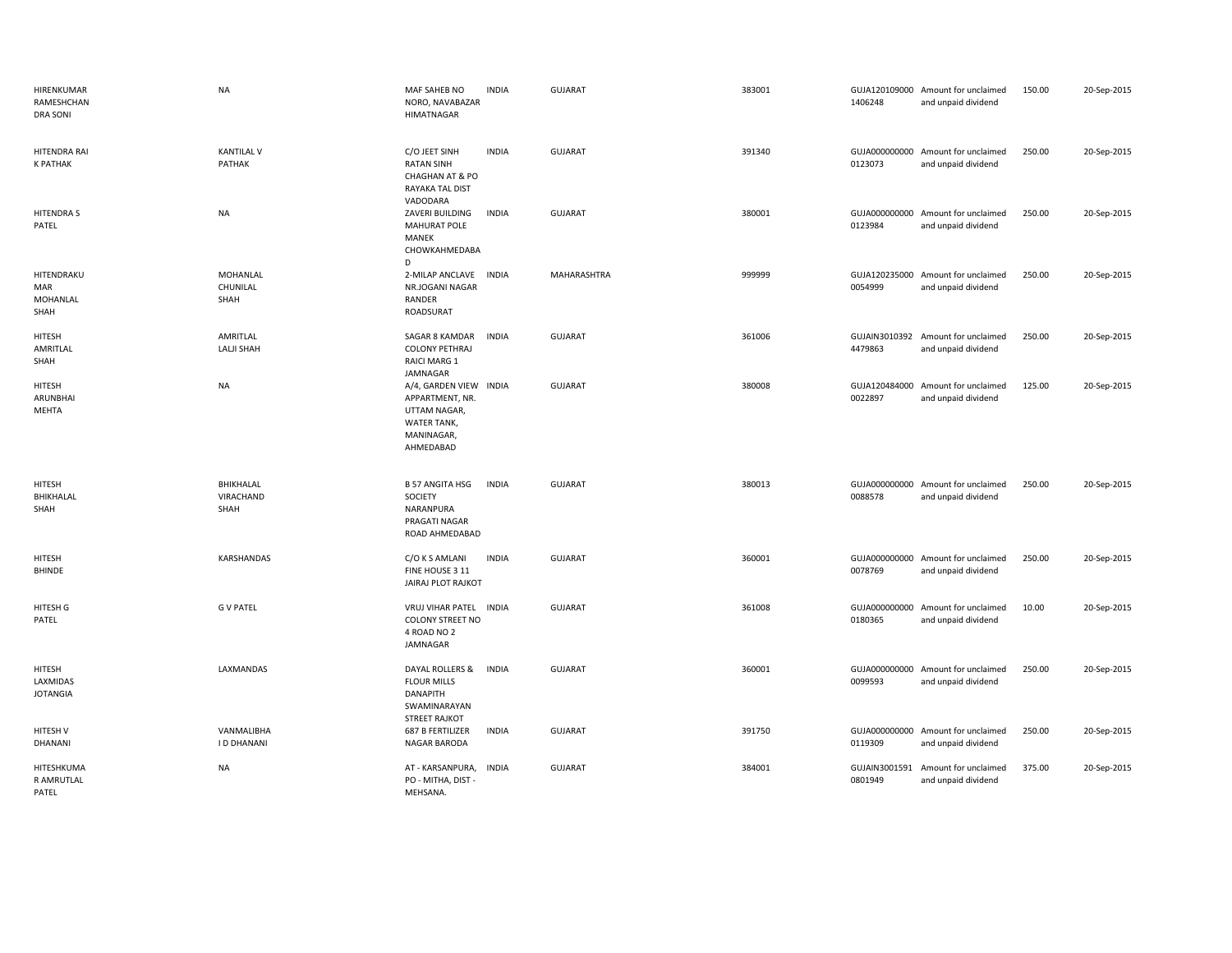| HITESHKUMA<br>$\mathsf{R}$<br><b>BALAVANTAR</b><br>AY SHUKAL | BALAVANTAR<br>AY SHUKAL | RAMJI MANDIR NR INDIA<br>BENDUSAROVAR<br>ROAD TA<br>SIDDHAPUR DIST<br>MEHSANA                                                                                                                  | GUJARAT            | 384151 | 0614418 | GUJAIN3011512 Amount for unclaimed<br>and unpaid dividend | 62.50   | 20-Sep-2015 |
|--------------------------------------------------------------|-------------------------|------------------------------------------------------------------------------------------------------------------------------------------------------------------------------------------------|--------------------|--------|---------|-----------------------------------------------------------|---------|-------------|
| <b>HOMIYAR</b><br>GUARD                                      | ZARIR<br><b>GUARD</b>   | NANAVATI BLOCKS INDIA<br>PARSI<br>DHARAMSHALLLA<br>COMPOUND<br><b>BEHIND RELIEF</b><br>CINEMA<br>AHMEDABAD                                                                                     | <b>GUJARAT</b>     | 380001 | 0050973 | GUJA000000000 Amount for unclaimed<br>and unpaid dividend | 250.00  | 20-Sep-2015 |
| HOSHANG<br>DARRA<br>CONTRACTOR                               | NA                      | KOTWAL HOUSE 80, INDIA<br>SLEATER ROAD,<br>GRANT<br>ROADBOMBAY                                                                                                                                 | MAHARASHTRA        | 400007 | 0123987 | GUJA000000000 Amount for unclaimed<br>and unpaid dividend | 250.00  | 20-Sep-2015 |
| <b>IBRAHIM H</b>                                             | NA                      | 16/395 PATTANI<br><b>INDIA</b><br>STEEL PALAKKAD<br>PALAKKAD                                                                                                                                   | KERALA             | 678014 | 0830474 | GUJAIN3016374 Amount for unclaimed<br>and unpaid dividend | 62.50   | 20-Sep-2015 |
| <b>ICICI BANK</b><br>LIMITED                                 | <b>NA</b>               | <b>ICICI LIMITED</b><br><b>INDIA</b><br>ZENITH HOUSE<br>MAHALAXMI<br>MUMBAI                                                                                                                    | MAHARASHTRA        | 400034 | 0181550 | GUJA000000000 Amount for unclaimed<br>and unpaid dividend | 8250.00 | 20-Sep-2015 |
| <b>ICICI TRUST</b><br>LIMITED                                | <b>NA</b>               | <b>STOCK HOLDING</b><br><b>INDIA</b><br><b>CORPORATION OF</b><br>INDIA LTD 44/1<br>KALICHARAN<br>MEHRA ESTATE L B S<br><b>MARG NEAR</b><br><b>VIKHROLI</b><br>STATIONVIKHROLI<br>(WEST) MUMBAI | MAHARASHTRA        | 400079 | 0146692 | GUJA000000000 Amount for unclaimed<br>and unpaid dividend | 250.00  | 20-Sep-2015 |
| <b>ICICI TRUST</b><br>LIMITED                                | <b>NA</b>               | 44/1 KALICHARAN<br><b>INDIA</b><br>MEHRA ESTATE L B S<br><b>MARG NR VIKHROLI</b><br><b>STATION</b><br>VIKHROLI(W)MUMB<br>Al                                                                    | MAHARASHTRA        | 400079 | 0173146 | GUJA000000000 Amount for unclaimed<br>and unpaid dividend | 1500.00 | 20-Sep-2015 |
| <b>IFB SECURITES</b><br><b>LTD</b>                           | NA                      | 8/1 MIDDLETON<br><b>INDIA</b><br>ROW CALCUTTA                                                                                                                                                  | <b>WEST BENGAL</b> | 700071 | 0170853 | GUJA000000000 Amount for unclaimed<br>and unpaid dividend | 250.00  | 20-Sep-2015 |
| ILA A<br>CHOKSHI                                             | ARUNKUMAR               | 3 PARAS<br><b>INDIA</b><br>SHANTIKUNJ<br>COLONY<br>NAGARSHETHS<br>VANDO GHEEKANTA<br>AHMEDABAD                                                                                                 | <b>GUJARAT</b>     | 380001 | 0200202 | GUJA000000000 Amount for unclaimed<br>and unpaid dividend | 250.00  | 20-Sep-2015 |
| ILA ACHARYA                                                  | CHIMANLAL<br>ACHARYA    | <b>INDIA</b><br>47 4 VIMANAGAR<br>AHMEDABAD<br>SATELITE ROAD                                                                                                                                   | <b>GUJARAT</b>     | 380015 | 0028635 | GUJA000000000 Amount for unclaimed<br>and unpaid dividend | 250.00  | 20-Sep-2015 |
| ILA H PATEL                                                  | H G PATEL               | VROJ VIHAR PATEL INDIA<br><b>COLONY STREET NO</b><br>4 ROAD NO 2<br>JAMNAGAR                                                                                                                   | <b>GUJARAT</b>     | 361008 | 0180364 | GUJA000000000 Amount for unclaimed<br>and unpaid dividend | 10.00   | 20-Sep-2015 |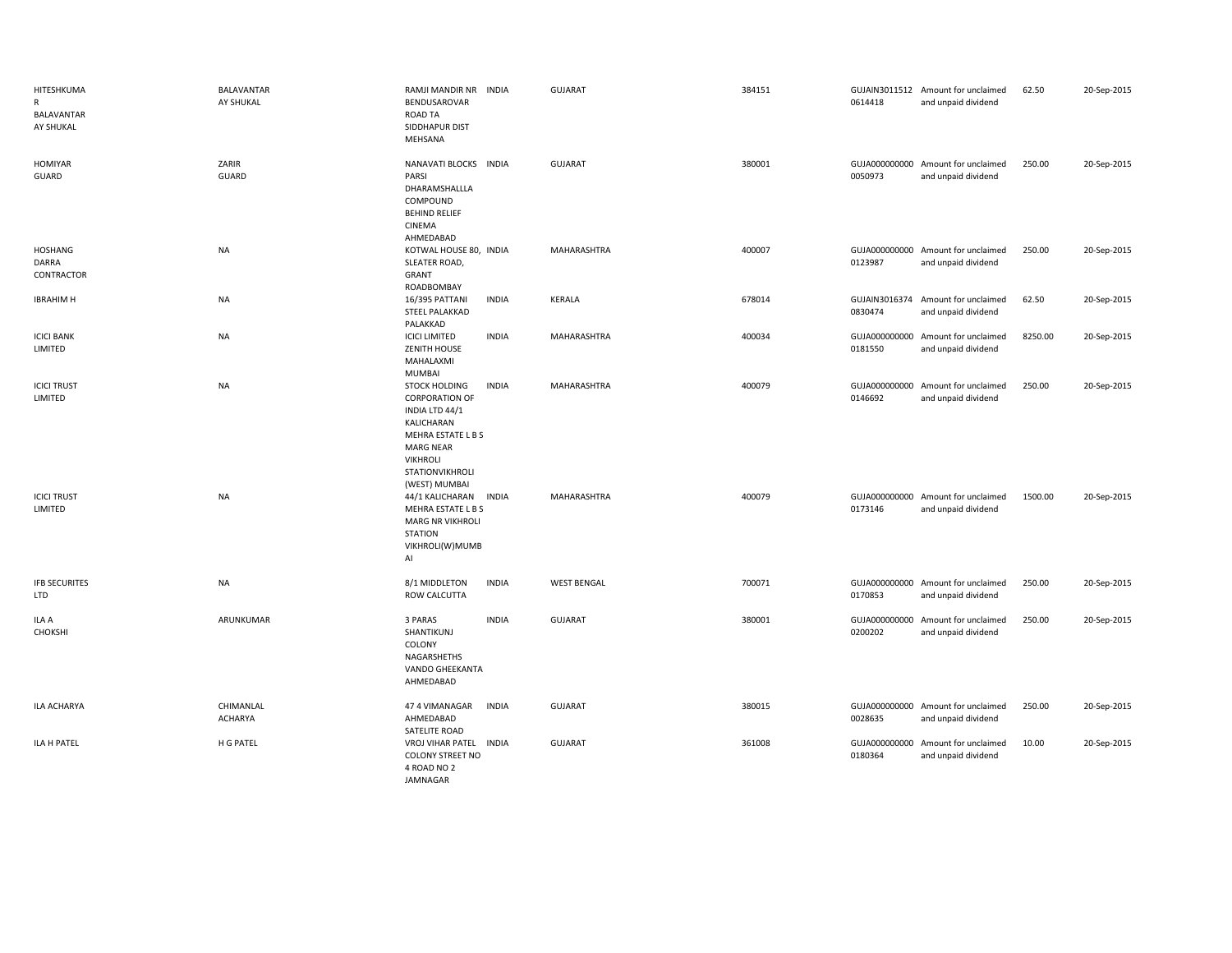| ILA R<br><b>THAKKAR</b>            | RATENDRA                      | 37 SEMI BASEMENT INDIA<br>PARADISE COMPLEX<br>SAYAJIGUNJ<br><b>BARODA</b>                                                          | <b>GUJARAT</b>        | 390005 | 0149262 | GUJA000000000 Amount for unclaimed<br>and unpaid dividend | 250.00 | 20-Sep-2015 |
|------------------------------------|-------------------------------|------------------------------------------------------------------------------------------------------------------------------------|-----------------------|--------|---------|-----------------------------------------------------------|--------|-------------|
| <b>ILA SINGH</b>                   | S S SINGH H<br>HOLD           | <b>KUSUM KUNJ</b><br><b>INDIA</b><br>NAGESHWAR<br><b>COLONY BORING</b><br>ROAD PATNA                                               | <b>BIHAR</b>          | 800001 | 0157478 | GUJA000000000 Amount for unclaimed<br>and unpaid dividend | 250.00 | 20-Sep-2015 |
| <b>ILYASH ISMAIL</b><br>SIDAT      | <b>NA</b>                     | 387, DILER FALIU<br><b>INDIA</b><br><b>VESMA TAL</b><br>JALALPORE NAVSARI                                                          | <b>GUJARAT</b>        | 396475 | 5408023 | GUJAIN3011512 Amount for unclaimed<br>and unpaid dividend | 125.00 | 20-Sep-2015 |
| <b>IMMANENI</b><br>RAMADEVI        | <b>NA</b>                     | <b>INDIA</b><br>SF8 BRINDAVAN<br><b>CLNY ASWANI APTS</b><br>40 15 1/33 VEERA<br>RAGHAVIAH ST OPP<br>TO SINDHU BHAVAN<br>VIJAYAWADA | ANDHRA PRADESH        | 520010 | 9549540 | GUJAIN3015491 Amount for unclaimed<br>and unpaid dividend | 250.00 | 20-Sep-2015 |
| <b>INAYAT MUSA</b><br>PATEL        | <b>MUSA</b><br>AHMED<br>PATEL | C/1570 KAJAMBAR<br><b>INDIA</b><br><b>STREET BHARUCH</b>                                                                           | <b>GUJARAT</b>        | 392001 | 0166749 | GUJA000000000 Amount for unclaimed<br>and unpaid dividend | 125.00 | 20-Sep-2015 |
| <b>INDANA</b><br>CHAKRAVART<br>HI  | I SUBBA RAO<br>LATE           | DNO 7919<br><b>INDIA</b><br><b>MADHURI TOWERS</b><br>FLAT NO B2<br>SIVALAYAM STREET<br>RAMA RAO PET<br>KAKINADA                    | <b>ANDHRA PRADESH</b> | 533004 | 1321418 | GUJAIN3010222 Amount for unclaimed<br>and unpaid dividend | 250.00 | 20-Sep-2015 |
| <b>INDER JIT</b><br>KAUR           | <b>GURCHARAN</b><br>SINGH     | KOTHI NO 1084<br><b>INDIA</b><br>PHASE-9 S A S<br>NAGAR MOHALI<br>PUNJAB                                                           | PUNJAB                | 160062 | 0040318 | GUJA000000000 Amount for unclaimed<br>and unpaid dividend | 250.00 | 20-Sep-2015 |
| INDERCHAND<br><b>BANWARI</b>       | <b>TIKAYA MAL</b><br>BANSWARI | C/O KESHAV KUMAR INDIA<br>NANDLAL DAL<br><b>BAZAR GWALIOR M</b><br>Þ                                                               | MADHYA PRADESH        | 474009 | 0109519 | GUJA000000000 Amount for unclaimed<br>and unpaid dividend | 250.00 | 20-Sep-2015 |
| INDERJEET<br><b>KAUR BANSAL</b>    | J S BANSAL H<br>LADY          | <b>MES QTR NO 16/2</b><br><b>INDIA</b><br><b>MANDIR AREA</b><br>PATHANKOT PB                                                       | PUNJAB                | 145001 | 0131198 | GUJA000000000 Amount for unclaimed<br>and unpaid dividend | 250.00 | 20-Sep-2015 |
| INDERJIT<br>ALANG                  | VISHWAMITT<br>RA              | HOUSE NO 85 KOT INDIA<br>LAKHPAT RAI PATEL<br>CHOWK JALANDHAR                                                                      | PUNJAB                | 144001 | 0226850 | GUJAIN3013302 Amount for unclaimed<br>and unpaid dividend | 250.00 | 20-Sep-2015 |
| <b>INDERJIT</b><br><b>NAHAR</b>    | <b>NA</b>                     | INDERJIT NO 25 4TH INDIA<br><b>CROSS 4TH BLOCK</b><br><b>KUMARA PARK</b><br><b>WEST BANGALORE</b>                                  | KARNATAKA             | 560020 | 0055699 | GUJA000000000 Amount for unclaimed<br>and unpaid dividend | 250.00 | 20-Sep-2015 |
| <b>INDIRA</b>                      | <b>SURAJ BHAN</b>             | <b>INDIA</b><br>HARDAYAN SINGH<br>HOUSE OPP DHOBI<br>PARA BARAUT                                                                   | <b>UTTAR PRADESH</b>  | 250611 | 0058046 | GUJA000000000 Amount for unclaimed<br>and unpaid dividend | 250.00 | 20-Sep-2015 |
| <b>INDIRA</b><br><b>ANAND SHAH</b> | <b>ANAND SHAH</b>             | <b>B 2 GREENLAND</b><br><b>INDIA</b><br><b>SOCIETY NEAR</b><br>MOTHERS SCHOOL<br><b>GOTRI</b><br>ROADVADODARA                      | <b>GUJARAT</b>        | 390021 | 0128424 | GUJA000000000 Amount for unclaimed<br>and unpaid dividend | 250.00 | 20-Sep-2015 |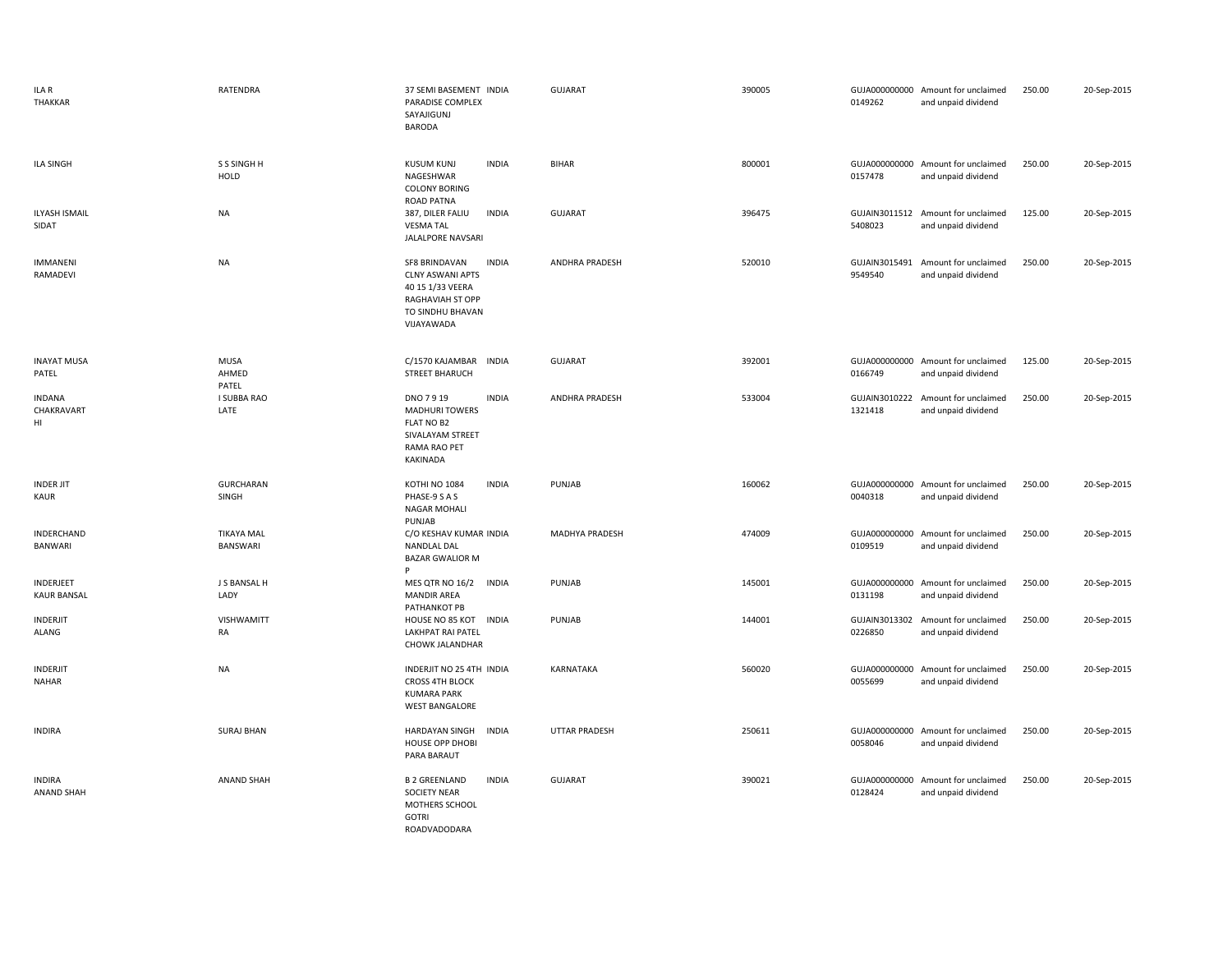| <b>INDIRA</b><br><b>BABULAL</b><br>SHAH            | BABULAL<br><b>GOKULDAS</b><br>SHAH       | 686 GANAPATI PETH INDIA<br>SANGLI SANGLI                                                        |              | MAHARASHTRA           | 416416 | 7484025                  | GUJAIN3013301 Amount for unclaimed<br>and unpaid dividend | 385.00  | 20-Sep-2015 |
|----------------------------------------------------|------------------------------------------|-------------------------------------------------------------------------------------------------|--------------|-----------------------|--------|--------------------------|-----------------------------------------------------------|---------|-------------|
| <b>INDIRA DEVI</b><br>IMMELLA                      | N<br>CHOWDARY<br>HW                      | 14-142<br>PANTULAGARI<br>MEDA GAJUWAKA<br>VISAKHAPATNAM                                         | <b>INDIA</b> | <b>ANDHRA PRADESH</b> | 530026 | 0129479                  | GUJA000000000 Amount for unclaimed<br>and unpaid dividend | 250.00  | 20-Sep-2015 |
| <b>INDIRA DEVI</b><br>IMMELLA                      | N<br>CHOWDARY                            | 14-142<br>PANTULAGARI<br>MEDA GAJUWAKA<br>VISAKHAPATNAM                                         | <b>INDIA</b> | <b>ANDHRA PRADESH</b> | 530026 | 0143027                  | GUJA000000000 Amount for unclaimed<br>and unpaid dividend | 250.00  | 20-Sep-2015 |
| <b>INDIRA</b><br>PRAVIN DARJI                      | <b>PRAVIN H</b><br>HOLD                  | M-16-188<br>PARASNAGAR 2<br>NARANPURA<br>AHMEDABAD                                              | <b>INDIA</b> | <b>GUJARAT</b>        | 380013 | 0140181                  | GUJA000000000 Amount for unclaimed<br>and unpaid dividend | 375.00  | 20-Sep-2015 |
| <b>INDIRA S</b><br>SINGHVI                         | SUNIL H H                                | JAMUNA BHUVAN INDIA<br><b>BHILAD DIST</b><br>VALSAD GUJARAT                                     |              | GUJARAT               | 396105 | 0155262                  | GUJA000000000 Amount for unclaimed<br>and unpaid dividend | 500.00  | 20-Sep-2015 |
| <b>INDIRA</b><br>THACKER                           | MAHESH<br>THACKER                        | C/O M/S KUTCHHI & INDIA<br>CO PVT LTD 13<br><b>MULLICK STREET</b><br>CALCUTTA                   |              | <b>WEST BENGAL</b>    | 700007 | 0052355                  | GUJA000000000 Amount for unclaimed<br>and unpaid dividend | 250.00  | 20-Sep-2015 |
| <b>INDIRABEN</b><br>PATEL                          | RAJNIKANT<br>PATEL                       | C-17 SATYAM<br><b>TENAMENT NR</b><br>DAXA APPARTMENT<br>SUBHANPURA<br>VADODARA                  | <b>INDIA</b> | <b>GUJARAT</b>        | 390007 | 0037916                  | GUJA000000000 Amount for unclaimed<br>and unpaid dividend | 250.00  | 20-Sep-2015 |
| <b>INDRA DEO</b><br>PRASAD<br>SINGH                | LATE SH UDIT<br>NARAYYANSI<br><b>NGH</b> | QR NO D/139 ROAD INDIA<br>NO3POPTPS<br><b>DIST HAZARIBAGH</b><br><b>BIHAR</b>                   |              | <b>JHARKHAND</b>      | 829119 | 0041522                  | GUJA000000000 Amount for unclaimed<br>and unpaid dividend | 250.00  | 20-Sep-2015 |
| <b>INDRA DEVI</b><br>AGARWAL                       | NA                                       | ARUN IRON STORE INDIA<br><b>NAGORI GATE</b><br><b>DIDWANA</b>                                   |              | RAJASTHAN             | 341303 | 0005010                  | GUJA120314000 Amount for unclaimed<br>and unpaid dividend | 1000.00 | 20-Sep-2015 |
| <b>INDRA</b><br>DHINGRA                            | P K DHINGRA                              | 568 NIMRI COLONY INDIA<br><b>NEAR BHARAT</b><br>NAGAR DELHI                                     |              | DELHI                 | 110052 | GUJA000000000<br>0058433 | Amount for unclaimed<br>and unpaid dividend               | 250.00  | 20-Sep-2015 |
| <b>INDRA</b><br>PRAKASH<br>GOEL                    | NA                                       | H-52 SHIVALIK<br>NAGAR BHEL<br><b>HARDWAR</b>                                                   | <b>INDIA</b> | UTTARAKHAND           | 249403 | GUJAIN3016882<br>0086172 | Amount for unclaimed<br>and unpaid dividend               | 125.00  | 20-Sep-2015 |
| <b>INDRA SAIN</b><br>JAIN                          | <b>CHETAN JAIN</b>                       | II-B-7 J N VYAS<br><b>COLONY BIKANER</b><br>RAJASTHAN                                           | <b>INDIA</b> | RAJASTHAN             | 334003 | 0063222                  | GUJA000000000 Amount for unclaimed<br>and unpaid dividend | 250.00  | 20-Sep-2015 |
| <b>INDRA</b><br>SWAMINATHA<br>N                    | К<br>SWAMINATH<br>AN                     | NO 6 FIFTH AVENUE INDIA<br><b>DAE TOWNSHIP</b><br>KALPAKKAM                                     |              | <b>TAMIL NADU</b>     | 603102 | GUJA000000000<br>0116837 | Amount for unclaimed<br>and unpaid dividend               | 250.00  | 20-Sep-2015 |
| <b>INDRABEN</b><br><b>THAKORDAS</b><br><b>MODI</b> | ARVIND<br>NANAWALA                       | C/O ARVIND<br>NATAVARLAL<br><b>NANAWALA</b><br><b>TEACHER SOCIETY</b><br><b>GODI ROAD DAHOD</b> | <b>INDIA</b> | <b>GUJARAT</b>        | 389151 | 0003392                  | GUJA000000000 Amount for unclaimed<br>and unpaid dividend | 250.00  | 20-Sep-2015 |
| <b>INDRAPAL</b><br>KAUR                            | <b>MANJIT</b><br>SINGH                   | F1/A6 SECTOR 3<br><b>NERUL NEW</b><br><b>BOMBAY</b>                                             | <b>INDIA</b> | MAHARASHTRA           | 400001 | GUJA000000000<br>0074047 | Amount for unclaimed<br>and unpaid dividend               | 250.00  | 20-Sep-2015 |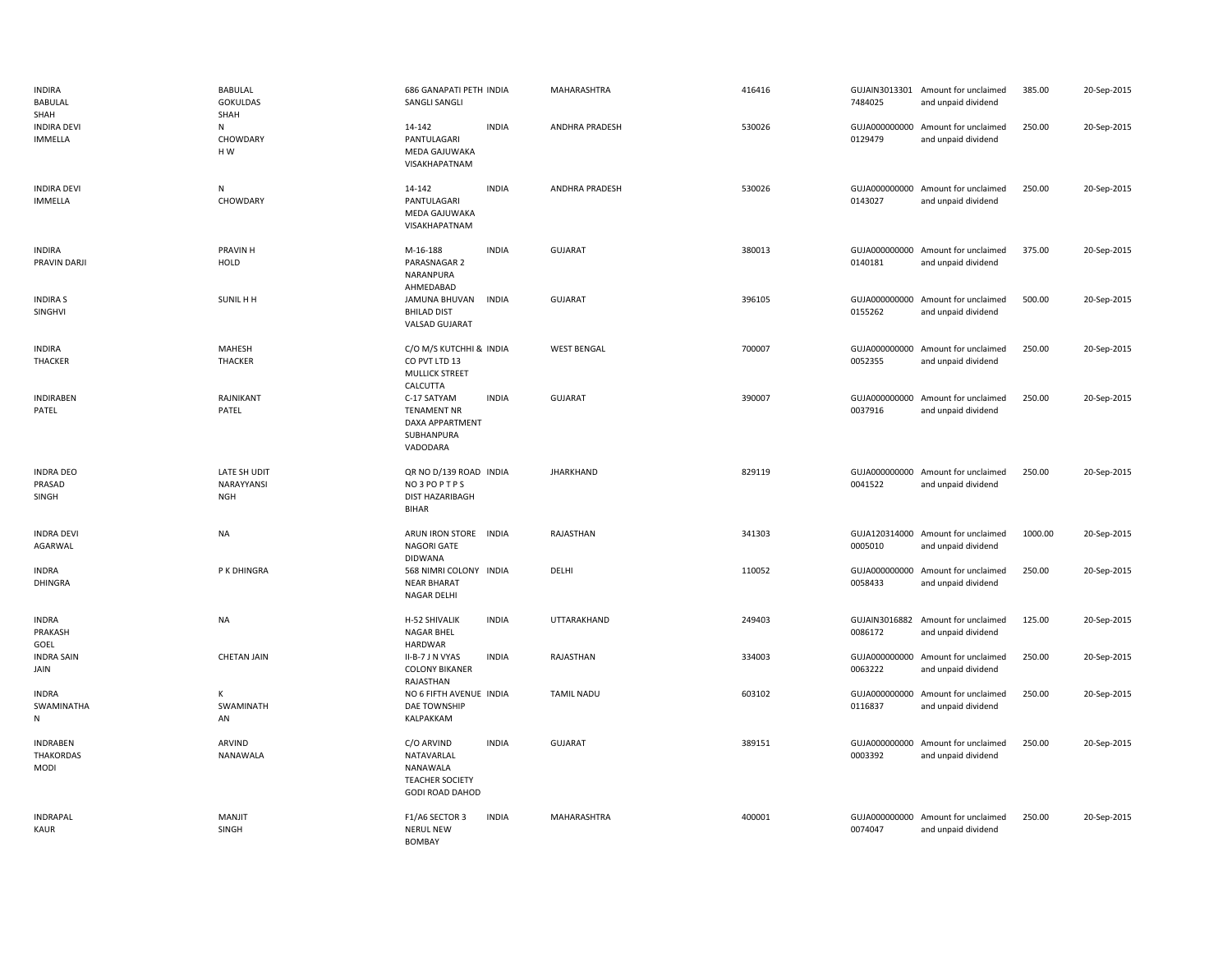| INDRAVADAN<br>P VORA                    | PARMANAND<br>DAS RETD                    | SHERDIPITH DELA<br>SANKADI STREET<br>BHAVNAGAR                                                                                                    | <b>INDIA</b> | <b>GUJARAT</b>       | 364001 | 0074435 | GUJA000000000 Amount for unclaimed<br>and unpaid dividend | 250.00 | 20-Sep-2015 |
|-----------------------------------------|------------------------------------------|---------------------------------------------------------------------------------------------------------------------------------------------------|--------------|----------------------|--------|---------|-----------------------------------------------------------|--------|-------------|
| <b>INDU SINGH</b>                       | LATE SH<br>PREM NATH<br>SINGH            | C/O KAUSHLESH<br>SINGH ADV-A 21<br>ANANDPURI NEAR<br>SURVEY OF INDIA<br>PATNA                                                                     | <b>INDIA</b> | <b>BIHAR</b>         | 800001 | 0018003 | GUJA000000000 Amount for unclaimed<br>and unpaid dividend | 250.00 | 20-Sep-2015 |
| <b>INDU SURESH</b><br>SHAH              | <b>SURESH K</b><br>SHAH                  | 3 SANGHAVI<br>APPARTMENTS<br>SHANTINAGAR<br>AHMEDABAD                                                                                             | <b>INDIA</b> | <b>GUJARAT</b>       | 380013 | 0046297 | GUJA000000000 Amount for unclaimed<br>and unpaid dividend | 250.00 | 20-Sep-2015 |
| <b>INDUBEN</b><br>MAHESHBHAI<br>PATEL   | <b>MAHESH T</b><br>PATEL                 | 25 NILKANTH<br>SOCIETY NEW SAMA<br>ROAD B/H SWATI<br>SOCIETY VADODARA                                                                             | <b>INDIA</b> | <b>GUJARAT</b>       | 390008 | 0170331 | GUJA000000000 Amount for unclaimed<br>and unpaid dividend | 500.00 | 20-Sep-2015 |
| <b>INDULEKHA S</b>                      | <b>JAYAKUMAR</b><br>N                    | FLAT NO.S.6,<br>RAJADHANI<br>APARTMENTS,<br>LAYAM WEST<br>ROAD, STATUE.JN.TR<br>IPUNITHURA                                                        | <b>INDIA</b> | MAHARASHTRA          | 999999 | 0012965 | GUJA120298000 Amount for unclaimed<br>and unpaid dividend | 50.00  | 20-Sep-2015 |
| <b>INDUMATI</b><br>CHANDRAKAN<br>T SHAH | CHAANDRAK<br><b>ANT SHAH</b>             | A/1 OM SURYA<br><b>APPARTMENTS OPP</b><br>SAMARPAN FLATS<br><b>NEAR KADVA</b><br>PATIDAR<br>HOSTELGULBAI<br><b>TEKRA ELLISBRIDGE</b><br>AHMEDABAD | <b>INDIA</b> | <b>GUJARAT</b>       | 380006 | 0101376 | GUJA000000000 Amount for unclaimed<br>and unpaid dividend | 500.00 | 20-Sep-2015 |
| <b>INRAMAL</b><br>BHANSALI              | M <sub>M</sub><br><b>BHANSALI</b>        | <b>60 SWASTIK PLAZA</b><br>V L ROAD JUHU<br>BOMBAY                                                                                                | <b>INDIA</b> | MAHARASHTRA          | 400049 | 0083138 | GUJA000000000 Amount for unclaimed<br>and unpaid dividend | 250.00 | 20-Sep-2015 |
| <b>IRA SINGH</b>                        | HEMENDRA<br><b>NATH</b><br><b>THAKUR</b> | C/O S.P. SINGH,<br>PATNER HOUSE<br><b>LANE OPPOSITE</b><br>TAPASYA COMPLEX<br><b>BORING ROAD</b><br>PATNA                                         | <b>INDIA</b> | <b>BIHAR</b>         | 800001 | 6993238 | GUJAIN3011271 Amount for unclaimed<br>and unpaid dividend | 250.00 | 20-Sep-2015 |
| <b>IRA SINHA</b>                        | SUSANTA<br><b>KUMAR</b><br>SINHA         | B 30/71 D 6 SHIVAM INDIA<br><b>COMPLEX LANKA</b><br>VARANASI                                                                                      |              | <b>UTTAR PRADESH</b> | 221005 | 8223215 | GUJAIN3013301 Amount for unclaimed<br>and unpaid dividend | 250.00 | 20-Sep-2015 |
| <b>IRISHALA DEVI</b>                    | <b>JAG MOHAN</b><br>LAL                  | <b>JAGMOHAN</b><br><b>HOSIERY FACTORY</b><br>BRAHAAMPURI<br>LUDHIANA                                                                              | <b>INDIA</b> | PUNJAB               | 141008 | 0013015 | GUJA000000000 Amount for unclaimed<br>and unpaid dividend | 250.00 | 20-Sep-2015 |
| <b>ISHVARBHAI H</b><br>PATEL            | <b>HARGOVAND</b><br><b>AS PATEL</b>      | 4 NALA COMPLEX<br><b>DEFNALA SHAHIBAG</b><br>AHMEDABAD                                                                                            | <b>INDIA</b> | <b>GUJARAT</b>       | 380004 | 0087808 | GUJA000000000 Amount for unclaimed<br>and unpaid dividend | 250.00 | 20-Sep-2015 |
| <b>ISHVARLAL</b><br>KHUSHALBHAI<br>AHIR | <b>NA</b>                                | VANIA TALAV,<br>OPP.FLOOR MILL,<br>AT & PO -<br>VANKAL, TAL-<br>CHIKHLI, BILIMORA                                                                 | <b>INDIA</b> | <b>GUJARAT</b>       | 396321 | 0014203 | GUJA120440000 Amount for unclaimed<br>and unpaid dividend | 125.00 | 20-Sep-2015 |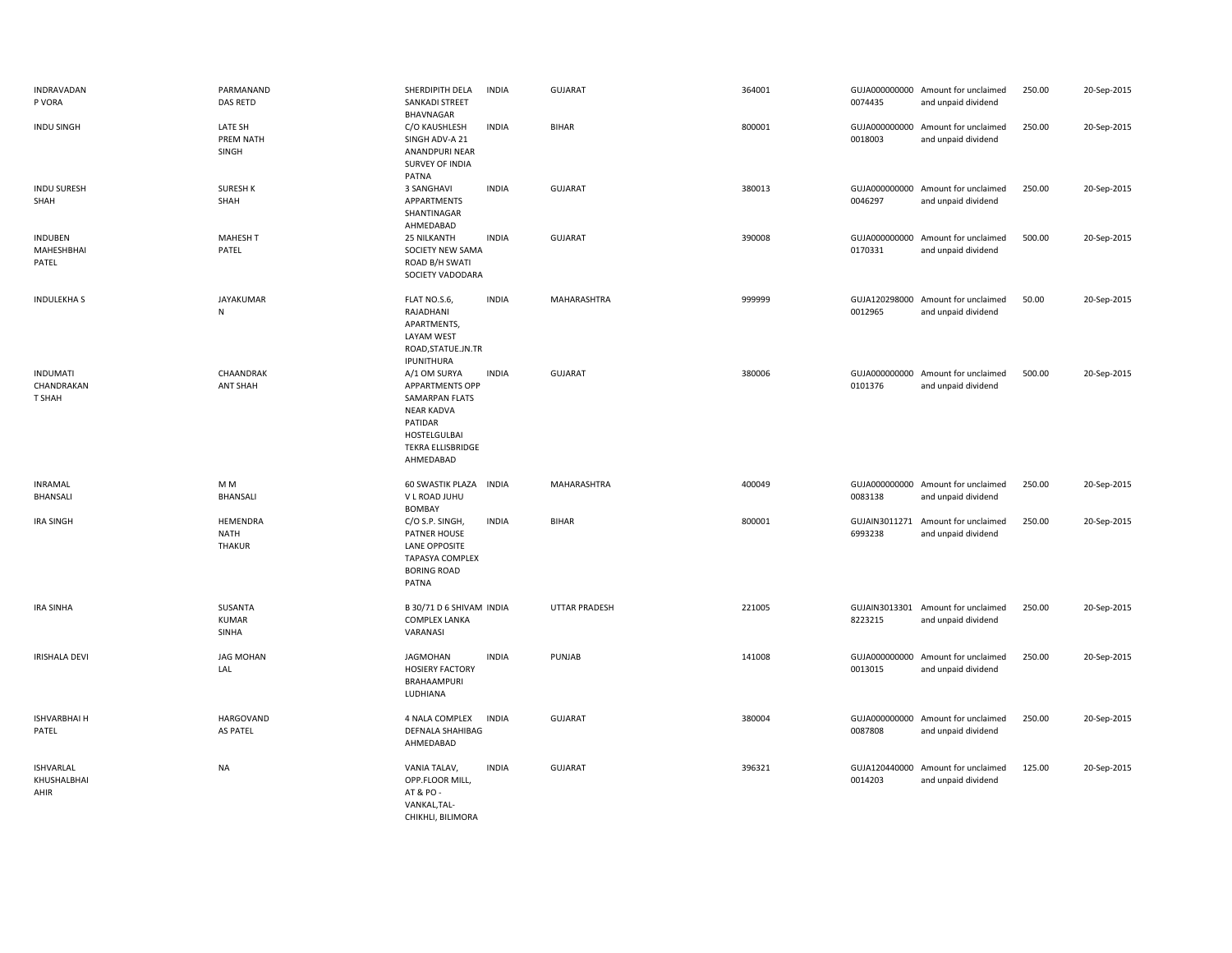| <b>ISHWAR</b><br><b>KUMAR</b><br><b>VERMA</b> | <b>NA</b>                                 | H. NO.-369,<br><b>MAHAPATRA TOLA</b><br>NAUGARH<br>SIDDHARTHNAGAR                                              | <b>INDIA</b> | UTTAR PRADESH     | 272205 | 1638284                  | GUJAIN3015572 Amount for unclaimed<br>and unpaid dividend | 257.50  | 20-Sep-2015 |
|-----------------------------------------------|-------------------------------------------|----------------------------------------------------------------------------------------------------------------|--------------|-------------------|--------|--------------------------|-----------------------------------------------------------|---------|-------------|
| <b>ISHWARLAL</b><br>VACHHANI                  | <b>JERAMBHAI</b>                          | C/O LIJJAT<br>PAUBHAJI JITENDRA<br><b>COMPLEX KALVA</b><br><b>CHOWK JND</b>                                    | <b>INDIA</b> | <b>GUJARAT</b>    | 362001 | 0079383                  | GUJA000000000 Amount for unclaimed<br>and unpaid dividend | 250.00  | 20-Sep-2015 |
| <b>ISHWERBHAI</b><br><b>INTWALA</b>           | PRABHUBHAI<br><b>INTWALA</b>              | <b>QUT NO 615-A PO</b><br><b>FERTILIZER NAGAR</b><br><b>DIST BARODA</b>                                        | <b>INDIA</b> | <b>GUJARAT</b>    | 391750 | GUJA000000000<br>0119423 | Amount for unclaimed<br>and unpaid dividend               | 375.00  | 20-Sep-2015 |
| <b>ISHWERLAL</b><br>LALLUBHAI<br>DESAI        | <b>NA</b>                                 | NAVA FALIA, DESAI INDIA<br>WAD AT KHADKI<br><b>BHAGDAPO</b><br>VALSAD DIST TA<br>VALSAD                        |              | GUJARAT           | 396001 | GUJAIN3004841<br>1042169 | Amount for unclaimed<br>and unpaid dividend               | 125.00  | 20-Sep-2015 |
| <b>ISMAIL</b><br><b>IBRAHIM</b><br>BANDI      | <b>IBRAHIM</b><br>BANDI                   | <b>MOTA</b><br>GHANCHIWAD<br>VALSAD                                                                            | <b>INDIA</b> | GUJARAT           | 396001 | 0199500                  | GUJA000000000 Amount for unclaimed<br>and unpaid dividend | 250.00  | 20-Sep-2015 |
| <b>ISMAIL</b><br>MOHMED<br><b>MATADAR</b>     | MOHMED<br><b>ISMAIL</b><br><b>MATADAR</b> | <b>OPP PATEL</b><br><b>HOSPITAL STATION</b><br>ROAD ANKLESHWAR                                                 | <b>INDIA</b> | <b>GUJARAT</b>    | 393001 | GUJAIN3001261<br>0891770 | Amount for unclaimed<br>and unpaid dividend               | 250.00  | 20-Sep-2015 |
| J BALASUBRA<br>MANIAN                         | <b>K JANAKI</b><br>RAMAN                  | <b>B-66 SANTOSH</b><br>NAGAR BARODA                                                                            | <b>INDIA</b> | <b>GUJARAT</b>    | 390002 | GUJA000000000<br>0120866 | Amount for unclaimed<br>and unpaid dividend               | 500.00  | 20-Sep-2015 |
| J BAVANA                                      | <b>NA</b>                                 | TC<br>21/1859(28), MIRAJ<br><b>BHAVAN, KGRA</b><br>84, KEEZHARANOOR,<br>KARAMANA,<br>TRIVANDRUM                | <b>INDIA</b> | <b>KERALA</b>     | 695002 | GUJA120298000<br>0115397 | Amount for unclaimed<br>and unpaid dividend               | 100.00  | 20-Sep-2015 |
| J C<br>SHANMUGAM                              | CHINASWAM<br>Υ                            | 31 A MAHENDRA<br>KUNJ SOCIETY<br>KHOKHRA ROAD<br>AHMEDABAD                                                     | <b>INDIA</b> | <b>GUJARAT</b>    | 380008 | 0029943                  | GUJA000000000 Amount for unclaimed<br>and unpaid dividend | 125.00  | 20-Sep-2015 |
| <b>J JEYAKUMAR</b>                            | S JEYARAJ                                 | 82 A 1, BUNGALOW INDIA<br><b>STREET KOVILPATTI</b><br><b>TUTICORIN</b><br>DISTRICTTUTICORIN<br><b>DISTRICT</b> |              | <b>TAMIL NADU</b> | 628501 | 1656059                  | GUJA120109000 Amount for unclaimed<br>and unpaid dividend | 12.50   | 20-Sep-2015 |
| J KUMUDA                                      | K<br><b>JAMBUNATH</b><br>AN               | OLD NO 2 NEW NO INDIA<br><b>4 BIRDS ROAD</b><br>CANTONMENT<br><b>TRICHY</b>                                    |              | <b>TAMIL NADU</b> | 620001 | 2512623                  | GUJAIN3029024 Amount for unclaimed<br>and unpaid dividend | 50.00   | 20-Sep-2015 |
| J M P GRIFFIN<br>KAGOO                        | P GRIFFIN                                 | LLOYDS FINANCE<br>LTD 604 RAHEJA<br><b>CENTRE NARIMAN</b><br>POINT BOMBAY                                      | <b>INDIA</b> | MAHARASHTRA       | 400021 | GUJA000000000<br>0153905 | Amount for unclaimed<br>and unpaid dividend               | 1000.00 | 20-Sep-2015 |
| J N DAVE                                      | NARESHBHAI                                | 10 RAMAPARK NR<br><b>DAXINI SOC</b><br>MANINAGAR<br>AHMEDABAD                                                  | <b>INDIA</b> | <b>GUJARAT</b>    | 380008 | 0091821                  | GUJA000000000 Amount for unclaimed<br>and unpaid dividend | 250.00  | 20-Sep-2015 |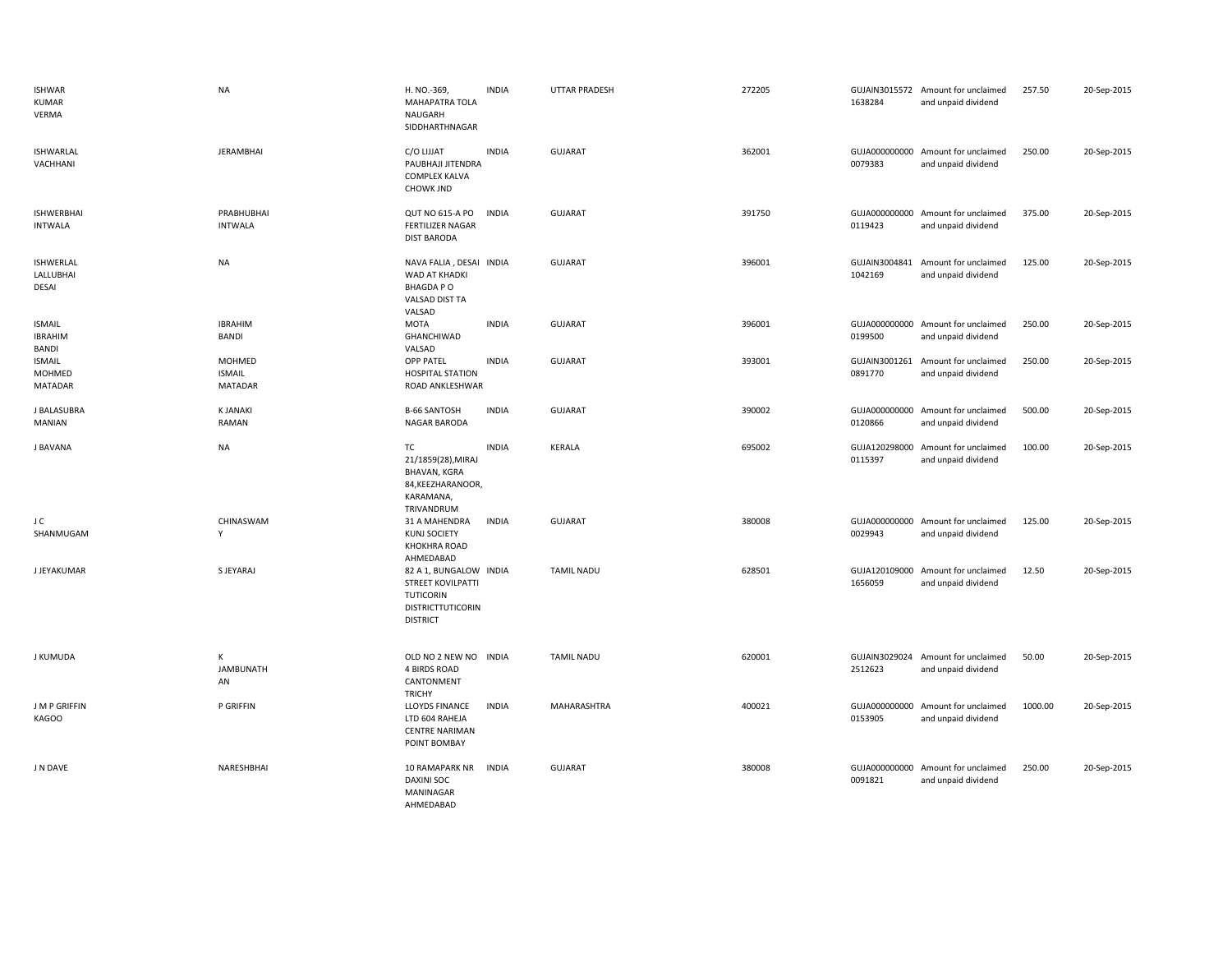| J.<br>NAGENDIRAN                                  | L<br>JAYARAMAN                 | <b>INDIA</b><br>31 ALANGAYAM<br><b>ROAD TIRUPATTUR</b><br>TIRUPATTUR<br><b>TIRUPATTUR</b>                                                     | <b>TAMIL NADU</b>    | 635601 | 2047078                  | GUJAIN3010802 Amount for unclaimed<br>and unpaid dividend | 250.00 | 20-Sep-2015 |
|---------------------------------------------------|--------------------------------|-----------------------------------------------------------------------------------------------------------------------------------------------|----------------------|--------|--------------------------|-----------------------------------------------------------|--------|-------------|
| J P AGRAWAL                                       | SRIMAHARIA<br>PRASAD RETD      | <b>INDIA</b><br>C/O ASHOK<br><b>MEDICAL STORE</b><br><b>BAZAR GUNJ</b><br><b>NAGINA</b>                                                       | <b>UTTAR PRADESH</b> | 246762 | 0016536                  | GUJA000000000 Amount for unclaimed<br>and unpaid dividend | 250.00 | 20-Sep-2015 |
| J R RAMESH                                        | J<br>RAMASWAM<br>Y             | MIG NO 4, ABOVE<br><b>INDIA</b><br>VIKRAM<br><b>DIAGNASTIC</b><br>CENTRE, NEW<br><b>KANTHRAJ URS</b><br>ROAD<br>KUVEMPUNAGAR<br><b>MYSORE</b> | KARNATAKA            | 570023 | GUJAIN3011352<br>6478772 | Amount for unclaimed<br>and unpaid dividend               | 250.00 | 20-Sep-2015 |
| J S CHAUHAN                                       | LATE SH<br>PHOOL<br>SINGH RETD | AYODHYA HOUSE<br><b>INDIA</b><br><b>LAL BAGH</b><br>LUCKNOW                                                                                   | UTTAR PRADESH        | 226001 | 0012572                  | GUJA000000000 Amount for unclaimed<br>and unpaid dividend | 375.00 | 20-Sep-2015 |
| <b>J SANTHOSH</b><br><b>KUMAR</b>                 | <b>NA</b>                      | #101,5TH A CROSS INDIA<br>2ND STAGE<br><b>BRINDAVAN</b><br><b>EXTENSION MYSORE</b>                                                            | <b>KARNATAKA</b>     | 570020 | 0139547                  | GUJA120230000 Amount for unclaimed<br>and unpaid dividend | 12.50  | 20-Sep-2015 |
| J SARAVANAN                                       | <b>NA</b>                      | <b>INDIA</b><br>9/23 1st FLOOR<br>YATHOTHAKARI<br>SANNATHI STREET<br>KANCHEEPURAM                                                             | <b>TAMIL NADU</b>    | 631501 | 2546254                  | GUJAIN3003941 Amount for unclaimed<br>and unpaid dividend | 257.50 | 20-Sep-2015 |
| J SHAMLAL                                         | <b>JHAMANDAS</b>               | 14/6 VASU STREET<br><b>INDIA</b><br><b>KILPAUK MADRAS</b>                                                                                     | <b>TAMIL NADU</b>    | 600010 | GUJA000000000<br>0101891 | Amount for unclaimed<br>and unpaid dividend               | 250.00 | 20-Sep-2015 |
| J U KHAN                                          | MR A W<br>KHAN                 | 906, AVAS VIKAS<br><b>INDIA</b><br>COLONY GONDA                                                                                               | <b>UTTAR PRADESH</b> | 271001 | 0023475                  | GUJA120109040 Amount for unclaimed<br>and unpaid dividend | 250.00 | 20-Sep-2015 |
| <b>JACOB</b><br><b>ABRAHAM T</b>                  | T M<br>ABRAHAM                 | ST JAMES HOSPITAL INDIA<br>CHALAKUDY KERALA                                                                                                   | KERALA               | 680307 | GUJA000000000<br>0117243 | Amount for unclaimed<br>and unpaid dividend               | 250.00 | 20-Sep-2015 |
| <b>JADHAV</b><br><b>HINDURAO</b><br>SARJERAO      | <b>NA</b>                      | " SHEVANTI", PLOT INDIA<br>NO 15 S NO 165/8<br>SHAHUNAGAR<br><b>GODOLI SATARA</b>                                                             | MAHARASHTRA          | 415001 | GUJAIN3005051<br>0404959 | Amount for unclaimed<br>and unpaid dividend               | 250.00 | 20-Sep-2015 |
| JAGADEESWA<br>RI CHANDRA<br>MOULEESWA<br>RAN      | <b>NA</b>                      | FLAT 5/B RAGHAVI<br><b>INDIA</b><br><b>NAKKIRAN STREET</b><br>BHUVANESWARI<br>NAGAR<br>VALASARAVAKKAM<br>CHENNAI                              | <b>TAMIL NADU</b>    | 600087 | GUJAIN3010802<br>2082589 | Amount for unclaimed<br>and unpaid dividend               | 250.00 | 20-Sep-2015 |
| JAGADESHWA<br>R REDDY<br>PARVATHARE<br><b>DDY</b> | CHINNA<br><b>REDDYP</b>        | H NO 4-55 VIKAS<br><b>INDIA</b><br>NAGAR DILSUK<br>NAGARHYDERABAD                                                                             | ANDHRA PRADESH       | 500060 | GUJA000000000<br>0055176 | Amount for unclaimed<br>and unpaid dividend               | 250.00 | 20-Sep-2015 |
| JAGANKUMAR<br>I DABHI                             | <b>NA</b>                      | 27, SHREE RANG<br><b>INDIA</b><br>VILLA ROW HOUSE<br>VASTRAPUR<br>AHMEDABAD                                                                   | <b>GUJARAT</b>       | 380015 | 0124012                  | GUJA000000000 Amount for unclaimed<br>and unpaid dividend | 500.00 | 20-Sep-2015 |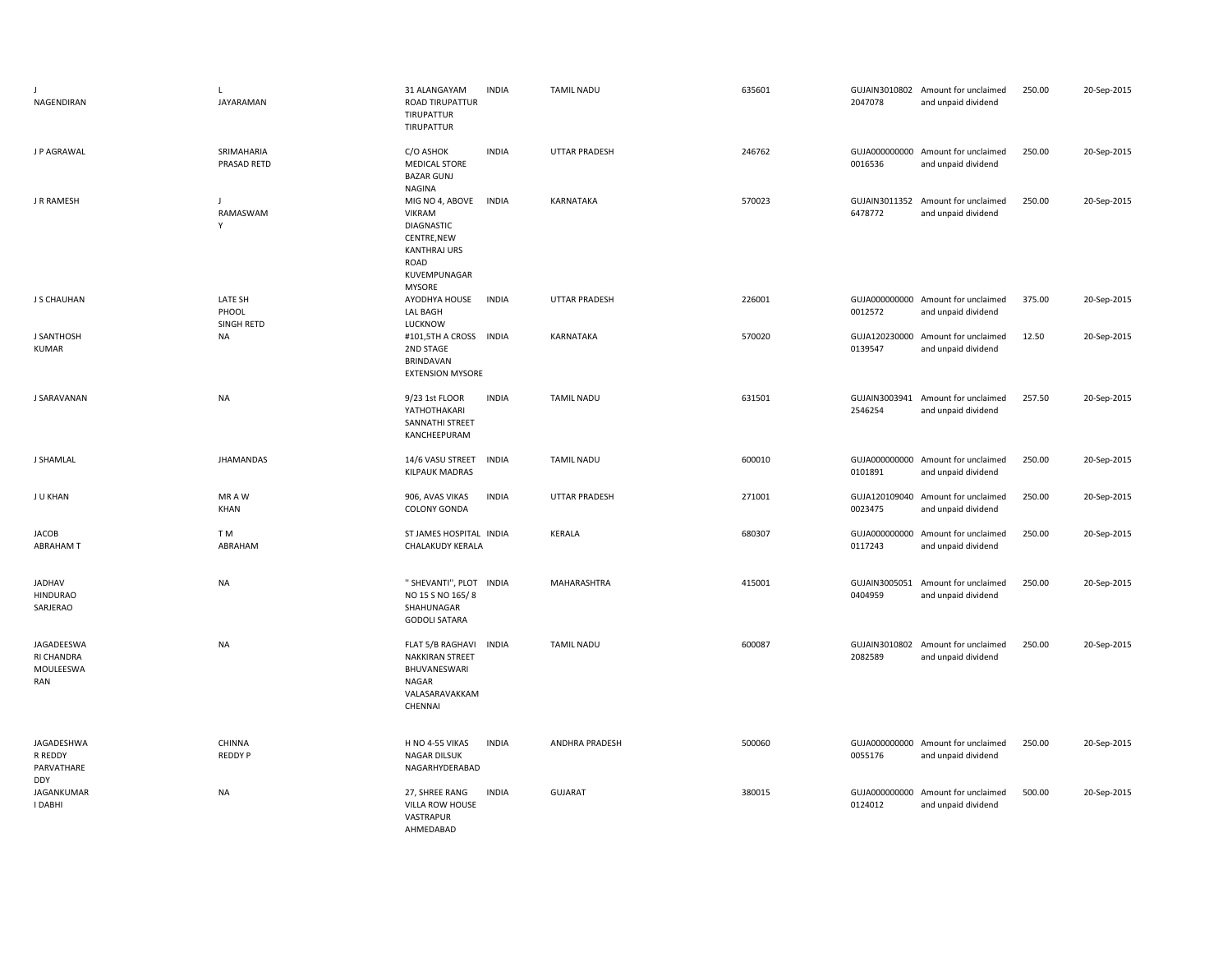| <b>JAGANNATH S</b><br>SHELAKE              | SAMBHAJI<br>APPAJI<br>SHELAKE       | 197, DATTA MANDIR INDIA<br>SHEJARI, LONAND,<br><b>TALUKA</b><br>KHANDALA, KHANDA<br>LA                                        | MAHARASHTRA          | 415521 | 2684814                  | GUJA120447000 Amount for unclaimed<br>and unpaid dividend | 50.00  | 20-Sep-2015 |
|--------------------------------------------|-------------------------------------|-------------------------------------------------------------------------------------------------------------------------------|----------------------|--------|--------------------------|-----------------------------------------------------------|--------|-------------|
| <b>JAGAR NATH</b><br>PRASAD                | <b>RAM KISHUA</b>                   | QR NO 259/A<br><b>INDIA</b><br><b>JHARNA COLONY</b><br>SAHIBGANJ<br>SAHIBGANJ                                                 | <b>JHARKHAND</b>     | 816109 | 2527277                  | GUJA120447000 Amount for unclaimed<br>and unpaid dividend | 125.00 | 20-Sep-2015 |
| JAGDEEP V<br><b>MANIAR</b>                 | <b>VASANTLAL C</b><br>MANIAR        | 7/B JAY MAHAVIR<br><b>INDIA</b><br>APT DHAKE COLONY<br>J P ROAD NEAR<br>ANNA BAZAR<br>ANDHERI W<br>BOMBAY                     | MAHARASHTRA          | 400058 | GUJA000000000<br>0095243 | Amount for unclaimed<br>and unpaid dividend               | 250.00 | 20-Sep-2015 |
| JAGDEO<br>SHARMA                           | LATE SH<br><b>DUPNN</b><br>SHARMA   | C/O RAM REKHA<br><b>INDIA</b><br><b>BHAWAN EAST</b><br><b>ASHOK NAGAR</b><br><b>MORE</b><br>KANKERBAGH<br><b>COLONY PATNA</b> | <b>BIHAR</b>         | 800020 | 0018010                  | GUJA000000000 Amount for unclaimed<br>and unpaid dividend | 250.00 | 20-Sep-2015 |
| JAGDIP JOSHI                               | <b>DALPAT RAM</b><br><b>JOSHI</b>   | 211 4 TPS COLONY<br><b>INDIA</b><br><b>G E BOARD SIKKA</b><br>DIST JAMNAGAR                                                   | <b>GUJARAT</b>       | 361141 | 0122287                  | GUJA000000000 Amount for unclaimed<br>and unpaid dividend | 250.00 | 20-Sep-2015 |
| <b>JAGDISH</b><br>CHAND                    | <b>BHOORCHAN</b><br>D<br>INVESTMENT | A3 FF RASHIKA<br><b>INDIA</b><br>APPARTMENT OPP<br>MAHALAXMI<br>SOCIETY SHAHIBAG<br>AHMEDABAD                                 | <b>GUJARAT</b>       | 380004 | GUJA000000000<br>0204970 | Amount for unclaimed<br>and unpaid dividend               | 250.00 | 20-Sep-2015 |
| <b>JAGDISH</b><br>CHANDER                  | <b>NA</b>                           | SMQ 1076 1 SAHU INDIA<br><b>ENCLAVE AIR FORCE</b><br>STATION JODHPUR                                                          | MAHARASHTRA          | 999999 | 1094590                  | GUJA130414000 Amount for unclaimed<br>and unpaid dividend | 50.00  | 20-Sep-2015 |
| <b>JAGDISH</b><br>KESHAVLAL<br>LAKHANI     | KESHAVLAL<br>ANANDAJI               | C/O NURBHAI BLDG INDIA<br>DOSUMIYA NICHAL<br>ANIL RD VORA ROZA<br>SARASPUR<br>AHMEDABAD                                       | <b>GUJARAT</b>       | 380018 | GUJA000000000<br>0025857 | Amount for unclaimed<br>and unpaid dividend               | 250.00 | 20-Sep-2015 |
| JAGDISH<br><b>KUMAR</b><br><b>MORAKHIA</b> | SHANTILAL<br><b>MORAKHIA</b>        | <b>6 A DHAN RATNA</b><br><b>INDIA</b><br>APT BHARDA WADI J<br>P ROAD ANDHERI W<br><b>BOMBAY</b>                               | MAHARASHTRA          | 400058 | 0050298                  | GUJA000000000 Amount for unclaimed<br>and unpaid dividend | 250.00 | 20-Sep-2015 |
| JAGDISH<br><b>KUMAR</b><br>TANEJA          | LATE SH H R<br>TANEJA               | 117/L/315 NLVEEN INDIA<br><b>NAGAR KANPUR</b>                                                                                 | <b>UTTAR PRADESH</b> | 208001 | 0144440                  | GUJA000000000 Amount for unclaimed<br>and unpaid dividend | 250.00 | 20-Sep-2015 |
| <b>JAGDISH</b><br>KUNDALIA                 | <b>NA</b>                           | JAYANTILAL<br><b>INDIA</b><br><b>MATHURADAS</b><br><b>GRAIN MARKET</b><br>JAMNAGAR                                            | <b>GUJARAT</b>       | 361001 | GUJA000000000<br>0077543 | Amount for unclaimed<br>and unpaid dividend               | 250.00 | 20-Sep-2015 |
| <b>JAGDISH LAL</b>                         | AMIR CHAND<br>RETD                  | POCKET A FLAT NO INDIA<br>54-B MAYUR VIHAR<br>PHASE II DELHI                                                                  | DELHI                | 110091 | 0017377                  | GUJA000000000 Amount for unclaimed<br>and unpaid dividend | 250.00 | 20-Sep-2015 |
| JAGDISH M<br>NAGARSETH                     | М<br>NAGARSETH                      | 29 SUBASH SCO OPP INDIA<br>L B S VIDYALAYA<br><b>NEAR BARODA</b><br>PEOPLES BANK<br><b>HARNI RD</b><br>VADODARA               | <b>GUJARAT</b>       | 390006 | GUJA000000000<br>0134103 | Amount for unclaimed<br>and unpaid dividend               | 250.00 | 20-Sep-2015 |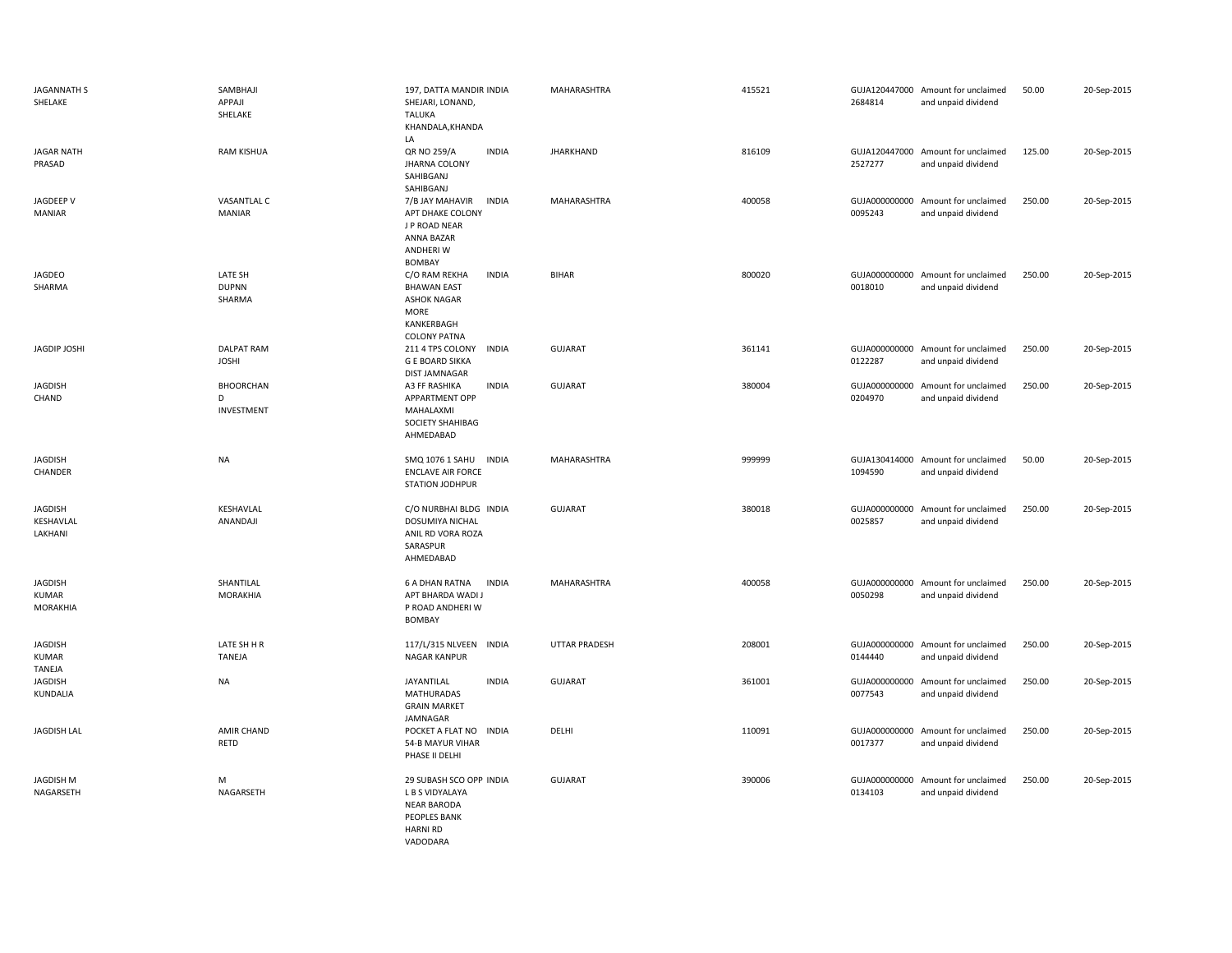| <b>JAGDISH</b><br>PRASAD<br><b>GUPTA</b>         | LATE SH R S<br><b>GUPTA</b>               | M/S GUPTA<br><b>BROTHERS LAITUM</b><br><b>KHEALI SHILLONG</b>                                         | <b>INDIA</b> | MEGHALAYA      | 793003 | 0041628                  | GUJA000000000 Amount for unclaimed<br>and unpaid dividend | 250.00  | 20-Sep-2015 |
|--------------------------------------------------|-------------------------------------------|-------------------------------------------------------------------------------------------------------|--------------|----------------|--------|--------------------------|-----------------------------------------------------------|---------|-------------|
| <b>JAGDISH</b><br>PRASAD JAT                     | <b>RAMJI LAL</b><br>JAT                   | A 23 PETROFILES<br>NAGAR POST P T<br><b>DIST BARODA</b>                                               | <b>INDIA</b> | <b>GUJARAT</b> | 391345 | 0123137                  | GUJA000000000 Amount for unclaimed<br>and unpaid dividend | 250.00  | 20-Sep-2015 |
| <b>JAGDISH</b><br>PRASAD JOSHI                   | <b>NA</b>                                 | A 13 SHIVALIK<br><b>NAGAR BHEL</b><br><b>HARIDWAR</b>                                                 | <b>INDIA</b> | UTTARAKHAND    | 249403 | 3123784                  | GUJAIN3029024 Amount for unclaimed<br>and unpaid dividend | 1282.50 | 20-Sep-2015 |
| <b>JAGDISH</b><br>PRASAD<br>PATEL                | <b>NA</b>                                 | <b>RAVI NAGAR</b><br><b>COLONY JIHMAR</b><br><b>COLLIERY ANUPPUR</b>                                  | <b>INDIA</b> | MADHYA PRADESH | 484446 | 0031394                  | GUJA120265000 Amount for unclaimed<br>and unpaid dividend | 250.00  | 20-Sep-2015 |
| <b>JAGDISH</b><br>PRASAD<br><b>PUROHIT</b>       | SHANKARLAL<br>PUROHIT                     | S/O SHANKAR LAL<br>PUROHIT PO<br><b>UDAIRANSAR</b><br><b>BIKANER</b>                                  | <b>INDIA</b> | RAJASTHAN      | 334402 | 0004447                  | GUJA000000000 Amount for unclaimed<br>and unpaid dividend | 250.00  | 20-Sep-2015 |
| <b>JAGDISH</b><br>PRASAD<br>YADAV                | <b>NATHU RAM</b><br>YADAV                 | 66 HARI MARG CIVIL INDIA<br>LINES JAIPUR                                                              |              | RAJASTHAN      | 302006 | 0070485                  | GUJA000000000 Amount for unclaimed<br>and unpaid dividend | 250.00  | 20-Sep-2015 |
| <b>JAGDISH</b><br>SHAMAJIBHAI<br><b>BHARODIA</b> | SHAMAJI<br>KALYAN<br><b>BHARODIA</b>      | G 13 SICCA NAGAR INDIA<br>RAMAN SMRUTI V P<br>ROAD BOMBAY                                             |              | MAHARASHTRA    | 400004 | 0094182                  | GUJA000000000 Amount for unclaimed<br>and unpaid dividend | 250.00  | 20-Sep-2015 |
| <b>JAGDISHBHAI</b><br><b>BABUBHAI</b><br>VAGHANI | <b>NA</b>                                 | VADIYA TAL/DIST-<br>PALITANA<br>BHAVNAGAR                                                             | <b>INDIA</b> | <b>GUJARAT</b> | 364270 | 0966844                  | GUJA120106000 Amount for unclaimed<br>and unpaid dividend | 52.50   | 20-Sep-2015 |
| <b>JAGDISHKUM</b><br>AR<br>MANGALDAS<br>PATEL    | MANGALDAS<br><b>B PATEL</b>               | 3, MURLIDHAR<br><b>BUNGLOW, PATAN</b><br>ROAD, UNJHA                                                  | <b>INDIA</b> | <b>GUJARAT</b> | 384170 | 0468624                  | GUJA120289000 Amount for unclaimed<br>and unpaid dividend | 250.00  | 20-Sep-2015 |
| <b>JAGDISHLAL</b><br>RATHI                       | GANGA<br><b>NARYAN</b>                    | C-17 KAMLA NEHRU INDIA<br>NAGAR JODHPUR<br>RAJ                                                        |              | RAJASTHAN      | 342001 | 0136330                  | GUJA000000000 Amount for unclaimed<br>and unpaid dividend | 250.00  | 20-Sep-2015 |
| JAGIRIPU<br>RAMANAMM<br>А                        | RAMBABU                                   | $44 - 14 -$<br>37, ANNAPURNAMM<br>A RAJAHMUNDRY                                                       | <b>INDIA</b> | ANDHRA PRADESH | 533103 | 0205903                  | GUJA000000000 Amount for unclaimed<br>and unpaid dividend | 250.00  | 20-Sep-2015 |
| <b>JAGJIT SINGH</b>                              | <b>NA</b>                                 | UTKAL SANITATION INDIA<br>AT.TEMPO STAND<br><b>BARBIL POST,</b><br><b>KEONJHAR DISTRICT</b><br>ORISSA |              | ORISSA         | 758035 | 0250992                  | GUJAIN3016961 Amount for unclaimed<br>and unpaid dividend | 75.00   | 20-Sep-2015 |
| <b>JAGJIT SINGH</b>                              | $\mathsf{S}$<br><b>GURBACHAN</b><br>SINGH | 125 D GALI NO 4<br><b>GOPAL NAGAR</b><br>AMRITSAR                                                     | <b>INDIA</b> | <b>PUNJAB</b>  | 143001 | 0175056                  | GUJA000000000 Amount for unclaimed<br>and unpaid dividend | 750.00  | 20-Sep-2015 |
| <b>JAGRUTI R</b><br>CHHAYA                       | <b>ROMESHCHA</b><br>NDRA S<br>CHHAYA      | 73 C SECTOR 6 RPL<br>TOWNSHIP MOTI<br>KHAVADI<br>JAMNAGAR<br>GUJARAT                                  | <b>INDIA</b> | <b>GUJARAT</b> | 361001 | GUJA000000000<br>0179155 | Amount for unclaimed<br>and unpaid dividend               | 125.00  | 20-Sep-2015 |
| <b>JAGRUTI</b><br>SHETH                          | MANUBHAI<br>SHETH                         | 20 BARSESHIV WADI INDIA<br><b>BEHIND RILL</b><br>GARDEN<br><b>BHAVNAGAR</b>                           |              | <b>GUJARAT</b> | 364001 | 0028702                  | GUJA000000000 Amount for unclaimed<br>and unpaid dividend | 250.00  | 20-Sep-2015 |
| <b>JAGWATI</b>                                   | <b>BPSINGH</b>                            | RZ F 4 DABRI<br><b>EXTENSION GOPAL</b><br><b>MANDIR MARG</b><br><b>NEW DELHI</b>                      | <b>INDIA</b> | DELHI          | 110045 | 0067389                  | GUJA000000000 Amount for unclaimed<br>and unpaid dividend | 250.00  | 20-Sep-2015 |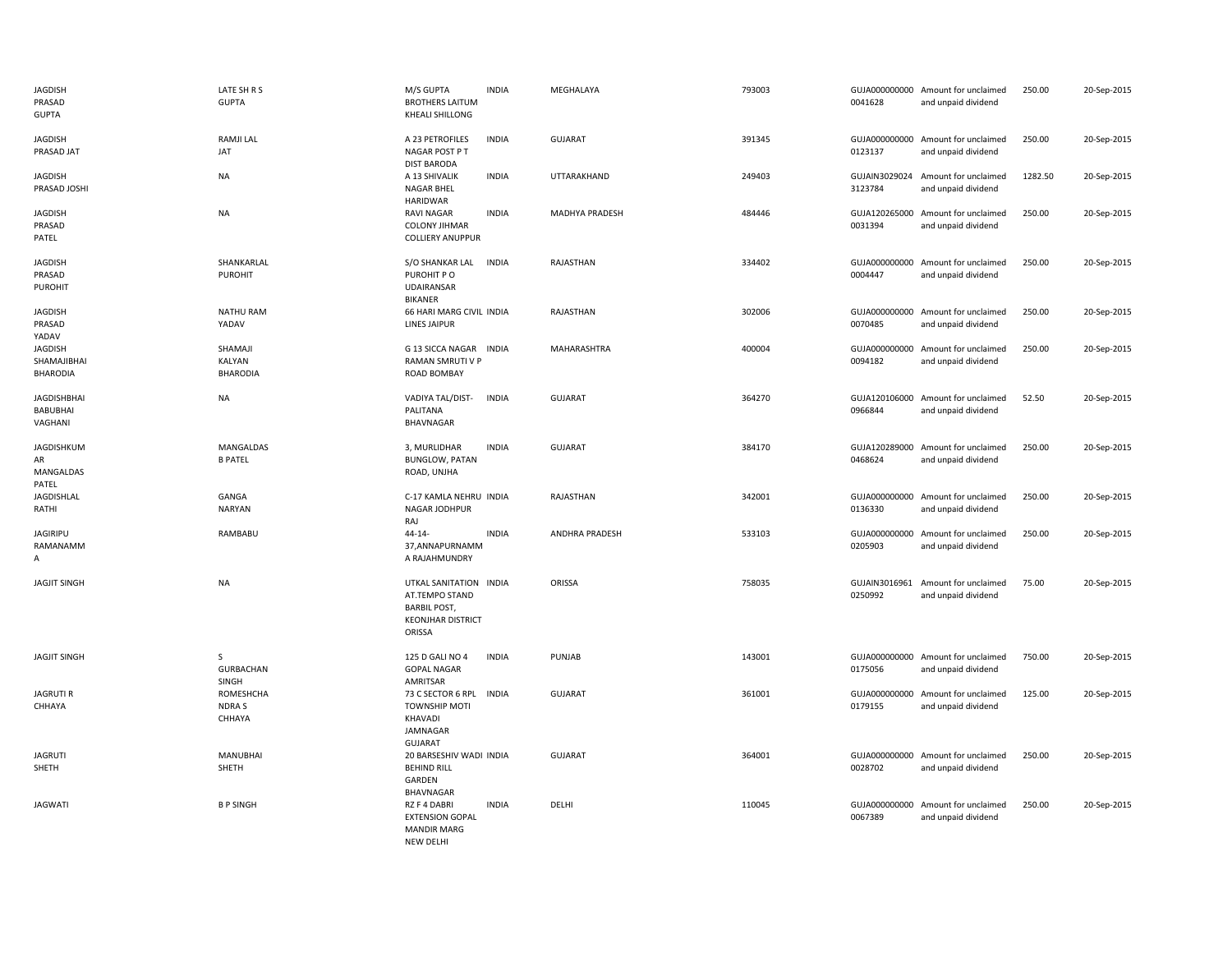| <b>JAI INDER</b><br>SHARMA          | <b>RAM KISHAN</b>                   | 72 A DDA FLAT<br><b>MANSAROVER PARK</b><br>SHAHDRA DELHI                                     | <b>INDIA</b> | DELHI                | 110032 | 0015169                  | GUJA000000000 Amount for unclaimed<br>and unpaid dividend | 250.00 | 20-Sep-2015 |
|-------------------------------------|-------------------------------------|----------------------------------------------------------------------------------------------|--------------|----------------------|--------|--------------------------|-----------------------------------------------------------|--------|-------------|
| <b>JAI PRAKASH</b><br>SINGH         | <b>NA</b>                           | 215-G ASHOK<br><b>NAGAR</b><br>BHASHARATPUR<br><b>GORAKHPUR</b>                              | <b>INDIA</b> | <b>UTTAR PRADESH</b> | 273001 | 0206274                  | GUJA000000000 Amount for unclaimed<br>and unpaid dividend | 250.00 | 20-Sep-2015 |
| <b>JAICHAND LAL</b><br>BAID         | L RAM LAL<br>BAID                   | JAIN KIRANA STORE INDIA<br><b>NOKHA BIKANER</b>                                              |              | RAJASTHAN            | 334803 | 0008908                  | GUJA000000000 Amount for unclaimed<br>and unpaid dividend | 250.00 | 20-Sep-2015 |
| JAIDEVISINGH<br>M DAHIYA            | MANSINGH<br>M DAHIYA                | <b>SWIMAN PARK</b><br>SOCIETY C/28/03<br>NOBALNAGAR<br>AHMEDABAD                             | <b>INDIA</b> | <b>GUJARAT</b>       | 382340 | GUJA000000000<br>0001107 | Amount for unclaimed<br>and unpaid dividend               | 375.00 | 20-Sep-2015 |
| <b>JAIMON</b><br><b>THOMAS</b>      | <b>NA</b>                           | THEKKUMTHALA<br>HOUSE<br>CHERUVALOOR P.O<br>THRISSUR THRISSUR                                | <b>INDIA</b> | KERALA               | 680321 | 0769303                  | GUJAIN3016374 Amount for unclaimed<br>and unpaid dividend | 250.00 | 20-Sep-2015 |
| <b>JAIN PARKASH</b><br>JAIN         | SHANTI<br><b>KUMAR JAIN</b>         | 562 URBAN ESTATE INDIA<br>KAPURTHALA                                                         |              | PUNJAB               | 144601 | 0033813                  | GUJAIN3024041 Amount for unclaimed<br>and unpaid dividend | 125.00 | 20-Sep-2015 |
| <b>JAIN SAPANA</b><br><b>KUMARI</b> | <b>KAMAL</b><br>CHAND               | 3 MARUDHAR<br>SOCIETY<br>RAMNAGAR<br>SABARMATI<br>AHMEDABAD                                  | <b>INDIA</b> | <b>GUJARAT</b>       | 380005 | 0034834                  | GUJA000000000 Amount for unclaimed<br>and unpaid dividend | 250.00 | 20-Sep-2015 |
| JAIN STEPHEN                        | <b>NA</b>                           | 417 KURISINGAL 1, INDIA<br>MULAVUKADU                                                        |              | <b>KERALA</b>        | 682504 | 2444263                  | GUJAIN3002391 Amount for unclaimed<br>and unpaid dividend | 125.00 | 20-Sep-2015 |
| JAINAND<br>SHARMA                   | H D SHARMA<br><b>RETD</b>           | <b>B-288 MALVIYA</b><br>NAGAR JAIPUR RAJ                                                     | <b>INDIA</b> | RAJASTHAN            | 302017 | 0157291                  | GUJA000000000 Amount for unclaimed<br>and unpaid dividend | 250.00 | 20-Sep-2015 |
| JAINENDRA<br>JAIN                   | VINOD<br><b>KUMAR JAIN</b>          | UNNERIYA JAIN<br><b>BHAWAN GANGA</b><br>MAI STREET MORAR<br><b>GWALIOR MP</b>                | <b>INDIA</b> | MADHYA PRADESH       | 474006 | 0163743                  | GUJA000000000 Amount for unclaimed<br>and unpaid dividend | 250.00 | 20-Sep-2015 |
| JAINENDRA<br><b>KUMAR JAIN</b>      | VIRENDRA<br><b>KUMAR JAIN</b>       | 50 PG ENCLAVE<br>ANUPAM NAGAR<br><b>EXTENSION</b><br><b>GWALIOR</b>                          | <b>INDIA</b> | MADHYA PRADESH       | 474002 | 1915739                  | GUJAIN3004501 Amount for unclaimed<br>and unpaid dividend | 257.50 | 20-Sep-2015 |
| JAIPAL SINGH                        | <b>BUDH</b><br>PRAKASH              | PUNJAB NATIONAL INDIA<br><b>BANK B/O RLY</b><br>ROAD HARDWAR                                 |              | UTTARAKHAND          | 249401 | 1412240                  | GUJAIN3015572 Amount for unclaimed<br>and unpaid dividend | 500.00 | 20-Sep-2015 |
| <b>JAIPRAKASH</b><br>KALRA          | GOPICHAND                           | SAI ATMARAM APT INDIA<br><b>FLAT 106 1ST</b><br><b>FLOOR SECTON 37</b><br><b>ULHAS NAGAR</b> |              | MAHARASHTRA          | 421005 | 0020941                  | GUJA000000000 Amount for unclaimed<br>and unpaid dividend | 250.00 | 20-Sep-2015 |
| <b>JAIPRAKASH</b><br>PARETA         | LATE RAM<br><b>BHAROS</b><br>PARETA | 332 NORTH<br>MILANIGANJ SHANTI<br><b>NAGAR ROAD</b><br><b>JABALPUR</b>                       | <b>INDIA</b> | <b>UTTAR PRADESH</b> | 282002 | 3332039                  | GUJAIN3003941 Amount for unclaimed<br>and unpaid dividend | 250.00 | 20-Sep-2015 |
| JAISHREE<br>PRAKASH<br>SHAH         | PRAKESH<br>SHAH                     | <b>16 SIDHHCHAKRA</b><br>APT IST FLOOR<br><b>ZAVERI SADAK</b><br>NAVSARI                     | <b>INDIA</b> | <b>GUJARAT</b>       | 396445 | 0041130                  | GUJA000000000 Amount for unclaimed<br>and unpaid dividend | 250.00 | 20-Sep-2015 |
| <b>JAISUN M</b>                     | <b>NA</b>                           | 2C/18 AANI MUTHU INDIA<br>PILLAIYAR KOIL<br><b>STREET</b><br>VIRUDHUNAGAR                    |              | <b>TAMIL NADU</b>    | 626001 | 0216312                  | GUJAIN3003781 Amount for unclaimed<br>and unpaid dividend | 12.50  | 20-Sep-2015 |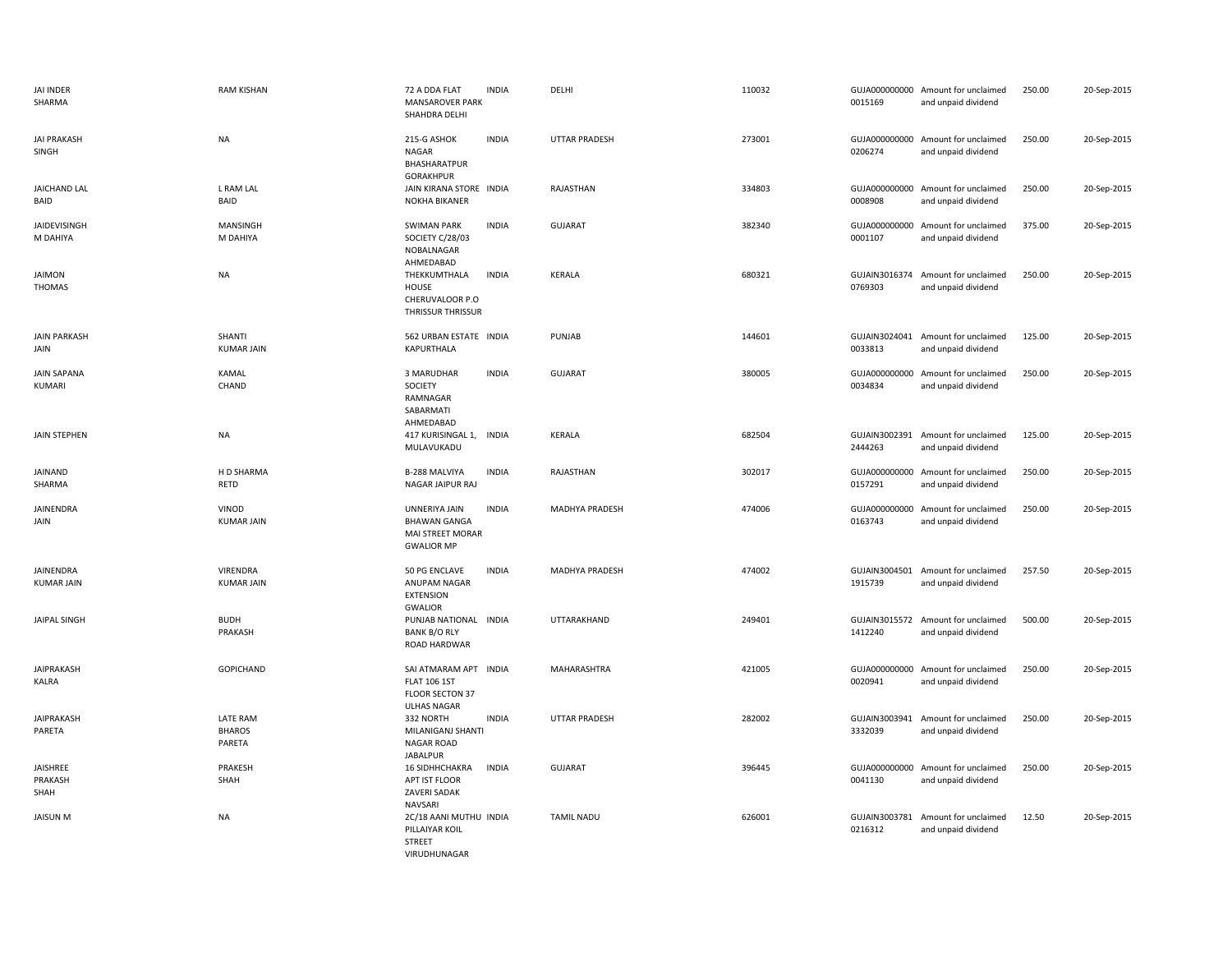| <b>JAKKAMPUDI</b><br>VERRIAH                   | <b>J BHIMA</b><br>RAJU                       | NO 48-11/8-5<br><b>CURRENCY NAGAR</b><br>RAMAVARAPPADU<br>VIJAYAWADA                                                      | <b>INDIA</b> | <b>ANDHRA PRADESH</b> | 521108 | 0323122                  | GUJAIN3006101 Amount for unclaimed<br>and unpaid dividend | 250.00  | 20-Sep-2015 |
|------------------------------------------------|----------------------------------------------|---------------------------------------------------------------------------------------------------------------------------|--------------|-----------------------|--------|--------------------------|-----------------------------------------------------------|---------|-------------|
| <b>JALIS FATMA</b>                             | LATE SH<br><b>BASKIR AM</b><br><b>HADRHA</b> | 13 C LAIBAGH<br>LUCKNOW UP                                                                                                | <b>INDIA</b> | UTTAR PRADESH         | 226001 | 0012341                  | GUJA000000000 Amount for unclaimed<br>and unpaid dividend | 250.00  | 20-Sep-2015 |
| JAMES I SAMY                                   | <b>MANICKAM S</b><br>$\blacksquare$          | 63 B,<br>SUNDARAMURTHY<br>NILAYAM NEW<br>COMMERCIAL ROAD<br><b>OOTY</b>                                                   | <b>INDIA</b> | <b>TAMIL NADU</b>     | 643001 | 0387385                  | GUJAIN3001751 Amount for unclaimed<br>and unpaid dividend | 200.00  | 20-Sep-2015 |
| JAMI<br><b>ANANTHA</b><br>RAO                  | MALLESWAR<br>ARAO LATE                       | D NO 8-163<br>JAYALAKSHMI<br>NAGAR<br>NARASANNAPETA<br>SRIKAKULAM (DT)                                                    | <b>INDIA</b> | <b>ANDHRA PRADESH</b> | 532421 | GUJAIN3023241<br>0487998 | Amount for unclaimed<br>and unpaid dividend               | 125.00  | 20-Sep-2015 |
| <b>JAMILA SIRAJ</b><br>SEMLE                   | SIRAJ SEMLE                                  | 71 KAMBERKAR<br>STREET 3RD FLOOR<br><b>BOMBAY</b>                                                                         | <b>INDIA</b> | MAHARASHTRA           | 400003 | 0021148                  | GUJA000000000 Amount for unclaimed<br>and unpaid dividend | 250.00  | 20-Sep-2015 |
| <b>JAMNABEN</b><br><b>JESINGBHAI</b><br>CHAVDA | PREM CHAND<br><b>BHANSI</b><br>PADAYA        | HOME NO 182<br><b>SHANKAR TEKRI</b><br><b>GANDHINAGAR VIA</b><br><b>IDD MASJID ROAD</b><br>JAMNAGAR                       | <b>INDIA</b> | <b>GUJARAT</b>        | 361005 | GUJA000000000<br>0077833 | Amount for unclaimed<br>and unpaid dividend               | 375.00  | 20-Sep-2015 |
| <b>JAMNADAS M</b><br>SANGHAVI                  | <b>NA</b>                                    | 27/162 VIJAYNAGAR INDIA<br><b>FLATS OPP JAIN</b><br>TEMPLE<br>NARANPURA<br>AHMEDABAD                                      |              | <b>GUJARAT</b>        | 380013 | GUJAIN3003941<br>0394393 | Amount for unclaimed<br>and unpaid dividend               | 1250.00 | 20-Sep-2015 |
| JAMSHED M K                                    | <b>NA</b>                                    | MUSLEEM VEETTIL INDIA<br><b>HOUSE PUNNA</b><br>CHAVAKKAD<br>TRICHUR KERALA                                                |              | KERALA                | 680506 | 0068803                  | GUJAIN3031161 Amount for unclaimed<br>and unpaid dividend | 125.00  | 20-Sep-2015 |
| <b>JANAK GAURI</b><br><b>WORAH</b>             | <b>HARSUKH</b><br><b>WORAH</b>               | <b>SNEH MILAN</b><br><b>TELEPHONE</b><br><b>EXCHANGE ROAD</b><br>DHANBAD                                                  | <b>INDIA</b> | <b>JHARKHAND</b>      | 826001 | GUJAIN3029024<br>3815312 | Amount for unclaimed<br>and unpaid dividend               | 250.00  | 20-Sep-2015 |
| <b>JANAK RAJ</b>                               | RAVINDER<br><b>NATH</b>                      | C/O JANAK<br><b>GENERAL STORE</b><br><b>BAZAR MISSERPURA</b><br><b>JAGRAON</b><br>LUDHIANA                                | <b>INDIA</b> | PUNJAB                | 142026 | GUJA000000000<br>0012951 | Amount for unclaimed<br>and unpaid dividend               | 250.00  | 20-Sep-2015 |
| <b>JANAKI</b><br>CHANDRAKAN<br>T PATEL         | CHANDRAKA<br><b>NT MANILAL</b><br>PATEL      | PADMANABH<br>RAMKRISHNA KUNJ<br><b>SOC ATIRA</b><br>POLYTECHNIC PO<br>NR SWAN VIHAR<br><b>FLATS V S ROAD</b><br>AHMEDABAD | <b>INDIA</b> | <b>GUJARAT</b>        | 380015 | 0042893                  | GUJA000000000 Amount for unclaimed<br>and unpaid dividend | 250.00  | 20-Sep-2015 |
| <b>JANAKI RAM</b><br>ADAPA                     | <b>NA</b>                                    | H N C 80 RAJPURA<br><b>DARIBA DARIBA</b><br>RAJSAMAND                                                                     | <b>INDIA</b> | RAJASTHAN             | 313001 | 1383887                  | GUJAIN3029024 Amount for unclaimed<br>and unpaid dividend | 250.00  | 20-Sep-2015 |
| <b>JANARDHANA</b><br>NR                        | <b>NA</b>                                    | SREENILAYAM<br>KOLAVAYAL P O<br><b>AJANOOR</b><br>KANHANGAD                                                               | <b>INDIA</b> | KERALA                | 671315 | 6017177                  | GUJAIN3003941 Amount for unclaimed<br>and unpaid dividend | 25.00   | 20-Sep-2015 |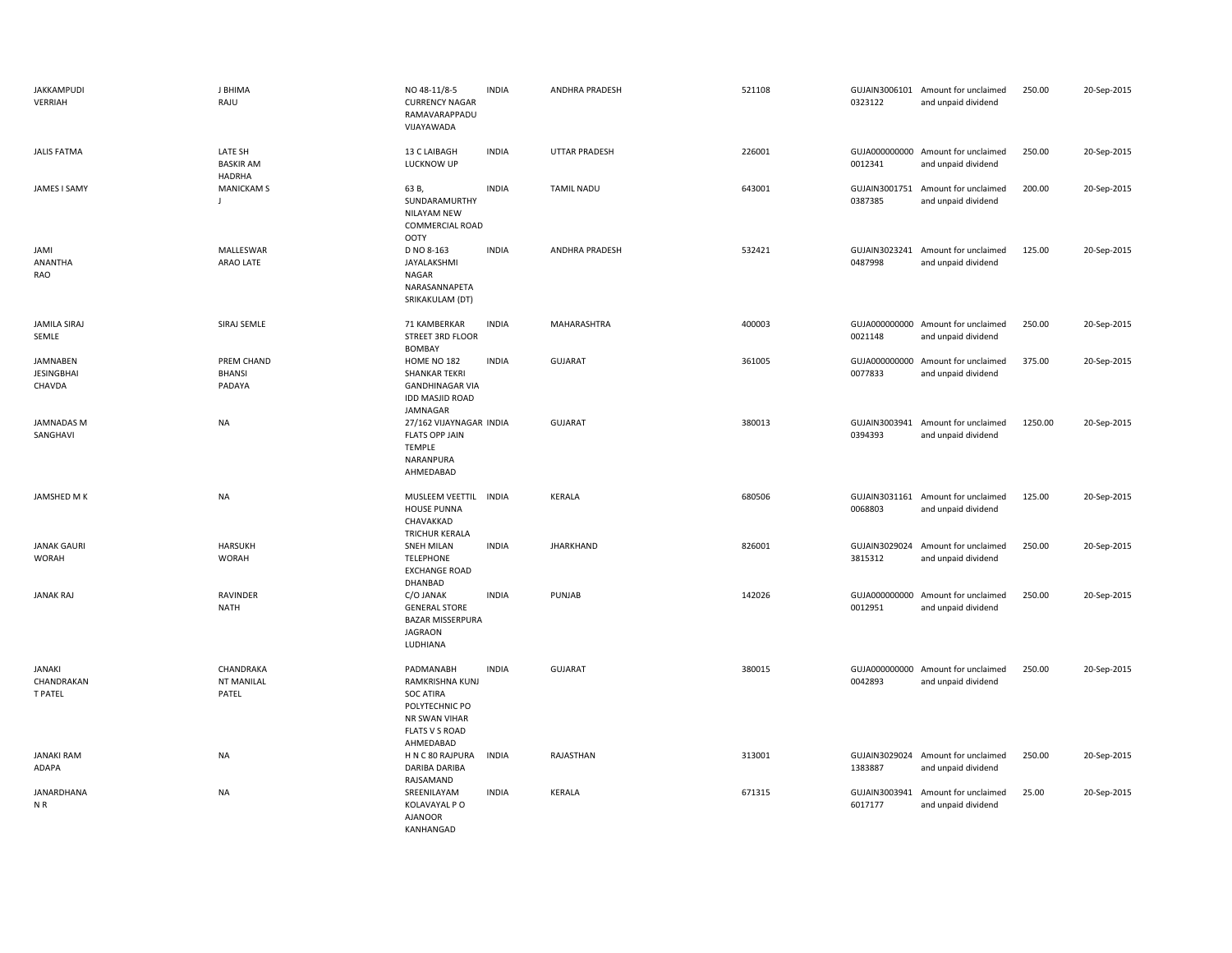| JANI<br>PRASHANTAK<br><b>UMARK</b>                         | <b>NA</b>                                 | AZAD CHOWK AT.<br>KOLAVADA TA.<br><b>VIJAPUR DIST.</b>                                                                                                     | <b>INDIA</b> | <b>GUJARAT</b>     | 382820 | 0625252                  | GUJAIN3019911 Amount for unclaimed<br>and unpaid dividend | 25.00  | 20-Sep-2015 |
|------------------------------------------------------------|-------------------------------------------|------------------------------------------------------------------------------------------------------------------------------------------------------------|--------------|--------------------|--------|--------------------------|-----------------------------------------------------------|--------|-------------|
| <b>JANKI DEVI</b>                                          | PК<br>MULCHANDA<br>N <sub>l</sub>         | MEHSANA<br>MARKETING<br>APPARTES 407-D<br><b>GADODIA ROAD</b><br>ANAND PARBAT<br><b>NEW DELHI</b>                                                          | <b>INDIA</b> | DELHI              | 110005 | GUJA000000000<br>0152792 | Amount for unclaimed<br>and unpaid dividend               | 250.00 | 20-Sep-2015 |
| <b>JANKI DEVI</b>                                          | PK<br>MULCHANDA<br>$\mathsf{N}\mathsf{I}$ | MARKETING<br>APPARTES 407-D<br><b>GADODIA ROAD</b><br>ANAND PARBAT<br><b>NEW DELHI</b>                                                                     | <b>INDIA</b> | DELHI              | 110005 | 0152791                  | GUJA000000000 Amount for unclaimed<br>and unpaid dividend | 250.00 | 20-Sep-2015 |
| <b>JANKI NAGANI</b>                                        | <b>RAMESH</b><br><b>NAGANI</b>            | C/O STATE BANK OF INDIA<br><b>INDIA VALLABH</b><br><b>BHAWAN BHOPAL</b>                                                                                    |              | MADHYA PRADESH     | 462004 | 0104357                  | GUJA000000000 Amount for unclaimed<br>and unpaid dividend | 250.00 | 20-Sep-2015 |
| <b>JANKIBEN</b><br>ODEDARA                                 | LILABHAI<br>ODEDARA                       | VALLABH NAGAR<br><b>BEHIND GIRIRAJ</b><br>SOCIETY 3 NEAR<br><b>BUS STAND</b><br><b>JUNAGADH</b>                                                            | <b>INDIA</b> | <b>GUJARAT</b>     | 362001 | GUJA000000000<br>0079410 | Amount for unclaimed<br>and unpaid dividend               | 250.00 | 20-Sep-2015 |
| <b>JANSI RANI</b><br>VALLABHANE<br>NI                      | V DAS                                     | 6/82 MUDI NEPALLI INDIA<br>POST & MANDAL<br><b>KRISHAN DISTCRICT</b><br>ANDHRA PRADESH                                                                     |              | <b>WEST BENGAL</b> | 712512 | GUJA000000000<br>0098434 | Amount for unclaimed<br>and unpaid dividend               | 250.00 | 20-Sep-2015 |
|                                                            |                                           |                                                                                                                                                            |              |                    |        |                          |                                                           |        |             |
| <b>JANWARI DEVI</b><br>BAID                                | BHIKAM<br><b>CHAND BAID</b>               | C/O ASHOKA WIRE INDIA<br>NETTING<br><b>INDUSTRIES 109</b><br><b>NETAJI SUBHAS</b><br>ROAD CALCUTTA                                                         |              | <b>WEST BENGAL</b> | 700001 | 0052393                  | GUJA000000000 Amount for unclaimed<br>and unpaid dividend | 250.00 | 20-Sep-2015 |
| <b>JARDINE</b><br><b>FLEMING</b><br>MUTUAL<br>FUND PVT LTD | <b>NA</b>                                 | C/O LINKINTIME<br>INDIA PVT. LTD. B-<br>102, 103<br>SHANGRILA<br><b>COMPLEX FIRST</b><br>FLOOR, OPP. HDFC<br>BANKNEAR<br>RADHAKRISHNA<br>CHAR RASTA, AKOTA | <b>INDIA</b> | <b>GUJARAT</b>     | 390020 | 0181595                  | GUJA000000000 Amount for unclaimed<br>and unpaid dividend | 250.00 | 20-Sep-2015 |
| <b>JARNAIL</b><br>SINGH                                    | S SINGH                                   | OFFICE OF THE DTE INDIA<br>OF AU ROOM NO<br>424 AIR<br>HEADQUARTERS<br><b>NEW DELHI</b>                                                                    |              | DELHI              | 110011 | GUJA000000000<br>0143882 | Amount for unclaimed<br>and unpaid dividend               | 250.00 | 20-Sep-2015 |
| <b>JASAVANTSIN</b><br>H SURSINH<br>KHENGAR                 | <b>NA</b>                                 | AT AND PO<br><b>KHENGAR FALIA</b><br><b>MANDVI MANDVI</b><br><b>MANDVI</b>                                                                                 | <b>INDIA</b> | <b>GUJARAT</b>     | 394160 | 0766062                  | GUJA120447000 Amount for unclaimed<br>and unpaid dividend | 187.50 | 20-Sep-2015 |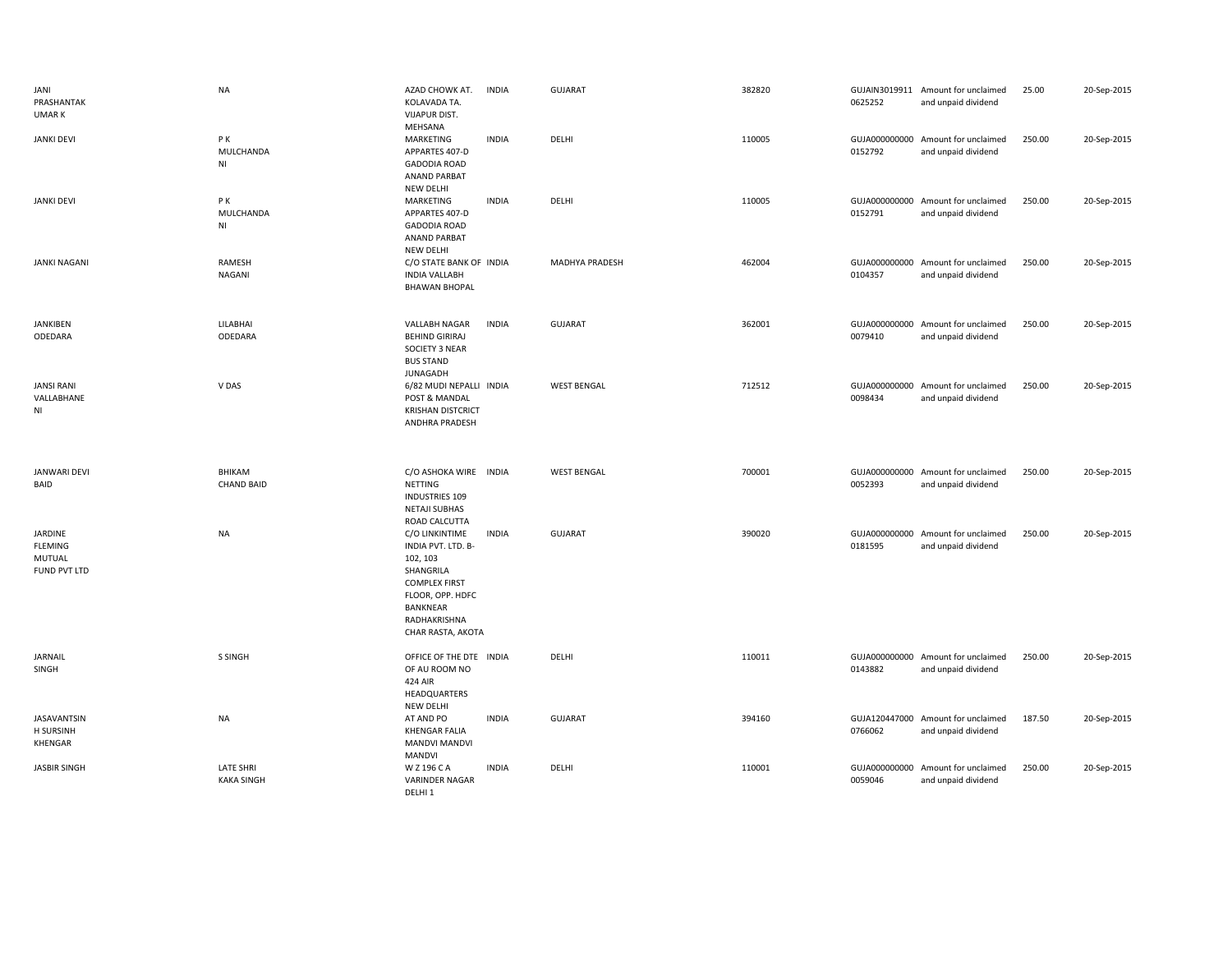| JASH BEN P<br>VEGADA                        | <b>NA</b>                                   | C/O MCS LIMITED<br>1ST FLOOR NEELAM<br>APT 88 SAMPATRAO<br><b>COLONY ABOVE</b><br>CHHAPPAN BHOG<br>SWEETVADODARA | <b>INDIA</b> | <b>GUJARAT</b> | 390007 | 0115682                  | GUJA000000000 Amount for unclaimed<br>and unpaid dividend | 250.00  | 20-Sep-2015 |
|---------------------------------------------|---------------------------------------------|------------------------------------------------------------------------------------------------------------------|--------------|----------------|--------|--------------------------|-----------------------------------------------------------|---------|-------------|
| <b>JASHUMATI</b><br><b>CHITRODA</b>         | KANTILAL<br><b>CHITRODA</b>                 | <b>NR PARADISE</b><br>CINEMA<br>HARSADPLOT 3<br>CHAMUNDAKRUPA<br>PORBANDAR                                       | <b>INDIA</b> | GUJARAT        | 360575 | 0079603                  | GUJA000000000 Amount for unclaimed<br>and unpaid dividend | 250.00  | 20-Sep-2015 |
| JASMEET<br>SINGH SALUJA                     | <b>SUJAN SINGH</b><br>SALUJA                | C-402 SAKHAMBA<br><b>TOWER GURUKUL</b><br>PO MEMNAGAR<br>AHMEDABAD                                               | <b>INDIA</b> | <b>GUJARAT</b> | 380052 | 0177027                  | GUJA000000000 Amount for unclaimed<br>and unpaid dividend | 250.00  | 20-Sep-2015 |
| JASMINDER<br>SINGH                          | RANJIT<br>SINGH                             | 2723 GALI NO 24<br><b>BEADON PURA</b><br><b>KAROL BAGH NEW</b><br>DELHI                                          | <b>INDIA</b> | DELHI          | 110005 | GUJA000000000<br>0097865 | Amount for unclaimed<br>and unpaid dividend               | 250.00  | 20-Sep-2015 |
| <b>JASPAL SINGH</b>                         | CHANCHAL<br>SINGH                           | D 333 ANAND<br>VIHAR DELHI                                                                                       | <b>INDIA</b> | DELHI          | 110092 | GUJA000000000<br>0059384 | Amount for unclaimed<br>and unpaid dividend               | 250.00  | 20-Sep-2015 |
| <b>JASPREET</b><br>KAUR                     | SATINDER<br>PAL SINGH                       | C/O N J GROVERS<br>2ND FLOOR 29<br><b>NETAJI SUBHASH</b><br>MARG DARYA GANJ<br><b>NEW DELHI</b>                  | <b>INDIA</b> | DELHI          | 110002 | 0106762                  | GUJA000000000 Amount for unclaimed<br>and unpaid dividend | 250.00  | 20-Sep-2015 |
| <b>JASUBHAIK</b><br>PARMAR                  | <b>KESUBHAI</b>                             | <b>B 75 MRUDUL PARK INDIA</b><br>3 GHATLODIYA<br>AHMEDABAD                                                       |              | <b>GUJARAT</b> | 380061 | 0025095                  | GUJA000000000 Amount for unclaimed<br>and unpaid dividend | 250.00  | 20-Sep-2015 |
| <b>JASUMATI</b><br><b>JITENDRA</b><br>PATEL | <b>JITENDRA</b><br>BHAIABHAI<br>PATEL       | 28 JAY GAYATRI<br>NAGAR SOC GORWA<br><b>BARODA</b>                                                               | <b>INDIA</b> | <b>GUJARAT</b> | 390016 | 0038579                  | GUJA000000000 Amount for unclaimed<br>and unpaid dividend | 250.00  | 20-Sep-2015 |
| <b>JASUMATI</b><br>VANECHAND<br>DOSHI       | VANECHAND<br><b>JECHAND</b><br><b>DOSHI</b> | B/17 VARDHAMAN INDIA<br><b>APARTMENTS THIRD</b><br><b>FLOOR PALACE</b><br><b>ROAD RAJKOT</b>                     |              | GUJARAT        | 360001 | GUJA000000000<br>0080265 | Amount for unclaimed<br>and unpaid dividend               | 250.00  | 20-Sep-2015 |
| <b>JASVANT</b><br>PATEL                     | LALJIBHAI<br>PATEL                          | 201 VRAJ<br>APPARTMENT OPP<br>PANNA TOWER<br><b>NEW RANDER ROAD</b><br>SURAT                                     | <b>INDIA</b> | GUJARAT        | 395001 | 0108852                  | GUJA000000000 Amount for unclaimed<br>and unpaid dividend | 250.00  | 20-Sep-2015 |
| <b>JASVANTIBEN</b><br>NAGINDAS<br>MEHTA     | <b>NAGINDAS</b>                             | 106 DEV CHHAYA<br><b>APT SHAHPORE</b><br>NEAR ASO GAS<br>SURAT                                                   | <b>INDIA</b> | <b>GUJARAT</b> | 395001 | GUJA000000000<br>0048792 | Amount for unclaimed<br>and unpaid dividend               | 375.00  | 20-Sep-2015 |
| <b>JASWANT</b><br>KAUR                      | <b>DALIP SINGH</b>                          | 801 AKSHAY<br>APARTMENTS<br>SRIPAL NAGAR OLD<br>PADRA ROAD<br>VADODARA                                           | <b>INDIA</b> | GUJARAT        | 390020 | 0192202                  | GUJA000000000 Amount for unclaimed<br>and unpaid dividend | 1250.00 | 20-Sep-2015 |
| <b>JASWANT</b><br><b>KAUR ARORA</b>         | <b>DARSHAN</b><br>SINGH<br>ARORA            | <b>GURU NANAK</b><br><b>TEMPO HOUSE</b><br><b>MOTI DUNGRI</b><br><b>ROAD JAIPUR</b>                              | <b>INDIA</b> | RAJASTHAN      | 302004 | 0009057                  | GUJA000000000 Amount for unclaimed<br>and unpaid dividend | 250.00  | 20-Sep-2015 |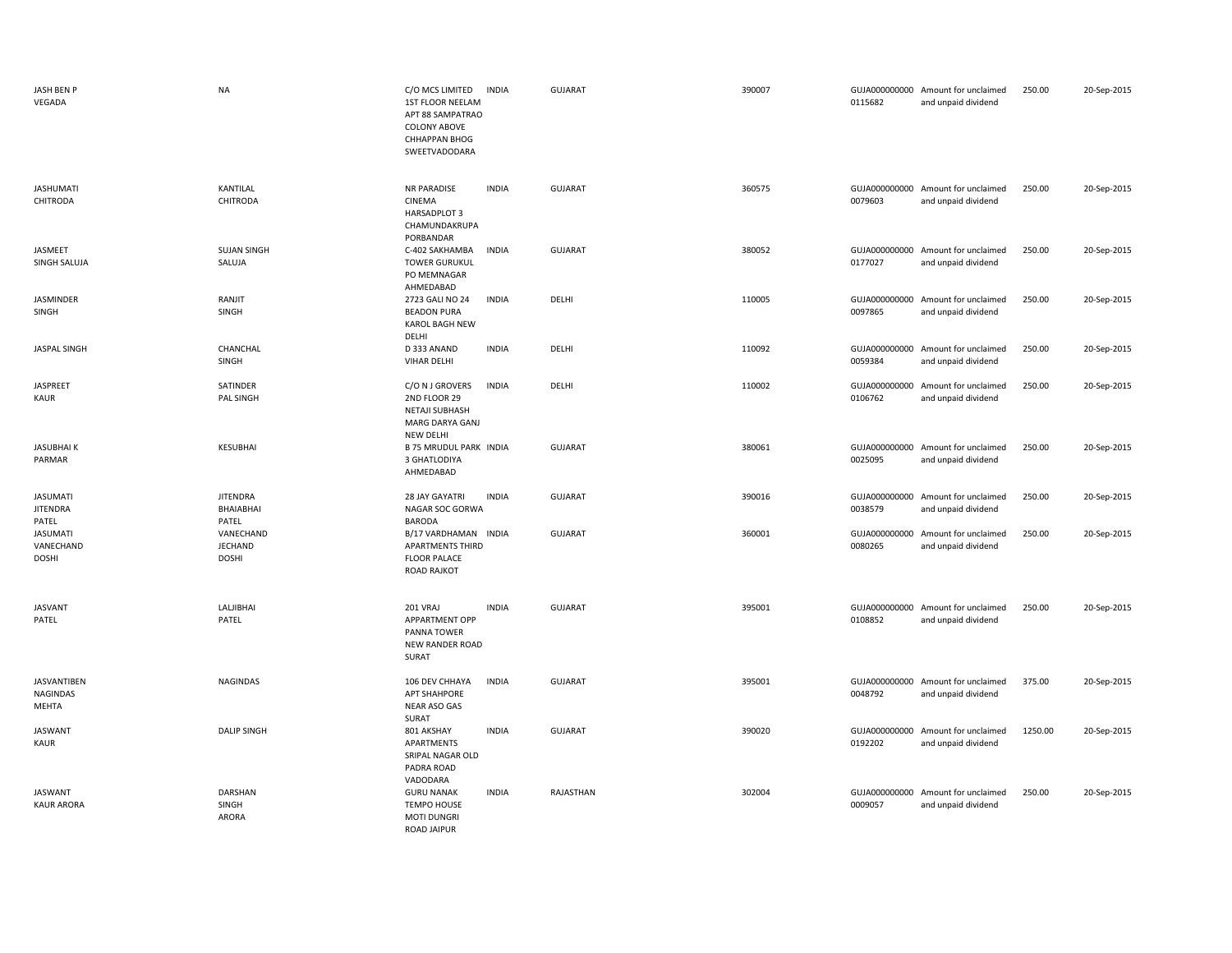| JASWANT<br>SINGH SALUJA                     | GOVIND<br>SINGH RETD               | SALUJA NIWAS<br>GOKULWADI<br>SHEOGUNJ<br>RAJASTHAN                                                                    | <b>INDIA</b> | RAJASTHAN             | 307027 | 0103474                  | GUJA000000000 Amount for unclaimed<br>and unpaid dividend | 250.00 | 20-Sep-2015 |
|---------------------------------------------|------------------------------------|-----------------------------------------------------------------------------------------------------------------------|--------------|-----------------------|--------|--------------------------|-----------------------------------------------------------|--------|-------------|
| <b>JASWANTI</b><br><b>BEN ANIL</b><br>MEHTA | <b>ANIL BHAI</b>                   | D/704 GOKUL<br>VATIKA 7TH FLOOR<br>M G CROSS ROAD<br>NO 4 B/H PATEL<br>NAGAR KANDIVLI W<br><b>BOMBAY</b>              | <b>INDIA</b> | MAHARASHTRA           | 400067 | GUJA000000000<br>0096560 | Amount for unclaimed<br>and unpaid dividend               | 250.00 | 20-Sep-2015 |
| <b>JASWANTI</b><br><b>BOHRA</b>             | <b>VIJAY KUMAR</b><br><b>BOHRA</b> | LAXMI PURA NEAR INDIA<br><b>GOVT SR SEC</b><br>SCHOOL PHALODI<br><b>DIST JODHPUR</b>                                  |              | RAJASTHAN             | 342301 | 0044139                  | GUJAIN3022361 Amount for unclaimed<br>and unpaid dividend | 2.50   | 20-Sep-2015 |
| JASWINDER<br><b>KAUR OBEROI</b>             | <b>BALBIR</b><br>SINGH             | 27 SHANKU MARG<br>FREE GANJ UJJAIN                                                                                    | <b>INDIA</b> | MADHYA PRADESH        | 456001 | 0139336                  | GUJA000000000 Amount for unclaimed<br>and unpaid dividend | 250.00 | 20-Sep-2015 |
| JASWINDER<br>PURI                           | <b>RUPINDER S</b><br>PURI          | FLAT 8-D ANKUR<br>APPARTMENT 10<br><b>LORD SINHA ROAD</b><br>CALCUTTA                                                 | <b>INDIA</b> | <b>WEST BENGAL</b>    | 700071 | GUJA000000000<br>0098793 | Amount for unclaimed<br>and unpaid dividend               | 250.00 | 20-Sep-2015 |
| JASYANTSINA<br>CHHATRASIN<br>H MAHIDA       | CHHATRASIN<br>H MAHIDA             | QTR NO II/28 GEB<br><b>COLONY UKAI DAM</b>                                                                            | <b>INDIA</b> | <b>GUJARAT</b>        | 394680 | 0121423                  | GUJA000000000 Amount for unclaimed<br>and unpaid dividend | 250.00 | 20-Sep-2015 |
| <b>JATAN LAL</b><br>CHOPRA                  | LATE<br>BHIKHAMCH<br>AND CHOPRA    | 1002, CHORARIA<br>CHOWK, NEW LINE,<br>GANGASHAHARBIKA<br><b>NER</b>                                                   | <b>INDIA</b> | RAJASTHAN             | 334401 | 0149065                  | GUJA120121010 Amount for unclaimed<br>and unpaid dividend | 250.00 | 20-Sep-2015 |
| JATIN                                       | <b>NA</b>                          | FORTUNA TECH I P L INDIA<br>P 301 302 309 310<br>D 269/A 2/16<br>CYBER SPAZIO RD<br><b>BANJARA HILLS</b><br>HYDERABAD |              | <b>ANDHRA PRADESH</b> | 500034 | GUJA120299000<br>4696580 | Amount for unclaimed<br>and unpaid dividend               | 12.50  | 20-Sep-2015 |
| <b>JATIN</b><br>CHANDRA<br>DEKA             | <b>NA</b>                          | QTR NO C 17 AGBP<br><b>COMPLEX NEEPCO</b><br>LTD BOKULONI<br><b>DIBRUGARH</b>                                         | INDIA        | ARUNACHAL PRADESH     | 786191 | 0334015                  | GUJAIN3030285 Amount for unclaimed<br>and unpaid dividend | 320.00 | 20-Sep-2015 |
| <b>JATIN</b><br>DINESHBHAI<br>DODHIWALA     | <b>DINESHBHAI</b>                  | C/O NAVAL CHAND INDIA<br><b>THAKERSHI &amp; SONS</b><br><b>MAIN BAZARTHAN</b>                                         |              | MAHARASHTRA           | 999999 | 0019780                  | GUJA120180000 Amount for unclaimed<br>and unpaid dividend | 125.00 | 20-Sep-2015 |
| <b>JATIN R PATEL</b>                        | RAMANBHAI                          | ANIL B LALCHETA 41 INDIA<br>PAYAL G F STOCK EX<br>SAYAJIGUNJ<br>VADODARAGUJ                                           |              | <b>GUJARAT</b>        | 390007 | 0204355                  | GUJA000000000 Amount for unclaimed<br>and unpaid dividend | 250.00 | 20-Sep-2015 |
| <b>JATIN SHAH</b>                           | <b>BIHARILAL</b><br>SHAH           | 5 CHANCHAL<br><b>BHUVAN</b><br>SARVODAYA<br>SOCIETY<br>MANINAGAR<br>AHMEDABAD                                         | <b>INDIA</b> | <b>GUJARAT</b>        | 380008 | 0086613                  | GUJA000000000 Amount for unclaimed<br>and unpaid dividend | 250.00 | 20-Sep-2015 |
| <b>JATINBHAI</b><br><b>KASTURBHAI</b>       | KASTURBHAI<br>M SHAH               | 543 NEW CLOTH<br>MARKET<br>AHMEDARAD                                                                                  | <b>INDIA</b> | <b>GUJARAT</b>        | 380002 | 0000206                  | GUJA000000000 Amount for unclaimed<br>and unpaid dividend | 250.00 | 20-Sep-2015 |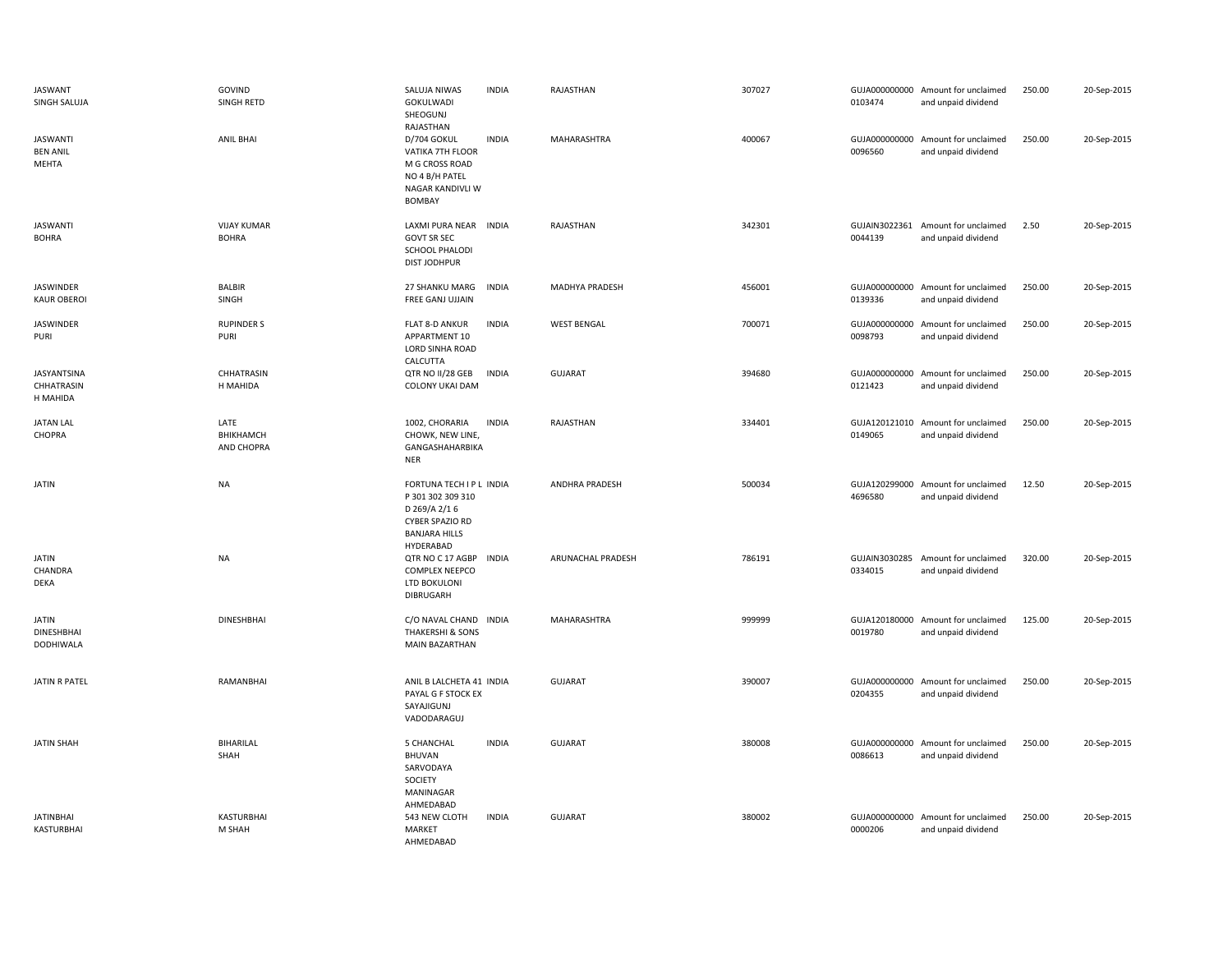| JATINDER<br><b>KAUR KALRA</b>             | H S KALRA                   | C/O SANTOSH<br><b>INDIA</b><br><b>AGENCIES LAXMI</b><br><b>MARKET GHAS</b><br>MANDI<br>ROADJODHPUR                | RAJASTHAN      | 342001 | GUJA000000000 Amount for unclaimed<br>0156688<br>and unpaid dividend | 250.00                                                | 20-Sep-2015 |
|-------------------------------------------|-----------------------------|-------------------------------------------------------------------------------------------------------------------|----------------|--------|----------------------------------------------------------------------|-------------------------------------------------------|-------------|
| <b>JATINDER</b><br>KUMAR                  | <b>NA</b>                   | 18 SHANTI COLONY INDIA<br>CHITTA MANDIR<br>ROAD YAMUNA<br>NAGAR                                                   | <b>HARYANA</b> | 135001 | GUJAIN3026793 Amount for unclaimed<br>4592169<br>and unpaid dividend | 127.50                                                | 20-Sep-2015 |
| <b>JATINDER</b><br><b>KUMAR</b><br>SHARMA | <b>BIHARI LAL</b><br>SHARMA | FLAT NO 18 POCKET INDIA<br>AND BLOCK D - 9 M<br><b>I G FLATS SECTOR 15</b><br>ROHINIDELHI                         | DELHI          | 110085 | GUJA000000000<br>0007405<br>and unpaid dividend                      | 250.00<br>Amount for unclaimed                        | 20-Sep-2015 |
| <b>JATINDER PAL</b><br>GOSWAMI            | <b>PREM GIR</b>             | NEW JANTANAGAR INDIA<br>SNO 5 HNO<br>3516LUDHIANA                                                                 | PUNJAB         | 141007 | GUJA130414000 Amount for unclaimed<br>0939265<br>and unpaid dividend | 362.50                                                | 20-Sep-2015 |
| JATINDER PAL<br>SINGH                     | JEET SINGH<br>JAGGI         | 2085 SECTOR 44 C<br><b>INDIA</b><br>CHANDIGARH                                                                    | CHANDIGARH     | 160047 | GUJA000000000<br>0005092<br>and unpaid dividend                      | Amount for unclaimed<br>375.00                        | 20-Sep-2015 |
| <b>JATINDER</b><br><b>SINGH RUBY</b>      | <b>S SURINDER</b><br>SINGH  | 210 A SHASTRI<br><b>INDIA</b><br>NAGAR AMRITSAR                                                                   | PUNJAB         | 143001 | GUJA000000000<br>0065897                                             | Amount for unclaimed<br>250.00<br>and unpaid dividend | 20-Sep-2015 |
| JAVED IQBAL                               | <b>IQBAL</b><br>AHMED       | <b>INDIA</b><br>C/O DR IQBAL<br>AHMED 98/123<br><b>ELAHI BLDG NAZIR</b><br><b>BAGH BELONGANJ</b><br><b>KANPUR</b> | UTTAR PRADESH  | 208001 | GUJA000000000<br>0011770                                             | Amount for unclaimed<br>250.00<br>and unpaid dividend | 20-Sep-2015 |
| <b>JAWAHAR LAL</b><br>JAIN                | CHAMPALAL<br>JAIN           | E 11 HILL PARK<br><b>INDIA</b><br>SOCIETY OPP ABAD<br>DAIRY AHMEDABAD                                             | <b>GUJARAT</b> | 380022 | GUJA000000000 Amount for unclaimed<br>0088727<br>and unpaid dividend | 250.00                                                | 20-Sep-2015 |
| <b>JAWAHAR LAL</b><br>KALA                | SOHANLAL<br>KALA            | C/O JAIN ROAD<br><b>INDIA</b><br>WAYS A/6 ADARSH<br>NAGAR JAIPUR                                                  | RAJASTHAN      | 302004 | GUJA000000000<br>0105746<br>and unpaid dividend                      | Amount for unclaimed<br>250.00                        | 20-Sep-2015 |
| JAY<br>JAMBUKUMA<br>R MEHTA               | <b>NA</b>                   | MEHTA BROTHERS<br><b>INDIA</b><br>PETROL PUMP,<br>DHEBAR ROAD,<br>RAJKOT.                                         | GUJARAT        | 360002 | GUJAIN3009741<br>0019710                                             | Amount for unclaimed<br>500.00<br>and unpaid dividend | 20-Sep-2015 |
| JAYA SAJI<br>GEORGE                       | S GEORGE                    | 15/4 VEENA CHS<br><b>INDIA</b><br><b>NESTER COMPOND</b><br>ROAD KALINA<br><b>BOMBAY</b>                           | MAHARASHTRA    | 400029 | GUJA000000000 Amount for unclaimed<br>and unpaid dividend<br>0150121 | 250.00                                                | 20-Sep-2015 |
| <b>JAYABEN</b><br>PATEL                   | MADHUBHAI<br>PATEL          | <b>INDIA</b><br>7 PARISHRAM<br>SOCIETY<br>SUBHANPURA<br>VADODARA                                                  | <b>GUJARAT</b> | 390007 | GUJA000000000 Amount for unclaimed<br>0003074<br>and unpaid dividend | 250.00                                                | 20-Sep-2015 |
| JAYAKUMAR K<br>C                          | <b>NA</b>                   | KULANGARA<br><b>INDIA</b><br>MOOLEDOM PO<br>KOTTAYAM KERALA                                                       | KERALA         | 686026 | GUJAIN3004761 Amount for unclaimed<br>0476217<br>and unpaid dividend | 250.00                                                | 20-Sep-2015 |
| JAYALAL<br>CHANDRASEN<br>AN               | <b>NA</b>                   | 386, SREEVILASAM 1 INDIA<br>MAYYANADU P O<br><b>KOLLAM DIST</b><br>KERALA                                         | KERALA         | 691303 | GUJAIN3002391<br>1642330<br>and unpaid dividend                      | Amount for unclaimed<br>37.50                         | 20-Sep-2015 |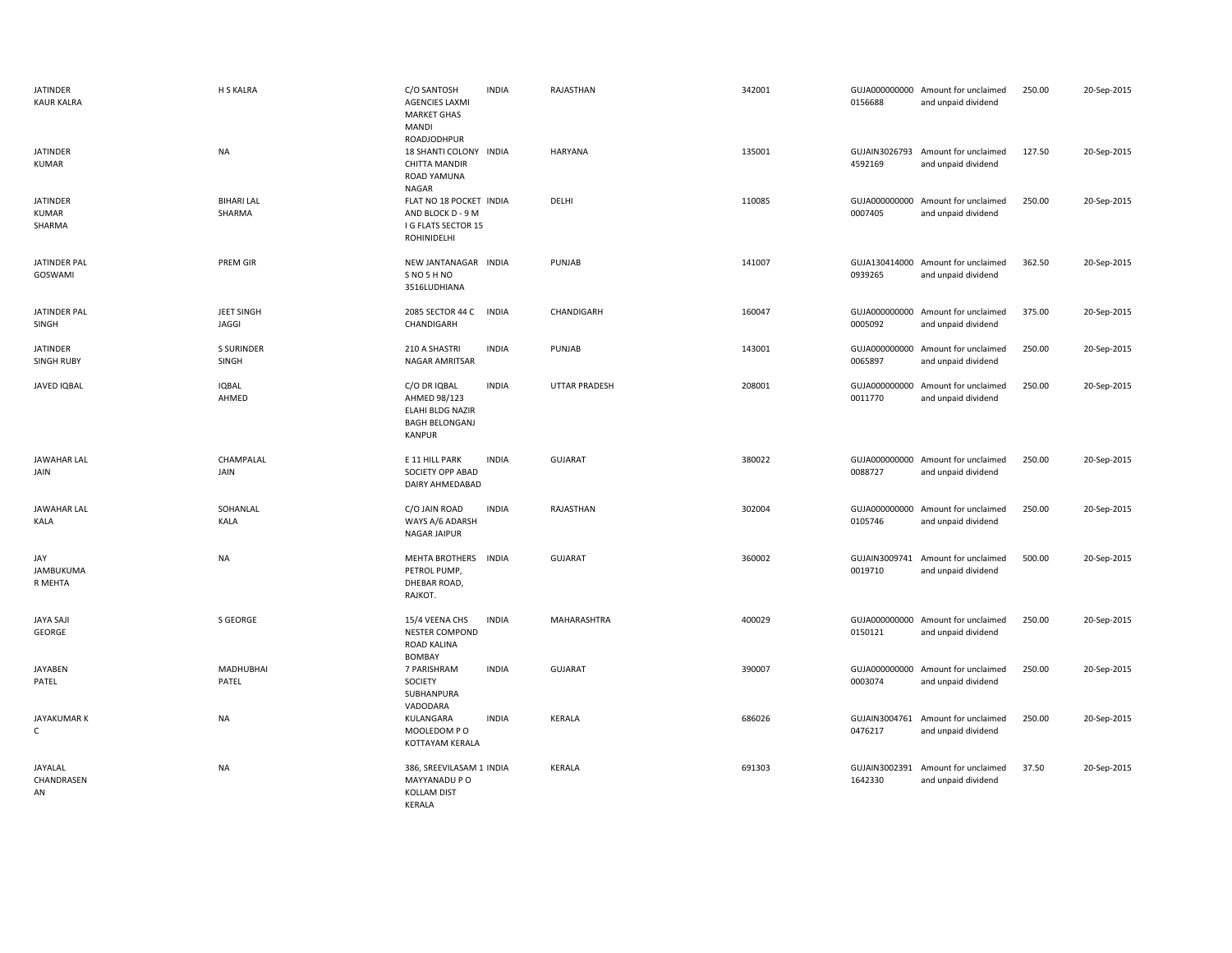| JAYALAXMI<br><b>BORUSU</b>                         | VENKATA<br>RAO                                  | W/O VENKATA RAO INDIA<br><b>NEAR GIRLS HIGH</b><br>SCHOOL PACAKOL                                                                   | <b>ANDHRA PRADESH</b> | 534260 | 0115962                  | GUJA000000000 Amount for unclaimed<br>and unpaid dividend | 250.00 | 20-Sep-2015 |
|----------------------------------------------------|-------------------------------------------------|-------------------------------------------------------------------------------------------------------------------------------------|-----------------------|--------|--------------------------|-----------------------------------------------------------|--------|-------------|
| JAYALAXMI<br>SOMASUNDA<br>RAN                      | <b>KALAPPAT</b><br>SOMASUNDA<br>RAN             | KALAPPAT HOUSE<br><b>INDIA</b><br>UZHUVATH KADAVU<br>ROAD<br>LOKAMALESWARAM<br>POST<br>KODUNGALLURTHRI<br><b>SSUR DIST KERALA</b>   | KERALA                | 680664 | GUJA000000000<br>0095881 | Amount for unclaimed<br>and unpaid dividend               | 250.00 | 20-Sep-2015 |
| JAYAMMA<br>VEERAMALLA                              | <b>NA</b>                                       | H NO 17-636 B N R INDIA<br>COLONY.<br>DEVARAKONDA                                                                                   | <b>ANDHRA PRADESH</b> | 508248 | 0036435                  | GUJA120545000 Amount for unclaimed<br>and unpaid dividend | 250.00 | 20-Sep-2015 |
| <b>JAYANJIBHAI</b><br>CHELDAS<br>PATEL             | CHELDAS G<br>PATEL                              | IV 37 G E B COLONY INDIA<br><b>UKAI DAM TA</b><br>SONGADH DIS<br>SURAT                                                              | GUJARAT               | 394680 | 0121408                  | GUJA000000000 Amount for unclaimed<br>and unpaid dividend | 250.00 | 20-Sep-2015 |
| <b>JAYANKONDA</b><br>M<br>KRISHNAMUR<br>THY RAMANI | <b>SKKIYER</b><br><b>RETD</b>                   | 1997 VII MAIN 'D'<br><b>INDIA</b><br><b>BLOCK II STAGE</b><br>RAJAJINAGAR<br>BANGALORE                                              | <b>KARNATAKA</b>      | 560010 | 0055631                  | GUJA000000000 Amount for unclaimed<br>and unpaid dividend | 250.00 | 20-Sep-2015 |
| <b>JAYANTHI</b><br>OMANAKUTT<br>AN                 | К<br>OMANAKUTT<br>AN                            | OJASS,<br><b>INDIA</b><br>KATTEZHATHU<br>ERAMALLOOR PO<br>CHERTHALA<br>ALAPPUZHA,<br>KERALA                                         | KERALA                | 688537 | 0194479                  | GUJAIN3018951 Amount for unclaimed<br>and unpaid dividend | 500.00 | 20-Sep-2015 |
| <b>JAYANTHI</b><br>SRIDHAR                         | N SRIDHAR                                       | C/O R N BABU 2<br><b>INDIA</b><br><b>RIVERSIDE ROAD</b><br>ORDNANCE ESTATE<br>AT & POST<br>KHADKIPUNE                               | MAHARASHTRA           | 411003 | GUJA000000000<br>0160353 | Amount for unclaimed<br>and unpaid dividend               | 250.00 | 20-Sep-2015 |
| <b>JAYANTI BHAI</b><br>MANGAL<br><b>BHAI GOHIL</b> | MANGAL<br><b>BHAI RAMA</b><br><b>BHAI GOHIL</b> | <b>INDIA</b><br>C/O RAVJI BHAI<br>DHURA BHAI GOHIL<br>RANJIT SHIHS BHAG<br>ANIL BHAI S<br>SHOPPOST<br>ANAGADH DIST<br><b>BARODA</b> | <b>GUJARAT</b>        | 391330 | 0120456                  | GUJA000000000 Amount for unclaimed<br>and unpaid dividend | 250.00 | 20-Sep-2015 |
| <b>JAYANTI</b><br>CHATTERJEE                       | SUBASH<br>CHATTERJEE                            | C/O S CHATTERTEE E INDIA<br>E PLANNING O/O<br>SEPHE AIZWAL<br><b>CIRCLE</b><br>TUIKHUATLANG<br>AIZAWL                               | <b>MIZORAM</b>        | 796001 | 0001948                  | GUJA000000000 Amount for unclaimed<br>and unpaid dividend | 250.00 | 20-Sep-2015 |
| <b>JAYANTIBHAI</b><br><b>V PATEL</b>               | <b>NA</b>                                       | NEAR SAHJANAND<br><b>INDIA</b><br>CHOK TA PETLAD<br><b>BORIYA GUJARAT</b>                                                           | <b>GUJARAT</b>        | 388130 | 5361593                  | GUJAIN3005131 Amount for unclaimed<br>and unpaid dividend | 250.00 | 20-Sep-2015 |
| <b>JAYANTILAL M</b><br>JAIN                        | MANNALAL                                        | <b>INDIA</b><br>602, ARIHANT<br><b>TOWER CHINCH</b><br>POKLI CROSS LANE<br><b>MUMBAI</b>                                            | MAHARASHTRA           | 400012 | GUJA000000000<br>0096972 | Amount for unclaimed<br>and unpaid dividend               | 250.00 | 20-Sep-2015 |
| JAYANTILAL<br>NARAYANDAS<br><b>MODI</b>            | <b>NA</b>                                       | 42 SWARAJ<br><b>INDIA</b><br><b>BUNGLOW MOTERA</b><br>DIST-<br>GANDHINAGAR                                                          | <b>GUJARAT</b>        | 380005 | GUJAIN3003941<br>0596632 | Amount for unclaimed<br>and unpaid dividend               | 250.00 | 20-Sep-2015 |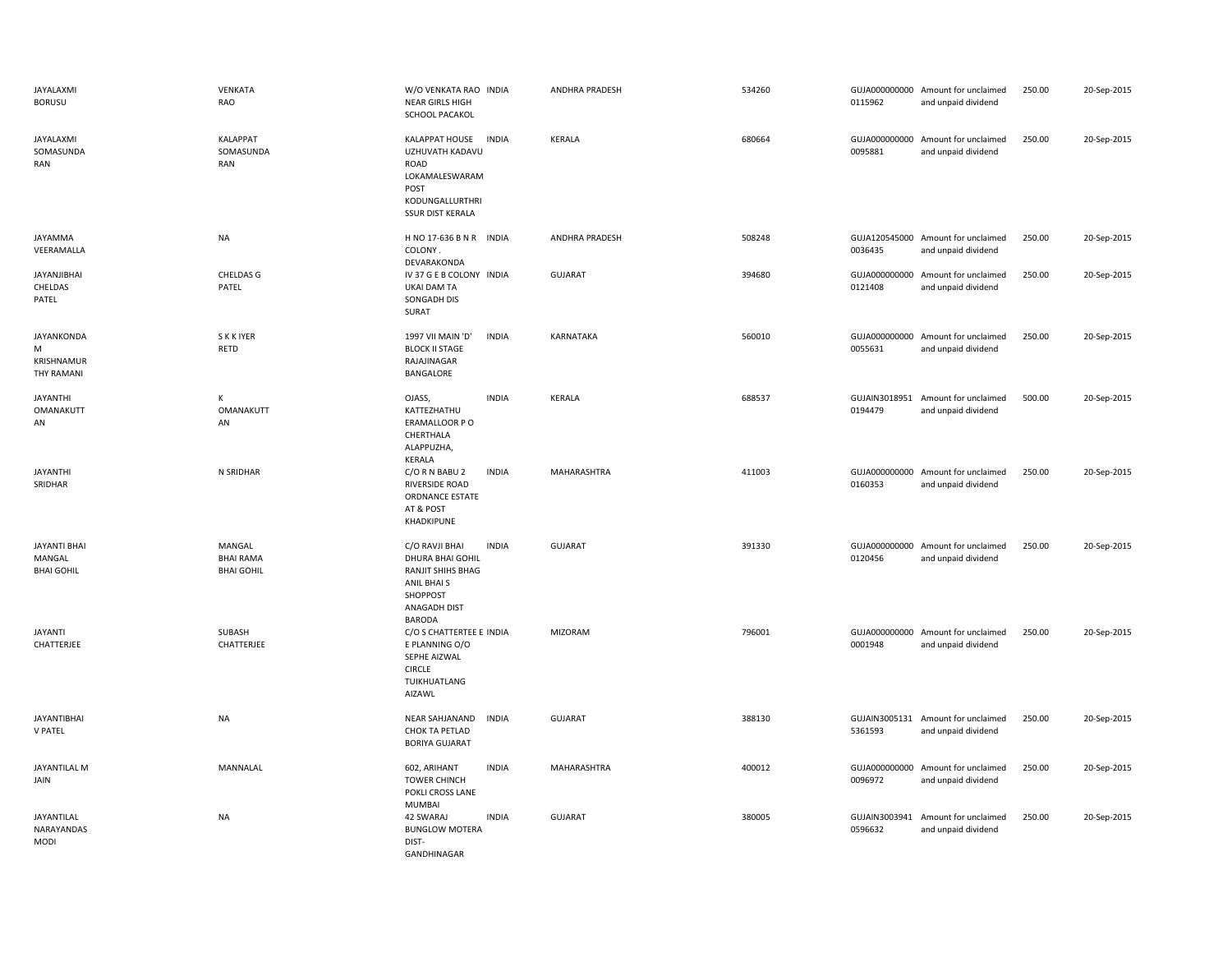| JAYANTILAL<br><b>TANNA</b>                           | <b>BHAGWAND</b><br>AS                    | A/13 DATTARTYA<br>APTT M G ROAD<br><b>DHANUKAR WADI</b><br>KANDIVALI W<br><b>BOMBAY</b>        | <b>INDIA</b> | MAHARASHTRA        | 400013 | 0143690                  | GUJA000000000 Amount for unclaimed<br>and unpaid dividend | 250.00 | 20-Sep-2015 |
|------------------------------------------------------|------------------------------------------|------------------------------------------------------------------------------------------------|--------------|--------------------|--------|--------------------------|-----------------------------------------------------------|--------|-------------|
| JAYARAJ<br>BALIBHADRAS<br>ING GOHEL<br><b>THAKOR</b> | BALIBHADRA<br>SINH<br>SURAJSINH<br>GOHEL | 49 RAJSTAMBH<br>SOCIETY BEHIND<br><b>BARODA SCHOOL</b><br>NR POLOGROUND<br><b>BARODA</b>       | <b>INDIA</b> | GUJARAT            | 390001 | 0133282                  | GUJA000000000 Amount for unclaimed<br>and unpaid dividend | 250.00 | 20-Sep-2015 |
| JAYASHREE<br>DEVI                                    | S MISHRA                                 | C/O S MISHRA FLAT INDIA<br>NO 6 G REGENT<br>TOWER 121/1 N S C<br><b>BOSE ROAD</b><br>CALCUTTA  |              | <b>WEST BENGAL</b> | 700040 | 0153175                  | GUJA000000000 Amount for unclaimed<br>and unpaid dividend | 250.00 | 20-Sep-2015 |
| JAYBEN<br><b>HARESH</b><br>LADANI                    | <b>HARESH J</b><br>LADANI                | C/O VETERNARY<br><b>DISPENSARY TO</b><br><b>BILAKHA DIST</b><br>JUNAGADH                       | <b>INDIA</b> | GUJARAT            | 362110 | 0079323                  | GUJA000000000 Amount for unclaimed<br>and unpaid dividend | 250.00 | 20-Sep-2015 |
| JAYENDRA<br>BANSILAL<br>VANI                         | BANSILAL<br>VANI                         | 10 JIVEN VIHAR<br>SOCIETY NEAR SEON<br>NAGAR<br><b>MANINAGARE</b><br>AHMEDABAD                 | <b>INDIA</b> | GUJARAT            | 380008 | GUJA000000000<br>0129362 | Amount for unclaimed<br>and unpaid dividend               | 250.00 | 20-Sep-2015 |
| JAYESH<br>HEMATLAL<br><b>TANNA</b>                   | <b>NA</b>                                | 18/13<br>BHOJRAJPARA<br>JAYSHREE KRISHNA<br>GONDAL,                                            | <b>INDIA</b> | GUJARAT            | 360311 | 4190710                  | GUJAIN3010392 Amount for unclaimed<br>and unpaid dividend | 250.00 | 20-Sep-2015 |
| JAYESH J<br><b>MAKADIA</b>                           | J M MAKADIA                              | <b>6 KRISHNA FLATS</b><br><b>BLAMUKUND PLOTS</b><br>KALAWAD ROAD<br>RAJKOT                     | <b>INDIA</b> | <b>GUJARAT</b>     | 360001 | 0019487                  | GUJA000000000 Amount for unclaimed<br>and unpaid dividend | 250.00 | 20-Sep-2015 |
| JAYESH<br><b>KUMARD</b><br>THAKKAR                   | DAHYALAL<br>THAKKAR                      | 747/C FERTILIZER<br>NAGAR TOWNSHIP<br><b>DIST BARODA</b>                                       | <b>INDIA</b> | <b>GUJARAT</b>     | 391750 | 0119985                  | GUJA000000000 Amount for unclaimed<br>and unpaid dividend | 250.00 | 20-Sep-2015 |
| JAYESH<br><b>KUMAR</b><br>THAKUR                     | <b>NA</b>                                | VILLAGE AND POST INDIA<br>CHHURIA<br>RAJNANDGAON                                               |              | CHHATTISGARH       | 491558 | GUJAIN3029024<br>1407422 | Amount for unclaimed<br>and unpaid dividend               | 500.00 | 20-Sep-2015 |
| <b>JAYESH M</b><br>DAVE                              | M B DAVE                                 | C/O M B DAVE<br>KHETILIYA STREET<br>KUNDOLIYA SHERI<br>MAHUVA                                  | <b>INDIA</b> | <b>GUJARAT</b>     | 364290 | GUJA000000000<br>0171737 | Amount for unclaimed<br>and unpaid dividend               | 250.00 | 20-Sep-2015 |
| <b>JAYESH M</b><br>PATEL                             | MANSUKHBH<br>AI PATEL                    | B/24 GAYATRI<br>PARIMWAR 2<br>BEHIND BAL ASRAM<br>KATARGAM ROAD<br><b>SURAT</b>                | <b>INDIA</b> | <b>GUJARAT</b>     | 395001 | 0056382                  | GUJA000000000 Amount for unclaimed<br>and unpaid dividend | 250.00 | 20-Sep-2015 |
| JAYESH<br>MOHANLAL<br>PRAJAPATI                      | <b>NA</b>                                | PRAVIN RADIO<br>ELECTRIC SERVICE,<br>OPP. PARIKSHITLAL<br>NAGAR,<br>BAHERAMPURA,<br>AHMEDABAD. | <b>INDIA</b> | GUJARAT            | 380022 | GUJAIN3003431<br>0021049 | Amount for unclaimed<br>and unpaid dividend               | 250.00 | 20-Sep-2015 |
| JAYESH<br>PANDYA                                     | <b>RAJNIKANT N</b><br>PANDYA             | <b>B 180 BHAVNA</b><br><b>TENA VASNA</b><br><b>BERRAGE PALDI</b><br>AHMEDABAD                  | <b>INDIA</b> | <b>GUJARAT</b>     | 380007 | 0025711                  | GUJA000000000 Amount for unclaimed<br>and unpaid dividend | 250.00 | 20-Sep-2015 |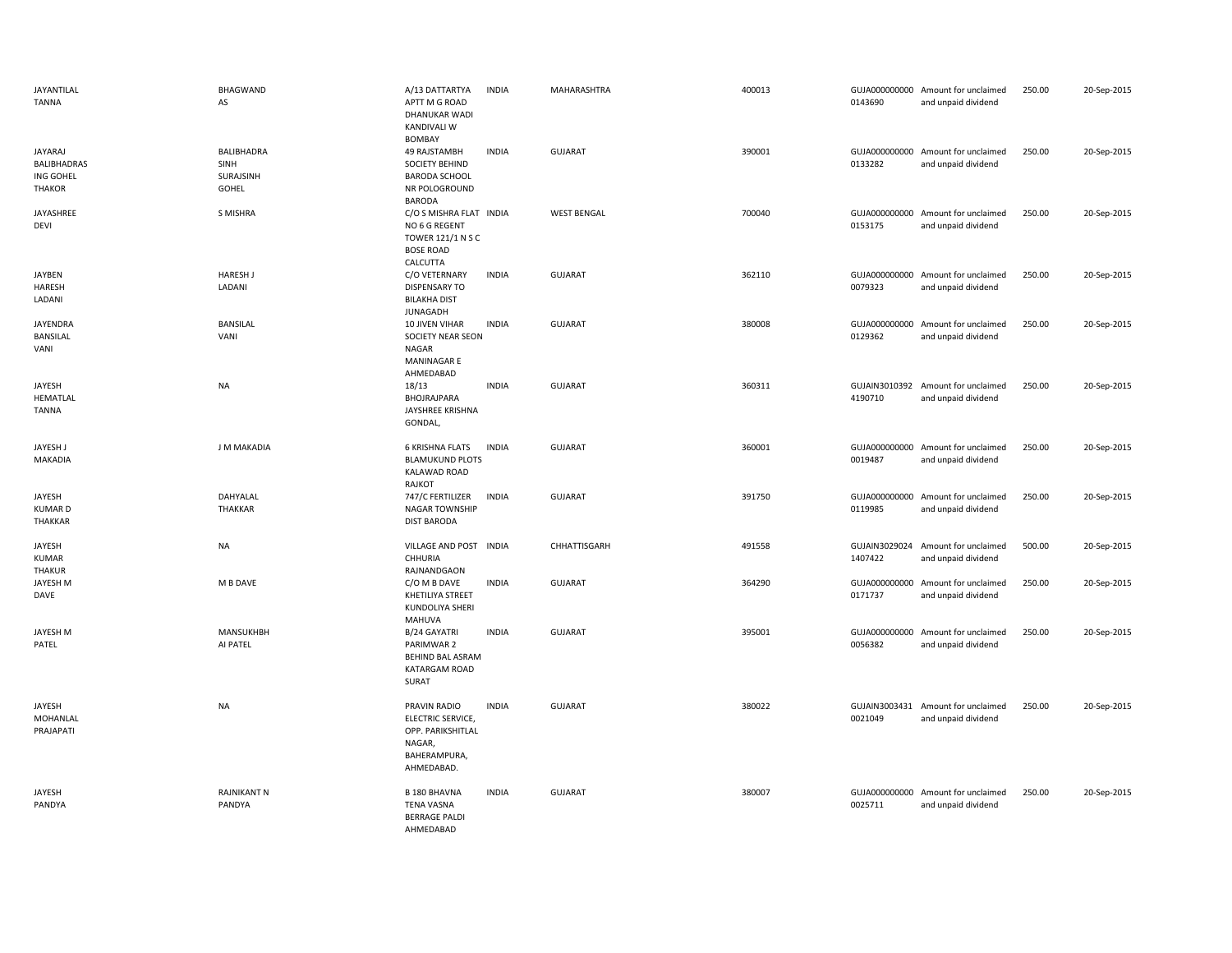| JAYESH<br>PRASAD                           | MATHURA<br>PRASAD                 | <b>GANESH BOOK</b><br>HOUSE MARSHAL<br><b>BAZAR DINAPORE</b><br><b>CANTT PATNA</b>                                        | <b>INDIA</b> | <b>BIHAR</b>       | 801503 | 0018237                  | GUJA000000000 Amount for unclaimed<br>and unpaid dividend | 250.00 | 20-Sep-2015 |
|--------------------------------------------|-----------------------------------|---------------------------------------------------------------------------------------------------------------------------|--------------|--------------------|--------|--------------------------|-----------------------------------------------------------|--------|-------------|
| JAYESH<br>PURUSHOTTA<br>MDAS<br>CHAUHAN    | PURSHOTTA<br>MDAS<br>CHAUHAN      | 28 SHREE RANG<br>SOCIETY CHITAL<br>ROAD AMRELI                                                                            | <b>INDIA</b> | <b>GUJARAT</b>     | 364601 | 0169184                  | GUJA000000000 Amount for unclaimed<br>and unpaid dividend | 250.00 | 20-Sep-2015 |
| JAYESH SHAH                                | <b>BHUPATRI</b>                   | 24 JIVA DEVSHI<br>NIWAS 3RD FLOOR<br>RANADE ROAD<br>DADAR W BOMBAY                                                        | <b>INDIA</b> | MAHARASHTRA        | 400028 | 0155758                  | GUJA000000000 Amount for unclaimed<br>and unpaid dividend | 250.00 | 20-Sep-2015 |
| JAYESH<br>THAKKAR                          | <b>ANIL BHAI</b>                  | MANEKVILA FLAT<br><b>B/5 SHISUVIHAR</b><br><b>CIRCLE BHAVNAGAR</b>                                                        | <b>INDIA</b> | <b>GUJARAT</b>     | 364001 | 0075730                  | GUJA000000000 Amount for unclaimed<br>and unpaid dividend | 250.00 | 20-Sep-2015 |
| JAYNTI LAL R<br>PATEL                      | <b>RAMDAS</b><br>PATEL            | 125 GURUNANAK<br>MKT PANCHKUWA<br>AHMEDABAD                                                                               | <b>INDIA</b> | <b>GUJARAT</b>     | 380002 | 0026409                  | GUJA000000000 Amount for unclaimed<br>and unpaid dividend | 250.00 | 20-Sep-2015 |
| JAYNTILAL<br>JAIN                          | <b>GAMBHIR</b><br><b>MAL JAIN</b> | C/O AGRO LINK<br>SERVICES G-5 BLOCK-<br>A TAGORE CENTRE<br>DAWA BAZAR MYH<br>MAIN ROADINDORE                              | <b>INDIA</b> | MADHYA PRADESH     | 452001 | GUJA000000000<br>0007244 | Amount for unclaimed<br>and unpaid dividend               | 250.00 | 20-Sep-2015 |
| JAYOTSANABE<br>N<br>PRAVINBHAI<br>SAVALIA  | <b>NA</b>                         | AMRUT NAGAR,<br>SHIV KRUPA BEHIND<br>NAVYOG VIDHYALAY<br>KESHOD.                                                          | <b>INDIA</b> | <b>GUJARAT</b>     | 362220 | 0002420                  | GUJA120321000 Amount for unclaimed<br>and unpaid dividend | 250.00 | 20-Sep-2015 |
| <b>JAYRAJ</b><br>KANSODARIA                | KARAMSHI<br><b>BHAI</b>           | <b>D-3 MAHAVIR</b><br><b>COMPLEX NEAR</b><br>HARIDHAM<br><b>BUNGLOWS</b><br>KRISNANAGAR<br>SAHIJPUR<br>BOGHAAHMEDABA<br>D | <b>INDIA</b> | <b>GUJARAT</b>     | 380028 | 0003093                  | GUJA000000000 Amount for unclaimed<br>and unpaid dividend | 250.00 | 20-Sep-2015 |
| JAYSHREE<br>GEORGE                         | LT SH K C<br>GEORGE               | BLOCK NO 46/D<br>SHIVAM SOCIETY NR<br><b>HWP</b><br>COLONYCHHANI<br><b>JAKAT NAKA</b><br>BARODA                           | <b>INDIA</b> | GUJARAT            | 390002 | 0120331                  | GUJA000000000 Amount for unclaimed<br>and unpaid dividend | 250.00 | 20-Sep-2015 |
| JAYSHREEBEN<br><b>ISHVARLAL</b><br>PATEL   | <b>ISHVARLAL M</b><br>PATEL       | 67 NEW SAURABHH INDIA<br>SOCIETY<br>MORABHAGAL<br>SURAT                                                                   |              | <b>GUJARAT</b>     | 395005 | 0099262                  | GUJA000000000 Amount for unclaimed<br>and unpaid dividend | 250.00 | 20-Sep-2015 |
| <b>JAYSHRI</b><br>GIRDHARLAL<br>SHETH      | GIRDHARLAL<br>D SHETH             | "DHRUVDEEP" OUT INDIA<br>SIDE KHAMBHALIA<br><b>GATE JAMNAGAR</b>                                                          |              | GUJARAT            | 361005 | 0077429                  | GUJA000000000 Amount for unclaimed<br>and unpaid dividend | 250.00 | 20-Sep-2015 |
| <b>JAYSHRI</b><br><b>SUDHIR</b><br>KOTHARY | <b>SUDHIR</b>                     | SHIVALIK FLAT NO<br>27 30/1 SARAT<br><b>BOSE ROAD</b><br>CALCUTTA                                                         | <b>INDIA</b> | <b>WEST BENGAL</b> | 700020 | GUJA000000000<br>0004420 | Amount for unclaimed<br>and unpaid dividend               | 250.00 | 20-Sep-2015 |
| <b>JAYSUKH R</b><br>GOHEL                  | RAMJIBHAI                         | "AALAP" BARCHHA<br><b>STREET</b>                                                                                          | INDIA        | <b>GUJARAT</b>     | 361305 | 0181862                  | GUJA000000000 Amount for unclaimed<br>and unpaid dividend | 2.50   | 20-Sep-2015 |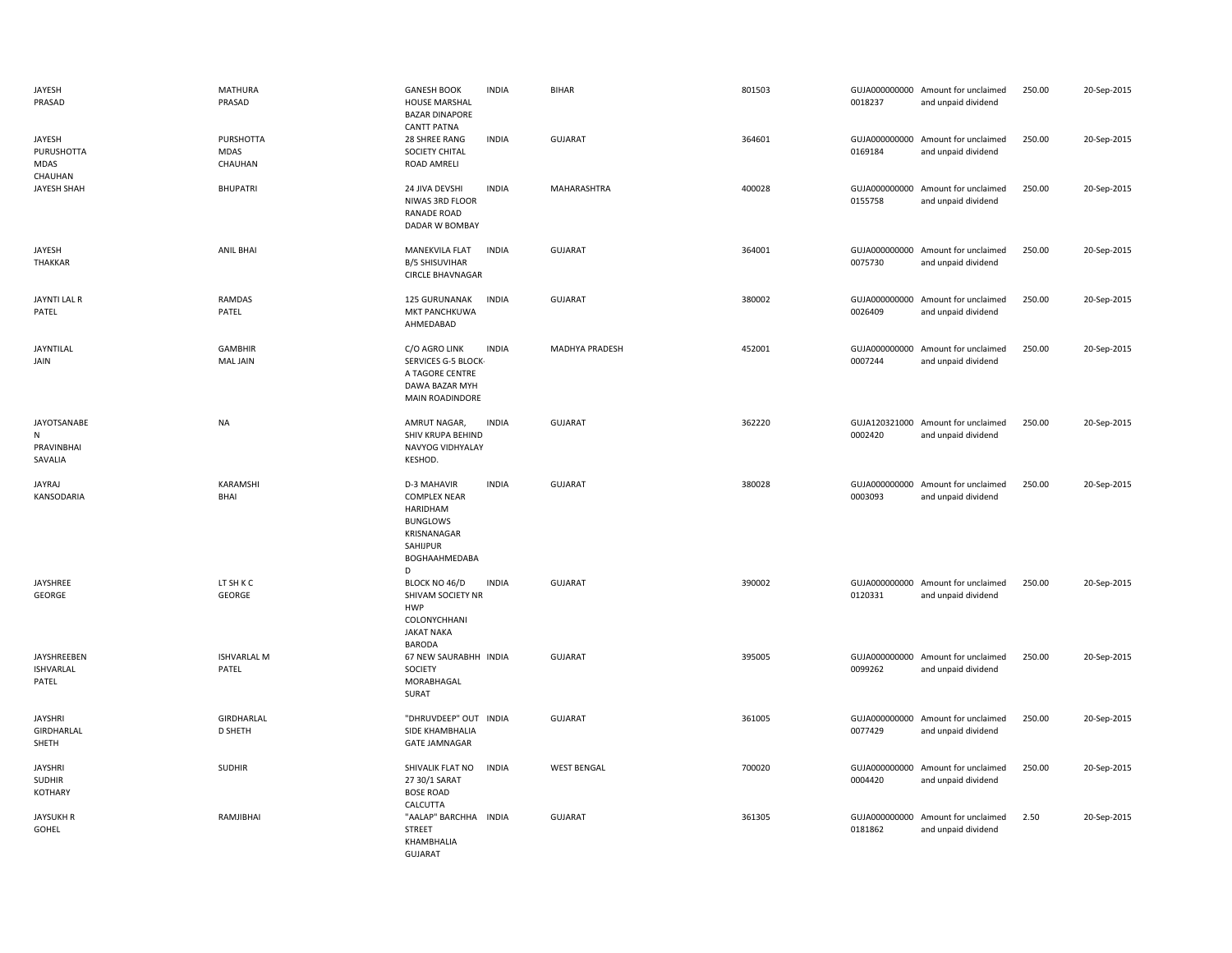| <b>JAYVIK B</b><br>PATEL                               | <b>BIPINBHAIN</b><br>PATEL       | <b>1187 NANI</b><br>RANGILAPOLE<br>SHAHPUR<br>AHMEDABAD                                                   | <b>INDIA</b> | <b>GUJARAT</b>     | 380001 | 0031498                  | GUJA000000000 Amount for unclaimed<br>and unpaid dividend | 250.00 | 20-Sep-2015 |
|--------------------------------------------------------|----------------------------------|-----------------------------------------------------------------------------------------------------------|--------------|--------------------|--------|--------------------------|-----------------------------------------------------------|--------|-------------|
| JEET MAL<br>SINGHI                                     | LATE SH<br>SINCHIYA LAL<br>SINGH | C/O P C SINGHI EAST INDIA<br><b>INDIA COMMER CO</b><br>LTD 1 OLD COURT<br><b>HOUSE CORNER</b><br>CALCUTTA |              | <b>WEST BENGAL</b> | 700001 | GUJA000000000<br>0053087 | Amount for unclaimed<br>and unpaid dividend               | 250.00 | 20-Sep-2015 |
| JEETENDRA<br><b>TAMBOLI</b>                            | PARASHOTTA<br>MBHAI              | PALACE ROAD<br>TAMBOLIWAD<br>VADODARA                                                                     | <b>INDIA</b> | <b>GUJARAT</b>     | 390001 | 0119054                  | GUJA000000000 Amount for unclaimed<br>and unpaid dividend | 250.00 | 20-Sep-2015 |
| <b>JESUKHBHAI</b><br><b>TRIVEDI</b>                    | NANJIBHAI                        | 4 DHOLARIA NAGAR INDIA<br><b>TRIVEDI NIVAS</b><br>RAJKOT                                                  |              | <b>GUJARAT</b>     | 360002 | 0080296                  | GUJA000000000 Amount for unclaimed<br>and unpaid dividend | 250.00 | 20-Sep-2015 |
| JETHALAL B<br>MOGA                                     | BHIKHABHAI                       | PO KUMBHASAN TA INDIA<br>PALANPUR DI<br><b>BANASKANTHA N G</b>                                            |              | <b>GUJARAT</b>     | 385518 | 0087434                  | GUJA000000000 Amount for unclaimed<br>and unpaid dividend | 250.00 | 20-Sep-2015 |
| <b>JHABAR MAL</b><br>MALI                              | <b>CHOTH MAL</b>                 | <b>OODLA BARI</b><br><b>GANDHI CHOWK PO</b><br>SUJANGARH CHURU                                            | <b>INDIA</b> | RAJASTHAN          | 331507 | GUJA000000000<br>0009948 | Amount for unclaimed<br>and unpaid dividend               | 250.00 | 20-Sep-2015 |
| <b>JHUMA</b><br><b>GHATAK</b>                          | ASHIM<br>KUMAR<br><b>GHATAK</b>  | 84 NEW TS FLATS<br>B/H AREA KADAM<br>JAMSHEDPUR                                                           | <b>INDIA</b> | <b>JHARKHAND</b>   | 831005 | 0011573                  | GUJA000000000 Amount for unclaimed<br>and unpaid dividend | 500.00 | 20-Sep-2015 |
| <b>JIGAR B PATEL</b>                                   | <b>BABUBHAI</b>                  | SAGARMUDRA APT INDIA<br><b>KRISHNA COLONY</b><br><b>NEAR SWATI</b><br>NAVARANGPURA<br>AHMEDABAD           |              | <b>GUJARAT</b>     | 380014 | GUJA000000000<br>0038003 | Amount for unclaimed<br>and unpaid dividend               | 250.00 | 20-Sep-2015 |
| <b>JIGNESH B</b><br>PANDYA                             | <b>JIGNESH B</b><br>PANDYA       | RUDRADEO<br>PHARMA WAGODIA<br>G.I.D.C.<br>VADODARAGUJARA<br>T                                             | <b>INDIA</b> | <b>GUJARAT</b>     | 390019 | 0206521                  | GUJA000000000 Amount for unclaimed<br>and unpaid dividend | 250.00 | 20-Sep-2015 |
| <b>JIGNESH</b><br>DINESHBHAI<br><b>TRIVEDI</b>         | <b>NA</b>                        | <b>DIWAN STREET</b><br>WAGHESHWARI<br><b>CHOWK</b><br>WADHWANCITY                                         | <b>INDIA</b> | <b>GUJARAT</b>     | 363030 | GUJAIN3004764<br>0608830 | Amount for unclaimed<br>and unpaid dividend               | 250.00 | 20-Sep-2015 |
| <b>JIGNESH</b><br>HASMUKHBH<br>AI<br><b>BRAHMBHATT</b> | <b>NA</b>                        | A/103, AVENUE<br><b>RESIDENSY NR</b><br>ASHAPURA MANDIR<br><b>B/H HIMATSINGHJI</b><br>PARK, GIDC VAPI     | <b>INDIA</b> | <b>GUJARAT</b>     | 396195 | GUJA120289000<br>0599761 | Amount for unclaimed<br>and unpaid dividend               | 250.00 | 20-Sep-2015 |
| <b>JIGNESH</b><br>MOHANLAL<br>PAREKH                   | <b>NA</b>                        | OPP.SHREEJI<br>COMPLEX,<br><b>BALKRISHNA</b><br>JWELLERS, KANSARA<br>BAZAR, RAJKOT.                       | <b>INDIA</b> | <b>GUJARAT</b>     | 360001 | 1004428                  | GUJAIN3009741 Amount for unclaimed<br>and unpaid dividend | 125.00 | 20-Sep-2015 |
| <b>JIGNESH</b><br>NARENDRABH<br>AI BUDDHDEV            | <b>NA</b>                        | NARAYAN NIVAS 21 INDIA<br><b>KARANPARA OPP</b><br>SADGURU PAN<br>ASHAPURA ROAD                            |              | <b>GUJARAT</b>     | 360002 | 4351497                  | GUJAIN3010392 Amount for unclaimed<br>and unpaid dividend | 250.00 | 20-Sep-2015 |

RAJKOT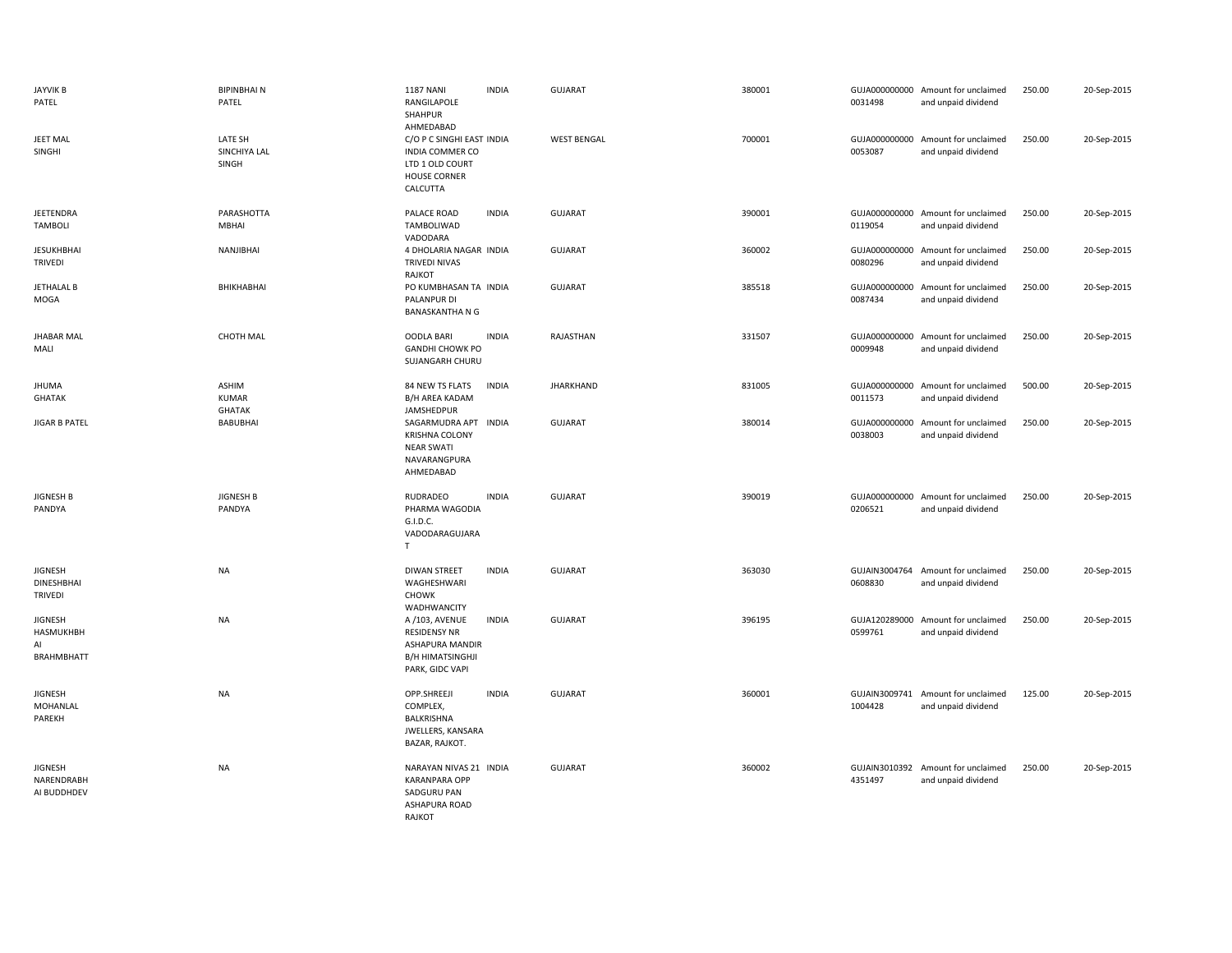| JIGNESH P<br>PADALIYA                     | PRABHU LAL                      | C/O PATEL BABULAL INDIA<br><b>HARIBHAI &amp; SONS D</b><br>4 MARKET YARD<br>RAJKOT                                               | <b>GUJARAT</b>     | 360003 | 0079988                  | GUJA000000000 Amount for unclaimed<br>and unpaid dividend | 250.00 | 20-Sep-2015 |
|-------------------------------------------|---------------------------------|----------------------------------------------------------------------------------------------------------------------------------|--------------------|--------|--------------------------|-----------------------------------------------------------|--------|-------------|
| JIGNESH R<br><b>THAKRAR</b>               | RAJNIKANT                       | OPP REST HOUSE<br><b>INDIA</b><br><b>JAMJODHPUR</b>                                                                              | GUJARAT            | 360530 | 0164029                  | GUJA000000000 Amount for unclaimed<br>and unpaid dividend | 250.00 | 20-Sep-2015 |
| <b>JIGNESHKUM</b><br>AR A DESAI           | <b>NA</b>                       | <b>INDIA</b><br><b>13-NETAJI PARK</b><br>SOCIETY P.B.<br>PETROL PUMP PASE<br>TA-DIS- MEHSANA<br>MEHSANA                          | MAHARASHTRA        | 999999 | 2486953                  | GUJA120109000 Amount for unclaimed<br>and unpaid dividend | 250.00 | 20-Sep-2015 |
| JIJEESH K                                 | VASU K                          | HARIHARA NETHAJI INDIA<br>ROAD PUTHIYARA P<br>O CALICUT, KERALA                                                                  | KERALA             | 673004 | 1074394                  | GUJAIN3002391 Amount for unclaimed<br>and unpaid dividend | 500.00 | 20-Sep-2015 |
| <b>JIKARKASAM</b><br><b>BATAVIA</b>       | KASAMBHAI                       | BATAVIA MANTION INDIA<br><b>SARAF BAZAR</b><br>VANTHALI                                                                          | <b>GUJARAT</b>     | 362610 | 0161629                  | GUJA000000000 Amount for unclaimed<br>and unpaid dividend | 250.00 | 20-Sep-2015 |
| <b>JIMI PAL</b><br>SINGH                  | S P SINGH                       | <b>INDIA</b><br>H NO P-86/1 AIR<br><b>FORCE STN</b><br>PATHANKOT<br><b>GURUDAS PUR P B</b>                                       | PUNJAB             | 145001 | 0132577                  | GUJA000000000 Amount for unclaimed<br>and unpaid dividend | 500.00 | 20-Sep-2015 |
| JIMMY JOHN                                | M K JOHN                        | <b>INDIA</b><br>MANIMALA<br>THARAPPEL<br>PALAVAYAL<br>KASARAGOD,<br>KERALA                                                       | KERALA             | 670511 | GUJAIN3018951<br>0520627 | Amount for unclaimed<br>and unpaid dividend               | 125.00 | 20-Sep-2015 |
| <b>JIMMY RUSSY</b><br>CAMA                | R A CAMA<br>SOLICITOR           | FLAT NO 342<br><b>INDIA</b><br><b>TAHNEE HEIGHTS A</b><br>66 L<br><b>JAGMOHANDAS</b><br><b>MARG NEPEAN SEA</b><br>ROAD MUMBAI    | MAHARASHTRA        | 400006 | 0154829                  | GUJA000000000 Amount for unclaimed<br>and unpaid dividend | 250.00 | 20-Sep-2015 |
| <b>JINENDRAS</b><br>JAIN                  | SETULAL JAIN                    | 78 DHAN LAXMI<br><b>INDIA</b><br>SOC OPP C M C<br>ODHAV<br>AHMEDABAD                                                             | <b>GUJARAT</b>     | 382415 | 0028612                  | GUJA000000000 Amount for unclaimed<br>and unpaid dividend | 250.00 | 20-Sep-2015 |
| JINGAR<br>RAMANLAL<br>RAMLAL              | JINGAR<br>RAMLAL<br>NATHALAL    | <b>INDIA</b><br>A 43 KOTIYARK<br><b>NAGAR NEAR</b><br>SHASTRI BAUG<br>WADI VADODARA                                              | <b>GUJARAT</b>     | 390017 | GUJAIN3011271<br>5410529 | Amount for unclaimed<br>and unpaid dividend               | 250.00 | 20-Sep-2015 |
| <b>JITENDR</b><br><b>KUMAR</b><br>JAISWAL | LATE SH<br>PANNA LAL<br>JAISWAL | 1213 DL GANGA<br><b>INDIA</b><br><b>DHAR MUKHIRJEE</b><br>ROAD RAM KESTO<br>PUR HOWRAH                                           | <b>WEST BENGAL</b> | 711102 | 0062045                  | GUJA000000000 Amount for unclaimed<br>and unpaid dividend | 250.00 | 20-Sep-2015 |
| <b>JITENDRA</b><br>ANANDKUMA<br>R JAIN    | ANANDKUMA<br><b>RPJAIN</b>      | 11-A/B, CHANDRA<br><b>INDIA</b><br>COLONY, B/H<br>CARGO MOTORS,<br>OFF C G ROAD,<br>ELLISBRIDGE,<br>AHMEDABAD,<br><b>GUJARAT</b> | <b>GUJARAT</b>     | 380006 | GUJAIN3022691<br>1584333 | Amount for unclaimed<br>and unpaid dividend               | 220.00 | 20-Sep-2015 |
| <b>JITENDRA</b><br>DESAI                  | LALLUBHAI<br>DESAI              | <b>6 KALA PARK SOC</b><br><b>INDIA</b><br>OPP VRUNDAVAN<br><b>BUS STAND</b><br>WAGHODIA ROAD<br><b>BARODA</b>                    | <b>GUJARAT</b>     | 390019 | 0119690                  | GUJA000000000 Amount for unclaimed<br>and unpaid dividend | 250.00 | 20-Sep-2015 |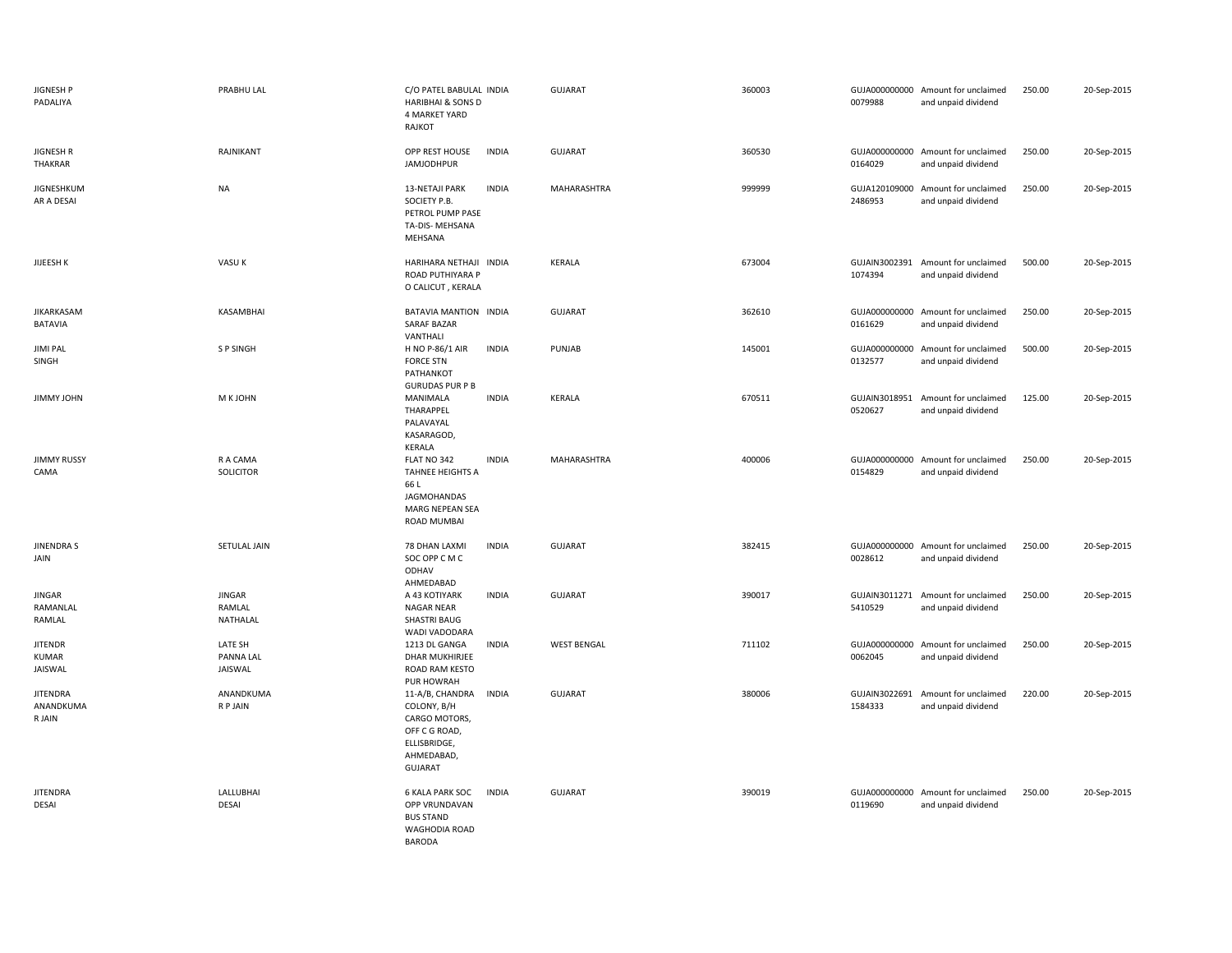| <b>JITENDRA</b><br><b>DULLERY</b><br><b>VINCHI</b> | <b>DULLERY</b>                           | 202 ASHISH FLATS<br><b>INDIA</b><br>NR NARAYANNAGAR<br><b>SOCIETY BUS STOP</b><br>NARAYANAGAR<br>ROAD PALDI<br>AHMEDABAD | <b>GUJARAT</b> | 380001 | 0128455                  | GUJA000000000 Amount for unclaimed<br>and unpaid dividend | 250.00  | 20-Sep-2015 |
|----------------------------------------------------|------------------------------------------|--------------------------------------------------------------------------------------------------------------------------|----------------|--------|--------------------------|-----------------------------------------------------------|---------|-------------|
| JITENDRA JAIN                                      | SH BHAG<br><b>CHAND JAIN</b>             | 30 VAN VIHAR<br><b>INDIA</b><br><b>COLONY TONK</b><br>ROAD JAIPUR                                                        | RAJASTHAN      | 302018 | 0053988                  | GUJAIN3011603 Amount for unclaimed<br>and unpaid dividend | 500.00  | 20-Sep-2015 |
| <b>JITENDRA</b><br><b>KUMAR</b>                    | PUKHRAJ                                  | 122 SINDHI COLONY INDIA<br>PALI                                                                                          | RAJASTHAN      | 306401 | 0096437                  | GUJA000000000 Amount for unclaimed<br>and unpaid dividend | 250.00  | 20-Sep-2015 |
| <b>JITENDRA</b><br>KUMAR<br>MANEKAL<br>PANDYA      | MANEKLAL<br>SOMESHWAR<br>PANDYA          | E-34 GEB COLONY<br><b>INDIA</b><br><b>UKAIDAM DIST</b><br>SURAT                                                          | GUJARAT        | 394680 | 0122572                  | GUJA000000000 Amount for unclaimed<br>and unpaid dividend | 250.00  | 20-Sep-2015 |
| <b>JITENDRA</b><br><b>KUMAR</b><br>VERMA           | <b>SH NAIN</b><br>SINGH                  | RADAR SECTION 6<br><b>INDIA</b><br>SQN AIR FORCE C/O<br><b>56 APO</b>                                                    | MAHARASHTRA    | 999999 | 0002215                  | GUJA000000000 Amount for unclaimed<br>and unpaid dividend | 250.00  | 20-Sep-2015 |
| <b>JITENDRA</b><br>MANUBHAI<br>DABHI               | <b>MANUBHAI J</b><br>DABHI               | <b>INDIA</b><br>DABHI COLONY<br>BARLA AHMEDABAD<br>GUJ                                                                   | GUJARAT        | 380001 | GUJA000000000<br>0080601 | Amount for unclaimed<br>and unpaid dividend               | 500.00  | 20-Sep-2015 |
| <b>JITENDRA</b><br>PRAHLADBHAI<br>PATEL            | PRAHLADBH<br>AI PATEL                    | <b>INDIA</b><br>135 PATEL WAS<br>MOTIPURA<br>(TITODAN) POST-<br>VASAI VIJAPUR<br>MEHSANAAHMEDAB<br><b>AD</b>             | GUJARAT        | 382865 | 0363626                  | GUJA120332000 Amount for unclaimed<br>and unpaid dividend | 250.00  | 20-Sep-2015 |
| <b>JITENDRA</b><br>VALLBHADAS<br><b>CHOKSI</b>     | <b>VALLBH DAS</b><br><b>CHOKSI</b>       | <b>RADHAN PUR</b><br><b>INDIA</b><br>BHOYASHERI<br><b>NORTH GUJRAT</b><br>BANASKANTHA                                    | <b>GUJARAT</b> | 385340 | 0027631                  | GUJA000000000 Amount for unclaimed<br>and unpaid dividend | 250.00  | 20-Sep-2015 |
| <b>JITENDRA</b><br>VASAVADA                        | <b>DINKERRAI</b><br>VASAVADA<br>DYSA A C | 11 RAVI KIRAN APP INDIA<br><b>JALARAM SOCIETY</b><br><b>JUNAGADH</b>                                                     | GUJARAT        | 362001 | 0122392                  | GUJA000000000 Amount for unclaimed<br>and unpaid dividend | 250.00  | 20-Sep-2015 |
| <b>JITESH</b><br>RATANLAL<br>KADVA                 | <b>NA</b>                                | BA - 24, NIRMAN<br><b>INDIA</b><br>SOCIETY (PASHCHIM<br>BHAG) KAPADWANJ                                                  | GUJARAT        | 387620 | GUJAIN3009821<br>0618236 | Amount for unclaimed<br>and unpaid dividend               | 250.00  | 20-Sep-2015 |
| <b>JIVIBEN</b><br>RATANSINH<br>PARMAR              | RATANSINH<br>PARMAR                      | 11657/B RAM<br><b>INDIA</b><br><b>NIWAS</b><br>SARDARNAGAR<br>BHAVNAGAR                                                  | <b>GUJARAT</b> | 364001 | 0038925                  | GUJA000000000 Amount for unclaimed<br>and unpaid dividend | 250.00  | 20-Sep-2015 |
| JIWANMAL<br>GANGWAL                                | <b>TOLARAM</b><br>GANGWAL                | 601, ANAND TOWER INDIA<br><b>II AIRPORT ROAD</b><br>CHICALIMVASCO DA<br>GAMA                                             | MAHARASHTRA    | 999999 | 0004588                  | GUJA120344030 Amount for unclaimed<br>and unpaid dividend | 2500.00 | 20-Sep-2015 |
| <b>JOEL PERCY</b><br>LAZARUS                       | PERCY PAUL<br>LAZARUS                    | QTR NO 7225 P O<br><b>INDIA</b><br><b>FERTILIZER NAGAR</b><br><b>DIST BARODA</b><br><b>GUJARAT</b>                       | <b>GUJARAT</b> | 391750 | 0119980                  | GUJA000000000 Amount for unclaimed<br>and unpaid dividend | 250.00  | 20-Sep-2015 |
| <b>JOGINDER</b><br>SINGH<br>BANSAL                 | <b>B S BANSAL</b>                        | MES QTR NO 16/2<br><b>INDIA</b><br><b>MANDIR AREA</b><br>PATHANKOT PB                                                    | PUNJAB         | 145001 | GUJA000000000<br>0131199 | Amount for unclaimed<br>and unpaid dividend               | 250.00  | 20-Sep-2015 |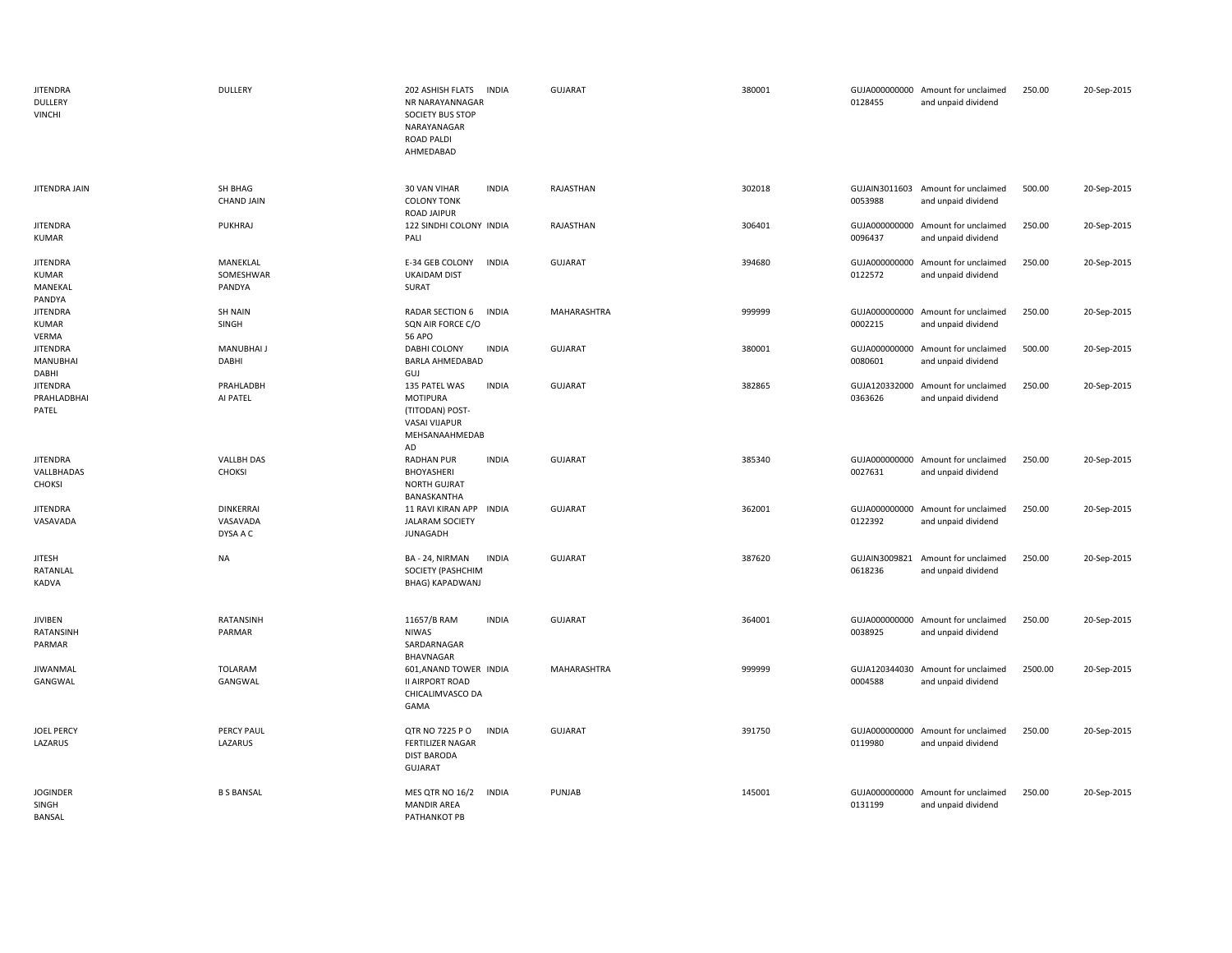| <b>JOHN</b><br>GEORGE<br>KOSHY                                     | GEORGE<br>KOSHY                               | 516 GULMOHAR<br><b>COMPLEX MODI</b><br>NEAR YATIRAJ<br>HOTEL SOLAPUR             | <b>INDIA</b> | MAHARASHTRA    | 413001 | 1418617                  | GUJAIN3017741 Amount for unclaimed<br>and unpaid dividend | 250.00 | 20-Sep-2015 |
|--------------------------------------------------------------------|-----------------------------------------------|----------------------------------------------------------------------------------|--------------|----------------|--------|--------------------------|-----------------------------------------------------------|--------|-------------|
| <b>JOHNSON</b><br>GOMEZ                                            | <b>NA</b>                                     | P O BOX 33550<br><b>DUBAI</b>                                                    | <b>INDIA</b> | MAHARASHTRA    | 999999 | GUJAIN3029024<br>3114494 | Amount for unclaimed<br>and unpaid dividend               | 25.00  | 20-Sep-2015 |
| <b>JOLLY</b><br>ABRAHAM                                            | <b>NA</b>                                     | KERALA<br>HOSPITALITY LTD N<br>H 17 AB TOWERS<br>KARANDAKADE<br>KASARAGOD        | <b>INDIA</b> | KERALA         | 671121 | GUJAIN3002141<br>3077876 | Amount for unclaimed<br>and unpaid dividend               | 125.00 | 20-Sep-2015 |
| <b>JOLLY</b><br><b>THAKKAR</b>                                     | RAMANLAL<br><b>THAKKAR</b>                    | 65 UDHYOG NAGAR INDIA<br>SOC NE AYURVEDIC<br>COLLEGE O/S<br>PANIGATE<br>VADODARA |              | <b>GUJARAT</b> | 390017 | GUJA000000000<br>0038747 | Amount for unclaimed<br>and unpaid dividend               | 250.00 | 20-Sep-2015 |
| JOSEPH D<br>MANJALY                                                | <b>D MANJALY</b>                              | 26 CACTUS PARK<br>NEW SAMA ROAD<br>VADODARA                                      | <b>INDIA</b> | GUJARAT        | 390002 | GUJA000000000<br>0141272 | Amount for unclaimed<br>and unpaid dividend               | 250.00 | 20-Sep-2015 |
| <b>JOSEPH</b><br><b>FRANCIS</b><br><b>JACINTO</b><br><b>DCOSTA</b> | EDMUNDO<br>SEVERIANO<br><b>DCOSTA</b>         | H NO 308<br>BHATLIWADA<br>NERUL BARDEG<br>GOA                                    | <b>INDIA</b> | GOA            | 403114 | GUJAIN3001831<br>3104048 | Amount for unclaimed<br>and unpaid dividend               | 750.00 | 20-Sep-2015 |
| <b>JOSEPH</b><br>MANAK                                             | <b>NA</b>                                     | MANAKKANNKERIL INDIA<br>HOUSE THIRUVALLA<br>CHATHENKARY. P. O<br>PATHANAMTHITTA  |              | MAHARASHTRA    | 999999 | GUJA120328000<br>0101501 | Amount for unclaimed<br>and unpaid dividend               | 175.00 | 20-Sep-2015 |
|                                                                    |                                               |                                                                                  |              |                |        |                          |                                                           |        |             |
| <b>JOSHI</b><br>ARUNABEN<br><b>TULSIDAS</b>                        | <b>NA</b>                                     | PLOT NO.50,<br>ACHARYAKUL<br>SOCITY, B/H PRESS<br>QUATER, CHITRA,<br>BHAVNAGAR.  | <b>INDIA</b> | <b>GUJARAT</b> | 364004 | 0048143                  | GUJAIN3009741 Amount for unclaimed<br>and unpaid dividend | 250.00 | 20-Sep-2015 |
| <b>JOSHI</b><br>BHUSHAN<br>NISHIKANT                               | <b>JOSHI</b><br>NISHIKANT<br><b>JAGANNATH</b> | <b>BRAHMIN AALLY</b><br>POST CHINCHANI<br>TALUKA DAHANU                          | <b>INDIA</b> | MAHARASHTRA    | 401503 | 3915882                  | GUJAIN3005131 Amount for unclaimed<br>and unpaid dividend | 500.00 | 20-Sep-2015 |
| <b>JOSHI G</b><br><b>JOSEPH</b>                                    | <b>NA</b>                                     | <b>ROAD THANE</b><br>ARACKAL HOUSE<br>ARIKUZHA P.O.,<br>THODUPUZHA               | <b>INDIA</b> | KERALA         | 685584 | GUJAIN3002391<br>0660609 | Amount for unclaimed<br>and unpaid dividend               | 162.50 | 20-Sep-2015 |
| JOSHI UDAY<br><b>MUKUND</b>                                        | <b>NA</b>                                     | <b>IDUKKI</b><br>3/24, SHRI<br>SHIVTIRTH CHS,<br>M.G. ROAD THANE                 | <b>INDIA</b> | MAHARASHTRA    | 400602 | 0065869                  | GUJA120132000 Amount for unclaimed<br>and unpaid dividend | 125.00 | 20-Sep-2015 |
| JOY KJ                                                             | <b>JOSEPH</b>                                 | KANNIYATH HOUSE INDIA<br>MANALVAYAL P O<br>PULPALLY<br>WAYANAD, KERALA           |              | KERALA         | 673579 | GUJAIN3002391<br>1132226 | Amount for unclaimed<br>and unpaid dividend               | 257.50 | 20-Sep-2015 |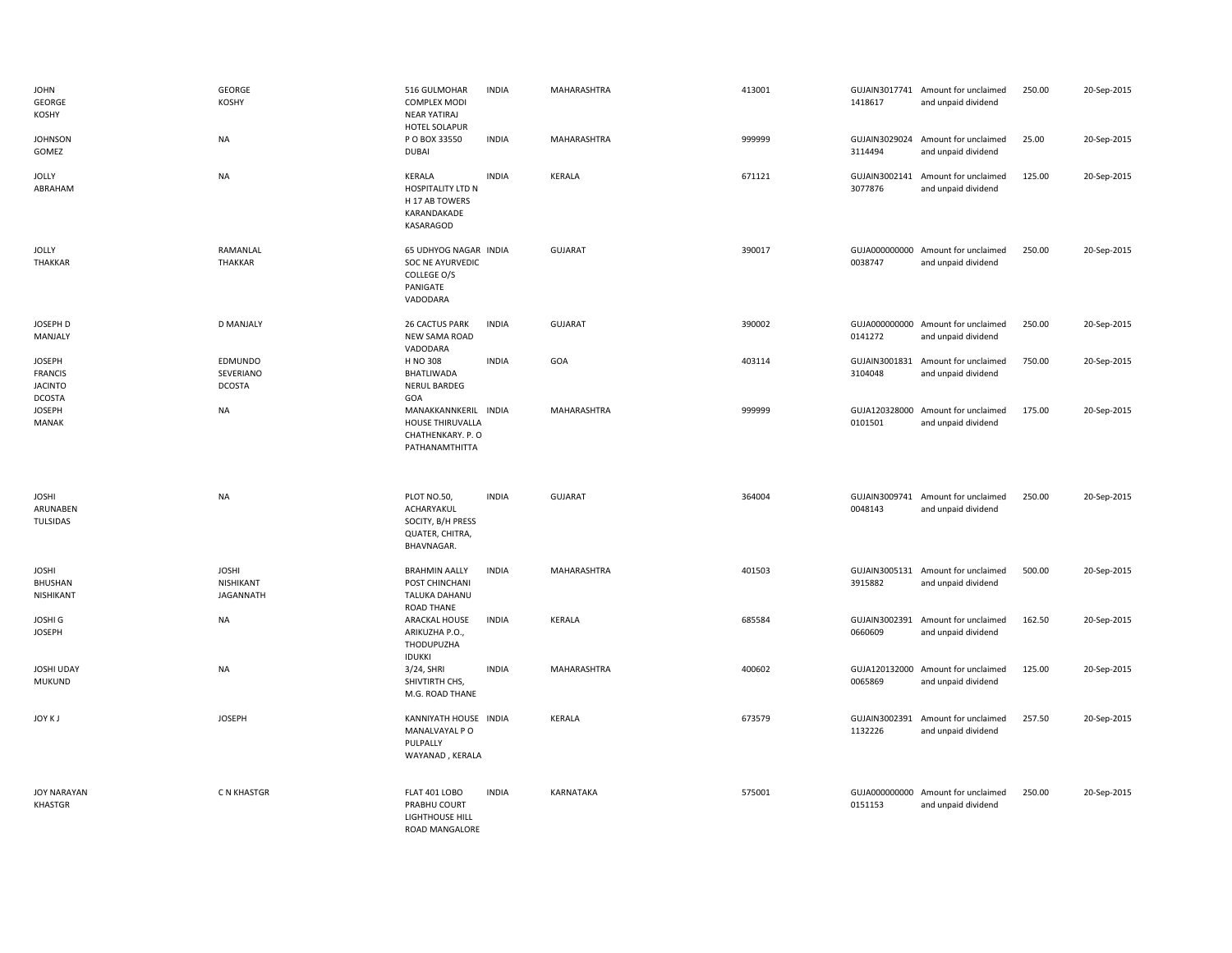| JOY SAXENA                                     | M C SAXENA                                  | ASTER 3/1104<br><b>INDIA</b><br><b>EMARALD COURT</b><br><b>SUPERTECH SECTOR</b><br>93A NOIDA UTTAR<br>PRADESH | UTTAR PRADESH         | 201304 | 0056336                  | GUJAIN3029024 Amount for unclaimed<br>and unpaid dividend | 2.50   | 20-Sep-2015 |
|------------------------------------------------|---------------------------------------------|---------------------------------------------------------------------------------------------------------------|-----------------------|--------|--------------------------|-----------------------------------------------------------|--------|-------------|
| <b>JUSABALI</b><br>PRADHAN                     | AHMEO<br>PRADHAN                            | BLOCK 3 IST FLOOR INDIA<br>OPP BANK OF INDIA<br>51 HILL ROAD<br><b>BANDRA W</b><br><b>BOMBAY</b>              | MAHARASHTRA           | 400050 | 0049753                  | GUJA000000000 Amount for unclaimed<br>and unpaid dividend | 250.00 | 20-Sep-2015 |
| <b>JYOSHNABEN</b><br>KRISHNADHA<br>R DUBEY     | RAJVANSHI<br>BHAGVATI<br>TIWARI             | 148 ALAHDADPUR INDIA<br><b>GORAKHPUR</b>                                                                      | <b>UTTAR PRADESH</b>  | 273001 | 3127450                  | GUJA120299000 Amount for unclaimed<br>and unpaid dividend | 12.50  | 20-Sep-2015 |
| <b>JYOSTNA</b><br>PATEL                        | <b>DILIP KUMAR</b><br>PATEL                 | <b>INDIA</b><br>A-3/1/ GANESH<br><b>KRUPA SOC NR</b><br>SUVERN PURI SOC<br>CHEKUWADI<br>VADODARA              | <b>GUJARAT</b>        | 390005 | 0037400                  | GUJA000000000 Amount for unclaimed<br>and unpaid dividend | 250.00 | 20-Sep-2015 |
| <b>JYOTHI</b><br>GOPARAJU                      | SESHAGIRIRA<br>$\circ$                      | MIG II A 116 VUDA INDIA<br><b>COLONY KANITHI</b><br>ROAD<br>PEDAGANTYADA<br>VISAKHAPATNAM                     | <b>ANDHRA PRADESH</b> | 530044 | 0093438                  | GUJA000000000 Amount for unclaimed<br>and unpaid dividend | 250.00 | 20-Sep-2015 |
| JYOTHI REDDY<br>MUTHUKURU                      | M<br>SUDHAKARA<br><b>REDDY</b>              | C/O M SUDHAKAR<br><b>INDIA</b><br>REDDY ANDHRA<br><b>BANK BUDHAWAR</b><br>PET KURNOOL A P                     | <b>ANDHRA PRADESH</b> | 518002 | 0109837                  | GUJA000000000 Amount for unclaimed<br>and unpaid dividend | 250.00 | 20-Sep-2015 |
| <b>JYOTI</b><br>CHAWALA                        | <b>NA</b>                                   | 1089 GIRDA GONDA INDIA<br><b>KOTWALI NAGAR</b><br><b>GONDA DIST</b><br>GONDA (UP)                             | UTTAR PRADESH         | 271002 | 0049502                  | GUJAIN3031161 Amount for unclaimed<br>and unpaid dividend | 37.50  | 20-Sep-2015 |
| JYOTI CHETAN<br><b>DESAI</b>                   | CHETAN<br><b>DHIRUBHAI</b><br>DESAI         | OPP. CALTEX<br><b>INDIA</b><br>PETROL PUMP NEAR<br>JAIDEEP CINEMA<br>THALA CHIKLI, DIST.<br>NAVSARI           | <b>GUJARAT</b>        | 396521 | 5596010                  | GUJAIN3011271 Amount for unclaimed<br>and unpaid dividend | 125.00 | 20-Sep-2015 |
| <b>JYOTI</b><br>GHANSHYAM<br><b>BHAI PATEL</b> | GHANSHYAM<br>M PATEL                        | C/O G M PATEL P C I INDIA<br>PHARMACEUTICALS<br>PVT LTD PLOT NO<br>3304/3305 G I D<br>CANKLESHWAR             | <b>GUJARAT</b>        | 393002 | GUJA000000000<br>0180710 | Amount for unclaimed<br>and unpaid dividend               | 125.00 | 20-Sep-2015 |
| <b>JYOTI</b><br>GHANSHYAM<br><b>BHAI PATEL</b> | <b>GHAN</b><br><b>SHYAM BHAI</b><br>M PATEL | C/O G M PATEL P C I INDIA<br>POLT NO 3304 G I D<br>C ANKLESHWAR<br>DIST BHARUCH GUJ                           | <b>GUJARAT</b>        | 393002 | 0049226                  | GUJA000000000 Amount for unclaimed<br>and unpaid dividend | 375.00 | 20-Sep-2015 |
| JYOTI H SHAH                                   | <b>HARESH</b>                               | C/O HARESH M<br><b>INDIA</b><br>SHAH DADA SAHEB<br>APT BLOCK 10 A<br>KALANALA<br>BHAVNAGAR                    | <b>GUJARAT</b>        | 364002 | 0165691                  | GUJA000000000 Amount for unclaimed<br>and unpaid dividend | 250.00 | 20-Sep-2015 |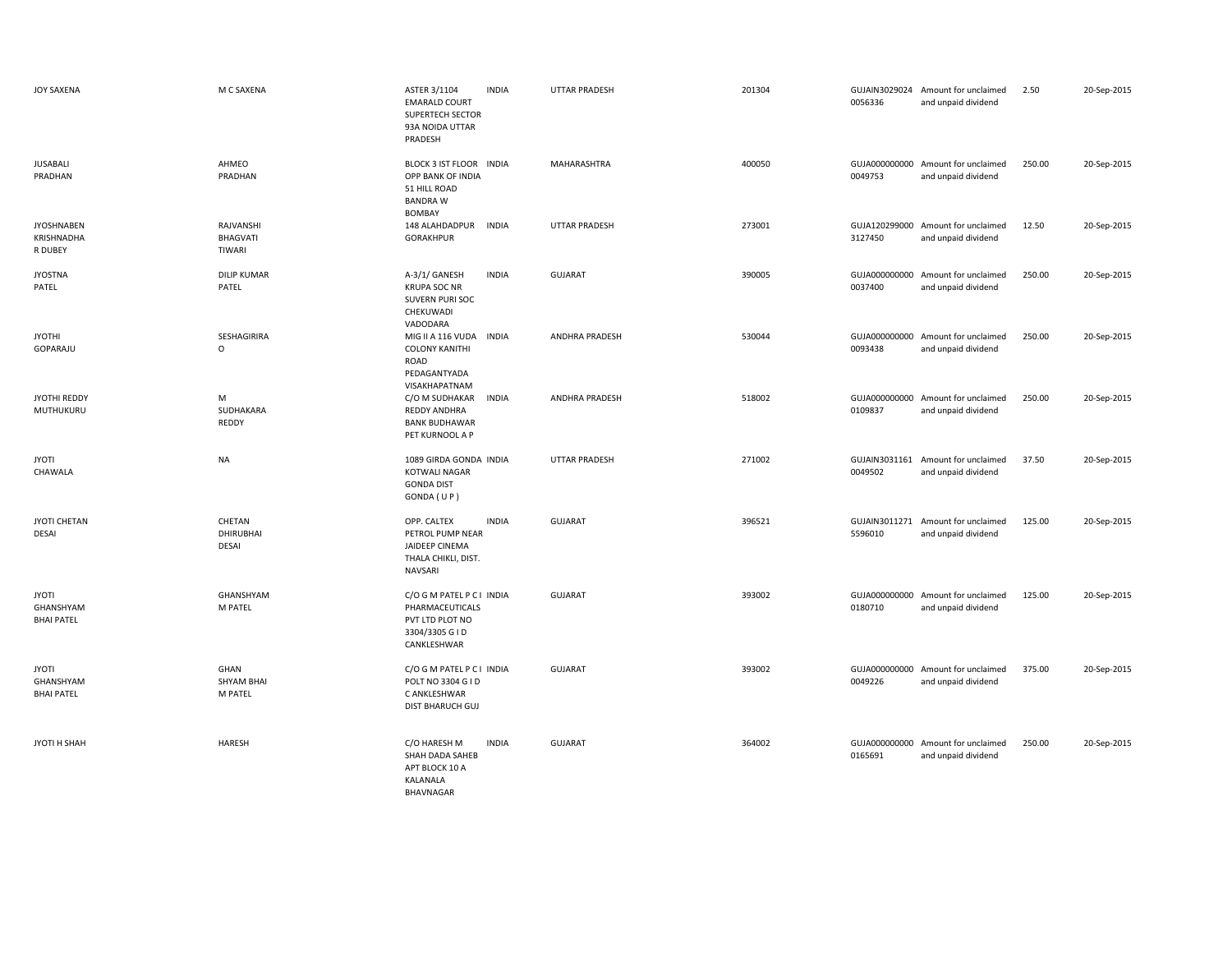| JYOTI H SHAH                              | HARESH H<br>HOLD                     | C/O SHAH NARESH INDIA<br><b>MAHIPATRAI BLOCK</b><br>NO-10-A DADA<br>SAHEB APT 5TH<br>FLOORKALANALA<br>OPP JAINDERASAR<br>BHAVNAGAR | GUJARAT            | 364002 | 0150890 | GUJA000000000 Amount for unclaimed<br>and unpaid dividend | 1250.00 | 20-Sep-2015 |
|-------------------------------------------|--------------------------------------|------------------------------------------------------------------------------------------------------------------------------------|--------------------|--------|---------|-----------------------------------------------------------|---------|-------------|
| <b>JYOTI K</b><br>PARPANI                 | <b>KIRTI P</b><br>PARPANI            | NEW PREMNAGAR I INDIA<br>SVP ROAD D 14<br>3RD FLOOR<br><b>BORIWALI WEST</b><br>BOMBAY                                              | MAHARASHTRA        | 400092 | 0056845 | GUJA000000000 Amount for unclaimed<br>and unpaid dividend | 250.00  | 20-Sep-2015 |
| <b>JYOTIM</b><br>PATEL                    | MAHENDRA<br>P PATEL                  | <b>INDIA</b><br>PLOT NO 32<br><b>CHANDRAN NAGAR</b><br><b>CLC WORKS RD</b><br>CHROMPET<br>CHENNAI                                  | TAMIL NADU         | 600044 | 1096752 | GUJAIN3004764 Amount for unclaimed<br>and unpaid dividend | 250.00  | 20-Sep-2015 |
| <b>JYOTI MALIK</b>                        | AJAY PAL<br><b>SINGH MALIK</b>       | C/O MRS ANAND<br><b>INDIA</b><br>MALIK W/O SH K S<br>MALIK H NO - 215<br>SECTOR - 14<br>ROHTAK HARYANA                             | HARYANA            | 124001 | 0053903 | GUJA000000000 Amount for unclaimed<br>and unpaid dividend | 250.00  | 20-Sep-2015 |
| <b>JYOTI PRASAD</b>                       | M J PRASAD<br>LECTURER               | <b>INDIA</b><br><b>DURGA SMRITI</b><br>KADAMKUAN NEW<br>AREA PATNA                                                                 | <b>BIHAR</b>       | 800003 | 0133943 | GUJA000000000 Amount for unclaimed<br>and unpaid dividend | 250.00  | 20-Sep-2015 |
| <b>JYOTI SINGH</b><br>JAIN                | <b>LATE SHRI</b><br><b>RAJ SINGH</b> | C/O BIJOY KR<br><b>INDIA</b><br>AMBASTHA<br>LALBAGH<br>TILKAMAZHI<br>BHAGALPUR                                                     | <b>BIHAR</b>       | 812001 | 0110569 | GUJA000000000 Amount for unclaimed<br>and unpaid dividend | 250.00  | 20-Sep-2015 |
| <b>JYOTI UTTAM</b><br>KARANI              | <b>UTTAM</b><br>KARANI               | <b>INDIA</b><br>2/26 HENDRE<br>CASTLE D S<br><b>BABREKAR MARG</b><br><b>GOKALE RD N</b><br>DADAR W BOMBAY                          | MAHARASHTRA        | 400028 | 0096426 | GUJA000000000 Amount for unclaimed<br>and unpaid dividend | 250.00  | 20-Sep-2015 |
| <b>JYOTIBEN</b><br>KIRITBHAI<br>PATEL     | K N PATEL H<br><b>HOLD</b>           | <b>INDIA</b><br>WADI FALIA NANA<br><b>VARACHHA SURAT</b>                                                                           | GUJARAT            | 395006 | 0145311 | GUJA000000000 Amount for unclaimed<br>and unpaid dividend | 500.00  | 20-Sep-2015 |
| <b>JYOTIDEVI</b><br>SISODIA               | <b>NA</b>                            | 3, DUPLEX<br><b>INDIA</b><br>PREMCHAND<br>NAGAR JODHPUR<br>AHMEDABAD                                                               | GUJARAT            | 380015 | 0124106 | GUJA000000000 Amount for unclaimed<br>and unpaid dividend | 500.00  | 20-Sep-2015 |
| <b>JYOTIKABEN</b><br>NITINKUMAR<br>GANDHI | NITINKUAR H<br>GANDHI                | AT PO TA MODASA INDIA<br><b>DIST S K GUJARAT</b><br>21-A SHRINANI<br>SOCIETY MALPUR<br>ROAD                                        | GUJARAT            | 383315 | 0028161 | GUJA000000000 Amount for unclaimed<br>and unpaid dividend | 250.00  | 20-Sep-2015 |
| <b>JYOTIRMOY</b><br><b>BIKAS JANA</b>     | CHITTARANJA<br>N JANA                | <b>INDIA</b><br>C/O MR C B JANA<br>QR NO 10/22A I O C<br>TOWNSHIP PO<br><b>HALDIA TOWNSHIP</b><br>DT MIDNAPU                       | <b>WEST BENGAL</b> | 721607 | 0111251 | GUJA000000000 Amount for unclaimed<br>and unpaid dividend | 250.00  | 20-Sep-2015 |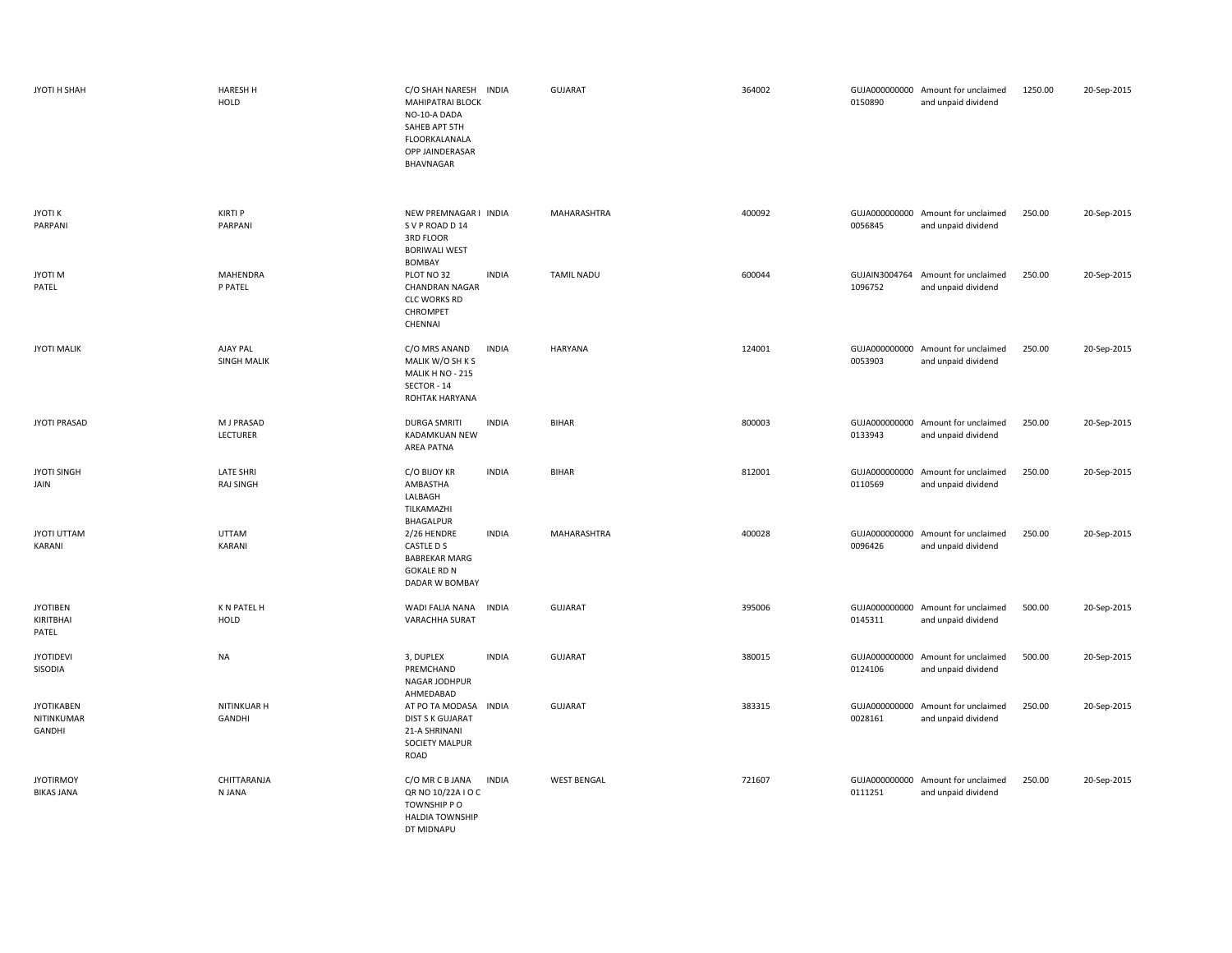| <b>JYOTSANA B</b><br>SHAH          | <b>B SHAH</b>                   | MUKESH TRADING<br><b>INDIA</b><br>CO OPP KOTHARI<br>POLE GANDHI ROAD<br>AHMEDABAD                                              | <b>GUJARAT</b>        | 380001 | 0088937                  | GUJA000000000 Amount for unclaimed<br>and unpaid dividend | 250.00 | 20-Sep-2015 |
|------------------------------------|---------------------------------|--------------------------------------------------------------------------------------------------------------------------------|-----------------------|--------|--------------------------|-----------------------------------------------------------|--------|-------------|
| <b>JYOTSNA</b><br>CONTRACTOR       | KANUBHAI<br>CONTRACTO<br>R      | KRISHNA KUNJ OPP INDIA<br><b>TRAINING COLLEGE</b><br><b>KARELI BAUG</b><br><b>BARODA</b>                                       | <b>GUJARAT</b>        | 390018 | 0002741                  | GUJA000000000 Amount for unclaimed<br>and unpaid dividend | 250.00 | 20-Sep-2015 |
| <b>JYOTSNABEN</b><br><b>DHADUK</b> | <b>JJDHADUK</b><br>RETD         | C/O L J DHADUK AT INDIA<br><b>VANDA TAL</b><br>SAVARKUNDLA DIST<br>BHAVNAGAR                                                   | GUJARAT               | 364525 | GUJA000000000<br>0068485 | Amount for unclaimed<br>and unpaid dividend               | 250.00 | 20-Sep-2015 |
| <b>K ANANDA</b><br>RAO             | K V<br>SATYANARAY<br>ANA        | DNO 50-93-5/3, GF- INDIA<br>4 SRI KRISHNA<br><b>RESIDENCY</b><br>SHANTIPURAM<br>VISAKHAPATNAM                                  | ANDHRA PRADESH        | 530016 | GUJAIN3023241<br>0736730 | Amount for unclaimed<br>and unpaid dividend               | 250.00 | 20-Sep-2015 |
| K B SHAH                           | <b>BABULAL D</b><br>SHAH        | C/O EKTA TRADERS INDIA<br>S 29 SINDHI<br><b>MARKET REVDI</b><br>BAZAR AHMEDABAD                                                | <b>GUJARAT</b>        | 380001 | 0034543                  | GUJA000000000 Amount for unclaimed<br>and unpaid dividend | 250.00 | 20-Sep-2015 |
| <b>K BALA</b><br>LALITHAMBIG<br>Al | R<br><b>KRISHNAMO</b><br>ORTHY  | 8 H R KOIL STREET<br><b>INDIA</b><br>KARUR                                                                                     | <b>TAMIL NADU</b>     | 639001 | 0115753                  | GUJA000000000 Amount for unclaimed<br>and unpaid dividend | 250.00 | 20-Sep-2015 |
| К<br>BHANUMATHI                    | K V RAO                         | W/O SH K<br><b>INDIA</b><br>VENKATESWARA<br>RAO QTR III-132B<br>SEC <sub>3</sub><br>UKKUNAGARAM<br>POST<br>VISAKHAPATNAM<br>AP | <b>ANDHRA PRADESH</b> | 530031 | GUJA000000000<br>0137748 | Amount for unclaimed<br>and unpaid dividend               | 250.00 | 20-Sep-2015 |
| К<br>BHUVANEESW<br>ARI             | P<br>KANDASWAM<br>Y             | C 23 FIFTH CROSS<br><b>INDIA</b><br>THILLAINAGAR<br><b>TRICHY</b>                                                              | <b>TAMIL NADU</b>     | 620018 | 0098227                  | GUJA000000000 Amount for unclaimed<br>and unpaid dividend | 250.00 | 20-Sep-2015 |
| K CH PEERA<br>REDDY                | PEDDA<br>VENKATA<br>REDDY       | 3 25 B ARAVINDA<br><b>INDIA</b><br><b>GHOSH STREET</b><br><b>MARKAPUR</b><br>PRAKASAM DT AP                                    | <b>ANDHRA PRADESH</b> | 523316 | GUJA000000000<br>0097346 | Amount for unclaimed<br>and unpaid dividend               | 250.00 | 20-Sep-2015 |
| K DEVARAJAN                        | LT SH PR<br><b>KRISHNA IYER</b> | 302 YASH BUILDING INDIA<br><b>FINE RESIDENCY G-3</b><br><b>GULMOHAR</b><br>COLONYBHOPAL                                        | MADHYA PRADESH        | 462039 | GUJA000000000<br>0101262 | Amount for unclaimed<br>and unpaid dividend               | 250.00 | 20-Sep-2015 |
| К<br>DEVASIRVATH<br>AM             | S KOVIL<br>PILLAI               | <b>INDIA</b><br>252-B, APPLE<br><b>STREET PERIYAR</b><br><b>NAGAR SOUTH</b><br>VRIDHACHALAM                                    | <b>TAMIL NADU</b>     | 606001 | 2005115                  | GUJAIN3003941 Amount for unclaimed<br>and unpaid dividend | 125.00 | 20-Sep-2015 |
| K G<br>KANDASWAM<br>Y              | NA                              | EID PARRY [INDIA]<br><b>INDIA</b><br>LIMITED<br><b>KURUMBUR</b><br><b>VILLAGE SILATTUR</b><br>POST<br>ARANTHANGIPUDU           | <b>TAMIL NADU</b>     | 614622 | 0124119                  | GUJA000000000 Amount for unclaimed<br>and unpaid dividend | 500.00 | 20-Sep-2015 |

KKOTTAI DIST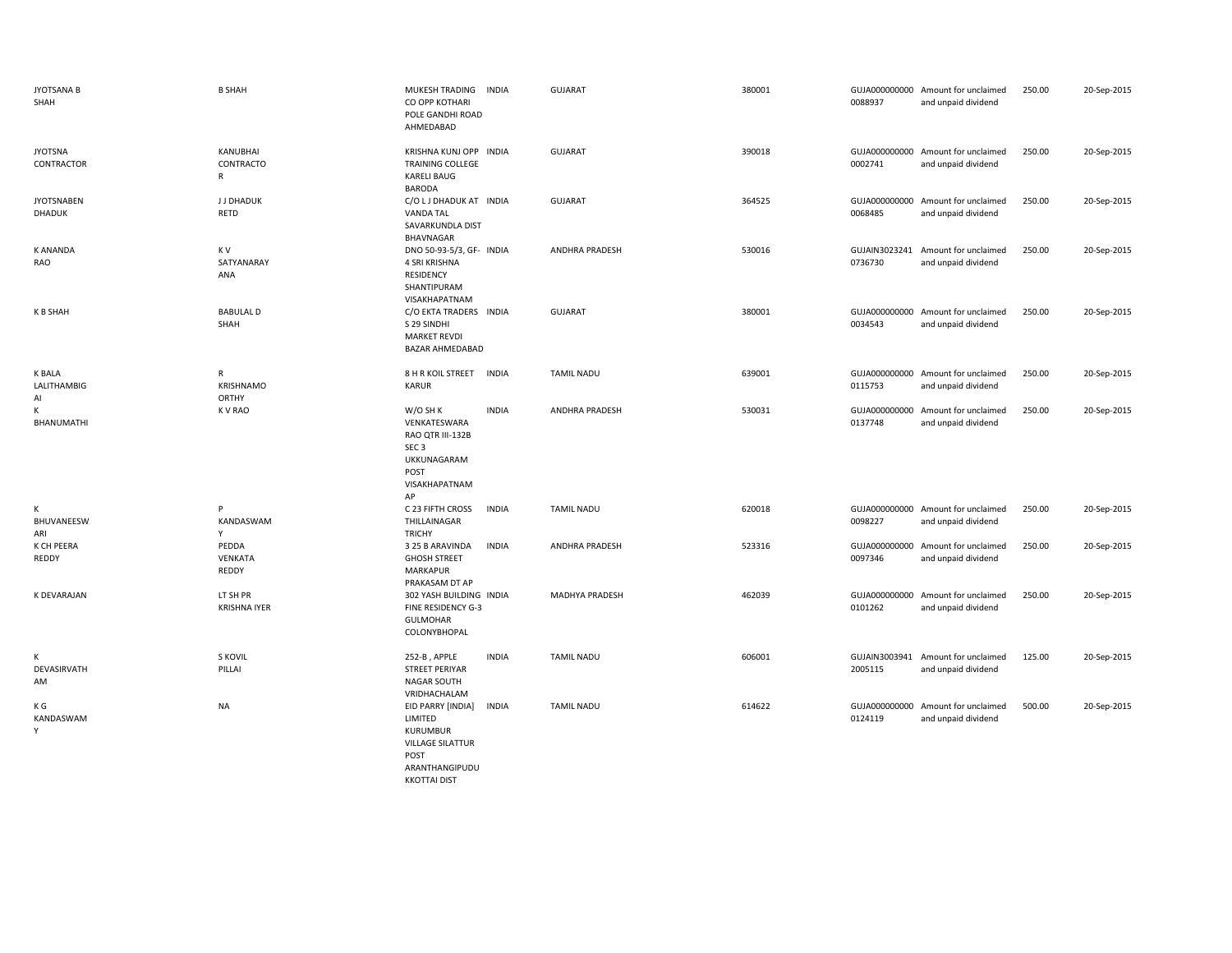| <b>K GUNAVATHI</b>          | <b>NA</b>                                     | 15 1ST STREET<br>BALAMURUGAN<br>NAGAR<br>MANIYAKARAM<br>PALAYAM<br>COIMBATORE<br>TAMILNADU                    | <b>INDIA</b> | <b>TAMIL NADU</b> | 641006 | 5096293                  | GUJAIN3005131 Amount for unclaimed<br>and unpaid dividend | 25.00  | 20-Sep-2015 |
|-----------------------------|-----------------------------------------------|---------------------------------------------------------------------------------------------------------------|--------------|-------------------|--------|--------------------------|-----------------------------------------------------------|--------|-------------|
| <b>KJSBAKSHI</b>            | S JASWANT<br>SINGH                            | B 179 LAJPAT<br>NAGAR 1 NEW<br>DELHI                                                                          | <b>INDIA</b> | DELHI             | 110024 | 0004916                  | GUJA000000000 Amount for unclaimed<br>and unpaid dividend | 250.00 | 20-Sep-2015 |
| <b>K JAYA</b><br>SANKAR     | LATE SH K S<br>KRISHNAN                       | C-142 LEIAH<br><b>APARTMENTS B-15</b><br>VASUNDARA<br><b>ENCLAVE DELHI</b>                                    | <b>INDIA</b> | DELHI             | 110096 | 0059702                  | GUJA000000000 Amount for unclaimed<br>and unpaid dividend | 250.00 | 20-Sep-2015 |
| К<br><b>JOTHIGANESH</b>     | <b>S KATHIRVEL</b>                            | 14, PERIYAR ST,<br>MAHAKAVI<br><b>BHARATHI NAGAR</b><br>N.PUDURKARAIKUDI                                      | <b>INDIA</b> | <b>TAMIL NADU</b> | 630001 | GUJA120384000<br>0147299 | Amount for unclaimed<br>and unpaid dividend               | 42.50  | 20-Sep-2015 |
| <b>KK SHAH</b>              | LATE SH S R<br>SHAH                           | C/OPR<br><b>VISWANTHAN BANK</b><br>OF TOKYO<br>JEEVANVIHAR 3<br>PARLIMENT STREET<br><b>NEW DELHI</b>          | <b>INDIA</b> | DELHI             | 110001 | 0118715                  | GUJA000000000 Amount for unclaimed<br>and unpaid dividend | 250.00 | 20-Sep-2015 |
| K K SHARMA                  | LATE SH D D<br>SHARMA<br>RETD                 | A 239 MOTI BAGH I INDIA<br>NEW DELHI DELHI                                                                    |              | DELHI             | 110021 | GUJA000000000<br>0015689 | Amount for unclaimed<br>and unpaid dividend               | 250.00 | 20-Sep-2015 |
| <b>KK SOKHI</b>             | S S SOKHI                                     | BLOCK B H NO 60<br><b>INDER PURI NEW</b><br>DELHI                                                             | <b>INDIA</b> | DELHI             | 110012 | GUJA000000000<br>0082741 | Amount for unclaimed<br>and unpaid dividend               | 250.00 | 20-Sep-2015 |
| <b>K K TRIVEDI</b>          | <b>KIRIT KUMAR</b>                            | SPE 29 SUBROTO<br>PARK EXTN NEW<br>DELHI DELHI                                                                | <b>INDIA</b> | DELHI             | 110010 | 0039691                  | GUJA000000000 Amount for unclaimed<br>and unpaid dividend | 250.00 | 20-Sep-2015 |
| <b>K KUMAR</b>              | K S<br>KRISHNAN                               | <b>B 52 INDERPURI</b><br>NEW DELHI                                                                            | <b>INDIA</b> | DELHI             | 110012 | GUJA000000000<br>0062902 | Amount for unclaimed<br>and unpaid dividend               | 250.00 | 20-Sep-2015 |
| K L DAGA                    | SRILALI<br>DAGA                               | 347MINT STREET<br>MADRAS                                                                                      | <b>INDIA</b> | <b>TAMIL NADU</b> | 600079 | 0013965                  | GUJA000000000 Amount for unclaimed<br>and unpaid dividend | 250.00 | 20-Sep-2015 |
| <b>KLKANYA</b><br>KUMARI    | K<br>SUBBARAUD<br>UHW                         | NO 11 DUPLAX GHB INDIA<br><b>KARNAVATI SOC</b><br><b>CHAND KHEDA</b><br>AHMEDABAD                             |              | GUJARAT           | 382424 | 0144760                  | GUJA000000000 Amount for unclaimed<br>and unpaid dividend | 250.00 | 20-Sep-2015 |
| <b>KLATHA</b><br>RAJESHWARI | C S KRISHNA<br><b>MURTHY</b><br><b>SERICE</b> | A 155/156 ANAND<br><b>BAUG SOCIETY</b><br><b>MAKARPURA</b><br><b>TARSALI ROAD</b><br>MAKARPURA<br>VADODARAGUJ | <b>INDIA</b> | GUJARAT           | 390010 | 0047286                  | GUJA000000000 Amount for unclaimed<br>and unpaid dividend | 250.00 | 20-Sep-2015 |
| K M RAO                     | <b>NA</b>                                     | 110 ANANDA<br>NAGAR<br>MARATHAHALLI<br>BANGALORE                                                              | <b>INDIA</b> | KARNATAKA         | 560037 | 0124111                  | GUJA000000000 Amount for unclaimed<br>and unpaid dividend | 250.00 | 20-Sep-2015 |
| K M S SIDDIQ<br>AHAMED      | K M S SHAFFI                                  | 13 NARAYANA<br>APART 11 ROSARY<br><b>CHURCH ROAD</b><br><b>ILANE MADRAS</b>                                   | <b>INDIA</b> | <b>TAMIL NADU</b> | 600004 | 0101846                  | GUJA000000000 Amount for unclaimed<br>and unpaid dividend | 250.00 | 20-Sep-2015 |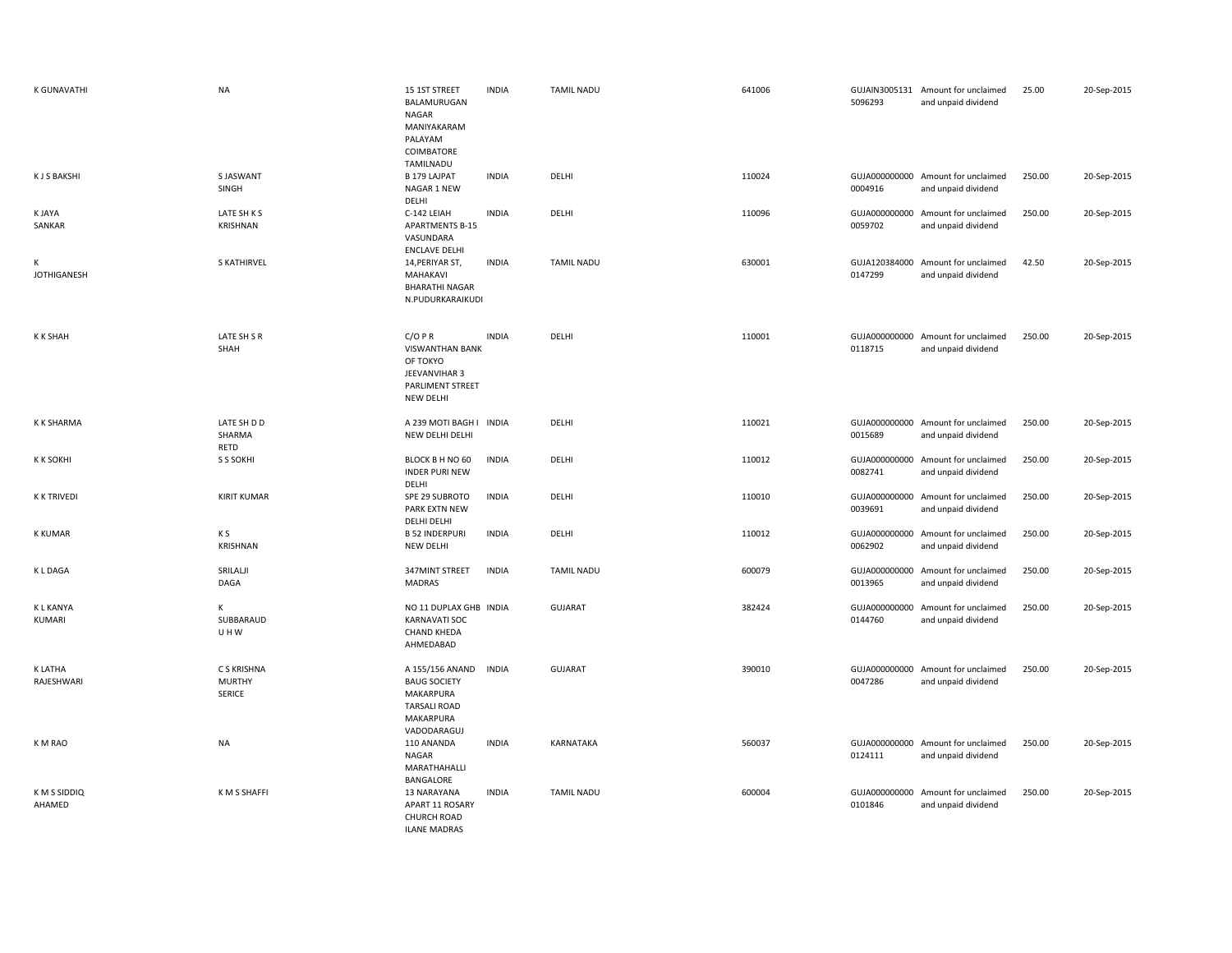| <b>K M TARUN</b>                      | K A<br><b>MURALIDHA</b><br>$\mathsf{R}$ | 9-1-54 UPSTAIRS<br>PANDURANGA<br>NAGAR HINDUPUR<br>AP                                                   | <b>INDIA</b> | ANDHRA PRADESH        | 515201 | 0932102                  | GUJAIN3006101 Amount for unclaimed<br>and unpaid dividend | 500.00 | 20-Sep-2015 |
|---------------------------------------|-----------------------------------------|---------------------------------------------------------------------------------------------------------|--------------|-----------------------|--------|--------------------------|-----------------------------------------------------------|--------|-------------|
| К<br>MANIVANNAN                       | S KAILSA<br>GOUNDER                     | <b>SUPRAJA NIVAS</b><br>4/80 C INDORE<br>NAGAR<br><b>REDDYPATTY JAGIR</b><br>CMMAPALAYAM PO<br>SALEM DT | <b>INDIA</b> | <b>TAMIL NADU</b>     | 636302 | 0102041                  | GUJA000000000 Amount for unclaimed<br>and unpaid dividend | 250.00 | 20-Sep-2015 |
| К<br>MANIYARASU                       | KRISHANA<br>SWAMY                       | 38/6 BURKIT ROAD INDIA<br>T NAGAR MADRAS                                                                |              | <b>TAMIL NADU</b>     | 600017 | 0101916                  | GUJA000000000 Amount for unclaimed<br>and unpaid dividend | 250.00 | 20-Sep-2015 |
| <b>K MOHUND</b>                       | M J<br><b>KANNAPPAN</b>                 | SBI MOTOAL FUND INDIA<br>191 MAKER TOWER<br>'E' COFFE<br>PARADEMUMBAI                                   |              | MAHARASHTRA           | 400005 | 0179156                  | GUJA000000000 Amount for unclaimed<br>and unpaid dividend | 250.00 | 20-Sep-2015 |
| <b>K MURALI</b>                       | LATE SH C M<br><b>SK MURALI</b>         | 184/5015<br>PANTNAGAR<br><b>GHATKOPAR</b><br><b>BOMBAY</b>                                              | <b>INDIA</b> | MAHARASHTRA           | 400075 | 0148063                  | GUJA000000000 Amount for unclaimed<br>and unpaid dividend | 250.00 | 20-Sep-2015 |
| К<br>MURUGESAN                        | <b>NA</b>                               | <b>DOOR NO 5/1D</b><br><b>AANDI STREET</b><br>SENDAMANGALAM<br>NAMAKKAL                                 | <b>INDIA</b> | <b>TAMIL NADU</b>     | 637409 | 2861092                  | GUJAIN3011512 Amount for unclaimed<br>and unpaid dividend | 25.00  | 20-Sep-2015 |
| K <sub>N</sub><br>SANTHMOHA<br>N      | K K<br>NARAYANAN                        | 33 AMALTAS<br><b>BUNGLOWS NR</b><br>SARTHI HOTEL<br>VASTRAPUR<br>AHMEDABAD                              | <b>INDIA</b> | <b>GUJARAT</b>        | 380015 | 0100898                  | GUJA000000000 Amount for unclaimed<br>and unpaid dividend | 250.00 | 20-Sep-2015 |
| <b>KNV</b><br>RATHNAM<br><b>GUPTA</b> | K G<br>NARANAIAH                        | SRI DHANA LAKSHMI INDIA<br><b>TEXTILES HINDUPUR</b>                                                     |              | <b>ANDHRA PRADESH</b> | 515201 | 0116274                  | GUJA000000000 Amount for unclaimed<br>and unpaid dividend | 250.00 | 20-Sep-2015 |
| K P MEHTA                             | P MEHTA                                 | 423/A FERTILIZER<br>NAGAR                                                                               | <b>INDIA</b> | <b>GUJARAT</b>        | 391750 | 0152212                  | GUJA000000000 Amount for unclaimed<br>and unpaid dividend | 250.00 | 20-Sep-2015 |
| K P<br>SURATWALA                      | PURSHOTAM<br>SURATWALA                  | 25/27 MODY<br>STREET 3RD FLOOR<br><b>FORT BOMBAY</b>                                                    | <b>INDIA</b> | MAHARASHTRA           | 400001 | 0115263                  | GUJA000000000 Amount for unclaimed<br>and unpaid dividend | 250.00 | 20-Sep-2015 |
| <b>K P TOLANEY</b>                    | P C TOLANEY                             | C-9/9416 VASANT<br>KUNJ NEW DELHI                                                                       | <b>INDIA</b> | DELHI                 | 110070 | 0175336                  | GUJA000000000 Amount for unclaimed<br>and unpaid dividend | 500.00 | 20-Sep-2015 |
| <b>K PARVEEN</b><br><b>KUMAR</b>      | K SESH MAL                              | DOOR NO 5-25-112 INDIA<br>3/1, BRODIPET<br><b>GUNTUR ANDHRA</b><br>PRADESH                              |              | <b>ANDHRA PRADESH</b> | 522002 | 0654460                  | GUJAIN3006101 Amount for unclaimed<br>and unpaid dividend | 250.00 | 20-Sep-2015 |
| K Pradiu                              | Kunnikannan                             | Pacific, P.O.<br>Kuthuparamba                                                                           | <b>INDIA</b> | KERALA                | 670643 | 0193501                  | GUJAIN3028712 Amount for unclaimed<br>and unpaid dividend | 500.00 | 20-Sep-2015 |
| KR.<br>Ramkumar                       | КK<br>Ramamoorth<br>$\mathsf{v}$        | Sri Nachammai<br><b>Cotton Mills Limited</b><br>Chettinad<br>Shivagangai Dist                           | <b>INDIA</b> | <b>TAMIL NADU</b>     | 630102 | GUJAIN3000951<br>1335122 | Amount for unclaimed<br>and unpaid dividend               | 125.00 | 20-Sep-2015 |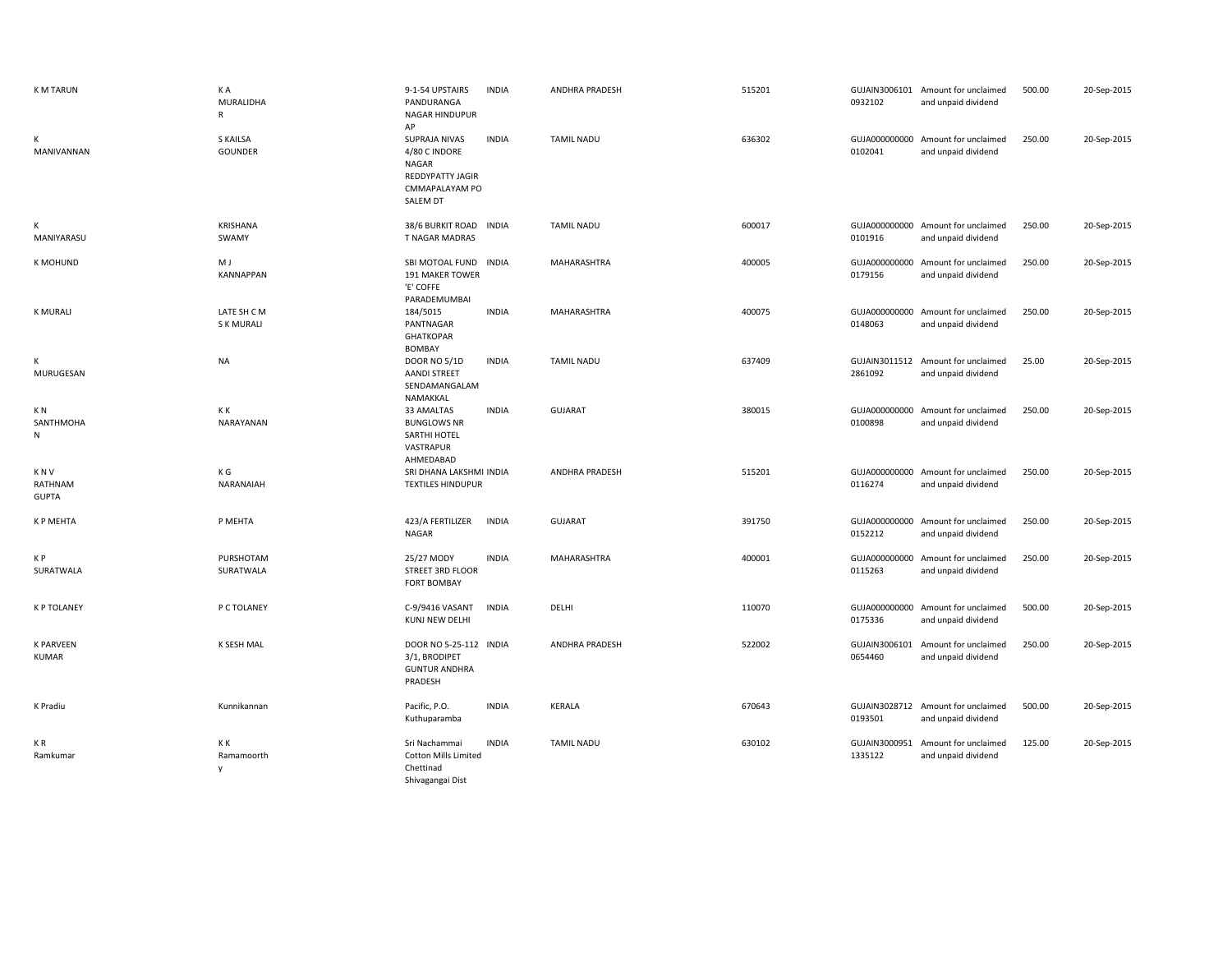| K RAJENDRAN               | <b>NA</b>                | 5 GANDHI ROAD<br><b>INDIA</b><br>PART-2<br>ANUPPARPALAYAM<br>15 VELAMPALAYAM<br><b>TIRUPUR</b>                    | <b>TAMIL NADU</b>     | 641652 | 3518806                  | GUJA120447000 Amount for unclaimed<br>and unpaid dividend | 5.00   | 20-Sep-2015 |
|---------------------------|--------------------------|-------------------------------------------------------------------------------------------------------------------|-----------------------|--------|--------------------------|-----------------------------------------------------------|--------|-------------|
| К<br>RAJESHWARI           | M S<br>KADIRVLU          | <b>INDIA</b><br>NO 1 THIRD MAN<br>ROAD UNITED INDIA<br>COLONY<br>KODAMBAKKAM<br><b>MADRAS</b>                     | <b>TAMIL NADU</b>     | 600024 | 0134099                  | GUJA000000000 Amount for unclaimed<br>and unpaid dividend | 250.00 | 20-Sep-2015 |
| K RAJESWARI               | К<br>RAMKRISHNA          | <b>INDIA</b><br>C/O K V RAMANYA<br>& CO M G ROAD<br>JEYPORE DT<br><b>KORAPUT ORISSA</b>                           | ORISSA                | 764001 | 0156570                  | GUJA000000000 Amount for unclaimed<br>and unpaid dividend | 250.00 | 20-Sep-2015 |
| K RAJYA<br>LAKSHMI        | <b>NA</b>                | H NO 5 SAMARPIT<br><b>INDIA</b><br>COMPLEX DEDLA<br>ROAD UDAIPUR                                                  | RAJASTHAN             | 313001 | 3205076                  | GUJAIN3030285 Amount for unclaimed<br>and unpaid dividend | 500.00 | 20-Sep-2015 |
| <b>K RAVI</b><br>CHANDRAN | M KRISHNAN               | 1377 SHANTI<br><b>INDIA</b><br>NAGAR SECTOR 6<br><b>HIRAN MAGRI</b><br><b>UDAIPUR</b>                             | RAJASTHAN             | 313002 | GUJAIN3001831<br>1550982 | Amount for unclaimed<br>and unpaid dividend               | 375.00 | 20-Sep-2015 |
| <b>K RENUKA</b><br>DEVI   | D<br>PRABAKARA<br>RAJ    | K V AIR FORCE STN INDIA<br>YELAHANKA<br>BANGALORE                                                                 | KARNATAKA             | 560063 | GUJA000000000<br>0104136 | Amount for unclaimed<br>and unpaid dividend               | 250.00 | 20-Sep-2015 |
| K S<br>CHANDRASEN<br>AN   | <b>NA</b>                | AT KUKSUM<br><b>INDIA</b><br>APARTMENT P D<br><b>NAGAR BOISAR</b><br>MAHARASHTRA                                  | MAHARASHTRA           | 401501 | GUJAIN3022691<br>2083844 | Amount for unclaimed<br>and unpaid dividend               | 250.00 | 20-Sep-2015 |
| <b>K S MANOCHA</b>        | S S<br>MANOCHA           | 55 B DDA LIG FLATS INDIA<br>RAJOURI GARDEN<br><b>NEW DELHI</b>                                                    | DELHI                 | 110027 | GUJA000000000<br>0106694 | Amount for unclaimed<br>and unpaid dividend               | 250.00 | 20-Sep-2015 |
| K S RAJBABU               | <b>NA</b>                | C/O P.K.SARKAR NO INDIA<br>7, DEPUTY PARA,<br><b>KATCHERY RANCHI</b>                                              | <b>JHARKHAND</b>      | 834001 | GUJA120345000<br>0177223 | Amount for unclaimed<br>and unpaid dividend               | 250.00 | 20-Sep-2015 |
| <b>K SAROJA</b>           | <b>NA</b>                | <b>INDIA</b><br>38/1702 MIG-41<br><b>GROUND ROAD</b><br><b>GANDHI NAGAR</b><br>ERNAKULAM<br>KERALA                | KERALA                | 682020 | GUJAIN3003941<br>4679272 | Amount for unclaimed<br>and unpaid dividend               | 7.50   | 20-Sep-2015 |
| <b>K SONI</b>             | <b>KISHORE</b>           | 303 304 SATYAM CO INDIA<br>OP HSG STY NEXT<br>TO NATRAJ A BLOCK<br>PAREHAPKHADI<br>THANE                          | MAHARASHTRA           | 400602 | 0064564                  | GUJA000000000 Amount for unclaimed<br>and unpaid dividend | 250.00 | 20-Sep-2015 |
| К<br>SUGUNAMBA<br>L.      | N<br>KALYANASUN<br>DARAM | <b>11 TIRUPATHY</b><br><b>INDIA</b><br><b>NAGAR KOLATHUR</b><br>MADRAS                                            | <b>TAMIL NADU</b>     | 600099 | 0101827                  | GUJA000000000 Amount for unclaimed<br>and unpaid dividend | 250.00 | 20-Sep-2015 |
| <b>K TULASI</b>           | K M SUDHAN               | W/O K MADHU<br><b>INDIA</b><br>SUDHAN FLAT NO 3<br>2ND FLR SAROVAR<br>APPT LAWSONSBAY<br>COLONYVISAKHAPA<br>TANAM | <b>ANDHRA PRADESH</b> | 530017 | GUJA000000000<br>0145250 | Amount for unclaimed<br>and unpaid dividend               | 250.00 | 20-Sep-2015 |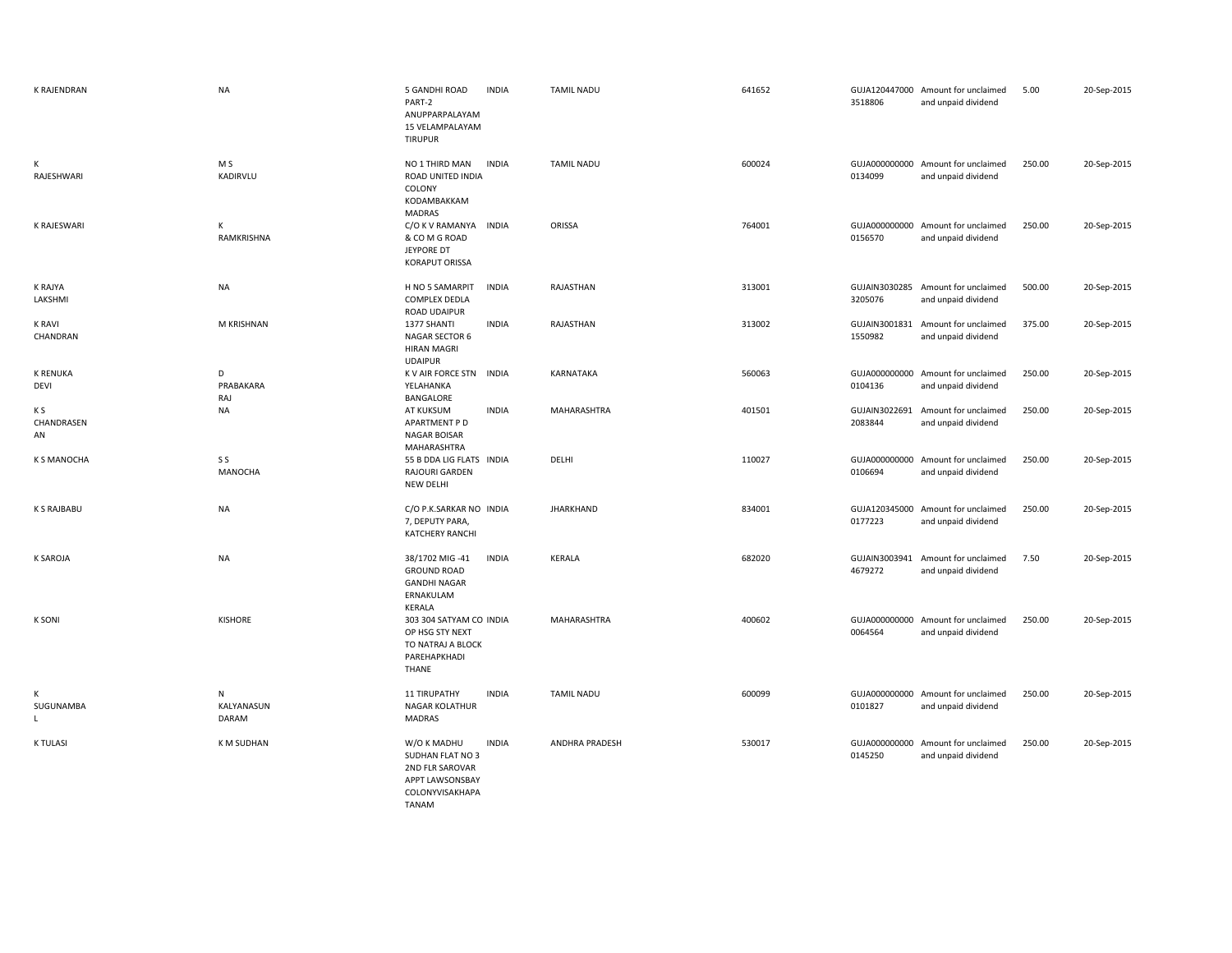| K V<br>GOVINDAN                           | K VENKATA<br>RAMANA<br><b>IYER RETD</b> | 48/4 OLD 122 2ND INDIA<br><b>MAIN ROAD</b><br>CHAMARAJPET<br>BANGALORE                                           |              | KARNATAKA             | 560018 | 0117060                  | GUJA000000000 Amount for unclaimed<br>and unpaid dividend | 250.00 | 20-Sep-2015 |
|-------------------------------------------|-----------------------------------------|------------------------------------------------------------------------------------------------------------------|--------------|-----------------------|--------|--------------------------|-----------------------------------------------------------|--------|-------------|
| K V<br>HIREGOUDAR                         | <b>NA</b>                               | <b>PRINCES PARK</b><br>OFFICER'S HOSTEL<br>HOUSE NO.17,<br><b>COERNICUS MARG</b><br>NEAR INDIA GATE<br>NEW DELHI | <b>INDIA</b> | DELHI                 | 110001 | GUJAIN3026793<br>0738079 | Amount for unclaimed<br>and unpaid dividend               | 250.00 | 20-Sep-2015 |
| K V<br>SATYANARAYA<br><b>NA REDDY</b>     | <b>G K REDDY</b>                        | PANDALAPAKA DT- INDIA<br>E.G A P                                                                                 |              | ANDHRA PRADESH        | 533345 | 0154801                  | GUJA000000000 Amount for unclaimed<br>and unpaid dividend | 250.00 | 20-Sep-2015 |
| K V SESHA SAI                             | <b>KV KRISHNA</b><br>SASTRY             | <b>NAVA BHARAT</b><br>FERRO ALLOYS LTD<br>IDA<br>NACHARAM(MBD)                                                   | <b>INDIA</b> | <b>ANDHRA PRADESH</b> | 500076 | 0114407                  | GUJAIN3010222 Amount for unclaimed<br>and unpaid dividend | 257.50 | 20-Sep-2015 |
| <b>KABERI SINHA</b>                       | SUBASH<br>CHANDRA<br>SINHA              | HYDERABAD AP<br><b>BUNGLOW NO FD-</b><br>41 (RORABANDH)<br>P.O SINDRI                                            | <b>INDIA</b> | <b>JHARKHAND</b>      | 828122 | 0040178                  | GUJA000000000 Amount for unclaimed<br>and unpaid dividend | 250.00 | 20-Sep-2015 |
| KACHHIYA<br>VASUDEV<br>AMBALAL            | <b>NA</b>                               | DHANBAD<br>HANUMAN FALIYA<br><b>NEAR MUNICIPAL</b><br>HOSPITAL PETLAD<br>DIST. ANAND                             | <b>INDIA</b> | GUJARAT               | 388450 | GUJAIN3019911<br>0067204 | Amount for unclaimed<br>and unpaid dividend               | 250.00 | 20-Sep-2015 |
| KADVIBEN<br>RAMSINH<br>DODIYA             | <b>NA</b>                               | SHUBHAM OPP 66<br>K.V.S/S (GEB)<br><b>GETCO VERAVAL</b><br>ROADAT KODINAR                                        | <b>INDIA</b> | GUJARAT               | 362725 | GUJA000000000<br>0197599 | Amount for unclaimed<br>and unpaid dividend               | 250.00 | 20-Sep-2015 |
| KAID<br>MOIZBHAI<br>VAKHARWALA            | <b>NA</b>                               | MULLAWAD<br>ANKLESHWAR DIST.<br><b>BHARUCH</b>                                                                   | <b>INDIA</b> | GUJARAT               | 393001 | 0300201                  | GUJAIN3019911 Amount for unclaimed<br>and unpaid dividend | 125.00 | 20-Sep-2015 |
| KAILAS<br><b>NARAYAN</b><br>SONUNE        | NARAYAN<br>LAXMAN<br>SONUNE             | <b>LANDAY LAYOUT</b><br><b>CIRCULAR ROAD</b><br>BULDHANA                                                         | <b>INDIA</b> | MAHARASHTRA           | 443001 | GUJAIN3026793<br>4799909 | Amount for unclaimed<br>and unpaid dividend               | 25.00  | 20-Sep-2015 |
| <b>KAILAS PATIL</b>                       | RAGHONATH<br>M PATIL                    | AT & POST<br><b>KOLPIMPRI TAL</b><br>AMALNER DIST<br>JALGAONJALGAON                                              | <b>INDIA</b> | MAHARASHTRA           | 425401 | 0118416                  | GUJA000000000 Amount for unclaimed<br>and unpaid dividend | 250.00 | 20-Sep-2015 |
| <b>KAILAS V</b><br>SHAH                   | VASANTLAL                               | 404 A RADHIKA<br>DARSHAN<br>HEMUKALANI<br>CROSS ROAD NO 2<br><b>IRANI WADI</b><br>KANDIVLI                       | <b>INDIA</b> | MAHARASHTRA           | 400067 | 0156291                  | GUJA000000000 Amount for unclaimed<br>and unpaid dividend | 250.00 | 20-Sep-2015 |
| KAILASBEN<br>BHAILALBHAI<br>PATEL         | <b>BHAILAL</b><br><b>BHAIN PATEL</b>    | (WEST)BOMBAY<br>A 1 JIAR<br>APARTMENT NEAR<br>TIGAR FLATS NAVAU<br>VADAJ AHMEDABAD                               | <b>INDIA</b> | <b>GUJARAT</b>        | 380013 | 0023001                  | GUJA000000000 Amount for unclaimed<br>and unpaid dividend | 250.00 | 20-Sep-2015 |
| <b>KAILASH ANIL</b><br><b>KUMAR PATEL</b> | <b>ANIL KUMAR</b><br>M PATEL            | ARVIND TULSIDAS & INDIA<br>CO RLY STATION<br>ROAD UNIHA                                                          |              | <b>GUJARAT</b>        | 384170 | GUJA000000000<br>0014827 | Amount for unclaimed<br>and unpaid dividend               | 250.00 | 20-Sep-2015 |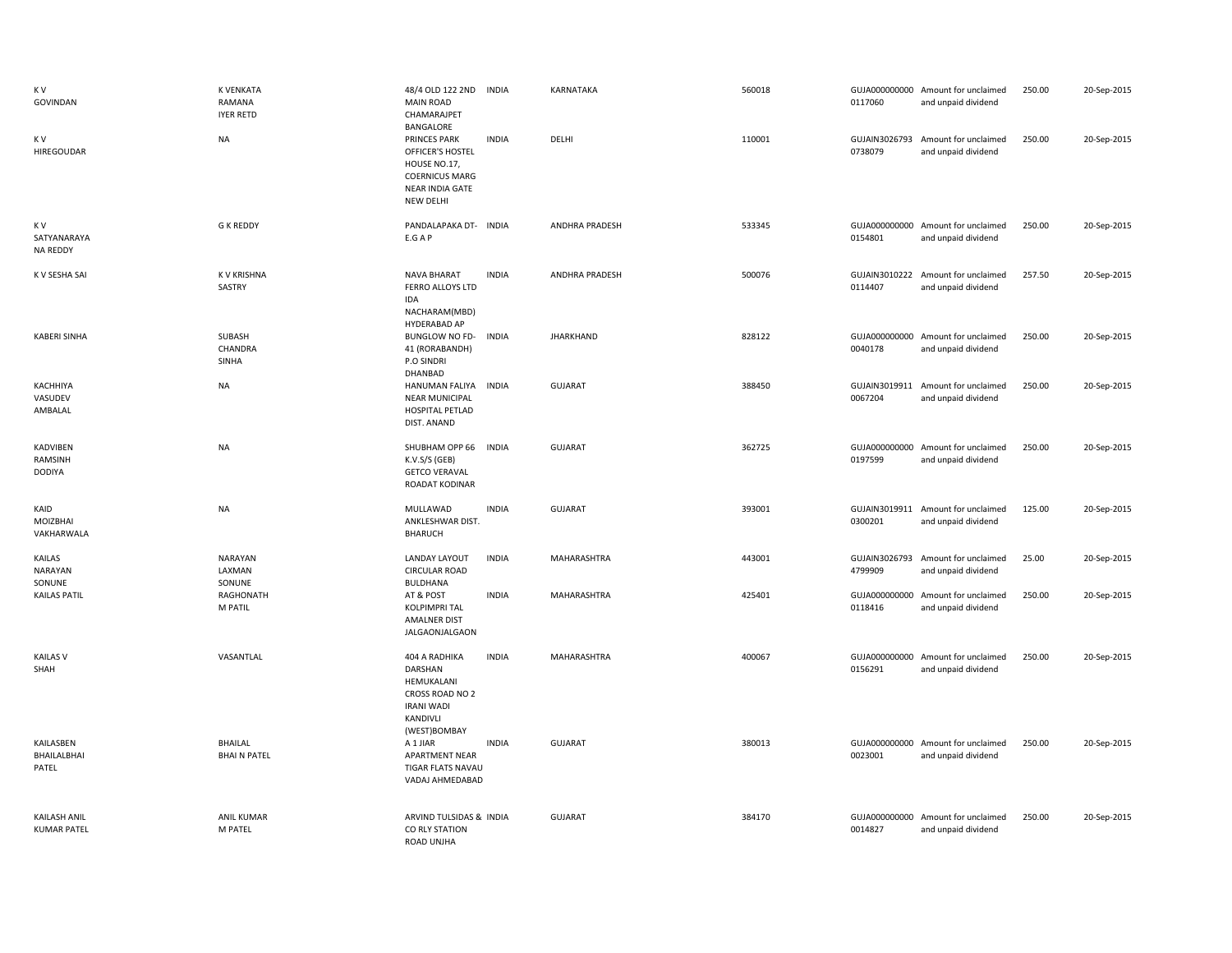| KAILASH<br><b>CHAND BOOB</b>     | RAMCHAND<br><b>BOOB</b>                | SHRI RAM AGENCIES INDIA<br><b>16 LAXMI MKT</b><br>GHASMANDI<br><b>JODHPUR</b>                                                                         |              | RAJASTHAN            | 342001 | 0073038                  | GUJA000000000 Amount for unclaimed<br>and unpaid dividend | 250.00  | 20-Sep-2015 |
|----------------------------------|----------------------------------------|-------------------------------------------------------------------------------------------------------------------------------------------------------|--------------|----------------------|--------|--------------------------|-----------------------------------------------------------|---------|-------------|
| KAILASH<br>CHAND<br>SOLANKI      | <b>FATELAL</b><br>SOLANKI              | NAYA BAZAR PO<br>PHALODI DIST<br><b>JODHPUR</b>                                                                                                       | <b>INDIA</b> | RAJASTHAN            | 342301 | 0073267                  | GUJA000000000 Amount for unclaimed<br>and unpaid dividend | 250.00  | 20-Sep-2015 |
| KAILASH<br>CHANDRA<br>AGARWAL    | <b>NA</b>                              | SRI BALAJI OIL MILL INDIA<br>B-3, INDUSTRIAL<br><b>ESTATE NAGHETA</b><br><b>HARDOI</b>                                                                |              | <b>UTTAR PRADESH</b> | 241001 | 0051630                  | GUJA120398000 Amount for unclaimed<br>and unpaid dividend | 1250.00 | 20-Sep-2015 |
| KAILASH<br>CHANDRA<br>MAHJAN     | <b>JANAK RAJ</b><br><b>GUPTA</b>       | C/O LINKINTIME<br>INDIA PVT. LTD. B-<br>102, 103<br>SHANGRILA<br><b>COMPLEX FIRST</b><br>FLOOR, OPP. HDFC<br>BANKRADHAKRISHN<br>A CHAR RASTA<br>AKOTA | <b>INDIA</b> | GUJARAT              | 390020 | 0018015                  | GUJA000000000 Amount for unclaimed<br>and unpaid dividend | 250.00  | 20-Sep-2015 |
| KAILASH<br>KHANDELWAL            | NA                                     | PALIT BAGAN PO & INDIA<br>DIST-BANKURA                                                                                                                |              | <b>WEST BENGAL</b>   | 722101 | 0374301                  | GUJA120384000 Amount for unclaimed<br>and unpaid dividend | 250.00  | 20-Sep-2015 |
| KAILASH<br>SINGH                 | <b>NA</b>                              | <b>BEHIND</b><br>GURUDWARA<br><b>STATION RD</b><br>PARASIA                                                                                            | <b>INDIA</b> | MADHYA PRADESH       | 480441 | GUJAIN3026793<br>5794073 | Amount for unclaimed<br>and unpaid dividend               | 15.00   | 20-Sep-2015 |
| KAILASH<br>WANTI                 | ANAND LAL N                            | 468/17 RAVI DASS<br><b>NAGAR ROHTAK</b>                                                                                                               | <b>INDIA</b> | HARYANA              | 124001 | 0114139                  | GUJA000000000 Amount for unclaimed<br>and unpaid dividend | 250.00  | 20-Sep-2015 |
| KAILASH WATI<br>SHARMA<br>SHARMA | <b>NA</b>                              | 1/4971, BALBIR<br>NAGAR EXT.<br>SHAHDARA NEW<br>DELHI                                                                                                 | <b>INDIA</b> | DELHI                | 110032 | 0007461                  | GUJA130280000 Amount for unclaimed<br>and unpaid dividend | 257.50  | 20-Sep-2015 |
| KAJAL KUMAR<br>GOPE              | <b>NA</b>                              | 231 KHUNTADIH<br>SONARI SONARI<br>JAMSHEDPUR                                                                                                          | <b>INDIA</b> | <b>JHARKHAND</b>     | 831011 | 0699985                  | GUJAIN3030285 Amount for unclaimed<br>and unpaid dividend | 20.00   | 20-Sep-2015 |
| <b>KAJAL M</b><br>SHAH           | <b>MAHESH P</b><br>SHAH                | 1 MAHESH COLONY INDIA<br>B/H BRD CENT CO<br>OP BANK BAJWA<br><b>DIST BARODA</b>                                                                       |              | <b>GUJARAT</b>       | 391310 | 0039759                  | GUJA000000000 Amount for unclaimed<br>and unpaid dividend | 125.00  | 20-Sep-2015 |
| KAJAL P SHAH                     | PARESH                                 | 303 SANJAY<br>APPARTMENTS<br>AMBAWADI<br>AHMEDABAD                                                                                                    | <b>INDIA</b> | GUJARAT              | 380006 | 0084805                  | GUJA000000000 Amount for unclaimed<br>and unpaid dividend | 250.00  | 20-Sep-2015 |
| KALABHAI<br>HARJIBHAI<br>PATEL   | <b>HARJIBHAI</b><br>NATHABHAI<br>PATEL | 209 ARCHANA<br>SECTOR 17 VASHI<br><b>NEW BOMBAY</b>                                                                                                   | <b>INDIA</b> | MAHARASHTRA          | 400705 | GUJA000000000<br>0050275 | Amount for unclaimed<br>and unpaid dividend               | 250.00  | 20-Sep-2015 |
| KALAVATHI P<br>${\sf N}$         | D VASUDEVA<br>REDDY                    | 7 134 SHANTTU<br>NAGAR S V U POST<br>TIRUPATI                                                                                                         | <b>INDIA</b> | ANDHRA PRADESH       | 517502 | 0106184                  | GUJA000000000 Amount for unclaimed<br>and unpaid dividend | 250.00  | 20-Sep-2015 |
| KALAWATI<br>SAINI                | C B SAINI                              | H NO 175/5 ST<br>AREA AIR FORCE<br>STN AMLA PO AMLA<br>DEPOT DISTT BETUL<br>M P                                                                       | <b>INDIA</b> | MADHYA PRADESH       | 460553 | GUJA000000000<br>0157206 | Amount for unclaimed<br>and unpaid dividend               | 250.00  | 20-Sep-2015 |
| KALIMUDIN I<br>DAUDI             | <b>IBRAHIM</b><br>BHAI                 | VORRAWAD DHOLI<br>POLE WADHWAN<br><b>CITY</b>                                                                                                         | <b>INDIA</b> | <b>GUJARAT</b>       | 363030 | GUJA000000000<br>0122194 | Amount for unclaimed<br>and unpaid dividend               | 250.00  | 20-Sep-2015 |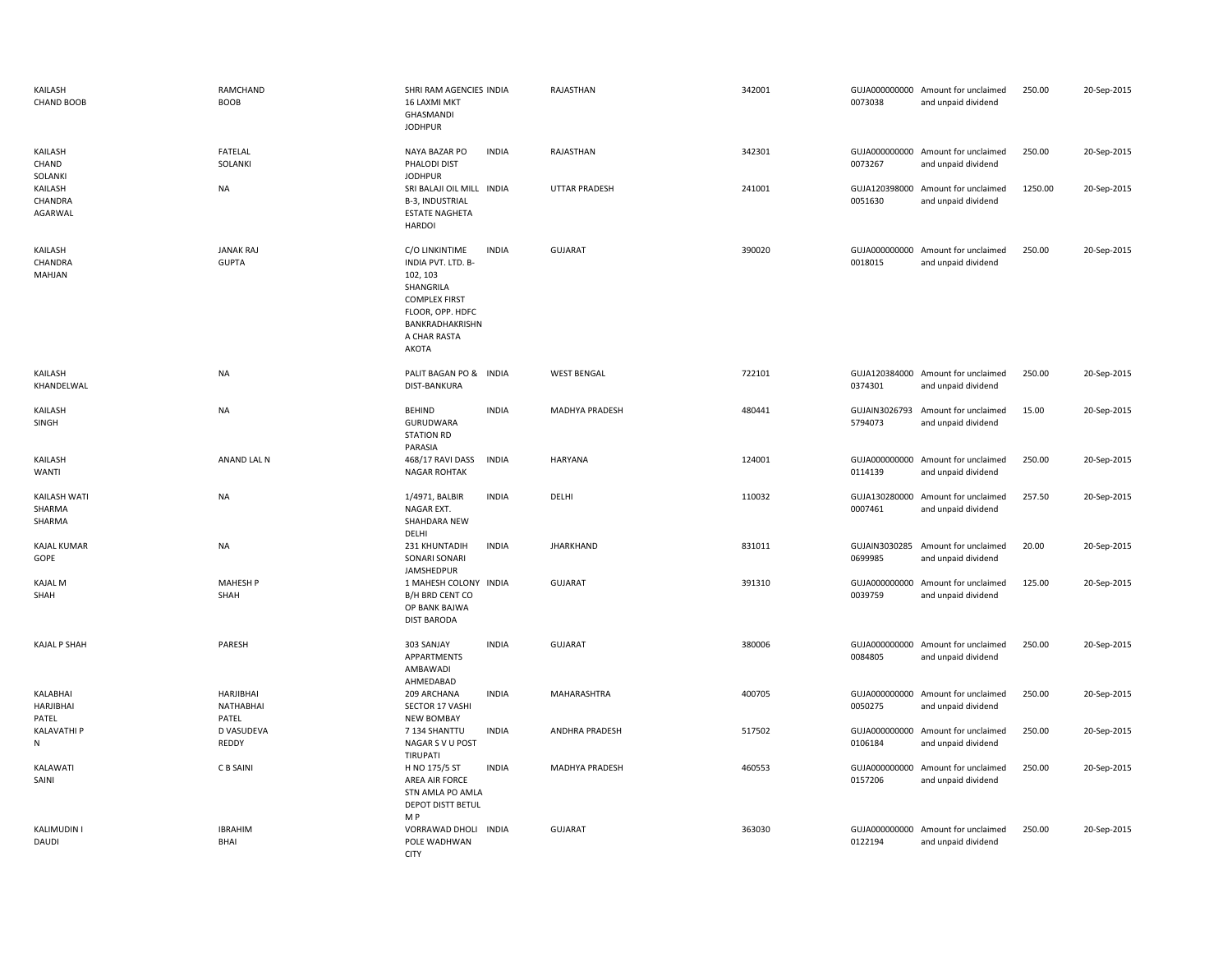| KALINDI<br>PRASAD RAI               | P C RAI                              | $C-21/29$<br>LAHURABEER<br>VARANASI                                                                                                  | <b>INDIA</b> | UTTAR PRADESH        | 221002 | 0121334                  | GUJAIN3005561 Amount for unclaimed<br>and unpaid dividend | 500.00 | 20-Sep-2015 |
|-------------------------------------|--------------------------------------|--------------------------------------------------------------------------------------------------------------------------------------|--------------|----------------------|--------|--------------------------|-----------------------------------------------------------|--------|-------------|
| KALIPADA<br>HALDER                  | LATE SH<br>RAMPADA<br><b>HALDER</b>  | PROP OVERHAUL<br><b>SHOP NEW</b><br>TECHNICAL AREA I A<br><b>CALCUTTA AIRPORT</b>                                                    | <b>INDIA</b> | <b>WEST BENGAL</b>   | 700052 | 0053475                  | GUJA000000000 Amount for unclaimed<br>and unpaid dividend | 250.00 | 20-Sep-2015 |
| KALPANA<br>CHAUDHARI                | <b>NA</b>                            | CB 2/6 SAPANA<br><b>GARDENS CHOGM</b><br>ROAD AITO<br>PORVORIM BARDEZ<br>PORVORIM                                                    | <b>INDIA</b> | MAHARASHTRA          | 999999 | 1163910                  | GUJA120299000 Amount for unclaimed<br>and unpaid dividend | 25.00  | 20-Sep-2015 |
| KALPANA<br><b>DEVI JAIN</b>         | SRI ANIL KR<br>JAIN                  | C/O ASHOK KR. JAIN INDIA<br><b>NEAR JAGIROAD</b><br>POLICE STATION<br><b>JAGIROAD</b>                                                |              | ASSAM                | 782410 | 0271625                  | GUJA120109000 Amount for unclaimed<br>and unpaid dividend | 750.00 | 20-Sep-2015 |
| KALPANA JAIN                        | S JAIN                               | <b>BAISA KHIYA BROS</b><br><b>BAZAR LINE ITARSI</b><br><b>ITARSI</b>                                                                 | <b>INDIA</b> | MADHYA PRADESH       | 461111 | 0141190                  | GUJA000000000 Amount for unclaimed<br>and unpaid dividend | 250.00 | 20-Sep-2015 |
| KALPANA<br>KANAUJIA                 | K L KANAUJIA                         | 125/43 O BLOCK<br><b>GOVIND NAGAR</b><br><b>KANPUR</b>                                                                               | <b>INDIA</b> | <b>UTTAR PRADESH</b> | 208010 | 0011910                  | GUJA000000000 Amount for unclaimed<br>and unpaid dividend | 250.00 | 20-Sep-2015 |
| KALPANA<br>RAJESH<br>GANDHI         | R S GANDHI                           | <b>K K SINGHNIA</b><br><b>BHAVAN ROOM NO</b><br>16 KOPAR ROAD<br>NEAR SHIVSENA<br>OFFICE DOMBIVALI<br>W                              | <b>INDIA</b> | MAHARASHTRA          | 421202 | 0149769                  | GUJA000000000 Amount for unclaimed<br>and unpaid dividend | 250.00 | 20-Sep-2015 |
| KALPANA<br>RAOSAHEB<br>PATIL        | VASANTRAO<br>RAMCHANDR<br>A PATEL    | 2903-1, SHRI PANT INDIA<br><b>MANDIR PARISAR,</b><br>PATIL GALLI,<br><b>BAGADI GALLI, TC</b><br>GOTHANPUR,<br>KURUNDWADKURU<br>NDWAD |              | MAHARASHTRA          | 416106 | 0252911                  | GUJA120247000 Amount for unclaimed<br>and unpaid dividend | 12.50  | 20-Sep-2015 |
| KALPANABEN<br>HARESHKUMA<br>R PATEL | <b>HARESH</b><br><b>KUMAR M</b>      | MOTI CHOK<br><b>BHADRAN TA</b><br><b>BORSAD DIST KAIRA</b>                                                                           | <b>INDIA</b> | <b>GUJARAT</b>       | 388530 | 0002653                  | GUJA000000000 Amount for unclaimed<br>and unpaid dividend | 250.00 | 20-Sep-2015 |
| <b>KALPAVATI R</b><br><b>OZA</b>    | RAMESHBHAI<br>H HOLD                 | <b>B-26 TIRUPATI</b><br>NAGAR B/H<br>RAJHANS THEATER<br>PIPLOD SURAT                                                                 | <b>INDIA</b> | <b>GUJARAT</b>       | 395007 | 0175322                  | GUJA000000000 Amount for unclaimed<br>and unpaid dividend | 250.00 | 20-Sep-2015 |
| <b>KALPESH K</b><br>PATEL           | KANTILAL<br>PATEL                    | <b>BLOCK NO. A/301,</b><br><b>SUKUN RESIDENCY</b><br>NR. SONA CROSS<br>ROAD, NR. C.G.<br>ROAD CHANDKHEDA<br>AHMEDABAD                | <b>INDIA</b> | <b>GUJARAT</b>       | 389230 | GUJAIN3019911<br>0525285 | Amount for unclaimed<br>and unpaid dividend               | 25.00  | 20-Sep-2015 |
| KALPVRAKSH<br>SHRIVASTAVA           | ANAND<br><b>MOHAN</b><br>SHRIVASTAVA | 158 VIDHYA NAGAR INDIA<br><b>INDORE</b>                                                                                              |              | MADHYA PRADESH       | 452001 | GUJA000000000<br>0166959 | Amount for unclaimed<br>and unpaid dividend               | 250.00 | 20-Sep-2015 |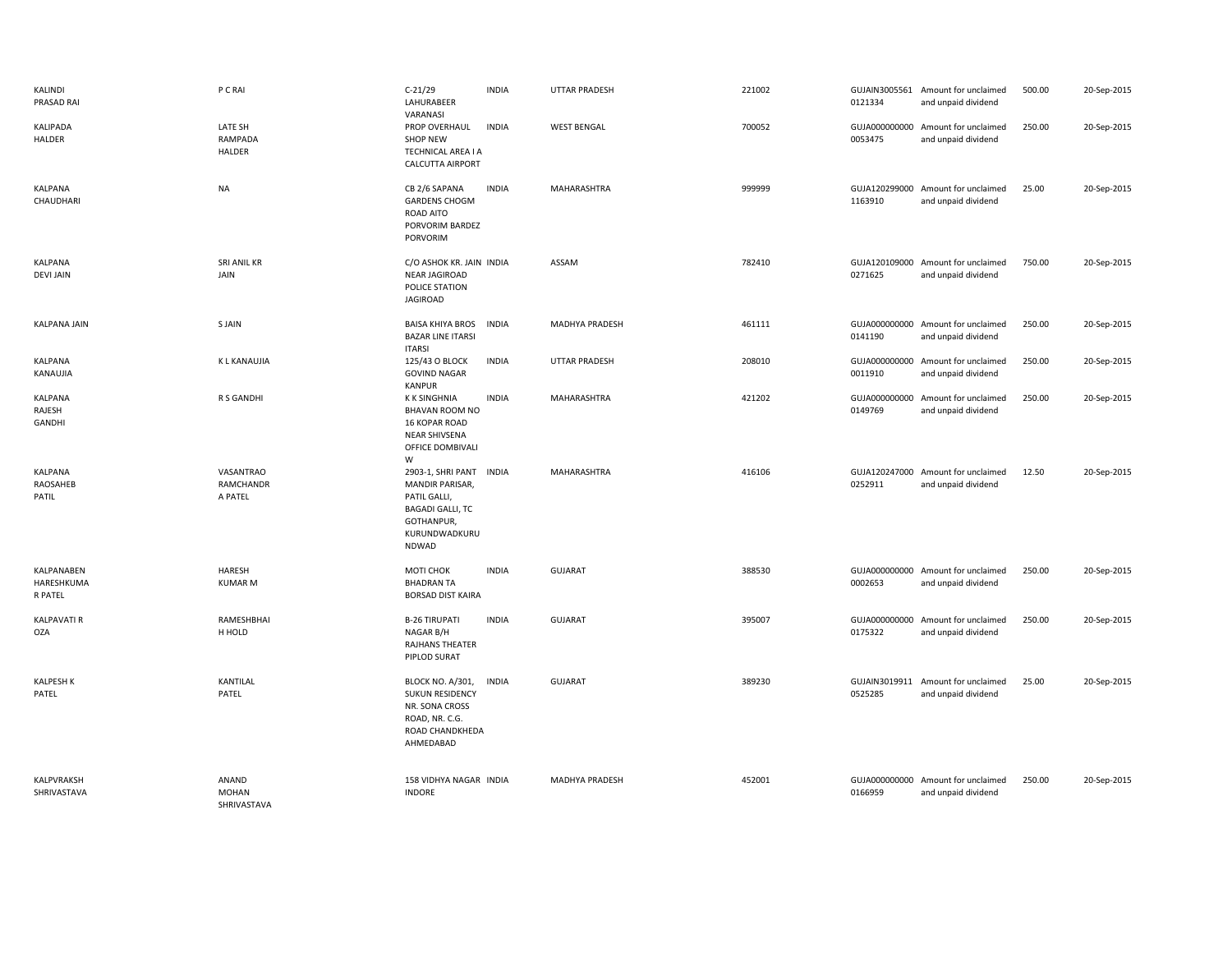| KALURAKSH<br>SHRIVASTAVA                        | ANAND<br>MOHA<br>SHRIVASTABA          | 158 VIDHYA NAGAR INDIA<br><b>INDORE M P</b>                                                                                         | MADHYA PRADESH        | 452001 | 0007060                  | GUJA000000000 Amount for unclaimed<br>and unpaid dividend | 375.00 | 20-Sep-2015 |
|-------------------------------------------------|---------------------------------------|-------------------------------------------------------------------------------------------------------------------------------------|-----------------------|--------|--------------------------|-----------------------------------------------------------|--------|-------------|
| KALWAD<br>ANAND<br>BHIMAREDDI                   | <b>NA</b>                             | WHITE HOUSE, 4TH INDIA<br>MAIN,<br>VIVEKANANDA<br>NAGAR, VIDYAGIRI,<br>DHARWAD,<br>KARNATAKA                                        | KARNATAKA             | 580008 | 1653355                  | GUJAIN3022691 Amount for unclaimed<br>and unpaid dividend | 187.50 | 20-Sep-2015 |
| KALYAN<br>BHATTACHAR<br>YA                      | ${\sf R}$<br><b>BHATTACHAR</b><br>YA  | C/O RAMKANTA<br><b>INDIA</b><br>BHATTACHARYA<br><b>VILL GHOSHPARA</b><br>NORTH PO<br>GHOSHPARA<br><b>BALLYDIST</b><br><b>HOWRAH</b> | <b>WEST BENGAL</b>    | 711227 | 0149477                  | GUJA000000000 Amount for unclaimed<br>and unpaid dividend | 250.00 | 20-Sep-2015 |
| <b>KALYAN DEY</b>                               | DHIRENDRA<br><b>NATH DEY</b>          | 1326/15 PO<br><b>INDIA</b><br><b>HARIPUR PS</b><br>ASHOKNA GARH DT<br>23 PGS [W]                                                    | <b>WEST BENGAL</b>    | 743223 | 0197405                  | GUJA000000000 Amount for unclaimed<br>and unpaid dividend | 250.00 | 20-Sep-2015 |
| <b>KALYAN</b><br><b>DUTTA</b>                   | <b>NA</b>                             | <b>FLAT NO. 304,</b><br><b>INDIA</b><br><b>SUJATA PALACE</b><br>HARI MANDIR ROAD<br>HIRAPUR DHANBAD                                 | <b>JHARKHAND</b>      | 826001 | 0154589                  | GUJAIN3021641 Amount for unclaimed<br>and unpaid dividend | 187.50 | 20-Sep-2015 |
| KALYAN<br><b>KUMAR</b><br>GHOSH                 | <b>KARTIK</b><br>CHANDRA<br>GHOSH     | VILL PO JHOREHAT<br><b>INDIA</b><br>ANDUL BEHARI LAL<br>GHOSH ROAD DT<br><b>HOWRAH</b>                                              | <b>WEST BENGAL</b>    | 711302 | 0154188                  | GUJA000000000 Amount for unclaimed<br>and unpaid dividend | 250.00 | 20-Sep-2015 |
| <b>KALYAN SAI</b><br><b>KASARAPU</b>            | NARASIMHA<br>RAO K                    | <b>INDIA</b><br>D.NO.47-11-03,<br>FLAT NO.405, V TH<br>FLOOR, ESWAR<br>HOMES 1ST LANE<br>DWARAKANAGAR<br>VISAKHAPATNAM              | <b>ANDHRA PRADESH</b> | 530016 | 1464139                  | GUJAIN3002391 Amount for unclaimed<br>and unpaid dividend | 295.00 | 20-Sep-2015 |
| KALYAN<br>SENGUPTA                              | PASHUPATI<br>SENGUPTA                 | 95 S KANKULIA<br><b>INDIA</b><br>ROAD BALLYGUNGE                                                                                    | <b>WEST BENGAL</b>    | 700029 | 6875602                  | GUJAIN3015491 Amount for unclaimed<br>and unpaid dividend | 750.00 | 20-Sep-2015 |
| <b>KALYAN SINH</b><br><b>UDAYSINH</b><br>PARMAR | <b>UDAYSINH N</b><br>PARMAR           | <b>GARASIYA NO</b><br><b>INDIA</b><br><b>TEKDO MUKAM</b><br>POST DASHRATH<br>DIST VADODARA                                          | <b>GUJARAT</b>        | 391740 | 0123192                  | GUJA000000000 Amount for unclaimed<br>and unpaid dividend | 250.00 | 20-Sep-2015 |
| KALYANA<br>BHARATHI<br>KARUSALA                 | KARUSALA<br><b>HANUNANTH</b><br>A RAO | C/O G GIRIDHAR 8-L INDIA<br><b>BNR COMPLEX RD</b><br>NO 14 BHANJARA<br><b>HILLS HYDERABAD</b>                                       | ANDHRA PRADESH        | 500034 | 0114513                  | GUJA000000000 Amount for unclaimed<br>and unpaid dividend | 250.00 | 20-Sep-2015 |
| KALYANI<br><b>DUTTA</b>                         | KHAGENDRA<br>NATH DUTTA               | NABAGRAM BLOCK INDIA<br>C PO BARA BAHERA<br>DIST HOOGHLY W B                                                                        | <b>WEST BENGAL</b>    | 712246 | 0052002                  | GUJA000000000 Amount for unclaimed<br>and unpaid dividend | 250.00 | 20-Sep-2015 |
| KALYANJI<br>PARMAR                              | KUVARJI<br>PARMAR                     | <b>INDIA</b><br>12 NARAYAN<br>PRASAD BABU LANE<br><b>BURRA BAZAR</b><br>CALCUTTA                                                    | <b>WEST BENGAL</b>    | 700007 | GUJA000000000<br>0061619 | Amount for unclaimed<br>and unpaid dividend               | 250.00 | 20-Sep-2015 |
| KAMAKHYA<br>PRASAD<br>JAISWAL                   | <b>NA</b>                             | <b>INDIA</b><br>SA 6 186 E 1 SRI<br>NAGAR COLONY<br>AKHTRA PAHARIA<br>VARANASI                                                      | UTTAR PRADESH         | 221002 | 2895760                  | GUJAIN3011512 Amount for unclaimed<br>and unpaid dividend | 250.00 | 20-Sep-2015 |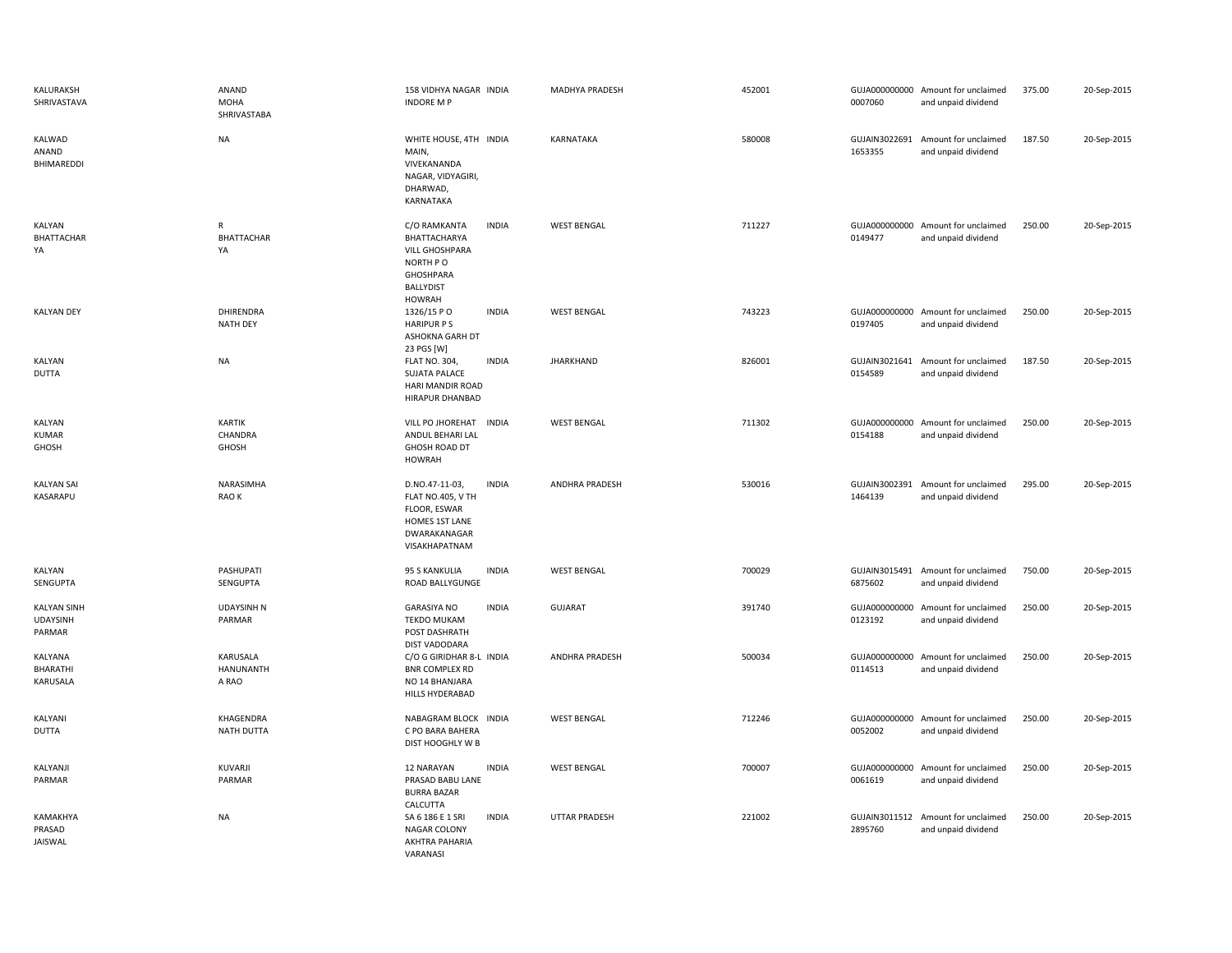| <b>KAMAL KALA</b>                       | <b>ILKALA</b>                                 | <b>44 MURTIKALA</b><br><b>COLONY OPP</b><br>POLICE CHOWKI<br><b>GOPAL PURA BYE</b><br>PASSTONK RD          | <b>INDIA</b> | RAJASTHAN            | 302015 | 0142527                  | GUJA000000000 Amount for unclaimed<br>and unpaid dividend | 250.00  | 20-Sep-2015 |
|-----------------------------------------|-----------------------------------------------|------------------------------------------------------------------------------------------------------------|--------------|----------------------|--------|--------------------------|-----------------------------------------------------------|---------|-------------|
| <b>KAMAL KANT</b><br>KUSHWAHA           | <b>NA</b>                                     | <b>JAIPUR</b><br><b>UDAY SANKAR</b><br>SARANI<br>DESHBANDHUPARA<br>NATRAJ HILL NEAR<br><b>VERAI SCHOOL</b> | <b>INDIA</b> | <b>WEST BENGAL</b>   | 734404 | GUJAIN3026793<br>5858018 | Amount for unclaimed<br>and unpaid dividend               | 15.00   | 20-Sep-2015 |
| KAMAL<br><b>KAPOOR</b>                  | <b>SAT PAL</b><br><b>KAPOOR</b>               | SILLIGURI<br>M 6/32 ROAD NO<br>10E RAJENDRA<br>NAGAR PATNA<br><b>BIHAR</b>                                 | <b>INDIA</b> | <b>BIHAR</b>         | 800016 | 0017841                  | GUJA000000000 Amount for unclaimed<br>and unpaid dividend | 250.00  | 20-Sep-2015 |
| KAMAL<br><b>KAPUR</b>                   | A N KAPUR                                     | A-62 SOUTH EXTN II INDIA<br><b>NEW DELHI</b>                                                               |              | DELHI                | 110049 | GUJA000000000<br>0145201 | Amount for unclaimed<br>and unpaid dividend               | 125.00  | 20-Sep-2015 |
| KAMAL<br>KAPUR                          | A N KAPUR                                     | A-62 SOUTH EXTN II INDIA<br><b>NEW DELHI</b>                                                               |              | DELHI                | 110049 | GUJA000000000<br>0135049 | Amount for unclaimed<br>and unpaid dividend               | 500.00  | 20-Sep-2015 |
| KAMAL<br><b>KISHORE</b><br>AGARWAL      | LATE SH<br>JANKILAL<br>AGARWAL                | C/O J K TEXTILES 33 INDIA<br><b>TEWARI MARKET</b><br><b>GUWAHATI</b>                                       |              | ASSAM                | 781001 | GUJA000000000<br>0005814 | Amount for unclaimed<br>and unpaid dividend               | 250.00  | 20-Sep-2015 |
| KAMAL<br><b>KUMAR</b><br><b>BHOWMIK</b> | LATE SH<br><b>KESHAB CH</b><br><b>BHOWMIK</b> | 529/1/7<br><b>MAHENDRA</b><br><b>BANERJEE ROAD</b><br>CALCUTTA                                             | <b>INDIA</b> | <b>WEST BENGAL</b>   | 700060 | GUJA000000000<br>0057762 | Amount for unclaimed<br>and unpaid dividend               | 1250.00 | 20-Sep-2015 |
| KAMAL<br><b>KUMAR</b><br><b>NAHATA</b>  | <b>BIJAY SINGH</b><br>NAHATA                  | C/O A C BHUTORIA INDIA<br>AND CO 2 INDIA<br><b>EXCHANGE PLACE</b><br>2ND FLOOR<br>CALCUTTA                 |              | <b>WEST BENGAL</b>   | 700001 | GUJA000000000<br>0052810 | Amount for unclaimed<br>and unpaid dividend               | 250.00  | 20-Sep-2015 |
| KAMAL<br><b>KUMAR</b><br>PODDAR         | LATE SH<br><b>MOTI LAL</b><br>PODDAR          | BELLE VUE PANKAJ INDIA<br>MARKET<br>SARIYAGANJ<br>MUZAFFARPUR                                              |              | <b>BIHAR</b>         | 842001 | GUJA000000000<br>0018102 | Amount for unclaimed<br>and unpaid dividend               | 250.00  | 20-Sep-2015 |
| KAMAL<br><b>KUMAR SETHI</b>             | PANNA LAL<br>SETHI                            | C/O KAMAL PAPER INDIA<br><b>MART POST</b><br><b>MORIGAON DIST</b><br>MORIGAON ASSAM                        |              | ASSAM                | 782105 | 0006007                  | GUJA000000000 Amount for unclaimed<br>and unpaid dividend | 250.00  | 20-Sep-2015 |
| KAMAL<br><b>MADAV</b>                   | BHUSHAN<br><b>LAL MADAN</b>                   | AG 348 SHALIMAR<br>BAGH DELHI DELHI                                                                        | <b>INDIA</b> | DELHI                | 110052 | 0015627                  | GUJA000000000 Amount for unclaimed<br>and unpaid dividend | 250.00  | 20-Sep-2015 |
| <b>KAMAL MALIK</b>                      | <b>OM PRAKASH</b><br>MALIK                    | C/O S K ARORA A-30 INDIA<br>SECTOR - J ALIGANJ<br>LUCKNOW                                                  |              | <b>UTTAR PRADESH</b> | 226020 | 0012619                  | GUJA000000000 Amount for unclaimed<br>and unpaid dividend | 250.00  | 20-Sep-2015 |
| <b>KAMAL SINGH</b><br>JAIN              | <b>MANIK</b><br><b>CHAND JAIN</b>             | C/O RAMLAL<br>GHASIRAM 2/1629<br><b>ZUNDA SHERI</b><br>SAGRAMPURA<br>SURAT                                 | <b>INDIA</b> | <b>GUJARAT</b>       | 395002 | 0048556                  | GUJA000000000 Amount for unclaimed<br>and unpaid dividend | 250.00  | 20-Sep-2015 |
| <b>KAMALA</b>                           | <b>JITENDRA</b>                               | 46/A D POCKET<br><b>MARODA SECTOR</b><br><b>BHILAI</b><br>CHHATISGARH                                      | <b>INDIA</b> | CHHATTISGARH         | 490006 | 2995960                  | GUJAIN3004501 Amount for unclaimed<br>and unpaid dividend | 125.00  | 20-Sep-2015 |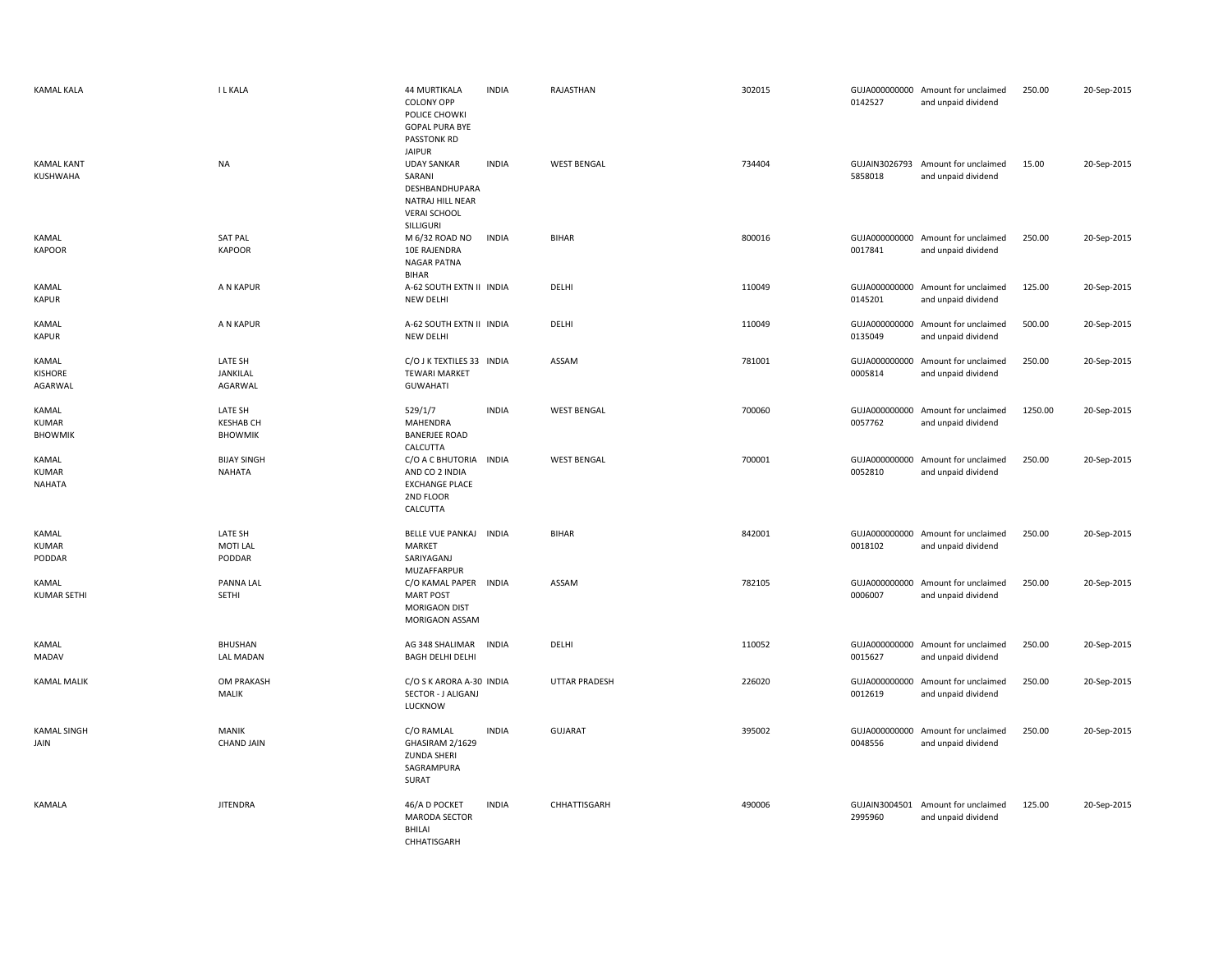| <b>KAMALA DEVI</b><br>AGARWALLA              | PRADEEP<br><b>KUMAR</b><br>AGARWALLA  | <b>BISHWROOP</b><br><b>BASTRALAY PO</b><br><b>BARAKAR DIST</b><br><b>BURDWAN W B</b>               | <b>INDIA</b> | <b>WEST BENGAL</b>    | 713324 | 0062347                  | GUJA000000000 Amount for unclaimed<br>and unpaid dividend | 250.00  | 20-Sep-2015 |
|----------------------------------------------|---------------------------------------|----------------------------------------------------------------------------------------------------|--------------|-----------------------|--------|--------------------------|-----------------------------------------------------------|---------|-------------|
| <b>KAMALA DEVI</b><br>LODHA                  | PANMAL<br>LODHA                       | SWASTIK<br><b>AUTOMOBILES N 22</b><br>2ND CROSS<br><b>JOURNALIST</b><br><b>COLONY</b><br>BANGALORE | <b>INDIA</b> | KARNATAKA             | 560002 | 0002362                  | GUJA000000000 Amount for unclaimed<br>and unpaid dividend | 250.00  | 20-Sep-2015 |
| KAMALA<br>KANTH<br>DRONAMRAJ<br>$\mathbf{U}$ | D<br>RAGHAVEND<br>RA RAO              | 3 6 547/3 STNO 8<br>HIMAGATHNAGAR<br>HYDERABAD                                                     | <b>INDIA</b> | <b>ANDHRA PRADESH</b> | 500029 | 0092987                  | GUJA000000000 Amount for unclaimed<br>and unpaid dividend | 250.00  | 20-Sep-2015 |
| KAMALABAI                                    | NARENDRA<br><b>KUMAR</b><br>SHANTILAL | 9 ARUNA CHALA<br><b>STREET MADRAS</b>                                                              | <b>INDIA</b> | <b>TAMIL NADU</b>     | 600079 | 0014328                  | GUJA000000000 Amount for unclaimed<br>and unpaid dividend | 250.00  | 20-Sep-2015 |
| KAMALESH<br><b>BHAI S PATEL</b>              | SANKARLAL<br>PATEL                    | C/O AMBICA<br><b>INVESTMENT OPP</b><br><b>DENA BANK UNJHA</b><br>N G                               | <b>INDIA</b> | <b>GUJARAT</b>        | 384170 | 0086928                  | GUJA000000000 Amount for unclaimed<br>and unpaid dividend | 250.00  | 20-Sep-2015 |
| KAMALKISHO<br>R BAJAJ                        | <b>NA</b>                             | <b>INDIA</b><br>V/50 SATIDHAM<br><b>MARKET AMRAVATI</b>                                            |              | MAHARASHTRA           | 444601 | 0602543                  | GUJAIN3022361 Amount for unclaimed<br>and unpaid dividend | 125.00  | 20-Sep-2015 |
| KAMALKISHO<br><b>RE C VORA</b>               | <b>NA</b>                             | 605 VINDHYACHAL INDIA<br><b>NEELKANTH VALLEY</b><br>RAJAWADI<br><b>GHATKOPAR</b><br>(E)MUMBAI      |              | MAHARASHTRA           | 400077 | 0179918                  | GUJA000000000 Amount for unclaimed<br>and unpaid dividend | 250.00  | 20-Sep-2015 |
| KAMALRAJ<br><b>JOHNSON</b>                   | S P JOHNSON                           | C/O SHRIK<br>KAILASHNATHAN<br>KH/18 SECTOR 9<br>GANDHINAGAR                                        | <b>INDIA</b> | <b>GUJARAT</b>        | 382019 | 0151068                  | GUJA000000000 Amount for unclaimed<br>and unpaid dividend | 250.00  | 20-Sep-2015 |
| KAMELESH<br>SONI                             | <b>VINOD BHAI</b><br>SONI             | 195/1 M G ROAD<br>3RD FLOOR<br>CALCUTTA                                                            | <b>INDIA</b> | <b>WEST BENGAL</b>    | 700007 | 0004689                  | GUJA000000000 Amount for unclaimed<br>and unpaid dividend | 500.00  | 20-Sep-2015 |
| KAMESHWAR<br>SHARMA                          | <b>NA</b>                             | QR NO 3116<br>SECTOR 8/D<br><b>BOKARO STEEL CITY</b><br><b>JHARKHAND</b>                           | <b>INDIA</b> | <b>JHARKHAND</b>      | 827009 | 1669346                  | GUJAIN3005131 Amount for unclaimed<br>and unpaid dividend | 250.00  | 20-Sep-2015 |
| KAMINI BHATI                                 | <b>NA</b>                             | 77, PREM VIHAR<br><b>CHOPASNI ROAD</b><br><b>JODHPUR</b>                                           | <b>INDIA</b> | RAJASTHAN             | 342001 | GUJAIN3030521<br>0458877 | Amount for unclaimed<br>and unpaid dividend               | 1250.00 | 20-Sep-2015 |
| <b>KAMLA DEVI</b>                            | <b>DP JINDAL</b>                      | 29 WEST AVENUE I I INDIA<br>T CAMPUS HAUZ<br>KHAS NEW DELHI                                        |              | DELHI                 | 110016 | GUJA000000000<br>0129585 | Amount for unclaimed<br>and unpaid dividend               | 250.00  | 20-Sep-2015 |
| <b>KAMLA DEVI</b><br>SETHI                   | <b>NA</b>                             | 175 ARYA NAGAR<br><b>INDIA</b><br>SCHEME NO.1 ALWR                                                 |              | RAJASTHAN             | 301001 | 8365421                  | GUJAIN3013301 Amount for unclaimed<br>and unpaid dividend | 250.00  | 20-Sep-2015 |
| <b>KAMLA PATEL</b>                           | KIRIT                                 | PATEL BHUVAN OPP INDIA<br>NAWA NAGAR HIGH<br>SCHOOL JAMNAGAR                                       |              | GUJARAT               | 361001 | 0078316                  | GUJA000000000 Amount for unclaimed<br>and unpaid dividend | 250.00  | 20-Sep-2015 |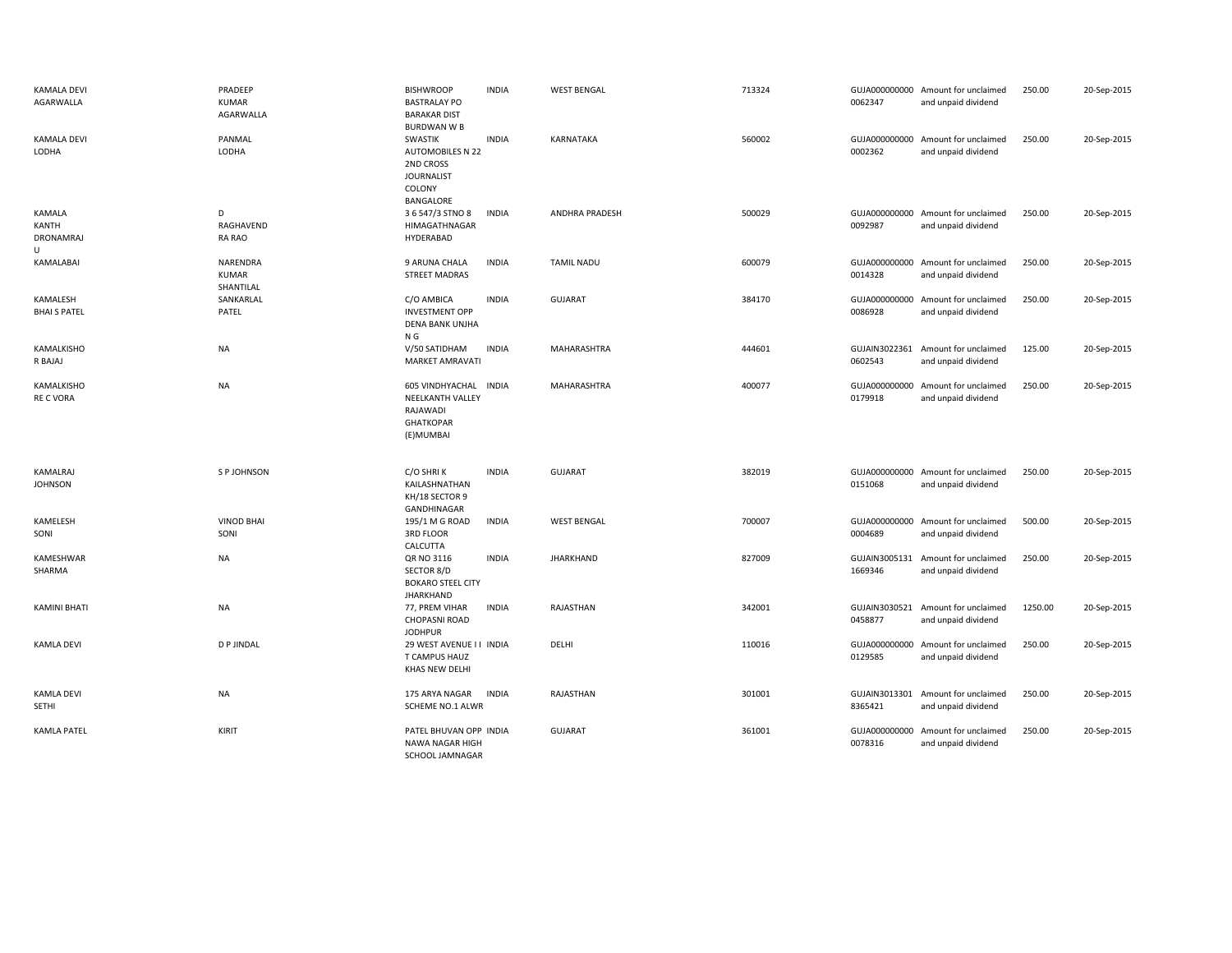| KAMLESH A<br>SHAH             | AMRITLAL<br>SHAH                    | C/O SHRIN CAPITAL INDIA<br>MANAGEMENT 604<br><b>COMMERCE HOUSE</b><br>140 N M ROAD<br><b>FORT MUMBAI</b>  |              | MAHARASHTRA          | 400001 | 0197214                  | GUJA000000000 Amount for unclaimed<br>and unpaid dividend | 250.00 | 20-Sep-2015 |
|-------------------------------|-------------------------------------|-----------------------------------------------------------------------------------------------------------|--------------|----------------------|--------|--------------------------|-----------------------------------------------------------|--------|-------------|
| KAMLESH<br>AGARWAL            | RAKESH<br>AGARWAL                   | 53/5 DOUBLE<br>STOREY GOVIND<br>PURI MODINAGAR<br>DIST GHAZIABAD U<br>P                                   | <b>INDIA</b> | <b>UTTAR PRADESH</b> | 201201 | 0015445                  | GUJA000000000 Amount for unclaimed<br>and unpaid dividend | 250.00 | 20-Sep-2015 |
| <b>KAMLESH C</b><br>SHAH      | CHANDRAKA<br><b>NT</b>              | 17 THANA STREET<br>PURASWALKKAM<br>MADRAS                                                                 | <b>INDIA</b> | <b>TAMIL NADU</b>    | 600007 | 0014605                  | GUJA000000000 Amount for unclaimed<br>and unpaid dividend | 250.00 | 20-Sep-2015 |
| KAMLESH<br>CHHOTALAL<br>PATEL | CHHOTALAL<br>PATEL                  | C/O KRISHNABEN<br>PATEL 202<br>SHRWATHJI APTT<br>OPP WARD OFFICE<br>OLD PADRA ROAD<br>AKOTA BARODA        | <b>INDIA</b> | GUJARAT              | 390020 | 0119237                  | GUJA000000000 Amount for unclaimed<br>and unpaid dividend | 250.00 | 20-Sep-2015 |
| KAMLESH<br>DHAMIJA            | S C DHAMIJA                         | 52 SOUTH<br><b>ANARKALI EXT</b><br>DELHI                                                                  | <b>INDIA</b> | DELHI                | 110051 | 0129594                  | GUJA000000000 Amount for unclaimed<br>and unpaid dividend | 250.00 | 20-Sep-2015 |
| KAMLESH<br><b>DWIVEDI</b>     | <b>BRIJ MOHAN</b><br><b>DWIVEDI</b> | 3 SUNDRM<br>APARTMENT NEAR<br>HARI NAGAR GOTRI<br>RODA BARODA                                             | <b>INDIA</b> | GUJARAT              | 390015 | 0123120                  | GUJA000000000 Amount for unclaimed<br>and unpaid dividend | 250.00 | 20-Sep-2015 |
| <b>KAMLESH H</b><br>JAIN      | HASMUKHLA<br>L P JAIN               | 19 PATHAK WADI<br>MANI BHUVAN 4TH<br><b>FLOOR LOHAR</b><br><b>CHAWL BOMBAY</b>                            | <b>INDIA</b> | MAHARASHTRA          | 400002 | 0096530                  | GUJA000000000 Amount for unclaimed<br>and unpaid dividend | 250.00 | 20-Sep-2015 |
| <b>KAMLESH J</b><br>PATEL     | <b>NA</b>                           | <b>B 58 SANSKRUT</b><br><b>BUNGLOWS</b><br>NAGALPUR<br>MEHSANA                                            | <b>INDIA</b> | <b>GUJARAT</b>       | 384002 | 2014337                  | GUJA120109000 Amount for unclaimed<br>and unpaid dividend | 100.00 | 20-Sep-2015 |
| KAMLESH<br>KUMAR<br>AGRAWAL   | <b>NA</b>                           | 16, SHRI<br>PANCHMUKHI<br><b>HANUMAN COLONY</b><br>NEAR POST OFFICE<br>MANOHARPUR, TEL<br>SAHPURA JAIPUR  | <b>INDIA</b> | RAJASTHAN            | 303004 | GUJAIN3003601<br>0413745 | Amount for unclaimed<br>and unpaid dividend               | 125.00 | 20-Sep-2015 |
| <b>KAMLESH L</b><br>PAREKH    | LAXMICHAND<br>PAREKH                | A 24 PATIL ESTATE INDIA<br>278 TARDEO ROAD<br>OPP BHATIA<br><b>HOSPITAL BOMBAY</b>                        |              | MAHARASHTRA          | 400007 | 0045235                  | GUJA000000000 Amount for unclaimed<br>and unpaid dividend | 250.00 | 20-Sep-2015 |
| KAMLESH<br>MANUBHAI           | <b>MANESH</b><br>BHAI               | M/S MANUBHAI<br>PREMCHAND&SONS<br>308 SARKAR OPP<br><b>GANDHIGRAM RLY</b><br>STN NAVRANGPURA<br>AHMEDABAD | <b>INDIA</b> | GUJARAT              | 380009 | 0130330                  | GUJA000000000 Amount for unclaimed<br>and unpaid dividend | 250.00 | 20-Sep-2015 |
| KAMLESH<br>PATEL              | <b>DHRUBHAI</b><br>PATEL            | 6/570 GALA MANDI INDIA<br><b>MOTI SHERI SURAT</b>                                                         |              | <b>GUJARAT</b>       | 395003 | 0056448                  | GUJA000000000 Amount for unclaimed<br>and unpaid dividend | 250.00 | 20-Sep-2015 |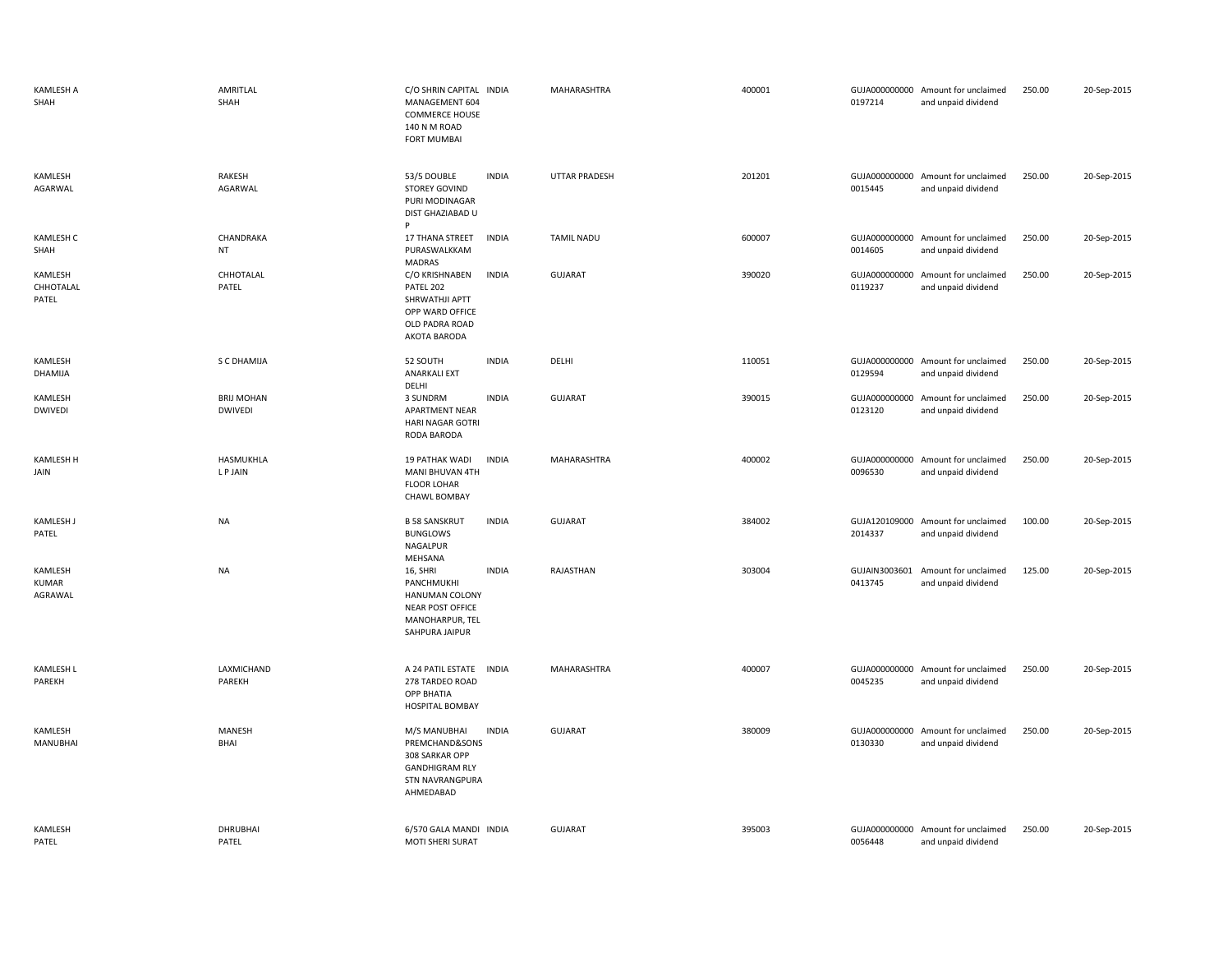| <b>KAMLESH S</b><br>AGRAWAL                        | S AGARWAL                                       | A/1 DIRAN<br>APPARTMENT NEAR<br><b>UNDER BRIDGE</b><br>SHAHIBAG<br>AHMEDABAD                         | <b>INDIA</b> | GUJARAT               | 380004 | 0125489                  | GUJA000000000 Amount for unclaimed<br>and unpaid dividend | 250.00 | 20-Sep-2015 |
|----------------------------------------------------|-------------------------------------------------|------------------------------------------------------------------------------------------------------|--------------|-----------------------|--------|--------------------------|-----------------------------------------------------------|--------|-------------|
| KAMLESH<br>SHAH                                    | <b>NA</b>                                       | <b>NA</b>                                                                                            | <b>INDIA</b> | ANDHRA PRADESH        | 500003 | 0068374                  | GUJA000000000 Amount for unclaimed<br>and unpaid dividend | 250.00 | 20-Sep-2015 |
| KAMLESH<br>SONKAR                                  | L C SONKAR                                      | C/O MR L C SONKAR INDIA<br>NO 13 KV HEBBAL<br>SADASSHIVA NAGAR<br>BANGALORE                          |              | KARNATAKA             | 560080 | GUJA000000000<br>0128921 | Amount for unclaimed<br>and unpaid dividend               | 250.00 | 20-Sep-2015 |
| KAMLESHKU<br>MAR<br><b>JOITARAM</b>                | <b>NA</b>                                       | AMBALIYASAN<br>STATION TA AND DI<br>MEHSANA                                                          | <b>INDIA</b> | GUJARAT               | 382732 | 2273316                  | GUJAIN3030285 Amount for unclaimed<br>and unpaid dividend | 175.00 | 20-Sep-2015 |
| PRAJAPATI<br>KAMLESHKU<br>MAR<br>MANEKLAL<br>PATEL | <b>NA</b>                                       | AMBALIYASAN<br>1 ARJUNNAGAR<br>SOCIETY TA AND DI<br>MEHSANA<br>AMBALIYASAN                           | <b>INDIA</b> | GUJARAT               | 382732 | GUJAIN3030285<br>2316346 | Amount for unclaimed<br>and unpaid dividend               | 125.00 | 20-Sep-2015 |
| KAMLESHKU<br>MAR P<br><b>DOBARIYA</b>              | POPATLAL<br><b>NATHABHAI</b><br><b>DOBARIYA</b> | HOUSING PLOT NO. INDIA<br>58, G.I.D.C.<br>RESIDENT AREA,<br>DIST.<br>SURENDRANAGAR,<br>WADHWAN CITY. |              | <b>GUJARAT</b>        | 363035 | 0435370                  | GUJAIN3009741 Amount for unclaimed<br>and unpaid dividend | 375.00 | 20-Sep-2015 |
| KANAIYALAL<br>DAVE                                 | LABHSHANKA<br>R DAVE                            | <b>11 RAVI KIRAN</b><br>APPARTMENT<br><b>JALARAM SOCIETY</b><br><b>JUNAGADH</b>                      | <b>INDIA</b> | <b>GUJARAT</b>        | 362001 | 0122391                  | GUJA000000000 Amount for unclaimed<br>and unpaid dividend | 250.00 | 20-Sep-2015 |
| KANAIYALAL<br>MEHTA                                | MOHANLAL<br>MEHTA                               | 41 KESAR KUNJ 4TH INDIA<br><b>FLOOR</b><br>KHANDUBHAI DESAI<br>MARG VILE PARLE<br>W BOMBAY           |              | MAHARASHTRA           | 400056 | 0021841                  | GUJA000000000 Amount for unclaimed<br>and unpaid dividend | 250.00 | 20-Sep-2015 |
| <b>KANAK G</b><br>SHAH                             | <b>GOPAL SHAH</b>                               | 2 AJAYARATNA<br><b>BUILDING SECOND</b><br><b>FLOOR STATION</b><br>ROAD BHUJ                          | <b>INDIA</b> | <b>GUJARAT</b>        | 370001 | 0076043                  | GUJA000000000 Amount for unclaimed<br>and unpaid dividend | 250.00 | 20-Sep-2015 |
| <b>KANAK R</b><br>THAKKER                          | RAUCHAND<br><b>BHAI</b>                         | <b>VIJAY NIVAS</b><br><b>JALARAM SOCIETY</b><br>DEHGAM NANDOL                                        | <b>INDIA</b> | <b>GUJARAT</b>        | 382305 | 0025726                  | GUJA000000000 Amount for unclaimed<br>and unpaid dividend | 250.00 | 20-Sep-2015 |
| KANAMERLAP<br>UDI<br>RANGARAO                      | K<br>MALLESHAM                                  | <b>SRI SWAMY</b><br>AYYAPPA CHIT<br><b>FUNDS OLD SBI</b><br>ROAD JAGGAYYAPET                         | <b>INDIA</b> | <b>ANDHRA PRADESH</b> | 521175 | 0139173                  | GUJA000000000 Amount for unclaimed<br>and unpaid dividend | 250.00 | 20-Sep-2015 |
| <b>KANAN SEN</b>                                   | HARE<br><b>KRISHNA SEN</b>                      | 16 CHANCHAL<br><b>SARANI SANTOSH</b><br>PUR AVE CAL<br>KOLKATA                                       | <b>INDIA</b> | <b>WEST BENGAL</b>    | 700075 | 0061256                  | GUJA000000000 Amount for unclaimed<br>and unpaid dividend | 250.00 | 20-Sep-2015 |
| KANCHAN<br>AGGARWAL                                | <b>NA</b>                                       | NO 230, GTB<br>NAGAR JALANDHAR<br><b>CITY</b>                                                        | <b>INDIA</b> | PUNJAB                | 144001 | 0652493                  | GUJAIN3016961 Amount for unclaimed<br>and unpaid dividend | 250.00 | 20-Sep-2015 |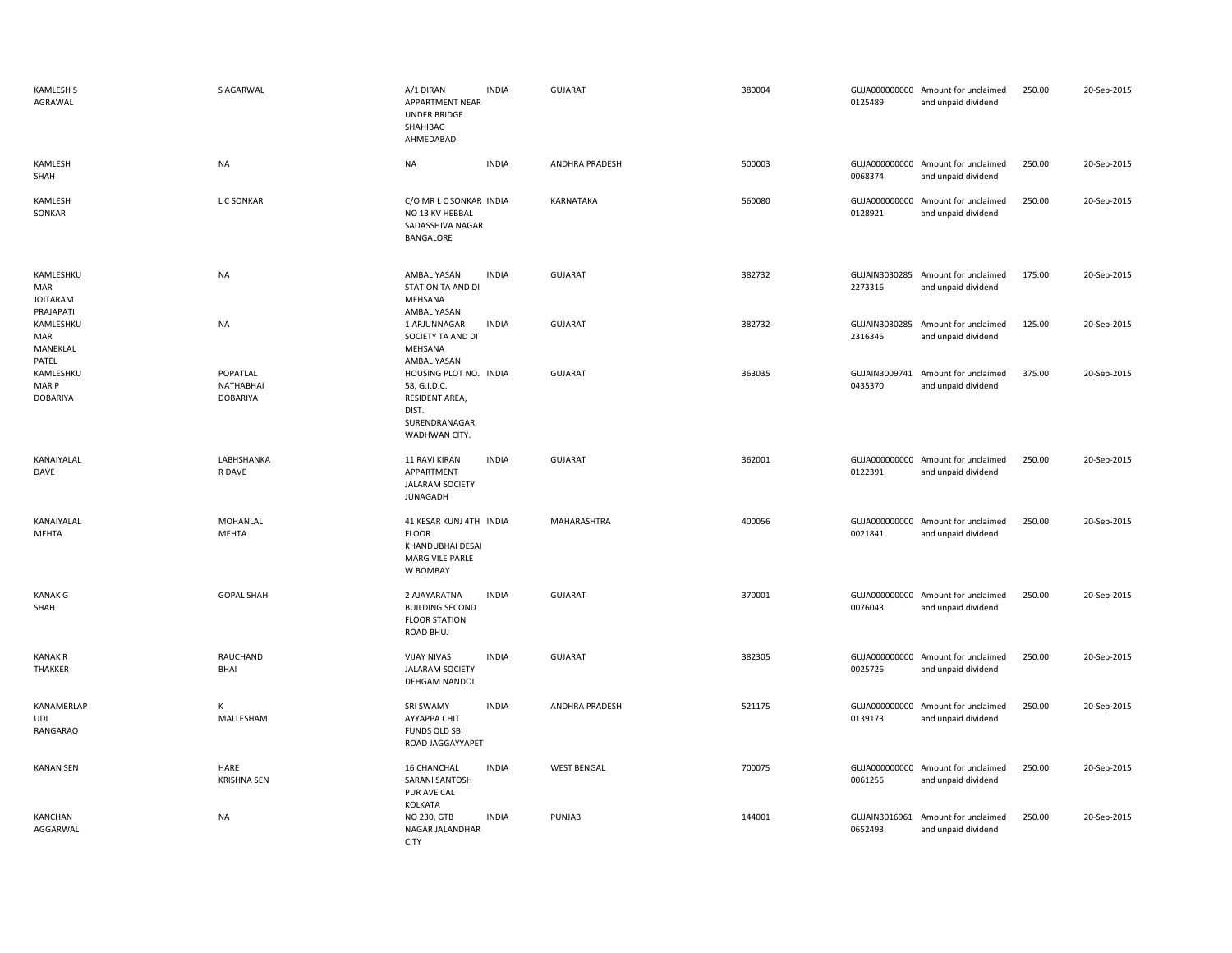| KANCHAN<br>BAGRI                         | <b>BITHALDAS B</b>                   | C/O UJALA<br>OPTICANS 1/1<br><b>JAGMOHAN</b><br><b>MULLICK LANE</b><br>CALCUTTA                         | <b>INDIA</b> | <b>WEST BENGAL</b>   | 700007 | 0057919                  | GUJA000000000 Amount for unclaimed<br>and unpaid dividend | 250.00 | 20-Sep-2015 |
|------------------------------------------|--------------------------------------|---------------------------------------------------------------------------------------------------------|--------------|----------------------|--------|--------------------------|-----------------------------------------------------------|--------|-------------|
| <b>KANCHAN</b><br>SHAH                   | DHIRAJLAL<br>SHAH                    | C/O SEVANTILAL<br>MEHTA 23 VADVALI<br>CHAL PANJRA POLE<br><b>RELIEF ROAD</b><br>AHMEDABAD               | <b>INDIA</b> | <b>GUJARAT</b>       | 380001 | 0046629                  | GUJA000000000 Amount for unclaimed<br>and unpaid dividend | 250.00 | 20-Sep-2015 |
| KANDARPKU<br>MAR<br>RAMESHBHAI<br>DESAI  | RAMESHBHAI                           | <b>SCHOOL STREET</b><br>ABRAMA VALSAD<br>VALSAD                                                         | <b>INDIA</b> | <b>GUJARAT</b>       | 396001 | 0992399                  | GUJA120132000 Amount for unclaimed<br>and unpaid dividend | 250.00 | 20-Sep-2015 |
| <b>KANHAIYA LAL</b>                      | LATE SH<br>SUKKHAN<br>LAL            | SA 15/132 BFG -2<br>HARNARAYAN<br>VIHAR MAWAIYAN<br>SARNATHVARANASI                                     | <b>INDIA</b> | <b>UTTAR PRADESH</b> | 221007 | GUJA000000000<br>0054727 | Amount for unclaimed<br>and unpaid dividend               | 250.00 | 20-Sep-2015 |
| <b>KANHAIYA LAL</b><br><b>BORAR</b>      | <b>NAWARATAN</b><br><b>MAL BORAR</b> | 104 B GREY STREET INDIA<br>CALCUTTA                                                                     |              | <b>WEST BENGAL</b>   | 700005 | 0052198                  | GUJA000000000 Amount for unclaimed<br>and unpaid dividend | 250.00 | 20-Sep-2015 |
| <b>KANHAIYA LAL</b><br>KHOOB<br>CHANDANI | <b>HUKMATRAI</b>                     | C/O SAIBABA FRUIT INDIA<br>AGENCY SHOP NO 4<br>NEW FRUIT MARKET<br><b>KALAMNA YARD</b><br><b>NAGPUR</b> |              | MAHARASHTRA          | 440008 | GUJA000000000<br>0158231 | Amount for unclaimed<br>and unpaid dividend               | 250.00 | 20-Sep-2015 |
| <b>KANHAIYA LAL</b><br>SHARMA            | RAMESH<br><b>WAR PRASAD</b>          | E-32 SIDDHARTH<br>NAGAR SECTOR 13<br>MALVIYA NAGAR<br><b>JAIPUR</b>                                     | <b>INDIA</b> | RAJASTHAN            | 302017 | 0069907                  | GUJA000000000 Amount for unclaimed<br>and unpaid dividend | 250.00 | 20-Sep-2015 |
|                                          |                                      | K F SALAT Q NO                                                                                          | <b>INDIA</b> | GUJARAT              | 391750 |                          | GUJA000000000 Amount for unclaimed                        | 250.00 | 20-Sep-2015 |
| KANHAIYALAL<br>FAKIRCHAND<br>SALAT       | FAKIRCHAND<br>SHRIRAM<br>SALAT       | 7180 DIST BARODA                                                                                        |              |                      |        | 0119632                  | and unpaid dividend                                       |        |             |
| <b>KANHEYA LAL</b><br>SHARMA             | <b>NA</b>                            | MAHESHWARI<br>COLONY GUNOJIYA<br><b>DHORA BALOTRA</b>                                                   | <b>INDIA</b> | RAJASTHAN            | 344022 | GUJA120121010<br>0120886 | Amount for unclaimed<br>and unpaid dividend               | 277.50 | 20-Sep-2015 |
| KANIYALAL<br>CHIMANLAL<br>SONI           | C LAL                                | SONI FADIYA<br>CHHIPWAD PADRA<br><b>TALAKNEAT DIST</b><br><b>BARODA GUJ</b>                             | <b>INDIA</b> | GUJARAT              | 391440 | 0130997                  | GUJA000000000 Amount for unclaimed<br>and unpaid dividend | 250.00 | 20-Sep-2015 |
| KANJIBHAI<br>BHAGWANBH<br>AI PITHADIA    | <b>NA</b>                            | AT PO CHAMARDI<br>TA BABRA DIST<br>AMRELI NR AIRTEL<br><b>TOWER CHAMARDI</b><br><b>GUJARAT</b>          | <b>INDIA</b> | <b>GUJARAT</b>       | 365601 | GUJAIN3002141<br>4131893 | Amount for unclaimed<br>and unpaid dividend               | 250.00 | 20-Sep-2015 |
| KANTA<br>AGARWAL                         | PAWANKUM<br>AR AGRAWAL               | C/O DR PAWAN<br>KUMAR AGRAWAL<br>NAYABAZAR<br>BHAGALPUR                                                 | <b>INDIA</b> | <b>BIHAR</b>         | 812002 | 0004317                  | GUJA000000000 Amount for unclaimed<br>and unpaid dividend | 250.00 | 20-Sep-2015 |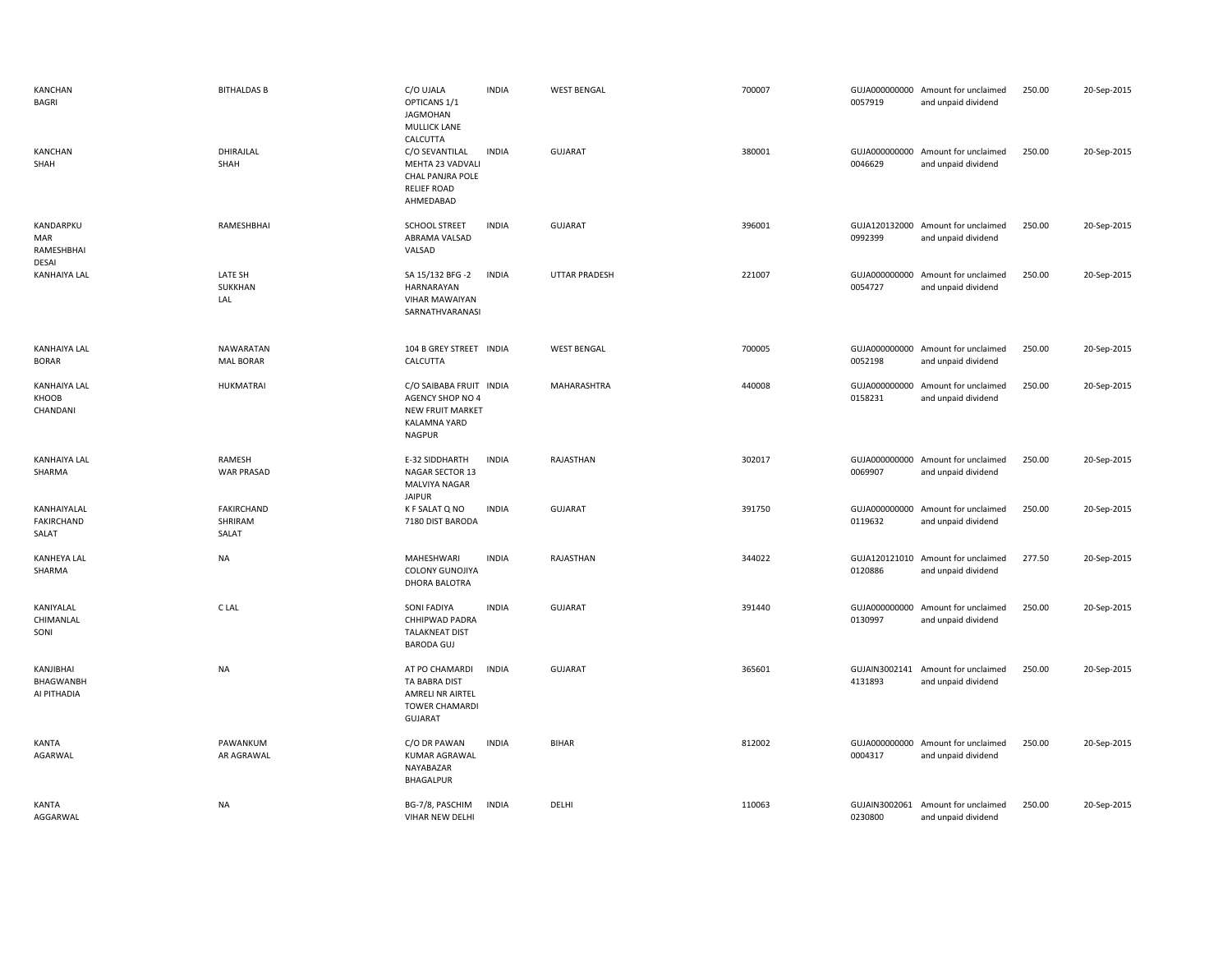| <b>KANTA BHAI</b><br>SHANKAR<br><b>BHAI PATEL</b> | SHANKARBH<br>AI D PATEL                  | LIMDISHERI AT & P INDIA<br>O SIMARDA TA<br>PETLAD DIST KHEDA<br>GUJ                                           | <b>GUJARAT</b>     | 388485 | 0108771 | GUJA000000000 Amount for unclaimed<br>and unpaid dividend | 250.00 | 20-Sep-2015 |
|---------------------------------------------------|------------------------------------------|---------------------------------------------------------------------------------------------------------------|--------------------|--------|---------|-----------------------------------------------------------|--------|-------------|
| <b>KANTA DEVI</b><br>MAHESHWARI                   | SR<br>MAHESHWAR<br>I H HOLD              | 48 HEMCHANDRA<br><b>INDIA</b><br><b>NASKAR ROAD</b><br>OPPOSITE JORA<br>PETROL PUMP<br>BELIAGHATA<br>CALCUTTA | <b>WEST BENGAL</b> | 700010 | 0149065 | GUJA000000000 Amount for unclaimed<br>and unpaid dividend | 250.00 | 20-Sep-2015 |
| KANTA<br>MAHESHWARI                               | S<br>MAHESHWAR<br>I H HOLD               | 48 HEM CHANDRA<br>INDIA<br><b>NASKAR ROAD</b><br><b>BELIAGHATA</b><br>CALCUTTA                                | <b>WEST BENGAL</b> | 700010 | 0146376 | GUJA000000000 Amount for unclaimed<br>and unpaid dividend | 250.00 | 20-Sep-2015 |
| <b>KANTA PATEL</b>                                | <b>BABULAL</b>                           | 1068 D LUHARSHERI INDIA<br>SARASPUR<br>AHMEDABAD                                                              | <b>GUJARAT</b>     | 380018 | 0085236 | GUJA000000000 Amount for unclaimed<br>and unpaid dividend | 250.00 | 20-Sep-2015 |
| <b>KANTA</b><br>SHARMA                            | <b>DINESH</b><br><b>KUMAR</b><br>SHARMA  | C/O SHIV SAGAR &<br><b>INDIA</b><br>CO SALASAR DIST<br>CHURU RAJ                                              | RAJASTHAN          | 331506 | 0072426 | GUJA000000000 Amount for unclaimed<br>and unpaid dividend | 250.00 | 20-Sep-2015 |
| <b>KANTA SINGH</b>                                | RAJINDAR<br>SINGH                        | TH-4 AKASH GANGA INDIA<br>E 8 SHAHAPURA<br><b>BHOPAL BHOPAL</b>                                               | MAHARASHTRA        | 999999 | 0275560 | GUJA120132000 Amount for unclaimed<br>and unpaid dividend | 257.50 | 20-Sep-2015 |
| <b>KANTABEN B</b><br>PATEL                        | BHIKHUBHAI                               | <b>MAHAVIR COLONY</b><br><b>INDIA</b><br>RAJMAHAL ROAD<br>VADODARA                                            | <b>GUJARAT</b>     | 390001 | 0038954 | GUJA000000000 Amount for unclaimed<br>and unpaid dividend | 250.00 | 20-Sep-2015 |
| <b>KANTABEN</b><br>DESAI                          | KANUBHAI                                 | <b>NEAR SAAT ORDA</b><br><b>INDIA</b><br><b>DESAI VAGO</b><br>NADIAD DIST KHEDA                               | <b>GUJARAT</b>     | 387001 | 0040941 | GUJA000000000 Amount for unclaimed<br>and unpaid dividend | 250.00 | 20-Sep-2015 |
| <b>KANTABEN</b><br>GIRADHARBH<br>AI PATEL         | <b>GIRDHARBHA</b>                        | 945 NARANPURA<br><b>INDIA</b><br><b>VILLAGE SWAMI</b><br><b>NARAYAN VAS</b><br>AHMEDABAD                      | <b>GUJARAT</b>     | 380013 | 0000286 | GUJA000000000 Amount for unclaimed<br>and unpaid dividend | 250.00 | 20-Sep-2015 |
| <b>KANTABEN J</b><br>KANTHARIA                    | <b>JAGJIVANBHA</b><br><b>I KANTHARIA</b> | AT & POST KOSAD<br><b>INDIA</b><br>(W RLY) TAL<br><b>CHORYASI DIST</b><br><b>SURAT GUJARAT</b>                | <b>GUJARAT</b>     | 394105 | 0121461 | GUJA000000000 Amount for unclaimed<br>and unpaid dividend | 250.00 | 20-Sep-2015 |
| <b>KANTABEN</b><br>PATEL                          | <b>BHIMJI BHAI</b><br>PATEL              | <b>INDIA</b><br><b>SURANI BHAWAN</b><br>LAKDGANJ NAGPUR                                                       | MAHARASHTRA        | 440008 | 0015056 | GUJA000000000 Amount for unclaimed<br>and unpaid dividend | 250.00 | 20-Sep-2015 |
| KANTABEN<br>SHANKARLAL<br>PATEL                   | SHANKARLAL<br>PATEL                      | <b>INDIA</b><br>4 BHAGAVATI<br><b>NAGAR SOCIETY</b><br><b>NEAR BUS STAND</b><br>PATAN                         | <b>GUJARAT</b>     | 384265 | 3240885 | GUJAIN3003941 Amount for unclaimed<br>and unpaid dividend | 250.00 | 20-Sep-2015 |
| <b>KANTABEN V</b><br><b>GOHIL</b>                 | VAJESANG<br><b>GOHIL</b>                 | 7/42 GUJ REFINERY INDIA<br><b>TOWN SHIP</b><br><b>JAWAHAR NAGAR</b><br><b>BARODA</b>                          | <b>GUJARAT</b>     | 391320 | 0038086 | GUJA000000000 Amount for unclaimed<br>and unpaid dividend | 250.00 | 20-Sep-2015 |
| <b>KANTI RAI</b>                                  | NA                                       | 15, REWAPARK OPP. INDIA<br>T.B. HOSPITAL<br><b>GOTRI</b><br>ROADVADODARA                                      | <b>GUJARAT</b>     | 390021 | 0124160 | GUJA000000000 Amount for unclaimed<br>and unpaid dividend | 500.00 | 20-Sep-2015 |
| KANTIBHAI<br>LAXMANBHAI<br>PATEL                  | LAXMANBHAI<br>MOTIBHAI<br>PATEL          | <b>INDIA</b><br>NR.AMBA MATA<br>MANDIR, THALA,<br>CHIKHLI                                                     | <b>GUJARAT</b>     | 396521 | 0002090 | GUJA120440000 Amount for unclaimed<br>and unpaid dividend | 500.00 | 20-Sep-2015 |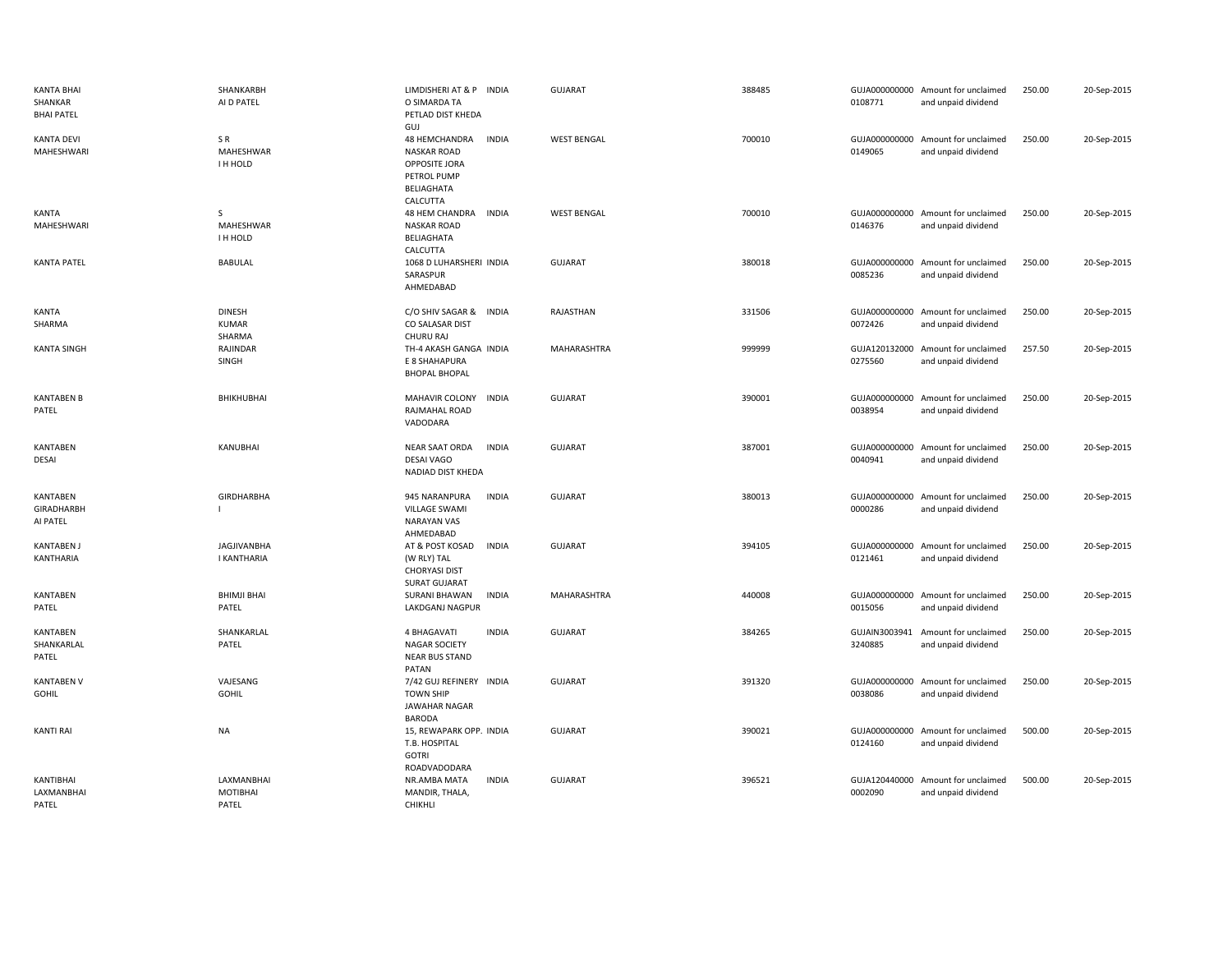| KANTIBHAI<br>SOMABHAI<br>PARMAR         | SOMABHAI C<br>PARMAR                             | Q NO 763 KRIBHCO INDIA<br><b>TOWNSHIP PO</b><br><b>KRIBHCO NAGAR</b><br><b>SURAT</b>           |              | <b>GUJARAT</b> | 394515 | 0048726                  | GUJA000000000 Amount for unclaimed<br>and unpaid dividend | 250.00 | 20-Sep-2015 |
|-----------------------------------------|--------------------------------------------------|------------------------------------------------------------------------------------------------|--------------|----------------|--------|--------------------------|-----------------------------------------------------------|--------|-------------|
| KANTILAL<br><b>BHIMJI SAPRA</b>         | <b>NA</b>                                        | MOTI WADI BOTAD INDIA                                                                          |              | <b>GUJARAT</b> | 364710 | 4231704                  | GUJAIN3010392 Amount for unclaimed<br>and unpaid dividend | 250.00 | 20-Sep-2015 |
| KANTILAL<br>DHANJIBHAI<br>ANKOLA        | <b>DHANJI BHAI</b><br><b>G ANKOLA</b>            | 337 TARAMGA HILL INDIA<br><b>SOCIETY NEAR</b><br>ARJUN ASHRAM<br>CHANDLODIA<br>AHMEDABAD       |              | <b>GUJARAT</b> | 382481 | GUJA000000000<br>0118824 | Amount for unclaimed<br>and unpaid dividend               | 250.00 | 20-Sep-2015 |
| KANTILAL<br>DHOLAKIYA                   | CHHOTALAL<br>DHOLAKIYA                           | GHANSHYAM<br><b>GANESH FALIYA</b><br><b>NAGAR ROAD</b><br><b>JUNAGADH</b>                      | <b>INDIA</b> | <b>GUJARAT</b> | 362001 | 0122227                  | GUJA000000000 Amount for unclaimed<br>and unpaid dividend | 250.00 | 20-Sep-2015 |
| KANTILAL<br>JIVANLAL<br>PATEL           | JIVANLAL<br><b>GOVINDJI</b><br><b>PATEL RETD</b> | 138ASHOK<br>APARTMENT 5TH<br><b>FLOOR SARASPUR</b><br>AHMEDABAD                                | <b>INDIA</b> | <b>GUJARAT</b> | 380018 | 0025153                  | GUJA000000000 Amount for unclaimed<br>and unpaid dividend | 250.00 | 20-Sep-2015 |
| KANTILAL<br>LAVJIBHAI<br>SHAH           | <b>LAVJIBHI</b>                                  | 11 MOTI KUNJ<br>SOCIETY NR ISHVAR<br>BHAVAN<br>NAVRANGPARA                                     | <b>INDIA</b> | <b>GUJARAT</b> | 380009 | GUJA000000000<br>0180069 | Amount for unclaimed<br>and unpaid dividend               | 250.00 | 20-Sep-2015 |
| KANTILAL<br>LAXMAN<br>PESIVADIA         | <b>NA</b>                                        | AHMEDABAD<br>402 NAMRATA<br>APPARTMENT,<br>ZANZARDA ROAD,<br><b>NEAR GAYATRI</b><br>SCHOOL,    | <b>INDIA</b> | <b>GUJARAT</b> | 362001 | 0094544                  | GUJAIN3009741 Amount for unclaimed<br>and unpaid dividend | 250.00 | 20-Sep-2015 |
| <b>KANTILAL M</b><br>SHAH               | <b>MOHANLAL B</b><br>SHAH RETD                   | <b>JUNAGADH</b><br>4027/1 BEHIND<br><b>STATE BANK</b><br>ASTODIA ROAD<br>AHMEDABAD             | <b>INDIA</b> | <b>GUJARAT</b> | 380001 | GUJA000000000<br>0024319 | Amount for unclaimed<br>and unpaid dividend               | 250.00 | 20-Sep-2015 |
| <b>KANTILAL P</b><br>SHAH               | POPATLAL<br>SHAH RETD                            | 38 MADHURAM<br>PARK SOC SOC NR<br><b>SIYON NAGAR MANI</b><br>NAGAR E<br>AHMEDABAD              | <b>INDIA</b> | <b>GUJARAT</b> | 380008 | 0068578                  | GUJA000000000 Amount for unclaimed<br>and unpaid dividend | 250.00 | 20-Sep-2015 |
| KANTILAL<br>UPADHYAY                    | <b>NA</b>                                        | A/11, LA-BELLA<br>APARTMENTS,<br><b>SARDAR PATEL</b><br>NAGAR ROAD<br>ELLISBRIDGEAHMED<br>ABAD | <b>INDIA</b> | <b>GUJARAT</b> | 380006 | 0124166                  | GUJA000000000 Amount for unclaimed<br>and unpaid dividend | 750.00 | 20-Sep-2015 |
| KANUBHAI<br>AMBALAL<br>PATEL            | AMBALAL<br>MOHANLAL<br>PATEL                     | AT AND POST<br>AMBALIYASAN TA<br>AND DIST MEHSANA<br>MEHSANA                                   | <b>INDIA</b> | <b>GUJARAT</b> | 382732 | 2666835                  | GUJA120109000 Amount for unclaimed<br>and unpaid dividend | 500.00 | 20-Sep-2015 |
| KANUBHAI<br>AMBALAL<br>PATEL            | AMBALAL<br>PATEL                                 | 31 PRAMANIK<br><b>SOCIETY RANIP</b><br>AHMEDABAD                                               | <b>INDIA</b> | <b>GUJARAT</b> | 382480 | 4058629                  | GUJAIN3015491 Amount for unclaimed<br>and unpaid dividend | 250.00 | 20-Sep-2015 |
| KANUBHAI<br><b>FULCHANDDA</b><br>S SHAH | F SHAH                                           | 91 MOTIBAG<br><b>SOCIETY POST</b><br>GHODASAR<br>AHMEDABAD                                     | <b>INDIA</b> | <b>GUJARAT</b> | 380050 | 0131515                  | GUJA000000000 Amount for unclaimed<br>and unpaid dividend | 250.00 | 20-Sep-2015 |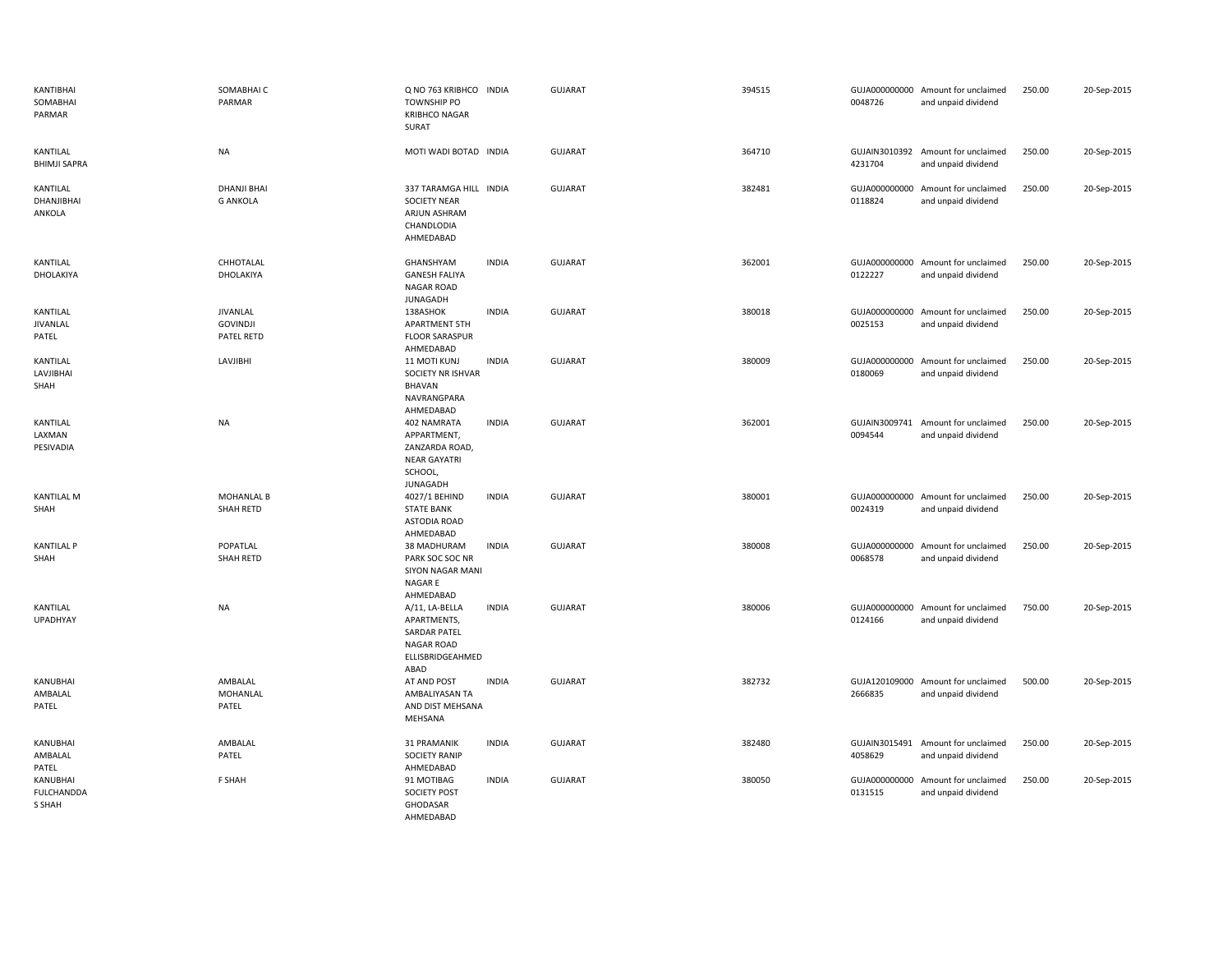| KANUBHAI J<br>PATEL                      | <b>JASHBHAI</b><br>PATEL      | TEJASH<br>ENGINEERING<br>TALUKADARI<br>HOSTEL COMP<br><b>ASHRAM ROAD</b>                        | <b>INDIA</b> | <b>GUJARAT</b>    | 387001 | 0040754                  | GUJA000000000 Amount for unclaimed<br>and unpaid dividend | 250.00 | 20-Sep-2015 |
|------------------------------------------|-------------------------------|-------------------------------------------------------------------------------------------------|--------------|-------------------|--------|--------------------------|-----------------------------------------------------------|--------|-------------|
| KANUBHAI<br>MULGIBHAI<br>SHAH            | MULGIBHAI S<br>SHAH           | NADIAD<br><b>GHADIALAI POLE</b><br>OPP BAPUDESAIS<br>KHADKI NR ROSANI<br><b>CLINIC BARODA</b>   | <b>INDIA</b> | <b>GUJARAT</b>    | 390001 | 0036781                  | GUJA000000000 Amount for unclaimed<br>and unpaid dividend | 250.00 | 20-Sep-2015 |
| KANUBHAI<br>NATHABHAI<br>MALI            | <b>NATHABHAI</b><br>MALI      | LUHARWADA MALI INDIA<br><b>FALIYA JHALOD DIST</b><br>DAHOD                                      |              | <b>GUJARAT</b>    | 389170 | 0030833                  | GUJAIN3031161 Amount for unclaimed<br>and unpaid dividend | 250.00 | 20-Sep-2015 |
| KANUBHAI<br>PATEL                        | <b>ASHA BHAI</b><br>PATEL     | <b>17 SUHRID PARK</b><br><b>NEAR ANANT PARK</b><br>VASNA ROAD<br>BARODA                         | <b>INDIA</b> | GUJARAT           | 390015 | 0119029                  | GUJA000000000 Amount for unclaimed<br>and unpaid dividend | 250.00 | 20-Sep-2015 |
| KANUBHAI<br>RAGNATHBHA<br><b>I BAROT</b> | RAGNATHBH<br>AI BAROT         | AT&PO VADGAM TA INDIA<br>VADGAM DT<br><b>BANASKANTHA T P</b><br><b>STAFF QUARTERS</b><br>VADGAM |              | <b>GUJARAT</b>    | 385410 | 0135018                  | GUJA000000000 Amount for unclaimed<br>and unpaid dividend | 250.00 | 20-Sep-2015 |
| KANYALAL<br>BAPULAL<br>PAREKH            | <b>B PAREKH</b>               | <b>DASAIVAS PAREKH</b><br>KI KHADKI AT & PO<br><b>RADHANPUR DIST</b><br><b>BANASKATHA GUJ</b>   | <b>INDIA</b> | <b>GUJARAT</b>    | 385340 | 0132111                  | GUJA000000000 Amount for unclaimed<br>and unpaid dividend | 250.00 | 20-Sep-2015 |
| <b>KAPIL</b><br>GAMBHIR                  | <b>KKGAMBHIR</b>              | 561 ANAND KUNJ<br><b>VIKAS PURI</b><br>NEWDELHI                                                 | <b>INDIA</b> | DELHI             | 110018 | 0161980                  | GUJA000000000 Amount for unclaimed<br>and unpaid dividend | 500.00 | 20-Sep-2015 |
| <b>KARAM SINGH</b>                       | <b>NA</b>                     | 46-B TAGORE<br>NAGAR LUDHIANA                                                                   | <b>INDIA</b> | PUNJAB            | 141001 | 0270436                  | GUJA120254000 Amount for unclaimed<br>and unpaid dividend | 250.00 | 20-Sep-2015 |
| KARANDEEP<br>SINGH<br>CHAHAL             | <b>DALJIT SINGH</b><br>CHAHAL | 24 SANT AVENUE<br>THE MALL B/S SSP<br><b>RESIDENCE</b><br>AMRITSAR                              | <b>INDIA</b> | PUNJAB            | 143001 | GUJAIN3003941<br>1249398 | Amount for unclaimed<br>and unpaid dividend               | 250.00 | 20-Sep-2015 |
| <b>KARSAN L</b><br><b>NAKUM</b>          | LAXMANBHAI<br><b>G NAKUM</b>  | <b>AGRO SERVICE</b><br>CENTRE<br>MANAVADAR                                                      | <b>INDIA</b> | <b>GUJARAT</b>    | 362630 | 0107059                  | GUJA000000000 Amount for unclaimed<br>and unpaid dividend | 250.00 | 20-Sep-2015 |
| KARTAVYA<br>SADH                         | Saral Sadh                    | <b>B 77 SECOND</b><br><b>FLOOR LAJPAT</b><br>NAGAR PART 1 NEW<br>DELHINEW DELHI                 | <b>INDIA</b> | DELHI             | 110024 | 0018365                  | GUJA120106060 Amount for unclaimed<br>and unpaid dividend | 250.00 | 20-Sep-2015 |
| KARTHI<br>KEYANI<br>RAJAMANI             | P RRAJAMANI                   | 6 53RD AVENUE<br><b>SADRAS WEST</b><br>KALPAKKAM T N                                            | <b>INDIA</b> | <b>TAMIL NADU</b> | 603102 | 0106010                  | GUJA000000000 Amount for unclaimed<br>and unpaid dividend | 250.00 | 20-Sep-2015 |
| KARTIK<br>SHIVDAS<br>WATKAR              | <b>NA</b>                     | COLLARY WARD,<br>WARORA, DIST-<br>CHANDRAPUR<br><b>WARORA</b>                                   | <b>INDIA</b> | MAHARASHTRA       | 442907 | 0213716                  | GUJA120107000 Amount for unclaimed<br>and unpaid dividend | 125.00 | 20-Sep-2015 |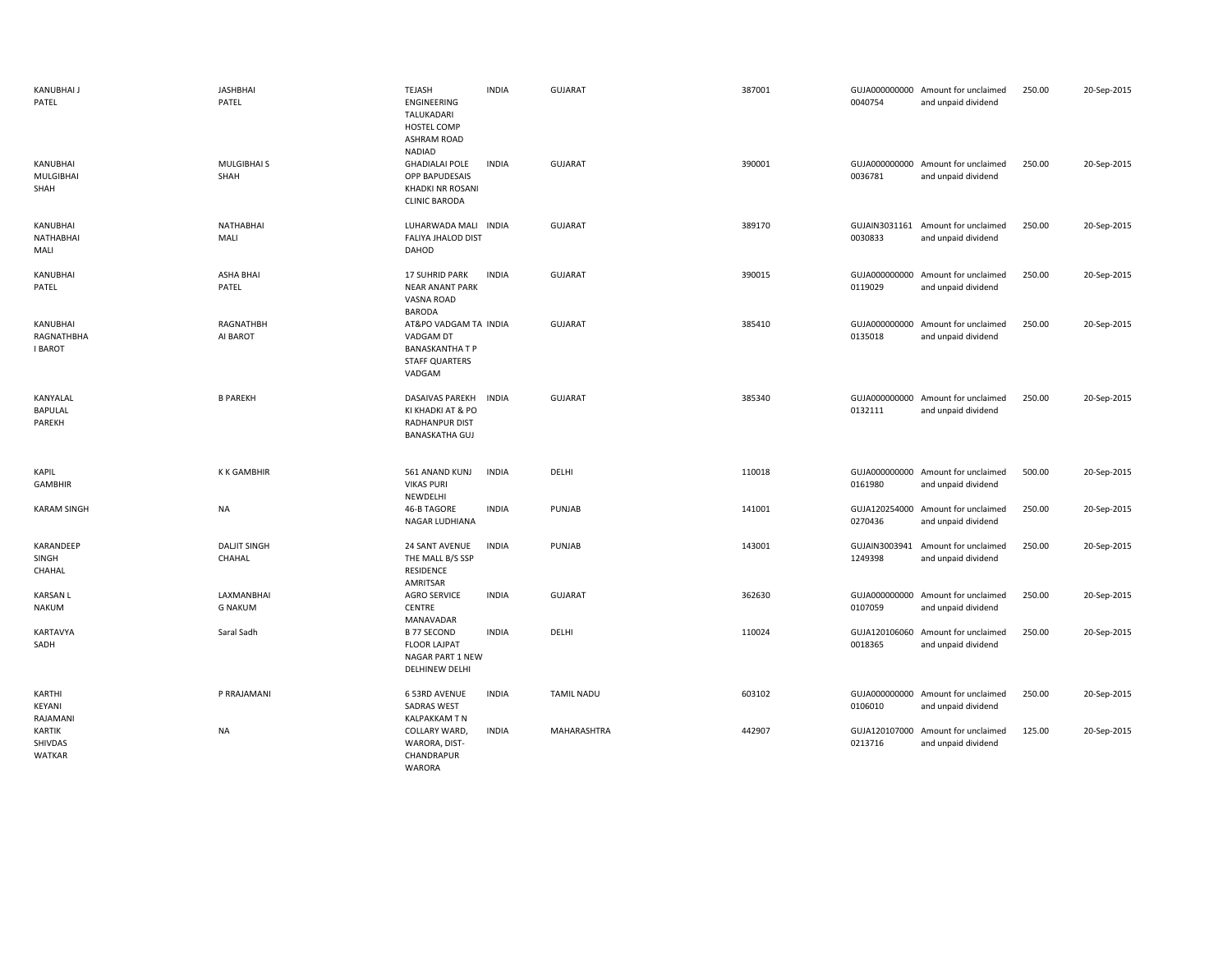| KARTIKA<br>JAMDAR                            | <b>NITIN</b><br><b>JAMDAR</b>               | C/O NITIN JAMDAR INDIA<br>ADVOCATE HIGH<br><b>COURT 314-A 3 RD</b><br><b>FLOOR COMMERCE</b><br><b>HOUSE NAGINDAS</b><br>MASTRE ROAD<br><b>FORTMUMBAI</b> | MAHARASHTRA           | 400001 | 0159618                  | GUJA000000000 Amount for unclaimed<br>and unpaid dividend | 250.00 | 20-Sep-2015 |
|----------------------------------------------|---------------------------------------------|----------------------------------------------------------------------------------------------------------------------------------------------------------|-----------------------|--------|--------------------------|-----------------------------------------------------------|--------|-------------|
| KARUNABEN<br>VINOD<br><b>KUMAR</b><br>AJBANI | VINOD<br><b>KUMAR</b><br>POPATLAL<br>AJBANI | <b>INDIA</b><br>M BLOCK 2ND<br><b>FLOOR STERLING</b><br>APTT KAJI S MEDAN<br><b>GOPIPURA SURAT</b>                                                       | GUJARAT               | 395001 | GUJA000000000<br>0048967 | Amount for unclaimed<br>and unpaid dividend               | 250.00 | 20-Sep-2015 |
| KARUNASREE<br>MUDDASANI                      | G<br>VARADARED<br>DY                        | <b>INDIA</b><br>1-705 A/C/42<br>ADVOCATES<br>COLONY<br>HANAMKONDA                                                                                        | <b>ANDHRA PRADESH</b> | 506001 | 0165785                  | GUJA000000000 Amount for unclaimed<br>and unpaid dividend | 375.00 | 20-Sep-2015 |
| <b>KASHI PRASAD</b><br>AGARWAL               | RADHA<br><b>KRISHAN</b>                     | 145 SHANKAR<br><b>INDIA</b><br><b>COLONY NAYA</b><br><b>KHERA JAIPUR RAJ</b>                                                                             | RAJASTHAN             | 302012 | 0010509                  | GUJA000000000 Amount for unclaimed<br>and unpaid dividend | 250.00 | 20-Sep-2015 |
| KASHIBEN<br>PARSHOTAMB<br><b>HAI PARMAR</b>  | <b>NA</b>                                   | <b>INDIA</b><br>3/31<br>GHANSHYAMPARK<br>SOCIETY BEHIND<br>SAHAYOG SOCIETY<br><b>GORWA REFINARY</b><br>ROADVADODARA                                      | GUJARAT               | 390016 | GUJA000000000<br>0312966 | Amount for unclaimed<br>and unpaid dividend               | 500.00 | 20-Sep-2015 |
| KASHINATH<br><b>MISHRA</b>                   | <b>NA</b>                                   | C/O DR R K MALLICK INDIA<br>131<br><b>JAYACHANDRAPUR</b><br>P O PARADEEP DT<br>JAGATSINGHPUR<br>PARADEEP ORISSA                                          | ORISSA                | 754142 | 6371686                  | GUJAIN3005131 Amount for unclaimed<br>and unpaid dividend | 125.00 | 20-Sep-2015 |
| KASHIPRASAD<br>JAISWAL                       | <b>NA</b>                                   | <b>ITWARA BAZAR,</b><br><b>INDIA</b><br>PIPARIYA (M.P.)                                                                                                  | <b>MADHYA PRADESH</b> | 461775 | GUJAIN3019831<br>0112430 | Amount for unclaimed<br>and unpaid dividend               | 387.50 | 20-Sep-2015 |
| KASHMIRA<br><b>HARIVADAN</b><br>PARIKH       | <b>HARIVADAN</b><br>PARIKH                  | E/33 TARUN NAGAR INDIA<br><b>VIBHAG 2 GURUKUL</b><br><b>NEAR SUBHAS</b><br><b>CHOWK NEW</b><br><b>SNEHA FLATS</b><br>AHMEDABAD                           | GUJARAT               | 380052 | GUJA000000000<br>0165788 | Amount for unclaimed<br>and unpaid dividend               | 250.00 | 20-Sep-2015 |
| KASHMIRA<br>HIMANSHU<br>PAREKH               | <b>NA</b>                                   | 302, JAYESH APPT.<br><b>INDIA</b><br><b>NEAR AMARDEEP</b><br><b>HOSPITAL</b><br>RAJENDRA BHUVAN<br>ROAD VERAVAL                                          | GUJARAT               | 362266 | 0231628                  | GUJA120109000 Amount for unclaimed<br>and unpaid dividend | 250.00 | 20-Sep-2015 |
| KASHMIRA<br><b>MODI</b>                      | <b>NA</b>                                   | 112 GANESH<br><b>INDIA</b><br>APARTMENT SOLA<br>ROAD NARANPURA<br>AHMEDABAD                                                                              | GUJARAT               | 380013 | 0000563                  | GUJA000000000 Amount for unclaimed<br>and unpaid dividend | 125.00 | 20-Sep-2015 |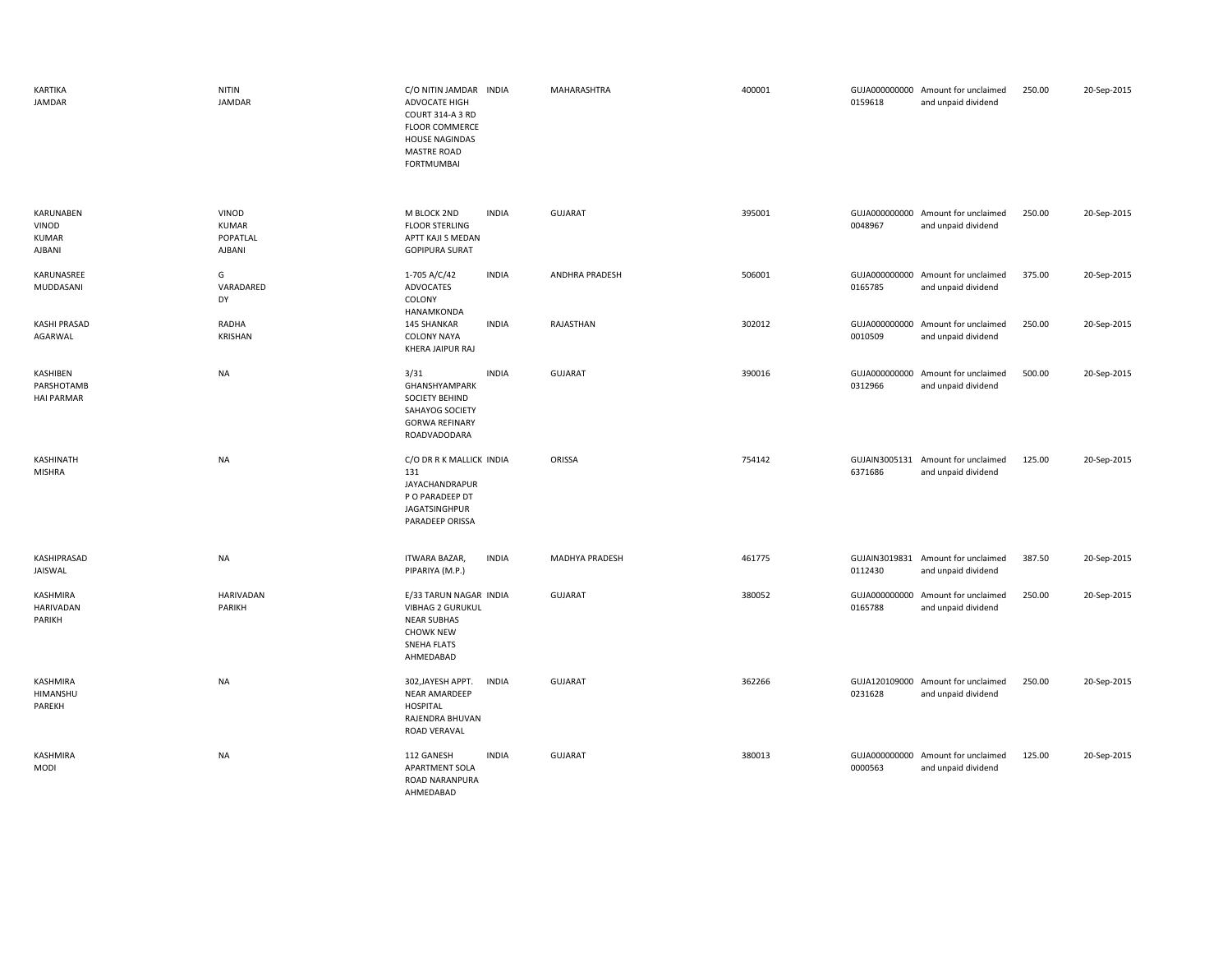| KASHMIRA<br>SHAH                               | <b>DHANJI BHAI</b><br>SHAH              | 5 B USHMA FLATS<br><b>INDIA</b><br>NR NAVRANGPURA<br><b>BUS STOP</b><br>NAVRANGPURA<br>AHMEDABAD                                                       |              | GUJARAT               | 380009 | 0092485                  | GUJA000000000 Amount for unclaimed<br>and unpaid dividend | 250.00 | 20-Sep-2015 |
|------------------------------------------------|-----------------------------------------|--------------------------------------------------------------------------------------------------------------------------------------------------------|--------------|-----------------------|--------|--------------------------|-----------------------------------------------------------|--------|-------------|
| KASHMIRABE<br>N<br>ALPESHBHAI<br><b>JOGANI</b> | <b>DILIPBHAI B</b><br>SHAH              | 604, VIRAT<br><b>INDIA</b><br>APARTMENT OPP.<br>VANITA VISHRAM<br>SCHOOL<br>ATHWAGATESURAT                                                             |              | <b>GUJARAT</b>        | 395001 | 0238344                  | GUJA120289000 Amount for unclaimed<br>and unpaid dividend | 350.00 | 20-Sep-2015 |
| KASHYAP<br>MAHESH<br>VORA                      | MAHESH<br>VORA                          | 41 SAHAKAR NIWAS INDIA<br>20 TARDEO ROAD<br><b>HAJIALI BOMBAY</b>                                                                                      |              | MAHARASHTRA           | 400034 | 0095403                  | GUJA000000000 Amount for unclaimed<br>and unpaid dividend | 250.00 | 20-Sep-2015 |
| KASTURBAI<br>PIMPARKAR                         | RAMKRISHNA<br><b>NATIN</b><br>PIMPARKAR | 341 SHIVAJI NAGAR INDIA<br><b>JALGAON</b>                                                                                                              |              | MAHARASHTRA           | 425001 | 0040663                  | GUJA000000000 Amount for unclaimed<br>and unpaid dividend | 250.00 | 20-Sep-2015 |
| <b>KATRA GADDA</b><br>SUJATHA                  | K<br>RAMAKRISHN<br>A                    | W/O K<br><b>INDIA</b><br>RAMAKRISHNA<br><b>MANAGER ENGG</b><br><b>KAKATIYA CEMENT</b><br>LTD JAGGAYYAPETA                                              |              | <b>ANDHRA PRADESH</b> | 521175 | GUJA000000000<br>0142030 | Amount for unclaimed<br>and unpaid dividend               | 250.00 | 20-Sep-2015 |
| KAUNTEY<br>SONREXA                             | K C SONREXA                             | CIA/46 A PANKHA<br><b>INDIA</b><br>ROAD JANAKPURI<br>NEW DELHI                                                                                         |              | DELHI                 | 110058 | GUJA000000000<br>0036418 | Amount for unclaimed<br>and unpaid dividend               | 250.00 | 20-Sep-2015 |
| KAUSHAL<br>KISHORE<br>PRASAD<br>SINGH          | LATE<br>MAHESHWAR<br>PRASAD<br>SINGH    | NORTH OF SADAR<br><b>INDIA</b><br>HOSPITAL WARD -<br>18<br>BHAWDEPURSITAM<br>ADHI                                                                      |              | <b>BIHAR</b>          | 843302 | GUJA120189010<br>0013899 | Amount for unclaimed<br>and unpaid dividend               | 250.00 | 20-Sep-2015 |
| KAUSHALYA<br>JAIN                              | <b>NARAYAN</b><br>PRASAD JAIN           | C/O N P JAIN & CO 3 INDIA<br>HO-CHI-MINH<br>SARANI CALCUTTA                                                                                            |              | <b>WEST BENGAL</b>    | 700071 | 0157637                  | GUJA000000000 Amount for unclaimed<br>and unpaid dividend | 250.00 | 20-Sep-2015 |
| KAUSHEEK<br>NANDY                              | <b>NA</b>                               | FLAT NO 17 5TH<br><b>FLOOR DEVYANI</b><br><b>HEIGHTS KASPATE</b><br>VASTI WAKAD PUNE                                                                   | <b>INDIA</b> | MAHARASHTRA           | 411057 | GUJAIN3026793<br>5304108 | Amount for unclaimed<br>and unpaid dividend               | 25.00  | 20-Sep-2015 |
| <b>KAUSHIK</b><br>BABUBHAI<br>MODH             | <b>NA</b>                               | DESAI NO MAHAD<br><b>INDIA</b><br><b>NEAR</b><br>RUDARMAHAL<br>NORTH GUJARAT                                                                           |              | GUJARAT               | 384151 | 0407148                  | GUJAIN3013211 Amount for unclaimed<br>and unpaid dividend | 250.00 | 20-Sep-2015 |
| KAUSHIK<br>BHATTACHARJ<br>EE                   | <b>NA</b>                               | SIDDHPUR<br>3RD FLOOR 6-3-<br><b>INDIA</b><br>352/2 AND 3<br><b>ASTRAL HEIGHTS</b><br>ROAD NO 1<br><b>BANJARA HILLS</b><br>HYDERABAD<br>ANDHRA PRADESH |              | <b>ANDHRA PRADESH</b> | 500034 | GUJAIN3004841<br>1733073 | Amount for unclaimed<br>and unpaid dividend               | 25.00  | 20-Sep-2015 |
| <b>KAUSHIK</b><br><b>GUHA</b>                  | NILAMBU<br><b>GUHA</b>                  | <b>B 203 SECTOR 19</b><br><b>INDIA</b><br>ROURKELA                                                                                                     |              | ORISSA                | 769005 | 3485077                  | GUJAIN3029024 Amount for unclaimed<br>and unpaid dividend | 225.00 | 20-Sep-2015 |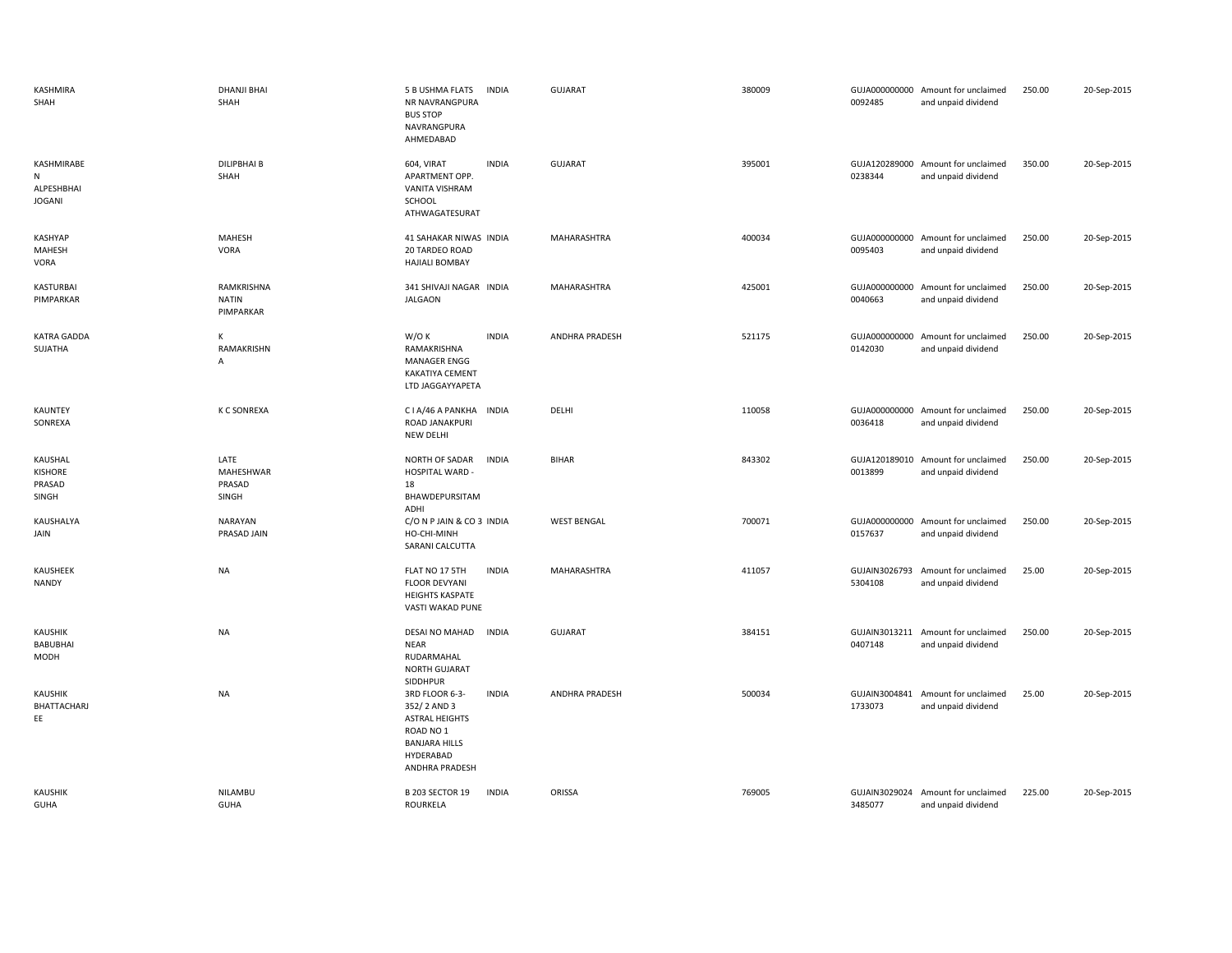| KAUSHIK<br>HEMANT<br><b>KUMAR SHAH</b> | <b>HEMANT</b><br><b>KUMAR R</b><br>SHAH | 8 MILAN SOCIETY<br><b>NEAR BOMBAY</b><br>SHOPPING CENTER<br>ALKAPURI BARODA                                     | <b>INDIA</b> | GUJARAT            | 390005 | 0122960                  | GUJA000000000 Amount for unclaimed<br>and unpaid dividend | 250.00 | 20-Sep-2015 |
|----------------------------------------|-----------------------------------------|-----------------------------------------------------------------------------------------------------------------|--------------|--------------------|--------|--------------------------|-----------------------------------------------------------|--------|-------------|
| <b>KAUSHIK K</b><br>VANKAR             | <b>KD VANKAR</b>                        | A/10 KOTI UDDAN<br><b>IST AKURL XLD</b><br><b>KANDIVALI E</b><br><b>BOMBAY</b>                                  | <b>INDIA</b> | MAHARASHTRA        | 400101 | 0151660                  | GUJA000000000 Amount for unclaimed<br>and unpaid dividend | 500.00 | 20-Sep-2015 |
| <b>KAUSHIK</b><br>MEHTA                | PRAVIN<br>CHANDRA<br>MEHTA              | 423 A FERTILIZER<br><b>NAGAR</b>                                                                                | <b>INDIA</b> | GUJARAT            | 391750 | 0119000                  | GUJA000000000 Amount for unclaimed<br>and unpaid dividend | 250.00 | 20-Sep-2015 |
| KAUSHIK<br>POPATLAL<br>PATEL           | POPATLAL<br>CHATURDAS<br>PATEL          | 9 AMI TENAMENT<br><b>OPP JIVAN JYOT</b><br>SCHOOL VASTRAL<br>ROAD AMRAIWADI<br>AHMEDABAD                        | <b>INDIA</b> | GUJARAT            | 380026 | GUJA120299000<br>5373481 | Amount for unclaimed<br>and unpaid dividend               | 250.00 | 20-Sep-2015 |
| <b>KAUSHIK V</b><br>VELANI             | <b>VRUJLAL J</b><br>VELANI              | <b>MELADI MANO</b><br><b>CHOK BAVLA</b><br>TALUKA DHOLKA<br>DIST AHMEDABAD                                      | <b>INDIA</b> | <b>GUJARAT</b>     | 382220 | 0122613                  | GUJA000000000 Amount for unclaimed<br>and unpaid dividend | 250.00 | 20-Sep-2015 |
| KAVITA AHUJA                           | ATALRAM<br>AHUJA                        | 93 SINDHU NAGAR INDIA<br><b>INDORE</b>                                                                          |              | MADHYA PRADESH     | 452001 | 0007530                  | GUJA000000000 Amount for unclaimed<br>and unpaid dividend | 250.00 | 20-Sep-2015 |
| KAVITA<br>BAGREE                       | <b>GOPAL DAS</b><br>BAGREE              | 63 RATAN SARKAR<br><b>GARDEN STREET</b><br>CALCUTTA                                                             | <b>INDIA</b> | <b>WEST BENGAL</b> | 700007 | GUJA000000000<br>0053538 | Amount for unclaimed<br>and unpaid dividend               | 250.00 | 20-Sep-2015 |
| KAVITA<br>CHHABRIA                     | <b>RAM CHAND</b><br>CHHABRA             | <b>24 STATE BANK</b><br><b>COLONY FAFADIH</b><br>RAIPUR M P                                                     | <b>INDIA</b> | CHHATTISGARH       | 492001 | GUJA000000000<br>0062201 | Amount for unclaimed<br>and unpaid dividend               | 250.00 | 20-Sep-2015 |
| KAVITA<br>MEHTA                        | VIRENDRA<br>MEHTA                       | C/O MEHTA SALES<br>279 INDRA BAZAR<br><b>JAIPUR</b>                                                             | INDIA        | RAJASTHAN          | 302001 | 0010600                  | GUJA000000000 Amount for unclaimed<br>and unpaid dividend | 250.00 | 20-Sep-2015 |
| <b>KAVITA P</b><br>MEHTA               | PIYUSH J<br><b>MEHTA</b>                | C/O UNIVERSAL<br><b>WIRE INDUSTRIES</b><br>21/D B R B BASU<br>ROAD CANNING<br><b>STREET IST</b><br>FLOORKOLKATA | <b>INDIA</b> | <b>WEST BENGAL</b> | 700001 | 0052277                  | GUJA000000000 Amount for unclaimed<br>and unpaid dividend | 250.00 | 20-Sep-2015 |
| KAVITA<br>SHARMA                       | <b>NA</b>                               | <b>GORKHA</b><br>RECRUITMENT<br>DEPOT G R D<br>GHOOM POST/DIST-<br>DARJEELING                                   | <b>INDIA</b> | <b>WEST BENGAL</b> | 734102 | GUJAIN3003941<br>5374634 | Amount for unclaimed<br>and unpaid dividend               | 250.00 | 20-Sep-2015 |
| <b>KAVITA SINHA</b>                    | <b>SUDHIR</b><br><b>KUMAR</b><br>SINHA  | FLAT NO-41, ASHRAY INDIA<br>KAITHMA<br>APARTMENT, RAI JI<br>KI GALI, BORING<br>CANAL ROAD,<br>PATNA             |              | <b>BIHAR</b>       | 800001 | GUJAIN3021051<br>0048732 | Amount for unclaimed<br>and unpaid dividend               | 250.00 | 20-Sep-2015 |
| KAWALJIT<br>KAUR                       | <b>KULDIP</b><br>SINGH                  | HJ 196 HOUSING<br><b>BOARD COLONY</b><br><b>RANDHIR SINGH</b><br>NAGAR LUDHIANA                                 | <b>INDIA</b> | PUNJAB             | 141001 | 0012923                  | GUJA000000000 Amount for unclaimed<br>and unpaid dividend | 250.00 | 20-Sep-2015 |

PB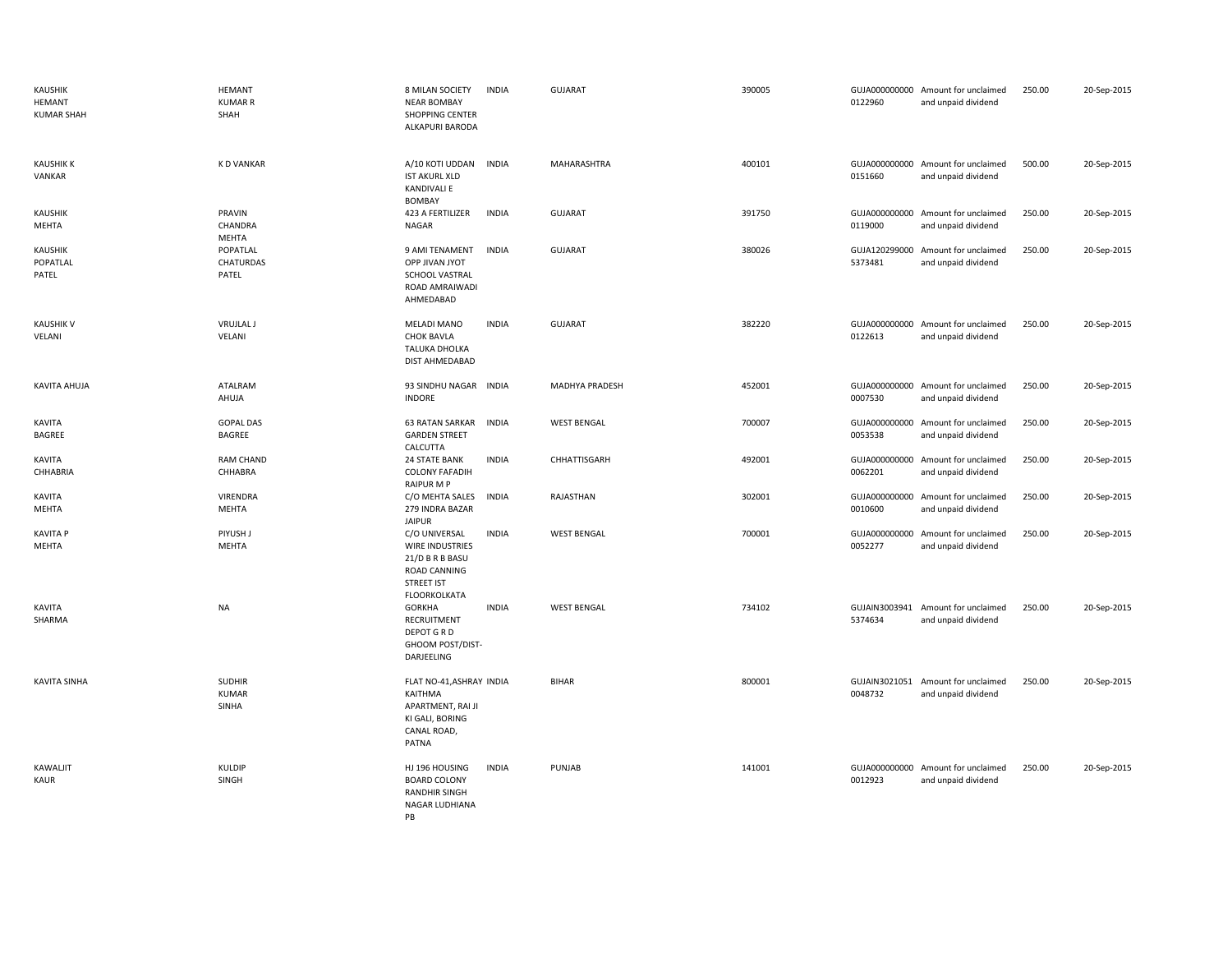| KEETY<br>RUSTOMJI<br>MEWAWALLA         | <b>RUSTOMJI</b>                         | MEWAWALLA<br><b>COLONY BEHIND</b><br>KALAMANDIR<br>NANDED                                                                  | <b>INDIA</b> | MAHARASHTRA        | 431601 | 0152027                  | GUJA000000000 Amount for unclaimed<br>and unpaid dividend | 250.00  | 20-Sep-2015 |
|----------------------------------------|-----------------------------------------|----------------------------------------------------------------------------------------------------------------------------|--------------|--------------------|--------|--------------------------|-----------------------------------------------------------|---------|-------------|
| <b>KEKI BMEHTA</b>                     | <b>BURJORJI B</b><br><b>MEHTA</b>       | AC & R CENTRAL<br><b>LANT SERVICE</b><br><b>VOLTAS LTD</b><br>CHINCHPOKLI BOM<br><b>BOMBAY</b>                             | <b>INDIA</b> | MAHARASHTRA        | 400033 | GUJA000000000<br>0045155 | Amount for unclaimed<br>and unpaid dividend               | 250.00  | 20-Sep-2015 |
| KEKI<br>DARASHAW<br><b>HODIWALLA</b>   | <b>D NAOROJI</b>                        | RASHMI BLDG FLAT INDIA<br>NO 14 SIR LALUBHAI<br>SAMALDAS ROAD<br>ANDHERI W<br>BOMBAY                                       |              | MAHARASHTRA        | 400058 | GUJA000000000<br>0155556 | Amount for unclaimed<br>and unpaid dividend               | 250.00  | 20-Sep-2015 |
| KESHAV<br><b>KUMAR GARG</b>            | K P GARG                                | 7/19 MALVIA<br>NAGAR JAIPUR RAJ                                                                                            | <b>INDIA</b> | RAJASTHAN          | 302017 | 0133413                  | GUJA000000000 Amount for unclaimed<br>and unpaid dividend | 250.00  | 20-Sep-2015 |
| KESHRIMAL                              | <b>BHAGWAN</b><br>DASS<br><b>UADERA</b> | <b>KEWAL CHAND</b><br><b>BHAGWAN DASS</b><br><b>KALYAN PURA</b><br>MARG NO 4<br><b>BARMER</b>                              | <b>INDIA</b> | RAJASTHAN          | 344001 | 0073524                  | GUJA000000000 Amount for unclaimed<br>and unpaid dividend | 250.00  | 20-Sep-2015 |
| <b>KETA DATTA</b>                      | <b>NA</b>                               | 70/8 ATINDRA<br>MUKARJEE LANE<br>SIBPUR HAWRAH                                                                             | <b>INDIA</b> | <b>WEST BENGAL</b> | 711102 | 146848A                  | GUJA000000000 Amount for unclaimed<br>and unpaid dividend | 250.00  | 20-Sep-2015 |
| <b>KETAN</b><br>ARVINDBHAI<br>SANGHAVI | ARVINDBHAI<br>V SANGHAVI                | BLOCK NO 28 E<br>SECTOR 22<br><b>RELIANCE GREENS</b><br>RELIANCE<br><b>TOWNSHIP</b><br>MOTIKHAWADIJAM<br>NAGAR             | <b>INDIA</b> | MAHARASHTRA        | 999999 | GUJA130414000<br>1645168 | Amount for unclaimed<br>and unpaid dividend               | 250.00  | 20-Sep-2015 |
| <b>KETAN</b><br>CHAMPAKLAL<br>GANDHI   | C L GANDHI                              | <b>NIWARA</b><br>KOTESWARI TALE<br>TALUKA MAHAD<br><b>DIST RAIGAD</b><br>MAHARASTRA<br>STATE                               | <b>INDIA</b> | MAHARASHTRA        | 402301 | 0142336                  | GUJA000000000 Amount for unclaimed<br>and unpaid dividend | 250.00  | 20-Sep-2015 |
| <b>KETAN</b><br>KANAYALAL<br>SHAH      | KANAYALAL<br>CHIMANLAL<br>SHAH          | 156/10 JAWHAR<br>NAGAR RD 1<br><b>GOREGAON W</b><br><b>BOMBAY</b>                                                          | <b>INDIA</b> | MAHARASHTRA        | 400062 | 0022022                  | GUJA000000000 Amount for unclaimed<br>and unpaid dividend | 250.00  | 20-Sep-2015 |
| KETAN<br><b>KUMAR</b><br>PANCHAL       | RAMANLAL<br>VAGABHADA<br>PANCHAL        | 3283<br>AYODHYANAGAR<br><b>LINK ROAD</b><br><b>BHARUCH</b>                                                                 | <b>INDIA</b> | GUJARAT            | 392001 | 0123315                  | GUJA000000000 Amount for unclaimed<br>and unpaid dividend | 250.00  | 20-Sep-2015 |
| KETAN<br>NAVINCHAND<br><b>RA SHAH</b>  | NA                                      | P-Q-R.BUILDING.Q- INDIA<br>202. 2ND FLR.<br>PANCHSHEELGARDE<br>N.MAHAVIR NGR.<br>DAHANUKAR WADI.<br>KANDIVALI(W)<br>MUMBAI |              | MAHARASHTRA        | 400067 | 0010633                  | GUJA120337000 Amount for unclaimed<br>and unpaid dividend | 2500.00 | 20-Sep-2015 |
| KETKI<br><b>VISHWAS</b><br>PANHALKAR   | <b>NA</b>                               | 572, E - BLOCK<br>, VIKASINI, SECTOR<br>88, CBD BELAPUR<br><b>NAVI MUMBAI</b>                                              | <b>INDIA</b> | MAHARASHTRA        | 400614 | 0010506                  | GUJA120445000 Amount for unclaimed<br>and unpaid dividend | 25.00   | 20-Sep-2015 |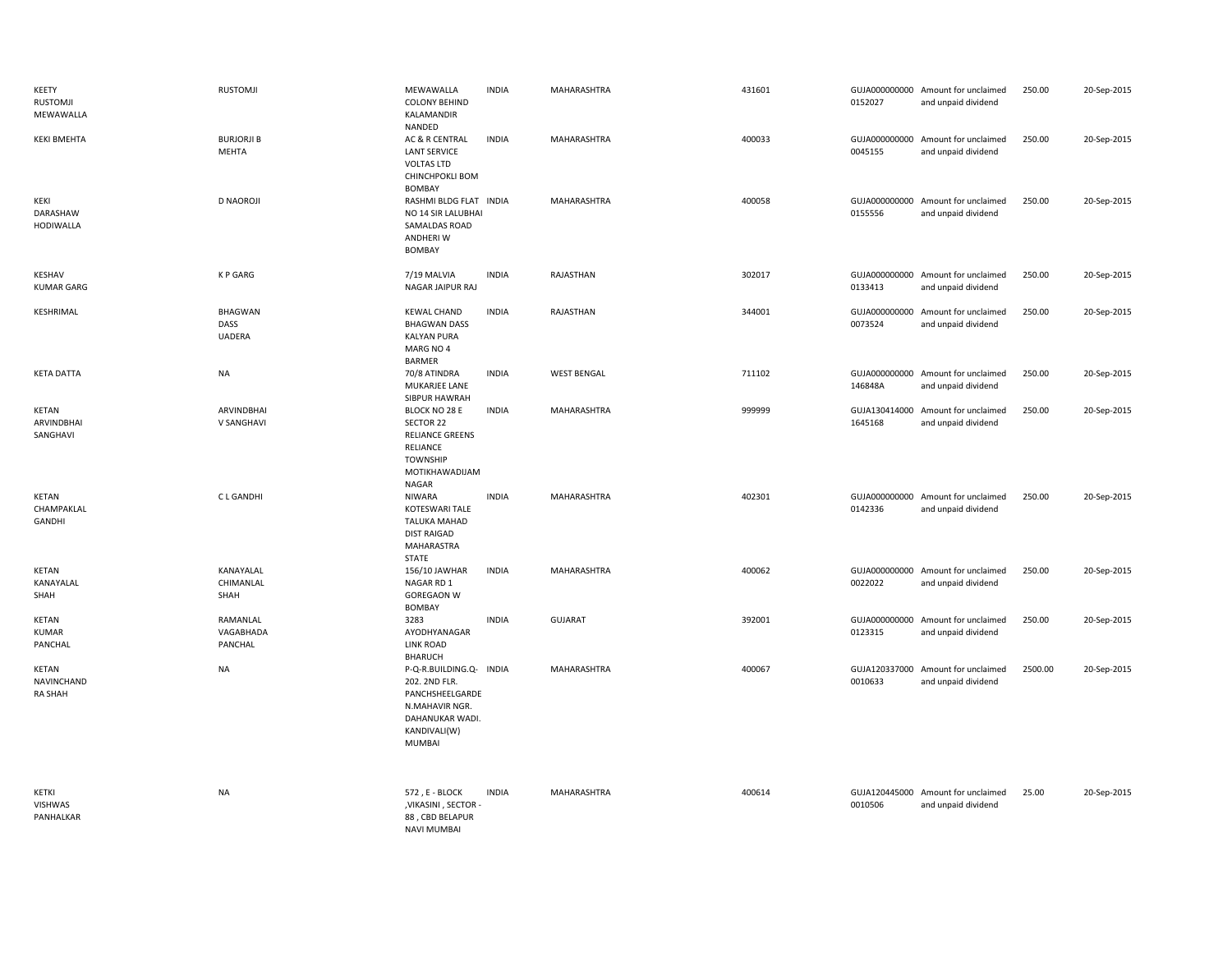| <b>KEVAL</b><br><b>BABUBHAI</b><br>PATEL    | <b>BABUBHAIR</b><br>PATEL  | 1934, GUJARAT<br>HAUSING BOARD,<br><b>BILIMORA 3</b><br>NARSARIBILIMORA                                                 | <b>INDIA</b> | GUJARAT               | 396321 | 0953270                  | GUJA120447000 Amount for unclaimed<br>and unpaid dividend | 42.50   | 20-Sep-2015 |
|---------------------------------------------|----------------------------|-------------------------------------------------------------------------------------------------------------------------|--------------|-----------------------|--------|--------------------------|-----------------------------------------------------------|---------|-------------|
| <b>KEVIN</b><br>MENEZES                     | <b>PATRICK</b><br>MENEZES  | 1/3 SAHAKAR<br>NAGAR III CHEMBUR<br><b>BOMBAY</b>                                                                       | <b>INDIA</b> | MAHARASHTRA           | 400071 | 0021837                  | GUJA000000000 Amount for unclaimed<br>and unpaid dividend | 1250.00 | 20-Sep-2015 |
| <b>KEWAL</b><br>KRISHAN                     | LATE SH<br><b>KUNJ LAL</b> | BANSAL SALES 5-5- INDIA<br>13 RANIGUNJ<br>SECUNDERABAD A P                                                              |              | <b>ANDHRA PRADESH</b> | 500003 | GUJA000000000<br>0092986 | Amount for unclaimed<br>and unpaid dividend               | 375.00  | 20-Sep-2015 |
| <b>KEWAL</b><br>KRISHAN                     | <b>DARYAI LAL</b>          | $C/O$ M/S<br><b>LACHHMAN DASS</b><br>DARYAI LAL MAIN<br><b>BAZAR SHAHBAD</b><br>MARKANDA                                | <b>INDIA</b> | MAHARASHTRA           | 999999 | 0024891                  | GUJA120242010 Amount for unclaimed<br>and unpaid dividend | 250.00  | 20-Sep-2015 |
| KHALEEL<br>MOHD                             | NA                         | H.NO:20-118/1,<br>JADCHERLA,<br>JADCHERLA,<br><b>JADCHERLA</b>                                                          | <b>INDIA</b> | ANDHRA PRADESH        | 509301 | 0395349                  | GUJA120344000 Amount for unclaimed<br>and unpaid dividend | 100.00  | 20-Sep-2015 |
| KHAMA<br><b>JMAIN</b>                       | VIRDHICHAN<br>D            | 71 GIRDHAR NAGAR INDIA<br>SOCIETY GIRDHAR<br>NAGAR<br>AHMEDABAD                                                         |              | GUJARAT               | 380004 | 0034647                  | GUJA000000000 Amount for unclaimed<br>and unpaid dividend | 250.00  | 20-Sep-2015 |
| KHARTHIK                                    | AYYACHAMY                  | NO 63 RAJA<br>COLONY<br><b>COLLECTOR OFFICE</b><br><b>ROAD TRICHY</b>                                                   | <b>INDIA</b> | <b>TAMIL NADU</b>     | 620001 | 2798706                  | GUJAIN3030285 Amount for unclaimed<br>and unpaid dividend | 2.50    | 20-Sep-2015 |
| <b>KHAT KISHOR</b><br>$\mathbf{I}$          | <b>JIVAN</b>               | NEW PLOT PANELI<br>MOTI DIST RAJKOT                                                                                     | <b>INDIA</b> | <b>GUJARAT</b>        | 360480 | 0100103                  | GUJA000000000 Amount for unclaimed<br>and unpaid dividend | 250.00  | 20-Sep-2015 |
| KHATIZA<br>AHMED<br>BAGYA                   | AHMED A<br>BAGYA           | 252 VORAJEE<br>STREET AT POST<br>MOTAVARACHHA<br><b>DIST SURAT</b>                                                      | <b>INDIA</b> | <b>GUJARAT</b>        | 394101 | 1425172                  | GUJAIN3007571 Amount for unclaimed<br>and unpaid dividend | 250.00  | 20-Sep-2015 |
| <b>KHATRI ARUN</b><br><b>MULRAJ</b>         | <b>NA</b>                  | <b>GIRNARA SHERY</b><br>MUNDRA KUTCH<br><b>MUNDRA</b>                                                                   | <b>INDIA</b> | <b>GUJARAT</b>        | 370421 | 3302877                  | GUJAIN3011512 Amount for unclaimed<br>and unpaid dividend | 250.00  | 20-Sep-2015 |
| KHATRI<br>KHATIJABEN<br><b>IBRAHIM BHAI</b> | <b>IBRAHIM</b><br>AMIRJI   | C/O KHATRI TIN<br><b>CORNER STATION</b><br>ROAD BODELI D<br><b>BARODA</b>                                               | <b>INDIA</b> | GUJARAT               | 391135 | GUJA000000000<br>0039893 | Amount for unclaimed<br>and unpaid dividend               | 250.00  | 20-Sep-2015 |
| <b>KHEM CHAND</b><br>BAGRA                  | <b>RATAN LAL</b>           | C/O RATAN LAL<br>KHEM CHAND JAIN<br>NAYA BASS PO<br>SUJANGARH                                                           | <b>INDIA</b> | RAJASTHAN             | 331507 | 0008611                  | GUJA000000000 Amount for unclaimed<br>and unpaid dividend | 250.00  | 20-Sep-2015 |
| <b>KHODSINGH R</b><br>PARMAR                | R P PARMAR                 | Q NO M I G 100 C/2 INDIA<br>GIDCNEW GIDC<br>COLONY<br>ANKLESHWAR DI<br><b>BHARUCH</b>                                   |              | <b>GUJARAT</b>        | 393002 | GUJA000000000<br>0120453 | Amount for unclaimed<br>and unpaid dividend               | 250.00  | 20-Sep-2015 |
| <b>KHOSHBOO</b><br><b>MALOO</b>             | LAXMICHAND                 | C/O MCS LIMITED<br>1ST FLOOR NEELAM<br>APT 88 SAMPATRAO<br><b>COLONY ABOVE</b><br><b>CHHAPPAN BHOG</b><br>SWEETVADODARA | INDIA        | <b>GUJARAT</b>        | 390007 | GUJA000000000<br>0117381 | Amount for unclaimed<br>and unpaid dividend               | 250.00  | 20-Sep-2015 |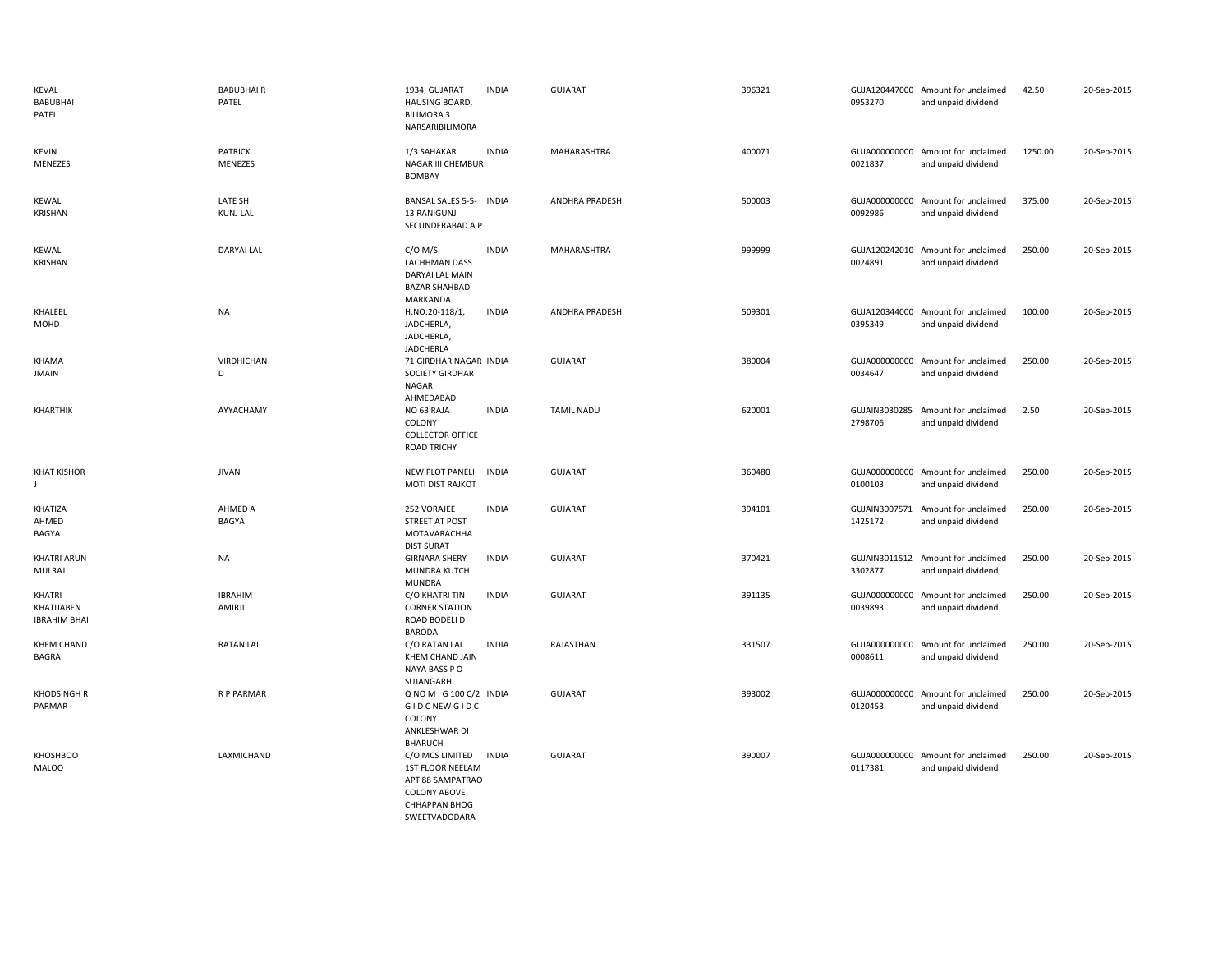| KHURSHID<br>AHMED<br>NAJMI        | LATE M M<br>ZAKARIA                  | 71 VASANT VIHAR<br><b>RESERVE BANK</b><br>QUARETERS 85<br>NEPEANSEA<br>ROADBOMBAY         | <b>INDIA</b> | MAHARASHTRA          | 400006 | 0162903                  | GUJA000000000 Amount for unclaimed<br>and unpaid dividend | 250.00  | 20-Sep-2015 |
|-----------------------------------|--------------------------------------|-------------------------------------------------------------------------------------------|--------------|----------------------|--------|--------------------------|-----------------------------------------------------------|---------|-------------|
| <b>KHYALI LAL</b><br>BABEL        | <b>RATANLAL JI</b>                   | SUNDER NIWAS 18 INDIA<br><b>BABEL STREET</b><br><b>UDAIPUR RAJ</b>                        |              | RAJASTHAN            | 313001 | 0112880                  | GUJA000000000 Amount for unclaimed<br>and unpaid dividend | 250.00  | 20-Sep-2015 |
| KIRAN<br>AGARWAL                  | <b>KC AGARWAL</b>                    | 8/5 SINGH SABHA<br>ROAD BEHIND<br>AMBA CINEMA<br>DELHI                                    | <b>INDIA</b> | DELHI                | 110007 | 0058958                  | GUJA000000000 Amount for unclaimed<br>and unpaid dividend | 250.00  | 20-Sep-2015 |
| KIRAN<br><b>ARVIND RAY</b>        | ARVINDBHAI<br>A RAY                  | <b>11 SANTRAM PARK</b><br>SOC B/H MENTAL<br>HOSPITAL KARELI<br><b>BUG BARODA</b>          | <b>INDIA</b> | <b>GUJARAT</b>       | 390018 | 0120502                  | GUJA000000000 Amount for unclaimed<br>and unpaid dividend | 250.00  | 20-Sep-2015 |
| <b>KIRAN BALA</b>                 | NA                                   | H NO 169/28<br>SUBHASH NAGAR<br><b>NEAR LIBERTY</b><br><b>CINEMA ROHTAK</b>               | <b>INDIA</b> | <b>HARYANA</b>       | 124001 | 3680293                  | GUJAIN3030285 Amount for unclaimed<br>and unpaid dividend | 75.00   | 20-Sep-2015 |
| <b>KIRAN</b><br>CHHETRI           | NA                                   | 63 CANT AWAS<br>SAMITI VILLAGE<br><b>BHARTAUL 1 PAC</b><br><b>BEN NAKATIA</b><br>BAREILLY | <b>INDIA</b> | <b>UTTAR PRADESH</b> | 243001 | 0658795                  | GUJAIN3011512 Amount for unclaimed<br>and unpaid dividend | 2750.00 | 20-Sep-2015 |
| <b>KIRAN</b><br>CHOUDHARY         | СB<br>CHOUDHARY                      | 7/5/CJKPAUL<br>ROAD RAILWAY<br>OFFICERS COLONY<br><b>NEW ALIPORE</b><br>CALCUTTA          | <b>INDIA</b> | <b>WEST BENGAL</b>   | 700038 | 0155071                  | GUJA000000000 Amount for unclaimed<br>and unpaid dividend | 250.00  | 20-Sep-2015 |
| <b>KIRAN DEVI</b><br>AGRAWAL      | <b>BINOD</b><br>KUMAR<br>AGRAWAL     | SHREE KUNJ<br><b>BOHIDAR NUAPALI</b><br>SANKARMASAMBAL<br>PUR                             | <b>INDIA</b> | ORISSA               | 768006 | 0206531                  | GUJA000000000 Amount for unclaimed<br>and unpaid dividend | 250.00  | 20-Sep-2015 |
| <b>KIRAN DEVI</b><br>KHANDELWAL   | NA                                   | S K ASSOCIATES<br><b>BHAGANIA NIWAS</b><br>PO JHARIA JHARIA                               | <b>INDIA</b> | <b>JHARKHAND</b>     | 828111 | 8323390                  | GUJAIN3013301 Amount for unclaimed<br>and unpaid dividend | 500.00  | 20-Sep-2015 |
| <b>KIRAN GUPTA</b>                | SRI GOVINDJI<br><b>GUPTA</b>         | NEW COLONY<br>CHAUGURJEE<br>ETAWAH                                                        | <b>INDIA</b> | <b>UTTAR PRADESH</b> | 206001 | 0051499                  | GUJA120164000 Amount for unclaimed<br>and unpaid dividend | 1500.00 | 20-Sep-2015 |
| <b>KIRAN JALAN</b>                | ANUP<br><b>KUMAR</b><br><b>JALAN</b> | TARA CHAND JALAN INDIA<br>TUNDI ROAD, P.B.NO-<br>91, DARJEE<br>MOHALLA, GIRIDIH           |              | <b>JHARKHAND</b>     | 815301 | 0189974                  | GUJA120109260 Amount for unclaimed<br>and unpaid dividend | 625.00  | 20-Sep-2015 |
| <b>KIRAN SINGH</b>                | RAGHUVIR<br>SINGH                    | <b>H NO-4006 GALI</b><br>AHIRAN<br>BAHADURGARH<br>ROAD DELHI                              | <b>INDIA</b> | DELHI                | 110006 | 0262782                  | GUJAIN3009661 Amount for unclaimed<br>and unpaid dividend | 625.00  | 20-Sep-2015 |
| <b>KIRAN YADAV</b>                | <b>OMKAR</b><br>PRASAD<br>YADAV      | PHULWARIGALI,<br>CHOWK, PATNA<br>CITY, PATNA                                              | <b>INDIA</b> | <b>BIHAR</b>         | 800008 | GUJAIN3008881<br>4595512 | Amount for unclaimed<br>and unpaid dividend               | 250.00  | 20-Sep-2015 |
| KIRANBEN<br>PRAKASHKUM<br>AR SHAH | P T SHAH                             | AT & POST SAYAN<br><b>DIST SURAT</b><br><b>GUJARAT</b>                                    | <b>INDIA</b> | <b>GUJARAT</b>       | 394130 | GUJA000000000<br>0146671 | Amount for unclaimed<br>and unpaid dividend               | 250.00  | 20-Sep-2015 |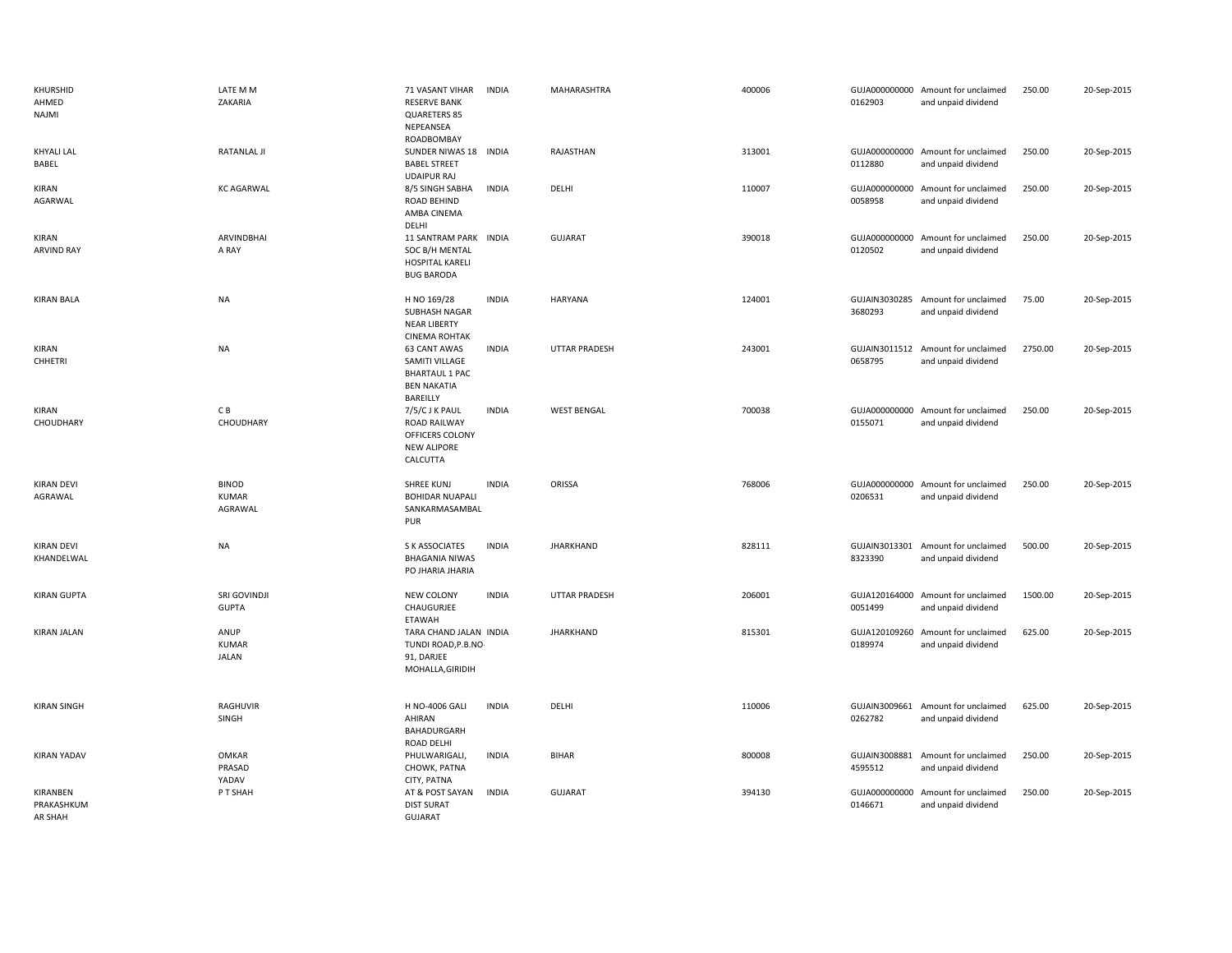| KIRANBHAI                                | KEVALCHAND                                       | 6 RUSHABH CH 2ND INDIA<br><b>FLOOR GRAIN</b><br><b>MARKET JAMNAGAR</b>                               |              | <b>GUJARAT</b> | 361001 | 0078713                  | GUJA000000000 Amount for unclaimed<br>and unpaid dividend | 250.00 | 20-Sep-2015 |
|------------------------------------------|--------------------------------------------------|------------------------------------------------------------------------------------------------------|--------------|----------------|--------|--------------------------|-----------------------------------------------------------|--------|-------------|
| KIRANKUMAR<br><b>B PATEL</b>             | <b>BABUBHAI</b><br>JESANGDAS<br>PATEL            | AT-HIRPURA TA-<br>VIJAPUR<br>MEHSANAMEHSANA                                                          | <b>INDIA</b> | <b>GUJARAT</b> | 382870 | 2153371                  | GUJA120109000 Amount for unclaimed<br>and unpaid dividend | 125.00 | 20-Sep-2015 |
| KIRANKUMAR<br>D JAIN                     | <b>DHANRAJ V</b><br>JAIN                         | 2 DHIRENDRA VILLA INDIA<br>S V ROAD BORIVALI<br>E BOMBAY                                             |              | MAHARASHTRA    | 400066 | 0057213                  | GUJA000000000 Amount for unclaimed<br>and unpaid dividend | 250.00 | 20-Sep-2015 |
| KIRANKUMAR<br>SHAH                       | D C SHAH                                         | 1211 VECHALO<br>KHANCHO SHAMLA<br>S POLE RAIPUR<br>AHMEDABAD                                         | <b>INDIA</b> | <b>GUJARAT</b> | 380001 | 0130417                  | GUJA000000000 Amount for unclaimed<br>and unpaid dividend | 250.00 | 20-Sep-2015 |
| KIRANLATA A<br>SOLANKI                   | A A SOLANKI                                      | B/5 RATNESHWAR<br><b>AKURLI CROSS</b><br>ROAD NO <sub>1</sub><br><b>KANDIVALI E</b><br><b>BOMBAY</b> | <b>INDIA</b> | MAHARASHTRA    | 400101 | 0151661                  | GUJA000000000 Amount for unclaimed<br>and unpaid dividend | 500.00 | 20-Sep-2015 |
| KIRANLATA<br>AGRAWAL                     | Shri G C<br>Gupta                                | Ward No-21, Darji<br>Mohanlal Balaghat                                                               | <b>INDIA</b> | MADHYA PRADESH | 481001 | 0108241                  | GUJA120106000 Amount for unclaimed<br>and unpaid dividend | 525.00 | 20-Sep-2015 |
| KIRANSINGH<br>SOLANKI                    | PRABHAT<br>SHAH                                  | M/S BHARAT<br>STORES MIYA GAM<br><b>KARAGAM DIST</b><br>BARODA                                       | <b>INDIA</b> | <b>GUJARAT</b> | 391240 | GUJA000000000<br>0093934 | Amount for unclaimed<br>and unpaid dividend               | 250.00 | 20-Sep-2015 |
| <b>KIRIT D</b><br><b>TANKARIA</b>        | <b>NA</b>                                        | <b>TULSI VILLA</b><br>SETUBANDH<br>SOCIETY BEHIND<br>MAHILA COLLEGE<br>RAJKOT                        | <b>INDIA</b> | <b>GUJARAT</b> | 360001 | 3718380                  | GUJAIN3010391 Amount for unclaimed<br>and unpaid dividend | 250.00 | 20-Sep-2015 |
| <b>KIRIT KUMAR</b><br>MAGANBHAI<br>PATEL | <b>MAGANBHAI</b>                                 | 213 KADAM NAGAR INDIA<br><b>SOCIETY OPP</b><br>RAMNAGAR<br>SOCIETY<br>NIZAMPURAVADOD<br>ARA          |              | <b>GUJARAT</b> | 390002 | 0196493                  | GUJA000000000 Amount for unclaimed<br>and unpaid dividend | 250.00 | 20-Sep-2015 |
| <b>KIRIT KUMAR</b><br>PAREKH             | MOHANLAL<br>RANCHHODD<br>AS PAREKH               | B/28 AMBIKA<br>NAGAR SOCIETY NO<br>2 NR CHHANI JAKAT<br>NAKA VADODARA                                | <b>INDIA</b> | <b>GUJARAT</b> | 390002 | 0118928                  | GUJA000000000 Amount for unclaimed<br>and unpaid dividend | 250.00 | 20-Sep-2015 |
| <b>KIRIT PARMAR</b>                      | PIUS                                             | DIPAWALI SOCIETY, INDIA<br><b>INDIRA GANDHIA</b><br>MARG, ANAND(GUJ)                                 |              | <b>GUJARAT</b> | 388001 | 0081549                  | GUJAIN3006361 Amount for unclaimed<br>and unpaid dividend | 500.00 | 20-Sep-2015 |
| KIRITBHAI<br><b>NANUBHAI</b><br>PATEL    | <b>NANUBHAI</b><br>PARSOTAMB<br><b>HAI PATEL</b> | <b>WADI FALIA</b><br>NANAVARACHHA<br>SURAT                                                           | <b>INDIA</b> | <b>GUJARAT</b> | 395006 | 0144588                  | GUJA000000000 Amount for unclaimed<br>and unpaid dividend | 500.00 | 20-Sep-2015 |
| KIRITKUMAR<br>M PATEL                    | MAGANBHAI<br>SHANKAR<br><b>BHAI PATEL</b>        | 213 KADAM NAGAR INDIA<br><b>SOCIETY OPP</b><br>RAMNAGAR<br>SOCIETY<br>NIZAMPURA<br><b>BARODA</b>     |              | <b>GUJARAT</b> | 390002 | 0118106                  | GUJA000000000 Amount for unclaimed<br>and unpaid dividend | 500.00 | 20-Sep-2015 |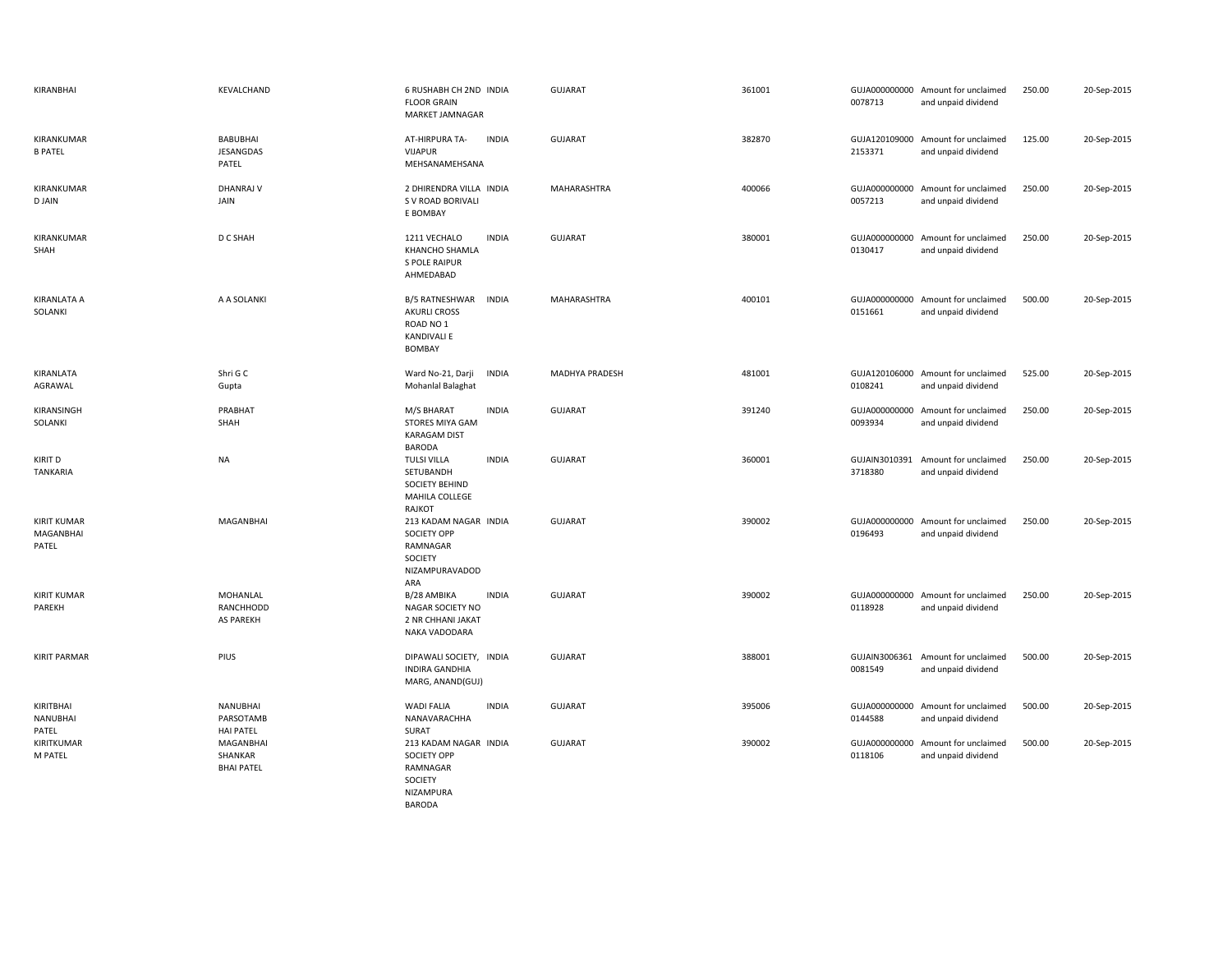| <b>KIRPAL KAUR</b>                                | NARINDER<br>SINGH           | #13V/469<br>MOHALLA BHAG<br><b>SHAH TARN</b><br><b>TARANTARN TARAN</b>                                             | <b>INDIA</b> | PUNJAB               | 143001 | 0463044                  | GUJA130176000 Amount for unclaimed<br>and unpaid dividend | 250.00 | 20-Sep-2015 |
|---------------------------------------------------|-----------------------------|--------------------------------------------------------------------------------------------------------------------|--------------|----------------------|--------|--------------------------|-----------------------------------------------------------|--------|-------------|
| KIRTI BARAI                                       | <b>DIPAK BARAI</b>          | FLAT NO 18 3RD<br>FLOOR HARI NIWAS<br>PLOT NO 52 HARI<br>NIWAS CO-OP HSG<br>SO LTD'C' ROAD<br>CHURCHGATE<br>MUMBAI | <b>INDIA</b> | MAHARASHTRA          | 400020 | 0060805                  | GUJA000000000 Amount for unclaimed<br>and unpaid dividend | 250.00 | 20-Sep-2015 |
| <b>KIRTI BEN</b><br>PATEL                         | <b>ASHWIN R</b><br>PATEL    | SISHIR BHADURI<br>SARANI KHUDIRAM<br>PALLY SILIGURI                                                                | <b>INDIA</b> | <b>WEST BENGAL</b>   | 734401 | 0052439                  | GUJA000000000 Amount for unclaimed<br>and unpaid dividend | 250.00 | 20-Sep-2015 |
| <b>KIRTI KUMAR</b><br><b>B PATEL</b>              | <b>NA</b>                   | C/O GUJRAT STATE INDIA<br><b>FERTILIZER 54</b><br><b>DASHRATH NAGAR</b><br>KANCHAN<br>MANDSAUR                     |              | MADHYA PRADESH       | 458001 | GUJAIN3015491<br>9124547 | Amount for unclaimed<br>and unpaid dividend               | 375.00 | 20-Sep-2015 |
| <b>KIRTI KUMAR</b><br>ZAVERI HUF                  | <b>VITHLDAS B</b><br>ZAVERI | 101 THACKERS<br>APPTS JUHU GALI<br>ANDHERI W<br><b>BOMBAY</b>                                                      | <b>INDIA</b> | MAHARASHTRA          | 400058 | 0104030                  | GUJA000000000 Amount for unclaimed<br>and unpaid dividend | 250.00 | 20-Sep-2015 |
| KIRTI PATEL                                       | <b>RAJESH N</b><br>PATEL    | 610-B FERTILIZER<br>NAGAR BARODA                                                                                   | <b>INDIA</b> | <b>GUJARAT</b>       | 391750 | GUJA000000000<br>0120376 | Amount for unclaimed<br>and unpaid dividend               | 250.00 | 20-Sep-2015 |
| KIRTI<br>RUGHANI                                  | LAXMIKANT                   | C/O HARSIODHI<br>TRADERS TAJAWALA<br>SUPER MARKET SV<br>P ROAD<br>PORBANDAR                                        | <b>INDIA</b> | <b>GUJARAT</b>       | 360575 | 0079676                  | GUJA000000000 Amount for unclaimed<br>and unpaid dividend | 250.00 | 20-Sep-2015 |
| <b>KISHAN DEVI</b>                                | <b>SP SINGH</b>             | NEAR KAILASH PATI INDIA<br>CINEMA MOHALLA<br>JANAKPURI<br>ATRULIALIGARH                                            |              | <b>UTTAR PRADESH</b> | 202280 | GUJA000000000<br>0142898 | Amount for unclaimed<br>and unpaid dividend               | 250.00 | 20-Sep-2015 |
| <b>KISHAN LAL</b><br>BANSAL                       | RAMESHWAR<br>LAL JI         | 4/156 MANIKAYA<br><b>NAGAR OPP</b><br><b>HASMUKH BALAJI</b><br>BHILWARA                                            | <b>INDIA</b> | RAJASTHAN            | 311001 | GUJA000000000<br>0166001 | Amount for unclaimed<br>and unpaid dividend               | 250.00 | 20-Sep-2015 |
| <b>KISHOR BHAI</b><br><b>S PANCHAL</b>            | SOMABHAI<br>PANCHAL         | 15 NEW VIDHYA<br>VIHAR SOCIETY OPP<br>SAWRABH SCHOOL<br>RANIP AHMEDABAD                                            | <b>INDIA</b> | <b>GUJARAT</b>       | 380001 | 0023898                  | GUJA000000000 Amount for unclaimed<br>and unpaid dividend | 250.00 | 20-Sep-2015 |
| <b>KISHOR BHAI</b><br><b>TRIKAM BHAI</b><br>PATEL | TRIKAMBHAI<br>PATEL         | 33/194 ELLORA<br><b>PARK RACE COURSE</b><br><b>CIRCLE BARODA</b>                                                   | <b>INDIA</b> | <b>GUJARAT</b>       | 390023 | 0039713                  | GUJA000000000 Amount for unclaimed<br>and unpaid dividend | 500.00 | 20-Sep-2015 |
| <b>KISHOR</b><br>CHANDRA<br>TRIVEDI               | SHANTILAL<br><b>TRIVEDI</b> | TYPE III 9/4 GEB<br>COLONY<br>GANDHINAGAR                                                                          | <b>INDIA</b> | <b>GUJARAT</b>       | 382041 | 0121487                  | GUJA000000000 Amount for unclaimed<br>and unpaid dividend | 250.00 | 20-Sep-2015 |
| <b>KISHOR</b><br>DUDHAGRA                         | NA                          | NANA THAVARIYA, INDIA<br>TAL. JAMNAGAR,<br>NANA THAVARIYA                                                          |              | <b>GUJARAT</b>       | 361013 | GUJAIN3009741<br>0843801 | Amount for unclaimed<br>and unpaid dividend               | 250.00 | 20-Sep-2015 |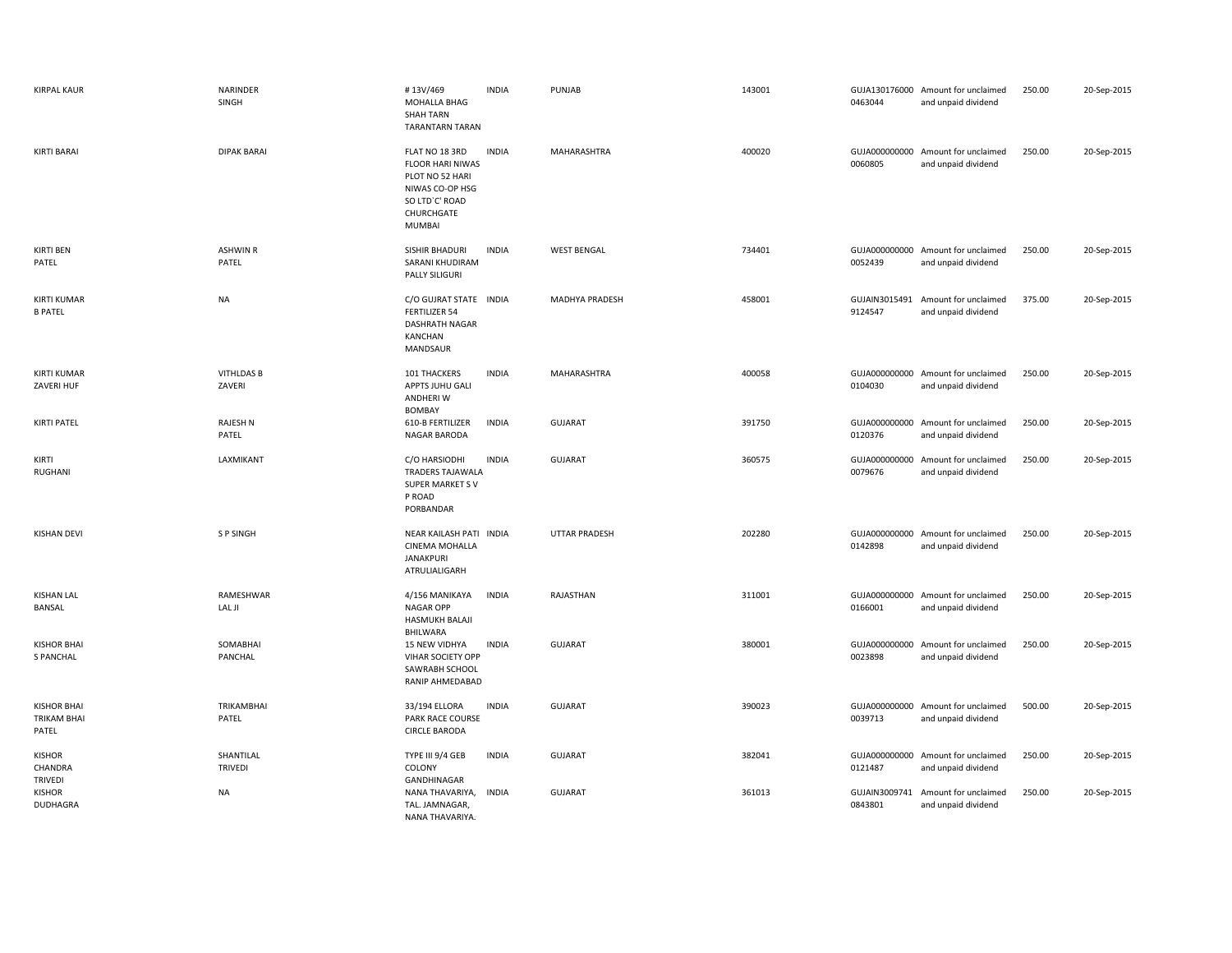| KISHOR<br><b>MISTRY</b>           | <b>NA</b>                              | VADI TARSADI PO<br><b>KOSAMBA R S DIST</b><br>SURAT                                                         | <b>INDIA</b> | <b>GUJARAT</b>     | 394120 | 0047527                  | GUJA000000000 Amount for unclaimed<br>and unpaid dividend | 250.00  | 20-Sep-2015 |
|-----------------------------------|----------------------------------------|-------------------------------------------------------------------------------------------------------------|--------------|--------------------|--------|--------------------------|-----------------------------------------------------------|---------|-------------|
| <b>KISHOR MULJI</b><br>MEHTA      | MULJI JIVRAJ<br>MEHTA                  | 25 PRAHLAD PLOT<br>ASHA VILLA RAJKOT                                                                        | INDIA        | <b>GUJARAT</b>     | 360001 | 0080369                  | GUJA000000000 Amount for unclaimed<br>and unpaid dividend | 250.00  | 20-Sep-2015 |
| KISHOR<br>NAGAR                   | GANESBHAI<br><b>NAGAR</b>              | 21 KRISHNA FLATS INDIA<br>RAMBAG<br>MANINAGAR<br>AHMEDABAD                                                  |              | <b>GUJARAT</b>     | 380008 | 0023512                  | GUJA000000000 Amount for unclaimed<br>and unpaid dividend | 125.00  | 20-Sep-2015 |
| <b>KISHOR</b><br>PANCHAL          | SHIVRAM J<br>PANCHAL                   | B 99 NV 3 APNA<br><b>NAGAR GANDHI</b><br>DHAM                                                               | <b>INDIA</b> | <b>GUJARAT</b>     | 370201 | 0081599                  | GUJA000000000 Amount for unclaimed<br>and unpaid dividend | 250.00  | 20-Sep-2015 |
| <b>KISHORE</b><br>AGGARWAL        | <b>HARBANS</b><br>LAL<br>AGGARWAL      | A-286 DEFENCE<br><b>COLONY NEW DELHI</b>                                                                    | <b>INDIA</b> | DELHI              | 110024 | 0193857                  | GUJA000000000 Amount for unclaimed<br>and unpaid dividend | 250.00  | 20-Sep-2015 |
| <b>KISHORE S</b><br>SONI          | <b>NA</b>                              | <b>KAVITA APTM</b><br><b>MANGILAL PLOT</b><br><b>CAMP AMRAVATI</b><br>MS                                    | <b>INDIA</b> | MAHARASHTRA        | 444602 | GUJAIN3008881<br>3239612 | Amount for unclaimed<br>and unpaid dividend               | 250.00  | 20-Sep-2015 |
| <b>KISHORI</b><br>PANDEY          | SHRISH<br>CHANDRA<br>PANDEY            | C/O WEST BENGAL<br><b>STORE SUPPLIERS</b><br>STATION ROAD PO<br><b>BARAKAR DIST</b><br><b>BURDWAN (W B)</b> | <b>INDIA</b> | <b>WEST BENGAL</b> | 713324 | 0161955                  | GUJA000000000 Amount for unclaimed<br>and unpaid dividend | 500.00  | 20-Sep-2015 |
| <b>KISHORI</b><br>SINGH           | <b>NA</b>                              | C/O RAJKUMAR<br><b>GUPTA LANE NO.2</b><br>SALIMPUR AHRA<br>PATNA                                            | <b>INDIA</b> | <b>BIHAR</b>       | 800003 | 9269586                  | GUJAIN3013301 Amount for unclaimed<br>and unpaid dividend | 375.00  | 20-Sep-2015 |
| KISHORKUMA<br>R BARAIYA           | LALJIBHAI<br>BARAIYA                   | 92 C RADHESYAM<br>PARK NEAR TALAJA<br><b>OCTROY</b><br><b>BHAVNAGAR</b>                                     | <b>INDIA</b> | GUJARAT            | 364002 | 0074638                  | GUJA000000000 Amount for unclaimed<br>and unpaid dividend | 250.00  | 20-Sep-2015 |
| KISHORKUMA<br>R MEHTA             | BHIMBHAI<br>NARANJI                    | <b>MEHTA FALIA</b><br>AMALSAD TAL<br><b>GANDEVI DIST</b><br><b>BULSAR GUJARAT</b>                           | <b>INDIA</b> | GUJARAT            | 396310 | 0056090                  | GUJA000000000 Amount for unclaimed<br>and unpaid dividend | 250.00  | 20-Sep-2015 |
| KISHORKUMA<br>R N CHOKSHI         | NANJIBHAI                              | <b>BHAGWATI KRUPA</b><br>OPP HOMEGUARDS<br>OFFICE MAHUVA<br>ROAD<br>SAVARKUNDLA                             | INDIA        | <b>GUJARAT</b>     | 364515 | 0075437                  | GUJA000000000 Amount for unclaimed<br>and unpaid dividend | 250.00  | 20-Sep-2015 |
| KISHORSINH<br>NATVERSINH<br>BARAD | <b>NATVERSINH</b>                      | F-3, PAVITRA ROW<br>HOUSE, NR:SAHAJ<br>SUPER STORE, GATE<br>$NO-3$<br>ANANDMAHAL<br>ROAD, ADAJAN. SURA<br>T | <b>INDIA</b> | <b>GUJARAT</b>     | 395009 | 0226677                  | GUJA120109000 Amount for unclaimed<br>and unpaid dividend | 250.00  | 20-Sep-2015 |
| Kittur Jayanna                    | <b>NA</b>                              | 2495, 9th Main 9th INDIA<br>Cross M C C A Block<br>Davangere                                                |              | KARNATAKA          | 577004 | 0452668                  | GUJAIN3028712 Amount for unclaimed<br>and unpaid dividend | 1250.00 | 20-Sep-2015 |
| <b>KNISHAK</b><br>BATRA           | <b>DURGA</b><br>PRASAD<br><b>BATRA</b> | C/O D K BATRA 28<br><b>MANSROVER</b><br><b>COLONY ROHTAK</b>                                                | INDIA        | <b>HARYANA</b>     | 124001 | 0082426                  | GUJA000000000 Amount for unclaimed<br>and unpaid dividend | 250.00  | 20-Sep-2015 |
| KODALI<br>YUGANDHARA<br>RAO       | VENKATESWA<br>RA RAO                   | 60-20-1 ASHOK<br>NAGAR<br>VIJAYAWADA                                                                        | <b>INDIA</b> | ANDHRA PRADESH     | 520010 | GUJA000000000<br>0166451 | Amount for unclaimed<br>and unpaid dividend               | 250.00  | 20-Sep-2015 |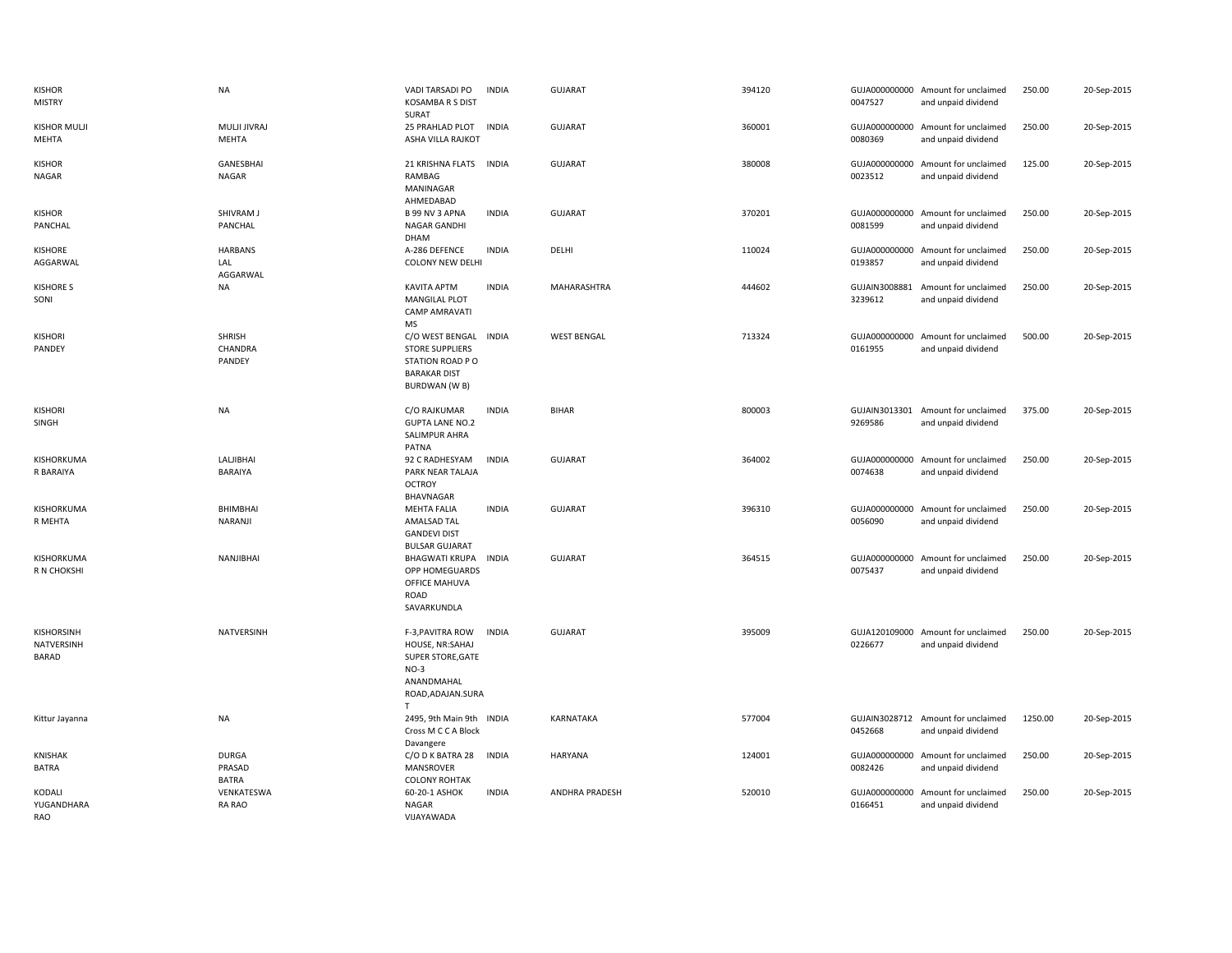| KODEM<br>AILAIAH                          | <b>NA</b>                       | H NO 445<br><b>KAMALAPUR POST</b><br><b>KAMALAPUR</b><br>MANDAL<br>KARIMANGAR                                                  | <b>INDIA</b> | ANDHRA PRADESH        | 505102 | 1268099                  | GUJAIN3010222 Amount for unclaimed<br>and unpaid dividend | 50.00  | 20-Sep-2015 |
|-------------------------------------------|---------------------------------|--------------------------------------------------------------------------------------------------------------------------------|--------------|-----------------------|--------|--------------------------|-----------------------------------------------------------|--------|-------------|
| <b>KOGANTI</b><br>SARATHY                 | GOPALA<br>KRISHNAIAH            | C/O ANUPAMA<br><b>DISTRIBUTORS (P)</b><br>LTD D NO 24-1-66A<br>SAMBAMURTHY<br>ROAD<br>DURGAPURAMVIJAY<br><b>AWADA</b>          | <b>INDIA</b> | <b>ANDHRA PRADESH</b> | 520003 | 0160031                  | GUJA000000000 Amount for unclaimed<br>and unpaid dividend | 500.00 | 20-Sep-2015 |
| <b>KOKILA JAIN</b>                        | ROOP<br><b>CHAND JAIN</b>       | S 27 SHIVALIK<br><b>NAGAR RANIPUR</b><br><b>HARIDWAR</b>                                                                       | <b>INDIA</b> | UTTARAKHAND           | 249403 | 2760858                  | GUJAIN3030285 Amount for unclaimed<br>and unpaid dividend | 125.00 | 20-Sep-2015 |
| KOKILA M<br>SHAH                          | MAHENDRA                        | KOKILA &<br>MAHENDRA SHAH 2<br>SHAILEE APT NR<br>PREETI SOC GOPAL<br><b>CHOWK</b><br>BHAIRAVNATH<br>ROADMANINAGAR<br>AHMEDABAD | <b>INDIA</b> | <b>GUJARAT</b>        | 380028 | GUJA000000000<br>0192382 | Amount for unclaimed<br>and unpaid dividend               | 250.00 | 20-Sep-2015 |
| <b>KOKILA</b><br>MEHTA                    | HARSUKHALA<br>L MEHTA           | TINU TRADERS 10 A, INDIA<br><b>G M MARKET</b><br>GANDHIBAGNAGPU<br>R                                                           |              | MAHARASHTRA           | 440002 | 0081104                  | GUJA000000000 Amount for unclaimed<br>and unpaid dividend | 250.00 | 20-Sep-2015 |
| KOKILABEN<br>JAYANTILAL<br>PATEL          | JAYANTILAL A<br>PATEL           | LAXMINAGAR<br>SOCIETY AMBAPUR<br>TA DIST<br>GANDHINAGAR                                                                        | <b>INDIA</b> | <b>GUJARAT</b>        | 382421 | GUJA000000000<br>0076690 | Amount for unclaimed<br>and unpaid dividend               | 250.00 | 20-Sep-2015 |
| KOKILABEN<br>SHETH                        | RAMESHBHAI<br>SHETH             | C/O ATLANTIC<br>STEELS 1217 ANSAL<br>TOWER (12TH<br>FLOOR) 38 NEHRU<br>PLACENEW DELHI                                          | <b>INDIA</b> | DELHI                 | 110019 | 0059299                  | GUJA000000000 Amount for unclaimed<br>and unpaid dividend | 250.00 | 20-Sep-2015 |
| <b>KOKILABEN V</b><br>PARMAR              | <b>NA</b>                       | 5-B NAVJIVAN<br><b>COLONY ST XAVIERS</b><br>ROAD ANANDGUJ                                                                      | <b>INDIA</b> | <b>GUJARAT</b>        | 388001 | 0203435                  | GUJA000000000 Amount for unclaimed<br>and unpaid dividend | 250.00 | 20-Sep-2015 |
| KOLADY<br>VARGHESE<br>SUNNY               | NA                              | <b>GULF DAILY NEWS</b><br>P.O BOX 5300<br>MANAMA                                                                               | <b>INDIA</b> | MAHARASHTRA           | 999999 | 0032844                  | GUJA120239000 Amount for unclaimed<br>and unpaid dividend | 125.00 | 20-Sep-2015 |
| <b>KOPPARTHY</b><br>SAI VIJAYA<br>LAKSHMI | R BABU                          | W/O K RAMBABU<br>39/B/405 'SHIVAM'<br>CROSS ROAD - I<br><b>SWAMY SAMARTH</b><br>NAGAR, ANDHERI<br>(W)BOMBAY                    | <b>INDIA</b> | MAHARASHTRA           | 400053 | GUJA000000000<br>0139767 | Amount for unclaimed<br>and unpaid dividend               | 375.00 | 20-Sep-2015 |
| KORRAPATI<br>CHANDRA<br>SHEKHAR           | SUBBA RAO<br>KORRAPATI          | MIG-1-129 APHB<br>COLONY<br>NALLAPADU ROAD<br><b>GUNTUR</b>                                                                    | <b>INDIA</b> | <b>ANDHRA PRADESH</b> | 522004 | GUJAIN3030285<br>4974006 | Amount for unclaimed<br>and unpaid dividend               | 75.00  | 20-Sep-2015 |
| <b>KOSHLIYA</b><br><b>UDHANI</b>          | <b>BHAGWAN</b><br><b>UDHANI</b> | E-120 PRATAP<br>NAGAR UDAIPUR                                                                                                  | <b>INDIA</b> | RAJASTHAN             | 313001 | 0073734                  | GUJA000000000 Amount for unclaimed<br>and unpaid dividend | 250.00 | 20-Sep-2015 |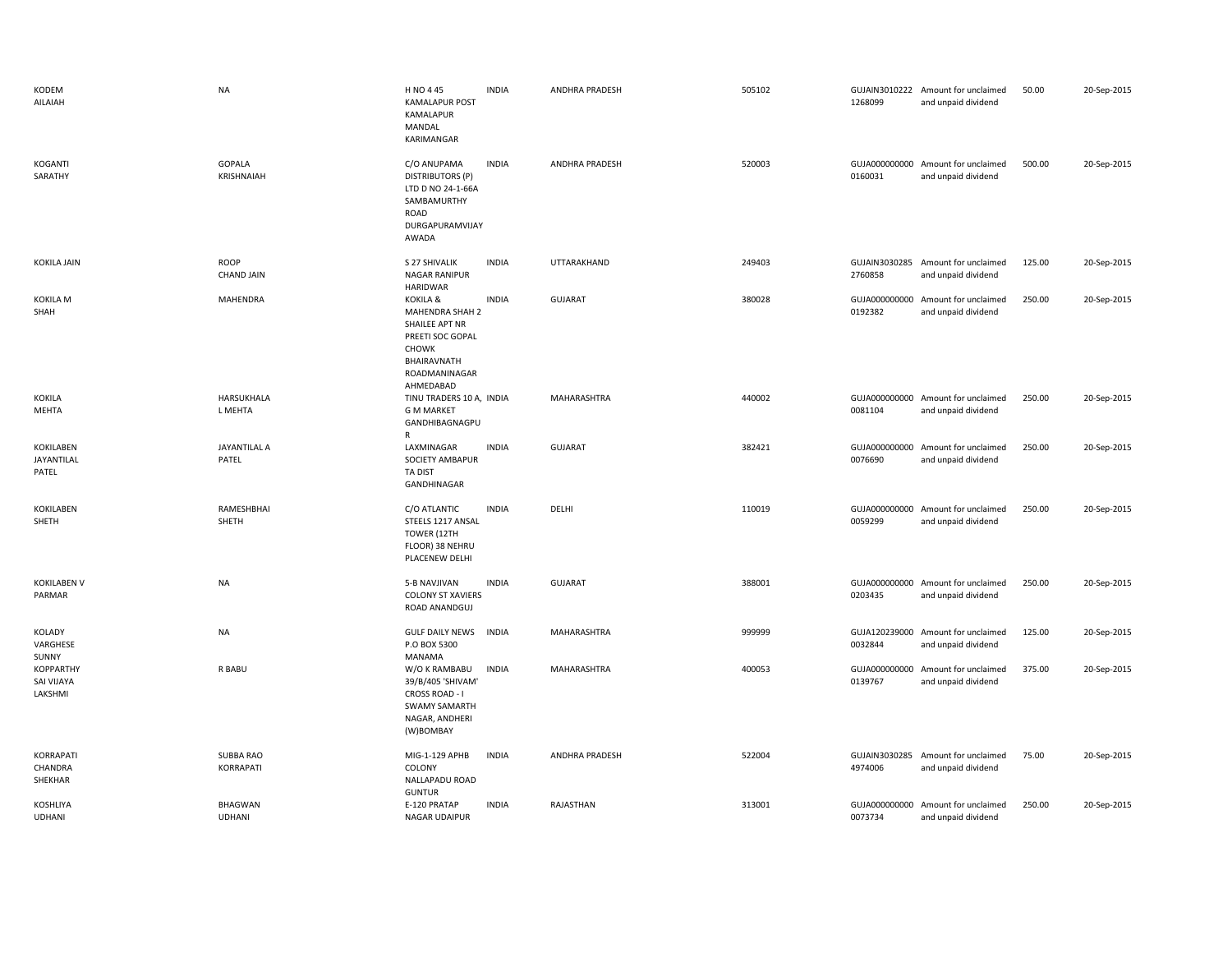| KOTECHA<br>MAHESH                      | KOTECHA<br>MATHURADA<br>S           | ASHAPURA CHOWK, INDIA<br>RANJIT PARA, DIST.<br>JAMNAGAR,<br>BHANVAD.                                                                              | <b>GUJARAT</b>        | 360510 | 0392016                  | GUJAIN3009741 Amount for unclaimed<br>and unpaid dividend | 250.00  | 20-Sep-2015 |
|----------------------------------------|-------------------------------------|---------------------------------------------------------------------------------------------------------------------------------------------------|-----------------------|--------|--------------------------|-----------------------------------------------------------|---------|-------------|
| KOTHARI<br><b>BHAVIK DILIP</b>         | DILIP                               | 305 SHREE BHUVAN INDIA<br>289 S V P ROAD<br><b>BOMBAY</b>                                                                                         | MAHARASHTRA           | 400004 | 0060897                  | GUJA000000000 Amount for unclaimed<br>and unpaid dividend | 250.00  | 20-Sep-2015 |
| KOTHURI<br>VASU DEVA<br>RAO            | <b>KOTHURI</b><br>RAMBABU           | <b>1ST FLOOR SRI</b><br><b>INDIA</b><br>RAGHVENDRA<br>ENCLEVE D NO 56<br>59/44/5<br>TAMMINAKRISHNA<br><b>RAO STREET</b><br>VIJAYAWADA (AP)        | <b>ANDHRA PRADESH</b> | 520009 | GUJAIN3010222<br>0364932 | Amount for unclaimed<br>and unpaid dividend               | 1000.00 | 20-Sep-2015 |
| KOTIREDDY<br>KUSAM                     | NAGENDRA<br>REDDY                   | SEETARAM PURAM INDIA<br><b>DOOR NO 6 121</b><br>JASSAYYAPET<br><b>KRISHNA DT AP</b>                                                               | <b>ANDHRA PRADESH</b> | 521175 | 0115916                  | GUJA000000000 Amount for unclaimed<br>and unpaid dividend | 250.00  | 20-Sep-2015 |
| <b>KOUSHIK</b><br><b>BISWAS</b>        | <b>KALIDAS</b><br><b>BISWAS</b>     | CHIKANPARA, NEAR INDIA<br>PHE PUMP STATION,<br>THAKURNAGAR 24<br>PARGANAS (N)                                                                     | <b>WEST BENGAL</b>    | 743287 | 0202536                  | GUJA120300000 Amount for unclaimed<br>and unpaid dividend | 250.00  | 20-Sep-2015 |
| <b>KOUSHIK</b><br><b>GUHA</b>          | N GUHA                              | <b>MAITHON GAS</b><br><b>INDIA</b><br><b>TARBINE STATION P</b><br>OMAITHONDAM DT<br>DHANBAD                                                       | <b>JHARKHAND</b>      | 828207 | 0153554                  | GUJA000000000 Amount for unclaimed<br>and unpaid dividend | 500.00  | 20-Sep-2015 |
| <b>KRINA</b><br><b>BHARAT</b><br>PATEL | <b>BHARAT</b><br>PATEL              | MARUTI ORTHO<br><b>INDIA</b><br>HOSPITAL O/1<br><b>MARUTI TOWERS</b><br>SATELLITE<br>ROADAHMEDABAD                                                | <b>GUJARAT</b>        | 380015 | 0179386                  | GUJA000000000 Amount for unclaimed<br>and unpaid dividend | 250.00  | 20-Sep-2015 |
| KRISHAN                                | <b>HAR CHAND</b><br><b>RAI PROF</b> | <b>KHETAN CLINIC</b><br><b>INDIA</b><br>DELHI ROAD<br>CHARKHI<br>DADRIBHIWANI                                                                     | <b>HARYANA</b>        | 127306 | 0067968                  | GUJA000000000 Amount for unclaimed<br>and unpaid dividend | 250.00  | 20-Sep-2015 |
| KRISHAN<br>CHANDRA                     | PRASADI LAL                         | <b>INDIA</b><br>563 KHA 50A<br><b>MANGAL KHERA</b><br>ALAMBAGH<br>LUCKNOW                                                                         | UTTAR PRADESH         | 226005 | GUJA000000000<br>0012368 | Amount for unclaimed<br>and unpaid dividend               | 250.00  | 20-Sep-2015 |
| KRISHAN<br>KANT                        | <b>CHUNI LAL</b>                    | <b>INDIA</b><br>C 1 KIRTI NAGAR<br><b>NEW DELHI</b>                                                                                               | DELHI                 | 110015 | GUJA000000000<br>0098093 | Amount for unclaimed<br>and unpaid dividend               | 250.00  | 20-Sep-2015 |
| KRISHAN<br>KUMAR<br>BHARGAVA           | LATE D P<br>BHARGAVA                | C/O SHARE<br><b>INDIA</b><br>DEPARTMENT THE<br><b>GAUHATI STOCK</b><br><b>EXCHANGE LTD</b><br>SARAF BUILDING<br>ANNEXE A T ROAD<br><b>GAUHATI</b> | ASSAM                 | 781001 | 0165105                  | GUJA000000000 Amount for unclaimed<br>and unpaid dividend | 250.00  | 20-Sep-2015 |
| <b>KRISHAN LAL</b><br>ARORA            | LATE SH<br>RAMLAL<br><b>ARORA</b>   | A-4B DDA MUNIRKA INDIA<br>NEW DELHI                                                                                                               | DELHI                 | 110067 | 0156994                  | GUJA000000000 Amount for unclaimed<br>and unpaid dividend | 250.00  | 20-Sep-2015 |
| KRISHANA<br>CHHABRA                    | R L CHHABRA                         | 497 SECTOR 14<br><b>INDIA</b><br>SONEPAT                                                                                                          | HARYANA               | 131001 | GUJA000000000<br>0058974 | Amount for unclaimed<br>and unpaid dividend               | 250.00  | 20-Sep-2015 |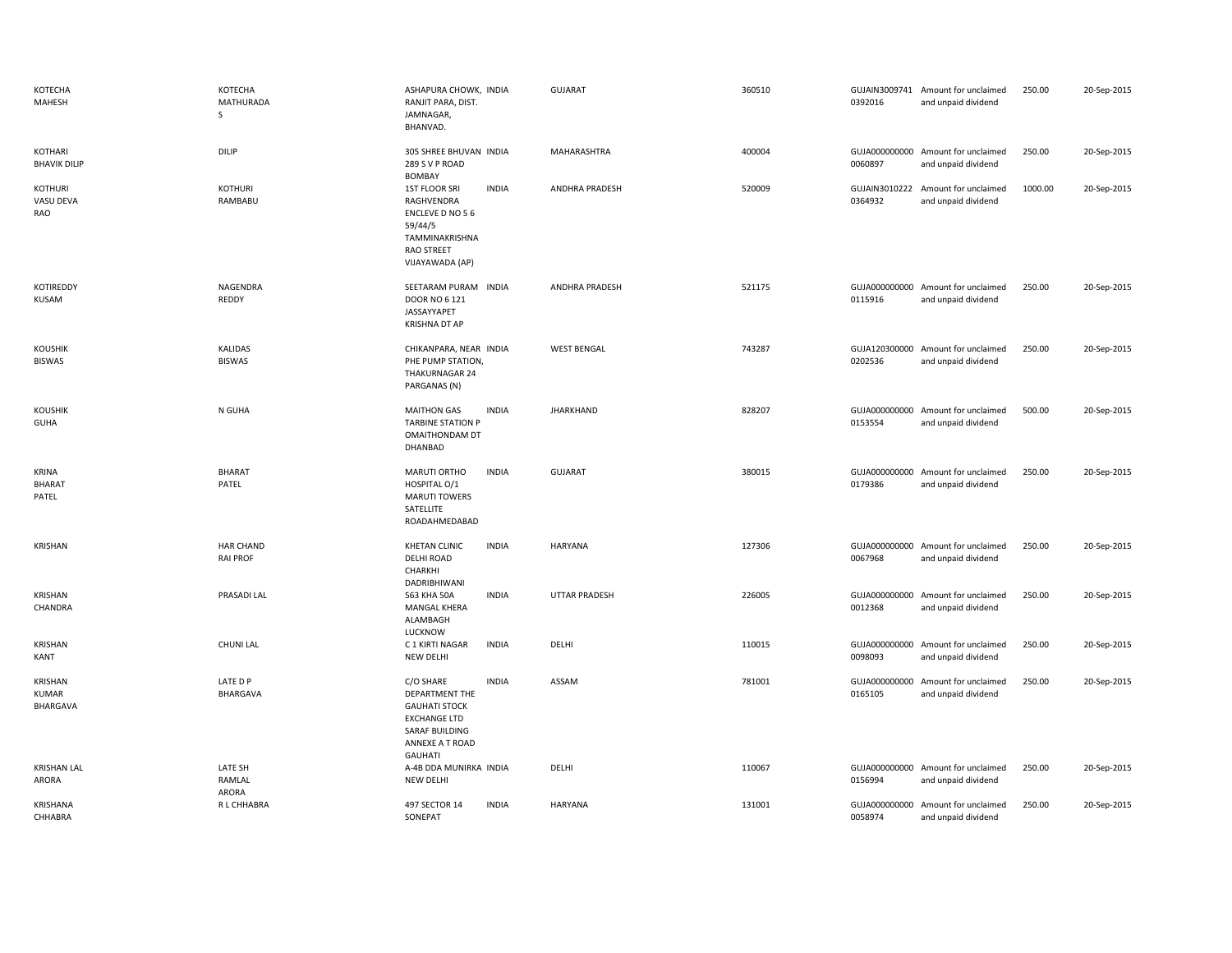| <b>KRISHANLAL R</b><br>KAMPANI        | RANCHHODD<br>AS                         | JIVAN BHAVAN 2ND INDIA<br>PARSWADA<br>101/105 N S ROAD<br><b>BOMBAY</b>                                                              | MAHARASHTRA          | 400004 | 0166751                  | GUJA000000000 Amount for unclaimed<br>and unpaid dividend | 250.00 | 20-Sep-2015 |
|---------------------------------------|-----------------------------------------|--------------------------------------------------------------------------------------------------------------------------------------|----------------------|--------|--------------------------|-----------------------------------------------------------|--------|-------------|
| KRISHNA<br>AGARWAL                    | LATE SH RAM<br><b>NARAIN</b><br>AGARWAL | D 13 GREEN PARK<br><b>INDIA</b><br><b>EXTENSION NEW</b><br>DELHI                                                                     | DELHI                | 110016 | 0111519                  | GUJA000000000 Amount for unclaimed<br>and unpaid dividend | 250.00 | 20-Sep-2015 |
| KRISHNA<br>ARORA                      | ANIL KUMAR<br>ARORA                     | <b>CARE SYNDICATE</b><br><b>INDIA</b><br><b>BANK LAXMI</b><br><b>APARTMENTS 4</b><br><b>GULMOHAR</b><br>COLONYKANADIA<br>ROAD INDORE | MADHYA PRADESH       | 452001 | 0057758                  | GUJA000000000 Amount for unclaimed<br>and unpaid dividend | 250.00 | 20-Sep-2015 |
| KRISHNA<br>CHANDRA<br>SAHA            | SURENDRA<br><b>NATH SAHA</b>            | RAIGANJ<br><b>INDIA</b><br>COMMERCIAL<br><b>ESTATE BLOCK NO 3</b><br>STALL NO 102<br>UTTAR DINAJPUR<br>RAIGANJ                       | <b>WEST BENGAL</b>   | 733134 | 5780939                  | GUJAIN3026793 Amount for unclaimed<br>and unpaid dividend | 250.00 | 20-Sep-2015 |
| KRISHNA<br>CHOUHAN                    | <b>NA</b>                               | 27 GANDHI COLONY INDIA<br><b>NEAR NARENDRE</b><br><b>BHAWAN BIKANER</b>                                                              | RAJASTHAN            | 334001 | 0048019                  | GUJAIN3007321 Amount for unclaimed<br>and unpaid dividend | 500.00 | 20-Sep-2015 |
| <b>KRISHNAD</b><br>DESAI              | D G DESAI                               | 1/E DENTAL PROF<br><b>INDIA</b><br><b>QUARTER NEAR</b><br>MANIBEN HOSPITAL<br>AHMEDABAD                                              | <b>GUJARAT</b>       | 380016 | 0136080                  | GUJA000000000 Amount for unclaimed<br>and unpaid dividend | 250.00 | 20-Sep-2015 |
| <b>KRISHNA DEVI</b>                   | <b>JAGDISH</b><br><b>GUPTA</b>          | <b>INDIA</b><br>C/O RAMAKANT<br>JHUNJHUNWALA<br>POST BARAKAR DIST<br>BURDAMAN                                                        | <b>WEST BENGAL</b>   | 713324 | 0040366                  | GUJA000000000 Amount for unclaimed<br>and unpaid dividend | 500.00 | 20-Sep-2015 |
| <b>KRISHNA DEVI</b><br><b>BHAGAT</b>  | <b>ONKAR NATH</b><br><b>BHAGAT</b>      | <b>INDIA</b><br>C/O ONKAR NATH<br><b>BHAGAT PAKUR</b><br>SHAHIBGANJ                                                                  | <b>JHARKHAND</b>     | 816107 | 0052189                  | GUJA000000000 Amount for unclaimed<br>and unpaid dividend | 250.00 | 20-Sep-2015 |
| KRISHNA<br>DHINGRA                    | <b>K C DHINGRA</b>                      | <b>INDIA</b><br>F 17 JANGPURA<br><b>EXTENSION NEW</b><br>DELHI                                                                       | DELHI                | 110014 | 0059122                  | GUJA000000000 Amount for unclaimed<br>and unpaid dividend | 250.00 | 20-Sep-2015 |
| KRISHNA<br>KHURANA                    | RD<br>KHURANA                           | <b>INDIA</b><br>11B/74 HARYANA<br>AGRICULTURAL<br>UNIVERSITY HISSAR                                                                  | <b>HARYANA</b>       | 125004 | 0159285                  | GUJA000000000 Amount for unclaimed<br>and unpaid dividend | 250.00 | 20-Sep-2015 |
| KRISHNA<br><b>KISHORE</b><br>TRIPATHI | <b>CHINTA MANI</b><br>TRIPATHI          | <b>INDIA</b><br><b>3RD LANE NEW</b><br>COLONY LAL BAG<br>FAIZADABAD UTTAR<br>PRADESH                                                 | <b>UTTAR PRADESH</b> | 224001 | GUJAIN3005131<br>2708190 | Amount for unclaimed<br>and unpaid dividend               | 125.00 | 20-Sep-2015 |
| KRISHNA<br><b>KUMAR MODI</b>          | <b>NA</b>                               | C/O GIRDHARI LAL INDIA<br>JAIDEO MODI, MAIN<br><b>BAZAR, SOJAT</b><br>ROAD(DISTT-PALI)<br>SOJAT ROAD                                 | RAJASTHAN            | 306103 | 0233260                  | GUJA130176000 Amount for unclaimed<br>and unpaid dividend | 62.50  | 20-Sep-2015 |
| KRISHNA<br><b>KUMAR SAHU</b>          | <b>NA</b>                               | KAPOOR COMPLEX INDIA<br><b>GANJ BETUL</b>                                                                                            | MADHYA PRADESH       | 460001 | 0046414                  | GUJA120437000 Amount for unclaimed<br>and unpaid dividend | 125.00 | 20-Sep-2015 |
| KRISHNA<br><b>KUMAR</b><br>SARAF      | <b>BL SARAF</b>                         | HOUSE NO 7-<br><b>INDIA</b><br>C/1032 FARIDABAD                                                                                      | <b>HARYANA</b>       | 121006 | GUJA000000000<br>0150075 | Amount for unclaimed<br>and unpaid dividend               | 250.00 | 20-Sep-2015 |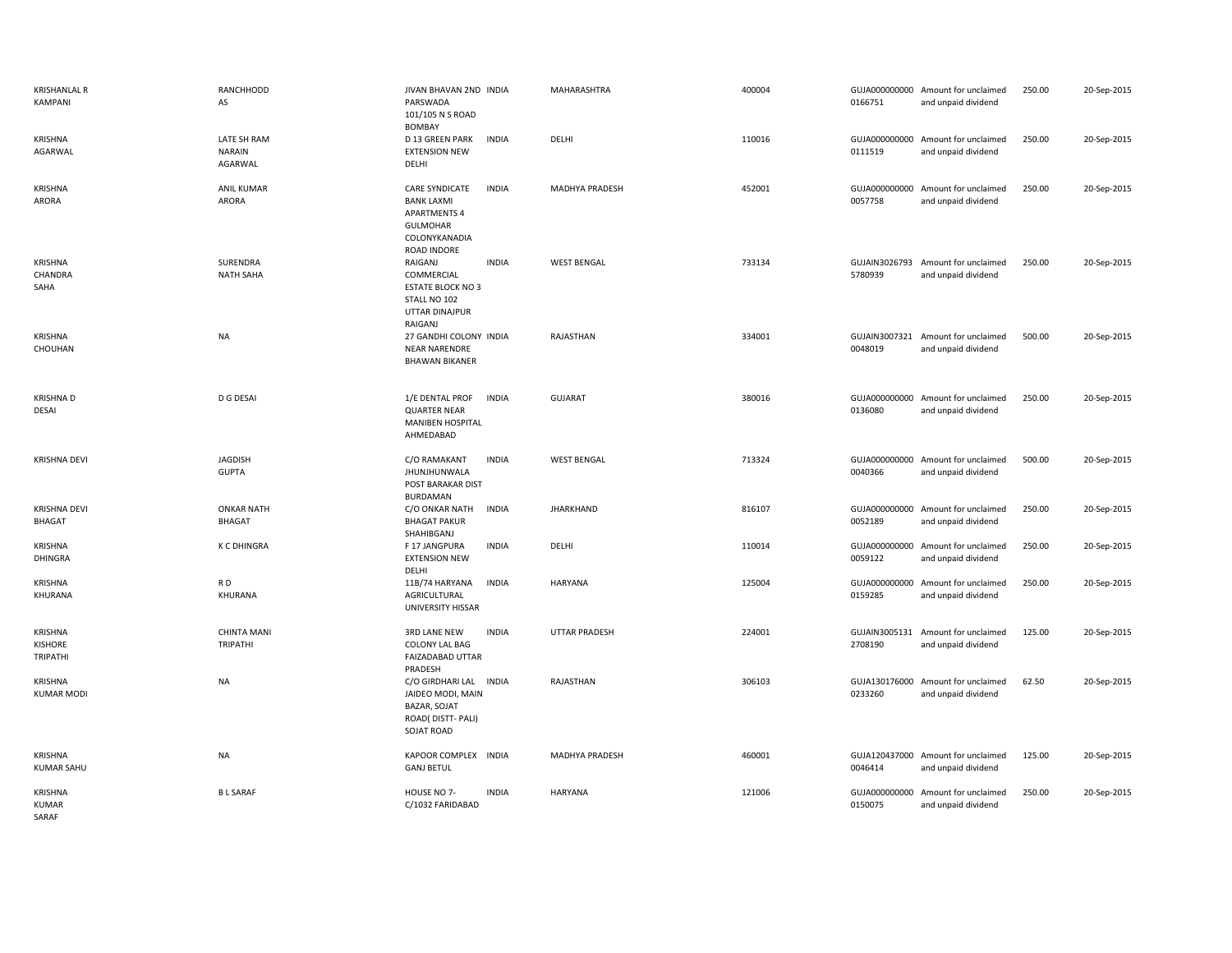| <b>KRISHNA</b><br><b>KUMAR</b><br><b>VISHWAKARM</b><br>A | SHANKARLAL<br>VISHWAKARA<br>M                   | 96 SRI NATH KI<br><b>INDIA</b><br><b>TALAIYA GANJI</b><br>PURA JABALPUR-                                                       | MADHYA PRADESH        | 482002 | 0040497                  | GUJA000000000 Amount for unclaimed<br>and unpaid dividend | 250.00 | 20-Sep-2015 |
|----------------------------------------------------------|-------------------------------------------------|--------------------------------------------------------------------------------------------------------------------------------|-----------------------|--------|--------------------------|-----------------------------------------------------------|--------|-------------|
| KRISHNA<br>KUMARI<br>CHAWLA                              | L D CHAWLA                                      | B I 110 LAJPAT<br><b>INDIA</b><br>NAGAR I NEW DELHI                                                                            | DELHI                 | 110024 | GUJA000000000<br>0067426 | Amount for unclaimed<br>and unpaid dividend               | 250.00 | 20-Sep-2015 |
| <b>KRISHNA</b><br>MAHESHWARI                             | OM KUMAR<br>MAHESHWAR                           | C/O GHISALA CHIT<br><b>INDIA</b><br>LANGIYA UPPER<br><b>BAZAR BAZAR TAND</b><br>RANCHI                                         | <b>JHARKHAND</b>      | 834001 | GUJA000000000<br>0041504 | Amount for unclaimed<br>and unpaid dividend               | 250.00 | 20-Sep-2015 |
| <b>KRISHNA</b><br><b>MOHAN</b><br>SINGH                  | MURALI<br><b>MANOHAR</b><br>SINGH               | <b>INDIA</b><br>10/496, KHALASI<br><b>LINE KANPUR</b>                                                                          | <b>UTTAR PRADESH</b>  | 208001 | 1735284                  | GUJAIN3015572 Amount for unclaimed<br>and unpaid dividend | 250.00 | 20-Sep-2015 |
| KRISHNA<br>MUKHERJEE                                     | JAHARLAL<br>MUKHERJEE                           | QR NO TYPE-IV/6<br><b>INDIA</b><br><b>FERTILIZER COLONY</b><br><b>DURGAPUR DT</b><br><b>BURDWAN</b>                            | <b>WEST BENGAL</b>    | 713212 | 0159773                  | GUJA000000000 Amount for unclaimed<br>and unpaid dividend | 500.00 | 20-Sep-2015 |
| KRISHNA<br>MURTHY N                                      | NARAYANA<br>SETTY                               | 1485/1 A, SECOND INDIA<br><b>FLOOR SIXTH CROSS</b><br>THYAGARAJA ROAD<br><b>MYSORE</b>                                         | <b>KARNATAKA</b>      | 570024 | 0117960                  | GUJAIN3016961 Amount for unclaimed<br>and unpaid dividend | 125.00 | 20-Sep-2015 |
| <b>KRISHNA</b><br>PRASAD<br><b>GUMMADI</b>               | <b>NA</b>                                       | C/O PUNJAB<br><b>INDIA</b><br><b>NATIONAL BANK</b><br>KADAPA CUDDAPAH<br>ANDHRA PRADESH                                        | <b>ANDHRA PRADESH</b> | 516001 | GUJAIN3010222<br>1360742 | Amount for unclaimed<br>and unpaid dividend               | 250.00 | 20-Sep-2015 |
| KRISHNA<br>PRAVEEN<br>PEDDI                              | SIVARAMAPR<br>ASAD <sub>P</sub>                 | S/O P SIVARAMA<br><b>INDIA</b><br>PRASAD<br>UPPALAPADU PEDA<br><b>KAKANI MANDA</b><br><b>GUNTUR</b>                            | <b>ANDHRA PRADESH</b> | 522509 | 0115388                  | GUJA000000000 Amount for unclaimed<br>and unpaid dividend | 250.00 | 20-Sep-2015 |
| <b>KRISHNA RANI</b>                                      | <b>NA</b>                                       | <b>INDIA</b><br>22 RAM BAGH<br><b>COLONY SHINDA KI</b><br><b>CHAWNI GWALIOR</b>                                                | MADHYA PRADESH        | 474009 | 0053660                  | GUJA000000000 Amount for unclaimed<br>and unpaid dividend | 250.00 | 20-Sep-2015 |
| <b>KRISHNA</b><br>SANKAR<br>BHATTACHARJ<br>EE            | M <sub>N</sub><br><b>BHATTACHAR</b><br>JEE RETD | A/16 NANDAN<br><b>INDIA</b><br><b>KANAN 3C</b><br>SAPTARSHI APT<br>SANTOSHPUR<br>CALCUTTA                                      | <b>WEST BENGAL</b>    | 700075 | GUJA000000000<br>0154315 | Amount for unclaimed<br>and unpaid dividend               | 250.00 | 20-Sep-2015 |
| KRISHNAIAH<br><b>DUGAPUTI</b>                            | SWAMANNA<br><b>DUGAPUTI</b>                     | H NO 29/202A<br><b>INDIA</b><br><b>TEKKE NANDYAL</b><br>KURNOOL DT A P                                                         | <b>ANDHRA PRADESH</b> | 518501 | GUJA000000000<br>0109869 | Amount for unclaimed<br>and unpaid dividend               | 375.00 | 20-Sep-2015 |
| <b>KRISHNAJI K</b><br>KULKARNI                           | <b>KHANDE RAO</b><br><b>ACCOUNT</b>             | C/O GEETHA<br><b>INDIA</b><br>PHARMA NO 160/3<br>VANIVILAS ROAD V<br>V PURAM NEXT TO<br><b>GEETHA NURSING</b><br>HOMEBANGALORE | <b>KARNATAKA</b>      | 560004 | GUJA000000000<br>0177527 | Amount for unclaimed<br>and unpaid dividend               | 250.00 | 20-Sep-2015 |
| KRISHNAMUR<br>ARI LATH                                   | KAILASH<br>CHANDRA<br>LATH                      | <b>INDIA</b><br>8 A WING OM<br>SHIVAM BLDG NEAR<br><b>GOPIKA TALKIES</b><br><b>UTTAN ROAD</b><br><b>BHAYANDAR WEST</b>         | MAHARASHTRA           | 401101 | 0094952                  | GUJA000000000 Amount for unclaimed<br>and unpaid dividend | 250.00 | 20-Sep-2015 |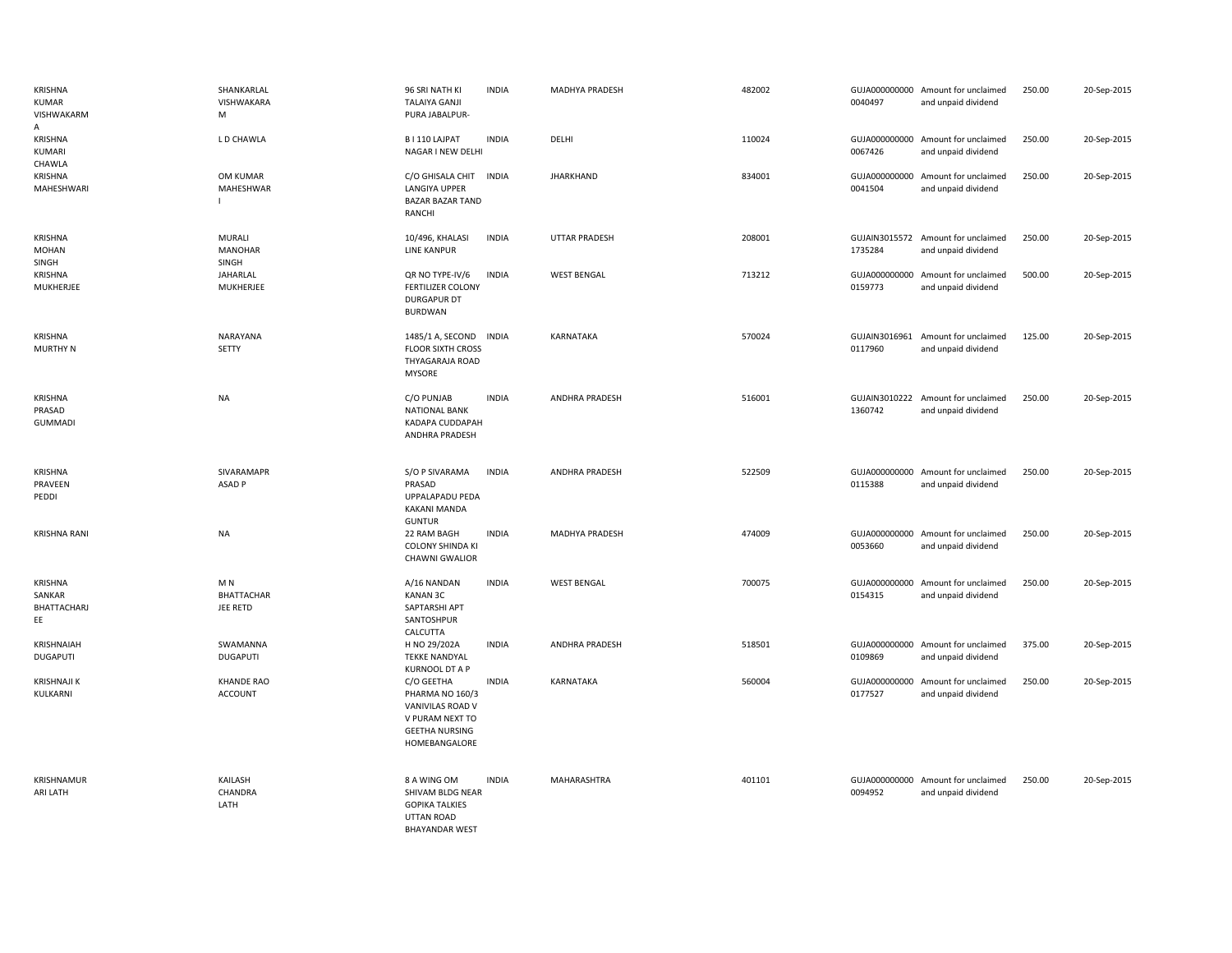| KRISHNAN<br><b>GOPALAPILLAI</b><br><b>NAIR</b> | <b>NA</b>                        | <b>FLAT NO 104 1ST</b><br><b>INDIA</b><br><b>FLOOR</b><br>SHREENATHJI APPT<br><b>MUKTANAND MARG</b><br>CHALA VAPI | <b>GUJARAT</b>        | 396191 | 2483213                  | GUJAIN3030285 Amount for unclaimed<br>and unpaid dividend | 257.50 | 20-Sep-2015 |
|------------------------------------------------|----------------------------------|-------------------------------------------------------------------------------------------------------------------|-----------------------|--------|--------------------------|-----------------------------------------------------------|--------|-------------|
| <b>KRISHNAPRAS</b><br>AD INAMPUDI              | <b>NA</b>                        | C/O KOTESWARA<br><b>INDIA</b><br><b>RAO MUTLUR POST</b><br>VATTICHERUKURU<br>M GUNTUR                             | <b>ANDHRA PRADESH</b> | 522215 | 1843834                  | GUJAIN3029024 Amount for unclaimed<br>and unpaid dividend | 225.00 | 20-Sep-2015 |
| KRISHNARAO<br>PONDURI                          | <b>NA</b>                        | Q/1, H. M. PATEL E INDIA<br>M S COMPLEX<br>DHARMAJ DIST.<br>ANAND                                                 | <b>GUJARAT</b>        | 388430 | GUJAIN3019911<br>0177259 | Amount for unclaimed<br>and unpaid dividend               | 250.00 | 20-Sep-2015 |
| KRISHNENDU<br>BASU                             | NIRENDU<br>BASU                  | C/O SWAPAN NEOGI INDIA<br>21/24 MONOHAR<br>PUKUR ROAD<br>KOLKATA                                                  | <b>WEST BENGAL</b>    | 700029 | 0057445                  | GUJA000000000 Amount for unclaimed<br>and unpaid dividend | 250.00 | 20-Sep-2015 |
| KRUPALI<br>RAMESHCHAN<br><b>DRA KOTHARI</b>    | <b>NA</b>                        | C-712, VEENA APT., INDIA<br>SEJAL PARK, 120-<br>LINK ROAD,<br><b>GOREGAON - WEST</b><br><b>MUMBAI</b>             | MAHARASHTRA           | 400104 | 0136658                  | GUJA130154000 Amount for unclaimed<br>and unpaid dividend | 250.00 | 20-Sep-2015 |
| <b>KRUSHNA</b><br>OMKARBHAI<br>KHERNAR         | OM KAR<br>KHERNAR                | TYPE III 28/1 G E B INDIA<br>COLONY<br>GANDHINAGAR                                                                | <b>GUJARAT</b>        | 382041 | 0122570                  | GUJA000000000 Amount for unclaimed<br>and unpaid dividend | 250.00 | 20-Sep-2015 |
| <b>KRUTI D GALA</b>                            | DHIRAJ                           | 7 VAIDYA BHUVAN<br><b>INDIA</b><br>422 SHADNANAND<br><b>ROAD MATUNGA</b><br>(E)MUMBAI                             | MAHARASHTRA           | 400019 | GUJA000000000<br>0146991 | Amount for unclaimed<br>and unpaid dividend               | 250.00 | 20-Sep-2015 |
| KSHITISCHAN<br><b>DRA GHOSH</b>                | LATE<br>BHOLANATH<br>GHOSH       | 24/5 VIDYAPATI<br><b>INDIA</b><br>ROAD B-ZONE<br><b>DURGAPUR DIST</b><br><b>BURDWAN</b> (W-B)                     | <b>WEST BENGAL</b>    | 713205 | 0166558                  | GUJA000000000 Amount for unclaimed<br>and unpaid dividend | 250.00 | 20-Sep-2015 |
| KUKWA<br>PUNDALIKA<br>KAMATH                   | SUBRAYA<br><b>KAMATH</b>         | <b>INDIA</b><br>MANAGER VIJAYA<br><b>BANK MAIN</b><br><b>BRANCH HASSAN</b><br>KARNATKA                            | KARNATAKA             | 573201 | GUJAIN3002391<br>1936998 | Amount for unclaimed<br>and unpaid dividend               | 257.50 | 20-Sep-2015 |
| KULADHAR<br>GOGOI                              | LATE SH<br><b>KANAK</b><br>GOGOI | <b>INDIA</b><br>C/O MR D GOGOI<br>PUBSARANIA PO<br>SILPUKHURI<br><b>GUWAHATI ASSAM</b>                            | ASSAM                 | 781001 | 0005747                  | GUJA000000000 Amount for unclaimed<br>and unpaid dividend | 250.00 | 20-Sep-2015 |
| KULBER<br>SINGH SIDHU                          | <b>KIRPAL</b><br>SINGH           | <b>INDIA</b><br>H NO 506 STREET<br>NO 11 POWER<br><b>HOUSE ROAD</b><br><b>BHATINDA PUNJAB</b>                     | PUNJAB                | 151001 | 0005095                  | GUJA000000000 Amount for unclaimed<br>and unpaid dividend | 250.00 | 20-Sep-2015 |
| <b>KULDEEP KR</b><br>JAIN                      | <b>PARAS DASS</b><br>JAIN        | C/O JAIN<br><b>INDIA</b><br><b>FURNISHEN GL 20</b><br>JAIL ROAD HARI<br>NAGAR G BLOCK                             | DELHI                 | 110064 | GUJA000000000<br>0067965 | Amount for unclaimed<br>and unpaid dividend               | 250.00 | 20-Sep-2015 |
| KULDEEP<br><b>KUMAR</b><br>BANSAL              | PREM<br>PARKASH<br><b>BANSAL</b> | <b>NEW DELHI</b><br>37A, 2ND LANE,<br><b>INDIA</b><br>MODEL GRAM<br>LUDHIANA PUNJAB                               | PUNJAB                | 141001 | GUJAIN3003941<br>0605707 | Amount for unclaimed<br>and unpaid dividend               | 2.50   | 20-Sep-2015 |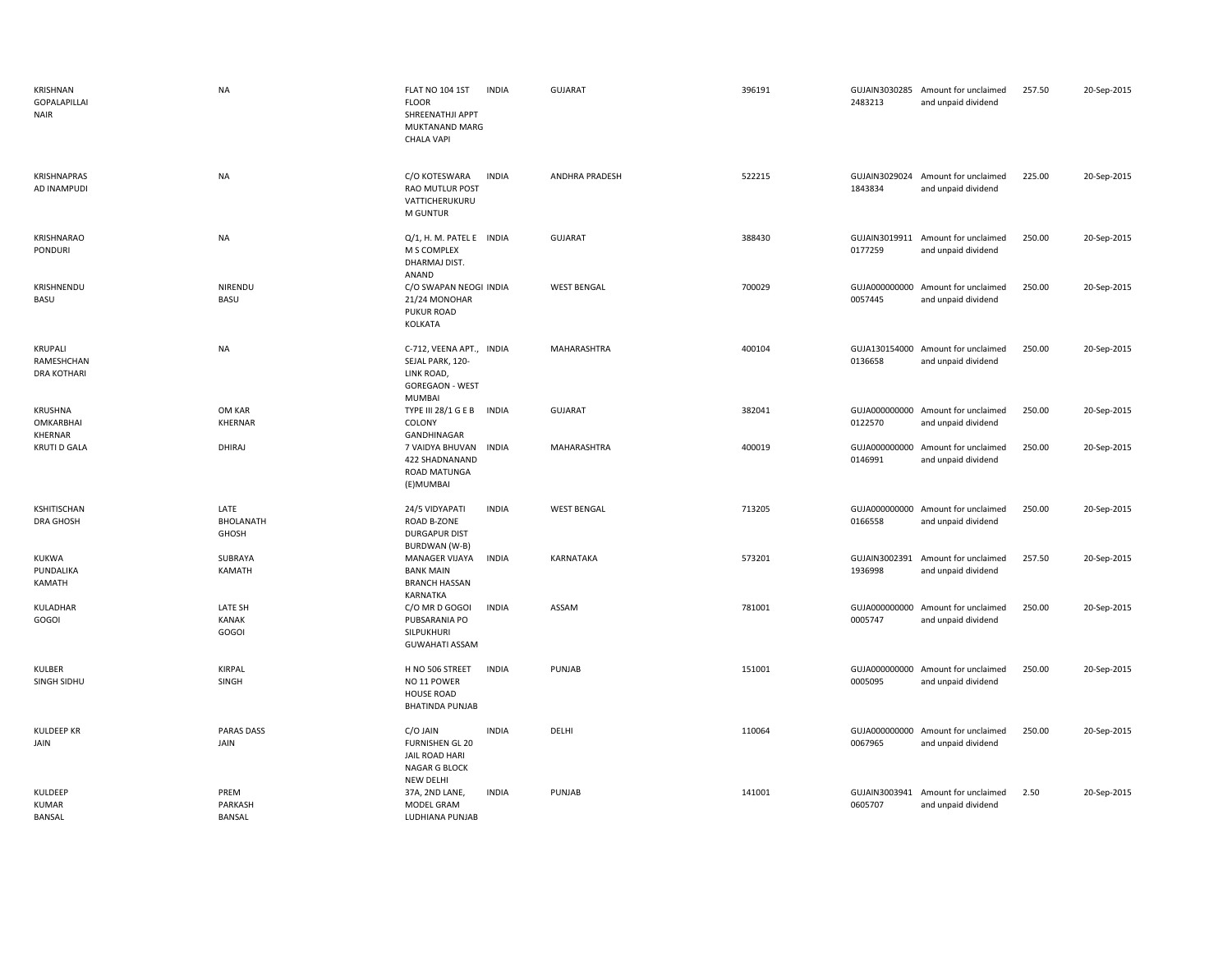| KULDEEP<br>SINGH                               | S GUVDAYAL<br>SINGH                             | 119/12 G<br><b>INDIA</b><br>NASIMABAD<br>DARSHANPURWA<br><b>KANPUR BOMBAY</b>                                                                                    | MAHARASHTRA           | 400012 | 0168434                  | GUJA000000000 Amount for unclaimed<br>and unpaid dividend | 250.00 | 20-Sep-2015 |
|------------------------------------------------|-------------------------------------------------|------------------------------------------------------------------------------------------------------------------------------------------------------------------|-----------------------|--------|--------------------------|-----------------------------------------------------------|--------|-------------|
| KULDEEP<br>SRIVASTAVA                          | <b>NA</b>                                       | RELIANCE<br><b>INDIA</b><br>COMMUNICATION<br><b>BUSINESS HEAD</b><br><b>QUARTERS 1ST</b><br>FLOOR WING B BWS<br>114 DAKC KOPAR<br><b>KHAIRANE NAVI</b><br>MUMBAI | MAHARASHTRA           | 400710 | 1910894                  | GUJAIN3004764 Amount for unclaimed<br>and unpaid dividend | 62.50  | 20-Sep-2015 |
| KULDIP<br>GAJANAN<br>KABADI                    | GAJANAN<br>KABADI                               | DEMPO B BUILDING INDIA<br><b>BLOCK NO B 8</b><br><b>BICHOLIM GOA</b>                                                                                             | GOA                   | 403504 | 0041403                  | GUJA000000000 Amount for unclaimed<br>and unpaid dividend | 250.00 | 20-Sep-2015 |
| <b>KULDIP</b><br>GAJANAN<br>KABADI             | <b>GAJANAN D</b><br><b>KABADI</b>               | <b>B 8 DEMPO</b><br><b>INDIA</b><br><b>BUILDING PO</b><br><b>BICHOLIM GOA</b>                                                                                    | GOA                   | 403504 | GUJA000000000<br>0173093 | Amount for unclaimed<br>and unpaid dividend               | 750.00 | 20-Sep-2015 |
| KULDIP<br><b>KUMAR JAIN</b>                    | <b>JLJAIN</b>                                   | C/O JAGNOHAM<br><b>INDIA</b><br><b>HOSIERY FACTORY</b><br><b>BRAHAM PURI</b><br>LUDHIANA 8                                                                       | PUNJAB                | 141008 | GUJA000000000<br>0157337 | Amount for unclaimed<br>and unpaid dividend               | 250.00 | 20-Sep-2015 |
| KULWANT<br>SINGH                               | <b>LABH SINGH</b>                               | 111A/305 ASHOK<br><b>INDIA</b><br><b>NAGAR KANPUR</b>                                                                                                            | <b>UTTAR PRADESH</b>  | 208012 | GUJA000000000<br>0011776 | Amount for unclaimed<br>and unpaid dividend               | 250.00 | 20-Sep-2015 |
| KULWINDER<br>SINGH                             | R SINGH                                         | 67 IST FLOOR AUTO INDIA<br><b>MARKET HISAR</b><br>HISSAR, HARYANA                                                                                                | <b>HARYANA</b>        | 125001 | 0141996                  | GUJA000000000 Amount for unclaimed<br>and unpaid dividend | 250.00 | 20-Sep-2015 |
| <b>KUMAR</b><br>AMITABH                        | <b>NA</b>                                       | C/O A K AMBASTA D INDIA<br>F O STATE TRADING<br>PO HAZARIBAGH<br><b>DIST HAZARIBAGH</b><br><b>BIHAR DIST</b><br>HAZRIBAGH                                        | <b>JHARKHAND</b>      | 825301 | GUJAIN3000111<br>0700606 | Amount for unclaimed<br>and unpaid dividend               | 250.00 | 20-Sep-2015 |
| <b>KUMUD</b>                                   | <b>V P KALRA</b>                                | 681/23 DLF COLONY INDIA<br>ROHTAK HARYANA                                                                                                                        | <b>HARYANA</b>        | 124001 | 0127874                  | GUJA000000000 Amount for unclaimed<br>and unpaid dividend | 250.00 | 20-Sep-2015 |
| KUMUD<br><b>MISHRA</b>                         | <b>NA</b>                                       | <b>INDIA</b><br>$G/2 - 195$<br><b>GULMOHAR</b><br><b>COLONY E-8 ARERA</b><br><b>COLONY BHOPAL</b>                                                                | <b>MADHYA PRADESH</b> | 462039 | GUJA120132000<br>0312745 | Amount for unclaimed<br>and unpaid dividend               | 187.50 | 20-Sep-2015 |
| KUMUDBEN<br><b>DESARI</b>                      | <b>DURGESH</b><br><b>DESAI</b>                  | DEVKUNJ AT KHADKI INDIA<br><b>BHAGDA PO VALSAD</b>                                                                                                               | <b>GUJARAT</b>        | 396001 | 0042966                  | GUJA000000000 Amount for unclaimed<br>and unpaid dividend | 250.00 | 20-Sep-2015 |
| KUMUDCHAN<br>DRA<br>HATHICHAND<br><b>DOSHI</b> | <b>HATHICHAND</b><br>KHODIDAS<br><b>DOSHIPR</b> | 17 SHANKAR VILLA INDIA<br>PLOT NO 87 SION<br>(W) MUMBAI                                                                                                          | MAHARASHTRA           | 400100 | GUJA000000000<br>0060362 | Amount for unclaimed<br>and unpaid dividend               | 375.00 | 20-Sep-2015 |
| KUNDAN<br>MEHTA                                | PRABHAT                                         | <b>BHAGAT BHATVADO INDIA</b><br>ODE TA ANAND                                                                                                                     | <b>GUJARAT</b>        | 388210 | GUJA000000000<br>0039915 | Amount for unclaimed<br>and unpaid dividend               | 250.00 | 20-Sep-2015 |
| KUNDANMAL<br>JAIN                              | SHRI<br>NARAYAN<br><b>BUSINES</b>               | C/O SHRI NARAYAN INDIA<br>& CO CHOHHATTI<br><b>BAZAR PO</b><br><b>NEWAIDIST TONK</b><br>RAJ                                                                      | RAJASTHAN             | 304001 | GUJA000000000<br>0202650 | Amount for unclaimed<br>and unpaid dividend               | 250.00 | 20-Sep-2015 |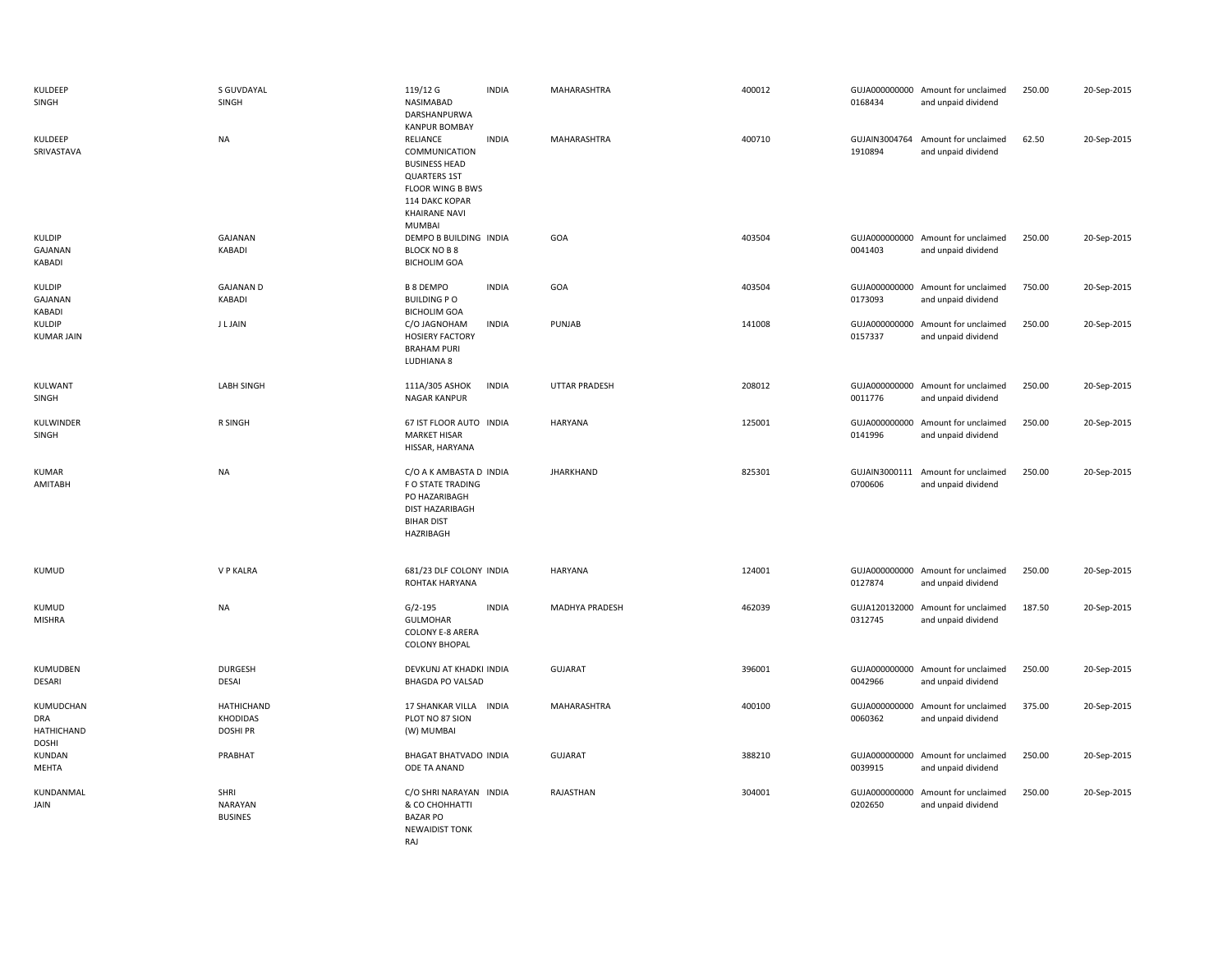| KUNHIMON<br><b>ISMAYIL</b>        | <b>NA</b>                         | P.O.BOX 8166.                                                                                      | <b>INDIA</b> | MAHARASHTRA           | 999999 | 0099301                  | GUJA120328000 Amount for unclaimed<br>and unpaid dividend | 1250.00 | 20-Sep-2015 |
|-----------------------------------|-----------------------------------|----------------------------------------------------------------------------------------------------|--------------|-----------------------|--------|--------------------------|-----------------------------------------------------------|---------|-------------|
| KUNTAL<br>PATEL                   | <b>JAYANTIBHAI</b><br>PATEL       | 4 BHATRU SMRUTI INDIA<br><b>B/H BABUL</b><br>HOSPITAL DANDIA<br><b>BAZAR BARODA</b>                |              | GUJARAT               | 390001 | 0037803                  | GUJA000000000 Amount for unclaimed<br>and unpaid dividend | 250.00  | 20-Sep-2015 |
| KUNTHILAL<br>KATARIA              | <b>GULAB</b><br>CHAND<br>KATARIA  | <b>SWASTIK OIL</b><br><b>INDUSTRIES NEWAI</b><br><b>TONK RAJ</b>                                   | <b>INDIA</b> | RAJASTHAN             | 304021 | 0105310                  | GUJA000000000 Amount for unclaimed<br>and unpaid dividend | 250.00  | 20-Sep-2015 |
| <b>KURSHID ALI</b><br>KHAN        | LATE SH T A<br><b>KHAN RETD</b>   | YUSURGICAL NO<br>938 AROKIAMMA<br>LAYOUT<br>VENKATESHPURAM<br>BANGALORE                            | <b>INDIA</b> | KARNATAKA             | 560045 | 0104167                  | GUJA000000000 Amount for unclaimed<br>and unpaid dividend | 250.00  | 20-Sep-2015 |
| KURUMADDA<br>LI SASIKALA          | <b>NA</b>                         | A 204<br>MATHRUKRIPA<br>APARTMENTS<br>ANANDA NAGAR<br>KHAIRATABAD<br>HYDERABAD                     | <b>INDIA</b> | ANDHRA PRADESH        | 500004 | 0913973                  | GUJAIN3010222 Amount for unclaimed<br>and unpaid dividend | 375.00  | 20-Sep-2015 |
| KURUVILLA M<br>MATHEW             | M MATHEW                          | MANAMPIRATH<br><b>HOUSE ENGG</b><br><b>COLLEGE PO</b><br><b>TRICHUR</b>                            | <b>INDIA</b> | KERALA                | 680009 | 0116937                  | GUJA000000000 Amount for unclaimed<br>and unpaid dividend | 250.00  | 20-Sep-2015 |
| <b>KUSH MODI</b>                  | D MODI                            | <b>B-5 MERAWALA</b><br><b>FLATS</b><br>PRITAMNAGAR<br>ELLISBRIDGE<br>AHMEDABAD                     | <b>INDIA</b> | <b>GUJARAT</b>        | 380006 | 0145836                  | GUJA000000000 Amount for unclaimed<br>and unpaid dividend | 250.00  | 20-Sep-2015 |
| <b>KUSUM</b><br>DUNGARWAL         | PREM<br><b>KUMAR</b><br>DUNGARWAL | 4 KALYAN<br><b>VISHRATHI GRAH</b><br>NEAR YESHWANT<br><b>CINEMA INDORE M</b><br>Þ                  | <b>INDIA</b> | <b>MADHYA PRADESH</b> | 452001 | 0007411                  | GUJA000000000 Amount for unclaimed<br>and unpaid dividend | 250.00  | 20-Sep-2015 |
| KUSUM<br>JAMBUKUMA<br>R MEHTA     | <b>NA</b>                         | <b>MEHTA BROTHERS</b><br>PETROL PUMP,<br>DHEBAR ROAD,<br>RAJKOT.                                   | <b>INDIA</b> | <b>GUJARAT</b>        | 360002 | 0019701                  | GUJAIN3009741 Amount for unclaimed<br>and unpaid dividend | 250.00  | 20-Sep-2015 |
| <b>KUSUM</b><br><b>KESHRI</b>     | <b>NA</b>                         | QTR NO C 11/8<br><b>BCCL OFFICERS</b><br><b>COLONY JAWAHAR</b><br><b>NAGAR MATKURIA</b><br>DHANBAD | <b>INDIA</b> | <b>JHARKHAND</b>      | 826001 | GUJAIN3026793<br>3055779 | Amount for unclaimed<br>and unpaid dividend               | 500.00  | 20-Sep-2015 |
| <b>KUSUM LATA</b>                 | <b>NA</b>                         | 160/B RAILWAY<br>LOCO COLONY<br>ALIGARH (U P)                                                      | <b>INDIA</b> | <b>UTTAR PRADESH</b>  | 202001 | 3114725                  | GUJAIN3003941 Amount for unclaimed<br>and unpaid dividend | 500.00  | 20-Sep-2015 |
| <b>KUSUM</b><br>MAGANLAL<br>PATEL | MAGANLAL<br>PATEL                 | MERCURY AUTO<br><b>INDUST P BOX 5027</b><br><b>RANJIT SAGAR</b><br>ROAD JAMNAGAR                   | <b>INDIA</b> | <b>GUJARAT</b>        | 361005 | 0077651                  | GUJA000000000 Amount for unclaimed<br>and unpaid dividend | 250.00  | 20-Sep-2015 |
| <b>KUSUM</b><br>NAGPAL            | RAJEEV<br><b>NAGPAL</b>           | TATA CONSULTANCY INDIA<br>SERVICES PLOT NO<br>447 PHASE V<br><b>UDYOG VIHAR</b><br><b>GURGAON</b>  |              | <b>HARYANA</b>        | 122016 | 3245888                  | GUJAIN3004764 Amount for unclaimed<br>and unpaid dividend | 225.00  | 20-Sep-2015 |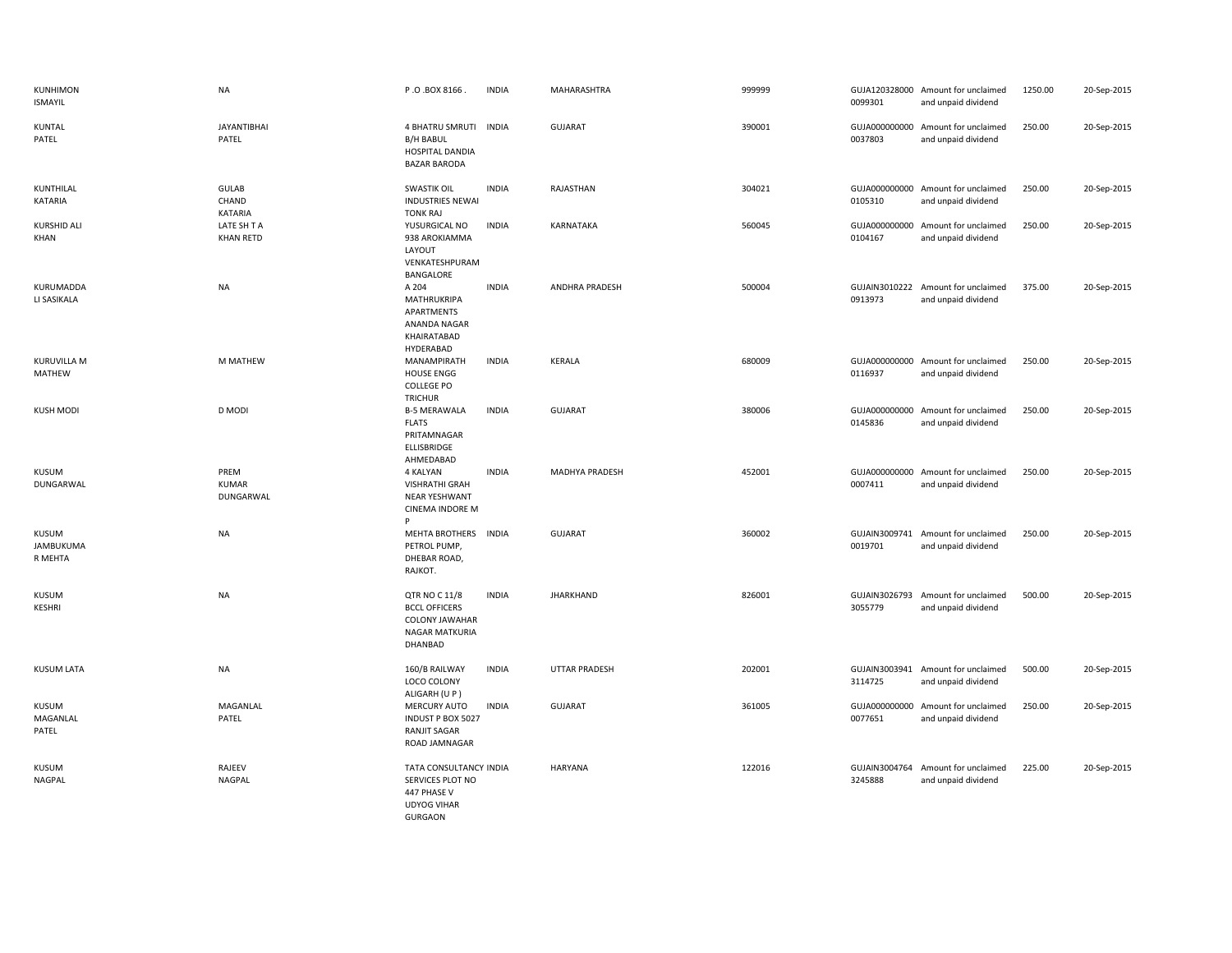| <b>KUVARJI D</b><br>PETHAPARA | DEVAJI                           | TO MORBI M M<br>PETHAPARA<br><b>HOSPITAL SAVSAR</b><br>RD DIST RAJKOT                                                                      | <b>INDIA</b> | GUJARAT               | 363641 | 0138960                  | GUJA000000000 Amount for unclaimed<br>and unpaid dividend | 250.00 | 20-Sep-2015 |
|-------------------------------|----------------------------------|--------------------------------------------------------------------------------------------------------------------------------------------|--------------|-----------------------|--------|--------------------------|-----------------------------------------------------------|--------|-------------|
| <b>KUVARJI D</b><br>PETHAPARA | DEVAJIBHAI                       | C/O DR M M<br>PETHAPARA<br><b>HOSPITAL SAVSAR</b><br>PLOT NEAR S T<br>STAND MORBI DIST<br>RAJKOT                                           | <b>INDIA</b> | <b>GUJARAT</b>        | 363641 | 0162765                  | GUJA000000000 Amount for unclaimed<br>and unpaid dividend | 250.00 | 20-Sep-2015 |
| KUWARSINGH<br>N KATIT         | NARAYAN<br>SINGH KATIT           | 6/110 GUJARAT<br>REFINERY<br><b>TOWNSHIP PO</b><br><b>JAWAHAR NAGAR</b><br><b>BARODA</b>                                                   | <b>INDIA</b> | GUJARAT               | 391320 | 0038109                  | GUJA000000000 Amount for unclaimed<br>and unpaid dividend | 250.00 | 20-Sep-2015 |
| L<br>CHANDRASEK<br>AR         | <b>LTAWKER</b>                   | <b>14 NYNIAPPA</b><br><b>NAICKEN ST PARK</b><br><b>TOWN MADRAS</b>                                                                         | <b>INDIA</b> | <b>TAMIL NADU</b>     | 600003 | 0106011                  | GUJA000000000 Amount for unclaimed<br>and unpaid dividend | 250.00 | 20-Sep-2015 |
| LMS<br>ADHIKARI               | <b>NA</b>                        | SUKHATAL WARD<br>NO 5 PUSHPRAJ<br><b>BHAWAN NAINITAL</b>                                                                                   | <b>INDIA</b> | UTTARAKHAND           | 263001 | 2692147                  | GUJAIN3011512 Amount for unclaimed<br>and unpaid dividend | 250.00 | 20-Sep-2015 |
| L MAHMMAD<br>BHAKSHU          | <b>NA</b>                        | <b>LECTURER IN</b><br><b>BOTANY, SRISAI JR</b><br><b>COLLEGE HOUSE</b><br>VIDYUTNAGAR,<br>PLOT 8 1ST CROSS,<br>ANANTAPUR,<br>ANANTAPUR, AP | <b>INDIA</b> | <b>ANDHRA PRADESH</b> | 515001 | GUJAIN3022691<br>1976810 | Amount for unclaimed<br>and unpaid dividend               | 250.00 | 20-Sep-2015 |
| L N KALRA                     | LATE SH D D<br><b>KALRA RETD</b> | FLAT NO 214<br>SECTOR NO 2<br>JAWAHAR NAGAR<br><b>JAIPUR</b>                                                                               | <b>INDIA</b> | RAJASTHAN             | 302004 | 0105596                  | GUJA000000000 Amount for unclaimed<br>and unpaid dividend | 250.00 | 20-Sep-2015 |
| L NIRMALA                     | <b>NA</b>                        | 131 VALLUVAR<br>NAGAR<br>DHARMAPURI                                                                                                        | <b>INDIA</b> | <b>TAMIL NADU</b>     | 636705 | 0108549                  | GUJAIN3030285 Amount for unclaimed<br>and unpaid dividend | 25.00  | 20-Sep-2015 |
| L R BATRA                     | BHAGWAN<br><b>DASS BATRA</b>     | 980 ADREGT<br>WORKSHOP C/O 50<br>APO                                                                                                       | <b>INDIA</b> | MAHARASHTRA           | 999999 | 0078355                  | GUJA000000000 Amount for unclaimed<br>and unpaid dividend | 250.00 | 20-Sep-2015 |
| LABHKUNVAR<br>PATEL           | NAROTTAMB<br>HAI                 | C/O RUCHI<br>SELECTION<br>KALAWAD ROAD<br>ARPAN COMPLEX<br>NEW JALARAM<br>PETROL<br>PUMPRAJKOT                                             | <b>INDIA</b> | <b>GUJARAT</b>        | 360001 | GUJA000000000<br>0080044 | Amount for unclaimed<br>and unpaid dividend               | 250.00 | 20-Sep-2015 |
| LABHUBEN B<br>PATEL           | BHANUBHAI<br>PATEL               | 26 PURVI SOC VIB 2 INDIA<br><b>HIRA BAUG</b><br>VARACHHA ROAD<br>SURAT                                                                     |              | GUJARAT               | 395006 | 0056591                  | GUJA000000000 Amount for unclaimed<br>and unpaid dividend | 250.00 | 20-Sep-2015 |
| LABHUBHAI<br>PATEL            | <b>LALJIBHAI</b><br>PATEL        | 201 VRAJ<br>APPARTMENT OPP<br>PANNA TOWER<br>NEW RANDER ROAD<br>SURAT                                                                      | <b>INDIA</b> | <b>GUJARAT</b>        | 395001 | 0108853                  | GUJA000000000 Amount for unclaimed<br>and unpaid dividend | 250.00 | 20-Sep-2015 |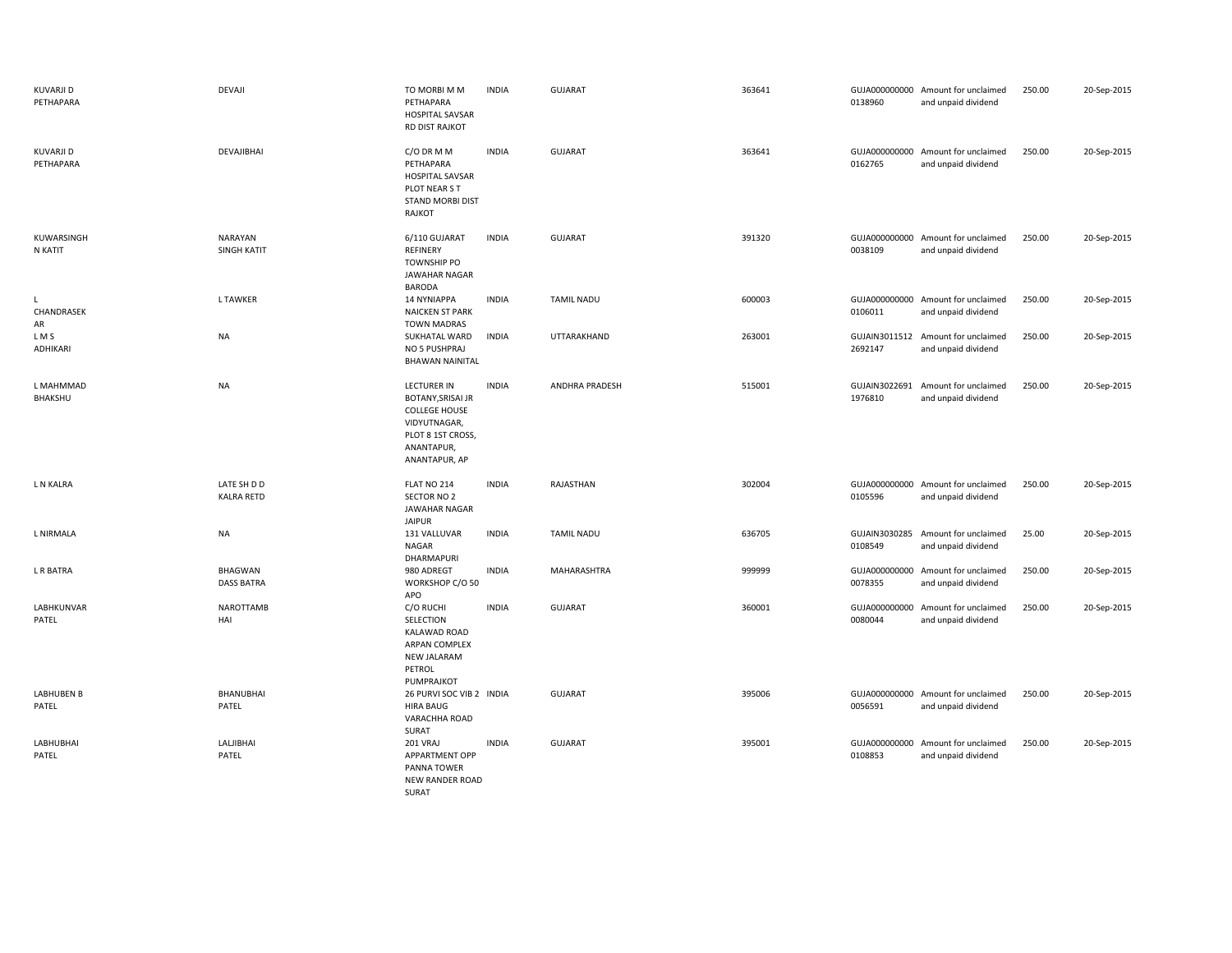| LACHHMAND<br>AS C RAHEJA                   | CHHATARAM                      | 6 ANANDA NIVAS IST INDIA<br><b>FLOOR KUMAR COT</b><br>LAY OUT MADHAV<br>NAGAR BANGALORE                                                            | <b>KARNATAKA</b>   | 560001 | 0055032                  | GUJA000000000 Amount for unclaimed<br>and unpaid dividend | 250.00  | 20-Sep-2015 |
|--------------------------------------------|--------------------------------|----------------------------------------------------------------------------------------------------------------------------------------------------|--------------------|--------|--------------------------|-----------------------------------------------------------|---------|-------------|
| <b>LAD KUNWAR</b><br>VAGRECHA              | <b>NA</b>                      | 295 CHANKYA PURI INDIA<br><b>HIRAN</b><br>MAGRISECTOR 4<br><b>UDAIPUR</b>                                                                          | RAJASTHAN          | 313002 | 0254762                  | GUJA120332000 Amount for unclaimed<br>and unpaid dividend | 2500.00 | 20-Sep-2015 |
| LADHE<br>RAJESH<br>GOKULCHAND<br>RA        | <b>NA</b>                      | <b>INDIA</b><br>FLAT NO-14<br>SHIVNERI APTT<br>TIRUPATI<br><b>EXECUTIVES NR</b><br>KHIVANSARA LAWN<br><b>ULKA NAGARI</b><br>GARKHEDA<br>AURANGABAD | MAHARASHTRA        | 431001 | 4195677                  | GUJAIN3003941 Amount for unclaimed<br>and unpaid dividend | 62.50   | 20-Sep-2015 |
| <b>LAIK RAM</b><br>CHABRIA                 | LATE SH K<br>CHABRA            | <b>INDIA</b><br>34/14<br>BALLYAGUNGE<br><b>CIRCULAR ROAD</b><br>CALCUTTA                                                                           | <b>WEST BENGAL</b> | 700019 | 0149515                  | GUJA000000000 Amount for unclaimed<br>and unpaid dividend | 250.00  | 20-Sep-2015 |
| LAJJA SANYAL                               | SAMIR<br>SANYAL                | C/O MCS LIMITED<br>INDIA<br>1ST FLOOR NEELAM<br>APT 88 SAMPATRAO<br><b>COLONY ABOVE</b><br><b>CHHAPPAN BHOG</b><br>SWEETVADODARA                   | GUJARAT            | 390007 | GUJA000000000<br>0091094 | Amount for unclaimed<br>and unpaid dividend               | 250.00  | 20-Sep-2015 |
| LAKHAN                                     | RAMLAL                         | LAKHAN DHONA,<br>INDIA                                                                                                                             | <b>WEST BENGAL</b> | 700007 |                          | GUJAIN3003271 Amount for unclaimed                        | 250.00  | 20-Sep-2015 |
| DHONA                                      | <b>DHONA</b>                   | 132 COTTON<br>STREET NEAR BURA<br><b>BAZAR CALCUTTA</b>                                                                                            |                    |        | 0028632                  | and unpaid dividend                                       |         |             |
| LAKSHMANA<br><b>GUPTAB</b>                 | <b>BETAIAH</b><br>SETTY        | <b>INDIA</b><br>NO 13 VASAVI<br><b>TEMPLE ROAD</b><br>VISWESWARA<br>PURAM<br>BANGALORE                                                             | KARNATAKA          | 560004 | GUJA000000000<br>0110061 | Amount for unclaimed<br>and unpaid dividend               | 250.00  | 20-Sep-2015 |
| LAKSHMI<br><b>INKOLLU</b>                  | <b>NA</b>                      | DOOR NO.58-8-12<br>INDIA<br>ANANDA RAO ROAD<br>PRAKASAM(DT)<br>ONGOLE                                                                              | ANDHRA PRADESH     | 523001 | GUJA120109000<br>0682867 | Amount for unclaimed<br>and unpaid dividend               | 1250.00 | 20-Sep-2015 |
| LAKSHMI<br>JAGADISH<br>BABU<br>NALLAPANENI | MADANA<br><b>MOHANA</b><br>RAO | <b>INDIA</b><br><b>VERIFONE 2ND</b><br><b>FLOOR INDIAN</b><br>EXPRESS BLDG 1<br><b>QUEENS ROAD</b><br>BANGALORE                                    | KARNATAKA          | 560001 | GUJA000000000<br>0104072 | Amount for unclaimed<br>and unpaid dividend               | 250.00  | 20-Sep-2015 |
| LAKSHMI<br><b>KUMARI</b><br>TALUPULA       | SREENIVASUL<br>UT              | 17-60 Y V STREET<br><b>INDIA</b><br><b>CUDDAPAH A P</b>                                                                                            | ANDHRA PRADESH     | 516001 | 0093319                  | GUJA000000000 Amount for unclaimed<br>and unpaid dividend | 250.00  | 20-Sep-2015 |
| LAKSHMI<br>NAMBURI                         | <b>S R NAMBURI</b>             | <b>INDIA</b><br>W/O N SURAPA<br>RAJU H NO 4-13-14<br><b>VIJAYA LAKSHMI ST</b><br>ALCOT GRDNS 2ND<br>WARD<br>RAJAHMUNDRY A P                        | ANDHRA PRADESH     | 533101 | GUJA000000000<br>0141813 | Amount for unclaimed<br>and unpaid dividend               | 250.00  | 20-Sep-2015 |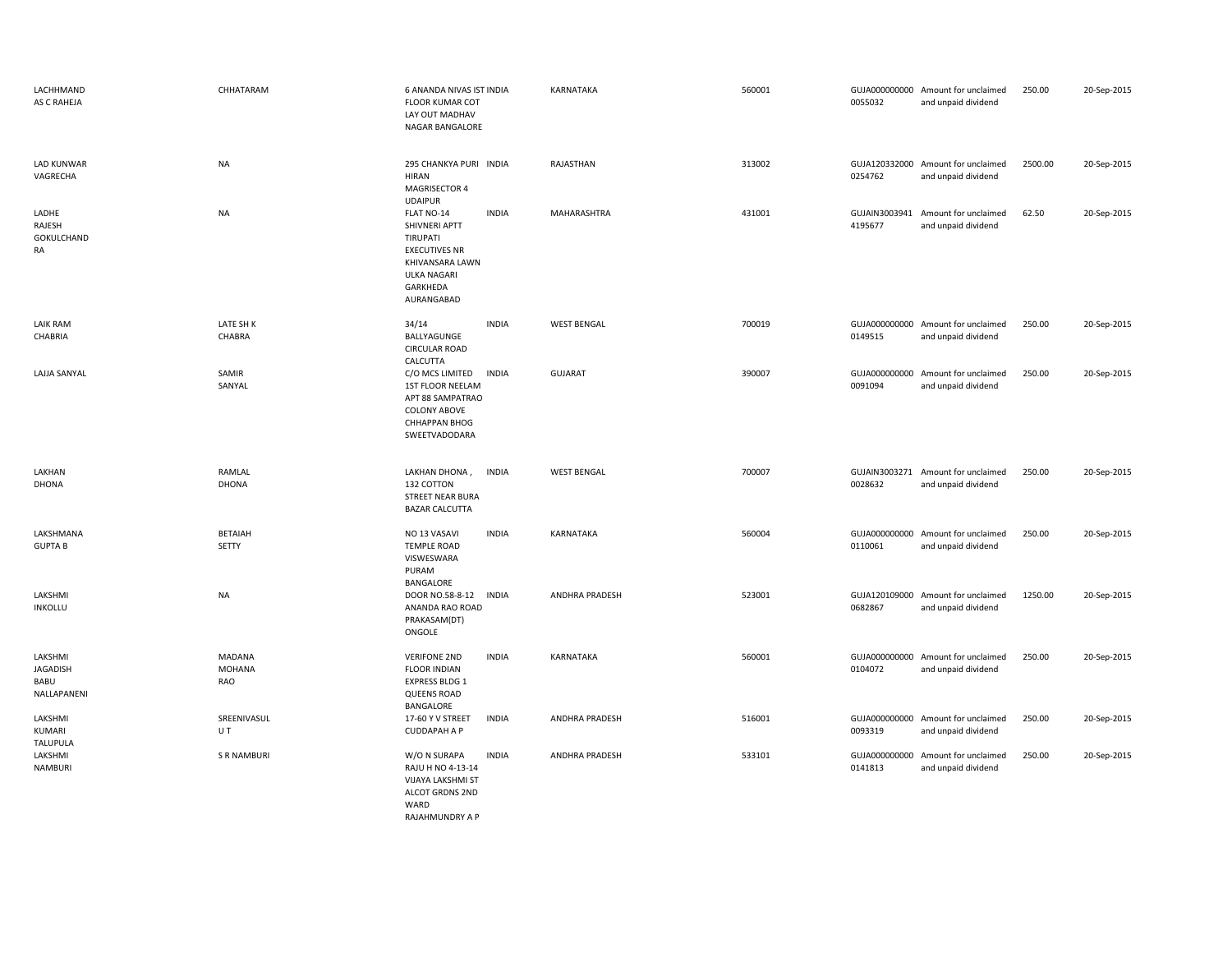| LAKSHMI<br>NARAYANA P               | VENKOTAPP<br>OICH                    | C/O JEEVITHA CHITS INDIA<br><b>FUNDS &amp; FINANCE</b><br>[PVT] LTD 8/1 ARUN<br><b>DELPET GUNTUR</b> | <b>ANDHRA PRADESH</b> | 522007 | 0197825                  | GUJA000000000 Amount for unclaimed<br>and unpaid dividend | 500.00 | 20-Sep-2015 |
|-------------------------------------|--------------------------------------|------------------------------------------------------------------------------------------------------|-----------------------|--------|--------------------------|-----------------------------------------------------------|--------|-------------|
| LAKSHMI<br>NARAYANAN<br>DHANAKODI   | <b>NA</b>                            | A 402 DATTODIL<br><b>INDIA</b><br><b>APARTMENT PLOT</b><br>NO 36 SECTOR 6<br><b>DWARKA DELHI</b>     | DELHI                 | 110075 | 3953588                  | GUJAIN3030285 Amount for unclaimed<br>and unpaid dividend | 62.50  | 20-Sep-2015 |
| LAKSHMI<br><b>NAYAK</b><br>MUDAWATH | <b>BEELE NAIK</b><br><b>MUDAWATH</b> | Q NO 106/A SECTOR- INDIA<br>9 UKKUNAGARAM<br>GAJUWAKAVISAKHA<br>PATNAM                               | <b>ANDHRA PRADESH</b> | 530032 | GUJA120447000<br>0535494 | Amount for unclaimed<br>and unpaid dividend               | 17.50  | 20-Sep-2015 |
| <b>LAKSHMIP</b>                     | <b>NA</b>                            | HIG-21 BHEL<br><b>INDIA</b><br>RAMACHANDRA<br>PURAM HYDERABAD                                        | <b>ANDHRA PRADESH</b> | 500032 | 0006174                  | GUJA000000000 Amount for unclaimed<br>and unpaid dividend | 250.00 | 20-Sep-2015 |
| LAKSHMI<br>SINGH NEGI               | LT SH V C<br>NEGI                    | <b>INDIA</b><br>C 1 CENTRAL<br>REVENUE COLONY<br><b>LAWRENCE ROAD</b><br>AMRITSAR                    | PUNJAB                | 143001 | 0139331                  | GUJA000000000 Amount for unclaimed<br>and unpaid dividend | 500.00 | 20-Sep-2015 |
| LAKSHMI<br>SINGIREDDY               | S ANANDA<br><b>REDDY PROF</b>        | G-5 ACHYUTA<br><b>INDIA</b><br><b>REDDY COMPLEX</b><br>VIDYANAGAR<br>HYDERABAD                       | <b>ANDHRA PRADESH</b> | 500044 | GUJA000000000<br>0104884 | Amount for unclaimed<br>and unpaid dividend               | 250.00 | 20-Sep-2015 |
| LAKSHMIDAS<br>VED                   | <b>GJVED</b>                         | C/O ELJAY AGENCIES INDIA<br>22/2 RAJA<br>ANNAMALAI HIGH<br>ROAD MADRAS                               | <b>TAMIL NADU</b>     | 600084 | GUJA000000000<br>0132807 | Amount for unclaimed<br>and unpaid dividend               | 250.00 | 20-Sep-2015 |
| <b>LAL BIHARI</b><br>PRASAD         | LATE SH<br>SANTAN<br>PRASAD          | H NO GK IV/98 MIG INDIA<br><b>GYAN KHAND</b><br><b>INDIRA</b><br>PURAMGHAZIABAD<br>(UP)              | <b>UTTAR PRADESH</b>  | 201010 | 0022383                  | GUJA000000000 Amount for unclaimed<br>and unpaid dividend | 500.00 | 20-Sep-2015 |
| LALAN<br><b>KUMAR JHA</b>           | SADANAND<br><b>JHA</b>               | DY M M REGIONAL INDIA<br>STORE DHORI PO<br><b>MAKOLI DIST</b><br><b>BOKARO BIHAR</b><br>STATE        | <b>JHARKHAND</b>      | 829144 | 0041540                  | GUJA000000000 Amount for unclaimed<br>and unpaid dividend | 250.00 | 20-Sep-2015 |
| <b>LALIT KUMAR</b><br>AGARWAL       | <b>NAND</b><br>KISHORE<br>AGARWAL    | C/O PAWAN<br><b>INDIA</b><br><b>ENTERPRISES</b><br><b>AGARSEN ROAD</b><br>KHALPARA SILIGURI          | <b>WEST BENGAL</b>    | 734405 | 0062004                  | GUJA000000000 Amount for unclaimed<br>and unpaid dividend | 250.00 | 20-Sep-2015 |
| <b>LALITA DEVI</b><br>BANKA         | KASHI<br>PRASAD<br><b>BANKA</b>      | <b>INDIA</b><br>2/4, BHUGANG<br>DHAR ROAD LILUAH<br><b>NEAR LILUAH</b><br>STATION HOWRAH             | <b>WEST BENGAL</b>    | 711204 | 0043059                  | GUJAIN3003271 Amount for unclaimed<br>and unpaid dividend | 250.00 | 20-Sep-2015 |
| <b>LALITA DEVI</b><br>MANGLUNIA     | PARMANAND<br>MANGLUNIA               | RAMDAYAL RAMESH INDIA<br>WAR LAL<br><b>SUJANGARH RAJ</b>                                             | RAJASTHAN             | 331507 | GUJA000000000<br>0009958 | Amount for unclaimed<br>and unpaid dividend               | 250.00 | 20-Sep-2015 |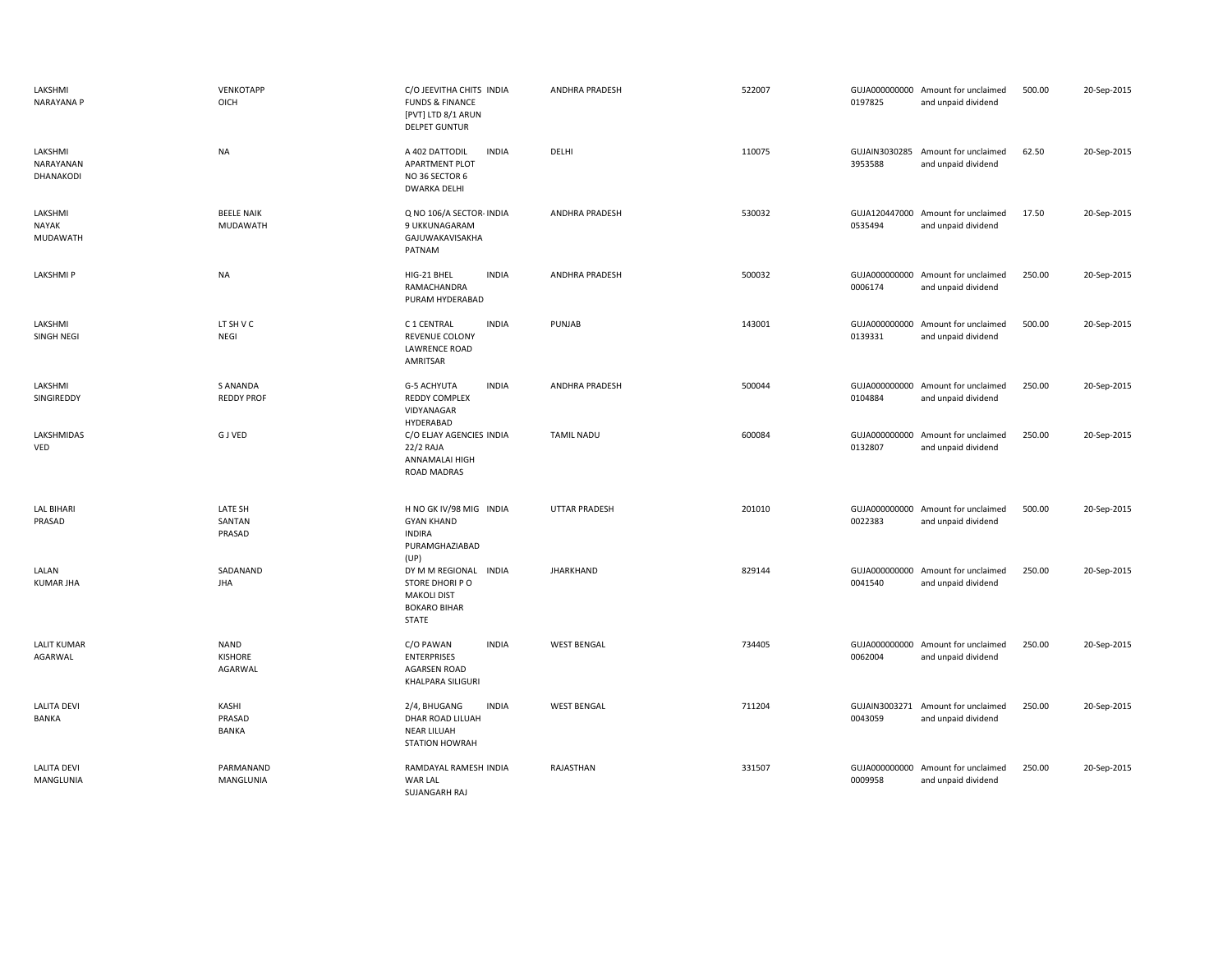| LALITA<br>PARANJPE                      | PARANJPE                              | <b>KRUPA</b><br>ORTHOPAEDIC<br><b>HOSPITAL</b><br><b>GOLANDAS STREET</b><br><b>NANPURA SURAT</b> | <b>INDIA</b> | <b>GUJARAT</b>        | 395001 | 0144367                  | GUJA000000000 Amount for unclaimed<br>and unpaid dividend | 250.00 | 20-Sep-2015 |
|-----------------------------------------|---------------------------------------|--------------------------------------------------------------------------------------------------|--------------|-----------------------|--------|--------------------------|-----------------------------------------------------------|--------|-------------|
| LALITA<br>PRANSHANKE<br>R OZA           | PRANSHANKE<br>R NARANJI<br><b>OZA</b> | B-201 PARSHWA<br>GIRIRAJ CO OP HSG<br>SOC OPP<br>MADHURAM HALL<br>DAHISAR                        | <b>INDIA</b> | MAHARASHTRA           | 400068 | 0181629                  | GUJA000000000 Amount for unclaimed<br>and unpaid dividend | 500.00 | 20-Sep-2015 |
| LALITA<br>RAMESH<br>OSWAL               | RAMESH                                | (E)MUMBAI<br>83 BHAWANI PETH INDIA<br>LAXMINARAYAN<br>NIWAS BLOCK NO 5<br><b>PUNE</b>            |              | MAHARASHTRA           | 411042 | GUJA000000000<br>0018896 | Amount for unclaimed<br>and unpaid dividend               | 250.00 | 20-Sep-2015 |
| LALITABEN<br>JAYANTILAL<br>PATEL        | JAYANTILAL<br>PATEL                   | 38 VAIKUTH B/H<br><b>DEEPAK NITRATE</b><br><b>GUEST HOUSE</b><br><b>GOTRI ROAD</b><br>VADODARA   | <b>INDIA</b> | GUJARAT               | 390021 | 0002777                  | GUJA000000000 Amount for unclaimed<br>and unpaid dividend | 250.00 | 20-Sep-2015 |
| LALITABEN<br><b>VITHALBHAI</b><br>PATEL | <b>VITHALBHAI</b><br>DADARSH<br>RETD  | 35/A BHAGWAT<br>NAGAR SOC OPP<br>SARVODAY SOLA<br>ROAD AHMEDABAD                                 | <b>INDIA</b> | GUJARAT               | 380061 | 0024565                  | GUJA000000000 Amount for unclaimed<br>and unpaid dividend | 500.00 | 20-Sep-2015 |
| <b>LALJIBHAI</b><br>SAVANI              | MADHAVJIBH<br>AI SAVANI               | <b>GSFC REGIONAL</b><br>OFFICE NEAR<br>SANTRAM TEMPLE<br>NADIAD DIST KHEDA                       | <b>INDIA</b> | <b>GUJARAT</b>        | 387001 | 0119759                  | GUJA000000000 Amount for unclaimed<br>and unpaid dividend | 250.00 | 20-Sep-2015 |
| LALJIBHAI<br>VAGHABHAI<br>PAWARA        | VAGHABHAI                             | AT TIMBA TAL<br>WADHWAN<br>SURENDRANAGAR                                                         | <b>INDIA</b> | GUJARAT               | 363030 | 0047083                  | GUJA000000000 Amount for unclaimed<br>and unpaid dividend | 250.00 | 20-Sep-2015 |
| LALJIBHAI<br>VIRABHAI<br>TAVIAD         | <b>VIRABHAI P</b><br>TAVIAD           | 26 YOGESHWAR<br><b>SOCIETY RACE</b><br><b>COURSE VADODARA</b>                                    | <b>INDIA</b> | <b>GUJARAT</b>        | 390007 | 0172606                  | GUJA000000000 Amount for unclaimed<br>and unpaid dividend | 250.00 | 20-Sep-2015 |
| LALLAN<br>SINGH                         | <b>MUNNILAL</b><br>SINGH              | CASEO HQWAL IAF<br><b>SUBOROTO PARK</b><br><b>NEW DELHI</b>                                      | <b>INDIA</b> | DELHI                 | 110010 | GUJA000000000<br>0180299 | Amount for unclaimed<br>and unpaid dividend               | 125.00 | 20-Sep-2015 |
| LALLOO RAM<br>PANDEY                    | <b>NA</b>                             | 1 DURGA COLONY<br><b>GARHA JABALPUR</b><br>MP                                                    | <b>INDIA</b> | <b>MADHYA PRADESH</b> | 482003 | GUJAIN3013301<br>9967662 | Amount for unclaimed<br>and unpaid dividend               | 250.00 | 20-Sep-2015 |
| <b>LALLU RAM</b><br>SHARMA              | <b>GYARSI LAL</b><br>SHARMA           | S 40 AMBA BARI<br><b>JAIPUR</b>                                                                  | <b>INDIA</b> | RAJASTHAN             | 302012 | GUJA000000000<br>0009064 | Amount for unclaimed<br>and unpaid dividend               | 250.00 | 20-Sep-2015 |
| LATA D<br>NEBHNANI                      | DAULATRAM                             | G 4 MOHAN<br><b>HOUSING</b><br>CORPORATION<br>BHAIRAVNATH<br>ROAD KANKARIA<br>AHMEDABAD          | <b>INDIA</b> | GUJARAT               | 380028 | GUJA000000000<br>0089686 | Amount for unclaimed<br>and unpaid dividend               | 250.00 | 20-Sep-2015 |
| <b>LATA PARPIA</b>                      | <b>HARISH</b>                         | C/O R V BHATIA 151- INDIA<br>A HEERA PANNA<br><b>CORNER OF HAJI</b><br>ALIMUMBAI                 |              | MAHARASHTRA           | 400026 | 0064222                  | GUJA000000000 Amount for unclaimed<br>and unpaid dividend | 250.00 | 20-Sep-2015 |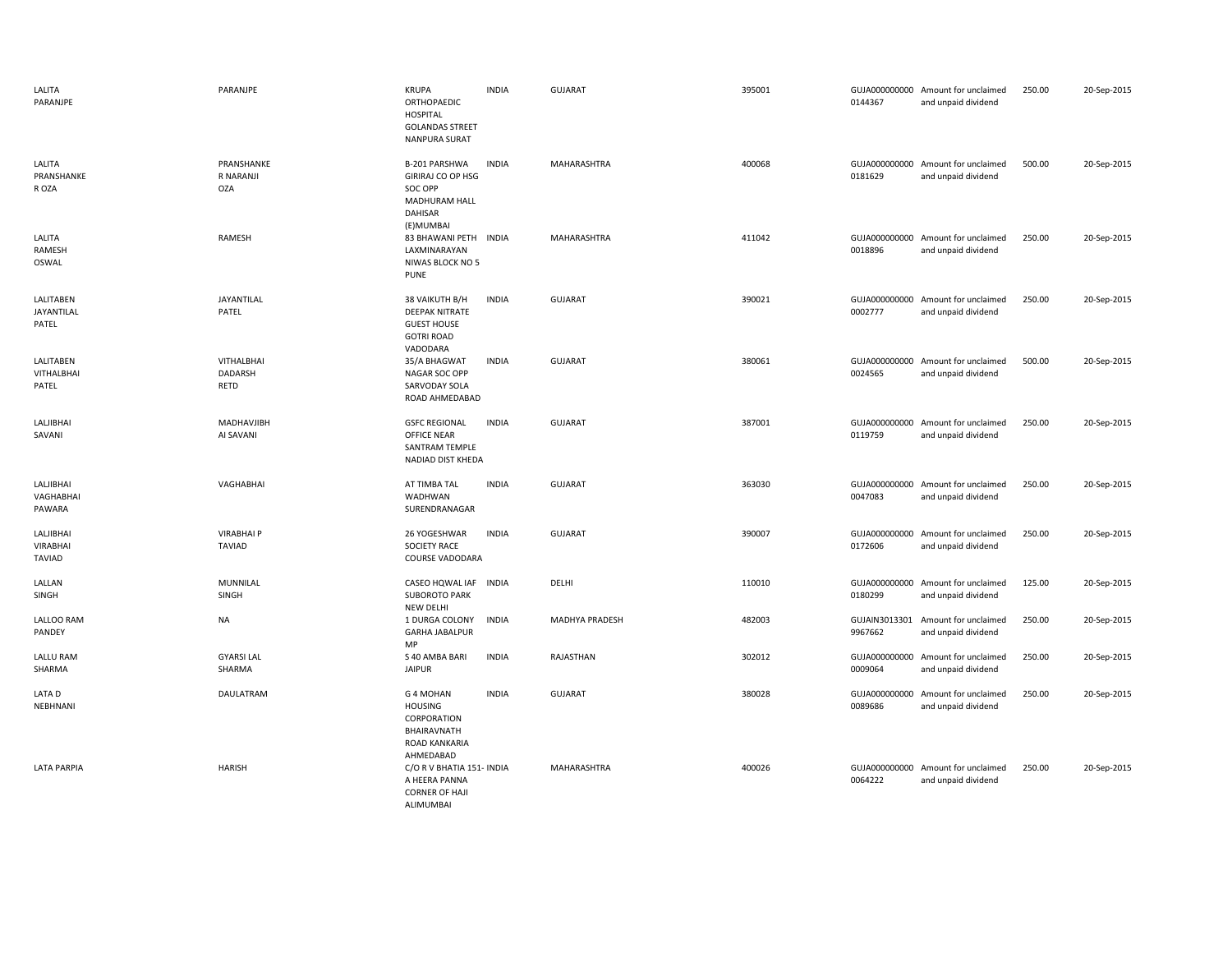| LATHA B                                | <b>NA</b>                         | 16/H PAPANASAM<br><b>INDIA</b><br>ROAD<br>VALANGAIMAN<br>TIRUVARUR DT<br><b>TAMIL NADU</b>                              | <b>TAMIL NADU</b>    | 612804 | 0578138                  | GUJAIN3016374 Amount for unclaimed<br>and unpaid dividend | 75.00  | 20-Sep-2015 |
|----------------------------------------|-----------------------------------|-------------------------------------------------------------------------------------------------------------------------|----------------------|--------|--------------------------|-----------------------------------------------------------|--------|-------------|
| LATHA<br>SRIKANTH                      | <b>NA</b>                         | <b>INDIA</b><br>B-601 TREEDOM<br>PARK S NO-8 3/5A/1<br><b>KALAS</b><br>VISHRANTHWADI<br>ALANDI ROAD PUNE<br>MAHARASHTRA | MAHARASHTRA          | 411015 | 5393766                  | GUJAIN3003941 Amount for unclaimed<br>and unpaid dividend | 250.00 | 20-Sep-2015 |
| <b>LATTU RAM</b><br>GARG               | LATE SH<br><b>HARALAL</b><br>GARG | C/O N R CARRIER 21 INDIA<br><b>RUP CHAND ROY</b><br>STREET CALCUTTA                                                     | <b>WEST BENGAL</b>   | 700007 | 0098797                  | GUJA000000000 Amount for unclaimed<br>and unpaid dividend | 250.00 | 20-Sep-2015 |
| LAXMAN<br>PRASAD                       | <b>B PRASAD</b>                   | MANGALA & CO A- INDIA<br>40 P C COLONY<br>KANKARBAGH<br>PATNA                                                           | <b>BIHAR</b>         | 800020 | 0147930                  | GUJA000000000 Amount for unclaimed<br>and unpaid dividend | 250.00 | 20-Sep-2015 |
| LAXMAN<br>SINGH                        | <b>DINESH</b><br>SINGH            | BN 74 WEST<br><b>INDIA</b><br>SHAUMAR BAGH<br>DELHI                                                                     | DELHI                | 110052 | 0066899                  | GUJA000000000 Amount for unclaimed<br>and unpaid dividend | 250.00 | 20-Sep-2015 |
| LAXMAN<br>SINGH<br>KANTHALIYA          | <b>NA</b>                         | 13, SEWASHRAM<br><b>INDIA</b><br><b>UDAIPUR</b>                                                                         | RAJASTHAN            | 313001 | GUJA120186000<br>0104748 | Amount for unclaimed<br>and unpaid dividend               | 2.50   | 20-Sep-2015 |
| LAXMANBHAI<br><b>D JETVANI</b>         | <b>NA</b>                         | C-5 RIDDHI SIDDHI<br><b>INDIA</b><br>APPARTMENT NR-<br>BILADIBAG,<br>SOMNATH ROAD<br>MEHSANA<br>MEHSANA                 | <b>GUJARAT</b>       | 384001 | 1942551                  | GUJA120109000 Amount for unclaimed<br>and unpaid dividend | 175.00 | 20-Sep-2015 |
| LAXMI CHAND<br>GHOGWANI                | <b>NA</b>                         | PRAKASH BIDI MIG INDIA<br>B/H SITA RAM<br>PETROL PUMP<br>REWA ROAD SATNA                                                | MADHYA PRADESH       | 485001 | 2203138                  | GUJAIN3017741 Amount for unclaimed<br>and unpaid dividend | 625.00 | 20-Sep-2015 |
| <b>LAXMI CHAND</b><br>SHESHMAL<br>JAIN | SHESHMAL M<br>JAIN                | PUNA KUMBHARIA INDIA<br><b>DIST SURAT</b><br><b>GUJARAT</b>                                                             | <b>GUJARAT</b>       | 395001 | 0056270                  | GUJA000000000 Amount for unclaimed<br>and unpaid dividend | 250.00 | 20-Sep-2015 |
| LAXMI DEVI<br>JAIN                     | <b>NA</b>                         | C/O CHAHAT<br><b>INDIA</b><br><b>GARMENT CINEMA</b><br>ROAD ANPARA<br>SONEBHADRA                                        | <b>UTTAR PRADESH</b> | 231225 | GUJA120345000<br>0307505 | Amount for unclaimed<br>and unpaid dividend               | 50.00  | 20-Sep-2015 |
| LAXMI KARIA                            | <b>NARAIN DAS</b><br>KARIA        | SEWA SADAN BLOCK INDIA<br>NO 116/85<br><b>HINDUSTAN CHOWK</b><br>MULUND WEST<br>BOMBAY                                  | MAHARASHTRA          | 400082 | 0049783                  | GUJA000000000 Amount for unclaimed<br>and unpaid dividend | 375.00 | 20-Sep-2015 |
| LAXMI<br><b>NARAIN</b><br>GOYAL        | <b>BLAL</b>                       | 5080 OLD THESIL<br><b>INDIA</b><br><b>BHATINDA</b><br><b>BHATINAK PUNJAB</b>                                            | PUNJAB               | 151005 | 0150037                  | GUJA000000000 Amount for unclaimed<br>and unpaid dividend | 250.00 | 20-Sep-2015 |
| LAXMI<br><b>NARAYAN</b><br>MALL        | <b>G R MALL</b>                   | <b>INDIA</b><br><b>CHANDRA KONA</b><br>ROAD PO SAT<br><b>BANKURA DIST</b><br><b>MIDNAPUR WB</b>                         | <b>WEST BENGAL</b>   | 721253 | 0156731                  | GUJA000000000 Amount for unclaimed<br>and unpaid dividend | 250.00 | 20-Sep-2015 |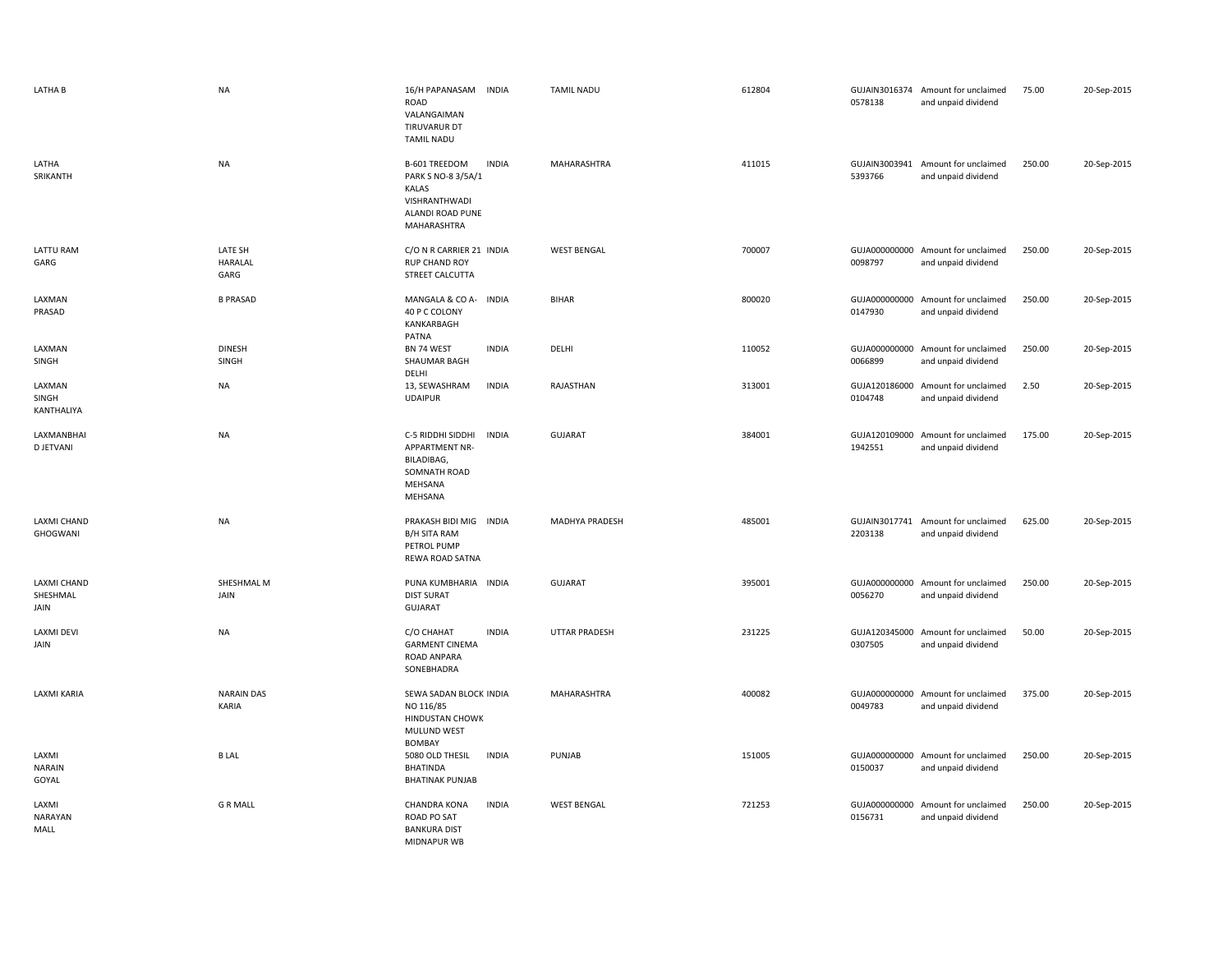| LAXMIBEN<br>PATEL                                         | PARASHOTTA<br><b>MDAS</b>            | 4135 GOVT F<br><b>INDIA</b><br><b>COLONY NR SHAH</b><br><b>ALAM TOINAKA</b><br>AHMEDABAD                                      | <b>GUJARAT</b>     | 380025 | 0084939 | GUJA000000000 Amount for unclaimed<br>and unpaid dividend | 250.00 | 20-Sep-2015 |
|-----------------------------------------------------------|--------------------------------------|-------------------------------------------------------------------------------------------------------------------------------|--------------------|--------|---------|-----------------------------------------------------------|--------|-------------|
| LAXMILAL<br>MENARIA                                       | <b>DEVILAL</b><br>MENARIA<br>PROF    | <b>VILLAGE &amp; POST</b><br><b>INDIA</b><br><b>RUNDERA DIST</b><br><b>UDAIPUR</b><br>RAJASTHAN                               | RAJASTHAN          | 313001 | 0112212 | GUJA000000000 Amount for unclaimed<br>and unpaid dividend | 250.00 | 20-Sep-2015 |
| <b>LEELA DEVI</b><br><b>JAGDISH</b><br>PRASAD<br>BACHHUKA | <b>JAGDISH</b><br>PRASAD<br>BACHHUKA | NEW RADHAKISHAN INDIA<br>PLOT AKOLA<br>MAHARASHTRA                                                                            | <b>MAHARASHTRA</b> | 444001 | 0114187 | GUJA000000000 Amount for unclaimed<br>and unpaid dividend | 250.00 | 20-Sep-2015 |
| LEELA M<br><b>JUMANI</b>                                  | MOHANLAL<br>HARBHAGWA<br><b>NDAS</b> | 102 NARYANAPPA<br><b>INDIA</b><br><b>BLOCK R T NAGAR</b><br>BAGALORE                                                          | KARNATAKA          | 560032 | 0055010 | GUJA000000000 Amount for unclaimed<br>and unpaid dividend | 250.00 | 20-Sep-2015 |
| LEELAVENKAT<br><b>ESHA</b>                                | VR<br>VENKATESHA                     | <b>INDIA BANK POST</b><br><b>INDIA</b><br><b>BOX NO 40</b><br>CITRADUGRA<br>KARNATAKA                                         | KARNATAKA          | 577501 | 0006094 | GUJA000000000 Amount for unclaimed<br>and unpaid dividend | 250.00 | 20-Sep-2015 |
| LEENA A<br><b>DSOUZA</b>                                  | <b>ANTHONY D</b><br>SOUZA            | NANDAN VATAR PO INDIA<br>AGASHI TAL VASAI<br><b>DIST THANE VIRAR</b><br>W                                                     | MAHARASHTRA        | 401301 | 0096636 | GUJA000000000 Amount for unclaimed<br>and unpaid dividend | 250.00 | 20-Sep-2015 |
| LEENA<br><b>BHAGAT</b>                                    | MUKESH<br><b>BOUSE WIFE</b>          | D-8 KALASHPURI C D INDIA<br><b>BARFIWALA LANE</b><br>ANDHERI W<br><b>BOMBAY</b>                                               | MAHARASHTRA        | 400058 | 0050371 | GUJA000000000 Amount for unclaimed<br>and unpaid dividend | 250.00 | 20-Sep-2015 |
| LEENA SHAH                                                | MANILAL                              | 14 VRAJWADI<br><b>INDIA</b><br>SOCIETY JETALPUR<br>ROAD VADODARA                                                              | <b>GUJARAT</b>     | 390005 | 0150644 | GUJA000000000 Amount for unclaimed<br>and unpaid dividend | 375.00 | 20-Sep-2015 |
| LILABEN<br>CHAUHAN                                        | RASIK                                | CHAMUNDA FLOUR INDIA<br><b>FACTORY OPP</b><br><b>MANIAR NI POLE</b><br>KADI N G                                               | <b>GUJARAT</b>     | 382715 | 0034928 | GUJA000000000 Amount for unclaimed<br>and unpaid dividend | 250.00 | 20-Sep-2015 |
| LILABEN<br>RAMANLAL<br>THAKKAR                            | NA                                   | 24- VINAYAK PARK INDIA<br><b>SOC DHARAM</b><br><b>CINEMA ROAD</b><br>MEHSANA TA & DIST<br>MEHSANA<br>MEHSANA                  | <b>GUJARAT</b>     | 384002 | 2515130 | GUJA120109000 Amount for unclaimed<br>and unpaid dividend | 250.00 | 20-Sep-2015 |
| <b>LILAVATI R</b><br>SHAH                                 | RAMANLAL<br>M SHAH                   | 8 CHANDRAMA<br><b>INDIA</b><br><b>APARTMENTS B/H</b><br>POST OFFICE<br>ANANDNAGAR<br>SOCIETY<br>FATEHNAGAR PALDI<br>AHMEDABAD | <b>GUJARAT</b>     | 380007 | 0033236 | GUJA000000000 Amount for unclaimed<br>and unpaid dividend | 125.00 | 20-Sep-2015 |
| LINA KHARA                                                | <b>TAPAS</b><br>KHARA                | SAKAR 105 OPP<br><b>INDIA</b><br><b>GANDHI GRAM RLY</b><br><b>STATION IST FLOOR</b><br><b>ASHRAM ROAD</b><br>AHMEDABAD        | <b>GUJARAT</b>     | 380009 | 0085462 | GUJA000000000 Amount for unclaimed<br>and unpaid dividend | 250.00 | 20-Sep-2015 |
| <b>LIZY MATHEW</b>                                        | MATHEW<br><b>THOMAS</b>              | <b>INDIA</b><br>MAGGIE COTTAGE<br>MUKKATTA R S P O<br>NILAMBUR                                                                | <b>KERALA</b>      | 679330 | 0161692 | GUJA000000000 Amount for unclaimed<br>and unpaid dividend | 250.00 | 20-Sep-2015 |
| LOGANAYAKI<br>VETRIVELU                                   | A VETRIVELU                          | 30 2ND STREET<br><b>INDIA</b><br><b>KALPAKKAM TAMIL</b><br><b>NADU</b>                                                        | <b>TAMIL NADU</b>  | 603102 | 0158528 | GUJA000000000 Amount for unclaimed<br>and unpaid dividend | 250.00 | 20-Sep-2015 |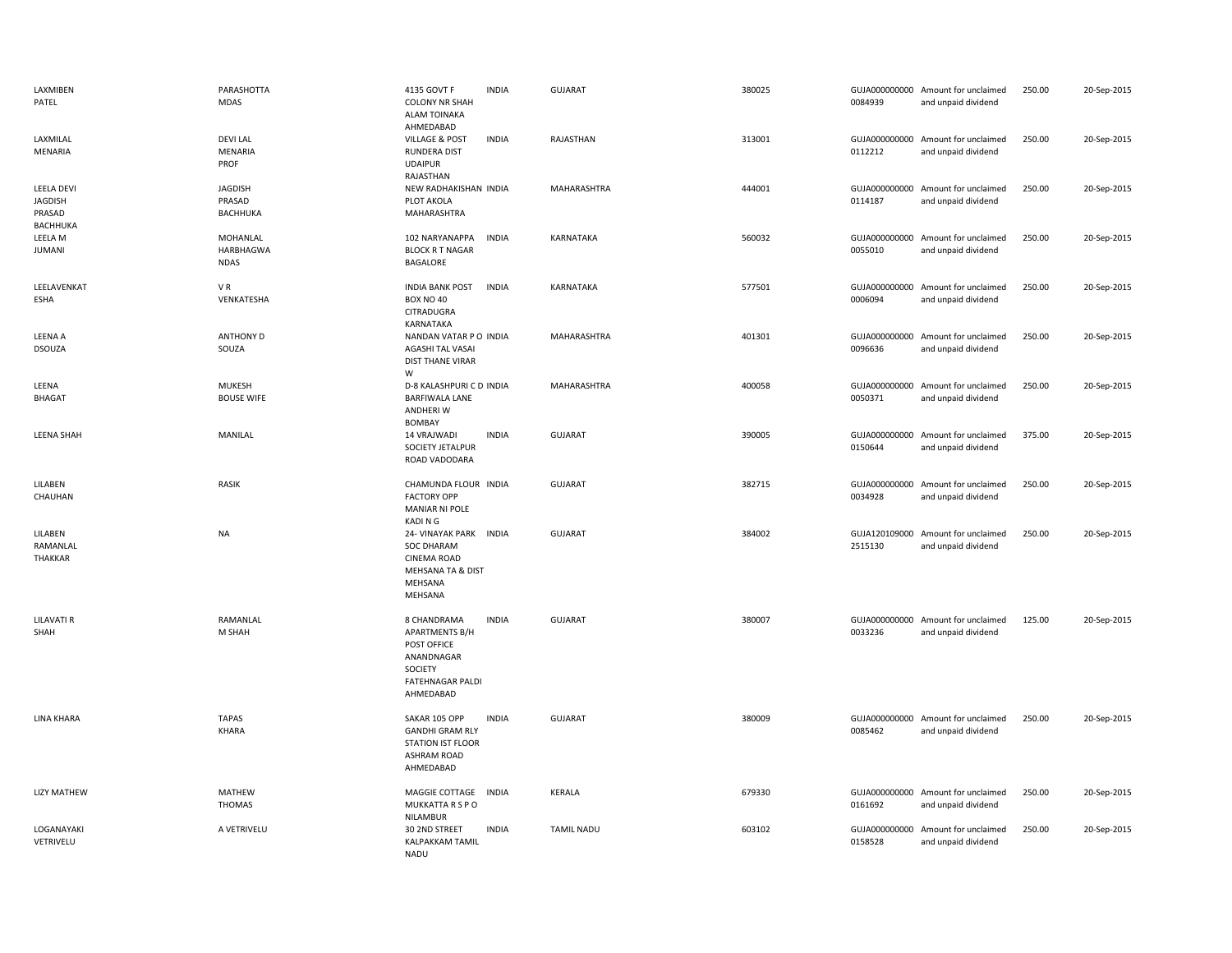| LOKESH<br><b>KUMAR</b><br>MONGA    | <b>KISHAN LAL</b><br><b>MONGA</b>             | 192 DURGA<br><b>BHAWAN DELHI</b><br>ROAD OPPOSITE<br>PLAZA CINEMA LAL<br>KOTHI MEERUT                                  | <b>INDIA</b> | <b>UTTAR PRADESH</b> | 250001 | 0994656                  | GUJAIN3017741 Amount for unclaimed<br>and unpaid dividend | 750.00 | 20-Sep-2015 |
|------------------------------------|-----------------------------------------------|------------------------------------------------------------------------------------------------------------------------|--------------|----------------------|--------|--------------------------|-----------------------------------------------------------|--------|-------------|
| <b>LOKESH SONI</b>                 | <b>NA</b>                                     | C/O RAM KISHAN<br>LAXMI KANT 77-A,<br><b>NAI MANDI</b><br>HANUMANGARH<br>TOWN<br>HANUMANGARH<br>TOWN                   | <b>INDIA</b> | RAJASTHAN            | 335513 | 0004729                  | GUJA120121140 Amount for unclaimed<br>and unpaid dividend | 250.00 | 20-Sep-2015 |
| LOPAMUDRA<br>PARIDA                | <b>NA</b>                                     | <b>FLAT 301</b><br>RAMVATIKA BLOCK<br>C 2ND FLOOR 201<br><b>NSC BOSE ROAD</b><br><b>KOLKATA WEST</b><br><b>BENGAL</b>  | <b>INDIA</b> | <b>WEST BENGAL</b>   | 700040 | 4529545                  | GUJAIN3005131 Amount for unclaimed<br>and unpaid dividend | 125.00 | 20-Sep-2015 |
| LT COLONEL<br><b>KIRPAL SINGH</b>  | LATE S<br><b>JASWANT</b><br>SINGH             | 25 AKBAR ROAD<br><b>NEW ALLAHABAD</b><br>CANTT ALLAHABAD                                                               | <b>INDIA</b> | UTTAR PRADESH        | 211010 | GUJAIN3011271<br>6969476 | Amount for unclaimed<br>and unpaid dividend               | 250.00 | 20-Sep-2015 |
| LUNSIBHAI<br>DEVAYATBHAI<br>KANALA | DEVAYATBHA<br><b>I KANALA</b>                 | C/O AHIR STREET<br><b>GEB LATHI DIST</b><br>AMRELI                                                                     | <b>INDIA</b> | <b>GUJARAT</b>       | 365430 | GUJA000000000<br>0122382 | Amount for unclaimed<br>and unpaid dividend               | 250.00 | 20-Sep-2015 |
| M C GUPTA                          | <b>ROSHAN</b>                                 | HX 95 E 7 EXT<br>ARERA COLONY<br><b>BHOPAL MADHYA</b><br>PRADESH                                                       | <b>INDIA</b> | MADHYA PRADESH       | 462016 | 3053167                  | GUJAIN3029024 Amount for unclaimed<br>and unpaid dividend | 500.00 | 20-Sep-2015 |
| М<br>CHANDRAHSA<br><b>KAVA</b>     | <b>G SHEENA</b><br>KAVA                       | <b>VIJAYA BANK</b><br>SAKALASPUR<br><b>HASSAN DIST</b>                                                                 | <b>INDIA</b> | KARNATAKA            | 573134 | 0014633                  | GUJA000000000 Amount for unclaimed<br>and unpaid dividend | 125.00 | 20-Sep-2015 |
| M D<br>SHAHZADA<br><b>ALAM</b>     | H M IDRIS                                     | 16 TIRETTA BAZAR INDIA<br>STREET CALCUTTA                                                                              |              | <b>WEST BENGAL</b>   | 700073 | 0154575                  | GUJA000000000 Amount for unclaimed<br>and unpaid dividend | 250.00 | 20-Sep-2015 |
| M E<br>MALATHESHA                  | M <sub>N</sub><br><b>ESHWARAPP</b><br>A SETTY | <b>VYSYA BANK LTD</b><br><b>SUPER MARKET</b><br>GULBARG                                                                | <b>INDIA</b> | KARNATAKA            | 585101 | GUJA000000000<br>0167724 | Amount for unclaimed<br>and unpaid dividend               | 250.00 | 20-Sep-2015 |
| M G PANDIT                         | <b>GOVINDBHAI</b>                             | C/O V K AMIN PLOT INDIA<br>NO 1112/2 OPP<br><b>INQUIRY OFFICE</b><br><b>SECTOR 3D</b><br>GANDHINAGAR<br><b>GUJARAT</b> |              | GUJARAT              | 380001 | 0076576                  | GUJA000000000 Amount for unclaimed<br>and unpaid dividend | 250.00 | 20-Sep-2015 |
| M G RAMA<br><b>MOORTHY</b>         | M<br>MAHADEVA<br><b>IYER</b>                  | 845 E & F BLOCK<br>MANUJAPATHA 1ST<br><b>CROSS</b><br>KUVEMPUNAGARM<br>YSORE                                           | <b>INDIA</b> | KARNATAKA            | 570023 | 0109833                  | GUJA000000000 Amount for unclaimed<br>and unpaid dividend | 250.00 | 20-Sep-2015 |
| M INDUBALA                         | <b>NA</b>                                     | 12, KALATHI PILLAI INDIA<br>STREET,<br>SOWCARPET,                                                                      |              | <b>TAMIL NADU</b>    | 600079 | 0081926                  | GUJAIN3004501 Amount for unclaimed<br>and unpaid dividend | 2.50   | 20-Sep-2015 |
| M J LALITHA                        | <b>NA</b>                                     | CHENNAI.<br>5 K M SUBBIAH<br>LANE SOUTH MASI<br><b>STREET MADURAI</b><br>TAMILNADU                                     | <b>INDIA</b> | <b>TAMIL NADU</b>    | 625001 | 1771210                  | GUJAIN3002141 Amount for unclaimed<br>and unpaid dividend | 75.00  | 20-Sep-2015 |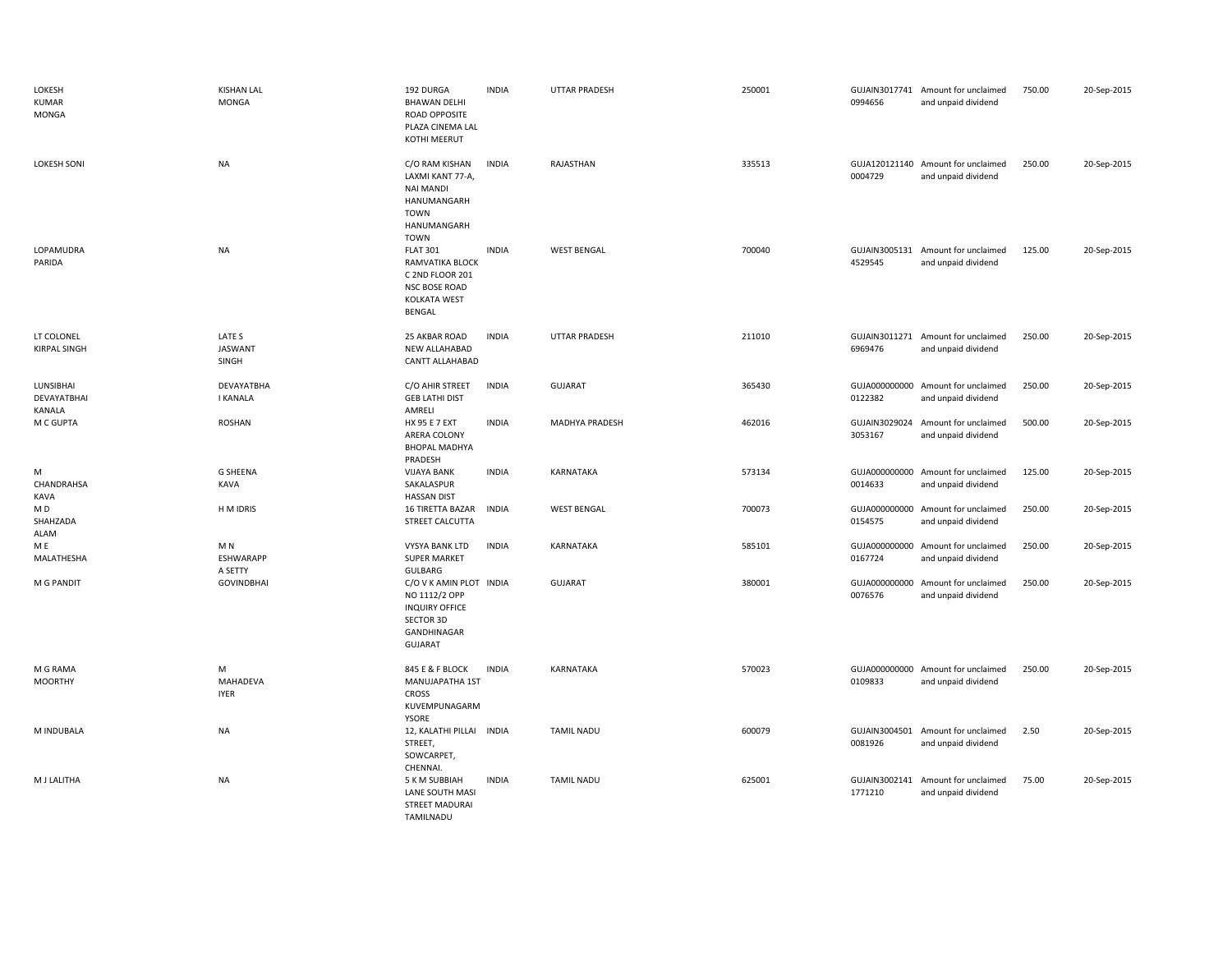| M JAVED<br>KHAN         | <b>ISMAIL KHAN</b>                                | H NO 89-I<br><b>INDIA</b><br><b>VENKATARAO BLDG</b><br>PO NILEKANI SIRSI<br><b>DIST UTTARA</b><br>KANNADA<br>KARNATAKA | KARNATAKA            | 581403 | 0147725                  | GUJA000000000 Amount for unclaimed<br>and unpaid dividend | 250.00 | 20-Sep-2015 |
|-------------------------|---------------------------------------------------|------------------------------------------------------------------------------------------------------------------------|----------------------|--------|--------------------------|-----------------------------------------------------------|--------|-------------|
| м<br>JAYALAKSHMI        | M MOHANA<br>CHARLU                                | POST OFFICE ROAD INDIA<br>T B EXTENSION<br>NAGAMANGALA<br><b>MANDYA DISTRICT</b>                                       | KARNATAKA            | 571432 | 0689363                  | GUJAIN3021481 Amount for unclaimed<br>and unpaid dividend | 250.00 | 20-Sep-2015 |
| M K<br>CHENGAPPA        | M A<br>KUSHALAPPA                                 | <b>INDIA</b><br>NO-90 II MAIN<br>JAYALAKSHMI<br>PURAM MYSORE                                                           | KARNATAKA            | 570004 | 0138049                  | GUJA000000000 Amount for unclaimed<br>and unpaid dividend | 250.00 | 20-Sep-2015 |
| MК<br>LAKHWANI          | КC<br>LAKHWANI                                    | B-1/140 JANAK PURI INDIA<br>NEW DELHI                                                                                  | DELHI                | 110058 | GUJA000000000<br>0150228 | Amount for unclaimed<br>and unpaid dividend               | 250.00 | 20-Sep-2015 |
| M K SEN<br><b>GUPTA</b> | LATE SH JAI<br><b>KRISHNA SEN</b><br><b>GUPTA</b> | 18 BAIDYA GALI PO INDIA<br><b>DIST HOOGHLY</b><br><b>WEST BENGAL</b>                                                   | <b>WEST BENGAL</b>   | 712103 | 0049115                  | GUJA000000000 Amount for unclaimed<br>and unpaid dividend | 250.00 | 20-Sep-2015 |
| M KRISHNA<br>BHAT       | M<br>SUBBANNA<br><b>BHAT</b>                      | COMMANDANT [JG] INDIA<br>MK BHAT COAST<br><b>GUARD PRT WEST</b><br>SHED NO 3 NEW<br>FERRY<br>WHARFMUMBAI               | MAHARASHTRA          | 400009 | 0021126                  | GUJA000000000 Amount for unclaimed<br>and unpaid dividend | 250.00 | 20-Sep-2015 |
| M L WALIA               | LATE SH M<br>LAL                                  | <b>INDIA</b><br>G-2/A-1 BLOCK<br>PANCHSHEEL<br>APARTMENT<br>PANCHSHEEL<br><b>ENCLAVE NEW</b><br>DELHI                  | DELHI                | 110001 | 0151041                  | GUJA000000000 Amount for unclaimed<br>and unpaid dividend | 250.00 | 20-Sep-2015 |
| M M JOSEPH              | <b>NA</b>                                         | MUTTAVANCHERRY INDIA<br>THAMARACHAL<br>KIZHAKKAMBALAM<br>KIZHAKKAMBALAM                                                | KERALA               | 683562 | GUJAIN3002391<br>2049968 | Amount for unclaimed<br>and unpaid dividend               | 750.00 | 20-Sep-2015 |
| M M KAPUR               | R L KAPUR                                         | 9 KA 5 JYOTI NAGAR INDIA<br><b>JAIPUR</b>                                                                              | RAJASTHAN            | 302005 | 0198102                  | GUJA000000000 Amount for unclaimed<br>and unpaid dividend | 250.00 | 20-Sep-2015 |
| M M RAI<br>KHANNA       | <b>D D KHANNA</b>                                 | J-123, SECTOR-25,<br>INDIA<br>JALVAYU VIHAR,<br>NOIDA.                                                                 | <b>UTTAR PRADESH</b> | 201301 | 0140232                  | GUJA000000000 Amount for unclaimed<br>and unpaid dividend | 500.00 | 20-Sep-2015 |
| м<br>MEENAKSHI          | S MUTHIAM                                         | MEENAKSHI NIVAS<br><b>INDIA</b><br>THAMARAKULAM<br>KOLLAMKERALA                                                        | KERALA               | 691001 | 0204287                  | GUJA000000000 Amount for unclaimed<br>and unpaid dividend | 250.00 | 20-Sep-2015 |
| M P HANEEFA<br>RAWTHER  | <b>NA</b>                                         | <b>INDIA</b><br>POST BOX 46109<br><b>FAHAHEEL CODE</b><br>64102 KUWAIT                                                 | MAHARASHTRA          | 999999 | GUJAIN3002391<br>1966209 | Amount for unclaimed<br>and unpaid dividend               | 500.00 | 20-Sep-2015 |
| M P JAIN                | PANNALAL                                          | 264/9 PARMANAND INDIA<br><b>CHAWLL RAKHIAL</b><br>ROAD AHMEDABAD                                                       | <b>GUJARAT</b>       | 380021 | GUJA000000000<br>0090043 | Amount for unclaimed<br>and unpaid dividend               | 250.00 | 20-Sep-2015 |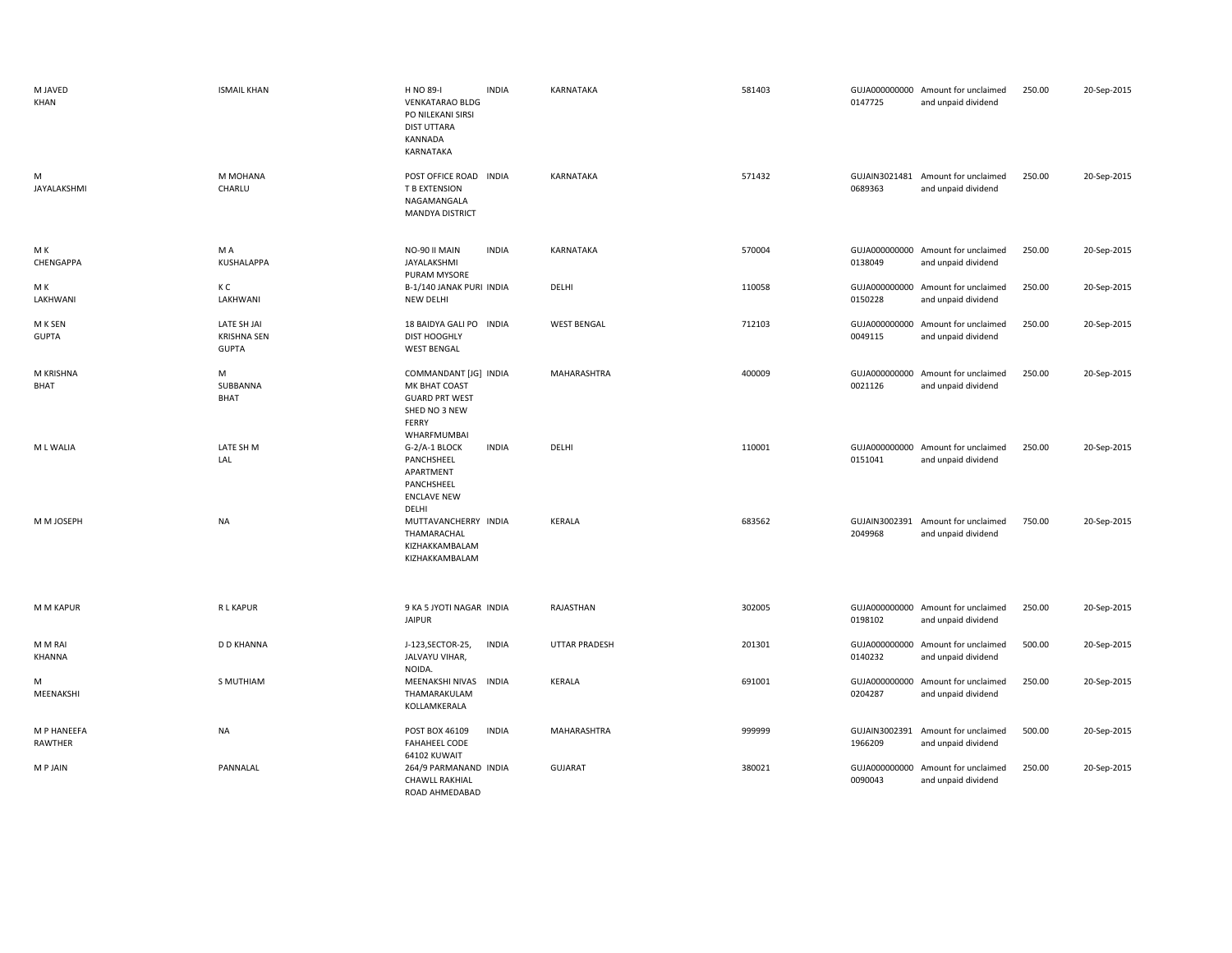| M PARVATHI               | <b>NA</b>                   | C/O SRI M V<br>KRISHNA REDDY H<br>NO 272/C LIGH<br>SANJEEVA REDDY<br><b>NAGAR COLONY</b><br>HYDERABAD                              | <b>INDIA</b> | <b>ANDHRA PRADESH</b> | 500038 | 0213925                  | GUJAIN3010222 Amount for unclaimed<br>and unpaid dividend | 250.00  | 20-Sep-2015 |
|--------------------------|-----------------------------|------------------------------------------------------------------------------------------------------------------------------------|--------------|-----------------------|--------|--------------------------|-----------------------------------------------------------|---------|-------------|
| <b>MRARUN</b>            | MR<br>ANANDAN               | MADHAVA 8 BANK INDIA<br><b>COLONY 3RD</b><br>STREET<br>MADHAUARAM<br>MILK COLONY<br><b>MADRAS</b>                                  |              | <b>TAMIL NADU</b>     | 600051 | 0106175                  | GUJA000000000 Amount for unclaimed<br>and unpaid dividend | 250.00  | 20-Sep-2015 |
| M<br>RAGHUPATHY          | LATE SH M<br>KRISHNAN       | F 67 IHFD NAGAR<br>PALLAVARAM<br><b>MADRAS</b>                                                                                     | <b>INDIA</b> | <b>TAMIL NADU</b>     | 600043 | 0156349                  | GUJA000000000 Amount for unclaimed<br>and unpaid dividend | 250.00  | 20-Sep-2015 |
| M RAM<br>PRAKASH         | T <sub>S</sub><br>MURUGESAN | 127 RACE COURSE<br>COIMBATORE,                                                                                                     | <b>INDIA</b> | <b>TAMIL NADU</b>     | 641018 | 2200419                  | GUJAIN3010802 Amount for unclaimed<br>and unpaid dividend | 80.00   | 20-Sep-2015 |
| M RAMESH<br>MAHADEV      | <b>NA</b>                   | H-19/225<br>RAMESHWAR<br>APPATNENTS SOLA<br>ROAD,<br>NARAYANPURAAHM<br>EDABAD                                                      | <b>INDIA</b> | <b>GUJARAT</b>        | 380013 | GUJA000000000<br>0124260 | Amount for unclaimed<br>and unpaid dividend               | 500.00  | 20-Sep-2015 |
| M RASHMI<br>DEV          | <b>NA</b>                   | 781 BOGADI IIND<br><b>STAGE NORTH</b><br><b>MYSORE</b>                                                                             | <b>INDIA</b> | <b>KARNATAKA</b>      | 570026 | GUJAIN3030285<br>3324498 | Amount for unclaimed<br>and unpaid dividend               | 500.00  | 20-Sep-2015 |
| M S RANGA<br>CHARY       | M RAGHAVA<br>CHARY          | H NO 273 EXCISE<br><b>COLONY SUBE DARI</b><br>HANAMA KONDA AP                                                                      | <b>INDIA</b> | <b>ANDHRA PRADESH</b> | 506010 | GUJA000000000<br>0092980 | Amount for unclaimed<br>and unpaid dividend               | 250.00  | 20-Sep-2015 |
| <b>M S SAHANI</b>        | H S SAHANI                  | C/O ANITA 824<br>SECTOR 10<br>PANCHKULA                                                                                            | <b>INDIA</b> | HARYANA               | 134109 | GUJA000000000<br>0005403 | Amount for unclaimed<br>and unpaid dividend               | 250.00  | 20-Sep-2015 |
| M S<br>SHEKHAWAT         | GANPAT<br>SINGH             | D-237 MOTI BAGH-I INDIA<br>N DELHI                                                                                                 |              | DELHI                 | 110021 | 0066881                  | GUJA000000000 Amount for unclaimed<br>and unpaid dividend | 250.00  | 20-Sep-2015 |
| MSVV<br>PRASAD           | M H RAO                     | H NO 1-1-380/1<br><b>ASHOK NAGAR EXTN</b><br>HYDERABAD (A P)                                                                       | <b>INDIA</b> | <b>ANDHRA PRADESH</b> | 500020 | 0127554                  | GUJA000000000 Amount for unclaimed<br>and unpaid dividend | 1125.00 | 20-Sep-2015 |
| M SASHIKALA              | <b>NA</b>                   | 12, KALATHI PILLAI<br>ST. 1st FLOOR,<br>SOWCARPET,<br>CHENNAI.                                                                     | <b>INDIA</b> | <b>TAMIL NADU</b>     | 600079 | GUJAIN3004501<br>0081942 | Amount for unclaimed<br>and unpaid dividend               | 2.50    | 20-Sep-2015 |
| M SATISH<br><b>KUMAR</b> | <b>NA</b>                   | <b>INFOSYS</b><br><b>TECHNOLOGIES LTD</b><br>350 HERBAL<br><b>ELECTRONIC CITY</b><br>KAIDB INDUSTRIAL<br>AREA HOOTAGALLI<br>MYSORE | <b>INDIA</b> | MAHARASHTRA           | 999999 | GUJAIN3026793<br>2355713 | Amount for unclaimed<br>and unpaid dividend               | 375.00  | 20-Sep-2015 |
| M SAVITRI                | $\mathsf{R}$<br>RAJENDRAN   | 119 EAST<br>RENGANATHAPURA<br>M TUTICORIN<br>TAMILNADU                                                                             | <b>INDIA</b> | <b>TAMIL NADU</b>     | 628002 | 0127577                  | GUJA000000000 Amount for unclaimed<br>and unpaid dividend | 250.00  | 20-Sep-2015 |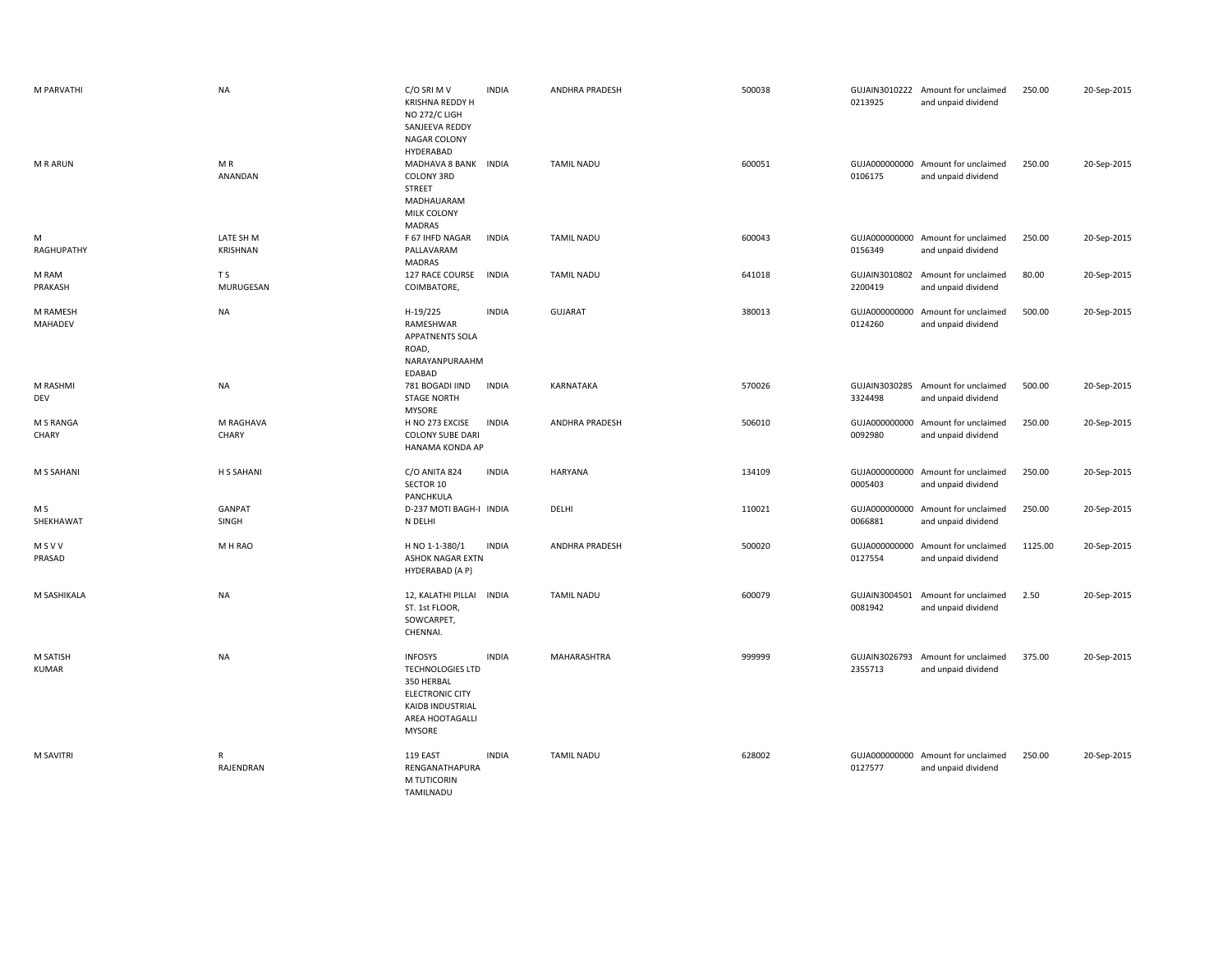| M SHANTHA<br>BAI               | M<br>MANJUNATH<br>PRABHU                       | <b>MATTIKAR'S</b><br><b>COMPOUND NEAR</b><br>DURGA NURSINGH<br>HOME JODURASTHE<br><b>KARKALA TQPO</b><br><b>KUKKUNDUR</b><br>KARNATAKA STATE                    | <b>INDIA</b> | KARNATAKA             | 576117 | 0160654                  | GUJA000000000 Amount for unclaimed<br>and unpaid dividend | 500.00  | 20-Sep-2015 |
|--------------------------------|------------------------------------------------|-----------------------------------------------------------------------------------------------------------------------------------------------------------------|--------------|-----------------------|--------|--------------------------|-----------------------------------------------------------|---------|-------------|
| м<br>SIVANANDAM                | R <sub>M</sub><br>GOUNDER                      | 1/95A<br>THOPPUKADU<br><b>FAIRLANDS SALEM</b>                                                                                                                   | <b>INDIA</b> | <b>TAMIL NADU</b>     | 636016 | 0152763                  | GUJA000000000 Amount for unclaimed<br>and unpaid dividend | 250.00  | 20-Sep-2015 |
| M SIVANESAN                    | S<br><b>MUTHUSWA</b><br>MY                     | G 42/2, PEARL<br>APARTMENTS<br>SRINIVASA NAGAR,<br><b>GANDHI ROAD</b><br>THIRUVANAI KOIL<br><b>TRICHY</b>                                                       | <b>INDIA</b> | <b>TAMIL NADU</b>     | 620005 | 1009858                  | GUJAIN3029024 Amount for unclaimed<br>and unpaid dividend | 7.50    | 20-Sep-2015 |
| M USHA                         | <b>K M RENGAN</b>                              | A 4:2 SAILESH<br>TOWER SEC-19 A<br>NERUL (E) NAVI<br><b>MUMBAI</b>                                                                                              | <b>INDIA</b> | MAHARASHTRA           | 400706 | 0045099                  | GUJA000000000 Amount for unclaimed<br>and unpaid dividend | 250.00  | 20-Sep-2015 |
| M V K RAJU                     | M S N RAJU                                     | SRI SRINIVASA<br><b>EMPORIUM P R</b><br>ROAD<br>KAKINADAEAST<br>GODAVARI                                                                                        | <b>INDIA</b> | <b>ANDHRA PRADESH</b> | 533001 | GUJA000000000<br>0140639 | Amount for unclaimed<br>and unpaid dividend               | 250.00  | 20-Sep-2015 |
| M VALSAN                       | A P<br><b>PRAVINDAKS</b><br><b>HA MENON</b>    | SCIENTIFIC OFFICER INDIA<br>MDD IGCAR<br>KALPAKKAM                                                                                                              |              | <b>TAMIL NADU</b>     | 603102 | 0106051                  | GUJA000000000 Amount for unclaimed<br>and unpaid dividend | 250.00  | 20-Sep-2015 |
| M VEERA<br>REDDY               | M N REDDY                                      | MUTHALURUPADU INDIA<br>VI KHAJIPET<br>MANDAL CUDDPAH<br><b>DIST</b>                                                                                             |              | <b>ANDHRA PRADESH</b> | 516203 | 0132847                  | GUJA000000000 Amount for unclaimed<br>and unpaid dividend | 250.00  | 20-Sep-2015 |
| MACHERLA<br>ANURADHA           | <b>BODLA</b><br>PRABHAKAR                      | W/O B PRABHAKAR, INDIA<br><b>CHIEF MANAGER</b><br><b>INDIAN OVERSEAS</b><br><b>BANK</b><br>GOVERNORPET<br><b>BRANCH</b><br>VIJAYAWADA<br><b>KRISHNA DIST AP</b> |              | ANDHRA PRADESH        | 520002 | GUJAIN3003941<br>4407322 | Amount for unclaimed<br>and unpaid dividend               | 385.00  | 20-Sep-2015 |
| MADAN<br>GOPAL<br><b>GUPTA</b> | <b>GP GUPTA</b>                                | <b>GUPTA &amp; CO</b><br>11/224-C<br>SOUTERGANJ<br><b>KANPUR</b>                                                                                                | <b>INDIA</b> | UTTAR PRADESH         | 208001 | 0156105                  | GUJA000000000 Amount for unclaimed<br>and unpaid dividend | 250.00  | 20-Sep-2015 |
| <b>MADAN LAL</b><br>JAIN       | MANGILAL<br><b>JAIN RETD</b>                   | A-16 PANDURANG<br><b>ESTATE A B NAIR</b><br>ROAD<br><b>JUHUMUMBAI</b>                                                                                           | <b>INDIA</b> | MAHARASHTRA           | 400049 | GUJA000000000<br>0190830 | Amount for unclaimed<br>and unpaid dividend               | 2500.00 | 20-Sep-2015 |
| <b>MADAN LAL</b><br>KHANDELWAL | <b>ROSHAN LAL</b><br>KHANDELWA<br>$\mathbf{L}$ | 34/55 E<br>KHANDELWAL<br>NIWAS MANI<br>ENCLAVE<br><b>BALKESHWAR AGRA</b><br>AGRA                                                                                | <b>INDIA</b> | UTTAR PRADESH         | 282004 | GUJAIN3007081<br>0362303 | Amount for unclaimed<br>and unpaid dividend               | 50.00   | 20-Sep-2015 |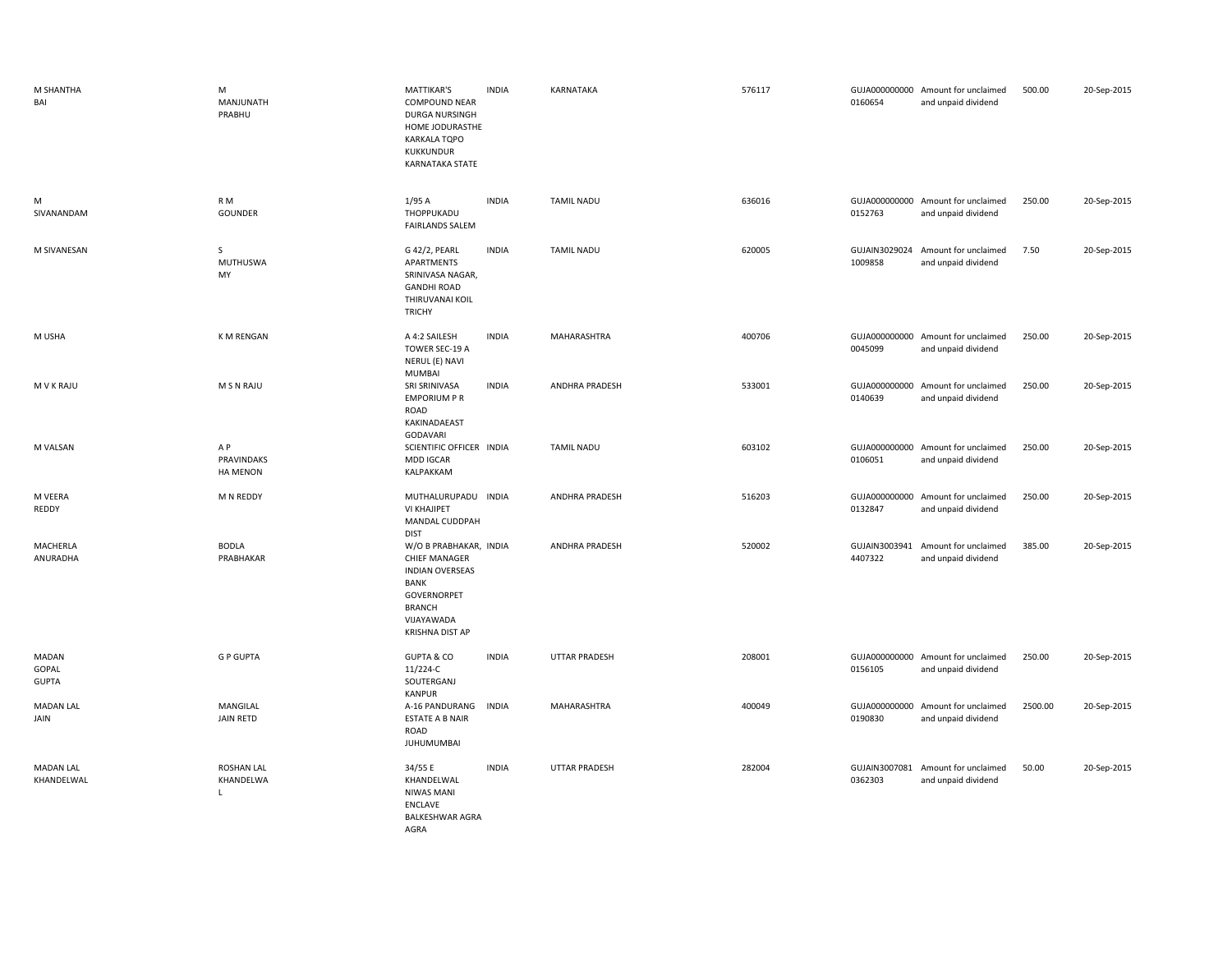| <b>MADAN LAL</b><br>MAHESHWARI | <b>NA</b>                            | MAHESHWARI<br><b>ENTERPRISES GOLA</b><br>ROAD AT & PO<br><b>RAMGARH CANTT</b>                                                                         | <b>INDIA</b> | <b>JHARKHAND</b>      | 829122 | 0328145                  | GUJA120132000 Amount for unclaimed<br>and unpaid dividend | 125.00 | 20-Sep-2015 |
|--------------------------------|--------------------------------------|-------------------------------------------------------------------------------------------------------------------------------------------------------|--------------|-----------------------|--------|--------------------------|-----------------------------------------------------------|--------|-------------|
| <b>MADAN LAL</b><br>SHARMA     | SHIV DUTT<br>RAI                     | C/O MADAN LAL<br>RAMAVTAR PO<br><b>SALASAR DIST</b><br>CHURU RAJ                                                                                      | <b>INDIA</b> | RAJASTHAN             | 331506 | 0008994                  | GUJA000000000 Amount for unclaimed<br>and unpaid dividend | 250.00 | 20-Sep-2015 |
| MADANLAL                       | <b>HAR NARAIN</b>                    | 314 SUBHASH<br><b>COLONY SHASTRI</b><br><b>NAGAR JAIPUR</b>                                                                                           | <b>INDIA</b> | RAJASTHAN             | 302016 | 0162726                  | GUJA000000000 Amount for unclaimed<br>and unpaid dividend | 250.00 | 20-Sep-2015 |
| MADANLAL<br>SONI               | <b>NANDKISHOR</b><br>E SONI          | 25 LODHI PURA NO INDIA<br>3 INDORE M P                                                                                                                |              | MADHYA PRADESH        | 452002 | GUJA000000000<br>0007017 | Amount for unclaimed<br>and unpaid dividend               | 250.00 | 20-Sep-2015 |
| MADAVAN<br>KESAVAN             | S J KESAVAN                          | LAKSHMY MAHAL<br>43 ANNAI INDIRA<br>NAGAR BHARATIYAR<br>UNIVERSITY PO<br>COIMBATORE                                                                   | <b>INDIA</b> | <b>TAMIL NADU</b>     | 641046 | GUJAIN3015491<br>5766235 | Amount for unclaimed<br>and unpaid dividend               | 500.00 | 20-Sep-2015 |
| MADHAVA JEE<br>PRASAD          | V N PRASAD<br>SOSCIAL<br>WORKER      | <b>DURGA SMRITI</b><br>KADAMKUAN NEW<br>AREA PATNA                                                                                                    | <b>INDIA</b> | <b>BIHAR</b>          | 800003 | 0133944                  | GUJA000000000 Amount for unclaimed<br>and unpaid dividend | 250.00 | 20-Sep-2015 |
| MADHAVAN<br><b>MENON</b>       | ΑB<br>BALACHAND<br><b>RAN</b>        | 103 LUMBINI<br>APPARTMENTS<br>VENKATAPURA<br><b>MAIN ROAD</b><br>KORAMANGALA<br>BANGALORE                                                             | <b>INDIA</b> | KARNATAKA             | 560034 | 0899900                  | GUJAIN3005131 Amount for unclaimed<br>and unpaid dividend | 512.50 | 20-Sep-2015 |
| <b>MADHAVI</b><br>BIKMAL       | В<br>SHEKHARAIA<br>Н.                | C 76 HAL COLONY<br>HYDERABAD                                                                                                                          | <b>INDIA</b> | <b>ANDHRA PRADESH</b> | 500042 | 0092899                  | GUJA000000000 Amount for unclaimed<br>and unpaid dividend | 250.00 | 20-Sep-2015 |
| MADHAVI<br>CHOUDHURY           | AKSHAYA<br><b>KUMAR</b><br>CHOUDHURY | B1/143 HIG II<br><b>DUPLEX NR</b><br>KALINGA BUILDER<br>SITE OFFICE<br>LINGARAJ VIHAR<br>OPP DAV PUBLIC<br>SCHOOLPOKHARIPU<br>T BHUBANESWAR<br>ORISSA | <b>INDIA</b> | ORISSA                | 751001 | GUJA000000000<br>0106050 | Amount for unclaimed<br>and unpaid dividend               | 375.00 | 20-Sep-2015 |
| <b>MADHAVI</b><br><b>GUPTA</b> | S K GUPTA                            | C/OSD<br><b>INVESTMENT AD</b><br>107 A SHALIMAR<br><b>BAGH DELHI</b>                                                                                  | <b>INDIA</b> | DELHI                 | 110052 | 0015931                  | GUJA000000000 Amount for unclaimed<br>and unpaid dividend | 250.00 | 20-Sep-2015 |
| <b>MADHAVI</b><br><b>MOVVA</b> | SRINIVASA<br>RAO M                   | RAVIPADU POST<br>ABBINENI GUNTA<br>PALEM VIA<br>PEDANANDIPADU<br>MANDAL GUNTUR<br><b>DIST</b>                                                         | <b>INDIA</b> | <b>ANDHRA PRADESH</b> | 522015 | GUJA000000000<br>0097386 | Amount for unclaimed<br>and unpaid dividend               | 250.00 | 20-Sep-2015 |
| MADHU BABU<br>A A              | <b>NA</b>                            | 1 21 KATHRIGUPPA INDIA<br><b>MAIN ROAD</b><br>VIDHYAPTTA CIRCLE<br>OPP ANDRA BANK<br>BANGALORE                                                        |              | <b>KARNATAKA</b>      | 560028 | 2240750                  | GUJA130414000 Amount for unclaimed<br>and unpaid dividend | 25.00  | 20-Sep-2015 |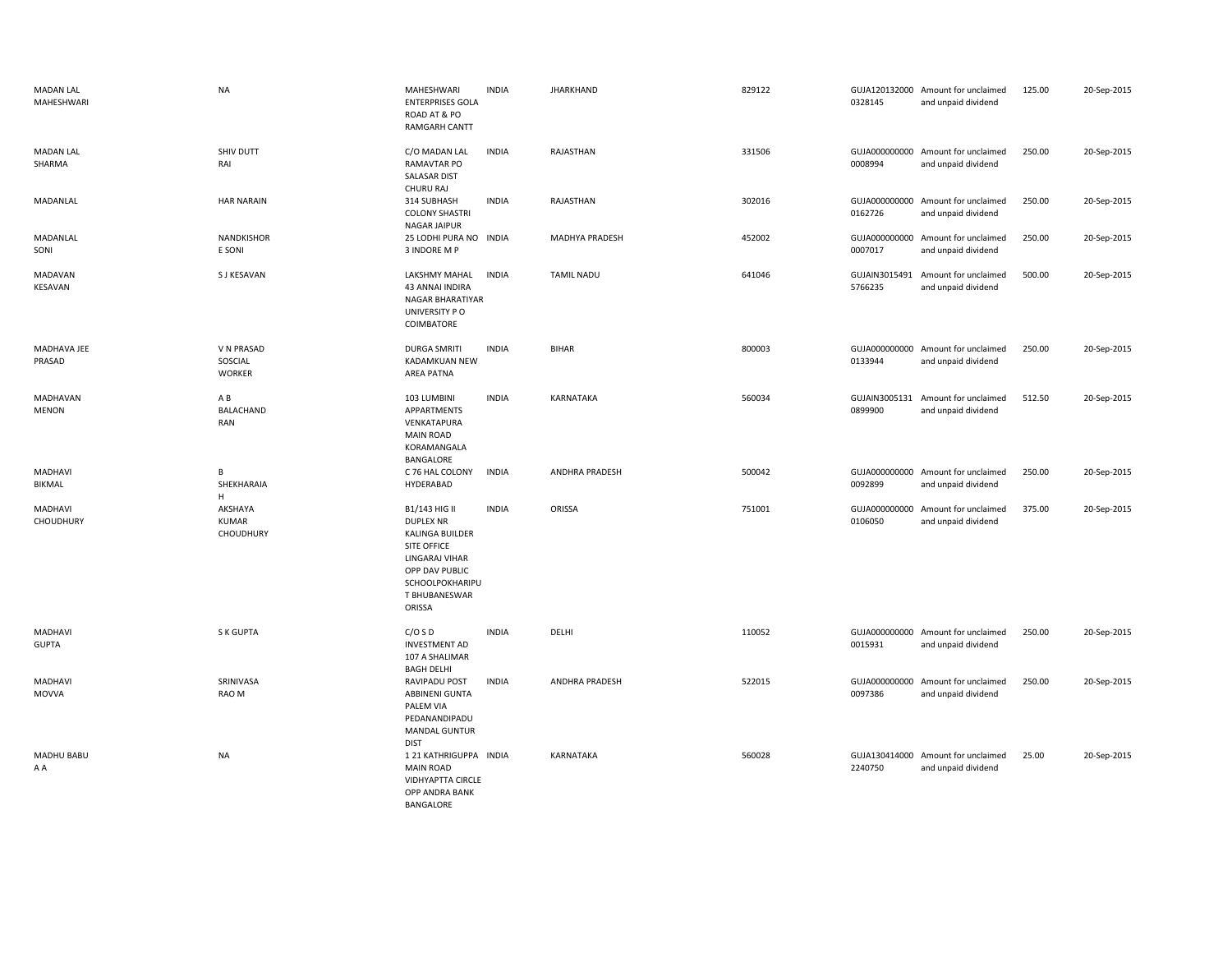| MADHU JAIN                       | SANDEEP<br>JAIN              | C/O SANDEEP JAIN INDIA<br>ANAGRAM FINANCE<br>LTD 901 SAKAR<br>NEHRU<br>BRIDGEASHRAM<br>ROAD AHMEDABAD                                             |              | GUJARAT              | 380009 | 0170598                  | GUJA000000000 Amount for unclaimed<br>and unpaid dividend | 250.00 | 20-Sep-2015 |
|----------------------------------|------------------------------|---------------------------------------------------------------------------------------------------------------------------------------------------|--------------|----------------------|--------|--------------------------|-----------------------------------------------------------|--------|-------------|
| MADHU<br>KARIA                   | RAJESH                       | KADIA WAD KAMBI INDIA<br><b>FALI JAMNAGAR</b><br>JAMNAGAR                                                                                         |              | GUJARAT              | 361001 | 0077461                  | GUJA000000000 Amount for unclaimed<br>and unpaid dividend | 250.00 | 20-Sep-2015 |
| MADHU<br>KHANNA                  | SANJAY<br><b>KHANNA</b>      | H NO 222 KHANNA INDIA<br>NIWAS REHMAT ALI<br>COMPOUND<br>RAILWAY ROAD<br>GHAZIABAD                                                                |              | <b>UTTAR PRADESH</b> | 201001 | GUJAIN3001181<br>0601917 | Amount for unclaimed<br>and unpaid dividend               | 375.00 | 20-Sep-2015 |
| MADHU<br>KOHLI                   | <b>NA</b>                    | C/O KEWAL<br><b>KRISHAN KOHLI</b><br><b>NEHRU PARK</b><br>ASHOK NAGAR M P<br><b>DIST GUNA</b>                                                     | <b>INDIA</b> | MADHYA PRADESH       | 473331 | 0007007                  | GUJA000000000 Amount for unclaimed<br>and unpaid dividend | 250.00 | 20-Sep-2015 |
| MADHU<br>MITTAL                  | PARMIL<br><b>MITTAL</b>      | H NO 1737 SECTOR INDIA<br>34 D CHANDIGARH                                                                                                         |              | CHANDIGARH           | 160001 | 0005278                  | GUJA000000000 Amount for unclaimed<br>and unpaid dividend | 250.00 | 20-Sep-2015 |
| MADHU<br>RANGANATHA<br>${\sf N}$ | A S<br>RANGANATH<br>AN       | 58/2 KESAVA<br>NAGAR<br>TIRUVENDIPURAM<br>PO CUDDALORE                                                                                            | <b>INDIA</b> | <b>TAMIL NADU</b>    | 607401 | GUJAIN3029024<br>1272343 | Amount for unclaimed<br>and unpaid dividend               | 187.50 | 20-Sep-2015 |
| <b>MADHU SHAH</b>                | RAMESH<br>SHAH               | C/O J V SHAH<br><b>BELOW TOWNHALL</b><br>TALAJA                                                                                                   | <b>INDIA</b> | GUJARAT              | 364140 | 0074708                  | GUJA000000000 Amount for unclaimed<br>and unpaid dividend | 250.00 | 20-Sep-2015 |
| MADHU<br>SHARMA                  | <b>SP PANDEY</b>             | FLAT NO 3A BLOCK INDIA<br>A MOTI ENCLAVE B<br><b>K SAHAI</b><br><b>COMPOUND ST</b><br>ANNE SCHOOL<br>ROAD THARPAKNA<br>RANCHI<br><b>JHARKHAND</b> |              | <b>JHARKHAND</b>     | 834001 | GUJAIN3026793<br>3465068 | Amount for unclaimed<br>and unpaid dividend               | 250.00 | 20-Sep-2015 |
| MADHU<br>SHARMA                  | N K SHARMA                   | 2304, ASTHA<br>APARTMENT<br>SECTOR-48-C<br>CHANDIGARH                                                                                             | <b>INDIA</b> | CHANDIGARH           | 160047 | 0012976                  | GUJA000000000 Amount for unclaimed<br>and unpaid dividend | 250.00 | 20-Sep-2015 |
| MADHU<br>SINGHAI                 | <b>BHIM SINGH</b><br>SINGHVI | C/O M/S SUNDER<br>LAL SINGHVI &<br><b>SONS 5 CLOCK</b><br><b>TOWER BADA</b><br><b>BAZAR UDAIPUR</b>                                               | <b>INDIA</b> | RAJASTHAN            | 313001 | 0112870                  | GUJA000000000 Amount for unclaimed<br>and unpaid dividend | 250.00 | 20-Sep-2015 |
| MADHUBALA<br>JAIN                | U CHAND                      | D NO 456 1ST<br>FLOOR 6TH FLOOR<br>10TH E MAIN ROAD<br>RAJAJINAGAR<br>BANGALORE                                                                   | <b>INDIA</b> | KARNATAKA            | 560010 | 0141192                  | GUJA000000000 Amount for unclaimed<br>and unpaid dividend | 250.00 | 20-Sep-2015 |
| MADHUBALA<br>SHARMA              | S K SHARMA<br>RETD           | 311 SHARAN<br><b>KURTIR PURANI</b><br>AMER ROAD JAIPUR                                                                                            | <b>INDIA</b> | RAJASTHAN            | 302002 | 0009932                  | GUJA000000000 Amount for unclaimed<br>and unpaid dividend | 250.00 | 20-Sep-2015 |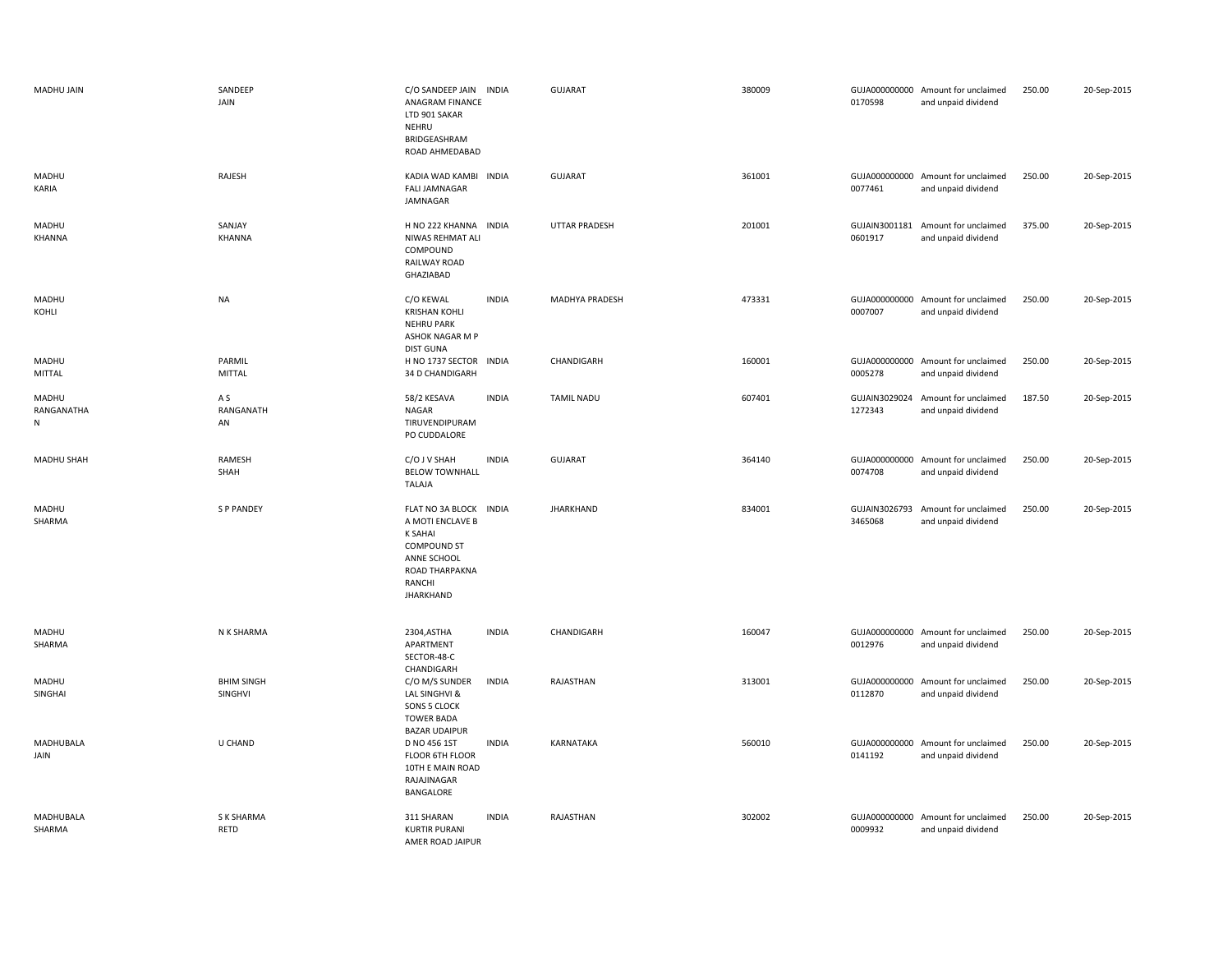| MADHUBEN<br>SHAH                | JAYANTILAL<br>SHAH                    | 201 JAYDEEP<br><b>TOWER PALDI</b><br>AHMEDABAD                                                                                                                                | <b>INDIA</b> | <b>GUJARAT</b>       | 380007 | 0029806                  | GUJA000000000 Amount for unclaimed<br>and unpaid dividend | 250.00 | 20-Sep-2015 |
|---------------------------------|---------------------------------------|-------------------------------------------------------------------------------------------------------------------------------------------------------------------------------|--------------|----------------------|--------|--------------------------|-----------------------------------------------------------|--------|-------------|
| MADHUBHAI<br>RAIYABHAI<br>PATEL | RAIYABHAI G<br>PATEL                  | 3 SMRUTI KUNJ<br><b>SOCIETY SHREEJI</b><br>NIWAS JALAL PORE<br>ROAD NAVSARI                                                                                                   | <b>INDIA</b> | <b>GUJARAT</b>       | 396445 | 0041231                  | GUJA000000000 Amount for unclaimed<br>and unpaid dividend | 250.00 | 20-Sep-2015 |
| MADHUJIT<br>GHOSE               | AJIT KUMAR<br>GHOSE                   | 15/2/P 55 JHEEL<br>ROAD BANK PLOT<br>CALCUTTA                                                                                                                                 | <b>INDIA</b> | <b>WEST BENGAL</b>   | 700075 | 0111420                  | GUJA000000000 Amount for unclaimed<br>and unpaid dividend | 250.00 | 20-Sep-2015 |
| MADHUKAR<br>CHAUDHARI           | <b>NA</b>                             | PL NO 65 BLDG J 1<br>FLAT NO 02 R B<br>HILLS GARKHEDA<br>AURANGABAD                                                                                                           | <b>INDIA</b> | MAHARASHTRA          | 431005 | 1496454                  | GUJAIN3029024 Amount for unclaimed<br>and unpaid dividend | 125.00 | 20-Sep-2015 |
| MADHUKAR<br>KHOT                | VYANKATESH                            | SALKAR RESIDENCY INDIA<br><b>BLOCK II, G-1 VASCO</b><br>DA-GAMAGOA                                                                                                            |              | GOA                  | 403802 | 0108825                  | GUJA000000000 Amount for unclaimed<br>and unpaid dividend | 250.00 | 20-Sep-2015 |
| MADHUKAR<br>SITARAM<br>RANE     | SEVARAM<br>NAMDEO<br><b>RANE RETD</b> | JN 2 BLDG 19 A<br>FLAT 2 SECTOR 10<br><b>VASHI NEW</b><br><b>BOMBAY</b>                                                                                                       | <b>INDIA</b> | MAHARASHTRA          | 400703 | 0107870                  | GUJA000000000 Amount for unclaimed<br>and unpaid dividend | 375.00 | 20-Sep-2015 |
| MADHUMITA<br>GHOSH              | <b>NA</b>                             | B 14/88 KALYANI<br><b>NADIA</b>                                                                                                                                               | <b>INDIA</b> | <b>WEST BENGAL</b>   | 741235 | 0185685                  | GUJAIN3011512 Amount for unclaimed<br>and unpaid dividend | 25.00  | 20-Sep-2015 |
| MADHURI<br>CHATURVEDI           | s c<br>CHATURVEDI                     | B-1 SECTOR E(NEW) INDIA<br>ALIGANJ LUCKNOW                                                                                                                                    |              | <b>UTTAR PRADESH</b> | 226007 | 0166222                  | GUJA000000000 Amount for unclaimed<br>and unpaid dividend | 250.00 | 20-Sep-2015 |
| MADHURI<br>GANDHI               | PRAVIN<br>GANDHI                      | C/O PRAVIN<br><b>GANDHI</b><br>SHARES&STOCK<br><b>BROKERS MEM OF</b><br><b>PUNE ST. EX 47/2</b><br>VIGHNUHAR<br>CHAMBERSOPP TEL.<br><b>EXCHANGE KARVE</b><br><b>ROAD PUNE</b> | <b>INDIA</b> | MAHARASHTRA          | 411004 | GUJA000000000<br>0164559 | Amount for unclaimed<br>and unpaid dividend               | 250.00 | 20-Sep-2015 |
| <b>MADHURIS</b><br>SINGH        | <b>NA</b>                             | A 303 AKASHGANGA INDIA<br><b>APARTMENT NR</b><br>RAGINI CINEMA AT<br>BHADKODARA<br>ANKALESHWAR                                                                                |              | <b>GUJARAT</b>       | 393001 | 2422389                  | GUJAIN3030285 Amount for unclaimed<br>and unpaid dividend | 125.00 | 20-Sep-2015 |
| MADHURI<br>SHARMA               | P P VAID                              | C/O 80 FIELD<br>REGIMENT C/O 56 A<br>PO                                                                                                                                       | <b>INDIA</b> | <b>MAHARASHTRA</b>   | 999999 | 0106614                  | GUJA000000000 Amount for unclaimed<br>and unpaid dividend | 250.00 | 20-Sep-2015 |
| MADHURI<br>SINGH                | <b>BISHWANAT</b><br>H PRASAD<br>SINGH | P & T COLONY NO 2 INDIA<br>DAHIYAWAN<br>CHHAPRA BIHAR                                                                                                                         |              | <b>BIHAR</b>         | 841301 | 0083489                  | GUJAIN3005891 Amount for unclaimed<br>and unpaid dividend | 250.00 | 20-Sep-2015 |
| MADHURI<br><b>TIWARY</b>        | <b>M N TIWARY</b>                     | C/O CITY STOCK<br><b>EXCHANGE OPP</b><br><b>COURT CAMPUS</b><br><b>CIRCULAR RD</b><br>RANCHI                                                                                  | <b>INDIA</b> | <b>JHARKHAND</b>     | 834001 | 0153368                  | GUJA000000000 Amount for unclaimed<br>and unpaid dividend | 250.00 | 20-Sep-2015 |
| MADHUSUDA<br>N DOSHI            | <b>KABALAL M</b><br><b>DOSHI</b>      | PARSHVA<br><b>SURVSECTION ROAD</b><br>RAJNAGAR 1<br>JAMNAGAR                                                                                                                  | <b>INDIA</b> | <b>GUJARAT</b>       | 361006 | 1064246                  | GUJAIN3011512 Amount for unclaimed<br>and unpaid dividend | 250.00 | 20-Sep-2015 |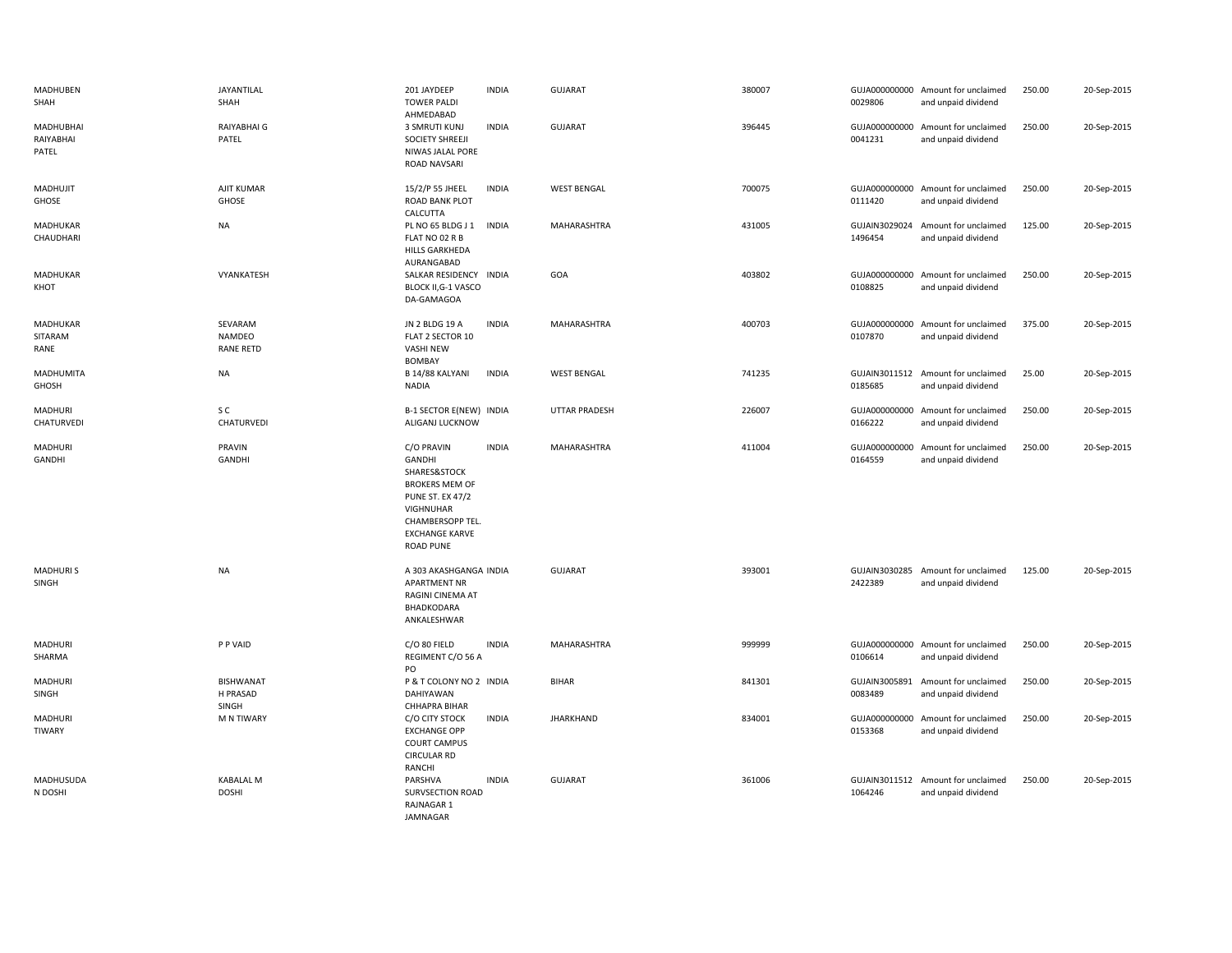| MADHUSUDA<br>N LALLUBHAI<br>MEHTA | <b>NA</b>                    | CHEMDYES<br>INDIA<br>CORPORATION<br>SATSANG<br>APPARTMENT<br>KOTHI SALATWADA<br>ROADVADODARA                                | <b>GUJARAT</b> | 390001 | 0124274                  | GUJA000000000 Amount for unclaimed<br>and unpaid dividend | 250.00  | 20-Sep-2015 |
|-----------------------------------|------------------------------|-----------------------------------------------------------------------------------------------------------------------------|----------------|--------|--------------------------|-----------------------------------------------------------|---------|-------------|
| MADHVI<br>KAMALAKRA<br>PADIYAR    | <b>K PADIYAR</b>             | 103 PLEASANT PARK INDIA<br>LOKHANDWALA<br>COMPLEX 4<br><b>BUNGLOW</b><br>ANDHERI WEST<br><b>BOMBAY</b>                      | MAHARASHTRA    | 400058 | 0146746                  | GUJA000000000 Amount for unclaimed<br>and unpaid dividend | 250.00  | 20-Sep-2015 |
| <b>MADINAN</b><br><b>VHORA</b>    | <b>NA</b>                    | 604, KRISHNA DEEP INDIA<br><b>TOWERS BEHIND</b><br>BHOOMIJA<br>COMPLEX<br><b>FATEHGANJP O</b><br>VADODARA                   | GUJARAT        | 390002 | 0124276                  | GUJA000000000 Amount for unclaimed<br>and unpaid dividend | 750.00  | 20-Sep-2015 |
| MAFATBHAI C<br>PARMAR             | СННОТТАВН<br>AI M<br>PARMAR  | <b>INDIA</b><br>C/O GEETA BEN<br><b>BHUPENDRA BHAI</b><br>PATEL NEAR POST<br>OFFICE AT&POST<br><b>KOYALI DIST</b><br>BARODA | GUJARAT        | 391330 | 0122801                  | GUJA000000000 Amount for unclaimed<br>and unpaid dividend | 250.00  | 20-Sep-2015 |
| MAGAN<br>RATNA<br>KHUNT           | RATNA RAVJI<br>KHUNT         | <b>INDIA</b><br><b>KRISHN NAGAR</b><br>MAIN ROAD MAVDI<br>PLOT SAMARATH<br>RAJKOT                                           | GUJARAT        | 360004 | 0019825                  | GUJA000000000 Amount for unclaimed<br>and unpaid dividend | 250.00  | 20-Sep-2015 |
| MAGANBHAI<br><b>HARIJAN</b>       | RANCHHODB<br>HAI HARIJAN     | HARIJVNDAS PATEL INDIA<br>WADI KARACHIYA<br><b>DIST BARODA</b>                                                              | <b>GUJARAT</b> | 390002 | GUJA000000000<br>0119977 | Amount for unclaimed<br>and unpaid dividend               | 250.00  | 20-Sep-2015 |
| MAGANLAL<br><b>NANJI SHAH</b>     | <b>NA</b>                    | 33 SHANKAR NAGAR INDIA<br>VALLABHBAUG<br>LANE GHATKOPAR<br>EASTMUMBAI                                                       | MAHARASHTRA    | 400077 | 0400003                  | GUJA000000000 Amount for unclaimed<br>and unpaid dividend | 2.50    | 20-Sep-2015 |
| MAGANLAL<br>PANARA                | PUNJABHAI<br>PANARA          | "GHANSHYAM"<br><b>INDIA</b><br>DURVESH NAGAR<br><b>BLOCK NO 9 AT</b><br>JUNAGADH                                            | <b>GUJARAT</b> | 362001 | 0122258                  | GUJA000000000 Amount for unclaimed<br>and unpaid dividend | 250.00  | 20-Sep-2015 |
| MAGHA<br>MAYA<br>SOLANKI          | <b>MAYA SAMAT</b><br>SOLANKI | 66 K Y SIS SATRASTA INDIA<br><b>GEB JAMNAGAR</b><br><b>INDIRA MARG</b>                                                      | GUJARAT        | 361006 | 0122475                  | GUJA000000000 Amount for unclaimed<br>and unpaid dividend | 250.00  | 20-Sep-2015 |
| <b>MAHABIR</b><br>PRASAD          | LATE SHH<br><b>BAIJU LAL</b> | TANTUJA SALES<br><b>INDIA</b><br><b>EMPORIUM KADAM</b><br>KUAN PATNA BIHAR                                                  | <b>BIHAR</b>   | 800003 | GUJA000000000<br>0017933 | Amount for unclaimed<br>and unpaid dividend               | 250.00  | 20-Sep-2015 |
| <b>MAHABIR</b><br>SINGH           | <b>NA</b>                    | <b>INDIA</b><br>583/34, JANTA<br><b>COLONY ROHTAK (</b><br>HARYANA)                                                         | HARYANA        | 124001 | GUJAIN3017661<br>0061416 | Amount for unclaimed<br>and unpaid dividend               | 1750.00 | 20-Sep-2015 |
| MAHADEOLAL<br>CHHAPRIA            | L PYARELAL                   | A 1 73/403 SWAGAT INDIA<br>GOKULDHAM<br><b>GOREGAON EAST</b><br>BOMBAY                                                      | MAHARASHTRA    | 400063 | 0054799                  | GUJA000000000 Amount for unclaimed<br>and unpaid dividend | 250.00  | 20-Sep-2015 |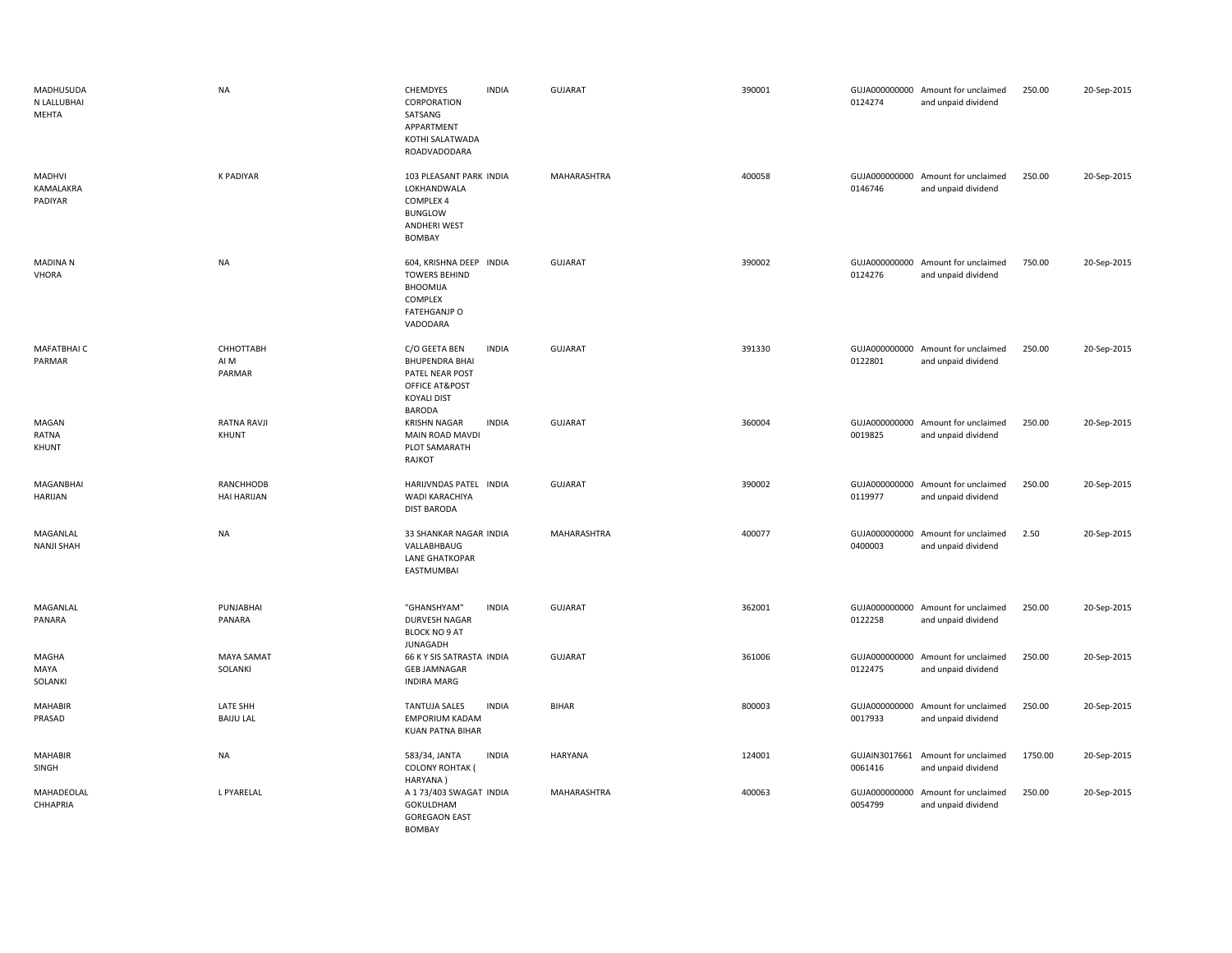| MAHALAKSH<br>MI KRISHNAN                    | <b>KSP</b><br>KRISHNAN<br><b>RETD</b>   | 3 SANCHAR<br><b>INDIA</b><br><b>TELECOM OFFICERS'</b><br><b>FLATS COLLEGE</b><br><b>ROAD DADAR</b><br>(WEST) MUMBAI      | MAHARASHTRA      | 400028 | 0021949                  | GUJA000000000 Amount for unclaimed<br>and unpaid dividend | 250.00 | 20-Sep-2015 |
|---------------------------------------------|-----------------------------------------|--------------------------------------------------------------------------------------------------------------------------|------------------|--------|--------------------------|-----------------------------------------------------------|--------|-------------|
| MAHANKALI<br><b>VIJAYA SAGAR</b><br>RAO     | SRI<br>MAHANKALI<br>NAGENDRAIA<br>н     | 1-89 VEMULAPALLI INDIA<br>(P) GANTASALA<br>(MDL) KRISHNA DIST<br>AP                                                      | ANDHRA PRADESH   | 521132 | GUJAIN3003941<br>1625525 | Amount for unclaimed<br>and unpaid dividend               | 250.00 | 20-Sep-2015 |
| <b>MAHANTESH</b><br>VEERRAWR                | DEVENDRAPP<br>A VEERAPWR                | <b>BEGEWADI ROAD</b><br><b>INDIA</b><br><b>OUT SIDE</b><br>MANAGOOLI AGASI<br><b>NEAR TAMBAKE</b><br><b>FARM BIJAPUR</b> | <b>KARNATAKA</b> | 586101 | GUJA000000000<br>0107827 | Amount for unclaimed<br>and unpaid dividend               | 250.00 | 20-Sep-2015 |
| MAHAVEER<br>PRASAD KILLA                    | <b>RAWAT MAL</b><br><b>KILLA RETD</b>   | C/O NEELAM MANI INDIA<br><b>BAZAR S S ROAD</b><br><b>GUWAHATI</b>                                                        | ASSAM            | 781001 | 0005691                  | GUJA000000000 Amount for unclaimed<br>and unpaid dividend | 250.00 | 20-Sep-2015 |
| MAHAVEER<br>SOGANI                          | MAHENDRA<br>KUMARJI                     | C/O RISHABH<br><b>INDIA</b><br><b>KUMAR MAHAVEER</b><br><b>KUMAR SOGANI</b><br>ASHOK NAGAR M P<br><b>DIST GUNA</b>       | MADHYA PRADESH   | 473331 | GUJA000000000<br>0006835 | Amount for unclaimed<br>and unpaid dividend               | 250.00 | 20-Sep-2015 |
| <b>MAHAVIR</b><br>JAIN                      | R R JAIN                                | 54 HOUSING BOARD INDIA<br>COLONY AMBALA<br>CANTT (HARYANA)                                                               | <b>HARYANA</b>   | 133001 | 0165962                  | GUJA000000000 Amount for unclaimed<br>and unpaid dividend | 250.00 | 20-Sep-2015 |
| <b>MAHAVIR</b><br>PRASAD                    | <b>GOVIND RAM</b>                       | 199 THAN SINGH<br><b>INDIA</b><br>NAGAR GALI NO 9<br><b>ANAND PARVAT</b><br>NEW DELHI                                    | DELHI            | 110005 | 0097473                  | GUJA000000000 Amount for unclaimed<br>and unpaid dividend | 250.00 | 20-Sep-2015 |
| <b>MAHAVIR</b><br>PRASAD<br>JAISWAL         | LATE SH<br><b>GORAKH</b><br>RAO JAISWAL | <b>IRON AND</b><br><b>INDIA</b><br><b>HARDWARE STORE</b><br><b>COLLEGE SQARE</b><br><b>CUTTACK ORISSA</b>                | ORISSA           | 753003 | GUJA000000000<br>0004218 | Amount for unclaimed<br>and unpaid dividend               | 250.00 | 20-Sep-2015 |
| MAHAVIRCHA<br><b>ND PARAKH</b>              | <b>NA</b>                               | NO 16 2 11TH<br><b>INDIA</b><br>CROSS JOGUPALYA<br><b>HALSURU</b><br>BANGALORE                                           | KARNATAKA        | 560008 | GUJA130414000<br>4859859 | Amount for unclaimed<br>and unpaid dividend               | 250.00 | 20-Sep-2015 |
| <b>MAHEBOOB</b><br><b>MAKSUB</b><br>SAIYEB  | MAKSUDEBAI<br><b>DUL SAIYAB</b>         | 1858 BAWAJI OLE<br><b>INDIA</b><br>JAMAL PUR CHAKLA<br>AHMEDABAD                                                         | GUJARAT          | 380001 | GUJA000000000<br>0051018 | Amount for unclaimed<br>and unpaid dividend               | 250.00 | 20-Sep-2015 |
| MAHEMUD<br>MAHAMADHA<br><b>NIF MATADAR</b>  | <b>NA</b>                               | <b>INDIA</b><br>AT.PO.<br>KESHARPURA, TA.<br>IDAR, DIST.<br>SABARKATHA,<br>N.GUJARAT, IDAR.                              | <b>GUJARAT</b>   | 383230 | 0026665                  | GUJAIN3024611 Amount for unclaimed<br>and unpaid dividend | 250.00 | 20-Sep-2015 |
| MAHENDRA<br><b>BABULAL</b><br><b>MISTRY</b> | <b>NA</b>                               | <b>INDIA</b><br>11/A, BANK OF<br>INDIA SOCIETY,<br>USMANPURA,<br>AHMEDABAD.                                              | <b>GUJARAT</b>   | 380013 | GUJAIN3003431<br>0146399 | Amount for unclaimed<br>and unpaid dividend               | 250.00 | 20-Sep-2015 |
| MAHENDRA<br>BABULAL<br><b>MISTRY</b>        | <b>BABULAL</b>                          | 11 A BANK OF INDIA INDIA<br>SOCIETY<br><b>USMANPURA</b><br>AHMEDABAD GUJ                                                 | GUJARAT          | 380013 | GUJA000000000<br>0203771 | Amount for unclaimed<br>and unpaid dividend               | 250.00 | 20-Sep-2015 |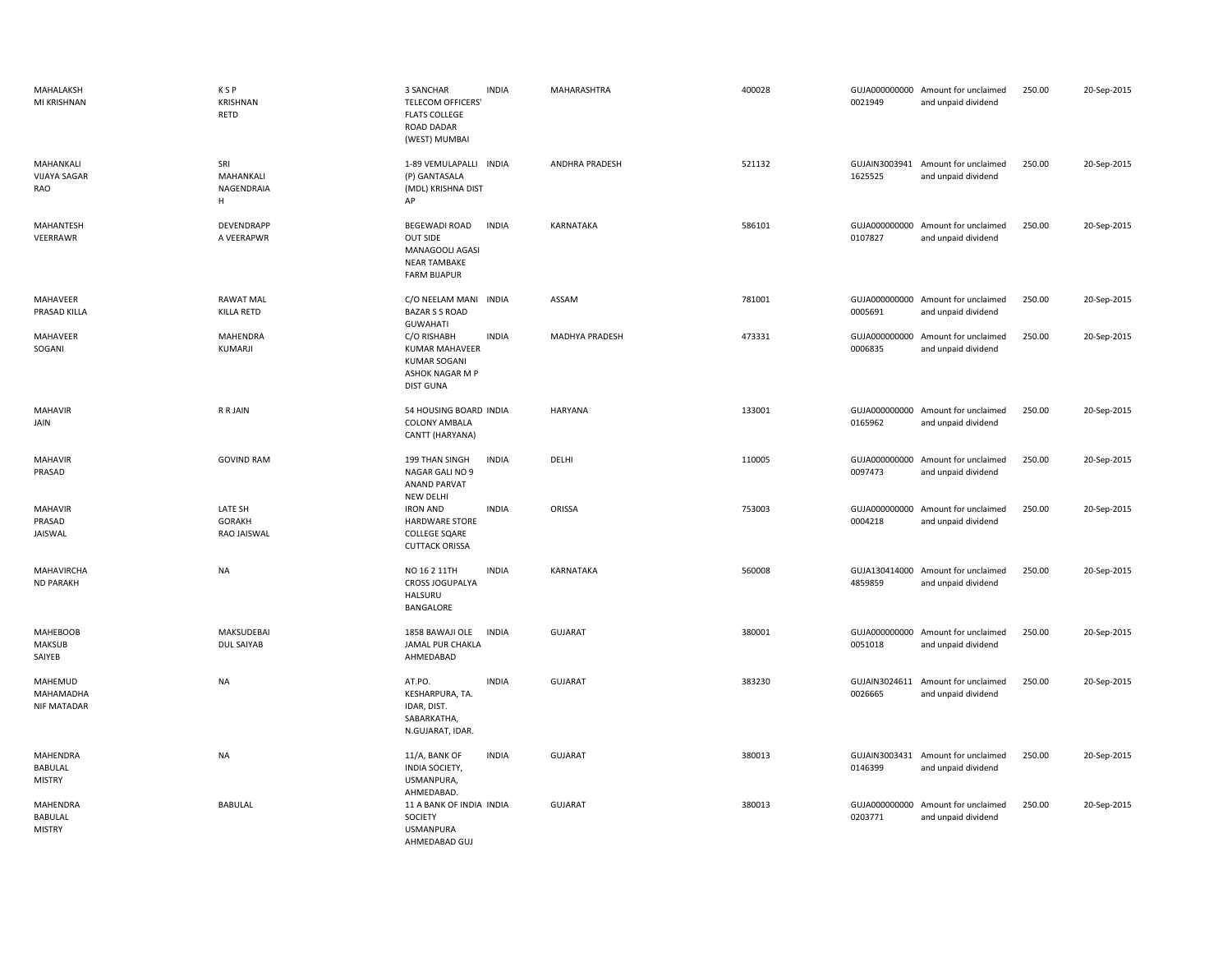| MAHENDRA<br>BANTHIA                             | <b>MANIK</b><br>CHAND<br><b>BANTHIA</b> | C/O RAMLAL<br><b>INDIA</b><br>DHANRAJ 2/4423<br><b>CHHAPGER SHERI</b><br>SAGRAMPURA<br>SURAT | <b>GUJARAT</b>     | 395002 | GUJA000000000 Amount for unclaimed<br>0048681<br>and unpaid dividend    | 250.00 | 20-Sep-2015 |
|-------------------------------------------------|-----------------------------------------|----------------------------------------------------------------------------------------------|--------------------|--------|-------------------------------------------------------------------------|--------|-------------|
| MAHENDRA<br>CHANDWANI                           | RUKUMAL<br>CHANDHANI                    | <b>INDIA</b><br>12 RAMRAJ<br>APPARTMENT OPP<br>VOLGA FLAT OLD<br>WADAJ<br>AHMEDABAD          | <b>GUJARAT</b>     | 380013 | GUJA000000000<br>Amount for unclaimed<br>0086465<br>and unpaid dividend | 250.00 | 20-Sep-2015 |
| MAHENDRA<br><b>ISHWERDAS</b><br>PATEL           | <b>I PATEL</b>                          | C/O I G PATEL 12/B INDIA<br>LOKHADWALA<br>SOCIETY NARAN<br>PURA CHAR<br>RASTAAHMEDABAD       | <b>GUJARAT</b>     | 380001 | GUJA000000000<br>Amount for unclaimed<br>0145568<br>and unpaid dividend | 250.00 | 20-Sep-2015 |
| <b>MAHENDRA J</b><br>ZALA                       | <b>JAGDISH</b>                          | <b>B-4 V K SHAH S NEW INDIA</b><br>SARASWATI<br>APARTMENT<br>PRITAM NAGAR<br>AHMEDABAD       | <b>GUJARAT</b>     | 380006 | GUJA000000000 Amount for unclaimed<br>0089830<br>and unpaid dividend    | 250.00 | 20-Sep-2015 |
| MAHENDRA<br>JAIN                                | <b>PUKHRAJ</b><br>JAIN                  | MUKESH TEA STALL INDIA<br>NAKODA ROAD<br>POST JASOL RAJ                                      | RAJASTHAN          | 344024 | GUJA000000000 Amount for unclaimed<br>0034551<br>and unpaid dividend    | 250.00 | 20-Sep-2015 |
| MAHENDRA K<br>SINGH                             | <b>NA</b>                               | WARD NO.10<br><b>INDIA</b><br>HAMID NAGAR PO -<br>MAHARAJGANJ<br>MAHARAJGANJ                 | UTTAR PRADESH      | 273158 | GUJA120109000<br>Amount for unclaimed<br>0904241<br>and unpaid dividend | 125.00 | 20-Sep-2015 |
| MAHENDRA<br><b>KUMAR</b>                        | <b>NA</b>                               | PANGHAT ROAD<br><b>INDIA</b><br>WARD NO 13<br><b>BALOTRA</b>                                 | RAJASTHAN          | 344022 | GUJA120332000 Amount for unclaimed<br>1245793<br>and unpaid dividend    | 250.00 | 20-Sep-2015 |
| MAHENDRA<br><b>KUMAR</b><br><b>BAFNA</b>        | <b>NA</b>                               | H. NO. 670<br><b>INDIA</b><br><b>MAHAJANON KA</b><br>VAS ASADA<br><b>BALOTRA</b>             | RAJASTHAN          | 344028 | GUJA120285050<br>Amount for unclaimed<br>0006670<br>and unpaid dividend | 125.00 | 20-Sep-2015 |
| MAHENDRA<br>KUMAR<br>CHAWHAN                    | <b>NA</b>                               | C/OB. P.<br><b>INDIA</b><br>CHAWHAN, SHARDA<br>CHOWK, CITY FOR<br>UPLOAD, RAIPUR             | CHHATTISGARH       | 492001 | GUJA120300000<br>Amount for unclaimed<br>0185701<br>and unpaid dividend | 300.00 | 20-Sep-2015 |
| MAHENDRA<br><b>KUMAR JAIN</b>                   | <b>HIRALAL JAIN</b>                     | C/O HARSH KUMAR INDIA<br>& CO 62 NALINI<br><b>SETT ROAD</b><br>CALCUTTA                      | <b>WEST BENGAL</b> | 700007 | GUJA000000000 Amount for unclaimed<br>0109482<br>and unpaid dividend    | 250.00 | 20-Sep-2015 |
| MAHENDRA<br><b>KUMAR</b><br>JAYSHANKAR<br>BHATT | <b>JAYSHANKAR</b><br><b>BHATT</b>       | VILLAGE NIRMALI TA INDIA<br><b>KAPADWANJ KHEDA</b>                                           | <b>GUJARAT</b>     | 387620 | GUJA000000000 Amount for unclaimed<br>0121568<br>and unpaid dividend    | 250.00 | 20-Sep-2015 |
| MAHENDRA<br><b>KUMAR KALA</b>                   | SOHAN LAL<br>KALA                       | C/O SHANTI KUMAR INDIA<br>KAMAL KUMAR 3<br><b>MULLICK STREET</b><br>CALCUTTA                 | <b>WEST BENGAL</b> | 700007 | GUJA000000000<br>Amount for unclaimed<br>0117067<br>and unpaid dividend | 250.00 | 20-Sep-2015 |
| MAHENDRA<br><b>KUMAR</b><br>PARASOTTAM          | PARASOTTA<br>M A PATEL                  | AT PO DELOLI TA DT INDIA<br>MEHSANA                                                          | <b>GUJARAT</b>     | 384410 | GUJA000000000<br>Amount for unclaimed<br>0042618<br>and unpaid dividend | 250.00 | 20-Sep-2015 |

DAS PATEL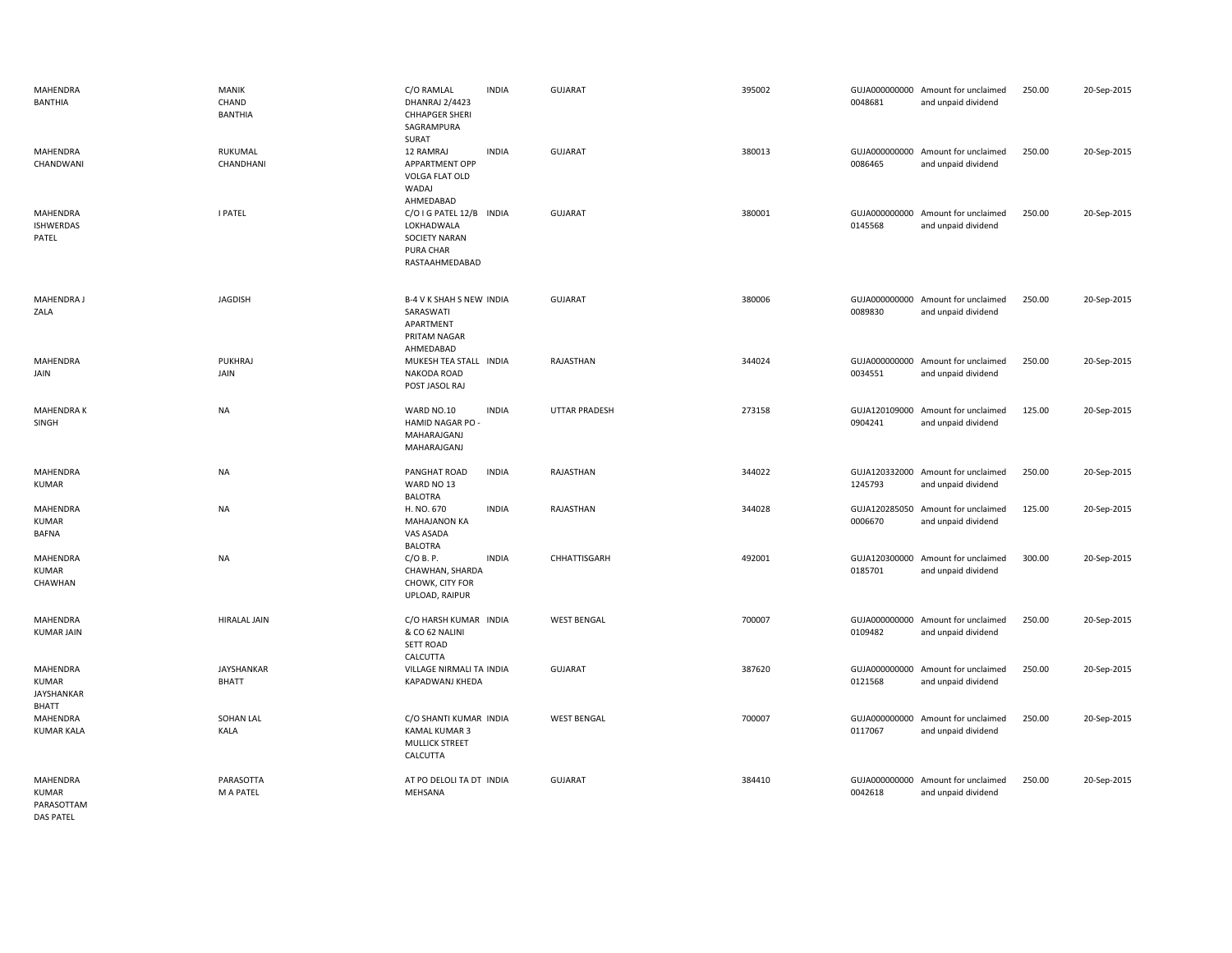| MAHENDRA<br><b>KUMAR PATEL</b>     | NARANBHAI<br>PATEL             | A/1 URJITA APTS<br>MIRAMBIKA ROAD<br>NARANPURA<br>AHMEDABAD                        | <b>INDIA</b> | <b>GUJARAT</b>       | 380013 | 0100633                  | GUJA000000000 Amount for unclaimed<br>and unpaid dividend | 500.00 | 20-Sep-2015 |
|------------------------------------|--------------------------------|------------------------------------------------------------------------------------|--------------|----------------------|--------|--------------------------|-----------------------------------------------------------|--------|-------------|
| MAHENDRA<br>MEHTA                  | <b>BILAMCHAND</b><br>MEHTA     | 42 UTG LANE<br><b>EDAYAR STREET</b><br>COIMBATORE                                  | <b>INDIA</b> | <b>TAMIL NADU</b>    | 641001 | 0166180                  | GUJA000000000 Amount for unclaimed<br>and unpaid dividend | 250.00 | 20-Sep-2015 |
| MAHENDRA<br>PANCHAL                | CHHAGANLA                      | 953/1 BATTIWALO<br>KHACHO<br>NADIAWAD POLE<br><b>DARIAPUR</b><br>AHMEDABAD         | <b>INDIA</b> | <b>GUJARAT</b>       | 380001 | GUJA000000000<br>0025104 | Amount for unclaimed<br>and unpaid dividend               | 375.00 | 20-Sep-2015 |
| MAHENDRA<br>PATEL                  | VITTHALBHAI                    | 356 JANTA NAGAR<br>PO CHANDKHEDA<br>AHMEDABAD                                      | <b>INDIA</b> | <b>GUJARAT</b>       | 382424 | 0116494                  | GUJA000000000 Amount for unclaimed<br>and unpaid dividend | 250.00 | 20-Sep-2015 |
| MAHENDRA<br>PRASAD<br>JAISWAL      | LATE SH<br>MULCHAND<br>JAISWAL | 51 BILPABI ANUKUL INDIA<br><b>CHANDRA STREET</b><br>CALCUTTA                       |              | <b>WEST BENGAL</b>   | 700072 | GUJA000000000<br>0057606 | Amount for unclaimed<br>and unpaid dividend               | 250.00 | 20-Sep-2015 |
| MAHENDRA<br>RATHOD                 | KAKUBHAI                       | C/O STATE BANK OF INDIA<br>SAURASHTRA<br>SAVARKUNDLA                               |              | <b>GUJARAT</b>       | 364515 | GUJA000000000<br>0075974 | Amount for unclaimed<br>and unpaid dividend               | 250.00 | 20-Sep-2015 |
| MAHENDRA<br>SHAH                   | <b>JYANTILAL</b>               | 15, SHANTIKUNJ<br>SOCIETY NO.2 GIDC<br><b>ROAD</b><br>MANJALPURVADOD<br>ARA        | <b>INDIA</b> | <b>GUJARAT</b>       | 390011 | GUJA000000000<br>0021747 | Amount for unclaimed<br>and unpaid dividend               | 125.00 | 20-Sep-2015 |
| MAHENDRA<br>SNIH PUNJLAL<br>PARMAR | <b>PUNJALAL S</b><br>PARMAR    | DHARM NIVAS<br>RASULJI QUARTERS<br>OPP FCI GODOWN<br>ALEMBIC ROAD<br><b>BARODA</b> | <b>INDIA</b> | <b>GUJARAT</b>       | 390003 | 0120714                  | GUJA000000000 Amount for unclaimed<br>and unpaid dividend | 250.00 | 20-Sep-2015 |
| MAHENDRAK<br><b>UMAR PATEL</b>     | NA                             | AT PILUDARA<br>MEHSANA                                                             | <b>INDIA</b> | GUJARAT              | 384380 | 2902963                  | GUJAIN3004841 Amount for unclaimed<br>and unpaid dividend | 375.00 | 20-Sep-2015 |
| MAHESH<br>CANAD                    | <b>BABULAL</b>                 | 113 NAI ANAJ<br><b>MANDI REWARI</b>                                                | <b>INDIA</b> | <b>HARYANA</b>       | 123401 | GUJA000000000<br>0058154 | Amount for unclaimed<br>and unpaid dividend               | 250.00 | 20-Sep-2015 |
| MAHESH<br>CHANDER<br>MAHIPAL       | RAMLAL JI<br>MAHIPAL           | E2/19 JAIN MARKET INDIA<br>SHOP NO.-3<br>SHASHTRI NAGAR<br>DELHI                   |              | DELHI                | 110052 | GUJAIN3001181<br>0008236 | Amount for unclaimed<br>and unpaid dividend               | 250.00 | 20-Sep-2015 |
| MAHESH<br>KHANDELWAL               | SITARAM                        | 1298 VANGAR LAIN INDIA<br>A NAGAR                                                  |              | MAHARASHTRA          | 414001 | 0018454                  | GUJA000000000 Amount for unclaimed<br>and unpaid dividend | 250.00 | 20-Sep-2015 |
| MAHESH<br>KUMAR<br>AGARWAL         | RAM<br>SWARUP<br>AGARWAL       | C/O JITENDRA<br>JAISWAL 8/C D L<br><b>ROY STREET</b><br>CALCUTTA                   | <b>INDIA</b> | <b>WEST BENGAL</b>   | 700006 | 0057866                  | GUJA000000000 Amount for unclaimed<br>and unpaid dividend | 2.50   | 20-Sep-2015 |
| MAHESH<br><b>KUMAR DADA</b>        | SEVAKLAL                       | 12 1091 LAXMI<br>NIVAS LUHAR POLE<br>SHAHPURE SURAT                                | <b>INDIA</b> | <b>GUJARAT</b>       | 395003 | GUJA000000000<br>0122683 | Amount for unclaimed<br>and unpaid dividend               | 250.00 | 20-Sep-2015 |
| MAHESH<br>KUMAR<br>JAISWAL         | <b>KUMAR</b>                   | <b>VILL AND POST</b><br>PIPARA JATAHPUR<br>KHUSHINAGAR<br>KUSHINAGAR               | <b>INDIA</b> | <b>UTTAR PRADESH</b> | 274304 | 0672067                  | GUJA120132000 Amount for unclaimed<br>and unpaid dividend | 12.50  | 20-Sep-2015 |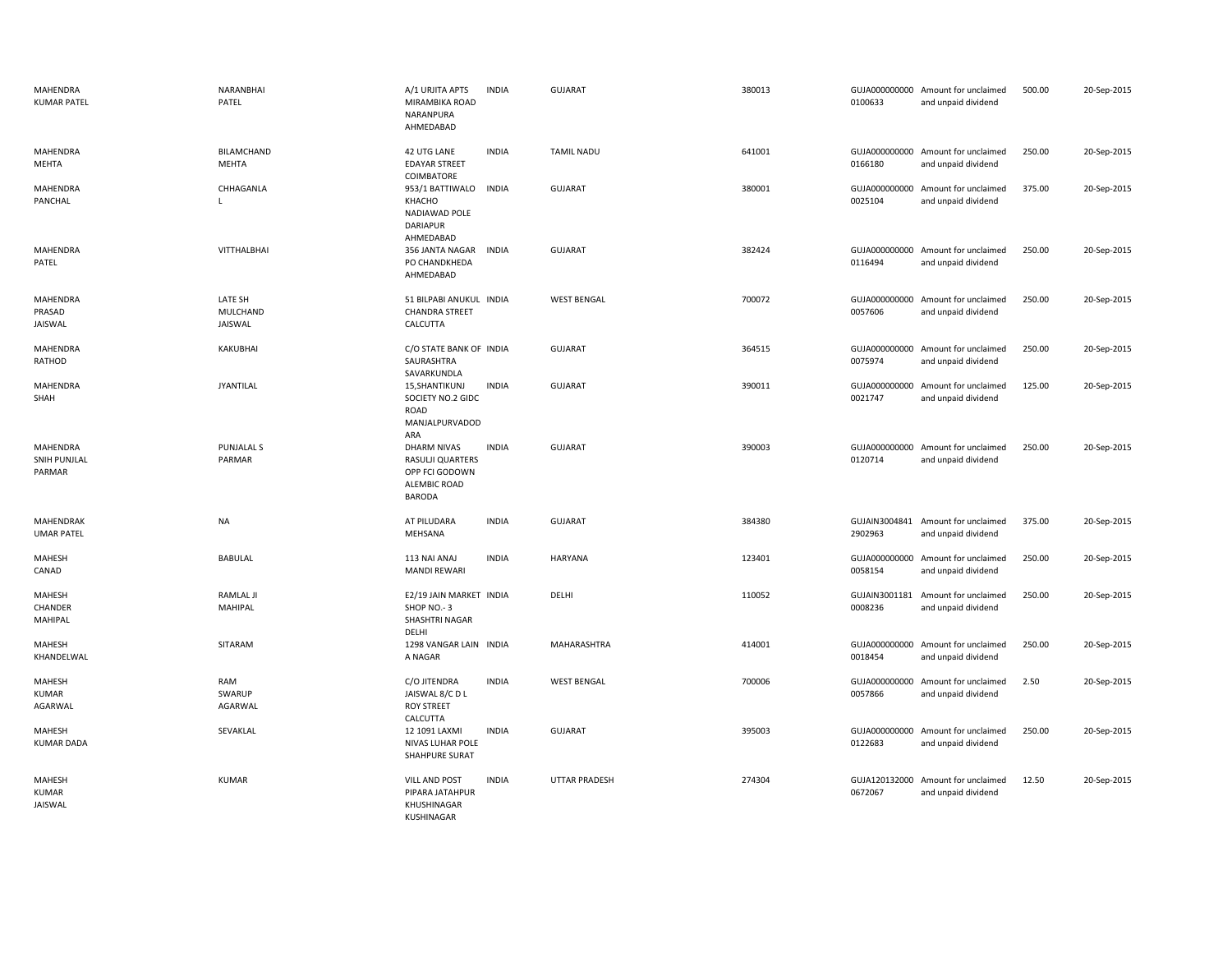| MAHESH<br>KUMAR<br>KARNANI                | <b>RAM KISHAN</b>              | C/O KARNANI<br><b>BANDHU P.O</b><br>SARDAR SHAHR                                                                                     | <b>INDIA</b> | RAJASTHAN             | 331403 | 0159370                  | GUJA000000000 Amount for unclaimed<br>and unpaid dividend | 250.00 | 20-Sep-2015 |
|-------------------------------------------|--------------------------------|--------------------------------------------------------------------------------------------------------------------------------------|--------------|-----------------------|--------|--------------------------|-----------------------------------------------------------|--------|-------------|
| MAHESH<br>KUMAR<br>SHARMA                 | PRAHALADRA<br>I SHARMA         | C/O SHIV SADAN PO INDIA<br>SALASAR DIST<br>CHURU RAJ                                                                                 |              | RAJASTHAN             | 331506 | 0072428                  | GUJA000000000 Amount for unclaimed<br>and unpaid dividend | 250.00 | 20-Sep-2015 |
| MAHESH<br><b>KUMAR</b><br>VARDHICHAN<br>D | VARDHICHAN<br>D                | MAHESH TRADERS INDIA<br>SAKAR BAZAR MIYA<br><b>BHAI S DEHLA</b><br>AHMEDABAD                                                         |              | GUJARAT               | 380002 | 0090683                  | GUJA000000000 Amount for unclaimed<br>and unpaid dividend | 250.00 | 20-Sep-2015 |
| <b>MAHESH L</b><br><b>TANWANI</b>         | LACHHMAND<br><b>AS TANWANI</b> | <b>B-11 SHRINATHJI</b><br>APPARTMENT B/H<br><b>GOPAL TOWER</b><br><b>NEAR RAILWAY</b><br><b>STATION</b><br>MANINAGAR<br>[W]AHMEDABAD | <b>INDIA</b> | GUJARAT               | 380001 | 0192657                  | GUJA000000000 Amount for unclaimed<br>and unpaid dividend | 250.00 | 20-Sep-2015 |
| MAHESH<br>MASHWARI                        | AMBA LAL JI                    | 309 B SHASTRI<br>NAGAR BHILWARI<br>RAJ                                                                                               | <b>INDIA</b> | RAJASTHAN             | 311001 | GUJA000000000<br>0010287 | Amount for unclaimed<br>and unpaid dividend               | 250.00 | 20-Sep-2015 |
| MAHESH<br>NANAKRAM<br>GANWANI             | NANAKRAM                       | <b>MAHESH WINES</b><br>SHOP NO A/15<br>MAHALAKSHMI<br><b>CHAMBERS NEAR ST</b><br>S KOLHAPUR                                          | <b>INDIA</b> | MAHARASHTRA           | 416001 | GUJA120132000<br>0690496 | Amount for unclaimed<br>and unpaid dividend               | 125.00 | 20-Sep-2015 |
| MAHESH<br><b>NGCH</b>                     | APPARAO                        | S/O APPARAO<br>KHANDAVALLI<br>WIIGU DT AP                                                                                            | <b>INDIA</b> | <b>ANDHRA PRADESH</b> | 534330 | GUJA000000000<br>0115899 | Amount for unclaimed<br>and unpaid dividend               | 250.00 | 20-Sep-2015 |
| <b>MAHESH</b><br>PATEL                    | SHANKAR<br>PATEL               | ROOM NO 6 JESHA INDIA<br>DOSHA CHWAL ON<br><b>DUNGRI KHOT</b><br><b>KUWA ROAD</b><br>MALAD E BOMBAY                                  |              | MAHARASHTRA           | 400097 | GUJA000000000<br>0083641 | Amount for unclaimed<br>and unpaid dividend               | 250.00 | 20-Sep-2015 |
| <b>MAHESH R</b><br><b>GUPTA</b>           | <b>NA</b>                      | C/O SH R C GUPTA<br>NEW PLOT NO 3 NR<br><b>CHURCH HALL</b><br><b>CHRISTIAN GANJ</b><br>AJMER RAJASTHAN                               | <b>INDIA</b> | RAJASTHAN             | 305001 | GUJA000000000<br>0124300 | Amount for unclaimed<br>and unpaid dividend               | 250.00 | 20-Sep-2015 |
| MAHESH<br>RAMANLAL<br>SALOT               | RAMANLAL                       | SHAKTI DEEP NANA INDIA<br><b>BAZAR AT PO</b><br><b>DABHOIDIST</b><br><b>BARODA</b>                                                   |              | <b>GUJARAT</b>        | 391110 | 0201932                  | GUJA000000000 Amount for unclaimed<br>and unpaid dividend | 250.00 | 20-Sep-2015 |
| MAHESH<br>SURENDRA<br><b>BHAI SONI</b>    | SURENDRA<br><b>BHAIN SONI</b>  | D-3 SUKAN II OPP<br>SUPER SOCIETY<br><b>RAMDEV NAGAR</b><br>SATELITE<br>AHMEDABAD                                                    | <b>INDIA</b> | <b>GUJARAT</b>        | 380015 | 0122963                  | GUJA000000000 Amount for unclaimed<br>and unpaid dividend | 250.00 | 20-Sep-2015 |
| <b>MAHESH V</b><br>SHAH                   | V H SHAH                       | 3 RAJARSHI PODAR INDIA<br>ROAD SANTACRUZ<br>W BOMBAY                                                                                 |              | MAHARASHTRA           | 400054 | 0045537                  | GUJA000000000 Amount for unclaimed<br>and unpaid dividend | 250.00 | 20-Sep-2015 |
| MAHESHBHAI<br>GANGARAM<br>PARMAR          | GANGARAM<br>PARMAR             | C/O S G AMIN 40<br>NARAYANPURA<br><b>NEAR UMER TANK</b><br>OPP HARINAGAR T<br><b>B ROAD BARODA</b>                                   | <b>INDIA</b> | <b>GUJARAT</b>        | 390015 | GUJA000000000<br>0118527 | Amount for unclaimed<br>and unpaid dividend               | 250.00 | 20-Sep-2015 |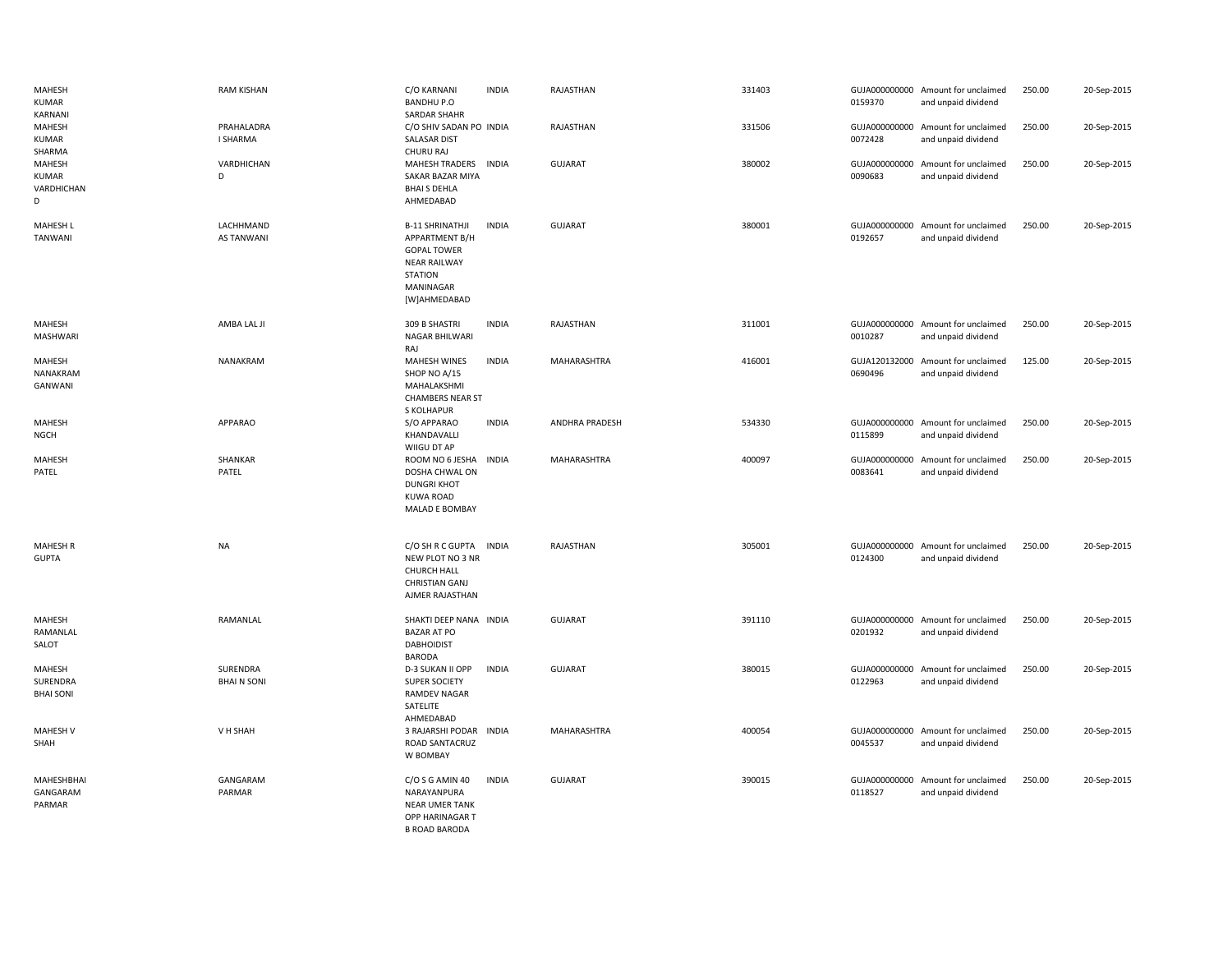| MAHESHBHAI<br><b>GUMANBHAI</b><br>AHIR           | NA                                             | AT AND PO DEROL<br><b>INDIA</b><br><b>BHARUCH GUJARAT</b>                                                        | GUJARAT          | 392020 | 5079596                  | GUJAIN3005131 Amount for unclaimed<br>and unpaid dividend | 200.00 | 20-Sep-2015 |
|--------------------------------------------------|------------------------------------------------|------------------------------------------------------------------------------------------------------------------|------------------|--------|--------------------------|-----------------------------------------------------------|--------|-------------|
| MAHESHCHA<br><b>NDRA</b><br>LALJIBHAI<br>VADGAMA | <b>NA</b>                                      | 3ND SERIES, QTRS<br>INDIA<br>NO. 99 MITHAPUR                                                                     | <b>GUJARAT</b>   | 361345 | 0006361                  | GUJA120351000 Amount for unclaimed<br>and unpaid dividend | 250.00 | 20-Sep-2015 |
| MAHESHCHA<br><b>NDRA</b><br>THAKORBHAI<br>DESAI  | <b>THAKORBHAI</b><br>LALLUBHAI<br><b>DESAI</b> | AT & POST UNTADI INDIA<br>VIA DUNGRI W RLY<br>TAL & DIST VALSAD                                                  | <b>GUJARAT</b>   | 396001 | 0121760                  | GUJA000000000 Amount for unclaimed<br>and unpaid dividend | 250.00 | 20-Sep-2015 |
| MAHESHKUM<br>AR<br>BALKRISHNA<br>SHAH            | <b>NA</b>                                      | 102, SURYA GANGA INDIA<br><b>TOWER NEAR</b><br>MOTIKAKA NI CHALI<br>TOWN HALL-V.V.<br><b>NAGAR ROAD</b><br>ANAND | GUJARAT          | 388001 | GUJAIN3006361<br>0196708 | Amount for unclaimed<br>and unpaid dividend               | 897.50 | 20-Sep-2015 |
| MAHESHKUM<br>AR<br>JAGJIVANDAS<br>PANCHAL        | <b>NA</b>                                      | AMBAJI ROAD,<br><b>INDIA</b><br>MANDVI DIST,<br>SURAT, MANDVI                                                    | <b>GUJARAT</b>   | 394160 | 1013232                  | GUJA120447000 Amount for unclaimed<br>and unpaid dividend | 22.50  | 20-Sep-2015 |
| MAHESHKUM<br>AR JOITABHAI<br>PANCHAL             | NA                                             | <b>INDIA</b><br>122- NAVA<br>MARVADA VISTAR,<br>KHEDBRAHMA-5,<br>AT&POST&TA-<br>KHEDBRAHMA,<br>KHEDBRAHMA        | <b>GUJARAT</b>   | 383255 | GUJA120478000<br>0020678 | Amount for unclaimed<br>and unpaid dividend               | 25.00  | 20-Sep-2015 |
| MAHESHKUM<br>AR M RANA                           | MULJIBHAI<br>RANA                              | <b>INDIA</b><br><b>CHOICE NOVELTY</b><br><b>STORS VORA BAZAR</b><br>CHAKUJI LANE<br>BHAVNAGAR                    | <b>GUJARAT</b>   | 364001 | 0074521                  | GUJA000000000 Amount for unclaimed<br>and unpaid dividend | 250.00 | 20-Sep-2015 |
| MAHIDA<br>PRAVINSINH<br>PAHADSINH                | PAHADSINH<br><b>BAPU BAVA</b><br>MAHIDA        | E-368 GEB COLONY INDIA<br>THERMAL POWER<br><b>STATION</b><br>DHUVARAN DIST<br>ANAND                              | <b>GUJARAT</b>   | 388001 | 0121435                  | GUJA000000000 Amount for unclaimed<br>and unpaid dividend | 250.00 | 20-Sep-2015 |
| MAHMAD<br><b>FARUK ABBASI</b>                    | ABDUL<br>RAUFA<br>ABBASI                       | PL 98 VARSHA NGR INDIA<br><b>KOLHAPUR</b>                                                                        | MAHARASHTRA      | 416003 | 0273536                  | GUJAIN3030285 Amount for unclaimed<br>and unpaid dividend | 250.00 | 20-Sep-2015 |
| <b>MAHMOD ALI</b><br>LASKAR                      | <b>ABDUL TAHIR</b><br>LASKAR                   | <b>INDIA</b><br>VILL-GHUNGOOR,<br>P.O- SILCHAR<br>MEDICAL COLLEGE<br>SILCHARSILCHAR                              | ASSAM            | 788014 | 1289826                  | GUJA120109000 Amount for unclaimed<br>and unpaid dividend | 125.00 | 20-Sep-2015 |
| <b>MAHMOODA</b><br><b>BANO</b>                   | NA                                             | <b>INDIA</b><br>ROAD NO 13 A<br><b>JAWAHAR NAGAR</b><br>AZAD NAGAR<br><b>MANGO</b><br>JAMSHEDPUR                 | <b>JHARKHAND</b> | 832110 | 3544146                  | GUJAIN3030285 Amount for unclaimed<br>and unpaid dividend | 125.00 | 20-Sep-2015 |
| <b>MAJOR N</b><br>THIAGARAJAN                    | A S NATARAJ                                    | GSO 2 COORD NDA INDIA<br>KHADAKWASLA<br>PUNE MAHARASTRA                                                          | MAHARASHTRA      | 411023 | 0018546                  | GUJA000000000 Amount for unclaimed<br>and unpaid dividend | 250.00 | 20-Sep-2015 |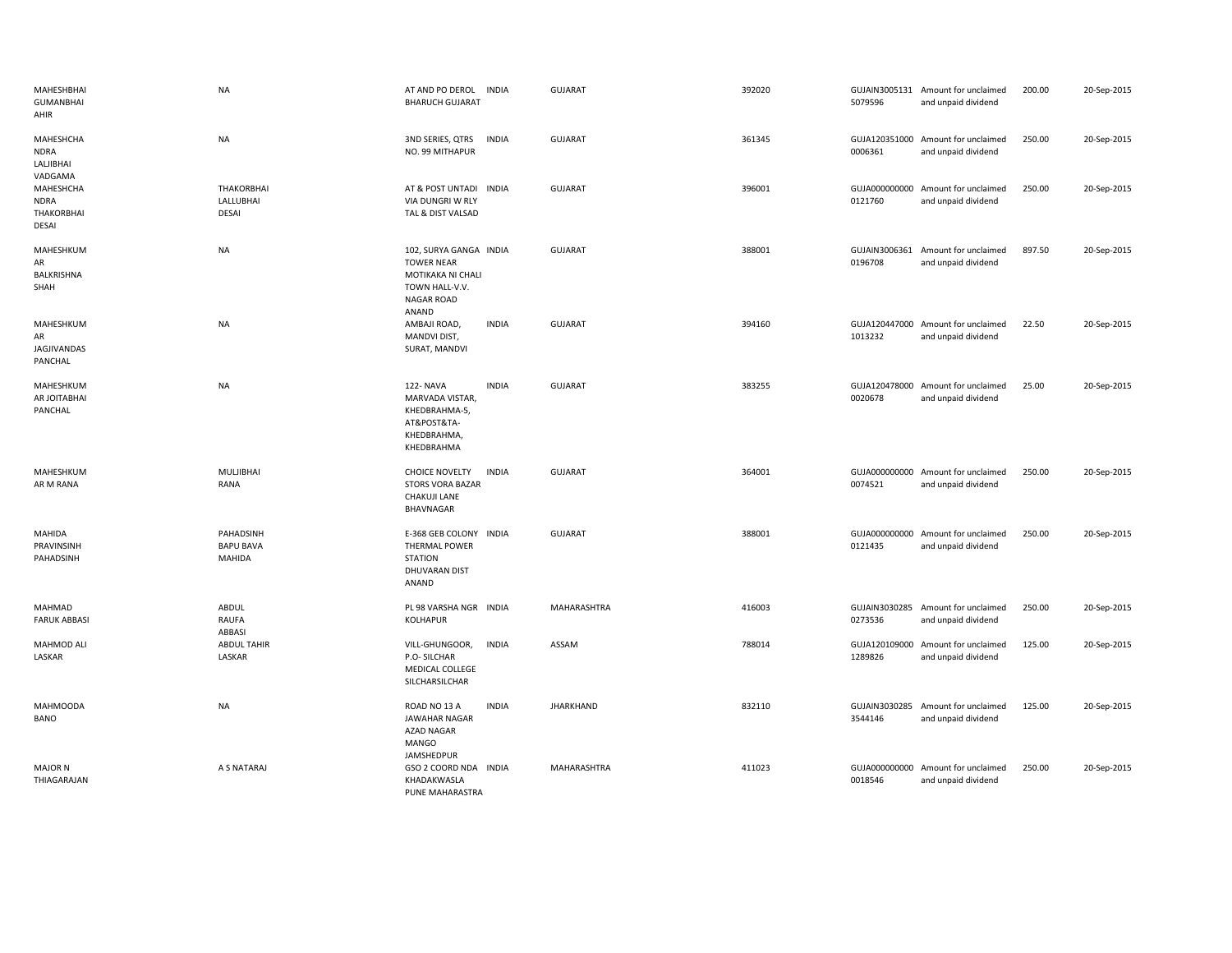| MAKKAPATI<br>VENKATARAM<br>ANA RAO        | <b>NA</b>                            | 54 19 25 1 N M<br><b>INDIA</b><br>PARK ROAD LIC<br>COLONY                                                   | ANDHRA PRADESH | 520008 | 2261853 | GUJAIN3011512 Amount for unclaimed<br>and unpaid dividend | 150.00 | 20-Sep-2015 |
|-------------------------------------------|--------------------------------------|-------------------------------------------------------------------------------------------------------------|----------------|--------|---------|-----------------------------------------------------------|--------|-------------|
| <b>MAKSOOD</b><br>AHMED<br><b>BILLOCH</b> | <b>NA</b>                            | VIJAYAWADA<br>TRIPURA SUNDRI<br><b>INDIA</b><br>ROAD TALWARA<br>BANSWARA                                    | RAJASTHAN      | 327001 | 2615863 | GUJAIN3017741 Amount for unclaimed<br>and unpaid dividend | 250.00 | 20-Sep-2015 |
| <b>MALA BHATE</b>                         | PRAKASH<br><b>BHATE</b>              | 42 PALM CREST 191 INDIA<br>/192 ST. PAUL ROAD<br><b>BANDRA</b><br>(W)MUMBAI                                 | MAHARASHTRA    | 400050 | 0162852 | GUJA000000000 Amount for unclaimed<br>and unpaid dividend | 500.00 | 20-Sep-2015 |
| MALA<br>KHANNA                            | <b>NA</b>                            | 50, TAKLE ROAD<br><b>INDIA</b><br><b>FOREST RESEARCH</b><br><b>INSTITUTE</b><br>DEHRADUN                    | UTTARAKHAND    | 248006 | 0093180 | GUJAIN3020171 Amount for unclaimed<br>and unpaid dividend | 250.00 | 20-Sep-2015 |
| MALATHI<br><b>BOYELLA</b>                 | <b>B JANGAM</b><br>REDDI             | C/O DHAVANI<br><b>INDIA</b><br><b>INVESTMENTS 52</b><br>172 FORT KURNOOL                                    | ANDHRA PRADESH | 518001 | 0109797 | GUJA000000000 Amount for unclaimed<br>and unpaid dividend | 250.00 | 20-Sep-2015 |
| MALATI<br><b>GOVINDAN</b>                 | T P<br><b>GOVINDAN</b>               | F 14, MAHAVIR<br><b>INDIA</b><br>PARK SOCIETY B/H<br>SHANTIVAN SOCIETY<br>SUESSEN, TARSALI<br>ROAD VADODARA | <b>GUJARAT</b> | 390010 | 1655469 | GUJAIN3004841 Amount for unclaimed<br>and unpaid dividend | 770.00 | 20-Sep-2015 |
| MALAY<br>MAHENDRAB<br><b>HAI RAVAL</b>    | <b>NA</b>                            | SHRI SHAIL 5<br><b>INDIA</b><br>BHOMESHWAR<br>SOCIETY JAMNAGAR<br><b>ROAD RAJKOT</b><br>GUJARAT             | <b>GUJARAT</b> | 360006 | 1601781 | GUJAIN3002141 Amount for unclaimed<br>and unpaid dividend | 387.50 | 20-Sep-2015 |
| MALCHAND<br><b>DUDHORIA</b>               | KHEMCHAND<br><b>DUDHORIA</b>         | ARIHANTDISTIRBUT INDIA<br>ORS PALTAN BAZAR<br>SHILLONG                                                      | MEGHALAYA      | 793002 | 0041627 | GUJA000000000 Amount for unclaimed<br>and unpaid dividend | 250.00 | 20-Sep-2015 |
| <b>MALLADI SIVA</b><br>RAMA<br>KRISHNA    | <b>MALLADI</b><br>SATYANARAY<br>ANA  | <b>INDIA</b><br>891 PLOT NO 2<br><b>BALAJI NAGAR NEAR</b><br>RAMNAGAR GUNDU<br>HYDERABAD                    | ANDHRA PRADESH | 500044 | 0135096 | GUJA000000000 Amount for unclaimed<br>and unpaid dividend | 250.00 | 20-Sep-2015 |
| MALLESH<br>PRABHUCR                       | RAJENDRA C<br>G                      | NO 416 17TH CROSS INDIA<br>SARASWATHINAGAR<br>VIJAYANAGAR<br>BANGALORE                                      | KARNATAKA      | 560040 | 6695092 | GUJAIN3011352 Amount for unclaimed<br>and unpaid dividend | 250.00 | 20-Sep-2015 |
| MALLIKARJUN<br>VEERANNA<br>BINGI          | VEERANNA<br>SHIVAPPA<br><b>BINGI</b> | H.NO.333<br><b>INDIA</b><br>BENAKOPPA<br><b>VILLAGE GADAG</b><br>TALUQDHARWAD                               | MAHARASHTRA    | 999999 | 0090921 | GUJA120328000 Amount for unclaimed<br>and unpaid dividend | 12.50  | 20-Sep-2015 |
| MALTI P SHAH                              | <b>PRAVIN LAL</b>                    | E 8 RUSHIKA APP<br><b>INDIA</b><br>SHAHIBAG<br>AHMEDABAD                                                    | <b>GUJARAT</b> | 380004 | 0088121 | GUJA000000000 Amount for unclaimed<br>and unpaid dividend | 250.00 | 20-Sep-2015 |
| MALVIKA<br>DEVNANI                        | KISHAN<br>DEVNANI                    | POCKET B/2 FLAT<br><b>INDIA</b><br>18/C MIG FLAT<br><b>LAWRENCE ROAD</b><br>DELHI                           | DELHI          | 110035 | 0067018 | GUJA000000000 Amount for unclaimed<br>and unpaid dividend | 250.00 | 20-Sep-2015 |
| MALVIKA<br>KHARE                          | PRADEEP<br>KHARE                     | B-1/13 1ST MAIN<br><b>INDIA</b><br>ROAD SFS-208<br>YELAHANKA<br><b>NEWTOWN</b><br><b>BANGALORE</b>          | KARNATAKA      | 560064 | 0109783 | GUJA000000000 Amount for unclaimed<br>and unpaid dividend | 250.00 | 20-Sep-2015 |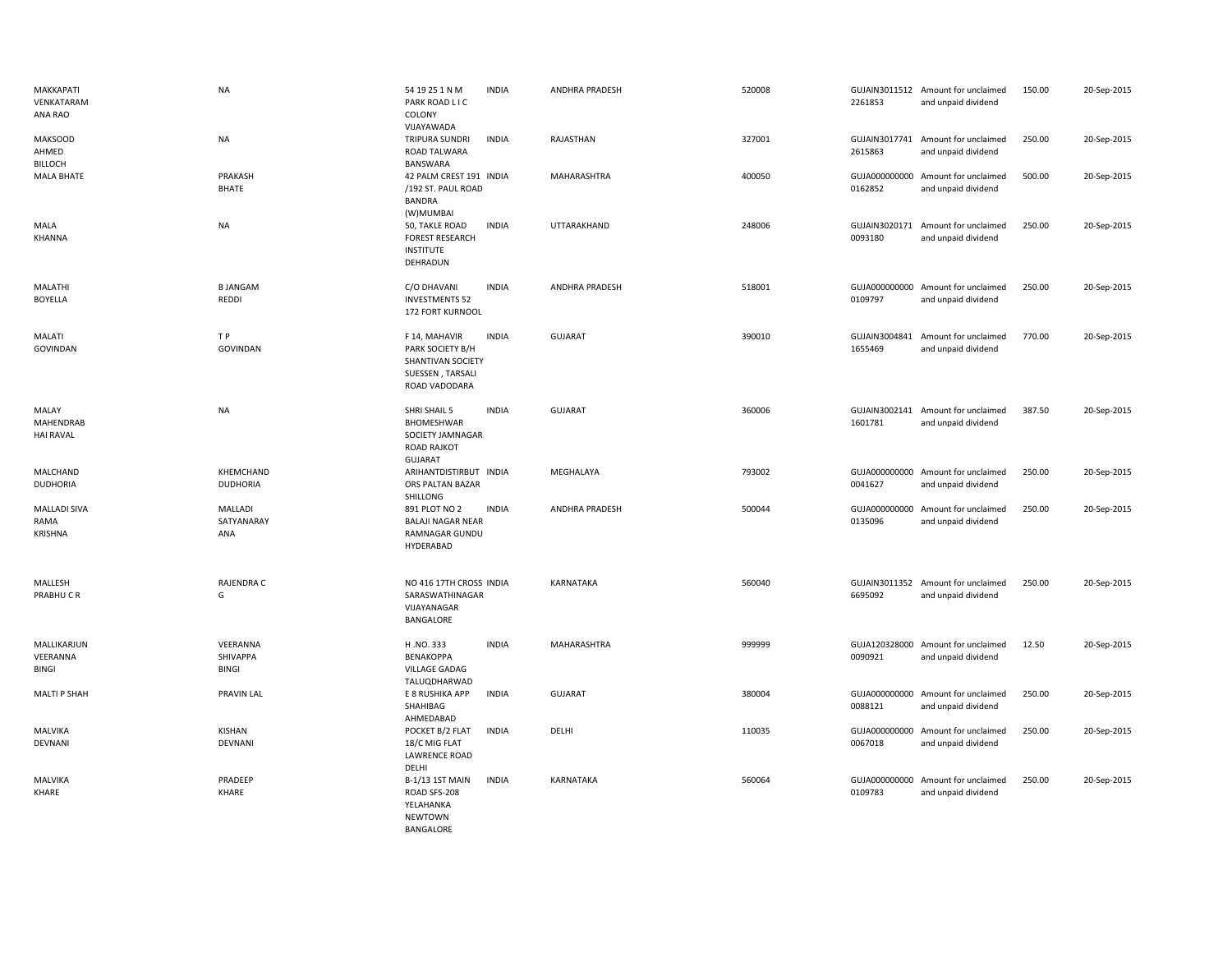| MAMATA<br>CHOWDHURY                      | NIRMAL<br>CHANDRA<br>PARIDA                     | QR NO A-17 SECTOR- INDIA<br><b>6 ROURKELA</b>                                                                                 | ORISSA               | 769002 | 0165364                  | GUJA000000000 Amount for unclaimed<br>and unpaid dividend | 250.00 | 20-Sep-2015 |
|------------------------------------------|-------------------------------------------------|-------------------------------------------------------------------------------------------------------------------------------|----------------------|--------|--------------------------|-----------------------------------------------------------|--------|-------------|
| <b>MAMIDI</b><br>ANANDARAO               | M<br>MAMIDAIAH                                  | 27/345 1ST STREET INDIA<br>GAYATHRINAGAR<br>NELLOREAP                                                                         | ANDHRA PRADESH       | 524004 | 0154214                  | GUJA000000000 Amount for unclaimed<br>and unpaid dividend | 250.00 | 20-Sep-2015 |
| <b>MAMTA</b><br>AGRAWAL                  | NARENDRA<br>AGRAWAL                             | 223 NEAR IMDADI<br><b>INDIA</b><br><b>GODOWN BAIJNATH</b><br>PARA RAIPUR CG                                                   | CHHATTISGARH         | 492001 | 8731512                  | GUJAIN3013301 Amount for unclaimed<br>and unpaid dividend | 2.50   | 20-Sep-2015 |
| MAMTA<br>BHATIA                          | <b>BRAJESH</b><br><b>KUMAR</b><br><b>BHATIA</b> | 143 MANAS NAGAR INDIA<br>MAHOLI<br>ROADMATHURA                                                                                | <b>UTTAR PRADESH</b> | 281001 | 0613513                  | GUJA120109000 Amount for unclaimed<br>and unpaid dividend | 250.00 | 20-Sep-2015 |
| MAMTA<br>CHAWLA                          | ASHOK<br>CHAWLA                                 | C/O CHARAN JEET<br><b>INDIA</b><br><b>BAJAJ HOUSE NO</b><br>797 SECTOR 11-12<br><b>HUDA PHASE</b><br><b>IIPANIPAT HARYANA</b> | <b>HARYANA</b>       | 132103 | GUJA000000000<br>0171151 | Amount for unclaimed<br>and unpaid dividend               | 250.00 | 20-Sep-2015 |
| <b>MAMTA JAIN</b>                        | <b>DILIP JAIN</b>                               | C/O SHIV RAJ JAIN INDIA<br><b>CHANDI HALL</b><br>KESARWARI<br><b>JODHPUR</b>                                                  | RAJASTHAN            | 342001 | 0073323                  | GUJA000000000 Amount for unclaimed<br>and unpaid dividend | 250.00 | 20-Sep-2015 |
| <b>MAMTA</b><br><b>TOMAR</b>             | KHAJAN<br>SINGH<br><b>TOMAR</b>                 | C/O CENTRAL BANK INDIA<br>OF INDIA NEW<br><b>CLOTH</b><br>MARKETCHITTORGA<br>RH                                               | RAJASTHAN            | 312001 | 0957961                  | GUJA120447000 Amount for unclaimed<br>and unpaid dividend | 385.00 | 20-Sep-2015 |
| <b>MAMTABEN</b><br>DEESAWALA             | SHAILESH<br><b>KUMAR</b><br>DEESAWALA           | <b>INDIA</b><br>113 NANJI<br>CHAMBERS<br>BAHUCHARAJI<br><b>ROAD K BAUG</b><br>VADODARA                                        | <b>GUJARAT</b>       | 390018 | GUJAIN3003941<br>5309095 | Amount for unclaimed<br>and unpaid dividend               | 250.00 | 20-Sep-2015 |
| <b>MANA RAM</b><br>SONI                  | POONAMA<br><b>RAM SONI</b>                      | <b>INDIA</b><br>107 NEHARU<br>NAGAR BADAMER<br><b>TAUN BARMER</b>                                                             | RAJASTHAN            | 344001 | 1607366                  | GUJAIN3029024 Amount for unclaimed<br>and unpaid dividend | 257.50 | 20-Sep-2015 |
| MANAB<br><b>MOHANTY</b>                  | M M<br><b>MOHANTY</b>                           | <b>INDIA</b><br>C/O DR M M<br>MOHANTY 45<br>MEDICAL COLONY<br>PO KHAGAUL DIST<br>PATNA                                        | <b>BIHAR</b>         | 801105 | 0018352                  | GUJA000000000 Amount for unclaimed<br>and unpaid dividend | 500.00 | 20-Sep-2015 |
| <b>MANAN</b><br><b>IBRAHIM</b><br>DANGRA | <b>NA</b>                                       | <b>INDIA</b><br>FLAT NO 704 7TH<br><b>FLOOR FAZAL</b><br><b>TOWER ADAJAN</b><br>PATIA SURAT                                   | <b>GUJARAT</b>       | 395009 | 8370919                  | GUJAIN3013301 Amount for unclaimed<br>and unpaid dividend | 250.00 | 20-Sep-2015 |
| MANDA<br><b>JANAK MEHTA</b>              | <b>JANAK</b><br>NAGARDAS<br><b>MEHTA</b>        | E 2/8 NEELAM<br><b>INDIA</b><br><b>APARTMENTS OPP</b><br><b>DEVENDRA SOCIETY</b><br><b>HIRABAUG</b><br>AMBAWADI<br>AHMEDABAD  | <b>GUJARAT</b>       | 380006 | 0089642                  | GUJA000000000 Amount for unclaimed<br>and unpaid dividend | 250.00 | 20-Sep-2015 |
| MANDEEP<br><b>MAHANTA</b>                | <b>NA</b>                                       | TATSAT 167<br><b>INDIA</b><br>VAIKUNTH II NEW<br><b>VIP ROAD</b><br>VADODARA                                                  | <b>GUJARAT</b>       | 390022 | 1202998                  | GUJA120106000 Amount for unclaimed<br>and unpaid dividend | 50.00  | 20-Sep-2015 |
| <b>MANECK K</b><br>KANGA                 | NA                                              | <b>INDIA</b><br><b>WAGLA COOPER</b><br>BLDG 1ST FLOOR,<br>KHETWADI 12TH<br>LANE,, MUMBAI                                      | MAHARASHTRA          | 400004 | GUJAIN3008881<br>3205759 | Amount for unclaimed<br>and unpaid dividend               | 642.50 | 20-Sep-2015 |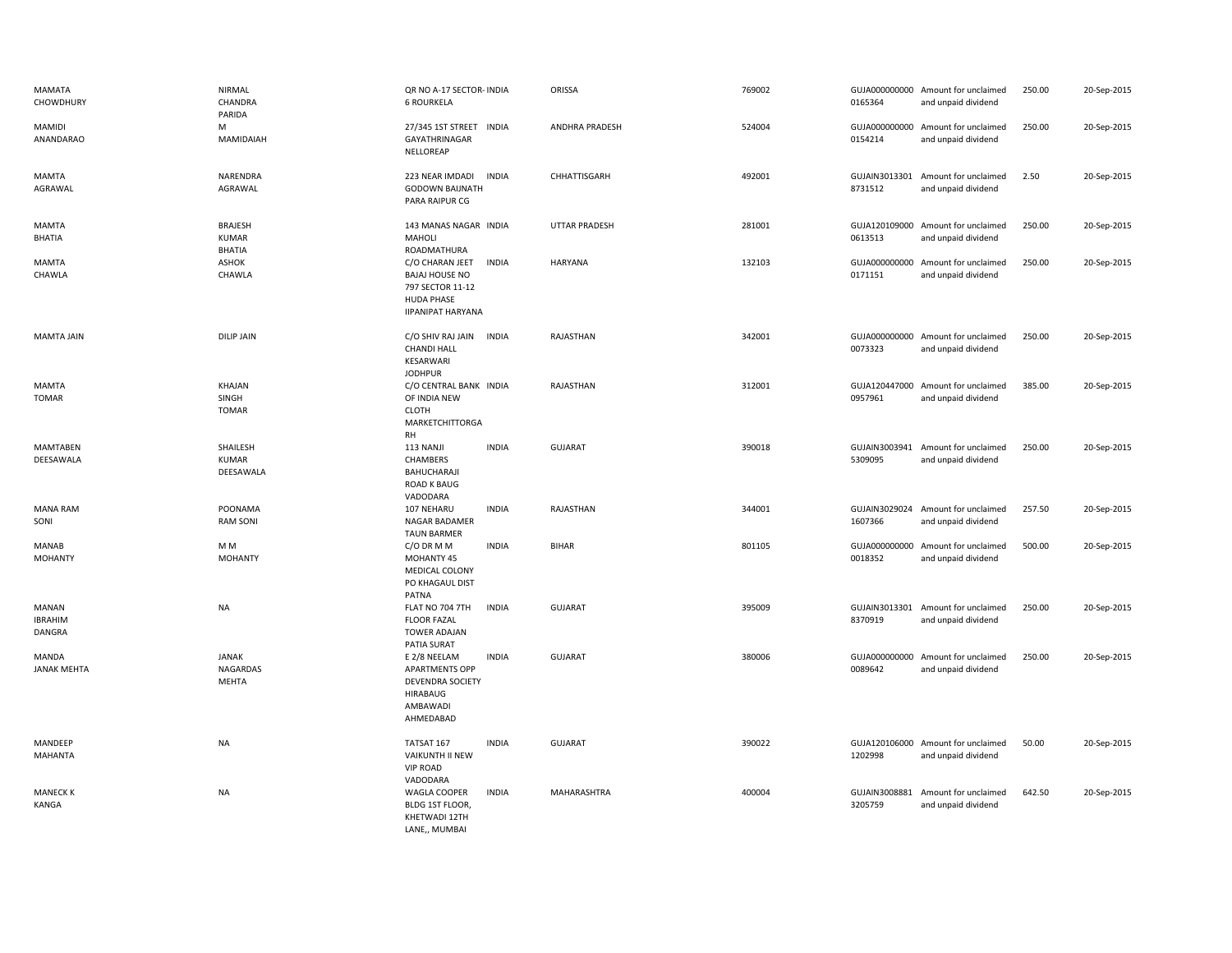| MANGAL<br>BHAI<br><b>HARIBHAI</b><br>HARIJAN | <b>HARIBHAI</b><br><b>HARIJAN</b>   | C/O SHREEJALA B/H INDIA<br><b>TEMPLE SAMA</b><br><b>BARODA</b>                                                        | <b>GUJARAT</b>        | 390008 | 0118376 | GUJA000000000 Amount for unclaimed<br>and unpaid dividend | 250.00 | 20-Sep-2015 |
|----------------------------------------------|-------------------------------------|-----------------------------------------------------------------------------------------------------------------------|-----------------------|--------|---------|-----------------------------------------------------------|--------|-------------|
| MANGALA<br>HEGDE                             | <b>NA</b>                           | FLAT NO 3/6<br><b>INDIA</b><br><b>CANARA BANK APT</b><br>ARCHANA COMPLEX<br>T T NAGAR BHOPAL                          | MADHYA PRADESH        | 462011 | 3339250 | GUJAIN3002141 Amount for unclaimed<br>and unpaid dividend | 125.00 | 20-Sep-2015 |
| MANGALA<br>LAXMAN<br>SANGLE                  | LAXMAN<br><b>TANAJI</b><br>SANGLE   | 3 MANOJ<br><b>INDIA</b><br>APARTMENT KABAD<br>LANE CHARAI AT<br>THANE                                                 | MAHARASHTRA           | 400601 | 0045068 | GUJA000000000 Amount for unclaimed<br>and unpaid dividend | 500.00 | 20-Sep-2015 |
| <b>MANGALA S</b><br>TANAVDE                  | SAKHARAM L<br>TANAVDE               | C/O SATISH S<br><b>INDIA</b><br><b>TANAVDE L &amp; T LTD</b><br>L T HOUSE BALLARD<br>PIER P B NO 278<br><b>BOMBAY</b> | MAHARASHTRA           | 400038 | 0045494 | GUJA000000000 Amount for unclaimed<br>and unpaid dividend | 250.00 | 20-Sep-2015 |
| MANGALA<br>SHINDE                            | SAMBHAJI B<br>SHINDE                | 47 HARI PRASAD<br><b>INDIA</b><br>APT VITTHAL WADI<br>HINGANE<br>KHURDPUNE                                            | <b>MAHARASHTRA</b>    | 411051 | 0107151 | GUJA000000000 Amount for unclaimed<br>and unpaid dividend | 250.00 | 20-Sep-2015 |
| MANGALCHA<br><b>ND KJAIN</b>                 | <b>NA</b>                           | NO 6/2 ST CROSS<br><b>INDIA</b><br><b>OPP GITANJALI</b><br><b>TALKIES</b><br>MALLESWARAM<br>BANGALORE                 | KARNATAKA             | 560003 | 0054828 | GUJA000000000 Amount for unclaimed<br>and unpaid dividend | 250.00 | 20-Sep-2015 |
| <b>MANGAT RAI</b><br>SINGHAL                 | <b>BANARSI</b><br>DASS              | D M JANTA COLONY INDIA<br>RAMPURA PHUL<br><b>DISTT BATHINDA</b>                                                       | PUNJAB                | 151103 | 0105933 | GUJA000000000 Amount for unclaimed<br>and unpaid dividend | 250.00 | 20-Sep-2015 |
| MANGATHAY<br>ARU<br>ANUKULA                  | A<br>NAGESWARA<br>RAO               | W/O A NAGESWARA INDIA<br>RAO MACE I LTD<br><b>AUTO NAGAR</b><br>VISAKHAPATNAM                                         | <b>ANDHRA PRADESH</b> | 530012 | 0093333 | GUJA000000000 Amount for unclaimed<br>and unpaid dividend | 250.00 | 20-Sep-2015 |
| <b>MANGHO</b><br>ADVANI                      | S MAL                               | <b>INDIA</b><br>21-363 KATHA<br><b>BAZAR BOMBAY</b>                                                                   | MAHARASHTRA           | 400009 | 0158903 | GUJA000000000 Amount for unclaimed<br>and unpaid dividend | 500.00 | 20-Sep-2015 |
| <b>MANGHO</b><br>SEOOMAL<br>ADVANI           | SEOOMAL<br>RETIERD                  | M S ADVANI 21-363 INDIA<br>KATHA<br>BAZARBOMBAY                                                                       | MAHARASHTRA           | 400009 | 0182018 | GUJA000000000 Amount for unclaimed<br>and unpaid dividend | 250.00 | 20-Sep-2015 |
| <b>MANGI LAL</b>                             | <b>NATHU RAM</b>                    | 12/15 WEST PATEL INDIA<br>NAGAR NEW DELHI<br>DELHI                                                                    | DELHI                 | 110008 | 0015478 | GUJA000000000 Amount for unclaimed<br>and unpaid dividend | 250.00 | 20-Sep-2015 |
| <b>MANGI LAL</b><br><b>DUDHORIA</b>          | <b>SAGAR MAL</b><br><b>DUDHORIA</b> | C/O SANJAY PRINTS INDIA<br>J-505 J J A C<br>MARKET RING ROAD<br>SURAT                                                 | <b>GUJARAT</b>        | 395002 | 0018023 | GUJA000000000 Amount for unclaimed<br>and unpaid dividend | 250.00 | 20-Sep-2015 |
| MANGLA<br><b>MISRA</b>                       | Y P MISRA                           | C/O YOGENDRA<br><b>INDIA</b><br>PRASAD MISRA B/5-<br>407 ONGC COLONY<br><b>MULTI STORY</b><br>CHANDKHEDA<br>AHMEDABAD | <b>GUJARAT</b>        | 380005 | 0169758 | GUJA000000000 Amount for unclaimed<br>and unpaid dividend | 250.00 | 20-Sep-2015 |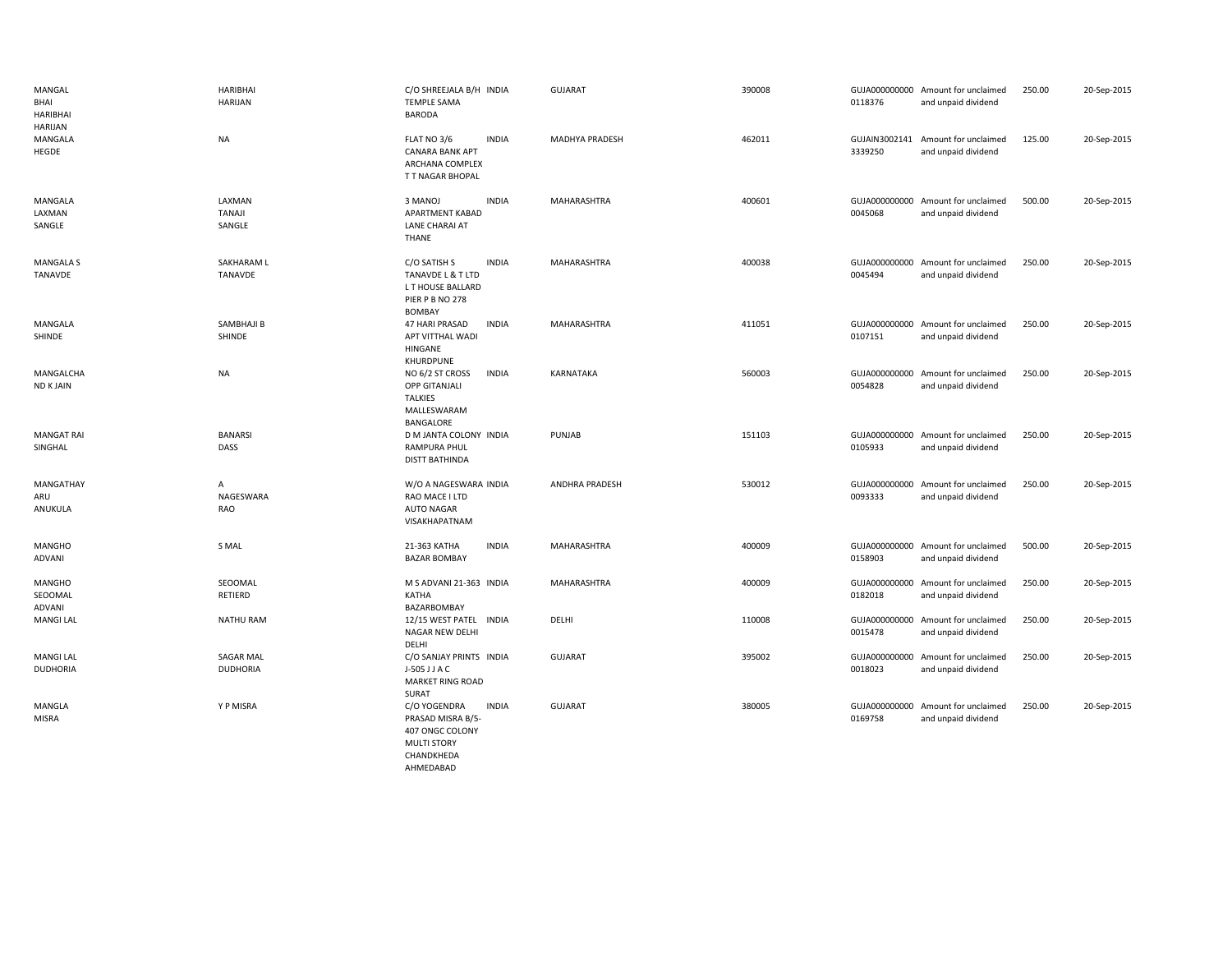| MANGLANI<br>ASHOK                             | <b>GEHIMAL</b>                                | 8 RAMRAJ<br><b>APARTMENT NEAR</b><br>VOLGA FLAT B/H<br>PARADISE PARK OLD<br>WADEJ<br>AHMEDABAD                 | <b>INDIA</b> | <b>GUJARAT</b>        | 380013 | 0159603                  | GUJA000000000 Amount for unclaimed<br>and unpaid dividend | 250.00  | 20-Sep-2015 |
|-----------------------------------------------|-----------------------------------------------|----------------------------------------------------------------------------------------------------------------|--------------|-----------------------|--------|--------------------------|-----------------------------------------------------------|---------|-------------|
| <b>MANHAR</b><br>SINGH <sub>V</sub><br>PARMAR | <b>VIJAY SINGH</b><br>N PARMAR                | C/O GIRISH BHAI<br>AMBALAL PATEL<br>RANCHHODJI<br><b>MANDIR STREET</b><br>AT&POST KOYALI<br><b>DIST BARODA</b> | <b>INDIA</b> | <b>GUJARAT</b>        | 391330 | 0122799                  | GUJA000000000 Amount for unclaimed<br>and unpaid dividend | 250.00  | 20-Sep-2015 |
| MANI<br>BARMAVATH                             | VENKATESWA<br>RA RAO<br>BARMAVATH             | 104 SAI RAGHAVA<br>APARTMENT<br>PRAKASH NAGAR<br>RAJAHMUNDRY                                                   | INDIA        | ANDHRA PRADESH        | 533103 | 2953323                  | GUJAIN3004764 Amount for unclaimed<br>and unpaid dividend | 50.00   | 20-Sep-2015 |
| <b>MANI MALA</b><br>JALLA                     | NAGESWARA<br>RAO JALLA                        | H.NO 11-24-44 M V INDIA<br><b>COLONY DESHAIPET</b><br>ROAD WARANGAL<br>A.P                                     |              | <b>ANDHRA PRADESH</b> | 506002 | GUJA000000000<br>0092811 | Amount for unclaimed<br>and unpaid dividend               | 250.00  | 20-Sep-2015 |
| <b>MANI SHAH</b>                              | MAGAN                                         | <b>ZEEL 12/B</b><br><b>JANTANAGAR SOC</b><br>VASNA ROAD OPP<br>SABARI SCHOOL<br>VADODARA                       | <b>INDIA</b> | <b>GUJARAT</b>        | 390015 | GUJA000000000<br>0040130 | Amount for unclaimed<br>and unpaid dividend               | 250.00  | 20-Sep-2015 |
| MANIBEN<br>BABULAL<br>PRAJAPATI               | <b>NA</b>                                     | 93, J.K.P. NAGAR<br>SOCIETY KATARGAM<br>SINGANPORE ROAD<br>SURAT.                                              | <b>INDIA</b> | GUJARAT               | 395004 | 0076996                  | GUJAIN3004251 Amount for unclaimed<br>and unpaid dividend | 5000.00 | 20-Sep-2015 |
| <b>MANIBEN D</b><br>PATEL                     | <b>DEVRAJ BHAI</b><br>RETD                    | M N BHENSDADIA<br>NR GOPAL PRESS<br>NAVAPARA UPETA<br>GUJ                                                      | <b>INDIA</b> | <b>GUJARAT</b>        | 360490 | GUJA000000000<br>0081975 | Amount for unclaimed<br>and unpaid dividend               | 250.00  | 20-Sep-2015 |
| MANIK<br>CHAND<br>SARAWGI                     | L HIRALAL<br>SARAWGI                          | PREMSUKH HIRALAL INDIA<br>H B ROAD FANCY<br><b>BAIAR GUWAHATI</b>                                              |              | ASSAM                 | 781001 | GUJA000000000<br>0005570 | Amount for unclaimed<br>and unpaid dividend               | 250.00  | 20-Sep-2015 |
| MANIKANDAN<br>A                               | <b>ASAI THAMBI</b><br>N                       | NO 4/E<br>CHETTYOORANI,<br>4TH LANE SOUTH<br><b>GATE MADURAI</b>                                               | <b>INDIA</b> | <b>TAMIL NADU</b>     | 625001 | 0573700                  | GUJAIN3016961 Amount for unclaimed<br>and unpaid dividend | 7.50    | 20-Sep-2015 |
| MANIKLAL<br><b>DUJARI</b>                     | RAMNATH<br><b>DUJARI</b>                      | ANNAKUT 58 SIR<br><b>HARI RAM GOENKA</b><br>STREET CALCUTTA                                                    | <b>INDIA</b> | <b>WEST BENGAL</b>    | 700007 | GUJA000000000<br>0098695 | Amount for unclaimed<br>and unpaid dividend               | 250.00  | 20-Sep-2015 |
| MANILAL<br>CHAKRABORT<br>Υ                    | LATE BRAJO<br><b>MOHAN</b><br>CHAKRABOR<br>TY | KALIKAPUR<br><b>BARASAT 24</b><br>PARGANA'S WB                                                                 | <b>INDIA</b> | <b>WEST BENGAL</b>    | 743439 | GUJA000000000<br>0160609 | Amount for unclaimed<br>and unpaid dividend               | 250.00  | 20-Sep-2015 |
| MANILAL<br><b>REVIDAS</b><br>PATEL            | <b>REVIDAS</b><br>PATEL                       | <b>B 4 SHARAD NAGAR INDIA</b><br>SOCIETY<br>NIZAMPURA NEAR L<br><b>G NAGAR BARODA</b>                          |              | GUJARAT               | 390002 | 0118504                  | GUJA000000000 Amount for unclaimed<br>and unpaid dividend | 250.00  | 20-Sep-2015 |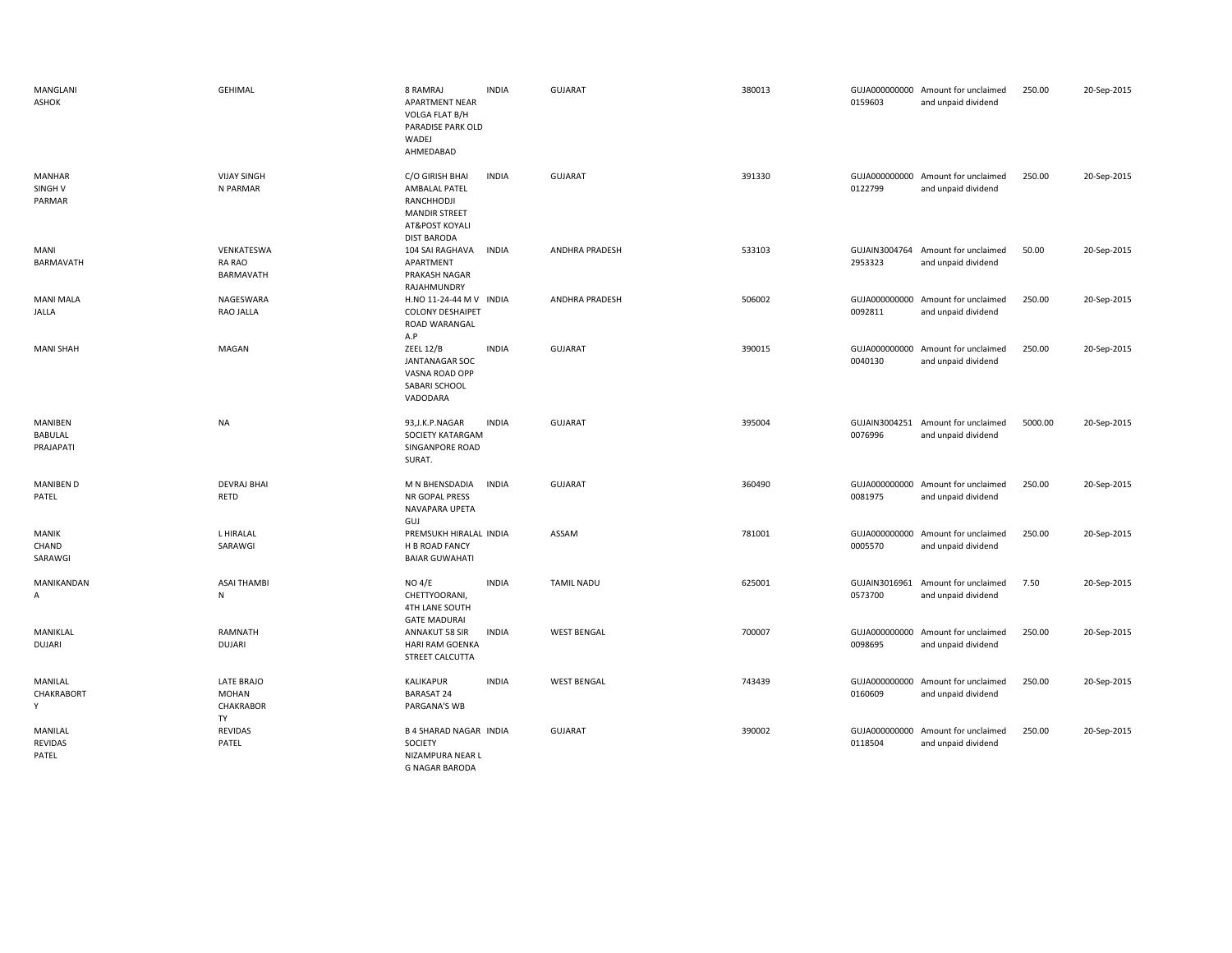| <b>MANISH</b><br>BABULAL<br>SHAH           | <b>B H SHAH</b>                  | <b>ADINATH</b><br><b>APPARTMENTS NO 3</b><br>2ND FLR ROOM NO<br>8 NEAR KATARGAM<br><b>BUS</b><br>STANDKATARGAM | <b>INDIA</b> | <b>GUJARAT</b>       | 395004 | 0139503                  | GUJA000000000 Amount for unclaimed<br>and unpaid dividend | 250.00 | 20-Sep-2015 |
|--------------------------------------------|----------------------------------|----------------------------------------------------------------------------------------------------------------|--------------|----------------------|--------|--------------------------|-----------------------------------------------------------|--------|-------------|
| MANISH<br>BALKRISHNA<br>GAJJAR             | <b>NA</b>                        | SURAT<br>LALBAUG<br><b>INDRAPRASTH</b><br>SOCIETY NO 2 B H<br>MEHULNAGAR TEL<br>EXCHANG<br>JAMNAGAR            | <b>INDIA</b> | <b>GUJARAT</b>       | 361005 | 2050518                  | GUJA130414000 Amount for unclaimed<br>and unpaid dividend | 125.00 | 20-Sep-2015 |
| MANISH<br>BALKRISHNAB<br><b>HAI GAJJAR</b> | <b>NA</b>                        | QTRS NO. 22,<br>TOWNSHIP AREA,<br>MITHAPUR.                                                                    | <b>INDIA</b> | GUJARAT              | 361345 | 0020148                  | GUJA120351000 Amount for unclaimed<br>and unpaid dividend | 125.00 | 20-Sep-2015 |
| <b>MANISH</b><br>BANSAL                    | <b>NA</b>                        | 09 MANAS NAGAR<br><b>MAHOLI ROAD</b><br><b>MATHURA</b>                                                         | <b>INDIA</b> | <b>UTTAR PRADESH</b> | 281001 | 0402897                  | GUJA130414000 Amount for unclaimed<br>and unpaid dividend | 125.00 | 20-Sep-2015 |
| <b>MANISH</b><br><b>BHATIA</b>             | SURESH<br><b>KUMAR</b><br>BHATIA | SUKHMANI VIVEK<br>NAGAR MUL ROAD<br>CHANDRAPUR                                                                 | <b>INDIA</b> | MAHARASHTRA          | 442401 | 0015025                  | GUJA000000000 Amount for unclaimed<br>and unpaid dividend | 250.00 | 20-Sep-2015 |
| MANISH<br>DALAL                            | JAYENDRA                         | KOHINOOR<br><b>ELECTRO GILDERS</b><br>KHETWADI 10TH<br><b>LANE BOMBAY</b>                                      | <b>INDIA</b> | MAHARASHTRA          | 400004 | 0096978                  | GUJA000000000 Amount for unclaimed<br>and unpaid dividend | 250.00 | 20-Sep-2015 |
| <b>MANISH DILIP</b><br>ASHAR               | <b>NA</b>                        | 4-D, 3RD FLOOR,<br>RAGHAVWADI<br><b>FRENCH BRIDGE</b><br>LOWLEVEL ROAD<br><b>MUMBAI</b>                        | <b>INDIA</b> | MAHARASHTRA          | 400007 | 0167801                  | GUJA120109000 Amount for unclaimed<br>and unpaid dividend | 250.00 | 20-Sep-2015 |
| <b>MANISH</b><br><b>GUPTA</b>              | <b>NA</b>                        | GA 13<br>NARAVANTALLA<br><b>WEST BAGUIHATI P</b><br>O DESHBANDHU<br><b>NAGAR KOLKATA</b>                       | <b>INDIA</b> | <b>WEST BENGAL</b>   | 700059 | 0911470                  | GUJAIN3002141 Amount for unclaimed<br>and unpaid dividend | 125.00 | 20-Sep-2015 |
| <b>MANISH</b><br><b>GUPTA</b>              | <b>NA</b>                        | R.S. GUPTA<br>NAVPURA ALWAR<br>RAJASTHAN                                                                       | <b>INDIA</b> | RAJASTHAN            | 301001 | 7186975                  | GUJAIN3013301 Amount for unclaimed<br>and unpaid dividend | 250.00 | 20-Sep-2015 |
| <b>MANISH</b><br><b>GUPTA</b>              | Y P GUPTA                        | D 2 ONGC COLONY INDIA<br>NEW MAGDALLA<br><b>DUMAS ROAD</b><br>SURAT                                            |              | <b>GUJARAT</b>       | 395007 | GUJA000000000<br>0048421 | Amount for unclaimed<br>and unpaid dividend               | 250.00 | 20-Sep-2015 |
| MANISH<br><b>JITENDRABHAI</b><br>MANIAR    | <b>NA</b>                        | INDRAPRASTH<br>APARTMENT, A-2,<br>BLOCK NO. 702, NR.<br>JALARAM SOCIETY,<br>NR. TALAV GATE,<br>JUNAGADH.       | <b>INDIA</b> | <b>GUJARAT</b>       | 362001 | 0260106                  | GUJAIN3009741 Amount for unclaimed<br>and unpaid dividend | 62.50  | 20-Sep-2015 |
| MANISH<br>KALRA                            | <b>DEV KUMAR</b><br>KALRA        | 97-B, SHAKTI<br><b>NAGAR UDAIPUR</b>                                                                           | <b>INDIA</b> | RAJASTHAN            | 313001 | GUJA120109000<br>1828831 | Amount for unclaimed<br>and unpaid dividend               | 125.00 | 20-Sep-2015 |
| MANISH<br>KIRTILAL<br>SHAH                 | KIRTILAL<br>SHAH                 | R NO 5/A 155/157<br>SHETHANA BLDG<br>2ND FLOOR 10TH<br><b>KHETWADI BACK</b><br><b>ROAD BOMBAY</b>              | <b>INDIA</b> | MAHARASHTRA          | 400004 | GUJA000000000<br>0163963 | Amount for unclaimed<br>and unpaid dividend               | 250.00 | 20-Sep-2015 |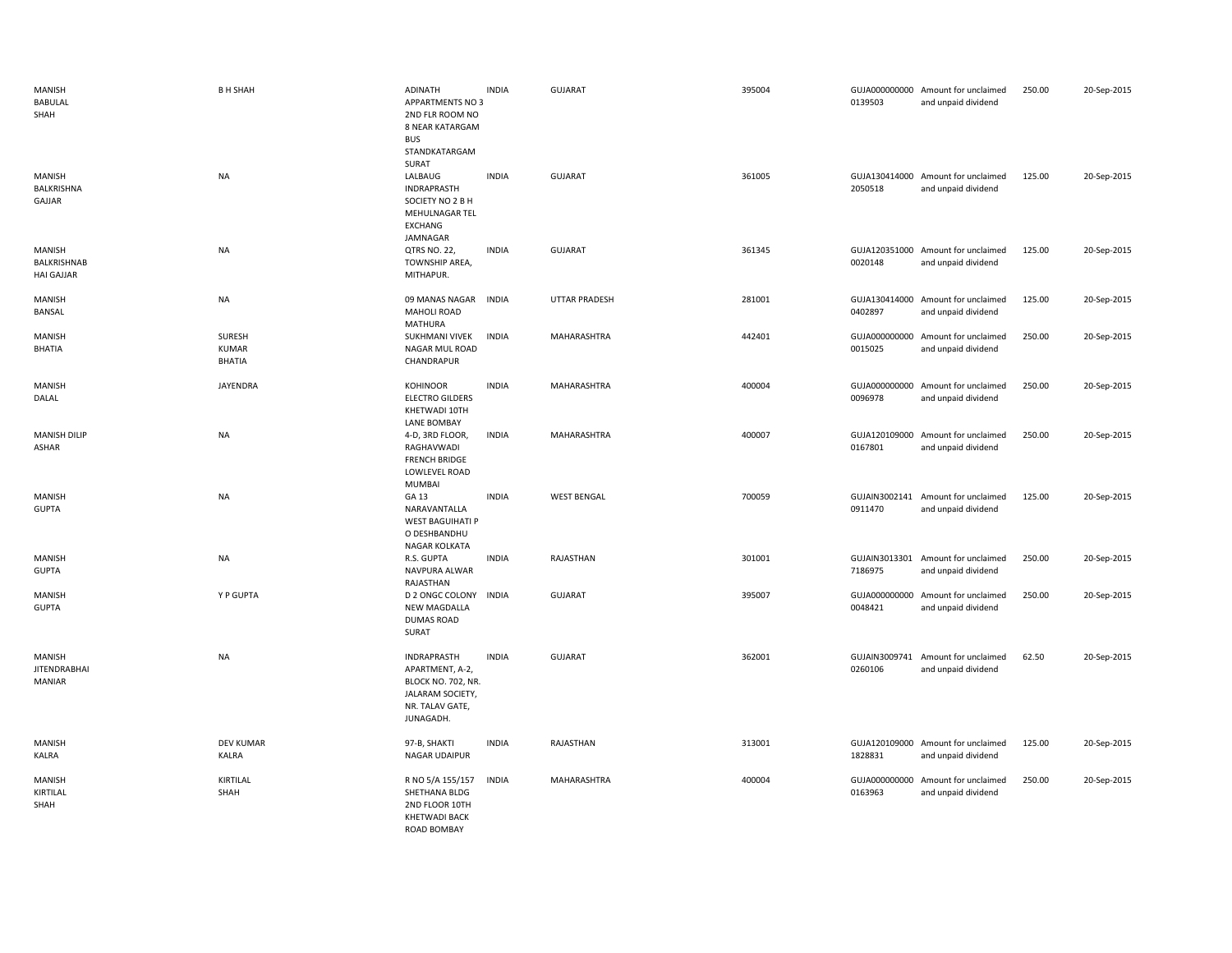| <b>MANISH</b><br><b>KUMAR</b>               | SHREE NAND<br>LAL                        | C/OKANHAIYA LAL INDIA<br>NAND LAL P.O<br>HASANPUR ROAD<br>SAMASTIPUR BIHAR                                                   |              | <b>BIHAR</b>         | 848205 | 8284069                  | GUJAIN3013301 Amount for unclaimed<br>and unpaid dividend | 250.00 | 20-Sep-2015 |
|---------------------------------------------|------------------------------------------|------------------------------------------------------------------------------------------------------------------------------|--------------|----------------------|--------|--------------------------|-----------------------------------------------------------|--------|-------------|
| MANISH<br><b>KUMAR</b><br>AGRAWAL           | <b>NA</b>                                | <b>LAL DARWAJA</b><br><b>MATHURA</b><br>MATHURA                                                                              | <b>INDIA</b> | <b>UTTAR PRADESH</b> | 281001 | 2370619                  | GUJA120109000 Amount for unclaimed<br>and unpaid dividend | 250.00 | 20-Sep-2015 |
| MANISH<br><b>KUMAR</b><br>MAGANLAL<br>PATEL | MAGANLAL<br>PATEL                        | KHUNDH CHIKHLI<br>TA CHIKHLI DIST<br>NAVSARI GUJ                                                                             | <b>INDIA</b> | <b>GUJARAT</b>       | 396521 | GUJA000000000<br>0204377 | Amount for unclaimed<br>and unpaid dividend               | 250.00 | 20-Sep-2015 |
| MANISH<br>NANUBHAI<br>BHANSALI              | <b>NANUBHAI</b><br>KESHAVLAL<br>BHANSALI | 4-F SHREE<br>KUNTHUTATH<br><b>TOWER SARGAM</b><br><b>COMPLEX MODI</b><br><b>BANGLA PARLE</b><br>POINTSURAT                   | <b>INDIA</b> | <b>GUJARAT</b>       | 395007 | 0056238                  | GUJA000000000 Amount for unclaimed<br>and unpaid dividend | 375.00 | 20-Sep-2015 |
| <b>MANISH SETH</b>                          | <b>NA</b>                                | <b>MALHAR WEST</b><br>AVENUE (MWA) 05<br>4TH STREET PH-1,<br>URVASHI BENGAL,<br>AMBUJA HOUSING<br>COMPLEX<br><b>DURGAPUR</b> | <b>INDIA</b> | <b>WEST BENGAL</b>   | 713216 | 0175530                  | GUJA120109260 Amount for unclaimed<br>and unpaid dividend | 125.00 | 20-Sep-2015 |
| MANISHA<br>AGARWAL                          | K M<br>AGARWAL                           | <b>FLAT NO. 407,</b><br>BLOCK - A/I V.I.P.<br>ENCLAVE - I P.O.<br>RAGHUNATHPURKO<br>LKATA                                    | <b>INDIA</b> | <b>WEST BENGAL</b>   | 700059 | 0181779                  | GUJA000000000 Amount for unclaimed<br>and unpaid dividend | 2.50   | 20-Sep-2015 |
| MANISHA<br>DEVI<br>AGRAWAL                  | <b>BISHU</b><br><b>KUMAR</b><br>AGRAWAL  | 4 HARKAT 1ST BY<br>LANE HOWRAH                                                                                               | <b>INDIA</b> | <b>WEST BENGAL</b>   | 711101 | 0004390                  | GUJA000000000 Amount for unclaimed<br>and unpaid dividend | 375.00 | 20-Sep-2015 |
| <b>MANISHA H</b><br>GOHEL                   | <b>HASMUKH K</b><br>GOHEL                | MANEK VILLA 13-<br>JUNCTION PLOT<br>RAJKOT                                                                                   | <b>INDIA</b> | GUJARAT              | 360001 | 0148078                  | GUJA120180000 Amount for unclaimed<br>and unpaid dividend | 37.50  | 20-Sep-2015 |
| MANISHA<br><b>JHUNJHUNW</b><br>ALA          | SUBHASH<br><b>KUMAR</b>                  | 109 NEW CLOTH<br><b>MARKET NEAR</b><br>ROHIT A C MARKET<br>RING ROAD SURAT                                                   | <b>INDIA</b> | <b>GUJARAT</b>       | 395001 | GUJA000000000<br>0110228 | Amount for unclaimed<br>and unpaid dividend               | 250.00 | 20-Sep-2015 |
| MANISHA<br>PANI                             | <b>NA</b>                                | C/10 BHEL<br><b>TOWBSHIP GOTRI</b><br><b>BARODA</b>                                                                          | <b>INDIA</b> | <b>GUJARAT</b>       | 390001 | 0168163                  | GUJA000000000 Amount for unclaimed<br>and unpaid dividend | 250.00 | 20-Sep-2015 |
| MANISHA<br>RAJENDRA<br>DESHMUKH             | <b>NA</b>                                | R-NO-4, MAHESH<br><b>BHUVAN SHASTRI</b><br>NAGAR, NR-RAM<br><b>MANDIR DEVI</b><br><b>CHOWK DOMBIVLI</b><br>(W)               | <b>INDIA</b> | MAHARASHTRA          | 421202 | 0028400                  | GUJA120220000 Amount for unclaimed<br>and unpaid dividend | 125.00 | 20-Sep-2015 |
| MANISHA<br>VASUDEVBHAI                      | VASUDEVBHA<br><b>I KEDARMAL</b>          | <b>B NO 2 PATHEY</b><br><b>FLATS OPP OLD</b><br>RAJBHAVANSHAHI<br><b>BAUG AHMEDABAD</b>                                      | <b>INDIA</b> | <b>GUJARAT</b>       | 380004 | 0033215                  | GUJA000000000 Amount for unclaimed<br>and unpaid dividend | 250.00 | 20-Sep-2015 |
| MANJEET<br>SINGH                            | <b>NA</b>                                | <b>INDIRA NAGAR</b><br><b>COLONY PALIA</b><br>KALAN                                                                          | <b>INDIA</b> | UTTAR PRADESH        | 262902 | GUJA120327000<br>0190079 | Amount for unclaimed<br>and unpaid dividend               | 125.00 | 20-Sep-2015 |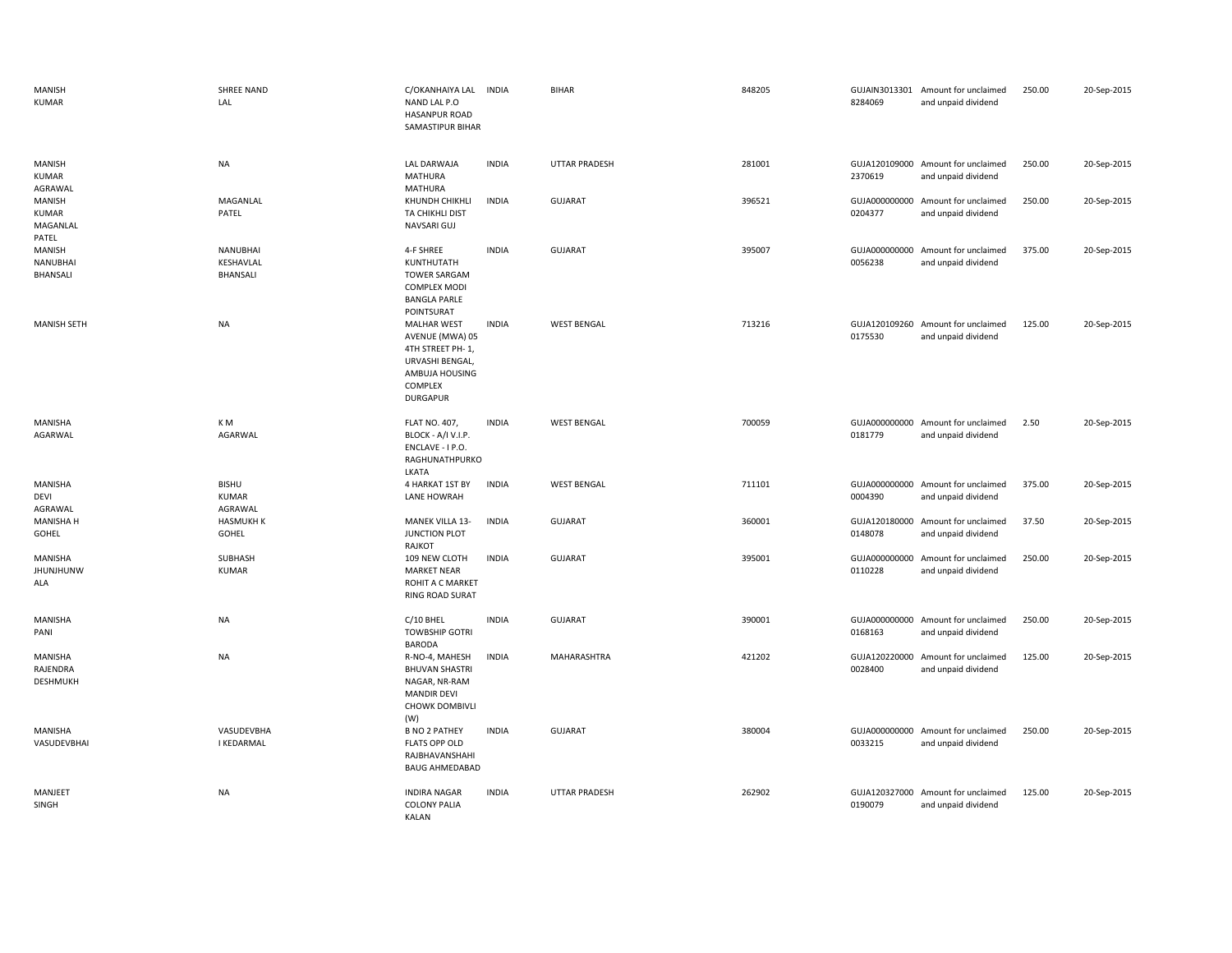| <b>MANJIBHAI B</b><br>KAMADIA              | BHIKHABHAI<br>L KAMADIA                      | P S I WIRELESS C/O INDIA<br>OFFICE OF THE P W I<br><b>CITY B DEVITION</b><br>CAMPJAMNAGAR                        | <b>GUJARAT</b>       | 361001 | 0079723                  | GUJA000000000 Amount for unclaimed<br>and unpaid dividend | 250.00 | 20-Sep-2015 |
|--------------------------------------------|----------------------------------------------|------------------------------------------------------------------------------------------------------------------|----------------------|--------|--------------------------|-----------------------------------------------------------|--------|-------------|
| <b>MANJIRI</b><br>ABHIJIT<br><b>KELKAR</b> | <b>ANAND HARI</b><br>ASANARE                 | <b>INDIA</b><br>301BUILDING B<br>PATIL CLASSIC NEAR<br>KARANDIKAR<br>HOSPITAL GOVIND<br><b>NAGAR DIST NASHIK</b> | MAHARASHTRA          | 422303 | GUJAIN3030285<br>1861017 | Amount for unclaimed<br>and unpaid dividend               | 250.00 | 20-Sep-2015 |
| <b>MANJIT KAUR</b><br><b>JOLLY</b>         | <b>JASBIR SINGH</b><br><b>JOLLY</b>          | 9053/1 MULTANI<br><b>INDIA</b><br><b>DHANDA PAHAR</b><br><b>GANJ NEW DELHI</b>                                   | DELHI                | 110055 | 0059586                  | GUJA000000000 Amount for unclaimed<br>and unpaid dividend | 250.00 | 20-Sep-2015 |
| MANJU<br>AGRAWAL                           | R K<br>AGRAWAL H<br>HOLD                     | C/O ANIL METALS<br><b>INDIA</b><br>MAIN ROAD AT<br>POST<br>BHAWANPATNA<br>ORISSA DIST<br>KALAHANDI               | ORISSA               | 766001 | 0126918                  | GUJA000000000 Amount for unclaimed<br>and unpaid dividend | 250.00 | 20-Sep-2015 |
| MANJU<br>AGRAWAL                           | PAWAN<br><b>KUMAR</b>                        | 23/3 SHAKTI NAGAR INDIA<br><b>MARG DELHI</b>                                                                     | DELHI                | 110007 | GUJA000000000<br>0059345 | Amount for unclaimed<br>and unpaid dividend               | 250.00 | 20-Sep-2015 |
| MANJU DEVI<br>BAID                         | MANNALAL<br>BAID                             | <b>INDIA</b><br>NO <sub>17</sub> AMAR<br>APARTMENT<br>PANJARASHERI<br>SAGRAM PURA<br>SURAT                       | <b>GUJARAT</b>       | 395002 | GUJA000000000<br>0048793 | Amount for unclaimed<br>and unpaid dividend               | 250.00 | 20-Sep-2015 |
| <b>MANJU DEVI</b><br>JAIN                  | <b>BINOD</b><br><b>KUMAR JAIN</b>            | M/S PRABHAT R P<br><b>INDIA</b><br>ROAD P O ASSAM<br>SACHIVALAYAGUWA<br>HATI                                     | ASSAM                | 781006 | 0059928                  | GUJA130234000 Amount for unclaimed<br>and unpaid dividend | 250.00 | 20-Sep-2015 |
| MANJU DEVI<br>JAIN                         | H M JAIN                                     | M/S BHUTAN SALES INDIA<br>CORP<br>PHUNTSHOLING<br><b>BHUTAN POST BOX</b><br>NO 163                               | MAHARASHTRA          | 999999 | GUJA000000000<br>0128195 | Amount for unclaimed<br>and unpaid dividend               | 250.00 | 20-Sep-2015 |
| MANJU<br><b>GUPTA</b>                      | <b>ASHOK</b><br><b>KUMAR</b><br><b>GUPTA</b> | 431 GALI RAJAN<br><b>INDIA</b><br><b>KALANA PUNJA</b><br>SARIF KASHMIRE<br><b>GATE DELHI</b>                     | DELHI                | 110006 | GUJA000000000<br>0063475 | Amount for unclaimed<br>and unpaid dividend               | 250.00 | 20-Sep-2015 |
| MANJU JAIN                                 | NA                                           | <b>INDIA</b><br><b>40 GARDEN VIEW</b><br>MEERUT UTTAR<br>PRADESH                                                 | <b>UTTAR PRADESH</b> | 250001 | GUJAIN3022691<br>1978514 | Amount for unclaimed<br>and unpaid dividend               | 250.00 | 20-Sep-2015 |
| MANJU JAIN                                 | MISHRIMALJI                                  | C/O SETHIYA<br><b>INDIA</b><br><b>ENTERPRISES</b><br><b>NO.360 MINT</b><br>STREET 1ST<br><b>FLOORCHENNAI</b>     | <b>TAMIL NADU</b>    | 600079 | GUJA000000000<br>0013837 | Amount for unclaimed<br>and unpaid dividend               | 250.00 | 20-Sep-2015 |
| MANJU JAIN                                 | <b>B SINGH</b>                               | C/O SONU<br><b>INDIA</b><br><b>ELECTRONICS POST</b><br>CHHAPRAULI<br>DISTRIC MEERUT UP                           | UTTAR PRADESH        | 250617 | 0127491                  | GUJA000000000 Amount for unclaimed<br>and unpaid dividend | 250.00 | 20-Sep-2015 |
| <b>MANJU LATA</b>                          | PUTANNI LAL                                  | <b>B 136/3 MANAK</b><br><b>INDIA</b><br><b>NAGAR LUCKNOW</b>                                                     | <b>UTTAR PRADESH</b> | 226011 | 0161776                  | GUJA000000000 Amount for unclaimed<br>and unpaid dividend | 250.00 | 20-Sep-2015 |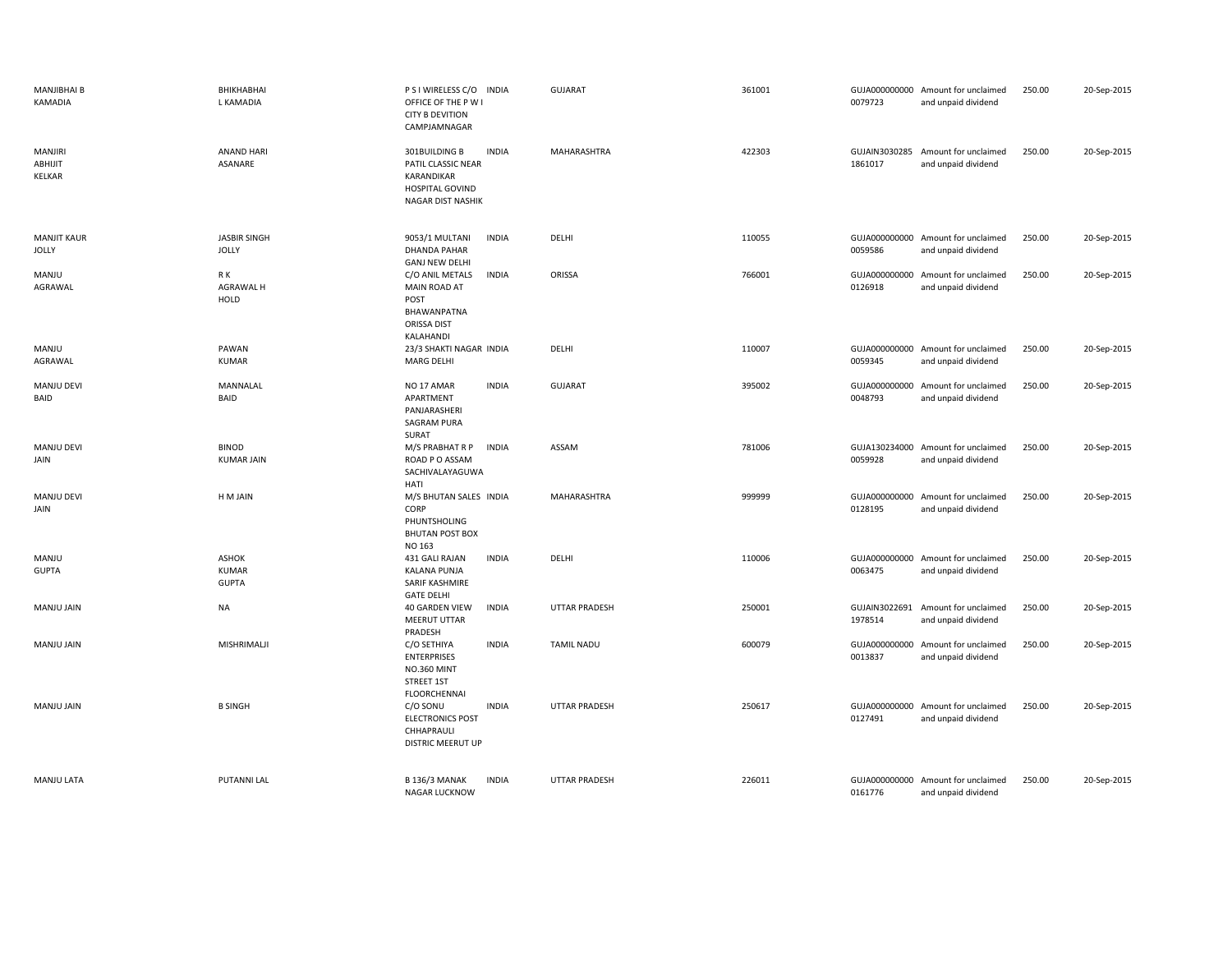| MANJU LATA<br>PANDEY              | HRIDAYA<br>PANDEY                                  | A/14 VRINDAVAN<br><b>INDIA</b><br><b>SOCIETY OPP</b><br><b>NOVINO</b><br>MAKARPURA ROAD<br><b>MAKARPURA</b><br>VADODARA<br><b>GUJARAT</b> | <b>GUJARAT</b>     | 390010 | 2179466                  | GUJAIN3030285 Amount for unclaimed<br>and unpaid dividend | 250.00 | 20-Sep-2015 |
|-----------------------------------|----------------------------------------------------|-------------------------------------------------------------------------------------------------------------------------------------------|--------------------|--------|--------------------------|-----------------------------------------------------------|--------|-------------|
| MANJU<br>MATANHELIA               | <b>NA</b>                                          | <b>INDIA</b><br>MATANHELIA &<br>MATANMELIA LG 9<br><b>NEW MEDICINE</b><br>MARKET<br>NAYAGOAN EAST<br>LUCKNOW                              | UTTAR PRADESH      | 226001 | 0519340                  | GUJAIN3015571 Amount for unclaimed<br>and unpaid dividend | 250.00 | 20-Sep-2015 |
| <b>MANJUR</b><br>KOTHARI          | <b>RAMESH B</b><br>KOTHARI                         | <b>INDIA</b><br>DEV BHUVAN 3RD<br><b>FLOOR GAJDHAR</b><br>STREET NO R NO 50<br>CHIRABAZAR<br><b>BOMBAY</b>                                | MAHARASHTRA        | 400002 | 0069489                  | GUJA000000000 Amount for unclaimed<br>and unpaid dividend | 250.00 | 20-Sep-2015 |
| <b>MANJU RANI</b><br>KUNDU        | SAMBHU<br><b>NATH KUNDU</b>                        | <b>INDIA</b><br>KABINAJI PARA<br><b>BIZNUPUR</b><br>BANKARARAYAGAD<br>Α                                                                   | ORISSA             | 765015 | 0154900                  | GUJA000000000 Amount for unclaimed<br>and unpaid dividend | 250.00 | 20-Sep-2015 |
| <b>MANJU SEN</b>                  | NA                                                 | 91, SANTOSHPUR<br><b>INDIA</b><br>AVENUE CALCUTTA                                                                                         | <b>WEST BENGAL</b> | 700075 | 0194159                  | GUJAIN3004841 Amount for unclaimed<br>and unpaid dividend | 250.00 | 20-Sep-2015 |
| MANJU SINGH                       | <b>DR VIVEKA</b><br><b>NAND</b><br>PRASAD<br>SINGH | <b>TEUS KOTHI</b><br><b>INDIA</b><br>THAKUR BARI ROAD<br><b>KADAM KUAN</b><br>PATNA                                                       | <b>BIHAR</b>       | 800003 | 8404343                  | GUJAIN3013301 Amount for unclaimed<br>and unpaid dividend | 250.00 | 20-Sep-2015 |
| MANJU<br>SINGHANIA                | NANDAKISHO<br><b>RE TIBREWAL</b>                   | <b>INDIA</b><br>NITIN TEXTILES<br>WARD NO 11<br><b>CUTTACK MU BALU</b><br><b>BAZAR PURIGHAT</b><br><b>CUTTACK</b>                         | ORISSA             | 753002 | 3294726                  | GUJAIN3029024 Amount for unclaimed<br>and unpaid dividend | 250.00 | 20-Sep-2015 |
| MANJUL<br>AGARWAL                 | S BANSAL                                           | 17/14 CHILLINT KI<br><b>INDIA</b><br><b>GHATIA AGRA</b>                                                                                   | UTTAR PRADESH      | 282003 | 0152380                  | GUJA000000000 Amount for unclaimed<br>and unpaid dividend | 250.00 | 20-Sep-2015 |
| <b>MANJULA B</b><br>SIRIYA        | <b>BP SIRIYA</b>                                   | 217 SWAMI SADAN INDIA<br>2ND FLOOR SUN<br>MILL ROAD LOWAR<br>PAREL BOMBAY                                                                 | <b>MAHARASHTRA</b> | 400013 | GUJA000000000<br>0100469 | Amount for unclaimed<br>and unpaid dividend               | 250.00 | 20-Sep-2015 |
| MANJULA<br><b>BEN M</b><br>KANANI | <b>MANHAR LAL</b>                                  | JAYDEEP C MAHAVIR INDIA<br>SOCIETY AMBA<br><b>VIJAY PVT LTD</b><br>JAMNAGAR                                                               | <b>GUJARAT</b>     | 361008 | GUJA000000000<br>0078773 | Amount for unclaimed<br>and unpaid dividend               | 250.00 | 20-Sep-2015 |
| MANJULA<br>DAGA                   | SANTOSH<br><b>KUMAR</b><br>DAGA                    | <b>INDIA</b><br>B 211/2 BAGREE<br>MARKET 71 B R B B<br>RD CALCUTTA                                                                        | <b>WEST BENGAL</b> | 700001 | GUJA000000000<br>0109477 | Amount for unclaimed<br>and unpaid dividend               | 250.00 | 20-Sep-2015 |
| MANJULA<br><b>DEVI JAIN</b>       | <b>MR SURPAL</b><br>JAIN                           | VPO- BARODA TEH- INDIA<br><b>ASPUR DISTT -</b><br>DUNGARPURVPO-<br>BARODA                                                                 | RAJASTHAN          | 314038 | 0000665                  | GUJA120183100 Amount for unclaimed<br>and unpaid dividend | 37.50  | 20-Sep-2015 |
| <b>MANJULA E R</b>                | K SEKAR                                            | C/O PALANI NAIDU INDIA<br><b>IIND MAIN BASAVA</b><br><b>NAGAR</b><br><b>MARTHAHALLI POST</b><br>BANGALORE                                 | KARNATAKA          | 560037 | 0133184                  | GUJA000000000 Amount for unclaimed<br>and unpaid dividend | 250.00 | 20-Sep-2015 |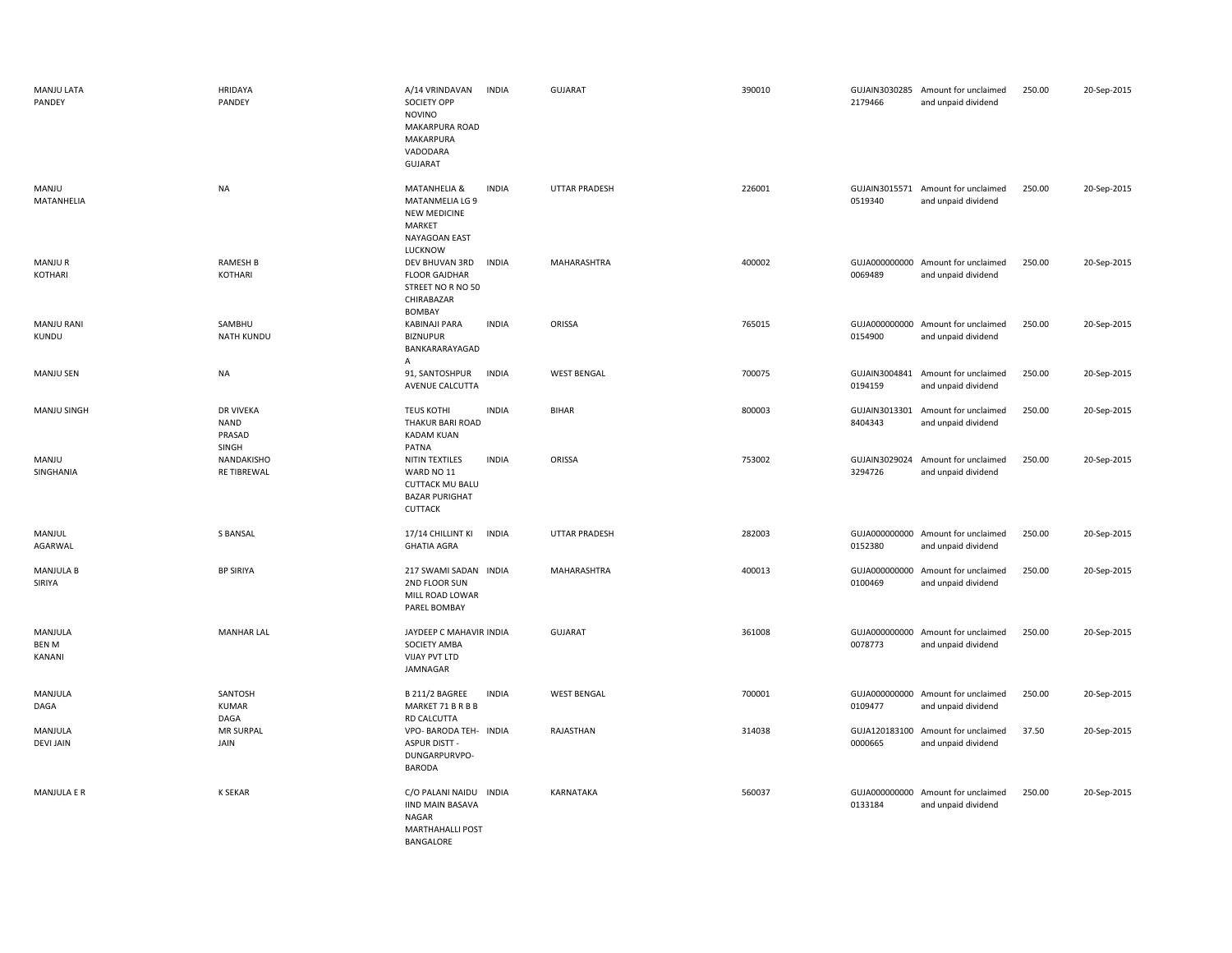| MANJULA<br>HARSHADKU<br><b>MAR PATEL</b> | NA                            | B/5, UPASANA<br><b>INDIA</b><br>APARTMENT OPP. L<br>COLONY, NR.<br><b>NEHRU-NAGAR</b><br>CHAR RASTA,<br>AMBAVADIAHMEDA<br><b>BAD</b>    | <b>GUJARAT</b>     | 380015 | 0124340                  | GUJA000000000 Amount for unclaimed<br>and unpaid dividend | 500.00  | 20-Sep-2015 |
|------------------------------------------|-------------------------------|-----------------------------------------------------------------------------------------------------------------------------------------|--------------------|--------|--------------------------|-----------------------------------------------------------|---------|-------------|
| <b>MANJULA K</b><br>VORA                 | KUMUD<br>CHANDRA<br>VORA      | 56/1 A CREEK ROW INDIA<br><b>IST FLOOR</b><br>CALCUTTA                                                                                  | <b>WEST BENGAL</b> | 700014 | 0052289                  | GUJA000000000 Amount for unclaimed<br>and unpaid dividend | 375.00  | 20-Sep-2015 |
| MANJULA<br>KASHALIWAL                    | RAJ KUMAR<br>JAIN             | <b>INDIA</b><br>POST MALPURA<br><b>DISTT TONK RAJ</b>                                                                                   | RAJASTHAN          | 304502 | 0009558                  | GUJA000000000 Amount for unclaimed<br>and unpaid dividend | 250.00  | 20-Sep-2015 |
| MANJULA<br>KAWER                         | GUDERMAL                      | 1 S V KOVIL STREET INDIA<br>METTUPALAYAM                                                                                                | <b>TAMIL NADU</b>  | 641301 | 0101994                  | GUJA000000000 Amount for unclaimed<br>and unpaid dividend | 250.00  | 20-Sep-2015 |
| <b>MANJULA N</b><br>PATEL                | NAGARBHAI<br>PATEL            | 1 DHANLAXMI<br><b>INDIA</b><br>SOCIETY OPP S V<br>HIGH SCHOOL KADI<br>N.G                                                               | <b>GUJARAT</b>     | 382715 | 0159835                  | GUJA000000000 Amount for unclaimed<br>and unpaid dividend | 250.00  | 20-Sep-2015 |
| <b>MANJULA R</b><br>GOHIL                | RAVATBHAI H<br><b>HOLD</b>    | C-1 RATILAL<br><b>INDIA</b><br><b>NANALAL MAIN</b><br><b>BAZAR RAJULA CITY</b>                                                          | <b>GUJARAT</b>     | 365560 | 0133847                  | GUJA000000000 Amount for unclaimed<br>and unpaid dividend | 250.00  | 20-Sep-2015 |
| MANJULABEN<br><b>MODI</b>                | <b>NA</b>                     | <b>INDIA</b><br>B-107, RAJLAXMI<br>SOCIETY OLD PADRA<br>ROAD VADODARA                                                                   | <b>GUJARAT</b>     | 390015 | 0124343                  | GUJA000000000 Amount for unclaimed<br>and unpaid dividend | 250.00  | 20-Sep-2015 |
| MANJULABEN<br>PATEL                      | <b>JAY NDRA</b><br>PATEL      | <b>INDIA</b><br>934 1 VAIDYA NI<br><b>KHADKI RAIPUR</b><br>CHAKLA<br>AHMEDABAD                                                          | <b>GUJARAT</b>     | 380001 | 0030079                  | GUJA000000000 Amount for unclaimed<br>and unpaid dividend | 250.00  | 20-Sep-2015 |
| MANJULABEN<br>PRAHLAD<br>BHAI<br>VAGHELA | PRAHLADBH<br>AI B<br>VAGHELIA | 8 NAV JIVAN SOCITY INDIA<br><b>NEAR MARKET YARD</b><br>PATAN N G                                                                        | <b>GUJARAT</b>     | 384265 | 0050859                  | GUJA000000000 Amount for unclaimed<br>and unpaid dividend | 250.00  | 20-Sep-2015 |
| MANJULABEN<br>S MISTRY                   | SUMANBHAI<br>H HOLD           | 9 GANDHINAGAR<br><b>INDIA</b><br>SOCIETY NURSERY<br>ROAD BILIMORA<br><b>GUJ DIST VALSAD</b>                                             | <b>GUJARAT</b>     | 396321 | 0155632                  | GUJA000000000 Amount for unclaimed<br>and unpaid dividend | 500.00  | 20-Sep-2015 |
| MANJUNATH<br>MARUTI<br>DEVADKAR          | MARUTI<br>DEVADKAR            | BHIMAPPA CHAWL INDIA<br><b>NEAR KHAZI</b><br><b>BUILDING STATION</b><br>ROAD<br>MALAMADDIDHAR<br><b>WAD</b>                             | KARNATAKA          | 580007 | 2799450                  | GUJA120299000 Amount for unclaimed<br>and unpaid dividend | 25.00   | 20-Sep-2015 |
| MANJUSHREE<br><b>TUSHARBHAI</b><br>DESAI | NA                            | <b>6 DEEP MANGAL</b><br>INDIA<br><b>SOCIETY KABIL PORE</b><br>NAVSARI                                                                   | <b>GUJARAT</b>     | 396445 | 3089697                  | GUJAIN3002141 Amount for unclaimed<br>and unpaid dividend | 2500.00 | 20-Sep-2015 |
| MANMEET<br>KAUR                          | <b>HARJIT</b><br>SINGH        | <b>B 60 INDER PURI</b><br><b>INDIA</b><br>NEW DELHI                                                                                     | DELHI              | 110012 | 0067829                  | GUJA000000000 Amount for unclaimed<br>and unpaid dividend | 250.00  | 20-Sep-2015 |
| MANMOHAN<br>BAID                         | GYANCHAND                     | C/O MCS LIMITED<br><b>INDIA</b><br>1ST FLOOR NEELAM<br>APT 88 SAMPATRAO<br><b>COLONY ABOVE</b><br><b>CHHAPPAN BHOG</b><br>SWEETVADODARA | <b>GUJARAT</b>     | 390007 | GUJA000000000<br>0117382 | Amount for unclaimed<br>and unpaid dividend               | 250.00  | 20-Sep-2015 |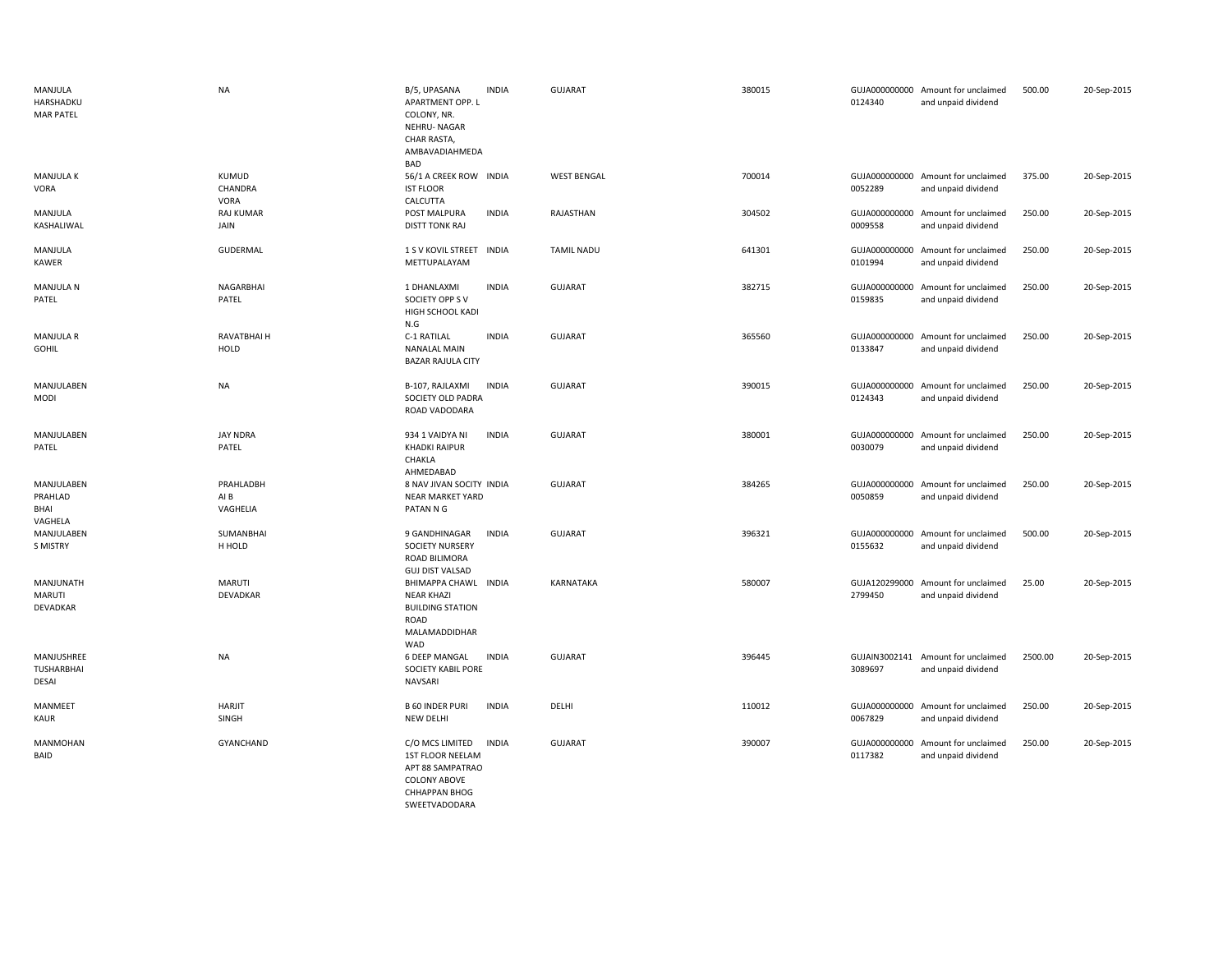| <b>MANMOHAN</b><br>SINGH                    | <b>NA</b>                     | LABORATORY<br>ATTENDANT DEPTT.<br>OF MECH. ENGG<br>PUNJAB<br>AGRICULTURAL<br><b>UNIVERSITY</b><br>LUDHIANA. | <b>INDIA</b> | PUNJAB         | 141004 | 0090068                  | GUJAIN3001591 Amount for unclaimed<br>and unpaid dividend | 500.00 | 20-Sep-2015 |
|---------------------------------------------|-------------------------------|-------------------------------------------------------------------------------------------------------------|--------------|----------------|--------|--------------------------|-----------------------------------------------------------|--------|-------------|
| <b>MANOHAR A</b><br>PATHAK                  | NANDRAM<br>PPATHAK<br>RETD    | 11/8 SOUTH<br><b>TUKOGANI B/H</b><br>AMBER MESH<br><b>BEHIND NATH</b><br><b>MANDIR INDORE</b>               | <b>INDIA</b> | MADHYA PRADESH | 452001 | 0053811                  | GUJA000000000 Amount for unclaimed<br>and unpaid dividend | 250.00 | 20-Sep-2015 |
| <b>MANOHAR</b><br>AGARWAL                   | <b>NA</b>                     | 6-3-248/1 3A/3B,<br><b>INDER LOK ROAD</b><br>NO-1, BANJARA<br>HILLS, HYDERABAD                              | <b>INDIA</b> | ANDHRA PRADESH | 500034 | GUJAIN3022691<br>0781777 | Amount for unclaimed<br>and unpaid dividend               | 162.50 | 20-Sep-2015 |
| <b>MANOHAR</b><br>LAL LODHA                 | <b>RAM PAL</b><br>LADHA       | C/O GANGA NGAR<br>TEA CORP H-I-14<br><b>MANDIR MANDI</b><br><b>JODHPUR</b>                                  | <b>INDIA</b> | RAJASTHAN      | 342007 | GUJA000000000<br>0073143 | Amount for unclaimed<br>and unpaid dividend               | 250.00 | 20-Sep-2015 |
| <b>MANOHAR</b><br>SINGH DHAMI               | RAHNATH<br>SINGH              | V&PO PIPLANWALA INDIA<br><b>DIST HOSHIARPUR</b><br>PB                                                       |              | PUNJAB         | 146022 | 0013465                  | GUJA000000000 Amount for unclaimed<br>and unpaid dividend | 250.00 | 20-Sep-2015 |
| MANOHARAN<br>$\mathsf{T}$                   | GOPALAN<br>NAIR T             | THENAYANCHERI<br>HOUSE EDAKKULAM<br>(PO) QUILANDY<br>KOZHIKODE                                              | <b>INDIA</b> | KERALA         | 673306 | GUJAIN3029024<br>2442189 | Amount for unclaimed<br>and unpaid dividend               | 7.50   | 20-Sep-2015 |
| <b>MANOJ</b><br>BHOJRAJJI<br><b>BHATTAD</b> | <b>NA</b>                     | 22 TALKI SEEM<br><b>BHAMTI PARSODI</b><br><b>NAGPUR</b>                                                     | <b>INDIA</b> | MAHARASHTRA    | 440022 | GUJAIN3013301<br>8597492 | Amount for unclaimed<br>and unpaid dividend               | 250.00 | 20-Sep-2015 |
| MANOJ<br><b>GULATI</b>                      | <b>LALIT GULATI</b>           | SAKAR 105 OPP<br><b>GANDHI GRAM RLY</b><br><b>STATION IST FLOOR</b>                                         | <b>INDIA</b> | <b>GUJARAT</b> | 380009 | GUJA000000000<br>0046012 | Amount for unclaimed<br>and unpaid dividend               | 250.00 | 20-Sep-2015 |
|                                             |                               | <b>ASHRAM ROAD</b><br>AHMEDABAD                                                                             |              |                |        |                          |                                                           |        |             |
| <b>MANOJ</b><br><b>GUPTA</b>                | <b>SUDHIR</b><br><b>GUPTA</b> | S/O SUDHIR GUPTA INDIA<br><b>NEAR D P A P STORE</b><br><b>GAJNER ROAD</b><br><b>BIKANER</b>                 |              | RAJASTHAN      | 334001 | 0071974                  | GUJA000000000 Amount for unclaimed<br>and unpaid dividend | 250.00 | 20-Sep-2015 |
| MANOJ<br>HARSHADRAY<br>PARIKH               | HARSHADRAY<br><b>K PARIKH</b> | 168/2013<br>PRATIKSHA<br>APPARTMENTS<br><b>SOLA ROAD</b><br>NARANPURAAHMED<br>ABAD                          | <b>INDIA</b> | <b>GUJARAT</b> | 380007 | GUJA000000000<br>0200581 | Amount for unclaimed<br>and unpaid dividend               | 250.00 | 20-Sep-2015 |
| MANOJ<br>HITESH SHETH                       | <b>HITESH</b><br>SHETH        | MATHRIYA SHERI NR INDIA<br><b>JAIN DERASAR</b>                                                              |              | GUJARAT        | 363310 | 0113643                  | GUJA000000000 Amount for unclaimed<br>and unpaid dividend | 250.00 | 20-Sep-2015 |
| MANOJ<br>KANCHHEDILA<br>L SAHU              | <b>NA</b>                     | DHRANGADHRA<br>MAIN ROAD, SARNI INDIA<br><b>BAGDONA POST-</b><br>PATHAKHERA<br>PATHAKHERA                   |              | MADHYA PRADESH | 460449 | 0187478                  | GUJA120107000 Amount for unclaimed<br>and unpaid dividend | 250.00 | 20-Sep-2015 |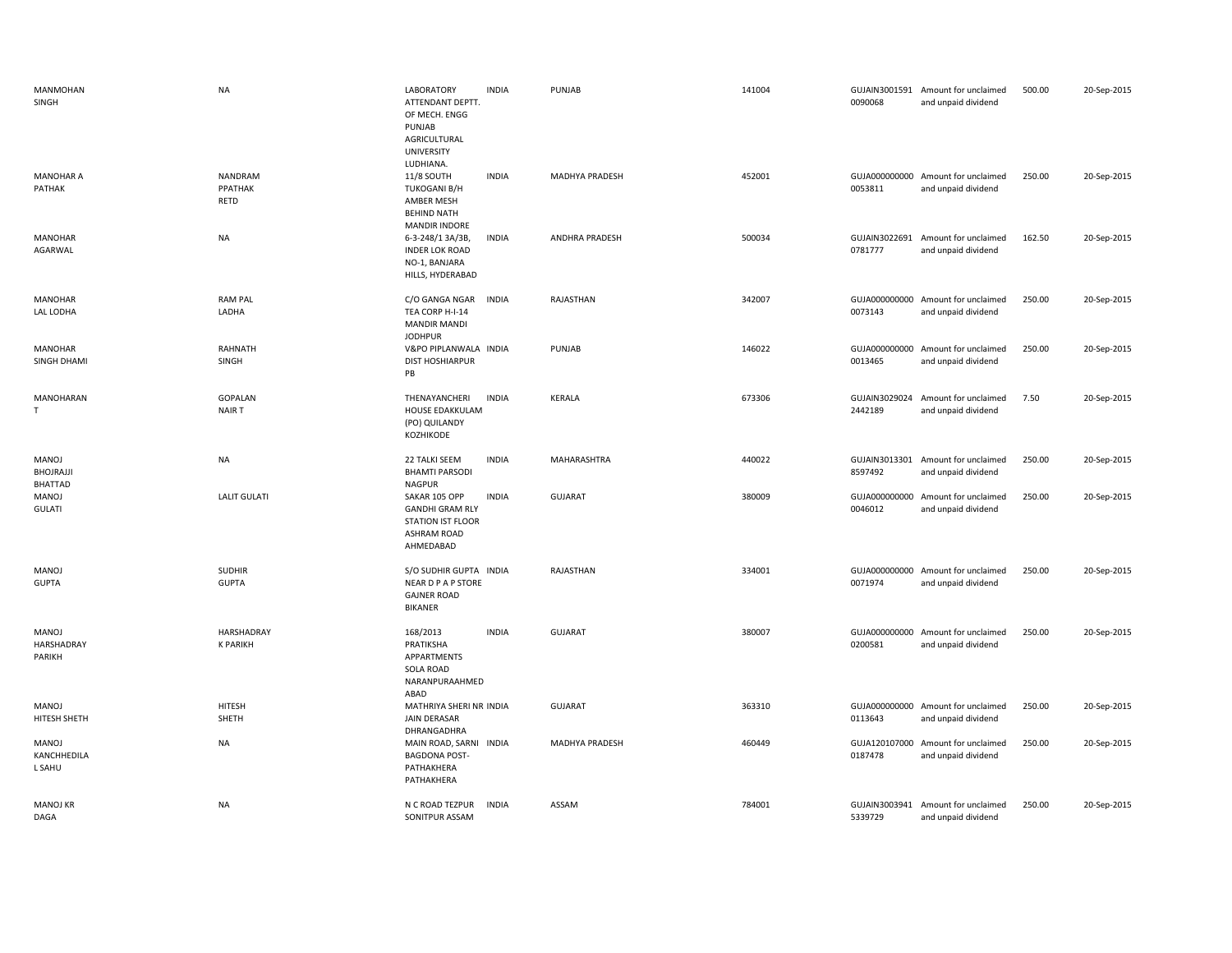| MANOJ<br><b>KUMAR</b>                              | LT SHRI<br>UPENDRA<br>PRASAD                 | C/O SUIT KING<br><b>SHREE SHANKAR</b><br><b>CHOWK SITAMARHI</b><br><b>BAZAR</b>                   | <b>INDIA</b> | <b>BIHAR</b>       | 843302 | 0018314                  | GUJA000000000 Amount for unclaimed<br>and unpaid dividend | 250.00 | 20-Sep-2015 |
|----------------------------------------------------|----------------------------------------------|---------------------------------------------------------------------------------------------------|--------------|--------------------|--------|--------------------------|-----------------------------------------------------------|--------|-------------|
| MANOJ<br><b>KUMAR</b>                              | M P<br>CHAUDHARY                             | SARDA SADAN OPP INDIA<br><b>BANK OF BARODA</b><br><b>BORING RD</b><br>PATNABIHAR                  |              | <b>BIHAR</b>       | 800001 | 0143164                  | GUJA000000000 Amount for unclaimed<br>and unpaid dividend | 250.00 | 20-Sep-2015 |
| MANOJ<br><b>KUMAR</b>                              | <b>UMA</b><br>SHANKER<br>PRASAD              | 8-30-21/A SAI<br>NAGAR COLONY<br>THOTAPALEM<br>VIZIANAGARAM                                       | <b>INDIA</b> | ANDHRA PRADESH     | 535002 | GUJAIN3003941<br>3113265 | Amount for unclaimed<br>and unpaid dividend               | 250.00 | 20-Sep-2015 |
| MANOJ<br><b>KUMAR</b><br>AGARWAL                   | SHYAM<br>SUNDAR<br>AGARWAL                   | C/O PATEL WATER<br>LINES 26/1/1 B<br><b>STRAND ROAD</b><br>CALCUTTA                               | <b>INDIA</b> | <b>WEST BENGAL</b> | 700001 | 0052987                  | GUJA000000000 Amount for unclaimed<br>and unpaid dividend | 250.00 | 20-Sep-2015 |
| MANOJ<br><b>KUMAR</b><br>AJMERA                    | <b>BABU LAL</b><br><b>AJMERA</b>             | <b>SRI SHANKAR</b><br>METAL STORES S R C<br><b>B ROAD FANCY</b><br><b>BAZAR GAUHATI</b>           | <b>INDIA</b> | ASSAM              | 781001 | 0005905                  | GUJA000000000 Amount for unclaimed<br>and unpaid dividend | 250.00 | 20-Sep-2015 |
| MANOJ<br><b>KUMARB</b><br><b>BRAHMBHATT</b>        | <b>BHIKHALAL</b><br><b>BRAHMBHAT</b><br>T.   | A 184 O N G C<br>NAGAR HIGHWAY<br>ROAD MEHSANA (N<br>G)                                           | <b>INDIA</b> | <b>GUJARAT</b>     | 384001 | 0161517                  | GUJA000000000 Amount for unclaimed<br>and unpaid dividend | 250.00 | 20-Sep-2015 |
| MANOJ<br><b>KUMAR DAS</b>                          | LATE<br><b>MANMOTH</b><br><b>NATH DAS</b>    | LALLAH SINGH SCO INDIA<br>(X) NO 51 ASP<br>AFC/O 99 APO                                           |              | MAHARASHTRA        | 999999 | GUJA000000000<br>0180298 | Amount for unclaimed<br>and unpaid dividend               | 125.00 | 20-Sep-2015 |
| MANOJ<br><b>KUMAR</b><br><b>DWARKADAS</b><br>SHETH | <b>DWARKADAS</b><br><b>NAGINDAS</b><br>SHETH | 6 B GHANSHYAM<br><b>PARK NEAR</b><br><b>VRUNDAVAN BUS</b><br><b>STAND WAGHODIA</b><br>ROAD BARODA | INDIA        | <b>GUJARAT</b>     | 390019 | GUJA000000000<br>0120563 | Amount for unclaimed<br>and unpaid dividend               | 250.00 | 20-Sep-2015 |
| MANOJ<br><b>KUMAR</b><br>GHOSH                     | SANTOSH KR<br><b>GHOSH</b>                   | 4/A PRIYANATH<br><b>GHOSE LANE</b><br><b>HOWRAH</b>                                               | <b>INDIA</b> | <b>WEST BENGAL</b> | 711104 | GUJA000000000<br>0061912 | Amount for unclaimed<br>and unpaid dividend               | 250.00 | 20-Sep-2015 |
| MANOJ<br><b>KUMAR JAIN</b>                         | <b>NA</b>                                    | DO - LIC OF INDIA<br>KRISHNA COLONY,<br>WARD NO-16<br>RAMGANJMANDI,<br>DT - KOTA<br>RAMGANJMANDI  | <b>INDIA</b> | RAJASTHAN          | 326519 | GUJA120106050<br>0114601 | Amount for unclaimed<br>and unpaid dividend               | 125.00 | 20-Sep-2015 |
| MANOJ<br><b>KUMAR</b><br>KHARE                     | PREM<br><b>NARAYAN</b><br>KHARE              | $C-163/2$<br><b>PROFESSORS</b><br><b>COLONY BHOPAL</b><br>MP                                      | <b>INDIA</b> | MADHYA PRADESH     | 462003 | 1096895                  | GUJAIN3004501 Amount for unclaimed<br>and unpaid dividend | 500.00 | 20-Sep-2015 |
| MANOJ<br><b>KUMAR P</b><br>SANGHAVI                | PRAVINCHAN<br><b>DRA</b>                     | "JATA SMRUTI" 27<br><b>NEW JAGNATH</b><br>PLOT CLOSE<br><b>STREETRAJKOT</b>                       | <b>INDIA</b> | <b>GUJARAT</b>     | 360001 | 0080630                  | GUJA000000000 Amount for unclaimed<br>and unpaid dividend | 250.00 | 20-Sep-2015 |
| MANOJ<br><b>KUMAR</b><br>PATWARI                   | <b>BIJOY</b><br><b>KUMAR</b><br>PATWARI      | HINDALCO IND<br><b>ESTATE ALUMINA</b><br><b>INSTRUMENT DEPTT</b><br>RENUKOOT U.P                  | <b>INDIA</b> | UTTAR PRADESH      | 231217 | GUJAIN3004501<br>3139234 | Amount for unclaimed<br>and unpaid dividend               | 125.00 | 20-Sep-2015 |
| MANOJ<br><b>MANDHANA</b>                           | MAN<br>MOHANLAL<br>MANDHANA                  | HOUSE NO 301<br>ROAD NO 7 SONARY<br><b>WEST JAMSHEDPUR</b>                                        | <b>INDIA</b> | <b>JHARKHAND</b>   | 831011 | GUJA000000000<br>0164037 | Amount for unclaimed<br>and unpaid dividend               | 250.00 | 20-Sep-2015 |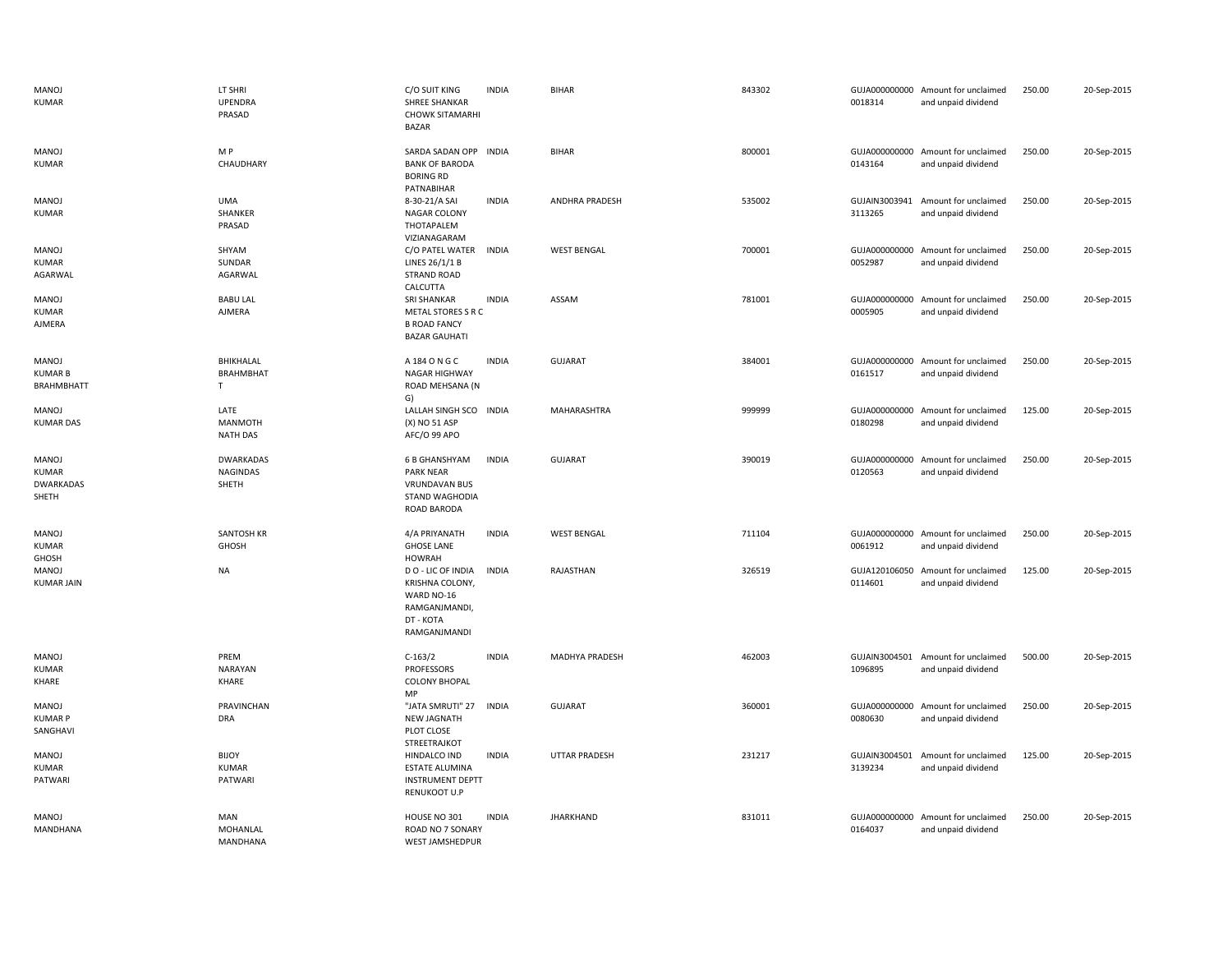| MANOJ<br><b>MANUBHAI</b><br><b>NAIK</b>     | <b>NA</b>                                        | MANDIR FALIA, AT & INDIA<br>PO - VALWADA,<br>STATION-<br>KARAMBELI, UMBER<br>GAM, VALSAD,                      | <b>GUJARAT</b>       | 396105 | 0002219                  | GUJA120440000 Amount for unclaimed<br>and unpaid dividend | 500.00 | 20-Sep-2015 |
|---------------------------------------------|--------------------------------------------------|----------------------------------------------------------------------------------------------------------------|----------------------|--------|--------------------------|-----------------------------------------------------------|--------|-------------|
| MANOJ<br>MEHTA                              | <b>BHANWARLA</b><br>L JAIN                       | <b>GHEWAR CHAND</b><br><b>INDIA</b><br><b>HARNESHA PO</b><br>SINDHARI DIST<br><b>BARMER RAJ</b>                | RAJASTHAN            | 344033 | 0090778                  | GUJA000000000 Amount for unclaimed<br>and unpaid dividend | 250.00 | 20-Sep-2015 |
| MANOJ ROY                                   | SANTOSH<br><b>RANJAN ROY</b>                     | ANAND AKUTIR 423 INDIA<br>KADAMTALA<br><b>ICHAPUR</b>                                                          | <b>WEST BENGAL</b>   | 743144 | 0196797                  | GUJA000000000 Amount for unclaimed<br>and unpaid dividend | 250.00 | 20-Sep-2015 |
| <b>MANOJ SETHI</b>                          | <b>JAGDISH LAL</b>                               | POCKET A FLAT NO<br><b>INDIA</b><br>54-B MAYUR VIHAR<br>PHASE II DELHI                                         | DELHI                | 110091 | 0017378                  | GUJA000000000 Amount for unclaimed<br>and unpaid dividend | 250.00 | 20-Sep-2015 |
| MANOJBHAI<br>VITTHALDAS<br>PATEL            | <b>NA</b>                                        | 100, SOMNATH<br><b>INDIA</b><br>SOCIETY BODELI<br><b>BARODA</b>                                                | <b>GUJARAT</b>       | 391135 | 0359011                  | GUJAIN3014851 Amount for unclaimed<br>and unpaid dividend | 125.00 | 20-Sep-2015 |
| <b>MANOJIT</b><br>KUMAR<br><b>MAHAPATRA</b> | ARUN<br>KRISHNA<br><b>MAHAPATRA</b>              | 3 CORPS DENTAL<br><b>INDIA</b><br>UNIT (3 CDU) C/O<br>99 APO                                                   | MAHARASHTRA          | 999999 | 0163253                  | GUJA000000000 Amount for unclaimed<br>and unpaid dividend | 250.00 | 20-Sep-2015 |
| MANOJKUMA<br>R MASKARA                      | <b>JAY PRAKASH</b><br>MASKARA                    | C/O RAJ KUMAR<br><b>INDIA</b><br>AGRAWAL D-73<br>AMBABARI 1 ST<br>FLOOR JAIPUR (RAJ)                           | ORISSA               | 755001 | GUJA000000000<br>0196893 | Amount for unclaimed<br>and unpaid dividend               | 250.00 | 20-Sep-2015 |
| MANORAMA<br>DEVI                            | ASHOKKUMA<br>R                                   | C/O B 2/M-31<br><b>INDIA</b><br><b>SECTOR B SITAPUR</b><br>ROAD SCHEME<br><b>JANAKIPURAMLUCK</b><br>NOW 226031 | <b>UTTAR PRADESH</b> | 226003 | GUJA000000000<br>0160834 | Amount for unclaimed<br>and unpaid dividend               | 250.00 | 20-Sep-2015 |
| <b>MANORAMA</b><br>PANDEY                   | HRIDAYA<br><b>NARAIN</b><br>PANDEY               | N 16/13 A 2 K 2<br><b>INDIA</b><br><b>VINAYAKA BARI</b><br><b>GAIBI VARANASI</b>                               | <b>UTTAR PRADESH</b> | 221010 | 4237754                  | GUJAIN3008881 Amount for unclaimed<br>and unpaid dividend | 125.00 | 20-Sep-2015 |
| MANORAMA<br>SARDA                           | SHRI<br>PRHALAD<br>DAS SARDA                     | <b>INDIA</b><br>8 JOBAT<br>APARTMENT 12/3<br><b>OLD PALASIA</b><br><b>INDORE M P</b>                           | MADHYA PRADESH       | 452001 | 0054069                  | GUJA000000000 Amount for unclaimed<br>and unpaid dividend | 250.00 | 20-Sep-2015 |
| MANPHUL<br>SINGH                            | <b>NA</b>                                        | 4137 PAHARI<br><b>INDIA</b><br>DHIRAJ DELHI                                                                    | DELHI                | 110006 | 0100169                  | GUJAIN3002061 Amount for unclaimed<br>and unpaid dividend | 250.00 | 20-Sep-2015 |
| MANPREET<br>KAUR                            | DARSHAN<br>SINGH                                 | NEW BANK OF INDIA INDIA<br>RLY ROAD BATALA<br><b>DISTT GURDASPUR</b>                                           | PUNJAB               | 143505 | 0065831                  | GUJA000000000 Amount for unclaimed<br>and unpaid dividend | 250.00 | 20-Sep-2015 |
| <b>MANSI VORA</b>                           | <b>GUNVANT</b><br>VORA                           | NO 8 KARNAVATI<br><b>INDIA</b><br>SOCIETY<br><b>USMANPURA</b><br><b>ASHRAM ROAD</b><br>AHMEDABAD               | <b>GUJARAT</b>       | 380014 | GUJA000000000<br>0108041 | Amount for unclaimed<br>and unpaid dividend               | 250.00 | 20-Sep-2015 |
| MANSUKHBH<br>AI M PATEL                     | <b>MOHANBHAI</b><br>SHANKERBHA<br><b>I PATEL</b> | NAVAPURA P O<br><b>INDIA</b><br>CHANI DIST BARODA                                                              | <b>GUJARAT</b>       | 391740 | 0120338                  | GUJA000000000 Amount for unclaimed<br>and unpaid dividend | 375.00 | 20-Sep-2015 |
| MANSUKHLAL<br>B<br>KHANAPARA                | <b>BHOVAN</b><br>BHAI<br>KHANAPARA               | <b>INDIA</b><br>ANAND NAGAR<br>SOCIETY NR YOGI<br>PARK KOLKI ROAD<br>AT & PO UPLFTA                            | <b>GUJARAT</b>       | 360490 | 0202241                  | GUJA000000000 Amount for unclaimed<br>and unpaid dividend | 500.00 | 20-Sep-2015 |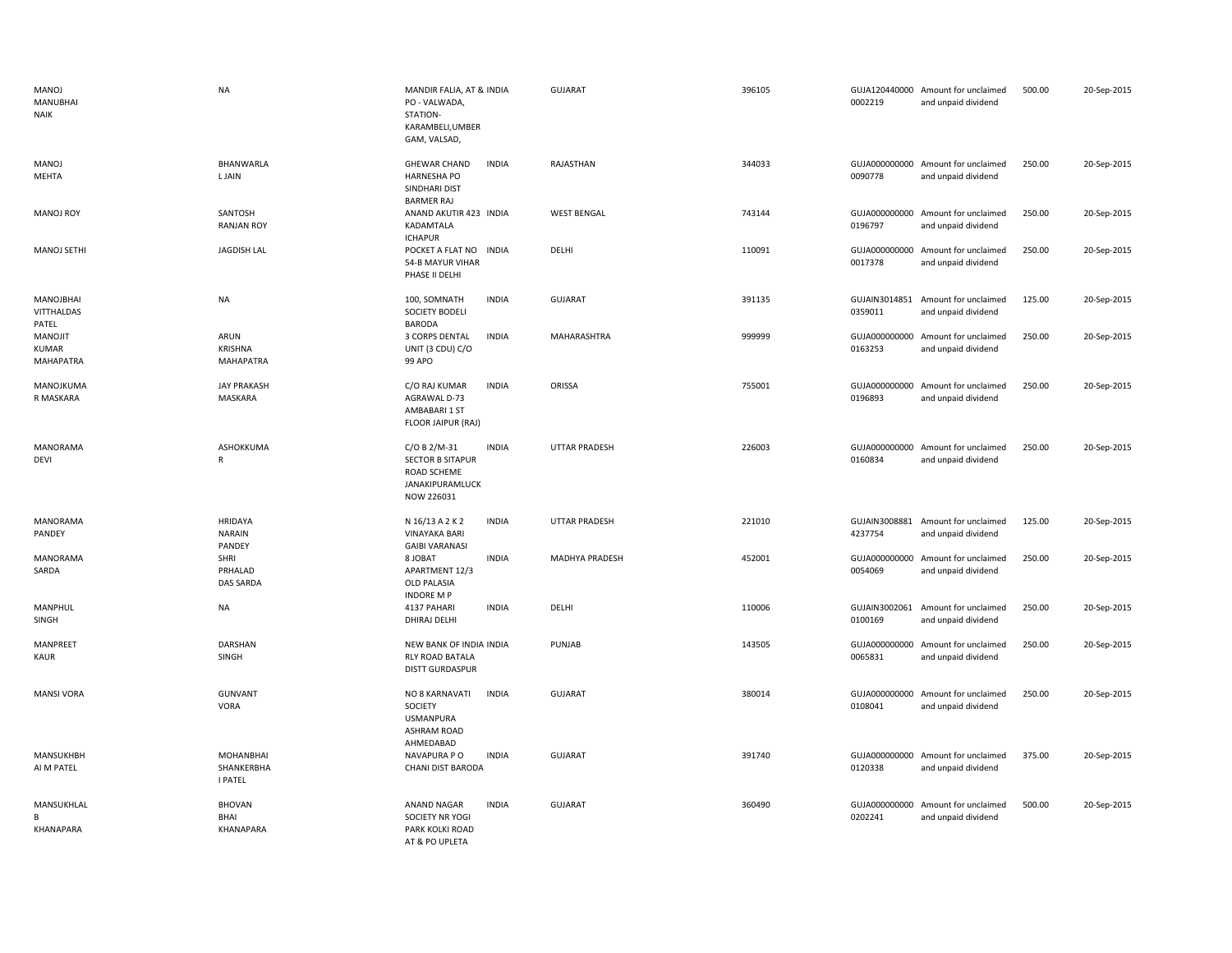| MANSUKHLAL<br>PARMAR                            | NANIBHAI<br>PARMAR           | E 84 G E B COLONY INDIA<br>AT UKAI DAM TA<br>SONGADH DT<br>SURAT                            | GUJARAT               | 394680 | 0121367                  | GUJA000000000 Amount for unclaimed<br>and unpaid dividend | 250.00 | 20-Sep-2015 |
|-------------------------------------------------|------------------------------|---------------------------------------------------------------------------------------------|-----------------------|--------|--------------------------|-----------------------------------------------------------|--------|-------------|
| MANSUKHLAL<br>R PARMAR                          | RAMJIBHAI                    | "SANDIP" COLLEGE INDIA<br>ROAD B/H TEACHER<br>COLONY<br>KESHODGUJARAT.                      | <b>GUJARAT</b>        | 362220 | 0206558                  | GUJA000000000 Amount for unclaimed<br>and unpaid dividend | 250.00 | 20-Sep-2015 |
| MANSUKHLAL<br>RAVJIBHAI<br>BHESANIA             | RAVJIBHAI G<br>BHESANIA      | <b>INDIA</b><br>G S F C DEPO<br><b>HAVELI STREET</b><br><b>GANDEVI DIS</b><br><b>BULSAR</b> | <b>GUJARAT</b>        | 396360 | 0118361                  | GUJA000000000 Amount for unclaimed<br>and unpaid dividend | 250.00 | 20-Sep-2015 |
| MANTRALA<br>VENKATA<br>HANUMANTH<br>A RAO       | MR<br>SOMAYAJULU             | 1-38 PRABHAT<br><b>INDIA</b><br>NAGAR<br>CHAITANYAPURI<br>HYDERABAD A P                     | <b>ANDHRA PRADESH</b> | 500036 | GUJA000000000<br>0142232 | Amount for unclaimed<br>and unpaid dividend               | 250.00 | 20-Sep-2015 |
| MANUBHAI A<br>SHAH                              | AMTHALAL<br>SHAH             | <b>INDIA</b><br>12/A VIKRAM<br><b>NAGAR SOCIETY</b><br><b>USHMANPURA</b><br>AHMEDABAD       | <b>GUJARAT</b>        | 380013 | GUJA000000000<br>0160639 | Amount for unclaimed<br>and unpaid dividend               | 250.00 | 20-Sep-2015 |
| <b>MANUBHAI</b><br><b>GORDHANBH</b><br>AI PATEL | <b>GORDHANBH</b><br>AI PATEL | " SHIV BUNGLOWS INDIA<br>", NEAR SARDAR<br>PATEL STATUE,<br>VALLABH<br>VIDYANAGAR           | <b>GUJARAT</b>        | 388120 | GUJAIN3006361<br>0081696 | Amount for unclaimed<br>and unpaid dividend               | 250.00 | 20-Sep-2015 |
| MANUBHAI<br><b>HARGOVAND</b><br><b>AS PATEL</b> | HARGOVAND<br>AS PATEL        | PATEL FIRE WOOD<br><b>INDIA</b><br>& CHR COL DEPO<br><b>GANDHI CHOCK</b><br>UNJHANG         | <b>GUJARAT</b>        | 384170 | 0084641                  | GUJA000000000 Amount for unclaimed<br>and unpaid dividend | 250.00 | 20-Sep-2015 |
| <b>MANUBHAI</b><br>PATEL                        | RAVJI BHAI<br>RETD           | M/S SHAH HIRALAL INDIA<br>VIRCHAND<br>MIYAGAM KARJAN<br><b>DI BARODA</b>                    | <b>GUJARAT</b>        | 391240 | 0002800                  | GUJA000000000 Amount for unclaimed<br>and unpaid dividend | 250.00 | 20-Sep-2015 |
| <b>MANUBHAI S</b><br><b>KAPADIYA</b>            | <b>NA</b>                    | NO 35 KAMAL BAUG INDIA<br>SOCIETY OPPOSITE<br>KHODIYARNAGAR<br>VARACHHA ROAD<br>SURAT       | GUJARAT               | 395006 | GUJAIN3007571<br>1456623 | Amount for unclaimed<br>and unpaid dividend               | 250.00 | 20-Sep-2015 |
| MANVENDRA<br>SINGH                              | <b>NA</b>                    | C/O SH S S NEGI<br><b>INDIA</b><br><b>VILLAGE KHWAJPUR</b><br>PEERUMADAVA<br>RAMNAGAR       | UTTAR PRADESH         | 244715 | GUJAIN3029024<br>2848106 | Amount for unclaimed<br>and unpaid dividend               | 225.00 | 20-Sep-2015 |
| <b>MARUTHI</b><br>PRASAD<br>KATAKAM             | SATYANARAY<br>ANA            | APSARA CLOTH<br><b>INDIA</b><br><b>CENTRE</b><br>HUZURABAD                                  | ANDHRA PRADESH        | 505468 | 0006704                  | GUJA000000000 Amount for unclaimed<br>and unpaid dividend | 250.00 | 20-Sep-2015 |
| <b>MARUTIBHAI</b><br>SAKHARAM<br>BENDUGDE       | SAKHARAM                     | 132 K V GOTRI SUB INDIA<br><b>STATION GEB BLOCK</b><br>NO E 2 GOTRI ROAD<br><b>BARODA</b>   | <b>GUJARAT</b>        | 390021 | 0121285                  | GUJA000000000 Amount for unclaimed<br>and unpaid dividend | 250.00 | 20-Sep-2015 |
| <b>MASTANIAH</b><br>NERELLA                     | N PICHIAH                    | SRI NATARAJ CLOTH INDIA<br><b>CENTRE TRUNK</b><br><b>ROAD KAVALI</b><br>NELLORECOT          | <b>ANDHRA PRADESH</b> | 524201 | 0106282                  | GUJA000000000 Amount for unclaimed<br>and unpaid dividend | 250.00 | 20-Sep-2015 |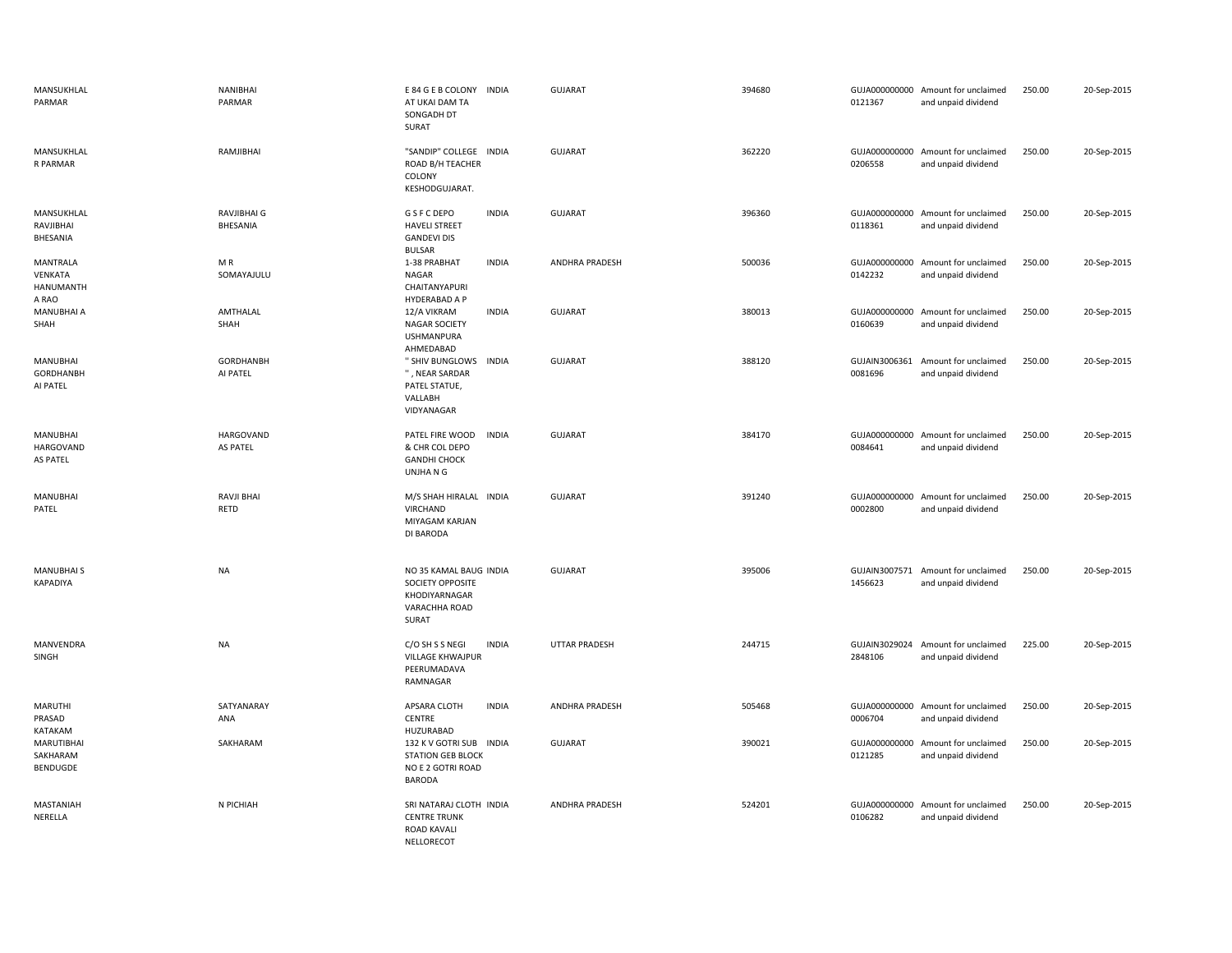| MATHRA<br>DASS ANAND                                | DAMODAR<br>DASS ANAND<br>RETD    | FLAT NO 131 AMAR INDIA<br>JYOTI KUNJ MAYUR<br><b>VIHAR PHASE I</b><br>DELHI                             | DELHI                | 110091 | 0016977                  | GUJA000000000 Amount for unclaimed<br>and unpaid dividend | 375.00  | 20-Sep-2015 |
|-----------------------------------------------------|----------------------------------|---------------------------------------------------------------------------------------------------------|----------------------|--------|--------------------------|-----------------------------------------------------------|---------|-------------|
| <b>MATHURI</b><br><b>DEVI</b>                       | LALCHAND                         | 118/38<br><b>INDIA</b><br>KAUSHALPURI<br><b>KANPUR</b>                                                  | <b>UTTAR PRADESH</b> | 208012 | 0012266                  | GUJA000000000 Amount for unclaimed<br>and unpaid dividend | 250.00  | 20-Sep-2015 |
| MATTAMANA<br>MATHEW<br><b>ISHAC</b>                 | <b>NA</b>                        | <b>INDIA</b><br>HOUSE NO-104<br>GIRINAGAR<br>ERANAKULAM<br><b>COCHIN</b>                                | <b>KERALA</b>        | 682020 | GUJAIN3003941<br>1564005 | Amount for unclaimed<br>and unpaid dividend               | 750.00  | 20-Sep-2015 |
| MAULIK<br>GHANSHYAM<br><b>BHAI SHAH</b>             | GHANSHYAM<br>POPATLAL            | A/5/11 GODAVARI<br><b>INDIA</b><br>FLAT PART 1<br><b>BEHIND SUGAM</b><br><b>FLAT VASNA</b><br>AHMEDABAD | <b>GUJARAT</b>       | 380007 | 0034841                  | GUJA000000000 Amount for unclaimed<br>and unpaid dividend | 250.00  | 20-Sep-2015 |
| MAX<br>CORPORATIO<br>N LIMITED                      | <b>NA</b>                        | 16-A LAJPAT NAGAR INDIA<br>IV RING ROAD NEW<br>DELHI                                                    | DELHI                | 110024 | 0191221                  | GUJA000000000 Amount for unclaimed<br>and unpaid dividend | 250.00  | 20-Sep-2015 |
| <b>MAYA GUPTA</b>                                   | R C GUPTA                        | 10 A/39 SHAKTI<br><b>INDIA</b><br>NAGAR DELHI                                                           | DELHI                | 110007 | 0126355                  | GUJA000000000 Amount for unclaimed<br>and unpaid dividend | 250.00  | 20-Sep-2015 |
| MAYA<br>PANDYA                                      | DEVSHANKER<br>PANDYA             | <b>INDIA</b><br>A 64 BHAVNA<br><b>TENAMENTS VASNA</b><br><b>BARAGE ROAD</b><br>AHMEDABAD                | <b>GUJARAT</b>       | 380055 | 0089668                  | GUJA000000000 Amount for unclaimed<br>and unpaid dividend | 250.00  | 20-Sep-2015 |
| MAYA RAJDEV                                         | GOBINDRAM<br>RAJDEV              | 20, PAYAL VATIKA<br><b>INDIA</b><br><b>VANDNA NAGAR</b><br>NR.TILAK NAGAR<br><b>INDORE</b>              | MADHYA PRADESH       | 452018 | 0040263                  | GUJA000000000 Amount for unclaimed<br>and unpaid dividend | 250.00  | 20-Sep-2015 |
| <b>MAYA VORA</b>                                    | YOGESH H<br>VORA                 | QTRS NO D 333<br><b>INDIA</b><br><b>IFFCO UDAYNAGAR</b><br>GANDHIDHAM<br><b>KUTCH</b>                   | <b>GUJARAT</b>       | 370203 | 0081580                  | GUJA000000000 Amount for unclaimed<br>and unpaid dividend | 250.00  | 20-Sep-2015 |
| MAYADAS M J                                         | <b>NA</b>                        | <b>GOPIKA VENDAR P</b><br><b>INDIA</b><br>O KOTTARAKARA<br>KOLLAM                                       | KERALA               | 691517 | 2359346                  | GUJAIN3002391 Amount for unclaimed<br>and unpaid dividend | 4875.00 | 20-Sep-2015 |
| MAYANK<br><b>KUMAR</b><br><b>NATHABHAI</b><br>PATEL | NATHABHAI<br>PATEL               | C/O G N PATEL 9 B<br><b>INDIA</b><br><b>PANCH RATAN AMIR</b><br>ROAD PALANPUR N<br>G                    | <b>GUJARAT</b>       | 385001 | 0090934                  | GUJA000000000 Amount for unclaimed<br>and unpaid dividend | 250.00  | 20-Sep-2015 |
| MAYANK<br>MAHESHWARI                                | <b>NA</b>                        | <b>INDIA</b><br>583 SETHI NAGAR<br><b>UJJAIN MP</b>                                                     | MADHYA PRADESH       | 456010 | 1744383                  | GUJAIN3004501 Amount for unclaimed<br>and unpaid dividend | 7.50    | 20-Sep-2015 |
| MAYANK<br>SHAH                                      | <b>GOVINDBHAI</b>                | 1 SADBHAV<br><b>INDIA</b><br><b>APPARTMENT NR</b><br><b>KESHAVBAG WADI</b><br>NAVA VADAJ<br>AHMEDABAD   | <b>GUJARAT</b>       | 380013 | 0027126                  | GUJA000000000 Amount for unclaimed<br>and unpaid dividend | 250.00  | 20-Sep-2015 |
| MAYANK<br>SHARMA                                    | PRAMOD<br><b>KUMAR</b><br>SHARMA | C/O SMT INDUMATI INDIA<br>SHARMA 52 ARYA<br>NAGAR LUCKNOW                                               | UTTAR PRADESH        | 226004 | 0012442                  | GUJA000000000 Amount for unclaimed<br>and unpaid dividend | 250.00  | 20-Sep-2015 |
| <b>MAYANK</b><br><b>TRIVEDI</b>                     | INDRAVADAN                       | <b>24 SHRIKANT</b><br><b>INDIA</b><br><b>SOCIETY NAVA</b><br>VADAJ AHMFDABAD                            | <b>GUJARAT</b>       | 380013 | 0028054                  | GUJA000000000 Amount for unclaimed<br>and unpaid dividend | 250.00  | 20-Sep-2015 |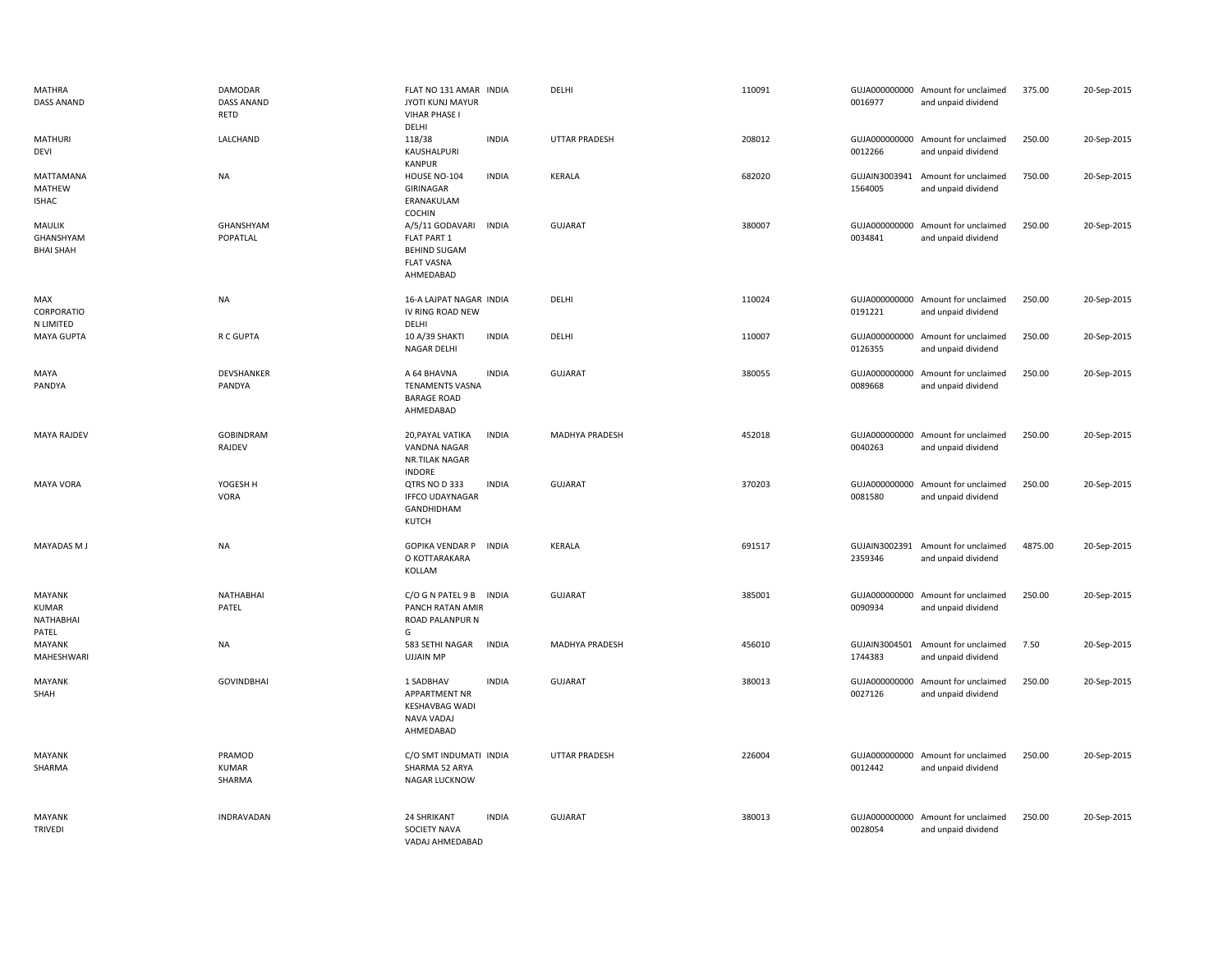| MAYARANI<br><b>KAPOOR</b>                | BANSHIDHAR<br><b>KAPOOR</b>         | C/ORKKAPOOR IF INDIA<br>S CHEIF<br><b>CONSERVATOR OF</b><br><b>FOREST</b><br>SUNDERNAGAR H P                                        | HIMACHAL PRADESH     | 174402 | 0054592                  | GUJA000000000 Amount for unclaimed<br>and unpaid dividend | 250.00 | 20-Sep-2015 |
|------------------------------------------|-------------------------------------|-------------------------------------------------------------------------------------------------------------------------------------|----------------------|--------|--------------------------|-----------------------------------------------------------|--------|-------------|
| <b>MAYOOR</b><br><b>GUPTA</b>            | SRI BAIJ<br><b>NATH GUPTA</b>       | C1/171, SECTOR-G INDIA<br><b>JANKIPURAM</b><br>LUCKNOW                                                                              | <b>UTTAR PRADESH</b> | 226013 | 1823569                  | GUJAIN3015572 Amount for unclaimed<br>and unpaid dividend | 250.00 | 20-Sep-2015 |
| MAYURI<br><b>CHETAN BAXI</b>             | CHETAN J<br>BAXI                    | A/502, 5TH FLOOR, INDIA<br><b>INDRAPRASTH APT.</b><br>CITYLIGHT ROAD,<br>CITYLIGHT, B/H<br>KRUSHI FARM,<br>SURAT                    | <b>GUJARAT</b>       | 395007 | 0098656                  | GUJAIN3004251 Amount for unclaimed<br>and unpaid dividend | 250.00 | 20-Sep-2015 |
| MAYURI<br>NARESH<br>DOSHI                | <b>NARESH</b><br>RAMANLAL           | <b>48 VIJAY SOCIETY</b><br><b>INDIA</b><br><b>BAKRAWADI</b><br><b>BARODA</b>                                                        | <b>GUJARAT</b>       | 390001 | 0038387                  | GUJA000000000 Amount for unclaimed<br>and unpaid dividend | 250.00 | 20-Sep-2015 |
| MAZAHIR<br>HUSSAIN                       | <b>ABDUL</b><br>WAHEED              | S/O ABDUL<br><b>INDIA</b><br>WAHEED VILL & PO<br>PAKBARA<br>MORADABAD                                                               | <b>UTTAR PRADESH</b> | 244001 | 0067814                  | GUJA000000000 Amount for unclaimed<br>and unpaid dividend | 250.00 | 20-Sep-2015 |
| MD NAUSHAD<br>YUSUF                      | <b>NA</b>                           | 202 MINAR PLAZA<br><b>INDIA</b><br>APARTMENT SOUTH<br><b>GANDHI MAIDAN</b><br>PATNA BIHAR                                           | <b>BIHAR</b>         | 800001 | GUJAIN3005131<br>2442302 | Amount for unclaimed<br>and unpaid dividend               | 250.00 | 20-Sep-2015 |
| MEEGAJIBHAI<br><b>TOKERSHI</b><br>CHHEDA | <b>TOKERSHI</b><br>NAGSHI<br>CHHEDA | THE NATIONAL<br><b>INDIA</b><br><b>STORES MANOR</b><br>ROAD NAZARALI<br><b>CASTLE PALGHAR</b>                                       | MAHARASHTRA          | 401404 | 0060521                  | GUJA000000000 Amount for unclaimed<br>and unpaid dividend | 250.00 | 20-Sep-2015 |
| MEENA<br>AGARWAL                         | <b>BINAY K</b><br>AGARWAL           | <b>INDIA</b><br>196 LAKE TOWN<br><b>BLOCK-A CALCUTTA</b>                                                                            | <b>WEST BENGAL</b>   | 700089 | 0181280                  | GUJA000000000 Amount for unclaimed<br>and unpaid dividend | 2.50   | 20-Sep-2015 |
| MEENA<br>AGRWAL                          | MOOL<br>CHAND<br>AGARWAL            | <b>INDIA</b><br>H.NO. 69<br>MEERAKHELPURA<br><b>NEAR GHUREMAL</b><br>GIRDHARILAL<br><b>BAHRAICH</b>                                 | <b>UTTAR PRADESH</b> | 271801 | GUJAIN3015572<br>2027802 | Amount for unclaimed<br>and unpaid dividend               | 375.00 | 20-Sep-2015 |
| MEENA<br>BHALARA                         | PANKAJ<br>BHALARA                   | AMBAR ENGINEERS INDIA<br><b>UMAKANT PANDIT</b><br><b>UDYOGNAGAR</b><br><b>BEHIND</b><br><b>BALKRISHNA ENGG</b><br><b>RAJKOT GUJ</b> | <b>GUJARAT</b>       | 360004 | GUJA000000000<br>0080998 | Amount for unclaimed<br>and unpaid dividend               | 250.00 | 20-Sep-2015 |
| MEENA GOEL                               | <b>MUKESH</b><br><b>KUMAR</b>       | 591 KUCHA PATI<br><b>INDIA</b><br>RAM SITA RAM<br><b>BAZAR DELHI</b>                                                                | DELHI                | 110006 | 0016610                  | GUJA000000000 Amount for unclaimed<br>and unpaid dividend | 250.00 | 20-Sep-2015 |
| MEENA<br><b>GUPTA</b>                    | SURESH<br><b>GUPTA</b>              | C/O SURESH GUPTA INDIA<br>GRAINMERCHANT<br><b>GANJPARA DURG</b>                                                                     | MADHYA PRADESH       | 451001 | 0014919                  | GUJA000000000 Amount for unclaimed<br>and unpaid dividend | 250.00 | 20-Sep-2015 |
| <b>MEENA JAIN</b>                        | <b>MANGI LAL</b>                    | ASHOK INVESTMENT INDIA<br>POST BAITU<br><b>BARMER RAJ</b>                                                                           | RAJASTHAN            | 344034 | GUJA000000000<br>0092406 | Amount for unclaimed<br>and unpaid dividend               | 250.00 | 20-Sep-2015 |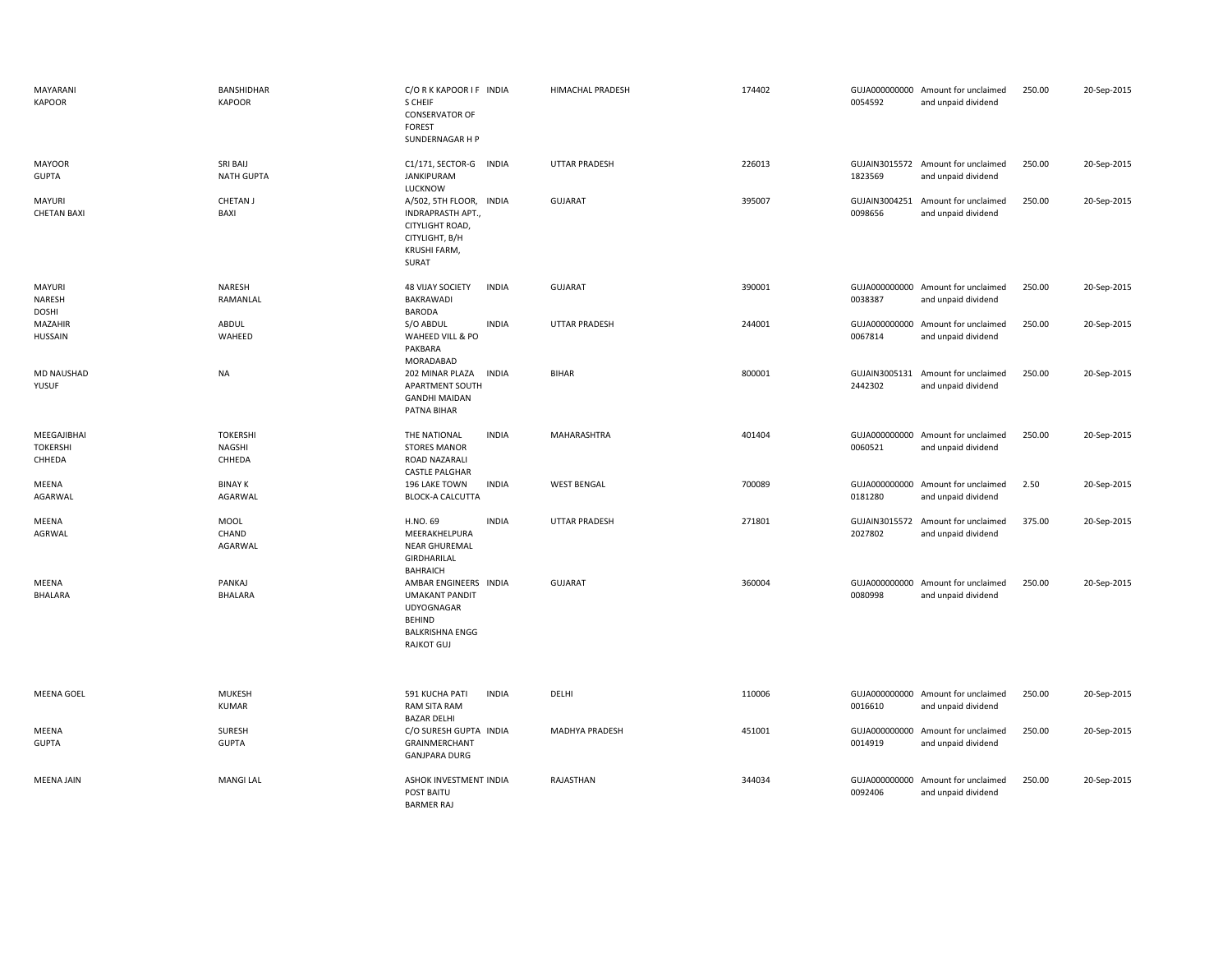| MEENA<br><b>MANISH SHAH</b>        | <b>MANISH K</b><br>SHAH               | R NO 5/A 155/157<br><b>INDIA</b><br>SHETHANA BLDG<br>2ND FLOOR 10TH<br><b>KHETWADI BACK</b><br>ROAD BOMBAY           | MAHARASHTRA          | 400004 | 0163964                  | GUJA000000000 Amount for unclaimed<br>and unpaid dividend | 250.00 | 20-Sep-2015 |
|------------------------------------|---------------------------------------|----------------------------------------------------------------------------------------------------------------------|----------------------|--------|--------------------------|-----------------------------------------------------------|--------|-------------|
| MEENA<br>MUKESH<br>JAJAL           | <b>MUKESH V</b><br>JAJAL              | C/1 SUKETU<br><b>INDIA</b><br>APPARTMENTS<br>DALAL COLONY<br><b>MANI NAGAR</b><br>AHMEDABAD                          | <b>GUJARAT</b>       | 380008 | 0023799                  | GUJA000000000 Amount for unclaimed<br>and unpaid dividend | 250.00 | 20-Sep-2015 |
| MEENA<br>NAVNITLAL<br>MEHTA        | <b>NAVNITLAL J</b><br>MEHTA           | <b>INDIA</b><br>A 12 TUSHAR APT<br><b>JAGABHAI PARK</b><br>MANINAGAR<br>AHMEDABAD                                    | <b>GUJARAT</b>       | 380008 | 0023959                  | GUJA000000000 Amount for unclaimed<br>and unpaid dividend | 250.00 | 20-Sep-2015 |
| MEENA<br>RAMANI                    | <b>NA</b>                             | A-3, CHANAKYAPURI INDIA<br>NEW SAMA ROAD<br>P.O.<br>E.M.E.VADODARA                                                   | <b>GUJARAT</b>       | 390008 | GUJA000000000<br>0124368 | Amount for unclaimed<br>and unpaid dividend               | 500.00 | 20-Sep-2015 |
| MEENA<br>SHARMA                    | <b>NA</b>                             | C/O KUMNA NANQ INDIA<br>SHARMA<br>MAHESHWARI<br><b>COLONY NEAR</b><br><b>SUTHAR SAMAJ</b><br><b>BALOTRA</b>          | RAJASTHAN            | 344022 | 0152699                  | GUJA120121010 Amount for unclaimed<br>and unpaid dividend | 562.50 | 20-Sep-2015 |
| MEENA<br>SRICHAND<br><b>BHATIA</b> | SRICHAND<br>CHUNILAL<br><b>BHATIA</b> | <b>B 18 BHAGNARI CHS INDIA</b><br>DUNCAN CAUSEWAY<br><b>ROAD</b><br><b>CHUNABHATTY RLY</b><br><b>STN SION BOMBAY</b> | MAHARASHTRA          | 400100 | 0111825                  | GUJA000000000 Amount for unclaimed<br>and unpaid dividend | 250.00 | 20-Sep-2015 |
| MEENA<br>YADEV                     | <b>AJAY SINGH</b><br>YADAV            | E-101 25 SHIVAJI<br><b>INDIA</b><br><b>NAGAR BHOPAL</b>                                                              | MADHYA PRADESH       | 462016 | 0003968                  | GUJA000000000 Amount for unclaimed<br>and unpaid dividend | 250.00 | 20-Sep-2015 |
| MEENABEN<br>SHAH                   | NARENDRA<br>SHAH                      | 202, SHRI PUSHTI<br><b>INDIA</b><br>FLATS 50 - B SHRI<br><b>NAGAR SOCIETY</b><br>AKOTABARODA                         | <b>GUJARAT</b>       | 390020 | 0181152                  | GUJA000000000 Amount for unclaimed<br>and unpaid dividend | 125.00 | 20-Sep-2015 |
| MEENAKSHI<br><b>BARENIA</b>        | <b>NA</b>                             | <b>INDIA</b><br><b>TYPE 11 10F ANU</b><br><b>KIRAN COLONY</b><br>RAWATBHATA                                          | RAJASTHAN            | 323307 | GUJAIN3029024<br>3160120 | Amount for unclaimed<br>and unpaid dividend               | 250.00 | 20-Sep-2015 |
| MEENAKSHI<br>GARG                  | Sudhir Kumar<br>Garg                  | C/O ARVIND KUMAR INDIA<br>GARG SECTOR-15,<br><b>HOUSE NO: 395</b><br>VASUNDHERAGHAZI<br>ABAD                         | <b>UTTAR PRADESH</b> | 201012 | 0121951                  | GUJA130279000 Amount for unclaimed<br>and unpaid dividend | 250.00 | 20-Sep-2015 |
| MEENAKSHI<br><b>JOSHI</b>          | <b>RAM PRATAP</b><br><b>JOSHI</b>     | <b>INDIA</b><br>299 SECTOR Z 1<br><b>HEMANT VIHAR</b><br><b>KANPUR</b>                                               | <b>UTTAR PRADESH</b> | 208027 | 0011723                  | GUJA000000000 Amount for unclaimed<br>and unpaid dividend | 250.00 | 20-Sep-2015 |
| MEENAKSHI<br>MEHTA                 | <b>RAM LAL</b><br><b>MEHTA</b>        | <b>INDIA</b><br>10748 PRATAP<br>NAGAR ANDHA<br>MUGHAL DELHI                                                          | DELHI                | 110007 | GUJA000000000<br>0067513 | Amount for unclaimed<br>and unpaid dividend               | 250.00 | 20-Sep-2015 |
| <b>MEENU BAJAJ</b>                 | <b>SHIV KUMAR</b><br>BAJAJ            | FLAT NO 126 SFS<br><b>INDIA</b><br>SHAKTI<br>APPARTMENTS<br><b>ASHOK VIHAR</b><br>PHASE III DELHI                    | DELHI                | 110052 | GUJA000000000<br>0059272 | Amount for unclaimed<br>and unpaid dividend               | 250.00 | 20-Sep-2015 |
| MEENU<br>BAREJA                    | P N BAREJA                            | H NO 346/1<br><b>INDIA</b><br>DOGRAN GATE<br>KAITHAL                                                                 | <b>HARYANA</b>       | 132027 | GUJA000000000<br>0142753 | Amount for unclaimed<br>and unpaid dividend               | 250.00 | 20-Sep-2015 |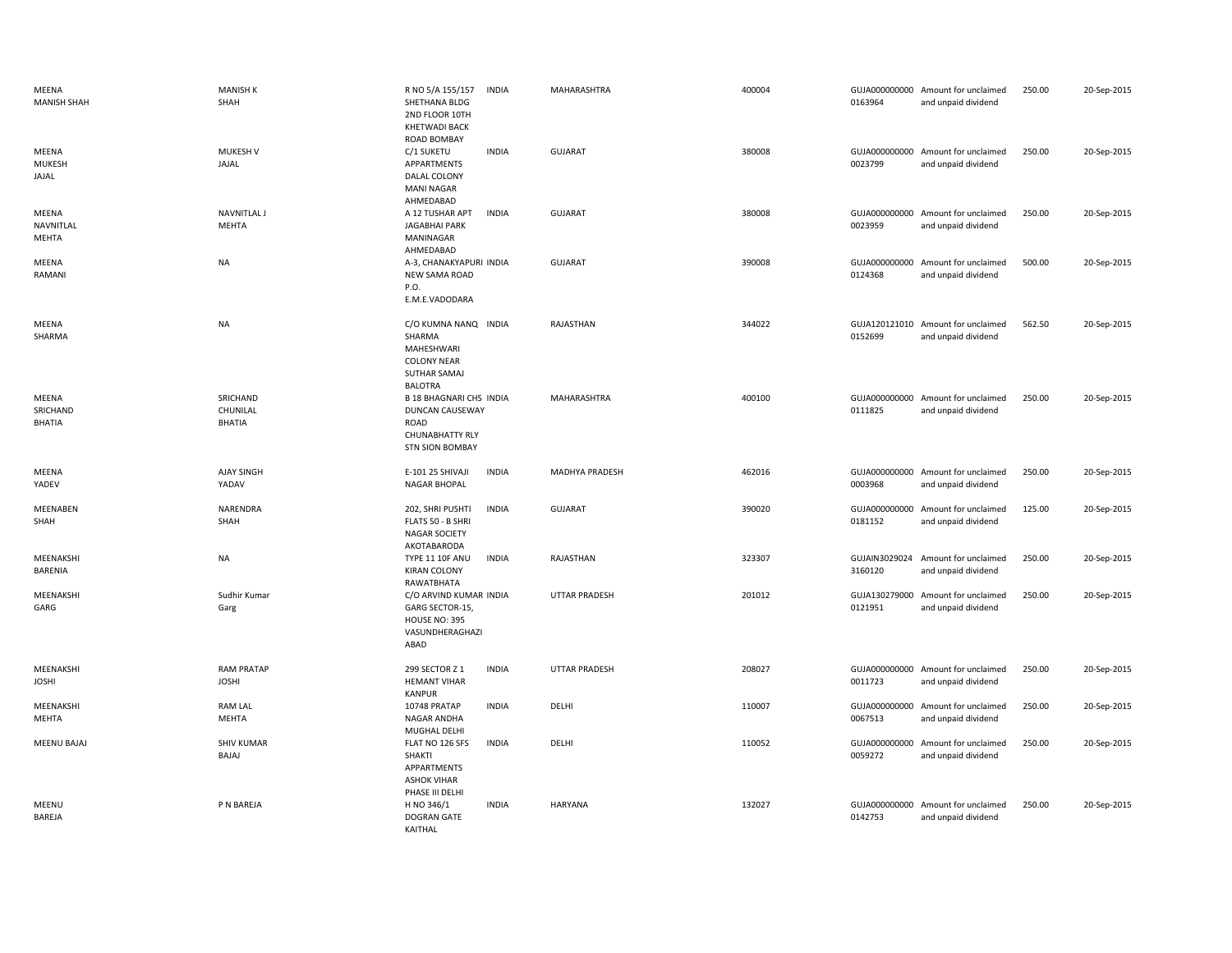| <b>MEENU GARG</b>                | <b>NA</b>                        | KG-35 KAVI NAGAR INDIA<br>GHAZIABAD                                                                                      | UTTAR PRADESH        | 201002 | 0070179                  | GUJAIN3007811 Amount for unclaimed<br>and unpaid dividend | 250.00  | 20-Sep-2015 |
|----------------------------------|----------------------------------|--------------------------------------------------------------------------------------------------------------------------|----------------------|--------|--------------------------|-----------------------------------------------------------|---------|-------------|
| <b>MEENU SHAHI</b>               | MR OM<br>PRAKASH<br>SHAHI        | D-59/79-1<br><b>INDIA</b><br>SHVIPURVA<br>SIGRAVARANASI                                                                  | UTTAR PRADESH        | 221010 | 0000798                  | GUJA120510000 Amount for unclaimed<br>and unpaid dividend | 1250.00 | 20-Sep-2015 |
| MEERA YOG                        | <b>ASHOK</b><br><b>KUMAR YOG</b> | 538/64, KA, MAUSA INDIA<br>M BAGH<br>AHIBANNAPUR, SITA<br>PUR ROAD<br>LUCKNOW                                            | <b>UTTAR PRADESH</b> | 226020 | GUJA000000000<br>0012653 | Amount for unclaimed<br>and unpaid dividend               | 750.00  | 20-Sep-2015 |
| Meeta Joshi                      | <b>NA</b>                        | <b>INDIA</b><br>W/O Manoj Joshi<br>Joshian Ka Nichhala<br>Vas Barmer                                                     | RAJASTHAN            | 344001 | 0289648                  | GUJAIN3000951 Amount for unclaimed<br>and unpaid dividend | 250.00  | 20-Sep-2015 |
| MEGHA<br>PRASAD<br><b>AUTADE</b> | <b>NA</b>                        | A1/104, MAHADKAR INDIA<br>RESIDENCY, S NO<br>101/2 BHUSARI<br>COLONY, PAUD<br>ROAD BLDG 1 PUNE<br>KOTHRUD, PUNE          | MAHARASHTRA          | 411038 | 0083881                  | GUJA120109190 Amount for unclaimed<br>and unpaid dividend | 250.00  | 20-Sep-2015 |
| <b>MEGHA RANI</b><br>AGRAWAL     | SHILBALA<br>AGRAWAL              | ANURAG 23/9 A B<br><b>INDIA</b><br>ROAD NEW PALASIA<br><b>INDORE</b>                                                     | MADHYA PRADESH       | 452001 | 0006868                  | GUJA000000000 Amount for unclaimed<br>and unpaid dividend | 250.00  | 20-Sep-2015 |
| MEGHRAJ<br><b>BOTHRA</b>         | DEEPCHAND                        | <b>INDIA</b><br>715 JEEVANDEEP<br><b>COMPLEX RING</b><br><b>ROAD SURAT</b>                                               | <b>GUJARAT</b>       | 395002 | 0048724                  | GUJA000000000 Amount for unclaimed<br>and unpaid dividend | 125.00  | 20-Sep-2015 |
| MEGHRAJ<br>CHOUDHARY             | GR<br>CHOUDHARY                  | 660 1ST FLR 10TH D INDIA<br>MN 6TH BLOCK<br>RAJAJI NAGAR<br>BANGALORE                                                    | KARNATAKA            | 560010 | GUJA000000000<br>0055812 | Amount for unclaimed<br>and unpaid dividend               | 250.00  | 20-Sep-2015 |
| MEGUNA D<br>SHAH                 | <b>DHIRAJLAL D</b><br>SHAH       | 70 H R B WADI 3RD INDIA<br>FLOOR ROOM NO<br>18 10TH<br>KHETAWADI<br>BOMBAY                                               | MAHARASHTRA          | 400004 | 0095641                  | GUJA000000000 Amount for unclaimed<br>and unpaid dividend | 250.00  | 20-Sep-2015 |
| <b>MEHMOOD</b><br>ALI SYED       | <b>BASHIR ALI</b>                | <b>CHIMAN LAL</b><br><b>INDIA</b><br><b>KOTHARI S CHALI</b><br><b>NEW YARD</b><br>VADODARA                               | <b>GUJARAT</b>       | 390002 | 0123003                  | GUJA000000000 Amount for unclaimed<br>and unpaid dividend | 250.00  | 20-Sep-2015 |
| MEHRA INDU                       | PARTH<br>MEHTA                   | 327 M KHATIWALA INDIA<br><b>TANK INDORE</b>                                                                              | MADHYA PRADESH       | 452014 | 0065851                  | GUJA000000000 Amount for unclaimed<br>and unpaid dividend | 250.00  | 20-Sep-2015 |
| MEHRUN<br><b>NISA</b>            | <b>NA</b>                        | C/O SIRAJ AHMED<br><b>INDIA</b><br>B/35 ALI NAGAR<br>COLONY ANISABAD<br>PATNA                                            | <b>BIHAR</b>         | 800002 | 8014861                  | GUJAIN3013301 Amount for unclaimed<br>and unpaid dividend | 2500.00 | 20-Sep-2015 |
| <b>MEHRUN</b><br>NISHA I PATEL   | <b>INAYAT</b>                    | C/1570 KAZAMBAR INDIA<br>ST BH JUMMA<br>MASJID BHARUCH                                                                   | <b>GUJARAT</b>       | 392001 | 0152011                  | GUJA000000000 Amount for unclaimed<br>and unpaid dividend | 125.00  | 20-Sep-2015 |
| MEHRUNNISA<br>QUADRI             | MOHAMED<br>RAFIQ<br>QUADRI       | <b>INDIA</b><br>316 CUSTOMS<br><b>COLONY NEW</b><br>KANDLA                                                               | <b>GUJARAT</b>       | 370210 | GUJA000000000<br>0081597 | Amount for unclaimed<br>and unpaid dividend               | 250.00  | 20-Sep-2015 |
| MEHSANIYA<br>ARIF                | ABDUL<br>MEHSANIYA               | <b>INDIA</b><br><b>66 B MOTIWALA</b><br><b>MANSION IDEAL</b><br>RESTAURANT<br><b>AUGUST KRANTI</b><br><b>MARG BOMBAY</b> | MAHARASHTRA          | 400036 | GUJA000000000<br>0103385 | Amount for unclaimed<br>and unpaid dividend               | 250.00  | 20-Sep-2015 |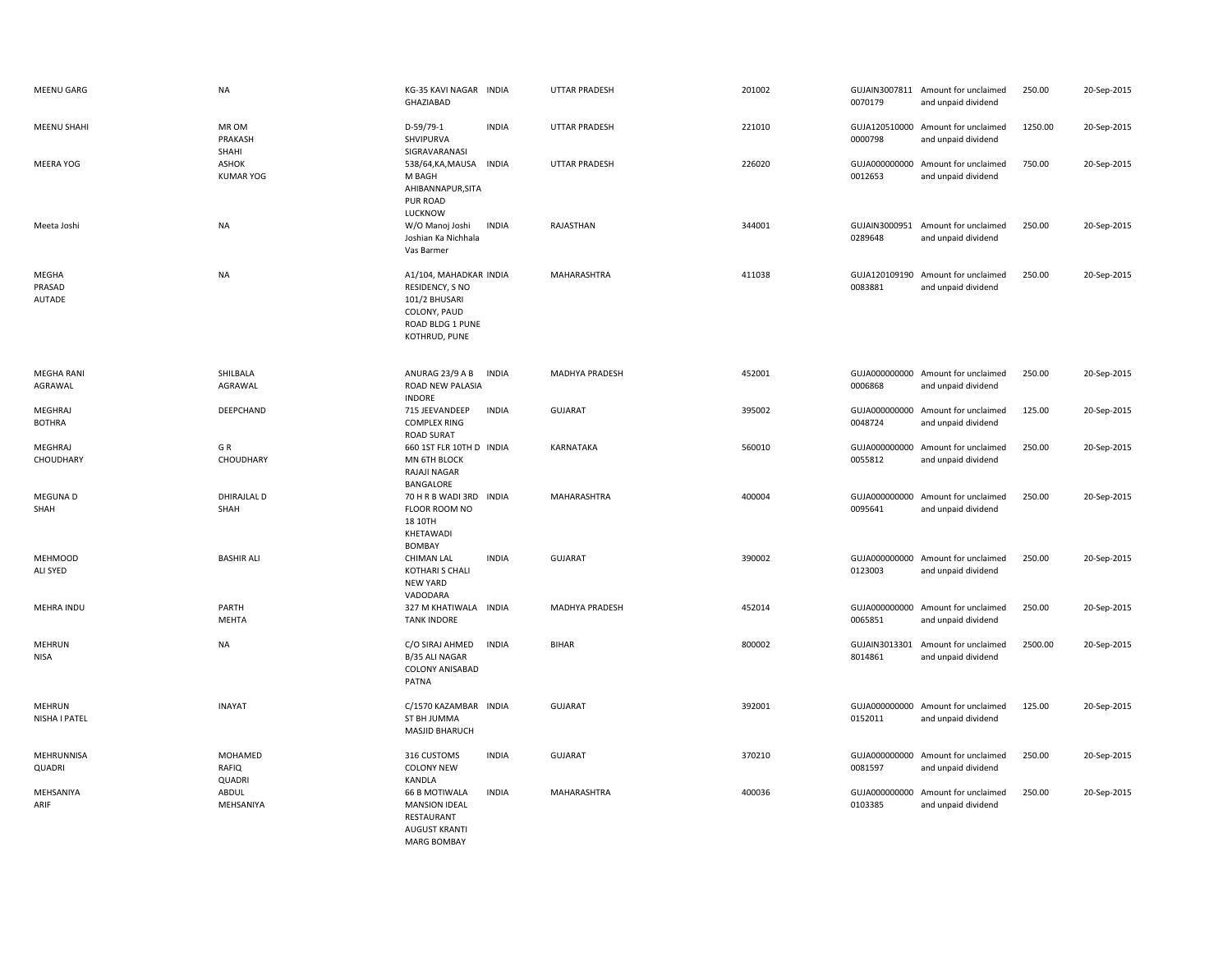| MEHTA<br><b>TRUPTI BEN</b>                           | JAYANTILAL                                            | 4/5 MOON VIHAR<br>OPP PURNANAND<br>ASHRAM NAVJIVAN<br>AHMEDABAD                                                                             | <b>INDIA</b> | <b>GUJARAT</b>     | 380014 | 0089344                  | GUJA000000000 Amount for unclaimed<br>and unpaid dividend | 250.00 | 20-Sep-2015 |
|------------------------------------------------------|-------------------------------------------------------|---------------------------------------------------------------------------------------------------------------------------------------------|--------------|--------------------|--------|--------------------------|-----------------------------------------------------------|--------|-------------|
| MEHTA VIJAY                                          | ODHAVJIBHAI                                           | SHIVAM 4<br>VIDYANAGAR B/H<br>PATEL BOARDING<br>RAJKOT                                                                                      | <b>INDIA</b> | <b>GUJARAT</b>     | 360001 | 0020340                  | GUJA000000000 Amount for unclaimed<br>and unpaid dividend | 250.00 | 20-Sep-2015 |
| MEHTAB<br>ALAM                                       | <b>NA</b>                                             | PACCA BAGH<br>MORADABAD                                                                                                                     | <b>INDIA</b> | UTTAR PRADESH      | 244001 | 9649268                  | GUJAIN3015491 Amount for unclaimed<br>and unpaid dividend | 12.50  | 20-Sep-2015 |
| MEHUL<br>KANUBHAI<br>DAVE                            | K                                                     | 14-A/1, AMBALAL<br>PARK B/H POONAM<br>COMPLEX<br><b>WAGHODIA</b><br>ROAD, VADODARA                                                          | <b>INDIA</b> | <b>GUJARAT</b>     | 390019 | 0035859                  | GUJA130187000 Amount for unclaimed<br>and unpaid dividend | 250.00 | 20-Sep-2015 |
| MEHULKUMA<br>R<br>SURENDRAKU<br><b>MAR BAVADA</b>    | SURENDRAK<br><b>UMAR</b><br><b>DALPATRAI</b><br>BAVDA | NR SIR J MIDDEL<br><b>SCHOOL LIMBDI</b>                                                                                                     | <b>INDIA</b> | <b>GUJARAT</b>     | 363421 | 0181821                  | GUJA120230000 Amount for unclaimed<br>and unpaid dividend | 500.00 | 20-Sep-2015 |
| MERUBHA<br>PARMAR                                    | RATANSNG<br>PARMAR                                    | 50 C AMBICA<br>NAGAR 3 SOCIETY<br><b>NEAR DURGA</b><br>CHHANI JAKAT<br>NAKA VADODARA                                                        | <b>INDIA</b> | <b>GUJARAT</b>     | 390002 | 0120345                  | GUJA000000000 Amount for unclaimed<br>and unpaid dividend | 125.00 | 20-Sep-2015 |
| <b>MIDIDODDI</b><br>ESWARA<br>BABU                   | MIDIDODDI<br>VENKATA<br>SUBBAIAH                      | 15-18-18-101, RRV INDIA<br>APARTMENTS<br><b>BESIDE</b><br>A.U.WOMENS<br>HOSTEL OPP.GOKUL<br>PARK, R K BEACH<br><b>ROAD</b><br>VISAKHAPATNAM |              | ANDHRA PRADESH     | 530002 | 3045833                  | GUJAIN3001831 Amount for unclaimed<br>and unpaid dividend | 20.00  | 20-Sep-2015 |
| MIHIR LAL<br>KABI                                    | <b>G C KABI</b>                                       | DIAMOND CITY<br>SOUTH FLAT - BL - 2<br>1C 58, MAHATMA<br><b>GANDHI ROAD</b><br>KOLKATA, WEST<br>BENGAL                                      | <b>INDIA</b> | <b>WEST BENGAL</b> | 700041 | 1906539                  | GUJAIN3004764 Amount for unclaimed<br>and unpaid dividend | 250.00 | 20-Sep-2015 |
| <b>MIHIR</b><br><b>MAHENDRAB</b><br><b>HAI PATEL</b> | MAHEDRABH<br>AI FULLABHAI<br>PATEL                    | KAWALI KHADKI PO .- INDIA<br>KHAMBHOLAJ<br>TA.DIST.- ANAND                                                                                  |              | <b>GUJARAT</b>     | 388330 | 0164260                  | GUJAIN3006361 Amount for unclaimed<br>and unpaid dividend | 62.50  | 20-Sep-2015 |
| <b>MIHIR</b><br>RATILAL                              | RATILAL                                               | 5/1156 B HARIPURA INDIA<br>HAT FLAIA SURAT                                                                                                  |              | <b>GUJARAT</b>     | 395003 | 0050567                  | GUJA000000000 Amount for unclaimed<br>and unpaid dividend | 250.00 | 20-Sep-2015 |
| <b>MILAN F</b><br>SHAH                               | <b>FAKIRBHAI</b>                                      | C/O P B SHAH C/28 INDIA<br>BHADRESHWAR<br>FLAT B/H ANKUR<br><b>BUS STOP</b><br>NARANPURA<br>AHMEDABAD                                       |              | <b>GUJARAT</b>     | 380013 | GUJA000000000<br>0140760 | Amount for unclaimed<br>and unpaid dividend               | 250.00 | 20-Sep-2015 |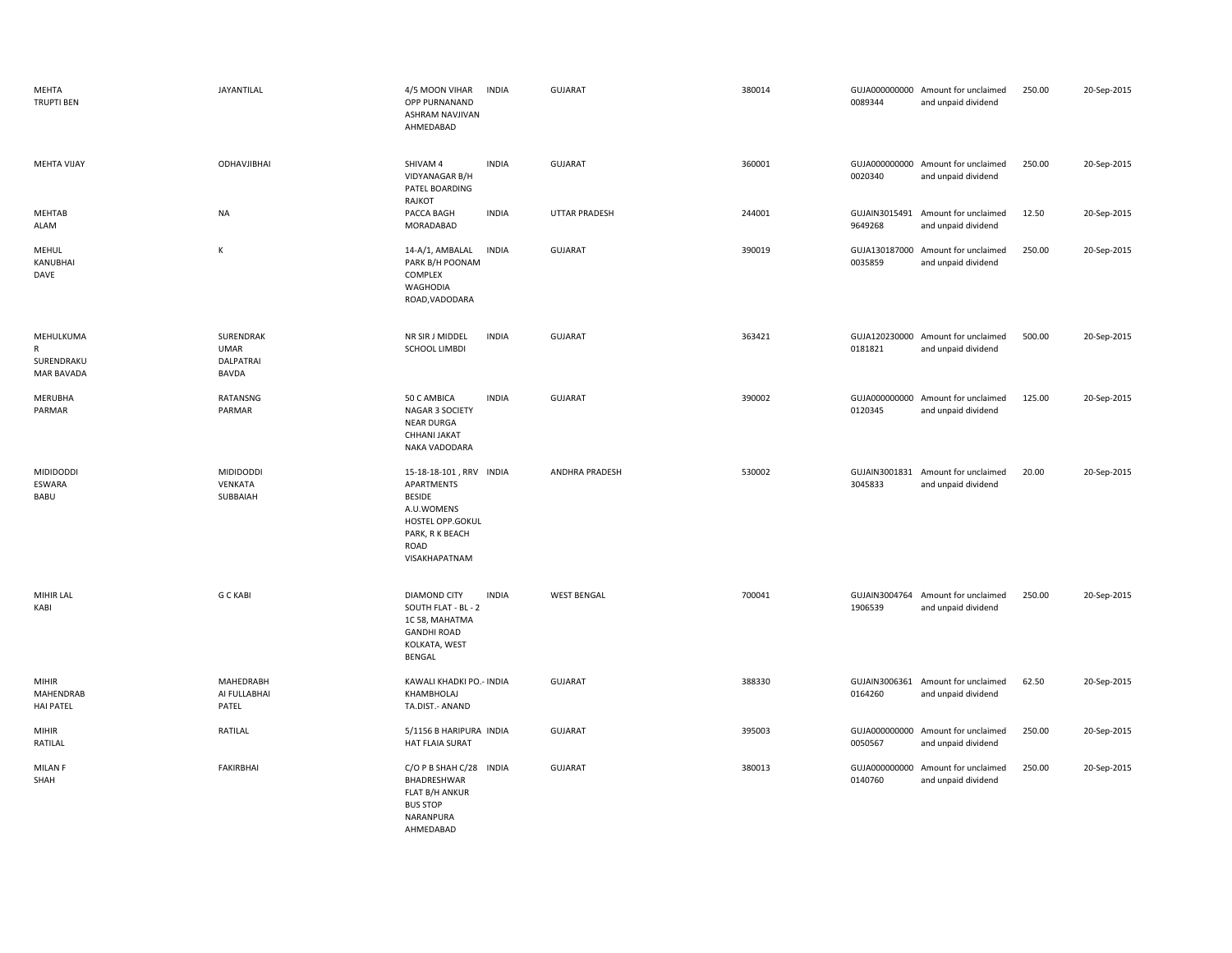| MILAN<br>LOONKAR            | MANAKCHAN<br><b>D LOONKAR</b>     | FLAT NO 13D 14TH<br><b>FLOOR ABHILASHA</b><br>46-A K MARG<br><b>GOWALIA TANK</b><br>MUMBAI                                                                                       | <b>INDIA</b> | MAHARASHTRA        | 400036 | 0311597                  | GUJAIN3005131 Amount for unclaimed<br>and unpaid dividend | 500.00 | 20-Sep-2015 |
|-----------------------------|-----------------------------------|----------------------------------------------------------------------------------------------------------------------------------------------------------------------------------|--------------|--------------------|--------|--------------------------|-----------------------------------------------------------|--------|-------------|
| MILI<br>BANERJEE            | D K<br>BANERJEE                   | 3/1A KESHAB<br><b>CHANDRA SEN</b><br><b>STREET PO</b><br>AMHERST<br>ST.CALCUTTA                                                                                                  | <b>INDIA</b> | <b>WEST BENGAL</b> | 700009 | 0156095                  | GUJA000000000 Amount for unclaimed<br>and unpaid dividend | 250.00 | 20-Sep-2015 |
| MILIBEN D<br>PATEL          | <b>DINESH</b>                     | 1 PABHUKUNJ SOC INDIA<br>NR ARADHANA<br>SCHOOL<br>MANINAGAR<br>AHMEDABAD                                                                                                         |              | GUJARAT            | 380008 | 0025881                  | GUJA000000000 Amount for unclaimed<br>and unpaid dividend | 250.00 | 20-Sep-2015 |
| MILIND DAVE                 | <b>VIKRAM BHAI</b><br>DAVE        | E/72DTPS<br>COLONY<br>DHUVARAN                                                                                                                                                   | <b>INDIA</b> | GUJARAT            | 388610 | 0121327                  | GUJA000000000 Amount for unclaimed<br>and unpaid dividend | 250.00 | 20-Sep-2015 |
| MILIND E<br>SHINDE          | <b>EKNATH S</b><br>SHINDE         | B K NO 1324-1-A<br>SECTION 32 ULHAS<br><b>NAGAR THANE</b>                                                                                                                        | <b>INDIA</b> | MAHARASHTRA        | 421004 | 0044185                  | GUJA000000000 Amount for unclaimed<br>and unpaid dividend | 375.00 | 20-Sep-2015 |
| MINA GUPTA                  | <b>RAJ KUMAR</b><br><b>GUPTA</b>  | 273 CANAL STREET INDIA<br>1ST FLOOR<br>SREEBHUMI<br>CALCUTTA                                                                                                                     |              | <b>WEST BENGAL</b> | 700048 | GUJA000000000<br>0057430 | Amount for unclaimed<br>and unpaid dividend               | 250.00 | 20-Sep-2015 |
| MINA H SHA                  | H L C SHAH                        | 50/51 SUVAKNPURI INDIA<br>SOCIETY FLAT NO 7<br><b>FIRST FLOOR</b><br>CHIKUWADI<br>JETALPUR RP<br><b>BARODA</b>                                                                   |              | <b>GUJARAT</b>     | 390007 | 0135746                  | GUJA000000000 Amount for unclaimed<br>and unpaid dividend | 250.00 | 20-Sep-2015 |
| MINA JANI                   | SURESH JANI                       | C/O S P JANI<br><b>DEPUTY</b><br><b>CONSERVATOR OF</b><br><b>FORESTS MARINE</b><br><b>NATIONAL PARK</b><br><b>FOREST</b><br>COLONY'VAN<br>SANKUL' NR<br>NAGNATH GATE<br>JAMNAGAR | <b>INDIA</b> | GUJARAT            | 361001 | 0020570                  | GUJA000000000 Amount for unclaimed<br>and unpaid dividend | 250.00 | 20-Sep-2015 |
| MINAL<br>KANKARIYA          | VINAY<br>KANKARIYA                | C/O KANKARIYA<br>TRADING CO OPP A<br>E C RELIEF ROAD<br>AHMEDABAD                                                                                                                | <b>INDIA</b> | GUJARAT            | 380001 | 0084333                  | GUJA000000000 Amount for unclaimed<br>and unpaid dividend | 250.00 | 20-Sep-2015 |
| MINAL M<br>KALA             | <b>MUKESH</b><br>KALA             | C/O MUKESH KALA INDIA<br>100/822 NIRMAL<br>APT OPP<br>JAYMANGAL<br>SOCIETYNARANPUR<br>A AHMEDABAD                                                                                |              | GUJARAT            | 380013 | 0163545                  | GUJA000000000 Amount for unclaimed<br>and unpaid dividend | 250.00 | 20-Sep-2015 |
| <b>MINAL RAVI</b><br>RUNGTA | RAVI<br>ONKARMAL<br><b>RUNGTA</b> | <b>RUNGTA PATEL</b><br>PUMP SWAJYA<br><b>BHAVAN AKOLA M S</b>                                                                                                                    | <b>INDIA</b> | MAHARASHTRA        | 444001 | GUJA000000000<br>0117512 | Amount for unclaimed<br>and unpaid dividend               | 250.00 | 20-Sep-2015 |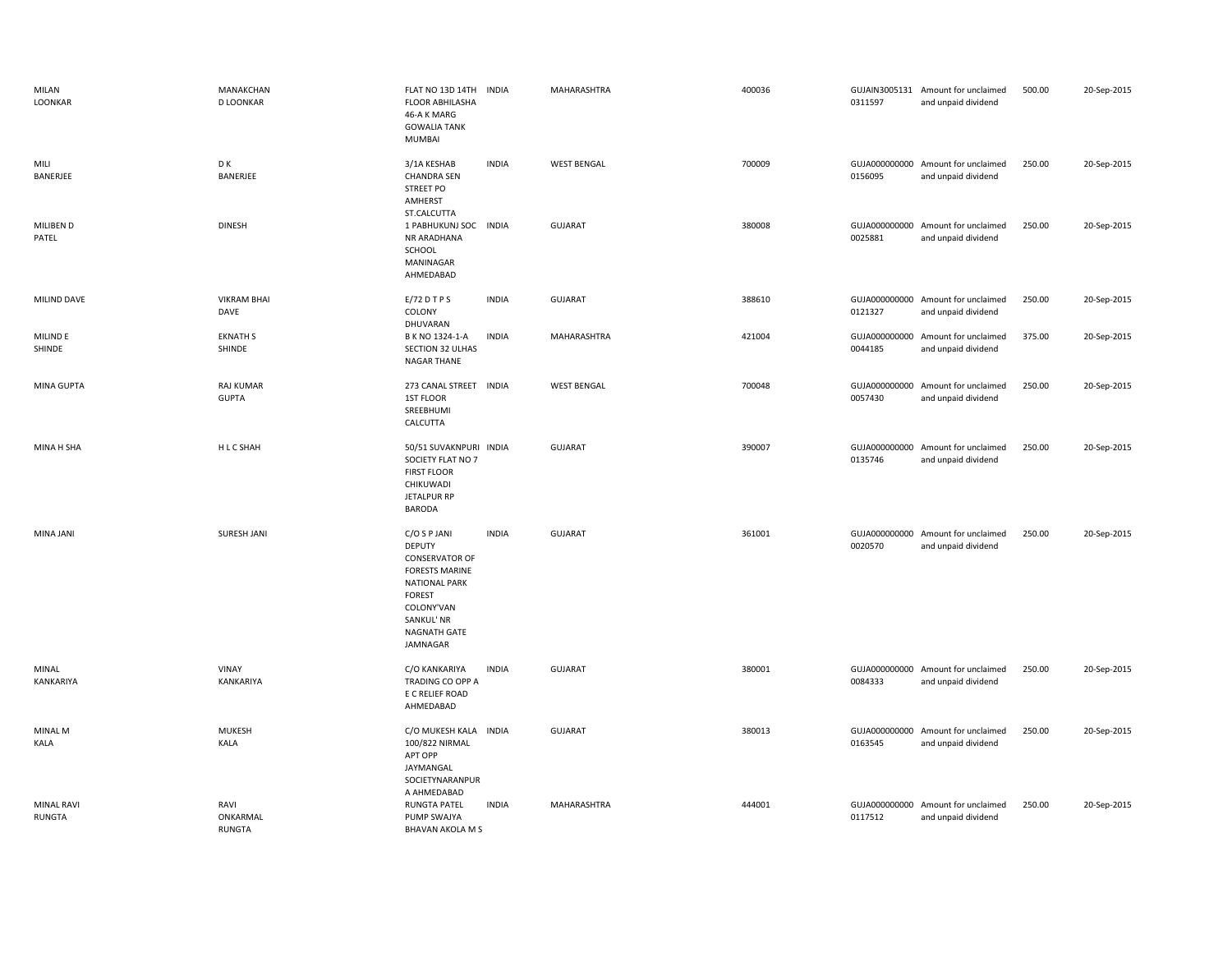| MINAXI<br>BHAVNAGARI                               | <b>NA</b>                                    | ZAVERI BUILDING<br><b>MAHURAT POLE</b><br><b>MANEK</b><br>CHOWKAHMEDABA                                                 | <b>INDIA</b> | <b>GUJARAT</b>     | 380001 | 0124387                  | GUJA000000000 Amount for unclaimed<br>and unpaid dividend | 500.00 | 20-Sep-2015 |
|----------------------------------------------------|----------------------------------------------|-------------------------------------------------------------------------------------------------------------------------|--------------|--------------------|--------|--------------------------|-----------------------------------------------------------|--------|-------------|
| MINAXIBEN<br><b>GOPALBHAI</b><br>CHOXI             | <b>GOPALBHAIC</b><br>CHOXI                   | D<br>TALJAMANGALS<br><b>KHADKI NEAR</b><br>PADHRAIMATA<br>PADRA BARODA                                                  | <b>INDIA</b> | <b>GUJARAT</b>     | 391440 | 0037142                  | GUJA000000000 Amount for unclaimed<br>and unpaid dividend | 250.00 | 20-Sep-2015 |
| MINESH C<br>SHAH                                   | NA                                           | <b>NA</b>                                                                                                               | <b>INDIA</b> | MAHARASHTRA        | 999999 | 0400016                  | GUJA000000000 Amount for unclaimed<br>and unpaid dividend | 125.00 | 20-Sep-2015 |
| <b>MINTUP</b><br>SHARMA                            | PARESH<br>SHARMA                             | C/O SHAH DAYALAL INDIA<br>MUKESHKUMAR<br>102 NEW GANJ<br>BAZAR UNJHA (N.G)                                              |              | <b>GUJARAT</b>     | 384170 | GUJA000000000<br>0167204 | Amount for unclaimed<br>and unpaid dividend               | 250.00 | 20-Sep-2015 |
| <b>MIRA</b><br>HARPALDAS                           | HARPALDAS                                    | E 4 PREM NAGAR<br>SAHIJPUR BOGHA<br>AHMEDABAD                                                                           | <b>INDIA</b> | <b>GUJARAT</b>     | 382345 | 0086380                  | GUJA000000000 Amount for unclaimed<br>and unpaid dividend | 250.00 | 20-Sep-2015 |
| MISHA HORA                                         | H S HORA                                     | 1-A T-519 PUSA<br>ROAD KAROL BAGH<br>N DELHI                                                                            | <b>INDIA</b> | DELHI              | 110005 | GUJA000000000<br>0127485 | Amount for unclaimed<br>and unpaid dividend               | 250.00 | 20-Sep-2015 |
| <b>MISTRY</b><br>AJAYKUMAR<br>SOMABHAI             | <b>NA</b>                                    | 10 63 LANGHNJ 4<br>LANGHNJ 4<br>LANGHANJ TA<br><b>MAHESANA DIST</b><br>MEHSANA GUJARAT                                  | <b>INDIA</b> | <b>GUJARAT</b>     | 382730 | GUJAIN3005131<br>5390082 | Amount for unclaimed<br>and unpaid dividend               | 47.50  | 20-Sep-2015 |
| MITA GAURI<br>PATEL                                | <b>DURGESH</b>                               | DIVYANG PANDYA INDIA<br>28 A 6<br>ANANDDHARA FLAT<br>MITHAKHALI<br>NAVARANGPURA<br>AHMEDABAD                            |              | <b>GUJARAT</b>     | 380009 | 0091686                  | GUJA000000000 Amount for unclaimed<br>and unpaid dividend | 250.00 | 20-Sep-2015 |
| MITA<br>PRAHLADRAI<br>AVASATTHI                    | NA                                           | K-52/005<br>YOGINAGAR EKSAR<br>ROAD BORIVLI W<br>BOMBAY                                                                 | <b>INDIA</b> | MAHARASHTRA        | 400092 | 0124398                  | GUJA000000000 Amount for unclaimed<br>and unpaid dividend | 500.00 | 20-Sep-2015 |
| MITA SAHA                                          | <b>D SAHA</b>                                | 39/1 JOYNARAYAN INDIA<br><b>BANERJEE LANE</b><br>BARANAGAR<br>CALCUTTA                                                  |              | <b>WEST BENGAL</b> | 700036 | 0130636                  | GUJA000000000 Amount for unclaimed<br>and unpaid dividend | 500.00 | 20-Sep-2015 |
| <b>MITABEN</b><br>MEHTA                            | ATULBHAI                                     | GAJRA NIWAS 145<br><b>VIJAY RAJ NAGAR</b><br>BHAVNAGAR                                                                  | <b>INDIA</b> | <b>GUJARAT</b>     | 364003 | 0032704                  | GUJA000000000 Amount for unclaimed<br>and unpaid dividend | 250.00 | 20-Sep-2015 |
| MITEN<br><b>KUMAR</b><br>SHANKARLAL<br>JANI        | SHANKARLAL<br><b>BHOGILAL</b><br><b>JANI</b> | E/1 GEB STAFF<br>QUARTERS 132 K V<br><b>GOTRI SUB STATION</b><br>OPP T B HOSPITAL<br><b>GOTRI ROAD</b><br><b>BARODA</b> | <b>INDIA</b> | <b>GUJARAT</b>     | 390021 | GUJA000000000<br>0121735 | Amount for unclaimed<br>and unpaid dividend               | 250.00 | 20-Sep-2015 |
| MITESHKUMA<br><b>R B PATEL</b>                     | <b>NA</b>                                    | AT SALATPUR DIS S INDIA<br>K HIMMATNAGAR<br><b>TALOD</b>                                                                |              | <b>GUJARAT</b>     | 383215 | 1456176                  | GUJA130414000 Amount for unclaimed<br>and unpaid dividend | 25.00  | 20-Sep-2015 |
| MITHIL<br><b>KUMAR</b><br><b>DINUBHAI</b><br>PATEL | <b>DINUBHAI</b><br>APABHAI<br>PATEL          | A 1 G P C B STAFF<br><b>QUARTERS SECTOR</b><br>8 GANDHINAGAR                                                            | INDIA        | <b>GUJARAT</b>     | 382007 | GUJA000000000<br>0150275 | Amount for unclaimed<br>and unpaid dividend               | 250.00 | 20-Sep-2015 |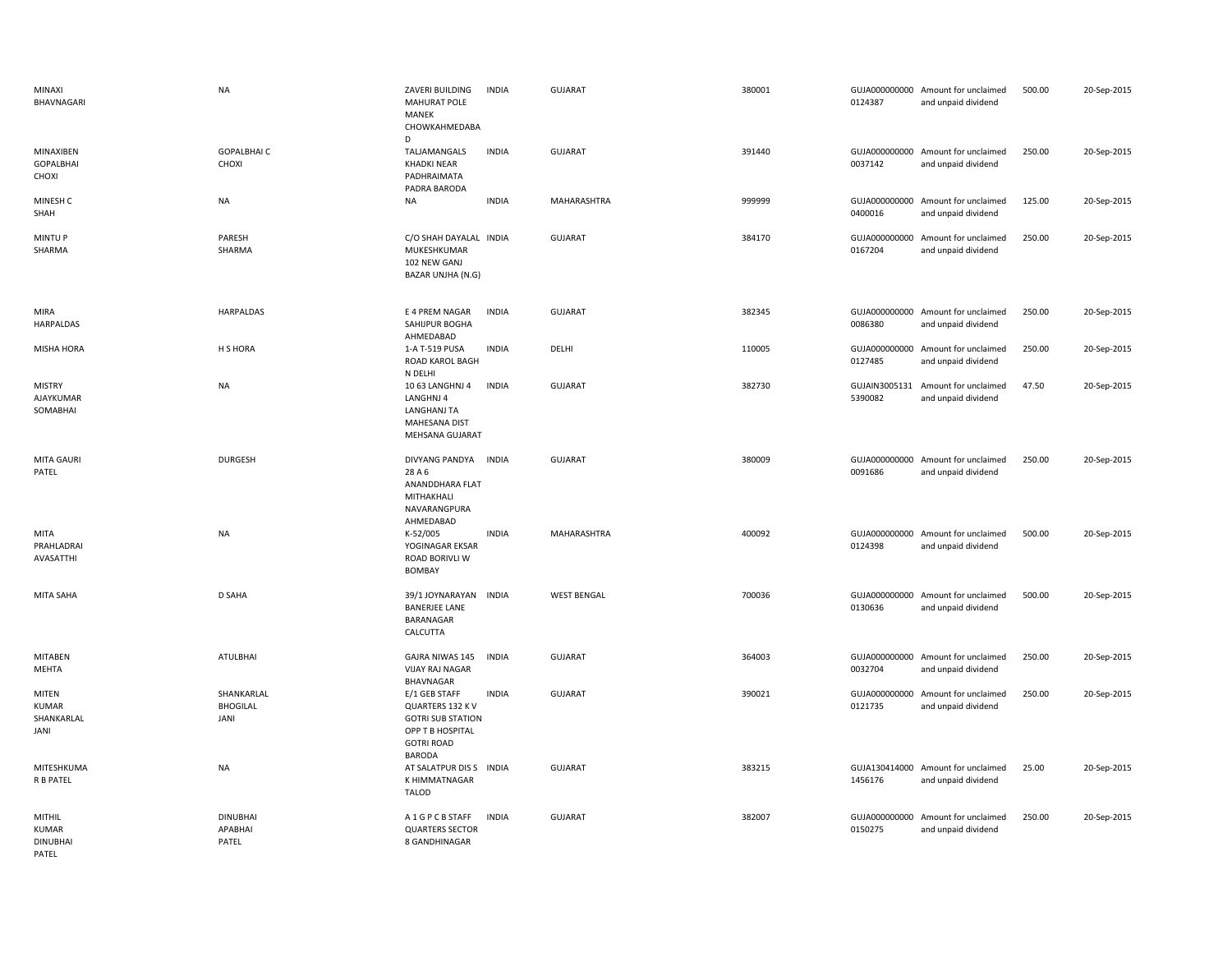| MITHILESH<br>SHARMA                             | <b>RAM NIWAS</b><br>SHARMA       | C 154 GANGA VIHAR INDIA<br>PO GOKALPURI<br>DELHI                                                                                                                                                                      |              | DELHI             | 110094 | 0017082                  | GUJA000000000 Amount for unclaimed<br>and unpaid dividend | 250.00 | 20-Sep-2015 |
|-------------------------------------------------|----------------------------------|-----------------------------------------------------------------------------------------------------------------------------------------------------------------------------------------------------------------------|--------------|-------------------|--------|--------------------------|-----------------------------------------------------------|--------|-------------|
| MITTHULAL<br>GOYAL                              | SURAJMAL<br><b>GOYAL RETD</b>    | C/O B K AGRAWAL<br>108 M T CLOTH<br>MARKET INDORE M<br>P                                                                                                                                                              | <b>INDIA</b> | MADHYA PRADESH    | 452004 | 0007586                  | GUJA000000000 Amount for unclaimed<br>and unpaid dividend | 250.00 | 20-Sep-2015 |
| <b>MITULK</b><br>MEHTA                          | <b>KAMLESH P</b><br>MEHTA        | 121 22 AAHURA<br><b>NAGAR SOCIETY</b><br>OPP<br>BHULKABHAVAN                                                                                                                                                          | <b>INDIA</b> | <b>GUJARAT</b>    | 395003 | GUJA000000000<br>0048677 | Amount for unclaimed<br>and unpaid dividend               | 250.00 | 20-Sep-2015 |
| MOGARAMPA<br>LLI LAKSHMI<br>KUMARI              | <b>NA</b>                        | SCHOOL ADJAN<br><b>ROAD SURAT</b><br>W/O M<br>NAGESWARA RAO<br><b>ASST MANAGER</b><br><b>UNION BANK OF</b><br>INDIA 12 RANIGANJ<br><b>NEAR VENKAT ROAD</b><br><b>REWA MAIN</b><br><b>BRANCH REWA</b><br>MADHYAPRADESH | <b>INDIA</b> | MADHYA PRADESH    | 486001 | 0027901                  | GUJAIN3010222 Amount for unclaimed<br>and unpaid dividend | 250.00 | 20-Sep-2015 |
| MOHAMED                                         | <b>NA</b>                        | P M A HOUSE                                                                                                                                                                                                           | <b>INDIA</b> | KERALA            | 679573 |                          | GUJAIN3018951 Amount for unclaimed                        | 250.00 | 20-Sep-2015 |
| RAFEEQUE K<br>м                                 |                                  | KUTTIPPURAM<br>MALAPPURAM,<br>KERALA                                                                                                                                                                                  |              |                   |        | 0806836                  | and unpaid dividend                                       |        |             |
| MOHAMEED<br>YUSUF<br><b>ROWTHER</b><br>MOHAMMED | <b>NA</b>                        | 24 KANAPPA STREET INDIA<br>PALLA PATTI                                                                                                                                                                                |              | <b>TAMIL NADU</b> | 639207 | 0253900                  | GUJA120186000 Amount for unclaimed<br>and unpaid dividend | 62.50  | 20-Sep-2015 |
| HAN<br>MOHAMMAD<br>AYUB BHAT                    | <b>NA</b>                        | PINGLEENA<br>PULWAMA<br>SRINAGAR                                                                                                                                                                                      | <b>INDIA</b> | JAMMU AND KASHMIR | 192301 | 0188528                  | GUJA120289000 Amount for unclaimed<br>and unpaid dividend | 250.00 | 20-Sep-2015 |
| MOHAMMAD<br>SALIMUL<br><b>ISLAM</b>             | <b>NA</b>                        | OLD KARIMGANJ<br><b>GAYA GAYA</b>                                                                                                                                                                                     | <b>INDIA</b> | <b>BIHAR</b>      | 823001 | GUJA120106000<br>1172951 | Amount for unclaimed<br>and unpaid dividend               | 250.00 | 20-Sep-2015 |
| MOHAMMED<br><b>HUSAIN</b><br>SAYED              | SAFDAR<br><b>HUSAIN</b><br>SAYED | <b>HUSSAIN MANZIL</b><br><b>GIRNAR ROAD</b><br>JUNAGADH                                                                                                                                                               | <b>INDIA</b> | <b>GUJARAT</b>    | 362001 | GUJA000000000<br>0180392 | Amount for unclaimed<br>and unpaid dividend               | 25.00  | 20-Sep-2015 |
| MOHAMMED<br><b>IBRAHIM</b>                      | SABU SAB                         | NO 326<br><b>BANNIMANTAP C</b><br>LAYOUT MYSORE                                                                                                                                                                       | <b>INDIA</b> | KARNATAKA         | 560015 | GUJA000000000<br>0097451 | Amount for unclaimed<br>and unpaid dividend               | 250.00 | 20-Sep-2015 |
| MOHAMMED<br><b>ISHAK A</b><br>SHAIKH            | ABDUL MAJID                      | SUPREME PRO<br>STORE NAVA YARD<br><b>NEAR BUS STAND</b><br>VADODARA                                                                                                                                                   | <b>INDIA</b> | <b>GUJARAT</b>    | 390002 | GUJA000000000<br>0130841 | Amount for unclaimed<br>and unpaid dividend               | 250.00 | 20-Sep-2015 |
| MOHAMMED<br>SALEEMUDDI<br>${\sf N}$             | <b>NA</b>                        | Q NO: T2-573 PO<br><b>GODAVARI 8</b><br><b>INCLINE</b><br>GODAVARIKHANI<br>KARIMNAGAR DIST                                                                                                                            | <b>INDIA</b> | ANDHRA PRADESH    | 505211 | 0054711                  | GUJA120307000 Amount for unclaimed<br>and unpaid dividend | 250.00 | 20-Sep-2015 |
| MOHAN                                           | SANGAPPA                         | NO 2/275 POST<br>POTHNAL TQ<br><b>MANVI DIST</b><br><b>RAICHUR</b>                                                                                                                                                    | <b>INDIA</b> | <b>KARNATAKA</b>  | 584143 | 0471404                  | GUJAIN3019263 Amount for unclaimed<br>and unpaid dividend | 250.00 | 20-Sep-2015 |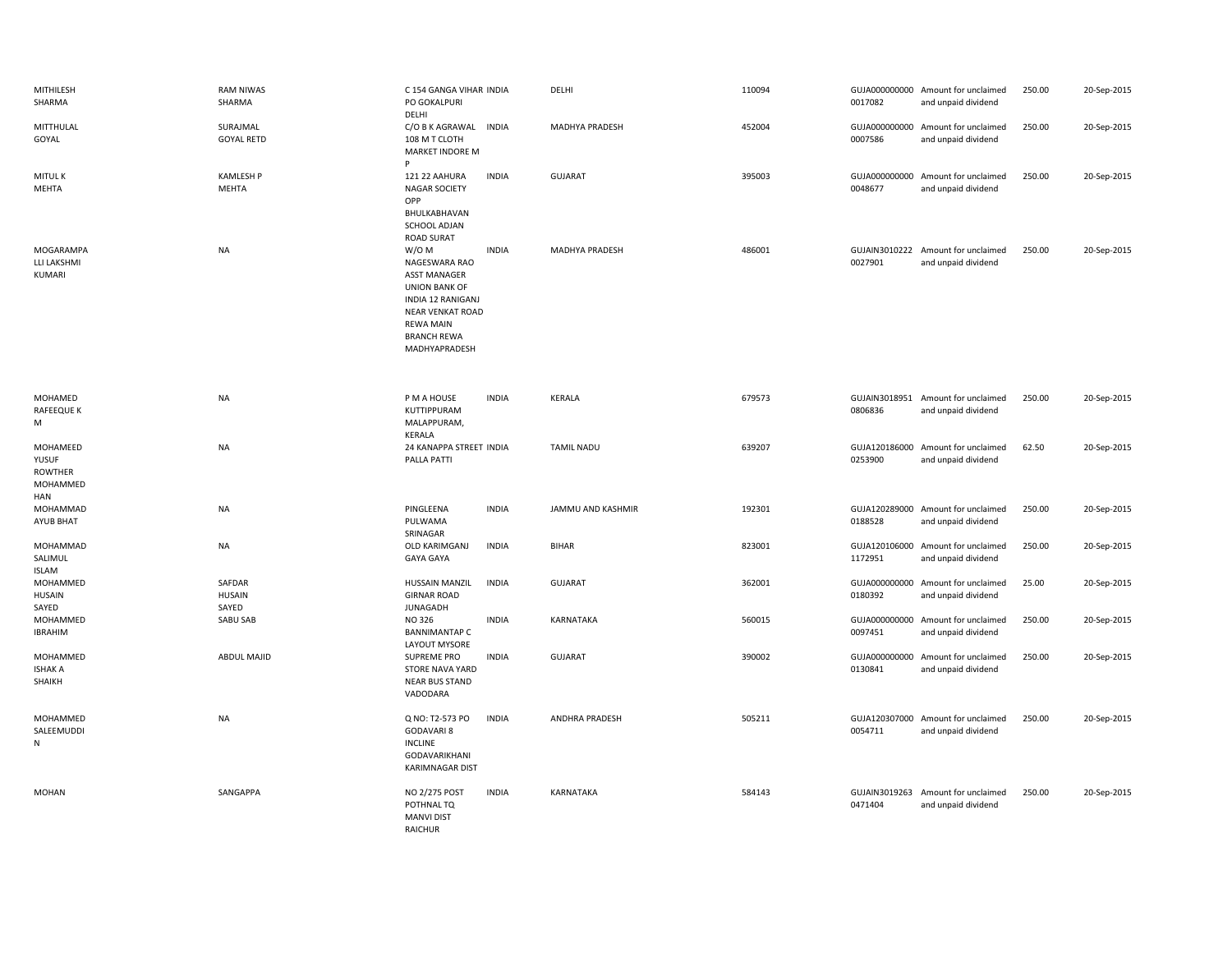| <b>MOHAN BHAI</b><br>LALABHAI<br>DHAMELIYA        | LALA BHAI<br><b>NARSHI BHAI</b>                    | TO POST RAJPARA<br><b>INDIA</b><br>NO 2 VAYA TANSA<br><b>DIST BHAVNAGAR</b><br>GUJARAT                                             | <b>GUJARAT</b>        | 364120 | 0074293                  | GUJA000000000 Amount for unclaimed<br>and unpaid dividend | 250.00 | 20-Sep-2015 |
|---------------------------------------------------|----------------------------------------------------|------------------------------------------------------------------------------------------------------------------------------------|-----------------------|--------|--------------------------|-----------------------------------------------------------|--------|-------------|
| MOHAN<br>GONUGONDL<br>Α                           | <b>NA</b>                                          | QR NO C 9/6 RIVER INDIA<br>SIDE TOWNSHIP<br>ROAD NO <sub>1</sub><br><b>BURNPUR ASANSOL</b>                                         | <b>WEST BENGAL</b>    | 713325 | 2755942                  | GUJAIN3029024 Amount for unclaimed<br>and unpaid dividend | 10.00  | 20-Sep-2015 |
| MOHAN LAL                                         | <b>HARIRAM</b>                                     | 123 YADHWAL<br><b>INDIA</b><br><b>STREET PADI</b><br>MADRAS                                                                        | <b>TAMIL NADU</b>     | 600050 | 0014053                  | GUJA000000000 Amount for unclaimed<br>and unpaid dividend | 250.00 | 20-Sep-2015 |
| <b>MOHAN LAL</b><br><b>BINYALA</b>                | <b>MAHAVIR</b><br>PRASAD<br><b>BINYALA</b><br>RETD | C/O MADHUSUDAN INDIA<br><b>INDUSTRIES LTD</b><br><b>RAKHIAL TA</b><br>DEHGAM DISTT<br>AHMEDABAD                                    | <b>GUJARAT</b>        | 382315 | GUJA000000000<br>0027185 | Amount for unclaimed<br>and unpaid dividend               | 250.00 | 20-Sep-2015 |
| <b>MOHAN LAL</b><br>SHARMA                        | N L SHARMA<br><b>BUSNESS</b>                       | D/6/32 B NANDAN INDIA<br><b>KANAN CHITRAKOT</b><br><b>JAIPURRAJ</b>                                                                | RAJASTHAN             | 302021 | 0009412                  | GUJA000000000 Amount for unclaimed<br>and unpaid dividend | 187.50 | 20-Sep-2015 |
| MOHAN<br><b>MAVJI TANK</b>                        | MAVJI BHAI J<br><b>TANK</b>                        | 1-C 101 PARAS<br><b>INDIA</b><br><b>NAGAR SHAKER</b><br><b>LANE KANDIVLI</b><br>(WEST) MUMBAI                                      | MAHARASHTRA           | 400067 | 0096521                  | GUJA000000000 Amount for unclaimed<br>and unpaid dividend | 250.00 | 20-Sep-2015 |
| <b>MOHAN</b><br><b>NARAYAN</b><br><b>JOSHI</b>    | <b>NA</b>                                          | 5 HARSHAD APTS<br><b>INDIA</b><br>POST BHAT VIA<br>SARKHEJ DIST<br>AHMEDABAD                                                       | <b>GUJARAT</b>        | 382210 | GUJA000000000<br>0034098 | Amount for unclaimed<br>and unpaid dividend               | 250.00 | 20-Sep-2015 |
| <b>MOHAN</b><br>SINGH                             | <b>KARTAR</b><br>SINGH                             | HOUSE NO -103<br><b>INDIA</b><br>SECTOR- 71 MOHALI<br>(PUNJAB)                                                                     | CHANDIGARH            | 160059 | 0024760                  | GUJAIN3010631 Amount for unclaimed<br>and unpaid dividend | 250.00 | 20-Sep-2015 |
| <b>MOHAN SINH</b><br>MAHIDA                       | <b>BHAVSINH</b>                                    | C/O P H SHAH 7 B<br><b>INDIA</b><br>VIKRAMNAGAR<br><b>COLONY BEHIND</b><br>ARYAKNY VIDYALAY<br><b>KARELI BAUG</b><br><b>BARODA</b> | <b>GUJARAT</b>        | 390018 | GUJA000000000<br>0120341 | Amount for unclaimed<br>and unpaid dividend               | 250.00 | 20-Sep-2015 |
| <b>MOHANA</b><br>VENIKATA<br>LINGAM<br>PRATTIPATI | P RACHA<br>LINGAM                                  | H NO A 16 CEMENT INDIA<br><b>CORPORATION OF</b><br>INDIA ADILABAD                                                                  | <b>ANDHRA PRADESH</b> | 504003 | 0006339                  | GUJA000000000 Amount for unclaimed<br>and unpaid dividend | 250.00 | 20-Sep-2015 |
| <b>MOHANBHAI</b><br><b>D RUPALA</b>               | DHULABHAI<br><b>K RUPALA</b>                       | FIRST FLOOR 18<br><b>INDIA</b><br><b>BLOCK</b><br>HANSPRATAP<br>SOCIETY BEHIND<br><b>NEW CIVIL</b><br>HOSPITAL ASARWA<br>AHMEDABAD | <b>GUJARAT</b>        | 380016 | 0084065                  | GUJA000000000 Amount for unclaimed<br>and unpaid dividend | 250.00 | 20-Sep-2015 |
| MOHANBHAI<br><b>R PATEL</b>                       | <b>RATANJI BHAI</b>                                | <b>B-2 POWER HOUSE INDIA</b><br><b>COLONY UTRAN</b>                                                                                | <b>GUJARAT</b>        | 394105 | 0121430                  | GUJA000000000 Amount for unclaimed<br>and unpaid dividend | 250.00 | 20-Sep-2015 |
| MOHANI DEVI<br><b>NAHATA</b>                      | <b>SUJAN MAL</b><br>NAHATA                         | C/O HARAK CHAND INDIA<br>SUJAN MAL 113 B<br><b>MANOHAR DAS</b><br>KATRA CALCUTTA                                                   | <b>WEST BENGAL</b>    | 700007 | 0052794                  | GUJA000000000 Amount for unclaimed<br>and unpaid dividend | 250.00 | 20-Sep-2015 |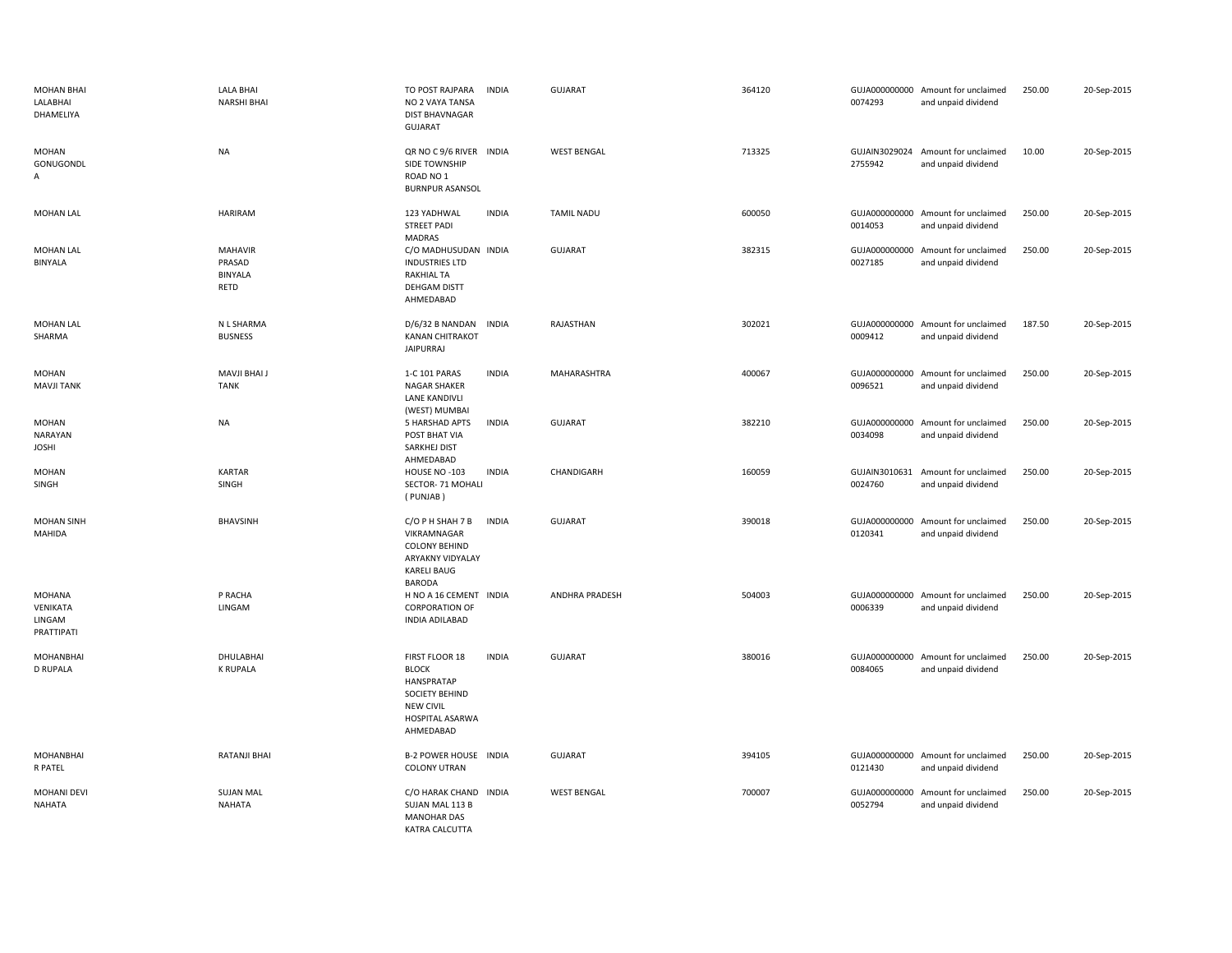| MOHANLAL<br>AASDEV                  | <b>TANSUKH</b><br>DASS              | 301 SECTOR A<br>SHASTRI NAGAR<br>JODHPUR RAJ                                                | <b>INDIA</b> | RAJASTHAN            | 342003 | 0070109                  | GUJA000000000 Amount for unclaimed<br>and unpaid dividend | 250.00 | 20-Sep-2015 |
|-------------------------------------|-------------------------------------|---------------------------------------------------------------------------------------------|--------------|----------------------|--------|--------------------------|-----------------------------------------------------------|--------|-------------|
| MOHANLAL<br>LALWANI                 | D CHAND                             | 17/345 B K M<br><b>STREET POST BOX</b><br>NO 55 CUDDAPAH                                    | <b>INDIA</b> | ANDHRA PRADESH       | 516001 | 0129908                  | GUJA000000000 Amount for unclaimed<br>and unpaid dividend | 125.00 | 20-Sep-2015 |
| MOHD<br><b>MAQBOOL</b><br>MIR       | NA                                  | JANBAZPORA<br>BARAMULLA<br>BARAMULLA                                                        | <b>INDIA</b> | JAMMU AND KASHMIR    | 193101 | 0281038                  | GUJA120132000 Amount for unclaimed<br>and unpaid dividend | 17.50  | 20-Sep-2015 |
| MOHD<br>MAZHERUDDI<br>N RAFIUDDIN   | MOHD<br>RAFIUDDIN                   | ROOM NO 248<br><b>BUILDING NO 11</b><br>SECTOR - 7 CGS<br><b>COLONY ANTOP</b><br>HILLMUMBAI | <b>INDIA</b> | MAHARASHTRA          | 400037 | GUJA000000000<br>0128317 | Amount for unclaimed<br>and unpaid dividend               | 500.00 | 20-Sep-2015 |
| MOHD<br><b>MOHIUDDIN</b>            | SHIAKALI                            | H NO 2 6 121 CHOTI INDIA<br>MASJID SUBEDARI<br>HANAMKONDA<br><b>WARANGAL AP</b>             |              | ANDHRA PRADESH       | 506010 | 0114606                  | GUJA000000000 Amount for unclaimed<br>and unpaid dividend | 250.00 | 20-Sep-2015 |
| MOHD<br>NAKEEB<br>REHMANI           | <b>NA</b>                           | H NO 7/500<br>NAVARANG NAGAR<br><b>BEAWAR</b><br>CHHAWANI<br><b>BEAWAR</b><br>RAJASTHAN     | <b>INDIA</b> | RAJASTHAN            | 305901 | 5539413                  | GUJAIN3005131 Amount for unclaimed<br>and unpaid dividend | 125.00 | 20-Sep-2015 |
| MOHD<br>NAZEER<br>AHMED             | MOHD<br>MISKEEN                     | H NO 19-2-11/21<br><b>MISRI GUNJ</b><br>HYDERABAD                                           | <b>INDIA</b> | ANDHRA PRADESH       | 500253 | 0092969                  | GUJA000000000 Amount for unclaimed<br>and unpaid dividend | 250.00 | 20-Sep-2015 |
| MOHD SALIM<br><b>MEMON</b>          | ABDUL<br>GAFFAR                     | C/O SAURASHTRA<br>PAN SUPPLY MUSA<br><b>GALLI POST BASSEIN</b><br>THANA M S                 | <b>INDIA</b> | MAHARASHTRA          | 401201 | 0021247                  | GUJA000000000 Amount for unclaimed<br>and unpaid dividend | 250.00 | 20-Sep-2015 |
| <b>MOHINDER</b><br><b>PAUL SAKA</b> | <b>DEV RAJ</b><br>SAKA              | 241 TYPE III POWER INDIA<br><b>COLONY ROPAR PB</b>                                          |              | PUNJAB               | 140001 | 0005021                  | GUJA000000000 Amount for unclaimed<br>and unpaid dividend | 250.00 | 20-Sep-2015 |
| <b>MOHINDER</b><br>SINGH SIDHU      | S BACHITTAR<br>SINGH                | POULTARY FARM,<br><b>JASSAPUR ROAD</b><br>DERA BASSI DISTT.<br>PATIALA PUNJAB               | <b>INDIA</b> | PUNJAB               | 140507 | GUJAIN3008881<br>4708013 | Amount for unclaimed<br>and unpaid dividend               | 375.00 | 20-Sep-2015 |
| <b>MOHINI</b><br>BHATIA             | <b>JAI NARAYAN</b><br><b>BHATIA</b> | MADHINATH ROAD INDIA<br>BAREILLY                                                            |              | <b>UTTAR PRADESH</b> | 243001 | 0014053                  | GUJAIN3011862 Amount for unclaimed<br>and unpaid dividend | 250.00 | 20-Sep-2015 |
| <b>MOHINIBEN</b><br>M SHAH          | <b>MAHESH K</b><br>SHAH             | DR N P PATEL<br>HOUSE AMBAWADI<br>RAMNAGAR<br>SABARMATI<br>AHMEDABAD                        | <b>INDIA</b> | <b>GUJARAT</b>       | 380005 | 0000620                  | GUJA000000000 Amount for unclaimed<br>and unpaid dividend | 250.00 | 20-Sep-2015 |
| <b>MOHIT</b><br>KUMAR               | <b>NA</b>                           | H. NO.-332, SCE.-5, INDIA<br>U.E. KURUKSHETRA                                               |              | <b>HARYANA</b>       | 136118 | 0278259                  | GUJA120289000 Amount for unclaimed<br>and unpaid dividend | 5.00   | 20-Sep-2015 |
| <b>MOHIT SHAH</b>                   | GOVINDLAL<br>N SHAH                 | C/O DR A N SHAH<br>OPP KUMARRSHALA<br>NARODA<br>AHMEDABAD                                   | <b>INDIA</b> | <b>GUJARAT</b>       | 382325 | GUJA000000000<br>0027840 | Amount for unclaimed<br>and unpaid dividend               | 250.00 | 20-Sep-2015 |
| <b>MOHIT</b><br><b>VERMA</b>        | <b>NA</b>                           | C-4, MANDAVALI<br>NEAR I.P.EXTN<br><b>DELHI</b>                                             | <b>INDIA</b> | DELHI                | 110092 | GUJAIN3029024<br>1566284 | Amount for unclaimed<br>and unpaid dividend               | 125.00 | 20-Sep-2015 |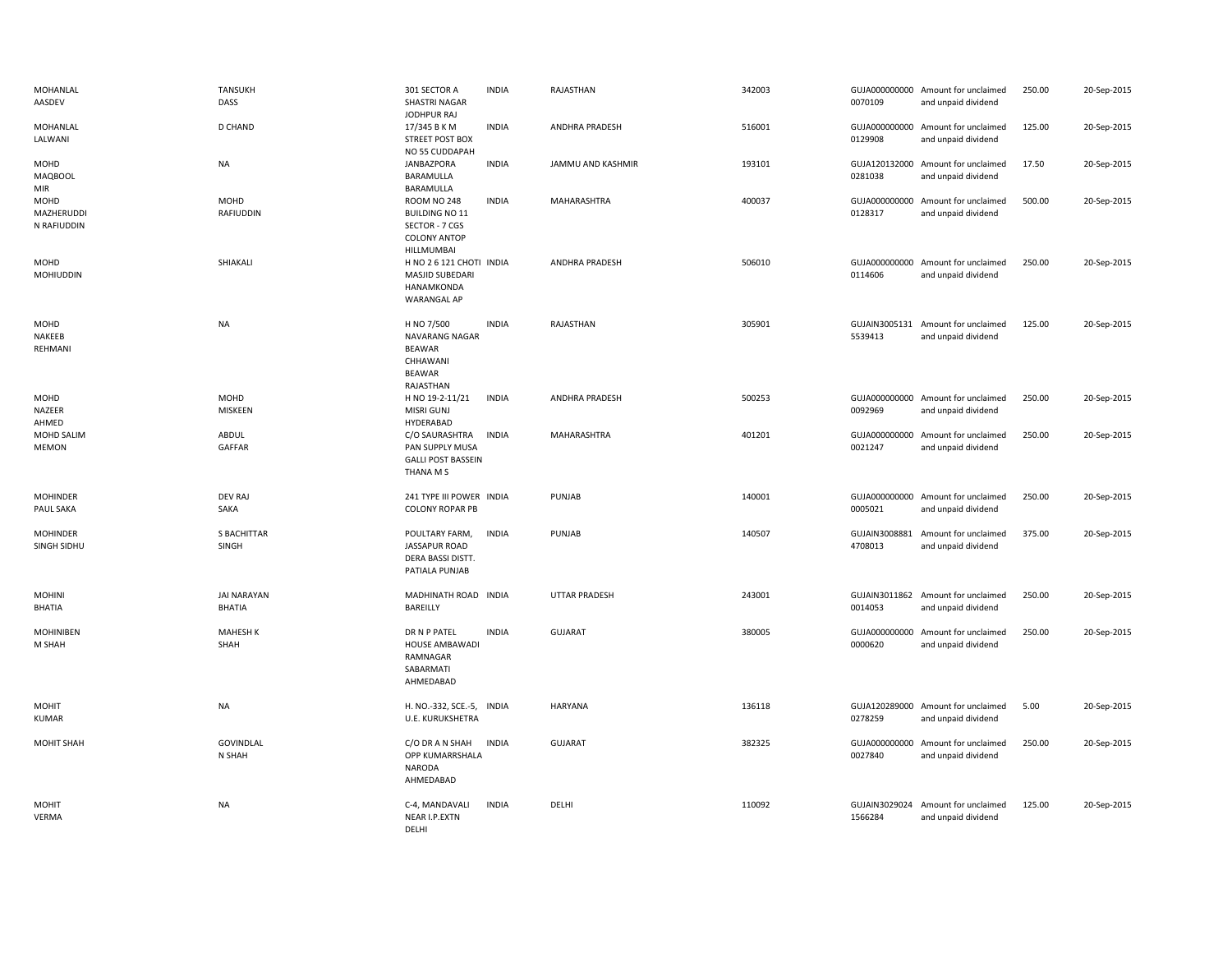| <b>MOHMADBH</b><br>AI B MISTRY                 | <b>B BHAI</b>                             | OPP BAPU<br>SMRUTIKUNJ<br>MASTER NI CHALI<br>O/S SHAHPUR GATE<br>AHMEDABAD                         | <b>INDIA</b> | <b>GUJARAT</b>       | 380001 | 0142138                  | GUJA000000000 Amount for unclaimed<br>and unpaid dividend | 500.00 | 20-Sep-2015 |
|------------------------------------------------|-------------------------------------------|----------------------------------------------------------------------------------------------------|--------------|----------------------|--------|--------------------------|-----------------------------------------------------------|--------|-------------|
| MOHMMAD<br><b>KALIM KHAN</b>                   | <b>ALIRAZA</b><br>KHAN                    | 35 ACHARYA<br>JAGDISH BOSE<br>ROAD MULLICK<br><b>BAZAR CALCUTTA</b>                                | <b>INDIA</b> | <b>WEST BENGAL</b>   | 700017 | 0098774                  | GUJA000000000 Amount for unclaimed<br>and unpaid dividend | 250.00 | 20-Sep-2015 |
| MOHOMMED<br>NAEEM<br>QUANUNGO                  | <b>NAZIR</b><br>AHMAD                     | 1 MAYUR<br>APARTMENT<br><b>FATEHGUNJ BEHIND</b><br>PARSI AGIYARI<br><b>BARODA</b>                  | <b>INDIA</b> | <b>GUJARAT</b>       | 390002 | 0120215                  | GUJA000000000 Amount for unclaimed<br>and unpaid dividend | 375.00 | 20-Sep-2015 |
| MOLIGE<br>SURENDER                             | <b>NA</b>                                 | H NO 4-4-193<br>SOMWARPET<br>NIRMAL                                                                | <b>INDIA</b> | ANDHRA PRADESH       | 504106 | 0967902                  | GUJAIN3023241 Amount for unclaimed<br>and unpaid dividend | 257.50 | 20-Sep-2015 |
| MOLLY<br>BENNY<br>GEORGE                       | <b>NA</b>                                 | C/O VIGINCE<br><b>COMPLEX</b><br>VARIKKANIKKAL<br>HOUSE<br>KATTAPPANA P O<br><b>IDUKKI, KERALA</b> | <b>INDIA</b> | KERALA               | 685515 | GUJAIN3018951<br>0577048 | Amount for unclaimed<br>and unpaid dividend               | 100.00 | 20-Sep-2015 |
| MONA GOEL                                      | <b>NA</b>                                 | H-52, SHIVALIK<br>NAGAR BHEL,<br>RANIPUR HARDWAR                                                   | <b>INDIA</b> | UTTARAKHAND          | 249403 | 0043243                  | GUJAIN3016882 Amount for unclaimed<br>and unpaid dividend | 312.50 | 20-Sep-2015 |
| <b>MONAL</b><br><b>KUMAR</b><br><b>VINCHHI</b> | H VINCHHI                                 | $LS/5-130$<br>SHASTRINAGAR<br>NARANPURA<br>AHMEDABAD                                               | <b>INDIA</b> | GUJARAT              | 380013 | 0154644                  | GUJA000000000 Amount for unclaimed<br>and unpaid dividend | 250.00 | 20-Sep-2015 |
| <b>MONALI G</b><br><b>BHAVSAR</b>              | GUNVANTLAL<br>BHAVSAR<br><b>EDUCATION</b> | A-6, MAHATMA<br>PARK, NR. DEVPATH<br>FLAT, PUNAM PARTY<br>PLOT NAVA<br>VADAJAHMEDABAD              | <b>INDIA</b> | <b>GUJARAT</b>       | 380013 | 0181180                  | GUJA000000000 Amount for unclaimed<br>and unpaid dividend | 125.00 | 20-Sep-2015 |
| <b>MONIKA M</b><br>PATEL                       | <b>NA</b>                                 | 9 KETAN SOCIETY<br>NR SARDAR PATEL<br>COLONY<br>AHMEDABAD                                          | <b>INDIA</b> | <b>GUJARAT</b>       | 380014 | 0030859                  | GUJA000000000 Amount for unclaimed<br>and unpaid dividend | 250.00 | 20-Sep-2015 |
| <b>MONIKA</b><br>SHUKLA                        | PHOOL<br>CHANDRA<br>SHUKLA                | 111/320 ASHOK<br>NAGAR KANPUR                                                                      | <b>INDIA</b> | <b>UTTAR PRADESH</b> | 208012 | 0012217                  | GUJA000000000 Amount for unclaimed<br>and unpaid dividend | 250.00 | 20-Sep-2015 |
| <b>MONISHA S</b><br><b>ADVANI</b>              | SURESH<br><b>BUSIENSS</b>                 | 52 MONALISA<br><b>BOMBAY 34A</b><br><b>OCEAN CREST</b><br><b>BOMABY</b>                            | <b>INDIA</b> | MAHARASHTRA          | 400036 | 0149947                  | GUJA000000000 Amount for unclaimed<br>and unpaid dividend | 250.00 | 20-Sep-2015 |
| <b>MONOMOY</b><br>BANERJEE                     | LATE SH<br>ABHOYCH<br>BANERJEE            | S D NOPANY<br>SCHOOL 2D NANDO<br><b>MULLICK LANE</b><br>CALCUTTA                                   | <b>INDIA</b> | <b>WEST BENGAL</b>   | 700006 | 0060970                  | GUJA000000000 Amount for unclaimed<br>and unpaid dividend | 500.00 | 20-Sep-2015 |
| MOOL CHAND<br>SAINI                            | BHAGVANA<br><b>RAM SAINI</b>              | C/O ANKIT TRADING INDIA<br><b>COMPANY PO</b><br><b>DUNDLOD R S DIST</b><br><b>JHUNJHUNU</b>        |              | RAJASTHAN            | 333706 | 0070530                  | GUJA000000000 Amount for unclaimed<br>and unpaid dividend | 250.00 | 20-Sep-2015 |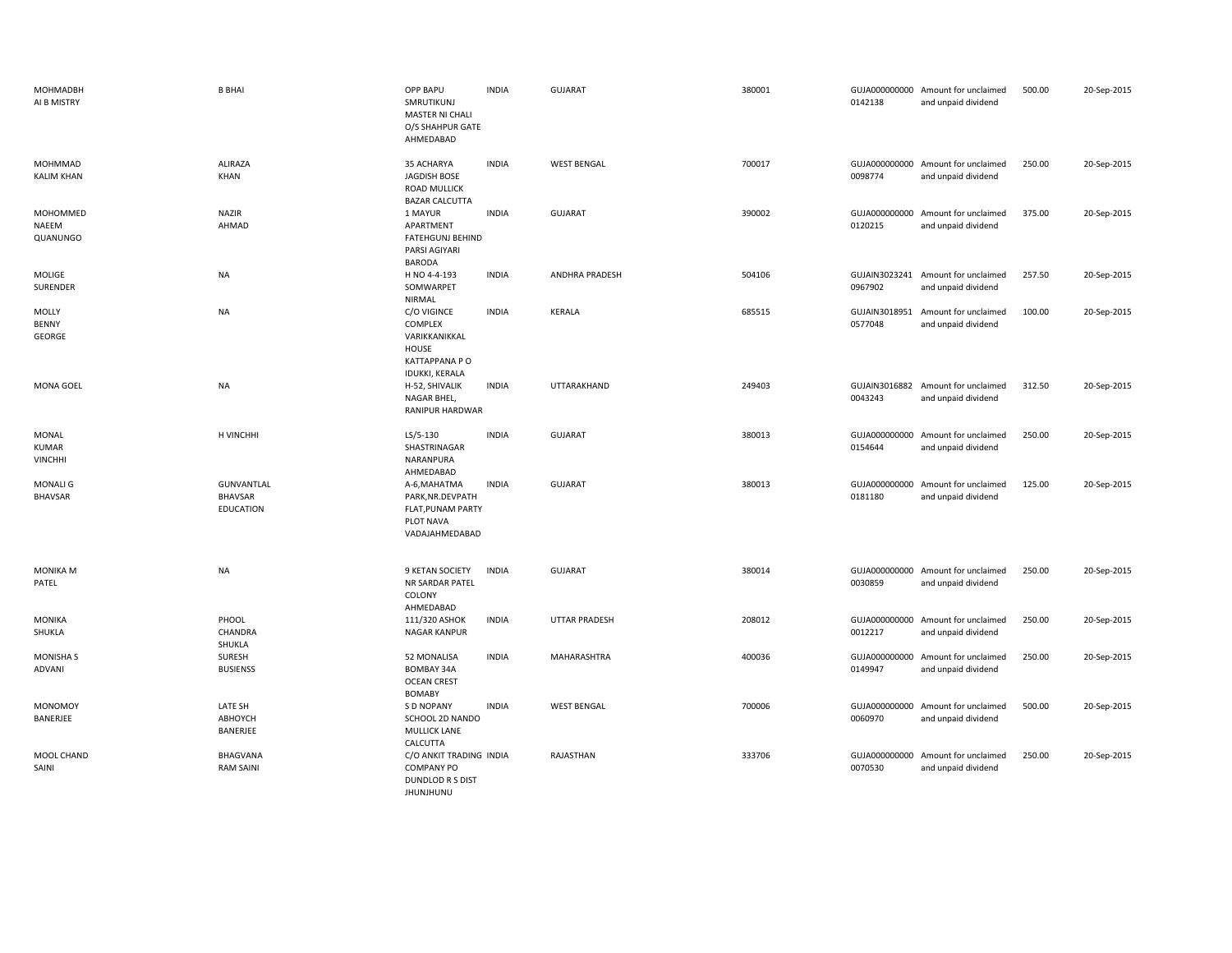| MOOL CHAND<br>SHARMA                | LATE SH<br>JAGDISH<br>PRASAD | C/O SHRISS<br>SHARMA A 18 R B I<br>OFFCERS COLONY J<br>R MEHTA ROAD<br>VASANA PALADI<br>AHMEDABAD GUJ         | <b>INDIA</b> | GUJARAT            | 380007 | 0105699                  | GUJA000000000 Amount for unclaimed<br>and unpaid dividend | 250.00 | 20-Sep-2015 |
|-------------------------------------|------------------------------|---------------------------------------------------------------------------------------------------------------|--------------|--------------------|--------|--------------------------|-----------------------------------------------------------|--------|-------------|
| <b>MOOLARAM S</b><br><b>MISTRY</b>  | SUGANA<br>RAM                | 45 UPKAR SOCIETY INDIA<br><b>GOTRI ROAD</b><br>HARINAGAR<br><b>BARODA</b>                                     |              | <b>GUJARAT</b>     | 390007 | 0003648                  | GUJA000000000 Amount for unclaimed<br>and unpaid dividend | 250.00 | 20-Sep-2015 |
| MOTI<br>CHAINANI                    | LEKHRAJ<br>CHAINANI<br>PROF  | 53 CINEMA WADI<br>OFF LADY<br>JAMSHEDJI ROAD<br><b>MAHIM BOMBAY</b>                                           | <b>INDIA</b> | <b>MAHARASHTRA</b> | 400016 | 0073944                  | GUJA000000000 Amount for unclaimed<br>and unpaid dividend | 375.00 | 20-Sep-2015 |
| <b>MOTI DEVI</b>                    | <b>NA</b>                    | W/O SRI OM<br>PRAKASH SINGH<br>SATICHOURA<br><b>COLONY BEHIND</b><br>THE REGISTRY<br>OFFICE DIGHA<br>PATNA    | <b>INDIA</b> | <b>BIHAR</b>       | 800012 | GUJAIN3008881<br>4510746 | Amount for unclaimed<br>and unpaid dividend               | 500.00 | 20-Sep-2015 |
| MOTI LAL<br>AGRAWAL                 | NA                           | C/O AGRAWAL<br>AGENCIES A N ROAD<br><b>GAYA BIHAR</b>                                                         | <b>INDIA</b> | <b>BIHAR</b>       | 823001 | 0017956                  | GUJA000000000 Amount for unclaimed<br>and unpaid dividend | 250.00 | 20-Sep-2015 |
| MOTILAL<br>MAKHIJA                  | CHHUGOMAL<br>MAKHIJA<br>PROF | A 2/7 KUPA NAGAR INDIA<br>S V ROAD INLA VILE<br>PARLE W BOMBAY                                                |              | MAHARASHTRA        | 400056 | 0064767                  | GUJA000000000 Amount for unclaimed<br>and unpaid dividend | 250.00 | 20-Sep-2015 |
| MOUSUMEE<br><b>MISHRA</b>           | <b>NA</b>                    | C/O KANHU<br>CHARAN SAHU<br><b>INFRONT OF POLICE</b><br>HIGH SCHOOL<br>TULASIPUR CTC<br><b>CUTTACK ORISSA</b> | <b>INDIA</b> | ORISSA             | 753008 | GUJAIN3030285<br>1418505 | Amount for unclaimed<br>and unpaid dividend               | 250.00 | 20-Sep-2015 |
| MOUSUMI<br>DEY                      | <b>NA</b>                    | F-3, YASH<br>APARTMENTS<br>BEHIND G.E.B. RACE<br>COURSE<br>CIRCLEVADODARA                                     | <b>INDIA</b> | GUJARAT            | 390007 | 0124408                  | GUJA000000000 Amount for unclaimed<br>and unpaid dividend | 500.00 | 20-Sep-2015 |
| <b>MOVANBAI</b><br>LALITA           | MANGAL<br>CHAND              | NO 6/2 ST CROSS<br>OPP GITANJALI<br><b>TALKIES</b><br>MALLESWARAM<br>BANGALORE                                | <b>INDIA</b> | KARNATAKA          | 560003 | GUJA000000000<br>0054829 | Amount for unclaimed<br>and unpaid dividend               | 250.00 | 20-Sep-2015 |
| <b>MR</b><br>CHIRANTAN<br>NANAVATI  | <b>NA</b>                    | C/O D V BUCH 5/6 A INDIA<br>MAHESHWARI<br>SOCIETY B/H GOTRI<br><b>WATER TANKGOTRI</b><br><b>ROAD BARODA</b>   |              | <b>GUJARAT</b>     | 390015 | GUJA000000000<br>0124412 | Amount for unclaimed<br>and unpaid dividend               | 250.00 | 20-Sep-2015 |
| <b>MR KARTIK H</b><br><b>BHATT</b>  | <b>NA</b>                    | 6, TAPAS SOCIETY<br>DIWALIPURA ROAD<br>OLD PADRA<br>ROADVADODARA                                              | <b>INDIA</b> | <b>GUJARAT</b>     | 390015 | 0124420                  | GUJA000000000 Amount for unclaimed<br>and unpaid dividend | 750.00 | 20-Sep-2015 |
| MR SUDESH<br>SINGH<br><b>DHANDA</b> | <b>NA</b>                    | <b>H NO 513 NEW</b><br><b>HOUSING BOARD</b><br><b>JIND HARYANA</b>                                            | <b>INDIA</b> | <b>HARYANA</b>     | 126102 | GUJAIN3005131<br>2839190 | Amount for unclaimed<br>and unpaid dividend               | 82.50  | 20-Sep-2015 |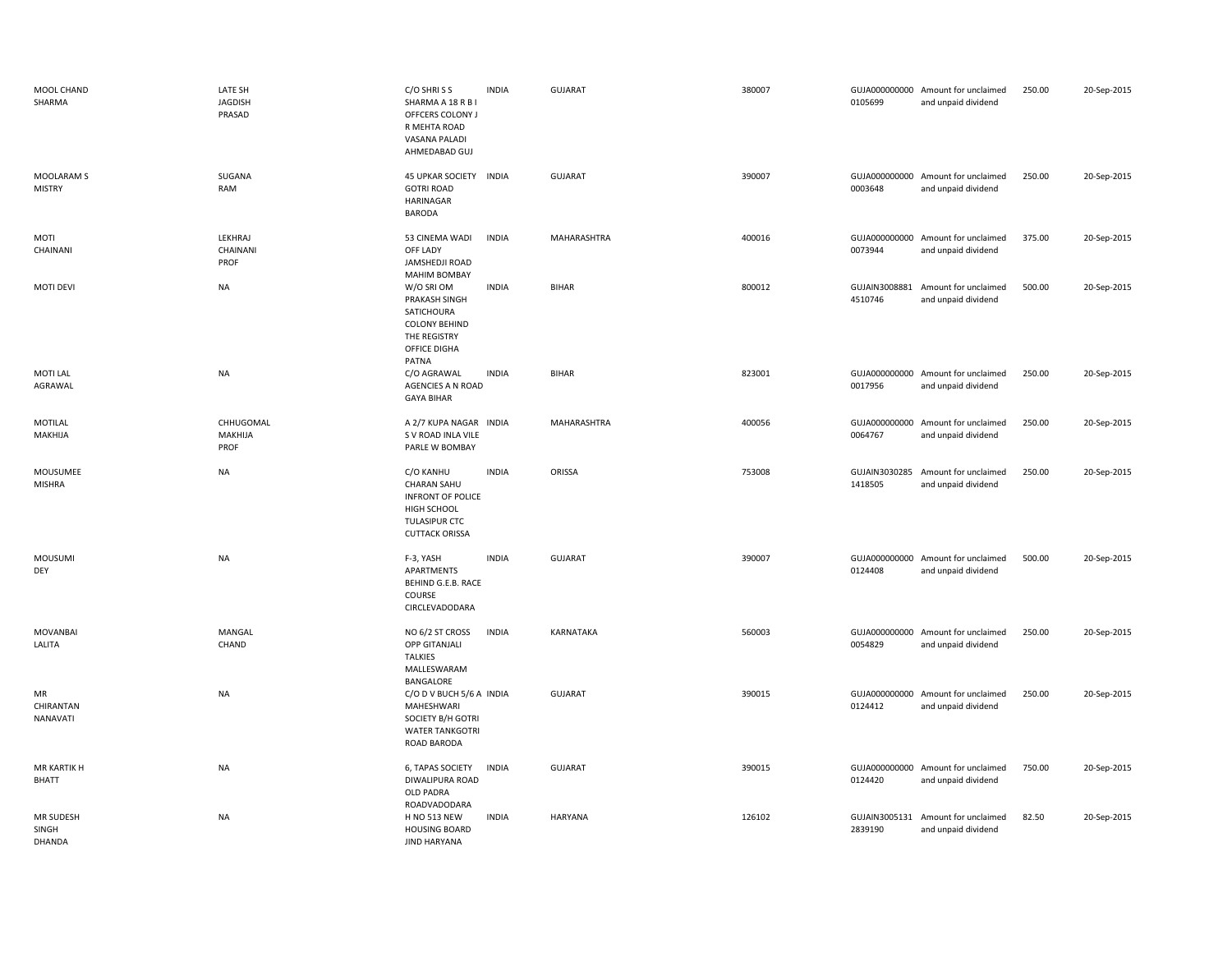| MRADULA<br>PACHCHIGAR                  | SUBODH<br>PACHCHIGAR                     | 6/1494 3RD FLOOR INDIA<br><b>KANSARA SHERI</b><br>MAHIDHARPURASU<br>RAT                                                           | <b>GUJARAT</b>    | 395003 | 0048502                  | GUJA000000000 Amount for unclaimed<br>and unpaid dividend | 750.00 | 20-Sep-2015 |
|----------------------------------------|------------------------------------------|-----------------------------------------------------------------------------------------------------------------------------------|-------------------|--------|--------------------------|-----------------------------------------------------------|--------|-------------|
| MRIDULA<br>BAJAJ                       | <b>GULSHAN RAI</b><br>BAJAJ              | 224 DOUBLE<br><b>INDIA</b><br><b>STOREY NEW</b><br>RAJINDER NAGAR<br><b>NEW DELHI</b>                                             | DELHI             | 110060 | 0017264                  | GUJA000000000 Amount for unclaimed<br>and unpaid dividend | 375.00 | 20-Sep-2015 |
| MRINALINI<br><b>BIYANI</b>             | <b>VIJAY KUMAR</b><br><b>BIYANI PROF</b> | B-101 SHALIMAR<br><b>INDIA</b><br><b>TOWNSHIP</b><br>NIRANJANPUR A B<br>ROAD INDORE M.P                                           | MADHYA PRADESH    | 452001 | 0109553                  | GUJA000000000 Amount for unclaimed<br>and unpaid dividend | 250.00 | 20-Sep-2015 |
| <b>MRS GITA</b><br>MEHTA               | NA                                       | <b>6 TAPAS SOCIETY</b><br><b>INDIA</b><br>DIWALI PURA ROAD<br>OLD PADRA ROAD<br>VADODARA                                          | <b>GUJARAT</b>    | 390015 | GUJA000000000<br>0124446 | Amount for unclaimed<br>and unpaid dividend               | 750.00 | 20-Sep-2015 |
| <b>MRS GITABEN</b><br>MEHTA            | <b>NA</b>                                | <b>INDIA</b><br><b>6 TAPAS SOCIETY</b><br>DIWALIPURA ROAD<br>OLD PADRA                                                            | <b>GUJARAT</b>    | 390015 | 0124448                  | GUJA000000000 Amount for unclaimed<br>and unpaid dividend | 250.00 | 20-Sep-2015 |
| MRS HARJOT J<br>SINGH                  | <b>NA</b>                                | ROADVADODARA<br>H.NO-891 KRIBHCO INDIA<br>NAGAR KRIBHCO<br>TOWNSHIP SURAT.                                                        | <b>GUJARAT</b>    | 394515 | 0075422                  | GUJAIN3004251 Amount for unclaimed<br>and unpaid dividend | 250.00 | 20-Sep-2015 |
| <b>MRS IRANI</b><br>MUKHERJEE          | <b>NA</b>                                | E 67 DDA FLAT<br><b>INDIA</b><br>SAKET NEW DELHI                                                                                  | DELHI             | 110017 | 7915900                  | GUJAIN3013301 Amount for unclaimed<br>and unpaid dividend | 750.00 | 20-Sep-2015 |
| MRS JAYA<br>SHARMA                     | <b>NA</b>                                | <b>INDIA</b><br>FLAT NO. A 403,<br><b>ISHWARI ENCLAVE</b><br><b>VIDYAPATI NAGAR</b><br>KANKE ROAD,<br>RANCHI,<br><b>JHARKHAND</b> | <b>JHARKHAND</b>  | 834008 | GUJAIN3011271<br>6412134 | Amount for unclaimed<br>and unpaid dividend               | 500.00 | 20-Sep-2015 |
| <b>MRS</b><br>KASHMIRA<br>BHATT        | <b>NA</b>                                | 6, TAPAS SOCIETY<br><b>INDIA</b><br>DIWALIPURA ROAD<br><b>OLD PADRA</b><br>ROADVADODARA                                           | <b>GUJARAT</b>    | 390015 | GUJA000000000<br>0124452 | Amount for unclaimed<br>and unpaid dividend               | 750.00 | 20-Sep-2015 |
| <b>MRS</b><br>KASHMIRA<br><b>BHATT</b> | NA                                       | 6, TAPAS SOCIETY<br><b>INDIA</b><br>DIWALIPURA ROAD<br><b>OLD PADRA</b><br>ROADVADODARA                                           | <b>GUJARAT</b>    | 390015 | 0124453                  | GUJA000000000 Amount for unclaimed<br>and unpaid dividend | 750.00 | 20-Sep-2015 |
| MRS MANJU<br>GAGRANI                   | <b>TRILOK</b><br>CHAND<br>GAGRANI        | E 3 SHASTRI NAGAR INDIA<br>AJMER RAJ                                                                                              | RAJASTHAN         | 305001 | 0105357                  | GUJA000000000 Amount for unclaimed<br>and unpaid dividend | 250.00 | 20-Sep-2015 |
| <b>MRS NITABEN</b><br>M PANDYA         | NA                                       | 13/199 G M D C<br><b>INDIA</b><br><b>LIMITED KADIPANI</b><br><b>DIST BARODA</b>                                                   | <b>GUJARAT</b>    | 391175 | GUJA000000000<br>0124461 | Amount for unclaimed<br>and unpaid dividend               | 750.00 | 20-Sep-2015 |
| MRS T<br>KRISHNAVENI                   | <b>NA</b>                                | NO 4 BALAJI NAGAR INDIA<br>OPPOSITE TO<br>SINGANALLUR<br><b>HOUSING UNIT</b><br>SINGANALLUR<br>COIMBATORE                         | <b>TAMIL NADU</b> | 641005 | GUJAIN3000621<br>0008173 | Amount for unclaimed<br>and unpaid dividend               | 250.00 | 20-Sep-2015 |
| MRUDULABE<br>N JAYANTILAL<br>PANDYA    | JAYANTILAL<br>PANDYA                     | <b>INDIA</b><br>SHREEJI NIVAS<br>626/2 15<br><b>BHAKTINAGAR</b><br><b>SOCIETY RAJKOT</b>                                          | <b>GUJARAT</b>    | 360002 | 4342036                  | GUJAIN3010392 Amount for unclaimed<br>and unpaid dividend | 250.00 | 20-Sep-2015 |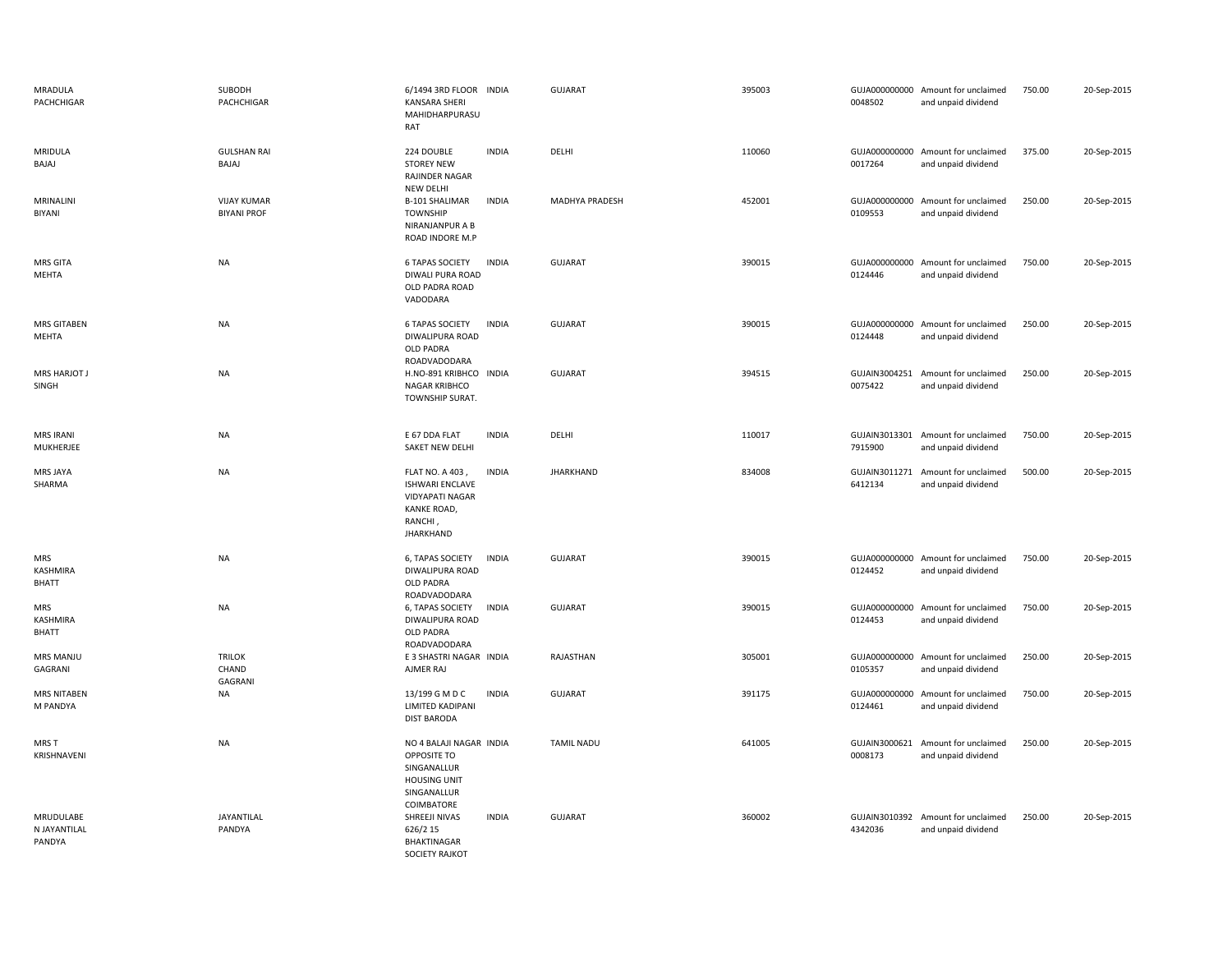| MRUGAXI I<br>DESAI                            | S SHANKAR                               | SECTOR 27<br><b>HOUSING BOARD</b><br><b>BUILDING NO 1124</b><br><b>GANDHI NAGAR</b>                     | <b>INDIA</b> | <b>GUJARAT</b>       | 380028 | 0153274                  | GUJA000000000 Amount for unclaimed<br>and unpaid dividend | 250.00 | 20-Sep-2015 |
|-----------------------------------------------|-----------------------------------------|---------------------------------------------------------------------------------------------------------|--------------|----------------------|--------|--------------------------|-----------------------------------------------------------|--------|-------------|
| MS SEJAL C<br><b>JHAVERI</b>                  | <b>MR CHETAN</b>                        | G 16 EAST OF<br>KAILASH, NEW<br>DELHI                                                                   | <b>INDIA</b> | DELHI                | 110065 | 8548984                  | GUJAIN3013301 Amount for unclaimed<br>and unpaid dividend | 7.50   | 20-Sep-2015 |
| MUHAMMAD<br>ALI T                             | <b>NA</b>                               | THEENATTU HOUSE INDIA<br>CHURCH ROAD N<br>KALAMASSERY<br><b>COCHIN KERALA</b>                           |              | KERALA               | 683104 | 0044176                  | GUJAIN3002391 Amount for unclaimed<br>and unpaid dividend | 250.00 | 20-Sep-2015 |
| MUHAMMED<br>SAKARIYA                          | <b>NA</b>                               | VELUDATHUPARAM INDIA<br><b>BIL HOUSE POST</b><br><b>EDATHIRINJI</b><br>PADIYOOR<br>PANCHAYAT            |              | KERALA               | 680122 | 0955005                  | GUJAIN3016374 Amount for unclaimed<br>and unpaid dividend | 125.00 | 20-Sep-2015 |
| MUKANCHAN<br>D A SHAH                         | AMICHANDJI                              | 49 NARAYANA<br>MUDALI STREET IST<br><b>FLOOR MADRAS</b>                                                 | <b>INDIA</b> | <b>TAMIL NADU</b>    | 600079 | 0014608                  | GUJA000000000 Amount for unclaimed<br>and unpaid dividend | 250.00 | 20-Sep-2015 |
| <b>MUKATA BEN</b><br>S KHALAPADA              | SHANTILAL                               | C/O HIMATLAL<br>SHAMJI BHAI<br>RAVANI AZAD<br><b>CHOWK SAVAR</b><br><b>KUNDLA</b>                       | <b>INDIA</b> | <b>GUJARAT</b>       | 364515 | 0075705                  | GUJA000000000 Amount for unclaimed<br>and unpaid dividend | 250.00 | 20-Sep-2015 |
| MUKATABEN<br>RATILALBHAI<br>PATEL             | RATILAL J<br>PATEL                      | ANI APTMENT SHAH INDIA<br><b>BHUVN UNIT</b><br><b>JALALPOR ROAD</b><br>NAVSARI                          |              | <b>GUJARAT</b>       | 396445 | 0095164                  | GUJA000000000 Amount for unclaimed<br>and unpaid dividend | 250.00 | 20-Sep-2015 |
| <b>MUKESH</b><br>BANSAL                       | VISHWANAT<br>H BANSAL                   | C/O S N RASTOGI<br><b>GROUNDFLOOR E 4</b><br>MINI COTTAGE<br><b>SAKET DELHI</b>                         | <b>INDIA</b> | DELHI                | 110017 | GUJA000000000<br>0067564 | Amount for unclaimed<br>and unpaid dividend               | 250.00 | 20-Sep-2015 |
| MUKESH BHAI<br><b>GORDHANBH</b><br>AI PANCHAL | GORDHANBH<br>Al<br>DAHYABHAI<br>PANCHAL | <b>KHODAL KRIPA</b><br>PANCHAL SOCIETY<br><b>NR BHARAT</b><br>TOBANO V K Y<br>ROAD NADIAD DIST<br>KHEDA | <b>INDIA</b> | <b>GUJARAT</b>       | 387001 | GUJA000000000<br>0119113 | Amount for unclaimed<br>and unpaid dividend               | 250.00 | 20-Sep-2015 |
| MUKESH<br>CHANDRA<br>AGARWAL                  | PRATAP<br>CHANDRA                       | M/S LAXMI NARAIN INDIA<br><b>LAXMAN PRASAD</b><br><b>CHOWK</b><br>SHAHJAHANPUR U P                      |              | <b>UTTAR PRADESH</b> | 242001 | 0181897                  | GUJA000000000 Amount for unclaimed<br>and unpaid dividend | 2.50   | 20-Sep-2015 |
| MUKESH D<br>AGARWAL                           | DAMODAR H<br>AGARWAL                    | 7-C RATAN MAHAL INDIA<br><b>NEAR PINJARA POIL</b><br>GHOD DHOD ROAD<br>SURAT                            |              | <b>GUJARAT</b>       | 395003 | GUJA000000000<br>0056480 | Amount for unclaimed<br>and unpaid dividend               | 250.00 | 20-Sep-2015 |
| MUKESH<br>DEVCHAND<br>SHAH                    | <b>NA</b>                               | 85 VISHAKHAPARK INDIA<br>SOCIETY MANKODIA<br><b>NAVSARI</b>                                             |              | <b>GUJARAT</b>       | 396445 | 8348910                  | GUJAIN3013301 Amount for unclaimed<br>and unpaid dividend | 250.00 | 20-Sep-2015 |
| <b>MUKESH</b><br><b>DINUBHAI</b><br>PATEL     | <b>DINUBHAIN</b><br>PATEL               | RAJKUMAR<br><b>CROCKERY CENTRE</b><br>70 LAXMI MARG<br>AMAL KA KANTA<br><b>UDAIPUR RAJ</b>              | <b>INDIA</b> | RAJASTHAN            | 313001 | GUJA000000000<br>0122586 | Amount for unclaimed<br>and unpaid dividend               | 250.00 | 20-Sep-2015 |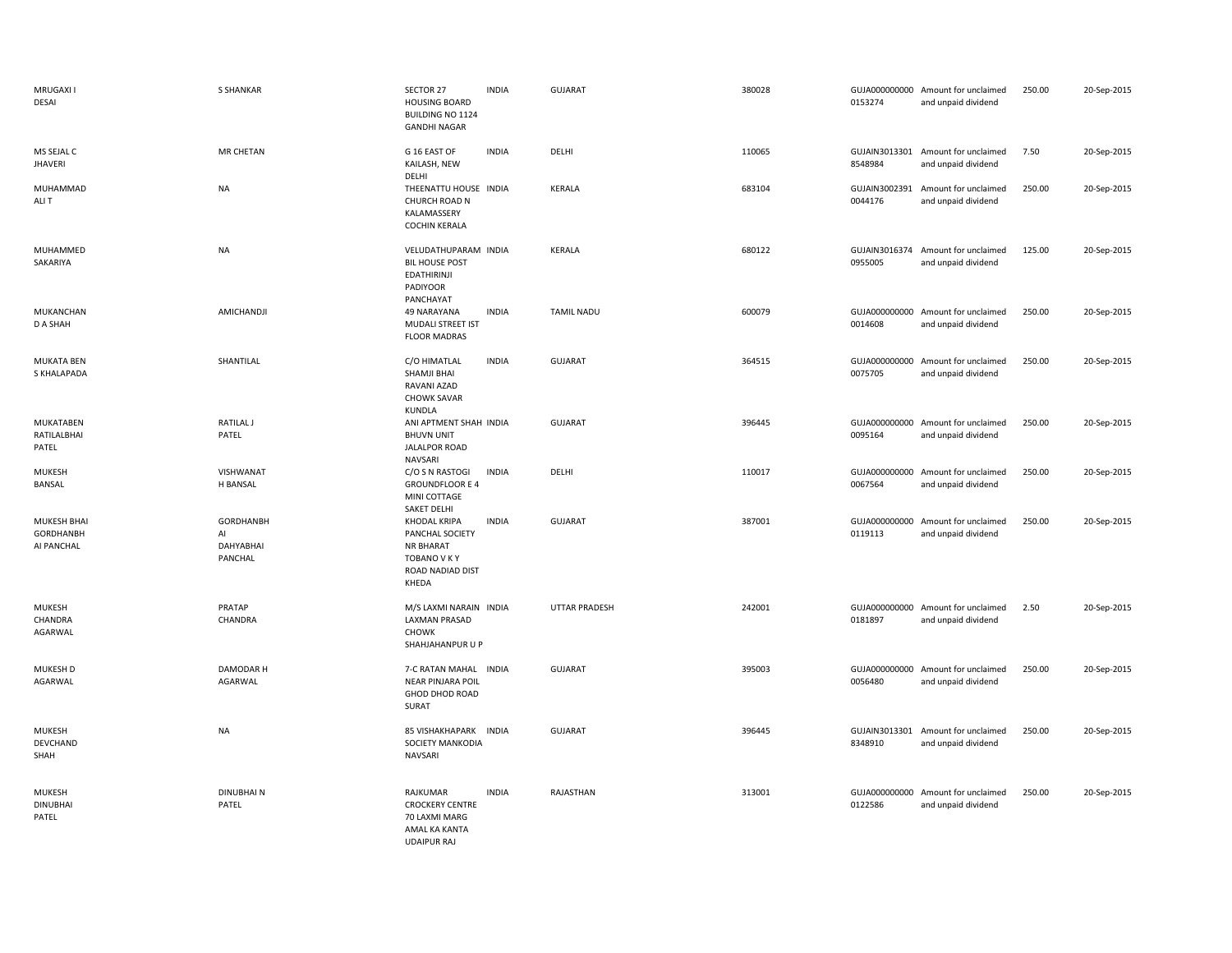| <b>MUKESH</b><br><b>GUPTA</b>                 | LAL CHAND<br><b>GUPTA</b>           | H NO RZ 65/B GALI INDIA<br>NO 8A/5 SADH<br><b>NAGR PALAM</b><br><b>COLONY NEW DELHI</b>                                   | DELHI                | 110045 | 0058259                  | GUJA000000000 Amount for unclaimed<br>and unpaid dividend | 250.00  | 20-Sep-2015 |
|-----------------------------------------------|-------------------------------------|---------------------------------------------------------------------------------------------------------------------------|----------------------|--------|--------------------------|-----------------------------------------------------------|---------|-------------|
| MUKESH<br><b>ISHWARLAL</b><br><b>TAILOR</b>   | <b>ISHWARLAL B</b><br><b>TAILOR</b> | <b>INDIA</b><br><b>BOIDRA CAMOLI</b><br>ANKLESHAWAR<br><b>BHARUCH GUJARAT</b>                                             | GUJARAT              | 393001 | GUJA000000000<br>0047479 | Amount for unclaimed<br>and unpaid dividend               | 250.00  | 20-Sep-2015 |
| <b>MUKESH</b><br>KANDRU                       | LATE SH M<br>LAL                    | <b>INDIA</b><br>134 LUKERGANJ<br>ALLAHABAD                                                                                | UTTAR PRADESH        | 211001 | GUJA000000000<br>0138329 | Amount for unclaimed<br>and unpaid dividend               | 250.00  | 20-Sep-2015 |
| <b>MUKESH</b><br>KANTARIA                     | <b>JAMNADAS</b><br><b>GIRADHAR</b>  | RAJESH NIVAS<br><b>INDIA</b><br>KHOJAWAD<br>JUNAGADH GUJ                                                                  | GUJARAT              | 362001 | 0079313                  | GUJA000000000 Amount for unclaimed<br>and unpaid dividend | 250.00  | 20-Sep-2015 |
| <b>MUKESH</b><br><b>KUMAR</b>                 | KISHAN<br>CHAND                     | G 1366<br><b>INDIA</b><br><b>CHITTRANJAN PARK</b><br>NEW DELHI DELHI                                                      | DELHI                | 110019 | 0017036                  | GUJA000000000 Amount for unclaimed<br>and unpaid dividend | 250.00  | 20-Sep-2015 |
| <b>MUKESH</b><br><b>KUMAR</b><br><b>GUPTA</b> | OM PRAKASH<br><b>GUPTA</b>          | <b>INDIA</b><br><b>NEVIL GANJ</b><br><b>ACHALDA</b><br>AURAIYAUP                                                          | <b>UTTAR PRADESH</b> | 206241 | 0206253                  | GUJA000000000 Amount for unclaimed<br>and unpaid dividend | 250.00  | 20-Sep-2015 |
| MUKESH<br>KUMAR<br>SHARMA                     | <b>NA</b>                           | <b>INDIA</b><br>102 CHAUMAN<br>WARD NO 4<br>CHAUMU JAIPUR                                                                 | RAJASTHAN            | 302001 | GUJA120299000<br>0175967 | Amount for unclaimed<br>and unpaid dividend               | 42.50   | 20-Sep-2015 |
| <b>MUKESH</b><br><b>KUMAR</b><br>YADAV        | <b>NA</b>                           | 618/1 B O I FLATS<br><b>INDIA</b><br><b>HOUSE FED</b><br>COMPLEX<br>PAKHOWAL ROAD<br>LUDHIANA                             | PUNJAB               | 141008 | GUJAIN3004764<br>1089048 | Amount for unclaimed<br>and unpaid dividend               | 250.00  | 20-Sep-2015 |
| <b>MUKESH</b><br><b>MALOO</b>                 | KANHAIYA<br>LAL MALOO               | <b>INDIA</b><br>C/O MALOO<br><b>GENERAL STORE PO</b><br>SADULPUR RAJ                                                      | RAJASTHAN            | 331023 | GUJA000000000<br>0059524 | Amount for unclaimed<br>and unpaid dividend               | 375.00  | 20-Sep-2015 |
| MUKESH<br>MULCHAND<br>POLADIA                 | MULCHAND<br>KANJI<br>POLADIA        | M/S M K POLADIA<br><b>INDIA</b><br>2ND FLOOR BHARAT<br><b>BLDG 199</b><br>BAZARGATE<br><b>STREETFORT</b><br><b>BOMBAY</b> | MAHARASHTRA          | 400001 | GUJA000000000<br>0170009 | Amount for unclaimed<br>and unpaid dividend               | 500.00  | 20-Sep-2015 |
| <b>MUKESH</b><br>PATEL                        | <b>BALUBHAIN</b><br>PATEL           | 13 PRAGATI NAGAR INDIA<br>NR ARUNCHAL SOC<br><b>RACE COURCE</b><br><b>BARODA</b>                                          | <b>GUJARAT</b>       | 390007 | GUJA000000000<br>0037365 | Amount for unclaimed<br>and unpaid dividend               | 250.00  | 20-Sep-2015 |
| MUKESH<br>RAMANLAL<br>SHAH                    | R SHAH                              | MEVADA STREET PO INDIA<br>VASO TAL NADIAD<br>DIST KHEDU                                                                   | GUJARAT              | 387380 | 0154655                  | GUJA000000000 Amount for unclaimed<br>and unpaid dividend | 1000.00 | 20-Sep-2015 |
| <b>MUKESH</b><br>THOMBRE                      | VASANTRAOJI                         | <b>BANK OF INDIA DEVI INDIA</b><br>AHILYA MARG<br><b>INDORE</b>                                                           | MADHYA PRADESH       | 452002 | GUJA000000000<br>0007032 | Amount for unclaimed<br>and unpaid dividend               | 250.00  | 20-Sep-2015 |
| <b>MUKESH V</b><br>SHAH                       | <b>VASANTLAL N</b>                  | HOTEL MALABAR<br><b>INDIA</b><br><b>GATE RAMMOHAN</b><br><b>ROAD RAMMOHAN</b><br>ROAD CALICUT                             | KERALA               | 673004 | GUJAIN3011271<br>6974208 | Amount for unclaimed<br>and unpaid dividend               | 250.00  | 20-Sep-2015 |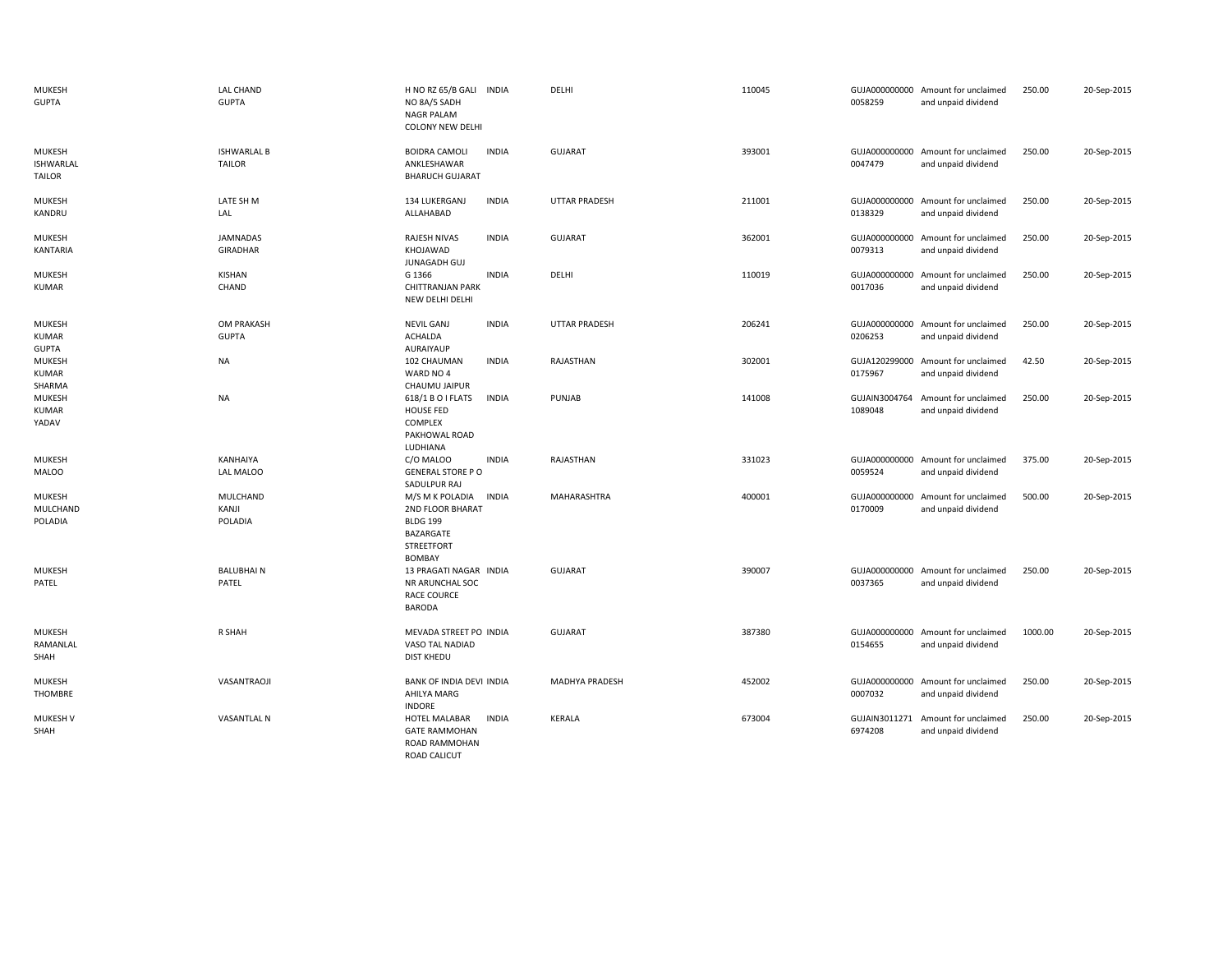| MUKESH<br>VASWANI                           | <b>NA</b>                              | 102B,<br>RAJNIGANDHA<br><b>APARTMENTS PAYAL</b><br><b>BUILDING,</b><br>DIWALIPURA OLD<br>PADRA<br>ROADVADODARA | <b>INDIA</b> | <b>GUJARAT</b> | 390015 | 0124507                  | GUJA000000000 Amount for unclaimed<br>and unpaid dividend | 500.00 | 20-Sep-2015 |
|---------------------------------------------|----------------------------------------|----------------------------------------------------------------------------------------------------------------|--------------|----------------|--------|--------------------------|-----------------------------------------------------------|--------|-------------|
| MUKESHBHAI<br>CHIMANBHAI<br>DESAI           | <b>NA</b>                              | <b>DESAI KHADAKI</b><br>KAYAVAROHAN<br>DIST. BARODA                                                            | <b>INDIA</b> | GUJARAT        | 391220 | 0124508                  | GUJA000000000 Amount for unclaimed<br>and unpaid dividend | 500.00 | 20-Sep-2015 |
| MUKESHBHAI<br>REVABHAI<br>PATEL             | <b>NA</b>                              | 61, JAMNAGAR<br>PARK SOCIETY<br>VILLAGE BODELI<br>TALUKA SANKHEDA<br><b>BARODA</b>                             | <b>INDIA</b> | <b>GUJARAT</b> | 391135 | 0036480                  | GUJA120158000 Amount for unclaimed<br>and unpaid dividend | 125.00 | 20-Sep-2015 |
| MUKESHBHAI<br>SHANABHAI<br><b>MAKAWANA</b>  | <b>NA</b>                              | 10/153, IPCL,<br>NARMADA<br>APPARTME DAHEJ<br><b>BYPASS ROAD</b><br><b>BHARUCH</b><br><b>BHARUCH</b>           | <b>INDIA</b> | <b>GUJARAT</b> | 392001 | 1728315                  | GUJA120109000 Amount for unclaimed<br>and unpaid dividend | 50.00  | 20-Sep-2015 |
| MUKESHKUM<br>AR R KADIA                     | <b>RANCHHODB</b><br><b>HAI G KADIA</b> | 9 TEJSWINAGAR B/H INDIA<br><b>NEW TELEPHONE</b><br>EXCHANGE<br>MEHSANA                                         |              | <b>GUJARAT</b> | 384002 | 0164588                  | GUJA000000000 Amount for unclaimed<br>and unpaid dividend | 250.00 | 20-Sep-2015 |
| MUKESHKUM<br>AR SURATI                      | <b>NA</b>                              | OPP TOWER NR<br><b>BAZAR STREET</b><br>VANSAD NAVSARI<br>NAVSARI GUJARAT                                       | <b>INDIA</b> | GUJARAT        | 396580 | 5342137                  | GUJAIN3005131 Amount for unclaimed<br>and unpaid dividend | 125.00 | 20-Sep-2015 |
| <b>MUKHTIAR</b><br>SINGH                    | <b>DEVI SAHAI</b>                      | 135/3 GHAUKHERA INDIA<br>P O CHAKERI<br><b>KANPUR</b>                                                          |              | UTTAR PRADESH  | 208008 | 0012209                  | GUJA000000000 Amount for unclaimed<br>and unpaid dividend | 250.00 | 20-Sep-2015 |
| <b>MUKUL DEY</b>                            | <b>NA</b>                              | F-3, YASH<br>APARTMENTS<br>BEHIND G.E.B. RACE<br>COURSE<br>CIRCLEVADODARA                                      | <b>INDIA</b> | GUJARAT        | 390007 | 0124510                  | GUJA000000000 Amount for unclaimed<br>and unpaid dividend | 500.00 | 20-Sep-2015 |
| <b>MUKUND</b><br>MARATHE                    | VASUDAV                                | AT POST LMDAPURA INDIA<br>TAL SVALI DIST<br><b>BARODA</b>                                                      |              | GUJARAT        | 391775 | 0120357                  | GUJA000000000 Amount for unclaimed<br>and unpaid dividend | 250.00 | 20-Sep-2015 |
| MUKUNDRAY<br>VASANJIBHAI<br>GADHIA          | <b>NA</b>                              | <b>GIRIRAJ OPP</b><br>MADHULI<br>MANEKPARA ST NO<br>9 AMRELI                                                   | <b>INDIA</b> | GUJARAT        | 365601 | 0079958                  | GUJA120132000 Amount for unclaimed<br>and unpaid dividend | 250.00 | 20-Sep-2015 |
| <b>MULINTI</b><br>KAILASPATI                | M YELLAPPA                             | H NO 4-6-40 KISAN<br>NAGAR MAHABUB<br>NAGAR (A P)                                                              | <b>INDIA</b> | ANDHRA PRADESH | 509001 | 0166881                  | GUJA000000000 Amount for unclaimed<br>and unpaid dividend | 250.00 | 20-Sep-2015 |
| MULRAJSINH<br><b>MOHANSINH</b><br>CHHASATIA | <b>NA</b>                              | <b>HODIAR STREET</b><br>VADOD ANAND                                                                            | <b>INDIA</b> | <b>GUJARAT</b> | 388370 | GUJA000000000<br>0124515 | Amount for unclaimed<br>and unpaid dividend               | 500.00 | 20-Sep-2015 |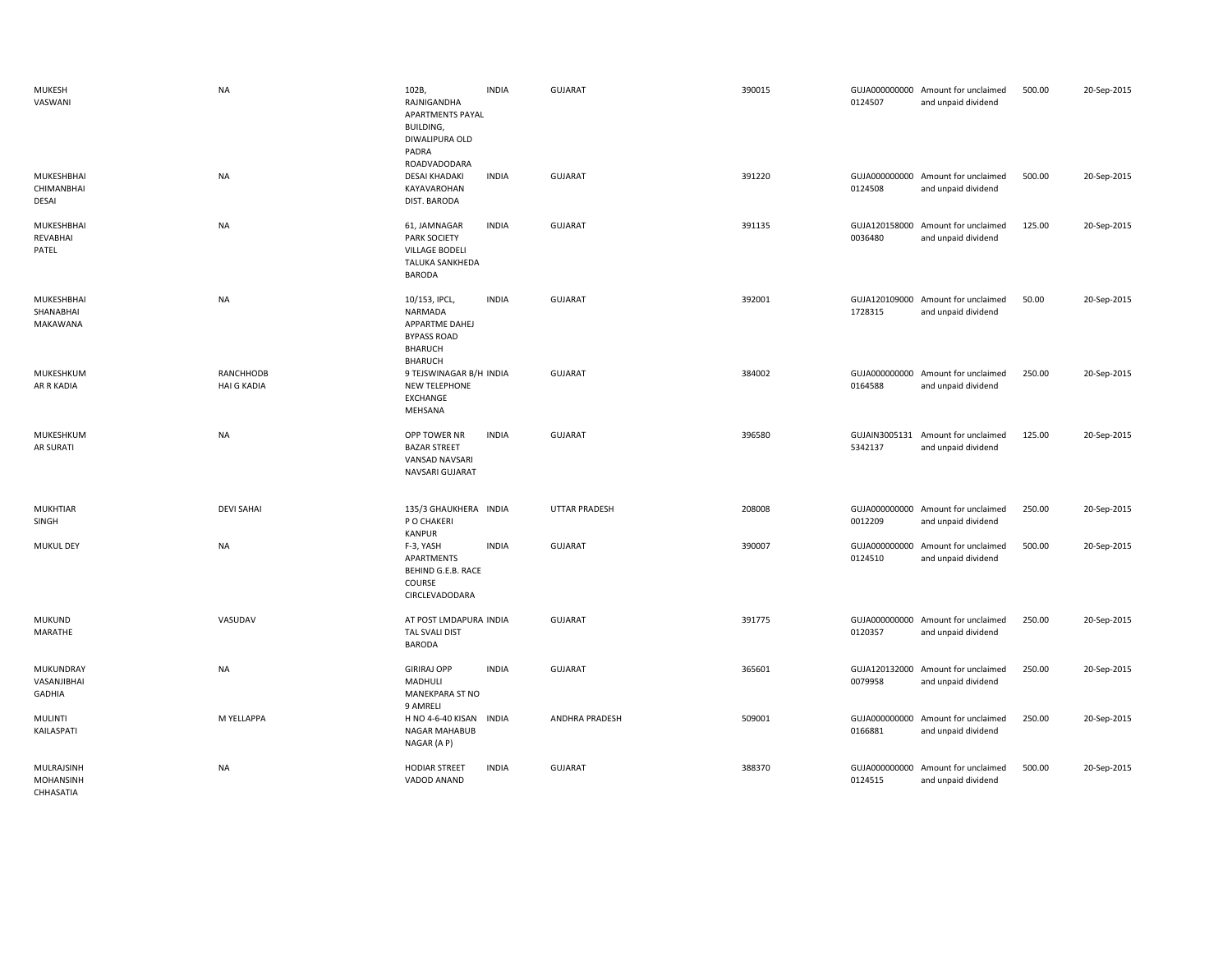| MUMTAJ ALI<br>KHAN             | AKBAR KHAN                       | C/O KHAN MOHD<br><b>KHAN AT NIMBI</b><br>KALLAN POST NIMBI<br><b>KHURDJ DIST</b><br>NAGOUR RAJ                        | <b>INDIA</b> | RAJASTHAN             | 341303 | 0172682                  | GUJA000000000 Amount for unclaimed<br>and unpaid dividend | 250.00 | 20-Sep-2015 |
|--------------------------------|----------------------------------|-----------------------------------------------------------------------------------------------------------------------|--------------|-----------------------|--------|--------------------------|-----------------------------------------------------------|--------|-------------|
| MUMTAZALI<br>M SAIVAD          | MUSTUFAALI<br>U SAIYAD           | AARZOO JETALPUR INDIA<br>ALKAPURI ROAD<br>VADODARA                                                                    |              | <b>GUJARAT</b>        | 390005 | 0121671                  | GUJA000000000 Amount for unclaimed<br>and unpaid dividend | 250.00 | 20-Sep-2015 |
| MUNAGA<br>SAYANNA              | <b>NA</b>                        | 1530<br>BHAVANAGAR<br><b>COLONY PONNUR</b><br>POST GUNTUR DIST<br>A P                                                 | <b>INDIA</b> | <b>ANDHRA PRADESH</b> | 522124 | 1443837                  | GUJAIN3016961 Amount for unclaimed<br>and unpaid dividend | 250.00 | 20-Sep-2015 |
| <b>MUNI</b><br>AGARWAL         | PAWAN<br><b>KUMAR</b><br>AGARWAL | JAMANA DHAR<br>SUSHIL KUMAR PO<br><b>CHIRAWA DIST</b><br>JHUNJHUNU RAJ                                                | <b>INDIA</b> | RAJASTHAN             | 333026 | GUJA000000000<br>0105286 | Amount for unclaimed<br>and unpaid dividend               | 250.00 | 20-Sep-2015 |
| <b>MUNISH</b><br>MEHRA         | NA                               | H.NO. 210,<br>MAQBOOL ROAD,<br>AMRITSAR, PUNJAB                                                                       | <b>INDIA</b> | PUNJAB                | 143001 | 0208792                  | GUJAIN3023651 Amount for unclaimed<br>and unpaid dividend | 250.00 | 20-Sep-2015 |
| <b>MUNISH</b><br>SHRIVASTAVA   | <b>NA</b>                        | C/O M C<br>SHRIVASTAVA,<br>TOWER 3, FLAT 904,<br>MALIBU<br>TOWNE, SOHNA                                               | <b>INDIA</b> | HARYANA               | 122002 | 0124516                  | GUJA000000000 Amount for unclaimed<br>and unpaid dividend | 500.00 | 20-Sep-2015 |
| <b>MUNISH</b><br>SHRIVASTAVA   | <b>NA</b>                        | ROAD, GURGAON.<br>C/O M C<br>SHRIVASTAVA,<br>TOWER 3, FLAT 904,<br>MALIBU<br>TOWNE, SOHNA<br>ROAD, GURGAON.           | <b>INDIA</b> | HARYANA               | 122002 | 0124518                  | GUJA000000000 Amount for unclaimed<br>and unpaid dividend | 500.00 | 20-Sep-2015 |
| <b>MUNISH</b><br>SHRIVASTAVA   | <b>NA</b>                        | C/O M C<br>SHRIVASTAVA,<br>TOWER 3, FLAT 904,<br>MALIBU<br>TOWNE, SOHAN<br>ROAD, GURGAON.                             | <b>INDIA</b> | HARYANA               | 122002 | 0124517                  | GUJA000000000 Amount for unclaimed<br>and unpaid dividend | 500.00 | 20-Sep-2015 |
| MUNISHANKA<br>R PRASAD         | L PRASAD<br>RTD GOV              | C/O SRI SHIVNATH<br>SAHAY RTD CID<br><b>INSPECTOR</b><br>AAMBAGAN<br>INFRONT OF RD ND-<br>6 C<br>FARDANIBAGHPATN<br>Α | <b>INDIA</b> | <b>BIHAR</b>          | 800001 | 0143605                  | GUJA000000000 Amount for unclaimed<br>and unpaid dividend | 250.00 | 20-Sep-2015 |
| MUNJAL<br>KRISHANALAL<br>PATEL | <b>K LAL</b>                     | ANKUR BHUTADI<br>ZAMPA RAOPURA<br><b>BARODA</b>                                                                       | <b>INDIA</b> | <b>GUJARAT</b>        | 390001 | 0142172                  | GUJA000000000 Amount for unclaimed<br>and unpaid dividend | 250.00 | 20-Sep-2015 |
| MUNNA LAL                      | CHANDA<br>RAM                    | HN 2424 NAI BASTI INDIA<br><b>KANOD GATE</b><br><b>REWARI</b>                                                         |              | HARYANA               | 123401 | 0067181                  | GUJA000000000 Amount for unclaimed<br>and unpaid dividend | 250.00 | 20-Sep-2015 |
| <b>MUNNI BISHT</b>             | NA                               | 98 9 1 4 7 5<br>DHARAMPUR<br>PRAGATI VIHAR<br>DEHRADUN                                                                | <b>INDIA</b> | UTTARAKHAND           | 248001 | 2688751                  | GUJAIN3011512 Amount for unclaimed<br>and unpaid dividend | 250.00 | 20-Sep-2015 |
| <b>MURAI LAL</b><br>SHARMA     | SANWAR<br>MAL                    | E 30 AMBABARI<br><b>JAIPUR</b>                                                                                        | <b>INDIA</b> | RAJASTHAN             | 302012 | 0114831                  | GUJA000000000 Amount for unclaimed<br>and unpaid dividend | 250.00 | 20-Sep-2015 |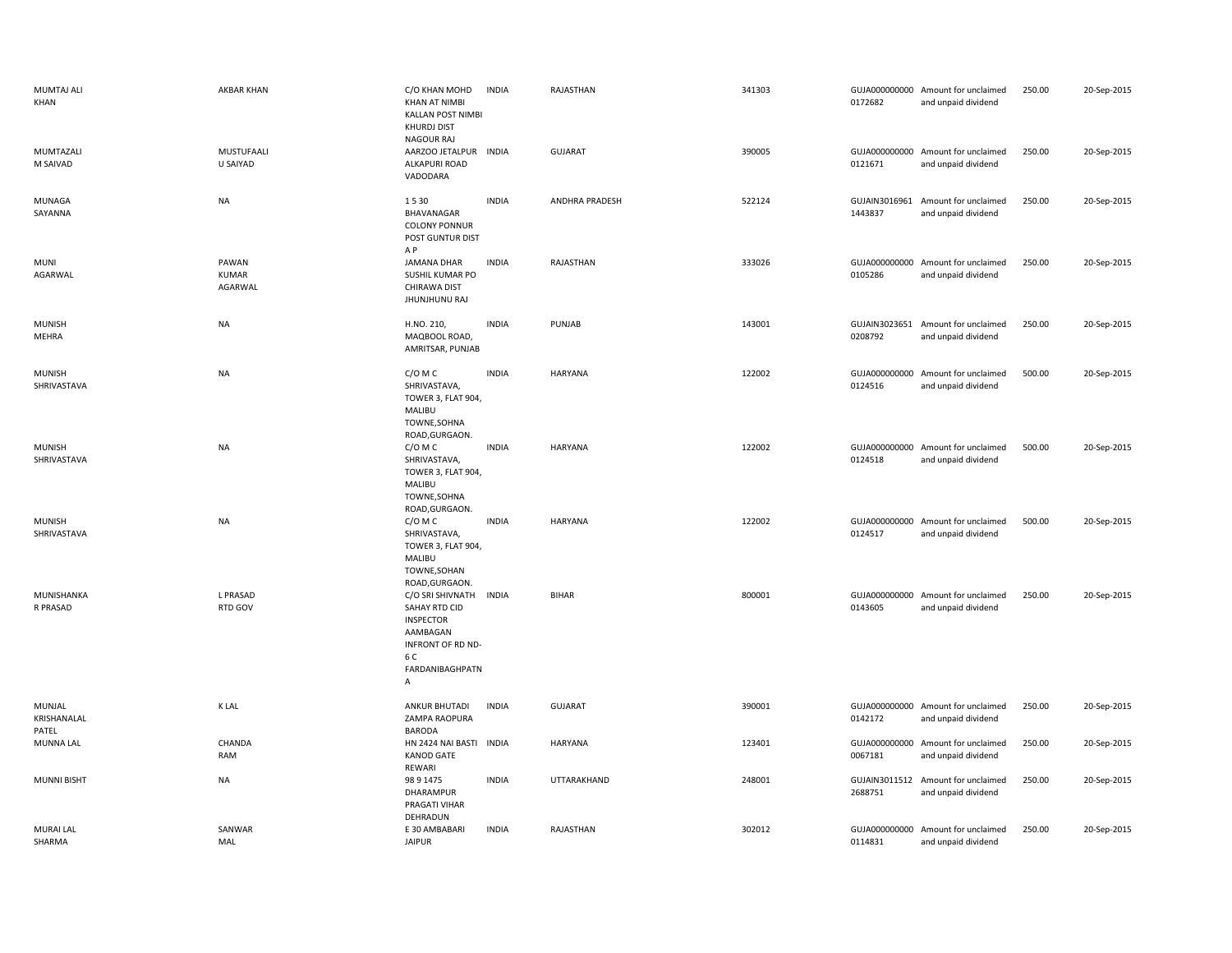| MURALI<br><b>KRISHNA A</b>     | RAMAN<br>ADHAM A                         | 11-8-91/1 LENIN<br>NAGAR KHAMMAM<br>A.P                                                                                                         | <b>INDIA</b> | ANDHRA PRADESH     | 507001 | 0127083                  | GUJA000000000 Amount for unclaimed<br>and unpaid dividend | 250.00 | 20-Sep-2015 |
|--------------------------------|------------------------------------------|-------------------------------------------------------------------------------------------------------------------------------------------------|--------------|--------------------|--------|--------------------------|-----------------------------------------------------------|--------|-------------|
| <b>MURARI LAL</b><br>AGARWAL   | SITARAM<br>AGARWAL                       | JAMANA DHAR<br>SUSHIL KUMAR PO<br>CHIRAWA DIST<br>JHUNJHUNU<br>RAJASTHAN                                                                        | <b>INDIA</b> | RAJASTHAN          | 333026 | 0105287                  | GUJA000000000 Amount for unclaimed<br>and unpaid dividend | 250.00 | 20-Sep-2015 |
| <b>MURARI LAL</b><br>SHARMA    | GOPAL<br>SHARMA                          | HOUSE NO 1 II ND<br>FLOOR POCKET 16<br>SEC-24 ROHINI<br>DELHI                                                                                   | <b>INDIA</b> | DELHI              | 110085 | 0177287                  | GUJA000000000 Amount for unclaimed<br>and unpaid dividend | 250.00 | 20-Sep-2015 |
| <b>MURARI</b><br>SINGH         | F SINGH                                  | <b>B-15 PROJECT</b><br>NAGAR GOTRI RD<br>VADODARA                                                                                               | <b>INDIA</b> | <b>GUJARAT</b>     | 390021 | GUJA000000000<br>0140823 | Amount for unclaimed<br>and unpaid dividend               | 250.00 | 20-Sep-2015 |
| <b>MURLI DHAR</b><br>MEENA     | <b>NA</b>                                | NEELGIRI<br><b>BUNGLOW BEHIND</b><br><b>DILARAM</b><br>ALKAPURIVADODAR<br>A                                                                     | <b>INDIA</b> | <b>GUJARAT</b>     | 390007 | GUJA000000000<br>0124519 | Amount for unclaimed<br>and unpaid dividend               | 500.00 | 20-Sep-2015 |
| MURLIDHAR<br><b>NARIA</b>      | LATE SHRI<br>ANAND<br><b>RAMJI NARIA</b> | CHANDRAVILLA<br>FLATS S F 1<br>ATAMJYOT ASHRAM<br>ROAD BARODA                                                                                   | <b>INDIA</b> | <b>GUJARAT</b>     | 390007 | GUJA000000000<br>0051551 | Amount for unclaimed<br>and unpaid dividend               | 250.00 | 20-Sep-2015 |
| MURLIDHAR<br>RAMDAS<br>GAIKWAD | <b>RAMDAS</b><br>PANDURANG<br>GAIKWAD    | 1 VIDHYA NAGAR<br><b>MANTHA ROAD</b><br>JALNA<br>MAHARASHTRA                                                                                    | <b>INDIA</b> | <b>MAHARASHTRA</b> | 431203 | GUJAIN3030285<br>4959242 | Amount for unclaimed<br>and unpaid dividend               | 187.50 | 20-Sep-2015 |
| <b>MURLIE</b><br>PRITHYANI     | SHYAM<br>PRITHYANI                       | NIKHIL COMPLEX<br><b>GANDHI MARKET RD</b><br><b>MADHAV NAGAR</b><br>KATNI                                                                       | <b>INDIA</b> | MADHYA PRADESH     | 483501 | 2685261                  | GUJAIN3011512 Amount for unclaimed<br>and unpaid dividend | 37.50  | 20-Sep-2015 |
| MURTI GOYAL                    | <b>NA</b>                                | <b>19 SHASTRI PARK</b><br>NR CHANDER<br><b>NAGAR SCHOOL</b><br>DELHI                                                                            | <b>INDIA</b> | DELHI              | 110051 | GUJAIN3002061<br>0085371 | Amount for unclaimed<br>and unpaid dividend               | 250.00 | 20-Sep-2015 |
| MUSARRAT<br><b>FAROOQUI</b>    | REYASAT<br><b>HUSSAIN</b>                | C/OMOJ<br>FAROOQUI IOCGSPL<br><b>SR HUMAN</b><br><b>RESOURCE</b><br><b>MANAGER INDIAN</b><br>OIL REFINERY<br><b>TOWNSHIP</b><br><b>GUWAHATI</b> | <b>INDIA</b> | ASSAM              | 781020 | GUJAIN3029024<br>2762444 | Amount for unclaimed<br>and unpaid dividend               | 250.00 | 20-Sep-2015 |
| MUSTAKKHAN<br>PATHAN           | <b>NA</b>                                | 434, DARPAN<br>SOCIETY ABRAMA-3<br>VALSAD ABRAMA                                                                                                | <b>INDIA</b> | <b>GUJARAT</b>     | 396001 | 1468257                  | GUJAIN3022691 Amount for unclaimed<br>and unpaid dividend | 5.00   | 20-Sep-2015 |
| <b>MUSTAQ</b><br>AHMED         | <b>NA</b>                                | QUARTER NO F/2<br>OPPOSITE CIRCUIT<br><b>HOUSE DIST BASTAR</b><br>JAGDALPUR<br>CHHATTISGARH                                                     | <b>INDIA</b> | CHHATTISGARH       | 494001 | 3031432                  | GUJAIN3005131 Amount for unclaimed<br>and unpaid dividend | 12.50  | 20-Sep-2015 |
| MUSTUFA M<br>MITHAWALA         | MOHAMMAD<br>ALI                          | MULLAMEDI ROAD<br>OPP SAIFEE MASJID<br><b>JAMNAGAR</b>                                                                                          | <b>INDIA</b> | <b>GUJARAT</b>     | 361001 | GUJA000000000<br>0077535 | Amount for unclaimed<br>and unpaid dividend               | 250.00 | 20-Sep-2015 |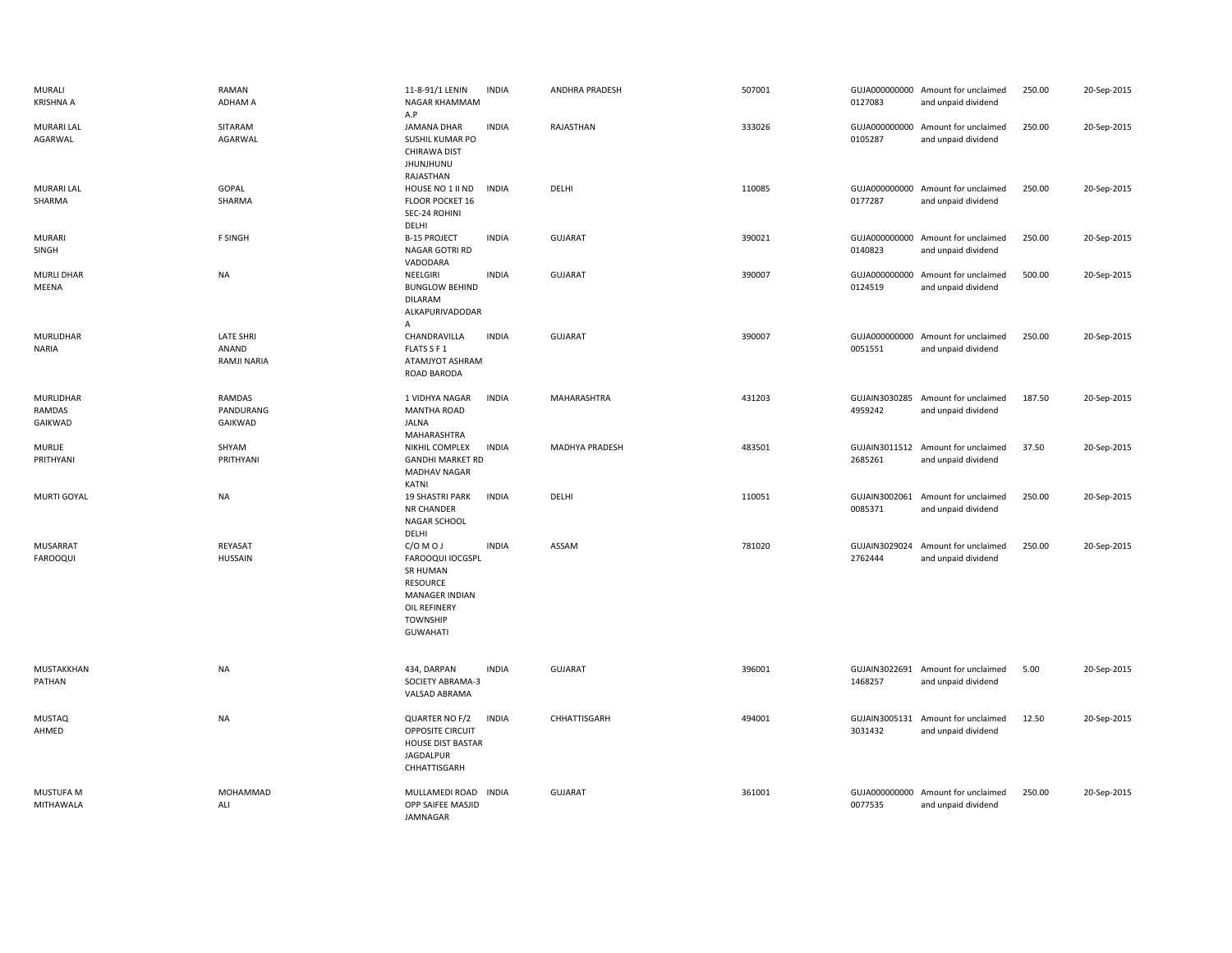| <b>MYTHILI</b><br>VENKATA<br>RAMAN<br>N A<br>SUNDARAM | VENKATARA<br>MAN<br>A L NELLIYAN<br>PROF | C/OS<br>VENKATARAMAN "J'<br><b>BLOCK NP 66</b><br>ANNANAGAR<br>(EAST)MADRAS<br>NO 168 OPP<br>SANESWAR TEMPLE<br>RAMAMURITHY<br>NAGAR BANGALORE             | <b>INDIA</b><br><b>INDIA</b> | <b>TAMIL NADU</b><br>KARNATAKA | 600102<br>560016 | 0014548<br>0002339       | GUJA000000000 Amount for unclaimed<br>and unpaid dividend<br>GUJA000000000 Amount for unclaimed<br>and unpaid dividend | 500.00<br>250.00 | 20-Sep-2015<br>20-Sep-2015 |
|-------------------------------------------------------|------------------------------------------|------------------------------------------------------------------------------------------------------------------------------------------------------------|------------------------------|--------------------------------|------------------|--------------------------|------------------------------------------------------------------------------------------------------------------------|------------------|----------------------------|
| N AYODHI                                              | R NYNAR                                  | AN-3 DPL<br><b>TOWNSHIP</b><br><b>DURGAPUR DIST</b>                                                                                                        | <b>INDIA</b>                 | <b>WEST BENGAL</b>             | 713202           | 0098211                  | GUJA000000000 Amount for unclaimed<br>and unpaid dividend                                                              | 250.00           | 20-Sep-2015                |
| <b>NBK</b><br><b>MURTHY</b>                           | <b>NA</b>                                | BURDWAN(WB)<br><b>G R- II KAMALA</b><br>APARTMENTS<br>SANTHOSHIMA<br><b>NAGAR NEAR</b><br>SANTHOSHIMATHA<br>TEMPLE NEREDMET<br>MALKAJGIARI<br>SECUNDERABAD | <b>INDIA</b>                 | ANDHRA PRADESH                 | 500047           | GUJAIN3003941<br>3710754 | Amount for unclaimed<br>and unpaid dividend                                                                            | 250.00           | 20-Sep-2015                |
| N C<br>SUDHAKARAN                                     | N V C KUTTY<br>PROF                      | LAKSHMI SUDHA<br><b>URAKAM TRISSUR</b><br>DT                                                                                                               | <b>INDIA</b>                 | KERALA                         | 680562           | 0116709                  | GUJA000000000 Amount for unclaimed<br>and unpaid dividend                                                              | 250.00           | 20-Sep-2015                |
| <b>NDR</b><br><b>KRISHNA</b>                          | N CH RAJU                                | ASHIRWADH FLATS INDIA<br>PLOT 52 PURANIK<br><b>LAYOUT BHARAT</b><br>NAGARNAGPUR                                                                            |                              | MAHARASHTRA                    | 441201           | 0112920                  | GUJA000000000 Amount for unclaimed<br>and unpaid dividend                                                              | 250.00           | 20-Sep-2015                |
| N <sub>D</sub><br>YASHODHA                            | G M<br>BASAVARAJU                        | SPBS BOREWELL<br>HANUMANTHA<br>NAGAR ARSIKERE                                                                                                              | <b>INDIA</b>                 | KARNATAKA                      | 573103           | 0229260                  | GUJAIN3021481 Amount for unclaimed<br>and unpaid dividend                                                              | 500.00           | 20-Sep-2015                |
| N DHANA<br>LAKSHMI                                    | <b>NA</b>                                | W/O N PATTABHI, 3- INDIA<br>27, JANUPALLI,<br>AMALAPURAM,<br>ANDHRA PRADESH                                                                                |                              | <b>ANDHRA PRADESH</b>          | 533201           | 1423634                  | GUJAIN3022691 Amount for unclaimed<br>and unpaid dividend                                                              | 500.00           | 20-Sep-2015                |
| N GAYATHRI                                            | <b>K NAKOJI</b>                          | CRRI ACADEMIC<br>WING PERUNDURAI<br>MEDICAL COLLEGE<br><b>RESEARCH CENTRE</b><br>PERUNDURAI<br>SANATORIUM<br>ERODE                                         | <b>INDIA</b>                 | <b>TAMIL NADU</b>              | 638053           | GUJAIN3029024<br>0311505 | Amount for unclaimed<br>and unpaid dividend                                                                            | 385.00           | 20-Sep-2015                |
| N GOPINATH                                            | <b>NA</b>                                | DOOR NO:62/63,<br><b>NEW NO:101,</b><br>PENSION VELU<br>STREET,<br>DADAGAPATTY,                                                                            | <b>INDIA</b>                 | <b>TAMIL NADU</b>              | 636006           | 2039056                  | GUJA120109000 Amount for unclaimed<br>and unpaid dividend                                                              | 375.00           | 20-Sep-2015                |
| N H KULKARNI                                          | H G<br>KULKARNI                          | SALEM<br>G-4 ROHINI<br><b>APARTMENTS 7-1-</b><br>32A AMEERPET<br>HYDFRABAD                                                                                 | <b>INDIA</b>                 | ANDHRA PRADESH                 | 500016           | 0168819                  | GUJA000000000 Amount for unclaimed<br>and unpaid dividend                                                              | 250.00           | 20-Sep-2015                |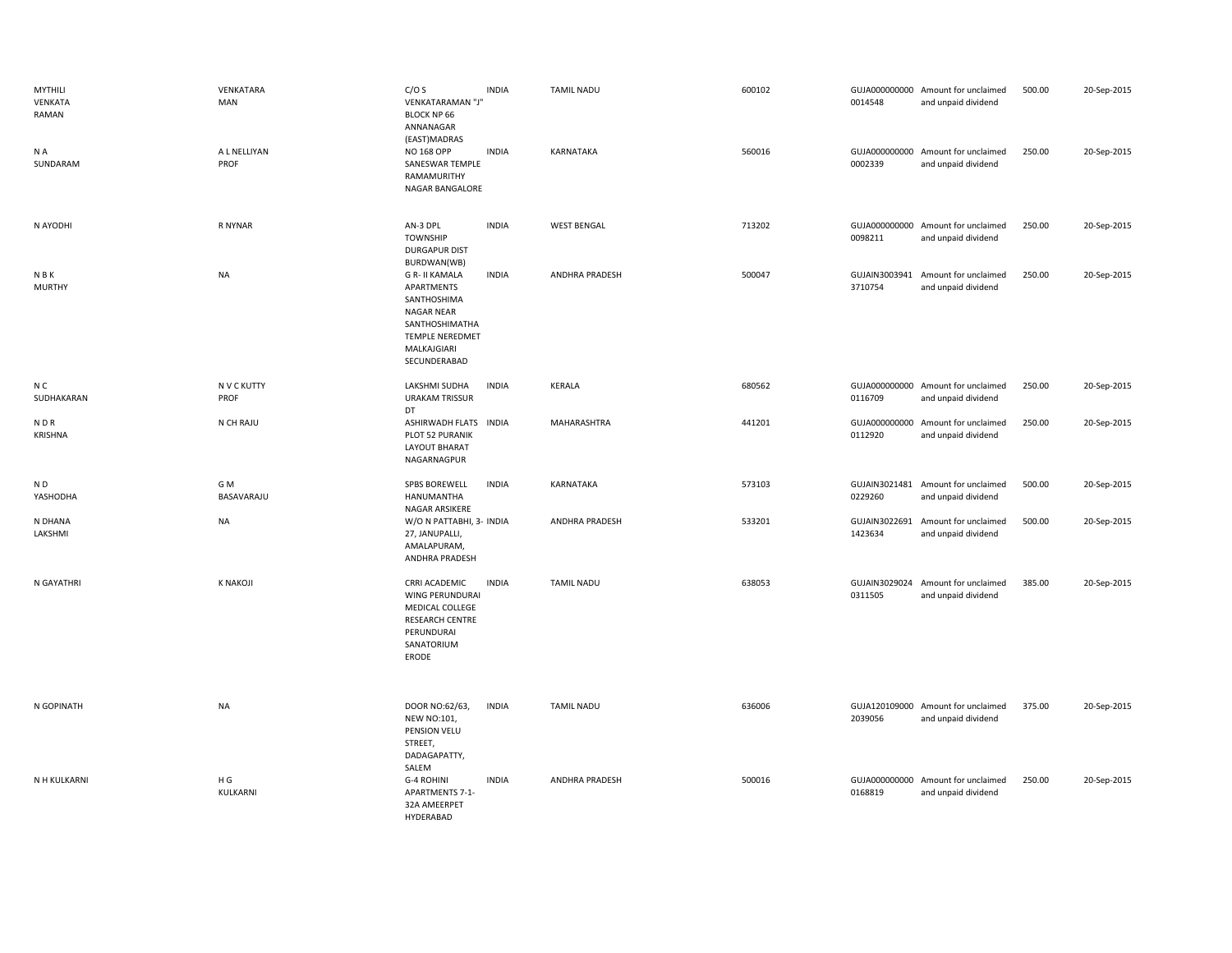| N K<br>BHANDARI                 | D <sub>P</sub><br><b>BHANDARI</b> | A 279 MEERA BAGH INDIA<br>OUTER RING ROAD<br>NEW DELHI                                                                       | DELHI                 | 110041 | 0016603                  | GUJA000000000 Amount for unclaimed<br>and unpaid dividend | 250.00 | 20-Sep-2015 |
|---------------------------------|-----------------------------------|------------------------------------------------------------------------------------------------------------------------------|-----------------------|--------|--------------------------|-----------------------------------------------------------|--------|-------------|
| N K BHATIA                      | BHANIRAM<br><b>BHATIA</b>         | 74/17 GODOWN<br><b>INDIA</b><br><b>STREET MADRAS</b>                                                                         | <b>TAMIL NADU</b>     | 600001 | GUJA000000000<br>0014169 | Amount for unclaimed<br>and unpaid dividend               | 250.00 | 20-Sep-2015 |
| N K DAHIYA                      | SARDAR<br>SINGH<br><b>RUNDHA</b>  | <b>DIVING SCHOOL</b><br><b>INDIA</b><br><b>NAVAL BASE</b><br><b>COCHIN KERALA</b>                                            | <b>KERALA</b>         | 682004 | GUJA000000000<br>0168236 | Amount for unclaimed<br>and unpaid dividend               | 500.00 | 20-Sep-2015 |
| N K JINDAL                      | SH M R<br><b>JINDAL</b>           | <b>INDIA</b><br>1477, URBAN<br>ESTATE-2 HISAR                                                                                | <b>HARYANA</b>        | 125001 | GUJA120372000<br>0041162 | Amount for unclaimed<br>and unpaid dividend               | 250.00 | 20-Sep-2015 |
| N K<br>RADHAKRISH<br><b>NAN</b> | NKKV<br><b>GOVNDER</b>            | ASST ACCOUNTANT INDIA<br><b>BANNARI AMMAN</b><br>SUGARS LTD P B NO<br>16<br>SATHYAMANGALMP<br>ERIYAR DT TAMIL<br><b>NADU</b> | <b>TAMIL NADU</b>     | 638401 | GUJA000000000<br>0156805 | Amount for unclaimed<br>and unpaid dividend               | 250.00 | 20-Sep-2015 |
| N<br>KATHIRAVAN                 | NARAYANASA<br>MY V                | NO.49, 50, GANDHI INDIA<br>GRAMAM<br>VADAKUTHU<br><b>VILLAGE AND</b><br>PANCH PO GANDHI<br>NAGAR                             | <b>TAMIL NADU</b>     | 607308 | 2553857                  | GUJAIN3029024 Amount for unclaimed<br>and unpaid dividend | 257.50 | 20-Sep-2015 |
| N M RAJESH                      | <b>NA</b>                         | NO 201<br><b>INDIA</b><br><b>VINAYANAGAR 3RD</b><br><b>CROSS BSK 1ST</b><br><b>STAGE BANGALORE</b>                           | KARNATAKA             | 560050 | 1201937                  | GUJA130414000 Amount for unclaimed<br>and unpaid dividend | 125.00 | 20-Sep-2015 |
| N MOHAN<br>RAO                  | N<br>NAGESWARA<br><b>RAO</b>      | N NAGESWAR RAO<br><b>INDIA</b><br>1-754 DWARAKA<br>NAGAR CUDDAPAH<br>(A P)                                                   | <b>ANDHRA PRADESH</b> | 516004 | 0165296                  | GUJA000000000 Amount for unclaimed<br>and unpaid dividend | 250.00 | 20-Sep-2015 |
| N R PATNAIK                     | <b>NA</b>                         | 2 145/4 SIMHADRI<br><b>INDIA</b><br>NAGAR ROAD NO<br>11 VALASAPAKALA<br>KAKINADA                                             | ANDHRA PRADESH        | 533005 | 1730300                  | GUJAIN3007571 Amount for unclaimed<br>and unpaid dividend | 750.00 | 20-Sep-2015 |
| N S RAVI<br>CHANDRA<br>REDDY    | N B SUBBA<br>REDDY                | CHIKKAKARUUGODA INDIA<br>POST<br><b>GOVRIBIPANUR TQ</b>                                                                      | KARNATAKA             | 561208 | 0055666                  | GUJA000000000 Amount for unclaimed<br>and unpaid dividend | 250.00 | 20-Sep-2015 |
| N<br>SHAMASUND<br>ARA           | N MADHAVA<br>RAO                  | NO.1105, 9TH MAIN INDIA<br>ROAD VIJAYANAGAR<br>BANGALORE                                                                     | <b>KARNATAKA</b>      | 560040 | 0027672                  | GUJAIN3003781 Amount for unclaimed<br>and unpaid dividend | 37.50  | 20-Sep-2015 |
| N SHASHANK<br>VARMA             | <b>NA</b>                         | D NO 58 - 15 - 92/4 INDIA<br>SHANTI NAGAR NAD<br>POST<br>VISAKHAPATNAM                                                       | ANDHRA PRADESH        | 530009 | GUJAIN3026793<br>6244503 | Amount for unclaimed<br>and unpaid dividend               | 375.00 | 20-Sep-2015 |
| N SIVARAJ<br>NAGAMALLI          | <b>NA</b>                         | 17/2, CAR STREET<br><b>INDIA</b><br>JAIN TEMPLE<br><b>RELLARY</b>                                                            | KARNATAKA             | 583101 | 0001549                  | GUJA160101050 Amount for unclaimed<br>and unpaid dividend | 250.00 | 20-Sep-2015 |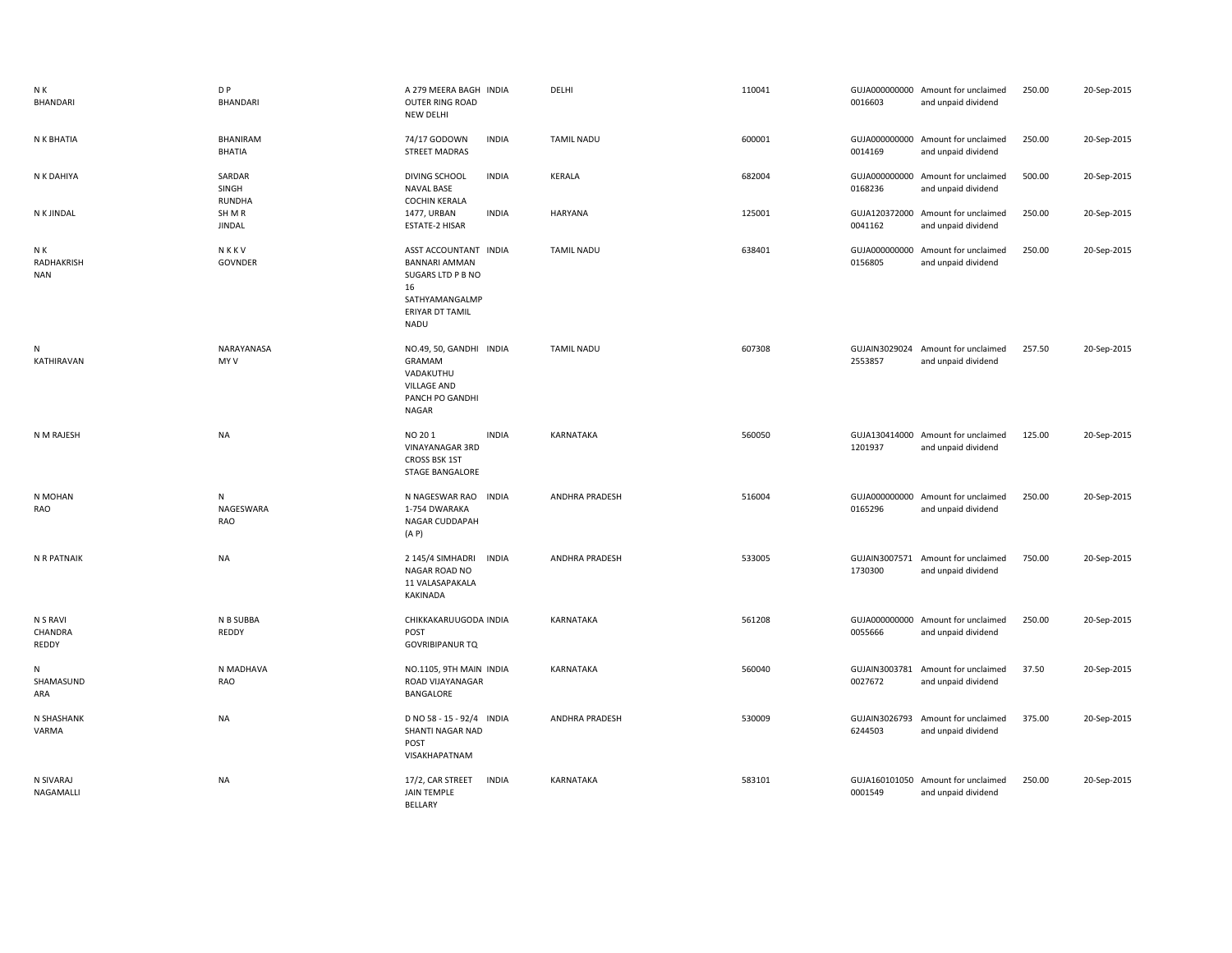| N SRINIVASA<br><b>RAO</b>       | <b>NA</b>                         | CREDIT MANAGER - INDIA<br><b>RMAG ICICI BANK</b><br>LTD M D ILLIYAS<br>KHAN ESTATES 1ST<br><b>FLOOR ABOVE</b><br>MUSIC WORLD<br>ROAD NO. 1<br><b>BANJARA HILLS</b><br>HYDERABAD |              | ANDHRA PRADESH        | 500034 | 3470715                  | GUJAIN3026793 Amount for unclaimed<br>and unpaid dividend | 125.00 | 20-Sep-2015 |
|---------------------------------|-----------------------------------|---------------------------------------------------------------------------------------------------------------------------------------------------------------------------------|--------------|-----------------------|--------|--------------------------|-----------------------------------------------------------|--------|-------------|
| N SRITHARAN                     | <b>NA</b>                         | <b>4B ARANMANAI</b><br>SOUTH ST<br>RAMANATHAPURA<br>M RAMNAD                                                                                                                    | <b>INDIA</b> | <b>TAMIL NADU</b>     | 623501 | 0768009                  | GUJAIN3030285 Amount for unclaimed<br>and unpaid dividend | 125.00 | 20-Sep-2015 |
| N<br>VENKATARAM<br>AN           | E M<br>NAGAMAIYAC<br><b>HETTY</b> | 22 VASAKA SALAI<br>STREET SHEVAPET<br>SALEM                                                                                                                                     | <b>INDIA</b> | <b>TAMIL NADU</b>     | 636002 | GUJA000000000<br>0098191 | Amount for unclaimed<br>and unpaid dividend               | 250.00 | 20-Sep-2015 |
| NABA<br>KRUSHNA<br><b>MISRA</b> | HARIHAR<br><b>MISRA</b>           | DEPTT OF T B &<br><b>CHEST CENTRAL</b><br><b>HOSPITAL PO</b><br>JAGJIWAN NAGAR<br><b>DHANBAD BIHAR</b>                                                                          | <b>INDIA</b> | <b>JHARKHAND</b>      | 826003 | GUJA000000000<br>0040163 | Amount for unclaimed<br>and unpaid dividend               | 250.00 | 20-Sep-2015 |
| NADARAJAN D                     | <b>NA</b>                         | OLD NO 100 NEW<br>NO 60 BHARATHI<br><b>NAGAR LAWSPET</b><br><b>MAIN ROAD</b><br>PONDICHERRY                                                                                     | <b>INDIA</b> | PONDICHERRY           | 605008 | 2302371                  | GUJA130414000 Amount for unclaimed<br>and unpaid dividend | 125.00 | 20-Sep-2015 |
| NADELLA<br>SASIDHAR             | <b>NA</b>                         | DOOR NO 2/1/60,<br>WARD NO 6 MAIN<br>ROAD<br>TADEPALLIGUDEM,<br>W G DISTRICT<br>ANDHRA PRADESH                                                                                  | <b>INDIA</b> | ANDHRA PRADESH        | 534101 | GUJAIN3016961<br>0787236 | Amount for unclaimed<br>and unpaid dividend               | 125.00 | 20-Sep-2015 |
| NADIMPALLI<br>SURYA<br>KUMARI   | <b>NA</b>                         | H NO:3-105<br>KONTERU PALAKOL<br><b>MDL KONTERU</b>                                                                                                                             | <b>INDIA</b> | <b>ANDHRA PRADESH</b> | 534260 | 0030698                  | GUJA120352000 Amount for unclaimed<br>and unpaid dividend | 25.00  | 20-Sep-2015 |
| NADIPINENI<br>CHALAMAIAH        | N<br><b>GOVINDAIAH</b><br>PROF    | SEAPSIDCLTD<br>HUDA COMPLEX<br>MAITRIVANAM<br>SRINIVASA NAGAR<br>COLONY<br>EASTHYDERABAD A<br>P                                                                                 | <b>INDIA</b> | <b>ANDHRA PRADESH</b> | 500038 | 0115372                  | GUJA000000000 Amount for unclaimed<br>and unpaid dividend | 250.00 | 20-Sep-2015 |
| NAFEES<br>SULTANA               | <b>NA</b>                         | 8/9/26/1 IN SIDE<br><b>FORT KHAMMAM</b><br>ANDHRA PRADESH                                                                                                                       | <b>INDIA</b> | <b>ANDHRA PRADESH</b> | 507001 | GUJAIN3005131<br>2044232 | Amount for unclaimed<br>and unpaid dividend               | 500.00 | 20-Sep-2015 |
| NAGA SURESH<br><b>BABUK</b>     | RAMA<br><b>SUBBAIAH K</b>         | 16 SESHADRI RAOD INDIA<br><b>GANDHI NAGAR</b><br>BANGALORE                                                                                                                      |              | KARNATAKA             | 560009 | 0055854                  | GUJA000000000 Amount for unclaimed<br>and unpaid dividend | 250.00 | 20-Sep-2015 |
| NAGABHUSHA<br>NA DEVI T         | NAMOSIVA<br>RAO T                 | W/O DR T<br>NAMOSIVA RAO<br>FLAT NO 206<br>PADMAVATI VILA A<br>S RAJU<br>NAGARKUKAT PALLY                                                                                       | <b>INDIA</b> | <b>ANDHRA PRADESH</b> | 500072 | GUJA000000000<br>0162848 | Amount for unclaimed<br>and unpaid dividend               | 250.00 | 20-Sep-2015 |

HYDERABAD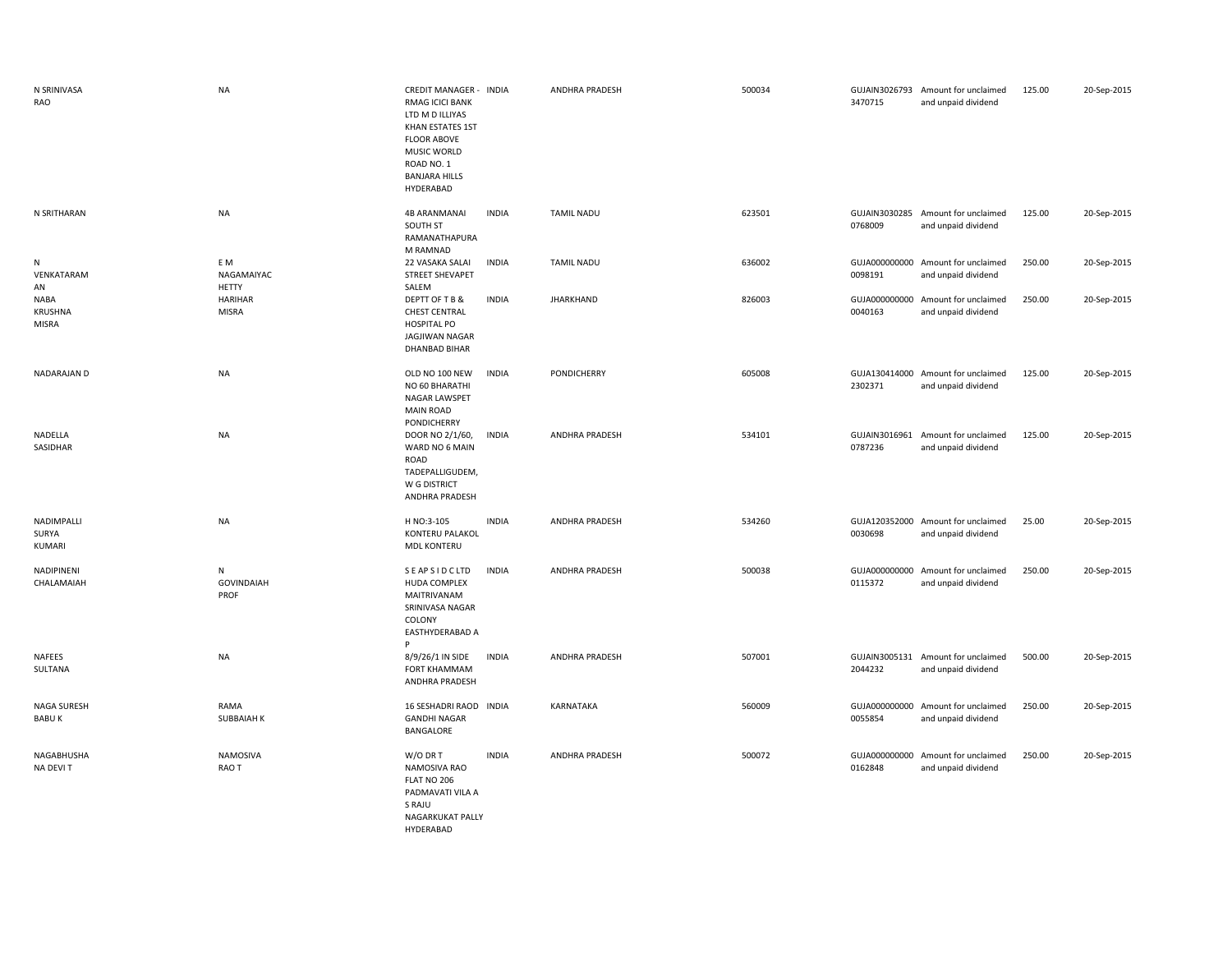| NAGAR<br>NARAYAN                                        | NAGAR DEVJI<br>RETD                 | 4 PRADESHI CHAWL INDIA<br>THANGEWADI<br>SYNDICATE KALYAN<br>W DIST THANE                                                    |              | MAHARASHTRA          | 421304 | 0115063                  | GUJA000000000 Amount for unclaimed<br>and unpaid dividend | 250.00  | 20-Sep-2015 |
|---------------------------------------------------------|-------------------------------------|-----------------------------------------------------------------------------------------------------------------------------|--------------|----------------------|--------|--------------------------|-----------------------------------------------------------|---------|-------------|
| NAGARAJU<br>CHAWA                                       | <b>NA</b>                           | H NO 13-44/3<br><b>GOPALPET MANDAL</b><br>GOPALPET<br>GOPALPET                                                              | <b>INDIA</b> | ANDHRA PRADESH       | 509206 | 0082270                  | GUJA120381000 Amount for unclaimed<br>and unpaid dividend | 62.50   | 20-Sep-2015 |
| NAGARATNA<br>MMA<br>KUNDURTHI                           | <b>K RAJANI</b><br><b>KANTH</b>     | <b>FLAT 104</b><br>SOUNDARYA<br><b>EXCELLENCY APTS</b><br>NO 23/1 4TH MAIN<br>GANGANAGAR<br><b>EXTENSION</b><br>BANGALORE   | <b>INDIA</b> | KARNATAKA            | 560032 | 0097284                  | GUJA000000000 Amount for unclaimed<br>and unpaid dividend | 250.00  | 20-Sep-2015 |
| NAGAVARAM<br>JAYARAMAIAH                                | <b>NA</b>                           | DOOR NO 6-969-C- INDIA<br>18-D LAKSHMI<br><b>NAGAR NEAR</b><br>NALANDA COLLEGE<br>RAJAMPET, KADAPA<br>DISTRICT, AP          |              | ANDHRA PRADESH       | 516115 | 0014953                  | GUJAIN3023241 Amount for unclaimed<br>and unpaid dividend | 25.00   | 20-Sep-2015 |
| NAGAVENI A                                              | SURYANARAY<br>AN RAO A              | 2654 12TH MAIN E INDIA<br><b>BLOCK II STAGE</b><br>RAJAJINAGAR                                                              |              | <b>KARNATAKA</b>     | 560010 | 0055601                  | GUJA000000000 Amount for unclaimed<br>and unpaid dividend | 250.00  | 20-Sep-2015 |
| NAGINA<br><b>GUPTA</b>                                  | <b>VINIT KUMAR</b><br>VARSHNEY      | BANGALORE<br>SHAKUNTALM<br>SAREE SADAN<br><b>3RAILWAY ROAD</b>                                                              | <b>INDIA</b> | <b>UTTAR PRADESH</b> | 202001 | 0112134                  | GUJA000000000 Amount for unclaimed<br>and unpaid dividend | 250.00  | 20-Sep-2015 |
| NAGINBHAI L<br>SONI                                     | LAXMICHAND<br><b>K SONI</b>         | ALIGARH<br>JAGMAL'S POLE<br><b>CHOKSHI KHADKI</b><br>MANDVI VADODARA                                                        | <b>INDIA</b> | <b>GUJARAT</b>       | 390001 | 0169447                  | GUJA000000000 Amount for unclaimed<br>and unpaid dividend | 1000.00 | 20-Sep-2015 |
| NAGINBHAI<br>VAGHELA                                    | <b>HIRABHAI</b><br>VAGHELA          | 750 B FERTILIZER<br><b>NAGAR PO</b><br>FERTILIZER NAGAR<br>BARODA                                                           | <b>INDIA</b> | <b>GUJARAT</b>       | 391750 | 0120133                  | GUJA000000000 Amount for unclaimed<br>and unpaid dividend | 250.00  | 20-Sep-2015 |
| <b>NAIMISH S</b><br>SHAH                                | SEVANTILAL                          | MANISH CORP 95<br><b>ANAND SHOPPING</b><br><b>CENTRE PANKOR</b><br>NAKA AHMEDABAD                                           | <b>INDIA</b> | <b>GUJARAT</b>       | 380001 | GUJA000000000<br>0091362 | Amount for unclaimed<br>and unpaid dividend               | 250.00  | 20-Sep-2015 |
| NAIMUDDIN<br><b>HAIDERY</b>                             | LATE SH<br><b>NOOR</b><br>MOAMMED   | <b>3RD STREET</b><br>HINDPIRI RANCHI                                                                                        | <b>INDIA</b> | <b>JHARKHAND</b>     | 834001 | 0041582                  | GUJA000000000 Amount for unclaimed<br>and unpaid dividend | 250.00  | 20-Sep-2015 |
| <b>NAINA</b><br>BAKULESH<br>SHAH                        | BAKULESH<br><b>HIMATLAL</b><br>SHAH | 9/A SHANTI SADEN INDIA<br><b>GROUND FLOOR</b><br><b>BLOCK D ALMARAN</b><br>RAMCHANDRA R<br>MARG OPER HOUSE<br><b>BOMBAY</b> |              | MAHARASHTRA          | 400007 | 0057023                  | GUJA000000000 Amount for unclaimed<br>and unpaid dividend | 250.00  | 20-Sep-2015 |
| <b>NAJNINBIBI</b><br><b>IBRAHIMBHAI</b><br><b>VOHRA</b> | <b>IBRAHIMBHA</b><br>I VOHRA        | NEAR MASJID AT<br><b>KANSARI AT</b><br>KHAMBHATKHAMB<br>HAT                                                                 | <b>INDIA</b> | GUJARAT              | 388630 | 0005951                  | GUJA120321000 Amount for unclaimed<br>and unpaid dividend | 125.00  | 20-Sep-2015 |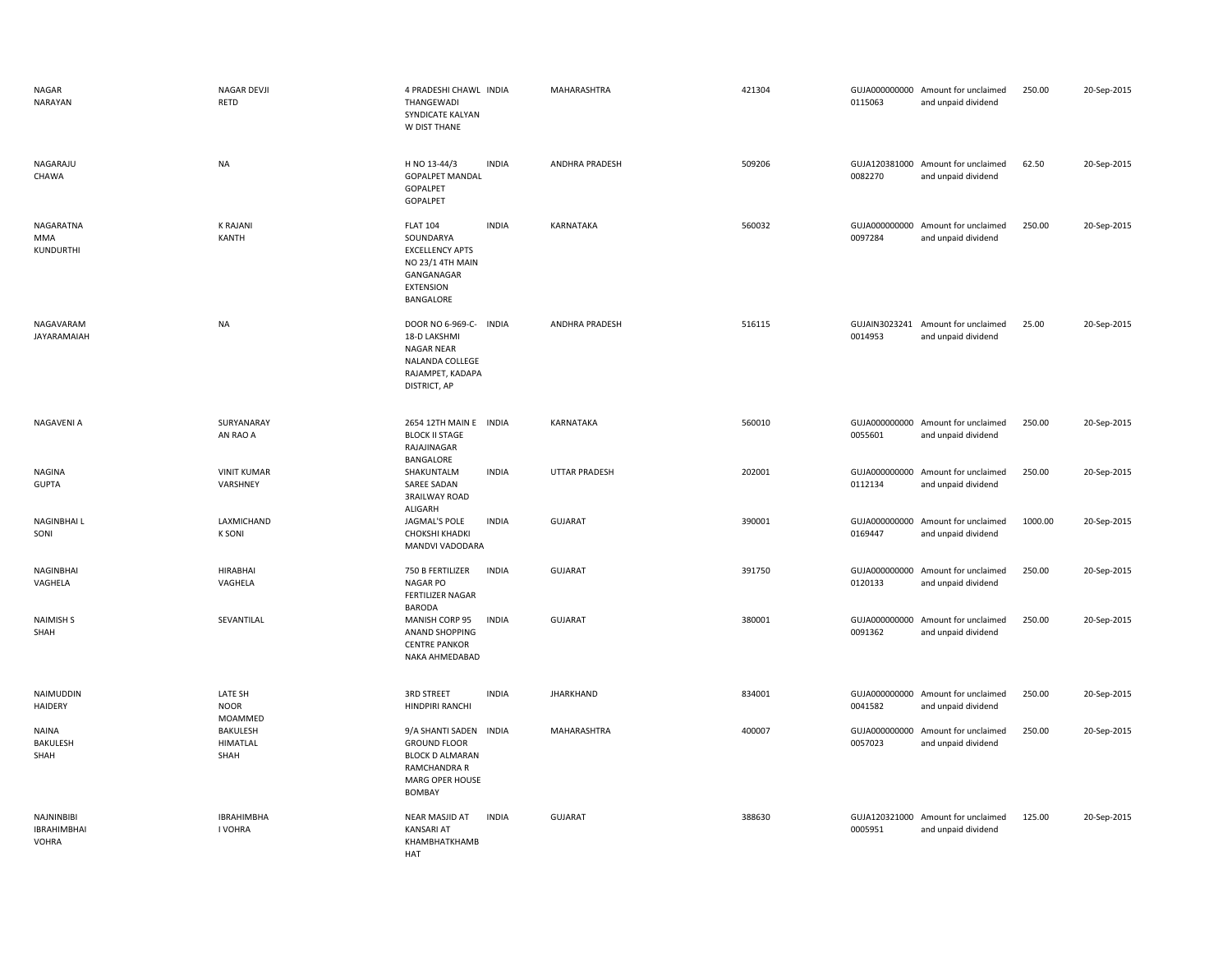| <b>NALINI DALAL</b>                                | JAYENDRA                  | KOHINOOR<br><b>ELECTRO GILDERS</b><br>KHETWADI 10<br>KHETWADI 10 LANE<br>BOMBAY             | <b>INDIA</b> | MAHARASHTRA       | 400004 | 0096977                  | GUJA000000000 Amount for unclaimed<br>and unpaid dividend | 250.00 | 20-Sep-2015 |
|----------------------------------------------------|---------------------------|---------------------------------------------------------------------------------------------|--------------|-------------------|--------|--------------------------|-----------------------------------------------------------|--------|-------------|
| <b>NALINIR</b>                                     | P V REDDY                 | NO 79 II FLOOR<br>BYRASANJRA MAIN<br>ROAD I BLOCK EAST<br>JAYNAGAR<br>BANGALORE             | <b>INDIA</b> | KARNATAKA         | 560011 | 0002087                  | GUJA000000000 Amount for unclaimed<br>and unpaid dividend | 250.00 | 20-Sep-2015 |
| <b>NALINI</b><br>SAMPAT<br><b>KUMAR</b>            | <b>NA</b>                 | A 1052 KREST PARK INDIA<br>APTS 39<br>KANAKAPURA ROAD<br>BANGALORE                          |              | <b>KARNATAKA</b>  | 560004 | 0896672                  | GUJAIN3005131 Amount for unclaimed<br>and unpaid dividend | 62.50  | 20-Sep-2015 |
| NALINIBEN<br>PAREKH                                | MANSUKHBH<br>Al           | 4 RUSHABH CH 2ND INDIA<br><b>FLOOR GRAIN</b><br>MARKET JAMNAGAR                             |              | <b>GUJARAT</b>    | 361001 | 0078714                  | GUJA000000000 Amount for unclaimed<br>and unpaid dividend | 250.00 | 20-Sep-2015 |
| NALLAIYAH<br>LOGANATHAN                            | NA                        | C11101, AL-KHOR<br><b>HOUSING</b><br>COMMUNITY P.O<br>BOX.22166 ALKHOR                      | <b>INDIA</b> | MAHARASHTRA       | 999999 | 0115204                  | GUJA120328000 Amount for unclaimed<br>and unpaid dividend | 750.00 | 20-Sep-2015 |
| NALLAMUTHU<br>${\sf N}$                            | <b>NA</b>                 | SELVA NAGAR<br>CHINNADHARAPUR<br>AM ARAVAKURICHI<br><b>TALUK KARUR</b>                      | <b>INDIA</b> | <b>TAMIL NADU</b> | 639202 | 0428189                  | GUJAIN3001751 Amount for unclaimed<br>and unpaid dividend | 250.00 | 20-Sep-2015 |
| <b>NANAK RAM</b>                                   | PARUMAL                   | 712 KHANDAR KA<br>RASTA JAIPUR                                                              | <b>INDIA</b> | RAJASTHAN         | 302002 | 0070674                  | GUJA000000000 Amount for unclaimed<br>and unpaid dividend | 250.00 | 20-Sep-2015 |
| <b>NAND</b><br><b>KISHORE</b>                      | <b>NA</b>                 | D ROAD Q NO 151<br><b>WEST LAYOUT</b><br>SONARI<br>JAMSHEDPUR                               | <b>INDIA</b> | <b>JHARKHAND</b>  | 831011 | 0385470                  | GUJAIN3030285 Amount for unclaimed<br>and unpaid dividend | 2.50   | 20-Sep-2015 |
| <b>NAND</b><br><b>KISHORE</b><br><b>KHETAN HUF</b> | <b>NA</b>                 | WARD NO. 29<br>KHITAN MOHALLA<br>JHUNJHUNU                                                  | <b>INDIA</b> | RAJASTHAN         | 333001 | 0017913                  | GUJA120121040 Amount for unclaimed<br>and unpaid dividend | 250.00 | 20-Sep-2015 |
| <b>NAND LAL</b>                                    | T R JHAMB                 | 4223 SHUKAR PURA INDIA<br>REWARI<br>BAHADURGARH                                             |              | HARYANA           | 127027 | 0068179                  | GUJA000000000 Amount for unclaimed<br>and unpaid dividend | 250.00 | 20-Sep-2015 |
| NANDA<br>AGRAWAL                                   | <b>NA</b>                 | 328 DUSAYAT<br>MATHURA                                                                      | <b>INDIA</b> | UTTAR PRADESH     | 281001 | GUJAIN3011512<br>3931710 | Amount for unclaimed<br>and unpaid dividend               | 250.00 | 20-Sep-2015 |
| <b>NANDA</b><br>GEHLOT                             | MAHENDRA<br><b>GEHLOT</b> | C/O MAHENDRA<br><b>GAHLOT ADVOCATE</b><br>SAYROOPUILAS<br><b>SIROHI</b>                     | <b>INDIA</b> | RAJASTHAN         | 307001 | GUJA000000000<br>0105504 | Amount for unclaimed<br>and unpaid dividend               | 250.00 | 20-Sep-2015 |
| NANDA<br>TIWARI                                    | NA                        | S 17/206 40, ASHOK INDIA<br>VIHAR (PHASE 1)<br>PAHARIYA<br><b>VARANASI UTTAR</b><br>PRADESH |              | UTTAR PRADESH     | 221007 | GUJAIN3013301<br>7821925 | Amount for unclaimed<br>and unpaid dividend               | 250.00 | 20-Sep-2015 |
| <b>NANDISH S</b>                                   | SIDDALIN<br>GAIYA         | C/O MR BASAVAIAH INDIA<br>NO 255 5TH B I<br>MAIN VIJAY NAGAR<br>BANGALORE                   |              | KARNATAKA         | 560040 | 0104201                  | GUJA000000000 Amount for unclaimed<br>and unpaid dividend | 250.00 | 20-Sep-2015 |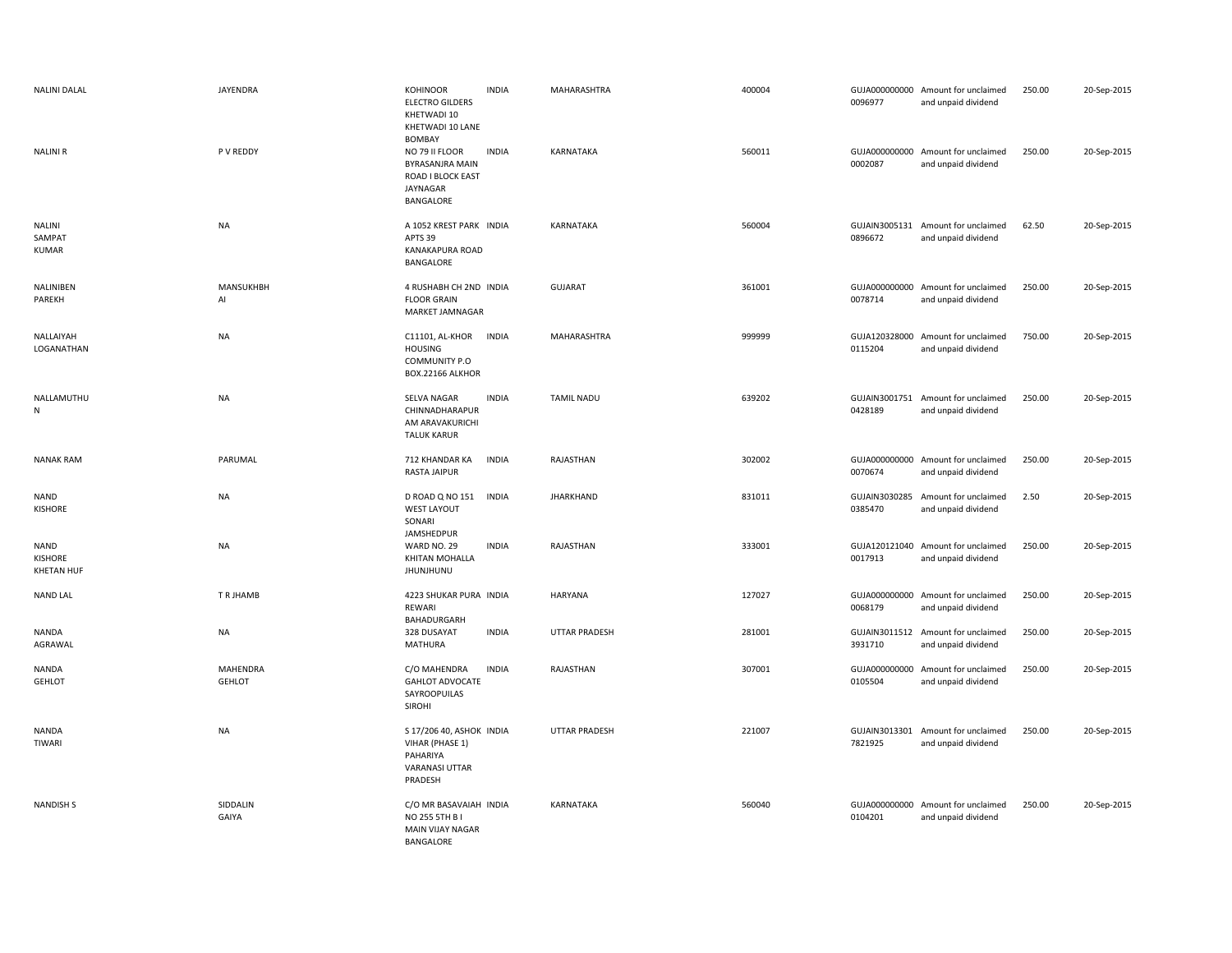| NANDKISHOR<br>RAMNIWASJI<br>KABRA       | RAMNIWASJI                         | S NO 40/7/18/2<br><b>BUDHAWAR PETH H</b><br>NO 196/6 B/1<br>SOLAPUR                             | <b>INDIA</b> | MAHARASHTRA           | 413002 | 2704115                  | GUJAIN3005131 Amount for unclaimed<br>and unpaid dividend | 250.00  | 20-Sep-2015 |
|-----------------------------------------|------------------------------------|-------------------------------------------------------------------------------------------------|--------------|-----------------------|--------|--------------------------|-----------------------------------------------------------|---------|-------------|
| NANDKISHOR<br>E MUNDADA                 | GHANSHYAM<br>DAS<br><b>MUNDADA</b> | H NO 2-10-1036<br><b>JYOTHINAGAR</b><br>KARIMNAGAR                                              | <b>INDIA</b> | ANDHRA PRADESH        | 505001 | GUJAIN3003941<br>4848856 | Amount for unclaimed<br>and unpaid dividend               | 250.00  | 20-Sep-2015 |
| NANDKUMAR<br>CHAMPAKLAL<br>BHAVSAR      | CHAMPAKLAL<br><b>BHAVSAR</b>       | <b>JAIN UPASHRYA</b><br>MOTICHHIPWAD<br><b>BARODA</b>                                           | <b>INDIA</b> | GUJARAT               | 390001 | 0120268                  | GUJA000000000 Amount for unclaimed<br>and unpaid dividend | 250.00  | 20-Sep-2015 |
| NANDUBA<br>RANCHHODJI<br>CHAUHAN        | <b>NA</b>                          | <b>TWINCLE</b><br>APARTMENTS<br>ABOVE BANK OF<br><b>BARODA WANIAVAD</b><br><b>FUWARA NADIAD</b> | <b>INDIA</b> | <b>GUJARAT</b>        | 387001 | 0064959                  | GUJAIN3023811 Amount for unclaimed<br>and unpaid dividend | 1250.00 | 20-Sep-2015 |
| NANDUBHAI<br>KESHAVLAL<br>PATEL         | <b>KESHAVLAL D</b><br>PATEL        | H 1 VIKRAM FLATS INDIA<br>NR SHREYAS<br>CROSSING<br>AHMEDAGAD                                   |              | <b>GUJARAT</b>        | 380015 | 0001585                  | GUJA000000000 Amount for unclaimed<br>and unpaid dividend | 250.00  | 20-Sep-2015 |
| NARAANA<br>RAO POTHURI                  | <b>BHOGESWAR</b><br>A RAO          | C/O<br>KOLLIPARAVENKATE<br>SWARA RAO<br>SIVALAYAM STREET<br>VIJAYAWADA                          | <b>INDIA</b> | <b>ANDHRA PRADESH</b> | 520001 | 0098552                  | GUJA000000000 Amount for unclaimed<br>and unpaid dividend | 250.00  | 20-Sep-2015 |
| <b>NARAN BHAI</b><br><b>BARIA</b>       | <b>GALUBHAI</b><br><b>BARIA</b>    | Q NO 810 D F<br>NAGAR DIST<br><b>BARODA</b>                                                     | <b>INDIA</b> | GUJARAT               | 391750 | 0119659                  | GUJA000000000 Amount for unclaimed<br>and unpaid dividend | 250.00  | 20-Sep-2015 |
| NARASIMHA<br>RAO<br>SURAMPALLI          | SHANKARIAH                         | H NO 17 63 PO<br>ATMA KUR A<br><b>GADWAL A P</b>                                                | <b>INDIA</b> | <b>ANDHRA PRADESH</b> | 509131 | 0104713                  | GUJA000000000 Amount for unclaimed<br>and unpaid dividend | 250.00  | 20-Sep-2015 |
| NARASIMHAN<br><b>DHARMARMA</b><br>RAJAN | SR<br>DHARMARAJ<br>AN              | 17/1 PORUR<br>SOMASUNDARAM<br>STREET T NAGAR<br>CHENNAI                                         | <b>INDIA</b> | <b>TAMIL NADU</b>     | 600017 | 0106037                  | GUJA000000000 Amount for unclaimed<br>and unpaid dividend | 250.00  | 20-Sep-2015 |
| NARASIMHUL<br>U MALEPATI                | SUBBARAYUD<br>U MALEPATI           | 28/379 A<br>RAMALAYAM<br><b>STREET NUNEPALLE</b><br>(POST)<br>NANDYALKURNOOL<br>(DT) AP         | <b>INDIA</b> | <b>ANDHRA PRADESH</b> | 518502 | 0104871                  | GUJA000000000 Amount for unclaimed<br>and unpaid dividend | 250.00  | 20-Sep-2015 |
| <b>NARAYAN DAS</b><br><b>GUPTA</b>      | <b>RAM PRASAD</b><br><b>GUPTA</b>  | <b>BHAISAHIYA TOLA</b><br>MIRZAPUR                                                              | <b>INDIA</b> | <b>UTTAR PRADESH</b>  | 231001 | 1734234                  | GUJA120109000 Amount for unclaimed<br>and unpaid dividend | 250.00  | 20-Sep-2015 |
| <b>NARAYAN LAL</b><br>GARG              | DHURILAL<br>GARG                   | <b>BHAROSILAL</b><br><b>NARAYAN LAL</b><br>DHODHAR DISTT<br>MORENA M P                          | <b>INDIA</b> | MADHYA PRADESH        | 476337 | 0109496                  | GUJA000000000 Amount for unclaimed<br>and unpaid dividend | 250.00  | 20-Sep-2015 |
| <b>NARAYAN</b><br>RAMAN                 | <b>NA</b>                          | C-2/7 ONGC<br>COLONY<br>KAULAGARH ROAD<br>DEHRADUN U A                                          | <b>INDIA</b> | UTTARAKHAND           | 248195 | 1678936                  | GUJAIN3004841 Amount for unclaimed<br>and unpaid dividend | 375.00  | 20-Sep-2015 |
| <b>NARAYAN</b><br>SHETTY                | <b>ISHWAR</b><br>SHETTY            | 301 OM CO OP<br>SOCIETY EKSAR<br>ROAD BORIVALI W<br><b>BOMBAY</b>                               | <b>INDIA</b> | MAHARASHTRA           | 400092 | 0057253                  | GUJA000000000 Amount for unclaimed<br>and unpaid dividend | 500.00  | 20-Sep-2015 |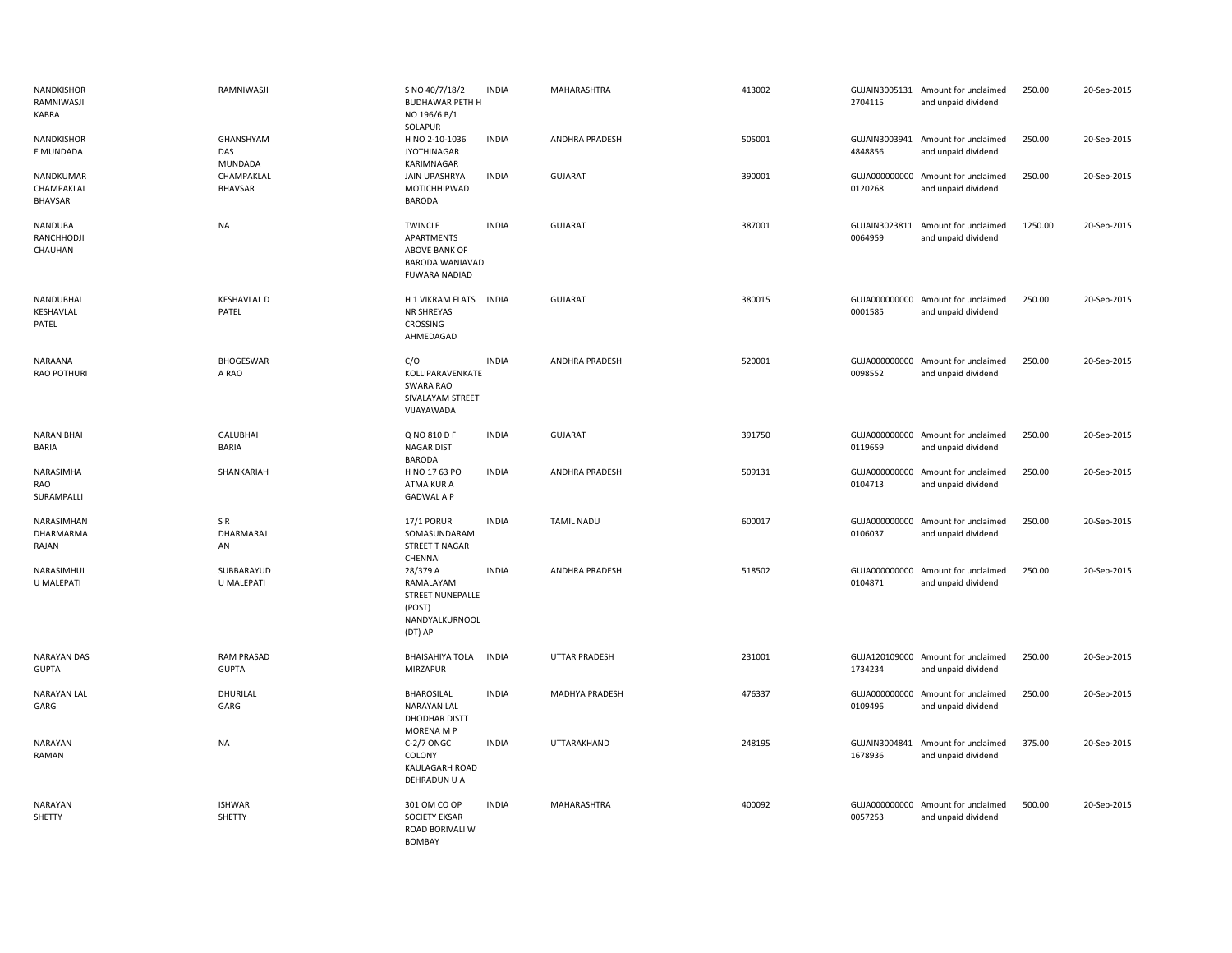| NARAYAN<br>SINGHANIA                  | MADANLAL<br>SINGHANIA                 | <b>BOMBAY</b><br>COMMERCIAL<br>COMPANY<br><b>GURUNANAK</b><br>CHOWK RAIPUR M P  | <b>INDIA</b> | CHHATTISGARH          | 492001 | 0106369                  | GUJA000000000 Amount for unclaimed<br>and unpaid dividend | 250.00 | 20-Sep-2015 |
|---------------------------------------|---------------------------------------|---------------------------------------------------------------------------------|--------------|-----------------------|--------|--------------------------|-----------------------------------------------------------|--------|-------------|
| <b>NARAYANT</b><br><b>GUNDE</b>       | <b>TUKARAM H</b><br><b>GUNDE RETD</b> | 16 NAVSHAM<br>SADAN PLOT 38<br>PESTOM SAGAR<br><b>CHEMBUR BOMBAY</b>            | <b>INDIA</b> | MAHARASHTRA           | 400089 | 0104017                  | GUJA000000000 Amount for unclaimed<br>and unpaid dividend | 250.00 | 20-Sep-2015 |
| NARAYANA<br><b>HOLLAK</b>             | PARAMESHW<br>ARA HOLLAK               | <b>KADAMBAR POST</b><br>VIA MANJESHWAR                                          | <b>INDIA</b> | <b>KERALA</b>         | 671323 | 0014670                  | GUJA000000000 Amount for unclaimed<br>and unpaid dividend | 250.00 | 20-Sep-2015 |
| NARAYANA<br>PANCHAREDD<br>Y           | KASENNA                               | H NO 9 1 94 NEW<br>RESAPUVANI PALEM<br>VISKHAPATNAM                             | <b>INDIA</b> | ANDHRA PRADESH        | 530013 | 0093450                  | GUJA000000000 Amount for unclaimed<br>and unpaid dividend | 375.00 | 20-Sep-2015 |
| NARAYANA<br>REDDY S                   | <b>NA</b>                             | DEVUNIPALAPADU INDIA<br>VILL ULLIKALLU<br>POST ANANTAPUR<br>ANANTAPUR           |              | <b>ANDHRA PRADESH</b> | 515001 | 1301844                  | GUJA120447000 Amount for unclaimed<br>and unpaid dividend | 17.50  | 20-Sep-2015 |
| NARAYANAN L                           | <b>NA</b>                             | 78/4 RAM NAGAR<br>KOMARASAMYPATT<br>Y SALEM                                     | <b>INDIA</b> | <b>TAMIL NADU</b>     | 636007 | 0276579                  | GUJAIN3006441 Amount for unclaimed<br>and unpaid dividend | 25.00  | 20-Sep-2015 |
| NARAYANAN<br>RAGHUNATH                | N R N AYYAR                           | RAM PRIYA NO 9<br><b>JUDGE</b><br>JAMBULINGAM<br>ROAD MYLAPORE<br><b>MADRAS</b> | <b>INDIA</b> | <b>TAMIL NADU</b>     | 600004 | 0055186                  | GUJA000000000 Amount for unclaimed<br>and unpaid dividend | 250.00 | 20-Sep-2015 |
| NARAYANDAS<br>RAGHOMAL<br>NANDANI     | RAGHOMAL<br>NANADANI                  | BARDHAN CHOWK, INDIA<br><b>SHOP NO. 133,</b><br>SINDHI MARKET,<br>JAMNAGAR.     |              | GUJARAT               | 361001 | 0381093                  | GUJAIN3009741 Amount for unclaimed<br>and unpaid dividend | 250.00 | 20-Sep-2015 |
| NAREDI<br>INVESTMENT<br>P LTD         | <b>NA</b>                             | DALAL TOWER, 2ND INDIA<br>FLOOR, PRATAP<br>TALKIES CHORAHA, .<br>BHILWARA       |              | RAJASTHAN             | 311001 | 0102387                  | GUJA130176000 Amount for unclaimed<br>and unpaid dividend | 2.50   | 20-Sep-2015 |
| NARENDER A<br>PANCHAL                 | AMBALAL                               | 100/1 KABUTAR<br><b>KHANA KALUPURA</b><br>AHMEDABAD                             | <b>INDIA</b> | <b>GUJARAT</b>        | 380021 | 0191616                  | GUJA000000000 Amount for unclaimed<br>and unpaid dividend | 250.00 | 20-Sep-2015 |
| NARENDER<br>JAIN                      | <b>DRJAIN</b>                         | <b>B-13 LOHIA ROAD</b><br><b>ADARSH NAGAR</b><br><b>EXTN DELHI</b>              | <b>INDIA</b> | DELHI                 | 110033 | 0180596                  | GUJA000000000 Amount for unclaimed<br>and unpaid dividend | 2.50   | 20-Sep-2015 |
| NARENDRA<br>BHIKHABHAI<br>PATEL       | BHIKHABHAI<br>RAMLAL<br>PATEL         | GE BOARD 220 KR<br>S/S TR DN<br><b>CHHATRAL NG</b>                              | <b>INDIA</b> | <b>GUJARAT</b>        | 382729 | 0122703                  | GUJA000000000 Amount for unclaimed<br>and unpaid dividend | 250.00 | 20-Sep-2015 |
| NARENDRA J<br>SHAH                    | N K SHAH                              | M/S N J SHAH 25<br><b>BUNDER ST</b><br><b>MADRAS</b>                            | <b>INDIA</b> | <b>TAMIL NADU</b>     | 600001 | 0143704                  | GUJA000000000 Amount for unclaimed<br>and unpaid dividend | 750.00 | 20-Sep-2015 |
| NARENDRA<br>JAIN                      | DIGABARJI<br>JAIN                     | 7/3 SNEHLATA GANJ INDIA<br><b>INDORE</b>                                        |              | MADHYA PRADESH        | 452003 | 0006962                  | GUJA000000000 Amount for unclaimed<br>and unpaid dividend | 250.00 | 20-Sep-2015 |
| NARENDRA<br><b>KUMAR</b><br>CHOWDHARY | LATE SH<br>SUMERMULL                  | C/O M/S SHRESHT<br>95 PARK STREET<br>CALCUTTA                                   | <b>INDIA</b> | <b>WEST BENGAL</b>    | 700016 | GUJA000000000<br>0052358 | Amount for unclaimed<br>and unpaid dividend               | 250.00 | 20-Sep-2015 |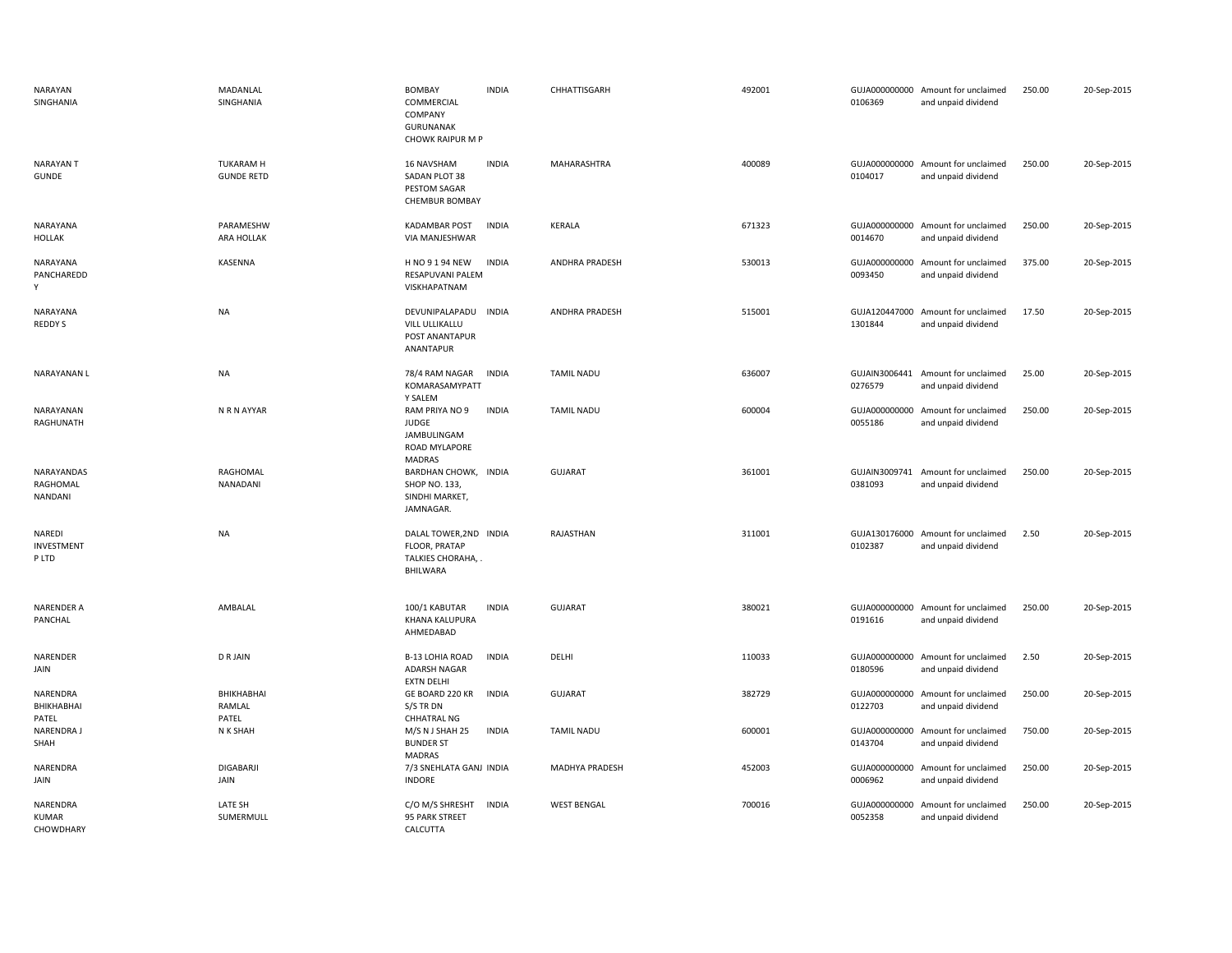| NARENDRA<br><b>KUMAR</b><br>GOHIL            | <b>JERAMDAS C</b><br>GOHIL      | 97 AMIN NAGAR<br>SOCIETY AT PO<br><b>CHHANI DIST</b><br>VADODARA                                    | <b>INDIA</b> | <b>GUJARAT</b>     | 391740 | 0119542                  | GUJA000000000 Amount for unclaimed<br>and unpaid dividend | 250.00 | 20-Sep-2015 |
|----------------------------------------------|---------------------------------|-----------------------------------------------------------------------------------------------------|--------------|--------------------|--------|--------------------------|-----------------------------------------------------------|--------|-------------|
| NARENDRA<br><b>KUMAR</b><br><b>GUPTA</b>     | LALJI GUPTA                     | $1/1/4/3$ RAI<br>CHARAN SADHU<br><b>KHAN ROAD</b><br>CALCUTTA                                       | <b>INDIA</b> | <b>WEST BENGAL</b> | 700004 | 0194944                  | GUJA000000000 Amount for unclaimed<br>and unpaid dividend | 250.00 | 20-Sep-2015 |
| NARENDRA<br>KUMAR<br><b>JASHBHAI</b><br>AMIN | <b>JASHBHAIV</b><br>AMIN        | AMIN STREET POST INDIA<br>KANDARI TA KARJAN<br><b>DIST BARODA</b>                                   |              | GUJARAT            | 391210 | 0121939                  | GUJA000000000 Amount for unclaimed<br>and unpaid dividend | 250.00 | 20-Sep-2015 |
| NARENDRA<br><b>KUMAR R</b><br>THAKKAR        | RASHIKLAL C<br><b>THAKKAR</b>   | 1/1<br>NARMDESHAWAR<br>SOC BEHIND UDAY<br>PARK GORWA<br><b>BARODA GUJARAT</b>                       | <b>INDIA</b> | <b>GUJARAT</b>     | 390016 | 0039357                  | GUJA000000000 Amount for unclaimed<br>and unpaid dividend | 250.00 | 20-Sep-2015 |
| NARENDRA<br><b>KUMAR</b><br>RAWAT            | <b>SN RAWAT</b>                 | KALA BAUG NEAR<br><b>LAXMI NARAYAN</b><br><b>MANDIR GANJ</b><br><b>BASODA DISTT</b><br>VIDISHA (MP) | <b>INDIA</b> | MADHYA PRADESH     | 464221 | 0166254                  | GUJA000000000 Amount for unclaimed<br>and unpaid dividend | 500.00 | 20-Sep-2015 |
| NARENDRA<br>PRASAD<br>AGARWAL                | LATE SH S S<br>AGARWAL          | A 14 KEWAL VIHAR INDIA<br>SAHASTRA DHARA<br>RD DEHRADUN                                             |              | UTTARAKHAND        | 248001 | 0113896                  | GUJA000000000 Amount for unclaimed<br>and unpaid dividend | 250.00 | 20-Sep-2015 |
| NARENDRA<br>SINGH MEHTA                      | SAJJAN<br>SINGH<br>MEHTA        | H 1 VINAY PATH<br><b>KANTI CHANDRA</b><br>ROAD BANI PARK<br><b>JAIPUR</b>                           | <b>INDIA</b> | RAJASTHAN          | 302016 | 0011016                  | GUJA000000000 Amount for unclaimed<br>and unpaid dividend | 250.00 | 20-Sep-2015 |
| NARENDRA<br>SINGH <sub>R</sub><br>PATEL      | RATANAJI<br><b>BHAI B PATEL</b> | AT & PO KUDARA<br>TAL HANSOT DIST<br><b>BHARUCH</b>                                                 | <b>INDIA</b> | <b>GUJARAT</b>     | 393030 | 0118751                  | GUJA000000000 Amount for unclaimed<br>and unpaid dividend | 250.00 | 20-Sep-2015 |
| NARESH<br>DHARAMDAS<br>SANGTANI              | <b>NA</b>                       | BAJRANG SOCIETY, INDIA<br>BLOCK NO.4. HARI-<br>OM, VERAVAL,                                         |              | MAHARASHTRA        | 999999 | 0011681                  | GUJA120185000 Amount for unclaimed<br>and unpaid dividend | 250.00 | 20-Sep-2015 |
| NARESH<br>GANESHBHAI                         | GANESH<br><b>BHAI</b>           | <b>GALE MANDI</b><br><b>KUMBHAR SHERI</b><br>4/4328 SURAT                                           | <b>INDIA</b> | GUJARAT            | 395001 | 0049153                  | GUJA000000000 Amount for unclaimed<br>and unpaid dividend | 250.00 | 20-Sep-2015 |
| NARESH<br>GARG                               | <b>BANARSHI</b><br>DASS         | 2820/209 TRI<br><b>NAGAR DELHI</b>                                                                  | <b>INDIA</b> | DELHI              | 110035 | 0097790                  | GUJA000000000 Amount for unclaimed<br>and unpaid dividend | 250.00 | 20-Sep-2015 |
| NARESH<br>GARG                               | AMARNATH                        | 4/26 MALAD CHS<br>7TH FL POOAR PARK<br><b>MALAD EAST</b><br><b>BOMBAY</b>                           | <b>INDIA</b> | MAHARASHTRA        | 400097 | 0044818                  | GUJA000000000 Amount for unclaimed<br>and unpaid dividend | 250.00 | 20-Sep-2015 |
| NARESH<br><b>KABRA</b>                       | <b>NAVIN</b><br><b>KABRA</b>    | C/O MORDEN<br>SERVICE CENTRE<br>DAHOD ROAD<br>BANSWARA<br>RAJASTHAN                                 | <b>INDIA</b> | RAJASTHAN          | 327001 | GUJAIN3008881<br>3929402 | Amount for unclaimed<br>and unpaid dividend               | 312.50 | 20-Sep-2015 |
| NARESH<br><b>KUMAR</b>                       | R L GUPTA                       | <b>INDER CLOTH</b><br>HOUSE OLD BUS<br><b>STAND CHARKHI</b><br><b>DADRI HARYANA</b>                 | <b>INDIA</b> | <b>HARYANA</b>     | 123306 | 0068182                  | GUJA000000000 Amount for unclaimed<br>and unpaid dividend | 250.00 | 20-Sep-2015 |
| NARESH<br><b>KUMAR</b>                       | GORDHANDA<br>SS                 | AHRIWAL WARD NO INDIA<br>13 SILANI GATE<br><b>JHAJAR ROHTAK</b><br><b>HARYANA</b>                   |              | <b>HARYANA</b>     | 124103 | 0066941                  | GUJA000000000 Amount for unclaimed<br>and unpaid dividend | 375.00 | 20-Sep-2015 |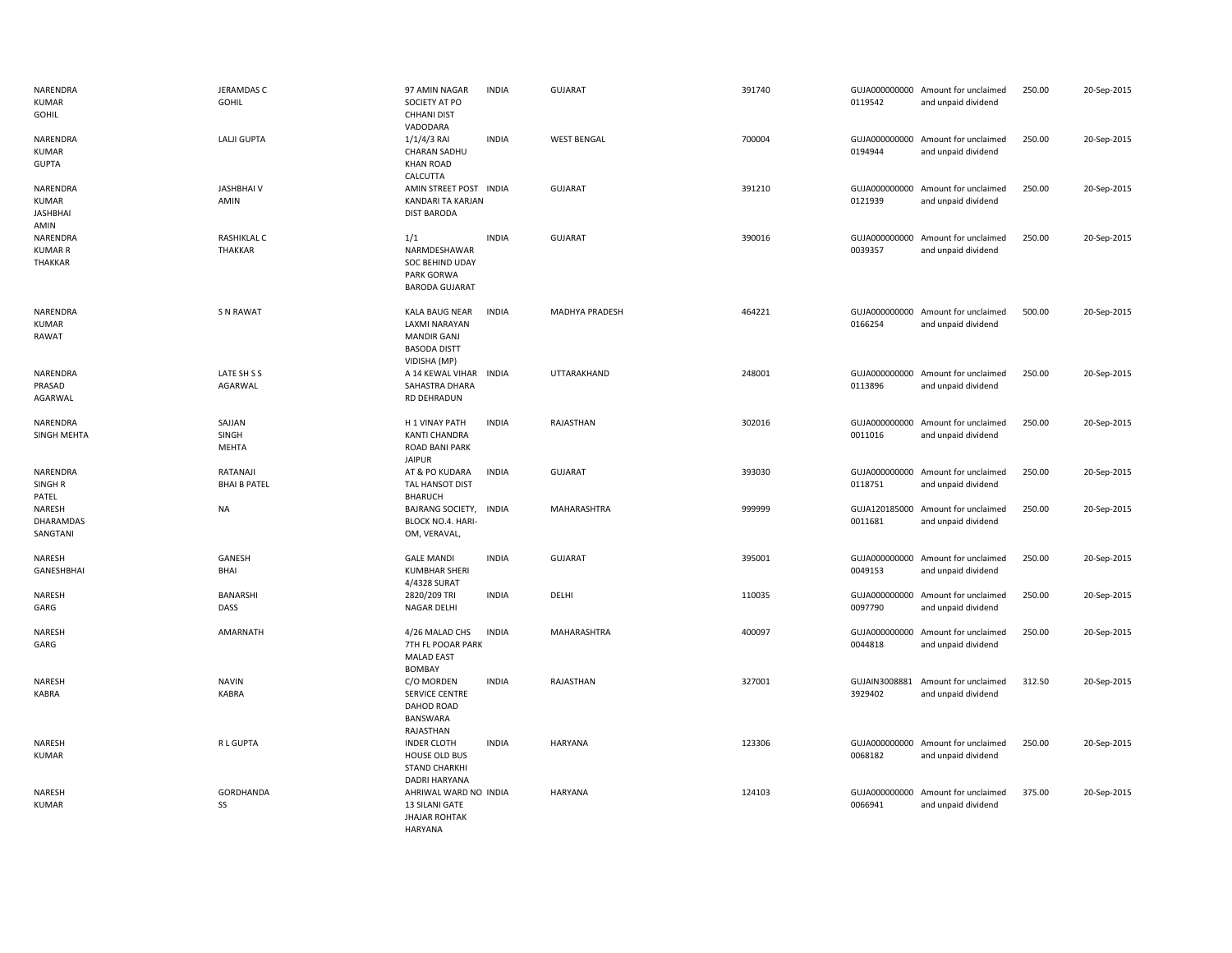| NARESH<br><b>KUMAR</b>                        | V PRAKASH                    | M/S M M<br><b>INVESTMENT CO B-</b><br>606 IST FLOOR<br>NEHRU GROUND                                                         | <b>INDIA</b> | HARYANA        | 121001 | 0147282                  | GUJA000000000 Amount for unclaimed<br>and unpaid dividend | 250.00 | 20-Sep-2015 |
|-----------------------------------------------|------------------------------|-----------------------------------------------------------------------------------------------------------------------------|--------------|----------------|--------|--------------------------|-----------------------------------------------------------|--------|-------------|
| NARESH<br><b>KUMAR</b><br>CHAUHAN             | RAGHUVIR<br>SINGH            | FARIDABAD<br><b>TELEPHONE</b><br>EXCHANGE<br><b>AMROHA DIST</b><br>MORADABAD                                                | <b>INDIA</b> | UTTAR PRADESH  | 244221 | 0163554                  | GUJA000000000 Amount for unclaimed<br>and unpaid dividend | 250.00 | 20-Sep-2015 |
| NARESH<br><b>KUMAR DUA</b>                    | <b>BISHAMBER</b><br>LAL DUA  | A 52 DERAWAL<br>NAGAR DELHI                                                                                                 | <b>INDIA</b> | DELHI          | 110009 | 0063580                  | GUJA000000000 Amount for unclaimed<br>and unpaid dividend | 250.00 | 20-Sep-2015 |
| NARESH<br><b>KUMAR</b><br><b>GUPTA</b>        | SHRIKC<br><b>GUPTA</b>       | SHOP-8 DDA<br><b>MARKET POCKET</b><br>PHASE-I MAYUR<br>VIHARDELHI.                                                          | <b>INDIA</b> | DELHI          | 110001 | GUJA000000000<br>0206681 | Amount for unclaimed<br>and unpaid dividend               | 250.00 | 20-Sep-2015 |
| NARESH<br><b>KUMAR</b><br>PARBHUBHAI<br>PATEL | PARBHUBHAI<br><b>K PATEL</b> | ALOCK NO 11<br>ROOM NO 126 G H<br><b>B COLONYY HASTI</b><br>TALAWA<br>ANKLESHWAR                                            | <b>INDIA</b> | <b>GUJARAT</b> | 393001 | GUJA000000000<br>0118749 | Amount for unclaimed<br>and unpaid dividend               | 250.00 | 20-Sep-2015 |
| NARESH<br><b>KUMAR</b><br>SATIJA              | <b>HARGOVIND</b><br>SATIJA   | 8/6462 STREET NO<br>3 DEV NAGAR N<br>DELHI                                                                                  | <b>INDIA</b> | DELHI          | 110005 | GUJA000000000<br>0082647 | Amount for unclaimed<br>and unpaid dividend               | 250.00 | 20-Sep-2015 |
| NARESH<br>MULCHANDA<br>N <sub>1</sub>         | <b>NA</b>                    | M - 108 GREATER<br>KAILASH - I NEW<br>DELHI                                                                                 | <b>INDIA</b> | DELHI          | 110048 | GUJAIN3002061<br>0053626 | Amount for unclaimed<br>and unpaid dividend               | 250.00 | 20-Sep-2015 |
| NARESH<br>RAMANLAL<br>DALAL                   | RAMANLAL                     | FLAT NO 2 GROUND INDIA<br><b>FLOOR</b><br>JAINAZCKBOY BLDG<br>OFF SPENCER & CO<br>LTD 22-28 FORGELT<br><b>STREET BOMBAY</b> |              | MAHARASHTRA    | 400036 | GUJA000000000<br>0168755 | Amount for unclaimed<br>and unpaid dividend               | 250.00 | 20-Sep-2015 |
| NARESH<br>RAWAL                               | RADHE<br>SHYAM               | 2160, BEHIND POST INDIA<br>OFFICE BANGA<br>DISTT,                                                                           |              | PUNJAB         | 144505 | 0188471                  | GUJAIN3018461 Amount for unclaimed<br>and unpaid dividend | 250.00 | 20-Sep-2015 |
| NARESH<br>SAXENA                              | LATE ISHWAR<br>DAYAL         | NAWANSHAHAR<br>A 42 SHIVE BHODE INDIA<br>APTS PLOT NO 2<br>SECTOR 7<br><b>DWARKANEW DELHI</b>                               |              | DELHI          | 110045 | 0161104                  | GUJA000000000 Amount for unclaimed<br>and unpaid dividend | 250.00 | 20-Sep-2015 |
| NARIMAN<br><b>FINVEST PVT</b><br><b>LTD</b>   | <b>NA</b>                    | SHOP NO 23A/25A INDIA<br><b>MHATRE PLAZA</b><br><b>DHANKUR WADI</b><br>KANDIVLI (W) M G<br><b>ROAD BOMBAY</b>               |              | MAHARASHTRA    | 400067 | GUJA000000000<br>0174674 | Amount for unclaimed<br>and unpaid dividend               | 750.00 | 20-Sep-2015 |
| NARINDER<br><b>KAUR</b>                       | <b>AMRIT PAL</b><br>SINGH    | C/O H S NANDA<br><b>HOUSE NO 6410</b><br><b>BLOCK 7 DEV</b><br><b>NAGAR KAROL</b><br><b>BAGH NEW DELHI</b>                  | <b>INDIA</b> | DELHI          | 110005 | 0134981                  | GUJA000000000 Amount for unclaimed<br>and unpaid dividend | 500.00 | 20-Sep-2015 |
| NARINDER<br>KAUR                              | CHARANJIT<br>SINGH           | THETHI BHAWAN<br><b>BIRSA DAHAR ROAD</b><br><b>ROURKELA</b>                                                                 | <b>INDIA</b> | ORISSA         | 769012 | 2273297                  | GUJAIN3002141 Amount for unclaimed<br>and unpaid dividend | 187.50 | 20-Sep-2015 |
| NARINDER<br>KAUR                              | <b>JASWANT</b><br>SINGH      | B-X, 759 & BXI -<br>1906 (NEW) KHUD<br>MOHALLA<br>LUDHIANA                                                                  | <b>INDIA</b> | PUNJAB         | 141008 | GUJAIN3018461<br>0001090 | Amount for unclaimed<br>and unpaid dividend               | 250.00 | 20-Sep-2015 |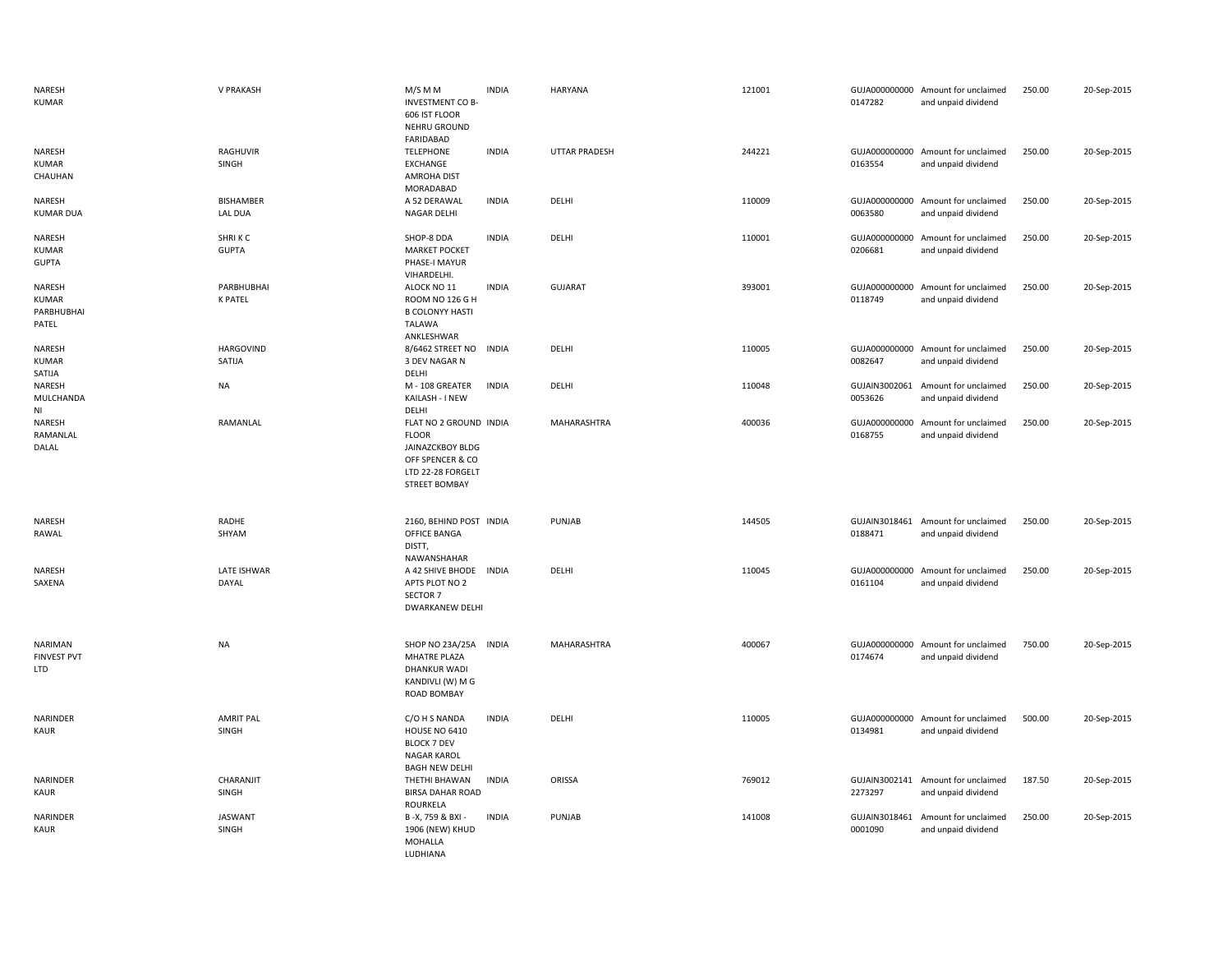| <b>NARINDER</b><br>SINGH SETHI           | <b>LATE GOPAL</b><br>SINGH SETHI             | 120/825 RANJEET<br><b>INDIA</b><br><b>NAGAR KANPUR</b>                                                           | <b>UTTAR PRADESH</b> | 208005 | 0012172                  | GUJA000000000 Amount for unclaimed<br>and unpaid dividend | 250.00  | 20-Sep-2015 |
|------------------------------------------|----------------------------------------------|------------------------------------------------------------------------------------------------------------------|----------------------|--------|--------------------------|-----------------------------------------------------------|---------|-------------|
| NARREDDY<br>FATHIMA<br>RANI              | <b>NA</b>                                    | D. NO 2-4-2<br><b>INDIA</b><br>UMMAREDDIPALLI<br>MUDDANURU<br><b>KADAPA DISTRICT</b>                             | ANDHRA PRADESH       | 516380 | 0186454                  | GUJAIN3023241 Amount for unclaimed<br>and unpaid dividend | 1000.00 | 20-Sep-2015 |
| NARSANG<br>MAVSANG<br>RATHOD             | MAVSANG<br>RATHOD                            | 1657/B RAM NIVAS INDIA<br>SARDARNAGAR<br>BHAVNAGAR                                                               | <b>GUJARAT</b>       | 364001 | 0039689                  | GUJA000000000 Amount for unclaimed<br>and unpaid dividend | 250.00  | 20-Sep-2015 |
| NARSHIBHAI<br>BACHARBHAI<br>PATEL        | BACHARBHAI<br><b>K PATEL</b>                 | AT - GRABT TALUKA - INDIA<br><b>BAYAD DIST -</b><br>SABRKANTHAGUJAR<br>AT                                        | GUJARAT              | 383335 | GUJA000000000<br>0022981 | Amount for unclaimed<br>and unpaid dividend               | 250.00  | 20-Sep-2015 |
| <b>NARSINH</b><br>BHAI<br>AMAUAR         | <b>VELJI BHAI</b><br>AMALIAR                 | QUARTER NO 509/A INDIA<br>PO FERTILIZER<br>NAGAR VADODARA                                                        | <b>GUJARAT</b>       | 391750 | 0120090                  | GUJA000000000 Amount for unclaimed<br>and unpaid dividend | 250.00  | 20-Sep-2015 |
| <b>NARSINH</b><br>RATANSINH<br>PARMAR    | RATANSINH<br>PARMAR                          | <b>INDIA</b><br>11657/B RAM<br><b>NIWAS</b><br>SARDARNAGAR<br>BHAVNAGAR                                          | <b>GUJARAT</b>       | 364001 | 0038924                  | GUJA000000000 Amount for unclaimed<br>and unpaid dividend | 250.00  | 20-Sep-2015 |
| NASEEM<br>AKHTARI<br>SIDDIQUI            | <b>SUJAT ALI</b><br>KHAN                     | SHOP NO 89 CYBER<br><b>INDIA</b><br>WORLD SECTOR 10<br>A MARKET BHILAI<br><b>NAGAR BHILAI</b>                    | CHHATTISGARH         | 490006 | GUJAIN3030285<br>4040275 | Amount for unclaimed<br>and unpaid dividend               | 250.00  | 20-Sep-2015 |
| NASEEM<br>AKHTER                         | <b>HASHMATUL</b><br>LAH                      | 8147 CHUMNIMILL INDIA<br><b>BARAHINDU RAO</b><br>DELHI                                                           | DELHI                | 110006 | GUJA000000000<br>0142051 | Amount for unclaimed<br>and unpaid dividend               | 500.00  | 20-Sep-2015 |
| NASEEM<br>AKHTER                         | <b>HASHMATUL</b><br>LAH                      | 8147 CHUMNI MILL INDIA<br><b>BARA HINDU RAO</b><br>DELHI                                                         | DELHI                | 110006 | 0140985                  | GUJA000000000 Amount for unclaimed<br>and unpaid dividend | 250.00  | 20-Sep-2015 |
| NASHREEN<br>RAHMAN<br>HAZARIKA           | SIDDIQUR<br>RAHMAN<br><b>HAZARIKA</b><br>PRO | C/O SIDDIQUR<br><b>INDIA</b><br>RAHMAN HAZARIKA<br><b>GEN ENGG DEPTT</b><br>OIL INDIA LTD<br>DULIAJAN            | ARUNACHAL PRADESH    | 786602 | 0005717                  | GUJA000000000 Amount for unclaimed<br>and unpaid dividend | 250.00  | 20-Sep-2015 |
| <b>NASHUSH</b><br><b>BUKKAWAR</b>        | VIJAY<br><b>BUKKAWAR</b>                     | 52 A/101 ANAMIKA INDIA<br>GOKULDHAM<br><b>GOREGAON E</b><br><b>BOMBAY</b>                                        | MAHARASHTRA          | 400063 | 0095419                  | GUJA000000000 Amount for unclaimed<br>and unpaid dividend | 250.00  | 20-Sep-2015 |
| <b>NASIR A</b><br>SAMD<br><b>NOORANI</b> | A SAMAD H<br>ALIMOHAM<br>MED                 | <b>EXCEL INDIA</b><br><b>INDIA</b><br>SYNTHETICS 4/3151<br>2 AMPA BAZAR<br>SALABAT PURA<br><b>MAIN ROADSURAT</b> | <b>GUJARAT</b>       | 395003 | 0160826                  | GUJA000000000 Amount for unclaimed<br>and unpaid dividend | 250.00  | 20-Sep-2015 |
| <b>NASRUDINS</b><br>MERCHANT             | SHABUDIN<br>MERCHANT                         | C/O REAL TRADERS INDIA<br>19 MUNICIPAL<br><b>MARKET MARGAO</b><br>GOA                                            | GOA                  | 403601 | 0107774                  | GUJA000000000 Amount for unclaimed<br>and unpaid dividend | 250.00  | 20-Sep-2015 |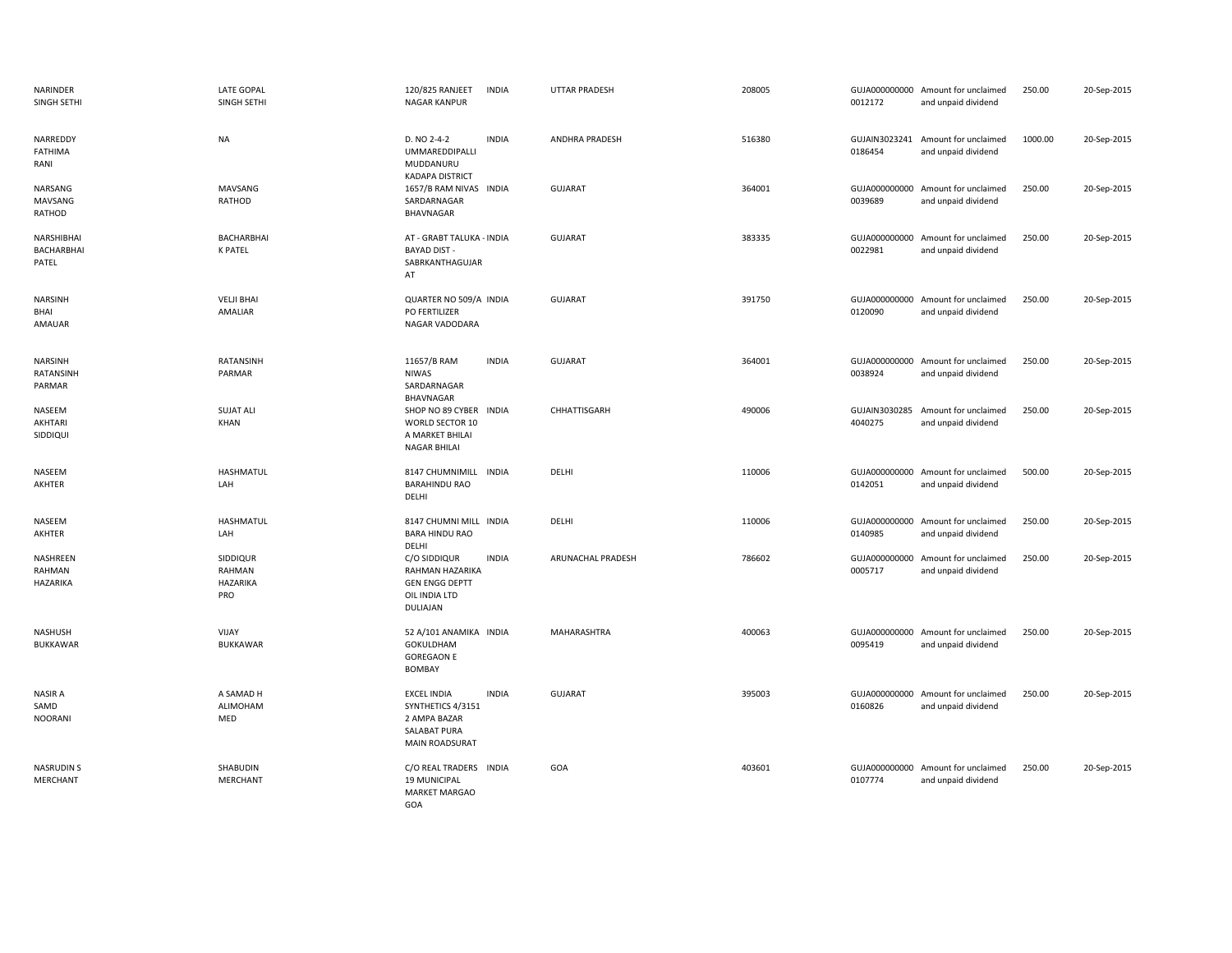| <b>NATARAJAN K</b>                         | <b>NA</b>                      | OLD NO. 429, NEW INDIA<br>NO. 2 / 284 K<br>KURUMBAPALAYAM<br>MUTHU GOUNDEN<br>PUDUR POST<br>COIMBATORE<br><b>TAMIL NADU</b> | MAHARASHTRA      | 999999 | 0237836                  | GUJAIN3000791 Amount for unclaimed<br>and unpaid dividend | 25.00  | 20-Sep-2015 |
|--------------------------------------------|--------------------------------|-----------------------------------------------------------------------------------------------------------------------------|------------------|--------|--------------------------|-----------------------------------------------------------|--------|-------------|
| NATARAJAN P                                | <b>NA</b>                      | NO 6 I KRISHNAVENI INDIA<br><b>ILLAM LOURD</b><br>NAGAR VILLIANUR<br>PONDICHERRY                                            | PONDICHERRY      | 605110 | 0199678                  | GUJAIN3001751 Amount for unclaimed<br>and unpaid dividend | 312.50 | 20-Sep-2015 |
| NATARAJAN<br>SINGARA<br><b>VELU PILLAI</b> | NATARAJAN<br>PILLAI            | <b>B 68 BHAGUDAY</b><br><b>INDIA</b><br><b>SOCIETY REFINERY</b><br>ROAD OPP SAIYAG<br>SOCIETY GORWA<br>BARODA               | <b>GUJARAT</b>   | 390016 | 0168390                  | GUJA000000000 Amount for unclaimed<br>and unpaid dividend | 375.00 | 20-Sep-2015 |
| <b>NATAVARBHA</b><br>I UMEDDAS<br>PATEL    | <b>UMEDDAS</b>                 | 6/NEW LAXMI<br><b>INDIA</b><br><b>NAGAR RTO RD</b><br><b>MODASA S</b><br>KMODASA                                            | <b>GUJARAT</b>   | 383315 | GUJA120332000<br>1198931 | Amount for unclaimed<br>and unpaid dividend               | 250.00 | 20-Sep-2015 |
| NATESH H S                                 | SHANKARPPA<br>GOWDA            | HOSKERE NELLUR<br><b>INDIA</b><br>POST SRENGERI<br>CHICKMAGALURE<br><b>DIST</b>                                             | <b>KARNATAKA</b> | 577139 | 0002210                  | GUJA000000000 Amount for unclaimed<br>and unpaid dividend | 250.00 | 20-Sep-2015 |
| NATHABHAIN<br>PATEL                        | NANJIBHAI                      | <b>INDIA</b><br>702/4628 NEW<br><b>BAPUNAGAR NIKOL</b><br>ROAD AHMEDABAD                                                    | <b>GUJARAT</b>   | 380024 | GUJA000000000<br>0026789 | Amount for unclaimed<br>and unpaid dividend               | 375.00 | 20-Sep-2015 |
| NATHABHAI<br>NARNBHAI<br>PARMAR            | <b>NARAN BHAI</b><br>PARMAR    | 32 YAMUNA NAGAR INDIA<br><b>SOCIETY NEAR</b><br><b>SWAD COMMUNITY</b><br><b>CENTRE HARNI RD</b><br>BARODA                   | <b>GUJARAT</b>   | 390022 | GUJA000000000<br>0003121 | Amount for unclaimed<br>and unpaid dividend               | 500.00 | 20-Sep-2015 |
| NATHALAL<br>CHUNILAL<br>THAKAR             | <b>CHUNILAL N</b><br>THAKAR    | GUJ ELE BOARD SUB INDIA<br>DIVISION AT PO<br><b>VIJAPUR DIST</b><br>MEHSANA N G                                             | <b>GUJARAT</b>   | 382870 | 0122584                  | GUJA000000000 Amount for unclaimed<br>and unpaid dividend | 250.00 | 20-Sep-2015 |
| NATUBHAI M<br>RATHVA                       | MANIYABHAI<br>RATHVA           | Q NO 925<br><b>INDIA</b><br>FERTILIZER NAGAR<br>KARCHIA ROAD PO F<br>NAGAR BARODA                                           | <b>GUJARAT</b>   | 391750 | GUJA000000000<br>0120394 | Amount for unclaimed<br>and unpaid dividend               | 250.00 | 20-Sep-2015 |
| NATVARLAL<br><b>KAPADIA</b>                | BHAVANBHAI<br>KAPADIA          | J-1493 SETUBANDH INDIA<br><b>TENA NEAR</b><br><b>GOLIBAR MANDIR</b><br><b>RUPANI</b><br>BHAVNAGARGUJ                        | <b>GUJARAT</b>   | 364001 | 0203337                  | GUJA000000000 Amount for unclaimed<br>and unpaid dividend | 250.00 | 20-Sep-2015 |
| NATVARSINH<br>BAVUBHA<br><b>JHALA</b>      | <b>BAVUBHA</b><br><b>JHALA</b> | <b>VIDHUT NAGAR</b><br><b>INDIA</b><br>SOCIETY DHASA<br><b>GAM DIST</b><br><b>BHAVNAGAR TAL</b>                             | <b>GUJARAT</b>   | 364730 | 0122250                  | GUJA000000000 Amount for unclaimed<br>and unpaid dividend | 250.00 | 20-Sep-2015 |

GADHDA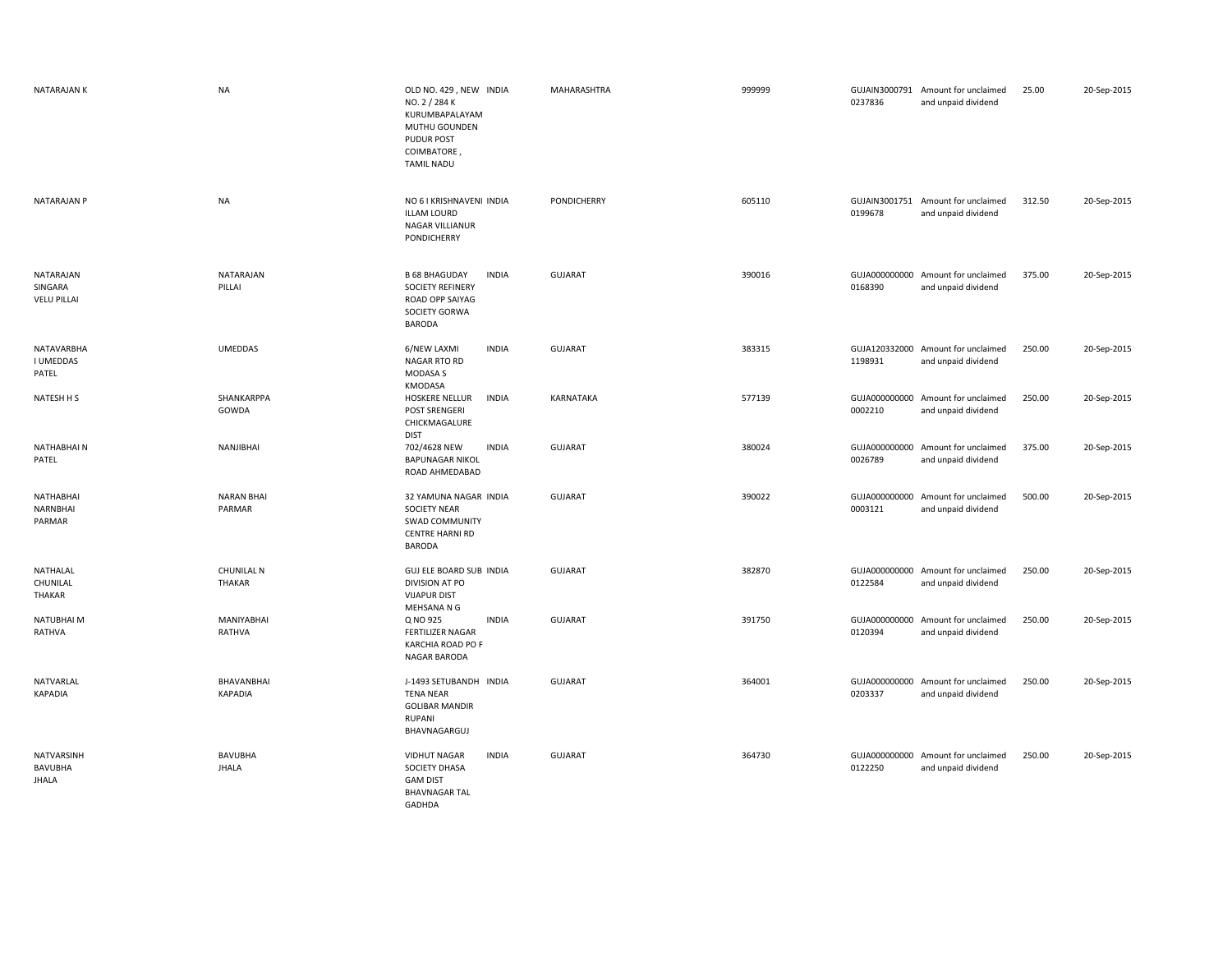| <b>NATWARLAL J</b><br><b>GANDHI HUF</b>       | JIVANLAL<br>LAVJI<br><b>GANDHI</b>         | PLOT NO. 513,<br>ARUN BLDG, 1ST<br>FLOOR OPP. V. J. T.<br>I. COLLEGE H R<br>MAHAJANI<br>ROADMATUNGA CR | <b>INDIA</b> | MAHARASHTRA           | 400019 | 0045353                  | GUJA000000000 Amount for unclaimed<br>and unpaid dividend | 250.00  | 20-Sep-2015 |
|-----------------------------------------------|--------------------------------------------|--------------------------------------------------------------------------------------------------------|--------------|-----------------------|--------|--------------------------|-----------------------------------------------------------|---------|-------------|
| NAUMALIKA<br><b>JHATAKIA</b>                  | RAMANIKLAL                                 | KHUSHAL STATION INDIA<br>PLOT OLD CEMENT<br>ROAD GONDAL                                                |              | <b>GUJARAT</b>        | 360311 | 0081890                  | GUJA000000000 Amount for unclaimed<br>and unpaid dividend | 250.00  | 20-Sep-2015 |
| NAVAL<br>KHANNA                               | <b>NA</b>                                  | 46 MALL ROAD<br>AMRITSAR                                                                               | <b>INDIA</b> | PUNJAB                | 143001 | GUJA120299000<br>0727293 | Amount for unclaimed<br>and unpaid dividend               | 122.50  | 20-Sep-2015 |
| NAVEEN<br>AHUJA                               | PURAN<br>CHAND<br>AHUJA                    | H NO 54 SEC 7<br><b>URBAN ESTATE</b><br><b>GURGAON</b><br>HARYANA                                      | <b>INDIA</b> | <b>HARYANA</b>        | 122001 | GUJA000000000<br>0129444 | Amount for unclaimed<br>and unpaid dividend               | 250.00  | 20-Sep-2015 |
| NAVEEN<br><b>KUMAR</b><br>GOYAL               | M G GOYAL                                  | 1409 AKAR<br><b>BHAWAN MODI</b><br><b>KHANA JAIPUR</b>                                                 | <b>INDIA</b> | RAJASTHAN             | 302003 | GUJA000000000<br>0071364 | Amount for unclaimed<br>and unpaid dividend               | 250.00  | 20-Sep-2015 |
| <b>NAVEEN</b><br><b>KUMAR JAIN</b>            | <b>GULAB</b><br><b>CHAND JAIN</b>          | JAIN SWEETS, NEAR INDIA<br><b>NEW NARENDRA</b><br>TALKIES,<br>JAGDALPUR                                |              | CHHATTISGARH          | 494001 | GUJA120186000<br>0022901 | Amount for unclaimed<br>and unpaid dividend               | 125.00  | 20-Sep-2015 |
| NAVEEN<br>TANWAR                              | <b>NA</b>                                  | <b>NA</b>                                                                                              | <b>INDIA</b> | <b>ANDHRA PRADESH</b> | 500003 | 0109090                  | GUJA000000000 Amount for unclaimed<br>and unpaid dividend | 250.00  | 20-Sep-2015 |
| <b>NAVIN C</b><br>SHAH                        | CHANDULAL                                  | DISHA 9 SATYADIP<br>APT OPP JAIN<br><b>TEMPLE ANKUR</b><br>ROAD AHMEDABAD                              | <b>INDIA</b> | <b>GUJARAT</b>        | 380013 | GUJA000000000<br>0036021 | Amount for unclaimed<br>and unpaid dividend               | 250.00  | 20-Sep-2015 |
| <b>NAVIN CHAND</b><br>JAIN                    | SAMRATHMA<br>L JAIN                        | C/O PRAKASH<br>LUNAWAT PO<br><b>BAMNIA W RLY DIST</b><br><b>JHABUA M P</b>                             | <b>INDIA</b> | MADHYA PRADESH        | 457770 | GUJA000000000<br>0054221 | Amount for unclaimed<br>and unpaid dividend               | 250.00  | 20-Sep-2015 |
| <b>NAVIN</b><br><b>KUMAR</b><br>DIDWANIA      | SM.<br><b>DIDWANIA</b>                     | 77 KRISHNA NIWAS INDIA<br>5TH FLOOR 496<br>KALBADEVI ROAD<br><b>BOMBAY</b>                             |              | MAHARASHTRA           | 400002 | GUJA000000000<br>0153189 | Amount for unclaimed<br>and unpaid dividend               | 250.00  | 20-Sep-2015 |
| <b>NAVIN P</b><br>SHAH                        | PANACHAND                                  | 9 UPKAR SOCIETY<br><b>RACE COURSE</b><br><b>BARODA</b>                                                 | <b>INDIA</b> | <b>GUJARAT</b>        | 390007 | 0168959                  | GUJA000000000 Amount for unclaimed<br>and unpaid dividend | 1000.00 | 20-Sep-2015 |
| <b>NAVIN P</b><br>ZAVERI                      | <b>NA</b>                                  | 4 B SONAWALA<br><b>BLDG IST FLOOR</b><br><b>TARDEO MUMBAI</b>                                          | <b>INDIA</b> | MAHARASHTRA           | 400007 | GUJAIN3011271<br>5405870 | Amount for unclaimed<br>and unpaid dividend               | 3250.00 | 20-Sep-2015 |
| <b>NAVIN</b><br>SHIVLALBHAI<br><b>KAPURIA</b> | SHIVLALBHAI<br>DAMJIBHAI<br><b>KAPURIA</b> | C-26, SHANTIKUNJ<br>SOC-1 NEAR<br>CHANDRAVILA SOC<br>MANJALPURVADOD<br>ARA                             | <b>INDIA</b> | <b>GUJARAT</b>        | 390011 | 0126998                  | GUJA130167000 Amount for unclaimed<br>and unpaid dividend | 1000.00 | 20-Sep-2015 |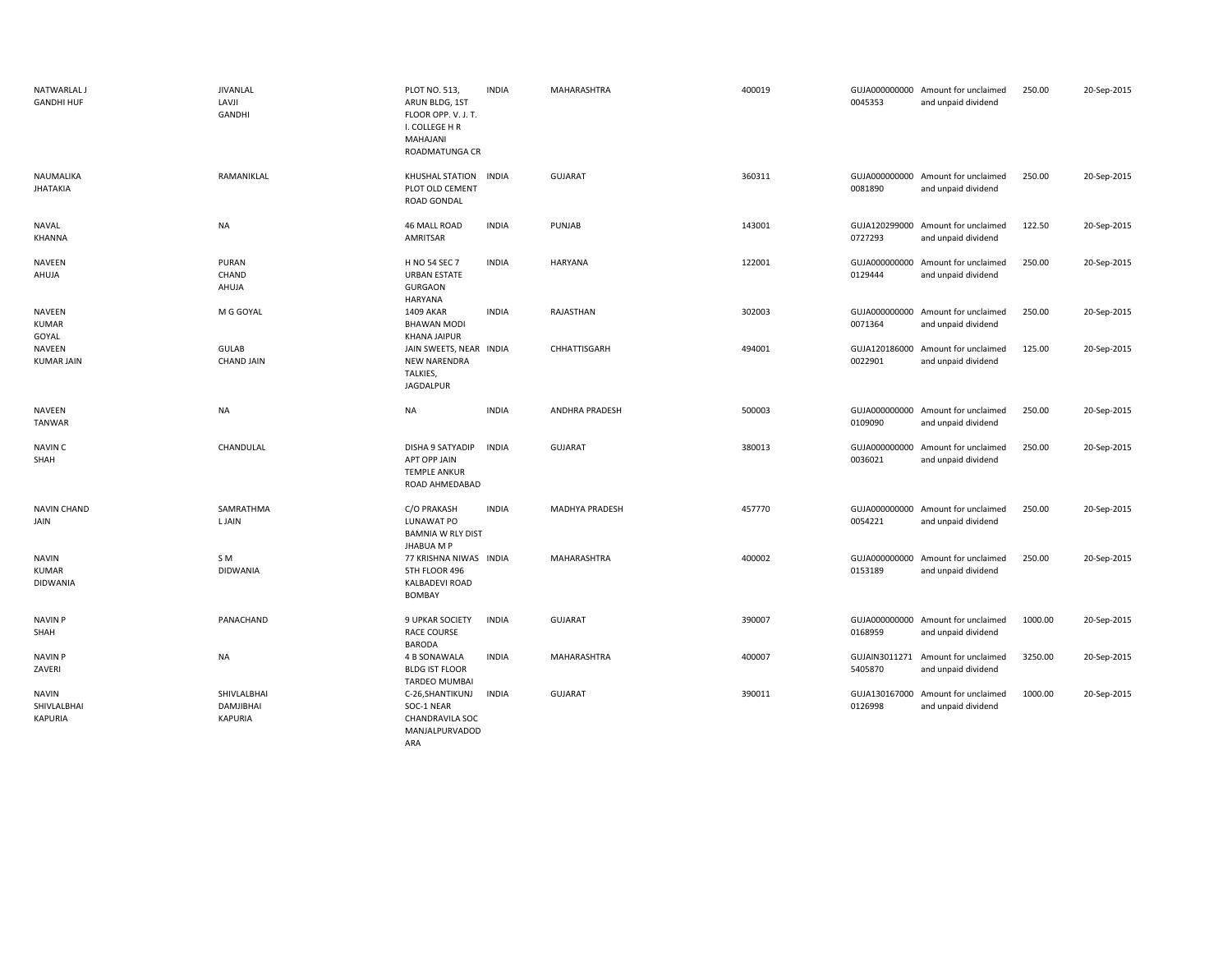| <b>NAVIN V</b><br>BATHIJA                 | <b>NA</b>                           | SREE ANNAPOORNA INDIA<br><b>APARTMENTS B-</b><br>1/4, FIRST FLOOR,<br><b>BHARATHI PARK, 1st</b><br>CROSS ROAD,<br>SAIBABA COLONY,<br>COIMBATORE | <b>TAMIL NADU</b>  | 641011 | 0000287                  | GUJAIN3003781 Amount for unclaimed<br>and unpaid dividend | 7.50   | 20-Sep-2015 |
|-------------------------------------------|-------------------------------------|-------------------------------------------------------------------------------------------------------------------------------------------------|--------------------|--------|--------------------------|-----------------------------------------------------------|--------|-------------|
| <b>NAVIN VYAS</b>                         | HARISHNKER<br><b>VYAS</b>           | 9-A INDRAPURI<br><b>INDIA</b><br><b>SOCIETY HARNI</b><br>ROAD VADODARA                                                                          | GUJARAT            | 390006 | 0037559                  | GUJA000000000 Amount for unclaimed<br>and unpaid dividend | 250.00 | 20-Sep-2015 |
| <b>NAVINBHAII</b><br>VASANTLAL<br>TAMBOLI | <b>VASANT LAL</b><br><b>TAMBOLI</b> | 103 RAJSTAMBHA<br><b>INDIA</b><br>SOCIETY OPP POLO<br>GROUND<br>VADODARA                                                                        | <b>GUJARAT</b>     | 390001 | 0037591                  | GUJA000000000 Amount for unclaimed<br>and unpaid dividend | 250.00 | 20-Sep-2015 |
| NAVINCHAND<br><b>RA B BHALANI</b>         | <b>NA</b>                           | <b>66A PANCHVATI</b><br><b>INDIA</b><br>SOCIETY V P ROAD<br>RAJKOT                                                                              | GUJARAT            | 360001 | 4337302                  | GUJAIN3010392 Amount for unclaimed<br>and unpaid dividend | 500.00 | 20-Sep-2015 |
| NAVINCHAND<br><b>RA KHARADI</b>           | PREMJI BHAI<br>KHARADI              | <b>BLOCK NO 187/1</b><br><b>INDIA</b><br>SECTOR 30<br>GANDHINAGAR                                                                               | GUJARAT            | 382030 | GUJA000000000<br>0076707 | Amount for unclaimed<br>and unpaid dividend               | 250.00 | 20-Sep-2015 |
| NAVINCHAND<br>RA M SHAH                   | <b>NA</b>                           | <b>INDIA</b><br>8 AMBA BHUVAN<br>PRABHAT COLONY<br>ROAD NO 6 SANTA<br>CRUZ EAST BOMBAY                                                          | MAHARASHTRA        | 400055 | 0049992                  | GUJA000000000 Amount for unclaimed<br>and unpaid dividend | 250.00 | 20-Sep-2015 |
| <b>NAVITA</b><br>AGARWAL                  | SANJAY<br>AGARWAL                   | W/O SANJAY<br><b>INDIA</b><br>AGARWAL S 3 ROW<br><b>HOUSE ASHOKA</b><br>PARK KHAMHARDIH<br>ROAD SHANKAR<br><b>NAGAR RAIPUR</b>                  | CHHATTISGARH       | 492001 | 0111616                  | GUJAIN3030285 Amount for unclaimed<br>and unpaid dividend | 62.50  | 20-Sep-2015 |
| <b>NAVITA MALIK</b>                       | A BHUSHAN                           | <b>INDIA</b><br><b>MAYUR MAHAL</b><br><b>COMPLEX ROOM</b><br>NO 2 14 BURNPUR<br>ROAD ASANSOL                                                    | <b>WEST BENGAL</b> | 713304 | 0157152                  | GUJA000000000 Amount for unclaimed<br>and unpaid dividend | 250.00 | 20-Sep-2015 |
| <b>NAVNEET</b><br>SARDA                   | RAMBILAS<br>SARDA                   | C/O A L BOTHARA<br><b>INDIA</b><br><b>KAUTHICHI TALIM</b><br>MALIWADA<br>AHMEDNAGAR M S                                                         | MAHARASHTRA        | 414001 | GUJA000000000<br>0083359 | Amount for unclaimed<br>and unpaid dividend               | 250.00 | 20-Sep-2015 |
| <b>NAVNIT BHAI</b><br>PATEL               | <b>NATHA BHAI</b>                   | ROOPALEE AGENCY INDIA<br>MIYA GAM KARJAN<br>DI BARODA                                                                                           | <b>GUJARAT</b>     | 391240 | GUJA000000000<br>0093989 | Amount for unclaimed<br>and unpaid dividend               | 250.00 | 20-Sep-2015 |
| <b>NAVNITBHAI</b><br>A PATEL              | AMBALAL<br>PATEL                    | MAYUR BUILDING<br><b>INDIA</b><br>KOYALI                                                                                                        | <b>GUJARAT</b>     | 391330 | 0002518                  | GUJA000000000 Amount for unclaimed<br>and unpaid dividend | 250.00 | 20-Sep-2015 |
| NAVNITLAL<br>GANGARAM<br>PATEL            | <b>NA</b>                           | AT-<br><b>INDIA</b><br>MEGHPURAKAMPA,<br>POST-<br>RAMPURAKAMPA,<br>TAL-BAYAD,<br>DIST.SABARKANTHA.                                              | <b>GUJARAT</b>     | 383330 | GUJAIN3003431<br>0127319 | Amount for unclaimed<br>and unpaid dividend               | 125.00 | 20-Sep-2015 |
| NAVNITLAL<br>SHAH                         | MANILAL<br>SHAH                     | <b>INDIA</b><br>KOTHI POLE<br><b>CHAMPA SADAN</b><br><b>RAOPURA</b><br>VADODARA                                                                 | <b>GUJARAT</b>     | 390001 | 0038452                  | GUJA000000000 Amount for unclaimed<br>and unpaid dividend | 250.00 | 20-Sep-2015 |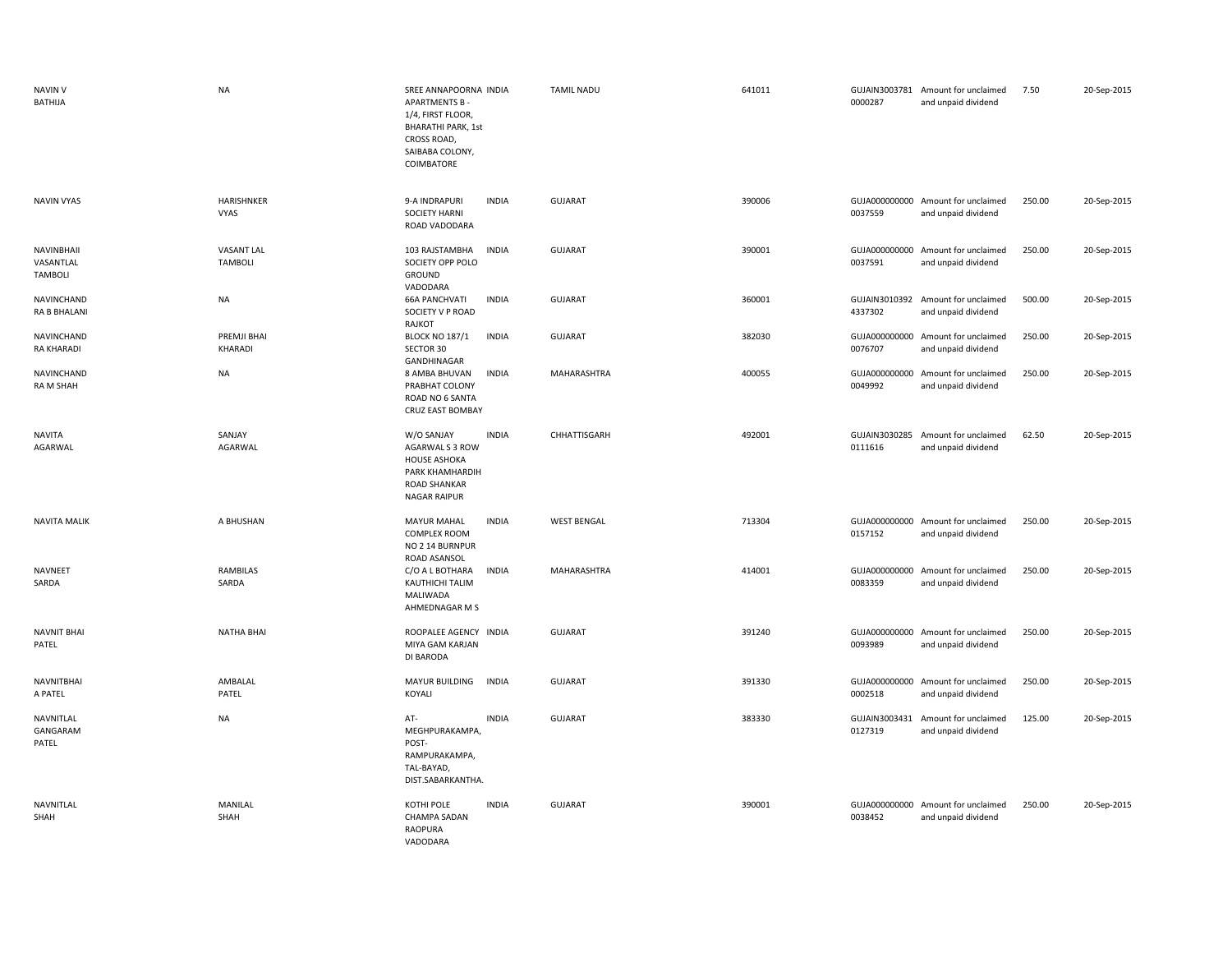| <b>NAWAB ALAM</b>                               | <b>MOBIN</b><br>AHSSAN<br>KHAN | AT - PIPCHO PO -<br><b>MAKATPUR DIST-</b><br>KODERMA<br><b>JHARKHAND</b>                      | <b>INDIA</b> | <b>JHARKHAND</b>   | 825409 | 0187137                  | GUJAIN3005891 Amount for unclaimed<br>and unpaid dividend | 62.50   | 20-Sep-2015 |
|-------------------------------------------------|--------------------------------|-----------------------------------------------------------------------------------------------|--------------|--------------------|--------|--------------------------|-----------------------------------------------------------|---------|-------------|
| <b>NAWAB</b><br>YUSUF KAZI                      | <b>NA</b>                      | <b>BUDHWAR PETH</b><br><b>MUTTON MARKET</b><br>MIRAJ                                          | <b>INDIA</b> | MAHARASHTRA        | 416410 | 0676689                  | GUJA120332000 Amount for unclaimed<br>and unpaid dividend | 37.50   | 20-Sep-2015 |
| NAWAL<br><b>KISHOR</b><br><b>GUPTA</b>          | D K GUPTA C<br>Α               | 247 OFFICE<br>COMPLEX<br>JHANDEWALAN<br><b>EXTENSION NEW</b><br>DELHI                         | <b>INDIA</b> | DELHI              | 110055 | GUJA000000000<br>0126778 | Amount for unclaimed<br>and unpaid dividend               | 1250.00 | 20-Sep-2015 |
| <b>NAWAL</b><br><b>KISHORE</b><br>AGRWAL        | R AGRAWAL                      | 35 LAWRENCE<br>STREET FLAT NO C<br><b>1G UTTARPARA</b><br><b>HOOGHLY</b>                      | <b>INDIA</b> | <b>WEST BENGAL</b> | 712258 | 0153750                  | GUJA000000000 Amount for unclaimed<br>and unpaid dividend | 250.00  | 20-Sep-2015 |
| NAYAN A<br>JAGJIVAN                             | A K JAGJIVAN                   | KASTURI BUILDINGS INDIA<br>171/172 J TATA<br>ROAD BOMBAY                                      |              | MAHARASHTRA        | 400020 | GUJA000000000<br>0157466 | Amount for unclaimed<br>and unpaid dividend               | 750.00  | 20-Sep-2015 |
| <b>NAYAN ARUN</b><br>JAGJIVAN                   | ARUNKUMAR<br>JAGJIVAN          | KASTURI BUILDING INDIA<br>2ND FLOOR<br>171/172 JAMSHEDJI<br><b>TATA ROAD</b><br><b>BOMBAY</b> |              | MAHARASHTRA        | 400020 | 0168780                  | GUJA000000000 Amount for unclaimed<br>and unpaid dividend | 250.00  | 20-Sep-2015 |
| NAYAN C<br>SHAH                                 | CHAMPAKLAL                     | 205 NUTAN AWAS<br>APT NEAR NAHER<br><b>CHATAR RD SURAT</b>                                    | INDIA        | <b>GUJARAT</b>     | 395001 | 0056248                  | GUJA000000000 Amount for unclaimed<br>and unpaid dividend | 250.00  | 20-Sep-2015 |
| NAYAN JOSHI                                     | KANAIYALAL                     | "SIDDHI" SERVAIYA INDIA<br><b>STREET NEAR NANA</b><br>DARBARGADH<br>GONDAL                    |              | <b>GUJARAT</b>     | 360311 | 0122283                  | GUJA000000000 Amount for unclaimed<br>and unpaid dividend | 250.00  | 20-Sep-2015 |
| <b>NAYANA</b><br><b>DHANJI BHAI</b><br>UMRANIYA | DHANJIBHAI<br><b>UMARANIYA</b> | <b>MAIN BAZAR TA</b><br><b>JASODAN DIST</b><br>RAJKOT PO<br><b>VINCHHIYA GUJRAT</b>           | <b>INDIA</b> | <b>GUJARAT</b>     | 380055 | 0103521                  | GUJA000000000 Amount for unclaimed<br>and unpaid dividend | 250.00  | 20-Sep-2015 |
| NAYANA<br>HASHAMUKH<br>SHAH                     | HASHAMUKH<br>BHIKHALAL<br>SHAH | <b>B 57 ANGITA HSG</b><br>SOCIETY<br>NARANPURA<br>PRAGATI NAGAR<br>ROAD AHMEDABAD             | <b>INDIA</b> | <b>GUJARAT</b>     | 380013 | 0088581                  | GUJA000000000 Amount for unclaimed<br>and unpaid dividend | 250.00  | 20-Sep-2015 |
| NAYANABEN<br>A PRAJAPATI                        | A S<br>PRAJAPATI               | 8 AVANISH<br>APARTMENT<br>DEVDEEP COMPLEX<br>NIZAMPURA<br><b>BARODA</b>                       | <b>INDIA</b> | <b>GUJARAT</b>     | 390002 | 0138983                  | GUJA000000000 Amount for unclaimed<br>and unpaid dividend | 250.00  | 20-Sep-2015 |
| <b>NAYANABEN L</b><br>RATHOD                    | LABHU BHAI<br>K RATHOD         | C 299 RAM NAGAR INDIA<br>KALIYABID<br>BHAVNAGAR                                               |              | <b>GUJARAT</b>     | 364002 | 0075142                  | GUJA000000000 Amount for unclaimed<br>and unpaid dividend | 250.00  | 20-Sep-2015 |
| NAYANABEN<br>N PATEL                            | NARANBHAI<br>P PATEL           | F 3 ARIHANT NAGAR INDIA<br>MEMNAGAR<br>AHMEDABAD                                              |              | <b>GUJARAT</b>     | 380052 | GUJA000000000<br>0028794 | Amount for unclaimed<br>and unpaid dividend               | 250.00  | 20-Sep-2015 |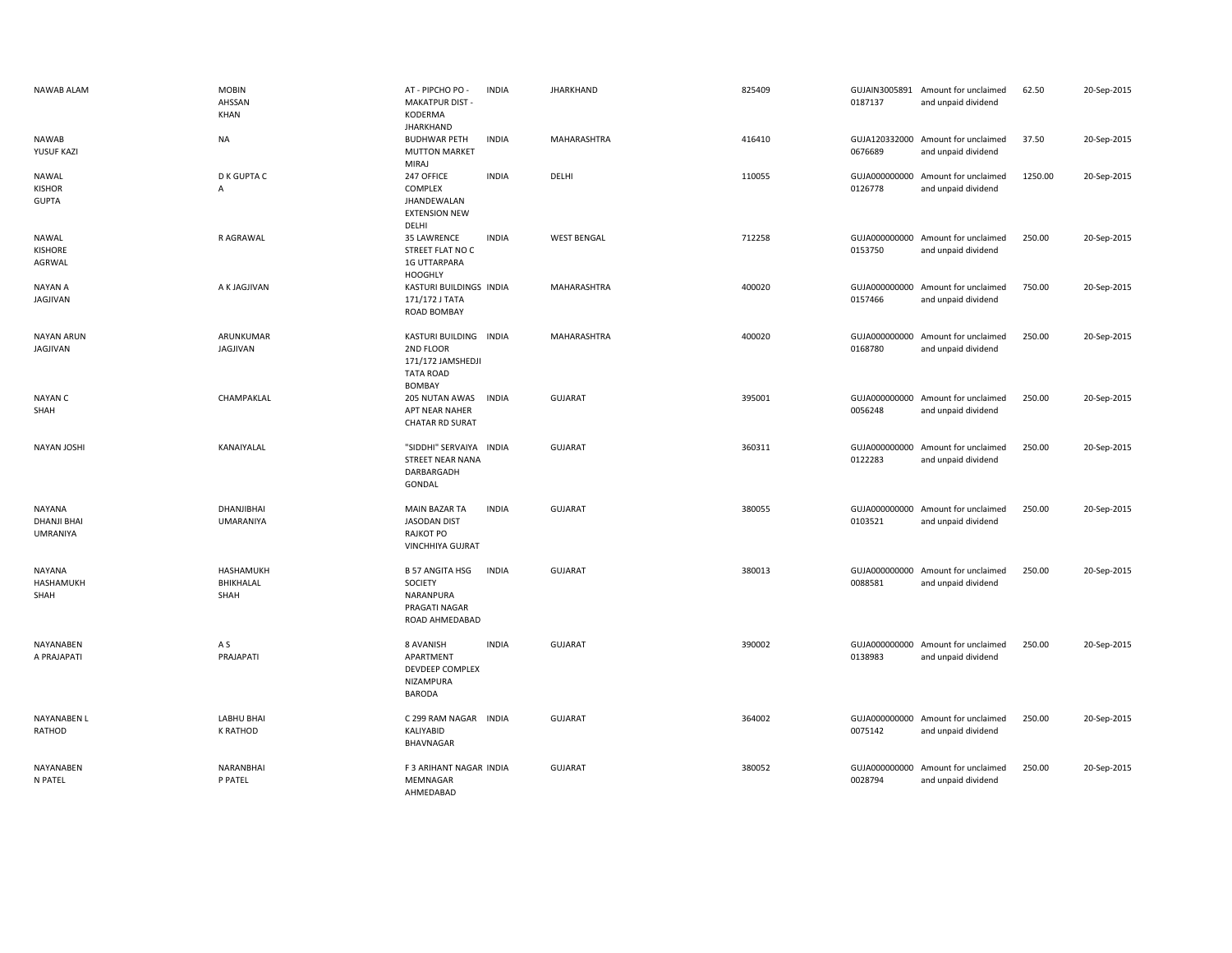| <b>NAYNA</b><br><b>PUROHIT</b>         | MOHANLAL                            | <b>INDIA</b><br>34 ANANDKUNJ<br>APPT OPP KOTHARI<br><b>TOWER SABARMATI</b><br>AHMEDABAD                          | <b>GUJARAT</b>       | 380005 | 0070004                  | GUJA000000000 Amount for unclaimed<br>and unpaid dividend | 250.00 | 20-Sep-2015 |
|----------------------------------------|-------------------------------------|------------------------------------------------------------------------------------------------------------------|----------------------|--------|--------------------------|-----------------------------------------------------------|--------|-------------|
| <b>NAYNA TANK</b>                      | BHUPENDRA<br><b>TANK</b>            | <b>INDIA</b><br>C/O D L TANK OM<br><b>KUNJ SHREE</b><br><b>SOCIETY RAJKOT</b>                                    | <b>GUJARAT</b>       | 360004 | 0080351                  | GUJA000000000 Amount for unclaimed<br>and unpaid dividend | 250.00 | 20-Sep-2015 |
| <b>NAYNA VIJAY</b><br>SHAH             | <b>VIJAY R SHAH</b>                 | C/O ABHECHAND<br><b>INDIA</b><br><b>KESHAVJI SHAH</b><br>RAJENDRA RD OPP<br><b>G P O JAMNAGAR</b>                | <b>GUJARAT</b>       | 361001 | 0077248                  | GUJA000000000 Amount for unclaimed<br>and unpaid dividend | 250.00 | 20-Sep-2015 |
| NAYNESH B<br>PATEL                     | <b>BABUBHAIV</b><br>PATEL           | 5/2 YASH<br><b>INDIA</b><br>APARTMENT<br>GAUTAMNAGAR<br><b>RACE COURSE</b><br><b>BARODA</b>                      | <b>GUJARAT</b>       | 390007 | 0107643                  | GUJA000000000 Amount for unclaimed<br>and unpaid dividend | 250.00 | 20-Sep-2015 |
| NAZMABANU<br><b>IQBALBHAI</b><br>MEMAN | <b>IQBAL BHAI</b><br><b>MEMAN</b>   | E 12 ISHWAR PARK INDIA<br><b>SOCIETY NEAR</b><br><b>GOVERMANT WARI</b><br>HOUSI DANILIMDA<br>AHMEDABAD           | GUJARAT              | 380028 | GUJA000000000<br>0027615 | Amount for unclaimed<br>and unpaid dividend               | 250.00 | 20-Sep-2015 |
| <b>NEEL KAMAL</b><br>JAIN              | ADISHWAR<br>PRASAD JAIN             | C/O KAM DHENU<br><b>INDIA</b><br><b>ASSOCIATES 259</b><br>SOUTH CIVIL LINES<br>MUZAFFAR NAGAR                    | <b>UTTAR PRADESH</b> | 251001 | 0066431                  | GUJA000000000 Amount for unclaimed<br>and unpaid dividend | 250.00 | 20-Sep-2015 |
| NEELA MEHTA                            | HARSUKHLAL<br>T MEHTA               | TINU TRADERS 10-A, INDIA<br><b>G M MARKET</b><br>GANDHIBAGNAGPU<br>R                                             | MAHARASHTRA          | 440002 | 0080526                  | GUJA000000000 Amount for unclaimed<br>and unpaid dividend | 250.00 | 20-Sep-2015 |
| <b>NEELAN</b><br>MEHTA                 | N J MEHTA H<br>HOLD                 | A-503 PRINCE<br><b>INDIA</b><br><b>TOWERS 94</b><br>PURSHWALKAM<br><b>HIGH ROAD</b><br>CHENNAI                   | <b>TAMIL NADU</b>    | 600010 | GUJA000000000<br>0151944 | Amount for unclaimed<br>and unpaid dividend               | 250.00 | 20-Sep-2015 |
| <b>NEELA PATEL</b>                     | SURESH                              | 1068 D LUHARSHERI INDIA<br>SARASPUR<br>AHMEDABAD                                                                 | <b>GUJARAT</b>       | 380018 | 0085253                  | GUJA000000000 Amount for unclaimed<br>and unpaid dividend | 250.00 | 20-Sep-2015 |
| NEELAM<br><b>GUPTA</b>                 | <b>UMESH</b><br><b>KUMAR</b>        | 91 GAUTAM NAGAR INDIA<br><b>NEELAM TENT</b><br>HOUSE NEW DELHI                                                   | DELHI                | 110049 | 0330815                  | GUJAIN3001181 Amount for unclaimed<br>and unpaid dividend | 250.00 | 20-Sep-2015 |
| NEELAM<br>KALRA                        | <b>ASHOK</b><br><b>KALRA</b>        | <b>INDIA</b><br>26/4 GAROUND<br><b>FLOOR OLD</b><br>RAJINDER NAGAR<br><b>NEW DELHI</b>                           | DELHI                | 110060 | 0016271                  | GUJA000000000 Amount for unclaimed<br>and unpaid dividend | 250.00 | 20-Sep-2015 |
| NEELAM<br>RAWAT                        | VISHNU<br>SWAROOP<br><b>CHOUBEY</b> | D 58 BASANT VIHAR INDIA<br>ADITYA NAGAR<br><b>MORAK</b>                                                          | RAJASTHAN            | 326520 | 2072675                  | GUJAIN3029024 Amount for unclaimed<br>and unpaid dividend | 2.50   | 20-Sep-2015 |
| NEELAM<br>SHETH                        | C M SHETH                           | <b>1ST GAYATRI</b><br><b>INDIA</b><br>SOCIETY OPP ST<br><b>XAVIDUR HIG</b><br>SCHOOL P N MARG<br><b>JAMNAGAR</b> | <b>GUJARAT</b>       | 361008 | 0078607                  | GUJA000000000 Amount for unclaimed<br>and unpaid dividend | 250.00 | 20-Sep-2015 |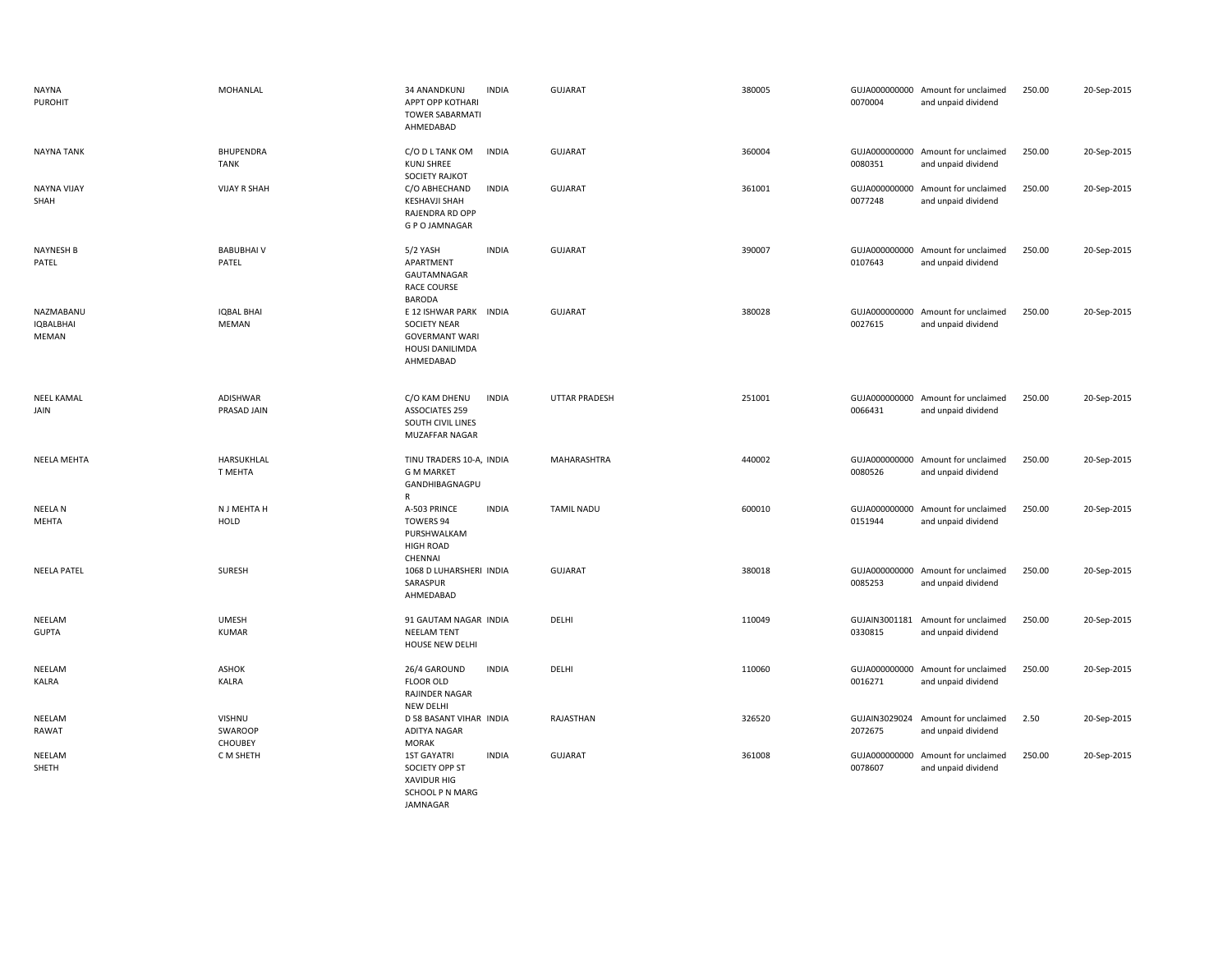| NEELAM<br>SINGH          | <b>NA</b>                           | H.NO.-15/2,<br><b>GANDHI COLONY</b><br>NORTH,<br>MUZAFFARNAGAR,<br>U.P.                                  | <b>INDIA</b> | UTTAR PRADESH         | 251001 | 0119298                  | GUJAIN3023651 Amount for unclaimed<br>and unpaid dividend | 250.00 | 20-Sep-2015 |
|--------------------------|-------------------------------------|----------------------------------------------------------------------------------------------------------|--------------|-----------------------|--------|--------------------------|-----------------------------------------------------------|--------|-------------|
| NEELAM<br>SINGH          | <b>SP SINGH</b>                     | C/O S P SINGH H P C INDIA<br>L VISAKH R O<br>"PETRO NILAYAM"<br>OPP A V INGATE<br>VISAKHAPATNAM [A<br>P] |              | <b>ANDHRA PRADESH</b> | 530003 | 0194314                  | GUJA000000000 Amount for unclaimed<br>and unpaid dividend | 250.00 | 20-Sep-2015 |
| NEELAM<br>SINGH          | <b>D N SINGH</b>                    | BLOCK NO 42 FLAT INDIA<br>NO 304 ROAD NO<br>10-E RAJENDRA<br>NAGAR PATNA                                 |              | <b>BIHAR</b>          | 800016 | 0130960                  | GUJA000000000 Amount for unclaimed<br>and unpaid dividend | 250.00 | 20-Sep-2015 |
| NEELAM<br>YADAV          | <b>NA</b>                           | M 25 LALPUR V D A INDIA<br><b>COLONY PHASE II</b><br>AMBEDKAR<br>STADIUM PAHARIA<br>VARANASI             |              | MAHARASHTRA           | 999999 | GUJAIN3026793<br>3349417 | Amount for unclaimed<br>and unpaid dividend               | 250.00 | 20-Sep-2015 |
| <b>NEELAPPA ETI</b>      | <b>BEERAPPA</b><br>ETI              | 29<br>LINGARAJANAGAR<br>VIDYANAGAR<br><b>EXTENSION HUBLI</b><br>KARNATAKA                                | <b>INDIA</b> | <b>KARNATAKA</b>      | 580031 | 0006118                  | GUJA000000000 Amount for unclaimed<br>and unpaid dividend | 375.00 | 20-Sep-2015 |
| <b>NEELIMA JAIN</b>      | PANNALAL<br>JAIN                    | JAIN TRADING CO<br><b>TIMBER MERCHANT</b><br>P O LADNUN RAJ                                              | <b>INDIA</b> | RAJASTHAN             | 341306 | 0009188                  | GUJA000000000 Amount for unclaimed<br>and unpaid dividend | 250.00 | 20-Sep-2015 |
| <b>NEENUS</b>            | <b>VICKY S</b>                      | S NO 130 MYSORE<br>ROAD KENGERI<br>BANGALORE                                                             | <b>INDIA</b> | KARNATAKA             | 560060 | GUJA000000000<br>0104214 | Amount for unclaimed<br>and unpaid dividend               | 500.00 | 20-Sep-2015 |
| <b>NEERA JAIN</b>        | RAMESH<br><b>CHAND JAIN</b><br>RETD | <b>GOYAL BROTHERS</b><br><b>BIJROL ROAD</b><br><b>BARAUT DIST</b><br>MEERUT                              | <b>INDIA</b> | <b>UTTAR PRADESH</b>  | 250611 | GUJA000000000<br>0066426 | Amount for unclaimed<br>and unpaid dividend               | 375.00 | 20-Sep-2015 |
| NEERAJ<br><b>RASTOGI</b> | <b>SHIV KUMAR</b><br><b>RASTOGI</b> | 40, MORIPADA<br>MEERUT                                                                                   | <b>INDIA</b> | <b>UTTAR PRADESH</b>  | 250002 | GUJAIN3016531<br>0097505 | Amount for unclaimed<br>and unpaid dividend               | 25.00  | 20-Sep-2015 |
| NEERAJ<br>SHARMA         | <b>NA</b>                           | 42 JHEELARA AGRA INDIA                                                                                   |              | UTTAR PRADESH         | 282001 | 2414989                  | GUJAIN3011512 Amount for unclaimed<br>and unpaid dividend | 125.00 | 20-Sep-2015 |
| NEERU<br>AGARWAL         | <b>NA</b>                           | 8 VIP COLONY CIVIL INDIA<br><b>LINES RAMPUR</b>                                                          |              | UTTAR PRADESH         | 244901 | GUJAIN3026793<br>1737702 | Amount for unclaimed<br>and unpaid dividend               | 250.00 | 20-Sep-2015 |
| NEERU ALAG               | <b>MDAN ALAG</b>                    | ANUJ HOUSE<br>PAILLIPAD<br><b>TROMBAY BOMBAY</b>                                                         | <b>INDIA</b> | MAHARASHTRA           | 400088 | GUJA000000000<br>0083295 | Amount for unclaimed<br>and unpaid dividend               | 250.00 | 20-Sep-2015 |
| NEERU<br><b>GULATI</b>   | RAJEEV<br><b>GUPTA</b>              | 87 DR MUKERJI<br><b>NAGAR DELHI</b>                                                                      | <b>INDIA</b> | DELHI                 | 110009 | GUJA000000000<br>0138140 | Amount for unclaimed<br>and unpaid dividend               | 500.00 | 20-Sep-2015 |
| NEETA<br>KOTADIA         | SHANKERLAL                          | PARAG 4 ANNEXY<br><b>SHOPPING CENTER</b><br>GONDAL                                                       | <b>INDIA</b> | <b>GUJARAT</b>        | 360311 | GUJA000000000<br>0090663 | Amount for unclaimed<br>and unpaid dividend               | 250.00 | 20-Sep-2015 |
| NEETA<br><b>MASHWARI</b> | <b>MAHESH</b><br><b>MASHWARI</b>    | 309 B SHASTRI<br>NAGAR BHILWARA<br>RAJ                                                                   | <b>INDIA</b> | RAJASTHAN             | 311001 | GUJA000000000<br>0010289 | Amount for unclaimed<br>and unpaid dividend               | 250.00 | 20-Sep-2015 |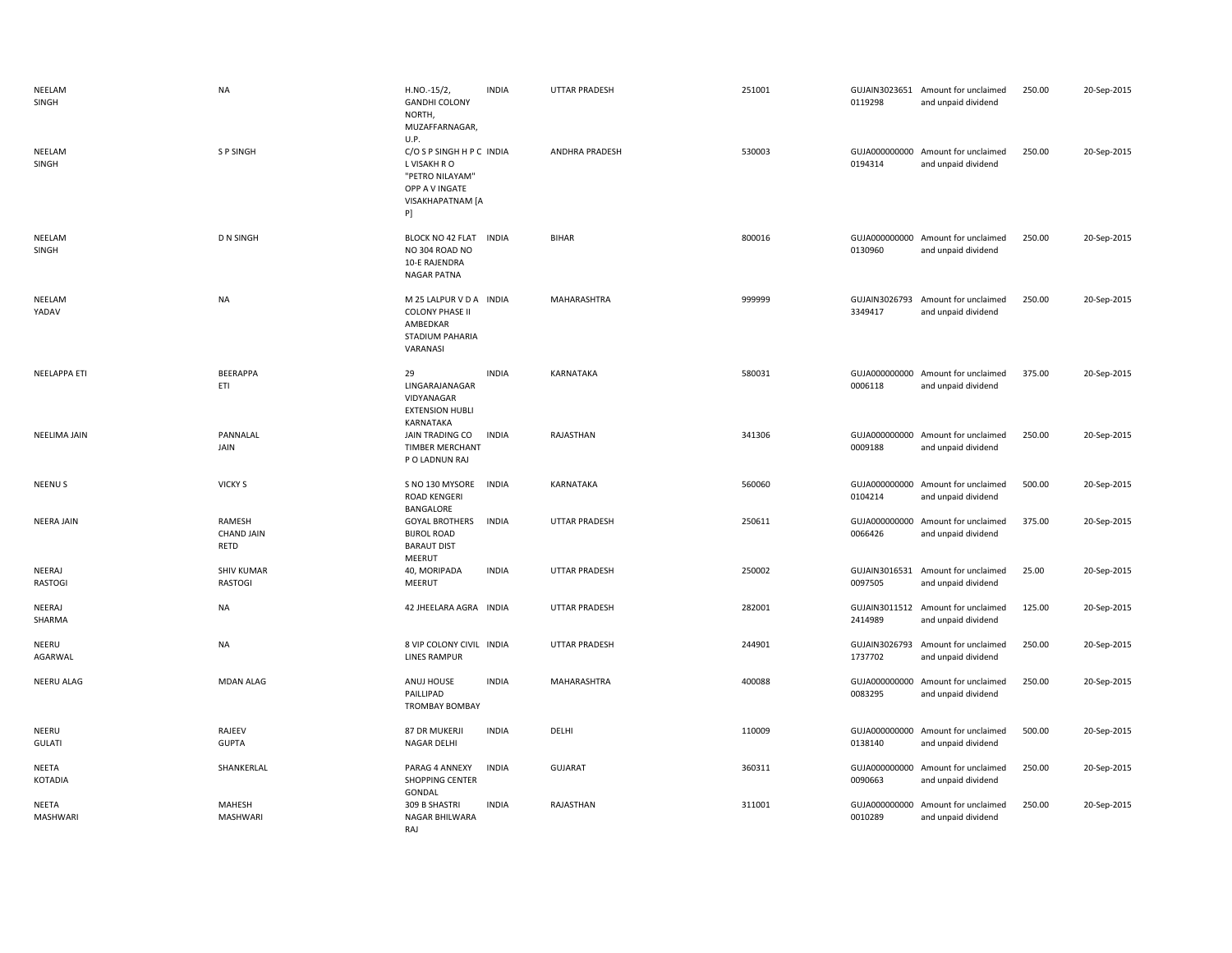| NEETA<br>SANKHWAL                   | PADAM<br>SANKHWAL                         | C/O SAJENDRA<br>MOOKIM 60/10<br><b>GOURI BARI LANE</b>                                                         | <b>INDIA</b> | <b>WEST BENGAL</b>   | 700004 | 0061417 | GUJA000000000 Amount for unclaimed<br>and unpaid dividend | 250.00 | 20-Sep-2015 |
|-------------------------------------|-------------------------------------------|----------------------------------------------------------------------------------------------------------------|--------------|----------------------|--------|---------|-----------------------------------------------------------|--------|-------------|
| NEETA<br>SARDANA                    | OM PARKASH<br>SARDANA                     | CALCUTTA<br>BC 16 PASCHIMI<br>SHALIMAR BAGH<br>DELHI                                                           | <b>INDIA</b> | DELHI                | 110052 | 0066966 | GUJA000000000 Amount for unclaimed<br>and unpaid dividend | 250.00 | 20-Sep-2015 |
| NEETA<br>SHAMA                      | ANIL<br>SHARMA                            | 968/8 SAHDEV<br><b>MARG NR</b><br>DUKHSHANJAN<br><b>MANDIR</b><br>KURUKSHETRA<br><b>HARYANA</b>                | <b>INDIA</b> | <b>HARYANA</b>       | 136118 | 0063751 | GUJA000000000 Amount for unclaimed<br>and unpaid dividend | 250.00 | 20-Sep-2015 |
| NEETA<br>SHARMA                     | <b>MUKESH</b><br>SHARMA                   | 5 B 32 VIGYAN<br><b>NAGAR KOTA</b>                                                                             | <b>INDIA</b> | RAJASTHAN            | 324006 | 0072073 | GUJA000000000 Amount for unclaimed<br>and unpaid dividend | 250.00 | 20-Sep-2015 |
| NEETA<br>TRIPATHI                   | ARVIND<br><b>KUMAR</b><br><b>TRIPATHI</b> | <b>B 12 VINDHYA</b><br><b>COLONY PO</b><br>PINOURA DIST<br><b>UMARIA BILASPUR</b>                              | <b>INDIA</b> | MADHYA PRADESH       | 484555 | 3740835 | GUJAIN3029024 Amount for unclaimed<br>and unpaid dividend | 750.00 | 20-Sep-2015 |
| NEETABEN<br>KANANI                  | MANSUKHLA<br>L KANANI                     | VIJAY STREET NO 2 INDIA<br><b>TAGORE NAGAR</b><br><b>KALAWAD ROAD</b><br>RAJKOT                                |              | <b>GUJARAT</b>       | 360001 | 0106986 | GUJA000000000 Amount for unclaimed<br>and unpaid dividend | 250.00 | 20-Sep-2015 |
| NEETABEN<br>SURENDRASIN<br>H MAHIDA | SURENDRASI<br>NH B<br><b>MAHIDA</b>       | D-132 G E B<br>COLONY PO<br><b>UKAIDAM DIST</b><br><b>SURAT GUJARAT</b>                                        | <b>INDIA</b> | <b>GUJARAT</b>       | 394680 | 0195391 | GUJA000000000 Amount for unclaimed<br>and unpaid dividend | 250.00 | 20-Sep-2015 |
| NEETESH<br>BHANDARI                 | M C<br><b>BHANDARI</b>                    | 482 IIT COMPUS<br><b>KANPUR</b>                                                                                | <b>INDIA</b> | <b>UTTAR PRADESH</b> | 208016 | 0105828 | GUJA000000000 Amount for unclaimed<br>and unpaid dividend | 250.00 | 20-Sep-2015 |
| <b>NEETU GARG</b>                   | RAJKUMAR<br>GARG                          | V-5 DEEP MARG<br>PAOTA A ROAD<br><b>JODHPUR</b>                                                                | <b>INDIA</b> | RAJASTHAN            | 342004 | 0073144 | GUJA000000000 Amount for unclaimed<br>and unpaid dividend | 250.00 | 20-Sep-2015 |
| NEETU GOYAL                         | R CHANEL                                  | <b>LILLY GARMENTS</b><br>RAILWAY ROAD<br><b>DHURI PUNJAB</b>                                                   | <b>INDIA</b> | PUNJAB               | 148024 | 0131258 | GUJA000000000 Amount for unclaimed<br>and unpaid dividend | 250.00 | 20-Sep-2015 |
| <b>NEHA GANDHI</b>                  | <b>SURESH</b>                             | 172/4 SMITA R B<br>MEHTA ROAD<br><b>BOMBAY</b>                                                                 | <b>INDIA</b> | MAHARASHTRA          | 400077 | 0190011 | GUJA000000000 Amount for unclaimed<br>and unpaid dividend | 250.00 | 20-Sep-2015 |
| <b>NEHAN</b><br>TAMAKUWAL<br>Α      | NARESHCHA<br>NDRA V<br>TAMAKUWAL<br>Α     | 301 3RD FLOOR<br>ATUL APARTMENT<br><b>NEAR PARLE POINT</b><br><b>ATHWALINCE SURAT</b><br><b>GUJARAT</b>        | <b>INDIA</b> | <b>GUJARAT</b>       | 395007 | 0099387 | GUJA000000000 Amount for unclaimed<br>and unpaid dividend | 375.00 | 20-Sep-2015 |
| NEHABEN<br>KANCHANLAL<br>SHAH       | KANCHANLAL<br><b>JIVANLAL</b>             | $A/34$ ,<br><b>UDHAYOGNAGAR</b><br>SOCIETY B/H<br>ARYURVEDIC<br><b>COLLEGE OUTSIDE</b><br>PANIGATEVADODAR<br>A | <b>INDIA</b> | <b>GUJARAT</b>       | 390019 | 0037209 | GUJA000000000 Amount for unclaimed<br>and unpaid dividend | 250.00 | 20-Sep-2015 |
| <b>NEHAL G</b><br><b>TRIVEDI</b>    | GNANESHBH<br>Al                           | 8 TULSIBAUG<br>SOCIETY<br>MANJALPUR<br>VADODARA                                                                | <b>INDIA</b> | <b>GUJARAT</b>       | 390011 | 0122784 | GUJA000000000 Amount for unclaimed<br>and unpaid dividend | 250.00 | 20-Sep-2015 |
| NEHAL<br>MANSUKHLAL<br><b>SHETH</b> | MANSUKHLA<br>SHETH                        | C/O ANTIBIOTIC<br>STORES LTD 55 B R<br><b>B B RD CALCUTTA</b>                                                  | INDIA        | <b>WEST BENGAL</b>   | 700001 | 0004736 | GUJA000000000 Amount for unclaimed<br>and unpaid dividend | 250.00 | 20-Sep-2015 |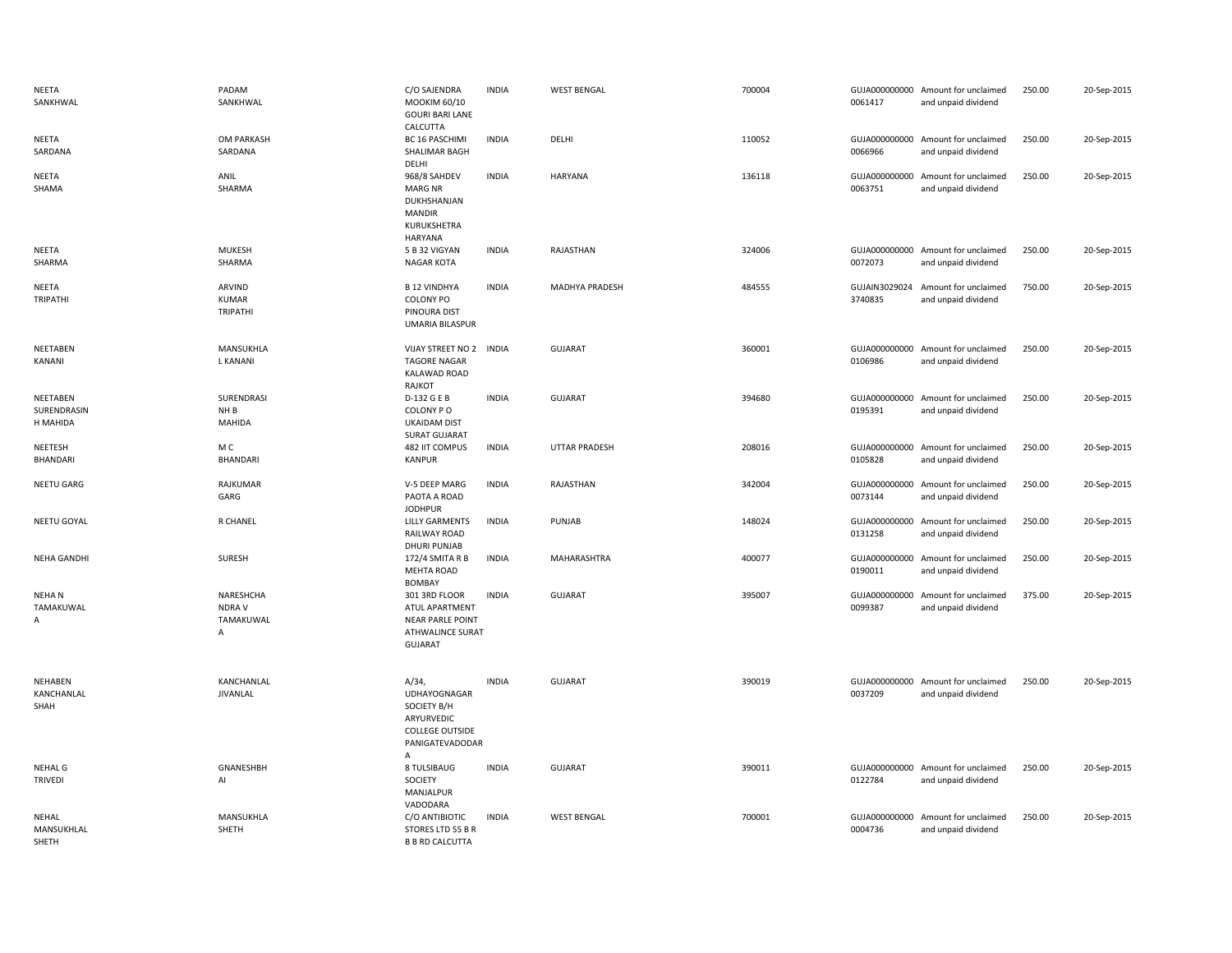| <b>NEMA RAM</b><br>CHOUDHARY        | <b>RATANA RAM</b><br>CHOUDHARY        | H.NO. 210, NENAKI<br>VAS POST TAPRA<br><b>BALOTRA</b>                                                                                           | <b>INDIA</b> | RAJASTHAN          | 344022 | 0264650                  | GUJA120121010 Amount for unclaimed<br>and unpaid dividend | 250.00  | 20-Sep-2015 |
|-------------------------------------|---------------------------------------|-------------------------------------------------------------------------------------------------------------------------------------------------|--------------|--------------------|--------|--------------------------|-----------------------------------------------------------|---------|-------------|
| NERELLA<br>GANESH                   | NERELLA<br>VENKATASUB<br><b>BAIAH</b> | D.NO-17-1-57,<br>SWARNA ROAD,<br>CHIRALA                                                                                                        | <b>INDIA</b> | ANDHRA PRADESH     | 523155 | 0168539                  | GUJAIN3003781 Amount for unclaimed<br>and unpaid dividend | 250.00  | 20-Sep-2015 |
| NIBEDITA<br>PRAMANIK                | <b>NA</b>                             | <b>VILL-STEAMER</b><br>GHAT (WEST) POST-<br>KAKDWIP DIST-24<br>PARGANAS ( SOUTH                                                                 | <b>INDIA</b> | <b>WEST BENGAL</b> | 743347 | GUJAIN3002631<br>0143656 | Amount for unclaimed<br>and unpaid dividend               | 312.50  | 20-Sep-2015 |
| NIDHI JAIN                          | <b>BHUPESH</b><br><b>KUMAR JAIN</b>   | F-102, ANUPAM<br>APPTS. EAST ARJUN<br>NAGARDELHI                                                                                                | <b>INDIA</b> | DELHI              | 110032 | 0154645                  | GUJA120191010 Amount for unclaimed<br>and unpaid dividend | 250.00  | 20-Sep-2015 |
| NIDHI JAIN                          | S C JAIN                              | <b>B 96 WAZIRPUR</b><br><b>INDUSTRIAL AREA</b><br>DELHI                                                                                         | <b>INDIA</b> | DELHI              | 110052 | 0016431                  | GUJA000000000 Amount for unclaimed<br>and unpaid dividend | 250.00  | 20-Sep-2015 |
| NIGAM MAVJI<br>GAJERA               | <b>MAVJI ARJAN</b>                    | C/O DHORAJI<br>TALUKA SAHKARI<br>KHARID VENCHAN<br>SANGH LTD OPP<br><b>OLD BHAGWAT</b><br>HIGH SCHOOLAT<br>DHORAJI GUJARAT<br><b>DIST RAKOT</b> | <b>INDIA</b> | <b>GUJARAT</b>     | 360410 | GUJA000000000<br>0075766 | Amount for unclaimed<br>and unpaid dividend               | 250.00  | 20-Sep-2015 |
| <b>NIHAR BAKSHI</b>                 | S K BAKSHEE<br>PROF                   | <b>HOUSE NO 1081</b><br>SECTOR 2<br>PANCHKULA DIST<br>AMBALA HARYANA                                                                            | <b>INDIA</b> | <b>HARYANA</b>     | 134109 | 0005386                  | GUJA000000000 Amount for unclaimed<br>and unpaid dividend | 250.00  | 20-Sep-2015 |
| NIKET<br><b>HEMANT</b><br>SAMPAT    | <b>NA</b>                             | 4317 156 NAIDU<br>COLONY<br><b>GHATKOPAR EAST</b><br><b>GOKUL SOC</b><br><b>MUMBAI</b><br>MAHARASHTRA                                           | <b>INDIA</b> | MAHARASHTRA        | 400075 | 5545985                  | GUJAIN3005131 Amount for unclaimed<br>and unpaid dividend | 250.00  | 20-Sep-2015 |
| NIKETAN<br>MARKAND                  | MEHUL                                 | <b>RAHUL 40/241</b><br>ELLORA BARODA                                                                                                            | <b>INDIA</b> | <b>GUJARAT</b>     | 390007 | 0039978                  | GUJA000000000 Amount for unclaimed<br>and unpaid dividend | 250.00  | 20-Sep-2015 |
| NIKHIL<br>MAHENDRA<br><b>JOSHI</b>  | <b>NA</b>                             | 33/1-B, ANJALI<br>KIRAN HSG. SOC.<br>VAKOLA BRIDGE,<br><b>NEHRU ROAD</b><br>SANTACRUZ<br>EASTBOMBAY                                             | <b>INDIA</b> | MAHARASHTRA        | 400055 | GUJA000000000<br>0124604 | Amount for unclaimed<br>and unpaid dividend               | 1000.00 | 20-Sep-2015 |
| <b>NIKHIL</b><br>RASIKLAL<br>PAREKH | <b>NA</b>                             | B/18, MIRAMBICA<br>CO. OP. HOUSING<br>SOC DAHEJ BY PASS<br>ROAD BHARUCH                                                                         | <b>INDIA</b> | <b>GUJARAT</b>     | 392001 | 0232363                  | GUJAIN3019911 Amount for unclaimed<br>and unpaid dividend | 2.50    | 20-Sep-2015 |
| <b>NIKHIL</b><br>THOSRE             | DEEPAK<br><b>THOSRE</b>               | A/22 ATREYA<br>SOCIETY KOTHRUD<br><b>PUNE</b>                                                                                                   | <b>INDIA</b> | MAHARASHTRA        | 411029 | 0466834                  | GUJAIN3007571 Amount for unclaimed<br>and unpaid dividend | 250.00  | 20-Sep-2015 |
| <b>NIKITA SHAH</b>                  | <b>MAHENDRAB</b><br><b>HAI SHAH</b>   | 14 JIYJINESHWAR<br>SOCIETY<br>SHAHIBAUG<br>AHMEDABAD                                                                                            | <b>INDIA</b> | <b>GUJARAT</b>     | 380004 | GUJA000000000<br>0051204 | Amount for unclaimed<br>and unpaid dividend               | 250.00  | 20-Sep-2015 |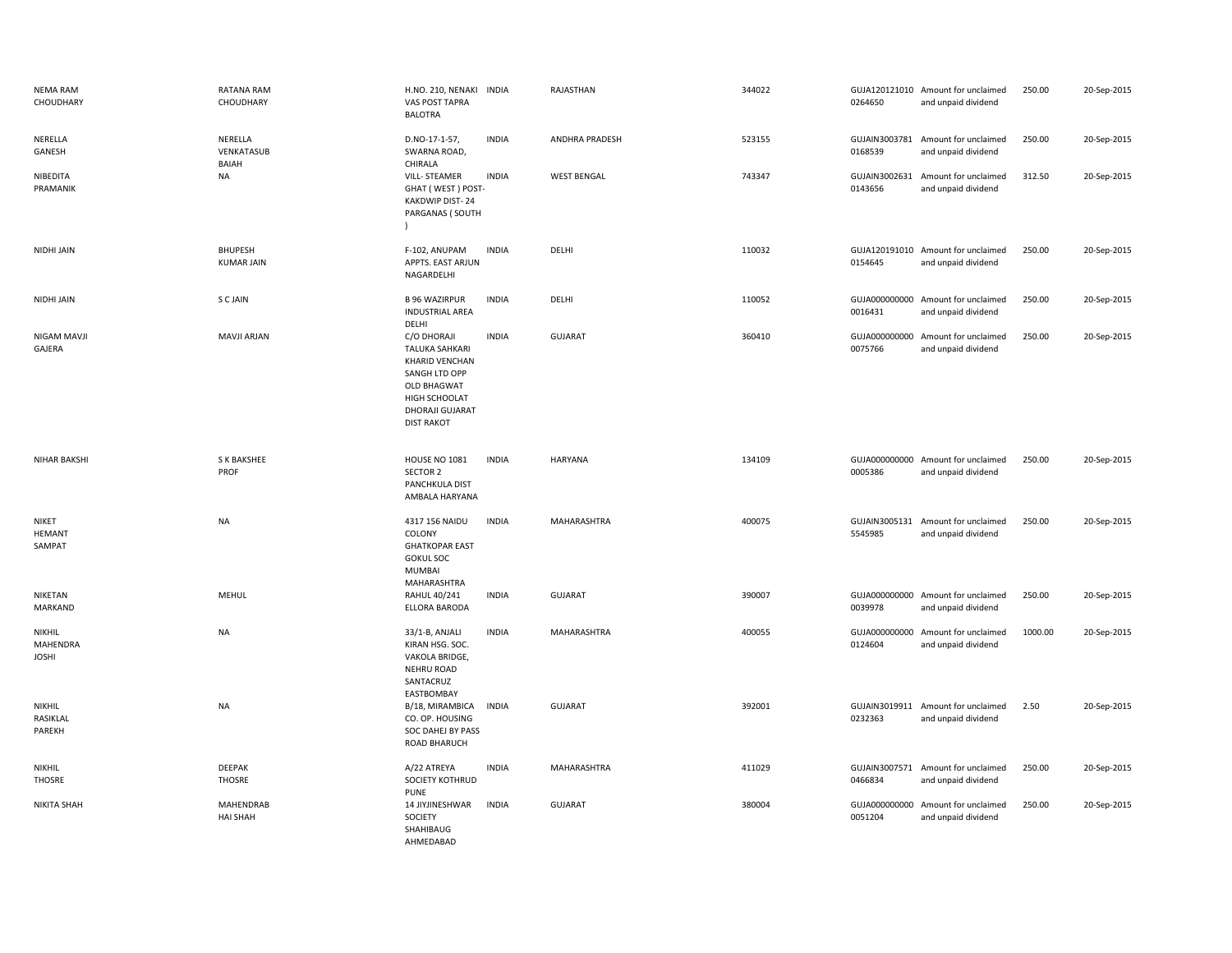| <b>NIKUNJ</b><br>KESHAVLAL<br><b>KOTHARI</b> | <b>NA</b>                                                | 702 RAJUL APT 7TH INDIA<br><b>FLOOR NEAR</b><br>SANDHKUVA<br>NAVSARI NAVSARI                                                                                                | GUJARAT        | 396445 | 7504364                  | GUJAIN3013301 Amount for unclaimed<br>and unpaid dividend | 250.00 | 20-Sep-2015 |
|----------------------------------------------|----------------------------------------------------------|-----------------------------------------------------------------------------------------------------------------------------------------------------------------------------|----------------|--------|--------------------------|-----------------------------------------------------------|--------|-------------|
| <b>NILA DEVI</b>                             | <b>VIJAY KUMAR</b>                                       | <b>INDIA</b><br>C/O BAIJU DADA<br>HOUSE OLD<br><b>EXCHAGE ROAD</b><br>SITAMARHI BAZAR                                                                                       | <b>BIHAR</b>   | 843302 | 0018319                  | GUJA000000000 Amount for unclaimed<br>and unpaid dividend | 250.00 | 20-Sep-2015 |
| NILAKANTH<br>SAHOO                           | PANO<br>SAHOO                                            | QR NO 11/B F<br><b>INDIA</b><br>POCKET MARODA<br><b>SECTOR BHILAI</b>                                                                                                       | CHHATTISGARH   | 490006 | GUJAIN3029024<br>1679702 | Amount for unclaimed<br>and unpaid dividend               | 12.50  | 20-Sep-2015 |
| NILAM A<br>GOKAL                             | A JAGJIVAN                                               | KASTURI BUILDINGS INDIA<br>171/172 J TATA<br>ROAD BOMBAY                                                                                                                    | MAHARASHTRA    | 400020 | 0157473                  | GUJA000000000 Amount for unclaimed<br>and unpaid dividend | 750.00 | 20-Sep-2015 |
| <b>NILAM DEVI</b>                            | VINOD<br><b>KUMAR</b>                                    | W/O SRI VINOD<br><b>INDIA</b><br><b>KUMAR IMALITAL</b><br><b>DALDALI ROAD</b><br><b>BAKERGANJ PATNA</b>                                                                     | <b>BIHAR</b>   | 800004 | 0181925                  | GUJA000000000 Amount for unclaimed<br>and unpaid dividend | 5.00   | 20-Sep-2015 |
| <b>NILAM</b><br><b>NIMSHI</b><br>CHRISTIAN   | NIMSHI K<br>CHRISTIAN                                    | <b>INDIA</b><br>250<br>SAHAKARNAGAR<br>SYNBIOTICS SOCIETY<br>NEW SAMA ROAD<br>VADODARA                                                                                      | <b>GUJARAT</b> | 390008 | 0003494                  | GUJA000000000 Amount for unclaimed<br>and unpaid dividend | 250.00 | 20-Sep-2015 |
| NILESH BHAI<br>PATEL                         | <b>VINOD BHAI</b><br>PATEL                               | <b>INDIA</b><br>12 PADMAVATI<br>SOCIETY VIP ROAD<br><b>KARELI BAUG</b><br><b>BARODA</b>                                                                                     | <b>GUJARAT</b> | 390018 | 0038228                  | GUJA000000000 Amount for unclaimed<br>and unpaid dividend | 250.00 | 20-Sep-2015 |
| NILESH<br><b>GOKALBHAI</b><br>ROLA           | <b>NA</b>                                                | B-60, SARITA VIHAR INDIA<br>V-2, BOMBAY<br>MARKET ROAD,<br>PUNA, SURAT.                                                                                                     | <b>GUJARAT</b> | 395010 | 0475320                  | GUJAIN3009741 Amount for unclaimed<br>and unpaid dividend | 250.00 | 20-Sep-2015 |
| NILESH<br>JAGANNATH<br>MHATRE                | <b>NA</b>                                                | A/P CHINCHANI<br><b>INDIA</b><br>SHIVAJI CHAWK TAL<br>DAHANU THANA                                                                                                          | MAHARASHTRA    | 401503 | GUJAIN3026793<br>2173548 | Amount for unclaimed<br>and unpaid dividend               | 250.00 | 20-Sep-2015 |
| NILESH<br>MOHANLAL<br>SHAH                   | <b>MOHANLAL</b>                                          | 20 GAURAV SOCIETY INDIA<br>PANIGATE<br>VADODARA                                                                                                                             | <b>GUJARAT</b> | 390006 | 0174001                  | GUJA000000000 Amount for unclaimed<br>and unpaid dividend | 250.00 | 20-Sep-2015 |
| NILESH<br>NARENDRA<br><b>BHAI PATEL</b>      | NARENDRA<br><b>BHAI B PATEL</b>                          | AT & PO FARTIKUI<br><b>INDIA</b><br>TA DABHOI DIST<br><b>BARODA</b>                                                                                                         | <b>GUJARAT</b> | 391108 | 0037207                  | GUJA000000000 Amount for unclaimed<br>and unpaid dividend | 250.00 | 20-Sep-2015 |
| NILESHBHAI J<br>GABANI                       | <b>JIVRAJBHAI</b><br><b>VITTHALBHAI</b><br><b>GABANI</b> | <b>INDIA</b><br>A 6<br>SWAMINARAYAN<br><b>NGR PART 2 SWAMI</b><br>NARAYAN MANDIR<br><b>B/H PURUSH</b><br><b>VIBHAG DABHOLI</b><br><b>CHAR RASTA SURAT</b><br><b>GUJARAT</b> | <b>GUJARAT</b> | 395004 | GUJAIN3005131<br>7095994 | Amount for unclaimed<br>and unpaid dividend               | 430.00 | 20-Sep-2015 |
| NILESHBHAI N<br>PATEL                        | NATVARLAL<br>PATEL                                       | CAT III B/1<br><b>INDIA</b><br>NARMADA COLONY<br><b>BODELI TA</b><br>SANKHEDA DIST<br>VADODARA                                                                              | <b>GUJARAT</b> | 391135 | 0003388                  | GUJA000000000 Amount for unclaimed<br>and unpaid dividend | 250.00 | 20-Sep-2015 |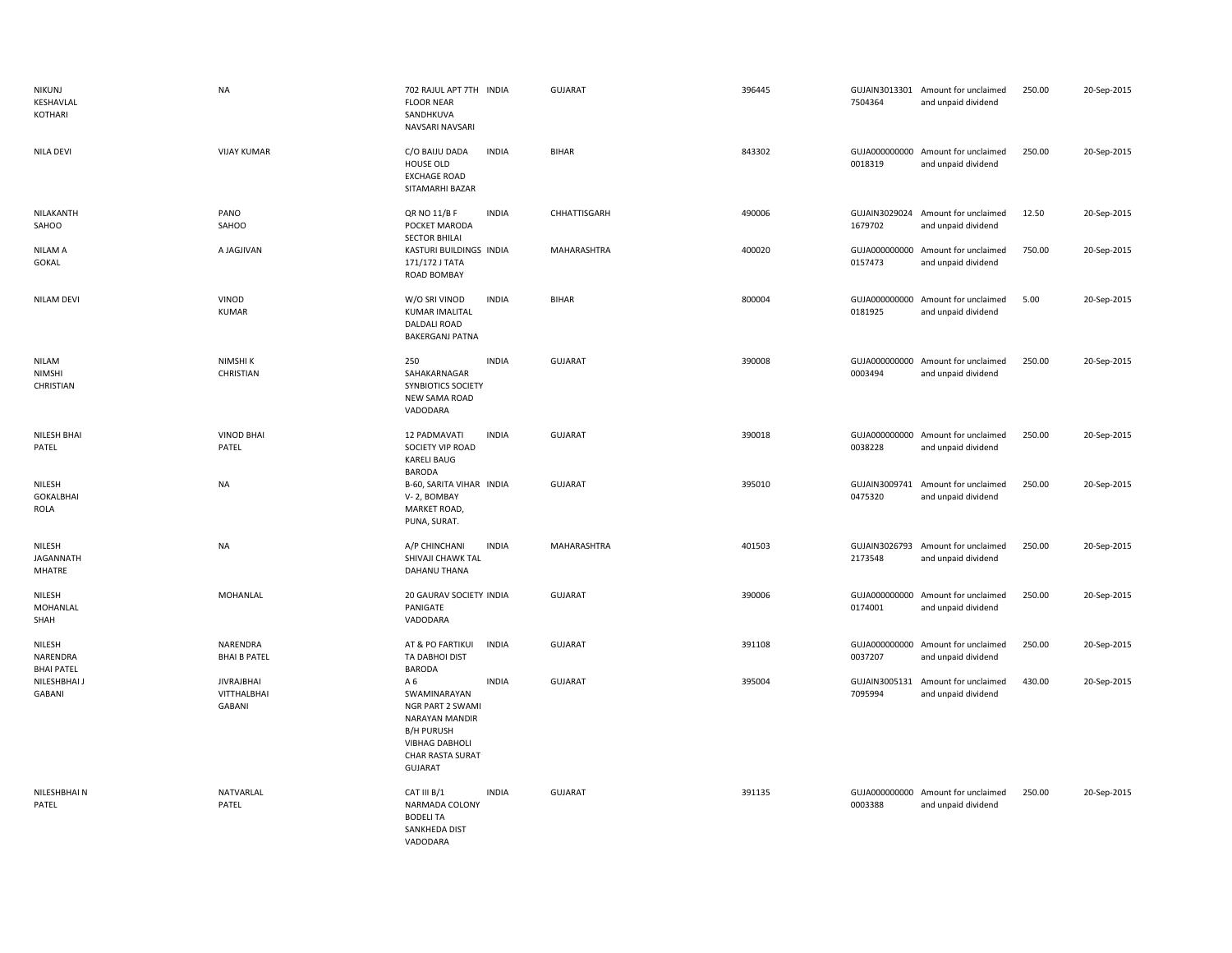| NILESHKUMA<br>R<br>CHANDRAKAN<br><b>T PATEL</b> | <b>NA</b>                   | 5 RAJSHREE SCTY.<br>B/H. RAJSHREE<br>CINEMA TA ANAND<br>ANAND                                                             | <b>INDIA</b> | <b>GUJARAT</b> | 388001 | 0950095                  | GUJA120106000 Amount for unclaimed<br>and unpaid dividend | 375.00 | 20-Sep-2015 |
|-------------------------------------------------|-----------------------------|---------------------------------------------------------------------------------------------------------------------------|--------------|----------------|--------|--------------------------|-----------------------------------------------------------|--------|-------------|
| NILESHKUMA<br>R<br><b>NAVNITBHAI</b><br>PATEL   | <b>NA</b>                   | 305.POSUN FLATS, INDIA<br><b>BHALEJ ROAD,</b><br><b>B/H.PIONEER HIGH</b><br>SCHOOL, ANAND                                 |              | <b>GUJARAT</b> | 388001 | 0586181                  | GUJA130167000 Amount for unclaimed<br>and unpaid dividend | 250.00 | 20-Sep-2015 |
| <b>NILIMA</b><br><b>BHASKAR</b><br>PATIL        | <b>B T PATIL</b>            | 20 ANKOOR COOP<br>HSG SOCIETY NEAR<br>NEETA<br>APARTMENTS<br>MULUND (EAST)<br><b>BOMBAY</b>                               | <b>INDIA</b> | MAHARASHTRA    | 400081 | 0167222                  | GUJA000000000 Amount for unclaimed<br>and unpaid dividend | 250.00 | 20-Sep-2015 |
| NILIMA SHAH                                     | <b>NA</b>                   | 16/192, AKASH<br>GANGA APT., SOLA<br>ROAD<br>NARANPURAAHMED<br>ABAD                                                       | <b>INDIA</b> | <b>GUJARAT</b> | 380013 | 0124612                  | GUJA000000000 Amount for unclaimed<br>and unpaid dividend | 250.00 | 20-Sep-2015 |
| NILIMA SINHA                                    | NA                          | $C/O$ . SRI R. R.<br>SANDHWAR B-4,<br>SECTOR 20 NOIDA<br>UP                                                               | <b>INDIA</b> | UTTAR PRADESH  | 201301 | 0124613                  | GUJA000000000 Amount for unclaimed<br>and unpaid dividend | 250.00 | 20-Sep-2015 |
| NILIPA<br>RATILAL VORA                          | RATILAL                     | 169 B/5 NEW<br>SUNITA 2ND FLOOR<br><b>SION EAST BOMBAY</b>                                                                | <b>INDIA</b> | MAHARASHTRA    | 400100 | GUJA000000000<br>0095353 | Amount for unclaimed<br>and unpaid dividend               | 250.00 | 20-Sep-2015 |
| <b>NILPA</b><br>YOGESHKUM<br>AR PATEL           | YOGESH B<br>PATEL           | BECHARPURA AT & INDIA<br>PO PALANPUR DIST<br>BANASKANTHA<br>(N.G) BEHIND STATE<br><b>BANK SOCIETY</b>                     |              | <b>GUJARAT</b> | 385002 | 0169539                  | GUJA000000000 Amount for unclaimed<br>and unpaid dividend | 125.00 | 20-Sep-2015 |
| NIMESH<br>KARENDRA<br>CHOKSHI                   | KARENDRA                    | 2/26 SAMRAT<br>ASHOK 7 R R<br><b>THAKKAR MARG</b><br>WALKESHWAR<br><b>BOMBAY</b>                                          | <b>INDIA</b> | MAHARASHTRA    | 400006 | 0146684                  | GUJA000000000 Amount for unclaimed<br>and unpaid dividend | 250.00 | 20-Sep-2015 |
| NIMESH<br><b>KUMAR</b><br>SEVAK                 | <b>NA</b>                   | 16 NAVARANG<br><b>TENAMENTS PART-1</b><br>NEAR GEBANSHAH<br><b>BUS STOP ISANPUR</b><br>VATVA ROAD<br>ISANPURAHMEDABA<br>D | <b>INDIA</b> | <b>GUJARAT</b> | 380001 | GUJA000000000<br>0317745 | Amount for unclaimed<br>and unpaid dividend               | 375.00 | 20-Sep-2015 |
| NIMESH<br>NAGINBHAI<br>RAJPUT                   | <b>NAGINBHAIL</b><br>RAJPUT | 201 ABHIRUCHI<br>APARTMENT NR<br>JAMNAGAR DAIRY<br><b>COMIC APT</b><br>JAMNAGAR                                           | <b>INDIA</b> | DAMAN AND DIU  | 396210 | 3378662                  | GUJAIN3004764 Amount for unclaimed<br>and unpaid dividend | 7.50   | 20-Sep-2015 |
| NIMESH<br><b>THAKOR</b><br>PUNJABI              | <b>THAKOR P</b><br>PUNJABI  | 11 GOKULESH<br><b>BHAWAN 1ST</b><br><b>FLOOR</b><br>SHAKTINAGAR SOC<br>PARLE POINT<br>AMBIKANIKETANSU<br>RAT              | <b>INDIA</b> | <b>GUJARAT</b> | 395007 | 0163202                  | GUJA000000000 Amount for unclaimed<br>and unpaid dividend | 250.00 | 20-Sep-2015 |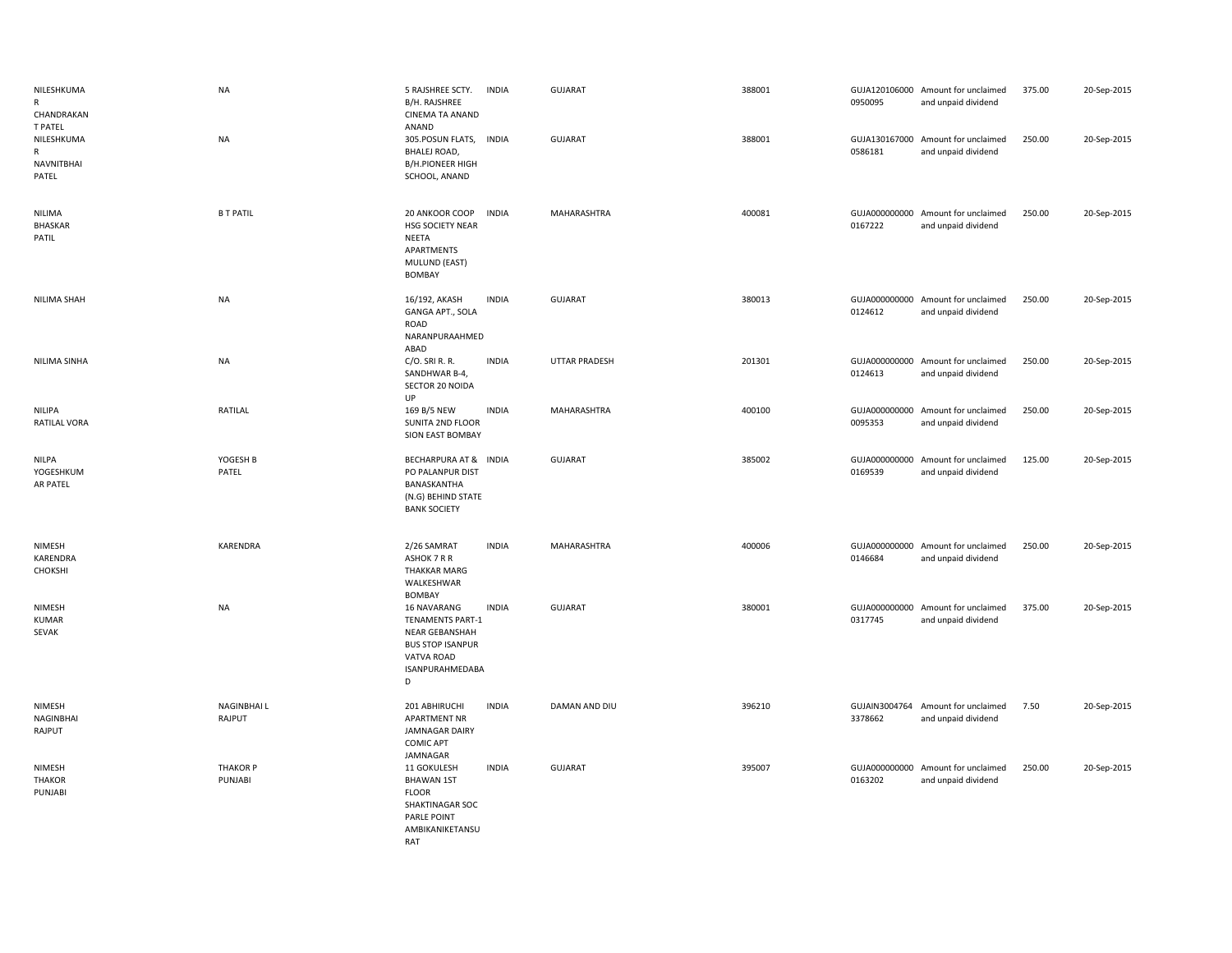| NINA JAIN                                  | PRADIP<br><b>KUMAR JAIN</b>           | 2 D GOA BAGAN<br>STREET 3RD FLOOR<br>CALCUTTA                                                        | <b>INDIA</b> | <b>WEST BENGAL</b> | 700006 | 0053145                  | GUJA000000000 Amount for unclaimed<br>and unpaid dividend | 250.00 | 20-Sep-2015 |
|--------------------------------------------|---------------------------------------|------------------------------------------------------------------------------------------------------|--------------|--------------------|--------|--------------------------|-----------------------------------------------------------|--------|-------------|
| NINA SINHA                                 | ANJANI<br><b>KUMAR</b><br>SINHA       | QR NO 1050<br>SECTOR 5/A DIST<br><b>BOKARO BOKARO</b><br>STEEL CITY BIHAR                            | <b>INDIA</b> | <b>JHARKHAND</b>   | 826001 | 0057592                  | GUJA000000000 Amount for unclaimed<br>and unpaid dividend | 250.00 | 20-Sep-2015 |
| NIRAJ KUMAR<br>SHARMA                      | S SHARMA                              | H/O GURUNAM<br>KHURANA H NO 41<br>1ST FLOOR OLD PLA<br><b>CAMRY ROAD DIST</b><br>HISSAR HARYANA      | <b>INDIA</b> | HARYANA            | 125001 | 2103552                  | GUJAIN3029024 Amount for unclaimed<br>and unpaid dividend | 25.00  | 20-Sep-2015 |
| NIRAJKUMAR<br>NATWARLAL<br>GANDHI          | <b>NA</b>                             | VITTHAL STREET,<br>GANDEVI, NAVSARI                                                                  | <b>INDIA</b> | <b>GUJARAT</b>     | 396360 | 0110347                  | GUJA120113000 Amount for unclaimed<br>and unpaid dividend | 125.00 | 20-Sep-2015 |
| NIRAMANGI<br><b>BENN</b><br><b>THAKKAR</b> | NARENDRA<br><b>KUMAR R</b><br>THAKKAR | 1/1<br>NARMDESHAWAR<br>SOC BEHIND UDAY<br>PARK GORWA<br><b>BARODA GUJARAT</b>                        | <b>INDIA</b> | <b>GUJARAT</b>     | 390016 | 0039356                  | GUJA000000000 Amount for unclaimed<br>and unpaid dividend | 250.00 | 20-Sep-2015 |
| NIRANJAN<br>CHANDULAL<br>AMIN              | C AMIN                                | 704/15 CHINUBHAI INDIA<br><b>BARONET BLDG NR</b><br><b>MASKATI MARKET</b><br>RAILWAPURA<br>AHMEDABAD |              | <b>GUJARAT</b>     | 380002 | 0031197                  | GUJA000000000 Amount for unclaimed<br>and unpaid dividend | 250.00 | 20-Sep-2015 |
| NIRANJAN<br>CHOWDHARY                      | NARENDRA<br><b>KUMAR</b><br>CHOWDHARY | C/O M/S SHRESHT<br>95 PARK STREET<br>CALCUTTA                                                        | <b>INDIA</b> | <b>WEST BENGAL</b> | 700016 | 0052357                  | GUJA000000000 Amount for unclaimed<br>and unpaid dividend | 250.00 | 20-Sep-2015 |
| NIRANJAN<br><b>JOSHI</b>                   | TRAMBAKLAL                            | 206/3 GEB NEW<br><b>COLONY TPS SIKKA</b><br><b>DIST JAMNAGAR</b>                                     | <b>INDIA</b> | <b>GUJARAT</b>     | 361141 | GUJA000000000<br>0122302 | Amount for unclaimed<br>and unpaid dividend               | 250.00 | 20-Sep-2015 |
| NIRANJAN LAL<br><b>GUPTA</b>               | <b>RAM PARTAP</b><br><b>GUPTA</b>     | 430 POST OFFICE<br><b>BUILDING GURDEV</b><br>NAGAR LUDHIANA                                          | <b>INDIA</b> | PUNJAB             | 141001 | 0012775                  | GUJA000000000 Amount for unclaimed<br>and unpaid dividend | 250.00 | 20-Sep-2015 |
| NIRANJAN<br>RAJARAM<br>RATHOD              | <b>NA</b>                             | <b>ASHAPURA</b><br>MINECHEM LTD<br>PLOT NO 206 OPP<br><b>KUTCH DAIRY</b><br><b>MADHAPAR</b>          | <b>INDIA</b> | <b>GUJARAT</b>     | 370020 | GUJAIN3029024<br>2625606 | Amount for unclaimed<br>and unpaid dividend               | 82.50  | 20-Sep-2015 |
| NIRANJANA<br><b>DATTANI</b>                | RAMESH<br>KARSANDAS                   | 101 RAMDAREHAN INDIA<br><b>HINKING ROAD NR</b><br>ST MARY SCHOOL<br>DAHISAR E BOMBAY                 |              | MAHARASHTRA        | 400068 | GUJA000000000<br>0095767 | Amount for unclaimed<br>and unpaid dividend               | 250.00 | 20-Sep-2015 |
| NIRANJANABE<br>N TRIVEDI                   | MANGALBHA<br><b>I TRIVEDI</b>         | 17 TULSI TOWNSHIP INDIA<br><b>VADTAL ROAD</b><br><b>BAKROL</b>                                       |              | <b>GUJARAT</b>     | 388315 | 2049782                  | GUJAIN3026793 Amount for unclaimed<br>and unpaid dividend | 125.00 | 20-Sep-2015 |
| NIRANJANBH<br>AI<br>KANAIYALAL<br>DALAL    | KANAIYALAL<br>MAGANLAL<br>DALAL       | 1355 KISHOR<br><b>BHULAS KHADKI</b><br>RAJA MEHTAS POLE<br>KALUPURIAHMEDAB<br>AD.                    | <b>INDIA</b> | <b>GUJARAT</b>     | 380001 | GUJA000000000<br>0180153 | Amount for unclaimed<br>and unpaid dividend               | 250.00 | 20-Sep-2015 |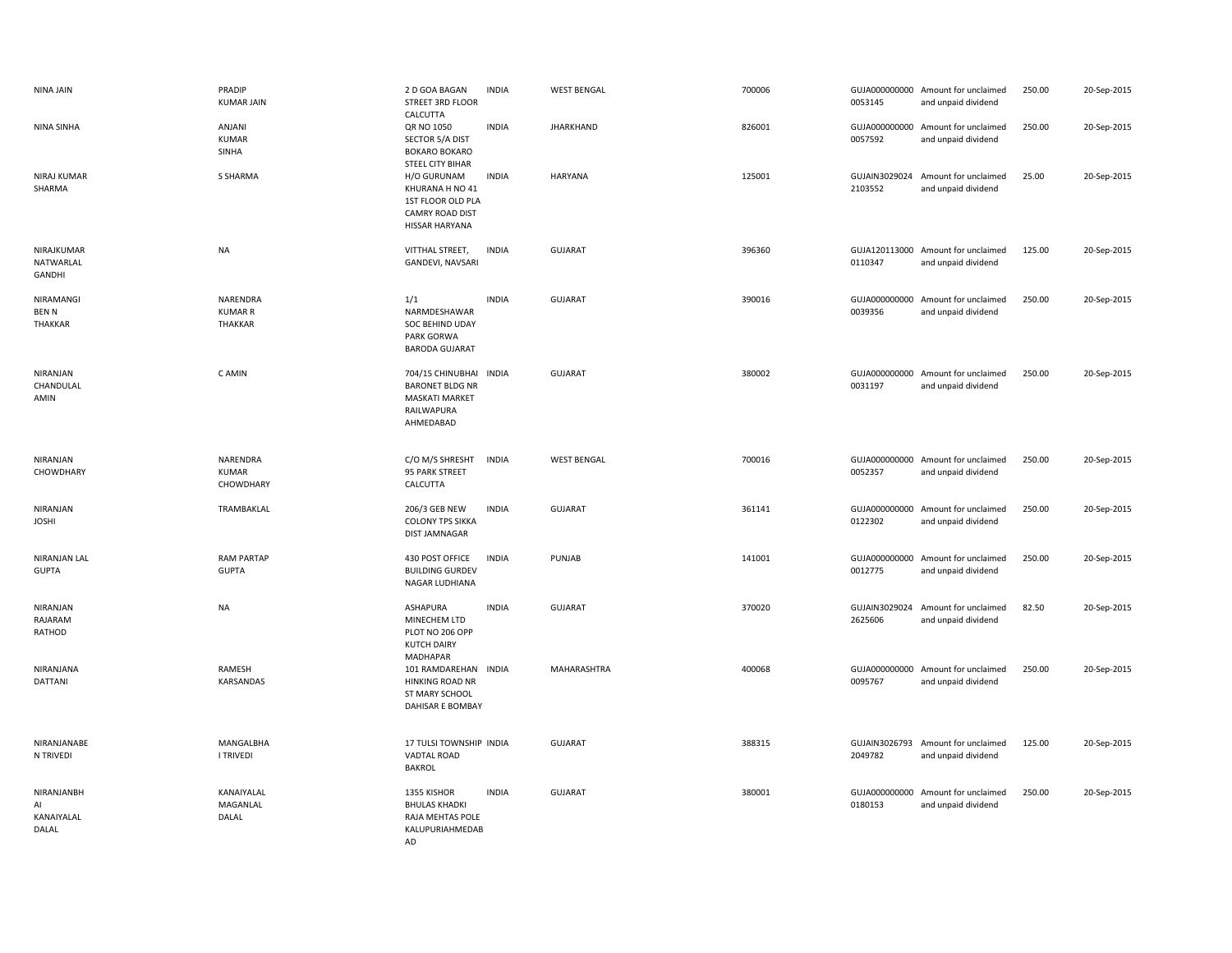| NIRAV M<br>DAVE                 | MAHESH M<br>DAVE                     | B B Z SOUTH 26<br>OVER SHOP NO D<br>52 53 GANDHI<br><b><i>DHAM КАСНСНН</i></b>                                                                      | <b>INDIA</b> | GUJARAT              | 370201 | 0081593                  | GUJA000000000 Amount for unclaimed<br>and unpaid dividend | 250.00  | 20-Sep-2015 |
|---------------------------------|--------------------------------------|-----------------------------------------------------------------------------------------------------------------------------------------------------|--------------|----------------------|--------|--------------------------|-----------------------------------------------------------|---------|-------------|
| <b>NIRJA</b><br>SHARMA          | <b>NA</b>                            | <b>FLAT NO 8251</b><br><b>SECTOR C POCKET 8</b><br>VASANT KUNJ NEW<br>DELHI                                                                         | <b>INDIA</b> | DELHI                | 110070 | GUJA000000000<br>0124622 | Amount for unclaimed<br>and unpaid dividend               | 500.00  | 20-Sep-2015 |
| NIRMAL JAIN                     | <b>HIRALAL JAIN</b>                  | 89 SIR HUKAM<br><b>CHAND MARG</b><br><b>INDORE M P</b>                                                                                              | <b>INDIA</b> | MADHYA PRADESH       | 452002 | 0054266                  | GUJA000000000 Amount for unclaimed<br>and unpaid dividend | 250.00  | 20-Sep-2015 |
| <b>NIRMAL KANT</b><br>JHA       | <b>NA</b>                            | F 127 SINDRI<br>DHANBAD                                                                                                                             | <b>INDIA</b> | <b>JHARKHAND</b>     | 828122 | GUJAIN3004764<br>1961255 | Amount for unclaimed<br>and unpaid dividend               | 500.00  | 20-Sep-2015 |
| <b>NIRMAL KR</b><br>SINGH       | <b>NA</b>                            | Q NO A-20/5 ONGC INDIA<br><b>COLONY NORTH</b><br><b>BLOCK KAULAGARH</b><br>DEHRADUN                                                                 |              | UTTARAKHAND          | 248001 | 4167299                  | GUJAIN3030285 Amount for unclaimed<br>and unpaid dividend | 70.00   | 20-Sep-2015 |
| NIRMAL<br><b>KUMAR</b>          | LATE SH<br><b>CHANDU LAL</b><br>RETD | <b>B-1 PATEL MARG</b><br>GHAZIABAD UP-                                                                                                              | <b>INDIA</b> | <b>UTTAR PRADESH</b> | 201001 | 0040422                  | GUJA000000000 Amount for unclaimed<br>and unpaid dividend | 375.00  | 20-Sep-2015 |
| NIRMAL<br><b>KUMAR</b>          | SHRI<br>NANOOMAL<br>VIJAY            | HOUSE NO 858,<br>SECTOR 7<br><b>EXTENTION URBAN</b><br><b>ESTATE GURGAON</b>                                                                        | <b>INDIA</b> | <b>HARYANA</b>       | 122001 | 0726945                  | GUJAIN3015572 Amount for unclaimed<br>and unpaid dividend | 250.00  | 20-Sep-2015 |
| NIRMAL<br><b>KUMAR JAIN</b>     | RIKHBI<br><b>CHAND JAIN</b>          | A 2/3 MAYAPURI<br>IND AREA PHASE IST<br>NEW DELHI                                                                                                   | <b>INDIA</b> | DELHI                | 110064 | 0017646                  | GUJA000000000 Amount for unclaimed<br>and unpaid dividend | 250.00  | 20-Sep-2015 |
| NIRMAL<br><b>KUMAR SETHI</b>    | P R SETHI                            | LADNUN SAREES S 6 INDIA<br><b>KABIR MARG BANI</b><br>PARK PO JAIPUR RAJ                                                                             |              | RAJASTHAN            | 302016 | 0009454                  | GUJA000000000 Amount for unclaimed<br>and unpaid dividend | 250.00  | 20-Sep-2015 |
| NIRMAL<br><b>KUMAR</b><br>SINGH | CHOUTHMAL<br>SINGHI                  | C/O ROOP CHAND<br>CHOUTHMAL<br>SINGHI ROOP<br>PALACE B/H<br><b>BHUTORIA GIRL S</b><br>SCHOOL PO<br><b>LADNUN DIST</b><br><b>NAGAUR</b><br>RAJASTHAN | <b>INDIA</b> | RAJASTHAN            | 341306 | GUJA000000000<br>0061269 | Amount for unclaimed<br>and unpaid dividend               | 250.00  | 20-Sep-2015 |
| NIRMAL<br>MAHAJAN               | VED<br>PARKASH                       | A-100/1 OKHLA<br>PHASE-II NEW DELHI                                                                                                                 | <b>INDIA</b> | DELHI                | 110020 | 0066111                  | GUJA000000000 Amount for unclaimed<br>and unpaid dividend | 250.00  | 20-Sep-2015 |
| NIRMALA<br>DEVI                 | <b>SIVA REDDY</b>                    | C/O NIRAJJA<br>NURSING HOME<br>PIDUGURALLA<br><b>GUNTUR (DIST)</b>                                                                                  | <b>INDIA</b> | ANDHRA PRADESH       | 522413 | 0172880                  | GUJA000000000 Amount for unclaimed<br>and unpaid dividend | 1000.00 | 20-Sep-2015 |
| NIRMALA<br>DEVI                 | A MAHTO H<br>HOLD                    | C/O ANIRUDHA<br>MAHTO RB - 19<br>ANURAG<br>APARTMENT BLOCK<br><b>B FLAT B 2ND</b><br><b>FLOOR</b><br>RAGHUNATHPUR<br>KOLKATA                        | <b>INDIA</b> | <b>WEST BENGAL</b>   | 700059 | 0137839                  | GUJA000000000 Amount for unclaimed<br>and unpaid dividend | 250.00  | 20-Sep-2015 |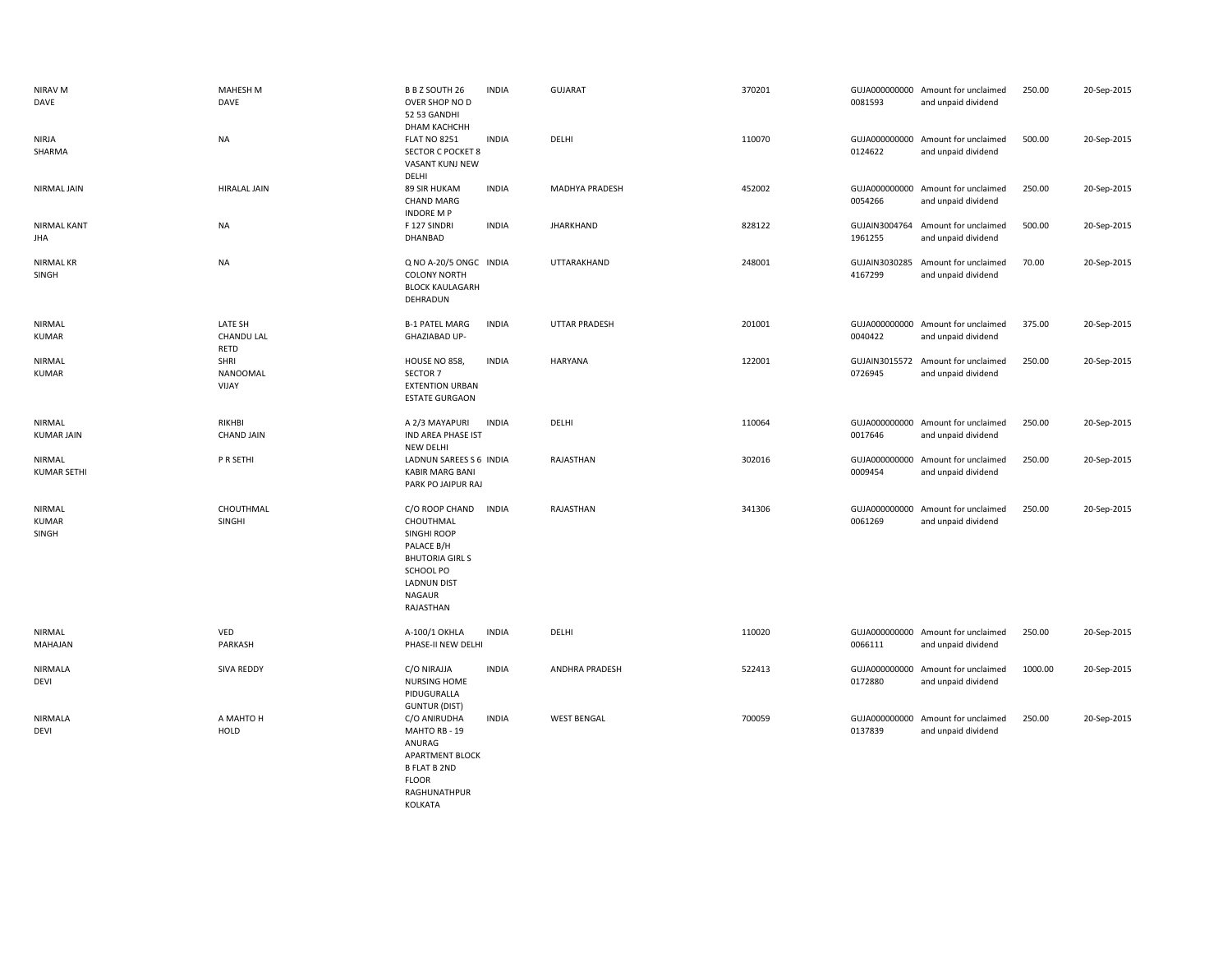| NIRMALA<br>DEVI                          | SHYAM<br><b>BIHARI</b><br>PRASAD                   | C/O SHRI<br>SHIVANANDIRON<br><b>TRADERS RANCHI</b><br>PATNA ROAD PO<br>JHUMRITELAIYA<br>BIHAR                                                | <b>INDIA</b> | <b>JHARKHAND</b>     | 825409 | 0018101                  | GUJA000000000 Amount for unclaimed<br>and unpaid dividend | 250.00 | 20-Sep-2015 |
|------------------------------------------|----------------------------------------------------|----------------------------------------------------------------------------------------------------------------------------------------------|--------------|----------------------|--------|--------------------------|-----------------------------------------------------------|--------|-------------|
| NIRMALA<br>LAHOTI                        | AJIT                                               | 481/B KALPANA<br>PARWATI DARSHAN<br><b>PUNE</b>                                                                                              | <b>INDIA</b> | MAHARASHTRA          | 411001 | 0106947                  | GUJA000000000 Amount for unclaimed<br>and unpaid dividend | 250.00 | 20-Sep-2015 |
| NIRMALA<br>SHARMA                        | NA                                                 | HOUSE NO -A/12<br><b>SAKET VIHAR</b><br>HARMU RANCHI                                                                                         | <b>INDIA</b> | <b>JHARKHAND</b>     | 834002 | 0134276                  | GUJA120109260 Amount for unclaimed<br>and unpaid dividend | 250.00 | 20-Sep-2015 |
| NIRMALA T<br>CHAINANI                    | <b>TOPANDAS</b><br>CHAINANI                        | I/12 ANAND FLATS INDIA<br>VASNA AHMEDABAD                                                                                                    |              | <b>GUJARAT</b>       | 380007 | 0000761                  | GUJA000000000 Amount for unclaimed<br>and unpaid dividend | 250.00 | 20-Sep-2015 |
| NIRMALA<br>TAHILLANI                     | ASUDA                                              | 16/12 3RD FLOOR<br>DIG HOUSE CIVIL<br>LINES KANPUR(UP)                                                                                       | <b>INDIA</b> | <b>UTTAR PRADESH</b> | 208001 | 0105880                  | GUJA000000000 Amount for unclaimed<br>and unpaid dividend | 250.00 | 20-Sep-2015 |
| NIRMALABEN<br><b>B PATEL</b>             | <b>NA</b>                                          | 14, SAHARA SOCEITY INDIA<br><b>NEAR JYOTI PARK</b><br>KARELIBAUGVADOD<br>ARA                                                                 |              | <b>GUJARAT</b>       | 390018 | 0124629                  | GUJA000000000 Amount for unclaimed<br>and unpaid dividend | 250.00 | 20-Sep-2015 |
| NIRMALABEN<br><b>B THAKKAR</b>           | <b>BATUKBHAID</b><br>THAKKAR                       | C/O BATUK BHAI<br>DEVCHAND BHAI<br><b>NEAR DENA BANK</b><br><b>MAIN BAZAR TO</b><br>DHARI DIST AMRELI                                        | <b>INDIA</b> | <b>GUJARAT</b>       | 365640 | 0075315                  | GUJA000000000 Amount for unclaimed<br>and unpaid dividend | 250.00 | 20-Sep-2015 |
| NIRMALABEN<br><b>BARAIA</b>              | KANTIBHAI<br><b>RETD</b>                           | 4 DHOLARIA NAGAR INDIA<br><b>KHODIAR NIVAS</b><br>RAJKOT                                                                                     |              | <b>GUJARAT</b>       | 360002 | 0080389                  | GUJA000000000 Amount for unclaimed<br>and unpaid dividend | 250.00 | 20-Sep-2015 |
| NIRMALABEN<br><b>JASVANTRAI</b><br>KARIA | <b>NA</b>                                          | 205, ANJANI FLATS,<br>NR GANDHIGRAM,<br>MAHUVA, DIST-<br>BAHVNAGAR,<br>MAHUVA                                                                | <b>INDIA</b> | <b>GUJARAT</b>       | 364290 | GUJA120198000<br>0077568 | Amount for unclaimed<br>and unpaid dividend               | 250.00 | 20-Sep-2015 |
| NIRMALJEET<br>SINGH MAHAL                | HARBHAJAN<br>SINGH                                 | VPO MAHAL RAM<br><b>TIRATH ROAD</b><br>AMRITSAR PB                                                                                           | <b>INDIA</b> | PUNJAB               | 143105 | 0065567                  | GUJA000000000 Amount for unclaimed<br>and unpaid dividend | 250.00 | 20-Sep-2015 |
| <b>NIRUBEN P</b><br>SOLANKI              | PARSHOTTA<br>M SOLANKI                             | 68A/B<br>BHANUSHALINAGAR<br>, MUNDRA ROAD,<br>BHUJ-KUTCH.                                                                                    | <b>INDIA</b> | <b>GUJARAT</b>       | 370001 | 0385578                  | GUJAIN3009741 Amount for unclaimed<br>and unpaid dividend | 250.00 | 20-Sep-2015 |
| NIRUPABEN<br>DINESHCHAN<br>DRA AMIN      | <b>DINESHCHAN</b><br><b>DRA</b><br>AMBALAL<br>AMIN | JAI AMBE 105<br><b>KRISHNA SOC OPP</b><br>BHAVISGAM<br><b>VIDYALAY NR</b><br>SARDAR STATUE<br>VALLBAH VIDYA<br>NAGAR ANAND<br><b>GUJARAT</b> | <b>INDIA</b> | <b>GUJARAT</b>       | 388120 | GUJAIN3026793<br>0805259 | Amount for unclaimed<br>and unpaid dividend               | 62.50  | 20-Sep-2015 |
| <b>NIRUPMA</b><br>DEVI                   | S PRASAD                                           | SHANKER PRASAD<br>JAGDEO BHAWAN<br><b>BORING</b><br>PATLIPUTRA ROAD<br>PATNA                                                                 | <b>INDIA</b> | BIHAR                | 800013 | 0131871                  | GUJA000000000 Amount for unclaimed<br>and unpaid dividend | 250.00 | 20-Sep-2015 |
| <b>NIRUPMA</b><br><b>GUPTA</b>           | <b>VIJAY KUMAR</b><br><b>GUPTA</b>                 | 30/2 ASHUTOSH<br>MUKHERJEE LANE<br>SALKIA HOWRAH                                                                                             | <b>INDIA</b> | <b>WEST BENGAL</b>   | 711106 | GUJA000000000<br>0053459 | Amount for unclaimed<br>and unpaid dividend               | 250.00 | 20-Sep-2015 |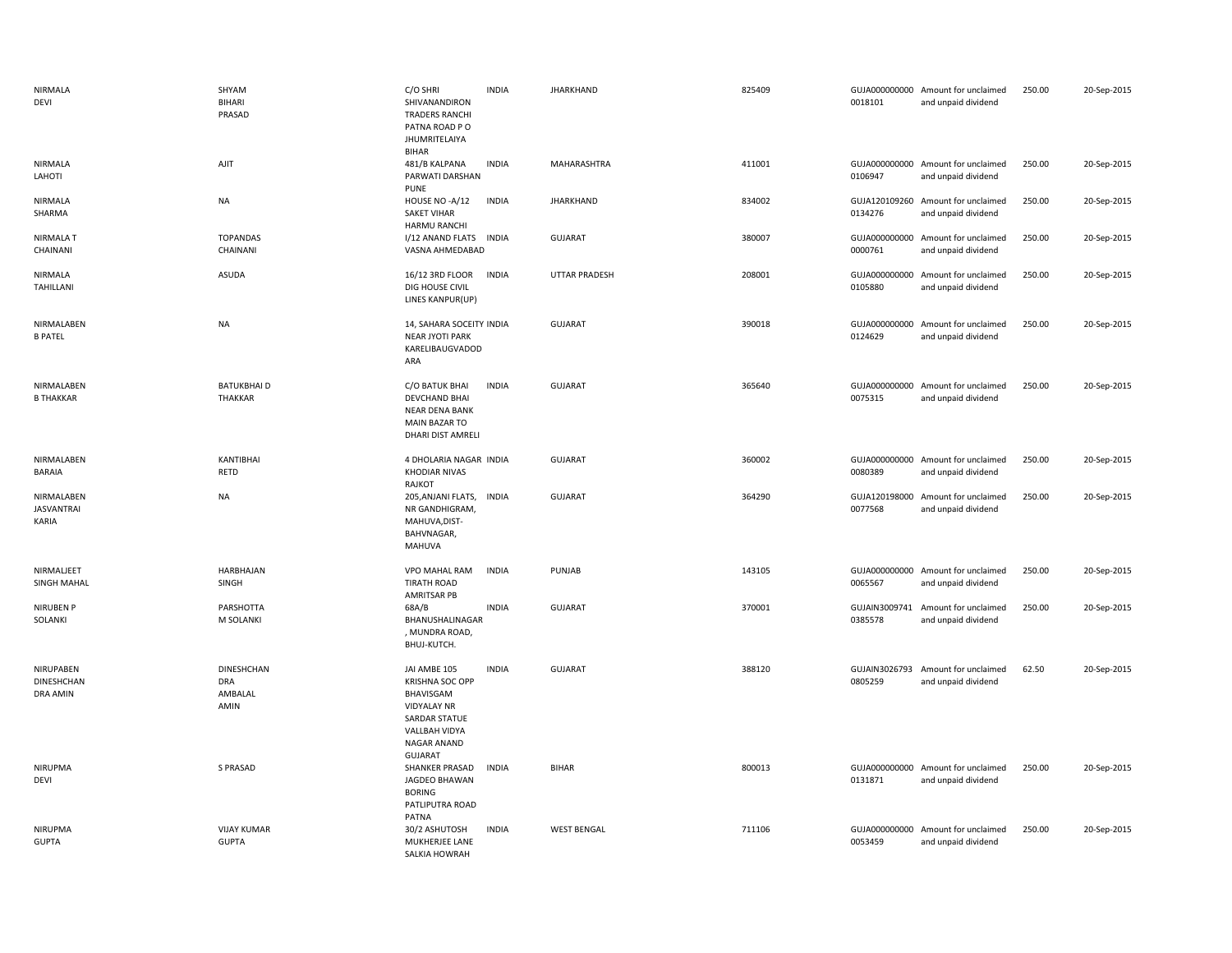| NISAR AHMAD<br>GANIE                      | <b>NA</b>                              | KAMRAZI PORA<br>PULWAMA                                                                                              | <b>INDIA</b> | JAMMU AND KASHMIR     | 191112 | 0300281                  | GUJA120289000 Amount for unclaimed<br>and unpaid dividend | 62.50  | 20-Sep-2015 |
|-------------------------------------------|----------------------------------------|----------------------------------------------------------------------------------------------------------------------|--------------|-----------------------|--------|--------------------------|-----------------------------------------------------------|--------|-------------|
| <b>NISHIT</b><br>CHUCKERBUR<br><b>TTY</b> | LATE RAM<br>DHAN<br>CHAKRABOR<br>TY    | 2 C MADHAB DAS<br>LANE PO BEADON<br>STREET CALCUTTA<br><b>WEST BENGAL</b>                                            | <b>INDIA</b> | <b>WEST BENGAL</b>    | 700006 | 0160651                  | GUJA000000000 Amount for unclaimed<br>and unpaid dividend | 125.00 | 20-Sep-2015 |
| NISHITH<br>SURESHCHAN<br><b>DRA VORA</b>  | <b>NA</b>                              | PLOT NO 1527 D<br>OPP KSM SPORT S<br>COMPLEX B/H<br>THEOSOPHYCALLOD<br><b>GE BHAVNAGAR</b>                           | <b>INDIA</b> | <b>GUJARAT</b>        | 364002 | 2902323                  | GUJAIN3004764 Amount for unclaimed<br>and unpaid dividend | 250.00 | 20-Sep-2015 |
| <b>NITA SHAH</b>                          | SHAILESH<br>SHAH                       | <b>DGFZ SUNPOWER</b><br><b>FLATS NR VISHRAM</b><br>NAGAR MAMNAGAR<br>AHMEDABAD                                       | <b>INDIA</b> | <b>GUJARAT</b>        | 380052 | 0030902                  | GUJA000000000 Amount for unclaimed<br>and unpaid dividend | 250.00 | 20-Sep-2015 |
| <b>NITABEN</b><br>PRAKASHBHAI<br>PATEL    | P P PATEL H<br><b>HOLD</b>             | C/O PRAKASH P<br>PATEL ADVOCATE<br>B/5 RAJSUY<br>COMPLEX OPP CIVIL<br><b>COURT ANAND</b>                             | <b>INDIA</b> | <b>GUJARAT</b>        | 388001 | 0125599                  | GUJA000000000 Amount for unclaimed<br>and unpaid dividend | 250.00 | 20-Sep-2015 |
| NITESH<br>KUMAR                           | <b>NA</b>                              | C/O GHANSHYAM<br>SINGH VILL DELHWA<br>POST BARBIGHA<br><b>DIST BARBIGHA</b>                                          | <b>INDIA</b> | <b>BIHAR</b>          | 823001 | 0473381                  | GUJA120132000 Amount for unclaimed<br>and unpaid dividend | 250.00 | 20-Sep-2015 |
| <b>NITIN BANSAL</b>                       | <b>UTTAM</b><br>CHAND<br><b>BANSAL</b> | NEW INDIA DRUG<br><b>HOUSE HUZRAT</b><br>ROAD GWALIOR                                                                | <b>INDIA</b> | MADHYA PRADESH        | 474001 | 0053633                  | GUJA000000000 Amount for unclaimed<br>and unpaid dividend | 250.00 | 20-Sep-2015 |
| <b>NITIN</b><br><b>GOVINDBHAI</b>         | <b>GOVINDBHAI</b>                      | C/O ASHOK<br>RANCHHODBHAI AT<br>VADLA VIA UPLETA<br><b>DIST RAJKOT</b>                                               | <b>INDIA</b> | <b>GUJARAT</b>        | 360490 | 0156700                  | GUJA000000000 Amount for unclaimed<br>and unpaid dividend | 250.00 | 20-Sep-2015 |
| NITIN K GOEL                              | A P GOEL CA                            | AKG ASSOCIATES<br>1ST FLOOR<br><b>HANSALYA BULDG</b><br>15 BARAKHAMBA<br>ROAD NEW DELHI                              | <b>INDIA</b> | DELHI                 | 110001 | 0166284                  | GUJA000000000 Amount for unclaimed<br>and unpaid dividend | 250.00 | 20-Sep-2015 |
| <b>NITINK</b><br>PAREKH                   | <b>K G PAREKH</b>                      | <b>CONVENT STREET</b><br>VIJAYAWADA                                                                                  | <b>INDIA</b> | ANDHRA PRADESH        | 520001 | 0309311                  | GUJA000000000 Amount for unclaimed<br>and unpaid dividend | 250.00 | 20-Sep-2015 |
| NITIN MEHTA                               | CHANDRASE<br>N MEHTA                   | A-20 KANWAL APT<br><b>FOUR BUNGLOWS</b><br>ROAD ANDHERI<br>[W]BOMBAY                                                 | <b>INDIA</b> | MAHARASHTRA           | 400058 | GUJA000000000<br>0176328 | Amount for unclaimed<br>and unpaid dividend               | 250.00 | 20-Sep-2015 |
| <b>NITIN NAGORI</b>                       | SHAILENDRA<br><b>NAGORI</b>            | <b>GOVIND NIWAS</b><br>DEEDWANA OLI<br><b>GWALIOR</b>                                                                | <b>INDIA</b> | <b>MADHYA PRADESH</b> | 474001 | 2859080                  | GUJAIN3026793 Amount for unclaimed<br>and unpaid dividend | 250.00 | 20-Sep-2015 |
| <b>NITIN P</b><br>THAKKER                 | PREMJI                                 | 10 BODHARAM<br><b>BHUWAN 1ST</b><br><b>FLOOR DINDAYAL</b><br><b>CROSS ROAD</b><br>DOMBIVALI [W]<br><b>DIST THANE</b> | <b>INDIA</b> | MAHARASHTRA           | 421202 | GUJA000000000<br>0176075 | Amount for unclaimed<br>and unpaid dividend               | 250.00 | 20-Sep-2015 |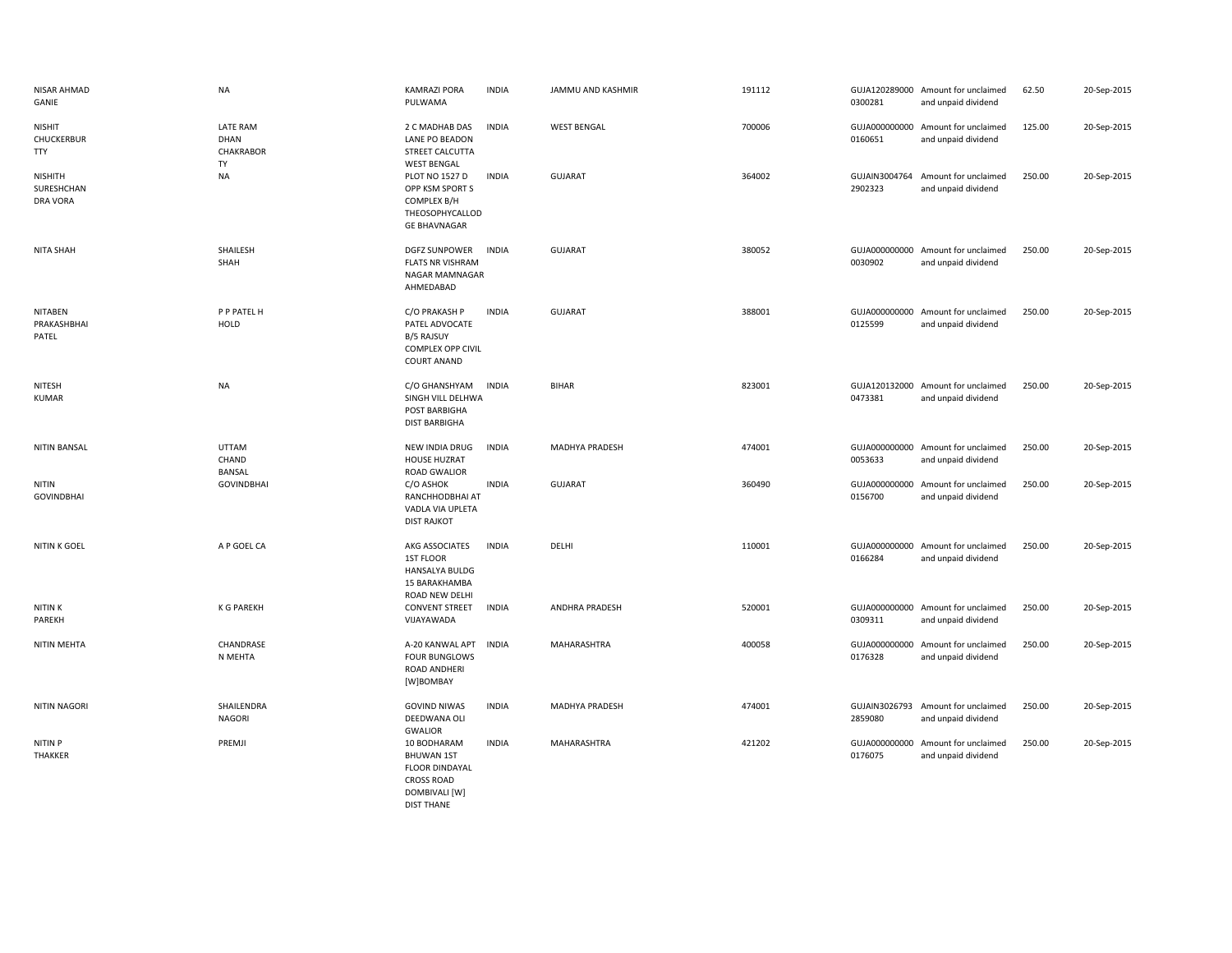| NITIN<br>PRALHADRAO<br>MAHALLE          | <b>NA</b>                             | <b>INFOSYS</b><br><b>TECHNOLOGIES LTD</b><br><b>KULLOR FERRV</b><br>ROAD KOTTARA<br>MANGALORE                           | <b>INDIA</b> | KARNATAKA          | 575006 | 0188436                  | GUJAIN3029024 Amount for unclaimed<br>and unpaid dividend | 125.00  | 20-Sep-2015 |
|-----------------------------------------|---------------------------------------|-------------------------------------------------------------------------------------------------------------------------|--------------|--------------------|--------|--------------------------|-----------------------------------------------------------|---------|-------------|
| NITIN S KALE                            | <b>NA</b>                             | 506 DHEERAJ<br><b>UPVAN BLDG 2</b><br>WING C NR<br>SIDHARTH NAGAR<br><b>BORIVALI E</b><br>MUMBAI                        | <b>INDIA</b> | MAHARASHTRA        | 400066 | 4617749                  | GUJAIN3030285 Amount for unclaimed<br>and unpaid dividend | 137.50  | 20-Sep-2015 |
| <b>NITIN</b><br>TRAMBAK<br>NERKAR       | TRAMBAK<br><b>NERKAR</b>              | 861 SAI KRUPA<br>VYANKATESH<br>NAGAR SATANA<br><b>NAKA TAL</b><br><b>MALEGAON DIST</b><br><b>NASIK MALEGAON</b>         | <b>INDIA</b> | MAHARASHTRA        | 423203 | 1537465                  | GUJAIN3002141 Amount for unclaimed<br>and unpaid dividend | 20.00   | 20-Sep-2015 |
| <b>NITIN</b><br>YASHWANT<br>DESAI       | <b>NA</b>                             | FL NO 7 BLDG NO<br><b>B1 RUNWAL</b><br><b>CLASSICS OPP</b><br>DHUNDIRAJ<br>MANGAL KARYALAY<br>THERGAON PUNE             | <b>INDIA</b> | MAHARASHTRA        | 411033 | 2638485                  | GUJAIN3005131 Amount for unclaimed<br>and unpaid dividend | 62.50   | 20-Sep-2015 |
| NITINBHAI<br><b>JOITARAM</b><br>PATEL   | NA                                    | 485/1 UDALPUR<br>VISNAGAR<br>MEHSANA                                                                                    | <b>INDIA</b> | <b>GUJARAT</b>     | 384001 | 0623472                  | GUJAIN3019911 Amount for unclaimed<br>and unpaid dividend | 125.00  | 20-Sep-2015 |
| NITINBHAI<br>RAGHAVJIBHA<br>I DOSHI     | RAGHAVJIBH<br>Al                      | C/O BHAGVATI<br>READY MADE STORE<br>M G ROAD<br>BHAVNAGAR                                                               | <b>INDIA</b> | <b>GUJARAT</b>     | 364001 | 0074604                  | GUJA000000000 Amount for unclaimed<br>and unpaid dividend | 250.00  | 20-Sep-2015 |
| NITINKUMAR<br><b>JAMNADAS</b><br>KAMDAR | <b>JANADAS CA</b>                     | 104,DWARKESH<br>APPARTMENT 4TH<br>FLOOR NR.KOTECHA<br><b>CHOWK UNIVERSITY</b><br>ROADRAJKOT                             | <b>INDIA</b> | <b>GUJARAT</b>     | 360004 | 0177604                  | GUJA000000000 Amount for unclaimed<br>and unpaid dividend | 500.00  | 20-Sep-2015 |
| NITISH<br>CHANDRA<br><b>SAHA ROY</b>    | <b>KSHITISH CH</b><br><b>SAHA ROY</b> | 6B MURARI PUKUR INDIA<br>LANE CALCUTTA                                                                                  |              | <b>WEST BENGAL</b> | 700067 | 0061705                  | GUJA000000000 Amount for unclaimed<br>and unpaid dividend | 250.00  | 20-Sep-2015 |
| NITU JAIN                               | NA                                    | C/O MCS LIMITED<br><b>1ST FLOOR NEELAM</b><br>APT 88 SAMPATRAO<br><b>COLONY ABOVE</b><br>CHHAPPAN BHOG<br>SWEETVADODARA | <b>INDIA</b> | <b>GUJARAT</b>     | 390007 | GUJA000000000<br>0117064 | Amount for unclaimed<br>and unpaid dividend               | 250.00  | 20-Sep-2015 |
| <b>NITYA</b><br>SANKAR                  | NA                                    | <b>B 15 ROYAL VILLA</b><br>PARSN SESH NESTLE<br>NANJUNDAPURAM<br>ROAD COIMBATORE                                        | <b>INDIA</b> | <b>TAMIL NADU</b>  | 641036 | 0613339                  | GUJAIN3004764 Amount for unclaimed<br>and unpaid dividend | 1750.00 | 20-Sep-2015 |
| NIVEDITA K<br>SINGH                     | <b>KRISHNA</b><br>SINGH               | 106 MATRUCHHAYA INDIA<br><b>FLATS MAHILA</b><br><b>COLLEGE CIRCLE</b><br>BHAVNAGAR                                      |              | GUJARAT            | 364001 | 1101693                  | GUJAIN3030285 Amount for unclaimed<br>and unpaid dividend | 12.50   | 20-Sep-2015 |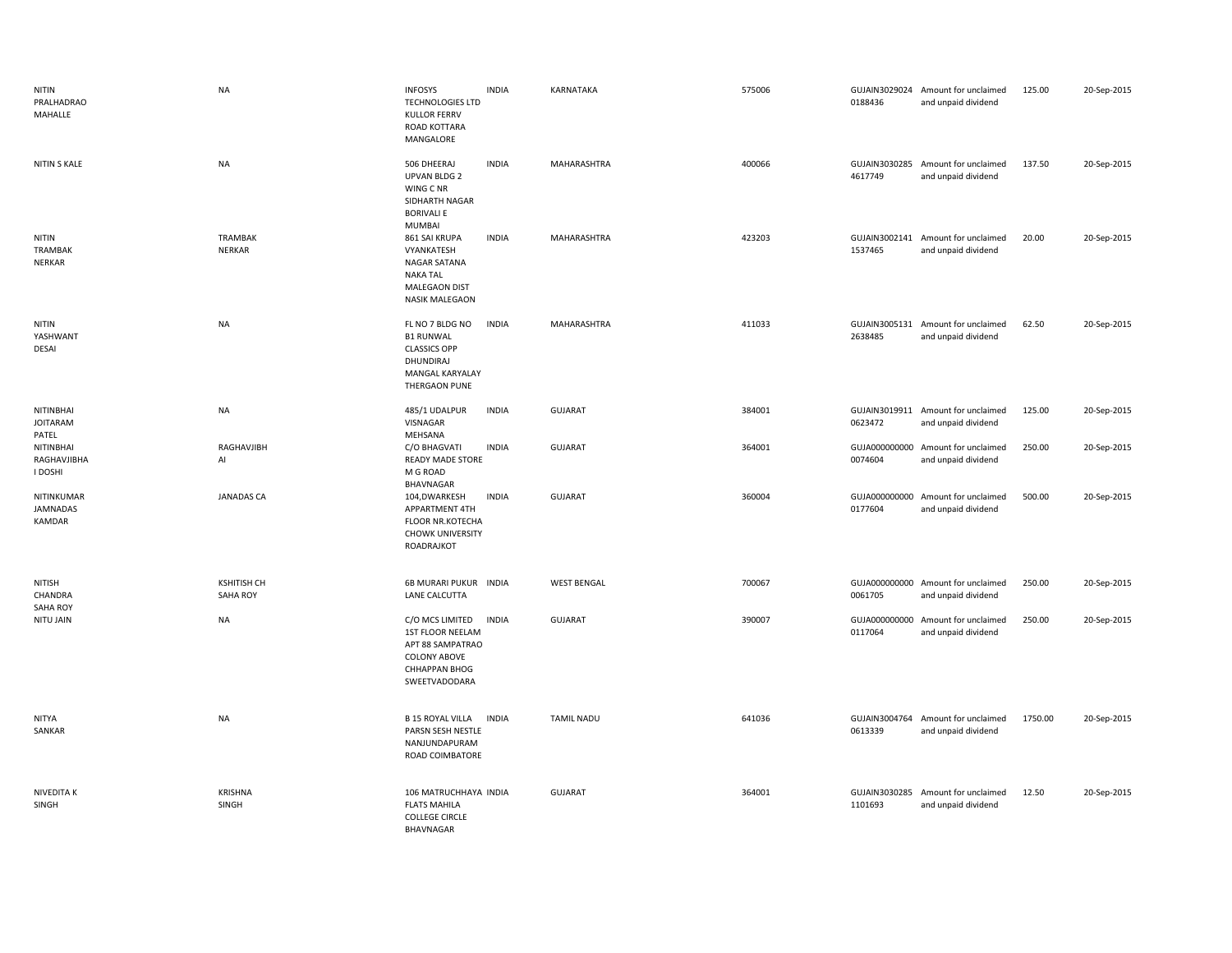| NIYATI<br>SUNILBHAI<br>SHAH   | SUNILBHAI<br>SHAH                         | 4/5 HIREN<br>APPARTMENT<br><b>NUTAN SOCIETY NR</b><br>SUVIDHA SHOPPING<br><b>CENTRE PALDI</b><br>AHMEDABAD | <b>INDIA</b> | <b>GUJARAT</b>       | 380007 | 8020955                  | GUJAIN3015491 Amount for unclaimed<br>and unpaid dividend | 250.00 | 20-Sep-2015 |
|-------------------------------|-------------------------------------------|------------------------------------------------------------------------------------------------------------|--------------|----------------------|--------|--------------------------|-----------------------------------------------------------|--------|-------------|
| <b>NODRAJAHA S</b><br>KHATRI  | SALIMBHAI                                 | C/O KHATRI FLOOR INDIA<br>MILL MHUDI<br><b>BHAGOL DABHOT</b>                                               |              | GUJARAT              | 391110 | 0039650                  | GUJA000000000 Amount for unclaimed<br>and unpaid dividend | 250.00 | 20-Sep-2015 |
| <b>NOORMOHM</b><br>ED A HALAI | AHMED                                     | AHMED KASAM<br>CHAWL R NO 3<br><b>GAUTHAN LANE NO</b><br>1 ANDHERI W<br>BOMBAY                             | <b>INDIA</b> | MAHARASHTRA          | 400058 | 0044578                  | GUJA000000000 Amount for unclaimed<br>and unpaid dividend | 250.00 | 20-Sep-2015 |
| NRUSINGONA<br>TH SAHU         | SIMADRI<br>SAHU                           | <b>B-1 MADHUBAN</b><br>SOCIETY<br>MAKARAPURA<br>ROAD VADODARA                                              | <b>INDIA</b> | <b>GUJARAT</b>       | 390010 | 0037855                  | GUJA000000000 Amount for unclaimed<br>and unpaid dividend | 250.00 | 20-Sep-2015 |
| <b>NUTAN</b><br>PURWAR        | PRAMOD<br><b>KUMAR</b><br>PURWAR          | <b>BRISH BHANU</b><br><b>GUPTA AND SONS</b><br>JASWANT NAGAR                                               | <b>INDIA</b> | <b>UTTAR PRADESH</b> | 206245 | 0011719                  | GUJA000000000 Amount for unclaimed<br>and unpaid dividend | 250.00 | 20-Sep-2015 |
| O P<br>MAHESWARI              | NA                                        | LANDS END HSG.<br>SOCIETY 29/D<br>DOONGARSEY ROAD<br>FLAT NO.9-D,9TH<br>FLOOR, BOMBAY                      | INDIA        | MAHARASHTRA          | 400006 | 0124649                  | GUJA000000000 Amount for unclaimed<br>and unpaid dividend | 250.00 | 20-Sep-2015 |
| O P MATHUR                    | L N MATHUR                                | ORIENTAL BANK OF INDIA<br>COMMERCE<br><b>BRANCH BALOTRA</b><br><b>DIST BARMER</b>                          |              | RAJASTHAN            | 344022 | 0073531                  | GUJA000000000 Amount for unclaimed<br>and unpaid dividend | 250.00 | 20-Sep-2015 |
| O P<br>RAMKUMAR               | PANDURANG<br>A                            | D.NO. 9/37, SMALL<br><b>BAZAR STREET,</b><br>KOLLEGAL                                                      | <b>INDIA</b> | KARNATAKA            | 571440 | GUJA120350000<br>0134661 | Amount for unclaimed<br>and unpaid dividend               | 250.00 | 20-Sep-2015 |
| <b>OJASWINI</b><br>RATH       | JAYASHANKA<br>R TRIVEDI                   | D 1/3 SHUKH<br>SHANTI SOCIETY B/H<br>SADHU VASWANI<br><b>SCHOOL HARNI</b><br>ROAD VADODARA                 | <b>INDIA</b> | <b>GUJARAT</b>       | 390022 | 0160089                  | GUJA000000000 Amount for unclaimed<br>and unpaid dividend | 250.00 | 20-Sep-2015 |
| OM KUMAR<br>MAHESHWARI        | LATE SH<br><b>GHISALAL</b><br>CHITLANGIYA | C/O GHISALAL<br>CHITLANGIYA UPPER<br><b>BAZAR BAZAR TAND</b><br>RANCHI                                     | <b>INDIA</b> | JHARKHAND            | 834001 | 0041549                  | GUJA000000000 Amount for unclaimed<br>and unpaid dividend | 250.00 | 20-Sep-2015 |
| OM PRAKASH                    | <b>BRIJLALJI</b>                          | C/O PRAKASH<br>VASTRA BHANDAR<br><b>TEHSIL ROAD</b><br>CHIRAWA DISST<br><b>JHUNJHUNU</b>                   | <b>INDIA</b> | RAJASTHAN            | 333026 | 0071642                  | GUJA000000000 Amount for unclaimed<br>and unpaid dividend | 250.00 | 20-Sep-2015 |
| OM PRAKASH<br>AGARWALLA       | <b>G AGARWAL</b>                          | C/O GIRDHARILAL<br><b>GOVINDRAM A T</b><br>ROAD JORHAT<br>ASSAM                                            | <b>INDIA</b> | ASSAM                | 785001 | 0158606                  | GUJA000000000 Amount for unclaimed<br>and unpaid dividend | 250.00 | 20-Sep-2015 |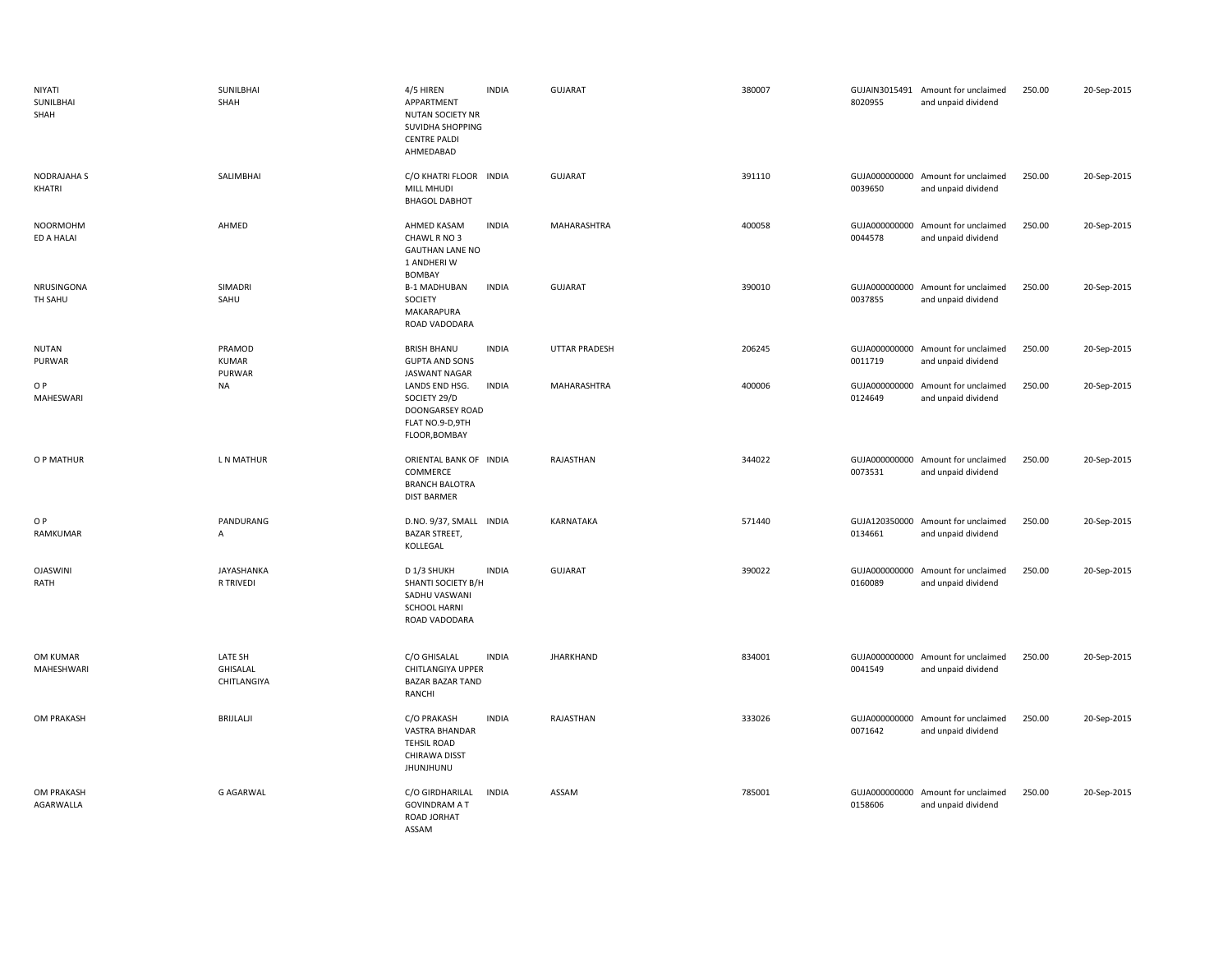| OM PRAKASH<br><b>DOKANIA</b> | N DOKAMIA                             | 14 LAKE ROAD 3RD INDIA<br><b>FLOOR CALCUTTA</b>                                                                     | <b>WEST BENGAL</b>    | 700029 | 0151203                  | GUJA000000000 Amount for unclaimed<br>and unpaid dividend | 250.00  | 20-Sep-2015 |
|------------------------------|---------------------------------------|---------------------------------------------------------------------------------------------------------------------|-----------------------|--------|--------------------------|-----------------------------------------------------------|---------|-------------|
| OM PRAKASH<br>GARODIA        | RAMESHWAR<br><b>LAL GARODIA</b>       | 4-C RUDRAKSH APT INDIA<br>OPP ARIHANT PARK<br><b>SOC AMBIKA</b><br><b>NIKETAN SURAT</b>                             | <b>GUJARAT</b>        | 395007 | 0110280                  | GUJA000000000 Amount for unclaimed<br>and unpaid dividend | 250.00  | 20-Sep-2015 |
| OM PRAKASH<br>GOEL           | <b>DEVKI</b><br><b>NANDAN</b><br>GOEL | 337 ARYA NAGAR<br><b>INDIA</b><br>ALWAR RAJ                                                                         | RAJASTHAN             | 301001 | 0009504                  | GUJA000000000 Amount for unclaimed<br>and unpaid dividend | 250.00  | 20-Sep-2015 |
| OM PRAKASH<br>JAIN           | <b>KJAIN</b>                          | BHAVANI MANSION INDIA<br>AMERICAN COLONY<br>16/1 CRESCENT<br>ROADKUMARA<br><b>PARK EAST</b><br>BANGALORE            | KARNATAKA             | 560001 | GUJA000000000<br>0150966 | Amount for unclaimed<br>and unpaid dividend               | 1125.00 | 20-Sep-2015 |
| OM PRAKASH<br>K KASHYAP      | HARJIVAN<br>PRABHUDAS                 | 12/40 RATANPOLE<br><b>INDIA</b><br><b>STREET PO</b><br><b>BALISANA DIST</b><br><b>MEHSANA GUJARAT</b>               | <b>GUJARAT</b>        | 384110 | 0121988                  | GUJA000000000 Amount for unclaimed<br>and unpaid dividend | 125.00  | 20-Sep-2015 |
| OM PRAKASH<br>KHANDELWAL     | B L<br>KHUNETETA                      | 2023 BHATTO KA<br><b>INDIA</b><br>RASTA OPP VIDHAM<br>SAMBHA JAIPUR                                                 | RAJASTHAN             | 302002 | 0070849                  | GUJA000000000 Amount for unclaimed<br>and unpaid dividend | 250.00  | 20-Sep-2015 |
| <b>OM PRAKASH</b><br>LALWANI | <b>NA</b>                             | C/O BHARAT OIL<br><b>INDIA</b><br>MILL TIKURIYA TOLA<br>SATNA MADHYA<br>PRADESH                                     | <b>MADHYA PRADESH</b> | 485001 | 0804733                  | GUJAIN3016961 Amount for unclaimed<br>and unpaid dividend | 2.50    | 20-Sep-2015 |
| OM PRAKASH<br>PRADHAN        | <b>ROOP</b><br>NARAIANJI<br>PRADHAN   | C/O CIVIL<br><b>INDIA</b><br><b>TELEPHOSE</b><br><b>EXCHANGE SURAT</b><br>GARH                                      | <b>GUJARAT</b>        | 394310 | GUJA000000000<br>0114138 | Amount for unclaimed<br>and unpaid dividend               | 250.00  | 20-Sep-2015 |
| <b>OM PRAKASH</b><br>SHARMA  | <b>BL SHARMA</b>                      | SRIGANGANAGAR<br><b>INDIA</b><br>C/O SHARMA<br><b>GENERAL STORE RAJ</b><br><b>BAZAR BANDIKUI</b><br>DISTT DAOSA RAJ | RAJASTHAN             | 303313 | 0153173                  | GUJA000000000 Amount for unclaimed<br>and unpaid dividend | 250.00  | 20-Sep-2015 |
| <b>OM PRAKASH</b><br>SINGH   | <b>NA</b>                             | VPO SAWNA SIWAN INDIA<br><b>SIWAN BIHAR</b>                                                                         | <b>BIHAR</b>          | 841438 | 0368397                  | GUJAIN3022361 Amount for unclaimed<br>and unpaid dividend | 125.00  | 20-Sep-2015 |
| OM PRAKASH<br>VERMA          | SURAJ<br>PRASAD<br>VERMA              | 667 C BLOCK PANKI INDIA<br>KANPUR                                                                                   | <b>UTTAR PRADESH</b>  | 208020 | 0011783                  | GUJA000000000 Amount for unclaimed<br>and unpaid dividend | 250.00  | 20-Sep-2015 |
| OMPRAKASH<br>CHOUHAN         | KURDARAM<br>CHOUHAN                   | 4-7-634 IIIRD FLOOR INDIA<br>KRISHNAKUNJ<br><b>ESAMIA BAZAR</b><br>HYDERABAD                                        | ANDHRA PRADESH        | 500027 | GUJA000000000<br>0171539 | Amount for unclaimed<br>and unpaid dividend               | 250.00  | 20-Sep-2015 |
| OMPRAKASH<br>R KORI          | RAMKRIPAL<br><b>KORI</b>              | JOKIM ESTATE<br><b>INDIA</b><br>ROOM NO 5/9 P N<br>ROAD BHANDUP W<br><b>MUMBAI</b>                                  | MAHARASHTRA           | 400078 | 0181329                  | GUJA000000000 Amount for unclaimed<br>and unpaid dividend | 125.00  | 20-Sep-2015 |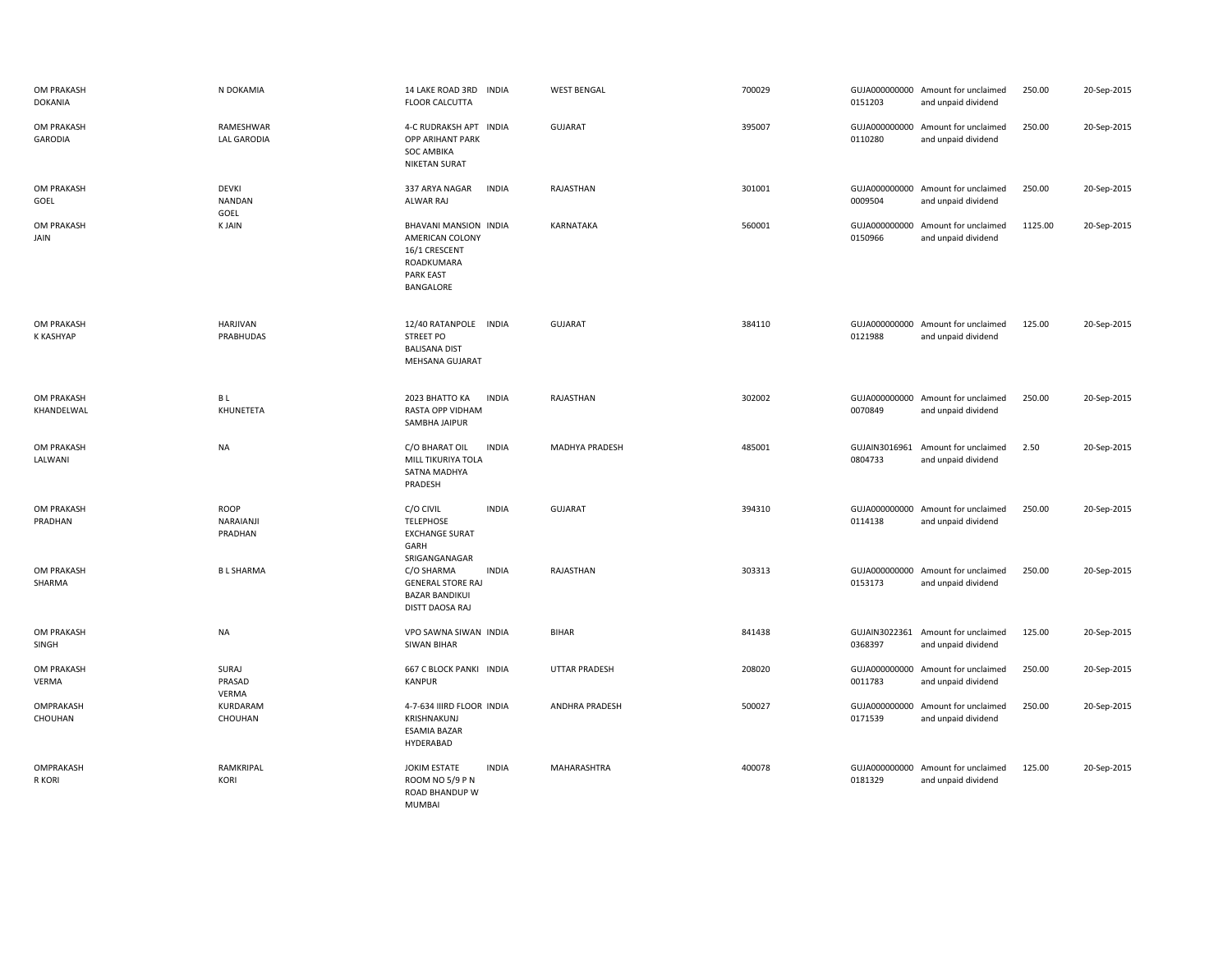| OMPRAKASH<br>SATYANARAYA<br>N SHARMA | <b>NA</b>                                            | 1796/B, JAMNALAL INDIA<br><b>BAJAJ ROAD DHULE</b>                                                                            | MAHARASHTRA           | 424001 | 0065328                  | GUJA120289000 Amount for unclaimed<br>and unpaid dividend | 250.00  | 20-Sep-2015 |
|--------------------------------------|------------------------------------------------------|------------------------------------------------------------------------------------------------------------------------------|-----------------------|--------|--------------------------|-----------------------------------------------------------|---------|-------------|
| <b>ONKAR NATH</b><br>MEHRA           | <b>BISHEMBER</b><br><b>NATH</b><br><b>MEHRA RETD</b> | 46 ADARSH NAGAR INDIA<br><b>AJMER</b>                                                                                        | RAJASTHAN             | 305001 | 0105506                  | GUJA000000000 Amount for unclaimed<br>and unpaid dividend | 250.00  | 20-Sep-2015 |
| ONKAR<br>SUDARSHAN<br>AHLUWALIA      | КK<br>AHLUWALIA                                      | 74 KARNAIL SINGH INDIA<br>PHASE 2<br>PAKHOWAL ROAD<br>LUDHIANA                                                               | PUNJAB                | 141003 | GUJAIN3026793<br>3447933 | Amount for unclaimed<br>and unpaid dividend               | 250.00  | 20-Sep-2015 |
| OUSEPH D<br>MANJALY                  | M O DEVASSY                                          | PO KAKULISSERY VIA INDIA<br>MALA TRICHUR DT<br><b>KERALA STATE</b>                                                           | KERALA                | 680734 | GUJA000000000<br>0162580 | Amount for unclaimed<br>and unpaid dividend               | 250.00  | 20-Sep-2015 |
| P A JOSEPH                           | CHERIAN<br>AUGUSTHY                                  | PEPPATHICAL<br><b>INDIA</b><br>HOUSE PO<br>OLLUKKARA<br>PANDARAPPARAMB<br>U TRICHUR<br>(DT)KERALA                            | <b>KERALA</b>         | 680655 | 0117011                  | GUJA000000000 Amount for unclaimed<br>and unpaid dividend | 250.00  | 20-Sep-2015 |
| P A<br>MEENAKSHI                     | AR<br>VENKATACHA<br>LAM                              | PLOT NO E 358 N-1 INDIA<br><b>CIDCO</b><br>AURANGABAD                                                                        | MAHARASHTRA           | 431001 | 0162600                  | GUJA000000000 Amount for unclaimed<br>and unpaid dividend | 250.00  | 20-Sep-2015 |
| P A V PRASAD                         | P LAXMANA<br><b>RAO</b>                              | RAMYA CHIT FUND INDIA<br>PVT LTD PATAMATA<br>VIJAYAWADA                                                                      | <b>ANDHRA PRADESH</b> | 520007 | 0006803                  | GUJA000000000 Amount for unclaimed<br>and unpaid dividend | 250.00  | 20-Sep-2015 |
| P B RAMBHIA                          | <b>BHAVANJI</b>                                      | <b>INDIA</b><br>166/A KALANIDHI<br><b>JAIN SOCIETY SION</b><br><b>WEST BOMBAY</b>                                            | MAHARASHTRA           | 400100 | GUJA000000000<br>0102137 | Amount for unclaimed<br>and unpaid dividend               | 250.00  | 20-Sep-2015 |
| P<br>BALASUBRAM<br>ANIAM             | <b>NA</b>                                            | TECHNICHAL<br><b>INDIA</b><br><b>ASSISTANT CIVIL</b><br>DEPARTMENT<br><b>WORKS SECTION</b><br>ANNAMALAI NAGAR<br>CHIDAMBARAM | <b>TAMIL NADU</b>     | 608002 | 0822394                  | GUJAIN3016374 Amount for unclaimed<br>and unpaid dividend | 62.50   | 20-Sep-2015 |
| P BALAVIJAYA<br>LAKSHMI              | NA                                                   | 3 PERUMAL KOIL<br><b>INDIA</b><br><b>WEST KARAIKUDI</b><br>KARAIKUDI                                                         | <b>TAMIL NADU</b>     | 630001 | GUJAIN3028631<br>0015804 | Amount for unclaimed<br>and unpaid dividend               | 250.00  | 20-Sep-2015 |
| P BANU                               | PANDURENG<br>AN                                      | 23 FIRST MAIN<br><b>INDIA</b><br>ROAD IYYANAR<br>NAGAR<br>PONDICHERRY<br>PONDICHERRY                                         | PONDICHERRY           | 605013 | GUJAIN3010802<br>2252624 | Amount for unclaimed<br>and unpaid dividend               | 2000.00 | 20-Sep-2015 |
| P DASACHAR                           | P RAMACHAR<br>RETD                                   | KALLUGUNDY P O<br><b>INDIA</b><br>ARSIKERE TQ<br><b>HASSAN DIST</b><br>KARNATAKA                                             | KARNATAKA             | 573112 | GUJA000000000<br>0055646 | Amount for unclaimed<br>and unpaid dividend               | 250.00  | 20-Sep-2015 |
| P GEETHA<br>PRABHU                   | P<br>SARVOTHAM<br>PRABHU                             | 3-6-448 FLAT NO<br><b>INDIA</b><br>104 MADHULIKA<br>APARTMENTS<br>HIMAYATNAGARHY<br>DERABAD                                  | <b>ANDHRA PRADESH</b> | 500029 | GUJA000000000<br>0164293 | Amount for unclaimed<br>and unpaid dividend               | 2500.00 | 20-Sep-2015 |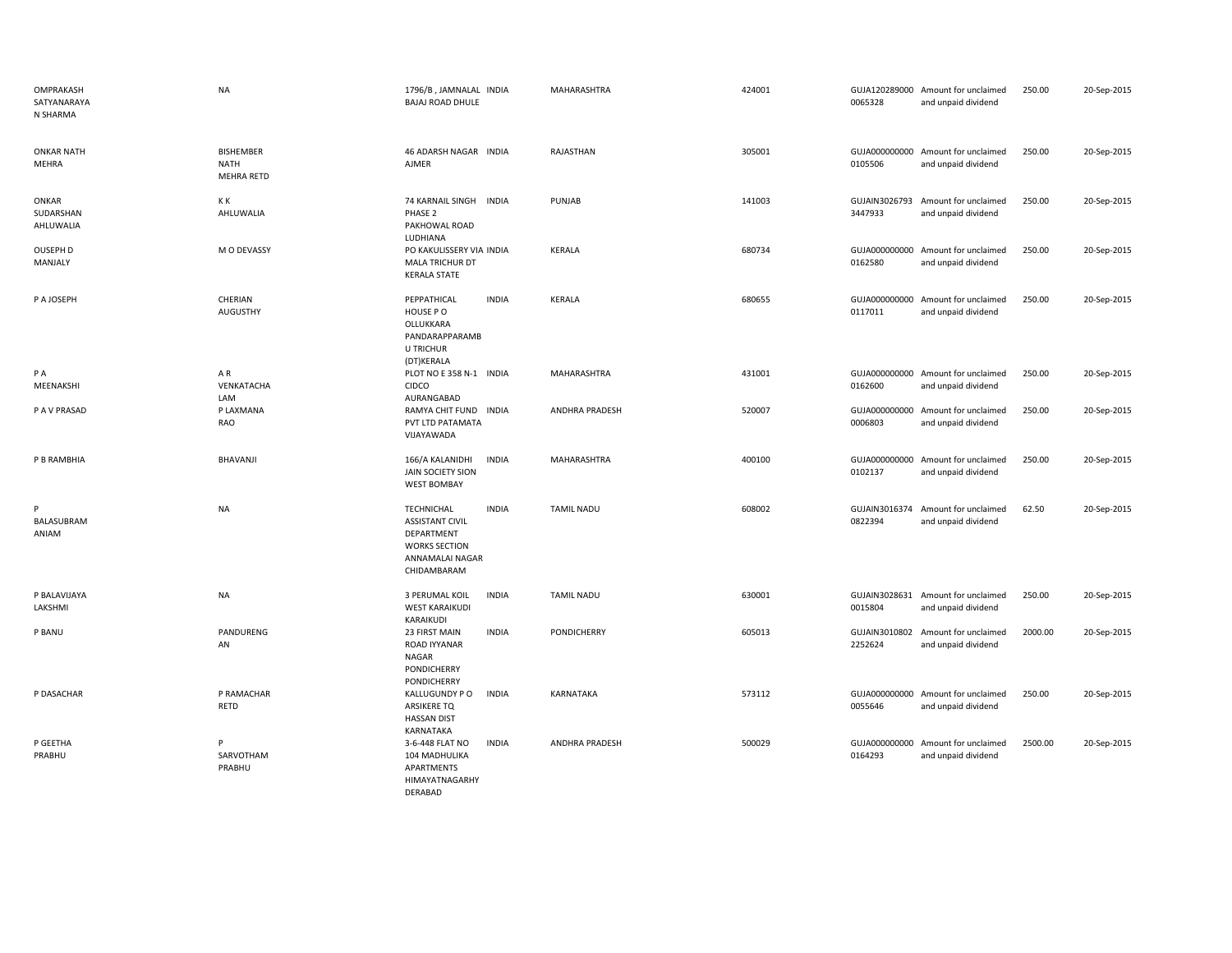| P JANAKI                         | К<br>PERUMALSA<br>MY              | 3/39F ENAM<br>MANIACHI<br>KOVILPATTI<br>CHIDAMBARANAR<br><b>DISTRICT</b>                                            | <b>INDIA</b> | <b>TAMIL NADU</b> | 627702 | 0165562                  | GUJA000000000 Amount for unclaimed<br>and unpaid dividend | 250.00 | 20-Sep-2015 |
|----------------------------------|-----------------------------------|---------------------------------------------------------------------------------------------------------------------|--------------|-------------------|--------|--------------------------|-----------------------------------------------------------|--------|-------------|
| P JAYANAND                       | <b>NA</b>                         | TAMILNADU<br>23 MOUNT<br>PLEASANT<br>COONOOR                                                                        | <b>INDIA</b> | MAHARASHTRA       | 401202 | 3210171                  | GUJAIN3002141 Amount for unclaimed<br>and unpaid dividend | 362.50 | 20-Sep-2015 |
| P JONES<br>THIAGARAJ             | PONNAIAH                          | PLOT NO. 8<br>KATTABOMMAN<br>STREET AYYAPPA<br>NAGARTRICHY                                                          | <b>INDIA</b> | <b>TAMIL NADU</b> | 620021 | GUJA120384000<br>0357784 | Amount for unclaimed<br>and unpaid dividend               | 25.00  | 20-Sep-2015 |
| P K J SHARE<br><b>BROKER LTD</b> | <b>NA</b>                         | 153 - D KAMLA<br><b>NAGAR DELHI</b>                                                                                 | <b>INDIA</b> | DELHI             | 110007 | 0581364                  | GUJAIN3010551 Amount for unclaimed<br>and unpaid dividend | 500.00 | 20-Sep-2015 |
| P K OMANA                        | O <sub>N</sub><br>ANIRUDHAN       | <b>OORKOLIL HOUSE</b><br><b>AZHIKOPE PO</b><br><b>TAICHUR DIST</b>                                                  | <b>INDIA</b> | KERALA            | 680673 | 0116945                  | GUJA000000000 Amount for unclaimed<br>and unpaid dividend | 250.00 | 20-Sep-2015 |
| P K RANGA<br>RAJAN               | <b>NA</b>                         | CB/IIC DDA FLATS<br>MUNIRKA NEW<br>DELHI                                                                            | <b>INDIA</b> | DELHI             | 110067 | 0124652                  | GUJA000000000 Amount for unclaimed<br>and unpaid dividend | 500.00 | 20-Sep-2015 |
| P K RAVAL                        | <b>NA</b>                         | 687 RAVAL VAS AT<br><b>GAVADA TA VIJAPUR</b><br><b>DIST MEHSANA</b><br>MEHSANA                                      | <b>INDIA</b> | GUJARAT           | 382815 | 2799184                  | GUJA120109000 Amount for unclaimed<br>and unpaid dividend | 250.00 | 20-Sep-2015 |
| P KANCHANA                       | P K CHITTY                        | LAKSHMI<br><b>APARTMENTS PLOT</b><br>NO B-8<br>PUDIMADAKA ROAD<br>ANAKAPALLE                                        | <b>INDIA</b> | ANDHRA PRADESH    | 531001 | 0403875                  | GUJAIN3023241 Amount for unclaimed<br>and unpaid dividend | 385.00 | 20-Sep-2015 |
| P M SALLA                        | M P SALLA                         | 5TH FLOOR DAYA<br><b>MANDIR</b><br>MUMBADEVI<br>PYHONIE BOMBAY                                                      | <b>INDIA</b> | MAHARASHTRA       | 400003 | GUJA000000000<br>0100564 | Amount for unclaimed<br>and unpaid dividend               | 250.00 | 20-Sep-2015 |
| P N CHHEDA                       | <b>NABJI</b>                      | C/2 24 TEXILLA SOC INDIA<br><b>BOMBAY DYEING</b><br><b>COMP PRABHADEVI</b><br>BOMBAY                                |              | MAHARASHTRA       | 400025 | GUJA000000000<br>0094040 | Amount for unclaimed<br>and unpaid dividend               | 250.00 | 20-Sep-2015 |
| P N CHHEDA                       | <b>NA</b>                         | C/2 24 TEXILLA SOC INDIA<br><b>BOMBAY DYEING</b><br><b>COMP PRABHADEVI</b><br>BOMBAY                                |              | MAHARASHTRA       | 400025 | 0094039                  | GUJA000000000 Amount for unclaimed<br>and unpaid dividend | 250.00 | 20-Sep-2015 |
| P <sub>P</sub><br>CHAUDHARI      | PRABHU DAS                        | ARJUN DIAGNOSTIC INDIA<br><b>CENTRE OPP JAY</b><br>SHEFALI SATELLITE                                                |              | <b>GUJARAT</b>    | 380015 | 0027846                  | GUJA000000000 Amount for unclaimed<br>and unpaid dividend | 250.00 | 20-Sep-2015 |
| P PRIYANKA                       | PAKKI<br>SHRIRAM<br><b>MURTHY</b> | C/O P T RAO LIG NO INDIA<br>95/96 HOUSING<br><b>BOARD COLONY</b><br>PANDIT<br>DEENDDAYAL<br>UPADHYAY<br>NAGARRAIPUR |              | CHHATTISGARH      | 492001 | 0309183                  | GUJA120132000 Amount for unclaimed<br>and unpaid dividend | 250.00 | 20-Sep-2015 |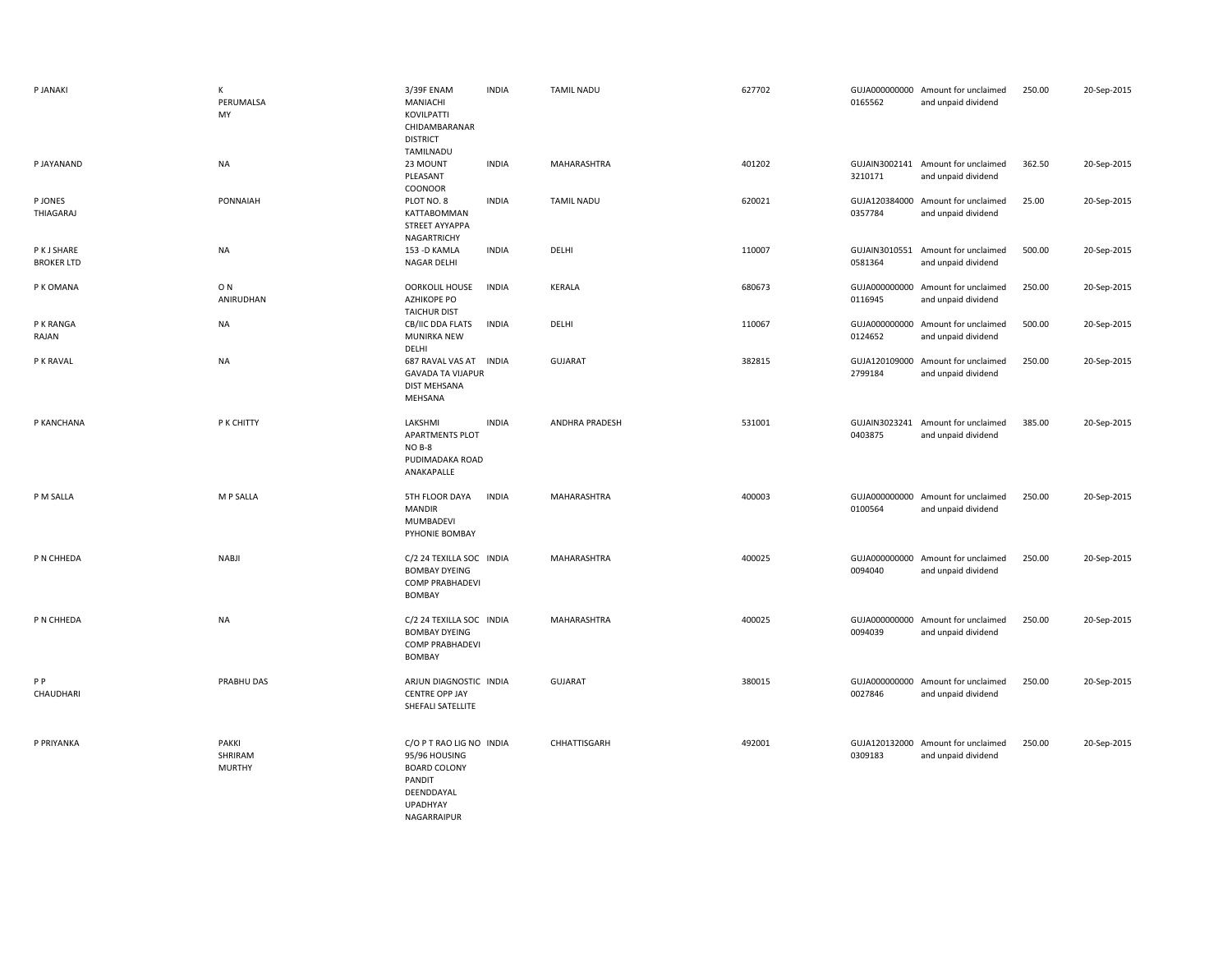| RADJENDIRIN                  | R POOBALU                 | 83 KALA<br>THEESWARAN KOL<br><b>STREET</b>                                                                        | <b>INDIA</b> | PONDICHERRY           | 605001 | 0106778                  | GUJA000000000 Amount for unclaimed<br>and unpaid dividend | 250.00 | 20-Sep-2015 |
|------------------------------|---------------------------|-------------------------------------------------------------------------------------------------------------------|--------------|-----------------------|--------|--------------------------|-----------------------------------------------------------|--------|-------------|
| P RAMESH                     | <b>NA</b>                 | PONDICHERRY<br>DOOR NO 346 118<br><b>KUMARAN STREET</b><br><b>TIRUPPUR</b><br><b>TIRUPPUR</b>                     | <b>INDIA</b> | <b>TAMIL NADU</b>     | 641604 | 0080380                  | GUJAIN3031161 Amount for unclaimed<br>and unpaid dividend | 50.00  | 20-Sep-2015 |
| P <sub>S</sub><br>BAGILTHAYA | PJ<br>BAGILIHAYA          | 18 SHUBHA 12TH<br><b>CROSS</b><br><b>INDIRANAGAR IST</b><br><b>STAGE BANGALORE</b>                                | <b>INDIA</b> | KARNATAKA             | 560038 | 0002048                  | GUJA000000000 Amount for unclaimed<br>and unpaid dividend | 250.00 | 20-Sep-2015 |
| P S P DURAI                  | A SUBBAIAH<br>AMBALAM     | 43 COLLEGE ROAD<br>KARAIKUDI P M DIST<br>TAMILNADU                                                                | <b>INDIA</b> | <b>TAMIL NADU</b>     | 630002 | 0173220                  | GUJA000000000 Amount for unclaimed<br>and unpaid dividend | 250.00 | 20-Sep-2015 |
| P S RADIJ                    | SITARAM<br>RADIJ          | C/O GUJRAT STATE INDIA<br><b>FERTILIZER CO LTD 4</b><br><b>NAPLES 9 SOBANI</b><br>ROAD COLABA<br>BOMBAY           |              | <b>MAHARASHTRA</b>    | 400005 | 0120251                  | GUJA000000000 Amount for unclaimed<br>and unpaid dividend | 250.00 | 20-Sep-2015 |
| P S<br>SHARIMALI             | M L<br>SHRIMALI           | 426 SECTOR 11<br>HIRANMANGRI<br><b>UDAIPUR</b>                                                                    | <b>INDIA</b> | RAJASTHAN             | 313001 | 0073682                  | GUJA000000000 Amount for unclaimed<br>and unpaid dividend | 750.00 | 20-Sep-2015 |
| P SENTHIL<br><b>KUMAR</b>    | <b>NA</b>                 | 3/5 VIJAYARANGAM INDIA<br><b>STREET PALANI</b>                                                                    |              | <b>TAMIL NADU</b>     | 624601 | GUJAIN3003941<br>3174572 | Amount for unclaimed<br>and unpaid dividend               | 250.00 | 20-Sep-2015 |
| P SENTHIL<br><b>KUMAR</b>    | <b>NA</b>                 | OLD NO 6, NEW NO INDIA<br>36 THILLAI NAGAR<br>CHIDAMBARAM                                                         |              | <b>TAMIL NADU</b>     | 608001 | 0817067                  | GUJAIN3016374 Amount for unclaimed<br>and unpaid dividend | 62.50  | 20-Sep-2015 |
| SETHURAMAN                   | P PERUMAL<br>PILLAI       | 4/3/6 NANJIL<br>MANOHARAN<br>COLONY<br>AMBADURAIRS<br><b>GANDHIGRAM POST</b><br><b>DINDIGUL DIST</b><br>TAMILNADU | <b>INDIA</b> | <b>TAMIL NADU</b>     | 624302 | GUJAIN3003941<br>2793805 | Amount for unclaimed<br>and unpaid dividend               | 50.00  | 20-Sep-2015 |
| P<br>SIVASAIBABU             | P S RAO                   | H NO 6-9-24 9/1<br>ARUNDELPET<br><b>GUNTUR</b>                                                                    | <b>INDIA</b> | <b>ANDHRA PRADESH</b> | 522002 | 0156973                  | GUJA000000000 Amount for unclaimed<br>and unpaid dividend | 250.00 | 20-Sep-2015 |
| P SURESH                     | N K RAMAN<br><b>MENON</b> | 391 B POCKET II<br><b>MAYUR VIHAR</b><br>DELHI                                                                    | <b>INDIA</b> | DELHI                 | 110091 | 0066703                  | GUJA000000000 Amount for unclaimed<br>and unpaid dividend | 250.00 | 20-Sep-2015 |
| P T MANNAN                   | THANGARAJU                | 115 MAIN ROAD<br>TITTAGUDIS S A DE                                                                                | <b>INDIA</b> | <b>TAMIL NADU</b>     | 606106 | 0098221                  | GUJA000000000 Amount for unclaimed<br>and unpaid dividend | 250.00 | 20-Sep-2015 |
| P Usha                       |                           |                                                                                                                   |              |                       |        |                          |                                                           |        |             |
|                              | P Guru<br>Murthy          | TN<br>102/3 Indusri Apts I INDIA<br>Main I Cross Lic<br>Colony Jayanagar<br>3rd Block Bangalore                   |              | KARNATAKA             | 560061 | GUJAIN3000951<br>0096984 | Amount for unclaimed<br>and unpaid dividend               | 250.00 | 20-Sep-2015 |
| P V RAMA<br>RAO              | P RAMALAH                 | 52-1/7 7 N T R<br>COLONY<br>VIJAYAWADA                                                                            | <b>INDIA</b> | <b>ANDHRA PRADESH</b> | 520008 | 0148013                  | GUJA000000000 Amount for unclaimed<br>and unpaid dividend | 250.00 | 20-Sep-2015 |
| P V THOMAS                   | CHANDY<br>VARUGHESE       | PULOOR HOUSE<br>ANGADI PO RANNI<br>KERALA                                                                         | <b>INDIA</b> | <b>KERALA</b>         | 689674 | 0101756                  | GUJA000000000 Amount for unclaimed<br>and unpaid dividend | 250.00 | 20-Sep-2015 |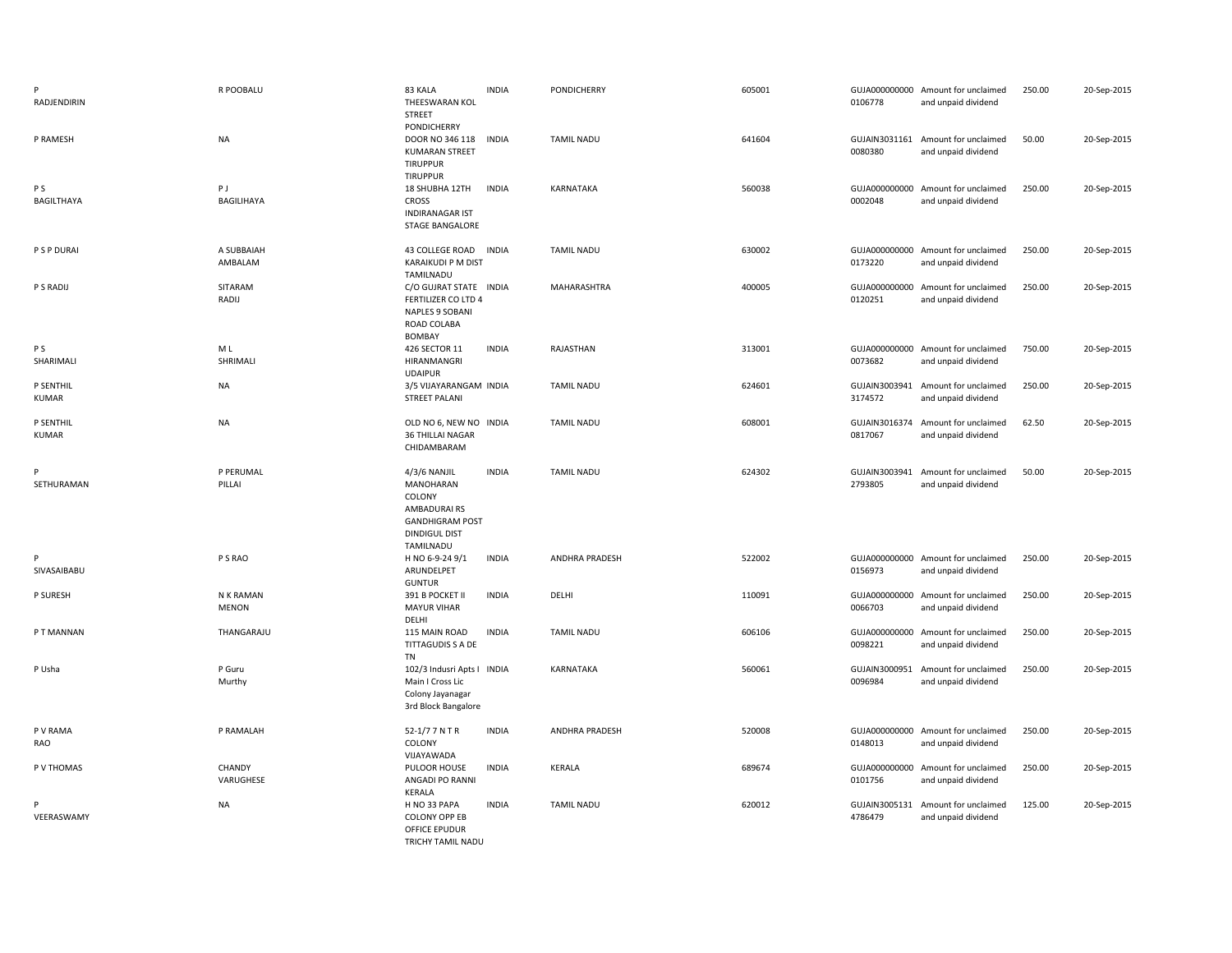| P VIJAYA<br>PRATAP<br>REDDY          | P B REDDY<br><b>BUSIENSS</b>         | C/O D MUTYAL<br>REDDY F A G/92 B H<br>ELR&D<br>VIKASNAGAR<br>HYDERABAD AP                                      | <b>INDIA</b> | ANDHRA PRADESH        | 500593 | 0149898                  | GUJA000000000 Amount for unclaimed<br>and unpaid dividend | 250.00 | 20-Sep-2015 |
|--------------------------------------|--------------------------------------|----------------------------------------------------------------------------------------------------------------|--------------|-----------------------|--------|--------------------------|-----------------------------------------------------------|--------|-------------|
| PADAGALING<br>AM PILLAI N            | KALLAPERUM<br>AL PILLAI P            | SREE BHAVANAM<br>69D/116 ASARIMAR<br>SOUTH STREET<br>NAGERCOIL                                                 | <b>INDIA</b> | <b>TAMIL NADU</b>     | 629001 | 5134242                  | GUJAIN3003941 Amount for unclaimed<br>and unpaid dividend | 257.50 | 20-Sep-2015 |
| PADAM<br><b>CHAND JAIN</b>           | <b>NEMI CHAND</b><br>JAIN            | $C/O$ S P<br><b>ENTERPRISES ROOM</b><br>NO 2A 2ND FLOOR<br>8/1 LAL BAZAR<br>STREETCALCUTTA                     | <b>INDIA</b> | <b>WEST BENGAL</b>    | 700001 | 0102292                  | GUJA000000000 Amount for unclaimed<br>and unpaid dividend | 250.00 | 20-Sep-2015 |
| PADAM<br><b>CHAND JAIN</b>           | SIKRI LAL<br>JAIN                    | C 5 COMMUNITY<br><b>CENTRE NARAINA</b><br>VIHAR NEW DELHI                                                      | <b>INDIA</b> | DELHI                 | 110028 | 0017059                  | GUJA000000000 Amount for unclaimed<br>and unpaid dividend | 250.00 | 20-Sep-2015 |
| PADAM<br><b>KUMAR JAIN</b>           | LATE BHAG<br><b>CHAND JAIN</b>       | 49/62 NAYAGANJ<br><b>KANPUR</b>                                                                                | <b>INDIA</b> | UTTAR PRADESH         | 208001 | GUJA000000000<br>0169675 | Amount for unclaimed<br>and unpaid dividend               | 250.00 | 20-Sep-2015 |
| PADHIYAR<br>RAMANBHAI<br>PRABHATBHAI | <b>NA</b>                            | AT ANKLAV<br>AMBALIPURA TA<br><b>BORSAD DIST</b><br>KHEDA                                                      | <b>INDIA</b> | <b>GUJARAT</b>        | 388510 | GUJA000000000<br>0123344 | Amount for unclaimed<br>and unpaid dividend               | 250.00 | 20-Sep-2015 |
| PADMA KV                             | SHESHADRI                            | DOOR NO 5/4 2 ND INDIA<br><b>CROSS NEHARU</b><br>NAGARBANGALORE                                                |              | KARNATAKA             | 560022 | 0316187                  | GUJA120106000 Amount for unclaimed<br>and unpaid dividend | 250.00 | 20-Sep-2015 |
|                                      |                                      |                                                                                                                |              |                       |        |                          |                                                           |        |             |
| PADMA MAINI                          | <b>NA</b>                            | 22-131 R K NAGAR INDIA<br>SAFILGUDA<br>MALKAGIRI<br>HYDERABAD<br>ANDHRA PRADESH                                |              | <b>ANDHRA PRADESH</b> | 500017 | GUJA000000000<br>0124660 | Amount for unclaimed<br>and unpaid dividend               | 500.00 | 20-Sep-2015 |
| PADMA<br><b>MATHUR</b>               | <b>JAYANTI</b><br>PRASAD             | 169 MOTI MAGRI<br><b>SCHEME UDAIPUR</b>                                                                        | <b>INDIA</b> | RAJASTHAN             | 313001 | 0105490                  | GUJA000000000 Amount for unclaimed<br>and unpaid dividend | 250.00 | 20-Sep-2015 |
| PADMA<br><b>TANEJA</b>               | <b>MATHUR</b><br>ARJAN DEV<br>TANEJA | RAJ<br>S 387 GREATER<br>KAILASH PART II                                                                        | <b>INDIA</b> | DELHI                 | 110048 | 0058502                  | GUJA000000000 Amount for unclaimed<br>and unpaid dividend | 250.00 | 20-Sep-2015 |
| PADMA<br>UPASANI                     | R S UPASANI                          | NEW DELHI<br><b>DANDEKAR HOUSE</b><br>SHINDE KI CHHUNI<br><b>LASHKAR GWALIOR</b>                               | <b>INDIA</b> | <b>MADHYA PRADESH</b> | 474009 | GUJA000000000<br>0053634 | Amount for unclaimed<br>and unpaid dividend               | 250.00 | 20-Sep-2015 |
| PADMABEN<br>BHAGVATLAL               | BHAGVATLAL<br>DAHYALAL               | 8 RAJNI NAGAR<br>SOCIETY UMRETH                                                                                | <b>INDIA</b> | <b>GUJARAT</b>        | 388220 | GUJA000000000<br>0047031 | Amount for unclaimed<br>and unpaid dividend               | 250.00 | 20-Sep-2015 |
| SHETH<br>PADMABEN<br>DILIPBHAI       | <b>DILIPBHAI</b>                     | AMBE KRUPA 66<br>ANAND NGR.                                                                                    | <b>INDIA</b> | <b>GUJARAT</b>        | 360002 | GUJA130199000<br>0015877 | Amount for unclaimed<br>and unpaid dividend               | 225.00 | 20-Sep-2015 |
| PANDYA<br>PADMAJA T                  | NAGESWARA<br>RAO T                   | <b>COLONY RAJKOT</b><br><b>3D MADHAVI</b><br>ESTATE PLOT NO<br>160 MOTI NAGAR<br>SANAT NAGAR POST<br>HYDERABAD | <b>INDIA</b> | <b>ANDHRA PRADESH</b> | 500018 | GUJA000000000<br>0092858 | Amount for unclaimed<br>and unpaid dividend               | 250.00 | 20-Sep-2015 |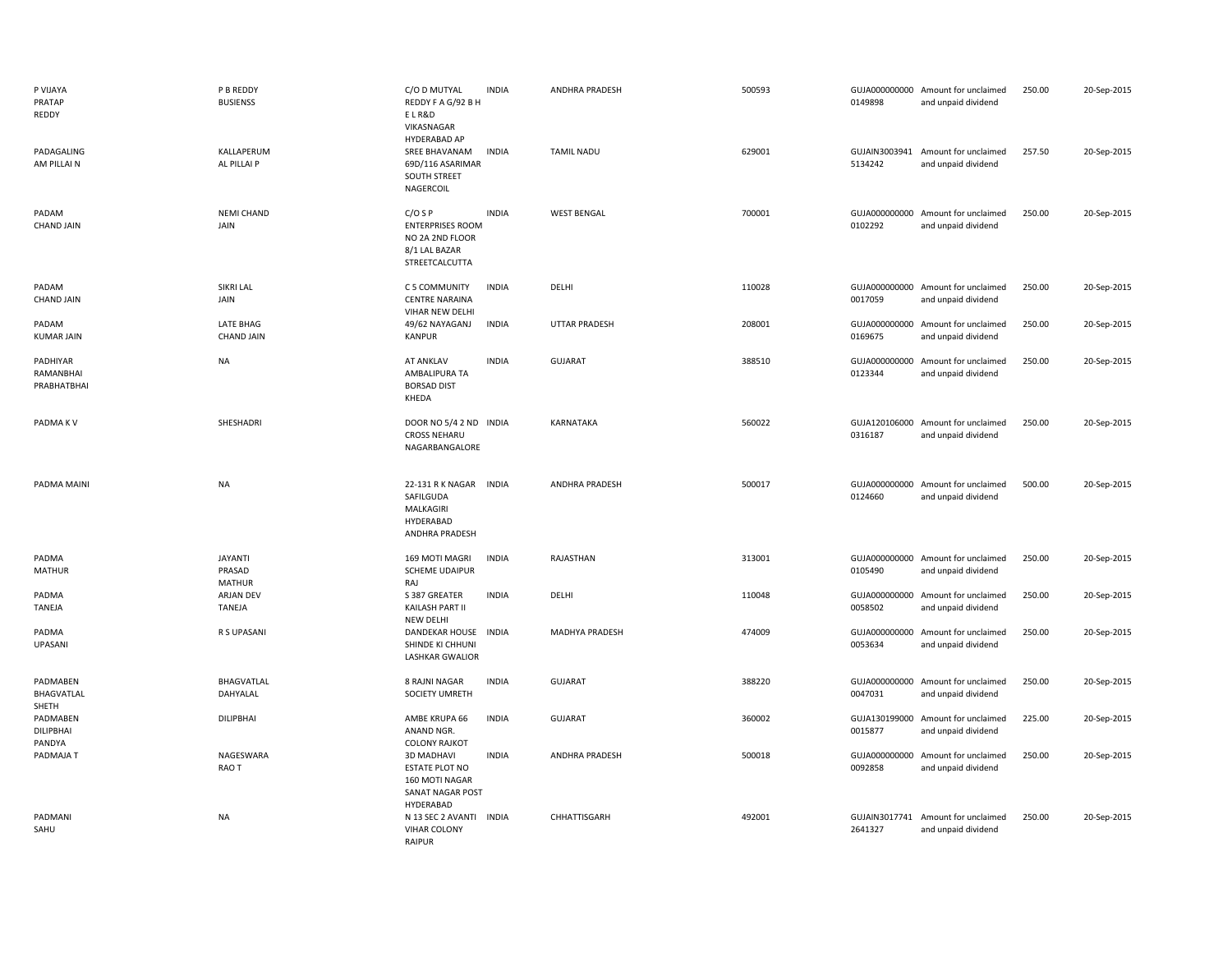| PADMAVATHI<br>PN                 | <b>G BHAVANI</b><br>PRASAD        | $1 - 17 - 52/3$<br>SAINAGAR COLONY<br>TRIMALGHERRY(PO)<br>SECUNDERABAD                                    | <b>INDIA</b> | ANDHRA PRADESH        | 500001 | 0006441                  | GUJA000000000 Amount for unclaimed<br>and unpaid dividend | 250.00 | 20-Sep-2015 |
|----------------------------------|-----------------------------------|-----------------------------------------------------------------------------------------------------------|--------------|-----------------------|--------|--------------------------|-----------------------------------------------------------|--------|-------------|
| PADMAVATHI<br>RUDDRARAJU         | VENKATASUB<br><b>BA RAJU</b>      | C/O RV S N RAJU<br><b>BHAGARAJU STREET</b><br>KOAGRAMARAM<br>AMALAPURAM                                   | <b>INDIA</b> | ANDHRA PRADESH        | 533201 | 0093353                  | GUJA000000000 Amount for unclaimed<br>and unpaid dividend | 250.00 | 20-Sep-2015 |
| PADMAVATHY<br>NANDURY            | NVNTV<br>GOPALA<br><b>KRISHNA</b> | B 367 H C L TOWN INDIA<br>SHIP PO<br>HYDERABAD                                                            |              | <b>ANDHRA PRADESH</b> | 500051 | 0100129                  | GUJA000000000 Amount for unclaimed<br>and unpaid dividend | 250.00 | 20-Sep-2015 |
| PADMJA<br><b>JOSHI</b>           | <b>GOPAL JOSHI</b>                | SHRI SHYAM GUEST INDIA<br>HOUSE NAUTANWA<br><b>BAZAR</b><br>MAHARAJGANJ                                   |              | UTTAR PRADESH         | 273164 | GUJAIN3013301<br>9834597 | Amount for unclaimed<br>and unpaid dividend               | 250.00 | 20-Sep-2015 |
| PALAKURTY<br>ATCHYUTA<br>RAMAYYA | V RAJU<br>EMPLOYEE                | "ANURAG" HIG -<br>237 BHEL<br>RAMACHANDRAPUR<br>AM SANGAREEDY<br>HYDERABAD                                | <b>INDIA</b> | <b>ANDHRA PRADESH</b> | 502032 | GUJA000000000<br>0145597 | Amount for unclaimed<br>and unpaid dividend               | 375.00 | 20-Sep-2015 |
| PALANINATHA<br>N RANI            | <b>NA</b>                         | 160,<br>THIRUMURUGAN<br><b>NAGAR KALAPPATTY</b><br>VEERAMPALAYAM<br>ROAD COIMBATORE                       | <b>INDIA</b> | MAHARASHTRA           | 999999 | 0358261                  | GUJA120191010 Amount for unclaimed<br>and unpaid dividend | 375.00 | 20-Sep-2015 |
| PALANIVELU P                     | <b>NA</b>                         | OLD NO 3/57B NEW INDIA<br>NO W2B8/24<br>METTU STREET<br><b>VEERAPANDI SALEM</b>                           |              | <b>TAMIL NADU</b>     | 636308 | 0238698                  | GUJAIN3003781 Amount for unclaimed<br>and unpaid dividend | 250.00 | 20-Sep-2015 |
| PALLAV <sub>H</sub><br>GALA      | <b>HASMUKH</b>                    | 3 RAMA NIWAS 90<br>SHRADHANAND<br><b>CROSS ROAD</b><br>MATUNGA BOMBAY                                     | <b>INDIA</b> | MAHARASHTRA           | 400019 | 0146992                  | GUJA000000000 Amount for unclaimed<br>and unpaid dividend | 250.00 | 20-Sep-2015 |
| PALLAVI BEN<br><b>JOSHI</b>      | GIRJASHANKE<br>R JOSHI            | DAIRY LAND<br><b>COLONY BLOCK NO</b><br>M 101 FLATE NO<br>728 1ST FLOOR NR<br>H J STEELS RAJKOT           | <b>INDIA</b> | GUJARAT               | 360003 | GUJA000000000<br>0019548 | Amount for unclaimed<br>and unpaid dividend               | 250.00 | 20-Sep-2015 |
| PALLERLA<br>ANNAPURNA            | P S REDDY                         | FLAT-206 BHAVANA INDIA<br><b>RESIDENCY KPHB</b><br><b>COLONY VI PHASE</b><br>KUKATPALLY JNTU<br>HYDERABAD |              | ANDHRA PRADESH        | 500072 | 0823892                  | GUJAIN3003941 Amount for unclaimed<br>and unpaid dividend | 375.00 | 20-Sep-2015 |
| PALUKURU<br>CHANDRASEK<br>HARUDU | <b>NA</b>                         | 8-1-46 ALLAGADDA INDIA<br>KURNOOL                                                                         |              | ANDHRA PRADESH        | 518543 | 0005108                  | GUJA120514000 Amount for unclaimed<br>and unpaid dividend | 75.00  | 20-Sep-2015 |
| PALWINDER<br><b>KAUR</b>         | <b>TIRATH</b><br>SINGH            | H NO 733 URBAN<br><b>ESTATEPHASE I</b><br>JALANDHAR                                                       | <b>INDIA</b> | MADHYA PRADESH        | 480001 | GUJA000000000<br>0128688 | Amount for unclaimed<br>and unpaid dividend               | 500.00 | 20-Sep-2015 |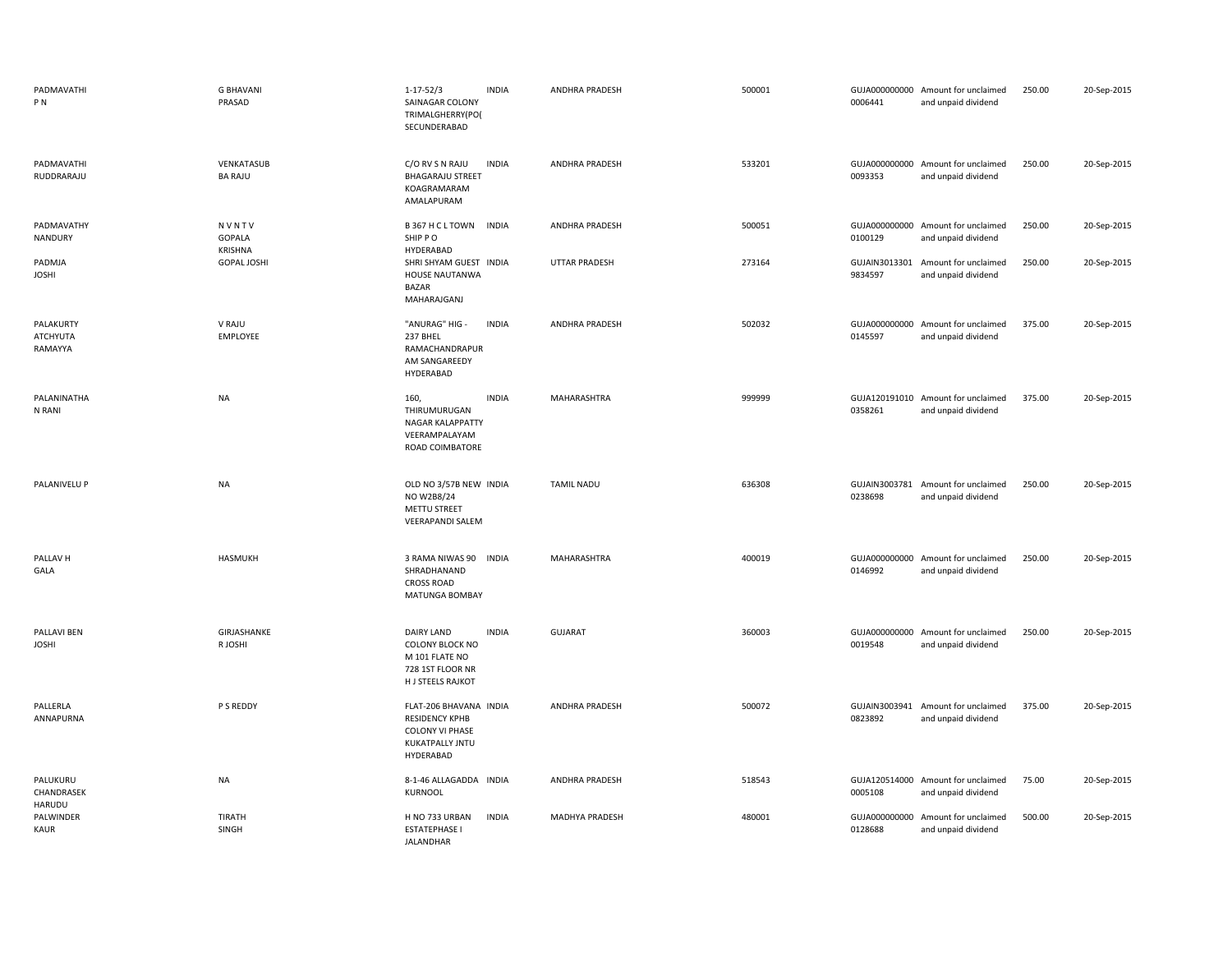| PAN MAL<br>LODHA                            | <b>KAN MAL</b><br>LODHA             | SWASTIK<br><b>INDIA</b><br><b>AUTOMOBILES N 22</b><br>2ND CROSS<br><b>JOURNALIST</b><br>COLONY<br>BANGALORE                                 | KARNATAKA         | 560002 | 0002364                  | GUJA000000000 Amount for unclaimed<br>and unpaid dividend | 250.00 | 20-Sep-2015 |
|---------------------------------------------|-------------------------------------|---------------------------------------------------------------------------------------------------------------------------------------------|-------------------|--------|--------------------------|-----------------------------------------------------------|--------|-------------|
| PANALAL<br>SHAH                             | NATVARLAL<br>SHAH RETD              | 15/96 AZAD APPT<br><b>INDIA</b><br>PART II NR AZAD<br>SOCIETY AMBAWADI<br>AHMEDABAD                                                         | <b>GUJARAT</b>    | 380015 | 0091061                  | GUJA000000000 Amount for unclaimed<br>and unpaid dividend | 250.00 | 20-Sep-2015 |
| PANCHAL<br>KRASHNAKAN<br><b>T NAVNITLAL</b> | PANCHAL<br>NAVNITLAL<br>MANEKLAL    | NAVNITKRUPA<br><b>INDIA</b><br>KANTARESHWAR<br><b>MAHADEV S LANE</b><br><b>BAJWADA BARODA</b>                                               | <b>GUJARAT</b>    | 390001 | 0123151                  | GUJA000000000 Amount for unclaimed<br>and unpaid dividend | 250.00 | 20-Sep-2015 |
| PANDIT<br>JANJALE                           | SHANKAR                             | JANJALE MALA BACK INDIA<br>TO PRABHU DHAM<br><b>OZAR MIGG NIPHAD</b><br><b>NASHIK</b>                                                       | MAHARASHTRA       | 422006 | 1024355                  | GUJAIN3002141 Amount for unclaimed<br>and unpaid dividend | 250.00 | 20-Sep-2015 |
| PANDURANG<br>A RAO<br>DUGGIRALA             | <b>D SURAYA</b><br>PRAKASA<br>RAO   | D PANDURANGA<br><b>INDIA</b><br>RAO FLAT NO 7 V S<br>TOWER PLOT NO<br>930 T V S AVENUE<br>ANNANAGAR(WEST<br>EXTN)CHENNAI                    | <b>TAMIL NADU</b> | 600101 | 0041720                  | GUJA000000000 Amount for unclaimed<br>and unpaid dividend | 250.00 | 20-Sep-2015 |
| <b>PANDY K</b>                              | <b>NA</b>                           | <b>INDIA</b><br>101/6A, NEHRUJI<br>NAGAR<br>VIRUDHUNAGAR                                                                                    | <b>TAMIL NADU</b> | 626001 | 0428277                  | GUJAIN3001751 Amount for unclaimed<br>and unpaid dividend | 25.00  | 20-Sep-2015 |
| PANKAJ C<br><b>FICHADIA</b>                 | <b>NA</b>                           | <b>INDIA</b><br>33 A SECTOR 22<br><b>RELIANCE GREENS</b><br><b>NEW TOWNSHIP</b><br>JAMNAGAR<br>GUJARAT                                      | GUJARAT           | 361140 | GUJAIN3030285<br>0399786 | Amount for unclaimed<br>and unpaid dividend               | 225.00 | 20-Sep-2015 |
| PANKAJ<br>DALAL                             | JAYANTILAL<br>DALAL                 | 11 ST JOSEPH<br><b>INDIA</b><br><b>COLONY MIRZAPUR</b><br>AHMEDABAD                                                                         | <b>GUJARAT</b>    | 380001 | 0088567                  | GUJA000000000 Amount for unclaimed<br>and unpaid dividend | 250.00 | 20-Sep-2015 |
| PANKAJ<br><b>GUPTA</b>                      | RAMESH<br><b>GUPTA</b>              | 901 ABHINANDAN<br><b>INDIA</b><br><b>SECTOR 51 NEAR</b><br>ARTEMIS HOSPITAL<br><b>GURGAON</b><br>HARYANA<br><b>GURGAON</b><br>HARYANA INDIA | HARYANA           | 122011 | GUJAIN3005131<br>0855698 | Amount for unclaimed<br>and unpaid dividend               | 250.00 | 20-Sep-2015 |
| PANKAJ<br>HARKISHAN<br><b>GADHIA</b>        | <b>HARKISHAN</b><br><b>RUGHNATH</b> | A-15, AJITA NAGAR INDIA<br>SOCIETY PART II<br>AMIT NAGAR SAVLI<br>ROADKARELIBAUG                                                            | <b>GUJARAT</b>    | 390022 | 0113351                  | GUJA000000000 Amount for unclaimed<br>and unpaid dividend | 375.00 | 20-Sep-2015 |
| PANKAJ JAIN                                 | P C JAIN                            | C/O S K TATER 67<br><b>INDIA</b><br><b>BAPU NAGAR</b><br><b>EXTION PALI</b><br><b>MARWAR RAJ</b>                                            | RAJASTHAN         | 306401 | 0072969                  | GUJA000000000 Amount for unclaimed<br>and unpaid dividend | 250.00 | 20-Sep-2015 |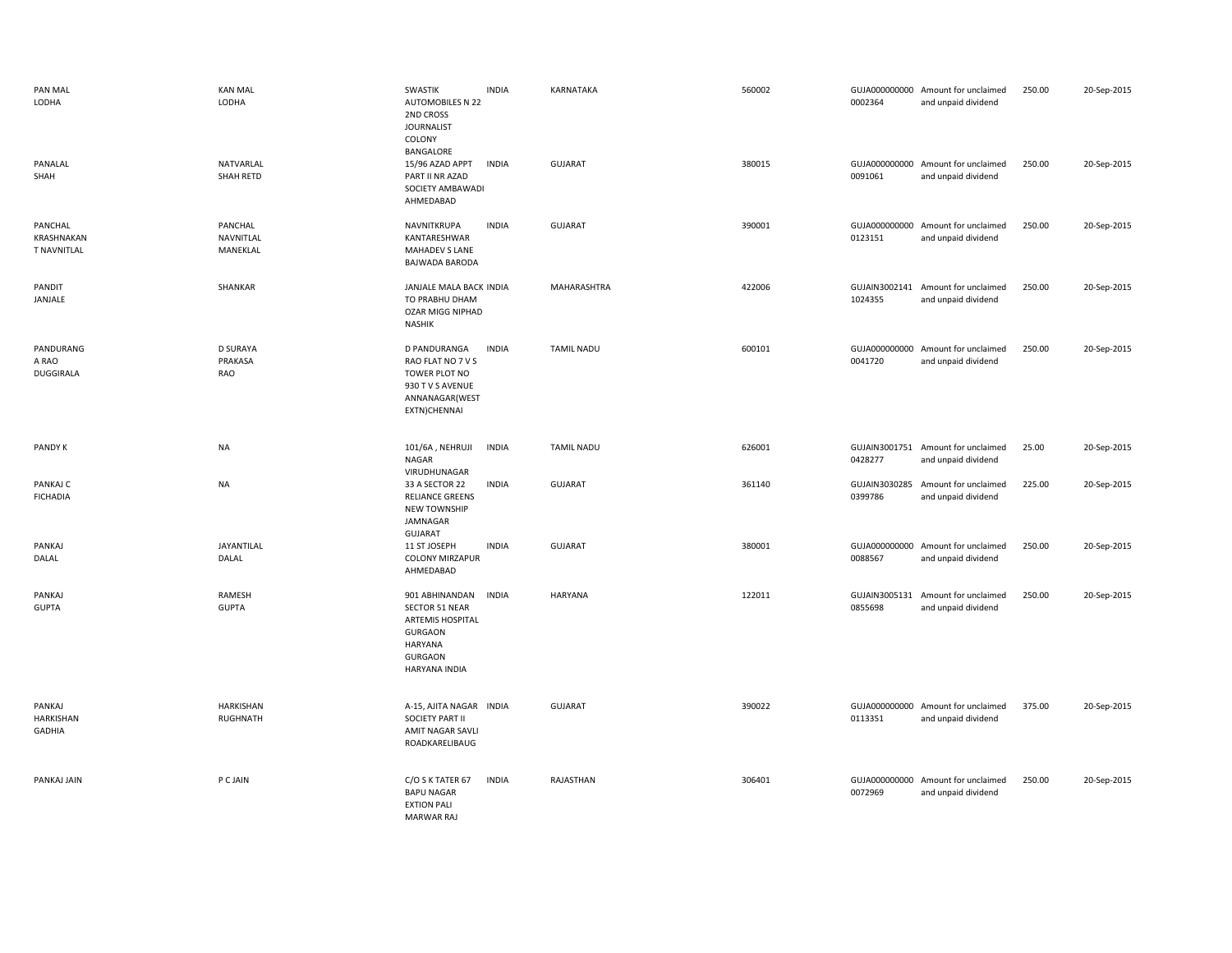| PANKAJ JAIN                         | AMRITLAL<br>JAIN                         | PANKAJ KUMAR<br>AMRIT LAL JAIN 289<br>M G ROAD JAYANT<br><b>STORES ALI RAJPUR</b><br>M P             | <b>INDIA</b> | MADHYA PRADESH       | 457887 | 0053925                  | GUJA000000000 Amount for unclaimed<br>and unpaid dividend | 250.00 | 20-Sep-2015 |
|-------------------------------------|------------------------------------------|------------------------------------------------------------------------------------------------------|--------------|----------------------|--------|--------------------------|-----------------------------------------------------------|--------|-------------|
| PANKAJ K<br>SHANGHVI                | <b>KIRTILAL A</b><br>SANGHVI             | 11/596 NANAVAT<br>TALAWALA NI POLE<br>FIRST FLOOR SURAT                                              | <b>INDIA</b> | <b>GUJARAT</b>       | 395003 | 0048973                  | GUJA000000000 Amount for unclaimed<br>and unpaid dividend | 250.00 | 20-Sep-2015 |
| PANKAJ<br><b>KUMAR</b><br>SENGAR    | <b>NA</b>                                | AJIT NAGAR SASNI<br><b>HATHRAS HATHRAS</b>                                                           | <b>INDIA</b> | <b>UTTAR PRADESH</b> | 202001 | GUJA130414000<br>3176729 | Amount for unclaimed<br>and unpaid dividend               | 25.00  | 20-Sep-2015 |
| PANKAJ<br><b>KUMAR</b><br>SHINDE    | <b>VINAYAK RAO</b><br>SHINDE             | F 119/30 SHIVAJI<br><b>NAGAR 1464</b><br><b>QUARTERS BHOPAL</b><br>M P                               | <b>INDIA</b> | MADHYA PRADESH       | 462016 | GUJA000000000<br>0003900 | Amount for unclaimed<br>and unpaid dividend               | 250.00 | 20-Sep-2015 |
| PANKAJ<br>NARENDRA<br>PANDYA        | NARENDRA                                 | PL NO 16/353<br>KOTHI ROAD SATHA<br><b>COLONY STATION</b><br>ROADAHMEDNAGA<br>$\mathsf{R}$           | <b>INDIA</b> | MAHARASHTRA          | 414001 | GUJA130219000<br>0066281 | Amount for unclaimed<br>and unpaid dividend               | 125.00 | 20-Sep-2015 |
| PANKAJ<br>PARWAL                    | PREM<br>PARWAL                           | 28 C GORAV COOP<br>HSG SOC HAJI BAPU<br>ROAD MALAD EAST<br><b>BOMBAY</b>                             | <b>INDIA</b> | MAHARASHTRA          | 400097 | 0056935                  | GUJA000000000 Amount for unclaimed<br>and unpaid dividend | 250.00 | 20-Sep-2015 |
| PANKAJ RAI                          | <b>NA</b>                                | DILBAGH COLONY<br><b>BARA PIND ROAD</b><br><b>GORAYA TEH</b><br>PHILLAUR<br>JALANDHAR                | <b>INDIA</b> | PUNJAB               | 147001 | 3418560                  | GUJA120447000 Amount for unclaimed<br>and unpaid dividend | 175.00 | 20-Sep-2015 |
| PANKAJ<br><b>RASTOGI</b>            | S C RASTOGI                              | BHAGWAN<br><b>FACTORY OLD</b><br><b>TEHSIL MEERUT</b>                                                | <b>INDIA</b> | UTTAR PRADESH        | 250002 | 0157543                  | GUJA000000000 Amount for unclaimed<br>and unpaid dividend | 250.00 | 20-Sep-2015 |
| PANKAJ<br>SHARMA                    | <b>NA</b>                                | 66 K V SUBSTATION INDIA<br>SATRASTA GEB<br>JAMNAGAR                                                  |              | GUJARAT              | 361006 | 0122477                  | GUJA000000000 Amount for unclaimed<br>and unpaid dividend | 250.00 | 20-Sep-2015 |
| PANKAJKUMA<br>R MALABHAI<br>ROSE    | <b>MALABHAI</b><br>BHUDHARBH<br>AI ROSE  | C/O G S F C<br><b>FERTILIZERS DEPOT</b><br>AT PO VALOD TA<br>VALDO DIST SURAT                        | <b>INDIA</b> | <b>GUJARAT</b>       | 394640 | 0118693                  | GUJA000000000 Amount for unclaimed<br>and unpaid dividend | 250.00 | 20-Sep-2015 |
| PANKEJKUMA<br>R CHAVDA              | LALJIBHAI<br><b>JERAM</b><br>CHAVDA      | <b>B 8 TORAL SOCIETY INDIA</b><br><b>REFINERY ROAD</b><br><b>GORVA POST</b><br><b>BARODA GUJARAT</b> |              | <b>GUJARAT</b>       | 390016 | GUJA000000000<br>0038104 | Amount for unclaimed<br>and unpaid dividend               | 250.00 | 20-Sep-2015 |
| PANMAL                              | <b>BHANARAM</b>                          | C/O GURU SWEETS INDIA<br>16 MAGADI ROAD<br>BANGALORE                                                 |              | <b>KARNATAKA</b>     | 560023 | 0002393                  | GUJA000000000 Amount for unclaimed<br>and unpaid dividend | 250.00 | 20-Sep-2015 |
| PANNA<br><b>JITENDRA</b><br>CHOKSHI | JITENDRA C<br>CHOXI                      | <b>CHOXY BAZAR</b><br>PADRA DIST<br><b>BARODA</b>                                                    | <b>INDIA</b> | <b>GUJARAT</b>       | 391440 | GUJA000000000<br>0037888 | Amount for unclaimed<br>and unpaid dividend               | 250.00 | 20-Sep-2015 |
| PARAG<br><b>RASTOGI</b>             | <b>JAGDISH</b><br><b>RASTOGI</b><br>PROF | <b>14 SHIVAJI NAGAR</b><br><b>CIVL LINES JAIPUR</b>                                                  | <b>INDIA</b> | RAJASTHAN            | 302006 | GUJA000000000<br>0007762 | Amount for unclaimed<br>and unpaid dividend               | 250.00 | 20-Sep-2015 |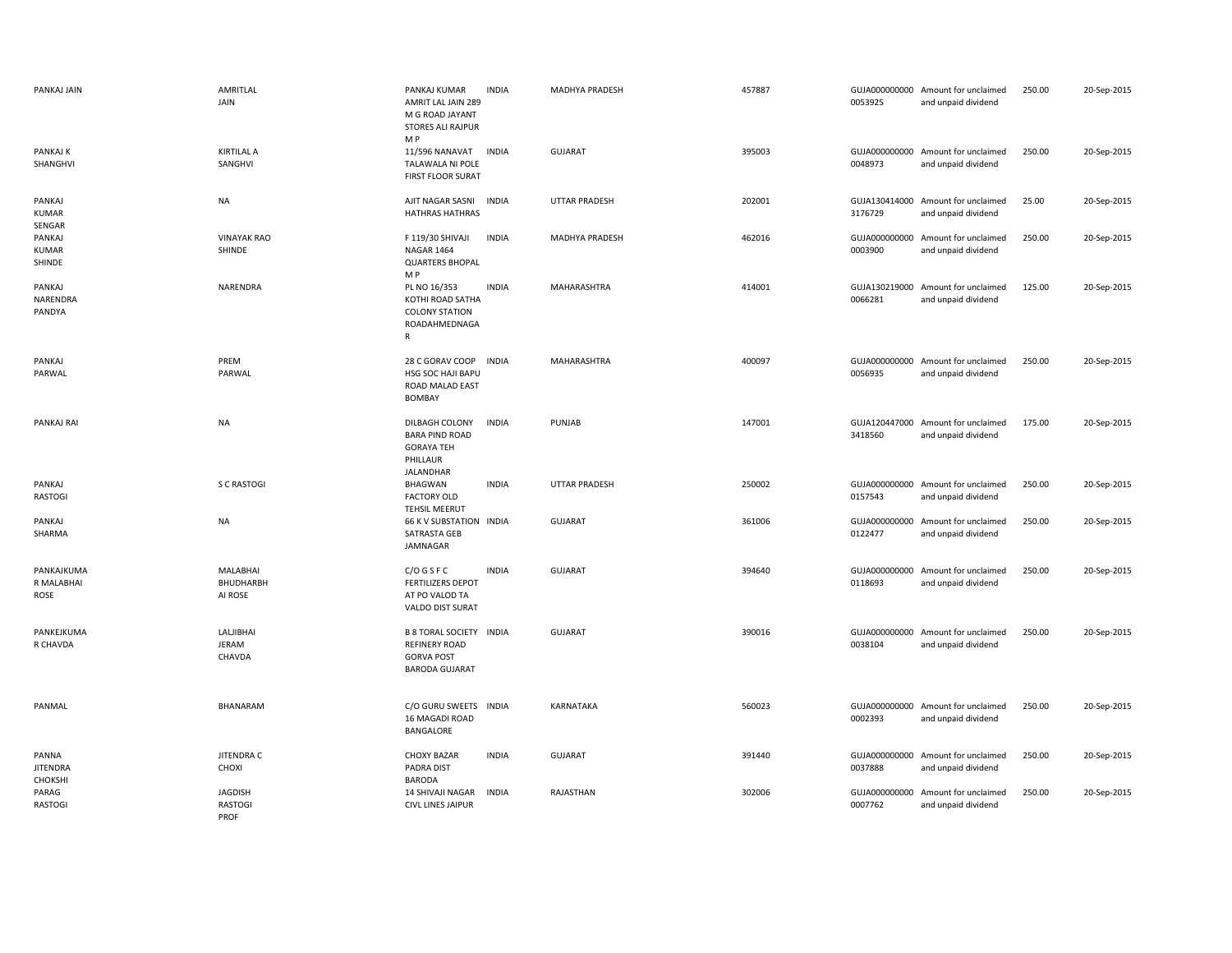| PARAJI DEVI                                                 | <b>MOOL</b><br>CHAND<br>SHARMA       | NO 5 STROTTEN<br>MUTHIA MUDALI<br>STREET 4TH FLOOR<br>SOWCARPET<br>CHENNAI               | <b>INDIA</b> | <b>TAMIL NADU</b>  | 600079 | 0013991                  | GUJA000000000 Amount for unclaimed<br>and unpaid dividend | 250.00  | 20-Sep-2015 |
|-------------------------------------------------------------|--------------------------------------|------------------------------------------------------------------------------------------|--------------|--------------------|--------|--------------------------|-----------------------------------------------------------|---------|-------------|
| PARAMESWA<br><b>RAN TM NAIR</b>                             | KARUNAKAR<br>AN NAIR                 | <b>6 JEEVAN RAKSHA</b><br>APTS B/H<br>PRITHIKUNJ SOCIETY<br>MANINAGAR<br>EASTAHMEDABAD   | <b>INDIA</b> | <b>GUJARAT</b>     | 380008 | 0193978                  | GUJA000000000 Amount for unclaimed<br>and unpaid dividend | 250.00  | 20-Sep-2015 |
| PARAMJIT<br>KAUR                                            | SHARANJIT<br>SINGH                   | C/O S K MEHTA &<br>CO S C O 142 TOP<br><b>FLOOR SECTOR 24-B</b><br>CHANDIGARH            | <b>INDIA</b> | CHANDIGARH         | 160023 | GUJA000000000<br>0005181 | Amount for unclaimed<br>and unpaid dividend               | 250.00  | 20-Sep-2015 |
| PARAMOUNT<br><b>FINANCIAL</b><br><b>SERVICES PVT</b><br>L.  | <b>NA</b>                            | 269/6, CENTRAL<br>TOWN JALANDHAR<br>CITY(PB)                                             | <b>INDIA</b> | PUNJAB             | 144001 | GUJAIN3011271<br>5080416 | Amount for unclaimed<br>and unpaid dividend               | 2250.00 | 20-Sep-2015 |
| PARAMOUNT<br><b>FINANCIAL</b><br><b>SERVICES PVT</b><br>LT. | <b>NA</b>                            | 269/6 CENTRAL<br><b>TOWN JALANDHAR</b><br><b>CITY</b>                                    | <b>INDIA</b> | PUNJAB             | 144001 | GUJAIN3011431<br>0062330 | Amount for unclaimed<br>and unpaid dividend               | 8625.00 | 20-Sep-2015 |
| PARAS JAIN                                                  | <b>LATE SUMER</b><br><b>MAL JAIN</b> | 178/H DWARIK<br>JUNGLE ROAD PO<br><b>BHADRAKALI DIST</b><br><b>HOOGHLYWEST</b><br>BANGAL | <b>INDIA</b> | <b>WEST BENGAL</b> | 712232 | GUJA000000000<br>0161598 | Amount for unclaimed<br>and unpaid dividend               | 250.00  | 20-Sep-2015 |
| PARAS<br><b>KUMAR</b><br>SARAWGI                            | <b>MAHABIR</b><br>PRASAD<br>SARAWGI  | SARAWGI SADAN<br><b>TUNDI ROAD OPP</b><br><b>TOWN THANA</b><br><b>GIRIDIH</b>            | <b>INDIA</b> | <b>JHARKHAND</b>   | 815301 | GUJAIN3013301<br>8268438 | Amount for unclaimed<br>and unpaid dividend               | 250.00  | 20-Sep-2015 |
| PARASH<br>AGARWAL                                           | <b>MAHABIR</b><br>PRASAD<br>AGARWAL  | C/O PARAS PULSES<br>209 SMALL<br><b>FACTORY AREA</b><br><b>NAGPUR</b><br>MAHARASHTRA     | <b>INDIA</b> | MAHARASHTRA        | 440008 | 0106387                  | GUJA000000000 Amount for unclaimed<br>and unpaid dividend | 250.00  | 20-Sep-2015 |
| PARASMAL A<br>SHAH                                          | ACHALCHAN<br>DI                      | 33/1 GOVIDAPPAN INDIA<br><b>NAICKEN STREET</b><br>SEVENWELLS<br>CHENNAI                  |              | <b>TAMIL NADU</b>  | 600001 | 0093250                  | GUJA000000000 Amount for unclaimed<br>and unpaid dividend | 250.00  | 20-Sep-2015 |
| PARASMAL J<br>JAIN                                          | JUHARMALJI                           | PITRUCHAYA BLDG<br>1458 DESHPANDE<br><b>GALLI BELGAUM</b><br>KARNATAKA                   | INDIA        | KARNATAKA          | 590001 | GUJAIN3004501<br>2684310 | Amount for unclaimed<br>and unpaid dividend               | 2.50    | 20-Sep-2015 |
| PARASMAL M<br>JAIN                                          | MANEK<br>CHAND                       | UNITED VIDEO<br><b>COMPANY 8</b><br>MAHAVEER<br><b>COMPLEX K G RD</b><br>BANGALORE       | <b>INDIA</b> | KARNATAKA          | 560009 | GUJA000000000<br>0099063 | Amount for unclaimed<br>and unpaid dividend               | 250.00  | 20-Sep-2015 |
| PARASMAL<br>RANKA                                           | <b>ASHOK JI</b>                      | C/O DINESH BETALA INDIA<br>22 CHINNA<br><b>NAICKARAN ST IST</b><br><b>FLOOR MADRAS</b>   |              | <b>TAMIL NADU</b>  | 600074 | 0093145                  | GUJA000000000 Amount for unclaimed<br>and unpaid dividend | 250.00  | 20-Sep-2015 |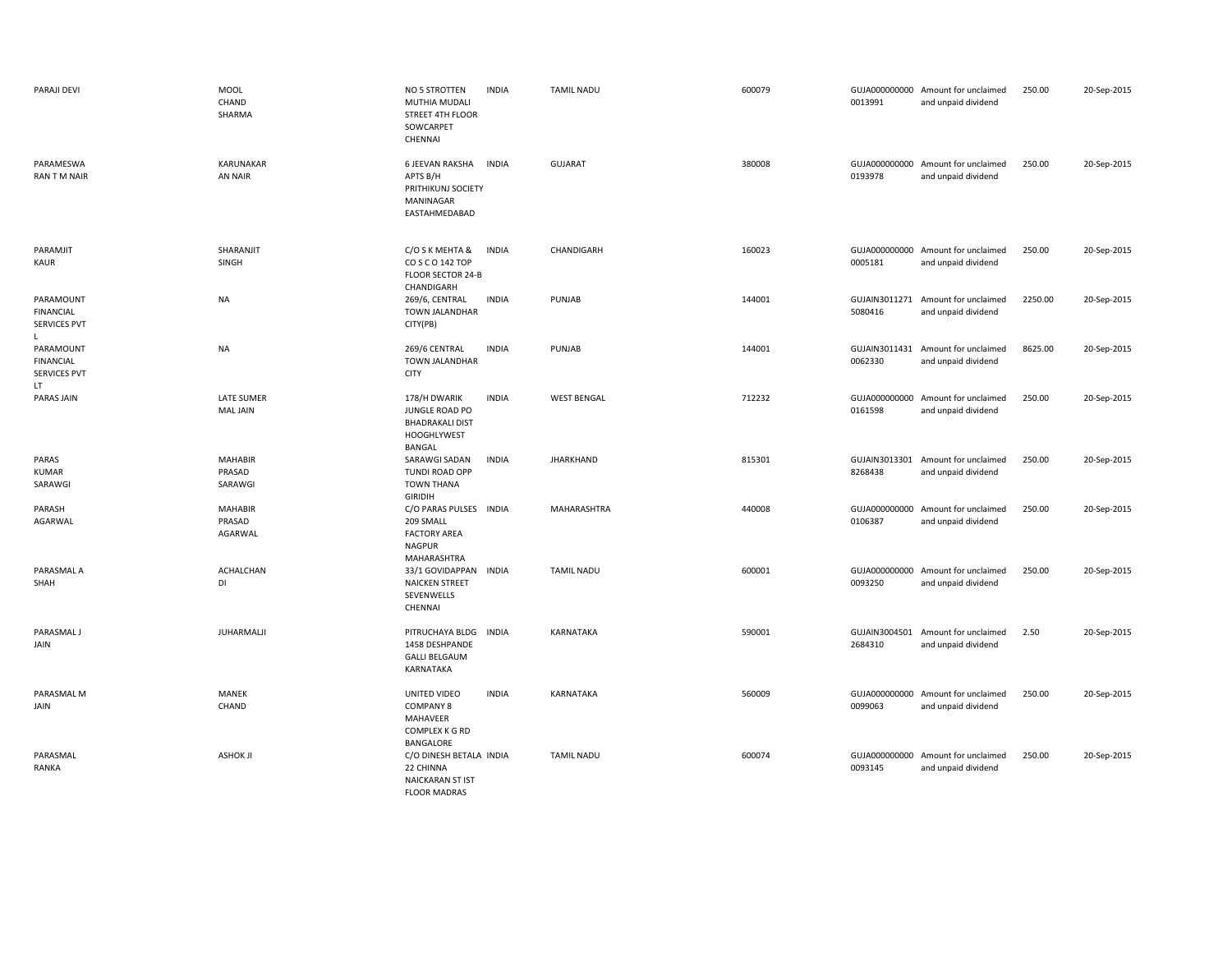| PARDEEP<br>AGARWAL                      | GL<br>AGARWAL                     | PARDEEP AGARWAL INDIA<br>& CO C-412 SFS<br><b>FLATS SEHIKH SARAI</b><br>PHASE I OPP<br>MALVIYA NAGAR<br>POLICE<br>STATIONNEW DELHI | DELHI              | 110017 | 0137548                  | GUJA000000000 Amount for unclaimed<br>and unpaid dividend | 750.00 | 20-Sep-2015 |
|-----------------------------------------|-----------------------------------|------------------------------------------------------------------------------------------------------------------------------------|--------------------|--------|--------------------------|-----------------------------------------------------------|--------|-------------|
| PARDEEP<br>BAKSHI                       | <b>JITENDER</b><br>BAKSHI         | <b>INDIA</b><br>E 247 SHASTRI<br><b>NAGAR DELHI</b>                                                                                | DELHI              | 110052 | 0097674                  | GUJA000000000 Amount for unclaimed<br>and unpaid dividend | 250.00 | 20-Sep-2015 |
| PARDEEP<br>KUMAR                        | <b>BABU RAM</b>                   | 6776 BERI WALA<br><b>INDIA</b><br><b>BAGH PUL</b><br><b>BANGUSH DELHI</b>                                                          | DELHI              | 110006 | GUJA000000000<br>0016089 | Amount for unclaimed<br>and unpaid dividend               | 375.00 | 20-Sep-2015 |
| PARDEEP<br>SHARMA                       | LATE B S<br>SHARMA                | H NO 418/SECTOR 4 INDIA<br>U E GURGAON                                                                                             | <b>HARYANA</b>     | 122001 | 0165876                  | GUJA000000000 Amount for unclaimed<br>and unpaid dividend | 250.00 | 20-Sep-2015 |
| PAREKH<br><b>URVIBEN</b><br>HITESHBHAI  | <b>NA</b>                         | 4, KAYAJI PLOT<br><b>INDIA</b><br>RAVAPAR ROAD<br><b>MORBI RAJKOT</b>                                                              | <b>GUJARAT</b>     | 363641 | 0163036                  | GUJA120175000 Amount for unclaimed<br>and unpaid dividend | 250.00 | 20-Sep-2015 |
| PARESH<br><b>BHATIA</b>                 | MANSINGH<br><b>BHATIA</b>         | <b>INDIA</b><br>C/O M/S ANAND<br>STORE 218A<br>JAMUNALAL BAJAJ<br>STREET CALCUTTA                                                  | <b>WEST BENGAL</b> | 700007 | GUJA000000000<br>0053358 | Amount for unclaimed<br>and unpaid dividend               | 250.00 | 20-Sep-2015 |
| PARESH I<br>PATEL                       | <b>I S PATEL</b>                  | <b>VILLAGE KANBHA</b><br><b>INDIA</b><br>TAL DASCROI DIST<br>AHMEDABAD                                                             | <b>GUJARAT</b>     | 382430 | GUJA000000000<br>0001789 | Amount for unclaimed<br>and unpaid dividend               | 250.00 | 20-Sep-2015 |
| PARESH J<br>ARAUJO                      | <b>JULIUS</b><br>THOMAS<br>ARAUJA | <b>INDIA</b><br><b>B1 NANDANVAN</b><br><b>NIVAS ROAD</b><br>SARASWAT COLONY<br>SANTACRUZ<br>BOMBAY                                 | MAHARASHTRA        | 400054 | GUJA000000000<br>0095741 | Amount for unclaimed<br>and unpaid dividend               | 250.00 | 20-Sep-2015 |
| PARESH K<br>OZA                         | KANTILAL                          | OPP BRHAMKUND<br><b>INDIA</b><br><b>VENU GOPAL</b><br>JUNAGADH                                                                     | <b>GUJARAT</b>     | 362001 | 0079225                  | GUJA000000000 Amount for unclaimed<br>and unpaid dividend | 125.00 | 20-Sep-2015 |
| PARESH<br><b>KUMAR</b><br><b>MISTRY</b> | SHANTKLAL G<br><b>MISTRY</b>      | 5 UPASANA SOC 2 INDIA<br>NEAR CHHANI JAKAT<br>NAKA DIST BARODA                                                                     | <b>GUJARAT</b>     | 390002 | 0118142                  | GUJA000000000 Amount for unclaimed<br>and unpaid dividend | 500.00 | 20-Sep-2015 |
| PARESH<br><b>KUMAR PATEL</b>            | <b>BHAIN PATEL</b>                | S/14 NILKANTH<br><b>INDIA</b><br>VARNI GHANSHYAM<br>NAGAR SOC OPP R T<br>O AHMEDABAD                                               | <b>GUJARAT</b>     | 380027 | GUJA000000000<br>0025062 | Amount for unclaimed<br>and unpaid dividend               | 250.00 | 20-Sep-2015 |
| PARESH<br><b>KUMAR</b><br>SUKHANI       | <b>NA</b>                         | FLAT NO 201 NANIK INDIA<br>NIWAS 1ST FLOOR<br>UDAI MARG 327/7<br>RAJA PARK JAIPUR                                                  | RAJASTHAN          | 302004 | 2700768                  | GUJA120299000 Amount for unclaimed<br>and unpaid dividend | 75.00  | 20-Sep-2015 |
| PARESH<br>MAKADIA                       | PARSOTTAM                         | C/O M R KALAVADIA INDIA<br>ADVOCATE PANJRA<br>POLE ROAD UPLETA                                                                     | <b>GUJARAT</b>     | 360490 | 0081078                  | GUJA000000000 Amount for unclaimed<br>and unpaid dividend | 250.00 | 20-Sep-2015 |
| PARESH N<br>NAGAVADIA                   | <b>NAROTAMBH</b><br>AI            | <b>INDIA</b><br>22 SHREEJI SHERI<br>VIRATNAGAR P O<br><b>ISANPUR</b><br>AHMEDABAD                                                  | <b>GUJARAT</b>     | 382443 | 0026645                  | GUJA000000000 Amount for unclaimed<br>and unpaid dividend | 250.00 | 20-Sep-2015 |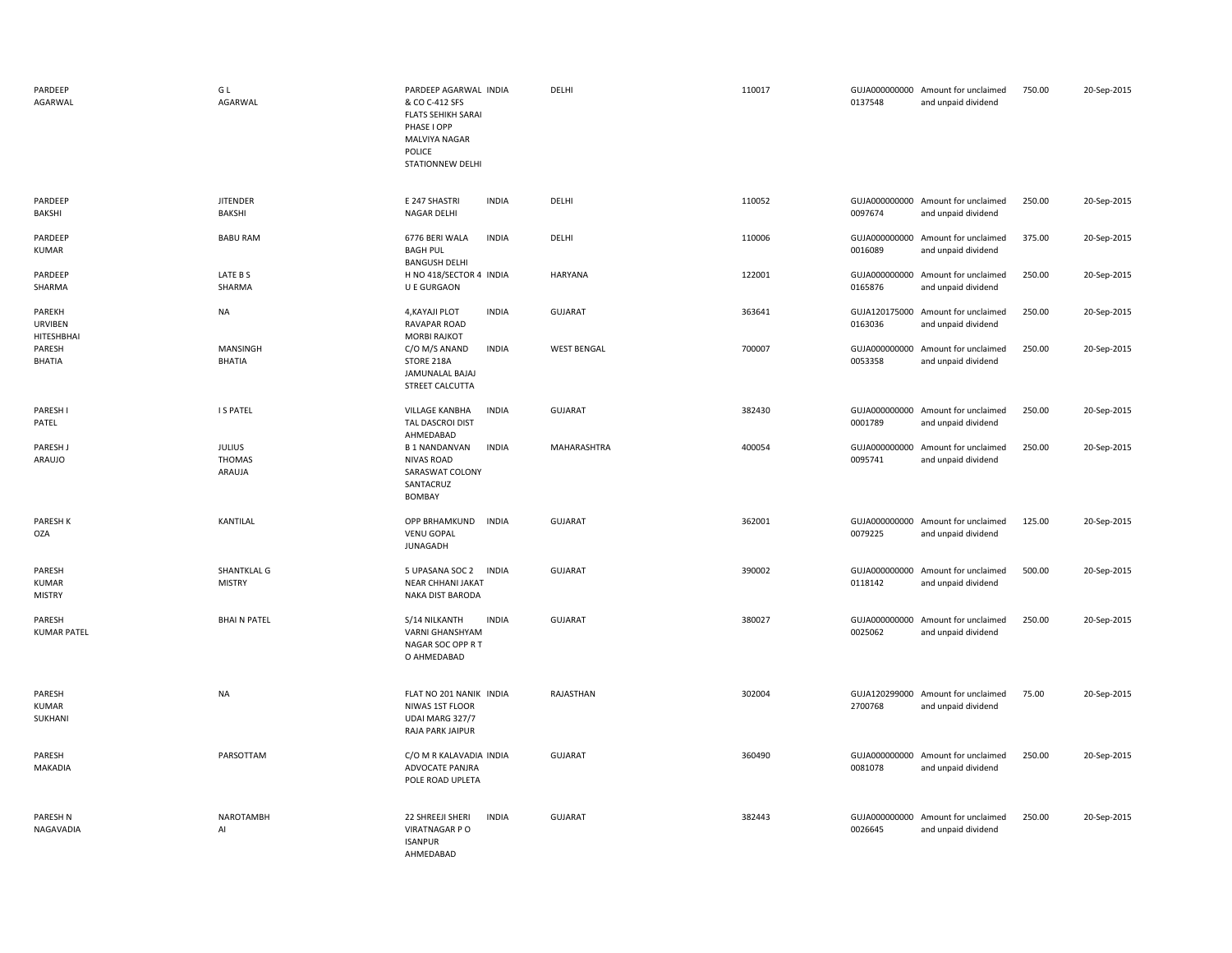| PARESH<br>PANCHAL                     | CHANDRAKA<br><b>NT</b>                    | B2/16 SHANTIKUNJ INDIA<br>SOCIETY B/H<br>SHINATHJI SOCIETY<br><b>NEAR NEW ERA</b><br>SCHOOL OPP<br>'NOVINO'<br>BATTERYMAKARPUR<br>A ROAD BARODA |              | <b>GUJARAT</b>    | 390010 | 0122396                  | GUJA000000000 Amount for unclaimed<br>and unpaid dividend | 250.00 | 20-Sep-2015 |
|---------------------------------------|-------------------------------------------|-------------------------------------------------------------------------------------------------------------------------------------------------|--------------|-------------------|--------|--------------------------|-----------------------------------------------------------|--------|-------------|
| PARESH<br>RAVILAL<br><b>GANATRA</b>   | RAVILAL                                   | MIMXNSHUR<br><b>GANXTRA OPP</b><br>POLICE CHOKI KT<br>SHAH ROAD<br><b>MANDVI</b><br>KACHCHHGUJARAT                                              | <b>INDIA</b> | <b>GUJARAT</b>    | 370465 | 0147921                  | GUJA000000000 Amount for unclaimed<br>and unpaid dividend | 250.00 | 20-Sep-2015 |
| PARESH SAFI                           | SUBODHKAN<br>$\mathsf T$                  | 37 JAIN SOCIETY<br><b>ELLIS BRIDGE</b><br>AHMEDABAD                                                                                             | <b>INDIA</b> | GUJARAT           | 380006 | 0000982                  | GUJA000000000 Amount for unclaimed<br>and unpaid dividend | 250.00 | 20-Sep-2015 |
| PARESHBHAI<br>DHIRAJLAL<br>SHAH       | DHIRAJLAL                                 | KAJI NO CHWOK NR INDIA<br>NEMNATH TEMPLE<br>JAMNAGAR                                                                                            |              | <b>GUJARAT</b>    | 361001 | GUJAIN3015491<br>7926855 | Amount for unclaimed<br>and unpaid dividend               | 125.00 | 20-Sep-2015 |
| PARESHKUMA<br>R NATVARLAL<br>GUJARATI | NATVARLAL<br>CHHOTALAL<br><b>GUJARATI</b> | C-2-14, SAGAR<br>APPARTMENT,<br>VEJALPUR,<br>AHMEDABAD                                                                                          | <b>INDIA</b> | GUJARAT           | 380051 | 0252914                  | GUJA120447000 Amount for unclaimed<br>and unpaid dividend | 250.00 | 20-Sep-2015 |
| PARIHAR<br>SURESH<br>MANGNAJI         | <b>NA</b>                                 | PURA B PASCHIM<br>APPT M G ROAD<br><b>TALUKA VALSAD</b><br>VALSAD                                                                               | <b>INDIA</b> | <b>GUJARAT</b>    | 396001 | GUJAIN3011512<br>3865742 | Amount for unclaimed<br>and unpaid dividend               | 87.50  | 20-Sep-2015 |
| PARIJATHAM<br>PALANIVEL               | <b>MANICKAM K</b><br>PALANIVEL            | C/O M K RAJARAM<br>29 FOURTH MAIN<br>ROAD BESANT<br>NAGARMADRAS                                                                                 | <b>INDIA</b> | <b>TAMIL NADU</b> | 600090 | 0111368                  | GUJA000000000 Amount for unclaimed<br>and unpaid dividend | 250.00 | 20-Sep-2015 |
| PARIKH<br>NIKUNJBEN<br><b>UMESH</b>   | <b>NA</b>                                 | 2 A CHANDANBALA INDIA<br>SOCIETY B/H SHREE<br><b>RANG VIDYALAYA</b><br>NALANDA TANKI<br>ROAD PANIGATE<br>VADODARA                               |              | <b>GUJARAT</b>    | 390019 | 0184895                  | GUJAIN3019911 Amount for unclaimed<br>and unpaid dividend | 62.50  | 20-Sep-2015 |
| PARIMAL M<br>PARMAR                   | <b>MANUBHAI</b>                           | A/P KUKERI D.<br>NAVSARI<br>VALSADCHIKHLI                                                                                                       | <b>INDIA</b> | <b>GUJARAT</b>    | 396040 | 1316596                  | GUJA120106000 Amount for unclaimed<br>and unpaid dividend | 125.00 | 20-Sep-2015 |
| <b>PARIMALA S</b>                     | KUPPUSWAM<br>Y SEKAR                      | LOBAMUDHRA<br>50/852 (1), THOPPIL<br><b>LANE THALIYAL</b><br>THIRUVANANTHAPU<br>RAM, KERALA                                                     | <b>INDIA</b> | KERALA            | 695002 | 0129142                  | GUJAIN3018951 Amount for unclaimed<br>and unpaid dividend | 7.50   | 20-Sep-2015 |
| PARINDA D<br>BHATT                    | <b>DIPAK C</b><br><b>BHATT</b>            | 11 SHALIN<br>APPARTMENT 28<br>JAGABHAI PARK<br>RAMBAUG<br>MANINAGAR<br>AHMEDABAD                                                                | <b>INDIA</b> | <b>GUJARAT</b>    | 380008 | GUJA000000000<br>0030520 | Amount for unclaimed<br>and unpaid dividend               | 250.00 | 20-Sep-2015 |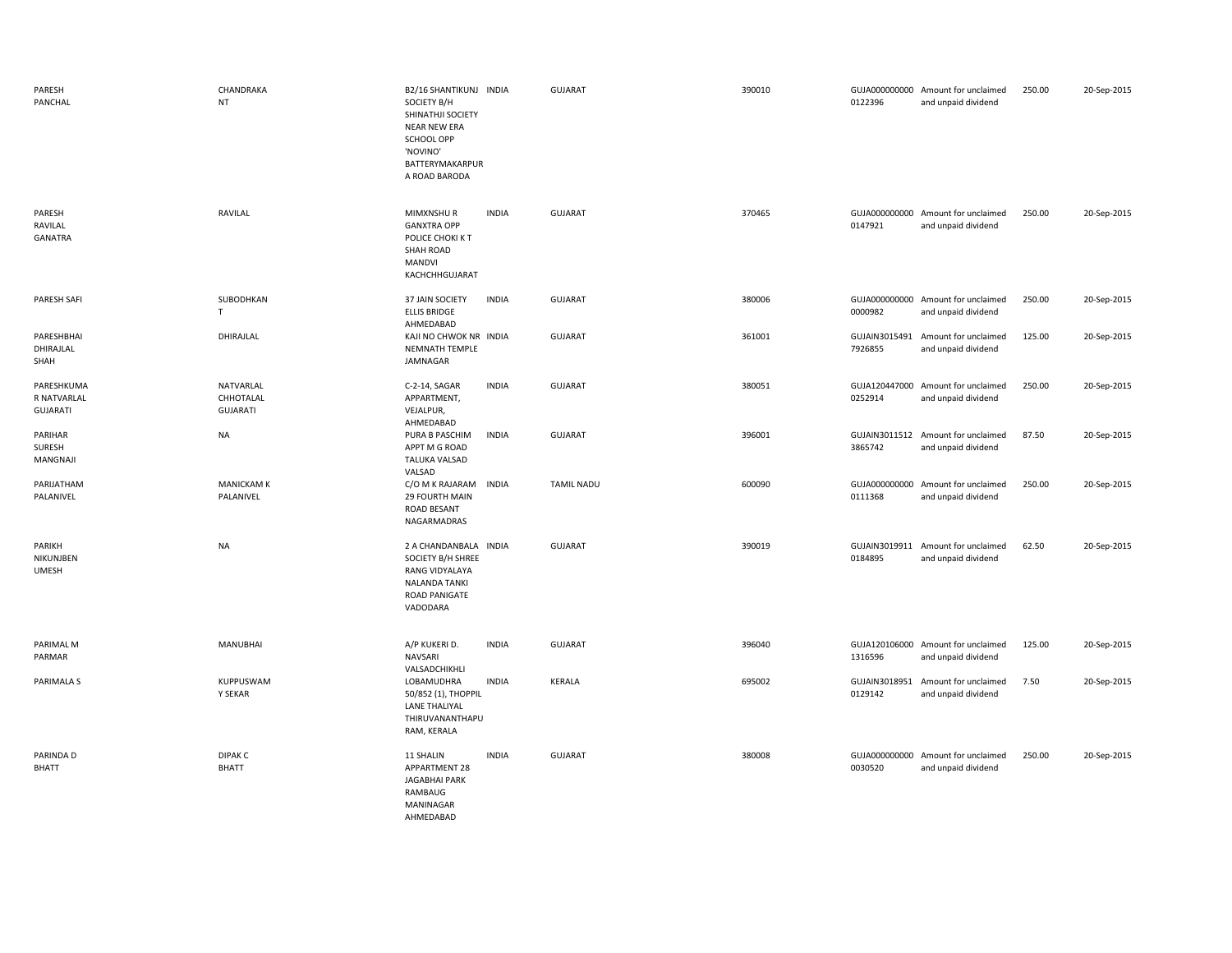| PARINITA                                           | SHASHI<br>SHEKHAR<br>SINGH                 | <b>KUSUM KUNJ</b><br>NAGESHWAR<br><b>COLONY BORING</b><br><b>ROAD PATNA</b>                               | <b>INDIA</b> | <b>BIHAR</b>       | 800001 | 0162731                  | GUJA000000000 Amount for unclaimed<br>and unpaid dividend | 250.00 | 20-Sep-2015 |
|----------------------------------------------------|--------------------------------------------|-----------------------------------------------------------------------------------------------------------|--------------|--------------------|--------|--------------------------|-----------------------------------------------------------|--------|-------------|
| PARITOSH<br>KARMAKAR                               | <b>NA</b>                                  | 103/8/A NIRUPAMA INDIA<br>DEVI ROAD POST<br><b>BERHAMPORE DIST</b><br>MURSHIDABAD                         |              | <b>WEST BENGAL</b> | 742101 | GUJAIN3003941<br>4042084 | Amount for unclaimed<br>and unpaid dividend               | 62.50  | 20-Sep-2015 |
| PARMAND<br>LALCHAND                                | LALCHAND                                   | G 3 AHMEDABAD<br><b>CLOTH MKT</b><br>KHAJURI NA<br>KHANCHA KALUPUR<br>KOTNI RANG REVDE<br>BAZAR AHMEDABAD | <b>INDIA</b> | GUJARAT            | 380001 | 0025864                  | GUJA000000000 Amount for unclaimed<br>and unpaid dividend | 250.00 | 20-Sep-2015 |
| PARMESHWA<br>RI DEVI SONI                          | <b>RATAN LAL</b><br>POONGALIA              | 143 JAY SHREE RAM INDIA<br><b>BAPU NAGAR PALI</b>                                                         |              | RAJASTHAN          | 306001 | 0283460                  | GUJA120121010 Amount for unclaimed<br>and unpaid dividend | 250.00 | 20-Sep-2015 |
| PARMINDER<br>KAUR                                  | W O SHRI<br>RAJWANT<br><b>SINGH</b>        | <b>HOUSE No: 1351,</b><br>PHASE -1, DUGRI<br><b>URBAN</b><br>ESTATE, LUDHIANA,                            | <b>INDIA</b> | MAHARASHTRA        | 999999 | GUJA130193000<br>0068606 | Amount for unclaimed<br>and unpaid dividend               | 125.00 | 20-Sep-2015 |
| <b>PARNEET K</b><br>SINGLA                         | <b>LATE SHRI</b><br>OM PARKASH<br>SINGLA   | M/S SINGLA<br><b>ELECTRIC AND</b><br><b>MACH STORE</b><br>BHAWANIGARH<br><b>DISTT SANGPUR</b>             | <b>INDIA</b> | PUNJAB             | 148026 | 0059354                  | GUJA000000000 Amount for unclaimed<br>and unpaid dividend | 250.00 | 20-Sep-2015 |
| PARSHOTTAM<br><b>DASS GUPTA</b>                    | <b>RAMPAT MAL</b>                          | 4198 GALI<br>KANHIYALAL JOGI<br><b>WARA NAI SARAK</b><br>DELHI                                            | <b>INDIA</b> | DELHI              | 110006 | 0097727                  | GUJA000000000 Amount for unclaimed<br>and unpaid dividend | 250.00 | 20-Sep-2015 |
| PARSHOTTAM<br>L LAKHANI                            | LILADHAR                                   | JAY NATH KRUPA<br>PARADISE CINEMA<br>ROAD PORBANDAR                                                       | <b>INDIA</b> | GUJARAT            | 360575 | 0079651                  | GUJA000000000 Amount for unclaimed<br>and unpaid dividend | 250.00 | 20-Sep-2015 |
| PARSOTAMBH<br>AI PARMAR                            | LALUBHAI<br>PARMAR                         | 7121 FERTILIZER<br><b>NAGAR DIST</b><br><b>BARODA</b>                                                     | <b>INDIA</b> | GUJARAT            | 391750 | GUJA000000000<br>0120343 | Amount for unclaimed<br>and unpaid dividend               | 250.00 | 20-Sep-2015 |
| PARSOTTAMB<br>HAI<br>CHHAGANBH<br>AI PATEL         | CHHAGANBH<br>AI PATEL                      | 167 KENYA NAGAR INDIA<br>NEW SAMA ROAD<br>NIZAMPURA<br><b>BARODA</b>                                      |              | GUJARAT            | 390008 | GUJA000000000<br>0120018 | Amount for unclaimed<br>and unpaid dividend               | 125.00 | 20-Sep-2015 |
| PARSOTTAMB<br>HAI<br>SAMJIBHAI<br><b>KAKLOTTAR</b> | SAMJIBHAI<br>RANCHHOD<br><b>BHAI KAKLO</b> | GEB COLONY W T P INDIA<br>S E 19/1 TA THASRA<br>DIS KHEDA                                                 |              | GUJARAT            | 388239 | 0122128                  | GUJA000000000 Amount for unclaimed<br>and unpaid dividend | 250.00 | 20-Sep-2015 |
| PARTHASARA<br><b>THY</b><br>SRINIVASA              | <b>NA</b>                                  | C/O V SIVAKUMARA INDIA<br>NEW NO. 2 3RD<br><b>CROSS STREETR K</b><br>NAGAR CHENNAI                        |              | <b>TAMIL NADU</b>  | 600028 | 0124680                  | GUJA000000000 Amount for unclaimed<br>and unpaid dividend | 250.00 | 20-Sep-2015 |
| PARTHO<br>GANGULI                                  | R P GANGULI                                | 10 SAKET SOC<br>ABHILASA CHAR<br>RASTA NEW SAMA<br>ROADVADODARA                                           | <b>INDIA</b> | <b>GUJARAT</b>     | 390008 | 0181029                  | GUJA000000000 Amount for unclaimed<br>and unpaid dividend | 125.00 | 20-Sep-2015 |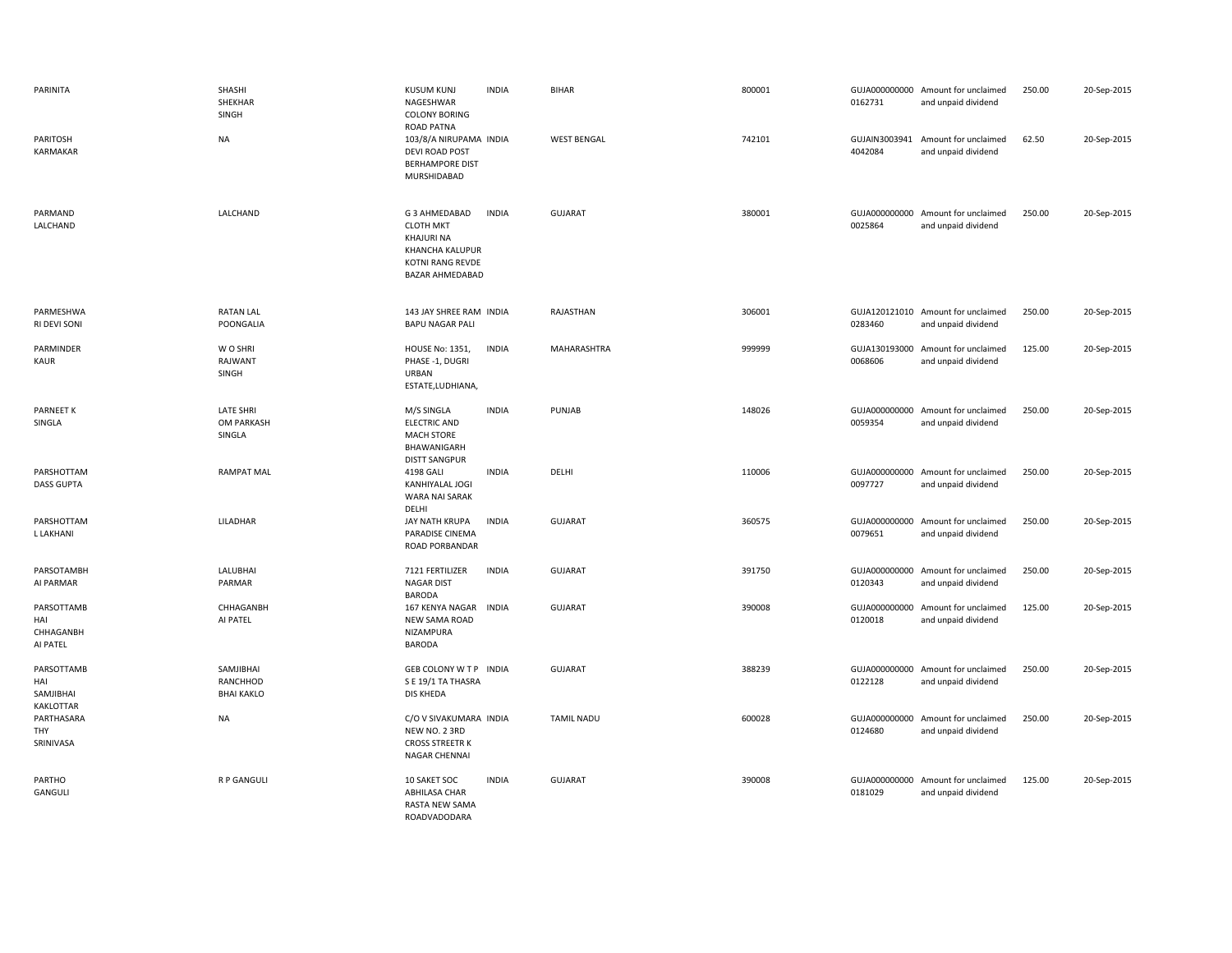| PARUL KETAN<br>SHAH                        | <b>KETAN</b><br><b>HIRALAL</b><br>SHAH                    | 201 SHAILRAJ APPT INDIA<br><b>OPP SURYANSHI</b><br>TOWER NR ALEKH<br><b>FLAT LAD</b><br>SOCIETYVASTRAPUR<br>AHMEDABAD                     | <b>GUJARAT</b>        | 380015 | 0027782                  | GUJA000000000 Amount for unclaimed<br>and unpaid dividend | 250.00 | 20-Sep-2015 |
|--------------------------------------------|-----------------------------------------------------------|-------------------------------------------------------------------------------------------------------------------------------------------|-----------------------|--------|--------------------------|-----------------------------------------------------------|--------|-------------|
| PARUL<br>SONKHIYA                          | NAVALKISHO<br>$\mathsf{R}$                                | <b>INDIA</b><br><b>HB 46 HIT</b><br>SHIVDARSHAN<br>SOCIETY LUNCIKUI<br>ROAD NAVSARI                                                       | GUJARAT               | 396445 | 0041126                  | GUJA000000000 Amount for unclaimed<br>and unpaid dividend | 250.00 | 20-Sep-2015 |
| PARULBEN<br>VINAYCHAND<br>SANGHAVI         | <b>NA</b>                                                 | VARA CHHA ROAD C INDIA<br>3 SUMANGAL<br>APPARTMENT NEAR<br>SADHANA SOCIETY<br>SURAT                                                       | <b>GUJARAT</b>        | 395006 | GUJA000000000<br>0049297 | Amount for unclaimed<br>and unpaid dividend               | 250.00 | 20-Sep-2015 |
| PARUUL<br>PRAVINCHAN<br>DRA OZA            | <b>PRAVINCHAN</b><br><b>DRA</b><br>JAGJIWAN<br><b>OZA</b> | G-601 TULIP<br><b>INDIA</b><br>CITADEL B/H<br>SHREYAS SCHOOL<br>SHREYAS TEKRA VIA<br><b>BHUDRAPURA CHAR</b><br>RASTAAMBAWADI<br>AHMEDABAD | GUJARAT               | 380015 | 0109156                  | GUJA000000000 Amount for unclaimed<br>and unpaid dividend | 250.00 | 20-Sep-2015 |
| PARVATIBEN                                 | J LAL H<br><b>WORK</b>                                    | M-64 NILKANTH<br><b>INDIA</b><br><b>PARK RAJKOT</b>                                                                                       | <b>GUJARAT</b>        | 360002 | 0145553                  | GUJA000000000 Amount for unclaimed<br>and unpaid dividend | 250.00 | 20-Sep-2015 |
| PARVEEN<br>GOYAL                           | <b>ANIL KUMAR</b>                                         | HNO B 15/168<br><b>INDIA</b><br>MOHALLA SUI<br><b>GARAN PATIALA,</b><br>PATIALA                                                           | PUNJAB                | 147001 | 0157184                  | GUJAIN3013302 Amount for unclaimed<br>and unpaid dividend | 250.00 | 20-Sep-2015 |
| PARVEEN<br><b>KUMAR GARG</b>               | <b>NA</b>                                                 | <b>INDIA</b><br>KOTHI NO.-10,<br><b>BHARAT NAGAR,</b><br>BHATINDA, PUNJAB                                                                 | PUNJAB                | 151001 | 0078615                  | GUJAIN3023651 Amount for unclaimed<br>and unpaid dividend | 250.00 | 20-Sep-2015 |
| PARVEEN<br>KUMAR<br>KHURANA                | <b>MANOHAR</b><br>LAL                                     | <b>INDIA</b><br>469/15 BAHTIA<br>NAGAR TOHANA<br><b>DISTT HISAR</b>                                                                       | HARYANA               | 126120 | 0059735                  | GUJA000000000 Amount for unclaimed<br>and unpaid dividend | 250.00 | 20-Sep-2015 |
| PARVEEN<br><b>KUMAR KOHLI</b>              | <b>NA</b>                                                 | <b>INDIA</b><br><b>B144 YAMUNA</b><br><b>ENCLAVE PANIPAT</b>                                                                              | HARYANA               | 132103 | GUJAIN3006441<br>0275748 | Amount for unclaimed<br>and unpaid dividend               | 10.00  | 20-Sep-2015 |
| PARVEEN<br><b>LATA JAIN</b>                | LATE SH A K<br>JAIN                                       | 272 AMBICA VIHAR INDIA<br>DELHI                                                                                                           | DELHI                 | 110041 | GUJA000000000<br>0062665 | Amount for unclaimed<br>and unpaid dividend               | 250.00 | 20-Sep-2015 |
| PARVEEN<br>SATIJA                          | R L SATIJA                                                | 349 AGCR ENCLAVE INDIA<br><b>I P EXTN PART-II</b><br>DELHI                                                                                | DELHI                 | 110092 | GUJA000000000<br>0127207 | Amount for unclaimed<br>and unpaid dividend               | 250.00 | 20-Sep-2015 |
| <b>PARVIN</b><br>CHOPRA                    | S K CHOPRA                                                | B-14 MOTI NAGAR INDIA<br>NEW DELHI                                                                                                        | DELHI                 | 110015 | 0135799                  | GUJA000000000 Amount for unclaimed<br>and unpaid dividend | 750.00 | 20-Sep-2015 |
| PARVINDER<br><b>KUMAR</b>                  | SHER SINGH                                                | SAINIK COLONY,<br><b>INDIA</b><br>MORAR, GWALIOR,<br>M P                                                                                  | <b>MADHYA PRADESH</b> | 474006 | GUJAIN3022691<br>0794235 | Amount for unclaimed<br>and unpaid dividend               | 125.00 | 20-Sep-2015 |
| PASCOAL<br><b>JOHN</b><br><b>FERNANDES</b> | <b>NA</b>                                                 | <b>INDIA</b><br><b>B D D BLOCK NO</b><br>15/39 N M JOSHI<br><b>MARG LOWER</b><br>PAREL MUMBAI                                             | MAHARASHTRA           | 400013 | 6013860                  | GUJAIN3015491 Amount for unclaimed<br>and unpaid dividend | 750.00 | 20-Sep-2015 |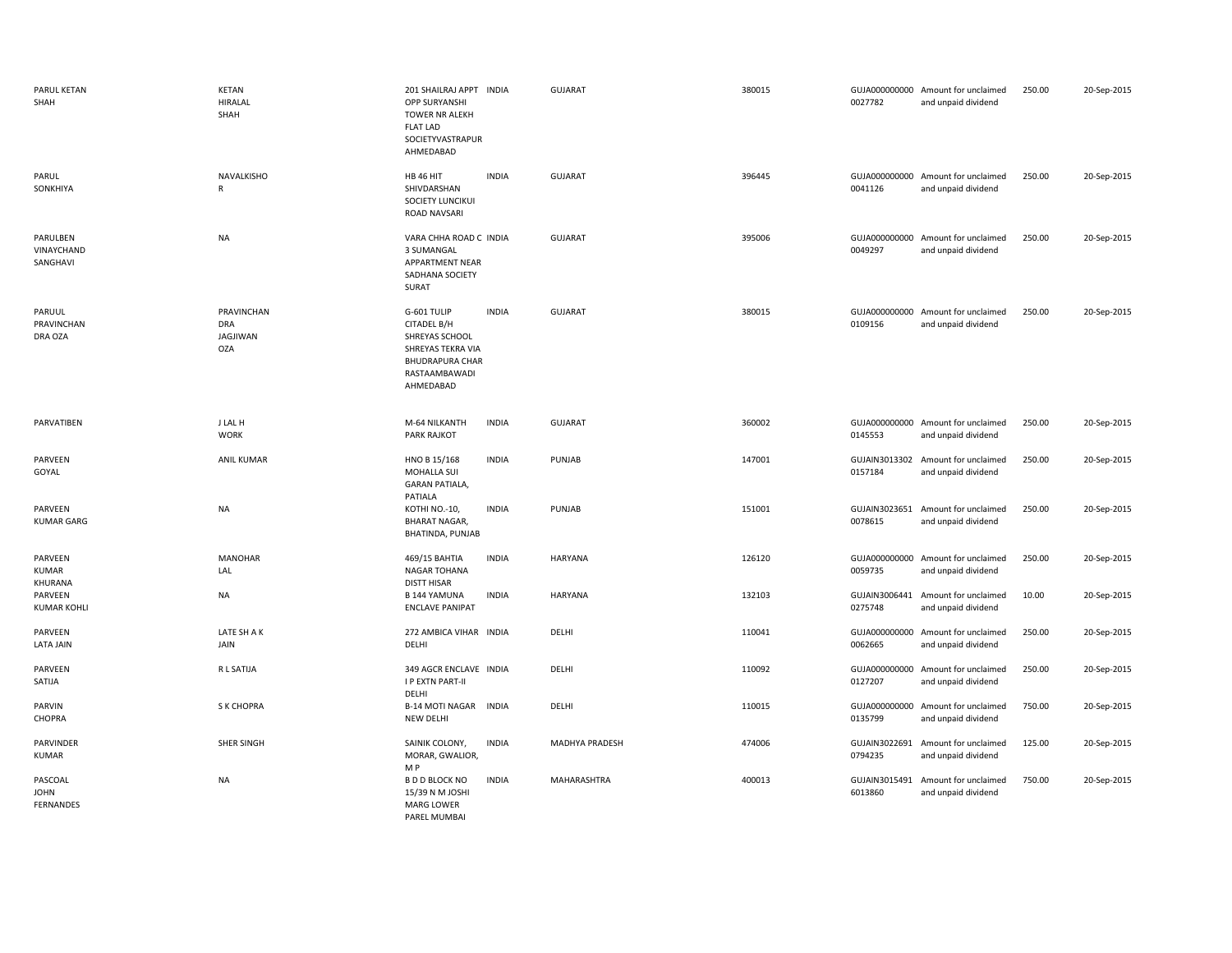| PASUMARTHY<br>PRAVEEN<br><b>KUMAR</b>   | P<br>LAXMINARASI<br>MHA RAO      | 4-3-27/2 GUTTLA<br><b>BAZAR KHAMMAM</b><br>KHAMMAM<br><b>DISTRICT</b>                                       | <b>INDIA</b> | <b>ANDHRA PRADESH</b> | 507003 | 3380449                  | GUJAIN3003941 Amount for unclaimed<br>and unpaid dividend | 250.00 | 20-Sep-2015 |
|-----------------------------------------|----------------------------------|-------------------------------------------------------------------------------------------------------------|--------------|-----------------------|--------|--------------------------|-----------------------------------------------------------|--------|-------------|
| PATAPATI<br>RAMA<br>CHANDRA<br>RAJU     | PATAPATI<br>SUBBA RAJU           | HOUSE NO 404 A IV INDIA<br>TH PHASE JANPRIYA<br>APT MIYAPUR<br>HYDERABAD A.P                                |              | <b>ANDHRA PRADESH</b> | 500072 | 0116196                  | GUJA000000000 Amount for unclaimed<br>and unpaid dividend | 250.00 | 20-Sep-2015 |
| PATEL<br>AKSHAY                         | <b>NA</b>                        | 119 C L SHARMA<br><b>COMPLEX SEC 8</b><br>PLOT NO 138 NR<br>OSLO CINEMA<br>GANDHIDHAM                       | <b>INDIA</b> | <b>GUJARAT</b>        | 370201 | GUJAIN3030285<br>4011915 | Amount for unclaimed<br>and unpaid dividend               | 125.00 | 20-Sep-2015 |
| PATEL AMIT N                            | PATEL<br><b>NATHUBHAI</b>        | 2/1 SIX BUNGLOWS INDIA<br>NR RANAK HOSTEL<br>VALLABH<br><b>VIDYANAGAR DIST</b><br>KHEDA-GUJ                 |              | <b>GUJARAT</b>        | 388120 | 0176610                  | GUJA000000000 Amount for unclaimed<br>and unpaid dividend | 250.00 | 20-Sep-2015 |
| PATEL<br>ARVINDBHAI<br>TRIBHOVAND<br>AS | <b>NA</b>                        | BLOCKNO.6<br>KEVLESHWAR<br><b>NAGAR AITHOR</b><br>ROAD, UNJHA (N.G.)                                        | <b>INDIA</b> | <b>GUJARAT</b>        | 384170 | 0002979                  | GUJAIN3012331 Amount for unclaimed<br>and unpaid dividend | 250.00 | 20-Sep-2015 |
| PATEL BAIJU<br>SURESHCHAN<br>DRA        | SURESHCHAN<br><b>DRA S PATEL</b> | 13 GOYAL<br><b>INTERCITY RAW</b><br>HOUSE OPP TV<br>TOWER DRIVE-IN<br>ROAD AHMEDABAD                        | <b>INDIA</b> | <b>GUJARAT</b>        | 380054 | 0178386                  | GUJA000000000 Amount for unclaimed<br>and unpaid dividend | 250.00 | 20-Sep-2015 |
| PATEL<br>BHARATKUM<br>AR N              | NATVARLAL<br>PATEL               | B 194<br>MATHURANAGARI<br><b>B/H MUKTINAGAR</b><br><b>JUNA PADRA</b><br>ROADVADODARA                        | <b>INDIA</b> | <b>GUJARAT</b>        | 390020 | 0178645                  | GUJA000000000 Amount for unclaimed<br>and unpaid dividend | 250.00 | 20-Sep-2015 |
| PATEL<br>BIPINBHAI<br>KASHIRAM          | <b>NA</b>                        | NR.SHILPA<br>COMPOUND,<br>SARVODAY<br>COM.CENTRE,<br>MEHSANA.                                               | <b>INDIA</b> | <b>GUJARAT</b>        | 384002 | GUJAIN3003431<br>0764418 | Amount for unclaimed<br>and unpaid dividend               | 250.00 | 20-Sep-2015 |
| PATEL CHAND<br>v                        | <b>NA</b>                        | 1556 BARDOLPURA INDIA<br>O/S DARIAPUR GATE<br>PATEL VAS<br>AHMEDABAD                                        |              | GUJARAT               | 380004 | 0085286                  | GUJA000000000 Amount for unclaimed<br>and unpaid dividend | 250.00 | 20-Sep-2015 |
| PATEL<br>CHARUBEN<br>RAMANBHAI          | RAMANBHAI                        | 5 A, SATISHPARK<br><b>BEHIND NARAMADN</b><br>NAGAR SOCIETY NO-<br>3 GIDC ROAD<br>MANJALPUR<br><b>BARODA</b> | <b>INDIA</b> | <b>GUJARAT</b>        | 390011 | 0055038                  | GUJAIN3004251 Amount for unclaimed<br>and unpaid dividend | 250.00 | 20-Sep-2015 |
| PATEL<br>DEVENDRABH<br>AI HARIBHAI      | <b>NA</b>                        | 19, SARAS WATI<br>SOCIETY SIDHRAJ<br>ROAD SIDHPUR.                                                          | <b>INDIA</b> | <b>GUJARAT</b>        | 384151 | 0040658                  | GUJAIN3022772 Amount for unclaimed<br>and unpaid dividend | 125.00 | 20-Sep-2015 |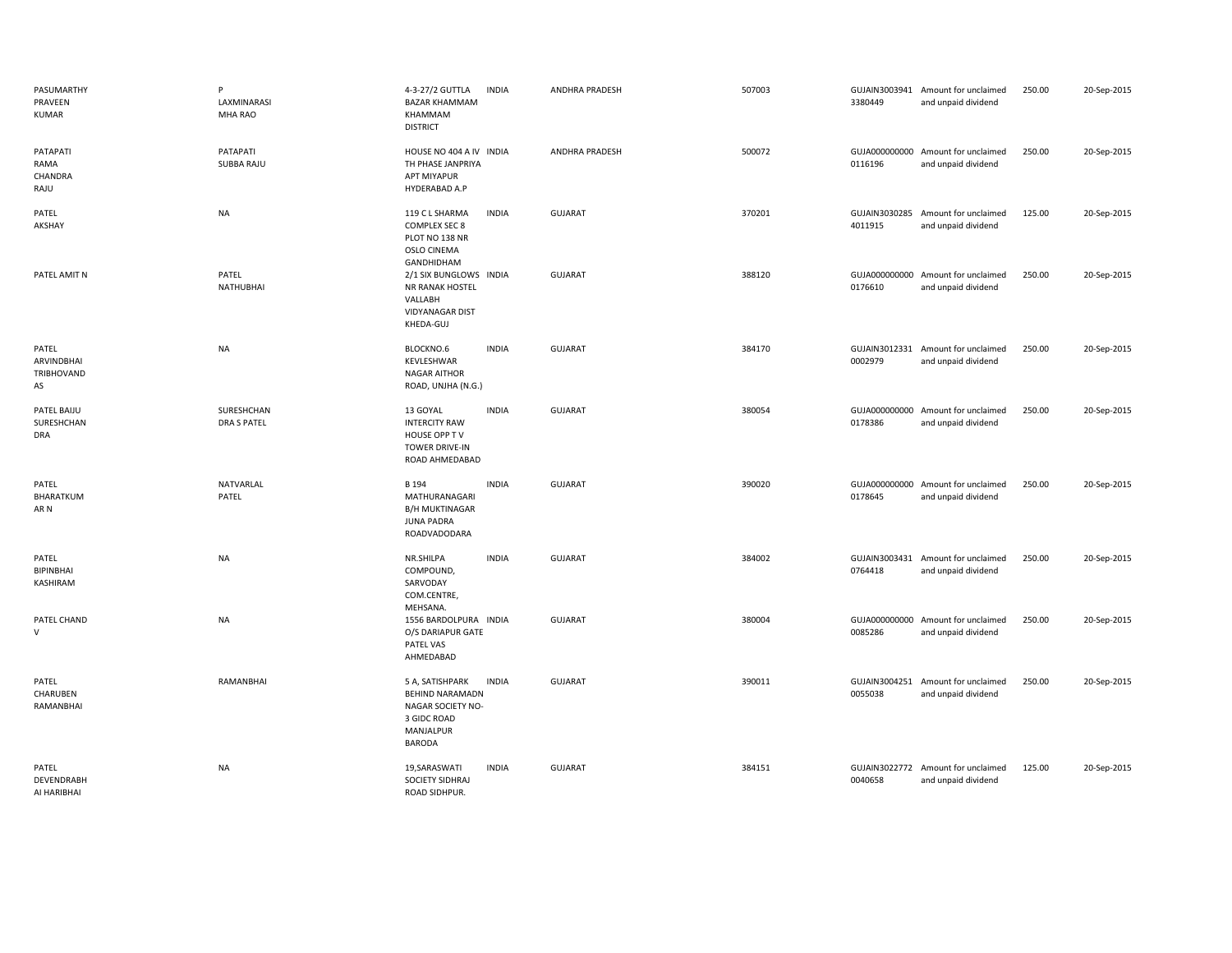| PATEL<br><b>DINESHBHAI</b><br>MOHANLAL          | <b>NA</b>                                     | 10 KRISHNAPARU<br>NR B.K.CINEMA<br>KHERALU ROAD<br>VISNAGAR<br>VISNAGAR                                | <b>INDIA</b> | <b>GUJARAT</b> | 384315 | 0526485                  | GUJAIN3012763 Amount for unclaimed<br>and unpaid dividend | 62.50  | 20-Sep-2015 |
|-------------------------------------------------|-----------------------------------------------|--------------------------------------------------------------------------------------------------------|--------------|----------------|--------|--------------------------|-----------------------------------------------------------|--------|-------------|
| PATEL<br>HITESHKUMA<br>R<br>RAYCHANDDA<br>S     | <b>NA</b>                                     | 1147 NARAYAN<br>AVENUE<br>NARAYANVIDHYVIH<br>AR ROAD<br>NARMADANAGAR<br><b>BHARUCH</b>                 | <b>INDIA</b> | GUJARAT        | 392015 | 0689113                  | GUJA120332000 Amount for unclaimed<br>and unpaid dividend | 62.50  | 20-Sep-2015 |
| PATEL<br><b>JAGRUTI</b><br><b>DILIPBHAI</b>     | <b>DILIPBHAI</b>                              | 303 SHREE RAM<br><b>CENTER OPP</b><br>PUNITNAGAR<br><b>BHAKTINAGAR 10/D</b><br>PADARA<br>ROADBARODA    | <b>INDIA</b> | <b>GUJARAT</b> | 390015 | 0180792                  | GUJA000000000 Amount for unclaimed<br>and unpaid dividend | 125.00 | 20-Sep-2015 |
| PATEL<br>KANUBHAI<br>HARGOVAND<br>AS            | PATEL<br><b>HARGOVAN</b><br>DAS               | 37 RATNA RAJ<br><b>SOCIETY NEAR</b><br><b>TRIPDA HIGH</b><br>SCHOOL KANNA<br>PARK                      | <b>INDIA</b> | <b>GUJARAT</b> | 380061 | 0030358                  | GUJA000000000 Amount for unclaimed<br>and unpaid dividend | 250.00 | 20-Sep-2015 |
| PATEL<br>KUNJALBEN<br>HEMALKUMA<br>$\mathsf{R}$ | <b>NA</b>                                     | 9-1-94, JAY VIJAY<br>SOCIETY, JAY VIAJY<br>ROAD AT PO UNJHA,<br>UNJHA, GUJARAT                         | <b>INDIA</b> | <b>GUJARAT</b> | 384170 | GUJAIN3022691<br>1869808 | Amount for unclaimed<br>and unpaid dividend               | 125.00 | 20-Sep-2015 |
| PATEL<br>KUSUMBEN<br>DHANJIBHAI                 | DHANJIBHAI<br>POPATLAL<br>PATEL               | <b>B-10 VRUNDAVAN</b><br>PARK SOC<br>VIRATNAGAR<br>ODHAV<br>AHMEBABAD                                  | <b>INDIA</b> | <b>GUJARAT</b> | 382415 | GUJA000000000<br>0192486 | Amount for unclaimed<br>and unpaid dividend               | 250.00 | 20-Sep-2015 |
| PATEL<br>MINABEN<br><b>HASHMUKHB</b><br>HAI     | HASHMUKHB<br>HAI                              | 8 SARVAMANGAL<br>CO-OP HOUSING<br><b>SOCIETY NANI</b><br>CHOVISAI NAVSARI                              | <b>INDIA</b> | GUJARAT        | 396427 | GUJAIN3003941<br>5220124 | Amount for unclaimed<br>and unpaid dividend               | 250.00 | 20-Sep-2015 |
| PATEL<br>NARANBHAI<br>СННОТАВНАІ                | СННОТАВНАІ<br>PATEL                           | F-38, SHNEHAL<br>PARK SOCIETY NR.<br>PARAGRAJ SOCIETY<br><b>HARNI VARASIYA</b><br>RING<br>ROADVADODARA | <b>INDIA</b> | GUJARAT        | 390006 | 0121247                  | GUJA000000000 Amount for unclaimed<br>and unpaid dividend | 250.00 | 20-Sep-2015 |
| PATEL<br>NIKULKUMAR<br>$\vee$                   | <b>VISHNUBHAI</b><br><b>MOTIBHAI</b><br>PATEL | 4-12, PATEL WAS,<br>KOLVDA TA.<br><b>VIJAPUR DIST.</b><br>MEHSANA                                      | <b>INDIA</b> | <b>GUJARAT</b> | 382820 | 0601796                  | GUJAIN3019911 Amount for unclaimed<br>and unpaid dividend | 62.50  | 20-Sep-2015 |
| PATEL NILESH<br><b>ISHWERLAL</b>                | <b>NA</b>                                     | AT AND PO<br><b>DUNGARI</b><br>SUTHARWAD FALIYA<br><b>TAL PARDI DIST</b><br>VALSAD                     | <b>INDIA</b> | <b>GUJARAT</b> | 396185 | GUJAIN3004764<br>2460263 | Amount for unclaimed<br>and unpaid dividend               | 897.50 | 20-Sep-2015 |
| PATEL NIRAV<br>ROHITBHAI                        | <b>NA</b>                                     | OPP MATRUPREM<br>M K BLOCK TAGOR<br>ROAD ANAND<br><b>GUJARAT</b>                                       | INDIA        | <b>GUJARAT</b> | 388001 | 3255575                  | GUJAIN3005131 Amount for unclaimed<br>and unpaid dividend | 125.00 | 20-Sep-2015 |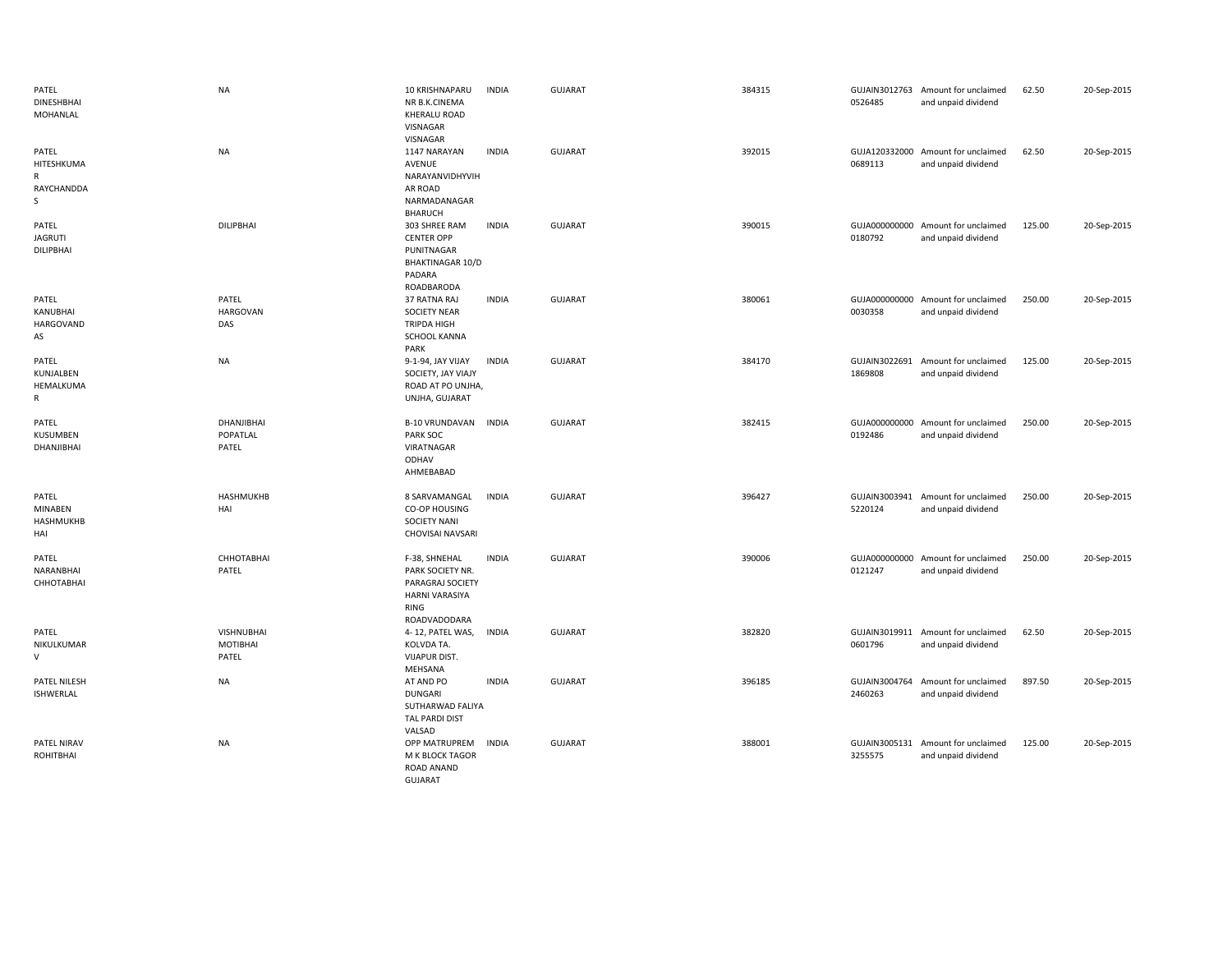| PATEL<br>NIRUBEN<br>RAMESHBHAI           | RAMESHBHAI<br>PATEL | 23 SHIVKRUPA<br><b>INDIA</b><br><b>SOCIETY NEAR</b><br>PURSHOTTAM<br>NAGAR TA SIDHPUR<br>DIST MEHSANA (N<br>GUJ)                      | <b>GUJARAT</b>    | 384170 | 0168638                  | GUJA000000000 Amount for unclaimed<br>and unpaid dividend | 250.00 | 20-Sep-2015 |
|------------------------------------------|---------------------|---------------------------------------------------------------------------------------------------------------------------------------|-------------------|--------|--------------------------|-----------------------------------------------------------|--------|-------------|
| PATEL<br>RAJANKUMAR<br>RAMANLAL          | <b>NA</b>           | AT PO TUNDAV, TA INDIA<br>SIDHPUR, DI<br>MEHSANA, GUJARAT                                                                             | <b>GUJARAT</b>    | 384165 | 0455893                  | GUJAIN3022691 Amount for unclaimed<br>and unpaid dividend | 250.00 | 20-Sep-2015 |
| PATEL SANJAY<br>LALJIBHAI                | <b>NA</b>           | <b>6 B KANAKPARK</b><br><b>INDIA</b><br>SOCIETY MEHSANA<br>MEHSANA<br>MEHSANA                                                         | GUJARAT           | 384002 | GUJAIN3012763<br>0614305 | Amount for unclaimed<br>and unpaid dividend               | 125.00 | 20-Sep-2015 |
| PATEL<br>SUDARSHAN<br><b>JAYANTIBHAI</b> | <b>NA</b>           | <b>INDIA</b><br>AT-PO-RAMPURA<br>TAL-BARDOLI DIST-<br><b>SURAT SURAT</b>                                                              | MAHARASHTRA       | 999999 | 0088613                  | GUJA120344000 Amount for unclaimed<br>and unpaid dividend | 125.00 | 20-Sep-2015 |
| PATWARI<br>JITESH S                      | <b>NA</b>           | HOUSE NO NC 55<br><b>INDIA</b><br>VARDHMAN NAGAR<br>SOUTH TA BHUJ<br>BHUJ                                                             | GUJARAT           | 370001 | 4394708                  | GUJAIN3011512 Amount for unclaimed<br>and unpaid dividend | 50.00  | 20-Sep-2015 |
| PAUL P I                                 | <b>NA</b>           | PYNADATHU HOUSE INDIA<br>PULINAT LAINE<br>PERUMBAVOOR<br>ERNAKULAM DIST                                                               | KERALA            | 683542 | GUJAIN3002391<br>1024895 | Amount for unclaimed<br>and unpaid dividend               | 500.00 | 20-Sep-2015 |
| PAUL RAJ A                               | <b>NA</b>           | INTEGRATED<br><b>INDIA</b><br><b>ENTERPRISES (I)</b><br>LTD. 106 DURGA<br>CHAMBERS IST FLR.<br>18TH JUNE ROAD<br>PANAJI GOA           | GOA               | 403001 | GUJAIN3007571<br>0021057 | Amount for unclaimed<br>and unpaid dividend               | 577.50 | 20-Sep-2015 |
| PAULVANNA<br>NAYAKI M                    | G<br>RAMANATHA<br>N | 32 / 1 MEENAKSHI<br><b>INDIA</b><br><b>ILLAM PATHIRAM</b><br>SOUND STREET<br>ARUPPUKOTTAI<br>MADURAI                                  | <b>TAMIL NADU</b> | 626101 | 1992426                  | GUJAIN3030285 Amount for unclaimed<br>and unpaid dividend | 125.00 | 20-Sep-2015 |
| PAVAN<br><b>KUMAR</b>                    | P V SUBBA<br>RAO    | <b>ROOM NO 117</b><br><b>INDIA</b><br><b>KAPRIGUDDA MENS</b><br><b>HOSTEL MAIN</b><br><b>BLOCK KMC</b><br><b>HOSTELS</b><br>MANGALORE | KARNATAKA         | 575001 | 0149203                  | GUJA000000000 Amount for unclaimed<br>and unpaid dividend | 250.00 | 20-Sep-2015 |
| <b>PAVITRA</b><br>DAHAL                  | <b>NA</b>           | HOUSE NO 131<br><b>INDIA</b><br>SANG ROAD,<br>RAWTEY RUMTEK,<br>RANIPOOL POLICE<br><b>STATION GANGTOK</b>                             | SIKKIM            | 737101 | 3031262                  | GUJAIN3004841 Amount for unclaimed<br>and unpaid dividend | 500.00 | 20-Sep-2015 |
| PAVITRA<br>YADAV                         | RANDHIR<br>YADAV    | <b>INDIA</b><br>772 SECTOR-17<br><b>GURGAON</b>                                                                                       | HARYANA           | 122001 | GUJA000000000<br>0203062 | Amount for unclaimed<br>and unpaid dividend               | 250.00 | 20-Sep-2015 |
| PAWAN<br>AGARWAL                         | C P<br>AGARWAL      | SHETAL BHAWAN W INDIA<br><b>8 PARK STREET</b><br><b>ALPHA</b><br>AUTOMOBILES M I<br><b>ROAD JAIPUR</b>                                | RAJASTHAN         | 302001 | GUJA000000000<br>0011333 | Amount for unclaimed<br>and unpaid dividend               | 250.00 | 20-Sep-2015 |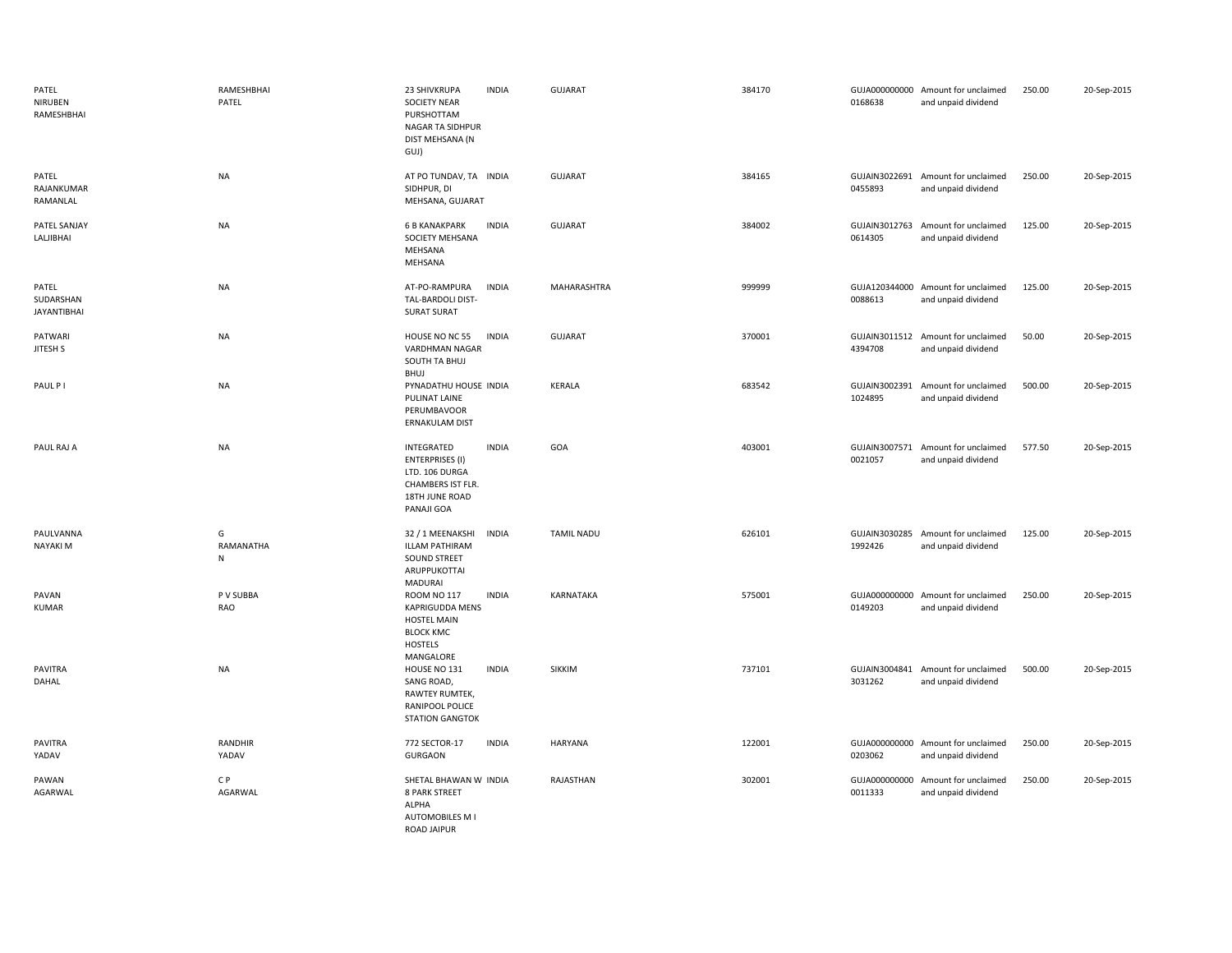| PAWAN<br>AGARWAL                                           | G P<br>AGARWAL                  | 67/4 MADRAS<br>HOUSE 3RD FLOOR<br>DARYA GANJ NEW<br>DELHI                                          | <b>INDIA</b> | DELHI                 | 110002 | 0111500                  | GUJA000000000 Amount for unclaimed<br>and unpaid dividend | 250.00 | 20-Sep-2015 |
|------------------------------------------------------------|---------------------------------|----------------------------------------------------------------------------------------------------|--------------|-----------------------|--------|--------------------------|-----------------------------------------------------------|--------|-------------|
| PAWAN<br><b>KUMAR</b>                                      | <b>DINDAYAL</b><br><b>GUPTA</b> | U P O JHOJHU<br><b>KALAN DISTT</b><br>BHIWANI HARYANA                                              | <b>INDIA</b> | HARYANA               | 123310 | 0068176                  | GUJA000000000 Amount for unclaimed<br>and unpaid dividend | 250.00 | 20-Sep-2015 |
| PAWAN<br><b>KUMAR</b>                                      | <b>JAGAN NATH</b>               | F 98 BALI NAGAR<br>NEW DELHI                                                                       | <b>INDIA</b> | DELHI                 | 110015 | GUJA000000000<br>0067912 | Amount for unclaimed<br>and unpaid dividend               | 250.00 | 20-Sep-2015 |
| PAWAN<br><b>KUMAR</b><br>AGARWAL                           | <b>NA</b>                       | 228 BADA GAMARI INDIA<br>THANA NO-66<br>ADITYAPURSARAIKE<br>LA KHARSAWA<br>JAMSHEDPUR              |              | <b>JHARKHAND</b>      | 831013 | GUJA120191010<br>0534208 | Amount for unclaimed<br>and unpaid dividend               | 417.50 | 20-Sep-2015 |
| PAWAN<br><b>KUMAR</b><br>SARAWGI                           | GANGA<br>PRASAD<br>SARAWGI      | CHUNIHARI TOLA<br>LANE BHAGALPUR<br><b>BIHAR</b>                                                   | <b>INDIA</b> | <b>BIHAR</b>          | 812002 | 0073247                  | GUJAIN3028981 Amount for unclaimed<br>and unpaid dividend | 250.00 | 20-Sep-2015 |
| PAWAN<br><b>KUMAR</b><br>SRIVASTAVA                        | <b>SUNDER LAL</b><br>SRIVASTAVA | AT JSPL POWER<br>PLANT<br>DONGAMAHUA<br>GHARGHODARAIGA<br><b>RH</b>                                | <b>INDIA</b> | CHHATTISGARH          | 496001 | GUJA130414000<br>3922756 | Amount for unclaimed<br>and unpaid dividend               | 50.00  | 20-Sep-2015 |
| PAWAN<br><b>KUMAR VYAS</b>                                 | G C VYAS                        | <b>BALARA GATE</b><br>LACHHMAN GARH<br><b>FATEHPUR SIKAR</b><br>RAJASTHAN                          | <b>INDIA</b> | RAJASTHAN             | 332311 | 0009551                  | GUJA000000000 Amount for unclaimed<br>and unpaid dividend | 250.00 | 20-Sep-2015 |
| PAWAN<br>MEHTA                                             | <b>NA</b>                       | R O FOUR MARLA<br>COLONY<br><b>FATEHABAD DISTT</b><br>FATEHABD<br>FATEHBAD                         | <b>INDIA</b> | HARYANA               | 125050 | 3044211                  | GUJAIN3011512 Amount for unclaimed<br>and unpaid dividend | 250.00 | 20-Sep-2015 |
| PAWAR<br>DATTARAM<br>ATMARAM                               | PAWAR<br>ATMARAM                | C/O PATEL NARSHI<br><b>BHAI PARSOTAM</b><br><b>BHAI PARMER</b><br>FALIYA CHHANI D<br><b>BARODA</b> | <b>INDIA</b> | <b>GUJARAT</b>        | 391740 | GUJA000000000<br>0120433 | Amount for unclaimed<br>and unpaid dividend               | 250.00 | 20-Sep-2015 |
| PAWAR DILIP<br>SUBRAO                                      | <b>NA</b>                       | SIDHESHWAR NEAR INDIA<br><b>DENA BANK</b><br><b>COLONY SAVEDI</b><br><b>ROAD</b><br>AHMEDNAGAR     |              | MAHARASHTRA           | 414001 | 6023304                  | GUJAIN3011271 Amount for unclaimed<br>and unpaid dividend | 250.00 | 20-Sep-2015 |
| PAYAL<br>BALIBHADRAS<br>INH GOHEL                          | <b>B S GOHEL</b>                | 49 RAJSTAMBHA<br>SOCIETY BEHIND<br><b>BARODA SCHOOL</b><br>NR POLO GROUND<br><b>BARODA</b>         | <b>INDIA</b> | <b>GUJARAT</b>        | 390001 | 0137976                  | GUJA000000000 Amount for unclaimed<br>and unpaid dividend | 250.00 | 20-Sep-2015 |
| PAYAL PATEL                                                | SHASHI BHAI                     | 8102 TAKSHSHILA<br>SOCIETY NO 2 NEAR<br>PHOLCHAD PRESS<br>RAJKOT                                   | <b>INDIA</b> | <b>GUJARAT</b>        | 360001 | GUJA000000000<br>0081139 | Amount for unclaimed<br>and unpaid dividend               | 250.00 | 20-Sep-2015 |
| PENTAPATI<br>ANJANEYULU                                    | VENKATA<br><b>REDDY LATE</b>    | D.NO. 8 - 2 - 107 P<br>W MARKET<br>VIZIANAGARAM                                                    | <b>INDIA</b> | <b>ANDHRA PRADESH</b> | 535001 | GUJAIN3023241<br>0008553 | Amount for unclaimed<br>and unpaid dividend               | 125.00 | 20-Sep-2015 |
| PENUBOTHU<br><b>NAGA</b><br>VENKATA<br><b>VIJAYA LAKSH</b> | <b>NA</b>                       | D NO 15--546-68<br>(B) A P HOUSING<br><b>BOARD COLONY</b><br>MACHILIPATNAM                         | <b>INDIA</b> | <b>ANDHRA PRADESH</b> | 521001 | 0034104                  | GUJAIN3013057 Amount for unclaimed<br>and unpaid dividend | 250.00 | 20-Sep-2015 |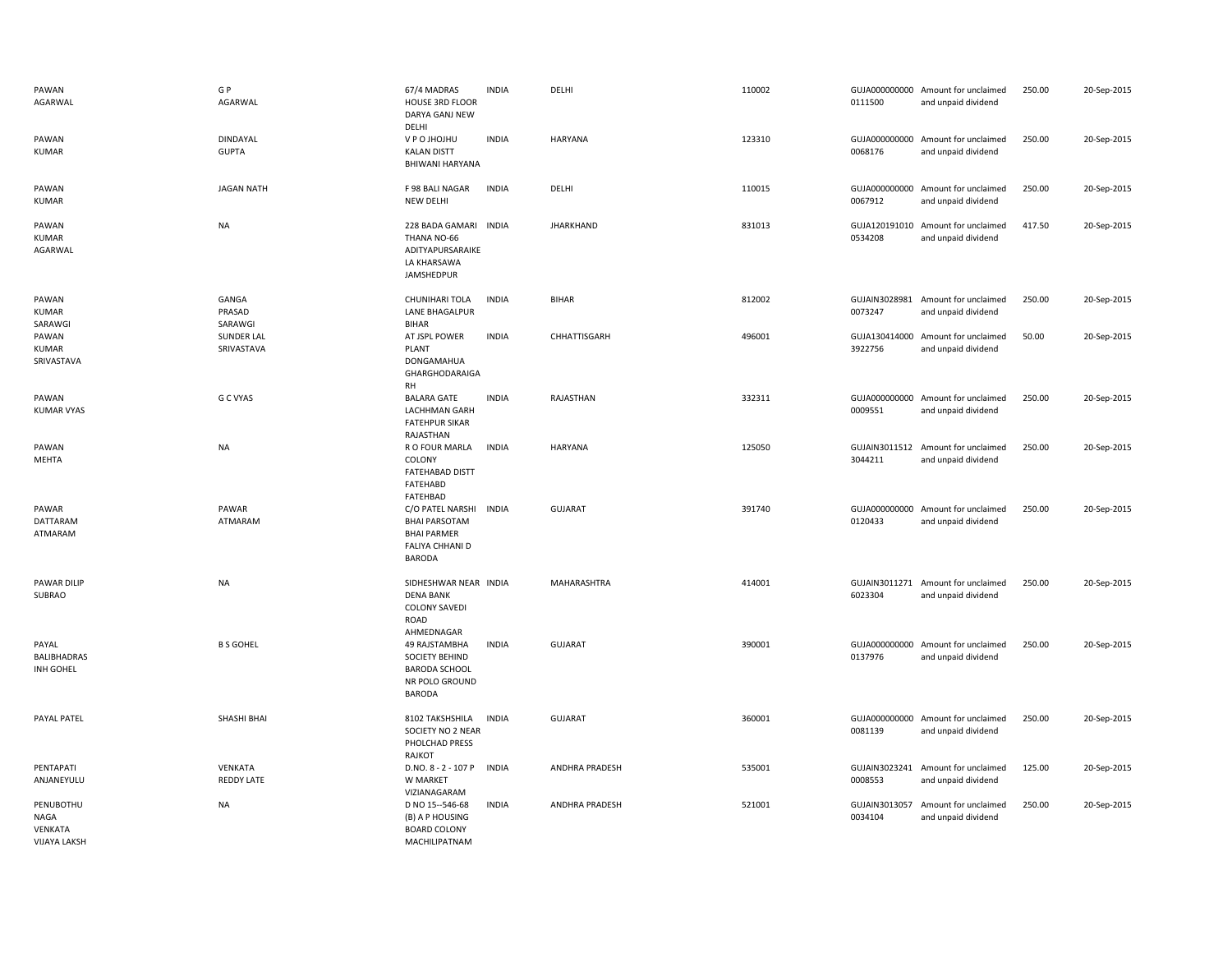| PERAIAHA<br><b>GUPTA</b><br>PALLAPOTHU   | SUBBARAO                   | C/O RAMA MEDICAL INDIA<br><b>DISTRIBUTION &amp; CO</b><br>PARK ROAD<br>VIJAYAWADA                   |              | <b>ANDHRA PRADESH</b> | 520001 | 0098610                  | GUJA000000000 Amount for unclaimed<br>and unpaid dividend | 250.00 | 20-Sep-2015 |
|------------------------------------------|----------------------------|-----------------------------------------------------------------------------------------------------|--------------|-----------------------|--------|--------------------------|-----------------------------------------------------------|--------|-------------|
| Peush Paliwal                            | <b>NA</b>                  | C - 115 Ground<br>Floor Inder Puri<br><b>NEW DELHI</b>                                              | <b>INDIA</b> | DELHI                 | 110012 | 0161209                  | GUJAIN3000951 Amount for unclaimed<br>and unpaid dividend | 250.00 | 20-Sep-2015 |
| PHALGOON V<br>DESAI                      | VASANT<br>DESAI            | 378 SADHNA III RD<br>FLOOR FLAT NO 12<br>LADY JAMSHEDJI<br>ROAD MAHIM<br><b>BOMBAY</b>              | <b>INDIA</b> | MAHARASHTRA           | 400016 | 0166294                  | GUJA000000000 Amount for unclaimed<br>and unpaid dividend | 500.00 | 20-Sep-2015 |
| PHILOMENA<br>ROSARIO                     | R FELIX<br>COSTA           | 361 15 A CROSS II<br>STAGE II PHASE W C<br>R MAHALAXMI<br>LAYOUT<br>BANGALORE                       | <b>INDIA</b> | KARNATAKA             | 560086 | GUJA000000000<br>0110006 | Amount for unclaimed<br>and unpaid dividend               | 375.00 | 20-Sep-2015 |
| PHOOL MANI<br><b>GUPTA</b>               | RAMAKANT<br><b>GUPTA</b>   | 86 MAHAJANI TOLA INDIA<br>ERO ROAD<br>ALLAHABAD UP                                                  |              | <b>UTTAR PRADESH</b>  | 211003 | GUJA000000000<br>0107539 | Amount for unclaimed<br>and unpaid dividend               | 250.00 | 20-Sep-2015 |
| PHTHEN<br>PURACKAL<br>KESAVAN<br>KUTTY   | V RAGHAVAN<br><b>NAIR</b>  | $C/D$ 47 G E B<br><b>COLONY UKAI</b><br><b>SURAT DIST</b>                                           | <b>INDIA</b> | GUJARAT               | 394680 | GUJA000000000<br>0121396 | Amount for unclaimed<br>and unpaid dividend               | 250.00 | 20-Sep-2015 |
| PINKY GULATI                             | RAJANGULAT                 | 48 A DDA FLATS<br><b>GULABI BAGH DELHI</b>                                                          | <b>INDIA</b> | DELHI                 | 110007 | GUJA000000000<br>0058739 | Amount for unclaimed<br>and unpaid dividend               | 250.00 | 20-Sep-2015 |
| <b>PINKY MALIK</b>                       | SATISH<br><b>MALIK</b>     | B 39 C C COLONY<br>OPP RANA PARTAP<br><b>BAGH DELHI</b>                                             | <b>INDIA</b> | DELHI                 | 110007 | GUJA000000000<br>0062649 | Amount for unclaimed<br>and unpaid dividend               | 250.00 | 20-Sep-2015 |
| PITESH<br>THAKKORBHA<br><b>I BHAVSAR</b> | T BHAVSAR                  | <b>DESAI WADIA</b><br>CHIKHA DIST<br><b>BULSAR</b>                                                  | <b>INDIA</b> | <b>GUJARAT</b>        | 396521 | 0156836                  | GUJA000000000 Amount for unclaimed<br>and unpaid dividend | 250.00 | 20-Sep-2015 |
| PIYUSH<br>BABULAL<br>SOMANI              | <b>BABULAL C</b><br>SOMANI | 1/106<br>PARSHVANATH<br>SOCIETY ADJAN<br>PATIYA ADJAN ROAD<br>SURAT                                 | <b>INDIA</b> | <b>GUJARAT</b>        | 395009 | 0048972                  | GUJA000000000 Amount for unclaimed<br>and unpaid dividend | 250.00 | 20-Sep-2015 |
| PIYUSH<br><b>KUMAR</b><br>CHOUDHARY      | <b>NA</b>                  | QRNO-SD-09,S/O<br>SHRI G.P NAMDEO<br>MAIHAR CEMENT,<br><b>STAFF COLONY</b><br>SARLA NAGAR<br>MAIHAR | <b>INDIA</b> | MADHYA PRADESH        | 485772 | 0434819                  | GUJA130193000 Amount for unclaimed<br>and unpaid dividend | 25.00  | 20-Sep-2015 |
| PL<br>Chockalingam                       | <b>NA</b>                  | No 34,<br>Venkatachalam<br>Chettiar Street N<br>Pudur Karaikudi<br>Sivagangai Dist                  | <b>INDIA</b> | <b>TAMIL NADU</b>     | 630001 | 1215409                  | GUJAIN3000951 Amount for unclaimed<br>and unpaid dividend | 125.00 | 20-Sep-2015 |
| PODA VIJAY<br>SEKHAR                     | <b>NA</b>                  | STAFF QRTS HYD<br>PUBLIC SCHOOL<br><b>BEGUMPET</b><br>SECUNDERABAD                                  | <b>INDIA</b> | <b>ANDHRA PRADESH</b> | 500016 | 3253104                  | GUJAIN3003941 Amount for unclaimed<br>and unpaid dividend | 500.00 | 20-Sep-2015 |
| PONNAGANTI<br>SUBBARAO                   | <b>NA</b>                  | 11/38 EG DIST<br>11/38 EG DIST<br>11/38 EG DIST<br>YEDITHA                                          | <b>INDIA</b> | <b>ANDHRA PRADESH</b> | 533234 | 0813679                  | GUJAIN3004411 Amount for unclaimed<br>and unpaid dividend | 125.00 | 20-Sep-2015 |
| POOJA<br>DHOOT                           | <b>NA</b>                  | B 37/54 1 R<br><b>BIRDOPUR</b><br>VARANASI                                                          | <b>INDIA</b> | <b>UTTAR PRADESH</b>  | 221010 | GUJAIN3013301<br>9085918 | Amount for unclaimed<br>and unpaid dividend               | 250.00 | 20-Sep-2015 |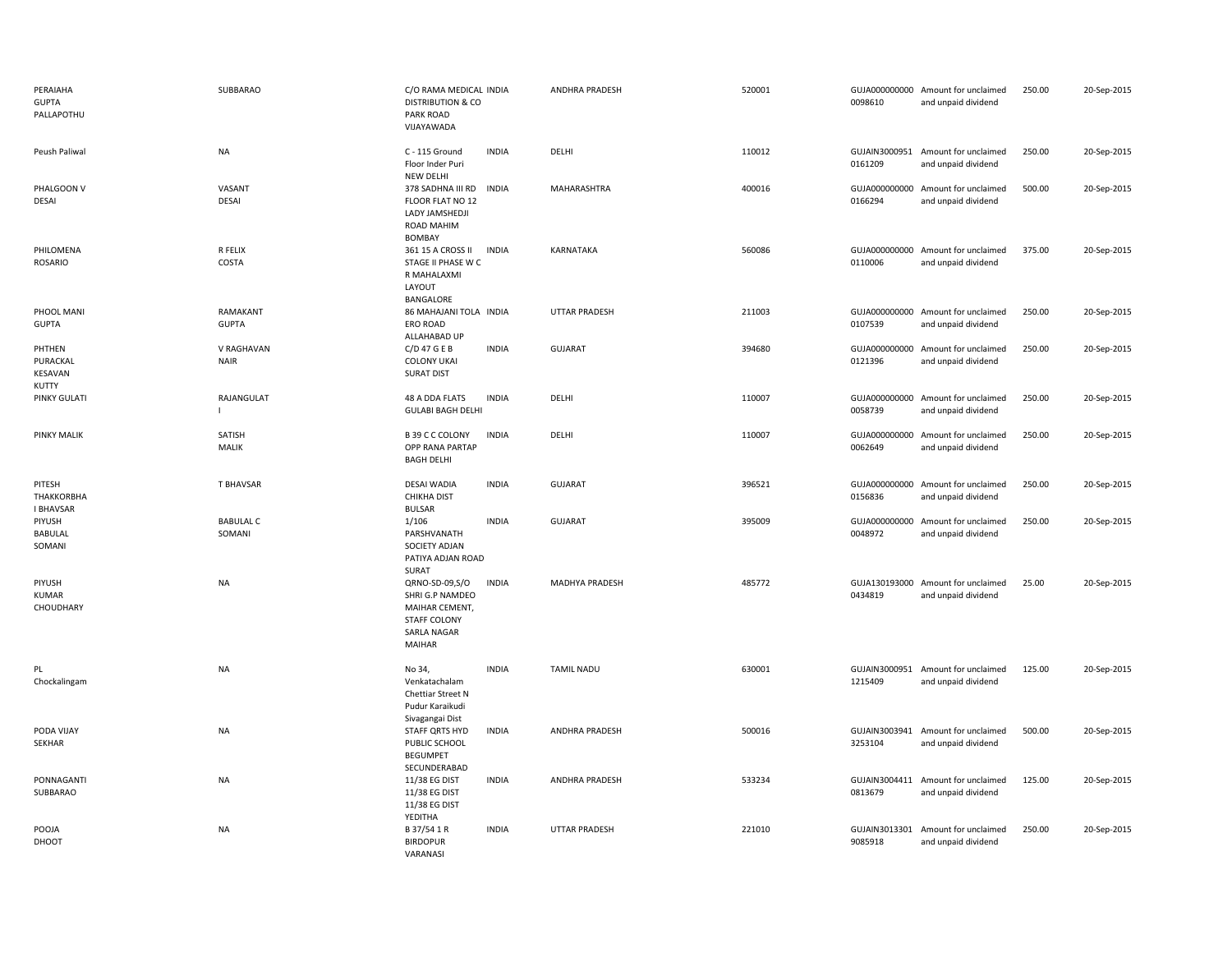| POOJA<br>KATHURIA               | <b>KRISHAN</b><br><b>KUMAR</b>      | H NO 53 SUNAMI<br><b>GATE SANGRUR</b>                                               | <b>INDIA</b> | PUNJAB               | 148001 | 0013059                  | GUJA000000000 Amount for unclaimed<br>and unpaid dividend | 250.00 | 20-Sep-2015 |
|---------------------------------|-------------------------------------|-------------------------------------------------------------------------------------|--------------|----------------------|--------|--------------------------|-----------------------------------------------------------|--------|-------------|
| POOJA<br>MAHENDRA<br>VITHALANI  | <b>MAHENDRA</b>                     | C/O VIPUL<br><b>ENTERPRISE SHARE</b><br>& STOCK BROKER<br>SATTA<br>BAZARVERAVAL     | <b>INDIA</b> | <b>GUJARAT</b>       | 362265 | 0170434                  | GUJA000000000 Amount for unclaimed<br>and unpaid dividend | 250.00 | 20-Sep-2015 |
| POOJA<br>RASTOGI                | SUDHISH<br><b>KUMAR</b>             | C/O SHASHI<br>SHEKHAR HALDUR<br><b>BIJNOR U P</b>                                   | <b>INDIA</b> | UTTAR PRADESH        | 246726 | 0063975                  | GUJA000000000 Amount for unclaimed<br>and unpaid dividend | 250.00 | 20-Sep-2015 |
| POOJA<br>RAWAT                  | NA                                  | M-225 GAUTAM<br><b>NAGAR BHOPAL</b>                                                 | <b>INDIA</b> | MADHYA PRADESH       | 462023 | 0263242                  | GUJA120107000 Amount for unclaimed<br>and unpaid dividend | 162.50 | 20-Sep-2015 |
| POONAM<br>AGRAWAL               | S AGRAWAL<br><b>HOUSE LADY</b>      | C/O NAWAL<br><b>MAHESHWARI</b><br>MAHESH GHEE<br>KHURJA                             | <b>INDIA</b> | <b>UTTAR PRADESH</b> | 203131 | 0154245                  | GUJA000000000 Amount for unclaimed<br>and unpaid dividend | 250.00 | 20-Sep-2015 |
| POONAM<br>ANEJA                 | <b>RAVINDER</b><br>ANEJA            | C/O K K ANEJA<br><b>BAGH JHANDA</b><br><b>SINGH MAJITH</b><br><b>MANDI AMRITSAR</b> | <b>INDIA</b> | PUNJAB               | 143001 | 0132042                  | GUJAIN3004764 Amount for unclaimed<br>and unpaid dividend | 257.50 | 20-Sep-2015 |
| POONAM<br>BHARTIYA              | <b>NA</b>                           | 7/C, NEAR DADA<br>VAIDHYA HIGHER<br>SECONDARY<br>GANGANAGAR<br><b>CURTI PONDA</b>   | <b>INDIA</b> | GOA                  | 403401 | 0147431                  | GUJA120230000 Amount for unclaimed<br>and unpaid dividend | 62.50  | 20-Sep-2015 |
| POONAM J<br>SINGH               | <b>NA</b>                           | C2/201, SAMTA<br>SOCIETY P.O. T.B.<br>SANATORIUM<br>VADODARA                        | <b>INDIA</b> | <b>GUJARAT</b>       | 390021 | GUJA000000000<br>0124699 | Amount for unclaimed<br>and unpaid dividend               | 500.00 | 20-Sep-2015 |
| POONAM K<br>ZAVERI              | <b>KIRIT KUMAR</b><br>V ZAVERI      | 101 THACKERS<br>APPTS JUHU GALI<br>ANDHERI W<br><b>BOMBAY</b>                       | <b>INDIA</b> | MAHARASHTRA          | 400058 | 0104031                  | GUJA000000000 Amount for unclaimed<br>and unpaid dividend | 250.00 | 20-Sep-2015 |
| POONAM M<br>PANICKER            | MADHUSUDA<br><b>NAN</b><br>PANICKER | FLAT 23, CAPITAL<br>GARDENS<br><b>GURUVAYOOR</b><br><b>ROAD THRISSUR</b><br>KERALA  | <b>INDIA</b> | KERALA               | 680002 | 0713832                  | GUJAIN3016374 Amount for unclaimed<br>and unpaid dividend | 250.00 | 20-Sep-2015 |
| POONAM<br>MITTAL                | A K MITTAL                          | <b>B K 35-36 BHOLA</b><br><b>NATH NAGAR</b><br>SHAHADARA DELHI                      | <b>INDIA</b> | DELHI                | 110032 | 0169185                  | GUJA000000000 Amount for unclaimed<br>and unpaid dividend | 250.00 | 20-Sep-2015 |
| POONAM<br>SINGH                 | KALYAN<br>SINGH                     | <b>B 296 PATEL NAGAR INDIA</b><br>II GHAZIABAD(UP)                                  |              | UTTAR PRADESH        | 201001 | 0163848                  | GUJA000000000 Amount for unclaimed<br>and unpaid dividend | 250.00 | 20-Sep-2015 |
| POPATLAL D<br>MATALIA           | <b>DHARSHI</b><br>RETD              | 2 STAR SHOPPING<br><b>CENTRE 1ST FLOOR</b><br>20 NEW JAGNATH<br>RAJKOT              | <b>INDIA</b> | GUJARAT              | 360001 | 0081909                  | GUJA000000000 Amount for unclaimed<br>and unpaid dividend | 250.00 | 20-Sep-2015 |
| POPATLAL<br>SHAH                | RAMCHAND<br>SHAH                    | 12 MAHAVIR BLDG<br>NO 2 BHANDARKAR<br>ROAD MATUNGA<br><b>BOMBAY</b>                 | INDIA        | MAHARASHTRA          | 400019 | 0095422                  | GUJA000000000 Amount for unclaimed<br>and unpaid dividend | 250.00 | 20-Sep-2015 |
| POTHARAJU<br>NAIDU<br>ADDEPALLI | VENKATA<br>SUBBARAO<br>ADDEPALLI    | SUBBARAOPET<br>TADEPALLIGUDAN A<br>Þ                                                | <b>INDIA</b> | ANDHRA PRADESH       | 534101 | 0098422                  | GUJA000000000 Amount for unclaimed<br>and unpaid dividend | 250.00 | 20-Sep-2015 |
| PRABH JOT<br>SINGH              | SATPAL<br>SINGH                     | <b>6 JAIN GURUKUL</b><br><b>STATION ROAD</b><br>CHITTORGARH                         | <b>INDIA</b> | RAJASTHAN            | 312001 | GUJA000000000<br>0010485 | Amount for unclaimed<br>and unpaid dividend               | 250.00 | 20-Sep-2015 |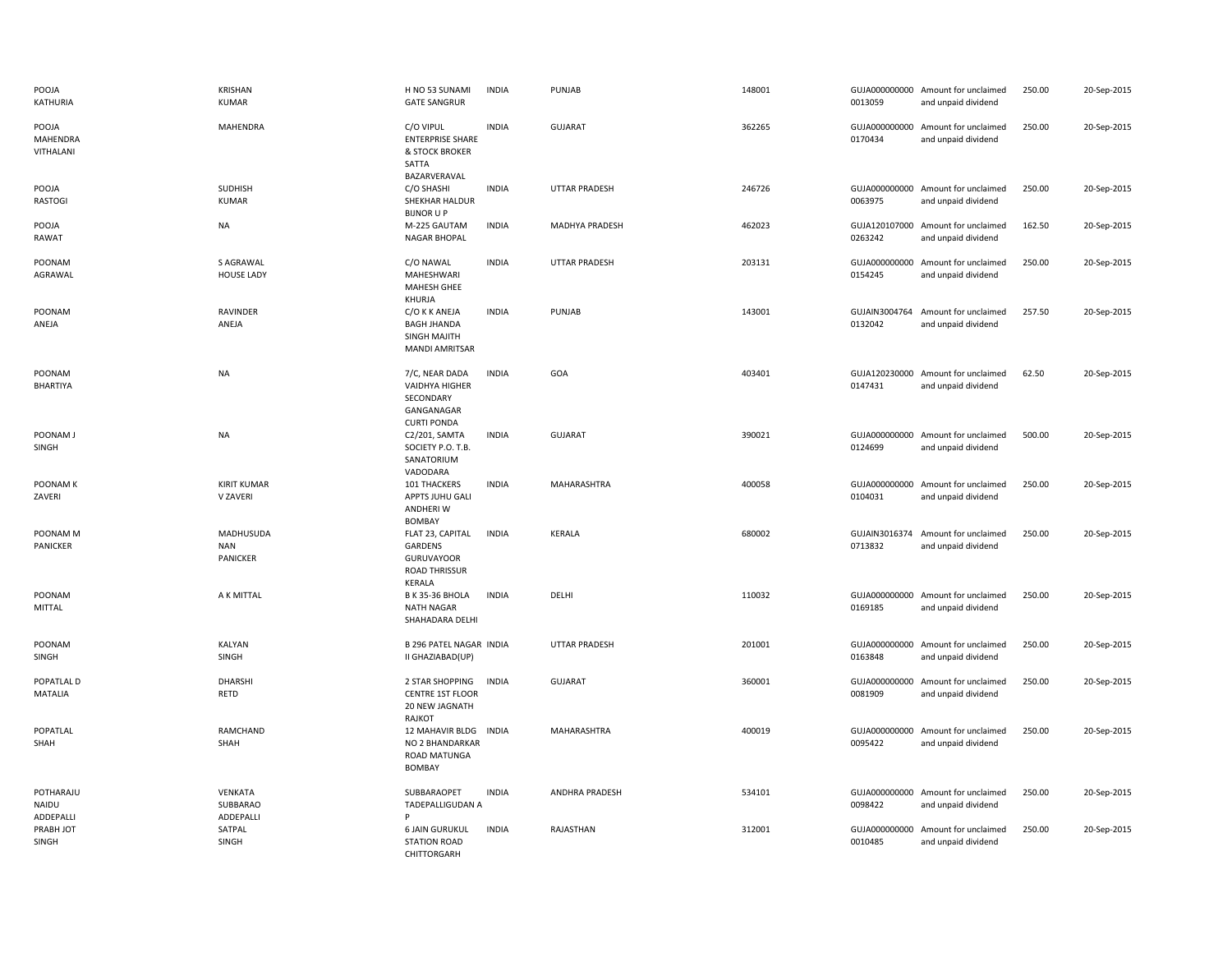| PRABHA<br>AGRAWAL                        | <b>JAYANT</b><br><b>KUMAR</b><br>AGRAWAL | 278 H I G SN<br>SCHEME NO 54<br><b>VIJAY NAGAR</b><br><b>INDORE M P</b>                        | <b>INDIA</b> | MADHYA PRADESH        | 452008 | 0105162                  | GUJA000000000 Amount for unclaimed<br>and unpaid dividend | 250.00  | 20-Sep-2015 |
|------------------------------------------|------------------------------------------|------------------------------------------------------------------------------------------------|--------------|-----------------------|--------|--------------------------|-----------------------------------------------------------|---------|-------------|
| PRABHA<br><b>KARAN PILLAI</b>            | <b>K K KURUA</b>                         | C-2245 SUSHANT<br>LOK GURGAON                                                                  | <b>INDIA</b> | HARYANA               | 122002 | 0068597                  | GUJA120175000 Amount for unclaimed<br>and unpaid dividend | 225.00  | 20-Sep-2015 |
| PRABHA M L<br>R                          | NAGESWARA<br>RAO                         | ARUNA AGENCIES<br>11-33-66 PARK<br>ROAD VIJAYAWADA                                             | <b>INDIA</b> | <b>ANDHRA PRADESH</b> | 520001 | GUJA000000000<br>0098304 | Amount for unclaimed<br>and unpaid dividend               | 250.00  | 20-Sep-2015 |
| PRABHA<br>SHEKAR                         | SELF<br>EMPLOYED                         | NO 9 11TH CROSS<br><b>IIND FLR</b><br>SAMPANGIRAM<br>NAGAR BANGALORE                           | <b>INDIA</b> | KARNATAKA             | 560027 | 0132550                  | GUJA000000000 Amount for unclaimed<br>and unpaid dividend | 250.00  | 20-Sep-2015 |
| PRABHA V<br>VASOYA                       | V D VASOYA<br>H HOLD                     | <b>SMITA RAMPARK</b><br><b>MAIN ROAD</b><br>KALAVAD ROAD<br>RAJKOT                             | <b>INDIA</b> | <b>GUJARAT</b>        | 360005 | 0143836                  | GUJA000000000 Amount for unclaimed<br>and unpaid dividend | 250.00  | 20-Sep-2015 |
| PRABHABEN<br>PRABHUDAS<br>PATEL          | PRABHUDAS                                | 8-A VRUNDAVAN<br><b>APPT 2 JAGNATH</b><br>RAJKOT                                               | <b>INDIA</b> | MAHARASHTRA           | 999999 | 0019134                  | GUJA120180000 Amount for unclaimed<br>and unpaid dividend | 250.00  | 20-Sep-2015 |
| PRABHAKAR                                | NA                                       | VILL-PINDORIA POST- INDIA<br>PINDORIA.<br>AMBEDKAR NAGAR                                       |              | <b>UTTAR PRADESH</b>  | 224122 | 0306367                  | GUJA120186000 Amount for unclaimed<br>and unpaid dividend | 1250.00 | 20-Sep-2015 |
| PRABHAKAR<br>ANCHAN                      | SHRINIWAS<br>ANCHAN                      | 504 A ABHIREKHA<br><b>MATHRADAS EXTN</b><br>RD KANDIVILI W<br><b>BOMBAY</b>                    | <b>INDIA</b> | MAHARASHTRA           | 400067 | 0064236                  | GUJA000000000 Amount for unclaimed<br>and unpaid dividend | 250.00  | 20-Sep-2015 |
| PRABHAKAR<br>DEVADASA<br>MALLYA          | PUTTUR<br>DEVADASA<br>MALLYA             | 883 1ST FLOOR<br>11TH CROSS 23RD<br>MAIN 2ND PHASE J<br>P NAGAR<br>BANGALORE                   | <b>INDIA</b> | KARNATAKA             | 560078 | 0317513                  | GUJA000000000 Amount for unclaimed<br>and unpaid dividend | 375.00  | 20-Sep-2015 |
| PRABHAKAR<br>MAHARUDRA<br>NADKARNI       | M NADKARNI                               | 12 SANDESH PLOT<br>NO 203-A 28TH<br><b>ROAD TPS III</b><br><b>BANDRA WEST</b><br><b>BOMBAY</b> | <b>INDIA</b> | MAHARASHTRA           | 400050 | 0138692                  | GUJA000000000 Amount for unclaimed<br>and unpaid dividend | 250.00  | 20-Sep-2015 |
| PRABHAKARA<br>REDDY GIDI<br>PALLI        | <b>G RAMA</b><br><b>KRISHNA</b><br>REDDY | 18702/1<br>NALLAKUNTA<br>ANDHRA BANK<br>VIDYANAGER<br>HYDERABAD                                | <b>INDIA</b> | <b>ANDHRA PRADESH</b> | 500044 | 0006433                  | GUJA000000000 Amount for unclaimed<br>and unpaid dividend | 250.00  | 20-Sep-2015 |
| PRABHASH<br>CHANDRA<br>JAIN              | S S JAIN                                 | 477 BISAT KHANA<br>MAINPURI                                                                    | <b>INDIA</b> | <b>UTTAR PRADESH</b>  | 205001 | 0153063                  | GUJA000000000 Amount for unclaimed<br>and unpaid dividend | 500.00  | 20-Sep-2015 |
| PRABHASH<br><b>KUMAR</b><br><b>TARUN</b> | <b>BAJRANG</b><br>PRASAD<br>SHUKLA       | <b>CHATA CHAWK</b><br>SHUKLA MARKET<br>MUZAFFARPUR                                             | <b>INDIA</b> | <b>BIHAR</b>          | 842001 | 1010649                  | GUJAIN3030285 Amount for unclaimed<br>and unpaid dividend | 125.00  | 20-Sep-2015 |
| PRABHAT BAJ                              | <b>DOULAT</b><br><b>KUMAR</b>            | LUHADIYA CUTPICE INDIA<br>CENTRE RAM PURA<br><b>BAZAR KOTA RAJ</b>                             |              | RAJASTHAN             | 324006 | 0071573                  | GUJA000000000 Amount for unclaimed<br>and unpaid dividend | 250.00  | 20-Sep-2015 |
| PRABHAT<br>CHATURVEDI                    | MOTILAL<br>CHATURVEDI                    | 411 E MILTON APPT INDIA<br>JUHU TARA ROAD<br><b>BOMBAY</b>                                     |              | MAHARASHTRA           | 400049 | GUJA000000000<br>0096764 | Amount for unclaimed<br>and unpaid dividend               | 250.00  | 20-Sep-2015 |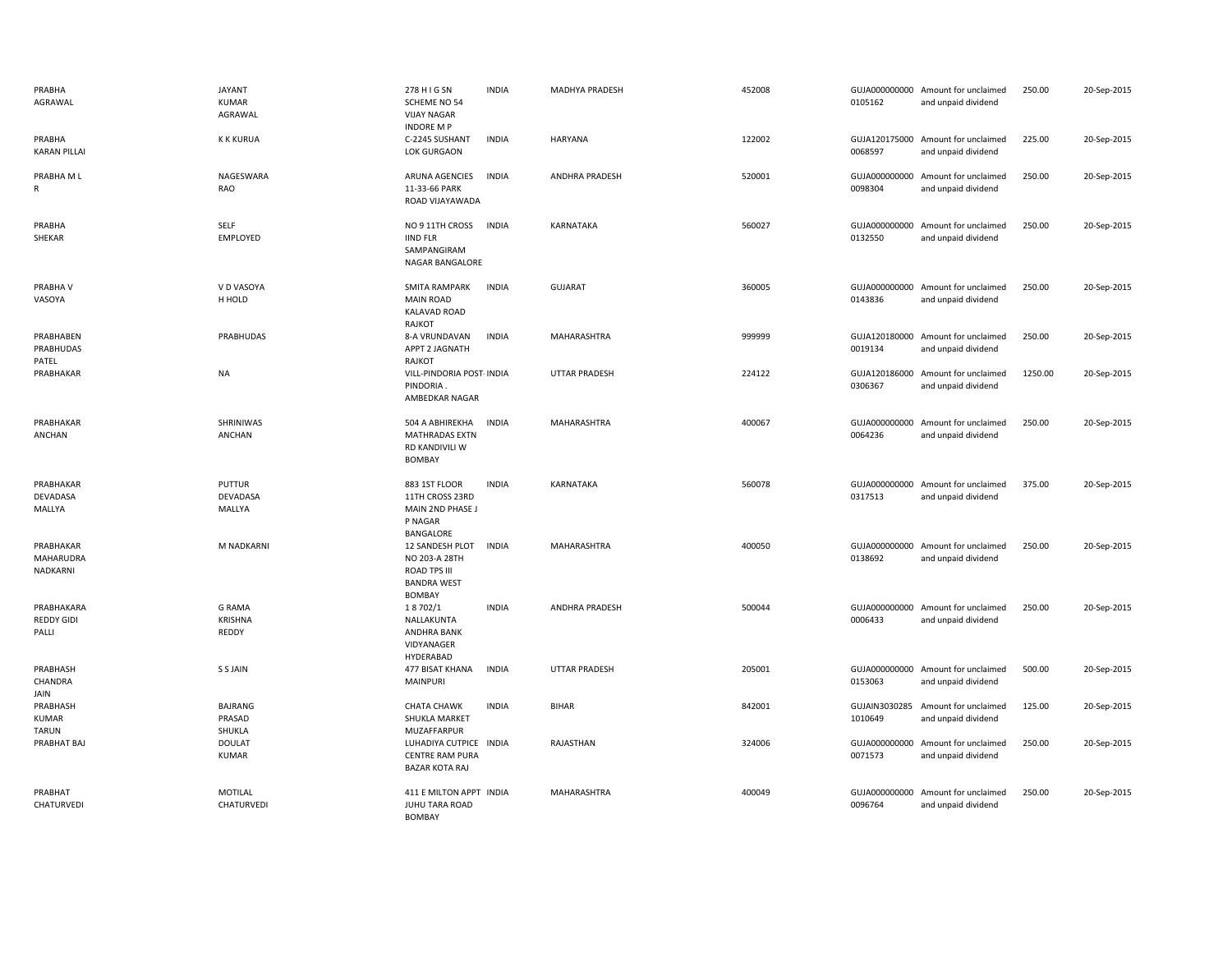| PRABHAT<br>KUMAR<br>RASTOGI           | <b>NA</b>                    | D 59/1 E<br>RATHYAYRA<br>VARANASI<br>VARANASI                                              | <b>INDIA</b> | <b>UTTAR PRADESH</b> | 221010 | 3326940                  | GUJAIN3008881 Amount for unclaimed<br>and unpaid dividend | 250.00 | 20-Sep-2015 |
|---------------------------------------|------------------------------|--------------------------------------------------------------------------------------------|--------------|----------------------|--------|--------------------------|-----------------------------------------------------------|--------|-------------|
| PRABHAT<br>SINGH                      | PRATAP<br>SINGH<br>NIGAM     | LALA KA NAGALA<br><b>HATHRAS ALIGARH</b><br>UP                                             | <b>INDIA</b> | UTTAR PRADESH        | 204101 | 0022773                  | GUJA000000000 Amount for unclaimed<br>and unpaid dividend | 375.00 | 20-Sep-2015 |
| PRABHAVATI<br>PAWAR                   | MADANLAL<br>PAWAR            | 142F BHULESHWAR INDIA<br>RD LALBAWAHAVELI<br>4TH RN 71 72<br><b>BOMBAY</b>                 |              | MAHARASHTRA          | 400002 | GUJA000000000<br>0043743 | Amount for unclaimed<br>and unpaid dividend               | 250.00 | 20-Sep-2015 |
| PRABHU<br><b>DAYAL GUPTA</b>          | P K GUPTA                    | 90 B D J RD PO<br><b>BHADHAKALI DIST</b><br>HOOGHLY W B                                    | <b>INDIA</b> | <b>WEST BENGAL</b>   | 712232 | 0110528                  | GUJA000000000 Amount for unclaimed<br>and unpaid dividend | 250.00 | 20-Sep-2015 |
| PRABHU<br>DAYAL<br><b>MATHUR</b>      | R D MATHUR                   | <b>B-47 ARUNACHAL</b><br>SOICETY<br>SUBHANPURA<br>VADODARAGUJ                              | <b>INDIA</b> | <b>GUJARAT</b>       | 390023 | 0205133                  | GUJA000000000 Amount for unclaimed<br>and unpaid dividend | 125.00 | 20-Sep-2015 |
| PRABHU<br>DAYAL<br>SHARMA             | NARAYANLAL<br>SHARMA<br>RETD | <b>NEAR WATER</b><br><b>WORKS OFFICE</b><br><b>BARLA BAS</b><br>RAJGARH ALWAR<br>RAJASTHAN | <b>INDIA</b> | RAJASTHAN            | 301408 | 0011264                  | GUJA000000000 Amount for unclaimed<br>and unpaid dividend | 250.00 | 20-Sep-2015 |
| PRABHU<br>FAKIRAPPA<br><b>JAMBAGI</b> | NA                           | AT POST BEWOOR<br><b>DIST BAGALKOT</b><br><b>BAGALKOT</b>                                  | <b>INDIA</b> | KARNATAKA            | 587115 | 0972441                  | GUJA120132000 Amount for unclaimed<br>and unpaid dividend | 125.00 | 20-Sep-2015 |
| PRABHU RAM<br><b>DUKIA</b>            | CHOKHARAM                    | 72 VEERDURGADAS INDIA<br><b>NAGAR PALI</b><br><b>MARWAR</b>                                |              | RAJASTHAN            | 306401 | 0095768                  | GUJA000000000 Amount for unclaimed<br>and unpaid dividend | 250.00 | 20-Sep-2015 |
| PRACHALA<br><b>GUPTA</b>              | A K GUPTA                    | 544A GALI SHIV<br><b>MANDIR KATRA</b><br><b>NEEL CHANDNI</b><br><b>CHOWK DELHI</b>         | <b>INDIA</b> | DELHI                | 110006 | 0156653                  | GUJA000000000 Amount for unclaimed<br>and unpaid dividend | 250.00 | 20-Sep-2015 |
| PRADEEP<br>AGARWAL                    | <b>NA</b>                    | WA 11,1ST FLOOR, INDIA<br><b>INSIDE STREET</b><br>SHAKARPUR DELHI                          |              | DELHI                | 110092 | GUJAIN3000111<br>0474963 | Amount for unclaimed<br>and unpaid dividend               | 375.00 | 20-Sep-2015 |
| PRADEEP<br>CHAUDHARI                  | R R<br>CHAUDHARI             | 2403 SECTOR 38 C<br>CHANDIGARH                                                             | <b>INDIA</b> | CHANDIGARH           | 160015 | 0005228                  | GUJA000000000 Amount for unclaimed<br>and unpaid dividend | 250.00 | 20-Sep-2015 |
| PRADEEP JAIN                          | S C JAIN                     | SOBHAG MAL &<br>SONS CLOTH<br><b>MERCHANT SADAR</b><br><b>BAZAR BARANRAJ</b>               | <b>INDIA</b> | RAJASTHAN            | 325205 | 0205118                  | GUJA000000000 Amount for unclaimed<br>and unpaid dividend | 250.00 | 20-Sep-2015 |
| PRADEEP<br>KUMAR                      | <b>MULKH RAJ</b>             | HNOT3/305 RSD INDIA<br>COLONY<br>SHAHPURKANDI<br><b>TOWNSHIP TEH</b><br>PATHANKOT          |              | PUNJAB               | 145029 | 0011483                  | GUJA000000000 Amount for unclaimed<br>and unpaid dividend | 250.00 | 20-Sep-2015 |
| PRADEEP<br><b>KUMAR</b>               | OM PRAKESH<br>AGARWAL        | 434 CIVIL LINES<br><b>BULANDSAHAR U P</b>                                                  | <b>INDIA</b> | <b>UTTAR PRADESH</b> | 203001 | 0097822                  | GUJA000000000 Amount for unclaimed<br>and unpaid dividend | 250.00 | 20-Sep-2015 |
| PRADEEP<br>KUMAR                      | LATE<br>GURNAMAL             | 564/2 GURUNANAK INDIA<br>NAGAR ALAMBAGH<br>LUCKNOW                                         |              | <b>UTTAR PRADESH</b> | 226005 | GUJA000000000<br>0169620 | Amount for unclaimed<br>and unpaid dividend               | 500.00 | 20-Sep-2015 |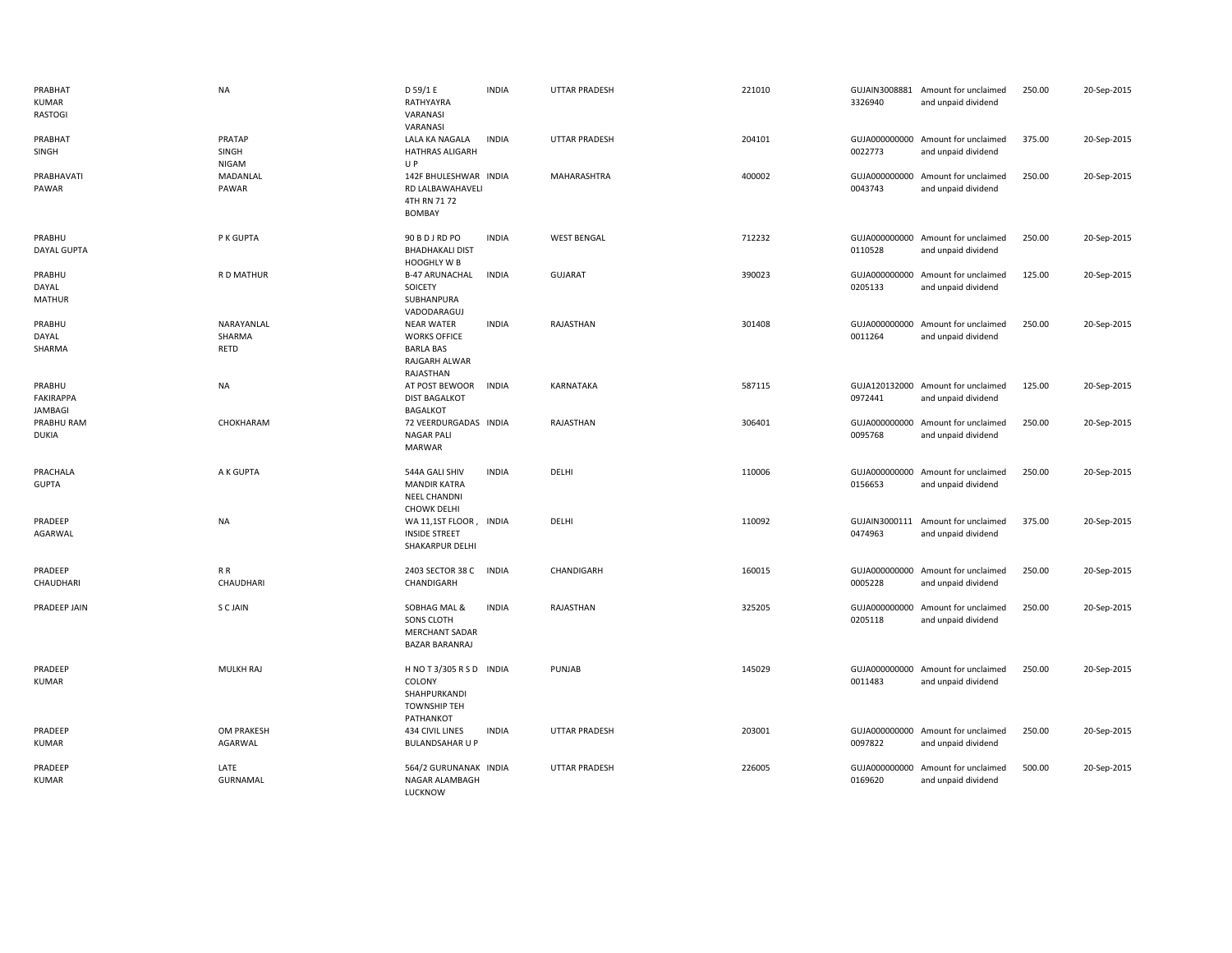| PRADEEP<br>KUMAR<br>AGARWAL             | <b>RAM AVTAR</b><br>AGRAWAL        | PLOT NO 30 ROOP<br>NAGAR I ST NEAR<br>MAHESH NAGAR<br>RAILWAY CROSSING<br>GOPALPURA<br>ROADJAIPUR (RAJ) | <b>INDIA</b> | RAJASTHAN          | 302015 | 0071921                  | GUJA000000000 Amount for unclaimed<br>and unpaid dividend | 250.00  | 20-Sep-2015 |
|-----------------------------------------|------------------------------------|---------------------------------------------------------------------------------------------------------|--------------|--------------------|--------|--------------------------|-----------------------------------------------------------|---------|-------------|
| PRADEEP<br><b>KUMAR</b><br>BANKA        | <b>BAIJNATH RD</b><br><b>BANKA</b> | C/O AUTO<br>SYNDICATE<br>RAGHUBANSH<br>ROAD<br>MUZAFFARPUR(BIH<br>AR)                                   | <b>INDIA</b> | <b>BIHAR</b>       | 842001 | 0164594                  | GUJA000000000 Amount for unclaimed<br>and unpaid dividend | 2.50    | 20-Sep-2015 |
| PRADEEP<br><b>KUMAR</b><br>CHAMARIA     | <b>NA</b>                          | HOUSING COLONY INDIA<br>HIG-59 DHANBAD<br><b>JHARKHAND</b>                                              |              | <b>JHARKHAND</b>   | 826001 | 6686573                  | GUJAIN3011271 Amount for unclaimed<br>and unpaid dividend | 250.00  | 20-Sep-2015 |
| PRADEEP<br><b>KUMAR JAIN</b>            | DHANVENDR<br>A BAHADUR<br>JAIN     | CAPITAL FEEDS AND INDIA<br>CONCENTRATES<br>KHOYATHONG<br>ROAD IMPHAL<br>MANIPUR                         |              | MANIPUR            | 795001 | 0105081                  | GUJA000000000 Amount for unclaimed<br>and unpaid dividend | 250.00  | 20-Sep-2015 |
| PRADEEP<br><b>KUMAR JAIN</b>            | LATE SH<br>PREM CHAND<br>JAIN      | 4742 LAXMI BAZAR INDIA<br><b>CLOTH MARKET</b><br>DELHI                                                  |              | DELHI              | 110006 | 0016175                  | GUJA000000000 Amount for unclaimed<br>and unpaid dividend | 250.00  | 20-Sep-2015 |
| PRADEEP<br>KUMAR<br>KUSHWAHA            | <b>NA</b>                          | SA 18/73 A K<br>NAKKHIGHAT<br><b>SARANG TALAB</b><br>PANDEYPUR<br>VARANASI                              | <b>INDIA</b> | UTTAR PRADESH      | 221002 | 3320618                  | GUJAIN3002141 Amount for unclaimed<br>and unpaid dividend | 1500.00 | 20-Sep-2015 |
| PRADEEP<br><b>KUMAR MALI</b>            | <b>NA</b>                          | SANKAT MOCHAN<br>MIRZAPUR                                                                               | <b>INDIA</b> | UTTAR PRADESH      | 231001 | 1742452                  | GUJA120109000 Amount for unclaimed<br>and unpaid dividend | 500.00  | 20-Sep-2015 |
| PRADEEP<br><b>KUMAR</b><br><b>MISRA</b> | CHINTAMANI<br><b>MISRA</b>         | SENIOR<br>SUPERITENDENT<br>CENTRAL JAIL AGRA<br>U.P                                                     | <b>INDIA</b> | UTTAR PRADESH      | 282002 | 0169297                  | GUJA000000000 Amount for unclaimed<br>and unpaid dividend | 250.00  | 20-Sep-2015 |
| PRADEEP<br>KUMAR<br>SHARMA              | V P SHARMA                         | 59 SOUTH<br>ANARKALI P O<br><b>KRISHNA NAGAR</b><br>DELHI                                               | <b>INDIA</b> | DELHI              | 110051 | GUJA000000000<br>0067501 | Amount for unclaimed<br>and unpaid dividend               | 250.00  | 20-Sep-2015 |
| PRADEEP<br>KUMAR<br>SHARMA              | LATE SH<br>DAWARKANA<br>TH         | MY SHOP PAONA<br><b>BAZAR IMPHAL</b>                                                                    | <b>INDIA</b> | <b>MANIPUR</b>     | 795001 | 0006832                  | GUJA000000000 Amount for unclaimed<br>and unpaid dividend | 250.00  | 20-Sep-2015 |
| PRADEEP<br>SARAYAN                      | <b>DEBI PRASAD</b><br>SARAYAN      | MG ROAD<br>RANIGANJ                                                                                     | <b>INDIA</b> | <b>WEST BENGAL</b> | 713347 | 0052630                  | GUJA000000000 Amount for unclaimed<br>and unpaid dividend | 250.00  | 20-Sep-2015 |
| PRADIP A<br><b>DOSHI</b>                | AMRITLAL                           | 122 PANORAMA<br>COMPLEX C/O<br>VAJRA BEARING<br>LIMITED R C DUTT<br>ROAD<br>ALKAPURIVADODAR<br>Α        | <b>INDIA</b> | GUJARAT            | 390005 | GUJA000000000<br>0176753 | Amount for unclaimed<br>and unpaid dividend               | 500.00  | 20-Sep-2015 |
| PRADIP C<br>BARBHAYA                    | CHIMANLAL                          | OPP KARMAN PARA, INDIA<br><b>BANSIDHAR PARK,</b><br>J.P.I, SURENDRA<br>NAGAR.                           |              | GUJARAT            | 363001 | 0099608                  | GUJA000000000 Amount for unclaimed<br>and unpaid dividend | 250.00  | 20-Sep-2015 |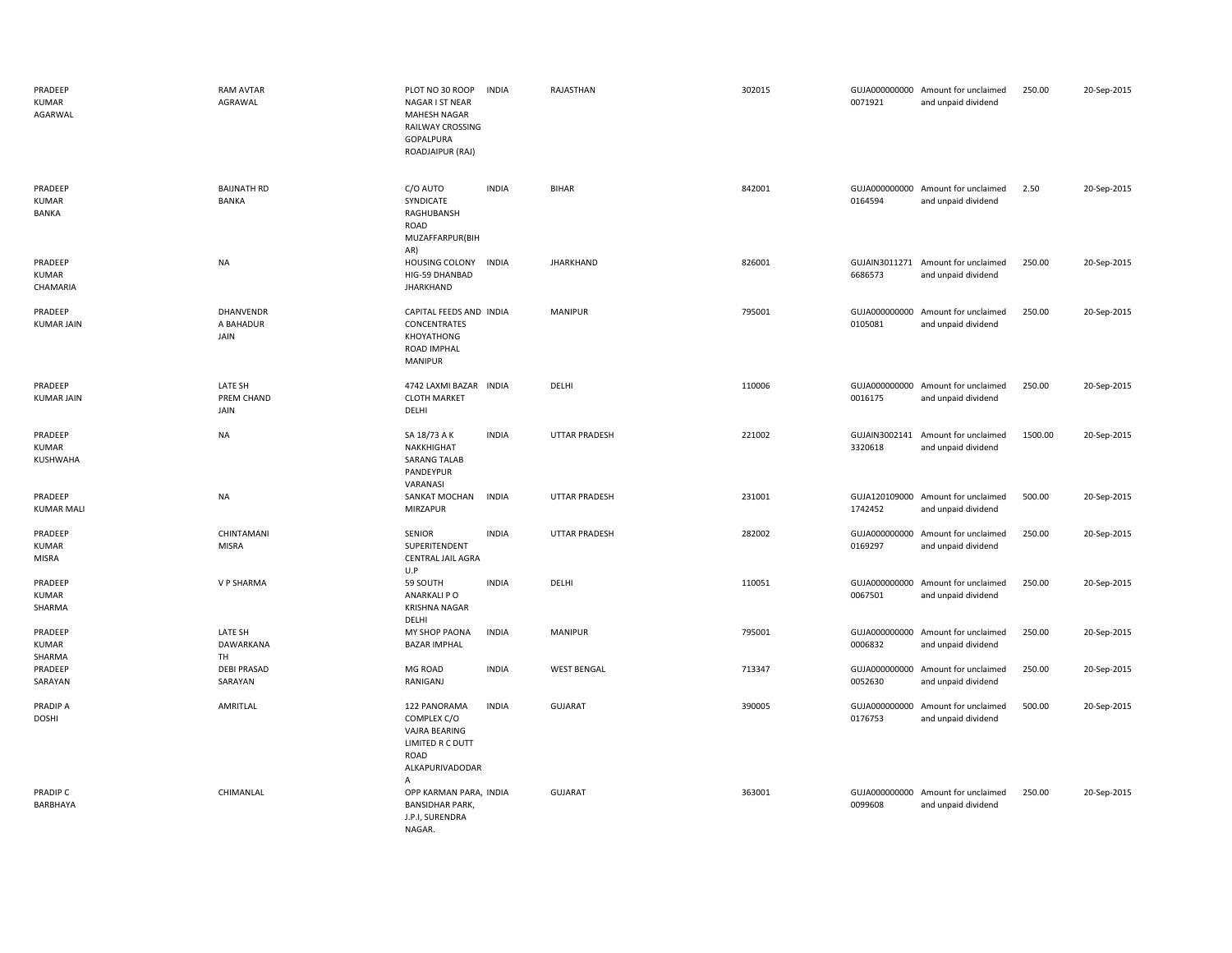| PRADIP<br>CHAKRABORT<br>Y       | K M<br><b>CHAKRABOR</b><br>TY   | 89/2 L N ROAD PO<br><b>INDIA</b><br>RABINDRA NAGAR<br>CALCUTTA                                                               | <b>WEST BENGAL</b> | 700065 | 0156456                  | GUJA000000000 Amount for unclaimed<br>and unpaid dividend | 250.00 | 20-Sep-2015 |
|---------------------------------|---------------------------------|------------------------------------------------------------------------------------------------------------------------------|--------------------|--------|--------------------------|-----------------------------------------------------------|--------|-------------|
| PRADIP KANTI<br><b>MISRA</b>    | <b>NA</b>                       | GF-1/55 ,GOLMURI INDIA<br><b>FLAT GOLMURI</b><br>JAMSHEDPUR                                                                  | <b>JHARKHAND</b>   | 831003 | GUJAIN3004841<br>0777769 | Amount for unclaimed<br>and unpaid dividend               | 250.00 | 20-Sep-2015 |
| PRADIP<br>KUMAR<br>GHOSH        | T C GHOSH                       | 11 HEMDEY LANE<br><b>INDIA</b><br>CALCUTTA                                                                                   | <b>WEST BENGAL</b> | 700050 | 0156823                  | GUJA000000000 Amount for unclaimed<br>and unpaid dividend | 250.00 | 20-Sep-2015 |
| PRADIP<br><b>KUMARK</b><br>SHAH | <b>KALIDAS M</b><br>SHAH        | B-191 VRUNDAVAN INDIA<br><b>TOWNSHIP VASANA</b><br>ROAD PO VIDYUT<br><b>NAGAR</b><br>COLONYVADODARA                          | <b>GUJARAT</b>     | 390015 | GUJA000000000<br>0122148 | Amount for unclaimed<br>and unpaid dividend               | 250.00 | 20-Sep-2015 |
| PRADIP<br><b>KUMAR SHAH</b>     | SHAH<br>RASIKLAL<br>MANILAL     | 22/C ASHOKWATIKA INDIA<br>SOCIETY-1 B/H<br><b>BRIGHT SCHOOL VI</b><br>P ROADKARELIBAUG<br>BARODA                             | <b>GUJARAT</b>     | 390018 | 0121236                  | GUJA000000000 Amount for unclaimed<br>and unpaid dividend | 250.00 | 20-Sep-2015 |
| <b>PRADIPR</b><br>PATEL         | RAJIVBHAI<br>PATEL              | JAI AMBIKA KIRANA INDIA<br><b>STORE MAIN BAZAR</b><br>AT KEVADIA<br><b>COLONY DIST</b><br>NARMADA                            | <b>GUJARAT</b>     | 393151 | GUJAIN3003941<br>1014859 | Amount for unclaimed<br>and unpaid dividend               | 250.00 | 20-Sep-2015 |
| PRADIP<br>SHARMA                | <b>NAROTTAM JI</b>              | 4K-2 SECTOR NO 11 INDIA<br>UDAIPUR(RAJ)                                                                                      | RAJASTHAN          | 313002 | GUJA000000000<br>0073693 | Amount for unclaimed<br>and unpaid dividend               | 250.00 | 20-Sep-2015 |
| PRADIP<br><b>TRIVEDI</b>        | LAXMI<br>SHANKER                | <b>DANA BANK</b><br><b>INDIA</b><br>KHODPARA JETPUR                                                                          | <b>GUJARAT</b>     | 360370 | GUJA000000000<br>0113286 | Amount for unclaimed<br>and unpaid dividend               | 250.00 | 20-Sep-2015 |
| PRADIP<br>VASUDEV<br>CHAUDHARI  | VASUDEV<br>RAJARAM<br>CHAUDHARI | <b>INDIA</b><br>A-10 TULSIKUNJ<br>(AVANI) SOCIETY<br><b>B/H VAIBHAV HALL</b><br><b>HIGHWAY ROAD</b><br>GHODASARAHMEDA<br>BAD | GUJARAT            | 380050 | GUJA000000000<br>0163292 | Amount for unclaimed<br>and unpaid dividend               | 250.00 | 20-Sep-2015 |
| PRADIPTA<br><b>KUMAR BHOL</b>   | <b>GOKULANAN</b><br>DA BHOL     | PLOT NO 1A<br><b>INDIA</b><br>BRAHMESWAR<br><b>BAGH TANKAPANI</b><br>ROAD<br>BHUBANESWAR<br>ORISSA                           | ORISSA             | 751002 | 0004116                  | GUJA000000000 Amount for unclaimed<br>and unpaid dividend | 250.00 | 20-Sep-2015 |
| PRAFUL A<br>SIDHPURA            | A SIDHPURA<br><b>BUSIENSS</b>   | 317/8 KASTUR KUNJ INDIA<br>SIR BHALCHANDRA<br>ROAD MATUNGA<br>BOMBAY                                                         | MAHARASHTRA        | 400019 | 0158308                  | GUJA000000000 Amount for unclaimed<br>and unpaid dividend | 250.00 | 20-Sep-2015 |
| PRAFUL BHAI<br>J PATEL          | <b>JASUBHAI</b><br>PATEL        | <b>G S F C FERTILIZER</b><br><b>INDIA</b><br>DEPOT BAJIPARA<br>UNJHA N GUJARAT                                               | <b>GUJARAT</b>     | 384170 | GUJA000000000<br>0119670 | Amount for unclaimed<br>and unpaid dividend               | 250.00 | 20-Sep-2015 |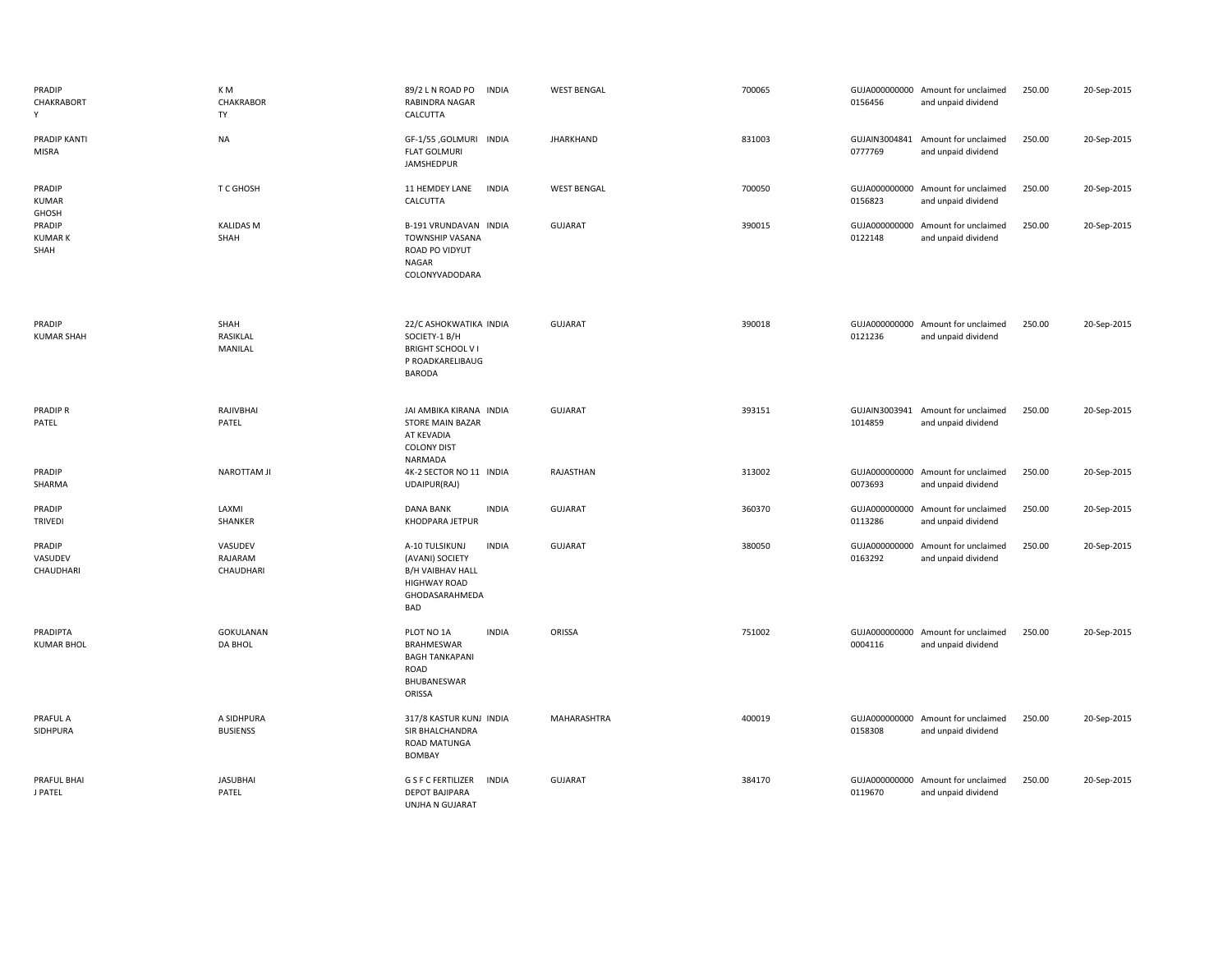| PRAFUL<br>CHANDRA M<br>SONI                   | <b>MANEKLAL M</b><br>SONI      | 9 THE MANGAL CO INDIA<br>OP HOUSING<br>SOCIETY<br>AMARAIWADI<br>AHMEDABAD                                                                      | <b>GUJARAT</b>       | 380026 | 0083953                  | GUJA000000000 Amount for unclaimed<br>and unpaid dividend | 250.00  | 20-Sep-2015 |
|-----------------------------------------------|--------------------------------|------------------------------------------------------------------------------------------------------------------------------------------------|----------------------|--------|--------------------------|-----------------------------------------------------------|---------|-------------|
| PRAFUL<br>CHANDRA<br>RADIA                    | TULSIDAS                       | 4 6 270 SUBHASH<br><b>INDIA</b><br>ROAD<br>SECUNDERABAD A P                                                                                    | ANDHRA PRADESH       | 500003 | 0449156                  | GUJAIN3010222 Amount for unclaimed<br>and unpaid dividend | 250.00  | 20-Sep-2015 |
| PRAFULABEN<br><b>JAYANTIBHAI</b><br>CHANDRA   | <b>JAYANTIBHAI</b>             | "KAILASH"<br><b>INDIA</b><br><b>JANKALYAN SOCIETY</b><br>OFF ASTRON<br><b>CINEMA RAJKOT</b>                                                    | <b>GUJARAT</b>       | 360001 | GUJA000000000<br>0191188 | Amount for unclaimed<br>and unpaid dividend               | 1000.00 | 20-Sep-2015 |
| PRAFULBHAI<br>SHAMBHUBH<br>AI ROKAD           | <b>NA</b>                      | <b>INDIA</b><br>196 JALARAM<br>SOCIETY OPP<br>FATAKDA WADI VED<br><b>ROAD SURAT</b>                                                            | GUJARAT              | 395004 | 1023802                  | GUJA120132000 Amount for unclaimed<br>and unpaid dividend | 5.00    | 20-Sep-2015 |
| PRAFULKUMA<br>R JAYANTILAL<br><b>GONDHIYA</b> | <b>NA</b>                      | <b>INDIA</b><br>KHORASA ROAD,<br>MAIN BAZAR, SHER<br>BAG, GADU.                                                                                | <b>GUJARAT</b>       | 362255 | 0491547                  | GUJAIN3009741 Amount for unclaimed<br>and unpaid dividend | 250.00  | 20-Sep-2015 |
| PRAFULKUMA<br>R MAFATLAL<br>SUKHADIA          | <b>NA</b>                      | SARVODAYA<br><b>INDIA</b><br>GOVERMENT<br>SOCIETY<br>DHOBIGHAT ROAD<br>MEHSANA                                                                 | <b>GUJARAT</b>       | 384001 | GUJA120109000<br>2722401 | Amount for unclaimed<br>and unpaid dividend               | 50.00   | 20-Sep-2015 |
| PRAFULL<br>CHANDRA<br>MEHTA                   | <b>NA</b>                      | C/O. SHREE AMBICA INDIA<br>STORE 44 JHANDA<br>CHOWK P.O.<br><b>RAMGARH CANTT</b><br>PO RAMGARH<br>CANTT                                        | JHARKHAND            | 829122 | GUJAIN3008881<br>4778873 | Amount for unclaimed<br>and unpaid dividend               | 250.00  | 20-Sep-2015 |
| PRAFULLA<br><b>KUMAR DAS</b>                  | <b>TAULI</b><br>CHANDRA<br>DAS | HIG-10, MODEL<br><b>INDIA</b><br>LHOUSE<br>BARAMUNDA<br><b>HOUSING BOARD</b><br><b>COLONY NEAR</b><br>TRINATH<br>MARKETBHUBANES<br><b>HWAR</b> | ORISSA               | 751003 | 0004155                  | GUJA000000000 Amount for unclaimed<br>and unpaid dividend | 250.00  | 20-Sep-2015 |
| PRAGATI<br><b>GUPTA</b>                       | <b>NA</b>                      | B 4/601, KENDRIYA INDIA<br>APRA<br>GARDENS, VIBHAV<br>KHAND, PLOT NO 7,<br><b>INDIRAPURAM</b><br>GHAZIABAD                                     | <b>UTTAR PRADESH</b> | 201301 | 8833703                  | GUJAIN3013301 Amount for unclaimed<br>and unpaid dividend | 225.00  | 20-Sep-2015 |
| PRAGJIBHAI<br>RATHOD                          | THAKARSHIB<br>HAI              | C/O STATE BANK OF INDIA<br>SAURASHTRA<br>SAVARKUNDLA                                                                                           | <b>GUJARAT</b>       | 364515 | 0075971                  | GUJA000000000 Amount for unclaimed<br>and unpaid dividend | 250.00  | 20-Sep-2015 |
| <b>PRAGNAS</b><br>VORA                        | <b>SURESH R</b><br><b>VORA</b> | <b>INDIA</b><br>703 ARIHANT<br>TOWER T B KADAM<br><b>MARG BYCULLA</b><br>BOMBAY                                                                | MAHARASHTRA          | 400027 | 0095175                  | GUJA000000000 Amount for unclaimed<br>and unpaid dividend | 375.00  | 20-Sep-2015 |
| PRAHLADBHAI<br>J PATEL                        | <b>JAGJIVANBHA</b><br>I PATEL  | II-2/3 GEB COLONY INDIA<br><b>GANDHI NAGAR</b>                                                                                                 | GUJARAT              | 382041 | GUJA000000000<br>0121384 | Amount for unclaimed<br>and unpaid dividend               | 250.00  | 20-Sep-2015 |
| PRAHLADBHAI<br>PRAJAPATI                      | SAVABHAI                       | 711 B FERTILIZER<br><b>INDIA</b><br><b>NAGAR DIST</b><br><b>BARODA GUJARAT</b>                                                                 | <b>GUJARAT</b>       | 391750 | GUJA000000000<br>0119151 | Amount for unclaimed<br>and unpaid dividend               | 250.00  | 20-Sep-2015 |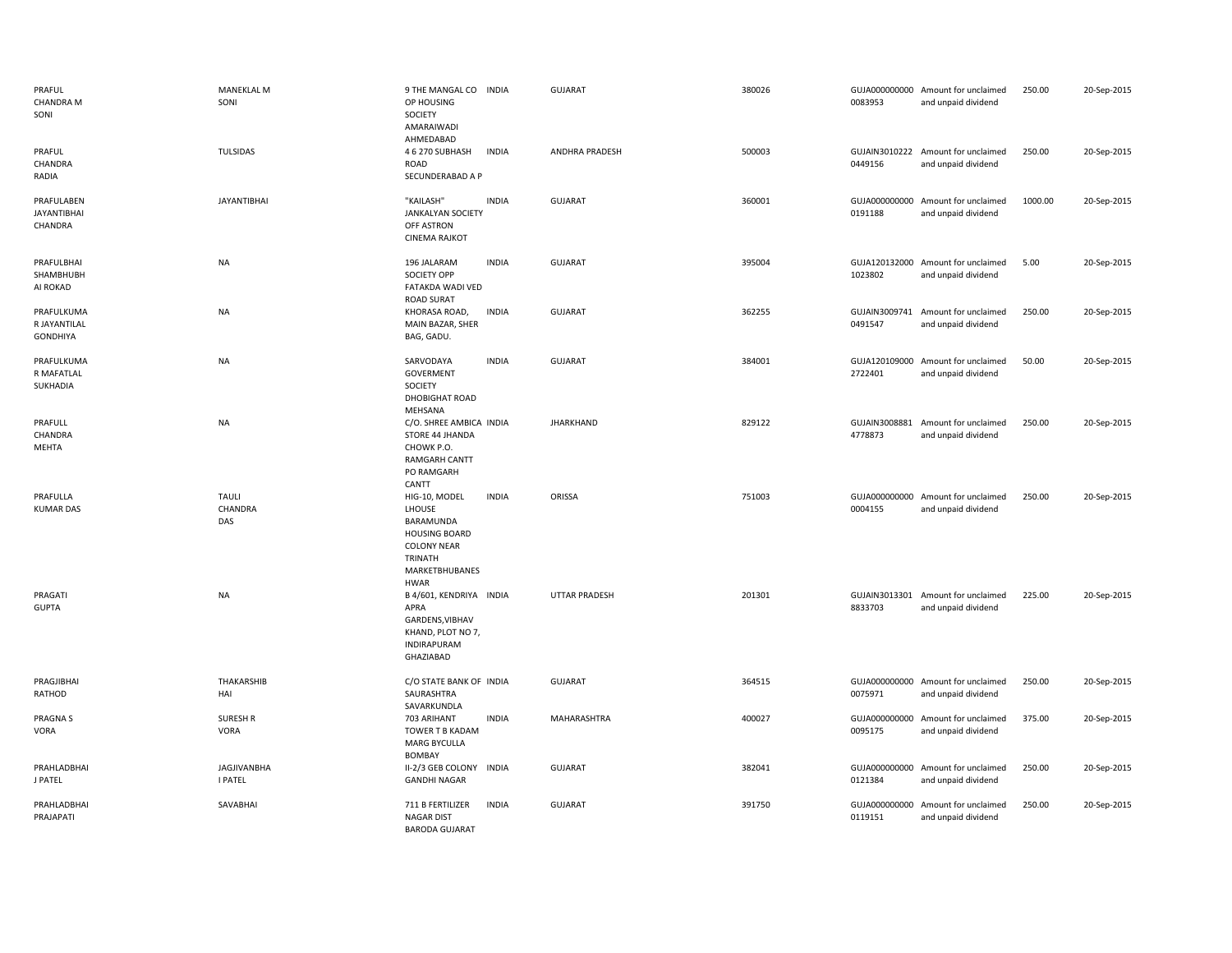| PRAHLADBHAI<br><b>S PATEL</b>         | S DAS                                       | 202 GOKUL-B<br><b>INDIA</b><br><b>BADAPARK SOCIETY</b><br>SANGHAVI HIGH<br><b>SCHOOL ROAD</b><br>NARANPURAAHMED<br>ABAD | <b>GUJARAT</b>    | 380013 | 0145324                  | GUJA000000000 Amount for unclaimed<br>and unpaid dividend | 250.00 | 20-Sep-2015 |
|---------------------------------------|---------------------------------------------|-------------------------------------------------------------------------------------------------------------------------|-------------------|--------|--------------------------|-----------------------------------------------------------|--------|-------------|
| PRAJESH<br><b>TANNA</b>               | AMITKUMAR<br><b>TANNA</b>                   | D-8 KRISHNANAGAR INDIA<br>BLDG NO 1<br>CHANDAVARKAR<br>ROAD BORIVALI<br>(WEST) MUMBAI                                   | MAHARASHTRA       | 400092 | 0049833                  | GUJA000000000 Amount for unclaimed<br>and unpaid dividend | 250.00 | 20-Sep-2015 |
| PRAKASH C<br>SHAH                     | TEK CHAND C<br>SHAH                         | <b>INDIA</b><br>O 3268 S T MKT<br><b>RING ROAD SURAT</b>                                                                | <b>GUJARAT</b>    | 395002 | 0056583                  | GUJA000000000 Amount for unclaimed<br>and unpaid dividend | 250.00 | 20-Sep-2015 |
| PRAKASH<br><b>CHAND JAIN</b>          | <b>SHA DANMAL</b><br>JI                     | NO 5 MULLA SAHIB INDIA<br>LANE II FLOOR<br>MADRAS                                                                       | <b>TAMIL NADU</b> | 600079 | 0014283                  | GUJA000000000 Amount for unclaimed<br>and unpaid dividend | 250.00 | 20-Sep-2015 |
| PRAKASH<br><b>CHAND SAND</b>          | TORAWARM<br>AL                              | 17 GREEN PARK<br><b>INDIA</b><br>PALI MARWAR                                                                            | RAJASTHAN         | 306401 | GUJA000000000<br>0029420 | Amount for unclaimed<br>and unpaid dividend               | 250.00 | 20-Sep-2015 |
| PRAKASH<br>CHAND<br>SURANA            | <b>KISHAN LAL</b><br>SURANA                 | <b>INDIA</b><br>SWASTIK<br><b>AUTOMOBILES N 22</b><br>2ND CROSS<br><b>JOURNALIST</b><br>COLONY<br>BANGALORE             | KARNATAKA         | 560002 | 0002361                  | GUJA000000000 Amount for unclaimed<br>and unpaid dividend | 250.00 | 20-Sep-2015 |
| PRAKASH<br><b>DHAR DIWAN</b>          | Y D DIWAN                                   | 573 IST FLOOR<br><b>INDIA</b><br>MAIN ROAD CHIRAG<br>DELHI NEW DELHI                                                    | DELHI             | 110017 | 0059146                  | GUJA000000000 Amount for unclaimed<br>and unpaid dividend | 250.00 | 20-Sep-2015 |
| PRAKASH<br>GANDHI                     | ANRAJ<br>GANDHI<br>PROF                     | 42/5-B RANGARAO INDIA<br>ROAD<br>SHANKARPURAM<br>BANGALORE                                                              | KARNATAKA         | 560004 | 0055894                  | GUJA000000000 Amount for unclaimed<br>and unpaid dividend | 250.00 | 20-Sep-2015 |
| PRAKASH<br><b>GANPATI</b><br>SOLANKAR | <b>GANPATI</b><br><b>MARUTI</b><br>SOLANKAR | DHAMINI KHADKI AT INDIA<br>RADHANPUR DIST-<br>PATAN (N.G)                                                               | <b>GUJARAT</b>    | 385340 | 0178395                  | GUJAIN3014851 Amount for unclaimed<br>and unpaid dividend | 250.00 | 20-Sep-2015 |
| PRAKASH H<br>GANDHI                   | <b>NA</b>                                   | "ANIL" 41 PAYAL<br><b>INDIA</b><br>SAYAJIGUNJ G<br>FLOOR LALCHETA<br><b>BARODA</b>                                      | <b>GUJARAT</b>    | 390005 | 0113538                  | GUJA000000000 Amount for unclaimed<br>and unpaid dividend | 250.00 | 20-Sep-2015 |
| PRAKASH<br><b>HARLIKAR</b>            | RAJARAM<br><b>HARLIKAR</b><br>RETD          | TAMBE VAKIL WADA INDIA<br><b>GPO LANE</b><br>KHARIVAV'S<br>KHANCHO<br>RAOPURA BARODA                                    | <b>GUJARAT</b>    | 390001 | GUJA000000000<br>0191722 | Amount for unclaimed<br>and unpaid dividend               | 250.00 | 20-Sep-2015 |
| PRAKASH JAIN                          | SAGARMAL<br>JAIN                            | <b>INDIA</b><br>4 KALYAN<br><b>VISHRATHI GRAH</b><br><b>NEAR YESHWANT</b><br><b>CINEMA INDORE M</b><br>P                | MADHYA PRADESH    | 452001 | 0007410                  | GUJA000000000 Amount for unclaimed<br>and unpaid dividend | 250.00 | 20-Sep-2015 |
| PRAKASH JAIN                          | BHANWARLA<br>L                              | <b>SUGAN CHAND</b><br><b>INDIA</b><br><b>INDORILAL BADA</b><br><b>BAZAR UDAIPUR RAJ</b>                                 | RAJASTHAN         | 313001 | GUJA000000000<br>0073604 | Amount for unclaimed<br>and unpaid dividend               | 250.00 | 20-Sep-2015 |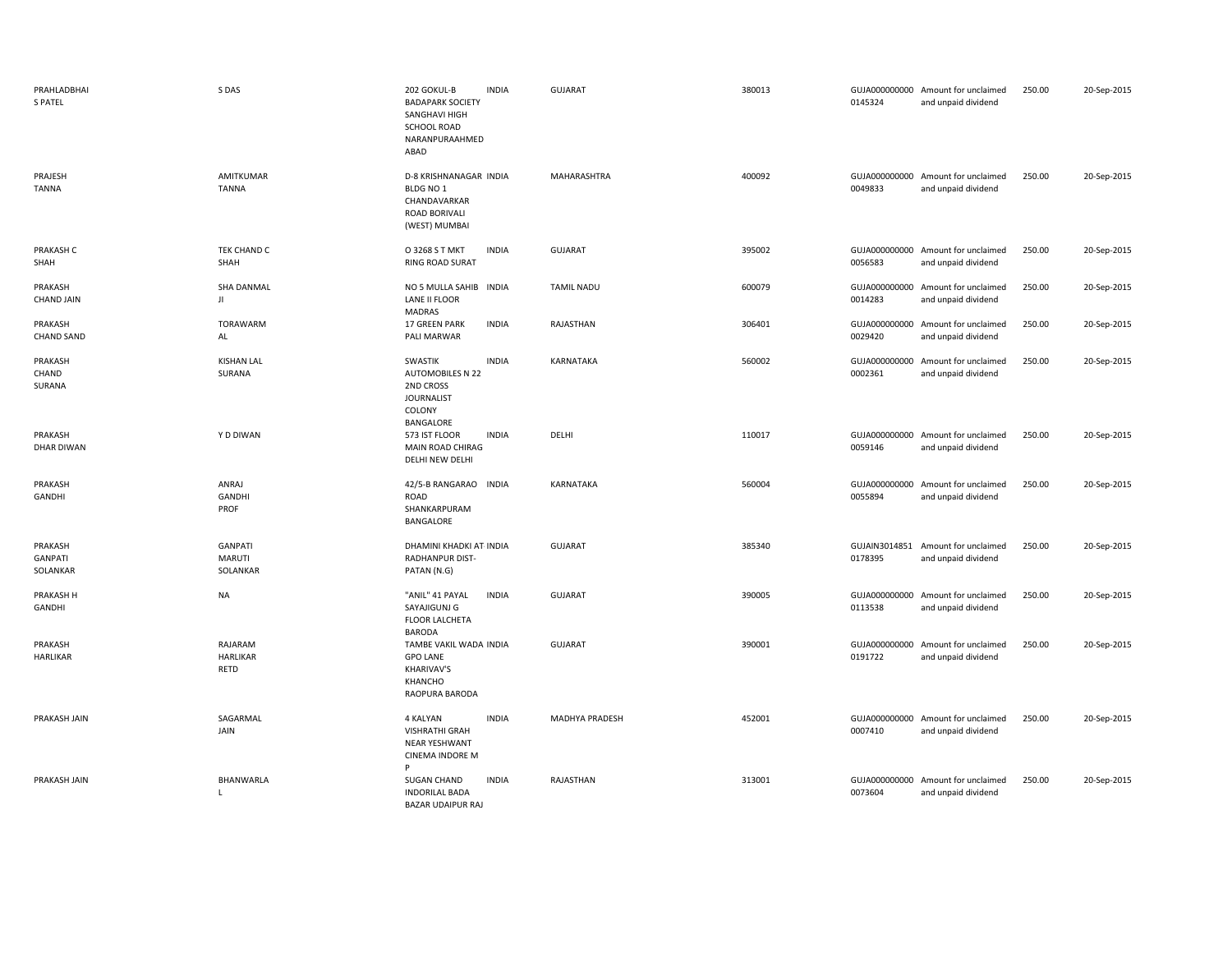| PRAKASH<br>JAYKERBHAI<br>SHAH         | JAYKERBHAI<br>M SHAH               | C/O CERAMICA RLY INDIA<br><b>STATION ROAD</b><br>THANGADH GUJ                                                                     |              | <b>GUJARAT</b>       | 363530 | 0019177                  | GUJA000000000 Amount for unclaimed<br>and unpaid dividend | 250.00 | 20-Sep-2015 |
|---------------------------------------|------------------------------------|-----------------------------------------------------------------------------------------------------------------------------------|--------------|----------------------|--------|--------------------------|-----------------------------------------------------------|--------|-------------|
| PRAKASH<br>KRISHNA<br>SANKHE          | <b>KRISHNA</b>                     | <b>KAMALA PARK</b><br>PALGHAR PALGHAR                                                                                             | <b>INDIA</b> | MAHARASHTRA          | 401404 | 0782610                  | GUJA120132000 Amount for unclaimed<br>and unpaid dividend | 25.00  | 20-Sep-2015 |
| PRAKASH<br><b>LALITBHAI</b><br>SHAH   | <b>LALITBHAI</b><br>SHAH           | 209 CHANDRA<br>NAGAR COLONY<br>WAGHODIA ROAD<br><b>BARODA</b>                                                                     | <b>INDIA</b> | GUJARAT              | 390019 | 0039773                  | GUJA000000000 Amount for unclaimed<br>and unpaid dividend | 250.00 | 20-Sep-2015 |
| PRAKASH<br>MAHALINGAS<br><b>HETTY</b> | <b>GURUPADAP</b><br>PA             | H NO 35 M H B<br>COLONY<br>VISHWESHWAR<br><b>NAGAR HUBLI</b>                                                                      | <b>INDIA</b> | KARNATAKA            | 580032 | 0105073                  | GUJA000000000 Amount for unclaimed<br>and unpaid dividend | 250.00 | 20-Sep-2015 |
| PRAKASH R<br>VYAS                     | R B VYAS                           | D C C COLONY<br>DIGVIJAY GARM VIA<br>JAMNANAGAR<br>SAURASTRA                                                                      | <b>INDIA</b> | GUJARAT              | 361140 | 0131042                  | GUJA000000000 Amount for unclaimed<br>and unpaid dividend | 250.00 | 20-Sep-2015 |
| PRAKASH<br>SINGHI                     | AMAR<br>CHAND<br>SINGHI            | <b>SINGHI AMAR</b><br><b>CHAND HIMMAT</b><br>MAL BUS STAND<br><b>JAWAL</b>                                                        | <b>INDIA</b> | RAJASTHAN            | 307801 | 0092597                  | GUJA000000000 Amount for unclaimed<br>and unpaid dividend | 250.00 | 20-Sep-2015 |
| PRAKASH<br>SONI                       | BHAWARLAL                          | <b>62 NUTAN CLOTH</b><br>MARKET O/S<br><b>RAIPUR GATE</b><br>AHMEDABAD                                                            | <b>INDIA</b> | <b>GUJARAT</b>       | 380022 | 0028558                  | GUJA000000000 Amount for unclaimed<br>and unpaid dividend | 250.00 | 20-Sep-2015 |
| PRAKASH<br>TAHILRAMANI                | <b>NA</b>                          | <b>BLOCK NO</b><br>A/24/144, NEW<br><b>BLOCK, NEAR POST</b><br>OFFICE,<br>ULHASNAGAR                                              | <b>INDIA</b> | <b>MAHARASHTRA</b>   | 421001 | 0189949                  | GUJAIN3022691 Amount for unclaimed<br>and unpaid dividend | 87.50  | 20-Sep-2015 |
| PRAKASH<br>THAKKAR                    | MAVJIBHAI<br>THAKKAR               | 7542 FERTILIZER<br><b>NAGAR DIST</b><br><b>BARODA</b>                                                                             | <b>INDIA</b> | <b>GUJARAT</b>       | 391750 | 0119648                  | GUJA000000000 Amount for unclaimed<br>and unpaid dividend | 375.00 | 20-Sep-2015 |
| PRAKASH V<br>GANDHI                   | VENICHAND<br>GANDHI                | C/O SHALIBHADRA INDIA<br>FINSTOCK PVT LTD 5<br><b>DIVYA NEAR</b><br>MITHAKHALI UNDER<br><b>BRIDGE</b><br>NAVRANGPURAAH<br>MEDABAD |              | <b>GUJARAT</b>       | 380009 | 0173382                  | GUJA000000000 Amount for unclaimed<br>and unpaid dividend | 250.00 | 20-Sep-2015 |
| PRAKASH<br>WATI<br>PALIWAL            | <b>JAWALA</b><br>PRASAD<br>PALIWAL | <b>VILLAGE BAGAR</b><br><b>KATIRAYA POST</b><br><b>BAGAR TAJPUT DIST</b><br>ALWAR RAJ                                             | <b>INDIA</b> | RAJASTHAN            | 301001 | 0071290                  | GUJA000000000 Amount for unclaimed<br>and unpaid dividend | 250.00 | 20-Sep-2015 |
| PRAKASHCHA<br><b>ND JAIN</b>          | MANGILAL<br>JAIN                   | C/O MUKESH<br>JEWELLERS SHOP<br>NO 179 KHERWADI<br><b>ROAD BANDRA</b><br>(E)BOMBAY                                                | <b>INDIA</b> | MAHARASHTRA          | 400051 | 0164741                  | GUJA000000000 Amount for unclaimed<br>and unpaid dividend | 250.00 | 20-Sep-2015 |
| PRAMELLA<br>DASH                      | P K DASH                           | C/O N PUJAHARI<br>25/2A/1 JHEEL<br>ROAD PO<br><b>DHAKURIA</b><br>CALCUTTA                                                         | <b>INDIA</b> | <b>WEST BENGAL</b>   | 700031 | 0052027                  | GUJA000000000 Amount for unclaimed<br>and unpaid dividend | 250.00 | 20-Sep-2015 |
| PRAMILA<br><b>GUPTA</b>               | NA                                 | 8, HYDEL COLONY<br><b>VIVEKANAND PURI</b><br>LUCKNOW                                                                              | <b>INDIA</b> | <b>UTTAR PRADESH</b> | 226007 | GUJAIN3004501<br>0494313 | Amount for unclaimed<br>and unpaid dividend               | 375.00 | 20-Sep-2015 |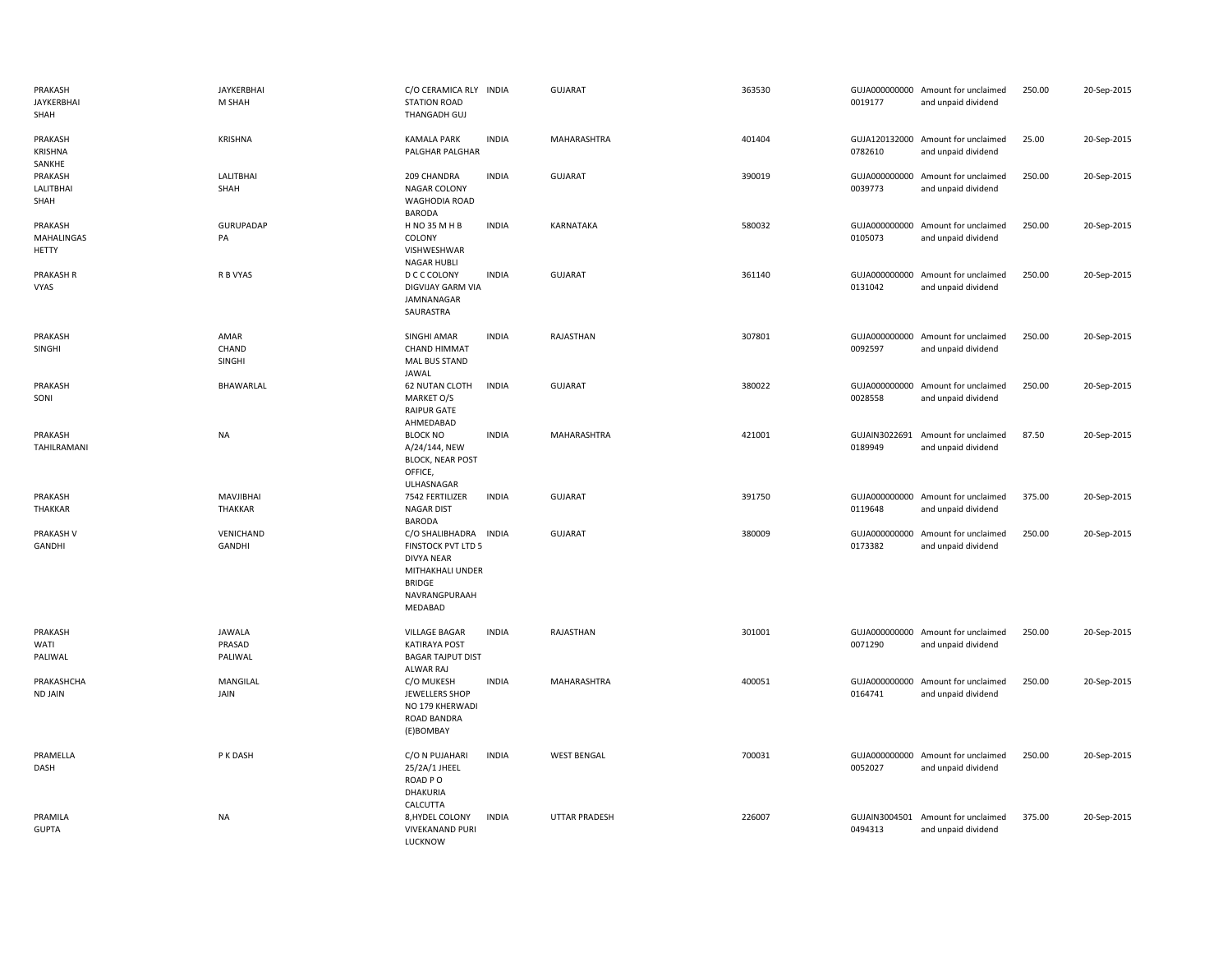| PRAMILA JAIN                              | <b>NA</b>                      | 2/100 KHANDU<br>COLONY<br>BANSWARA<br>BANSWARA                                           | <b>INDIA</b> | RAJASTHAN                             | 327001 | 0756341                  | GUJA120132000 Amount for unclaimed<br>and unpaid dividend | 875.00 | 20-Sep-2015 |
|-------------------------------------------|--------------------------------|------------------------------------------------------------------------------------------|--------------|---------------------------------------|--------|--------------------------|-----------------------------------------------------------|--------|-------------|
| PRAMILA<br>JENA                           | <b>TRAILOKYA</b><br>JENA       | CR D II/9 PANDARA INDIA<br>PARK NEW DELHI                                                |              | DELHI                                 | 110003 | GUJA000000000<br>0199589 | Amount for unclaimed<br>and unpaid dividend               | 250.00 | 20-Sep-2015 |
| PRAMOD JAIN                               | <b>GYAN CHAND</b><br>JAIN      | C/O MR GYAN<br><b>CHAND JAIN</b><br>ADVCATE MANIRAM<br>KA BADA DANAOLI<br><b>GWALIOR</b> | <b>INDIA</b> | MADHYA PRADESH                        | 474001 | GUJA000000000<br>0053621 | Amount for unclaimed<br>and unpaid dividend               | 375.00 | 20-Sep-2015 |
| PRAMOD<br>KASAT                           | <b>NA</b>                      | <b>FASHION</b><br>COLLECTION<br><b>MAHESH NAGAR</b><br>SELU DIST<br>PARBHANI             | <b>INDIA</b> | ANDAMAN AND NICOBAR<br><b>ISLANDS</b> | 999999 | 0366568                  | GUJA120332000 Amount for unclaimed<br>and unpaid dividend | 250.00 | 20-Sep-2015 |
| PRAMOD<br><b>KUMAR</b>                    | JAYMANGAL<br>PRASAD            | KUSHI TOLA KHIRIYA INDIA<br><b>GHAT BETTIAH</b><br>BIHAR                                 |              | BIHAR                                 | 845438 | 5424624                  | GUJAIN3005131 Amount for unclaimed<br>and unpaid dividend | 250.00 | 20-Sep-2015 |
| PRAMOD<br><b>KUMAR</b><br>BANSAL          | <b>RAM KISHAN</b><br>LAL       | 140 GANESHPUR<br>PURWA RAILWAY<br>ROAD ROORKEE<br><b>DIST HARDWAR</b>                    | <b>INDIA</b> | <b>UTTAR PRADESH</b>                  | 247667 | GUJA000000000<br>0016542 | Amount for unclaimed<br>and unpaid dividend               | 250.00 | 20-Sep-2015 |
| PRAMOD<br><b>KUMAR</b><br>HEDAU           | NA                             | QR. NO. 628<br>SANTOSHI NAGAR<br><b>RAIPUR</b>                                           | <b>INDIA</b> | CHHATTISGARH                          | 492001 | 0031430                  | GUJA120175030 Amount for unclaimed<br>and unpaid dividend | 250.00 | 20-Sep-2015 |
| PRAMOD<br><b>KUMAR</b><br><b>MEHROTRA</b> | LATE SH RAM<br><b>MEHROTRA</b> | H.NO 126/36 BLOCK- INDIA<br>H GOVIND NAGAR<br><b>KANPUR</b>                              |              | UTTAR PRADESH                         | 208006 | 0011677                  | GUJA000000000 Amount for unclaimed<br>and unpaid dividend | 125.00 | 20-Sep-2015 |
| PRAMOD<br>WARDHAN<br>PANDEY               | <b>NA</b>                      | MANUSHANKAR G- INDIA<br>252 BETA-II<br><b>GREATER NOIDA</b>                              |              | <b>UTTAR PRADESH</b>                  | 201308 | 1439734                  | GUJAIN3030285 Amount for unclaimed<br>and unpaid dividend | 475.00 | 20-Sep-2015 |
| PRAMODA<br><b>JHAVERI</b>                 | <b>NA</b>                      | KIRAN BLDG., GR.<br><b>FLOOR GOLIBAR</b><br>SANTACRUZ<br>EASTBOMBAY                      | <b>INDIA</b> | MAHARASHTRA                           | 400055 | 0124730                  | GUJA000000000 Amount for unclaimed<br>and unpaid dividend | 750.00 | 20-Sep-2015 |
| PRAMODA<br>NAGARDAS<br>SHAH               | <b>NAGAR DAS</b><br>LALJI      | NEAR JAIN DEV BAG INDIA<br>SHATRUKHANA I<br><b>DELI JAMNAGAR</b>                         |              | <b>GUJARAT</b>                        | 361001 | 0077295                  | GUJA000000000 Amount for unclaimed<br>and unpaid dividend | 250.00 | 20-Sep-2015 |
| PRAMODCHA<br><b>ND PATEL</b>              | CHANDULAL                      | A/16 SHALIMAR<br>COMPLEX 6TH<br>FLOOR MAHALAXMI<br>5 RD PALDI<br>AHMEDABAD               | <b>INDIA</b> | GUJARAT                               | 380007 | 0027916                  | GUJA000000000 Amount for unclaimed<br>and unpaid dividend | 250.00 | 20-Sep-2015 |
| PRAMODKUM<br>AR NANDLAL<br>SHAH           | <b>NA</b>                      | A-7, SHRIJI SOCIETY INDIA<br>KAPADWANJ KHEDA                                             |              | <b>GUJARAT</b>                        | 387620 | 0038410                  | GUJA120421000 Amount for unclaimed<br>and unpaid dividend | 125.00 | 20-Sep-2015 |
| PRANAB<br><b>KUMAR</b><br><b>DUTTA</b>    | LATE<br>DINABANDH<br>U DUTTA   | K B BLOCK SALT<br>LAKE FLAT NO 563<br>CALCUTTA                                           | <b>INDIA</b> | <b>WEST BENGAL</b>                    | 700091 | 0061134                  | GUJA000000000 Amount for unclaimed<br>and unpaid dividend | 250.00 | 20-Sep-2015 |
| PRANALI<br>SHARA                          | PREM<br><b>MOHAN</b><br>SHARA  | S 55 CHANDRA<br><b>BHAWAN ASHOK</b><br>MARG C SCHEME                                     | <b>INDIA</b> | RAJASTHAN                             | 302001 | GUJA000000000<br>0009773 | Amount for unclaimed<br>and unpaid dividend               | 250.00 | 20-Sep-2015 |

JAIPUR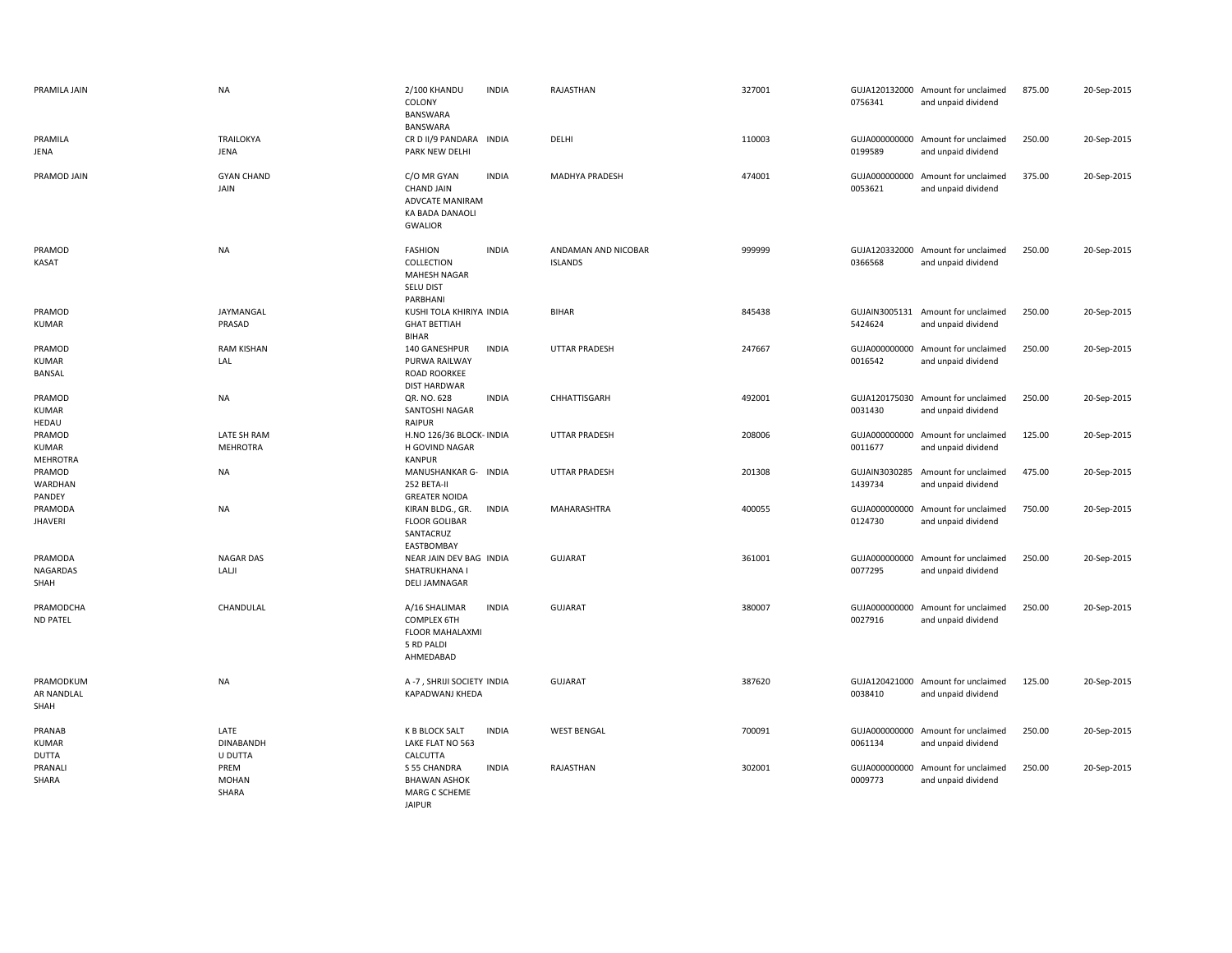| PRANSHANKE<br>R NARANJI<br>OZA    | <b>NA</b>                                | B-201 PARSHWA<br><b>INDIA</b><br><b>GIRIRAJ CO OP HSG</b><br>SOC OPP<br>MADHURAM HALL<br>DAHISAR<br>(E)MUMBAI   | MAHARASHTRA           | 400068 | 0124735                  | GUJA000000000 Amount for unclaimed<br>and unpaid dividend | 500.00 | 20-Sep-2015 |
|-----------------------------------|------------------------------------------|-----------------------------------------------------------------------------------------------------------------|-----------------------|--------|--------------------------|-----------------------------------------------------------|--------|-------------|
| PRASAD<br>KADALI                  | K L L TRIVEDI                            | NEDICHERLA PALEM INDIA<br>GUDIMELLANKA<br>POST RAZOLE TQ<br><b>EAST GODAVARI DT</b>                             | <b>ANDHRA PRADESH</b> | 533244 | 0131496                  | GUJA000000000 Amount for unclaimed<br>and unpaid dividend | 250.00 | 20-Sep-2015 |
| PRASAD M V<br>R S                 | M<br>SATYARANGA<br>IAH                   | 8/6<br><b>INDIA</b><br>THANIKACHALAM<br><b>ROAD T NAGAR</b><br>MADRAS                                           | <b>TAMIL NADU</b>     | 600017 | 0014133                  | GUJA000000000 Amount for unclaimed<br>and unpaid dividend | 250.00 | 20-Sep-2015 |
| PRASANKUMA<br>R L TRIVEDI         | LAXMISHANK<br>ER TRIVEDI                 | <b>INDIA</b><br>PRAORAI NIVAS<br><b>DHRUV FALI</b><br><b>CENTRAL BANK RD</b><br>JAMNAGAR                        | <b>GUJARAT</b>        | 361001 | 0077491                  | GUJA000000000 Amount for unclaimed<br>and unpaid dividend | 250.00 | 20-Sep-2015 |
| PRASANTA<br>CHOWDHURY             | PК<br>CHOWDHOR<br>Y                      | 8/2/H/8 GURUDAS INDIA<br><b>DUTTA GARDEN</b><br>LANE CALCUTTA                                                   | <b>WEST BENGAL</b>    | 700067 | 0140174                  | GUJA000000000 Amount for unclaimed<br>and unpaid dividend | 250.00 | 20-Sep-2015 |
| PRASANTA<br><b>KUMAR PALIT</b>    | LATE SH<br>SANTOSH<br><b>KUMAR PALIT</b> | 8/5 KALI CHARAN<br><b>INDIA</b><br>DAS LANE SALKIA<br><b>HOWRAH</b>                                             | <b>WEST BENGAL</b>    | 711106 | GUJA000000000<br>0057423 | Amount for unclaimed<br>and unpaid dividend               | 250.00 | 20-Sep-2015 |
| PRASHANT<br>AGRAWAL               | PRAMOD<br>AGRAWAL                        | PRAMOD AGRAWAL INDIA<br><b>GANESH CHOWK</b><br>HARDA(MP)                                                        | MADHYA PRADESH        | 461331 | 8345644                  | GUJAIN3013301 Amount for unclaimed<br>and unpaid dividend | 250.00 | 20-Sep-2015 |
| PRASHANT<br>AGRAWAL               | <b>NA</b>                                | B-21/87-88, KASHI<br><b>INDIA</b><br>RAJ APTS.,<br>КАМАСННА,<br>BHELUPUR,<br>VARANASI, VARANAS                  | <b>UTTAR PRADESH</b>  | 221010 | GUJA120447000<br>0386161 | Amount for unclaimed<br>and unpaid dividend               | 112.50 | 20-Sep-2015 |
| PRASHANT<br>DHANANJAYB<br>HAI OZA | <b>NA</b>                                | 37-PAVANDHAM<br><b>INDIA</b><br>NR. SAMTA FLATS<br>SUBHANPURAVADO<br>DARA                                       | <b>GUJARAT</b>        | 390021 | 0053684                  | GUJA130187000 Amount for unclaimed<br>and unpaid dividend | 250.00 | 20-Sep-2015 |
| PRASHANT<br>KANTILAL<br>SHAH      | KANTILAL<br>PARSOTAMD<br>AS SHAH         | NR BUS STOP PAVI<br><b>INDIA</b><br><b>JETPUR</b>                                                               | <b>GUJARAT</b>        | 391160 | 4799585                  | GUJAIN3003941 Amount for unclaimed<br>and unpaid dividend | 250.00 | 20-Sep-2015 |
| PRASHANT<br><b>KHANNA</b>         | NA                                       | HSBC 6&7,<br><b>INDIA</b><br><b>SHRIRAM SHYAM</b><br>TOWERS S. V. PATEL<br>MARG, KINGSWAY<br><b>NAGPUR</b>      | MAHARASHTRA           | 440001 | 0724771                  | GUJA120109000 Amount for unclaimed<br>and unpaid dividend | 250.00 | 20-Sep-2015 |
| PRASHANT<br><b>PUROHIT</b>        | ANIL KUMAR                               | 11/C PARIJATAK<br><b>INDIA</b><br>SOCIETY NO<br><b>MUKTINAGAR BUS</b><br><b>STOP TANDELJA</b><br>ROAD OLD PADRA | <b>GUJARAT</b>        | 390020 | 0119438                  | GUJA000000000 Amount for unclaimed<br>and unpaid dividend | 250.00 | 20-Sep-2015 |

ROADVADODARA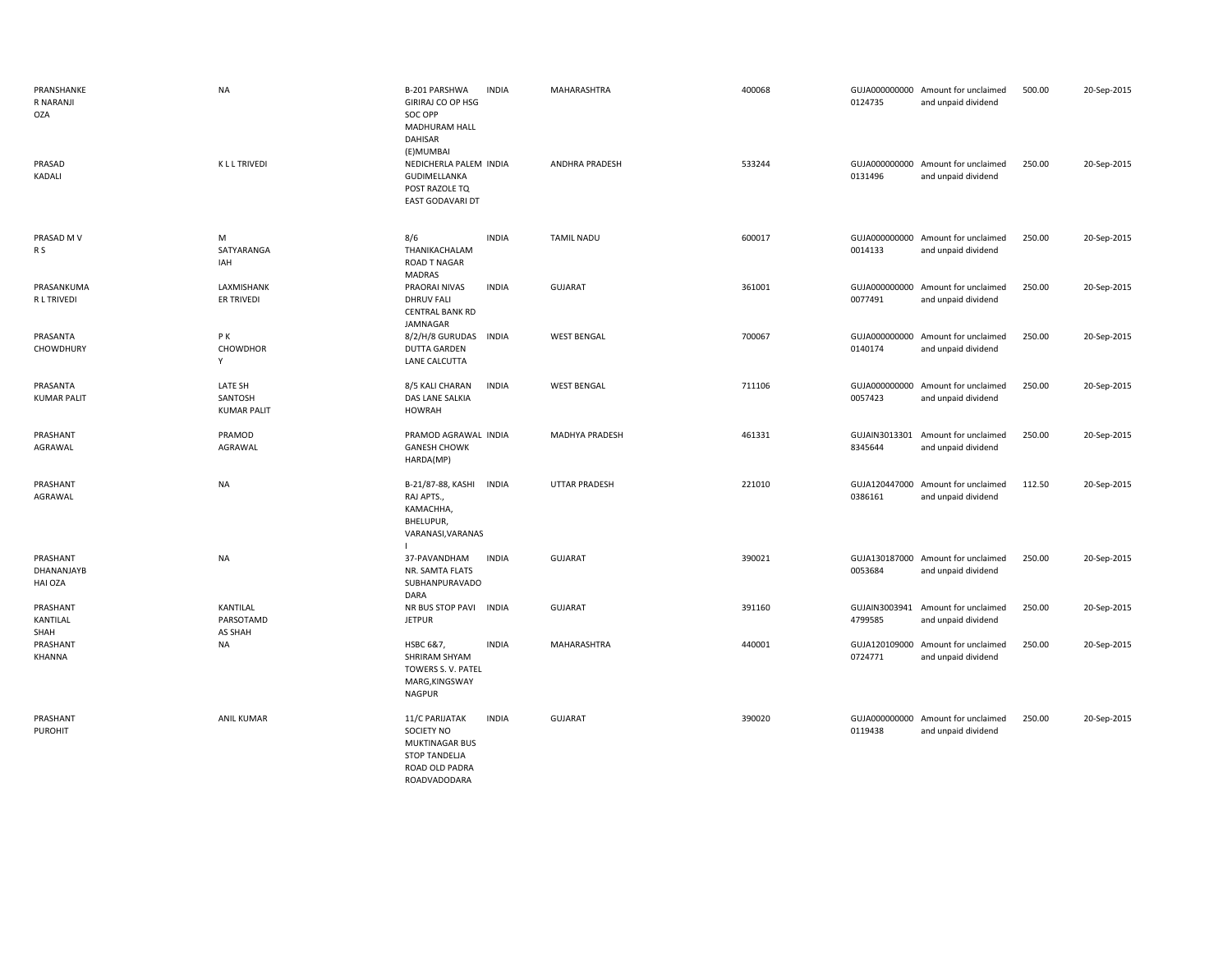| PRASHANT<br>RAMESHRAO<br>MAHALE         | <b>NA</b>                       | FLAT NO 8 PLOT NO INDIA<br>12 ABHISHEKH<br><b>APTNEAR RLYST</b><br><b>BESIDESOVERBRIDG</b><br>E JALAN NAGAR<br>AURANGABAD | MAHARASHTRA          | 431005 | 0404136                  | GUJA130414000 Amount for unclaimed<br>and unpaid dividend | 125.00 | 20-Sep-2015 |
|-----------------------------------------|---------------------------------|---------------------------------------------------------------------------------------------------------------------------|----------------------|--------|--------------------------|-----------------------------------------------------------|--------|-------------|
| PRATAP F<br>DAVE                        | <b>FULSHANKAR</b><br>DAVE       | PREM KUNJ DAULAT INDIA<br>NAGAR ROAD NO 7<br><b>BORIVLI EAST</b><br>BOMBAY                                                | MAHARASHTRA          | 400066 | GUJA000000000<br>0154488 | Amount for unclaimed<br>and unpaid dividend               | 500.00 | 20-Sep-2015 |
| PRATAPSINH<br>VASADIYA                  | SOMABHAI<br>KOHIABHAI           | <b>GEBDESARTA</b><br><b>INDIA</b><br>SAVLI DI BARODA<br>GUJ                                                               | GUJARAT              | 391774 | GUJA000000000<br>0122513 | Amount for unclaimed<br>and unpaid dividend               | 250.00 | 20-Sep-2015 |
| PRATEEP<br><b>KUMAR</b><br><b>DUBEY</b> | <b>NA</b>                       | 136 MIG<br><b>INDIA</b><br><b>GOVINDPUR</b><br>TELIYARGANJ<br>ALLAHABAD                                                   | <b>UTTAR PRADESH</b> | 211004 | GUJA120106000<br>0570612 | Amount for unclaimed<br>and unpaid dividend               | 125.00 | 20-Sep-2015 |
| PRATIBHA<br>MITTAL                      | <b>BABULAL</b><br><b>MITTAL</b> | C/O DR M C MITTAL INDIA<br><b>COTTAGE HOSPITAL</b><br>DAHOD                                                               | <b>GUJARAT</b>       | 389151 | GUJA000000000<br>0037099 | Amount for unclaimed<br>and unpaid dividend               | 250.00 | 20-Sep-2015 |
| <b>PRATIK PATEL</b>                     | <b>SUMAN BHAI</b><br>PATEL      | <b>INDIA</b><br>C/O R K PATEL<br>HATHI POLE<br>RAJMAHAL ROAD<br><b>NEAR ISHWAR</b><br>COTTAGE BARODA                      | GUJARAT              | 390001 | 0118351                  | GUJA000000000 Amount for unclaimed<br>and unpaid dividend | 250.00 | 20-Sep-2015 |
| PRATIK<br>PESIVADIA                     | KANTILAL                        | SARVODAY SOCIETY INDIA<br>BLOCK 31 A<br><b>JOSHIPURA</b><br><b>JUNAGADH</b>                                               | GUJARAT              | 362002 | GUJA000000000<br>0079459 | Amount for unclaimed<br>and unpaid dividend               | 250.00 | 20-Sep-2015 |
| PRATIMA<br>BARAL                        | <b>BIPUL BARAL</b>              | SAKAR 105 GANDHI INDIA<br><b>GRAM RLY STATION</b><br><b>IST FLOOR ASHRAM</b><br>ROAD AHMEDABAD                            | <b>GUJARAT</b>       | 380009 | GUJA000000000<br>0045986 | Amount for unclaimed<br>and unpaid dividend               | 250.00 | 20-Sep-2015 |
| PRATIMA<br>GAURI<br>PANDYA              | <b>MAHESH</b>                   | BIJAL PANDYA 24 8 INDIA<br>ASHTAPAD<br>APARTMENT<br>RAMNAGAR<br>SABARMATI<br>AHMEDABAD                                    | GUJARAT              | 380005 | 0036106                  | GUJA000000000 Amount for unclaimed<br>and unpaid dividend | 250.00 | 20-Sep-2015 |
| PRATIMA<br><b>JHAVERI</b>               | <b>NA</b>                       | ZAVERI BUILDING<br><b>INDIA</b><br><b>MAHURAT POLE</b><br>MANEK<br>CHOWKAHMEDABA<br>D                                     | <b>GUJARAT</b>       | 380001 | 0124740                  | GUJA000000000 Amount for unclaimed<br>and unpaid dividend | 500.00 | 20-Sep-2015 |
| PRATIMA<br>PAUL                         | SHYAMAL<br>PAUL                 | C/O SHYAMAL PAUL INDIA<br><b>TAGORE PARU</b><br>NASKARHAT<br>CALCUTTA                                                     | <b>WEST BENGAL</b>   | 700039 | 0163256                  | GUJA000000000 Amount for unclaimed<br>and unpaid dividend | 250.00 | 20-Sep-2015 |
| <b>PRAURAVIS</b><br>JANI                | SURENDRA<br><b>BHAI JANI</b>    | SANKET<br><b>INDIA</b><br>PATHOLOGY 3<br><b>SWAMI NARAYAN</b><br><b>COMPLEX VASTRAL</b><br>CHARRASTA ODHAV                | GUJARAT              | 382475 | 0022952                  | GUJA000000000 Amount for unclaimed<br>and unpaid dividend | 250.00 | 20-Sep-2015 |

AHMEDABAD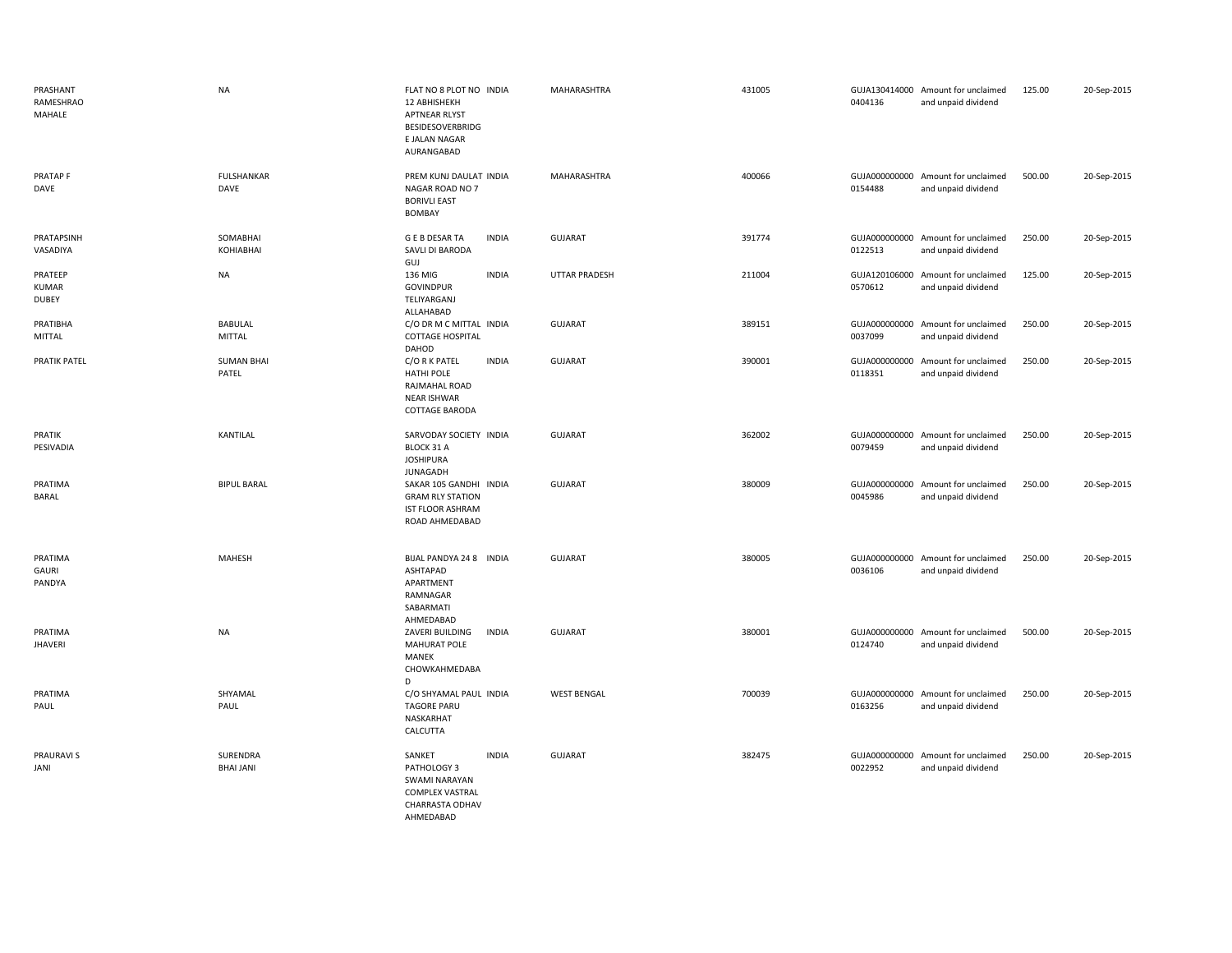| PRAVASH<br>RANJAN DASH                             | <b>NA</b>                                      | AT CHAURASHI PO<br>AMARESWAR PURI                                                                | <b>INDIA</b> | ORISSA         | 752120 | 4162419 | GUJAIN3005131 Amount for unclaimed<br>and unpaid dividend | 250.00 | 20-Sep-2015 |
|----------------------------------------------------|------------------------------------------------|--------------------------------------------------------------------------------------------------|--------------|----------------|--------|---------|-----------------------------------------------------------|--------|-------------|
| PRAVEEN<br>NIGAM                                   | <b>NA</b>                                      | ORISSA<br>C/O. ARUN KUMAR INDIA<br>NIGAM G-30,                                                   |              | GUJARAT        | 382009 | 0124743 | GUJA000000000 Amount for unclaimed<br>and unpaid dividend | 500.00 | 20-Sep-2015 |
| PRAVEEN PV                                         | <b>NA</b>                                      | SECTOR-9<br>GANDHINAGAR<br>VETTUVELLIL HOUSE INDIA<br>CHERUTHANA P O<br>HARIPAD ALLEPPEY         |              | KERALA         | 690563 | 0219191 | GUJA120239000 Amount for unclaimed<br>and unpaid dividend | 62.50  | 20-Sep-2015 |
| PRAVEEN<br>SINGH                                   | A SINGH                                        | C/O RAJENDRA<br><b>KUMAR KHANNA</b><br>ADVOCATE SADAR<br><b>BAZAR BIJNOR</b>                     | <b>INDIA</b> | UTTAR PRADESH  | 246701 | 0155664 | GUJA000000000 Amount for unclaimed<br>and unpaid dividend | 250.00 | 20-Sep-2015 |
| <b>PRAVIN B</b><br><b>TRIVEDI</b>                  | <b>B SHANKAR</b>                               | <b>GEB KUTIYANA</b><br>DIST JUNAGADH                                                             | <b>INDIA</b> | <b>GUJARAT</b> | 362650 | 0132917 | GUJA000000000 Amount for unclaimed<br>and unpaid dividend | 250.00 | 20-Sep-2015 |
| <b>PRAVIN BHAI</b><br>NARAYAN<br><b>BHAI PATEL</b> | NARAYAN<br><b>BHAIL PATEL</b><br>RETD          | C/O LILA BHAI<br>AMBARAM PATEL<br>PLOT 118 MARKET<br>YARD UNJHA                                  | <b>INDIA</b> | <b>GUJARAT</b> | 384170 | 0092150 | GUJA000000000 Amount for unclaimed<br>and unpaid dividend | 250.00 | 20-Sep-2015 |
| PRAVIN<br>CHADRA<br>BALASHANKE<br>R TRIVEDI        | BALASHANKA<br>R TRIVEDI                        | WANKANER GATE<br><b>MORBI</b>                                                                    | <b>INDIA</b> | GUJARAT        | 363641 | 0122095 | GUJA000000000 Amount for unclaimed<br>and unpaid dividend | 250.00 | 20-Sep-2015 |
| PRAVIN<br>CHANDRA<br>SUTARIA                       | MANJIBHAI<br>SUTARIA                           | 19 DEEP MANGAL<br>SOCIETY OPP<br><b>GHELANI PETROL</b><br>PUMP NIZAMPURA<br>VADODARA             | <b>INDIA</b> | <b>GUJARAT</b> | 390002 | 0119199 | GUJA000000000 Amount for unclaimed<br>and unpaid dividend | 375.00 | 20-Sep-2015 |
| PRAVIN<br>CHIMANLAL<br>SONI                        | CHIMANLAL<br>C SONI                            | F/62 GOYAL<br><b>COMPLEX OPP</b><br><b>ASHIMA TOWER</b><br>VASTRAPURAHMED<br>ABAD                | <b>INDIA</b> | <b>GUJARAT</b> | 380015 | 0100622 | GUJA000000000 Amount for unclaimed<br>and unpaid dividend | 250.00 | 20-Sep-2015 |
| PRAVIN<br><b>KUMAR</b><br><b>THAKKAR</b>           | AMBALAL<br>THAKKAR                             | C 8/122 CALICO<br>COLONY OP PT<br>SECTOR B PO P T<br><b>TOWNSHIP</b><br>VADODARA                 | <b>INDIA</b> | <b>GUJARAT</b> | 391345 | 0038046 | GUJA000000000 Amount for unclaimed<br>and unpaid dividend | 250.00 | 20-Sep-2015 |
| PRAVIN<br>KUMARGABA<br>NI                          | <b>BABULAL</b><br><b>GABANI</b>                | JUNIOR ENGINEER<br><b>GUJARAT</b><br><b>ELECTRICITY BOARD</b><br>SUB DIVISION NO 2<br><b>UNA</b> | <b>INDIA</b> | <b>GUJARAT</b> | 362560 | 0121887 | GUJA000000000 Amount for unclaimed<br>and unpaid dividend | 250.00 | 20-Sep-2015 |
| PRAVIN<br><b>MANOHAR</b><br>GHAG                   | <b>MANOHAR</b>                                 | AT POST DAHIVALI INDIA<br><b>BUPRUK TAL</b><br>CHIPLUN CHIPLUN                                   |              | MAHARASHTRA    | 415605 | 0809382 | GUJA120132000 Amount for unclaimed<br>and unpaid dividend | 125.00 | 20-Sep-2015 |
| PRAVIN<br>SINGH<br>CHANDRA<br>SINGH<br>DELADA      | CHANDRASIN<br>HGH<br><b>DIPSINGH</b><br>DELADA | P O KANTAVA TA<br><b>MANGAROL DIST</b><br><b>SURAT STATE</b><br><b>GUJARAT</b>                   | <b>INDIA</b> | ANDHRA PRADESH | 500003 | 0123348 | GUJA000000000 Amount for unclaimed<br>and unpaid dividend | 250.00 | 20-Sep-2015 |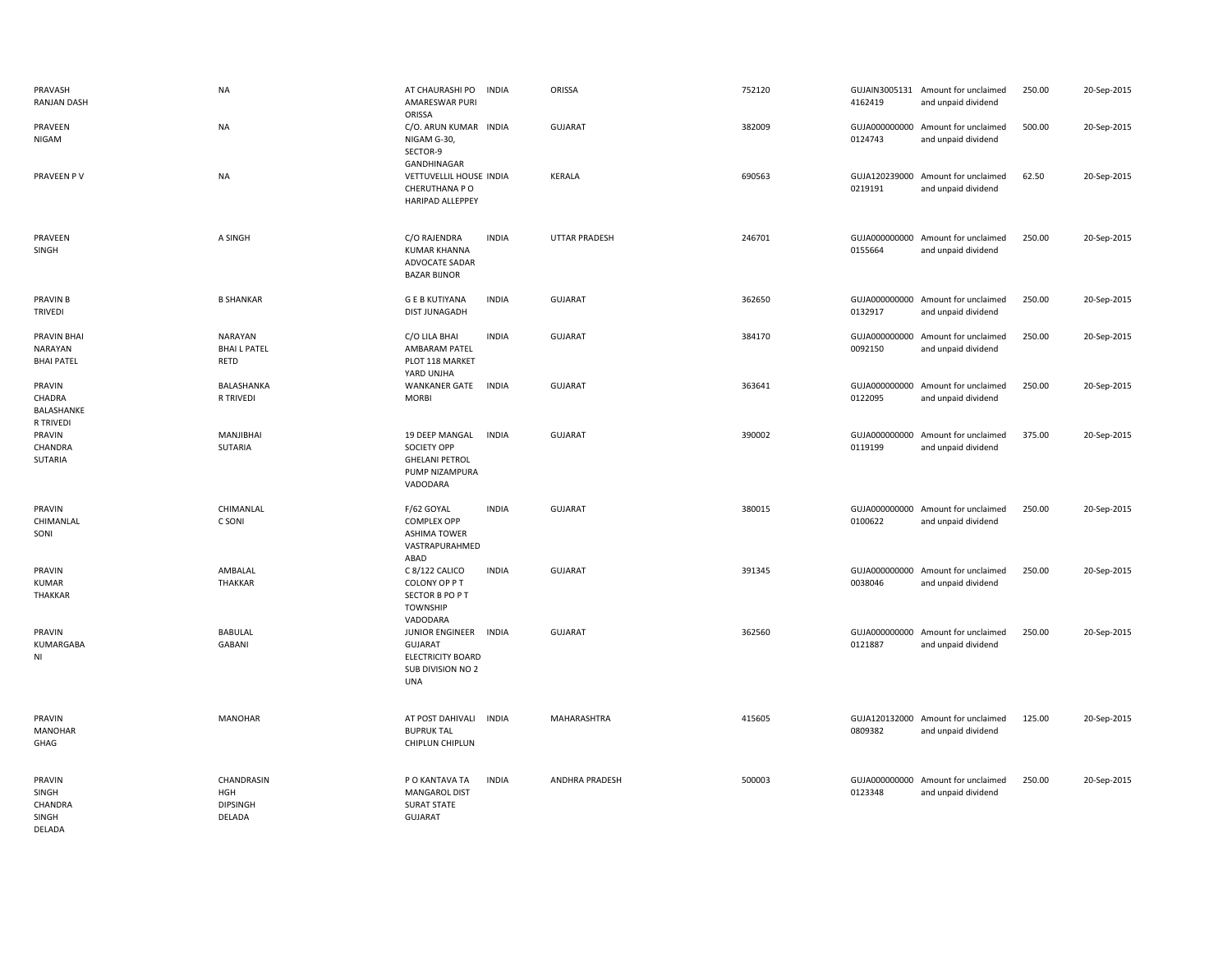| PRAVINA<br>DUNGARWAL                             | KHEM<br>CHAND<br>DUNGARWAL                      | C 34 SHAKTI NAGAR INDIA<br><b>EXTENTION</b><br><b>GROUND FLOOR</b><br>DELHI                                                              | DELHI              | 110052 | 0115551                  | GUJA000000000 Amount for unclaimed<br>and unpaid dividend | 250.00  | 20-Sep-2015 |
|--------------------------------------------------|-------------------------------------------------|------------------------------------------------------------------------------------------------------------------------------------------|--------------------|--------|--------------------------|-----------------------------------------------------------|---------|-------------|
| PRAVINA H<br><b>MARVARI</b>                      | <b>HARISH</b><br><b>MARVARI</b>                 | <b>B B SHAH CENTRAL INDIA</b><br><b>BANK GANDHI</b><br>CHOWK JAMNAGAR                                                                    | <b>GUJARAT</b>     | 361001 | 0078717                  | GUJA000000000 Amount for unclaimed<br>and unpaid dividend | 250.00  | 20-Sep-2015 |
| PRAVINA L<br>THAKKAR                             | LAVJIBHAI                                       | KAILASH TEXTILES<br><b>INDIA</b><br><b>STATION ROAD</b><br>DEHGAM<br>AHMEDABAD                                                           | GUJARAT            | 382305 | GUJA000000000<br>0030116 | Amount for unclaimed<br>and unpaid dividend               | 250.00  | 20-Sep-2015 |
| PRAVINABEN<br>M PATEL                            | MANHARLAL<br>PATEL                              | C/O MAGANLAL<br><b>INDIA</b><br>DEVSHIBHAI & CO<br>16/1A ARMENIAN<br>ST CALCUTTA                                                         | <b>WEST BENGAL</b> | 700001 | GUJA000000000<br>0051858 | Amount for unclaimed<br>and unpaid dividend               | 250.00  | 20-Sep-2015 |
| PRAVINABEN<br>YOGESHBHAI<br>PARMAR               | YOGESHBHAI                                      | <b>INDIA</b><br><b>RAM NAGAR</b><br>SOCIETY SAMROLI<br>TAK CHIKHLI DI<br>NAVSARICHIKHLI                                                  | GUJARAT            | 396521 | 1388063                  | GUJA120109000 Amount for unclaimed<br>and unpaid dividend | 2.50    | 20-Sep-2015 |
| PRAVINBHAI<br>GANDHI                             | BHIKHALAL<br>GANDHI<br><b>BUSINSS</b>           | 40/5 KAILASH<br><b>INDIA</b><br><b>BHUVAN NO 2</b><br>VALLABH BAUG<br><b>LANE GHATKOPAR</b><br><b>EAST BOMBAY</b>                        | MAHARASHTRA        | 400077 | GUJA000000000<br>0100311 | Amount for unclaimed<br>and unpaid dividend               | 250.00  | 20-Sep-2015 |
| PRAVINBHAI<br>GANGARAMB<br><b>HAI PATEL</b>      | <b>NA</b>                                       | 8 SAHJANAND<br><b>INDIA</b><br><b>SOCIETY NEAR</b><br>RAJKAMAL<br>MEHSANA                                                                | GUJARAT            | 384002 | 2240587                  | GUJA120109000 Amount for unclaimed<br>and unpaid dividend | 1250.00 | 20-Sep-2015 |
| PRAVINBHAI<br>POPATBHAI<br>PATEL                 | <b>NA</b>                                       | <b>INDIA</b><br>PLOT NO 385<br>STREET NO 5<br>VIJAYRAJNAGAR<br>BHAVNAGAR<br><b>GUJARAT</b>                                               | <b>GUJARAT</b>     | 364001 | GUJAIN3005131<br>4133922 | Amount for unclaimed<br>and unpaid dividend               | 1250.00 | 20-Sep-2015 |
| PRAVINCHAN<br><b>DRA R RANA</b>                  | <b>NA</b>                                       | ' CHAMUNDA NIVAS INDIA<br>' PADA POLE,<br>SHASTRI SHERI<br>NR.SALUN BAZAR<br>NADIAD                                                      | <b>GUJARAT</b>     | 387001 | 0011869                  | GUJAIN3023812 Amount for unclaimed<br>and unpaid dividend | 125.00  | 20-Sep-2015 |
| PRAVINCHAN<br><b>DRA SHAH</b>                    | MANILALSHA<br>H                                 | 20 HAREKRISHNA<br><b>INDIA</b><br>COMPLEX<br>ELLISBRIDGE<br>AHMEDABAD                                                                    | GUJARAT            | 380006 | GUJA000000000<br>0031950 | Amount for unclaimed<br>and unpaid dividend               | 250.00  | 20-Sep-2015 |
| PRAVINCHAN<br><b>DRA</b><br>SHANTILAL<br>KOTHARI | SHANTILAL<br><b>MOTICHAND</b><br><b>KOTHARI</b> | C/O G KOTHARI 12<br><b>INDIA</b><br><b>INDIA EXCHANGE</b><br>PLACE CALCUTTA                                                              | <b>WEST BENGAL</b> | 700001 | GUJA000000000<br>0192959 | Amount for unclaimed<br>and unpaid dividend               | 125.00  | 20-Sep-2015 |
| PRAVINKUMA<br>R PATEL                            | <b>BHAGUBHAI</b><br>PATEL                       | A 53 ANANT PARK<br><b>INDIA</b><br><b>NEAR SABARI</b><br><b>SCHOOL SAYED</b><br>VASANA ROAD POST<br><b>VIDYUT NAGAR</b><br><b>BARODA</b> | GUJARAT            | 390015 | GUJA000000000<br>0123072 | Amount for unclaimed<br>and unpaid dividend               | 250.00  | 20-Sep-2015 |
| PRAVINSINH<br>PARMAR                             | <b>HARISH</b><br>CHANDRA<br>SINH                | GEB S/D NO 1 AT & INDIA<br>PO SANT RAMPUR<br><b>DIST PANCHMAHAL</b>                                                                      | <b>GUJARAT</b>     | 389260 | GUJA000000000<br>0122625 | Amount for unclaimed<br>and unpaid dividend               | 250.00  | 20-Sep-2015 |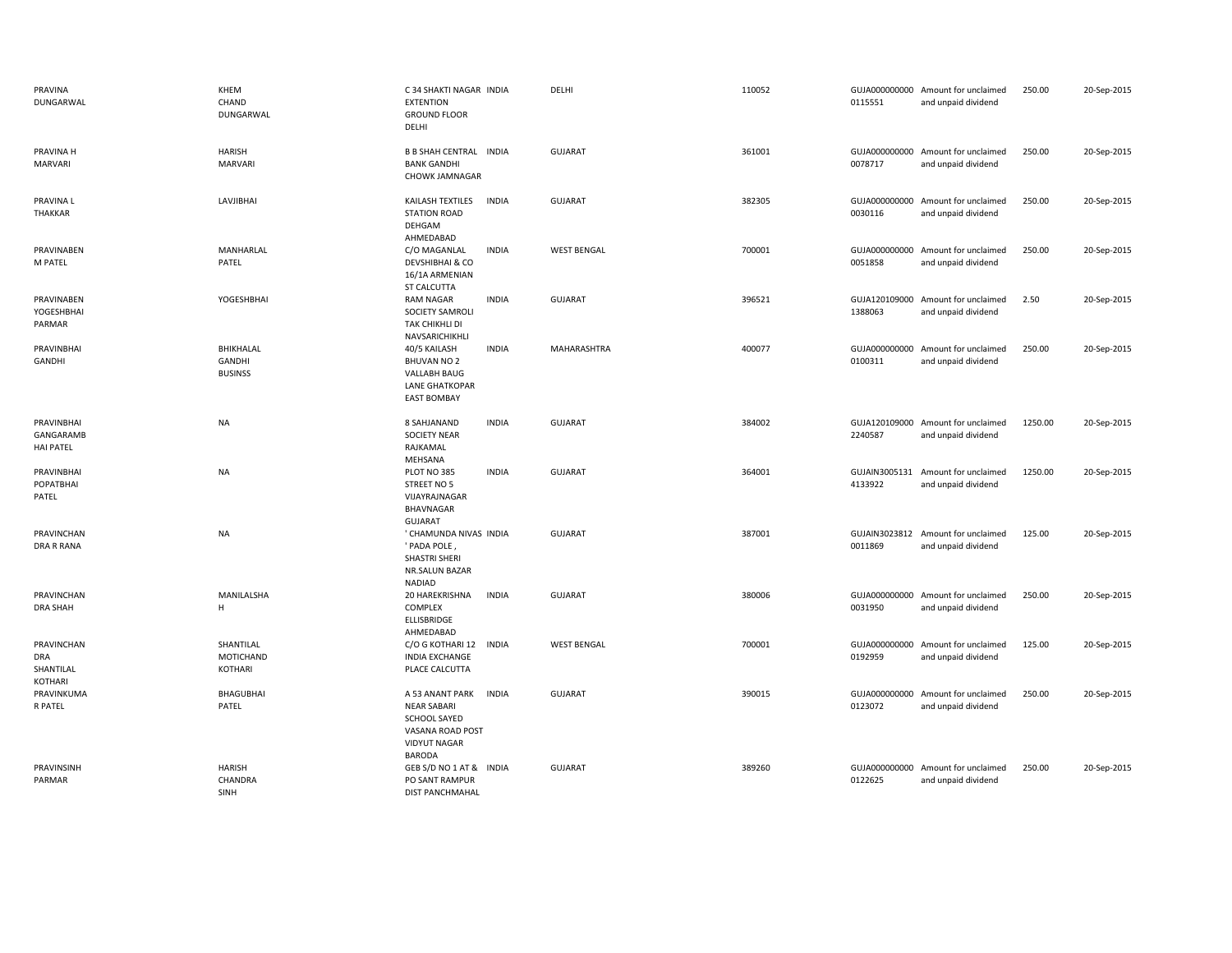| <b>PRECIOUS</b><br><b>SECURITIES</b><br>PVT LTD | <b>NA</b>                            | 338 1ST FLOOR<br><b>INDIA</b><br>PRABHAT COMPLEX<br><b>K G ROAD</b><br>BANGALORE                                                    | KARNATAKA            | 560009 | 0400005                  | GUJA000000000 Amount for unclaimed<br>and unpaid dividend | 2.50    | 20-Sep-2015 |
|-------------------------------------------------|--------------------------------------|-------------------------------------------------------------------------------------------------------------------------------------|----------------------|--------|--------------------------|-----------------------------------------------------------|---------|-------------|
| Preeti<br>Agarwal                               | Rajesh Kumar<br>Agarwal              | Moh Deewan Jograj INDIA<br>Shahjahanpur                                                                                             | <b>UTTAR PRADESH</b> | 242001 | 0248249                  | GUJAIN3017741 Amount for unclaimed<br>and unpaid dividend | 250.00  | 20-Sep-2015 |
| PREETI<br>RATHOD                                | HASMUKHLA<br>L RATHOD                | Q NO C 20 CCC<br><b>INDIA</b><br>TOWN SHIP PO<br>COAL CHEMICALS<br><b>COMPLEX</b>                                                   | ANDHRA PRADESH       | 504302 | 0104849                  | GUJA000000000 Amount for unclaimed<br>and unpaid dividend | 250.00  | 20-Sep-2015 |
| PREHLAD RAI<br>SETHI                            | <b>RAM DASS</b><br>SETHI             | 313 RAJDHANI<br><b>INDIA</b><br><b>ENCLAVE PITAM</b><br>PURA DELHI                                                                  | DELHI                | 110034 | 0063511                  | GUJA000000000 Amount for unclaimed<br>and unpaid dividend | 250.00  | 20-Sep-2015 |
| PREM<br><b>BAHADUR</b><br>SAXENA                | <b>NA</b>                            | MOTI SADAN NEAR INDIA<br>ARYA KANYA INTER<br><b>COLLEGE BANDA</b><br>U.P.                                                           | <b>UTTAR PRADESH</b> | 210001 | 0008050                  | GUJAIN3010061 Amount for unclaimed<br>and unpaid dividend | 500.00  | 20-Sep-2015 |
| PREM CHAND                                      | <b>DHANA RAM</b>                     | H NO 249 NEAR<br><b>INDIA</b><br>QTR F 18 CIVIL LINES<br>CHHINDWARA<br>MADHYA PRADESH                                               | MADHYA PRADESH       | 480001 | 1872130                  | GUJAIN3001831 Amount for unclaimed<br>and unpaid dividend | 250.00  | 20-Sep-2015 |
| PREM CHAND                                      | <b>NA</b>                            | <b>KOTHARI NIVAS</b><br><b>INDIA</b><br>ANDERSONPET KGF<br>KARNATAKA                                                                | <b>KARNATAKA</b>     | 563113 | GUJAIN3010473<br>0018178 | Amount for unclaimed<br>and unpaid dividend               | 250.00  | 20-Sep-2015 |
| PREM CHAND<br>BHANJIBHAI<br>PADAYA              | BHANJI<br>ALABHAI<br>PADAYA          | HOME NO 182<br><b>INDIA</b><br>SHANKAR KEKRI<br><b>GANDHINAGAR VIA</b><br><b>IDD MASJID ROAD</b><br>JAMNAGAR                        | <b>GUJARAT</b>       | 361005 | 0077834                  | GUJA000000000 Amount for unclaimed<br>and unpaid dividend | 375.00  | 20-Sep-2015 |
| PREM DEVI                                       | <b>VISHAN DASS</b>                   | 777 RISHI NAGAR<br><b>INDIA</b><br>RANI BAGH DELHI<br>DELHI                                                                         | DELHI                | 110034 | 0016262                  | GUJA000000000 Amount for unclaimed<br>and unpaid dividend | 250.00  | 20-Sep-2015 |
| PREM KAPUR                                      | <b>HANS RAJ</b><br><b>KAPUR</b>      | 39/1 EAST PATEL<br><b>INDIA</b><br>NAGAR NEW DELHI                                                                                  | DELHI                | 110008 | 0110616                  | GUJA000000000 Amount for unclaimed<br>and unpaid dividend | 250.00  | 20-Sep-2015 |
| <b>PREM KAUR</b><br>CHAUDHRY                    | M S<br>CHADHARY                      | Z 8 IST FLOOR BACK INDIA<br>PORTION RAJOURI<br><b>GARDEN NEW DELHI</b>                                                              | DELHI                | 110027 | 0097769                  | GUJA000000000 Amount for unclaimed<br>and unpaid dividend | 250.00  | 20-Sep-2015 |
| <b>PREM KUMAR</b>                               | <b>NA</b>                            | <b>INDIA</b><br>VILL JHINGA PO<br>AMIRA W B                                                                                         | <b>WEST BENGAL</b>   | 743368 | GUJA000000000<br>0155918 | Amount for unclaimed<br>and unpaid dividend               | 250.00  | 20-Sep-2015 |
| <b>PREM KUMAR</b><br><b>K SHAH</b>              | <b>NA</b>                            | D NO 13/226 OLD<br><b>INDIA</b><br>POST OFFICE ROAD<br><b>ADONI</b>                                                                 | ANDHRA PRADESH       | 518301 | 1114783                  | GUJAIN3010222 Amount for unclaimed<br>and unpaid dividend | 1250.00 | 20-Sep-2015 |
| PREM<br>KUMARI<br>VASHISHTH                     | <b>BHAGWAN</b><br>SAHAI<br>VASHISHTH | HOUSE NO 19 P W<br><b>INDIA</b><br><b>D COLONY</b><br>ROORKEE                                                                       | <b>UTTAR PRADESH</b> | 247667 | GUJA000000000<br>0017405 | Amount for unclaimed<br>and unpaid dividend               | 250.00  | 20-Sep-2015 |
| PREM LATA<br><b>GUPTA</b>                       | <b>D K GUPTA</b>                     | 307 HANUMAN<br><b>INDIA</b><br><b>TOWER ATHGAON</b><br><b>GAUHATI</b>                                                               | ASSAM                | 781001 | GUJA000000000<br>0005671 | Amount for unclaimed<br>and unpaid dividend               | 250.00  | 20-Sep-2015 |
| PREM NATH<br>SHUKLA                             | <b>HIRANAND</b><br>SHUKLA            | 133 DADY SETH<br><b>INDIA</b><br><b>AGYARI LANE</b><br><b>AJANTA GUEST</b><br><b>HOUSE 3RD FLOOR</b><br>R NO 61 62<br><b>BOMBAY</b> | MAHARASHTRA          | 400002 | GUJA000000000<br>0083559 | Amount for unclaimed<br>and unpaid dividend               | 250.00  | 20-Sep-2015 |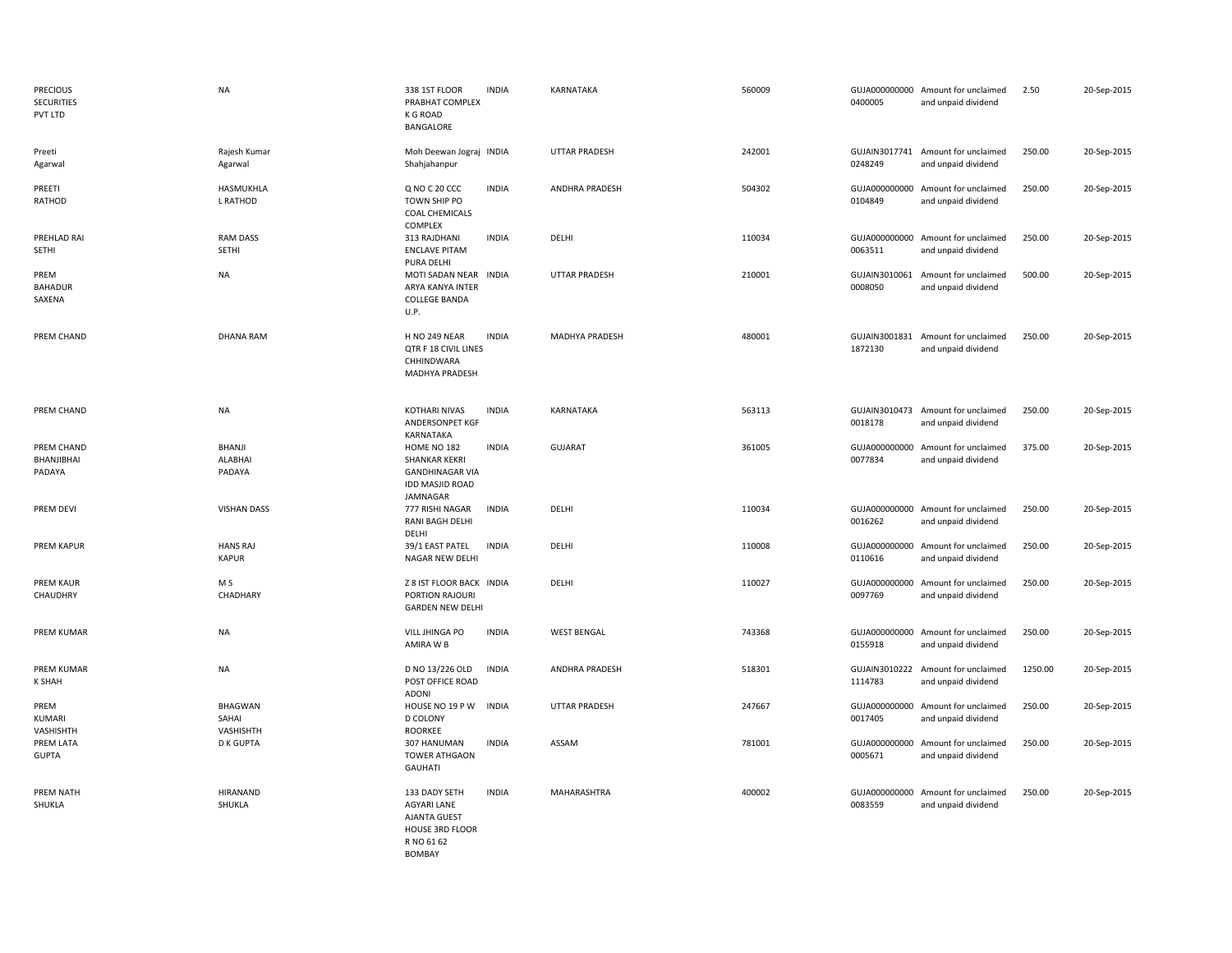| PREM PAL<br>SINGH<br>BAGHEL                   | NA                                 | <b>SHANTI NAGAR</b><br>ETAH UTTAR<br>PRADESH                                   | <b>INDIA</b> | <b>UTTAR PRADESH</b> | 207001 | 0834771                  | GUJAIN3002061 Amount for unclaimed<br>and unpaid dividend | 250.00 | 20-Sep-2015 |
|-----------------------------------------------|------------------------------------|--------------------------------------------------------------------------------|--------------|----------------------|--------|--------------------------|-----------------------------------------------------------|--------|-------------|
| PREM<br>PARKASH<br>SHARMA                     | M RAM                              | <b>HOUSE NO 2061</b><br>MOH KHARI KUEI V<br>PO MEHAM JHAJAR                    | <b>INDIA</b> | <b>HARYANA</b>       | 124112 | 0139881                  | GUJA000000000 Amount for unclaimed<br>and unpaid dividend | 500.00 | 20-Sep-2015 |
| PREM<br>PRAKASH<br>AGARWAL                    | NA                                 | SHASTRI NAGAR<br>(EAST) DHANBAD                                                | <b>INDIA</b> | <b>JHARKHAND</b>     | 826001 | 2999412                  | GUJAIN3003941 Amount for unclaimed<br>and unpaid dividend | 125.00 | 20-Sep-2015 |
| PREM<br>PRAKASH<br><b>MISHRA</b>              | ADHIKLAL<br><b>MISHRA</b>          | S/O ADHIKLAL<br>MISHRA NAKHSA<br>KANNAUJ                                       | <b>INDIA</b> | <b>UTTAR PRADESH</b> | 209725 | GUJA000000000<br>0168440 | Amount for unclaimed<br>and unpaid dividend               | 250.00 | 20-Sep-2015 |
| PREM<br>SHANKAR<br>VERMA                      | LATE SH R P<br><b>VERMA RETD</b>   | 9 GOKUL KALYANI<br><b>NAGAR PUNE</b>                                           | <b>INDIA</b> | MAHARASHTRA          | 411014 | 0106828                  | GUJA000000000 Amount for unclaimed<br>and unpaid dividend | 250.00 | 20-Sep-2015 |
| PREM SINGH                                    | LATE SH<br>MAKKHAN<br>SINGH        | H NO 20 B L NO 8 P INDIA<br>O KANKINARA DIST<br>24 PARGANAS N W<br>B           |              | <b>WEST BENGAL</b>   | 743126 | 0051840                  | GUJA000000000 Amount for unclaimed<br>and unpaid dividend | 250.00 | 20-Sep-2015 |
| PREMA<br>SUBBARAMA<br>N                       | NATARAJAN<br>SUBBARAMA<br>N        | 27-28, JAYA NAGAR, INDIA<br>TRAN-MAG ROAD,<br>GORIMEDU, SALEM                  |              | <b>TAMIL NADU</b>    | 636008 | 0060101                  | GUJA130234000 Amount for unclaimed<br>and unpaid dividend | 250.00 | 20-Sep-2015 |
| PREMAJI<br>HATHIBHAI<br>PATEL                 | H K PATEL                          | AT POST DHOLA JN INDIA<br><b>DIST BHAUNAGAR</b><br><b>GUJRAT</b>               |              | <b>GUJARAT</b>       | 364320 | 0147426                  | GUJA000000000 Amount for unclaimed<br>and unpaid dividend | 125.00 | 20-Sep-2015 |
| PREMBALA<br>SABOO                             | <b>B SABOO</b>                     | G 269 SHASTRI<br>NAGAR BEHIND<br>LAXMI UDYOG<br><b>JODHPUR</b>                 | <b>INDIA</b> | RAJASTHAN            | 342003 | 0151999                  | GUJA000000000 Amount for unclaimed<br>and unpaid dividend | 250.00 | 20-Sep-2015 |
| PREMCHAND<br>JAIN                             | NA                                 | 15 3 65/2 NEAR<br>GURUDWARA<br>GOWLIGUDA<br>HYDERABAD                          | <b>INDIA</b> | ANDHRA PRADESH       | 500013 | 1056599                  | GUJAIN3010222 Amount for unclaimed<br>and unpaid dividend | 2.50   | 20-Sep-2015 |
| PREMJI BALAR                                  | LAXMAN<br><b>BALAR RETD</b>        | 14 VIJAYRAJ NAGAR INDIA<br><b>BHAVNAGAR</b>                                    |              | <b>GUJARAT</b>       | 364003 | 0074411                  | GUJA000000000 Amount for unclaimed<br>and unpaid dividend | 250.00 | 20-Sep-2015 |
| PREMKISHOR<br>RADHAVALLA<br><b>BH CHANDAK</b> | RADHAVALLA<br>BH                   | SHRI DARSHAN<br>APPTS.,<br>RAMDASPETH,<br>AKOLA                                | <b>INDIA</b> | MAHARASHTRA          | 444001 | 0042047                  | GUJA130231000 Amount for unclaimed<br>and unpaid dividend | 62.50  | 20-Sep-2015 |
| PREMKUMAR<br><b>G BAJAJ</b>                   | <b>NA</b>                          | 601/602, NEEL<br>SAGAR, 23/B, PERRY<br>CROSS ROAD,<br>BANDRA<br>(WEST), MUMBAI | <b>INDIA</b> | MAHARASHTRA          | 999999 | 0046338                  | GUJA130154000 Amount for unclaimed<br>and unpaid dividend | 500.00 | 20-Sep-2015 |
| PREMLATA<br>BHANSALI                          | DAULATRAJ                          | C/O RAJMAL<br>MANGILAL 295 NEW<br><b>CLOTH MARKET</b><br>AHMEDABAD             | <b>INDIA</b> | <b>GUJARAT</b>       | 380002 | 0084488                  | GUJA000000000 Amount for unclaimed<br>and unpaid dividend | 250.00 | 20-Sep-2015 |
| PREMLATA<br><b>KALA</b>                       | <b>KISTUR</b><br><b>CHAND KALA</b> | DUNN AUTO<br><b>AGENCY BARAPANI</b>                                            | <b>INDIA</b> | MEGHALAYA            | 793103 | 0041633                  | GUJA000000000 Amount for unclaimed<br>and unpaid dividend | 250.00 | 20-Sep-2015 |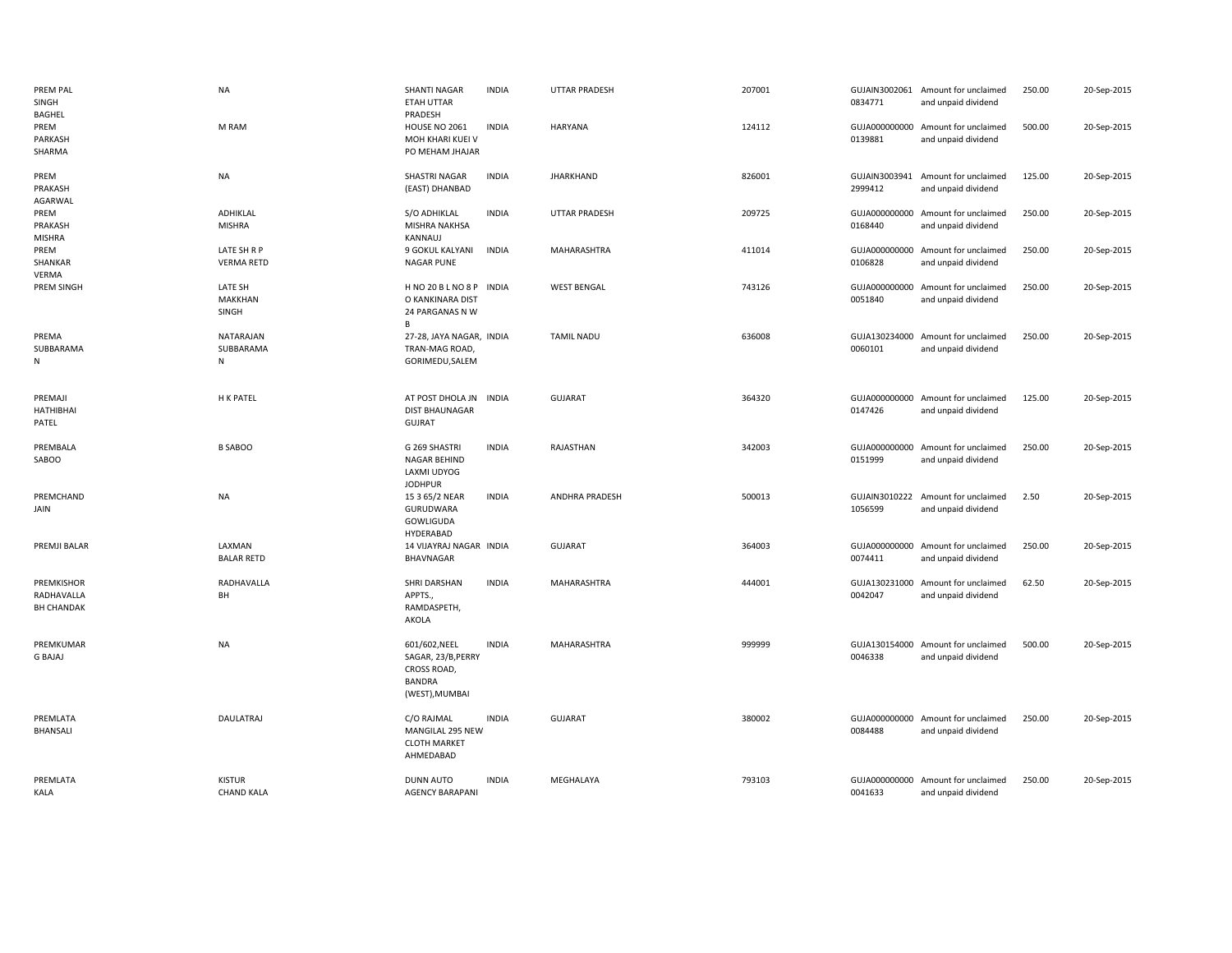| PRIME SCRIPS<br>PVT LTD           | <b>NA</b>                                            | <b>II FLOOR SIMLA</b><br><b>BUILDING</b><br>KANDAMKULAM<br><b>CROSS ROAD</b><br>CALICUT                                                 | <b>INDIA</b> | KERALA             | 673002 | 0559293                  | GUJAIN3000111 Amount for unclaimed<br>and unpaid dividend | 2.50   | 20-Sep-2015 |
|-----------------------------------|------------------------------------------------------|-----------------------------------------------------------------------------------------------------------------------------------------|--------------|--------------------|--------|--------------------------|-----------------------------------------------------------|--------|-------------|
| PRINCE<br>SUDERSANAM<br>EZRA      | PACHA<br>PERUMAL<br>EZRA                             | B 8 SAI KAILAS OLD INDIA<br>NO 5 AND 6 13<br>NEHRU NAGAR 4TH<br><b>STREET BEHIND</b><br>NALLI SILKS ADYAR<br>CHENNAI                    |              | <b>TAMIL NADU</b>  | 600020 | GUJAIN3029024<br>3387642 | Amount for unclaimed<br>and unpaid dividend               | 897.50 | 20-Sep-2015 |
| PRITAM<br><b>KUMAR RAY</b>        | PABITRA<br><b>MOHAN RAY</b>                          | B2 155 O N G C<br><b>COLONY PANVEL</b><br><b>DIST RAIGAD</b><br>MAHARASTRA                                                              | <b>INDIA</b> | MAHARASHTRA        | 410221 | 0115162                  | GUJA000000000 Amount for unclaimed<br>and unpaid dividend | 250.00 | 20-Sep-2015 |
| PRITI<br>BANSIBHAI<br>PATEL       | BANSIBHAI<br><b>JETHABHAI</b><br>PATEL               | 6/1994 "SHRIJI<br><b>KRUPA" HATFALIA</b><br><b>HARIPURA SURAT</b>                                                                       | <b>INDIA</b> | GUJARAT            | 395003 | GUJA000000000<br>0056225 | Amount for unclaimed<br>and unpaid dividend               | 250.00 | 20-Sep-2015 |
| PRITI<br><b>JITENDRA</b><br>PATEL | <b>NA</b>                                            | 83, TALAV FALIU<br>HARYJANWAS,<br>DHEKA<br>KUMBHARWAD                                                                                   | <b>INDIA</b> | GUJARAT            | 396521 | 0859111                  | GUJA120191010 Amount for unclaimed<br>and unpaid dividend | 250.00 | 20-Sep-2015 |
| PRITI KANA<br>RAY                 | WO.<br>SUSILKUMAR<br>RAY                             | AMADHARA<br>C/O SUSIL KUMAR<br><b>RAY SAKTI GARH</b><br><b>CAPT B P BISWAS</b><br>ROAD PO<br><b>BONGAON DIST</b><br>NORTH 24            | <b>INDIA</b> | <b>WEST BENGAL</b> | 743235 | 0163266                  | GUJA000000000 Amount for unclaimed<br>and unpaid dividend | 250.00 | 20-Sep-2015 |
| PRITI N GOHIL                     | <b>NAGINDAS</b><br><b>GOHIL</b>                      | PARGANAS (W B)<br>C/O AVANI LEASE<br>FINANCE P LTD 202<br>PAVAN FLAT 7<br><b>ANAND NAGAR</b><br>SOCIETY<br>PRODUCTIVITY<br>ROADVADODARA | <b>INDIA</b> | <b>GUJARAT</b>     | 390015 | 0039095                  | GUJA000000000 Amount for unclaimed<br>and unpaid dividend | 250.00 | 20-Sep-2015 |
| PRITI Z SHAH                      | ZAVERCHAND                                           | 24/B HARI PARK SO INDIA<br><b>OOPP ANKUR BUS</b><br><b>STOP NARANPURA</b><br>AHMEDABAD                                                  |              | <b>GUJARAT</b>     | 380013 | 0036247                  | GUJA000000000 Amount for unclaimed<br>and unpaid dividend | 250.00 | 20-Sep-2015 |
| PRITIBEN<br>SHAMBHUBH<br>AI PATEL | SHAMBHUBH<br>AI R PATEL                              | 2 ALPAKUNJ SOCY<br>NR RAMJI MANDIR<br>PALDI POST OFFICE<br>AHMEDABAD                                                                    | <b>INDIA</b> | <b>GUJARAT</b>     | 380002 | GUJA000000000<br>0164006 | Amount for unclaimed<br>and unpaid dividend               | 250.00 | 20-Sep-2015 |
| PRITPAL<br>SINGH LAMBA            | LATE SH<br><b>DUGAR</b><br>SINGH<br><b>LAMBA RET</b> | 897 SECTOR 6 R K<br>PURAM NEW DELHI                                                                                                     | <b>INDIA</b> | DELHI              | 110022 | GUJA000000000<br>0063521 | Amount for unclaimed<br>and unpaid dividend               | 250.00 | 20-Sep-2015 |
| PRIYA P<br>SANGANERIA             | PRAMOD<br><b>KUMAR</b>                               | B-505 ABHISHEK<br>YASHODHAM OPP<br>YASHODHAM HIGH<br>SCHOOL<br>GOREGAON<br>(E)MUMBAI                                                    | <b>INDIA</b> | MAHARASHTRA        | 400063 | 0065063                  | GUJA000000000 Amount for unclaimed<br>and unpaid dividend | 250.00 | 20-Sep-2015 |
| PRIYADARSHI<br>AMAR               | <b>BIVASH</b><br>CHANDRA<br><b>THAKUR</b>            | INDRAPURI 9 HEHAL INDIA<br>RANCHI<br><b>JHARKHAND</b>                                                                                   |              | <b>JHARKHAND</b>   | 834005 | GUJAIN3005131<br>4348049 | Amount for unclaimed<br>and unpaid dividend               | 250.00 | 20-Sep-2015 |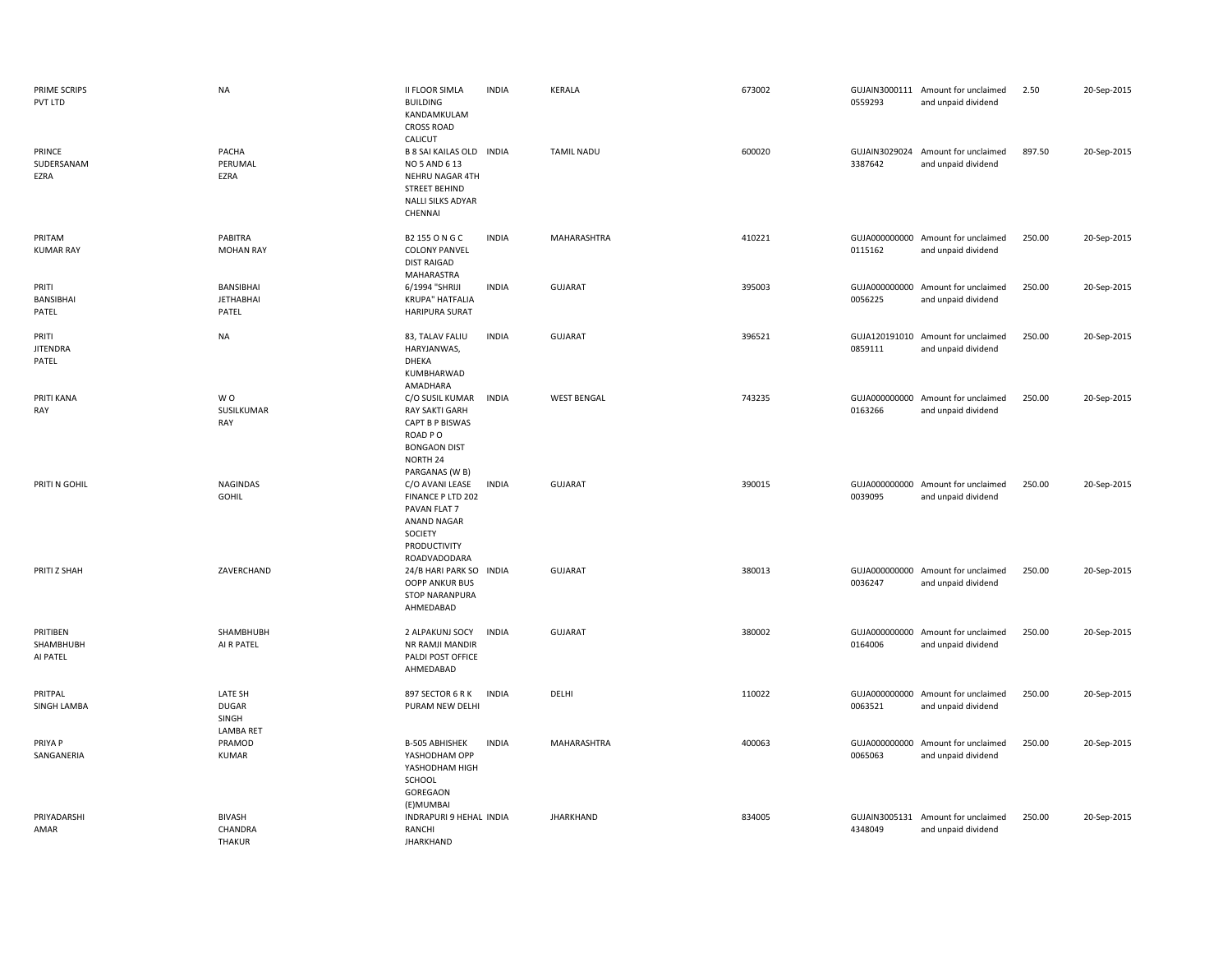| PRIYANKA<br>AGARWAL                  | <b>NA</b>                            | WARD NO 9<br>SILIGURI<br>DARJEELING                                                                                 | <b>INDIA</b> | <b>WEST BENGAL</b> | 734405 | 0991493                  | GUJAIN3002141 Amount for unclaimed<br>and unpaid dividend | 500.00  | 20-Sep-2015 |
|--------------------------------------|--------------------------------------|---------------------------------------------------------------------------------------------------------------------|--------------|--------------------|--------|--------------------------|-----------------------------------------------------------|---------|-------------|
| PRIYANKA<br>GOYAL                    | D GOYAL                              | U 11 GREEN PARK<br>MAIN NEW DELHI                                                                                   | <b>INDIA</b> | DELHI              | 110016 | 0153096                  | GUJA000000000 Amount for unclaimed<br>and unpaid dividend | 250.00  | 20-Sep-2015 |
| PRIYANKA<br><b>GUPTA</b>             | <b>NA</b>                            | 18 RING ROAD<br>LAJPAT NAGAR 4<br>NEW DELHI NEW<br>DELHI                                                            | <b>INDIA</b> | DELHI              | 110024 | GUJA120299000<br>0776172 | Amount for unclaimed<br>and unpaid dividend               | 500.00  | 20-Sep-2015 |
| PRIYANKA<br>JAIN                     | CHAMANLAL                            | 71 GIRDHAR NAGAR INDIA<br><b>SOCIETY GIRDHAR</b><br>NAGAR<br>AHMEDABAD                                              |              | <b>GUJARAT</b>     | 380004 | GUJA000000000<br>0034648 | Amount for unclaimed<br>and unpaid dividend               | 250.00  | 20-Sep-2015 |
| PRIYANKA<br>PRADEEP<br><b>GOKULA</b> | <b>NA</b>                            | NO 3/36, MOUNT<br>POONAMALLEE<br>ROAD CHENNAI                                                                       | <b>INDIA</b> | <b>TAMIL NADU</b>  | 600016 | GUJAIN3016374<br>0719677 | Amount for unclaimed<br>and unpaid dividend               | 1250.00 | 20-Sep-2015 |
| PRIYANKA<br>RATHI                    | <b>VIPIN RATHI</b>                   | <b>GIRIRAJ</b><br>ENTERPRISES 4/423,<br><b>KAMALDALL MILL</b><br>MAHAVIR SCHOOL<br>ROAD, GUDIYARI,<br><b>RAIPUR</b> | <b>INDIA</b> | CHHATTISGARH       | 492001 | GUJAIN3022691<br>0763169 | Amount for unclaimed<br>and unpaid dividend               | 87.50   | 20-Sep-2015 |
| PRIYANKA<br>SHAH                     | CHAMPAKLAL<br>SHAH                   | 19 JYOT NAGAR<br>HARIOMNAGAR<br>ITOYL ANTA<br><b>ASHRAM ROAD</b><br>VADODARA                                        | <b>INDIA</b> | <b>GUJARAT</b>     | 390023 | 0191139                  | GUJA000000000 Amount for unclaimed<br>and unpaid dividend | 500.00  | 20-Sep-2015 |
| PROMILA<br><b>JOSHI</b>              | S P JOSHI                            | 26 COOPERATIVE<br><b>COLONY AJMER</b><br>ROAD SODALA<br><b>JAIPUR</b>                                               | <b>INDIA</b> | RAJASTHAN          | 302006 | 0127838                  | GUJA000000000 Amount for unclaimed<br>and unpaid dividend | 250.00  | 20-Sep-2015 |
| PROMILA<br><b>KAPOOR</b>             | MAN<br><b>MOHAN</b><br><b>KAPOOR</b> | A 1 A/47 B JANAK<br>PURI NEW DELHI<br>DELHI                                                                         | <b>INDIA</b> | DELHI              | 110058 | GUJA000000000<br>0016309 | Amount for unclaimed<br>and unpaid dividend               | 250.00  | 20-Sep-2015 |
| PROSENJIT<br>DAS                     | <b>NA</b>                            | D 77/A RAMGARH<br>KOLKATA                                                                                           | <b>INDIA</b> | <b>WEST BENGAL</b> | 700047 | 0547909                  | GUJAIN3012501 Amount for unclaimed<br>and unpaid dividend | 250.00  | 20-Sep-2015 |
| PROSENJIT<br>DATTA                   | PRAMATHA<br>RANJAN<br><b>DATTA</b>   | <b>ITNA B-BLOCK</b><br>(EXTN) P O BANIPUR<br>DIST NORTH 24<br>PARGANAS                                              | <b>INDIA</b> | <b>WEST BENGAL</b> | 743233 | GUJA000000000<br>0170876 | Amount for unclaimed<br>and unpaid dividend               | 750.00  | 20-Sep-2015 |
| PUJA BATRA                           | YOGESH<br><b>BATRA</b>               | S 397 GREATER<br>KAILASH II NEW<br>DELHI                                                                            | <b>INDIA</b> | DELHI              | 110048 | 0111995                  | GUJA000000000 Amount for unclaimed<br>and unpaid dividend | 250.00  | 20-Sep-2015 |
| PUJA MEHTA                           | RAJESH                               | VARDHMAN<br><b>TAPOVAN COLONY</b><br>PALACE ROAD<br>JAMNAGAR                                                        | <b>INDIA</b> | <b>GUJARAT</b>     | 361008 | 0078478                  | GUJA000000000 Amount for unclaimed<br>and unpaid dividend | 250.00  | 20-Sep-2015 |
| <b>PUKH RAJ</b><br>DHOOT             | <b>NA</b>                            | H.NO.46 SENIOR<br>HIGHER SEC.<br><b>SCHOOL ROAD</b><br><b>BADMER TAUN</b><br><b>WARD NO. 1/1</b><br><b>BARMER</b>   | <b>INDIA</b> | RAJASTHAN          | 344001 | GUJA120137000<br>0119077 | Amount for unclaimed<br>and unpaid dividend               | 287.50  | 20-Sep-2015 |
| PUKHRAJ<br>GARG                      | <b>MOHAN LAL</b><br>GARG             | 202 BLDG 3 FAM<br>CHS SECTOR 11<br>KOPERKHAIRANE<br><b>NAVI MUMBAI</b>                                              | <b>INDIA</b> | MAHARASHTRA        | 400709 | 1996604                  | GUJAIN3030285 Amount for unclaimed<br>and unpaid dividend | 2.50    | 20-Sep-2015 |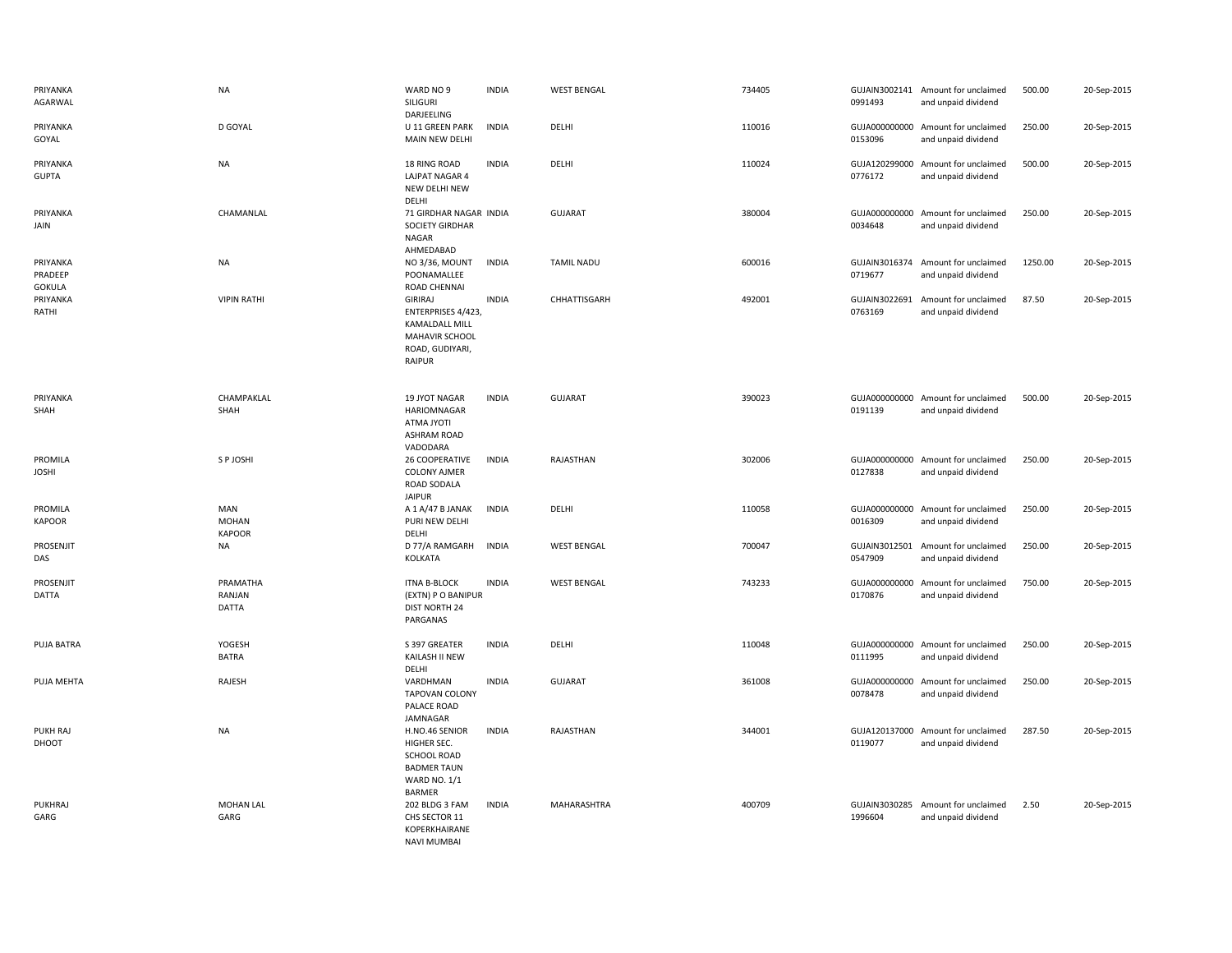| PUKHRAJ<br>SHAH                  | <b>BHAICHAND</b>                          | C/O KALPESH<br><b>KUMAR KUMARPAL</b><br>125 NEW CLOTH<br>MARKET<br>AHMEDABAD                                          | <b>INDIA</b> | <b>GUJARAT</b>       | 380002 | 0033531                  | GUJA000000000 Amount for unclaimed<br>and unpaid dividend | 250.00 | 20-Sep-2015 |
|----------------------------------|-------------------------------------------|-----------------------------------------------------------------------------------------------------------------------|--------------|----------------------|--------|--------------------------|-----------------------------------------------------------|--------|-------------|
| PULIN BEHARI<br>MANDAL           | AKHIL<br>CHANDRA<br>MANDAL                | <b>B18 NABADARSHA</b><br><b>INDIA</b><br>CO OPERATIVE<br><b>HOUSING SOC</b><br>SREEMANTAPUR<br><b>BERATI CALCUTTA</b> |              | <b>WEST BENGAL</b>   | 700051 | 0178051                  | GUJA000000000 Amount for unclaimed<br>and unpaid dividend | 250.00 | 20-Sep-2015 |
| PULIN<br>PUROHIT                 | RATILAL                                   | 356 JANTA NAGAR<br><b>INDIA</b><br>PO CHANDKHEDA<br>AHMEDABAD                                                         |              | <b>GUJARAT</b>       | 382424 | 0116493                  | GUJA000000000 Amount for unclaimed<br>and unpaid dividend | 250.00 | 20-Sep-2015 |
| PULINBHAI<br>SHAH                | <b>NA</b>                                 | 7 S S SOCIETY<br><b>ANAND WADI</b><br><b>ISANPUR ROAD</b><br>AHMEDABAD                                                | <b>INDIA</b> | <b>GUJARAT</b>       | 382443 | GUJA000000000<br>0101478 | Amount for unclaimed<br>and unpaid dividend               | 250.00 | 20-Sep-2015 |
| PULKIT<br>CHHABRA                | RAJENDRA<br>CHHABARA                      | C/O SHARAD CHAND INDIA<br>THOLIA THOLIA<br><b>HOUSE PANCH</b><br><b>BATTI M I ROAD</b><br><b>JAIPUR</b>               |              | RAJASTHAN            | 302001 | 0009406                  | GUJA000000000 Amount for unclaimed<br>and unpaid dividend | 250.00 | 20-Sep-2015 |
| PULLURI ANIL<br><b>KUMAR</b>     | P RAJESHAM                                | C/O DHAUPAL<br>GAUGARAW H NO 6<br>99 HAWELIWALI<br>NIZAMABAD                                                          | <b>INDIA</b> | ANDHRA PRADESH       | 503002 | GUJA000000000<br>0105043 | Amount for unclaimed<br>and unpaid dividend               | 250.00 | 20-Sep-2015 |
| PUNAM<br>AGARWAL                 | <b>KRISHNA</b><br><b>KUMAR</b><br>AGARWAL | FLAT NO 305 BLOCK INDIA<br>'A' SNEHALATA<br>APARTMENTS<br>VIVEKANAND<br>MARGBHUBANESW<br>AR                           |              | ORISSA               | 751002 | 0004089                  | GUJA000000000 Amount for unclaimed<br>and unpaid dividend | 250.00 | 20-Sep-2015 |
| PUNEET<br><b>KUMAR MAINI</b>     | <b>IQBAL NATH</b><br>MAINI                | K 45 SHYAMALI<br><b>INDIA</b><br>COLONY PO<br>DORANDA RANCHI                                                          |              | <b>JHARKHAND</b>     | 834002 | 2328225                  | GUJAIN3026793 Amount for unclaimed<br>and unpaid dividend | 200.00 | 20-Sep-2015 |
| PUNEET<br>VERMA                  | <b>NA</b>                                 | <b>DHARAM SHALA</b><br>ROAD H NO-165<br><b>GAURI NAGAR</b><br><b>HARDOI</b>                                           | <b>INDIA</b> | <b>UTTAR PRADESH</b> | 241001 | GUJA120109000<br>1978597 | Amount for unclaimed<br>and unpaid dividend               | 125.00 | 20-Sep-2015 |
| <b>PUNIT</b><br><b>MOHAN</b>     | <b>VIJAY KUMAR</b>                        | <b>INDIA</b><br><b>GUPTA CLINIC</b><br><b>DOGAR BASTI</b><br>STREET NO 5<br><b>FAIRDKOT PB</b>                        |              | PUNJAB               | 151203 | 0013617                  | GUJA000000000 Amount for unclaimed<br>and unpaid dividend | 250.00 | 20-Sep-2015 |
| <b>PUNITA B</b><br>MAHESHWARI    | BHARAT<br><b>KUMAR</b><br>MAHESHWAR       | 28 HANS SOCIETY<br><b>INDIA</b><br>VORACHHA ROAD<br><b>SURAT</b>                                                      |              | GUJARAT              | 395006 | GUJA000000000<br>0056565 | Amount for unclaimed<br>and unpaid dividend               | 250.00 | 20-Sep-2015 |
| <b>PUNITA R</b><br>DAVE          | RAJNIKANT<br>DAVE                         | SHIVAM SIDDHI<br><b>INDIA</b><br>PARK GOKUL DHAM<br>KHODIYAR COLONY<br><b>B/H MEHUL NAGAR</b><br>EXCJAMNAGAR          |              | GUJARAT              | 361006 | GUJA000000000<br>0203974 | Amount for unclaimed<br>and unpaid dividend               | 500.00 | 20-Sep-2015 |
| <b>PURAN</b><br>CHAND<br>AGARWAL | MADANLAL<br>AGARWAL                       | TUNDI ROAD PO<br><b>GOVINDPUR DIST</b><br>DHANBAD                                                                     | <b>INDIA</b> | <b>JHARKHAND</b>     | 828109 | GUJA000000000<br>0040238 | Amount for unclaimed<br>and unpaid dividend               | 250.00 | 20-Sep-2015 |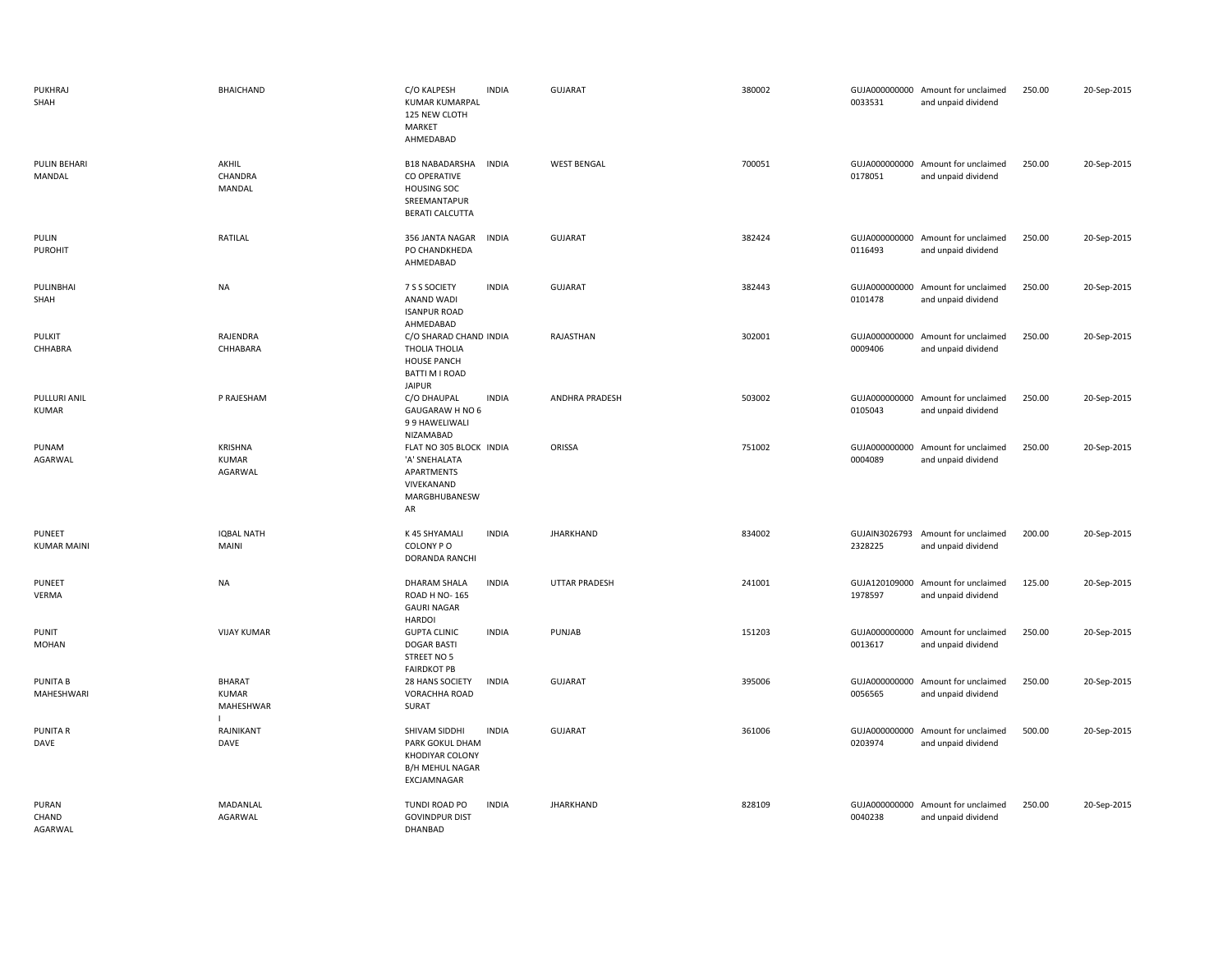| <b>PURNA SHETH</b>                         | PRAKASH<br>CHANDRA<br>SHETH       | C 304<br>CHANDRAGUPT<br>APPARTMENT<br><b>HARNI ROAD</b><br><b>BARODA</b>                                     | <b>INDIA</b> | <b>GUJARAT</b>        | 390006 | 4960049                  | GUJAIN3003941 Amount for unclaimed<br>and unpaid dividend | 750.00  | 20-Sep-2015 |
|--------------------------------------------|-----------------------------------|--------------------------------------------------------------------------------------------------------------|--------------|-----------------------|--------|--------------------------|-----------------------------------------------------------|---------|-------------|
| PURNASHANK<br>AR<br>SHANKARLAL<br>VYAS     | <b>SHANKAR LAL</b><br>VYAS        | C/O SHAH TRADERS INDIA<br>OPP G P O<br>BANSWARA<br>RAJASTHAN                                                 |              | RAJASTHAN             | 327001 | 0119458                  | GUJA000000000 Amount for unclaimed<br>and unpaid dividend | 250.00  | 20-Sep-2015 |
| PURNIMA<br><b>MUSTAFI</b>                  | DHIMAN<br><b>MUSTAFI</b>          | 1B/5 LALA LAJPAT<br>RAI ROAD,<br><b>DURGAPUR</b>                                                             | <b>INDIA</b> | <b>WEST BENGAL</b>    | 713204 | 0288376                  | GUJAIN3021051 Amount for unclaimed<br>and unpaid dividend | 250.00  | 20-Sep-2015 |
| PURSHOTAM<br><b>DASS GUPTA</b>             | LATE SH<br>KHUBI RAM<br>RETD      | 1975 KUCHA<br><b>CHELAN KHARI</b><br><b>BAOLI DELHI</b>                                                      | <b>INDIA</b> | DELHI                 | 110006 | 0062724                  | GUJA000000000 Amount for unclaimed<br>and unpaid dividend | 250.00  | 20-Sep-2015 |
| PURSHOTHA<br>M C KUNDER                    | C K KUNDER                        | 49/397 MOTILAL<br><b>NAGAR PART-I</b><br><b>GOREGAON W</b><br>BOMBAY                                         | <b>INDIA</b> | MAHARASHTRA           | 400104 | 0153058                  | GUJA000000000 Amount for unclaimed<br>and unpaid dividend | 250.00  | 20-Sep-2015 |
| PURSHOTTAM<br>BHAI<br>GHELABHAI<br>GANGANI | <b>GHELABHAI</b><br>GANGANI       | MEGH DUT SOCIETY INDIA<br>PLOT NO 7 DUDH<br>DERI ROAD NEAR<br><b>JEVELS CIRCLE</b><br>BHAVNAGAR              |              | GUJARAT               | 364003 | 4237872                  | GUJAIN3010392 Amount for unclaimed<br>and unpaid dividend | 250.00  | 20-Sep-2015 |
| PURUSHOTHA<br>M<br>MANCHUKON<br>DA         | LINGAIAH                          | C/O D BADRAIAH<br>OPP HANUMAN<br><b>TEMPLE</b><br>BRAHMANANDA<br>REDDY COLONY<br>DEVERKONDAMIRYA<br>LAGUDA   | <b>INDIA</b> | <b>ANDHRA PRADESH</b> | 508248 | 0006301                  | GUJA000000000 Amount for unclaimed<br>and unpaid dividend | 250.00  | 20-Sep-2015 |
| PURUSHOTTA<br>M DHUMAL                     | <b>NA</b>                         | 14, DHANUSHYA<br>CO.OP.SOCIETY 1<br><b>NEW SAMA ROAD</b><br>VADODARA                                         | <b>INDIA</b> | <b>GUJARAT</b>        | 390008 | 0124771                  | GUJA000000000 Amount for unclaimed<br>and unpaid dividend | 500.00  | 20-Sep-2015 |
| PURUSHOTTA<br>M GAJERA                     | BAVALAL<br>GAJERA                 | C/O G S F C AREA<br>OFFICE 105<br><b>MANGAL MURTI</b><br><b>NEAR KALWA</b><br>CHOWK JAWAHAR<br>ROAD JUNAGADH | <b>INDIA</b> | GUJARAT               | 362001 | 0118386                  | GUJA000000000 Amount for unclaimed<br>and unpaid dividend | 250.00  | 20-Sep-2015 |
| <b>PURVAT</b><br>DESAI                     | <b>NA</b>                         | 6 DEEP MANGAL<br><b>SOCIETY KABILPORE</b><br>NAVSARI GUJARAT                                                 | <b>INDIA</b> | <b>GUJARAT</b>        | 396424 | GUJAIN3008881<br>4865129 | Amount for unclaimed<br>and unpaid dividend               | 1250.00 | 20-Sep-2015 |
| <b>PURVI</b><br>VACHHANI                   | ANATRAY                           | PARISHRAM 1<br>PRAKASH SOCIETY<br>OPP NIRMALA<br><b>SCHOOL RAJKOT</b>                                        | <b>INDIA</b> | GUJARAT               | 360005 | 0080677                  | GUJA000000000 Amount for unclaimed<br>and unpaid dividend | 250.00  | 20-Sep-2015 |
| <b>PURVIBEN R</b><br>MEHTA                 | RAVINDRABH<br>AI MEHTA            | 35 KALARAV<br>SOCIETY AT & PO<br><b>IDAR DIST S K</b>                                                        | <b>INDIA</b> | <b>GUJARAT</b>        | 383430 | 0068540                  | GUJA000000000 Amount for unclaimed<br>and unpaid dividend | 125.00  | 20-Sep-2015 |
| PUSHKAR<br><b>NATH</b><br><b>GUNJOO</b>    | RADHA<br>KRISHEN<br><b>GUNJOO</b> | H NO 681 PALAM<br><b>VILLAGE EXTENSION</b><br>OPP MEHRA<br>POPERTY DEALER<br><b>NFW DFLHI</b>                | <b>INDIA</b> | DELHI                 | 110045 | 0011448                  | GUJA000000000 Amount for unclaimed<br>and unpaid dividend | 375.00  | 20-Sep-2015 |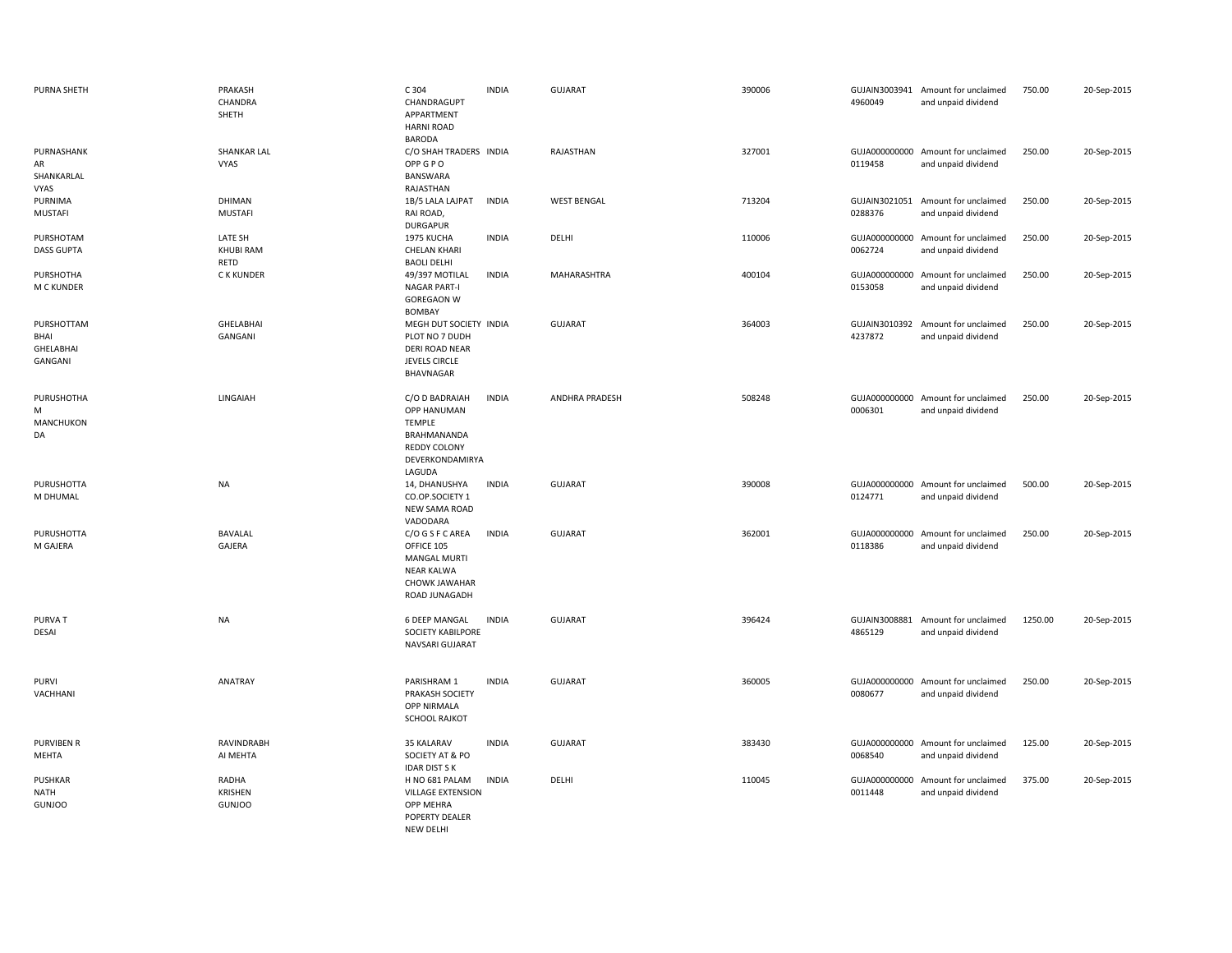| PUSHP<br><b>KUMAR</b>         | BAHADURMA<br>Ш                     | <b>RAWALI GALI</b><br><b>BALOTRA (RAJ)</b>                                                                                   | <b>INDIA</b> | RAJASTHAN          | 344022 | 0199000                  | GUJA000000000 Amount for unclaimed<br>and unpaid dividend | 250.00  | 20-Sep-2015 |
|-------------------------------|------------------------------------|------------------------------------------------------------------------------------------------------------------------------|--------------|--------------------|--------|--------------------------|-----------------------------------------------------------|---------|-------------|
| PUSHPA                        | ARVIND                             | CHANDAK BHAWAN INDIA<br><b>LAXMI PURA</b><br><b>BARMER RAJ</b>                                                               |              | RAJASTHAN          | 344001 | 0072694                  | GUJA000000000 Amount for unclaimed<br>and unpaid dividend | 250.00  | 20-Sep-2015 |
| PUSHPA<br>AGARWAL             | R L<br>AGARWAL                     | C/O P C AGRAWAL<br>& COM I ROAD<br>JAIPUR (RAJ)                                                                              | <b>INDIA</b> | RAJASTHAN          | 302015 | 0071889                  | GUJA000000000 Amount for unclaimed<br>and unpaid dividend | 250.00  | 20-Sep-2015 |
| PUSHPA BEN<br>SHAH            | <b>NAGINDAS</b>                    | 1 RATNAJYOT<br>APPARTMENT NEAR<br><b>SUKHIPURA PALDI</b><br>AHMEDABAD                                                        | <b>INDIA</b> | <b>GUJARAT</b>     | 380007 | 0033813                  | GUJA000000000 Amount for unclaimed<br>and unpaid dividend | 250.00  | 20-Sep-2015 |
| PUSHPA DEVI                   | RAMENDER<br>SINGH<br><b>VERMA</b>  | D 25/2 LAB<br>QUARTERS<br>KANCHAN BAGH PO<br><b>HYDERABAD</b>                                                                | <b>INDIA</b> | ANDHRA PRADESH     | 500258 | 0104965                  | GUJA000000000 Amount for unclaimed<br>and unpaid dividend | 250.00  | 20-Sep-2015 |
| PUSHPA DEVI<br>AGARWALA       | R C<br>AGARWALA                    | 4/6 AMRITA PYNE<br>LANE KALIBABU KA<br><b>BAZAR HOWRAHW</b>                                                                  | <b>INDIA</b> | <b>WEST BENGAL</b> | 711101 | 0153287                  | GUJA000000000 Amount for unclaimed<br>and unpaid dividend | 500.00  | 20-Sep-2015 |
| PUSHPA DEVI<br><b>NAGORI</b>  | <b>GOVIND DAS</b><br><b>NAGORI</b> | B<br><b>GOVIND NIWAS</b><br>DEEDWANA OLI<br><b>LASHKAR GWALIOR</b>                                                           | <b>INDIA</b> | MADHYA PRADESH     | 474001 | GUJAIN3026793<br>2873944 | Amount for unclaimed<br>and unpaid dividend               | 250.00  | 20-Sep-2015 |
| <b>PUSHPA</b><br>GARG         | <b>NA</b>                          | C-41 GREATER<br>KAILASH-I NEW<br>DELHI                                                                                       | <b>INDIA</b> | DELHI              | 110048 | 3372640                  | GUJAIN3008881 Amount for unclaimed<br>and unpaid dividend | 512.50  | 20-Sep-2015 |
| <b>PUSHPA</b><br><b>GUPTA</b> | I S GUPTA                          | H NO 39 TYPE V<br>THERMAL COLONY<br>PANIPAT                                                                                  | <b>INDIA</b> | <b>HARYANA</b>     | 132105 | GUJAIN3004764<br>1835013 | Amount for unclaimed<br>and unpaid dividend               | 62.50   | 20-Sep-2015 |
| PUSHPA JAIN                   | <b>SHRENIK LAL</b><br>JAIN         | 118 VALLABH<br>NAGAR INDORE                                                                                                  | <b>INDIA</b> | MADHYA PRADESH     | 452003 | 0007273                  | GUJA000000000 Amount for unclaimed<br>and unpaid dividend | 500.00  | 20-Sep-2015 |
| PUSHPA<br><b>KUMARI H</b>     | <b>B HEMNANI</b>                   | 205 ARIHANT APTS<br>R K BEACH ROAD<br>VISAKHAPATNAM                                                                          | <b>INDIA</b> | ANDHRA PRADESH     | 530003 | 0093402                  | GUJA000000000 Amount for unclaimed<br>and unpaid dividend | 250.00  | 20-Sep-2015 |
| <b>PUSHPA</b><br>LALWANI      | NA                                 | M/S AL SERRA<br>TRADING L.L.C PO<br>BOX 43189 DUBAI U<br>A E                                                                 | <b>INDIA</b> | MAHARASHTRA        | 999999 | 3075154                  | GUJAIN3008881 Amount for unclaimed<br>and unpaid dividend | 1155.00 | 20-Sep-2015 |
| <b>PUSHPA</b><br>MAHESHWARI   | PRAKASH C<br>MAHESHWAR             | SHRINATHJI KHAD-<br><b>BEEJA BHANDRA</b><br><b>BADGAON CHAR</b><br><b>RASTA STATION</b><br>ROAD RANIWARA<br>DIST JALORE(RAJ) | <b>INDIA</b> | RAJASTHAN          | 343040 | GUJA000000000<br>0081598 | Amount for unclaimed<br>and unpaid dividend               | 250.00  | 20-Sep-2015 |
| PUSHPA RANA                   | PRAHLAD<br><b>SINGH RANA</b>       | C/O P.S. RANA<br>ORIENTAL BANK OF<br>COMMERCE<br>KHATIMA UDHAM<br>SINGH NAGAR                                                | <b>INDIA</b> | UTTARAKHAND        | 262308 | 0032009                  | GUJAIN3011862 Amount for unclaimed<br>and unpaid dividend | 257.50  | 20-Sep-2015 |
| PUSHPA RANI<br>VERMA          | <b>NA</b>                          | C/O. SHRISP<br>SRIVASTAVA 27-<br>ANNANDVAN<br>SOCIETY SAMA, P.O.<br>E.M.E.VADODARA                                           | <b>INDIA</b> | <b>GUJARAT</b>     | 390008 | 0124778                  | GUJA000000000 Amount for unclaimed<br>and unpaid dividend | 250.00  | 20-Sep-2015 |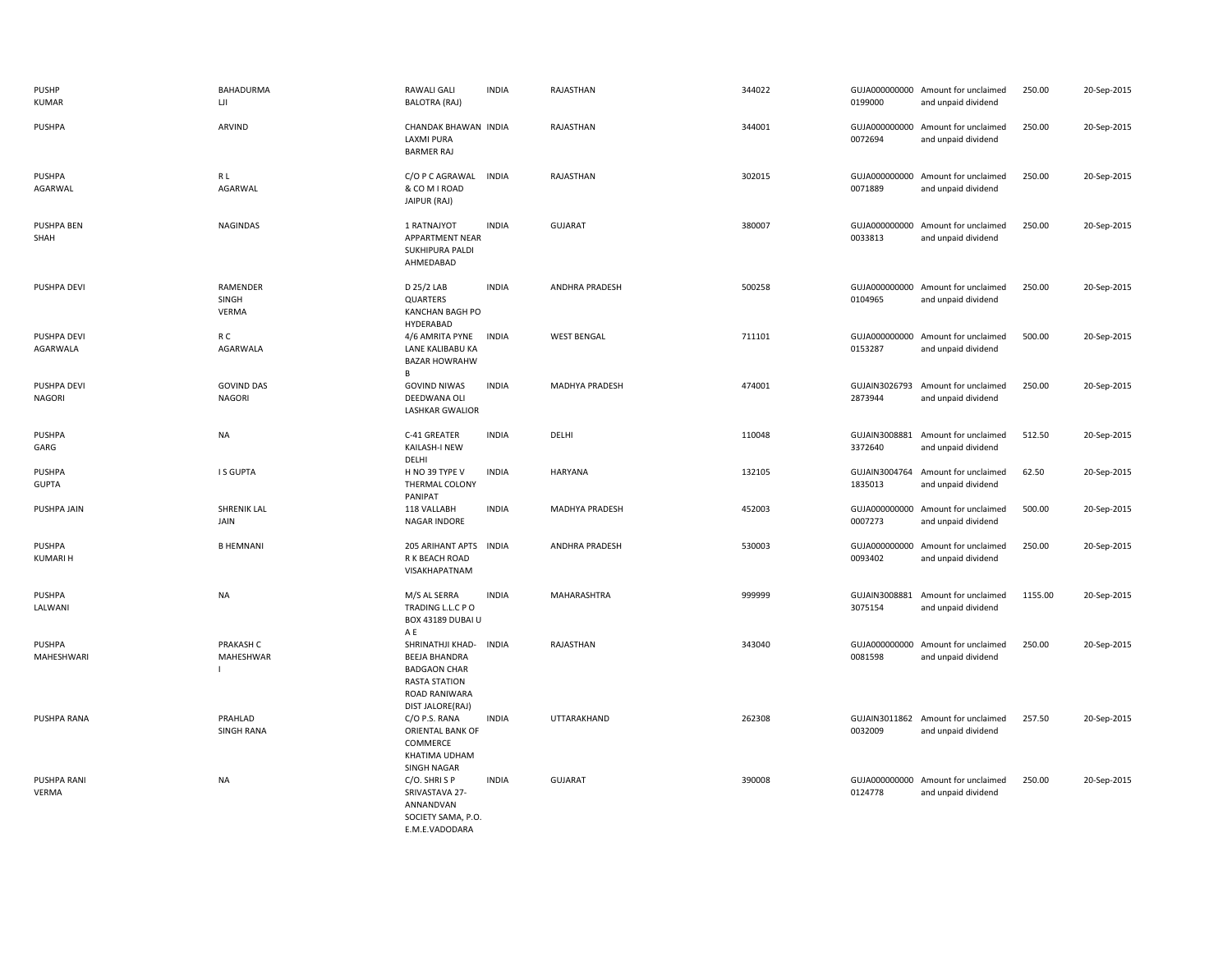| <b>PUSHPABEN B</b><br>PATEL    | <b>BHARAT BHAI</b>               | SAGARMUDRA<br><b>APPAT KRISHNA</b><br><b>COLONY NEAR</b><br>SWATI<br>NAVARANGPURA<br>AHMEDABAD                       | <b>INDIA</b> | <b>GUJARAT</b>       | 380014 | 0038005                  | GUJA000000000 Amount for unclaimed<br>and unpaid dividend | 250.00  | 20-Sep-2015 |
|--------------------------------|----------------------------------|----------------------------------------------------------------------------------------------------------------------|--------------|----------------------|--------|--------------------------|-----------------------------------------------------------|---------|-------------|
| PUSHPABEN<br>BHIKHUBHAI<br>LAD | BHIKHUBHAI<br>LAD                | 349, THALA CHIKHLI INDIA<br>VALSAD                                                                                   |              | <b>GUJARAT</b>       | 396521 | 0487659                  | GUJA120191010 Amount for unclaimed<br>and unpaid dividend | 250.00  | 20-Sep-2015 |
| PUSHPABEN<br>M THAKKER         | <b>MANUBHAI</b><br>THAKKER       | 51 608 CHITRAKUT INDIA<br>APARTMENT SOLA<br>ROAD NARANPURA<br>AHMEDABAD                                              |              | <b>GUJARAT</b>       | 380013 | 0000830                  | GUJA000000000 Amount for unclaimed<br>and unpaid dividend | 250.00  | 20-Sep-2015 |
| PUSHPADEVI                     | VINOD<br><b>KUMAR</b>            | 31/1<br>GIRDHARNAGAR<br>SHAHIBAG<br>AHMEDABAD                                                                        | <b>INDIA</b> | <b>GUJARAT</b>       | 380004 | 0085386                  | GUJA000000000 Amount for unclaimed<br>and unpaid dividend | 250.00  | 20-Sep-2015 |
| PUSHPAGAUR<br>I L MANDALIA     | LALJI<br><b>JETHABHAI</b>        | NAGAR CHAKLO<br>LALA MEHTA S<br>STREET JAMNAGAR                                                                      | <b>INDIA</b> | <b>GUJARAT</b>       | 361001 | 0078358                  | GUJA000000000 Amount for unclaimed<br>and unpaid dividend | 250.00  | 20-Sep-2015 |
| PUTANNI LAL                    | HIROO DAS                        | B 136/3 RDSO<br><b>COLONY MANAK</b><br>NAGAR LUCKNOW                                                                 | <b>INDIA</b> | <b>UTTAR PRADESH</b> | 226011 | 0012499                  | GUJA000000000 Amount for unclaimed<br>and unpaid dividend | 250.00  | 20-Sep-2015 |
| PUTTA<br><b>VENKATA RAO</b>    | <b>NA</b>                        | NO 2431 1 ST<br>FLOOR, 11 TH MAIN<br>M C C A BLOCK,<br>DAVANGERE                                                     | <b>INDIA</b> | KARNATAKA            | 577004 | 6762603                  | GUJAIN3011352 Amount for unclaimed<br>and unpaid dividend | 750.00  | 20-Sep-2015 |
| <b>PYARE LAL</b>               | <b>MATA</b><br>PRASAD            | S 20/51 - A3 NEPALI INDIA<br>KOTHI VARUNA<br><b>BRIDGE VARANASI</b>                                                  |              | MAHARASHTRA          | 999999 | 1575964                  | GUJAIN3015572 Amount for unclaimed<br>and unpaid dividend | 25.00   | 20-Sep-2015 |
| <b>PYARE LAL</b><br>BASSI      | H L BASSI                        | 914 / 5 TAGORE<br><b>NAGAR CIVIL LINES</b><br>LUDHIANA                                                               | <b>INDIA</b> | MAHARASHTRA          | 999999 | GUJAIN3014361<br>0272688 | Amount for unclaimed<br>and unpaid dividend               | 1500.00 | 20-Sep-2015 |
| R<br>Arunprakash               | <b>NA</b>                        | No 6, G T N Salai<br>Dindigul                                                                                        | <b>INDIA</b> | <b>TAMIL NADU</b>    | 624005 | 0416403                  | GUJAIN3028712 Amount for unclaimed<br>and unpaid dividend | 125.00  | 20-Sep-2015 |
| R BHARATHI                     | H <sub>S</sub><br>SEETHARAM<br>U | NO 3110 ASHRAYA<br><b>INDIA</b><br>18 TH CROSS 3 RD<br><b>MAIN</b><br><b>BANASHANKARI 2</b><br>ND STAGE<br>BANGALORE |              | KARNATAKA            | 560070 | 0110103                  | GUJA000000000 Amount for unclaimed<br>and unpaid dividend | 250.00  | 20-Sep-2015 |
| <b>RCLJAIN</b>                 | M L JAIN                         | 24 SHANKER VIHAR INDIA<br>VIKAS MARG DELHI                                                                           |              | DELHI                | 110092 | 0158176                  | GUJA000000000 Amount for unclaimed<br>and unpaid dividend | 250.00  | 20-Sep-2015 |
| R HARIHAR<br>KAIYANI           | R RAMMURTI                       | 121/6 SRI BHARAT<br><b>NIVAS KOCHERS</b><br>PALDI AHD<br>AHMEDABAD                                                   | <b>INDIA</b> | <b>GUJARAT</b>       | 380006 | 0051409                  | GUJA000000000 Amount for unclaimed<br>and unpaid dividend | 250.00  | 20-Sep-2015 |
| R HARIHARAN                    | <b>NA</b>                        | OLD NO 4 NEW NO INDIA<br><b>6 ANNASAMY</b><br><b>STREET</b><br>PALLAVARAM                                            |              | <b>TAMIL NADU</b>    | 600043 | GUJAIN3030285<br>0810307 | Amount for unclaimed<br>and unpaid dividend               | 125.00  | 20-Sep-2015 |

CHENNAI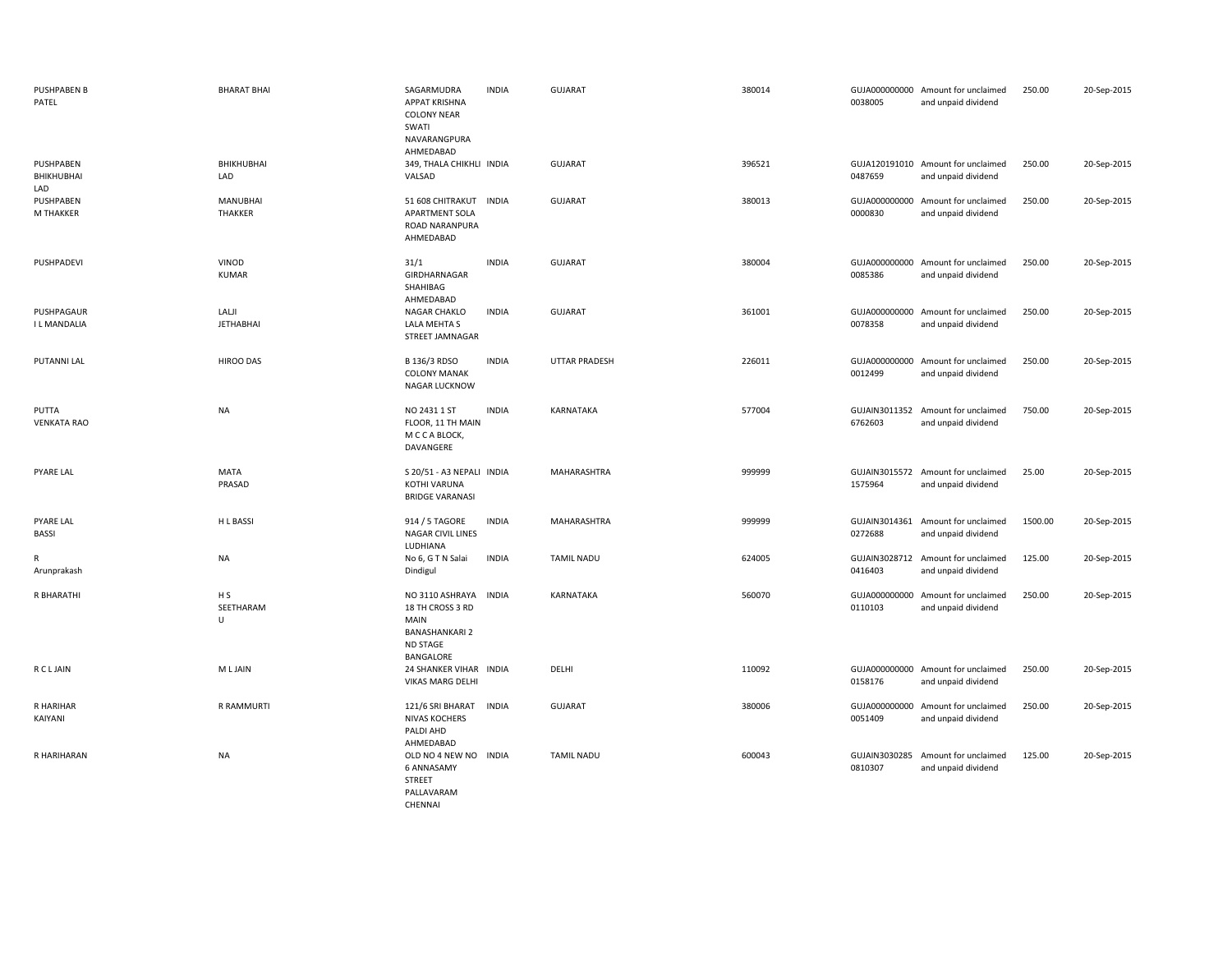| R JAYANTHI              | RAGHUPATH<br>Y                     | 16 THILLAI KALI<br><b>INDIA</b><br>AMMAN NAGAR<br>VIBEESHNA PURAM<br>AMMA PET<br>CHIDAMBARAM                   | <b>TAMIL NADU</b>  | 608401 | 2980198 | GUJAIN3030285 Amount for unclaimed<br>and unpaid dividend | 150.00  | 20-Sep-2015 |
|-------------------------|------------------------------------|----------------------------------------------------------------------------------------------------------------|--------------------|--------|---------|-----------------------------------------------------------|---------|-------------|
| R K<br><b>MALHOTRA</b>  | C L<br><b>MALHOTRA</b>             | BLOCK 8A/T-5334/2 INDIA<br>W E A KAROL BAGH<br>NEW DELHI                                                       | DELHI              | 110005 | 0097718 | GUJA000000000 Amount for unclaimed<br>and unpaid dividend | 250.00  | 20-Sep-2015 |
| R K<br>SRIVASTAVA       | LATE SH A N<br>SRIVASTAVA          | <b>INDIA</b><br>87 SURAJ NILLA<br>SWARNAPURI<br>SOCIETY<br>CHIKOOWADI<br><b>BARODA</b>                         | <b>GUJARAT</b>     | 390005 | 0002868 | GUJA000000000 Amount for unclaimed<br>and unpaid dividend | 500.00  | 20-Sep-2015 |
| R K TRIPATHY            | M N<br><b>TRIPATHY</b>             | F-4 SAMARPAN<br><b>INDIA</b><br><b>FLATS GULBAI</b><br>TEKRA ELLISBRIDGE<br>AHMEDABAD                          | <b>GUJARAT</b>     | 380006 | 0140879 | GUJA000000000 Amount for unclaimed<br>and unpaid dividend | 750.00  | 20-Sep-2015 |
| R L ALITHA              | V<br>RAVICHANDR<br>AN              | D-70 8TH CROSS<br><b>INDIA</b><br>THILLAINAGAR<br><b>TRICHY</b>                                                | <b>TAMIL NADU</b>  | 620018 | 0165383 | GUJA000000000 Amount for unclaimed<br>and unpaid dividend | 250.00  | 20-Sep-2015 |
| R P BALI                | <b>DINANATH</b><br><b>BALI</b>     | W H-74 PHASE -1<br><b>INDIA</b><br>MAYAPURI N.DELHI                                                            | DELHI              | 110064 | 0155739 | GUJA000000000 Amount for unclaimed<br>and unpaid dividend | 500.00  | 20-Sep-2015 |
| R P BANSAL              | M RAMJI                            | J-7/12 C, 1ST<br><b>INDIA</b><br><b>FLOOR RAJOURI</b><br><b>GARDEN NEW DELHI</b>                               | DELHI              | 110027 | 0140115 | GUJA000000000 Amount for unclaimed<br>and unpaid dividend | 500.00  | 20-Sep-2015 |
| R P THAKKER             | P V THAKKER                        | <b>INDIA</b><br>C/O BHAGYODAY<br><b>CLOTH STORES</b><br><b>MAHADEV PURA</b>                                    | GUJARAT            | 385320 | 0087098 | GUJA000000000 Amount for unclaimed<br>and unpaid dividend | 250.00  | 20-Sep-2015 |
| R PAPA<br>FLARENCE      | <b>NA</b>                          | <b>BHABHAR B K GUJ</b><br>C 10B ONGC<br><b>INDIA</b><br><b>COLANY KHAMBHAT</b><br><b>DBT ANAND</b><br>KHAMBHAT | <b>GUJARAT</b>     | 388630 | 4961977 | GUJAIN3030285 Amount for unclaimed<br>and unpaid dividend | 250.00  | 20-Sep-2015 |
| R R BALDI               | <b>NA</b>                          | <b>INDIA</b><br>A 3/2 VED NAGAR<br><b>UJJAIN MP</b>                                                            | MADHYA PRADESH     | 456010 | 5239527 | GUJAIN3011271 Amount for unclaimed<br>and unpaid dividend | 2500.00 | 20-Sep-2015 |
| R RAMA<br><b>MURTHY</b> | V RAMA<br>SWAMY                    | C/O MCS LTD<br><b>INDIA</b><br><b>SAMPAT RAO</b><br>COLONY 88 NEELAM<br>APARTMENTVADOD<br>ARA                  | GUJARAT            | 390007 | 0194043 | GUJA000000000 Amount for unclaimed<br>and unpaid dividend | 750.00  | 20-Sep-2015 |
| R<br>RAMACHAND<br>RAN   | S RATHINA<br>VELUCHETTIA<br>R RETD | <b>INDIA</b><br>NO 448/5<br><b>GUNDAPPA GARDEN</b><br><b>6TH CROSS</b><br>EJIPURAH VIVEKA<br>NAGAR BANGALORE   | <b>KARNATAKA</b>   | 560047 | 0055578 | GUJA000000000 Amount for unclaimed<br>and unpaid dividend | 250.00  | 20-Sep-2015 |
| R S RAMESH              | SHIVAMAIAH                         | C/O SHIVARAMIAH INDIA<br><b>4TH CROSS</b><br><b>EXTENSION</b><br>CHANNAPATNA                                   | KARNATAKA          | 571501 | 0055613 | GUJA000000000 Amount for unclaimed<br>and unpaid dividend | 250.00  | 20-Sep-2015 |
| R S SEHGAL              | LATE SH P S<br>SEHGAL              | <b>INDIA</b><br>91/1A BONDEL<br>ROAD CALCUTTA                                                                  | <b>WEST BENGAL</b> | 700019 | 0053494 | GUJA000000000 Amount for unclaimed<br>and unpaid dividend | 250.00  | 20-Sep-2015 |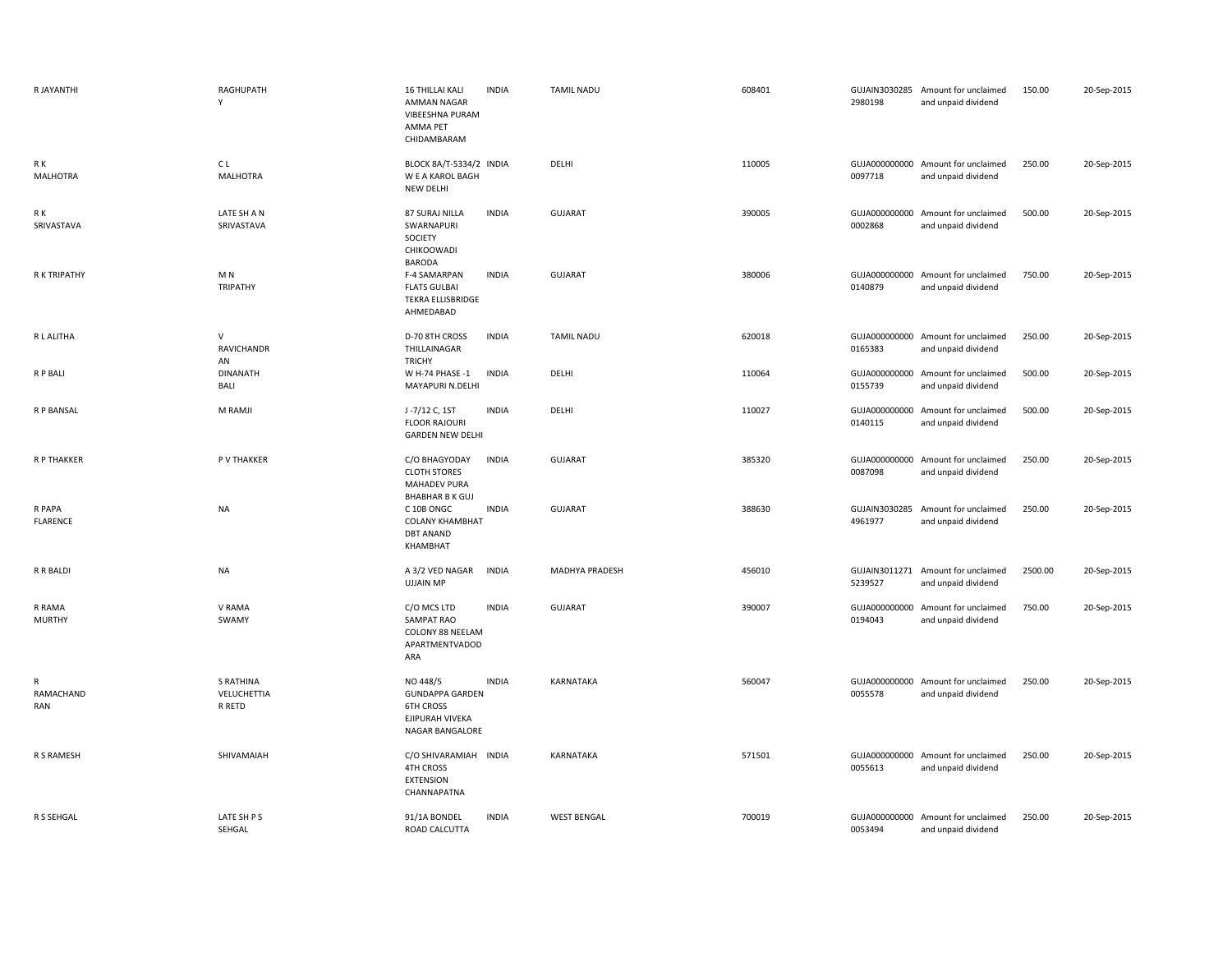| R<br>SELVAKUMAR                              | <b>NA</b>                                        | THANGAM<br>HARDWARES 123 G<br>S T ROAD<br><b>GUDUVANCHERI PO</b><br>T NADU                    | <b>INDIA</b> | <b>TAMIL NADU</b>     | 603202 | 0141613                  | GUJA000000000 Amount for unclaimed<br>and unpaid dividend | 250.00 | 20-Sep-2015 |
|----------------------------------------------|--------------------------------------------------|-----------------------------------------------------------------------------------------------|--------------|-----------------------|--------|--------------------------|-----------------------------------------------------------|--------|-------------|
| R SUMATHY                                    | M<br>RAJARAMAN                                   | NEAR ASHIYANA<br>SHASTRI NAGAR<br><b>DOMBIVLI WEST</b><br><b>DIST THANE</b>                   | <b>INDIA</b> | <b>MAHARASHTRA</b>    | 421202 | 0041789                  | GUJA000000000 Amount for unclaimed<br>and unpaid dividend | 250.00 | 20-Sep-2015 |
| R<br>SURIYANARAY<br>ANAN                     | <b>NA</b>                                        | 15 1ST STREET BALA INDIA<br>MURUGAN NAGAR<br>MANIKKARAM<br>PALAYAM<br>COIMBATORE<br>TAMILNADU |              | <b>TAMIL NADU</b>     | 641006 | GUJAIN3005131<br>3202573 | Amount for unclaimed<br>and unpaid dividend               | 312.50 | 20-Sep-2015 |
| R<br>THILAKAVATH                             | G<br>RAVIKUMAR                                   | FLAT 10 P A APTS 96 INDIA<br>LUZ CHURCH ROAD<br>MADRAS                                        |              | <b>TAMIL NADU</b>     | 600004 | 0167078                  | GUJA000000000 Amount for unclaimed<br>and unpaid dividend | 250.00 | 20-Sep-2015 |
| RABINDRA<br><b>NATH</b><br>BANDYOPADH<br>YAY | <b>SUDHIR</b><br><b>KUMAR</b><br><b>BANERJEE</b> | TT-42 PTPSCOLONY INDIA<br>PARICHAJHANSI                                                       |              | <b>UTTAR PRADESH</b>  | 284305 | 1968937                  | GUJA120109000 Amount for unclaimed<br>and unpaid dividend | 62.50  | 20-Sep-2015 |
| RABINDRANA<br>TH SETH                        | <b>MRITYUN JOY</b><br>SETH                       | 43/F NIL MONI<br>MITRA STREET PO<br><b>BEADON ST</b><br>CALCUTTA                              | <b>INDIA</b> | <b>WEST BENGAL</b>    | 700006 | 0052245                  | GUJA000000000 Amount for unclaimed<br>and unpaid dividend | 250.00 | 20-Sep-2015 |
| RACHANA<br>NANDKISHOR<br>KHIDKIKAR           | NANDKISHOR<br>V KHIDKIKAR                        | A 6 SWETA PARK<br>SOCIETY NEAR 174<br><b>MANINAGAR SOC</b><br>MANJALPUR<br><b>BARODA</b>      | <b>INDIA</b> | GUJARAT               | 390011 | 0003749                  | GUJA000000000 Amount for unclaimed<br>and unpaid dividend | 250.00 | 20-Sep-2015 |
| <b>RACHAPUDI</b><br>NAGENDRA                 | R PULLAIAH                                       | H NO 7/467 NEHRU INDIA<br><b>BAZAR PRAKASAM</b><br>DT HARKAPUR                                |              | <b>ANDHRA PRADESH</b> | 523316 | 0105004                  | GUJA000000000 Amount for unclaimed<br>and unpaid dividend | 250.00 | 20-Sep-2015 |
| RADHA DEVI<br>RAWAT                          | RAM<br>CHANDRA<br>RAWAT                          | 60, VARIYO KI GHATI INDIA<br><b>UDAIPUR UDAIPUR</b>                                           |              | RAJASTHAN             | 313001 | 0054478                  | GUJA120133000 Amount for unclaimed<br>and unpaid dividend | 62.50  | 20-Sep-2015 |
| RADHA KANT<br><b>GUPTA</b>                   | NA                                               | 25, RAJDEEP<br><b>ENCLAVE PHASE-II</b><br>AGRA                                                | <b>INDIA</b> | <b>UTTAR PRADESH</b>  | 282005 | 0826812                  | GUJAIN3015572 Amount for unclaimed<br>and unpaid dividend | 385.00 | 20-Sep-2015 |
| RADHA<br>KISHAN BAID                         | <b>BAL KISHAN</b><br>BAID                        | 309 HANUMAN<br><b>TOWER ATHGAON</b><br><b>GAUHATI</b>                                         | <b>INDIA</b> | ASSAM                 | 781001 | 0005673                  | GUJA000000000 Amount for unclaimed<br>and unpaid dividend | 250.00 | 20-Sep-2015 |
| RADHA<br>KISHAN<br>KHICHAR                   | BR<br>CHODHARY                                   | C/O BANK OF<br><b>BARODA DEVIPURA</b><br>KOTHI ROAD SIKAR<br>RAJ                              | <b>INDIA</b> | RAJASTHAN             | 332001 | 0071635                  | GUJA000000000 Amount for unclaimed<br>and unpaid dividend | 250.00 | 20-Sep-2015 |
| RADHA<br>SINDHI                              | P SINDHI                                         | 403 HANUMAN<br><b>TOWER ATHGAON</b><br><b>GAUHATI</b>                                         | <b>INDIA</b> | ASSAM                 | 781001 | 0005664                  | GUJA000000000 Amount for unclaimed<br>and unpaid dividend | 250.00 | 20-Sep-2015 |
| RADHA<br>SINGHAL                             | <b>GIRDHARI</b><br><b>LAL SINGHAL</b>            | 27-A IIND FLOOR,<br><b>GAUTAM NAGAR</b><br>NEW DELHI                                          | <b>INDIA</b> | DELHI                 | 110049 | 0003946                  | GUJAIN3016882 Amount for unclaimed<br>and unpaid dividend | 62.50  | 20-Sep-2015 |
| <b>RADHAV</b><br>KAMATH                      | <b>KAMATH G V</b>                                | HOUSE NO<br>15/9/494 15<br><b>BENDOOR</b><br>MANGALORE                                        | <b>INDIA</b> | KARNATAKA             | 575002 | 0709546                  | GUJAIN3013132 Amount for unclaimed<br>and unpaid dividend | 250.00 | 20-Sep-2015 |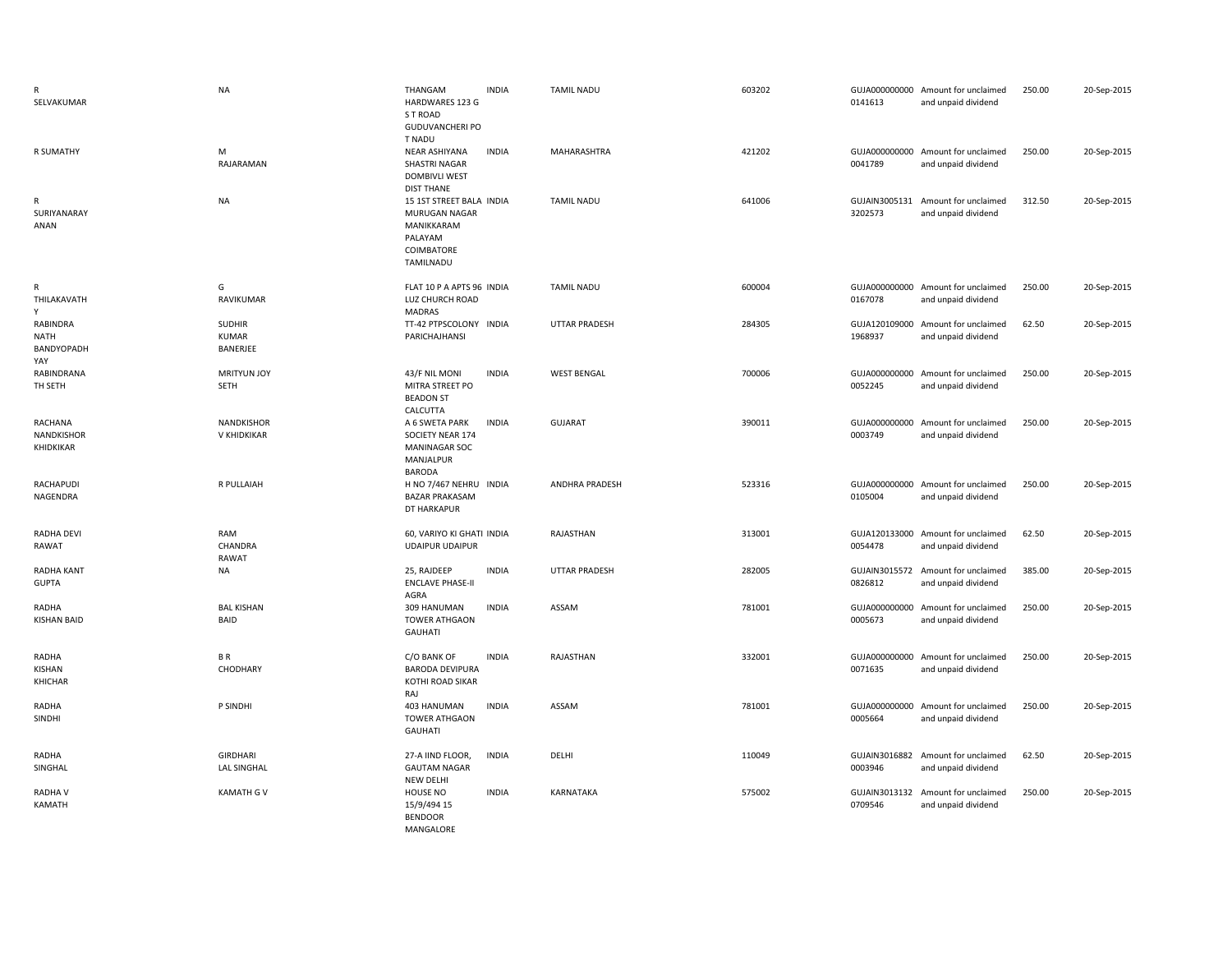| RADHA VINOD<br><b>BOSE</b>                 | <b>NA</b>                                | 121 TARAKUTI<br><b>INDIA</b><br>ROAD LUKERGANJ<br>ALLAHABAD                                                    | <b>UTTAR PRADESH</b>  | 211001 | 9097018                  | GUJAIN3013301 Amount for unclaimed<br>and unpaid dividend | 250.00 | 20-Sep-2015 |
|--------------------------------------------|------------------------------------------|----------------------------------------------------------------------------------------------------------------|-----------------------|--------|--------------------------|-----------------------------------------------------------|--------|-------------|
| RADHAKUMA<br>R1<br><b>PATCHIPULUS</b><br>U | APPALA RAJU<br>VANDANAPU                 | W/O SRIPRS V S<br><b>INDIA</b><br>NARAYANA<br>PACHIPULUSU VARI<br><b>STREET ELURU</b>                          | <b>ANDHRA PRADESH</b> | 534001 | 1266957                  | GUJAIN3016961 Amount for unclaimed<br>and unpaid dividend | 750.00 | 20-Sep-2015 |
| RADHE<br>SHYAM<br>PANDEY                   | LATE SH<br>NARAYAN<br>PANDEY             | NEW YARPUR JANTA INDIA<br><b>ROAD BACK OF</b><br>JHUN JHUN MAHAL<br>PREMA NIWAS<br>PATNA BIHAR                 | <b>BIHAR</b>          | 800001 | 0106491                  | GUJA000000000 Amount for unclaimed<br>and unpaid dividend | 250.00 | 20-Sep-2015 |
| RADHESHYAM<br>SHARMA                       | LATE SH<br>JAGADISHWA<br>R SHARMA        | 19 A SIOTIA MARKET INDIA<br><b>SRCBROAD</b><br><b>GUWAHATI</b>                                                 | ASSAM                 | 781001 | GUJA000000000<br>0005851 | Amount for unclaimed<br>and unpaid dividend               | 250.00 | 20-Sep-2015 |
| <b>RADHEY</b><br>SHYAM<br>AGRAWAL          | <b>NA</b>                                | 115 MANAS NAGAR INDIA<br><b>MAHOLI ROAD</b><br><b>MATHURA</b>                                                  | <b>UTTAR PRADESH</b>  | 281004 | 0128838                  | GUJAIN3015571 Amount for unclaimed<br>and unpaid dividend | 250.00 | 20-Sep-2015 |
| <b>RADHEY</b><br>SHYAM<br>JAISWAL          | <b>RAM LAKHAN</b><br>CHAUDHARY           | <b>INDIA</b><br>M/3 HYDERABAD<br>COLONY H B U<br>VARANASI                                                      | <b>UTTAR PRADESH</b>  | 221005 | 0054716                  | GUJA000000000 Amount for unclaimed<br>and unpaid dividend | 250.00 | 20-Sep-2015 |
| RADHIKA<br>BAGLA                           | SUSHIL<br><b>KUMAR</b><br><b>BAGLA</b>   | <b>INDIA</b><br>C/O M/S LAXMI<br><b>TEXTILE MILLS GALI</b><br><b>LALA WALI KATRA</b><br>AHLUWALIA<br>AMRITSAR  | PUNJAB                | 143001 | GUJA000000000<br>0190957 | Amount for unclaimed<br>and unpaid dividend               | 250.00 | 20-Sep-2015 |
| <b>RADHIKA P</b><br>MALYA                  | <b>NA</b>                                | W/O H P MALLYA<br><b>INDIA</b><br>CORPORATION<br><b>BANK PALA BADAMI</b><br>ROAD GADAG                         | <b>KARNATAKA</b>      | 582101 | 0446531                  | GUJAIN3000111 Amount for unclaimed<br>and unpaid dividend | 50.00  | 20-Sep-2015 |
| RAFAT<br>SAADAN                            | ABDUL<br>WAHID<br><b>SADAN H</b><br>HOLD | A/507 NUGGET<br><b>INDIA</b><br>NAGAR SAYAJI WADI<br>NEW PRABHA DEVI<br>ROAD MUMBAI                            | MAHARASHTRA           | 400025 | GUJA000000000<br>0192145 | Amount for unclaimed<br>and unpaid dividend               | 500.00 | 20-Sep-2015 |
| RAFIYA<br>AHMED<br>MASTAN                  | A R MASTAN                               | VEJALPUR<br><b>INDIA</b><br>KUMARIYA DHOLAV<br><b>MASTAN BLDG</b><br><b>BHARUCH</b>                            | <b>GUJARAT</b>        | 392001 | 0143229                  | GUJA000000000 Amount for unclaimed<br>and unpaid dividend | 250.00 | 20-Sep-2015 |
| RAGHAVENDR<br>А<br>RANGANATH               | RANGANATH                                | PWD SUB DIVISION INDIA<br><b>MUDHOL</b>                                                                        | <b>KARNATAKA</b>      | 587313 | GUJA120106000<br>0732880 | Amount for unclaimed<br>and unpaid dividend               | 62.50  | 20-Sep-2015 |
| KORTI<br>RAGHAWEND<br>RA                   | <b>NA</b>                                | C/O RANI AZAD QR INDIA<br>NO C VI SAIDPUR<br><b>PROFESSORS</b><br><b>COLONY RAJENDRA</b><br><b>NAGAR PATNA</b> | <b>BIHAR</b>          | 800016 | GUJAIN3008881<br>3043917 | Amount for unclaimed<br>and unpaid dividend               | 250.00 | 20-Sep-2015 |
| RAGHU<br>BHAGVAJI<br>SAVALIA               | BHAGVANJI<br><b>BHAI SAVALIA</b>         | <b>NEW MEGHANI</b><br><b>INDIA</b><br>SOCIETY<br>MADHURAM END<br>OF INDIRA NAGAR<br>M ROAD RAJKOT              | <b>GUJARAT</b>        | 360002 | GUJA000000000<br>0122718 | Amount for unclaimed<br>and unpaid dividend               | 250.00 | 20-Sep-2015 |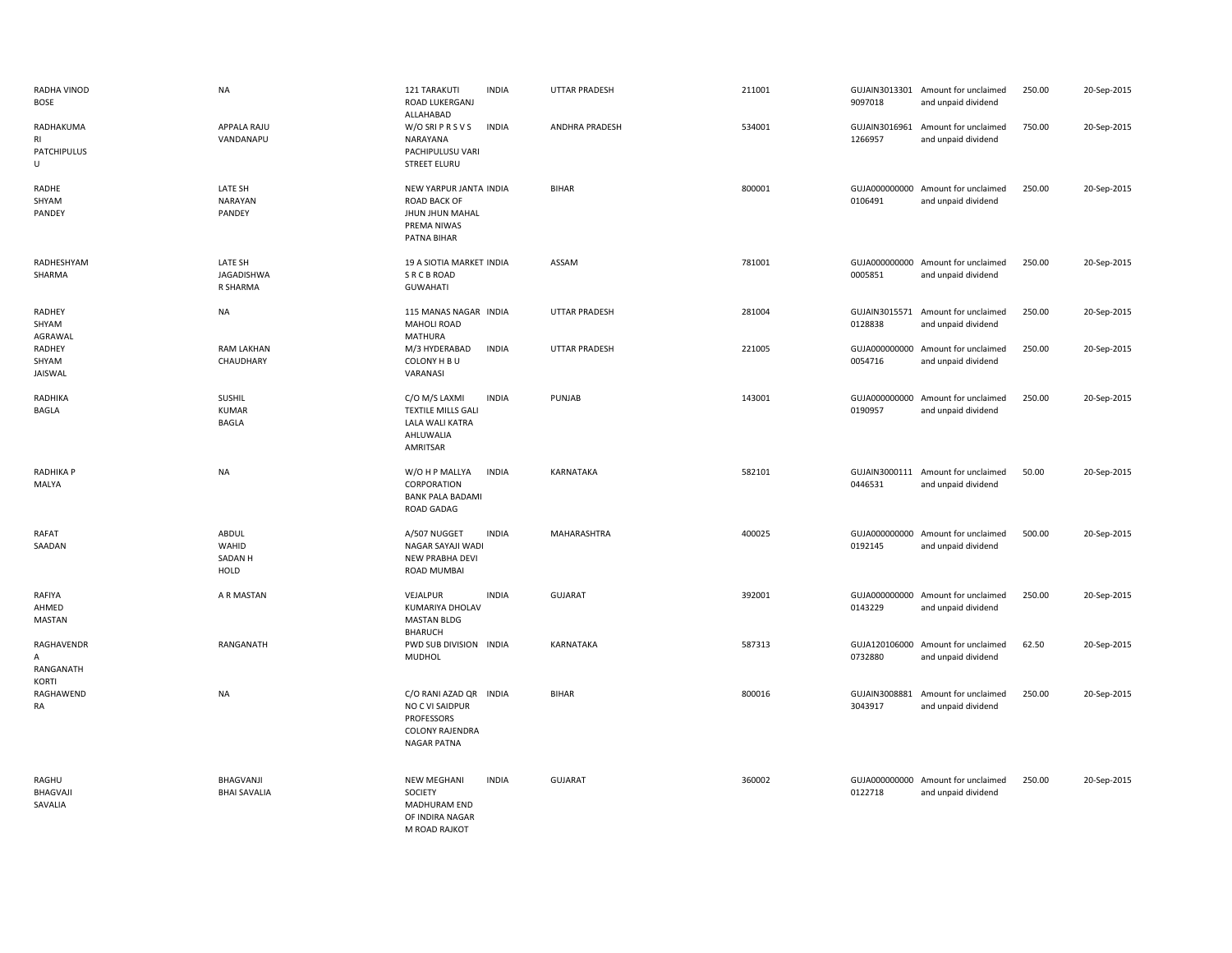| RAGHUBIR<br>SINGH                      | S SINGH                                  | C/O CHOICE STEELS INDIA<br><b>INDIA 504/2</b><br><b>SATSANG ROAD</b><br>MILLER GANJ<br>LUDHIANA PB                             | PUNJAB             | 141001 | 0135963                  | GUJA000000000 Amount for unclaimed<br>and unpaid dividend | 250.00 | 20-Sep-2015 |
|----------------------------------------|------------------------------------------|--------------------------------------------------------------------------------------------------------------------------------|--------------------|--------|--------------------------|-----------------------------------------------------------|--------|-------------|
| RAGHUNATH<br>KHANDELWAL                | GOPAL<br>KHANDELWA<br>L                  | <b>66 JATINDRA</b><br><b>INDIA</b><br>MOHAN AVENUE F 2<br><b>SHYAM PUKUR</b><br>NEAR SHOBABAZAR<br><b>METRO STN</b><br>KOLKATA | <b>WEST BENGAL</b> | 700005 | GUJAIN3004764<br>0624897 | Amount for unclaimed<br>and unpaid dividend               | 95.00  | 20-Sep-2015 |
| RAGHUNATH<br>RAMESHWAR<br><b>GUPTA</b> | <b>NA</b>                                | A/43, JALDHARA CO. INDIA<br>OP. SOC. LTD<br>ISANPUR-VATVA<br>ROAD ISANPUR<br>AHMEDABAD                                         | GUJARAT            | 382443 | 0100866                  | GUJAIN3021641 Amount for unclaimed<br>and unpaid dividend | 62.50  | 20-Sep-2015 |
| RAGHUNATH<br><b>THORAL</b>             | NILKANT                                  | <b>INDIA</b><br>201 C WING<br>KUSUMBHARATH<br>DATTAPADA ROAD<br><b>BORIVLI (E)MUMBAI</b>                                       | MAHARASHTRA        | 400066 | 0197483                  | GUJA000000000 Amount for unclaimed<br>and unpaid dividend | 250.00 | 20-Sep-2015 |
| RAGHUVIR<br><b>LAL AGARWAL</b>         | G L<br>AGARWAL                           | C/O P C AGRAWAL<br><b>INDIA</b><br>& COM I ROAD<br><b>JAIPUR</b><br>(RAJASTHAN)                                                | RAJASTHAN          | 302015 | GUJA000000000<br>0112606 | Amount for unclaimed<br>and unpaid dividend               | 250.00 | 20-Sep-2015 |
| RAGHUVIR<br>SINGH                      | <b>S S SINGH</b>                         | C/O CHOICE STEELS INDIA<br><b>INDIA 504/2</b><br><b>STATSANG ROAD</b><br><b>MILLER GANV</b><br>LUDHIANA PUNJAB                 | PUNJAB             | 141001 | 0136289                  | GUJA000000000 Amount for unclaimed<br>and unpaid dividend | 250.00 | 20-Sep-2015 |
| RAHEMNBHAI<br><b>VOHRA</b>             | ABDULBHAI<br><b>VOHRA</b>                | C/O INDIRABEN<br><b>INDIA</b><br>CHHOTABHAI PATEL<br>2/DESAI PARK<br>SOCIETY PIJ ROAD<br><b>B/H RAILWAY</b><br>STATIONNADIAD   | GUJARAT            | 387002 | GUJA000000000<br>0036920 | Amount for unclaimed<br>and unpaid dividend               | 250.00 | 20-Sep-2015 |
| RAHILA<br>TARANUM                      | <b>NA</b>                                | H NO-16-10-<br><b>INDIA</b><br>$1/2/1/A$ NEAR<br>OSMANIA MOSQUE<br>RACE COURSE ROAD<br>MALAKPET<br>HYDERABAD                   | ANDHRA PRADESH     | 500036 | 4982439                  | GUJAIN3003941 Amount for unclaimed<br>and unpaid dividend | 540.00 | 20-Sep-2015 |
| RAHUL<br><b>GUPTA</b>                  | <b>GIRISH</b><br>PRAKASH<br><b>GUPTA</b> | C/O M/S GAJANAND INDIA<br><b>NAWALKISHORE 36</b><br>STRAND ROAD 3RD<br>FLOOT ROOM NO<br>19 CALCUTTA                            | <b>WEST BENGAL</b> | 700001 | GUJA000000000<br>0061668 | Amount for unclaimed<br>and unpaid dividend               | 250.00 | 20-Sep-2015 |
| RAHUL<br>KANAYALAL<br>SHAH             | KANAYALAL<br>CHIMANLAL<br>SHAH           | <b>INDIA</b><br>156/10 JAWHAR<br>NAGAR RD 1<br><b>GOREGAON W</b><br><b>BOMBAY</b>                                              | MAHARASHTRA        | 400062 | 0022021                  | GUJA000000000 Amount for unclaimed<br>and unpaid dividend | 250.00 | 20-Sep-2015 |
| RAHUL<br><b>KUMAR</b>                  | R L SHAH                                 | C-93 PANCHSHEEL<br>INDIA<br><b>ENCLAVE NEW</b><br><b>DELHI</b>                                                                 | DELHI              | 110017 | GUJA000000000<br>0153407 | Amount for unclaimed<br>and unpaid dividend               | 500.00 | 20-Sep-2015 |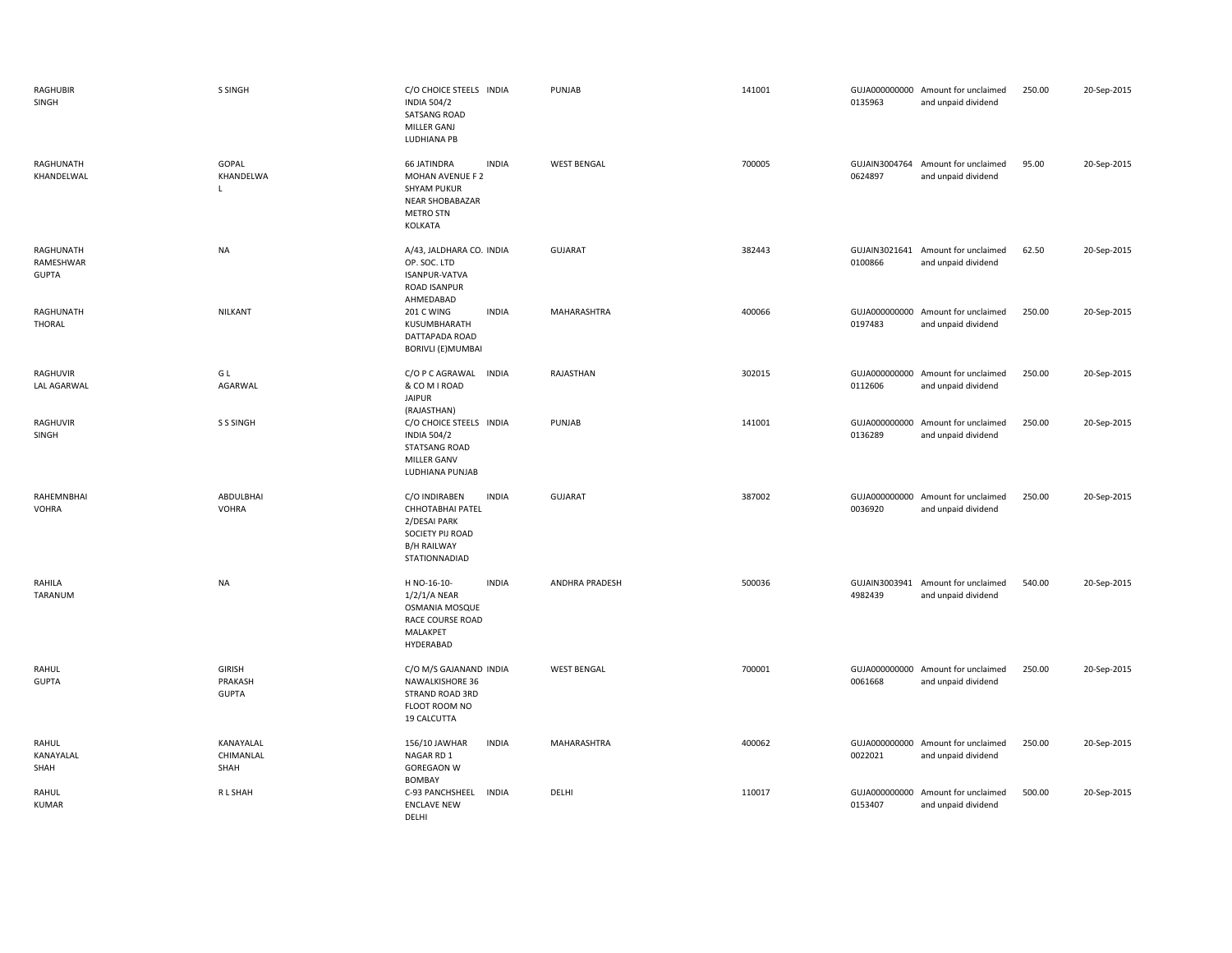| RAHUL<br><b>KUMAR</b><br>SHARMA          | LATE SH<br><b>BRANDEV</b>                    | D 10 SHANTIVAN 2 INDIA<br>RAHEJA TOWNSHIP<br><b>MALAD EAST</b><br>BOMBAY                                                | MAHARASHTRA          | 400097 | 0049576                  | GUJA000000000 Amount for unclaimed<br>and unpaid dividend | 250.00  | 20-Sep-2015 |
|------------------------------------------|----------------------------------------------|-------------------------------------------------------------------------------------------------------------------------|----------------------|--------|--------------------------|-----------------------------------------------------------|---------|-------------|
| RAHUL<br>PANDYA                          | M PANDYA                                     | 166-C PATEL NAGAR INDIA<br><b>NEW MANDI</b><br>MUZAFFAR NAGAR<br>UP                                                     | <b>UTTAR PRADESH</b> | 251001 | 0150690                  | GUJA000000000 Amount for unclaimed<br>and unpaid dividend | 125.00  | 20-Sep-2015 |
| RAHUL SHAH                               | <b>BHAILAL</b>                               | <b>INDIA</b><br>M/S JAYPAL<br><b>TRADERS NAVA</b><br><b>BAZAR KARJANDIST</b><br><b>BARODA</b>                           | <b>GUJARAT</b>       | 391240 | 0132467                  | GUJA000000000 Amount for unclaimed<br>and unpaid dividend | 250.00  | 20-Sep-2015 |
| RAHUL<br>VERMA                           | <b>NA</b>                                    | <b>INDIA</b><br>339 GITA MARG<br>SIRINAGAR HAPUR                                                                        | <b>UTTAR PRADESH</b> | 245101 | 0104745                  | GUJAIN3024041 Amount for unclaimed<br>and unpaid dividend | 250.00  | 20-Sep-2015 |
| RAI<br>SIDHARTHA<br><b>KUMAR</b>         | <b>NA</b>                                    | C 23/88 A1 NATI<br><b>INDIA</b><br>IMLI C/O RAJSHREE<br>VATIKA OPP VIRAT<br><b>APART VARANASI</b>                       | UTTAR PRADESH        | 221001 | GUJAIN3008881<br>3491751 | Amount for unclaimed<br>and unpaid dividend               | 12.50   | 20-Sep-2015 |
| <b>RAIS AHMED</b>                        | S AHMED                                      | C/O SAYEED AHMED INDIA<br>C E STORES ICI INDIA<br>LTD PANKI KANPUR                                                      | <b>UTTAR PRADESH</b> | 208022 | 0144863                  | GUJA000000000 Amount for unclaimed<br>and unpaid dividend | 250.00  | 20-Sep-2015 |
| RAISING<br><b>GULABBHAI</b><br>CHRISTIAN | <b>GULABBHAIK</b><br>CHRISHTIAN              | 542/A PO<br><b>INDIA</b><br><b>FERTILDER NAGAR</b><br><b>BARODA</b>                                                     | <b>GUJARAT</b>       | 391750 | 0119729                  | GUJA000000000 Amount for unclaimed<br>and unpaid dividend | 250.00  | 20-Sep-2015 |
| RAJ BAHADUR<br>SINGH<br>RANGDEO<br>SINGH | R SINGH                                      | <b>INDIA</b><br>SO QTR 18 GOVT<br>QTR COMPOUND<br><b>NEAR LOHANA</b><br><b>BOARDING KUTCH</b><br><b>MANDVI</b>          | GUJARAT              | 370465 | GUJA000000000<br>0143887 | Amount for unclaimed<br>and unpaid dividend               | 250.00  | 20-Sep-2015 |
| RAJ BALA                                 | RAJESH<br><b>KUMAR</b>                       | <b>INDIA</b><br>C 15/Y 2 C BLOCK<br>DILSHAD GARDEN<br>SHAHDARA DELHI                                                    | DELHI                | 110095 | 0082806                  | GUJA000000000 Amount for unclaimed<br>and unpaid dividend | 250.00  | 20-Sep-2015 |
| RAJ<br><b>BHANDULA</b>                   | <b>HANS RAJ</b>                              | G-14 RADHEY PURI INDIA<br>DELHI                                                                                         | DELHI                | 110051 | GUJA000000000<br>0062881 | Amount for unclaimed<br>and unpaid dividend               | 250.00  | 20-Sep-2015 |
| RAJ<br>CHOUKSEY                          | <b>NA</b>                                    | <b>INDIA</b><br>PLOT NO 11<br><b>BAGSEVANIA MAIN</b><br>ROAD BHOPAL                                                     | MADHYA PRADESH       | 462016 | GUJAIN3002141<br>3805183 | Amount for unclaimed<br>and unpaid dividend               | 1650.00 | 20-Sep-2015 |
| RAJ JAIN                                 | P K JAIN H<br><b>HOLD</b>                    | C/O MAHALAXMI<br><b>INDIA</b><br><b>INVESTMENTS NEAR</b><br><b>MATAMAI MANDIR</b><br>WARD NO 2<br><b>BANDIKS DAISSA</b> | RAJASTHAN            | 303313 | 0141212                  | GUJA000000000 Amount for unclaimed<br>and unpaid dividend | 250.00  | 20-Sep-2015 |
| <b>RAJ KISHOR</b><br>MAHAJAN             | <b>JAGDISH</b><br>CHANDRA<br>MAHAJAN<br>RETD | <b>INDIA</b><br>C/O MAHAJAN<br><b>CHEMIST SUBHASH</b><br><b>CHOWK</b><br>SANAWADKHARGO<br>NE                            | MADHYA PRADESH       | 451332 | GUJA000000000<br>0054278 | Amount for unclaimed<br>and unpaid dividend               | 250.00  | 20-Sep-2015 |
| <b>RAJ KUMAR</b>                         | R P JUNEJA                                   | <b>INDIA</b><br>537 JOSHI ROAD<br>KAROL BAGH NEW<br>DFLHI                                                               | DELHI                | 110005 | GUJA000000000<br>0141617 | Amount for unclaimed<br>and unpaid dividend               | 250.00  | 20-Sep-2015 |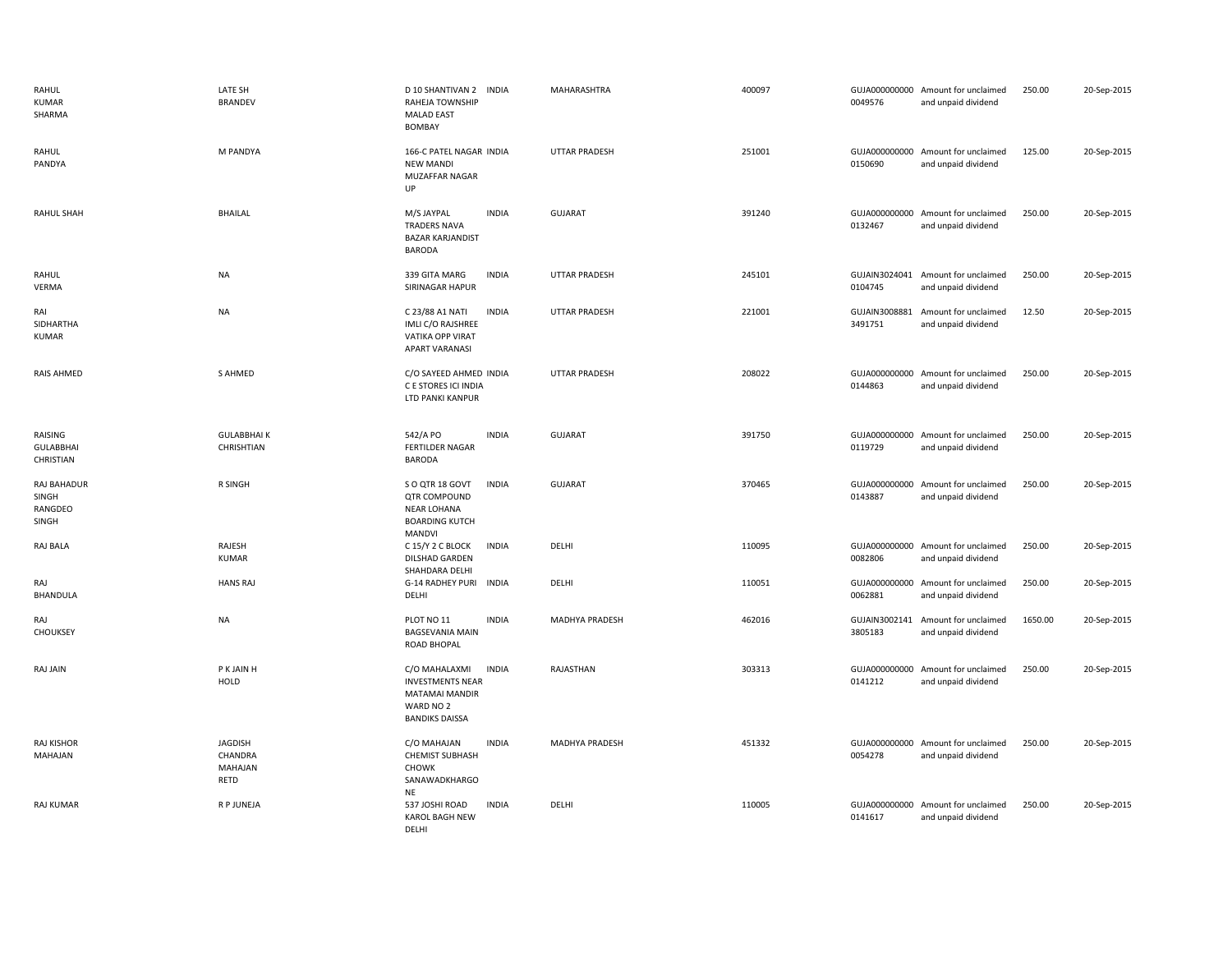| <b>RAJ KUMAR</b>                     | <b>MANIRAM</b>                   | RAJ TRADING CO<br><b>GANJ BAZAR</b><br>REWARI 1                                           | <b>INDIA</b> | <b>HARYANA</b>       | 123401 | 0143630 | GUJA000000000 Amount for unclaimed<br>and unpaid dividend | 250.00 | 20-Sep-2015 |
|--------------------------------------|----------------------------------|-------------------------------------------------------------------------------------------|--------------|----------------------|--------|---------|-----------------------------------------------------------|--------|-------------|
| <b>RAJ KUMAR</b>                     | <b>MOHAN LAL</b>                 | C/O DEWAN CHAND INDIA<br>& CO BHAWRA<br><b>BAZAR NABHA DISTT</b><br>PATIALA PB            |              | PUNJAB               | 147201 | 0005230 | GUJA000000000 Amount for unclaimed<br>and unpaid dividend | 250.00 | 20-Sep-2015 |
| <b>RAJ KUMAR</b><br>AGARWAL          | <b>GOKUL</b><br>CHAND<br>AGARWAL | M/S DULHAN<br><b>TOWER CHOWK</b><br>DARBHANGA                                             | <b>INDIA</b> | <b>BIHAR</b>         | 846004 | 0700165 | GUJA000000000 Amount for unclaimed<br>and unpaid dividend | 2.50   | 20-Sep-2015 |
| <b>RAJ KUMAR</b><br>BANSAL           | <b>B B BANSAL</b>                | E-348/A GREATER<br>KAILASH PART-I 2ND<br><b>FLOOR NEW DELHI</b>                           | <b>INDIA</b> | DELHI                | 110048 | 0197580 | GUJA000000000 Amount for unclaimed<br>and unpaid dividend | 2.50   | 20-Sep-2015 |
| <b>RAJ KUMAR</b><br><b>BRAHPURIA</b> | <b>HARIHAR</b><br>PRASAD         | NARAYAN BHAWAN INDIA<br><b>JHUMRI TELAIYA</b><br><b>HAZARI BAGH</b><br><b>BIHAR</b>       |              | <b>JHARKHAND</b>     | 825409 | 0018226 | GUJA000000000 Amount for unclaimed<br>and unpaid dividend | 250.00 | 20-Sep-2015 |
| RAJ KUMAR<br><b>GUPTA</b>            | RAM<br>CHANDRA<br><b>GUPTA</b>   | 55/73 KAHOO<br>KOTHI KANPUR U P                                                           | <b>INDIA</b> | <b>UTTAR PRADESH</b> | 208001 | 0105856 | GUJA000000000 Amount for unclaimed<br>and unpaid dividend | 250.00 | 20-Sep-2015 |
| <b>RAJ KUMAR</b><br><b>GUPTA</b>     | <b>BENI PRASAD</b>               | C/O SHANTI TYRES<br>M S ROAD GOPAL<br>PURAMORENA                                          | <b>INDIA</b> | MADHYA PRADESH       | 476001 | 0053782 | GUJA000000000 Amount for unclaimed<br>and unpaid dividend | 250.00 | 20-Sep-2015 |
| <b>RAJ KUMAR</b><br><b>JANGRA</b>    | <b>DEV RAJ</b><br><b>JANGRA</b>  | B 6 HNO 301/1<br><b>RAHON ROAD</b><br>NAWANSHAHARNA<br>WANSHAHAR                          | <b>INDIA</b> | <b>PUNJAB</b>        | 144514 | 2793296 | GUJA120447000 Amount for unclaimed<br>and unpaid dividend | 212.50 | 20-Sep-2015 |
| <b>RAJ KUMAR</b><br><b>KAPOOR</b>    | <b>RAM MURTI</b>                 | H NO 4754/3<br><b>CHOWAK RAI</b><br>AMBALA CITY                                           | <b>INDIA</b> | <b>HARYANA</b>       | 134002 | 0083035 | GUJA000000000 Amount for unclaimed<br>and unpaid dividend | 750.00 | 20-Sep-2015 |
| <b>RAJ KUMAR</b><br>KATARIA          | PRAKESH<br>KATARIA               | 1 MOTI MARKET<br><b>MEENA PADA</b><br><b>UDAIPUR RAJ</b>                                  | <b>INDIA</b> | RAJASTHAN            | 313001 | 0073828 | GUJA000000000 Amount for unclaimed<br>and unpaid dividend | 250.00 | 20-Sep-2015 |
| RAJ KUMAR<br>KEDIA                   | <b>MOHAN LAL</b><br>KEDIA        | C/O SHRI MOHAN<br>LAL KEDIA PO SILLI<br>DT RANCHI                                         | <b>INDIA</b> | JHARKHAND            | 835102 | 0041486 | GUJA000000000 Amount for unclaimed<br>and unpaid dividend | 250.00 | 20-Sep-2015 |
| <b>RAJ KUMAR</b><br>LADDHA           | SATYA<br><b>NARAIN</b>           | 2391 KAWNTION KA INDIA<br><b>KHURRA RAM GANJ</b><br><b>BAZAR JAIPUR</b>                   |              | RAJASTHAN            | 302003 | 0010113 | GUJA000000000 Amount for unclaimed<br>and unpaid dividend | 250.00 | 20-Sep-2015 |
| RAJ KUMAR<br>OSWAL                   | GOUTAM<br>CHAND<br>OSWAL         | C/O SUBH KARAN<br>SAMSUKHA P O<br><b>MATHABHANGA</b><br>DIST COOCHBEHAR                   | <b>INDIA</b> | <b>WEST BENGAL</b>   | 736146 | 0098726 | GUJA000000000 Amount for unclaimed<br>and unpaid dividend | 250.00 | 20-Sep-2015 |
| RAJ KUMAR<br>SAHU                    | <b>TODARLAL</b><br>SAHU          | 399 SOUTH<br>MILONIGANJ<br>JABALPUR M P                                                   | <b>INDIA</b> | MADHYA PRADESH       | 482002 | 0130226 | GUJA000000000 Amount for unclaimed<br>and unpaid dividend | 500.00 | 20-Sep-2015 |
| RAJ KUMAR<br>SAHU                    | T SAHU                           | 399 SOUTH MILONI INDIA<br><b>GANJ JABALPUR M P</b>                                        |              | MADHYA PRADESH       | 482002 | 0144109 | GUJA000000000 Amount for unclaimed<br>and unpaid dividend | 125.00 | 20-Sep-2015 |
| <b>RAJ KUMAR</b><br>SINGHVI          | TEJ RAJ<br>SINGHVI               | NO 40 PERUMAL<br>STREET 2 ND FLOOR<br><b>NEAR KNODITHOPE</b><br>MKT KONDITHOPE<br>CHENNAI | <b>INDIA</b> | <b>TAMIL NADU</b>    | 600079 | 0014303 | GUJA000000000 Amount for unclaimed<br>and unpaid dividend | 250.00 | 20-Sep-2015 |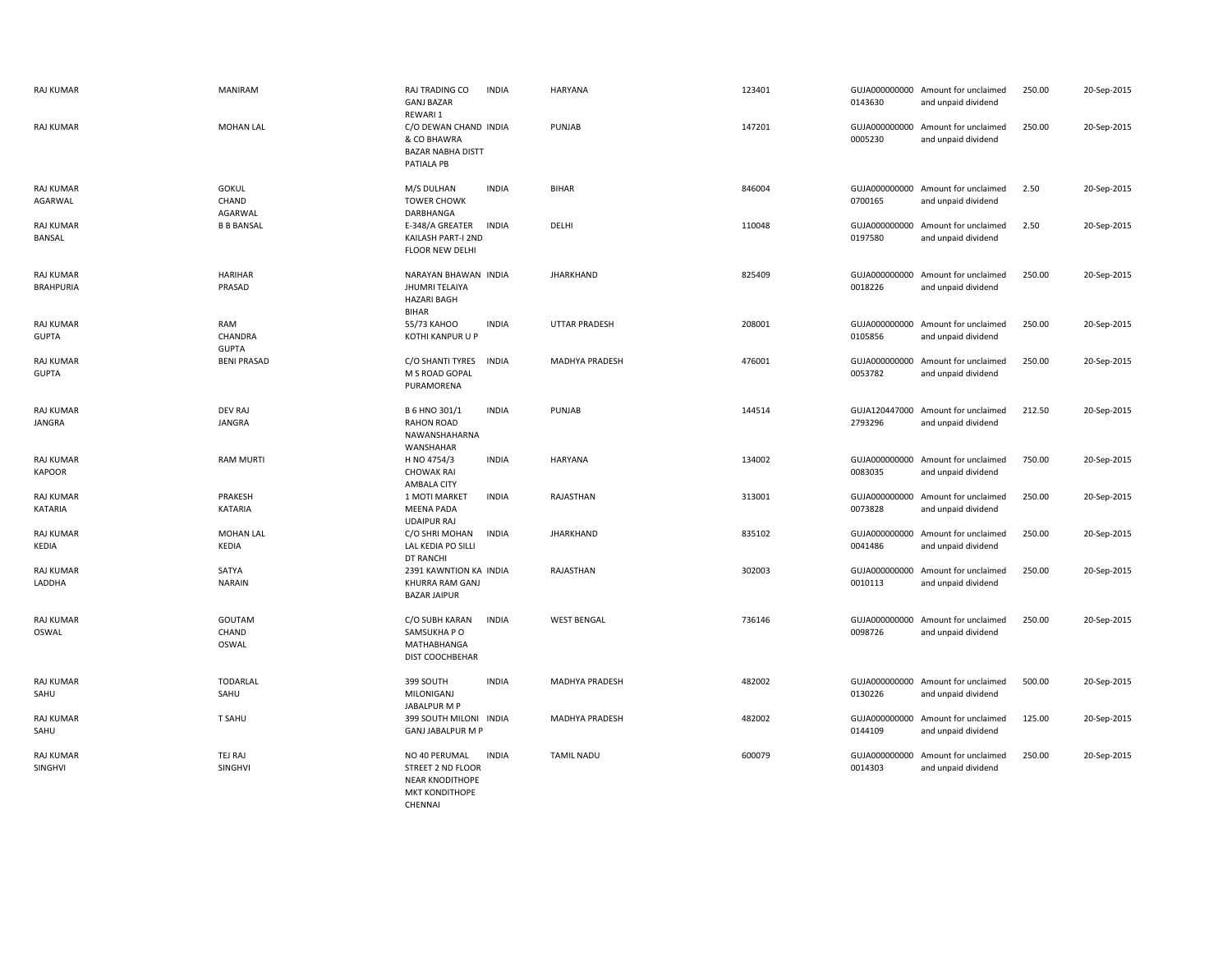| RAJ KUMARI<br>RATHI               | <b>NAND</b><br><b>KUMAR</b><br>RATHI | C/O DAMANIKHA<br><b>INDIA</b><br><b>CHOWK BIKANER</b>                                                             | RAJASTHAN             | 334001 | 0110886 | GUJA000000000 Amount for unclaimed<br>and unpaid dividend | 250.00  | 20-Sep-2015 |
|-----------------------------------|--------------------------------------|-------------------------------------------------------------------------------------------------------------------|-----------------------|--------|---------|-----------------------------------------------------------|---------|-------------|
| <b>RAJ NARAIN</b>                 | LATE SH<br><b>NATHU RAM</b>          | 14-A PKT B GROUP<br><b>INDIA</b><br>IV DILSHAD GARDEN<br>DELHI                                                    | DELHI                 | 110095 | 0139312 | GUJA000000000 Amount for unclaimed<br>and unpaid dividend | 250.00  | 20-Sep-2015 |
| RAJ RAKESH P                      | PRATAPSINH<br>D RAJ                  | <b>INDIA</b><br>24 BSES QRTS SV<br>ROAD MALAD [W]<br><b>MUMBAI</b>                                                | MAHARASHTRA           | 400064 | 0192431 | GUJA000000000 Amount for unclaimed<br>and unpaid dividend | 250.00  | 20-Sep-2015 |
| <b>RAJ RANI</b>                   | KRISHAN<br><b>KUMAR</b>              | <b>INDIA</b><br>RAMCHANDER<br>NEAR H NO B IV 202<br><b>BACK DADU ICE</b><br><b>FACTORY BARNALA</b><br>PB          | PUNJAB                | 148101 | 0012715 | GUJA000000000 Amount for unclaimed<br>and unpaid dividend | 250.00  | 20-Sep-2015 |
| <b>RAJ RANI</b><br><b>KAPOOR</b>  | <b>KASTURI LAL</b><br><b>KAPOOR</b>  | 8/14 RAMESH<br><b>INDIA</b><br>NAGAR NEW DELHI                                                                    | DELHI                 | 110015 | 0063274 | GUJA000000000 Amount for unclaimed<br>and unpaid dividend | 250.00  | 20-Sep-2015 |
| RAJ SINGH                         | <b>RAN SINGH</b>                     | 30/75 ADRASH<br><b>INDIA</b><br>NAGAR OPP D PARK<br>MODEL TOWN<br><b>ROHTAK</b>                                   | <b>HARYANA</b>        | 124001 | 0059238 | GUJA000000000 Amount for unclaimed<br>and unpaid dividend | 250.00  | 20-Sep-2015 |
| RAJ VERMA                         | S K VERMA                            | <b>INDIA</b><br>C 1302 JALVAYU<br>VIHAR NEAR S M<br>SHETTY HIGH<br>SCHOOL<br>HIRANANDANI<br>GARDEN<br>POWAIMUMBAI | MAHARASHTRA           | 400076 | 0016936 | GUJA000000000 Amount for unclaimed<br>and unpaid dividend | 250.00  | 20-Sep-2015 |
| RAJA<br>AGRAWAL                   | <b>SHRI RAM</b><br>KINKAR<br>AGRAWAL | <b>B-95 LIG COLONY</b><br><b>INDIA</b><br><b>KHANDWA M P</b>                                                      | MADHYA PRADESH        | 450001 | 4683280 | GUJAIN3008881 Amount for unclaimed<br>and unpaid dividend | 75.00   | 20-Sep-2015 |
| RAJA BABU<br><b>NIRBAN</b>        | MANGILAL<br><b>NIRBAN</b>            | <b>INDIA</b><br>A 10 SADUL GANJ<br><b>BIKANER RAJ</b>                                                             | RAJASTHAN             | 334001 | 0105644 | GUJA000000000 Amount for unclaimed<br>and unpaid dividend | 250.00  | 20-Sep-2015 |
| RAJA KUMAR<br>REDDY<br>NALLANDULA | <b>NA</b>                            | N RAJA KUMAR<br><b>INDIA</b><br>REDDY 13-2-246A<br>CHINNAKAPU<br><b>STREET TIRUPATI</b>                           | <b>ANDHRA PRADESH</b> | 517501 | 0455452 | GUJA120384000 Amount for unclaimed<br>and unpaid dividend | 50.00   | 20-Sep-2015 |
| RAJA N R                          | <b>NA</b>                            | SIVAKAMI ILLAM 14 INDIA<br>D, CHAIRMAN<br>MUTHU RAMAIYER<br>ROAD MADURAI                                          | <b>TAMIL NADU</b>     | 625009 | 0027244 | GUJAIN3016961 Amount for unclaimed<br>and unpaid dividend | 5.00    | 20-Sep-2015 |
| RAJA RAM<br>SINGH                 | <b>NA</b>                            | VILL - AMDAHI POST INDIA<br>- CHAKIA VIA<br><b>BANDIPUR</b><br>AMBEDKARNAGAR,<br>AMBEDKARNAGAR,                   | <b>UTTAR PRADESH</b>  | 224125 | 0034139 | GUJA130319020 Amount for unclaimed<br>and unpaid dividend | 1250.00 | 20-Sep-2015 |
| RAJAKISHORE<br>BHUJABAL           | <b>NA</b>                            | MRI, TYPE VIII, UNITS INDIA<br>5, BHUBANESWAR<br>ORISSA                                                           | ORISSA                | 751001 | 0124804 | GUJA000000000 Amount for unclaimed<br>and unpaid dividend | 500.00  | 20-Sep-2015 |
| RAJAL<br>CHHAJED                  | SHANTILAL                            | 365 TILAK NAGAR<br><b>INDIA</b><br><b>INDORE MADHYA</b><br>PRADESHM.P                                             | MADHYA PRADESH        | 452018 | 0006877 | GUJA000000000 Amount for unclaimed<br>and unpaid dividend | 250.00  | 20-Sep-2015 |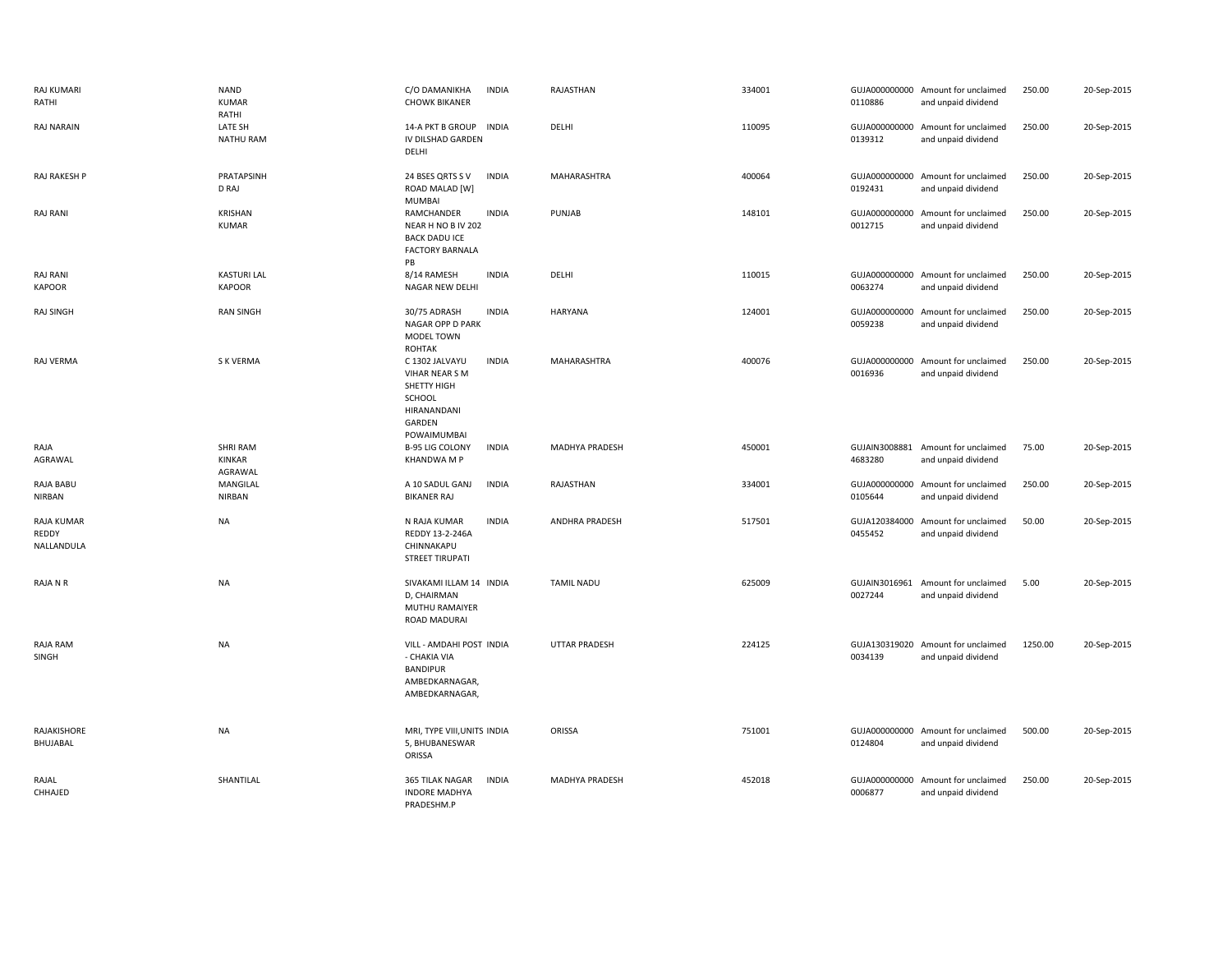| RAJAN BAJPAI                        | <b>NA</b>                    | SR 274, HINDALCO INDIA<br>COLONY,<br>RENUKOOT,<br>SONBHADRA                                        |              | <b>UTTAR PRADESH</b>  | 231217 | 0178264 | GUJAIN3022691 Amount for unclaimed<br>and unpaid dividend | 35.00  | 20-Sep-2015 |
|-------------------------------------|------------------------------|----------------------------------------------------------------------------------------------------|--------------|-----------------------|--------|---------|-----------------------------------------------------------|--------|-------------|
| <b>RAJAN DESAI</b>                  | DHIRAJLAL<br>DESAI           | J 6 KALPATARU<br><b>FLATS 2 MIRAMBILA</b><br>ROAD NARANPURA<br>AHMEDABAD                           | <b>INDIA</b> | <b>GUJARAT</b>        | 380013 | 0001394 | GUJA000000000 Amount for unclaimed<br>and unpaid dividend | 250.00 | 20-Sep-2015 |
| RAJAN<br>MANKODI                    | <b>BHALCHAND</b><br>RA       | 2 SHIV DARSHAN<br>SOCIETY MULLA<br>WADI VALSAD                                                     | <b>INDIA</b> | <b>GUJARAT</b>        | 396001 | 0042890 | GUJA000000000 Amount for unclaimed<br>and unpaid dividend | 250.00 | 20-Sep-2015 |
| RAJAN<br>SAMUEL<br>SOLANKI          | SAMUEL B<br>SOLANKI          | 17 B ARVIND<br><b>SOCIETY BEHIND</b><br>VRUKSHMANI<br>NAGAR NEW SAMA<br>ROAD BARODA                | <b>INDIA</b> | <b>GUJARAT</b>        | 390002 | 0039206 | GUJA000000000 Amount for unclaimed<br>and unpaid dividend | 250.00 | 20-Sep-2015 |
| RAJAN<br>SRIVASTAVA                 | <b>NA</b>                    | A-5, MADHURAM<br>DIPLEX NEW SAMA<br>ROAD VADODARA                                                  | <b>INDIA</b> | <b>GUJARAT</b>        | 390008 | 0124807 | GUJA000000000 Amount for unclaimed<br>and unpaid dividend | 500.00 | 20-Sep-2015 |
| RAJANDEEP<br>SINGH                  | <b>NA</b>                    | H NO 97 A UPKAR<br><b>NAGAR FACTORY</b><br>AREA PATIALA                                            | <b>INDIA</b> | PUNJAB                | 147001 | 3828976 | GUJA120299000 Amount for unclaimed<br>and unpaid dividend | 12.50  | 20-Sep-2015 |
| RAJANI<br>AGRWAL                    | PRAMOD<br><b>KUMAR</b>       | C 359 GALI NO 9<br><b>MAJLISH PARK</b><br>DELHI                                                    | <b>INDIA</b> | DELHI                 | 110033 | 0097527 | GUJA000000000 Amount for unclaimed<br>and unpaid dividend | 250.00 | 20-Sep-2015 |
| RAJANI<br><b>DUDHORIA</b>           | BANSIDHAR<br><b>DUDHORIA</b> | <b>INDER CHAND</b><br><b>REWAT MAL</b><br><b>BARPETA ROAD</b><br>ASSAM                             | <b>INDIA</b> | ASSAM                 | 781315 | 0005696 | GUJA000000000 Amount for unclaimed<br>and unpaid dividend | 250.00 | 20-Sep-2015 |
| RAJANI<br>RANBIR<br>SINGH           | RANBIR                       | 501 ASHIRVAD<br><b>BUILDING ROOM</b><br>NO 56.2ND FLOOR<br>N M JOSHI MARG<br><b>BOMBAY</b>         | <b>INDIA</b> | MAHARASHTRA           | 400011 | 0168466 | GUJA000000000 Amount for unclaimed<br>and unpaid dividend | 500.00 | 20-Sep-2015 |
| RAJANIKANT B<br>PATEL               | BHAGAVAND<br>AS              | 16 NALKUNJ SOC<br><b>CAMP ROAD</b><br>SHAHIBAUG<br>AHMEDABAD                                       | <b>INDIA</b> | <b>GUJARAT</b>        | 380004 | 0126290 | GUJA000000000 Amount for unclaimed<br>and unpaid dividend | 250.00 | 20-Sep-2015 |
| RAJAPUTRA<br>SATYANARAYA<br>N SINGH | <b>BALARAM</b><br>SINGH      | FLAT NO - 6 LAKE<br><b>VIEW APPARTMENT</b><br><b>OPP AIRPORT</b><br>PRAKASAM NAGAR<br>HYDERABADA.P | <b>INDIA</b> | ANDHRA PRADESH        | 500016 | 0115811 | GUJA000000000 Amount for unclaimed<br>and unpaid dividend | 250.00 | 20-Sep-2015 |
| RAJASEKHAR<br>KANNAIAN<br>REDDY     | KANNAIAH<br>REDDY            | 106 SRINIVASA<br>TOWERS 6-3-1187<br><b>BEGUNPET</b><br>HYDERABAD                                   | <b>INDIA</b> | <b>ANDHRA PRADESH</b> | 500016 | 0006519 | GUJA000000000 Amount for unclaimed<br>and unpaid dividend | 250.00 | 20-Sep-2015 |
| RAJASEKHAR<br>YANDRAPATI            | Y EZRA                       | THE NIZAM SUGARS INDIA<br>LTD PYLON<br>NAGASRJUNA<br>SAGAR NALGOUNDA<br>MIRYALAGUDA                |              | ANDHRA PRADESH        | 508203 | 0092984 | GUJA000000000 Amount for unclaimed<br>and unpaid dividend | 250.00 | 20-Sep-2015 |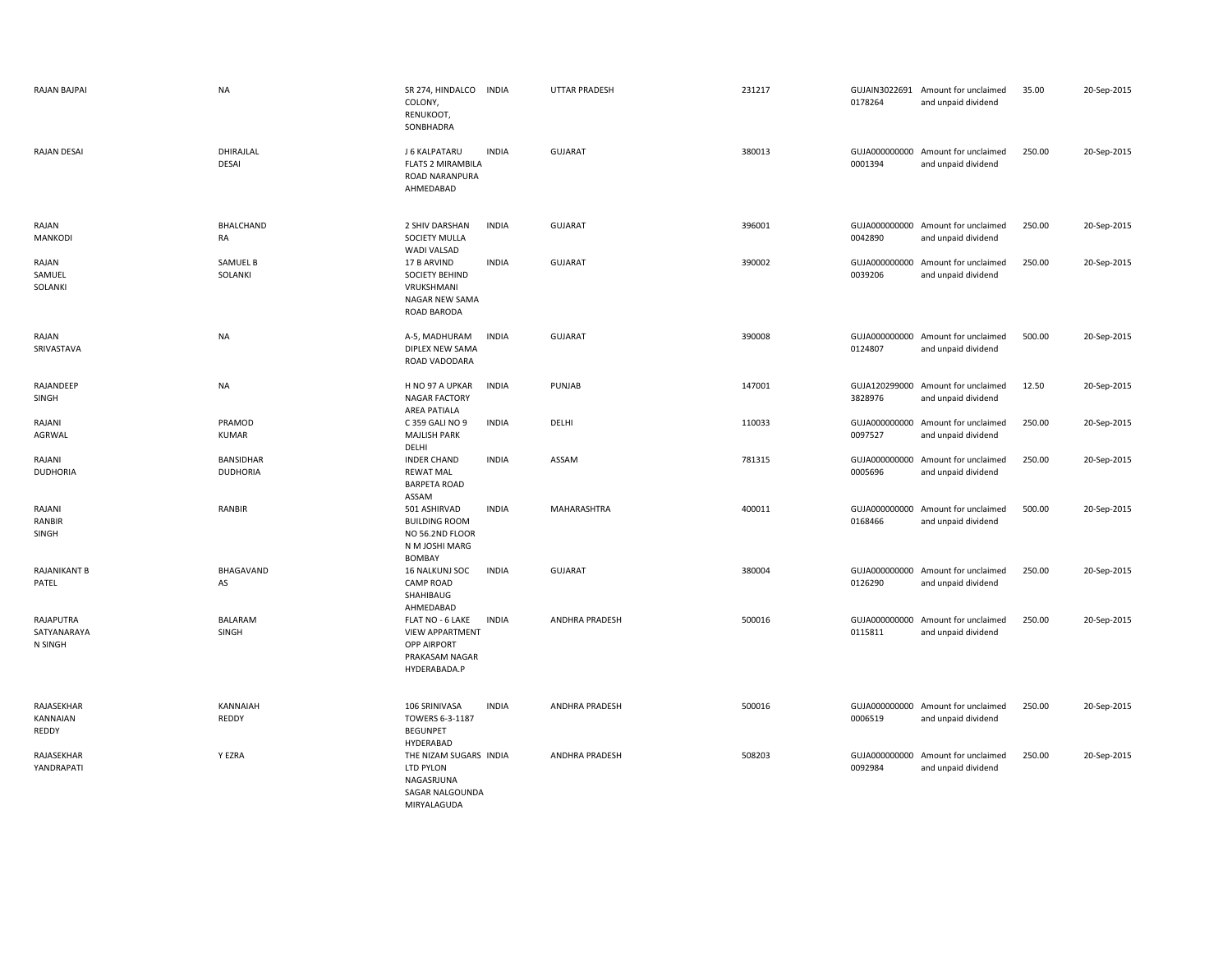| RAJAT<br>CHAUDHARY                     | KAILASH<br>CHAUDHARY                | 602 AJANTA APT<br><b>GHOD DOD ROAD</b><br>SURAT                                 | <b>INDIA</b> | <b>GUJARAT</b>       | 395007 | 0199124 | GUJA000000000 Amount for unclaimed<br>and unpaid dividend | 2250.00 | 20-Sep-2015 |
|----------------------------------------|-------------------------------------|---------------------------------------------------------------------------------|--------------|----------------------|--------|---------|-----------------------------------------------------------|---------|-------------|
| RAJAT<br>MUKHERJEE                     | P K<br>MUKHERJEE                    | 4/56 DESH BANDHU INDIA<br>NAGAR PO<br>SODEPUR 24 PGS N<br><b>WEST BENGAL</b>    |              | MAHARASHTRA          | 999999 | 0155316 | GUJA000000000 Amount for unclaimed<br>and unpaid dividend | 250.00  | 20-Sep-2015 |
| RAJAT<br>PATHAK                        | LATESH<br>RADHA<br>CHARAN<br>PATHAK | VILL GHASIYA<br>CHILLDULI TEH<br><b>KAIMGANJ DIST</b><br>FARRUKHABAD            | <b>INDIA</b> | <b>UTTAR PRADESH</b> | 207502 | 1068968 | GUJAIN3016961 Amount for unclaimed<br>and unpaid dividend | 250.00  | 20-Sep-2015 |
| RAJAVEERU M                            | M<br>KANAKAIAH                      | C/O K CHANDRA<br>MOULI H NO 179<br>16 ORUS<br>WARANGAL                          | <b>INDIA</b> | ANDHRA PRADESH       | 506002 | 0006737 | GUJA000000000 Amount for unclaimed<br>and unpaid dividend | 500.00  | 20-Sep-2015 |
| RAJEEV                                 | <b>GD SULAN</b><br><b>BUSNESS</b>   | 87 DR MUKERJEE<br>NAGAR DELHI                                                   | <b>INDIA</b> | DELHI                | 110009 | 0141744 | GUJA000000000 Amount for unclaimed<br>and unpaid dividend | 500.00  | 20-Sep-2015 |
| RAJEEV                                 | <b>GD GULATI</b>                    | 87 DR MUKHERJEE<br><b>NAGAR DELHI</b>                                           | <b>INDIA</b> | DELHI                | 110009 | 0139106 | GUJA000000000 Amount for unclaimed<br>and unpaid dividend | 750.00  | 20-Sep-2015 |
| RAJEEV<br><b>GULATI</b>                | <b>GD GULATI</b>                    | 87 D MUKERJI<br>NAGAR DELHI                                                     | <b>INDIA</b> | DELHI                | 110009 | 0155130 | GUJA000000000 Amount for unclaimed<br>and unpaid dividend | 250.00  | 20-Sep-2015 |
| RAJEEV<br><b>GUPTA</b>                 | OM PARKASH<br><b>GUPTA</b>          | 77-B/B GANDHI<br>NAGAR JAMMU<br>TAWI J&K                                        | <b>INDIA</b> | JAMMU AND KASHMIR    | 180004 | 0126613 | GUJA000000000 Amount for unclaimed<br>and unpaid dividend | 250.00  | 20-Sep-2015 |
| RAJEEV<br><b>KUMAR</b>                 | <b>SURESH</b><br><b>KUMAR</b>       | <b>BANK COLONY</b><br><b>NEAR BASUDEV</b><br>NAGAR DISSTT - J P<br>NAGAR AMROHA | <b>INDIA</b> | UTTAR PRADESH        | 244221 | 0225504 | GUJAIN3016531 Amount for unclaimed<br>and unpaid dividend | 250.00  | 20-Sep-2015 |
| RAJEEV<br><b>KUMAR</b>                 | SUBASH<br>CHAND<br><b>GUPTA</b>     | V P O JHOJHU<br><b>KALAN DISTT</b><br><b>BHIWANI HARYANA</b>                    | <b>INDIA</b> | <b>HARYANA</b>       | 123310 | 0068177 | GUJA000000000 Amount for unclaimed<br>and unpaid dividend | 250.00  | 20-Sep-2015 |
| RAJEEV<br><b>KUMAR</b>                 | SHANTI<br>SINGH                     | H10P&T<br><b>WIRELESS COLONY</b><br>SOHNA ROAD<br><b>GURGAON</b><br>HARYANA     | <b>INDIA</b> | <b>HARYANA</b>       | 122001 | 0016285 | GUJA000000000 Amount for unclaimed<br>and unpaid dividend | 250.00  | 20-Sep-2015 |
| RAJEEV<br><b>KUMAR</b><br><b>SINGH</b> | <b>RAM DINESH</b><br>SINGH          | QR. NO.-92/2/3 G. INDIA<br>H. COLONY<br>CHHOTAGOVINDPU<br>R JAMSHEDPUR          |              | <b>JHARKHAND</b>     | 831015 | 0313438 | GUJAIN3017401 Amount for unclaimed<br>and unpaid dividend | 12.50   | 20-Sep-2015 |
| RAJEEV<br>PANDEY                       | <b>NA</b>                           | WARD NO-14, ARYA INDIA<br>KANYA SCHOOL KE<br>PASS ITARSI ITARSI                 |              | MADHYA PRADESH       | 461111 | 0096046 | GUJA120346000 Amount for unclaimed<br>and unpaid dividend | 125.00  | 20-Sep-2015 |
| RAJEEV<br>SACHDEVA                     | LATE SH<br>PRAKASH LAL<br>SACHDEVA  | SEWA UPAVAN<br><b>TELEPHONE</b><br><b>EXCHANGE ROAD</b><br>PO 8 DIST DHANBAD    | <b>INDIA</b> | <b>JHARKHAND</b>     | 826001 | 0040288 | GUJA000000000 Amount for unclaimed<br>and unpaid dividend | 250.00  | 20-Sep-2015 |
| RAJEEV<br>SHARMA                       | <b>NA</b>                           | 18 K 7 JYOTI NAGAR INDIA<br><b>NEAR VIDHAN</b><br>SABHA JAIPUR                  |              | RAJASTHAN            | 302005 | 0490986 | GUJA120177010 Amount for unclaimed<br>and unpaid dividend | 250.00  | 20-Sep-2015 |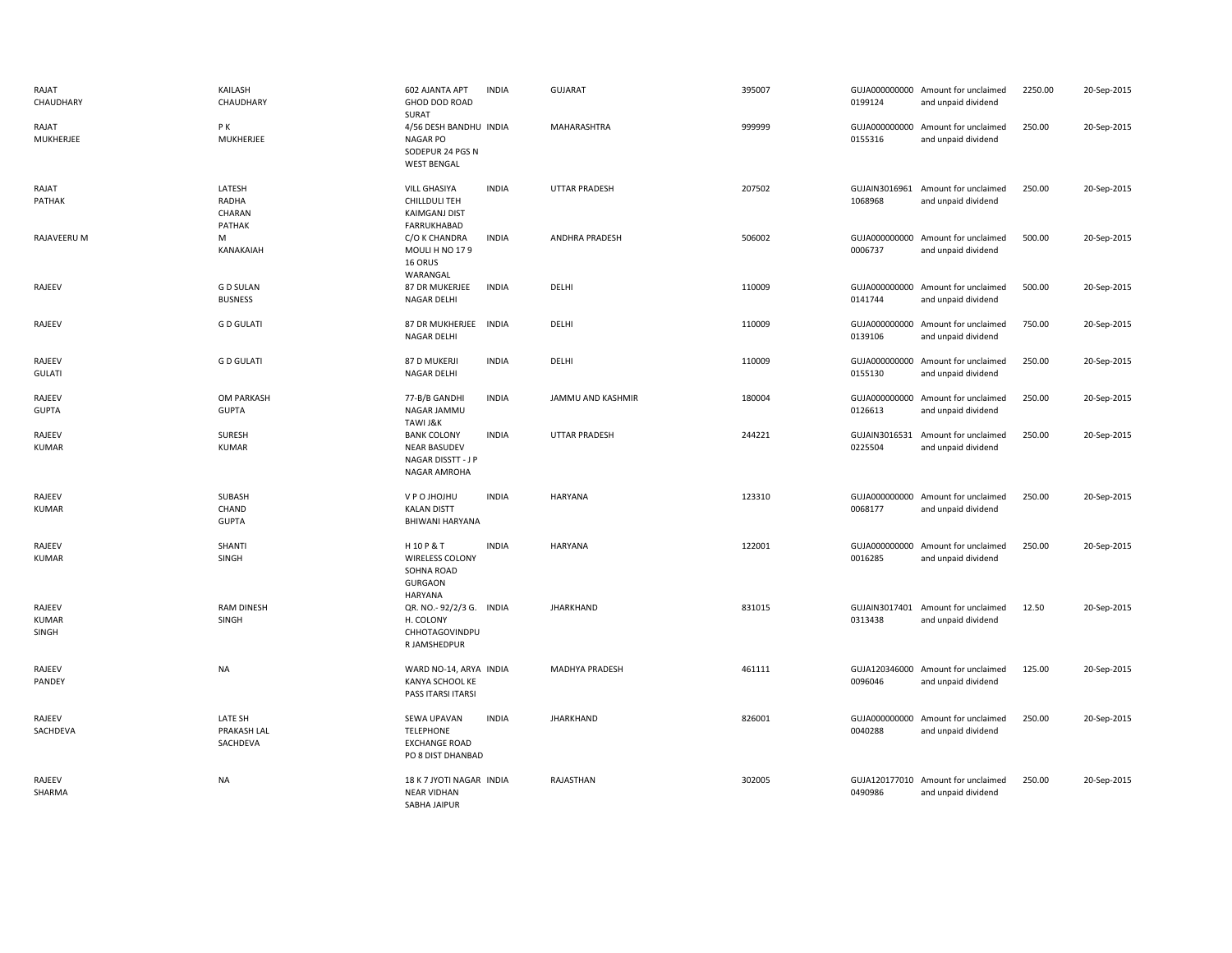| <b>RAJEEV SINGH</b>                | SINGH<br><b>MAHABIR</b><br>KADIAN        | ATTENDING COURCE INDIA<br>AMM 06 THE RIDGE<br><b>COLLEGE OF</b><br>MATERIALS MGMT<br><b>JABALPUR</b>                                 | MADHYA PRADESH        | 482001 | 0346324                  | GUJAIN3030285 Amount for unclaimed<br>and unpaid dividend | 325.00 | 20-Sep-2015 |
|------------------------------------|------------------------------------------|--------------------------------------------------------------------------------------------------------------------------------------|-----------------------|--------|--------------------------|-----------------------------------------------------------|--------|-------------|
| RAJENDER<br><b>KUMAR</b>           | N SINGH                                  | III-H-41/1 NEHRU<br><b>INDIA</b><br><b>NAGAR RAKESH</b><br>MARG GHAZIABAD                                                            | <b>UTTAR PRADESH</b>  | 201001 | 0146360                  | GUJA000000000 Amount for unclaimed<br>and unpaid dividend | 250.00 | 20-Sep-2015 |
| RAJENDER<br>PARSAD JAIN            | <b>BM JAIN</b>                           | 343 SECTOR 14<br><b>INDIA</b><br>SONEPAT HARYANA                                                                                     | HARYANA               | 131001 | 0067773                  | GUJA000000000 Amount for unclaimed<br>and unpaid dividend | 250.00 | 20-Sep-2015 |
| RAJENDRA<br>AMBALAL<br>PATEL       | AMBALAL K<br>PATEL                       | PRERANA BHUVAN INDIA<br><b>NEAR ASOPALAV</b><br>PARTY PLOT SATE<br>LITE ROAD<br>AHMEDABAD                                            | <b>GUJARAT</b>        | 380015 | 0051115                  | GUJA000000000 Amount for unclaimed<br>and unpaid dividend | 125.00 | 20-Sep-2015 |
| RAJENDRA<br>BANDEKAR<br>SHANKAR    | SHANKAR<br>BANDEKAR<br><b>NARAYAN</b>    | B-5/28 MUNICIPAL INDIA<br><b>QTRS BHANDUP</b><br><b>COMPLEX MULUND</b><br><b>WEST BOMBAY</b>                                         | MAHARASHTRA           | 400082 | 0050386                  | GUJA000000000 Amount for unclaimed<br>and unpaid dividend | 250.00 | 20-Sep-2015 |
| RAJENDRA<br><b>BHAI M PATEL</b>    | <b>MULGIBHAI</b><br><b>D PATEL</b>       | C/O BHUPENDRA<br><b>INDIA</b><br>ВНАІ СННОТАВНАІ<br>PATEL RANCHHODJI<br><b>MANDIR STREET</b><br>AT&POST KOYALI<br><b>DIST BARODA</b> | <b>GUJARAT</b>        | 391330 | 0122807                  | GUJA000000000 Amount for unclaimed<br>and unpaid dividend | 250.00 | 20-Sep-2015 |
| RAJENDRA<br><b>BHATT</b>           | SHIVSHANKA<br>R                          | 20A VALLABH<br><b>INDIA</b><br><b>NAGAR KARELI</b><br><b>BAUG VADODARA</b>                                                           | <b>GUJARAT</b>        | 390018 | 0038660                  | GUJA000000000 Amount for unclaimed<br>and unpaid dividend | 125.00 | 20-Sep-2015 |
| RAJENDRA<br>CHHAGANLAL<br>KELAWALA | CHHAGANLA<br>L<br>RANCHHODD<br>AS KELAWA | <b>INDIA</b><br>8/378 BEHIND<br>BAMBAGATE<br>NAVSARI BAZAR<br>SURAT                                                                  | <b>GUJARAT</b>        | 395002 | 0048482                  | GUJA000000000 Amount for unclaimed<br>and unpaid dividend | 250.00 | 20-Sep-2015 |
| RAJENDRA<br>DATTATRAY<br>THOSAR    | <b>NA</b>                                | <b>INDIA</b><br>D/5, BALGOVIND<br>CO.OP.HSG.SOC.,<br>TAIKALWADI ROAD<br>MAHIMBOMBAY                                                  | MAHARASHTRA           | 400016 | 0124813                  | GUJA000000000 Amount for unclaimed<br>and unpaid dividend | 500.00 | 20-Sep-2015 |
| RAJENDRA<br>DHARKAR                | NILKHANT<br>DHARKAR                      | 45 VASUDEO<br><b>INDIA</b><br>NAGAR INDORE M P                                                                                       | MADHYA PRADESH        | 452004 | 0053902                  | GUJA000000000 Amount for unclaimed<br>and unpaid dividend | 500.00 | 20-Sep-2015 |
| RAJENDRA J<br>PATEL                | JAYANTILAL                               | <b>INDIA</b><br><b>B 18 NILGAGAN</b><br>SOCIETY TALAD<br><b>GATE JUNAGADH</b>                                                        | <b>GUJARAT</b>        | 362001 | GUJA000000000<br>0079189 | Amount for unclaimed<br>and unpaid dividend               | 250.00 | 20-Sep-2015 |
| RAJENDRA<br>JAIN                   | TEJKARAN<br><b>JAIN</b>                  | SNEHA<br><b>INDIA</b><br><b>ELECTRONICS</b><br><b>GOLCONDA APTS</b><br>HUMAYUN NAGAR<br>HYDERABAD                                    | <b>ANDHRA PRADESH</b> | 500028 | 0114465                  | GUJA000000000 Amount for unclaimed<br>and unpaid dividend | 250.00 | 20-Sep-2015 |
| RAJENDRA<br>JAISWAL                | <b>HARI MOHAN</b><br>JAISWAL             | 3 SHIB NARAYAN<br><b>INDIA</b><br>DAS LANE CALCUTTA                                                                                  | <b>WEST BENGAL</b>    | 700006 | 0052138                  | GUJA000000000 Amount for unclaimed<br>and unpaid dividend | 250.00 | 20-Sep-2015 |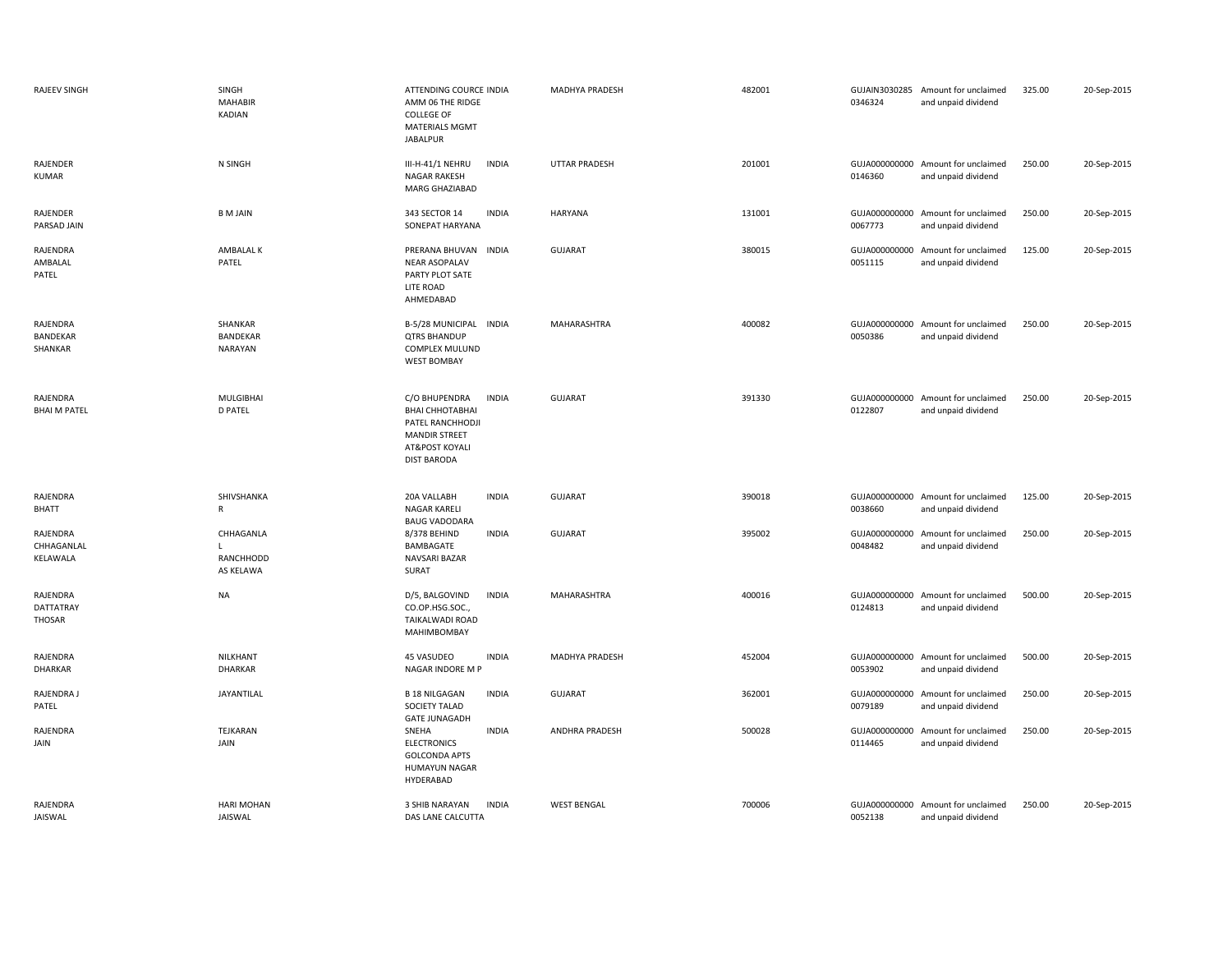| RAJENDRA<br><b>JHA</b>              | LATE SH<br><b>JAIBHADRA</b><br>JHA RETD | C/O G K JHA P N<br><b>INDIA</b><br><b>BANK NEW MARKET</b><br>PATNA                                              | <b>BIHAR</b>         | 800001 | 0018207                  | GUJA000000000 Amount for unclaimed<br>and unpaid dividend | 250.00 | 20-Sep-2015 |
|-------------------------------------|-----------------------------------------|-----------------------------------------------------------------------------------------------------------------|----------------------|--------|--------------------------|-----------------------------------------------------------|--------|-------------|
| RAJENDRA<br>KESHAVLAL<br>PATEL      | <b>NA</b>                               | VRUNDAVAN<br><b>INDIA</b><br>SOCIETY, COLLEGE<br>ROAD, 'KESHAV'<br>NADIAD                                       | <b>GUJARAT</b>       | 387001 | 0017536                  | GUJA120332000 Amount for unclaimed<br>and unpaid dividend | 250.00 | 20-Sep-2015 |
| RAJENDRA<br><b>KUMAR</b><br>AGRAWAL | <b>NA</b>                               | <b>INDIA</b><br>JIWAN KUTIR 5A<br>RAVINDRAPURI OPP<br>VIJAYA CINEMA PO<br><b>BHU VARANASI</b>                   | <b>UTTAR PRADESH</b> | 221005 | 1652864                  | GUJAIN3011512 Amount for unclaimed<br>and unpaid dividend | 150.00 | 20-Sep-2015 |
| RAJENDRA<br><b>KUMAR</b><br>BHATT   | <b>RAMANLAL P</b><br>BHATT              | C/O G K RAJPUT 102 INDIA<br><b>SANJAY SMRUTI</b><br>CHIRAYA NAGAR 50<br><b>BEHIND</b><br>DANTESHWAR<br>VADODARA | <b>GUJARAT</b>       | 390011 | 0047605                  | GUJA000000000 Amount for unclaimed<br>and unpaid dividend | 250.00 | 20-Sep-2015 |
| RAJENDRA<br><b>KUMARK</b><br>PATHAK | KIRAN<br>CHANDRA<br>PATHAK              | AT & POST<br><b>INDIA</b><br>RAJPARDI GEB S/DN<br>TA JHAGADIYA DIST<br><b>BHARUCH GUJARAT</b>                   | <b>GUJARAT</b>       | 393115 | 0121227                  | GUJA000000000 Amount for unclaimed<br>and unpaid dividend | 250.00 | 20-Sep-2015 |
| RAJENDRA M<br>JAMBHEKAR             | MADHAV                                  | 22 SHIV KRIPA RAM INDIA<br><b>RATAN TRIVEDI</b><br>ROAD MULUND<br>(WEST)BOMBAY                                  | MAHARASHTRA          | 400080 | 0161122                  | GUJA000000000 Amount for unclaimed<br>and unpaid dividend | 250.00 | 20-Sep-2015 |
| RAJENDRA N<br>SHETH                 | N SHETH                                 | <b>INDIA</b><br>3 MAHAVIR APT<br>SARASWATI SOCIETY<br>B/H JAIN<br><b>MERCHANT PALDI</b><br>AHMEDABAD            | <b>GUJARAT</b>       | 380007 | 0147171                  | GUJA000000000 Amount for unclaimed<br>and unpaid dividend | 250.00 | 20-Sep-2015 |
| RAJENDRA<br>PAL ARORA               | <b>RLARORA</b>                          | 32/142 MANI RAM INDIA<br><b>BAGIA KANPUR</b>                                                                    | <b>UTTAR PRADESH</b> | 208001 | 0156532                  | GUJA000000000 Amount for unclaimed<br>and unpaid dividend | 500.00 | 20-Sep-2015 |
| RAJENDRA<br>PRASAD<br>DANGWAL       | <b>NA</b>                               | <b>FLAT NO - 189</b><br><b>INDIA</b><br><b>ENGINEERS ESTATE</b><br>PATPARGANJ, I P<br><b>EXTN DELHI</b>         | DELHI                | 110092 | GUJAIN3002061<br>0513151 | Amount for unclaimed<br>and unpaid dividend               | 250.00 | 20-Sep-2015 |
| RAJENDRA<br>PRASAD<br><b>GUPTA</b>  | <b>NA</b>                               | 11, JOY BUILDERS<br><b>INDIA</b><br>COLONY, SAKET,<br><b>INDORE</b>                                             | MADHYA PRADESH       | 452018 | 0000732                  | GUJA120106080 Amount for unclaimed<br>and unpaid dividend | 125.00 | 20-Sep-2015 |
| RAJENDRA<br>PRASAD<br>PANDEY        | <b>NA</b>                               | <b>CHAKSA HUSSAIN</b><br><b>INDIA</b><br>PACH PHERAWA<br>PARVATI PURAM<br><b>BASARATPUR</b><br><b>GORAKHPUR</b> | <b>UTTAR PRADESH</b> | 273004 | GUJAIN3030285<br>2855729 | Amount for unclaimed<br>and unpaid dividend               | 25.00  | 20-Sep-2015 |
| RAJENDRA<br>PUNJILAL<br>PATEL       | PUNJILAL                                | 5/1269 HARIPURA<br><b>INDIA</b><br>HANDIDHOYANI<br>SHERI SURATGUJ                                               | <b>GUJARAT</b>       | 395003 | 0154433                  | GUJA000000000 Amount for unclaimed<br>and unpaid dividend | 250.00 | 20-Sep-2015 |
| RAJENDRA<br>RATILAL<br>PATEL        | <b>RATILAL H</b><br>PATEL               | <b>INDIA</b><br>SAIRAJ JAGMAL S<br>POLE MANDVI<br><b>BARODA</b>                                                 | <b>GUJARAT</b>       | 390001 | 0122675                  | GUJA000000000 Amount for unclaimed<br>and unpaid dividend | 250.00 | 20-Sep-2015 |
| <b>RAJENDRA S</b><br>SHAH           | SHANALAL K<br>SHAH                      | <b>5 SHANTI KUNJ</b><br><b>INDIA</b><br>MANJALPUR<br><b>BARODA</b>                                              | <b>GUJARAT</b>       | 390011 | GUJA000000000<br>0122403 | Amount for unclaimed<br>and unpaid dividend               | 250.00 | 20-Sep-2015 |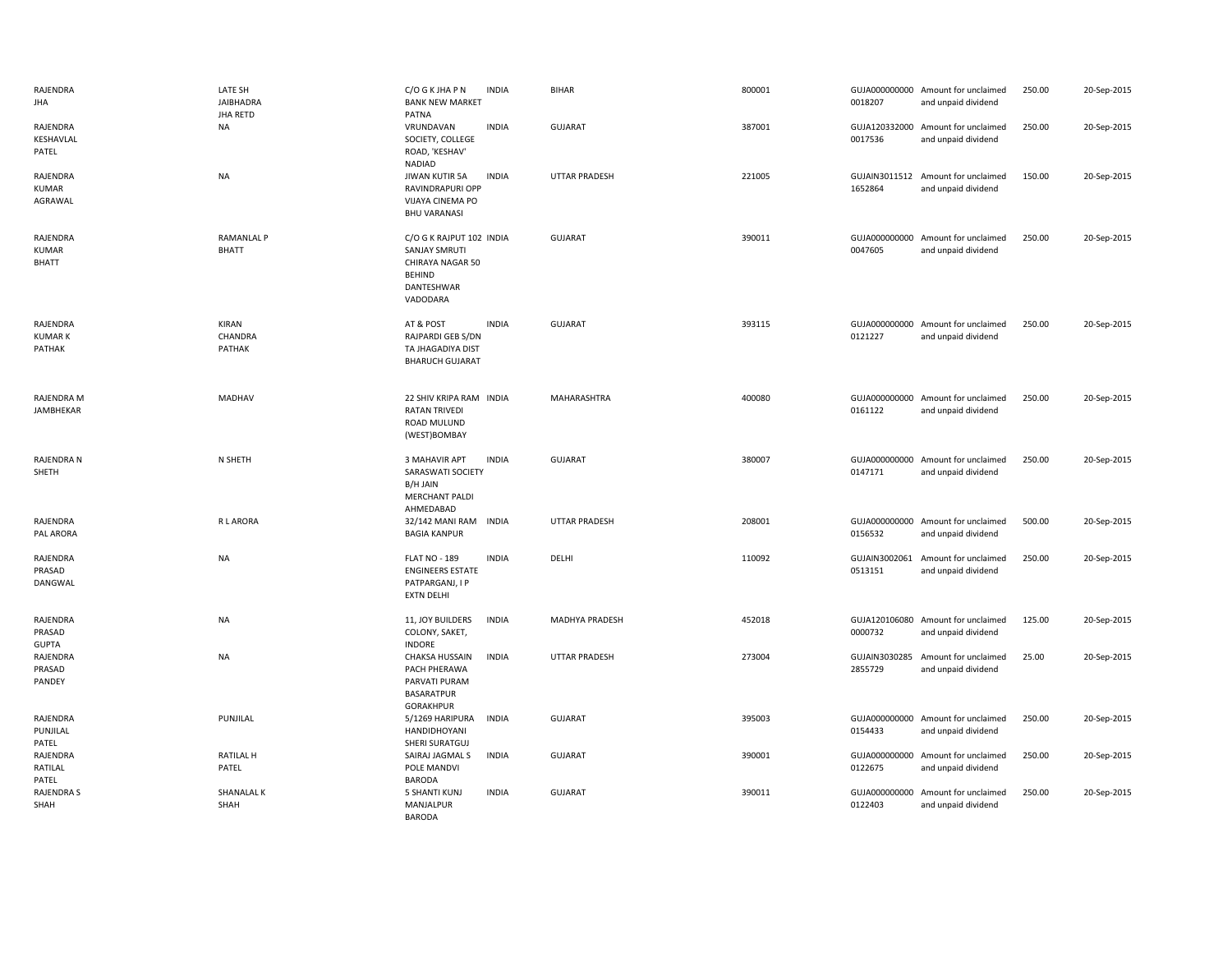| RAJENDRA<br>SHANKAR<br>PATIL                    | SHANKAR<br><b>MOTIRAM</b><br>PATIL | MUNCIPIAL COLONY INDIA<br><b>BHUSAWAL DIST</b><br>JALGAON JALGAON                                 | MAHARASHTRA       | 425201 | 1200504                  | GUJAIN3002391 Amount for unclaimed<br>and unpaid dividend | 125.00 | 20-Sep-2015 |
|-------------------------------------------------|------------------------------------|---------------------------------------------------------------------------------------------------|-------------------|--------|--------------------------|-----------------------------------------------------------|--------|-------------|
| RAJENDRA<br>SHARMA                              | <b>NA</b>                          | C/O.RUNGTA MINES INDIA<br>LTD, S.I.D MAIN<br>ROAD, BARBIL<br><b>KEONJHAR DISTRICT</b><br>ORISSA   | ORISSA            | 758035 | 0265802                  | GUJAIN3016961 Amount for unclaimed<br>and unpaid dividend | 12.50  | 20-Sep-2015 |
| RAJENDRAKU<br>MAR<br><b>CHATURBHAI</b><br>PATEL | <b>CHATURBHAI</b><br>J PATEL       | HANUMANPURA AT - INDIA<br>POST-VISHOL TA -<br><b>UNJHA DIST -</b><br>MEHSANA (N.G.)               | <b>GUJARAT</b>    | 384215 | GUJAIN3012331<br>0087152 | Amount for unclaimed<br>and unpaid dividend               | 65.00  | 20-Sep-2015 |
| RAJENDRAN K<br>R                                | KARUPPAIAH                         | PLOT NO 9 SANTHI INDIA<br><b>NAGAR NEW</b><br>COLONY OPP OVIYA<br>TAILOR PALAMEDU<br>ROAD MADURAI | <b>TAMIL NADU</b> | 625018 | GUJAIN3002141<br>3365031 | Amount for unclaimed<br>and unpaid dividend               | 250.00 | 20-Sep-2015 |
| RAJENDRAPR<br>ASAD<br>HARAKLAL<br><b>OSTWAL</b> | <b>NA</b>                          | H 46 RISHI MARG<br><b>INDIA</b><br><b>AZAD NAGAR</b><br>BHILWARA                                  | RAJASTHAN         | 311001 | 4543867                  | GUJA130414000 Amount for unclaimed<br>and unpaid dividend | 62.50  | 20-Sep-2015 |
| RAJENDRASIN<br>H N RANA                         | <b>NATHURAM</b><br>RANA            | RANA BHUVAN, OLD INDIA<br>LATI PLOT,<br>SURENDRANAGAR.                                            | <b>GUJARAT</b>    | 363001 | 0351673                  | GUJAIN3009741 Amount for unclaimed<br>and unpaid dividend | 125.00 | 20-Sep-2015 |
| RAJESH<br><b>BOHRA</b>                          | <b>DEEP CHAND</b><br>JAIN          | 71 GIRDHARNAGAR INDIA<br>SOCIETY<br>GIRDHARNAGAR<br>AHMEDABAD                                     | <b>GUJARAT</b>    | 380004 | GUJA000000000<br>0032160 | Amount for unclaimed<br>and unpaid dividend               | 250.00 | 20-Sep-2015 |
| RAJESH<br>DEOLIYA                               | RAMESHWER<br>PD DEOLIYA            | 24 NORTH AVENUE I INDIA<br>I T CAMPUS<br><b>HAUZKHAS NEW</b><br>DELHI                             | DELHI             | 110016 | GUJA000000000<br>0082723 | Amount for unclaimed<br>and unpaid dividend               | 250.00 | 20-Sep-2015 |
| RAJESH DESAI                                    | KANTILAL                           | <b>BANK OF INDIA</b><br><b>INDIA</b><br><b>MANGAL MURTI</b><br><b>ASHRAM ROAD</b><br>AHMEDABAD    | <b>GUJARAT</b>    | 380009 | 0028592                  | GUJA000000000 Amount for unclaimed<br>and unpaid dividend | 250.00 | 20-Sep-2015 |
| RAJESH DOSHI                                    | RAJNIKANT<br><b>DOSHI</b>          | <b>INDIA</b><br>11 SAHYOG BLDG<br>3RD FLOOR SVRD<br><b>KANNDIVLI W</b><br><b>BOMBAY</b>           | MAHARASHTRA       | 400067 | GUJA000000000<br>0043261 | Amount for unclaimed<br>and unpaid dividend               | 250.00 | 20-Sep-2015 |
| RAJESH G<br>PATEL                               | <b>GOVINDLAL S</b><br>PATEL        | <b>INDIA</b><br>388/5 CHOKHA<br><b>BAZAR MAIN ROAD</b><br>KALUPUR<br>AHMEDABAD                    | GUJARAT           | 380002 | GUJA000000000<br>0070212 | Amount for unclaimed<br>and unpaid dividend               | 250.00 | 20-Sep-2015 |
| RAJESH<br><b>GUPTA</b>                          | KANHAYA<br>LAL                     | M P 18 MAURYA<br><b>INDIA</b><br><b>ENCLAVE PITAM</b><br>PURA DELHI                               | DELHI             | 110034 | GUJA000000000<br>0059402 | Amount for unclaimed<br>and unpaid dividend               | 250.00 | 20-Sep-2015 |
| RAJESH<br>GUPTA                                 | <b>GHISALAL</b><br><b>GUPTA</b>    | 103 RADHA NAGAR INDIA<br><b>COLONY INDORE</b>                                                     | MADHYA PRADESH    | 452002 | GUJAIN3015491<br>4632727 | Amount for unclaimed<br>and unpaid dividend               | 250.00 | 20-Sep-2015 |
| RAJESH JIVRAJ<br>PATEL                          | <b>NA</b>                          | <b>BHAGWATI NIWAS</b><br>INDIA<br><b>HOUSE NO 2613</b><br><b>HINDU COLONY</b><br>KUDAL            | MAHARASHTRA       | 416520 | GUJAIN3026793<br>4606280 | Amount for unclaimed<br>and unpaid dividend               | 125.00 | 20-Sep-2015 |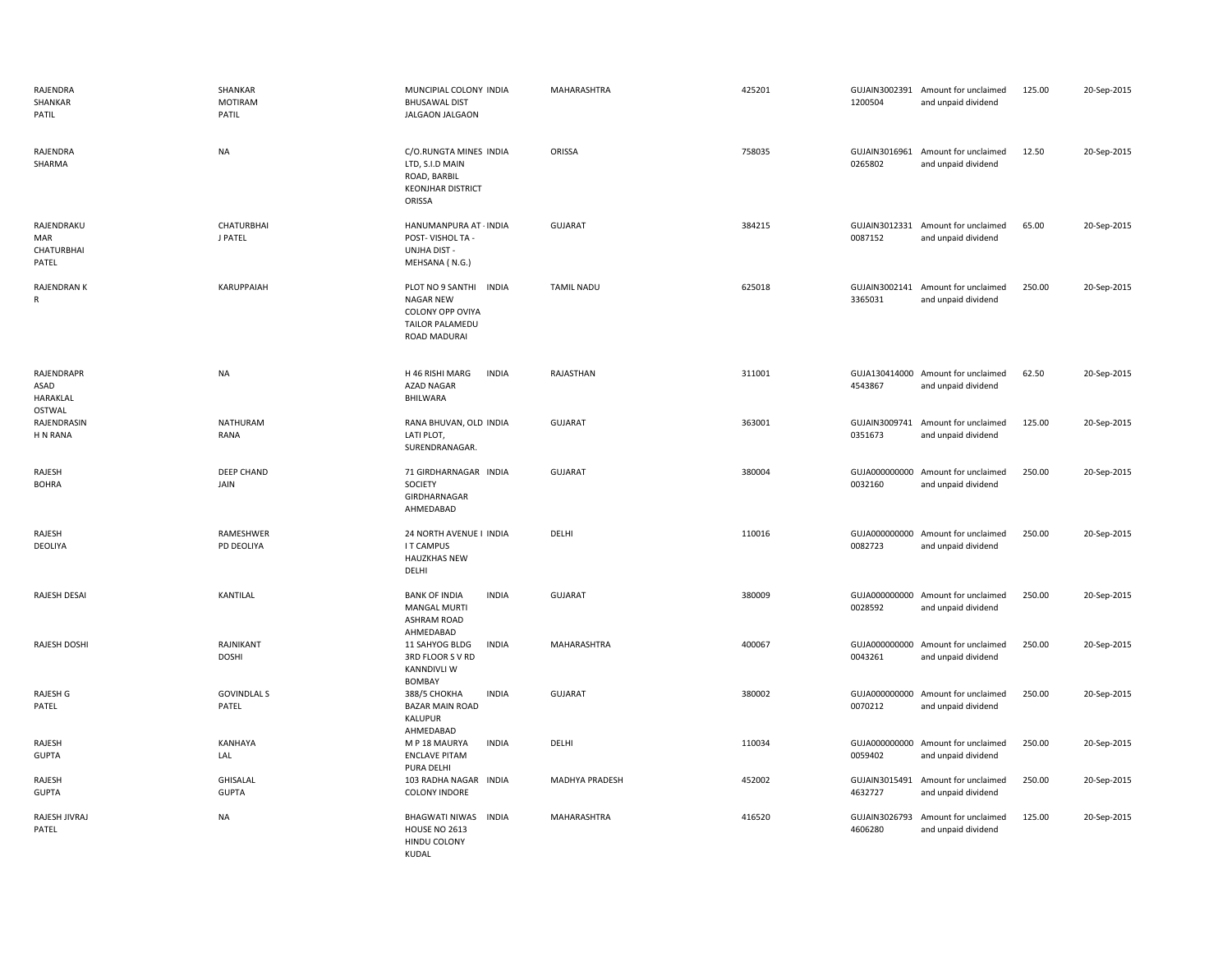| RAJESH JOLLY                       | LATE SH BRIJ<br><b>KISHROE</b>             | 1/9353 PARTAP<br>PURA GALI NO 2<br><b>WEST ROHTAS</b><br>NAGAR SHAHDRA<br><b>NEW DELHI</b>                   | <b>INDIA</b> | DELHI                | 110032 | 0082267                  | GUJA000000000 Amount for unclaimed<br>and unpaid dividend | 250.00  | 20-Sep-2015 |
|------------------------------------|--------------------------------------------|--------------------------------------------------------------------------------------------------------------|--------------|----------------------|--------|--------------------------|-----------------------------------------------------------|---------|-------------|
| <b>RAJESH K</b><br>PATEL           | <b>NA</b>                                  | AT KOLAVDA TA<br><b>VIJAPUR DIST</b><br>MEHSANA<br>MEHSANA                                                   | <b>INDIA</b> | <b>GUJARAT</b>       | 382820 | 2075901                  | GUJA120109000 Amount for unclaimed<br>and unpaid dividend | 125.00  | 20-Sep-2015 |
| RAJESH<br>KHURANA                  | <b>RATTAN LAL</b><br>KHURANA               | Z 15/A NAVEEN<br>SHAHDARA DELHI                                                                              | <b>INDIA</b> | DELHI                | 110032 | GUJA000000000<br>0062993 | Amount for unclaimed<br>and unpaid dividend               | 250.00  | 20-Sep-2015 |
| RAJESH<br>KISTURMAL<br>SHARMA      | KISTURMAL                                  | AT-SONARPADA<br>TAL-SONGADH<br>SONGADH                                                                       | <b>INDIA</b> | GUJARAT              | 394670 | 0011381                  | GUJA120107050 Amount for unclaimed<br>and unpaid dividend | 2000.00 | 20-Sep-2015 |
| RAJESH<br>KOTECHA                  | AMRUTLAL                                   | 12 RAJKAMAL<br>SOCIETY AKOTA<br>ROAD BARODA                                                                  | <b>INDIA</b> | <b>GUJARAT</b>       | 390020 | GUJA000000000<br>0122329 | Amount for unclaimed<br>and unpaid dividend               | 250.00  | 20-Sep-2015 |
| RAJESH<br><b>KUAMR</b><br>GHORAWAT | R<br>GHORAWAT<br><b>BUSIENSS</b>           | 28/2 BHAIRAV<br><b>DUTTA LANE</b><br>NANDIBAGAN 3RD<br><b>FLOOR SALKIA</b><br><b>HOWRAH</b>                  | <b>INDIA</b> | ANDHRA PRADESH       | 500003 | 0158289                  | GUJA000000000 Amount for unclaimed<br>and unpaid dividend | 250.00  | 20-Sep-2015 |
| RAJESH<br><b>KUMAR</b>             | R D KUMAR                                  | B-65A NAND GRAM INDIA<br>GHAZIABAD [UP]                                                                      |              | <b>UTTAR PRADESH</b> | 201003 | 0179948                  | GUJA000000000 Amount for unclaimed<br>and unpaid dividend | 250.00  | 20-Sep-2015 |
| RAJESH<br><b>KUMAR JAIN</b>        | <b>NA</b>                                  | RUDRA WARD - -<br>GOTEGAON                                                                                   | <b>INDIA</b> | MADHYA PRADESH       | 487118 | GUJA120447000<br>1281360 | Amount for unclaimed<br>and unpaid dividend               | 500.00  | 20-Sep-2015 |
| RAJESH<br><b>KUMAR</b><br>KATHURIA | CHETAN<br>PRAKASH                          | C/O VINAY &<br>ASSOCIATES C A 30<br><b>FIROZ GANDHI</b><br><b>MARKET IIND</b><br><b>FLOOR LUDHIANA</b><br>PB | <b>INDIA</b> | PUNJAB               | 141001 | GUJA000000000<br>0012864 | Amount for unclaimed<br>and unpaid dividend               | 250.00  | 20-Sep-2015 |
| RAJESH<br><b>KUMAR SHAW</b>        | LATE SH<br>LAKHI<br><b>NARAYAN</b><br>SHAW | 1/A KISTO MULLICK INDIA<br>LANE CALCUTTA                                                                     |              | <b>WEST BENGAL</b>   | 700037 | 0062444                  | GUJA000000000 Amount for unclaimed<br>and unpaid dividend | 250.00  | 20-Sep-2015 |
| RAJESH<br><b>KUMAR</b><br>SINGH    | RAMESHWAR<br>SINGH                         | 576 SEC 2 DOOR<br><b>BHAS NAGAR RAI</b><br>BAREILLY                                                          | <b>INDIA</b> | <b>UTTAR PRADESH</b> | 229010 | GUJA000000000<br>0134267 | Amount for unclaimed<br>and unpaid dividend               | 500.00  | 20-Sep-2015 |
| RAJESH<br><b>KUMAR</b><br>SINGH    | <b>NA</b>                                  | GSO 1 INT HQ 23<br>INF DIV DIPATOLI<br><b>CATT RANCHI</b>                                                    | <b>INDIA</b> | <b>JHARKHAND</b>     | 834007 | GUJAIN3030285<br>3944327 | Amount for unclaimed<br>and unpaid dividend               | 62.50   | 20-Sep-2015 |
| RAJESH<br><b>KUMAR</b><br>TIWARI   | SHRI<br>CHANDRA<br><b>KESHOW</b><br>TIWARI | 3 - I - 281 OBRA<br>.SONEBHADRA                                                                              | <b>INDIA</b> | <b>UTTAR PRADESH</b> | 231219 | GUJA120186000<br>0300221 | Amount for unclaimed<br>and unpaid dividend               | 500.00  | 20-Sep-2015 |
| RAJESH<br><b>KUMAR</b><br>TIWARI   | DEONANDAN<br>TIWARY                        | C 89 PEOPLE S<br>COOP COLONY<br><b>KANKAR BAGH</b><br>PATNA                                                  | <b>INDIA</b> | <b>BIHAR</b>         | 800020 | GUJA000000000<br>0018245 | Amount for unclaimed<br>and unpaid dividend               | 250.00  | 20-Sep-2015 |
| RAJESH<br><b>KUMAR</b><br>VARSHNEY | CHANDRA<br>PRAKASH<br>VARSHNEY             | S 1/A GANGA<br>NAGAR COLONY<br><b>GULAR ROAD</b><br>ALIGARH                                                  | <b>INDIA</b> | <b>UTTAR PRADESH</b> | 202001 | 0067037                  | GUJA000000000 Amount for unclaimed<br>and unpaid dividend | 250.00  | 20-Sep-2015 |
| RAJESH<br>LAXMANBHAI<br>PATEL      | LAXMANBHAI<br>PATEL                        | C/O NAVNITBHAI<br>PATEL 904<br>NARANPURA GAM<br>AHMEDABAD<br><b>GUJARAT</b>                                  | <b>INDIA</b> | <b>GUJARAT</b>       | 380013 | GUJA000000000<br>0085907 | Amount for unclaimed<br>and unpaid dividend               | 250.00  | 20-Sep-2015 |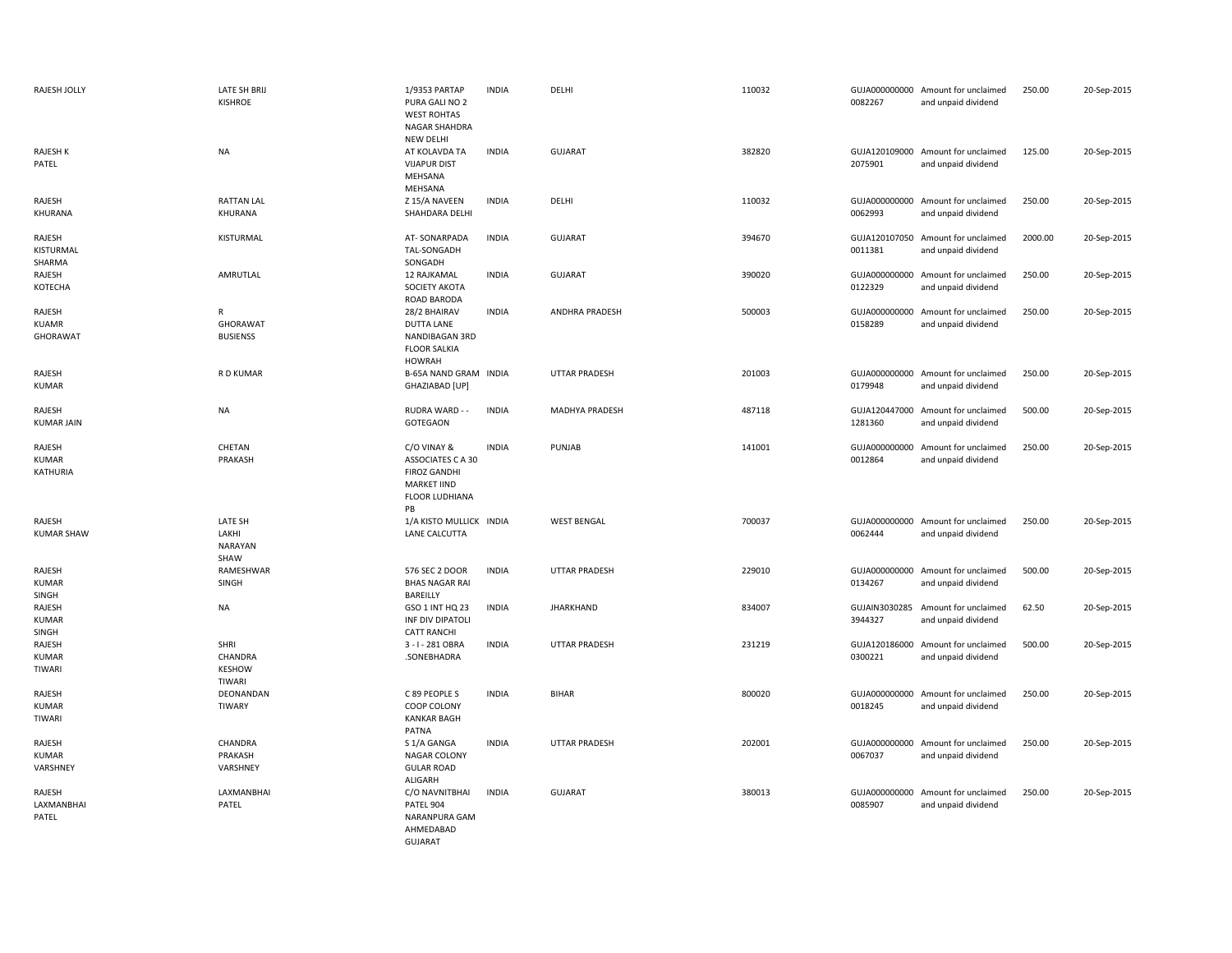| <b>RAJESH M</b><br>SUTHAR          | MOOLA RAM                                        | 20 22<br>THAKURDWAR<br>ROAD JAY VIJAY<br><b>BLDG BOMBAY</b>                                      | <b>INDIA</b> | MAHARASHTRA    | 400002 | 0095579                  | GUJA000000000 Amount for unclaimed<br>and unpaid dividend | 250.00 | 20-Sep-2015 |
|------------------------------------|--------------------------------------------------|--------------------------------------------------------------------------------------------------|--------------|----------------|--------|--------------------------|-----------------------------------------------------------|--------|-------------|
| RAJESH<br>MAHESHWARI               | <b>KISAN TARA</b><br>MAHESHWAR<br>$\blacksquare$ | R NO 16 123 C V P<br>ROAD AMROLI<br><b>HOUSE C P TANK</b><br><b>BEHIND POST</b><br>OFFICE BOMBAY | <b>INDIA</b> | MAHARASHTRA    | 400004 | 0094907                  | GUJA000000000 Amount for unclaimed<br>and unpaid dividend | 250.00 | 20-Sep-2015 |
| RAJESH<br><b>MALHOTRA</b>          | G K<br><b>MALHOTRA</b>                           | B-3-B /60 B JANAK<br>PURI NEW DELHI                                                              | <b>INDIA</b> | DELHI          | 110058 | 0062711                  | GUJA000000000 Amount for unclaimed<br>and unpaid dividend | 250.00 | 20-Sep-2015 |
| RAJESH<br>MEHTA                    | CHANDRAKA<br>NT MEHTA                            | <b>EKBOTE LANE OPP</b><br>POLICE GATE<br>DANDIA BAZAR<br><b>BARODA</b>                           | <b>INDIA</b> | <b>GUJARAT</b> | 390001 | 0037905                  | GUJA000000000 Amount for unclaimed<br>and unpaid dividend | 250.00 | 20-Sep-2015 |
| RAJESH PATEL                       | <b>KAPATEL</b>                                   | AT: BERNA,<br><b>HIMATNAGAR DIST:</b><br>SABARKANTHAHIMA<br>TNAGAR                               | <b>INDIA</b> | <b>GUJARAT</b> | 383001 | 2389005                  | GUJA120109000 Amount for unclaimed<br>and unpaid dividend | 75.00  | 20-Sep-2015 |
| RAJESH RATHI                       | GHANSHAMD<br><b>AS RATHI</b>                     | OPP POLICE<br><b>STATION MAIN</b><br>ROAD TECHARA<br>DIST AKOLA M S                              | <b>INDIA</b> | MAHARASHTRA    | 444108 | 0102706                  | GUJA000000000 Amount for unclaimed<br>and unpaid dividend | 250.00 | 20-Sep-2015 |
| RAJESH S<br>KHER                   | <b>NA</b>                                        | S2 R.S. OFFICER<br>FLAT NR. ALKAPURI<br>POLIC STATION<br>ALKAPURI BARODA                         | <b>INDIA</b> | <b>GUJARAT</b> | 390005 | GUJAIN3006361<br>0171402 | Amount for unclaimed<br>and unpaid dividend               | 250.00 | 20-Sep-2015 |
| <b>RAJESH SHAH</b>                 | <b>BHOGILAL</b>                                  | <b>VASANT NEAR</b><br><b>BHAKTI NAGAR SUB</b><br><b>STATION 2ND</b><br><b>FLOOR RAJKOT</b>       | <b>INDIA</b> | <b>GUJARAT</b> | 360002 | 0080859                  | GUJA000000000 Amount for unclaimed<br>and unpaid dividend | 250.00 | 20-Sep-2015 |
| RAJESH SHAH                        | <b>KLSHAH</b>                                    | 21 SUDERSHAN<br>PURA EXTN 22<br><b>GODAM JAIPUR RAJ</b>                                          | <b>INDIA</b> | RAJASTHAN      | 302006 | 0070807                  | GUJA000000000 Amount for unclaimed<br>and unpaid dividend | 250.00 | 20-Sep-2015 |
| <b>RAJESH SHAH</b>                 | PRAVINCHAN<br><b>DRA</b>                         | C/18 GANSHYAM<br><b>NAGAR SOCIETY</b><br>OPP R T O SUBHASH<br><b>BRIDGE</b><br>AHMEDABAD         | <b>INDIA</b> | <b>GUJARAT</b> | 380027 | 0034854                  | GUJA000000000 Amount for unclaimed<br>and unpaid dividend | 250.00 | 20-Sep-2015 |
| RAJESH<br>SHARMA                   | S K SHARMA                                       | GH 14/1177<br>PASCHIM VIHAR<br>NEW DELHI                                                         | <b>INDIA</b> | DELHI          | 110087 | 3066508                  | GUJAIN3029024 Amount for unclaimed<br>and unpaid dividend | 12.50  | 20-Sep-2015 |
| RAJESH SUMA<br><b>BHAI SOLANKI</b> | SOMABHAI M<br>SOLANKI                            | 20 BINDUPARK<br>SOCIETY<br><b>KESHAVNAGAR PO</b><br><b>GANDHI ASHRAM</b><br>AHMEDABAD            | <b>INDIA</b> | <b>GUJARAT</b> | 380027 | 0000986                  | GUJA000000000 Amount for unclaimed<br>and unpaid dividend | 250.00 | 20-Sep-2015 |
| RAJESH<br><b>THOMAS</b>            | <b>THOMAS</b>                                    | PERINCHERIL RAJAS INDIA<br><b>NEST KOTTANGAL P</b><br>O MALLAPALLY<br>KERALA                     |              | <b>KERALA</b>  | 686547 | 0557317                  | GUJAIN3002391 Amount for unclaimed<br>and unpaid dividend | 250.00 | 20-Sep-2015 |
| RAJESHAM<br>GAMPA                  | GAMPA<br>SHANKARAIA<br>H                         | H NO 7 2 2861<br>MANKAMMATOTA<br><b>KARIM NAGAR</b>                                              | <b>INDIA</b> | ANDHRA PRADESH | 505002 | 0104902                  | GUJA000000000 Amount for unclaimed<br>and unpaid dividend | 250.00 | 20-Sep-2015 |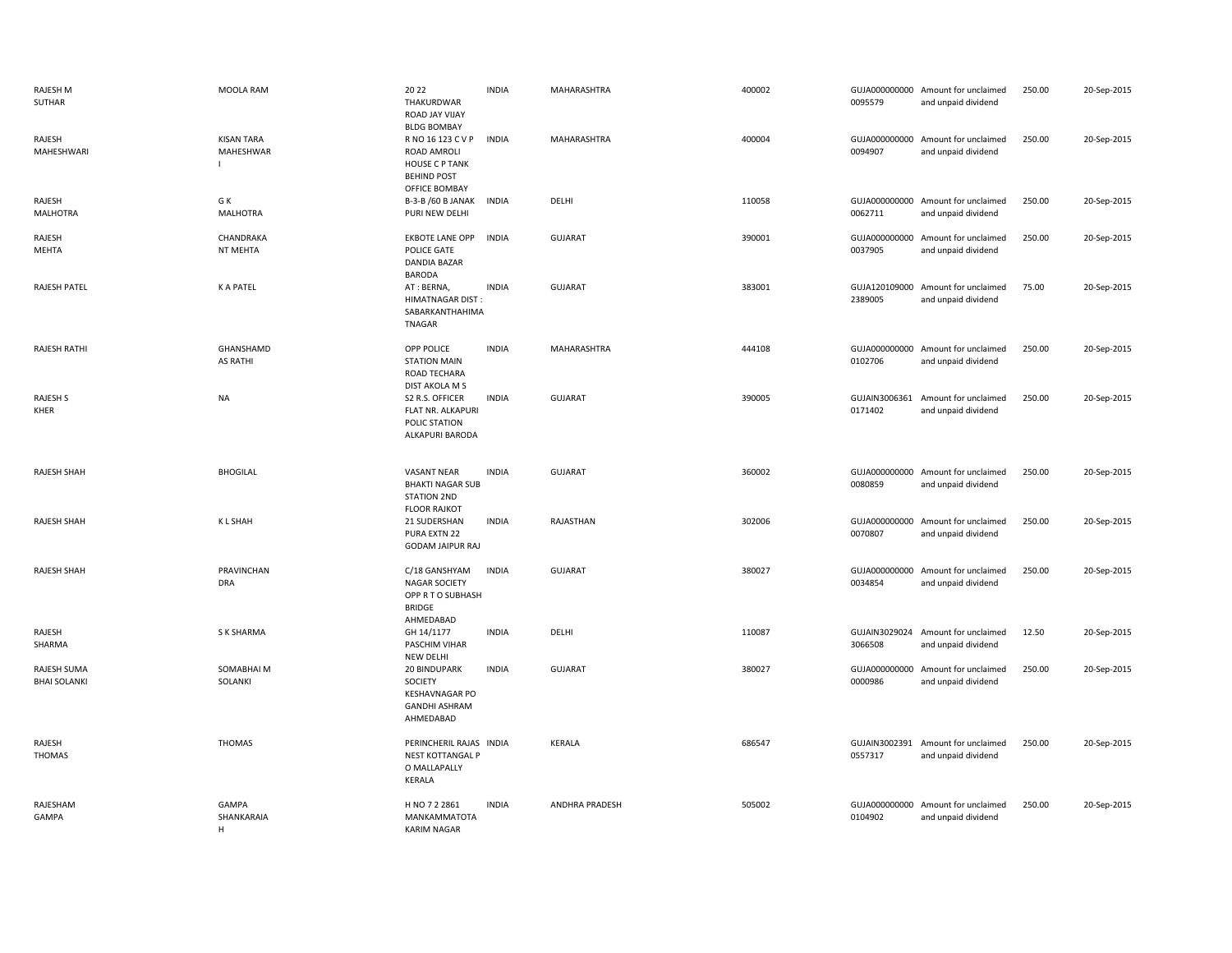| RAJESHBHAI N<br>POLARA               | <b>NA</b>                                       | C/O L/5 304 SHIV<br>CO OP HOU SOC<br>LTD AMBICA PARK<br>LAVA CHHA UT OF D<br>AND NH SILVASSA                                    | <b>INDIA</b> | MAHARASHTRA           | 999999 | 8001906                  | GUJAIN3015491 Amount for unclaimed<br>and unpaid dividend | 225.00 | 20-Sep-2015 |
|--------------------------------------|-------------------------------------------------|---------------------------------------------------------------------------------------------------------------------------------|--------------|-----------------------|--------|--------------------------|-----------------------------------------------------------|--------|-------------|
| RAJESHBHAI<br>VADODARIA              | <b>NA</b>                                       | 23, ABHINAV<br><b>COLONY DRIVE IN</b><br>ROAD AHMEDABAD                                                                         | <b>INDIA</b> | <b>GUJARAT</b>        | 380052 | GUJA000000000<br>0124833 | Amount for unclaimed<br>and unpaid dividend               | 500.00 | 20-Sep-2015 |
| RAJESHBHAI<br>VIRCHANDBH<br>AI PATEL | <b>NA</b>                                       | 6 199 THAKORWAS INDIA<br>KHARADHARVA TA<br>CHANASMA DIST<br>PATAN CHANASMA                                                      |              | GUJARAT               | 384229 | GUJA130414000<br>4208812 | Amount for unclaimed<br>and unpaid dividend               | 125.00 | 20-Sep-2015 |
| RAJESHKUMA<br>R C MODY               | <b>CHINUBHAIV</b><br><b>MODY</b>                | 8, SHANTINIVAS<br>SOCIETY GODHRA<br>DIST. PANCHMAHAL                                                                            | <b>INDIA</b> | GUJARAT               | 389001 | GUJAIN3019911<br>0143889 | Amount for unclaimed<br>and unpaid dividend               | 225.00 | 20-Sep-2015 |
| RAJESHKUMA<br>R JAIN                 | <b>NA</b>                                       | B/7 SIDDHI<br>APPARTMENT 4TH<br><b>FLOOR OPP</b><br><b>GAYATRI MANDIR</b><br><b>B/H CIRCUIT HOUSE</b><br>SHAHIBAUG<br>AHMEDABAD | <b>INDIA</b> | GUJARAT               | 380004 | GUJAIN3002141<br>0112447 | Amount for unclaimed<br>and unpaid dividend               | 750.00 | 20-Sep-2015 |
| RAJESHWAR<br><b>KUMAR</b><br>VASISHT | J N VASISHT                                     | 127 SECTOR 15 A<br><b>NOIDA DIST</b><br>GHAZIABAD                                                                               | <b>INDIA</b> | <b>UTTAR PRADESH</b>  | 201301 | 0146955                  | GUJA000000000 Amount for unclaimed<br>and unpaid dividend | 250.00 | 20-Sep-2015 |
| RAJESHWAR<br>VEMULA                  | <b>NA</b>                                       | C/O.S.LINGA REDDY INDIA<br>H.NO.1-1-2/3/8/2<br>DURGAMMA<br>TEMPLE<br>LINE, VINAYAK N<br>NIZAMABAD                               |              | ANDHRA PRADESH        | 503003 | GUJA120294010<br>0008114 | Amount for unclaimed<br>and unpaid dividend               | 125.00 | 20-Sep-2015 |
| RAJESHWARI<br>CHIMANLAL<br>TRIPATHI  | C TRIPATHI H<br><b>HOLD</b>                     | M4/21 ASHA<br><b>APARTMENTS NR</b><br><b>KIRAN PARK NAVA</b><br>WADAJ<br>AHMEDABAD                                              | <b>INDIA</b> | <b>GUJARAT</b>        | 380013 | 0143815                  | GUJA000000000 Amount for unclaimed<br>and unpaid dividend | 250.00 | 20-Sep-2015 |
| RAJESWARI<br>JAIN                    | <b>JITENDER</b><br><b>KUMAR</b><br><b>DUGAR</b> | C/O VIJASHANTI<br>AGENCIES D NO<br>KOTHA ROAD<br>VISAKHAPATNAM                                                                  | <b>INDIA</b> | <b>ANDHRA PRADESH</b> | 530003 | 0093335                  | GUJA000000000 Amount for unclaimed<br>and unpaid dividend | 250.00 | 20-Sep-2015 |
| RAJGONDA<br>RAMCHANDR<br>A NAVALE    | <b>NA</b>                                       | A/P WALIVADE TAL INDIA<br>KARVEER,<br><b>DISTKOLHAPUR</b><br><b>KOLHAPUR</b>                                                    |              | MAHARASHTRA           | 416119 | 0366894                  | GUJA120350000 Amount for unclaimed<br>and unpaid dividend | 50.00  | 20-Sep-2015 |
| RAJINDER<br>BANSAL                   | <b>BRIJ LAL</b>                                 | SENIOR RESIDENT<br>DEPT OF<br>NEUROLOGY<br>S.G.P.G.I RAI BARELI<br>ROADLUCKNOW<br>(U.P)                                         | <b>INDIA</b> | <b>UTTAR PRADESH</b>  | 226001 | GUJA000000000<br>0161921 | Amount for unclaimed<br>and unpaid dividend               | 250.00 | 20-Sep-2015 |
| RAJINDER<br><b>KUMAR</b>             | <b>NA</b>                                       | F-1807 SHALIMAR INDIA<br>GARDEN EXT. 1,<br>SAHIBABAD<br>GHAZIABAD                                                               |              | <b>UTTAR PRADESH</b>  | 201005 | 0169347                  | GUJAIN3023491 Amount for unclaimed<br>and unpaid dividend | 132.50 | 20-Sep-2015 |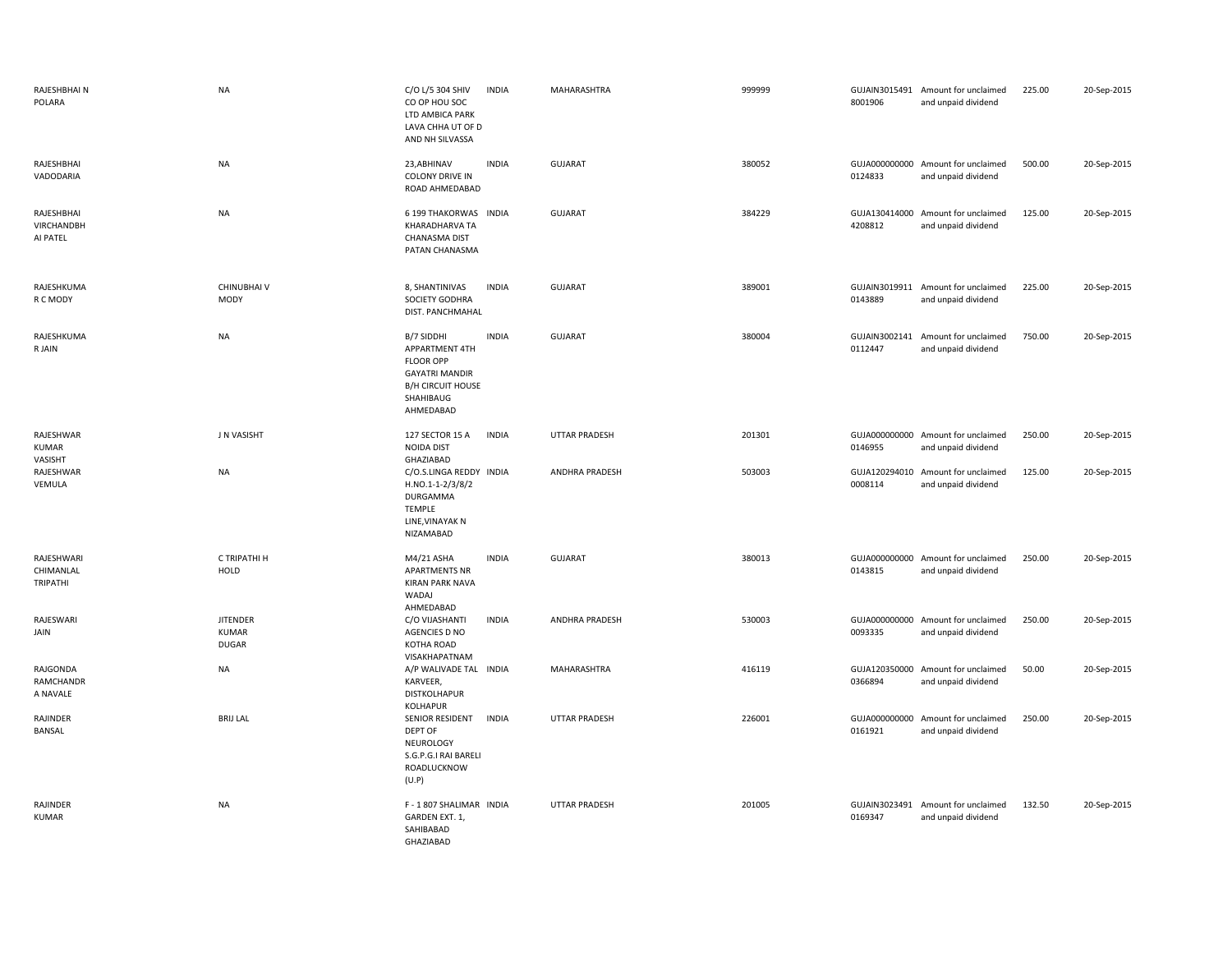| RAJINDER<br><b>KUMAR</b>                                   | <b>KRISHAN</b><br><b>KUMAR</b>   | MOHALLA KALLIAN INDIA<br><b>HOUSE NO 2718</b><br><b>NAKODAR DISTT</b><br>JALANDHAR                          | PUNJAB                | 141310 | 0013222                  | GUJA000000000 Amount for unclaimed<br>and unpaid dividend | 250.00 | 20-Sep-2015 |
|------------------------------------------------------------|----------------------------------|-------------------------------------------------------------------------------------------------------------|-----------------------|--------|--------------------------|-----------------------------------------------------------|--------|-------------|
| RAJINDER<br>PAUL<br>SHARMA                                 | HARI<br>KRISHANLAL               | H NO B-Q/99 KHUDI INDIA<br><b>GATE BARNALA</b>                                                              | PUNJAB                | 148101 | 0013542                  | GUJA000000000 Amount for unclaimed<br>and unpaid dividend | 250.00 | 20-Sep-2015 |
| RAJINDER<br>SINGH                                          | S S KALRA                        | C/O BAGGA<br><b>INDIA</b><br><b>INVESTMENTS</b><br>38/2079 NAIWALA<br><b>KAROL BAGH NEW</b><br>DELHI        | DELHI                 | 110005 | GUJA000000000<br>0017696 | Amount for unclaimed<br>and unpaid dividend               | 250.00 | 20-Sep-2015 |
| RAJINDER<br>SINGH                                          | <b>BANWARI</b><br>SINGH          | E 247 SHASTRI<br><b>INDIA</b><br>NAGAR DELHI                                                                | DELHI                 | 110052 | 0097673                  | GUJA000000000 Amount for unclaimed<br>and unpaid dividend | 250.00 | 20-Sep-2015 |
| RAJINI GANGA<br>PURAM                                      | VENKATREDD<br>ΥG                 | C/O THIMMA REDDY INDIA<br>H NO EWSH 170<br><b>NEW SANTHOSH</b><br>NGR COLONY<br>HYDERABAD                   | <b>ANDHRA PRADESH</b> | 500659 | 0104769                  | GUJA000000000 Amount for unclaimed<br>and unpaid dividend | 375.00 | 20-Sep-2015 |
| <b>RAJIV JAIN</b>                                          | <b>L SRIMANDER</b><br>DASS       | C/O M/S RAHTU LAL INDIA<br><b>MADAN LAL</b><br>MOREGANJ<br>SAHARANPUR                                       | UTTAR PRADESH         | 247001 | 0016552                  | GUJA000000000 Amount for unclaimed<br>and unpaid dividend | 250.00 | 20-Sep-2015 |
| RAJIV K OJHA                                               | KUMUD<br>CHANDRA<br><b>JHA</b>   | NEW PHOTO<br><b>INDIA</b><br><b>EMPORIUM MAIN</b><br>ROAD PO JHARIA                                         | <b>JHARKHAND</b>      | 828111 | 0040210                  | GUJA000000000 Amount for unclaimed<br>and unpaid dividend | 250.00 | 20-Sep-2015 |
| <b>RAJIV KUMAR</b><br>AGARWAL                              | P P<br>AGARWAL                   | <b>BRASS WARE</b><br><b>INDIA</b><br><b>MERCHANT BARTAN</b><br><b>BAZAR</b><br>MORADABAD(U.P)               | UTTAR PRADESH         | 244001 | GUJA000000000<br>0160182 | Amount for unclaimed<br>and unpaid dividend               | 250.00 | 20-Sep-2015 |
| <b>RAJIV KUMAR</b><br>GOYAL                                | D C GOEL                         | A-468 SARITA VIHAR INDIA<br>NEWDELHI                                                                        | DELHI                 | 110044 | GUJA000000000<br>0170867 | Amount for unclaimed<br>and unpaid dividend               | 375.00 | 20-Sep-2015 |
| RAJIV SURANA                                               | PRAKASH<br>CHAND<br>SURANA       | <b>INDIA</b><br>SWASTIK<br>AUTOMOBILES N 22<br>2ND CROSS<br><b>JOURNALIST</b><br>COLONY<br><b>BANGALORE</b> | <b>KARNATAKA</b>      | 560002 | GUJA000000000<br>0002363 | Amount for unclaimed<br>and unpaid dividend               | 250.00 | 20-Sep-2015 |
| RAJKETAN<br><b>FINANCE AND</b><br>INVESTMENT<br><b>PVT</b> | <b>NA</b>                        | 12 PREM MILAN 87- INDIA<br><b>B NAPEAN SEA</b><br>ROAD MUMBAI<br>MUMBAI                                     | MAHARASHTRA           | 400006 | 7527221                  | GUJAIN3013301 Amount for unclaimed<br>and unpaid dividend | 250.00 | 20-Sep-2015 |
| RAJKUMAR<br><b>GUPTA</b>                                   | RADHA<br>VALLABH<br><b>GUPTA</b> | 605 HANUMAN<br><b>INDIA</b><br><b>GALI HATHRAS</b>                                                          | <b>UTTAR PRADESH</b>  | 204101 | 0191126                  | GUJA000000000 Amount for unclaimed<br>and unpaid dividend | 250.00 | 20-Sep-2015 |
| RAJKUMAR<br><b>GURIDHARILA</b><br><b>L NAGDEV</b>          | GIRIDHARILA<br><b>LL NAGDEV</b>  | A/101 BAFNA<br><b>INDIA</b><br>APARTMENT<br>MUGAL LANE<br><b>MAHIM BOMBAY</b>                               | MAHARASHTRA           | 400016 | GUJA000000000<br>0021461 | Amount for unclaimed<br>and unpaid dividend               | 250.00 | 20-Sep-2015 |
| RAJKUMAR<br>JANGONDA<br>PATIL                              | <b>NA</b>                        | <b>INDIA</b><br>PLOT NO.-1<br>ASHTVINAYAK<br><b>NAGAR HOUSING</b><br>SOCIETY, R.K                           | MAHARASHTRA           | 416013 | 0023306                  | GUJA120384000 Amount for unclaimed<br>and unpaid dividend | 25.00  | 20-Sep-2015 |

NAGAR KOLHAPUR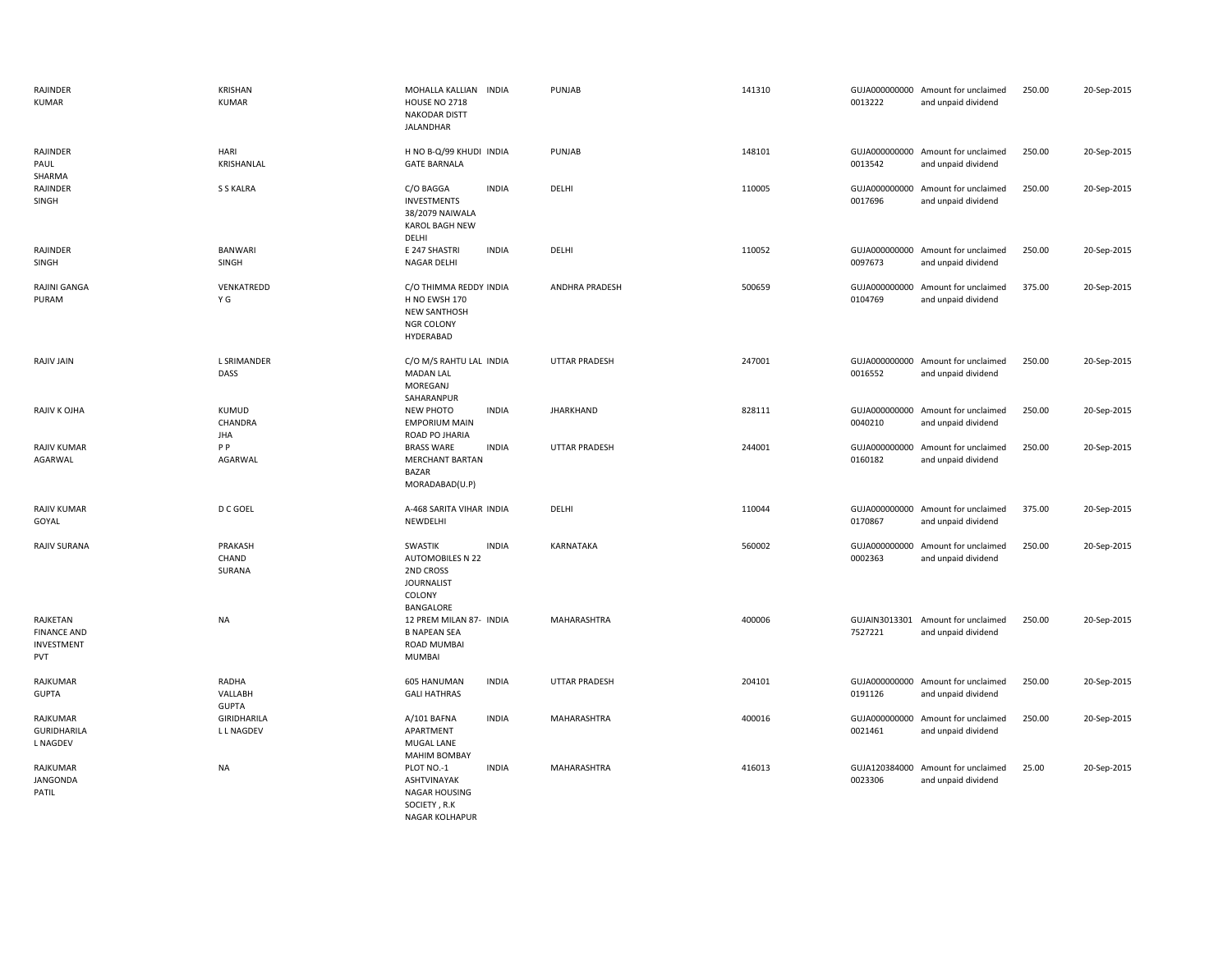| RAJKUMAR M                                                 | <b>NA</b>                                   | V PURAM I ST<br><b>INDIA</b><br>KURKKU SALAI INAM<br><b>KARUR KARUR DT</b>                                                                              | <b>TAMIL NADU</b>    | 639002 | 1013997                  | GUJAIN3016961 Amount for unclaimed<br>and unpaid dividend | 500.00  | 20-Sep-2015 |
|------------------------------------------------------------|---------------------------------------------|---------------------------------------------------------------------------------------------------------------------------------------------------------|----------------------|--------|--------------------------|-----------------------------------------------------------|---------|-------------|
| RAJKUMAR<br>PREMCHAND<br>TULSANI                           | <b>NA</b>                                   | PLOT NO 75 NEAR<br><b>INDIA</b><br>ASHOK CINEMA OPP<br>PCMC LAWNS<br>PIMPRI PUNE                                                                        | MAHARASHTRA          | 411017 | GUJA120332000<br>2731189 | Amount for unclaimed<br>and unpaid dividend               | 1250.00 | 20-Sep-2015 |
| RAJKUMARI<br>SHARMA                                        | T P SHARMA                                  | 339 SECTOR 5 R K<br><b>INDIA</b><br>PURAM NEW DELHI                                                                                                     | DELHI                | 110023 | 0152346                  | GUJA000000000 Amount for unclaimed<br>and unpaid dividend | 250.00  | 20-Sep-2015 |
| RAJKUMARI<br><b>UTTAMCHAN</b><br>DANI                      | GANGARAM                                    | C/O PRADEEP<br><b>INDIA</b><br><b>HINGORANI B-</b><br>31/122 KALINA CHS<br><b>SUNDER NAGAR</b><br>KALINA LANE NO 3<br>KALINASANTAACRUZ<br>(EAST) MUMBAI | <b>MAHARASHTRA</b>   | 400098 | GUJA000000000<br>0049493 | Amount for unclaimed<br>and unpaid dividend               | 250.00  | 20-Sep-2015 |
| <b>RAJKUMR</b><br><b>HINGORANI</b>                         | <b>NA</b>                                   | $C-2-B/35-A$<br><b>INDIA</b><br>JANAKPURI NEW<br>DELHI                                                                                                  | DELHI                | 110058 | 0124845                  | GUJA000000000 Amount for unclaimed<br>and unpaid dividend | 250.00  | 20-Sep-2015 |
| RAJNI<br>BHAGAVA                                           | LATE SH HEM<br>SHANKER                      | 39 HEMASHISH<br><b>INDIA</b><br>SUBHASH CHOWK<br><b>JAIPUR</b>                                                                                          | RAJASTHAN            | 302002 | 0071020                  | GUJA000000000 Amount for unclaimed<br>and unpaid dividend | 250.00  | 20-Sep-2015 |
| RAJNI<br>CHHABRA                                           | AJAY<br>CHHABRA                             | C U 140 PITAMPURA INDIA<br><b>NEW DELHI</b>                                                                                                             | DELHI                | 110088 | GUJAIN3001181<br>0754344 | Amount for unclaimed<br>and unpaid dividend               | 897.50  | 20-Sep-2015 |
| <b>RAJNI DIWAN</b>                                         | <b>RAJ KUMAR</b><br><b>DIWAN</b>            | CP 193 MAURYA<br><b>INDIA</b><br><b>ENCLAVE PITAM</b><br>PURA DELHI                                                                                     | DELHI                | 110034 | GUJA000000000<br>0106575 | Amount for unclaimed<br>and unpaid dividend               | 250.00  | 20-Sep-2015 |
| RAJNI<br><b>MAHENDRAK</b><br><b>UMAR</b><br><b>UNADKAT</b> | MAHENDRAK<br><b>UMAR</b>                    | <b>JAMNADAS</b><br><b>INDIA</b><br>GIRDHARDAS<br>VAKHARIA BAZAR<br>VERAVAL                                                                              | <b>GUJARAT</b>       | 362265 | 0156063                  | GUJA000000000 Amount for unclaimed<br>and unpaid dividend | 250.00  | 20-Sep-2015 |
| RAJNI<br>SHARMA                                            | VIJESH<br>SHARMA                            | C/O J & K BANK<br><b>INDIA</b><br><b>KATRA DISTT</b><br><b>UDHAMPUR J &amp; K</b>                                                                       | JAMMU AND KASHMIR    | 182301 | GUJA000000000<br>0011436 | Amount for unclaimed<br>and unpaid dividend               | 250.00  | 20-Sep-2015 |
| <b>RAJNI SURESH</b><br>SEJPAL                              | SURESH<br>CHAND<br>SEJPAL                   | C/O SAILESH CYCLE INDIA<br><b>STORE GIRDHAR</b><br>BHAWAN<br><b>BHANDARA ROAD</b><br><b>ITWARI NAGPUR</b>                                               | <b>MAHARASHTRA</b>   | 440002 | GUJA000000000<br>0014813 | Amount for unclaimed<br>and unpaid dividend               | 250.00  | 20-Sep-2015 |
| RAJNIBEN<br><b>DOSHI</b>                                   | S V DOSHI                                   | <b>INDIA</b><br>3 D RUSHIKESH<br>APPARTMENT<br>TIMLIYAWAD<br><b>NANPURA SURAT</b>                                                                       | <b>GUJARAT</b>       | 395001 | 0045725                  | GUJA000000000 Amount for unclaimed<br>and unpaid dividend | 250.00  | 20-Sep-2015 |
| RAJNIKANT<br>CHHOTALAL<br><b>JOSHI</b>                     | CHHOTALAL<br><b>KALIDAS</b><br><b>JOSHI</b> | C/O RAKESH SINGH INDIA<br>SAYEED BUILDING<br>KUNDRI RAKABGANJ<br>SHEETLA PRASAD<br>ROADLUCKNOW (U<br>P)                                                 | <b>UTTAR PRADESH</b> | 226004 | GUJA000000000<br>0119202 | Amount for unclaimed<br>and unpaid dividend               | 250.00  | 20-Sep-2015 |
| RAJNIKANT<br>PRAHLADBHAI<br>PATEL                          | PRAHLADBH<br>AI K PATEL                     | <b>28 VASANT VIHAR</b><br><b>INDIA</b><br><b>SOC NEAR</b><br><b>HIGHWAY AT KALOL</b><br><b>DIST MEHSANA</b>                                             | <b>GUJARAT</b>       | 382721 | 0089042                  | GUJA000000000 Amount for unclaimed<br>and unpaid dividend | 250.00  | 20-Sep-2015 |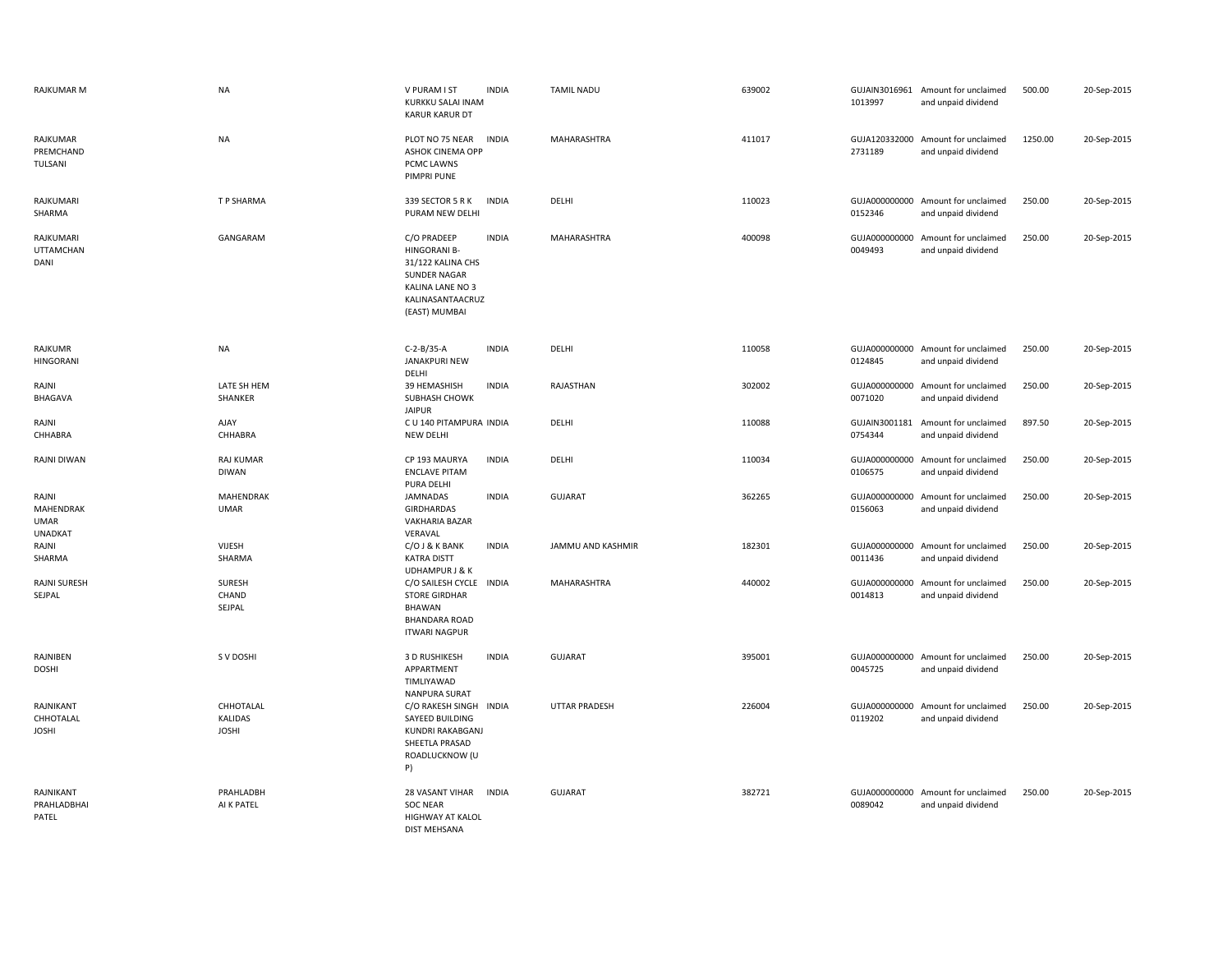| RAJPAL<br>SHARMA                           | <b>HEM SINGH</b>                      | C-10/39 YAMUNA<br><b>INDIA</b><br><b>VIHAR DELHI</b>                                                                                         | DELHI              | 110053 | 0157647                  | GUJA000000000 Amount for unclaimed<br>and unpaid dividend | 250.00  | 20-Sep-2015 |
|--------------------------------------------|---------------------------------------|----------------------------------------------------------------------------------------------------------------------------------------------|--------------------|--------|--------------------------|-----------------------------------------------------------|---------|-------------|
| RAJPUT<br>AJAYKUMAR<br>RAMSHANKER<br>SINGH | <b>THAKUR</b><br>RAMSHANKE<br>R SINGH | 3/A SHANKER PARK INDIA<br>OPPOSITE<br>SHIVSAGAR SOCIETY<br><b>NEAR MEHSANA</b><br>NAGAR SOCIETY<br>NIZAMPURA<br><b>BARODA</b>                | <b>GUJARAT</b>     | 390002 | 1341253                  | GUJAIN3007571 Amount for unclaimed<br>and unpaid dividend | 250.00  | 20-Sep-2015 |
| <b>RAJSRI DAS</b>                          | MANJEET<br>DAS                        | <b>158/4 PRINCE</b><br><b>INDIA</b><br>ANWAR SHAH ROAD<br>CALCUTTA W<br>BENGAL                                                               | <b>WEST BENGAL</b> | 700045 | 0057534                  | GUJA000000000 Amount for unclaimed<br>and unpaid dividend | 250.00  | 20-Sep-2015 |
| RAJU A<br>RATHOD                           | ANGAD P<br>RATHOD                     | 47 CHANDRALOK<br><b>INDIA</b><br><b>SOCIETY ARJUN</b><br><b>ASHRAM ROAD</b><br>RANIP AHMEDABAD                                               | <b>GUJARAT</b>     | 382480 | 0170996                  | GUJA000000000 Amount for unclaimed<br>and unpaid dividend | 250.00  | 20-Sep-2015 |
| RAJU HASSANI                               | <b>NA</b>                             | H NO 18/31<br><b>INDIA</b><br>CHOUPASNI<br><b>HOUSING BOARD</b><br>SECTOR 18<br><b>JODHPUR</b><br>RAJASTHAN                                  | RAJASTHAN          | 342001 | 1800125                  | GUJAIN3005131 Amount for unclaimed<br>and unpaid dividend | 75.00   | 20-Sep-2015 |
| RAJU S<br>RAWAL                            | SHANKARBH<br>AI RAWAL                 | 4/A, "MAHAVEER<br><b>INDIA</b><br>TERRACE", 4TH<br>FLOOR, KAJI<br>MEDAN, TIN BATTI,<br><b>NEAR - NISHA</b><br>APARTMENT,<br>GOPIPURA, SURAT. | <b>GUJARAT</b>     | 395003 | GUJAIN3004251<br>0085473 | Amount for unclaimed<br>and unpaid dividend               | 250.00  | 20-Sep-2015 |
| RAJU<br>SADASHIV<br>INGALE                 | <b>NA</b>                             | R-11 ROSELAND<br><b>INDIA</b><br><b>RESIDENCY PIMPLE</b><br>SAUDAGAR AUNDH<br><b>ANNEXE PUNE</b>                                             | MAHARASHTRA        | 411027 | 2099358                  | GUJAIN3026793 Amount for unclaimed<br>and unpaid dividend | 1250.00 | 20-Sep-2015 |
| RAJU<br>SHARMA                             | RAM<br>RAKSHPAL<br>SHARMA             | KAYASTHAWARA<br><b>INDIA</b><br>NEAR DR VED<br>PRAKASH P O<br><b>DEOBAND DIST</b><br>SAHARANPUR                                              | UTTAR PRADESH      | 247554 | 0058884                  | GUJA000000000 Amount for unclaimed<br>and unpaid dividend | 250.00  | 20-Sep-2015 |
| RAJU<br>SHARMA                             | DEOKI<br><b>NANDAN</b><br>SEEVICE     | <b>INDIA</b><br>16 B/34 TAKSHILA<br><b>MAHAKALI CAVES</b><br>ROAD ANDHERI (E)<br>MUMBAI                                                      | MAHARASHTRA        | 400093 | 0171032                  | GUJA000000000 Amount for unclaimed<br>and unpaid dividend | 250.00  | 20-Sep-2015 |
| RAJU SINGH                                 | NA                                    | 461 1 24 DAMADOR INDIA<br>COLONY PO PS<br>ANDAL BURDWAN                                                                                      | <b>WEST BENGAL</b> | 713321 | GUJAIN3030285<br>1774466 | Amount for unclaimed<br>and unpaid dividend               | 557.50  | 20-Sep-2015 |
| RAJUBEN<br>PARSOTAM                        | PARSOTAM                              | C/O M B THAKKER INDIA<br><b>LATI BAZAR</b><br><b>BHABHAR B K GUJ</b>                                                                         | <b>GUJARAT</b>     | 385320 | GUJA000000000<br>0087097 | Amount for unclaimed<br>and unpaid dividend               | 250.00  | 20-Sep-2015 |
| RAJUBHAI T<br>DANG                         | <b>TARLOK</b><br><b>SINGH</b>         | 32/1 ANANT<br><b>INDIA</b><br>SOCIETY B/H<br>ARBUDA MILLS<br>RAKHILAL ROAD<br>AHMEDABAD                                                      | <b>GUJARAT</b>     | 380021 | GUJA000000000<br>0175128 | Amount for unclaimed<br>and unpaid dividend               | 1000.00 | 20-Sep-2015 |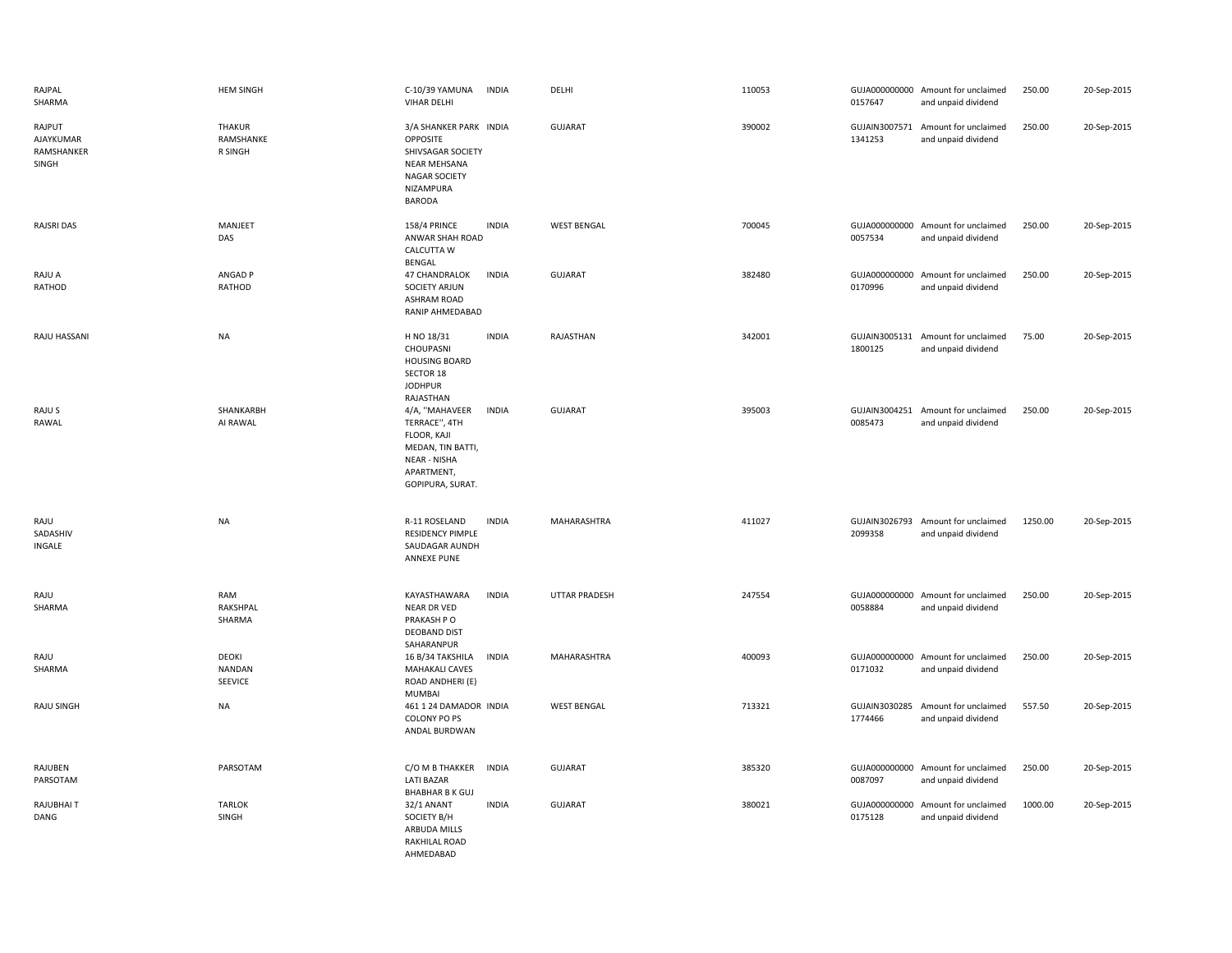|       | <b>RAJUL SHAH</b>                                | <b>RAMESH</b><br>CHANDRA<br>SHAH     | C/O J V SHAH<br><b>BELOW TOWNHALL</b><br>TALAJA                                                                                       | <b>INDIA</b> | <b>GUJARAT</b>        | 364140 | 0074709                  | GUJA000000000 Amount for unclaimed<br>and unpaid dividend | 250.00  | 20-Sep-2015 |
|-------|--------------------------------------------------|--------------------------------------|---------------------------------------------------------------------------------------------------------------------------------------|--------------|-----------------------|--------|--------------------------|-----------------------------------------------------------|---------|-------------|
|       | <b>RAJUL SHAH</b>                                | <b>LATE SHRI DR</b><br>N N SHAH      | 8/B DHANUSHYA<br>SOC II NEW SAMA<br>ROAD PO EME<br><b>BARODA</b>                                                                      | <b>INDIA</b> | <b>GUJARAT</b>        | 390008 | 0120280                  | GUJA000000000 Amount for unclaimed<br>and unpaid dividend | 375.00  | 20-Sep-2015 |
| PATEL | RAJULA<br>BABUBHAI                               | <b>BABUBHAI</b><br>PATEL             | 2380 DAPATS<br>KHADKI TIMBAPOLE<br>S N TEMPLE ROAD<br>KALUPURAHMEDAB<br>AD                                                            | <b>INDIA</b> | <b>GUJARAT</b>        | 380001 | GUJA000000000<br>0193268 | Amount for unclaimed<br>and unpaid dividend               | 500.00  | 20-Sep-2015 |
|       | RAJYA LAKSMI<br><b>BUJIMALLA</b>                 | <b>B VENKATA</b><br>RAMANA           | W/O B VENKATA<br>RAMANA H NO 106<br>56/2 S N MURTHY<br>GARDENS<br>MAMILLAGUDEM<br>KHAMMAM                                             | <b>INDIA</b> | <b>ANDHRA PRADESH</b> | 507001 | 0098294                  | GUJA000000000 Amount for unclaimed<br>and unpaid dividend | 250.00  | 20-Sep-2015 |
| PATEL | <b>RAKESH BHAI</b>                               | <b>MAHENDRAB</b><br><b>HAI PATEL</b> | "DHVANIL" P 146<br><b>VAIBHAV LAXMI</b><br>PARK B/H POONAM<br><b>COMPLEX NR</b><br>RANCHHODJI<br>MANDIRVAGHODIA<br><b>ROAD BARODA</b> | <b>INDIA</b> | <b>GUJARAT</b>        | 390019 | 0161762                  | GUJA000000000 Amount for unclaimed<br>and unpaid dividend | 250.00  | 20-Sep-2015 |
|       | RAKESH<br>CHANDRA<br>SAXENA                      | <b>NA</b>                            | 30 APNA GHAR<br>SOCIETY B/H<br>NARMADA<br>ALUMINIUM<br>INFSONT OF GUJ<br><b>GAS DIST BHARUCH</b><br><b>GUJRAT STATE</b>               | <b>INDIA</b> | GUJARAT               | 392001 | 1562269                  | GUJAIN3004841 Amount for unclaimed<br>and unpaid dividend | 225.00  | 20-Sep-2015 |
|       | RAKESH<br>CHANDRA<br><b>UPADHYAY</b>             | SANGAM LAL<br>UPADHYAY               | 224 C<br>TULARAMBAGH<br>ALLAHABAD<br>ALLAHABAD                                                                                        | <b>INDIA</b> | UTTAR PRADESH         | 211006 | 1001774                  | GUJA120299000 Amount for unclaimed<br>and unpaid dividend | 255.00  | 20-Sep-2015 |
|       | RAKESH<br><b>GUNOTTAMB</b><br><b>HAI PADSHAH</b> | <b>G BHAI</b>                        | C/O CHOLERA 6<br><b>ANKIT APART</b><br><b>STEDIUM 6 CROSS</b><br>CORNER C G ROAD<br>NAVRANGPURA<br>AHMEDABAD                          | <b>INDIA</b> | <b>GUJARAT</b>        | 380009 | 0148855                  | GUJA000000000 Amount for unclaimed<br>and unpaid dividend | 2000.00 | 20-Sep-2015 |
|       | RAKESH<br><b>GUPTA</b>                           | SATISH<br>CHAND                      | 8-2-335/1 ROAD NO INDIA<br>5 BANJARA HILLS -<br>HYDERABAD                                                                             |              | <b>ANDHRA PRADESH</b> | 500034 | GUJA000000000<br>0006505 | Amount for unclaimed<br>and unpaid dividend               | 250.00  | 20-Sep-2015 |
| KALRA | RAKESH                                           | P D KALRA                            | B-40 SAOMI NAGAR INDIA<br><b>NEW DELHI</b>                                                                                            |              | DELHI                 | 110017 | GUJA000000000<br>0127042 | Amount for unclaimed<br>and unpaid dividend               | 250.00  | 20-Sep-2015 |
|       | RAKESH<br>KHANNA                                 | J C KHANNA                           | C-42 RAJOURI<br><b>GARDEN NEW DELHI</b>                                                                                               | <b>INDIA</b> | DELHI                 | 110027 | 0140233                  | GUJA000000000 Amount for unclaimed<br>and unpaid dividend | 250.00  | 20-Sep-2015 |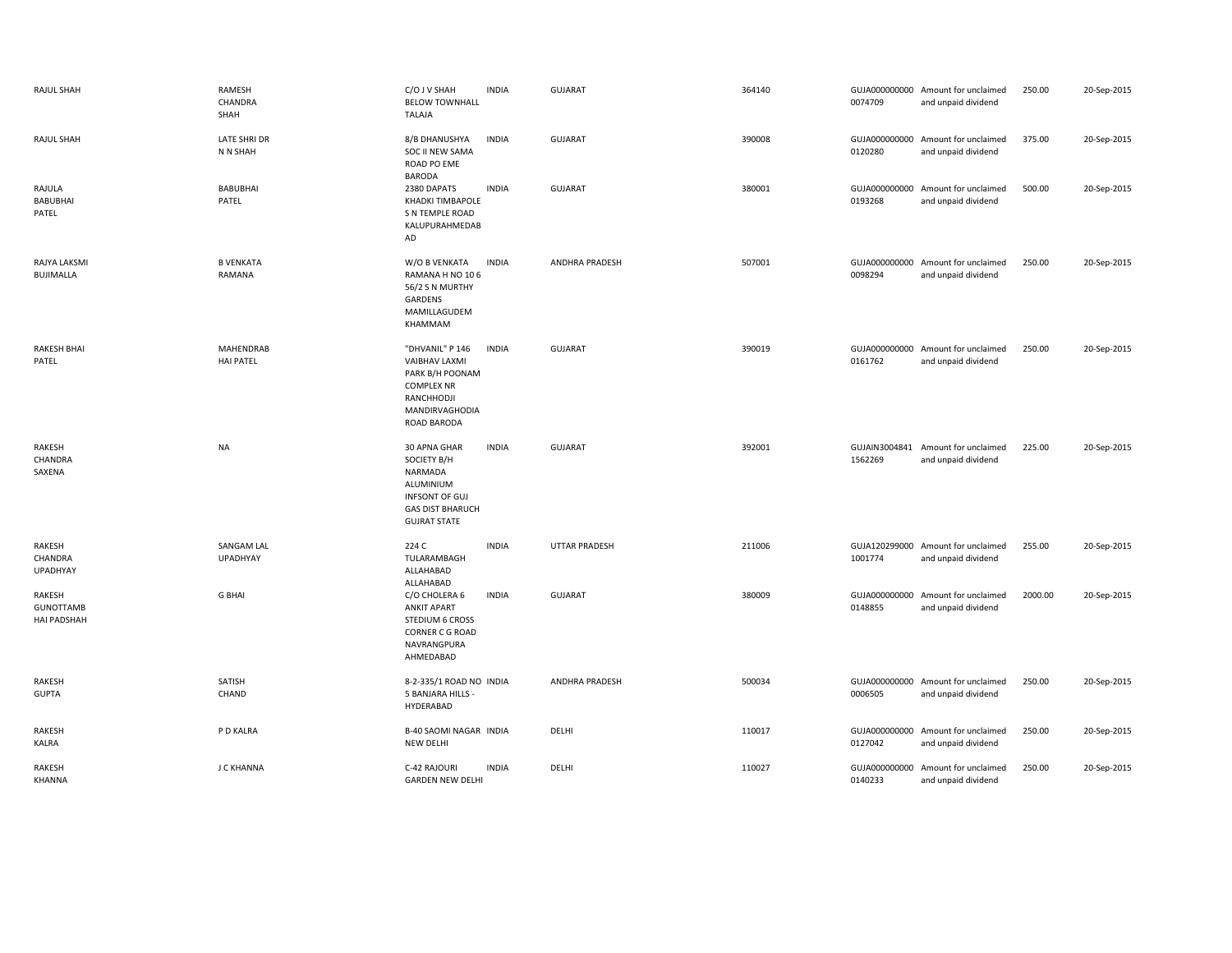| RAKESH<br><b>KUMAR</b>                 | KIRORIMAL<br>MENGHANI                   | C/O KIRORI MAL<br><b>INDIA</b><br><b>MENGHANI MEHTA</b><br>COMPOUND<br>RAMBAGH<br><b>MUZAFFARPUR</b>               | <b>BIHAR</b>         | 842002 | 0158368                  | GUJA000000000 Amount for unclaimed<br>and unpaid dividend | 250.00 | 20-Sep-2015 |
|----------------------------------------|-----------------------------------------|--------------------------------------------------------------------------------------------------------------------|----------------------|--------|--------------------------|-----------------------------------------------------------|--------|-------------|
| RAKESH<br>KUMAR                        | ARJAN DASS                              | $C/O$ R K<br><b>INDIA</b><br><b>ELECTRONICS MAIN</b><br>MARKET<br><b>FARRUKHNAGAR DT</b>                           | <b>HARYANA</b>       | 123506 | 0059688                  | GUJA000000000 Amount for unclaimed<br>and unpaid dividend | 250.00 | 20-Sep-2015 |
| RAKESH<br><b>KUMAR</b>                 | <b>NA</b>                               | <b>GURGAON</b><br><b>INDIA</b><br>C/O JANTA<br>AYURVEDIC STORE<br><b>CHOWK KATRA</b><br>SHAHGANJ<br><b>JAUNPUR</b> | <b>UTTAR PRADESH</b> | 226004 | 5495013                  | GUJAIN3011271 Amount for unclaimed<br>and unpaid dividend | 500.00 | 20-Sep-2015 |
| RAKESH<br>KUMAR                        | <b>NA</b>                               | HOSPITAL DAFAI AT INDIA<br>PO HALDIBADI DIST<br>KOREA CHIRIMIRI<br><b>HALDIBADI</b>                                | CHHATTISGARH         | 497451 | 1251208                  | GUJAIN3030285 Amount for unclaimed<br>and unpaid dividend | 112.50 | 20-Sep-2015 |
| RAKESH<br>KUMAR                        | SHANTI<br>SAROOP                        | 213 OLD HOUSING<br><b>INDIA</b><br><b>CALONY PANIPAT</b><br>HR                                                     | HARYANA              | 132103 | 0059419                  | GUJA000000000 Amount for unclaimed<br>and unpaid dividend | 250.00 | 20-Sep-2015 |
| RAKESH<br>KUMAR                        | SHUGAN<br>CHAND                         | <b>INDIA</b><br>D 1 C/15 A JANAK<br>PURI NEW DELHI                                                                 | DELHI                | 110058 | 0115564                  | GUJA000000000 Amount for unclaimed<br>and unpaid dividend | 250.00 | 20-Sep-2015 |
| RAKESH<br>KUMAR<br><b>GULATII</b>      | <b>NA</b>                               | B/7/147 NAI ABADI INDIA<br>PHILLAUR DISTT.<br>JALANDHAR                                                            | PUNJAB               | 144410 | 0565602                  | GUJAIN3007491 Amount for unclaimed<br>and unpaid dividend | 250.00 | 20-Sep-2015 |
| RAKESH<br><b>KUMAR</b><br><b>GUPTA</b> | LATE<br><b>GURDAYAL</b><br><b>GUPTA</b> | VILLAGE &<br><b>INDIA</b><br>P.O.TAPUKARA.<br><b>BAHROR</b><br>DIST.AHWAR.(RAJ)                                    | RAJASTHAN            | 301707 | 0206054                  | GUJA000000000 Amount for unclaimed<br>and unpaid dividend | 250.00 | 20-Sep-2015 |
| RAKESH<br>KUMAR<br><b>GUPTA</b>        | <b>NA</b>                               | <b>INDIA</b><br>17 B RAFI AHMAD<br><b>KIDWAI MARG</b><br>LUCKNOW                                                   | <b>UTTAR PRADESH</b> | 226017 | 0064052                  | GUJAIN3022361 Amount for unclaimed<br>and unpaid dividend | 250.00 | 20-Sep-2015 |
| RAKESH<br>KUMAR<br><b>GUPTA</b>        | OMCHAND                                 | <b>INDIA</b><br>1/B SARVODAY<br>SOCIETY JAWAHAR<br><b>CHOK MANI NAGAR</b><br>AHMEDABAD                             | <b>GUJARAT</b>       | 380008 | 0086751                  | GUJA000000000 Amount for unclaimed<br>and unpaid dividend | 250.00 | 20-Sep-2015 |
| RAKESH<br><b>KUMAR</b><br><b>GUPTA</b> | <b>NA</b>                               | 17 B RAFI AHMAD<br><b>INDIA</b><br>KIDHAI MARG<br>LUCKNOW                                                          | <b>UTTAR PRADESH</b> | 226001 | 0082305                  | GUJAIN3022361 Amount for unclaimed<br>and unpaid dividend | 125.00 | 20-Sep-2015 |
| RAKESH<br><b>KUMAR JAIN</b>            | U R JAIN                                | 24 SHANKER VIHAR INDIA<br>VIKAS MARG DELHI                                                                         | DELHI                | 110092 | GUJA000000000<br>0158174 | Amount for unclaimed<br>and unpaid dividend               | 250.00 | 20-Sep-2015 |
| RAKESH<br><b>KUMAR</b><br>JAISWAL      | <b>RAM BILAS</b><br>JAISWAL             | 8/C D L ROY STREET INDIA<br>CALCUTTA                                                                               | <b>WEST BENGAL</b>   | 700006 | 0057829                  | GUJA000000000 Amount for unclaimed<br>and unpaid dividend | 2.50   | 20-Sep-2015 |
| RAKESH<br><b>KUMAR SETHI</b>           | K C SETHI                               | C/O SETHI FANCY<br><b>INDIA</b><br><b>CLOTH STORES PO</b><br>CHOMU JAIPUR                                          | RAJASTHAN            | 303702 | 0010765                  | GUJA000000000 Amount for unclaimed<br>and unpaid dividend | 250.00 | 20-Sep-2015 |
| RAKESH<br><b>KUMAR</b><br>SINGLA       | <b>TC SINGLA</b>                        | <b>INDIA</b><br>C/O TARUN<br><b>ENTERPRISES S C F</b><br>380 NEW MOTOR<br>MARKET<br>MANIMAJRA<br>CHANDIGARH        | CHANDIGARH           | 160101 | 0004839                  | GUJA000000000 Amount for unclaimed<br>and unpaid dividend | 250.00 | 20-Sep-2015 |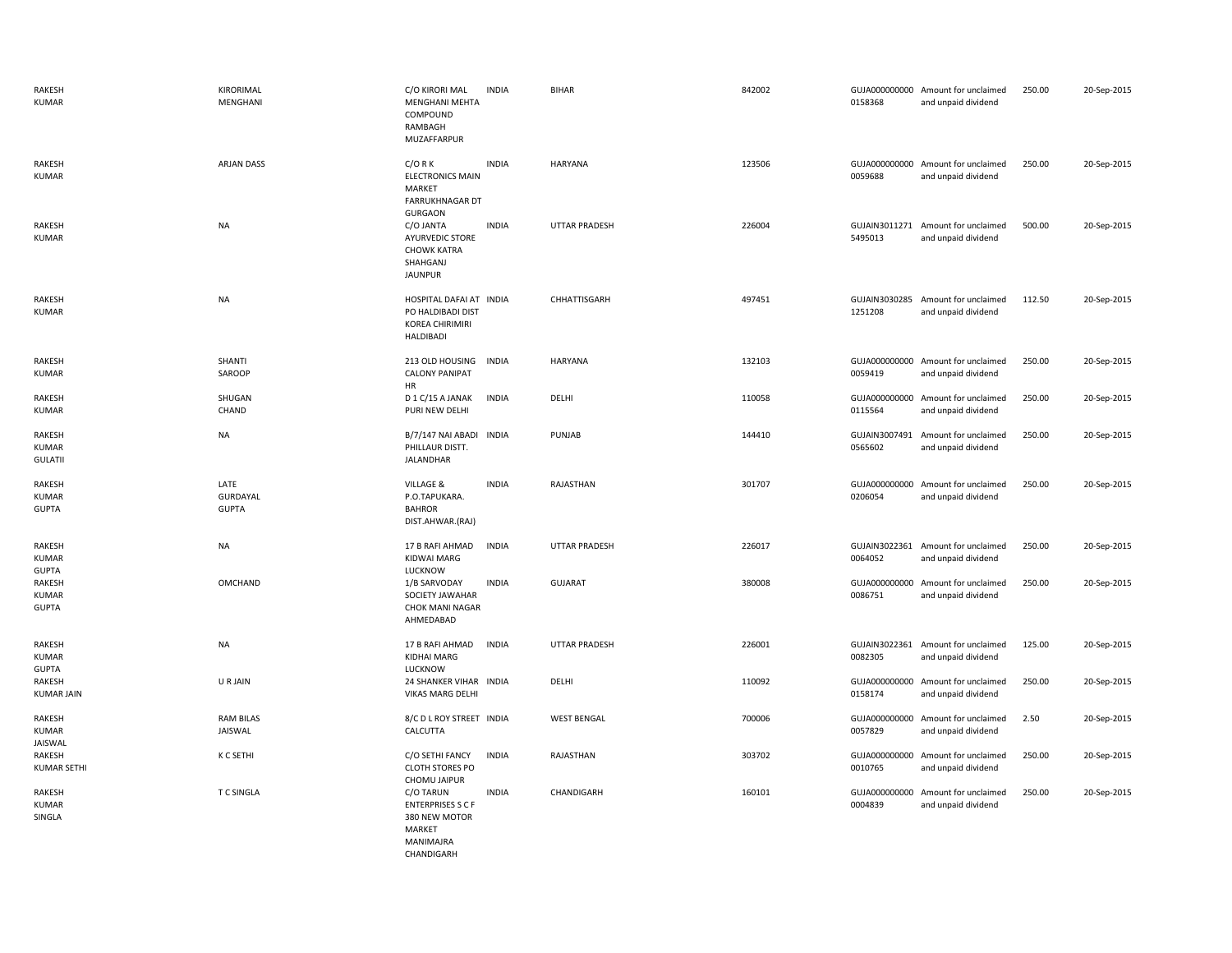| RAKESH<br>KUMAR<br><b>TIWARY</b>     | LATE BHOLA<br>TIWARY               | A 4 BISCOMAUN<br><b>COLONY GULZAR</b><br><b>BAGH PATNA</b>                           | <b>INDIA</b> | <b>BIHAR</b>         | 800007 | 0018369                  | GUJA000000000 Amount for unclaimed<br>and unpaid dividend | 250.00  | 20-Sep-2015 |
|--------------------------------------|------------------------------------|--------------------------------------------------------------------------------------|--------------|----------------------|--------|--------------------------|-----------------------------------------------------------|---------|-------------|
| RAKESH<br>MAHAJAN                    | <b>LAL SINGH</b>                   | <b>200 PHASE 2</b><br>MOHALI<br>CHANDIGARH                                           | <b>INDIA</b> | CHANDIGARH           | 160055 | 0005019                  | GUJA000000000 Amount for unclaimed<br>and unpaid dividend | 500.00  | 20-Sep-2015 |
| RAKESH<br>NARANG                     | NA                                 | LANE NO 7 H NO 74 INDIA<br>MANORAMA VIHAR<br><b>BOHRI PATTA</b><br>JAMMU             |              | JAMMU AND KASHMIR    | 180001 | GUJAIN3013301<br>7455640 | Amount for unclaimed<br>and unpaid dividend               | 250.00  | 20-Sep-2015 |
| RAKESH<br>SACHDEVA                   | SRAWAN<br>SECHDEVA                 | PLOT NO 80 NEW<br>RAJA PARK RAM<br><b>GALI NO 8 ADARSH</b><br>NAGAR JAIPUR           | <b>INDIA</b> | RAJASTHAN            | 302004 | 0071398                  | GUJA000000000 Amount for unclaimed<br>and unpaid dividend | 250.00  | 20-Sep-2015 |
| RAKESH<br>SHANTILAL<br>SHAH          | SHANTILAL N<br><b>SHAH PROF</b>    | A 25 TARABAG<br><b>ESTATE CHARNI</b><br>ROAD BOMBAY                                  | <b>INDIA</b> | MAHARASHTRA          | 400004 | 0108571                  | GUJA000000000 Amount for unclaimed<br>and unpaid dividend | 125.00  | 20-Sep-2015 |
| RAKESH<br>TANWAR                     | L S TANWAR                         | C 274 J D A<br>MALVIYA NAGAR<br><b>JAIPUR</b>                                        | <b>INDIA</b> | RAJASTHAN            | 302017 | 0008954                  | GUJA000000000 Amount for unclaimed<br>and unpaid dividend | 125.00  | 20-Sep-2015 |
| RAKESHBHAI<br>DAVE                   | NA                                 | MANDIRWALI SHERI INDIA<br>AT AND POST<br><b>RUPPUR PATAN</b>                         |              | <b>GUJARAT</b>       | 364220 | 1799271                  | GUJA120109000 Amount for unclaimed<br>and unpaid dividend | 175.00  | 20-Sep-2015 |
| RAKESHKUMA<br>R S PATEL              | <b>NA</b>                          | 10 AMBIKANAGAR<br>SOCIETY OPP B K<br>CINEMA MEHSANA                                  | <b>INDIA</b> | <b>GUJARAT</b>       | 384002 | 2022103                  | GUJA120109000 Amount for unclaimed<br>and unpaid dividend | 625.00  | 20-Sep-2015 |
| RAM AVTAR<br>GOYAL                   | <b>NA</b>                          | 13, VRINDAVAN<br>COLONY, WARD<br>NO.9, JAIPUR                                        | <b>INDIA</b> | RAJASTHAN            | 302001 | 0228390                  | GUJA120230000 Amount for unclaimed<br>and unpaid dividend | 100.00  | 20-Sep-2015 |
| <b>RAM BILAS</b><br><b>GUPTA</b>     | LATTU RAM<br><b>GUPTA</b>          | 21 RUPCHAND ROY INDIA<br>STREET 1ST FLOOR<br>CALCUTTA                                |              | <b>WEST BENGAL</b>   | 700007 | 8094286                  | GUJAIN3012502 Amount for unclaimed<br>and unpaid dividend | 750.00  | 20-Sep-2015 |
| RAM<br>CHANDER                       | CHANAN<br>RAM                      | NEAR H NO B IV 202 INDIA<br><b>BACK DADU ICE</b><br><b>FACTORY BARNALA</b><br>PUNJAB |              | PUNJAB               | 148101 | GUJA000000000<br>0013023 | Amount for unclaimed<br>and unpaid dividend               | 250.00  | 20-Sep-2015 |
| <b>RAM GOPAL</b>                     | <b>BORIAMAL</b>                    | RAM GOPAL ANIL<br>KUMAR OLD GRAIN<br>MARKET SUNAM PB                                 | <b>INDIA</b> | PUNJAB               | 148028 | 0103352                  | GUJA000000000 Amount for unclaimed<br>and unpaid dividend | 250.00  | 20-Sep-2015 |
| <b>RAM GOPAL</b><br>SONI             | SHAM<br><b>BHUNATHJA</b><br>UHAD   | C/O SHRI SHAMBHU INDIA<br>NATH JAUHARI<br><b>GANESH GANJ OPP</b><br>H A G MIRZAPUR U |              | <b>UTTAR PRADESH</b> | 231001 | 0036396                  | GUJA000000000 Amount for unclaimed<br>and unpaid dividend | 250.00  | 20-Sep-2015 |
| <b>RAM KRISHN</b><br><b>B PANDEY</b> | <b>BRAMHA</b><br><b>DEN PANDEY</b> | <b>BARODA RAYON</b><br><b>COLONY G 10/21</b><br><b>UDHNA SURAT</b><br><b>GUJRAT</b>  | <b>INDIA</b> | <b>GUJARAT</b>       | 394220 | 0119243                  | GUJA000000000 Amount for unclaimed<br>and unpaid dividend | 250.00  | 20-Sep-2015 |
| <b>RAM KUMAR</b><br>AGARWAL          | AMAR<br><b>NARAIN</b><br>AGARWAL   | 719 CHOUDHARY<br><b>BHAWAN BABA</b><br>HARISH CHADNRA<br><b>MARG JAIPUR</b>          | <b>INDIA</b> | RAJASTHAN            | 302001 | 0010159                  | GUJA000000000 Amount for unclaimed<br>and unpaid dividend | 250.00  | 20-Sep-2015 |
| <b>RAM KUMAR</b><br>BANSAL           | <b>LD BANSAL</b>                   | 3-C-32, JAWAHAR<br>NAGAR, SRI GANGA<br>NAGAR, RAJASTHAN                              | <b>INDIA</b> | RAJASTHAN            | 335001 | 1640132                  | GUJAIN3022691 Amount for unclaimed<br>and unpaid dividend | 1250.00 | 20-Sep-2015 |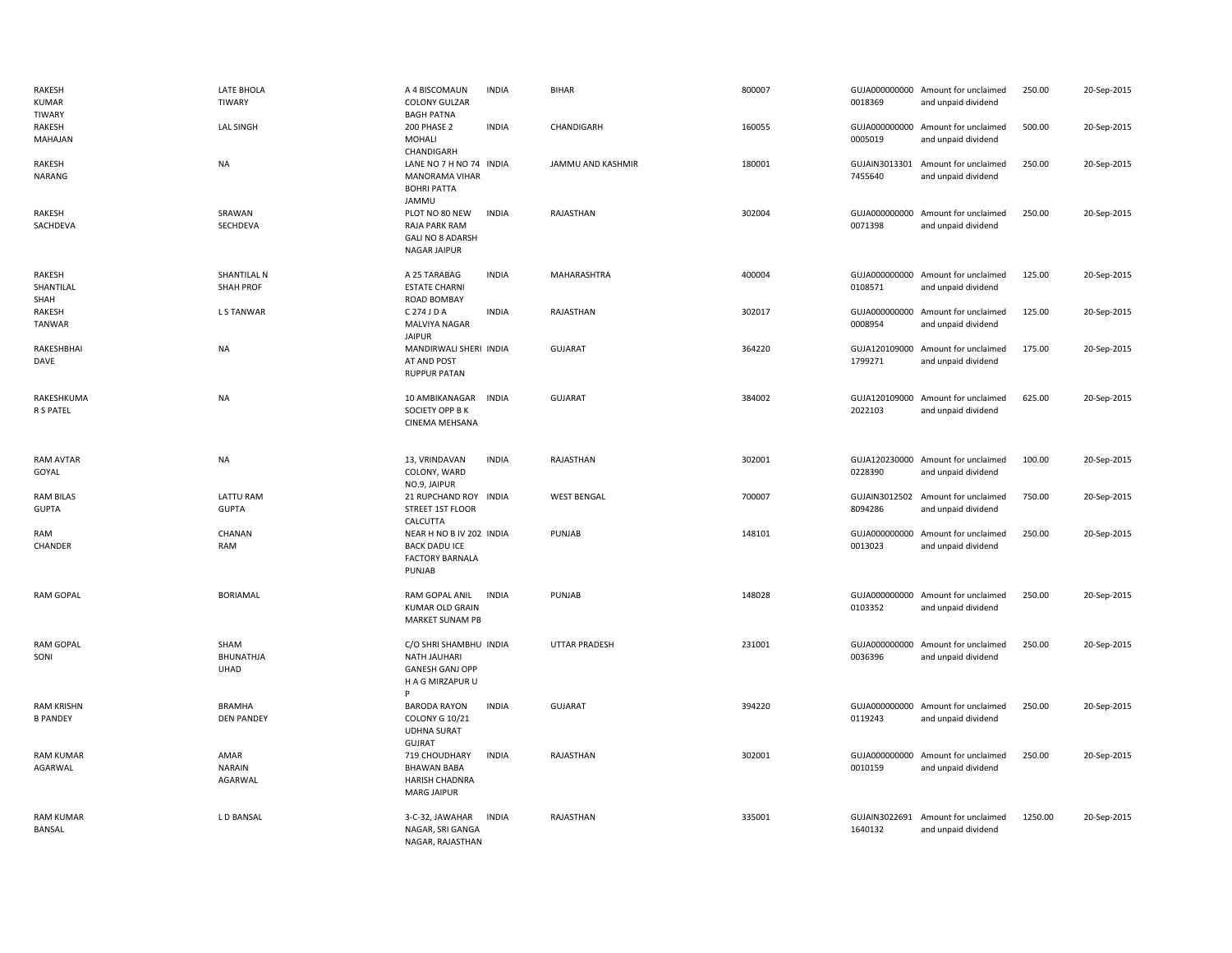| <b>RAM KUMAR</b><br>BANSAL             | <b>NA</b>                                       | 3-C-32 JAWAHAR<br><b>INDIA</b><br><b>NAGAR SRI</b><br>GANGANAGAR                                    | RAJASTHAN             | 335001 | 0021986                  | GUJA120191110 Amount for unclaimed<br>and unpaid dividend | 250.00 | 20-Sep-2015 |
|----------------------------------------|-------------------------------------------------|-----------------------------------------------------------------------------------------------------|-----------------------|--------|--------------------------|-----------------------------------------------------------|--------|-------------|
| RAM LAKHAN<br>SAO                      | <b>BALESWAR</b><br>SAO                          | C/O NARENDRA KR INDIA<br>JAIN BESIDE JAIN<br>TEMPLE BARI BAZAR<br>HAZARIBAG                         | <b>JHARKHAND</b>      | 825301 | 0168452                  | GUJA000000000 Amount for unclaimed<br>and unpaid dividend | 250.00 | 20-Sep-2015 |
| <b>RAM LAL</b>                         | <b>BHIKARI</b><br>SINGH                         | 265 KISHAN PURA<br><b>INDIA</b><br><b>BAGAT PAT RD</b><br>MEERUT CITY U P                           | <b>UTTAR PRADESH</b>  | 250003 | 0066407                  | GUJA000000000 Amount for unclaimed<br>and unpaid dividend | 375.00 | 20-Sep-2015 |
| <b>RAM MOHAN</b><br>RAI                | LATE SH<br><b>SATYA BRAT</b><br><b>RAI RETD</b> | C 1/A DDA MIG FLAT INDIA<br><b>MAYAPURI NEW</b><br>DELHI                                            | DELHI                 | 110064 | 0058499                  | GUJA000000000 Amount for unclaimed<br>and unpaid dividend | 250.00 | 20-Sep-2015 |
| <b>RAM NARAIN</b>                      | M SINGH                                         | DRIVE WEU SERVICE INDIA<br><b>STATION</b><br><b>KOHARAPIR</b><br>BAREILLY                           | <b>UTTAR PRADESH</b>  | 243001 | 0141348                  | GUJA000000000 Amount for unclaimed<br>and unpaid dividend | 125.00 | 20-Sep-2015 |
| <b>RAM NIWAS</b><br>GUJER              | <b>RAM KAWAR</b><br>GUJER                       | <b>H NO 323 GURU</b><br><b>INDIA</b><br><b>NANAK PURA</b><br>ADARSH NAGAR<br><b>JAIPUR</b>          | RAJASTHAN             | 302004 | GUJA000000000<br>0009043 | Amount for unclaimed<br>and unpaid dividend               | 250.00 | 20-Sep-2015 |
| RAM<br>PARKASH<br>ANAND                | LAKSHMI<br>DASS                                 | H NO 1776 SECTOR<br><b>INDIA</b><br>7 C CHANDIGARH                                                  | CHANDIGARH            | 160001 | 0005232                  | GUJA000000000 Amount for unclaimed<br>and unpaid dividend | 250.00 | 20-Sep-2015 |
| RAM PARSAD<br>BANSAL                   | SADHU RAM<br><b>BANSAL</b>                      | <b>INDIA</b><br>HOUSE NO 2464<br>SECTOR 19 C<br>CHANDIGARH                                          | CHANDIGARH            | 160019 | 0005256                  | GUJA000000000 Amount for unclaimed<br>and unpaid dividend | 250.00 | 20-Sep-2015 |
| <b>RAM PRAGAT</b><br><b>DUBEY</b>      | <b>GOKUL</b><br>PRASAD<br><b>DUBEY</b>          | NIRALA NAGAR PO INDIA<br><b>ENGINERING</b><br><b>COLLEGE REWA MP</b>                                | MADHYA PRADESH        | 486002 | 4026525                  | GUJAIN3020253 Amount for unclaimed<br>and unpaid dividend | 125.00 | 20-Sep-2015 |
| RAM<br>PRAKASH<br>SINGH                | OM PRAKASH<br>SINGH                             | <b>VILLAGE BARARIA</b><br><b>INDIA</b><br>PO MAHABIR<br>CHHAPRA DIST<br><b>GORAKHPUR</b>            | <b>UTTAR PRADESH</b>  | 273401 | GUJA000000000<br>0164913 | Amount for unclaimed<br>and unpaid dividend               | 250.00 | 20-Sep-2015 |
| <b>RAM PRATAP</b><br><b>JOSHI</b>      | <b>BANWARI</b><br>LAL JOSHI                     | 299 SECTOR Z 1<br><b>INDIA</b><br><b>HEMANT VIHAR</b><br><b>KANPUR</b>                              | <b>UTTAR PRADESH</b>  | 208027 | GUJA000000000<br>0011722 | Amount for unclaimed<br>and unpaid dividend               | 250.00 | 20-Sep-2015 |
| <b>RAM PROSAD</b><br>DASS              | K C DASS                                        | C/O TARAK NATH<br><b>INDIA</b><br><b>DASS</b><br>BAJEPRATAPUR<br>SHBHASHPALLY<br><b>BURDWAN W.B</b> | <b>WEST BENGAL</b>    | 713101 | 0142268                  | GUJA000000000 Amount for unclaimed<br>and unpaid dividend | 250.00 | 20-Sep-2015 |
| RAM<br>SWAROOP<br><b>JALANI</b>        | R C JALANI                                      | MANGALAM G 63 A INDIA<br><b>SHASTRI NAYAR</b><br><b>JODHPUR</b>                                     | RAJASTHAN             | 342001 | 0138265                  | GUJA000000000 Amount for unclaimed<br>and unpaid dividend | 250.00 | 20-Sep-2015 |
| RAM<br><b>TALEWAR</b><br><b>BHAGAT</b> | <b>NA</b>                                       | <b>INDIA</b><br>D BLOCK, 304<br>DAROGA RAY PATH<br>PATNA                                            | <b>BIHAR</b>          | 800001 | 8404499                  | GUJAIN3013301 Amount for unclaimed<br>and unpaid dividend | 250.00 | 20-Sep-2015 |
| <b>RAM TIRATH</b><br><b>GUPTA</b>      | KISHANA                                         | V & P SANWALPURA INDIA<br><b>TANWRAN DISTT</b><br><b>SIKAR RAJ</b>                                  | RAJASTHAN             | 332707 | 0114824                  | GUJA000000000 Amount for unclaimed<br>and unpaid dividend | 250.00 | 20-Sep-2015 |
| RAMA DEVI<br><b>PRODDUTOO</b><br>R     | P MAHIPAL<br>REDDY                              | 6 2 1 2 5<br><b>INDIA</b><br>KANTESHWAR<br><b>NURSING HOME</b><br>KANTESHWAR<br>NIZAMABAD A P       | <b>ANDHRA PRADESH</b> | 503002 | 0104651                  | GUJA000000000 Amount for unclaimed<br>and unpaid dividend | 250.00 | 20-Sep-2015 |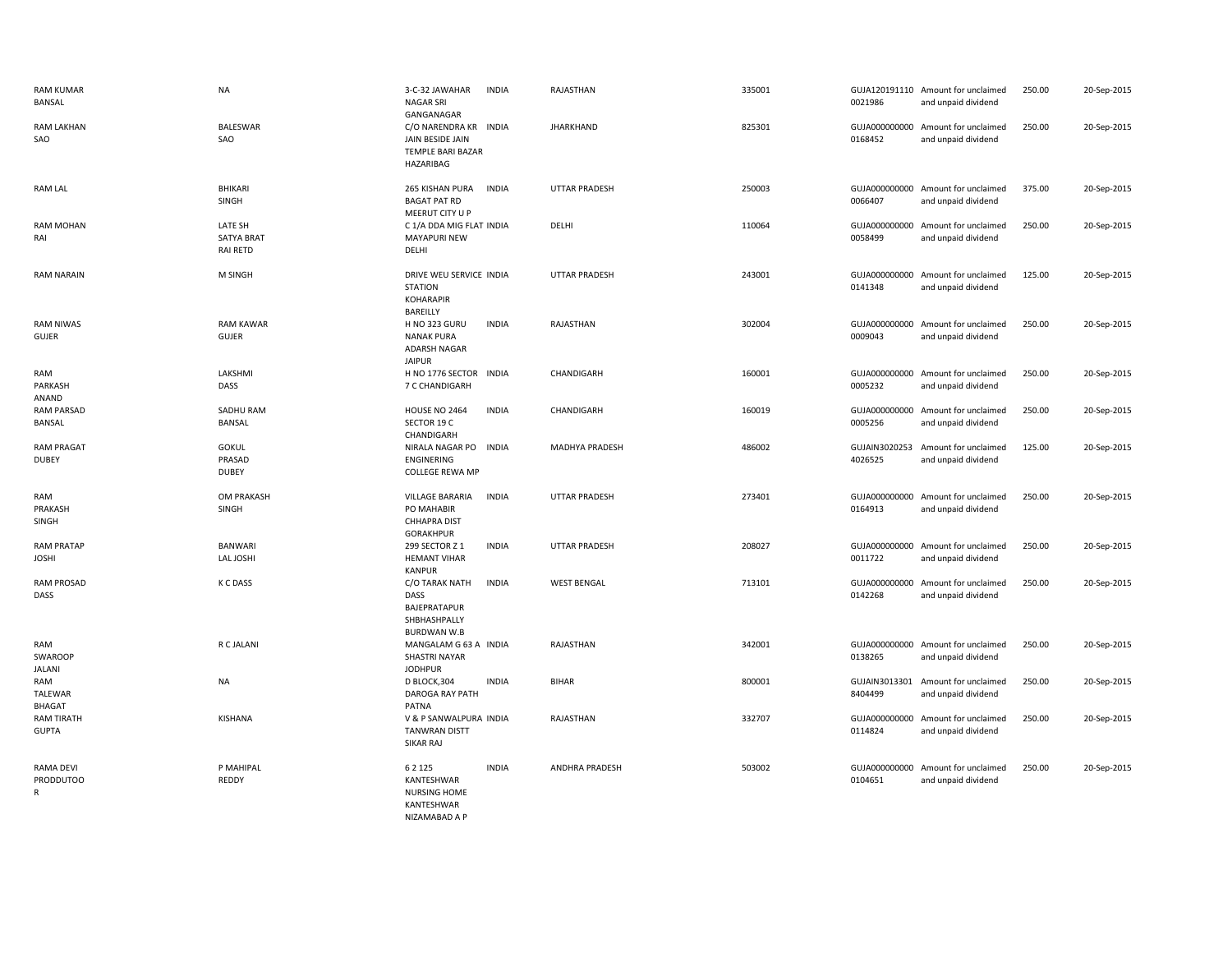| <b>RAMA DEVI</b><br>RAMINENI                   | <b>KISHORE</b><br><b>BABUR</b>         | F-34 MADHURA<br>NAGAR S R NAGAR<br>POST HYDERABAD                                                   | <b>INDIA</b> | <b>ANDHRA PRADESH</b> | 500045 | 0006522                  | GUJA000000000 Amount for unclaimed<br>and unpaid dividend | 250.00 | 20-Sep-2015 |
|------------------------------------------------|----------------------------------------|-----------------------------------------------------------------------------------------------------|--------------|-----------------------|--------|--------------------------|-----------------------------------------------------------|--------|-------------|
| <b>RAMA MURTY</b><br>VADAPARTI                 | $\vee$<br><b>BALAKRISHN</b><br>A MURTY | Q NO 5/9 A PO<br>FERTILIZER NAGAR<br><b>BARODA</b>                                                  | <b>INDIA</b> | <b>GUJARAT</b>        | 391750 | 0119064                  | GUJA000000000 Amount for unclaimed<br>and unpaid dividend | 375.00 | 20-Sep-2015 |
| RAMA<br>PRASAD BABU<br>AYILURI                 | PITCHAIAH<br>SARMA                     | C/OP<br>KASIVISWANADHAM<br><b>KUCHIPUDI CENTRE</b><br>PO KRISHNA DT A P                             | <b>INDIA</b> | ANDHRA PRADESH        | 521136 | GUJA000000000<br>0098283 | Amount for unclaimed<br>and unpaid dividend               | 250.00 | 20-Sep-2015 |
| RAMA RAO<br><b>NADIMINTI</b>                   | NA                                     | 595/2, BAGBERA<br><b>RLY COLONY</b><br>TATANAGAR<br>JAMSHEDPUR                                      | <b>INDIA</b> | MAHARASHTRA           | 999999 | 3163682                  | GUJAIN3004841 Amount for unclaimed<br>and unpaid dividend | 100.00 | 20-Sep-2015 |
| RAMABEN D<br><b>BHALODIA</b>                   | D V<br><b>BHALODIA</b>                 | <b>STATION ROAD</b><br>PANELI MOTI                                                                  | <b>INDIA</b> | <b>GUJARAT</b>        | 360480 | 0100115                  | GUJA000000000 Amount for unclaimed<br>and unpaid dividend | 250.00 | 20-Sep-2015 |
| RAMACHAND<br>RA RAO REDDI                      | PRASADRAO<br>REDDY                     | $H.NO. 9 - 16$<br>CHITLU VEEDHI<br>SALUR                                                            | <b>INDIA</b> | ANDHRA PRADESH        | 535591 | 0006478                  | GUJA000000000 Amount for unclaimed<br>and unpaid dividend | 250.00 | 20-Sep-2015 |
| RAMAIAH<br>CHETTY B                            | VENKATASUB<br><b>BAIAH B</b>           | 17/470, NEHRU<br><b>BAZAR</b><br>MADANAPALLE                                                        | <b>INDIA</b> | ANDHRA PRADESH        | 517325 | GUJAIN3016961<br>0111970 | Amount for unclaimed<br>and unpaid dividend               | 712.50 | 20-Sep-2015 |
| RAMAKANT<br>SRIVASTAVA                         | SH ISHWAR<br>SAHAI<br>SRIVASTAVA       | SHREYAS GRAMIN<br><b>BANK MAIN</b><br><b>BRANCH GT ROAD,</b><br><b>ETAH UTTAR</b><br>PRADESH        | <b>INDIA</b> | <b>UTTAR PRADESH</b>  | 207001 | 0824376                  | GUJAIN3002061 Amount for unclaimed<br>and unpaid dividend | 385.00 | 20-Sep-2015 |
| RAMAKAR<br><b>MISHRA</b>                       | <b>BADRI</b><br><b>MISHRA</b>          | <b>QUAMI INTER</b><br><b>COLLEGE PO-TANDA</b><br>AMBEDKARNAGAR                                      | <b>INDIA</b> | <b>UTTAR PRADESH</b>  | 224190 | 1231906                  | GUJAIN3015572 Amount for unclaimed<br>and unpaid dividend | 225.00 | 20-Sep-2015 |
| RAMAKRISHN<br>AKV                              | <b>VENKATARA</b><br>MANA<br>KALLURAYA  | <b>DIVYATHARA</b><br>AJJAVARA POST<br>SULLIA T.Q<br>KARNATAKA                                       | <b>INDIA</b> | KARNATAKA             | 574246 | 1339033                  | GUJAIN3002391 Amount for unclaimed<br>and unpaid dividend | 250.00 | 20-Sep-2015 |
| RAMAKRISHN<br>AN SESHAN                        | LT SH S IYER                           | A-101 B-1 NALANDA INDIA<br><b>USHA COLONY</b><br>RAMCHANDRA LANE<br><b>EXTN MALAD</b><br>WESTBOMBAY |              | MAHARASHTRA           | 400064 | 0145629                  | GUJA000000000 Amount for unclaimed<br>and unpaid dividend | 250.00 | 20-Sep-2015 |
| <b>RAMAMOORT</b><br>HY R                       | KRISHNA<br><b>MOORTHY R</b>            | VALLALAR GRAMA<br><b>BANK 7 VANDER</b><br><b>LOVE ST</b><br>CUDDALORE                               | <b>INDIA</b> | <b>TAMIL NADU</b>     | 607001 | 0014016                  | GUJA000000000 Amount for unclaimed<br>and unpaid dividend | 250.00 | 20-Sep-2015 |
| <b>RAMAN BHAI</b><br><b>DAHYA BHAI</b><br>RANA | DAHYABHAI P<br>RANA                    | AT & POST BIL<br><b>VALAND FALIA</b><br>VADODARA                                                    | <b>INDIA</b> | <b>GUJARAT</b>        | 390015 | 0121717                  | GUJA000000000 Amount for unclaimed<br>and unpaid dividend | 375.00 | 20-Sep-2015 |
| <b>RAMAN DEEP</b><br>SINGH SETHI               | Sh Ratan<br>Singh Sethi                | 65-F Rajpur Road<br>Dehra Dun                                                                       | <b>INDIA</b> | UTTARAKHAND           | 248001 | GUJAIN3008611<br>0001672 | Amount for unclaimed<br>and unpaid dividend               | 32.50  | 20-Sep-2015 |
| RAMAN<br><b>MADAN</b>                          | <b>MADAN LAL</b>                       | <b>MAHITAB GUNJ</b><br>ROAD, H.NO.-2549,<br>FAZILKA, PUNJAB                                         | <b>INDIA</b> | PUNJAB                | 152123 | GUJAIN3022691<br>1240203 | Amount for unclaimed<br>and unpaid dividend               | 45.00  | 20-Sep-2015 |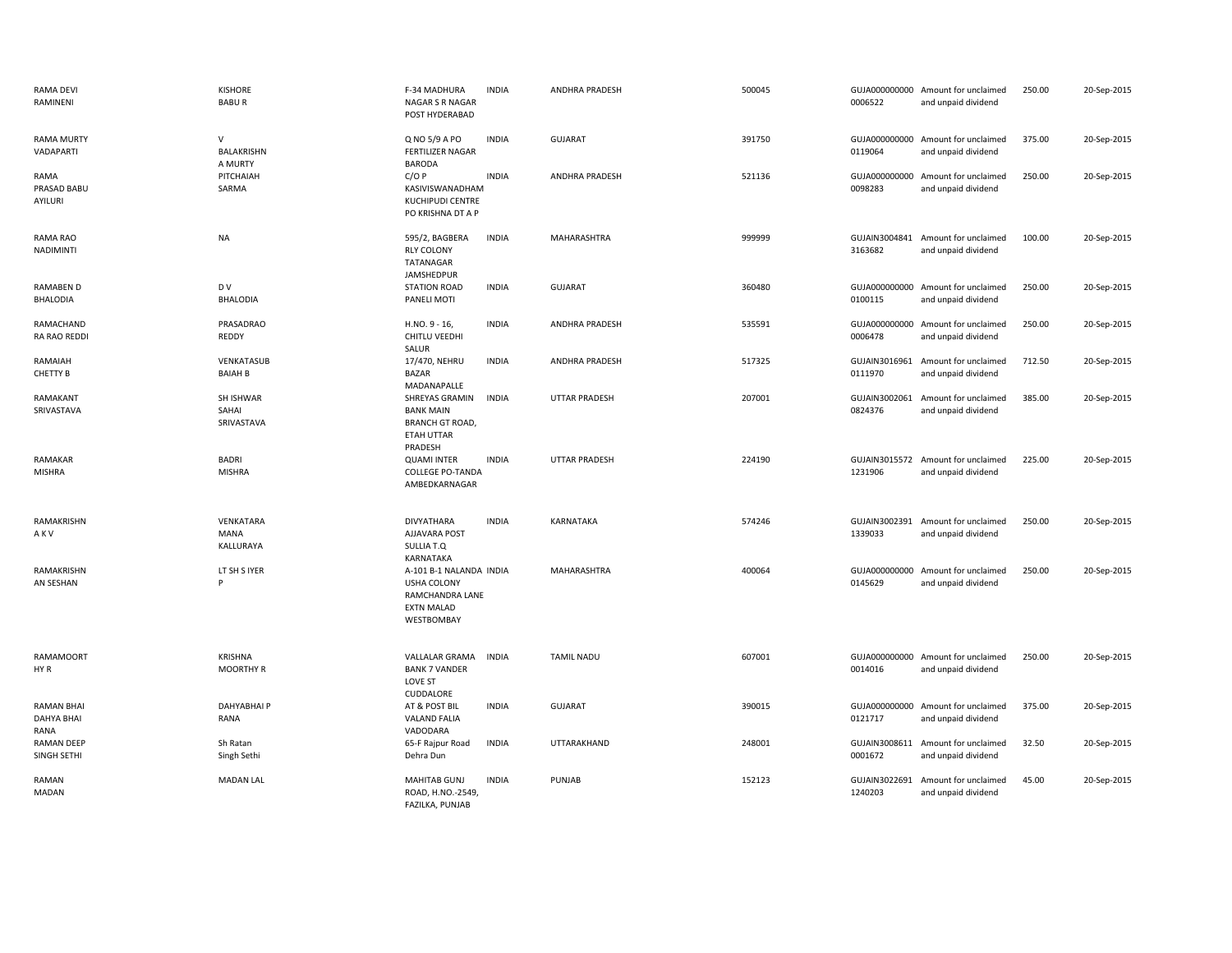| RAMAN<br>PRALHAD GIRI                  | <b>NA</b>                         | V.H.B. COLONY, L<br><b>INDIA</b><br>80, GOURAKSHAN<br>ROAD, AKOLA<br>AKOLA                                                                               | MAHARASHTRA    | 444001 | 0010163                  | GUJA120353000 Amount for unclaimed<br>and unpaid dividend | 12.50  | 20-Sep-2015 |
|----------------------------------------|-----------------------------------|----------------------------------------------------------------------------------------------------------------------------------------------------------|----------------|--------|--------------------------|-----------------------------------------------------------|--------|-------------|
| RAMANAMM<br>A P                        | PANNAJI RAO                       | C/OP<br><b>INDIA</b><br>KAMESHWARA RAO<br>11-158<br>SOWBHAGYAPURI<br><b>COLONY R K PURAM</b><br>HYDERABAD                                                | ANDHRA PRADESH | 500660 | 0104891                  | GUJA000000000 Amount for unclaimed<br>and unpaid dividend | 250.00 | 20-Sep-2015 |
| RAMANBHAI<br>СННОТАВНАІ<br>SOLANKI     | СННОТАВНАІ<br>N SOLANKI           | AT CHHAYA PURI<br><b>INDIA</b><br><b>STATION CHHANI</b><br><b>DIST BARODA</b>                                                                            | <b>GUJARAT</b> | 390002 | 0120362                  | GUJA000000000 Amount for unclaimed<br>and unpaid dividend | 250.00 | 20-Sep-2015 |
| RAMANBHAI<br><b>FATESINH</b><br>PARMAR | <b>FATESINH</b><br>RAMSINH        | AT POST RAYKA TA INDIA<br>& DT BARODA                                                                                                                    | <b>GUJARAT</b> | 391340 | 0039675                  | GUJA000000000 Amount for unclaimed<br>and unpaid dividend | 375.00 | 20-Sep-2015 |
| RAMANBHAI<br>PATEL                     | <b>ISHWARBHAI</b><br>PATEL        | <b>INDIA</b><br>IN MANIKAKAS<br>MADH<br>MANSAROWAR<br>ROAD PALANPUR N<br>GUJARAT                                                                         | GUJARAT        | 385001 | 0101366                  | GUJA000000000 Amount for unclaimed<br>and unpaid dividend | 250.00 | 20-Sep-2015 |
| RAMANBHAI<br>SOMABHAI<br>GOHIL         | SOMABHAI<br>PRABHATBH<br>AI GOHIL | <b>INDIA</b><br>AT PO SINDH ROT<br><b>DIST BARODA</b>                                                                                                    | <b>GUJARAT</b> | 390010 | 0119575                  | GUJA000000000 Amount for unclaimed<br>and unpaid dividend | 375.00 | 20-Sep-2015 |
| RAMANI<br><b>RUSHIKESH V</b>           | <b>NA</b>                         | A/76, VIKRAM PARK INDIA<br>SOCIETY OPP<br><b>BAJARANG ASHRAM</b><br>POST THAKKARBAPA<br><b>NAGAR</b><br>AHMEDABAD                                        | GUJARAT        | 382350 | GUJAIN3029024<br>3711143 | Amount for unclaimed<br>and unpaid dividend               | 250.00 | 20-Sep-2015 |
| RAMANIKBHA<br>I B GOL                  | <b>B GOEL</b>                     | <b>INDIA</b><br>JAY INVESTMENT<br><b>SERVICES SHARE &amp;</b><br><b>STOCK BROKER 5</b><br>AMBIKA BHUVAN<br>1ST FLOORSARDAR<br><b>GANJ ROAD</b><br>BARODA | <b>GUJARAT</b> | 390005 | 0137978                  | GUJA000000000 Amount for unclaimed<br>and unpaid dividend | 250.00 | 20-Sep-2015 |
| RAMANKUMA<br>R KOHLI                   | <b>NA</b>                         | WZ-101, GALI NO<br><b>INDIA</b><br>18, SANTGARH<br>TILAK NAGAR NEW<br>DELHI                                                                              | DELHI          | 110018 | 8439551                  | GUJAIN3015491 Amount for unclaimed<br>and unpaid dividend | 250.00 | 20-Sep-2015 |
| RAMANLAL<br><b>JAMNADAS</b><br>MODI    | <b>NA</b>                         | GEB O&M DIVISION INDIA<br><b>BECHAR ROAD</b><br>VALSAD DIST<br>VALSAD                                                                                    | GUJARAT        | 396001 | 0121863                  | GUJA000000000 Amount for unclaimed<br>and unpaid dividend | 375.00 | 20-Sep-2015 |
| RAMANLAL<br>MAGANLAL<br>SHAH           | MAGANLAL<br>MOTILAL<br>SHAH       | C/O DINESHBHAI S INDIA<br><b>SHAH 301-A</b><br><b>GAJANAN COMPLEX</b><br>3RD FLOOR OPP<br>DHUDHESHWAR<br>SOCIETYAJWA ROAD<br>VADODARA                    | <b>GUJARAT</b> | 390019 | 0003633                  | GUJA000000000 Amount for unclaimed<br>and unpaid dividend | 250.00 | 20-Sep-2015 |
| RAMANLAL S<br>SHAH                     | R LAL                             | 303 MAMTA NAVIN INDIA<br><b>THAKKAR ROAD</b><br>VILE PARLE E<br><b>BOMBAY</b>                                                                            | MAHARASHTRA    | 400057 | 0145093                  | GUJA000000000 Amount for unclaimed<br>and unpaid dividend | 250.00 | 20-Sep-2015 |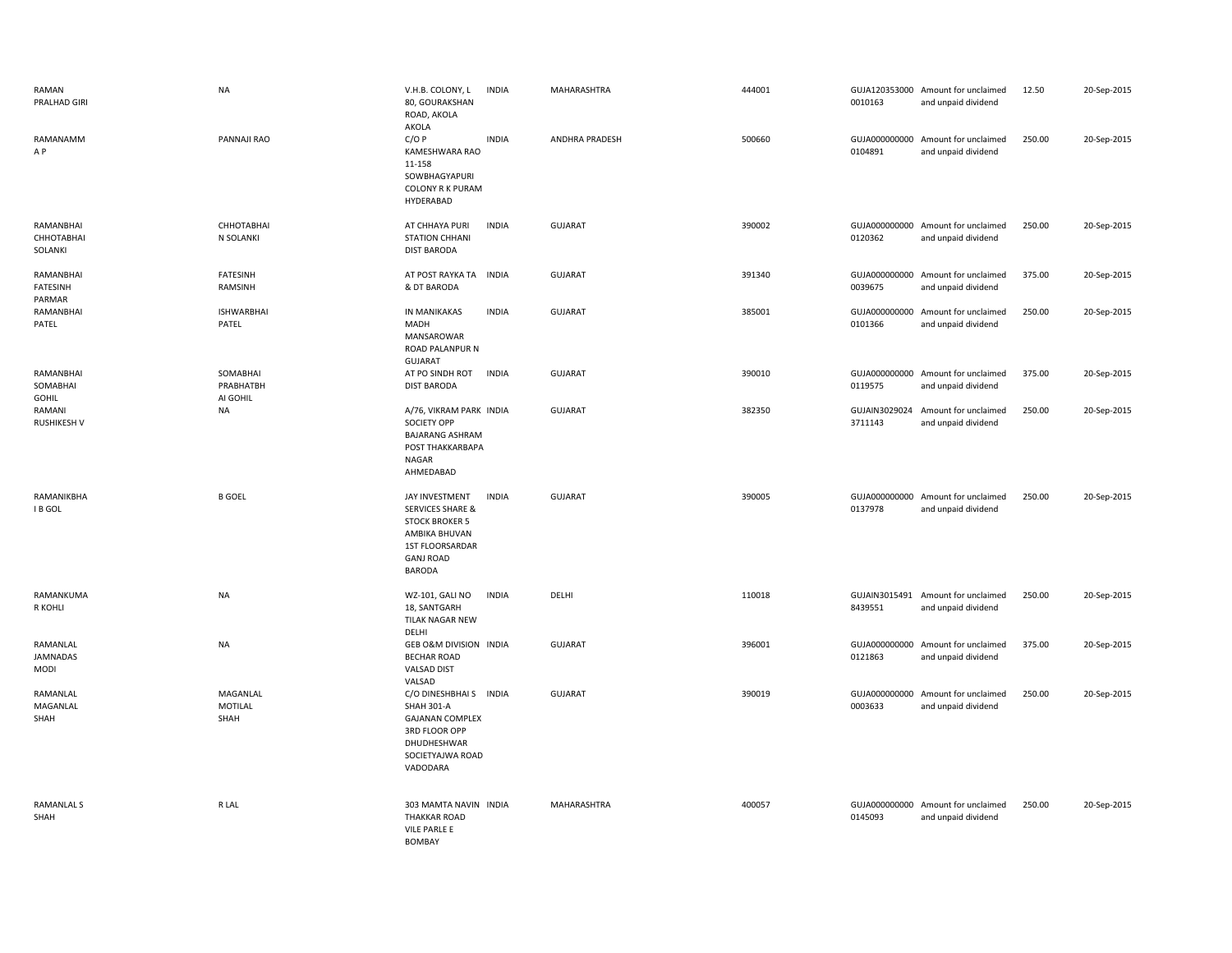| RAMANUJAN<br>A                     | <b>NA</b>                      | ATTUPURATH<br>HOUSE PO<br>NHANGATTIRI<br>OTTAPALAM<br>PALAKKAD DIST                                                                  | <b>INDIA</b> | <b>KERALA</b>         | 679311 | 0740678                  | GUJAIN3016374 Amount for unclaimed<br>and unpaid dividend | 37.50  | 20-Sep-2015 |
|------------------------------------|--------------------------------|--------------------------------------------------------------------------------------------------------------------------------------|--------------|-----------------------|--------|--------------------------|-----------------------------------------------------------|--------|-------------|
| RAMAUTAR<br>SINGHAL                | N L SINGHAL                    | C/O RAMAUTAR<br>SINGHAL                                                                                                              | <b>INDIA</b> | ANDHRA PRADESH        | 500003 | 0142490                  | GUJA000000000 Amount for unclaimed<br>and unpaid dividend | 250.00 | 20-Sep-2015 |
| RAMAVTAR<br>VERMA                  | <b>NA</b>                      | H-200, SHIVALIK<br>NAGAR BHEL<br>RANIPUR<br>HARIDWAR                                                                                 | <b>INDIA</b> | UTTARAKHAND           | 249403 | 0003221                  | GUJA120335030 Amount for unclaimed<br>and unpaid dividend | 500.00 | 20-Sep-2015 |
| <b>RAMAWATAR</b><br><b>GUPTA</b>   | RAM<br>CHANDRA<br><b>GUPTA</b> | C/O RAJASHREE<br><b>CENENT ADITYA</b><br><b>NAGAR PO</b><br><b>MALKHED ROAD</b><br><b>DISTT GULABRGA</b><br>KARNATAKA                | <b>INDIA</b> | <b>KARNATAKA</b>      | 591310 | GUJA000000000<br>0092993 | Amount for unclaimed<br>and unpaid dividend               | 500.00 | 20-Sep-2015 |
| RAMBABU<br><b>INAMPUDI</b>         | LAKSHMI<br>NARAYANA            | <b>STAR DELTA</b><br>ELECTRICAL SERVICE<br>SHOP NO 8 INDIRA<br><b>GANDHI MUNCIPAL</b><br>STADIUM<br>COMPLEXBUNDER<br>ROAD VIJAYAWADA | <b>INDIA</b> | ANDHRA PRADESH        | 520010 | GUJA000000000<br>0150453 | Amount for unclaimed<br>and unpaid dividend               | 250.00 | 20-Sep-2015 |
| RAMBHAI<br>PATEL                   | <b>HARJIBHAI</b><br>PATEL      | 16 BHAVANIPURA<br>SOCIETY<br>NIZAMPURA<br><b>BARODA</b>                                                                              | <b>INDIA</b> | GUJARAT               | 390002 | GUJA000000000<br>0120286 | Amount for unclaimed<br>and unpaid dividend               | 250.00 | 20-Sep-2015 |
| RAMBIR<br>SINGH<br>THAKUR          | PESHAWARI<br>LAL               | G S F C REGIONAL<br>OFFICE C-264<br>NIRALA NAGAR<br>LUCKNOW U P                                                                      | <b>INDIA</b> | <b>UTTAR PRADESH</b>  | 226001 | 0119475                  | GUJA000000000 Amount for unclaimed<br>and unpaid dividend | 250.00 | 20-Sep-2015 |
| RAMCHAND<br>DULANUMAL<br>SEVKANI   | <b>NA</b>                      | 44/ALKA SOCIETY<br>SIDHPUR                                                                                                           | <b>INDIA</b> | GUJARAT               | 384151 | GUJA130425000<br>0049068 | Amount for unclaimed<br>and unpaid dividend               | 125.00 | 20-Sep-2015 |
| RAMCHAND<br>KHATRI                 | ROCHOMAL<br>KHATRI             | 68 RIVER SIDE ROAD INDIA<br><b>OPP PRAKASH</b><br>PLAZA INDORE M P                                                                   |              | <b>MADHYA PRADESH</b> | 452007 | GUJA000000000<br>0007409 | Amount for unclaimed<br>and unpaid dividend               | 250.00 | 20-Sep-2015 |
| RAMCHAND<br>KISHINCHAND            | KISHINCHAN<br>D                | 129 A PO SARDAR<br>NAGAR<br>AHMEDABAD                                                                                                | <b>INDIA</b> | <b>GUJARAT</b>        | 382475 | GUJA000000000<br>0032724 | Amount for unclaimed<br>and unpaid dividend               | 250.00 | 20-Sep-2015 |
| RAMCHANDE<br>R KAPOOR              | <b>CHAMAN LAL</b>              | S/O SH CHAMAN<br>LAL H NO 422/21<br>HARIJAR RD NR<br><b>REGHO NATH</b><br><b>MANDIR JIND CITY</b><br><b>HRY</b>                      | <b>INDIA</b> | <b>HARYANA</b>        | 126101 | GUJA000000000<br>0017666 | Amount for unclaimed<br>and unpaid dividend               | 500.00 | 20-Sep-2015 |
| RAMCHANDR<br>A J                   | <b>NA</b>                      | AT POST CHALLUR<br>TQ GANGAVATHI<br>DIST KOPPAL AT<br><b>CHALLUR VILLAGE</b>                                                         | <b>INDIA</b> | KARNATAKA             | 583229 | 1461554                  | GUJAIN3002391 Amount for unclaimed<br>and unpaid dividend | 125.00 | 20-Sep-2015 |
| RAMCHANDR<br>A KESHARLAL<br>BHATIA | <b>NA</b>                      | SHREE<br>BALLALESHWAR<br>SOCIETY, HOUSE<br>NO.21, ANANT<br>NAGAR, KARJAT<br>ROAD, BADLAPUR                                           | <b>INDIA</b> | MAHARASHTRA           | 421503 | GUJA120132000<br>0044783 | Amount for unclaimed<br>and unpaid dividend               | 225.00 | 20-Sep-2015 |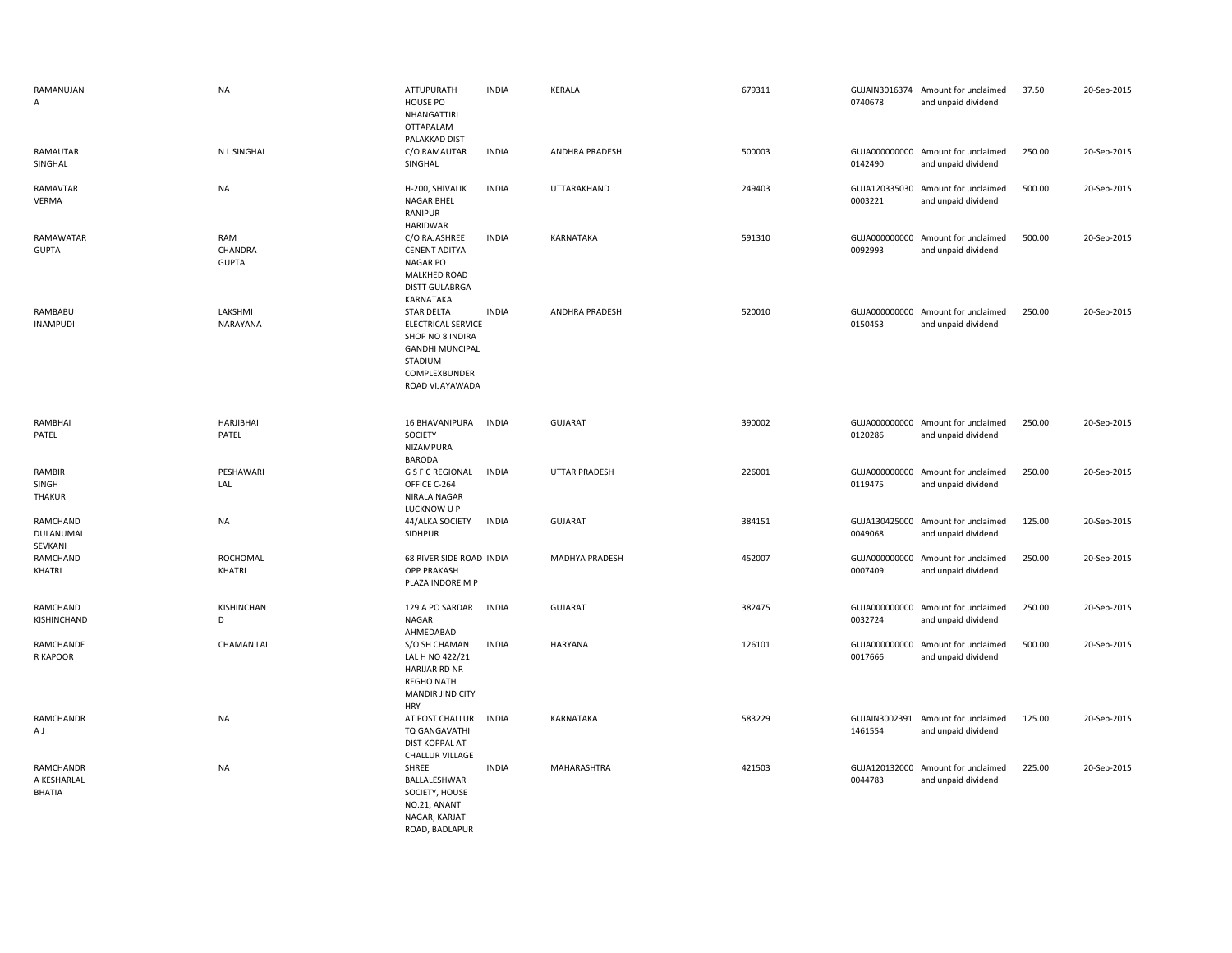| RAMESH<br>ANJARWALA                         | <b>MORARJI</b>                         | 47-V V CHANDANI<br><b>STREET VADGADI</b><br><b>BOMBAY</b>                                                                           | <b>INDIA</b> | <b>MAHARASHTRA</b>    | 400003 | 0108688                  | GUJA000000000 Amount for unclaimed<br>and unpaid dividend | 250.00  | 20-Sep-2015 |
|---------------------------------------------|----------------------------------------|-------------------------------------------------------------------------------------------------------------------------------------|--------------|-----------------------|--------|--------------------------|-----------------------------------------------------------|---------|-------------|
| RAMESH<br><b>BABU KV</b>                    | <b>NANUKV</b>                          | A 102 MOTI NAGAR INDIA<br>PO ONGC TARSALI<br><b>BARODA</b>                                                                          |              | GUJARAT               | 390009 | GUJA000000000<br>0118539 | Amount for unclaimed<br>and unpaid dividend               | 250.00  | 20-Sep-2015 |
| <b>RAMESH BHAI</b><br>CHAGANDAS<br>PATEL    | CHHGANDAS<br>A PATEL                   | 218/3 MADHAV<br><b>TENAMENT B/H</b><br><b>HARSHAD COLONY</b><br><b>NEAR BHAGVATI</b><br><b>SCHOOL THAKKAR</b><br>NAGAR<br>AHMEDABAD | <b>INDIA</b> | <b>GUJARAT</b>        | 382350 | GUJA000000000<br>0025695 | Amount for unclaimed<br>and unpaid dividend               | 500.00  | 20-Sep-2015 |
| <b>RAMESH BHAI</b><br>SHANDHAVLA<br>L PATEL | SHANDHAVL<br>AL PATEL                  | TO HADARA TAL<br><b>VIJAPUR DI DI</b><br>MEHSANA                                                                                    | <b>INDIA</b> | <b>GUJARAT</b>        | 382825 | 0076451                  | GUJA000000000 Amount for unclaimed<br>and unpaid dividend | 250.00  | 20-Sep-2015 |
| <b>RAMESH BHAI</b><br>SHETH                 | VIMALBHAI<br>SHETH                     | M/S ATLANTIC<br>STEELS B-106 NITI<br><b>BAGH NEWDELHI</b>                                                                           | <b>INDIA</b> | DELHI                 | 110049 | 0059298                  | GUJA000000000 Amount for unclaimed<br>and unpaid dividend | 250.00  | 20-Sep-2015 |
| <b>RAMESH BHAI</b><br>SHIVABHAI<br>HARIJAN  | SHIVABHAI<br><b>HARIJAN</b>            | SHREEJALA B/H<br>RADHAKRISHNA<br>TEMPLE SAMA DIST<br><b>BARODA</b>                                                                  | <b>INDIA</b> | <b>GUJARAT</b>        | 390008 | 0118378                  | GUJA000000000 Amount for unclaimed<br>and unpaid dividend | 250.00  | 20-Sep-2015 |
| RAMESH<br>CHAND<br>RANKANI                  | KANYALAL<br>KANKANI                    | C/O BANKAT CUT<br>PIECE TOWER ROAD<br>KARIM NAGAR AP                                                                                | <b>INDIA</b> | <b>ANDHRA PRADESH</b> | 505001 | GUJA000000000<br>0055160 | Amount for unclaimed<br>and unpaid dividend               | 250.00  | 20-Sep-2015 |
| RAMESH<br>CHAND<br>SABHERWAL                | LATE SH T R<br>SABHERWAL<br><b>RTD</b> | C 199 SARVODAYA<br><b>ENCLAVE NEW</b><br>DELHI                                                                                      | <b>INDIA</b> | DELHI                 | 110017 | 0063116                  | GUJA000000000 Amount for unclaimed<br>and unpaid dividend | 1750.00 | 20-Sep-2015 |
| RAMESH<br>CHANDRA<br>BHAIDASNA              | PRABHUDAS<br><b>BHAI DASNA</b>         | PRATIKSHA 11/B<br>SARABHAI SOCIETY<br><b>GOTRI ROAD NR T B</b><br>HOSPITAL BARODA                                                   | <b>INDIA</b> | <b>GUJARAT</b>        | 390021 | GUJA000000000<br>0121630 | Amount for unclaimed<br>and unpaid dividend               | 250.00  | 20-Sep-2015 |
| RAMESH<br>CHANDRA<br>MERATWAL               | NA                                     | KAREDA TEH<br>MANDAL BHILWARA                                                                                                       | <b>INDIA</b> | RAJASTHAN             | 311001 | 3799639                  | GUJAIN3017741 Amount for unclaimed<br>and unpaid dividend | 250.00  | 20-Sep-2015 |
| RAMESH<br>CHANDRA<br><b>UPADHYAY</b>        | R B<br>UPADHYAY                        | 10-11 REGENCY<br>PRIYADARSHINI<br><b>NEAR KHAJARANA</b><br><b>CHOWK RING ROAD</b><br><b>INDORE</b>                                  | <b>INDIA</b> | MADHYA PRADESH        | 452016 | GUJAIN3001831<br>2025380 | Amount for unclaimed<br>and unpaid dividend               | 125.00  | 20-Sep-2015 |
| RAMESH<br>DALPATRAI<br>SHAH                 | <b>DALPATRAI</b><br>DHARMSHI<br>SHAH   | S B CARDMOM<br>AGENCY 66/68 KAZI<br><b>SAYED STREET</b><br>KIDIWALA BLDG<br>ROOM NO 16FIRST<br><b>FLOOR BOMBAY</b>                  | <b>INDIA</b> | <b>MAHARASHTRA</b>    | 400003 | 0163708                  | GUJA000000000 Amount for unclaimed<br>and unpaid dividend | 750.00  | 20-Sep-2015 |
| RAMESH<br>DALSUKH<br><b>BHAI SHAH</b>       | NA                                     | 745 B FERTILIZER<br>NAGAR BARODA                                                                                                    | <b>INDIA</b> | <b>GUJARAT</b>        | 391750 | 0119635                  | GUJA000000000 Amount for unclaimed<br>and unpaid dividend | 250.00  | 20-Sep-2015 |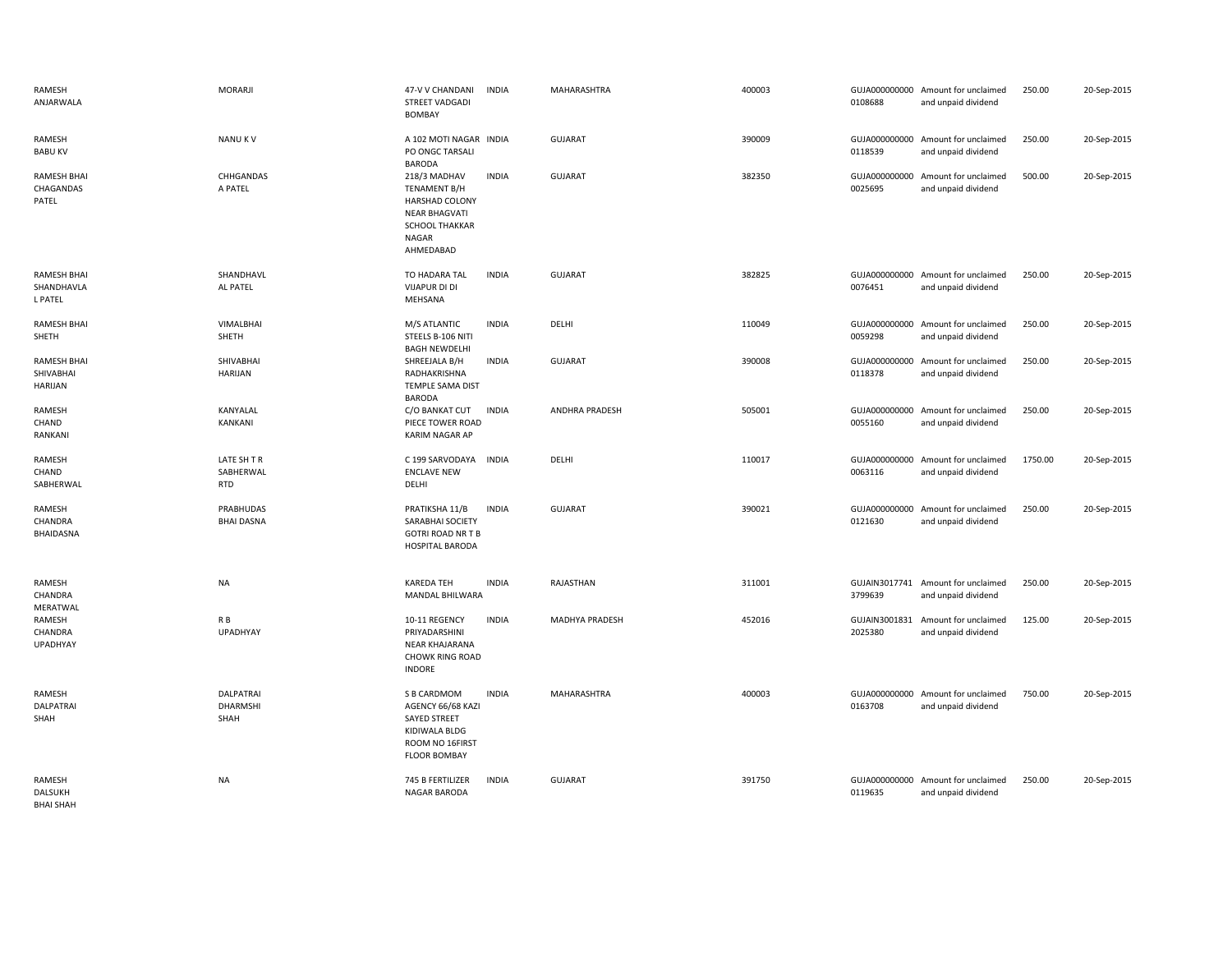| RAMESH<br><b>DHARSHI</b><br>GOSAR  | <b>DHARSHI</b><br>BHANJI<br>GOSAR     | 87/C DEVJI<br><b>RATANSHI MARG 4</b><br>ANNA BHAVAN<br><b>MEZNINE FLOOR</b><br>DANABUNDER<br><b>BOMBAY</b> | <b>INDIA</b> | MAHARASHTRA        | 400009 | 0100312                  | GUJA000000000 Amount for unclaimed<br>and unpaid dividend | 250.00 | 20-Sep-2015 |
|------------------------------------|---------------------------------------|------------------------------------------------------------------------------------------------------------|--------------|--------------------|--------|--------------------------|-----------------------------------------------------------|--------|-------------|
| RAMESH F<br>LASADIYA               | <b>FARICHAND</b>                      | C/O K G VORA 3<br><b>GOKUL GR FL</b><br>TEJPAL RD GAMDEVI<br><b>BOMBAY</b>                                 | <b>INDIA</b> | MAHARASHTRA        | 400007 | 0083550                  | GUJA000000000 Amount for unclaimed<br>and unpaid dividend | 250.00 | 20-Sep-2015 |
| <b>RAMESH G</b><br>KAKKAD          | <b>G KAKKAD</b>                       | <b>HEM KUNJ</b><br>CHUDASAMP PLOT<br>RAJKOT                                                                | <b>INDIA</b> | <b>GUJARAT</b>     | 360001 | GUJA000000000<br>0136376 | Amount for unclaimed<br>and unpaid dividend               | 250.00 | 20-Sep-2015 |
| RAMESH<br><b>GUPTA</b>             | P T GUPTA                             | 20 MEADOW BANK INDIA<br>DARJEELING                                                                         |              | <b>WEST BENGAL</b> | 734101 | GUJA000000000<br>0157671 | Amount for unclaimed<br>and unpaid dividend               | 250.00 | 20-Sep-2015 |
| RAMESH H                           | <b>NA</b>                             | NO 1233 MARUTHI INDIA<br>NILAYA MUTHAIAH<br>BADAVANE<br>PERIYAPATNA                                        |              | KARNATAKA          | 571107 | GUJAIN3015491<br>7370272 | Amount for unclaimed<br>and unpaid dividend               | 250.00 | 20-Sep-2015 |
| <b>RAMESH J</b><br>PATEL           | JAMNADAAS                             | J/13 VIVEK NANAD<br>FLATS JODHPUR RD<br>AMBAWADI<br>AHMEDABAD                                              | <b>INDIA</b> | <b>GUJARAT</b>     | 380015 | 0101479                  | GUJA000000000 Amount for unclaimed<br>and unpaid dividend | 250.00 | 20-Sep-2015 |
| RAMESH<br><b>JOITARAM</b><br>PATEL | <b>JOITARAM</b><br>PATEL              | C/O LILA CHAND<br>BABULAL & CO 103<br>NEW GANJ BAZAR<br>UNJHA N GUJ                                        | <b>INDIA</b> | <b>GUJARAT</b>     | 384170 | 0042208                  | GUJA000000000 Amount for unclaimed<br>and unpaid dividend | 250.00 | 20-Sep-2015 |
| RAMESH<br>KANTILAL<br>PATEL        | <b>KANTILAL B</b><br>PATEL            | OPP NEW BUS<br>STAND KAPADWANJ<br><b>DIST KHEDA</b><br><b>GUJARAT</b>                                      | <b>INDIA</b> | <b>GUJARAT</b>     | 387620 | 0107624                  | GUJA000000000 Amount for unclaimed<br>and unpaid dividend | 250.00 | 20-Sep-2015 |
| RAMESH<br>KHANDELWAL               | MADANLAL<br>KHANDELWA<br>$\mathsf{L}$ | 110 RAM CHAND<br>NAGAR BIJASEN<br>ROAD INDORE M P                                                          | <b>INDIA</b> | MADHYA PRADESH     | 452001 | 0054155                  | GUJA000000000 Amount for unclaimed<br>and unpaid dividend | 250.00 | 20-Sep-2015 |
| RAMESH<br>KHANT                    | LAXMANBHAI<br>KHANT                   | IRRI P SUB DIVISION INDIA<br>PORBANDAR ROAD<br>UPLETA GUJ                                                  |              | <b>GUJARAT</b>     | 360490 | 0020464                  | GUJA000000000 Amount for unclaimed<br>and unpaid dividend | 250.00 | 20-Sep-2015 |
| RAMESH<br>KUMAR                    | VED<br>PARKASH                        | M/S P K STEELS B-<br>606 1ST FLOOR<br>NEHRU GROUND N I<br><b>T FARIDABAD</b>                               | <b>INDIA</b> | HARYANA            | 121001 | 0134724                  | GUJA000000000 Amount for unclaimed<br>and unpaid dividend | 250.00 | 20-Sep-2015 |
| RAMESH<br><b>KUMAR</b>             | <b>K VISHAN</b><br>KASIYA             | C/R 1 RAJDEEP<br>NEAR BHARAMLOK<br><b>SOC BEHIND</b><br>SHALAM TOLNAKA<br>AHMEDABAD                        | <b>INDIA</b> | GUJARAT            | 380028 | 0033832                  | GUJA000000000 Amount for unclaimed<br>and unpaid dividend | 250.00 | 20-Sep-2015 |
| RAMESH<br><b>KUMAR</b>             | SHIVA<br>SHANKAR<br>PRASAD            | <b>KRISHNA NIWAS</b><br>HARANGANJ P O<br><b>COLLEGE MORE</b><br>HAZARIBAG(BIHAR)                           | <b>INDIA</b> | <b>JHARKHAND</b>   | 825301 | 0168720                  | GUJA000000000 Amount for unclaimed<br>and unpaid dividend | 250.00 | 20-Sep-2015 |
| RAMESH<br><b>KUMAR</b>             | PARSOTAM<br>BHAI                      | C/O P M THAKKER<br><b>MAIN ROAD</b><br><b>BHABHAR B K GUJ</b>                                              | <b>INDIA</b> | <b>GUJARAT</b>     | 385320 | GUJA000000000<br>0087099 | Amount for unclaimed<br>and unpaid dividend               | 250.00 | 20-Sep-2015 |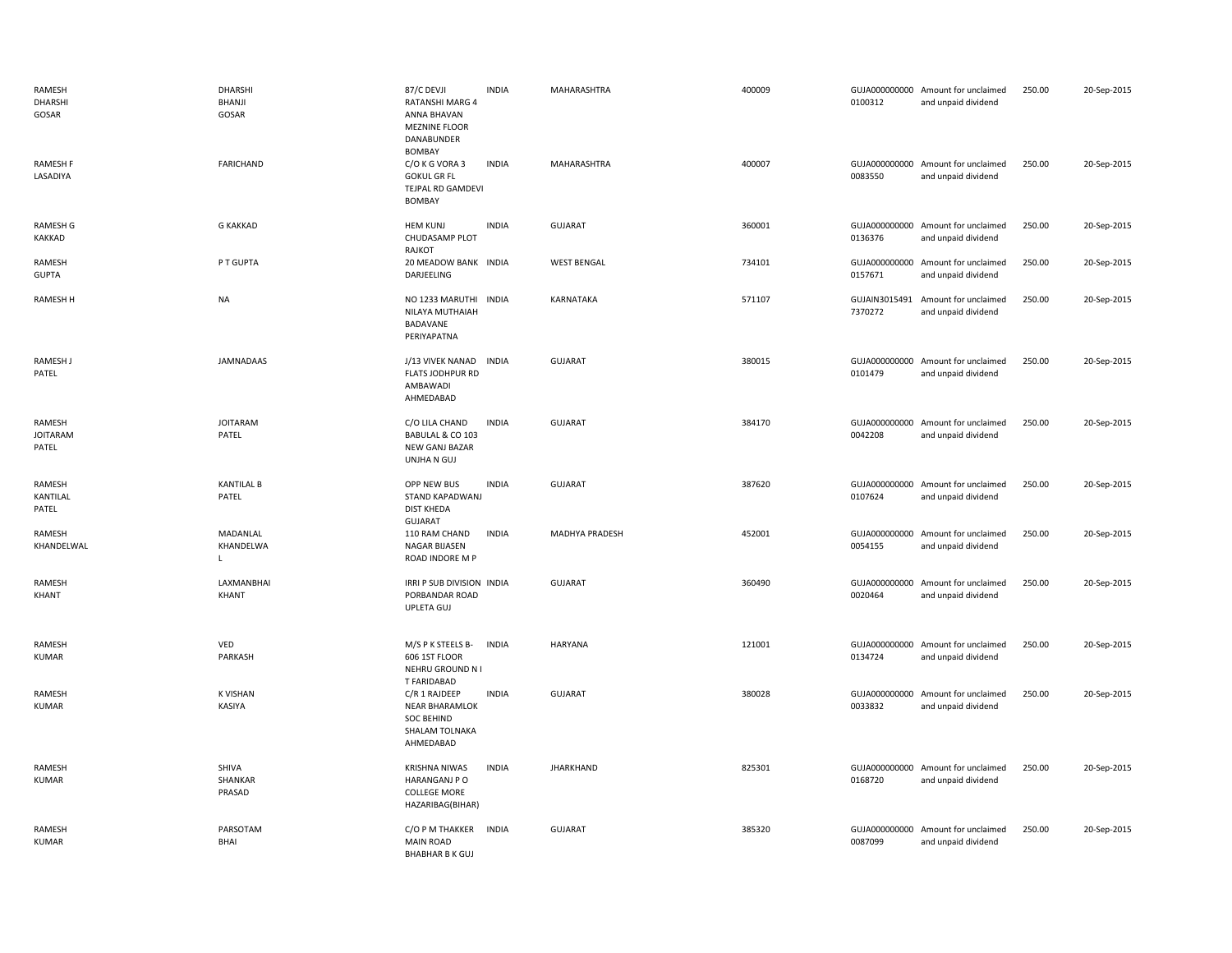| RAMESH<br><b>KUMAR</b><br>AGRAWAL         | KR<br>AGRAWAL                                        | C/O MANOKAMNA INDIA<br>AT/PO BHAWANI<br>PATNA ORISSA                                                     |              | ORISSA               | 766001 | 0004187                  | GUJA000000000 Amount for unclaimed<br>and unpaid dividend | 250.00 | 20-Sep-2015 |
|-------------------------------------------|------------------------------------------------------|----------------------------------------------------------------------------------------------------------|--------------|----------------------|--------|--------------------------|-----------------------------------------------------------|--------|-------------|
| RAMESH<br><b>KUMAR</b><br>BARANWAL        | <b>NA</b>                                            | C/O ARVIND<br>SEHGAL PUNJABI<br><b>COLONY PILI KOTHI</b><br>BANDA                                        | <b>INDIA</b> | <b>UTTAR PRADESH</b> | 210001 | 0256779                  | GUJAIN3015572 Amount for unclaimed<br>and unpaid dividend | 500.00 | 20-Sep-2015 |
| RAMESH<br><b>KUMAR</b><br><b>DHAGAT</b>   | <b>LATE SHRI</b><br><b>NARAYAN</b><br>SHANKER<br>DHA | <b>61 ST PATRICKS</b><br><b>TOWN HADAPSAR</b><br>SOLAPUR ROAD<br><b>PUNE</b>                             | <b>INDIA</b> | MAHARASHTRA          | 411013 | 0018507                  | GUJA000000000 Amount for unclaimed<br>and unpaid dividend | 250.00 | 20-Sep-2015 |
| Ramesh<br>Kumar Jain                      | Nathmal Jain                                         | R Gundecha & Co.<br>No. 72, II Floor,<br>Subhas Complex<br>Avenue Road<br>Bangalore<br>Karnataka         | INDIA        | KARNATAKA            | 560002 | GUJAIN3000951<br>0069472 | Amount for unclaimed<br>and unpaid dividend               | 2.50   | 20-Sep-2015 |
| RAMESH<br><b>KUMAR JAIN</b>               | BHAWARLAL                                            | 41 HEERA PANNA<br><b>SHOPPING CENTER</b><br>HAJI ALI CIRCLE<br><b>BOMBAY</b>                             | <b>INDIA</b> | MAHARASHTRA          | 400026 | GUJA000000000<br>0094145 | Amount for unclaimed<br>and unpaid dividend               | 250.00 | 20-Sep-2015 |
| RAMESH<br><b>KUMAR</b><br>LALWANI         | <b>NA</b>                                            | M/S AL SERRA<br>TRADING L.L.C. P.O.<br>BOX-43189 DUBAI U<br>A E                                          | <b>INDIA</b> | MAHARASHTRA          | 999999 | GUJAIN3008881<br>3075162 | Amount for unclaimed<br>and unpaid dividend               | 532.50 | 20-Sep-2015 |
| RAMESH<br><b>KUMAR</b><br>MONGA           | <b>NA</b>                                            | HNO 196 GH 1 SEC INDIA<br>5 MATA MANSA<br>DEVI COMPLEX<br>PANCHKULA                                      |              | HARYANA              | 134109 | 5527813                  | GUJAIN3011271 Amount for unclaimed<br>and unpaid dividend | 225.00 | 20-Sep-2015 |
| RAMESH<br><b>KUMAR</b><br><b>RITOLIA</b>  | J P RITOLIA                                          | TARA NANI NIWAS INDIA<br><b>GREWAL COLONY</b><br>BEKARBANDH<br>DHANBAD                                   |              | <b>JHARKHAND</b>     | 826001 | GUJAIN3029024<br>2817436 | Amount for unclaimed<br>and unpaid dividend               | 897.50 | 20-Sep-2015 |
| RAMESH<br><b>KUMAR</b><br><b>TRIPATHI</b> | <b>NA</b>                                            | NINGHA JAMURIYA INDIA<br>NOTIFIED JAMURIYA<br><b>BURDWAN</b>                                             |              | <b>WEST BENGAL</b>   | 713370 | GUJA120206000<br>0095085 | Amount for unclaimed<br>and unpaid dividend               | 187.50 | 20-Sep-2015 |
| RAMESH<br><b>MAHAWAR</b>                  | <b>NA</b>                                            | SHRI RAMESH S/O R INDIA<br>R MAHAWAR QR Q<br>09 POLE C/175<br>ANUPAM NGR<br>RAIPUR                       |              | CHHATTISGARH         | 492001 | GUJAIN3029024<br>3754743 | Amount for unclaimed<br>and unpaid dividend               | 250.00 | 20-Sep-2015 |
| RAMESH<br>MAHESHWARI                      | <b>KALYAN</b><br>MALJI                               | 309 B SHASTRI<br>NAGAR BHILWARA<br>RAJ                                                                   | <b>INDIA</b> | RAJASTHAN            | 311001 | GUJA000000000<br>0010288 | Amount for unclaimed<br>and unpaid dividend               | 250.00 | 20-Sep-2015 |
| RAMESH<br>MALLAPPA<br>METI                | <b>MALLAPPA</b><br>MAHADEVAP<br>PA METI              | HOUSE NO.100<br><b>CENTRAL EXCISE</b><br><b>COLONY GOKUL</b><br>ROAD HUBLI DIST<br>DHARAWAD<br>KARNATAKA | <b>INDIA</b> | KARNATAKA            | 580030 | GUJAIN3031161<br>0007325 | Amount for unclaimed<br>and unpaid dividend               | 250.00 | 20-Sep-2015 |
| RAMESH<br>MOHANLAL<br>POKAR               | <b>NA</b>                                            | AT-POST-BIDADA<br>TA - MANDVI DIST -<br>KUTCH BIDADA                                                     | <b>INDIA</b> | <b>GUJARAT</b>       | 370465 | 0026427                  | GUJA120420000 Amount for unclaimed<br>and unpaid dividend | 32.50  | 20-Sep-2015 |
| <b>RAMESH P</b><br>ZADAFIA                | PARASOTAM<br><b>BHAI</b><br>ZADAFIA                  | 9/1154 3RD FLOOR INDIA<br>AMBAJI ROAD<br><b>HAWADIA CHAKLA</b><br>SURAT                                  |              | <b>GUJARAT</b>       | 395003 | 0176154                  | GUJA000000000 Amount for unclaimed<br>and unpaid dividend | 125.00 | 20-Sep-2015 |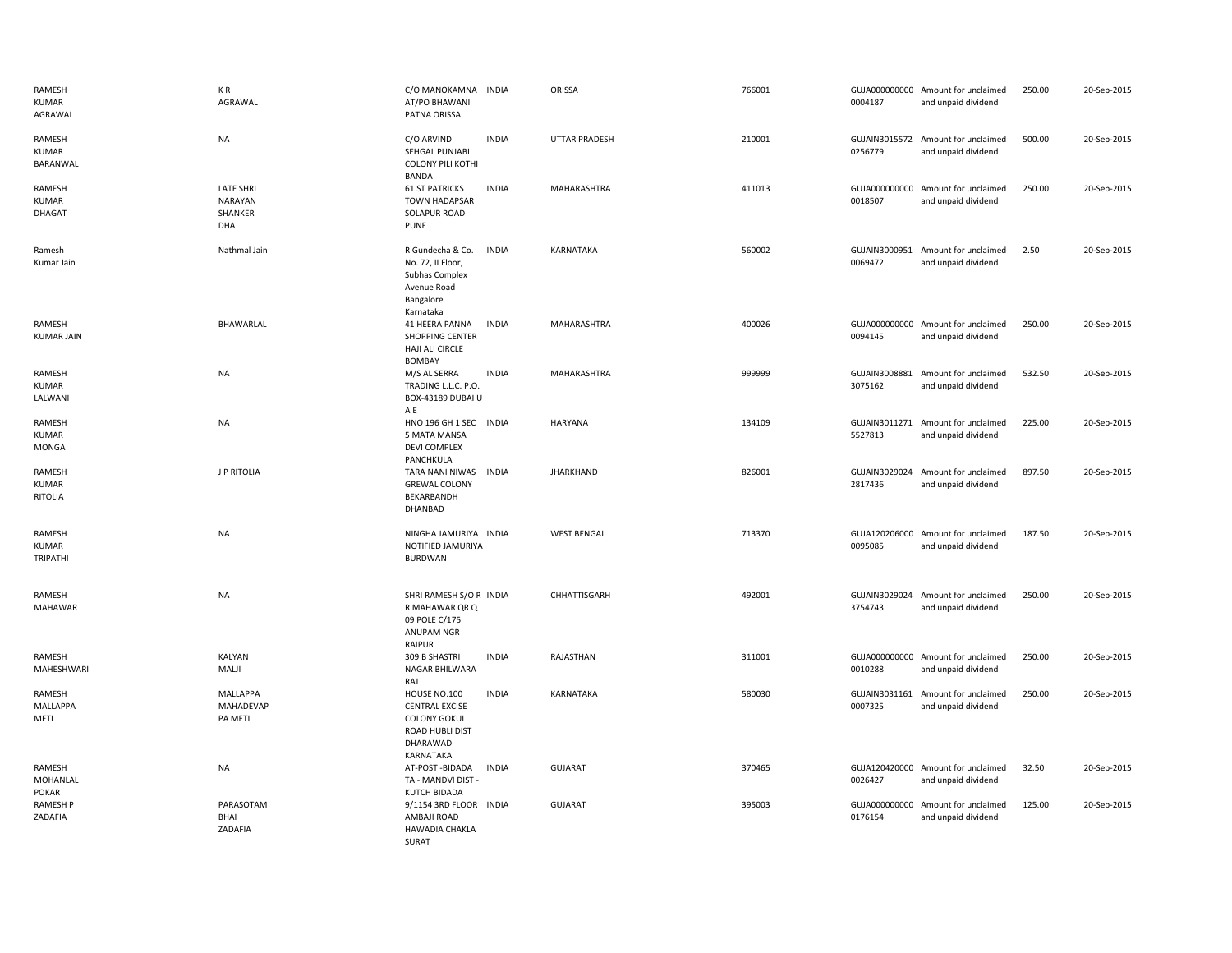| RAMESH<br>PARSOTAMDA<br><b>S PATEL</b>    | PARSOTAMD<br>AS M PATEL | 7 SUNITA<br><b>APARTMENT KIRAN</b><br>PARK NAVA VADAJ<br>AHMEDABAD                                                           | <b>INDIA</b> | <b>GUJARAT</b>        | 380013 | 0085071                  | GUJA000000000 Amount for unclaimed<br>and unpaid dividend | 250.00 | 20-Sep-2015 |
|-------------------------------------------|-------------------------|------------------------------------------------------------------------------------------------------------------------------|--------------|-----------------------|--------|--------------------------|-----------------------------------------------------------|--------|-------------|
| RAMESH<br>PATIL                           | SANTOSH<br>PATIL        | 23 VIKAS COLONY<br>SAKRI ROAD DHULE<br>M <sub>S</sub>                                                                        | <b>INDIA</b> | MAHARASHTRA           | 424001 | 0040405                  | GUJA000000000 Amount for unclaimed<br>and unpaid dividend | 250.00 | 20-Sep-2015 |
| RAMESH<br>RAJANIKANT<br>SHAH              | RAJANIKANT              | 7 SHAH COLONY<br>SHA SADAN OUT<br>SIDE SHAPUR GATE<br>AHMEDABAD                                                              | <b>INDIA</b> | <b>GUJARAT</b>        | 380004 | 0033583                  | GUJA000000000 Amount for unclaimed<br>and unpaid dividend | 250.00 | 20-Sep-2015 |
| RAMESH<br>SANGWAN                         | SRIRAM<br>SANGWANI      | C/O SYNDICATE<br><b>BANK 1184 TILAK</b><br><b>DWAR HOLIGATE</b><br><b>MAIN BRANCH</b><br><b>MATHURA</b>                      | <b>INDIA</b> | <b>UTTAR PRADESH</b>  | 281001 | 0166552                  | GUJA000000000 Amount for unclaimed<br>and unpaid dividend | 250.00 | 20-Sep-2015 |
| RAMESH<br>VASWANI                         | NARAINDAS<br>VASWANING  | <b>GIRDHAR GOPAL</b><br>[@49/99]<br>MATRUSMRUTI<br><b>COMPLEX OPP</b><br>AMAR NAGRI<br><b>GADITALHADAPSAR</b><br><b>PUNE</b> | <b>INDIA</b> | MAHARASHTRA           | 411028 | 0109612                  | GUJA000000000 Amount for unclaimed<br>and unpaid dividend | 250.00 | 20-Sep-2015 |
| RAMESHBABU<br>PALERU                      | NA                      | D NO 12 35<br>PONNEKALLU<br>TADIKONDAM MD<br><b>GUNTUR</b>                                                                   | <b>INDIA</b> | <b>ANDHRA PRADESH</b> | 522018 | 1186079                  | GUJAIN3017741 Amount for unclaimed<br>and unpaid dividend | 500.00 | 20-Sep-2015 |
| RAMESHBHAI<br>DAHAYABHAI<br>PATEL         | <b>D PATEL</b>          | GEB COLONY TYPE II INDIA<br>10/2 WANAKBORI T<br>P <sub>S</sub>                                                               |              | <b>ANDHRA PRADESH</b> | 500003 | GUJA000000000<br>0152821 | Amount for unclaimed<br>and unpaid dividend               | 250.00 | 20-Sep-2015 |
| RAMESHBHAI<br>K MEHTA                     | K M MEHTA               | A-302/3 SHREE<br><b>VIJAY APARTMENT</b><br>NR RAJA PARLOUR<br><b>VIJAY CHAR RASTA</b><br>NAVRANGPURAAH<br>MEDABAD            | <b>INDIA</b> | <b>GUJARAT</b>        | 380009 | GUJA000000000<br>0133791 | Amount for unclaimed<br>and unpaid dividend               | 250.00 | 20-Sep-2015 |
| RAMESHBHAI<br>KEDARMAL                    | KEDARMAL<br>BAXIRAM     | <b>B NO 2 PATHEY</b><br><b>FLATS OPP OLD</b><br>RAJBHAVAN SHAHI<br><b>BAUG AHMEDABAD</b>                                     | <b>INDIA</b> | <b>GUJARAT</b>        | 380004 | GUJA000000000<br>0033207 | Amount for unclaimed<br>and unpaid dividend               | 250.00 | 20-Sep-2015 |
| RAMESHBHAI<br>KODUMAL<br>BHAGCHAND<br>ANI | KODUMAL                 | <b>RANJIT SOAP</b><br><b>FACTORY NEAR</b><br><b>VIJAY MILLS</b><br>NARODA<br>ROADAHMEDABAD                                   | <b>INDIA</b> | <b>GUJARAT</b>        | 380025 | GUJA000000000<br>0159775 | Amount for unclaimed<br>and unpaid dividend               | 250.00 | 20-Sep-2015 |
| RAMESHBHAI<br>M SHAH                      | MANILAL                 | 25/A SWAMI<br><b>NARAYAN NAGAR 2</b><br><b>HARNI ROAD</b><br>VADODARA                                                        | <b>INDIA</b> | <b>GUJARAT</b>        | 390022 | 0194299                  | GUJA000000000 Amount for unclaimed<br>and unpaid dividend | 375.00 | 20-Sep-2015 |
| RAMESHBHAI<br>PATEL                       | <b>RAVJI BHAI</b>       | M/S BHARAT<br>STORES MIYA GAM<br><b>KARJAN DIST</b><br><b>BARODA</b>                                                         | <b>INDIA</b> | <b>GUJARAT</b>        | 391240 | 0093943                  | GUJA000000000 Amount for unclaimed<br>and unpaid dividend | 250.00 | 20-Sep-2015 |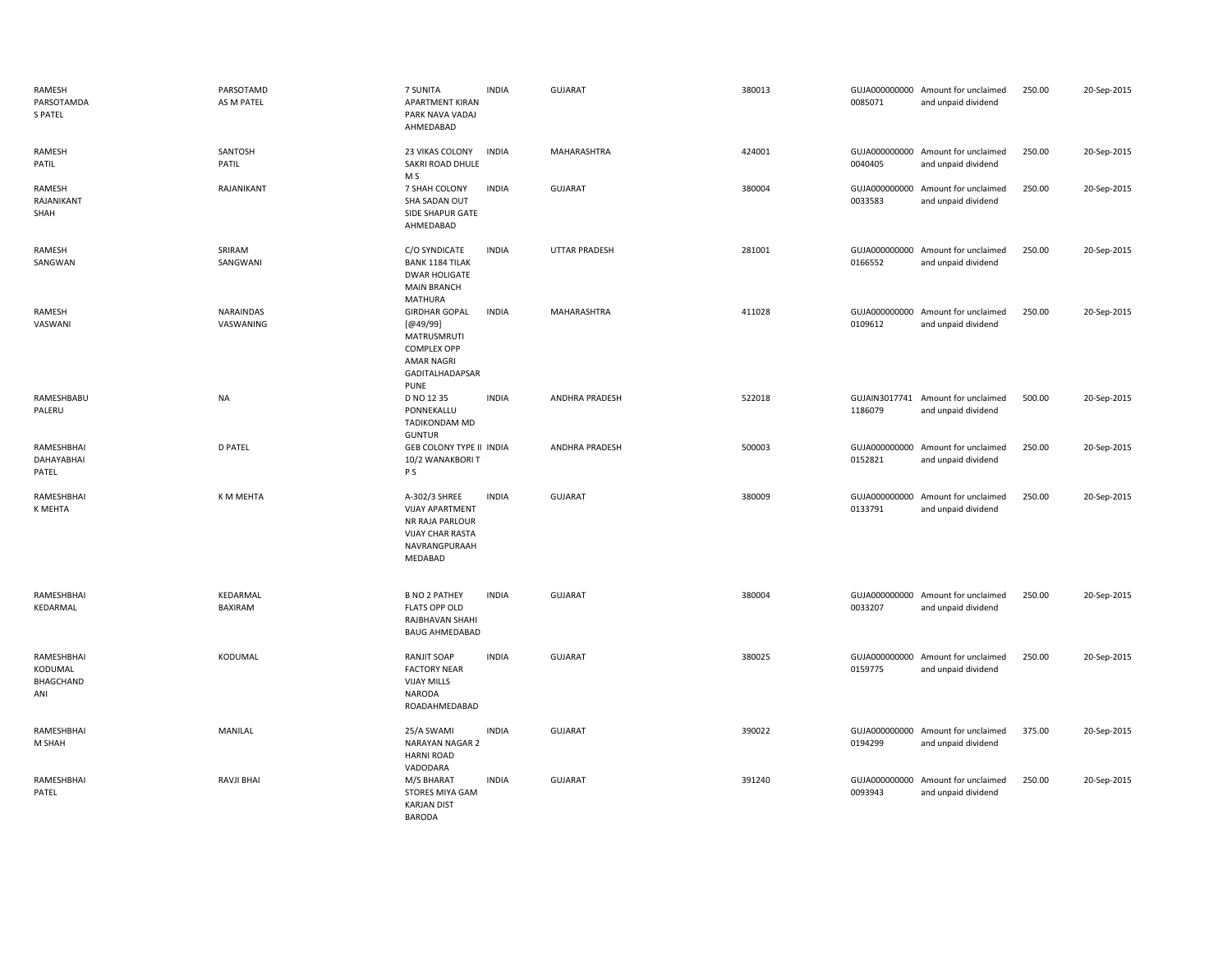| RAMESHBHAI<br>SHANABHAI<br>PATEL                | SHANABHAI<br>PATEL                                | KUNI TA-THASRA<br>KUNI                                                                                        | <b>INDIA</b> | <b>GUJARAT</b> | 388235 | 0059825                  | GUJA120126000 Amount for unclaimed<br>and unpaid dividend | 250.00 | 20-Sep-2015 |
|-------------------------------------------------|---------------------------------------------------|---------------------------------------------------------------------------------------------------------------|--------------|----------------|--------|--------------------------|-----------------------------------------------------------|--------|-------------|
| RAMESHBHAI<br>V SAKARIYA                        | V B SAKARIYA                                      | 82 VRUNDAVAN<br>SOCIETY PUNA-128<br>CHORYASI TALUKO<br>SURATSURAT                                             | <b>INDIA</b> | GUJARAT        | 395006 | GUJA120447000<br>0977395 | Amount for unclaimed<br>and unpaid dividend               | 95.00  | 20-Sep-2015 |
| RAMESHCHAN<br><b>DRA PATEL</b>                  | <b>JETHALAL</b>                                   | B-34, ANANT PARK<br><b>B/H SABRI SCHOOL</b><br>VASNA<br>ROADVADODARA                                          | <b>INDIA</b> | <b>GUJARAT</b> | 390015 | GUJA000000000<br>0123364 | Amount for unclaimed<br>and unpaid dividend               | 250.00 | 20-Sep-2015 |
| RAMESHKUM<br>AR DAHYALAL<br>PATEL               | <b>NA</b>                                         | 107 THAKORWAS<br>PARU PATELWAS<br>RANELA-2 TA<br><b>BECHRAJI DIST</b><br>MAHESANA<br>MAHESANA                 | <b>INDIA</b> | <b>GUJARAT</b> | 384212 | 2022137                  | GUJA120109000 Amount for unclaimed<br>and unpaid dividend | 62.50  | 20-Sep-2015 |
| RAMESHKUM<br>AR<br><b>GOPALBHAI</b><br>KANSAGRA | <b>GOPALBHAI</b><br>KARAMASHIB<br>HAI<br>KANSAGRA | MADHUVAN, 7,<br>ROYAL PARK,<br>UNIVERSITY ROAD,<br>RAJKOT.                                                    | <b>INDIA</b> | <b>GUJARAT</b> | 360005 | 1032339                  | GUJAIN3009741 Amount for unclaimed<br>and unpaid dividend | 250.00 | 20-Sep-2015 |
| RAMESHKUM<br>AR PARMAR                          | SOMCHAND<br>P PARMAR                              | <b>BLOCK NO 18</b><br><b>HANSPRATAP SOC</b><br><b>BEHIND NEW CIVIL</b><br><b>HOSPITAL ASARWA</b><br>AHMEDABAD | <b>INDIA</b> | GUJARAT        | 380016 | 0084064                  | GUJA000000000 Amount for unclaimed<br>and unpaid dividend | 250.00 | 20-Sep-2015 |
| RAMESHKUM<br>AR POPAT                           | <b>NA</b>                                         | AMRATNAGAR<br>AREA, ADANI PARA,<br>STREET NO. 1, NEAR<br>JALARAM TEMPLE,<br>KESHOD.                           | <b>INDIA</b> | <b>GUJARAT</b> | 362220 | 0343276                  | GUJAIN3009741 Amount for unclaimed<br>and unpaid dividend | 50.00  | 20-Sep-2015 |
| RAMESHKUM<br>AR SEHGAL                          | MADANLAL<br>SEHAL                                 | OM NIWAS ROOM<br>NO 12 BANK OF<br>MAHARASHTRA<br>ANDHERI EAST<br><b>MUMBAI</b>                                | <b>INDIA</b> | MAHARASHTRA    | 400069 | 0538979                  | GUJAIN3007571 Amount for unclaimed<br>and unpaid dividend | 625.00 | 20-Sep-2015 |
| RAMESHWAR<br>DAYAL<br>KHANDELWAL                | KISHORILAL                                        | KHANDELWAL<br><b>MEDICAL STORES</b><br>SADAR BAZAR<br><b>MORAR GWALIOR</b>                                    | <b>INDIA</b> | MADHYA PRADESH | 474006 | GUJA000000000<br>0053604 | Amount for unclaimed<br>and unpaid dividend               | 250.00 | 20-Sep-2015 |
| RAMESHWAR<br>M RAJALE                           | <b>NA</b>                                         | A/P KASAR<br>PIMPALGAON TAL<br>PATHARDI DIST<br>AHMEDNAGAR<br>AHMEDNAGAR                                      | <b>INDIA</b> | MAHARASHTRA    | 414505 | 2004776                  | GUJAIN3002391 Amount for unclaimed<br>and unpaid dividend | 250.00 | 20-Sep-2015 |
| RAMESHWAR<br>PRASAD                             | <b>HASTI MAL JI</b>                               | MAHESH CLOTH<br><b>STORE LAXMI</b><br>BAZAR BARMER RAJ                                                        | <b>INDIA</b> | RAJASTHAN      | 344001 | 0092410                  | GUJA000000000 Amount for unclaimed<br>and unpaid dividend | 250.00 | 20-Sep-2015 |
| RAMESWARI<br><b>DEVI RAJORIA</b>                | RADHEY<br>SHYAM<br>RAJORIA                        | C/O RAMVILAS<br>RADHESHYAM<br>RAJORIA LAL BAZAR<br>BHAGWATGADH<br><b>DISTT</b><br>SAWAIMADHOPUR               | <b>INDIA</b> | RAJASTHAN      | 322701 | GUJA000000000<br>0113028 | Amount for unclaimed<br>and unpaid dividend               | 250.00 | 20-Sep-2015 |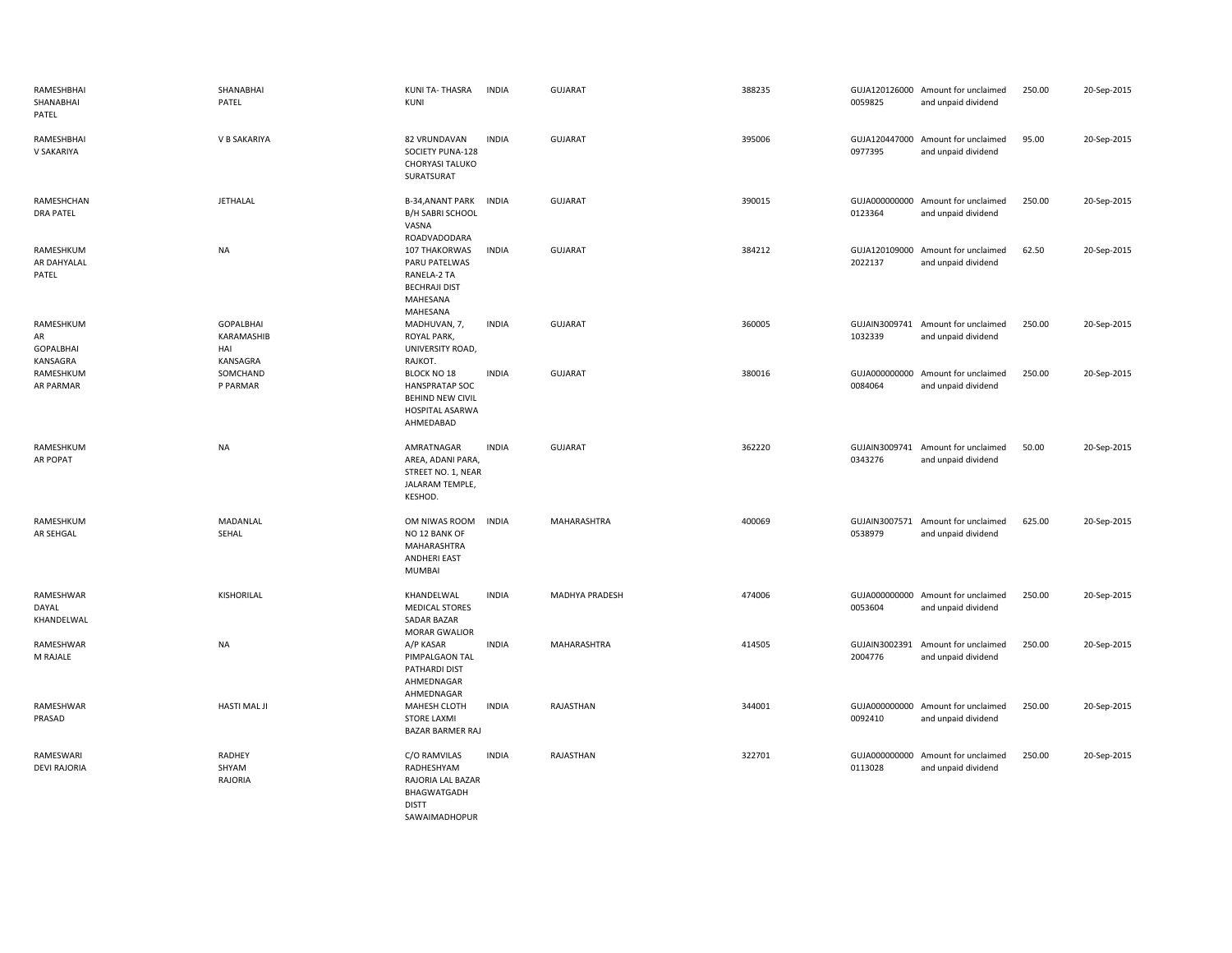| RAMGOPAL<br>SHARMA                    | MAHADEO<br>PRASAD<br>SHARMA                  | B/29 ANANT PARK<br>SAIYAD VASNA RD<br>NR SABRI SCHOOL<br><b>VIDYUT NAGAR</b><br><b>BARODA</b>                       | <b>INDIA</b> | <b>GUJARAT</b>        | 390015 | 0123270 | GUJA000000000 Amount for unclaimed<br>and unpaid dividend | 250.00 | 20-Sep-2015 |
|---------------------------------------|----------------------------------------------|---------------------------------------------------------------------------------------------------------------------|--------------|-----------------------|--------|---------|-----------------------------------------------------------|--------|-------------|
| RAMI REDDY<br>NARAPAREDD<br>Υ         | RAMIREDDY<br>VENKATA<br>KONDAREDD<br>Y       | KOTHA BUSSTAND<br><b>VINJAMOOR POST</b><br><b>NELLORE DIST</b>                                                      | <b>INDIA</b> | ANDHRA PRADESH        | 524228 | 1406334 | GUJAIN3010222 Amount for unclaimed<br>and unpaid dividend | 625.00 | 20-Sep-2015 |
| RAMIDEVI<br>RATHI                     | <b>B C RATHI</b>                             | LAXMINARAYAN<br><b>CHANDAK OPP</b><br>PRAKASH MASALA<br><b>UDHYOG NEAR</b><br>MACHHITALAB<br><b>GUDHIYARIRAIPUR</b> | <b>INDIA</b> | CHHATTISGARH          | 492009 | 0155658 | GUJA000000000 Amount for unclaimed<br>and unpaid dividend | 250.00 | 20-Sep-2015 |
| <b>RAMILABEN K</b><br>PATEL           | KIRIT<br>DHARAMDAS<br>PATEL H<br><b>HOLD</b> | 43 MINAXI SOCIETY INDIA<br><b>NEAR LIONS HALL</b><br>RACE COURSE ROAD<br><b>BARODA</b>                              |              | <b>GUJARAT</b>        | 390015 | 0135223 | GUJA000000000 Amount for unclaimed<br>and unpaid dividend | 250.00 | 20-Sep-2015 |
| RAMILABEN<br>MEWADA                   | VINODCHAN<br><b>DRA</b>                      | 12 CHANDAN PARK INDIA<br><b>SOCIETY ANKUR</b><br>ROAD NARANPURA<br>AHMEDABAD                                        |              | <b>GUJARAT</b>        | 380013 | 0034007 | GUJA000000000 Amount for unclaimed<br>and unpaid dividend | 250.00 | 20-Sep-2015 |
| RAMILABEN<br>NARANBHAI<br>PATEL       | NARANBHAI<br>PATEL                           | AT POST<br>DHAMDACHHA<br>MEHTA STREET<br>VIJAV AMALSAD<br><b>DIST NAVSARI</b><br><b>GUJARAT STATE</b>               | <b>INDIA</b> | <b>GUJARAT</b>        | 396310 | 1147835 | GUJAIN3001831 Amount for unclaimed<br>and unpaid dividend | 50.00  | 20-Sep-2015 |
| RAMILABEN<br>PATEL                    | SUMANBHAI<br><b>HOUSE BHAI</b>               | 4 HIRALAL<br><b>VIRCHAND CHAWAL</b><br>MIYA GAM KARJAN<br>DI BARODA                                                 | <b>INDIA</b> | <b>GUJARAT</b>        | 391240 | 0093988 | GUJA000000000 Amount for unclaimed<br>and unpaid dividend | 250.00 | 20-Sep-2015 |
| <b>RAMILE R</b><br>PATEL              | R BHAI                                       | 5 SARDAR NAGAR<br>SOCIETY II FLOOR<br>SUMULDAIRY ROAD<br>SURAT                                                      | <b>INDIA</b> | <b>GUJARAT</b>        | 395008 | 0141443 | GUJA000000000 Amount for unclaimed<br>and unpaid dividend | 250.00 | 20-Sep-2015 |
| RAMINENI<br>SUDHAKAR<br>CHOWDARY      | <b>KRISHNA</b><br><b>MURTHY</b>              | ANDHRA BANK<br>ZONAL OFFICE<br><b>BELLARRY ROAD</b><br><b>KURNOOL</b>                                               | <b>INDIA</b> | <b>ANDHRA PRADESH</b> | 518004 | 0473165 | GUJAIN3010222 Amount for unclaimed<br>and unpaid dividend | 250.00 | 20-Sep-2015 |
| RAMJEE<br><b>GUPTA</b>                | GANGA<br>PRASAD<br><b>GUPTA</b>              | 09 N D NAGAR<br>WAZEERGANJ JAPTI<br>FAIZABAD                                                                        | <b>INDIA</b> | <b>UTTAR PRADESH</b>  | 224001 | 2253304 | GUJAIN3030285 Amount for unclaimed<br>and unpaid dividend | 250.00 | 20-Sep-2015 |
| RAMJIBHAI<br>PANCHABHAI<br>MAYAVANSHI | PANCHABHAI<br>MAYAVANSHI                     | 90 SARASWATI SOC INDIA<br><b>NEAR INDUSTRIAL</b><br>SOC CHHANI ZAKAT<br>NAKA BARODA                                 |              | <b>GUJARAT</b>        | 390002 | 0120097 | GUJA000000000 Amount for unclaimed<br>and unpaid dividend | 250.00 | 20-Sep-2015 |
| RAMKRISHAN<br><b>GUPTA</b>            | NA                                           | C 70 HAL<br>TOWNSHIP HAL PO,<br>FAIZABAD ROAD,<br>LUCKNOW                                                           | <b>INDIA</b> | UTTAR PRADESH         | 226016 | 7809712 | GUJAIN3013301 Amount for unclaimed<br>and unpaid dividend | 125.00 | 20-Sep-2015 |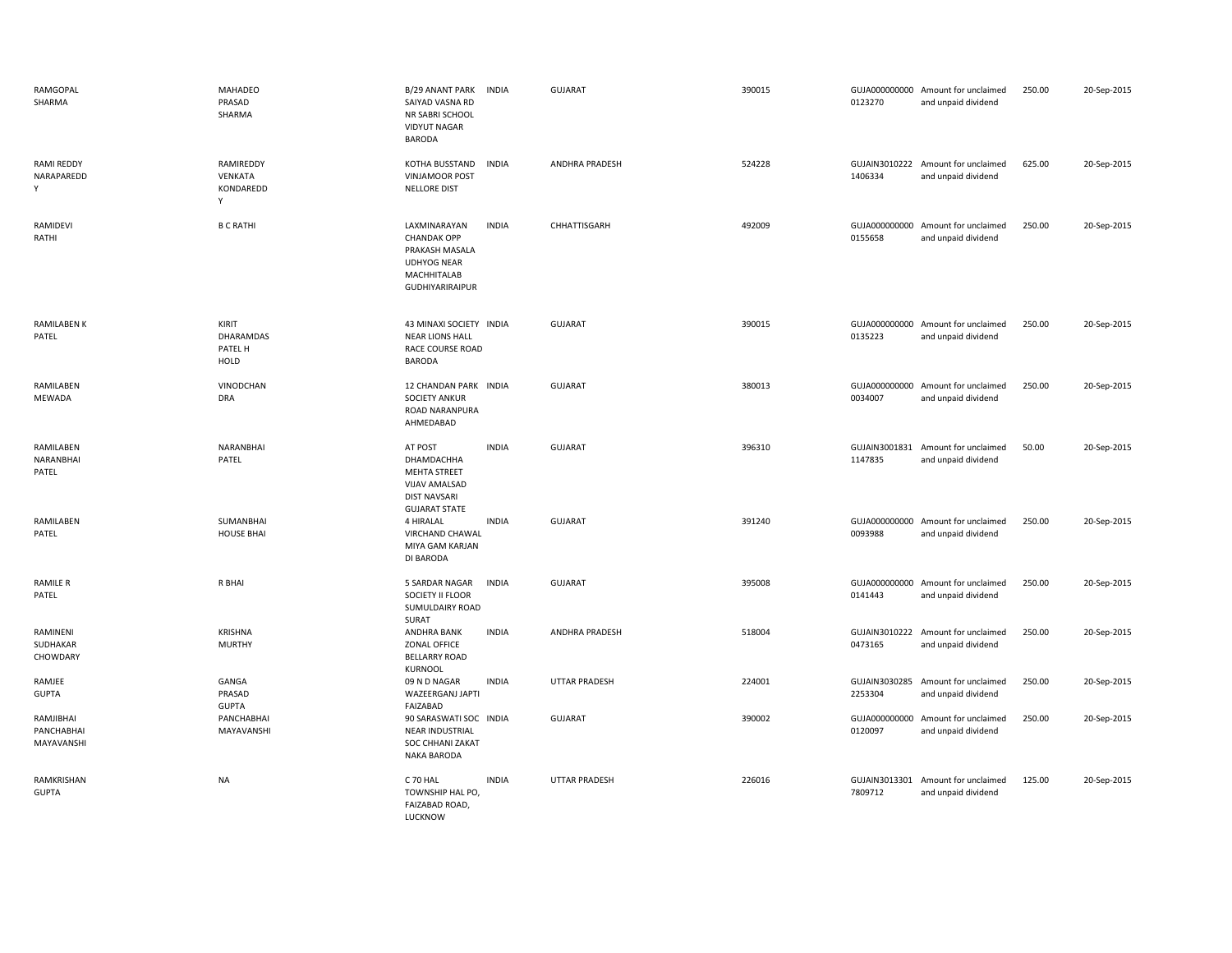| RAMKRISHNA<br>BHAVSAR                  | <b>MAHADEV</b><br>BHAVSAR<br>RETD                     | 208 VIRAL<br><b>INDIA</b><br><b>APARTMENT NEAR</b><br><b>CENTRAL BANK</b><br>VISHNUNAGAR<br><b>DOMBIVLI WEST</b>   | MAHARASHTRA           | 421202 | N008280                  | GUJA000000000 Amount for unclaimed<br>and unpaid dividend | 500.00 | 20-Sep-2015 |
|----------------------------------------|-------------------------------------------------------|--------------------------------------------------------------------------------------------------------------------|-----------------------|--------|--------------------------|-----------------------------------------------------------|--------|-------------|
| RAMNARAYA<br>N CHUNILAL<br>PATEL       | <b>CHUNILAL M</b><br>PATEL                            | 26 E GREENLAND SO INDIA<br><b>NEAR MOTHERS</b><br><b>SCHOOL GOTRI</b><br>ROAD BARODA                               | <b>GUJARAT</b>        | 390015 | 0118255                  | GUJA000000000 Amount for unclaimed<br>and unpaid dividend | 250.00 | 20-Sep-2015 |
| <b>RAMNATH G</b><br>В                  | S GUPTA                                               | 2736 17TH-B CROSS INDIA<br>7A MAIN<br><b>BANASHANKARI II</b><br><b>STATE BANGLORE</b><br>70                        | KARNATAKA             | 560070 | 0146457                  | GUJA000000000 Amount for unclaimed<br>and unpaid dividend | 500.00 | 20-Sep-2015 |
| RAMNATH<br>SINHA                       | RAJESWAR<br>PRASAD<br>SINGH                           | FLAT NO -512D/33<br><b>INDIA</b><br><b>DURGA PRASANNA</b><br>PARMAHANSA<br>ROAD CALCUTTA                           | <b>WEST BENGAL</b>    | 700047 | GUJA000000000<br>0164759 | Amount for unclaimed<br>and unpaid dividend               | 250.00 | 20-Sep-2015 |
| RAMNEEK<br>SINGH BEDI                  | <b>IQBAL SINGH</b><br><b>BEDI</b>                     | <b>INDIA</b><br>181 SECTOR 33/A<br>CHANDIGARH                                                                      | CHANDIGARH            | 160020 | 1525316                  | GUJAIN3004764 Amount for unclaimed<br>and unpaid dividend | 250.00 | 20-Sep-2015 |
| RAMNIKLAL<br>HARIBHAI<br>SOLANKI       | <b>HARIBHAIP</b><br>SOLANKI                           | D 7/6 GEB COLONY INDIA<br><b>THERMAL POWER</b><br><b>STATION</b><br>GANDHINAGAR                                    | <b>GUJARAT</b>        | 382041 | 0122016                  | GUJA000000000 Amount for unclaimed<br>and unpaid dividend | 250.00 | 20-Sep-2015 |
| RAMPATI<br>SINGH                       | R SINGH                                               | 42-G DR VIVEKI RAI INDIA<br><b>MARG BADI BAGL</b><br>LANKA GHAZIPUR U                                              | <b>UTTAR PRADESH</b>  | 233001 | 0127358                  | GUJA000000000 Amount for unclaimed<br>and unpaid dividend | 250.00 | 20-Sep-2015 |
| RAMUBHAI<br><b>CHHOTUBHAI</b><br>PATEL | CHHOTALAL<br><b>K PATEL</b>                           | 1350, GHEJ, NAVA<br>INDIA<br>FALIA, TAL. CHIKHLI,<br>DIST. NAVSARI                                                 | GUJARAT               | 396521 | GUJAIN3004251<br>0036416 | Amount for unclaimed<br>and unpaid dividend               | 500.00 | 20-Sep-2015 |
| <b>RAN PAL</b><br>SINGH                | RAJPAL<br>SINGH                                       | A 146 JAWAHR<br><b>INDIA</b><br><b>COLONY JAIPUR</b><br>RAJASTHAN                                                  | RAJASTHAN             | 302001 | 0105772                  | GUJA000000000 Amount for unclaimed<br>and unpaid dividend | 250.00 | 20-Sep-2015 |
| RANBABU<br>GOGINENI                    | <b>SUBBA RAO</b>                                      | C/O THE AMBICA<br><b>INDIA</b><br><b>CLOTH CUT PIECES</b><br><b>STORES</b><br>ARUNDELPET 7TH<br><b>LINE GUNTUR</b> | <b>ANDHRA PRADESH</b> | 522002 | 0097383                  | GUJA000000000 Amount for unclaimed<br>and unpaid dividend | 250.00 | 20-Sep-2015 |
| <b>RANCHHODB</b><br>HAI F JADAV        | <b>FULCHANDB</b><br><b>HAI B JADAV</b><br><b>RETD</b> | 11 AVDHOOT<br><b>INDIA</b><br>SOCIETY<br>VISHWAMITRI ROAD<br>VADODARA                                              | <b>GUJARAT</b>        | 390011 | GUJA000000000<br>0051544 | Amount for unclaimed<br>and unpaid dividend               | 250.00 | 20-Sep-2015 |
| RANCHHODB<br><b>HAI PATEL</b>          | TRIKAMLAL<br>PATEL                                    | <b>INDIA</b><br><b>NEAR RAMJI</b><br><b>MANDIR AT &amp; POST</b><br>AMBASAN<br>MAHESANA                            | <b>GUJARAT</b>        | 384435 | 0121874                  | GUJA000000000 Amount for unclaimed<br>and unpaid dividend | 250.00 | 20-Sep-2015 |
| <b>RANCHHODB</b><br><b>HAI PATEL</b>   | SHIVRAM<br>PATEL                                      | 499 JANTA NAGAR<br>INDIA<br>TA DIST G NAGAR<br>CHANDKHEDA                                                          | <b>GUJARAT</b>        | 382424 | 0027369                  | GUJA000000000 Amount for unclaimed<br>and unpaid dividend | 250.00 | 20-Sep-2015 |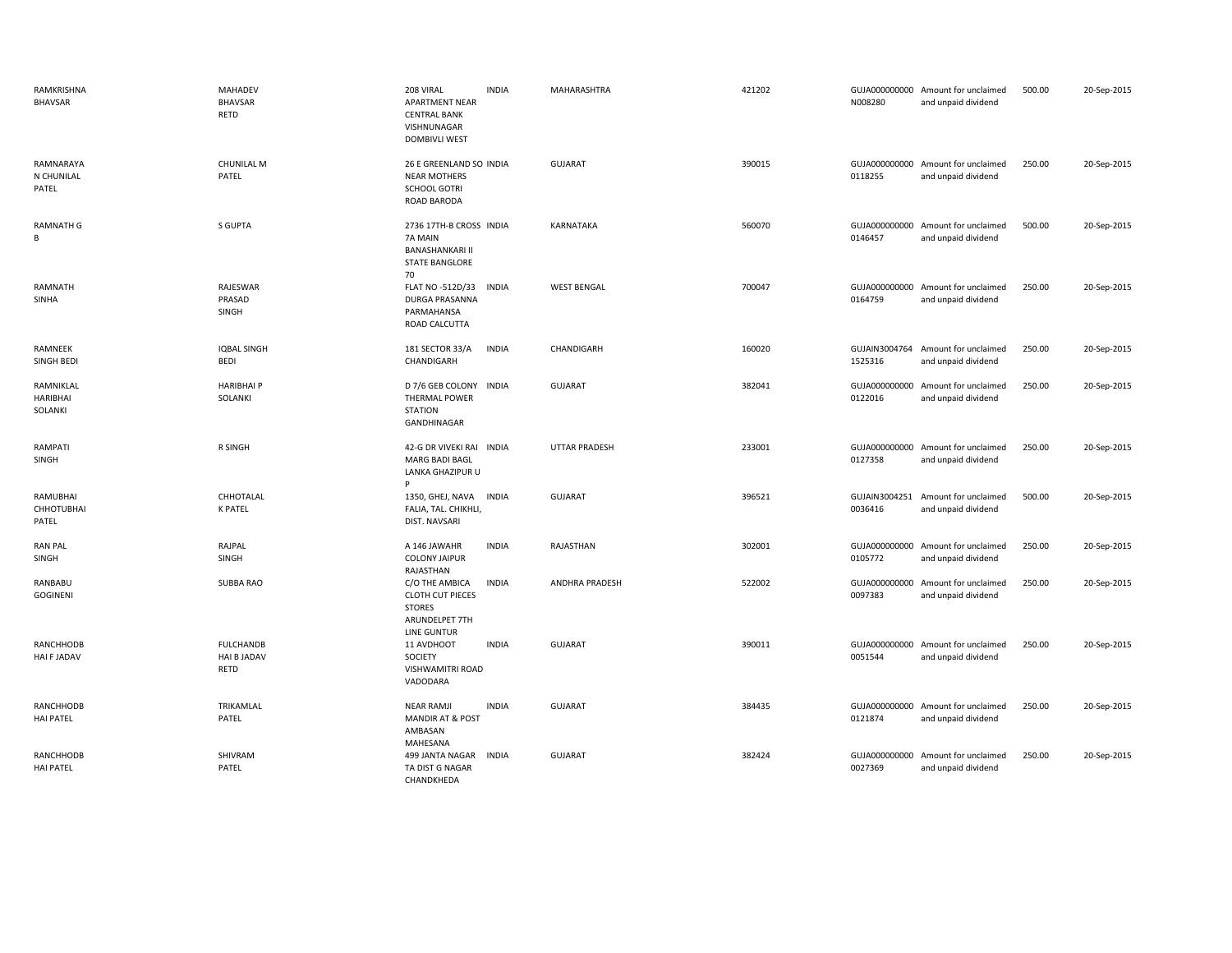| RANGANATHA<br>N M                              | <b>NA</b>                   | 9/15, VELAN NAGAR INDIA<br>DHARAPURAM<br>ROAD UDUMALPET<br>COIMBATORE<br><b>DISTRICT</b>                                                 | <b>TAMIL NADU</b>    | 642126 | 0250439                  | GUJAIN3001751 Amount for unclaimed<br>and unpaid dividend | 37.50   | 20-Sep-2015 |
|------------------------------------------------|-----------------------------|------------------------------------------------------------------------------------------------------------------------------------------|----------------------|--------|--------------------------|-----------------------------------------------------------|---------|-------------|
| <b>RANGU BAI</b>                               | PUKHRAJ<br>JAIN             | 30 M S KOIL STREET INDIA<br>RAYAPURAM<br>MADRAS                                                                                          | <b>TAMIL NADU</b>    | 600013 | 0106147                  | GUJA000000000 Amount for unclaimed<br>and unpaid dividend | 250.00  | 20-Sep-2015 |
| <b>RANI KHOGAR</b>                             | <b>NA</b>                   | <b>GEMINI</b><br><b>INDIA</b><br>PROFESSIONAL<br>SERVICES PVT LTD<br><b>COTTAGE NO 4</b><br>BANGALORE<br>PALACE<br>BANGALORE             | <b>KARNATAKA</b>     | 560052 | GUJA000000000<br>0191162 | Amount for unclaimed<br>and unpaid dividend               | 1250.00 | 20-Sep-2015 |
| RANI SOOD                                      | SANSAR<br><b>CHAND SOOD</b> | FLAT 16 PLOT 43<br><b>INDIA</b><br>RAGHUNATH<br>APARTMENTS<br>MOHANWADI<br>YERWADA PUNE                                                  | MAHARASHTRA          | 411006 | 0018722                  | GUJA000000000 Amount for unclaimed<br>and unpaid dividend | 125.00  | 20-Sep-2015 |
| <b>RANI SUNDER</b><br>CHHODA                   | SUNDER D<br>CHHODA          | A/20 BHATIA<br><b>INDIA</b><br><b>BUILDING DILIP</b><br><b>GUPTE MARG</b><br><b>MAHIM BOMBAY</b>                                         | MAHARASHTRA          | 400016 | 0021460                  | GUJA000000000 Amount for unclaimed<br>and unpaid dividend | 250.00  | 20-Sep-2015 |
| RANJAN<br>AGRAWAL                              | RAGHUNAND<br>AN PRASAD      | PROFESSOR<br><b>INDIA</b><br>KHATIYAN<br>DHAMPUR [UP]                                                                                    | <b>UTTAR PRADESH</b> | 246761 | GUJA000000000<br>0190194 | Amount for unclaimed<br>and unpaid dividend               | 250.00  | 20-Sep-2015 |
| RANJAN<br><b>GIRISHCHAND</b><br><b>RA WANI</b> | <b>G CHADRA H</b><br>HOLD   | <b>INDIA</b><br>5-B REKHA PARK<br>NARANPURA<br><b>VIJAYNAGAR RD</b><br>AHMEDABAD                                                         | GUJARAT              | 380013 | GUJA000000000<br>0132833 | Amount for unclaimed<br>and unpaid dividend               | 250.00  | 20-Sep-2015 |
| RANJAN<br><b>KISHOR</b><br>RANJAN              | BALESHWAR<br>PRASAD         | C/O J P SINHA<br><b>INDIA</b><br><b>TELEPHONE</b><br>SUPERVISOR NEHRU<br>ROAD NEAR NEW<br>HARIYANA TRAS CO<br>RAMGARH<br>CANTTHAZARIBAGH | <b>JHARKHAND</b>     | 829122 | GUJA000000000<br>0041435 | Amount for unclaimed<br>and unpaid dividend               | 250.00  | 20-Sep-2015 |
| RANJAN<br>KOTNALA                              | <b>KESHAV C</b><br>KONALA   | H-2 APT 44 ROYALE INDIA<br><b>GARDEN ESTATE SEC-</b><br>61 NOIDA                                                                         | <b>UTTAR PRADESH</b> | 201301 | 0204297                  | GUJA000000000 Amount for unclaimed<br>and unpaid dividend | 250.00  | 20-Sep-2015 |
| RANJAN<br>LALJIBHAI                            | LALJIBHAI<br>PATEL          | 4 LAXMI PARA AT & INDIA<br>POST JODIA DIST<br><b>JAM NAGAR</b>                                                                           | <b>GUJARAT</b>       | 361250 | 0080903                  | GUJA000000000 Amount for unclaimed<br>and unpaid dividend | 250.00  | 20-Sep-2015 |
| <b>RANJAN S</b><br><b>DOSHI</b>                | SURESHBHAI                  | CHANDAN TRADERS INDIA<br><b>BHID BAZAR BHUJ</b><br>KATCH                                                                                 | <b>GUJARAT</b>       | 370001 | GUJA000000000<br>0161204 | Amount for unclaimed<br>and unpaid dividend               | 250.00  | 20-Sep-2015 |
| RANJANA<br>ARORA                               | <b>NA</b>                   | 24/1, MIG, KABIR INDIA<br>NAGAR VARANASI                                                                                                 | <b>UTTAR PRADESH</b> | 221005 | GUJA120345000<br>0375739 | Amount for unclaimed<br>and unpaid dividend               | 250.00  | 20-Sep-2015 |
| RANJANA<br><b>DEVI SHARMA</b>                  | <b>OM PRAKASH</b>           | <b>INDIA</b><br>C/O O P SHARMA<br><b>CENTRAL BANK OF</b><br><b>INDIA SOUTH EXTN</b><br>2NEW DELHI                                        | DELHI                | 110049 | 0174648                  | GUJA000000000 Amount for unclaimed<br>and unpaid dividend | 250.00  | 20-Sep-2015 |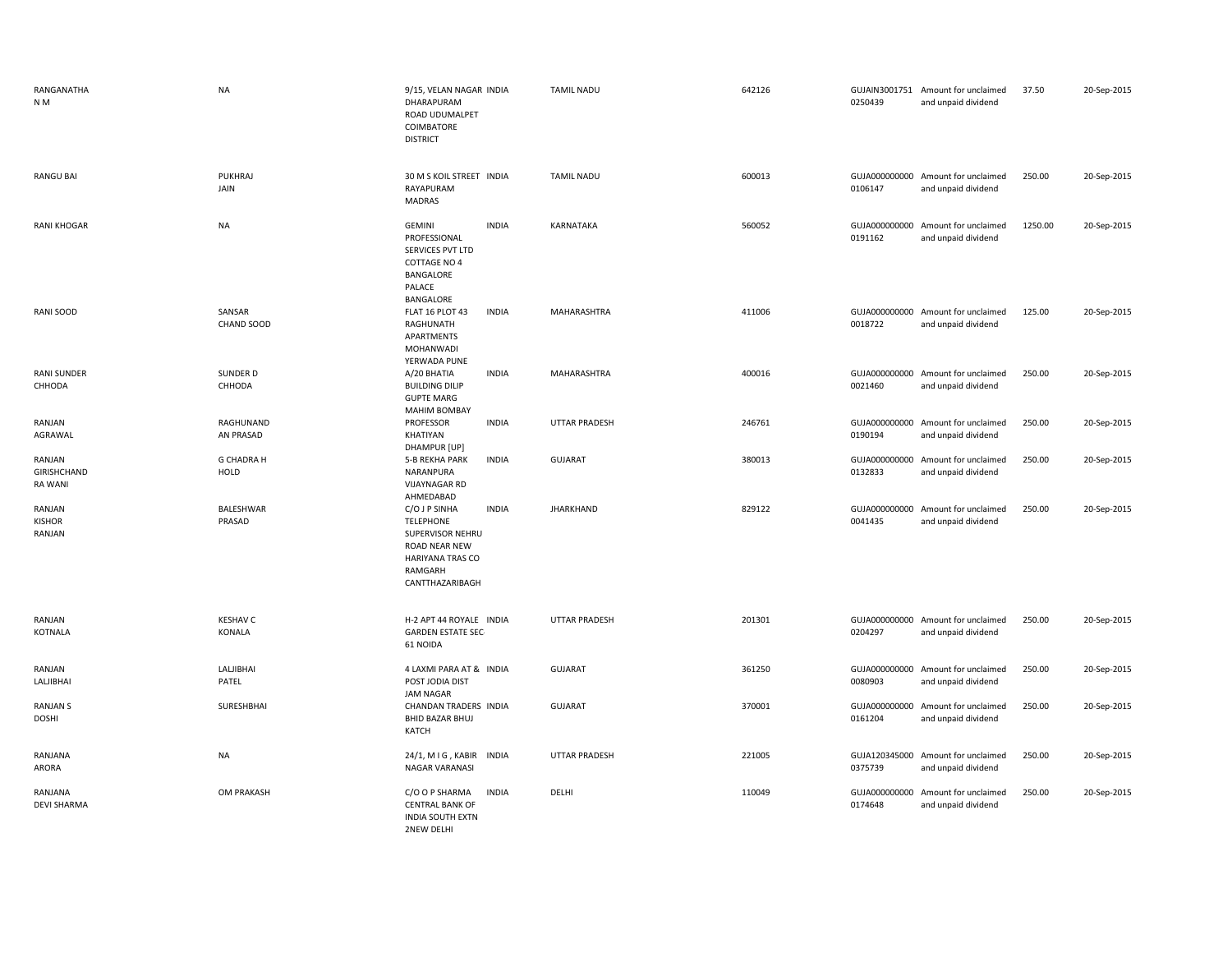| RANJANA<br><b>GULATI</b>                       | <b>DINESH</b><br><b>GULATI</b>           | 56 SAVERA<br><b>APARTMENTS FLOT</b><br>NO 5 SECTOR 13<br>ROHINI DELHI                                  | <b>INDIA</b> | DELHI            | 110085 | 0111654                  | GUJA000000000 Amount for unclaimed<br>and unpaid dividend | 500.00 | 20-Sep-2015 |
|------------------------------------------------|------------------------------------------|--------------------------------------------------------------------------------------------------------|--------------|------------------|--------|--------------------------|-----------------------------------------------------------|--------|-------------|
| RANJANA<br>KAWAR                               | <b>K MANGILAL</b>                        | A 340/2 SHASTRI<br>NAGAR JODHPUR                                                                       | <b>INDIA</b> | RAJASTHAN        | 342003 | 0112769                  | GUJA000000000 Amount for unclaimed<br>and unpaid dividend | 250.00 | 20-Sep-2015 |
| RANJANA<br>SETH                                | SURINDER<br>SETH                         | 1478 GALI NO 1<br><b>BAGH RAMA NAND</b><br>AMRITSAR                                                    | <b>INDIA</b> | PUNJAB           | 143001 | 0065869                  | GUJA000000000 Amount for unclaimed<br>and unpaid dividend | 250.00 | 20-Sep-2015 |
| RANJANBEN<br><b>BRAHMBHATT</b>                 | KANUBHAI<br>BRAHMBHAT<br>$\mathsf{T}$    | $C/O$ K C<br><b>BRAHMBHATT ADDL</b><br><b>SESSIONS JUDGE</b><br><b>DISTRICT COURT</b><br><b>RAJKOT</b> | <b>INDIA</b> | <b>GUJARAT</b>   | 360001 | GUJA000000000<br>0169966 | Amount for unclaimed<br>and unpaid dividend               | 500.00 | 20-Sep-2015 |
| RANJANBEN C<br>PATEL                           | CHANDULAL                                | C/O BHAGYODAY<br><b>GIN PRESS DIST</b><br>MEHSANA KADI N G                                             | <b>INDIA</b> | <b>GUJARAT</b>   | 382715 | GUJA000000000<br>0088027 | Amount for unclaimed<br>and unpaid dividend               | 250.00 | 20-Sep-2015 |
| RANJANBEN<br>UPADHYAYA                         | NA                                       | 7 RAGHUKUL<br>SOCIETY MEHSANA<br>ROAD VISNAGAR                                                         | <b>INDIA</b> | GUJARAT          | 384315 | 0027396                  | GUJA000000000 Amount for unclaimed<br>and unpaid dividend | 375.00 | 20-Sep-2015 |
| <b>RANJEET SINH</b><br>MANGALSINH<br>CHUDASAMA | MANGALSIN<br>H <sub>S</sub><br>CHUDASAMA | 17 KASTURI NAGAR INDIA<br><b>NEAR GAYATRI</b><br>TEMPLE PATAN (N<br>G)                                 |              | <b>GUJARAT</b>   | 384265 | 0121510                  | GUJA000000000 Amount for unclaimed<br>and unpaid dividend | 250.00 | 20-Sep-2015 |
| RANJEETBHAI<br><b>DAHYA PATEL</b>              | DAHYA<br><b>GOKUL</b><br>PATEL           | AT PO KANAV TA<br>PALSANA DIST<br><b>SURAT GUJARAT</b>                                                 | <b>INDIA</b> | <b>GUJARAT</b>   | 394315 | 0160268                  | GUJA000000000 Amount for unclaimed<br>and unpaid dividend | 250.00 | 20-Sep-2015 |
| RANJIT<br>GADHAVI                              | <b>PRATAP BHAI</b>                       | A/8 SHIVAM<br><b>TENAMENTS NR</b><br>SAURABH PARK<br>ARUNACHAL SAMTA<br>ROAD VADODARA                  | <b>INDIA</b> | <b>GUJARAT</b>   | 390021 | GUJA000000000<br>0039213 | Amount for unclaimed<br>and unpaid dividend               | 250.00 | 20-Sep-2015 |
| <b>RANJIT GUPTA</b>                            | S K GUPTA                                | 930 SECTOR-2<br>PANCHKULA<br><b>HARYANA</b>                                                            | <b>INDIA</b> | <b>HARYANA</b>   | 134112 | 0156110                  | GUJA000000000 Amount for unclaimed<br>and unpaid dividend | 250.00 | 20-Sep-2015 |
| RANJIT<br><b>KUMARD</b>                        | DULABCHAN<br>D P                         | 615 MADHUPURA<br><b>COMM CENTRE</b><br><b>MADHUPURA</b><br><b>CHOWK</b><br>AHMEDABAD                   | <b>INDIA</b> | <b>GUJARAT</b>   | 380004 | 0032052                  | GUJA000000000 Amount for unclaimed<br>and unpaid dividend | 250.00 | 20-Sep-2015 |
| RANJIT<br>KUMAR<br>PANDEY                      | NA                                       | CHANDRAMA LAL<br>KA BAGICHA RAMAI<br>PATTI MIRZAPUR                                                    | <b>INDIA</b> | UTTAR PRADESH    | 231001 | 1852820                  | GUJAIN3011512 Amount for unclaimed<br>and unpaid dividend | 500.00 | 20-Sep-2015 |
| <b>RANJIT SINGH</b>                            | <b>MUNSHI</b><br>CHAUDHARY               | KANKE ROAD BESIDE INDIA<br><b>HOLIDAY HOME</b><br><b>RANCHI</b>                                        |              | <b>JHARKHAND</b> | 834008 | 1879930                  | GUJAIN3029024 Amount for unclaimed<br>and unpaid dividend | 312.50 | 20-Sep-2015 |
| RANJIT SINGH<br>MATHARU                        | <b>GURMEZ</b><br>SINGH                   | <b>BLOCK B 89A</b><br><b>BAGUN NAGAR</b><br>POST BARIDIH<br>JAMSHEDPUR                                 | <b>INDIA</b> | <b>JHARKHAND</b> | 831017 | 0022132                  | GUJA000000000 Amount for unclaimed<br>and unpaid dividend | 250.00 | 20-Sep-2015 |
| RANJIT<br><b>UDDHAVRAO</b><br><b>JADHAVR</b>   | NA                                       | VETERINARY<br>DISPENSARY AT<br>POST MAHUD<br><b>TALUKA SANGOLI</b><br>SOLAPUR                          | <b>INDIA</b> | MAHARASHTRA      | 413307 | GUJAIN3026793<br>6403946 | Amount for unclaimed<br>and unpaid dividend               | 500.00 | 20-Sep-2015 |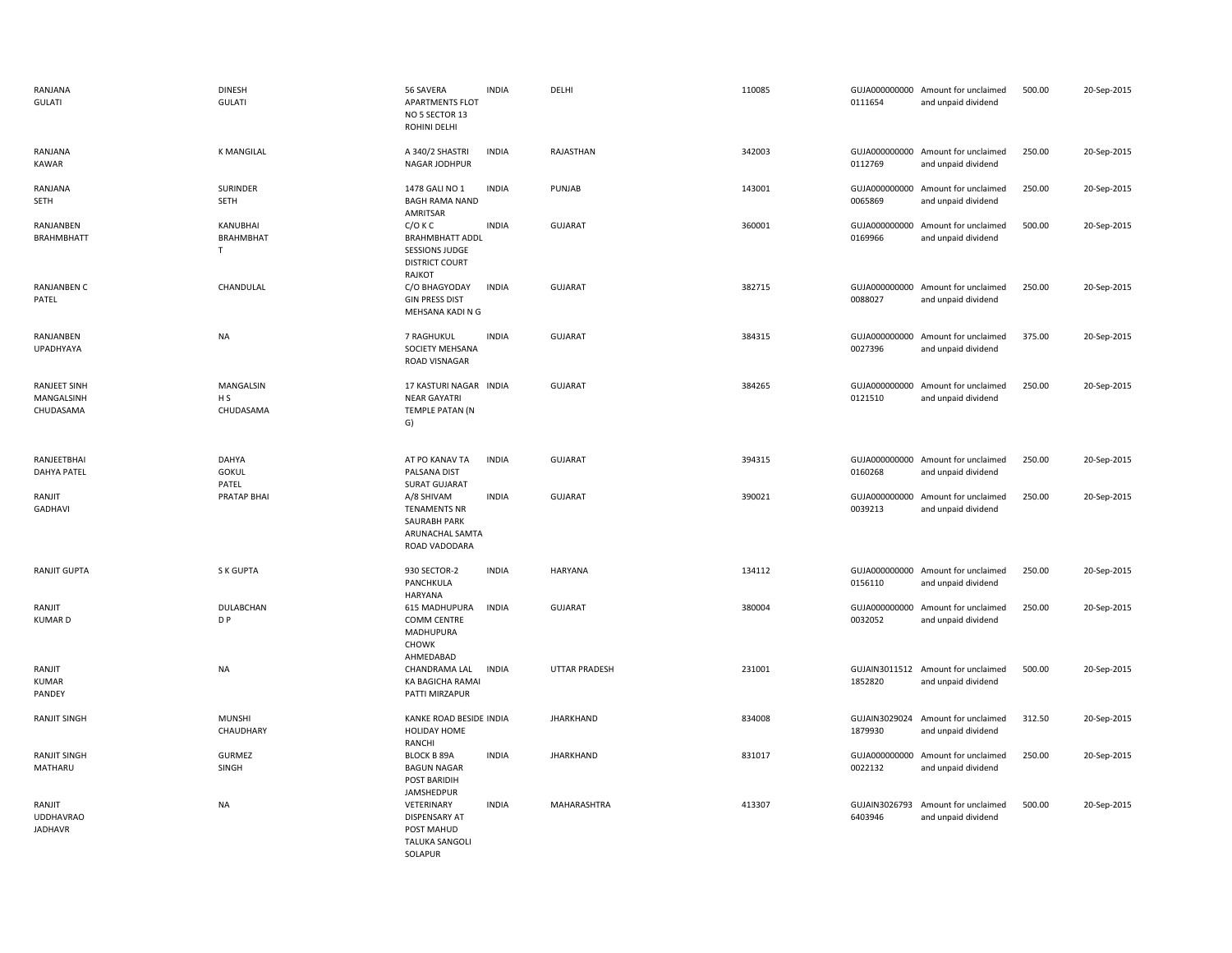| <b>RAO VENKATA</b><br>RANGA RAO    | S RAO                                        | D NO 1-97 B<br>SAVARAM RAZOLE A                                                                           | <b>INDIA</b> | ANDHRA PRADESH       | 533242 | 0132675                  | GUJA000000000 Amount for unclaimed<br>and unpaid dividend | 250.00 | 20-Sep-2015 |
|------------------------------------|----------------------------------------------|-----------------------------------------------------------------------------------------------------------|--------------|----------------------|--------|--------------------------|-----------------------------------------------------------|--------|-------------|
| RARULMOZHI<br><b>DURAI</b>         | S<br>KRETHINAM                               | B-12 'B' BLOCK R K INDIA<br>NAGAR MIG FLATS R<br>A PURAM<br>THIRUVENKATAM<br><b>STREET CHENNAI</b>        |              | <b>TAMIL NADU</b>    | 600028 | 0014582                  | GUJA000000000 Amount for unclaimed<br>and unpaid dividend | 375.00 | 20-Sep-2015 |
| RASEELABEN<br>M DOSHI              | <b>MAHENDRA</b><br><b>DOSHI</b>              | SUBH LAXMI SAREE INDIA<br><b>CENTER RANJEET</b><br>ROAD JAMNAGAR                                          |              | <b>GUJARAT</b>       | 361001 | 0078789                  | GUJA000000000 Amount for unclaimed<br>and unpaid dividend | 250.00 | 20-Sep-2015 |
| <b>RASH BIHARI</b><br>KUNDU        | <b>LATE RAKHAL</b><br>CHANDRA<br>KUNDU       | SANTI NIKETAN<br>TOWER 1ST FLOOR,<br><b>B BLOCK</b><br>PROFESSORS<br>COLONY,<br>CHIRAGORADIST:<br>DHANBAD | <b>INDIA</b> | <b>JHARKHAND</b>     | 826001 | 0463706                  | GUJA120384000 Amount for unclaimed<br>and unpaid dividend | 250.00 | 20-Sep-2015 |
| RASHMEEK<br>BHASIN                 | NA                                           | J 1819 IST FLOOR<br><b>CHITTRANJAN PARK</b><br>NEW DELHI                                                  | <b>INDIA</b> | DELHI                | 110019 | 2553464                  | GUJAIN3002141 Amount for unclaimed<br>and unpaid dividend | 575.00 | 20-Sep-2015 |
| RASHMI JAIN                        | <b>NA</b>                                    | <b>INDORE</b>                                                                                             | <b>INDIA</b> | MAHARASHTRA          | 999999 | 7769754                  | GUJAIN3000111 Amount for unclaimed<br>and unpaid dividend | 770.00 | 20-Sep-2015 |
| RASHMI<br>KUMARI                   | KANHAIYA<br>PRASAD                           | C/O SRI KANHAIYA<br>PRASAD SITA SARAN<br><b>LANE MITHAPUR</b><br>PATNA BIHAR                              | <b>INDIA</b> | <b>BIHAR</b>         | 800001 | GUJA000000000<br>0018401 | Amount for unclaimed<br>and unpaid dividend               | 250.00 | 20-Sep-2015 |
| RASHMI<br><b>KUMARI</b>            | SURESH<br><b>KUMAR</b>                       | C/O KUNDAN LAL<br>AGARWAL K P ROAD<br>GAYA                                                                | <b>INDIA</b> | <b>BIHAR</b>         | 823001 | 0167983                  | GUJA000000000 Amount for unclaimed<br>and unpaid dividend | 250.00 | 20-Sep-2015 |
| RASHMI<br>MEHDIRATTA               | S K<br><b>MEHOIRATTA</b>                     | H NO 1192 SECTOR INDIA<br>8-C CHANDIGARH                                                                  |              | CHANDIGARH           | 160018 | 0141282                  | GUJA000000000 Amount for unclaimed<br>and unpaid dividend | 500.00 | 20-Sep-2015 |
| <b>RASHMI SHAH</b>                 | <b>NAND</b>                                  |                                                                                                           |              |                      |        |                          |                                                           |        |             |
|                                    | <b>KISHOR SHAH</b>                           | PANDEY HATA<br>GORAKHPUR                                                                                  | <b>INDIA</b> | <b>UTTAR PRADESH</b> | 273005 | 3453190                  | GUJA120299000 Amount for unclaimed<br>and unpaid dividend | 250.00 | 20-Sep-2015 |
| RASHMI<br>YASHRAJ<br><b>BERDIA</b> | <b>NA</b>                                    | <b>IIND FLOOR</b><br>DHANRAJ COMPLEX<br><b>MAIN ROAD</b><br><b>BALAGHAT</b>                               | <b>INDIA</b> | MADHYA PRADESH       | 481001 | 0030368                  | GUJA120106010 Amount for unclaimed<br>and unpaid dividend | 5.00   | 20-Sep-2015 |
| RASHMIKANT<br>MEHTA                | <b>HARGOVIND</b><br><b>DAS MEHTA</b>         | B/3 VIKRAM<br>APPARTMENT PATEL<br>COLONY ST NO 3 RD<br>NO JAMNAGAR                                        | <b>INDIA</b> | <b>GUJARAT</b>       | 361008 | GUJA000000000<br>0076967 | Amount for unclaimed<br>and unpaid dividend               | 250.00 | 20-Sep-2015 |
| RASHMIN<br>PRANSHANKA<br>R BHATT   | PRANSHANKE<br>R<br>JANUJTRAM<br><b>BHATT</b> | AT 5 JAMINI<br>APARTMENT<br>DEEPIKA SOCIETY<br>SAHIBAAUG<br>DAFNALA<br>AHMEDABAD                          | <b>INDIA</b> | <b>GUJARAT</b>       | 387810 | GUJA000000000<br>0123304 | Amount for unclaimed<br>and unpaid dividend               | 250.00 | 20-Sep-2015 |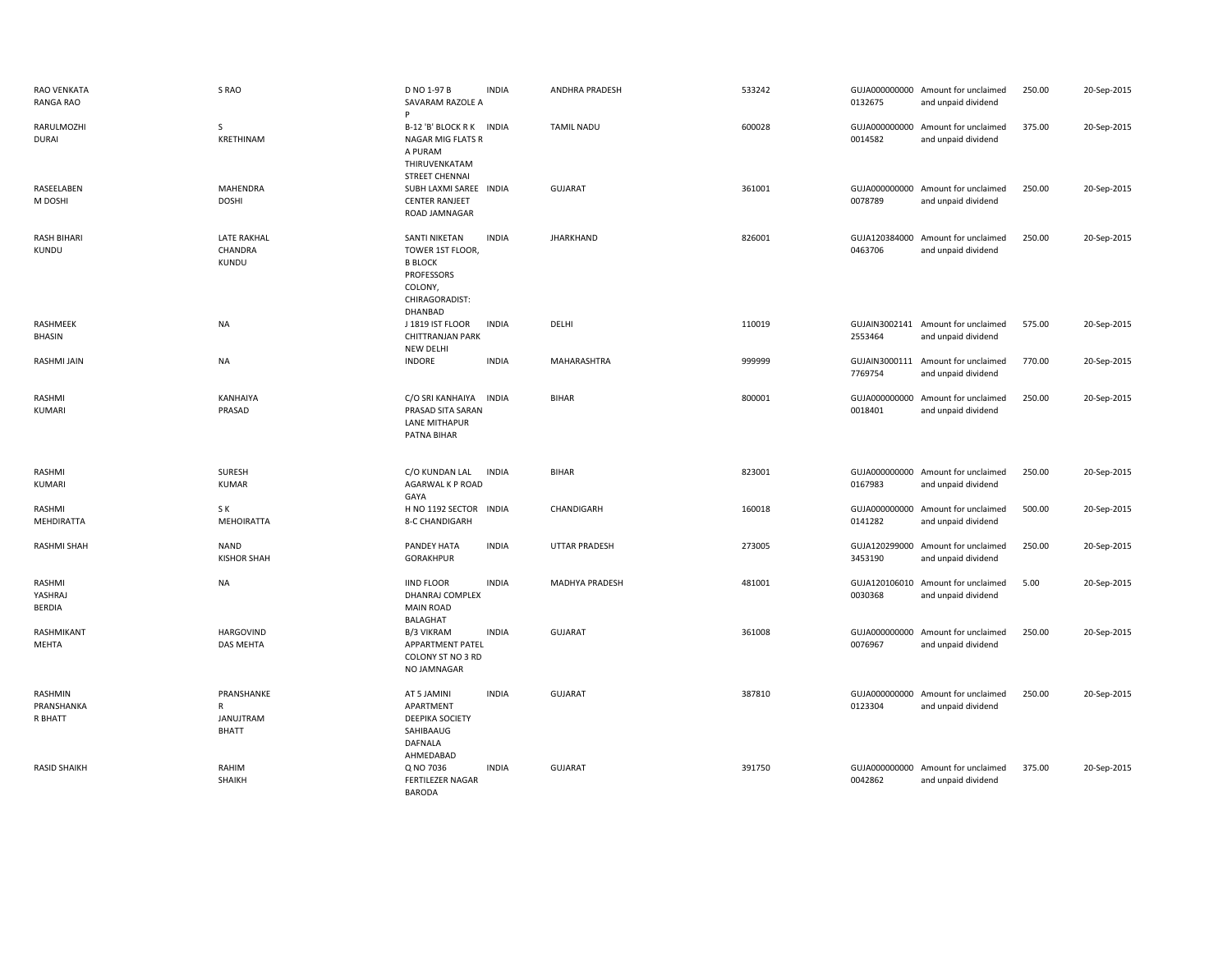| RASIDA<br><b>USMANBHAI</b><br><b>BALLUGALA</b> | <b>USMAN</b><br><b>JAMALBHAI</b> | 2534 TAJPUR<br>MOMINWAD<br><b>KHAJURIS POLE</b><br><b>MISTRY BULD</b><br>JAMALPUR<br>AHMEDABAD | <b>INDIA</b> | <b>GUJARAT</b>     | 380001 | 0028930                  | GUJA000000000 Amount for unclaimed<br>and unpaid dividend | 250.00  | 20-Sep-2015 |
|------------------------------------------------|----------------------------------|------------------------------------------------------------------------------------------------|--------------|--------------------|--------|--------------------------|-----------------------------------------------------------|---------|-------------|
| <b>RASIK N</b><br><b>DOSHI</b>                 | H G DOSHI<br>RETD                | A-5, MAHENDRA<br>ROAD FLAT NO.2-A<br>SECOND<br><b>FLOORKOLKATA</b>                             | <b>INDIA</b> | <b>WEST BENGAL</b> | 700025 | 0157344                  | GUJA000000000 Amount for unclaimed<br>and unpaid dividend | 250.00  | 20-Sep-2015 |
| RASIKBHAI<br>BALVAN<br>GOSWAMI                 | <b>BALVAN</b><br>GOSWAMI         | 22, PRIYA PARK<br>NEAR AMIN AUTO<br>OLD MOGRI ROAD<br>ANAND                                    | <b>INDIA</b> | <b>GUJARAT</b>     | 388001 | 0130114                  | GUJA000000000 Amount for unclaimed<br>and unpaid dividend | 250.00  | 20-Sep-2015 |
| RASIKBHAI<br>DAVE                              | VIJAYSHANKA<br>$\mathsf{R}$      | C/O KETAN TRIVENI INDIA<br>KHADIA POLE NO 1<br>RAJMAHAL ROAD<br><b>BARODA</b>                  |              | <b>GUJARAT</b>     | 390001 | GUJA000000000<br>0122182 | Amount for unclaimed<br>and unpaid dividend               | 250.00  | 20-Sep-2015 |
| RASIKBHAI<br>GOSWAMI                           | <b>BALUBHAI</b><br>GOSWAMI       | 7 NANDANVAN SOCI INDIA<br>OPP MAHI CHNAL<br>NR GANESH ANAND                                    |              | <b>GUJARAT</b>     | 388001 | GUJAIN3029024<br>1606347 | Amount for unclaimed<br>and unpaid dividend               | 250.00  | 20-Sep-2015 |
| RASIKBHAI<br>SOMABHAI<br>PATEL                 | <b>NA</b>                        | 85 - ASHADIP<br>SOCIETY TA - KADI<br>MEHSANA<br>MEHSANA                                        | <b>INDIA</b> | MAHARASHTRA        | 999999 | 1069421                  | GUJA120109000 Amount for unclaimed<br>and unpaid dividend | 62.50   | 20-Sep-2015 |
| RASIKBHAI<br>ZAVERBHAI                         | ZAVERBHAI                        | 26/A BOUDHIVRUX INDIA<br>SOCIETY OPP JWELS<br>IND CIRCLE<br>BHAVNAGAR<br><b>GUJARAT</b>        |              | <b>GUJARAT</b>     | 364003 | 4329124                  | GUJAIN3010392 Amount for unclaimed<br>and unpaid dividend | 250.00  | 20-Sep-2015 |
| RASIKLAL<br>CHHOTALAL<br>KACHHIA               | CHHOTALAL<br>KACHHIA             | 55 VRUNDAVAN<br>HSG SCH AURVEDIC<br>ROAD O/S PANI<br><b>GATE BARODA</b>                        | <b>INDIA</b> | <b>GUJARAT</b>     | 390019 | 0118773                  | GUJA000000000 Amount for unclaimed<br>and unpaid dividend | 250.00  | 20-Sep-2015 |
| RASILABEN J<br>FALDU                           | JAYANTILAL<br>FALDU              | NALANDA SOCIETY INDIA<br><b>BLOCK NO 12 NEAR</b><br><b>GAVATRI SCHOOL</b><br>JAMNAGAR          |              | <b>GUJARAT</b>     | 361008 | 0078035                  | GUJA000000000 Amount for unclaimed<br>and unpaid dividend | 250.00  | 20-Sep-2015 |
| RASMIBEN<br>MANOJBHAI<br>JAIN                  | <b>MANOJBHAI</b><br>JAIN         | 173<br>DHARMANAGAR<br><b>SOC SABARMATI</b><br>AHMEDABAD                                        | <b>INDIA</b> | <b>GUJARAT</b>     | 380005 | GUJAIN3026793<br>3021639 | Amount for unclaimed<br>and unpaid dividend               | 37.50   | 20-Sep-2015 |
| RATAN<br><b>KUMAR</b><br>AGARWAL               | <b>NA</b>                        | POLICE LINE ROAD INDIA<br><b>GIRIDIH</b>                                                       |              | <b>JHARKHAND</b>   | 815301 | 0135299                  | GUJA120109260 Amount for unclaimed<br>and unpaid dividend | 2500.00 | 20-Sep-2015 |
| RATAN<br><b>KUMAR TULSI</b>                    | <b>MAHABIR</b><br>PRASAD         | 2 SERPENTINE ROAD INDIA<br>PATNA                                                               |              | <b>BIHAR</b>       | 800001 | GUJA000000000<br>0018052 | Amount for unclaimed<br>and unpaid dividend               | 250.00  | 20-Sep-2015 |
| RATAN LAL                                      | <b>ROOR MAL</b><br>SHARMA        | V & P SANWALPURA INDIA<br><b>TANWRAN DISTT</b><br><b>SIKAR RAJ</b>                             |              | RAJASTHAN          | 332707 | GUJA000000000<br>0114825 | Amount for unclaimed<br>and unpaid dividend               | 250.00  | 20-Sep-2015 |
| RATAN LAL<br>JAIN                              | RIKHAB<br><b>CHAND JAIN</b>      | RIKHAB CHAND<br>RATANLAL JAIN<br><b>CLOTH MARKET</b><br><b>KUCHAMAN CITY</b>                   | <b>INDIA</b> | RAJASTHAN          | 341508 | 0097879                  | GUJAIN3011603 Amount for unclaimed<br>and unpaid dividend | 250.00  | 20-Sep-2015 |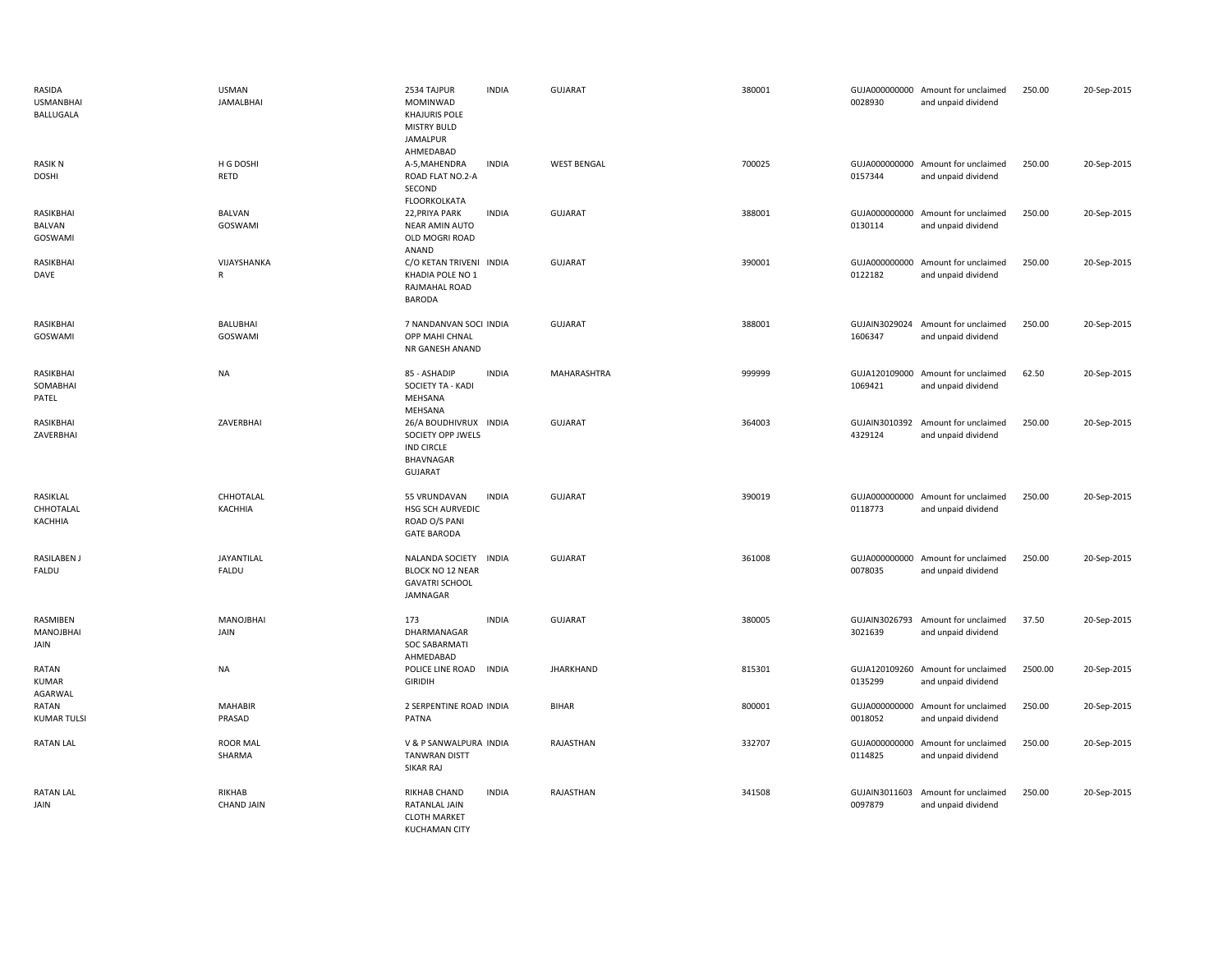| RATAN<br>SHEHERIAR<br>PANTHAKI     | SHEHRIAR<br><b>DINSHAWJI</b>                       | 738 SHRIN VILLA<br><b>INDIA</b><br>4TH FLOOR PARSI<br>COLONY ROAD NO 5<br>DADAR BOMBAY                             | MAHARASHTRA           | 400014 | 0170169                  | GUJA000000000 Amount for unclaimed<br>and unpaid dividend | 250.00 | 20-Sep-2015 |
|------------------------------------|----------------------------------------------------|--------------------------------------------------------------------------------------------------------------------|-----------------------|--------|--------------------------|-----------------------------------------------------------|--------|-------------|
| RATANJI<br>BHAGATRAM<br>PANDYA     | BHAGATRAM<br>PANDYA RET                            | SHREE MANAV SEVA INDIA<br>SANGH ROOM NO<br>603 255/257 SION<br><b>MAIN ROAD SION</b><br>[W]MUMBAI                  | MAHARASHTRA           | 400100 | 0191764                  | GUJA000000000 Amount for unclaimed<br>and unpaid dividend | 500.00 | 20-Sep-2015 |
| RATHNAMMA<br>К                     | <b>NA</b>                                          | ELLUVILA PUTHEN INDIA<br>VEEDU<br>KADAVATTOOR PO<br><b>ODANAVATTOM</b><br>KOLLAM                                   | KERALA                | 691512 | 1409236                  | GUJA120447000 Amount for unclaimed<br>and unpaid dividend | 35.00  | 20-Sep-2015 |
| RATILAL K LAD                      | <b>NA</b>                                          | D/86 GEB COLONY<br><b>INDIA</b><br>TA FORT SONGADH<br><b>DIST SURAT</b><br><b>UKAIDAM</b>                          | <b>GUJARAT</b>        | 394680 | GUJAIN3013301<br>9846767 | Amount for unclaimed<br>and unpaid dividend               | 250.00 | 20-Sep-2015 |
| RATILAL<br>NANCHAND<br>SHAH        | <b>NANCHAND</b><br><b>KAMALSI</b><br>SHAH          | <b>INDIA</b><br><b>B 108 SHEETAL</b><br><b>APAT NEAR</b><br>UTTAKARSH PETROL<br>PUMP KARELIBAUG<br>BARODAGUJARAT   | GUJARAT               | 390018 | GUJA000000000<br>0129305 | Amount for unclaimed<br>and unpaid dividend               | 250.00 | 20-Sep-2015 |
| <b>RATNA DASS</b>                  | <b>NA</b>                                          | H NO 1785 G F<br><b>INDIA</b><br><b>SECTOR 7 URBAN</b><br><b>ESTATE KARNAL</b><br>KARNAL                           | <b>HARYANA</b>        | 132001 | GUJAIN3029024<br>3732480 | Amount for unclaimed<br>and unpaid dividend               | 500.00 | 20-Sep-2015 |
| RATNA<br>DAULAT<br>PHERWANI        | DAULAT<br>LAKHMICHAN<br>D PHERWANI<br>$\mathsf{R}$ | <b>INDIA</b><br>11 NAVSANGAM<br>PLOT 13 R B MEHTA<br>RD GHATKOPAR E<br><b>BOMBAY</b>                               | MAHARASHTRA           | 400074 | GUJA000000000<br>0064700 | Amount for unclaimed<br>and unpaid dividend               | 250.00 | 20-Sep-2015 |
| RATNA<br>PRASAD<br><b>INAGANTI</b> | <b>NA</b>                                          | <b>INDIA</b><br>M 86 BHARTI<br>NIKETAN<br><b>GOVINDPURA PO</b><br><b>BHOPAL</b>                                    | <b>MADHYA PRADESH</b> | 462023 | 0200037                  | GUJAIN3029024 Amount for unclaimed<br>and unpaid dividend | 25.00  | 20-Sep-2015 |
| RATNAJI RAO<br>KOLLEPARA           | SURYANARAY<br>ANA K                                | <b>INDIA</b><br>D NO 68-8-23/8<br><b>ASHOK NAGAR</b><br>KALINADA-3 E G<br>DIST A P                                 | ANDHRA PRADESH        | 533003 | GUJA000000000<br>0055128 | Amount for unclaimed<br>and unpaid dividend               | 250.00 | 20-Sep-2015 |
| RATTAN<br>SINGH SOHI               | S SURJIL<br>SINGH                                  | <b>INDIA</b><br><b>HOUSE SOHLI</b><br>NIWAS YILL<br>MANPUR PO<br><b>KHANT DIST</b><br><b>FATEHGARH SAHIBP</b><br>C | PUNJAB                | 140101 | 0172872                  | GUJA000000000 Amount for unclaimed<br>and unpaid dividend | 250.00 | 20-Sep-2015 |
| <b>RATTHNAMK</b><br>А              | UDAYA<br>BHASKARAN<br>V PROF                       | SHAJIL VILLA PO<br><b>INDIA</b><br><b>ERANHI PALAM</b><br>CALCICUT                                                 | KERALA                | 673020 | GUJA000000000<br>0102025 | Amount for unclaimed<br>and unpaid dividend               | 250.00 | 20-Sep-2015 |
| RATWAKUMA<br><b>RI PERURI</b>      | PMSN<br><b>MURTY</b>                               | 23 22 S8<br><b>INDIA</b><br>SIVALAYAM STREET<br><b>NEAR GANDHI</b><br><b>STATUE</b><br>VISAKHAPATNAM               | <b>ANDHRA PRADESH</b> | 530001 | GUJA000000000<br>0093449 | Amount for unclaimed<br>and unpaid dividend               | 250.00 | 20-Sep-2015 |
| RAVENDRA<br><b>KUMAR</b>           | BABURAM<br>GOEL                                    | BABU RAM ASHOK INDIA<br><b>KUMAR PO</b><br>SAMBHAL U P                                                             | <b>UTTAR PRADESH</b>  | 244302 | GUJA000000000<br>0016537 | Amount for unclaimed<br>and unpaid dividend               | 250.00 | 20-Sep-2015 |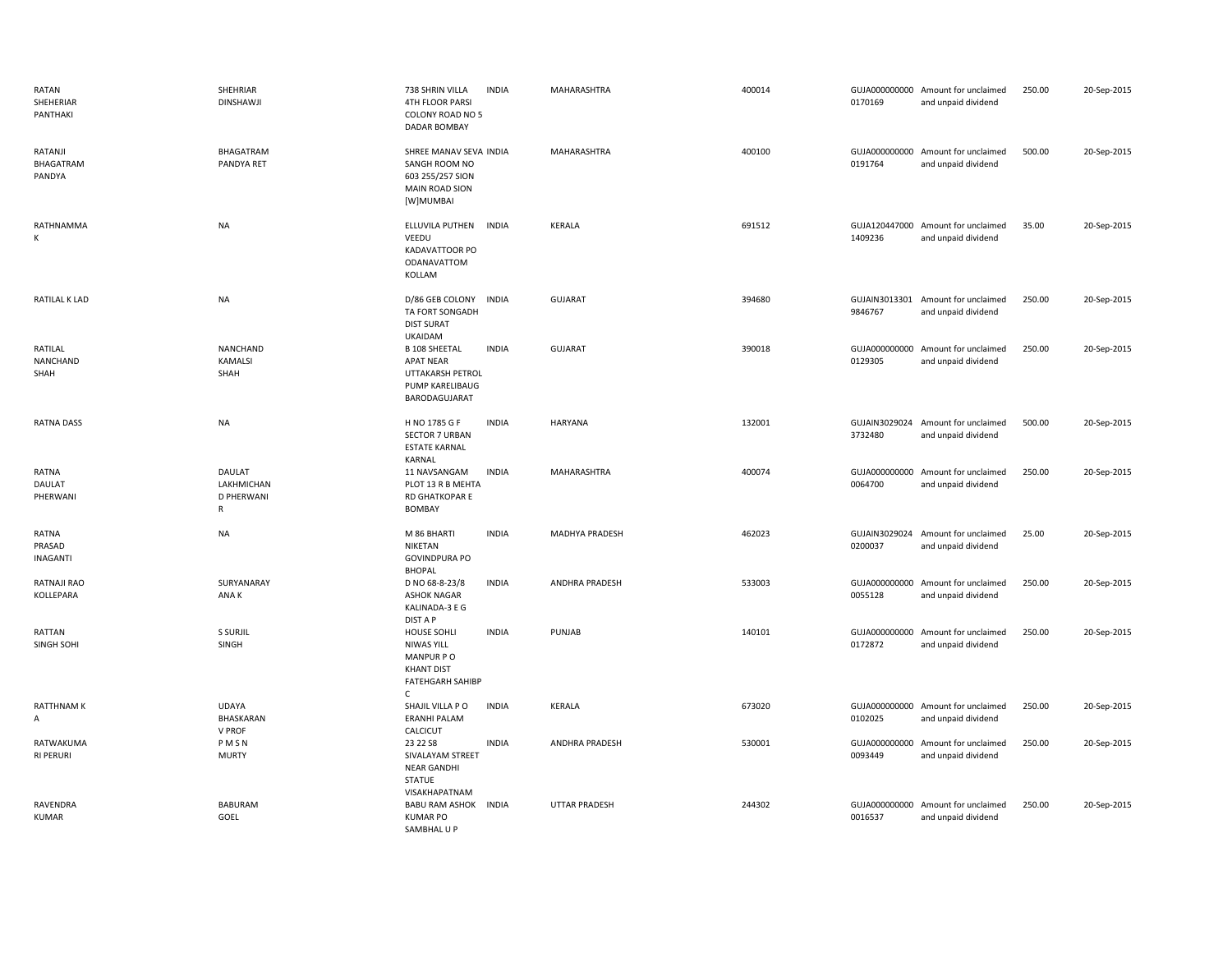| <b>RAVI BHAI</b><br>HARSHABHAI<br>PATEL | HARSHADBH<br>Al                         | 5 HARSHAD APTS<br>POST BHAT VIA<br>SARKHEJ DIST<br>AHMEDABAD                                                  | <b>INDIA</b> | <b>GUJARAT</b>       | 382210 | 0034100                  | GUJA000000000 Amount for unclaimed<br>and unpaid dividend | 250.00 | 20-Sep-2015 |
|-----------------------------------------|-----------------------------------------|---------------------------------------------------------------------------------------------------------------|--------------|----------------------|--------|--------------------------|-----------------------------------------------------------|--------|-------------|
| RAVI<br>PANDURANG<br>MADNIKAR           | <b>NA</b>                               | T 2 ATHARVA<br>PRATAP NAGAR<br>AURANGABAD                                                                     | <b>INDIA</b> | MAHARASHTRA          | 431005 | 1199246                  | GUJAIN3016961 Amount for unclaimed<br>and unpaid dividend | 312.50 | 20-Sep-2015 |
| <b>RAVI SETH</b>                        | RAMESH<br><b>KUMAR SETH</b>             | 117/47 OPP UPICA<br>BHAWAN<br>SARVODAYA NAGAR<br><b>KANPUR</b>                                                | <b>INDIA</b> | <b>UTTAR PRADESH</b> | 208005 | 0011823                  | GUJA000000000 Amount for unclaimed<br>and unpaid dividend | 250.00 | 20-Sep-2015 |
| RAVI<br>SHANKAR<br>BAJPAI               | <b>KRISHNA</b><br><b>KANT BAJPAI</b>    | 20 INDIRA NAGAR<br>ROAD KALYANPUR<br><b>KANPUR</b>                                                            | <b>INDIA</b> | <b>UTTAR PRADESH</b> | 208017 | 0105874                  | GUJA000000000 Amount for unclaimed<br>and unpaid dividend | 250.00 | 20-Sep-2015 |
| RAVICHANDR<br>AN                        | NA                                      | BRAVO COMPANY 4 INDIA<br><b>TECHNICAL</b><br>TRAINING<br>REGIMENT 1 STC<br>JBP M P JABALPUR<br>MADHYA PRADESH |              | MADHYA PRADESH       | 482001 | 2786352                  | GUJAIN3002141 Amount for unclaimed<br>and unpaid dividend | 125.00 | 20-Sep-2015 |
| RAVINDRA<br><b>HARI PATIL</b>           | HARI<br>NARAYAN<br>PATIL                | 50 MAYADEVI<br><b>NAGAR INFRONT</b><br>ROTARY HALL,<br>JALGAON JALGAON                                        | <b>INDIA</b> | MAHARASHTRA          | 425002 | 8376597                  | GUJAIN3013301 Amount for unclaimed<br>and unpaid dividend | 250.00 | 20-Sep-2015 |
| <b>RAVINDRAK</b><br>AGRAWAL             | KISHANLAL                               | GAYATRI GARMENT INDIA<br>NR S T DEPOT<br><b>STATION RD</b><br><b>BARODA</b>                                   |              | <b>GUJARAT</b>       | 390002 | 0051632                  | GUJA000000000 Amount for unclaimed<br>and unpaid dividend | 250.00 | 20-Sep-2015 |
| RAVINDRA<br>KANTILAL<br>MEHTA           | <b>KANTILAL M</b><br><b>MEHTA</b>       | RANJIT NAGAR J-<br>2/1438 JAMNAGAR<br>JAMNAGAR                                                                | <b>INDIA</b> | GUJARAT              | 361005 | 0122574                  | GUJA000000000 Amount for unclaimed<br>and unpaid dividend | 250.00 | 20-Sep-2015 |
| RAVINDRA<br>KUMAR<br><b>MATOLIA HUF</b> | <b>NA</b>                               | DURGA STEEL<br>CORPORATION,<br>8/C,M.D.ROAD 6TH<br>FLOOR, KOLKATA                                             | <b>INDIA</b> | <b>WEST BENGAL</b>   | 700007 | 0064988                  | GUJA120345000 Amount for unclaimed<br>and unpaid dividend | 250.00 | 20-Sep-2015 |
| RAVINDRA<br><b>NATH MISHRA</b>          | BHRIGUNATH<br><b>MISHRA</b>             | 510/6C1 OPPOSITE INDIA<br>DISTT JAIL M A<br>ROAD CHUAKAGHAT<br>VARANASI                                       |              | <b>UTTAR PRADESH</b> | 221002 | GUJAIN3026793<br>3560196 | Amount for unclaimed<br>and unpaid dividend               | 257.50 | 20-Sep-2015 |
| RAVINDRA<br>PUNDALIK<br><b>OTARI</b>    | PUNDALIK<br>PHOOLCHAN<br><b>D OTARI</b> | BAGWAN GALLI AT INDIA<br>POST-PAROLA<br><b>JALGAON</b>                                                        |              | MAHARASHTRA          | 425111 | 0344222                  | GUJA120132000 Amount for unclaimed<br>and unpaid dividend | 62.50  | 20-Sep-2015 |
| <b>RAVITA RANI</b>                      | NARESH<br><b>JETLY</b>                  | 1 11853 PANCH<br>SHEEL GARDEN<br><b>NAVEEN</b><br>SHAHODARA DELHI                                             | <b>INDIA</b> | DELHI                | 110032 | GUJA000000000<br>0067786 | Amount for unclaimed<br>and unpaid dividend               | 250.00 | 20-Sep-2015 |
| <b>RAXABEN K</b><br><b>MODI</b>         | <b>NA</b>                               | 103, PRIYANKA<br>APARTMENT NEAR<br><b>ASHIRWAD</b><br>HOSPITAL LUNSIKUI<br><b>NAVSARI</b>                     | <b>INDIA</b> | <b>GUJARAT</b>       | 396445 | GUJAIN3029024<br>1635265 | Amount for unclaimed<br>and unpaid dividend               | 125.00 | 20-Sep-2015 |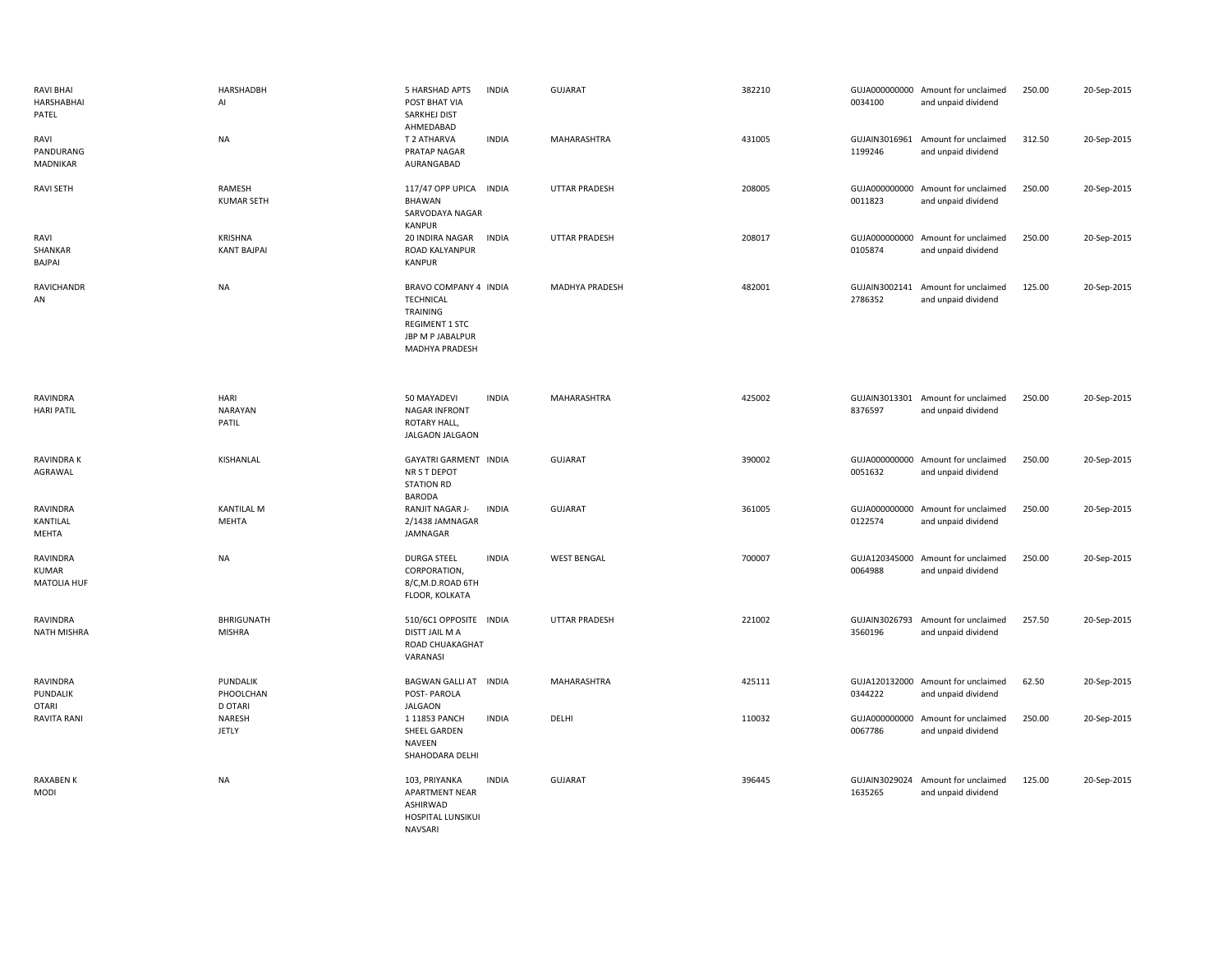| RAY GEORGE                    | <b>GEORGE</b><br>EAPEN                       | $TC - 8/2237(1)$<br><b>INDIA</b><br>KURUMTHOTTICAL<br>PONGUMOODU,<br>MEDICAL<br>COLLEGETRIVANDR<br>UM                                   | MAHARASHTRA          | 999999 | GUJA120328000 Amount for unclaimed<br>0035631<br>and unpaid dividend    | 20-Sep-2015<br>125.00 |  |
|-------------------------------|----------------------------------------------|-----------------------------------------------------------------------------------------------------------------------------------------|----------------------|--------|-------------------------------------------------------------------------|-----------------------|--|
| RAYJENDHAR<br>CHOWDHURE<br>Y  | LATE<br>SRICHRAN<br><b>CHOWDHUR</b><br>EY    | J 317 AKHOY KANAN INDIA<br>LANE P O GARDEN<br>REACH CALCUTTA                                                                            | <b>WEST BENGAL</b>   | 700024 | GUJA000000000 Amount for unclaimed<br>0170495<br>and unpaid dividend    | 250.00<br>20-Sep-2015 |  |
| REEKA<br>SHARMA               | SURESH<br>CHANDRA<br><b>SOLICITOR</b>        | <b>INDIA</b><br>C/O S C SHARMA<br>40/3 SECTOR 6<br><b>VASHI NEW</b><br><b>BOMBAY</b>                                                    | MAHARASHTRA          | 400703 | GUJA000000000 Amount for unclaimed<br>0169774<br>and unpaid dividend    | 250.00<br>20-Sep-2015 |  |
| <b>REENA DEVI</b><br>SARAWAGI | <b>BIHARI LAL</b><br><b>BAJORIA</b>          | W/O PAWAN<br><b>INDIA</b><br><b>KUMAR</b><br>R.N.AGARWAL<br>ROAD BHAGALPUR<br><b>BIHAR</b>                                              | <b>BIHAR</b>         | 812002 | GUJAIN3028981 Amount for unclaimed<br>0073239<br>and unpaid dividend    | 250.00<br>20-Sep-2015 |  |
| <b>REENA JAIN</b>             | <b>NAVEEN</b><br><b>BHARVIA</b>              | BHARVIA KUNJ NAI INDIA<br><b>ABADI PRATAPGARH</b>                                                                                       | RAJASTHAN            | 312605 | GUJA120289000<br>Amount for unclaimed<br>0555981<br>and unpaid dividend | 125.00<br>20-Sep-2015 |  |
| <b>REENA PATEL</b>            | <b>PRAFUL G</b><br>PATEL                     | <b>B/2 GOVIND PARK</b><br><b>INDIA</b><br>SOCIETY B/H AMAR<br>PARK VIP ROAD<br>VADODARA                                                 | <b>GUJARAT</b>       | 390022 | GUJA000000000<br>Amount for unclaimed<br>0037745<br>and unpaid dividend | 250.00<br>20-Sep-2015 |  |
| REENA<br>SHARMA               | SURESH<br><b>KUMAR</b><br>SHARMA             | C/O S K SHARMA<br><b>INDIA</b><br><b>TATA CONSULING</b><br><b>ENGINEERS GEDORE</b><br>HOUSE 4TH FLOOR<br>51 52 NEHRU PLACE<br>NEW DELHI | DELHI                | 110019 | GUJA000000000<br>Amount for unclaimed<br>0110826<br>and unpaid dividend | 250.00<br>20-Sep-2015 |  |
| REETA<br>AGARWAL              | <b>GULAB</b><br>CHAND<br>AGARWAL             | <b>INDIA</b><br>103/G BASANT<br><b>BIHAR KAMLA</b><br>NAGAR AGRA                                                                        | <b>UTTAR PRADESH</b> | 282003 | GUJAIN3022361 Amount for unclaimed<br>0903234<br>and unpaid dividend    | 250.00<br>20-Sep-2015 |  |
| REETIKA<br>SARDA              | SHYAM<br>SUNDER<br>SARDA                     | C/O SARDA<br><b>INDIA</b><br><b>ENTERPRISES TRADE</b><br>CENTRE 5C CAMAC<br>COURT 25 B CAMAC<br>ST CALCUTTA                             | <b>WEST BENGAL</b>   | 700016 | GUJA000000000 Amount for unclaimed<br>0109423<br>and unpaid dividend    | 250.00<br>20-Sep-2015 |  |
| REKHA<br>AGRAWAL              | SANJAY                                       | 133 MAIN ROAD<br><b>INDIA</b><br>MALEGAON CAMP<br><b>MALEGAON DIST</b><br><b>NASHIK</b>                                                 | MAHARASHTRA          | 423105 | GUJAIN3005131<br>Amount for unclaimed<br>0580276<br>and unpaid dividend | 250.00<br>20-Sep-2015 |  |
| REKHA<br>BHARGAVA             | <b>BHARAT</b><br>BHARGAVA                    | SECTOR 3 278 A<br><b>INDIA</b><br>RACHNA SCHME<br><b>FLATS VAISHALI</b><br>GHAZIABAD [UP]                                               | UTTAR PRADESH        | 201010 | GUJA000000000<br>Amount for unclaimed<br>0174306<br>and unpaid dividend | 250.00<br>20-Sep-2015 |  |
| REKHA<br><b>BHATIA</b>        | <b>HARISH</b><br><b>BHATIA</b>               | SUKHMANI VIVEK<br><b>INDIA</b><br>NAGAR MUL ROAD<br>CHANDRAPUR                                                                          | MAHARASHTRA          | 442401 | GUJA000000000<br>Amount for unclaimed<br>0015026<br>and unpaid dividend | 250.00<br>20-Sep-2015 |  |
| REKHA HAZRA                   | <b>MADAN</b><br><b>MOHAN</b><br><b>HAZRA</b> | <b>INDIA</b><br>141T/1A SOUTH<br>SINTHEE ROAD<br>CALCUTTA                                                                               | <b>WEST BENGAL</b>   | 700050 | GUJA000000000<br>Amount for unclaimed<br>0061420<br>and unpaid dividend | 125.00<br>20-Sep-2015 |  |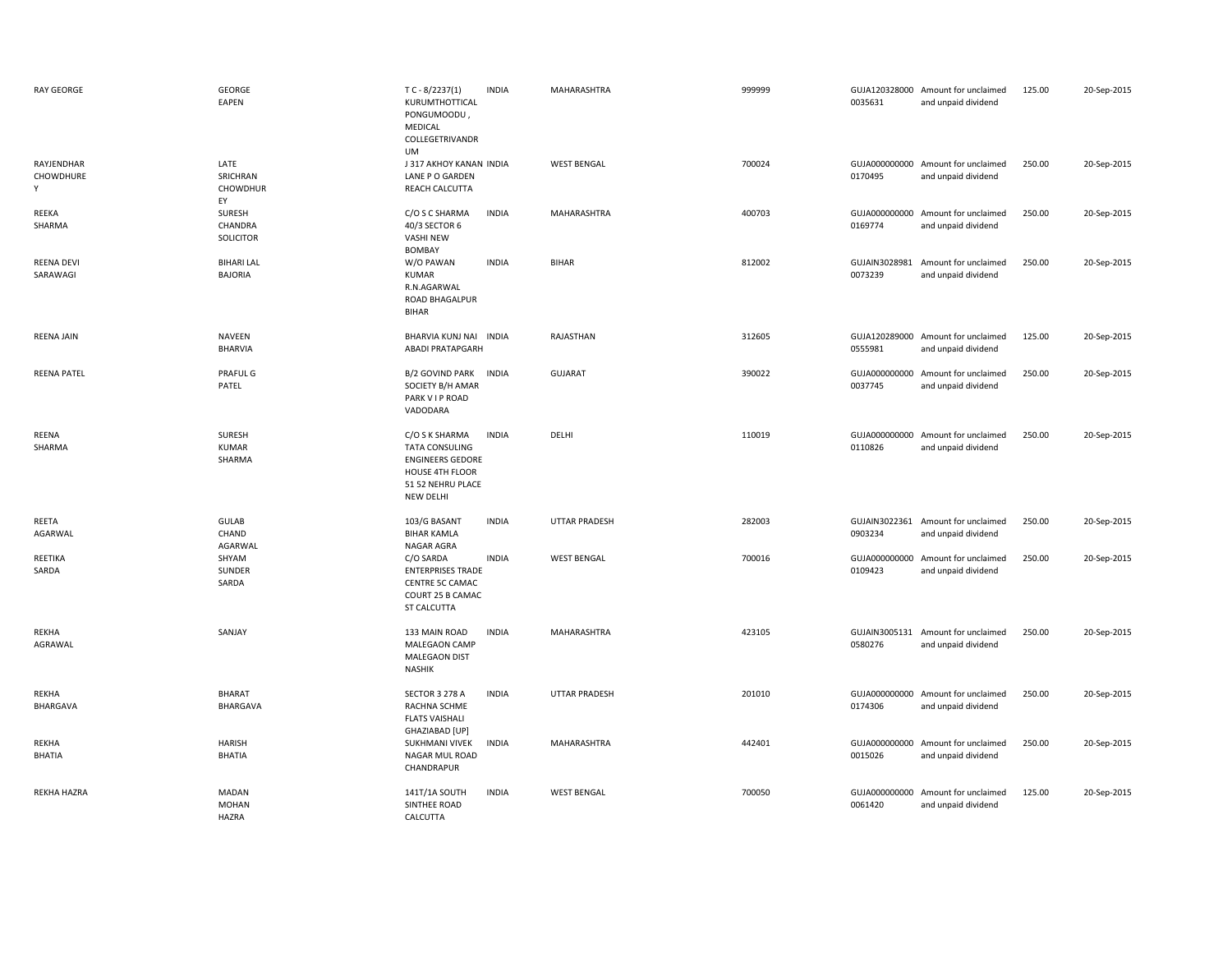| REKHA<br><b>JETHALAL</b><br><b>KATARIA</b> | <b>JETHALAL</b><br>KATARIA              | BARDHAN CHOWK INDIA<br>OPP JUMMA MASJID<br>JAMNAGAR                                                                                          |              | GUJARAT               | 361001 | 0078242                  | GUJA000000000 Amount for unclaimed<br>and unpaid dividend | 250.00 | 20-Sep-2015 |
|--------------------------------------------|-----------------------------------------|----------------------------------------------------------------------------------------------------------------------------------------------|--------------|-----------------------|--------|--------------------------|-----------------------------------------------------------|--------|-------------|
| REKHA<br>MAHENDRA<br>JAIN                  | <b>MAHENDRA</b><br>RATILAL<br>SHAH      | KARBHARI S STREET INDIA<br>NR PADHARAI MATA<br>PADRA DIST<br><b>BARODA GUJARAT</b>                                                           |              | GUJARAT               | 391440 | 0039086                  | GUJA000000000 Amount for unclaimed<br>and unpaid dividend | 250.00 | 20-Sep-2015 |
| REKHA<br>MAHESHWARI                        | <b>NA</b>                               | 1368 LAL HAVELI<br>PITLIYON KA<br><b>CHOWK JOHARI</b><br><b>BAZAR JAIPUR</b>                                                                 | <b>INDIA</b> | RAJASTHAN             | 302003 | 0093664                  | GUJAIN3003941 Amount for unclaimed<br>and unpaid dividend | 250.00 | 20-Sep-2015 |
| REKHA<br><b>MISHRA</b>                     | <b>NA</b>                               | C/O. RAMESH JHA<br>MANMOHAN CO-<br><b>OPERATIVE NEAR</b><br><b>BARICO-</b><br>OPERATIVE, PO-<br>SIWANDIH DIST. -<br><b>BOKARO STEEL CITY</b> | <b>INDIA</b> | <b>JHARKHAND</b>      | 827012 | GUJAIN3017401<br>0029790 | Amount for unclaimed<br>and unpaid dividend               | 50.00  | 20-Sep-2015 |
| REKHA<br><b>MISHRA</b>                     | <b>NA</b>                               | PLOT NO-322,<br>MANMOHAN CO-<br>OPERATIVE NR.<br>BARICO-OP.<br>SIWANDIH BOKARO                                                               | <b>INDIA</b> | <b>JHARKHAND</b>      | 827011 | 0235948                  | GUJA120191010 Amount for unclaimed<br>and unpaid dividend | 200.00 | 20-Sep-2015 |
| <b>REKHA PATEL</b>                         | <b>MUKESH</b><br>PATEL                  | 31/1<br>ARBUDANAGAR SOC<br>NR ATMAJYOTI<br>ASHRAM<br><b>ELLORAPARK</b><br><b>BARODA</b>                                                      | <b>INDIA</b> | <b>GUJARAT</b>        | 390007 | 0003639                  | GUJA000000000 Amount for unclaimed<br>and unpaid dividend | 250.00 | 20-Sep-2015 |
| <b>REKHA RANI</b><br><b>NAHATA</b>         | RANJIT<br><b>KUMAR</b><br><b>NAHATA</b> | FLAT NO D&E,<br><b>BLOCK-A</b><br>HINDUSTAN<br>COMPLEX, HINDUST<br>AN MOREEST BEN<br>1458, GARIA MAIN<br>ROADKOLKATTA<br>(W.B)               | <b>INDIA</b> | MAHARASHTRA           | 999999 | 0062441                  | GUJA000000000 Amount for unclaimed<br>and unpaid dividend | 250.00 | 20-Sep-2015 |
| REKHA<br>SHARMA<br>PANCHADHAR              | <b>DEEPAK RAO</b>                       | 3 3 865/2 KHUTBI<br><b>GUDA HYDERABAD</b>                                                                                                    | <b>INDIA</b> | <b>ANDHRA PRADESH</b> | 500027 | 0104767                  | GUJA000000000 Amount for unclaimed<br>and unpaid dividend | 250.00 | 20-Sep-2015 |
| REKHABEN<br>MAHENDRA<br><b>JOISAR</b>      | MAHENDRA<br><b>JOISAR</b>               | C/O NEW TARUN<br><b>INDUSTRIES VIRANI</b><br><b>MANSION</b><br>JAMNAGAR                                                                      | <b>INDIA</b> | GUJARAT               | 361005 | 0078908                  | GUJA000000000 Amount for unclaimed<br>and unpaid dividend | 250.00 | 20-Sep-2015 |
| REKHABEN<br>PREMSHANKA<br>R RAVAL          | <b>NA</b>                               | 43 MITRAMANDAL INDIA<br>SOCIETY<br>SURENDRANAGAR<br>SURENDRANAGAR                                                                            |              | GUJARAT               | 363001 | GUJA120447000<br>0368499 | Amount for unclaimed<br>and unpaid dividend               | 50.00  | 20-Sep-2015 |

SURENDRANAGAR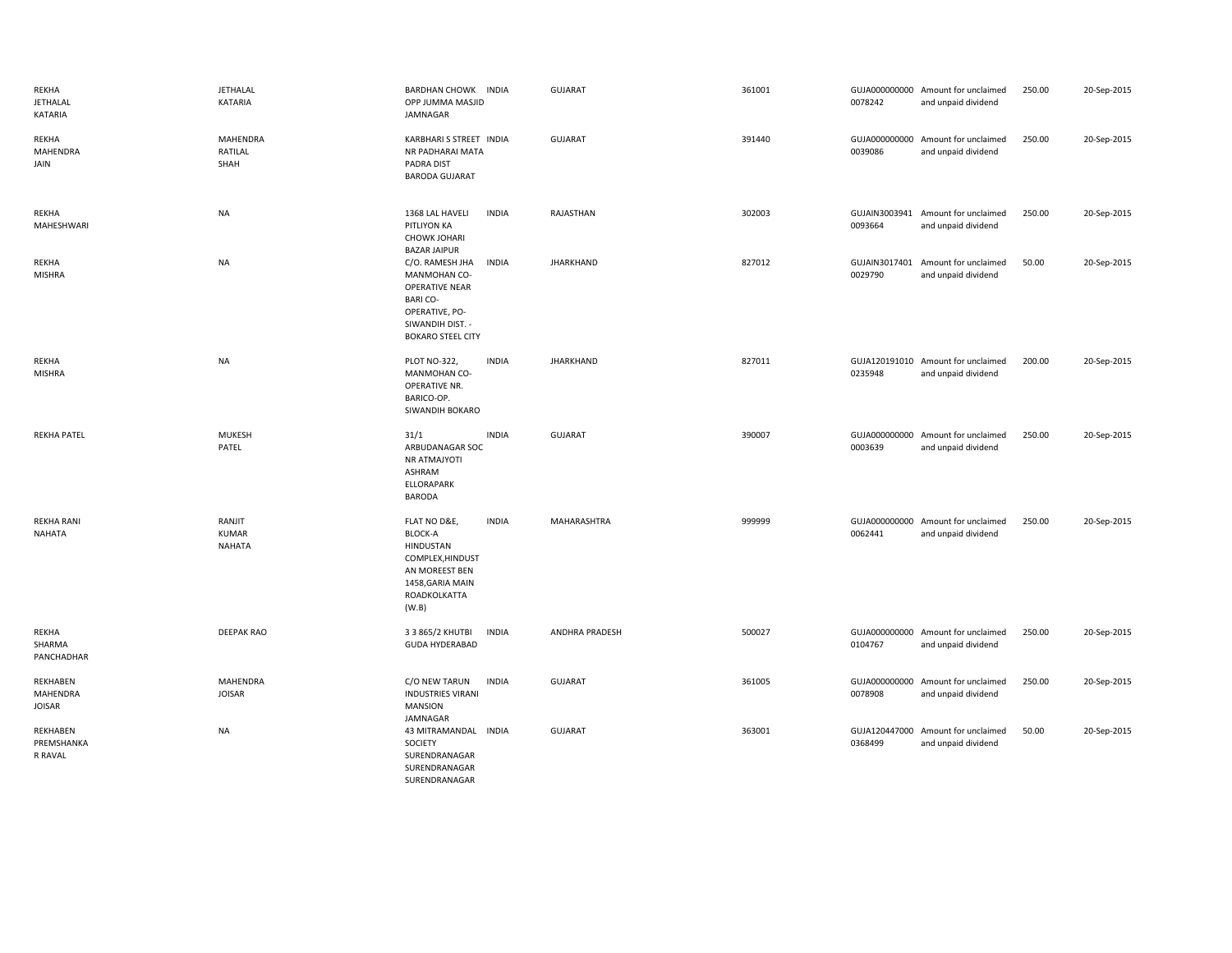| REKHABEN<br>RAJNIKANT<br>SHAH | RAJNIKANT<br>SHAH                   | 15 NAMRATA FLAT INDIA<br><b>BERRAGE ROAD</b><br>VASNA<br>AHMEDABADGUJ                                                                | <b>GUJARAT</b>        | 380007 | 0203990                  | GUJA000000000 Amount for unclaimed<br>and unpaid dividend | 250.00 | 20-Sep-2015 |
|-------------------------------|-------------------------------------|--------------------------------------------------------------------------------------------------------------------------------------|-----------------------|--------|--------------------------|-----------------------------------------------------------|--------|-------------|
| <b>RENJITH G</b>              | <b>NA</b>                           | NISHA BHAVAN<br><b>INDIA</b><br>PUTHUPPALLY PO<br>KAYAMKULAM<br>ALAPPUZHA,<br>KERALA                                                 | <b>KERALA</b>         | 690527 | 0372702                  | GUJAIN3018951 Amount for unclaimed<br>and unpaid dividend | 25.00  | 20-Sep-2015 |
| RENU                          | <b>SUDHIR</b><br>KUMAR              | <b>INDIA</b><br>C 70<br>DOORBHASHNAGAR<br><b>RAEBARELI UP</b>                                                                        | <b>UTTAR PRADESH</b>  | 229010 | GUJA000000000<br>0012681 | Amount for unclaimed<br>and unpaid dividend               | 250.00 | 20-Sep-2015 |
| RENU<br>AGGARWAL              | KIRSHAN<br>AGGARWAL                 | B G 7/60 PASCHIM INDIA<br><b>VIHAR N DELHI</b>                                                                                       | DELHI                 | 110063 | 0067903                  | GUJA000000000 Amount for unclaimed<br>and unpaid dividend | 250.00 | 20-Sep-2015 |
| <b>RENU BALA</b>              | <b>B P GOYAL</b>                    | <b>40 NETAJI PARK</b><br><b>INDIA</b><br><b>JALANDHAR CITY</b>                                                                       | PUNJAB                | 144001 | GUJA000000000<br>0110606 | Amount for unclaimed<br>and unpaid dividend               | 250.00 | 20-Sep-2015 |
| RENU<br>CHATURVEDI            | <b>JANARDAN</b><br>CHATURVEDI       | 367 ADARSH NAGAR INDIA<br>PO BARALIAHERA<br><b>VIA NALAPRAMDT</b><br><b>HOOGHLY</b>                                                  | <b>WEST BENGAL</b>    | 712246 | 0061536                  | GUJA000000000 Amount for unclaimed<br>and unpaid dividend | 250.00 | 20-Sep-2015 |
| <b>RENU GUPTA</b>             | RAKESH<br><b>GUPTA PROF</b>         | 8-2-335/1 ROAD NO INDIA<br>5 BANJARA HILLS -<br>HYDERABAD                                                                            | <b>ANDHRA PRADESH</b> | 500034 | 0006506                  | GUJA000000000 Amount for unclaimed<br>and unpaid dividend | 250.00 | 20-Sep-2015 |
| <b>RENU JAIN</b>              | A JAIN                              | 59 BAHUBALI<br><b>INDIA</b><br><b>ENCLAVE PO LAXMI</b><br><b>NAGAR DELHI</b>                                                         | DELHI                 | 110092 | 0143045                  | GUJA000000000 Amount for unclaimed<br>and unpaid dividend | 250.00 | 20-Sep-2015 |
| RENU<br>KIRTIKUMAR<br>PARMAR  | <b>NA</b>                           | PLOT 1 NEW<br><b>INDIA</b><br><b>OSMANPURA NEAR</b><br><b>MUTHYAN CORNER</b><br><b>DASHMESH NAGAR</b><br>R AURANGABAD<br>MAHARASHTRA | <b>MAHARASHTRA</b>    | 431005 | 2023222                  | GUJAIN3001831 Amount for unclaimed<br>and unpaid dividend | 642.50 | 20-Sep-2015 |
| <b>RENU SARDA</b>             | MUNNALAL<br>SARDA                   | 18 BIKANERYA BAS INDIA<br>PALI RAJ                                                                                                   | RAJASTHAN             | 306401 | 0173028                  | GUJA000000000 Amount for unclaimed<br>and unpaid dividend | 250.00 | 20-Sep-2015 |
| <b>RENU SINGH</b>             | <b>JITENDRA</b><br>SINGH            | C/O SHRI MAHIPAL<br><b>INDIA</b><br>SIROHI J-24 JUDGE<br>COMPOUND<br>MALKHAN NAGAR<br>ALIGARH                                        | <b>UTTAR PRADESH</b>  | 202001 | 0054317                  | GUJA000000000 Amount for unclaimed<br>and unpaid dividend | 250.00 | 20-Sep-2015 |
| <b>RENU SINGH</b>             | <b>NA</b>                           | 278 NORTH GANDHI INDIA<br>COLONY<br>MUZAFFARNAGAR<br>MUZAFFARNAGAR                                                                   | <b>UTTAR PRADESH</b>  | 251001 | GUJA120447000<br>2071121 | Amount for unclaimed<br>and unpaid dividend               | 500.00 | 20-Sep-2015 |
| <b>RENU SINGH</b>             | SURENDRA<br><b>BAHADUR</b><br>SINGH | O-10/4 PARIKALP<br><b>INDIA</b><br>NAGAR PO LDA<br><b>COLONY LUCKNOW</b>                                                             | <b>UTTAR PRADESH</b>  | 226012 | 0012638                  | GUJA000000000 Amount for unclaimed<br>and unpaid dividend | 250.00 | 20-Sep-2015 |
| RENU<br>SRIVASTAVA            | <b>NA</b>                           | <b>QR NO 7086</b><br><b>INDIA</b><br><b>SECTOR 4F STEEL</b><br><b>CITY BOKARO</b>                                                    | <b>JHARKHAND</b>      | 827004 | GUJAIN3017741<br>1823943 | Amount for unclaimed<br>and unpaid dividend               | 250.00 | 20-Sep-2015 |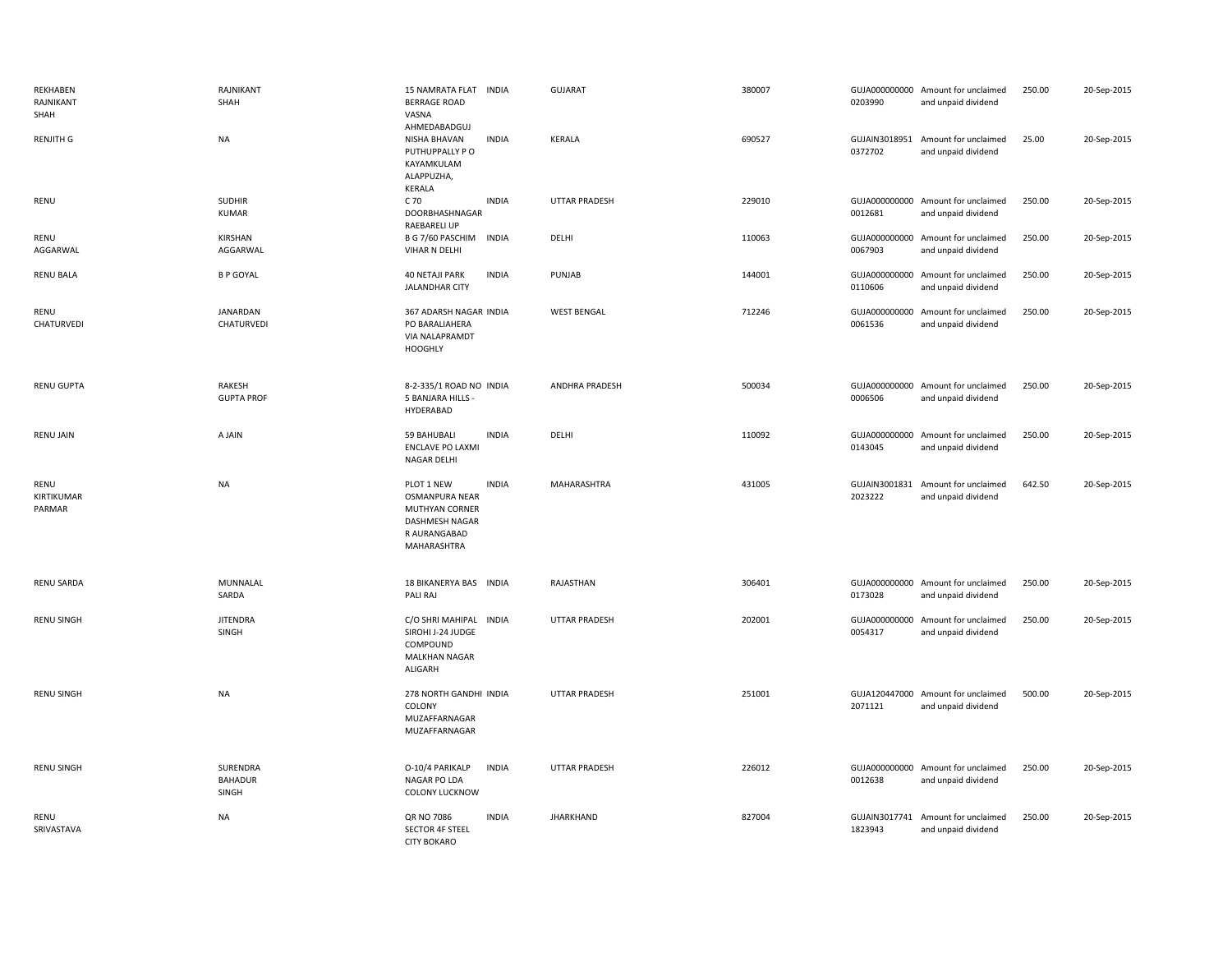| RENU VIJLANI                  | SUDERSHAN<br><b>KUMAR</b><br>VIJLANI                      | A-8 OBEROI APTS 2 INDIA<br>SHAM NATH MARG<br>DELHI                                                          | DELHI                | 110054 | 0063363 | GUJA000000000 Amount for unclaimed<br>and unpaid dividend | 250.00 | 20-Sep-2015 |
|-------------------------------|-----------------------------------------------------------|-------------------------------------------------------------------------------------------------------------|----------------------|--------|---------|-----------------------------------------------------------|--------|-------------|
| RESHMA<br><b>GUPTA</b>        | MAN<br><b>MOHAN</b><br><b>GUPTA</b>                       | 15, GROUND FLOOR INDIA<br>VASUDHA ENCLAVE<br>PITAM PURADELHI                                                | DELHI                | 110034 | 0112219 | GUJA000000000 Amount for unclaimed<br>and unpaid dividend | 250.00 | 20-Sep-2015 |
| RESHMA<br>POONIA              | <b>NA</b>                                                 | QR. NO. 1203 TYPE- INDIA<br>4, NH-IV, N.I.T.<br><b>FARIDABAD</b> (<br>HARYANA)                              | HARYANA              | 121001 | 0030280 | GUJAIN3016882 Amount for unclaimed<br>and unpaid dividend | 125.00 | 20-Sep-2015 |
| REVASHANKE<br>R PANDYA        | MAGANLAL<br>RETD                                          | 86 AJITNAGAR SOC INDIA<br>SWAMI<br>SHIWANANAD<br>MARG VADODARA                                              | <b>GUJARAT</b>       | 390024 | 0003662 | GUJA000000000 Amount for unclaimed<br>and unpaid dividend | 500.00 | 20-Sep-2015 |
| REVATHI<br>RAJARAM            | <b>RAJARAM S</b><br><b>IYER</b><br>COMPANY<br><b>SECR</b> | $C/O$ T N<br><b>INDIA</b><br>SUBRAMANIAN<br>8/86 USHA<br><b>BUILDING R A</b><br>KIDWAI ROAD<br>WADALAMUMBAI | MAHARASHTRA          | 400031 | 0166518 | GUJA000000000 Amount for unclaimed<br>and unpaid dividend | 250.00 | 20-Sep-2015 |
| REVATHI<br>RANGADURAI         | <b>NA</b>                                                 | C/O SHRITCA<br><b>INDIA</b><br>RANGADURAI PLOT<br>NO. 180, SECTOR - 8<br>GANDHINAGAR<br><b>GUJARAT</b>      | <b>GUJARAT</b>       | 382007 | 0124943 | GUJA000000000 Amount for unclaimed<br>and unpaid dividend | 750.00 | 20-Sep-2015 |
| <b>RICHA</b><br>AGRAWAL       | SWATANTAR<br><b>KUMAR</b><br>AGRAWAL                      | SUNDERLAL HOUSE INDIA<br>5 87 CIVIL LINES<br>HALDWANI                                                       | UTTARAKHAND          | 263141 | 0059556 | GUJA000000000 Amount for unclaimed<br>and unpaid dividend | 250.00 | 20-Sep-2015 |
| <b>RICHA</b><br>AGRAWAL       | <b>NA</b>                                                 | W/O--SUSHIL KR<br><b>INDIA</b><br>AGRAWAL<br>MUNGERI GANJ<br><b>BEGUSARAI</b><br>BEGUSARAI                  | <b>BIHAR</b>         | 851101 | 1671835 | GUJA120447000 Amount for unclaimed<br>and unpaid dividend | 45.00  | 20-Sep-2015 |
| <b>RICHA</b><br>AWASTHI       | <b>NA</b>                                                 | 761 GOLF GROUND INDIA<br>RAILWAY COLONY<br>GORAKHPUR                                                        | <b>UTTAR PRADESH</b> | 273001 | 4839870 | GUJAIN3030285 Amount for unclaimed<br>and unpaid dividend | 2.50   | 20-Sep-2015 |
| RICHA BHATIA                  | SH RAMESH<br><b>KUMAR</b><br><b>BHATIA</b>                | B-16 OPP ALPNA<br><b>INDIA</b><br>CINEMA DERAWAL<br><b>NAGAR DELHI</b>                                      | DELHI                | 110009 | 0890858 | GUJAIN3002061 Amount for unclaimed<br>and unpaid dividend | 250.00 | 20-Sep-2015 |
| RICHA L SHAH                  | LAXMIKANT                                                 | F/10 JAYSHANTOSHI INDIA<br>NAGAR WATER<br><b>TANK ROAD</b><br>KARELIBAUGVADOD<br>ARA.                       | GUJARAT              | 390018 | 0206861 | GUJA000000000 Amount for unclaimed<br>and unpaid dividend | 250.00 | 20-Sep-2015 |
| <b>RICHY</b><br><b>KAPOOR</b> | SANIL<br><b>KAPOOR</b>                                    | 44 ADARSH NAGAR INDIA<br><b>HARDWAR</b><br><b>HARIDWAR</b>                                                  | <b>UTTAR PRADESH</b> | 249407 | 0063858 | GUJA000000000 Amount for unclaimed<br>and unpaid dividend | 250.00 | 20-Sep-2015 |
| RIDDHI<br>KHAMBHOLJA          | <b>NA</b>                                                 | 6. GAURANG<br><b>INDIA</b><br>SOCIETY NR.<br><b>CHINTAN PARK</b><br>VASNA AHMEDABAD                         | <b>GUJARAT</b>       | 380007 | 0419090 | GUJAIN3012761 Amount for unclaimed<br>and unpaid dividend | 375.00 | 20-Sep-2015 |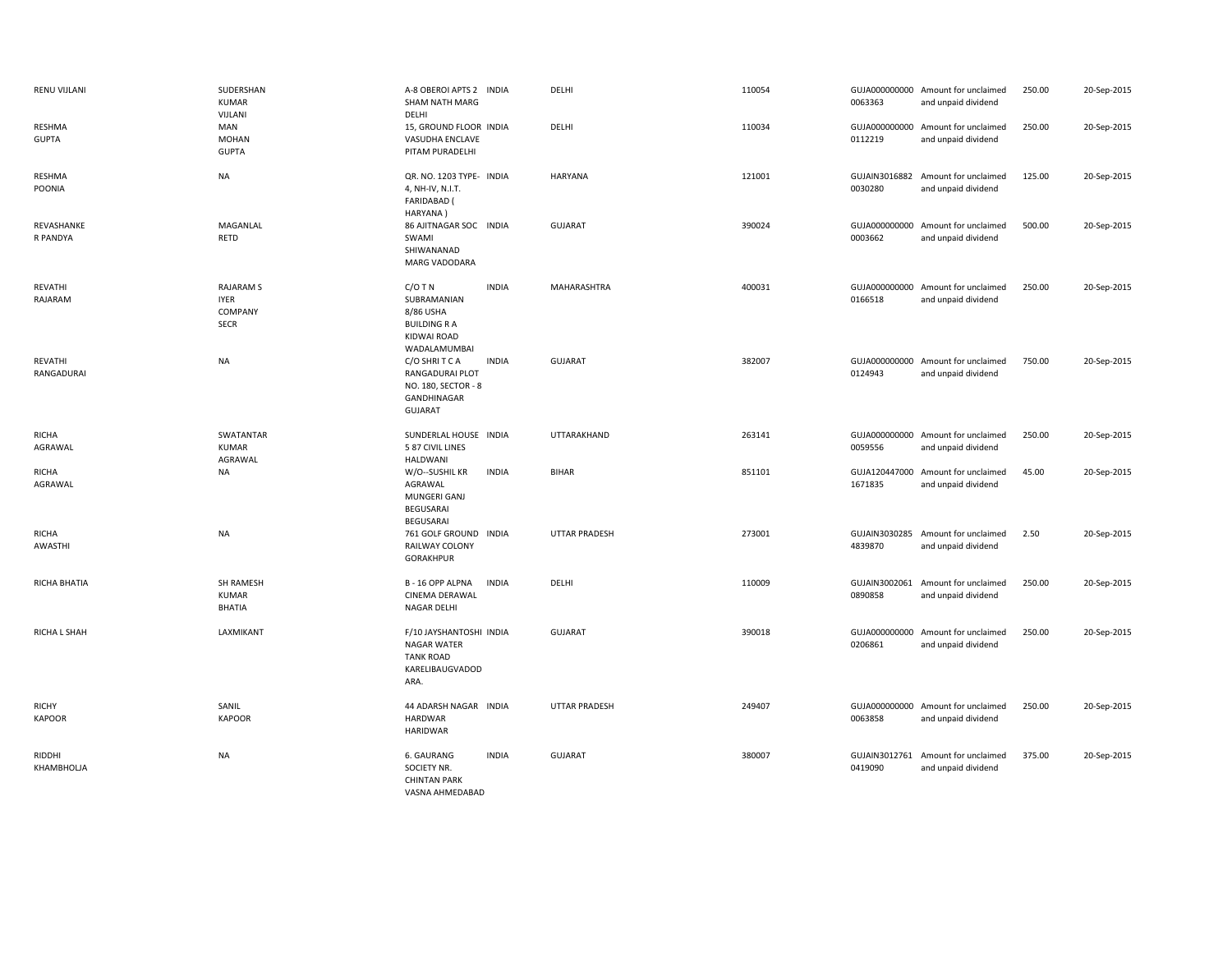| <b>RIMMI GUPTA</b>           | <b>RAVI KUMAR</b><br><b>MALGOORIA</b> | WARD NO 12<br><b>INDIA</b><br><b>CHABUTRA BAZAR</b><br><b>NEAR FOREST</b><br>OFFICE UDHAMPUR<br>(JAMMU &<br>KASHMIR)                | JAMMU AND KASHMIR    | 182101 | 0164083                  | GUJA000000000 Amount for unclaimed<br>and unpaid dividend | 500.00 | 20-Sep-2015 |
|------------------------------|---------------------------------------|-------------------------------------------------------------------------------------------------------------------------------------|----------------------|--------|--------------------------|-----------------------------------------------------------|--------|-------------|
| <b>RIMPI DESAI</b>           | KANTILAL<br><b>DESAI</b>              | C/O NAREN K DESAI INDIA<br>7/A KAMESHWAR<br>JAY APPARTMENT<br>OPP RAJSURYA<br>BANGLOWS<br>RAMDEVNAGARSAT<br>ELITE ROAD<br>AHMEDABAD | <b>GUJARAT</b>       | 380015 | 0023245                  | GUJA000000000 Amount for unclaimed<br>and unpaid dividend | 250.00 | 20-Sep-2015 |
| <b>RIMPY</b><br>AGRAWAL      | SANJAY                                | 14 VITHALNAGAR<br><b>INDIA</b><br>SOCIETY NEW CIVIL<br><b>CAMP ROAD</b><br>SHAHIBAG<br>AHMEDABAD                                    | <b>GUJARAT</b>       | 380004 | 0089598                  | GUJA000000000 Amount for unclaimed<br>and unpaid dividend | 250.00 | 20-Sep-2015 |
| <b>RINA BASU</b>             | <b>SUPPRIYA</b><br>BASU               | C/O MR SUPRIYO<br><b>INDIA</b><br>BASU FLAT NO B/30<br>JAL VAYU VIHAR LB<br><b>BLOCK SALT LAKE</b><br>SEC IIICALCUTTA               | <b>WEST BENGAL</b>   | 700091 | 0061459                  | GUJA000000000 Amount for unclaimed<br>and unpaid dividend | 500.00 | 20-Sep-2015 |
| <b>RINA PATEL</b>            | <b>BHUSHAN M</b><br>PATEL             | WYKES COMPOUND INDIA<br>FATEHGUNJ<br><b>BARODA</b>                                                                                  | <b>GUJARAT</b>       | 390002 | 3373337                  | GUJAIN3011511 Amount for unclaimed<br>and unpaid dividend | 500.00 | 20-Sep-2015 |
| RINESH<br><b>DATTU GAVIT</b> | DATTU GAVIT                           | VEDUGOVIND<br><b>INDIA</b><br>NAGAR, PLOT<br>NO.78/A<br>A/P.NAVAPUR DIST.<br>NANDURBAR<br><b>NAVAPUR</b>                            | MAHARASHTRA          | 425418 | 0053748                  | GUJA120109070 Amount for unclaimed<br>and unpaid dividend | 125.00 | 20-Sep-2015 |
| <b>RINTU</b><br>BHATTACHARJ  | TK.<br><b>BHATTACHAR</b><br>JI        | 3/3 PURBA PALLY<br><b>INDIA</b><br>(1ST FLOOR) HALTU<br>KATHGOLA OPP<br>ABHUDAYA<br>CLUBCALCUTTA                                    | <b>WEST BENGAL</b>   | 700078 | 0161753                  | GUJA000000000 Amount for unclaimed<br>and unpaid dividend | 250.00 | 20-Sep-2015 |
| <b>RIPPON</b><br>SAREEN      | R K SAREEN                            | C/O NATH<br><b>INDIA</b><br><b>BROTHERS 29</b><br>CONNAUGHT<br><b>CIRCUS NEW DELHI</b>                                              | DELHI                | 110001 | GUJA000000000<br>0165651 | Amount for unclaimed<br>and unpaid dividend               | 250.00 | 20-Sep-2015 |
| RISHABH<br><b>KUMAR JAIN</b> | <b>NATHU RAM</b><br>JAIN              | F 94/1 LAV KUSH<br><b>INDIA</b><br><b>AVAS VIHAR</b><br>SUKHLIYA INDORE                                                             | MADHYA PRADESH       | 452008 | 0054169                  | GUJA000000000 Amount for unclaimed<br>and unpaid dividend | 250.00 | 20-Sep-2015 |
| <b>RISHI</b><br>CHOUDHARY    | <b>NA</b>                             | <b>INDIA</b><br><b>B 4 SHRADDHA</b><br>MAPLE MANOR 3RD<br><b>MAIN ASWINI</b><br>LAYOUT EJIPURA<br>KORAMANGAL<br>BANGALORE           | KARNATAKA            | 560047 | GUJAIN3011352<br>6001698 | Amount for unclaimed<br>and unpaid dividend               | 647.50 | 20-Sep-2015 |
| <b>RISHI GOEL</b>            | NARESH<br>GOEL                        | <b>INDIA</b><br>35/4 1ST FLOOR<br><b>GOKHLEY MARG</b><br><b>LUCKNOW</b>                                                             | <b>UTTAR PRADESH</b> | 226001 | 0012430                  | GUJA000000000 Amount for unclaimed<br>and unpaid dividend | 250.00 | 20-Sep-2015 |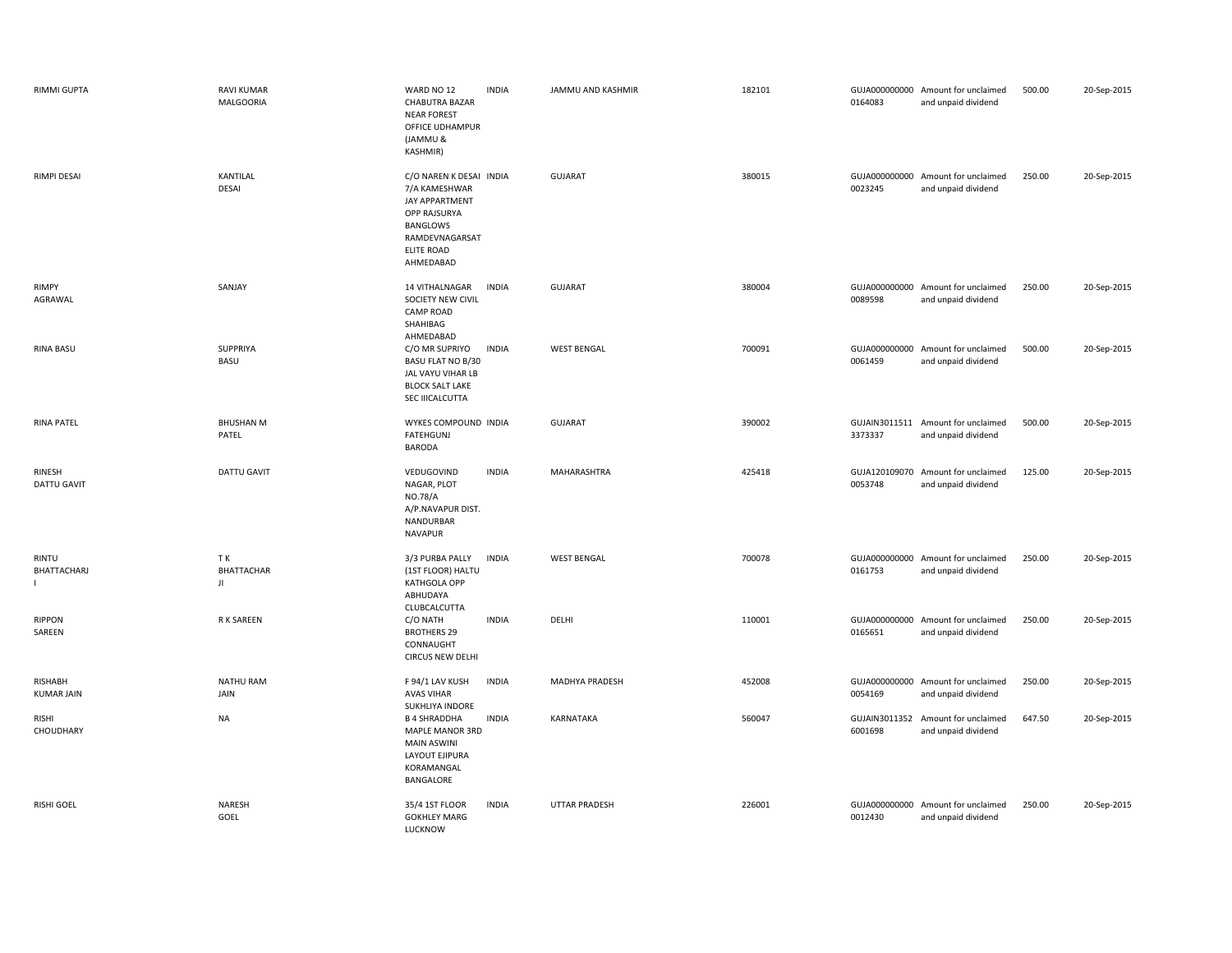| RISHI JAIN                          | PREM LAL<br>JAIN           | 46 A RAFI AHMAD<br>KIDWAI ROAD 5TH<br>FLOOR CALCUTTA                                                                                                           | <b>INDIA</b> | <b>WEST BENGAL</b>   | 700016 | 0102300                  | GUJA000000000 Amount for unclaimed<br>and unpaid dividend | 250.00 | 20-Sep-2015 |
|-------------------------------------|----------------------------|----------------------------------------------------------------------------------------------------------------------------------------------------------------|--------------|----------------------|--------|--------------------------|-----------------------------------------------------------|--------|-------------|
| <b>RISHI KOHLI</b>                  | <b>G S KOHLI</b>           | <b>BLOCK GGI 73 A</b><br><b>VIKASPURI NEW</b><br>DELHI DELHI                                                                                                   | <b>INDIA</b> | DELHI                | 110018 | GUJA000000000<br>0016657 | Amount for unclaimed<br>and unpaid dividend               | 250.00 | 20-Sep-2015 |
| <b>RISHI PAL</b><br>SINGH           | <b>NA</b>                  | C.O CIVIL<br>LINES, H.NO 4/18,<br>DR.B.R AMBEDKER<br>POLICE ACADEMY,<br><b>KANTH ROAD</b><br>,MORADABAD                                                        | <b>INDIA</b> | <b>UTTAR PRADESH</b> | 244001 | GUJAIN3027673<br>0042882 | Amount for unclaimed<br>and unpaid dividend               | 897.50 | 20-Sep-2015 |
| <b>RITA</b><br>AGGARWAL             | <b>NA</b>                  | HOUSE NO.405 A,<br><b>KAMLA NEHRU</b><br>COLONY BIBIWALA<br><b>ROAD BATHINDA</b>                                                                               | <b>INDIA</b> | PUNJAB               | 151001 | 0002992                  | GUJA120242020 Amount for unclaimed<br>and unpaid dividend | 500.00 | 20-Sep-2015 |
| RITA<br>BECHARBHAI<br>PATEL         | BECHARBHAI<br>A PATEL      | 9 A PANNALAL<br>NAGAR S V ROAD<br><b>BORIVAL EAST</b><br>BOMBAY                                                                                                | <b>INDIA</b> | MAHARASHTRA          | 400066 | 0069419                  | GUJA000000000 Amount for unclaimed<br>and unpaid dividend | 250.00 | 20-Sep-2015 |
| <b>RITA</b><br>BHARGAVA             | <b>NA</b>                  | CODKBHARGAVA INDIA<br><b>STATE BANK OF</b><br><b>BIKANER AND</b><br>JAIPUR REGIONAL<br>OFFICE SMALL<br>INDUS. AREA OPP.<br><b>DAINIK BHASKAR</b><br>PRESS KOTA |              | RAJASTHAN            | 324007 | GUJAIN3011271<br>6244255 | Amount for unclaimed<br>and unpaid dividend               | 250.00 | 20-Sep-2015 |
| RITA<br>GANGULY                     | KUNTAL<br>GANGULY          | JM 28 SHANKER<br>NAGAR NEAR 6 1/2<br>NO STOP SHIVAJI<br>NAGAR BHOPAL                                                                                           | <b>INDIA</b> | MADHYA PRADESH       | 462016 | 0003973                  | GUJA000000000 Amount for unclaimed<br>and unpaid dividend | 250.00 | 20-Sep-2015 |
| RITA MUKESH<br>SHAH                 | <b>MUKESH</b><br>SHAH      | 241 ALUNKAR M G<br><b>ROAD GOREGAON</b><br><b>WEST BOMBAY</b>                                                                                                  | <b>INDIA</b> | MAHARASHTRA          | 400062 | GUJA000000000<br>0096663 | Amount for unclaimed<br>and unpaid dividend               | 250.00 | 20-Sep-2015 |
| <b>RITA</b><br>PRAGNESH<br>SHAH     | PRAGNESH                   | C/O KANTILAL G<br><b>SHAH PARAS</b><br><b>BUNGLOW</b><br>RAMNAGAR<br>SABARMATI<br>AHMEDABAD                                                                    | <b>INDIA</b> | GUJARAT              | 380005 | 0034408                  | GUJA000000000 Amount for unclaimed<br>and unpaid dividend | 250.00 | 20-Sep-2015 |
| <b>RITA RUPANI</b>                  | <b>NA</b>                  | 88 PREM NAGAR<br><b>SITAPUR</b>                                                                                                                                | <b>INDIA</b> | <b>UTTAR PRADESH</b> | 261001 | GUJAIN3015571<br>0957474 | Amount for unclaimed<br>and unpaid dividend               | 250.00 | 20-Sep-2015 |
| <b>RITA S SHAH</b>                  | SUBHASH                    | <b>601 AVNI</b><br>PASHWANAGAR<br><b>COMPLEX MAJURA</b><br><b>GATE SURAT</b>                                                                                   | <b>INDIA</b> | GUJARAT              | 395002 | GUJA000000000<br>0048250 | Amount for unclaimed<br>and unpaid dividend               | 250.00 | 20-Sep-2015 |
| RITESH<br><b>GOPALBHAI</b><br>PATEL | <b>GOPAL BHAI</b><br>PATEL | 5 DAMYANTI PARK<br>SOCIETY B/S NEW<br><b>CIVIL SAHIBAUG</b><br><b>CAMP ROAD</b><br>AHMEDABAD                                                                   | <b>INDIA</b> | GUJARAT              | 380004 | GUJA000000000<br>0025102 | Amount for unclaimed<br>and unpaid dividend               | 250.00 | 20-Sep-2015 |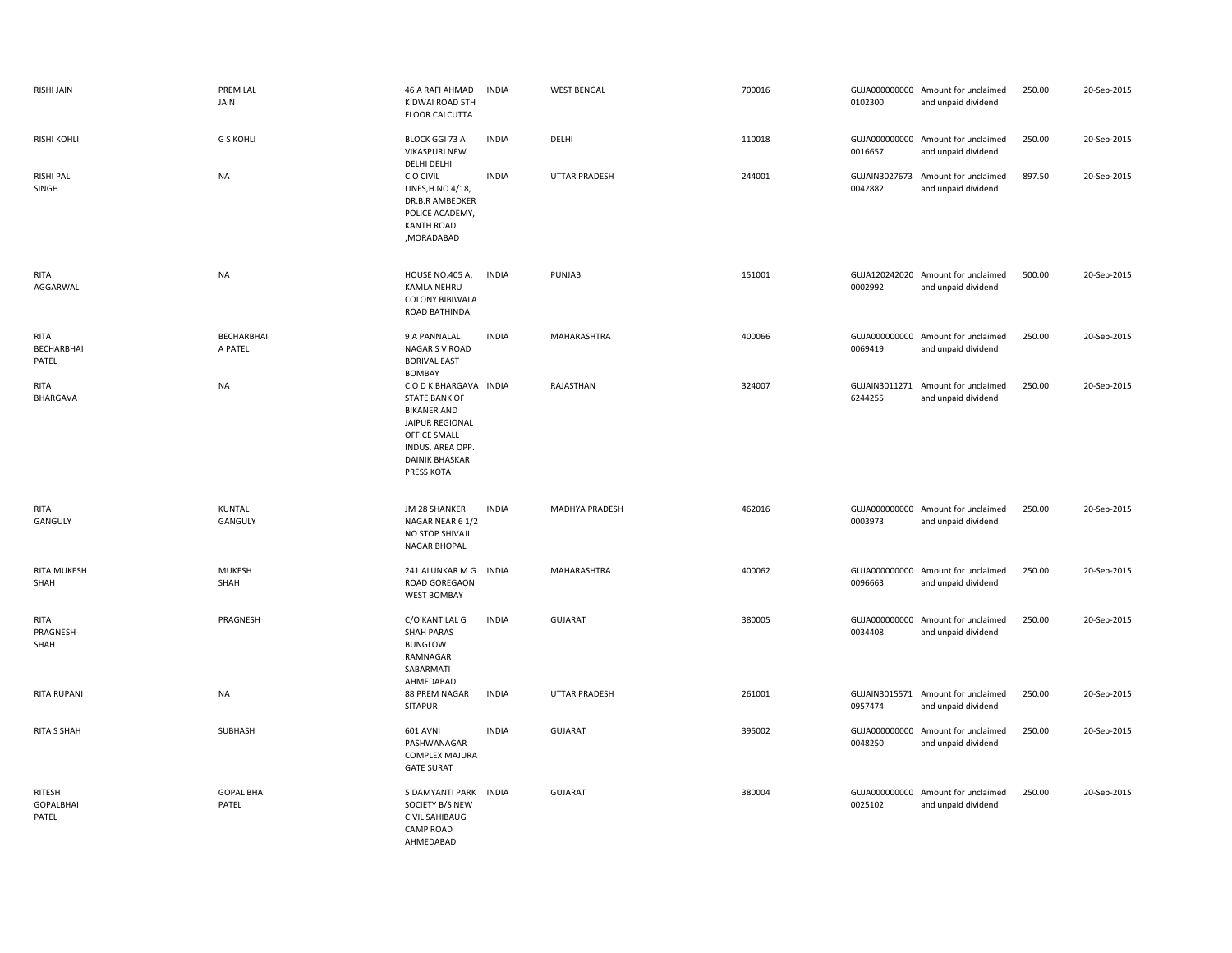| RITESH<br>RAMANLAL<br>MUNDHADA  | <b>NA</b>                               | LUNAWAT NAGAR<br><b>INDIA</b><br>DHAMANGAON RLY<br><b>DIST AMRAVATI</b>                                     | MAHARASHTRA           | 444606 | 0787800                  | GUJAIN3016961 Amount for unclaimed<br>and unpaid dividend | 625.00 | 20-Sep-2015 |
|---------------------------------|-----------------------------------------|-------------------------------------------------------------------------------------------------------------|-----------------------|--------|--------------------------|-----------------------------------------------------------|--------|-------------|
| RITU<br>KAMALPRASA<br>D         | <b>KAMAL</b><br>PRASAD                  | KANODIA<br><b>INDIA</b><br>PROCESSING HOUSE<br>106/4 NR NAROL<br><b>COURT NAROL</b><br>AHMEDABAD            | <b>GUJARAT</b>        | 382405 | 0083884                  | GUJA000000000 Amount for unclaimed<br>and unpaid dividend | 250.00 | 20-Sep-2015 |
| RITU<br>NANDWANI                | HK<br>NANDWANI                          | 28 DEEPALI<br><b>INDIA</b><br>PITAMPURA DELHI                                                               | DELHI                 | 110034 | 0153588                  | GUJA000000000 Amount for unclaimed<br>and unpaid dividend | 250.00 | 20-Sep-2015 |
| RITU RAJ<br>BHATNAGAR           | BRAJESHWAR<br>DAYAL<br><b>BHATNAGAR</b> | H NO 330 PLOT NO INDIA<br><b>150 NEW</b><br>MOHANPURI<br><b>COLONY ADJACENT</b><br>TO SHIV MANDIR<br>MEERUT | MAHARASHTRA           | 999999 | 2363166                  | GUJAIN3029024 Amount for unclaimed<br>and unpaid dividend | 125.00 | 20-Sep-2015 |
| RIYAZ IQBAL                     | <b>NA</b>                               | 12 / 29 ST MARYS<br><b>INDIA</b><br>NAGAR<br>BOMMANAHALLI<br>BANGALORE                                      | KARNATAKA             | 560068 | 1551088                  | GUJAIN3030285 Amount for unclaimed<br>and unpaid dividend | 625.00 | 20-Sep-2015 |
| RIYAZ UDDIN                     | <b>NA</b>                               | Q NO 21 NI D SEC<br><b>INDIA</b><br><b>BHOPAL</b>                                                           | <b>MADHYA PRADESH</b> | 462023 | 3020251                  | GUJAIN3017741 Amount for unclaimed<br>and unpaid dividend | 125.00 | 20-Sep-2015 |
| RIYAZUDDIN<br><b>G KADRI</b>    | <b>NA</b>                               | BLOCK NO.50/5<br><b>INDIA</b><br>CHH TYPE SECTOR<br>21 GANDHINAGAR                                          | <b>GUJARAT</b>        | 382021 | GUJA000000000<br>0124953 | Amount for unclaimed<br>and unpaid dividend               | 500.00 | 20-Sep-2015 |
| RIZWANA<br>KHOJA                | ANWARALI                                | 21 A QUEENS PARK INDIA<br>OPP SKYWAY HOTEL<br>JUHU ROAD<br>SANTACRUZ WESST<br><b>BOMBAY</b>                 | MAHARASHTRA           | 400049 | GUJA000000000<br>0060606 | Amount for unclaimed<br>and unpaid dividend               | 250.00 | 20-Sep-2015 |
| RMA                             | <b>NARESH</b><br><b>KUMAR</b>           | 11/569 KALYAN<br><b>INDIA</b><br><b>NAGAR SONEPAT</b><br>HARYANA                                            | HARYANA               | 131001 | 0174328                  | GUJA000000000 Amount for unclaimed<br>and unpaid dividend | 250.00 | 20-Sep-2015 |
| <b>ROHAN</b><br>TIWARI          | <b>NA</b>                               | M-95 BAGMUGALIA INDIA<br><b>EXTENSION BHOPAL</b>                                                            | MADHYA PRADESH        | 462043 | GUJAIN3026793<br>3539413 | Amount for unclaimed<br>and unpaid dividend               | 500.00 | 20-Sep-2015 |
| <b>ROHIT</b><br>AGARWAL         | C MOHAN                                 | <b>INDIA</b><br>M/S MADAN<br><b>MOHAN CHANDER</b><br><b>MOHAN KATRA</b><br><b>MANRAI</b>                    | MAHARASHTRA           | 999999 | 0153760                  | GUJA000000000 Amount for unclaimed<br>and unpaid dividend | 250.00 | 20-Sep-2015 |
| <b>ROHIT GARG</b>               | <b>NA</b>                               | WNO7AHNO42 INDIA<br>2 NEAR AMBADKAR<br><b>CHOWK DHURI</b>                                                   | PUNJAB                | 148024 | 4830921                  | GUJAIN3011512 Amount for unclaimed<br>and unpaid dividend | 250.00 | 20-Sep-2015 |
| ROHIT GUPTA                     | Y D GUPTA                               | BW-79 A SHALIMAR INDIA<br><b>BAGH DELHI</b>                                                                 | DELHI                 | 110088 | 0050920                  | GUJAIN3021131 Amount for unclaimed<br>and unpaid dividend | 250.00 | 20-Sep-2015 |
| <b>ROHIT K</b><br><b>BHASIN</b> | R K BHASIN                              | <b>INDIA</b><br>CI-1048(CI-1048)<br>VASANT KUNJ NEW<br>DFLHI                                                | DELHI                 | 110070 | GUJA000000000<br>0197287 | Amount for unclaimed<br>and unpaid dividend               | 250.00 | 20-Sep-2015 |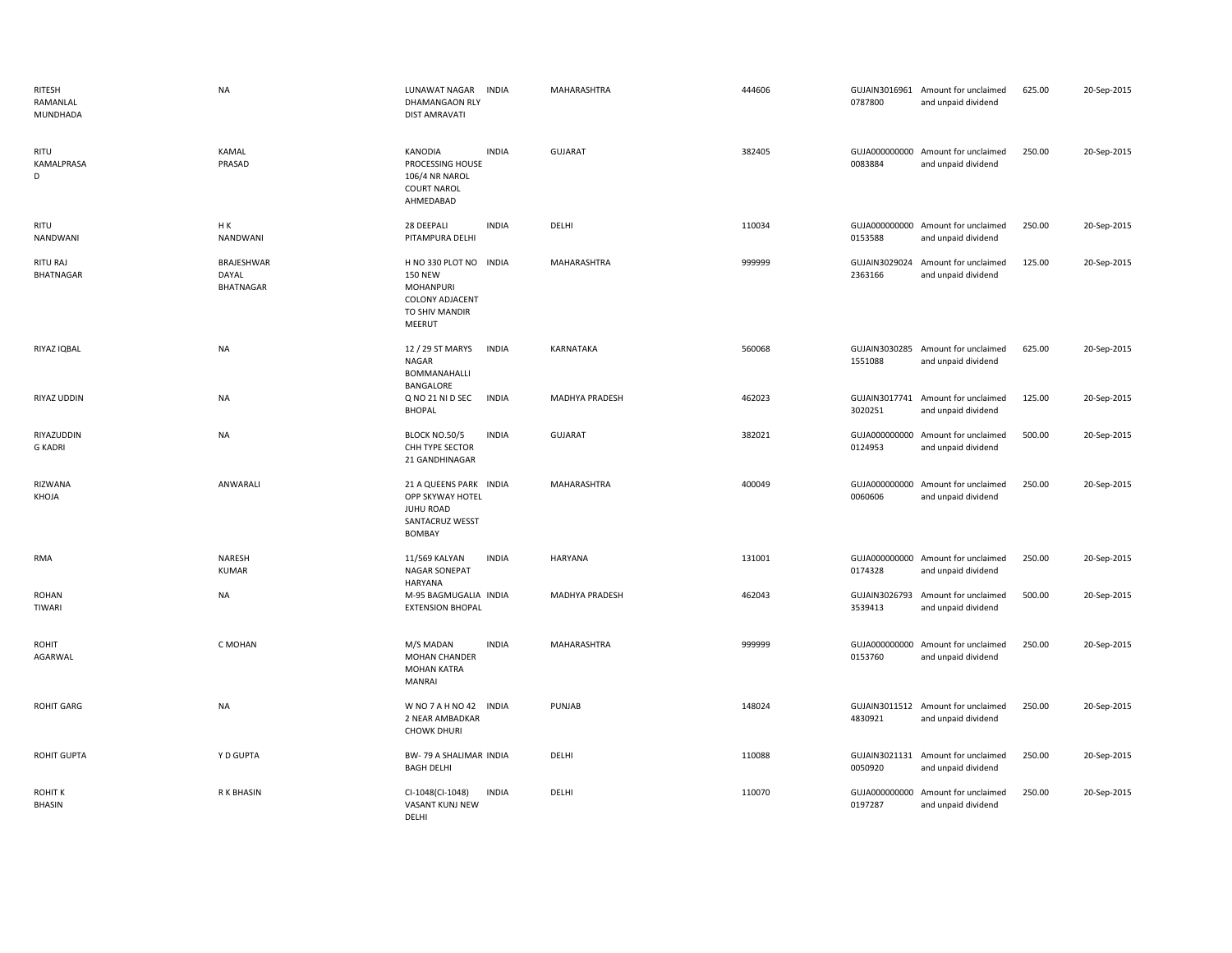| <b>ROHIT</b><br><b>KUMAR N</b><br>VASHI   | NATVARLAL<br>VASHI            | 26 KAILASH NAGAR INDIA<br>SOCIETY B/H<br>DANILIMDA POLICE<br>CHOKI DANILIMDA<br>AHMEDABAD                                                        | GUJARAT              | 380027 | 0122865                  | GUJA000000000 Amount for unclaimed<br>and unpaid dividend | 250.00  | 20-Sep-2015 |
|-------------------------------------------|-------------------------------|--------------------------------------------------------------------------------------------------------------------------------------------------|----------------------|--------|--------------------------|-----------------------------------------------------------|---------|-------------|
| <b>ROHIT</b><br>MENGDE                    | MADHAVLAL                     | B-20 SHYAM TULSI INDIA<br><b>SOCIETY NR</b><br>HATHIBHAI NAGAR<br><b>DIWALIPURRAVADO</b><br>DARA                                                 | <b>GUJARAT</b>       | 390015 | 0003425                  | GUJA000000000 Amount for unclaimed<br>and unpaid dividend | 500.00  | 20-Sep-2015 |
| <b>ROHIT</b><br>OBEROI                    | S C OBEROI                    | C/O ROHIT S & CO<br><b>INDIA</b><br>SHOP NO 22 (GOVT)<br>RAMDHIR COLLEGE<br>ROAD POST BOX 79<br>KAPURTHALA (P B)                                 | PUNJAB               | 144601 | 0166857                  | GUJA000000000 Amount for unclaimed<br>and unpaid dividend | 250.00  | 20-Sep-2015 |
| <b>ROHIT</b><br>RATHOD                    | <b>PRAVIN BHAI</b><br>RATHOD  | C/O K K VYAS B 19 G INDIA<br>S F C COLONY<br><b>MOTIKHADI DIST</b><br><b>JMNAGAR GUJARAT</b>                                                     | <b>GUJARAT</b>       | 361140 | 0119811                  | GUJA000000000 Amount for unclaimed<br>and unpaid dividend | 250.00  | 20-Sep-2015 |
| <b>ROHIT SETHI</b>                        | S N SETHI                     | <b>INDIA</b><br><b>B-53 HILL VIEW</b><br><b>APPTT VASANT</b><br>VIHAR N DELHI                                                                    | DELHI                | 110057 | 0169542                  | GUJA000000000 Amount for unclaimed<br>and unpaid dividend | 250.00  | 20-Sep-2015 |
| ROHITKUMAR<br><b>OCHCHHAVLA</b><br>L SHAH | <b>OCHCHHAVL</b><br>AL        | 4, NAIROBI<br><b>INDIA</b><br>COLONY, COLLEGE<br>ROAD, NADIAD.                                                                                   | <b>GUJARAT</b>       | 387001 | GUJAIN3006521<br>0007321 | Amount for unclaimed<br>and unpaid dividend               | 1250.00 | 20-Sep-2015 |
| ROJIN<br><b>FRANCIS</b>                   | <b>NA</b>                     | <b>NAROKKY HOUSE</b><br><b>INDIA</b><br>CHAVAKKAD NEAR                                                                                           | <b>KERALA</b>        | 680506 |                          | GUJA120447000 Amount for unclaimed<br>and unpaid dividend | 237.50  | 20-Sep-2015 |
|                                           |                               | <b>HOSPITAL ROAD</b>                                                                                                                             |                      |        | 3300501                  |                                                           |         |             |
| <b>ROMI GUPTA</b>                         | <b>DEEPAK</b><br><b>KUMAR</b> | THRISSUR<br>C/O GOTEWALS A-<br><b>INDIA</b><br>698, SECTOR 19,                                                                                   | <b>UTTAR PRADESH</b> | 201301 | 0024169                  | GUJA000000000 Amount for unclaimed<br>and unpaid dividend | 250.00  | 20-Sep-2015 |
| ROOPA SHAH                                | <b>GUPTA</b><br>DHIRAJLAL     | NOIDA, U.P.U.P.<br>C/O GUJARAT ART<br><b>INDIA</b><br><b>CORNER GUJARAT</b><br>HOUSE OPP R.B.I.<br>NEAR I TAX<br>CIRCLEASHRAM<br>ROAD, AHMEDABAD | GUJARAT              | 380009 | 0029485                  | GUJA000000000 Amount for unclaimed<br>and unpaid dividend | 250.00  | 20-Sep-2015 |
| ROOPCHAND<br>SHAH                         | <b>ROOPCHAND</b><br>SHAH      | <b>INDIA</b><br>57/2 NEW BAZAR<br><b>KHADKI POONA</b>                                                                                            | MAHARASHTRA          | 411003 | 0018849                  | GUJA000000000 Amount for unclaimed<br>and unpaid dividend | 250.00  | 20-Sep-2015 |
| ROOPLAL<br>MEHTA                          | AMERCHAND<br><b>MEHTA</b>     | <b>INDIA</b><br>PO BODIGA MA<br><b>BADA DISTT</b><br><b>DUNGAR PUR</b>                                                                           | RAJASTHAN            | 302005 | 0027391                  | GUJA000000000 Amount for unclaimed<br>and unpaid dividend | 375.00  | 20-Sep-2015 |
| <b>ROSALIN</b><br>GEORGE                  | V C GEORGE                    | RAJASTHAN<br><b>UNION BANK OF</b><br><b>INDIA</b><br><b>INDIAS</b><br>PUTHENOROI                                                                 | KERALA               | 682308 | 0146020                  | GUJA000000000 Amount for unclaimed<br>and unpaid dividend | 250.00  | 20-Sep-2015 |
| ROSAMMA<br>DEVASSY                        | LATE SH V I<br>DEVASSY        | ERNAKULAM<br><b>202/1 LINTON</b><br><b>INDIA</b><br><b>STREET CALCUTTA</b>                                                                       | <b>WEST BENGAL</b>   | 700014 | 0156611                  | GUJA000000000 Amount for unclaimed<br>and unpaid dividend | 250.00  | 20-Sep-2015 |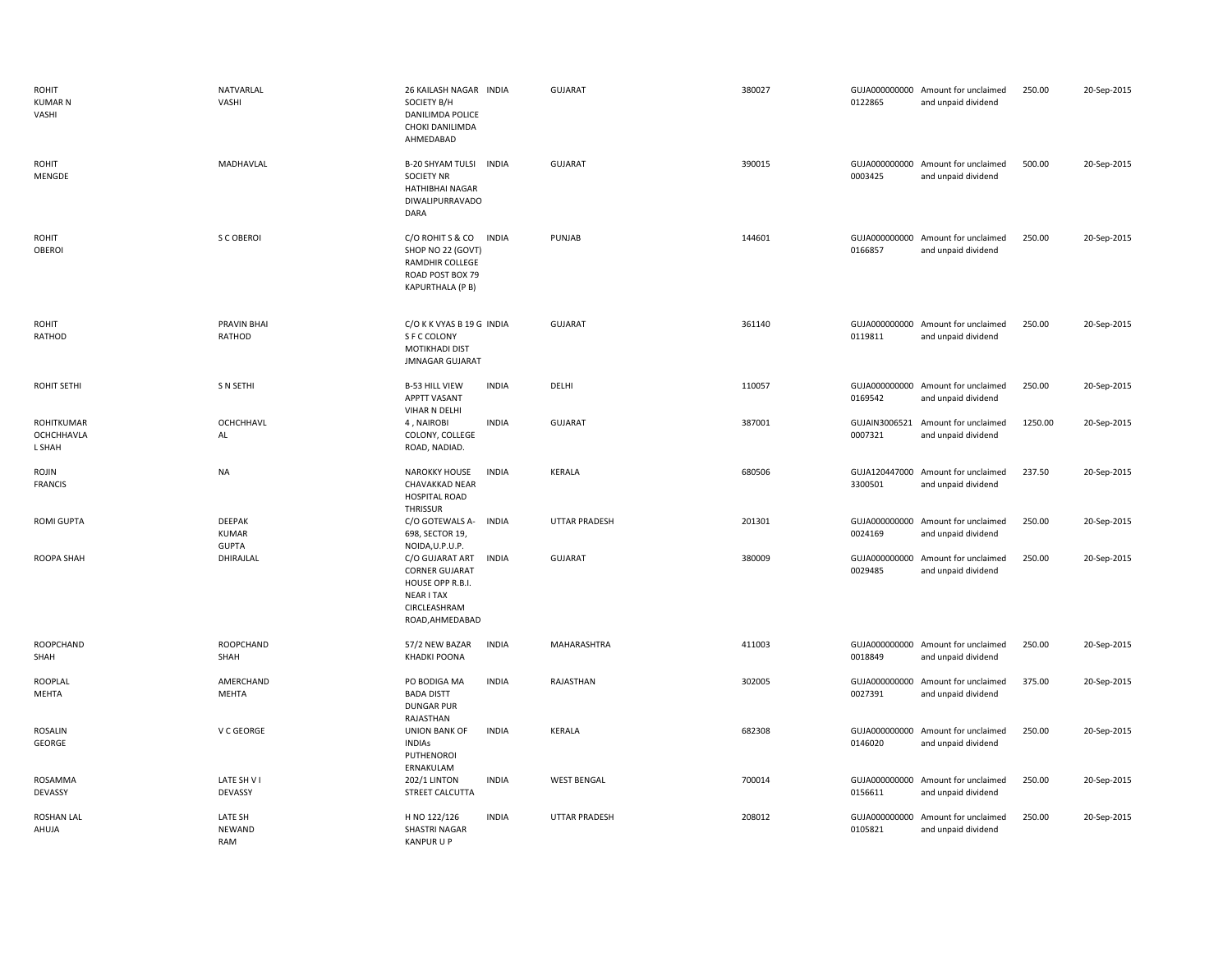| <b>ROSHAN LAL</b><br>KAIMARIWAL<br>А | <b>NA</b>                          | M/S RAJA RAM-RAM INDIA<br><b>KUMAR MAIN</b><br><b>MARKET BHADRA</b>                                                 | RAJASTHAN      | 335501 | 0037890                  | GUJAIN3009401 Amount for unclaimed<br>and unpaid dividend | 250.00 | 20-Sep-2015 |
|--------------------------------------|------------------------------------|---------------------------------------------------------------------------------------------------------------------|----------------|--------|--------------------------|-----------------------------------------------------------|--------|-------------|
| <b>ROSHAN LAL</b><br><b>NARULA</b>   | J N NARULA                         | FLAT NO 79 POCKET INDIA<br>D 15 SECTOR 7<br>ROHINI DELHI                                                            | DELHI          | 110085 | 0058040                  | GUJA000000000 Amount for unclaimed<br>and unpaid dividend | 250.00 | 20-Sep-2015 |
| <b>RUBINA</b><br>ANJUM               | NA                                 | W/O MD. WAHID,<br><b>INDIA</b><br>GALI NO-12 BARAH,<br>PATTHER. DEHRI                                               | <b>BIHAR</b>   | 821307 | 0080598                  | GUJA120109240 Amount for unclaimed<br>and unpaid dividend | 62.50  | 20-Sep-2015 |
| <b>RUBY JAIN</b>                     | <b>JAYWANT</b><br>JAIN             | <b>INDIA</b><br>BI 645/3 BINDRA<br><b>BAN ROAD KUNDAN</b><br>PURI CIVIL LINES<br>LUDHIANA                           | PUNJAB         | 141001 | 0012914                  | GUJA000000000 Amount for unclaimed<br>and unpaid dividend | 250.00 | 20-Sep-2015 |
| <b>RUBY</b><br><b>RASTOGI</b>        | HARI<br>SHANKER<br><b>RASTOGI</b>  | C/O SWIFTAIRE<br><b>INDIA</b><br><b>INTERNATIONAL IST</b><br>FLOOR ROOM NO 5<br>678/3 JANPATH<br><b>NEW DELHI</b>   | DELHI          | 110001 | 0067596                  | GUJA000000000 Amount for unclaimed<br>and unpaid dividend | 250.00 | 20-Sep-2015 |
| <b>RUCHI</b>                         | SANJEEV<br><b>KUMAR</b>            | <b>B 15 GULMOHAR</b><br><b>INDIA</b><br>PARK NEW DELHI<br>DELHI                                                     | DELHI          | 110049 | 0058521                  | GUJA000000000 Amount for unclaimed<br>and unpaid dividend | 250.00 | 20-Sep-2015 |
| <b>RUCHIBEN K</b><br>DESAI           | <b>KULDIP BHAI</b><br>DESAI        | 42 GEETA NAGAR<br><b>INDIA</b><br><b>SOCIETY PRATAP</b><br><b>NAGAR ROAD</b><br>VADODARA                            | <b>GUJARAT</b> | 390004 | 0003777                  | GUJA000000000 Amount for unclaimed<br>and unpaid dividend | 250.00 | 20-Sep-2015 |
| <b>RUCHIKA</b><br>ANAND              | <b>BHUWAN</b><br><b>DEEP ANAND</b> | 2/40 R H B COLONY INDIA<br><b>SURAT GARH DIST S</b><br>G N R                                                        | RAJASTHAN      | 335804 | 0195589                  | GUJA000000000 Amount for unclaimed<br>and unpaid dividend | 250.00 | 20-Sep-2015 |
| <b>RUCHIRD</b><br>PATEL              | <b>D M PATEL</b>                   | <b>INDIA</b><br><b>ICHCHHABAB</b><br><b>BHUVAN AMBICA</b><br><b>SOCIETY BEHIND</b><br><b>LAXMI TALKIES</b><br>ANAND | <b>GUJARAT</b> | 388001 | 0046933                  | GUJA000000000 Amount for unclaimed<br>and unpaid dividend | 250.00 | 20-Sep-2015 |
| <b>RUCHIRA N</b><br>SHAH             | NALINKUMA<br>R SHAH                | 8 MANSUKH MAHAL INDIA<br>NANBHA VADI KALA<br>NALA BHAVNAGAR                                                         | <b>GUJARAT</b> | 364002 | 0075061                  | GUJA000000000 Amount for unclaimed<br>and unpaid dividend | 250.00 | 20-Sep-2015 |
| RUDRA<br>MALLEESHWA<br>RI            | OM PRAKASH                         | H NO 1-468/2<br><b>INDIA</b><br>MADANNAPET<br><b>ROAD POST</b><br>NARSAM PET DIST<br><b>WARANGAL A P</b>            | ANDHRA PRADESH | 506132 | 0159830                  | GUJA000000000 Amount for unclaimed<br>and unpaid dividend | 250.00 | 20-Sep-2015 |
| <b>RUKAIYA M</b><br>NASIBDAR         | <b>MITHOO</b>                      | C/O AHMED M<br><b>INDIA</b><br>AMDANI 67<br><b>MEMON WADA</b><br>ROAD 2ND FLOOR<br>ROOM NO 53<br><b>BOMBAY</b>      | MAHARASHTRA    | 400003 | GUJA000000000<br>0045712 | Amount for unclaimed<br>and unpaid dividend               | 250.00 | 20-Sep-2015 |
| RUKHADBHAI<br><b>BARIA</b>           | <b>KOYAJI BHAI</b><br><b>BARIA</b> | <b>QTR NO 7074</b><br><b>INDIA</b><br><b>FERTILIZER NAGAR</b><br><b>BARODA</b>                                      | <b>GUJARAT</b> | 391750 | GUJA000000000<br>0119656 | Amount for unclaimed<br>and unpaid dividend               | 250.00 | 20-Sep-2015 |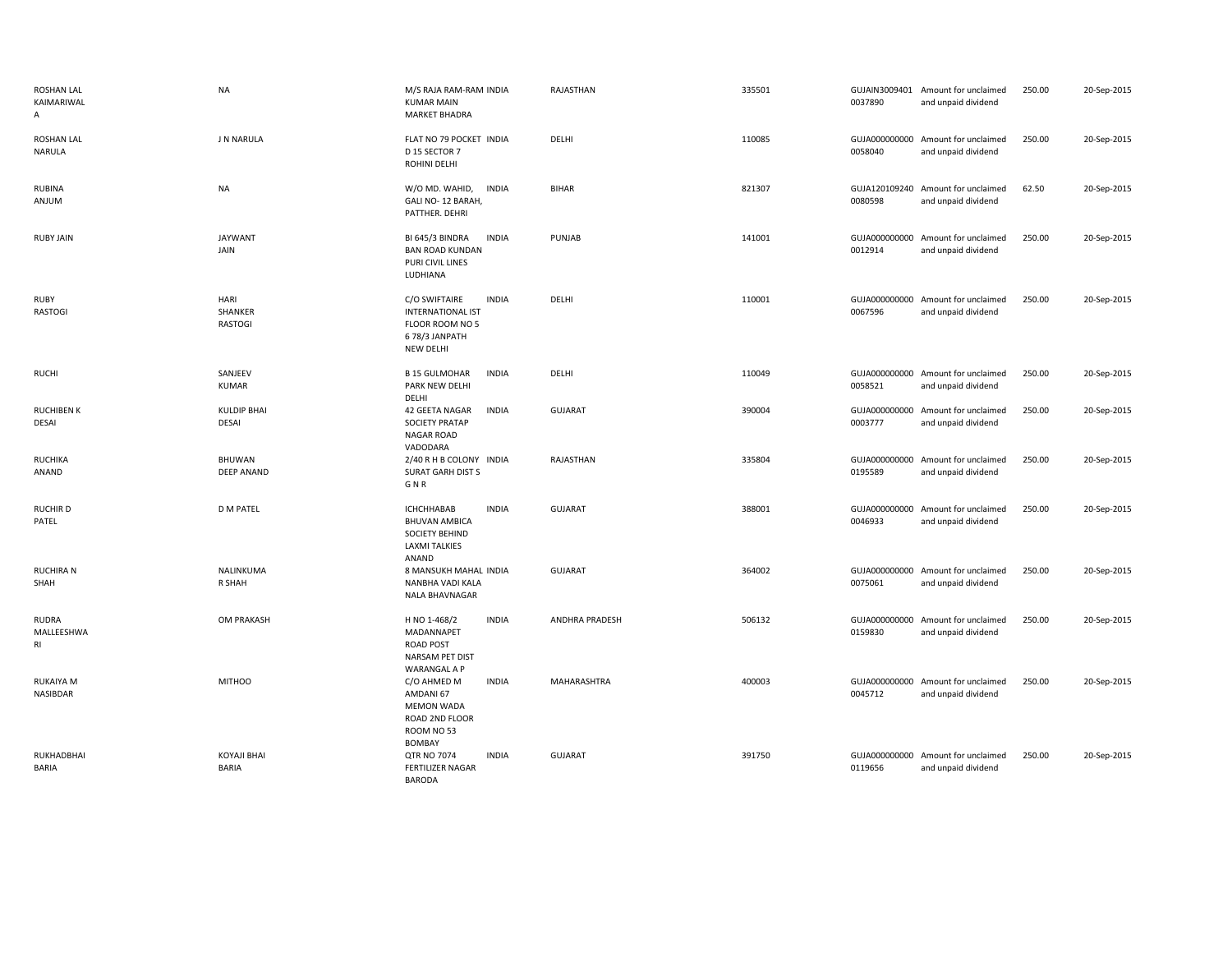| RUKMINI<br>KHAITAN                         | <b>SP KHAITAN</b>                | FLAT NO.31,<br><b>BUILDING NO.51A</b><br>YASHODA CO-OP<br>HSG SOCIETY LTD.<br><b>BRINDAVAN</b><br>COMPLEX,<br>MAJIWADETHANE  | <b>INDIA</b> | MAHARASHTRA      | 400601 | 0206025                  | GUJA000000000 Amount for unclaimed<br>and unpaid dividend | 250.00  | 20-Sep-2015 |
|--------------------------------------------|----------------------------------|------------------------------------------------------------------------------------------------------------------------------|--------------|------------------|--------|--------------------------|-----------------------------------------------------------|---------|-------------|
| RULIRAM<br>GARG                            | <b>MANGATOO</b><br>RAM           | (W)<br>9/16 D FORT<br><b>MAINTAIP IST</b><br><b>FLOOR BRITISH</b><br>HOTEL LANE OFF B S<br><b>MARG FORT</b><br><b>BOMBAY</b> | <b>INDIA</b> | MAHARASHTRA      | 400023 | 0049452                  | GUJA000000000 Amount for unclaimed<br>and unpaid dividend | 250.00  | 20-Sep-2015 |
| <b>RUP KANTA</b>                           | M M LAL                          | 2842 CHAIL PURI<br>KINARI BAZAR DELHI                                                                                        | <b>INDIA</b> | DELHI            | 110006 | 0157464                  | GUJA000000000 Amount for unclaimed<br>and unpaid dividend | 250.00  | 20-Sep-2015 |
| <b>RUPAC</b><br>KOTHARI                    | C KOTHARI<br>PROFESIONA<br>L     | C 3 VASUNDHARA<br><b>14 TILAK ROAD</b><br><b>GHATKOPAR (E)</b><br>BOMBAY                                                     | <b>INDIA</b> | MAHARASHTRA      | 400077 | GUJA000000000<br>0159401 | Amount for unclaimed<br>and unpaid dividend               | 250.00  | 20-Sep-2015 |
| <b>RUPA KAUL</b>                           | GANESH<br>KOUL                   | <b>12 C EVERSHINE</b><br>APARTMENTS<br><b>BODELLA PHASE II</b><br><b>VIKASPURI NEW</b><br>DELHI                              | <b>INDIA</b> | DELHI            | 110018 | GUJA000000000<br>0114574 | Amount for unclaimed<br>and unpaid dividend               | 250.00  | 20-Sep-2015 |
| <b>RUPABEN</b><br>RASIKBHAI<br>THAKKAR     | RASIKBHAI                        | A/12 KUNAL<br>APARTMENTS<br><b>GHOGHA CIRCLE</b><br>BHAVNAGAR                                                                | <b>INDIA</b> | GUJARAT          | 364001 | 0075340                  | GUJA000000000 Amount for unclaimed<br>and unpaid dividend | 250.00  | 20-Sep-2015 |
| <b>RUPAL</b><br>MEHTA                      | RAJESH J<br><b>MEHTA</b>         | <b>B-2 VAISHALI</b><br>NARSHING LANE<br><b>MALAD WEST</b><br>BOMBAY                                                          | <b>INDIA</b> | MAHARASHTRA      | 400064 | GUJA000000000<br>0045209 | Amount for unclaimed<br>and unpaid dividend               | 250.00  | 20-Sep-2015 |
| RUPANJALI<br><b>MISHRA</b>                 | <b>BISWAJIT</b><br><b>MISHRA</b> | IT C DATA CENTRE I INDIA<br>T C LTD INFOTECH<br>PARK BANASWADI<br>ROAD BANGALORE                                             |              | <b>KARNATAKA</b> | 560084 | GUJAIN3029024<br>1890829 | Amount for unclaimed<br>and unpaid dividend               | 250.00  | 20-Sep-2015 |
| <b>RUPESH</b><br><b>KUMAR AND</b><br>SONS  | <b>NA</b>                        | 504 B , BANSAL<br>TOWER R. K.<br>BHATTACHARYA<br><b>ROAD PATNA</b>                                                           | <b>INDIA</b> | <b>BIHAR</b>     | 800001 | 0168509                  | GUJA130234000 Amount for unclaimed<br>and unpaid dividend | 1000.00 | 20-Sep-2015 |
| <b>RUPINDER</b><br>KAUR                    | <b>NA</b>                        | C/O JOGINDER<br>SINGH BANSAL MES<br>QTR NO 16/2<br><b>MANDIR AREA</b><br>PATHANKOT PB                                        | <b>INDIA</b> | PUNJAB           | 145001 | GUJA000000000<br>0143119 | Amount for unclaimed<br>and unpaid dividend               | 250.00  | 20-Sep-2015 |
| <b>RUSEMTONG</b><br>LONGKUMER              | NUNGSHI<br>LONGKUMER             | NEW COMMERCIAL INDIA<br>BUILDING,<br>CIRCULAR ROAD.<br><b>DIMAPUR</b>                                                        |              | NAGALAND         | 797112 | GUJA120230000<br>0286907 | Amount for unclaimed<br>and unpaid dividend               | 500.00  | 20-Sep-2015 |
| <b>RUSTAM</b><br><b>NOSHIR</b><br>VAJIFDAR | <b>NOSHIRK</b><br>VAJIFDAR       | FLAT NO D-1<br><b>GROUND FLOOR</b><br>PRARTHNA FLATS<br><b>GIDC ROAD</b><br>MANJALPUR<br><b>BARODA GUJARAT</b>               | <b>INDIA</b> | <b>GUJARAT</b>   | 390011 | GUJA000000000<br>0160728 | Amount for unclaimed<br>and unpaid dividend               | 250.00  | 20-Sep-2015 |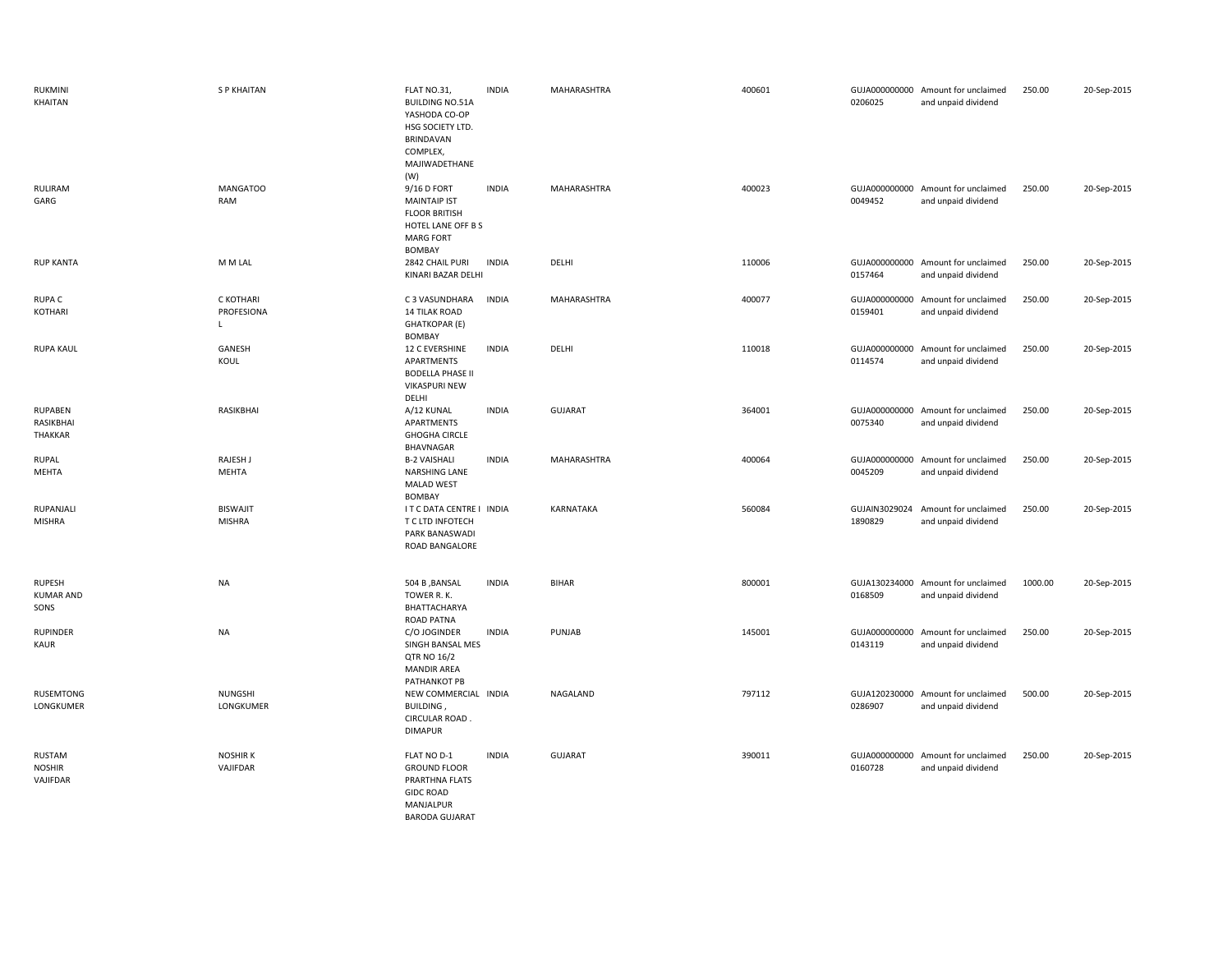| <b>RUTA</b><br>WAGHMARE                | <b>NA</b>                                | 9 OMKAR SRI<br><b>MANGAL SOCIETY</b><br>SURVEY NO 46/2A<br>PAUD ROADPUNE                                      | <b>INDIA</b> | MAHARASHTRA        | 411038 | 0124969                  | GUJA000000000 Amount for unclaimed<br>and unpaid dividend | 1000.00 | 20-Sep-2015 |
|----------------------------------------|------------------------------------------|---------------------------------------------------------------------------------------------------------------|--------------|--------------------|--------|--------------------------|-----------------------------------------------------------|---------|-------------|
| <b>RUTESH</b><br>CHANDRAVAD<br>AN SHAH | C SHAH                                   | 4 DAULAT SOCIETY<br><b>NEAR UTKARSH</b><br>SCHOOL LION HALL<br>ROAD ROCE<br>COURSEVADODARA                    | <b>INDIA</b> | <b>GUJARAT</b>     | 390015 | 0198295                  | GUJA000000000 Amount for unclaimed<br>and unpaid dividend | 500.00  | 20-Sep-2015 |
| <b>SAKSINHA</b>                        | <b>NA</b>                                | PUNJAB NATIONAL INDIA<br><b>BANK (REG OFF)</b><br>370, A.P. COLONY<br>GAYA-B GAYA                             |              | <b>BIHAR</b>       | 823001 | 0010858                  | GUJA120164030 Amount for unclaimed<br>and unpaid dividend | 250.00  | 20-Sep-2015 |
| S A MODI                               | <b>NA</b>                                | CHOKSHI D<br>RAJNIKANT OPP<br><b>GHANCHIS POLE</b><br>MANEKCHOK<br>AHMEDABAD                                  | <b>INDIA</b> | <b>GUJARAT</b>     | 380001 | 0035117                  | GUJA000000000 Amount for unclaimed<br>and unpaid dividend | 250.00  | 20-Sep-2015 |
| S AMUTHA                               | NA                                       | 1/4B I SHARON<br>NAGAR MARAVAN<br><b>MADAM TUTICORIN</b>                                                      | <b>INDIA</b> | <b>TAMIL NADU</b>  | 628101 | 2973566                  | GUJAIN3002141 Amount for unclaimed<br>and unpaid dividend | 500.00  | 20-Sep-2015 |
| S ANAND                                | <b>K SUNDARAM</b>                        | JHEELAM<br><b>APARTMENTS FLAT</b><br>NO A 1 GROUND<br>FLOOR 15/2/37<br><b>JHEEL ROADBANK</b><br>PLOT CALCUTTA | <b>INDIA</b> | <b>WEST BENGAL</b> | 700075 | 0171781                  | GUJA000000000 Amount for unclaimed<br>and unpaid dividend | 250.00  | 20-Sep-2015 |
| S B JADHAV                             | <b>NA</b>                                | <b>SUZLON ENERGY</b><br>LTD RBU PNO 306/<br>1 AND 3 OPP<br><b>CARRIER A LTD</b><br><b>BHIMAPORE</b>           | <b>INDIA</b> | DAMAN AND DIU      | 396210 | 0120955                  | GUJAIN3011512 Amount for unclaimed<br>and unpaid dividend | 250.00  | 20-Sep-2015 |
| S B<br>VIJAYAKUMAR                     | <b>NA</b>                                | SHIRAMAGONDANA INDIA<br><b>HALLI POST</b><br>DAVANGERE DIST<br>DAVANGERE<br>DAVANGERE                         |              | KARNATAKA          | 577002 | 0344411                  | GUJA120344000 Amount for unclaimed<br>and unpaid dividend | 125.00  | 20-Sep-2015 |
| S BHAGYA                               | $\mathsf{S}$<br>SATYANARAY<br>ANA        | NO 9 V B NAGAR<br>SIRIGERE<br>CITRADURGA DIST                                                                 | <b>INDIA</b> | KARNATAKA          | 577541 | 0104148                  | GUJA000000000 Amount for unclaimed<br>and unpaid dividend | 250.00  | 20-Sep-2015 |
| S GOUTHAM                              | P SONRAJ                                 | 480 T H ROAD OLD<br>WASHERMENPET<br>MADRAS                                                                    | <b>INDIA</b> | <b>TAMIL NADU</b>  | 600021 | 0166574                  | GUJA000000000 Amount for unclaimed<br>and unpaid dividend | 250.00  | 20-Sep-2015 |
| S JOGINDER<br>SINGH                    | S C SINGH<br><b>RETD GOVT</b><br>SERVANT | H NO 282 C-BLOCK INDIA<br><b>B R S NAGAR</b><br>LUDHIANA PUNJAB                                               |              | PUNJAB             | 141001 | GUJA000000000<br>0154227 | Amount for unclaimed<br>and unpaid dividend               | 500.00  | 20-Sep-2015 |
| <b>SK ARORA</b>                        | C M ARORA                                | J K NURSING HOME INDIA<br><b>1ST B ROAD SARDAR</b><br>PURA JODHPUR                                            |              | RAJASTHAN          | 342003 | 0073506                  | GUJA000000000 Amount for unclaimed<br>and unpaid dividend | 250.00  | 20-Sep-2015 |
| S K BISWAS                             | H BISWAS                                 | 59 DURGABARI<br>ROAD KOLKATA                                                                                  | <b>INDIA</b> | <b>WEST BENGAL</b> | 700028 | 0094348                  | GUJA000000000 Amount for unclaimed<br>and unpaid dividend | 250.00  | 20-Sep-2015 |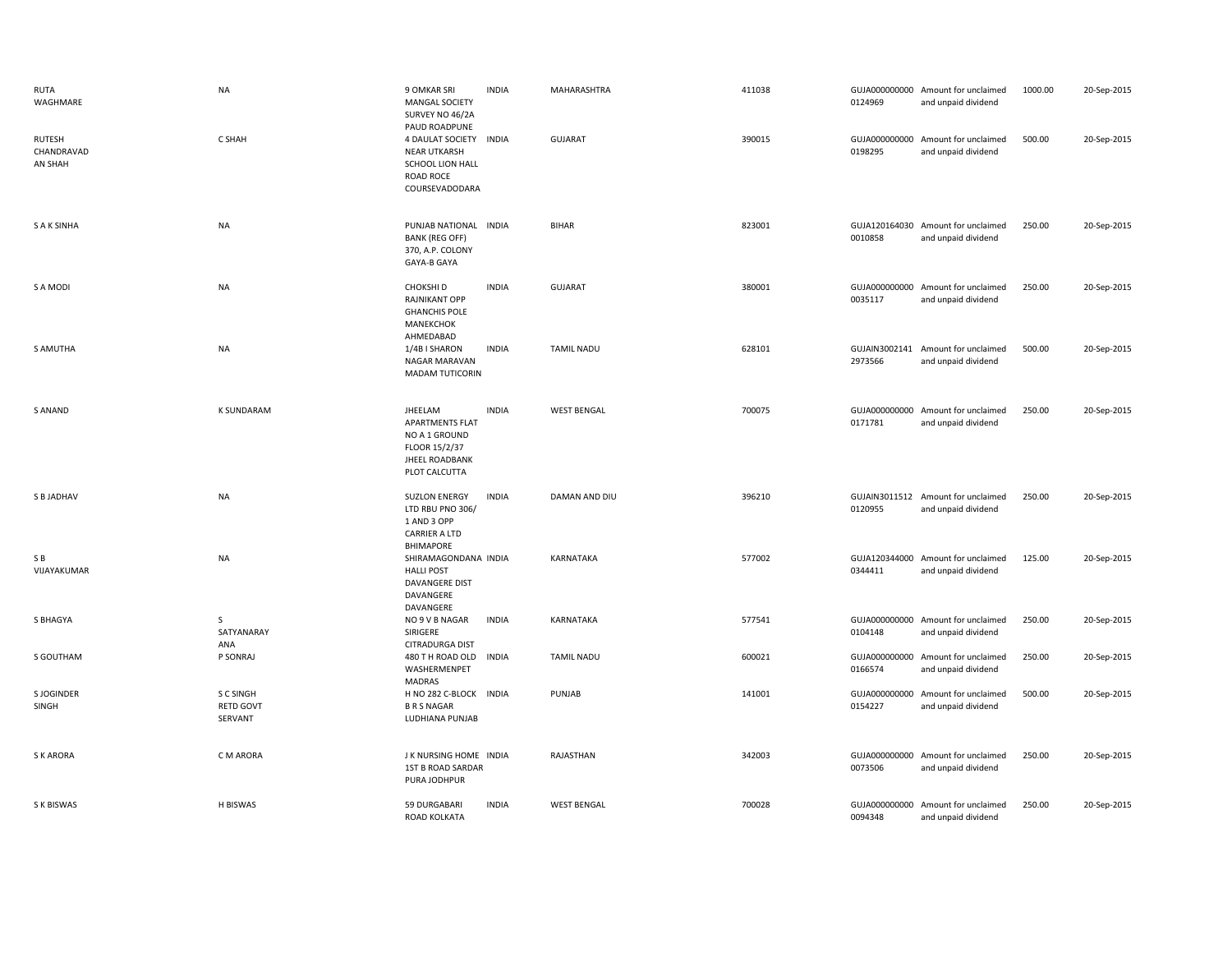| S K GARG                          | R LAL             | 69/4 MOHALLA<br><b>KOTHIVOT NEAR</b><br>TELEPHONE<br><b>EXCHANGE CIVIL</b><br>LINE BULANDSAHAR<br>(U P)  | <b>INDIA</b> | <b>UTTAR PRADESH</b> | 203001 | 0174687                  | GUJA000000000 Amount for unclaimed<br>and unpaid dividend | 250.00 | 20-Sep-2015 |
|-----------------------------------|-------------------|----------------------------------------------------------------------------------------------------------|--------------|----------------------|--------|--------------------------|-----------------------------------------------------------|--------|-------------|
| S KANIMOZHI                       | <b>NA</b>         | 163 VELAYUTHA<br><b>NAGAR</b><br>UDAYARPALLAYAM<br>JEYAM KONDAM<br>PERAMBALUR                            | <b>INDIA</b> | <b>TAMIL NADU</b>    | 621802 | 3994422                  | GUJAIN3030285 Amount for unclaimed<br>and unpaid dividend | 250.00 | 20-Sep-2015 |
| <b>S M SHEIKH</b>                 | MAHAMAD<br>SHEIKH | 299A GIDC S M<br>ENGINEERING<br><b>WORK MAKARPURA</b><br>VADODARA                                        | <b>INDIA</b> | GUJARAT              | 390010 | 0177550                  | GUJA000000000 Amount for unclaimed<br>and unpaid dividend | 250.00 | 20-Sep-2015 |
| S M VORA                          | M K VORA          | 3/13/29 NAVJIVAN INDIA<br>SOCIETY<br><b>LAMINGTON ROAD</b><br><b>BOMBAY</b>                              |              | MAHARASHTRA          | 400008 | 0069487                  | GUJA000000000 Amount for unclaimed<br>and unpaid dividend | 250.00 | 20-Sep-2015 |
| <b>S MARTIN</b>                   | F MARTIN          | MIG-17 B BLOCK<br>PANKI KANPUR                                                                           | <b>INDIA</b> | <b>UTTAR PRADESH</b> | 208020 | GUJA000000000<br>0131954 | Amount for unclaimed<br>and unpaid dividend               | 250.00 | 20-Sep-2015 |
| S MASTAN<br>SAHEB                 | <b>NA</b>         | H NO 2/131 MAIN<br><b>ROAD ALUR</b><br><b>KURNOOL DIST A P</b>                                           | <b>INDIA</b> | ANDHRA PRADESH       | 518395 | GUJA000000000<br>0199606 | Amount for unclaimed<br>and unpaid dividend               | 250.00 | 20-Sep-2015 |
| S MUKESH<br>JAIN                  | GENMALL<br>JAIN   | FLAT NO 108<br>CHINTAMANI<br><b>BUILDING SUJAY</b><br><b>GARDEN MUKUND</b><br><b>NAGAR PUNE</b>          | <b>INDIA</b> | MAHARASHTRA          | 411037 | GUJAIN3003941<br>0350061 | Amount for unclaimed<br>and unpaid dividend               | 250.00 | 20-Sep-2015 |
| S N AGARWAL                       | LAXMICHAND        | C/O SHRI D N<br>GUPTA H NO 121<br><b>BASANT VIHAR</b><br>SECHEME NO 3<br>ALWARRAJ                        | <b>INDIA</b> | ANDHRA PRADESH       | 500003 | 0165594                  | GUJA000000000 Amount for unclaimed<br>and unpaid dividend | 250.00 | 20-Sep-2015 |
| S<br>NALLAMUTHA<br>MMAL           | R SADAIANDI       | NO 17 GANAPATHI INDIA<br>PURAM 1ST MAIN<br><b>ROAD</b><br>PALLIKARANAI<br>JALLADIANPETCHEN<br><b>NAI</b> |              | <b>TAMIL NADU</b>    | 601302 | 0160794                  | GUJA000000000 Amount for unclaimed<br>and unpaid dividend | 250.00 | 20-Sep-2015 |
| S NARASIMHA<br><b>MURTHY</b>      | NA                | 607,3RD 'D' CROSS INDIA<br>HRBR LAYOUT, 2ND<br><b>BLOCK</b><br>KALYANANAGARBA<br>NGALORE                 |              | KARNATAKA            | 560043 | 0124986                  | GUJA000000000 Amount for unclaimed<br>and unpaid dividend | 250.00 | 20-Sep-2015 |
| <b>S NARENDAR</b><br><b>KUMAR</b> | SUGAN<br>CHAND    | LAL & CO O DANIEL INDIA<br>ROAD<br>ANDERSONPET K G F                                                     |              | KARNATAKA            | 563113 | 0055739                  | GUJA000000000 Amount for unclaimed<br>and unpaid dividend | 250.00 | 20-Sep-2015 |
| S P SINGH                         | <b>NA</b>         | 820 SECTOR - 7<br>AWAS COLONY,<br>SIKANDRA YOJANA<br>AGRA, UTTAR<br>PRADESH                              | <b>INDIA</b> | <b>UTTAR PRADESH</b> | 282007 | 0386133                  | GUJAIN3002061 Amount for unclaimed<br>and unpaid dividend | 500.00 | 20-Sep-2015 |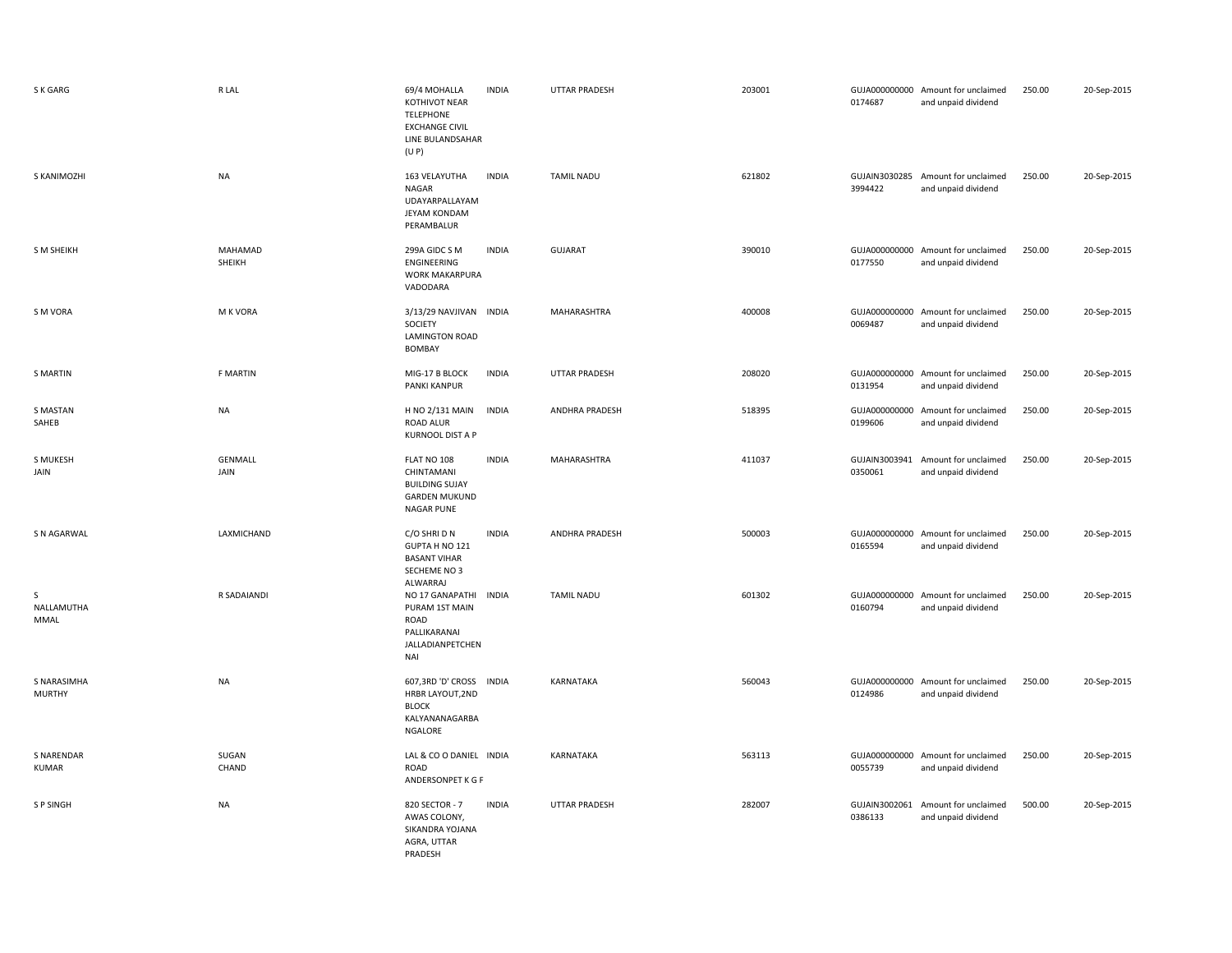| <b>S PANJALAI</b>                         | <b>NA</b>                             | $4\overline{331}$ ,<br>PARASURAMPATTI<br>MADURAI MADURAI                                                         | <b>INDIA</b> | <b>TAMIL NADU</b>    | 625007 | 0129891                  | GUJA120230000 Amount for unclaimed<br>and unpaid dividend | 162.50 | 20-Sep-2015 |
|-------------------------------------------|---------------------------------------|------------------------------------------------------------------------------------------------------------------|--------------|----------------------|--------|--------------------------|-----------------------------------------------------------|--------|-------------|
| S<br>PICHAIAMMA<br>L.                     | $\mathsf{R}$<br>SUBRAMANIA<br>N       | 33/4 THIRD TRUST INDIA<br><b>CROSS STREET</b><br>MANDAVELIPAKKAN<br>CHENNAI                                      |              | <b>TAMIL NADU</b>    | 600028 | 0202795                  | GUJA000000000 Amount for unclaimed<br>and unpaid dividend | 250.00 | 20-Sep-2015 |
| <b>S PRASAD</b>                           | S S RAO                               | C/O NANDINI<br>EXPORTS 93/2<br><b>SHREYAS POINT</b><br>SOUTHEND ROAD<br>BASAVANAGUDIBAN<br>GALORE                | <b>INDIA</b> | KARNATAKA            | 560004 | 0116171                  | GUJA000000000 Amount for unclaimed<br>and unpaid dividend | 250.00 | 20-Sep-2015 |
| S PREMLATA<br>JAIN                        | SHARAVAN<br>KUMAR<br>BHANWALI         | C/O BALU SILVER<br>REFINARY 93 CT<br><b>STREET BANGALORE</b>                                                     | <b>INDIA</b> | KARNATAKA            | 560002 | 0002345                  | GUJA000000000 Amount for unclaimed<br>and unpaid dividend | 250.00 | 20-Sep-2015 |
| S PRITAM<br>SINGH                         | <b>JIWAND</b><br>SINGH                | 21 E CENTRAL<br>PLACE BANGALI<br><b>MARKET NEW DELHI</b>                                                         | <b>INDIA</b> | DELHI                | 110001 | 0062676                  | GUJA000000000 Amount for unclaimed<br>and unpaid dividend | 250.00 | 20-Sep-2015 |
| <b>S R SUNDAR</b><br>RAJ                  | S K<br>RANGANATH<br>AN                | 15/1 II MAIN ROAD INDIA<br>VASANTH NAGAR<br><b>EAST BANGALORE</b>                                                |              | KARNATAKA            | 560052 | 0110068                  | GUJA000000000 Amount for unclaimed<br>and unpaid dividend | 250.00 | 20-Sep-2015 |
| S RAJENDRAN                               | $\mathsf{S}$<br>SUBRAMANIA<br>N       | D-22 HASTINAPUR<br>ANUSHAKTHI<br>NAGAR MUMBAI                                                                    | <b>INDIA</b> | <b>MAHARASHTRA</b>   | 400094 | 0045480                  | GUJA000000000 Amount for unclaimed<br>and unpaid dividend | 250.00 | 20-Sep-2015 |
| S<br>RANGANATH                            | CR.<br>SETHURAO                       | S-2 CURDE COLONY INDIA<br><b>AVADI MADRAS</b>                                                                    |              | <b>TAMIL NADU</b>    | 600054 | 0132906                  | GUJA000000000 Amount for unclaimed<br>and unpaid dividend | 250.00 | 20-Sep-2015 |
| S RAVI<br><b>KUMAR</b>                    | <b>S ASWATHA</b><br>NARAYANIAH        | 253/5 3TH CROSS<br><b>WILSON GARDENS</b><br>BANGALORE                                                            | <b>INDIA</b> | KARNATAKA            | 560027 | 0054961                  | GUJA000000000 Amount for unclaimed<br>and unpaid dividend | 250.00 | 20-Sep-2015 |
| S S ANIL                                  | SOMASHEKH<br>ARSS                     | SAGAR CTS 7186<br>SECTOR X M M<br><b>EXTN BELGAUM</b>                                                            | <b>INDIA</b> | KARNATAKA            | 590016 | 0128090                  | GUJA000000000 Amount for unclaimed<br>and unpaid dividend | 250.00 | 20-Sep-2015 |
| S S GULWANA                               | <b>NA</b>                             | 2/124, N. E. B.<br><b>HOUSING BOARD</b><br>ALWAR                                                                 | <b>INDIA</b> | RAJASTHAN            | 301001 | 0026005                  | GUJA120232060 Amount for unclaimed<br>and unpaid dividend | 375.00 | 20-Sep-2015 |
| S S<br>PRABHAVATI                         | S S PRASAD                            | <b>GOKUL TOWER D</b><br>201 THAKOR<br><b>COMPLEX WESTER</b><br><b>EXPRESS HIGHWAY</b><br>KANDIVLI(E)<br>BOMBAY   | <b>INDIA</b> | <b>MAHARASHTRA</b>   | 400101 | 0163965                  | GUJA000000000 Amount for unclaimed<br>and unpaid dividend | 250.00 | 20-Sep-2015 |
| S SANKAR                                  | <b>NA</b>                             | 350 INFOSYS<br><b>TECHNOLOGIES LTD</b><br>HEBBAL<br><b>ELECTRONIC CITY</b><br><b>HOOTAGALLI</b><br><b>MYSORE</b> | <b>INDIA</b> | KARNATAKA            | 570018 | 4427864                  | GUJAIN3030285 Amount for unclaimed<br>and unpaid dividend | 65.00  | 20-Sep-2015 |
| <b>S SARBJIT</b><br>SINGH<br><b>DAWAR</b> | S TARA<br>SINGH<br><b>DAWAR</b>       | 191 GREEN WOODS INDIA<br>I GREATER NOIDA                                                                         |              | <b>UTTAR PRADESH</b> | 201308 | 0197274                  | GUJA000000000 Amount for unclaimed<br>and unpaid dividend | 250.00 | 20-Sep-2015 |
| $\varsigma$<br>SAROJAMMA                  | D <sub>S</sub><br>SHIVSHANKA<br>RAPPA | NO 1 SEE DANNA<br>LANE BANGALORE                                                                                 | <b>INDIA</b> | KARNATAKA            | 560002 | GUJA000000000<br>0002291 | Amount for unclaimed<br>and unpaid dividend               | 250.00 | 20-Sep-2015 |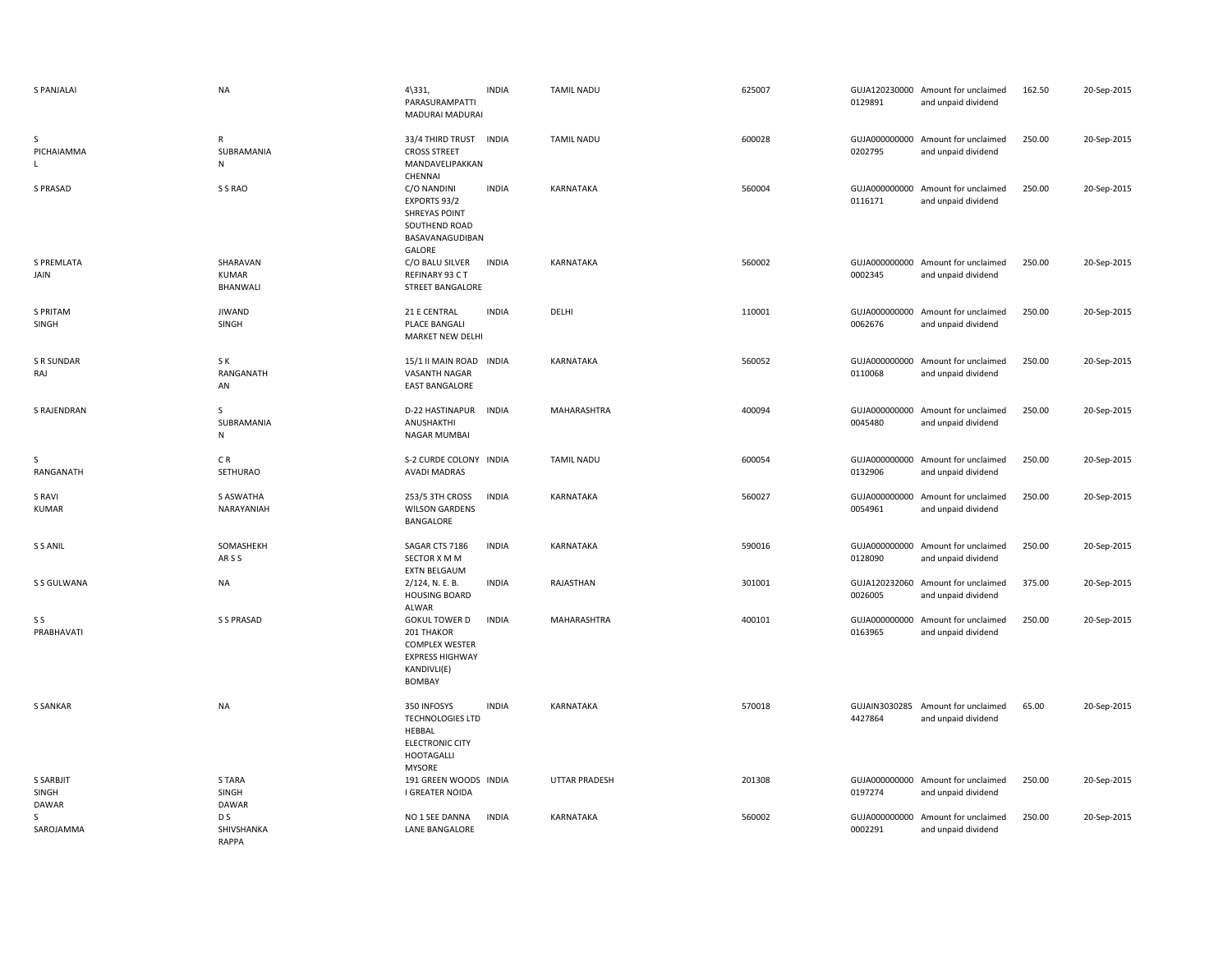| S SHRADHA<br>DHARIWAL   | S DHARIWAL                         | NO 17 IST FLOOR<br><b>INDIA</b><br><b>GOKUL NIVAS 29TH</b><br><b>CROSS KILARI ROAD</b><br>BANGALORE                               | KARNATAKA             | 560053 | 0054939                  | GUJA000000000 Amount for unclaimed<br>and unpaid dividend | 250.00 | 20-Sep-2015 |
|-------------------------|------------------------------------|-----------------------------------------------------------------------------------------------------------------------------------|-----------------------|--------|--------------------------|-----------------------------------------------------------|--------|-------------|
| S<br>SHREENIVASA<br>N   | SOWRIRAJAN<br>G                    | <b>I O B APARTMENTS INDIA</b><br>5/22 BRINDAVAN<br>THENE (W)                                                                      | MAHARASHTRA           | 400601 | 0192903                  | GUJA000000000 Amount for unclaimed<br>and unpaid dividend | 250.00 | 20-Sep-2015 |
| S<br>SHUNMUGHA<br>M     | $\vee$<br>SUBBARAYAN               | SYNDICATE BANK 27 INDIA<br>SHAKESPEARE<br>SARANI CALCUTTA                                                                         | <b>WEST BENGAL</b>    | 700017 | GUJA000000000<br>0057443 | Amount for unclaimed<br>and unpaid dividend               | 250.00 | 20-Sep-2015 |
| S SIVAKUMAR             | <b>NA</b>                          | <b>INDIA</b><br>1-16-25 H/51<br><b>GANDHI NAGAR</b><br>BATLAGUNDU                                                                 | <b>TAMIL NADU</b>     | 624202 | GUJAIN3003941<br>4903490 | Amount for unclaimed<br>and unpaid dividend               | 250.00 | 20-Sep-2015 |
| S<br>SREELAKSHMI        | КK<br>SRINIVASAN                   | NO <sub>12</sub> DPTV<br><b>INDIA</b><br><b>COLONY KRISHNA</b><br><b>GIRI DHARAMPURI</b><br><b>DISTRICT</b>                       | <b>TAMIL NADU</b>     | 635001 | GUJA000000000<br>0055766 | Amount for unclaimed<br>and unpaid dividend               | 250.00 | 20-Sep-2015 |
| S SRIDHAR               | T G<br>SUBRAMANIA<br>N             | C 48 POCKET 13<br><b>INDIA</b><br>FLAT NO 78<br><b>JANAKPURI NEW</b><br>DELHI                                                     | DELHI                 | 110058 | GUJA000000000<br>0015402 | Amount for unclaimed<br>and unpaid dividend               | 250.00 | 20-Sep-2015 |
| S SRIDHARAN             | <b>NA</b>                          | <b>INDIA</b><br>C/O SRIPHAR<br>FINSTOCK LTD 77<br><b>HARIBHAKTI EXTN</b><br><b>OLD PADRA</b><br>ROADVADODARA                      | GUJARAT               | 390005 | GUJA000000000<br>0163416 | Amount for unclaimed<br>and unpaid dividend               | 250.00 | 20-Sep-2015 |
| S SRINIVASA<br>RAO      | <b>NA</b>                          | <b>GARDEN HOUSE</b><br><b>INDIA</b><br><b>ESTATES KUMMARI</b><br>PALEM ROAD NEAR<br>CHINNA BAZAAR<br>BHEEMUNIPATNAM-<br>POST (AP) | ANDHRA PRADESH        | 531163 | GUJAIN3003941<br>1546577 | Amount for unclaimed<br>and unpaid dividend               | 125.00 | 20-Sep-2015 |
| S SUDHIR                | <b>JHANDA RAM</b><br><b>SUDHIR</b> | C/O MR C R<br><b>INDIA</b><br>SHARMA H NO 1206<br>SECTOR 18 C<br>CHANDIGARH                                                       | CHANDIGARH            | 160018 | 0004880                  | GUJA000000000 Amount for unclaimed<br>and unpaid dividend | 250.00 | 20-Sep-2015 |
| S SURESH                | <b>NA</b>                          | <b>INDIA</b><br>60/30<br>VENKATAPATHY<br><b>IYENGAR ST</b><br><b>MADURAI</b>                                                      | <b>TAMIL NADU</b>     | 625009 | 0045726                  | GUJAIN3031161 Amount for unclaimed<br>and unpaid dividend | 25.00  | 20-Sep-2015 |
| S<br>THAYUMANSA<br>MY   | T<br>SIVAGNANA<br>М                | NO 23 DOAK NAGAR INDIA<br>KOCHADAI<br><b>MADURAI</b>                                                                              | <b>TAMIL NADU</b>     | 625016 | GUJA000000000<br>0055983 | Amount for unclaimed<br>and unpaid dividend               | 250.00 | 20-Sep-2015 |
| S UGAMRAJ               | S SUGAN<br>CHAND                   | NO 5 FIRST CROSS<br><b>INDIA</b><br><b>CAMBRIDGE ROAD</b><br><b>ULSOOR</b><br><b>BANGALORE</b>                                    | KARNATAKA             | 560008 | GUJA000000000<br>0099052 | Amount for unclaimed<br>and unpaid dividend               | 250.00 | 20-Sep-2015 |
| SVL<br><b>JAYAPRADA</b> | S R RAO                            | <b>GVRVPRASAD</b><br><b>INDIA</b><br>ZAMPANI (PO)<br>VEMURU (MANDAL)<br><b>GUNTUR (DIST) A P</b>                                  | <b>ANDHRA PRADESH</b> | 522261 | 0168859                  | GUJA000000000 Amount for unclaimed<br>and unpaid dividend | 250.00 | 20-Sep-2015 |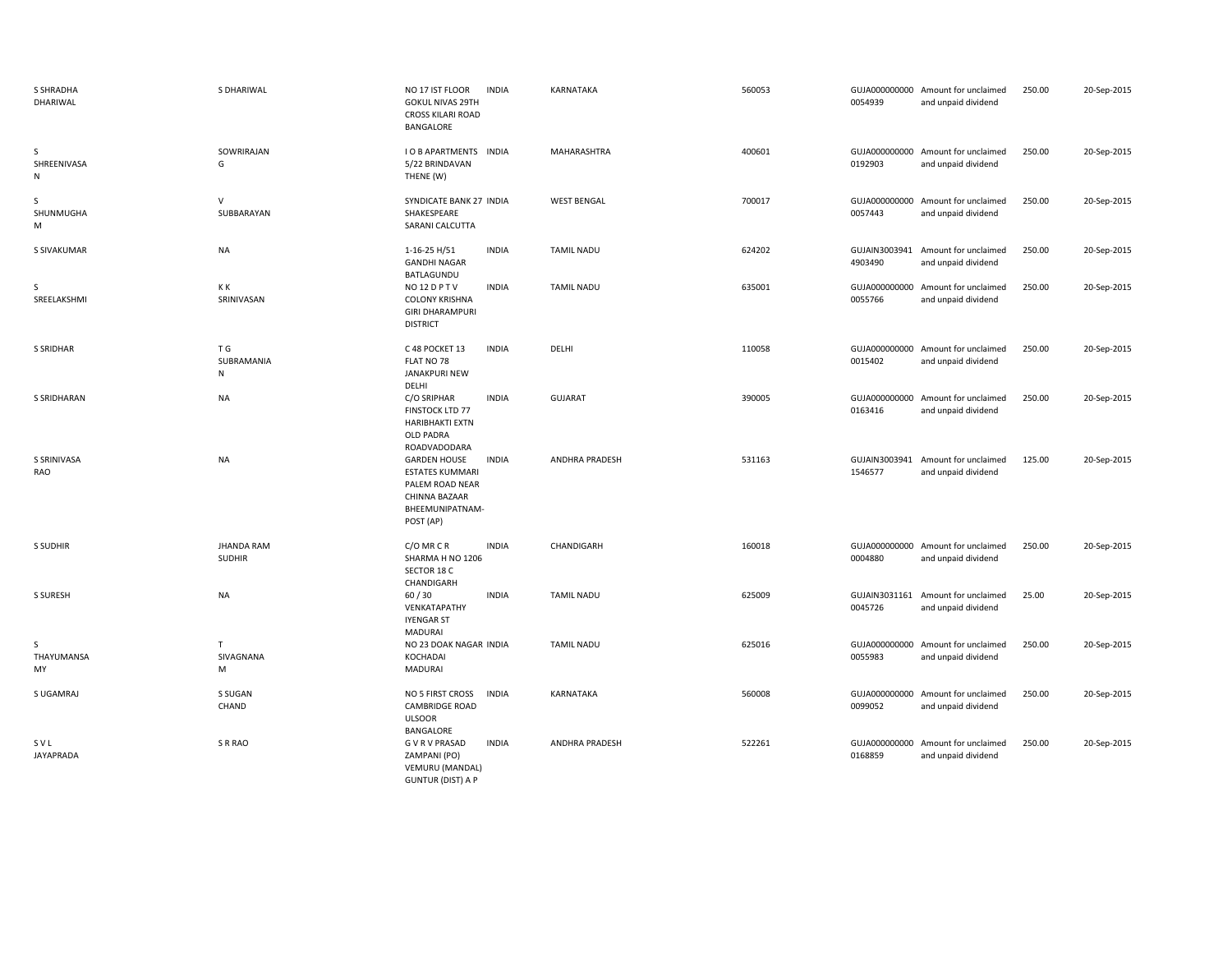| S V NAGARAJ                                     | S<br>VENKATARA<br>MANAPPA       | TSA 47 IST FLOOR<br>PEACOCK HOUSE<br>KEMPEGOWDA<br>NAGAR BANGALORE                                    | <b>INDIA</b> | KARNATAKA         | 560019 | 0116268                  | GUJA000000000 Amount for unclaimed<br>and unpaid dividend | 250.00 | 20-Sep-2015 |
|-------------------------------------------------|---------------------------------|-------------------------------------------------------------------------------------------------------|--------------|-------------------|--------|--------------------------|-----------------------------------------------------------|--------|-------------|
| S VASUDEVAN                                     | V S MANI                        | 2 AMBA BHUVAN<br><b>SCHEME 6 ROAD 5</b><br>MATUNGA MUMBAI                                             | <b>INDIA</b> | MAHARASHTRA       | 400019 | 0181631                  | GUJA000000000 Amount for unclaimed<br>and unpaid dividend | 375.00 | 20-Sep-2015 |
| S VASUDEVAN                                     | V S MANI                        | 2 AMBABHUVAN<br>SCHEME 6 ROAD 5<br>MATUNGA BOMBAY                                                     | <b>INDIA</b> | MAHARASHTRA       | 400019 | 0111658                  | GUJA000000000 Amount for unclaimed<br>and unpaid dividend | 250.00 | 20-Sep-2015 |
| <b>S VENKATA</b><br>SUBRAHMAN<br>YESWARA<br>RAO | S S<br>NARAYANAM<br><b>URTY</b> | D/NO 11/799<br><b>ROBERT SONPET</b><br>MACHILIPATNAM AP                                               | <b>INDIA</b> | ANDHRA PRADESH    | 521001 | GUJA000000000<br>0132673 | Amount for unclaimed<br>and unpaid dividend               | 250.00 | 20-Sep-2015 |
| S<br>VENKATESWA<br>RA RAO                       | <b>S VENKATA</b><br>KOTTAIAH    | 69 B POCKET 4<br>MAYUR VIHAR PH I<br>DELHI                                                            | <b>INDIA</b> | DELHI             | 110091 | 0106702                  | GUJA000000000 Amount for unclaimed<br>and unpaid dividend | 250.00 | 20-Sep-2015 |
| S<br>VENUGOPALA<br>RAO                          | <b>NA</b>                       | H NO 2-64<br><b>HOSPITAL STREET</b><br>PONDURU VILLAGE<br>AND MANDAL<br>SRIKAKULAM<br><b>DISTRICT</b> | <b>INDIA</b> | ANDHRA PRADESH    | 532168 | 0977818                  | GUJAIN3023241 Amount for unclaimed<br>and unpaid dividend | 25.00  | 20-Sep-2015 |
| S<br>VISWANATHA<br>N                            | <b>NA</b>                       | NO. 10, COTTON<br>MILL ROAD P. N.<br><b>ROAD TIRUPUR</b>                                              | <b>INDIA</b> | <b>TAMIL NADU</b> | 641602 | 0004551                  | GUJA130234010 Amount for unclaimed<br>and unpaid dividend | 125.00 | 20-Sep-2015 |
| SABBIRBHAI<br>YAKUBBHAI<br>VOHRA                | <b>NA</b>                       | 12-24-46-KH RAJDIP INDIA<br>SOCIETY SOFUT<br>ROAD ANAND                                               |              | GUJARAT           | 388001 | 3484894                  | GUJA120447000 Amount for unclaimed<br>and unpaid dividend | 35.00  | 20-Sep-2015 |
| SABINA<br>SINGAL                                | <b>NA</b>                       | H NO 1020 SECTOR INDIA<br>37 B CHANDIGARH                                                             |              | CHANDIGARH        | 160036 | 0005392                  | GUJA000000000 Amount for unclaimed<br>and unpaid dividend | 250.00 | 20-Sep-2015 |
| SABITA DEVI                                     | <b>NA</b>                       | RAJKUMARGANJ<br><b>LAND MARK POST</b><br><b>LALBAGH NEAR</b><br>REWACHAN<br>BALUWALA<br>DARBHANGA     | <b>INDIA</b> | <b>BIHAR</b>      | 846004 | 3978058                  | GUJAIN3011512 Amount for unclaimed<br>and unpaid dividend | 125.00 | 20-Sep-2015 |
| SABITA<br>SUPANKAR                              | <b>SUSIL KUMAR</b><br>SUPAKAR   | QR NO IV B 52 2<br>UNIT 3 NR<br>HUMEOPATH<br><b>COLLEGE PO</b><br>BHUBANESWAR<br>PURI ORISSA          | <b>INDIA</b> | ORISSA            | 751001 | GUJA000000000<br>0004247 | Amount for unclaimed<br>and unpaid dividend               | 250.00 | 20-Sep-2015 |
| SABITH S                                        | P <sub>N</sub><br>SAHADEVAN     | KARUVAKODE<br>KALAM<br>MUTHALAMADA P.O<br>PALAKKAD                                                    | <b>INDIA</b> | MAHARASHTRA       | 999999 | 0002481                  | GUJA120328000 Amount for unclaimed<br>and unpaid dividend | 25.00  | 20-Sep-2015 |
| SABITRI DEVI                                    | <b>HEMANT LAL</b>               | C/O HEMANT LAL<br>5A/41 NORTH SK<br>PURI VIVEKANAND<br>PATHBORING ROAD<br>PATNA                       | <b>INDIA</b> | <b>BIHAR</b>      | 800001 | GUJA000000000<br>0149008 | Amount for unclaimed<br>and unpaid dividend               | 250.00 | 20-Sep-2015 |
| SACHCHIDAN<br>AND<br>SAMBHAJI<br>PAWAR          | SAMBHAJI                        | 494 KASABA PETH<br>PAWAR<br>GALLIBARSHI                                                               | <b>INDIA</b> | MAHARASHTRA       | 413401 | 0229050                  | GUJA120200000 Amount for unclaimed<br>and unpaid dividend | 12.50  | 20-Sep-2015 |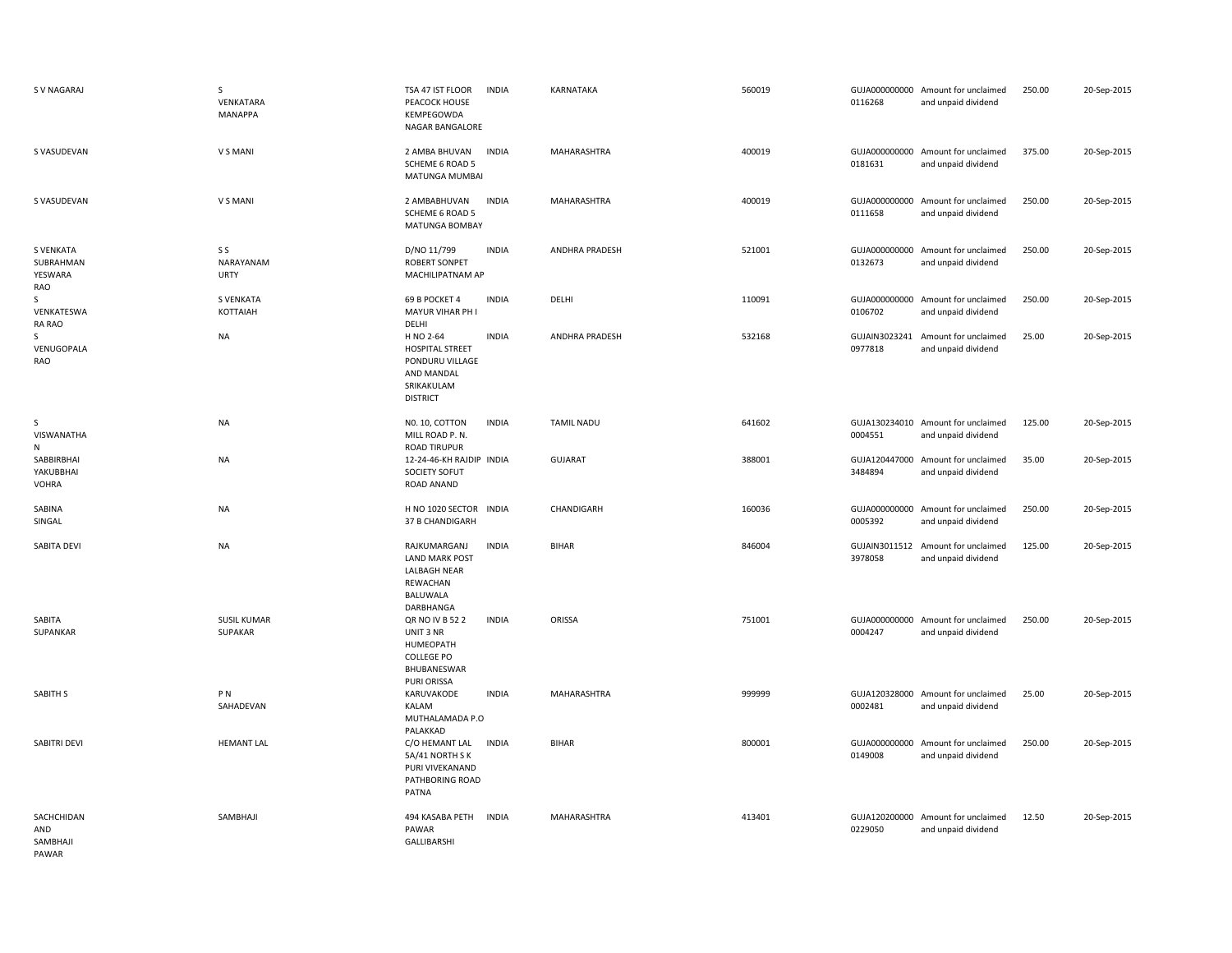| SACHETA<br>BAKULBHAI<br>DAVE           | <b>BAKULBHAI P</b><br>DAVE                       | I/3 CHANDRAGUPTA INDIA<br>APARTMENT<br>AMBAVADI<br>AHAMEDABAD                                                 |              | <b>GUJARAT</b>       | 380015 | 0133355                  | GUJA000000000 Amount for unclaimed<br>and unpaid dividend | 250.00  | 20-Sep-2015 |
|----------------------------------------|--------------------------------------------------|---------------------------------------------------------------------------------------------------------------|--------------|----------------------|--------|--------------------------|-----------------------------------------------------------|---------|-------------|
| SACHI SHAH                             | <b>HIRENKUR</b>                                  | 11/B SAHAJANAND INDIA<br>АРТ ОРР АКОТА<br>STADIUM<br>PRODUETIVE ROAD<br><b>BARODA</b>                         |              | GUJARAT              | 390015 | 0028148                  | GUJA000000000 Amount for unclaimed<br>and unpaid dividend | 250.00  | 20-Sep-2015 |
| SACHIDANAN<br><b>D SINGH</b>           | <b>NA</b>                                        | B-604, ESSBEL<br>LOKHANDWALA<br><b>TOWNSHIP</b><br><b>KANDIVALI EAST</b><br><b>MUMBAI</b>                     | <b>INDIA</b> | MAHARASHTRA          | 400101 | 0015696                  | GUJAIN3006931 Amount for unclaimed<br>and unpaid dividend | 897.50  | 20-Sep-2015 |
| SACHIDANAN<br>D TIWARI                 | INDUSHEKHA<br>R TIWARI                           | UNITED BANK OF<br><b>INDIA BANK ROAD</b><br>GORAKHPUR                                                         | <b>INDIA</b> | UTTAR PRADESH        | 273001 | 0012136                  | GUJA000000000 Amount for unclaimed<br>and unpaid dividend | 250.00  | 20-Sep-2015 |
| SACHIN<br>KHANDURI                     | <b>NA</b>                                        | S/O DR O P<br>KHANDURI C 149<br><b>INDRA NAGAR</b><br><b>SECTOR 6LUCKNOW</b><br>UP                            | <b>INDIA</b> | <b>UTTAR PRADESH</b> | 226016 | GUJA000000000<br>0124988 | Amount for unclaimed<br>and unpaid dividend               | 500.00  | 20-Sep-2015 |
| SACHIN<br><b>MOHAN</b><br><b>GUPTA</b> | <b>DINESH</b><br><b>MOHAN</b><br><b>GUPTA</b>    | 530 A/7 THAPAR<br>NAGAR MEERUT<br><b>CITY</b>                                                                 | <b>INDIA</b> | UTTAR PRADESH        | 250002 | 0066628                  | GUJA000000000 Amount for unclaimed<br>and unpaid dividend | 250.00  | 20-Sep-2015 |
| SADANAND<br><b>BORSE</b>               | MANIKLAL<br><b>BORSE</b>                         | AMRUT HOSPITAL<br>613/614 PIMPRI<br><b>WAGHERE PIMPRI</b><br><b>PUNE</b>                                      | <b>INDIA</b> | MAHARASHTRA          | 411017 | 0106839                  | GUJA000000000 Amount for unclaimed<br>and unpaid dividend | 250.00  | 20-Sep-2015 |
| SADGUNA<br>REDDY<br><b>GUPTHA</b>      | <b>GP REDDY</b><br><b>HOUSE WIIFE</b>            | H NO. - 16 - 10 -<br>174/1 OLD<br><b>MALAKPOT</b><br>HYDERABAD                                                | <b>INDIA</b> | ANDHRA PRADESH       | 500036 | 0006270                  | GUJA000000000 Amount for unclaimed<br>and unpaid dividend | 250.00  | 20-Sep-2015 |
| SADHANA<br>BAGUL                       | <b>DEEPAK</b>                                    | SHRIDHAR<br>APARTMENT PUNE<br>SHRIDHAR NAGAR<br>CHINCHWAD                                                     | <b>INDIA</b> | MAHARASHTRA          | 411033 | GUJA000000000<br>0018542 | Amount for unclaimed<br>and unpaid dividend               | 500.00  | 20-Sep-2015 |
| SADHANA<br>BANSAL                      | <b>NA</b>                                        | <b>FLAT NO - 134,</b><br>PLOT NO - 102 SITA<br>RAM APPARTMENTS<br>I P EXTENSION,<br>PATPARGANJ DELHI          | <b>INDIA</b> | DELHI                | 110092 | GUJAIN3002061<br>0753067 | Amount for unclaimed<br>and unpaid dividend               | 1000.00 | 20-Sep-2015 |
| SADHANA<br>GIRISH<br>MAVDIKAR          | <b>GIRISH</b><br><b>ASHOK</b><br><b>MAVDIKAR</b> | PLOT NO 119 UNIT INDIA<br>NO 1 SECTOR NO 28<br><b>NEAR VASHI</b><br><b>ENGLISH SCHOOL</b><br>VASHINAVI MUMBAI |              | MAHARASHTRA          | 400703 | 0197364                  | GUJA000000000 Amount for unclaimed<br>and unpaid dividend | 250.00  | 20-Sep-2015 |
| SADHANA<br>SHARMA                      | ANUPAM<br>GAUR                                   | HOUSE NO. - 2/728 INDIA<br>(OLD) & 2/922<br>(NEW) BEGUM<br><b>BAGH ALIGARH</b><br>(U.P.)                      |              | <b>UTTAR PRADESH</b> | 202001 | 0179006                  | GUJA000000000 Amount for unclaimed<br>and unpaid dividend | 2.50    | 20-Sep-2015 |
| SADHNA H<br><b>DESAI</b>               | <b>HIMANSHU</b><br><b>DESAI</b>                  | 773 KRIBHCO<br><b>NAGAR DIS SURAT</b>                                                                         | <b>INDIA</b> | <b>GUJARAT</b>       | 394515 | 0049052                  | GUJA000000000 Amount for unclaimed<br>and unpaid dividend | 375.00  | 20-Sep-2015 |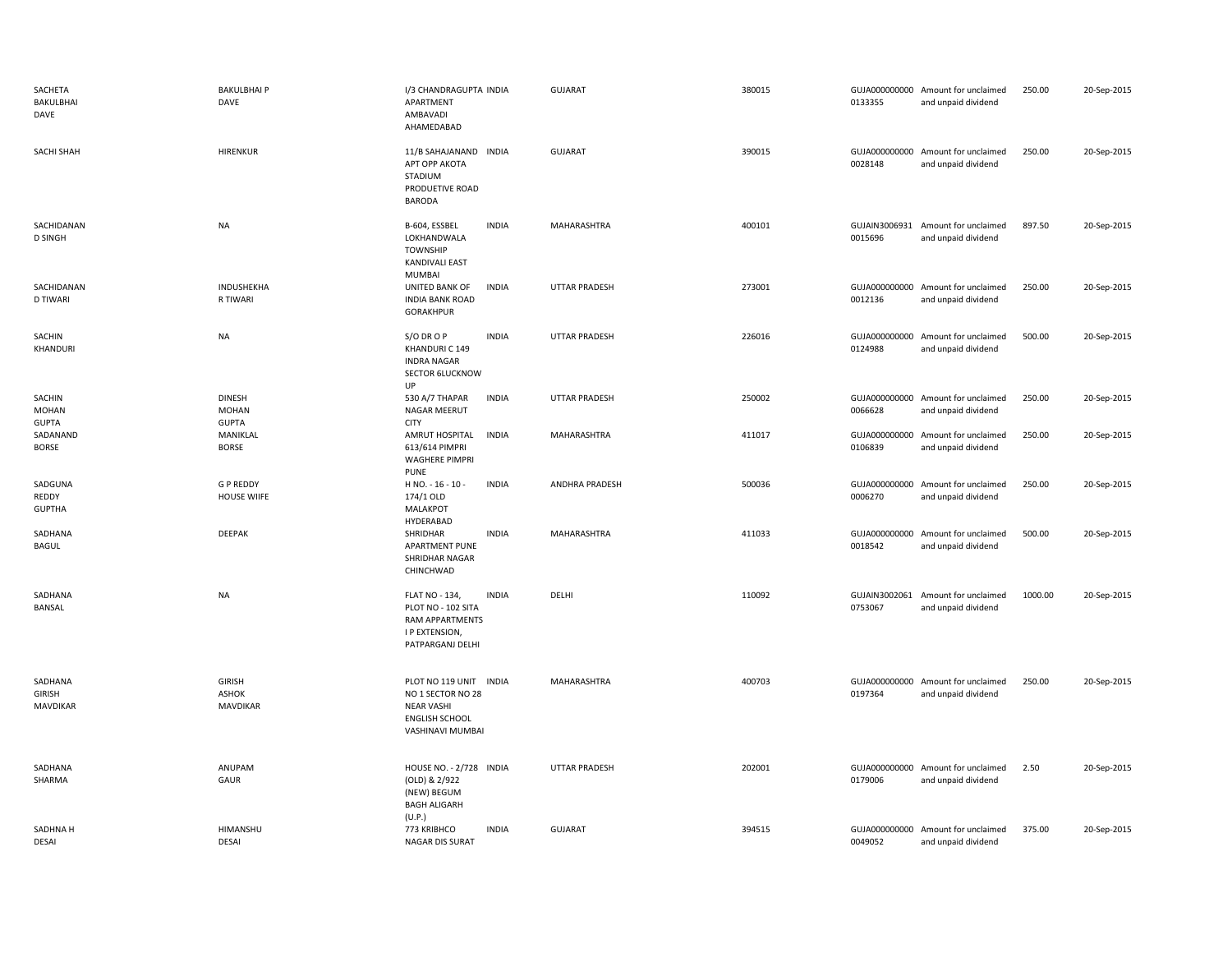| SADHNA<br>SAXENA                              | <b>AJAI KUMAR</b>                      | <b>FLAT NO C-2-26-1</b><br>ONGC COLONY<br>PANVELDIST:<br>RAIGAD                                         | <b>INDIA</b> | MAHARASHTRA          | 410221 | 0164054                  | GUJA000000000 Amount for unclaimed<br>and unpaid dividend | 250.00 | 20-Sep-2015 |
|-----------------------------------------------|----------------------------------------|---------------------------------------------------------------------------------------------------------|--------------|----------------------|--------|--------------------------|-----------------------------------------------------------|--------|-------------|
| <b>SADIA WARSI</b>                            | <b>MOHD</b><br>MUJEEB<br>WARSI         | MUNSHI GANJ<br>BARABANKI                                                                                | <b>INDIA</b> | <b>UTTAR PRADESH</b> | 225001 | 0174485                  | GUJA000000000 Amount for unclaimed<br>and unpaid dividend | 250.00 | 20-Sep-2015 |
| SAGARMAL<br>JAIN                              | THAKATMAL<br>JAIN                      | $C/O$ S P<br><b>ENTERPRISES ROOM</b><br>NO 2A 2ND FLOOR<br>8/1 LAL BAZAR<br>STREETCALCUTTA              | <b>INDIA</b> | <b>WEST BENGAL</b>   | 700001 | 0102290                  | GUJA000000000 Amount for unclaimed<br>and unpaid dividend | 250.00 | 20-Sep-2015 |
| SAHADEVAN K                                   | NA                                     | SRP ASSOCIATES<br>JAWAHAR PLAZA<br>, IST FLOOR 152<br><b>JAWAHAR BAZAAR</b><br><b>KARUR</b>             | <b>INDIA</b> | <b>TAMIL NADU</b>    | 639001 | 0234264                  | GUJAIN3016374 Amount for unclaimed<br>and unpaid dividend | 897.50 | 20-Sep-2015 |
| SAHELI<br>CHAUDHURY                           | ABHIJIT<br>CHAUDHURY                   | C/O ABHIJIT<br>CHAUDHURY<br><b>GEOLOGY SECTION</b><br>ONGC AGARTALA<br>TRIPURA.                         | <b>INDIA</b> | <b>TRIPURA</b>       | 799014 | 0000101                  | GUJA000000000 Amount for unclaimed<br>and unpaid dividend | 250.00 | 20-Sep-2015 |
| SAHIB SINGH                                   | LATE SH J<br>SINGH                     | C/O AVTAR SINGH<br>FLAT NO 216 BLOCK<br>C-2 POCKET NO 2<br>JANAKPURI N DELHI                            | <b>INDIA</b> | DELHI                | 110058 | 0143889                  | GUJA000000000 Amount for unclaimed<br>and unpaid dividend | 500.00 | 20-Sep-2015 |
| SAIDUR<br>RAHMAN                              | M A<br>RAHMAN                          | JURIPAR PANJABARI INDIA<br>ROAD KHANAPARA<br><b>GAUHATI ASSAM</b>                                       |              | ASSAM                | 781022 | 0104599                  | GUJA000000000 Amount for unclaimed<br>and unpaid dividend | 125.00 | 20-Sep-2015 |
| SAILEN<br>MANDAL                              | NA                                     | 9/6 TANSEN ROAD<br>P.O DURGAPUR/5<br>DIST/BURDWAN                                                       | <b>INDIA</b> | <b>WEST BENGAL</b>   | 713205 | GUJAIN3016961<br>0197222 | Amount for unclaimed<br>and unpaid dividend               | 50.00  | 20-Sep-2015 |
| SAIYED<br>HAIDER<br>AHMED                     | SAIYED<br>AHMED<br>MOHEMED             | <b>GEB COLONY QR</b><br>NO E/229 UKAI<br>SURAT                                                          | <b>INDIA</b> | <b>GUJARAT</b>       | 394680 | 0121388                  | GUJA000000000 Amount for unclaimed<br>and unpaid dividend | 250.00 | 20-Sep-2015 |
| SAJAN KEDIA                                   | ANUP<br><b>KUMAR</b><br>KEDIA          | C/O PRAKASH<br><b>ENTERPRISE 23 A</b><br><b>NETAJI SUBHAS</b><br>ROAD 4TH FLOOR<br>ROOM NO<br>6CALCUTTA | <b>INDIA</b> | <b>WEST BENGAL</b>   | 700001 | 0102274                  | GUJA000000000 Amount for unclaimed<br>and unpaid dividend | 250.00 | 20-Sep-2015 |
| <b>SAJAN KUMAR</b><br><b>JHUNJHUNW</b><br>ALA | LATE SH S R<br><b>JHUNJHUNW</b><br>ALA | 7 JADULAL MULLICK INDIA<br>ROAD CALCUTTA                                                                |              | <b>WEST BENGAL</b>   | 700006 | 0052211                  | GUJA000000000 Amount for unclaimed<br>and unpaid dividend | 250.00 | 20-Sep-2015 |
| SAJEEVAN T A                                  | NA                                     | THYNATHUDAN<br>HOUSE<br>NANDIPULAM PO<br><b>THRISSUR KERALA</b>                                         | <b>INDIA</b> | KERALA               | 680319 | 0076685                  | GUJAIN3016374 Amount for unclaimed<br>and unpaid dividend | 50.00  | 20-Sep-2015 |
| SAJID S<br>PANJWANI                           | SABANBHAI                              | 20 SARDAR SOCIETY INDIA<br><b>BEHREMPUR</b><br>AHMEDABAD                                                |              | <b>GUJARAT</b>       | 380028 | 0169970                  | GUJA000000000 Amount for unclaimed<br>and unpaid dividend | 250.00 | 20-Sep-2015 |
| SAJIDBHAI<br>ABUBHAI<br>CHOKSHI               | <b>ABUBHAIK</b><br>CHOKSHI             | <b>CHOKSHI BAZAR</b><br><b>BARSAD</b>                                                                   | <b>INDIA</b> | <b>GUJARAT</b>       | 388540 | GUJA000000000<br>0003840 | Amount for unclaimed<br>and unpaid dividend               | 250.00 | 20-Sep-2015 |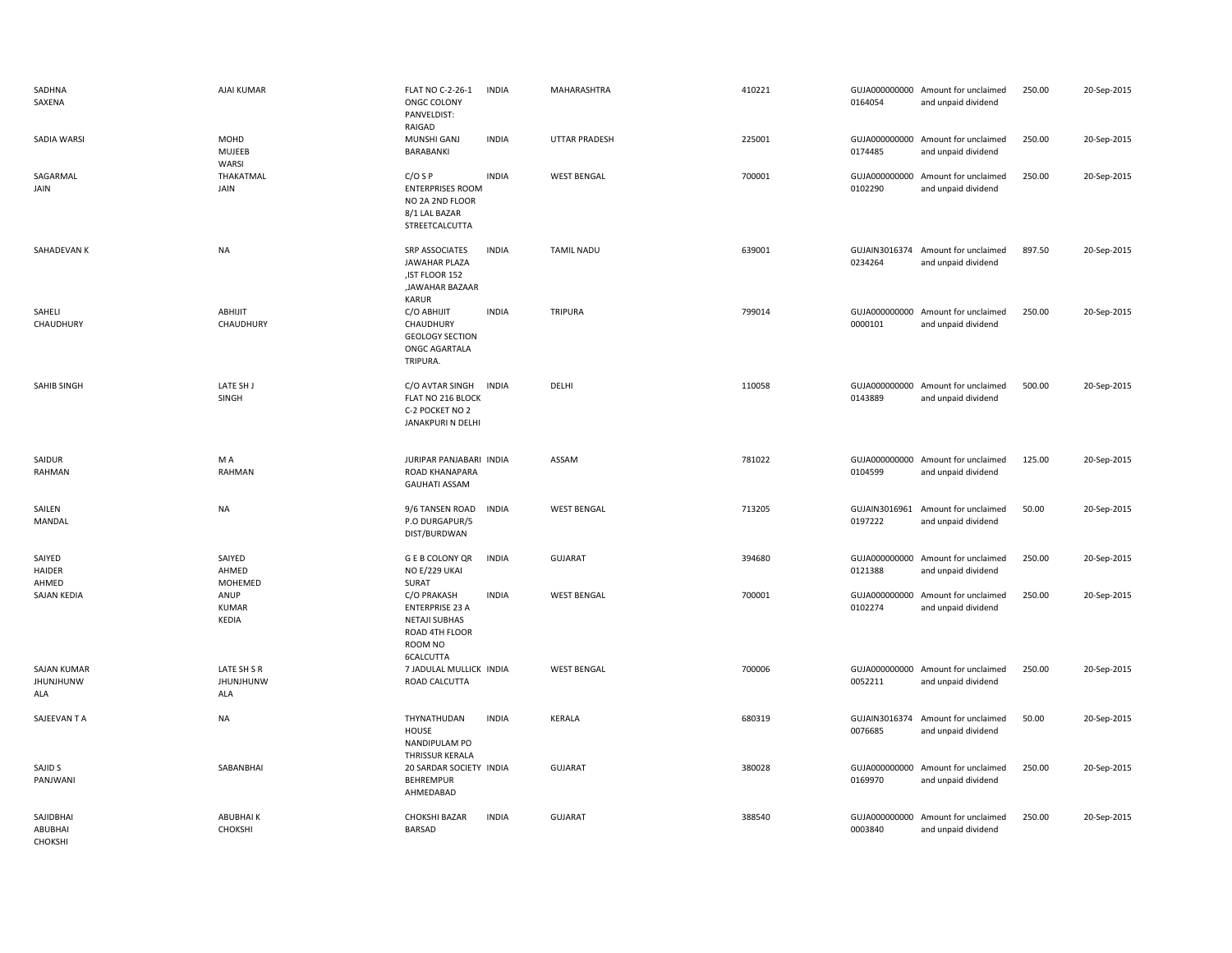| SAJITH S                              | <b>NA</b>                                         | PULARI KARIKODE<br><b>INDIA</b><br>POST KOLLAM<br>KOLLAM                                                   | <b>KERALA</b>         | 691005 | 0021651                  | GUJA120158000 Amount for unclaimed<br>and unpaid dividend | 375.00  | 20-Sep-2015 |
|---------------------------------------|---------------------------------------------------|------------------------------------------------------------------------------------------------------------|-----------------------|--------|--------------------------|-----------------------------------------------------------|---------|-------------|
| SAJJAMBEN H<br><b>DODIA</b>           | <b>HARISH</b><br><b>CHANDRA M</b><br><b>DODIA</b> | HARIKRUPA KADU<br><b>INDIA</b><br>NO WADO OPP<br>MAHARANI HIGH<br><b>SCHOOL NR</b><br>SURSAGAR<br>VADODARA | <b>GUJARAT</b>        | 390001 | 0039505                  | GUJA000000000 Amount for unclaimed<br>and unpaid dividend | 250.00  | 20-Sep-2015 |
| SAJJANRAJ                             | <b>NA</b>                                         | NO. 36-7 VENKU<br><b>INDIA</b><br>SAHOTI LANE<br><b>BANGALORE ZILLA</b><br>BANGALORE                       | KARNATAKA             | 560053 | GUJA130279000<br>0118989 | Amount for unclaimed<br>and unpaid dividend               | 1250.00 | 20-Sep-2015 |
| SAJU JACOB                            | K V JACOB                                         | 5/A NAPIER ROAD<br><b>INDIA</b><br><b>NEAR AIR</b><br>ALLAHABAD                                            | <b>UTTAR PRADESH</b>  | 211001 | GUJA000000000<br>0036407 | Amount for unclaimed<br>and unpaid dividend               | 250.00  | 20-Sep-2015 |
| SAKARAM<br><b>VITHOBA</b><br>WANKHEDE | <b>VITHOBA</b><br>WANKHEDE                        | B 19/4 OPP CORP<br><b>INDIA</b><br>SCHOOL GOVT<br><b>COLONY RAVI</b><br><b>NAGAR NAGPUR</b>                | MAHARASHTRA           | 440001 | GUJA000000000<br>0163021 | Amount for unclaimed<br>and unpaid dividend               | 250.00  | 20-Sep-2015 |
| SAKARIBEN<br>SUNDARALAL<br>SHAH       | SUNDARALAL<br>PUNAMCHAN<br><b>D SHAH</b>          | <b>B 57 ANGITA HSG</b><br><b>INDIA</b><br>SOCIETY<br>NARANPURA<br>PRAGATI NAGAR<br>ROAD AHMEDABAD          | <b>GUJARAT</b>        | 380013 | GUJA000000000<br>0050876 | Amount for unclaimed<br>and unpaid dividend               | 250.00  | 20-Sep-2015 |
| SAKSHI KALRA                          | RAJEEV<br><b>KALRA</b>                            | <b>43 MUKHERJEE</b><br><b>INDIA</b><br><b>NAGAR DELHI</b>                                                  | DELHI                 | 110009 | GUJA000000000<br>0128682 | Amount for unclaimed<br>and unpaid dividend               | 250.00  | 20-Sep-2015 |
| SAKU AO                               | LT SH B AO                                        | C/O S N CHAMARIA INDIA<br>25 R N MUKHERJEE<br>ROAD 4TH FLOOR<br>SUITE 'C' CALCUTTA -<br>$\mathbf{1}$       | <b>WEST BENGAL</b>    | 700001 | GUJA000000000<br>0140071 | Amount for unclaimed<br>and unpaid dividend               | 250.00  | 20-Sep-2015 |
| SALEEM CT                             | AHAMMED<br><b>KUTTY A K</b>                       | <b>INDIA</b><br><b>GREEN VIEW</b><br>NARANGAPURAM<br>ROAD TELLICHERY                                       | <b>KERALA</b>         | 670101 | 1980307                  | GUJAIN3002391 Amount for unclaimed<br>and unpaid dividend | 250.00  | 20-Sep-2015 |
| SALIL KUMAR<br>MONDAL                 | NA                                                | RASULPUR BAZAR<br><b>INDIA</b><br>POST RASULPUR<br>MEMARI BURDWAN                                          | <b>WEST BENGAL</b>    | 713151 | 2396328                  | GUJAIN3004841 Amount for unclaimed<br>and unpaid dividend | 500.00  | 20-Sep-2015 |
| SALIMBHAI I<br><b>VOHRA</b>           | <b>ISMAILBHAI</b><br><b>VOHRA</b>                 | VILLAGE FINAV TAL INDIA<br><b>KHAMBHAT DT</b><br><b>KHEDA GUJARAT</b>                                      | GUJARAT               | 388580 | 0128053                  | GUJA000000000 Amount for unclaimed<br>and unpaid dividend | 125.00  | 20-Sep-2015 |
| SALMABANU<br>HAMIDULLA<br>MANSURI     | <b>NA</b>                                         | THARADARA NAGAR INDIA<br>OPP- HIGHSCHOOL<br>KANODAR                                                        | <b>GUJARAT</b>        | 385520 | 0004251                  | GUJA120458000 Amount for unclaimed<br>and unpaid dividend | 250.00  | 20-Sep-2015 |
| SAMANTHAKA<br>MANI<br>SATHUVALLI      | S PHANI<br>RAJAMURTH<br>Y                         | FLAT NO 303 A<br><b>INDIA</b><br><b>BLOCK SAGAR</b><br>APPARTMENTS<br>DOMALGUDAHYDER<br>ABAD               | <b>ANDHRA PRADESH</b> | 500029 | 0104866                  | GUJA000000000 Amount for unclaimed<br>and unpaid dividend | 500.00  | 20-Sep-2015 |
| SAMARESH<br>CHANDRA<br><b>MAITRA</b>  | LATE<br>KSHITISH<br>CHANDRA<br><b>MAITRA</b>      | 1/1/A PILKHANA<br><b>INDIA</b><br>ROAD PO<br><b>BERHAMPORE</b><br>MURSHIDABAD<br><b>WEST BANGAL</b>        | <b>WEST BENGAL</b>    | 742101 | GUJAIN3003941<br>0719869 | Amount for unclaimed<br>and unpaid dividend               | 125.00  | 20-Sep-2015 |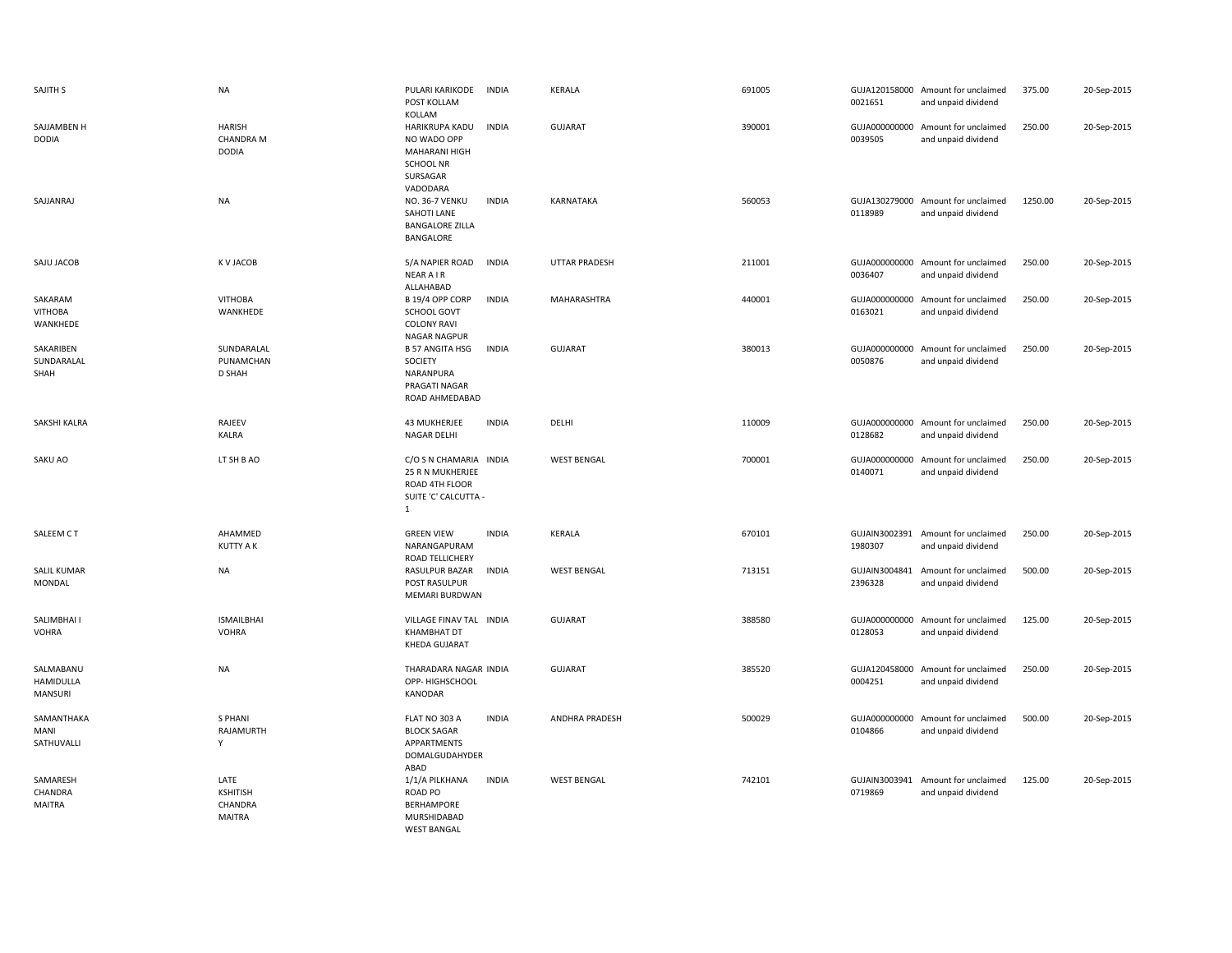| SAMBHU<br>DAYAL JOSHI                 | GAJANAND<br><b>JOSHI</b>     | <b>INDIA</b><br><b>MANOJ</b><br>AUTOMOBILES N H<br>S GANDAR PUR<br><b>CUTTACK</b>               | ORISSA             | 753003 | 0004220                  | GUJA000000000 Amount for unclaimed<br>and unpaid dividend | 250.00 | 20-Sep-2015 |
|---------------------------------------|------------------------------|-------------------------------------------------------------------------------------------------|--------------------|--------|--------------------------|-----------------------------------------------------------|--------|-------------|
| SAMEER<br>PATEL                       | KANUBHAI<br>PATEL            | 503/A AAKASHDEEP INDIA<br><b>ANNEX NR</b><br>SHREEYAS<br>CROSSING<br>AMBAWADI<br>AHMEDABAD      | GUJARAT            | 380015 | GUJA000000000<br>0033147 | Amount for unclaimed<br>and unpaid dividend               | 250.00 | 20-Sep-2015 |
| SAMIR ARORA                           | VEDPRAKASH<br>ARORA          | <b>INDIA</b><br>F-603 REDWOD<br>RAHEJA RESIDENCY<br>3 RD BLOCK<br>KORAMANGALA<br>BANGALORE      | KARNATAKA          | 560034 | 0166779                  | GUJA000000000 Amount for unclaimed<br>and unpaid dividend | 250.00 | 20-Sep-2015 |
| SAMIR<br><b>DINESHBHAI</b><br>DATTANI | <b>DINESHBAHI</b>            | KABIR KRUPA NEAR INDIA<br><b>RAM MANDIR</b><br>BHADRAKALI<br>ROADPORBANDAR,<br><b>GUJARAT</b>   | GUJARAT            | 360575 | GUJA000000000<br>0206029 | Amount for unclaimed<br>and unpaid dividend               | 625.00 | 20-Sep-2015 |
| SAMIR<br><b>KUMAR PAL</b>             | <b>NA</b>                    | EAST OF LIONS CLUB INDIA<br><b>BELA ROAD PORK</b><br>ASHRAM<br>MUZAFFARPUR<br><b>BIHAR</b>      | <b>BIHAR</b>       | 843116 | 2473385                  | GUJAIN3005131 Amount for unclaimed<br>and unpaid dividend | 25.00  | 20-Sep-2015 |
| SAMIR<br><b>KUMAR</b><br>PANJA        | LATE SH<br>ARABINDA<br>PANJA | 44 A B MUKHERJEE INDIA<br><b>ROAD POST</b><br>NUTAGANJ DIST<br><b>BURDWAN WEST</b><br>BENGAL    | <b>WEST BENGAL</b> | 713102 | GUJA000000000<br>0061851 | Amount for unclaimed<br>and unpaid dividend               | 250.00 | 20-Sep-2015 |
| <b>SAMIR PATEL</b>                    | <b>RAJNI BHAI</b>            | POST BOX 1<br><b>INDIA</b><br>MIYAGAM KARIYAN<br>DI BARDOA                                      | <b>GUJARAT</b>     | 391240 | 0036849                  | GUJA000000000 Amount for unclaimed<br>and unpaid dividend | 250.00 | 20-Sep-2015 |
| SAMIR <sub>S</sub><br>KATARUKA        | SITARAM<br>KATARUKA          | <b>INDIA</b><br>FLAT NO 26 BLDG<br><b>VIKRANT TILAK</b><br>ROAD GHATKOPAR<br><b>EAST BOMBAY</b> | MAHARASHTRA        | 400077 | 0117069                  | GUJA000000000 Amount for unclaimed<br>and unpaid dividend | 250.00 | 20-Sep-2015 |
| SAMIT BASU                            | SUBRATA<br>BASU              | CE60 SALT LAKE CITY INDIA<br>CALCUTTA                                                           | <b>WEST BENGAL</b> | 700064 | 0173719                  | GUJA000000000 Amount for unclaimed<br>and unpaid dividend | 250.00 | 20-Sep-2015 |
| SAMPAT DINA<br>DAXESH                 | <b>NA</b>                    | <b>INDIA</b><br>DIVYA AGENCIES,<br>BHID BAZAR, BHUJ,<br><b>GUJARAT</b>                          | GUJARAT            | 370001 | GUJAIN3022691<br>1749337 | Amount for unclaimed<br>and unpaid dividend               | 500.00 | 20-Sep-2015 |
| SAMPATH<br><b>KUMAR</b><br>DASARI     | <b>NA</b>                    | <b>INDIA</b><br>2-10-169 JYOTHI<br>NAGAR,<br>KARIMNAGAR<br>KARIMNAGAR                           | ANDHRA PRADESH     | 505001 | GUJA120233010<br>0026040 | Amount for unclaimed<br>and unpaid dividend               | 250.00 | 20-Sep-2015 |
| SAMTA JAIN                            | HARPRASAD<br>JAIN            | T 12 SHANTI NAGAR INDIA<br><b>USMAN PURA</b><br>AHMEDABAD                                       | <b>GUJARAT</b>     | 380013 | GUJA000000000<br>0109213 | Amount for unclaimed<br>and unpaid dividend               | 250.00 | 20-Sep-2015 |
| SAMUEL<br>RAMANLAL<br>SOLANKI         | <b>NA</b>                    | <b>INDIA</b><br>179/1 KRUSHNA<br>NAGAR NEW SAMA<br>ROAD VADODARA                                | <b>GUJARAT</b>     | 390008 | GUJAIN3004841<br>1501334 | Amount for unclaimed<br>and unpaid dividend               | 250.00 | 20-Sep-2015 |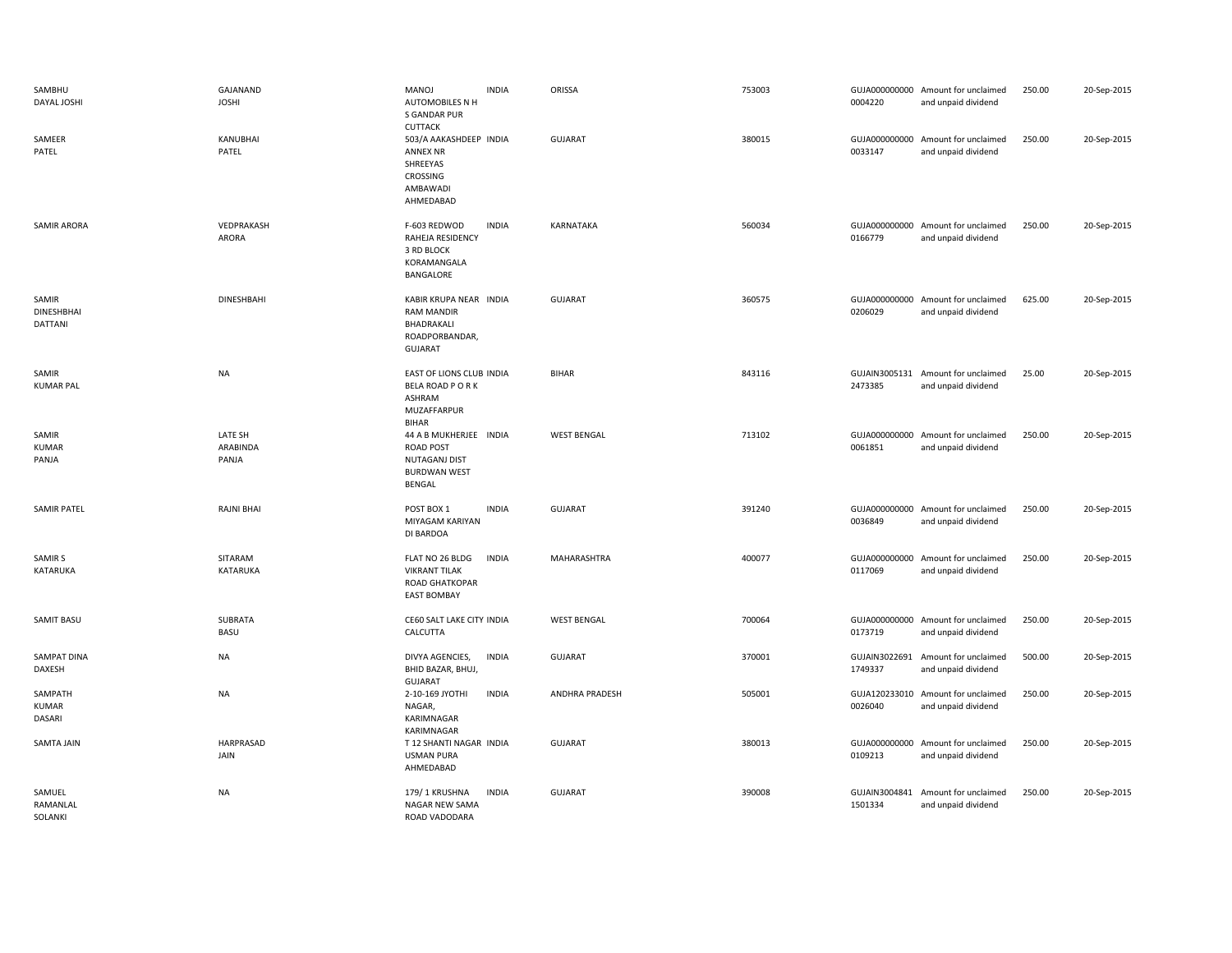| SANAT<br><b>KUMAR</b><br>GHOSH    | P N GHOSH                     | 15 QUEENS PARK<br>CALCUTTA                                                                                                                      | <b>INDIA</b> | <b>WEST BENGAL</b>   | 700019 | 0148966                  | GUJA000000000 Amount for unclaimed<br>and unpaid dividend | 250.00 | 20-Sep-2015 |
|-----------------------------------|-------------------------------|-------------------------------------------------------------------------------------------------------------------------------------------------|--------------|----------------------|--------|--------------------------|-----------------------------------------------------------|--------|-------------|
| SANDEEP                           | <b>NA</b>                     | 130/12,<br><b>BAGHOWAL GATE,</b><br>HOUSE 41,<br>MUKERIAN                                                                                       | <b>INDIA</b> | PUNJAB               | 144211 | 0350411                  | GUJA120109000 Amount for unclaimed<br>and unpaid dividend | 2.50   | 20-Sep-2015 |
| SANDEEP<br>AGARWAL                | ΒK<br>AGARWAL                 | D-173 SAKET II ND<br>FLOOR NEW DELHI                                                                                                            | <b>INDIA</b> | DELHI                | 110017 | 0153506                  | GUJA000000000 Amount for unclaimed<br>and unpaid dividend | 250.00 | 20-Sep-2015 |
| SANDEEP<br>BAJAJ                  | LATE L R<br>BAJAJ             | B 3/4 ASHOK VIHAR INDIA<br>PHASE II DELHI                                                                                                       |              | DELHI                | 110052 | GUJA000000000<br>0166705 | Amount for unclaimed<br>and unpaid dividend               | 250.00 | 20-Sep-2015 |
| SANDEEP<br>CHOUDHARY              | VIJAY<br>CHOUDHARY            | C/O VIDIO HOME D INDIA<br><b>D HOUSE</b><br>DHARAMSALA ROAD<br>JHARIA DHANBAD<br><b>BIHAR</b>                                                   |              | <b>JHARKHAND</b>     | 828111 | 0040294                  | GUJA000000000 Amount for unclaimed<br>and unpaid dividend | 250.00 | 20-Sep-2015 |
| SANDEEP<br>DAHIYA                 | NA                            | 37 29<br>CHANKYAPURI<br><b>ROHTAK</b>                                                                                                           | <b>INDIA</b> | <b>HARYANA</b>       | 124001 | 3035333                  | GUJAIN3001831 Amount for unclaimed<br>and unpaid dividend | 250.00 | 20-Sep-2015 |
| SANDEEP K<br>SISODIA              | KAILASH<br>CHANDRA<br>SISODIA | 'KAMLAYAN' 44<br><b>BALAJI VIHAR</b><br>COLONY MOG<br>LINES, NEAR<br><b>GANGAWAL BUS</b><br><b>STAND BEHIND</b><br>POWER HOUSE<br><b>INDORE</b> | <b>INDIA</b> | MADHYA PRADESH       | 452002 | 0151469                  | GUJAIN3007651 Amount for unclaimed<br>and unpaid dividend | 2.50   | 20-Sep-2015 |
| SANDEEP<br>MITRA                  | <b>DEEPAK</b><br><b>MITRA</b> | 1/A HASHIMPUR<br><b>ROAD TAGORE</b><br>TOWN ALLAHABAD                                                                                           | <b>INDIA</b> | <b>UTTAR PRADESH</b> | 211001 | 0164850                  | GUJA000000000 Amount for unclaimed<br>and unpaid dividend | 250.00 | 20-Sep-2015 |
| SANDEEP<br>SINGH<br><b>THAKUR</b> | <b>K S THAKUR</b>             | C/O SHRIKS<br>THAKUR LECTURER<br><b>STN ROAD</b><br>SOHAGPUR DIST<br>HOSHANGABAD                                                                | <b>INDIA</b> | MADHYA PRADESH       | 461771 | 0002827                  | GUJA000000000 Amount for unclaimed<br>and unpaid dividend | 250.00 | 20-Sep-2015 |
| SANDEEP<br>SINGHAI                | NA                            | <b>H.NO-182, NEAR</b><br>HANUMAN AND<br>JAIN MANDIR KATRA<br><b>WARD ETAWA</b><br><b>BAZAR BINA</b>                                             | <b>INDIA</b> | MADHYA PRADESH       | 470113 | 0150268                  | GUJA120316000 Amount for unclaimed<br>and unpaid dividend | 125.00 | 20-Sep-2015 |
| SANDEEP<br>TIWARI                 | <b>NA</b>                     | A-4, V V<br><b>APARTMENTS 1ST</b><br>FLOOR, G E ROAD<br><b>TATIBANDH RAIPUR</b>                                                                 | <b>INDIA</b> | CHHATTISGARH         | 492001 | GUJAIN3004501<br>1476085 | Amount for unclaimed<br>and unpaid dividend               | 500.00 | 20-Sep-2015 |
| SANDEEP<br>YASHWANT<br>GORE       | <b>NA</b>                     | G - 52, FF GREEN<br>WOOD CITY NEAR<br>SECTOR - 40<br>GURGAON, HARYAN<br>A GURGAON                                                               | <b>INDIA</b> | MAHARASHTRA          | 415413 | GUJA120109000<br>1940117 | Amount for unclaimed<br>and unpaid dividend               | 12.50  | 20-Sep-2015 |
| SANDHYA<br>AGREY                  | <b>RAGREY</b>                 | <b>SHREE DURGA</b><br>NIWAS TOGORE<br><b>NAGAR NASIK</b><br><b>NASHIK</b>                                                                       | <b>INDIA</b> | MAHARASHTRA          | 422006 | GUJA000000000<br>0153069 | Amount for unclaimed<br>and unpaid dividend               | 250.00 | 20-Sep-2015 |
| SANDHYA<br>ANIL MOON              | <b>NA</b>                     | W/O ANIL MOON<br>S.B.I. BALAGHAT                                                                                                                | <b>INDIA</b> | MADHYA PRADESH       | 481001 | 0063161                  | GUJA120106010 Amount for unclaimed<br>and unpaid dividend | 250.00 | 20-Sep-2015 |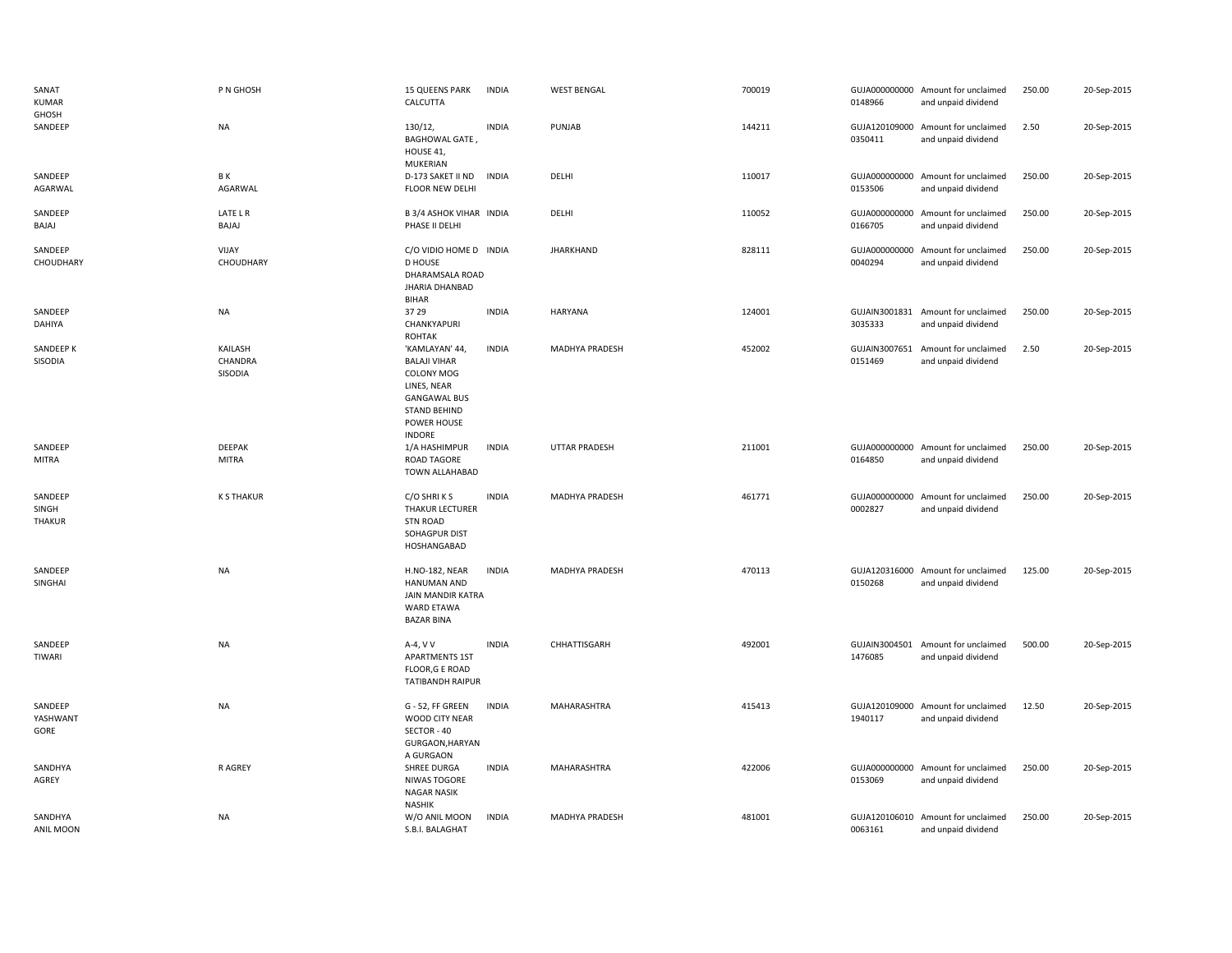| SANDHYA<br><b>GUPTA</b>      | SORMASH<br><b>GUPTA</b>        | Q NO835 DURG<br>PATTERN KOTRA<br>SULTANABAD                                                                            | <b>INDIA</b> | MADHYA PRADESH       | 462003 | 0104344                  | GUJA000000000 Amount for unclaimed<br>and unpaid dividend | 250.00 | 20-Sep-2015 |
|------------------------------|--------------------------------|------------------------------------------------------------------------------------------------------------------------|--------------|----------------------|--------|--------------------------|-----------------------------------------------------------|--------|-------------|
| SANDHYA<br><b>RAJU AGREY</b> | RAJU L<br>AGREY                | <b>BHOPAL</b><br>SHREE DURGA<br><b>NIVAS TAGORE</b><br>NAGAR PO GANDHI<br><b>NAGAR NASHIK</b>                          | <b>INDIA</b> | MAHARASHTRA          | 422006 | 0162536                  | GUJA000000000 Amount for unclaimed<br>and unpaid dividend | 250.00 | 20-Sep-2015 |
| SANDYA R<br><b>IYENGAR</b>   | RAGHU<br>SATYANARAY<br>AN      | P 11 PARASMANI<br><b>FLATS RANNA PARK</b><br>AHMEDABAD                                                                 | <b>INDIA</b> | <b>GUJARAT</b>       | 380061 | 0030527                  | GUJA000000000 Amount for unclaimed<br>and unpaid dividend | 250.00 | 20-Sep-2015 |
| SANGEETA<br><b>GUPTA</b>     | A K GUPTA                      | C/O RAJASTHAN<br><b>STEEL ENTERPRISES</b><br>121-A NAVYUG<br><b>MARKET</b><br>GHAZIABAD                                | <b>INDIA</b> | UTTAR PRADESH        | 201001 | GUJA000000000<br>0196388 | Amount for unclaimed<br>and unpaid dividend               | 250.00 | 20-Sep-2015 |
| SANGEETA<br><b>GUPTA</b>     | D P GUPTA H<br>H               | V SURAJGARH<br>MANDI PO<br>SURAJGARH MANDI<br><b>DIST JHUNJHUNU</b><br>RAJ                                             | <b>INDIA</b> | RAJASTHAN            | 333029 | GUJA000000000<br>0155939 | Amount for unclaimed<br>and unpaid dividend               | 250.00 | 20-Sep-2015 |
| SANGEETA<br>JAIN             | SURENDRA<br>JAIN               | C/O RATAN LAL<br>KHEM CHAND JAIN<br>NAYA BASS PO<br>SUJANGARH                                                          | <b>INDIA</b> | RAJASTHAN            | 331507 | 0008614                  | GUJA000000000 Amount for unclaimed<br>and unpaid dividend | 250.00 | 20-Sep-2015 |
| SANGEETA<br><b>JHA</b>       | N KUMAR                        | 10 MADRI APRTS<br><b>ANKUR ROAD</b><br>AHMEDABAD                                                                       | <b>INDIA</b> | <b>GUJARAT</b>       | 380013 | GUJA000000000<br>0141228 | Amount for unclaimed<br>and unpaid dividend               | 250.00 | 20-Sep-2015 |
| SANGEETA<br>KARNAWAT         | PRADEEP<br>KARNAWAT            | <b>CHOTA BAZAR</b><br>RAMPURA<br>MANDSOUR M P                                                                          | <b>INDIA</b> | MADHYA PRADESH       | 458118 | GUJA000000000<br>0107339 | Amount for unclaimed<br>and unpaid dividend               | 250.00 | 20-Sep-2015 |
| SANGEETA<br>KASAT            | <b>JUGAL KASAT</b>             | 817 DALDA BLDG<br>OPP ALLAHABAD<br><b>BANK 7TH</b><br><b>CHOPASANI RD</b><br>SARDARPURA<br><b>JODHPUR</b><br>RAJASTHAN | <b>INDIA</b> | RAJASTHAN            | 342003 | GUJA000000000<br>0072981 | Amount for unclaimed<br>and unpaid dividend               | 250.00 | 20-Sep-2015 |
| SANGEETA<br>MAHAJAN          | <b>S MAHAJAN</b>               | SANJEEV MAHAJAN INDIA<br>ADVOCATE RAM<br>LILA GROUND<br>PATHANKOT                                                      |              | PUNJAB               | 145001 | 0144304                  | GUJA000000000 Amount for unclaimed<br>and unpaid dividend | 250.00 | 20-Sep-2015 |
| SANGEETA<br>SAINI            | <b>MAHENDRA</b><br>SINGH H W   | W/O MAHENDRA<br>SINGH GULSHAN<br>PARK BEHIND<br><b>MELROSE BISENT</b><br><b>FACTORY DELHI</b><br>ROAD ALIGARH UP       | <b>INDIA</b> | <b>UTTAR PRADESH</b> | 202001 | 0165117                  | GUJA000000000 Amount for unclaimed<br>and unpaid dividend | 250.00 | 20-Sep-2015 |
| SANGEETA<br>SINHA            | RAM<br><b>NANDAN</b><br>PRASAD | RAM JAIPAL NAGAR, INDIA<br><b>GOLA ROAD, BAILEY</b><br>ROAD, DANAPUR,<br>PATNA                                         |              | <b>BIHAR</b>         | 801503 | 0177290                  | GUJAIN3021051 Amount for unclaimed<br>and unpaid dividend | 225.00 | 20-Sep-2015 |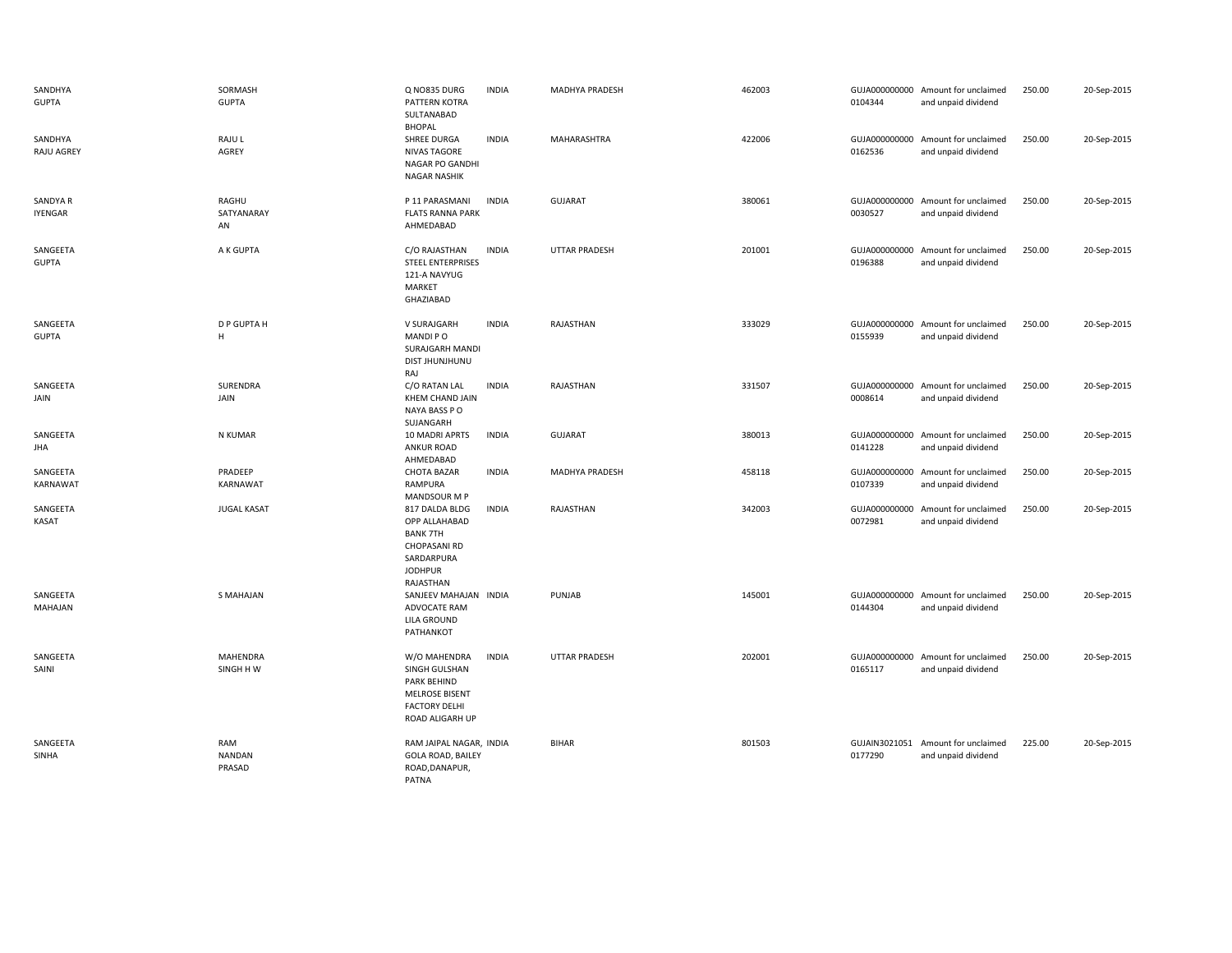| SANGHAVI<br>AMIT                          | SANGHAVICH<br>ETAN                            | JANAK KUTIR B-6<br>PLOT NO 192<br>BEHIND ODEON<br>CINEMA<br><b>GHATKOPAR EAST</b><br>BOMBAY           | INDIA        | MAHARASHTRA        | 400077 | 0041777                  | GUJA000000000 Amount for unclaimed<br>and unpaid dividend | 250.00 | 20-Sep-2015 |
|-------------------------------------------|-----------------------------------------------|-------------------------------------------------------------------------------------------------------|--------------|--------------------|--------|--------------------------|-----------------------------------------------------------|--------|-------------|
| SANGHVI<br>ANUPMA                         | A K SANGHVI                                   | D 1 ARAPAN APPT<br>TIMBALIWD<br><b>NANPURA SURAT</b>                                                  | <b>INDIA</b> | <b>GUJARAT</b>     | 395001 | 0045664                  | GUJA000000000 Amount for unclaimed<br>and unpaid dividend | 250.00 | 20-Sep-2015 |
| SANGITA D<br>VYAS                         | D S K VYAS H<br><b>HOLD</b>                   | 13/1 BIMA NAGAR<br>NEAR UMIYAVIJAY<br><b>BUS STAND</b><br>SATELITE ROAD<br>AHMEDABAD                  | <b>INDIA</b> | <b>GUJARAT</b>     | 380015 | GUJA000000000<br>0156148 | Amount for unclaimed<br>and unpaid dividend               | 250.00 | 20-Sep-2015 |
| SANGITA DOSI                              | <b>KAMAL DOSI</b>                             | C/O R C DOSI 7<br><b>JAWAHAR COLONY</b><br><b>NEAR POLICE</b><br><b>STATION</b><br>BANSWARA RAJ       | <b>INDIA</b> | RAJASTHAN          | 327001 | 0019627                  | GUJA000000000 Amount for unclaimed<br>and unpaid dividend | 250.00 | 20-Sep-2015 |
| SANGITA<br>GANESH<br>NARKHEDE             | <b>NA</b>                                     | 2 VISHARAD<br>RESIDENCY 22 DEVA<br><b>NAGARI</b><br>AURANGABAD<br>AURANGABAD                          | <b>INDIA</b> | MAHARASHTRA        | 431005 | 0259754                  | GUJAIN3031161 Amount for unclaimed<br>and unpaid dividend | 125.00 | 20-Sep-2015 |
| SANGITA<br>ROOPLAL                        | <b>ROOP LAL</b>                               | R 9 SUJATA FLAT<br>SHAHIBAG ROAD<br>AHMEDABAD                                                         | <b>INDIA</b> | <b>GUJARAT</b>     | 380004 | 0035104                  | GUJA000000000 Amount for unclaimed<br>and unpaid dividend | 250.00 | 20-Sep-2015 |
| SANGITA<br>SARKAR                         | <b>NA</b>                                     | 142/2, SURYA SEN<br>ROAD, AGAPUR, P.O-<br>NEW BARRACKPUR,<br>DIST-<br>24PGS(NORTH),<br>NEW BARRACKPUR | <b>INDIA</b> | <b>WEST BENGAL</b> | 700131 | GUJA120191030<br>0093898 | Amount for unclaimed<br>and unpaid dividend               | 62.50  | 20-Sep-2015 |
| SANGITA<br>SUKHVINDER<br>SINGH<br>CHHAGAR | SUKHVINDER<br>SINGH<br><b>CHHAGAR H</b><br>HO | H NO 12/224 OPP<br>WATER TANK NEW<br>LAXMIPURA<br>PALANPUR B K<br><b>GUJARAT STATE</b>                | <b>INDIA</b> | <b>GUJARAT</b>     | 385002 | 0128911                  | GUJA000000000 Amount for unclaimed<br>and unpaid dividend | 250.00 | 20-Sep-2015 |
| SANGITA<br>VORA                           | JAYESH H<br>VORA                              | 774 MANGAL<br><b>MURTI FLATS NR</b><br>NARANGPURA TELE<br>EXCHANGE<br>NARANPURA<br>AHMEDABAD          | <b>INDIA</b> | <b>GUJARAT</b>     | 380013 | 0068808                  | GUJA000000000 Amount for unclaimed<br>and unpaid dividend | 250.00 | 20-Sep-2015 |
| SANGITABEN<br><b>TANNA</b>                | MADHAVAJIB<br><b>HAI TANNA</b>                | <b>GUJARAT</b><br><b>ELECTRICITY BOARD</b><br>SECTIONAL OFFICE<br>MADHAVPUR GHED                      | <b>INDIA</b> | <b>GUJARAT</b>     | 362230 | 0121954                  | GUJA000000000 Amount for unclaimed<br>and unpaid dividend | 250.00 | 20-Sep-2015 |
| SANGRAM<br>KESARI<br>BHUYAN               | NA                                            | <b>TOWN HALL</b><br><b>TELENGA BAZAR</b><br><b>CUTTACK</b>                                            | <b>INDIA</b> | ORISSA             | 753009 | 0099837                  | GUJA120107000 Amount for unclaimed<br>and unpaid dividend | 260.00 | 20-Sep-2015 |
| SANITA H<br>KAPADIA                       | HANIF U<br><b>KAPADIA</b>                     | SHIRIN VILLA FLAT<br>NO 101 1ST FLOOR<br>DR ANANDVADI<br><b>ROAD BOMBAY</b>                           | <b>INDIA</b> | MAHARASHTRA        | 400008 | 0021449                  | GUJA000000000 Amount for unclaimed<br>and unpaid dividend | 250.00 | 20-Sep-2015 |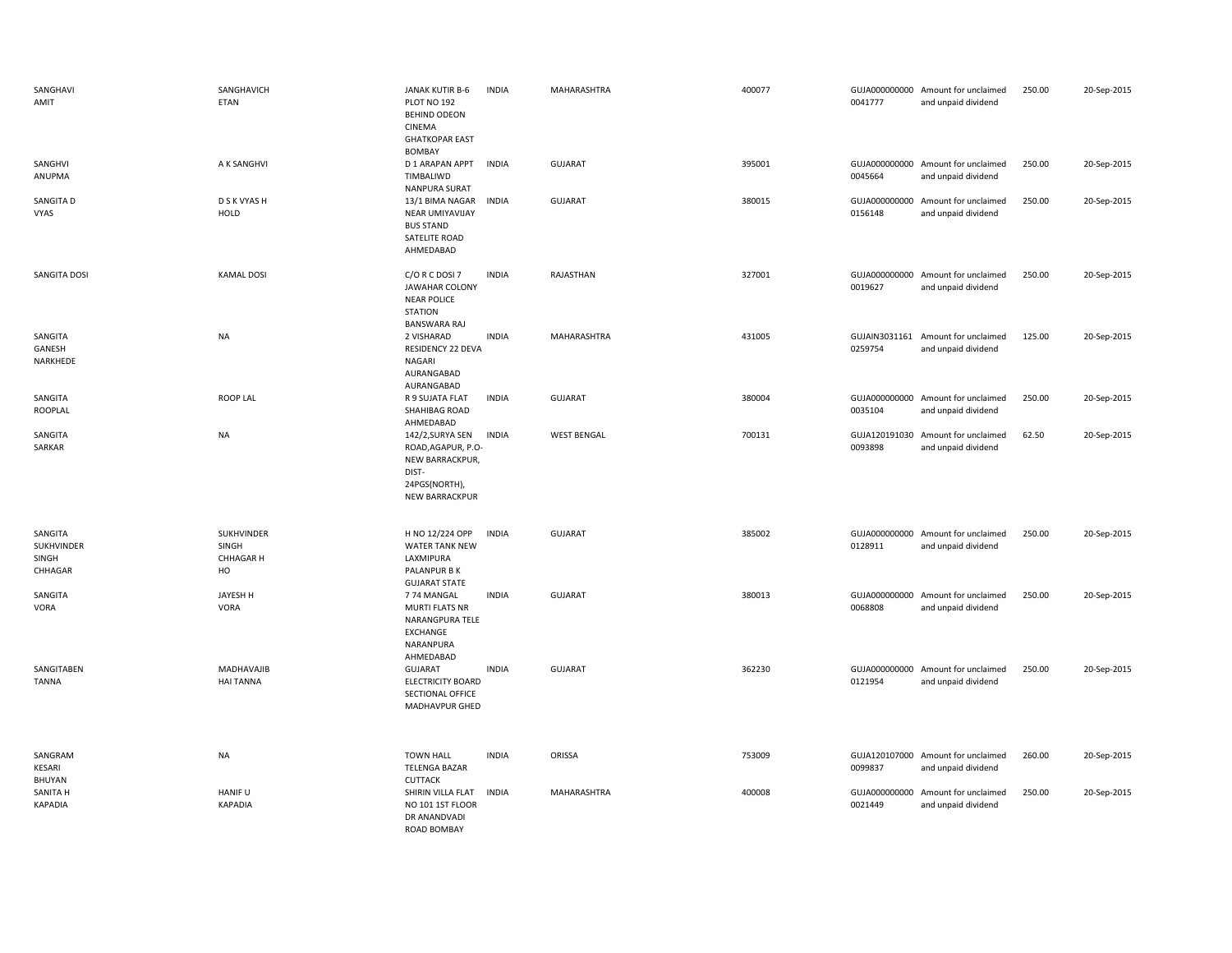| <b>SANJAN SEN</b>                      | LATE SH<br><b>BHUPENDRA</b><br><b>NATH SEN P</b>  | 19 TIVOLI PARK 225 INDIA<br><b>BAJCBOSE ROAD</b><br>CALCUTTA                                 |              | <b>WEST BENGAL</b>   | 700020 | 0061092                  | GUJA000000000 Amount for unclaimed<br>and unpaid dividend | 250.00  | 20-Sep-2015 |
|----------------------------------------|---------------------------------------------------|----------------------------------------------------------------------------------------------|--------------|----------------------|--------|--------------------------|-----------------------------------------------------------|---------|-------------|
| SANJANA<br><b>BHASIN</b>               | <b>VIVEK</b><br><b>BHASIN</b>                     | HOUSE NO-30,<br>NANDI VIEW,<br>LAYOUT DINNUR<br>ROAD. BANGALORE                              | <b>INDIA</b> | KARNATAKA            | 560032 | GUJA120265000<br>0004560 | Amount for unclaimed<br>and unpaid dividend               | 1250.00 | 20-Sep-2015 |
| SANJAY<br>AGGARWAL                     | <b>RAM NIWAS</b>                                  | H NO 576 SECTOR 4 INDIA<br><b>GURGAON</b>                                                    |              | <b>HARYANA</b>       | 122001 | 0017532                  | GUJA000000000 Amount for unclaimed<br>and unpaid dividend | 250.00  | 20-Sep-2015 |
| SANJAY<br>AJMERA                       | VIMAL<br>CHAND JE                                 | 203 M G ROAD<br><b>GORA KOUND</b>                                                            | <b>INDIA</b> | MADHYA PRADESH       | 452002 | GUJA000000000<br>0053945 | Amount for unclaimed<br>and unpaid dividend               | 250.00  | 20-Sep-2015 |
| SANJAY<br>BANSAL                       | <b>AJMERA</b><br>LD.<br>AGARWAL<br><b>BUSINES</b> | <b>INDORE</b><br>17/14 CHILLINT KI<br><b>GHATIA AGRA</b>                                     | <b>INDIA</b> | <b>UTTAR PRADESH</b> | 282003 | GUJA000000000<br>0152381 | Amount for unclaimed<br>and unpaid dividend               | 250.00  | 20-Sep-2015 |
| SANJAY<br><b>BHASIN</b>                | <b>GUBHAN</b><br><b>KUMAR</b><br><b>BHASIN</b>    | <b>BHASIN NIWAS H</b><br>NO 105 UCHA<br><b>VEHRA MOHALLA</b><br>ARUJAN WALA<br>KHANNA [DIST- | <b>INDIA</b> | PUNJAB               | 141401 | GUJA000000000<br>0199409 | Amount for unclaimed<br>and unpaid dividend               | 250.00  | 20-Sep-2015 |
| SANJAY<br>CHANDAN                      | S L CHANDAN                                       | LUDHIANA] PB<br>C/O SWASTIK<br>FOODS G 13 UDYOG<br><b>NAGAR ROHTAK</b><br>ROAD NEW DELHI     | <b>INDIA</b> | DELHI                | 110041 | 0151291                  | GUJA000000000 Amount for unclaimed<br>and unpaid dividend | 250.00  | 20-Sep-2015 |
| SANJAY<br>CHUNILAL<br>SMART            | <b>NA</b>                                         | MADHUVAN NR<br>PATEL BOARDING<br>VAGHESHWARI<br>PLOT PORBANDAR                               | <b>INDIA</b> | <b>GUJARAT</b>       | 360575 | 4494899                  | GUJAIN3010392 Amount for unclaimed<br>and unpaid dividend | 250.00  | 20-Sep-2015 |
| SANJAY<br>DAHAKE                       | H R DAHAKE                                        | <b>TULSI NAGAR</b><br>RANJHI JABALPUR<br>M P                                                 | <b>INDIA</b> | MADHYA PRADESH       | 482005 | GUJA000000000<br>0040593 | Amount for unclaimed<br>and unpaid dividend               | 250.00  | 20-Sep-2015 |
| SANJAY DATT                            | <b>NA</b>                                         | P 2 2 OFFICERS<br><b>ENCLAVE 3 EME</b><br><b>CENTRE BAIRAGARH</b><br><b>BHOPAL</b>           | <b>INDIA</b> | MADHYA PRADESH       | 462031 | GUJA130414000<br>1257260 | Amount for unclaimed<br>and unpaid dividend               | 90.00   | 20-Sep-2015 |
| SANJAY G<br><b>TAILOR</b>              | <b>NA</b>                                         | 202 DEEPLAXMI<br>APPT ASHA BAG<br><b>NAVSARI</b>                                             | <b>INDIA</b> | <b>GUJARAT</b>       | 396445 | GUJAIN3030285<br>3575069 | Amount for unclaimed<br>and unpaid dividend               | 187.50  | 20-Sep-2015 |
| SANJAY GOEL                            | <b>NA</b>                                         | <b>HONGKONG BANK</b><br><b>30 RAJAJI SALAI</b><br>CHENNAI                                    | <b>INDIA</b> | <b>TAMIL NADU</b>    | 600001 | GUJA000000000<br>0125027 | Amount for unclaimed<br>and unpaid dividend               | 250.00  | 20-Sep-2015 |
| SANJAY<br><b>GUPTA</b>                 | SHIV<br>PARSHAD                                   | HOUSE NO 1715/1<br><b>SECTOR 44 B</b><br>CHANDIGARH                                          | <b>INDIA</b> | CHANDIGARH           | 160047 | GUJA000000000<br>0129064 | Amount for unclaimed<br>and unpaid dividend               | 250.00  | 20-Sep-2015 |
| SANJAY<br><b>ISHVARBHAI</b><br>GOLWALA | <b>NA</b>                                         | <b>NAROLI DEEP</b><br>COMPLEX D N H<br><b>HOUSE NO 2463</b><br>SILVASSA                      | <b>INDIA</b> | CHHATTISGARH         | 396230 | GUJAIN3011512<br>3095749 | Amount for unclaimed<br>and unpaid dividend               | 87.50   | 20-Sep-2015 |
| SANJAY J<br>PATEL                      | <b>JETHABHAI</b><br>PATEL RETD                    | C/O SNPATEL 156/1 INDIA<br><b>KENYANAGAR SOC</b><br><b>EME POST NR</b><br>ABHILASHA CHOKDI   |              | <b>GUJARAT</b>       | 390008 | 0003433                  | GUJA000000000 Amount for unclaimed<br>and unpaid dividend | 250.00  | 20-Sep-2015 |

BARODA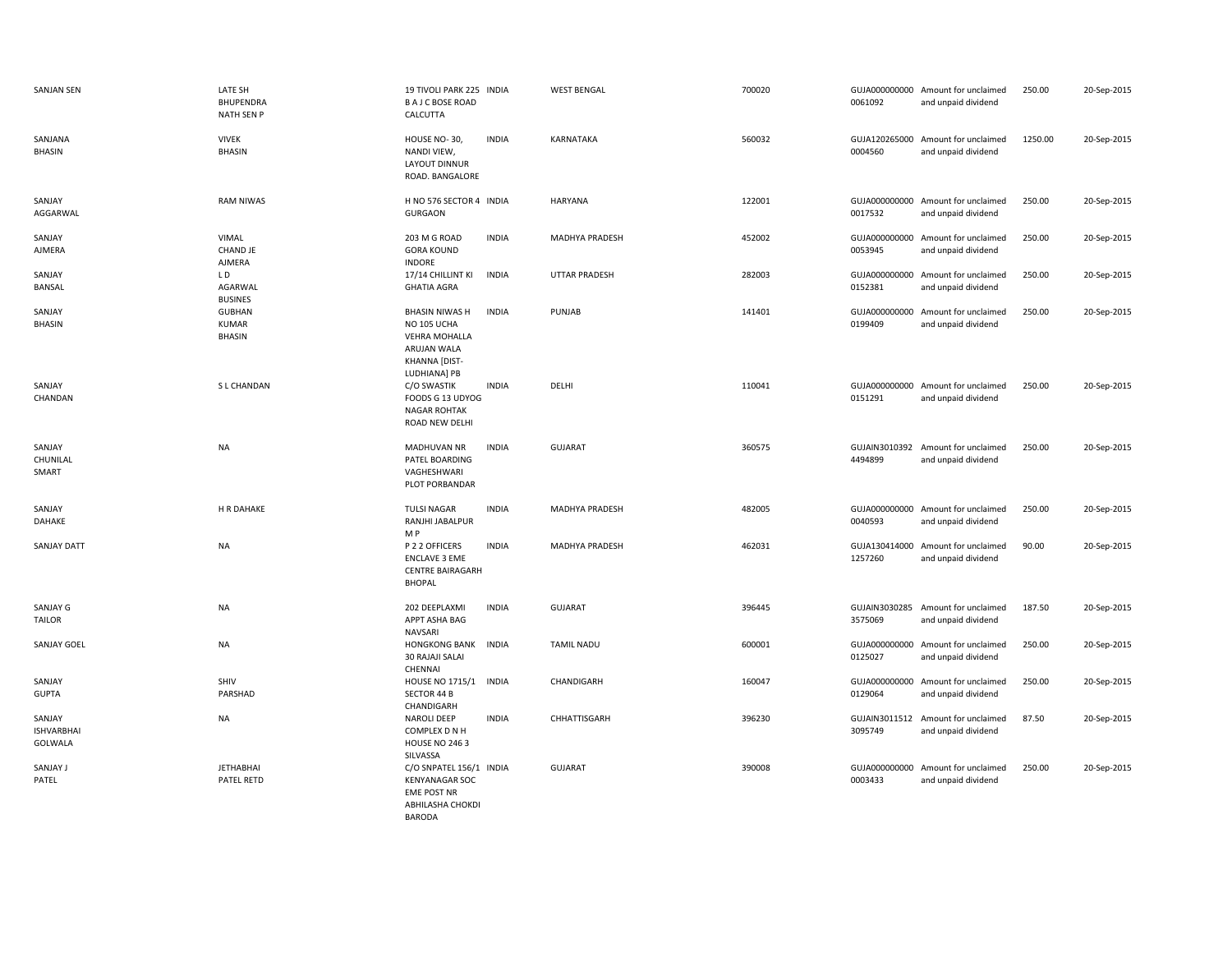| <b>SANJAY JAIN</b>                          | RAJMAL JAIN                                      | SUGAN CHAND<br><b>INDORILAL BADA</b><br><b>BAZAR UDAIPUR RAJ</b>                                         | <b>INDIA</b> | RAJASTHAN            | 313001 | 0073605                  | GUJA000000000 Amount for unclaimed<br>and unpaid dividend | 250.00 | 20-Sep-2015 |
|---------------------------------------------|--------------------------------------------------|----------------------------------------------------------------------------------------------------------|--------------|----------------------|--------|--------------------------|-----------------------------------------------------------|--------|-------------|
| SANJAY<br><b>JASVANTRAI</b><br><b>DOSHI</b> | <b>JASVATRAI</b><br>NAGARDAS<br><b>DOSHI RET</b> | 75 GHANSHAYAM<br>CHAWL OPP ST<br>XVIERIS SCHOOL<br><b>RATAN NAGAR</b><br><b>BORIVLI E BOMBAY</b>         | <b>INDIA</b> | MAHARASHTRA          | 400068 | GUJA000000000<br>0021068 | Amount for unclaimed<br>and unpaid dividend               | 250.00 | 20-Sep-2015 |
| SANJAY<br>KIRTIBHAI<br>SHAH                 | KIRTIBHAL                                        | ROLLWIN BEARINGS INDIA<br>4 MANAHAR PLOT<br>OPP POOJA<br>APARTMNETRAJKOT                                 |              | <b>GUJARAT</b>       | 360002 | 0156732                  | GUJA000000000 Amount for unclaimed<br>and unpaid dividend | 500.00 | 20-Sep-2015 |
| SANJAY<br>KUMAR                             | R N<br>SACHDEVA                                  | 1036 SECTOR-16<br>FARIDABAD                                                                              | <b>INDIA</b> | HARYANA              | 121002 | 0161541                  | GUJA000000000 Amount for unclaimed<br>and unpaid dividend | 250.00 | 20-Sep-2015 |
| SANJAY<br><b>KUMAR</b><br>AGARWAL           | G P<br>AGARWAL                                   | 199-H MIG FLATS<br>RAJOURI GARDEN N<br>DELHI                                                             | <b>INDIA</b> | DELHI                | 110027 | GUJA000000000<br>0181889 | Amount for unclaimed<br>and unpaid dividend               | 2.50   | 20-Sep-2015 |
| SANJAY<br><b>KUMAR</b><br>ANDADIA           | NATAVARLAL<br>ANDADIH                            | C/O G J AMIN 40<br>NARAYANPURA B/H<br><b>WATER TANK T B</b><br>ROAD BARODA                               | <b>INDIA</b> | <b>GUJARAT</b>       | 390015 | GUJA000000000<br>0118541 | Amount for unclaimed<br>and unpaid dividend               | 250.00 | 20-Sep-2015 |
| SANJAY<br><b>KUMAR</b><br>BERIWAL           | <b>HARI KIRTAN</b><br>BERIWAL                    | C/O S K JUTE MFG<br>PVT LTD 1 NEW<br>ROAD<br>DESHBANDHU<br><b>NAGAR</b><br><b>BAGWARHATI</b><br>CALCUTTA | <b>INDIA</b> | <b>WEST BENGAL</b>   | 700059 | GUJA000000000<br>0160857 | Amount for unclaimed<br>and unpaid dividend               | 12.50  | 20-Sep-2015 |
| SANJAY<br><b>KUMAR</b><br><b>BOHRA</b>      | SURESH<br>CHAND<br><b>BOHRA</b>                  | 15 A RAM LAXMAN INDIA<br><b>BAZAR INDORE</b>                                                             |              | MADHYA PRADESH       | 452002 | GUJA000000000<br>0054004 | Amount for unclaimed<br>and unpaid dividend               | 250.00 | 20-Sep-2015 |
| SANJAY<br><b>KUMAR</b><br><b>JAGNANY</b>    | SHEO KUMAR<br>JAGNANY                            | POST BARHIYA DIST INDIA<br>LAKHISARAI                                                                    |              | <b>BIHAR</b>         | 811302 | GUJA000000000<br>0180620 | Amount for unclaimed<br>and unpaid dividend               | 2.50   | 20-Sep-2015 |
| SANJAY<br><b>KUMAR JAIN</b>                 | <b>RATAN LAL</b><br>JAIN                         | MADANLAL<br>MITHALAL MAHAVIR<br><b>BAZAR POST</b><br>BEAWAR                                              | <b>INDIA</b> | RAJASTHAN            | 305901 | 0105467                  | GUJA000000000 Amount for unclaimed<br>and unpaid dividend | 250.00 | 20-Sep-2015 |
| SANJAY<br><b>KUMAR JAIN</b>                 | <b>JAGDISH</b><br>PRASAD JAIN                    | 80 BHAGWATI<br><b>COLONY BEHAT</b><br>ROAD SAHARANPUR                                                    | <b>INDIA</b> | <b>UTTAR PRADESH</b> | 247001 | GUJA000000000<br>0126152 | Amount for unclaimed<br>and unpaid dividend               | 125.00 | 20-Sep-2015 |
| SANJAY<br><b>KUMAR</b><br>RAMSWAPUP         | RAMSWARUP                                        | 181 OM SURYA<br><b>VIHAR SION</b><br><b>BOMBAY</b>                                                       | <b>INDIA</b> | MAHARASHTRA          | 400100 | 0064966                  | GUJA000000000 Amount for unclaimed<br>and unpaid dividend | 250.00 | 20-Sep-2015 |
| SANJAY<br><b>KUMAR</b><br>SHARMA            | SHRI<br><b>BHANWAR</b><br><b>LAL SHARMA</b>      | C/O SITA RAM<br>SHARMA QR. NO.<br>L/S 20 HARMU<br><b>HOUSING COLONY</b><br><b>HARMU RANCHI</b>           | <b>INDIA</b> | JHARKHAND            | 834012 | 7069857                  | GUJAIN3013301 Amount for unclaimed<br>and unpaid dividend | 250.00 | 20-Sep-2015 |
| SANJAY<br><b>KUMAR SINHA</b>                | LATE SH<br>SOBODHH<br>CH SINHA                   | C/O J C DAS<br><b>AGHORE BHAWAN</b><br><b>MASAKCHAK</b><br><b>BHAGALPUR</b>                              | <b>INDIA</b> | <b>BIHAR</b>         | 812001 | GUJA000000000<br>0017966 | Amount for unclaimed<br>and unpaid dividend               | 250.00 | 20-Sep-2015 |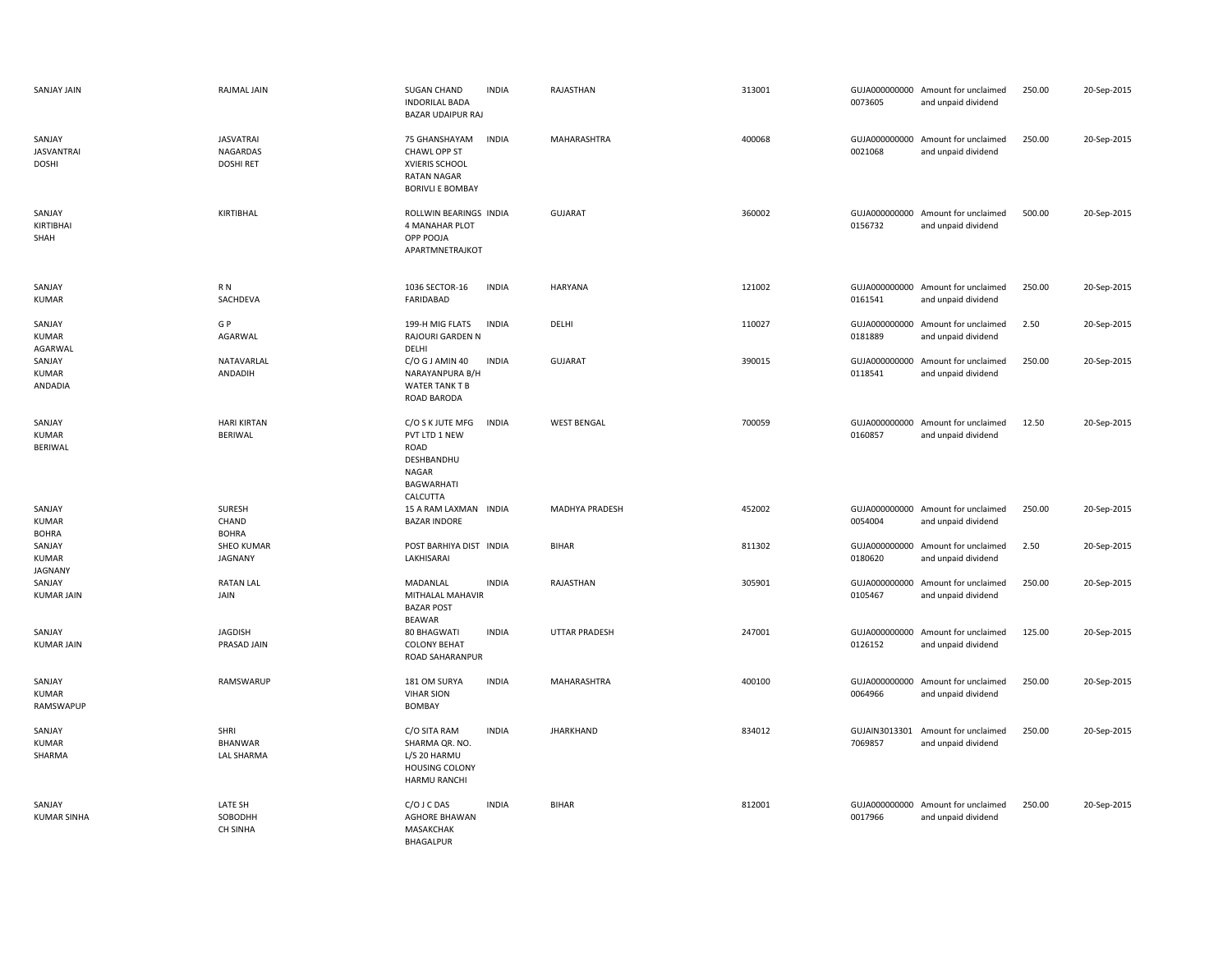| SANJAY S<br>ADHIKARI      | <b>NA</b>                         | 490 1<br>SHIVMANAGAR<br><b>CHANOD VAPI</b>                                                                    | <b>INDIA</b> | <b>GUJARAT</b>       | 396195 | 4136710                  | GUJAIN3011512 Amount for unclaimed<br>and unpaid dividend | 125.00 | 20-Sep-2015 |
|---------------------------|-----------------------------------|---------------------------------------------------------------------------------------------------------------|--------------|----------------------|--------|--------------------------|-----------------------------------------------------------|--------|-------------|
| <b>SANJAY S</b><br>MEHTA  | SURESHBHAI                        | 9 A KUNTESHWAR<br>PARK MAGANPURA<br><b>ROAD RANIP</b><br>AHMEDABAD                                            | <b>INDIA</b> | <b>GUJARAT</b>       | 382480 | 0048837                  | GUJA000000000 Amount for unclaimed<br>and unpaid dividend | 250.00 | 20-Sep-2015 |
| <b>SANJAY SHAH</b>        | MANHARLAL<br>SHAH                 | AHMEDABAD                                                                                                     | <b>INDIA</b> | <b>GUJARAT</b>       | 380006 | 0196615                  | GUJA000000000 Amount for unclaimed<br>and unpaid dividend | 250.00 | 20-Sep-2015 |
| SANJAY<br><b>TEOTIA</b>   | MAHIPAL<br>SINGH<br><b>TEOTIA</b> | 92 DUTTA KRUPA<br>DIXIT COMPOUND<br><b>VIJAY NAGAR</b><br><b>EXTENSION HUBLI</b><br>KARNATAKA                 | <b>INDIA</b> | KARNATAKA            | 580032 | 0105056                  | GUJA000000000 Amount for unclaimed<br>and unpaid dividend | 250.00 | 20-Sep-2015 |
| SANJAY<br>VARMA           | <b>SK VARMA</b>                   | M-314 JAL VAYU<br>VIHAR SECTOR 25<br>NOIDA U P                                                                | <b>INDIA</b> | <b>UTTAR PRADESH</b> | 201301 | 0147027                  | GUJA000000000 Amount for unclaimed<br>and unpaid dividend | 250.00 | 20-Sep-2015 |
| SANJAY<br>VERMA           | <b>NA</b>                         | 13, ABAKARI<br>RAMLEELA TILA<br>ROAD MUZAFFAR<br>NAGAR U.P.                                                   | <b>INDIA</b> | <b>UTTAR PRADESH</b> | 251001 | 0020578                  | GUJAIN3015901 Amount for unclaimed<br>and unpaid dividend | 87.50  | 20-Sep-2015 |
| <b>SANJAY VYAS</b>        | MAHENDRA<br>VYAS                  | <b>B-4 CHITRAKUT SOC INDIA</b><br><b>OPP BHATHUJI</b><br>MANDIR B/H<br><b>HARINAGAR RACE</b><br>COURSE BARODA |              | <b>GUJARAT</b>       | 390005 | 0003244                  | GUJA000000000 Amount for unclaimed<br>and unpaid dividend | 250.00 | 20-Sep-2015 |
| SANJAYBHAI<br>CHOVATIYA   | <b>NA</b>                         | 140 SARITA VIHAR<br><b>SOCIETY BOMBAY</b><br><b>MARKET PUNA</b><br>ROAD OPP RANUKA<br><b>BHAWAN SURAT</b>     | <b>INDIA</b> | <b>GUJARAT</b>       | 395010 | GUJAIN3015491<br>9006501 | Amount for unclaimed<br>and unpaid dividend               | 375.00 | 20-Sep-2015 |
| SANJEEV<br>ARORA          | SURINDER<br><b>KUMAR</b>          | <b>B-268 DERAWAL</b><br><b>NAGAR DELHI</b>                                                                    | <b>INDIA</b> | DELHI                | 110009 | 0160395                  | GUJA000000000 Amount for unclaimed<br>and unpaid dividend | 250.00 | 20-Sep-2015 |
| SANJEEV<br>BANSAL         | <b>NA</b>                         | 29/198, CHIPITOLA<br>AGRA                                                                                     | <b>INDIA</b> | <b>UTTAR PRADESH</b> | 282003 | 0719637                  | GUJAIN3015572 Amount for unclaimed<br>and unpaid dividend | 250.00 | 20-Sep-2015 |
| SANJEEV<br><b>BATRA</b>   | S R BATRA                         | 19/35 WEST<br>MOTIBAGH SARAI<br>ROHILLA DELHI                                                                 | <b>INDIA</b> | DELHI                | 110035 | 0058620                  | GUJA000000000 Amount for unclaimed<br>and unpaid dividend | 250.00 | 20-Sep-2015 |
| SANJEEV<br>BHARDWAJ       | RAJ KUMAR                         | 10338 GALI NO 1<br><b>WEST GORAKH</b><br>PARK SHAHDARA<br>DELHI                                               | <b>INDIA</b> | DELHI                | 110032 | GUJA000000000<br>0058022 | Amount for unclaimed<br>and unpaid dividend               | 250.00 | 20-Sep-2015 |
| SANJEEV<br>DUTT<br>SHARMA | <b>SOM DUTT</b><br>SHARMA         | 203 AKSHAYA APTT INDIA<br>75 BIMA NAGAR<br>OPP ANAND BAZAR<br><b>INDORE</b>                                   |              | MADHYA PRADESH       | 452001 | 0161157                  | GUJA000000000 Amount for unclaimed<br>and unpaid dividend | 250.00 | 20-Sep-2015 |
| SANJEEV<br>GARG           | <b>DINESHCHAN</b><br>DRA GARG     | $C/O$ M/S L M H 67<br>NOVYOG MARKET<br>GHAZIABAD(L M H)                                                       | <b>INDIA</b> | <b>UTTAR PRADESH</b> | 201001 | 0159963                  | GUJA000000000 Amount for unclaimed<br>and unpaid dividend | 250.00 | 20-Sep-2015 |
| SANJEEV<br>KUMAR          | <b>DESH RAY</b>                   | R K SWEETS NEAR S INDIA<br><b>BIGADARBAR</b><br>NAINITAL                                                      |              | UTTARAKHAND          | 263152 | GUJA000000000<br>0167305 | Amount for unclaimed<br>and unpaid dividend               | 250.00 | 20-Sep-2015 |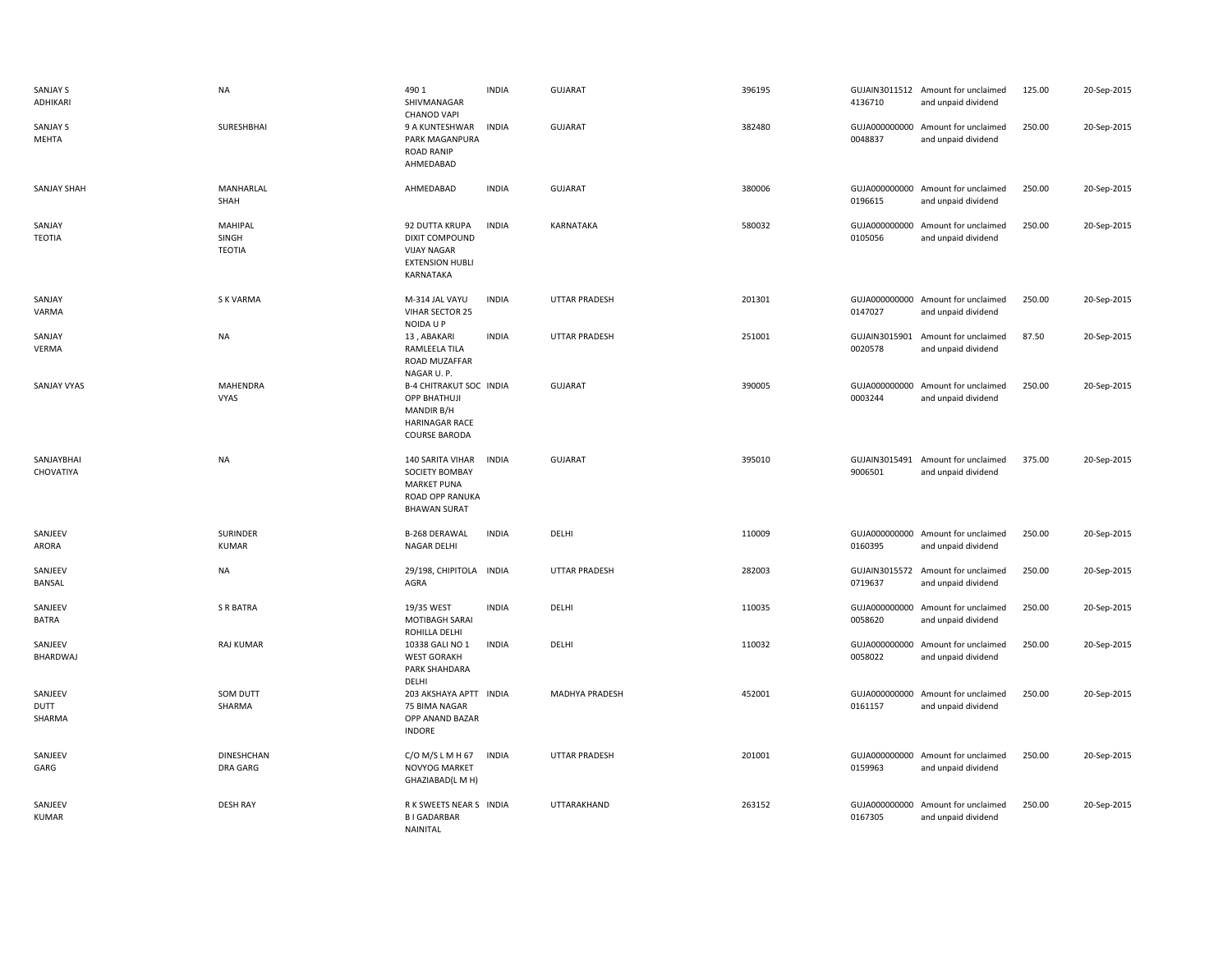| SANJEEV<br><b>KUMAR</b>                           | <b>RAJ PAL</b>                    | WARD NO 4<br>SASHTRI NAGAR<br><b>MANDI</b>                                                                                             | <b>INDIA</b> | PUNJAB               | 147301 | 1942513                  | GUJAIN3029024 Amount for unclaimed<br>and unpaid dividend | 225.00 | 20-Sep-2015 |
|---------------------------------------------------|-----------------------------------|----------------------------------------------------------------------------------------------------------------------------------------|--------------|----------------------|--------|--------------------------|-----------------------------------------------------------|--------|-------------|
| SANJEEV<br><b>KUMAR</b>                           | CHANDRA<br>SHEKHAR<br>SINGH       | GOBINDGARH<br>A-46 POCKET-A SFS INDIA<br><b>FLAT MAYUR</b><br><b>ENCLAVE NEW</b><br><b>KONDLI MAYUR</b><br>VIHAR PH - III NEW<br>DELHI |              | DELHI                | 110096 | GUJA000000000<br>0169597 | Amount for unclaimed<br>and unpaid dividend               | 500.00 | 20-Sep-2015 |
| SANJEEV<br><b>KUMAR</b><br>AGRAWAL                | LATE<br>GHANSHYAM<br>AGRAWAL      | MADHURAJ<br><b>ENTERPRISES 311-</b><br><b>PARKINS GANJ</b><br>MURARIDAS GALI<br>SULTANPUR                                              | <b>INDIA</b> | <b>UTTAR PRADESH</b> | 228001 | 1212919                  | GUJAIN3015572 Amount for unclaimed<br>and unpaid dividend | 250.00 | 20-Sep-2015 |
| SANJEEV<br><b>KUMAR</b><br><b>GUPTA</b>           | <b>DOULAT RAM</b><br><b>GUPTA</b> | C/O RAJASTHAN<br><b>CLOTH HOUSE WZ</b><br>196 RAM CHOWK<br>SADH NAGAR<br>PALAM COLONY<br><b>NEW DELHI</b>                              | <b>INDIA</b> | DELHI                | 110045 | GUJA000000000<br>0067612 | Amount for unclaimed<br>and unpaid dividend               | 250.00 | 20-Sep-2015 |
| SANJEEV<br>SHARMA                                 | <b>NA</b>                         | H NO 214 GALI NO<br>4 RAM NAGAR<br><b>KRISHNA NAGAR</b><br>DELHI                                                                       | <b>INDIA</b> | DELHI                | 110051 | 5106821                  | GUJA120299000 Amount for unclaimed<br>and unpaid dividend | 100.00 | 20-Sep-2015 |
| SANJIB<br><b>KUMAR</b><br>CHATTERJEE              | A NATH                            | 24/A BALARAM DEY INDIA<br>STREET CALCUTTA                                                                                              |              | <b>WEST BENGAL</b>   | 700006 | GUJA000000000<br>0158001 | Amount for unclaimed<br>and unpaid dividend               | 250.00 | 20-Sep-2015 |
| SANJIV GUPTA                                      | NARENDRA<br><b>KR GUPTA</b>       | 1209 SECTOR 8 R K INDIA<br>PURAM NEW DELHI                                                                                             |              | DELHI                | 110022 | GUJA000000000<br>0059413 | Amount for unclaimed<br>and unpaid dividend               | 250.00 | 20-Sep-2015 |
| SANJIV GUPTA                                      | M R GUPTA                         | G-3/39 MODEL<br><b>TOWN III DELHI</b>                                                                                                  | <b>INDIA</b> | DELHI                | 110009 | 0173035                  | GUJA000000000 Amount for unclaimed<br>and unpaid dividend | 500.00 | 20-Sep-2015 |
| SANJIV<br>PRAVIN<br>CHADRA<br>SHAH                | PRAVINCHAN<br><b>DRA</b>          | A/63 SILVER ARC<br><b>B/H TOWNHALL</b><br>ELLISBRIDGE<br>AHMEDABAD                                                                     | <b>INDIA</b> | <b>GUJARAT</b>       | 380006 | 0034799                  | GUJA000000000 Amount for unclaimed<br>and unpaid dividend | 250.00 | 20-Sep-2015 |
| SANJIV<br>RAMKRUSHN<br>A BHATT                    | <b>NA</b>                         | 10/82, MAA KRUPA INDIA<br><b>GUJARAT HOUSING</b><br>COLONY, VIJALPORE<br>NAVSARI NAVSARI                                               |              | <b>GUJARAT</b>       | 396445 | GUJA120447000<br>1637411 | Amount for unclaimed<br>and unpaid dividend               | 125.00 | 20-Sep-2015 |
| SANJOY<br>BHATTACHARJ<br>EE                       | <b>NA</b>                         | C 207 SUNDERVAN INDIA<br><b>SOCIETY NEAR</b><br>ABHILASHA<br><b>CROSSING NEW</b><br>SAMA ROAD<br>VADODARA                              |              | GUJARAT              | 390008 | 1677826                  | GUJAIN3030285 Amount for unclaimed<br>and unpaid dividend | 25.00  | 20-Sep-2015 |
| SANJU<br><b>ROONGTA</b>                           | RAMNIWAS<br><b>ROONGTA</b>        | D-I/203 KAMAL<br>APARTMENTS<br>POWER HOUSE<br><b>ROAD JAIPUR</b>                                                                       | <b>INDIA</b> | RAJASTHAN            | 302006 | 0170889                  | GUJA000000000 Amount for unclaimed<br>and unpaid dividend | 250.00 | 20-Sep-2015 |
| SANKA<br><b>VENKATA</b><br>SUBRAMANES<br>WARA RAO | <b>NA</b>                         | 11 799 ROBERTSON INDIA<br>PET OPP FISH<br>MARKET<br>MACHILIPATNAM                                                                      |              | ANDHRA PRADESH       | 521001 | 0097262                  | GUJAIN3010222 Amount for unclaimed<br>and unpaid dividend | 562.50 | 20-Sep-2015 |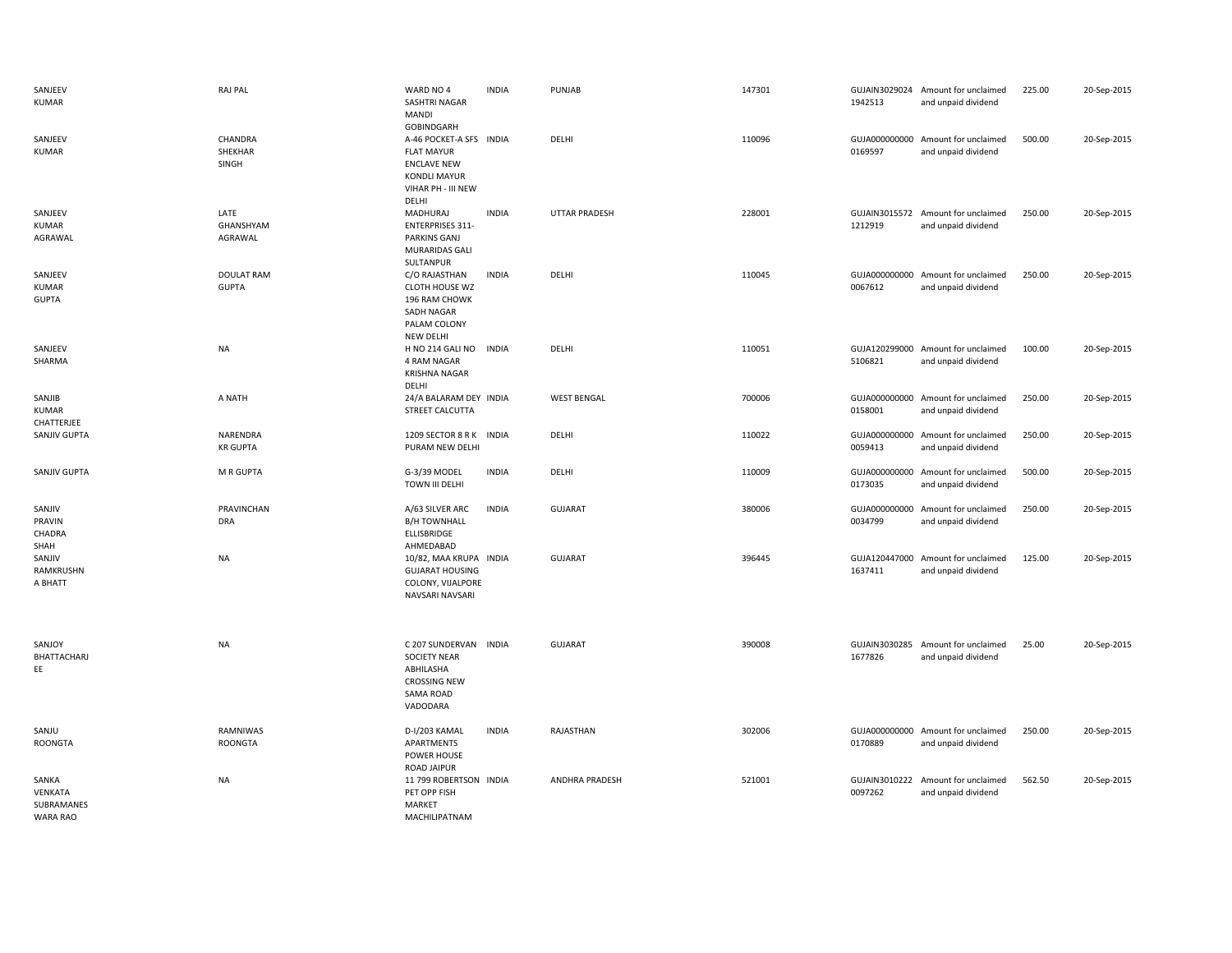| <b>SANKAR PADA</b><br>CHAUDHURI    | <b>NA</b>                                  | VILL-LAKSHMIPUR<br>POST<br>OFFICE:RAGHUNAT<br><b>HPUR DIST-</b><br>MURSHIDABAD                    | <b>INDIA</b> | <b>WEST BENGAL</b> | 742223 | 0106991                  | GUJA120345000 Amount for unclaimed<br>and unpaid dividend | 125.00 | 20-Sep-2015 |
|------------------------------------|--------------------------------------------|---------------------------------------------------------------------------------------------------|--------------|--------------------|--------|--------------------------|-----------------------------------------------------------|--------|-------------|
| SANKETKUMA<br>R V PATEL            | <b>NA</b>                                  | GANPATINAGAR AT INDIA<br>AND POST JAGUDAN<br>TA AND DIST<br>MEHSANA<br>MEHSANA                    |              | <b>GUJARAT</b>     | 384003 | 1713391                  | GUJA120109000 Amount for unclaimed<br>and unpaid dividend | 125.00 | 20-Sep-2015 |
| SANMUGAM S<br>Þ                    | <b>SHANARAN P</b><br>p                     | NO 2A VISHRANTI<br><b>APARTMENTS 7</b><br><b>BRITHAPET ROAD</b><br><b>VEPERY CHENNAI</b>          | <b>INDIA</b> | <b>TAMIL NADU</b>  | 600007 | 0013834                  | GUJA000000000 Amount for unclaimed<br>and unpaid dividend | 250.00 | 20-Sep-2015 |
| SANTANU<br>MUKHOPADH<br>YAY        | $\overline{A}$<br><b>MUKHOPAD</b><br>HYAY  | 51/D GARIAHAT<br>ROAD FLAT NO 908<br>SWASTIK CALCUTTA                                             | <b>INDIA</b> | <b>WEST BENGAL</b> | 700019 | GUJA000000000<br>0158901 | Amount for unclaimed<br>and unpaid dividend               | 250.00 | 20-Sep-2015 |
| SANTHARAM<br>JONNALAGAD<br>DA      | <b>NA</b>                                  | 204 BLOCK A 1<br>VAISHALI<br>APARTMENT HIRAN<br>MAGRI SECTOR NO<br>4 MANWAKHERA<br><b>UDAIPUR</b> | <b>INDIA</b> | RAJASTHAN          | 313001 | GUJA130414000<br>3696406 | Amount for unclaimed<br>and unpaid dividend               | 250.00 | 20-Sep-2015 |
| SANTHOSH                           | SUBHASH<br>CHAND                           | C/O GHASI RAM<br><b>LAJPAT RAI JAIN</b><br>RAILWAY ROAD<br>ROHTAK HARIYANA                        | <b>INDIA</b> | <b>HARYANA</b>     | 124001 | 0017397                  | GUJA000000000 Amount for unclaimed<br>and unpaid dividend | 250.00 | 20-Sep-2015 |
| SANTHU LAL<br><b>GUPTA</b>         | RAM<br>NARAYAN<br><b>GUPTA</b>             | <b>M/S JYOTI</b><br><b>HARDWARE STORE</b><br><b>KESHAVE PURA</b><br>CHORAHA KOTA                  | <b>INDIA</b> | RAJASTHAN          | 324009 | GUJA000000000<br>0071964 | Amount for unclaimed<br>and unpaid dividend               | 250.00 | 20-Sep-2015 |
| <b>SANTI PROVA</b><br><b>NANDY</b> | LATE SH<br><b>JIBAN KR</b><br><b>NANDY</b> | 224 BANIPUR<br><b>BIDHAN SARANI P O</b><br><b>BANIPUR DIST</b><br>NORTH 24 P G S W<br>B.          | <b>INDIA</b> | <b>WEST BENGAL</b> | 743233 | GUJA000000000<br>0052047 | Amount for unclaimed<br>and unpaid dividend               | 375.00 | 20-Sep-2015 |
| SANTOSH                            | O SINGH                                    | C-443 DDA FLATS<br>LIG EAST OF LONI<br>ROAD DELHI                                                 | <b>INDIA</b> | DELHI              | 110093 | GUJA000000000<br>0144451 | Amount for unclaimed<br>and unpaid dividend               | 250.00 | 20-Sep-2015 |
| SANTOSH<br>ARORA                   | <b>DIN DAYAL</b><br>ARORA                  | 16/101 NEAR GOVT INDIA<br><b>GIRLS SR SEC</b><br>SCHOOL<br>BAHADURGARH                            |              | <b>HARYANA</b>     | 124507 | GUJA000000000<br>0068204 | Amount for unclaimed<br>and unpaid dividend               | 250.00 | 20-Sep-2015 |
| SANTOSH<br><b>BOORA</b>            | <b>JAGAN SINGH</b><br><b>BOORA</b>         | 71/11 TYPE A B A R INDIA<br>C COLONY P O TAPS<br><b>TAL</b><br>PALGHARTHANE                       |              | MAHARASHTRA        | 401404 | 0115137                  | GUJA000000000 Amount for unclaimed<br>and unpaid dividend | 250.00 | 20-Sep-2015 |
| SANTOSH<br>DEWANGAN                | <b>SANT LAL</b><br>DEWANGAN                | D-48, ANUVIJAY,<br>TOWNSHIP, CHETTIK<br>ULAM,<br>RADHAPURAM, TIRU<br>NELVELI                      | <b>INDIA</b> | <b>TAMIL NADU</b>  | 627120 | 0079851                  | GUJA120298000 Amount for unclaimed<br>and unpaid dividend | 37.50  | 20-Sep-2015 |
| SANTOSH<br>GOEL                    | M P GOEL                                   | AM 181 SHALIMAR INDIA<br><b>BAGH DELHI</b>                                                        |              | DELHI              | 110052 | 0164512                  | GUJA000000000 Amount for unclaimed<br>and unpaid dividend | 250.00 | 20-Sep-2015 |
| SANTOSH<br><b>KALRA</b>            | <b>VARU MAL</b><br><b>KALRA</b>            | 97, B- SHAKTI<br><b>NAGAR UDAIPUR</b>                                                             | <b>INDIA</b> | RAJASTHAN          | 313001 | 1610241                  | GUJA120109000 Amount for unclaimed<br>and unpaid dividend | 125.00 | 20-Sep-2015 |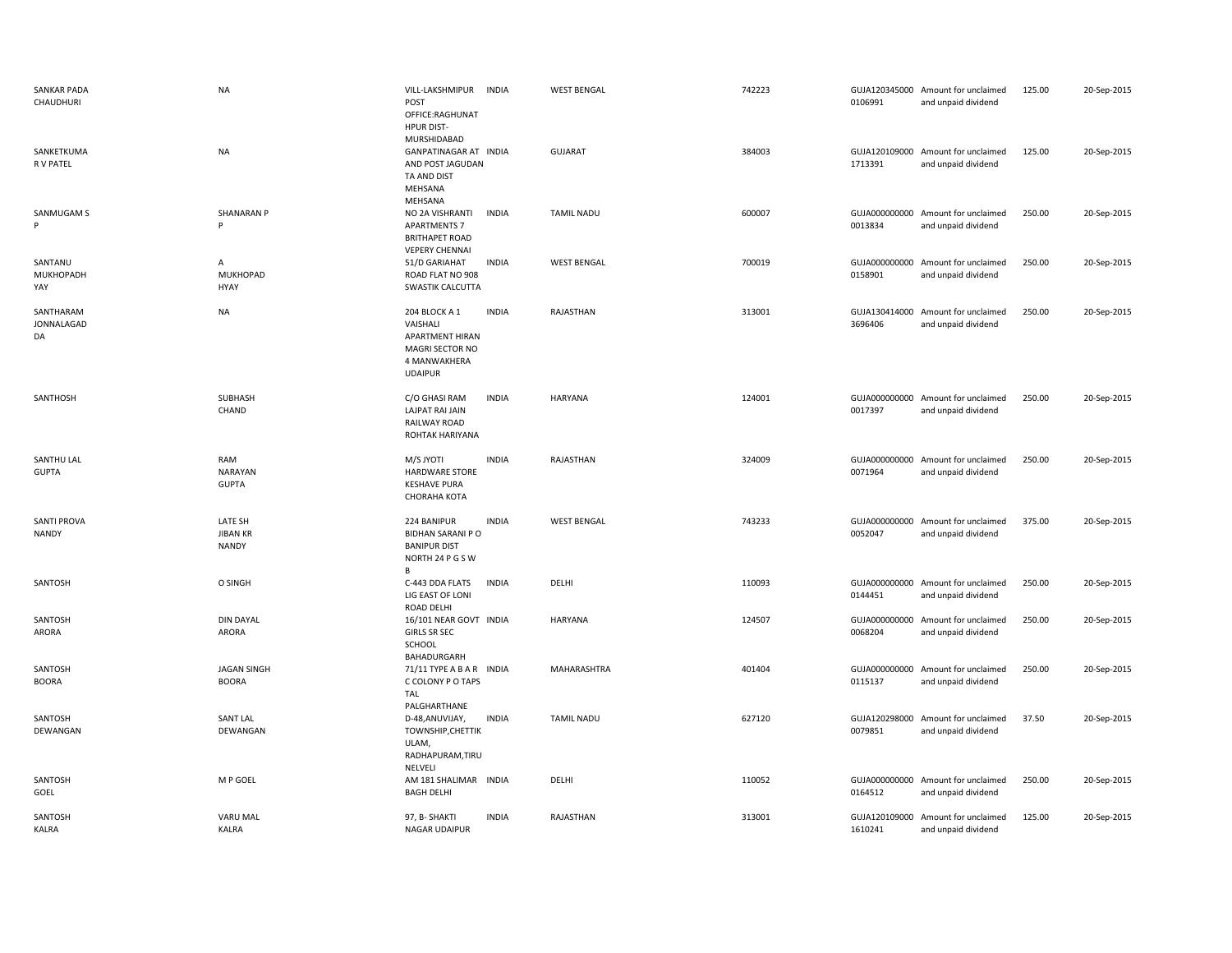| SANTOSH<br>KISHANPURIA           | R K<br>KISHANPURIA      | $C/O$ R K<br>KISHANPURIA 13<br><b>BONFIELD LANE 5TH</b><br>FLOOR ROOM NO<br>7CALCUTTA                  | <b>INDIA</b> | <b>WEST BENGAL</b> | 700001 | 0012358                  | GUJA000000000 Amount for unclaimed<br>and unpaid dividend | 250.00  | 20-Sep-2015 |
|----------------------------------|-------------------------|--------------------------------------------------------------------------------------------------------|--------------|--------------------|--------|--------------------------|-----------------------------------------------------------|---------|-------------|
| SANTOSH<br><b>KUMAR</b>          | <b>GIRDHARI</b><br>RAM  | <b>BBC ROAD NEAR</b><br><b>INCOME TAX OFFICE</b><br><b>GIRIDIH</b>                                     | <b>INDIA</b> | <b>JHARKHAND</b>   | 815301 | GUJAIN3030285<br>1340286 | Amount for unclaimed<br>and unpaid dividend               | 125.00  | 20-Sep-2015 |
| SANTOSH<br>KUMAR                 | LATE P DAYAL            | 34 V NP HYDEL<br><b>COLONY NR RAIDAS</b><br><b>MANDIR LUCKNOW</b>                                      | <b>INDIA</b> | UTTAR PRADESH      | 226001 | 0157171                  | GUJA000000000 Amount for unclaimed<br>and unpaid dividend | 250.00  | 20-Sep-2015 |
| SANTOSH<br><b>KUMAR JAIN</b>     | <b>NA</b>               | 101 STHAPATYA<br><b>FLATS NR ELLORA</b><br>PARK VEG MKT<br><b>ELLORA PARK</b><br><b>BARODA BARODA</b>  | <b>INDIA</b> | <b>GUJARAT</b>     | 390007 | GUJAIN3017741<br>3771339 | Amount for unclaimed<br>and unpaid dividend               | 250.00  | 20-Sep-2015 |
| SANTOSH<br>KUMARI                | <b>NA</b>               | V P O PIRTHIPUR<br>TEH AMB DIST UNA<br><b>HP HIMACHAL</b><br>PARDESH UNA<br><b>HIMACHAL</b><br>PARDESH | <b>INDIA</b> | HIMACHAL PRADESH   | 174303 | 6107398                  | GUJAIN3005131 Amount for unclaimed<br>and unpaid dividend | 2212.50 | 20-Sep-2015 |
| SANTOSH<br>KUMARI                | <b>BISHMBER</b><br>DASS | C/O DR RAVI<br>SHARMA MOH<br><b>SARIAN PATHANKOT</b>                                                   | <b>INDIA</b> | PUNJAB             | 145001 | 0065956                  | GUJA000000000 Amount for unclaimed<br>and unpaid dividend | 250.00  | 20-Sep-2015 |
| SANTOSH<br>MEHTA                 | NA                      | B 792 PALAM VIHAR INDIA<br><b>GURGAON</b>                                                              |              | HARYANA            | 122001 | 1926487                  | GUJAIN3004764 Amount for unclaimed<br>and unpaid dividend | 10.00   | 20-Sep-2015 |
| SANTOSH<br><b>MENON</b>          | <b>RMMENON</b>          | B 26 "SWAGAT"<br><b>MAHAKALI RD</b><br><b>BOMBAY</b>                                                   | <b>INDIA</b> | MAHARASHTRA        | 400093 | 0163058                  | GUJA000000000 Amount for unclaimed<br>and unpaid dividend | 250.00  | 20-Sep-2015 |
| SANTOSH<br>NESHRIKAR             | <b>NA</b>               | B-4, SANJAYPARK<br>SOCIETY<br>MANJALPUR<br><b>BARODA</b>                                               | <b>INDIA</b> | <b>GUJARAT</b>     | 390011 | GUJAIN3019911<br>0217838 | Amount for unclaimed<br>and unpaid dividend               | 250.00  | 20-Sep-2015 |
| SANTOSH<br>RAMCHANDR<br>A RANADE | R RANADE                | $D-1,GSFC$<br>TOWNSHIP,<br>PO.MOTIKHAVDI,<br>DIST.JAMNAGAR.                                            | <b>INDIA</b> | <b>GUJARAT</b>     | 361140 | 0206043                  | GUJA000000000 Amount for unclaimed<br>and unpaid dividend | 250.00  | 20-Sep-2015 |
| SANTOSH<br>SHARMA                | ANIL<br>KAUSHAL         | R NO 20 7TH FLOOR INDIA<br>PB CIVIL SECTT<br>CHANDIGARH<br>DFRETED FD<br><b>CHANDIGARH PB</b>          |              | CHANDIGARH         | 160001 | GUJA000000000<br>0005203 | Amount for unclaimed<br>and unpaid dividend               | 250.00  | 20-Sep-2015 |
| SANTOSH<br>ZOPE                  | H C ZOPE                | <b>47 PROFESSOR'S</b><br><b>QUARTER CIVIL</b><br>HOSPITAL CAMPUS<br>ASARWA<br>AHMEDABAD                | <b>INDIA</b> | GUJARAT            | 380016 | 0155565                  | GUJA000000000 Amount for unclaimed<br>and unpaid dividend | 250.00  | 20-Sep-2015 |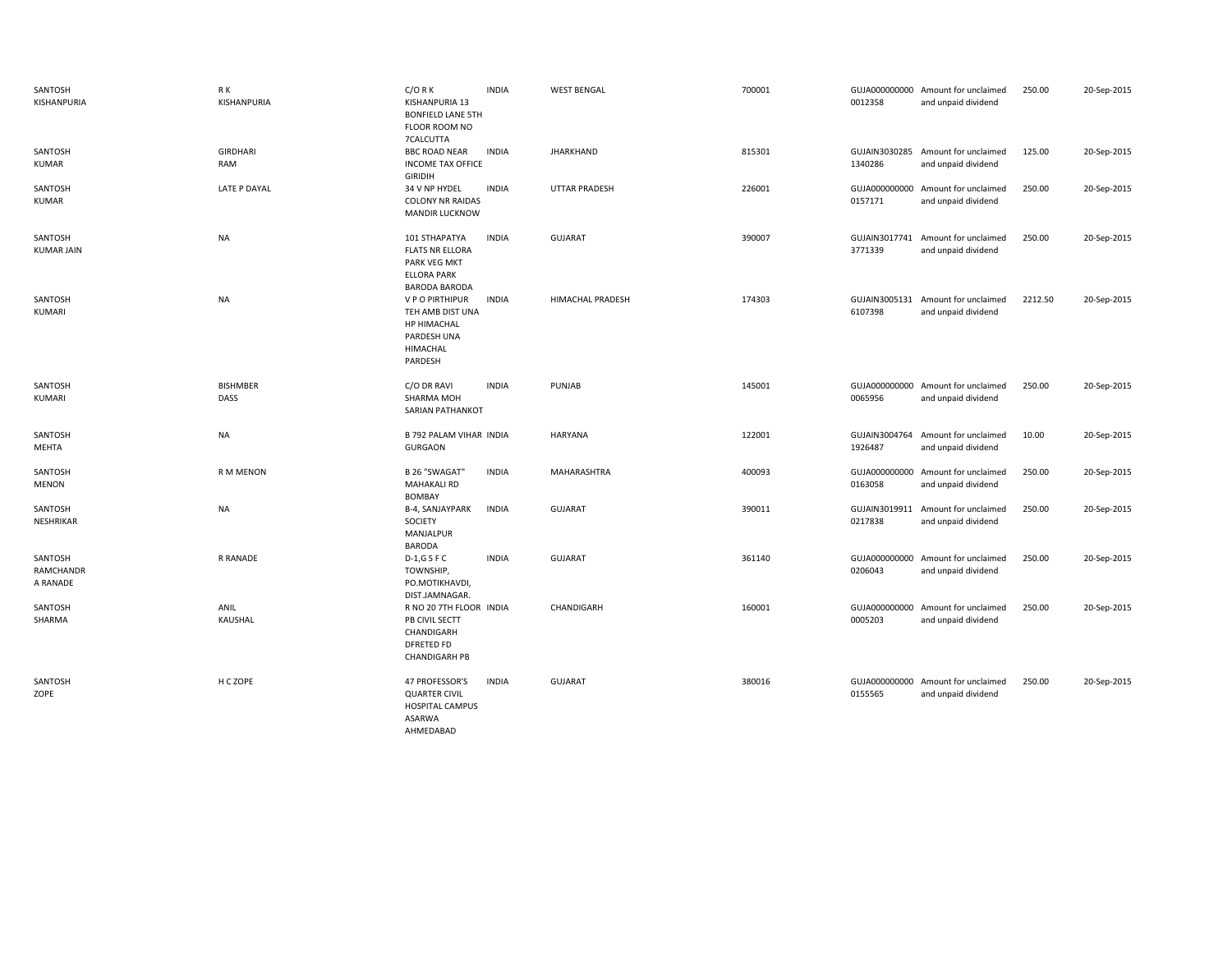| SANTU<br><b>MISHRA</b>                         | <b>NA</b>                      | S/O VISHWANATH<br><b>INDIA</b><br>MISHRA 218 GAON<br>AFJALAPUR VILL<br>AFJALPUR ANCHAL<br>PATEDHI DELASER<br>MISHROLLA<br><b>VAISHALI BIHAR</b> | <b>BIHAR</b>      | 844120 | 2737295 | GUJAIN3005131 Amount for unclaimed<br>and unpaid dividend | 62.50   | 20-Sep-2015 |
|------------------------------------------------|--------------------------------|-------------------------------------------------------------------------------------------------------------------------------------------------|-------------------|--------|---------|-----------------------------------------------------------|---------|-------------|
| SANWAR MAL<br>AGARWAL                          | <b>NA</b>                      | AT- P.O.-<br><b>INDIA</b><br><b>HALDIPOKHAR EAST</b><br>SINGHBHUM<br>TATANAGAR                                                                  | <b>JHARKHAND</b>  | 831002 | 0132099 | GUJAIN3017401 Amount for unclaimed<br>and unpaid dividend | 250.00  | 20-Sep-2015 |
| <b>SAPNA BAXI</b>                              | <b>UMESHKUMA</b><br>R BAXI     | <b>INDIA</b><br>7/F/B PUSHPAK<br>APARTMENTS<br>SATELITE ROAD<br>AMBAWADI<br>AHMEDABAD                                                           | <b>GUJARAT</b>    | 380015 | 0172043 | GUJA000000000 Amount for unclaimed<br>and unpaid dividend | 500.00  | 20-Sep-2015 |
| SAPNA DIGHE                                    | <b>VIKAS A</b><br><b>DIGHE</b> | 11 NAVNEET PARK INDIA<br><b>OUTSIDE PANIGATE</b><br>VADODARA                                                                                    | <b>GUJARAT</b>    | 390019 | 0181042 | GUJA000000000 Amount for unclaimed<br>and unpaid dividend | 125.00  | 20-Sep-2015 |
| SAPNA JALAN                                    | ANURAJ<br>JALAN                | SHIW SADAN I C R<br><b>INDIA</b><br>ROAD P.O-<br><b>GIRIDIHGIRIDIH</b>                                                                          | <b>JHARKHAND</b>  | 815301 | 0063598 | GUJA120109260 Amount for unclaimed<br>and unpaid dividend | 250.00  | 20-Sep-2015 |
| SARA<br><b>JOHNSON</b>                         | JOHNSON C<br>DAVID             | KENDRIYA<br><b>INDIA</b><br>VIDYALAYA AIR<br><b>FORCE STATION</b><br>OJHAR P O NASIK                                                            | MAHARASHTRA       | 422221 | 0170896 | GUJA000000000 Amount for unclaimed<br>and unpaid dividend | 250.00  | 20-Sep-2015 |
| SARADA RAO                                     | RANGA RAO                      | <b>INDIA</b><br>C/O R V RANGA<br>RAO D NO 1-97 B<br>SAVARAM RAZOLE<br>ANDHRA PRADESH                                                            | ANDHRA PRADESH    | 533242 | 0126861 | GUJA000000000 Amount for unclaimed<br>and unpaid dividend | 250.00  | 20-Sep-2015 |
| SARAF<br>CHAMELI<br>KUMARI                     | SARAF N C                      | 6/6 DEVBHUMI<br><b>INDIA</b><br>APPTS DRIVE RD<br>NAVRANGPURA<br>AHMEDABAD                                                                      | <b>GUJARAT</b>    | 380009 | 0084155 | GUJA000000000 Amount for unclaimed<br>and unpaid dividend | 250.00  | 20-Sep-2015 |
| SARAF RAJ<br>KHAN<br>SHADDIN<br>KHAN<br>PATHAN | SHADDIN<br>KHAN<br>PATHAN      | <b>GUJARAT STATE</b><br><b>INDIA</b><br>FERTILIZERS CO LTD<br>21 22 NEW BAPU<br><b>BAZAR UDAIPUR RAJ</b>                                        | RAJASTHAN         | 313001 | 0118965 | GUJA000000000 Amount for unclaimed<br>and unpaid dividend | 125.00  | 20-Sep-2015 |
| SARALA                                         | <b>NA</b>                      | PLOT 54 SARGUR<br><b>INDIA</b><br>NIVAS RGL MADHA<br>KOVIL STREET AFTER<br>L T SERVICE CENTRE<br>CHENNAI                                        | <b>TAMIL NADU</b> | 600116 | 0202896 | GUJAIN3030285 Amount for unclaimed<br>and unpaid dividend | 50.00   | 20-Sep-2015 |
| SARALA<br>PIYUSH<br>SHINGALA                   | PA<br>SHINGALA H<br>H          | C-7/57 P & T<br><b>INDIA</b><br><b>COLONY HARNI</b><br>ROAD VADODARA                                                                            | <b>GUJARAT</b>    | 390022 | 0132559 | GUJA000000000 Amount for unclaimed<br>and unpaid dividend | 250.00  | 20-Sep-2015 |
| SARALABEN<br>ATULKUMAR<br>PATEL                | <b>NA</b>                      | 12, BHARATNAGAR INDIA<br>SOCIETY VAGHODIA<br>DIST.<br>BARODAVAGHODIA                                                                            | <b>GUJARAT</b>    | 391760 | 0125046 | GUJA000000000 Amount for unclaimed<br>and unpaid dividend | 1000.00 | 20-Sep-2015 |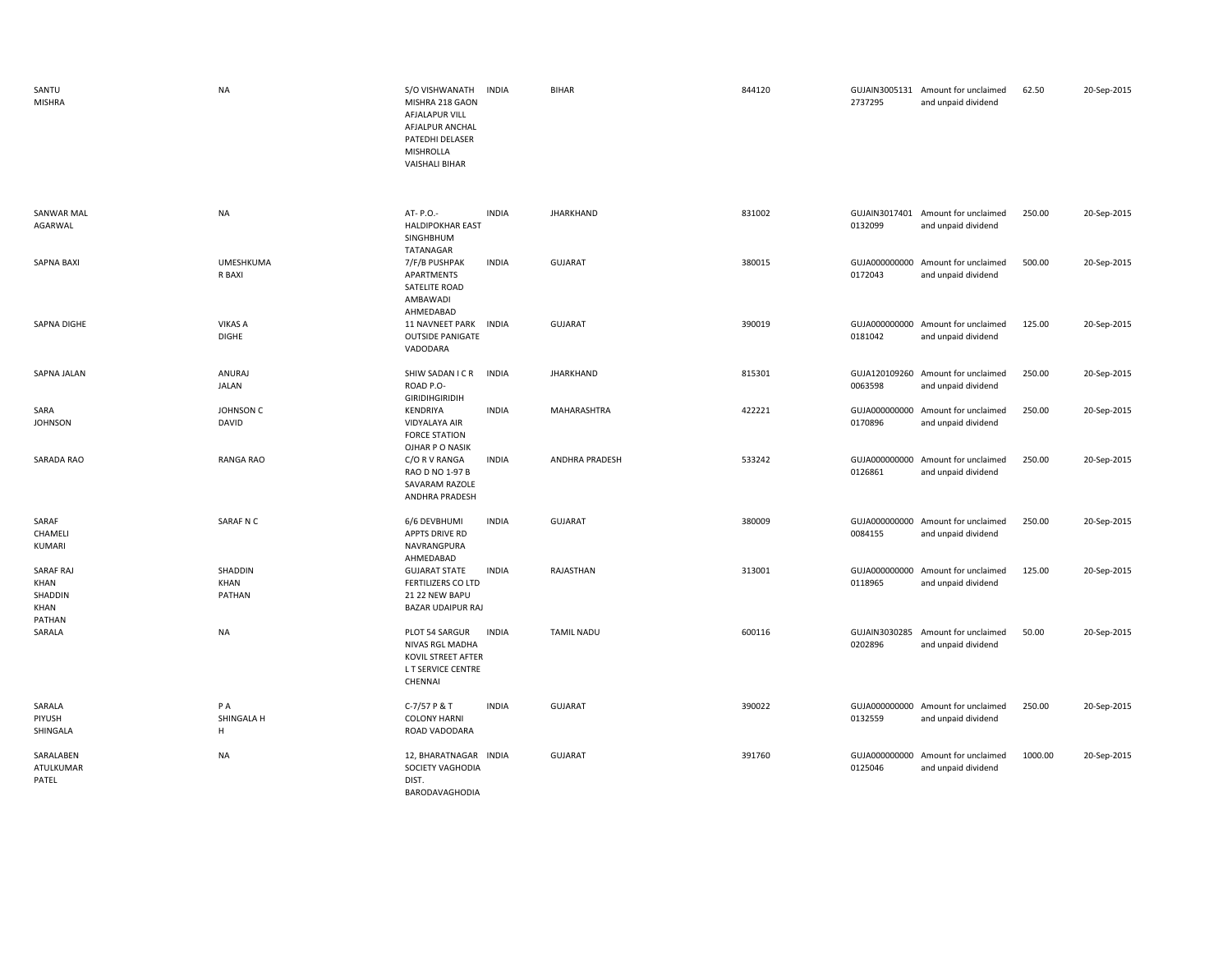| SARANG<br>HEMANT<br>PIMPUTKAR    | <b>NA</b>                        | <b>INFOSYS TECH LTD</b><br>PLOT NO 1 PHASE I<br><b>RAJIV GANDHI</b><br><b>INFOTECH PARK</b><br><b>HINJEWADI PUNE</b> | <b>INDIA</b> | MAHARASHTRA           | 411057 | 4646088                  | GUJAIN3026793 Amount for unclaimed<br>and unpaid dividend | 50.00  | 20-Sep-2015 |
|----------------------------------|----------------------------------|----------------------------------------------------------------------------------------------------------------------|--------------|-----------------------|--------|--------------------------|-----------------------------------------------------------|--------|-------------|
| SARANJEET<br>KAUR                | U S<br>KHURANA                   | HOUSE NO B 404<br>PANCHVATI<br><b>APPARTS F BLOCK</b><br><b>VIKAS PURI NEW</b><br>DELHI                              | <b>INDIA</b> | DELHI                 | 110018 | 0416579                  | GUJAIN3011431 Amount for unclaimed<br>and unpaid dividend | 642.50 | 20-Sep-2015 |
| SARASWATI<br>PATEL               | INDRAVADAN<br>PATEL              | 2 SARDARPATEL<br>NAGAR<br>ELLISBARDGE<br>AHMEDABAD                                                                   | <b>INDIA</b> | <b>GUJARAT</b>        | 380006 | 0101585                  | GUJA000000000 Amount for unclaimed<br>and unpaid dividend | 125.00 | 20-Sep-2015 |
| SARATH BABU<br>CHENNAREED<br>Y   | CH<br>NARASIMHA<br>M             | CHOWTAPALEM P O INDIA<br>PONNALORE<br>MANDAL<br>PRAKASAM DT A P                                                      |              | <b>ANDHRA PRADESH</b> | 523109 | 0102079                  | GUJA000000000 Amount for unclaimed<br>and unpaid dividend | 250.00 | 20-Sep-2015 |
| SARAVANAN<br>M                   | <b>MANIM</b>                     | 510,<br>UDAIYARPALAYAM<br><b>GUDDALORE MAIN</b><br>ROAD ATTUR SALEM<br><b>DISTRICT</b>                               | <b>INDIA</b> | <b>TAMIL NADU</b>     | 636102 | GUJAIN3016961<br>0261704 | Amount for unclaimed<br>and unpaid dividend               | 12.50  | 20-Sep-2015 |
| SARBJEET<br>SINGH                | S DALBIR<br>SINGH                | 170/3 THAPAR<br>NAGAR MEERUT U P                                                                                     | <b>INDIA</b> | <b>UTTAR PRADESH</b>  | 250001 | 0146157                  | GUJA000000000 Amount for unclaimed<br>and unpaid dividend | 250.00 | 20-Sep-2015 |
| SARBJEET<br>SINGH                | S D SINGH                        | 170/3 THAPAR<br>NAGAR MEERUT UP                                                                                      | <b>INDIA</b> | UTTAR PRADESH         | 250001 | 0135325                  | GUJA000000000 Amount for unclaimed<br>and unpaid dividend | 250.00 | 20-Sep-2015 |
| SARDARILAL<br>SAMA               | <b>MEHNGA</b><br><b>RAM RETD</b> | 207 15 PARKASH<br>MOHALLA GARHI<br>NEW DELHI                                                                         | <b>INDIA</b> | DELHI                 | 110065 | 0016607                  | GUJA000000000 Amount for unclaimed<br>and unpaid dividend | 500.00 | 20-Sep-2015 |
| SARDEEP<br>WALIA                 | S KULDIP<br>SINGH                | 53/74 W E A<br>RAMJAS ROAD<br><b>KAROL BAGH NEW</b><br>DELHI                                                         | <b>INDIA</b> | DELHI                 | 110005 | 0063386                  | GUJA000000000 Amount for unclaimed<br>and unpaid dividend | 250.00 | 20-Sep-2015 |
| SARIKA<br>DHARMESH<br><b>OZA</b> | DHARMESH                         | 5 B SARKARI<br>KARMCHARI<br>SOCIETY OPP NEW<br><b>BUS STAND MORBI</b>                                                | <b>INDIA</b> | GUJARAT               | 363641 | 0182206                  | GUJA120180000 Amount for unclaimed<br>and unpaid dividend | 500.00 | 20-Sep-2015 |
| SARIKA GOEL                      | M K GOEL                         | <b>19/29 B TILAK</b><br>NAGAR NEW DELHI<br>DELHI                                                                     | <b>INDIA</b> | DELHI                 | 110018 | 0016819                  | GUJA000000000 Amount for unclaimed<br>and unpaid dividend | 250.00 | 20-Sep-2015 |
| SARITA BHAT                      | <b>JAYANT BHAT</b>               | FLAT NO 5 B/H<br>SHIRAJI HSG<br>SOCIETY SENAPATH<br><b>BAPAT</b><br>MARGSHIVAJI<br><b>NAGAR PUNE</b>                 | <b>INDIA</b> | MAHARASHTRA           | 411005 | 0018947                  | GUJA000000000 Amount for unclaimed<br>and unpaid dividend | 250.00 | 20-Sep-2015 |
| SARITA DEVI                      | <b>NA</b>                        | MOCHISAI<br><b>CHAIBASA WEST</b><br>SINGHBHUM                                                                        | <b>INDIA</b> | <b>JHARKHAND</b>      | 833201 | 0138588                  | GUJAIN3017401 Amount for unclaimed<br>and unpaid dividend | 897.50 | 20-Sep-2015 |
| SARITA<br>GHEEDA                 | ANAND<br>KUMAR<br><b>GHEEDIA</b> | C/O ARUN KUMAR<br>GHEEDIA AT & PO<br><b>NEAMATPUR DT</b><br><b>BURDUAN</b>                                           | <b>INDIA</b> | <b>WEST BENGAL</b>    | 713359 | 0061925                  | GUJA000000000 Amount for unclaimed<br>and unpaid dividend | 250.00 | 20-Sep-2015 |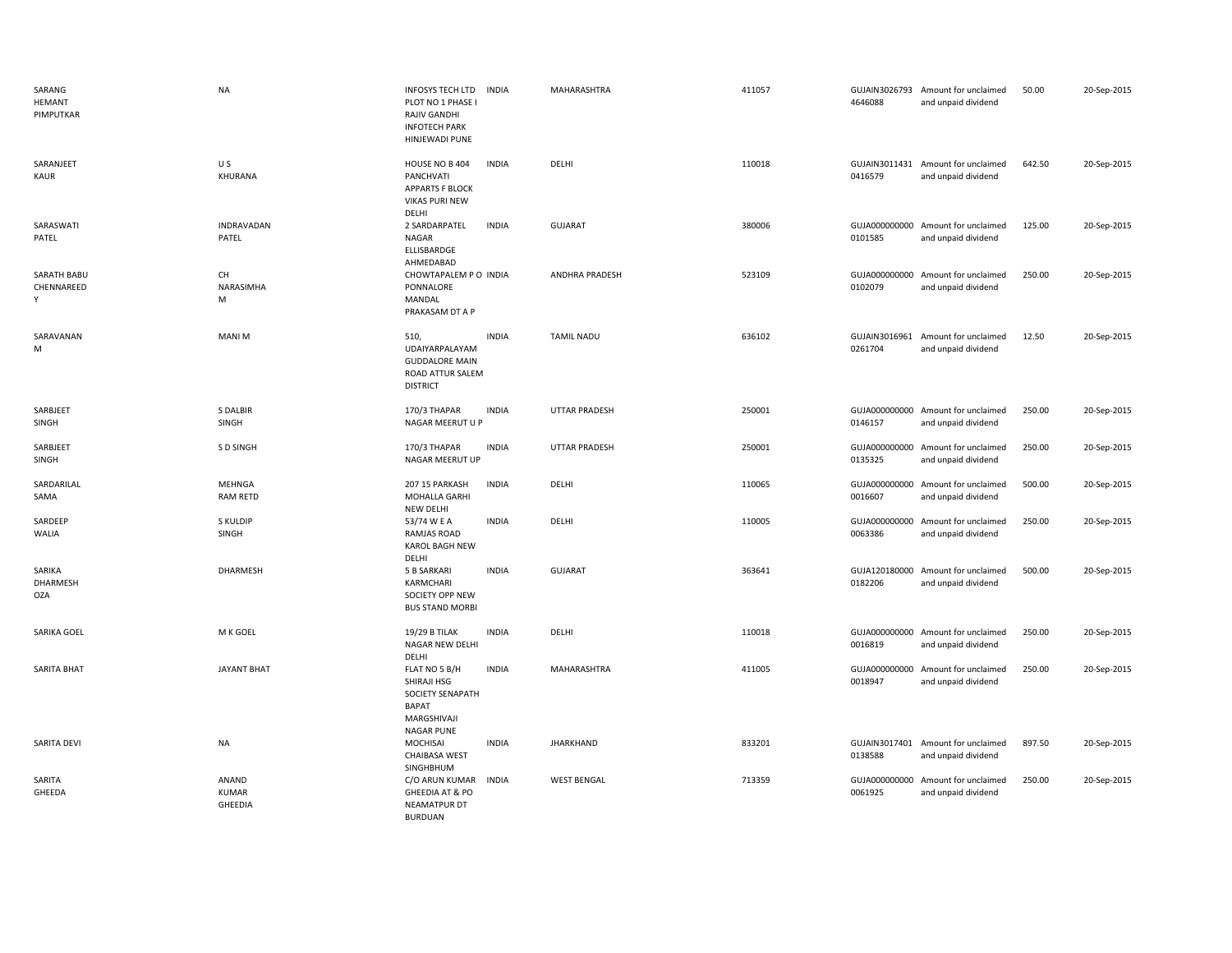| SARITA JAIN                         | <b>SUMAT</b><br><b>CHAND JAIN</b>  | C/O SUMAT CHAND INDIA<br>JAIN 174 RABINDRA<br>SARANI CALCUTTA                                                                                       | <b>WEST BENGAL</b> | 700007 | 0052599                  | GUJA000000000 Amount for unclaimed<br>and unpaid dividend | 250.00  | 20-Sep-2015 |
|-------------------------------------|------------------------------------|-----------------------------------------------------------------------------------------------------------------------------------------------------|--------------------|--------|--------------------------|-----------------------------------------------------------|---------|-------------|
| SARITA<br>KUMARI                    | GANGA<br>PRASAD                    | <b>KEYAL BUILDING</b><br><b>INDIA</b><br><b>NOON GOLA</b><br>HAJIPUR VAISHALI                                                                       | <b>BIHAR</b>       | 844101 | 0018014                  | GUJA000000000 Amount for unclaimed<br>and unpaid dividend | 250.00  | 20-Sep-2015 |
| SARITA<br>PARAKH                    | AMAR<br>CHAND<br>PARAKH            | <b>BEHIND PUROHIT</b><br><b>INDIA</b><br><b>NARSING HOME</b><br><b>INSIDE JALORI BARI</b><br><b>JODHPUR</b>                                         | RAJASTHAN          | 342001 | GUJAIN3003941<br>0835336 | Amount for unclaimed<br>and unpaid dividend               | 1000.00 | 20-Sep-2015 |
| SARITA<br>SHARMA                    | M P SHARMA                         | C/O SRI M L SARDA INDIA<br>BIRLA BUILDING 9/1<br>R N MUKHERJI<br>ROAD CALCUTTA                                                                      | <b>WEST BENGAL</b> | 700001 | GUJA000000000<br>0057928 | Amount for unclaimed<br>and unpaid dividend               | 250.00  | 20-Sep-2015 |
| SARITA<br>SRIVASTAVA                | <b>NA</b>                          | <b>INDIA</b><br>859 OLD KATRA<br>ALLAHABAD                                                                                                          | UTTAR PRADESH      | 211002 | 7981562                  | GUJAIN3013301 Amount for unclaimed<br>and unpaid dividend | 250.00  | 20-Sep-2015 |
| <b>SARLA BAI</b><br><b>ROHRA</b>    | <b>GURMUKH</b><br><b>DAS ROHRA</b> | OPP SINDHI<br><b>INDIA</b><br><b>BHAWAN MAIN</b><br>ROAD KAMPTEE DT<br>NAGPUR M S                                                                   | MAHARASHTRA        | 441002 | 0014844                  | GUJA000000000 Amount for unclaimed<br>and unpaid dividend | 250.00  | 20-Sep-2015 |
| <b>SARLA DEVI</b><br><b>BAGARIA</b> | <b>S S BAGARIA</b>                 | C-531 LAKE<br><b>INDIA</b><br><b>GARDENS CALCUTTA</b>                                                                                               | <b>WEST BENGAL</b> | 700045 | 0142750                  | GUJA000000000 Amount for unclaimed<br>and unpaid dividend | 250.00  | 20-Sep-2015 |
| SARLA GOYAL                         | PURSOTAM<br>GOYAL                  | PUNAM CHAND<br><b>INDIA</b><br>PARAS RAM OLD<br>DHAN MANDI SRI<br>GANGANAGAR<br>RAJASTHAN                                                           | RAJASTHAN          | 335063 | GUJA000000000<br>0008850 | Amount for unclaimed<br>and unpaid dividend               | 250.00  | 20-Sep-2015 |
| SARLA GUPTA                         | SATNARAIN<br><b>GUPTA</b>          | C/O SECRETARIAL<br><b>INDIA</b><br>DEPARTMENT<br><b>GUJARAT</b><br><b>INDUSTRIES POWER</b><br>CO LTD P.O.<br>PETROCHEMICALSDI<br><b>ST VADODARA</b> | <b>GUJARAT</b>     | 391346 | 0206788                  | GUJA000000000 Amount for unclaimed<br>and unpaid dividend | 250.00  | 20-Sep-2015 |
| SARLA<br>JAISWAL                    | <b>DHANIRAM</b><br><b>JAISWAL</b>  | NEAR RAM MANDIR INDIA<br><b>NARSINGHPUR M P</b>                                                                                                     | MADHYA PRADESH     | 487001 | 0040582                  | GUJA000000000 Amount for unclaimed<br>and unpaid dividend | 250.00  | 20-Sep-2015 |
| SAROJ BALA                          | RAJENDER<br><b>KUMAR</b>           | 25/3 DOUBLE<br><b>INDIA</b><br><b>STOREY ASHOK</b><br>NAGAR NEWDELHI                                                                                | DELHI              | 110018 | GUJA000000000<br>0161016 | Amount for unclaimed<br>and unpaid dividend               | 250.00  | 20-Sep-2015 |
| SAROJ DEVI<br>NARENDRA<br>AGARWAL   | NARENDRA<br>AGARWAL                | <b>INDIA</b><br>B/302/ SHEETAL<br>CHHAYA, 77/ S.V.<br>ROAD, MALAD<br>(WEST)MUMBAI                                                                   | MAHARASHTRA        | 400064 | 0170208                  | GUJA120200000 Amount for unclaimed<br>and unpaid dividend | 250.00  | 20-Sep-2015 |
| SAROJ GUPTA                         | S KGUPTA                           | E 26 KALKAJI NEW<br><b>INDIA</b><br>DELHI                                                                                                           | DELHI              | 110019 | 0066859                  | GUJA000000000 Amount for unclaimed<br>and unpaid dividend | 250.00  | 20-Sep-2015 |
| SAROJ JAIN                          | <b>BHIM SAIN</b><br>JAIN           | 26 MANSAROVAR<br><b>INDIA</b><br><b>COLONY ROHTAK</b><br><b>HARYANA</b>                                                                             | HARYANA            | 124001 | GUJA000000000<br>0114048 | Amount for unclaimed<br>and unpaid dividend               | 250.00  | 20-Sep-2015 |
| <b>SAROJ JAIN</b>                   | <b>NEM CHAND</b><br>JAIN           | 122 E KAMLA<br><b>INDIA</b><br>NAGAR DELHI DELHI                                                                                                    | DELHI              | 110007 | GUJA000000000<br>0016096 | Amount for unclaimed<br>and unpaid dividend               | 250.00  | 20-Sep-2015 |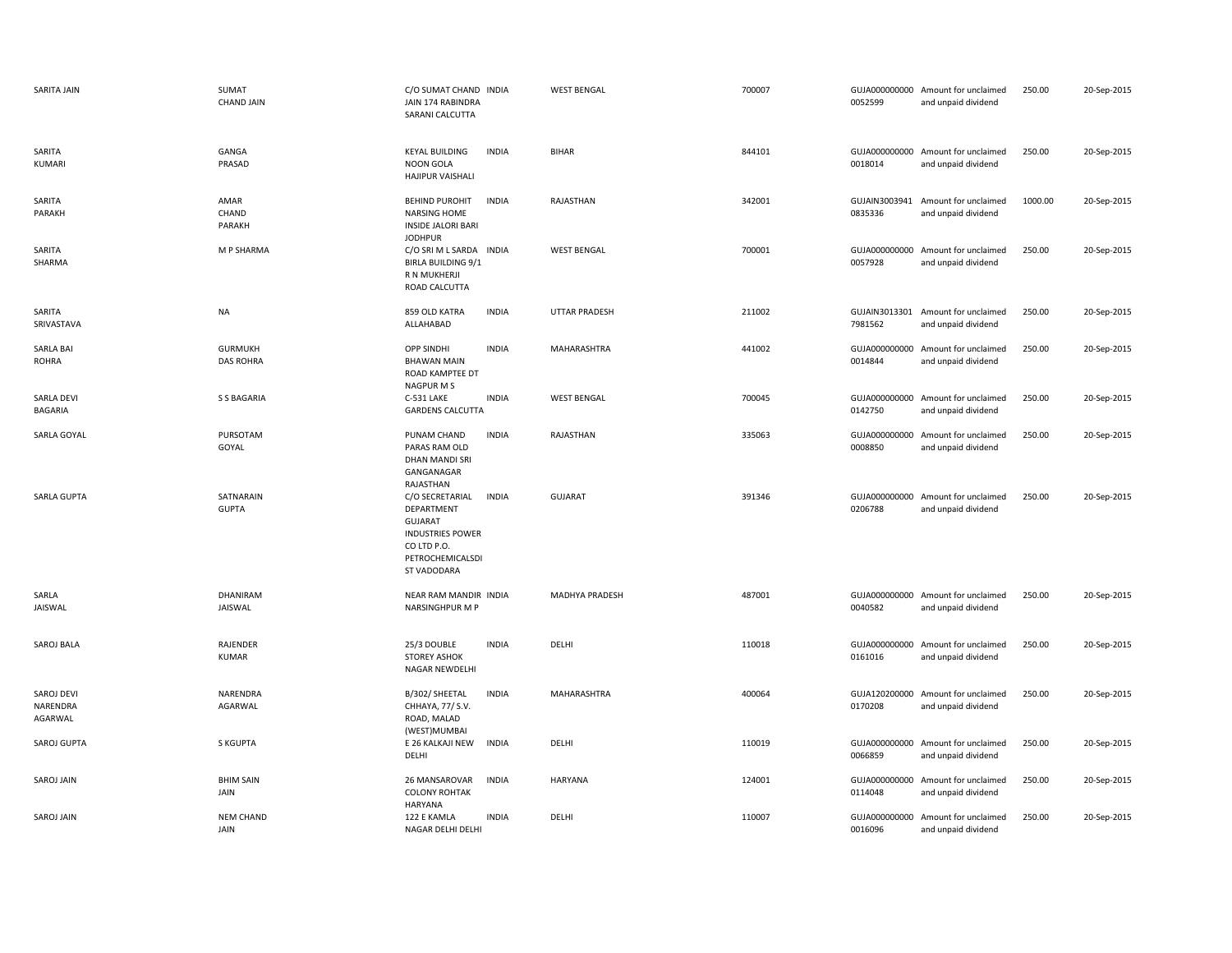| SAROJ<br><b>KACKRIA</b>             | <b>J KACKRIA</b><br><b>HOMELY</b> | W/O JATINDER<br><b>KACKRIA STATE</b><br><b>WARE HOUSE</b><br><b>BARNALA PB</b>                                                                  | <b>INDIA</b> | PUNJAB                | 148101 | 0129861                  | GUJA000000000 Amount for unclaimed<br>and unpaid dividend | 250.00  | 20-Sep-2015 |
|-------------------------------------|-----------------------------------|-------------------------------------------------------------------------------------------------------------------------------------------------|--------------|-----------------------|--------|--------------------------|-----------------------------------------------------------|---------|-------------|
| SAROJ KALRA                         | <b>KALU MAL</b><br>QANELA         | 97-B, SHAKTI<br>NAGAR UDAIPUR                                                                                                                   | <b>INDIA</b> | RAJASTHAN             | 313001 | GUJA120109000<br>1610254 | Amount for unclaimed<br>and unpaid dividend               | 125.00  | 20-Sep-2015 |
| SAROJ<br><b>KUMAR</b><br>SINGH      | BAIDHYANAT<br>H THAKUR            | S/O SRI<br>BAIDHYANATH<br>THAKUR LANE NO<br>10 SRINAGAR<br>COLONY<br><b>GOBARSAHI</b><br><b>INFRONT OF CHURA</b><br>MIL MUZAFFARPUR             | <b>INDIA</b> | <b>BIHAR</b>          | 842001 | GUJAIN3030285<br>1730393 | Amount for unclaimed<br>and unpaid dividend               | 125.00  | 20-Sep-2015 |
| SAROJ L<br>PATEL                    | <b>NA</b>                         | F 6 PRATHMESH CO INDIA<br>OP SOC TWIN<br><b>TOWER LANE</b><br>PRABHADEVI<br>MUMBAI                                                              |              | MAHARASHTRA           | 400025 | 2868176                  | GUJAIN3004764 Amount for unclaimed<br>and unpaid dividend | 500.00  | 20-Sep-2015 |
| SAROJ<br><b>MOITHWANI</b>           | <b>NA</b>                         | SINDHI COLONY<br>NEHRU NAGAR<br><b>BARMER</b>                                                                                                   | <b>INDIA</b> | RAJASTHAN             | 344001 | 0049123                  | GUJA120121010 Amount for unclaimed<br>and unpaid dividend | 250.00  | 20-Sep-2015 |
| SAROJ<br><b>MUNDRA</b>              | WO.<br>SHANTILAL<br><b>MUNDRA</b> | SHREEJI<br><b>CONSULTANCY OPP</b><br>POLICE CHOWKI<br><b>BHILWARA ROAD</b><br>KANKROLI                                                          | <b>INDIA</b> | RAJASTHAN             | 313324 | GUJA000000000<br>0163042 | Amount for unclaimed<br>and unpaid dividend               | 250.00  | 20-Sep-2015 |
| SAROJ<br><b>NARAIN</b>              | <b>J NARAIN</b>                   | C/O V SAHAI 16/13 INDIA<br><b>QUTAB ENCLAVE</b><br><b>DLF PHASE II</b><br><b>GURGAON</b>                                                        |              | <b>HARYANA</b>        | 122001 | 0157684                  | GUJA000000000 Amount for unclaimed<br>and unpaid dividend | 1250.00 | 20-Sep-2015 |
| SAROJ<br>PAREEK                     | INDU<br>SHEKHAR<br>PAREEK         | D-19, SHASTRI<br>NAGAR JODHPUR                                                                                                                  | <b>INDIA</b> | RAJASTHAN             | 342003 | 0059315                  | GUJA120121010 Amount for unclaimed<br>and unpaid dividend | 250.00  | 20-Sep-2015 |
| <b>SAROJ PRAVIN</b><br>DALAL        | NA                                | FLAT B/55 SUNDER INDIA<br>APTS CHEMBUR<br>MUMBAI OPP<br><b>DIAMOND GARDEN</b>                                                                   |              | MAHARASHTRA           | 400071 | GUJAIN3000111<br>0128653 | Amount for unclaimed<br>and unpaid dividend               | 2500.00 | 20-Sep-2015 |
| SAROJ SINGH                         | <b>KUNWAR PAL</b><br>SINGH        | 139 MIG FLAT<br>POCKET 25 SECTOR<br>3 ROHINI DELHI                                                                                              | <b>INDIA</b> | DELHI                 | 110083 | GUJA000000000<br>0059443 | Amount for unclaimed<br>and unpaid dividend               | 250.00  | 20-Sep-2015 |
| SARRAJU<br>SARIPALLA                | <b>NA</b>                         | D NO 3 110<br>RAVULAPALEM<br>RAVULAPALEM EAST<br><b>GODAVARI DIST</b>                                                                           | <b>INDIA</b> | <b>ANDHRA PRADESH</b> | 533238 | 1308406                  | GUJAIN3010222 Amount for unclaimed<br>and unpaid dividend | 250.00  | 20-Sep-2015 |
| SARSAWATI<br><b>DEVI</b><br>AGARWAL | BANWARILAL<br>AGARWAL             | C/O VINOD KUMAR INDIA<br><b>SUNIL KUMAR 38</b><br>DADISHTH AGAI RY<br>LANE 9 ASSEMBLEY<br><b>LANE GOPAL</b><br><b>BHAWAN 1ST</b><br>FLOORBOMBAY |              | MAHARASHTRA           | 400002 | 0043489                  | GUJA000000000 Amount for unclaimed<br>and unpaid dividend | 250.00  | 20-Sep-2015 |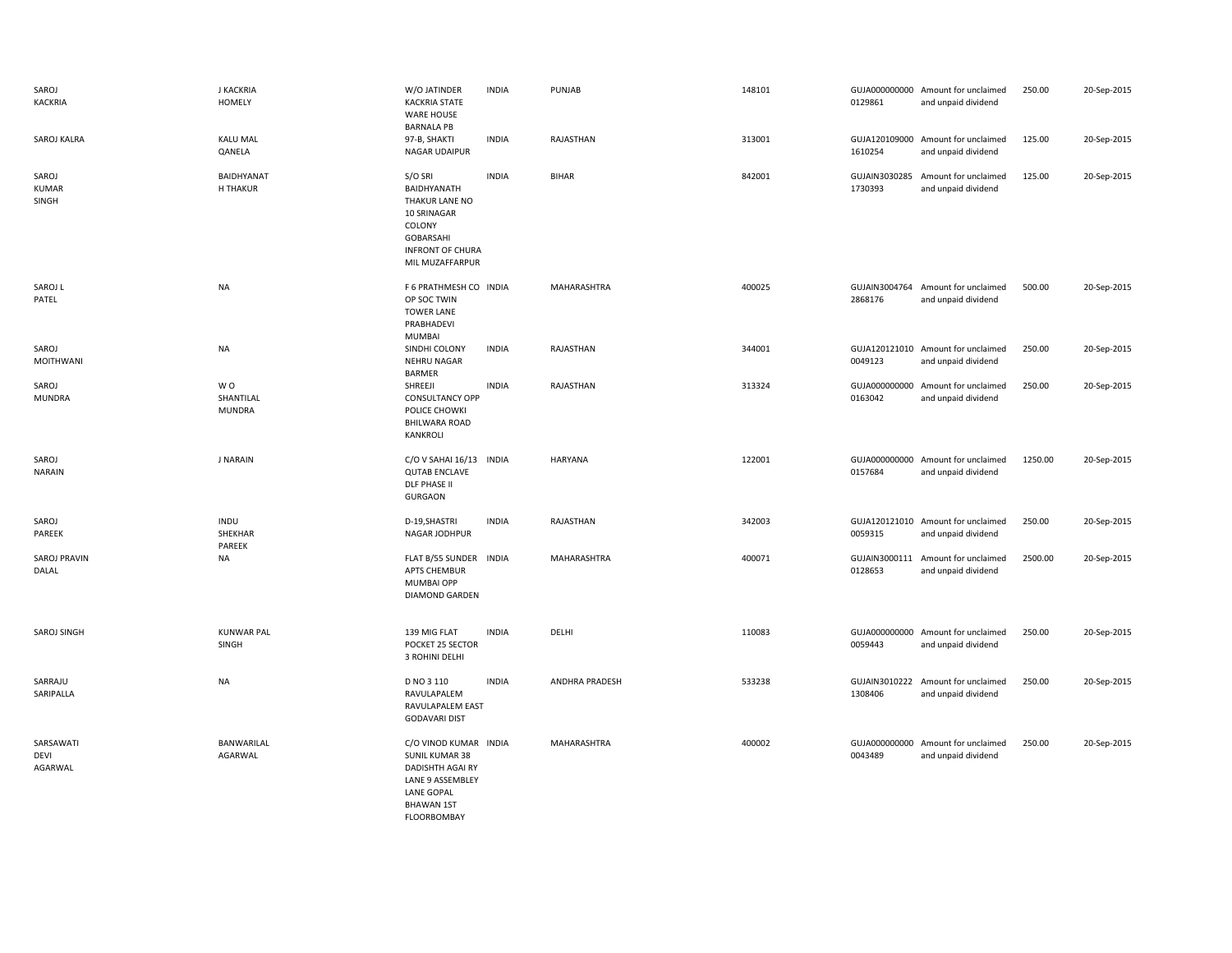| SARSWATI<br>JANGID                 | MURLIDHAA<br>R JANGID     | C/O SHYAM SUNDER INDIA<br>JAINGID RAMDWAR<br>KI GAL BAZAR<br>CHOWK JODHPUR                                 | RAJASTHAN             | 342002 | 0072536                  | GUJA000000000 Amount for unclaimed<br>and unpaid dividend | 250.00  | 20-Sep-2015 |
|------------------------------------|---------------------------|------------------------------------------------------------------------------------------------------------|-----------------------|--------|--------------------------|-----------------------------------------------------------|---------|-------------|
| SARTAJ<br><b>BAHADUR</b><br>SAXENA | <b>B S SAXENA</b>         | 13 ASHRUTA PARK INDIA<br>NEAR VIJAYNAGAR<br><b>HARNI ROAD</b><br>VADODARA                                  | <b>GUJARAT</b>        | 390006 | 0176978                  | GUJA000000000 Amount for unclaimed<br>and unpaid dividend | 250.00  | 20-Sep-2015 |
| SARVESHWAR<br>I SHIVA BHAT         | SHIVA T<br><b>BHAT</b>    | <b>INDIA</b><br><b>FLAT NO 43/48</b><br><b>TARUN APT BIMA</b><br>NAGAR BORIVLI (W)<br><b>MUMBAI</b>        | MAHARASHTRA           | 400103 | 0203796                  | GUJA000000000 Amount for unclaimed<br>and unpaid dividend | 250.00  | 20-Sep-2015 |
| SARVJIT<br>SINGH BAL               | <b>S GURMUKH</b><br>SINGH | R NO 2298 PHASE X INDIA<br>SAS NAGAR MOHALI<br><b>NEAR CHANDIGARH</b>                                      | CHANDIGARH            | 160059 | 0196660                  | GUJA000000000 Amount for unclaimed<br>and unpaid dividend | 250.00  | 20-Sep-2015 |
| SARYU SAW                          | <b>NA</b>                 | QR NO 1128<br><b>INDIA</b><br>SECTOR 9/B<br><b>BOKARO</b><br><b>JHARKHAND</b>                              | <b>JHARKHAND</b>      | 827009 | 4631856                  | GUJAIN3005131 Amount for unclaimed<br>and unpaid dividend | 125.00  | 20-Sep-2015 |
| <b>SASY NINAN</b>                  | <b>NA</b>                 | CHALAKUZHY<br><b>INDIA</b><br>HOUSE R S P O<br>TIRUVALLA KERALA                                            | <b>KERALA</b>         | 689111 | 0028350                  | GUJAIN3002391 Amount for unclaimed<br>and unpaid dividend | 7.50    | 20-Sep-2015 |
| <b>SAT PAL</b><br>SINGLA           | PARKASH<br>CHAND          | <b>HOUSE NO.1276</b><br><b>INDIA</b><br>SECTOR-15-B<br>CHANDIGARH                                          | CHANDIGARH            | 160015 | GUJA000000000<br>0004747 | Amount for unclaimed<br>and unpaid dividend               | 125.00  | 20-Sep-2015 |
| <b>SAT PAUL</b>                    | <b>DIWAN</b><br>CHAND     | <b>JAI BHAWANI</b><br><b>INDIA</b><br>STEELS 2803<br>MINISTER ROAD<br>RANIGUNJ<br>SECUNDERABAD AP          | <b>ANDHRA PRADESH</b> | 500003 | GUJA000000000<br>0006627 | Amount for unclaimed<br>and unpaid dividend               | 250.00  | 20-Sep-2015 |
| <b>SAT PAUL</b><br>SHARMA          | <b>NA</b>                 | <b>INDIA</b><br>125 B MOHALLA<br>NARAINIAN KACCHI<br>CHHOWANI JAMMU<br><b>TAWI JAMMU</b><br><b>KASHMIR</b> | JAMMU AND KASHMIR     | 180001 | 4101423                  | GUJAIN3003941 Amount for unclaimed<br>and unpaid dividend | 1250.00 | 20-Sep-2015 |
| <b>SATBIR SINGH</b>                | <b>NA</b>                 | QR NO DM/13<br><b>INDIA</b><br><b>BASANTI COLONY</b><br>ROURKELA                                           | ORISSA                | 769012 | 2209112                  | GUJAIN3002141 Amount for unclaimed<br>and unpaid dividend | 187.50  | 20-Sep-2015 |
| SATENDAR<br>SINGH                  | <b>NA</b>                 | <b>GAGAN BIHAR NEAR INDIA</b><br><b>NASHA MUKTI</b><br>SHAMLI                                              | <b>UTTAR PRADESH</b>  | 247776 | 0545159                  | GUJA120191010 Amount for unclaimed<br>and unpaid dividend | 250.00  | 20-Sep-2015 |
| SATENDRA<br><b>KUMAR JAIN</b>      | <b>NA</b>                 | <b>INDIA</b><br>19 868 KRISHNA<br>PURI ALIGARH                                                             | <b>UTTAR PRADESH</b>  | 202001 | 3195194                  | GUJAIN3001831 Amount for unclaimed<br>and unpaid dividend | 250.00  | 20-Sep-2015 |
| SATINDER<br>CHHABRA                | MUKAND LAL<br>CHHABRA     | STREET NO I B<br><b>INDIA</b><br>HOUSE NO 760<br>ABOHAR PUNJAB                                             | PUNJAB                | 152116 | 0017417                  | GUJA000000000 Amount for unclaimed<br>and unpaid dividend | 250.00  | 20-Sep-2015 |
| SATINDER PAL<br>SINGH              | <b>MR JAIDEV</b><br>SINGH | <b>INDIA</b><br>37-B M I G FLATS<br>RAJOURI GARDEN<br><b>NEW DELHI</b>                                     | DELHI                 | 110027 | GUJA000000000<br>0172889 | Amount for unclaimed<br>and unpaid dividend               | 250.00  | 20-Sep-2015 |
| SATINDER<br>SINGH                  | S DHARAM<br>SINGH         | 80/79 A THIRD<br><b>INDIA</b><br><b>FLOOR MALVIYA</b><br>NAGAR NEW DELHI                                   | DELHI                 | 110017 | GUJAIN3011431<br>0206642 | Amount for unclaimed<br>and unpaid dividend               | 260.00  | 20-Sep-2015 |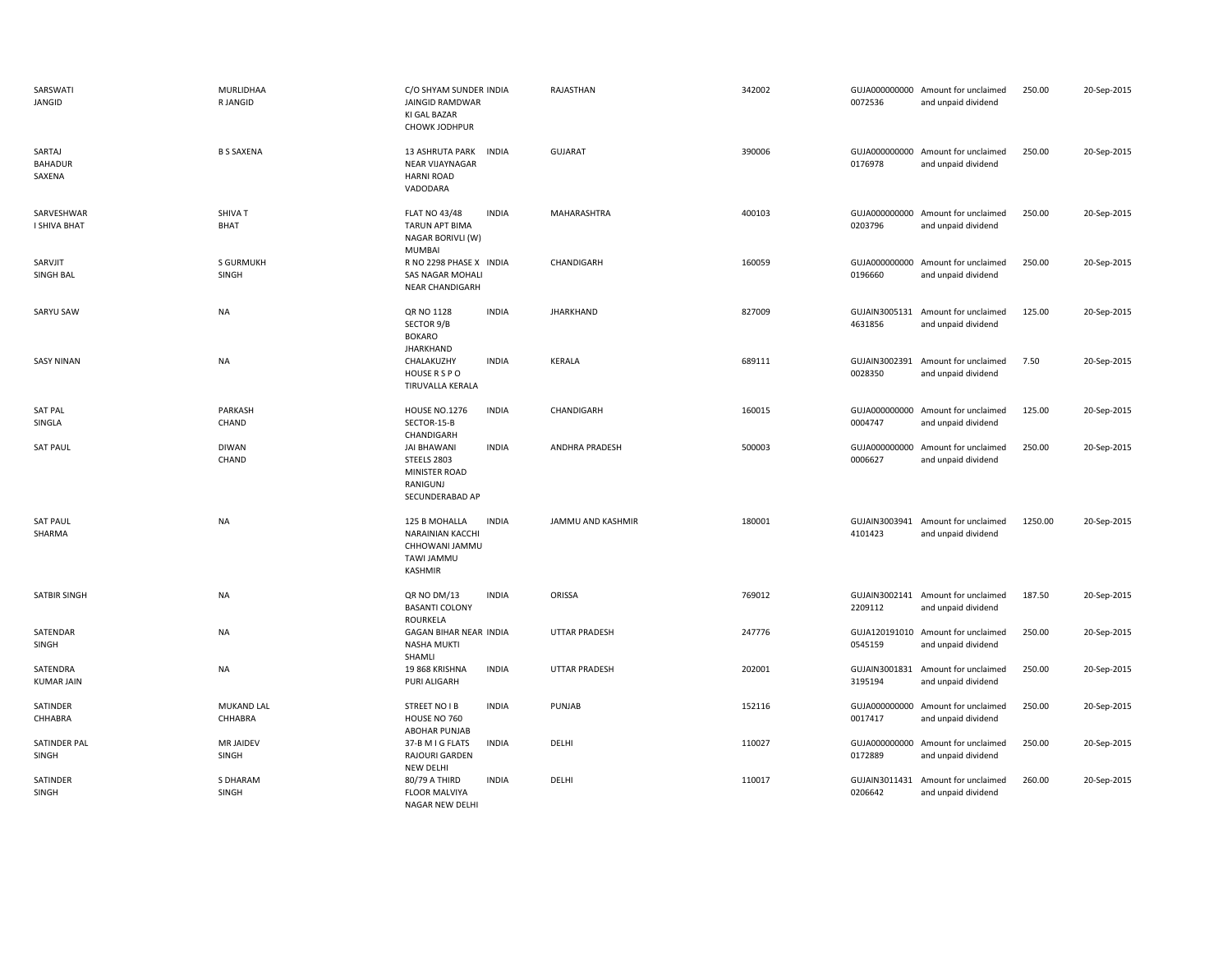| SATISH<br>AGARWAL                         | RAMLAL<br>AGARWAL                            | AMRIT MOVIE 165<br>SAMUEL STREET<br><b>3RD FLOOR</b><br><b>BOMBAY</b>                                  | <b>INDIA</b> | MAHARASHTRA          | 400009 | 0100561                  | GUJA000000000 Amount for unclaimed<br>and unpaid dividend | 250.00 | 20-Sep-2015 |
|-------------------------------------------|----------------------------------------------|--------------------------------------------------------------------------------------------------------|--------------|----------------------|--------|--------------------------|-----------------------------------------------------------|--------|-------------|
| SATISH<br>AGGARWAL                        | S K<br>AGGARWAL                              | 95-A AGGAR NAGAR INDIA<br>LUDHIANA                                                                     |              | PUNJAB               | 141012 | GUJAIN3018461<br>0120109 | Amount for unclaimed<br>and unpaid dividend               | 125.00 | 20-Sep-2015 |
| SATISH<br><b>GOPINATH</b><br><b>GUPTE</b> | <b>GOPINATH</b><br>KASHINATH<br><b>GUPTE</b> | NO 9 FIRST FLOOR<br><b>SUHRUD BANK OF</b><br><b>BARODA SOCIETY</b><br><b>VAGHDIA ROAD</b><br>VADODARA  | <b>INDIA</b> | <b>GUJARAT</b>       | 390019 | 0002412                  | GUJA000000000 Amount for unclaimed<br>and unpaid dividend | 500.00 | 20-Sep-2015 |
| SATISH<br>GOVIND<br>SHINDE                | <b>NA</b>                                    | <b>HATDARWAJA</b><br>NANDURBAR                                                                         | <b>INDIA</b> | MAHARASHTRA          | 425412 | 1525211                  | GUJA120332000 Amount for unclaimed<br>and unpaid dividend | 10.00  | 20-Sep-2015 |
| SATISH I<br>GANATRA                       | INDULAL<br><b>JAGJIVAN</b>                   | INDULAL JAGJIVAN INDIA<br>& CO OPP SUBHASH<br><b>MARKET GIRDHARI</b><br><b>TEMPLE ROAD</b><br>JAMNAGAR |              | <b>GUJARAT</b>       | 361001 | 0199547                  | GUJA000000000 Amount for unclaimed<br>and unpaid dividend | 750.00 | 20-Sep-2015 |
| SATISH I<br><b>GANATRA</b>                | <b>NA</b>                                    | 9 PATEL COLONY<br>ROAD NO-2/3 OPP-<br>SHANTI<br>APPARTMENT<br>JAMNAGAR                                 | <b>INDIA</b> | <b>GUJARAT</b>       | 361001 | 1935685                  | GUJAIN3003941 Amount for unclaimed<br>and unpaid dividend | 250.00 | 20-Sep-2015 |
| SATISH JAIN                               | <b>FULCHAND</b>                              | C/O SANOJ JAIN<br>1/16 MAHESH<br>NAGAR NAKODA<br>CHAUA INDORE                                          | <b>INDIA</b> | MADHYA PRADESH       | 452002 | 0054053                  | GUJA000000000 Amount for unclaimed<br>and unpaid dividend | 250.00 | 20-Sep-2015 |
| SATISH KOHLI                              | <b>DIWAN</b><br>CHANDJI                      | NEAR NEHRU PARK INDIA<br>ASHOK NAGAR M P<br><b>DIST GUNA</b>                                           |              | MADHYA PRADESH       | 473331 | 0006834                  | GUJA000000000 Amount for unclaimed<br>and unpaid dividend | 250.00 | 20-Sep-2015 |
| SATISH<br><b>KUMAR</b><br>AGRAWAL         | <b>RAM KUMAR</b><br>AGRAWAL                  | KUNDAN LAL KURA INDIA<br><b>MAL BHGAWAT</b><br><b>GANJ BALRAMPUR</b>                                   |              | <b>UTTAR PRADESH</b> | 271201 | GUJA000000000<br>0012400 | Amount for unclaimed<br>and unpaid dividend               | 250.00 | 20-Sep-2015 |
| SATISH<br>KUMAR<br>ARORA                  | LT R<br>SWAROOP                              | M - 62, GURU<br>HARIKRISHNA<br>NAGAR PASCHIM<br>VIHAR NEW DELHI                                        | <b>INDIA</b> | DELHI                | 110087 | 0157665                  | GUJA000000000 Amount for unclaimed<br>and unpaid dividend | 250.00 | 20-Sep-2015 |
| SATISH<br><b>KUMAR GOEL</b>               | LAXMICHAND<br>GOEL                           | 231 RACHANA<br><b>NAGAR SOCIETY</b><br>PHASE 4<br>BHARUCHGUJARAT                                       | <b>INDIA</b> | <b>GUJARAT</b>       | 392001 | 0160168                  | GUJA000000000 Amount for unclaimed<br>and unpaid dividend | 250.00 | 20-Sep-2015 |
| SATISH<br><b>KUMAR</b><br>KARNANI         | LT SH K L<br>KARNANI                         | SUN N SAND, FLAT - INDIA<br>5B 110 B, M.A.K.<br><b>AZAD SARANI</b><br>KOLKATA                          |              | <b>WEST BENGAL</b>   | 700054 | 0128219                  | GUJA000000000 Amount for unclaimed<br>and unpaid dividend | 500.00 | 20-Sep-2015 |
| SATISHCHAND<br>RA<br>RAMANLAL<br>SHAH     | RAMANLAL<br>SHAH                             | 13, VALLABH<br>SOCIETY COLLEGE<br>ROAD OPP. NAIROBI<br>COLONY NADIAD.                                  | <b>INDIA</b> | <b>GUJARAT</b>       | 387001 | 0095928                  | GUJAIN3006521 Amount for unclaimed<br>and unpaid dividend | 187.50 | 20-Sep-2015 |
| SATPAL<br>MAHAJAN                         | LATE SH<br><b>MUNSHI</b><br><b>RAM RETD</b>  | PURANA BAZAR<br><b>NEAR TULSIS SHOP</b><br><b>GURDASPUR PB</b>                                         | <b>INDIA</b> | PUNJAB               | 143521 | 0059528                  | GUJA000000000 Amount for unclaimed<br>and unpaid dividend | 250.00 | 20-Sep-2015 |
| SATPAL SINGH                              | S PRITAM<br>SINGH                            | 349 POLIC STATION INDIA<br>GHAZIABAD                                                                   |              | <b>UTTAR PRADESH</b> | 201001 | 0168961                  | GUJA000000000 Amount for unclaimed<br>and unpaid dividend | 250.00 | 20-Sep-2015 |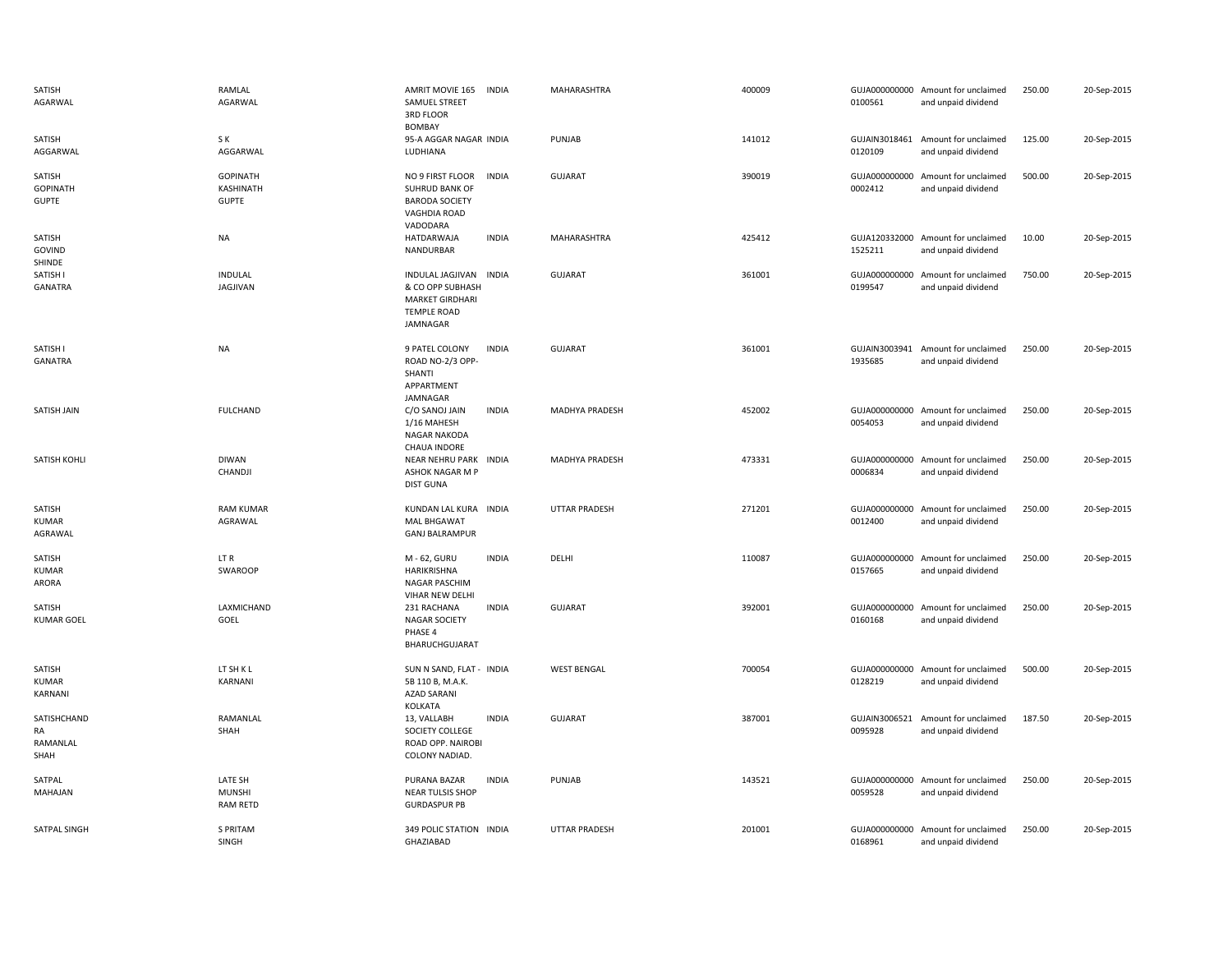| SATRUHAN<br>SINHA                  | <b>NA</b>                      | <b>GANDHI NAGAR W</b><br><b>BORING CANAL RD</b><br>PATNA                                                             | <b>INDIA</b> | <b>BIHAR</b>         | 800001 | 0018244                  | GUJA000000000 Amount for unclaimed<br>and unpaid dividend | 250.00 | 20-Sep-2015 |
|------------------------------------|--------------------------------|----------------------------------------------------------------------------------------------------------------------|--------------|----------------------|--------|--------------------------|-----------------------------------------------------------|--------|-------------|
| <b>SATYA DEVI</b>                  | <b>VIJAY NATH</b>              | 64-R MODEL TOWN INDIA<br>LUDHIANA                                                                                    |              | PUNJAB               | 141008 | 0160856                  | GUJA000000000 Amount for unclaimed<br>and unpaid dividend | 250.00 | 20-Sep-2015 |
| SATYA DEVI                         | <b>NA</b>                      | <b>JANTA MOTORS</b><br>AMBALA ROAD BYE<br>PASS RAJPURA                                                               | <b>INDIA</b> | PUNJAB               | 140401 | GUJAIN3000111<br>0714467 | Amount for unclaimed<br>and unpaid dividend               | 500.00 | 20-Sep-2015 |
| SATYA<br><b>NARAYAN</b><br>BHAGAT  | <b>NA</b>                      | PATNA                                                                                                                | <b>INDIA</b> | <b>BIHAR</b>         | 800020 | 0123116                  | GUJAIN3005891 Amount for unclaimed<br>and unpaid dividend | 385.00 | 20-Sep-2015 |
| SATYA<br>NARAYAN<br>SINGHANIA      | <b>NA</b>                      | C/O ANITA DEVI<br>SIHGHANIA<br>SINGHANIA SADAN<br>LIG4D15 PHASE 4<br>RAPTI NAGAR<br>CHARGAWA,<br><b>GORAKHPUR UP</b> | <b>INDIA</b> | <b>UTTAR PRADESH</b> | 273001 | GUJAIN3013301<br>9202502 | Amount for unclaimed<br>and unpaid dividend               | 250.00 | 20-Sep-2015 |
| SATYA<br>NARAYNA<br>AVASTHI        | <b>NA</b>                      | 168, NEAR JAIN<br>SARAY WARD NO 8<br><b>BALOTRA</b>                                                                  | <b>INDIA</b> | RAJASTHAN            | 344022 | 0683814                  | GUJA130176000 Amount for unclaimed<br>and unpaid dividend | 125.00 | 20-Sep-2015 |
| SATYA<br>PRAKASH<br><b>DWIVEDI</b> | <b>BLDWIVEDI</b>               | C 223 BLOCK H<br>ONGC COLONY<br>SIBSAGAR ASSAM                                                                       | <b>INDIA</b> | ASSAM                | 785640 | GUJA000000000<br>0005857 | Amount for unclaimed<br>and unpaid dividend               | 250.00 | 20-Sep-2015 |
| SATYA<br>PRAKASH<br>PRAJAPATI      | V PRAJAPATI                    | C/O DINESH<br>CHANDRA YADAV<br>355 BADSHAHI<br>MANDI ALLAHABAD                                                       | <b>INDIA</b> | <b>UTTAR PRADESH</b> | 211003 | GUJA000000000<br>0157283 | Amount for unclaimed<br>and unpaid dividend               | 250.00 | 20-Sep-2015 |
| SATYA<br>PRAKASH<br>SOOD           | <b>NAND LAL</b><br>SOOD PROF   | A 7 SOUTH<br><b>EXTESION PART I</b><br><b>NEW DELHI</b>                                                              | <b>INDIA</b> | DELHI                | 110049 | 0016220                  | GUJA000000000 Amount for unclaimed<br>and unpaid dividend | 250.00 | 20-Sep-2015 |
| SATYA VEER                         | DAYA CHAND                     | 61 JANAK PURI II<br><b>IMLI PHATAK JAIPUR</b>                                                                        | <b>INDIA</b> | RAJASTHAN            | 302005 | 0070354                  | GUJA000000000 Amount for unclaimed<br>and unpaid dividend | 250.00 | 20-Sep-2015 |
| SATYABHAMA<br>N AGARWAL            | NIRANJANLAL<br>AGARWAL         | JAMNA AMRIT APT INDIA<br>B NO 1 S V ROAD<br>JOGESHWARI(W)BO<br>MBAY                                                  |              | MAHARASHTRA          | 400102 | GUJA000000000<br>0162843 | Amount for unclaimed<br>and unpaid dividend               | 250.00 | 20-Sep-2015 |
| SATYABHAN<br>SINGH                 | BRIJENDRA<br>SINGH             | 12 LIG NEAR TV<br><b>TOWER SHIV SHAKTI</b><br><b>NAGAR SHIVPURI</b>                                                  | <b>INDIA</b> | MADHYA PRADESH       | 473551 | GUJAIN3002141<br>2016947 | Amount for unclaimed<br>and unpaid dividend               | 125.00 | 20-Sep-2015 |
| SATYANARAYA<br>N AGARAWAL          | <b>NA</b>                      | AGARWAL MOHLLA INDIA<br><b>SUMERPUR DIST</b><br>PALI RAJ SUMERPUR                                                    |              | RAJASTHAN            | 306902 | 3814672                  | GUJA130414000 Amount for unclaimed<br>and unpaid dividend | 250.00 | 20-Sep-2015 |
| SATYANARAYA<br>N GUPTA             | <b>SITARAM</b><br><b>GUPTA</b> | 202 KENWOOD<br>APTS<br>LOKHANDWALA<br><b>COMPLEX ANDHERI</b><br>(W)BOMBAY                                            | <b>INDIA</b> | MAHARASHTRA          | 400053 | 0162597                  | GUJA000000000 Amount for unclaimed<br>and unpaid dividend | 250.00 | 20-Sep-2015 |
| SATYANARAYA<br>NA KOTA             | <b>NA</b>                      | Bhimasena<br>Apartments Flat No<br>3 Sector 4<br>Visalakashi Nagar<br>Visakhapatnam                                  | <b>INDIA</b> | ANDHRA PRADESH       | 530043 | GUJAIN3022361<br>1256760 | Amount for unclaimed<br>and unpaid dividend               | 12.50  | 20-Sep-2015 |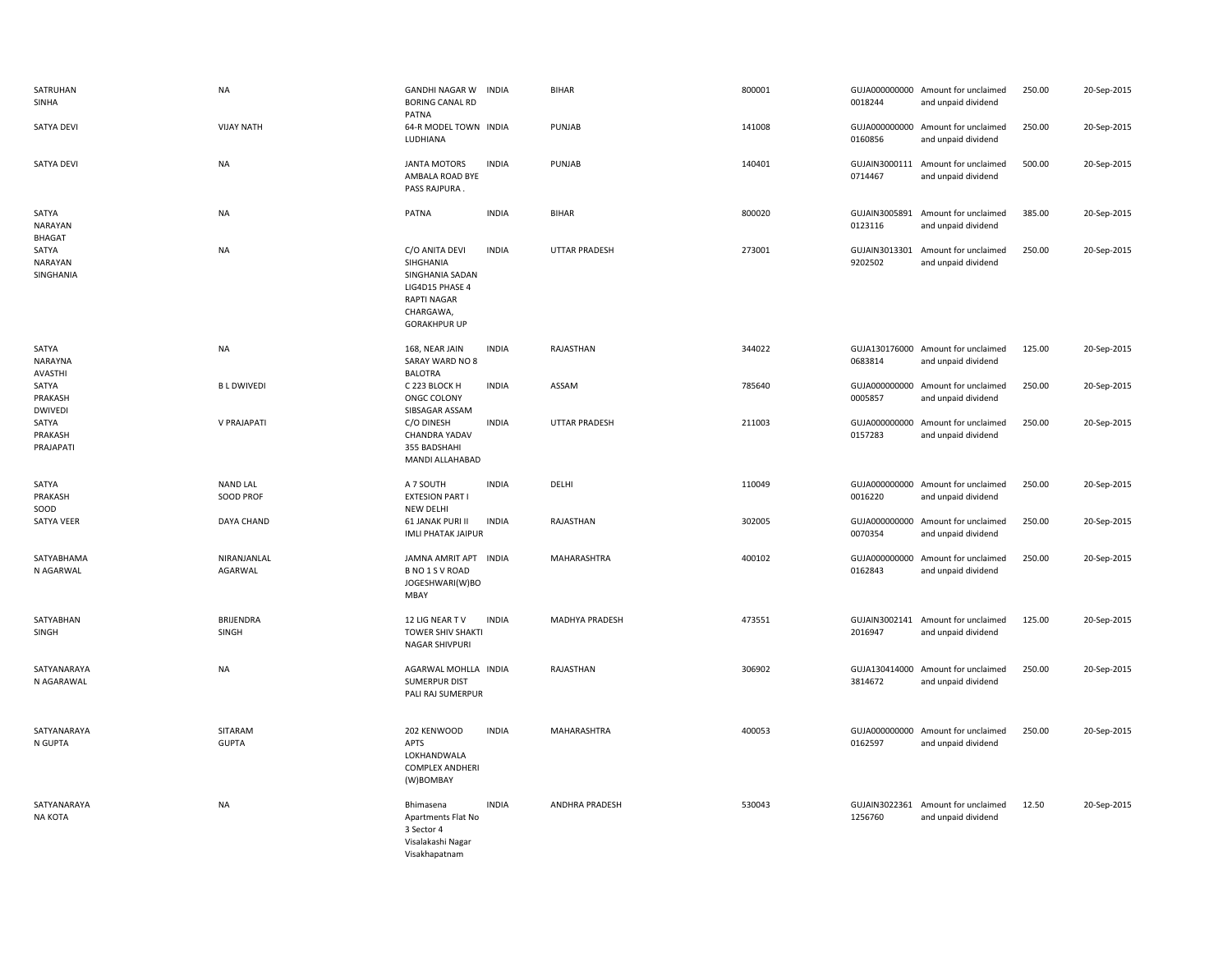| SATYANARAYA<br>NA R                | ANTHAIAH                    | PLOT 117 PHASE 4 T INDIA<br>V COLONY LOAYALA<br><b>COLLEGE R OP</b><br>HANUMAN TEMPLE<br>VASANTIPURAM<br><b>RANGA REDDY</b><br>HYDERABAD- | KARNATAKA            | 560070 | 1101495 | GUJAIN3002391 Amount for unclaimed<br>and unpaid dividend | 25.00  | 20-Sep-2015 |
|------------------------------------|-----------------------------|-------------------------------------------------------------------------------------------------------------------------------------------|----------------------|--------|---------|-----------------------------------------------------------|--------|-------------|
| SATYENDR<br>PRASAD<br><b>GUPTA</b> | LATE SH S P<br><b>GUPTA</b> | SECTOR 18 HOUSE<br><b>INDIA</b><br>NO 348 INDIRA<br>NAGAR LUCKNOW                                                                         | <b>UTTAR PRADESH</b> | 226006 | 0012538 | GUJA000000000 Amount for unclaimed<br>and unpaid dividend | 500.00 | 20-Sep-2015 |
| SATYENDRA<br>KUMAR                 | C P SINGH                   | <b>INDIA</b><br>C/O SH BASUDEO<br>SINHA ADVOCATE<br>DHIBRA ASHRAM<br>SALIMPUR AHRA<br>PATNA                                               | <b>BIHAR</b>         | 800003 | 0138478 | GUJA000000000 Amount for unclaimed<br>and unpaid dividend | 375.00 | 20-Sep-2015 |
| SATYENDRA<br>SINGH<br>SHEKHAWAT    | MATU SINGH                  | PLOT NO 59 INDIRA INDIA<br>VIHAR COLONY N P<br>H ROAD JODHPUR                                                                             | RAJASTHAN            | 342001 | 0073250 | GUJA000000000 Amount for unclaimed<br>and unpaid dividend | 250.00 | 20-Sep-2015 |
| SAURABH<br>BAHL                    | <b>NA</b>                   | C 77 SHIWALIK<br><b>INDIA</b><br><b>NAGAR BHEL</b><br>RANIPUR<br><b>HARIDWAR</b>                                                          | UTTARAKHAND          | 249403 | 0094563 | GUJAIN3024041 Amount for unclaimed<br>and unpaid dividend | 257.50 | 20-Sep-2015 |
| SAURABH K<br>VERMA                 | <b>HARI DAS</b><br>VERMA    | FLAT NO 401<br><b>INDIA</b><br><b>GOKUL KUNJ APTS</b><br><b>ST NO 05</b><br>HIMAYATNAGAR<br>HYDERABAD                                     | ANDHRA PRADESH       | 500029 | 0888382 | GUJAIN3004764 Amount for unclaimed<br>and unpaid dividend | 250.00 | 20-Sep-2015 |
| SAURABH<br>MAHESHWARI              | <b>NA</b>                   | <b>INDIA</b><br><b>EMP NO 54096</b><br><b>INFOSYS</b><br><b>TECHNOGIES LTD</b><br><b>ELECTRONIC CITY</b><br><b>HOSUR RD</b><br>BANGALORE  | KARNATAKA            | 560100 | 4795916 | GUJAIN3026793 Amount for unclaimed<br>and unpaid dividend | 100.00 | 20-Sep-2015 |
| SAURABH<br>MALVIYA                 | <b>NA</b>                   | <b>INDIA</b><br>96/228 OLD<br><b>GANESH GANJ</b><br><b>TIWARI LANE</b><br>LUCKNOW                                                         | <b>UTTAR PRADESH</b> | 226018 | 1025628 | GUJAIN3015571 Amount for unclaimed<br>and unpaid dividend | 250.00 | 20-Sep-2015 |
| SAURABH<br>SINGHAL                 | NA                          | <b>INDIA</b><br>492/3 MANGAL<br>PANDEY NAGAR<br>UNIVERCITY ROAD<br>MEERUT                                                                 | MAHARASHTRA          | 999999 | 0000343 | GUJA120191120 Amount for unclaimed<br>and unpaid dividend | 500.00 | 20-Sep-2015 |
| SAUVIK<br>DUTTA                    | NA                          | SONAMUKHI DIST-<br><b>INDIA</b><br><b>BANKURA</b>                                                                                         | <b>WEST BENGAL</b>   | 722207 | 0150584 | GUJAIN3002631 Amount for unclaimed<br>and unpaid dividend | 250.00 | 20-Sep-2015 |
| SAVITA                             | S K GARG                    | 69/4 MOHALLA<br><b>INDIA</b><br><b>KHOTIYAT NEAR</b><br><b>TELEPHONE</b><br><b>EXCHANGE CIVIL</b><br>LINES<br><b>BULANDSAHAR U P</b>      | <b>UTTAR PRADESH</b> | 203001 | 0127576 | GUJA000000000 Amount for unclaimed<br>and unpaid dividend | 750.00 | 20-Sep-2015 |
| SAVITA BAJAJ                       | SAJJAN<br><b>KUMAR</b>      | 13 KRISHNA<br><b>INDIA</b><br><b>MARKET CHOWK</b><br>FUWARA AMRITSAR                                                                      | PUNJAB               | 143006 | 0065920 | GUJA000000000 Amount for unclaimed<br>and unpaid dividend | 250.00 | 20-Sep-2015 |
| SAVITA JAIN                        | ARUN<br><b>KUMAR JAIN</b>   | 105/100 VIJAY PATH INDIA<br>MANSAROVAR<br><b>JAIPUR</b>                                                                                   | RAJASTHAN            | 302001 | 0205356 | GUJA000000000 Amount for unclaimed<br>and unpaid dividend | 250.00 | 20-Sep-2015 |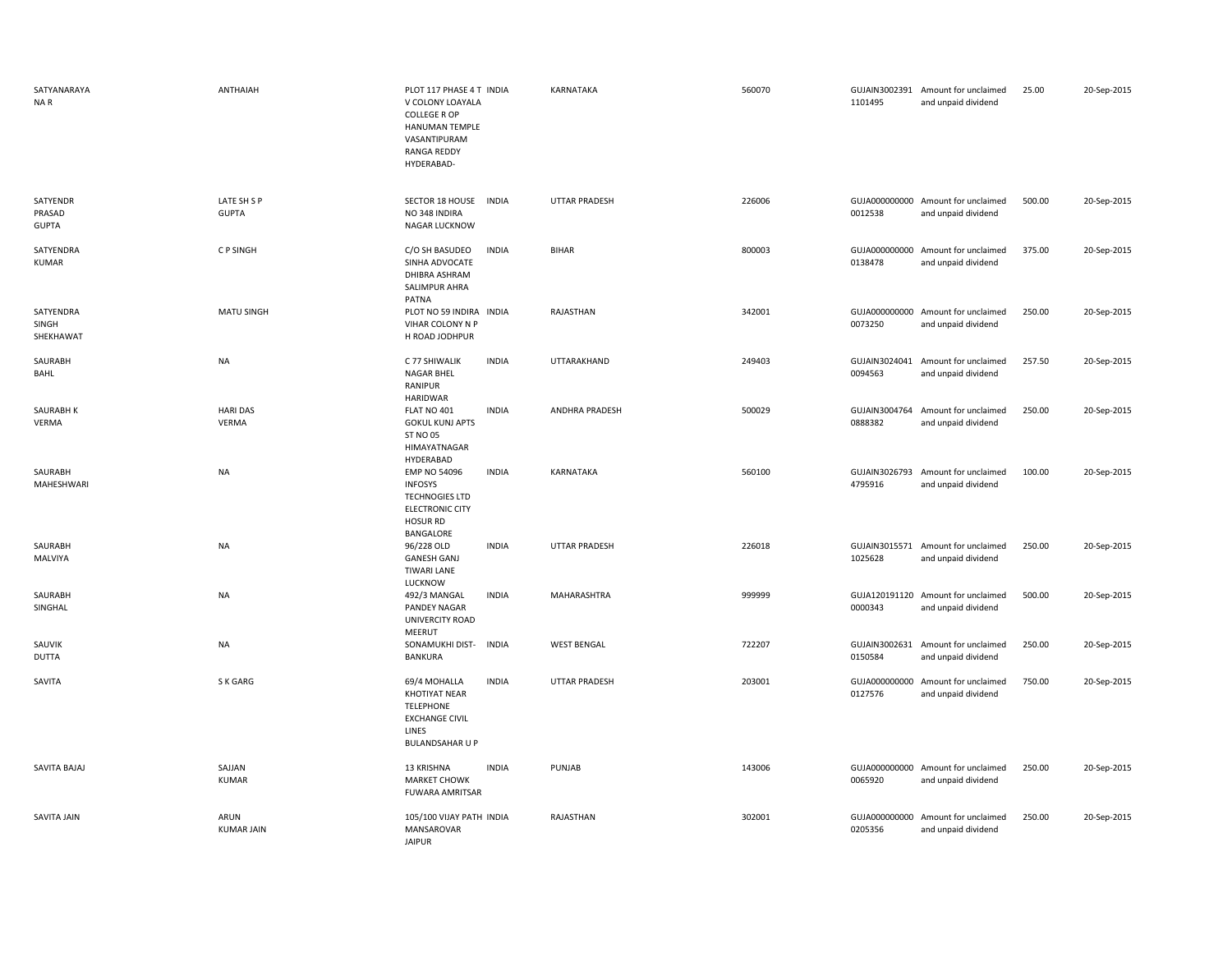|       | SAVITA<br><b>MISHRA</b>           | MAHESH<br><b>KUMAR</b><br><b>MISHRA</b> | B-301E-8<br><b>GULMOHAR</b><br><b>COLONY SAVOY CITY</b><br><b>COMPLEX</b>                                                                            | <b>INDIA</b> | MADHYA PRADESH | 462039 | 2942406                  | GUJAIN3003941 Amount for unclaimed<br>and unpaid dividend | 5.00   | 20-Sep-2015 |
|-------|-----------------------------------|-----------------------------------------|------------------------------------------------------------------------------------------------------------------------------------------------------|--------------|----------------|--------|--------------------------|-----------------------------------------------------------|--------|-------------|
|       | <b>SAVITA SHAH</b>                | ZAVERCHAND<br>SHAH                      | 6 OSWAL COLONY<br><b>LILA NIVAS</b><br><b>SUMMAIR CLUB</b><br>ROAD JAMNAGAR                                                                          | <b>INDIA</b> | <b>GUJARAT</b> | 361005 | GUJA000000000<br>0077584 | Amount for unclaimed<br>and unpaid dividend               | 250.00 | 20-Sep-2015 |
|       | SAVITA<br>SHARMA                  | <b>NA</b>                               | 203 AKSHAYA APTT INDIA<br>75 BIMA NAGAR<br>OPP ANAND BAZAR<br><b>INDORE</b>                                                                          |              | MADHYA PRADESH | 452001 | 0161156                  | GUJA000000000 Amount for unclaimed<br>and unpaid dividend | 250.00 | 20-Sep-2015 |
|       | SAVITABEN L<br><b>THAKAR</b>      | LAXMI<br><b>NARAYAN H</b><br>HOLD       | MIG 171 K K NAGAR INDIA<br><b>SECTOR II RANNA</b><br>PARK GHATLODIA<br>AHMEDABAD                                                                     |              | <b>GUJARAT</b> | 380061 | GUJA000000000<br>0128518 | Amount for unclaimed<br>and unpaid dividend               | 250.00 | 20-Sep-2015 |
|       | SAVITABEN<br>MAGANBHAI<br>PATEL   | <b>MAGANBHAI</b><br><b>B PATEL</b>      | 11/49 REFINARY<br><b>TOWNSHIP PO</b><br>JAWAHAR NAGAR<br><b>BARODA</b>                                                                               | <b>INDIA</b> | <b>GUJARAT</b> | 391320 | GUJA000000000<br>0038096 | Amount for unclaimed<br>and unpaid dividend               | 250.00 | 20-Sep-2015 |
| PATEL | SAVITABEN N                       | NATUBHAI                                | C/O GELIKEPS P LTD INDIA<br>PADRA ROAD<br><b>ATLADRA</b><br>VADODARA                                                                                 |              | <b>GUJARAT</b> | 390012 | 0036628                  | GUJA000000000 Amount for unclaimed<br>and unpaid dividend | 250.00 | 20-Sep-2015 |
|       | SAVITABEN<br>PATEL                | AMBALAL<br>PATEL                        | 3 KAMAL PARK<br><b>INSIDE GAUTAM</b><br>NAGAR RACE<br><b>COURSE BARODA</b>                                                                           | <b>INDIA</b> | <b>GUJARAT</b> | 390007 | 0002774                  | GUJA000000000 Amount for unclaimed<br>and unpaid dividend | 250.00 | 20-Sep-2015 |
|       | SAVITABEN<br>SAVJIBHAI<br>KARELIA | SAVJIBHAI                               | 24/4 KRSIHNA KUNJ INDIA<br><b>GROUND FLOOR</b><br><b>BEHIND ARORA</b><br><b>CINEMA OPP</b><br>SAHAKARI<br>BHANDAR<br>MATUNGACENTRAL<br><b>MUMBAI</b> |              | MAHARASHTRA    | 400019 | GUJA000000000<br>0175280 | Amount for unclaimed<br>and unpaid dividend               | 500.00 | 20-Sep-2015 |
|       | SAVITRI DEVI<br>SHARDA            | <b>BASUDEV</b><br>SHARDA                | <b>BYELANE NO. 6</b><br><b>BARTHAKUR MILL</b><br>ROAD<br>ULUBARIGUWAHATI                                                                             | <b>INDIA</b> | ASSAM          | 781007 | GUJA000000000<br>0005571 | Amount for unclaimed<br>and unpaid dividend               | 250.00 | 20-Sep-2015 |
| SALI  | SAVITRIBAI<br>BHAGWAN             | <b>BHAGWAN R</b><br>SALI                | 23 GAYATRI NAGAR INDIA<br>NR ABHAY NAGAR<br><b>GORWA BARODA</b><br>GUJ                                                                               |              | <b>GUJARAT</b> | 390016 | GUJA000000000<br>0038073 | Amount for unclaimed<br>and unpaid dividend               | 250.00 | 20-Sep-2015 |
|       | SAVJIBHAI A<br>GOLAKIA            | RAJANBHAI                               | CLF BUNGLOW NO<br>3 OPP RUDA<br>COMPLEX<br>JAMNAGAR ROAD<br>RAJKOT                                                                                   | <b>INDIA</b> | <b>GUJARAT</b> | 360001 | 0147336                  | GUJA000000000 Amount for unclaimed<br>and unpaid dividend | 250.00 | 20-Sep-2015 |
|       | SAWARN<br>SINGH                   | S ARUR<br>SINGH RETD                    | W-1/78 TRIMMO<br>ROAD GURDASPUR<br>PB                                                                                                                | <b>INDIA</b> | PUNJAB         | 143521 | 0066205                  | GUJA000000000 Amount for unclaimed<br>and unpaid dividend | 250.00 | 20-Sep-2015 |
| MALIK | SAWRAJ                            | R L MALIK                               | 72/C I SARITA VIHAR INDIA<br>NEW DELHI DELHI                                                                                                         |              | DELHI          | 110044 | GUJA000000000<br>0058515 | Amount for unclaimed<br>and unpaid dividend               | 250.00 | 20-Sep-2015 |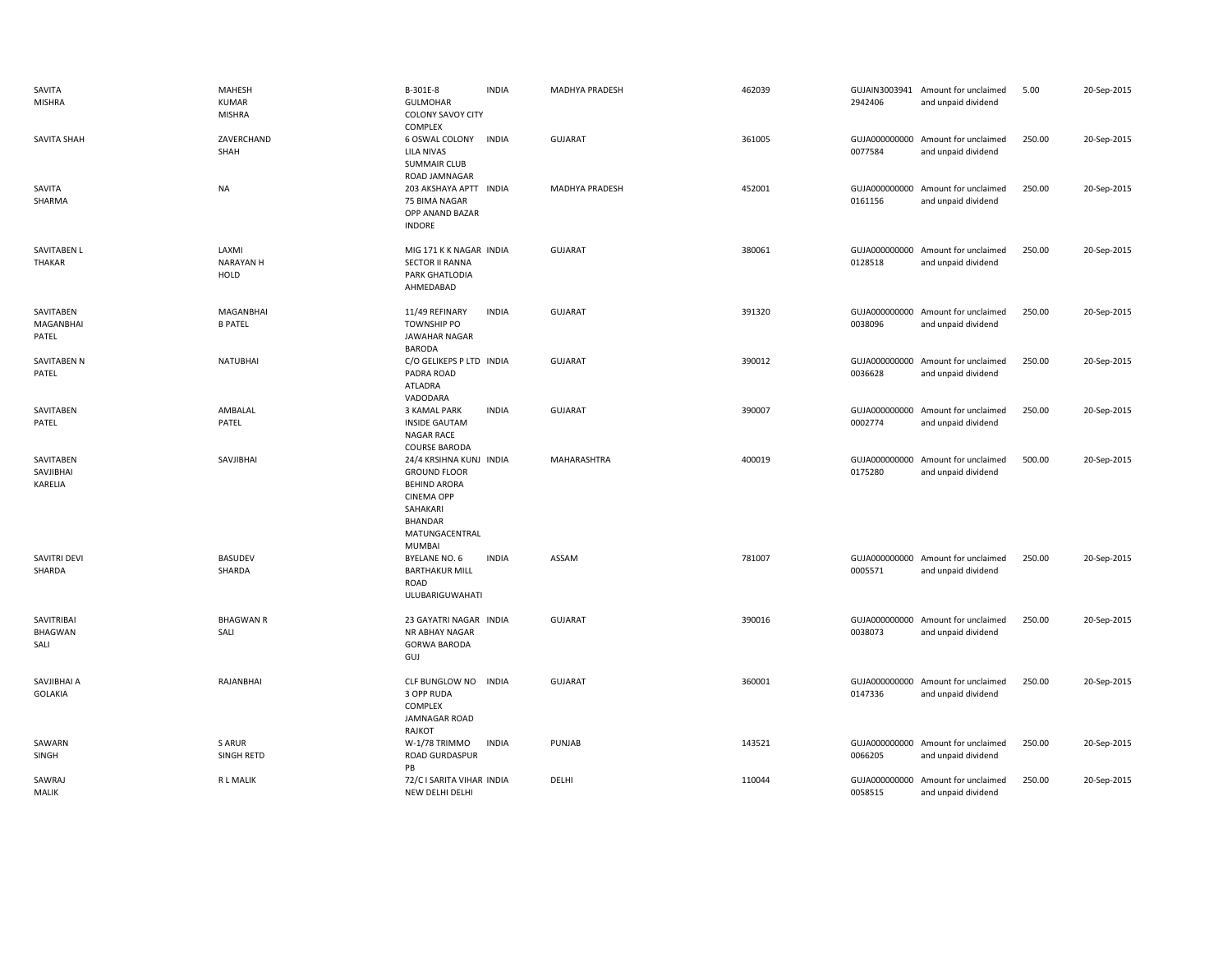| SAYEED<br><b>HUSSAIN</b>                 | S K A QUADIR                             | C/O S K ABDUL<br><b>INDIA</b><br><b>QUADIR MOHHALLA</b><br><b>BARBANNA WARD</b><br>NO 11 KOTIHAR                                          | <b>ANDHRA PRADESH</b> | 500003 | 0141539                  | GUJA000000000 Amount for unclaimed<br>and unpaid dividend | 250.00 | 20-Sep-2015 |
|------------------------------------------|------------------------------------------|-------------------------------------------------------------------------------------------------------------------------------------------|-----------------------|--------|--------------------------|-----------------------------------------------------------|--------|-------------|
| SBU<br>RAMESWARA<br>SARMA                | <b>D SRI RAMA</b><br><b>MURTHY</b>       | C/O K V R RAO L-04 INDIA<br>SONGANGA<br><b>COLONY SIPAT</b><br><b>ROAD BILASPUR</b><br>CHHATISGARH                                        | CHHATTISGARH          | 495006 | 0022120                  | GUJA000000000 Amount for unclaimed<br>and unpaid dividend | 500.00 | 20-Sep-2015 |
| <b>SEEM KUMAR</b>                        | <b>PUKHRAJ</b>                           | 122 SINDHI COLONY INDIA<br>PALI                                                                                                           | RAJASTHAN             | 306401 | 0096438                  | GUJA000000000 Amount for unclaimed<br>and unpaid dividend | 250.00 | 20-Sep-2015 |
| SEEMA<br>AGGARWAL                        | SANDEEP                                  | AA-7/8<br><b>INDIA</b><br>SHANTINATH<br><b>APARTMENT NEAR</b><br><b>VEJALPUR MAIN</b><br><b>BUS STOP VEJALPUR</b><br>AHMEDABAD            | GUJARAT               | 380051 | GUJA000000000<br>0027424 | Amount for unclaimed<br>and unpaid dividend               | 250.00 | 20-Sep-2015 |
| SEEMA<br><b>DUGAR</b>                    | <b>NISHANT</b><br><b>DUGAR</b>           | B-123 VIVEK VIHAR INDIA<br>DELHI.                                                                                                         | DELHI                 | 110095 | 0206839                  | GUJA000000000 Amount for unclaimed<br>and unpaid dividend | 250.00 | 20-Sep-2015 |
| SEEMA G<br>PHERWANI                      | GHANSHYAM<br>DAS                         | C/O ROHIT TEXTILES INDIA<br>27 B BUDHWAR<br>PETH STDDAETH<br><b>CHAMBERS APPA</b><br>BALWANT<br>CHOWKPUNE                                 | MAHARASHTRA           | 411002 | GUJA000000000<br>0163693 | Amount for unclaimed<br>and unpaid dividend               | 250.00 | 20-Sep-2015 |
| SEEMA<br>HUSAIN<br><b>GALIYARA</b>       | <b>HUSAIN M</b><br>GALIYARA              | 1055 KHAMLAWAD INDIA<br>CHARPUL RD<br>NAVSARI GUJARAT                                                                                     | GUJARAT               | 396445 | 3477458                  | GUJAIN3004501 Amount for unclaimed<br>and unpaid dividend | 250.00 | 20-Sep-2015 |
| SEEMA<br>RASTOGI                         | <b>RADHEY</b><br>RAMAN<br><b>RASTOGI</b> | C/O SWIFTATRE<br><b>INDIA</b><br>INTERNATIONAL<br>78/3 IST FLOOR<br>JANPATH NEW<br>DELHI                                                  | DELHI                 | 110001 | 0067595                  | GUJA000000000 Amount for unclaimed<br>and unpaid dividend | 250.00 | 20-Sep-2015 |
| SEEMA<br>SHARMA                          | <b>ANIL KUMAR</b><br>SHARMA              | B 25-5/3, DOOR<br><b>INDIA</b><br>NO.93, KRISHNA,<br>H.W.P COLONY,<br>ASWAPURAM, KHAM<br>MAM, ANDRA<br>PRADESH.                           | <b>ANDHRA PRADESH</b> | 507116 | GUJA000000000<br>0039142 | Amount for unclaimed<br>and unpaid dividend               | 375.00 | 20-Sep-2015 |
| SEEMA TYAGI                              | <b>NA</b>                                | <b>INDIA</b><br>H NO 7 DUPLEX<br><b>INDIRA PURAM</b><br>PHASE III NAVYUG<br><b>EMCLAVE GEN</b><br><b>MAHADEV</b><br>SINGHROAD<br>DEHRADUN | UTTARAKHAND           | 248001 | 3672297                  | GUJAIN3029024 Amount for unclaimed<br>and unpaid dividend | 250.00 | 20-Sep-2015 |
| SEETHA RAMA<br><b>GOPAL AKKA</b><br>RAJU | NARASIMHA<br>M                           | OFFICER SYNDICATE INDIA<br><b>BANK ALLUR POST</b><br>NELLORE DIST A P                                                                     | <b>ANDHRA PRADESH</b> | 524315 | GUJA000000000<br>0099167 | Amount for unclaimed<br>and unpaid dividend               | 250.00 | 20-Sep-2015 |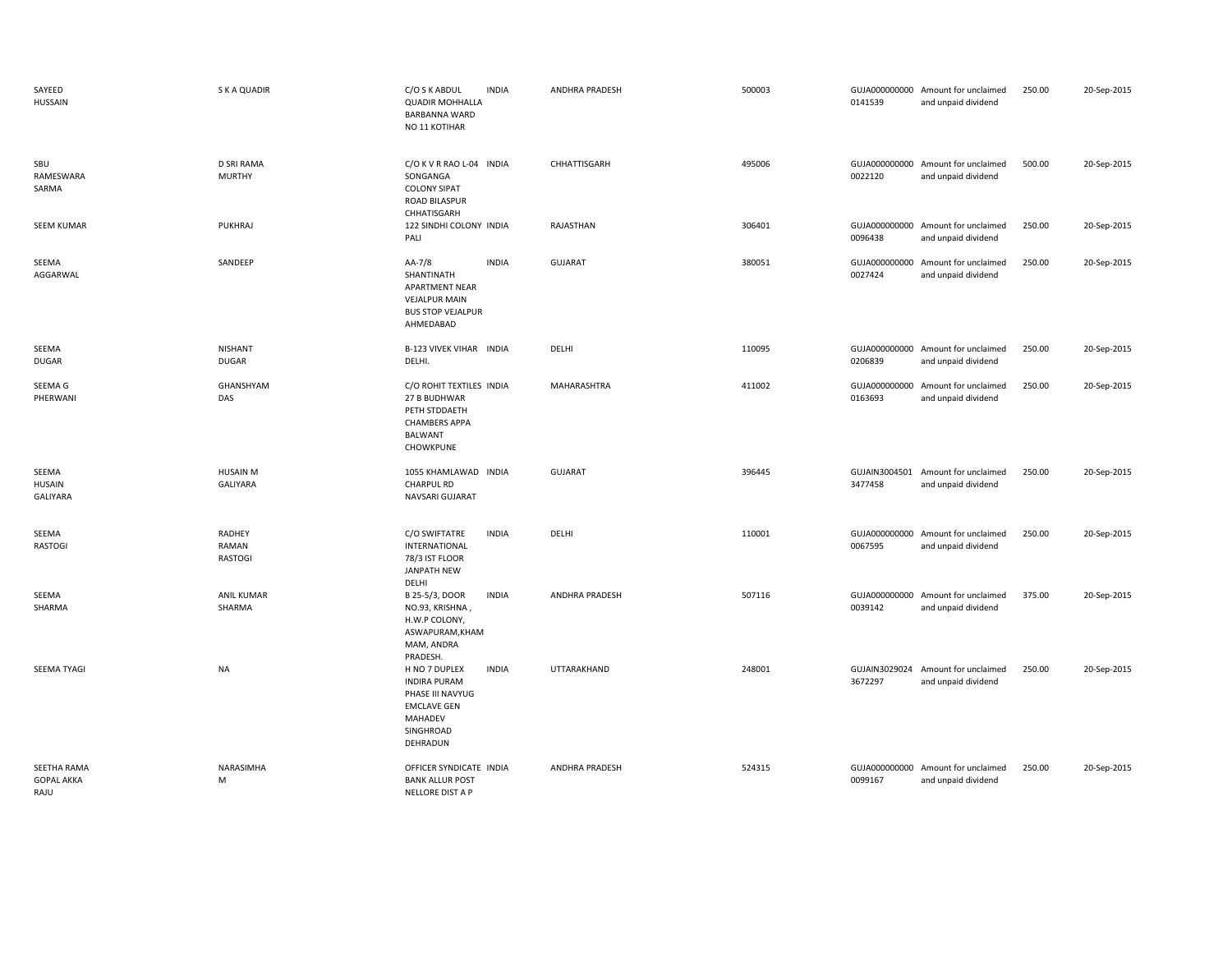| SEJAL MALAV<br><b>JOSHI</b>           | <b>MALAV</b>                  | <b>HOTEL</b><br>CHANDRALOK<br><b>KHADIYA CHAR</b><br>RASTA AHMEDABAD                                  | <b>INDIA</b> | GUJARAT               | 380002 | 0086019                  | GUJA000000000 Amount for unclaimed<br>and unpaid dividend | 250.00 | 20-Sep-2015 |
|---------------------------------------|-------------------------------|-------------------------------------------------------------------------------------------------------|--------------|-----------------------|--------|--------------------------|-----------------------------------------------------------|--------|-------------|
| SEJAL<br>SAPARIA                      | MANSUKHBH<br>AI               | C/O GHETIYA<br><b>HOSPITAL PALIYAD</b><br>ROAD BOTAD                                                  | <b>INDIA</b> | <b>GUJARAT</b>        | 364710 | 0177981                  | GUJA000000000 Amount for unclaimed<br>and unpaid dividend | 250.00 | 20-Sep-2015 |
| SESHADRI<br><b>TAGIRESA</b>           | CHENCHAIAH                    | $15 - 1 - 26$<br>PATHAKOTRAVARI<br>STREET BAPATLA<br>POST GUNTUR DIST                                 | <b>INDIA</b> | <b>ANDHRA PRADESH</b> | 522101 | 1301663                  | GUJAIN3003941 Amount for unclaimed<br>and unpaid dividend | 247.50 | 20-Sep-2015 |
| SESHAGIRI<br>RAO<br>GANNAMANI         | <b>G VEERA</b><br>RAGHAVULU   | <b>TEXTILES</b><br><b>COMMITTEE 41</b><br>COMMUNITY<br><b>CENTRE PHASE</b><br>NARAINA NEW<br>DELHI    | <b>INDIA</b> | DELHI                 | 110028 | 0067320                  | GUJA000000000 Amount for unclaimed<br>and unpaid dividend | 375.00 | 20-Sep-2015 |
| SEVADAS<br><b>GONDALIA</b>            | RAGHURAM<br><b>GONDALIA</b>   | AT POST PALITAHA<br><b>G E B COLONY DIST</b><br>BHAVNA                                                | <b>INDIA</b> | <b>GUJARAT</b>        | 364270 | 0121802                  | GUJA000000000 Amount for unclaimed<br>and unpaid dividend | 250.00 | 20-Sep-2015 |
| <b>SEWA RAM</b><br>SAPRA              | LATE SH<br>DAYAL DAS<br>SAPRA | A 15 MAIN ROAD<br>MALKA GANJ DELHI                                                                    | <b>INDIA</b> | DELHI                 | 110007 | 0097585                  | GUJA000000000 Amount for unclaimed<br>and unpaid dividend | 250.00 | 20-Sep-2015 |
| SH U K GOEL                           | NA                            | RAJASTHAN                                                                                             | <b>INDIA</b> | RAJASTHAN             | 302004 | GUJAIN3025311<br>0015059 | Amount for unclaimed<br>and unpaid dividend               | 257.50 | 20-Sep-2015 |
| SHABBIR<br><b>HUSSAIN</b>             | <b>NA</b>                     | MALWA TRACTERS INDIA<br><b>HOUSE MHOW</b><br>ROAD NEEMUCH<br><b>MP</b>                                |              | MADHYA PRADESH        | 458441 | 9634772                  | GUJAIN3013301 Amount for unclaimed<br>and unpaid dividend | 250.00 | 20-Sep-2015 |
| SHABBIR<br>MOHAMAD<br>TAMBAWALA       | MOHAMAD                       | 4 FATMA MANZIL 3 INDIA<br><b>FLOOR MUSAFIR</b><br><b>KHANA BOMBAY</b>                                 |              | MAHARASHTRA           | 400001 | 0044867                  | GUJA000000000 Amount for unclaimed<br>and unpaid dividend | 250.00 | 20-Sep-2015 |
| SHACHINDRA<br>NATH<br><b>UPADHYAY</b> | <b>NA</b>                     | 40/1 MOTI LAL<br><b>NEHRU ROAD</b><br>ALLAHABAD                                                       | <b>INDIA</b> | <b>UTTAR PRADESH</b>  | 211001 | GUJAIN3029024<br>1251372 | Amount for unclaimed<br>and unpaid dividend               | 250.00 | 20-Sep-2015 |
| SHAH ANITA<br>MUKESH                  | <b>NA</b>                     | 4 PANAMA SOCIETY INDIA<br><b>B/H CHANDRA</b><br><b>NAGAR NARAYAN</b><br>NAGAR ROAD PALDI<br>AHMEDABAD |              | <b>GUJARAT</b>        | 380007 | GUJAIN3001261<br>0427872 | Amount for unclaimed<br>and unpaid dividend               | 100.00 | 20-Sep-2015 |
| SHAH ANKIT<br>HASMUKHLAL              | H HALCHAND<br>SHAH            | C/O M/S RAMANLAL INDIA<br>RAJMAL C J MARKET<br><b>RATAN POLE</b><br>AHMEDABAD                         |              | <b>GUJARAT</b>        | 380001 | 0033304                  | GUJA000000000 Amount for unclaimed<br>and unpaid dividend | 250.00 | 20-Sep-2015 |
| SHAH<br><b>JAYOTSHNA</b>              | SURESH<br>SHAH                | 207/2 GALIARA S NI INDIA<br>POLE RAIPUR<br>AHMEDABAD                                                  |              | <b>GUJARAT</b>        | 380001 | 0090081                  | GUJA000000000 Amount for unclaimed<br>and unpaid dividend | 250.00 | 20-Sep-2015 |
| <b>SHAH MILAN</b><br>BHARATBHAI       | <b>NA</b>                     | 303 SMAOVSHARAN INDIA<br>NEHRU STREET VAPI                                                            |              | <b>GUJARAT</b>        | 396191 | 2483967                  | GUJA120109000 Amount for unclaimed<br>and unpaid dividend | 225.00 | 20-Sep-2015 |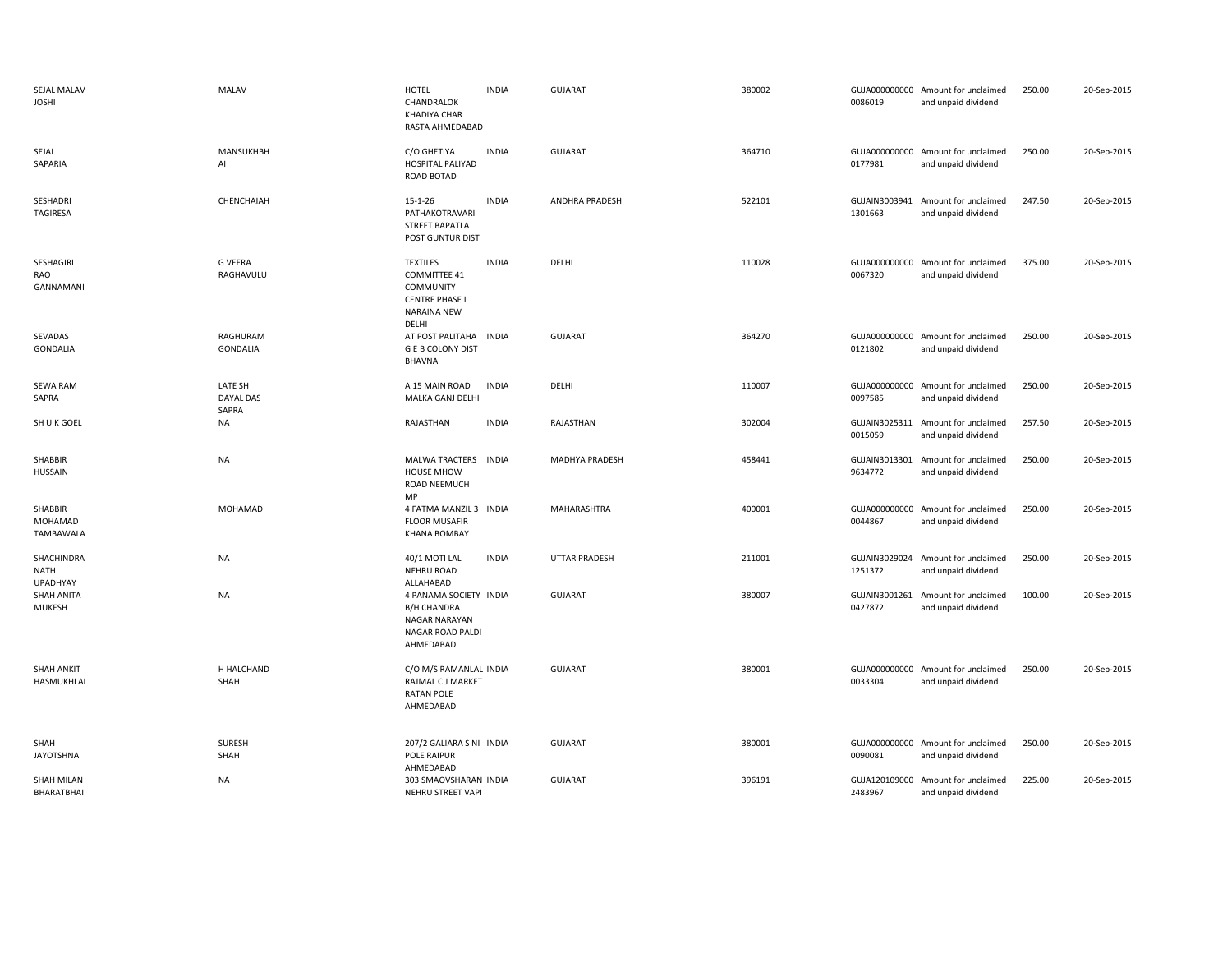| SHAH<br>NALINCHAND<br><b>RA CHUNILAL</b>        | <b>NA</b>                          | 4/14, HARIOM<br>PARK, NEAR UDGAM<br>SCHOOL, THALTEJ,<br>AHMEDABAD                                           | <b>INDIA</b> | <b>GUJARAT</b>       | 380054 | 0998302                  | GUJAIN3022691 Amount for unclaimed<br>and unpaid dividend | 125.00  | 20-Sep-2015 |
|-------------------------------------------------|------------------------------------|-------------------------------------------------------------------------------------------------------------|--------------|----------------------|--------|--------------------------|-----------------------------------------------------------|---------|-------------|
| <b>SHAH NIKET</b><br>KISHANKUMA<br>$\mathsf{R}$ | <b>NA</b>                          | LAL CHAND LATI<br><b>RAILWAY STATION</b><br>ROAD MEHSANA<br>MEHSANA                                         | <b>INDIA</b> | GUJARAT              | 384001 | 2808930                  | GUJA120109000 Amount for unclaimed<br>and unpaid dividend | 87.50   | 20-Sep-2015 |
| SHAH<br>PRATIBHA<br>SHAILESH                    | SHAH<br>SHAILESH<br>DAHYALAL       | 7 HEM NIKETAN 5<br><b>SUVARN NAGAR</b><br>SOC JVPD SCHEME<br>ROAD NO 5 VILE<br>PARLE W BOMBAY               | <b>INDIA</b> | MAHARASHTRA          | 400056 | 0100462                  | GUJA000000000 Amount for unclaimed<br>and unpaid dividend | 250.00  | 20-Sep-2015 |
| SHAH<br>PRAVEEN<br><b>KUMAR</b><br>JAWANMAL     | JAWANMAL                           | <b>B 23 ABUNAGAR</b><br>SOCIETY RAMBAG<br>ROAD SABARMATI D<br><b>KEBIN AHMEDABAD</b>                        | <b>INDIA</b> | <b>GUJARAT</b>       | 380005 | GUJA000000000<br>0090614 | Amount for unclaimed<br>and unpaid dividend               | 250.00  | 20-Sep-2015 |
| SHAHID<br><b>BASHIR</b>                         | <b>BASHIR</b><br>AHMED             | 4/56 SERAJ MANZIL INDIA<br><b>BADAR GARH CIVIL</b><br>LINES ALIGARH U P                                     |              | <b>UTTAR PRADESH</b> | 202002 | 0112127                  | GUJA000000000 Amount for unclaimed<br>and unpaid dividend | 250.00  | 20-Sep-2015 |
| SHAHID<br><b>NOMANI</b>                         | NA                                 | C 1/80 PHATAK<br>SHEIKH NAI SARAK<br>VARANASI                                                               | <b>INDIA</b> | <b>UTTAR PRADESH</b> | 221001 | GUJAIN3011271<br>5138539 | Amount for unclaimed<br>and unpaid dividend               | 125.00  | 20-Sep-2015 |
| SHAHIDA A<br>RAIS                               | <b>ANJUMY</b><br>RAIS              | 701 SURYA 79 HILL<br>ROAD BANDRA W<br>BOMBAY                                                                | INDIA        | MAHARASHTRA          | 400050 | GUJA000000000<br>0049836 | Amount for unclaimed<br>and unpaid dividend               | 250.00  | 20-Sep-2015 |
| SHAHINA<br>SIDDIQUE                             | <b>B B SIDDIQUE</b>                | 1 GHULAM JILANI<br><b>KHAN ROAD</b><br>CALCUTTA                                                             | <b>INDIA</b> | <b>WEST BENGAL</b>   | 700039 | GUJA000000000<br>0154308 | Amount for unclaimed<br>and unpaid dividend               | 250.00  | 20-Sep-2015 |
| SHAIKH RAJU<br>MEHBUB                           | SHAIKH<br><b>MEHBUB</b>            | 54-A-P-137 LOHIYA INDIA<br>NAGAR GANJ PETH<br><b>PUNE</b>                                                   |              | MAHARASHTRA          | 411042 | GUJA000000000<br>0170511 | Amount for unclaimed<br>and unpaid dividend               | 250.00  | 20-Sep-2015 |
| SHAILA<br>MANOJ VYAS                            | MANOJ<br>INDRAVADAN<br><b>VYAS</b> | C/804 SANKDI SERI<br><b>KESURMAMA S</b><br><b>CHAKLA BHARUCH</b><br><b>GUJARAT</b>                          | <b>INDIA</b> | GUJARAT              | 392001 | 0047385                  | GUJA000000000 Amount for unclaimed<br>and unpaid dividend | 250.00  | 20-Sep-2015 |
| SHAILAJA<br>CHANDRAKAN<br><b>T KOTKAR</b>       | CHANDRAKA<br><b>NT KOTKAR</b>      | 91 SHAILENDRA<br>ADARSH NAGAR NR<br>R T O OFFICE                                                            | <b>INDIA</b> | MAHARASHTRA          | 425001 | 0910440                  | GUJAIN3004764 Amount for unclaimed<br>and unpaid dividend | 1295.00 | 20-Sep-2015 |
| SHAILAJA<br>KALE                                | NA                                 | <b>JALGAON</b><br>CHANDRMA<br>PROVISION VISANJI<br>NAGAR NEAR<br><b>GUJRAT SWEET</b><br><b>MART JALGAON</b> | <b>INDIA</b> | MAHARASHTRA          | 425001 | GUJAIN3016041<br>0078804 | Amount for unclaimed<br>and unpaid dividend               | 2.50    | 20-Sep-2015 |
| SHAILASH<br>SARAF                               | <b>NAR</b><br>NARAYAN<br>SARAF     | SARAF BHAWAN<br>11A JITINDRA<br>MOHAN AVENUE                                                                | <b>INDIA</b> | <b>WEST BENGAL</b>   | 700006 | 0117091                  | GUJA000000000 Amount for unclaimed<br>and unpaid dividend | 250.00  | 20-Sep-2015 |
| SHAILENDRA<br><b>BAROT</b>                      | DAYABHAI<br><b>BAROT</b>           | CALCUTTA<br>1 DEVPATH PLATS<br>NEAR NAVA WADEJ<br><b>BUS STOP NAVA</b><br>WADEJ<br>AHMEDABAD                | <b>INDIA</b> | <b>GUJARAT</b>       | 380013 | 0121766                  | GUJA000000000 Amount for unclaimed<br>and unpaid dividend | 250.00  | 20-Sep-2015 |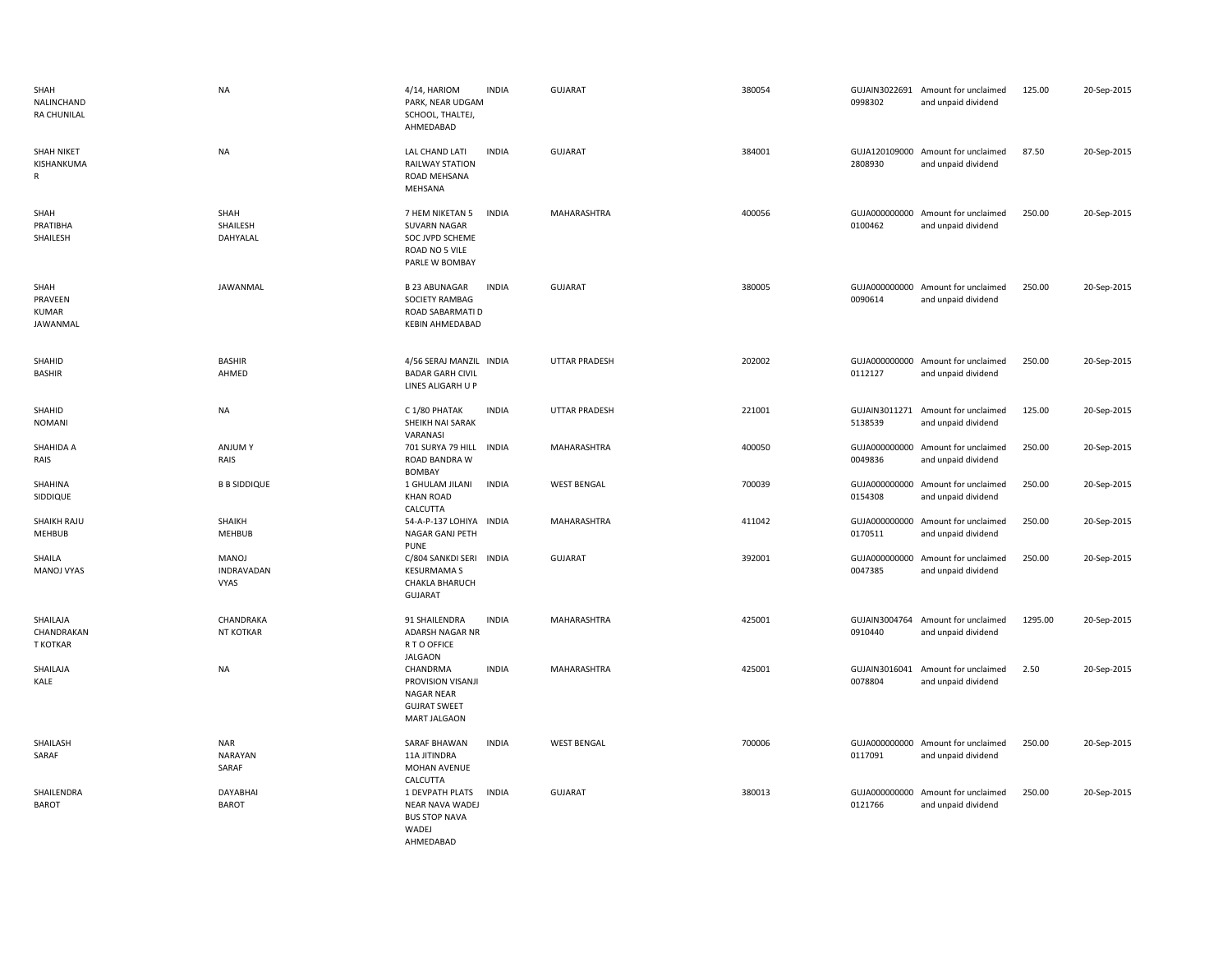| SHAILENDRA<br>MOHAN<br>KALUNDIA          | <b>DOBRO</b><br>KALUNDIA      | <b>UCO BANK</b><br>URJANAGAR PO-<br>MAHAGAMAMAHA<br>GAMA                                    | <b>INDIA</b> | <b>BIHAR</b>         | 814154 | 0029710                  | GUJA120109260 Amount for unclaimed<br>and unpaid dividend | 642.50 | 20-Sep-2015 |
|------------------------------------------|-------------------------------|---------------------------------------------------------------------------------------------|--------------|----------------------|--------|--------------------------|-----------------------------------------------------------|--------|-------------|
| SHAILESH<br>AMLANI                       | VALLABHDAS<br>KURJI           | SMRUTI 12 A PARAS INDIA<br>I SOCIETY<br>AMBAVIJAY<br>JAMNAGAR                               |              | GUJARAT              | 361008 | 0076862                  | GUJA000000000 Amount for unclaimed<br>and unpaid dividend | 250.00 | 20-Sep-2015 |
| SHAILESH<br>BHIKHUBHAI<br>CHAVDA         | BHIKUBHAI<br>M CHAVDA         | <b>BII85</b><br>PETROCHEMICALS<br><b>TOWNSHIP</b><br>VADODARA                               | <b>INDIA</b> | <b>GUJARAT</b>       | 391345 | 0122781                  | GUJA000000000 Amount for unclaimed<br>and unpaid dividend | 250.00 | 20-Sep-2015 |
| SHAILESH<br>KHOT                         | SHYAMSUND<br>ER               | A-1 RAMKRISHNA<br>HSG SOC PASHAN<br><b>PUNE</b>                                             | <b>INDIA</b> | MAHARASHTRA          | 411021 | 0181928                  | GUJA000000000 Amount for unclaimed<br>and unpaid dividend | 2.50   | 20-Sep-2015 |
| <b>SHAILESH KR</b><br>RASTOGI            | LATE M K<br>RASTOGI           | PLOT NO 168 /B CO INDIA<br>OPERATIVE COLONY<br><b>BOKARO STEEL CITY</b><br><b>JHARKHAND</b> |              | <b>JHARKHAND</b>     | 827001 | GUJAIN3008881<br>4432966 | Amount for unclaimed<br>and unpaid dividend               | 250.00 | 20-Sep-2015 |
| SHAILESH<br>MANHARLAL<br><b>JOSHI</b>    | MANHARLAL<br>M JOSHI          | A 1/2 RAMAN<br>SMRUTI FLATS B/H<br><b>ANJALI CINEMA</b><br>PALDI AHMEDABAD                  | <b>INDIA</b> | <b>GUJARAT</b>       | 380007 | 0025974                  | GUJA000000000 Amount for unclaimed<br>and unpaid dividend | 250.00 | 20-Sep-2015 |
| SHAILESH<br>SARAF                        | N N SARAF                     | C/O ACALTA<br><b>TRADING CO LTD</b><br><b>GROUND FLOOR P 2</b><br>NEW CIT ROAD<br>CALCUTTA  | <b>INDIA</b> | <b>WEST BENGAL</b>   | 700073 | 0117092                  | GUJA000000000 Amount for unclaimed<br>and unpaid dividend | 250.00 | 20-Sep-2015 |
| SHAILESH<br>SOMALAL<br>PARIKH            | <b>NA</b>                     | DIAMOND JUBILEE INDIA<br><b>GIRLS HOSTEL</b><br>FATEHGUNJ,<br>VADODARA                      |              | GUJARAT              | 390002 | 0306485                  | GUJA130167000 Amount for unclaimed<br>and unpaid dividend | 250.00 | 20-Sep-2015 |
| SHAILESH<br>TIBREWAL                     | GOVINDRAM                     | 83 NEW CLOTH<br>MARKET<br>AHMEDABAD                                                         | <b>INDIA</b> | <b>GUJARAT</b>       | 380001 | 0089688                  | GUJA000000000 Amount for unclaimed<br>and unpaid dividend | 250.00 | 20-Sep-2015 |
| SHAILESHBHAI<br>PATEL                    | ODHAVAJI<br><b>BHAI PATEL</b> | KANT WILLA KANBI INDIA<br>WAD TALUKA LATHI<br><b>DIST AMRELI</b><br>DAMNAGAR                |              | <b>GUJARAT</b>       | 365220 | 0074377                  | GUJA000000000 Amount for unclaimed<br>and unpaid dividend | 250.00 | 20-Sep-2015 |
| SHAILESHBHAI<br><b>VINODBHAI</b><br>SONI | <b>NA</b>                     | JAINWADI KANPURA INDIA<br>AT PO VYARA TA<br><b>VYARA DIST SURAT</b><br>SURAT                |              | <b>GUJARAT</b>       | 394650 | 0139488                  | GUJA120186000 Amount for unclaimed<br>and unpaid dividend | 50.00  | 20-Sep-2015 |
| SHAIMA<br>ABBAS ABIDI                    | ZAFAR ALI<br>ABID             | QASRE ALI 51<br><b>KACHA HATA</b><br>AMINABAD<br>LUCKNOW                                    | <b>INDIA</b> | <b>UTTAR PRADESH</b> | 226018 | 0012369                  | GUJA000000000 Amount for unclaimed<br>and unpaid dividend | 250.00 | 20-Sep-2015 |
| SHAIVAL<br>MISRA                         | LATE PN<br><b>MISRA</b>       | 1 BASKI KALANA<br>DARAGANJ<br>ALLAHABAD                                                     | <b>INDIA</b> | <b>UTTAR PRADESH</b> | 211006 | 0168771                  | GUJA000000000 Amount for unclaimed<br>and unpaid dividend | 250.00 | 20-Sep-2015 |
| SHAJI M<br>GEORGE                        | <b>NA</b>                     | MOOTHAMPACKAL INDIA<br>KURUMULLOOR P O<br><b>KANAKKARY</b><br>KOTTAYAM, KERALA              |              | <b>KERALA</b>        | 686632 | 0129464                  | GUJAIN3018951 Amount for unclaimed<br>and unpaid dividend | 125.00 | 20-Sep-2015 |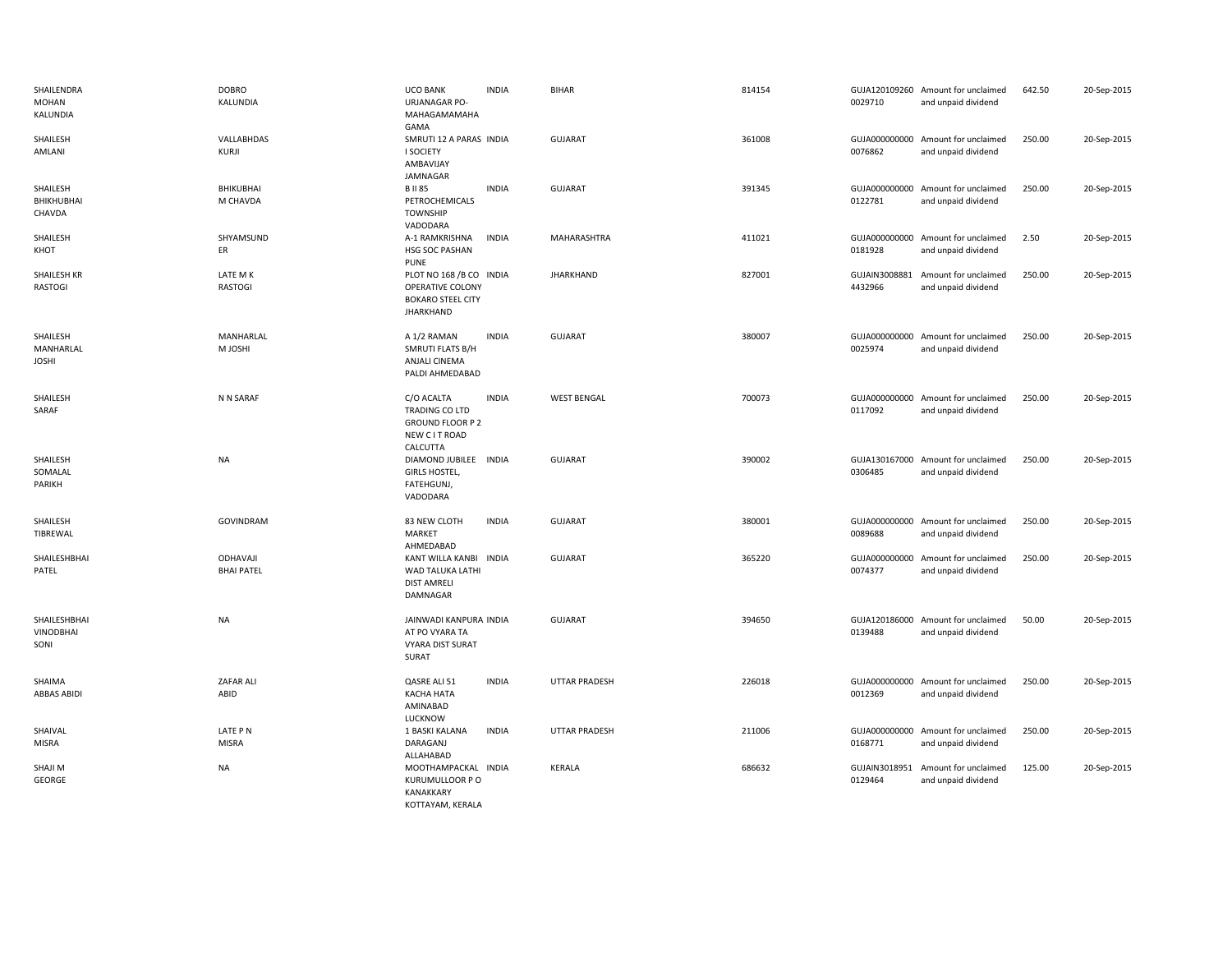| SHAKTI<br>SRIVASTAVA                 | PRAMOD<br><b>KUMAR</b><br>SRIVASTAVA                  | RAGHAV HOSPITAL INDIA<br>AND MATERNITY<br><b>CENTRE</b><br><b>JHARKHANDI</b><br>BALRAMPUR U.P.             |              | UTTAR PRADESH         | 271201 | 0106907                  | GUJAIN3016531 Amount for unclaimed<br>and unpaid dividend | 500.00 | 20-Sep-2015 |
|--------------------------------------|-------------------------------------------------------|------------------------------------------------------------------------------------------------------------|--------------|-----------------------|--------|--------------------------|-----------------------------------------------------------|--------|-------------|
| SHAKUBEN<br>ASHOKKUMA<br>R TELI      | ASHOK M<br>TELI H HOLD                                | TELI STREET PIPLI<br><b>BAZAR AT PO</b><br>LUNAWADA DIST<br>PMS ST GUJARAT                                 | <b>INDIA</b> | <b>GUJARAT</b>        | 389230 | 0202206                  | GUJA000000000 Amount for unclaimed<br>and unpaid dividend | 375.00 | 20-Sep-2015 |
| SHAKUNTALA<br>A JAIN                 | <b>ASHOK JAIN</b>                                     | J P JAIN & CO<br>CHARTERED<br>ACCOUNTANT<br>NETTAKALAPPA<br>MARKETAVENUE<br>ROAD BANGALORE                 | <b>INDIA</b> | <b>KARNATAKA</b>      | 560002 | GUJA000000000<br>0131689 | Amount for unclaimed<br>and unpaid dividend               | 250.00 | 20-Sep-2015 |
| SHAKUNTALA<br>A JAIN                 | A JAIN                                                | J P JAIN & CO<br>CHARTERED<br>ACCOUNTANT<br>NETTAKALAPPA<br>MARKETAVENUE<br>ROAD BANGALORE                 | <b>INDIA</b> | KARNATAKA             | 560002 | 0141209                  | GUJA000000000 Amount for unclaimed<br>and unpaid dividend | 250.00 | 20-Sep-2015 |
| SHAKUNTALA<br><b>DEVI SINGHAL</b>    | <b>BHAWAN</b><br>SWROOP<br>SINHAL                     | C/O,ASHOKKUMAR INDIA<br><b>BIHARILAL HIGH</b><br>COURT ROAD,<br>LASHKARGWALIOR                             |              | <b>MADHYA PRADESH</b> | 474009 | 0354921                  | GUJA130176000 Amount for unclaimed<br>and unpaid dividend | 250.00 | 20-Sep-2015 |
| SHAKUNTALA<br><b>NATH</b>            | SIDHESHWAR<br><b>NATH</b>                             | C/O P N B NEW<br><b>MARKET PUNJAB</b><br><b>NATIONAL BANK</b><br><b>STATION ROAD</b><br>PATNA <sub>1</sub> | <b>INDIA</b> | <b>BIHAR</b>          | 800001 | GUJA000000000<br>0139319 | Amount for unclaimed<br>and unpaid dividend               | 250.00 | 20-Sep-2015 |
| SHAKUNTALA<br>PRABHAKAR              | LATE SH R L<br>PRABHAKAR                              | 8014 B-XI VASANT<br>KUNJ NEW DELHI                                                                         | <b>INDIA</b> | DELHI                 | 110037 | GUJA000000000<br>0062579 | Amount for unclaimed<br>and unpaid dividend               | 250.00 | 20-Sep-2015 |
| SHAKUNTALA<br>VIJAYKUMAR<br>ARGULWAR | SHAKUNTALA                                            | <b>AJAY STONE</b><br><b>SUPPIER NEAR BUS</b><br>STOP CIDCO<br>NANDED                                       | <b>INDIA</b> | MAHARASHTRA           | 431601 | GUJA000000000<br>0198109 | Amount for unclaimed<br>and unpaid dividend               | 250.00 | 20-Sep-2015 |
| SHAKUNTALA<br>VOHRA                  | <b>LATE SHRI</b><br><b>ROSHAN LAL</b><br><b>VOHRA</b> | C/O A K VOHRA<br>SYNDICATE BANK B<br>12 GREEN PARK EXT<br>NEW DELHI                                        | <b>INDIA</b> | DELHI                 | 110016 | GUJA000000000<br>0110668 | Amount for unclaimed<br>and unpaid dividend               | 250.00 | 20-Sep-2015 |
| SHAKUNTLA<br>SHARMA                  | <b>NA</b>                                             | JAGDAMBA COLONY INDIA<br>IN FRONT OF<br>D.R.D.A, KARAULI<br>KARAULI                                        |              | RAJASTHAN             | 322241 | 0007745                  | GUJA120232030 Amount for unclaimed<br>and unpaid dividend | 250.00 | 20-Sep-2015 |
| SHAKUNTLA<br>SHARMA                  | <b>GL SHARMA</b><br>HOUSE WISE                        | D6/328 NANDAN<br><b>KANAN CHITRAKOT</b><br><b>JAIPUR RAJ</b>                                               | <b>INDIA</b> | RAJASTHAN             | 302021 | 0009414                  | GUJA000000000 Amount for unclaimed<br>and unpaid dividend | 187.50 | 20-Sep-2015 |
| SHAKUNTMAL<br>A JAIN                 | JANESHWAR<br><b>DAS JAIN</b>                          | C/O KAM DHENU<br><b>ASSOCIATES 259</b><br>SOUTH CIVIL LINES<br>MUZAFFAR NAGAR                              | <b>INDIA</b> | UTTAR PRADESH         | 251001 | GUJA000000000<br>0066432 | Amount for unclaimed<br>and unpaid dividend               | 250.00 | 20-Sep-2015 |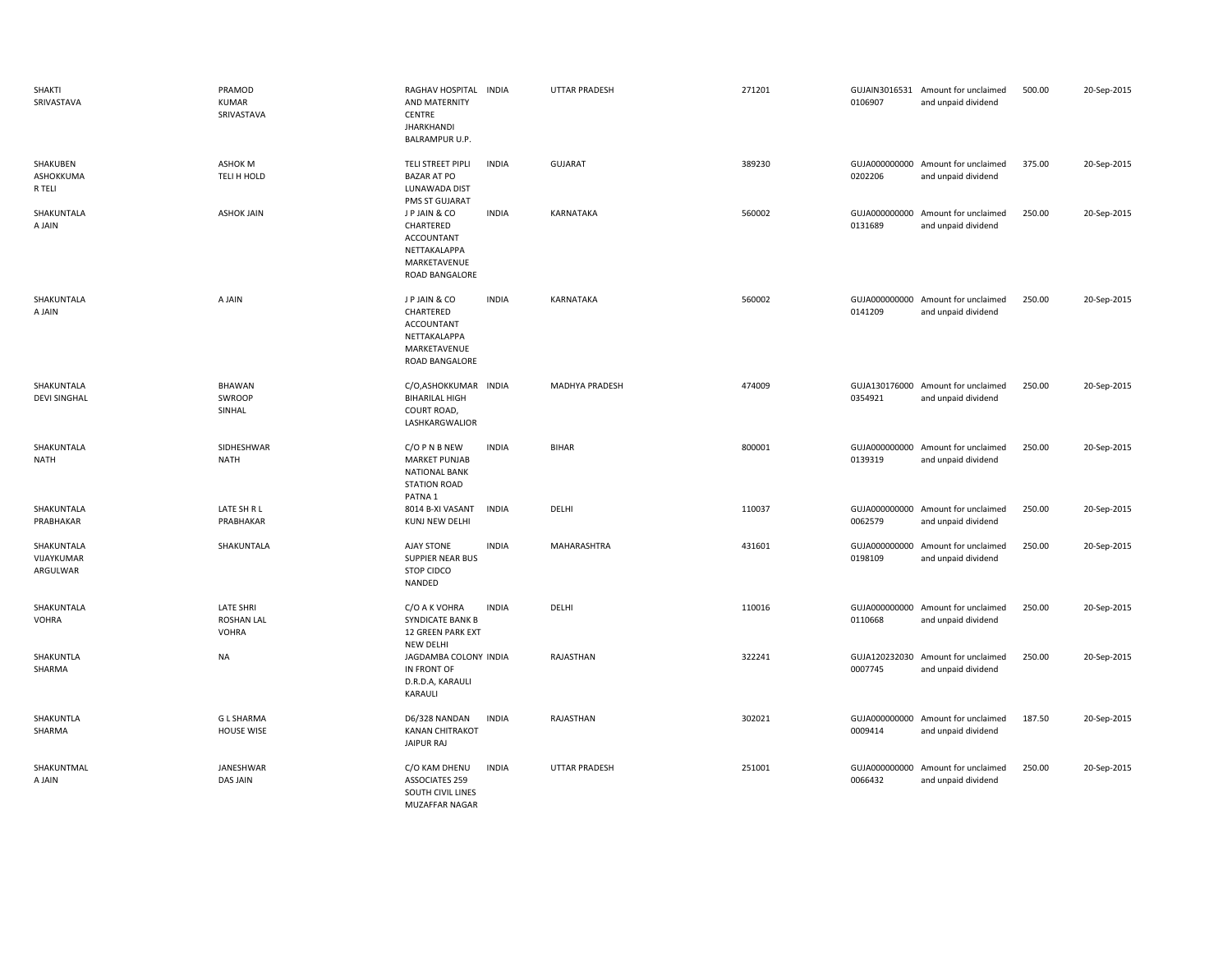| SHALENDRA<br><b>KUMAR TYAGI</b>          | <b>CHET RAM</b><br><b>TYAGI</b>            | C/O CHET RAM<br><b>INDIA</b><br>TYAGI 40/1 RAM<br><b>NAGAR (PONY</b><br>ROAD) SHUKLAGANJ<br><b>UNNAO</b>   | <b>UTTAR PRADESH</b> | 209861 | 0011611                  | GUJA000000000 Amount for unclaimed<br>and unpaid dividend | 250.00  | 20-Sep-2015 |
|------------------------------------------|--------------------------------------------|------------------------------------------------------------------------------------------------------------|----------------------|--------|--------------------------|-----------------------------------------------------------|---------|-------------|
| SHALINI<br>ARORA                         | SUBHASH<br>CHANDRA<br>ARORA                | WISDOM ACADEMY INDIA<br><b>URMILAPURI</b><br>SURENDRA NAGAR<br><b>FAIZABAD ROAD</b><br>LUCKNOW             | <b>UTTAR PRADESH</b> | 227105 | 8769984                  | GUJAIN3013301 Amount for unclaimed<br>and unpaid dividend | 375.00  | 20-Sep-2015 |
| SHALINI<br>DHAWAN                        | SUSEEL                                     | C/O BHARATI S<br><b>INDIA</b><br>DESAI F/4<br>VIKRAMBAUG M.S.U<br>PRATAP GANJ<br>VADODARA                  | <b>GUJARAT</b>       | 390002 | 0037724                  | GUJA000000000 Amount for unclaimed<br>and unpaid dividend | 1500.00 | 20-Sep-2015 |
| SHALINI<br><b>DUTTA</b><br><b>MUNSHI</b> | <b>NA</b>                                  | <b>INDIA</b><br>S-482 GREATER<br>KAILASH I NEW<br>DELHI                                                    | DELHI                | 110048 | 0492333                  | GUJAIN3010551 Amount for unclaimed<br>and unpaid dividend | 500.00  | 20-Sep-2015 |
| SHALINI<br>RAGHVA                        | LATE SH COL<br><b>GOBIND RAM</b><br>RAGHVA | <b>INDIA</b><br><b>48 KIRBY PLACE</b><br>DELHI CANTT NEW<br>DELHI                                          | DELHI                | 110010 | 0114783                  | GUJA000000000 Amount for unclaimed<br>and unpaid dividend | 250.00  | 20-Sep-2015 |
| SHALINI<br><b>TINKAR</b>                 | <b>HARIOM</b><br>TINKAR                    | <b>B 245 JANTA</b><br><b>INDIA</b><br><b>COLONY JAIPUR</b>                                                 | RAJASTHAN            | 302004 | 0010777                  | GUJA000000000 Amount for unclaimed<br>and unpaid dividend | 250.00  | 20-Sep-2015 |
| <b>SHAM KAUR</b>                         | <b>KIRPAL</b><br>SINGH                     | <b>INDIA</b><br>H. NO. 69, JYOTI<br>NAGAR, JALANDHAR                                                       | PUNJAB               | 144001 | 0009597                  | GUJA120334000 Amount for unclaimed<br>and unpaid dividend | 1000.00 | 20-Sep-2015 |
| <b>SHAM LAL</b><br>MAHAJAN               | <b>NATHA MAL</b>                           | 27B/B GANDHI<br><b>INDIA</b><br>NAGAR JAMMU                                                                | JAMMU AND KASHMIR    | 180004 | 0128340                  | GUJA000000000 Amount for unclaimed<br>and unpaid dividend | 250.00  | 20-Sep-2015 |
| SHAMBHUKU<br><b>MAR BANDIL</b>           | <b>NA</b>                                  | S/O SANTOSHILAL<br><b>INDIA</b><br><b>BANDIL HANUMAN</b><br><b>CHAUK MORENA</b>                            | MADHYA PRADESH       | 476001 | 0675228                  | GUJAIN3016961 Amount for unclaimed<br>and unpaid dividend | 250.00  | 20-Sep-2015 |
| SHAMITA<br>CHHABRA                       | <b>VIJAY KUMAR</b>                         | 410 4TH FLOOR<br><b>INDIA</b><br><b>RATAN MARKET</b><br>RING ROADSURAT                                     | <b>GUJARAT</b>       | 395003 | GUJA000000000<br>0173495 | Amount for unclaimed<br>and unpaid dividend               | 62.50   | 20-Sep-2015 |
| SHAMSHER<br>SINGH                        | <b>NA</b>                                  | DEEP COLONY<br><b>INDIA</b><br>GARHSHANKER<br><b>DISTT HOSHIARPUR</b><br>PUNJAB                            | PUNJAB               | 144527 | GUJAIN3011431<br>0167459 | Amount for unclaimed<br>and unpaid dividend               | 500.00  | 20-Sep-2015 |
| SHANABHAI<br>KHODABHAI<br>VANKAR         | KHODABHAI<br><b>KORABHAI</b><br>VANKAR     | 19 TULSIDHAM<br><b>INDIA</b><br>SOCIETY OPP VIDYA<br><b>VIHAR SCHOOL</b><br><b>ELLORA PARK</b><br>VADODARA | <b>GUJARAT</b>       | 390007 | 0120445                  | GUJA000000000 Amount for unclaimed<br>and unpaid dividend | 250.00  | 20-Sep-2015 |
| SHANKAR<br><b>DILIPRAO</b><br>KULKARNI   | <b>DILIPRAO</b><br>SHANKAR<br>KULKARNI     | C/O D S KULKARNI<br><b>INDIA</b><br><b>MANTRI NAGAR</b><br>LATUR                                           | <b>MAHARASHTRA</b>   | 413512 | 0179340                  | GUJA120132000 Amount for unclaimed<br>and unpaid dividend | 1125.00 | 20-Sep-2015 |
| <b>SHANKAR LAL</b><br><b>JHANWAR</b>     | S L JHANWAR<br><b>RETD</b>                 | 309 HANUMAN<br><b>INDIA</b><br><b>TOWER ATHGAON</b><br><b>GAUHATI</b>                                      | ASSAM                | 781001 | 0005662                  | GUJA000000000 Amount for unclaimed<br>and unpaid dividend | 250.00  | 20-Sep-2015 |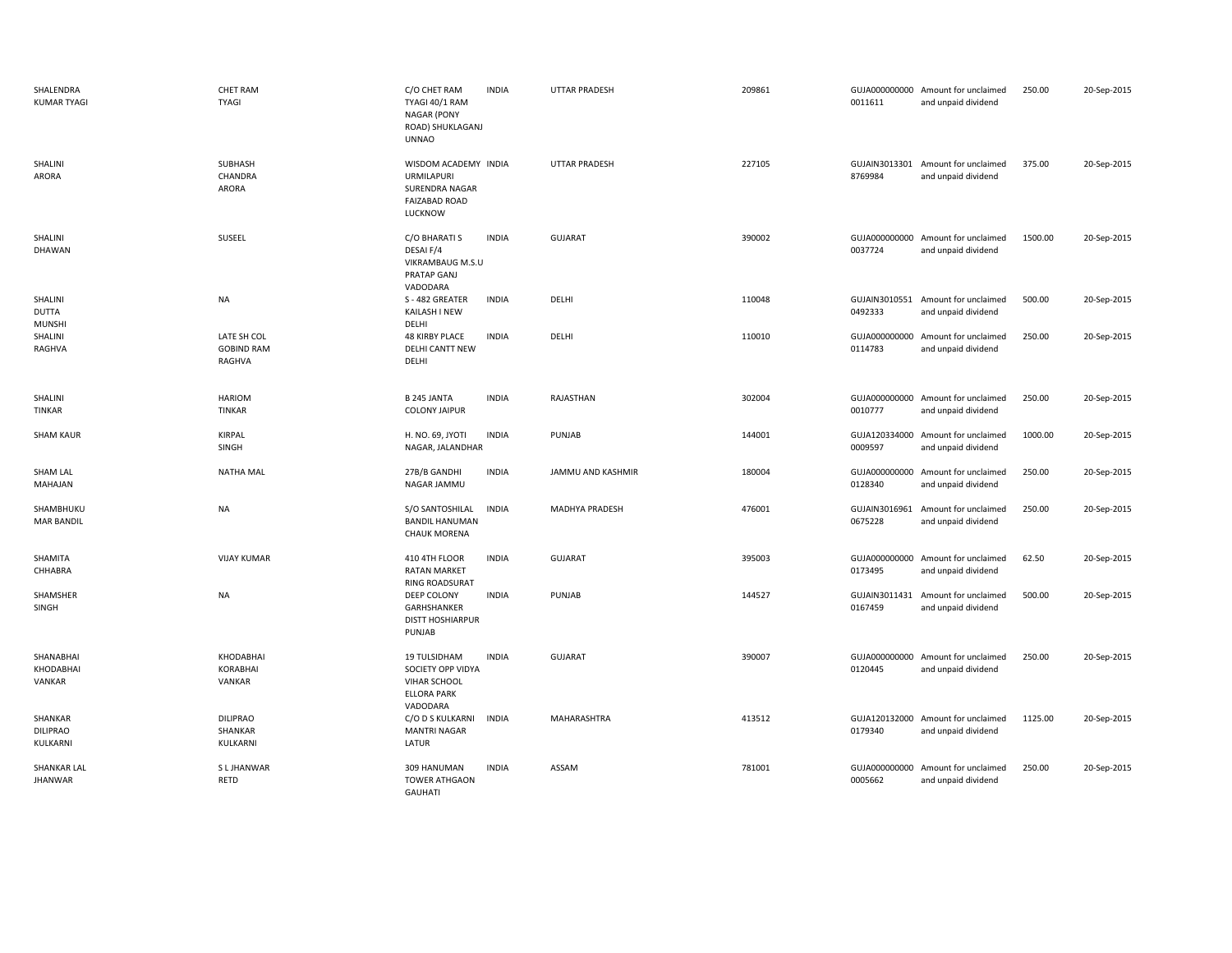| SHANKAR<br>MAMIDYALA                          | SAYANNA                                          | S/O SAYANNA<br><b>MAMIDYALA POST</b><br><b>METPALLY DIST</b><br>KARIMNAGAR                                                         | <b>INDIA</b> | ANDHRA PRADESH        | 505325 | 0006173                  | GUJA000000000 Amount for unclaimed<br>and unpaid dividend | 250.00 | 20-Sep-2015 |
|-----------------------------------------------|--------------------------------------------------|------------------------------------------------------------------------------------------------------------------------------------|--------------|-----------------------|--------|--------------------------|-----------------------------------------------------------|--------|-------------|
| SHANKAR<br>PRASAD                             | SARVESHWA<br>R PRASAD                            | CARE SARVESHWAR INDIA<br>PRASAD RTD<br>COMMISSIONER<br><b>INCOME TAX OPP</b><br><b>CENTRAL BANK</b><br><b>BORING ROAD</b><br>PATNA |              | <b>BIHAR</b>          | 800001 | 0018200                  | GUJA000000000 Amount for unclaimed<br>and unpaid dividend | 250.00 | 20-Sep-2015 |
| SHANKAR<br>RAJARAM<br>GHANDGE                 | RAJARAM<br><b>TUKARAM</b><br>GHABGE              | AT POST NIMSOD<br><b>TALOKA KHATAV</b><br><b>DIST SATARA</b>                                                                       | <b>INDIA</b> | MAHARASHTRA           | 415512 | 0018719                  | GUJA000000000 Amount for unclaimed<br>and unpaid dividend | 250.00 | 20-Sep-2015 |
| SHANKARABH<br>AI M VASAVA                     | MAGANBAHI                                        | C/O G S F C LTD<br><b>FERTILIZERS DEPOT</b><br>PAVAGADH ROAD<br>AT HALOL DIST<br>PANCHAMAHALS                                      | <b>INDIA</b> | GUJARAT               | 389350 | 0118514                  | GUJA000000000 Amount for unclaimed<br>and unpaid dividend | 250.00 | 20-Sep-2015 |
| SHANKARAPP<br>A                               | <b>NA</b>                                        | H NO.64<br>GUDADUR(P)<br>SINDHANUR<br>RAICHUR                                                                                      | <b>INDIA</b> | KARNATAKA             | 584128 | GUJAIN3002391<br>2400123 | Amount for unclaimed<br>and unpaid dividend               | 325.00 | 20-Sep-2015 |
| SHANKARLAL<br>RATANLAL<br>ATTAL               | RATANLAL<br><b>ATTAL</b>                         | <b>NR NAGAR</b><br>PARISHAD MARATHI<br>SCHOOL NO 16<br>ADARASHA COLONY<br>AKOLA                                                    | <b>INDIA</b> | MAHARASHTRA           | 444004 | GUJA000000000<br>0111852 | Amount for unclaimed<br>and unpaid dividend               | 250.00 | 20-Sep-2015 |
| SHANKER<br><b>GOPALAKRISH</b><br><b>NAN</b>   | <b>S G KRISHAN</b>                               | 25/81 BADRI VISHAL INDIA<br>R A K ROAD<br>WADALA MUMBAI                                                                            |              | MAHARASHTRA           | 400031 | GUJA000000000<br>0197010 | Amount for unclaimed<br>and unpaid dividend               | 500.00 | 20-Sep-2015 |
| SHANOO<br><b>BHALA</b>                        | <b>NA</b>                                        | <b>FLAT NO -405</b><br>GANESHALAY<br>APARTMENT<br><b>JHARUDIH NEAR</b><br>CARMEL SCHOOL<br>DIST-DHANBAD                            | <b>INDIA</b> | <b>JHARKHAND</b>      | 826001 | GUJAIN3003941<br>0834198 | Amount for unclaimed<br>and unpaid dividend               | 500.00 | 20-Sep-2015 |
| SHANTA DEVI<br>SINGHVI                        | <b>MANOHAR</b><br>LAL JI                         | C/O DHANRAJ<br>SOHAN LAL<br>COMMISSION<br><b>AGENCT</b><br>NIMBAHERA                                                               | <b>INDIA</b> | RAJASTHAN             | 312601 | 0112571                  | GUJA000000000 Amount for unclaimed<br>and unpaid dividend | 250.00 | 20-Sep-2015 |
| SHANTA<br>NANDAKISHO<br>RE<br><b>KUNDAPUR</b> | <b>NAND</b><br><b>KISHORE</b><br><b>KUNDAPUR</b> | HIG-149 PHASE I & II INDIA<br>NEAR ROAD NO 5<br><b>KPHB COLONY</b><br>HYDERABAD                                                    |              | <b>ANDHRA PRADESH</b> | 500072 | 0092924                  | GUJA000000000 Amount for unclaimed<br>and unpaid dividend | 500.00 | 20-Sep-2015 |
| SHANTA<br><b>RATHORE</b>                      | SATYA<br><b>NARAYAN</b><br><b>RATHORE</b>        | E/5 WATER WORKS INDIA<br>COLONY OLD BUS<br><b>STAND BANSWARA</b>                                                                   |              | RAJASTHAN             | 327001 | 0105519                  | GUJA000000000 Amount for unclaimed<br>and unpaid dividend | 250.00 | 20-Sep-2015 |
| SHANTABEN<br>NARAYANDAS<br>PATEL              | NARAYANDAS<br>PATEL                              | C/O 43/B RADIAT<br><b>NAGAR OPP</b><br><b>KOHINOOR</b><br>THEATER PO PATAN<br>N G                                                  | <b>INDIA</b> | <b>GUJARAT</b>        | 384265 | 0084830                  | GUJA000000000 Amount for unclaimed<br>and unpaid dividend | 250.00 | 20-Sep-2015 |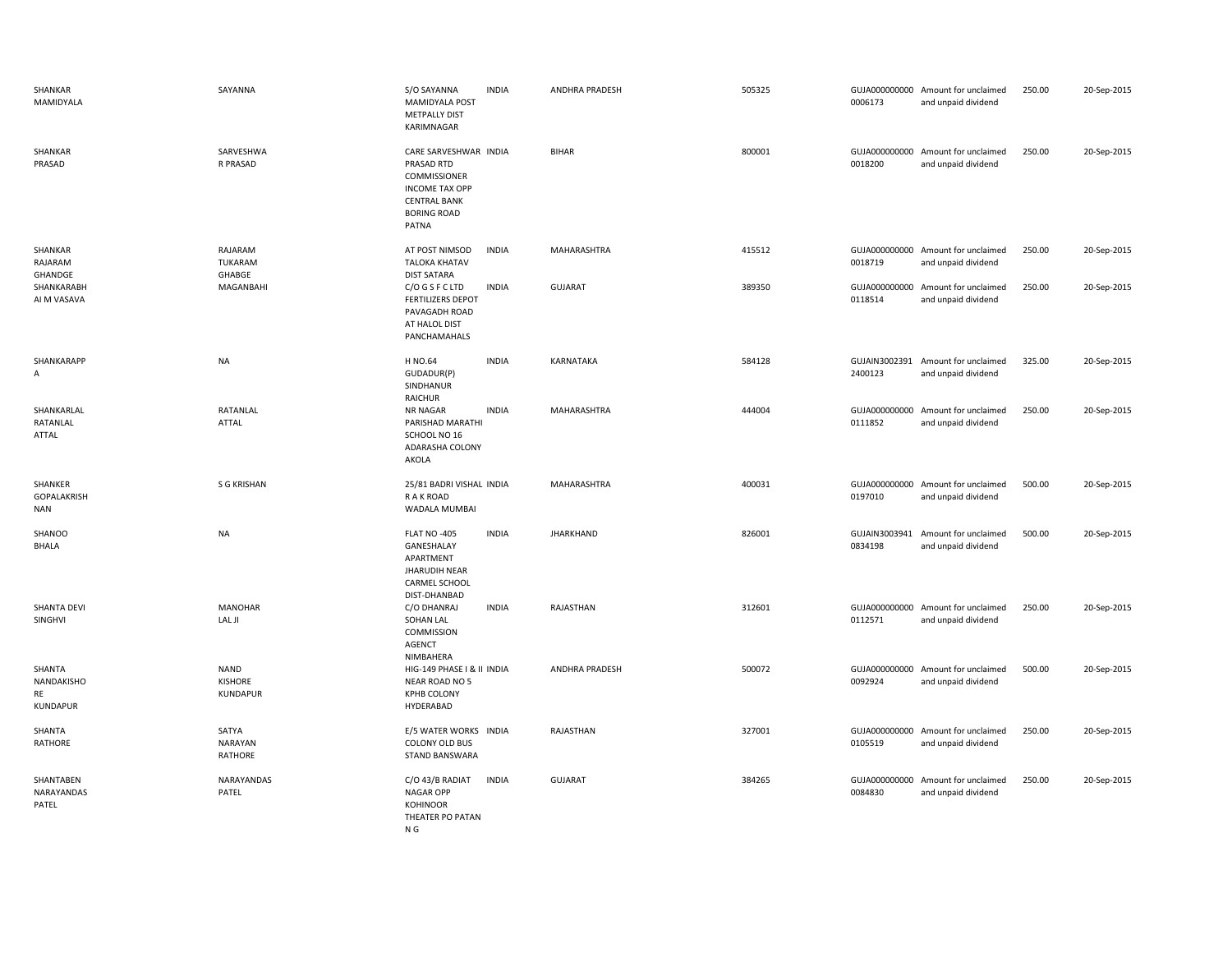| SHANTABEN<br>PATEL                       | BHIMJEE<br>PATEL          | 10/N/1 BIREN ROY INDIA<br>ROAD EAST PO<br><b>BARISHA CALCUTTA</b>                                                                      | <b>WEST BENGAL</b>    | 700008 | 0057724                  | GUJA000000000 Amount for unclaimed<br>and unpaid dividend | 250.00 | 20-Sep-2015 |
|------------------------------------------|---------------------------|----------------------------------------------------------------------------------------------------------------------------------------|-----------------------|--------|--------------------------|-----------------------------------------------------------|--------|-------------|
| SHANTARAM<br>L PRABHU                    | <b>NA</b>                 | JINDAL POWER LTD INDIA<br>QTR NO B1 URJA<br>NAGAR COLONY<br><b>TAMNAR RAIGARH</b><br>CHHATTISGARH                                      | CHHATTISGARH          | 496107 | GUJAIN3001831<br>0390116 | Amount for unclaimed<br>and unpaid dividend               | 770.00 | 20-Sep-2015 |
| SHANTHINI<br>PRAVEENA R                  | <b>NA</b>                 | NO 14,<br><b>INDIA</b><br>CHENNIMALAI<br>LAYOUT GANDHI<br><b>PUDUR</b><br>UPPILIPALAYAM<br>POST COIMBATORE                             | <b>TAMIL NADU</b>     | 641015 | 0355317                  | GUJAIN3001751 Amount for unclaimed<br>and unpaid dividend | 250.00 | 20-Sep-2015 |
| SHANTI<br>BAHREE                         | P C BAHREE                | <b>INDIA</b><br>A 5/5 VASANT<br>VIHAR NEW DELHI                                                                                        | DELHI                 | 110057 | 0059385                  | GUJA000000000 Amount for unclaimed<br>and unpaid dividend | 250.00 | 20-Sep-2015 |
| SHANTI DEVI                              | PURSHOTAM<br>LAT          | D 49 ARYA NAGAR<br>INDIA<br>APARTMENTS 91 I P<br><b>EXTENSION DELHI</b>                                                                | DELHI                 | 110092 | 0129589                  | GUJA000000000 Amount for unclaimed<br>and unpaid dividend | 250.00 | 20-Sep-2015 |
| <b>SHANTI DEVI</b><br>JAIN               | <b>SUMER MAL</b><br>JAIN  | C/O SUMER MAL<br><b>INDIA</b><br>JAIN & SONS 18<br><b>MULLICK STREET</b><br>CALCUTTA                                                   | <b>WEST BENGAL</b>    | 700007 | GUJA000000000<br>0110536 | Amount for unclaimed<br>and unpaid dividend               | 250.00 | 20-Sep-2015 |
| <b>SHANTI DEVI</b><br>NAGARMAL<br>CHAJER | NAGARMAL<br>JAIN          | <b>NAI BAZAR</b><br><b>INDIA</b><br>BALRAMPUR                                                                                          | UTTAR PRADESH         | 271201 | 0130590                  | GUJAIN3016531 Amount for unclaimed<br>and unpaid dividend | 250.00 | 20-Sep-2015 |
| SHANTI<br>KANDASWAM<br>Υ                 | PR<br>KAMDASWA<br>MY      | 23/B 7-B CROSS<br><b>INDIA</b><br>PIPELINE<br>MALLESWARAM<br>BANGALORE                                                                 | KARNATAKA             | 560003 | 0192960                  | GUJA000000000 Amount for unclaimed<br>and unpaid dividend | 250.00 | 20-Sep-2015 |
| SHANTI<br><b>KUMAR</b><br>MANDHANIYA     | <b>NA</b>                 | <b>INDIA</b><br>14/7 NORTH<br>RAJMOHALLA<br><b>INDORE</b>                                                                              | <b>MADHYA PRADESH</b> | 452002 | 0117258                  | GUJA000000000 Amount for unclaimed<br>and unpaid dividend | 250.00 | 20-Sep-2015 |
| SHANTI LAL<br>SONI                       | <b>NA</b>                 | TAMBAKU GALI TEJA INDIA<br><b>CHOWK BEAWAR</b><br>BEAWAR                                                                               | RAJASTHAN             | 305901 | 1636908                  | GUJA120109000 Amount for unclaimed<br>and unpaid dividend | 275.00 | 20-Sep-2015 |
| SHANTI LAL<br>SONI                       | <b>SURAJ KARAN</b><br>JI  | TIRUPATI PRINTING INDIA<br>MILLS E64 MANDIA<br>ROAD IND AREA PO<br>PALI MARWAR                                                         | RAJASTHAN             | 306401 | GUJA000000000<br>0073205 | Amount for unclaimed<br>and unpaid dividend               | 250.00 | 20-Sep-2015 |
| SHANTI<br>SWAROOP<br><b>ACHARYA</b>      | DAU LAL<br><b>ACHARYA</b> | CAT-D 2/10<br><b>INDIA</b><br>NARMADA PROJECT<br>NEW COLONY NEAR<br>AYURVEDIC<br>HOSPITAL CHHANI<br><b>JAKAT NAKA</b><br><b>BARODA</b> | <b>GUJARAT</b>        | 390002 | GUJA000000000<br>0039527 | Amount for unclaimed<br>and unpaid dividend               | 250.00 | 20-Sep-2015 |
| SHANTI<br>SWARUP<br>PRASAD               | R N PRASAD<br>RETD        | <b>INDIA</b><br>127, FIRST MAIN<br>ROAD S.T.BED,4TH<br><b>CROSS</b><br>KORAMANGALABAN<br>GALORE                                        | KARNATAKA             | 560034 | GUJA000000000<br>0107554 | Amount for unclaimed<br>and unpaid dividend               | 250.00 | 20-Sep-2015 |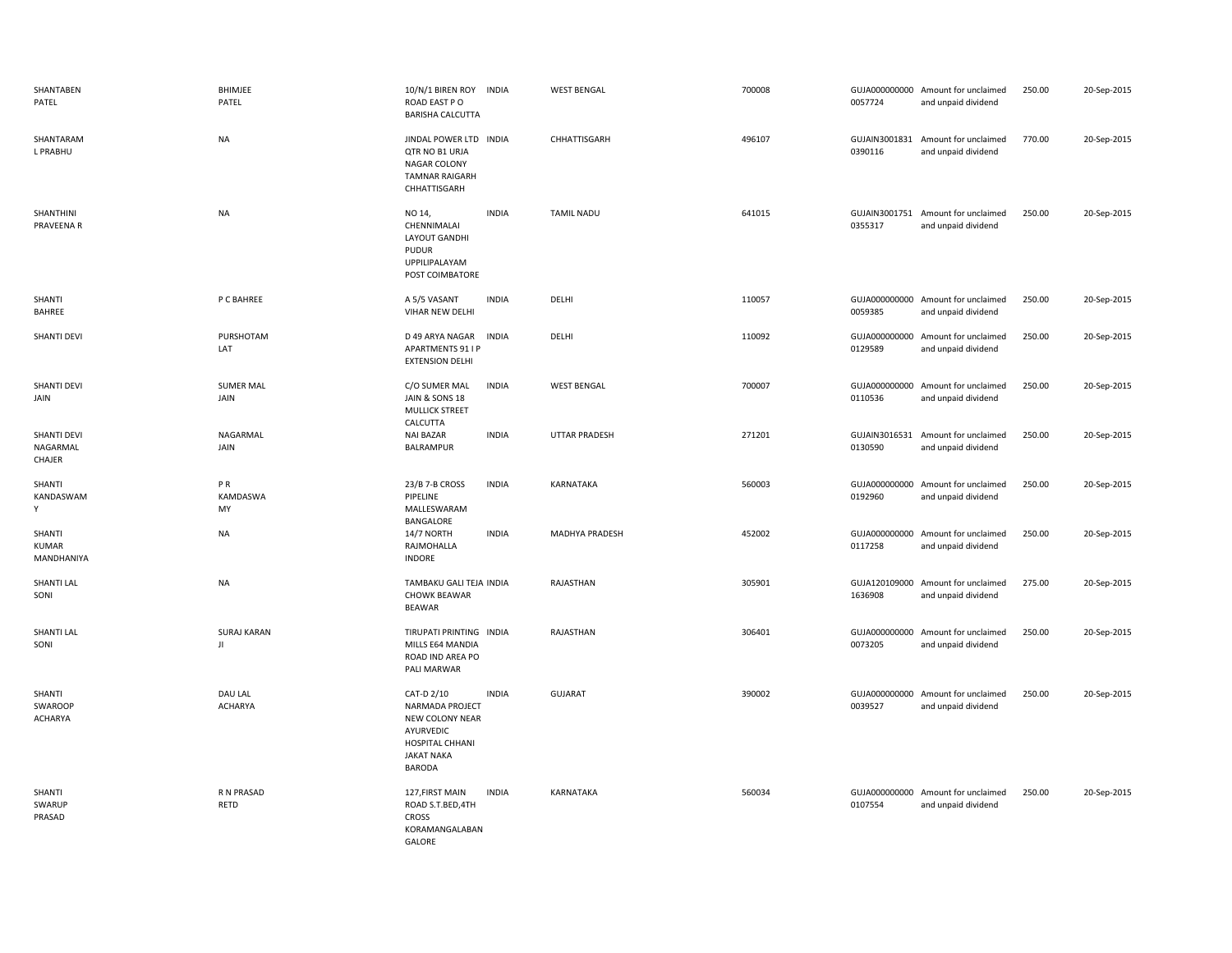| SHANTIBEN<br>MEHTA                             | VALCHAND<br>MEHTA                    | <b>B 102 PREM NAGAR INDIA</b><br>BLDG NO 7 S V<br>PATEL ROAD<br><b>BORIVLI W BOMBAY</b><br>$\overline{4}$          | <b>MAHARASHTRA</b> | 400100 | 0060423 | GUJA000000000 Amount for unclaimed<br>and unpaid dividend | 250.00 | 20-Sep-2015 |
|------------------------------------------------|--------------------------------------|--------------------------------------------------------------------------------------------------------------------|--------------------|--------|---------|-----------------------------------------------------------|--------|-------------|
| SHANTILAL                                      | <b>HARAK</b><br>CHAND                | <b>INDIA</b><br><b>HARAK CHAND</b><br>KANTILAL PALRECHA<br>THOBWALA KI VAS<br>SAMDARI                              | RAJASTHAN          | 344021 | 0073555 | GUJA000000000 Amount for unclaimed<br>and unpaid dividend | 250.00 | 20-Sep-2015 |
| SHANTILAL A<br>PANCHAL                         | AMBALAL<br>PANCHAL                   | <b>INDIA</b><br>21/B<br>NARMADANAGAR 2<br><b>VADSAR ROAD</b><br>MANJALPUR<br>VADODARAGUJ                           | <b>GUJARAT</b>     | 390011 | 0002810 | GUJA000000000 Amount for unclaimed<br>and unpaid dividend | 500.00 | 20-Sep-2015 |
| SHANTILAL<br><b>GOKALBHAI</b><br><b>MISTRY</b> | <b>GOKALBHAI J</b><br><b>MISTRY</b>  | 5 UPASANA CO OPP INDIA<br><b>HOUSING SOCIETY</b><br>NO 2 CHHANI<br><b>JAKATNAKA</b><br><b>BARODA</b>               | GUJARAT            | 390002 | 0119018 | GUJA000000000 Amount for unclaimed<br>and unpaid dividend | 250.00 | 20-Sep-2015 |
| SHANTILAL J<br>NAHAR                           | <b>JEEVRAJ</b><br><b>NAHAR</b>       | 5 4TH MAIN 10TH<br>INDIA<br><b>CROSS</b><br>VASANTHNAGAR<br>BANGALORE                                              | KARNATAKA          | 560052 | 0832837 | GUJAIN3004764 Amount for unclaimed<br>and unpaid dividend | 250.00 | 20-Sep-2015 |
| SHANTILAL<br>JAIN                              | LAXMI<br>CHAND                       | MADANLAL<br><b>INDIA</b><br>SHANTILAL & CO<br>LAXMI NAGAR JERLA<br>ROAD WARD NO<br>30BALOTRA                       | RAJASTHAN          | 344022 | 0202663 | GUJA000000000 Amount for unclaimed<br>and unpaid dividend | 250.00 | 20-Sep-2015 |
| SHANTILAL L<br>MEHTA                           | LAXMICHAND<br>MEHTA                  | A 12 KOTEEHA<br><b>INDIA</b><br><b>TOWER 2ND FLOOR</b><br>9 RAMKRISHNA<br>NAGAR<br>VIVEKANAND<br>ROADRAJKOT        | <b>GUJARAT</b>     | 360002 | 0126461 | GUJA000000000 Amount for unclaimed<br>and unpaid dividend | 250.00 | 20-Sep-2015 |
| SHANTILAL<br><b>MUNDRA</b>                     | RATANLAL JI<br><b>MUNDRA</b>         | C/O SAROJ<br><b>INDIA</b><br>MUNDRA SHREEJI<br><b>CONSULTANCY OPP</b><br>POLICE CHOWKI<br>BHILWARA<br>ROADKANKROLI | RAJASTHAN          | 313324 | 0166249 | GUJA000000000 Amount for unclaimed<br>and unpaid dividend | 250.00 | 20-Sep-2015 |
| SHANTILAL N<br>SHAH                            | <b>NATHALAL</b>                      | <b>INDIA</b><br>17 GUJARAT<br><b>SOCIETY PALDI</b><br>AHMEDABAD                                                    | <b>GUJARAT</b>     | 380007 | 0089763 | GUJA000000000 Amount for unclaimed<br>and unpaid dividend | 250.00 | 20-Sep-2015 |
| SHANTILAL<br>NATHABHAI<br>BABARIA              | <b>NATHABHAI</b><br><b>D BARARIA</b> | C/O GUJARAT STATE INDIA<br><b>FERTILIZERS CO LTD</b><br>PRABHU FALIA AT<br>PO DHARAMPUR<br><b>DIST VALSAD</b>      | <b>GUJARAT</b>     | 396050 | 0118675 | GUJA000000000 Amount for unclaimed<br>and unpaid dividend | 250.00 | 20-Sep-2015 |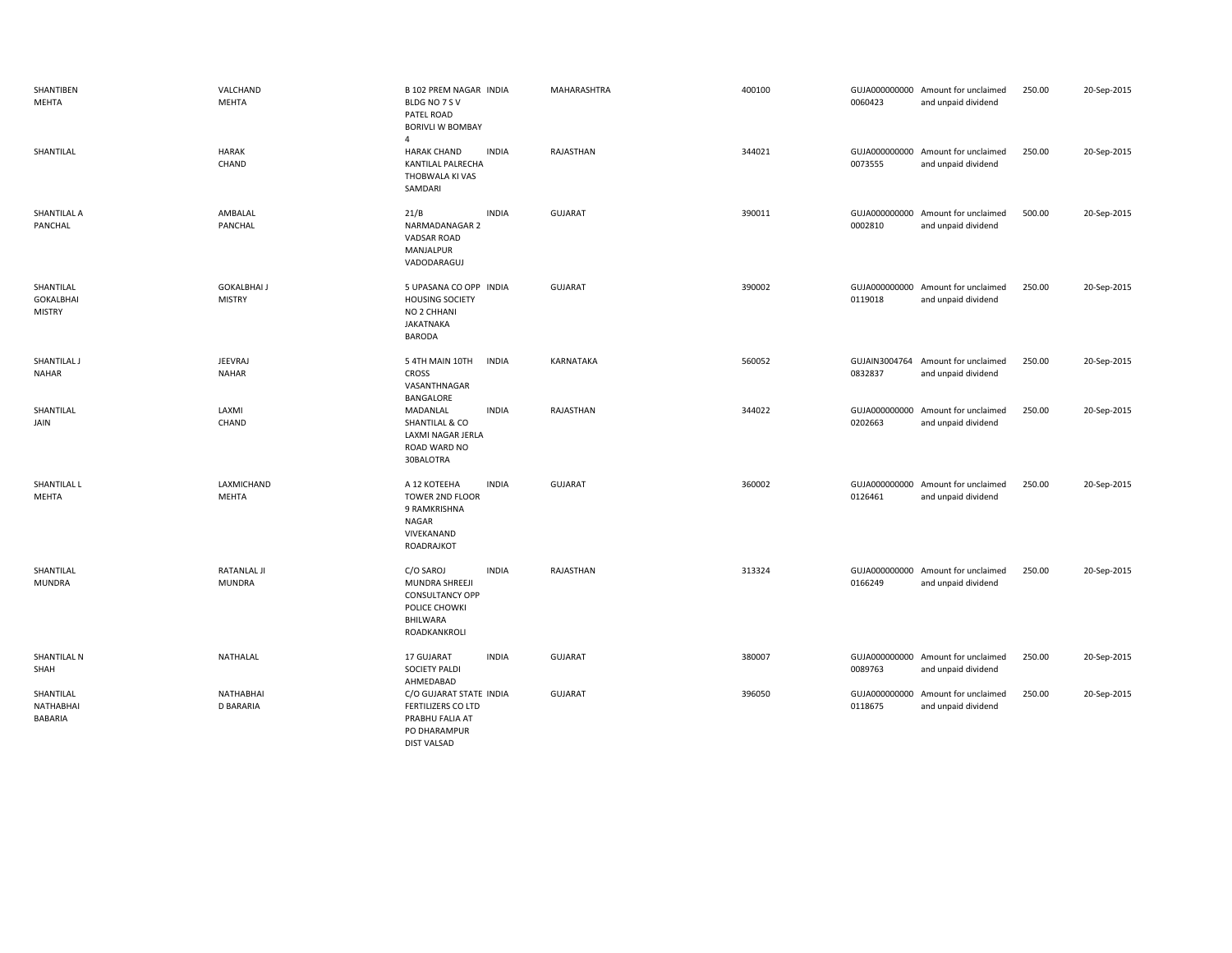| SHANTILAL<br>NATHABHAI<br>BABARIA | N D BABARIA                                     | C/O GUJARAT STATE INDIA<br><b>FERTILIZERS AND</b><br>CHEMICAL RAJ<br><b>CINEMA ROAD</b><br><b>KESHOD JUNAGADH</b><br><b>GUJARAT</b> | <b>GUJARAT</b>       | 362220 | 1431286                  | GUJAIN3029024 Amount for unclaimed<br>and unpaid dividend | 550.00 | 20-Sep-2015 |
|-----------------------------------|-------------------------------------------------|-------------------------------------------------------------------------------------------------------------------------------------|----------------------|--------|--------------------------|-----------------------------------------------------------|--------|-------------|
| SHANTILAL<br>SHRISHRIMAL          | NEMICHAND<br>SHRISHRIMAL                        | SHRISHRIMAL<br><b>INDIA</b><br><b>HOUSE CIVIL LINES</b><br><b>RAIPUR M P</b>                                                        | CHHATTISGARH         | 492001 | 0060873                  | GUJA000000000 Amount for unclaimed<br>and unpaid dividend | 250.00 | 20-Sep-2015 |
| SHANTIMOYE<br>E SAU               | <b>LATE KARTIK</b><br>SAU                       | <b>INDIA</b><br>VILLAGE AND PO<br>RASAN DIST PURBA<br>MEDINIPUR                                                                     | <b>WEST BENGAL</b>   | 721429 | GUJAIN3022361<br>0829714 | Amount for unclaimed<br>and unpaid dividend               | 62.50  | 20-Sep-2015 |
| SHANU<br>MALVIYA                  | ARVIND<br><b>NATH</b><br>MALVIYA                | 325 NAI BASTI<br><b>INDIA</b><br><b>KYDGANJ</b><br>ALLAHABAD UP                                                                     | <b>UTTAR PRADESH</b> | 211003 | 0036402                  | GUJA000000000 Amount for unclaimed<br>and unpaid dividend | 250.00 | 20-Sep-2015 |
| SHARAD<br>CHANDRA                 | LATE SH H<br>CHANDRA<br>AUTHOR                  | C/O HARISH<br><b>INDIA</b><br>CHANDRA RETD C-<br>4/53 S D A NEW<br>DELHI                                                            | DELHI                | 110016 | GUJA000000000<br>0127519 | Amount for unclaimed<br>and unpaid dividend               | 250.00 | 20-Sep-2015 |
| SHARAD<br><b>CHITNIS</b>          | RAM<br><b>KRISHNA</b><br><b>CHITNIS</b><br>PROF | <b>INDIA</b><br>RAMA KRISHNA<br>NIWAS KHARKAR<br><b>ALLEY THANE</b>                                                                 | MAHARASHTRA          | 400601 | 0056888                  | GUJA000000000 Amount for unclaimed<br>and unpaid dividend | 250.00 | 20-Sep-2015 |
| SHARAD G<br>MOHITE                | GANAPAT<br><b>MOHITE</b>                        | <b>INDIA</b><br>16/38 NAVSHAM<br>SADAN PESTOM<br><b>SAGAR CHEMBUR</b>                                                               | MAHARASHTRA          | 400089 | 0104016                  | GUJA000000000 Amount for unclaimed<br>and unpaid dividend | 250.00 | 20-Sep-2015 |
| SHARAD<br>KANTILAL<br>PATEL       | KANTILAL<br>PATEL                               | BOMBAY<br>C/O N S SINGH<br><b>INDIA</b><br>SATBAHINI ROAD<br>SATKAKINI ROAD<br>AMBA<br>AURANGABAD<br>BIHAR                          | <b>BIHAR</b>         | 824111 | GUJA000000000<br>0089509 | Amount for unclaimed<br>and unpaid dividend               | 250.00 | 20-Sep-2015 |
| SHARAD<br>SHANTILAL<br>SHAH       | SHANTILAL<br>SHAH                               | 6/A NILAY APT B/H<br><b>INDIA</b><br><b>NAVRANG HIGH</b><br>SCHOOL<br>NARANPURA<br>AHMEDABAD                                        | <b>GUJARAT</b>       | 380013 | 0001601                  | GUJA000000000 Amount for unclaimed<br>and unpaid dividend | 250.00 | 20-Sep-2015 |
| SHARADA<br>KANIKA                 | PARASHAR<br>KANIKE                              | H NO 8 2 211 LAXMI INDIA<br>NAGAR<br>MAHABUBNAGAR                                                                                   | ANDHRA PRADESH       | 509001 | 3694694                  | GUJA130414000 Amount for unclaimed<br>and unpaid dividend | 25.00  | 20-Sep-2015 |
| SHARADCHAN<br>DRA DAVE            | AMBALAL<br>DAVE                                 | A 29 KALYAN BAUG INDIA<br>SOCIETY<br>MANGALPURA<br>VADODARA                                                                         | <b>GUJARAT</b>       | 390011 | 0123018                  | GUJA000000000 Amount for unclaimed<br>and unpaid dividend | 250.00 | 20-Sep-2015 |
| SHARDA<br>ANANDJI<br>SHAH         | ANANDJI<br>KALYANJI<br>SHAH                     | A44 ROAD E SHRI<br><b>INDIA</b><br><b>NAGAR SOCIETY</b><br>AKOTA BPC RAOD<br>VADODARA                                               | <b>GUJARAT</b>       | 390020 | GUJAIN3013301<br>8585436 | Amount for unclaimed<br>and unpaid dividend               | 125.00 | 20-Sep-2015 |
| SHARDA<br>RANCHHODLA<br>L PATEL   | R J PATEL H<br>HOLD                             | C/O C G PATEL 2<br><b>INDIA</b><br>KARM JYOT SOCIETY<br>MIRAMBILA<br>SCHOOL<br>ROADNARANGPURA                                       | <b>GUJARAT</b>       | 380013 | GUJA000000000<br>0135867 | Amount for unclaimed<br>and unpaid dividend               | 250.00 | 20-Sep-2015 |

AHMEDABAD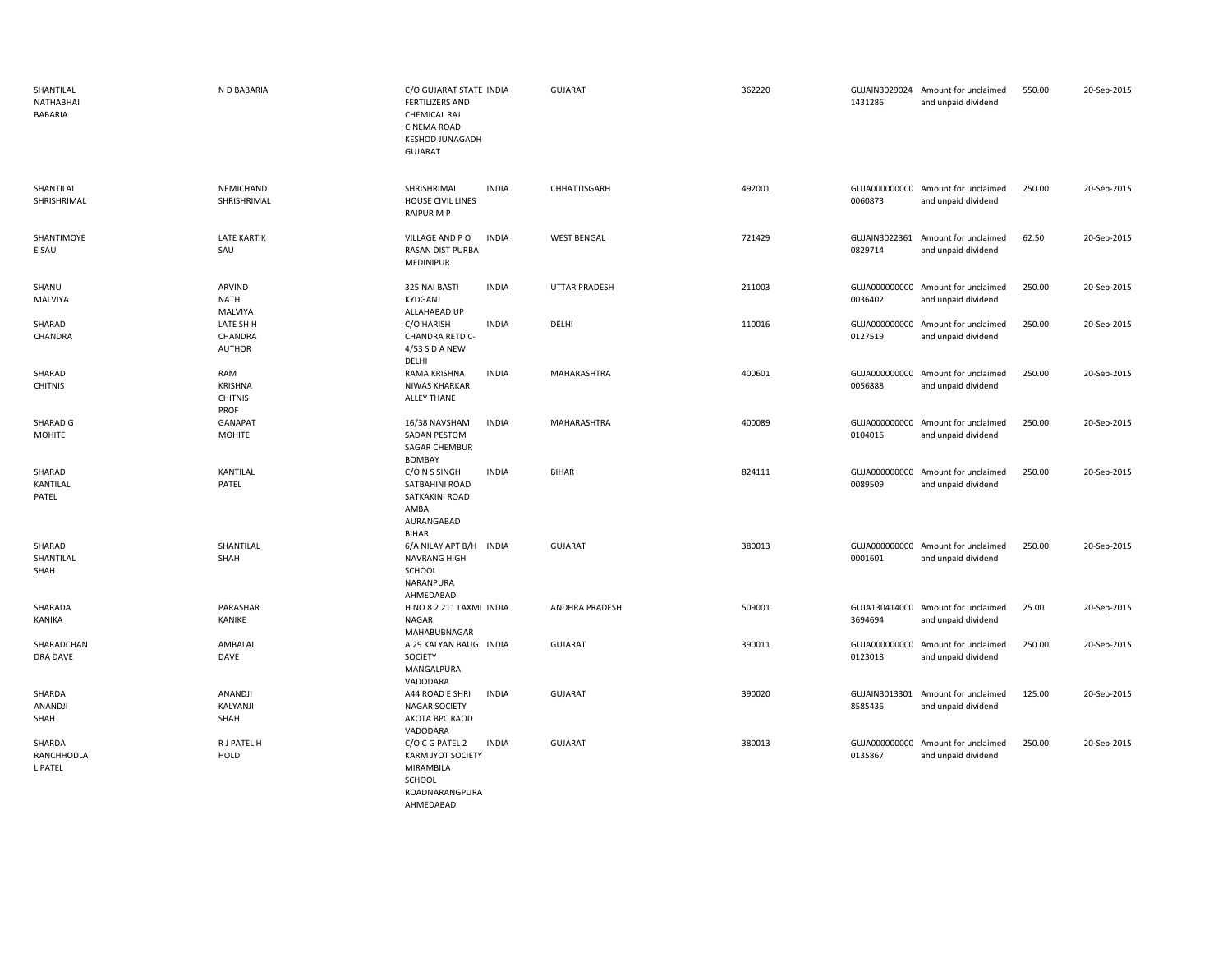| SHARDA RANI                          | <b>KHUB CHAND</b>                    | MODI COTTON<br>PROCESSING CO<br>POST BOX NO 4<br>ABOHAR                                                                                           | <b>INDIA</b> | PUNJAB         | 152116 | 0063749                  | GUJA000000000 Amount for unclaimed<br>and unpaid dividend | 250.00 | 20-Sep-2015 |
|--------------------------------------|--------------------------------------|---------------------------------------------------------------------------------------------------------------------------------------------------|--------------|----------------|--------|--------------------------|-----------------------------------------------------------|--------|-------------|
| SHARDA SHAH                          | SURYAKANT                            | ZEEL 12/B<br>JANTANAGAR SOC<br>VASNA ROAD OPP<br>SABARI SCHOOL<br>VADODARA                                                                        | <b>INDIA</b> | <b>GUJARAT</b> | 390015 | 0040094                  | GUJA000000000 Amount for unclaimed<br>and unpaid dividend | 250.00 | 20-Sep-2015 |
| SHARDA SHAH                          | CHAMPAK<br>LAL<br>KANAIYALAL<br>SHAH | D 72 SURAJA SOC<br><b>THAKKAR BAPA</b><br>NAGAR ROAD<br>AHMEDABAD                                                                                 | <b>INDIA</b> | GUJARAT        | 382350 | 0084287                  | GUJA000000000 Amount for unclaimed<br>and unpaid dividend | 250.00 | 20-Sep-2015 |
| SHARDABEN J<br>SHAH                  | JAYANTILAL K<br>SHAH                 | 1415 ANKUR<br>COMPLEX<br>JESHINGBHAI WADI<br><b>GEEKATA ROAD</b><br>AHMEDABAD                                                                     | <b>INDIA</b> | GUJARAT        | 380001 | GUJA000000000<br>0085533 | Amount for unclaimed<br>and unpaid dividend               | 250.00 | 20-Sep-2015 |
| SHARDABEN K<br>PATEL                 | <b>NA</b>                            | C/O MCS LIMITED<br>1ST FLOOR NEELAM<br>APT 88 SAMPATRAO<br><b>COLONY ABOVE</b><br><b>CHHAPPAN BHOG</b><br>SWEETVADODARA                           | <b>INDIA</b> | <b>GUJARAT</b> | 390007 | 0065431                  | GUJA000000000 Amount for unclaimed<br>and unpaid dividend | 250.00 | 20-Sep-2015 |
| SHARDABEN<br>M AMIN                  | <b>MANIBHAIL</b><br>AMIN             | AT & POST<br>SEJAKYVA TAL<br>PADRA DIST<br><b>BARODA GUJARAT</b>                                                                                  | <b>INDIA</b> | <b>GUJARAT</b> | 391440 | 0039880                  | GUJA000000000 Amount for unclaimed<br>and unpaid dividend | 250.00 | 20-Sep-2015 |
| SHARDABEN<br>RAMESHBHAI<br>VEKARIA   | <b>RAMESH L</b><br>VEKARIA           | C-1, PRATIK<br>TENAMENT, INDIA<br>COLONY<br>THAKKARBAPANAG<br>AR AHMEDABAD                                                                        | <b>INDIA</b> | GUJARAT        | 382350 | GUJAIN3003431<br>0141499 | Amount for unclaimed<br>and unpaid dividend               | 257.50 | 20-Sep-2015 |
| SHAREEFA<br>ARSALAN<br><b>TYABJI</b> | ARSALAN F<br><b>TYABJI</b>           | SUNITA 6TH FLOOR INDIA<br>FLAT 66 OPPOSITE<br><b>COLABA POST</b><br>OFFICE BOMBAY                                                                 |              | MAHARASHTRA    | 400005 | GUJA000000000<br>0059916 | Amount for unclaimed<br>and unpaid dividend               | 250.00 | 20-Sep-2015 |
| <b>SHARES IN</b><br>TRANSIST         | <b>NA</b>                            | C/O INTIME<br>SPECTRUM<br>REGISTRY LTD 308,<br><b>JALDHARA</b><br><b>COMPLEX NR.</b><br>MANISHA<br>SOCIETYOFF. OLD<br>PADRA ROAD<br><b>BARODA</b> | <b>INDIA</b> | <b>GUJARAT</b> | 390015 | UM00001                  | GUJA00000000D Amount for unclaimed<br>and unpaid dividend | 250.00 | 20-Sep-2015 |
| SHARIKANT<br><b>DURGE</b>            | SHRIDHA<br>DURGE                     | <b>18 NIRANPARK</b><br>SOCIETY<br>VISHWAMITRI ROAD<br>VADODARA                                                                                    | INDIA        | <b>GUJARAT</b> | 390021 | 0120883                  | GUJA000000000 Amount for unclaimed<br>and unpaid dividend | 250.00 | 20-Sep-2015 |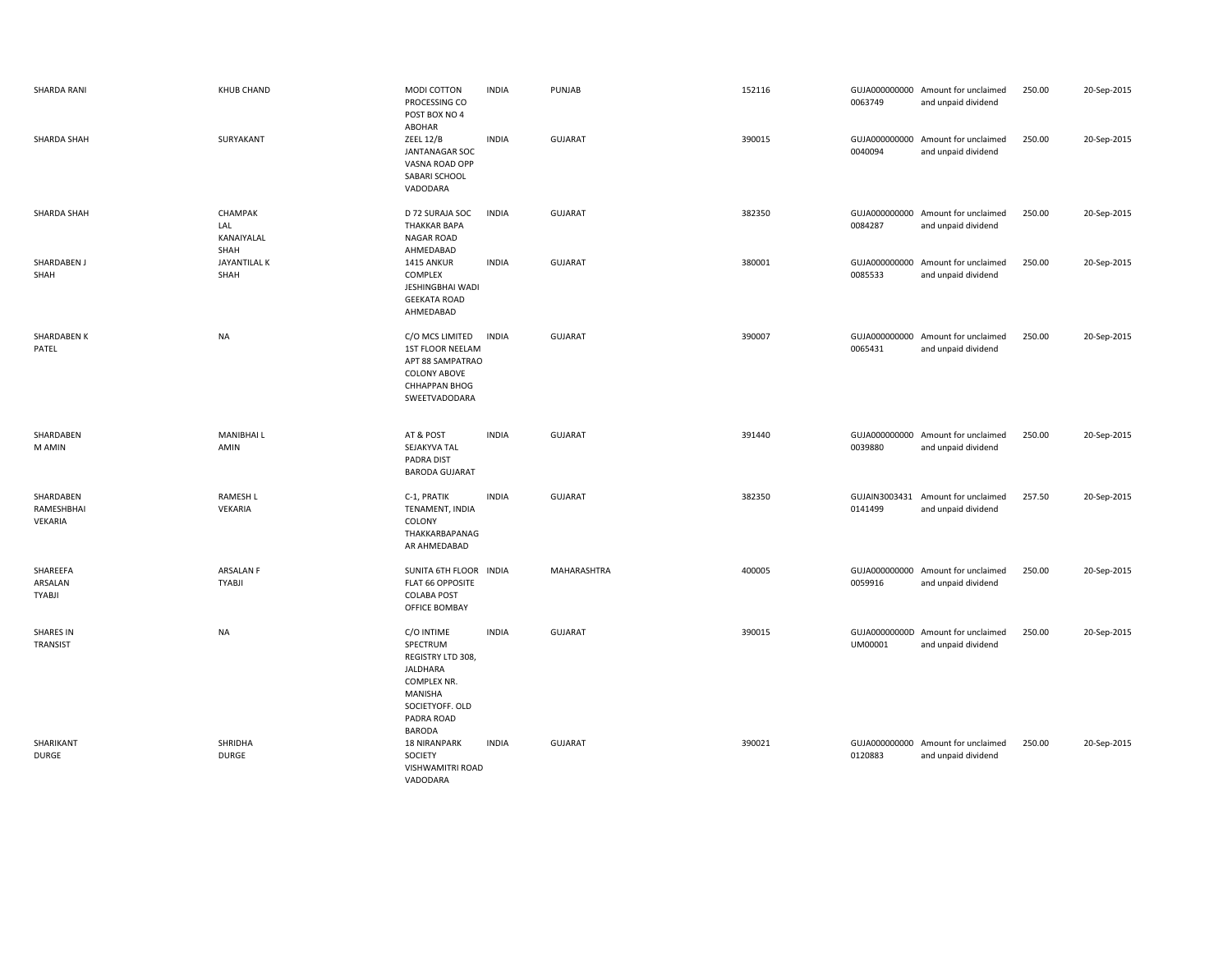| SHARLET<br><b>NORONHA</b>           | <b>NA</b>                                    | C/O MRS L<br><b>INDIA</b><br>SEQUEIRA 17 GOOD<br>LUCK HOUSE OPP<br>VIDHYANAGIRI<br><b>KALINA BOMBAY</b>      | MAHARASHTRA          | 400098 | 0021963                  | GUJA000000000 Amount for unclaimed<br>and unpaid dividend | 250.00 | 20-Sep-2015 |
|-------------------------------------|----------------------------------------------|--------------------------------------------------------------------------------------------------------------|----------------------|--------|--------------------------|-----------------------------------------------------------|--------|-------------|
| SHARMILA<br>SADHU                   | <b>NA</b>                                    | <b>INDIA</b><br>OPSITE<br>KARMACHARI<br>BHABAN<br>PERBIRHATA EAST<br>G.T. ROAD<br><b>BURDWAN</b>             | <b>WEST BENGAL</b>   | 713103 | 0248045                  | GUJAIN3003601 Amount for unclaimed<br>and unpaid dividend | 250.00 | 20-Sep-2015 |
| SHARMILABE<br>N R SHAH              | RAMESHLAL<br>C SHAH                          | <b>B 12 RUSHIKA FLATS INDIA</b><br><b>NEAR KIRAN PARK</b><br>NAVAWADAJ<br>AHMEDABAD                          | GUJARAT              | 380013 | 0031883                  | GUJA000000000 Amount for unclaimed<br>and unpaid dividend | 250.00 | 20-Sep-2015 |
| SHARWAN<br><b>JALAN</b>             | <b>BHAGWATI</b><br>PD JALAN                  | E 317 PANCHSHEEL INDIA<br>NO 3 RAHEJA<br>TOWNSHIP MALAD<br><b>EAST BOMBAY</b>                                | MAHARASHTRA          | 400097 | 0108636                  | GUJA000000000 Amount for unclaimed<br>and unpaid dividend | 250.00 | 20-Sep-2015 |
| SHASHANK<br>JAMNADAS<br>MULTANI     | <b>JAMNADAS</b><br>MANILAL<br><b>MULTANI</b> | C/4 MAYURPANKH<br><b>INDIA</b><br>SOCIETY SATELLITE<br>ROAD AHMEDABAD                                        | GUJARAT              | 380015 | 0034120                  | GUJA000000000 Amount for unclaimed<br>and unpaid dividend | 250.00 | 20-Sep-2015 |
| SHASHANK<br>SHEKHAR<br>PAREEK       | <b>NA</b>                                    | B-15, SHYAM<br><b>INDIA</b><br>APARTMENTS, SEC-<br>2 NEAR SHAHIBAUG<br>POST OFFICE<br>SHAHIBAUG<br>AHMEDABAD | GUJARAT              | 380004 | 2181966                  | GUJAIN3011512 Amount for unclaimed<br>and unpaid dividend | 250.00 | 20-Sep-2015 |
| SHASHANK<br>SHEKHAR<br><b>SUKUL</b> | SWAMI<br>SHANKER<br><b>SUKUL</b>             | D 51/21<br><b>INDIA</b><br>AURANGABAD<br>ROAD VARANASI                                                       | <b>UTTAR PRADESH</b> | 221010 | GUJA000000000<br>0054628 | Amount for unclaimed<br>and unpaid dividend               | 250.00 | 20-Sep-2015 |
| SHASHI                              | ANAND<br><b>MOHAN</b><br>PRASAD              | C/O SRI MATHURA<br><b>INDIA</b><br>PRASAD MAIN PURA<br>DEVI ASTHAN PO G<br>PO PATNA                          | <b>BIHAR</b>         | 800001 | GUJA000000000<br>0140802 | Amount for unclaimed<br>and unpaid dividend               | 250.00 | 20-Sep-2015 |
| SHASHI<br>AGARWAL                   | NAND<br>KISHORE<br>AGARWAL                   | C/O NAND KISHORE INDIA<br><b>AGARWAL STATE</b><br><b>BANK OF BIKANER &amp;</b><br>JAIPUR BARMER              | RAJASTHAN            | 344001 | GUJA000000000<br>0072580 | Amount for unclaimed<br>and unpaid dividend               | 250.00 | 20-Sep-2015 |
| SHASHI<br>BAKLIWAL                  | <b>ASHOK KR</b><br><b>BAKUWAL</b>            | 503 ANAND<br><b>INDIA</b><br><b>CHAMHERS B</b><br>HARISH CH MARG<br><b>INDRA BAZAR</b><br>JAIPUR RAJ         | RAJASTHAN            | 302001 | 0070623                  | GUJA000000000 Amount for unclaimed<br>and unpaid dividend | 250.00 | 20-Sep-2015 |
| SHASHI BALA                         | <b>VIJAI SINGH</b>                           | C/O ALKA PAL P A<br><b>INDIA</b><br><b>HEAD POST OFFICE</b><br>SHAHJAHANPUR U P                              | <b>UTTAR PRADESH</b> | 242001 | GUJA000000000<br>0017230 | Amount for unclaimed<br>and unpaid dividend               | 250.00 | 20-Sep-2015 |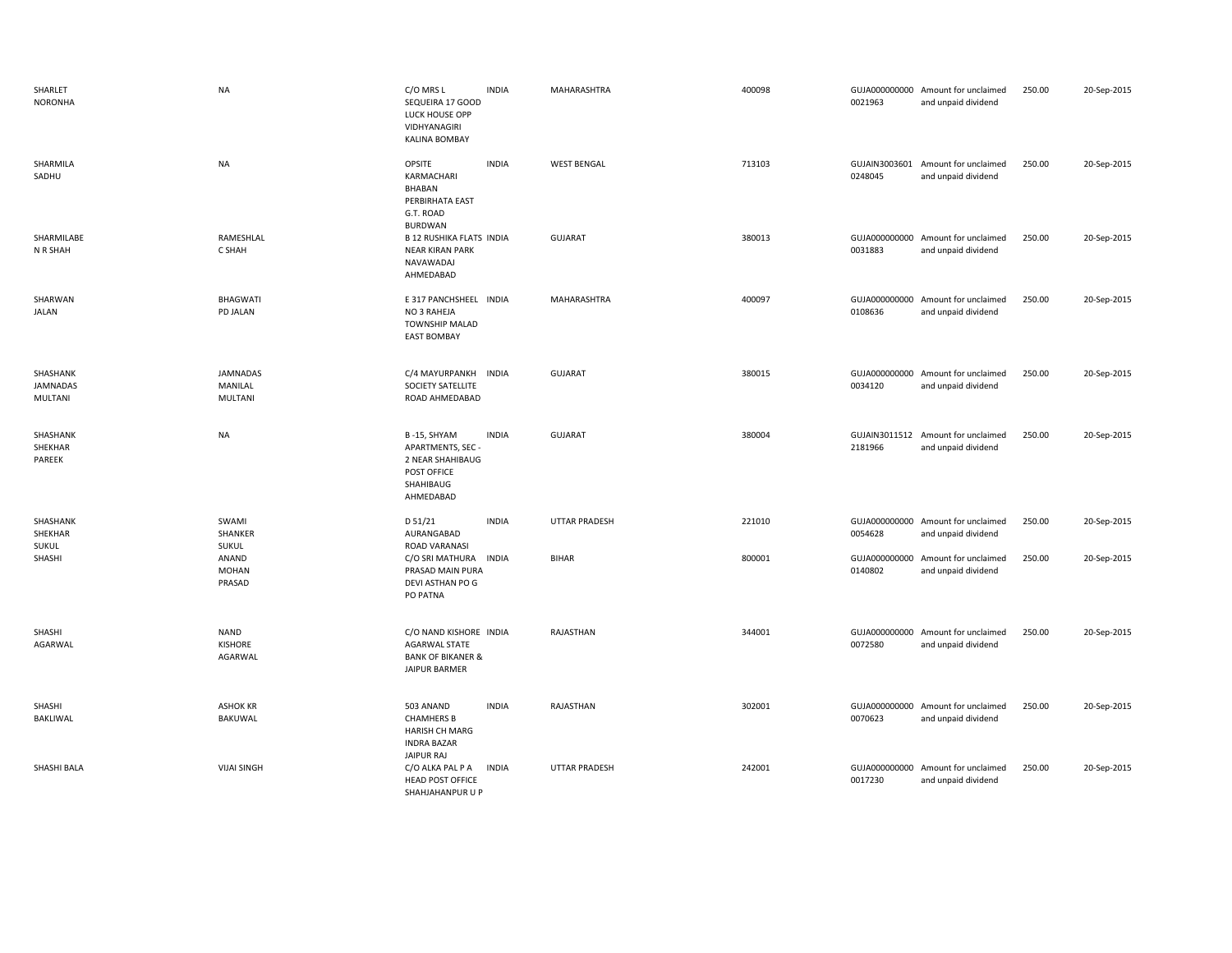| SHASHI BALA<br>VERMA               | <b>KSPSINGH</b>                         | 565 PARSHAWNATH INDIA<br>NAGAR PO -<br>CHANDKHEDA<br>SOCIETY AREA DIST -<br>GANDHINAGAR                          | <b>GUJARAT</b>       | 382424 | 0178459                  | GUJA000000000 Amount for unclaimed<br>and unpaid dividend | 250.00  | 20-Sep-2015 |
|------------------------------------|-----------------------------------------|------------------------------------------------------------------------------------------------------------------|----------------------|--------|--------------------------|-----------------------------------------------------------|---------|-------------|
| SHASHI<br><b>BHUSHAN</b><br>SHARMA | RAJDEO<br>SHARMA                        | C/O SRI BHAGWAT INDIA<br>KADAMKUAN JAGAT<br><b>NARAYAN ROAD</b><br><b>NEAR PATLIUTRA</b><br>HIGH SCHOOL<br>PATNA | <b>BIHAR</b>         | 800003 | 0017837                  | GUJA000000000 Amount for unclaimed<br>and unpaid dividend | 250.00  | 20-Sep-2015 |
| SHASHI<br>BHUSHAN<br>SHARMA        | I L SHARMA                              | <b>INDIA</b><br>C 530 VIKASPURI<br>NEW DELHI DELHI                                                               | DELHI                | 110018 | 0058869                  | GUJA000000000 Amount for unclaimed<br>and unpaid dividend | 250.00  | 20-Sep-2015 |
| SHASHI GOEL                        | <b>NA</b>                               | H - 16 A, PHASE - 2, INDIA<br>SHIVALIK COLONY,<br><b>HARIDWAR</b>                                                | UTTARAKHAND          | 249401 | 0050134                  | GUJA120206000 Amount for unclaimed<br>and unpaid dividend | 250.00  | 20-Sep-2015 |
| SHASHI<br>GOYAL                    | R N GOYAL                               | 381/17 A KRISHNA<br><b>INDIA</b><br><b>NAGAR CIVIL LINES</b><br>LUDHIANA PUNJAB                                  | PUNJAB               | 141001 | 0105956                  | GUJA000000000 Amount for unclaimed<br>and unpaid dividend | 250.00  | 20-Sep-2015 |
| SHASHI<br>GOYAL                    | NA                                      | 4/40 MAHI COLONY INDIA<br>BANASWARA<br>RAJASTHAN                                                                 | RAJASTHAN            | 327001 | 0206564                  | GUJA000000000 Amount for unclaimed<br>and unpaid dividend | 250.00  | 20-Sep-2015 |
| SHASHI KALA<br>SHARMA              | V D SHARMA                              | 690 STATION ROAD INDIA<br>NASIRABAD AJMER<br>RAJ NASIRABAD                                                       | RAJASTHAN            | 305601 | 0071842                  | GUJA000000000 Amount for unclaimed<br>and unpaid dividend | 250.00  | 20-Sep-2015 |
| SHASHI KANT                        | A L MAKKAR                              | 3466/37<br><b>INDIA</b><br>D/CHANDIGARH                                                                          | CHANDIGARH           | 160023 | 0152566                  | GUJA000000000 Amount for unclaimed<br>and unpaid dividend | 250.00  | 20-Sep-2015 |
| SHASHI KANT<br>DALWADI             | <b>HIMATLAL</b><br>DALWADI              | C/O SHAKTI STUDIO INDIA<br>PARA BOTAD<br><b>GUJARAT</b>                                                          | <b>GUJARAT</b>       | 364710 | 0029245                  | GUJA000000000 Amount for unclaimed<br>and unpaid dividend | 250.00  | 20-Sep-2015 |
| SHASHI KIRAN<br>JAIN               | R JAIN                                  | <b>INDIA</b><br>E 251 FF GREATER<br>KAILASH 1 NEW<br>DELHI                                                       | DELHI                | 110048 | GUJA000000000<br>0112224 | Amount for unclaimed<br>and unpaid dividend               | 250.00  | 20-Sep-2015 |
| SHASHI<br>KUAMAR<br><b>GUPTA</b>   | PREM<br><b>MOHAN</b><br><b>GUPTA</b>    | <b>INDIA</b><br><b>12 MILAP NAGAR</b><br><b>MANAV CHOWK</b><br>AMBALA CITY                                       | <b>HARYANA</b>       | 134002 | 0005410                  | GUJA000000000 Amount for unclaimed<br>and unpaid dividend | 250.00  | 20-Sep-2015 |
| SHASHI<br><b>MEHROTRA</b>          | NA                                      | C 1032 RAJENDRA<br><b>INDIA</b><br>NAGAR BAREILLY                                                                | <b>UTTAR PRADESH</b> | 243001 | 3251101                  | GUJAIN3011512 Amount for unclaimed<br>and unpaid dividend | 500.00  | 20-Sep-2015 |
| SHASHI<br>PRABHA<br><b>GUPTA</b>   | PRAMODE<br><b>KUMAR</b><br><b>GUPTA</b> | 1, GOVIND NAGAR<br><b>INDIA</b><br>ULIYAN,<br>KADMAJAMSHEDPU<br>R                                                | <b>JHARKHAND</b>     | 831005 | 0080266                  | GUJA120384000 Amount for unclaimed<br>and unpaid dividend | 1000.00 | 20-Sep-2015 |
| SHASHI<br>SEHGAL                   | S K SEHGAL                              | J BLOCK 13 D DDA<br><b>INDIA</b><br>HICR FLATS PHASE I<br>ASHOK VIHAR DELHI                                      | DELHI                | 110001 | 0063614                  | GUJA000000000 Amount for unclaimed<br>and unpaid dividend | 250.00  | 20-Sep-2015 |
| SHASHIKALA<br>RANBHISE             | RAYMOND                                 | "MAYUR" OPP POLO INDIA<br><b>GROUND BARODA</b>                                                                   | <b>GUJARAT</b>       | 390001 | 0169608                  | GUJA000000000 Amount for unclaimed<br>and unpaid dividend | 250.00  | 20-Sep-2015 |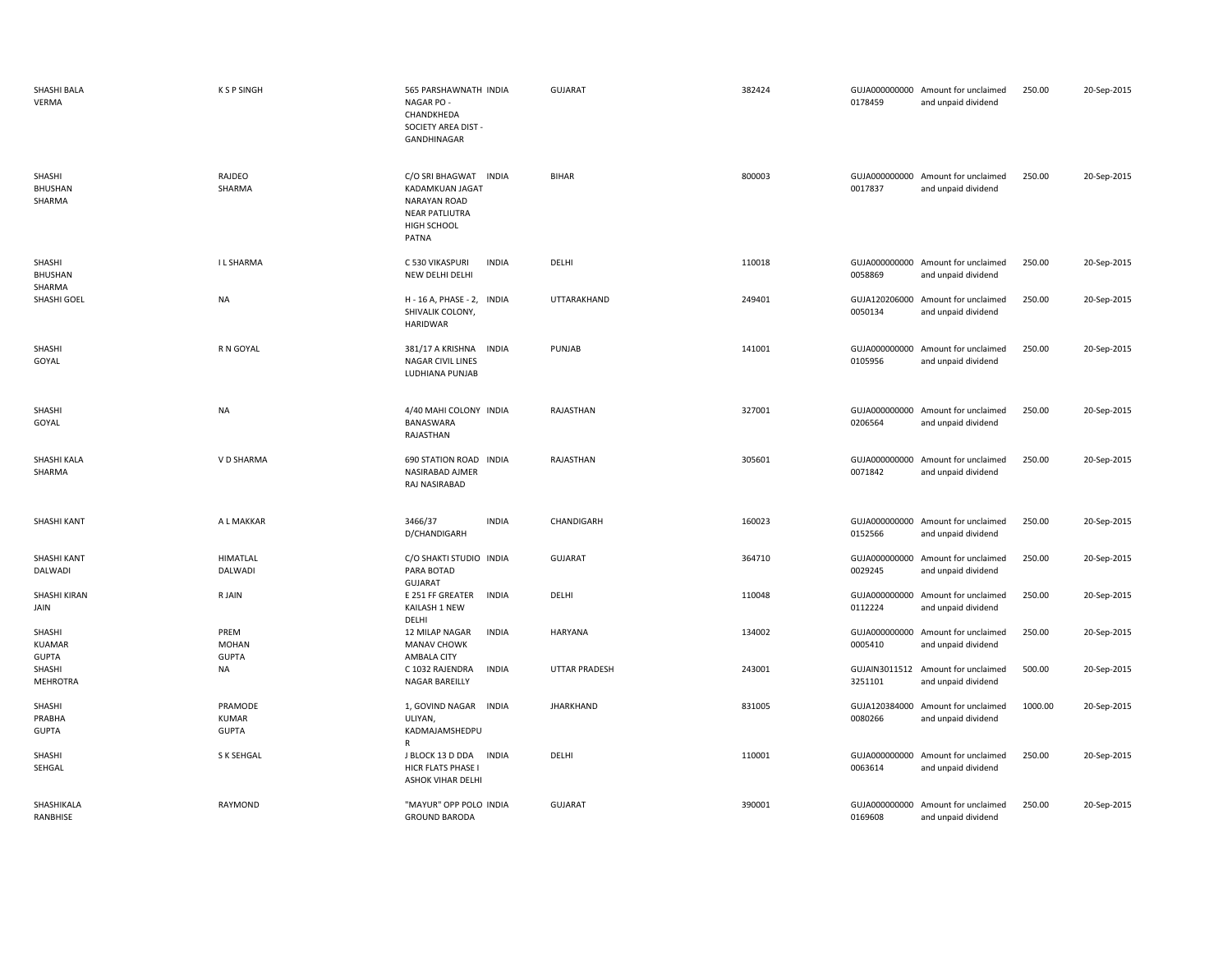| SHASHIKALA<br>RAYMOND<br>RANBHISE  | RAYMOND                         | "MAYUR" OPP POLO INDIA<br><b>GROUND</b><br>VADODARA                                                  | <b>GUJARAT</b>       | 390001 | 0315301                  | GUJA000000000 Amount for unclaimed<br>and unpaid dividend | 500.00 | 20-Sep-2015 |
|------------------------------------|---------------------------------|------------------------------------------------------------------------------------------------------|----------------------|--------|--------------------------|-----------------------------------------------------------|--------|-------------|
| SHASHIKALA<br>SHAH                 | SUMATILAL<br>KESHAVLAL          | OLD AGRA ROAD<br><b>INDIA</b><br>PIMPALGAON<br><b>BASWANT DIST</b><br><b>NASIK</b>                   | MAHARASHTRA          | 422209 | 0116778                  | GUJA000000000 Amount for unclaimed<br>and unpaid dividend | 250.00 | 20-Sep-2015 |
| SHASHIKANT<br>PATEL                | <b>NA</b>                       | 31, SAURABH SBI<br><b>INDIA</b><br>OFFICERS FLATS,<br>SHRIPAL<br>NAGAR, OLD PADRA<br>ROADVADODARA    | <b>GUJARAT</b>       | 390020 | GUJA000000000<br>0125127 | Amount for unclaimed<br>and unpaid dividend               | 500.00 | 20-Sep-2015 |
| SHASHIKANT<br>SHIVLAL<br>THANKI    | SHIVLAL<br><b>THANKI</b>        | 319 3 G E B COLONY INDIA<br>T P S SIKKA DIST<br>JAMNAGAR<br><b>GUJARAT STATE</b>                     | <b>GUJARAT</b>       | 361141 | 0122313                  | GUJA000000000 Amount for unclaimed<br>and unpaid dividend | 250.00 | 20-Sep-2015 |
| SHASHIKIRAN<br>S KULKARNI          | SOMDUTT<br>KULKARNI             | ABHISHEK B/H<br><b>INDIA</b><br>SHANTIVAN<br>NARAYANNAGAR<br><b>ROAD PALDI</b><br>AHMEDABAD          | <b>GUJARAT</b>       | 380007 | 0168701                  | GUJA000000000 Amount for unclaimed<br>and unpaid dividend | 250.00 | 20-Sep-2015 |
| SHATATARAK<br>A RAJENDRA<br>THOSAR | NA                              | D/5, BALGOVIND<br><b>INDIA</b><br>CO.OP.HSC.SOC.,<br>TAIKALWADI ROAD<br>MAHIMBOMBAY                  | MAHARASHTRA          | 400016 | 0125129                  | GUJA000000000 Amount for unclaimed<br>and unpaid dividend | 500.00 | 20-Sep-2015 |
| <b>SHAUNAK A</b><br>PATEL          | AJAY                            | AMBER BUNGLOW<br><b>INDIA</b><br>NR SONYS<br><b>BOARDING</b><br>NAVRANGPURA<br>AHMEDABAD             | <b>GUJARAT</b>       | 380008 | GUJA000000000<br>0138911 | Amount for unclaimed<br>and unpaid dividend               | 250.00 | 20-Sep-2015 |
| SHEBA J<br><b>THOMAS</b>           | <b>JERRY K</b><br><b>THOMAS</b> | KALLUVETTAMKUZH INDIA<br><b>IYIL HOUSE</b><br>EDAYARANMALA<br>P.O.<br>PATHANAMTHITTA<br>DIST. KERALA | <b>KERALA</b>        | 689532 | 2777977                  | GUJAIN3011511 Amount for unclaimed<br>and unpaid dividend | 250.00 | 20-Sep-2015 |
| SHEBA<br>KANTILAL<br>CHRISTAN      | <b>KANTILAL S</b><br>CHRISTIAN  | 250<br><b>INDIA</b><br>SAHAKARNAGAR<br>SYNBIOTICS SOCIETY<br>NEW SAMA ROAD<br>VADODARA               | <b>GUJARAT</b>       | 390008 | 0003493                  | GUJA000000000 Amount for unclaimed<br>and unpaid dividend | 250.00 | 20-Sep-2015 |
| SHEELA<br><b>GUPTA</b>             | PADAM<br>PRAKASH                | G I/75 LAJPAT<br><b>INDIA</b><br>NAGAR NEW DELHI                                                     | DELHI                | 110024 | 0067473                  | GUJA000000000 Amount for unclaimed<br>and unpaid dividend | 250.00 | 20-Sep-2015 |
| SHEELENDRA<br>PRATAP<br>SINGH      | <b>NA</b>                       | <b>BUNGLOW NO 73</b><br><b>INDIA</b><br>DLW RLY COLONY<br>POST DLW PS<br>MANDUADIH<br>VARANASI       | <b>UTTAR PRADESH</b> | 221004 | GUJAIN3026793<br>3869130 | Amount for unclaimed<br>and unpaid dividend               | 257.50 | 20-Sep-2015 |
| SHEETAL<br>CHAUDHARY               | KT<br>CHAUDHARY                 | <b>INDIA</b><br>DAYAL 13 KUNJ<br>SOCIETY ALKAPURI<br><b>BARODA</b>                                   | <b>GUJARAT</b>       | 390005 | GUJA000000000<br>0152684 | Amount for unclaimed<br>and unpaid dividend               | 500.00 | 20-Sep-2015 |
| SHEETAL DEVI                       | <b>NA</b>                       | 5 A DHARAMDAS<br><b>INDIA</b><br>ROW CALCUTTA                                                        | <b>WEST BENGAL</b>   | 700026 | GUJA000000000<br>146654A | Amount for unclaimed<br>and unpaid dividend               | 250.00 | 20-Sep-2015 |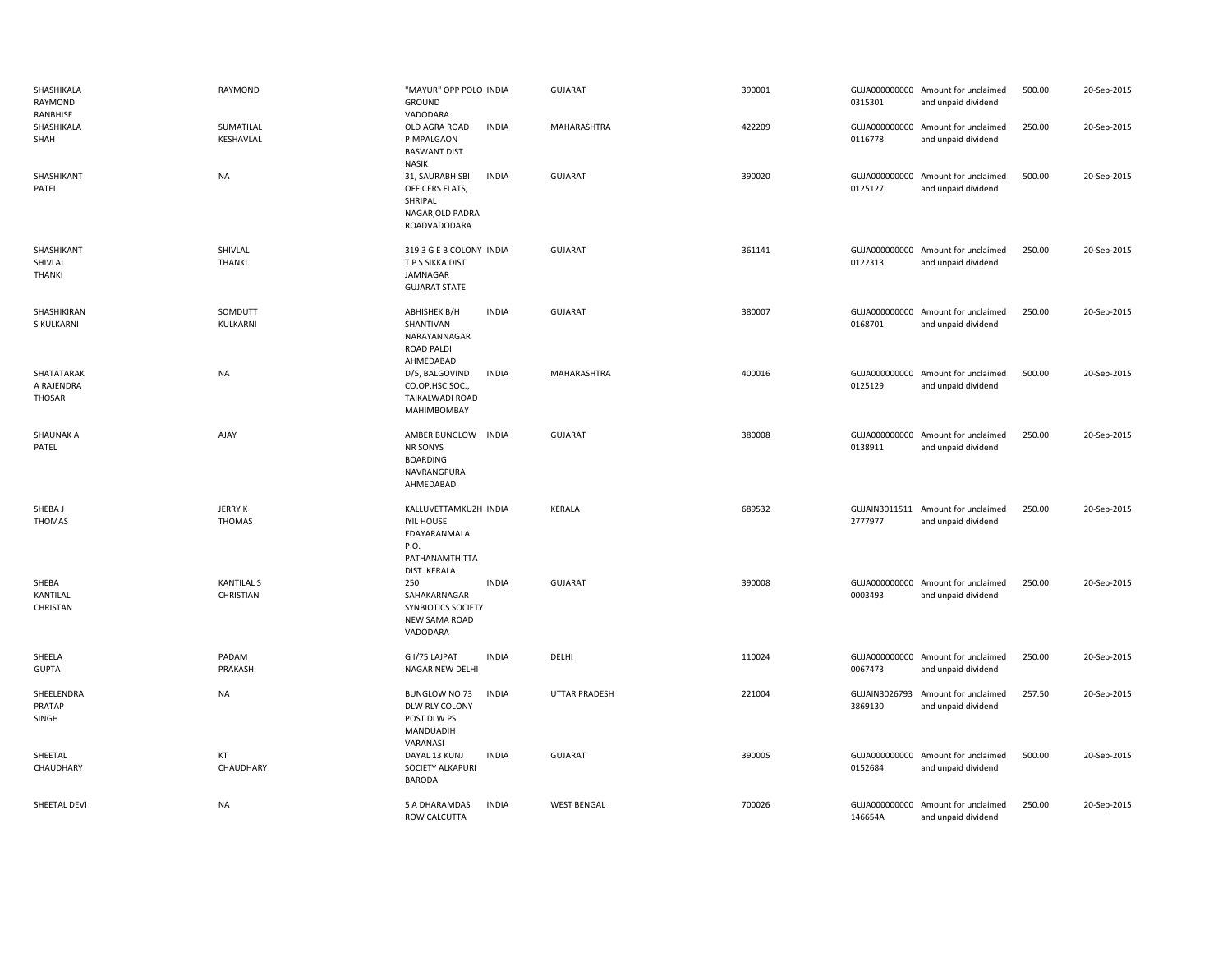| SHEFALI<br><b>BANSAL</b>    | A P BANSAL                             | A-122 PATEL NAGAR- INDIA<br>II OPP NEW BUS<br>STAND GHAZIABAD<br>U P                                                                             | <b>UTTAR PRADESH</b> | 201001 | 0179050                  | GUJA000000000 Amount for unclaimed<br>and unpaid dividend | 250.00 | 20-Sep-2015 |
|-----------------------------|----------------------------------------|--------------------------------------------------------------------------------------------------------------------------------------------------|----------------------|--------|--------------------------|-----------------------------------------------------------|--------|-------------|
| SHEHNAZ M<br><b>NIZAR</b>   | P<br>MOHAMMAD<br><b>NIZAR</b>          | MAUSAM KUMBLA INDIA<br>POST KERALA                                                                                                               | <b>KERALA</b>        | 671321 | GUJA000000000<br>0110211 | Amount for unclaimed<br>and unpaid dividend               | 250.00 | 20-Sep-2015 |
| SHEKHAR<br><b>KUMAR</b>     | <b>R TIWARY</b><br><b>EMPLOYED</b>     | C/O RAJENDRA<br><b>INDIA</b><br><b>TIWARY RESERVE</b><br><b>BANK OF INDIA</b><br>PATNA                                                           | <b>BIHAR</b>         | 800001 | GUJA000000000<br>0138479 | Amount for unclaimed<br>and unpaid dividend               | 500.00 | 20-Sep-2015 |
| SHEKHAR<br>SOMNATH<br>THETE | <b>NA</b>                              | A/P DUGAON<br><b>INDIA</b><br><b>NASHIK</b>                                                                                                      | MAHARASHTRA          | 422203 | 0125117                  | GUJA120299000 Amount for unclaimed<br>and unpaid dividend | 205.00 | 20-Sep-2015 |
| <b>SHELLY GARG</b>          | YASHPAL<br>GARG                        | YASH PAL GARG 55 INDIA<br><b>B VAKIL ROAD NEW</b><br>MANDI<br>MUZAFFARNAGAR U<br>Þ                                                               | UTTAR PRADESH        | 251001 | 0062887                  | GUJA000000000 Amount for unclaimed<br>and unpaid dividend | 250.00 | 20-Sep-2015 |
| SHEO<br>PRAKASH             | <b>NA</b>                              | <b>INDIA</b><br><b>BESIDE DR. RUBI</b><br><b>LAKRA NEAR</b><br>HURHURU MAJAR<br>PANDITJI ROAD<br>HAZARIBAG                                       | <b>JHARKHAND</b>     | 825301 | 3176858                  | GUJAIN3011512 Amount for unclaimed<br>and unpaid dividend | 37.50  | 20-Sep-2015 |
| SHERALI<br>BAWA             | <b>HUSSEIN</b>                         | <b>INDIA</b><br>602 A AMIT<br><b>APPARTMENT SAI</b><br>NAGAR YARI ROAD<br>ANDHERI BOMBAY                                                         | MAHARASHTRA          | 400061 | 0102712                  | GUJA000000000 Amount for unclaimed<br>and unpaid dividend | 250.00 | 20-Sep-2015 |
| SHEWKANI<br>KAMLA           | KISHINCHAN<br>D                        | 2050 DELHI CHAKLA INDIA<br><b>GANDHI OLE</b><br>AHMEDABAD                                                                                        | <b>GUJARAT</b>       | 380001 | 0034618                  | GUJA000000000 Amount for unclaimed<br>and unpaid dividend | 250.00 | 20-Sep-2015 |
| SHIB SANKAR<br>DAS          | <b>KSHUDI RAM</b><br>DAS               | C/O SATYA RANJAN INDIA<br>MAJI (F.C.A)<br><b>KAKDWIP NATUN</b><br>BAZAR P.O-<br>KAKDWIP DIST -<br>SOUTH 24<br>PARAGANAS                          | <b>WEST BENGAL</b>   | 743347 | 0138950                  | GUJAIN3002631 Amount for unclaimed<br>and unpaid dividend | 125.00 | 20-Sep-2015 |
| SHIBANI<br>KUNDU            | <b>NA</b>                              | C/O ASHOK<br><b>INDIA</b><br>KR.KUNDU D.V.C<br>MORE PO-SRIPALLY<br>DIST-BURDWAN                                                                  | <b>WEST BENGAL</b>   | 713103 | 0062539                  | GUJAIN3002631 Amount for unclaimed<br>and unpaid dividend | 250.00 | 20-Sep-2015 |
| SHIBANI<br>SANGHVI          | <b>NAVINCHAND</b><br><b>RA SANGHVI</b> | 11 CHITRAKOOT<br><b>INDIA</b><br><b>FLATS ASHRAM</b><br>ROAD AHMEDABAD                                                                           | <b>GUJARAT</b>       | 380009 | 0103538                  | GUJA000000000 Amount for unclaimed<br>and unpaid dividend | 250.00 | 20-Sep-2015 |
| SHIBU<br>ABRAHAM            | <b>NA</b>                              | <b>INDIA</b><br>NO.819/2, 2ND<br>MAIN, CHINNANNA<br>LAYOUT OPP TO<br>NEW KEB OFFICE,<br>KAVAL-<br>BYRASANDRA, RT<br><b>NAGAR PO</b><br>BANGALORE | <b>KARNATAKA</b>     | 560032 | GUJAIN3029024<br>1178440 | Amount for unclaimed<br>and unpaid dividend               | 175.00 | 20-Sep-2015 |
| SHIBU<br><b>THOMAS</b>      | <b>NA</b>                              | PUTHUPARAMBIL<br><b>INDIA</b><br>KARUVANCHAL PO<br><b>KANNUR KANNUR</b>                                                                          | <b>KERALA</b>        | 670571 | 2109490                  | GUJAIN3002391 Amount for unclaimed<br>and unpaid dividend | 12.50  | 20-Sep-2015 |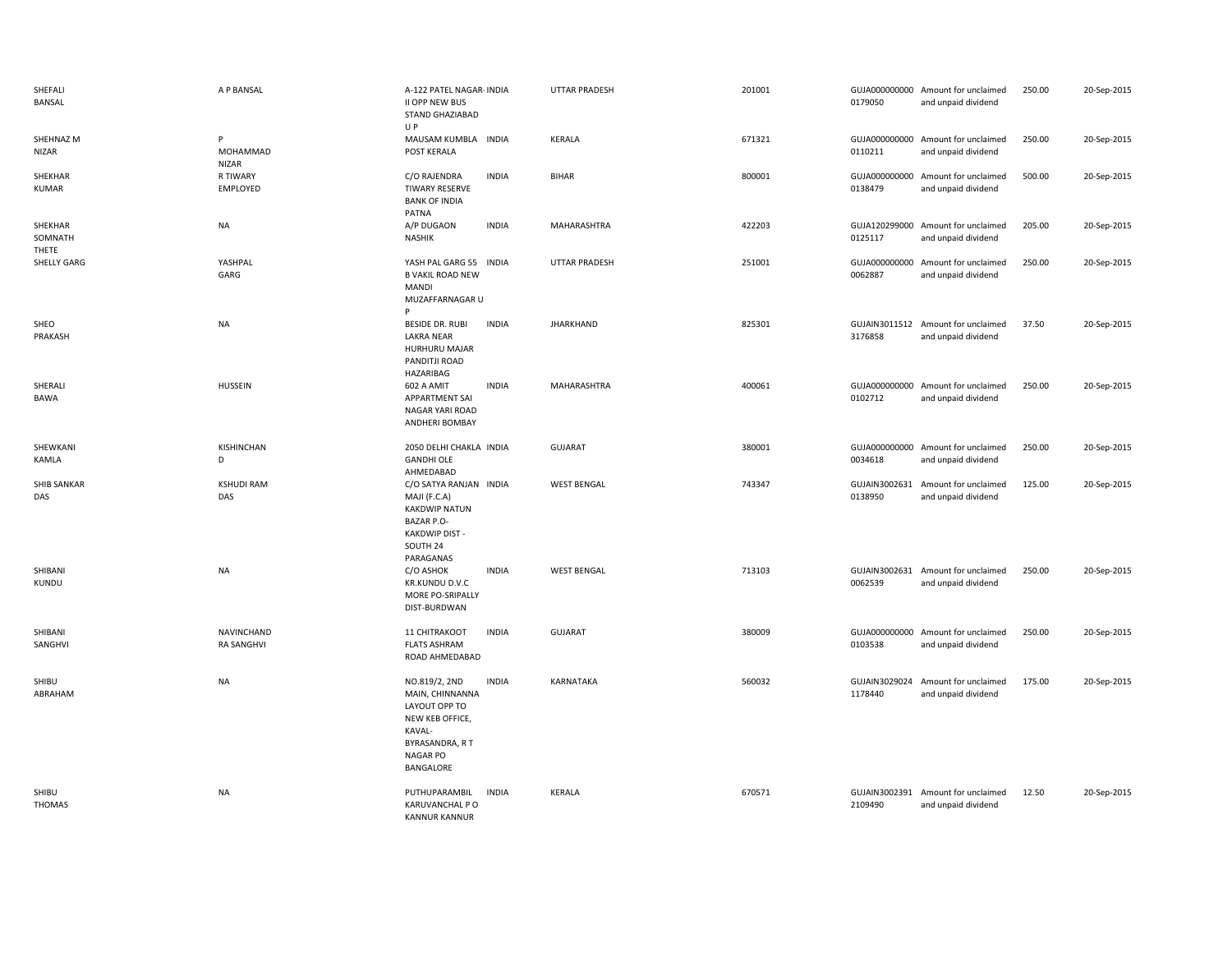| SHIJO A L                             | <b>NA</b>                                    | ALOOKARAN (H)<br>KANDANASSERY<br>PANCHAYATH<br>NAMBAZHAKAP P O<br>THRISSUR                                                    | <b>INDIA</b> | <b>KERALA</b>      | 680602 | 0058378                  | GUJAIN3031161 Amount for unclaimed<br>and unpaid dividend | 625.00 | 20-Sep-2015 |
|---------------------------------------|----------------------------------------------|-------------------------------------------------------------------------------------------------------------------------------|--------------|--------------------|--------|--------------------------|-----------------------------------------------------------|--------|-------------|
| SHIKHA JAIN                           | <b>MUKESH JAIN</b>                           | <b>DAULAT VILLAS</b><br>SARAFA BAZAR<br>ALWAR RAJ                                                                             | <b>INDIA</b> | RAJASTHAN          | 301001 | 0010356                  | GUJA000000000 Amount for unclaimed<br>and unpaid dividend | 250.00 | 20-Sep-2015 |
| SHIKHA<br><b>KUMAR</b><br>SRIVASTAVA  | <b>NA</b>                                    | A-5, MADHURAM<br><b>DUPLEX NEAR</b><br>CHANAKYAPURI<br>NEW SAMA ROAD<br>E.M.E.VADODARA                                        | <b>INDIA</b> | <b>GUJARAT</b>     | 390008 | 0125138                  | GUJA000000000 Amount for unclaimed<br>and unpaid dividend | 500.00 | 20-Sep-2015 |
| SHIKHA<br>RAWAT                       | SITARAM<br>RAWAT                             | <b>26 BAIKUNTH</b><br><b>CHATTERJEE LANE</b><br>1ST FLOOR NEAR<br><b>KALPANA CINEMA</b><br><b>HALL HOWRAH</b><br>MAIDANHOWRAH | <b>INDIA</b> | <b>WEST BENGAL</b> | 711101 | GUJA000000000<br>0205515 | Amount for unclaimed<br>and unpaid dividend               | 250.00 | 20-Sep-2015 |
| SHIL D<br><b>THAKUR</b>               | DEVENDRA<br>SINGH                            | <b>B-3 AVANTI FLATS</b><br><b>DAFNALA RD</b><br>SHAHIBAUG<br>AHMEDABAD                                                        | <b>INDIA</b> | GUJARAT            | 380004 | 0139647                  | GUJA000000000 Amount for unclaimed<br>and unpaid dividend | 250.00 | 20-Sep-2015 |
| SHILABEN<br>MAHENDRA<br><b>JOISAR</b> | <b>MAHENDRA</b><br><b>JOISAR</b>             | C/O NEW TARUN<br><b>INDUSTRIES 55</b><br><b>DIGVIJAY PLOT</b><br><b>VIRANI MANSION</b><br>JAMNAGAR                            | <b>INDIA</b> | <b>GUJARAT</b>     | 361005 | GUJA000000000<br>0078909 | Amount for unclaimed<br>and unpaid dividend               | 250.00 | 20-Sep-2015 |
| SHILPA JAIN                           | <b>ANIL KUMAR</b><br>JAIN                    | D 11 OBEROI<br>APARTMENTS<br>ALIPUR ROAD DELHI                                                                                | <b>INDIA</b> | DELHI              | 110054 | 0106695                  | GUJA000000000 Amount for unclaimed<br>and unpaid dividend | 250.00 | 20-Sep-2015 |
| SHILPA<br>NITINBHAI<br>YADAV          | N YADAV                                      | 5 PURSOTTAM PARK INDIA<br>NEAR LISA PARK H T<br>LINE ROAD<br>SUBHANPURA<br><b>BARODA</b>                                      |              | <b>GUJARAT</b>     | 390007 | 0150832                  | GUJA000000000 Amount for unclaimed<br>and unpaid dividend | 250.00 | 20-Sep-2015 |
| SHILPI<br><b>BHUPENDRA</b><br>SHAH    | <b>BHUPENDRA</b><br>K SHAH<br><b>STUDIES</b> | C/3 WOODLAND<br>APPARTMENTS NR<br>PALDI BUS STAND<br>ELLISBRIDGE<br>AHMEDABAD                                                 | <b>INDIA</b> | <b>GUJARAT</b>     | 380007 | 0126874                  | GUJA000000000 Amount for unclaimed<br>and unpaid dividend | 250.00 | 20-Sep-2015 |
| SHILPY<br>BANSAL                      | SHANKAR<br><b>DASS BANSAL</b>                | C 41 A SHIVAJI PARK INDIA<br>PUNJABI BAGH NEW<br>DELHI                                                                        |              | DELHI              | 110026 | 0106600                  | GUJA000000000 Amount for unclaimed<br>and unpaid dividend | 250.00 | 20-Sep-2015 |
| SHIMA<br><b>BHATTACHAR</b><br>YYA     | SHYAM<br>SUNDAR<br><b>BHATTACHAR</b><br>YYA  | 2/3 A C SARKER<br>ROAD<br>DAKSHINESWAR<br>DOLPIRI CALCUTTA                                                                    | <b>INDIA</b> | <b>WEST BENGAL</b> | 700076 | GUJA000000000<br>0062350 | Amount for unclaimed<br>and unpaid dividend               | 2.50   | 20-Sep-2015 |
| SHIRESH<br>PINGLE                     | <b>BALKRISHNA</b>                            | 140 CHAITANYA<br><b>GREEN GARDENS</b><br><b>GOKUL ROAD HUBLI</b>                                                              | <b>INDIA</b> | KARNATAKA          | 580030 | 0006088                  | GUJA000000000 Amount for unclaimed<br>and unpaid dividend | 250.00 | 20-Sep-2015 |
| SHIRISH<br>CHHELSHANK<br>ER BHATT     | CHHELSHANK<br>ER BABUBHAI<br><b>BHATT</b>    | ASHA, 132-B,<br>DEVRAJ NAGAR, NR.<br>GHOGHA<br>JAKATNAKA,<br>BHAVNAGAR.                                                       | <b>INDIA</b> | GUJARAT            | 364001 | GUJAIN3009741<br>0632989 | Amount for unclaimed<br>and unpaid dividend               | 250.00 | 20-Sep-2015 |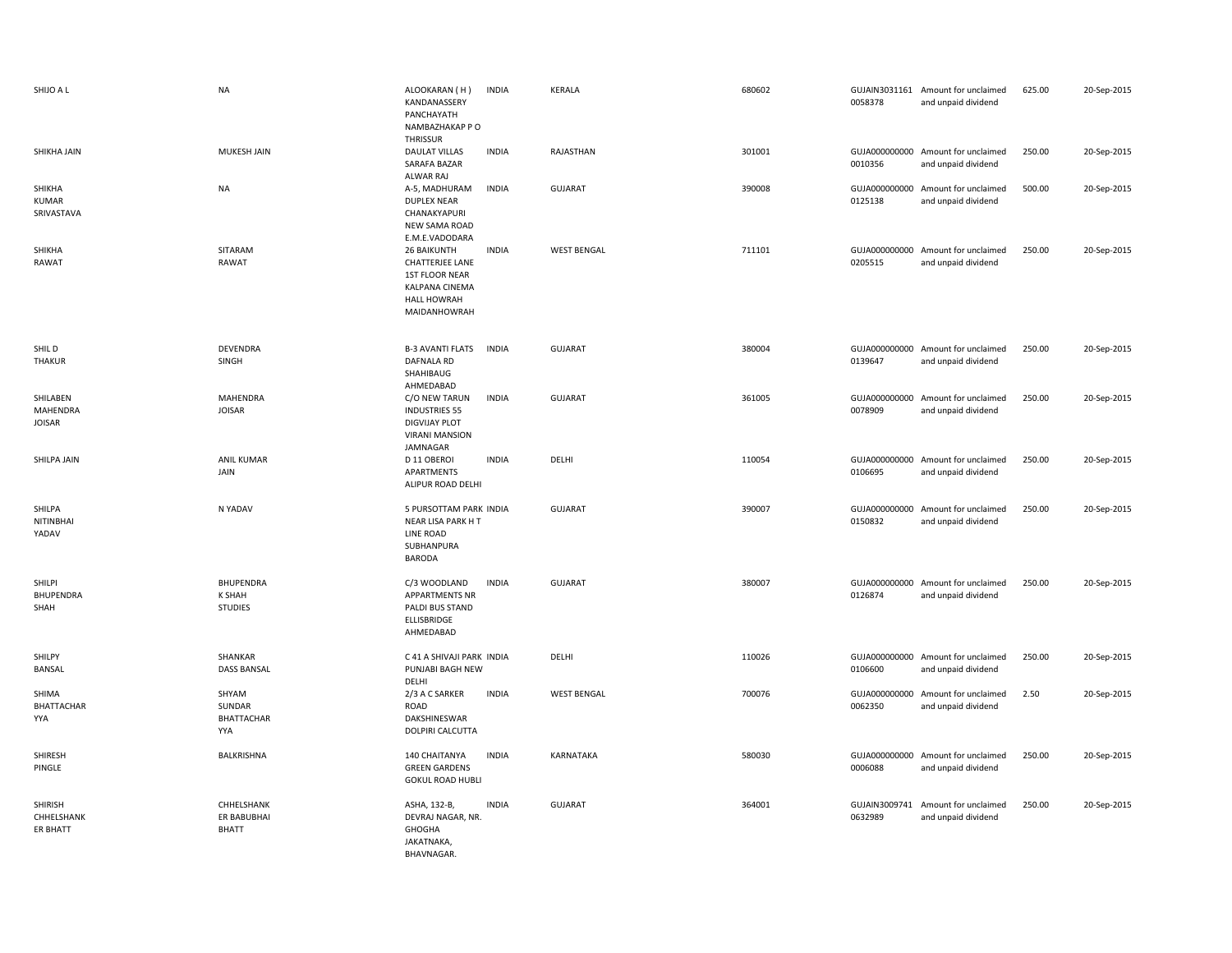| <b>SHIRISH</b><br>DALAL              | VIJAYBHAI<br>DALAL                        | A 106 GIRIRATH<br>SOCIETY CARTER RD<br><b>3 BORIVALI EAST</b><br><b>BOMBAY</b>                   | <b>INDIA</b> | MAHARASHTRA          | 400066 | 0068910 | GUJA000000000 Amount for unclaimed<br>and unpaid dividend | 250.00 | 20-Sep-2015 |
|--------------------------------------|-------------------------------------------|--------------------------------------------------------------------------------------------------|--------------|----------------------|--------|---------|-----------------------------------------------------------|--------|-------------|
| SHIRU KARWA                          | SOHANLAL                                  | NIRMAL SUNTHWAL INDIA<br>PO JAMALDA DT<br>COOCHBEHAR                                             |              | <b>WEST BENGAL</b>   | 735303 | 0102372 | GUJA000000000 Amount for unclaimed<br>and unpaid dividend | 250.00 | 20-Sep-2015 |
| <b>SHISHIR</b><br><b>KUMAR PATEL</b> | KIRTIRAM<br>PATEL                         | 243, LILY BLOCK<br><b>KEERTHI FLORA NR</b><br>CMRIT COLLEGE,<br>KUNDALAHALLI<br><b>BANGALORE</b> | <b>INDIA</b> | KARNATAKA            | 560037 | 1374127 | GUJAIN3004841 Amount for unclaimed<br>and unpaid dividend | 750.00 | 20-Sep-2015 |
| SHITAL UDANI                         | MAHESH                                    | 11 RASIK<br>APARTMENTS AMBA<br>VIJAY PLOT OPP<br>ARADHANA SOCIETY<br>JAMNAGAR                    | <b>INDIA</b> | <b>GUJARAT</b>       | 361008 | 0078696 | GUJA000000000 Amount for unclaimed<br>and unpaid dividend | 250.00 | 20-Sep-2015 |
| <b>SHIV KHANNA</b>                   | KULBHUSHA<br>N KHANNA<br>SERVIE           | S/O SH<br>KULBHUSHAN<br><b>KHANND VPO</b><br><b>BHOTA DISTT</b><br>HAMIRPUR H P                  | <b>INDIA</b> | HIMACHAL PRADESH     | 176041 | 0054601 | GUJA000000000 Amount for unclaimed<br>and unpaid dividend | 250.00 | 20-Sep-2015 |
| <b>SHIV KUMAR</b><br><b>BANKA</b>    | <b>MAHABIR</b><br>PRASAD<br><b>BANKA</b>  | SARICO PANKAJ<br>MARKET<br>MUZAFFARPUR                                                           | <b>INDIA</b> | <b>BIHAR</b>         | 842001 | 2807067 | GUJAIN3030285 Amount for unclaimed<br>and unpaid dividend | 250.00 | 20-Sep-2015 |
| <b>SHIV KUMAR</b><br>VERMA           | <b>NA</b>                                 | N 11/41-A,<br>RANIPUR<br>MAHMOORGANJ<br>VARANASI                                                 | <b>INDIA</b> | <b>UTTAR PRADESH</b> | 221010 | 0214658 | GUJAIN3005561 Amount for unclaimed<br>and unpaid dividend | 7.50   | 20-Sep-2015 |
| <b>SHIV KUMAR</b><br>VERMA           | <b>NA</b>                                 | M 49 AMRESHPURI INDIA<br><b>RAI BARELI</b>                                                       |              | <b>UTTAR PRADESH</b> | 229001 | 0205470 | GUJA000000000 Amount for unclaimed<br>and unpaid dividend | 250.00 | 20-Sep-2015 |
| SHIVAJI<br>GHADGE                    | <b>JYOTI</b><br>GHADGE                    | 8 KANTI CHS PLOT<br>45 SECTOR 14 VASHI<br><b>NEW BOMBAY</b>                                      | <b>INDIA</b> | MAHARASHTRA          | 400705 | 0068983 | GUJA000000000 Amount for unclaimed<br>and unpaid dividend | 250.00 | 20-Sep-2015 |
| SHIVAJI<br>MAHADEV<br>PATIL          | <b>MAHADEV</b><br><b>GANPATI</b><br>PATIL | AT POST<br>KHEBAVADE DIST<br>KOLHAPUR<br>KOLHAPUR                                                | <b>INDIA</b> | MAHARASHTRA          | 416207 | 3286370 | GUJA120299000 Amount for unclaimed<br>and unpaid dividend | 62.50  | 20-Sep-2015 |
| SHIVANAND<br>NARAYAN<br>SALIAN       | <b>NA</b>                                 | TULSI APT ROOM<br>NO-30, 3RD FLOOR<br><b>BEHIND BANK OF</b><br>MAHARASHTRA<br>THAKURLI           | <b>INDIA</b> | MAHARASHTRA          | 421201 | 0023757 | GUJA120220000 Amount for unclaimed<br>and unpaid dividend | 100.00 | 20-Sep-2015 |
| SHIVANI                              | S P GARG                                  | C/O SH S B GUPTA<br>4910 ANAJ MANDI<br>PAHAR GANJ N<br>DELHI                                     | <b>INDIA</b> | DELHI                | 110055 | 0058676 | GUJA000000000 Amount for unclaimed<br>and unpaid dividend | 250.00 | 20-Sep-2015 |
| SHIVANI<br><b>GUPTA</b>              | PANKAJ<br><b>GUPTA</b>                    | 97, RAJDHANI<br>NIKUNJ, 94, I.P<br>EXTN, DELHI-110092<br>DELHI                                   | <b>INDIA</b> | DELHI                | 110092 | 0019753 | GUJA130279000 Amount for unclaimed<br>and unpaid dividend | 250.00 | 20-Sep-2015 |
| SHIVANI<br>SRIVASTAVA                | <b>NA</b>                                 | C O RANJANA<br>SRIVASTAVA D 57 49<br>D 5 PLOT NO 1<br><b>MOULVI BAGH</b><br>VARANASI             | <b>INDIA</b> | UTTAR PRADESH        | 221010 | 1624548 | GUJAIN3001831 Amount for unclaimed<br>and unpaid dividend | 750.00 | 20-Sep-2015 |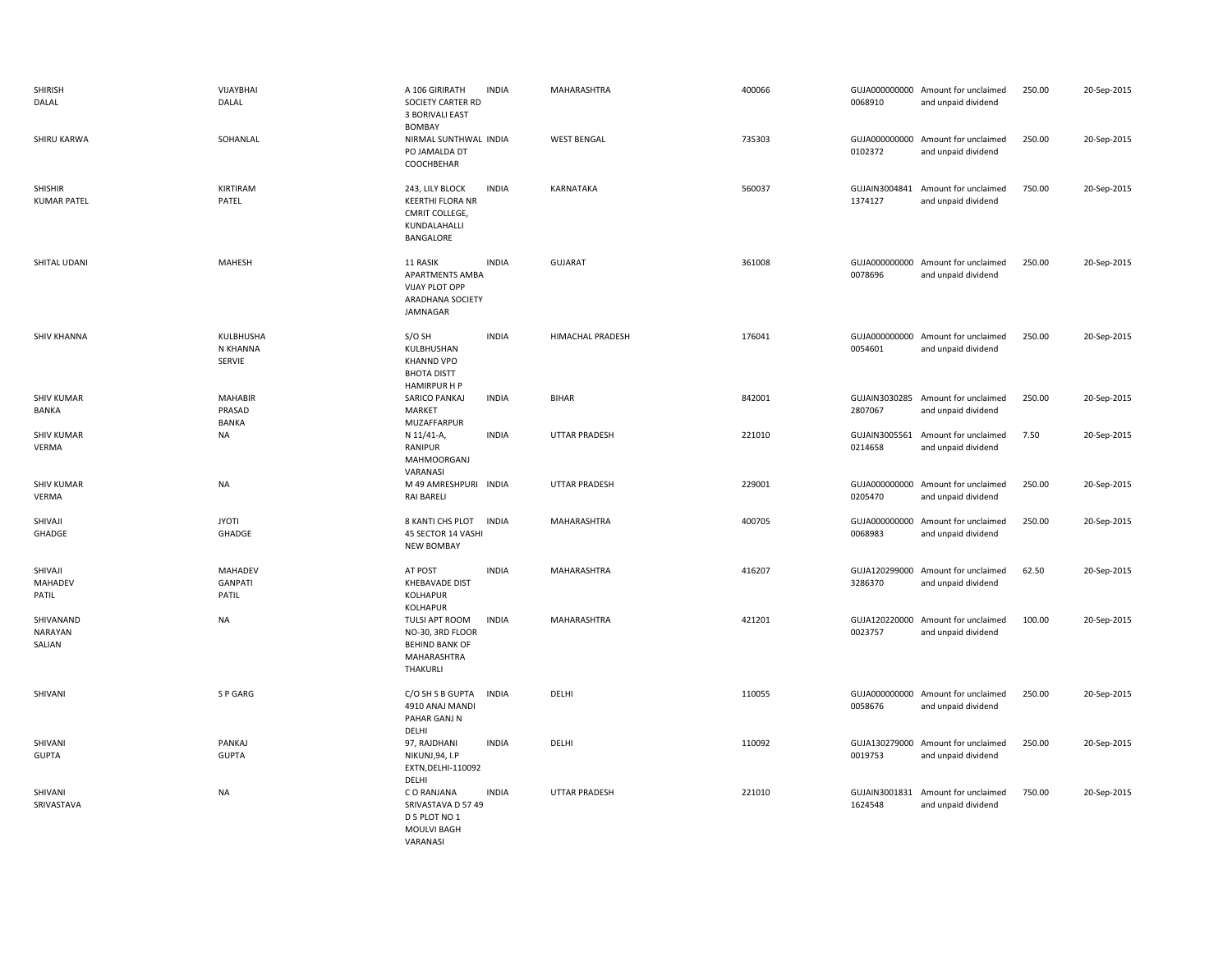| SHIVAYOGI M<br>KALLAPUR            | MALLIKARJU<br>N G<br>KALLAPUR                  | NO. 112 APEX<br><b>INDIA</b><br>DECISIONS COM PVT<br>LTD IST MAIN IST<br>CROSS MLA LAYOUT<br>R T NAGAR<br>BANGALORE                                                        | KARNATAKA            | 560032 | 1593213                  | GUJAIN3029024 Amount for unclaimed<br>and unpaid dividend | 10.00  | 20-Sep-2015 |
|------------------------------------|------------------------------------------------|----------------------------------------------------------------------------------------------------------------------------------------------------------------------------|----------------------|--------|--------------------------|-----------------------------------------------------------|--------|-------------|
| SHIVENDRA<br><b>KUMAR</b><br>SARAF | <b>NA</b>                                      | <b>INDIA</b><br>53 PATAL BABU<br>ROAD . BHAGALPUR                                                                                                                          | <b>BIHAR</b>         | 812001 | 0543453                  | GUJAIN3013302 Amount for unclaimed<br>and unpaid dividend | 250.00 | 20-Sep-2015 |
| SHIVNARYAN<br>RASTOGI              | <b>NA</b>                                      | 51 MORI PARA<br><b>INDIA</b><br>MEERUT                                                                                                                                     | <b>UTTAR PRADESH</b> | 250002 | GUJAIN3026793<br>2929195 | Amount for unclaimed<br>and unpaid dividend               | 125.00 | 20-Sep-2015 |
| SHIVRAM<br><b>KUMAR</b>            | <b>NA</b>                                      | QT NO. D2, HARINA INDIA<br>COLONY, P.O.<br>NAWAGARA,<br>DHABAD                                                                                                             | JHARKHAND            | 828306 | 0015357                  | GUJA120265000 Amount for unclaimed<br>and unpaid dividend | 250.00 | 20-Sep-2015 |
| SHIVRAMBHAI<br>PATEL               | N J PATEL                                      | 104 TRUPTI APT<br><b>INDIA</b><br><b>NEAR MAHAVIR</b><br>SAMUL RD SURAT                                                                                                    | <b>GUJARAT</b>       | 395004 | 0146926                  | GUJA000000000 Amount for unclaimed<br>and unpaid dividend | 250.00 | 20-Sep-2015 |
| SHOBHA DEVI                        | SHIKHAR<br><b>CHAND JAIN</b>                   | C/O DHARAM<br><b>INDIA</b><br><b>CHAND &amp; COMPANY</b><br>NAYA BAZAR PO<br>PHALODI                                                                                       | RAJASTHAN            | 342301 | 0073265                  | GUJA000000000 Amount for unclaimed<br>and unpaid dividend | 250.00 | 20-Sep-2015 |
| SHOBHA<br>GANGAPURA<br>М           | VENKATREDD<br>ΥG                               | C/O THIMMA REDDY INDIA<br>H NO EWSH 170<br><b>NEW SANTHOSH</b><br>NAGAR COLONY<br>HYDERABAD A P                                                                            | ANDHRA PRADESH       | 500659 | 0104770                  | GUJA000000000 Amount for unclaimed<br>and unpaid dividend | 375.00 | 20-Sep-2015 |
| SHOBHA<br><b>KUMAR</b>             | <b>UMESH</b><br><b>KUMAR</b>                   | <b>INDIA</b><br>DR SHAMBHU PD<br>SINGH PO RVC<br><b>BLOCK CHOWK</b><br><b>KANKE RANCHI</b><br><b>BIHAR</b>                                                                 | <b>JHARKHAND</b>     | 834007 | 0041454                  | GUJA000000000 Amount for unclaimed<br>and unpaid dividend | 250.00 | 20-Sep-2015 |
| SHOBHA<br><b>MISHRA</b>            | RADHYSHAM<br><b>MISHRA</b>                     | <b>INDIA</b><br>C/O M R JAIN E-<br>703, PRAFULLA<br>PARADISE BEHIND<br>GAGANGERI<br>COMPLEX, BARVE<br>ROAD.KHADAKPADA<br>,KALYAN (W),DIST<br>THANE (M.S)                   | MAHARASHTRA          | 421301 | 0163061                  | GUJA000000000 Amount for unclaimed<br>and unpaid dividend | 750.00 | 20-Sep-2015 |
| SHOBHA<br>SOMSHEKHAR               | <b>HIAIYUR</b><br>SIDDAMALLA<br>PPA<br>SOMSHEK | <b>INDIA</b><br>SHOBHA<br>SOMSHEKHAR PLOT<br>NO 106 "SHREYAS"<br><b>RACE COURSE</b><br>ROAD, DD<br>NAGARBELGAUM                                                            | KARNATAKA            | 590001 | 0047368                  | GUJA000000000 Amount for unclaimed<br>and unpaid dividend | 250.00 | 20-Sep-2015 |
| SHOBHANA<br>BALASUBRAM<br>ANIAN    | N K<br>BALASUBRA<br>MANIAN                     | <b>INDIA</b><br>C/O MR K RAVI<br>PLOT NO 3 FLAT B<br>2/5 TRIVENI<br>APARTMENTS<br>VASUNDHARA<br><b>ENCLAVENR</b><br><b>DHARAM SHILA</b><br><b>CANCER HOSPITAL</b><br>DFLHI | DELHI                | 110096 | 0165103                  | GUJA000000000 Amount for unclaimed<br>and unpaid dividend | 250.00 | 20-Sep-2015 |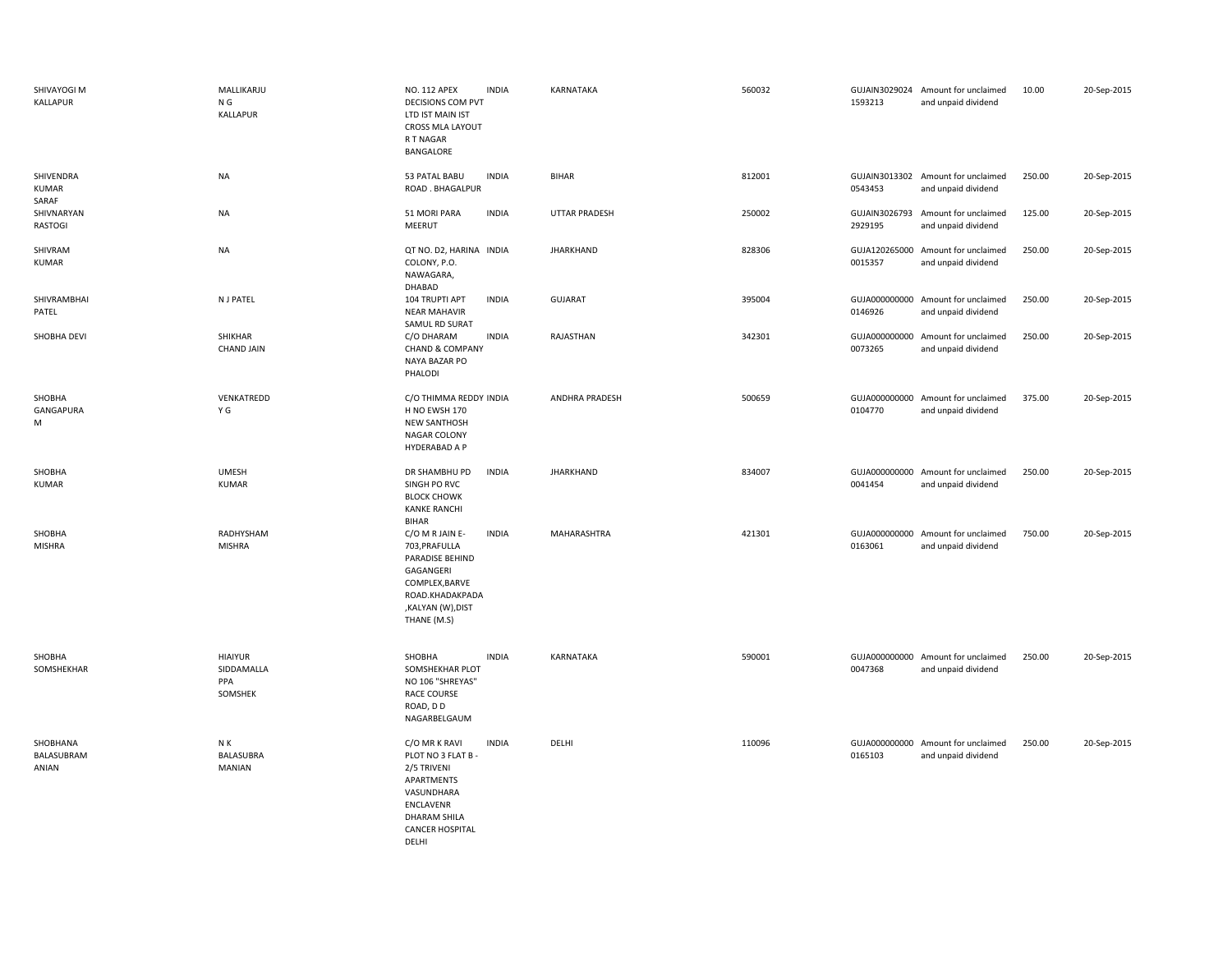| SHOBHANA<br>CHIMANLAL<br>KATHIRIYA          | CHIMANLAL<br><b>D KATHIRIYA</b>          | 24 - PURUSHOTTAM INDIA<br><b>BUNGLOW SG</b><br>HIGHWAY, B/H<br><b>GRAND BHAGVATI</b><br><b>BODAKDEV</b><br>AHMEDABAD | <b>GUJARAT</b>     | 380054 | 4055999                  | GUJAIN3015491 Amount for unclaimed<br>and unpaid dividend | 250.00 | 20-Sep-2015 |
|---------------------------------------------|------------------------------------------|----------------------------------------------------------------------------------------------------------------------|--------------------|--------|--------------------------|-----------------------------------------------------------|--------|-------------|
| SHOHBA JAIN                                 | <b>VIRENDER</b><br>JAIN                  | 9/67 SHYAM BLOCK INDIA<br><b>KAILASH NAGAR</b><br>DELHI                                                              | DELHI              | 110031 | 0063600                  | GUJA000000000 Amount for unclaimed<br>and unpaid dividend | 250.00 | 20-Sep-2015 |
| SHOUKAT<br><b>HUSSAIN</b><br><b>MANSURI</b> | <b>NA</b>                                | 243, MAIN ROAD<br><b>INDIA</b><br>KHANJIPEER<br><b>UDAIPUR</b>                                                       | MAHARASHTRA        | 999999 | 0265641                  | GUJA120121010 Amount for unclaimed<br>and unpaid dividend | 75.00  | 20-Sep-2015 |
| SHRADDHA<br><b>JHUNJHUNW</b><br>ALA         | P K<br><b>JHUNJHUNW</b><br>ALA           | <b>INDIA</b><br>C/O MR PRADIP<br><b>KUMAR</b><br>JHUNJHUNWALA 7<br><b>LYONS RANGE</b><br>CALCUTTA                    | <b>WEST BENGAL</b> | 700019 | 0158850                  | GUJA000000000 Amount for unclaimed<br>and unpaid dividend | 250.00 | 20-Sep-2015 |
| SHRADDHA<br>TAHILIANI                       | <b>GYANBHAI</b>                          | 703 SHAKTI APTS<br><b>INDIA</b><br>7TH FLOOR GHOD<br>DOD ROAD SURAT                                                  | <b>GUJARAT</b>     | 395007 | GUJA000000000<br>0049311 | Amount for unclaimed<br>and unpaid dividend               | 250.00 | 20-Sep-2015 |
| SHREE<br>PRAKASH                            | LATE SH R N<br>SINHA                     | C/O K PRAKASH<br><b>INDIA</b><br>NAYA TOLA NEW<br>YAPURE SAVAI<br>STABED ROAD<br>PATNA                               | <b>BIHAR</b>       | 800001 | GUJA000000000<br>0146452 | Amount for unclaimed<br>and unpaid dividend               | 250.00 | 20-Sep-2015 |
| SHREE<br>PRAKASH<br>BHUWALKA                | SHYAM<br>SUNDER<br>BHUWALKA              | C/O THE CAMPLO<br><b>INDIA</b><br>LTD 3 AMARTOLLA<br>STREET CALCUTTA                                                 | <b>WEST BENGAL</b> | 700001 | 0190120                  | GUJA000000000 Amount for unclaimed<br>and unpaid dividend | 250.00 | 20-Sep-2015 |
| SHREENIWAS<br><b>GUPTA</b>                  | LATE<br>MUKAND LAL<br><b>GUPTA</b>       | C/O STEEL<br><b>INDIA</b><br><b>EMPORIUM 51</b><br>NETAJI SUBHASH RD<br>CALCUTTA                                     | <b>WEST BENGAL</b> | 700001 | 0166461                  | GUJA000000000 Amount for unclaimed<br>and unpaid dividend | 250.00 | 20-Sep-2015 |
| SHREERAM<br><b>MULIK</b>                    | BALKRISHNA                               | 18 C AYARE NIWAS INDIA<br>PAREL VILLAGE<br><b>BACK ROAD</b><br>BOMBAY                                                | MAHARASHTRA        | 400012 | 0103222                  | GUJA000000000 Amount for unclaimed<br>and unpaid dividend | 375.00 | 20-Sep-2015 |
| SHREESHAIL<br><b>MARUTI</b><br>RATNAKAR     | <b>NA</b>                                | <b>INDIA</b><br><b>BASAVA NILAY</b><br><b>LAXMI NAGAR OPP</b><br><b>RURAL POLICE</b><br><b>STATION BAGALKOT</b>      | KARNATAKA          | 587101 | GUJA120132000<br>0519835 | Amount for unclaimed<br>and unpaid dividend               | 50.00  | 20-Sep-2015 |
| <b>SHRENIK S</b><br>DALAL                   | <b>SUDHAKAR R</b><br>DALAL               | <b>INDIA</b><br>3 - B, AMIJYOT<br>APPARTMENT, OPP<br>DOCTOR HOUSE,<br>NR. PARIMAL<br>CROSSING, AHMEDA<br><b>BAD</b>  | GUJARAT            | 380006 | 0024430                  | GUJA000000000 Amount for unclaimed<br>and unpaid dividend | 250.00 | 20-Sep-2015 |
| <b>SHRI KANT</b><br><b>TAPARIA</b>          | SATYA<br><b>NARAIN</b><br><b>TAPARIA</b> | <b>IIA 53 NEHRU</b><br><b>INDIA</b><br>NAGAR GHAZIABAD                                                               | UTTAR PRADESH      | 201001 | GUJA000000000<br>0059211 | Amount for unclaimed<br>and unpaid dividend               | 250.00 | 20-Sep-2015 |
| SHRI N VITTAL                               | <b>NA</b>                                | PO NARMADA<br><b>INDIA</b><br><b>NAGAR DISTT</b><br><b>BHARUCH GUJARAT</b>                                           | GUJARAT            | 392001 | GUJA000000000<br>0000002 | Amount for unclaimed<br>and unpaid dividend               | 2.50   | 20-Sep-2015 |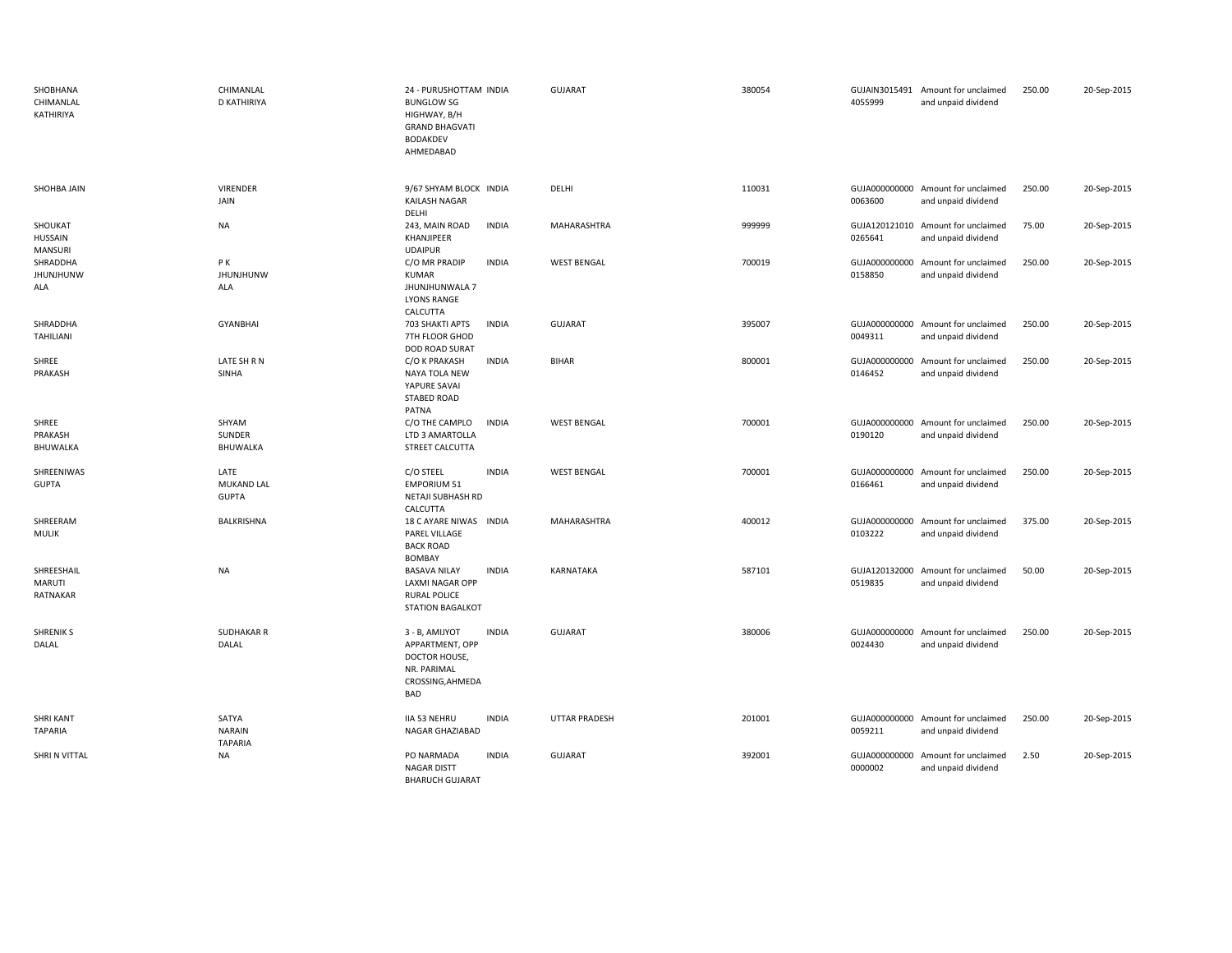| SHRI RAM<br><b>NAIN PANDEY</b>         | LATE R N<br>PANDEY                        | <b>VILL AMAREMAU</b><br><b>INDIA</b><br>CHANNU KAPURA P<br>O NARAINPUR VIA<br>TAWAKALPUR<br>NAGARA DISTT<br>SULTANPUR U P | ANDHRA PRADESH     | 500003 | 0149291                  | GUJA000000000 Amount for unclaimed<br>and unpaid dividend | 250.00 | 20-Sep-2015 |
|----------------------------------------|-------------------------------------------|---------------------------------------------------------------------------------------------------------------------------|--------------------|--------|--------------------------|-----------------------------------------------------------|--------|-------------|
| SHRICHAND<br>MADHYAN                   | <b>KHUB CHAND</b>                         | <b>INDIA</b><br>184/1 PUSHPA<br><b>BHUVAN SION E</b><br><b>BOMBAY</b>                                                     | MAHARASHTRA        | 400100 | 0096234                  | GUJA000000000 Amount for unclaimed<br>and unpaid dividend | 250.00 | 20-Sep-2015 |
| SHRIKANT<br><b>ANANT PATIL</b>         | ANANT<br>NARAYAN<br>PATIL                 | SHREEBAG NO. 2,<br><b>INDIA</b><br>OPP. WAJE<br>HOSPITAL, AT.<br>ALIBAGRAIGAD                                             | <b>MAHARASHTRA</b> | 999999 | 0031745                  | GUJA120315000 Amount for unclaimed<br>and unpaid dividend | 50.00  | 20-Sep-2015 |
| SHRIKANT G<br><b>KIRSUR</b>            | NA                                        | <b>INDIA</b><br>HOUSE NO 2<br>AKSHAY COLONY<br><b>GOKUL ROAD HUBLI</b>                                                    | KARNATAKA          | 580030 | GUJAIN3031161<br>0006355 | Amount for unclaimed<br>and unpaid dividend               | 125.00 | 20-Sep-2015 |
| SHRIKANT<br>LAXMANRAO<br><b>JOSHI</b>  | LAXMANRAO<br><b>GUNDO</b><br><b>JOSHI</b> | VINYAL CHEMICALS I INDIA<br>LTD A 21 MIDC<br><b>MAHAD DIST</b><br>RAIGAD                                                  | MAHARASHTRA        | 402301 | 0021657                  | GUJA000000000 Amount for unclaimed<br>and unpaid dividend | 250.00 | 20-Sep-2015 |
| SHRIKRISHAN<br>MOTILAL<br><b>JAJOO</b> | MOTILAL<br><b>JAJOO</b>                   | 203, SHREE TOWERS INDIA<br>HIRJI MISTRI ROAD<br>JAMNAGAR                                                                  | <b>GUJARAT</b>     | 361004 | 0049488                  | GUJA120339000 Amount for unclaimed<br>and unpaid dividend | 500.00 | 20-Sep-2015 |
| SHRIKRISHNA<br>SUKHDEV<br>SOLANKE      | <b>NA</b>                                 | PLOT NO.1<br><b>INDIA</b><br>SHIVDARSHINI<br><b>COLONY MALKAPUR</b><br><b>KARAD</b>                                       | MAHARASHTRA        | 415110 | GUJA120106000<br>0771660 | Amount for unclaimed<br>and unpaid dividend               | 125.00 | 20-Sep-2015 |
| SHRIMATI<br><b>JAYANTILAL</b><br>SHAH  | JAYANTILAL<br>SHAH                        | 70 VASANTKUNJ<br><b>INDIA</b><br><b>SOCIETY NEW</b><br>SHARDA MANDIR<br><b>ROAD PALDI</b><br>AHMEDABAD                    | <b>GUJARAT</b>     | 380007 | 0089679                  | GUJA000000000 Amount for unclaimed<br>and unpaid dividend | 250.00 | 20-Sep-2015 |
| SHRIPAD<br>BALKRISHNA<br>KELASKAR      | BALKRISHNA<br>KELASKAR                    | C/O INDIAN BANK<br><b>INDIA</b><br>NEPEAN SEA ROAD<br>BOMBAY                                                              | MAHARASHTRA        | 400006 | 0115051                  | GUJA000000000 Amount for unclaimed<br>and unpaid dividend | 375.00 | 20-Sep-2015 |
| SHRIRAM<br>TALAKSIBHAI<br>AKHANI       | TALAKASIBHA<br><b>IMAKANI</b>             | ROAD & BUILDING INDIA<br><b>PANCH SUB</b><br><b>DIVISION</b><br>RADHANPUR N G                                             | <b>GUJARAT</b>     | 385340 | 0149038                  | GUJA000000000 Amount for unclaimed<br>and unpaid dividend | 375.00 | 20-Sep-2015 |
| SHRUTI                                 | <b>GURURAJA</b>                           | C/O K R GURURAJA INDIA<br>RAO 155-A<br>ANANDBAUG<br>SOCIETY B/H<br><b>SUSSEN TEXTILES</b><br>MAKARPURA<br>ROADVADODARA    | <b>GUJARAT</b>     | 390010 | GUJA000000000<br>0113333 | Amount for unclaimed<br>and unpaid dividend               | 250.00 | 20-Sep-2015 |
| SHRUTI<br><b>GUPTA</b>                 | PRADEEP<br><b>KUMAR</b><br><b>GUPTA</b>   | <b>INDIA</b><br>C/O PRADEEP<br><b>KUMAR GUPTA</b><br>3/61, VIDHYADHAR<br>NAGAR, JAIPUR                                    | RAJASTHAN          | 302023 | 0086340                  | GUJA120177010 Amount for unclaimed<br>and unpaid dividend | 385.00 | 20-Sep-2015 |
| SHRUTI<br>SWETAMBARI                   | MADHAVVA<br>JEE PRASAD                    | <b>DURGA SMRITI</b><br><b>INDIA</b><br><b>KADAM KUAN</b><br>PATNA                                                         | <b>BIHAR</b>       | 800003 | GUJA000000000<br>0018117 | Amount for unclaimed<br>and unpaid dividend               | 250.00 | 20-Sep-2015 |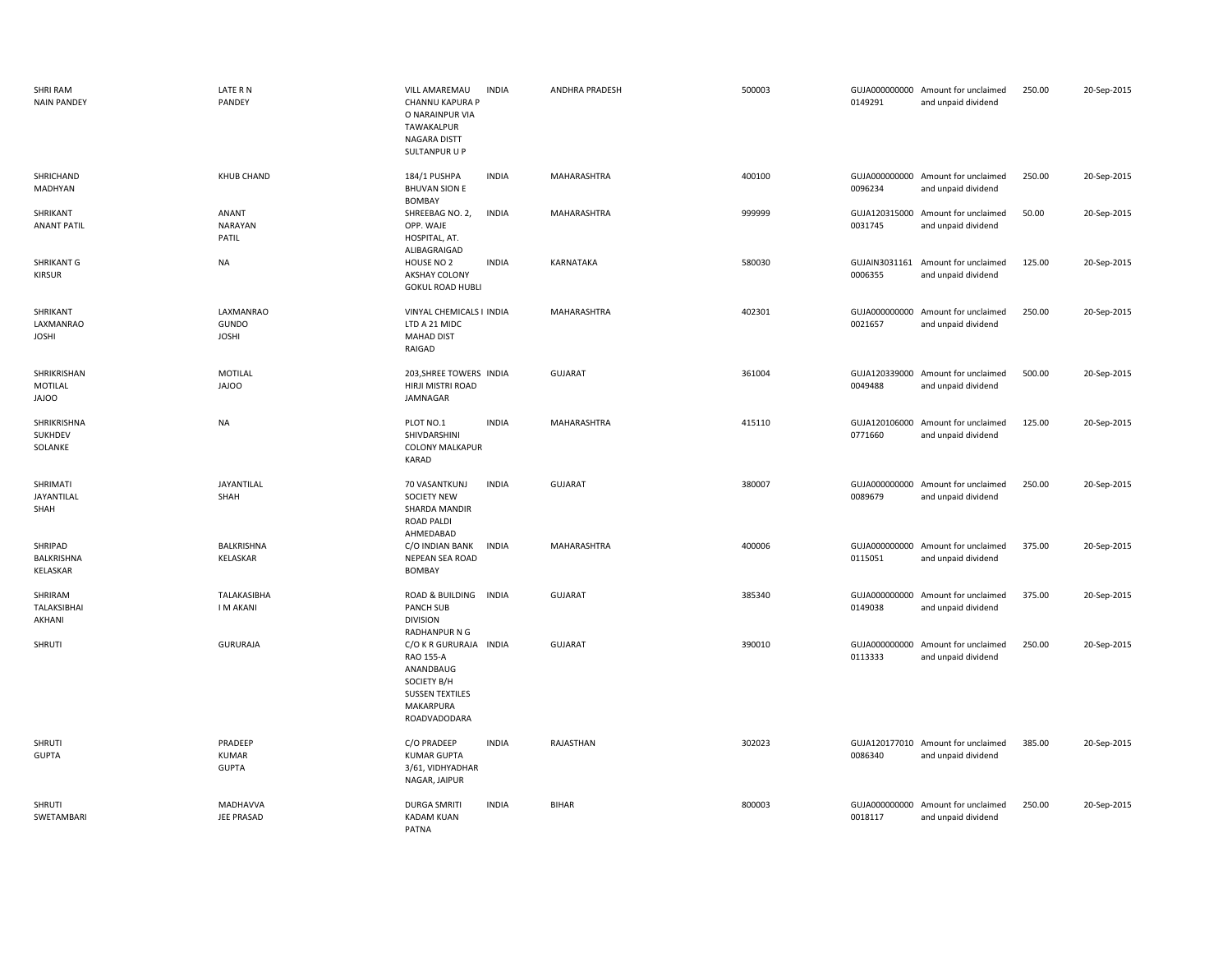| SHUBH<br>KARAN<br>SHARMA                 | <b>NA</b>                               | WARD NO 1 TEHSIL INDIA<br><b>KE PASS</b><br>NAWALGARH                                         |              | RAJASTHAN            | 333042 | 3879201 | GUJAIN3008881 Amount for unclaimed<br>and unpaid dividend | 250.00 | 20-Sep-2015 |
|------------------------------------------|-----------------------------------------|-----------------------------------------------------------------------------------------------|--------------|----------------------|--------|---------|-----------------------------------------------------------|--------|-------------|
| SHUBHANG<br>NANDAN                       | NA                                      | <b>JHUNJHUNU RAJ</b><br>IIBH 79/82 VIDYUT<br><b>VIHAR COLONY</b><br>SHAKTINAGAR<br>SONEBHADRA | <b>INDIA</b> | <b>UTTAR PRADESH</b> | 231222 | 3301773 | GUJAIN3029024 Amount for unclaimed<br>and unpaid dividend | 250.00 | 20-Sep-2015 |
| SHUBHRA<br>SHANTIPRIYA<br>AGRAWAL        | <b>UMESH</b><br><b>KUMAR</b><br>AGRAWAL | UMESH TEXTILES<br>130 KHOWA MANDI<br>ALLAHABAD                                                | <b>INDIA</b> | <b>UTTAR PRADESH</b> | 211003 | 0036494 | GUJA000000000 Amount for unclaimed<br>and unpaid dividend | 250.00 | 20-Sep-2015 |
| SHUVABRATA<br>DAS                        | PABITRA DAS                             | 131/6 NETAJI<br><b>SUBHAS CHANDRA</b><br><b>BOSE ROAD GOUND</b><br><b>FLOOR CALCUTTA</b>      | <b>INDIA</b> | <b>WEST BENGAL</b>   | 700040 | 0057379 | GUJA000000000 Amount for unclaimed<br>and unpaid dividend | 250.00 | 20-Sep-2015 |
| SHWETA<br>CHOPRA                         | K CHOPRA                                | A 3 KABUL LINE<br><b>DELHI CANTT</b>                                                          | <b>INDIA</b> | DELHI                | 110010 | 0169303 | GUJA000000000 Amount for unclaimed<br>and unpaid dividend | 250.00 | 20-Sep-2015 |
| SHWETA<br><b>GUPTA</b>                   | NA                                      | 15, CANTONMENT<br>ROAD LUCKNOW                                                                | INDIA        | UTTAR PRADESH        | 226001 | 0249802 | GUJAIN3015572 Amount for unclaimed<br>and unpaid dividend | 225.00 | 20-Sep-2015 |
| SHYAM<br><b>ANANDA ROY</b><br>CHATTERJEE | LT SH S S<br><b>ROYACHATER</b><br>JEE   | VILL GOILAPARA PO INDIA<br><b>BEGAMPUR DISTT</b><br><b>HOOGHLY</b>                            |              | <b>WEST BENGAL</b>   | 712306 | 0150209 | GUJA000000000 Amount for unclaimed<br>and unpaid dividend | 250.00 | 20-Sep-2015 |
| SHYAM<br><b>KUMAR JAIN</b>               | H M JAIN                                | JAIN STORES 16 K N INDIA<br><b>MARKET BEGUSARAI</b>                                           |              | <b>BIHAR</b>         | 851101 | 0143048 | GUJA000000000 Amount for unclaimed<br>and unpaid dividend | 250.00 | 20-Sep-2015 |
| SHYAM LAL<br><b>BINDAL</b>               | LATE SHRIRS<br><b>BINDAL</b>            | C/O MAHARASHTRA INDIA<br>SEAMLES LTD 403 A<br>STEEL CHAMBER<br><b>BRACH BOMBAY</b>            |              | <b>MAHARASHTRA</b>   | 400009 | 0068356 | GUJA000000000 Amount for unclaimed<br>and unpaid dividend | 250.00 | 20-Sep-2015 |
| SHYAM<br>SUNDAR<br>AGARWAL               | K P<br>AGARWAL                          | 5449 PREM<br><b>BHAWAN K G B KA</b><br>RASTA JAIPUR                                           | <b>INDIA</b> | RAJASTHAN            | 302003 | 0010150 | GUJA000000000 Amount for unclaimed<br>and unpaid dividend | 250.00 | 20-Sep-2015 |
| SHYAM<br>SUNDER                          | SHRI BABOO<br>LAL                       | 5/386, MACHHUWA INDIA<br>NAGAR.<br>KANPURKANPUR                                               |              | <b>UTTAR PRADESH</b> | 208002 | 0077401 | GUJA130193000 Amount for unclaimed<br>and unpaid dividend | 250.00 | 20-Sep-2015 |
| SHYAM<br>SUNDER<br>AGARWAL               | <b>BIBHUTI</b><br>PRASAD<br>AGARWAL     | C/O BIBHUTI<br>PRASAD AGARWAL<br>P O BIRAPARA DT<br><b>JALPAIGURI</b>                         | <b>INDIA</b> | <b>WEST BENGAL</b>   | 735204 | 0061347 | GUJA000000000 Amount for unclaimed<br>and unpaid dividend | 250.00 | 20-Sep-2015 |
| SHYAM<br>SUNDER<br>BARIK                 | BHAGIRATHI<br><b>BARIK</b>              | 406 R B I OFFICERS INDIA<br><b>FLATS</b><br>CUNNINGHAM<br><b>CRESCENT ROAD</b><br>BANGALORE   |              | KARNATAKA            | 560052 | 0002018 | GUJA000000000 Amount for unclaimed<br>and unpaid dividend | 250.00 | 20-Sep-2015 |
| SHYAM<br>SUNDER<br>SHARMA                | <b>AMAR NATH</b>                        | A 337 VIKAS PURI<br><b>NEW DELHI</b>                                                          | <b>INDIA</b> | DELHI                | 110018 | 0082482 | GUJA000000000 Amount for unclaimed<br>and unpaid dividend | 250.00 | 20-Sep-2015 |
| SHYAM<br>SUNDER<br>SINGH                 | <b>NA</b>                               | C/O HARE RAM<br>SINGH DHARAMPUR<br>AMIRGANJ<br>SAMASTIPUR                                     | <b>INDIA</b> | <b>BIHAR</b>         | 848101 | 0185148 | GUJA120191010 Amount for unclaimed<br>and unpaid dividend | 250.00 | 20-Sep-2015 |
| SHYAM<br>SUNDER<br>SODHANI               | RADHEY<br>SHYAM<br>SODHANI              | M 29 MAHESH<br><b>COLONY TONK</b><br>PHATAK JAIPUR                                            | <b>INDIA</b> | RAJASTHAN            | 302015 | 0007636 | GUJA000000000 Amount for unclaimed<br>and unpaid dividend | 250.00 | 20-Sep-2015 |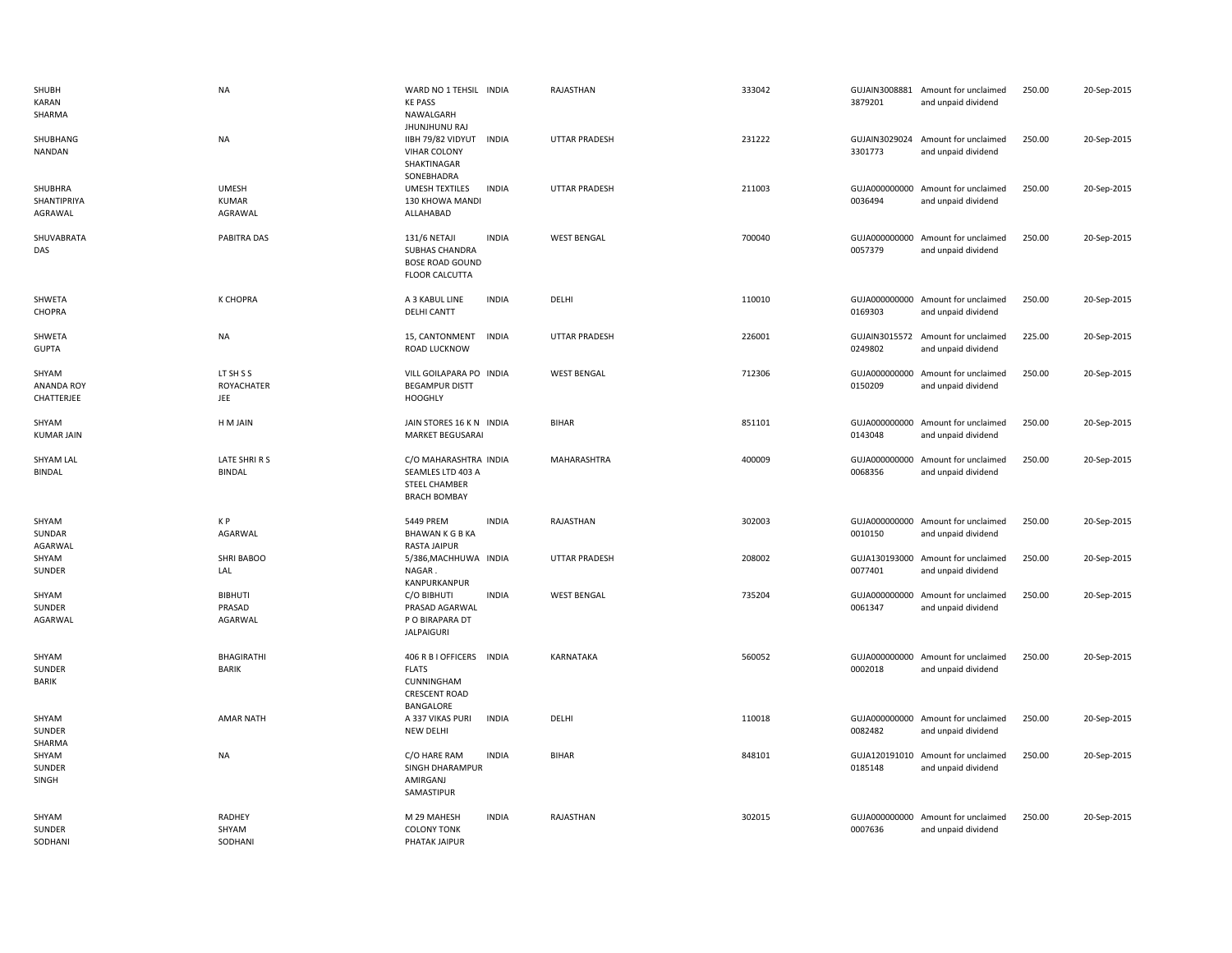| SHYAMA<br>MUKHERJEE                      | <b>JAGANNATH</b><br>MUKHERJEE             | B-14/338 KALYANI<br>INDIA<br>NADIA W BENGAL                                                                  | <b>WEST BENGAL</b>    | 741235 | 0162999                  | GUJA000000000 Amount for unclaimed<br>and unpaid dividend | 250.00 | 20-Sep-2015 |
|------------------------------------------|-------------------------------------------|--------------------------------------------------------------------------------------------------------------|-----------------------|--------|--------------------------|-----------------------------------------------------------|--------|-------------|
| SHYAMAL<br>BASU                          | LATE SH<br>AMARESH<br><b>BASU</b>         | 90 B/1 BOSEPUKUR INDIA<br>ROAD CALCUTTA                                                                      | <b>WEST BENGAL</b>    | 700042 | 0102150                  | GUJA000000000 Amount for unclaimed<br>and unpaid dividend | 250.00 | 20-Sep-2015 |
| SHYAMALA<br>CHANDRASEK<br>HAR            | S<br>CHANDRASEK<br><b>HAR</b>             | FLAT NO 6 PLOT NO INDIA<br>92 NILADRI KALYAN<br>NAGAR HYDERABAD                                              | <b>ANDHRA PRADESH</b> | 500890 | 0141097                  | GUJA000000000 Amount for unclaimed<br>and unpaid dividend | 250.00 | 20-Sep-2015 |
| SHYAMALEND<br><b>U SARKAR</b>            | <b>NALIN</b><br>CHANDRA<br>SARKAR         | PLOTNO BF/296<br><b>INDIA</b><br>SECTOR I SALT LAKE<br>CITY CALCUTTA                                         | <b>WEST BENGAL</b>    | 700064 | 0122415                  | GUJAIN3013132 Amount for unclaimed<br>and unpaid dividend | 500.00 | 20-Sep-2015 |
| SHYAMSUNDA<br>R RATHI                    | <b>DEVILAL</b>                            | 4/98 NEW CLOTH<br><b>INDIA</b><br><b>MARKET</b><br><b>ICHALKARANJI PO</b><br>ICHALKARANJI<br><b>KOLHAPUR</b> | <b>MAHARASHTRA</b>    | 416115 | 0095527                  | GUJA000000000 Amount for unclaimed<br>and unpaid dividend | 250.00 | 20-Sep-2015 |
| SHYAMSUNDE<br>R KHOT                     | VASANTRAO                                 | A-1 RAMKRISHNA<br><b>INDIA</b><br><b>SOCIETY PASHAN</b><br>PUNE                                              | MAHARASHTRA           | 411021 | 0163402                  | GUJA000000000 Amount for unclaimed<br>and unpaid dividend | 2.50   | 20-Sep-2015 |
| SIBABRATA<br>MAJUMDER                    | <b>NA</b>                                 | AMIYA BHAVAN<br><b>INDIA</b><br>RAMNAGAR ROAD<br>NO 9 PO<br>RAMNAGAR,<br>AGARTALA                            | TRIPURA               | 799002 | 8788115                  | GUJAIN3012502 Amount for unclaimed<br>and unpaid dividend | 37.50  | 20-Sep-2015 |
| <b>SIBY THOMAS</b>                       | <b>NA</b>                                 | AZHIMUKOM<br><b>INDIA</b><br>HOUSE<br>VAZHAPPALLY P O<br>CHANGANACHERRY<br>KOTTYAM, KERALA                   | <b>KERALA</b>         | 686103 | GUJAIN3018951<br>0155378 | Amount for unclaimed<br>and unpaid dividend               | 100.00 | 20-Sep-2015 |
| SIDDAYYA<br>BANGARIMAT<br>Н.             | <b>NA</b>                                 | M/S MICRO LABS<br><b>INDIA</b><br>LTD NO 92 SIPCOT<br><b>INDL COMPLEX</b><br><b>HOSUR</b>                    | <b>TAMIL NADU</b>     | 635126 | 0848804                  | GUJAIN3029024 Amount for unclaimed<br>and unpaid dividend | 10.00  | 20-Sep-2015 |
| SIDDHARTH K<br>VARMA                     | <b>NA</b>                                 | A 1 DHANALAKSHMI INDIA<br><b>TOWER GRID</b><br><b>LAMBHAVEL ROAD</b><br>ANAND                                | <b>GUJARAT</b>        | 388001 | GUJAIN3002141<br>3530121 | Amount for unclaimed<br>and unpaid dividend               | 25.00  | 20-Sep-2015 |
| SIDDHARTH<br>SHARMA                      | <b>VIRENDRA</b><br><b>KUMAR</b><br>SHARMA | 43/106 1ST FLOOR<br><b>INDIA</b><br>SECTOR-2 ROHINI<br><b>NEW DELHI</b>                                      | DELHI                 | 110085 | 0206835                  | GUJA000000000 Amount for unclaimed<br>and unpaid dividend | 250.00 | 20-Sep-2015 |
| SIDDHARTH<br>SHUKLA                      | <b>RAMA KANT</b><br>SHUKLA                | V I P BANGLOW<br><b>INDIA</b><br>AROOGYA DHAM<br>MAHARISHI NAGAR<br>NOIDA U P                                | <b>UTTAR PRADESH</b>  | 201304 | GUJA000000000<br>0016024 | Amount for unclaimed<br>and unpaid dividend               | 500.00 | 20-Sep-2015 |
| SIDDHINATH<br>KEDARNATH<br>JHA           | KEDARNATH<br><b>JHA</b>                   | QTR C 71 BIRLA<br><b>INDIA</b><br>COLONY<br>PORBANDAR                                                        | <b>GUJARAT</b>        | 360575 | 1801126                  | GUJAIN3029024 Amount for unclaimed<br>and unpaid dividend | 250.00 | 20-Sep-2015 |
| SIDHARTHA<br>SANKAR<br>BHATTARCHAJ<br>EE | <b>NA</b>                                 | UKIL PATTY SILCHAR INDIA                                                                                     | ASSAM                 | 788001 | 2012849                  | GUJAIN3030285 Amount for unclaimed<br>and unpaid dividend | 125.00 | 20-Sep-2015 |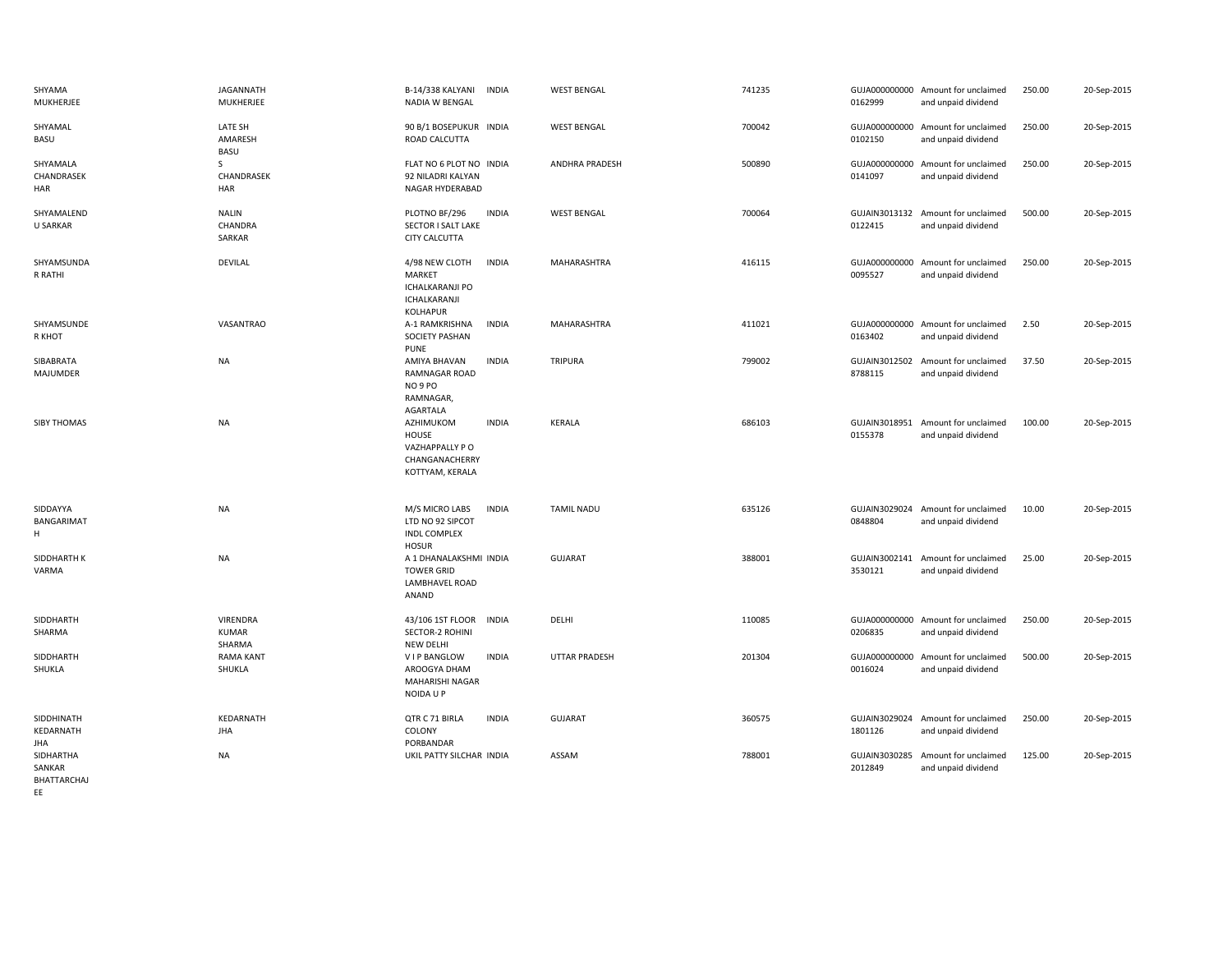| <b>SIJAN KUMAR</b>           | <b>NA</b>                               | FLAT NO 302<br><b>MALABAR RESORT</b><br>ANANTPUR PO<br>DORANDA RANCHI                                                  | <b>INDIA</b> | <b>JHARKHAND</b>      | 834002 | 3070281                  | GUJAIN3017741 Amount for unclaimed<br>and unpaid dividend | 257.50  | 20-Sep-2015 |
|------------------------------|-----------------------------------------|------------------------------------------------------------------------------------------------------------------------|--------------|-----------------------|--------|--------------------------|-----------------------------------------------------------|---------|-------------|
| SIJI<br>SURESHBABU           | SURESHBABU<br>M <sub>S</sub>            | <b>B101 MEET FLATS</b><br><b>BHAIKAKA NAGAR</b><br>PO<br>THALTEJAHMEDABA                                               | <b>INDIA</b> | <b>GUJARAT</b>        | 380059 | 0199324                  | GUJA000000000 Amount for unclaimed<br>and unpaid dividend | 250.00  | 20-Sep-2015 |
| SIKANDAR<br>PRASAD<br>YADAV  | <b>NA</b>                               | D GUJ<br><b>KOILA GHAT</b><br>ADAMPUR<br><b>BHAGALPUR BIHAR</b>                                                        | <b>INDIA</b> | <b>BIHAR</b>          | 812001 | GUJA000000000<br>0144676 | Amount for unclaimed<br>and unpaid dividend               | 250.00  | 20-Sep-2015 |
| <b>SIMA ROY</b>              | NIKHILESH<br><b>ROY</b>                 | C/O DAMODAR<br><b>ELECTRONICS BLDG</b><br>VIVEKANANDA<br>COLLEGE MORE PO<br>SRIPALLY,<br><b>BURDWAN WEST</b><br>BENGAL | <b>INDIA</b> | <b>WEST BENGAL</b>    | 713103 | GUJAIN3004841<br>2840856 | Amount for unclaimed<br>and unpaid dividend               | 1750.00 | 20-Sep-2015 |
| SIMANTA<br><b>BARUAH</b>     | LATE SH<br>PREMANAND<br>A BARUAH<br>KAM | SIP CHEW<br>RESTAURANT<br><b>WAHEB MANZIL</b><br><b>COMPLEX BAMUNI</b><br>MAIDAN GUWAHATI                              | <b>INDIA</b> | ASSAM                 | 781021 | 0005836                  | GUJA000000000 Amount for unclaimed<br>and unpaid dividend | 250.00  | 20-Sep-2015 |
| SIMHAM<br>KONDOORU           | NARAYANA<br>KONDOORU                    | H NO 2 2<br>1130/26/1/1 SAI<br><b>CHAYA NEW</b><br>NALLAKUNTA<br>HYDERABAD                                             | <b>INDIA</b> | ANDHRA PRADESH        | 500044 | 0104967                  | GUJA000000000 Amount for unclaimed<br>and unpaid dividend | 250.00  | 20-Sep-2015 |
| SINATRA VAZ                  | <b>MATHIAS A</b><br>VAZ                 | A-1 F FLR TARAPORE INDIA<br>GARDENS<br><b>OSHIWARA</b><br>ANDHERI (W)<br><b>MUMBAI</b>                                 |              | MAHARASHTRA           | 400053 | 0166983                  | GUJA000000000 Amount for unclaimed<br>and unpaid dividend | 250.00  | 20-Sep-2015 |
| SINKI GOYEL                  | PRAVEEN<br>GOYEL                        | C/O P C MANGAL<br><b>MANGAL TOWERS</b><br>88 MAHEL COLONY<br>SHIVPURI M P                                              | <b>INDIA</b> | <b>MADHYA PRADESH</b> | 473551 | 0157239                  | GUJA000000000 Amount for unclaimed<br>and unpaid dividend | 375.00  | 20-Sep-2015 |
| SIREESHA<br>GANNAVARAP<br>U  | <b>NA</b>                               | W/O M SRINIVAS<br>HNO A 7/1 BHEL<br><b>COLONY OPP</b><br>LOYOLA ACADEMY<br>OLD ALWAL<br>SECUNDERABAD                   | <b>INDIA</b> | <b>ANDHRA PRADESH</b> | 500010 | 3022833                  | GUJAIN3010221 Amount for unclaimed<br>and unpaid dividend | 225.00  | 20-Sep-2015 |
| SIREESHA<br>PRITHIVI         | <b>NA</b>                               | 214 SUJATHA<br>NAGAR PENDURTHI<br>VISAKHAPATNAM                                                                        | <b>INDIA</b> | <b>ANDHRA PRADESH</b> | 531173 | 0247582                  | GUJAIN3022361 Amount for unclaimed<br>and unpaid dividend | 250.00  | 20-Sep-2015 |
| SISIR<br>CHAKRABORTI         | MOHIT<br>KRISHNA<br>CHAKRABOR<br>TY     | 29/1 D HARE<br>KRISHNA SETT LANE<br>CALCUTTA                                                                           | <b>INDIA</b> | <b>WEST BENGAL</b>    | 700050 | 0114734                  | GUJA000000000 Amount for unclaimed<br>and unpaid dividend | 375.00  | 20-Sep-2015 |
| <b>SISIR KUMAR</b><br>MANDAL | SATINDRA<br><b>NATH</b><br>MANDAL       | VILL+P.O+P.S-<br>SHYAMPUR DIST-<br>HOWRAH (W.B)                                                                        | <b>INDIA</b> | <b>WEST BENGAL</b>    | 711314 | GUJAIN3007731<br>0210745 | Amount for unclaimed<br>and unpaid dividend               | 50.00   | 20-Sep-2015 |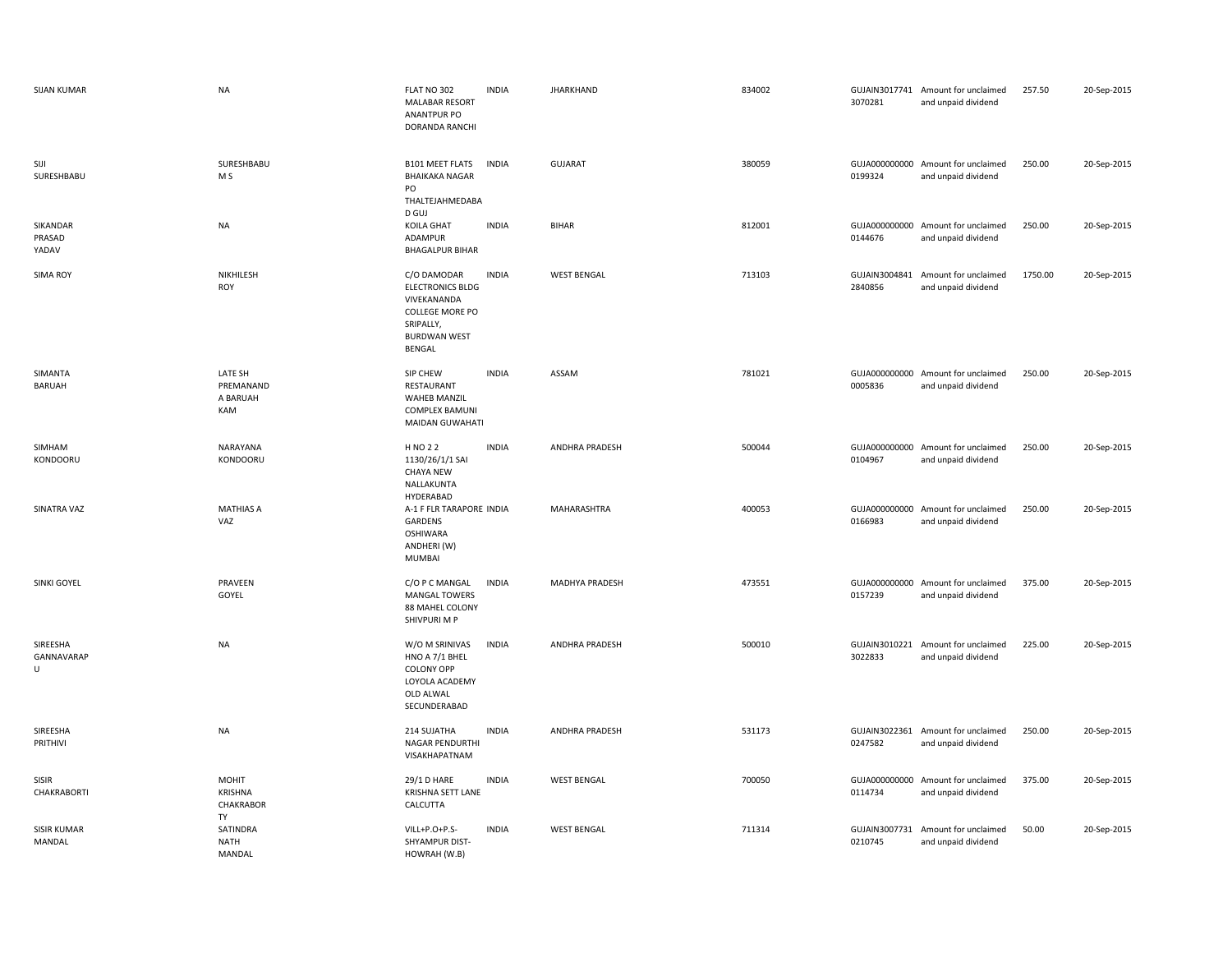| SITA DEVI                  | SH N K<br><b>JINDAL</b>                      | H.NO.1477 URBAN INDIA<br><b>ESTATE IIHISAR</b>                                                                     |              | <b>HARYANA</b>       | 125005 | 0068594                  | GUJA120372000 Amount for unclaimed<br>and unpaid dividend | 250.00 | 20-Sep-2015 |
|----------------------------|----------------------------------------------|--------------------------------------------------------------------------------------------------------------------|--------------|----------------------|--------|--------------------------|-----------------------------------------------------------|--------|-------------|
| <b>SITA DEVI</b>           | <b>HIWFE</b>                                 | C/O R P OBEROI 279 INDIA<br>KAILASH HILLS EAST<br>OF KAILASHNEW<br>DELHI                                           |              | DELHI                | 110065 | 0174557                  | GUJA000000000 Amount for unclaimed<br>and unpaid dividend | 500.00 | 20-Sep-2015 |
| SITA<br>PANCHOLI           | SHJN<br>PANCHOLI                             | DR. RES. NO - 2 E S I INDIA<br>HOSPITAL CAMPUS<br>MODINAGAR UTTAR<br>PRADESH                                       |              | <b>UTTAR PRADESH</b> | 201204 | 0239536                  | GUJAIN3002061 Amount for unclaimed<br>and unpaid dividend | 625.00 | 20-Sep-2015 |
| <b>SITA PATEL</b>          | <b>VISABHAI</b>                              | C/O MUKESH V<br><b>SHAH SHARE &amp;</b><br><b>STOCK BROKER 106</b><br><b>JAL DARSHAN</b><br>TOWERNANPURA<br>SURAT  | <b>INDIA</b> | <b>GUJARAT</b>       | 395001 | 0048561                  | GUJA000000000 Amount for unclaimed<br>and unpaid dividend | 250.00 | 20-Sep-2015 |
| SITA RAM<br>LOHIYA         | SHRI MATA<br><b>DEEN LOHIYA</b>              | 3 JAWALI BHAWAN INDIA<br><b>STATION ROAD</b><br>ALWAR                                                              |              | RAJASTHAN            | 301001 | 8496753                  | GUJAIN3013301 Amount for unclaimed<br>and unpaid dividend | 250.00 | 20-Sep-2015 |
| <b>SITA RAM</b><br>PARIHAR | <b>RAM KUMAR</b><br>JI                       | <b>RLY STATION NR</b><br>B/H<br>CHUNGHINAKKA<br>JALORE                                                             | <b>INDIA</b> | RAJASTHAN            | 343001 | 0073196                  | GUJA000000000 Amount for unclaimed<br>and unpaid dividend | 375.00 | 20-Sep-2015 |
| <b>SITA VIKRAM</b>         | <b>VIKRAM</b><br>GOVIND<br>PRASAD            | <b>B-1/13 1ST MAIN</b><br>ROAD SFS-208<br>YELAHANKA NEW<br><b>TOWN BANGALORE</b>                                   | <b>INDIA</b> | KARNATAKA            | 560064 | 0109782                  | GUJA000000000 Amount for unclaimed<br>and unpaid dividend | 250.00 | 20-Sep-2015 |
| SITARAM<br>BAHETI          | GANGARAM<br>BAHETI                           | 48 HEMCHANDRA<br>NASKAR ROAD<br>BELIAGHATA<br>CALCUTTA                                                             | <b>INDIA</b> | <b>WEST BENGAL</b>   | 700010 | 0051872                  | GUJA000000000 Amount for unclaimed<br>and unpaid dividend | 125.00 | 20-Sep-2015 |
| SITARAM<br>BHAI            | <b>HARIOM</b>                                | C/O 109 NEW                                                                                                        | <b>INDIA</b> |                      |        |                          |                                                           |        | 20-Sep-2015 |
|                            | PRASAD                                       | <b>CLOTH MARKET</b><br><b>NEAR ROHIT AC</b><br>MARKET RING ROAD<br>SURAT                                           |              | GUJARAT              | 395002 | 0110232                  | GUJA000000000 Amount for unclaimed<br>and unpaid dividend | 250.00 |             |
| SITARAM<br>PERIWAL         | L C PERIWAL                                  | 20 MULLICK STREET INDIA<br>4TH FLOOR<br>CALCUTTA                                                                   |              | <b>WEST BENGAL</b>   | 700007 | 0196098                  | GUJA000000000 Amount for unclaimed<br>and unpaid dividend | 500.00 | 20-Sep-2015 |
| <b>SIVA REDDY</b><br>BADAM | VENKATA<br>SWAMI<br>REDDY<br><b>BADAM PR</b> | NEERAJA NURSING INDIA<br>HOME<br>PIDUGURALLA                                                                       |              | ANDHRA PRADESH       | 522413 | GUJA000000000<br>0115361 | Amount for unclaimed<br>and unpaid dividend               | 250.00 | 20-Sep-2015 |
| SIVA SANKARA<br>RAO        | M K RAO                                      | <b>GUNTUR DT AP</b><br>S/O MALLIKHAR<br><b>JUNA RAO</b><br>VADLAMUDI PO<br>CHEBROLU<br>MANDALGUNTUR                | <b>INDIA</b> | ANDHRA PRADESH       | 522212 | 0143650                  | GUJA000000000 Amount for unclaimed<br>and unpaid dividend | 250.00 | 20-Sep-2015 |
| SIVADAS V K                | <b>NA</b>                                    | LOCKER NO 123<br><b>DEFENCE SERVICE</b><br>STAFF COLLEGE<br><b>WILLINGTON</b><br><b>NILGIRIS DIST</b><br>TAMILNADU | <b>INDIA</b> | <b>TAMIL NADU</b>    | 643231 | 0485774                  | GUJAIN3016374 Amount for unclaimed<br>and unpaid dividend | 500.00 | 20-Sep-2015 |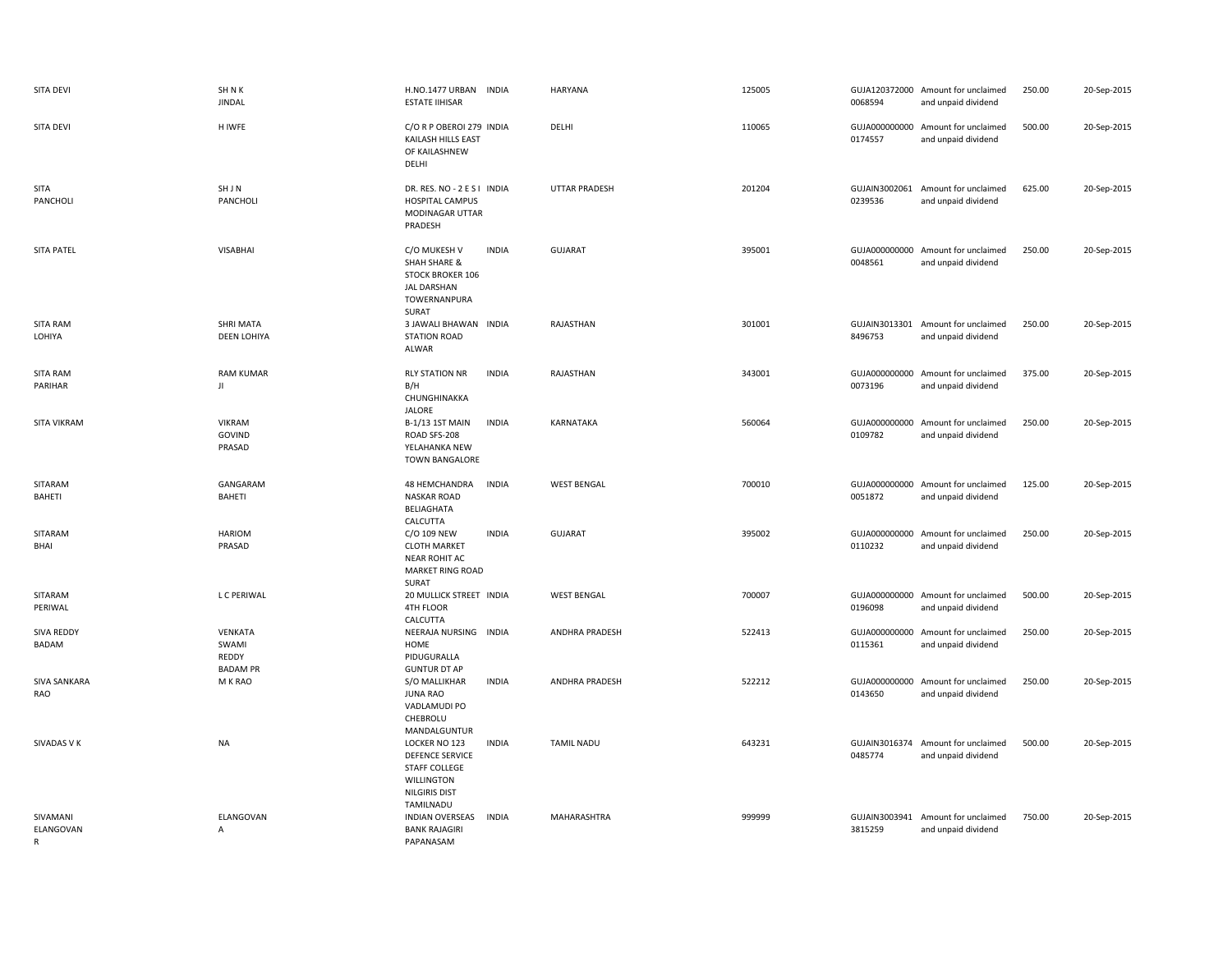| SIVANAPPAN<br>P S                              | <b>NA</b>                              | 2/152, KARACHI<br><b>KORAI PUNGAR</b><br>PANCHAYAT<br>PUNGAR,<br>BHAVANISAGAR                                          | <b>INDIA</b> | <b>TAMIL NADU</b>  | 638451 | 0377230                  | GUJAIN3001751 Amount for unclaimed<br>and unpaid dividend | 75.00  | 20-Sep-2015 |
|------------------------------------------------|----------------------------------------|------------------------------------------------------------------------------------------------------------------------|--------------|--------------------|--------|--------------------------|-----------------------------------------------------------|--------|-------------|
| SIVAPRAKASA<br>NA S                            | SWARGANAT<br><b>HAN</b>                | ERODE<br>"PARAKALAM"<br><b>UMMINI DHONI</b><br>POST PALAKKAD                                                           | <b>INDIA</b> | <b>KERALA</b>      | 678009 | 0101966                  | GUJA000000000 Amount for unclaimed<br>and unpaid dividend | 250.00 | 20-Sep-2015 |
| SIVARAJAN<br>PILLAI                            | <b>NA</b>                              | PLOT NO 274/1<br>SECTOR 3 A(NEW)<br>GANDHINAGAR                                                                        | <b>INDIA</b> | <b>GUJARAT</b>     | 382030 | 0125174                  | GUJA000000000 Amount for unclaimed<br>and unpaid dividend | 250.00 | 20-Sep-2015 |
| <b>SIVDAS BHAI</b><br><b>GOVINDJI</b><br>PATIL | <b>GOVINDJI</b><br>PATIL               | F 202 G E B COLONY INDIA<br><b>DAMKA DIST SURAT</b>                                                                    |              | <b>GUJARAT</b>     | 394510 | 0122512                  | GUJA000000000 Amount for unclaimed<br>and unpaid dividend | 250.00 | 20-Sep-2015 |
| SIYA RAM<br>YADAVA                             | <b>NA</b>                              | L AND T CHAMBERS INDIA<br>5TH FLOOR 16<br><b>CAMAC STREET</b><br>KOLKATA                                               |              | <b>WEST BENGAL</b> | 700017 | 0558413                  | GUJA120106000 Amount for unclaimed<br>and unpaid dividend | 50.00  | 20-Sep-2015 |
| SIYA SHARAN<br>SINGH                           | RAM DEO<br><b>SINGH</b>                | AMBER MOHADDI<br><b>NAGAR BIHAR</b><br>SHARIF<br>NALANDABIHAR<br>SHARIF                                                | <b>INDIA</b> | <b>BIHAR</b>       | 803101 | 1681160                  | GUJA130414000 Amount for unclaimed<br>and unpaid dividend | 50.00  | 20-Sep-2015 |
| SM<br>THEIVANAI                                | LATE V<br>SOMASUNDA<br>RAM             | OLD NO 4/39 NEW<br>NO 1/004 ALAVA<br>KOTTAI SIVAGANGAI                                                                 | <b>INDIA</b> | <b>TAMIL NADU</b>  | 630552 | 4084105                  | GUJAIN3003941 Amount for unclaimed<br>and unpaid dividend | 225.00 | 20-Sep-2015 |
| SMITA C<br><b>DOSHI</b>                        | CHANDULAL<br>M DOSHI                   | $A-102$<br>AMBADARSHAN<br><b>KASTURBA ROAD</b><br>NO <sub>3</sub> OPP<br>AMBATEMPLE<br><b>BORIVALI E BOM</b><br>BOMBAY | <b>INDIA</b> | MAHARASHTRA        | 400066 | 0045132                  | GUJA000000000 Amount for unclaimed<br>and unpaid dividend | 250.00 | 20-Sep-2015 |
| <b>SMITA MEHTA</b>                             | GAURANG                                | PINKESH CAMP<br>UTTARSANDA TA<br><b>NADIAD</b>                                                                         | <b>INDIA</b> | <b>GUJARAT</b>     | 387370 | 0039926                  | GUJA000000000 Amount for unclaimed<br>and unpaid dividend | 250.00 | 20-Sep-2015 |
| SMITA<br>MENDIRATTA                            | MORESHWA<br>R KUMAR<br>ENDIRATA        | 71-125 PREM<br>NAGAR JANAKPURI<br>NEW DELHI                                                                            | <b>INDIA</b> | DELHI              | 110058 | 0063960                  | GUJA000000000 Amount for unclaimed<br>and unpaid dividend | 250.00 | 20-Sep-2015 |
| <b>SMITA SHAH</b>                              | <b>BHUNESH</b><br><b>KUMAR</b><br>SHAH | 39/B KUMBHA<br>NAGAR<br>CHITTORGARH RAJ                                                                                | <b>INDIA</b> | RAJASTHAN          | 312001 | GUJA000000000<br>0073630 | Amount for unclaimed<br>and unpaid dividend               | 250.00 | 20-Sep-2015 |
| SMITA<br><b>TAKKAR</b>                         | SURESHBHAI<br>THAKKAR                  | 83 SHAVALI SOCIETY INDIA<br><b>NEAR ADC BANK</b><br><b>JIVRAJ PARK</b><br>AHMEDABAD                                    |              | GUJARAT            | 380051 | GUJA000000000<br>0033459 | Amount for unclaimed<br>and unpaid dividend               | 250.00 | 20-Sep-2015 |
| <b>SMITA VORA</b>                              | SHASHIKANT<br><b>VORA</b>              | 202, SAI VAIBHAV<br>COOP HSG, SOC<br><b>CIRCLE GHATKOPAR</b><br>(EAST) MUMBAI                                          | <b>INDIA</b> | MAHARASHTRA        | 400077 | GUJA000000000<br>0041874 | Amount for unclaimed<br>and unpaid dividend               | 250.00 | 20-Sep-2015 |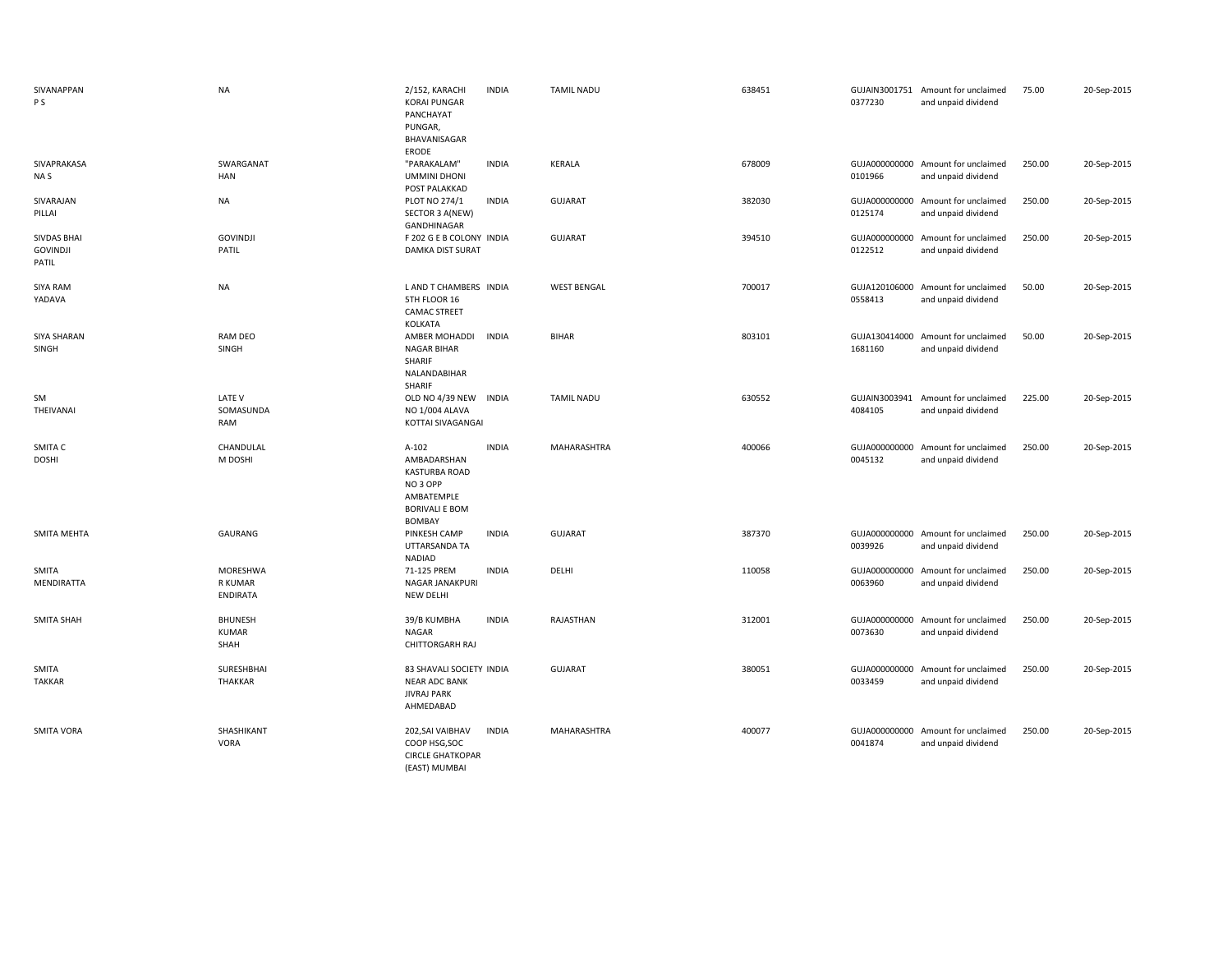| SMITABEN<br>AMBRISHBHAI<br>PATEL   | AMBRISHBHA<br>I C PATEL            | "DRASHTI" NEHRU<br><b>HALL ROAD NANA</b><br><b>BAZAR VALLABH</b><br>VIDYANAGARDIST<br>KHEDA (GUJARAT)  | INDIA        | <b>GUJARAT</b>       | 388120 | 0046816                  | GUJA000000000 Amount for unclaimed<br>and unpaid dividend | 250.00 | 20-Sep-2015 |
|------------------------------------|------------------------------------|--------------------------------------------------------------------------------------------------------|--------------|----------------------|--------|--------------------------|-----------------------------------------------------------|--------|-------------|
| SMITAL H<br>PATEL                  | <b>HARISH BHAI</b>                 | 2 8 DEVPATH FLAT<br><b>SWASTIK SCHOOL</b><br>ROAD NEW WADAJ<br>AHMEDABAD                               | <b>INDIA</b> | <b>GUJARAT</b>       | 380013 | 0028047                  | GUJA000000000 Amount for unclaimed<br>and unpaid dividend | 250.00 | 20-Sep-2015 |
| SMRITI JAIN                        | NA                                 | <b>FASHION HOUSE</b><br>ANDHERDEO<br><b>JABALPUR</b>                                                   | <b>INDIA</b> | MADHYA PRADESH       | 482002 | 4117210                  | GUJAIN3002141 Amount for unclaimed<br>and unpaid dividend | 250.00 | 20-Sep-2015 |
| SMRUTI<br><b>DAULATRAO</b><br>MORE | <b>BHAU ANNAJI</b><br>SHELAR       | <b>1610 A WARD</b><br>SHIVAJI PETH<br><b>KOLHAPUR</b>                                                  | <b>INDIA</b> | MAHARASHTRA          | 416012 | 1857330                  | GUJAIN3030285 Amount for unclaimed<br>and unpaid dividend | 2.50   | 20-Sep-2015 |
| SMRUTI<br>SUNILKUMAR<br>PATEL      | <b>NA</b>                          | 33 HARIVALLABH<br>SOCIETY NARODA<br>AHMEDABAD                                                          | <b>INDIA</b> | GUJARAT              | 382325 | 4453413                  | GUJAIN3015491 Amount for unclaimed<br>and unpaid dividend | 125.00 | 20-Sep-2015 |
| SMT JYOTI<br>RAKESH                | RAKESH                             | 607 HEMKOOT<br><b>COMPLEX OPP</b><br>CAPITAL COM<br>CENTER ASHRAM RD<br>AHMEDABAD                      | <b>INDIA</b> | <b>GUJARAT</b>       | 380009 | 0034989                  | GUJA000000000 Amount for unclaimed<br>and unpaid dividend | 250.00 | 20-Sep-2015 |
| SMT<br>KAMLESH<br>BANSAL           | <b>WOMRVK</b><br>BANSAL            | 101, ALLORA<br><b>ENCLAVE DAYAL</b><br>BAGH, AGRA.                                                     | <b>INDIA</b> | <b>UTTAR PRADESH</b> | 282005 | 0027380                  | GUJAIN3010061 Amount for unclaimed<br>and unpaid dividend | 250.00 | 20-Sep-2015 |
| SMT USHA<br>MISRA                  | <b>NA</b>                          | 124/56, C BLOCK<br>GOVINDNAGARKAN<br>PUR                                                               | <b>INDIA</b> | <b>UTTAR PRADESH</b> | 208006 | 0125186                  | GUJA000000000 Amount for unclaimed<br>and unpaid dividend | 500.00 | 20-Sep-2015 |
| SNEH<br>CHOPRA                     | YUDHISHTHIR<br>LAL CHOPRA          | W/O YUDHISHTHIR INDIA<br><b>LAL CHOPRA</b><br>KANUGOYAN<br>DEOBAND<br>SAHARANPUR                       |              | <b>UTTAR PRADESH</b> | 247554 | 0017413                  | GUJA000000000 Amount for unclaimed<br>and unpaid dividend | 250.00 | 20-Sep-2015 |
| <b>SNEH LATA</b>                   | <b>BHIRGU</b><br><b>NATH SINGH</b> | H. NO. 5 / 165<br>VINAY KHAND G. N.<br>LUCKNOW UTTAR<br>PRADESH                                        | <b>INDIA</b> | <b>UTTAR PRADESH</b> | 226011 | 0168618                  | GUJAIN3000791 Amount for unclaimed<br>and unpaid dividend | 375.00 | 20-Sep-2015 |
| <b>SNEH LATA</b><br>KHULLAR        | LATE SH D P<br>KHULLAR<br>RETD     | AG 1 108 A MIG<br><b>FLATS VIKAS PURI</b><br>NEW DELHI                                                 | <b>INDIA</b> | DELHI                | 110018 | 0017784                  | GUJA000000000 Amount for unclaimed<br>and unpaid dividend | 250.00 | 20-Sep-2015 |
| <b>SNEH LATA</b><br>SHARMA         | ARVIND<br>SHARMA                   | SHARMA NIKETAN<br><b>SUBZI MANDI</b><br>CHURU RAJ                                                      | <b>INDIA</b> | RAJASTHAN            | 331001 | GUJA000000000<br>0010508 | Amount for unclaimed<br>and unpaid dividend               | 250.00 | 20-Sep-2015 |
| SNEH<br>SHARMA                     | NA                                 | E.A1/44 INDER PURI INDIA<br>NEW DELHI NEW<br>DELHI,                                                    |              | DELHI                | 110012 | 5484291                  | GUJAIN3011271 Amount for unclaimed<br>and unpaid dividend | 250.00 | 20-Sep-2015 |
| SNEHAL<br>DHIRAJLAL<br>THUMMAR     | <b>NA</b>                          | 301 302 CRYSTAL<br>COMMERCIAL<br><b>COMPLEX ABOVE</b><br><b>HDFC BANK OPP KK</b><br>V HALL 150 FT RING | INDIA        | <b>GUJARAT</b>       | 360005 | 4460522                  | GUJAIN3010392 Amount for unclaimed<br>and unpaid dividend | 250.00 | 20-Sep-2015 |

ROAD RAJKOT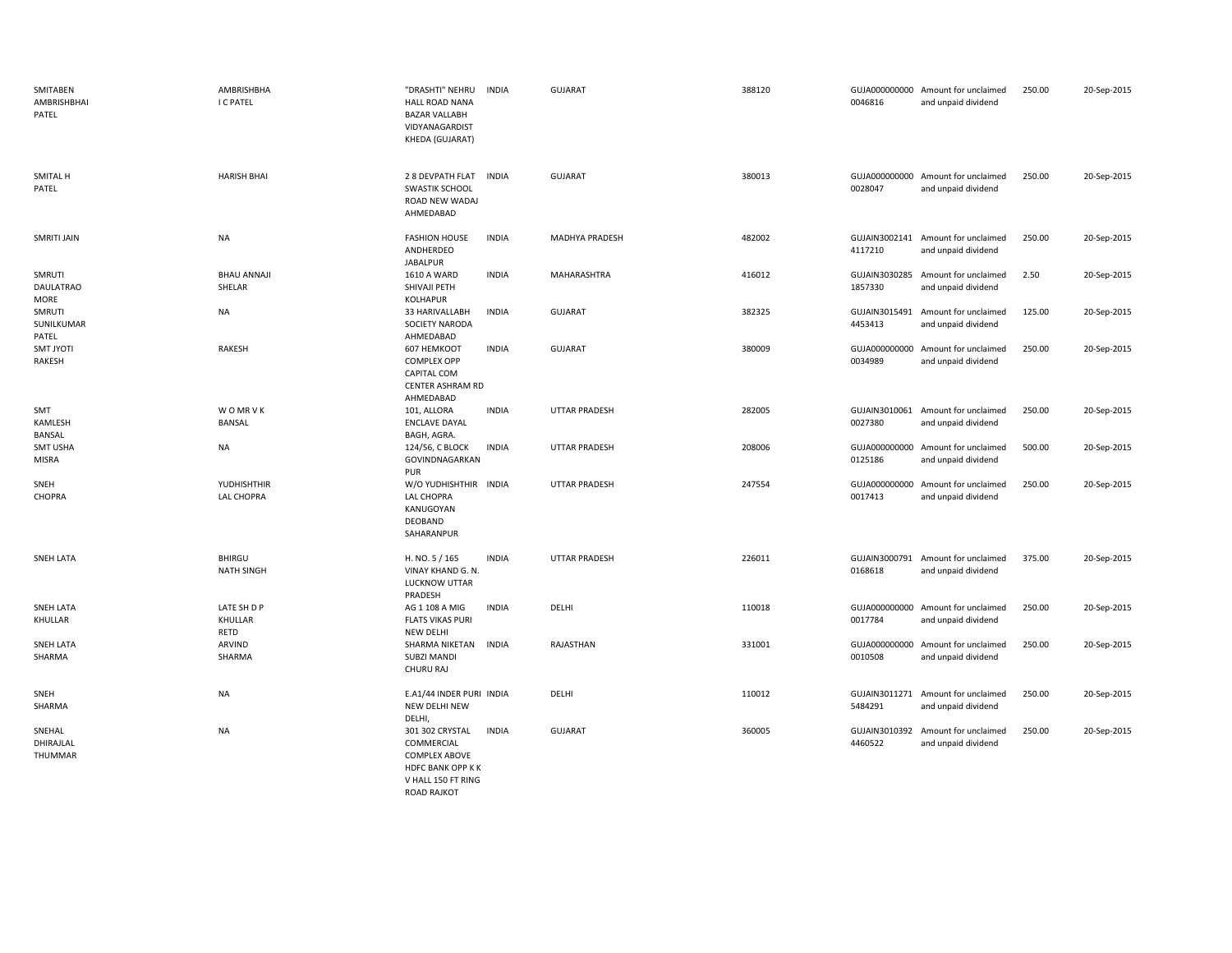| SNIGDHA<br><b>NAIK</b>                    | SRIKANTA<br>KISHORE<br>DHAL | C/O SRIKANTA<br><b>KISHORE DHAL</b><br>AT/PO JHANJIRI<br><b>MANGALA DIST</b><br><b>CUTTACK</b>                              | <b>INDIA</b> | ORISSA                | 753009 | 0004234                  | GUJA000000000 Amount for unclaimed<br>and unpaid dividend | 250.00 | 20-Sep-2015 |
|-------------------------------------------|-----------------------------|-----------------------------------------------------------------------------------------------------------------------------|--------------|-----------------------|--------|--------------------------|-----------------------------------------------------------|--------|-------------|
| SOHANI DEVI<br>RATHI                      | TULSIRAM<br>RATHI           | C/O RATHI TRADERS INDIA<br>H S ROAD PO<br>MOKOK CHUNG                                                                       |              | NAGALAND              | 798601 | 0005882                  | GUJA000000000 Amount for unclaimed<br>and unpaid dividend | 250.00 | 20-Sep-2015 |
| SOHEL S<br>KHATRI                         | SALIMBHAI                   | C/O KHATRI FLOOR<br>MILL O/S MAHUDI<br><b>BHAGOL DABHOI</b><br><b>DIST BARODA</b>                                           | <b>INDIA</b> | <b>GUJARAT</b>        | 391110 | GUJA000000000<br>0039651 | Amount for unclaimed<br>and unpaid dividend               | 250.00 | 20-Sep-2015 |
| SOLANKI<br>GHANSHYAM<br>BHAI<br>MANJIBHAI | MANJIBHAI<br>SOLANKI        | 112 KUBER NAGAR- INDIA<br>1 NEAR KATAR GAM<br>DARWAJA SURAT<br>[GUJ]                                                        |              | GUJARAT               | 395004 | GUJA000000000<br>0190241 | Amount for unclaimed<br>and unpaid dividend               | 250.00 | 20-Sep-2015 |
| SOLANKI<br>SHITALBEN<br>CHAMANLAL         | <b>NA</b>                   | <b>DELHI GATE</b><br>MANSAROVAR<br>ROAD PALANPUR                                                                            | <b>INDIA</b> | GUJARAT               | 385001 | 0008689                  | GUJA120458000 Amount for unclaimed<br>and unpaid dividend | 125.00 | 20-Sep-2015 |
| SOM DUTT<br>SHARMA                        | YAGYA DUTT<br>SHARMA        | 203 AKSHAYA APTT INDIA<br>75 BIMA NAGAR<br>OPP ANAND BAZAR<br><b>INDORE</b>                                                 |              | <b>MADHYA PRADESH</b> | 452001 | 0161158                  | GUJA000000000 Amount for unclaimed<br>and unpaid dividend | 250.00 | 20-Sep-2015 |
| SOMABHAI<br><b>TADVI</b>                  | BHIMABHAI<br><b>TADVI</b>   | 1099 LAKSHMIKUNJ INDIA<br>SOCIETY 107 H I G<br>GORWA<br>LAKSHMIPURA<br>ROAD VADODARA                                        |              | <b>GUJARAT</b>        | 390016 | 0123039                  | GUJA000000000 Amount for unclaimed<br>and unpaid dividend | 250.00 | 20-Sep-2015 |
| SOMANI<br>HEMANT                          | SHENKERLAL                  | 16, MARAWAD<br>PETH BARAMATI<br><b>DIST PUNE</b>                                                                            | <b>INDIA</b> | MAHARASHTRA           | 413102 | 2264180                  | GUJAIN3004841 Amount for unclaimed<br>and unpaid dividend | 125.00 | 20-Sep-2015 |
| SOMDATT D<br>SHINDE                       | DAGADU R<br>SHINDE          | B/7<br>BHAGWANNAGAR<br><b>SOCIETY BEHIND</b><br>GOVINDWADI<br><b>ISANPUR</b><br>AHMEDABAD                                   | <b>INDIA</b> | GUJARAT               | 382443 | 0173216                  | GUJA000000000 Amount for unclaimed<br>and unpaid dividend | 250.00 | 20-Sep-2015 |
| SOMNATH<br>GHOSH                          | <b>HARI PADA</b><br>GHOSH   | B-9/41 PO KALYANI INDIA<br>DIST NADIA W.B                                                                                   |              | <b>WEST BENGAL</b>    | 741235 | 0161448                  | GUJA000000000 Amount for unclaimed<br>and unpaid dividend | 250.00 | 20-Sep-2015 |
| SOMNATH<br><b>GUPTA</b>                   | <b>NA</b>                   | 66/157 KACHIYANA INDIA<br>MOHAL KANPUR                                                                                      |              | <b>UTTAR PRADESH</b>  | 208001 | 5375889                  | GUJAIN3011271 Amount for unclaimed<br>and unpaid dividend | 250.00 | 20-Sep-2015 |
| <b>SONA PATEL</b>                         | <b>DINESHBHAI</b>           | D/19 GANSHYAM<br><b>NAGAR SOCIETY</b><br>OPP R T O SUBHASH<br><b>BRIDGE</b><br>AHMEDABAD                                    | <b>INDIA</b> | <b>GUJARAT</b>        | 380027 | GUJA000000000<br>0034865 | Amount for unclaimed<br>and unpaid dividend               | 250.00 | 20-Sep-2015 |
| SONAI<br>MUTHU N                          | NARAYANAN<br>S              | 469/17 AG BLOCK<br><b>HARMONY APART</b><br>7TH MAIN ROAD, II<br><b>STREET SHANTI</b><br><b>COLONY ANNA</b><br>NAGAR CHENNAI | <b>INDIA</b> | <b>TAMIL NADU</b>     | 600040 | GUJAIN3016374<br>0245434 | Amount for unclaimed<br>and unpaid dividend               | 250.00 | 20-Sep-2015 |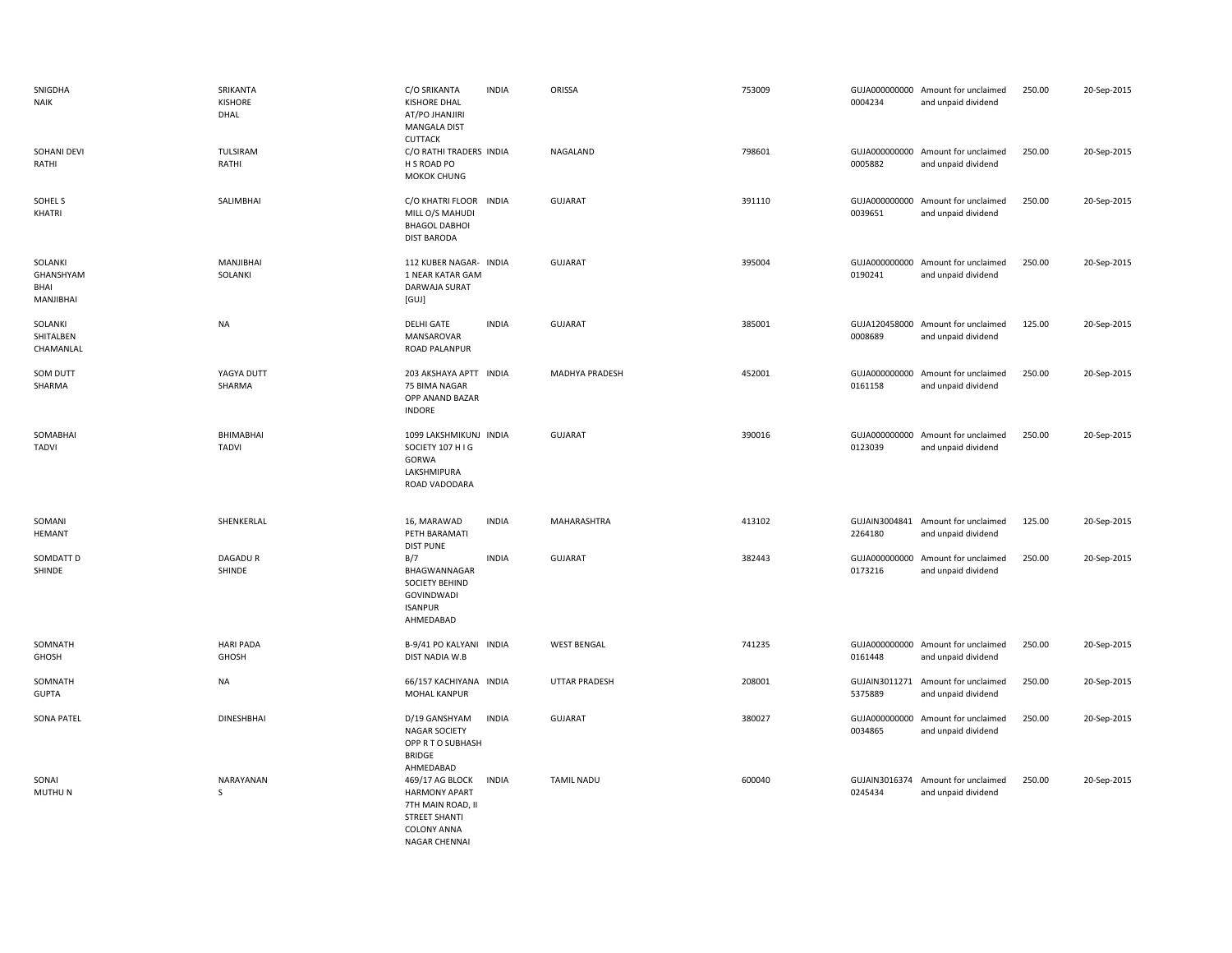| SONAL<br>JAYESH MODY                 | JAYESH<br>NATHALAL           | <b>BREACH CANDY</b><br><b>INDIA</b><br>HOUSE GROUND<br>FLOOR FLAT NO 1<br><b>68 BHUTA BHAI</b><br><b>DESAI ROAD</b>            | MAHARASHTRA        | 400026 | 0095343                  | GUJA000000000 Amount for unclaimed<br>and unpaid dividend | 250.00 | 20-Sep-2015 |
|--------------------------------------|------------------------------|--------------------------------------------------------------------------------------------------------------------------------|--------------------|--------|--------------------------|-----------------------------------------------------------|--------|-------------|
| SONAL KARIA                          | <b>BHAGVANJIB</b><br>HAI     | BOMBAY<br>STATION ROAD OPP INDIA<br><b>HIRAK BAUG</b><br>AMRELI                                                                | <b>GUJARAT</b>     | 364601 | 0019714                  | GUJA000000000 Amount for unclaimed<br>and unpaid dividend | 250.00 | 20-Sep-2015 |
| SONAL R<br>VARIA                     | <b>RAM NIKLAL</b><br>M VARIA | <b>6 A DHAN RATNA</b><br><b>INDIA</b><br>APT BHARDA WADI J<br>P ROAD ANDHERI W<br>BOMBAY                                       | MAHARASHTRA        | 400058 | GUJA000000000<br>0050296 | Amount for unclaimed<br>and unpaid dividend               | 250.00 | 20-Sep-2015 |
| <b>SONAL SHAH</b>                    | <b>ABHAY SHAH</b>            | M/5/50 GOKUL<br><b>INDIA</b><br><b>FLATS SOLA ROAD</b><br>NARANPURA<br>AHMEDABAD                                               | <b>GUJARAT</b>     | 380013 | GUJA000000000<br>0088946 | Amount for unclaimed<br>and unpaid dividend               | 250.00 | 20-Sep-2015 |
| SONALBEN D<br>PAREKH                 | <b>NA</b>                    | 4, KAYAJI PLOT<br><b>INDIA</b><br><b>RAVAPER ROAD</b><br><b>MORBI RAJKOT</b>                                                   | <b>GUJARAT</b>     | 363641 | 0163040                  | GUJA120175000 Amount for unclaimed<br>and unpaid dividend | 250.00 | 20-Sep-2015 |
| SONARA<br>PADMA<br><b>GOVINDBHAI</b> | <b>NA</b>                    | C-2-6-7, ONGC<br><b>INDIA</b><br><b>COLONY PANVEL</b><br><b>DIST-RAIGAD</b><br>MAHARASHTRA                                     | MAHARASHTRA        | 410221 | GUJAIN3004841<br>0836013 | Amount for unclaimed<br>and unpaid dividend               | 225.00 | 20-Sep-2015 |
| SONI<br>CHAUDHARI                    | <b>NA</b>                    | C/O RAJENDRA<br><b>INDIA</b><br>CHAUDHARP<br><b>TADALP PROJECT</b><br>CHANDRAPUR                                               | MAHARASHTRA        | 442401 | 0014991                  | GUJA000000000 Amount for unclaimed<br>and unpaid dividend | 250.00 | 20-Sep-2015 |
| SONIA D<br>GIDVANI                   | <b>DINESH</b><br>GIDANI      | C/O HEMI 19/A<br><b>INDIA</b><br><b>ANAND NAGAR</b><br><b>FORJET STREET</b><br><b>BOMBAY</b>                                   | MAHARASHTRA        | 400036 | GUJA000000000<br>0073855 | Amount for unclaimed<br>and unpaid dividend               | 250.00 | 20-Sep-2015 |
| SONIA J<br><b>BOTADRA</b>            | <b>NA</b>                    | 204 GYAN DARSHAN INDIA<br>S V P ROAD NEAR<br>MUNICIPAL GARDEN<br>KANDIVALI WEST<br>BOMBAY                                      | MAHARASHTRA        | 400067 | 0043393                  | GUJA000000000 Amount for unclaimed<br>and unpaid dividend | 500.00 | 20-Sep-2015 |
| SONU JAIN                            | DEEPCHAND                    | 71 GIRDHAR NAGAR INDIA<br><b>SOCIETY GIRDHAR</b><br>NAGAR<br>AHMEDABAD                                                         | <b>GUJARAT</b>     | 380004 | 0034646                  | GUJA000000000 Amount for unclaimed<br>and unpaid dividend | 250.00 | 20-Sep-2015 |
| SONU SINGH                           | <b>NA</b>                    | 144, D. D. ROAD<br><b>INDIA</b><br>WARD NO-33, LAKE<br>TOWN NORTH 24<br>PARGANAS<br>KOLKATA                                    | <b>WEST BENGAL</b> | 700048 | GUJA120447000<br>2218451 | Amount for unclaimed<br>and unpaid dividend               | 25.00  | 20-Sep-2015 |
| <b>SORAJNI B</b>                     | <b>BHAGWAND</b><br>AS        | C/O MOHAN LAL<br><b>INDIA</b><br>LACHHMANDAS 12<br>MAHALAXMI CLOTH<br><b>MARKET KALUPURA</b><br><b>KOTNI RANG</b><br>AHMEDABAD | <b>GUJARAT</b>     | 380001 | 0034025                  | GUJA000000000 Amount for unclaimed<br>and unpaid dividend | 250.00 | 20-Sep-2015 |
| SOUDAMINI<br><b>MISHRA</b>           | BHAGABANA<br><b>MISARA</b>   | C/O B MISHRA<br><b>INDIA</b><br><b>STATE BANK OF</b><br><b>INDIA ROURKELA</b><br>INDUSTRIAL<br><b>FSTATFROURKFLA</b>           | ORISSA             | 769004 | GUJA000000000<br>0167907 | Amount for unclaimed<br>and unpaid dividend               | 250.00 | 20-Sep-2015 |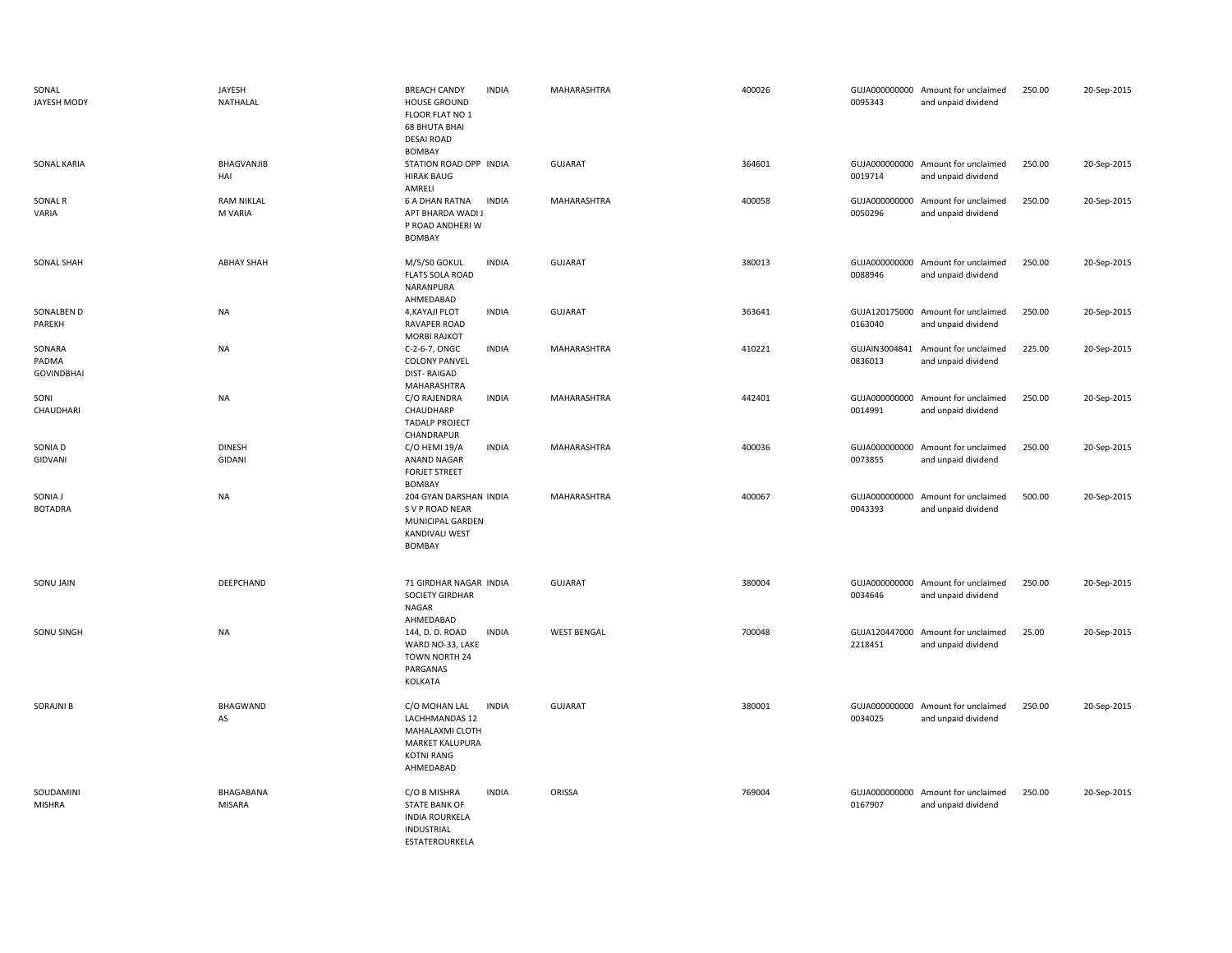| SOUMYA J K                          | <b>NA</b>                           | 179,12A MAIN 4TH INDIA<br><b>BLOCK</b><br>KURAMANGALA<br>BANGALORE                                            | KARNATAKA          | 560034 | 0042688 | GUJA120488000 Amount for unclaimed<br>and unpaid dividend | 242.50 | 20-Sep-2015 |
|-------------------------------------|-------------------------------------|---------------------------------------------------------------------------------------------------------------|--------------------|--------|---------|-----------------------------------------------------------|--------|-------------|
| SOUMYA<br>RAJAN DAS                 | <b>B B DAS</b>                      | <b>INDIA</b><br>4/1<br>PARAMHANSDEV<br><b>ROAD CHETLA</b><br>CALCUTTA                                         | <b>WEST BENGAL</b> | 700027 | 0173933 | GUJA000000000 Amount for unclaimed<br>and unpaid dividend | 250.00 | 20-Sep-2015 |
| SOURBH A<br>SANGHVI                 | A K SANGHVI                         | 3 D RUSHIKESH<br><b>INDIA</b><br>APPARTMENT<br>TIMLIYAWAD<br>NANPURA SURAT                                    | <b>GUJARAT</b>     | 395001 | 0045720 | GUJA000000000 Amount for unclaimed<br>and unpaid dividend | 250.00 | 20-Sep-2015 |
| SOVNA<br>PARVIN                     | <b>NA</b>                           | QTR NO.-MEJIA TPS, INDIA<br>D.V.C, P.O.-M.T.P.S.<br>DIST-BANKURA,                                             | <b>WEST BENGAL</b> | 722183 | 0250070 | GUJAIN3021051 Amount for unclaimed<br>and unpaid dividend | 50.00  | 20-Sep-2015 |
| SOWINDER<br>SINGH<br><b>BOPARAI</b> | <b>NA</b>                           | <b>INSEP M SUNDER</b><br>INDIA<br>SINGH BOPARAI DTE<br>GEN PAO CRPF CGO<br>COMPLEX LODHI<br>ROAD NEW DELHI    | DELHI              | 110003 | 0168061 | GUJA000000000 Amount for unclaimed<br>and unpaid dividend | 250.00 | 20-Sep-2015 |
| SRALADEVI V<br><b>BUMB</b>          | <b>VILAS KUMAR</b><br><b>K BUMB</b> | ANAND PARK BLDG INDIA<br>NO.D-4 FLAT<br>NO.10, SHANKER<br>SETH ROAD PUNE                                      | MAHARASHTRA        | 411037 | 0054509 | GUJA000000000 Amount for unclaimed<br>and unpaid dividend | 250.00 | 20-Sep-2015 |
| SREEKUMAR B                         | PILLAI<br>BHASKARAN                 | MAHAS MARANADV INDIA<br><b>EAST MARANADV</b><br><b>POSTPUTHUR</b>                                             | <b>KERALA</b>      | 691507 | 0801771 | GUJA120447000 Amount for unclaimed<br>and unpaid dividend | 37.50  | 20-Sep-2015 |
| SREELATHA<br>NARAYANAN<br>POTTY     | NARAYANAN<br>POTTY G                | SOUTH INDIAN<br><b>INDIA</b><br>BANK<br>CHENGANNUR<br>KERALA                                                  | <b>KERALA</b>      | 689121 | 0112286 | GUJA000000000 Amount for unclaimed<br>and unpaid dividend | 250.00 | 20-Sep-2015 |
| SREELEKHA<br>BANERJEE               | RABINDRANA<br>TH BANERJEE           | 80 BANERJEE PARA INDIA<br>BARASAT,<br>GHATAKGOLI<br>CHANDERNAGOREDI<br>HOOGHLY [WB]                           | <b>WEST BENGAL</b> | 712136 | 0176155 | GUJA000000000 Amount for unclaimed<br>and unpaid dividend | 250.00 | 20-Sep-2015 |
| SREENIVAS<br>VENDRA                 | ADDA RAO                            | C/OD<br><b>INDIA</b><br>NARAYANAMURTHY<br>SON JEWELLERY<br><b>MAIN ROAD</b><br>AMALAPURAM                     | ANDHRA PRADESH     | 533201 | 0116066 | GUJA000000000 Amount for unclaimed<br>and unpaid dividend | 250.00 | 20-Sep-2015 |
| SREERAJ<br>SREEKUMAR                | <b>NA</b>                           | <b>INDIA</b><br>SREEKUMAR<br><b>BHAVAN LAKASSERY</b><br>CHENGANNUR<br>CHENGANNUR                              | <b>KERALA</b>      | 689121 | 1635439 | GUJAIN3002391 Amount for unclaimed<br>and unpaid dividend | 250.00 | 20-Sep-2015 |
| SREERANGAM<br>KANTHAIAH             | <b>S VENKAIAH</b>                   | <b>INDIA</b><br>D.NO 1-317/1<br>MUKTYALA BAZAR<br>S.G.S. COLLEGE,<br><b>JAGGAIAH PET</b><br>KRISHNA DIST, A.P | ANDHRA PRADESH     | 521175 | 0159365 | GUJAIN3023241 Amount for unclaimed<br>and unpaid dividend | 250.00 | 20-Sep-2015 |
| SRI RAM K K                         |                                     |                                                                                                               |                    |        |         |                                                           |        |             |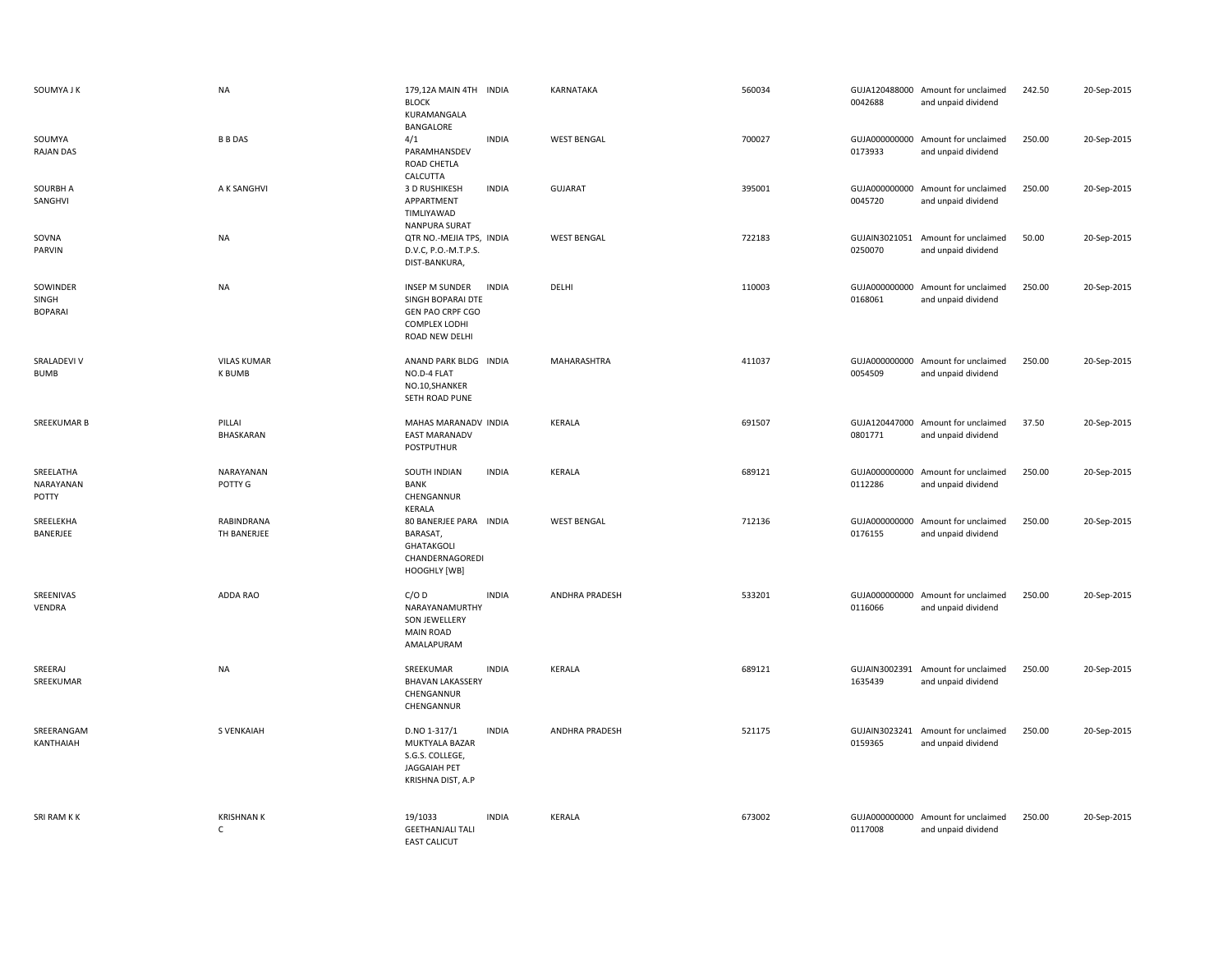| SRIDAM<br>CHANDRA<br>DEBNATH         | LATE SARADA<br><b>KUMAR</b><br>DEBNATH   | 4/A NABALIA PARA INDIA<br>ROAD P.O BARISHA<br>CALCUTTA                                                         |              | <b>WEST BENGAL</b>    | 700008 | 0159552                  | GUJA000000000 Amount for unclaimed<br>and unpaid dividend | 250.00  | 20-Sep-2015 |
|--------------------------------------|------------------------------------------|----------------------------------------------------------------------------------------------------------------|--------------|-----------------------|--------|--------------------------|-----------------------------------------------------------|---------|-------------|
| SRIDEVI<br>KATRAGADDA                | <b>NA</b>                                | F NO 33 BLOCK-1<br><b>BADAM APTS</b><br>TARNAKA<br>SECUNDERABAD                                                | <b>INDIA</b> | <b>ANDHRA PRADESH</b> | 500017 | 1160166                  | GUJA120109000 Amount for unclaimed<br>and unpaid dividend | 3632.50 | 20-Sep-2015 |
| SRIDHAR C                            | CS RAO                                   | S/O CS RAO NO 256 INDIA<br><b>PWD QUARTERS</b><br><b>NEAR</b><br>VISWESWARAYYA<br><b>STATUE</b><br>KHAIRATABAD |              | <b>ANDHRA PRADESH</b> | 500004 | 0100151                  | GUJA000000000 Amount for unclaimed<br>and unpaid dividend | 250.00  | 20-Sep-2015 |
| SRILATHA G R                         | <b>NA</b>                                | HYDERABAD<br>NO 42 20TH MAIN<br>1ST CROSS B T M<br>LAYOUT<br>BANGALORE                                         | <b>INDIA</b> | KARNATAKA             | 560068 | 0952577                  | GUJAIN3005131 Amount for unclaimed<br>and unpaid dividend | 447.50  | 20-Sep-2015 |
| SRINIVAS<br>PABBA                    | SATHIAH                                  | M/S METRO<br>TRADERS 5-2-133/1<br>R P ROAD<br>SECUNDERABAD                                                     | <b>INDIA</b> | <b>ANDHRA PRADESH</b> | 500003 | GUJA000000000<br>0100119 | Amount for unclaimed<br>and unpaid dividend               | 250.00  | 20-Sep-2015 |
| SRINIVAS<br>REDDI<br><b>MUNNAMGI</b> | LAKSHMA<br>REDDI<br><b>MUNNAMGI</b>      | C 112 PHASE 2<br>VANASTHALI<br>PURAM HYDERABAD                                                                 | <b>INDIA</b> | <b>ANDHRA PRADESH</b> | 500661 | 0104664                  | GUJA000000000 Amount for unclaimed<br>and unpaid dividend | 250.00  | 20-Sep-2015 |
| SRINIVAS<br>REDDY<br>SEELAM          | <b>VENKAT</b><br>REDDY<br>SEELAM<br>PROF | HNO13LIGHAP INDIA<br>H B NEW SANTOSH<br>NAGAR COLONY<br>HYDERABAD A P                                          |              | ANDHRA PRADESH        | 500659 | 0053741                  | GUJA000000000 Amount for unclaimed<br>and unpaid dividend | 250.00  | 20-Sep-2015 |
| SRINIVAS<br>SRIKARAM                 | <b>NA</b>                                | NO 27 3RD CROSS<br>3RD MAIN S G<br>PALYA<br>KRISHNAMURTHY<br>LAYOUT<br>BALAJINAGAR<br>BANGALORE<br>KARNATAKA   | <b>INDIA</b> | KARNATAKA             | 560029 | GUJAIN3005131<br>4257994 | Amount for unclaimed<br>and unpaid dividend               | 400.00  | 20-Sep-2015 |
| SRINIVASA PAI                        | <b>NA</b>                                | S/O BABURAYA PAI INDIA<br>PARPALE VIEW<br>KUNTALPADY<br>KARKALA<br><b>KARNATAKA STATE</b>                      |              | <b>KARNATAKA</b>      | 574104 | 6130307                  | GUJAIN3011352 Amount for unclaimed<br>and unpaid dividend | 12.50   | 20-Sep-2015 |
| SRINIVASA<br>RAO<br>JONNALAGAD<br>DA | J<br>SUBBARAYUD<br>U                     | 8 21 2 GUIDER PENS INDIA<br><b>ST MAIN ROAD</b><br>RAJAHMUNDRY AP                                              |              | <b>ANDHRA PRADESH</b> | 533101 | 0115885                  | GUJA000000000 Amount for unclaimed<br>and unpaid dividend | 250.00  | 20-Sep-2015 |
| SRINIVASA<br>RAO<br>SINGHROLLI       | SATYANARAY<br>ANA                        | 8/292 M DONKA                                                                                                  | <b>INDIA</b> | ANDHRA PRADESH        | 523002 | 0116084                  | GUJA000000000 Amount for unclaimed<br>and unpaid dividend | 250.00  | 20-Sep-2015 |
| SRINIVASAN D<br>B                    | <b>BALAKRISHN</b><br>ANDS                | 102 / B FIRST<br>AGRAHARAM<br>SALEM                                                                            | <b>INDIA</b> | <b>TAMIL NADU</b>     | 636001 | GUJAIN3001751<br>0157380 | Amount for unclaimed<br>and unpaid dividend               | 250.00  | 20-Sep-2015 |
| SRINIVASAN<br>KANNAIAN<br>REDDY      | KANHAIAH<br>REDDY                        | 106 SRINIVASA<br>TOWERS 6-3-1187<br><b>BEGUNPET</b><br>HYDERABAD                                               | <b>INDIA</b> | <b>ANDHRA PRADESH</b> | 500016 | GUJA000000000<br>0006518 | Amount for unclaimed<br>and unpaid dividend               | 250.00  | 20-Sep-2015 |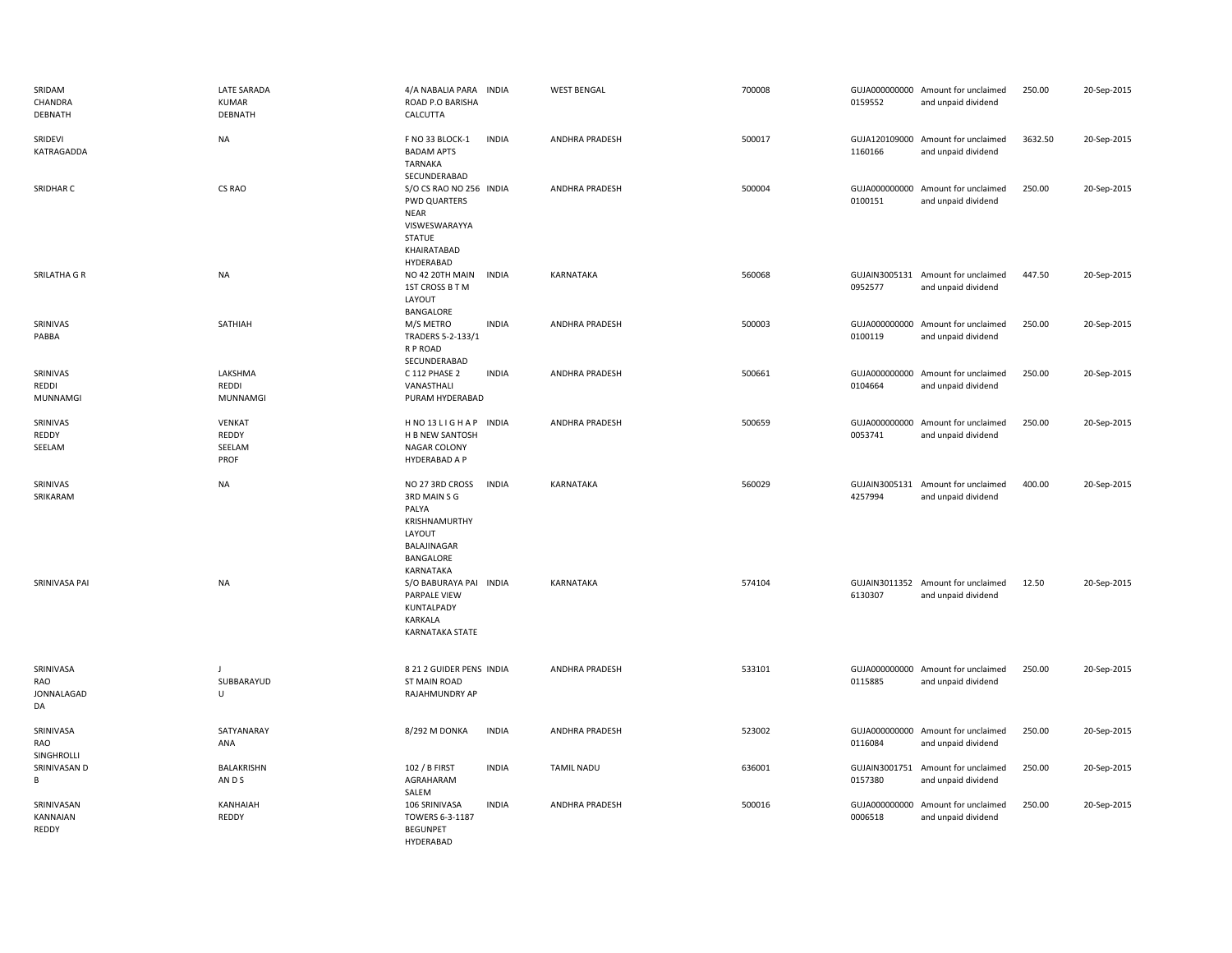| SRINIVASAN T<br>N C                     | <b>NA</b>                                | 2, FRENCH<br><b>GARDENS ATHWA</b><br><b>LINES SURAT</b>                                                       | <b>INDIA</b> | <b>GUJARAT</b>       | 395001 | 0125204                  | GUJA000000000 Amount for unclaimed<br>and unpaid dividend | 250.00 | 20-Sep-2015 |
|-----------------------------------------|------------------------------------------|---------------------------------------------------------------------------------------------------------------|--------------|----------------------|--------|--------------------------|-----------------------------------------------------------|--------|-------------|
| SRINIVASARA<br>O KALAGA                 | KALAGANENK<br>ATA<br>SATYANARAY<br>ANA R | 49 49 14 FLAT NO 4 INDIA<br>AMRUTHA APT<br>SHAH TIPURAM<br>NGIS COLONY<br>VISAKHAPATNAM                       |              | ANDHRA PRADESH       | 530016 | 0093337                  | GUJA000000000 Amount for unclaimed<br>and unpaid dividend | 250.00 | 20-Sep-2015 |
| SRIRAMA<br>PRASAD G V S                 | PARDHIVA<br>RAO G                        | 3-2-97 R R NAGAR<br>VIDHYADHARA<br>PURAM<br>VIJAYAWADA                                                        | <b>INDIA</b> | ANDHRA PRADESH       | 520012 | 0115833                  | GUJA000000000 Amount for unclaimed<br>and unpaid dividend | 250.00 | 20-Sep-2015 |
| SRISRINIVAS<br><b>BIKKINA</b>           | <b>JANAKIRAMA</b><br>YYA                 | S/O<br>JANAKIRAMAYYA<br><b>TATIPAKA RAZOL</b><br>MANDAL E G DT<br>ANDRAPRADESH                                | <b>INDIA</b> | ANDHRA PRADESH       | 533249 | 0116024                  | GUJA000000000 Amount for unclaimed<br>and unpaid dividend | 125.00 | 20-Sep-2015 |
| SRIVASTAVA<br>RAMA<br>CHANDRA<br>RAJU   | GOPARAJU                                 | SANTHI ESTATE<br>TRADERS D NO 46-7-<br>36 C DANAYAIPETA<br>RAJAHMUNDRY                                        | <b>INDIA</b> | ANDHRA PRADESH       | 533103 | 0043174                  | GUJA000000000 Amount for unclaimed<br>and unpaid dividend | 250.00 | 20-Sep-2015 |
| SRUTI<br>PRADHAN                        | AMATYA<br>PRADHAN                        | C-4 RADHAKUNJ<br>APARTMENT<br><b>RABINDRA PALLY P</b><br>O PRAFULLA KANAN<br><b>KRISHNAPUR</b><br>CALCUTTA    | <b>INDIA</b> | <b>WEST BENGAL</b>   | 700059 | 0164847                  | GUJA000000000 Amount for unclaimed<br>and unpaid dividend | 250.00 | 20-Sep-2015 |
| SUBACHANA<br><b>DEVI</b>                | <b>NA</b>                                | C/O RAMESH<br><b>CHANDRA SINGH A</b><br>D J FTL NO. 4 CIVIL<br><b>COURT MOTIHARI</b><br><b>EAST CHAMPARAN</b> | <b>INDIA</b> | <b>BIHAR</b>         | 845401 | 0413316                  | GUJAIN3029024 Amount for unclaimed<br>and unpaid dividend | 2.50   | 20-Sep-2015 |
| SUBASH<br>CHADHA                        | <b>RAJ KUMAR</b>                         | <b>B 43 WEST PATEL</b><br>NAGAR NEW DELHI                                                                     | <b>INDIA</b> | DELHI                | 110008 | 0082316                  | GUJA000000000 Amount for unclaimed<br>and unpaid dividend | 250.00 | 20-Sep-2015 |
| SUBBA RAO                               | RAJA RAO                                 | C/O RAVI STEEL<br><b>WORKS BUS STAND</b><br>ALUR P KURNOG<br><b>DIST A P</b>                                  | <b>INDIA</b> | ANDHRA PRADESH       | 518395 | 0116823                  | GUJA000000000 Amount for unclaimed<br>and unpaid dividend | 250.00 | 20-Sep-2015 |
| SUBBARAO<br>NARAYANA                    | SUBBAIAH<br>NARAYANA                     | 17 501 HABIBULLA<br>STREET CUDDAPAH<br>DT A P                                                                 | INDIA        | ANDHRA PRADESH       | 516001 | 0106086                  | GUJA000000000 Amount for unclaimed<br>and unpaid dividend | 250.00 | 20-Sep-2015 |
| SUBHADHRA<br>SHARMA                     | <b>VIDYA SAGAR</b><br>SHARMA             | D 50 ASHOK VIHAR INDIA<br>PHASE I DELHI                                                                       |              | DELHI                | 110052 | 0115495                  | GUJA000000000 Amount for unclaimed<br>and unpaid dividend | 250.00 | 20-Sep-2015 |
| SUBHADRA<br><b>BHARAT BHAI</b><br>PATEL | <b>BHARAT BHAI</b><br>PATEL              | 25 NATRAJ<br><b>TENAMENT KUBER</b><br>NAGAR BENGLOW<br>AREA AHMEDABAD                                         | <b>INDIA</b> | GUJARAT              | 382340 | GUJA000000000<br>0001072 | Amount for unclaimed<br>and unpaid dividend               | 250.00 | 20-Sep-2015 |
| SUBHADRA<br>BOGGARAPU                   | В<br>VENKATESWA<br>RA RAO                | 18-322 UPSTAIRS<br>GOWRAMMAKATTA<br><b>STREET PRODDATUR</b><br>(A.P)                                          | <b>INDIA</b> | ANDHRA PRADESH       | 516360 | 0206252                  | GUJA000000000 Amount for unclaimed<br>and unpaid dividend | 250.00 | 20-Sep-2015 |
| SUBHADRA<br>DEVI                        | <b>NA</b>                                | 14/780, KAILAS<br>PURI, RANA NAGAR,<br>RAEBARELI                                                              | <b>INDIA</b> | <b>UTTAR PRADESH</b> | 229001 | 0028287                  | GUJA120304000 Amount for unclaimed<br>and unpaid dividend | 250.00 | 20-Sep-2015 |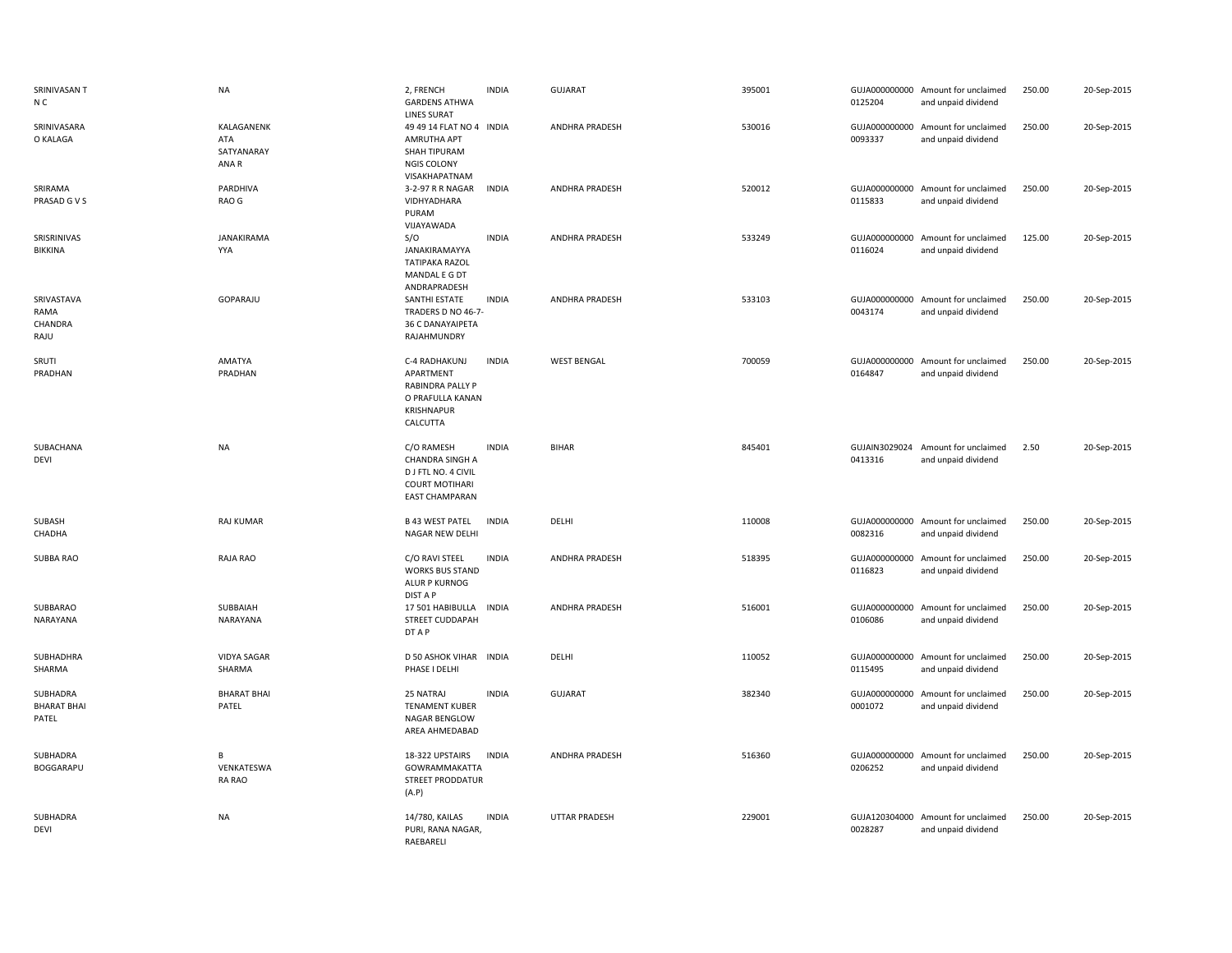| SUBHADRA<br>DEVI<br>KALANTRI            | <b>MANOHAR</b><br>LAL              | Q NO F 19/14 APPM INDIA<br><b>TOWNSHIP</b><br>MALLAYYAPETA<br>RAJAHMUNDRY                                          |              | <b>ANDHRA PRADESH</b> | 533105 | 0098420                  | GUJA000000000 Amount for unclaimed<br>and unpaid dividend | 250.00 | 20-Sep-2015 |
|-----------------------------------------|------------------------------------|--------------------------------------------------------------------------------------------------------------------|--------------|-----------------------|--------|--------------------------|-----------------------------------------------------------|--------|-------------|
| SUBHAS<br>CHANDRA<br><b>TADALA</b>      | NARASIMHA<br>SWAMY                 | <b>LECTURER IN</b><br><b>MATHMATICS S C I</b><br>M GOVT COLLEGE<br>TANUKU W G DT A P                               | <b>INDIA</b> | ANDHRA PRADESH        | 534211 | GUJA000000000<br>0043202 | Amount for unclaimed<br>and unpaid dividend               | 250.00 | 20-Sep-2015 |
| SUBHASH<br><b>CHAND JAIN</b>            | <b>NA</b>                          | LOHIYA BAZAR<br>MORENA MADHYA<br>PRADESH                                                                           | <b>INDIA</b> | MADHYA PRADESH        | 476001 | 0486307                  | GUJAIN3016961 Amount for unclaimed<br>and unpaid dividend | 250.00 | 20-Sep-2015 |
| SUBHASH<br>CHAND<br>TOMIAR              | NARENDRAP<br>AL SINGH              | B 340 IFFCO<br><b>TOWNSHIP</b><br>BAREILLY                                                                         | <b>INDIA</b> | <b>UTTAR PRADESH</b>  | 243403 | 0164596                  | GUJA000000000 Amount for unclaimed<br>and unpaid dividend | 250.00 | 20-Sep-2015 |
| SUBHASH<br>JAITLY                       | <b>NA</b>                          | 301, SURYA KIRAN<br><b>BUILDING 19 K.G.</b><br>MARG NEW DELHI                                                      | <b>INDIA</b> | DELHI                 | 110001 | GUJA000000000<br>0125213 | Amount for unclaimed<br>and unpaid dividend               | 250.00 | 20-Sep-2015 |
| SUBHASH<br>KHAROD                       | <b>MAHENDRAR</b><br>AI F KHAROD    | C/O DINESH M<br>KHAROD<br>F/8, SURAJMOTI<br>COMPLEX<br><b>ATMAJYOTI</b><br>ASHRAM<br>ROADSHUBHANPUR<br>A, VADODARA | <b>INDIA</b> | <b>GUJARAT</b>        | 390023 | 0122935                  | GUJA000000000 Amount for unclaimed<br>and unpaid dividend | 250.00 | 20-Sep-2015 |
| SUBHASH<br>RAMBHAU<br>DEOPURKAR         | R B NARAYAN                        | PLOT NO 6 SANE<br><b>GURUJI SOCIETY</b><br>DHULE                                                                   | <b>INDIA</b> | MAHARASHTRA           | 424001 | 0153868                  | GUJA000000000 Amount for unclaimed<br>and unpaid dividend | 250.00 | 20-Sep-2015 |
| SUBHASH<br>SHANKARRAO<br>KADAM          | <b>NA</b>                          | 603 AAYUSHI<br>APARTMENT PLOT<br>NO 9 AND 10<br><b>SECTOR 50 NERUL</b><br><b>WEST NAVI</b><br><b>MUMBAI</b>        | <b>INDIA</b> | MAHARASHTRA           | 400706 | GUJAIN3015491<br>7654016 | Amount for unclaimed<br>and unpaid dividend               | 250.00 | 20-Sep-2015 |
| SUBHASHCHA<br><b>ND JAIN</b>            | <b>INDARCHAND</b><br>JAIN          | C/O MAA<br>KAMAKHYA<br><b>TRADING COMPANY</b><br>2734 3RD FLOOR<br>NAYA BAZAR DELHI                                | <b>INDIA</b> | DELHI                 | 110006 | GUJA000000000<br>0082836 | Amount for unclaimed<br>and unpaid dividend               | 250.00 | 20-Sep-2015 |
| SUBHASHCHA<br><b>NDRA MALU</b><br>KAMAT | <b>NA</b>                          | PO BOX NO 36<br>HOUSE NO 29/1<br>WARD NO 10 NEAR<br><b>GANESH TEMPLE</b><br>KHORLIM MAPUSA<br>GOA                  | <b>INDIA</b> | GOA                   | 403507 | 3959592                  | GUJAIN3005131 Amount for unclaimed<br>and unpaid dividend | 500.00 | 20-Sep-2015 |
| <b>SUBHASIS</b><br>KONAR                | NARAYAN<br>CHANDRA<br><b>KONAR</b> | 62 KANKULIA ROAD INDIA<br><b>CALCUTTA WEST</b><br><b>BENGAL</b>                                                    |              | <b>WEST BENGAL</b>    | 700029 | 0057669                  | GUJA000000000 Amount for unclaimed<br>and unpaid dividend | 250.00 | 20-Sep-2015 |
| SUBHASIS<br>MUKHERJEE                   | CHAPALES<br>MUKHERJEE              | RABINDRANATH<br><b>THAKUR ROAD</b><br>KOTWALI PO-<br>KRISHNAGAR DIST -<br><b>NADIA</b>                             | <b>INDIA</b> | <b>WEST BENGAL</b>    | 741101 | 0148166                  | GUJAIN3002631 Amount for unclaimed<br>and unpaid dividend | 250.00 | 20-Sep-2015 |
| SUBHAYU<br>GHOSE                        | S GHOSE                            | C/O GHOSE SERVICE INDIA<br><b>STATION PO VILL</b><br><b>ILLAMBAZAR DT</b><br><b>BIRBHUM W B</b>                    |              | <b>WEST BENGAL</b>    | 731214 | 0155383                  | GUJA000000000 Amount for unclaimed<br>and unpaid dividend | 250.00 | 20-Sep-2015 |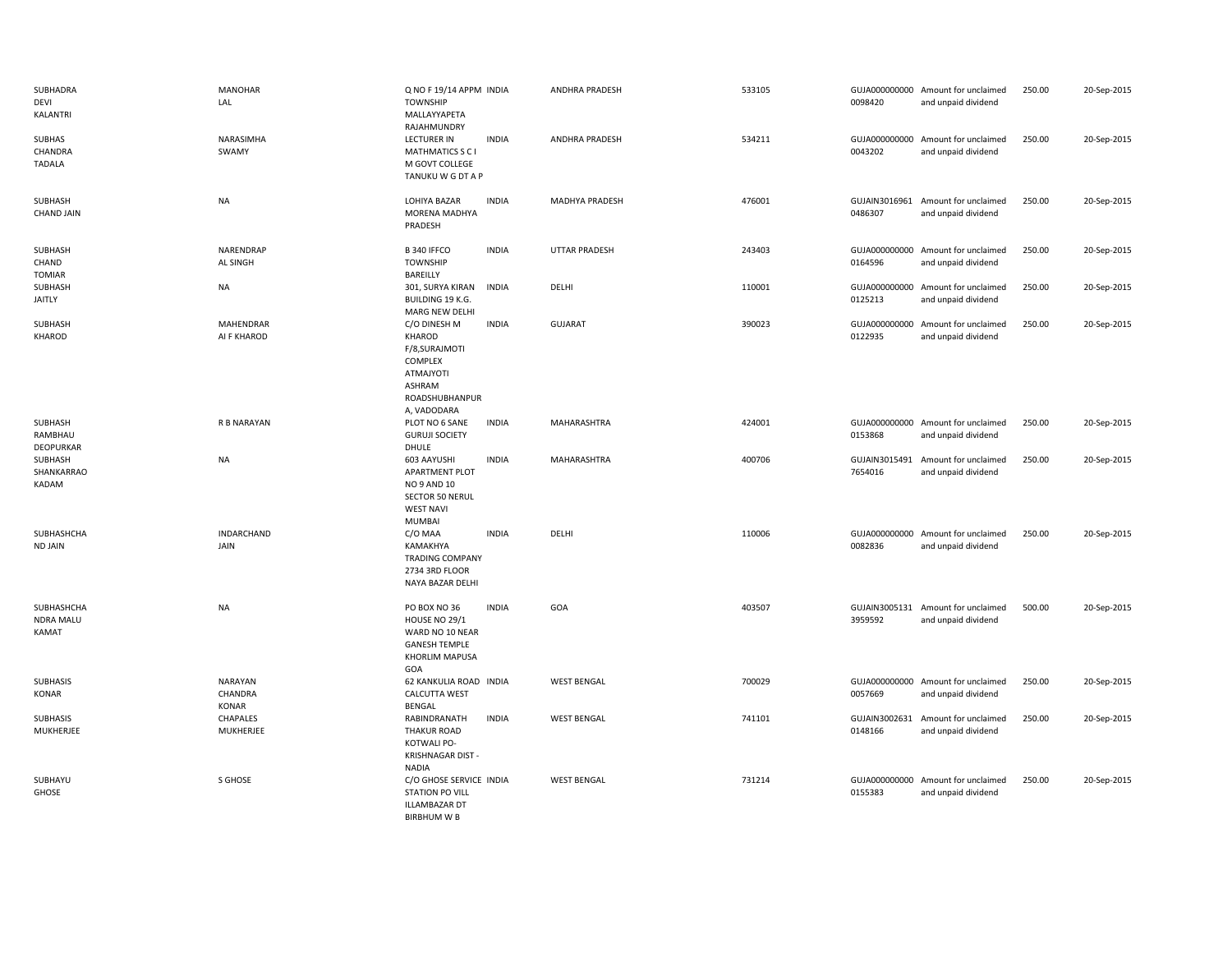| SUBIRA<br><b>GUPTA</b>                              | A K GUPTA                          | A K GUPTA B1/75<br><b>INDIA</b><br>SECTOR 'K' ALIGANJ<br>LUCKNOW                                                      | UTTAR PRADESH         | 226020 | 0161490                  | GUJA000000000 Amount for unclaimed<br>and unpaid dividend | 500.00 | 20-Sep-2015 |
|-----------------------------------------------------|------------------------------------|-----------------------------------------------------------------------------------------------------------------------|-----------------------|--------|--------------------------|-----------------------------------------------------------|--------|-------------|
| SUBOD V<br>SHAH                                     | S V SHAH                           | <b>SNEH SMRUTI</b><br><b>INDIA</b><br><b>VIMAL 208 91 BAN</b><br><b>GANGE BOMBAY</b>                                  | MAHARASHTRA           | 400006 | GUJA000000000<br>0096274 | Amount for unclaimed<br>and unpaid dividend               | 250.00 | 20-Sep-2015 |
| SUBODCHAND<br>RA<br><b>VIRCHANDBH</b><br>AI SHAH    | S V SHAH                           | 312 VIMAL SOC DR INDIA<br><b>BIRD VALKESHVAR</b><br>BOMBAY                                                            | <b>MAHARASHTRA</b>    | 400006 | GUJA000000000<br>0096304 | Amount for unclaimed<br>and unpaid dividend               | 250.00 | 20-Sep-2015 |
| SUBODH<br>CHANDRA<br><b>GUPTA</b>                   | S C GUPTA                          | CDM P O BOLARUM INDIA<br>SECUNDERABAD                                                                                 | <b>ANDHRA PRADESH</b> | 500010 | 0104693                  | GUJA000000000 Amount for unclaimed<br>and unpaid dividend | 250.00 | 20-Sep-2015 |
| Subodh<br>Chandra Nag                               | <b>NA</b>                          | Tangonmari, P.O -<br><b>INDIA</b><br>Rajarhat PT -<br>Coochbehar<br>Coochbehar                                        | <b>WEST BENGAL</b>    | 736165 | GUJAIN3029781<br>0072962 | Amount for unclaimed<br>and unpaid dividend               | 25.00  | 20-Sep-2015 |
| SUBODH<br><b>KUMAR</b><br><b>GUPTA</b>              | <b>NA</b>                          | 127/549 W 1 SAKET INDIA<br><b>NAGAR KANPUR</b>                                                                        | <b>UTTAR PRADESH</b>  | 208014 | 5483957                  | GUJAIN3011271 Amount for unclaimed<br>and unpaid dividend | 250.00 | 20-Sep-2015 |
| SUBODH<br><b>KUMAR</b><br><b>GUPTA</b>              | <b>GUPTA PK</b>                    | 1/7 GAUTAM APTT INDIA<br><b>B BLOCK ULIYAN P</b><br>O KADMA<br>JAMSHEDPUR                                             | <b>JHARKHAND</b>      | 831005 | 0548354                  | GUJAIN3004411 Amount for unclaimed<br>and unpaid dividend | 500.00 | 20-Sep-2015 |
| SUBODH<br>RAGHAVA<br>SHETTY                         | <b>NA</b>                          | 1/C/21 RUSTOMJEE INDIA<br>REGENCY J S ROAD<br>DAHISAR (WEST)<br><b>MUMBAI</b>                                         | MAHARASHTRA           | 400068 | 0400937                  | GUJAIN3001421 Amount for unclaimed<br>and unpaid dividend | 250.00 | 20-Sep-2015 |
| SUBODHBHAI<br>VIRCHAND<br>SHAH                      | S V SHAH                           | 208 VIMAL 2ND FLR INDIA<br>91 BAN GANGE<br><b>BOMBAY</b>                                                              | MAHARASHTRA           | 400006 | GUJA000000000<br>0096302 | Amount for unclaimed<br>and unpaid dividend               | 250.00 | 20-Sep-2015 |
| SUBODHCHA<br><b>NDRA</b><br><b>VIRCHAND</b><br>SHAH | S V SHAH                           | 312 VIMAL 91 BAN INDIA<br><b>GANGE B I RD</b><br>VALKESHVAR<br><b>BOMBAY</b>                                          | MAHARASHTRA           | 400006 | GUJA000000000<br>0096318 | Amount for unclaimed<br>and unpaid dividend               | 250.00 | 20-Sep-2015 |
| SUBRAMANAY<br>A<br>BAGILTHAYA                       | PJ<br><b>BAGILTHAYA</b>            | 18 SHUBHA 12TH<br><b>INDIA</b><br><b>CROSS</b><br><b>INDIRANAGAR IST</b><br><b>STAGE BANGALORE</b>                    | KARNATAKA             | 560038 | GUJA000000000<br>0002046 | Amount for unclaimed<br>and unpaid dividend               | 250.00 | 20-Sep-2015 |
| SUBRAMONIA<br>M M                                   | <b>NA</b>                          | <b>INDIA</b><br>P-244 III MAIN<br><b>ROAD</b><br>PALLIKARANAI                                                         | <b>TAMIL NADU</b>     | 600100 | 0147860                  | GUJAIN3022691 Amount for unclaimed<br>and unpaid dividend | 2.50   | 20-Sep-2015 |
| <b>SUBRATA SEN</b>                                  | <b>GOPAL</b><br><b>KRISHNA SEN</b> | CHENNAI<br>C/O BHEL SITE<br><b>INDIA</b><br>OFFICE KOTA<br>THERMAL POWER<br>STATION PO<br>SAKETPURA KOTA<br>RAJASTHAN | RAJASTHAN             | 324008 | GUJA000000000<br>0062478 | Amount for unclaimed<br>and unpaid dividend               | 250.00 | 20-Sep-2015 |
| SUCHETA<br>PRASAD                                   | <b>RAJIV KUMAR</b>                 | <b>QR NO 359 EF</b><br><b>INDIA</b><br><b>RAMPUR COLONY</b><br><b>JAMALPUR</b>                                        | BIHAR                 | 811214 | 0161524                  | GUJA000000000 Amount for unclaimed<br>and unpaid dividend | 250.00 | 20-Sep-2015 |

MUNGER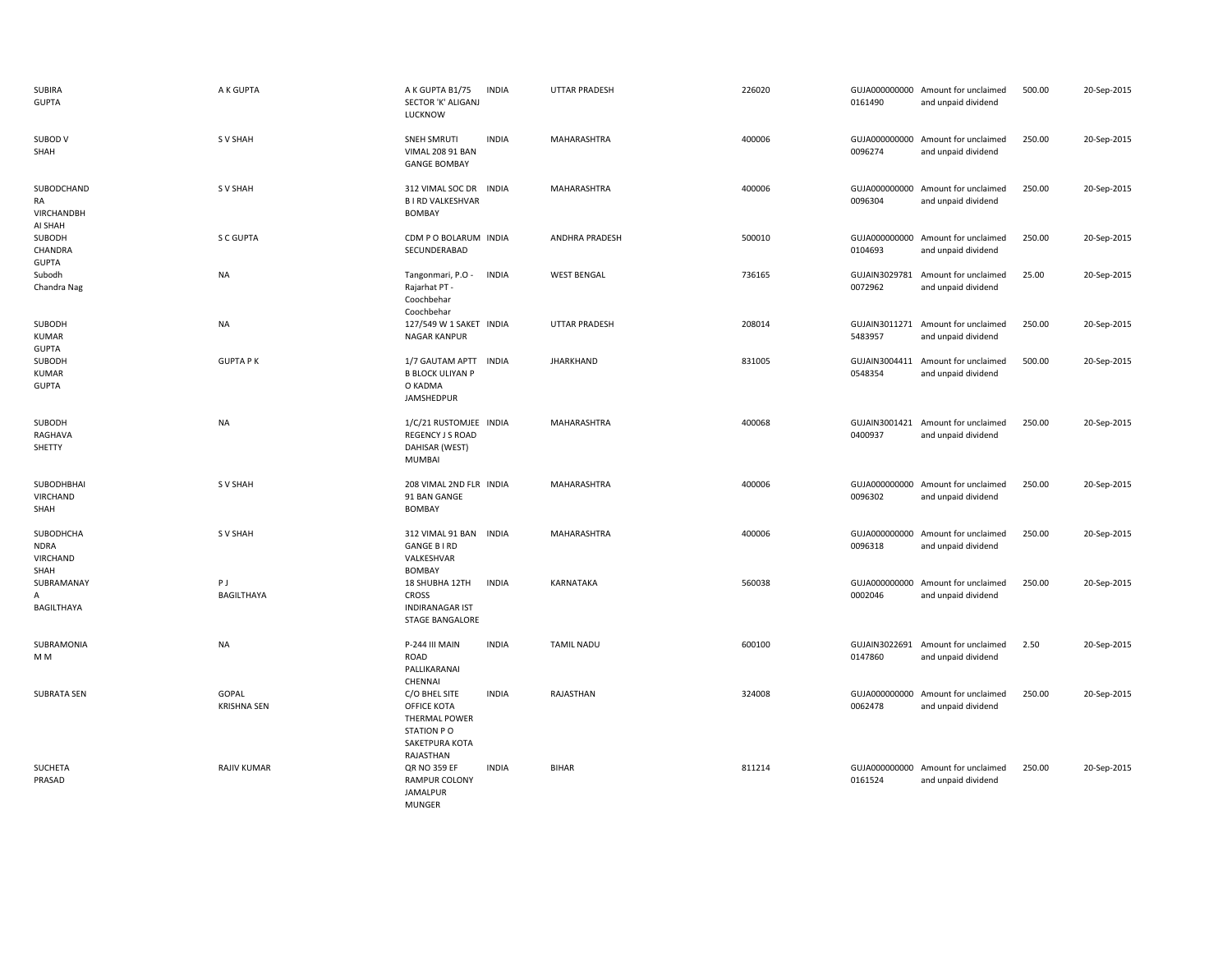| SUCHETHA<br>SUKMARAN              | ΚG<br>SUKUMARAN                       | 21/324<br>KOODALLORE<br>COOTTAGE<br><b>CHUNGAM TRICHUR</b><br>KERALA                                                          | <b>INDIA</b> | <b>KERALA</b>         | 680004 | 0116915                  | GUJA000000000 Amount for unclaimed<br>and unpaid dividend | 250.00 | 20-Sep-2015 |
|-----------------------------------|---------------------------------------|-------------------------------------------------------------------------------------------------------------------------------|--------------|-----------------------|--------|--------------------------|-----------------------------------------------------------|--------|-------------|
| <b>SUCHITA</b><br>KUMARI          | <b>NA</b>                             | C/O UMA SHANKAR INDIA<br>PRASAD LAXMANA<br><b>NAGAR RING</b><br><b>BANDH BEHIND</b><br><b>KIRAN CINEMA</b><br>SITAMARHI BIHAR |              | <b>BIHAR</b>          | 843302 | 4215885                  | GUJAIN3005131 Amount for unclaimed<br>and unpaid dividend | 125.00 | 20-Sep-2015 |
| SUDARSHAN<br><b>LAL BANSAL</b>    | <b>BANARSI</b><br>DASS                | HOUSE NO 78<br>SECTOR 78<br>PANCHKULA<br>HARYANA                                                                              | <b>INDIA</b> | <b>HARYANA</b>        | 134109 | 0005462                  | GUJA000000000 Amount for unclaimed<br>and unpaid dividend | 250.00 | 20-Sep-2015 |
| SUDARSHAN<br>LAL JAIN             | U S JAIN                              | PP 49 PITAM PURA INDIA<br>DELHI                                                                                               |              | DELHI                 | 110034 | GUJA000000000<br>0141211 | Amount for unclaimed<br>and unpaid dividend               | 500.00 | 20-Sep-2015 |
| SUDARSHAN<br>LAL JAIN             | U S JAIN                              | PP-49 PITAM PURA INDIA<br>DELHI                                                                                               |              | DELHI                 | 110034 | 0144487                  | GUJA000000000 Amount for unclaimed<br>and unpaid dividend | 250.00 | 20-Sep-2015 |
| SUDERSHNA<br>KATOCH               | <b>DHRUB</b><br>CHAND<br>KATOCH       | Q NO 648A SECTOR INDIA<br>30 A RBI COLONY<br>CHANDIGARH                                                                       |              | CHANDIGARH            | 160020 | GUJA000000000<br>0157722 | Amount for unclaimed<br>and unpaid dividend               | 250.00 | 20-Sep-2015 |
| SUDESH                            | BASHESHAR<br>LAL                      | HOUSE NO 17 SEC-<br><b>21-C CHANDERLOK</b><br><b>COLONY MANDI</b><br>GOVINDGARHPUNJ<br>AB                                     | <b>INDIA</b> | PUNJAB                | 147301 | GUJA000000000<br>0173465 | Amount for unclaimed<br>and unpaid dividend               | 2.50   | 20-Sep-2015 |
| SUDESH<br>AHUJA                   | J L AHUJA                             | K NO 1085 SECTOR INDIA<br>4 PANCHKULA<br>AMBALA                                                                               |              | <b>HARYANA</b>        | 134109 | GUJA000000000<br>0127764 | Amount for unclaimed<br>and unpaid dividend               | 250.00 | 20-Sep-2015 |
| SUDESH GHAI                       | M GHAI                                | 754 S S T NAGAR<br>PATIALA                                                                                                    | <b>INDIA</b> | <b>ANDHRA PRADESH</b> | 500003 | GUJA000000000<br>0134475 | Amount for unclaimed<br>and unpaid dividend               | 250.00 | 20-Sep-2015 |
| SUDHA BEN P<br>PATEL              | PRAMUKHBH<br>AI PATEL                 | D-10 GREEN WOOD INDIA<br><b>FLAT OPP</b><br>SARVODAY PART 2<br><b>SOLA ROAD</b><br>GHATLODIAAHMED<br>ABAD                     |              | <b>GUJARAT</b>        | 380061 | 0027875                  | GUJA000000000 Amount for unclaimed<br>and unpaid dividend | 250.00 | 20-Sep-2015 |
| SUDHA<br>DHIRAJLAL<br><b>MODI</b> | DHIRAJLAL<br>ABHECHAND<br><b>MODI</b> | 2 J H BUILDING OPP INDIA<br><b>KASTURBA CINEMA</b><br><b>STATION ROAD</b><br>MALAD W BOMBAY                                   |              | MAHARASHTRA           | 400064 | 0103024                  | GUJA000000000 Amount for unclaimed<br>and unpaid dividend | 250.00 | 20-Sep-2015 |
| SUDHA<br><b>GUPTA</b>             | <b>NA</b>                             | 121/4 N, SATIN SEN INDIA<br>SARANI, CALCUTTA,<br>KOLKATA                                                                      |              | <b>WEST BENGAL</b>    | 711101 | 0076081                  | GUJA120109260 Amount for unclaimed<br>and unpaid dividend | 750.00 | 20-Sep-2015 |
| SUDHA JAIN                        | <b>SUSHIL K JAIN</b>                  | 3 GEORGE TOWN<br><b>MARKET NEAR</b><br>SHYAM TALKIES<br>JABALPUR M P                                                          | <b>INDIA</b> | MADHYA PRADESH        | 482002 | GUJA000000000<br>0040633 | Amount for unclaimed<br>and unpaid dividend               | 250.00 | 20-Sep-2015 |
| SUDHA<br><b>MADHAV</b>            | A K MADHAV                            | 794 BAI KA<br><b>BAGICHA</b><br>GHAMAPUR<br>JABALPUR M P                                                                      | <b>INDIA</b> | MADHYA PRADESH        | 482001 | GUJA000000000<br>0107716 | Amount for unclaimed<br>and unpaid dividend               | 375.00 | 20-Sep-2015 |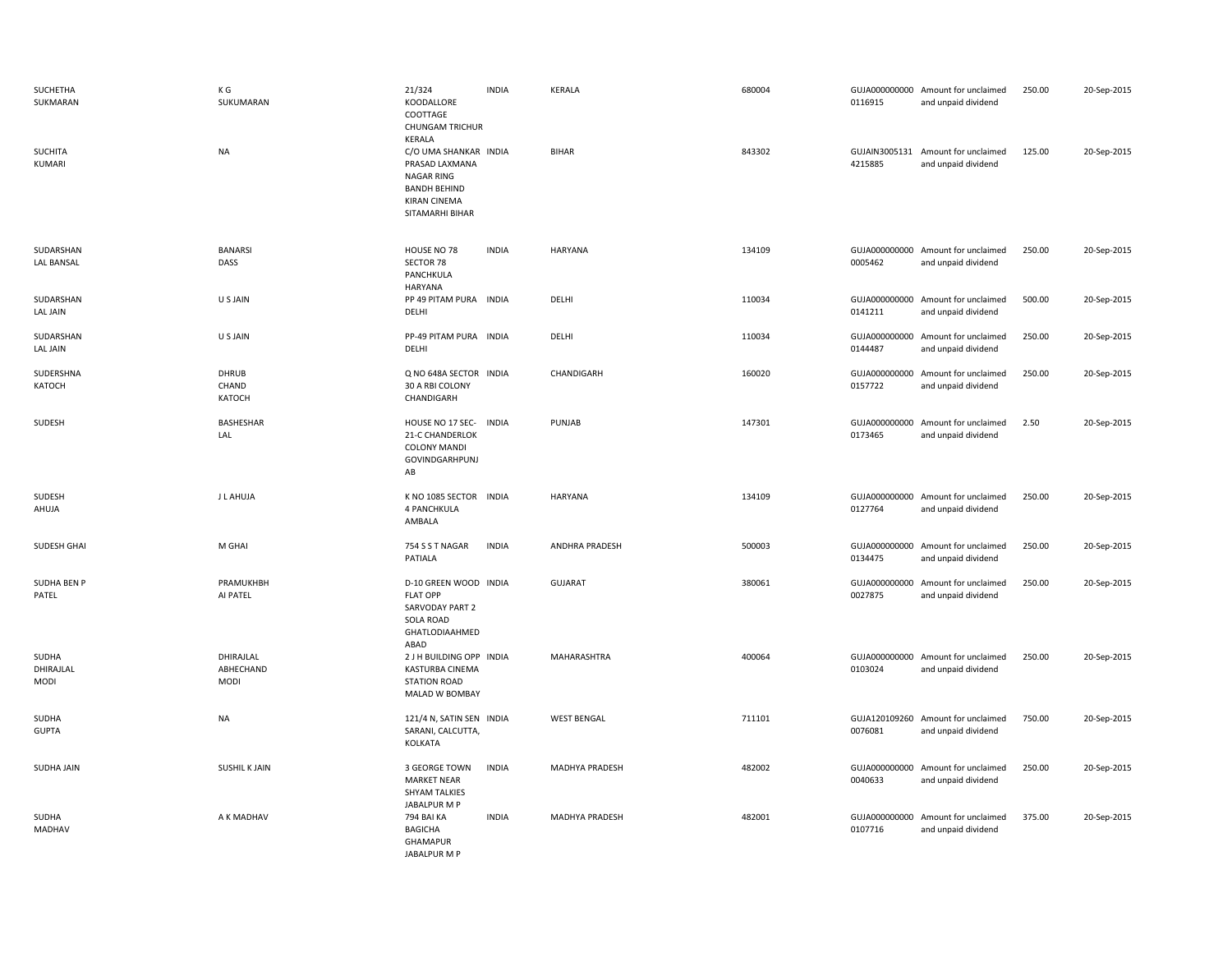| SUDHA<br><b>MITTAL</b>              | R C MITTAL                                 | <b>B 91 VIVEK VIHAR</b><br><b>INDIA</b><br><b>DELHI DELHI</b>                                                     | DELHI                 | 110095 | 0058288                  | GUJA000000000 Amount for unclaimed<br>and unpaid dividend | 250.00  | 20-Sep-2015 |
|-------------------------------------|--------------------------------------------|-------------------------------------------------------------------------------------------------------------------|-----------------------|--------|--------------------------|-----------------------------------------------------------|---------|-------------|
| SUDHA<br>PARSHURAM<br>GODBOLE       | PARSHURAM<br>NARAYAN                       | <b>INDIA</b><br>DR N B KHARELS<br><b>CHSAWI SAPTARSHI</b><br>NIWAS WARDHA<br>ROAD DHANTOLI<br><b>NAGPUR</b>       | MAHARASHTRA           | 440012 | 0015100                  | GUJA000000000 Amount for unclaimed<br>and unpaid dividend | 500.00  | 20-Sep-2015 |
| <b>SUDHA RANI</b>                   | $R$ $P$<br>AGGARWAL                        | D 845 SARASWATI<br><b>INDIA</b><br><b>VIHAR DELHI</b>                                                             | DELHI                 | 110034 | 0112107                  | GUJA000000000 Amount for unclaimed<br>and unpaid dividend | 250.00  | 20-Sep-2015 |
| <b>SUDHA RANI</b><br><b>ASTHANA</b> | RAMESH<br>CHANDRA<br><b>ASTHANA</b>        | HIG 7 ASHOK VIHAR INDIA<br><b>COLONY PHASE II</b><br>PAHADIA<br>PANDAYPUR<br>VARANASI                             | <b>UTTAR PRADESH</b>  | 221002 | GUJAIN3001831<br>2394757 | Amount for unclaimed<br>and unpaid dividend               | 250.00  | 20-Sep-2015 |
| SUDHA SAGAR<br>CHITTARI             | C VIDYA<br>SAGAR                           | H NO 10 3 27/5/5/2 INDIA<br><b>EAST MARREDPALLY</b><br>SECUNDERABAD                                               | ANDHRA PRADESH        | 500026 | 0104977                  | GUJA000000000 Amount for unclaimed<br>and unpaid dividend | 250.00  | 20-Sep-2015 |
| SUDHA<br><b>SUDHIR</b><br>SONECHA   | <b>NA</b>                                  | <b>INDIA</b><br>12 VINAY OPP<br>SAIYADRI HOTAL SV<br>ROAD NEAR DENA<br><b>BANK KANDIVALI</b><br>(W) MUMBAI        | MAHARASHTRA           | 400067 | 0565134                  | GUJAIN3000111 Amount for unclaimed<br>and unpaid dividend | 137.50  | 20-Sep-2015 |
| SUDHABEN D<br><b>TRIVEDI</b>        | DAYASHANKE<br>R                            | NANI BAZAR ARYA<br><b>INDIA</b><br><b>STREET GONDAL</b>                                                           | <b>GUJARAT</b>        | 360311 | 0080467                  | GUJA000000000 Amount for unclaimed<br>and unpaid dividend | 250.00  | 20-Sep-2015 |
| SUDHABEN<br>SURESHBHAI<br>PATEL     | <b>SURESH BHAI</b><br>PATEL                | <b>INDIA</b><br>GHANTIWALA<br>FLAIYA AT PO<br><b>RAMPUR TA-</b><br>DHOLKA DIST<br>AHMEDABAD                       | <b>GUJARAT</b>        | 387810 | 0027375                  | GUJA000000000 Amount for unclaimed<br>and unpaid dividend | 250.00  | 20-Sep-2015 |
| SUDHAKAR<br>MAHARUDRA<br>MHAMANE    | <b>MAHARUDRA</b><br>VISHWANAT<br>H MHAMANE | BLOCK NO 306<br><b>INDIA</b><br>"YOGESH"<br>PANDURANGWADI<br>ROAD NO3<br><b>GOREGAON (EAST)</b><br>BOMBAY         | MAHARASHTRA           | 400063 | 0172007                  | GUJA000000000 Amount for unclaimed<br>and unpaid dividend | 250.00  | 20-Sep-2015 |
| SUDHAKAR<br>NILKANTHRA<br>O DEKATE  | NILKANTHRA<br>O M DEKATE                   | QUARER NO D 5/B<br><b>INDIA</b><br>RCF COLONY PO<br>KIHIM TAL ALIBAG<br><b>DIST RAIGAD</b>                        | MAHARASHTRA           | 402206 | 0049885                  | GUJA000000000 Amount for unclaimed<br>and unpaid dividend | 250.00  | 20-Sep-2015 |
| SUDHAKAR<br>RAO MARATA<br>SAVANTH   | M S<br><b>HANUMANT</b><br>HA RAO           | B 3 CCI TOWN SHIP INDIA<br>ADILABAD AP                                                                            | ANDHRA PRADESH        | 504003 | 0052716                  | GUJAIN3010222 Amount for unclaimed<br>and unpaid dividend | 250.00  | 20-Sep-2015 |
| <b>SUDHAKAR S</b><br>PATIL          | SHIVSHANKA<br>R PATIL                      | <b>INDIA</b><br>C/O S S KASTURI<br>ASHIRWAD<br>KHARLWADI PIMPRI<br><b>PUNE</b>                                    | MAHARASHTRA           | 411018 | 0018600                  | GUJA000000000 Amount for unclaimed<br>and unpaid dividend | 250.00  | 20-Sep-2015 |
| SUDHAKAR<br><b>SHAGA BANDI</b>      | S<br>LAKSHMANR<br>AO                       | 13766<br><b>INDIA</b><br>KAVADIGUDA<br>SECUNDERABAD                                                               | <b>ANDHRA PRADESH</b> | 500380 | 0116319                  | GUJA000000000 Amount for unclaimed<br>and unpaid dividend | 250.00  | 20-Sep-2015 |
| SUDHANGSU<br><b>BIKAS DAS</b>       | <b>NA</b>                                  | <b>INDIA</b><br>QTR NO. C-527<br>YAMUNA VIHAR<br><b>BLOCK-I NTPC</b><br><b>TOWNSHIP</b><br><b>JAMNIPALI KORBA</b> | CHHATTISGARH          | 495450 | GUJAIN3029024<br>1322953 | Amount for unclaimed<br>and unpaid dividend               | 1187.50 | 20-Sep-2015 |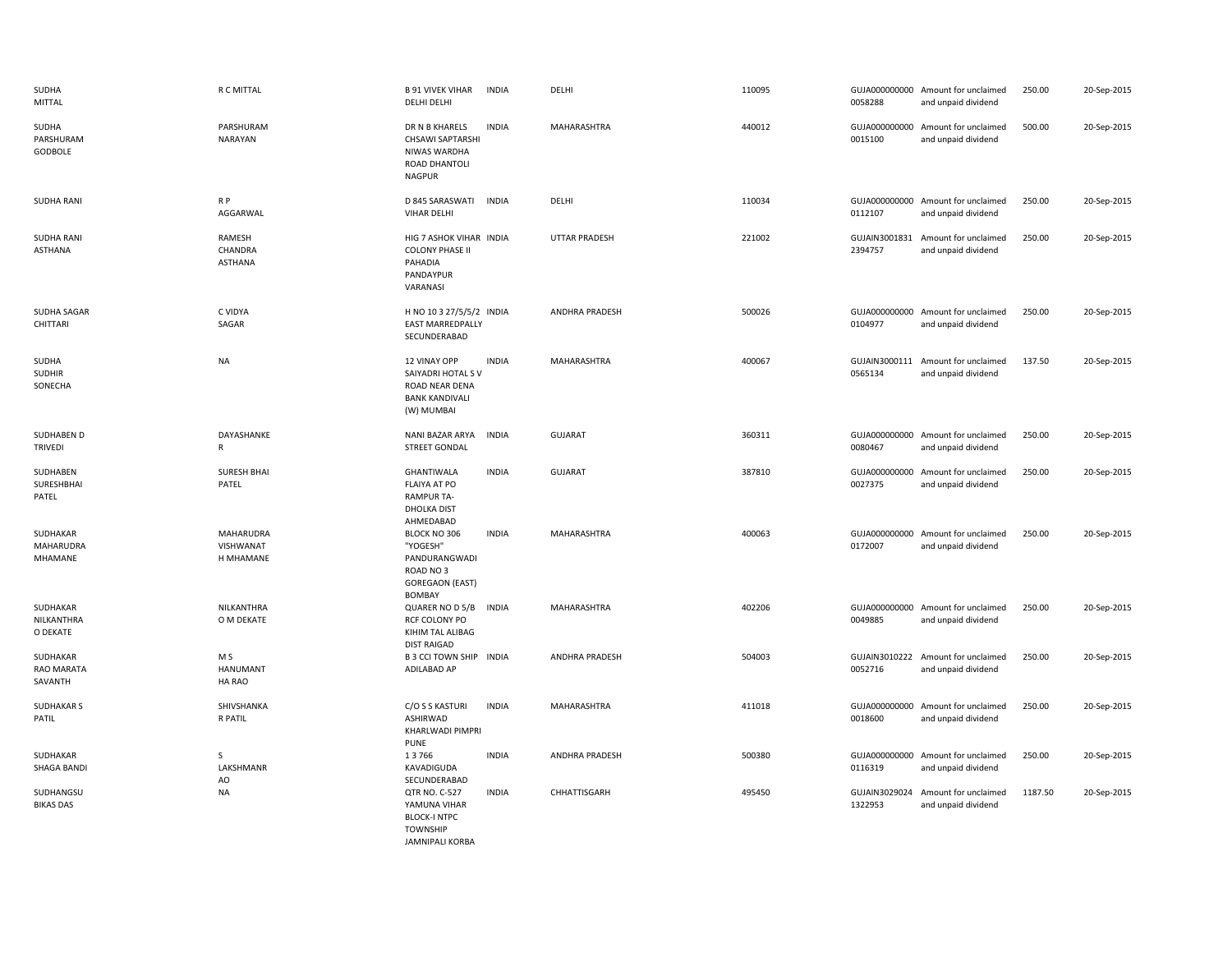| SUDHEER G<br>BHANGLE                 | <b>G S BHANGLE</b>                            | C6 24 1 3 CIDCO<br><b>COLONY SECTOR 18</b><br><b>NEW PANVEL DIST</b><br>RAIGAD M S            | <b>INDIA</b> | MAHARASHTRA           | 410206 | 0151958                  | GUJA000000000 Amount for unclaimed<br>and unpaid dividend | 375.00 | 20-Sep-2015 |
|--------------------------------------|-----------------------------------------------|-----------------------------------------------------------------------------------------------|--------------|-----------------------|--------|--------------------------|-----------------------------------------------------------|--------|-------------|
| SUDHINDRA<br>PR SARKAR               | LATE R P<br>SARKAR<br>SEVICE                  | 1/384 JOHPUR<br>PARK CALCUTTA                                                                 | <b>INDIA</b> | <b>WEST BENGAL</b>    | 700068 | 0158492                  | GUJA000000000 Amount for unclaimed<br>and unpaid dividend | 250.00 | 20-Sep-2015 |
| <b>SUDHIR</b><br>AMRITLAL<br>SOLANKI | NA                                            | A/P PATAN COLONY INDIA<br>SHANIWAR PETH<br>KARAD DIST-SATARA<br>SATARA                        |              | MAHARASHTRA           | 415001 | GUJA120109000<br>1524509 | Amount for unclaimed<br>and unpaid dividend               | 62.50  | 20-Sep-2015 |
| <b>SUDHIR BABU</b><br>KOGANTI        | BASAUAPUN<br><b>NAIAH</b><br><b>KOGANTI</b>   | 12 A 1ST STREET<br>PUDUPATTANAM<br>COLONY<br>KALPAKKAM T N                                    | <b>INDIA</b> | <b>TAMIL NADU</b>     | 603102 | 0106027                  | GUJA000000000 Amount for unclaimed<br>and unpaid dividend | 250.00 | 20-Sep-2015 |
| <b>SUDHIR KANT</b><br><b>BEHL</b>    | SH BEHARI<br>LAL                              | H. NO. 1892,<br>SECTOR-17<br>HUDAJAGADHRI                                                     | <b>INDIA</b> | <b>HARYANA</b>        | 135003 | GUJA120334000<br>0005818 | Amount for unclaimed<br>and unpaid dividend               | 625.00 | 20-Sep-2015 |
| <b>SUDHIR</b><br>KUMAR               | <b>NA</b>                                     | LAKSHYA<br><b>SQUADRON INS</b><br>DEGA NAD POST<br>VISAKHAPATNAM                              | <b>INDIA</b> | <b>ANDHRA PRADESH</b> | 530009 | GUJAIN3011512<br>3648603 | Amount for unclaimed<br>and unpaid dividend               | 50.00  | 20-Sep-2015 |
| <b>SUDHIR</b><br>KUMAR<br>AGRAWAL    | <b>RAM KUMAR</b><br>AGRAWAL                   | C - 20, DOUBLE<br>STORY, NEAR<br>CENTRAL SCHOOL,<br>P.O. JAMUNA<br>COLLIERY,<br>JAMUNAANUPPUR | <b>INDIA</b> | MADHYA PRADESH        | 484444 | 0029904                  | GUJA120265000 Amount for unclaimed<br>and unpaid dividend | 500.00 | 20-Sep-2015 |
|                                      |                                               |                                                                                               |              |                       |        |                          |                                                           |        |             |
| <b>SUDHIR</b><br><b>KUMAR SINHA</b>  | <b>LATE RAM</b><br><b>KISHORE PD</b><br>SINHA | SHUBHANKAR<br>PURAM VILLA RLY<br><b>HUNDER ROAD EAST</b><br>LOHANIPUR PATNA                   | <b>INDIA</b> | <b>BIHAR</b>          | 800003 | 0160124                  | GUJA000000000 Amount for unclaimed<br>and unpaid dividend | 500.00 | 20-Sep-2015 |
| <b>SUDHIR P</b><br><b>KOTHARY</b>    | PRANJIVAN                                     | SHIVALIK FLAT NO<br>27 30/1 SARAT<br><b>BOSE ROAD</b>                                         | <b>INDIA</b> | <b>WEST BENGAL</b>    | 700020 | 0004396                  | GUJA000000000 Amount for unclaimed<br>and unpaid dividend | 250.00 | 20-Sep-2015 |
| <b>SUDHIR</b><br>PANCHAL             | NA                                            | CALCUTTA<br>A-108 JALARAM<br>APARTMENT<br>SUBHANPURAVADO<br><b>DARA</b>                       | <b>INDIA</b> | <b>GUJARAT</b>        | 390007 | 0125229                  | GUJA000000000 Amount for unclaimed<br>and unpaid dividend | 250.00 | 20-Sep-2015 |
| <b>SUDHIR</b><br>SHIVHARE            | R K<br>SHIVHARE                               | 3/3 DEFENCE<br><b>COLONY SHANTI</b><br><b>NAGAR KANPUR</b>                                    | <b>INDIA</b> | <b>UTTAR PRADESH</b>  | 208004 | GUJA000000000<br>0054320 | Amount for unclaimed<br>and unpaid dividend               | 250.00 | 20-Sep-2015 |
| <b>SUDHIR</b><br><b>SINGH</b>        | NA                                            | VILL: AMDIH P.O.: INDIA<br>HINAUTA<br>SONEBHADRA                                              |              | MAHARASHTRA           | 999999 | 0028262                  | GUJA130319020 Amount for unclaimed<br>and unpaid dividend | 250.00 | 20-Sep-2015 |
| <b>SUDHIR</b><br>YADAV               | <b>G P YADAV</b>                              | 54/6 SHASTRI<br>NAGAR MEERUT                                                                  | <b>INDIA</b> | <b>UTTAR PRADESH</b>  | 250005 | 0066501                  | GUJA000000000 Amount for unclaimed<br>and unpaid dividend | 250.00 | 20-Sep-2015 |
| <b>SUDIP KUMAR</b><br><b>BOSE</b>    | <b>SALIL KUMAR</b><br><b>BOSE</b>             | DEBJAN<br><b>APARTMENTS</b><br><b>BLOCK E 4TH FLOOR</b><br>334 NSC BOSE<br>ROAD CALCUTTA      | <b>INDIA</b> | <b>WEST BENGAL</b>    | 700047 | 0097338                  | GUJA000000000 Amount for unclaimed<br>and unpaid dividend | 250.00 | 20-Sep-2015 |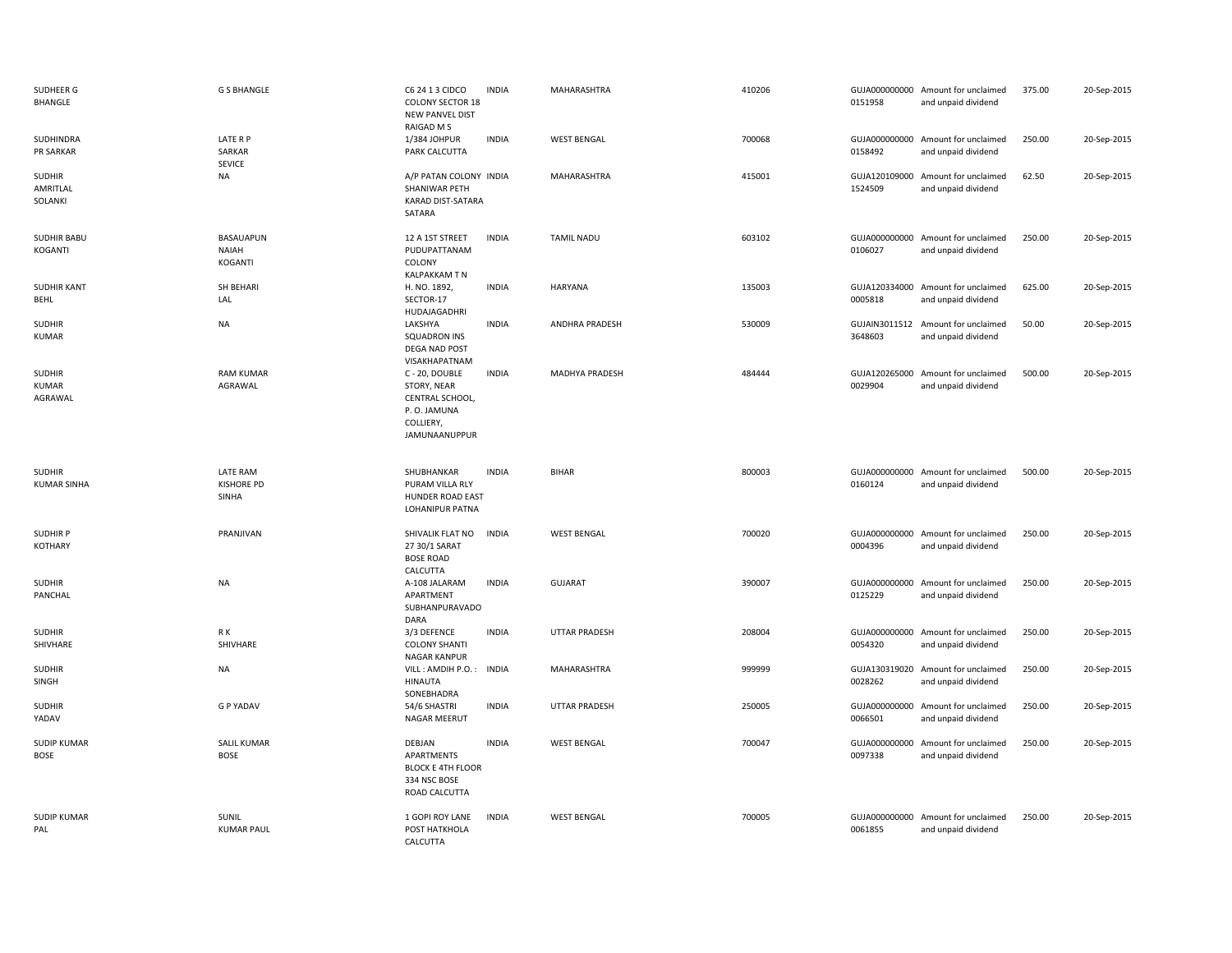| <b>SUDIP KUMAR</b><br>THAKUR             | <b>NA</b>                      | H.NO-203 CO-<br><b>INDIA</b><br>OPERATIVE COLONY<br><b>BOKARO STEEL CITY</b><br><b>BOKARO STEEL CITY</b>                          | <b>JHARKHAND</b>   | 827001 | 0446804                  | GUJA120230000 Amount for unclaimed<br>and unpaid dividend | 50.00  | 20-Sep-2015 |
|------------------------------------------|--------------------------------|-----------------------------------------------------------------------------------------------------------------------------------|--------------------|--------|--------------------------|-----------------------------------------------------------|--------|-------------|
| SUGANTHI<br><b>GOVINDARAJ</b>            | P<br><b>GOVINDARAJ</b>         | 4/5 A RACE COURSE INDIA<br><b>HOUSING UNIT</b><br>COIMBATORE                                                                      | <b>TAMIL NADU</b>  | 641018 | 0005517                  | GUJA000000000 Amount for unclaimed<br>and unpaid dividend | 250.00 | 20-Sep-2015 |
| SUHAS<br>SHRIPATRAO<br>SHRINGARPU<br>RE  | <b>NA</b>                      | <b>INDIA</b><br>$\mathbf{1}$<br>SHANKHESHWARNA<br><b>GAR MAKARPURA</b><br>ROAD VADODARA                                           | <b>GUJARAT</b>     | 390009 | GUJA130187000<br>0022953 | Amount for unclaimed<br>and unpaid dividend               | 500.00 | 20-Sep-2015 |
| <b>SUJAN DUTTA</b>                       | LATE SH<br>SANTOSH CH<br>DUTTA | 6/D NORTH ROAD P INDIA<br>O JADABPUR<br>CALCUTTA                                                                                  | <b>WEST BENGAL</b> | 700032 | GUJA000000000<br>0061720 | Amount for unclaimed<br>and unpaid dividend               | 250.00 | 20-Sep-2015 |
| SUJATA<br>BANSAL                         | NA                             | SITA RAM CHANDER INDIA<br><b>BHAN 1, ASHRAFI</b><br>KATRA IN FRONT OF<br><b>BUS STAND SIRSA</b><br>ROAD, HISAR,<br><b>HARYANA</b> | <b>HARYANA</b>     | 125001 | GUJAIN3009401<br>0037002 | Amount for unclaimed<br>and unpaid dividend               | 500.00 | 20-Sep-2015 |
| <b>SUJATA DAS</b><br><b>GUPTA</b>        | S D GUPTA                      | BB-45/4 SALT LAKE INDIA<br><b>CITY SECTOR-1</b><br>CALCUTTA                                                                       | <b>WEST BENGAL</b> | 700064 | 0153071                  | GUJA000000000 Amount for unclaimed<br>and unpaid dividend | 250.00 | 20-Sep-2015 |
| <b>SUJATA SUNIL</b><br>SUKTHANKAR        | SUNIL<br>SUKTHANKAR            | SAMARTH KRUPA<br><b>INDIA</b><br><b>1ST FLOOR BEHIND</b><br>PLAZA CINEMA<br><b>DADAR BOMBAY</b>                                   | MAHARASHTRA        | 400028 | 0167209                  | GUJA000000000 Amount for unclaimed<br>and unpaid dividend | 250.00 | 20-Sep-2015 |
| SUJATHA<br><b>GOPISETTI</b>              | NA                             | D NO 1/100/1<br><b>INDIA</b><br>PODAGATLAPALLI<br>RAVULAPALEM<br>MANDAL E G DT AP<br>RAVULAPALEM                                  | ANDHRA PRADESH     | 533236 | 0700809                  | GUJA120132000 Amount for unclaimed<br>and unpaid dividend | 187.50 | 20-Sep-2015 |
| SUJEET<br><b>KUMAR</b><br>SINGH          | RAMBALI<br>SINGH               | QN 18/1/5, ROAD<br><b>INDIA</b><br>NO.11 ADITYAPUR 2<br>JAMSHEDPUR                                                                | <b>JHARKHAND</b>   | 831013 | 0192226                  | GUJAIN3016961 Amount for unclaimed<br>and unpaid dividend | 82.50  | 20-Sep-2015 |
| <b>SUJITH MJ</b>                         | NA                             | KARUNA DENTAL<br><b>INDIA</b><br><b>CLINIC EDAVANNA</b><br>P.O MALAPPURAM<br>KERALA                                               | KERALA             | 676541 | 0056661                  | GUJAIN3002391 Amount for unclaimed<br>and unpaid dividend | 250.00 | 20-Sep-2015 |
| SUJOYKUMAR<br><b>JANAKINATH</b><br>DHAWA | <b>NA</b>                      | PO AND VILL<br><b>INDIA</b><br><b>JHOREHAT</b><br>RAJARBAGAN DIST<br><b>HOWRAH HOWRAH</b>                                         | <b>WEST BENGAL</b> | 711302 | 1577592                  | GUJA130414000 Amount for unclaimed<br>and unpaid dividend | 125.00 | 20-Sep-2015 |
| SUKANTI<br>BHUJABAL                      | <b>NA</b>                      | MRI, TYPE VIII, UNITS INDIA<br>5, BHUBANESWAR<br>ORISSA                                                                           | ORISSA             | 751001 | GUJA000000000<br>0125235 | Amount for unclaimed<br>and unpaid dividend               | 500.00 | 20-Sep-2015 |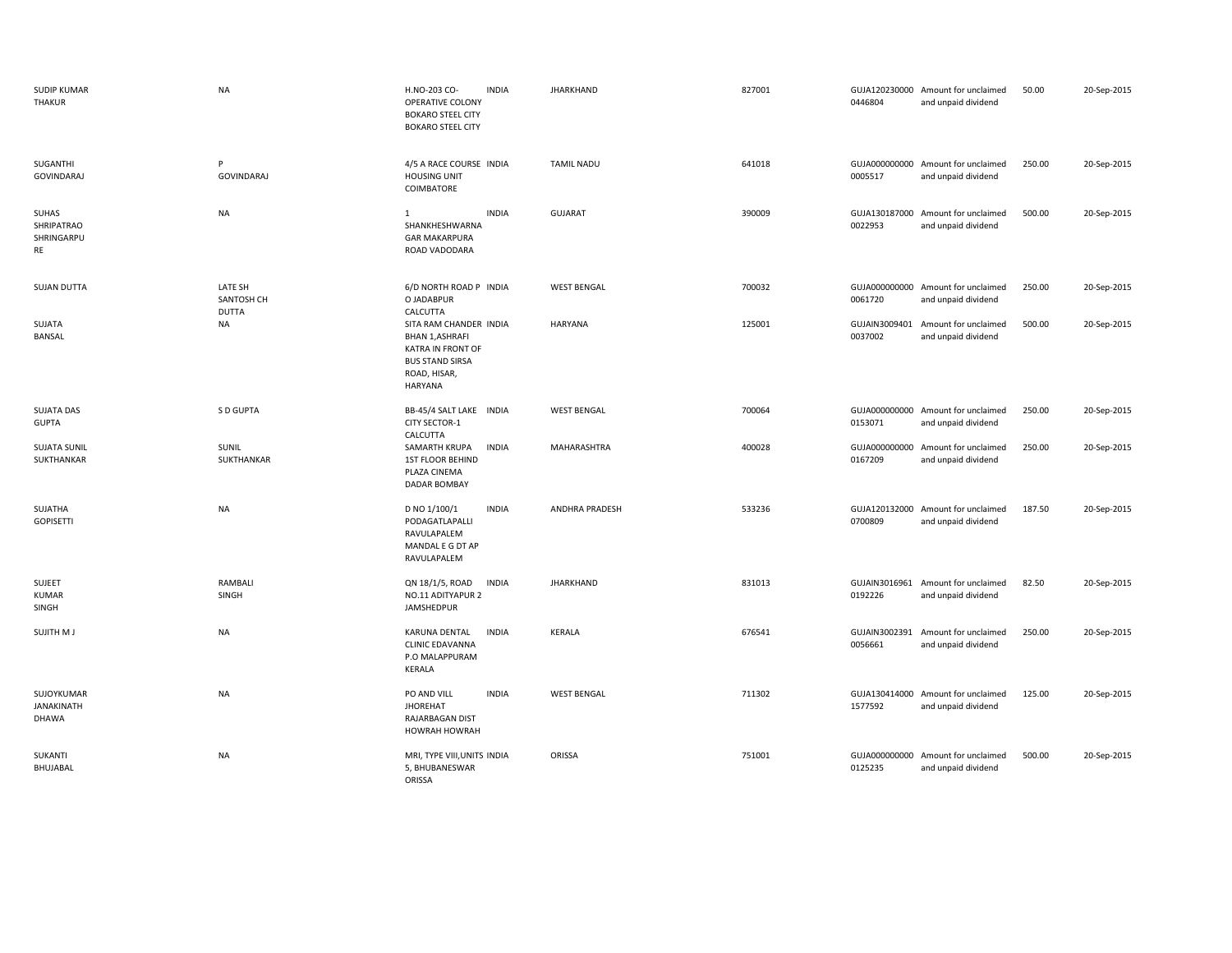| SUKANYA H<br>DARUKHANA<br>WALLA        | HOMI N<br>DARUKHANA<br>WALLA     | HORMUZD<br>SOFTWARE<br>CONSULTANTS<br>RACHANA HOUSE<br><b>BHANDAR LANE</b><br>MAHIM (W)<br>BOMBAY                                                                      | <b>INDIA</b> | MAHARASHTRA        | 400016 | 0169570                  | GUJA000000000 Amount for unclaimed<br>and unpaid dividend | 250.00  | 20-Sep-2015 |
|----------------------------------------|----------------------------------|------------------------------------------------------------------------------------------------------------------------------------------------------------------------|--------------|--------------------|--------|--------------------------|-----------------------------------------------------------|---------|-------------|
| SUKETAN<br>PATEL                       | <b>GOVINDBEN J</b><br>PATEL      | AT CHIKHODRA PO INDIA<br>KOSHINDRA TA<br>SANKHEDA DIST<br><b>BARODA GUJ</b>                                                                                            |              | <b>GUJARAT</b>     | 391140 | 0039607                  | GUJA000000000 Amount for unclaimed<br>and unpaid dividend | 250.00  | 20-Sep-2015 |
| SUKETU<br>MEHTA                        | KANAIYALAL<br>MEHTA              | 41 KESAR KUNJ 4TH INDIA<br><b>FLOOR</b><br>KHANDUBHAI DESAI<br>MARG VILE PARLE<br>W BOMBAY                                                                             |              | MAHARASHTRA        | 400056 | GUJA000000000<br>0021840 | Amount for unclaimed<br>and unpaid dividend               | 250.00  | 20-Sep-2015 |
| SUKHADIA<br>YOGESH<br>BANSILAL         | <b>BANSILAL</b><br>SUKHADIA      | C-90 GEB COLONY<br><b>THERMAL POWER</b><br><b>STATION GEB</b><br>COLONY<br>DHUVARAM                                                                                    | <b>INDIA</b> | GUJARAT            | 388610 | 0134392                  | GUJA000000000 Amount for unclaimed<br>and unpaid dividend | 375.00  | 20-Sep-2015 |
| SUKHJINDER<br>SINGH                    | <b>SN SINGH</b>                  | S D A ANANDPUR<br>SAHIB DIST ROPAR                                                                                                                                     | <b>INDIA</b> | <b>WEST BENGAL</b> | 743439 | GUJA000000000<br>0151368 | Amount for unclaimed<br>and unpaid dividend               | 375.00  | 20-Sep-2015 |
| SUKHLAL<br>MAGANLAL<br><b>DOSHI</b>    | MAGANLAL F<br><b>DOSHI</b>       | <b>DOSHI SHERI</b><br><b>GANGA BAZAR</b><br><b>ANJAR KUTCH</b>                                                                                                         | <b>INDIA</b> | <b>GUJARAT</b>     | 370110 | GUJA000000000<br>0160247 | Amount for unclaimed<br>and unpaid dividend               | 250.00  | 20-Sep-2015 |
| SUKHRAJ JAIN                           | PARASMAL<br>JAIN                 | 78 NEHRU PARK<br><b>REIN BASERA</b><br><b>JODHPUR</b>                                                                                                                  | <b>INDIA</b> | RAJASTHAN          | 342003 | 0073477                  | GUJA000000000 Amount for unclaimed<br>and unpaid dividend | 250.00  | 20-Sep-2015 |
| SUKHWINDER<br>SINGH                    | SAROOP<br>SINGH                  | <b>VPO KANDHALAN</b><br>SHEIKHAN TEH<br>DASUYA DIST<br><b>HOSHIARPUR</b>                                                                                               | <b>INDIA</b> | PUNJAB             | 144212 | 0374195                  | GUJAIN3014361 Amount for unclaimed<br>and unpaid dividend | 750.00  | 20-Sep-2015 |
| <b>SUKUDA NAIK</b>                     | <b>NA</b>                        | SYNDICATE BANK<br><b>SULLIA BRANCH</b><br>SULLIA                                                                                                                       | <b>INDIA</b> | KARNATAKA          | 574239 | GUJAIN3016961<br>0511189 | Amount for unclaimed<br>and unpaid dividend               | 257.50  | 20-Sep-2015 |
| SULAKSHANA<br>LAXMAN<br>WALAWALKA<br>R | <b>NA</b>                        | B/5 PARSHVANATH INDIA<br><b>SURAMPARK OPP</b><br><b>GANESH HOSPITAL</b><br><b>JIVDANI ROAD</b><br><b>VIRAR THANE</b>                                                   |              | MAHARASHTRA        | 401303 | GUJAIN3004764<br>1535668 | Amount for unclaimed<br>and unpaid dividend               | 250.00  | 20-Sep-2015 |
| SULOCHANA<br>DESAI                     | VINOD<br>CHANDRA<br><b>DESAI</b> | C/O MAHENDRA P<br>MEHTA 101-103<br>KALESH FLAT A-5-6<br>SAIKRUPA SOC OPP<br>PRAKASHNAGAR<br><b>GARBA GROUND</b><br><b>WATERTANK RD</b><br>KARELIBAUG<br>VADODARA (GUJ) | <b>INDIA</b> | <b>GUJARAT</b>     | 390018 | GUJA000000000<br>0003580 | Amount for unclaimed<br>and unpaid dividend               | 250.00  | 20-Sep-2015 |
| SULOCHANA<br>DEVI<br>AGARWAL           | <b>NA</b>                        | W/O GOPAL RAM<br>AGARWAL SHYAM<br>STREET GOLA ROAD<br><b>RAMGARH CANTT</b><br>RAMGARH<br><b>JHARKHAND</b>                                                              | <b>INDIA</b> | JHARKHAND          | 829122 | 2780932                  | GUJAIN3004841 Amount for unclaimed<br>and unpaid dividend | 1750.00 | 20-Sep-2015 |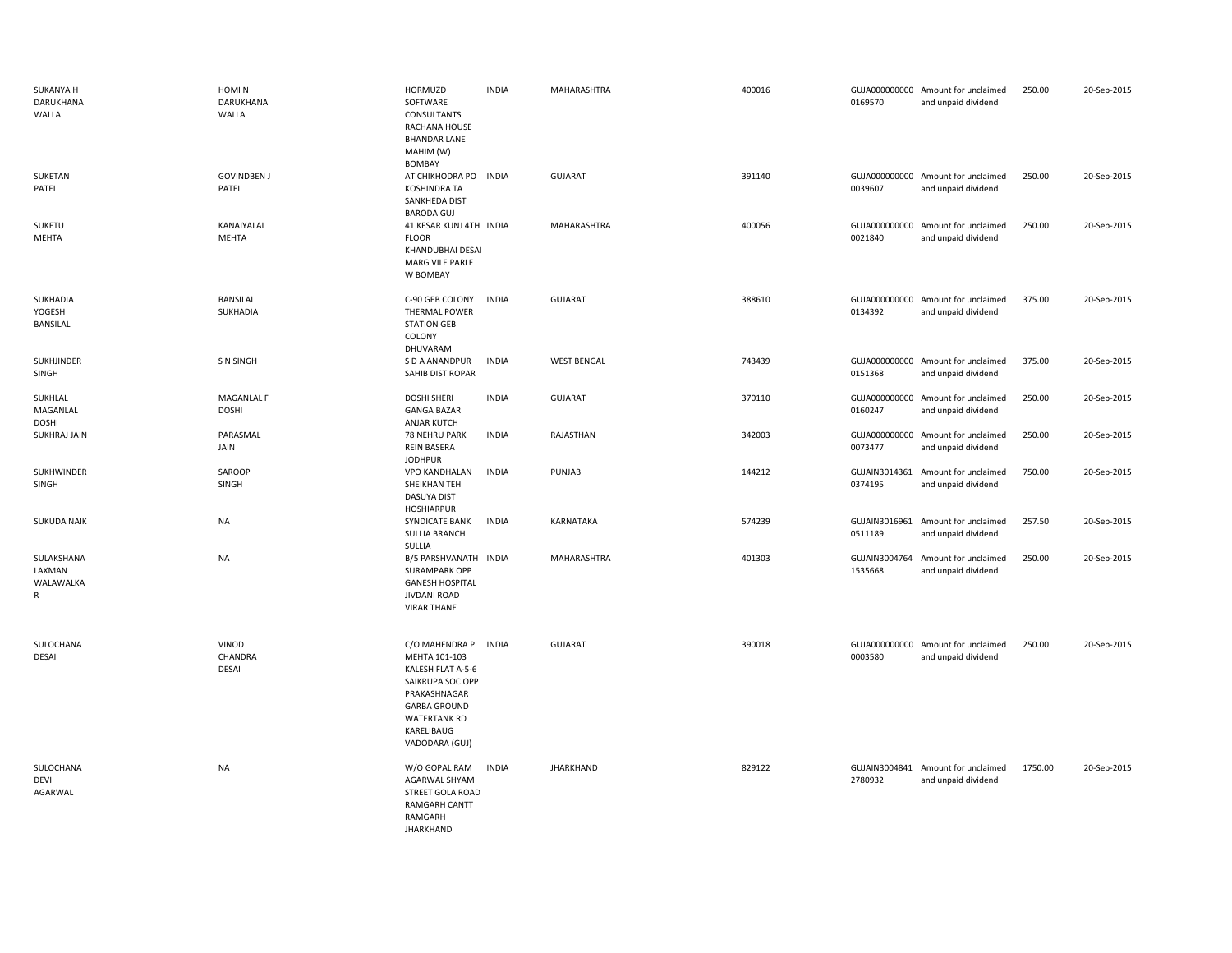| SULOCHANA<br>POTTURU                   | DAMODHARA<br>RAO<br>POTTURU           | SRI<br>VENKATESHWARA<br>TRADERS<br>CHOWRASTA<br><b>BHAINSA ROAD</b><br>NIRMAL ADILABAD<br>DIST A P               | <b>INDIA</b> | ANDHRA PRADESH        | 504106 | 0114494                  | GUJA000000000 Amount for unclaimed<br>and unpaid dividend | 250.00 | 20-Sep-2015 |
|----------------------------------------|---------------------------------------|------------------------------------------------------------------------------------------------------------------|--------------|-----------------------|--------|--------------------------|-----------------------------------------------------------|--------|-------------|
| SULOCHANA<br>SONI                      | <b>NA</b>                             | NAGAJI KA BAS,<br>SIWANA, DIST<br><b>BARMER</b>                                                                  | <b>INDIA</b> | RAJASTHAN             | 344044 | 0145698                  | GUJA120121010 Amount for unclaimed<br>and unpaid dividend | 35.00  | 20-Sep-2015 |
| SULOCHANA<br>TAWARI                    | WASUDEO<br><b>TAWARI</b>              | QTR NO.B/127<br>O.P.MILLS COLONY<br>AMLAI PAPER MILLS<br>DISTT-SHAHDOL                                           | <b>INDIA</b> | MADHYA PRADESH        | 484117 | GUJAIN3009401<br>0149144 | Amount for unclaimed<br>and unpaid dividend               | 250.00 | 20-Sep-2015 |
| SUMA<br>CHERUKAT                       | <b>NA</b>                             | SEA SHINE,<br>AYIKKARAPPADI<br>PULIKKAL VIA<br>MALAPPURAM<br>KERALA                                              | <b>INDIA</b> | <b>KERALA</b>         | 673637 | 0561936                  | GUJAIN3002391 Amount for unclaimed<br>and unpaid dividend | 125.00 | 20-Sep-2015 |
| SUMAN<br>AHUJA                         | ASHOK<br>AHUJA                        | 21/30A TILAK<br>NAGAR NEW DELHI                                                                                  | <b>INDIA</b> | DELHI                 | 110018 | GUJA000000000<br>0017167 | Amount for unclaimed<br>and unpaid dividend               | 250.00 | 20-Sep-2015 |
| SUMAN<br>BANERJEE                      | SOMNATH<br>BANERJEE                   | G 505 SOM VIHAR R INDIA<br>K PURAM DELHI<br>DELHI                                                                |              | DELHI                 | 110022 | GUJA000000000<br>0016968 | Amount for unclaimed<br>and unpaid dividend               | 250.00 | 20-Sep-2015 |
| SUMAN<br>CHANDRA<br>CHHOTALAL<br>RAVAL | CHOTALAL<br><b>RAVAL RETD</b>         | 92 RADHA SHYAM<br>NAGAR SHARISHA<br><b>ROAD KALOL</b><br>AHMEDABAD                                               | <b>INDIA</b> | <b>GUJARAT</b>        | 380001 | 0076465                  | GUJA000000000 Amount for unclaimed<br>and unpaid dividend | 250.00 | 20-Sep-2015 |
| SUMAN<br>CHAUBAL                       | <b>GANPAT RAO</b>                     | NO 18/A 1 2 NEAR C INDIA<br><b>D S S PUNE</b>                                                                    |              | MAHARASHTRA           | 411038 | GUJA000000000<br>0018552 | Amount for unclaimed<br>and unpaid dividend               | 250.00 | 20-Sep-2015 |
| SUMAN<br>CHUGH                         | K C CHUGH                             | W/O K C CHUGH<br>AAO P Q NO D 2<br><b>SUGAR MILL</b><br><b>COLONY SRI</b><br>GANGANAGAR                          | <b>INDIA</b> | RAJASTHAN             | 335001 | GUJA000000000<br>0110971 | Amount for unclaimed<br>and unpaid dividend               | 250.00 | 20-Sep-2015 |
| SUMAN<br><b>GUPTA</b>                  | <b>NA</b>                             | A 551 SECTOR 19<br>NOIDA UTTAR<br>PRADESH                                                                        | <b>INDIA</b> | <b>UTTAR PRADESH</b>  | 201301 | GUJAIN3005131<br>6047352 | Amount for unclaimed<br>and unpaid dividend               | 12.50  | 20-Sep-2015 |
| SUMAN<br><b>GUPTA</b>                  | <b>SURINDER</b><br><b>GUPTA</b>       | H NO 2444 SECTOR INDIA<br>23 C CHANDIGARH                                                                        |              | CHANDIGARH            | 160023 | GUJA000000000<br>0005084 | Amount for unclaimed<br>and unpaid dividend               | 250.00 | 20-Sep-2015 |
| SUMAN<br>JAGOTA                        | <b>BRAHMDEV</b>                       | HOUSE NO 3220-A<br>SECTOR 47 D<br>CHANDIGARH                                                                     | <b>INDIA</b> | CHANDIGARH            | 160047 | GUJA000000000<br>0168650 | Amount for unclaimed<br>and unpaid dividend               | 250.00 | 20-Sep-2015 |
| <b>SUMAN JAIN</b>                      | SUKHMAL<br>JAIN                       | $C/O$ S P<br><b>ENTERPRISES 8/1</b><br><b>LAL BAZAR ST</b><br>ROOM NO 2 A 2 ND<br><b>FLOOR</b><br>KOLAKTAKOLKATA | <b>INDIA</b> | <b>WEST BENGAL</b>    | 700001 | GUJA000000000<br>0102285 | Amount for unclaimed<br>and unpaid dividend               | 250.00 | 20-Sep-2015 |
| <b>SUMAN JAIN</b>                      | <b>ASHOK</b><br><b>KUMAR</b><br>SETHI | C/O ASHOK KUMAR INDIA<br>SETHI JHANDA<br>CHOWK JJGALI P O<br>JHUMRITELAIYA                                       |              | <b>JHARKHAND</b>      | 825409 | 0018018                  | GUJA000000000 Amount for unclaimed<br>and unpaid dividend | 250.00 | 20-Sep-2015 |
| <b>SUMAN LATA</b><br>SINGHAL           | <b>RASINGHAL</b><br>H HOLD            | C/O RAMAUTAR<br>SINGHAL                                                                                          | <b>INDIA</b> | <b>ANDHRA PRADESH</b> | 500003 | 0142489                  | GUJA000000000 Amount for unclaimed<br>and unpaid dividend | 250.00 | 20-Sep-2015 |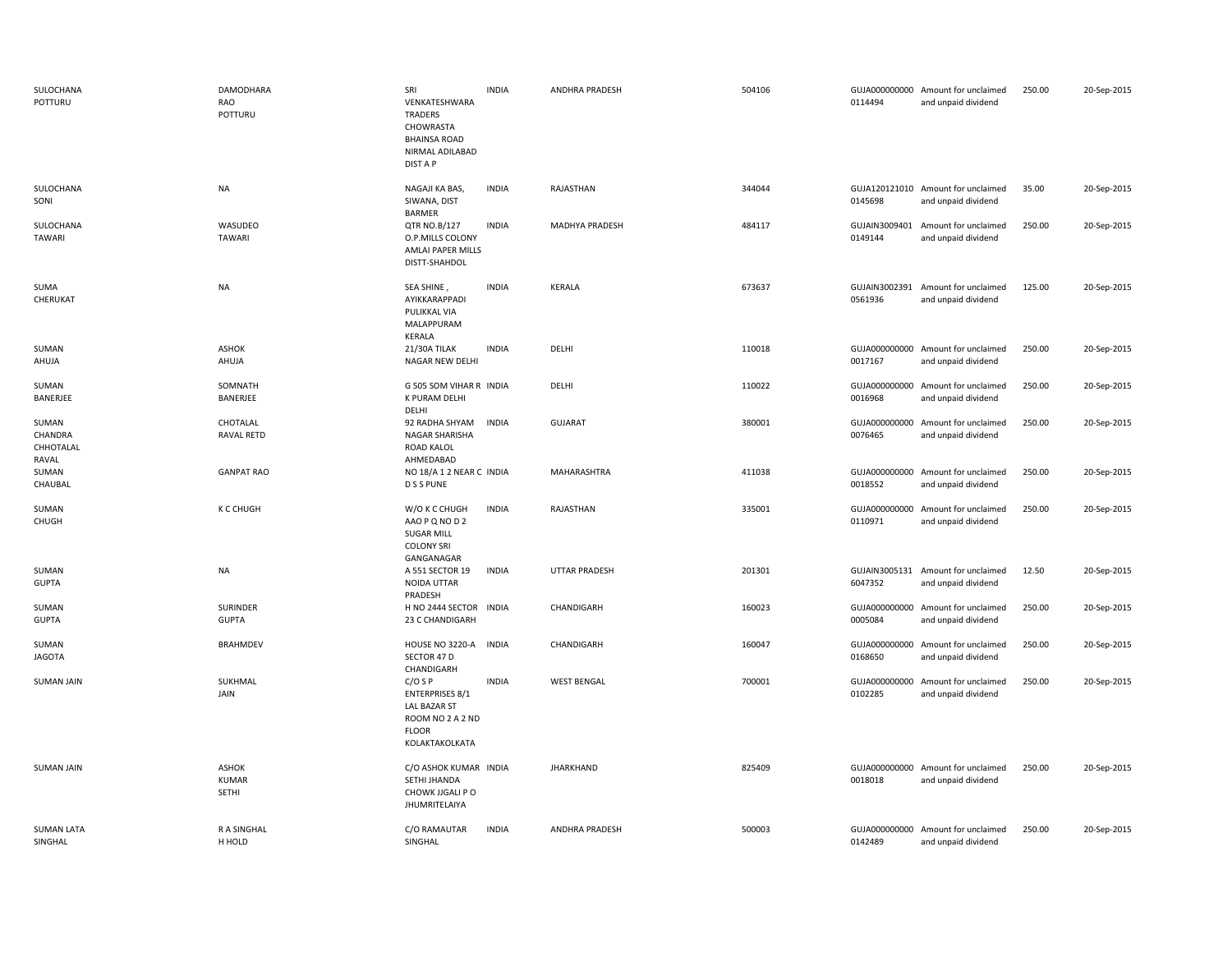| SUMAN<br>MADAN                       | <b>NARESH</b><br><b>MADAN</b>      | G 171 PREET VIHAR INDIA<br>DELHI                                                                       |              | DELHI                 | 110092 | 0110743 | GUJA000000000 Amount for unclaimed<br>and unpaid dividend | 250.00 | 20-Sep-2015 |
|--------------------------------------|------------------------------------|--------------------------------------------------------------------------------------------------------|--------------|-----------------------|--------|---------|-----------------------------------------------------------|--------|-------------|
| SUMAN<br>MALCOLM<br><b>HODIWALLA</b> | MD<br><b>HODIWALLA</b>             | RASHMI BLDG FLAT INDIA<br><b>NO 14 SIR</b><br>LALLUBHAI<br>SAMALDAS ROAD<br>ANDHERI W<br><b>BOMBAY</b> |              | MAHARASHTRA           | 400058 | 0155555 | GUJA000000000 Amount for unclaimed<br>and unpaid dividend | 500.00 | 20-Sep-2015 |
| SUMAN<br>NAGPAL                      | ARJUN SINGH<br><b>NAGPAL</b>       | A-187 SECTOR 19<br><b>NOIDA DIST</b><br><b>GAUTAM BUDDHA</b><br>NAGAR                                  | <b>INDIA</b> | <b>UTTAR PRADESH</b>  | 201301 | 0041479 | GUJA000000000 Amount for unclaimed<br>and unpaid dividend | 250.00 | 20-Sep-2015 |
| SUMAN<br>SHARMA                      | NANGARAM<br>SHARMA                 | <b>JOSHI SADAN</b><br>PUROHIT PARA<br>LALSOT DIST DAUSA<br>RAJ                                         | <b>INDIA</b> | RAJASTHAN             | 303503 | 0105469 | GUJA000000000 Amount for unclaimed<br>and unpaid dividend | 250.00 | 20-Sep-2015 |
| SUMAN<br>SINGLA                      | <b>TARSEM</b><br>SINGLA            | 2147 SECTOR 45 C INDIA<br>CHANDIGARH                                                                   |              | CHANDIGARH            | 160001 | 0005211 | GUJA000000000 Amount for unclaimed<br>and unpaid dividend | 250.00 | 20-Sep-2015 |
| SUMANA<br>CHAKRABORT<br>γ            | В<br>CHAKRABOR<br><b>TY</b>        | 133 NEW TOLLY<br><b>GUNGE CALCUTTA</b>                                                                 | <b>INDIA</b> | <b>WEST BENGAL</b>    | 700093 | 0143978 | GUJA000000000 Amount for unclaimed<br>and unpaid dividend | 250.00 | 20-Sep-2015 |
| <b>SUMANA DEB</b>                    | A K DEB                            | C/O SH A K DEB QR INDIA<br>NO B 31 NH 3 PO<br>VINDHYANAGAR DT<br>SIDHI                                 |              | <b>MADHYA PRADESH</b> | 486884 | 0156547 | GUJA000000000 Amount for unclaimed<br>and unpaid dividend | 250.00 | 20-Sep-2015 |
| SUMANA<br>SAHA                       | <b>ASIT KUMAR</b><br>SAHA          | FLAT-B-3 HIT<br>CAMPUS, HALDIA<br>P.O. HATIBERIA DIST-<br>MIDNAPORE (E),<br><b>HALDIA</b>              | <b>INDIA</b> | <b>WEST BENGAL</b>    | 721657 | 0191789 | GUJAIN3003601 Amount for unclaimed<br>and unpaid dividend | 125.00 | 20-Sep-2015 |
| SUMANDEVI<br><b>GUPTA</b>            | SH SANDEEP                         | 14-B AVADHPURI<br><b>FRIENDS</b><br>LALKOTHIJAIPUR.                                                    | <b>INDIA</b> | RAJASTHAN             | 302001 | 0206712 | GUJA000000000 Amount for unclaimed<br>and unpaid dividend | 250.00 | 20-Sep-2015 |
| SUMATHI<br>DASARI                    | D<br>VENKATASW<br>AMY              | QUARTER NO C-7 M INDIA<br>T N L STAFF<br><b>QUATERS SECTOR</b><br>15A VASHI NEW<br><b>BOMBAY</b>       |              | MAHARASHTRA           | 400703 | 0157865 | GUJA000000000 Amount for unclaimed<br>and unpaid dividend | 250.00 | 20-Sep-2015 |
| SUMATHI<br>SRINIVASAN                | S SRNIVASAN                        | A-3 GROUND<br><b>FLOOR PARSN</b><br><b>DELTA ENCLAVE</b><br>MAMBAZHA SALAI<br><b>TRICHY</b>            | <b>INDIA</b> | <b>TAMIL NADU</b>     | 620005 | 0115734 | GUJA000000000 Amount for unclaimed<br>and unpaid dividend | 375.00 | 20-Sep-2015 |
| SUMATI<br>ANAND                      | S C ANAND                          | A-1 G K ENCLAVE II INDIA<br>NEW DELHI                                                                  |              | DELHI                 | 110048 | 0191363 | GUJA000000000 Amount for unclaimed<br>and unpaid dividend | 250.00 | 20-Sep-2015 |
| SUMEET<br>CHUGH                      | <b>B S CHUGH</b>                   | F-21 2ND FLOOR<br>KIRTI NAGAR NEW<br>DELHI                                                             | <b>INDIA</b> | DELHI                 | 110015 | 0191227 | GUJA000000000 Amount for unclaimed<br>and unpaid dividend | 250.00 | 20-Sep-2015 |
| SUMER<br><b>CHAND JAIN</b>           | <b>MUNNI LAL</b><br>JAIN           | 12 JAIN NAGAR<br>AMBALA CITY                                                                           | <b>INDIA</b> | HARYANA               | 134003 | 0005428 | GUJA000000000 Amount for unclaimed<br>and unpaid dividend | 250.00 | 20-Sep-2015 |
| <b>SUMETRA</b><br><b>SINGH TOMER</b> | <b>ATTAR SINGH</b><br><b>TOMER</b> | U P GOVT<br><b>EMPLOYEE</b><br>WELFARE<br>CORPORATION<br>POLICE LINE DEPOT<br>AGRA                     | <b>INDIA</b> | <b>UTTAR PRADESH</b>  | 282003 | 0165047 | GUJA000000000 Amount for unclaimed<br>and unpaid dividend | 250.00 | 20-Sep-2015 |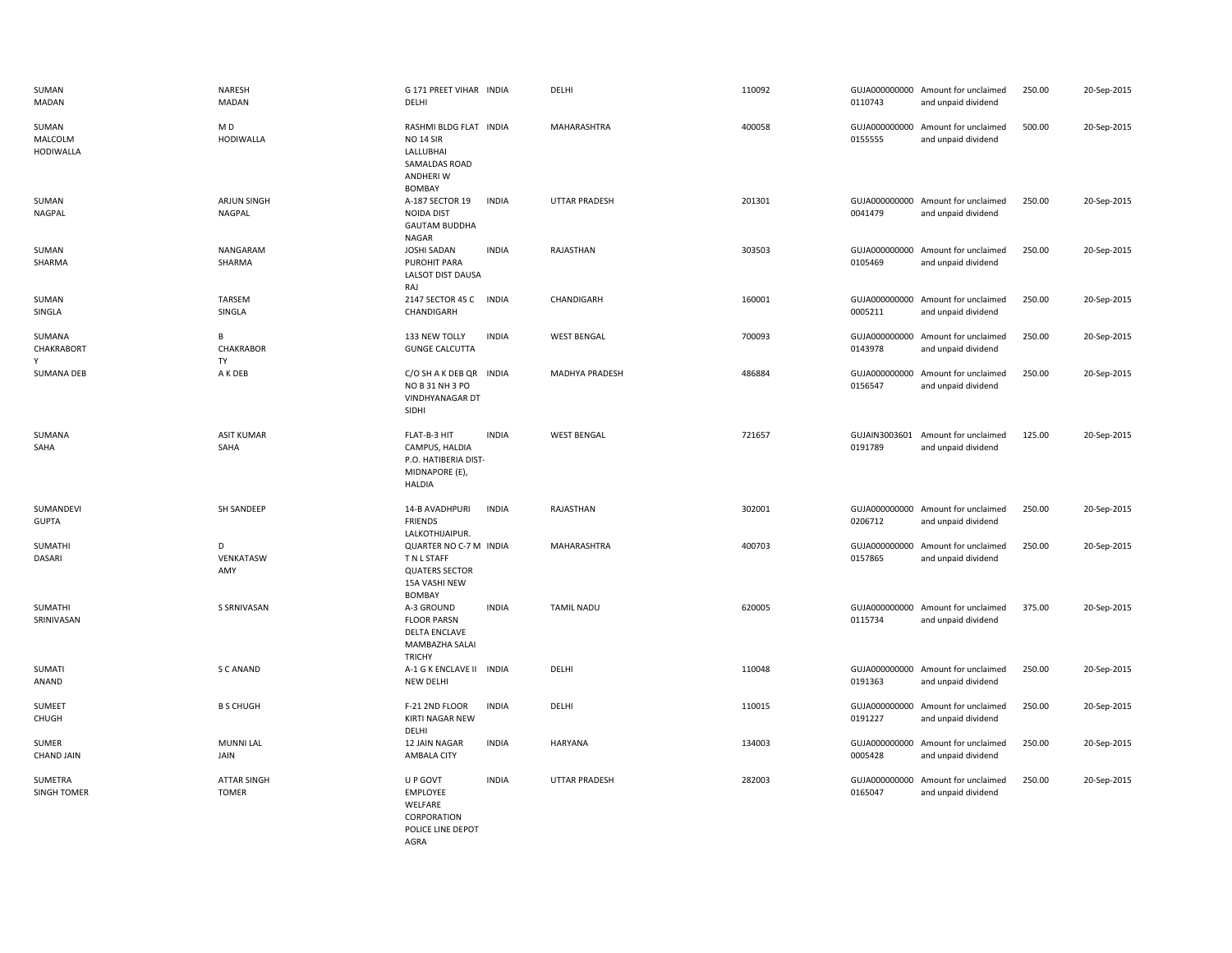| <b>SUMIT</b><br>AGRAWAL                                | <b>NA</b>                 | S 10/6 A 4H<br>MAKBOOL ALAM<br>ROAD VARANASI                                                                    | <b>INDIA</b> | <b>UTTAR PRADESH</b> | 221002 | 0109295                  | GUJA120276000 Amount for unclaimed<br>and unpaid dividend | 127.50 | 20-Sep-2015 |
|--------------------------------------------------------|---------------------------|-----------------------------------------------------------------------------------------------------------------|--------------|----------------------|--------|--------------------------|-----------------------------------------------------------|--------|-------------|
| SUMIT<br>JAYANTILAL<br>GHODASARA                       | JAYANTILAL<br>GHODASARA   | PATEL COLONY ST<br>NO 8 ROAD NO 3<br>JAMNAGAR<br>JAMNAGAR                                                       | <b>INDIA</b> | <b>GUJARAT</b>       | 361008 | 0078186                  | GUJA000000000 Amount for unclaimed<br>and unpaid dividend | 250.00 | 20-Sep-2015 |
| SUMIT<br><b>KAKKAR</b>                                 | MANMOHAN<br><b>KAKKAR</b> | H.NO. 3977 1ST<br>FLOOR, SECTOR-32<br>CHANDIGARH<br>ROADLUDHIANA                                                | <b>INDIA</b> | PUNJAB               | 141010 | 0068218                  | GUJA120254000 Amount for unclaimed<br>and unpaid dividend | 25.00  | 20-Sep-2015 |
| SUMIT<br>SHANKAR                                       | <b>NA</b>                 | 88, KAILASHPURI<br>MADHUBAN<br>NIMBAHERA ROAD<br>CHITTORGARH                                                    | <b>INDIA</b> | RAJASTHAN            | 312001 | 0224771                  | GUJA120191010 Amount for unclaimed<br>and unpaid dividend | 25.00  | 20-Sep-2015 |
| SUMITRA JAIN                                           | MOTILAL                   | C/O JAIN TEXTILES<br>25 MAHAVEER<br><b>UDYOGNAGAR PALI</b><br>RAJ                                               | <b>INDIA</b> | RAJASTHAN            | 306401 | 0072771                  | GUJA000000000 Amount for unclaimed<br>and unpaid dividend | 250.00 | 20-Sep-2015 |
| SUMITRA<br>MEENA                                       | <b>BHIMRAJ</b><br>MEENA   | C/O K C JAIN & CO<br>JAIN BHAWAN 3RD<br>FLOOR 80 DR M B<br><b>VELKAR STREET</b><br>KALBADEVIBOMBAY              | <b>INDIA</b> | MAHARASHTRA          | 400002 | 0164561                  | GUJA000000000 Amount for unclaimed<br>and unpaid dividend | 250.00 | 20-Sep-2015 |
| SUMITRABEN<br>RAJNIKANTBH<br>AI PATEL                  | <b>NA</b>                 | CD-30,G E B<br><b>COLONY TA-</b><br>SONGADH DI-SURAT<br><b>UKAIDAM</b>                                          | <b>INDIA</b> | <b>GUJARAT</b>       | 394680 | 0210197                  | GUJA130167000 Amount for unclaimed<br>and unpaid dividend | 125.00 | 20-Sep-2015 |
| SUNANDA<br><b>BEN</b><br>NIRANJAN<br><b>BHAI DALAL</b> | NIRANJANBH<br>AI K DALAL  | 1355 KISHOR<br><b>BHULA S KHADKI</b><br>RAJAMEHTAS POLE<br>KALUPUR<br>AHMEDABAD                                 | <b>INDIA</b> | <b>GUJARAT</b>       | 380001 | 0023348                  | GUJA000000000 Amount for unclaimed<br>and unpaid dividend | 250.00 | 20-Sep-2015 |
| SUNANDA<br>DAS SARMA                                   | <b>ASISH DAS</b><br>SARMA | 5 K K PALLY<br>CALCUTTA                                                                                         | <b>INDIA</b> | <b>WEST BENGAL</b>   | 700051 | GUJA000000000<br>0190877 | Amount for unclaimed<br>and unpaid dividend               | 250.00 | 20-Sep-2015 |
| SUNANDA<br>KATHURIA                                    | <b>NA</b>                 | 301 VIJAY<br><b>APARTMENTS BEN</b><br>NEVIS COMPOUND<br>100 BHULABHAI<br>DESAI<br>ROADMUMBAI                    | <b>INDIA</b> | MAHARASHTRA          | 400026 | GUJA000000000<br>0125257 | Amount for unclaimed<br>and unpaid dividend               | 500.00 | 20-Sep-2015 |
| SUNANDADEV<br><b>I NAYAK</b>                           | A K NAYAIL                | C/O SRI B K NAYAK INDIA<br>HP - 8 LAXMISAGAR<br><b>BHUBANESWAR - 6</b>                                          |              | ORISSA               | 751001 | 0156424                  | GUJA000000000 Amount for unclaimed<br>and unpaid dividend | 250.00 | 20-Sep-2015 |
| SUNDARA<br><b>MURTHY N</b>                             | NACHIMUTH<br>U            | OLD NO 2/28, NEW INDIA<br>NO 2/24<br>THIRUKKADUTHURA<br>I NANJAI PUGALUR,<br><b>KARUR TALUK</b><br><b>KARUR</b> |              | <b>TAMIL NADU</b>    | 639113 | GUJAIN3001751<br>0554454 | Amount for unclaimed<br>and unpaid dividend               | 12.50  | 20-Sep-2015 |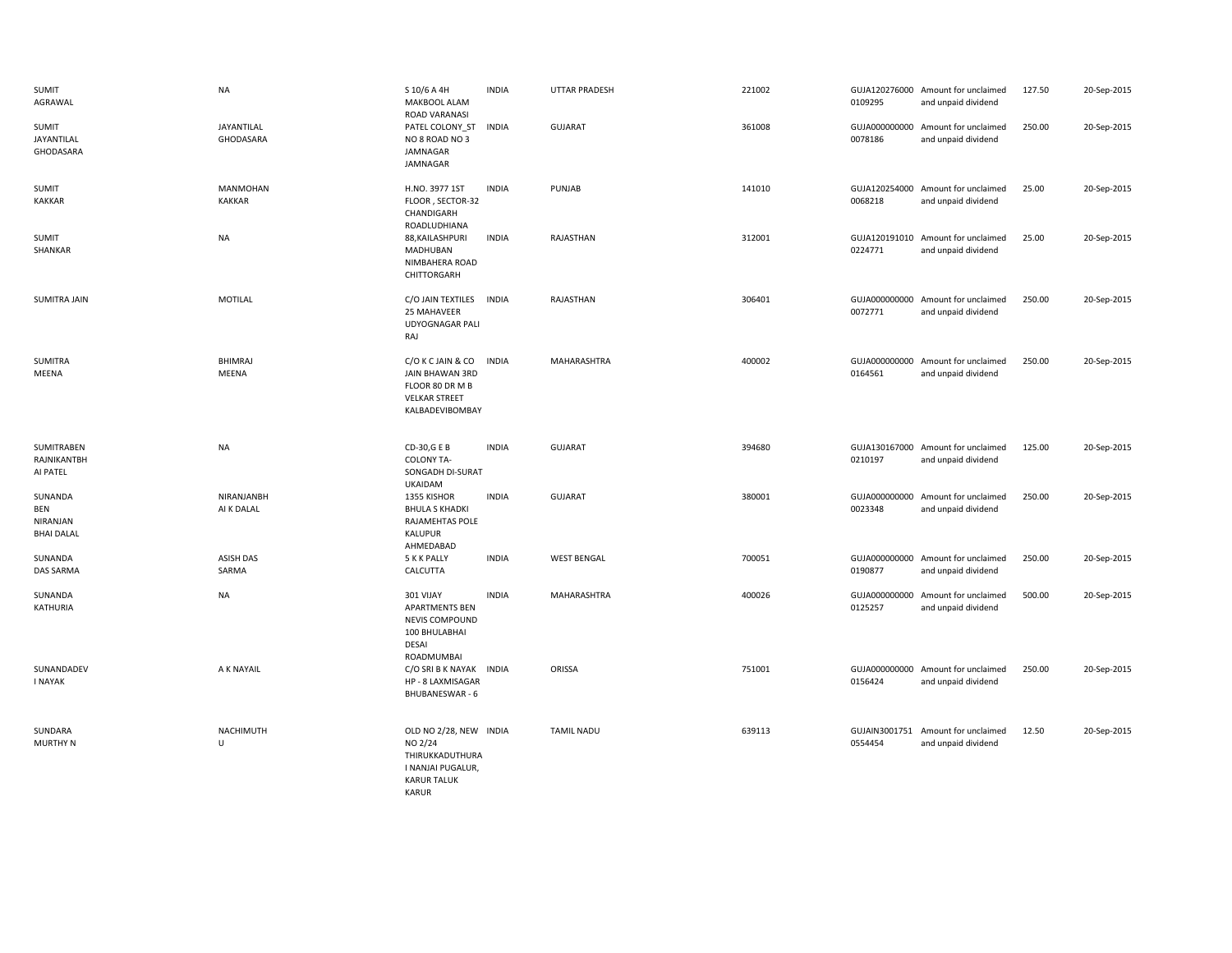| SUNDARARAJ<br>AN M               | <b>NA</b>                                | 9 PERIYAR<br>THOTTAM COLONY<br>VEERAKERALAM<br>VEERAKERALAM<br>COIMBATORE                                                                       | <b>INDIA</b> | <b>TAMIL NADU</b>    | 641007 | 1018446 | GUJAIN3004411 Amount for unclaimed<br>and unpaid dividend | 257.50 | 20-Sep-2015 |
|----------------------------------|------------------------------------------|-------------------------------------------------------------------------------------------------------------------------------------------------|--------------|----------------------|--------|---------|-----------------------------------------------------------|--------|-------------|
| SUNDEEP<br>PATTANAYAK            | <b>NA</b>                                | 50 3RD CR VEERA<br><b>BHADHRA NAGAR</b><br><b>BEHIND MATTA</b><br><b>SCHOOL NR</b><br><b>VIBHUTHI PURA</b><br><b>VIMANNAPURA P</b><br>BANGALORE | <b>INDIA</b> | <b>KARNATAKA</b>     | 560037 | 0549890 | GUJA130414000 Amount for unclaimed<br>and unpaid dividend | 197.50 | 20-Sep-2015 |
| <b>SUNDER BAI</b>                | J P JAIN                                 | JP JAIN & COCAS INDIA<br>NETTAKALAPPA MKT<br>AVENUE RD<br>BANGLORE                                                                              |              | KARNATAKA            | 560002 | 0054897 | GUJA000000000 Amount for unclaimed<br>and unpaid dividend | 250.00 | 20-Sep-2015 |
| SUNEEL<br><b>DHAWAN</b>          | <b>NA</b>                                | 1778, PRATAP<br><b>STREET PAHAR GANJ</b><br><b>NEW DELHI</b>                                                                                    | <b>INDIA</b> | DELHI                | 110055 | 0125259 | GUJA000000000 Amount for unclaimed<br>and unpaid dividend | 500.00 | 20-Sep-2015 |
| SUNIAL<br>AGARWAL                | SATYA<br><b>NARIAN</b><br>AGARWAL        | E 21 KODKI<br>SAHZADA KANPUR<br>ROAD                                                                                                            | <b>INDIA</b> | <b>UTTAR PRADESH</b> | 229001 | 0012327 | GUJA000000000 Amount for unclaimed<br>and unpaid dividend | 250.00 | 20-Sep-2015 |
| <b>SUNIL ARORA</b>               | A PRAKASH                                | E-45 DIAMOND DIST INDIA<br>AIRPORT ROAD<br>BANGALORE                                                                                            |              | KARNATAKA            | 560008 | 0126928 | GUJA000000000 Amount for unclaimed<br>and unpaid dividend | 250.00 | 20-Sep-2015 |
| <b>SUNIL BHAI</b>                | LILADHARBH<br>Al                         | C/O PRAVINLAL<br>MOHANLAL<br><b>BHABHAR B K GUJ</b>                                                                                             | <b>INDIA</b> | <b>GUJARAT</b>       | 385320 | 0087094 | GUJA000000000 Amount for unclaimed<br>and unpaid dividend | 250.00 | 20-Sep-2015 |
| SUNIL<br>BHAILALBHAI<br>PATEL    | BHAILALBHAI<br>PATEL                     | <b>B-168 VRAJ VIHAR</b><br>SOCIETY VASNA<br>ROAD VADODARA.                                                                                      | <b>INDIA</b> | <b>GUJARAT</b>       | 390015 | 0206765 | GUJA000000000 Amount for unclaimed<br>and unpaid dividend | 250.00 | 20-Sep-2015 |
| SUNIL<br>BHALCHANDR<br>A BEDEKAR | <b>NA</b>                                | VIHANG APTS.,<br>65/7,<br>ERANDAWANE, LAW<br>COLLAGE ROAD,<br><b>PUNE PUNE</b>                                                                  | <b>INDIA</b> | MAHARASHTRA          | 411004 | 0016817 | GUJA120117000 Amount for unclaimed<br>and unpaid dividend | 437.50 | 20-Sep-2015 |
| <b>SUNIL BHASIN</b>              | <b>BL BHASIN</b>                         | C/O RAC HOME<br><b>MAIN TENENCE</b><br>SERVICE D 37 NDSE<br>7 NEW DELHI                                                                         | <b>INDIA</b> | DELHI                | 110049 | 0016312 | GUJA000000000 Amount for unclaimed<br>and unpaid dividend | 250.00 | 20-Sep-2015 |
| SUNIL C<br>GUGALE                | CHENSUKHIL<br>AL GOGALE                  | <b>MAIN ROAD</b><br>PATHARDI DIST<br>AHMEDNAGAR<br>MAHARASTRA                                                                                   | <b>INDIA</b> | <b>MAHARASHTRA</b>   | 414102 | 0166846 | GUJA000000000 Amount for unclaimed<br>and unpaid dividend | 250.00 | 20-Sep-2015 |
| SUNIL<br>CHINUBHAI<br>PARIKH     | <b>NA</b>                                | HIRESHWAR, 6<br><b>RUXMANI PARK</b><br>KANKARIA<br>AHMEDABAD                                                                                    | <b>INDIA</b> | <b>GUJARAT</b>       | 380022 | 0125261 | GUJA000000000 Amount for unclaimed<br>and unpaid dividend | 250.00 | 20-Sep-2015 |
| SUNIL<br><b>GHODKE</b>           | <b>BABAN</b><br>SHANKAR<br><b>GHODKE</b> | C-5 HARI OM APPTS INDIA<br>SHIKHARE WADI<br><b>NASHIK ROAD</b><br><b>NASHIK</b>                                                                 |              | MAHARASHTRA          | 422101 | 0881270 | GUJAIN3002141 Amount for unclaimed<br>and unpaid dividend | 250.00 | 20-Sep-2015 |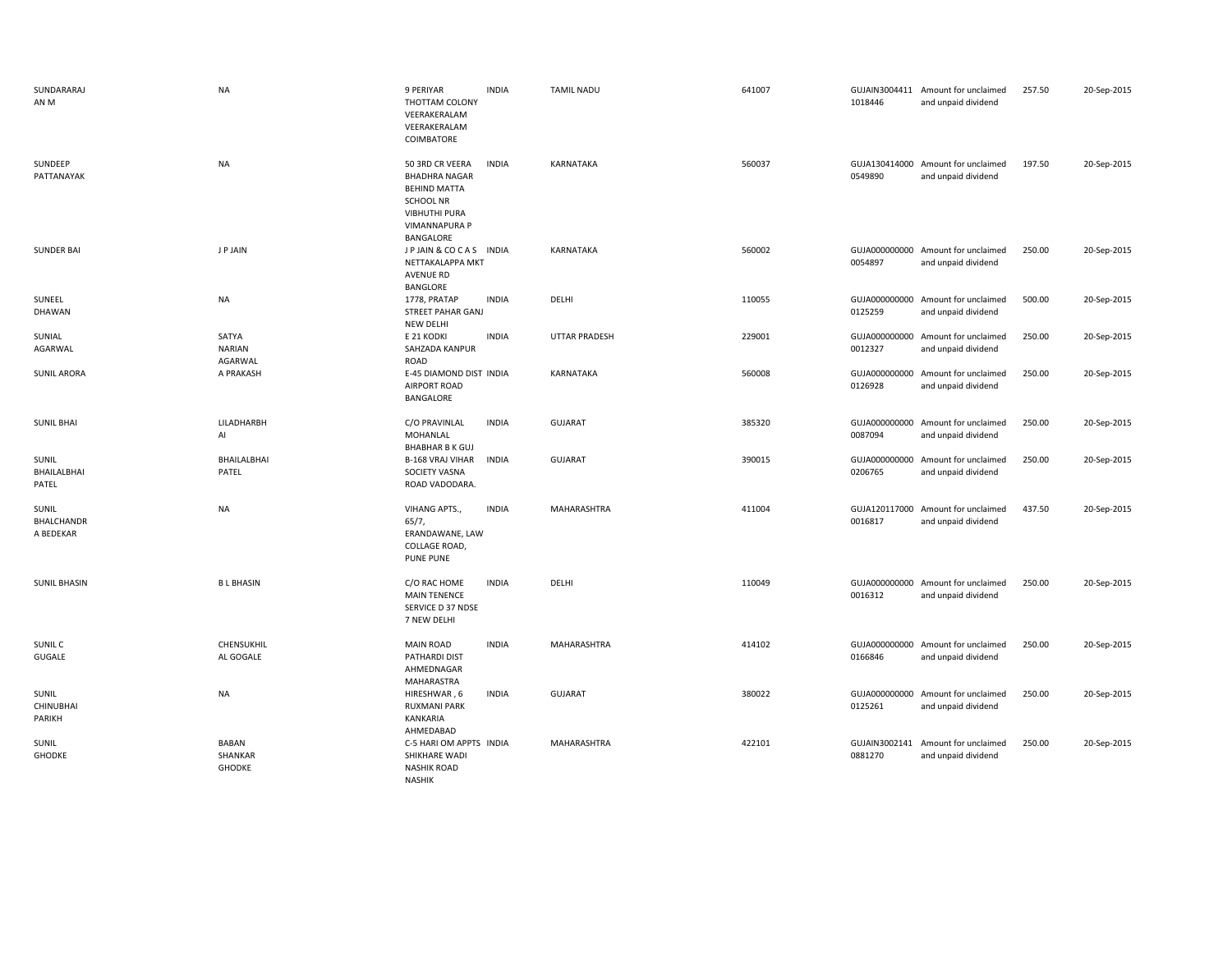| <b>SUNIL J</b><br><b>BANDEWAR</b>     | <b>JAGDISHPRAS</b><br>AD C<br>BANDEWAR | AT WARTHI TAH<br>MOHADI SUBHASH<br><b>WARD DIST</b><br><b>BHANDARA WARTHI</b><br>BHANDARA<br>MAHARASHTRA                                    | <b>INDIA</b> | MAHARASHTRA          | 441904 | 5079545                  | GUJAIN3005131 Amount for unclaimed<br>and unpaid dividend | 50.00  | 20-Sep-2015 |
|---------------------------------------|----------------------------------------|---------------------------------------------------------------------------------------------------------------------------------------------|--------------|----------------------|--------|--------------------------|-----------------------------------------------------------|--------|-------------|
| <b>SUNIL JAIN</b>                     | V JAIN                                 | E-32 SIDDHARTH<br>NAGAR SECTOR 13<br>MALVIYA NAGAR<br><b>JAIPUR</b>                                                                         | <b>INDIA</b> | RAJASTHAN            | 302017 | 0045924                  | GUJA000000000 Amount for unclaimed<br>and unpaid dividend | 250.00 | 20-Sep-2015 |
| <b>SUNIL JAIN</b>                     | PARKASH<br><b>CHAND JAIN</b>           | 2221/169 GANESH<br>PURA TRI NAGAR<br>DELHI                                                                                                  | <b>INDIA</b> | DELHI                | 110035 | 0058099                  | GUJA000000000 Amount for unclaimed<br>and unpaid dividend | 250.00 | 20-Sep-2015 |
| SUNIL<br><b>JHALANI</b>               | O P JHALANI                            | F 120 GAUTAM<br>MARG C SCHEME<br><b>JAIPUR</b>                                                                                              | <b>INDIA</b> | RAJASTHAN            | 302001 | 0147588                  | GUJA000000000 Amount for unclaimed<br>and unpaid dividend | 250.00 | 20-Sep-2015 |
| SUNIL<br>KHANNA                       | <b>SLKHANNA</b>                        | 17/43 GEETA<br><b>COLONY DELHI</b>                                                                                                          | <b>INDIA</b> | DELHI                | 110031 | 0193477                  | GUJA000000000 Amount for unclaimed<br>and unpaid dividend | 250.00 | 20-Sep-2015 |
| <b>SUNIL KUMAR</b>                    | RAMCHANDR<br>A                         | 277 HARINAGAR<br><b>ASHRAM NEW</b><br>DELHI                                                                                                 | <b>INDIA</b> | DELHI                | 110014 | 0106562                  | GUJA000000000 Amount for unclaimed<br>and unpaid dividend | 250.00 | 20-Sep-2015 |
| <b>SUNIL KUMAR</b><br>AGARWAL         | KEDARILAL<br>AGRAWAL                   | S/O KEDARI LAL<br>AGRAWAL CHAKKI<br><b>BAZAR HATHRAS</b>                                                                                    | <b>INDIA</b> | UTTAR PRADESH        | 204101 | 0022718                  | GUJA000000000 Amount for unclaimed<br>and unpaid dividend | 250.00 | 20-Sep-2015 |
| <b>SUNIL KUMAR</b><br>AGRAWAL         | SHYAMLAL<br>AGRAWAL                    | C/O ANNAPURNA<br><b>AGENCY GANDHI</b><br><b>CHOWK DAILY</b><br><b>MARKET AT &amp; PO</b><br><b>BHAWANIPATNADIS</b><br>T KALAHANDI<br>ORISSA | <b>INDIA</b> | ORISSA               | 766001 | 0126225                  | GUJA000000000 Amount for unclaimed<br>and unpaid dividend | 250.00 | 20-Sep-2015 |
| <b>SUNIL KUMAR</b><br>AGRAWAL         | LATE S K<br>BANSAL                     | 6/401 VINEET<br>KHAND-6 GOMTI<br>NAGAR LUCKNOW                                                                                              | <b>INDIA</b> | <b>UTTAR PRADESH</b> | 226010 | 4462759                  | GUJAIN3003941 Amount for unclaimed<br>and unpaid dividend | 300.00 | 20-Sep-2015 |
| <b>SUNIL KUMAR</b><br>ARYA            | <b>NA</b>                              | <b>DUDI HOUSE</b><br>LOHARU ROAD<br>PILANI JHUNJHUNU<br>PILANI                                                                              | <b>INDIA</b> | RAJASTHAN            | 333031 | GUJAIN3030285<br>0757438 | Amount for unclaimed<br>and unpaid dividend               | 250.00 | 20-Sep-2015 |
| <b>SUNIL KUMAR</b><br>BAGRI           | <b>MOOL</b><br><b>CHAND B</b>          | SHALIMAR<br>PLASTICES 17A<br>SIOTIA MARKET S R<br>C B ROAD<br><b>GUWAHATI</b>                                                               | <b>INDIA</b> | ASSAM                | 781001 | 0005730                  | GUJA000000000 Amount for unclaimed<br>and unpaid dividend | 250.00 | 20-Sep-2015 |
| <b>SUNIL KUMAR</b><br>DE              | RATAN DE                               | MOOL CHAND<br>CHORADIA 73 N S<br>ROAD (4TH FLOOR)<br>CALCUTTA                                                                               | <b>INDIA</b> | <b>WEST BENGAL</b>   | 700001 | 0197841                  | GUJA000000000 Amount for unclaimed<br>and unpaid dividend | 12.50  | 20-Sep-2015 |
| <b>SUNIL KUMAR</b><br><b>KHERA</b>    | <b>HARI CHAND</b><br>KHERA             | B6/70 PHARSMA<br><b>APARTMENTS I P</b><br><b>EXTENSION PATPAR</b><br><b>GANG DELHI</b>                                                      | <b>INDIA</b> | DELHI                | 110092 | 0063416                  | GUJA000000000 Amount for unclaimed<br>and unpaid dividend | 125.00 | 20-Sep-2015 |
| <b>SUNIL KUMAR</b><br><b>MEHROTRA</b> | <b>H SHANKER</b>                       | 327 SURANDRA<br>NAGAR ALIGARH                                                                                                               | <b>INDIA</b> | <b>UTTAR PRADESH</b> | 202001 | 0154348                  | GUJA000000000 Amount for unclaimed<br>and unpaid dividend | 250.00 | 20-Sep-2015 |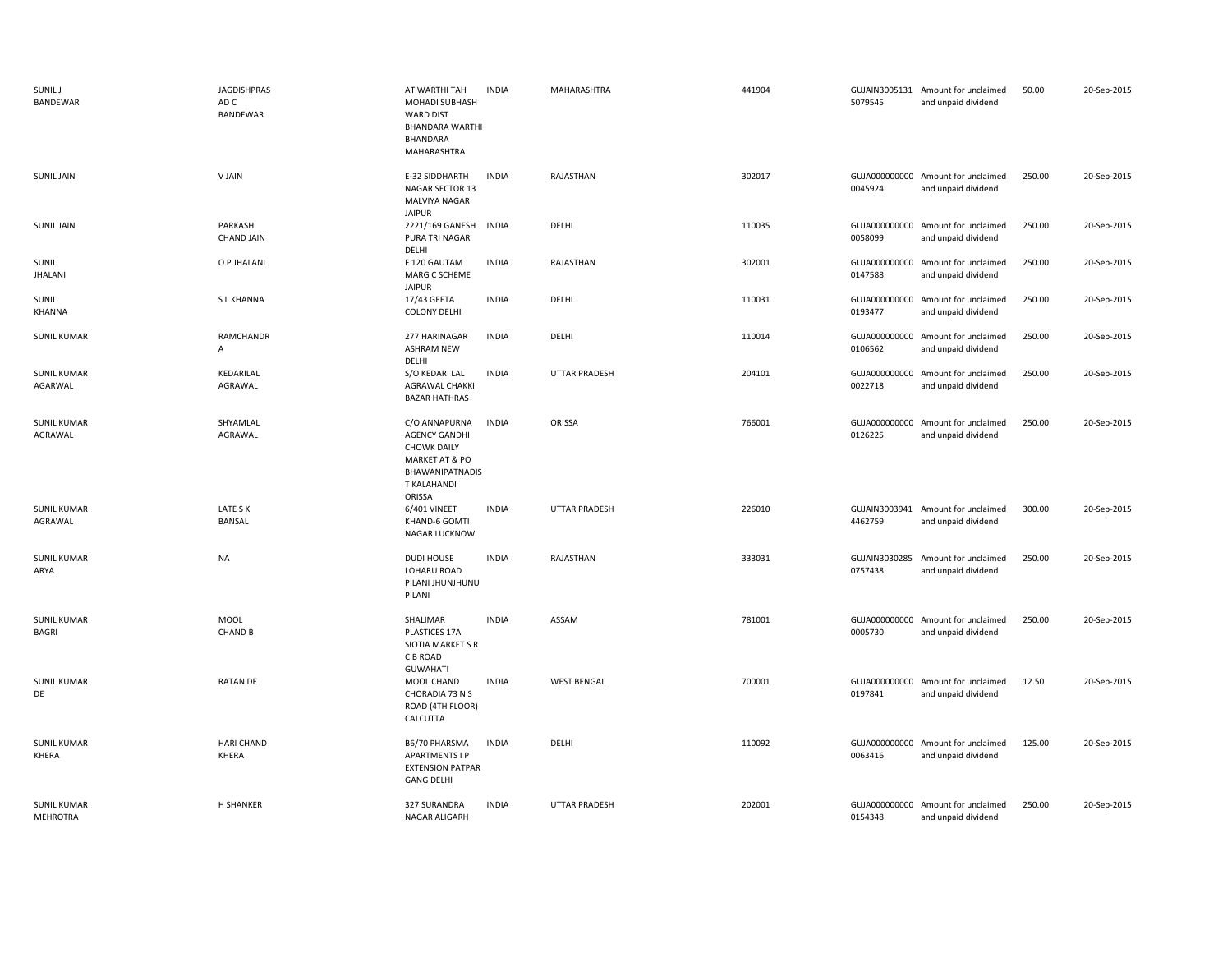| <b>SUNIL KUMAR</b><br>RASTOGI     | RADHEY<br>SHYAM<br><b>RASTOGI</b>     | SHIVA MEDICAL<br><b>AGENCY IMLI MKT</b><br>PO ANUPSHAHAR<br>UP-                                         | <b>INDIA</b> | UTTAR PRADESH     | 202390 | 0040430                  | GUJA000000000 Amount for unclaimed<br>and unpaid dividend | 250.00 | 20-Sep-2015 |
|-----------------------------------|---------------------------------------|---------------------------------------------------------------------------------------------------------|--------------|-------------------|--------|--------------------------|-----------------------------------------------------------|--------|-------------|
| <b>SUNIL KUMAR</b><br>SINGH       | <b>NA</b>                             | NO 95<br>REDDIPALAYAM<br>POST ADITYA<br>GRAMAM<br>PERAMBALUR                                            | <b>INDIA</b> | <b>TAMIL NADU</b> | 621704 | GUJAIN3029024<br>3066673 | Amount for unclaimed<br>and unpaid dividend               | 225.00 | 20-Sep-2015 |
| <b>SUNIL KUMAR</b><br>SINGH       | SHAILENDRA<br><b>KUMAR</b>            | ADVOCATE 29 BAR INDIA<br><b>COUNCIL BUILDING</b><br>PATNA                                               |              | <b>BIHAR</b>      | 800001 | 0018095                  | GUJA000000000 Amount for unclaimed<br>and unpaid dividend | 250.00 | 20-Sep-2015 |
| <b>SUNIL M</b><br>PREM            | <b>MUKESH</b><br><b>KUMAR</b><br>PREM | 10 GAYATRI PARK<br><b>SOCIETY NEAR</b><br>RADHA SWAMY<br><b>MANDIR RANIP</b><br>AHMEDABAD               | <b>INDIA</b> | <b>GUJARAT</b>    | 380005 | GUJA000000000<br>0107264 | Amount for unclaimed<br>and unpaid dividend               | 250.00 | 20-Sep-2015 |
| SUNIL<br>NARAYANAN<br><b>NAIR</b> | NARAYANAN<br><b>NAIR</b>              | SREEVALSAM<br>VELLOORKUNNAM<br>MARKET PO<br>MUVATTUPUZHA<br>ERNAKULAM,<br>KERALA                        | <b>INDIA</b> | KERALA            | 686673 | 0503876                  | GUJAIN3018951 Amount for unclaimed<br>and unpaid dividend | 25.00  | 20-Sep-2015 |
| <b>SUNIL NIRBAN</b>               | BADRUDDIN<br><b>NIRBAN</b>            | A 10 SADUL GANJ<br><b>BIKANER RAJ</b>                                                                   | INDIA        | RAJASTHAN         | 334001 | GUJA000000000<br>0105645 | Amount for unclaimed<br>and unpaid dividend               | 250.00 | 20-Sep-2015 |
| SUNIL<br>PANDURANG<br>INGAWALE    | PANDURANG<br>MAHADEO<br>INGAWALE      | C 2 4 GOKULDHAM INDIA<br><b>FLATS NR</b><br>NAVJEEVAN SOC<br>DAHEJ BY PASS RD<br><b>BHARUCH GUJARAT</b> |              | <b>GUJARAT</b>    | 392001 | GUJAIN3002141<br>1504482 | Amount for unclaimed<br>and unpaid dividend               | 62.50  | 20-Sep-2015 |
| <b>SUNIL PAREEK</b>               | <b>RAM LAL</b><br>PAREEK              | HARISH CHANDRA<br>PAREEK NAYA BASS<br>P O LADNUN                                                        | INDIA        | RAJASTHAN         | 341506 | 0010639                  | GUJA000000000 Amount for unclaimed<br>and unpaid dividend | 250.00 | 20-Sep-2015 |
| <b>SUNIL PAUL</b>                 | <b>NA</b>                             | AVARAPPATTU<br>HOUSE<br>THATTEKKADU P O<br>PALAMATTAM,<br>KOTHAMANGALAM<br>ERNAKULAM,<br>KERALA         | <b>INDIA</b> | KERALA            | 686691 | 0321073                  | GUJAIN3018951 Amount for unclaimed<br>and unpaid dividend | 25.00  | 20-Sep-2015 |
| <b>SUNIL R</b><br><b>JOSEPHE</b>  | R J SOLANKI                           | C/11 ROSARY<br>SOCIETY E M E POST<br>OFFICE VADODARA                                                    | <b>INDIA</b> | <b>GUJARAT</b>    | 390008 | GUJA000000000<br>0180235 | Amount for unclaimed<br>and unpaid dividend               | 125.00 | 20-Sep-2015 |
| SUNIL<br>SHARMA                   | SHYAM<br>SUNDER                       | 99 YOGENDRA BAL INDIA<br><b>MANDIR MAIN</b><br>ROAD MUSHAKHEDI<br><b>INDORE</b>                         |              | MADHYA PRADESH    | 452001 | GUJA000000000<br>0165395 | Amount for unclaimed<br>and unpaid dividend               | 250.00 | 20-Sep-2015 |
| <b>SUNIL VASANT</b><br>VICHARE    | VASANT                                | 9 RAJSHREE PARK<br>222 K K ROAD<br><b>BEHIND DK</b><br>STADIUM MAHAGIRI<br>THANE W                      | <b>INDIA</b> | MAHARASHTRA       | 400601 | 0156051                  | GUJA000000000 Amount for unclaimed<br>and unpaid dividend | 250.00 | 20-Sep-2015 |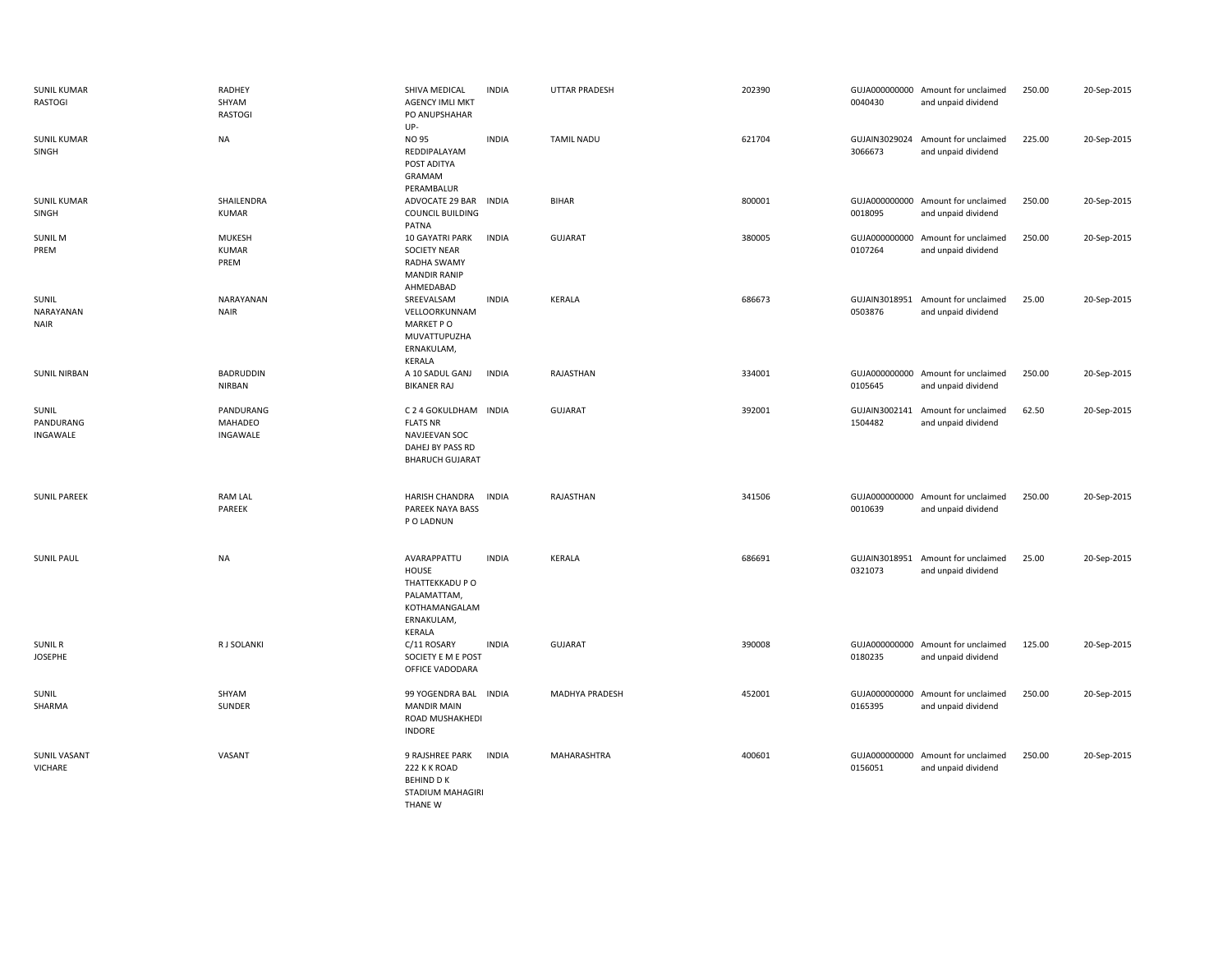| SUNIL<br>WADHWANI                 | <b>TILOK</b>                           | C 306 JUMBO CO<br><b>INDIA</b><br>OP HSG SOCIETY<br><b>KOL DONGRI ROAD</b><br>2 ANDHERI EAST<br><b>BOMBAY</b> | MAHARASHTRA        | 400069 | 0064925                  | GUJA000000000 Amount for unclaimed<br>and unpaid dividend | 500.00 | 20-Sep-2015 |
|-----------------------------------|----------------------------------------|---------------------------------------------------------------------------------------------------------------|--------------------|--------|--------------------------|-----------------------------------------------------------|--------|-------------|
| SUNILA<br>CHOUHAN                 | <b>NA</b>                              | <b>ROSE VILLA</b><br><b>INDIA</b><br>MAKARANA<br>MOHALLA JODHPUR                                              | RAJASTHAN          | 342001 | 0177028                  | GUJA120137000 Amount for unclaimed<br>and unpaid dividend | 62.50  | 20-Sep-2015 |
| SUNILBHAI A<br><b>NAYI</b>        | <b>NA</b>                              | <b>INDIA</b><br>12 VELU NAGAR<br>NAVA DISA-35 DISA<br>BANASKANTHA<br>DEESA DEESA                              | <b>GUJARAT</b>     | 385535 | GUJA120447000<br>2468891 | Amount for unclaimed<br>and unpaid dividend               | 110.00 | 20-Sep-2015 |
| SUNILBHAI<br>HASMUKHBH<br>AI SHAH | NA                                     | OPP. AMBAMATA<br><b>INDIA</b><br>MANDIR M. G.<br>ROAD VALSAD                                                  | <b>GUJARAT</b>     | 396001 | GUJAIN3025991<br>0007042 | Amount for unclaimed<br>and unpaid dividend               | 250.00 | 20-Sep-2015 |
| <b>SUNITA A</b><br>SHAH           | <b>ASHOK SHAH</b>                      | <b>4 TRIPURA DUPIEX</b><br>INDIA<br>13 MOTINAGAR<br>SOCIETY NAVJIVAN<br>AHMEDABAD                             | <b>GUJARAT</b>     | 380014 | GUJA000000000<br>0023846 | Amount for unclaimed<br>and unpaid dividend               | 250.00 | 20-Sep-2015 |
| SUNITA<br>BASMATKAR               | SURESH<br>CHANDRA<br><b>BASMATKAR</b>  | C/O<br><b>INDIA</b><br>RADHASARVESAR &<br>CO 443 CHATI GALLI<br>SOLAPUR                                       | MAHARASHTRA        | 413002 | 0041660                  | GUJA000000000 Amount for unclaimed<br>and unpaid dividend | 250.00 | 20-Sep-2015 |
| <b>SUNITA BIRLA</b>               | SHASHI<br><b>KUMAR</b><br><b>BIRLA</b> | PLOT NO 44 NEW<br><b>INDIA</b><br>CHAND POLE ROAD<br>SEWANCHHI GATE<br><b>JODHPUR</b>                         | RAJASTHAN          | 342001 | GUJA000000000<br>0073246 | Amount for unclaimed<br>and unpaid dividend               | 250.00 | 20-Sep-2015 |
| <b>SUNITA DEVI</b>                | RANGILAL<br><b>MAHATO</b>              | QTR NO NB 26 NTPC INDIA<br><b>TOWNSHIP PTS</b><br>POST PUBARUN<br>MALDA                                       | <b>WEST BENGAL</b> | 732215 | 0818801                  | GUJAIN3017741 Amount for unclaimed<br>and unpaid dividend | 150.00 | 20-Sep-2015 |
| SUNITA<br>DHIRASARIA              | <b>BISHWAMBH</b><br>ER<br>DHIRASARIA   | C/O M/S ASSAM<br><b>INDIA</b><br>MOTOR CORPN OPP<br>OVER BRIDGE A T<br>ROAD GUWAHATI<br>[ASSAM]               | ASSAM              | 781001 | GUJA000000000<br>0191029 | Amount for unclaimed<br>and unpaid dividend               | 500.00 | 20-Sep-2015 |
| <b>SUNITA DUA</b>                 | PARMA<br><b>NAND DUA</b>               | B 526 STREET NO 4 INDIA<br>MAJLIS PARK DELHI                                                                  | DELHI              | 110033 | 0082701                  | GUJA000000000 Amount for unclaimed<br>and unpaid dividend | 250.00 | 20-Sep-2015 |
| SUNITA<br>GROVER                  | RAKESH<br><b>GROVER</b>                | 33/3 PUNJABI BAUG INDIA<br>EXTN NEW DELHI                                                                     | DELHI              | 110026 | GUJA000000000<br>0203267 | Amount for unclaimed<br>and unpaid dividend               | 500.00 | 20-Sep-2015 |
| SUNITA<br><b>GUPTA</b>            | <b>ASHOK</b><br><b>GUPTA</b>           | <b>INDIA</b><br>C/O SHRIRAM<br><b>HARDWARE STOR</b><br>SHANICHARI BAZAR<br><b>DURG</b>                        | CHHATTISGARH       | 491001 | GUJA000000000<br>0014918 | Amount for unclaimed<br>and unpaid dividend               | 250.00 | 20-Sep-2015 |
| SUNITA JAIN                       | SANDEEP<br>JAIN                        | 194, PALIKA VIHAR INDIA<br>AMBALA CITY<br><b>HARYANA</b>                                                      | <b>HARYANA</b>     | 134002 | 7080313                  | GUJAIN3013301 Amount for unclaimed<br>and unpaid dividend | 250.00 | 20-Sep-2015 |
| <b>SUNITA JAIN</b>                | <b>NA</b>                              | 26 C UDHAM SINGH INDIA<br>NGR CIVIL LINES<br>LUDHIANA                                                         | PUNJAB             | 141001 | 0045886                  | GUJAIN3006011 Amount for unclaimed<br>and unpaid dividend | 500.00 | 20-Sep-2015 |
| <b>SUNITA JAIN</b>                | LATE N C<br>MLAHOTRA C<br>$\mathsf{A}$ | M 72 GREATER<br><b>INDIA</b><br>KAILASH II NEW<br>DFLHI                                                       | DELHI              | 110048 | GUJA000000000<br>0160102 | Amount for unclaimed<br>and unpaid dividend               | 250.00 | 20-Sep-2015 |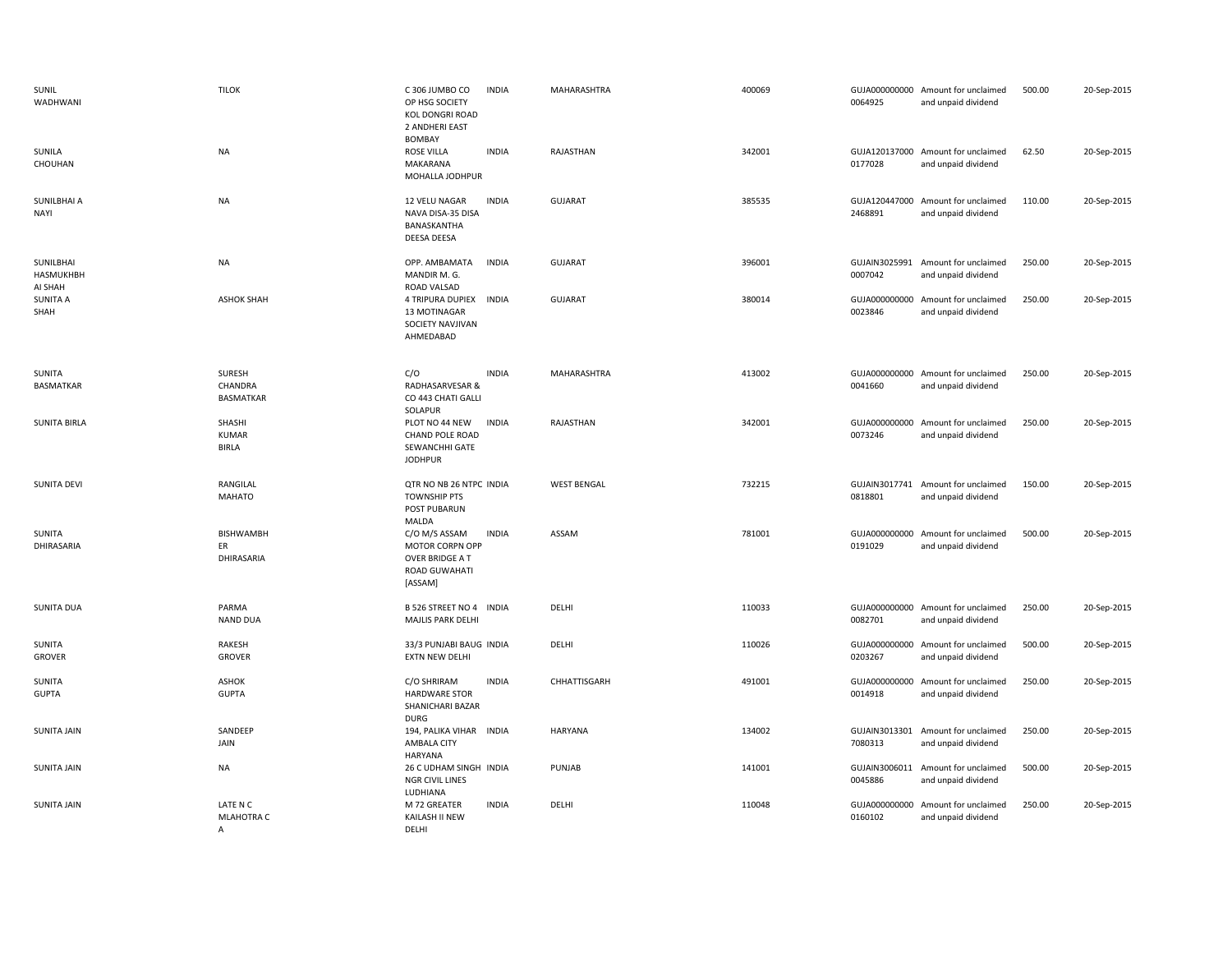| SUNITA<br><b>JHUNJHUNW</b><br>ALA        | RAMESH<br><b>JHUNJHUNW</b><br>ALA   | <b>66 JATINDRA</b><br><b>MOHAN AVENUE</b><br>CALCUTTA                                   | <b>INDIA</b> | <b>WEST BENGAL</b>   | 700005 | 0062250 | GUJA000000000 Amount for unclaimed<br>and unpaid dividend | 250.00 | 20-Sep-2015 |
|------------------------------------------|-------------------------------------|-----------------------------------------------------------------------------------------|--------------|----------------------|--------|---------|-----------------------------------------------------------|--------|-------------|
| SUNITA<br><b>KANDA</b>                   | KALYAN<br><b>DUTTA</b>              | C/O KALYAN DUTTA INDIA<br><b>KANDA PO</b><br><b>KHEJROLI DISTT</b><br><b>JAIPUR</b>     |              | RAJASTHAN            | 303803 | 0071709 | GUJA000000000 Amount for unclaimed<br>and unpaid dividend | 250.00 | 20-Sep-2015 |
| SUNITA<br>KOTHA                          | MAHARAJ<br><b>KRISHEN HAB</b>       | C/O H C KADL 237/P INDIA<br>SEC-2 JDA HSG<br>COLONY<br><b>ROOPNAGAR</b><br>JAMMU        |              | JAMMU AND KASHMIR    | 180013 | 0011402 | GUJA000000000 Amount for unclaimed<br>and unpaid dividend | 250.00 | 20-Sep-2015 |
| SUNITA<br><b>KUMARI</b><br><b>MANTRI</b> | BHAIRUNDA<br>N MANTRI               | C/O M K TYRES &<br><b>AGENCIES CIRCULAR</b><br>ROAD DIMAPUR<br>NAGALAND                 | <b>INDIA</b> | NAGALAND             | 797112 | 0005878 | GUJA000000000 Amount for unclaimed<br>and unpaid dividend | 250.00 | 20-Sep-2015 |
| <b>SUNITA</b><br>LADDA                   | NA                                  | LADD KIRANA SHOP INDIA<br>MANWATH                                                       |              | MAHARASHTRA          | 431505 | 0277527 | GUJAIN3005051 Amount for unclaimed<br>and unpaid dividend | 250.00 | 20-Sep-2015 |
| SUNITA<br>MUNDHARA                       | PRAHLAD RAI<br><b>MUNDHARA</b>      | D 58 SAWAI MADHO INDIA<br>SINGH ROAD BANI<br><b>PARK JAIPUR</b>                         |              | RAJASTHAN            | 302016 | 0070740 | GUJA000000000 Amount for unclaimed<br>and unpaid dividend | 250.00 | 20-Sep-2015 |
| SUNITA<br><b>MUNOT</b>                   | SHRIKANT<br><b>MUNOT</b>            | D 5/22 DLG CITY 1<br><b>GURGAON</b><br><b>HARYANA</b>                                   | <b>INDIA</b> | <b>HARYANA</b>       | 122002 | 0018580 | GUJA000000000 Amount for unclaimed<br>and unpaid dividend | 250.00 | 20-Sep-2015 |
| <b>SUNITA R</b><br>MAHENDRU              | <b>RAVI KUMAR</b><br>MAHENDRU       | 26 PARSHURAM<br><b>NAGAR SOCIETY</b><br>SAYGIGANJ<br>VADODARA                           | <b>INDIA</b> | <b>GUJARAT</b>       | 390005 | 0036637 | GUJA000000000 Amount for unclaimed<br>and unpaid dividend | 250.00 | 20-Sep-2015 |
| <b>SUNITA RANI</b>                       | NA                                  | ZAKIR HUSSAIN<br>MARG MOH-<br>AFGANAN<br><b>DHAMPUR</b>                                 | <b>INDIA</b> | <b>UTTAR PRADESH</b> | 246761 | 0596886 | GUJA120191010 Amount for unclaimed<br>and unpaid dividend | 125.00 | 20-Sep-2015 |
| SUNITA<br><b>RATURI</b>                  | <b>BHUBNESHW</b><br>AR PRASAD       | Q NO 87/6 DOUBLE INDIA<br><b>STOREY</b><br><b>GOVINDPURI</b><br>MODINAGAR U P           |              | <b>UTTAR PRADESH</b> | 201201 | 0058485 | GUJA000000000 Amount for unclaimed<br>and unpaid dividend | 250.00 | 20-Sep-2015 |
| SUNITA<br>SAKHUJA                        | A SAKHUJA                           | 33-B BLOCK A/D<br><b>DDA FLATS</b><br>SHALIMAR BAGH<br>DELHI                            | <b>INDIA</b> | DELHI                | 110052 | 0140696 | GUJA000000000 Amount for unclaimed<br>and unpaid dividend | 250.00 | 20-Sep-2015 |
| SUNITA<br>SHANKARRAO<br>RAHATE           | NA                                  | SANJIVANI COLONY INDIA<br>SHEGAON ROAD<br>KHAMGAON                                      |              | MAHARASHTRA          | 444303 | 0492326 | GUJA120289000 Amount for unclaimed<br>and unpaid dividend | 37.50  | 20-Sep-2015 |
| SUNITA<br>SHARMA                         | <b>GL SHARMA</b>                    | 1443/10 BAGRU<br>WALON KA RASTA<br>JOBWER KE<br><b>CHIPPON KI GALI</b><br><b>JAIPUR</b> | <b>INDIA</b> | RAJASTHAN            | 302001 | 0009408 | GUJA000000000 Amount for unclaimed<br>and unpaid dividend | 187.50 | 20-Sep-2015 |
| SUNITA SOOD                              | NA                                  | E 7/697 ARERA<br><b>COLONY BHOPAL</b>                                                   | <b>INDIA</b> | MADHYA PRADESH       | 462016 | 0564538 | GUJAIN3030285 Amount for unclaimed<br>and unpaid dividend | 250.00 | 20-Sep-2015 |
| SUNITA<br>VERMA                          | <b>BHAGWAN</b><br><b>DASS VERMA</b> | 3000 ARYA PURA<br>SUBZI MANDI DELHI                                                     | <b>INDIA</b> | DELHI                | 110007 | 0067283 | GUJA000000000 Amount for unclaimed<br>and unpaid dividend | 250.00 | 20-Sep-2015 |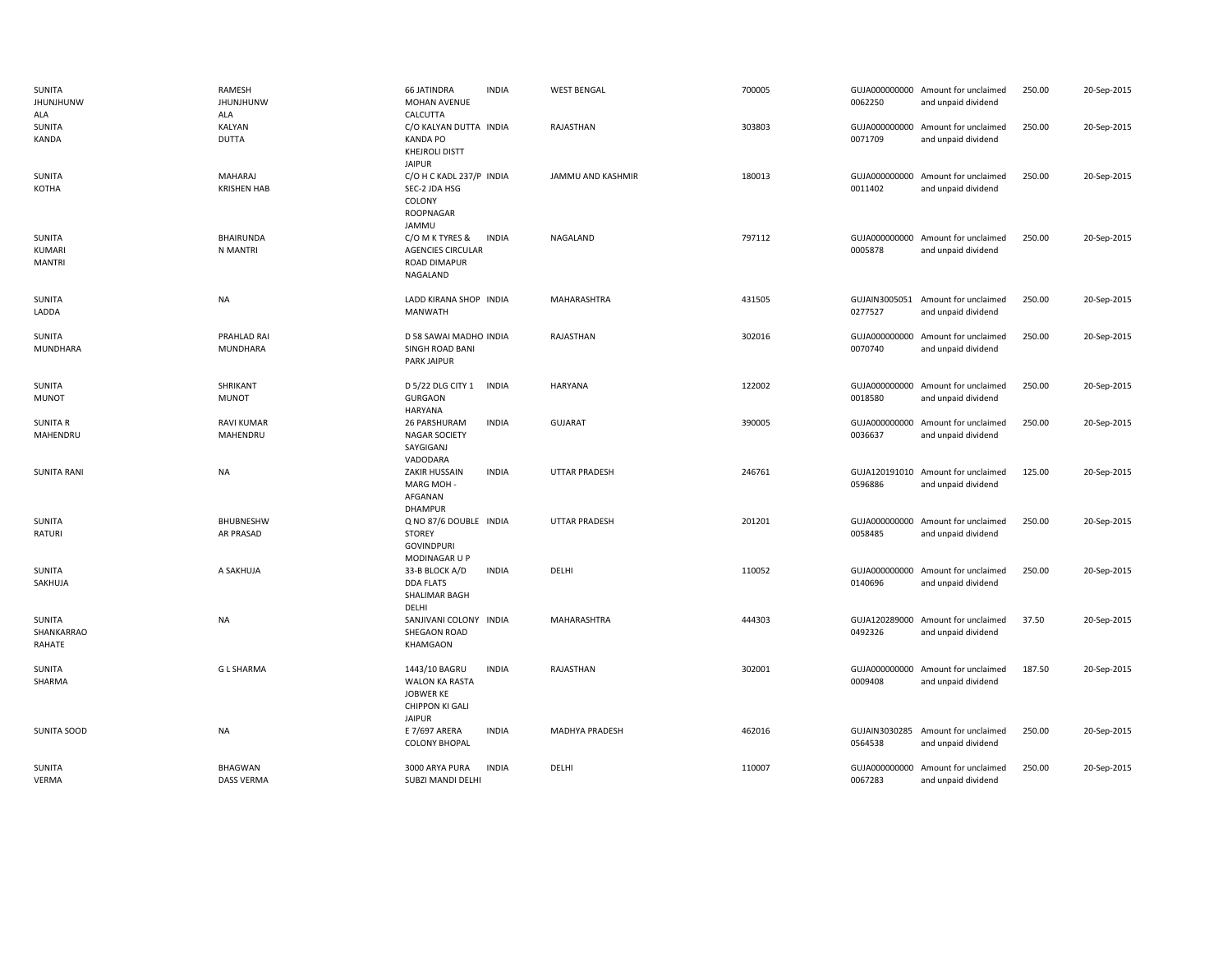| SUNNY<br><b>ARVIND SHAH</b>       | <b>ARVIND R</b><br>SHAH              | 4 SHRI<br>RAMBHUVAN NO 2<br>AGRA ROAD<br>JIVDAYALANE<br><b>GHATKOPAR WEST</b>                                                                  | <b>INDIA</b> | MAHARASHTRA        | 400086 | 0102649                  | GUJA000000000 Amount for unclaimed<br>and unpaid dividend | 250.00 | 20-Sep-2015 |
|-----------------------------------|--------------------------------------|------------------------------------------------------------------------------------------------------------------------------------------------|--------------|--------------------|--------|--------------------------|-----------------------------------------------------------|--------|-------------|
| SUNNY<br><b>KAPOOR</b>            | LATE OM<br>PRAKASH<br><b>KAPOOR</b>  | <b>BOMBAY</b><br>F-15, LAJPAT NAGAR- INDIA<br>II NEW DELHI                                                                                     |              | DELHI              | 110024 | 1779417                  | GUJAIN3015572 Amount for unclaimed<br>and unpaid dividend | 500.00 | 20-Sep-2015 |
| <b>SUPRIT PAL</b><br>SINGH        | <b>BRIJ PAL</b><br>SINGH ENGG        | <b>B 5 MONALISA APTT INDIA</b><br><b>NANPURA</b><br>TIMALYAVAD SURAT                                                                           |              | <b>GUJARAT</b>     | 395003 | GUJA000000000<br>0123355 | Amount for unclaimed<br>and unpaid dividend               | 250.00 | 20-Sep-2015 |
| SUPRIYA<br><b>BISWAS</b>          | <b>ANIL KUMAR</b><br><b>BISWAS</b>   | 57 GREEN AVNEUE INDIA<br>CALCUTTA                                                                                                              |              | <b>WEST BENGAL</b> | 700075 | 0111282                  | GUJA000000000 Amount for unclaimed<br>and unpaid dividend | 875.00 | 20-Sep-2015 |
| SUPRIYA<br><b>BISWAS</b>          | <b>ANIL KUMAR</b><br><b>BISWAS</b>   | MANISHA<br>APARTMENT H/J/21<br>S L SARANI<br>CALCUTTA                                                                                          | <b>INDIA</b> | <b>WEST BENGAL</b> | 700059 | 0181787                  | GUJA000000000 Amount for unclaimed<br>and unpaid dividend | 125.00 | 20-Sep-2015 |
| SUPRIYA<br>SANMUKH<br>SHETH       | SANMUKH                              | 169-B/5 NEW<br>SUNITA 2ND FLOOR<br>SION E BOMBAY                                                                                               | <b>INDIA</b> | <b>MAHARASHTRA</b> | 400100 | 0057176                  | GUJA000000000 Amount for unclaimed<br>and unpaid dividend | 250.00 | 20-Sep-2015 |
| SURA<br>RAMADAS<br>REDDY          | <b>NA</b>                            | 50/B, SRI SAI<br>NILAYAM PATWARI<br>ENCLAVE,<br>GANDHINAGAR<br>ROAD OPP. IDPL<br>COLONY<br>HYDERABAD                                           | <b>INDIA</b> | ANDHRA PRADESH     | 500037 | 0386534                  | GUJAIN3016374 Amount for unclaimed<br>and unpaid dividend | 250.00 | 20-Sep-2015 |
| <b>SURAJ DEVI</b><br><b>DOSHI</b> | LATE SH<br>SUBHKARAN<br><b>DOSHI</b> | 156/1/1 B T ROAD<br>OPP K MODEL<br>SCHOOL CALCUTTA                                                                                             | <b>INDIA</b> | <b>WEST BENGAL</b> | 700035 | 0052870                  | GUJA000000000 Amount for unclaimed<br>and unpaid dividend | 250.00 | 20-Sep-2015 |
| SURAJIT<br><b>KUMAR ATTA</b>      | LATE SH<br><b>MATILALATT</b><br>A    | 160 OLD CHINA<br><b>BAZAR STREET</b><br>CALCUTTA                                                                                               | <b>INDIA</b> | <b>WEST BENGAL</b> | 700001 | 0053486                  | GUJA000000000 Amount for unclaimed<br>and unpaid dividend | 375.00 | 20-Sep-2015 |
| <b>SURAJIT RAY</b>                | SUNIL<br><b>KUMAR RAY</b>            | 14/9 WIB (M)<br>PHASE II GOLF<br><b>GREEN CALCUTTA</b>                                                                                         | <b>INDIA</b> | <b>WEST BENGAL</b> | 700045 | 0181234                  | GUJA000000000 Amount for unclaimed<br>and unpaid dividend | 125.00 | 20-Sep-2015 |
| SURAKSHA                          | TEJ BHAN                             | G 171 PREET VIHAR INDIA<br>DELHI DELHI                                                                                                         |              | DELHI              | 110092 | 0058149                  | GUJA000000000 Amount for unclaimed<br>and unpaid dividend | 250.00 | 20-Sep-2015 |
| SUREKHA<br>KIRAN MEHTA            | <b>KIRAN M</b><br><b>MEHTA</b>       | 65 GANJBAZAR<br>MARKETYARD<br>SIDDHPUR N G D<br>MEHSANA                                                                                        | <b>INDIA</b> | <b>GUJARAT</b>     | 384151 | 0060870                  | GUJA000000000 Amount for unclaimed<br>and unpaid dividend | 250.00 | 20-Sep-2015 |
| SUREKHA<br>SINHA                  | <b>NA</b>                            | QTR. NO. 28/2<br>OFFICER COLONY,<br><b>GODRIPARA KOREA</b>                                                                                     | <b>INDIA</b> | MAHARASHTRA        | 999999 | 0027318                  | GUJA120265000 Amount for unclaimed<br>and unpaid dividend | 125.00 | 20-Sep-2015 |
| SUREKHA V<br>PARRVATIKAR          | VK<br>PARVATIKAR                     | NO 113 III TOWER<br><b>KAPILA BLOCK RBI</b><br>OFFICERS QTRS<br><b>NATIONAL GAMES</b><br><b>HSG</b><br>COMPLEXKORAMAN<br><b>GALA BANGALORE</b> | <b>INDIA</b> | KARNATAKA          | 560047 | 0055737                  | GUJA000000000 Amount for unclaimed<br>and unpaid dividend | 500.00 | 20-Sep-2015 |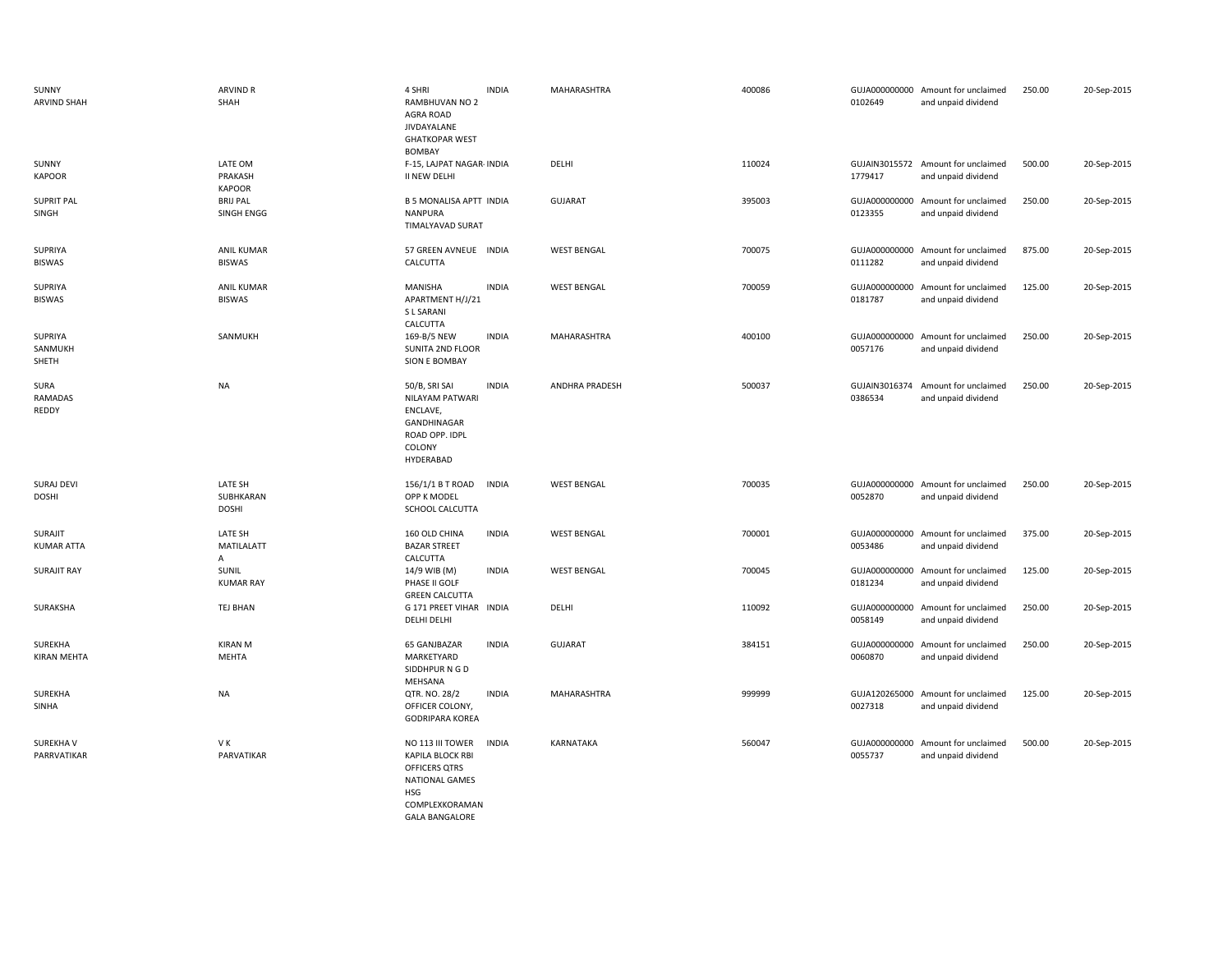| SURENDRA<br>JAIN                           | <b>NA</b>                                | <b>PUNE</b>                                                                                                         | <b>INDIA</b> | MAHARASHTRA          | 411034 | 0469843                  | GUJAIN3001831 Amount for unclaimed<br>and unpaid dividend | 770.00 | 20-Sep-2015 |
|--------------------------------------------|------------------------------------------|---------------------------------------------------------------------------------------------------------------------|--------------|----------------------|--------|--------------------------|-----------------------------------------------------------|--------|-------------|
| SURENDRA<br>KUAMR                          | <b>NATTHI LAL</b><br>AGRAWAL             | SBBJ P R ROAD<br><b>JAIPUR</b>                                                                                      | <b>INDIA</b> | RAJASTHAN            | 302001 | 0113061                  | GUJA000000000 Amount for unclaimed<br>and unpaid dividend | 250.00 | 20-Sep-2015 |
| AGRAWAL<br>SURENDRA<br><b>KUMAR</b>        | <b>LATE SRI</b><br><b>BALWANT</b><br>RAI | SHOP NO. 1, OPP K INDIA<br>L MARKET PUL DAL<br><b>MANDI MOTIA</b><br>MAHAL<br>SAHARANPUR                            |              | <b>UTTAR PRADESH</b> | 247001 | GUJAIN3015572<br>0533339 | Amount for unclaimed<br>and unpaid dividend               | 750.00 | 20-Sep-2015 |
| SURENDRA<br>KUMAR<br>DHARIWAL              | <b>MANAK LALJI</b><br>DHARIWAL           | 22<br>CHANDRASHEKHAR<br><b>GALI RAJENDRA</b><br><b>MARG MAHIDPUR</b>                                                | <b>INDIA</b> | MADHYA PRADESH       | 456443 | 0007389                  | GUJA120433000 Amount for unclaimed<br>and unpaid dividend | 250.00 | 20-Sep-2015 |
| SURENDRA<br><b>KUMAR GARG</b>              | MODI CHAND<br>GARG                       | FLAT NO F2 PLOT<br>NO B 84 LOKPRIYA<br><b>VIHAR GAUTAM</b><br><b>MARG SHYAM</b><br><b>NAGAR JAIPUR</b><br>RAJASTHAN | <b>INDIA</b> | RAJASTHAN            | 302019 | 0667746                  | GUJAIN3026793 Amount for unclaimed<br>and unpaid dividend | 2.50   | 20-Sep-2015 |
| SURENDRA<br><b>KUMAR JAIN</b>              | CHIRANJI LAL<br>PATNI                    | MANGALAM<br>APARTMENT FLAT<br>NO 3B 12/C<br>CHAKRABERIA ROAD<br>CALCUTTA                                            | <b>INDIA</b> | <b>WEST BENGAL</b>   | 700026 | 0061305                  | GUJA000000000 Amount for unclaimed<br>and unpaid dividend | 250.00 | 20-Sep-2015 |
| SURENDRA<br><b>KUMAR JAIN</b>              | <b>NA</b>                                | C/O RATAN LAL<br>KHEM CHAND JAIN<br>NAYA BASS PO<br>SUJANGARH                                                       | <b>INDIA</b> | RAJASTHAN            | 331507 | 0008612                  | GUJA000000000 Amount for unclaimed<br>and unpaid dividend | 250.00 | 20-Sep-2015 |
| SURENDRA<br>KUMAR<br>PUNIA                 | NA                                       | RMO 5 PARA C/O 56 INDIA<br>APO                                                                                      |              | MAHARASHTRA          | 999999 | GUJAIN3029024<br>3024250 | Amount for unclaimed<br>and unpaid dividend               | 625.00 | 20-Sep-2015 |
| SURENDRA<br><b>KUMAR</b><br><b>TRIVEDI</b> | PARMESHWA<br>R DEEN<br><b>TRIVEDI</b>    | 2 VAISHALI SOCIETY INDIA<br>ANKLESHWAR<br><b>GUJRAT</b>                                                             |              | GUJARAT              | 393001 | GUJA000000000<br>0119247 | Amount for unclaimed<br>and unpaid dividend               | 250.00 | 20-Sep-2015 |
| SURENDRA<br><b>MOHAN</b>                   | <b>CHAMAN LAL</b>                        | <b>GUPTA FURNITURE INDIA</b><br><b>HOUSE BOMBAY</b><br><b>BAZAR MEERUT</b><br>CANTT                                 |              | <b>UTTAR PRADESH</b> | 250001 | 0066621                  | GUJA000000000 Amount for unclaimed<br>and unpaid dividend | 250.00 | 20-Sep-2015 |
| <b>SURENDRA N</b><br>POI                   | NARAYAN                                  | 101 NAIGARA 128<br>WODEHOUSE ROAD<br>COLABA BOMBAY                                                                  | <b>INDIA</b> | MAHARASHTRA          | 400005 | 0060433                  | GUJA000000000 Amount for unclaimed<br>and unpaid dividend | 250.00 | 20-Sep-2015 |
| SURENDRA<br>PRASAD N<br>BHATT              | NANDSHANK<br>ER O BHATT                  | <b>TYPE II 4/2 G E B</b><br><b>COLONY GANDHI</b><br>NAGAR                                                           | <b>INDIA</b> | <b>GUJARAT</b>       | 382041 | 0121474                  | GUJA000000000 Amount for unclaimed<br>and unpaid dividend | 250.00 | 20-Sep-2015 |
| SURENDRA<br>SINGH MEHTA                    | SAJJAN<br>SINGH<br><b>MEHTA</b>          | 4 SHUBHAM<br><b>COMPLEX 1ST</b><br><b>FLOOR CHOUDHARY</b><br>HOTEL BUILDING M<br>I ROAD JAIPUR                      | <b>INDIA</b> | RAJASTHAN            | 302001 | GUJA000000000<br>0011017 | Amount for unclaimed<br>and unpaid dividend               | 250.00 | 20-Sep-2015 |
| SURENDRA<br>SINH<br>CHANDRASIN<br>H PARMAR | CHANDRASIN<br>H PARMAR                   | JAY MATAJI 6 A<br>RACHANA PARK<br>NEAR NEW JIVAN<br>SCHOOL BHARUCH                                                  | <b>INDIA</b> | <b>GUJARAT</b>       | 392002 | 0119749                  | GUJA000000000 Amount for unclaimed<br>and unpaid dividend | 250.00 | 20-Sep-2015 |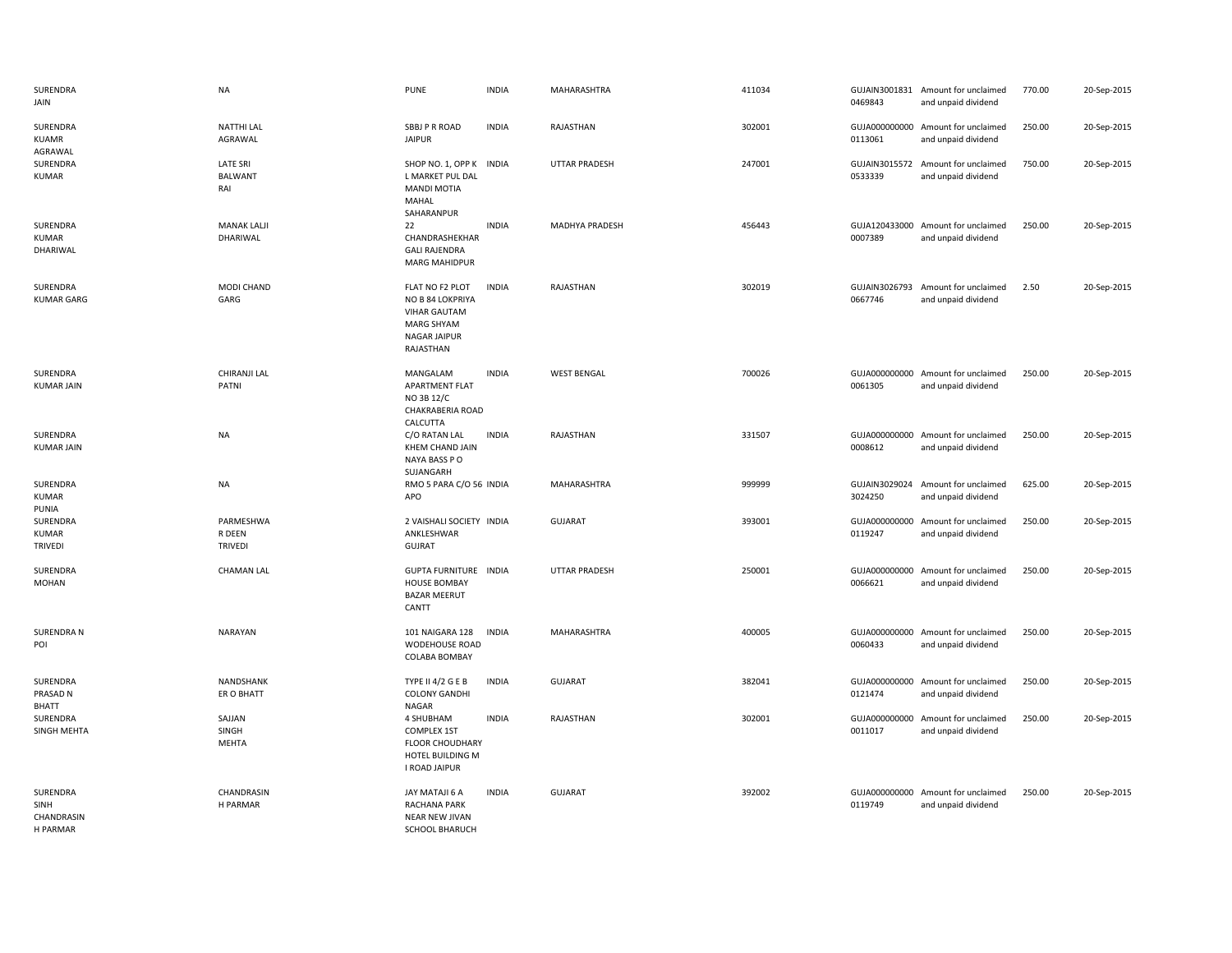| SURENDRA<br>SURAJMAL<br>JAIN                     | <b>NA</b>                                        | NO. - 270, LOWER<br><b>INDIA</b><br>GROUND FLOOR,<br>ABHINANDAN,<br>TEXTILE MARKET,<br>RING ROAD, SURAT<br>SURAT                   | <b>GUJARAT</b>       | 395002 | 0080161                  | GUJA120121000 Amount for unclaimed<br>and unpaid dividend | 250.00 | 20-Sep-2015 |
|--------------------------------------------------|--------------------------------------------------|------------------------------------------------------------------------------------------------------------------------------------|----------------------|--------|--------------------------|-----------------------------------------------------------|--------|-------------|
| SURESH<br>AGARWAL                                | <b>MOOLCHAND</b><br>AGARWAL                      | C/O KALYAN<br><b>INDIA</b><br><b>SECURITES HINDI</b><br><b>BHAWAN BLDG</b><br>AGRA ROAD JAIPUR                                     | RAJASTHAN            | 302005 | 0010022                  | GUJA000000000 Amount for unclaimed<br>and unpaid dividend | 250.00 | 20-Sep-2015 |
| <b>SURESH BHAI</b><br>GORDHANBH<br>AI PATEL      | <b>GORDHANBH</b><br>AI B PATEL                   | AT POST SANSED TA INDIA<br>PETLAD DIST KHEDA<br>GUJARAT                                                                            | GUJARAT              | 388180 | 0047183                  | GUJA000000000 Amount for unclaimed<br>and unpaid dividend | 375.00 | 20-Sep-2015 |
| <b>SURESH BHAI</b><br>MANGUBHAI<br><b>MISTRY</b> | MANGUBHAI<br><b>B MISTRY DY</b><br><b>ENGINE</b> | C/O NILESH LAD 107 INDIA<br>SNEHSMRUTI<br>SOCIETY ADAJAN<br>PATIASURAT                                                             | GUJARAT              | 395009 | GUJA000000000<br>0121753 | Amount for unclaimed<br>and unpaid dividend               | 375.00 | 20-Sep-2015 |
| SURESH<br>CHAND<br>CHAUHAN                       | RAGHUNATH<br>SINGH                               | <b>INDIA</b><br>C/O MAHAVEER<br>SINGH DEVRA SETH<br>VILL & POST<br><b>GOHAWAR JAIT</b><br><b>BIJNOR U P</b>                        | <b>UTTAR PRADESH</b> | 246748 | 0106620                  | GUJA000000000 Amount for unclaimed<br>and unpaid dividend | 250.00 | 20-Sep-2015 |
| SURESH<br>CHANDRA<br>AGARWAL                     | <b>RAMROOP</b><br>AGARWAL                        | C/O SUNDERLAL<br><b>INDIA</b><br>RAMROOP JWALA<br>LINE RAMNAGAR<br>NAINITAL                                                        | <b>UTTAR PRADESH</b> | 244715 | 0017458                  | GUJA000000000 Amount for unclaimed<br>and unpaid dividend | 250.00 | 20-Sep-2015 |
| SURESH<br>CHANDRA<br>SHARMA                      | LATE SH<br><b>OMKAR DUTT</b><br>RETD             | 92 ALAKPURI<br><b>INDIA</b><br>ALWAR                                                                                               | RAJASTHAN            | 301001 | 0009954                  | GUJA000000000 Amount for unclaimed<br>and unpaid dividend | 500.00 | 20-Sep-2015 |
| SURESH<br>CHANDRA<br>YADAV                       | S SINGH                                          | ROOM NO 133 AOA INDIA<br>S SECTT VAYU<br><b>BHAWAN RAFI</b><br>MARG NEW DELHI                                                      | DELHI                | 110011 | 0145969                  | GUJA000000000 Amount for unclaimed<br>and unpaid dividend | 250.00 | 20-Sep-2015 |
| SURESH DAVE                                      | <b>HARILAL</b>                                   | <b>INDIA</b><br>14 KAMDHENU<br><b>SOCY MEHSANA</b><br><b>NAGAR ROAD</b><br>NIZAMPURA<br><b>BARODA</b>                              | <b>GUJARAT</b>       | 390002 | 0118935                  | GUJA000000000 Amount for unclaimed<br>and unpaid dividend | 250.00 | 20-Sep-2015 |
| SURESH<br><b>GUPTA</b>                           | PRAKESH<br><b>GUPTA</b>                          | C/O CHHITARMAL<br><b>INDIA</b><br>BHURAMAL<br>TRADERS (P) LTD B-<br>11 CHAND POLE<br>ANAZ MANDI<br><b>JAIPURRAJ</b>                | RAJASTHAN            | 302001 | 0071236                  | GUJA000000000 Amount for unclaimed<br>and unpaid dividend | 250.00 | 20-Sep-2015 |
| SURESH<br><b>GUPTA</b>                           | H GUPTA                                          | <b>INDIA</b><br>HOUSE NO 500<br>SECTOR 37<br>NOIDAGHAZIABAD                                                                        | <b>UTTAR PRADESH</b> | 201303 | GUJA000000000<br>0154112 | Amount for unclaimed<br>and unpaid dividend               | 250.00 | 20-Sep-2015 |
| SURESH<br><b>GUPTA</b>                           | O P GUPTA                                        | C/O D D GUPTA I<br><b>INDIA</b><br>MIRPUR COLONY<br>PATHANKOT                                                                      | PUNJAB               | 145001 | 0161555                  | GUJA000000000 Amount for unclaimed<br>and unpaid dividend | 250.00 | 20-Sep-2015 |
| <b>SURESH K</b>                                  | <b>NA</b>                                        | KRISHNA KRIPA NO INDIA<br>9/1 5TH MAIN<br><b>INDIRA GANDHI</b><br>STREET A<br>NARAYANAPURA<br>UDAYANAGAR<br>BANGALORE<br>KARNATAKA | KARNATAKA            | 560016 | GUJAIN3005131<br>1595432 | Amount for unclaimed<br>and unpaid dividend               | 162.50 | 20-Sep-2015 |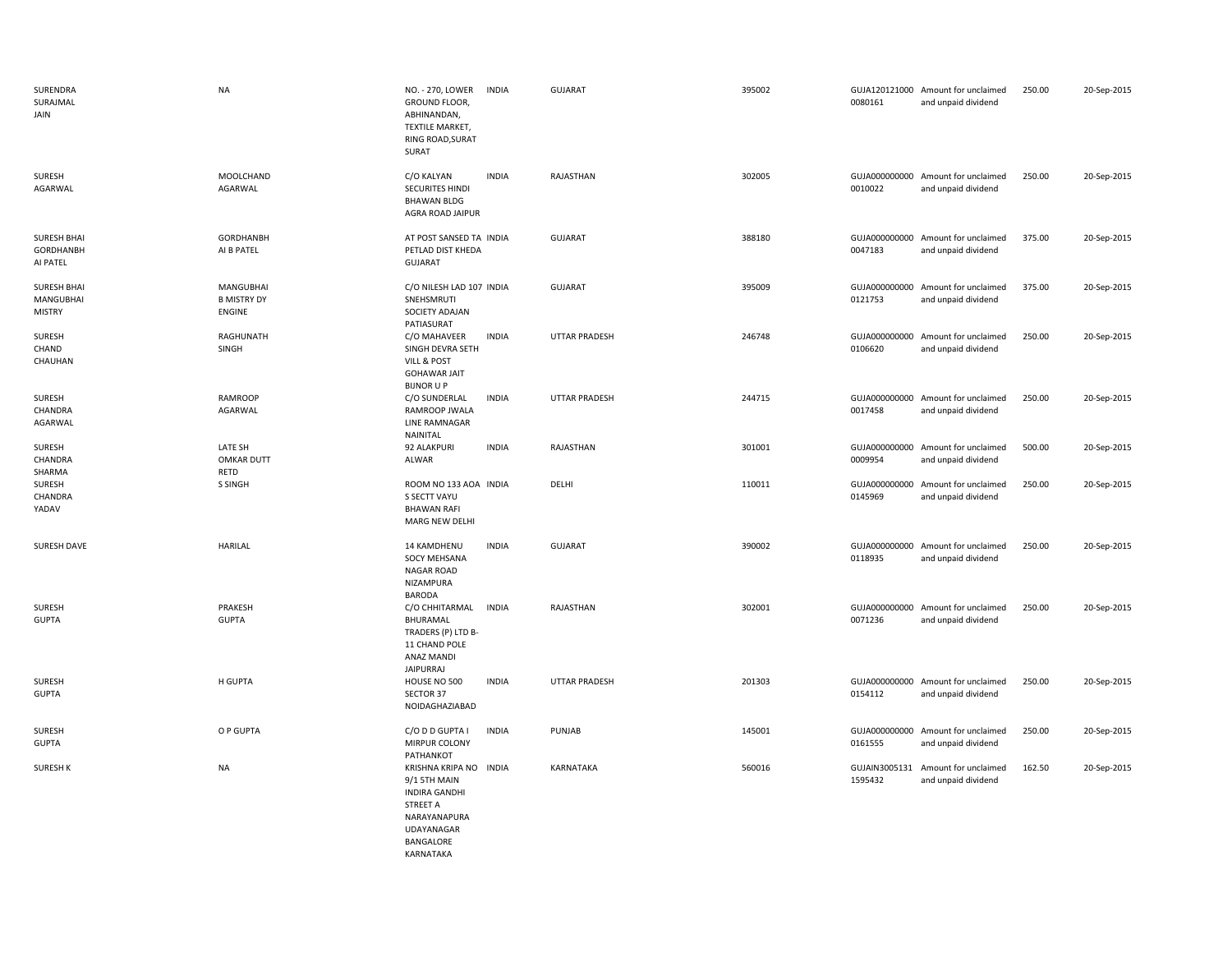| SURESH<br><b>KUAMR</b><br>TANEJA        | KRISHANLAL<br>TANEJA             | F 179 B LAXMI<br><b>INDIA</b><br>NAGAR DELHI                                                                               | DELHI                | 110091 | 0067892                  | GUJA000000000 Amount for unclaimed<br>and unpaid dividend | 250.00 | 20-Sep-2015 |
|-----------------------------------------|----------------------------------|----------------------------------------------------------------------------------------------------------------------------|----------------------|--------|--------------------------|-----------------------------------------------------------|--------|-------------|
| SURESH<br><b>KUMAR</b><br>AGARWAL       | S M<br>AGARWAL                   | RAHUL & CO 3RD<br><b>INDIA</b><br>FLOOR 3 B LAL<br><b>BAZAR STREET</b><br>CALCUTTA                                         | <b>WEST BENGAL</b>   | 700001 | 0102182                  | GUJA000000000 Amount for unclaimed<br>and unpaid dividend | 125.00 | 20-Sep-2015 |
| SURESH<br><b>KUMAR</b><br>AGRAWAL       | RAMANAND<br>AGRAWAL              | S/O RAMANAND<br><b>INDIA</b><br>AGRAWAL C/O<br>MITTAL TRADING<br><b>COMPANY SHANKAR</b><br><b>CHOWK SITAMARHI</b><br>BIHAR | <b>BIHAR</b>         | 843302 | GUJAIN3009991<br>0092724 | Amount for unclaimed<br>and unpaid dividend               | 250.00 | 20-Sep-2015 |
| SURESH<br><b>KUMAR BIRLA</b>            | <b>MOHAN LAL</b><br><b>BIRLA</b> | <b>INDIA</b><br>PLOT NO 44 NEW<br><b>CHAND POLE ROAD</b><br>SEWANCHHI GATE<br><b>JODHPUR</b>                               | RAJASTHAN            | 342001 | 0073245                  | GUJA000000000 Amount for unclaimed<br>and unpaid dividend | 250.00 | 20-Sep-2015 |
| SURESH<br><b>KUMAR</b><br>CHHARI        | RAM<br>CHARAN                    | FLAT NO 307 BLDG INDIA<br>NO 2 GOKUL<br>APPARTMENT PATEL<br>NAGAR CITY CENTER<br><b>GWALIOR</b>                            | MADHYA PRADESH       | 474009 | 1077592                  | GUJAIN3004501 Amount for unclaimed<br>and unpaid dividend | 250.00 | 20-Sep-2015 |
| SURESH<br><b>KUMAR GOEL</b>             | LATE SH AJIT<br>SINGH            | 158/7 SHASTRI<br><b>INDIA</b><br>NAGAR MEERUT U P                                                                          | <b>UTTAR PRADESH</b> | 250005 | 0066643                  | GUJA000000000 Amount for unclaimed<br>and unpaid dividend | 500.00 | 20-Sep-2015 |
| SURESH<br><b>KUMAR JAIN</b>             | <b>NA</b>                        | C/O SURESH KUMAR INDIA<br>JAIN, BAKSHI MARG,<br>KHAIRAGARHDIST,<br>RAJNANDGAON                                             | MAHARASHTRA          | 999999 | 1719931                  | GUJA120447000 Amount for unclaimed<br>and unpaid dividend | 62.50  | 20-Sep-2015 |
| <b>SURESH</b><br><b>KUMAR</b><br>SHARDA | NATHMAL                          | <b>INDIA</b><br>M 84 MAHESH<br><b>COLONY TONK</b><br>PHATAK JAIPUR                                                         | RAJASTHAN            | 302015 | 0007703                  | GUJA000000000 Amount for unclaimed<br>and unpaid dividend | 250.00 | 20-Sep-2015 |
| SURESH LATA                             | LALARAM                          | A 8 NEW GURGAON INDIA<br>ROAD ROAD NO 2<br><b>GALI 2MAHIPAL PUR</b><br>EXTN NEW DELHI                                      | DELHI                | 110037 | 0067112                  | GUJA000000000 Amount for unclaimed<br>and unpaid dividend | 250.00 | 20-Sep-2015 |
| SURESH M<br>KANAGINHAL                  | MAHADAVAP<br>PA                  | 39 VITOBA GALLI<br><b>INDIA</b><br><b>HUBLI</b>                                                                            | KARNATAKA            | 580020 | 0526077                  | GUJAIN3002141 Amount for unclaimed<br>and unpaid dividend | 250.00 | 20-Sep-2015 |
| <b>SURESH MODI</b>                      | LILADHAR<br><b>MODI</b>          | 101 RAM DARSHAN INDIA<br>LINKINA ROAD NEAR<br>ST MARY SCHOOL<br><b>DAHISAR EAST</b><br>BOMBAY                              | MAHARASHTRA          | 400068 | 0096647                  | GUJA000000000 Amount for unclaimed<br>and unpaid dividend | 250.00 | 20-Sep-2015 |
| SURESH<br><b>MOHANBHAI</b><br>BALDANIA  | <b>MOHANBHAI</b>                 | KRUSHNAM 20/C<br><b>INDIA</b><br>SHIV SANGAM NEAR<br>NILKANTH TEMPLE<br>150 FT INDIRA<br><b>CIRCLE RAJKOT</b>              | <b>GUJARAT</b>       | 360005 | 4403879                  | GUJAIN3010392 Amount for unclaimed<br>and unpaid dividend | 250.00 | 20-Sep-2015 |
| SURESH<br>PATEL                         | NAGJIBHAI                        | 10 KUMBHARWADA INDIA<br><b>GANGA NIVAS</b><br>RAJKOT                                                                       | GUJARAT              | 360001 | GUJA000000000<br>0082205 | Amount for unclaimed<br>and unpaid dividend               | 250.00 | 20-Sep-2015 |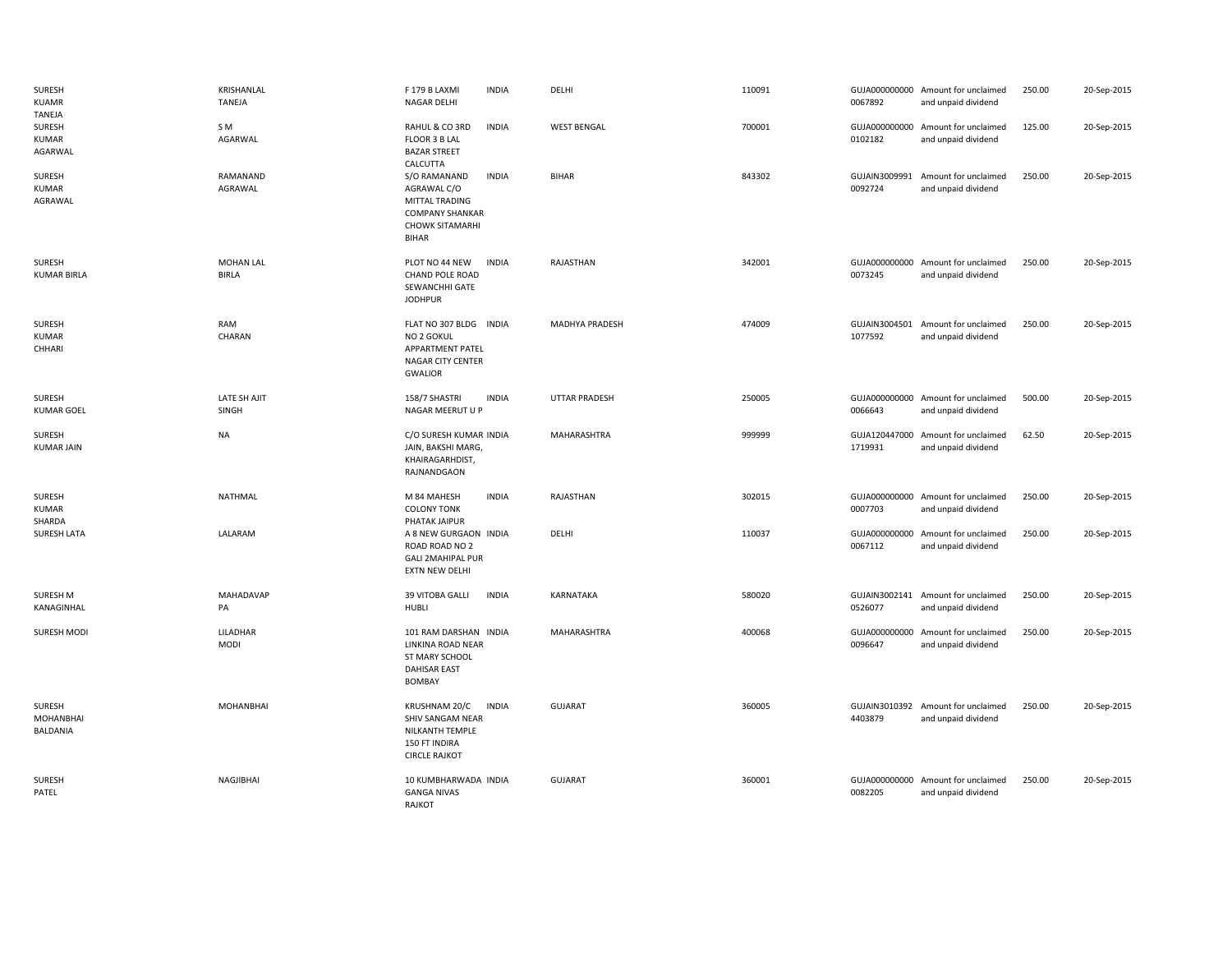| <b>SURESH</b><br>PRASAD                | <b>SURESH</b><br>PRASAD                   | <b>TASAR CENTRE</b><br>ROAD SIMDEGA DT<br>SIMDEGA                                                        | <b>INDIA</b> | <b>JHARKHAND</b> | 835223 | 0205682                  | GUJA000000000 Amount for unclaimed<br>and unpaid dividend | 250.00 | 20-Sep-2015 |
|----------------------------------------|-------------------------------------------|----------------------------------------------------------------------------------------------------------|--------------|------------------|--------|--------------------------|-----------------------------------------------------------|--------|-------------|
| <b>SURESH R</b><br><b>DOSHI</b>        | RATILAL<br><b>DOSHI</b>                   | <b>JHARKHAND</b><br>C/O SURESH<br>TREDING CO<br><b>STATION ROAD</b><br>GADHADABHAVNAG<br>AR              | <b>INDIA</b> | <b>GUJARAT</b>   | 364750 | GUJA000000000<br>0036333 | Amount for unclaimed<br>and unpaid dividend               | 250.00 | 20-Sep-2015 |
| SURESH<br>SUKDEO<br>NYAHALDE           | <b>NA</b>                                 | SHIMPI GALLI<br>AT&PO - PIMPRALA<br>TAL- DIST JALGAON<br><b>JALGAON</b>                                  | <b>INDIA</b> | MAHARASHTRA      | 999999 | 0256410                  | GUJA120132000 Amount for unclaimed<br>and unpaid dividend | 125.00 | 20-Sep-2015 |
| SURESH<br>TEKWANI                      | GOVERDHAN<br>DAS<br>TEKWANI               | 118/65<br>KAUSHALPURI<br><b>KANPUR</b>                                                                   | <b>INDIA</b> | UTTAR PRADESH    | 208012 | 0140016                  | GUJA120186000 Amount for unclaimed<br>and unpaid dividend | 60.00  | 20-Sep-2015 |
| SURESHBHAI<br>CHANDUBHAI<br>PATEL      | <b>NA</b>                                 | A-7, SUHAP PARK,<br>INDIRA<br>NAGAR, VASHALI<br>ROAD, NEAR BHUMI<br>HOSPITAL, NADIAD                     | <b>INDIA</b> | <b>GUJARAT</b>   | 387002 | 0022787                  | GUJAIN3023812 Amount for unclaimed<br>and unpaid dividend | 250.00 | 20-Sep-2015 |
| SURESHBHAI<br>N PATEL                  | N PATEL                                   | 301 MEGHDUT<br>APPERTMENT<br><b>ROYAL PARK</b><br><b>KALAVAD ROAD</b><br>RAJKOT                          | <b>INDIA</b> | <b>GUJARAT</b>   | 360005 | 0142190                  | GUJA000000000 Amount for unclaimed<br>and unpaid dividend | 250.00 | 20-Sep-2015 |
| SURESHBHAI<br>P GANDHI                 | PUNAMCHAN<br><b>DDAS</b><br><b>GANDHI</b> | 116 MALAY<br><b>TENAMENTS</b><br>VASANA BEREJ<br><b>ROAD NARAYAN</b><br><b>NAGAR PALADI</b><br>AHMEDABAD | <b>INDIA</b> | <b>GUJARAT</b>   | 380007 | 0087658                  | GUJA000000000 Amount for unclaimed<br>and unpaid dividend | 250.00 | 20-Sep-2015 |
| SURESHBHAI<br>PATEL                    | <b>JASUBHAI</b><br>PATEL                  | SATYANAM<br><b>BUILDING AT PO</b><br>KUNI TA THASRA<br><b>DIST KHEDA</b>                                 | <b>INDIA</b> | <b>GUJARAT</b>   | 388235 | GUJA000000000<br>0122331 | Amount for unclaimed<br>and unpaid dividend               | 250.00 | 20-Sep-2015 |
| SURESHCHAN<br>D<br>CHAMPALAL<br>CHOPDA | CHAMPALAL<br>HIMMATMAL                    | <b>BALAJI PLOT</b><br>KHAMGAON                                                                           | <b>INDIA</b> | MAHARASHTRA      | 444303 | 0043906                  | GUJA000000000 Amount for unclaimed<br>and unpaid dividend | 250.00 | 20-Sep-2015 |
| SURESHKUMA<br>R R VORA                 | <b>NA</b>                                 | 8, PARASH SOCIETY INDIA<br>NEAR OLD JUCTION<br>SURENDRANAGAR                                             |              | <b>GUJARAT</b>   | 363001 | GUJAIN3019911<br>0228672 | Amount for unclaimed<br>and unpaid dividend               | 2.50   | 20-Sep-2015 |
| SURIENDER<br><b>KUMAR</b>              | <b>KLJINDAL</b>                           | KP 119 MAURYA<br><b>ENCLAVE PITAM</b><br>PURA NEW DELHI                                                  | <b>INDIA</b> | DELHI            | 110034 | 0016102                  | GUJA000000000 Amount for unclaimed<br>and unpaid dividend | 250.00 | 20-Sep-2015 |
| SURINDER<br>KAUR                       | HARINDER<br>SINGH                         | <b>BAL KRISHAN</b><br><b>GOYAL PRESS</b><br>CORRESPONDENT<br>HANDLAYA BAZAR<br>BARNALAPUNJAB             | <b>INDIA</b> | PUNJAB           | 148101 | GUJA000000000<br>0195848 | Amount for unclaimed<br>and unpaid dividend               | 250.00 | 20-Sep-2015 |
| SURINDER<br><b>KUMAR</b>               | SATNAM<br>DASS                            | PLOT NO 47 GALI<br>NO 3 SUNDER<br>ANGAR LUDHIANA                                                         | <b>INDIA</b> | PUNJAB           | 141007 | GUJA000000000<br>0013367 | Amount for unclaimed<br>and unpaid dividend               | 250.00 | 20-Sep-2015 |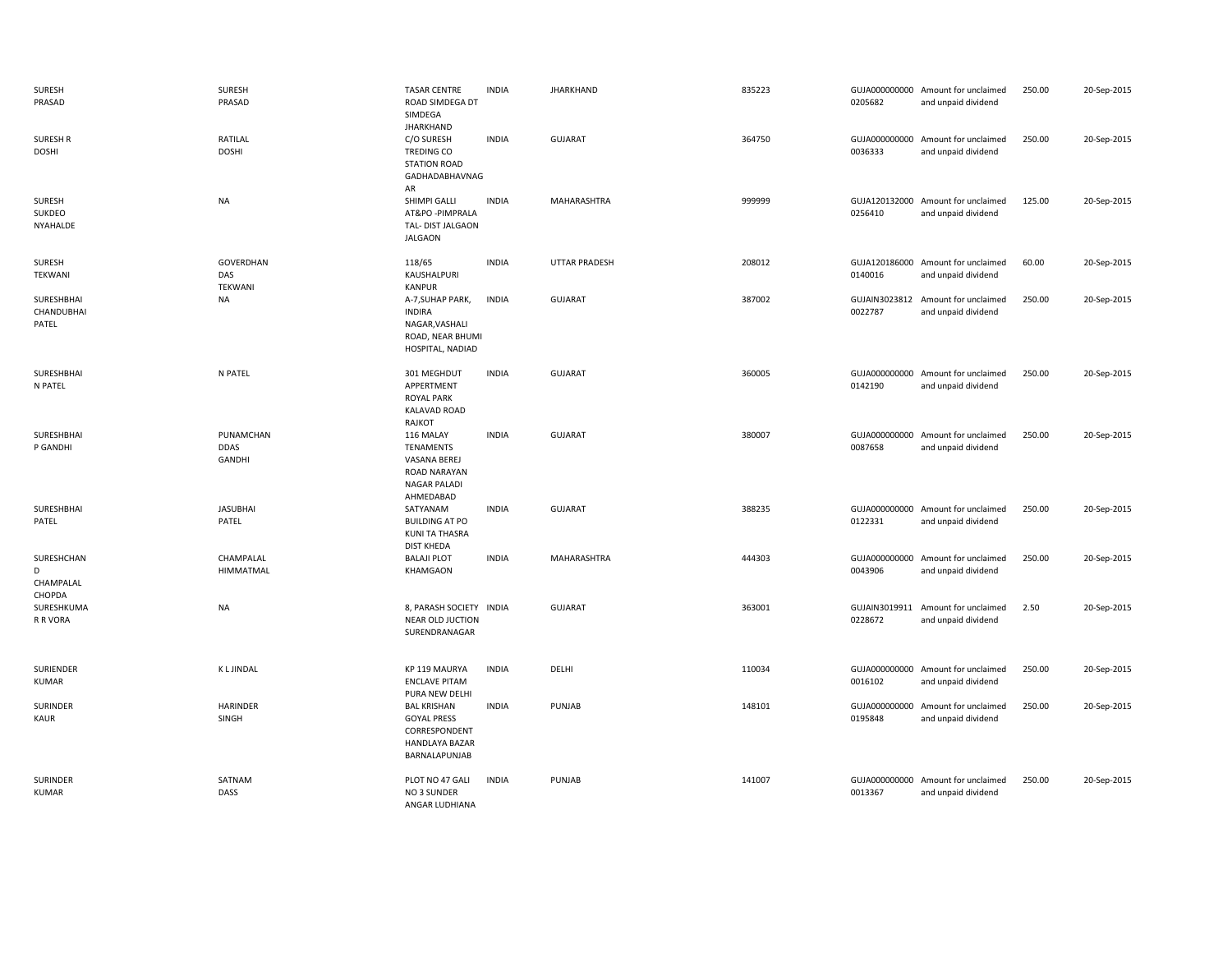| SURINDER<br><b>KUMAR</b>           | <b>NA</b>                        | PLOT NO.61,<br>SCHEME NO.2,<br>NEAR SUBASH PARK,<br>KATRA SHER SINGH,<br>AMRITSAR.                                                             | <b>INDIA</b> | PUNJAB                | 143001 | 0036280                  | GUJAIN3017821 Amount for unclaimed<br>and unpaid dividend | 2.50   | 20-Sep-2015 |
|------------------------------------|----------------------------------|------------------------------------------------------------------------------------------------------------------------------------------------|--------------|-----------------------|--------|--------------------------|-----------------------------------------------------------|--------|-------------|
| SURINDER<br><b>KUMAR</b><br>SHARMA | DHARAM<br>CHAND                  | B-XI/216 ST NO 6<br><b>BHARAT NAGAR</b><br>BARNALADIST<br>SANGRUR                                                                              | <b>INDIA</b> | PUNJAB                | 148101 | 0013278                  | GUJA000000000 Amount for unclaimed<br>and unpaid dividend | 250.00 | 20-Sep-2015 |
| SURINDER<br>MOHAN                  | <b>BIHARI LAL</b>                | H NO 20 TEH<br>PATHANKOT DISTT<br><b>GURDASPUR</b>                                                                                             | <b>INDIA</b> | PUNJAB                | 145001 | 0007431                  | GUJA120380000 Amount for unclaimed<br>and unpaid dividend | 50.00  | 20-Sep-2015 |
| SURINDER<br>SINGH BAJAJ            | LATE<br><b>JOGINDER</b><br>SINGH | 330 KOHAT<br>ENCLAVE<br>PITAMPURA DELHI                                                                                                        | <b>INDIA</b> | DELHI                 | 110034 | 0170358                  | GUJA000000000 Amount for unclaimed<br>and unpaid dividend | 250.00 | 20-Sep-2015 |
| SURINDERPAL<br>SINGH               | S PARDHMAN<br>SNGH               | 200 AJIT NAGAR<br>SULTANWIND ROAD<br>AMRITSAR                                                                                                  | <b>INDIA</b> | PUNJAB                | 143001 | 0065880                  | GUJA000000000 Amount for unclaimed<br>and unpaid dividend | 250.00 | 20-Sep-2015 |
| <b>SURJIT SINGH</b>                | <b>INDER SINGH</b>               | HOUSE SOHI NIWAS INDIA<br><b>VILL MANPUR PO</b><br><b>KHANT DIST</b><br><b>FATEHGARH SAHIB</b><br>(P B)                                        |              | PUNJAB                | 140101 | GUJA000000000<br>0170602 | Amount for unclaimed<br>and unpaid dividend               | 500.00 | 20-Sep-2015 |
| SURYA<br>NARAYANA<br><b>MORAM</b>  | SRIHARI M<br>PROF                | MIG I BLOCK NO 22 INDIA<br>FLAT 7 BAGH<br>LINGAMPALLY<br>HYDERABAD                                                                             |              | <b>ANDHRA PRADESH</b> | 500044 | 0104898                  | GUJA000000000 Amount for unclaimed<br>and unpaid dividend | 250.00 | 20-Sep-2015 |
| SURYA<br>PRAKASH<br>KARPURAPU      | RAMAKRISHN<br>A MURTY            | P B NO 177<br><b>GUNTUR</b>                                                                                                                    | <b>INDIA</b> | <b>ANDHRA PRADESH</b> | 522003 | 0115349                  | GUJA000000000 Amount for unclaimed<br>and unpaid dividend | 250.00 | 20-Sep-2015 |
| SURYA<br>PRAKASH<br>KHARE          | <b>NA</b>                        | SECTOR -1, A - 26<br>OBRA OBRA<br>SONEBHADRA                                                                                                   | <b>INDIA</b> | UTTAR PRADESH         | 231219 | 0300156                  | GUJA120186000 Amount for unclaimed<br>and unpaid dividend | 500.00 | 20-Sep-2015 |
| SURYA<br>PRAKASH<br>SAHU           | <b>NA</b>                        | <b>INDIAN STEEL</b><br><b>CORPRO LTD</b><br>SURVEY 370<br>NATIONAL HIGH 8A<br><b>NR</b><br>BHIMARRAILWAY<br><b>BHIMASAR</b><br><b>BHIMASAR</b> | <b>INDIA</b> | <b>GUJARAT</b>        | 370240 | GUJA120447000<br>3305299 | Amount for unclaimed<br>and unpaid dividend               | 12.50  | 20-Sep-2015 |
| SURYA<br>PRASAD                    | <b>NA</b>                        | <b>CANARA BANK</b><br><b>CURRENCY CHEST</b><br>GODOWLIA<br>VARANASI                                                                            | <b>INDIA</b> | UTTAR PRADESH         | 221010 | 0149323                  | GUJA120247000 Amount for unclaimed<br>and unpaid dividend | 250.00 | 20-Sep-2015 |
| SURYA<br>PRASAD                    | <b>NA</b>                        | <b>CANARA BANK</b><br>(CURRENCY CHEST)<br>GODOWALIA<br>VARANASI                                                                                | <b>INDIA</b> | UTTAR PRADESH         | 221010 | GUJAIN3015572<br>0431037 | Amount for unclaimed<br>and unpaid dividend               | 250.00 | 20-Sep-2015 |
| <b>SURYAKANT J</b><br>MANDAVIA     | <b>JAMNADAS</b>                  | 11/14 MUNI<br>DARSHAN<br>JAGDUSHA NAGAR<br><b>GOLIBAR ROAD</b><br><b>GHATKOPAR WEST</b><br><b>BOMBAY</b>                                       | <b>INDIA</b> | MAHARASHTRA           | 400086 | GUJA000000000<br>0152832 | Amount for unclaimed<br>and unpaid dividend               | 250.00 | 20-Sep-2015 |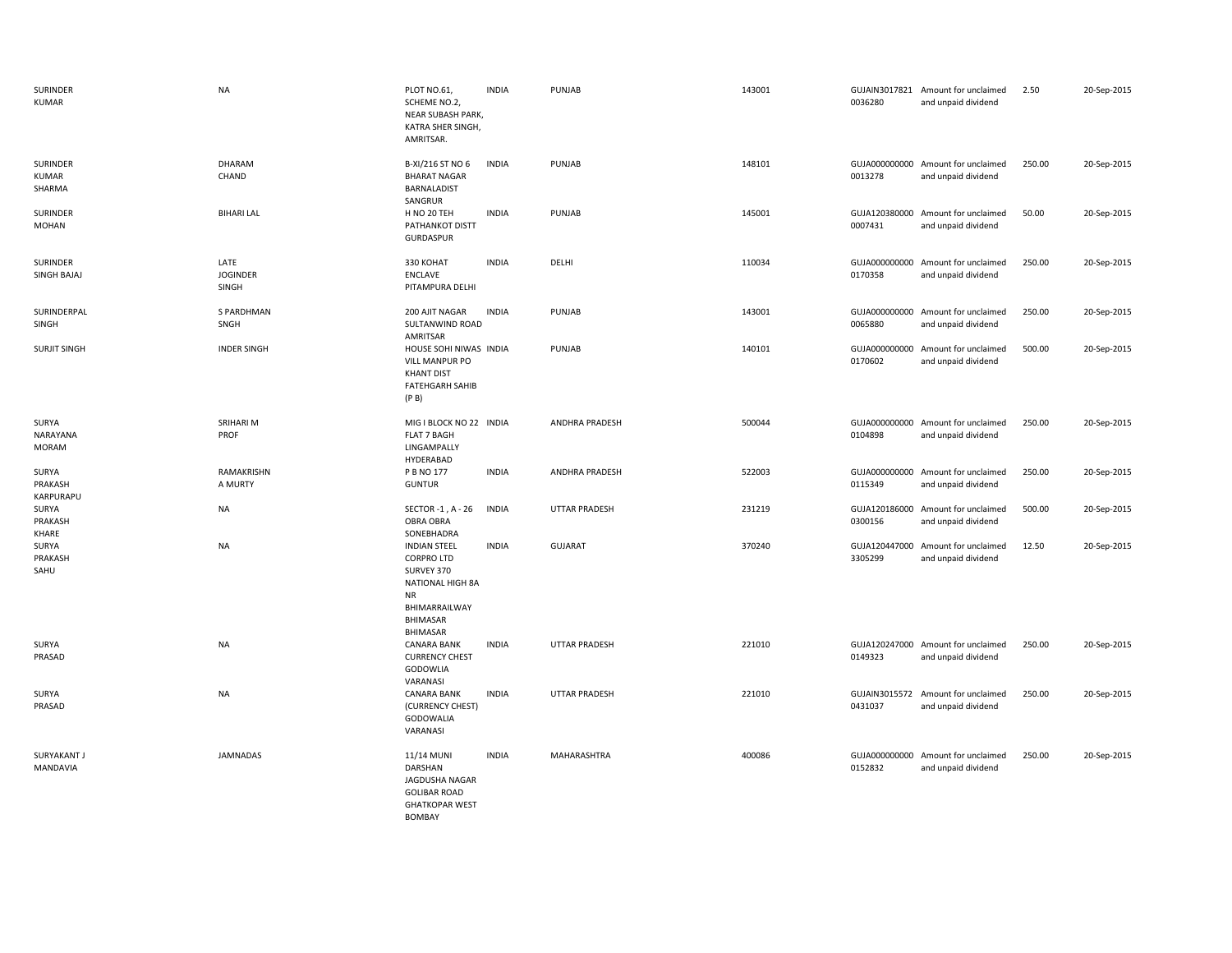| SURYAKANTA<br>VELAMURI                        | <b>NA</b>                                   | K-18, SECRETARIES<br><b>INDIA</b><br><b>BUNGLOWS SECTOR</b><br>20 GANDHINAGAR                                                                     | <b>GUJARAT</b>     | 382020 | 0125284                  | GUJA000000000 Amount for unclaimed<br>and unpaid dividend | 750.00 | 20-Sep-2015 |
|-----------------------------------------------|---------------------------------------------|---------------------------------------------------------------------------------------------------------------------------------------------------|--------------------|--------|--------------------------|-----------------------------------------------------------|--------|-------------|
| SURYANARAY<br>A NARAJU<br>VUDDARAJU           | VENKATAPAT<br>HI RAJU                       | <b>INDIA</b><br>QUARTER NO T 2<br><b>BO TILAK NAGAR</b><br>GODAUARIKHANI<br>PO AP                                                                 | ANDHRA PRADESH     | 505209 | 0105023                  | GUJA000000000 Amount for unclaimed<br>and unpaid dividend | 375.00 | 20-Sep-2015 |
| SURYANARAY<br>ANA<br>MUTTAVARAP<br>U          | R<br>MUTTAVARA<br>PU                        | A 1 BHOLENATH<br><b>INDIA</b><br>SOCIETY NEAR<br>SHISHAV SCHOOL<br><b>GOTRI ROAD</b><br>VADODARA                                                  | <b>GUJARAT</b>     | 390021 | GUJA000000000<br>0154587 | Amount for unclaimed<br>and unpaid dividend               | 250.00 | 20-Sep-2015 |
| SURYANARAY<br><b>ANA PANISHA</b><br>CHILKUNDA | <b>NA</b>                                   | H NO 213 SHAKTI<br><b>INDIA</b><br><b>VIHAR BEHROR</b>                                                                                            | RAJASTHAN          | 301701 | 1389756                  | GUJA130414000 Amount for unclaimed<br>and unpaid dividend | 225.00 | 20-Sep-2015 |
| <b>SUSAN VINOY</b>                            | <b>VINOY</b><br><b>GEORGE</b>               | <b>ATHIMOOTTIL</b><br><b>INDIA</b><br>HOUSE<br>NEERATTUPURAM P<br>O THALAVADY<br>THIRUVALLA                                                       | <b>KERALA</b>      | 689571 | 1543830                  | GUJAIN3002391 Amount for unclaimed<br>and unpaid dividend | 250.00 | 20-Sep-2015 |
| SUSANTA<br>CHOWDHURY                          | NA                                          | A 9 MOULANA AZAD INDIA<br>SARANI CITY CENTRE<br><b>DURGAPUR</b><br><b>BURDWAN</b>                                                                 | <b>WEST BENGAL</b> | 713216 | 0623509                  | GUJAIN3011512 Amount for unclaimed<br>and unpaid dividend | 125.00 | 20-Sep-2015 |
| SUSANTA<br>KUMAR<br>MAHAKUL                   | <b>GOVINDA</b><br>CHANDRA<br>MAHAKUL        | C/O G C MAHAKUL INDIA<br>FRIEND'S COLONY B<br>K ROAD BUXI BAZAR<br>CUTTACK                                                                        | ORISSA             | 753001 | GUJA000000000<br>0165053 | Amount for unclaimed<br>and unpaid dividend               | 250.00 | 20-Sep-2015 |
| SUSHANTA<br><b>KUMAR</b><br><b>BISWAS</b>     | PROFFULLA<br><b>KUMAR</b><br><b>BISWAS</b>  | <b>INDIA</b><br>S/O, PRAPHULLA<br>KUMAR BISWAS,<br>QTR NO-A60/4, P.O-<br>KTPP TOWNSHIP,<br>P.S-KOLAGHAT,<br><b>DIST-PURBA</b><br><b>MEDINIPUR</b> | <b>WEST BENGAL</b> | 721171 | GUJAIN3003271<br>0345509 | Amount for unclaimed<br>and unpaid dividend               | 12.50  | 20-Sep-2015 |
| SUSHEELA BAI<br>AGARWAL                       | RATANLAL<br>AGARWAL                         | H NO 8 3 315/2<br><b>INDIA</b><br>YOUSUFGUDA<br>HYDERABAD                                                                                         | ANDHRA PRADESH     | 500045 | GUJA000000000<br>0006601 | Amount for unclaimed<br>and unpaid dividend               | 250.00 | 20-Sep-2015 |
| SUSHEELA<br>KHATRI                            | <b>BHAGWAN</b><br><b>DAS KHATRI</b>         | C/O B D KHATRI<br><b>INDIA</b><br><b>LECTURER HOSPITAL</b><br>ROAD NAGAUR<br>RAJASTHAN                                                            | RAJASTHAN          | 341001 | GUJA000000000<br>0073160 | Amount for unclaimed<br>and unpaid dividend               | 250.00 | 20-Sep-2015 |
| SUSHEELA<br>RAWAL                             | <b>SH SATINDER</b><br><b>KUMAR</b><br>RAWAL | H.NO.<br><b>INDIA</b><br>1584/18, RAWAL<br><b>BHAWAN VIJAY</b><br><b>NAGAR HISAR</b>                                                              | <b>HARYANA</b>     | 125001 | GUJA120191050<br>0032653 | Amount for unclaimed<br>and unpaid dividend               | 250.00 | 20-Sep-2015 |
| <b>SUSHIL</b><br><b>BARUAH</b>                | <b>NA</b>                                   | <b>JHANJI BARUAH</b><br><b>INDIA</b><br><b>GAON P O JHANJI</b><br>SIVASAGAR ASSAM                                                                 | ASSAM              | 785640 | 3389706                  | GUJAIN3005131 Amount for unclaimed<br>and unpaid dividend | 50.00  | 20-Sep-2015 |
| <b>SUSHIL</b><br><b>KUMAR</b><br>ADHIKARI     | <b>LATE KHATNA</b><br>NATH<br>ADHIKARI      | <b>MITHAPUKUR</b><br><b>INDIA</b><br><b>BHANGA MASJID</b><br><b>RAIBATI BURDWAN</b>                                                               | <b>WEST BENGAL</b> | 713104 | GUJAIN3004841<br>2377750 | Amount for unclaimed<br>and unpaid dividend               | 250.00 | 20-Sep-2015 |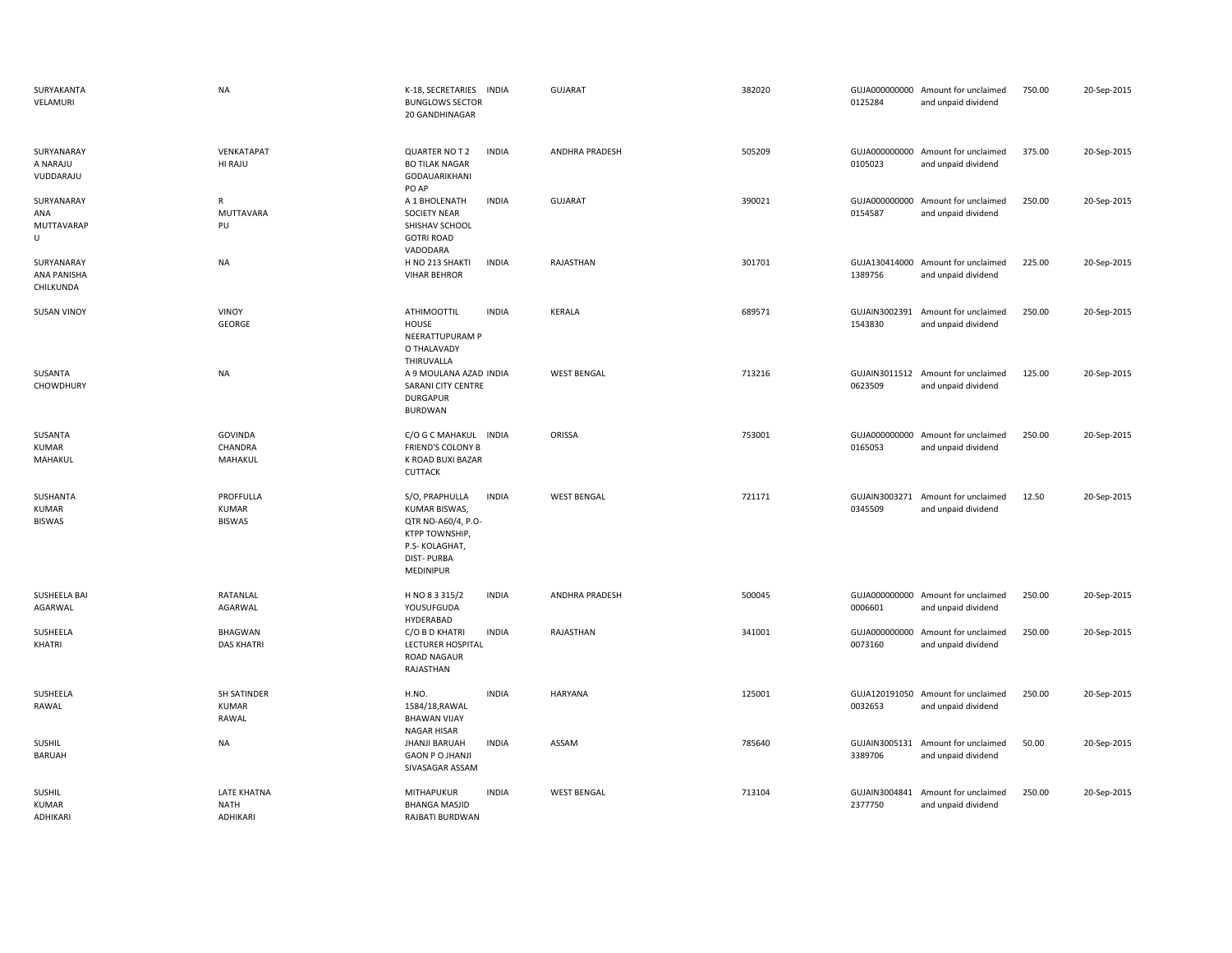| SUSHIL<br><b>KUMAR</b><br>AGARWAL        | <b>GOKUL</b><br>CHAND<br>AGARWAL | PANWAR MEDICOS INDIA<br><b>KABIR MARG BANI</b><br><b>PARK JAIPUR</b>                                            |              | RAJASTHAN            | 302016 | 0011300                  | GUJA000000000 Amount for unclaimed<br>and unpaid dividend | 250.00 | 20-Sep-2015 |
|------------------------------------------|----------------------------------|-----------------------------------------------------------------------------------------------------------------|--------------|----------------------|--------|--------------------------|-----------------------------------------------------------|--------|-------------|
| <b>SUSHIL</b><br><b>KUMAR</b><br>AGARWAL | <b>NA</b>                        | 4/21 RAILWAY<br>ROAD<br>FARRUKHABAD                                                                             | <b>INDIA</b> | <b>UTTAR PRADESH</b> | 209625 | GUJAIN3005561<br>0152918 | Amount for unclaimed<br>and unpaid dividend               | 250.00 | 20-Sep-2015 |
| SUSHIL<br><b>KUMAR</b><br>AGRAWAL        | <b>NA</b>                        | S.R.DEVELOPERS<br>AND PLANTATIONS<br>PVT L 16/170,<br>SUBHASH CHOWK<br><b>RAIGARH M P</b>                       | <b>INDIA</b> | CHHATTISGARH         | 496001 | GUJAIN3001831<br>0327796 | Amount for unclaimed<br>and unpaid dividend               | 2.50   | 20-Sep-2015 |
| SUSHIL<br><b>KUMAR</b><br>AGRAWAL        | SATYANARAY<br>AN<br>AGRAWAL      | 34 D MAHERSHI<br>DEVENDRA ROAD<br><b>BHAWAN 1ST</b><br><b>FLOOR CALCUTTA</b>                                    | <b>INDIA</b> | <b>WEST BENGAL</b>   | 700006 | 0053407                  | GUJA000000000 Amount for unclaimed<br>and unpaid dividend | 250.00 | 20-Sep-2015 |
| <b>SUSHIL</b><br><b>KUMAR</b><br>BHATIA  | <b>NA</b>                        | H NO 814 PHASE X<br>MOHALI PUNJAB                                                                               | <b>INDIA</b> | CHANDIGARH           | 160001 | GUJAIN3011431<br>0168994 | Amount for unclaimed<br>and unpaid dividend               | 250.00 | 20-Sep-2015 |
| SUSHIL<br><b>KUMAR</b><br>KHANDELIA      | PRABHU<br>DAYAL<br>KHANDELIA     | 90 B DWARIK<br>JUNGLE ROAD PO -<br><b>BHADRAKALI DIST -</b><br><b>HOOGLY (WEST</b><br>BENGAL)                   | <b>INDIA</b> | <b>WEST BENGAL</b>   | 712232 | 0165984                  | GUJA000000000 Amount for unclaimed<br>and unpaid dividend | 750.00 | 20-Sep-2015 |
| <b>SUSHIL</b><br><b>KUMAR RAI</b>        | SH PRAHLAD<br>RAI                | <b>LUXMI BORING</b><br><b>WORKSHOP NEAR</b><br><b>ROADWAYS</b><br><b>CIVILINES</b><br>AZAMGARH UTTAR<br>PRADESH | <b>INDIA</b> | <b>UTTAR PRADESH</b> | 276001 | 0937191                  | GUJAIN3002061 Amount for unclaimed<br>and unpaid dividend | 250.00 | 20-Sep-2015 |
| SUSHIL<br><b>KUMAR</b><br>SINGHANIA      | HANUMAND<br><b>AS SINGHNIA</b>   | 134/A RAJA<br>RAJENDRALAL<br>MITRA ROAD 3RD<br><b>FLOOR KOLKATA</b>                                             | <b>INDIA</b> | <b>WEST BENGAL</b>   | 700085 | 0052672                  | GUJA000000000 Amount for unclaimed<br>and unpaid dividend | 250.00 | 20-Sep-2015 |
| SUSHIL<br>PANDYA                         | RAMPRASAD<br><b>S PANDYA</b>     | <b>6 ASHANA ROYAL</b><br>PARK SOCIETY NR<br>KASTURBA NAGAR<br><b>BARODA</b>                                     | <b>INDIA</b> | <b>GUJARAT</b>       | 390008 | 0118543                  | GUJA000000000 Amount for unclaimed<br>and unpaid dividend | 250.00 | 20-Sep-2015 |
| <b>SUSHIL SINGH</b>                      | <b>NA</b>                        | 81/A TANSEN<br>NAGAR GWALIOR M<br>P                                                                             | <b>INDIA</b> | MADHYA PRADESH       | 474002 | 0007976                  | GUJAIN3019181 Amount for unclaimed<br>and unpaid dividend | 625.00 | 20-Sep-2015 |
| SUSHILA<br>DASHARTH<br>PATEL             | <b>DASHARATH</b><br>PATEL        | <b>NEAR RAMJI</b><br><b>MANDIR AT</b><br>JHULASAN TALUKO<br>KADI DIST MEHSANA<br>N <sub>G</sub>                 | <b>INDIA</b> | <b>GUJARAT</b>       | 382741 | 0083975                  | GUJA000000000 Amount for unclaimed<br>and unpaid dividend | 250.00 | 20-Sep-2015 |
| <b>SUSHILA DEVI</b>                      | <b>NA</b>                        | MANAITAND PO<br>DHANBAD<br>DHANBAD                                                                              | <b>INDIA</b> | MAHARASHTRA          | 999999 | 2795557                  | GUJAIN3003941 Amount for unclaimed<br>and unpaid dividend | 250.00 | 20-Sep-2015 |
| <b>SUSHILA DEVI</b>                      | <b>GAGGA RAM</b>                 | <b>JANTA COLONY</b><br>RAMPURA PHUL                                                                             | <b>INDIA</b> | PUNJAB               | 151103 | 0217181                  | GUJA120254000 Amount for unclaimed<br>and unpaid dividend | 250.00 | 20-Sep-2015 |
| <b>SUSHILA DEVI</b><br>AGARWAL           | OM PRAKASH<br>AGARWAL            | CHETAK TEXTILES 31 INDIA<br>RAMWADI 4/29<br>KALBADEVI ROAD<br>BOMBAY                                            |              | MAHARASHTRA          | 400002 | 0083698                  | GUJA000000000 Amount for unclaimed<br>and unpaid dividend | 250.00 | 20-Sep-2015 |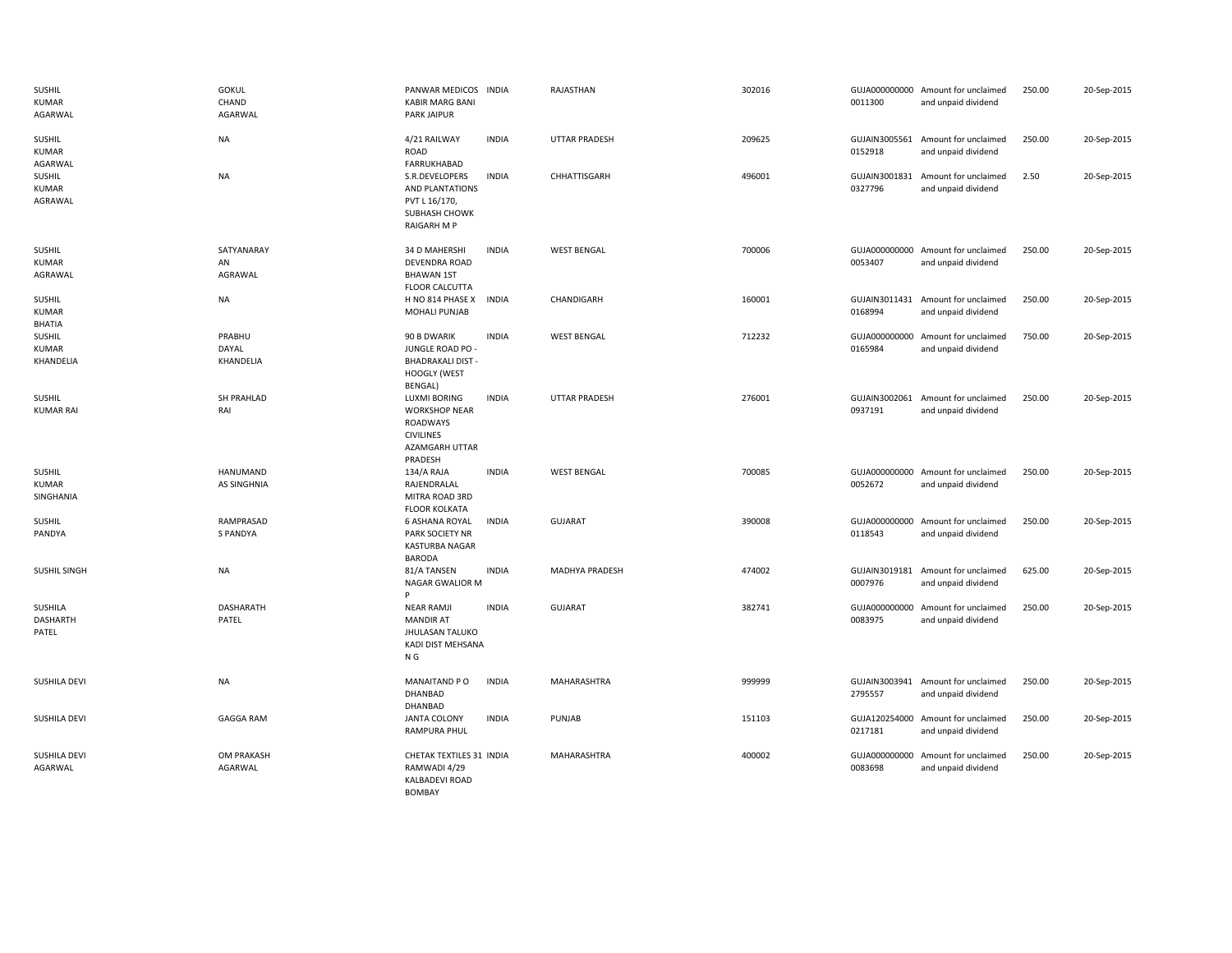| <b>SUSHILA DEVI</b><br><b>BHANSALI</b>  | SOHAN LAL<br><b>BHANSALI</b>       | C/O TEJMAL<br><b>BHANSALI NEAR</b><br>TERAPANTH<br><b>BHAWAN DUGAR</b><br>BHAWAN --<br>BHINASARBIKANER | <b>INDIA</b> | RAJASTHAN          | 334001 | 0202540                  | GUJA120121010 Amount for unclaimed<br>and unpaid dividend | 250.00 | 20-Sep-2015 |
|-----------------------------------------|------------------------------------|--------------------------------------------------------------------------------------------------------|--------------|--------------------|--------|--------------------------|-----------------------------------------------------------|--------|-------------|
| <b>SUSHILA DEVI</b><br>SONI             | BANSHIDHAR<br>SONI                 | W/O MEWA RAM<br><b>SONI PANGHAT</b><br>ROAD BARMER                                                     | <b>INDIA</b> | RAJASTHAN          | 344001 | 0073449                  | GUJA000000000 Amount for unclaimed<br>and unpaid dividend | 250.00 | 20-Sep-2015 |
| <b>SUSHILA JAIN</b>                     | <b>KJAIN</b>                       | C/O R JAIN 2823<br><b>GHEE WALON KA</b><br>RASTA JOHARI<br><b>BAZAR JAIPUR</b>                         | <b>INDIA</b> | RAJASTHAN          | 302003 | 0072289                  | GUJA000000000 Amount for unclaimed<br>and unpaid dividend | 250.00 | 20-Sep-2015 |
| SUSHILA<br>LUNAWAT                      | VIMAL<br><b>KUMAR</b>              | C/O JUMBU KUMAR INDIA<br>LUNAWAT PO<br><b>BAMNIA DIST</b><br>THADUA                                    |              | MADHYA PRADESH     | 457770 | GUJA000000000<br>0007516 | Amount for unclaimed<br>and unpaid dividend               | 250.00 | 20-Sep-2015 |
| SUSHILA<br>PRAVIN<br><b>KUMAR PATEL</b> | PRAVINKUM<br>AR I PATEL            | C/O VASANT BHAI B INDIA<br>PATEL KAMANIYA<br>PARU NEAR MANEK<br><b>UNJHA NG</b>                        |              | <b>GUJARAT</b>     | 384170 | GUJA000000000<br>0041972 | Amount for unclaimed<br>and unpaid dividend               | 250.00 | 20-Sep-2015 |
| <b>SUSHILA SAINI</b>                    | R C SAINI                          | C/O PLOT NO 160<br><b>BEHIND PWD</b><br>OFFICE HASANPURA<br><b>CJAIPUR</b>                             | <b>INDIA</b> | RAJASTHAN          | 302006 | GUJA000000000<br>0163995 | Amount for unclaimed<br>and unpaid dividend               | 250.00 | 20-Sep-2015 |
| <b>SUSHILA VIRDI</b>                    | <b>NA</b>                          | C-6, SAMARPAN<br><b>FLATS GULBAI</b><br>TEKRA AHMEDABAD                                                | <b>INDIA</b> | GUJARAT            | 380006 | 0125289                  | GUJA000000000 Amount for unclaimed<br>and unpaid dividend | 500.00 | 20-Sep-2015 |
| SUSHMA<br>AHUJA                         | P P SINGH                          | 5 PREM BHAWAN<br><b>MALLITAL NANITAL</b>                                                               | <b>INDIA</b> | UTTARAKHAND        | 263001 | 0145365                  | GUJA000000000 Amount for unclaimed<br>and unpaid dividend | 250.00 | 20-Sep-2015 |
| SUSHMA DEVI<br>SARAF                    | ASHOK<br><b>KUMAR</b><br>SARAF     | C/O RADHA SAREE INDIA<br><b>IMPORIUM SHRI</b><br><b>RAM MARKET</b><br>SUTAPATTO<br>MUZAFFARPUR         |              | <b>BIHAR</b>       | 842001 | 0180618                  | GUJA000000000 Amount for unclaimed<br>and unpaid dividend | 250.00 | 20-Sep-2015 |
| SUSHMA<br><b>DUNGARPURI</b><br>A        | <b>NA</b>                          | 8, KAMAL GALI<br><b>UDAIPUR</b>                                                                        | <b>INDIA</b> | RAJASTHAN          | 313001 | 0010759                  | GUJA120170030 Amount for unclaimed<br>and unpaid dividend | 250.00 | 20-Sep-2015 |
| SUSHMA<br>KULSHRESHT<br>HA              | <b>NA</b>                          | T-IV/1 BSNL<br>OFFICERS STAFF<br><b>QUARTERS KALA</b><br>PATHA BETUL                                   | <b>INDIA</b> | MADHYA PRADESH     | 460001 | GUJAIN3029024<br>3745950 | Amount for unclaimed<br>and unpaid dividend               | 12.50  | 20-Sep-2015 |
| SUSHMA<br>MAHJAN                        | кc<br>MAHAJAN                      | 207 TYPE IV R T P<br>NUHON COLONY PO<br><b>GHANAULY ROPAR</b><br>PB                                    | <b>INDIA</b> | PUNJAB             | 140113 | GUJA000000000<br>0005253 | Amount for unclaimed<br>and unpaid dividend               | 250.00 | 20-Sep-2015 |
| SUSHMA<br>SUSHIL<br>SHISODIYA           | SUSHIL<br>KESHAVRAO<br>SHISODIYA   | F 2 VISHAL TOWERS INDIA<br>OPP GARWARE<br>COMPANY C I D CO<br>AURANGABAD<br>MAHARASHTRA                |              | MAHARASHTRA        | 431005 | 0753769                  | GUJAIN3026793 Amount for unclaimed<br>and unpaid dividend | 2.50   | 20-Sep-2015 |
| SUSILA<br><b>HALDAR</b>                 | <b>BHOLA NATH</b><br><b>HALDAR</b> | VILL AMLAPARA PO INDIA<br><b>BONGAON DIST 24</b><br>PGS(N) W B                                         |              | <b>WEST BENGAL</b> | 743235 | 8364150                  | GUJAIN3012502 Amount for unclaimed<br>and unpaid dividend | 750.00 | 20-Sep-2015 |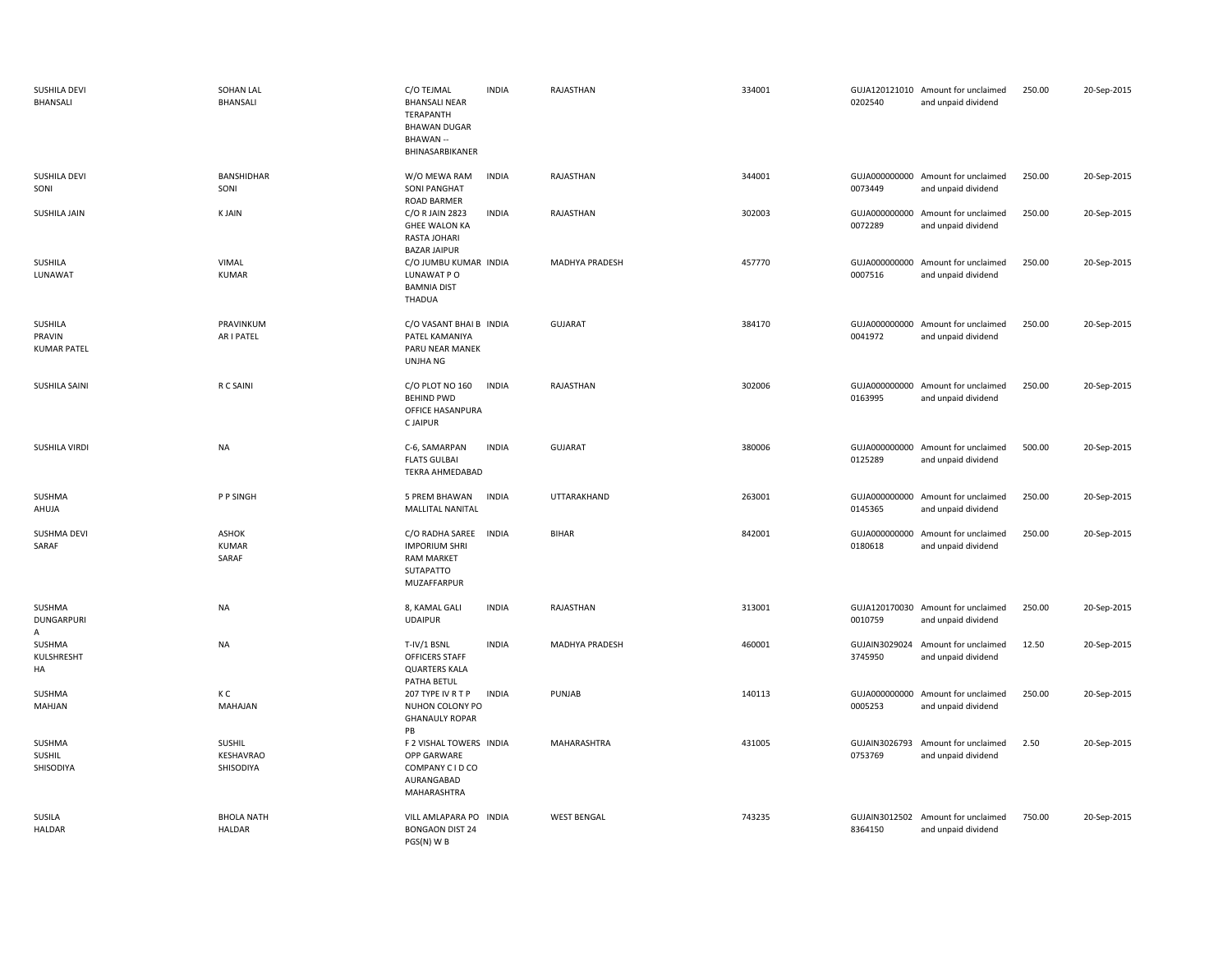| SUSMITA<br>SINHA                            | <b>NA</b>                        | SANKARMA QRS NO INDIA<br>81/1 SWARASWATI<br>VIHAR C/O<br>JAYASHREE PATI<br>SAMBALPUR ORISSA                   | ORISSA               | 768101 | 4374593                  | GUJAIN3005131 Amount for unclaimed<br>and unpaid dividend | 17.50  | 20-Sep-2015 |
|---------------------------------------------|----------------------------------|---------------------------------------------------------------------------------------------------------------|----------------------|--------|--------------------------|-----------------------------------------------------------|--------|-------------|
| SUSPRAHA<br>SINGH                           | <b>RISHI PAL</b><br>SINGH        | 4/18, DR. B. R. A.<br><b>INDIA</b><br>POLICE ACADEMY<br>KANTH<br>ROADMORADABAD                                | <b>UTTAR PRADESH</b> | 244001 | 0004895                  | GUJA120418000 Amount for unclaimed<br>and unpaid dividend | 897.50 | 20-Sep-2015 |
| <b>SUTAPA DEY</b>                           | NADNIKKON<br>DEY                 | <b>INDIA</b><br><b>SBI STAFF</b><br><b>QUARTERS QRT NO</b><br>B/9-103 DURGAPUR                                | <b>WEST BENGAL</b>   | 713216 | 0187717                  | GUJAIN3003601 Amount for unclaimed<br>and unpaid dividend | 187.50 | 20-Sep-2015 |
| SUTARIA<br><b>BHARAT O</b>                  | <b>OTAMBHAI</b>                  | A 4 SARVONATI<br><b>INDIA</b><br>SOCIETY KAMALANE<br><b>KIROL ROAD</b><br><b>GHATKOPAR W</b><br><b>BOMBAY</b> | MAHARASHTRA          | 400086 | GUJA000000000<br>0096035 | Amount for unclaimed<br>and unpaid dividend               | 250.00 | 20-Sep-2015 |
| SUTHI DEVI<br><b>HARNATH RAI</b><br>AGARWAL | <b>HARNATH</b><br>RAI<br>AGRAWAL | 7C RATAN MAHAL<br><b>INDIA</b><br><b>NEAR PINJARA POLL</b><br>GHOD DOOD ROAD<br>SURAT                         | GUJARAT              | 395003 | 0056539                  | GUJA000000000 Amount for unclaimed<br>and unpaid dividend | 250.00 | 20-Sep-2015 |
| SUTINDER<br>MAHAJAN                         | S K MAHAJAN                      | C/O PROF J C MAINI INDIA<br>556 MUNICIPAL<br>COLONY<br>PATHANKOT                                              | PUNJAB               | 145001 | 0010960                  | GUJA000000000 Amount for unclaimed<br>and unpaid dividend | 250.00 | 20-Sep-2015 |
| <b>SUVA BAI</b>                             | <b>KANMAL JAIN</b>               | <b>INDIA</b><br>C/O NEW LOOK<br><b>DRESSES OLD</b><br><b>BUSTAND ROAD</b><br><b>HOSPET</b>                    | KARNATAKA            | 583201 | GUJAIN3019263<br>0400467 | Amount for unclaimed<br>and unpaid dividend               | 250.00 | 20-Sep-2015 |
| SUWA DEVI<br>KOTHARI                        | <b>NA</b>                        | MAHENDRA KUMAR INDIA<br><b>BHUPATRAJ 109</b><br>NEW CLOTH<br>MARKET<br>AHMEDABAD                              | GUJARAT              | 380002 | 0024261                  | GUJA000000000 Amount for unclaimed<br>and unpaid dividend | 250.00 | 20-Sep-2015 |
| SVAPNIL<br><b>KUMAR M</b><br>SHAHA          | MANOJ<br><b>KUMAR SAHA</b>       | 117 BRICKKLIN<br><b>INDIA</b><br>ROAD<br>PURASWALKAM<br>CHENNAI                                               | <b>TAMIL NADU</b>    | 600007 | 0056024                  | GUJA000000000 Amount for unclaimed<br>and unpaid dividend | 250.00 | 20-Sep-2015 |
| SWAPAN<br><b>KUMAR PAL</b>                  | <b>NA</b>                        | PASHCHIM<br><b>INDIA</b><br>JAGADANANDAPUR<br>MADHYAPARA<br>NAKASHIPARA<br><b>NADIA</b>                       | <b>WEST BENGAL</b>   | 741126 | 0138698                  | GUJA120158000 Amount for unclaimed<br>and unpaid dividend | 250.00 | 20-Sep-2015 |
| SWAPAN<br><b>KUMAR RAY</b>                  | <b>NA</b>                        | H/O ASHOK KR<br><b>INDIA</b><br>MONDAL LALPOOL<br>ROAD 2ND QUATER<br><b>BOLPUR DIST</b><br><b>BIRBHUM WB</b>  | <b>WEST BENGAL</b>   | 731204 | 1246077                  | GUJAIN3002141 Amount for unclaimed<br>and unpaid dividend | 250.00 | 20-Sep-2015 |
| SWAPNA<br>BASU                              | <b>MALAY BASU</b>                | C/O SUVENDU<br><b>INDIA</b><br><b>DUTTAPGBT</b><br>COLLEGE PO<br><b>BANIPUR NORTH 24</b><br>PARGANAS (W B)    | <b>WEST BENGAL</b>   | 743233 | 0163109                  | GUJA000000000 Amount for unclaimed<br>and unpaid dividend | 250.00 | 20-Sep-2015 |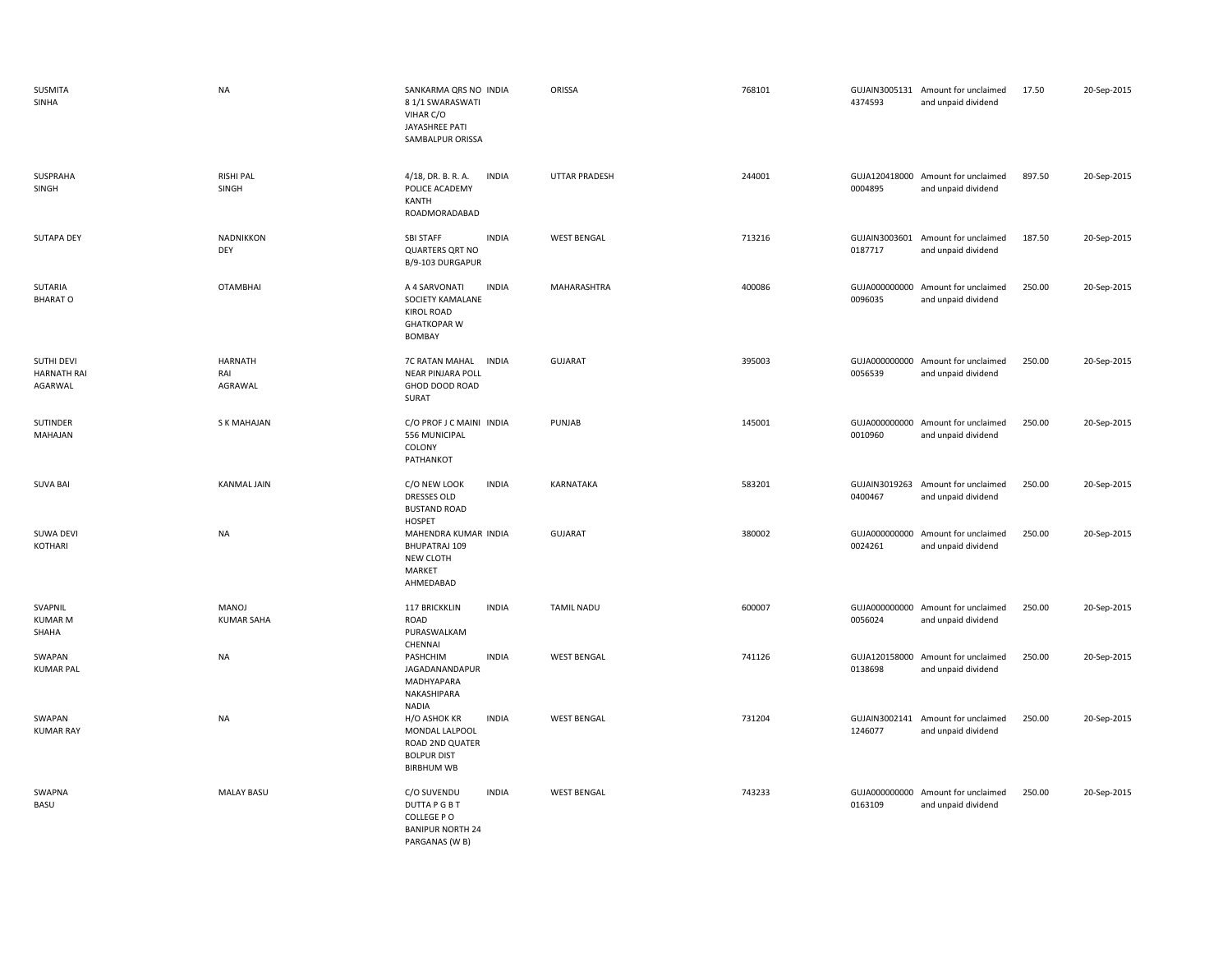| SWARAJ<br>KANDOI                | <b>NA</b>                          | S 410 G K PART 2ND INDIA<br><b>NEW DELHI</b>                                                                              | DELHI                | 110048 | 2230507                  | GUJA120299000 Amount for unclaimed<br>and unpaid dividend | 880.00 | 20-Sep-2015 |
|---------------------------------|------------------------------------|---------------------------------------------------------------------------------------------------------------------------|----------------------|--------|--------------------------|-----------------------------------------------------------|--------|-------------|
| SWARAN<br><b>KUMARI</b>         | NARESH<br><b>GUPTA RETD</b>        | STREET OPPOSITE<br><b>INDIA</b><br><b>BALBIR HOSPITAL H</b><br><b>NO B V 428</b><br><b>FARIDKOT PB</b>                    | PUNJAB               | 151203 | 0013391                  | GUJA000000000 Amount for unclaimed<br>and unpaid dividend | 250.00 | 20-Sep-2015 |
| SWARAN<br>SINGH                 | LATE<br><b>BACHAN</b><br>SINGH     | H. NO. 4618<br><b>INDIA</b><br>MUNDIAN KALAN<br>LUDHIANA.                                                                 | PUNJAB               | 141010 | 0354387                  | GUJAIN3001591 Amount for unclaimed<br>and unpaid dividend | 257.50 | 20-Sep-2015 |
| SWARAN<br>SINGH                 | <b>LAL SINGH</b>                   | H NO 3 SECTOR 20<br><b>INDIA</b><br>A CHANDIGARH                                                                          | CHANDIGARH           | 160020 | 0005001                  | GUJA000000000 Amount for unclaimed<br>and unpaid dividend | 500.00 | 20-Sep-2015 |
| SWARNALATH<br>AN J              | N JAYARAM<br>NAIDU                 | 29 OLD 44<br><b>INDIA</b><br><b>VENKATAPPA ROAD</b><br><b>TASKER TOWN</b><br>BANGALORE                                    | KARNATAKA            | 560051 | 0104210                  | GUJA000000000 Amount for unclaimed<br>and unpaid dividend | 250.00 | 20-Sep-2015 |
| SWARNJEET<br>KAUR               | SAMPAT<br>PRASAD                   | <b>INDIA</b><br><b>INDIAN OIL</b><br><b>CORPORATION LTD</b><br>5TH FLOOR INDIRA<br><b>BHAWAN CIVIL</b><br>LINES ALLAHABAD | UTTAR PRADESH        | 211001 | 1019923                  | GUJAIN3015572 Amount for unclaimed<br>and unpaid dividend | 250.00 | 20-Sep-2015 |
| SWATI<br>LAGWANKAR              | <b>VISHWAS</b><br>LAGWANKAR        | <b>INDIA</b><br>A 16 NARMADA<br><b>JAYRAJ NAGAR</b><br>BORIVLI W BOMBAY                                                   | MAHARASHTRA          | 400091 | 0069055                  | GUJA000000000 Amount for unclaimed<br>and unpaid dividend | 250.00 | 20-Sep-2015 |
| SWATI<br>VINAYKANT<br>PATEL     | <b>NA</b>                          | ' SHRIDHAR' OPP.<br><b>INDIA</b><br>PRERNA SOCIETY<br>RAMESHWAR<br>MANDIR<br>ROAD, GOTRI RO<br><b>BARODA</b>              | <b>GUJARAT</b>       | 390021 | 0077093                  | GUJA130187000 Amount for unclaimed<br>and unpaid dividend | 250.00 | 20-Sep-2015 |
| SWETA<br>PRAVIN SHAH            | PRAVIN                             | UNIVERSITY HEALTH INDIA<br><b>CENTRE</b><br>PRATAPGANJ<br><b>BARODA</b>                                                   | <b>GUJARAT</b>       | 390002 | 0171985                  | GUJA000000000 Amount for unclaimed<br>and unpaid dividend | 250.00 | 20-Sep-2015 |
| <b>SWETA SHAH</b>               | PARESH<br>SHAH                     | A 9 VASUDHA<br><b>INDIA</b><br>APARTMENT OPP<br><b>VIJAY PARK</b><br>NAVRANG PURA<br>AHMEDABAD                            | <b>GUJARAT</b>       | 380009 | 0030137                  | GUJA000000000 Amount for unclaimed<br>and unpaid dividend | 250.00 | 20-Sep-2015 |
| SYAMALA K K                     | RAVEENDRAP<br>AL                   | <b>INDIA</b><br>256, REMAJYOTHI<br>16, JAGATHY<br>THIRUVANATHAPUR<br>AM                                                   | <b>KERALA</b>        | 695010 | 2443945                  | GUJAIN3002391 Amount for unclaimed<br>and unpaid dividend | 125.00 | 20-Sep-2015 |
| <b>SYED AZIZUR</b><br>RAHAMAN   | <b>NA</b>                          | VILL BAJADDIPUR<br><b>INDIA</b><br>SRIPURBAZAR<br><b>BURDWAN</b>                                                          | <b>WEST BENGAL</b>   | 713373 | GUJAIN3030285<br>1403913 | Amount for unclaimed<br>and unpaid dividend               | 250.00 | 20-Sep-2015 |
| SYED JAFAR<br>HUSAIN            | <b>SYED WARIS</b><br><b>HUSAIN</b> | <b>INDIA</b><br>SUB JUDGE<br>PRASTOLI DORANDA<br>RANCHI                                                                   | JHARKHAND            | 834002 | 0173971                  | GUJA000000000 Amount for unclaimed<br>and unpaid dividend | 250.00 | 20-Sep-2015 |
| SYED MOHD<br>WASI               | S S LAI                            | G-1-158 ARMAPUR INDIA<br>ESTATE KANPUR UP                                                                                 | <b>UTTAR PRADESH</b> | 208009 | 0132834                  | GUJA000000000 Amount for unclaimed<br>and unpaid dividend | 250.00 | 20-Sep-2015 |
| <b>SYED NABISAB</b><br>AKBARSAB | <b>NA</b>                          | C/O BASIRODDIN<br><b>INDIA</b><br>ANWARIYA MASJID<br><b>MADINA NAGAR</b><br>NANDED<br><b>MAHARASHTRA</b>                  | MAHARASHTRA          | 431604 | GUJAIN3005131<br>4231299 | Amount for unclaimed<br>and unpaid dividend               | 25.00  | 20-Sep-2015 |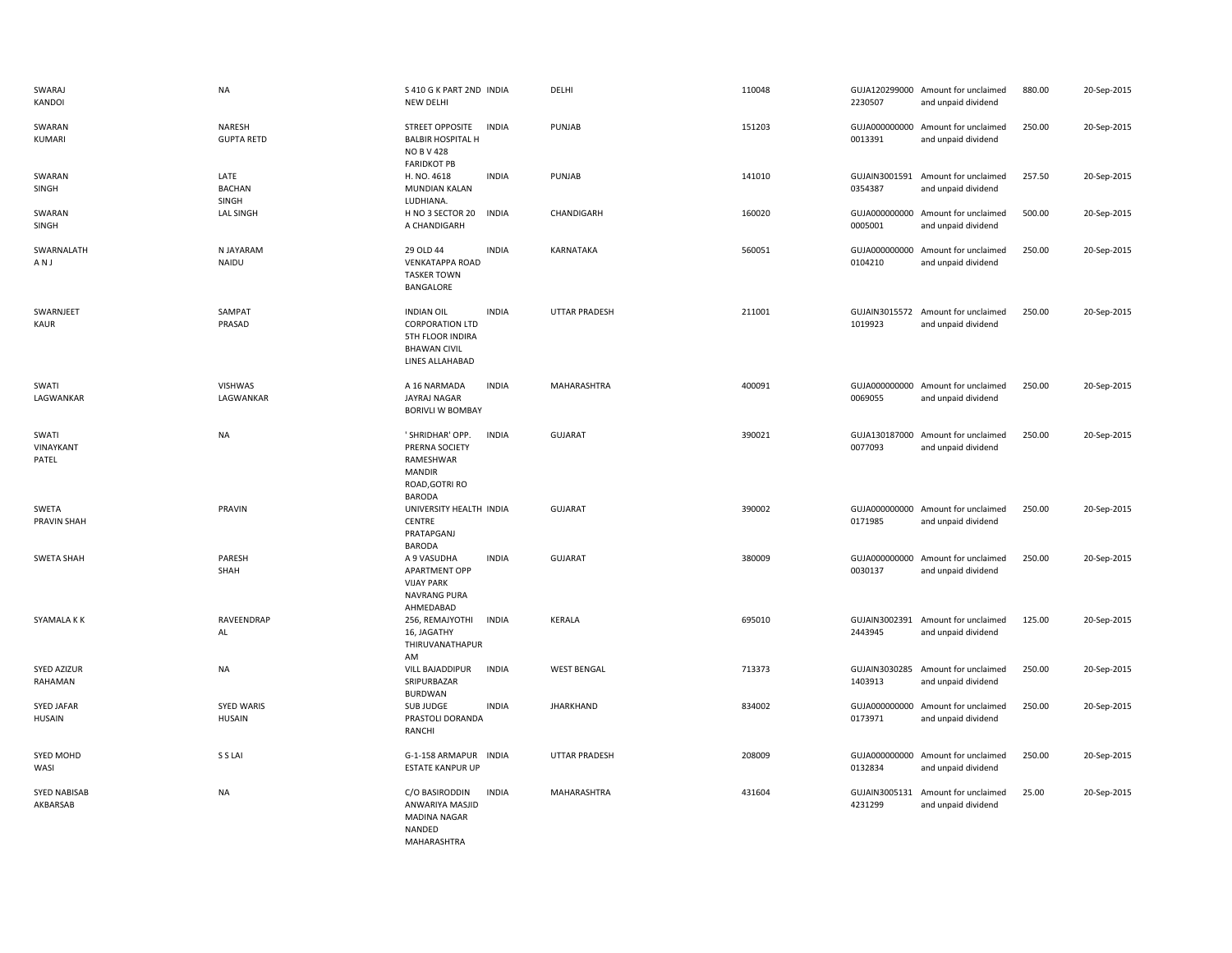| SYEDA<br>KHUDSIA<br>BANU | <b>NA</b>                            | NEW NO 69/3 NO<br><b>INDIA</b><br>38 4TH MAIN 4TH<br><b>CROSS NAGAPPA</b><br><b>BLOCK</b><br>SRIRAMPURAM<br>BANGALORE | KARNATAKA             | 560021 | 6396630                  | GUJAIN3011352 Amount for unclaimed<br>and unpaid dividend | 225.00 | 20-Sep-2015 |
|--------------------------|--------------------------------------|-----------------------------------------------------------------------------------------------------------------------|-----------------------|--------|--------------------------|-----------------------------------------------------------|--------|-------------|
| <b>TCA</b><br>SATAGOPAN  | T C A RANGA<br>RAMANUJAM             | <b>INDIA</b><br>C-15 INDIAN OIL<br>NAGAR MOLSHRI<br>MARG SECTOR 55<br>NOIDA UP                                        | <b>UTTAR PRADESH</b>  | 201301 | 3752243                  | GUJAIN3003941 Amount for unclaimed<br>and unpaid dividend | 257.50 | 20-Sep-2015 |
| Τ<br>DAMODARAN           | LATE<br>KUNHAPPU<br>SELF<br>EMPLOYED | K/58F SHAIKH SARAI INDIA<br>II NEW DELHI                                                                              | DELHI                 | 110017 | 0167221                  | GUJA000000000 Amount for unclaimed<br>and unpaid dividend | 250.00 | 20-Sep-2015 |
| T K PAUL                 | <b>KURIAPPAN</b>                     | THATTIL HOUSE<br><b>INDIA</b><br>KONIKKARA<br>TRICHUR                                                                 | KERALA                | 680303 | 0102319                  | GUJA000000000 Amount for unclaimed<br>and unpaid dividend | 250.00 | 20-Sep-2015 |
| ΤN<br>MURUGANAN<br>ADAM  | NATESA<br><b>MUDALIAR</b>            | PLOT 5103 H BLOCK INDIA<br><b>15 TH MAIN ROAD</b><br>ANNA NAGAR<br>MADRAS                                             | <b>TAMIL NADU</b>     | 600040 | GUJA000000000<br>0014482 | Amount for unclaimed<br>and unpaid dividend               | 250.00 | 20-Sep-2015 |
| T NATARAJAN              | NATARAJAN<br>THIRUVENKA<br>DAM       | CORPORTATE<br><b>INDIA</b><br>OFFICE GNFC LTD P<br>O NARMADA<br><b>NAGAR BHARUCH</b>                                  | <b>GUJARAT</b>        | 392015 | 2593960                  | GUJAIN3030285 Amount for unclaimed<br>and unpaid dividend | 50.00  | 20-Sep-2015 |
| T R RAMANI               | M K<br>SURYANARAY<br>AN              | 6/71 SHEEL COLONY INDIA<br>CHEMBUR BOMBAY                                                                             | MAHARASHTRA           | 400071 | 0155180                  | GUJA000000000 Amount for unclaimed<br>and unpaid dividend | 250.00 | 20-Sep-2015 |
| <b>T RAMESH</b><br>BABU  | <b>NA</b>                            | <b>INDIA</b><br>106/A<br>RANGAPRASAD<br>RESIDENCY,<br>LINGAMPALLY<br>HYDERABAD                                        | ANDHRA PRADESH        | 500019 | GUJA120447000<br>0016335 | Amount for unclaimed<br>and unpaid dividend               | 375.00 | 20-Sep-2015 |
| T S RAJA<br>SEKHAR       | T S SETTY                            | SREENIDHI TEXTILES INDIA<br>NADAKASIRA ANDRA<br>PRADESH                                                               | <b>ANDHRA PRADESH</b> | 515301 | 0143536                  | GUJA000000000 Amount for unclaimed<br>and unpaid dividend | 250.00 | 20-Sep-2015 |
| T S<br>SABHAPATHY        | <b>NA</b>                            | $202 - A/1$<br><b>INDIA</b><br><b>HARIDHAM FLATS</b><br>MANJALPUR<br><b>BARODA</b>                                    | GUJARAT               | 390011 | 0201438                  | GUJAIN3019911 Amount for unclaimed<br>and unpaid dividend | 125.00 | 20-Sep-2015 |
| T SEETHA IYER            | S<br>TYAGARAJAN<br>H HOLD            | 101-H TYPE III FLATS INDIA<br>ARAM BAGH NEW<br>DELHI                                                                  | DELHI                 | 110055 | 0138193                  | GUJA000000000 Amount for unclaimed<br>and unpaid dividend | 250.00 | 20-Sep-2015 |
| <b>T SURESH</b><br>BABU  | <b>NA</b>                            | D. NO. 10-749, UP<br><b>INDIA</b><br><b>STAIRS BELLAM</b><br><b>MUNDY STREET</b><br>CUDDAPAH                          | <b>ANDHRA PRADESH</b> | 516001 | 0034797                  | GUJAIN3023241 Amount for unclaimed<br>and unpaid dividend | 250.00 | 20-Sep-2015 |
| <b>T SUSHIL</b><br>NAIDU | $\mathsf{T}$<br>RAMKRISHNA<br>NAIDU  | 13 AVISHKAR<br><b>INDIA</b><br><b>APARTMENTS 2</b><br>SUVARNAPURI SOC<br>CHIKUWADI<br><b>BARODA</b>                   | <b>GUJARAT</b>        | 390005 | 0159408                  | GUJA000000000 Amount for unclaimed<br>and unpaid dividend | 250.00 | 20-Sep-2015 |
| TABLESH<br>PANDEY        | GANESH<br>PANDEY                     | 103 RAGINI<br><b>INDIA</b><br>APPARTMENT 5A A<br>N PATH NORTH S K<br>PURI BORING ROAD<br>PATNA BIHAR,                 | <b>BIHAR</b>          | 800013 | 4368454                  | GUJAIN3008881 Amount for unclaimed<br>and unpaid dividend | 250.00 | 20-Sep-2015 |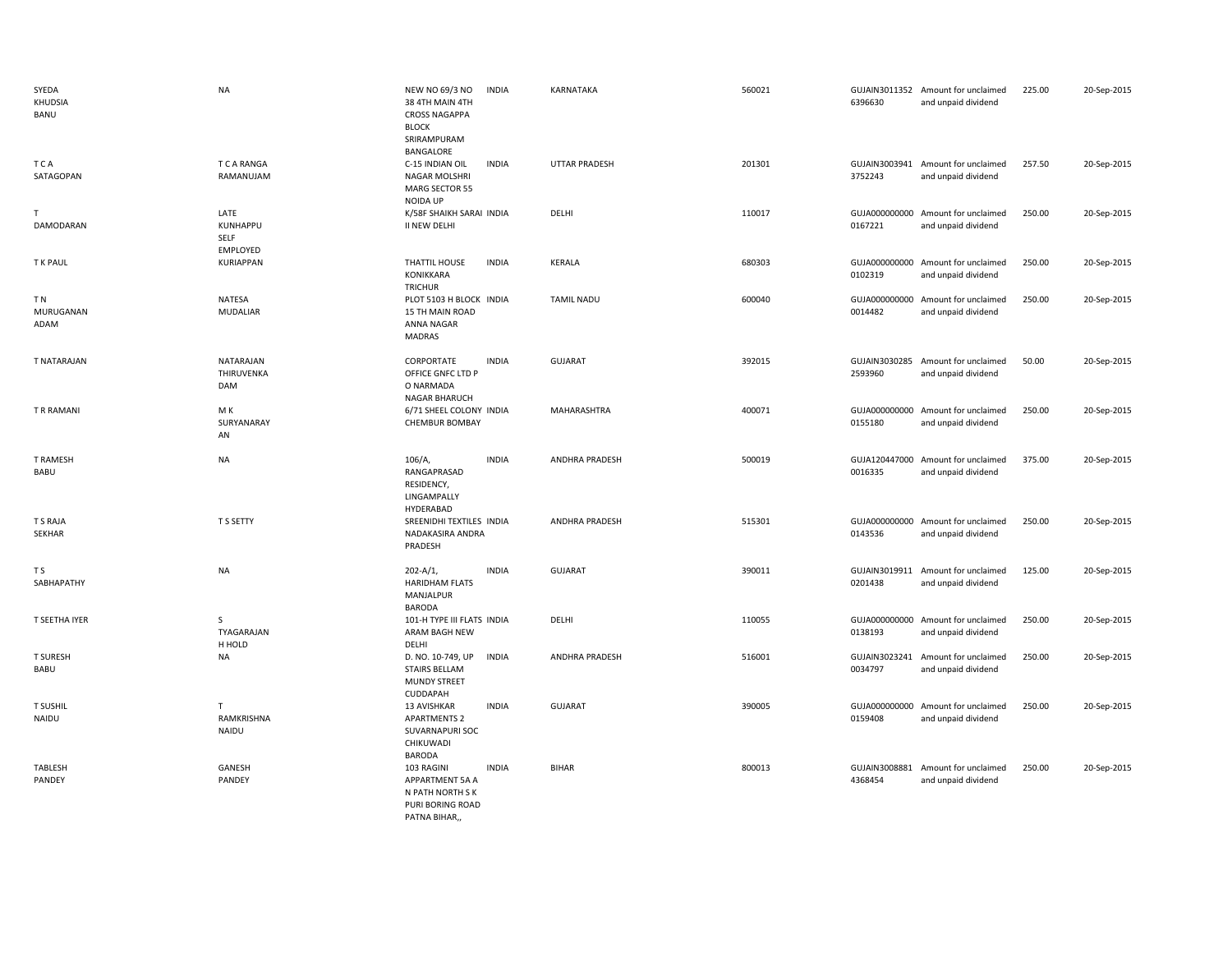| TAHER<br><b>MISTRY</b>                  | REHMATULL<br>A BHAI                     | 4/4952 SAIFFE<br>STREET ZAMPA<br>SURAT                                                   | <b>INDIA</b> | GUJARAT              | 395004 | 0049104                  | GUJA000000000 Amount for unclaimed<br>and unpaid dividend | 250.00 | 20-Sep-2015 |
|-----------------------------------------|-----------------------------------------|------------------------------------------------------------------------------------------|--------------|----------------------|--------|--------------------------|-----------------------------------------------------------|--------|-------------|
| TAJINDER<br><b>KAUR SODHI</b>           | <b>BALJIT SINGH</b>                     | E 237 SHASTRI<br>NAGAR DELHI                                                             | <b>INDIA</b> | DELHI                | 110052 | 0097675                  | GUJA000000000 Amount for unclaimed<br>and unpaid dividend | 250.00 | 20-Sep-2015 |
| <b>TAJINDER PAL</b><br>SINGH            | NA                                      | 2 DEV PURAM<br>PACHANDA ROAD<br>NEAR P N B GANDHI<br><b>COLONY MUZAFFAR</b><br>NAGAR U P | <b>INDIA</b> | <b>UTTAR PRADESH</b> | 251001 | GUJAIN3001181<br>0076592 | Amount for unclaimed<br>and unpaid dividend               | 750.00 | 20-Sep-2015 |
| <b>TAMIL</b><br>SELVAN                  | NA                                      | 52 NEW LAYOUT<br>ANJENAPPA<br><b>GARDEN MYSORE</b><br>ROAD BANGLORE,<br>KARNATAKA        | <b>INDIA</b> | KARNATAKA            | 560018 | 0627514                  | GUJAIN3018951 Amount for unclaimed<br>and unpaid dividend | 250.00 | 20-Sep-2015 |
| <b>TANSUKH RAJ</b><br><b>LAL CHAND</b>  | LALCHAND                                | C/O ASHOK SILK<br><b>MILLS 88/5</b><br><b>GODOWN STREET</b><br>1ST FLOOR MADRAS          | <b>INDIA</b> | <b>TAMIL NADU</b>    | 600001 | 0093183                  | GUJA000000000 Amount for unclaimed<br>and unpaid dividend | 250.00 | 20-Sep-2015 |
| <b>TANUBEN</b><br>SHAH                  | AMULAKHBH<br>AI SHAH                    | OPP JAINVADI DIST INDIA<br>SURENDRA NAGAR<br>PATDI GUJARAT                               |              | GUJARAT              | 382765 | 0034662                  | GUJA000000000 Amount for unclaimed<br>and unpaid dividend | 250.00 | 20-Sep-2015 |
| <b>TAPAN B</b><br><b>DUTTA</b>          | NA                                      | 146/8C LAKE<br><b>GARDENS KOLKATTA</b>                                                   | <b>INDIA</b> | <b>WEST BENGAL</b>   | 700045 | 2705870                  | GUJAIN3029024 Amount for unclaimed<br>and unpaid dividend | 495.00 | 20-Sep-2015 |
| <b>TAPAN</b><br><b>KONWER</b>           | LATE SH<br>SUDHIR CH<br><b>KONWAR</b>   | 36E BANERJEE PARA INDIA<br>LANE DHAKURIA<br>KOLKATA                                      |              | <b>WEST BENGAL</b>   | 700031 | 0057698                  | GUJA000000000 Amount for unclaimed<br>and unpaid dividend | 250.00 | 20-Sep-2015 |
| <b>TAPAN</b><br><b>KUMAR</b><br>DEBNATH | LATE SH H<br><b>NATH</b>                | C/O RANI BALA<br>NATH 60 A/2<br>KAILASH PANDIT                                           | <b>INDIA</b> | <b>WEST BENGAL</b>   | 700053 | 0143989                  | GUJA000000000 Amount for unclaimed<br>and unpaid dividend | 250.00 | 20-Sep-2015 |
| <b>TAPAN</b><br>MAJUMDAR                | LATE SH<br><b>MONOJ</b><br><b>MOHAN</b> | LANE CALCUTTA<br>2/19 JATINDAS<br>NAGAR BELGHORIA<br>CALCUTTA                            | <b>INDIA</b> | <b>WEST BENGAL</b>   | 700056 | 0057260                  | GUJA000000000 Amount for unclaimed<br>and unpaid dividend | 125.00 | 20-Sep-2015 |
| TAPANBHAI<br>KESWANI                    | SHRI CHAND                              | <b>B/B PARSWA</b><br><b>NAGAR SOCIETY</b><br>PALDI AHMEDABAD                             | <b>INDIA</b> | <b>GUJARAT</b>       | 380007 | 0086338                  | GUJA000000000 Amount for unclaimed<br>and unpaid dividend | 250.00 | 20-Sep-2015 |
| <b>TAPASYA</b>                          | <b>INDER JIT</b><br>SINGH               | DY GENERAL<br>MANAGER E I B 21<br><b>STAR PAPER MILLS</b><br>SAHARANPUR UP               | <b>INDIA</b> | <b>UTTAR PRADESH</b> | 247001 | 1237529                  | GUJAIN3001831 Amount for unclaimed<br>and unpaid dividend | 500.00 | 20-Sep-2015 |
| TAPESHWAR<br>NATH MISHRA                | LATE SH B N<br><b>MISHRA</b>            | DEPUTY PARA NEAR INDIA<br>KUTCHERY CHOWK<br><b>RANCHI</b><br><b>JHARKHAND</b>            |              | <b>JHARKHAND</b>     | 834001 | 0150104                  | GUJA000000000 Amount for unclaimed<br>and unpaid dividend | 250.00 | 20-Sep-2015 |
| <b>TARA CHAND</b><br>MAZUMDAR           | NA                                      | 10/5 "A" ZONE<br>RANA PRATAP ROAD<br><b>DURGAPUR DIST-</b><br><b>BURDWAN WEST</b>        | <b>INDIA</b> | <b>WEST BENGAL</b>   | 713204 | GUJAIN3003941<br>4786006 | Amount for unclaimed<br>and unpaid dividend               | 770.00 | 20-Sep-2015 |
| <b>TARA DEVI</b><br>AGGARWAL            | <b>GOVIND RAM</b><br>AGARWALA           | <b>BENGAL</b><br>80/1 JOY NARAYAN INDIA<br><b>SANTRA LANE</b><br><b>HOWRAH</b>           |              | <b>WEST BENGAL</b>   | 711101 | GUJAIN3008531<br>0026422 | Amount for unclaimed<br>and unpaid dividend               | 250.00 | 20-Sep-2015 |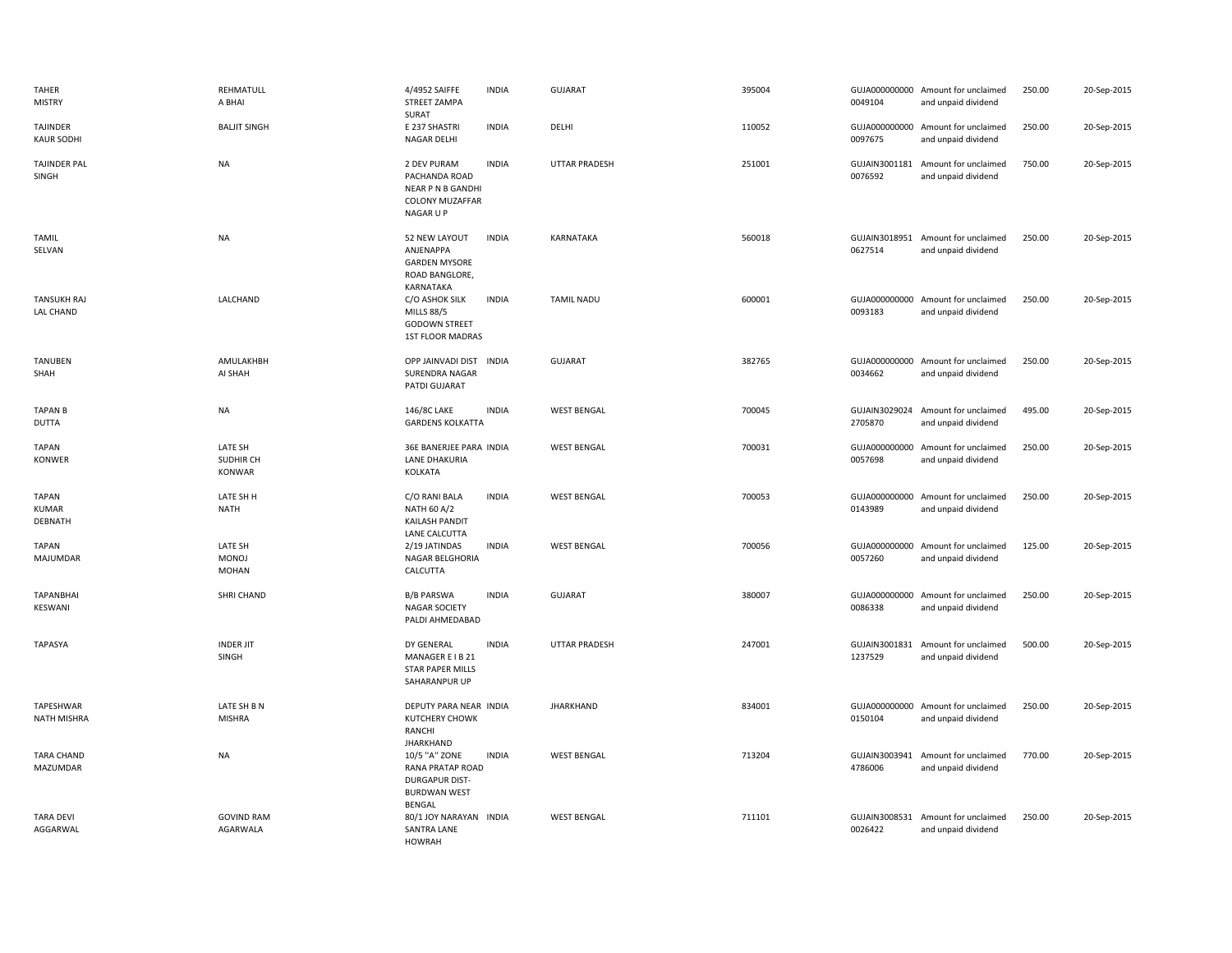| <b>TARA SINGH</b>                        | SANJAY<br><b>KUMAR</b>                      | 1524 P URBAN<br><b>STATE 2 HISAR</b>                                                                                       | <b>INDIA</b> | HARYANA              | 125005 | 1968213                  | GUJAIN3026793 Amount for unclaimed<br>and unpaid dividend | 250.00  | 20-Sep-2015 |
|------------------------------------------|---------------------------------------------|----------------------------------------------------------------------------------------------------------------------------|--------------|----------------------|--------|--------------------------|-----------------------------------------------------------|---------|-------------|
| <b>TARA SINGH</b>                        | SINGH<br>L N SINGH                          | C/O L N SINGH SH<br>3/40 B73 TULSI<br><b>VIHAR NAWALPUR</b><br>SHIVPURVARANASI                                             | <b>INDIA</b> | <b>UTTAR PRADESH</b> | 221003 | 0054677                  | GUJA000000000 Amount for unclaimed<br>and unpaid dividend | 375.00  | 20-Sep-2015 |
| <b>TARABEN A</b><br>SHAH                 | AMRATLAL                                    | 101 ANAND<br>SHOPPING CENTRE<br><b>GOLWAD RATAN</b><br>POLE AHMEDABAD                                                      | <b>INDIA</b> | <b>GUJARAT</b>       | 380001 | GUJA000000000<br>0032053 | Amount for unclaimed<br>and unpaid dividend               | 250.00  | 20-Sep-2015 |
| TARABEN<br>DHIRAJLAL<br>VORA             | <b>DLAVORA</b>                              | 13 B V KAPOL NIVAS INDIA<br><b>BAPUBHAI VASI</b><br>ROAD VILE PARLE<br><b>WEST BOMBAY</b>                                  |              | MAHARASHTRA          | 400056 | GUJA000000000<br>0147784 | Amount for unclaimed<br>and unpaid dividend               | 250.00  | 20-Sep-2015 |
| TARACHAND<br>LILARAM<br>KATARMAL         | LILARAM<br>KATARMAL                         | KATARMAL<br><b>ENTERPRISE HIRJY</b><br><b>MISTRY ROAD</b><br><b>UDHYOG</b><br>NAGARJAMNAGAR                                | <b>INDIA</b> | <b>GUJARAT</b>       | 361001 | 0175811                  | GUJA000000000 Amount for unclaimed<br>and unpaid dividend | 1500.00 | 20-Sep-2015 |
| <b>TARAK</b><br>CHANDRA<br><b>BISWAS</b> | <b>NA</b>                                   | C/O HARAN<br><b>CHANDRA BISWAS</b><br>VILL 3NO<br>DURGANAGAR<br><b>BHAGIRATHI ROAD</b><br>P O CHAKDAHA DIST<br>NADIA (W B) | <b>INDIA</b> | <b>WEST BENGAL</b>   | 741222 | GUJA000000000<br>0165024 | Amount for unclaimed<br>and unpaid dividend               | 250.00  | 20-Sep-2015 |
| TARAKESWAR<br>CHAKRABORT<br>Υ            | <b>LATE SHRID</b><br>N<br>CHAKRABOR<br>TY   | R NAVENUE P O<br>PANSILA DIST 24<br>PARGANAS N W B                                                                         | <b>INDIA</b> | <b>WEST BENGAL</b>   | 743439 | 0150474                  | GUJA000000000 Amount for unclaimed<br>and unpaid dividend | 250.00  | 20-Sep-2015 |
| TARAKESWAR<br><b>DUTTA</b>               | LATE SH<br><b>RAMESH CH</b><br><b>DUTTA</b> | 50 B BENIAPURKER INDIA<br>LANE KOLKATA                                                                                     |              | <b>WEST BENGAL</b>   | 700014 | GUJA000000000<br>0062269 | Amount for unclaimed<br>and unpaid dividend               | 250.00  | 20-Sep-2015 |
| TARANI<br><b>KUMAR SIE</b>               | <b>NA</b>                                   | TARANI KUMAR SEI INDIA<br>AT KIA PO BALA VIA<br>TATO MAYURBHANJ                                                            |              | ORISSA               | 757036 | GUJAIN3030285<br>4999282 | Amount for unclaimed<br>and unpaid dividend               | 125.00  | 20-Sep-2015 |
| TARIQUE<br>NAIM                          | NAIMUDDIN<br><b>HAIDERY</b>                 | C/O N HAIDERY 3RD INDIA<br><b>STREET HINDPIRI</b><br>RANCHI                                                                |              | <b>JHARKHAND</b>     | 834001 | GUJA000000000<br>0041608 | Amount for unclaimed<br>and unpaid dividend               | 250.00  | 20-Sep-2015 |
| <b>TARSEM LAL</b><br>GABA                | <b>CHUNI LAL</b>                            | C 7 GANESH NAGAR INDIA<br><b>TILAK NAGAR NEW</b><br>DELHI                                                                  |              | DELHI                | 110018 | 0126997                  | GUJA000000000 Amount for unclaimed<br>and unpaid dividend | 250.00  | 20-Sep-2015 |
| <b>TARUN</b><br>KUMAR<br>MEDDA           | KANAILAL<br>MEDDA                           | BRIDGE & ROOF CO INDIA<br>(I) LTD PO DAHEJ<br>TALUKA VAGRA DIST<br><b>BHARUCH GUJARAT</b><br>STATE                         |              | <b>GUJARAT</b>       | 392130 | 0037018                  | GUJA000000000 Amount for unclaimed<br>and unpaid dividend | 250.00  | 20-Sep-2015 |
| <b>TARUN M</b><br>NARISNGHANI            | MADHAVSIN<br>GH <sub>BN</sub>               | M/S GIRISH<br><b>ELECTRONICS 6</b><br><b>GURU KRIPA SHIVAJI</b><br>ROAD NASIK NASHIK                                       | <b>INDIA</b> | MAHARASHTRA          | 422002 | 0102344                  | GUJA000000000 Amount for unclaimed<br>and unpaid dividend | 500.00  | 20-Sep-2015 |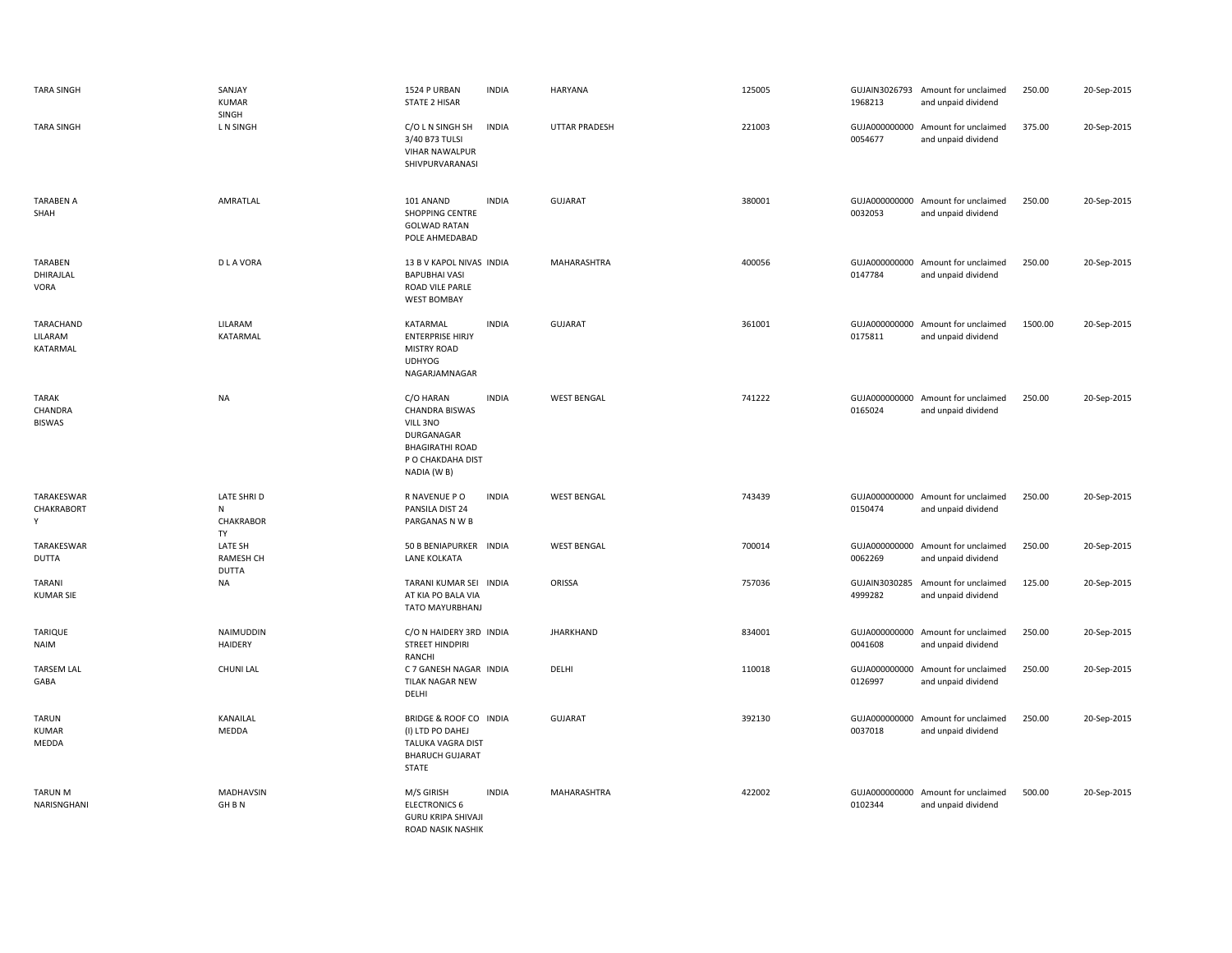| <b>TARUNIBEN T</b><br>SHAH                     | <b>NA</b>                               | $C/O.$ P P<br>CHANDRARTE<br><b>BRAMHAMIN FALIA</b><br>KALUPURAVADODA<br>RA                  | <b>INDIA</b> | <b>GUJARAT</b>       | 390006 | 0125311                  | GUJA000000000 Amount for unclaimed<br>and unpaid dividend | 500.00  | 20-Sep-2015 |
|------------------------------------------------|-----------------------------------------|---------------------------------------------------------------------------------------------|--------------|----------------------|--------|--------------------------|-----------------------------------------------------------|---------|-------------|
| <b>TATSAT</b><br>VAISHNAV                      | KAMLESH<br>VAISHNAV                     | A1/12 NEW SOHAM INDIA<br>PARK SOC NEAR<br>ARBINDO SOC B/H<br>VASTRAPUR GAM<br>AHMEDABAD     |              | <b>GUJARAT</b>       | 380015 | 0107372                  | GUJA000000000 Amount for unclaimed<br>and unpaid dividend | 375.00  | 20-Sep-2015 |
| <b>TEJ BALI</b><br>SINGH                       | <b>NA</b>                               | GHORAWAL ROAD- INDIA<br><b>BUS STAND</b><br>ROBERTSGANJ<br>SONEBHADRA                       |              | <b>UTTAR PRADESH</b> | 231216 | 0215554                  | GUJAIN3005561 Amount for unclaimed<br>and unpaid dividend | 500.00  | 20-Sep-2015 |
| <b>TEJ NARAIN</b>                              | SARYUG<br>SINGH                         | B 382/B GALI NO 17 INDIA<br><b>BHAJAN PURA</b><br>DELHI                                     |              | DELHI                | 110053 | GUJA000000000<br>0016976 | Amount for unclaimed<br>and unpaid dividend               | 250.00  | 20-Sep-2015 |
| <b>TEJ NARAYAN</b><br>JAIN                     | LATE SH<br>SOHANLAL<br>JAIN             | C/O SARAOGI JAIN<br>& CO 225 E A J C<br><b>BOSE ROAD</b><br><b>CALCUTTA</b>                 | <b>INDIA</b> | <b>WEST BENGAL</b>   | 700020 | GUJA000000000<br>0057835 | Amount for unclaimed<br>and unpaid dividend               | 250.00  | 20-Sep-2015 |
| TEJ RAJ JAIN                                   | <b>NA</b>                               | 177, MUTHON KA<br><b>BAS PIPAR SHAHAR</b><br>TEH-BILARA DIST-<br><b>JODHPUR</b>             | <b>INDIA</b> | RAJASTHAN            | 342601 | 0019299                  | GUJAIN3016042 Amount for unclaimed<br>and unpaid dividend | 250.00  | 20-Sep-2015 |
| <b>TEJAS A</b><br>MEHTA                        | <b>NA</b>                               | 369, KILLA DESAI<br>STREET OPP. JAIN<br><b>UPASHARAYA</b><br><b>KATARGAM SURAT</b>          | <b>INDIA</b> | GUJARAT              | 395004 | 0357839                  | GUJAIN3019911 Amount for unclaimed<br>and unpaid dividend | 125.00  | 20-Sep-2015 |
| <b>TEJAS KUMAR</b><br>PATEL                    | SURESH<br>CHANDRA                       | KRISHNA VILA PLOT INDIA<br>NO 65A VIJAYRAJ<br>NAGAR<br>BHAVNAGAR                            |              | GUJARAT              | 364003 | 0113143                  | GUJA000000000 Amount for unclaimed<br>and unpaid dividend | 250.00  | 20-Sep-2015 |
| <b>TEJINDER</b><br><b>KAUR BASRA</b>           | H S BASRA                               | 687/1 CHAMBAL<br><b>COMPLEX AIR</b><br><b>FORCE STATION</b><br>MAHARAJPUR<br><b>GWALIOR</b> | <b>INDIA</b> | MADHYA PRADESH       | 474020 | GUJAIN3026793<br>3032552 | Amount for unclaimed<br>and unpaid dividend               | 500.00  | 20-Sep-2015 |
| THAKKAR<br><b>KANAIYALAL P</b>                 | PRABHULAL<br><b>GOVINDJI</b>            | 19-B PARUL<br>SOCIETY NR ZAVER<br>NAGAR WAGODIYA<br>ROADVADODARA                            | <b>INDIA</b> | <b>GUJARAT</b>       | 390019 | 0181161                  | GUJA000000000 Amount for unclaimed<br>and unpaid dividend | 125.00  | 20-Sep-2015 |
| THAKKAR<br>MOTILAL<br>PANAJI                   | NA                                      | AT & PO - SASAM,<br>TA-PALANPUR, DIST-<br><b>B.K, PALANPUR</b>                              | <b>INDIA</b> | <b>GUJARAT</b>       | 385515 | 0341910                  | GUJA120300000 Amount for unclaimed<br>and unpaid dividend | 250.00  | 20-Sep-2015 |
| <b>THAKOR</b><br>BHAGAVAT<br>BHAI<br>SHANABHAI | <b>THAKOR</b><br>SHANABHAI<br>LALLUBHAI | B/20<br>RADHAKRISHNA<br>SOCIETY<br>MAKTAMPUR                                                | <b>INDIA</b> | <b>GUJARAT</b>       | 392012 | GUJA000000000<br>0123325 | Amount for unclaimed<br>and unpaid dividend               | 250.00  | 20-Sep-2015 |
| THAKORBHAI<br>CHIMANBHAI<br>PATEL              | CHIMANBHAI<br>MAGANBHAI<br>PATEL        | <b>BHARUCH</b><br>BOBHATHABET,<br>MAKTAMPUR,<br>BHARUCH, GUJARAT                            | <b>INDIA</b> | <b>GUJARAT</b>       | 392012 | GUJAIN3022691<br>0785332 | Amount for unclaimed<br>and unpaid dividend               | 1250.00 | 20-Sep-2015 |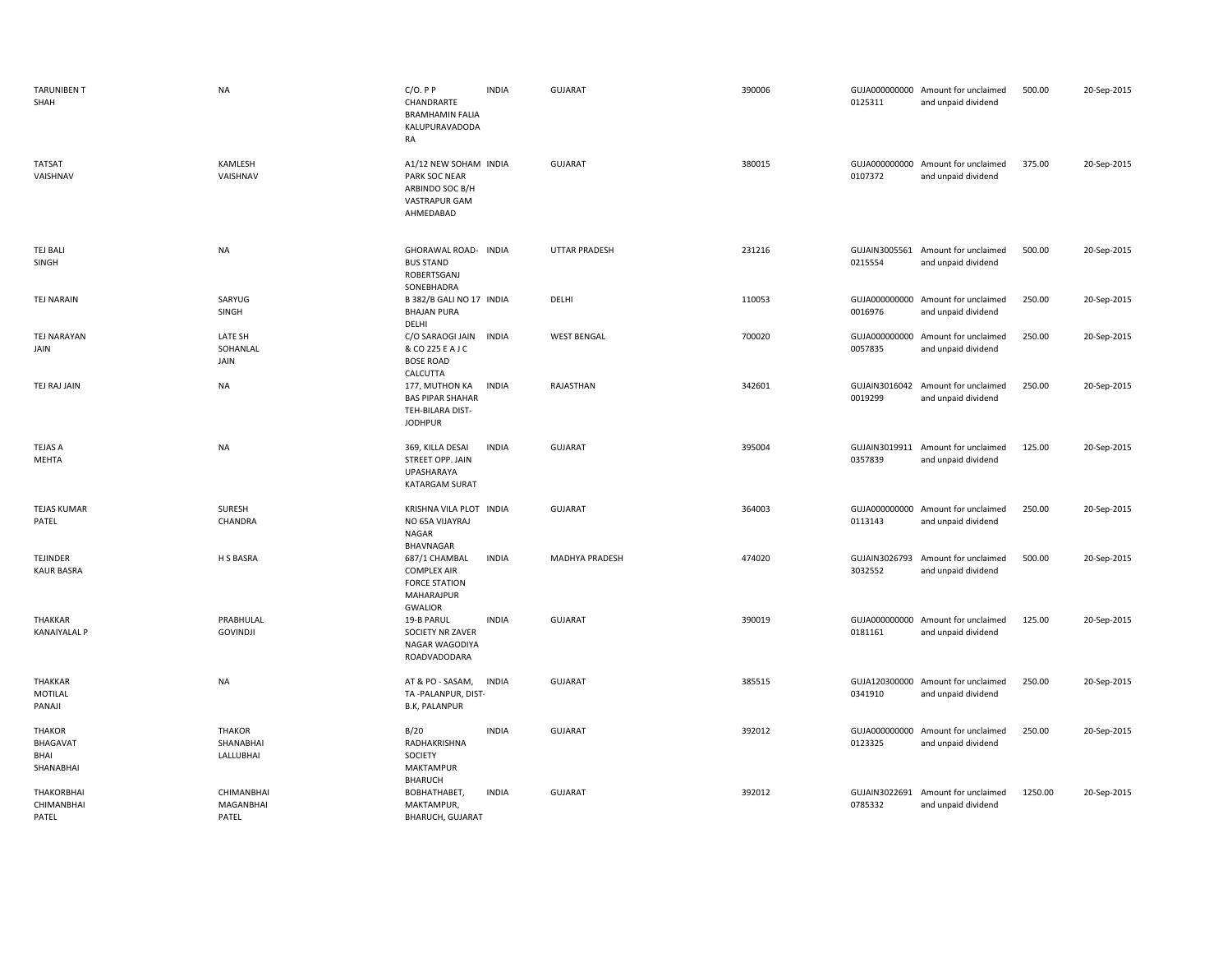| THERUVETHA<br>P GOVINDAN                        | LATE O P<br><b>KELAPPAN</b>    | F/14, MAHAVIR<br>PARK SOCIETY B/H<br>SHANTIVAN SOCIETY<br><b>SUESSEN TARSALI</b><br>ROAD VADODARA,<br><b>GUJARAT</b>      | <b>INDIA</b> | GUJARAT               | 390010 | 1399514                  | GUJAIN3004841 Amount for unclaimed<br>and unpaid dividend | 770.00 | 20-Sep-2015 |
|-------------------------------------------------|--------------------------------|---------------------------------------------------------------------------------------------------------------------------|--------------|-----------------------|--------|--------------------------|-----------------------------------------------------------|--------|-------------|
| THOMAS T L                                      | <b>TJ LUKOSE</b>               | <b>OLYMPIA STEEL</b><br><b>INDUSTRIES BMC P</b><br>О КОСНІ                                                                | <b>INDIA</b> | KERALA                | 682021 | 0116598                  | GUJA000000000 Amount for unclaimed<br>and unpaid dividend | 250.00 | 20-Sep-2015 |
| THONTEPU<br>SUBRAHMAN<br>YAM                    | SATYANARAY<br><b>ANA MURTY</b> | 7/30/19 MAIN<br>ROAD<br>RAJAHMUNDRY                                                                                       | <b>INDIA</b> | <b>ANDHRA PRADESH</b> | 533101 | 0864043                  | GUJAIN3013132 Amount for unclaimed<br>and unpaid dividend | 385.00 | 20-Sep-2015 |
| THOTIREDDY<br>SRILAKSHMI                        | <b>NA</b>                      | W / O THOTIREDDY INDIA<br><b>BRAHMA REDDY</b><br><b>KAPU STREET</b><br><b>KOVUR POST</b><br>MANDAL NELLORE<br><b>DIST</b> |              | ANDHRA PRADESH        | 524137 | GUJAIN3010222<br>1401784 | Amount for unclaimed<br>and unpaid dividend               | 250.00 | 20-Sep-2015 |
| <b>TIKAM CHAND</b><br>JAIN                      | BHANWARLA<br>L JAIN            | $C/O$ S P<br><b>ENTERPRISES ROOM</b><br>NO 2A 2ND FLOOR<br>8/1 LAL BAZAR<br>STREET CALCUTTA                               | <b>INDIA</b> | <b>WEST BENGAL</b>    | 700001 | 0102291                  | GUJA000000000 Amount for unclaimed<br>and unpaid dividend | 250.00 | 20-Sep-2015 |
| <b>TIKENDRA</b><br>SHAH                         | RATILAL                        | 94/888 G H B<br><b>COLON RANDER</b><br>ROAD NEAR RUPALI<br><b>TALKIES SURAT</b>                                           | <b>INDIA</b> | GUJARAT               | 395005 | 0048626                  | GUJA000000000 Amount for unclaimed<br>and unpaid dividend | 250.00 | 20-Sep-2015 |
| TILAKRAJ<br>SUNEJA                              | RAMPAL<br>SUNEJA               | 5/80<br>DHARANPRATAP<br>GARODIANAGAR<br><b>GHATKOPAR EAST</b><br>BOMBAY                                                   | <b>INDIA</b> | MAHARASHTRA           | 400077 | 0064786                  | GUJA000000000 Amount for unclaimed<br>and unpaid dividend | 250.00 | 20-Sep-2015 |
| <b>TINKU R SHAH</b>                             | RAMANLAL C<br>SHAH             | 1177 ZHALORAKI<br>POLE DHANA<br>SUTHAR KI POLE<br><b>RELIF ROAD</b><br>AHMEDABAD                                          | <b>INDIA</b> | <b>GUJARAT</b>        | 380001 | 0085926                  | GUJA000000000 Amount for unclaimed<br>and unpaid dividend | 250.00 | 20-Sep-2015 |
| TIRATH<br>CHANDRAHAS<br>DESAI                   | <b>NA</b>                      | 14 AMINNAGAR SOC INDIA<br>OPP HOUSE NO 8<br><b>CHANNI BARODA</b><br>GUJARAT                                               |              | GUJARAT               | 391740 | 3233972                  | GUJAIN3005131 Amount for unclaimed<br>and unpaid dividend | 50.00  | 20-Sep-2015 |
| TIRTHALKUM<br>AR SURMAJI<br><b>BODAR</b>        | <b>NA</b>                      | AT BALETA TA<br>VIJAYNAGAR<br><b>HIMMATNAGAR</b><br>BALETA                                                                | <b>INDIA</b> | GUJARAT               | 383462 | 0823699                  | GUJAIN3017741 Amount for unclaimed<br>and unpaid dividend | 125.00 | 20-Sep-2015 |
| <b>TIRTHAN M</b><br>SHAH                        | <b>MAYANK</b><br>SHAH          | 107 PRABHAKUNJ<br>SOCIETY GODHRA                                                                                          | <b>INDIA</b> | GUJARAT               | 389001 | GUJA000000000<br>0177878 | Amount for unclaimed<br>and unpaid dividend               | 500.00 | 20-Sep-2015 |
| TIRUMALASET<br>TY<br>NARASIMHA<br><b>MURTHY</b> | GANGAJALA<br>M                 | D NO 6-132<br>NARAYANA PURAM<br>IRAGAVARAM<br><b>MANDAL WEST</b><br><b>GODAVARI DIST</b>                                  | <b>INDIA</b> | ANDHRA PRADESH        | 534217 | GUJAIN3006691<br>0180039 | Amount for unclaimed<br>and unpaid dividend               | 250.00 | 20-Sep-2015 |
| <b>TODA RAM</b><br>POONIYA                      | <b>GIRDHARI</b><br>RAM         | PRATAP MAL RAJ<br><b>KUMAR JANGID</b><br>SADAR MARKET PO<br>LADNUN                                                        | <b>INDIA</b> | RAJASTHAN             | 341306 | 0008301                  | GUJA000000000 Amount for unclaimed<br>and unpaid dividend | 250.00 | 20-Sep-2015 |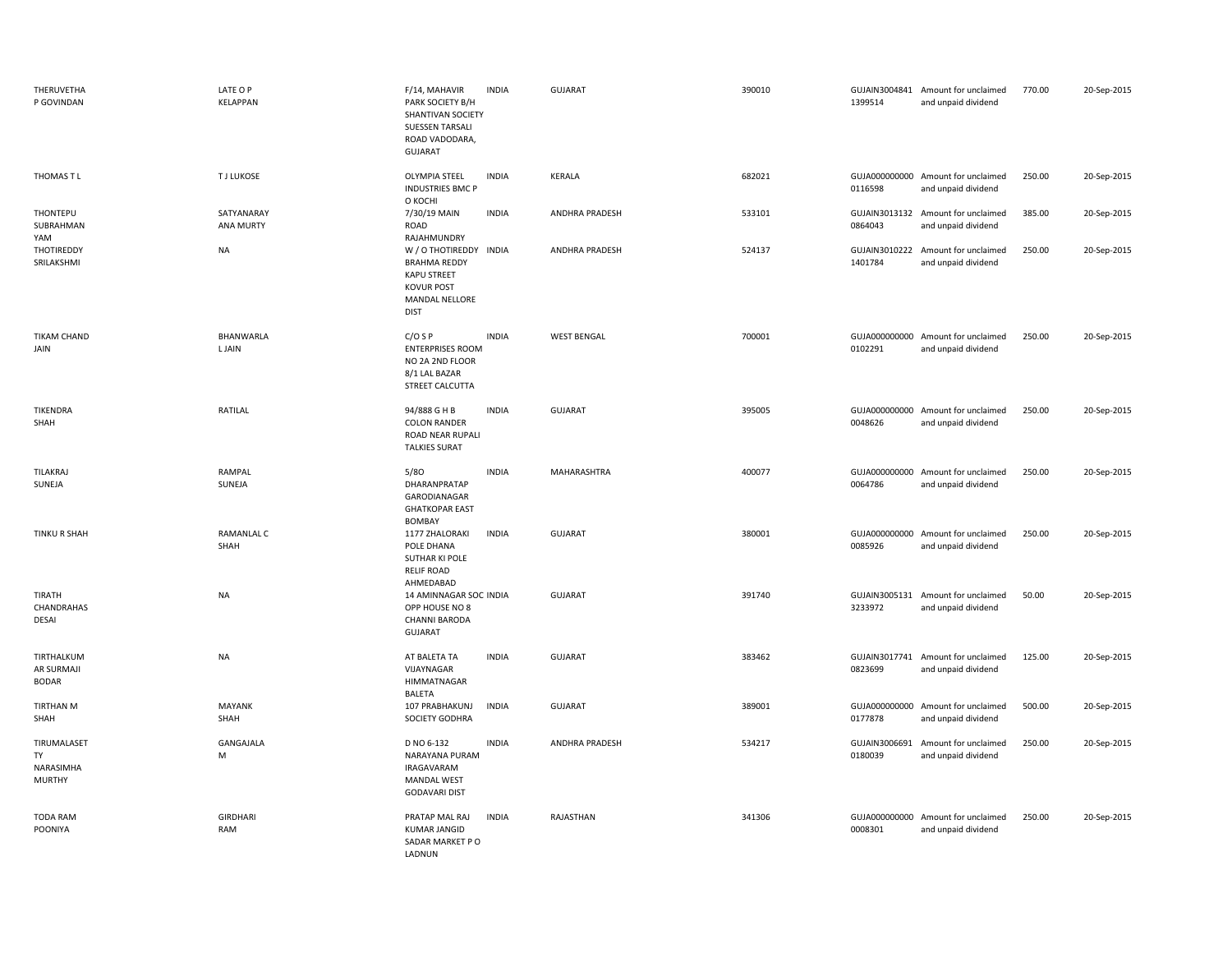| <b>TOM</b><br><b>JOSEVETTOM</b>                  | <b>NA</b>                        | <b>VETTOM</b><br>PANACHEPPALLY P<br>O KANJIRAPPALLY<br>KOTTAYAM                                                    | <b>INDIA</b> | KERALA               | 686518 | 1558834                  | GUJA120109000 Amount for unclaimed<br>and unpaid dividend | 2.50   | 20-Sep-2015 |
|--------------------------------------------------|----------------------------------|--------------------------------------------------------------------------------------------------------------------|--------------|----------------------|--------|--------------------------|-----------------------------------------------------------|--------|-------------|
| <b>TONY</b><br>MCLUSKIE                          | LATE SH W<br>MCLUSKIE            | <b>NEW EMBASSY</b><br>VILLA 3RD FLOOR<br><b>48 LOWER RANGE</b><br>CALCUTTA                                         | <b>INDIA</b> | <b>WEST BENGAL</b>   | 700019 | 0057482                  | GUJA000000000 Amount for unclaimed<br>and unpaid dividend | 250.00 | 20-Sep-2015 |
| <b>TOPAZ</b><br><b>MARKETING P</b><br>LTD        | <b>NA</b>                        | M/S TOPAZ<br><b>MARKETING PVT</b><br>LTD 1 G C AVENUE<br>4TH FLOOR<br>CALCUTTA                                     | <b>INDIA</b> | <b>WEST BENGAL</b>   | 700013 | GUJA000000000<br>0316610 | Amount for unclaimed<br>and unpaid dividend               | 500.00 | 20-Sep-2015 |
| <b>TOSHA PATEL</b>                               | YATIN<br><b>KUMAR G</b><br>PATEL | 58 RAMKRISHAN<br>SOCIETY<br>MANJALPUR ROAD<br>VADODARA                                                             | <b>INDIA</b> | <b>GUJARAT</b>       | 390011 | GUJA000000000<br>0037284 | Amount for unclaimed<br>and unpaid dividend               | 250.00 | 20-Sep-2015 |
| <b>TOTA RAM</b>                                  | LATE SH P D<br>SHARMA            | 128-C RACE COURSE INDIA<br>DEHRADUN<br>DEHRADUN                                                                    |              | UTTARAKHAND          | 248001 | GUJA000000000<br>0063848 | Amount for unclaimed<br>and unpaid dividend               | 250.00 | 20-Sep-2015 |
| TRAPTI<br>SHARMA                                 | <b>NA</b>                        | 16 PUNJABI<br><b>COLONY ETAWAH</b>                                                                                 | <b>INDIA</b> | <b>UTTAR PRADESH</b> | 206001 | 0054753                  | GUJA120164000 Amount for unclaimed<br>and unpaid dividend | 125.00 | 20-Sep-2015 |
| TRILOCHAN<br>PANDA                               | <b>DIBAKAR</b><br>PANDA          | L 3/130 ACHARYA<br><b>VIHAR</b><br>BHUBANESWAR<br>ORISSA                                                           | <b>INDIA</b> | ORISSA               | 751013 | 0104373                  | GUJA000000000 Amount for unclaimed<br>and unpaid dividend | 250.00 | 20-Sep-2015 |
| <b>TRILOK</b><br>CHAND<br>AGARWAL                | LATE M RAJ                       | <b>TEMPLE ROAD</b><br>PURANA BAZAR<br>DHANBAD                                                                      | <b>INDIA</b> | <b>JHARKHAND</b>     | 826001 | GUJAIN3003941<br>2975670 | Amount for unclaimed<br>and unpaid dividend               | 500.00 | 20-Sep-2015 |
| <b>TRILOK</b><br>CHAND<br>PARASHAR               | SHIV<br>SHANKAR<br>SHARMA        | C/O SHANKAR<br><b>CLINIC NEAR BANK</b><br>OF INDIA TIGAON<br>FARIDABAD                                             | <b>INDIA</b> | <b>HARYANA</b>       | 121001 | 0159689                  | GUJA000000000 Amount for unclaimed<br>and unpaid dividend | 250.00 | 20-Sep-2015 |
| TRINAYANI<br>PAUL                                | P K PAUL H<br><b>HOLD</b>        | C/O PRASANTA<br><b>KUMAR PAUL</b><br><b>BAZAR PARA POST</b><br>RAGHUNATHGANJ<br>DIST MURSHIDABAD<br>W <sub>B</sub> | <b>INDIA</b> | <b>WEST BENGAL</b>   | 742225 | GUJA000000000<br>0157998 | Amount for unclaimed<br>and unpaid dividend               | 250.00 | 20-Sep-2015 |
| TRIPTA<br>AGGARWAL                               | <b>MUKESH</b><br>AGGARWAL        | 207 C 2 MAHAVIR<br><b>BHAWAN MILAN</b><br>COMM COMPLEX<br><b>KARAMPURA N</b><br>DELHI                              | <b>INDIA</b> | DELHI                | 110015 | 0110768                  | GUJA000000000 Amount for unclaimed<br>and unpaid dividend | 250.00 | 20-Sep-2015 |
| TRISHLA JAIN                                     | <b>MOHAN JAIN</b>                | M/S AJAY KUMAR<br>SANJAY KUMAR JAIN<br>PO AGGAR WAL<br><b>MANDI DISTT</b><br>MEERUT                                | <b>INDIA</b> | <b>UTTAR PRADESH</b> | 250601 | 0063714                  | GUJA000000000 Amount for unclaimed<br>and unpaid dividend | 250.00 | 20-Sep-2015 |
| <b>TRIVEDI</b><br><b>BHASKER</b><br><b>KUMAR</b> | TRIVEDI<br>AMRITBHAI             | C/O D G YAGNIK A-3 INDIA<br>ARPAN APARTMENT<br><b>NEHRU PARK</b><br>VASTRAPUR<br>AHMFDARAD                         |              | GUJARAT              | 380015 | GUJA000000000<br>0076559 | Amount for unclaimed<br>and unpaid dividend               | 250.00 | 20-Sep-2015 |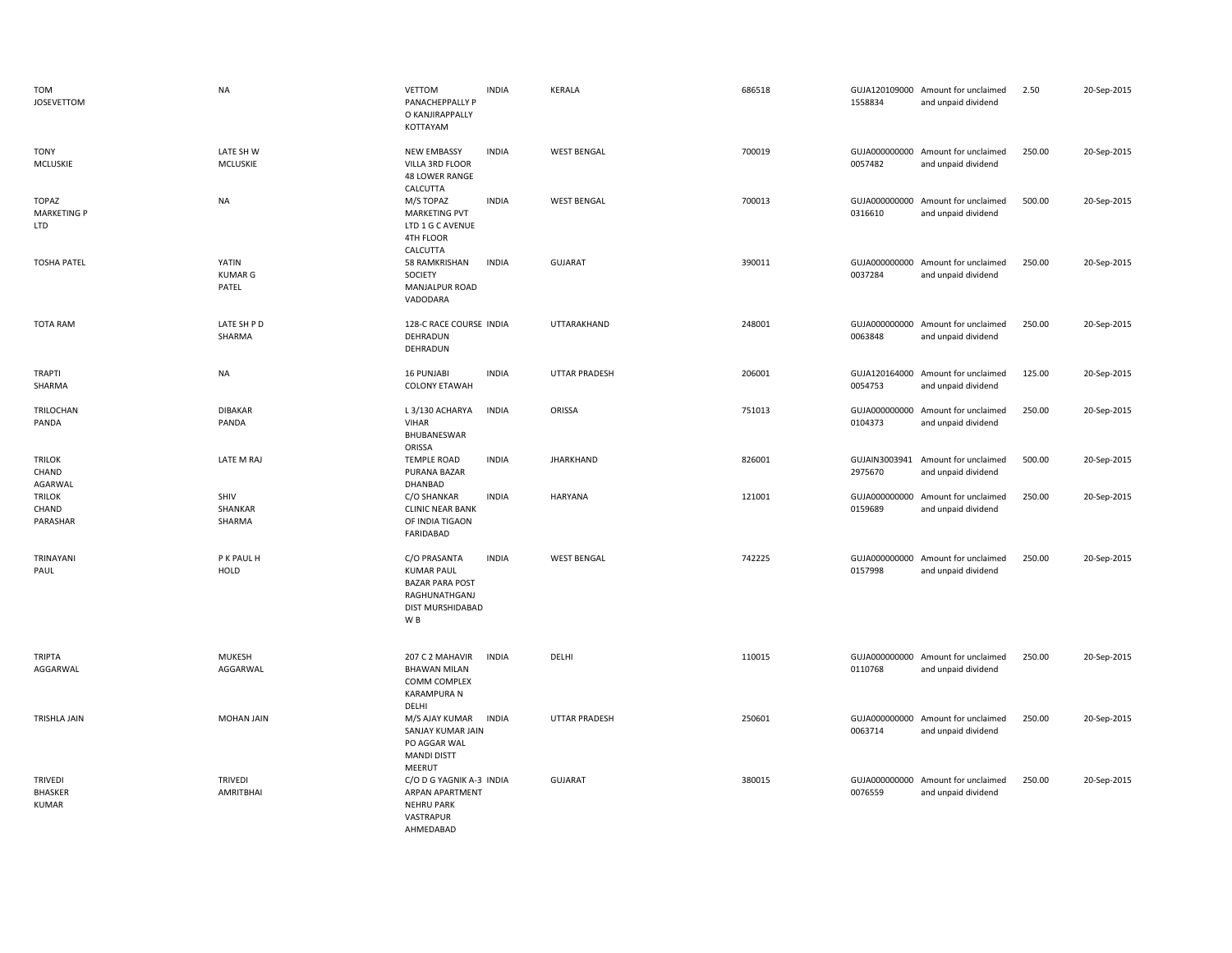| <b>TRIVEDI</b><br><b>JALPABEN</b>        | <b>TRIVEDI</b><br>BHASKERRAI   | C/O D G YAGNIK A-3 INDIA<br>ARPAN APARTMENT<br><b>NEHRU PARK</b><br>VASTRAPUR<br>AHMEDABAD                           | <b>GUJARAT</b>    | 380015 | 0050916                  | GUJA000000000 Amount for unclaimed<br>and unpaid dividend | 250.00 | 20-Sep-2015 |
|------------------------------------------|--------------------------------|----------------------------------------------------------------------------------------------------------------------|-------------------|--------|--------------------------|-----------------------------------------------------------|--------|-------------|
| <b>TRIVENI</b><br>BANDI                  | <b>B YELLIAH</b>               | <b>INDIA</b><br>H NO 15 93 NEW<br>MIRJALGUDA<br><b>MALKAJGIRI POST</b><br><b>HYDERABAD AP</b>                        | ANDHRA PRADESH    | 500047 | 0006295                  | GUJA000000000 Amount for unclaimed<br>and unpaid dividend | 250.00 | 20-Sep-2015 |
| <b>TROPICAL</b><br>AGROSYSTEM<br>S LTD   | <b>NA</b>                      | <b>INDIA</b><br>118 BROADWAY<br><b>MADRAS</b>                                                                        | <b>TAMIL NADU</b> | 600108 | 0014526                  | GUJA000000000 Amount for unclaimed<br>and unpaid dividend | 250.00 | 20-Sep-2015 |
| <b>TRUPTI</b><br>RAMANLAL<br>RAJ         | R L<br>DAHYABHAI               | C/75 PAVITRAKUNJ INDIA<br>SOCIETY NEAR CTM<br><b>CHAR RASTA</b><br>RAMOL ROAD<br>AHMEDABAD                           | <b>GUJARAT</b>    | 380026 | 0130377                  | GUJA000000000 Amount for unclaimed<br>and unpaid dividend | 500.00 | 20-Sep-2015 |
| <b>TULSIDAS</b><br>RAMESHBHAI<br>GWALANI | RAMESHBHAI<br>C GWALANI        | SHEETAL HOSPITAL INDIA<br>SANTRAM ROAD<br>NADIAD                                                                     | <b>GUJARAT</b>    | 387001 | 0040700                  | GUJA000000000 Amount for unclaimed<br>and unpaid dividend | 250.00 | 20-Sep-2015 |
| TUMMALAPAL<br>LI K<br>CHAKRAVARTI        | <b>NA</b>                      | 8 10 19 2<br><b>INDIA</b><br>KAMALADEVI<br><b>STREET GANDHI</b><br>NAGAR KAKINADA<br>ANDHRA PRADESH                  | ANDHRA PRADESH    | 533004 | 1613374                  | GUJAIN3002141 Amount for unclaimed<br>and unpaid dividend | 62.50  | 20-Sep-2015 |
| TUSHARKUMA<br>R MANUBHAI<br>PATEL        | <b>MANUBHAI</b>                | AT & PO TAJPURA<br><b>INDIA</b><br><b>TAL PADRA DIST</b><br>VADODARA                                                 | <b>GUJARAT</b>    | 391440 | 0206749                  | GUJA000000000 Amount for unclaimed<br>and unpaid dividend | 250.00 | 20-Sep-2015 |
| TUSHARKUMA<br>R MANUBHAI<br>PATEL        | MANUBHAI<br>TALSIBHAI<br>PATEL | <b>INDIA</b><br>AT & PO TAJPURA<br>TAL. PADRA<br>DIST.VADODARA                                                       | <b>GUJARAT</b>    | 391440 | 0206789                  | GUJA000000000 Amount for unclaimed<br>and unpaid dividend | 250.00 | 20-Sep-2015 |
| <b>U R LAKSHMI</b><br>BAI                | N C<br>SUDHAKARA<br>N RETD     | LAKSHMI SUDHA<br><b>INDIA</b><br><b>URAKAM CIRISSURI</b><br>DT                                                       | KERALA            | 680562 | 0101752                  | GUJA000000000 Amount for unclaimed<br>and unpaid dividend | 250.00 | 20-Sep-2015 |
| <b>U R TRIVEDI</b>                       | RAMESH                         | 10/A SURYADAY<br><b>INDIA</b><br><b>COLONY NEAR</b><br><b>SARDAR PATEL</b><br><b>BAULA STADIUM</b><br>ROAD AHMEDABAD | <b>GUJARAT</b>    | 380013 | GUJA000000000<br>0035301 | Amount for unclaimed<br>and unpaid dividend               | 250.00 | 20-Sep-2015 |
| U<br>SARASWATHI                          | M<br>ULAGAPPAN                 | <b>86 BAJANAIKOIL</b><br><b>INDIA</b><br><b>STREET PAMMAL</b><br>MADRAS                                              | <b>TAMIL NADU</b> | 600075 | 0167790                  | GUJA000000000 Amount for unclaimed<br>and unpaid dividend | 250.00 | 20-Sep-2015 |
| <b>UDAY</b><br>RAMCHANDR<br>A NAIK       | RAMCHANDR<br>A NAIK PROF       | <b>INDIA</b><br>PARASHARAM<br><b>BHAVAN ALSI PLOTS</b><br>AKOLA                                                      | MAHARASHTRA       | 444001 | GUJA000000000<br>0108649 | Amount for unclaimed<br>and unpaid dividend               | 250.00 | 20-Sep-2015 |
| <b>UDAYAPRAKA</b><br>SHA<br>CHADAGA      | RAMACHAND<br>RA CHADAGA        | LIC DEVPL OFFICER S INDIA<br>N ROAD RURAL INR<br>HOSANAGAR<br>KARNATAKA                                              | KARNATAKA         | 577418 | GUJAIN3005131<br>4114309 | Amount for unclaimed<br>and unpaid dividend               | 500.00 | 20-Sep-2015 |
| <b>UDAYKUMAR</b><br><b>S PATEL</b>       | SHAMBHUPR<br><b>ASAD PATEL</b> | QTR NO 430 P O<br><b>INDIA</b><br>KRIBHCONAGAR<br><b>DIST SURAT</b>                                                  | <b>GUJARAT</b>    | 394515 | GUJA000000000<br>0175308 | Amount for unclaimed<br>and unpaid dividend               | 250.00 | 20-Sep-2015 |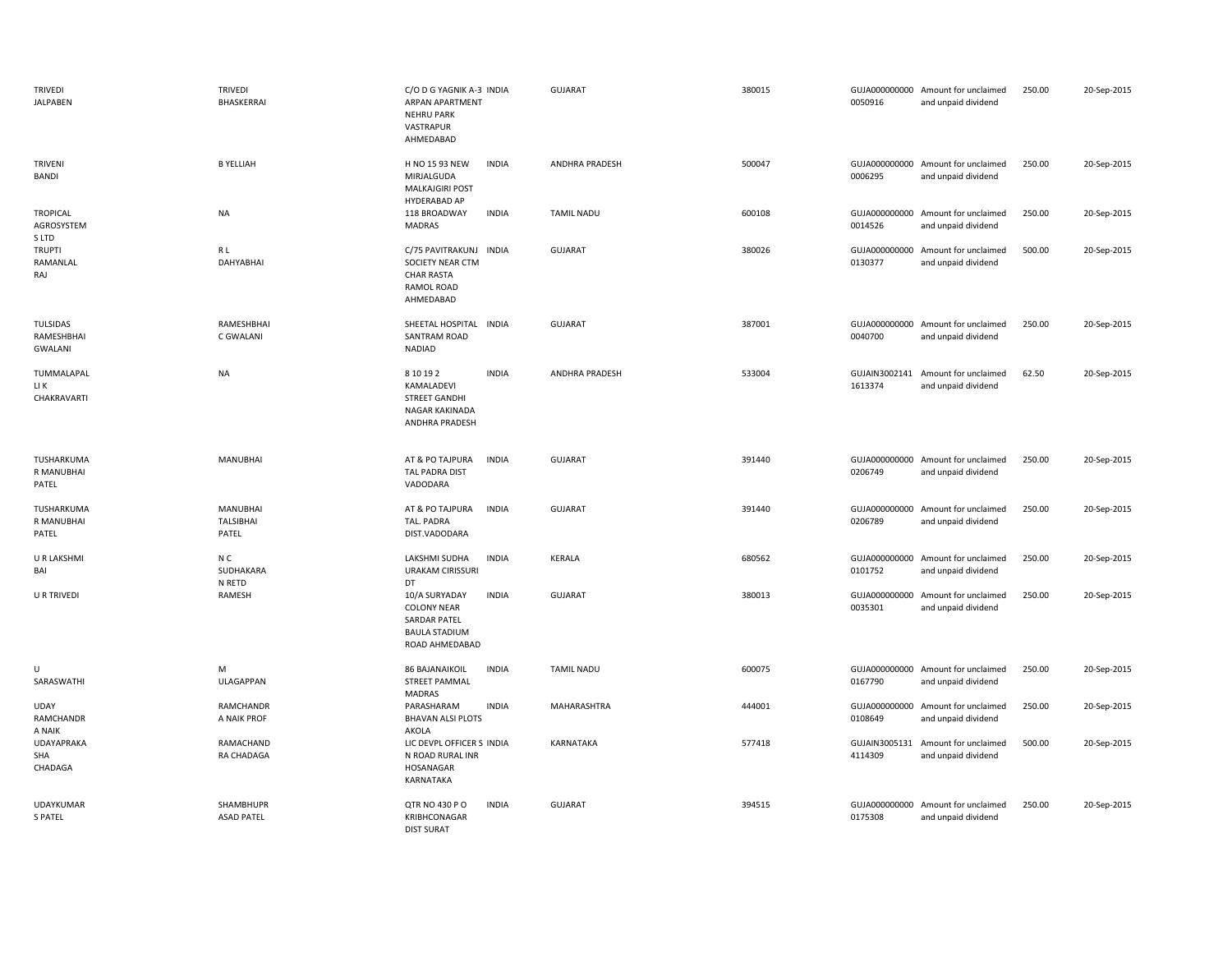| <b>UDAYKUMAR</b><br><b>S PATEL</b> | S PATH                                   | QTR NO 430<br><b>KRIBHCO TOWN</b><br>SHIP PO<br>KRIBHCONAGAR<br>DIST SURAT GUJ                | <b>INDIA</b> | <b>GUJARAT</b>       | 394515 | 0156569                  | GUJA000000000 Amount for unclaimed<br>and unpaid dividend | 250.00 | 20-Sep-2015 |
|------------------------------------|------------------------------------------|-----------------------------------------------------------------------------------------------|--------------|----------------------|--------|--------------------------|-----------------------------------------------------------|--------|-------------|
| <b>UDIT GUPTA</b>                  | <b>NA</b>                                | 202 RATDEEP<br>APARTMENTS<br>DAYAL BAGH ROAD<br>NEW AGRA AGRA                                 | <b>INDIA</b> | <b>UTTAR PRADESH</b> | 282005 | GUJAIN3029024<br>0809079 | Amount for unclaimed<br>and unpaid dividend               | 385.00 | 20-Sep-2015 |
| <b>UJWAL</b><br>SANJAY TIGA        | <b>NAIMAN</b><br><b>TIGA</b>             | <b>BHARAT</b><br>PETROLEUM COR<br>LTD GRANT ROAD<br>SAHARANPUR                                | <b>INDIA</b> | <b>UTTAR PRADESH</b> | 247001 | 0127688                  | GUJA000000000 Amount for unclaimed<br>and unpaid dividend | 250.00 | 20-Sep-2015 |
| <b>UJWALA S</b><br><b>HOSUR</b>    | SHRIKANTH V<br><b>HOSUR</b>              | C/O V S TALUR<br><b>GIRIDHAM 2ND</b><br>MAIN NARAYANPUR<br>DHARWAD<br>KARNATAKA               | <b>INDIA</b> | KARNATAKA            | 580008 | GUJAIN3026793<br>3688472 | Amount for unclaimed<br>and unpaid dividend               | 125.00 | 20-Sep-2015 |
| UMA<br>AGRAWAL                     | R K<br>AGRAWAL                           | C/O RADHEY SHYAM INDIA<br>AGRAWALA JHARNA<br>PARA HIRAPUR<br>DHANBAD                          |              | JHARKHAND            | 826001 | 0151047                  | GUJA000000000 Amount for unclaimed<br>and unpaid dividend | 500.00 | 20-Sep-2015 |
| <b>UMA BANSAL</b>                  | SRI NARESH<br>CHANDRA<br><b>BANSAL</b>   | H NO-326 KALA<br>KUAN, AMROHA J P<br>NAGAR                                                    | <b>INDIA</b> | <b>UTTAR PRADESH</b> | 244221 | 1833747                  | GUJAIN3015572 Amount for unclaimed<br>and unpaid dividend | 250.00 | 20-Sep-2015 |
| UMA<br>CHURIWALA                   | <b>SHEW</b><br><b>KUMAR</b><br>CHURIWALA | 19 AMARATALLA<br>STREET CALCUTTA                                                              | <b>INDIA</b> | <b>WEST BENGAL</b>   | 700001 | GUJAIN3003941<br>0369592 | Amount for unclaimed<br>and unpaid dividend               | 500.00 | 20-Sep-2015 |
| <b>UMA KUMAR</b><br><b>DUBEY</b>   | NITYANAND<br><b>DUBEY</b>                | C/O SHRINN<br>DUBEY 305<br>NARSINGH PURWA<br><b>CIVIL LINES DIST</b><br><b>CHHATARPUR M P</b> | <b>INDIA</b> | MADHYA PRADESH       | 471001 | 0040640                  | GUJA000000000 Amount for unclaimed<br>and unpaid dividend | 250.00 | 20-Sep-2015 |
| <b>UMA MITRA</b>                   | <b>AMITAV</b><br><b>MITRA</b>            | C/O DR A MITRA C P INDIA<br>T I GOVT OF INDIA<br>HESARGHATTA<br>BANGALORE                     |              | KARNATAKA            | 560088 | 0055786                  | GUJA000000000 Amount for unclaimed<br>and unpaid dividend | 250.00 | 20-Sep-2015 |
| <b>UMA PANDEY</b>                  | RAHE SHYAM<br>PANDEY                     | NEW YARPUR JANTA INDIA<br>ROAD BACK OF<br>JHUN JHUN MAHAL<br>PREMA NIWAS<br>PATNA BIHAR       |              | <b>BIHAR</b>         | 800001 | 0106492                  | GUJA000000000 Amount for unclaimed<br>and unpaid dividend | 250.00 | 20-Sep-2015 |
| UMA<br>SHANKER<br>GOUTAM           | M L SHARMA                               | E 810 VAISHALI<br>NAGAR JAIPUR                                                                | <b>INDIA</b> | RAJASTHAN            | 302001 | 0010252                  | GUJA000000000 Amount for unclaimed<br>and unpaid dividend | 250.00 | 20-Sep-2015 |
| UMA<br>SHANKER<br>SINGH            | <b>NA</b>                                | PERSONAL<br>MANAGER QTR NO<br>2A TYPE CHURCHA<br>COLLIERY<br>BAIKUNTHPUR<br>KOREA             | <b>INDIA</b> | CHHATTISGARH         | 497335 | GUJA120265000<br>0029047 | Amount for unclaimed<br>and unpaid dividend               | 625.00 | 20-Sep-2015 |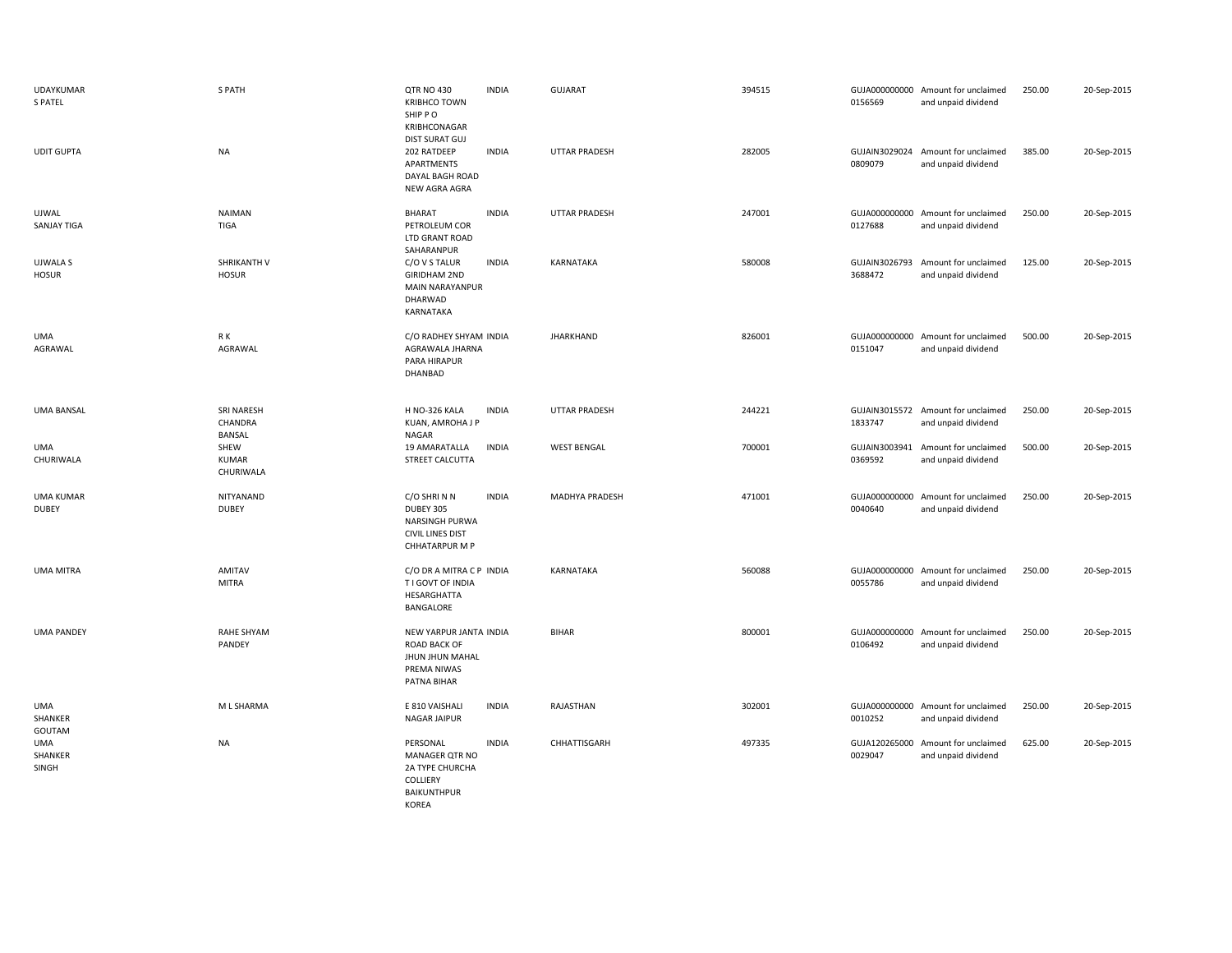| <b>UMA</b><br>SHANKRAN<br>NATARAJAN              | PRABHAKAR<br>NATARAJAN   | 60 16TH CROSS<br>VYALIKAVAL<br>VYALIKAVAL<br>MALLESHWARAM<br>BENGALURU<br>MALLESHWARAMBE<br><b>NGALURY</b> | <b>INDIA</b> | <b>KARNATAKA</b>     | 560003 | 0032881                  | GUJA120360000 Amount for unclaimed<br>and unpaid dividend | 250.00 | 20-Sep-2015 |
|--------------------------------------------------|--------------------------|------------------------------------------------------------------------------------------------------------|--------------|----------------------|--------|--------------------------|-----------------------------------------------------------|--------|-------------|
| <b>UMA</b><br>SRIVASTAVA                         | NARESH<br>CHANDRA        | J 2/19 VIJAY NAGAR INDIA<br><b>KANPUR</b>                                                                  |              | <b>UTTAR PRADESH</b> | 208005 | 0012281                  | GUJA000000000 Amount for unclaimed<br>and unpaid dividend | 250.00 | 20-Sep-2015 |
| <b>UMABEN</b><br>RAVAL                           | SHAILESH<br><b>KUMAR</b> | E-15 MATANGI<br>COOP HSG SOC LTD<br>GORDHANWADINO<br>TEKRO KANARIA RD<br>MANINAGAR<br>AHMEDABAD            | <b>INDIA</b> | <b>GUJARAT</b>       | 380022 | 0101108                  | GUJA000000000 Amount for unclaimed<br>and unpaid dividend | 250.00 | 20-Sep-2015 |
| <b>UMANADESH</b><br>К                            | <b>NA</b>                | $3/143$ G, $S/O$<br><b>KANDASAMY SN</b><br>THIRUPPATUR MAIN<br>ROAD BARGUR<br><b>BARGUR</b>                | <b>INDIA</b> | <b>TAMIL NADU</b>    | 635104 | 2033390                  | GUJAIN3002391 Amount for unclaimed<br>and unpaid dividend | 87.50  | 20-Sep-2015 |
| UMEDBHAI K<br>PATEL                              | <b>K B PATEL</b>         | <b>NANI TAMBADI</b><br>PARDI VALSAD                                                                        | <b>INDIA</b> | <b>GUJARAT</b>       | 396191 | GUJAIN3026793<br>5925376 | Amount for unclaimed<br>and unpaid dividend               | 87.50  | 20-Sep-2015 |
| <b>UMESH</b><br>BHAGAVANJI<br>SAYALIA            | <b>NA</b>                | A/204 DHANLAXMI INDIA<br>APT GIDC<br>ANKALESHWAR                                                           |              | <b>GUJARAT</b>       | 393002 | GUJAIN3029024<br>2644052 | Amount for unclaimed<br>and unpaid dividend               | 250.00 | 20-Sep-2015 |
| <b>UMESH</b><br>CHANDRA<br>SHARMA                | H L SHARMA               | C/O SUBHASH<br>CHANDRA C2 G9PAL<br>NAGAR FIROZABAD                                                         | <b>INDIA</b> | UTTAR PRADESH        | 283203 | GUJA000000000<br>0022238 | Amount for unclaimed<br>and unpaid dividend               | 250.00 | 20-Sep-2015 |
| <b>UMESH</b><br><b>KUMAR</b>                     | <b>NA</b>                | B 63 NH 3 NTPC<br><b>TOWNSHIP</b><br><b>VINDHYA NAGAR</b><br>SINGRAULI MP                                  | <b>INDIA</b> | MAHARASHTRA          | 999999 | 5838424                  | GUJAIN3011271 Amount for unclaimed<br>and unpaid dividend | 250.00 | 20-Sep-2015 |
| <b>UMESH</b><br><b>KUMAR</b><br>RAWAT            | <b>DP RAWAT</b>          | C/O SHRISK GARG<br>C-3/288 YAMUNA<br><b>VIHAR DELHI</b>                                                    | <b>INDIA</b> | DELHI                | 110053 | GUJA000000000<br>0147547 | Amount for unclaimed<br>and unpaid dividend               | 250.00 | 20-Sep-2015 |
| <b>UMESH</b><br>PRASAD                           | <b>NA</b>                | K160 HANUMAN<br><b>NAGAR</b><br>KANKARBAGH,<br>PATNA                                                       | <b>INDIA</b> | <b>BIHAR</b>         | 800020 | 7435836                  | GUJAIN3013301 Amount for unclaimed<br>and unpaid dividend | 250.00 | 20-Sep-2015 |
| <b>UMESH</b><br>PRASAD                           | LATE SHRI A<br>PRASAD    | 106 PRANJAL<br>APPARTMENT WEST<br><b>BORING CANAL</b><br>ROAD PATNA                                        | <b>INDIA</b> | <b>BIHAR</b>         | 800001 | 0138994                  | GUJA000000000 Amount for unclaimed<br>and unpaid dividend | 250.00 | 20-Sep-2015 |
| <b>UMESHKUMA</b><br>R BABULAL<br>DHOBI           | NA                       | MEHTA OLE NO<br><b>MAHAD SIDHPUR</b>                                                                       | <b>INDIA</b> | <b>GUJARAT</b>       | 384151 | 1182292                  | GUJA120332000 Amount for unclaimed<br>and unpaid dividend | 62.50  | 20-Sep-2015 |
| <b>UMESHKUMA</b><br>R VADILAL<br>KHAMAR          | VADILAL<br>KHAMAR        | <b>B 6 KRUSHNADHAM INDIA</b><br><b>FLAT VRUTT</b><br>TENAMENT SAME<br>NAGALPURMEHSAN<br>Α                  |              | <b>GUJARAT</b>       | 384001 | 2341701                  | GUJA120109000 Amount for unclaimed<br>and unpaid dividend | 625.00 | 20-Sep-2015 |
| <b>UMMUL</b><br><b>FOWZIYA</b><br><b>BEGUM M</b> | <b>NA</b>                | 9 AVP STREET<br><b>PORTONOVO</b><br>PONDICHERRY                                                            | <b>INDIA</b> | <b>TAMIL NADU</b>    | 608502 | GUJAIN3030285<br>2307932 | Amount for unclaimed<br>and unpaid dividend               | 125.00 | 20-Sep-2015 |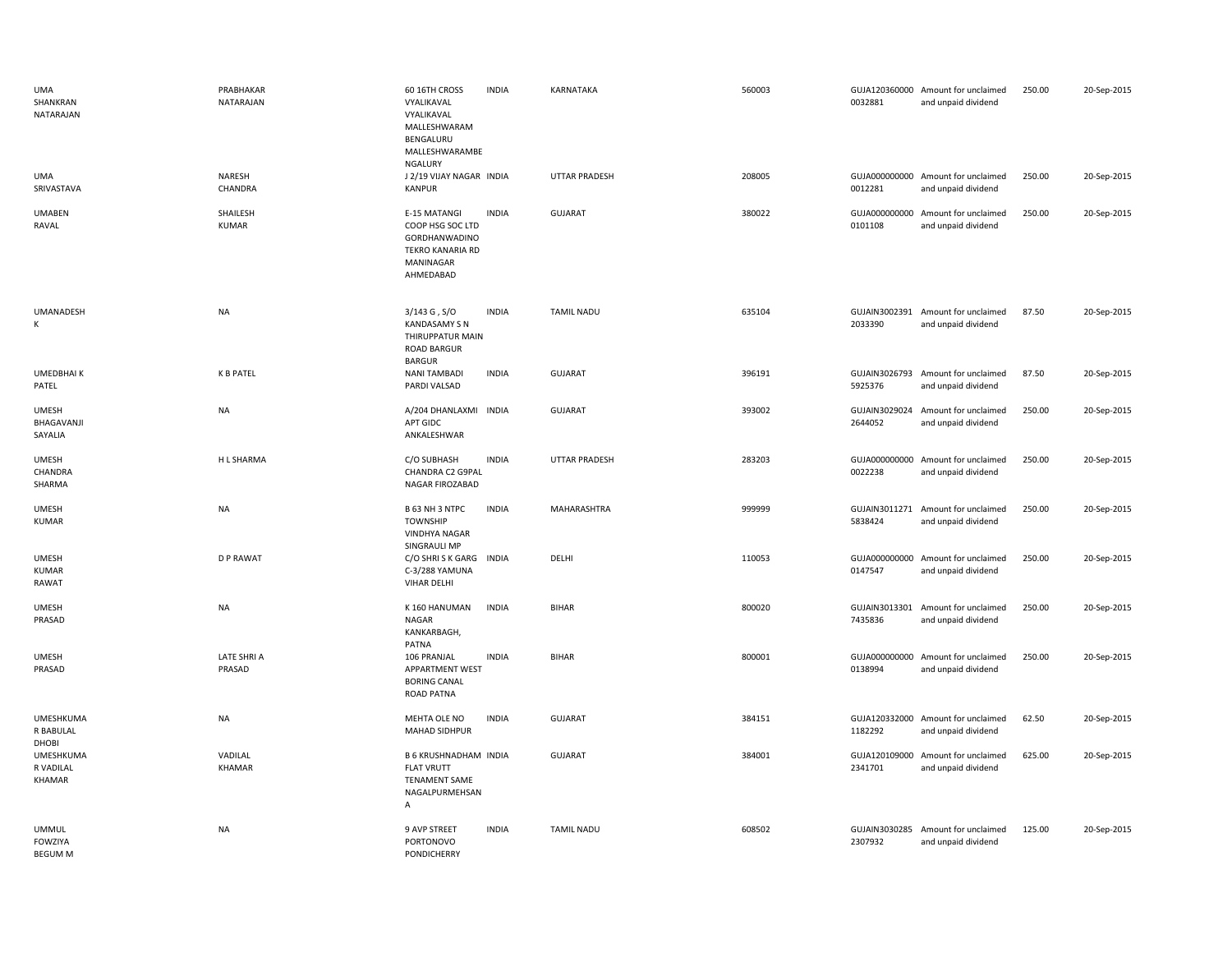| UPENDERA<br>UPADHYAY<br>UPENDRA<br>BABULAL<br>VALERA | <b>NA</b><br><b>NA</b>       | A/2 SIDHASH<br><b>APARTMENT NEAR</b><br>DON BOSCO<br>SCHOOL<br>KHODARAM BAG<br><b>BOISAR TARAPUR</b><br>ROAD DIS THANE<br>FLAT NO 1 GROUND INDIA<br><b>FLOOR SWETAYAN</b><br>DEVELOPERSS NO<br>25 1 TULJABHAVANI | <b>INDIA</b> | MAHARASHTRA<br>MAHARASHTRA | 401501<br>411027 | GUJAIN3004764<br>2618794<br>1669415 | Amount for unclaimed<br>and unpaid dividend<br>GUJA130414000 Amount for unclaimed<br>and unpaid dividend | 250.00<br>250.00 | 20-Sep-2015<br>20-Sep-2015 |
|------------------------------------------------------|------------------------------|------------------------------------------------------------------------------------------------------------------------------------------------------------------------------------------------------------------|--------------|----------------------------|------------------|-------------------------------------|----------------------------------------------------------------------------------------------------------|------------------|----------------------------|
| UPENDRA                                              | LATE SRI                     | <b>NAGAR PIMPLE</b><br><b>GURA PUNE</b><br>646/1 SUBHASH                                                                                                                                                         | <b>INDIA</b> | UTTAR PRADESH              | 232101           |                                     | GUJA120186000 Amount for unclaimed                                                                       | 125.00           | 20-Sep-2015                |
| KUMAR<br>CHAUDHARY                                   | <b>TESH LAL</b><br>CHOUDHARY | NAGAR MUGHAL<br>SARIA<br>CHANDAULLICHAND<br><b>AULLI</b>                                                                                                                                                         |              |                            |                  | 0301831                             | and unpaid dividend                                                                                      |                  |                            |
| <b>UPENDRA</b><br>NARAYAN<br>SINGH                   | LATE JIT<br>BAHAN<br>SINGH   | ELECTRICAL<br>SUPERINTENDING<br>ENGINEER QR NO<br>$C/17$ (OLD) B S E B<br><b>COLONY NEW</b><br><b>PUNAICHAK PATNA</b>                                                                                            | <b>INDIA</b> | <b>BIHAR</b>               | 800023           | 1270702                             | GUJAIN3003941 Amount for unclaimed<br>and unpaid dividend                                                | 250.00           | 20-Sep-2015                |
| <b>UPPULURI</b><br>SRINIVASA<br>PRASAD               | VENKATESWA<br>RA RAO         | DNO 3-130<br>SRINIVASA NAGAR<br>JAGGAYYAPET                                                                                                                                                                      | <b>INDIA</b> | ANDHRA PRADESH             | 521175           | 0462072                             | GUJAIN3023241 Amount for unclaimed<br>and unpaid dividend                                                | 250.00           | 20-Sep-2015                |
| <b>URMILA</b>                                        | <b>RISHI PAL</b>             | <b>NATIONAL</b><br>FERTILIZERS LTD A-<br>1/1 SEC B ALIGANJ<br>LUCKNOW                                                                                                                                            | <b>INDIA</b> | UTTAR PRADESH              | 226020           | GUJA000000000<br>0012640            | Amount for unclaimed<br>and unpaid dividend                                                              | 250.00           | 20-Sep-2015                |
| URMILA DEVI                                          | P KUMAR H<br>LADY            | JAI HIND CLOTH<br><b>HOUSE HARPANA</b><br><b>CLOTH MARKET</b><br><b>ROHTAK</b>                                                                                                                                   | <b>INDIA</b> | <b>HARYANA</b>             | 124001           | GUJA000000000<br>0142905            | Amount for unclaimed<br>and unpaid dividend                                                              | 500.00           | 20-Sep-2015                |
| <b>URMILA DEVI</b>                                   | P KUMAR H<br>LADY            | JAI HIND CLOTH<br><b>HOUSE HARYANA</b><br><b>CLOTH MARKET</b><br>ROHTAK                                                                                                                                          | <b>INDIA</b> | <b>HARYANA</b>             | 124001           | 0158723                             | GUJA000000000 Amount for unclaimed<br>and unpaid dividend                                                | 500.00           | 20-Sep-2015                |
| URMILA<br><b>GUPTA</b>                               | <b>NA</b>                    | C 7/12 SAFDARJUNG INDIA<br>DEVELOPMENT<br>AREA NEW DELHI                                                                                                                                                         |              | MAHARASHTRA                | 999999           | GUJAIN3000111<br>0223546            | Amount for unclaimed<br>and unpaid dividend                                                              | 250.00           | 20-Sep-2015                |
| URMILA<br>STHAPAK                                    | R K STHAPAK                  | QR NO D-1 SECTOR INDIA<br>II P O BALCONAGAR<br>DIST KORBA [M P]                                                                                                                                                  |              | CHHATTISGARH               | 495684           | 0040992                             | GUJA000000000 Amount for unclaimed<br>and unpaid dividend                                                | 250.00           | 20-Sep-2015                |
| URMILA<br>VADILAL<br>MEHTA                           | VADILAL<br>MOHANLAL<br>MEHTA | 375-C GIRGAUM<br>ROAD BOMBAY                                                                                                                                                                                     | <b>INDIA</b> | MAHARASHTRA                | 400002           | GUJA000000000<br>0161091            | Amount for unclaimed<br>and unpaid dividend                                                              | 250.00           | 20-Sep-2015                |
| <b>URMILABEN</b><br>CHIMANLAL<br><b>TRIPATHI</b>     | C TRIPATHI H<br><b>HOLD</b>  | M-4/21 ASHA PATS INDIA<br><b>NR KIRAN PARK</b><br>NAVA WADAJ<br>AHMEDABAD                                                                                                                                        |              | <b>GUJARAT</b>             | 380013           | GUJA000000000<br>0143817            | Amount for unclaimed<br>and unpaid dividend                                                              | 250.00           | 20-Sep-2015                |
| URVASHI<br>JAGADEESAN                                | <b>NA</b>                    | G.B. NO. 26 SECTOR - INDIA<br>9 GANDHINAGAR                                                                                                                                                                      |              | GUJARAT                    | 382009           | 0125352                             | GUJA000000000 Amount for unclaimed<br>and unpaid dividend                                                | 500.00           | 20-Sep-2015                |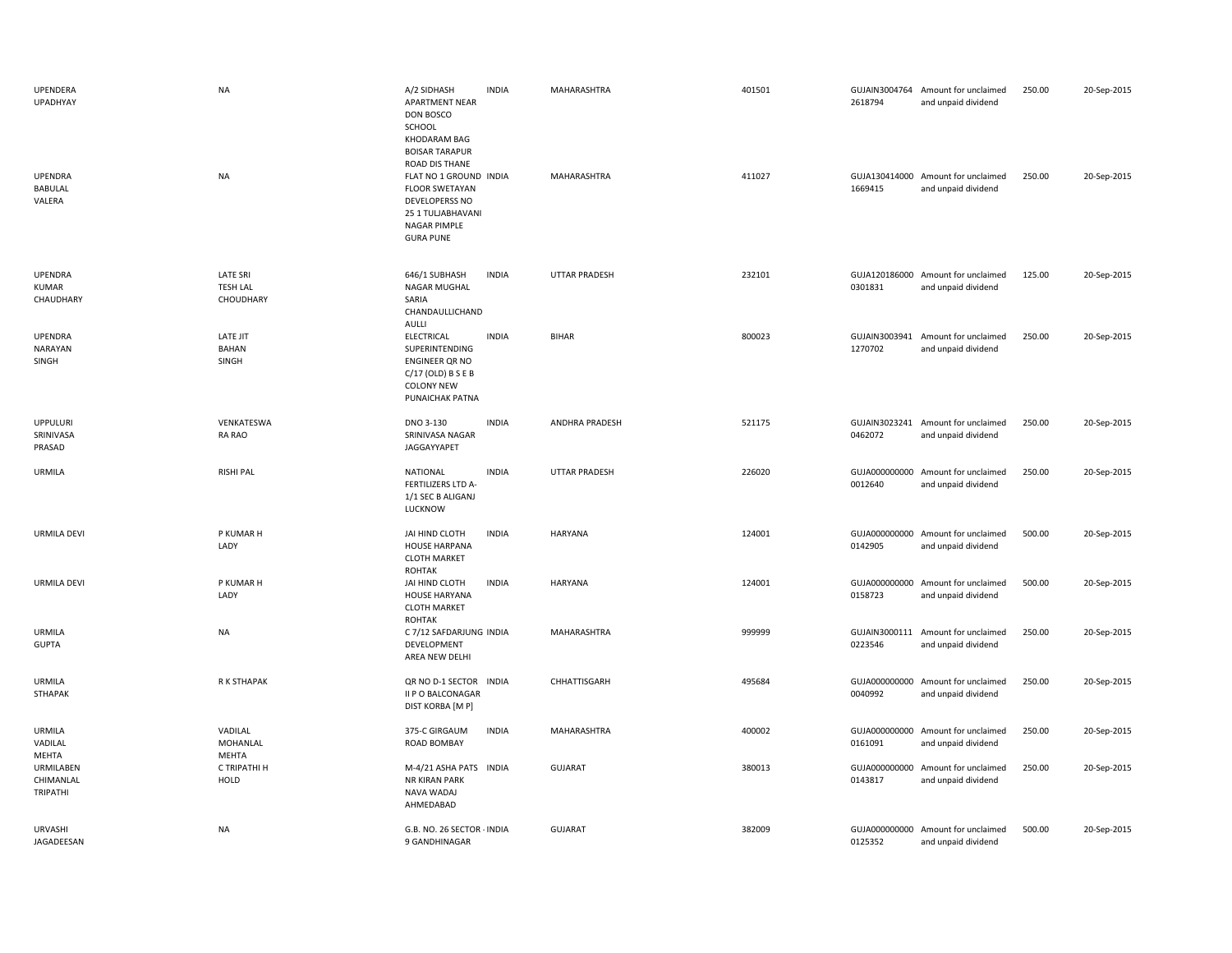| <b>URVASHI</b><br>JAGADEESAN                | NA                                      | GB-26, SECTOR-2<br>GANDHINAGAR                                                                                  | <b>INDIA</b> | GUJARAT              | 382009 | 0125353                  | GUJA000000000 Amount for unclaimed<br>and unpaid dividend | 500.00 | 20-Sep-2015 |
|---------------------------------------------|-----------------------------------------|-----------------------------------------------------------------------------------------------------------------|--------------|----------------------|--------|--------------------------|-----------------------------------------------------------|--------|-------------|
| URVESHKUMA<br>$\mathsf{R}$<br>SHAMBHUBH     | <b>NA</b>                               | <b>BINDUSAROVAR</b><br>ROAD SIDHPUR DIST<br>PATAN                                                               | <b>INDIA</b> | <b>GUJARAT</b>       | 384151 | 0172407                  | GUJAIN3009821 Amount for unclaimed<br>and unpaid dividend | 500.00 | 20-Sep-2015 |
| AI PATEL<br><b>URVISH</b><br><b>KOTHARI</b> | PRAFUL BHAI                             | VARDHMAN<br><b>AUTOMOBILES</b><br><b>GOKUL CHAMBERS</b><br><b>JAYSHREE ROAD</b><br><b>JUNAGADH</b>              | <b>INDIA</b> | GUJARAT              | 362001 | 0079389                  | GUJA000000000 Amount for unclaimed<br>and unpaid dividend | 250.00 | 20-Sep-2015 |
| <b>USHA</b><br>AGGARWAL                     | B L<br>AGARWAL                          | 3908 G B ROAD<br>DELHI                                                                                          | <b>INDIA</b> | DELHI                | 110006 | 0110615                  | GUJA000000000 Amount for unclaimed<br>and unpaid dividend | 250.00 | 20-Sep-2015 |
| <b>USHA</b><br>AGRAWAL                      | RADHEY<br>SHYAM<br>AGRAWAL<br>PROGES    | 115 MANAS NAGAR INDIA<br><b>MAHOL ROAD</b><br><b>MATHURA</b>                                                    |              | <b>UTTAR PRADESH</b> | 281004 | 0202176                  | GUJA000000000 Amount for unclaimed<br>and unpaid dividend | 250.00 | 20-Sep-2015 |
| <b>USHA BEN</b><br>YOGESH BHAI<br>DHOLAKIYA | YOGESH<br>DHOLAKIYA                     | <b>NEAR BALA</b><br><b>HNUMAN SOCIETY</b><br><b>WADHWAN CITY</b><br><b>DIST</b><br>SURENDRANAGAR                | <b>INDIA</b> | GUJARAT              | 363030 | 0081486                  | GUJA000000000 Amount for unclaimed<br>and unpaid dividend | 250.00 | 20-Sep-2015 |
| <b>USHA</b><br>CHAWLA                       | HARISH<br>CHAWLA                        | C 15 NEW GOBIND<br>PURA RAM NAGAR<br>DELHI                                                                      | <b>INDIA</b> | DELHI                | 110051 | 0067126                  | GUJA000000000 Amount for unclaimed<br>and unpaid dividend | 250.00 | 20-Sep-2015 |
| <b>USHA</b><br><b>DEAKSHIT</b>              | OM PRAKASH<br>DEAKSHIT                  | 68 ARYA NAGAR<br>SCHEME NO 1<br>ALWAR RAJASTHAN                                                                 | <b>INDIA</b> | RAJASTHAN            | 301001 | 0011263                  | GUJA000000000 Amount for unclaimed<br>and unpaid dividend | 250.00 | 20-Sep-2015 |
| <b>USHA DEVI</b><br>AGARWAL                 | <b>VIJAY KUMAR</b><br>AGARWAL H<br>HOLD | 20 HIRA BHAI<br>MARKET KANKARIA<br>ROAD AHMEDABAD                                                               | <b>INDIA</b> | GUJARAT              | 380022 | 0157084                  | GUJA000000000 Amount for unclaimed<br>and unpaid dividend | 250.00 | 20-Sep-2015 |
| <b>USHA DEVI</b><br><b>JALAN</b>            | SHEO NATH<br>KEDIA                      | N 10 RANJEET<br><b>KUMAR JALAN</b><br><b>NAKCHED TOLA</b><br>MOTIHARI DIST<br><b>EAST CHANPARAN</b><br>MOTIHARI | <b>INDIA</b> | <b>BIHAR</b>         | 845401 | GUJAIN3005131<br>2593115 | Amount for unclaimed<br>and unpaid dividend               | 250.00 | 20-Sep-2015 |
| <b>USHA DEY</b>                             | <b>SAILEN DEY</b>                       | 380 MISSION<br>ANEHAL SOUTH N I<br>HIGH SCHOOL PO<br>PURBAPUTIARY<br>CALCUTTA                                   | <b>INDIA</b> | <b>WEST BENGAL</b>   | 700093 | 0168477                  | GUJA000000000 Amount for unclaimed<br>and unpaid dividend | 500.00 | 20-Sep-2015 |
| USHA GOYAL                                  | <b>HARIOM</b><br>GOYAL                  | 15/469 NOORI<br><b>GATE AGRA</b>                                                                                | <b>INDIA</b> | UTTAR PRADESH        | 282002 | 0022596                  | GUJA000000000 Amount for unclaimed<br>and unpaid dividend | 250.00 | 20-Sep-2015 |
| <b>USHA GOYAL</b>                           | A N GOYAL                               | PLOT NO.488, (1ST<br>FLOOR) SRCTOR-5,<br>VAISHALIGHAZIABA<br>D                                                  | <b>INDIA</b> | <b>UTTAR PRADESH</b> | 201012 | 0022400                  | GUJA000000000 Amount for unclaimed<br>and unpaid dividend | 250.00 | 20-Sep-2015 |
| <b>USHA GOYAL</b>                           | <b>NA</b>                               | 4/47, MOHAN<br>NAGAR FIROZABAD                                                                                  | <b>INDIA</b> | <b>UTTAR PRADESH</b> | 283203 | 0010352                  | GUJA120164000 Amount for unclaimed<br>and unpaid dividend | 250.00 | 20-Sep-2015 |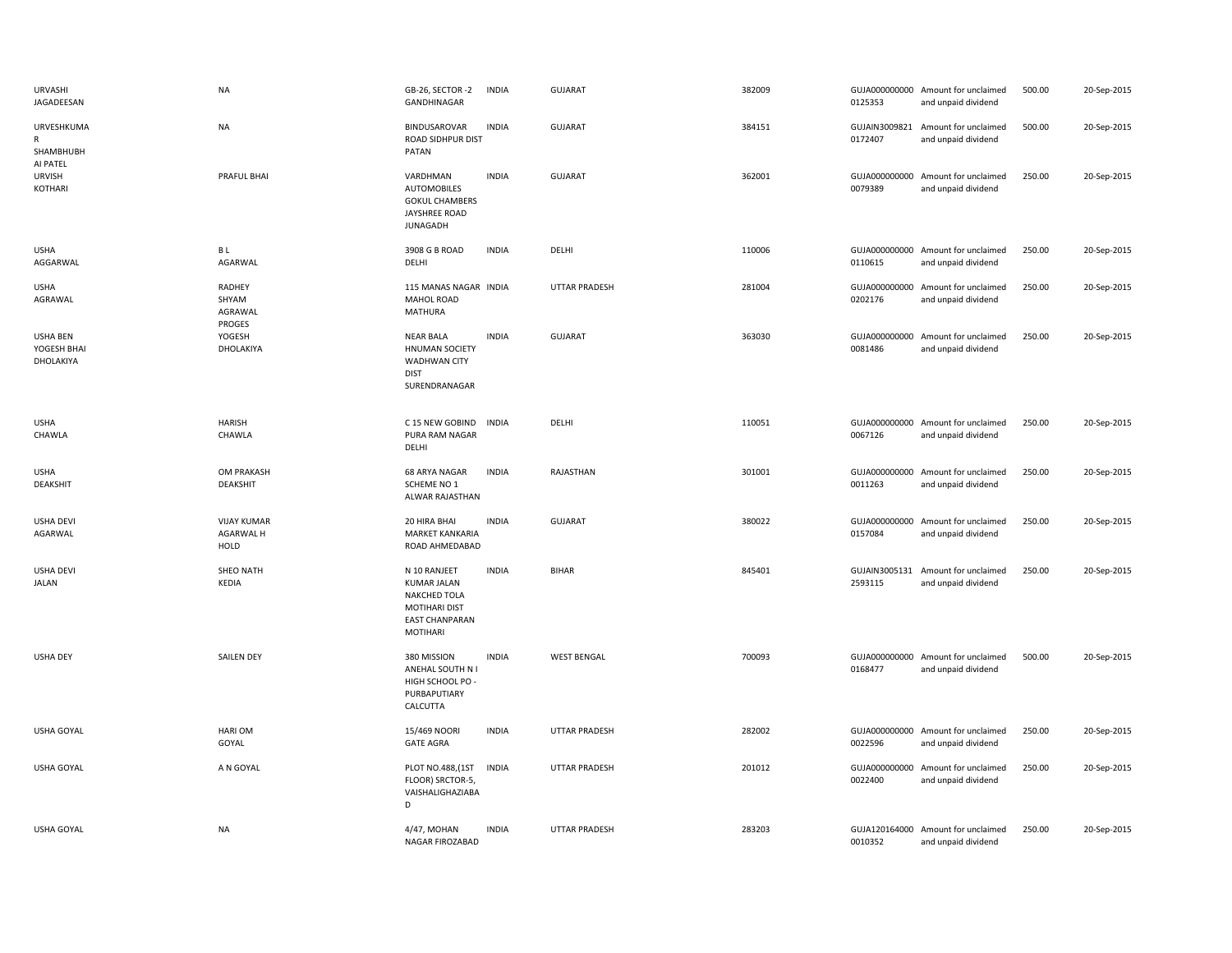| <b>USHA</b><br><b>HANSDA</b>                 | <b>NA</b>                              | ALLAHABAD BANK<br><b>CURRECY CHEST</b><br><b>KUTCHERRY ROAD</b><br>DHANBAD                         | <b>INDIA</b> | <b>JHARKHAND</b> | 826001 | 3425743                  | GUJAIN3003941 Amount for unclaimed<br>and unpaid dividend | 897.50 | 20-Sep-2015 |
|----------------------------------------------|----------------------------------------|----------------------------------------------------------------------------------------------------|--------------|------------------|--------|--------------------------|-----------------------------------------------------------|--------|-------------|
| <b>USHA JAIN</b>                             | N K JAIN                               | FLAT NO 17 SADAR INDIA<br>APARTMENTS<br><b>MAYUR VIHAR</b><br>PHASE I DELHI                        |              | DELHI            | 110091 | 0147676                  | GUJAIN3001181 Amount for unclaimed<br>and unpaid dividend | 7.50   | 20-Sep-2015 |
| <b>USHA</b><br><b>JAYPRAKASH</b><br>PARASHAR | J PRASHAR H<br><b>HOLD</b>             | <b>GANDHI CHOUK</b><br><b>MAIN RDR WANI</b><br><b>DIST YAVATMAL</b>                                | <b>INDIA</b> | MAHARASHTRA      | 445304 | GUJA000000000<br>0151355 | Amount for unclaimed<br>and unpaid dividend               | 250.00 | 20-Sep-2015 |
| <b>USHA KIRAN</b>                            | RAGHAVEND<br><b>RA NARAIN</b><br>SINGH | 4B S K PURI PATNA INDIA                                                                            |              | <b>BIHAR</b>     | 800001 | GUJAIN3030285<br>2154919 | Amount for unclaimed<br>and unpaid dividend               | 250.00 | 20-Sep-2015 |
| <b>USHA KUMARI</b>                           | LATE ASHOK<br><b>KUMAR</b>             | CD 554 SECTOR 2<br>SITE 5 DHURWA<br>RANCHI                                                         | <b>INDIA</b> | <b>JHARKHAND</b> | 834004 | GUJAIN3013301<br>9248804 | Amount for unclaimed<br>and unpaid dividend               | 250.00 | 20-Sep-2015 |
| USHA R<br>PARIKH                             | <b>RAJESH K</b><br>PARIKH              | 52 LAXMI NIVAS<br>2ND FL 5TH ROAD<br><b>KHAR WEST</b><br><b>BOMBAY</b>                             | <b>INDIA</b> | MAHARASHTRA      | 400052 | GUJA000000000<br>0095770 | Amount for unclaimed<br>and unpaid dividend               | 250.00 | 20-Sep-2015 |
| <b>USHA RANI</b>                             | <b>DHANI RAM</b>                       | <b>STATE BANK OF</b><br>PATIALA MAIN<br><b>BRANCH AMRITSAR</b>                                     | <b>INDIA</b> | PUNJAB           | 143001 | GUJA000000000<br>0066158 | Amount for unclaimed<br>and unpaid dividend               | 250.00 | 20-Sep-2015 |
| <b>USHA RANI</b>                             | KOTESHWAR                              | 265 A<br>SANTOSHNAGAR<br>COLONY OLD<br>HYDERABAD                                                   | <b>INDIA</b> | ANDHRA PRADESH   | 500659 | GUJA000000000<br>0006678 | Amount for unclaimed<br>and unpaid dividend               | 250.00 | 20-Sep-2015 |
| <b>USHA RANI</b>                             | L D NAGPAL                             | HOUSE NO 208<br>WARD NO 11<br>PANIPAT HARYANA                                                      | <b>INDIA</b> | HARYANA          | 132103 | 0063173                  | GUJA000000000 Amount for unclaimed<br>and unpaid dividend | 250.00 | 20-Sep-2015 |
| <b>USHA RANI</b>                             | S K GROVER                             | W/O S K GROVER H INDIA<br>NO 189 WARD NO 2<br>MINI NAGPAL<br>NAGRI MALOUT<br><b>DIST MKSPUNJAB</b> |              | PUNJAB           | 152107 | GUJA000000000<br>0063158 | Amount for unclaimed<br>and unpaid dividend               | 250.00 | 20-Sep-2015 |
| <b>USHA</b><br>SANDAW                        | VASUDEO<br>SANDAW                      | KRISHNA KUNJ 9<br>ANAND NAGAR S<br>NMARG ANDHERRI<br>E BOMBAY                                      | <b>INDIA</b> | MAHARASHTRA      | 400069 | 0045017                  | GUJA000000000 Amount for unclaimed<br>and unpaid dividend | 125.00 | 20-Sep-2015 |
| <b>USHA</b><br>SANGHAVI                      | <b>NA</b>                              | <b>ECONOMIC</b><br><b>GROWTH FUND LTD</b><br>103 PATTANI BLDG<br>M G ROAD RAJKOT                   | <b>INDIA</b> | <b>GUJARAT</b>   | 360001 | 0095126                  | GUJA000000000 Amount for unclaimed<br>and unpaid dividend | 250.00 | 20-Sep-2015 |
| <b>USHA SINGH</b>                            | <b>NA</b>                              | BANGLOW NO 73<br>DLW RLY COLONY<br>POST DLW PS<br>MANDUADIH                                        | <b>INDIA</b> | UTTAR PRADESH    | 221004 | GUJAIN3026793<br>3913045 | Amount for unclaimed<br>and unpaid dividend               | 250.00 | 20-Sep-2015 |
| <b>USHA SINGH</b>                            | H P SINGH                              | VARANASI<br>W/O DR H P SINGH<br><b>BOKARO COLLIERY</b><br><b>SUNDARY BAZAR</b><br><b>BOKARO</b>    | <b>INDIA</b> | <b>JHARKHAND</b> | 829127 | 0134950                  | GUJA000000000 Amount for unclaimed<br>and unpaid dividend | 250.00 | 20-Sep-2015 |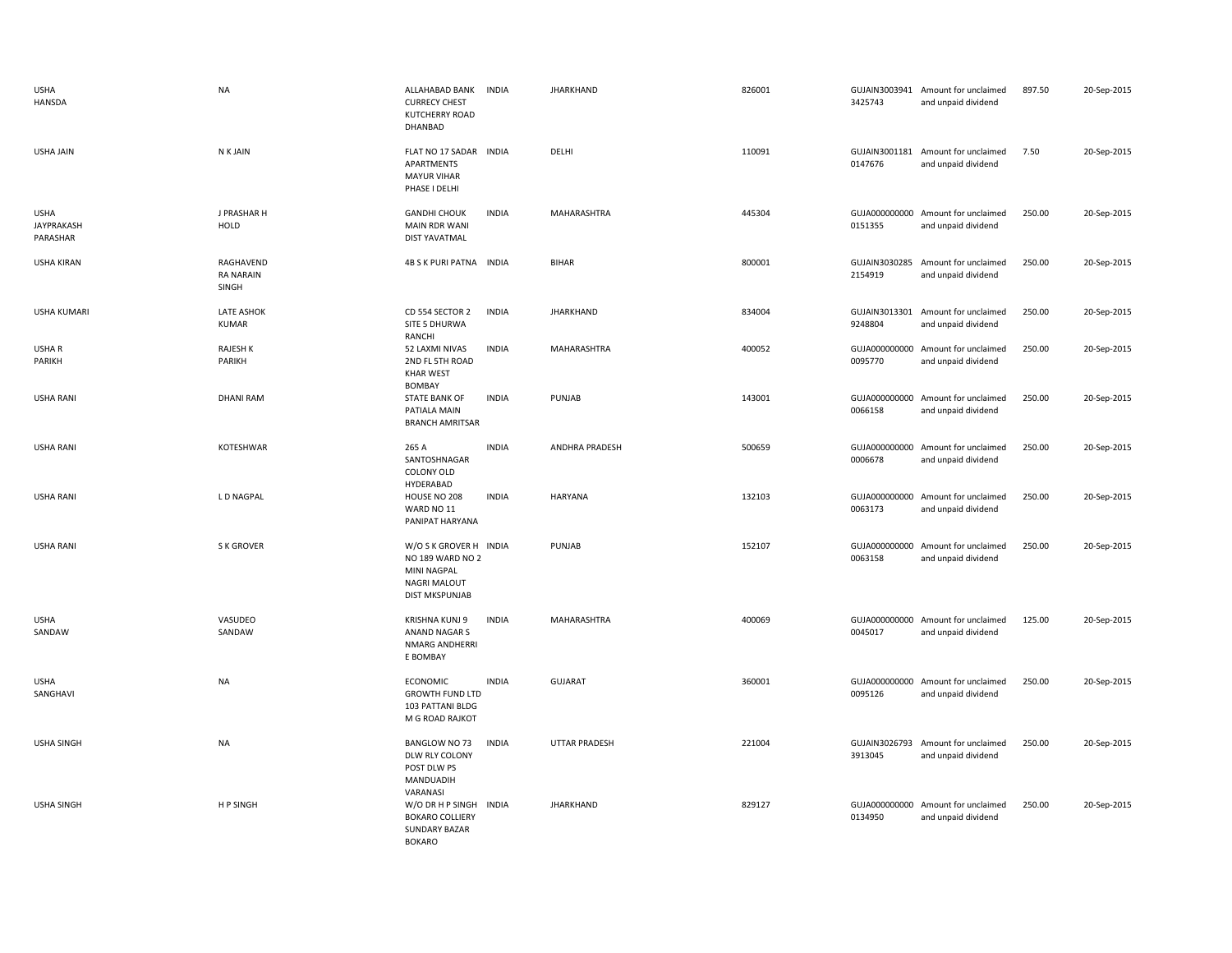| <b>USHA SONI</b>                             | <b>DINESH SONI</b>                             | 42 MOTI CHOHATTA INDIA<br><b>UDAIPUR</b>                                                                                                                                                    | RAJASTHAN                | 313001 | 2136009                  | GUJAIN3001831 Amount for unclaimed<br>and unpaid dividend | 750.00  | 20-Sep-2015 |
|----------------------------------------------|------------------------------------------------|---------------------------------------------------------------------------------------------------------------------------------------------------------------------------------------------|--------------------------|--------|--------------------------|-----------------------------------------------------------|---------|-------------|
| <b>USHABEN</b><br><b>ASHOK BHAI</b><br>AMIN  | <b>ASHOK BHAI</b><br><b>G AMIN</b>             | <b>AMIN KHADKI</b><br><b>INDIA</b><br><b>TARSALI BARODA</b>                                                                                                                                 | <b>GUJARAT</b>           | 390009 | 0051521                  | GUJA000000000 Amount for unclaimed<br>and unpaid dividend | 250.00  | 20-Sep-2015 |
| <b>USHABEN</b><br>GANPATRAM<br><b>BHATT</b>  | <b>NA</b>                                      | SHARDA RANG<br><b>INDIA</b><br>MAHAL INSIDE GATE<br>LEFT SIDE VADI<br><b>BARODA GUJRAT</b>                                                                                                  | <b>GUJARAT</b>           | 390017 | GUJAIN3022691<br>0050356 | Amount for unclaimed<br>and unpaid dividend               | 167.50  | 20-Sep-2015 |
| <b>USHABEN</b><br>JITENDRAKUM<br>AR PATEL    | <b>JITENDRAKU</b><br>MAR<br>RAMANBHAI<br>PATEL | SAHJANAND<br><b>INDIA</b><br><b>CHOWK TA NADIAD</b><br><b>DIST KHEDA</b><br>DABHANDABHAN                                                                                                    | <b>GUJARAT</b>           | 387320 | GUJA120447000<br>1735491 | Amount for unclaimed<br>and unpaid dividend               | 50.00   | 20-Sep-2015 |
| UTI INDIA<br><b>FUND UNIT</b><br>SCHEME      | <b>NA</b>                                      | <b>CITIBANK NA</b><br><b>INDIA</b><br><b>CUSTODY SERVICES</b><br>C/O SULTANALLYS<br><b>BUSINESS CENTRE</b><br>BARODAWALA<br><b>MANSION DR ANNIE</b><br><b>BESANT</b><br>ROADWORLI<br>BOMBAY | MAHARASHTRA              | 400018 | GUJA000000000<br>0145200 | Amount for unclaimed<br>and unpaid dividend               | 3750.00 | 20-Sep-2015 |
| <b>UTPAL</b><br><b>BORGOHAIN</b>             | <b>JUGANANDA</b><br><b>BORGOHAIN</b>           | <b>INDIA</b><br>APL NAMRUP PO<br>PARBATPUR DIST<br>DIBRUGARH<br><b>NAMRUP</b>                                                                                                               | <b>ARUNACHAL PRADESH</b> | 786623 | 3884557                  | GUJAIN3026793 Amount for unclaimed<br>and unpaid dividend | 22.50   | 20-Sep-2015 |
| <b>UTTAM</b><br>CHAND<br><b>BANTHIA</b>      | <b>CHAMPA LAL</b><br><b>BANTHIA</b>            | C/O SANAD HOUSE INDIA<br>KE PICHE, MT. ABU<br>ABU ROAD                                                                                                                                      | RAJASTHAN                | 307026 | 0242115                  | GUJA120121010 Amount for unclaimed<br>and unpaid dividend | 250.00  | 20-Sep-2015 |
| <b>UTTAM</b><br><b>CHAND JAIN</b>            | <b>BIMAL</b><br>PERSHAD<br>JAIN                | 4188 GALI AHIRAN INDIA<br>PAHARI DHIRAJ<br>DELHI                                                                                                                                            | DELHI                    | 110006 | 0062567                  | GUJA000000000 Amount for unclaimed<br>and unpaid dividend | 250.00  | 20-Sep-2015 |
| <b>UTTAM</b><br><b>KUMAR</b><br><b>NANDI</b> | <b>NA</b>                                      | <b>INDIA</b><br>LIG-136,<br>GOVINDPURA,<br><b>BHARTI NIKETAN,</b><br><b>BHEL BHOPAL</b>                                                                                                     | MADHYA PRADESH           | 462023 | 0212351                  | GUJA120107000 Amount for unclaimed<br>and unpaid dividend | 62.50   | 20-Sep-2015 |
| UTTAM<br>PRAKASH<br>SISODIA                  | SURENDRA<br>PRAKASH<br>SISODIA                 | C/O OM TRADING<br><b>INDIA</b><br>NEAR VISHAL HOTEL<br>AMGAM ROAD<br>SANJANSANJAN                                                                                                           | <b>GUJARAT</b>           | 396150 | 0281477                  | GUJA120447000 Amount for unclaimed<br>and unpaid dividend | 25.00   | 20-Sep-2015 |
| <b>UTTAMRAO</b><br><b>PUNDLIK</b><br>PATIL   | <b>PUNDLIK R</b><br>PATIL                      | <b>INDIA</b><br>HOLI MAIDAN A/P<br>SHENDURNI TAL<br><b>JAMNER DIST</b><br><b>JALGAON</b>                                                                                                    | MAHARASHTRA              | 424204 | 0018811                  | GUJA000000000 Amount for unclaimed<br>and unpaid dividend | 250.00  | 20-Sep-2015 |
| <b>UTTARA</b><br>PATANKAR                    | <b>ULLAHAS</b><br>PATANKAR                     | 43 GOPAL COLONY INDIA<br><b>JHABUA M P</b>                                                                                                                                                  | MADHYA PRADESH           | 457661 | GUJA000000000<br>0007211 | Amount for unclaimed<br>and unpaid dividend               | 250.00  | 20-Sep-2015 |
| <b>UZMA KHAN</b>                             | <b>IFTAKHAR</b><br><b>HASAN KHAN</b>           | 393/144 B GAFFAR INDIA<br>MANZIL (EXT) JAMIA<br>NAGAR (OKHLA)<br>NEW DELHI                                                                                                                  | DELHI                    | 110025 | GUJA000000000<br>0161186 | Amount for unclaimed<br>and unpaid dividend               | 250.00  | 20-Sep-2015 |
| V ANANT RAM<br>BABU                          | <b>NA</b>                                      | ARCHAKA, SRI RAM INDIA<br>MANDIRA,<br>HEROOR(POST)<br>GANGAVATHI(TQ)<br>KOPPAL(DIST)                                                                                                        | <b>KARNATAKA</b>         | 583227 | 1452377                  | GUJAIN3002391 Amount for unclaimed<br>and unpaid dividend | 500.00  | 20-Sep-2015 |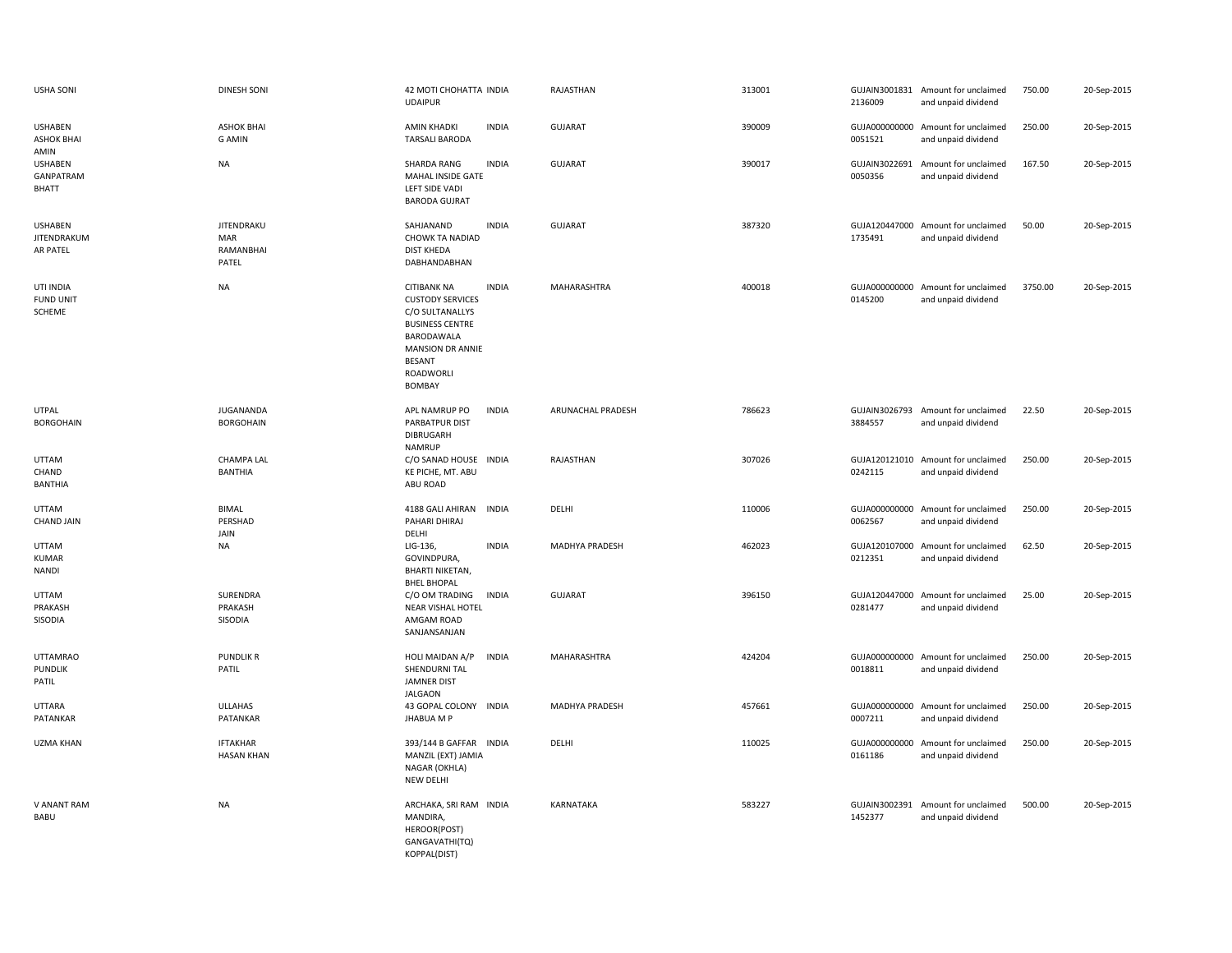| V B SHAH                               | <b>BABULAL D</b><br>SHAH           | C/O EKTA TRADERS INDIA<br>S 29 SINDHI<br><b>MARKET REVDI</b><br>BAZAR AHMEDABAD                                                            | <b>GUJARAT</b>       | 380001 | 0034544                  | GUJA000000000 Amount for unclaimed<br>and unpaid dividend | 250.00 | 20-Sep-2015 |
|----------------------------------------|------------------------------------|--------------------------------------------------------------------------------------------------------------------------------------------|----------------------|--------|--------------------------|-----------------------------------------------------------|--------|-------------|
| $\vee$<br>GANGADHAR                    | <b>NA</b>                          | PEERJADAV STREET INDIA<br>OPP. B T H LODGE<br>GANGAVATHI<br><b>KOPPAL DIST</b>                                                             | KARNATAKA            | 583227 | 3015028                  | GUJAIN3008881 Amount for unclaimed<br>and unpaid dividend | 500.00 | 20-Sep-2015 |
| V I YOOSEF                             | V A ISMAIL                         | D NO 1176 IST C<br><b>INDIA</b><br><b>CROSS 7TH MAIN R</b><br>P L LAYOUT VIJAYA<br>NAGAR IIND STAGE<br>BANGALORE                           | <b>KARNATAKA</b>     | 560040 | GUJA000000000<br>0104212 | Amount for unclaimed<br>and unpaid dividend               | 250.00 | 20-Sep-2015 |
| V K<br>AYYAMUTHU                       | <b>NA</b>                          | 94 E KUTTAI MELA INDIA<br><b>STREET</b><br>RAMAPURAMPUDU<br>R PO NAMAKKAL<br><b>TALUK AND</b><br><b>DISTRICT</b><br><b>TAMILNADU STATE</b> | <b>TAMIL NADU</b>    | 637001 | 2583054                  | GUJAIN3003941 Amount for unclaimed<br>and unpaid dividend | 642.50 | 20-Sep-2015 |
| V K SACHDEV                            | L N SACHDEV                        | II 6 114 LAJPAT<br><b>INDIA</b><br>NAGAR NEW DELHI<br>DELHI                                                                                | DELHI                | 110024 | 0015607                  | GUJA000000000 Amount for unclaimed<br>and unpaid dividend | 250.00 | 20-Sep-2015 |
| V KANTI                                | SN <sub></sub><br><b>AGNIHOTRI</b> | МОН КАСННА<br><b>INDIA</b><br><b>KATRA</b><br>SHAHJAHANPUR U P                                                                             | <b>UTTAR PRADESH</b> | 242001 | GUJA000000000<br>0152882 | Amount for unclaimed<br>and unpaid dividend               | 250.00 | 20-Sep-2015 |
| V L SHANTHA<br><b>KUMAR</b>            | <b>NA</b>                          | 28/842, OPP.<br><b>INDIA</b><br>NETHAJI PARK CE<br>COLONY<br>SANGAMESH<br>NAGAR<br>ANANTAPUR.                                              | ANDHRA PRADESH       | 515001 | GUJAIN3001591<br>0581878 | Amount for unclaimed<br>and unpaid dividend               | 250.00 | 20-Sep-2015 |
| V MATHEW<br><b>MOHAN</b>               | M<br>VARUGHESE                     | 5 TYPE IV NITIE<br><b>INDIA</b><br><b>VIHAR LAKE</b><br><b>BOMBAY</b>                                                                      | MAHARASHTRA          | 400087 | 0102640                  | GUJA000000000 Amount for unclaimed<br>and unpaid dividend | 250.00 | 20-Sep-2015 |
| V MEENA<br>KUMARI                      | M <sub>N</sub><br>PRASAD           | NO-10/2 PUTTANNA INDIA<br>ROAD<br>BASAVANAGUDI<br>BANGALORE                                                                                | KARNATAKA            | 560004 | GUJA000000000<br>0146362 | Amount for unclaimed<br>and unpaid dividend               | 250.00 | 20-Sep-2015 |
| V<br><b>MOHANTHAS</b>                  | <b>NA</b>                          | 29 M G ROAD C/O<br><b>INDIA</b><br><b>TAMILNAD BANK</b><br>MAHALAKSHMI<br>CHAMBERS<br>BANGALORE                                            | KARNATAKA            | 560001 | 0606276                  | GUJAIN3021481 Amount for unclaimed<br>and unpaid dividend | 62.50  | 20-Sep-2015 |
| V N KAPOOR                             | LATE SH R G<br><b>KAPOOR</b>       | DB 109E HARI<br><b>INDIA</b><br>NAGAR NEW DELHI                                                                                            | DELHI                | 110064 | 0067066                  | GUJA000000000 Amount for unclaimed<br>and unpaid dividend | 250.00 | 20-Sep-2015 |
| $\mathsf{V}$<br><b>RAMAMOORT</b><br>HI | R<br>VENKATRAM<br>AN RETD          | $C-1002$<br><b>INDIA</b><br><b>WHISPERING PALMS</b><br>LOKHANDWALA<br>T/SHIP AKURLI RD<br><b>KANDIVILI E</b>                               | MAHARASHTRA          | 400101 | GUJA000000000<br>0083721 | Amount for unclaimed<br>and unpaid dividend               | 250.00 | 20-Sep-2015 |

BOMBAY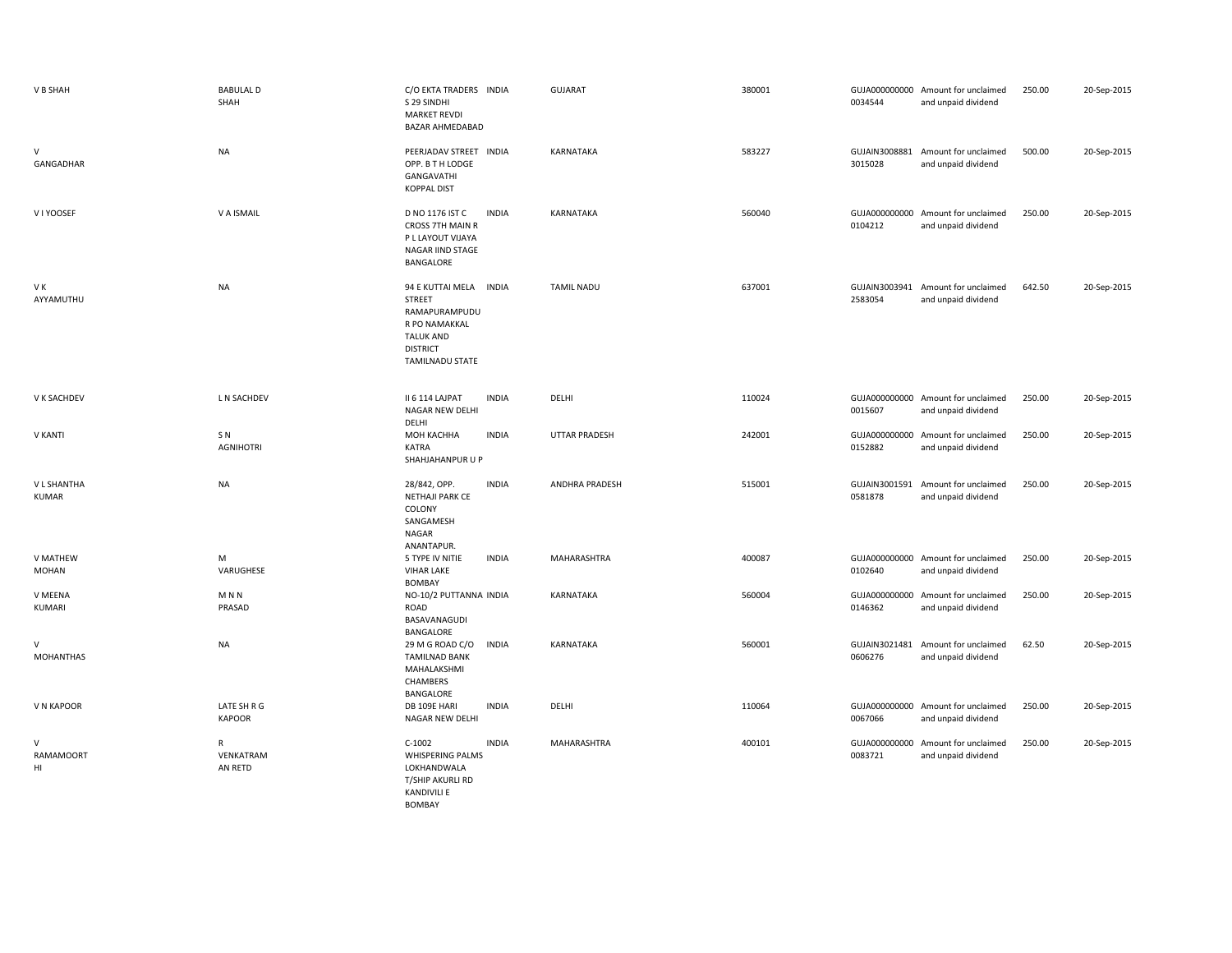| V S P RAYULU<br>KUSUMANCHI                          | <b>NA</b>                           | <b>NEAR HEAD POST</b><br><b>INDIA</b><br>OFFICE<br>KUSUMANCHILANE<br><b>TUNI EAST</b><br>GODAVARI DIST.                                   | ANDHRA PRADESH | 533401 | 0129248 | GUJAIN3023241 Amount for unclaimed<br>and unpaid dividend | 125.00 | 20-Sep-2015 |
|-----------------------------------------------------|-------------------------------------|-------------------------------------------------------------------------------------------------------------------------------------------|----------------|--------|---------|-----------------------------------------------------------|--------|-------------|
| V SRINIVASAN                                        | <b>NA</b>                           | A-703 GULMOHAR INDIA<br>APARTMENT NEXT<br>TO FILMALAYA<br><b>STUDIO CAESAR</b><br>ROAD AMBOLI<br>ANDHERI(WEST)MU<br>MBAI                  | MAHARASHTRA    | 400058 | 0124430 | GUJA000000000 Amount for unclaimed<br>and unpaid dividend | 250.00 | 20-Sep-2015 |
| VAGHELA<br>GEETA<br><b>RUDRADATTSI</b><br><b>NH</b> | <b>NA</b>                           | D/8 ADISHWAR APT INDIA<br>NR ANKUR DERASAR<br>NARANPURA<br>AHMEDABAD                                                                      | <b>GUJARAT</b> | 380013 | 0024943 | GUJAIN3004841 Amount for unclaimed<br>and unpaid dividend | 250.00 | 20-Sep-2015 |
| <b>VAGHJIK</b><br>AGHARA                            | KANJIBHAI                           | TO NASITPAR TALUK INDIA<br>MORBI DIST RAJKOT                                                                                              | GUJARAT        | 363641 | 0140971 | GUJA000000000 Amount for unclaimed<br>and unpaid dividend | 250.00 | 20-Sep-2015 |
| VAIBHAV<br><b>TRIVEDI</b>                           | ASHOKBHAI                           | C/O BHADRESH IND INDIA<br><b>RADHAN PURI</b><br><b>BAZAR OPP ATUL</b><br><b>CLOTH STORE</b><br><b>BHAVNAGAR</b>                           | GUJARAT        | 364001 | 0088735 | GUJA000000000 Amount for unclaimed<br>and unpaid dividend | 250.00 | 20-Sep-2015 |
| VAIBHAVKUM<br>AR<br>SUMATILAL<br>SHAH               | <b>NA</b>                           | <b>GUJARATHI PURA</b><br>INDIA<br><b>BALAPUR DIST-</b><br>AKOLA BALAPUR                                                                   | MAHARASHTRA    | 444302 | 2282260 | GUJA120109000 Amount for unclaimed<br>and unpaid dividend | 25.00  | 20-Sep-2015 |
| VAIDYA<br><b>HARIRAM</b><br><b>GUPTA</b>            | LALA<br><b>GIRDHARI</b><br>LAL      | 5559 KATRA RATHI<br><b>INDIA</b><br>NAISARAK DELHI                                                                                        | DELHI          | 110006 | 0082700 | GUJA000000000 Amount for unclaimed<br>and unpaid dividend | 250.00 | 20-Sep-2015 |
| VAIJNATH<br>SHINDE                                  | <b>RAM RAO</b><br>SHINDE            | <b>BARC COLONY</b><br><b>INDIA</b><br><b>TARAPUR PO TAPP</b><br>THANE                                                                     | MAHARASHTRA    | 401504 | 0065006 | GUJA000000000 Amount for unclaimed<br>and unpaid dividend | 250.00 | 20-Sep-2015 |
| VAIJNATH<br>ZARKAR                                  | TRIMBAKRAO                          | <b>INDIA</b><br>PRAGATI GENERAL<br><b>STORES NEAR BHAJI</b><br><b>MARKET PARLI</b><br>VAIJNATH                                            | MAHARASHTRA    | 431515 | 0159547 | GUJA000000000 Amount for unclaimed<br>and unpaid dividend | 250.00 | 20-Sep-2015 |
| VAIRAL<br><b>GIRISHBHAI</b><br>SHAH                 | <b>NA</b>                           | C/O. GIRISH L.<br><b>INDIA</b><br>SHAH, SHRI<br>SAMBHAVNATH<br>OWN ASSOCN., SC-<br>39,<br>VARDHMANNAGAR,<br>TAL. BHUJ,<br>MADHAPAR-KUTCH. | GUJARAT        | 370020 | 0299491 | GUJAIN3009741 Amount for unclaimed<br>and unpaid dividend | 100.00 | 20-Sep-2015 |
| VAISHALI<br><b>BIPINCHANDR</b><br>A SHAH            | <b>BIPINCHAND</b><br><b>RA SHAH</b> | 1231 CHORAWALA INDIA<br><b>KHANCHA TALIA'S</b><br>POLE SARANGPUR<br>AHMEDABAD                                                             | GUJARAT        | 380001 | 0169376 | GUJA000000000 Amount for unclaimed<br>and unpaid dividend | 250.00 | 20-Sep-2015 |
| VAISHALI<br>KARNIK                                  | SANJAY<br><b>KARNIK</b>             | 4 NAVALKAR BLDG<br><b>INDIA</b><br>29 B K ENNEDY<br><b>BRIDGE OPERA</b><br><b>HOUSE BOMBAY</b>                                            | MAHARASHTRA    | 400004 | 0107884 | GUJA000000000 Amount for unclaimed<br>and unpaid dividend | 250.00 | 20-Sep-2015 |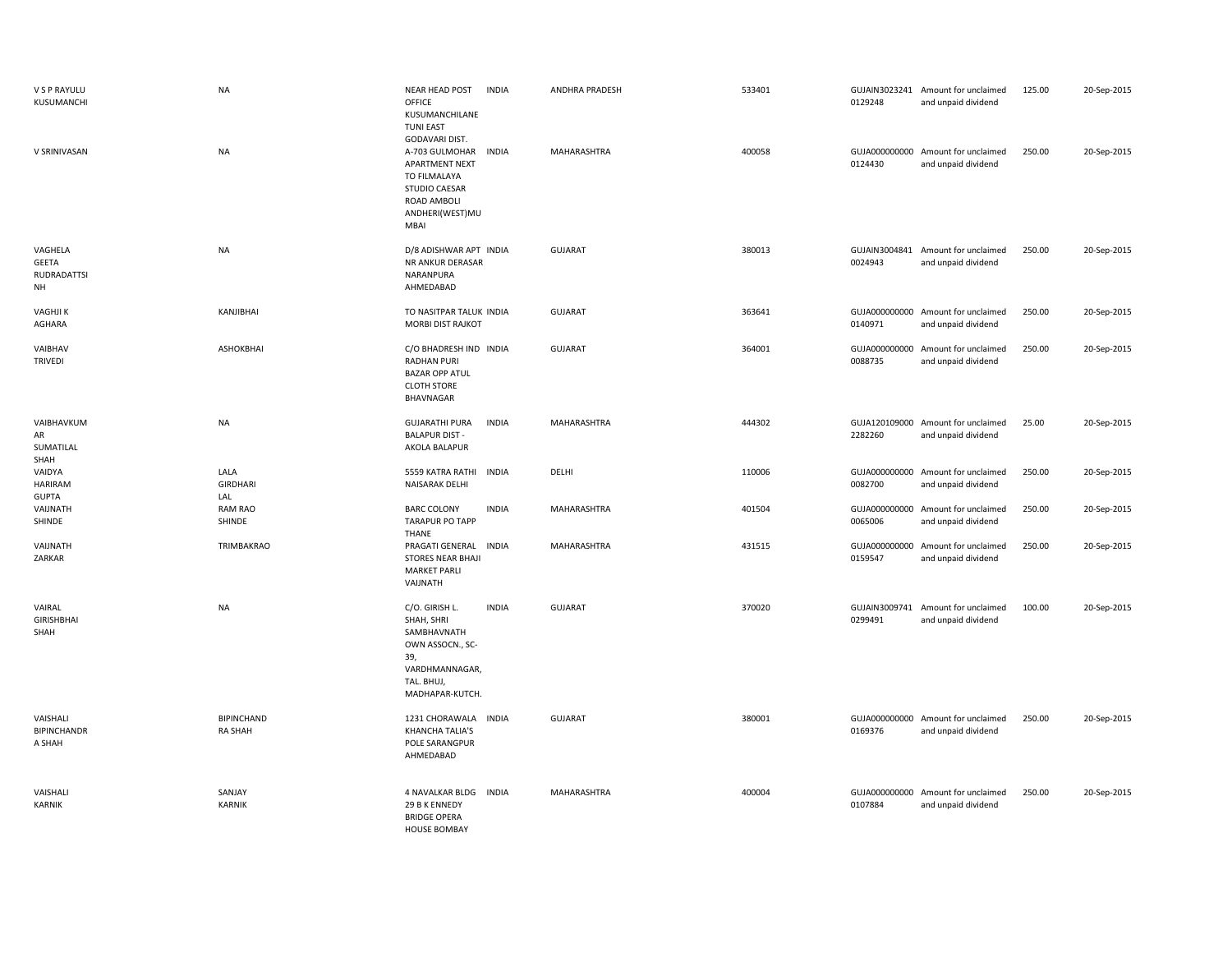| <b>VAISHALI R</b><br>MODI             | <b>RAMESH A</b><br><b>MODI</b>        | C/O SHAH<br>NARENDRABHAI K, E-<br>166,<br>MEGHDHANUSH<br>SOCIETY, OLD<br>PADRA<br>ROAD, VADODARA | <b>INDIA</b> | <b>GUJARAT</b>    | 390020 | 0003883                  | GUJA000000000 Amount for unclaimed<br>and unpaid dividend | 125.00 | 20-Sep-2015 |
|---------------------------------------|---------------------------------------|--------------------------------------------------------------------------------------------------|--------------|-------------------|--------|--------------------------|-----------------------------------------------------------|--------|-------------|
| VAKAMULLU<br><b>LALITA DEVI</b>       | V S NAIDU                             | <b>GAYATRI NAGAR</b><br>PALAKONDA<br>SRIKAKULAM                                                  | <b>INDIA</b> | ANDHRA PRADESH    | 532440 | 0602269                  | GUJAIN3023241 Amount for unclaimed<br>and unpaid dividend | 375.00 | 20-Sep-2015 |
| VAKAMULLU<br>SIMHADRI<br>NAIDU        | <b>NA</b>                             | GAYATHREE NAGAR INDIA<br>PALA KONDA (M)<br>SRIKAKULAM                                            |              | ANDHRA PRADESH    | 532440 | 0602390                  | GUJAIN3023241 Amount for unclaimed<br>and unpaid dividend | 375.00 | 20-Sep-2015 |
| VAKUL<br>BANSAL                       | R S GUPTA                             | RAMAYAN 59<br><b>DURGA NAGAR</b><br>KAILASHPURI<br>MEERUT U P                                    | <b>INDIA</b> | UTTAR PRADESH     | 250002 | 0154519                  | GUJA000000000 Amount for unclaimed<br>and unpaid dividend | 250.00 | 20-Sep-2015 |
| VALERINE<br><b>SEQUEIRA</b>           | ALBERT<br>SEQUEIRA                    | CANARA BANK,<br>PALANI BRANCH<br>624601                                                          | <b>INDIA</b> | <b>TAMIL NADU</b> | 624601 | GUJA000000000<br>0069111 | Amount for unclaimed<br>and unpaid dividend               | 250.00 | 20-Sep-2015 |
| VALLABDAS<br>TRIBHOVAND<br>AS SHAH    | TRIBHOVAND<br>AS                      | <b>BRAHMPURI NEAR</b><br>MADHAV LODGE<br>DANDIA BAZAR<br>VADODARA                                | <b>INDIA</b> | GUJARAT           | 390001 | GUJA000000000<br>0197969 | Amount for unclaimed<br>and unpaid dividend               | 250.00 | 20-Sep-2015 |
| VALLABH<br><b>BHAIV</b><br>HEDAPARA   | VASHARAM<br>BHAI                      | 102 HARIDWAR<br>APPARTMENT OPP<br><b>GUNJAN TOWN</b><br>SHIP MAVADI BY<br>PASS ROADMAVADI        | <b>INDIA</b> | GUJARAT           | 360004 | GUJA000000000<br>0047067 | Amount for unclaimed<br>and unpaid dividend               | 500.00 | 20-Sep-2015 |
| VALLABH<br>HARI<br><b>BHALODIA</b>    | <b>HARI BHAI</b>                      | OPP POST OFFICE<br>PANELI MOTI                                                                   | <b>INDIA</b> | GUJARAT           | 360480 | 0100116                  | GUJA000000000 Amount for unclaimed<br>and unpaid dividend | 250.00 | 20-Sep-2015 |
| <b>VALLABH J</b><br>SANGANI           | <b>JERAMBHAI</b>                      | 7 LAXMI NAGAR<br>OPP JAY BHARAT<br><b>CYCLE RAJKOT</b>                                           | <b>INDIA</b> | GUJARAT           | 360004 | 0174910                  | GUJA000000000 Amount for unclaimed<br>and unpaid dividend | 250.00 | 20-Sep-2015 |
| VALLABH<br>MEHTA                      | <b>NA</b>                             | C 264 HARI MARG<br>MALVIYA NAGAR<br><b>JAIPUR</b>                                                | <b>INDIA</b> | RAJASTHAN         | 302017 | 0011015                  | GUJA000000000 Amount for unclaimed<br>and unpaid dividend | 250.00 | 20-Sep-2015 |
| VALLABHANE<br>ΝI<br>SWAROOPA<br>RANI  | <b>NA</b>                             | PLOT NO 113 VILLA<br><b>GREENS SERVY NO</b><br>7,8,9 GANDIPET<br>HYDERABAD<br>ANDHRAPRADESH      | <b>INDIA</b> | ANDHRA PRADESH    | 500075 | GUJAIN3026793<br>0824934 | Amount for unclaimed<br>and unpaid dividend               | 375.00 | 20-Sep-2015 |
| VALLABHBHAI<br>KHUNT                  | KHODABHAI<br>KHUNT                    | <b>GEB RURAL</b><br>DHORAJI ROAD                                                                 | <b>INDIA</b> | GUJARAT           | 360375 | 0122721                  | GUJA000000000 Amount for unclaimed<br>and unpaid dividend | 250.00 | 20-Sep-2015 |
| VALLABHDAS<br>CHHAGANLAL<br>RAITHATHA | CHHAGANLA<br>L M RAI<br><b>THATHA</b> | NAVAGADH<br>PARAG VADI PLOT<br>ST <sub>NO</sub> 2<br>PORBANDAR                                   | <b>INDIA</b> | GUJARAT           | 360575 | GUJA000000000<br>0121535 | Amount for unclaimed<br>and unpaid dividend               | 250.00 | 20-Sep-2015 |
| VALLABHDAS<br>MAGANLAL<br>PATEL       | MAGANLAL<br>VENABHAI<br>PATEL         | 10- STATE BANK<br>SOCIETY, B/H BUS<br>STOP, MODASA                                               | <b>INDIA</b> | <b>GUJARAT</b>    | 383315 | 0033574                  | GUJA120268000 Amount for unclaimed<br>and unpaid dividend | 250.00 | 20-Sep-2015 |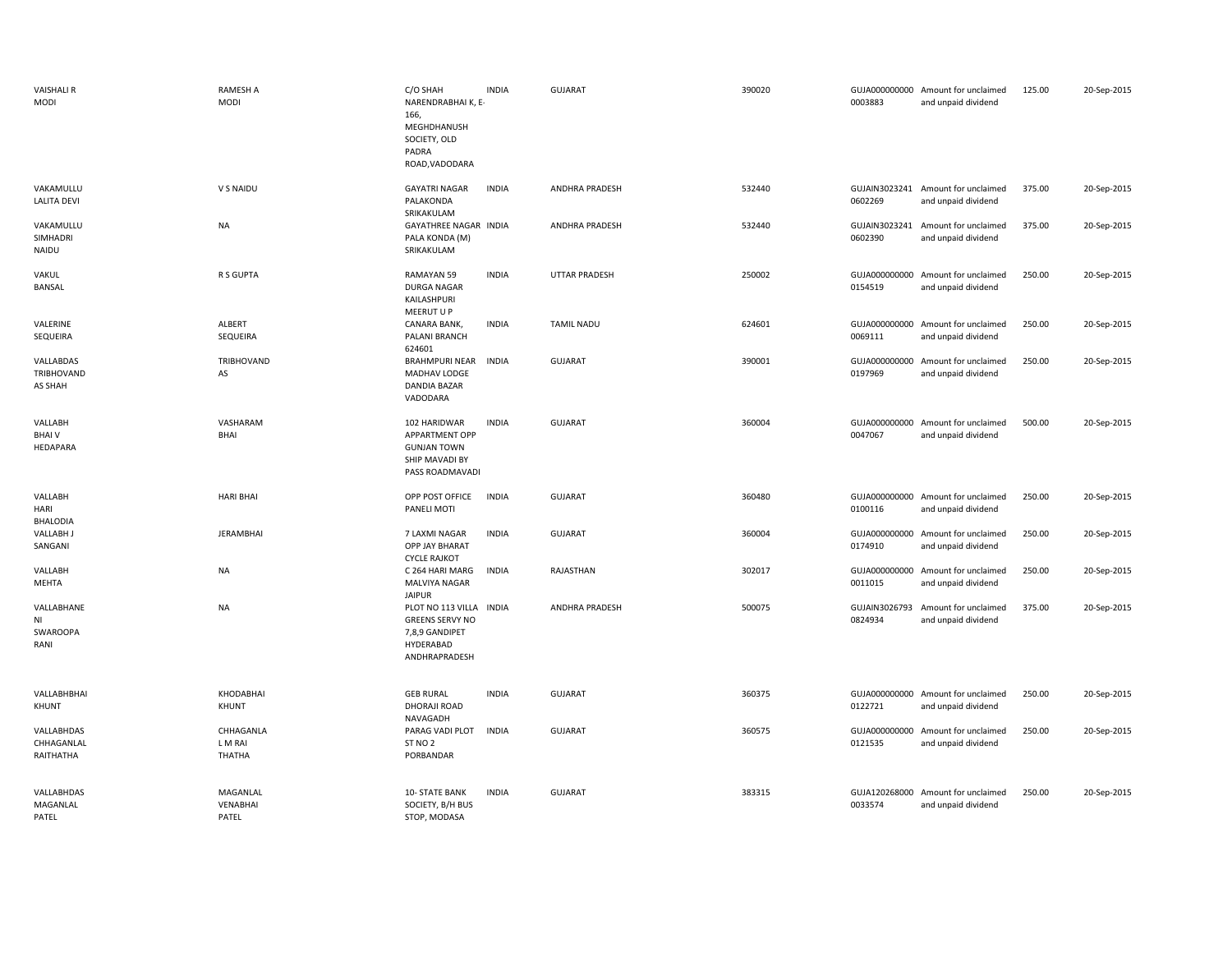| VALLABHDAS<br>SAPOVADIA             | <b>ARJAN BHAI</b><br>SAPOVADIA                  | C/O S K INDUSTRIES INDIA<br>VADAL ROAD P B<br>NO 57 DOLATPARA<br><b>JUNAGADH</b>                         | <b>GUJARAT</b>       | 362001 | 0079321                  | GUJA000000000 Amount for unclaimed<br>and unpaid dividend | 250.00 | 20-Sep-2015 |
|-------------------------------------|-------------------------------------------------|----------------------------------------------------------------------------------------------------------|----------------------|--------|--------------------------|-----------------------------------------------------------|--------|-------------|
| VALSAMMA<br>AJAYAKUMAR              | AJAYAKUMAR                                      | <b>INDIA</b><br>D-202 NARWANA<br><b>APARTMENTS 89</b><br>PATPAR GANJ DELHI                               | DELHI                | 110092 | 0170697                  | GUJA000000000 Amount for unclaimed<br>and unpaid dividend | 500.00 | 20-Sep-2015 |
| VANDANA<br>BAJARGYAN                | KAILASH<br><b>NATH</b><br>KHANDELWA<br>L.       | PRAVEEN MEDICAL INDIA<br><b>STORE COURT ROAD</b><br>PRATAPGARH                                           | <b>UTTAR PRADESH</b> | 230001 | 0036566                  | GUJA000000000 Amount for unclaimed<br>and unpaid dividend | 250.00 | 20-Sep-2015 |
| VANDANA<br>DAGA                     | <b>MUKUL</b><br>DAGA                            | C/O BHAWANI<br><b>INDIA</b><br>CHEMICALS 167<br><b>GOVINDAPPA</b><br><b>NAICKEN STREET</b><br>CHENNAI    | <b>TAMIL NADU</b>    | 600001 | 0014407                  | GUJA000000000 Amount for unclaimed<br>and unpaid dividend | 250.00 | 20-Sep-2015 |
| VANDANA<br><b>DUBEY</b>             | <b>NA</b>                                       | <b>INDIA</b><br>S 24/37 3 M<br><b>TAKTAKPUR</b><br>VARANASI                                              | <b>UTTAR PRADESH</b> | 221002 | 2394534                  | GUJAIN3030285 Amount for unclaimed<br>and unpaid dividend | 750.00 | 20-Sep-2015 |
| VANDANA<br>GOYAL                    | <b>NA</b>                                       | 33/17A/25C LOHIA INDIA<br>NAGAR<br><b>BALKESHWAR AGRA</b>                                                | <b>UTTAR PRADESH</b> | 282004 | GUJA120335030<br>0155590 | Amount for unclaimed<br>and unpaid dividend               | 250.00 | 20-Sep-2015 |
| VANDANA<br>KUMARI                   | SHIVA<br>MANGAL<br>PRASAD<br>SINHA              | <b>INDIA</b><br>C/O SRI D KUMAR<br><b>KASIER BUNGALOW</b><br>NO 5 PARDI<br>ROADJAMSHEDPUR                | <b>JHARKHAND</b>     | 831001 | 0040330                  | GUJA000000000 Amount for unclaimed<br>and unpaid dividend | 250.00 | 20-Sep-2015 |
| VANDANA<br><b>MISHRA</b>            | <b>DIVYA</b><br><b>KRISHNA</b><br><b>MISHRA</b> | MH 17<br><b>INDIA</b><br>PALLAVPURAM II<br><b>MODIPURAM</b><br><b>MEERUT UTTAR</b>                       | <b>UTTAR PRADESH</b> | 250110 | 1548442                  | GUJAIN3029024 Amount for unclaimed<br>and unpaid dividend | 385.00 | 20-Sep-2015 |
|                                     |                                                 |                                                                                                          |                      |        |                          |                                                           |        |             |
| VANDANA S<br>DESAI                  | SUMAN<br><b>DESAI</b>                           | PRADESH<br>C/O DIVESH V SHAH INDIA<br>462 PERRBHOY<br><b>MENSION IST FLOOR</b><br><b>BOMBAY</b>          | MAHARASHTRA          | 400004 | 0096239                  | GUJA000000000 Amount for unclaimed<br>and unpaid dividend | 250.00 | 20-Sep-2015 |
| VANDANA<br>SAINI                    | OMPRAKASH<br>SAINI                              | 415/B GOLF VIEW<br><b>INDIA</b><br><b>CAMP HANUMAN</b><br>AHMDEDABAD                                     | GUJARAT              | 380003 | 0104490                  | GUJA000000000 Amount for unclaimed<br>and unpaid dividend | 250.00 | 20-Sep-2015 |
| VANDANA<br>SHRIKANT<br><b>JOSHI</b> | SHRIKANT<br>LAXMANRAO<br><b>JOSHI</b>           | AHMEDABAD<br>C/O MR S L JOSHI<br><b>INDIA</b><br>VINYL CHEMICALS (I)<br>$(T)$ A-21                       | MAHARASHTRA          | 402309 | 0181403                  | GUJA000000000 Amount for unclaimed<br>and unpaid dividend | 250.00 | 20-Sep-2015 |
| VANDANA<br>SINGH                    | RAM<br><b>MNOHAR LAL</b>                        | MIDCMAHAD<br>BUNGLOW NO 568 INDIA<br>SAHEBPARA                                                           | <b>BIHAR</b>         | 854105 | GUJAIN3026793<br>4527366 | Amount for unclaimed<br>and unpaid dividend               | 250.00 | 20-Sep-2015 |
| VANDITA<br>MANISHKUM<br>AR SHAH     | MANISH<br><b>KUMAR</b><br>SHAH                  | <b>KATIYAR BIHAR</b><br>B/3 BINDU SOCIETY INDIA<br><b>B/H MOHAN FLAT</b><br>GHODASARAHMEDA<br><b>BAD</b> | <b>GUJARAT</b>       | 380050 | GUJA000000000<br>0026961 | Amount for unclaimed<br>and unpaid dividend               | 250.00 | 20-Sep-2015 |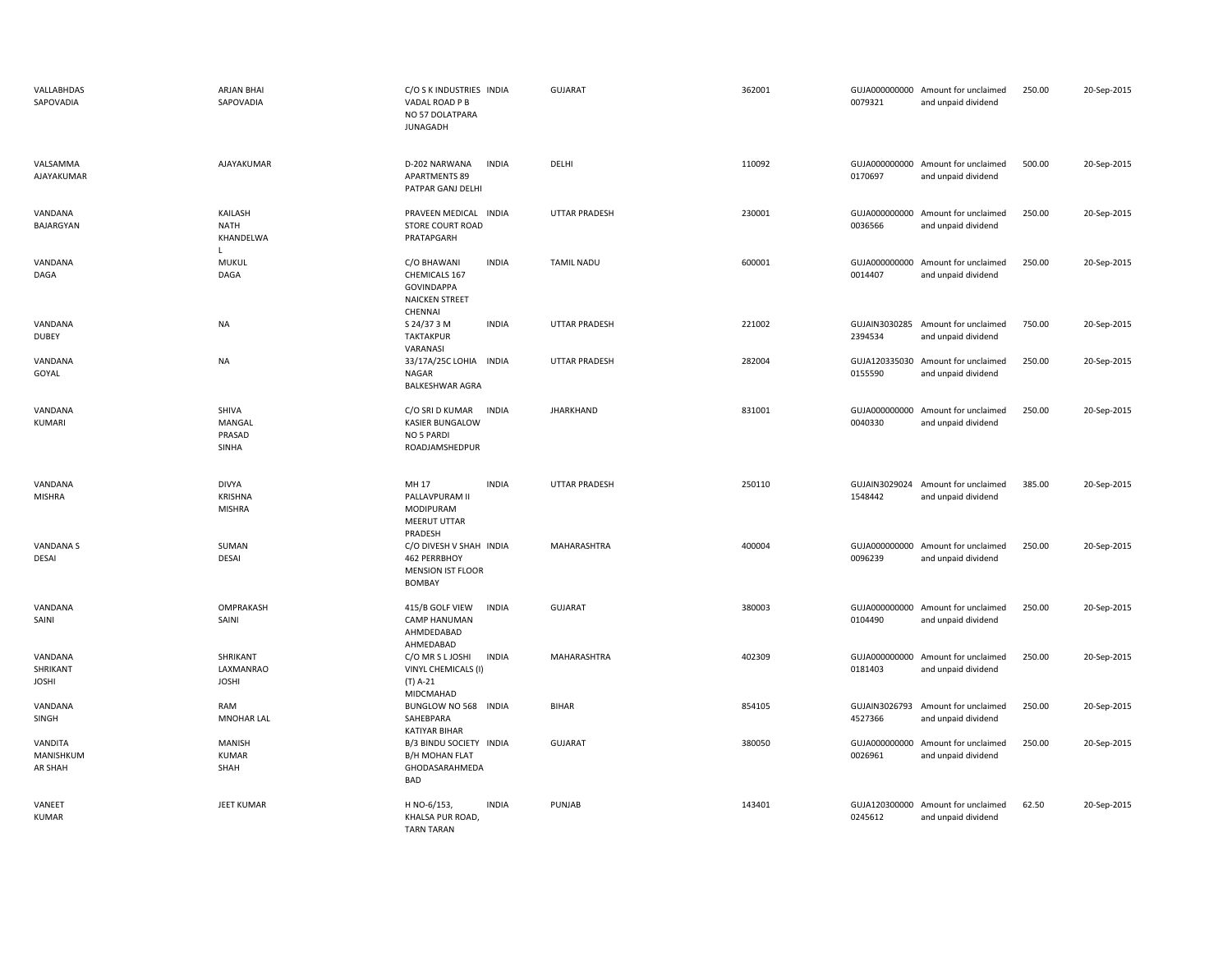| VANITABEN<br><b>KUMAR</b>          | <b>BHUPENDRA</b>                          | C/O KANJIBHAI<br>KUMAR AT & PO<br>KHADKA CHIKHLI<br>VIA VYARASURAT                                                             | <b>INDIA</b> | <b>GUJARAT</b> | 394650 | 0047610 | GUJA000000000 Amount for unclaimed<br>and unpaid dividend | 250.00 | 20-Sep-2015 |
|------------------------------------|-------------------------------------------|--------------------------------------------------------------------------------------------------------------------------------|--------------|----------------|--------|---------|-----------------------------------------------------------|--------|-------------|
| VAREJA<br>SHETTY                   | H R SHETTY                                | <b>BHANDIMUT PO</b><br>HANEHALLI UDUPI<br>TQ                                                                                   | <b>INDIA</b> | KARNATAKA      | 576210 | 0130884 | GUJA000000000 Amount for unclaimed<br>and unpaid dividend | 500.00 | 20-Sep-2015 |
| VARIJA<br>SHETTY                   | <b>H RAVINDRA</b><br>SHETTY               | <b>BHANDIMUT PO</b><br><b>HANEHALLI DK</b><br>UDUPI TQ                                                                         | <b>INDIA</b> | KARNATAKA      | 576210 | 0130883 | GUJA000000000 Amount for unclaimed<br>and unpaid dividend | 250.00 | 20-Sep-2015 |
| <b>VARKEY ALEX</b>                 | <b>ALEX VARKEY</b>                        | KANNAMPURAM<br><b>HOUSE KAPPADU P</b><br>O KOTTAYAM,<br>KERALA                                                                 | <b>INDIA</b> | KERALA         | 686508 | 0669323 | GUJAIN3018951 Amount for unclaimed<br>and unpaid dividend | 25.00  | 20-Sep-2015 |
| VARSHA J<br>PATEL                  | J PATEL H<br>HOLD                         | 1186 NANI RANGILA INDIA<br>POLE SHAHPUR<br>AHMEDABAD                                                                           |              | <b>GUJARAT</b> | 380001 | 0138932 | GUJA000000000 Amount for unclaimed<br>and unpaid dividend | 500.00 | 20-Sep-2015 |
| <b>VARSHAK</b><br>KASUNDRA         | <b>KISHOR</b><br><b>KUMAR</b><br>BHAGVNJI | AT PO UPLETA DIST<br>RAJKOT KOLKI ROAD<br><b>3SUVIDHA SOCIETY</b><br><b>BLOCK 7</b>                                            | <b>INDIA</b> | <b>GUJARAT</b> | 360490 | 0100018 | GUJA000000000 Amount for unclaimed<br>and unpaid dividend | 250.00 | 20-Sep-2015 |
| VARSHA<br>PATEL                    | SATISH N<br>PATEL                         | A/1701, PURVI<br><b>TOWER SUBHASH</b><br>CHOCK<br>MEMNAGARAHMED<br>ABAD                                                        | <b>INDIA</b> | <b>GUJARAT</b> | 380052 | 0000863 | GUJA000000000 Amount for unclaimed<br>and unpaid dividend | 250.00 | 20-Sep-2015 |
| VARUN<br>SAIHGAL                   | <b>B M SAIHGAL</b>                        | 48 ARADHANA<br>COLONY R K PURAM<br><b>SECTOR XIIINEW</b><br>DELHI                                                              | <b>INDIA</b> | DELHI          | 110066 | 0015398 | GUJA000000000 Amount for unclaimed<br>and unpaid dividend | 250.00 | 20-Sep-2015 |
| VASANT<br>KESHAVJI                 | KESHAVJI                                  | 32 DADBAHWALA<br>SADAN 384 TELANG<br><b>RD MATUNGA</b><br><b>BOMBAY</b>                                                        | <b>INDIA</b> | MAHARASHTRA    | 400019 | 0146988 | GUJA000000000 Amount for unclaimed<br>and unpaid dividend | 250.00 | 20-Sep-2015 |
| VASANT<br>KUMAR<br>PANDYA          | <b>RATAN LAL C</b><br>PANDYA              | C 133 RAJLAXMI<br><b>SOCIETY OPP</b><br><b>TELEPHONE</b><br><b>EXCHANGE NEAR</b><br><b>RACE COURCE</b><br><b>CIRCLE BARODA</b> | <b>INDIA</b> | <b>GUJARAT</b> | 390015 | 0123280 | GUJA000000000 Amount for unclaimed<br>and unpaid dividend | 250.00 | 20-Sep-2015 |
| VASANTIBEN<br>ATULBHAI<br>KAVATHIA | <b>NA</b>                                 | G/3, ADINATH<br>APPARTMENT A/2,<br>WING, NR.<br>VIRBHADRA<br>AKHADA AMBAVADI<br>BHAVNAGAR                                      | <b>INDIA</b> | <b>GUJARAT</b> | 364001 | 0026456 | GUJAIN3014691 Amount for unclaimed<br>and unpaid dividend | 250.00 | 20-Sep-2015 |
| VASUDEV<br>LAXMANRAO<br>KULKARNI   | LAXMANRAO<br><b>BHIMRAO</b><br>KULKARNI   | G-2 AMISH AVENUE INDIA<br>T P ROAD NO 2<br><b>GOTRI VADODARA</b>                                                               |              | <b>GUJARAT</b> | 390021 | 0168371 | GUJA000000000 Amount for unclaimed<br>and unpaid dividend | 750.00 | 20-Sep-2015 |
| VASUDEV<br>MOOLRAJANI              | <b>JETHA NAND</b><br>MOOLRAJANI           | 94 KANWAR NAGAR INDIA<br><b>JAIPUR</b>                                                                                         |              | RAJASTHAN      | 302001 | 0011131 | GUJA000000000 Amount for unclaimed<br>and unpaid dividend | 250.00 | 20-Sep-2015 |
| VASUDEV<br><b>TRIVEDI</b>          | MOTILAL<br><b>TRIVEDI</b>                 | <b>TRIVEDI WATCH</b><br><b>GANDHI CHOWK</b><br><b>HALOL DT PMS</b>                                                             | <b>INDIA</b> | <b>GUJARAT</b> | 389350 | 0039848 | GUJA000000000 Amount for unclaimed<br>and unpaid dividend | 250.00 | 20-Sep-2015 |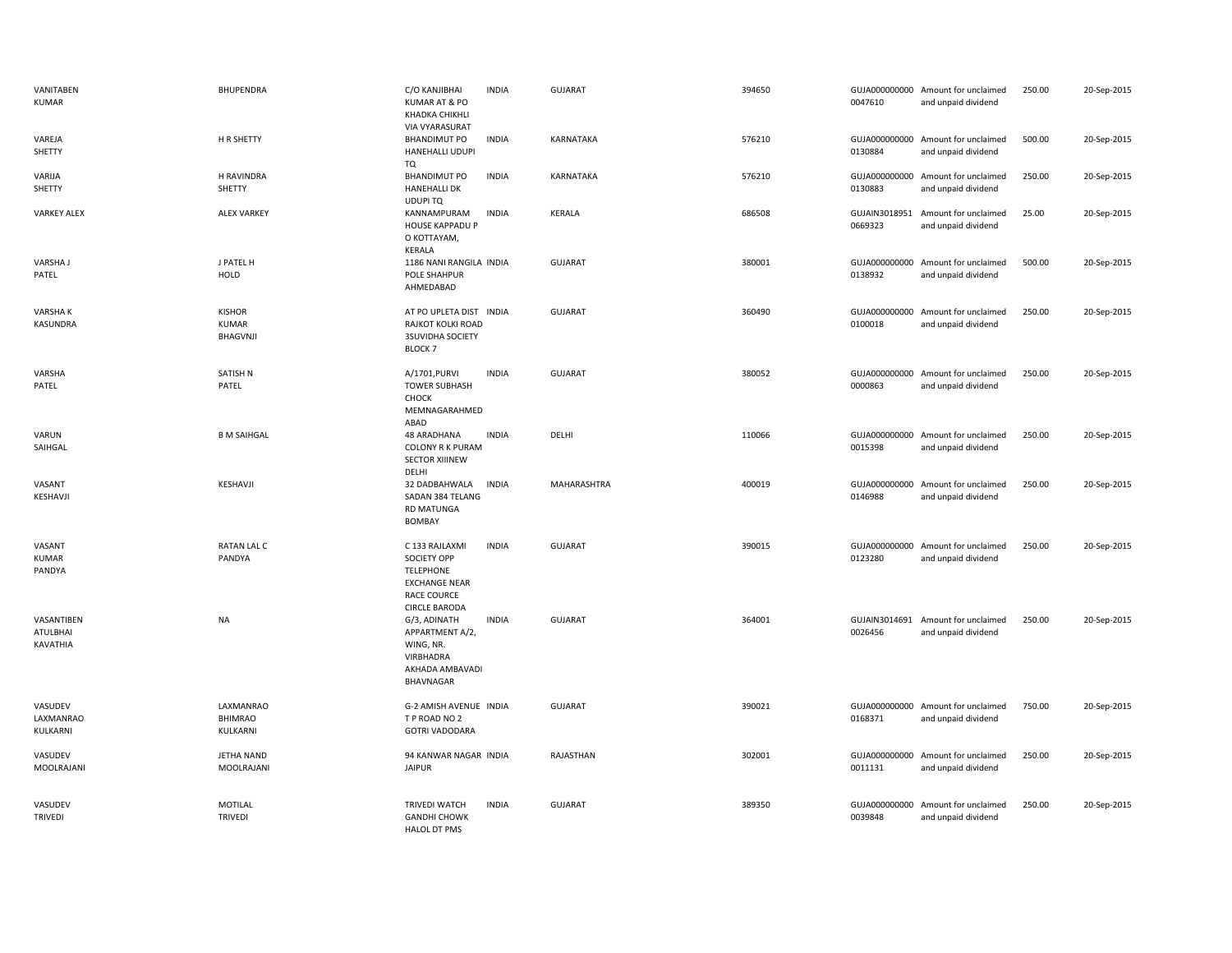| VASUDEVAIAH<br>SETTEM               | S<br>SREERAMUL<br>U               | 1071 DEVANGA<br><b>INDIA</b><br><b>STREET VEMPALLI</b><br>PO CUDDPAH DIST A                                                                     | <b>ANDHRA PRADESH</b> | 516329 | 0104749                  | GUJA000000000 Amount for unclaimed<br>and unpaid dividend | 250.00 | 20-Sep-2015 |
|-------------------------------------|-----------------------------------|-------------------------------------------------------------------------------------------------------------------------------------------------|-----------------------|--------|--------------------------|-----------------------------------------------------------|--------|-------------|
| VASUDHA<br>PADMAKAR<br>KARMARKAR    | PADMAKAR                          | B-17, DURVANKUR<br><b>INDIA</b><br>APTT, KHARIVAV<br>ROAD,<br>RAOPURA, VADODA<br>RA.                                                            | <b>GUJARAT</b>        | 390001 | GUJA000000000<br>0093670 | Amount for unclaimed<br>and unpaid dividend               | 250.00 | 20-Sep-2015 |
| VASUMATI<br>SHAH                    | <b>DUNGAR</b><br><b>BHAI SHAH</b> | PLOT NO 77612<br><b>INDIA</b><br><b>SECTOR 7 B</b><br>GANDHINAGAR                                                                               | <b>GUJARAT</b>        | 382007 | 0085516                  | GUJA000000000 Amount for unclaimed<br>and unpaid dividend | 250.00 | 20-Sep-2015 |
| VAZEER M<br>MULLA                   | MOHAMMAD<br>HANIEF                | JEO/OCKEIIKPC INDIA<br>LTD KADRA<br>KARWAR (N K)<br>KARNATAKA                                                                                   | KARNATAKA             | 581396 | 0160366                  | GUJA000000000 Amount for unclaimed<br>and unpaid dividend | 250.00 | 20-Sep-2015 |
| <b>VE KASI</b><br>VISVANATHAN       | VAIRAVAN                          | DURGA VILLA PLOT INDIA<br>NO 106 K K NAGAR<br><b>MADURAI</b>                                                                                    | <b>TAMIL NADU</b>     | 625020 | GUJA000000000<br>0146666 | Amount for unclaimed<br>and unpaid dividend               | 250.00 | 20-Sep-2015 |
| <b>VED PARKASH</b>                  | J R MODI                          | MODI STATIONERS B-INDIA<br>40 NEHRU GROUND<br>FARIDABAD<br>HARYANA                                                                              | <b>HARYANA</b>        | 121001 | 0148021                  | GUJA000000000 Amount for unclaimed<br>and unpaid dividend | 250.00 | 20-Sep-2015 |
| <b>VED PARKASH</b><br>KALRA         | <b>MADAN LAL</b><br><b>KALRA</b>  | 681/23 DLF COLONY INDIA<br>ROHTAK HARYANA                                                                                                       | <b>HARYANA</b>        | 124001 | 0126115                  | GUJA000000000 Amount for unclaimed<br>and unpaid dividend | 250.00 | 20-Sep-2015 |
| <b>VED PRAKASH</b>                  | LATE SH G N<br>PRASAD             | QR NO M-34/8 AT & INDIA<br>PO - TELCO COLONY<br><b>JAMSHEDPURBIHAR</b>                                                                          | <b>JHARKHAND</b>      | 831004 | GUJA000000000<br>0011563 | Amount for unclaimed<br>and unpaid dividend               | 250.00 | 20-Sep-2015 |
| <b>VED PRAKASH</b><br><b>GUPTA</b>  | RAM<br>SHANKAR<br><b>GUPTA</b>    | 339/282 RADHA<br><b>INDIA</b><br>NAGAR FATEHPUR                                                                                                 | <b>UTTAR PRADESH</b>  | 212601 | GUJAIN3015572<br>1569530 | Amount for unclaimed<br>and unpaid dividend               | 750.00 | 20-Sep-2015 |
| <b>VED PRAKASH</b><br><b>MAURYA</b> | O L MAURYA                        | C/O SRI PRITAM<br><b>INDIA</b><br><b>SINGH 73/3</b><br>MANSFIELD ROAD<br><b>NEAR AIRFORCE</b><br>RECRUITMENT<br>OFFICEAMBALA<br>CANTT (HARYANA) | <b>HARYANA</b>        | 133001 | GUJA000000000<br>0157734 | Amount for unclaimed<br>and unpaid dividend               | 250.00 | 20-Sep-2015 |
| <b>VED PRAKASH</b><br>WALIA         | <b>RUP CHAND</b><br>WALI          | HOUSE NO 1082<br><b>INDIA</b><br>SECTOR 2373<br>CHANDIGARH                                                                                      | CHANDIGARH            | 160023 | 0005172                  | GUJA000000000 Amount for unclaimed<br>and unpaid dividend | 250.00 | 20-Sep-2015 |
| VEDA G<br>KINHAI                    | <b>G A KINHAI</b>                 | 830/95   FLOOR<br><b>INDIA</b><br>13TH CROSS 2ND<br>MAIN MAHALAZMI<br>LAYOUT<br>BANGALORE                                                       | KARNATAKA             | 560086 | 0108814                  | GUJA000000000 Amount for unclaimed<br>and unpaid dividend | 125.00 | 20-Sep-2015 |
| VEEBHA<br>TIWARI                    | ASHOKNATH<br>TIWARI               | JT 1: A N TIWARI 6<br><b>INDIA</b><br><b>HPCL HOUSING</b><br><b>COMPLEX OPP</b><br>HOTEL ASIAGANDHI<br>NAGAR JAMMU                              | JAMMU AND KASHMIR     | 180004 | 0172160                  | GUJA000000000 Amount for unclaimed<br>and unpaid dividend | 250.00 | 20-Sep-2015 |
| VEEBHA<br><b>ZAVER PATEL</b>        | ZAVER<br><b>MOHAN</b><br>PATEL    | <b>INDIA</b><br>URMIL CHILDREN<br>HOSPITAL 14 G P<br><b>SOC NIZAMPURA</b><br><b>BARODA</b>                                                      | GUJARAT               | 390002 | 0003477                  | GUJA000000000 Amount for unclaimed<br>and unpaid dividend | 250.00 | 20-Sep-2015 |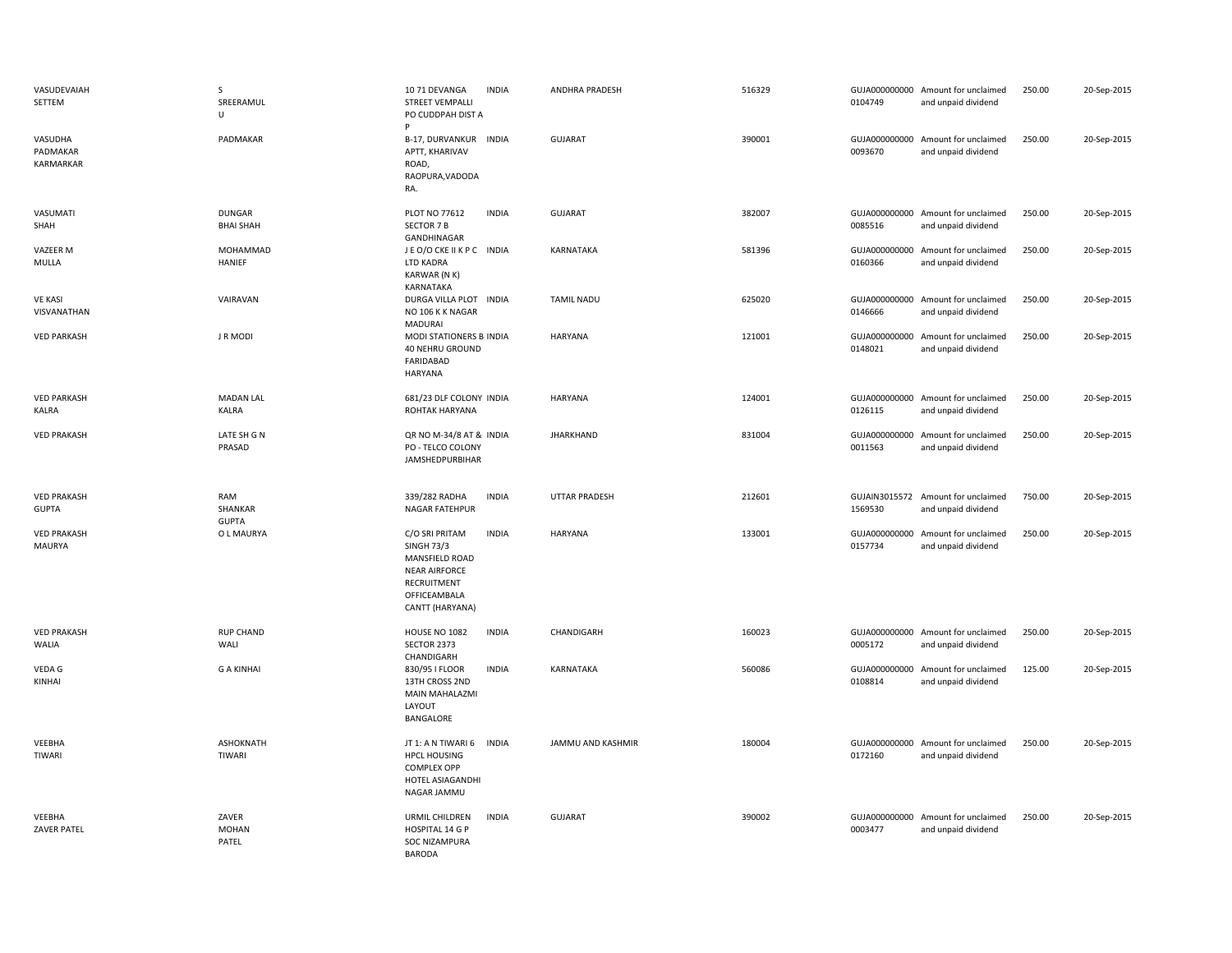| <b>VEENA GUPTA</b>                          | RAJENDER<br>PARSHAD       | C/O ASHOK BOOT<br><b>INDIA</b><br><b>HOUSE MUGRALA</b><br>ROAD DINA NAGAR                                                                                 | PUNJAB               | 143531 | 0065651                  | GUJA000000000 Amount for unclaimed<br>and unpaid dividend | 250.00 | 20-Sep-2015 |
|---------------------------------------------|---------------------------|-----------------------------------------------------------------------------------------------------------------------------------------------------------|----------------------|--------|--------------------------|-----------------------------------------------------------|--------|-------------|
| <b>VEENA JAIN</b>                           | <b>NKJAIN</b>             | 47 DARYAGANJ<br><b>INDIA</b><br>NEW DELHI                                                                                                                 | DELHI                | 110002 | 0017770                  | GUJA000000000 Amount for unclaimed<br>and unpaid dividend | 250.00 | 20-Sep-2015 |
| VEENA<br>KUKREJA                            | <b>H R KUKREJA</b>        | II F 109 LAJPAT<br><b>INDIA</b><br>NAGAR NEW DELHI                                                                                                        | DELHI                | 110024 | GUJA000000000<br>0082665 | Amount for unclaimed<br>and unpaid dividend               | 250.00 | 20-Sep-2015 |
| VEENA<br>KUMARI                             | GULSHAN<br>KUMAR          | W S 9 BASTI SHEIKH INDIA<br>JALANDHAR CITY                                                                                                                | PUNJAB               | 144002 | GUJA000000000<br>0013677 | Amount for unclaimed<br>and unpaid dividend               | 250.00 | 20-Sep-2015 |
| VEENA<br><b>KUMARI</b>                      | VISHNU<br>SHANKER         | C/O RAMADHAR<br><b>INDIA</b><br>SHARMA STATION<br>MASTER AT&PO<br>JAHANABAD<br><b>RAILWAY STATION</b><br>UTTA PURBI GALI<br><b>DIST</b><br>JAHANABADBIHAR | <b>BIHAR</b>         | 804417 | GUJA000000000<br>0131360 | Amount for unclaimed<br>and unpaid dividend               | 250.00 | 20-Sep-2015 |
| VEENA<br>MEHRA                              | AJAY MEHRA                | 124/A/731 GOVIND INDIA<br>NAGAR KANPUR                                                                                                                    | <b>UTTAR PRADESH</b> | 208006 | 0012097                  | GUJA000000000 Amount for unclaimed<br>and unpaid dividend | 250.00 | 20-Sep-2015 |
| VEENA<br><b>NARANG</b>                      | JOGINDERLAL<br>NARANG     | BLOCK 10 FLAT 4<br><b>INDIA</b><br><b>HASTING ROAD OPP</b><br><b>CIRCUT HOUSE</b><br>ALLAHABAD                                                            | <b>UTTAR PRADESH</b> | 211001 | 0036348                  | GUJA000000000 Amount for unclaimed<br>and unpaid dividend | 250.00 | 20-Sep-2015 |
| VEENA<br>PRASAD                             | <b>B K PRASAD</b>         | <b>INDIA</b><br>SHRI I N P YADAV<br>DUTTA VILLA NEW<br>AREA MORABADI<br><b>RANCHI</b>                                                                     | <b>JHARKHAND</b>     | 834008 | 0041590                  | GUJA000000000 Amount for unclaimed<br>and unpaid dividend | 375.00 | 20-Sep-2015 |
| <b>VEENA RAJU S</b>                         | S<br>SIVACHANDR<br>A RAJU | C/O S BALARAMA<br><b>INDIA</b><br>RAJU HOTEL<br>CHALUKYA T P AREA<br>NEARAPSRTC<br><b>BUS STANDTIRUPATI</b>                                               | ANDHRA PRADESH       | 517501 | GUJA000000000<br>0106344 | Amount for unclaimed<br>and unpaid dividend               | 500.00 | 20-Sep-2015 |
| VEENA<br>SURESH SHAH                        | SURESH<br>SHAH            | A/3 MOTI MANSION INDIA<br>1ST FLOOR 201<br><b>KHET WADIMAIN</b><br>ROAD MUMBAI.                                                                           | MAHARASHTRA          | 400004 | 0206813                  | GUJA000000000 Amount for unclaimed<br>and unpaid dividend | 250.00 | 20-Sep-2015 |
| <b>VEENU JINDAL</b>                         | NA                        | <b>INDIA</b><br>THALESE BAGH<br><b>COLONY BACK SIDE</b><br>MADAN JIT SINGH S<br>P RET SANGRUR                                                             | PUNJAB               | 148001 | 0639486                  | GUJAIN3014361 Amount for unclaimed<br>and unpaid dividend | 250.00 | 20-Sep-2015 |
| VEENU<br>SHARMA                             | DEEPAK<br>SHARMA          | C/O KRISHNA<br><b>INDIA</b><br>HOMOEOPATHS<br><b>STATION ROAD</b><br><b>BIKANER</b>                                                                       | RAJASTHAN            | 334001 | 0009550                  | GUJA000000000 Amount for unclaimed<br>and unpaid dividend | 250.00 | 20-Sep-2015 |
| VEERA<br><b>MOHAN</b><br>BABU<br>KUNAPAREDD | VENKATA<br>RAMAVAIAH      | 24 5 51 PWD<br><b>INDIA</b><br><b>QUARTERS COURT</b><br>COMPOUND<br><b>KAKINADA A P</b>                                                                   | ANDHRA PRADESH       | 533001 | GUJA000000000<br>0116079 | Amount for unclaimed<br>and unpaid dividend               | 250.00 | 20-Sep-2015 |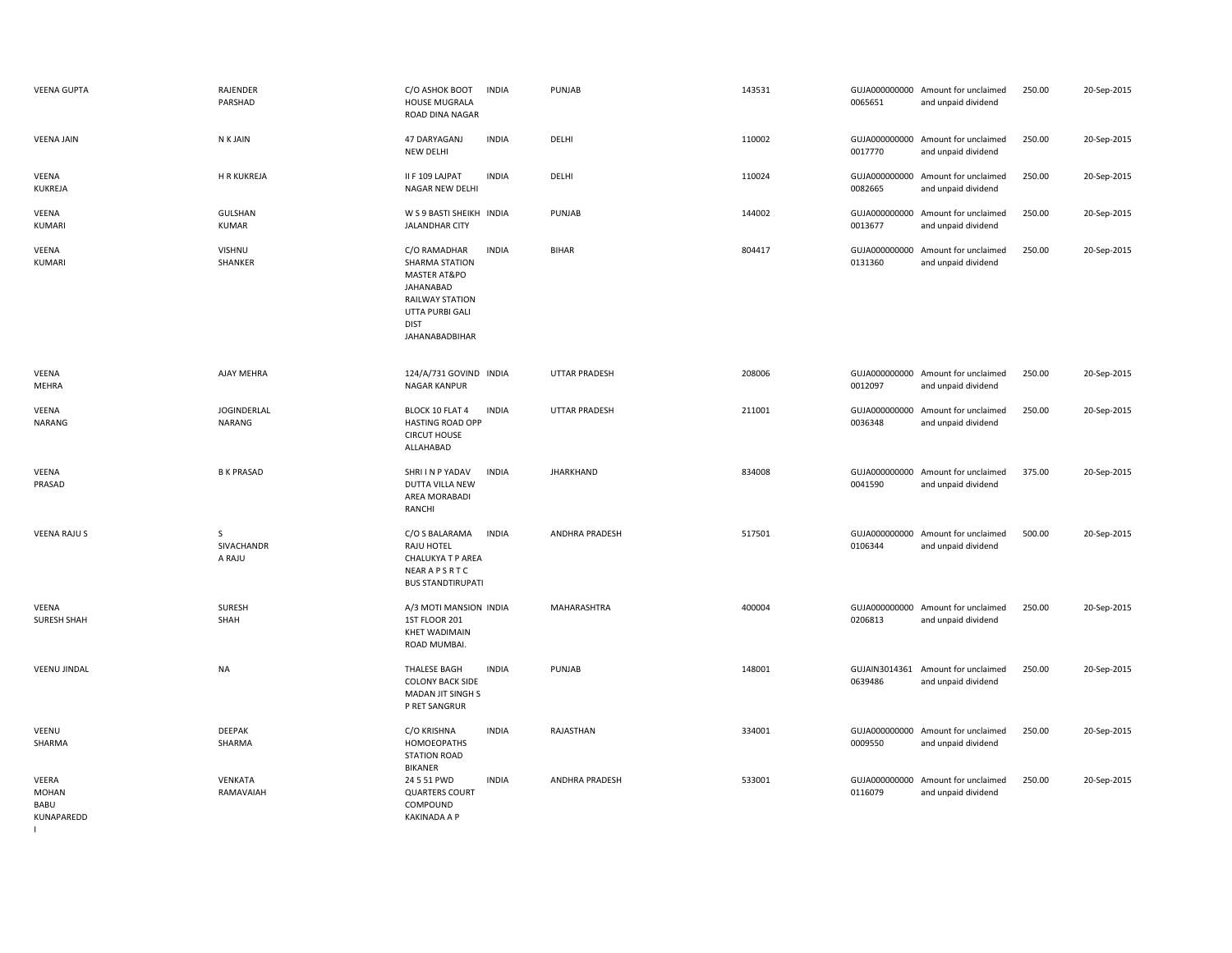| VEERABHADR<br><b>APPA VIJAPUR</b>         | MALASHETEP<br>PA VIJAPUR               | AMRUTVAR SHINI<br>NO 8 14670 SATTUR<br><b>COLONY VIDYAGIRI</b><br>LAKAMANAHALL<br>DHARWAD      | <b>INDIA</b> | KARNATAKA             | 580004 | 2369508                  | GUJAIN3026793 Amount for unclaimed<br>and unpaid dividend | 375.00 | 20-Sep-2015 |
|-------------------------------------------|----------------------------------------|------------------------------------------------------------------------------------------------|--------------|-----------------------|--------|--------------------------|-----------------------------------------------------------|--------|-------------|
| VEERARAJU                                 | <b>NA</b>                              | 476/A HERUR POST INDIA<br>WARD NO 3<br>GANGAVATHI                                              |              | <b>KARNATAKA</b>      | 583227 | 1440582                  | GUJAIN3002391 Amount for unclaimed<br>and unpaid dividend | 250.00 | 20-Sep-2015 |
| VEERAVENKAT<br>ASATAYANAR<br>AYANA TUMU   | TUMU<br>SATANARAYA<br>NA<br>PEADDABBAI | <b>TVV</b><br>SATAYANARAYANA<br><b>HOUSE NO 2-13-29</b><br><b>VENKAT NAGAR</b><br>KAKINADA     | <b>INDIA</b> | <b>ANDHRA PRADESH</b> | 533003 | 0170587                  | GUJA000000000 Amount for unclaimed<br>and unpaid dividend | 250.00 | 20-Sep-2015 |
| VEMPARALA<br>LAKSHMI                      | V V<br>MANIKYALA<br>RAO                | HOUSE NO 2-2-<br>1137/7/B NEW<br>NALLAKUNTA<br>HYDERABAD                                       | <b>INDIA</b> | <b>ANDHRA PRADESH</b> | 500044 | 0259025                  | GUJAIN3006101 Amount for unclaimed<br>and unpaid dividend | 250.00 | 20-Sep-2015 |
| <b>VENITA</b><br>VINOD<br>GAJJAR          | VINOD<br>GIRDHARLAL<br>GAJJAR          | 37 GOKUL NAGAR<br>SOC OPP JAYMALA<br><b>BUS STOP ISANPUR</b><br>ROAD GHODASAR<br>AHMEDABAD GUJ | <b>INDIA</b> | <b>GUJARAT</b>        | 380050 | 0083924                  | GUJA000000000 Amount for unclaimed<br>and unpaid dividend | 250.00 | 20-Sep-2015 |
| VENKAIAH<br>ALUGUNURI                     | <b>NA</b>                              | <b>GOVT JUNIOR</b><br>COLLEGE<br>PIDUGURALLA POST<br><b>GUNTUR DISTRICT</b>                    | <b>INDIA</b> | <b>ANDHRA PRADESH</b> | 522413 | 0906062                  | GUJAIN3023241 Amount for unclaimed<br>and unpaid dividend | 250.00 | 20-Sep-2015 |
| VENKATA<br><b>HARIK</b>                   | <b>K SESHAIAH</b>                      | 1-296, NR<br><b>ONETOWN POLICE</b><br>STATION, MEDAM<br>STREET, WARD -<br>11, KURNOOL          | <b>INDIA</b> | <b>ANDHRA PRADESH</b> | 518001 | 0504495                  | GUJA120447000 Amount for unclaimed<br>and unpaid dividend | 45.00  | 20-Sep-2015 |
| VENKATA<br><b>KRISHNA RAO</b><br>KALAPALA | <b>NA</b>                              | D NO. 10-154,<br>TULASI NAGAR,<br><b>KRISHNA NAGAR</b><br>(P.O.) VIJAYAWADA<br>VIJAYAWADA      | <b>INDIA</b> | <b>ANDHRA PRADESH</b> | 520007 | 0020978                  | GUJA120233010 Amount for unclaimed<br>and unpaid dividend | 250.00 | 20-Sep-2015 |
| VENKATA<br>NARASIMHA<br>RAO GUNDA         | G<br>VENKATESWA<br>RA RAO              | C/O SRI RADHIKA<br><b>CLOTH SHOW</b><br><b>ROOM</b><br>JAGGAYYAPET A P                         | <b>INDIA</b> | <b>ANDHRA PRADESH</b> | 521175 | 0098517                  | GUJA000000000 Amount for unclaimed<br>and unpaid dividend | 250.00 | 20-Sep-2015 |
| <b>VENKATA RAO</b><br>KARUTURI            | ADINARAYAN<br>A                        | D NO 26 24/3<br>DODDIPATLAVARI<br>STREET TANUKU W<br>G DT                                      | <b>INDIA</b> | <b>ANDHRA PRADESH</b> | 534211 | GUJA000000000<br>0115938 | Amount for unclaimed<br>and unpaid dividend               | 250.00 | 20-Sep-2015 |
| <b>VENKATA RAO</b><br>PONNADA             | SUBBARAO<br>PONNADA                    | A-32 OBEROI<br><b>APARTMENTS 2-</b><br>SHYAM NATH MARG<br>DELHI                                | <b>INDIA</b> | DELHI                 | 110054 | 0054771                  | GUJA000000000 Amount for unclaimed<br>and unpaid dividend | 250.00 | 20-Sep-2015 |
| VENKATA<br>SUBBAIH<br>AVVURU              | <b>NA</b>                              | 5/1253<br>PRODDATUR<br>KADAPA (DIST)<br>ANDHRA PRADESH                                         | <b>INDIA</b> | ANDHRA PRADESH        | 516360 | 1398154                  | GUJAIN3016961 Amount for unclaimed<br>and unpaid dividend | 500.00 | 20-Sep-2015 |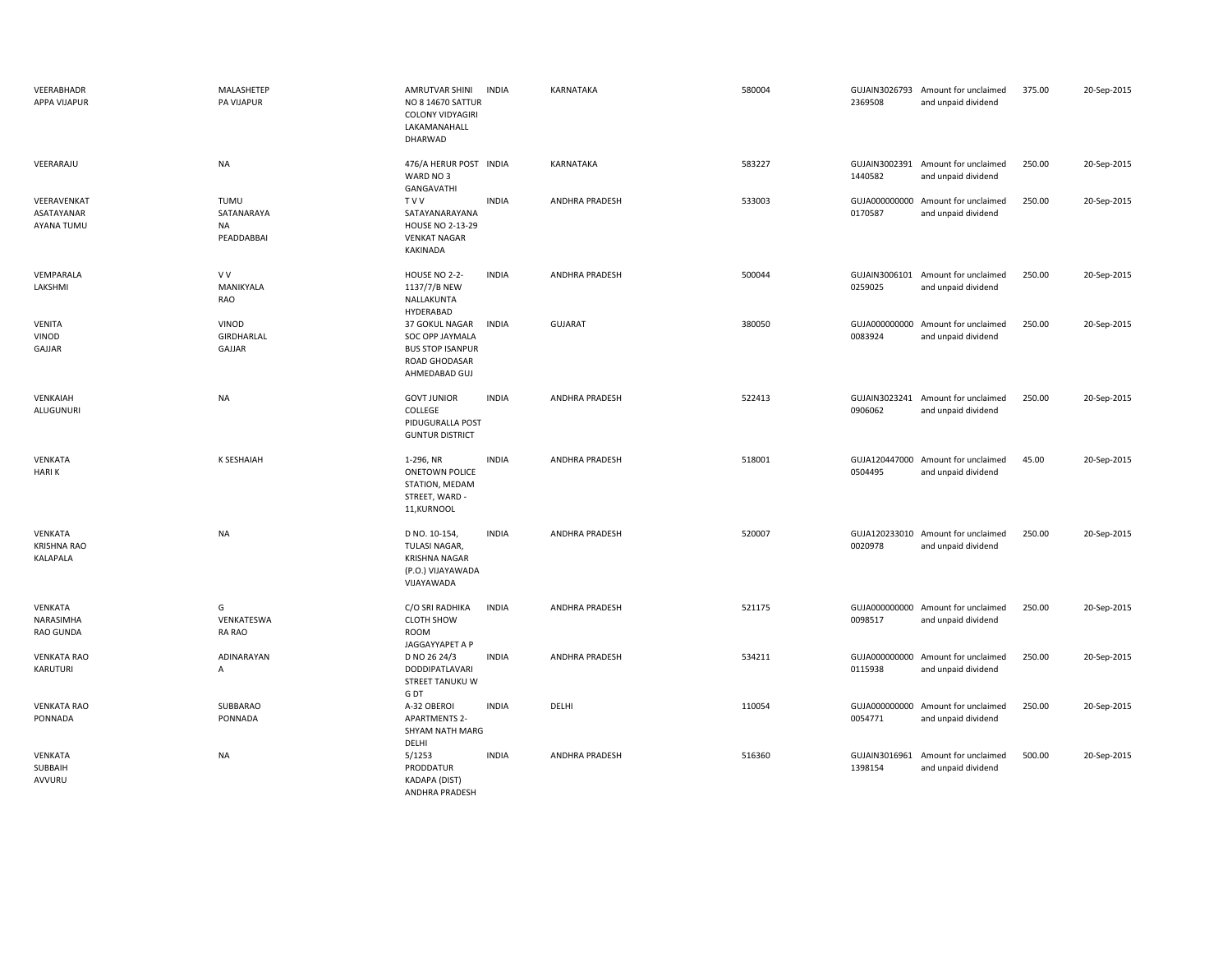| VENKATAGAN<br>GARAJU<br>SABBELLA                      | <b>NA</b>                        | D.NO-2-92-1,<br>BALABHADRAPURA<br>M, ANAPARTHI,<br>ANDHRA PRADESH                                                             | <b>INDIA</b> | <b>ANDHRA PRADESH</b> | 533342 | 1063032                  | GUJAIN3022691 Amount for unclaimed<br>and unpaid dividend | 125.00 | 20-Sep-2015 |
|-------------------------------------------------------|----------------------------------|-------------------------------------------------------------------------------------------------------------------------------|--------------|-----------------------|--------|--------------------------|-----------------------------------------------------------|--------|-------------|
| VENKATAIAH<br>SETTEM                                  | VENGAIAH<br>SETTEM               | 7/407 CUMBUM<br>ROAD<br>MARKAPURAM                                                                                            | <b>INDIA</b> | ANDHRA PRADESH        | 523316 | 0098359                  | GUJA000000000 Amount for unclaimed<br>and unpaid dividend | 250.00 | 20-Sep-2015 |
| VENKATALAKS<br>HMI<br>NARAYANAM<br><b>MA TOLUSURI</b> | T SAMBASIVA<br>RAO               | W/O T SAMBASIVA INDIA<br>RAO S I OF POLICE III<br><b>TOWN POLICE</b><br>STATION KURNOOL                                       |              | ANDHRA PRADESH        | 518002 | GUJA000000000<br>0105008 | Amount for unclaimed<br>and unpaid dividend               | 250.00 | 20-Sep-2015 |
| VENKATARAO<br><b>BISHALA</b>                          | <b>B VENKATA</b><br>SUBBAIAH     | 6-7-609, PLOT NO:- INDIA<br>10 GAYATHRI<br>APRTMS SIRIPURAM<br><b>COLONYTIRUPATHI</b>                                         |              | ANDHRA PRADESH        | 517501 | 0836203                  | GUJA120109000 Amount for unclaimed<br>and unpaid dividend | 12.50  | 20-Sep-2015 |
| VENKATESAN<br>$\mathsf C$                             | CHINNASAMY                       | 47 LVB NAGAR LNS INDIA<br>PO, NEW BYE PASS<br>ROAD, OPP LANE TO<br>VALLUVAR CATT<br>COLLEGE,<br>KARUR, TAMILNADU              |              | <b>TAMIL NADU</b>     | 639002 | 1610644                  | GUJAIN3022691 Amount for unclaimed<br>and unpaid dividend | 250.00 | 20-Sep-2015 |
| VENKATESAN<br>D                                       | DHANDAYUD<br>HAM T R             | 10 SHAKTHI NAGAR INDIA<br>VANDIPALAYAM<br>ROAD CUDDALORE                                                                      |              | <b>TAMIL NADU</b>     | 607004 | 0117152                  | GUJAIN3001751 Amount for unclaimed<br>and unpaid dividend | 250.00 | 20-Sep-2015 |
| VENKATESH<br><b>IYER</b>                              | VENKATESH<br>WARAN<br>SHIVA IYER | HOUSE NO 10, PLOT INDIA<br>1, SECTOR 3,                                                                                       |              | <b>GUJARAT</b>        | 370201 | 1246413                  | GUJAIN3022691 Amount for unclaimed<br>and unpaid dividend | 250.00 | 20-Sep-2015 |
| VENKATESWA<br>RA RAO<br>CHANDU                        | VEERA<br>RAGHAVA<br>GAOCH        | GANDHIDHAM<br>H NO 28/B<br><b>VENGALA RAO</b><br>NAGAR HYDERABAD                                                              | <b>INDIA</b> | ANDHRA PRADESH        | 500890 | GUJA000000000<br>0105026 | Amount for unclaimed<br>and unpaid dividend               | 250.00 | 20-Sep-2015 |
| VENKATESWA<br>RA RAO<br>PATTABHI                      | <b>NA</b>                        | 4 B MIGH SHILPA<br>NILAYAM NEAR S R<br>NAGAR<br><b>COMMUNITY HALL</b><br>HYDERABAD                                            | <b>INDIA</b> | ANDHRA PRADESH        | 500038 | GUJA000000000<br>0125400 | Amount for unclaimed<br>and unpaid dividend               | 500.00 | 20-Sep-2015 |
| VENKATESWA<br>RLU<br>PABBISETTY                       | <b>BALASUBBAR</b><br>AO          | SRI VENKATA<br>SREENIVASA RAW &<br><b>BOILED RICE MILL</b><br>NAVALAK GARDENS<br>NELLORE                                      | <b>INDIA</b> | <b>ANDHRA PRADESH</b> | 524002 | GUJA000000000<br>0106204 | Amount for unclaimed<br>and unpaid dividend               | 250.00 | 20-Sep-2015 |
| <b>VENUGOPAL E</b>                                    | P K NAIR                         | ROOM NO 3 T C T<br><b>SOCIETY BEHIND</b><br><b>GOKUL MATHURA</b><br><b>BLDG GAVANPADA</b><br>ROAD MULUNDEAST<br><b>BOMBAY</b> | <b>INDIA</b> | MAHARASHTRA           | 400081 | GUJA000000000<br>0147130 | Amount for unclaimed<br>and unpaid dividend               | 250.00 | 20-Sep-2015 |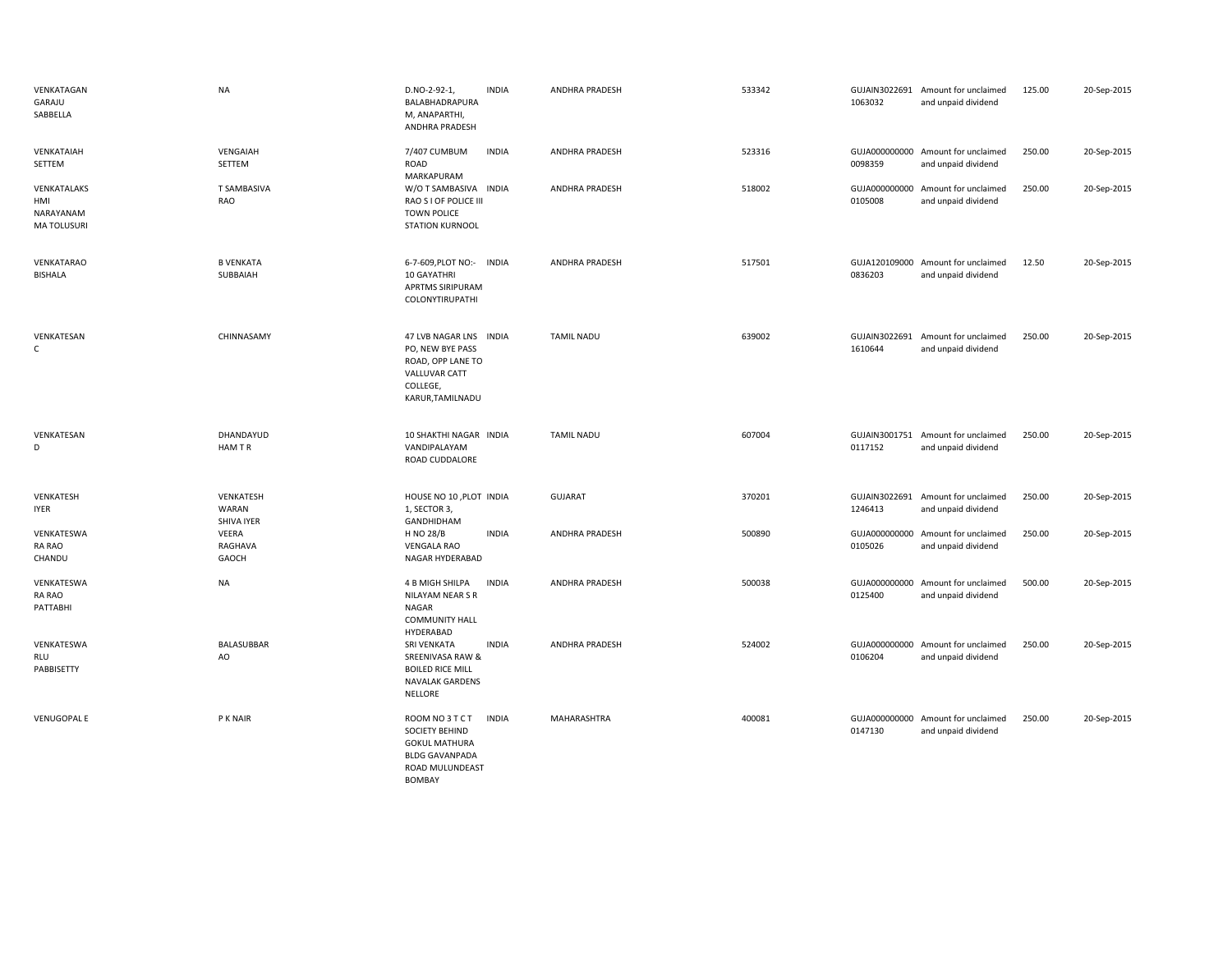| VENUGOPAL<br><b>GOPINATH</b>                 | <b>KARUNAKAR</b><br>AN KARTHA            | 48/1835 E<br><b>INDIA</b><br>PUTHENPURA ROAD<br>P O ELAMAKKARA<br>KOCHI                                                         | KERALA           | 682026 | 0021018                  | GUJA000000000 Amount for unclaimed<br>and unpaid dividend | 250.00 | 20-Sep-2015 |
|----------------------------------------------|------------------------------------------|---------------------------------------------------------------------------------------------------------------------------------|------------------|--------|--------------------------|-----------------------------------------------------------|--------|-------------|
| VENUGOPAL<br><b>MENON</b>                    | <b>GOPINATH</b>                          | B-811, GANPATI<br><b>INDIA</b><br><b>TOWERS, THAKUR</b><br>VILLAGE KANDIVALI<br><b>EAST MUMBAI</b>                              | MAHARASHTRA      | 400101 | 7217992                  | GUJAIN3015491 Amount for unclaimed<br>and unpaid dividend | 250.00 | 20-Sep-2015 |
| VEZHAPARAM<br><b>BAN OUSEPH</b><br>SEBASTIAN | <b>OUSEPH</b>                            | VEZHAPARAMBAN INDIA<br>HOUSE PO<br>PUDUKAD KERALA                                                                               | KERALA           | 680301 | 0175400                  | GUJA000000000 Amount for unclaimed<br>and unpaid dividend | 500.00 | 20-Sep-2015 |
| <b>VIBHA</b><br>TEWARI                       | <b>VINDO</b><br>CHANDRA<br><b>TEWARI</b> | R-6 ANDREWS GANJ INDIA<br><b>EXTENSION NEW</b><br>DELHI                                                                         | DELHI            | 110049 | GUJA000000000<br>0140866 | Amount for unclaimed<br>and unpaid dividend               | 250.00 | 20-Sep-2015 |
| <b>VIBHUTIBEN</b><br>SAMIRBHAI<br>VASAVDA    | <b>NA</b>                                | <b>INDIA</b><br>DIN-SUMAN 5-<br>CHHOTU NAGAR<br>OPP SCHOOL NO-<br>60. RAIYA<br>ROADRAJKOT                                       | <b>GUJARAT</b>   | 360007 | GUJA130199000<br>0077837 | Amount for unclaimed<br>and unpaid dividend               | 125.00 | 20-Sep-2015 |
| <b>VICKY</b><br>SOHRAB<br>GAMADIA            | <b>S R GAMADIA</b>                       | NOWROZ BUILDING INDIA<br><b>IST FLOOR 70</b><br><b>HUGHES ROAD</b><br>BOMBAY                                                    | MAHARASHTRA      | 400007 | GUJA000000000<br>0157160 | Amount for unclaimed<br>and unpaid dividend               | 250.00 | 20-Sep-2015 |
| <b>VIDHYA VANTI</b><br><b>DHINGRA</b>        | <b>BHAJAN DASS</b><br><b>DHINGRA</b>     | A-3/254 PASCHIM<br><b>INDIA</b><br>VIHAR NEW DELHI                                                                              | DELHI            | 110063 | GUJA000000000<br>0097934 | Amount for unclaimed<br>and unpaid dividend               | 250.00 | 20-Sep-2015 |
| VIDHYABEN<br>RAIMAGIA                        | VITHALDAS<br>RAIMAGIA                    | 91 SHALIMAR 5TH<br><b>INDIA</b><br>FLOOR APT NO 17/A<br><b>MARINE DRIVE</b><br><b>BOMBAY</b>                                    | MAHARASHTRA      | 400002 | GUJA000000000<br>0065353 | Amount for unclaimed<br>and unpaid dividend               | 250.00 | 20-Sep-2015 |
| <b>VIDYA DEVI</b>                            | <b>VISHWA</b><br><b>NATH</b><br>AGGARWAL | <b>INDIA</b><br>72/1 EAST MOTI<br><b>BAGH SARAI</b><br>ROHILLA DELHI                                                            | DELHI            | 110007 | GUJA000000000<br>0202249 | Amount for unclaimed<br>and unpaid dividend               | 500.00 | 20-Sep-2015 |
| VIDYA DHAR<br>SHARMA                         | M L SHARMA                               | <b>INDIA</b><br>C/O BASU DEV<br>VIDHYA DHAR PO<br>SALASAR DIST<br>CHURU RAJ                                                     | RAJASTHAN        | 331506 | GUJA000000000<br>0072427 | Amount for unclaimed<br>and unpaid dividend               | 250.00 | 20-Sep-2015 |
| <b>VIDYA DHAR</b><br>SHARMA                  | PRAHALADRA                               | C/O SHIV SADAN PO INDIA<br><b>SALASAR DIST</b><br><b>CHURU RAJ</b>                                                              | RAJASTHAN        | 331506 | GUJA000000000<br>0072429 | Amount for unclaimed<br>and unpaid dividend               | 250.00 | 20-Sep-2015 |
| VIDYA<br><b>INDRAVAN</b><br>PATEL            | INDRAVADAN                               | G-42/493 SHIVAM<br><b>INDIA</b><br><b>APARTMENTS NEAR</b><br><b>BHAVSAR HOSTEL</b><br>NAVA<br>VADAJAHMEDABAD                    | <b>GUJARAT</b>   | 380013 | GUJA000000000<br>0136247 | Amount for unclaimed<br>and unpaid dividend               | 250.00 | 20-Sep-2015 |
| VIDYA<br>MANDAL                              | ANJALI<br>MANDAL                         | <b>INDIA</b><br>5TH<br>FLOOR, UDAYAVANI<br><b>BUILDING PRESS</b><br><b>CORNER MANIPAL</b><br><b>UDUPI DISTRICT</b><br>KARNATAKA | <b>KARNATAKA</b> | 576104 | GUJA000000000<br>0063628 | Amount for unclaimed<br>and unpaid dividend               | 250.00 | 20-Sep-2015 |
| <b>VIDYA V</b><br>GUJAR                      | <b>VIVEK GUJAR</b>                       | C/O A J PATWA 7<br><b>INDIA</b><br>YASHWANT COLONY<br>AHMEDNAGAR (M<br>S)                                                       | MAHARASHTRA      | 414001 | 0164581                  | GUJA000000000 Amount for unclaimed<br>and unpaid dividend | 250.00 | 20-Sep-2015 |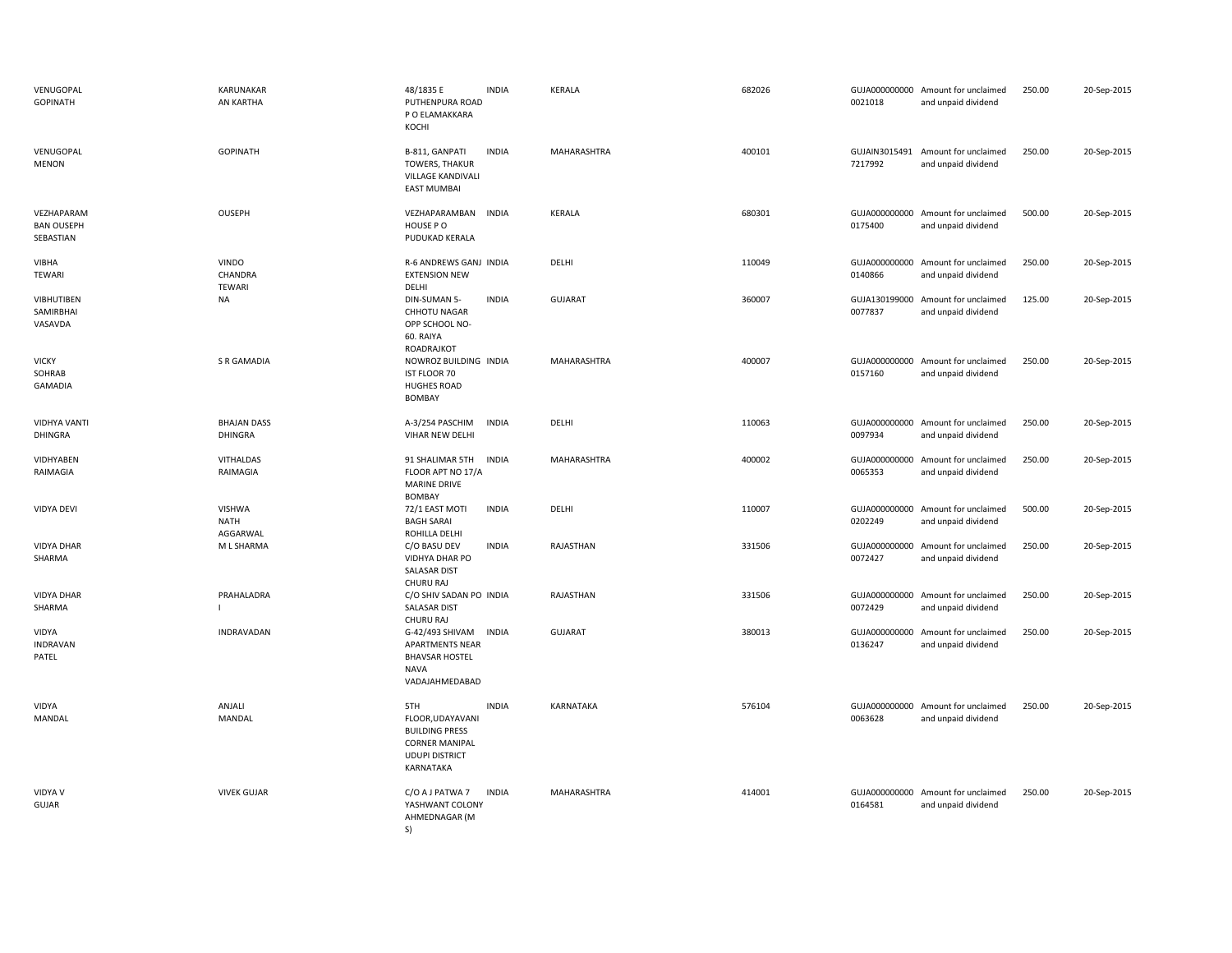| VIDYABEN<br>PATEL                       | NIRANJAN<br>BHAI                       | A 6 RATNAPRABHA<br>SBI SOCIETY NEAR<br><b>SUBHASH PARK</b><br><b>HARNI ROAD</b><br><b>BARODA</b>     | <b>INDIA</b> | <b>GUJARAT</b>    | 390022 | 0003092 | GUJA000000000 Amount for unclaimed<br>and unpaid dividend | 375.00 | 20-Sep-2015 |
|-----------------------------------------|----------------------------------------|------------------------------------------------------------------------------------------------------|--------------|-------------------|--------|---------|-----------------------------------------------------------|--------|-------------|
| VIDYARANI<br>SRIVASTAVA                 | <b>NA</b>                              | A-5, MADHURAM<br><b>DUPLEX NEAR</b><br>CHANAKYAPURI<br><b>NEW SAMA ROAD</b>                          | <b>INDIA</b> | <b>GUJARAT</b>    | 390008 | 0125406 | GUJA000000000 Amount for unclaimed<br>and unpaid dividend | 500.00 | 20-Sep-2015 |
| VIDYASAGAR<br><b>ANCHURI</b>            | VENKATAIAH                             | E.M.E.VADODARA<br>A-3 ARAVIND PARK INDIA<br>OPP JYOTI PARK<br>SOCIETY SAMA<br>ROAD PO<br>EMEVADODARA |              | <b>GUJARAT</b>    | 390008 | 0120459 | GUJA000000000 Amount for unclaimed<br>and unpaid dividend | 250.00 | 20-Sep-2015 |
| VIDYAWATI<br>SINGH                      | KRANTI<br><b>KUMAR</b><br>SINGH        | ROAD NO 11 EAST<br>PATEL NAGAR<br>PATNA                                                              | <b>INDIA</b> | <b>BIHAR</b>      | 800023 | 0194023 | GUJA000000000 Amount for unclaimed<br>and unpaid dividend | 750.00 | 20-Sep-2015 |
| <b>VIDYUT SHAH</b>                      | KASTURBHAI<br>SHAH                     | C/O MAHESH<br>SARABHAI OPP<br>SHARE BAZAR<br><b>MANEK CHOWK</b><br>AHMEDABAD                         | <b>INDIA</b> | GUJARAT           | 380001 | 0090802 | GUJA000000000 Amount for unclaimed<br>and unpaid dividend | 250.00 | 20-Sep-2015 |
| <b>VIJAY ARVIND</b><br>SHRIMALI         | ARVIND<br>SHRIMALI                     | A/P PATODA TAL -<br>YEOLA DIST -<br>NASHIKPATODA                                                     | <b>INDIA</b> | MAHARASHTRA       | 423601 | 0082278 | GUJA120200000 Amount for unclaimed<br>and unpaid dividend | 250.00 | 20-Sep-2015 |
| <b>VIJAY BAJAJ</b>                      | C J BAJAJ                              | C/O DR C J BAJAJ<br>KATORATALAS<br><b>RAIPUR MP</b>                                                  | <b>INDIA</b> | CHHATTISGARH      | 492001 | 0044754 | GUJA000000000 Amount for unclaimed<br>and unpaid dividend | 250.00 | 20-Sep-2015 |
| VIJAY<br><b>BHALODIA</b>                | RAVJIBHAI<br>CHHAGANBH<br>Al           | <b>VIJAY RAVJIBHAI</b><br><b>BHALODIA</b><br>CHHANDANI APT<br><b>BLOCK NO 55/652</b><br>AHMEDABAD    | <b>INDIA</b> | <b>GUJARAT</b>    | 380013 | 0000403 | GUJA000000000 Amount for unclaimed<br>and unpaid dividend | 375.00 | 20-Sep-2015 |
| VIJAY<br>CHHAGANLAL<br>PATEL            | CHHAGANLA<br>L G PATEL                 | 10 NEW TIRUPATI<br><b>APARTMENTS NR</b><br><b>RAHANS SOCIETY</b><br>ELLISBRIDGE<br>AHMEDABAD         | <b>INDIA</b> | <b>GUJARAT</b>    | 380006 | 0068438 | GUJA000000000 Amount for unclaimed<br>and unpaid dividend | 250.00 | 20-Sep-2015 |
| <b>VIJAY DOSHI</b>                      | DALICHAND                              | "SHIVAM" 20/22<br>NEW JAGNATH NR<br>DR DASTUR'S<br><b>HOSPITAL RAJKOT</b>                            | <b>INDIA</b> | <b>GUJARAT</b>    | 360001 | 0191966 | GUJA000000000 Amount for unclaimed<br>and unpaid dividend | 250.00 | 20-Sep-2015 |
| <b>VIJAY GUPTA</b>                      | SUDESH<br><b>KUMAR</b><br><b>GUPTA</b> | 8 / 3 MAIN BAZAR<br><b>UDHAMPUR JK</b>                                                               | <b>INDIA</b> | JAMMU AND KASHMIR | 182101 | 6619952 | GUJAIN3011271 Amount for unclaimed<br>and unpaid dividend | 250.00 | 20-Sep-2015 |
| <b>UJAY J</b><br>DADHANIYA              | JAMANADAS<br>M DADHANIA                | AT & PO<br>PORBANDAR ROYAL<br>CHEMIST OPP D S P<br>OFFICE DIST<br><b>JUNAGADH</b>                    | <b>INDIA</b> | <b>GUJARAT</b>    | 360575 | 0121534 | GUJA000000000 Amount for unclaimed<br>and unpaid dividend | 250.00 | 20-Sep-2015 |
| <b>VIJAY K</b><br>ZAVERI                | KANTILAL                               | C 7 GHANSHYAM<br><b>NAGAR SOCIETY</b><br><b>OPPRTO</b><br><b>BUBHASH BRIDGE</b>                      | <b>INDIA</b> | <b>GUJARAT</b>    | 380027 | 0101000 | GUJA000000000 Amount for unclaimed<br>and unpaid dividend | 250.00 | 20-Sep-2015 |
| <b>VIJAY KEWAL</b><br><b>CHAND JAIN</b> | <b>KEWAL</b><br>CHAND                  | AHMEDABAD<br>C/O DR K C JAIN RAY INDIA<br><b>COLONY BARMER</b><br>RAJ                                |              | RAJASTHAN         | 344001 | 0088693 | GUJA000000000 Amount for unclaimed<br>and unpaid dividend | 250.00 | 20-Sep-2015 |
| <b>VIJAY KUMAR</b>                      | DALIP<br><b>KUMAR</b>                  | BD/30B LIG FLATS<br>SHALIMAR BAGH<br>DFLHI                                                           | <b>INDIA</b> | DELHI             | 110052 | 0159804 | GUJA000000000 Amount for unclaimed<br>and unpaid dividend | 250.00 | 20-Sep-2015 |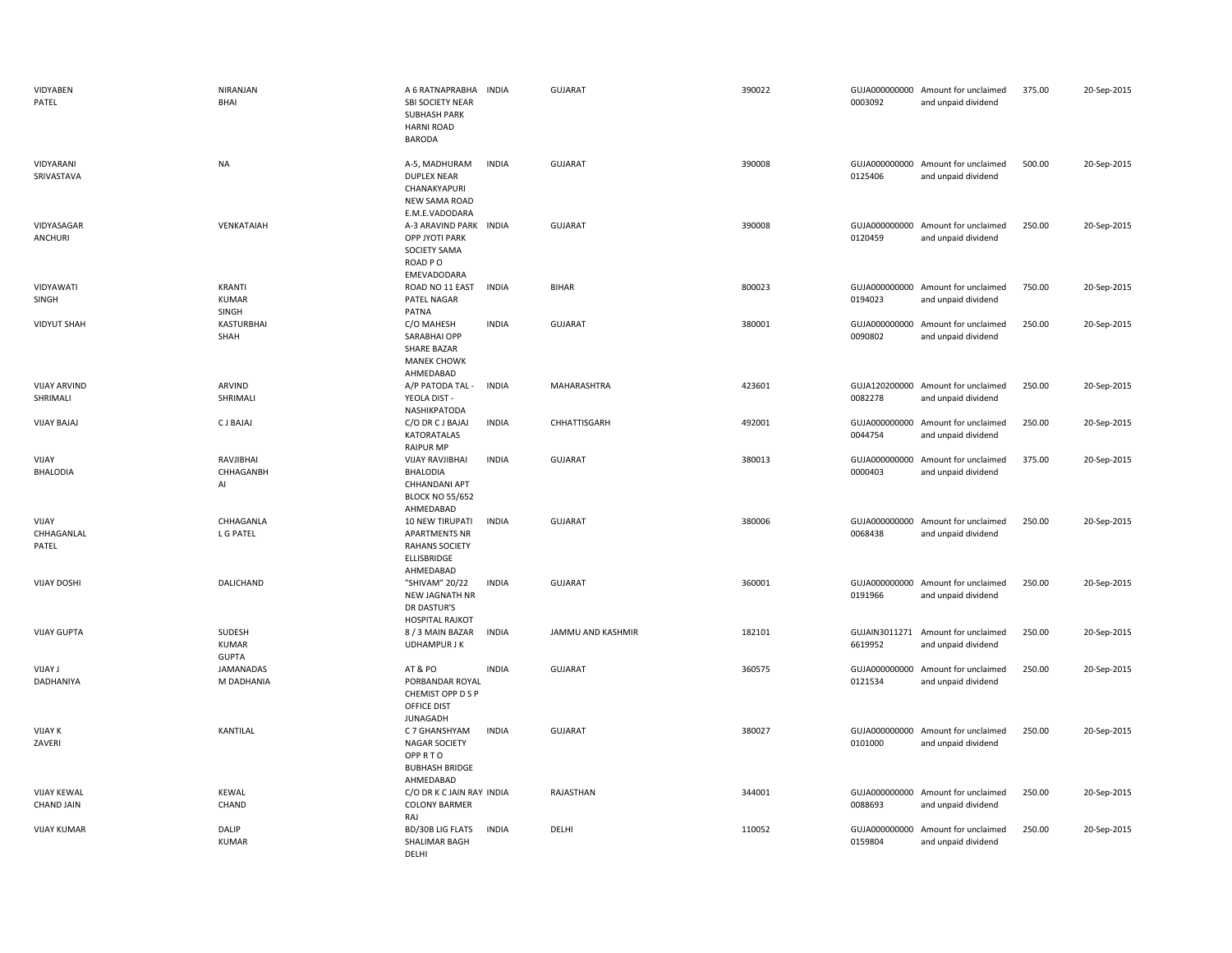| <b>VIJAY KUMAR</b>                          | <b>SHIV RAJ</b><br>SARAN<br>AGARWAL       | C/O SHIV RAJ SARAN INDIA<br>AGARWAL<br>MOHALLA THER<br>SAMBHAL (DIST<br>MORADABAD) U P      |              | <b>UTTAR PRADESH</b>  | 244302 | 0168944                  | GUJA000000000 Amount for unclaimed<br>and unpaid dividend | 250.00 | 20-Sep-2015 |
|---------------------------------------------|-------------------------------------------|---------------------------------------------------------------------------------------------|--------------|-----------------------|--------|--------------------------|-----------------------------------------------------------|--------|-------------|
| Vijay Kumar                                 | <b>NA</b>                                 | Flat No. 3/2, Virdi<br>Apartment, 95, New<br>Baradwari, Sakchi,<br>Jamshedpur               | <b>INDIA</b> | <b>JHARKHAND</b>      | 831001 | 0217067                  | GUJAIN3028712 Amount for unclaimed<br>and unpaid dividend | 125.00 | 20-Sep-2015 |
| <b>VIJAY KUMAR</b><br>AGARWAL               | PRAHLAD<br>DAS<br>AGARWAL                 | C/O<br>P.D.AGARWAL,ADV<br>OCATE, NIMBALKAR<br>KI GOTH<br>NO.2, KAMPOO,<br>LASHKAR, GWALIOR. | <b>INDIA</b> | <b>MADHYA PRADESH</b> | 474009 | 0053756                  | GUJA000000000 Amount for unclaimed<br>and unpaid dividend | 250.00 | 20-Sep-2015 |
| <b>VIJAY KUMAR</b><br><b>DUA</b>            | K D DUA                                   | 34/56 FUNJABI<br>BAGH (W) NEW<br>DELHI                                                      | <b>INDIA</b> | DELHI                 | 110026 | 0082544                  | GUJA000000000 Amount for unclaimed<br>and unpaid dividend | 250.00 | 20-Sep-2015 |
| <b>VIJAY KUMAR</b><br>KANDYA                | NA                                        | ASHRAY 227,<br>RACHNA NAGAR<br>BHOPAL (M.P.)                                                | <b>INDIA</b> | MADHYA PRADESH        | 462023 | GUJAIN3008881<br>4901054 | Amount for unclaimed<br>and unpaid dividend               | 250.00 | 20-Sep-2015 |
| <b>VIJAY KUMAR</b><br>MANIKLALJI<br>BHATTAD | MANIKLALJI<br><b>BHATTAD</b>              | <b>STATE BANK OF</b><br>INDIA<br>DHAMANGAON DIST<br>AMRAVATI M S                            | <b>INDIA</b> | <b>MAHARASHTRA</b>    | 444709 | GUJA000000000<br>0014927 | Amount for unclaimed<br>and unpaid dividend               | 250.00 | 20-Sep-2015 |
| <b>VIJAY KUMAR</b><br>MEHROTRA              | <b>NA</b>                                 | NR. DISTT. EYE<br><b>HOSPITAL CIVIL</b><br>LINES MORADABAD                                  | <b>INDIA</b> | UTTAR PRADESH         | 244001 | GUJA120418000<br>0021581 | Amount for unclaimed<br>and unpaid dividend               | 250.00 | 20-Sep-2015 |
| <b>VIJAY KUMAR</b><br>MIRYALA               | VENKATRAM<br>LUM                          | LIGHT 910 KPHB<br>COLONY<br>KUKATPALLY<br>HYDERABAD A P                                     | <b>INDIA</b> | ANDHRA PRADESH        | 500872 | GUJA000000000<br>0006443 | Amount for unclaimed<br>and unpaid dividend               | 250.00 | 20-Sep-2015 |
| <b>VIJAY KUMAR</b><br>MOHALEY               | <b>JAGAT</b><br><b>NARAYAN</b><br>MOHALEY | FLAT NO D 10<br><b>NEWLY</b><br><b>CONSTRUCTED C</b><br>AND D QTRS<br>RAIGARH               | <b>INDIA</b> | CHHATTISGARH          | 496001 | GUJAIN3026793<br>4145274 | Amount for unclaimed<br>and unpaid dividend               | 25.00  | 20-Sep-2015 |
| <b>VIJAY KUMAR</b><br>SHARMA                | <b>ISHWARI</b><br>PRASAD<br>SHARMA        | T 155A RAILWAY<br>COLONY JUNAGADH<br>(GUJARAT)                                              | <b>INDIA</b> | <b>GUJARAT</b>        | 362002 | GUJA000000000<br>0000550 | Amount for unclaimed<br>and unpaid dividend               | 250.00 | 20-Sep-2015 |
| <b>VIJAY LAXMI</b><br>SONI                  | <b>BHANWAR</b><br>LAL                     | LAKHOTIYA KA<br>CHOK JAITARAN TH<br>JAITARAN<br>DIST.PALIJAITARAN                           | <b>INDIA</b> | RAJASTHAN             | 306302 | 0152119                  | GUJA120137000 Amount for unclaimed<br>and unpaid dividend | 662.50 | 20-Sep-2015 |
| <b>VIJAY MARU</b>                           | <b>SURESH</b><br>CHAND<br>MARU            | SOBHAG MAL &<br>SONS CLOTH<br><b>MERCHANT SADDAR</b><br><b>BAZAR BARAN RAJ</b>              | <b>INDIA</b> | RAJASTHAN             | 325205 | 0008873                  | GUJA000000000 Amount for unclaimed<br>and unpaid dividend | 250.00 | 20-Sep-2015 |
| <b>VIJAY MEHTA</b>                          | <b>ODHAVJIBHAI</b><br><b>MEHTA</b>        | SHIVAM 4<br>VIDYANAGAR B/H<br>PATEL BOARDING<br>RAJKOT                                      | <b>INDIA</b> | GUJARAT               | 360001 | 0020339                  | GUJA000000000 Amount for unclaimed<br>and unpaid dividend | 250.00 | 20-Sep-2015 |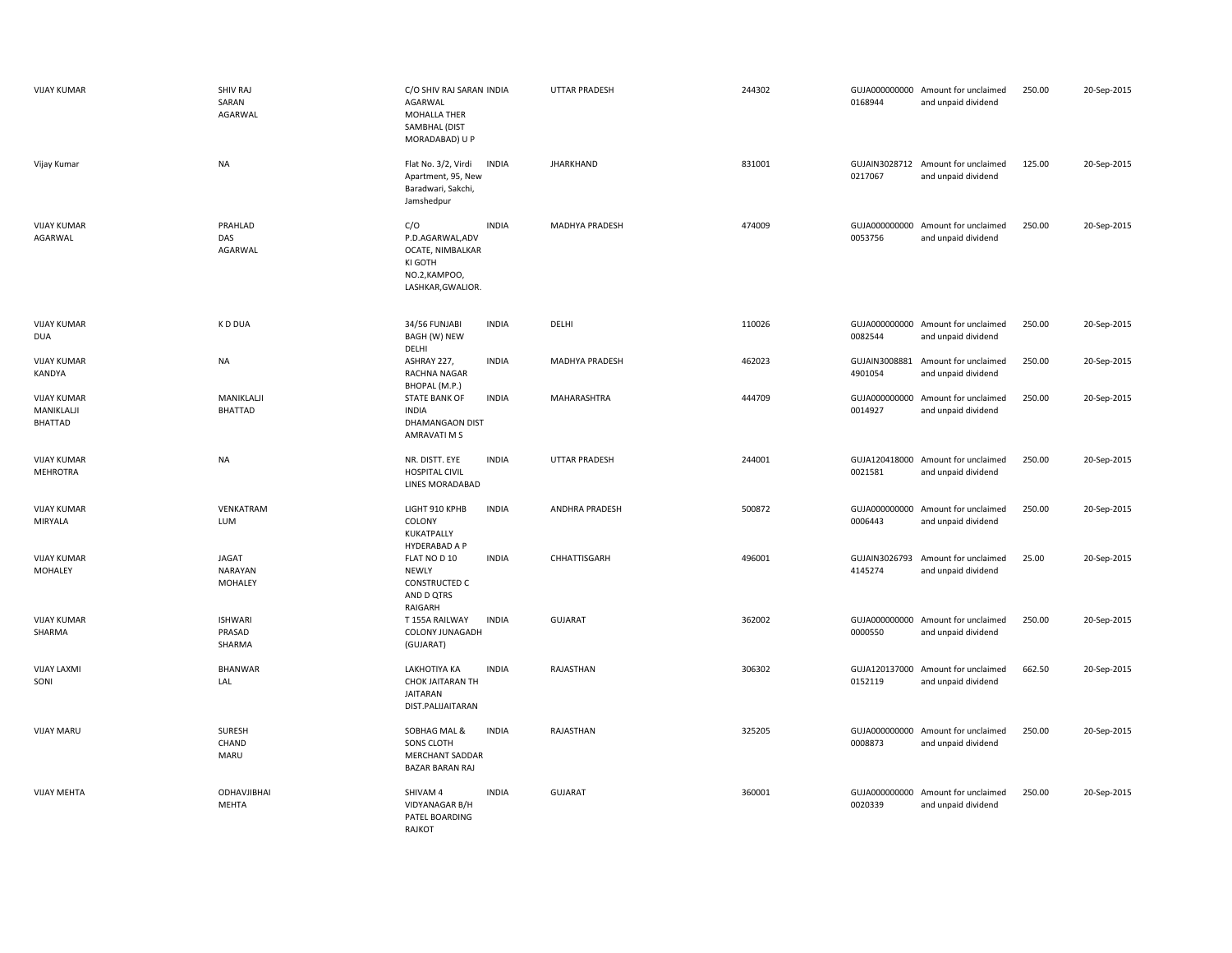| <b>VIJAY PAL</b><br>SINGH                   | C S<br><b>MARWAHA</b>            | H NO 3380, SECTOR INDIA<br>46 - C CHANDIGARH                                                                                   | CHANDIGARH            | 160047 | 0104513                  | GUJA000000000 Amount for unclaimed<br>and unpaid dividend | 250.00 | 20-Sep-2015 |
|---------------------------------------------|----------------------------------|--------------------------------------------------------------------------------------------------------------------------------|-----------------------|--------|--------------------------|-----------------------------------------------------------|--------|-------------|
| <b>VIJAY PATEL</b>                          | NAROTAM<br><b>BHAI PATEL</b>     | 239 SHARAD NAGAR INDIA<br><b>TARSALI BARODA</b>                                                                                | <b>GUJARAT</b>        | 390009 | 0121533                  | GUJA000000000 Amount for unclaimed<br>and unpaid dividend | 250.00 | 20-Sep-2015 |
| <b>VIJAY RAJ</b><br>KAWAR                   | <b>KISHOR MAL</b>                | RAJASTHAN ZINC<br><b>INDIA</b><br>METAL CO IN SIDE<br><b>JALORI GATE</b><br><b>JODHPUR</b>                                     | RAJASTHAN             | 342001 | 0073456                  | GUJA000000000 Amount for unclaimed<br>and unpaid dividend | 250.00 | 20-Sep-2015 |
| <b>VIJAY S</b><br>PARIKH                    | SUDHAKAR<br>PARIKH               | <b>26 UPKAR SOCIETY</b><br><b>INDIA</b><br><b>NEAR HARINAGAR</b><br><b>GOTRI ROAD</b><br><b>BARODA</b>                         | <b>GUJARAT</b>        | 390007 | 0051631                  | GUJA000000000 Amount for unclaimed<br>and unpaid dividend | 250.00 | 20-Sep-2015 |
| <b>VIJAY SHAH</b>                           | CHANDULAL                        | <b>GANDHI MEDICAL</b><br><b>INDIA</b><br><b>HARIS ROAD</b><br>BHAVNAGAR                                                        | <b>GUJARAT</b>        | 364001 | 0074508                  | GUJA000000000 Amount for unclaimed<br>and unpaid dividend | 250.00 | 20-Sep-2015 |
| <b>VIJAY SHINDE</b>                         | <b>S SHINDE</b>                  | 901 A PRERNA<br><b>INDIA</b><br><b>TOWER OPP</b><br>SANJIVANI<br><b>HOSPITAL NR</b><br>VASTRAPUR<br>LAKEVASTRAPUR<br>AHMEDABAD | <b>GUJARAT</b>        | 380054 | GUJA000000000<br>0020926 | Amount for unclaimed<br>and unpaid dividend               | 250.00 | 20-Sep-2015 |
| <b>VIJAY TANGRI</b>                         | NARINDER<br><b>TANGRI</b>        | 13/5 WEST PATEL<br>INDIA<br>NAGAR NEW DELHI                                                                                    | DELHI                 | 110008 | 0062900                  | GUJA000000000 Amount for unclaimed<br>and unpaid dividend | 250.00 | 20-Sep-2015 |
| VIJAYA<br>GANGA<br>MAREDDI                  | V REDDY M                        | H NO 3-6-701<br><b>INDIA</b><br>STREET NO 11<br>HIMAYATNAGAR<br>HYDERABAD                                                      | <b>ANDHRA PRADESH</b> | 500029 | 0140449                  | GUJA000000000 Amount for unclaimed<br>and unpaid dividend | 250.00 | 20-Sep-2015 |
| VIJAYA<br><b>GROVER</b>                     | SHRISC<br><b>GROVER</b>          | 14 PARK ROAD<br><b>INDIA</b><br>ALLAHABAD                                                                                      | <b>UTTAR PRADESH</b>  | 211002 | GUJAIN3013302<br>0067521 | Amount for unclaimed<br>and unpaid dividend               | 750.00 | 20-Sep-2015 |
| VIJAYA<br>KUMAR<br>CHEBROLU                 | <b>NA</b>                        | ITN EMIRATES BANK INDIA<br>P O BOX 2923<br><b>DUBAI</b>                                                                        | MAHARASHTRA           | 999999 | GUJAIN3004764<br>3013334 | Amount for unclaimed<br>and unpaid dividend               | 12.50  | 20-Sep-2015 |
| VIJAYA<br><b>KUMARI</b><br>JONNALAGAD<br>DA | KOTESWARA<br>RAO J               | HIG II BLOCK 6 FLAT INDIA<br>13 BAGH<br>LINGAMPALLY<br>HYDERABAD                                                               | ANDHRA PRADESH        | 500044 | GUJA000000000<br>0092923 | Amount for unclaimed<br>and unpaid dividend               | 250.00 | 20-Sep-2015 |
| VIJAYA<br><b>KUMARI</b><br>VANKINA          | <b>NA</b>                        | D NO 56/10/14/1<br><b>INDIA</b><br><b>VIDYA NAGAR</b><br>RAJAHMUNDRY                                                           | ANDHRA PRADESH        | 533103 | 0370981                  | GUJA120132000 Amount for unclaimed<br>and unpaid dividend | 62.50  | 20-Sep-2015 |
| VIJAYA<br>LAKSHMI<br>ADDEPALLI              | POTHARAJU<br>NAIDU<br>ADDEAPALLI | <b>INDIA</b><br>C/O A P MAIDU<br>SUBBARAOPET<br><b>TADEPALLI GUDAM</b><br>A P                                                  | ANDHRA PRADESH        | 534101 | 0098421                  | GUJA000000000 Amount for unclaimed<br>and unpaid dividend | 250.00 | 20-Sep-2015 |
| <b>VIJAYA PATNI</b>                         | SURESH<br>PATNI                  | <b>INDIA</b><br>434-A 3RD FLOOR<br><b>VIKRAM TOWER</b><br>SAPNA SANGEETA<br>ROADINDORE                                         | MADHYA PRADESH        | 452001 | GUJA000000000<br>0117248 | Amount for unclaimed<br>and unpaid dividend               | 250.00 | 20-Sep-2015 |
| VIJAYA<br>PONNAIAH                          | ONNAIAH<br>CHETTIAR              | 15 A HOUSING UNIT INDIA<br>D R O COMPOUND<br><b>RACE COURSE</b><br>COIMBATORE                                                  | <b>TAMIL NADU</b>     | 641018 | 0104577                  | GUJA000000000 Amount for unclaimed<br>and unpaid dividend | 250.00 | 20-Sep-2015 |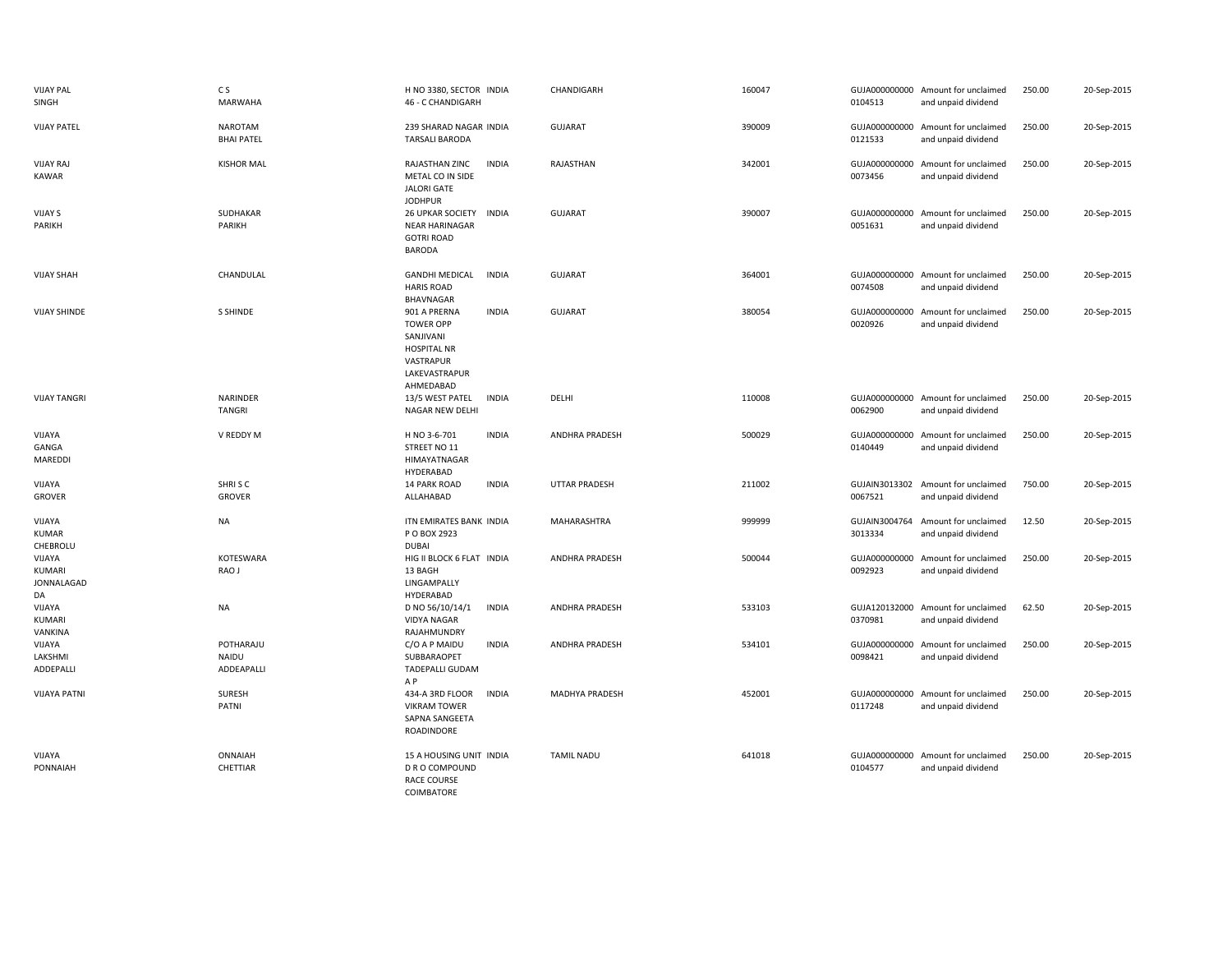| VIJAYABEN<br><b>TAILOR</b>                | <b>NA</b>                                            | 64 - A, FERTILIZER<br>PARK OPP<br>NIZAMPURA ATITHI<br><b>GRUH B/H TASKANT</b><br>SOCIETY<br>NIZAMPURAVADOD<br>ARA | <b>INDIA</b> | <b>GUJARAT</b>       | 390002 | 0038192                  | GUJA000000000 Amount for unclaimed<br>and unpaid dividend | 125.00 | 20-Sep-2015 |
|-------------------------------------------|------------------------------------------------------|-------------------------------------------------------------------------------------------------------------------|--------------|----------------------|--------|--------------------------|-----------------------------------------------------------|--------|-------------|
| VIJAYABEN<br>VRAJLAL<br>MESWANI           | <b>VRAJLAL R</b><br>MEHSWANI                         | A 1<br>KANCHANGANGA<br>APT NEAR UDGAM<br>SCHOOL<br>ELLISBRIDGE<br>AHMEDABAD                                       | <b>INDIA</b> | GUJARAT              | 380006 | 0029526                  | GUJA000000000 Amount for unclaimed<br>and unpaid dividend | 250.00 | 20-Sep-2015 |
| <b>VIJAYALAXMI J</b><br>SHANBHOGU<br>E.   | $\mathsf{S}$<br><b>JANARDHAN</b><br>A SHANBH<br>DGUE | MALLESHWARA<br>NILAYA 17/1 6TH<br>CROSS<br>SUBEDARAPALYA<br>YESHWANTHPURBA<br>NGALORE                             | <b>INDIA</b> | <b>KARNATAKA</b>     | 560022 | 0014704                  | GUJA000000000 Amount for unclaimed<br>and unpaid dividend | 375.00 | 20-Sep-2015 |
| VIJAYBHAI<br>SHANKARLAL<br>PATEL          | <b>NA</b>                                            | KHATASANA TA<br><b>UNJHA</b>                                                                                      | <b>INDIA</b> | <b>GUJARAT</b>       | 384130 | 2197134                  | GUJAIN3002141 Amount for unclaimed<br>and unpaid dividend | 250.00 | 20-Sep-2015 |
| VIJAYKUMAR<br>ULAVAPPA<br>HARLAPUR        | <b>NA</b>                                            | SUBHAS ROAD,<br>TURNEL PETH,<br><b>BETGIRI, GADAG</b>                                                             | <b>INDIA</b> | KARNATAKA            | 582102 | GUJA120126000<br>0018750 | Amount for unclaimed<br>and unpaid dividend               | 250.00 | 20-Sep-2015 |
| VIJAYKUMAR<br>VITHALDAS<br>SUCHDE         | <b>VITHALDAS</b>                                     | 21 JANAK<br>APPARTMENT 2ND<br><b>FLOOR INSIDE</b><br>GAUTAMNAGAR<br>RACECOURCE<br><b>BARODA</b>                   | <b>INDIA</b> | <b>GUJARAT</b>       | 390007 | 4461253                  | GUJAIN3008881 Amount for unclaimed<br>and unpaid dividend | 25.00  | 20-Sep-2015 |
| VIJAYSINH<br><b>BIYOLA</b>                | <b>KISHOR SINH</b><br><b>BIYOLA</b>                  | A/4 SHANTIKUNJ<br>SOCIETY OPP ITI<br><b>REFAINERY ROAD</b><br>GORWA VADODARA                                      | <b>INDIA</b> | <b>GUJARAT</b>       | 390016 | 0119530                  | GUJA000000000 Amount for unclaimed<br>and unpaid dividend | 250.00 | 20-Sep-2015 |
| VIJENDRASIN<br>H RATANSINH<br>SOLANKI     | <b>NA</b>                                            | AT/PO.MOTA<br>VADADALA,<br>TAL.LUNAWADA,<br>PANCHMAHAL                                                            | <b>INDIA</b> | GUJARAT              | 389230 | 0013177                  | GUJA120281000 Amount for unclaimed<br>and unpaid dividend | 250.00 | 20-Sep-2015 |
| VIJETA<br>CHANDRA                         | GYAN<br>CHANDRA                                      | C/O GYAN<br>CHANDRA, UNION<br><b>BANK OF INDIA,</b><br><b>MAIN ROAD</b><br>MARYHDPATTIBHAD<br>OHI                 | <b>INDIA</b> | <b>UTTAR PRADESH</b> | 221401 | GUJA120289000<br>0052821 | Amount for unclaimed<br>and unpaid dividend               | 200.00 | 20-Sep-2015 |
| VIJHEE A                                  | M<br>SUBRAMANIA<br>N                                 | 19 MAHALAKSHMI<br>AVENUE<br>TIRUVANMIYUR<br><b>MADRAS</b>                                                         | <b>INDIA</b> | <b>TAMIL NADU</b>    | 600041 | 0016655                  | GUJA000000000 Amount for unclaimed<br>and unpaid dividend | 250.00 | 20-Sep-2015 |
| VIJI                                      | P A JOBY                                             | PULIKAN HOUSE<br>PUDUKAD<br>THRISSUR, KERALA                                                                      | <b>INDIA</b> | KERALA               | 680301 | 0197512                  | GUJAIN3018951 Amount for unclaimed<br>and unpaid dividend | 25.00  | 20-Sep-2015 |
| VIJIANDRA<br><b>KUMAR</b><br><b>GUPTA</b> | O P GUPTA                                            | 688/8 KIRPAL<br>NAGAR NEAR SHIV<br><b>NAGAR ROHTAK</b>                                                            | <b>INDIA</b> | HARYANA              | 124001 | GUJA000000000<br>0162805 | Amount for unclaimed<br>and unpaid dividend               | 250.00 | 20-Sep-2015 |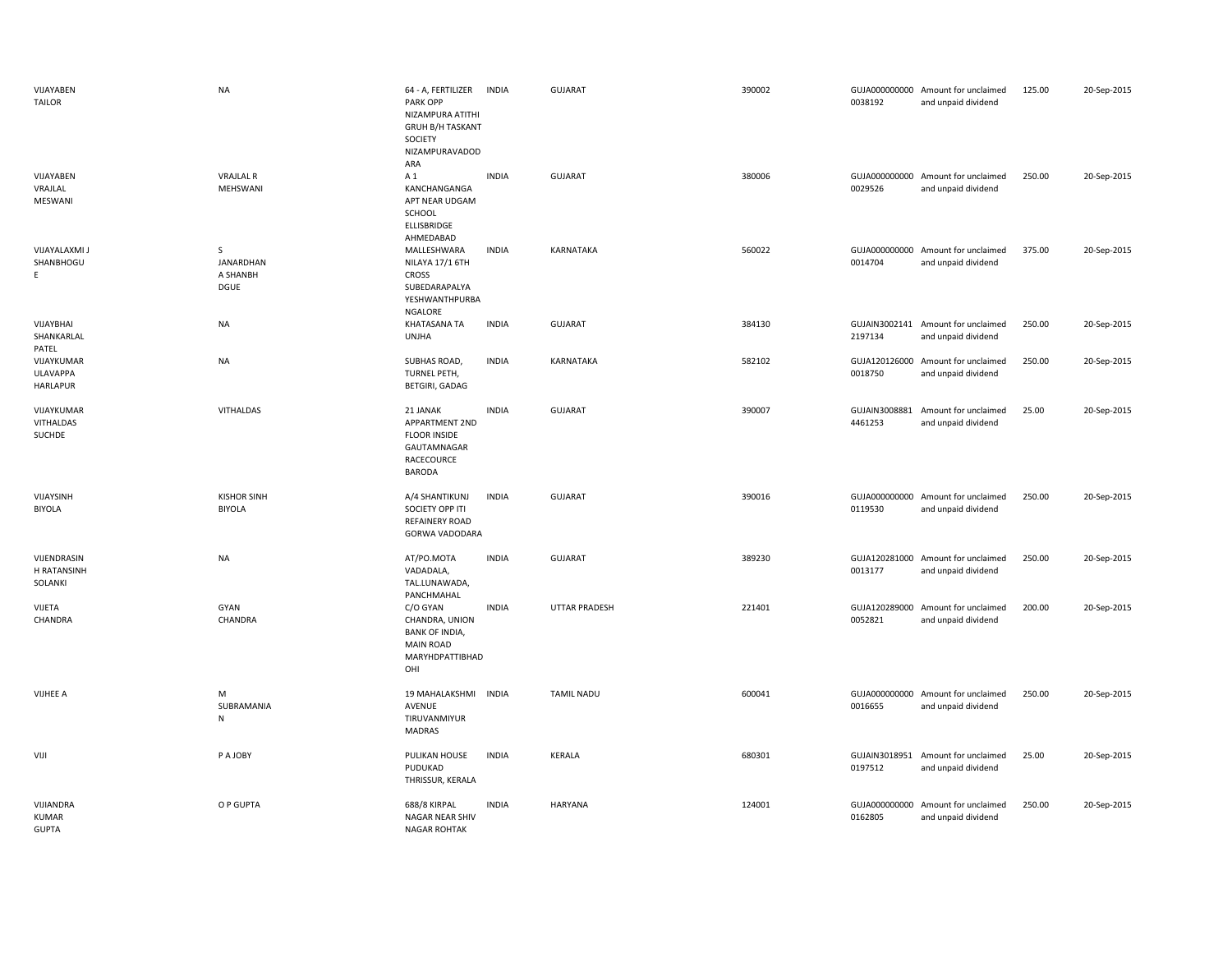| <b>VIJOY KUMAR</b><br>SINGH           | <b>DURGA</b><br>SINGH             | C/O SRI DURGA<br><b>INDIA</b><br><b>SINGH VIDHAN</b><br>PARISHAD COLONY<br>JAI PRAKASH NAGAR<br>EAST OF TV<br><b>TOWERPATNA</b> | <b>BIHAR</b>         | 800020 | 0018273                  | GUJA000000000 Amount for unclaimed<br>and unpaid dividend | 250.00 | 20-Sep-2015 |
|---------------------------------------|-----------------------------------|---------------------------------------------------------------------------------------------------------------------------------|----------------------|--------|--------------------------|-----------------------------------------------------------|--------|-------------|
| VIJYA<br>PORWAL                       | SUNIL<br><b>KUMAR</b><br>PORWAL   | 86, LAXMI NARAYAN INDIA<br><b>MARG GANDHI</b><br>NAGAR BHARTHANA<br>DISTT. ETAWAH                                               | <b>UTTAR PRADESH</b> | 206242 | GUJAIN3010551<br>0494180 | Amount for unclaimed<br>and unpaid dividend               | 250.00 | 20-Sep-2015 |
| <b>VIKAS JAIN</b>                     | <b>D C JAIN</b>                   | 74 BHAGAT SINGH INDIA<br>MARG MEERA<br><b>BAWDI CHOURAHA</b><br>DEWAS M P                                                       | MADHYA PRADESH       | 455001 | 0006998                  | GUJA000000000 Amount for unclaimed<br>and unpaid dividend | 250.00 | 20-Sep-2015 |
| <b>VIKAS</b><br><b>KOCHAR</b>         | <b>NA</b>                         | 25, RAM LAL<br><b>INDIA</b><br>MUKHERJEE LANE,<br>DEB DOOT<br>APPARTMENT,<br><b>HOWRAH</b>                                      | <b>WEST BENGAL</b>   | 711106 | 0119411                  | GUJA120345000 Amount for unclaimed<br>and unpaid dividend | 125.00 | 20-Sep-2015 |
| <b>VIKAS</b><br>KULSHRESHT<br>HA      | RAMESH<br>CHANDRA                 | Q NO 150 KRIBHCO<br><b>INDIA</b><br>NAGAR KRIBHCO<br>SURAT                                                                      | <b>GUJARAT</b>       | 394515 | 0056648                  | GUJA000000000 Amount for unclaimed<br>and unpaid dividend | 250.00 | 20-Sep-2015 |
| <b>VIKAS</b><br>PODDAR                | LAKSHMI<br><b>NIVAS</b><br>PODDAR | PODDAR TILES<br><b>INDIA</b><br><b>EXHIBITION ROAD</b><br>PATNA                                                                 | <b>BIHAR</b>         | 800001 | 0106486                  | GUJA000000000 Amount for unclaimed<br>and unpaid dividend | 250.00 | 20-Sep-2015 |
| <b>VIKAS SETH</b>                     | GOVIND<br>SETH                    | 10 A UNDER HILL<br><b>INDIA</b><br>LANE CIVIL LINES<br>DELHI                                                                    | DELHI                | 110054 | 0058532                  | GUJA000000000 Amount for unclaimed<br>and unpaid dividend | 250.00 | 20-Sep-2015 |
| <b>VIKAS SHAH</b>                     | NAREN J<br>SHAH                   | <b>INDIA</b><br>78/80 BABU GENU<br>ROAD 1ST FLOOR<br><b>BOMBAY</b>                                                              | MAHARASHTRA          | 400002 | 0102905                  | GUJA000000000 Amount for unclaimed<br>and unpaid dividend | 125.00 | 20-Sep-2015 |
| <b>VIKAS</b><br>SHARMA                | NA                                | 202 G.K.ESTATE<br><b>INDIA</b><br><b>CHANDIGARH ROAD</b><br>LUDHIANA                                                            | PUNJAB               | 144001 | GUJAIN3022691<br>0774176 | Amount for unclaimed<br>and unpaid dividend               | 262.50 | 20-Sep-2015 |
| <b>VIKAS</b><br>SUBHASH<br>CHATURVEDI | SUBHASH                           | <b>INDIA</b><br>709/710 TULSIANI<br>CHAMBERS<br><b>NARIMAN POINT</b><br><b>MUMBAI</b>                                           | MAHARASHTRA          | 400021 | GUJAIN3004764<br>1115130 | Amount for unclaimed<br>and unpaid dividend               | 500.00 | 20-Sep-2015 |
| VIKASH<br>AGARWALA                    | <b>NA</b>                         | 26, P.K. TAGORE<br><b>INDIA</b><br><b>STREET NATOON</b><br><b>BAZAR KOLKATA</b><br>KOLKATA                                      | <b>WEST BENGAL</b>   | 700006 | 1321905                  | GUJA120109000 Amount for unclaimed<br>and unpaid dividend | 750.00 | 20-Sep-2015 |
| <b>VIKASH JAIN</b>                    | <b>NA</b>                         | <b>INDIA</b><br>SETHI TRADERS<br><b>BIJULIA RAMGARH</b><br>CANTT                                                                | <b>JHARKHAND</b>     | 829122 | 0041501                  | GUJA120341000 Amount for unclaimed<br>and unpaid dividend | 250.00 | 20-Sep-2015 |
| <b>VIKRAM</b><br>LADDHA               | <b>NA</b>                         | <b>INDIA</b><br>7 AMARDAS JI KI<br><b>GALI BADSHAH KA</b><br>JHANDA . PALI                                                      | RAJASTHAN            | 306401 | 0292171                  | GUJA120121010 Amount for unclaimed<br>and unpaid dividend | 500.00 | 20-Sep-2015 |
| VIKRAMBHAI<br>KANUBHAI<br>DAVE        | KANUBHAI<br>DAVE                  | 9/B VRAJDHAM<br><b>INDIA</b><br><b>GAYATRINAGAR SOC</b><br><b>COLLEGE RD</b><br><b>NADIAD GUJ</b>                               | <b>GUJARAT</b>       | 387001 | 0180231                  | GUJA000000000 Amount for unclaimed<br>and unpaid dividend | 125.00 | 20-Sep-2015 |
| VIMAL<br>AGARWAL                      | <b>NA</b>                         | 1CH 16 PRATAP<br><b>INDIA</b><br>NAGAR MANU<br><b>MARG HOUSING</b><br><b>BOARD ALWAR</b>                                        | RAJASTHAN            | 301001 | 0053237                  | GUJA120216000 Amount for unclaimed<br>and unpaid dividend | 250.00 | 20-Sep-2015 |

ALWAR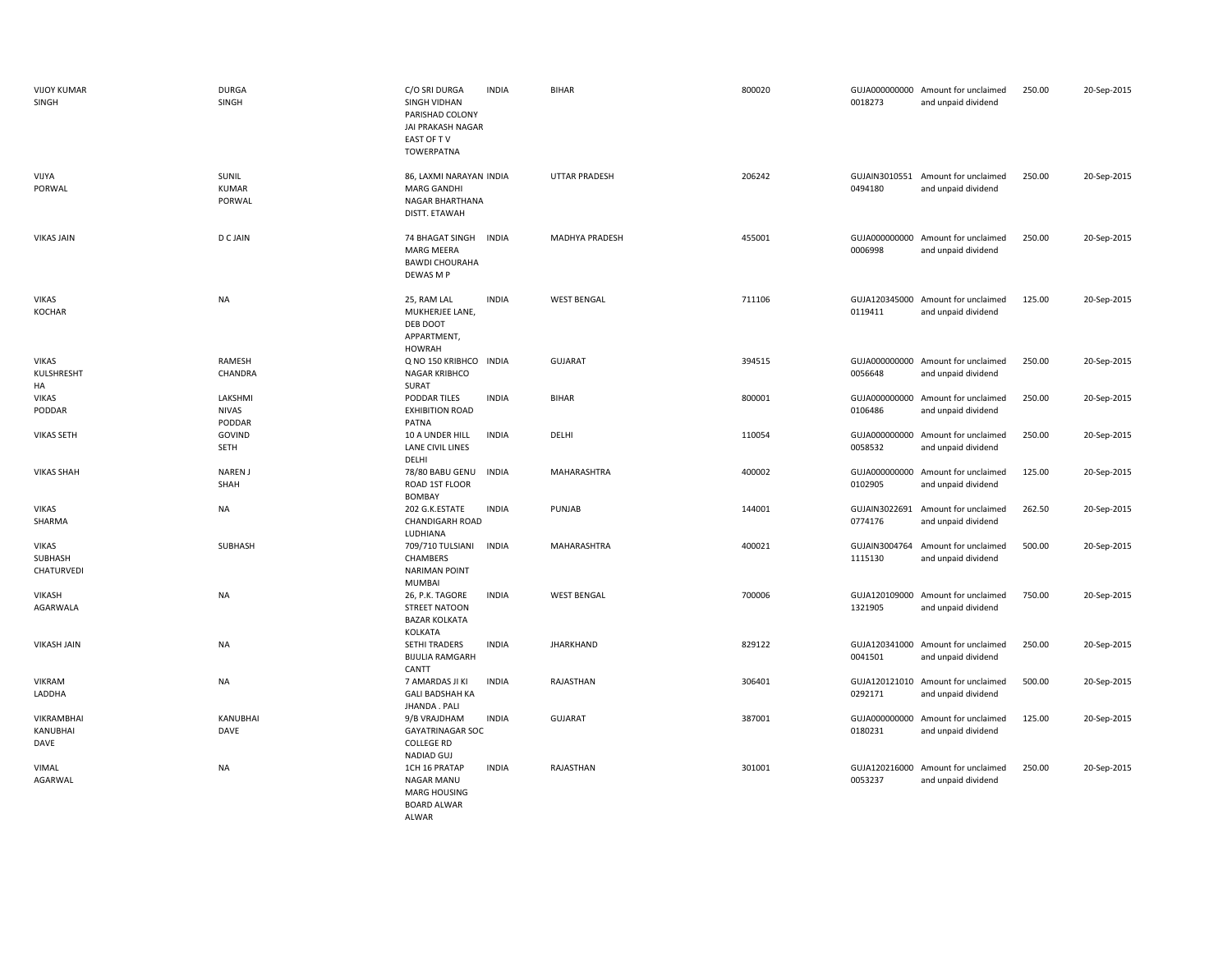| <b>VIMAL B</b><br>SHAH                        | <b>BHUPAT RAY</b>         | C/O BHUPAT RAY<br>SHANTILAL BEHIND<br><b>DANAPITH</b><br>BHAVNAGAR                                       | <b>INDIA</b> | <b>GUJARAT</b>        | 364001 | 0075375                  | GUJA000000000 Amount for unclaimed<br>and unpaid dividend | 250.00  | 20-Sep-2015 |
|-----------------------------------------------|---------------------------|----------------------------------------------------------------------------------------------------------|--------------|-----------------------|--------|--------------------------|-----------------------------------------------------------|---------|-------------|
| <b>VIMAL DAGAR</b>                            | S S DAGAR                 | T 8 C W C LODHI<br><b>COLONY NEW DELHI</b>                                                               | <b>INDIA</b> | DELHI                 | 110003 | 0059143                  | GUJA000000000 Amount for unclaimed<br>and unpaid dividend | 250.00  | 20-Sep-2015 |
| <b>VIMAL GOLA</b>                             | G S GOLA                  | 62-A IL TOWNSHIP<br>KOTA (RAJASTHAN)                                                                     | <b>INDIA</b> | RAJASTHAN             | 324005 | 0313621                  | GUJA000000000 Amount for unclaimed<br>and unpaid dividend | 250.00  | 20-Sep-2015 |
| <b>VIMAL JALAN</b>                            | MAHAVIR<br><b>JALAN</b>   | 311 BUSINESS<br><b>CENTRE</b><br>PATHARKUVA<br><b>RELIEF ROAD</b><br>AHMEDABAD                           | <b>INDIA</b> | GUJARAT               | 380001 | GUJA000000000<br>0086692 | Amount for unclaimed<br>and unpaid dividend               | 250.00  | 20-Sep-2015 |
| <b>VIMAL KANT</b><br>VAID                     | M P VAID                  | 9/3 BENI MADHAB<br>MUKHERJEE LANE<br><b>HOWRAH</b>                                                       | <b>INDIA</b> | <b>WEST BENGAL</b>    | 711101 | GUJA000000000<br>0165452 | Amount for unclaimed<br>and unpaid dividend               | 250.00  | 20-Sep-2015 |
| <b>VIMAL</b><br>KHURANA                       | A <sub>D</sub><br>KHURANA | 190 MODEL TOWN<br>8 MARLA GURGAON                                                                        | <b>INDIA</b> | <b>HARYANA</b>        | 122001 | GUJA000000000<br>0136469 | Amount for unclaimed<br>and unpaid dividend               | 250.00  | 20-Sep-2015 |
| VIMAL<br><b>KUMAR</b><br>AGARWAL              | N P<br>AGARWAL            | 171 PARK STREET<br>CALCUTTA                                                                              | <b>INDIA</b> | <b>WEST BENGAL</b>    | 700017 | 0137565                  | GUJA000000000 Amount for unclaimed<br>and unpaid dividend | 250.00  | 20-Sep-2015 |
| VIMAL<br><b>KUMAR JAIN</b>                    | <b>F C JAIN</b>           | 307 HANUMAN<br><b>TOWER ATHGAON</b><br><b>GAUHATI</b>                                                    | <b>INDIA</b> | ASSAM                 | 781001 | GUJA000000000<br>0005676 | Amount for unclaimed<br>and unpaid dividend               | 250.00  | 20-Sep-2015 |
| <b>VIMAL</b><br><b>KUMAR JAIN</b>             | <b>NA</b>                 | 202 SHWETHANS<br><b>PARISAR SECTOR 3</b><br>PT DIN DAYAL<br>UPADHYAY NAGAR<br>RAIPUR                     | <b>INDIA</b> | CHHATTISGARH          | 492001 | GUJAIN3029024<br>2968038 | Amount for unclaimed<br>and unpaid dividend               | 225.00  | 20-Sep-2015 |
| VIMAL<br><b>KUMAR</b><br>RAMESHWAR<br>LAL HUF | <b>NA</b>                 | SADAR BAZAR<br>PARTAPGARH                                                                                | <b>INDIA</b> | RAJASTHAN             | 312605 | 0647412                  | GUJA130176000 Amount for unclaimed<br>and unpaid dividend | 625.00  | 20-Sep-2015 |
| VIMAL V<br><b>UPPONI</b>                      | V G UPPONI                | 4A ARADHANA NEW INDIA<br><b>PATKAR S BLOCK</b><br><b>TURNER ROAD</b><br><b>BANDRA W</b><br><b>BOMBAY</b> |              | MAHARASHTRA           | 400050 | GUJA000000000<br>0156047 | Amount for unclaimed<br>and unpaid dividend               | 250.00  | 20-Sep-2015 |
| VIMALA<br>DINESHKUMA<br>R BAGRI               | <b>NA</b>                 | 57<br>SUBRAMANIAPURA<br>M COIMBATORE<br>TAMILNADU                                                        | <b>INDIA</b> | <b>TAMIL NADU</b>     | 641040 | GUJAIN3002141<br>1483121 | Amount for unclaimed<br>and unpaid dividend               | 1250.00 | 20-Sep-2015 |
| VIMALA<br>MAHESHWARI                          | KD<br>MAHESWARI           | 62/63 MANGLA<br><b>MATA MARG</b><br><b>BRAHAMPURI</b><br><b>JAIPUR</b>                                   | <b>INDIA</b> | RAJASTHAN             | 302002 | GUJA000000000<br>0112545 | Amount for unclaimed<br>and unpaid dividend               | 250.00  | 20-Sep-2015 |
| <b>VIMALA P</b>                               | <b>NA</b>                 | 3 19 FEROZGUDA<br>NEAR R AND D BHFL<br>SECUNDERABAD<br>ANDHRA PRADESH                                    | <b>INDIA</b> | <b>ANDHRA PRADESH</b> | 500004 | GUJAIN3002141<br>1826693 | Amount for unclaimed<br>and unpaid dividend               | 207.50  | 20-Sep-2015 |
| <b>VIMALBEN R</b><br>PATEL                    | R B PATEL H<br>H WORK     | LOV KUSH NR FIVE INDIA<br><b>STORY BULDG</b><br>MANEKPARA<br>AMRELI                                      |              | <b>GUJARAT</b>        | 365601 | 0141712                  | GUJA000000000 Amount for unclaimed<br>and unpaid dividend | 250.00  | 20-Sep-2015 |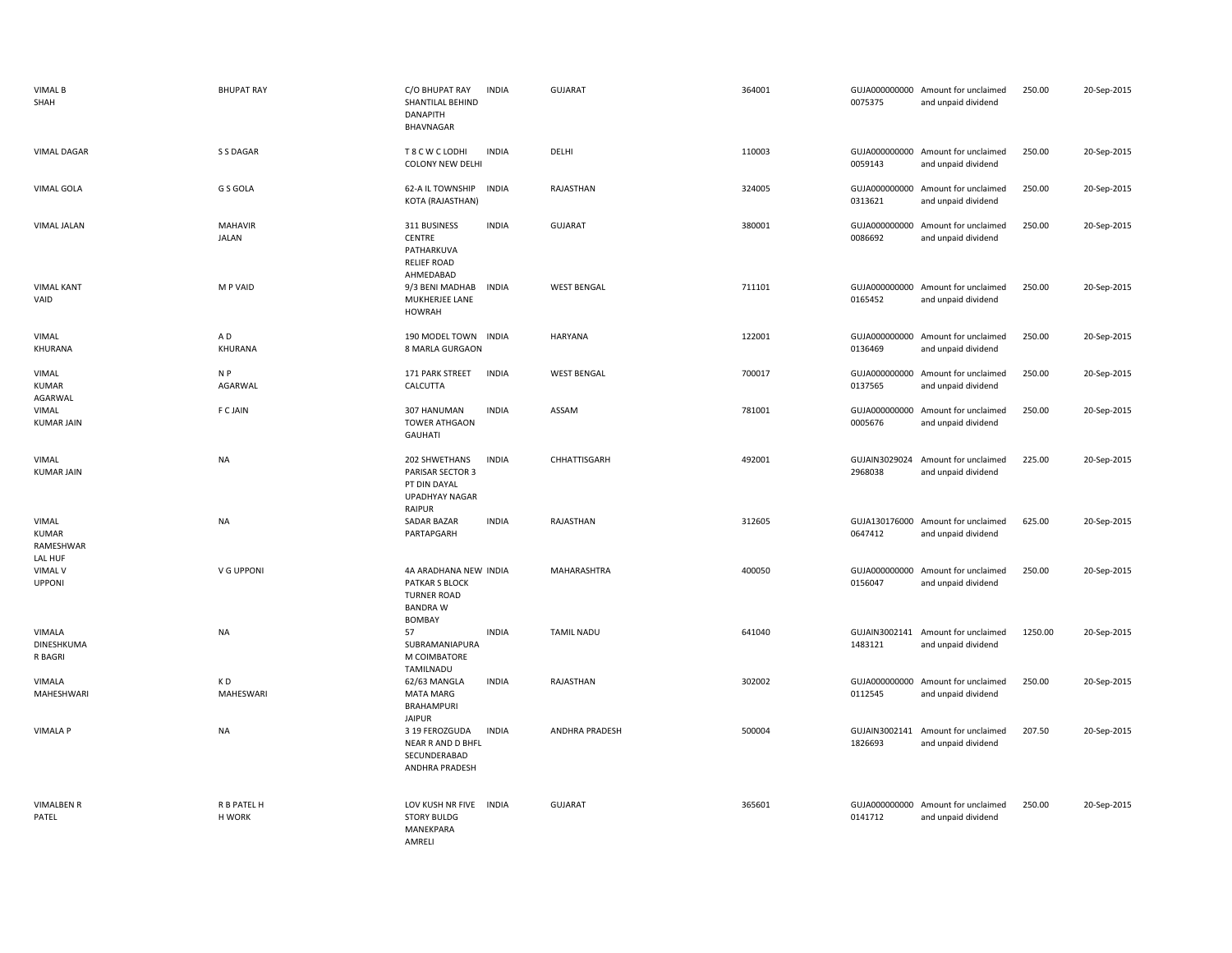| <b>VIMALKANT J</b>                | <b>BHINVARAJ JI</b>                    | VARDAAN COMPLEX INDIA<br>146 MINT STREET<br>2ND FL SOWCARPET<br>MADRAS                                            | <b>TAMIL NADU</b> | 600079 | 0160086                  | GUJA000000000 Amount for unclaimed<br>and unpaid dividend | 250.00  | 20-Sep-2015 |
|-----------------------------------|----------------------------------------|-------------------------------------------------------------------------------------------------------------------|-------------------|--------|--------------------------|-----------------------------------------------------------|---------|-------------|
| <b>VIMLA A</b><br>MEHTA           | <b>ASHOK</b><br><b>KUMARD</b><br>MEHTA | C/O VISHAL METALS INDIA<br>14 NANUBHAI DESAI<br>ROAD NEAR C P<br><b>TANK BOMBAY</b>                               | MAHARASHTRA       | 400004 | GUJA000000000<br>0095279 | Amount for unclaimed<br>and unpaid dividend               | 250.00  | 20-Sep-2015 |
| VIMLA<br>AGRAWAL                  | <b>NA</b>                              | <b>GOYAL TRADERS</b><br><b>INDIA</b><br><b>GUDHIYARI RAIPUR</b><br>CG,                                            | CHHATTISGARH      | 492009 | 7062136                  | GUJAIN3013301 Amount for unclaimed<br>and unpaid dividend | 250.00  | 20-Sep-2015 |
| <b>VIMLA AMIN</b>                 | KEVALBABU                              | WADI BHATWADA<br><b>INDIA</b><br><b>BILESHWAR</b><br>BHUVAN<br>VADODARA                                           | <b>GUJARAT</b>    | 390017 | GUJA000000000<br>0037633 | Amount for unclaimed<br>and unpaid dividend               | 500.00  | 20-Sep-2015 |
| VIMLA<br>BHANDARI                 | VIJAY<br>BHANDARI                      | 115 BHOPALPURA N INDIA<br>ROAD UDAIPUR RAJ                                                                        | RAJASTHAN         | 313001 | 0112953                  | GUJA000000000 Amount for unclaimed<br>and unpaid dividend | 250.00  | 20-Sep-2015 |
| <b>VIMLA DEVI</b><br>KANDOI       | BANSHIDHAR<br>AGARWAL                  | C/O SNDARSTION<br><b>INDIA</b><br><b>TRADING COMPANY</b><br><b>DAWARKESH HOTEL</b><br>PO DIDWANA                  | RAJASTHAN         | 341303 | GUJA000000000<br>0009360 | Amount for unclaimed<br>and unpaid dividend               | 250.00  | 20-Sep-2015 |
| VIMLA<br>SHARMA                   | SATYENDRA<br>SHARMA                    | C 107 SETHI<br><b>INDIA</b><br><b>COLONY JAIPUR</b>                                                               | RAJASTHAN         | 302004 | 0010583                  | GUJA000000000 Amount for unclaimed<br>and unpaid dividend | 250.00  | 20-Sep-2015 |
| VIMLABEN<br>HARISHANKER<br>PANDYA | HARISHANKE<br>R                        | NAYA GHARU NAVI INDIA<br>POLE<br>KARAMSADANAND                                                                    | <b>GUJARAT</b>    | 388325 | 0139047                  | GUJA000000000 Amount for unclaimed<br>and unpaid dividend | 125.00  | 20-Sep-2015 |
| VIMLABEN M<br>SHAH                | MOHANLAL                               | <b>INDIA</b><br>34 MANI BHADRA<br>SOC RAMBAG ROAD<br>SABARMATI<br>AHMEDABAD                                       | <b>GUJARAT</b>    | 380005 | 0032609                  | GUJA000000000 Amount for unclaimed<br>and unpaid dividend | 250.00  | 20-Sep-2015 |
| <b>VIMLAGAURI J</b><br>GANATRA    | JAMNADAS<br><b>GANATRA H</b><br>HOLD   | C/O MOHANLAL<br><b>INDIA</b><br><b>ODHAVJI RAILWAY</b><br><b>STATION ROAD</b><br><b>JUNAGADH</b>                  | <b>GUJARAT</b>    | 362001 | 0205506                  | GUJA000000000 Amount for unclaimed<br>and unpaid dividend | 250.00  | 20-Sep-2015 |
| VINABEN<br>DILIPBHAI<br>VANZARA   | NA                                     | F - 12 KHODPARA<br><b>INDIA</b><br><b>GOPAWADI JETPUR</b>                                                         | <b>GUJARAT</b>    | 360370 | GUJA120109000<br>1867586 | Amount for unclaimed<br>and unpaid dividend               | 1875.00 | 20-Sep-2015 |
| VINABEN<br><b>TRIVEDI</b>         | VASUDEV<br>TRIVEDI                     | TRIVED WATCH<br><b>INDIA</b><br><b>GANDHI CHOWK</b><br><b>HALOL DIST PMS</b>                                      | <b>GUJARAT</b>    | 389350 | GUJA000000000<br>0039847 | Amount for unclaimed<br>and unpaid dividend               | 250.00  | 20-Sep-2015 |
| VINAY<br>RAGHUNATH<br>CHOUDHARI   | NA                                     | S NO 147/2 B/2 PLT INDIA<br>NO 3 NR<br><b>LOKHANDES NEW</b><br><b>HOSPITAL JAMNER</b><br>ROAD JALGAON<br>BHUSAWAL | MAHARASHTRA       | 425201 | GUJAIN3030285<br>3577506 | Amount for unclaimed<br>and unpaid dividend               | 25.00   | 20-Sep-2015 |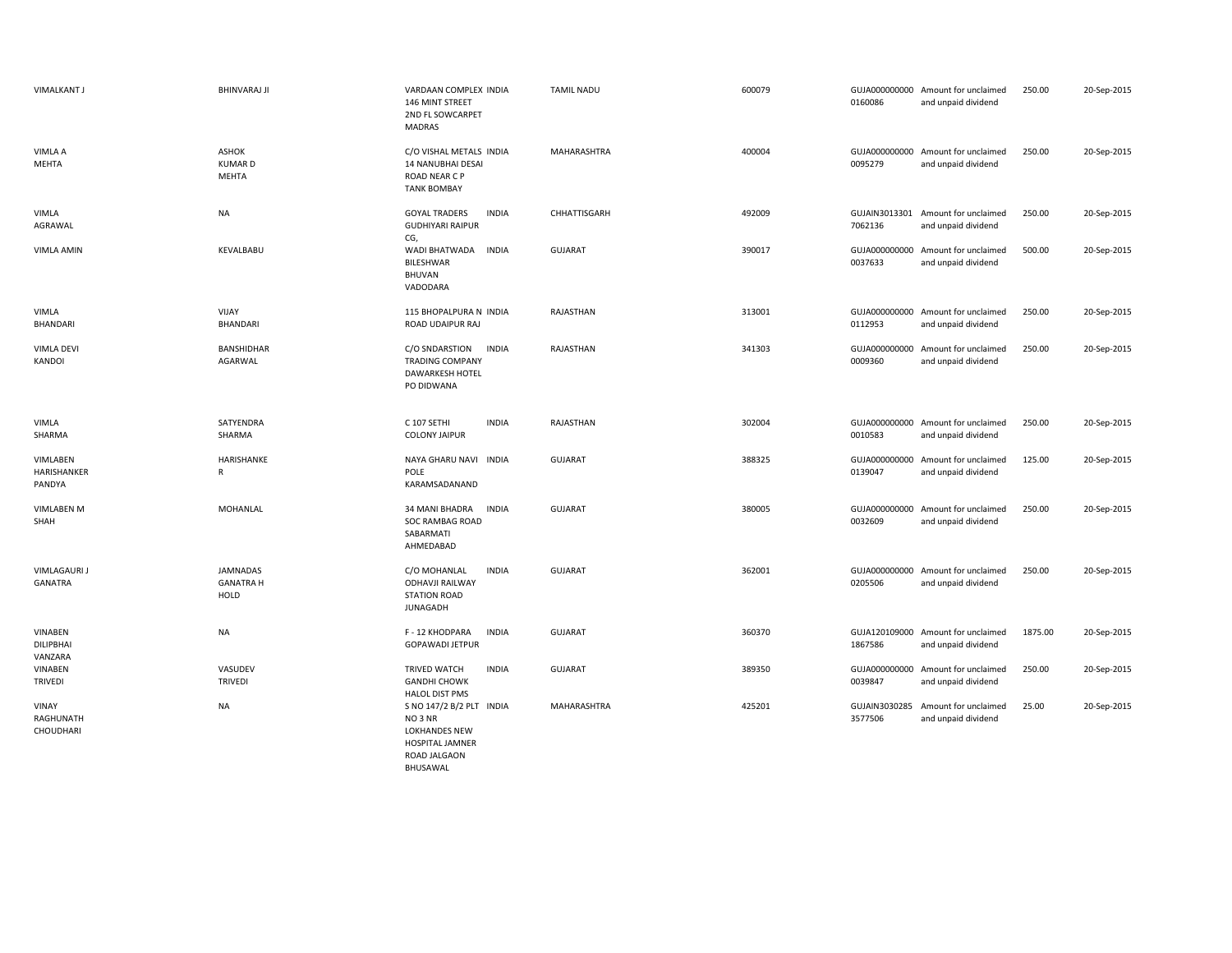| VINAYA U<br>PRABHU                                    | U M PRABHU                          | PLOT NO 556 557<br><b>INDIA</b><br>FLAT NO 101 ROAD<br>NO 2 NIYATI<br><b>MANSION 9TH</b><br><b>CROSS ROCK TOWN</b><br><b>COLONY LB NAGAR</b><br>HYDERABAD | <b>ANDHRA PRADESH</b> | 500068 | 6025313                  | GUJAIN3011352 Amount for unclaimed<br>and unpaid dividend | 125.00 | 20-Sep-2015 |
|-------------------------------------------------------|-------------------------------------|-----------------------------------------------------------------------------------------------------------------------------------------------------------|-----------------------|--------|--------------------------|-----------------------------------------------------------|--------|-------------|
| VINAYKUMAR<br>REDDY                                   | <b>NA</b>                           | H NO 2-3-70/59<br><b>INDIA</b><br>ANATHARAM<br><b>COLONY AMBERPET</b><br>HYDERABAD                                                                        | ANDHRA PRADESH        | 500013 | 4858550                  | GUJAIN3030285 Amount for unclaimed<br>and unpaid dividend | 75.00  | 20-Sep-2015 |
| <b>VINCENT</b><br>SAYANI                              | <b>MOHSIN</b><br>AYANI              | C/O MRS JEANETTE INDIA<br>FRANK 102 FAIRY<br>APTS HOLY CROSS<br>ROAD, ABOVE ICICI<br><b>BANKIC COLONY,</b><br><b>BORIVALI</b>                             | MAHARASHTRA           | 400103 | GUJA000000000<br>0073912 | Amount for unclaimed<br>and unpaid dividend               | 250.00 | 20-Sep-2015 |
| VINDVASINIPR<br>ASAD<br>JAGDAMBAPR<br><b>ASAD VAR</b> | <b>NA</b>                           | E/14 YASHTOWERS INDIA<br>OPP SACHIN<br><b>TOWERS NR</b><br><b>HASUBHAI PARK</b><br>SATELLITE<br>AHMEDABAD                                                 | <b>GUJARAT</b>        | 380015 | 0648486                  | GUJA120332000 Amount for unclaimed<br>and unpaid dividend | 62.50  | 20-Sep-2015 |
| VINEET<br>KUMAR                                       | <b>HAR NARAIN</b><br><b>RASTOGI</b> | 464/55 TAHSEEN<br><b>INDIA</b><br><b>GANJ THAKUR GANJ</b><br>LUCKNOW                                                                                      | <b>UTTAR PRADESH</b>  | 226003 | 0012505                  | GUJA000000000 Amount for unclaimed<br>and unpaid dividend | 250.00 | 20-Sep-2015 |
| VINEET<br><b>KUMAR JAIN</b>                           | KHEM<br>CHAND                       | C/O RATAN LAL<br><b>INDIA</b><br>KHEM CHAND JAIN<br>NAYA BASS PO<br>SUJANGARH                                                                             | RAJASTHAN             | 331507 | 0008613                  | GUJA000000000 Amount for unclaimed<br>and unpaid dividend | 250.00 | 20-Sep-2015 |
| VINEET<br>NAYAR                                       | <b>NA</b>                           | B-I, 1037 CIVIL<br><b>INDIA</b><br>LINES, DANDI<br>SWAMI CHOWK,<br>LUDHIANA                                                                               | PUNJAB                | 141001 | GUJAIN3001831<br>0010219 | Amount for unclaimed<br>and unpaid dividend               | 500.00 | 20-Sep-2015 |
| VINEET<br>PEDNEKAR                                    | <b>SHIRISH</b><br>PEDNEKAR          | 9/161 D N NAGAR<br><b>INDIA</b><br><b>VIBHAG II ANDHIRI</b><br>W BOMBAY                                                                                   | MAHARASHTRA           | 400058 | 0108556                  | GUJA000000000 Amount for unclaimed<br>and unpaid dividend | 250.00 | 20-Sep-2015 |
| <b>VINEETA JAIN</b>                                   | A K JAIN                            | <b>INDIA</b><br>C/O ANIL KUMAR<br>JAIN 9 PRETOFIA<br><b>STREET SUNDEEP</b><br><b>BUILDING FLAT NO-</b><br>123RD FLOOR<br>CALCUTTA                         | <b>WEST BENGAL</b>    | 700071 | 0150968                  | GUJA000000000 Amount for unclaimed<br>and unpaid dividend | 500.00 | 20-Sep-2015 |
| VINEETA<br>SINDHU                                     | <b>K K SINDHU</b>                   | C/O VIJAY KUMAR<br><b>INDIA</b><br>JAIN ADVOCATE<br>622613 PATEL<br>ROAD AMBALA CITY                                                                      | HARYANA               | 134002 | GUJA000000000<br>0004773 | Amount for unclaimed<br>and unpaid dividend               | 250.00 | 20-Sep-2015 |
| <b>VINIT</b><br>AGRAWAL                               | <b>NA</b>                           | ROW HOUSE NO.53, INDIA<br><b>CLASSIC PURNIMA</b><br><b>ESTATE INDORE</b><br><b>INDORE</b>                                                                 | <b>MADHYA PRADESH</b> | 452001 | 2409160                  | GUJAIN3002391 Amount for unclaimed<br>and unpaid dividend | 392.50 | 20-Sep-2015 |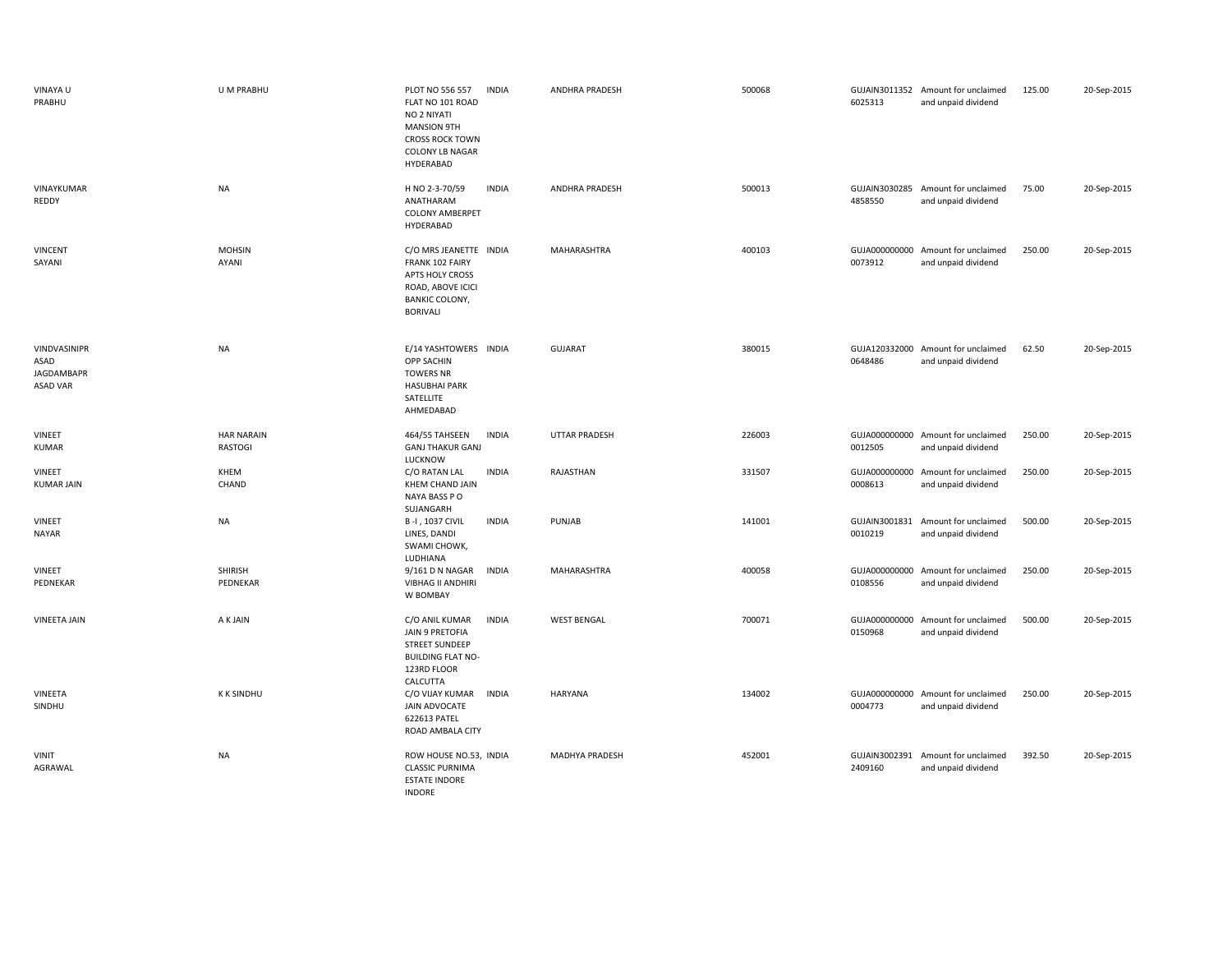| <b>VINIT N PATEL</b>                      | N D PATEL                                   | 1 RAJANIGANDHA<br><b>INDIA</b><br>APPT B/H SHREYASH<br>SOCIETY BARAGE<br>ROAD VASANA<br>AHMEDABAD | <b>GUJARAT</b>       | 380007 | 0145877                  | GUJA000000000 Amount for unclaimed<br>and unpaid dividend | 250.00  | 20-Sep-2015 |
|-------------------------------------------|---------------------------------------------|---------------------------------------------------------------------------------------------------|----------------------|--------|--------------------------|-----------------------------------------------------------|---------|-------------|
| <b>VINITA JAIN</b>                        | P N JAIN                                    | EPT 93 SAROJINI<br><b>INDIA</b><br>NAGAR NEW DELHI                                                | DELHI                | 110023 | 0151573                  | GUJA000000000 Amount for unclaimed<br>and unpaid dividend | 250.00  | 20-Sep-2015 |
| <b>VINITA JAIN</b>                        | MAHESH<br><b>KUMAR JAIN</b>                 | 38-KU-2, MOBADA<br><b>INDIA</b><br>JAIN MANDIR JHILAY<br><b>ROAD NEWAI</b><br><b>NEWAI</b>        | RAJASTHAN            | 304021 | GUJA120247000<br>0099340 | Amount for unclaimed<br>and unpaid dividend               | 550.00  | 20-Sep-2015 |
| VINITA<br><b>KUMARIB</b><br><b>RUNGTA</b> | <b>BISHWAMBH</b><br>ER LAL<br><b>RUNGTA</b> | 23/269 ABABSHA<br><b>INDIA</b><br>NAGAR<br>NARAYANPURA<br>AHMEDABAD                               | <b>GUJARAT</b>       | 380013 | 0030339                  | GUJA000000000 Amount for unclaimed<br>and unpaid dividend | 250.00  | 20-Sep-2015 |
| <b>VINITA</b><br>MASKARA                  | <b>ALOK KUMAR</b><br>MASKARA                | 7 KALPDRUM FLAT<br><b>INDIA</b><br>WAGHAWADI ROAD<br>NR TAKHTESWAR<br>POST<br>OFFICEBHAVNAGAR     | <b>GUJARAT</b>       | 364002 | 0062198                  | GUJA000000000 Amount for unclaimed<br>and unpaid dividend | 250.00  | 20-Sep-2015 |
| <b>VINNI</b>                              | SANDEEP                                     | B-1/318 JANAK PURI INDIA                                                                          | DELHI                | 110058 |                          | GUJA000000000 Amount for unclaimed                        | 250.00  | 20-Sep-2015 |
| CHAWLA                                    | CHAWLA                                      | NEW DELHI                                                                                         |                      |        | 0156963                  | and unpaid dividend                                       |         |             |
| VINOD<br>CHANDRA<br>TEWARI                | <b>K R TEWARI</b>                           | R-6 ANDREWS GANJ INDIA<br><b>EXTENSION NEW</b><br>DELHI                                           | DELHI                | 110049 | 0146575                  | GUJA000000000 Amount for unclaimed<br>and unpaid dividend | 250.00  | 20-Sep-2015 |
| VINOD G<br><b>KARGUPPI</b>                | <b>GURNATH</b><br>GOVIND<br><b>KARGUPPI</b> | 2 B SAHABCRUPA<br><b>INDIA</b><br>SOCIETY NEW SAMA<br>ROAD VADODARA                               | <b>GUJARAT</b>       | 390008 | 0120737                  | GUJA000000000 Amount for unclaimed<br>and unpaid dividend | 250.00  | 20-Sep-2015 |
| VINOD J<br>PATEL                          | <b>JERAJBHAI</b>                            | <b>INDIA</b><br><b>NEAR MORLI</b><br><b>MANDIR</b><br>KHAMBHALIA                                  | <b>GUJARAT</b>       | 361305 | 0181863                  | GUJA000000000 Amount for unclaimed<br>and unpaid dividend | 2.50    | 20-Sep-2015 |
| VINOD JAIN                                | SHRI S L JAIN                               | 49, VARDHMAN<br><b>INDIA</b><br>NAGAR<br>RAJNANDGAON                                              | CHHATTISGARH         | 491441 | 0011557                  | GUJA120118020 Amount for unclaimed<br>and unpaid dividend | 250.00  | 20-Sep-2015 |
| <b>VINOD KHERA</b>                        | DAULAT RAM<br>KHERA                         | <b>INDIA</b><br>H NO 6-1501<br>MADHO NAGAR<br>SAHARANPUR UP                                       | <b>UTTAR PRADESH</b> | 247001 | 0059560                  | GUJA000000000 Amount for unclaimed<br>and unpaid dividend | 250.00  | 20-Sep-2015 |
| VINOD<br>KISHORI<br>PRASAD                | <b>NA</b>                                   | <b>INDIA</b><br>4, VAISHALI<br>SOCIETY, STATION<br>ROAD,<br>ANKLESHWAR,<br><b>GUJARAT</b>         | <b>GUJARAT</b>       | 393001 | GUJAIN3022691<br>0578698 | Amount for unclaimed<br>and unpaid dividend               | 22.50   | 20-Sep-2015 |
| VINOD<br><b>KUMAR</b>                     | R NIWAS                                     | 104 ENGGINEERS<br><b>INDIA</b><br><b>ENCLAVE PITAM</b><br>PURA DELHI                              | DELHI                | 110034 | 0153971                  | GUJA000000000 Amount for unclaimed<br>and unpaid dividend | 1000.00 | 20-Sep-2015 |
| VINOD<br><b>KUMAR</b><br>BHARDWAJ         | <b>NA</b>                                   | <b>TIME OFFICE</b><br><b>INDIA</b><br>MAWANA SUGAR<br>WORKS MAWANA<br>MEERUT                      | DELHI                | 110070 | GUJA120191010<br>0065897 | Amount for unclaimed<br>and unpaid dividend               | 250.00  | 20-Sep-2015 |
| VINOD<br><b>KUMAR</b><br><b>BHATIA</b>    | <b>NA</b>                                   | B 1/279 SECTOR G<br><b>INDIA</b><br>JANKIPURAM,<br>LUCKNOW                                        | <b>UTTAR PRADESH</b> | 226024 | GUJAIN3013301<br>7311274 | Amount for unclaimed<br>and unpaid dividend               | 250.00  | 20-Sep-2015 |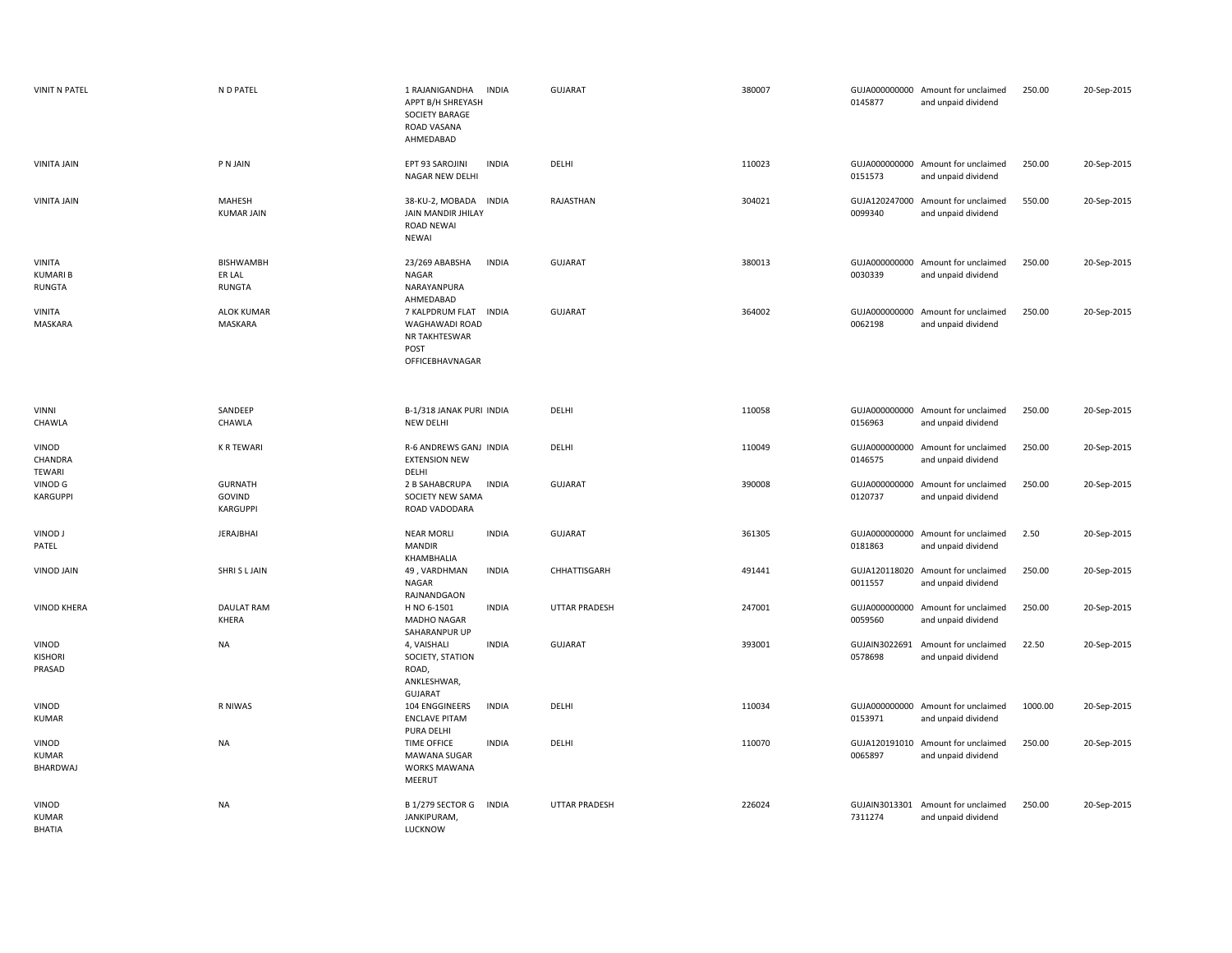| Vinod Kumar<br>Gattani                    | <b>NA</b>                                         | Sujangarh Road<br>Nokha Rajasthan                                                               | <b>INDIA</b> | RAJASTHAN            | 334803 | 0163335                  | GUJAIN3029781 Amount for unclaimed<br>and unpaid dividend | 250.00  | 20-Sep-2015 |
|-------------------------------------------|---------------------------------------------------|-------------------------------------------------------------------------------------------------|--------------|----------------------|--------|--------------------------|-----------------------------------------------------------|---------|-------------|
| VINOD<br><b>KUMAR GAUR</b>                | <b>NA</b>                                         | C-5, TELECOM<br>COLONY<br><b>INDUSTRIAL AREA</b><br><b>BALOTRA</b>                              | <b>INDIA</b> | RAJASTHAN            | 344022 | 0005736                  | GUJA120285050 Amount for unclaimed<br>and unpaid dividend | 250.00  | 20-Sep-2015 |
| VINOD<br><b>KUMAR</b><br>GAUTAMA          | NA                                                | 198-A, MODEL<br>TOWN (EAST)<br>GHAZIABAD                                                        | <b>INDIA</b> | <b>UTTAR PRADESH</b> | 201001 | 1724931                  | GUJAIN3015572 Amount for unclaimed<br>and unpaid dividend | 250.00  | 20-Sep-2015 |
| VINOD<br><b>KUMAR</b><br>GHOCHA           | NA                                                | 46 SAGARMAL<br>MARG KHACHRAUD<br><b>UJJAIN KHACHRAUD</b>                                        | <b>INDIA</b> | MADHYA PRADESH       | 456224 | 4188479                  | GUJAIN3030285 Amount for unclaimed<br>and unpaid dividend | 50.00   | 20-Sep-2015 |
| VINOD<br><b>KUMAR</b><br>GOSWAMI          | D D<br>GOSWAMI                                    | KANUPRIYA 210-A N- INDIA<br>1 CIDCO<br>AURANGABAD                                               |              | MAHARASHTRA          | 431003 | 0150044                  | GUJA000000000 Amount for unclaimed<br>and unpaid dividend | 500.00  | 20-Sep-2015 |
| VINOD<br><b>KUMAR</b><br><b>GUPTA</b>     | <b>NARAIN DAS</b><br><b>GUPTA</b>                 | FLAT NO G-11<br>PARWANA VIHAR<br>SECTOR-9<br>ROHINIDELHI                                        | <b>INDIA</b> | DELHI                | 110085 | 0195674                  | GUJA000000000 Amount for unclaimed<br>and unpaid dividend | 500.00  | 20-Sep-2015 |
| VINOD<br><b>KUMAR KALAL</b>               | <b>NA</b>                                         | <b>BHOI WADA</b><br><b>DUNGARPUR</b>                                                            | <b>INDIA</b> | RAJASTHAN            | 314001 | 4768956                  | GUJAIN3030285 Amount for unclaimed<br>and unpaid dividend | 300.00  | 20-Sep-2015 |
| VINOD<br><b>KUMAR R</b><br><b>MONPARA</b> | <b>RANCHHODB</b><br>HAI U<br><b>MONPARA</b>       | G S F C FERTI DEPOT INDIA<br>MARKET YARD AT &<br>PO VYARA DIST<br>SURAT                         |              | <b>GUJARAT</b>       | 394650 | GUJA000000000<br>0118674 | Amount for unclaimed<br>and unpaid dividend               | 250.00  | 20-Sep-2015 |
| VINOD<br><b>KUMAR</b><br>SANYAL           | <b>NA</b>                                         | D-35 LALBHAI PARK INDIA<br>SOCIETY OPP AIR<br><b>FORCE STATION</b><br>MAKARPURA<br>ROADVADODARA |              | <b>GUJARAT</b>       | 390010 | GUJA000000000<br>0125435 | Amount for unclaimed<br>and unpaid dividend               | 250.00  | 20-Sep-2015 |
| VINOD<br><b>KUMAR</b><br>SHARMA           | <b>NA</b>                                         | TAKIYA AZAD GAN<br><b>TRANSPORT AREA</b><br>ETAWAH                                              | <b>INDIA</b> | <b>UTTAR PRADESH</b> | 206001 | 0273676                  | GUJAIN3016961 Amount for unclaimed<br>and unpaid dividend | 250.00  | 20-Sep-2015 |
| VINOD<br><b>KUMAR</b><br>SRIVASTAVA       | SHANKATHA<br>PRASAD                               | 737 C BLOCK P A C INDIA<br>ROAD SHYAM<br><b>NAGAR KANPUR</b>                                    |              | <b>UTTAR PRADESH</b> | 208013 | 0012147                  | GUJA000000000 Amount for unclaimed<br>and unpaid dividend | 500.00  | 20-Sep-2015 |
| VINOD<br><b>KUMAR</b><br>TANDON HU        | <b>LATE SHRI</b><br>KANHAIYA<br><b>LAL TANDON</b> | V K ENTERPRISES<br>MAU NATH<br><b>BHANJAN MAU UP</b>                                            | <b>INDIA</b> | <b>UTTAR PRADESH</b> | 275101 | 0140862                  | GUJA000000000 Amount for unclaimed<br>and unpaid dividend | 250.00  | 20-Sep-2015 |
| VINOD<br><b>KUMARI JAIN</b>               | <b>NA</b>                                         | 20/7 RAJPUR ROAD INDIA<br>DELHI                                                                 |              | DELHI                | 110054 | 0199407                  | GUJA000000000 Amount for unclaimed<br>and unpaid dividend | 375.00  | 20-Sep-2015 |
| VINOD MODI                                | DIL MOHAN<br><b>NATH MODI</b>                     | 60 SWASTIK PLAZA INDIA<br>NEAR KALA NIKETAN<br>V L MEHTA ROAD<br>JUHU MUMBAI                    |              | MAHARASHTRA          | 400049 | 2655896                  | GUJAIN3011511 Amount for unclaimed<br>and unpaid dividend | 2500.00 | 20-Sep-2015 |
| VINOD<br>RATHOD                           | <b>SOMA BHAI</b><br>M RATHOD                      | NABARD 2ND<br><b>FLOOR NANALAL</b><br>CHAMBERS<br><b>ASHRAM ROAD</b><br>AHMEDABAD               | <b>INDIA</b> | <b>GUJARAT</b>       | 380009 | 0101261                  | GUJA000000000 Amount for unclaimed<br>and unpaid dividend | 250.00  | 20-Sep-2015 |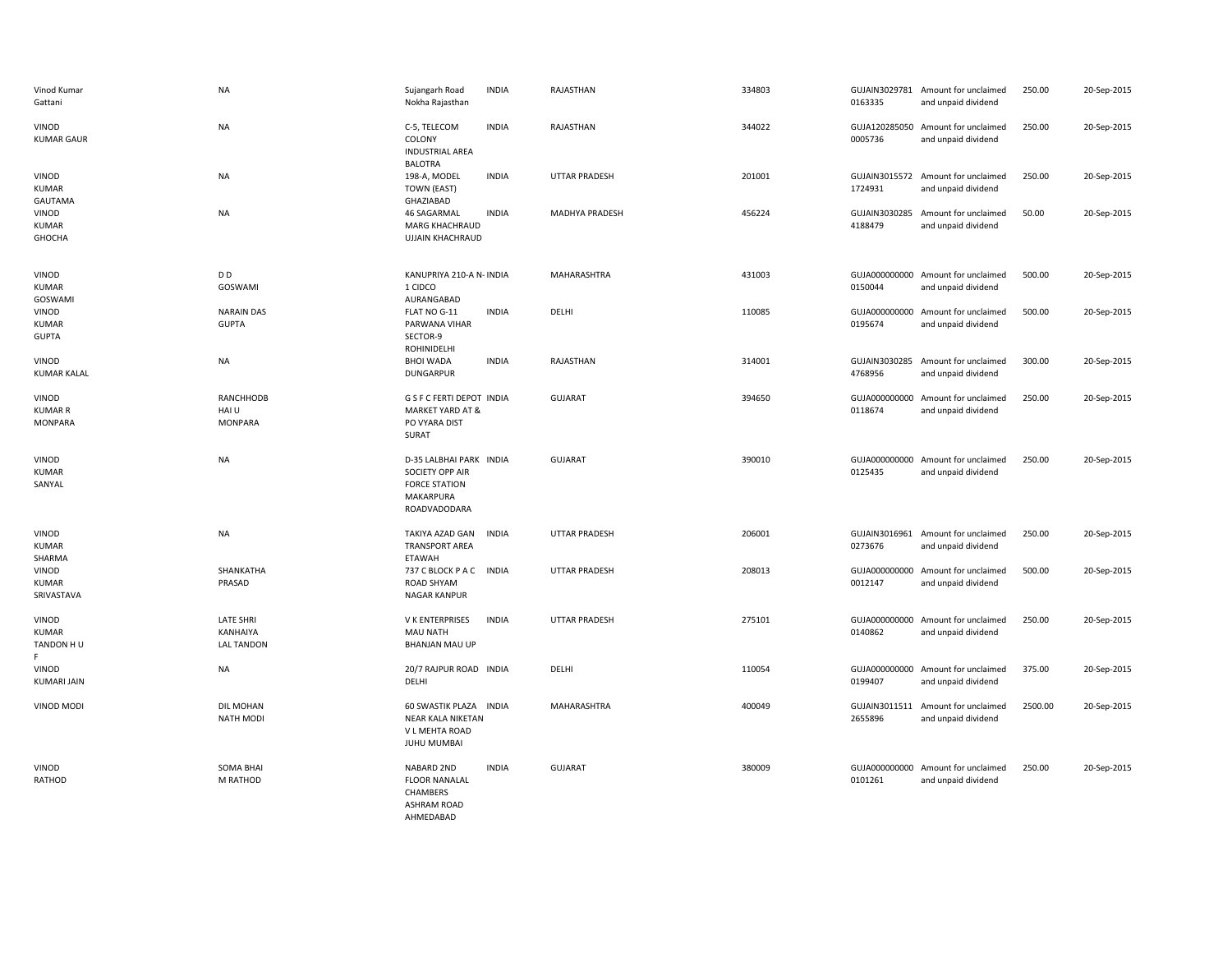| VINOD<br>SOHANLAL<br>JAIN                | SOHANLAL                                 | <b>INDIA</b><br>F-5 GORAGANDHI<br>APPARTMENT<br>CHANDAWERKAR<br>ROAD BORIVALI<br>WESTMUMBAI                           | MAHARASHTRA    | 400092 | 0206382                  | GUJA000000000 Amount for unclaimed<br>and unpaid dividend | 250.00  | 20-Sep-2015 |
|------------------------------------------|------------------------------------------|-----------------------------------------------------------------------------------------------------------------------|----------------|--------|--------------------------|-----------------------------------------------------------|---------|-------------|
| <b>VINODBHAI</b><br>KALYANBHAI<br>PATEL  | KALYANBHAI<br>R PATEL                    | <b>INDIA</b><br><b>B 17 PETROFILS</b><br><b>TOWNSHIP EIDC</b><br>ANKLESHWAR                                           | <b>GUJARAT</b> | 393002 | 0876094                  | GUJAIN3007571 Amount for unclaimed<br>and unpaid dividend | 1000.00 | 20-Sep-2015 |
| <b>VINODBHAI</b><br>PATEL                | MOTIBHAI<br>SHANKERBHA<br><b>I PATEL</b> | C/O VINIL V PATEL<br><b>INDIA</b><br>JUNA FALIA AT & PO<br><b>UMALLA TA</b><br><b>JHAGADIA DIST</b><br><b>BHARUCH</b> | GUJARAT        | 393120 | GUJA000000000<br>0122015 | Amount for unclaimed<br>and unpaid dividend               | 250.00  | 20-Sep-2015 |
| VINODRAI<br><b>GOVINDRAI</b><br>VASAVADA | <b>NA</b>                                | RADHA KUNJ 10<br><b>INDIA</b><br><b>ODHAV PURA</b><br>VADODARA                                                        | <b>GUJARAT</b> | 390007 | 0125440                  | GUJA000000000 Amount for unclaimed<br>and unpaid dividend | 250.00  | 20-Sep-2015 |
| VINU<br>BABURAJAN                        | BABURAJAN<br>DAMODARAN                   | MANJARI<br><b>INDIA</b><br>VADAKKUMBHAGA<br>M KOLLAM KERALA                                                           | <b>KERALA</b>  | 691001 | GUJAIN3005131<br>2774600 | Amount for unclaimed<br>and unpaid dividend               | 250.00  | 20-Sep-2015 |
| VINU NEEMA                               | <b>JITESH</b><br>NEEMA                   | H NO 107 CANTRAL INDIA<br>KATWALI UJJAIN                                                                              | MADHYA PRADESH | 456001 | 3292093                  | GUJAIN3029024 Amount for unclaimed<br>and unpaid dividend | 2.50    | 20-Sep-2015 |
| <b>VINUBHAIV</b><br>PATEL                | VALLABH<br>BHAI                          | <b>INDIA</b><br>1 SARASWATI<br>SOCIETY ODHAV<br>ROAD ODHAV<br>AHMEDABAD GUJ                                           | <b>GUJARAT</b> | 382415 | 0000517                  | GUJA000000000 Amount for unclaimed<br>and unpaid dividend | 250.00  | 20-Sep-2015 |
| <b>VIPIN KUMAR</b><br>CHATURVEDI         | N R TIWARI                               | B/12 F/2 DILSHAD<br><b>INDIA</b><br><b>GARDEN DELHI</b>                                                               | DELHI          | 110095 | 4388490                  | GUJAIN3015491 Amount for unclaimed<br>and unpaid dividend | 500.00  | 20-Sep-2015 |
| <b>VIPUL</b><br>ANURAY<br>CHHAYA         | ANURAY<br>KUNDANLAL<br>CHHAYA            | C/4 SIDDHARTH<br><b>INDIA</b><br><b>NAGAR APTS</b><br><b>REFINERY ROAD</b><br>OPP PANCHAVATI<br><b>BARODA</b>         | <b>GUJARAT</b> | 390003 | 0118507                  | GUJA000000000 Amount for unclaimed<br>and unpaid dividend | 250.00  | 20-Sep-2015 |
| <b>VIPUL</b><br>CHIMANLAL<br>TRIPATHI    | C TRIPATHI H<br><b>HOLD</b>              | M-4/21 ASHA APTS INDIA<br>NR KIRAN PARK<br>NAVA WADAJ<br>AHMEDABAD                                                    | <b>GUJARAT</b> | 380013 | GUJA000000000<br>0143816 | Amount for unclaimed<br>and unpaid dividend               | 250.00  | 20-Sep-2015 |
| <b>VIPUL</b><br>NATVERLAL<br>GANDHI      | <b>NA</b>                                | 701, SOLITAIRE, NEW INDIA<br>LINK ROAD, NEXT<br>TO GOREGEON<br>BUSDEPO(W),<br>MUMBAI                                  | MAHARASHTRA    | 400104 | 0024363                  | GUJA120268010 Amount for unclaimed<br>and unpaid dividend | 750.00  | 20-Sep-2015 |
| <b>VIPUL</b><br>PRANJIVAN<br>CHHEDA      | PRANJIVAN                                | C/2 24 TEXTILLA<br><b>INDIA</b><br>SOCIETY DYEING<br>COMP PRABHADEVI<br>BOMBAY                                        | MAHARASHTRA    | 400025 | GUJA000000000<br>0094042 | Amount for unclaimed<br>and unpaid dividend               | 250.00  | 20-Sep-2015 |
| <b>VIPUL R</b><br>PATEL                  | RAVJIBHAI<br>RAMANLAL<br>PATEL           | C/O DINESHBHAI P INDIA<br>PATEL 48/B<br>MADHAVANAGAR<br>SOCIETY<br>SAHAJANAND<br>ROADAKOTA                            | <b>GUJARAT</b> | 390020 | GUJA000000000<br>0000168 | Amount for unclaimed<br>and unpaid dividend               | 250.00  | 20-Sep-2015 |

BARODA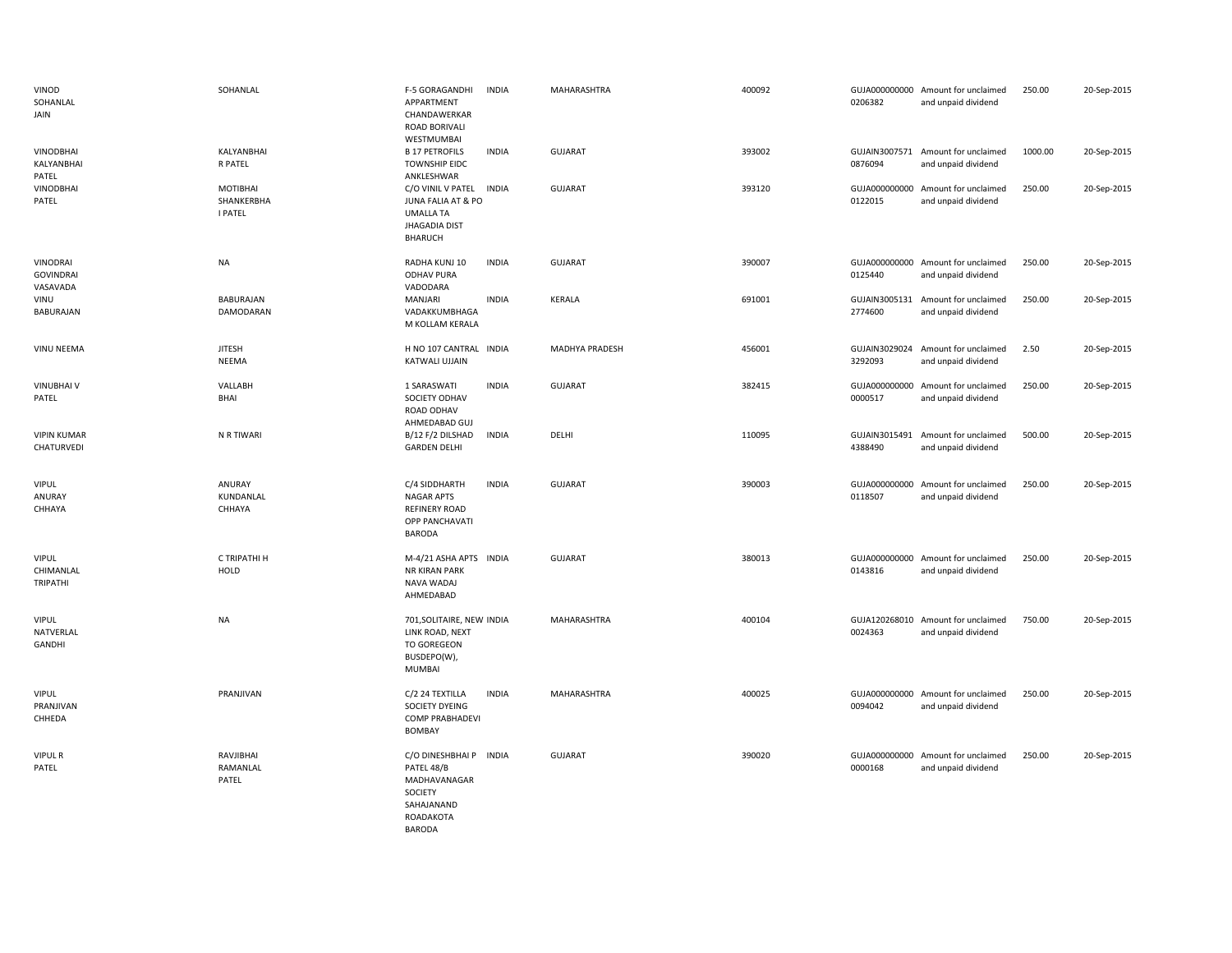| VIPUL S DAVE                         | S M DAVE                               | 6/103 CHANAKYA<br>PURI GHATLODIA<br>AHMEDABAD                                                      | <b>INDIA</b> | GUJARAT              | 380061 | 0156434                  | GUJA000000000 Amount for unclaimed<br>and unpaid dividend | 250.00  | 20-Sep-2015 |
|--------------------------------------|----------------------------------------|----------------------------------------------------------------------------------------------------|--------------|----------------------|--------|--------------------------|-----------------------------------------------------------|---------|-------------|
| <b>VIRAJIBHAIT</b><br>GAMIT          | <b>TCTIYABHAIR</b><br>GAMIT            | <b>GSFC FERTI DEPOT</b><br>MARKET YARD AT<br><b>VYARA DIST SURAT</b>                               | <b>INDIA</b> | <b>GUJARAT</b>       | 394650 | 0118676                  | GUJA000000000 Amount for unclaimed<br>and unpaid dividend | 250.00  | 20-Sep-2015 |
| <b>VIRAN BARU</b>                    | <b>NA</b>                              | <b>32 RANI PARK</b><br><b>BIMAL ROAD</b><br>JAMMU                                                  | <b>INDIA</b> | JAMMU AND KASHMIR    | 180001 | 0488935                  | GUJA120332000 Amount for unclaimed<br>and unpaid dividend | 375.00  | 20-Sep-2015 |
| VIRENDRA<br>BANSAL                   | MOHANLAL                               | 78 KAMDHENU<br><b>COMPLEX NR</b><br>PANJARA POLE<br>AMBAWADI<br>AHMEDABAD                          | <b>INDIA</b> | <b>GUJARAT</b>       | 380015 | GUJA000000000<br>0177549 | Amount for unclaimed<br>and unpaid dividend               | 750.00  | 20-Sep-2015 |
| <b>VIRENDRA</b><br>KUMAR             | <b>NA</b>                              | C/O, NIYAL AHMED, INDIA<br><b>BHARAT MOTORS,</b><br><b>NEAR MITHILA</b><br>CINEMA,<br>MADHUBANI    |              | <b>BIHAR</b>         | 847211 | 0200285                  | GUJAIN3021051 Amount for unclaimed<br>and unpaid dividend | 250.00  | 20-Sep-2015 |
| VIRENDRA<br>KUMAR<br>AGRAWAL         | O B LAL                                | SE-238 SHASTRI<br>NAGAR GHAZIABAD                                                                  | <b>INDIA</b> | <b>UTTAR PRADESH</b> | 201002 | 0152464                  | GUJA000000000 Amount for unclaimed<br>and unpaid dividend | 250.00  | 20-Sep-2015 |
| VIRENDRA<br>KUMAR<br>AGRAWAL         | <b>OUDH BIHARI</b><br><b>LAL GUPTA</b> | FLAT NO 7341 PKT B INDIA<br>SEC 10 VASANT<br>KUNJ NEW DELHI                                        |              | DELHI                | 110037 | GUJA000000000<br>0129441 | Amount for unclaimed<br>and unpaid dividend               | 250.00  | 20-Sep-2015 |
| VIRENDRA<br>KUMAR<br><b>BHUSRI</b>   | LATE SH S L<br><b>BHUSRI RETD</b>      | 30/128 VSHWAS<br>NAGAR SHAHDARA<br>DELHI                                                           | <b>INDIA</b> | DELHI                | 110032 | GUJA000000000<br>0111513 | Amount for unclaimed<br>and unpaid dividend               | 250.00  | 20-Sep-2015 |
| VIRENDRA<br><b>MALHOTRA</b>          | C P<br><b>MALHOTRA</b>                 | J 42 SHASTRI NAGAR INDIA<br>MEERUT                                                                 |              | <b>UTTAR PRADESH</b> | 250002 | GUJA000000000<br>0066629 | Amount for unclaimed<br>and unpaid dividend               | 250.00  | 20-Sep-2015 |
| VIRENDRA<br>MEHTA                    | <b>MEHTA</b>                           | 2/168 KHANDU<br>COLONY<br>BANSWARA                                                                 | <b>INDIA</b> | RAJASTHAN            | 327001 | 0471154                  | GUJA120132000 Amount for unclaimed<br>and unpaid dividend | 1250.00 | 20-Sep-2015 |
| <b>VIRENDRA R</b><br>MEHTA           | RATILAL<br>MEHTA                       | C/O OSWAL<br><b>INFOTECH PRIVATE</b><br>LIMITED 4 GANESH<br>CHANDRA AVENUE<br>2ND<br>FLOORCALCUTTA | <b>INDIA</b> | <b>WEST BENGAL</b>   | 700013 | 0061728                  | GUJA000000000 Amount for unclaimed<br>and unpaid dividend | 250.00  | 20-Sep-2015 |
| VIRENDRA<br>SOLANKI                  | <b>JAMNADAS</b><br>SOLANKI             | C/O TULJA<br><b>JWELLERS</b><br>SAURASHTRA<br>BILKHA                                               | <b>INDIA</b> | <b>GUJARAT</b>       | 362110 | 0079355                  | GUJA000000000 Amount for unclaimed<br>and unpaid dividend | 250.00  | 20-Sep-2015 |
| <b>VIRENDRA</b><br>TIWARY            | <b>NA</b>                              | SITLA MANDIR<br>SAKCHI<br>JAMSHEDPUR                                                               | <b>INDIA</b> | <b>JHARKHAND</b>     | 831001 | 4431807                  | GUJAIN3003941 Amount for unclaimed<br>and unpaid dividend | 257.50  | 20-Sep-2015 |
| <b>VIRPAL KAUR</b>                   | H S GILL H<br>HOLD                     | W/O HARJIT SINGH INDIA<br>GILL C/O HARDEV<br>SINGH V&PO<br><b>BHARANA VIA</b><br>FEROZSHAHPUNJAB   |              | PUNJAB               | 142052 | GUJA000000000<br>0131558 | Amount for unclaimed<br>and unpaid dividend               | 250.00  | 20-Sep-2015 |
| <b>VIRSINH</b><br>NANABHAI<br>RATHOD | NANABHAI D<br>RATHOD                   | ALKAPURI AT &<br>POST DASHRATH<br>VADODARA                                                         | <b>INDIA</b> | <b>GUJARAT</b>       | 391740 | 0119276                  | GUJA000000000 Amount for unclaimed<br>and unpaid dividend | 250.00  | 20-Sep-2015 |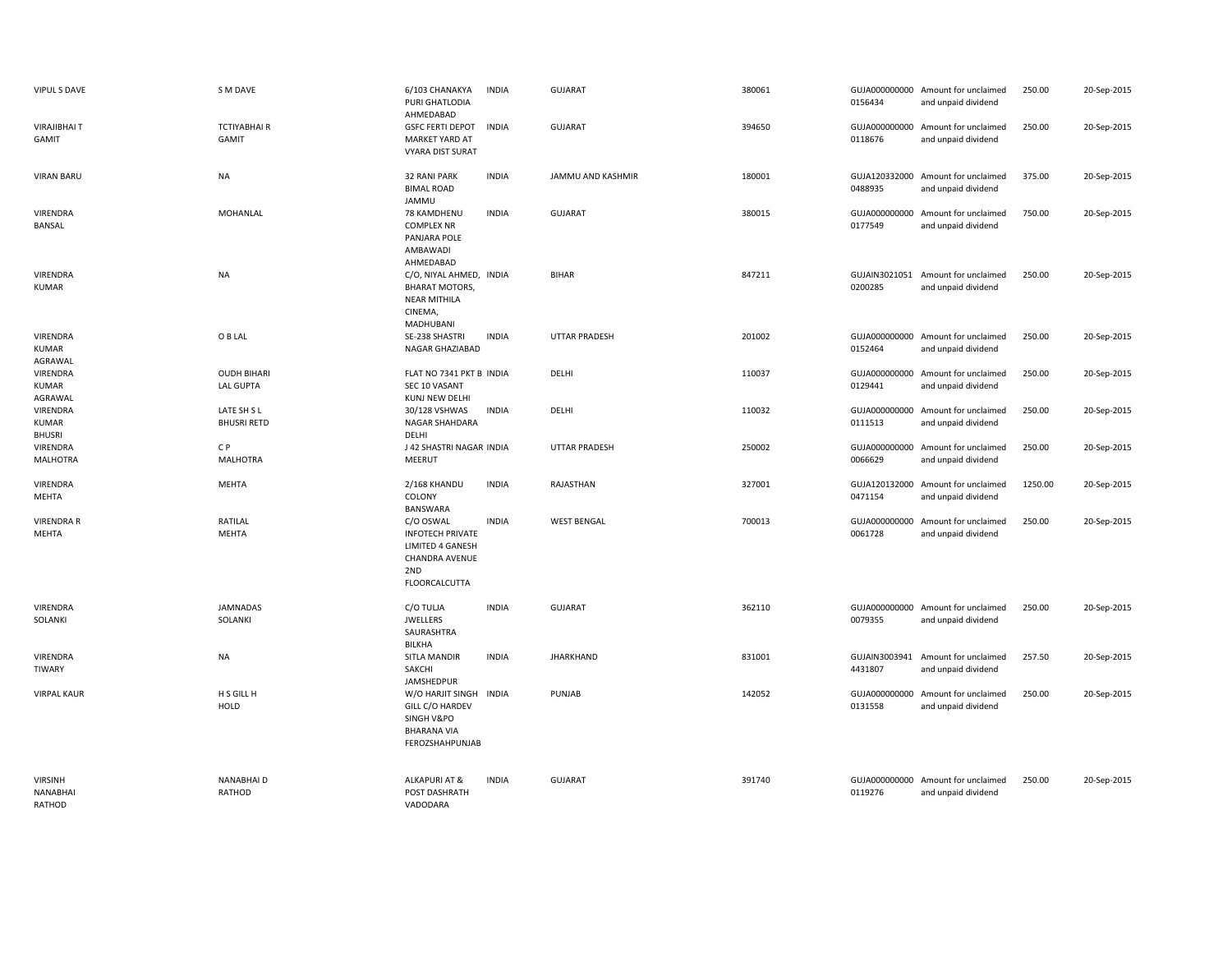| <b>VISALAKSHI K</b>                     | <b>NA</b>                                       | A 15 RAAGAA<br>APARTMENTS 6 TH<br><b>AVENUE ASHOK</b><br>NAGAR CHENNAI                         | <b>INDIA</b> | <b>TAMIL NADU</b>    | 600083 | 0139360                  | GUJAIN3016374 Amount for unclaimed<br>and unpaid dividend | 500.00 | 20-Sep-2015 |
|-----------------------------------------|-------------------------------------------------|------------------------------------------------------------------------------------------------|--------------|----------------------|--------|--------------------------|-----------------------------------------------------------|--------|-------------|
| <b>VISHAL</b><br>AGARWAL                | N K<br>AGARWAL                                  | "KALASH" 15 DEV<br><b>NAGAR PAL LINK</b><br>ROAD JODHPUR<br>(RAJ)                              | <b>INDIA</b> | RAJASTHAN            | 342008 | 0072675                  | GUJA000000000 Amount for unclaimed<br>and unpaid dividend | 250.00 | 20-Sep-2015 |
| <b>VISHAL</b><br><b>BONCH</b>           | GAJENDRA<br><b>KUMAR JAIN</b>                   | C/O RAJESH<br><b>TEXTILES 14 PURHIT</b><br>JI KA KATLA JOHARI<br><b>BAZAR JAIPUR RAJ</b>       | <b>INDIA</b> | RAJASTHAN            | 302003 | GUJA000000000<br>0070940 | Amount for unclaimed<br>and unpaid dividend               | 250.00 | 20-Sep-2015 |
| <b>VISHAL KAKAR</b>                     | <b>SURINDER</b><br><b>KUMAR</b><br><b>KAKAR</b> | HNO B-I/1775 GALI INDIA<br><b>GUJRAN WALI</b><br><b>JANDIALA GURU</b><br><b>DISTT AMRITSAR</b> |              | PUNJAB               | 143115 | 0065904                  | GUJA000000000 Amount for unclaimed<br>and unpaid dividend | 250.00 | 20-Sep-2015 |
| VISHAL<br><b>KUMARK</b><br>PATEL        | <b>NA</b>                                       | 671, SONARPADA<br>STONQUARY,<br>AT.SONGADH,<br>DI.SURAT<br>SONGADH.                            | <b>INDIA</b> | <b>GUJARAT</b>       | 394670 | 2322032                  | GUJA120109000 Amount for unclaimed<br>and unpaid dividend | 500.00 | 20-Sep-2015 |
| <b>VISHAL M</b><br>PRAJAPATI            | <b>NA</b>                                       | 84 F SECTOR 6<br><b>RELIANCE GREEN</b><br>MOTIKHAVDI<br>JAMNAGAR                               | <b>INDIA</b> | <b>GUJARAT</b>       | 361140 | 2276625                  | GUJAIN3030285 Amount for unclaimed<br>and unpaid dividend | 250.00 | 20-Sep-2015 |
| VISHANDAS<br>PANJWANI                   | PASUMAL<br>PANJWANI                             | OLD BHAJI BAZAR<br>SHOP NO 47 AKOLA<br>[MS]                                                    | <b>INDIA</b> | MAHARASHTRA          | 444001 | 0173945                  | GUJA000000000 Amount for unclaimed<br>and unpaid dividend | 250.00 | 20-Sep-2015 |
| <b>VISHNU</b><br>DAYAL<br>AGARWAL       | <b>NA</b>                                       | MOH KOT STREET<br>AMROHA PO/PS<br>AMROHA JYTIBA<br>PHULE NAGAR<br>AMROHA UTTAR<br>PRADESH      | <b>INDIA</b> | <b>UTTAR PRADESH</b> | 244221 | 3700946                  | GUJAIN3002141 Amount for unclaimed<br>and unpaid dividend | 250.00 | 20-Sep-2015 |
| VISHNU JOSHI                            | <b>NA</b>                                       | NO 1-1, SHIVA<br>PRASAD, SHISHILA<br>POST<br>BELPHANGADY, DK<br>KARNATAKA,<br>BELPHANGADI      | <b>INDIA</b> | KARNATAKA            | 574198 | GUJAIN3022691<br>0256705 | Amount for unclaimed<br>and unpaid dividend               | 125.00 | 20-Sep-2015 |
| <b>VISHNUK</b><br><b>GUPTA</b>          | M L GUPTA                                       | D 592 MALVIYA<br>NAGAR JAIPUR                                                                  | <b>INDIA</b> | RAJASTHAN            | 302017 | 0070885                  | GUJA000000000 Amount for unclaimed<br>and unpaid dividend | 250.00 | 20-Sep-2015 |
| <b>VISHNU</b><br><b>KUMAR</b><br>PODDAR | <b>NA</b>                                       | RAJGURU<br>COMPOUND LAKE<br>ROAD RANCHI<br>RANCHI                                              | <b>INDIA</b> | <b>JHARKHAND</b>     | 834001 | 9829871                  | GUJAIN3013301 Amount for unclaimed<br>and unpaid dividend | 500.00 | 20-Sep-2015 |
| <b>VISHNUBHAI</b><br>A PATEL            | ARVINDBHAI<br>MANILAL<br>PATEL                  | AT KOLWADA TAL<br><b>VIJAPUR MEHSANA</b>                                                       | <b>INDIA</b> | <b>GUJARAT</b>       | 382870 | 2326501                  | GUJA120109000 Amount for unclaimed<br>and unpaid dividend | 125.00 | 20-Sep-2015 |
| VISHNUBHAI<br>G<br>CHAUDHARY            | <b>NA</b>                                       | AT AND POST<br>PUNASAN TA AND<br>DIST MEHSANA<br>MEHSANA<br>MEHSANA                            | <b>INDIA</b> | <b>GUJARAT</b>       | 382710 | GUJA120109000<br>2818381 | Amount for unclaimed<br>and unpaid dividend               | 50.00  | 20-Sep-2015 |
| VISHNUBHAI<br>KESHAVLAL<br>PATEL        | NA                                              | SHEYDI PANCHOT<br>MEHSANA                                                                      | <b>INDIA</b> | <b>GUJARAT</b>       | 384205 | 0617971                  | GUJAIN3019911 Amount for unclaimed<br>and unpaid dividend | 75.00  | 20-Sep-2015 |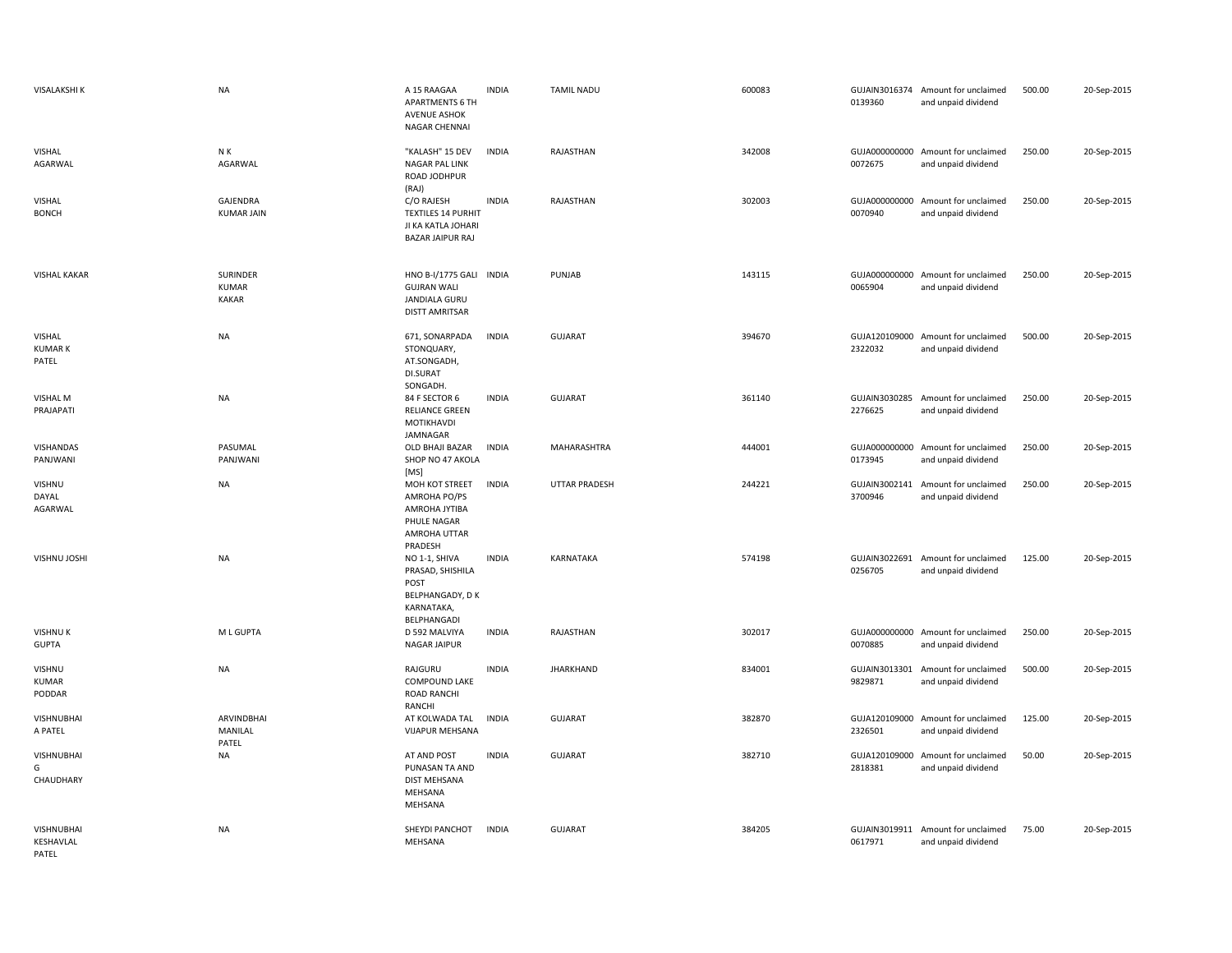| VISHNUPRASA<br>D V PANDYA                     | V PANDYA                                       | 7, GAYATRI SOCIETY INDIA<br>VARADHARI ROAD<br>LONAWADA389230                                                                                  | <b>GUJARAT</b> | 393151 | 0151857                  | GUJA000000000 Amount for unclaimed<br>and unpaid dividend | 250.00  | 20-Sep-2015 |
|-----------------------------------------------|------------------------------------------------|-----------------------------------------------------------------------------------------------------------------------------------------------|----------------|--------|--------------------------|-----------------------------------------------------------|---------|-------------|
| VISHWA<br><b>BANDHU</b><br><b>BHASIN</b>      | BALRAJ<br><b>KRISHAN</b><br><b>BHASIN PROF</b> | R - 716, NEW<br><b>INDIA</b><br>RAJINDER NAGAR<br><b>NEW DELHI</b>                                                                            | DELHI          | 110060 | 0113919                  | GUJA000000000 Amount for unclaimed<br>and unpaid dividend | 250.00  | 20-Sep-2015 |
| <b>VISHWA SHAH</b>                            | <b>NA</b>                                      | 105, SHREYAS BLDG. INDIA<br>NEW LINK ROAD<br><b>BEHIND MONGINIS</b><br><b>FACTORYBOMBAY</b>                                                   | MAHARASHTRA    | 400058 | 0125456                  | GUJA000000000 Amount for unclaimed<br>and unpaid dividend | 250.00  | 20-Sep-2015 |
| VISHWASRAO<br>RAJARAM<br>PATIL                | RAJARAM<br>SAMBHAJI<br>PATIL                   | 20, URUN<br><b>INDIA</b><br><b>ISLAMPUR NEAR</b><br>PATIL BHAJANI<br>MANDAP DIST -<br>SANGLIISLAMPUR                                          | MAHARASHTRA    | 415409 | 0053151                  | GUJA120200000 Amount for unclaimed<br>and unpaid dividend | 250.00  | 20-Sep-2015 |
| VISWANATHA<br>REDDY<br>MOLAKALA               | NA                                             | <b>INDIA</b><br>Q.NO.B-101<br>RUDRAMPUR<br>KOTHAGUDEM<br><b>KHAMMAM DIST</b>                                                                  | ANDHRA PRADESH | 507119 | 0124899                  | GUJA120307000 Amount for unclaimed<br>and unpaid dividend | 100.00  | 20-Sep-2015 |
| VISWANATHA<br>${\sf N}$<br>VENKITESWAR<br>AN  | NA                                             | <b>INDIA</b><br>27/511<br>MANIDWEED<br>PUDOOR ROAD,<br>PALLIPURAM. P.O<br>PALAKKAD                                                            | MAHARASHTRA    | 999999 | GUJA120328000<br>0088912 | Amount for unclaimed<br>and unpaid dividend               | 375.00  | 20-Sep-2015 |
| VISWANATHU<br>NINV<br><b>BRAHMANAN</b><br>DAM | <b>NA</b>                                      | $\vee$<br><b>INDIA</b><br>BRAHMANANDAM,<br><b>BANK MUSCAT,</b><br>AUDIT DEPT P B -<br>134, PC -112 CBD,<br>RUWI, MUSCAT<br><b>OMAN MUSCAT</b> | MAHARASHTRA    | 999999 | 0223935                  | GUJAIN3003601 Amount for unclaimed<br>and unpaid dividend | 5000.00 | 20-Sep-2015 |
| <b>VITHAL BHAI</b><br>R RATHAWA               | <b>RAMABHAIV</b><br>RATHAWA                    | C/O REKHA BEN<br><b>INDIA</b><br><b>GIRISH BHARI PATEL</b><br>RANCHHODJI<br><b>MANDIR STREET AT</b><br>& POST KOYALI DIST<br><b>BRODA</b>     | <b>GUJARAT</b> | 391330 | 0122776                  | GUJA000000000 Amount for unclaimed<br>and unpaid dividend | 250.00  | 20-Sep-2015 |
| <b>VITHAL</b><br><b>DEVSHI PATEL</b>          | <b>DEVSHI</b><br><b>MAVJI PATEL</b>            | A-104 VIKRAM<br><b>INDIA</b><br><b>APARTMENT NEW</b><br>MANEKLAL ESTATE L<br><b>B S MARG</b><br><b>GHATKOPAR W</b><br><b>BOMBAY</b>           | MAHARASHTRA    | 400086 | GUJA000000000<br>0096696 | Amount for unclaimed<br>and unpaid dividend               | 250.00  | 20-Sep-2015 |
| <b>VITHAL</b><br>JAKKAL<br>SHANKAR            | SHANKAR<br>JAKKAL<br>LINGAYA<br>RETD           | A4/7 WORLI MUNL INDIA<br><b>COLONY ABDUL</b><br><b>GAFARKHAN ROAD</b><br>BOMBAY                                                               | MAHARASHTRA    | 400018 | 0060267                  | GUJA000000000 Amount for unclaimed<br>and unpaid dividend | 375.00  | 20-Sep-2015 |
| <b>VITHAL</b><br>SHIVRAM<br>SHIDHAYE          | <b>NA</b>                                      | <b>INDIA</b><br>BLOCK NO 14,<br>MANGALMURTI<br>APPT AGRA ROAD<br>KALYAN                                                                       | MAHARASHTRA    | 421301 | 0105493                  | GUJA120132000 Amount for unclaimed<br>and unpaid dividend | 15.00   | 20-Sep-2015 |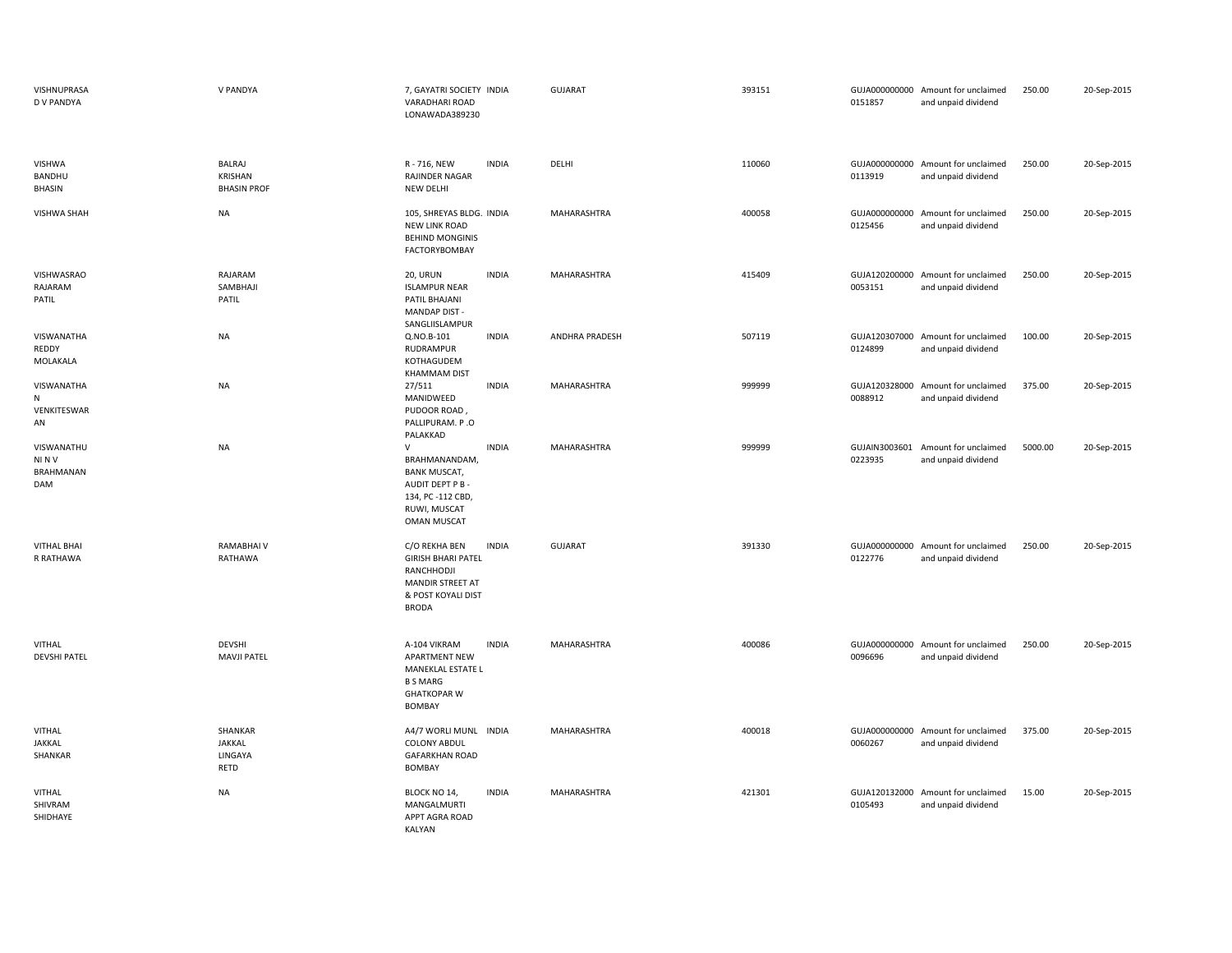| <b>VITHALBHAI</b><br><b>BACHUBHAI</b><br><b>TOGADIYA</b> | <b>NA</b>                          | <b>AAI SHREE</b><br><b>INDIA</b><br>KHODIYAR KUNJ 18<br>RAJ LAXMI SOCIETY<br>KOTHARIYA MAIN<br><b>ROAD RAJKOT</b>                 | <b>GUJARAT</b>     | 360002 | 0226200                  | GUJA120180000 Amount for unclaimed<br>and unpaid dividend | 500.00 | 20-Sep-2015 |
|----------------------------------------------------------|------------------------------------|-----------------------------------------------------------------------------------------------------------------------------------|--------------------|--------|--------------------------|-----------------------------------------------------------|--------|-------------|
| VITHALBHAI<br>BHIKHABHAI<br>PATEL                        | <b>B B PATEL</b>                   | C/O ASHOK G PATEL INDIA<br><b>E-34 GUNATITPARK</b><br>SOC. B/H T.B<br>HOSPITALGOTRI RD.<br>VADODARA.                              | GUJARAT            | 390021 | 0158134                  | GUJA000000000 Amount for unclaimed<br>and unpaid dividend | 125.00 | 20-Sep-2015 |
| VITHALBHAI<br>M PATEL                                    | <b>MANILAL N</b><br>PATEL          | <b>INDIA</b><br>A/1, SURSAGAR<br><b>FLATS SOLA ROAD</b><br>GHATLODIAAHMED<br>ABAD                                                 | <b>GUJARAT</b>     | 380061 | 0191925                  | GUJA000000000 Amount for unclaimed<br>and unpaid dividend | 250.00 | 20-Sep-2015 |
| VITHALBHAI<br>PANCHAL                                    | P CHAND                            | 910/1 GIDC IND<br><b>INDIA</b><br>ESTATE<br>MAKARPURA<br>VADODARA                                                                 | <b>GUJARAT</b>     | 390010 | 0158816                  | GUJA000000000 Amount for unclaimed<br>and unpaid dividend | 250.00 | 20-Sep-2015 |
| VITHALDAS<br>CHHAGANLAL<br>PATEL                         | CHHAGANLA<br>L PATEL               | 24 GANGA DHAR<br><b>INDIA</b><br>SOCIETY OPP SADAR<br>PATAL SCHOOL<br>RAMBAG<br>MANINAGAR                                         | <b>GUJARAT</b>     | 380008 | 0087223                  | GUJA000000000 Amount for unclaimed<br>and unpaid dividend | 500.00 | 20-Sep-2015 |
| <b>VIVEK</b><br>CHAWLA                                   | SURINDER<br><b>KUMAR</b><br>CHAWLA | 115 RAJA GARDEN<br><b>INDIA</b><br><b>NEAR BASTI BAWA</b><br>KHEL KAPURTHALA<br>ROAD JALANDHAR                                    | PUNJAB             | 144021 | GUJAIN3015491<br>9579721 | Amount for unclaimed<br>and unpaid dividend               | 225.00 | 20-Sep-2015 |
| <b>VIVEK KUMAR</b>                                       | <b>NA</b>                          | C/O GANPATI<br><b>INDIA</b><br><b>INVESTMENTS WEST</b><br>CHURCH ROAD<br>GAYA                                                     | <b>BIHAR</b>       | 823001 | 0022175                  | GUJA120164030 Amount for unclaimed<br>and unpaid dividend | 125.00 | 20-Sep-2015 |
| <b>VIVEK KUMAR</b><br><b>GUPTA</b>                       | <b>NA</b>                          | B/102 KAVERI APTS INDIA<br>SEC 6 PLOT 4 PH 1<br><b>DWARKA NEW</b><br>DELHI                                                        | DELHI              | 110045 | GUJAIN3005131<br>1470128 | Amount for unclaimed<br>and unpaid dividend               | 2.50   | 20-Sep-2015 |
| <b>VIVEK KUMAR</b><br>SARAFF                             | <b>NA</b>                          | <b>INDIA</b><br>6 NO. GATE,<br>KENDWA BAZAR,<br>P.O.- KULTI, DIST-<br>BURDWAN,                                                    | <b>WEST BENGAL</b> | 713343 | 0270175                  | GUJAIN3021051 Amount for unclaimed<br>and unpaid dividend | 250.00 | 20-Sep-2015 |
| <b>VIVEK</b><br><b>MARUTI</b><br>KULKARNI                | <b>NA</b>                          | 342/1 ZENDE GALLI INDIA<br>PANDHARPUR                                                                                             | <b>MAHARASHTRA</b> | 413304 | GUJA120289000<br>0356360 | Amount for unclaimed<br>and unpaid dividend               | 25.00  | 20-Sep-2015 |
| <b>VIVEK</b><br>RAMACHAND<br>RAN                         | <b>NA</b>                          | AIRIGHT NETWORK INDIA<br>PVT LTD LT S NO 7<br>PINNAC HOUSE II<br>NEAR CITY PRIDE<br>THEATER KOTHRUD<br><b>PUNE</b><br>MAHARASHTRA | MAHARASHTRA        | 411038 | GUJAIN3005131<br>6106194 | Amount for unclaimed<br>and unpaid dividend               | 12.50  | 20-Sep-2015 |
| <b>VIVEK SHAH</b>                                        | RAMESH<br>CHANDRA<br>SHAH OTHES    | C/O JAYANTILAL V<br>INDIA<br>SHAH 1 TOWNHALL<br><b>TALAJA</b>                                                                     | <b>GUJARAT</b>     | 364140 | 0074710                  | GUJA000000000 Amount for unclaimed<br>and unpaid dividend | 250.00 | 20-Sep-2015 |
| <b>VIVEK SHAH</b>                                        | RAMESHCHA<br><b>NDRA SHAH</b>      | C/O J V SHAH<br><b>INDIA</b><br><b>BELOW TOWN HALL</b><br><b>TALAJA</b>                                                           | <b>GUJARAT</b>     | 364140 | GUJA000000000<br>0075830 | Amount for unclaimed<br>and unpaid dividend               | 250.00 | 20-Sep-2015 |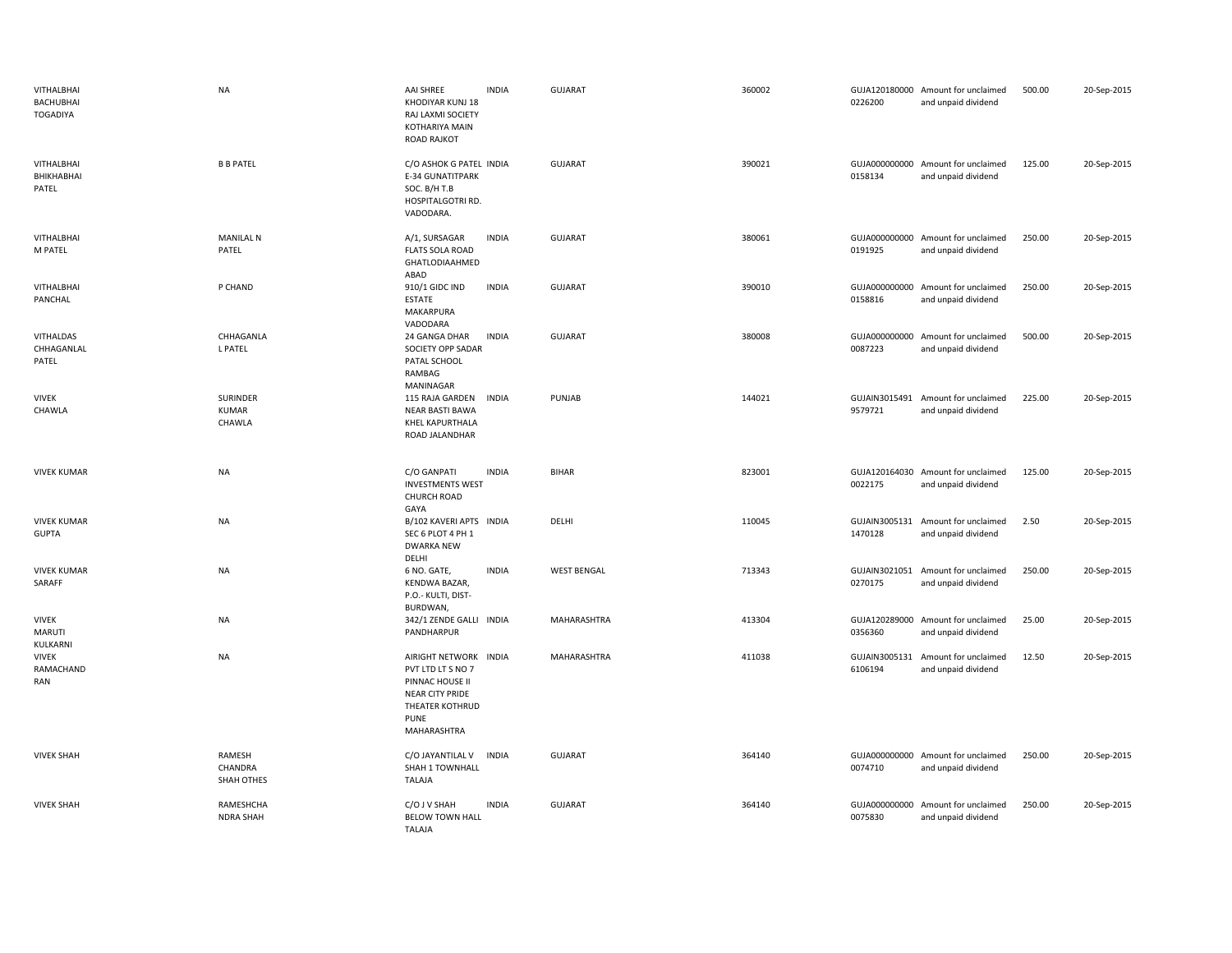| VORA CHIRAG<br>KULINCHAND<br>RA | <b>NA</b>                                          | 20 ORIENT COLONY INDIA<br><b>BHUJ</b>                                                                       | <b>GUJARAT</b>        | 370001 | 2353715 | GUJAIN3011512 Amount for unclaimed<br>and unpaid dividend | 125.00  | 20-Sep-2015 |
|---------------------------------|----------------------------------------------------|-------------------------------------------------------------------------------------------------------------|-----------------------|--------|---------|-----------------------------------------------------------|---------|-------------|
| VORA<br><b>JAYNTILAL</b>        | VORA<br>HARAJIBHAI                                 | HIMRAJ 1 KAMNATH INDIA<br>SOCIETY B/H MUNI<br>HUDCO KOTHARIYA<br>ROAD RAJKOT,<br><b>GUJARAT</b>             | <b>GUJARAT</b>        | 360002 | 4156448 | GUJAIN3010392 Amount for unclaimed<br>and unpaid dividend | 250.00  | 20-Sep-2015 |
| VRAJLAL<br><b>JIVRAJ PATEL</b>  | <b>JIVRAJ</b>                                      | KHODIAR NIWAS<br><b>INDIA</b><br>OPP JALARAM<br>SAMADHI VIRPUR                                              | <b>GUJARAT</b>        | 360380 | 0136618 | GUJA000000000 Amount for unclaimed<br>and unpaid dividend | 750.00  | 20-Sep-2015 |
| Vrushali Vivek<br>Parsekar      | <b>Vivek Anand</b><br>Parsekar                     | H No 291, Altinho,<br><b>INDIA</b><br>Near Air, PANAJI<br>GOA                                               | GOA                   | 403001 | 0902940 | GUJAIN3000951 Amount for unclaimed<br>and unpaid dividend | 250.00  | 20-Sep-2015 |
| VYOMESH<br>GANDHI               | NARENDRA J<br><b>GANDHI</b>                        | <b>INDIA</b><br>11 A HEMKUNJ<br>KOTHARE<br>COMPOUND<br>MAMLATDAR WADI<br><b>MALAD WEST</b><br><b>BOMBAY</b> | MAHARASHTRA           | 400064 | 0060190 | GUJA000000000 Amount for unclaimed<br>and unpaid dividend | 250.00  | 20-Sep-2015 |
| VYSYARAJU<br>SUDHAPRIYA         | V V<br>NAGESWARA<br><b>RAO</b>                     | 31-9-8/3 UPSTAIRS INDIA<br>MAGANTIVARI<br><b>STREET</b><br>MARUTHINAGAR<br>VIJAYAWADA (A P)                 | ANDHRA PRADESH        | 520004 | 0136558 | GUJA000000000 Amount for unclaimed<br>and unpaid dividend | 250.00  | 20-Sep-2015 |
| WADHWANI<br>MAHESH<br>PRITAMDAS | <b>NA</b>                                          | N P PATEL<br><b>INDIA</b><br><b>BUILIDING</b><br>SAYAJIGUNJ                                                 | <b>GUJARAT</b>        | 390005 | 0600716 | GUJA130167000 Amount for unclaimed<br>and unpaid dividend | 1250.00 | 20-Sep-2015 |
| WAHIDA<br>ANJUM                 | SHAFKATULL<br>AH KHATEEB                           | VADODARA<br>R/O GHAT P/O<br><b>INDIA</b><br><b>GHAT TEH AND</b><br>DISTT DODA DODA                          | MAHARASHTRA           | 999999 | 3795723 | GUJAIN3026793 Amount for unclaimed<br>and unpaid dividend | 162.50  | 20-Sep-2015 |
| WASU DEV                        | JASRAJ                                             | <b>BALAJI TEXT 59</b><br><b>INDIA</b><br>JAIMUM RAJ CIRCLE<br>AGRAHAR<br>DASARAHUI<br>BANGALORE             | KARNATAKA             | 560079 | 0092351 | GUJA000000000 Amount for unclaimed<br>and unpaid dividend | 250.00  | 20-Sep-2015 |
| ΥA<br><b>BISCUITWALA</b>        | ALI BHAI                                           | KALUPORE<br><b>INDIA</b><br>DARWAJA BHARUCH                                                                 | <b>GUJARAT</b>        | 392001 | 0157770 | GUJA000000000 Amount for unclaimed<br>and unpaid dividend | 250.00  | 20-Sep-2015 |
| Y KRISHNA<br><b>MURTHY</b>      | HANMAIAH                                           | H NO 2-119/A NEAR INDIA<br>D C M S PO JAMMI<br><b>KUNTA</b>                                                 | <b>ANDHRA PRADESH</b> | 505122 | 0092832 | GUJA000000000 Amount for unclaimed<br>and unpaid dividend | 250.00  | 20-Sep-2015 |
| Y P SHARMA                      | LATE SH<br><b>NARAIN</b><br><b>BHAGWAN</b><br>RETD | <b>INDIA</b><br>C/123 MANGAL<br>MARG BAPU NAGAR<br><b>JAIPUR</b>                                            | RAJASTHAN             | 302015 | 0010733 | GUJA000000000 Amount for unclaimed<br>and unpaid dividend | 250.00  | 20-Sep-2015 |
| Y SHOBHA<br>RANI                | V SAGAR                                            | H NO 9-1-176 NEAR INDIA<br>RADHIKA TALKIES<br>ROAD WARANGAL                                                 | <b>ANDHRA PRADESH</b> | 506002 | 0137150 | GUJA000000000 Amount for unclaimed<br>and unpaid dividend | 250.00  | 20-Sep-2015 |
| YADAGIRI<br>MALLALOLU           | <b>NA</b>                                          | C3/1AAI<br><b>INDIA</b><br>RESIDENTIAL<br><b>COLONY SAHAR</b><br>ROAD<br>ANDHERI(EAST)<br><b>MUMBAI</b>     | MAHARASHTRA           | 400099 | 3128283 | GUJAIN3011511 Amount for unclaimed<br>and unpaid dividend | 250.00  | 20-Sep-2015 |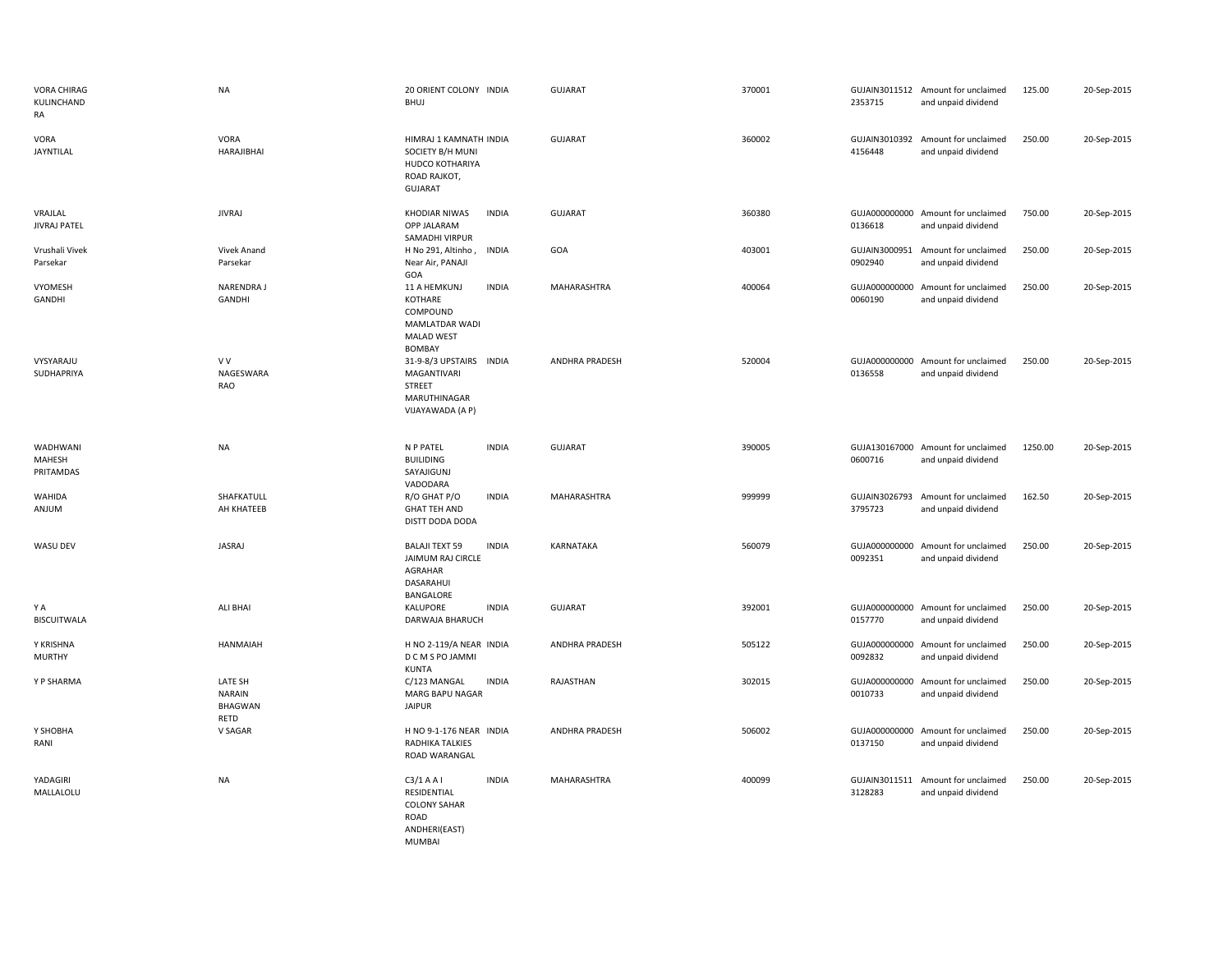| YAKUB BHAI<br><b>ISMAIL BHAI</b><br><b>MANSURI</b> | <b>ISMAIL BHAI</b><br>HASANBHAI<br><b>MANSURI</b> | C 50 CHUNILAL<br>PARK DABHOI DIST<br><b>BARODA STATE</b><br><b>GUJARAT</b>                         | <b>INDIA</b> | <b>GUJARAT</b>        | 391110 | 0121689 | GUJA000000000 Amount for unclaimed<br>and unpaid dividend | 250.00  | 20-Sep-2015 |
|----------------------------------------------------|---------------------------------------------------|----------------------------------------------------------------------------------------------------|--------------|-----------------------|--------|---------|-----------------------------------------------------------|---------|-------------|
| YALAMANCHI<br>LI RANGA<br>RAO                      | PADDIAH<br><b>CULTIVATION</b>                     | PO MEDURU<br>VUYYURU<br><b>MANDALAM DIST</b><br><b>KRISHNA A P</b>                                 | <b>INDIA</b> | <b>ANDHRA PRADESH</b> | 509352 | 0128459 | GUJA000000000 Amount for unclaimed<br>and unpaid dividend | 250.00  | 20-Sep-2015 |
| YALLOJI N<br>MENSE                                 | <b>NA</b>                                         | C 4 HOUSING<br><b>BOARD MAPUSA</b><br><b>BARDEZ GOA</b>                                            | <b>INDIA</b> | GOA                   | 403507 | 0302177 | GUJAIN3006011 Amount for unclaimed<br>and unpaid dividend | 2250.00 | 20-Sep-2015 |
| YARRA<br>LAKSHMIVAR<br>A PRASAD                    | Y S RAMAIAH                                       | 63788/A/16<br>DURGANAGAR<br><b>COLONY AMEERPET</b><br>HYDERABAD                                    | <b>INDIA</b> | <b>ANDHRA PRADESH</b> | 500016 | 0156555 | GUJA000000000 Amount for unclaimed<br>and unpaid dividend | 250.00  | 20-Sep-2015 |
| YASH PAL<br>KOHLI                                  | <b>K R KOHLI</b>                                  | J-211, SHIVALIK<br>NAGAR, BHEL,<br>HARDWAR,<br>UTTARANCHAL                                         | <b>INDIA</b> | UTTARAKHAND           | 249403 | 0119004 | GUJAIN3022691 Amount for unclaimed<br>and unpaid dividend | 500.00  | 20-Sep-2015 |
| YASH<br>VARDHAN                                    | A M GUPTA                                         | E-63 BADHWAR<br>PARK COLABA<br><b>BOMBAY</b>                                                       | <b>INDIA</b> | MAHARASHTRA           | 400005 | 0148782 | GUJA000000000 Amount for unclaimed<br>and unpaid dividend | 500.00  | 20-Sep-2015 |
| YASHODA<br>CHUGH                                   | <b>VINOD</b><br><b>KUMAR</b>                      | 6206/1 DEV NAGAR INDIA<br>NEW DELHI                                                                |              | DELHI                 | 110005 | 0082935 | GUJA000000000 Amount for unclaimed<br>and unpaid dividend | 250.00  | 20-Sep-2015 |
| YASHODA<br>SHAVILI                                 | SUBBA RAO                                         | H NO 8/4 R T VIJAY INDIA<br>NAGAR COLONY<br>HYDERABAD                                              |              | ANDHRA PRADESH        | 500457 | 0109842 | GUJA000000000 Amount for unclaimed<br>and unpaid dividend | 250.00  | 20-Sep-2015 |
| YASWANT<br><b>KUMAR SONI</b>                       | RATTANLAL<br>SONI                                 | C/O RAJASTHAN<br>CLOTH HOUSE WZ<br>196 RAM CHOWK<br>SADH NAGAR<br>PALAM COLONY<br><b>NEW DELHI</b> | <b>INDIA</b> | DELHI                 | 110045 | 0067636 | GUJA000000000 Amount for unclaimed<br>and unpaid dividend | 250.00  | 20-Sep-2015 |
| YESHWANT<br>NARMADAPR<br><b>ASAD DUBEY</b>         | NARMADAPR<br><b>ASAD</b>                          | WESTEN R/Y YARD, INDIA<br>QTR NO. 746/L/A<br>VALSAD                                                |              | <b>GUJARAT</b>        | 396007 | 0326158 | GUJA120350000 Amount for unclaimed<br>and unpaid dividend | 112.50  | 20-Sep-2015 |
| YESHWANT<br>WAGHMARE                               | <b>NA</b>                                         | 9 OMKAR SRI<br>MANGGAL SOCITY<br>SURVEY NO 46/2A<br>PAUD ROADPUNE                                  | <b>INDIA</b> | MAHARASHTRA           | 411038 | 0125472 | GUJA000000000 Amount for unclaimed<br>and unpaid dividend | 250.00  | 20-Sep-2015 |
| YOGENDRA<br>DESAI                                  | KANCHANLAL                                        | NIRAV GOVT<br>SERVANT SOC 41<br><b>NEW JAGNATH</b><br>PLOT RAJKOT                                  | <b>INDIA</b> | GUJARAT               | 360001 | 0107943 | GUJA000000000 Amount for unclaimed<br>and unpaid dividend | 250.00  | 20-Sep-2015 |
| YOGENDRA<br>SINGH                                  | <b>KARTAR</b><br>SINGHH                           | <b>KHALSA</b><br>READYMADE HOUSE<br>SARAIYAGANJ<br>MUZAFFARPUR                                     | <b>INDIA</b> | <b>BIHAR</b>          | 842001 | 0018146 | GUJA000000000 Amount for unclaimed<br>and unpaid dividend | 250.00  | 20-Sep-2015 |
| YOGESH<br>BANSILAL<br>SUKHADIA                     | <b>BANSILAL</b><br>SUKHADIA                       | C 90 G E B COLONY INDIA<br>T P S DHUVARAN TA<br>CAMBAY                                             |              | <b>GUJARAT</b>        | 388610 | 0121323 | GUJA000000000 Amount for unclaimed<br>and unpaid dividend | 375.00  | 20-Sep-2015 |
| YOGESH<br><b>BHASKAR</b><br><b>DATIR</b>           | <b>NA</b>                                         | 549 VIKHE PATIL<br><b>FACTORY 64 CHAWL</b><br>AT LOHGAON TA<br>RAHATA<br>AHMFDNAGAR                | <b>INDIA</b> | MAHARASHTRA           | 413712 | 0263273 | GUJA120186000 Amount for unclaimed<br>and unpaid dividend | 250.00  | 20-Sep-2015 |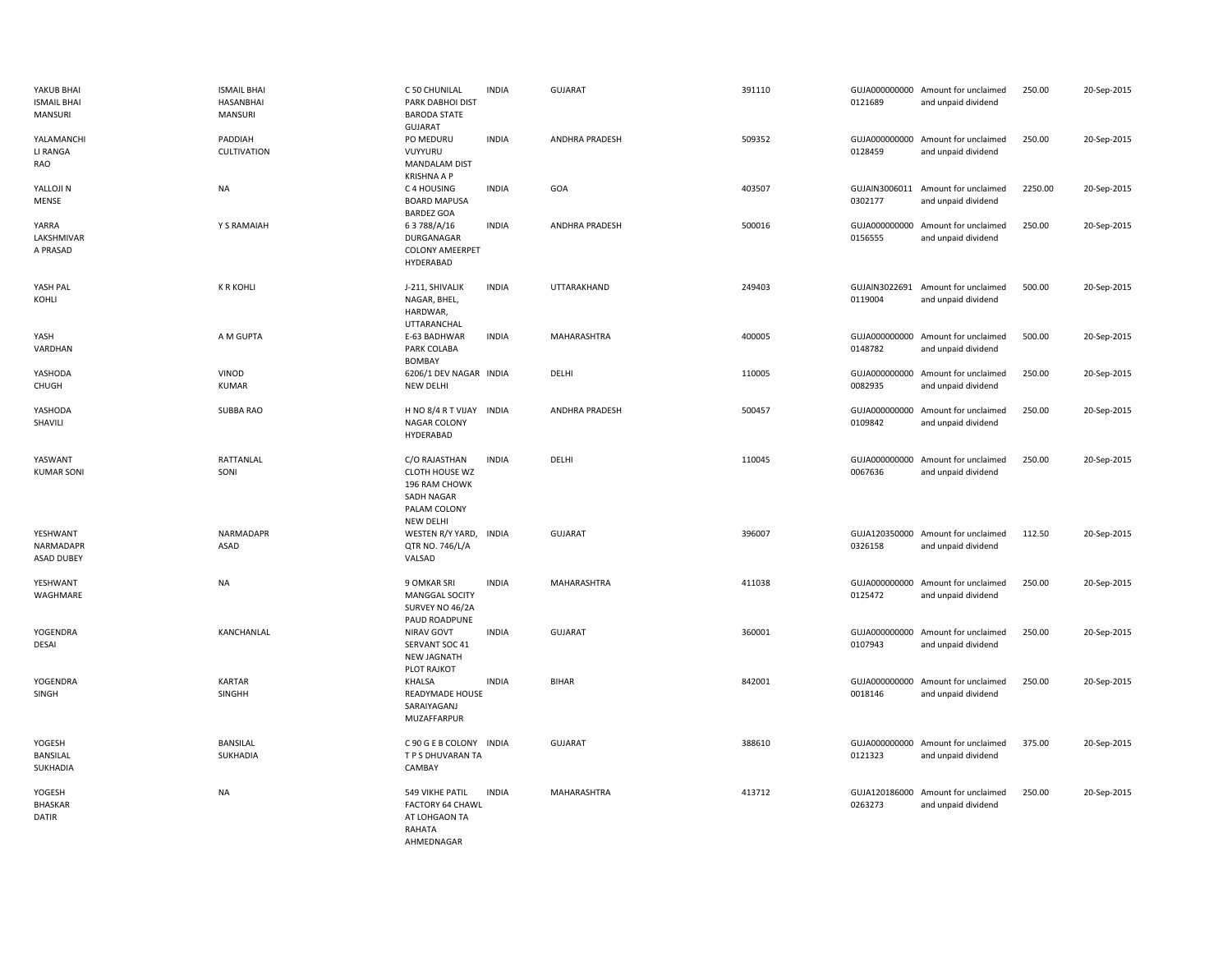| YOGESH<br><b>KAUSHIK</b>                         | <b>NA</b>                              | <b>HARI SHANKAR</b><br><b>INDIA</b><br>PURAM, GWALIOR,<br>MADHYA PRADESH                               | MADHYA PRADESH       | 474009 | 0748951                  | GUJAIN3022691 Amount for unclaimed<br>and unpaid dividend | 125.00 | 20-Sep-2015 |
|--------------------------------------------------|----------------------------------------|--------------------------------------------------------------------------------------------------------|----------------------|--------|--------------------------|-----------------------------------------------------------|--------|-------------|
| YOGESH<br><b>KUMAR</b>                           | SHYAMLAL                               | V & P SANWALPURA INDIA<br><b>TANWRAN DISTT</b><br><b>SIKAR RAJ</b>                                     | RAJASTHAN            | 332707 | 0114821                  | GUJA000000000 Amount for unclaimed<br>and unpaid dividend | 250.00 | 20-Sep-2015 |
| YOGESH<br><b>KUMAR</b><br>LAKHMANI               | <b>KUMAR</b>                           | HOUSE NO 714<br><b>INDIA</b><br>DARIYAPUR ROAD<br>SULTANPUR<br>SULTANPUR                               | <b>UTTAR PRADESH</b> | 228001 | 0723991                  | GUJA120132000 Amount for unclaimed<br>and unpaid dividend | 155.00 | 20-Sep-2015 |
| YOGESH<br><b>KUMAR V</b><br><b>MISTRY</b>        | <b>VINUBHAIT</b><br><b>MISTRY</b>      | TYPE III-2/3 G E B<br><b>INDIA</b><br>COLONY<br>GANDHINAGAR                                            | <b>GUJARAT</b>       | 382041 | 0122533                  | GUJA000000000 Amount for unclaimed<br>and unpaid dividend | 375.00 | 20-Sep-2015 |
| YOGESH<br>RAJARAM<br><b>GUPTA</b>                | RAJARAM<br><b>GUOTA</b>                | 85 A HIRAMAR<br><b>INDIA</b><br><b>BLDG 3 NEPEANSEA</b><br>ROAD MUMBAI                                 | MAHARASHTRA          | 400036 | 0170883                  | GUJA000000000 Amount for unclaimed<br>and unpaid dividend | 250.00 | 20-Sep-2015 |
| YOGESHKUM<br><b>AR PATEL</b>                     | <b>GOPALBHAI</b><br>PATEL              | <b>INDIA</b><br>23/A SAMARATH<br>SOC COLLEGE ROAD                                                      | <b>GUJARAT</b>       | 387001 | 0999802                  | GUJAIN3007571 Amount for unclaimed<br>and unpaid dividend | 2.50   | 20-Sep-2015 |
| YOGI TEX FAB<br>PVT LTD                          | <b>NA</b>                              | NADIAD<br><b>INDIA</b><br>11, DUTTVIHAR<br><b>FLATS JETALPUR</b><br>ROAD RACE COURSE<br>CIRCLEVADODARA | <b>GUJARAT</b>       | 390005 | GUJA000000000<br>0125480 | Amount for unclaimed<br>and unpaid dividend               | 500.00 | 20-Sep-2015 |
| YOGINABEN<br><b>MAHENDRAB</b><br><b>HAI SHAH</b> | M SHAH H<br>HOLD                       | JAINWAGA<br><b>INDIA</b><br>SHAMALAJI SHERI<br><b>DABHOI BARODA</b>                                    | <b>GUJARAT</b>       | 391110 | 0145929                  | GUJA000000000 Amount for unclaimed<br>and unpaid dividend | 250.00 | 20-Sep-2015 |
| YOGITA                                           | H LAL                                  | <b>INDIA</b><br>E-109 SHASTRI<br>NAGAR DELHI                                                           | DELHI                | 110052 | GUJA000000000<br>0143872 | Amount for unclaimed<br>and unpaid dividend               | 375.00 | 20-Sep-2015 |
| YOGSH C<br>SHAH                                  | CHHANUBHA                              | C/151 HAZIAHANA<br><b>INDIA</b><br><b>BAZAR</b><br>CHAMCHUDITA<br>CHAMCHUDITA<br><b>STREET BHARUCH</b> | <b>GUJARAT</b>       | 393001 | GUJA000000000<br>0125809 | Amount for unclaimed<br>and unpaid dividend               | 250.00 | 20-Sep-2015 |
| YUGAL<br><b>KISHORE</b><br>MISHRA                | NA                                     | FLAT NO 692<br><b>INDIA</b><br>POCKET E MAYUR<br><b>VIHAR PHASE 2</b><br>NEW DELHI                     | DELHI                | 110091 | 0249215                  | GUJAIN3007081 Amount for unclaimed<br>and unpaid dividend | 250.00 | 20-Sep-2015 |
| ZAHEER<br><b>MOHSIN</b>                          | <b>MOHD</b><br><b>MOHSIN</b>           | 85/1 BAI ROONE<br><b>INDIA</b><br><b>KHANDAG NEAR</b><br>AGARWALL<br><b>DHARAM SHALA</b><br>LUCKNOW    | <b>UTTAR PRADESH</b> | 226003 | GUJA000000000<br>0012333 | Amount for unclaimed<br>and unpaid dividend               | 250.00 | 20-Sep-2015 |
| ZAMEER<br><b>MAKSUD</b><br>SAIYEB                | MAKSUDEBAI<br>DUL SAIYEB               | 1858 BAWAJI OLE<br><b>INDIA</b><br>JAMAL PUR CHAKLA<br>AHMEDABAD                                       | <b>GUJARAT</b>       | 380001 | GUJA000000000<br>0051019 | Amount for unclaimed<br>and unpaid dividend               | 250.00 | 20-Sep-2015 |
| ZAMEER<br><b>MAKSUD</b><br>SAIYED                | MAKU<br>SUDEBATIOL<br>SAIYED           | 1858 BAWAJI POLE INDIA<br>JAMALPURA<br>CHAKLA<br>AHMEDABAD                                             | <b>GUJARAT</b>       | 380005 | GUJA000000000<br>0029316 | Amount for unclaimed<br>and unpaid dividend               | 250.00 | 20-Sep-2015 |
| ZAMEER<br>MAKSUDH<br>SAIYED                      | <b>MAKSUDEBAI</b><br><b>DUL SAIYEB</b> | <b>INDIA</b><br>1858 BAWAJI OLE<br>JAMAL PUR CHAKLA<br>AHMEDABAD                                       | <b>GUJARAT</b>       | 380001 | GUJA000000000<br>0051020 | Amount for unclaimed<br>and unpaid dividend               | 250.00 | 20-Sep-2015 |